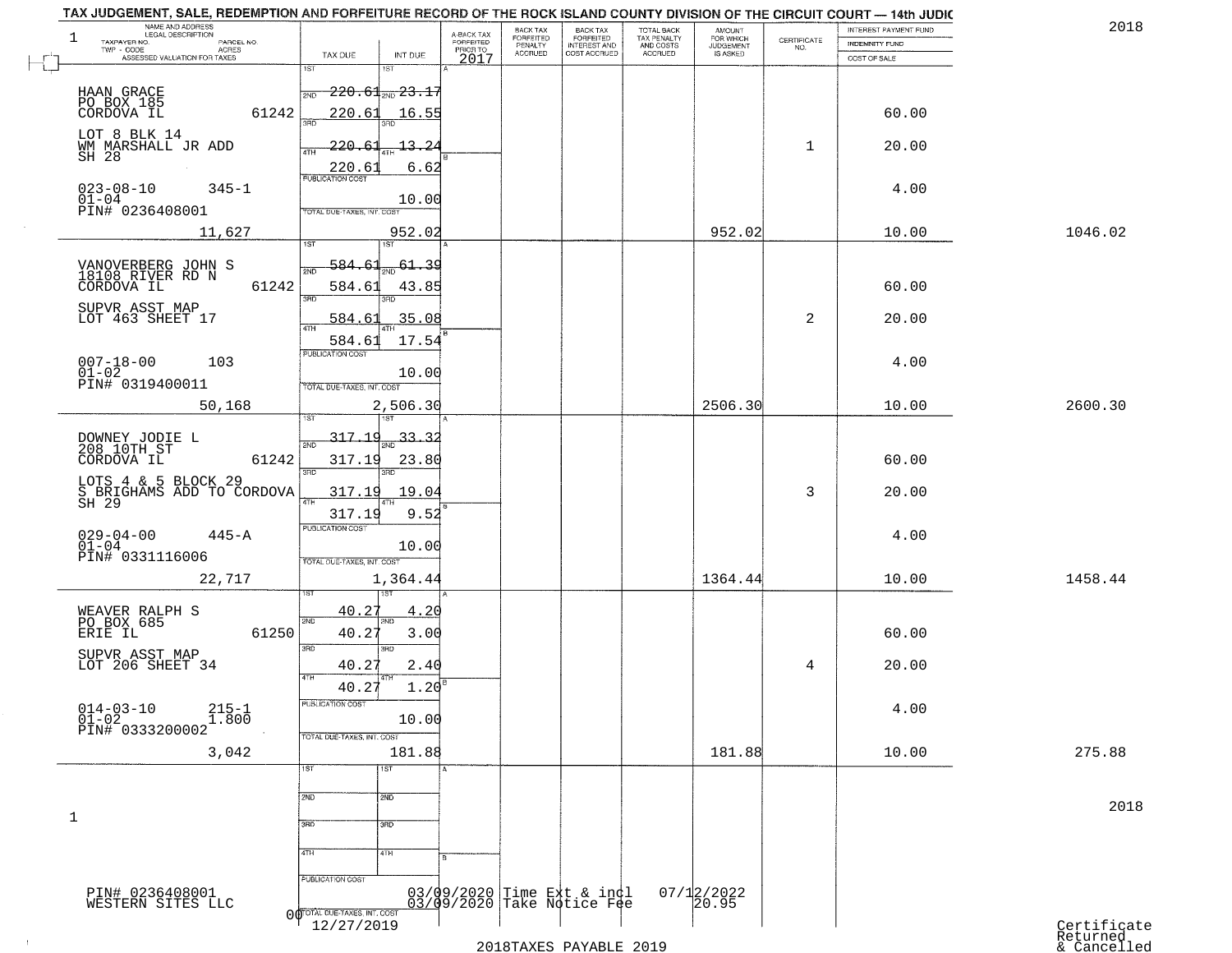# 12/08/2020<br>TAX JUDGEMENT, SALE, REDEMPTION AND FORFEITURE RECORD OF THE ROCK ISLAND COUNTY DIVISION OF THE CIRCUIT COURT — 14th JUDICIAL CIRCUIT OF ILLINOIS TOTAL DUE DATE OF REDEMP-RATE BY WHOM DATE OF SALE SUBSEQUENT TAXES PAID, FEES, AND TIME EXTENSION  $\%$ 1,06664597 | BYWHOM REDEEMED | 1172577020 KATHAH KAPAHILISY<br>\_\_\_1600,00 JOHN HAAN | MO DAY YEAR PURCHASED **BID** PIN# 0319400011 03/09/2020 Time Ext & incl 07/12/2022 WESTERN SITES LLC 03/09/2020 Take Notice Fee 20.95 01 $12/27/2019$   $\overline{Certificate 1}$  $\overline{1}$ Returned & Cancelled 10/13/2020 2,673.26 JOHN VANOVERBERG 209/29/2020 Karen Kinney PIN# 0331116006 04/29/2020 Time Ext & incl 12/15/2022 GRANITE LIEN GROUP LLC 04/29/2020 Take Notice Fee 20.95  $0<sub>0</sub>$ 12/27/2019 Certificate Returned & Cancelled 11/06/2020  $\overline{\mathbf{c}}$ 1,479.39 JODIE DOWNEY 2021/2020 Karen Kinney PIN# 0333200002 04/01/2020 Time Ext & incl 12/22/2022 GUARDIAN TAX IL LLC 04/01/2020 Take Notice Fee 20.95 0412/27/2019 Certificate Returned & Cancelled 01/11/2022 3 340.97|<br>160.00|RALPH S WEAVER | 12/22/2021| Karen Kinney  $\boldsymbol{A}$ 4 5 5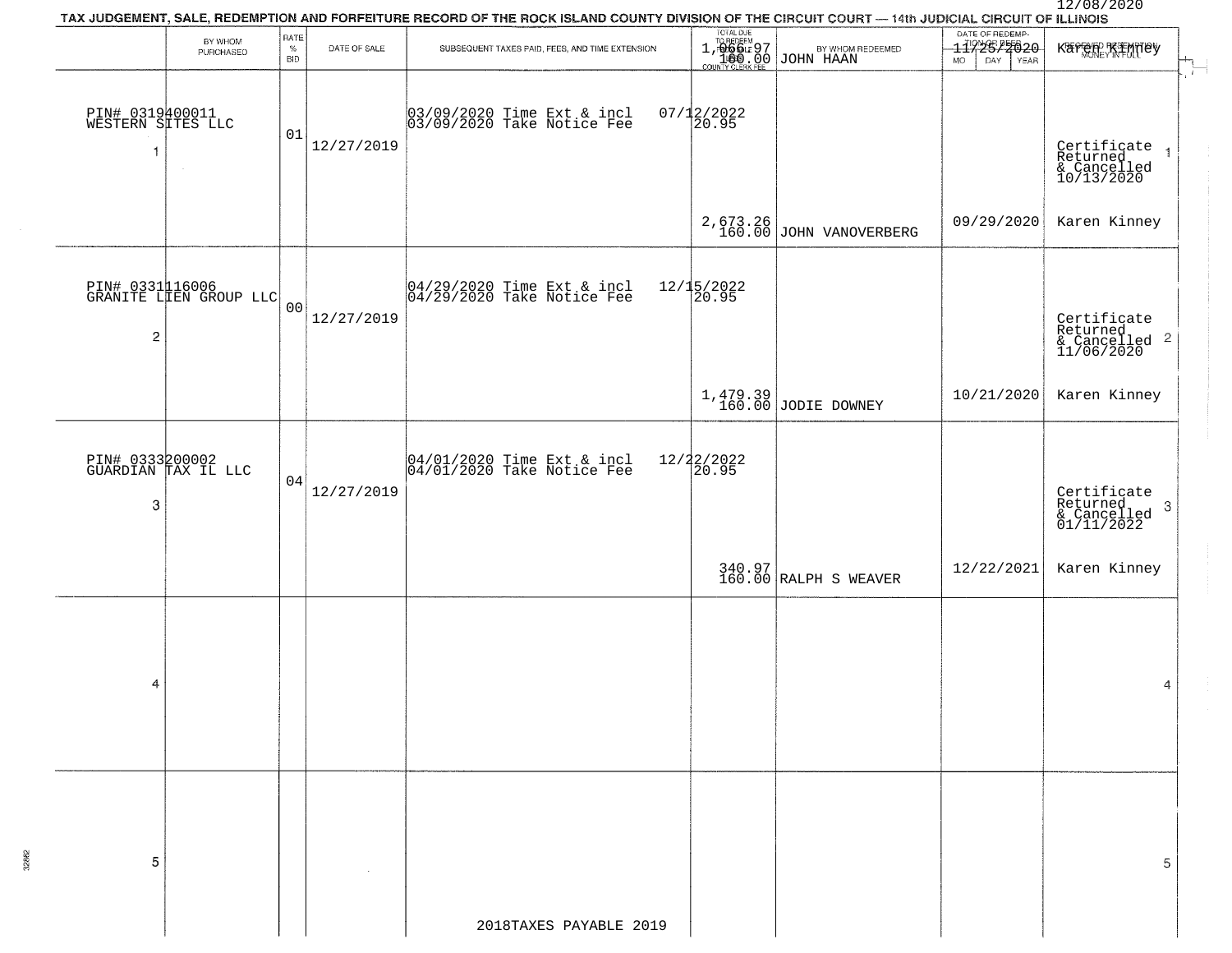| 2018    | INTEREST PAYMENT FUND          | CERTIFICATE | AMOUNT<br>FOR WHICH          | TOTAL BACK<br>TAX PENALTY<br>AND COSTS | BACK TAX<br>FORFEITED<br>INTEREST AND | BACK TAX<br>FORFEITED<br>PENALTY | A-BACK TAX<br>FORFEITED<br>PRIOR TO | CQE                    |                                   | NAME AND ADDRESS<br>LEGAL DESCRIPTION<br>PARCEL NO. | 2<br>TAXPAYER NO.                           |
|---------|--------------------------------|-------------|------------------------------|----------------------------------------|---------------------------------------|----------------------------------|-------------------------------------|------------------------|-----------------------------------|-----------------------------------------------------|---------------------------------------------|
|         | INDEMNITY FUND<br>COST OF SALE | NO.         | <b>JUDGEMENT</b><br>IS ASKED | ACCRUED                                | COST ACCRUED                          | <b>ACCRUED</b>                   | 2017                                | INT DUE                | TAX DUE                           | ACRES<br>ASSESSED VALUATION FOR TAXES               | TWP - CODE                                  |
|         |                                |             |                              |                                        |                                       |                                  |                                     | 18T                    | 1ST                               |                                                     |                                             |
|         |                                |             |                              |                                        |                                       |                                  |                                     | 2ND                    | 2ND                               |                                                     |                                             |
|         | 60.00                          |             |                              |                                        |                                       |                                  |                                     |                        |                                   | 61254                                               | MADARA KATHLEEN<br>PO BOX 255<br>GENESEO IL |
|         |                                |             |                              |                                        |                                       |                                  |                                     | 3RD                    | 390                               |                                                     | SUPVR ASST MAP                              |
|         | 20.00                          | 5           |                              |                                        |                                       |                                  |                                     | $-35 - 20$             | $-586.55$<br>4TH                  |                                                     | LOT 403 SHEET 19                            |
|         |                                |             |                              |                                        |                                       |                                  |                                     | 17.60                  | 586.55<br><b>PUBLICATION COST</b> |                                                     |                                             |
|         | 4.00                           |             |                              |                                        |                                       |                                  |                                     | 10.00                  |                                   | $149 - 1$<br>1.000                                  | $009 - 01 - 50$<br>$02 - 04$                |
|         |                                |             |                              |                                        |                                       |                                  |                                     |                        | TOTAL DUE-TAXES, INT. COST        |                                                     | PIN# 0518400003                             |
| 1329.90 | 10.00                          |             | 1235.90                      |                                        |                                       |                                  |                                     | 1,235.90<br>1ST        | 1ST                               | 42,077                                              |                                             |
|         |                                |             |                              |                                        |                                       |                                  |                                     |                        |                                   |                                                     |                                             |
|         |                                |             |                              |                                        |                                       |                                  |                                     | 2ND                    | 2ND                               | SMITH JUSTIN/KRYSTA R<br>2208 LARKSPUR CIR          |                                             |
|         | 60.00                          |             |                              |                                        |                                       |                                  |                                     | 3RD                    | उन्नठ                             | 61275                                               | PORT BYRON IL                               |
|         | 20.00                          | 6           |                              |                                        |                                       |                                  |                                     |                        |                                   | BYRON WOODS PHASE 1<br>SHEET 19                     | LOT 2 BLOCK 2                               |
|         |                                |             |                              |                                        |                                       |                                  |                                     | 4TH<br>50.00           | 47H<br>1666.72                    |                                                     |                                             |
|         | 4.00                           |             |                              |                                        |                                       |                                  |                                     |                        | PUBLICATION COST                  | 694                                                 | $036 - 41 - 00$                             |
|         |                                |             |                              |                                        |                                       |                                  |                                     | 10.00                  | TOTAL DUE-TAXES, INT. COST        | .591                                                | $02 - 16$<br>PIN# 0519201026                |
| 1820.72 | 10.00                          |             | 1726.72                      |                                        |                                       |                                  |                                     | 1,726.72               |                                   | 84,569                                              |                                             |
|         |                                |             |                              |                                        |                                       |                                  |                                     |                        | 1ST                               |                                                     |                                             |
|         |                                |             |                              |                                        |                                       |                                  |                                     | 2ND                    | 2ND                               | NEFF JAMES A/JENNIFER R<br>2212 PARKWAY DR          |                                             |
|         | 60.00                          |             |                              |                                        |                                       |                                  |                                     | 3RD                    | 3RD                               | 61275                                               | PORT BYRON IL                               |
|         | 20.00                          | 7           |                              |                                        |                                       |                                  |                                     |                        |                                   |                                                     | LOT 7 BLOCK 1                               |
|         |                                |             |                              |                                        |                                       |                                  |                                     | 4TH<br>43.50           | 4TH<br>1449.86                    | BYRON WOODS PHASE 1<br>SHEET 20                     |                                             |
|         | 4.00                           |             |                              |                                        |                                       |                                  |                                     |                        | PUBLICATION COST                  | 660                                                 | $036 - 07 - 00$                             |
|         |                                |             |                              |                                        |                                       |                                  |                                     | 10.00                  |                                   |                                                     | $02 - 16$                                   |
|         |                                |             |                              |                                        |                                       |                                  |                                     |                        | TOTAL OUE-TAXES, INT. COST        |                                                     | PIN# 0519201060                             |
| 1597.36 | 10.00                          |             | 1503.36                      |                                        |                                       |                                  |                                     | 1,503.36               |                                   | 74,346                                              |                                             |
|         |                                |             |                              |                                        |                                       |                                  |                                     | 2ND                    | 2ND                               | NEFF JAMES A/JENNIFER R<br>2212 PARKWAY DR          |                                             |
|         | 60.00                          |             |                              |                                        |                                       |                                  |                                     |                        |                                   | 61275                                               | PORT BYRON IL                               |
|         |                                |             |                              |                                        |                                       |                                  |                                     | 3BD                    | 3RD                               |                                                     | LOT 6 BLOCK 1                               |
|         | 20.00                          | 8           |                              |                                        |                                       |                                  |                                     |                        | 4TH                               | BYRON WOODS PHASE 1                                 | SHEET 20                                    |
|         |                                |             |                              |                                        |                                       |                                  |                                     | 3.24                   | 108.06<br>PUBLICATION COST        |                                                     |                                             |
|         | 4.00                           |             |                              |                                        |                                       |                                  |                                     | 10.00                  |                                   | 659<br>.440                                         | $036 - 06 - 00$<br>$02 - 16$                |
|         |                                |             |                              |                                        |                                       |                                  |                                     |                        | TOTAL DUE-TAXES, INT. COST        |                                                     | PIN# 0519201061                             |
| 215.30  | 10.00                          |             | 121.30                       |                                        |                                       |                                  |                                     | 121.30                 |                                   | 5,094                                               |                                             |
|         |                                |             |                              |                                        |                                       |                                  |                                     | 1ST                    | 1ST                               |                                                     | DUNBAR RUSSELL A                            |
|         | 60.00                          |             |                              |                                        |                                       |                                  |                                     | 2ND                    | 2ND                               | 61275                                               | 22724 94TH AVE N<br>PORT BYRON IL           |
|         |                                |             |                              |                                        |                                       |                                  |                                     | 3RD                    | 3RD                               |                                                     |                                             |
|         | 20.00                          | 9           |                              |                                        |                                       |                                  |                                     |                        |                                   |                                                     | SUPVR ASST MAP<br>LOT 409 SHEET 20          |
|         |                                |             |                              |                                        |                                       |                                  |                                     | 4TH<br>$18.08^{\circ}$ | 4TH<br>602.74                     |                                                     |                                             |
|         | 4.00                           |             |                              |                                        |                                       |                                  |                                     | 10.00                  | PUBLICATION COST                  | 179-B<br>3.200                                      | $010 - 13 - 50$<br>02-04                    |
|         |                                |             |                              |                                        |                                       |                                  |                                     |                        | TOTAL DUE-TAXES, INT. COST        |                                                     | PIN# 0519400011                             |
| 724.82  | 10.00                          |             | 630.82                       |                                        |                                       |                                  |                                     | 630.82                 |                                   | 37,935                                              |                                             |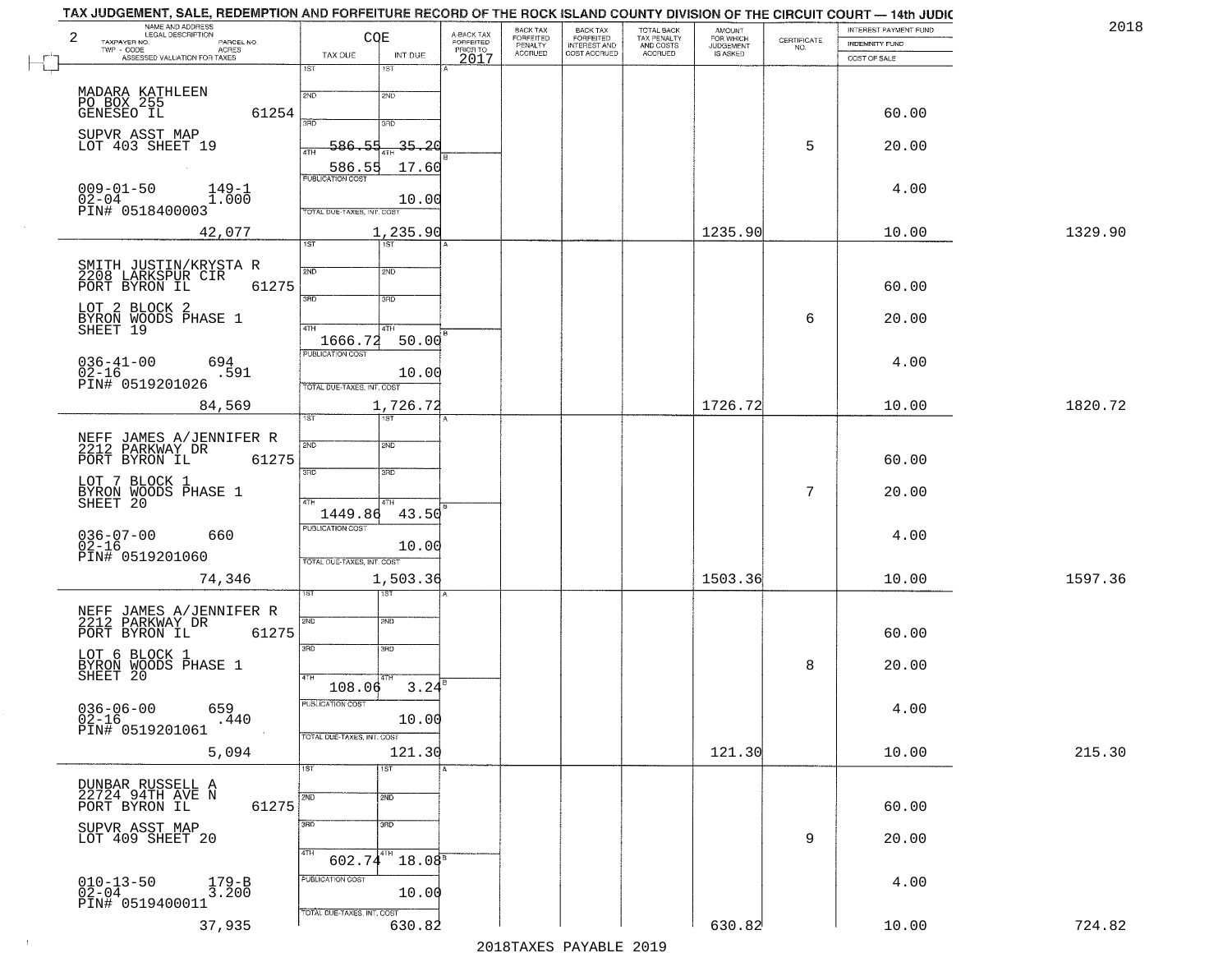|                                          |                                           |                            |                                | TAX JUDGEMENT, SALE, REDEMPTION AND FORFEITURE RECORD OF THE ROCK ISLAND COUNTY DIVISION OF THE CIRCUIT COURT — 14th JUDICIAL CIRCUIT OF ILLINOIS 2018 |                                                                 |                                                |                                                             |                                                                      |
|------------------------------------------|-------------------------------------------|----------------------------|--------------------------------|--------------------------------------------------------------------------------------------------------------------------------------------------------|-----------------------------------------------------------------|------------------------------------------------|-------------------------------------------------------------|----------------------------------------------------------------------|
| 2                                        | BY WHOM<br>PURCHASED                      | RATE<br>$\%$<br><b>BID</b> | COE<br>DATE OF SALE            | SUBSEQUENT TAXES PAID, FEES, AND TIME EXTENSION                                                                                                        | TOTAL DUE<br>TO REDEEM<br>FROM SALE<br>LESS<br>COUNTY CLERK FEE | BY WHOM REDEEMED                               | DATE OF REDEMP-<br>TION OR DEED<br><b>MO</b><br>DAY<br>YEAR | RECEIVED REDEMPTION<br>MONEY IN FULL                                 |
| -1                                       | PIN# 0518400003<br>GRANITE LIEN GROUP LLC | 0 <sub>0</sub>             | 12/27/2019                     | 04/29/2020 Time Ext & incl<br>04/29/2020 Take Notice Fee                                                                                               | 12/15/2022<br>20.95                                             |                                                |                                                             | $\mathbf{r}$<br>Certificate<br>Returned<br>& Cancelled<br>08/12/2020 |
|                                          |                                           |                            |                                |                                                                                                                                                        |                                                                 | $1,350.85$<br>160.00 KATHLEEN MADARA           | 07/07/2020                                                  | Karen Kinney                                                         |
| $\overline{c}$                           | PIN# 0519201026<br>EQUITY ONE INVESTMENT  |                            | FUND LLC<br> 00 <br>12/27/2019 | $ 01/22/2020$ Time Ext & incl<br>$ 01/22/2020$ Take Notice Fee                                                                                         | 07/13/2022<br>20.85                                             |                                                |                                                             | Certificate<br>Returned<br>$\frac{1}{2}$ Cancelled 2<br>03/12/2020   |
|                                          |                                           |                            |                                |                                                                                                                                                        |                                                                 | $1,841.57$<br>160.00 GAS & ELECTRIC CREDIT UNI |                                                             | Karen Kinney                                                         |
| 3                                        | PIN# 0519201060<br>EQUITY ONE INVESTMENT  | 00                         | FUND LLC<br>12/27/2019         | $\begin{array}{c}  01/22/2020 \text{ Time} \text{ Ext} & \text{incl} \\  01/22/2020 \text{ Take Notice } \text{Fe} \end{array}$                        | $07/13/2022$<br>20.85                                           |                                                |                                                             | Certificate<br>Returned<br>3<br>& Cancelled<br>07/06/2020            |
|                                          |                                           |                            |                                |                                                                                                                                                        |                                                                 | 1,618.21<br>160.00 JAMES/JENNIFER NEFF         | 06/11/2020                                                  | Karen Kinney                                                         |
| 4                                        | PIN# 0519201061<br>GUARDIAN TAX IL LLC    | 04                         | 12/27/2019                     | 04/01/2020 Time Ext & incl<br>04/01/2020 Take Notice Fee                                                                                               | 12/22/2022<br>20.95                                             |                                                |                                                             | Certificate<br>Returned<br>& Cancelled 4<br>08/31/2020               |
|                                          |                                           |                            |                                |                                                                                                                                                        | 244.86<br>160.00                                                | JAMES/JENNIFER NEFF                            | 06/11/2020                                                  | Karen Kinney                                                         |
| PIN# 0519400011<br>REALTAX DEV LT'D<br>5 |                                           | 0 <sub>0</sub>             | 12/27/2019                     |                                                                                                                                                        |                                                                 |                                                |                                                             | Certificate<br>Returned<br>& Cancelled 5<br>02/18/2020               |
|                                          |                                           |                            |                                |                                                                                                                                                        |                                                                 | 724.82<br>160.00 RUSSELL DUNBAR                | 01/09/2020                                                  | Karen Kinney                                                         |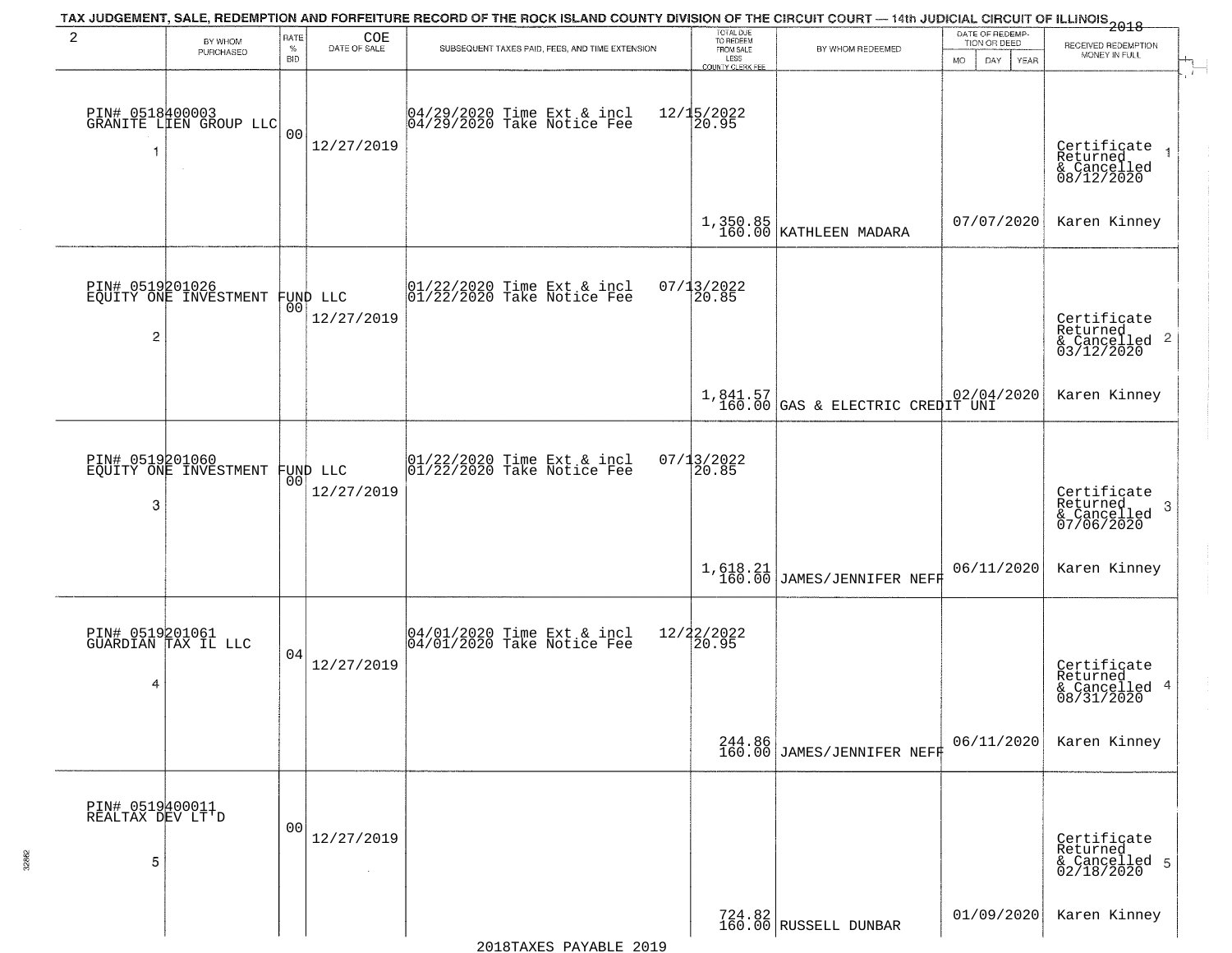| TAX JUDGEMENT, SALE, REDEMPTION AND FORFEITURE RECORD OF THE ROCK ISLAND COUNTY DIVISION OF THE CIRCUIT COURT — 14th JUDIC |                                   |                                       |                                     |                             |                                                  |                                                   |                                    |                    |                       |         |
|----------------------------------------------------------------------------------------------------------------------------|-----------------------------------|---------------------------------------|-------------------------------------|-----------------------------|--------------------------------------------------|---------------------------------------------------|------------------------------------|--------------------|-----------------------|---------|
| NAME AND ADDRESS<br>LEGAL DESCRIPTION                                                                                      |                                   |                                       |                                     | BACK TAX                    | <b>BACK TAX</b>                                  |                                                   | <b>AMOUNT</b>                      |                    | INTEREST PAYMENT FUND | 201     |
| 3<br>TAXPAYER NO.<br>PARCEL NO.<br>TWP - CODE<br><b>ACRES</b>                                                              | COE                               |                                       | A-BACK TAX<br>FORFEITED<br>PRIOR TO | <b>FORFEITED</b><br>PENALTY | <b>FORFEITED</b><br>INTEREST AND<br>COST ACCRUED | TOTAL BACK<br>TAX PENALTY<br>AND COSTS<br>ACCRUED | FOR WHICH<br>JUDGEMENT<br>IS ASKED | CERTIFICATE<br>NO. | INDEMNITY FUND        |         |
| ASSESSED VALUATION FOR TAXES                                                                                               | TAX DUE                           | INT DUE                               | 2017                                | <b>ACCRUED</b>              |                                                  |                                                   |                                    |                    | COST OF SALE          |         |
|                                                                                                                            | 1ST                               | 15T                                   |                                     |                             |                                                  |                                                   |                                    |                    |                       |         |
|                                                                                                                            | 2ND                               | <del>684.24<sub>2ND</sub> 71.82</del> |                                     |                             |                                                  |                                                   |                                    |                    |                       |         |
| MUSSER KENNETH L JR<br>8514 239TH ST N                                                                                     |                                   |                                       |                                     |                             |                                                  |                                                   |                                    |                    |                       |         |
| 61275<br>PORT BYRON IL                                                                                                     | 684.24<br>3AD                     | 51.30                                 |                                     |                             |                                                  |                                                   |                                    |                    | 60.00                 |         |
| SUPVR ASST MAP                                                                                                             |                                   |                                       |                                     |                             |                                                  |                                                   |                                    |                    |                       |         |
| LOT 407 SHEET 30                                                                                                           | -684<br>4TH                       | 41.04                                 |                                     |                             |                                                  |                                                   |                                    | 10                 | 20.00                 |         |
|                                                                                                                            |                                   |                                       |                                     |                             |                                                  |                                                   |                                    |                    |                       |         |
|                                                                                                                            | 684.24<br><b>PUBLICATION COST</b> | 20.52                                 |                                     |                             |                                                  |                                                   |                                    |                    |                       |         |
| $016 - 11 - 50$<br>$290 - 1$                                                                                               |                                   |                                       |                                     |                             |                                                  |                                                   |                                    |                    | 4.00                  |         |
| $0\bar{2} - 0\bar{4}$<br>1.000                                                                                             |                                   | 10.00                                 |                                     |                             |                                                  |                                                   |                                    |                    |                       |         |
| PIN# 0529400002                                                                                                            | TOTAL DUE-TAXES, INT. COST        |                                       |                                     |                             |                                                  |                                                   |                                    |                    |                       |         |
| 42,253                                                                                                                     |                                   | 2,931.64                              |                                     |                             |                                                  |                                                   | 2931.64                            |                    | 10.00                 | 3025.64 |
|                                                                                                                            | 1ST                               | 1ST                                   |                                     |                             |                                                  |                                                   |                                    |                    |                       |         |
|                                                                                                                            |                                   |                                       |                                     |                             |                                                  |                                                   |                                    |                    |                       |         |
| AURELIO EDEN G MD SC<br>23101 66TH AVE N                                                                                   | 2ND                               |                                       |                                     |                             |                                                  |                                                   |                                    |                    |                       |         |
| 61275<br>PORT BYRON IL                                                                                                     | 61.61                             | 4.60                                  |                                     |                             |                                                  |                                                   |                                    |                    | 60.00                 |         |
| SUPVR ASST MAP                                                                                                             | 3RD                               | 3RD                                   |                                     |                             |                                                  |                                                   |                                    |                    |                       |         |
| LOT 306 SHEET 33                                                                                                           | 61<br>. 6                         | 3.68                                  |                                     |                             |                                                  |                                                   |                                    | 11                 | 20.00                 |         |
|                                                                                                                            | 47H<br>61.61                      | 1.84                                  |                                     |                             |                                                  |                                                   |                                    |                    |                       |         |
|                                                                                                                            | PUBLICATION COST                  |                                       |                                     |                             |                                                  |                                                   |                                    |                    |                       |         |
| $019 - 04 - 01$<br>$333 - 1 - A$                                                                                           |                                   |                                       |                                     |                             |                                                  |                                                   |                                    |                    | 4.00                  |         |
| $0\bar{2} - 0\bar{4}$<br>17.810<br>PIN# 0532300002                                                                         |                                   | 10.00                                 |                                     |                             |                                                  |                                                   |                                    |                    |                       |         |
|                                                                                                                            | TOTAL DUE-TAXES, INT. COST        |                                       |                                     |                             |                                                  |                                                   |                                    |                    |                       |         |
| FARM<br>3,264                                                                                                              |                                   | 273.00                                |                                     |                             |                                                  |                                                   | 273.00                             |                    | 10.00                 | 367.00  |
|                                                                                                                            |                                   |                                       |                                     |                             |                                                  |                                                   |                                    |                    |                       |         |
|                                                                                                                            | 1132.44                           | $-118.93$                             |                                     |                             |                                                  |                                                   |                                    |                    |                       |         |
| AURELIO EDEN G MD SC<br>23101 66TH AVE N                                                                                   |                                   |                                       |                                     |                             |                                                  |                                                   |                                    |                    |                       |         |
| PORT BYRON IL<br>61275                                                                                                     | 1132.44<br>3RD                    | 84.95<br>3RD                          |                                     |                             |                                                  |                                                   |                                    |                    | 60.00                 |         |
|                                                                                                                            |                                   |                                       |                                     |                             |                                                  |                                                   |                                    |                    |                       |         |
| SUPVR ASST MAP<br>LOT 305 SHEET 33                                                                                         | 1132.44                           | 67.96                                 |                                     |                             |                                                  |                                                   |                                    | 12                 | 20.00                 |         |
|                                                                                                                            | 1132.44                           | 33.98                                 |                                     |                             |                                                  |                                                   |                                    |                    |                       |         |
|                                                                                                                            | <b>PUBLICATION COST</b>           |                                       |                                     |                             |                                                  |                                                   |                                    |                    |                       |         |
| $019 - 04 - 20$<br>02-04<br>$333 - 3$<br>3.040                                                                             |                                   |                                       |                                     |                             |                                                  |                                                   |                                    |                    | 4.00                  |         |
| PIN# 0532300003                                                                                                            |                                   | 10.00                                 |                                     |                             |                                                  |                                                   |                                    |                    |                       |         |
|                                                                                                                            | TOTAL OUE-TAXES, INT. COST        |                                       |                                     |                             |                                                  |                                                   |                                    |                    |                       |         |
| 71,000                                                                                                                     |                                   | 4,845.58                              |                                     |                             |                                                  |                                                   | 4845.58                            |                    | 10.00                 | 4939.58 |
|                                                                                                                            |                                   | 151                                   |                                     |                             |                                                  |                                                   |                                    |                    |                       |         |
| POLLREISZ HARRIET V                                                                                                        | 42.6'                             | 4.<br>-48                             |                                     |                             |                                                  |                                                   |                                    |                    |                       |         |
| 6101 QUAIL SPRINGS TRL<br>AMARILLO TX<br>79119                                                                             | 2ND<br>42.6                       |                                       |                                     |                             |                                                  |                                                   |                                    |                    | 60.00                 |         |
|                                                                                                                            |                                   | 3.20                                  |                                     |                             |                                                  |                                                   |                                    |                    |                       |         |
| SUPVR ASST MAP                                                                                                             | 3RD                               | 3HD                                   |                                     |                             |                                                  |                                                   |                                    |                    |                       |         |
| LOT 301 SHEET 37                                                                                                           | 42.6<br>4TH                       | 2.56                                  |                                     |                             |                                                  |                                                   |                                    | 13                 | 20.00                 |         |
|                                                                                                                            | 42.6                              | 1.28                                  |                                     |                             |                                                  |                                                   |                                    |                    |                       |         |
|                                                                                                                            | PUBLICATION COST                  |                                       |                                     |                             |                                                  |                                                   |                                    |                    |                       |         |
| $022 - 02 - 00$<br>17.400<br>02-10                                                                                         |                                   | 10.00                                 |                                     |                             |                                                  |                                                   |                                    |                    | 4.00                  |         |
| PIN# 0536300002                                                                                                            |                                   |                                       |                                     |                             |                                                  |                                                   |                                    |                    |                       |         |
|                                                                                                                            | TOTAL DUE-TAXES, INT. COST        |                                       |                                     |                             |                                                  |                                                   |                                    |                    |                       |         |
| FARM<br>2,349                                                                                                              |                                   | 192.20                                |                                     |                             |                                                  |                                                   | 192.20                             |                    | 10.00                 | 286.20  |
|                                                                                                                            | 1ST                               | 1ST                                   |                                     |                             |                                                  |                                                   |                                    |                    |                       |         |
| POLLREISZ HARRIET V<br>6101 QUAIL SPRINGS TRL                                                                              | 733.71                            | 77.07                                 |                                     |                             |                                                  |                                                   |                                    |                    |                       |         |
| AMARILLO TX<br>79119                                                                                                       | 2ND<br>733.71                     | 2ND<br>55.05                          |                                     |                             |                                                  |                                                   |                                    |                    | 60.00                 |         |
|                                                                                                                            | 3RD                               | 3 <sub>BD</sub>                       |                                     |                             |                                                  |                                                   |                                    |                    |                       |         |
| SUPVR ASST MAP                                                                                                             |                                   |                                       |                                     |                             |                                                  |                                                   |                                    |                    |                       |         |
| LOT 303 SHEET 37                                                                                                           | 733.71<br>4TH                     | 44.04                                 |                                     |                             |                                                  |                                                   |                                    | 14                 | 20.00                 |         |
|                                                                                                                            | 733.71                            | $22.04^s$                             |                                     |                             |                                                  |                                                   |                                    |                    |                       |         |
|                                                                                                                            | PUBLICATION COST                  |                                       |                                     |                             |                                                  |                                                   |                                    |                    |                       |         |
| $022 - 03 - 00$<br>02-10<br>387<br>39.000                                                                                  |                                   | 10.00                                 |                                     |                             |                                                  |                                                   |                                    |                    | 4.00                  |         |
| PIN# 0536300003                                                                                                            |                                   |                                       |                                     |                             |                                                  |                                                   |                                    |                    |                       |         |
|                                                                                                                            | TOTAL DUE-TAXES, INT. COST        |                                       |                                     |                             |                                                  |                                                   | 3143.02                            |                    |                       | 3237.02 |
| FARM<br>51,388                                                                                                             |                                   | 3,143.02                              |                                     |                             |                                                  |                                                   |                                    |                    | 10.00                 |         |
|                                                                                                                            |                                   |                                       |                                     |                             | מרמפ הזתגעות מהעגדומפ                            |                                                   |                                    |                    |                       |         |

 $\sim 10^{-1}$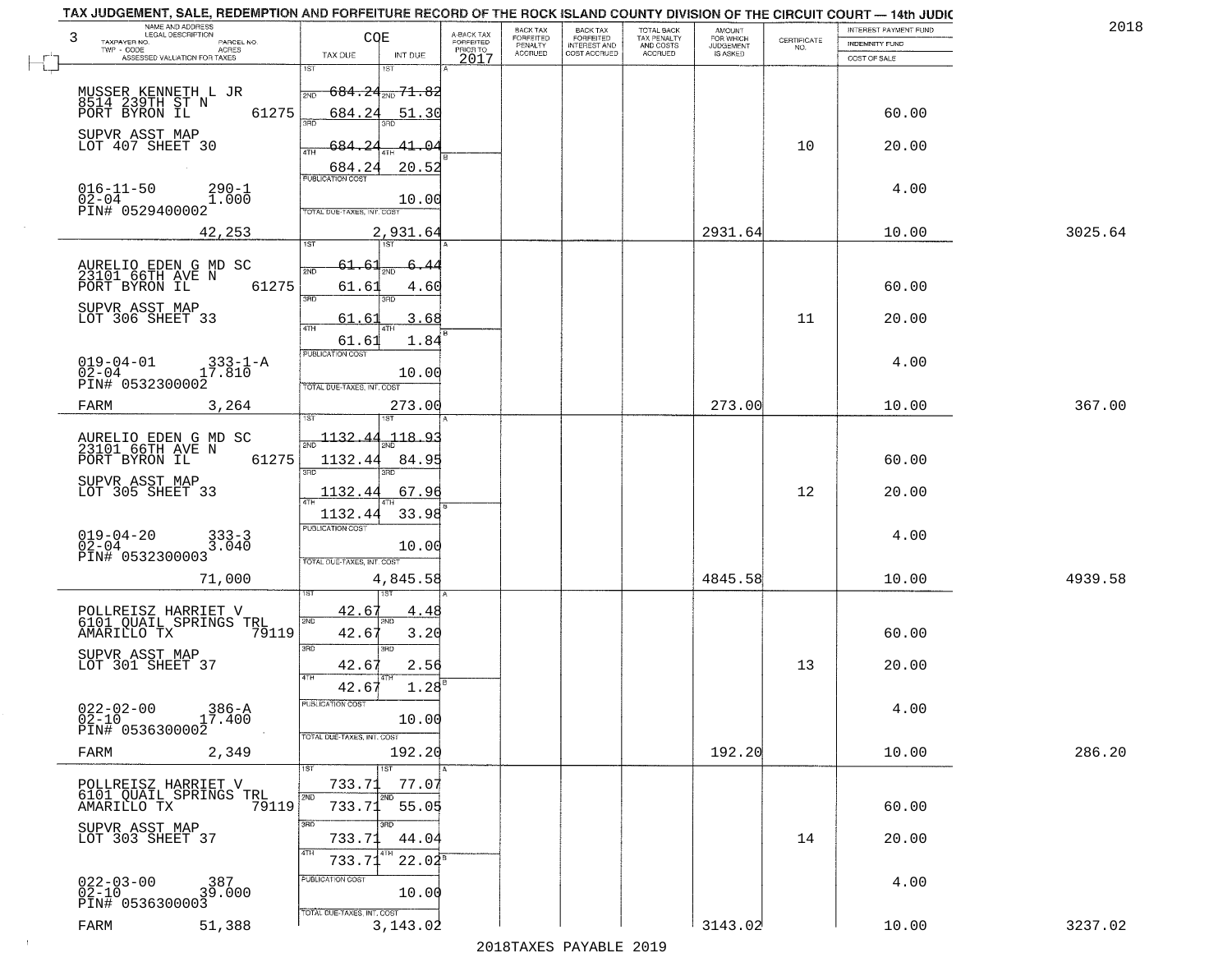|                                          |                                             |                |                        |                                                                                  | TAX JUDGEMENT, SALE, REDEMPTION AND FORFEITURE RECORD OF THE ROCK ISLAND COUNTY DIVISION OF THE CIRCUIT COURT — 14th JUDICIAL CIRCUIT OF ILLINOIS 2018<br>TOTAL DUE<br>TO REDEEM<br>DATE OF REDEMP-<br>TION OR DEED |                                    |                          |                                                                    |
|------------------------------------------|---------------------------------------------|----------------|------------------------|----------------------------------------------------------------------------------|---------------------------------------------------------------------------------------------------------------------------------------------------------------------------------------------------------------------|------------------------------------|--------------------------|--------------------------------------------------------------------|
| 3                                        | BY WHOM<br>PURCHASED                        | RATE<br>$\%$   | COE<br>DATE OF SALE    | SUBSEQUENT TAXES PAID, FEES, AND TIME EXTENSION                                  | FROM SALE                                                                                                                                                                                                           | BY WHOM REDEEMED                   |                          | RECEIVED REDEMPTION                                                |
|                                          |                                             | <b>BID</b>     |                        |                                                                                  | LESS<br><b>COUNTY CLERK FEE</b>                                                                                                                                                                                     |                                    | <b>MO</b><br>DAY<br>YEAR | MONEY IN FULL<br>$\mathbf{r}$                                      |
| -1                                       | PIN# 0529400002<br>GRANITE LIEN GROUP LLC   | 0 <sub>0</sub> | 12/27/2019             | 04/29/2020 Time Ext & incl<br>04/29/2020 Take Notice Fee<br>11/29/2021 Subs paid | 12/15/2022<br>20.95<br>2,959.87                                                                                                                                                                                     |                                    |                          | $\mathbf{1}$                                                       |
| $\overline{c}$                           | PIN# 0532300002<br>MS INVESTMENTS GROUP INC | 0 <sub>0</sub> | 12/27/2019             | $ 01/31/2020$ Time Ext & incl<br>$ 02/20/2020$ Take Notice Fee                   | 06/27/2022<br>20.95                                                                                                                                                                                                 |                                    |                          | Certificate<br>Returned<br>$\frac{1}{2}$ Cancelled 2<br>12/11/2020 |
|                                          |                                             |                |                        |                                                                                  |                                                                                                                                                                                                                     | 387.95<br>160.00 GENEVIEVE LEWIS   | 11/02/2020               | Karen Kinney                                                       |
| PIN# 0532300003<br>3                     | EQUITY ONE INVESTMENT                       | 00             | FUND LLC<br>12/27/2019 | $\begin{array}{c} 01/22/2020 \\ 01/22/2020 \\ 01 \end{array}$ Take Notice Fee    | $07/13/2022$<br>20.85                                                                                                                                                                                               |                                    |                          | Certificate<br>Returned<br>3<br>& Cancelled<br>05/11/2020          |
|                                          |                                             |                |                        |                                                                                  |                                                                                                                                                                                                                     | 4,960.43<br>160.00 EDEN AURELIO    | 04/02/2020               | Karen Kinney                                                       |
| PIN# 0536300002<br>REALTAX DEV LT'D<br>4 |                                             | 00             | 12/27/2019             | 01/31/2020 Time Ext & incl<br>02/20/2020 Take Notice Fee                         | 06/27/2022<br>[20.95]                                                                                                                                                                                               |                                    |                          | Certificate<br>Returned<br>& Cancelled 4<br>06/26/2020             |
|                                          |                                             |                |                        |                                                                                  |                                                                                                                                                                                                                     | 307.15<br>160.00 JOHN POLLREISZ    | 04/30/2020               | Karen Kinney                                                       |
| PIN# 0536300003<br>REALTAX DEV LT'D<br>5 |                                             | 0 <sub>0</sub> | 12/27/2019             | 01/31/2020 Time Ext & incl<br>02/20/2020 Take Notice Fee                         | 06/27/2022<br>20.95                                                                                                                                                                                                 |                                    |                          | Certificate<br>Returned<br>& Cancelled 5<br>06/26/2020             |
|                                          |                                             |                |                        |                                                                                  |                                                                                                                                                                                                                     | 3, 257.97<br>160.00 JOHN POLLREISZ | 04/30/2020               | Karen Kinney                                                       |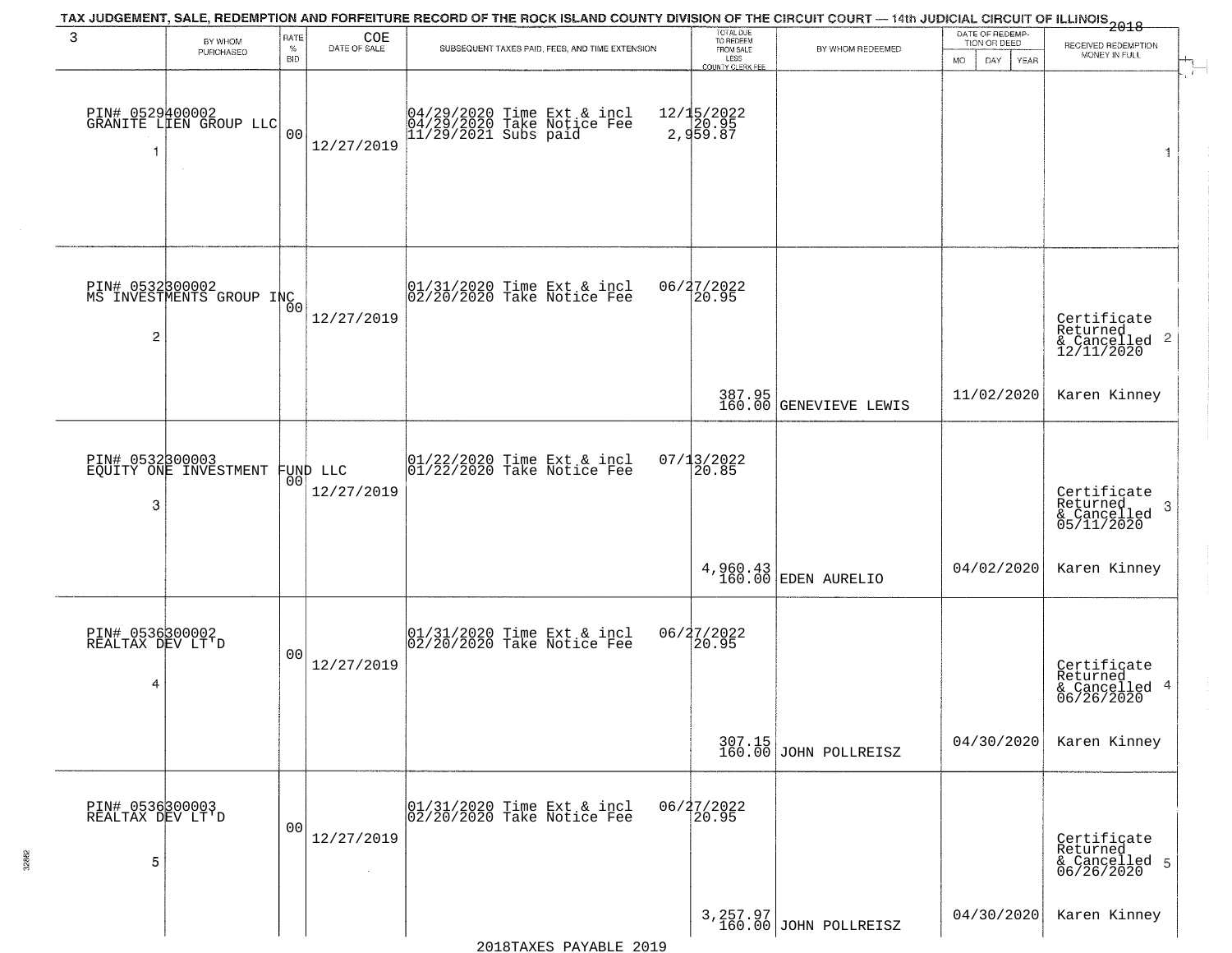| NAME AND ADDRESS<br>LEGAL DESCRIPTION<br>4<br>TAXPAYER NO.<br>PARCEL NO.                      | CANOE CREEK                                         | A-BACK TAX<br>FORFEITED | BACK TAX<br>FORFEITED<br>PENALTY | <b>BACK TAX</b><br><b>FORFEITED</b> | TOTAL BACK<br>TAX PENALTY | <b>AMOUNT</b><br>FOR WHICH<br>JUDGEMENT<br>IS ASKED | CERTIFICATE | INTEREST PAYMENT FUND<br>INDEMNITY FUND | 2018    |
|-----------------------------------------------------------------------------------------------|-----------------------------------------------------|-------------------------|----------------------------------|-------------------------------------|---------------------------|-----------------------------------------------------|-------------|-----------------------------------------|---------|
| TWP - CODE<br><b>ACRES</b><br>ASSESSED VALUATION FOR TAXES                                    | TAX DUE<br>INT DUE                                  | PRIOR TO<br>2017        | ACCRUED                          | INTEREST AND                        | AND COSTS<br>ACCRUED      |                                                     | NO.         | COST OF SALE                            |         |
|                                                                                               | 1ST<br><del>365.42<sub>210</sub>38.36</del><br>2ND  |                         |                                  |                                     |                           |                                                     |             |                                         |         |
| BOS MARILYN J<br>9514 303RD ST N<br>61257<br>HILLSDALE IL                                     | 365.42<br>27.40<br>बन्नल                            |                         |                                  |                                     |                           |                                                     |             | 60.00                                   |         |
| SUPVR ASST MAP<br>LOT 305 SHEET 13                                                            | 365.<br><u> 21.92</u><br>4TH                        |                         |                                  |                                     |                           |                                                     | 15          | 20.00                                   |         |
|                                                                                               | 365.4<br>10.96<br><b>PUBLICATION COST</b>           |                         |                                  |                                     |                           |                                                     |             |                                         |         |
| $007 - 17 - 20$<br>$131 - 1$<br>$03 - 03$<br>$1.\overline{0}0\overline{0}$<br>PIN# 0619300007 | 10.00<br>TOTAL DUE-TAXES, INT. COST                 |                         |                                  |                                     |                           |                                                     |             | 4.00                                    |         |
| 19,543                                                                                        | 1,570.32<br>$\overline{157}$<br>1ST                 |                         |                                  |                                     |                           | 1570.32                                             |             | 10.00                                   | 1664.32 |
| BOS MARILYN J<br>9514 303RD ST N                                                              | 63.<br>-65<br>6<br>2ND                              |                         |                                  |                                     |                           |                                                     |             |                                         |         |
| 61257<br>HILLSDALE IL                                                                         | 63.46<br>4.75<br>3RD<br>3RD                         |                         |                                  |                                     |                           |                                                     |             | 60.00                                   |         |
| LOT 1 BASCO HOMESTEADS<br>SHT 13                                                              | 63.4<br>3.80<br>4TH                                 |                         |                                  |                                     |                           |                                                     | 16          | 20.00                                   |         |
| $032 - 32 - 00$<br>$03 - 03$<br>526<br>1.133                                                  | 1.90<br>63.46<br>PUBLICATION COST                   |                         |                                  |                                     |                           |                                                     |             | 4.00                                    |         |
| PIN# 0619304001                                                                               | 10.00<br>TOTAL DUE-TAXES, INT. COST                 |                         |                                  |                                     |                           |                                                     |             |                                         |         |
| 3,394                                                                                         | 280.94<br>1ST                                       |                         |                                  |                                     |                           | 280.94                                              |             | 10.00                                   | 374.94  |
| BOS MARILYN J<br>9514 303RD ST N<br>61257<br>HILLSDALE IL                                     | 65.<br>2 Q<br>2ND                                   |                         |                                  |                                     |                           |                                                     |             | 60.00                                   |         |
| LOT 3 BASCO HOMESTEADS<br>SHT 13                                                              | 65.29<br>4.90<br>3RD<br>3BD                         |                         |                                  |                                     |                           |                                                     |             |                                         |         |
|                                                                                               | 3.92<br>65.29<br>4TH<br>65.29<br>1.96               |                         |                                  |                                     |                           |                                                     | 17          | 20.00                                   |         |
| $032 - 34 - 00$<br>03-03<br>528<br>1.784                                                      | <b>PUBLICATION COST</b><br>10.00                    |                         |                                  |                                     |                           |                                                     |             | 4.00                                    |         |
| PIN# 0619304003<br>3,492                                                                      | TOTAL OUE-TAXES, INT. COST<br>288.80                |                         |                                  |                                     |                           | 288.80                                              |             | 10.00                                   | 382.80  |
|                                                                                               |                                                     |                         |                                  |                                     |                           |                                                     |             |                                         |         |
| NIKWOOD PRODUCTS<br>PO BOX 214<br>61257<br>HILLSDALE IL                                       | 2ND<br>ND.<br>568.42<br>42.65                       |                         |                                  |                                     |                           |                                                     |             | 60.00                                   |         |
| SUPVR ASST MAP<br>LOT 302-1 SHEET 14<br>BOOKS OF LANDS                                        | 3RD<br>3RD<br>568.42<br>34.12                       |                         |                                  |                                     |                           |                                                     | 18          | 20.00                                   |         |
|                                                                                               | 4TH<br>17.06<br>568.42<br>PUBLICATION COST          |                         |                                  |                                     |                           |                                                     |             |                                         |         |
| $008 - 05 - 20$<br>$137 - B$<br>$03 - 03$<br>PIN# 0620300003<br><b>Contract</b>               | 10.00<br>TOTAL DUE-TAXES, INT. COST                 |                         |                                  |                                     |                           |                                                     |             | 4.00                                    |         |
| 30,400                                                                                        | 1,809.09                                            |                         |                                  |                                     |                           | 1809.09                                             |             | 10.00                                   | 1903.09 |
| SPAHR NANCY L<br>12201 E 400TH RD                                                             | ∏ist<br>274.71<br>28.84<br>2ND<br>2ND               |                         |                                  |                                     |                           |                                                     |             |                                         |         |
| CLAREMORE OK<br>74017                                                                         | 274.71<br>20.60<br>3RD<br>अंग                       |                         |                                  |                                     |                           |                                                     |             | 60.00                                   |         |
| SUPVR ASST MAP<br>LOT 303 SHEET 25                                                            | 274.71<br>16.48<br>4TH<br>4TH                       |                         |                                  |                                     |                           |                                                     | 19          | 20.00                                   |         |
| $011 - 18 - 50$<br>03-04<br>$184 - 1$                                                         | $8.24^{\overline{8}}$<br>274.71<br>PUBLICATION COST |                         |                                  |                                     |                           |                                                     |             | 4.00                                    |         |
| .400<br>PIN# 0628300003                                                                       | 10.00<br>TOTAL DUE-TAXES, INT. COST                 |                         |                                  |                                     |                           |                                                     |             |                                         |         |
| 23,792                                                                                        | 1,183.00                                            |                         |                                  |                                     |                           | 1183.00                                             |             | 10.00                                   | 1277.00 |

 $\sim 100$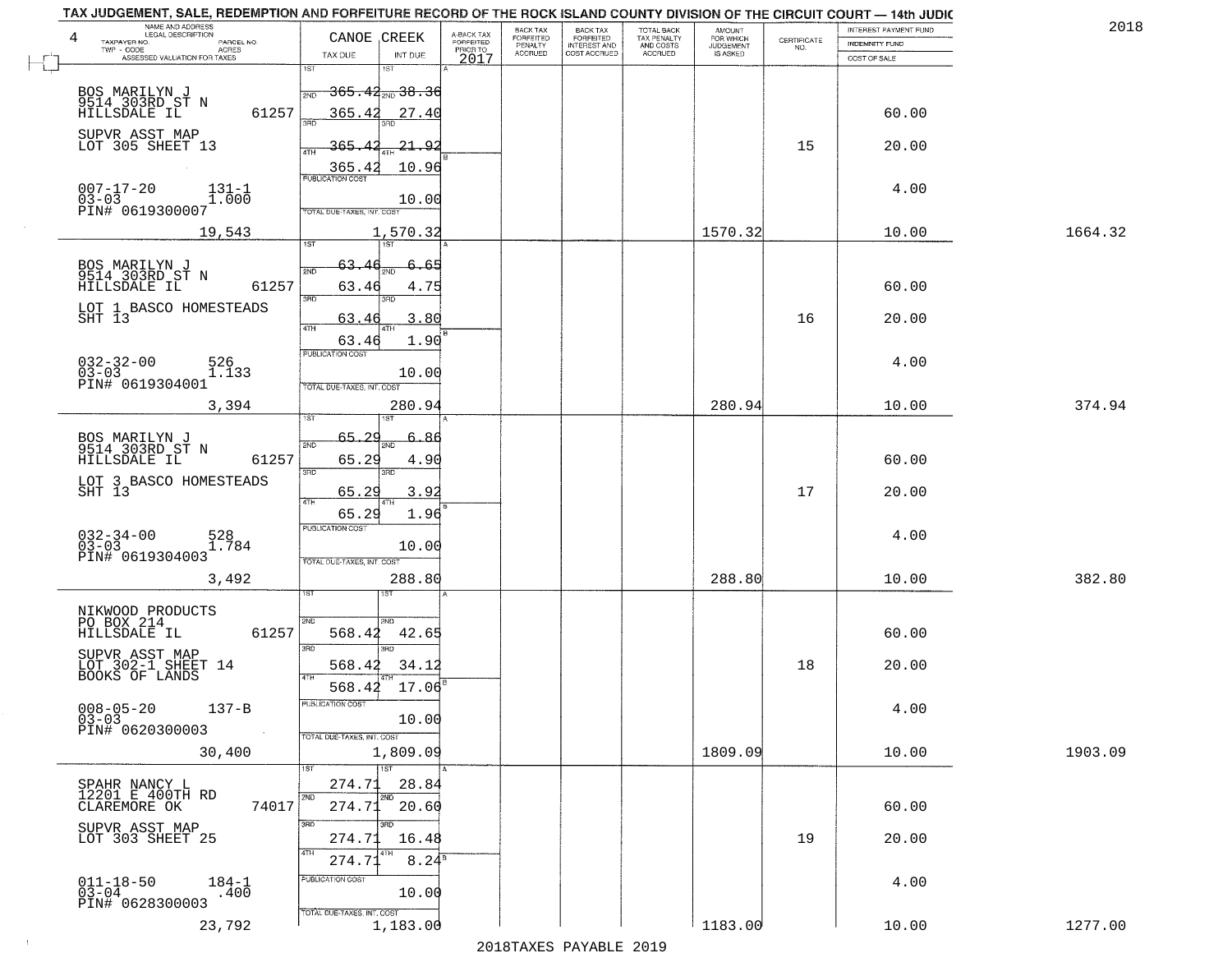| 4                                                 | BY WHOM<br>PURCHASED                                | RATE<br>$\%$<br><b>BID</b> | CANOE CREEK<br>DATE OF SALE  | TAX JUDGEMENT, SALE, REDEMPTION AND FORFEITURE RECORD OF THE ROCK ISLAND COUNTY DIVISION OF THE CIRCUIT COURT — 14th JUDICIAL CIRCUIT OF ILLINOIS 2018<br>SUBSEQUENT TAXES PAID, FEES, AND TIME EXTENSION | TOTAL DUE<br>TO REDEEM<br>FROM SALE<br>LESS<br><b>COUNTY CLERK FEE</b> | BY WHOM REDEEMED                     | DATE OF REDEMP-<br>TION OR DEED<br>MO.<br>DAY<br>YEAR | RECEIVED REDEMPTION<br>MONEY IN FULL                       |
|---------------------------------------------------|-----------------------------------------------------|----------------------------|------------------------------|-----------------------------------------------------------------------------------------------------------------------------------------------------------------------------------------------------------|------------------------------------------------------------------------|--------------------------------------|-------------------------------------------------------|------------------------------------------------------------|
|                                                   | PIN# 0619300007<br>GRANITE LIEN GROUP LLC<br>$\sim$ | 0 <sub>0</sub>             | 12/27/2019                   |                                                                                                                                                                                                           |                                                                        |                                      |                                                       | Certificate<br>Returned<br>& Cancelled<br>02/07/2020       |
|                                                   |                                                     |                            |                              |                                                                                                                                                                                                           |                                                                        | $1,664.32$ ELAINE D ARGO             | 01/21/2020                                            | Karen Kinney                                               |
| PIN# 0619304001<br>RICO TRUSTEE<br>$\overline{c}$ |                                                     | 18                         | 12/27/2019                   |                                                                                                                                                                                                           |                                                                        |                                      |                                                       | Certificate<br>Returned<br>$\frac{12241164}{62/05/2020}$ 2 |
|                                                   |                                                     |                            |                              |                                                                                                                                                                                                           |                                                                        | $442.43$ ELAINE D ARGO               | 01/21/2020                                            | Karen Kinney                                               |
| 3                                                 | PIN# 0619304003<br>GUARDIAN TAX IL LLC              | 0 <sub>0</sub>             | 12/27/2019                   |                                                                                                                                                                                                           |                                                                        |                                      |                                                       | Certificate<br>Returned<br>3<br>& Cancelled<br>02/18/2020  |
|                                                   |                                                     |                            |                              |                                                                                                                                                                                                           | 382.80<br>160.00                                                       | ELAINE D ARGO                        | 01/21/2020                                            | Karen Kinney                                               |
| 4                                                 | PIN# 0620300003<br>STEVE SODEMAN LIVING TRUST       |                            | 12/27/2019                   | 01/21/2020 Time Ext & incl<br>01/21/2020 Take Notice Fee                                                                                                                                                  | $12/21/2022$<br>20.85                                                  |                                      |                                                       | Certificate<br>Returned<br>4<br>& Cancelled<br>04/06/2020  |
|                                                   |                                                     |                            |                              |                                                                                                                                                                                                           |                                                                        | 2, 266.50<br>160.00 NIKWOOD PRODUCTS | 03/02/2020                                            | Karen Kinney                                               |
| PIN# 0628300003<br>WESTERN SITES LLC<br>5         |                                                     | 00                         | 12/27/2019<br>$\sim 10^{-1}$ | 03/09/2020 Time Ext & incl<br>03/09/2020 Take Notice Fee                                                                                                                                                  | $07/12/2022$<br>20.95                                                  |                                      |                                                       | Certificate<br>Returned<br>& Cancelled 5<br>08/30/2021     |
|                                                   |                                                     |                            |                              |                                                                                                                                                                                                           |                                                                        | 1,297.95<br>160.00 MOURY GIBSON      | 07/23/2021                                            | Karen Kinney                                               |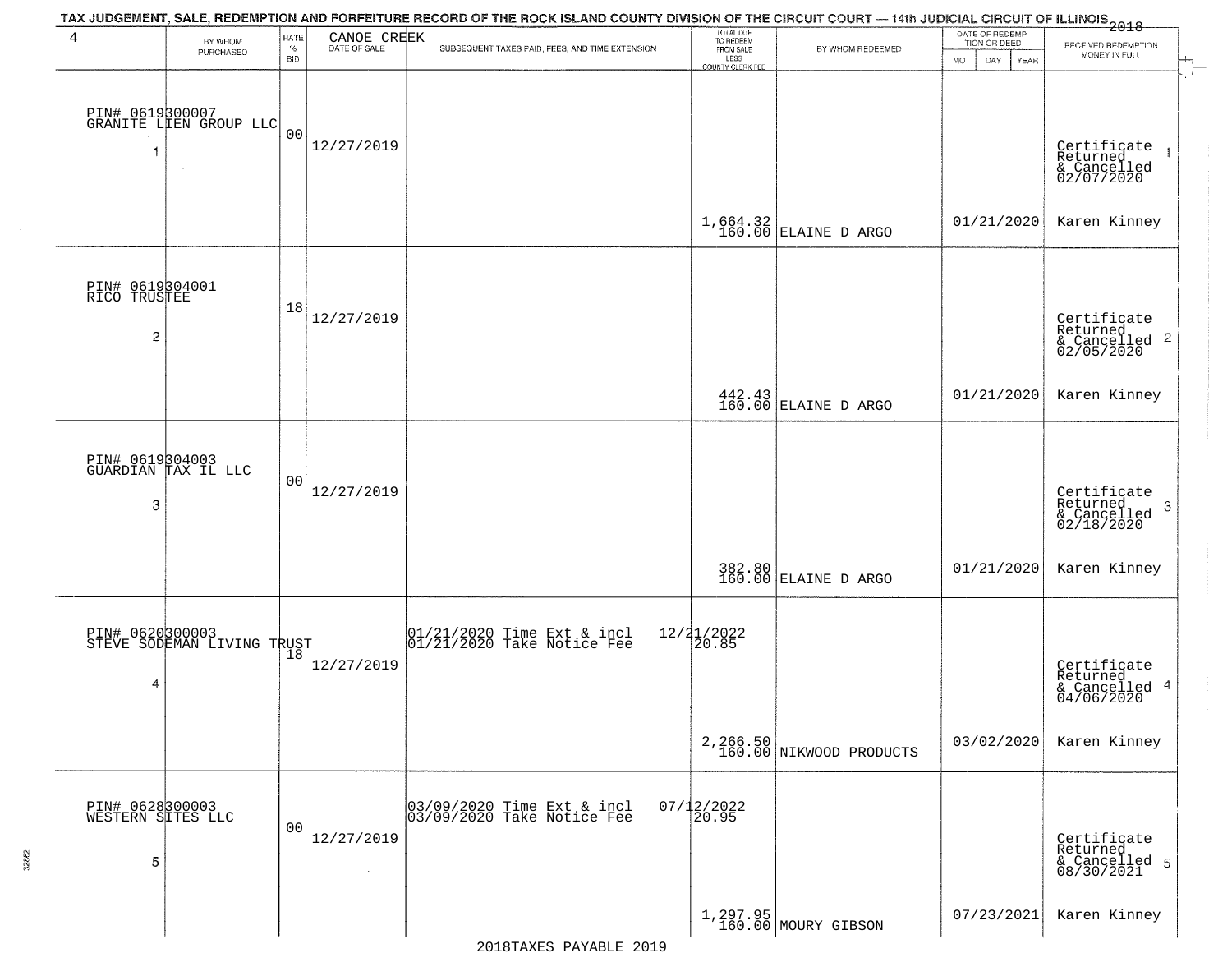| TAX JUDGEMENT, SALE, REDEMPTION AND FORFEITURE RECORD OF THE ROCK ISLAND COUNTY DIVISION OF THE CIRCUIT COURT — 14th JUDIC<br>NAME AND ADDRESS<br>LEGAL DESCRIPTION<br>5<br>TAXPAYER NO.<br>PARCEL NO.<br>TWP - CODE AGRES<br>ASSESSED VALUATION FOR TAXES | CANOE CREEK<br>TAX DUE<br>INT DUE                                                 | BACK TAX<br>A-BACK TAX<br>FORFEITED<br><b>FORFEITED</b><br>PENALTY<br>ACCRUED<br>PRIOR TO | BACK TAX<br>FORFEITED<br>INTEREST AND<br>COST ACCRUED | TOTAL BACK<br>TAX PENALTY<br>AND COSTS<br>ACCRUED | <b>AMOUNT</b><br>FOR WHICH<br>JUDGEMENT<br>IS ASKED | CERTIFICATE<br>NO. | INTEREST PAYMENT FUND<br>INDEMNITY FUND | 2018    |
|------------------------------------------------------------------------------------------------------------------------------------------------------------------------------------------------------------------------------------------------------------|-----------------------------------------------------------------------------------|-------------------------------------------------------------------------------------------|-------------------------------------------------------|---------------------------------------------------|-----------------------------------------------------|--------------------|-----------------------------------------|---------|
|                                                                                                                                                                                                                                                            | 1ST<br>1ST                                                                        | 2017                                                                                      |                                                       |                                                   |                                                     |                    | COST OF SALE                            |         |
| MOORE JESSICA L<br>32100 83RD AVE N<br>HILLSDALE IL<br>61257                                                                                                                                                                                               | 2ND<br>2ND<br>768.64<br>57.65<br>3AD                                              |                                                                                           |                                                       |                                                   |                                                     |                    | 60.00                                   |         |
| SUPVR ASST MAP<br>LOT 306 SHEET 25                                                                                                                                                                                                                         | 768<br>46.1<br>4TH<br>768.64<br>23.06                                             |                                                                                           |                                                       |                                                   |                                                     | 20                 | 20.00                                   |         |
| $011 - 20 - 00$<br>185<br>5.000<br>$03 - 03$<br>PIN# 0628300009                                                                                                                                                                                            | <b>PUBLICATION COST</b><br>10.00<br>TOTAL DUE-TAXES, INT. COST                    |                                                                                           |                                                       |                                                   |                                                     |                    | 4.00                                    |         |
| 47,108                                                                                                                                                                                                                                                     | 2,442.75<br>$\overline{1ST}$<br><b>TST</b>                                        |                                                                                           |                                                       |                                                   | 2442.75                                             |                    | 10.00                                   | 2536.75 |
| ADAMS SHANNON L<br>17 EDGEHILL TER<br>52803<br>DAVENPORT IA                                                                                                                                                                                                | 2ND<br>2ND<br>3RD<br>3HD                                                          |                                                                                           |                                                       |                                                   |                                                     |                    | 60.00                                   |         |
| SUPVR ASST MAP<br>LOT 303 SHEET 20                                                                                                                                                                                                                         | 47H<br>4TH                                                                        |                                                                                           |                                                       |                                                   |                                                     | 21                 | 20.00                                   |         |
| 204<br>$013 - 15 - 00$<br>$03 - 02$<br>15.759<br>PIN# 0629300003                                                                                                                                                                                           | 3.92<br>130.89<br>PUBLICATION COST<br>10.00<br>TOTAL DUE-TAXES, INT. COST         |                                                                                           |                                                       |                                                   |                                                     |                    | 4.00                                    |         |
| FARM<br>6,846                                                                                                                                                                                                                                              | 144.81                                                                            |                                                                                           |                                                       |                                                   | 144.81                                              |                    | 10.00                                   | 238.81  |
| DESHANE LEON A JR<br>440 JACKSON ST<br>61257<br>HILLSDALE IL                                                                                                                                                                                               | 359.94<br>37.80<br>359.94<br>27.00<br>3RD                                         |                                                                                           |                                                       |                                                   |                                                     |                    | 60.00                                   |         |
| SUPVR ASST MAP<br>LOT 404 SHEET 21                                                                                                                                                                                                                         | 359.94<br>21.60<br>4TH                                                            |                                                                                           |                                                       |                                                   |                                                     | 22                 | 20.00                                   |         |
| $013 - 22 - 55$<br>03-04<br>$205 - F$<br>.366<br>PIN# 0629400005                                                                                                                                                                                           | 10.80<br>359.94<br><b>PUBLICATION COST</b><br>10.00<br>TOTAL OUE-TAXES, INT. COST |                                                                                           |                                                       |                                                   |                                                     |                    | 4.00                                    |         |
| 22,761                                                                                                                                                                                                                                                     | 1,546.96                                                                          |                                                                                           |                                                       |                                                   | 1546.96                                             |                    | 10.00                                   | 1640.96 |
| TARULIS WILLIAM M<br>558 JOHNSON ST<br>61257<br>HILLSDALE IL                                                                                                                                                                                               | 90.45<br>9.5<br>2ND<br>90.45<br>6.80<br>3BD<br>3RD                                |                                                                                           |                                                       |                                                   |                                                     |                    | 60.00                                   |         |
| LOT 20<br>CONRADS 1ST ADD                                                                                                                                                                                                                                  | 90.45<br>5.44<br>4TH<br>2.72<br>90.45                                             |                                                                                           |                                                       |                                                   |                                                     | 23                 | 20.00                                   |         |
| $031 - 01 - 00$ 472<br>$03 - 04$<br>PIN# 0629401007<br>$\sim 10^{-1}$                                                                                                                                                                                      | PUBLICATION COST<br>10.00<br>TOTAL DUE-TAXES, INT. COST                           |                                                                                           |                                                       |                                                   |                                                     |                    | 4.00                                    |         |
| 4,212                                                                                                                                                                                                                                                      | 396.28                                                                            |                                                                                           |                                                       |                                                   | 396.28                                              |                    | 10.00                                   | 490.28  |
| TEWSENDORF TAMMIE L<br>3329 214TH ST N<br>61275<br>PORT BYRON IL                                                                                                                                                                                           | 1ST<br>52.01<br>5.46<br>2ND<br>2ND<br>3.90<br>52.01                               |                                                                                           |                                                       |                                                   |                                                     |                    | 60.00                                   |         |
| LOT 11<br>CONRADS 1ST ADD                                                                                                                                                                                                                                  | 3BD<br>3RD<br>52.01<br>3.12<br>4TH                                                |                                                                                           |                                                       |                                                   |                                                     | 24                 | 20.00                                   |         |
| $030 - 14 - 00$<br>463<br>$03 - 04$<br>PIN# 0629401018                                                                                                                                                                                                     | $1.56^8$<br>52.01<br>PUBLICATION COST<br>10.00<br>TOTAL DUE-TAXES, INT. COST      |                                                                                           |                                                       |                                                   |                                                     |                    | 4.00                                    |         |
| 2,422                                                                                                                                                                                                                                                      | 232.08                                                                            |                                                                                           |                                                       |                                                   | 232.08                                              |                    | 10.00                                   | 326.08  |

 $\sim 100$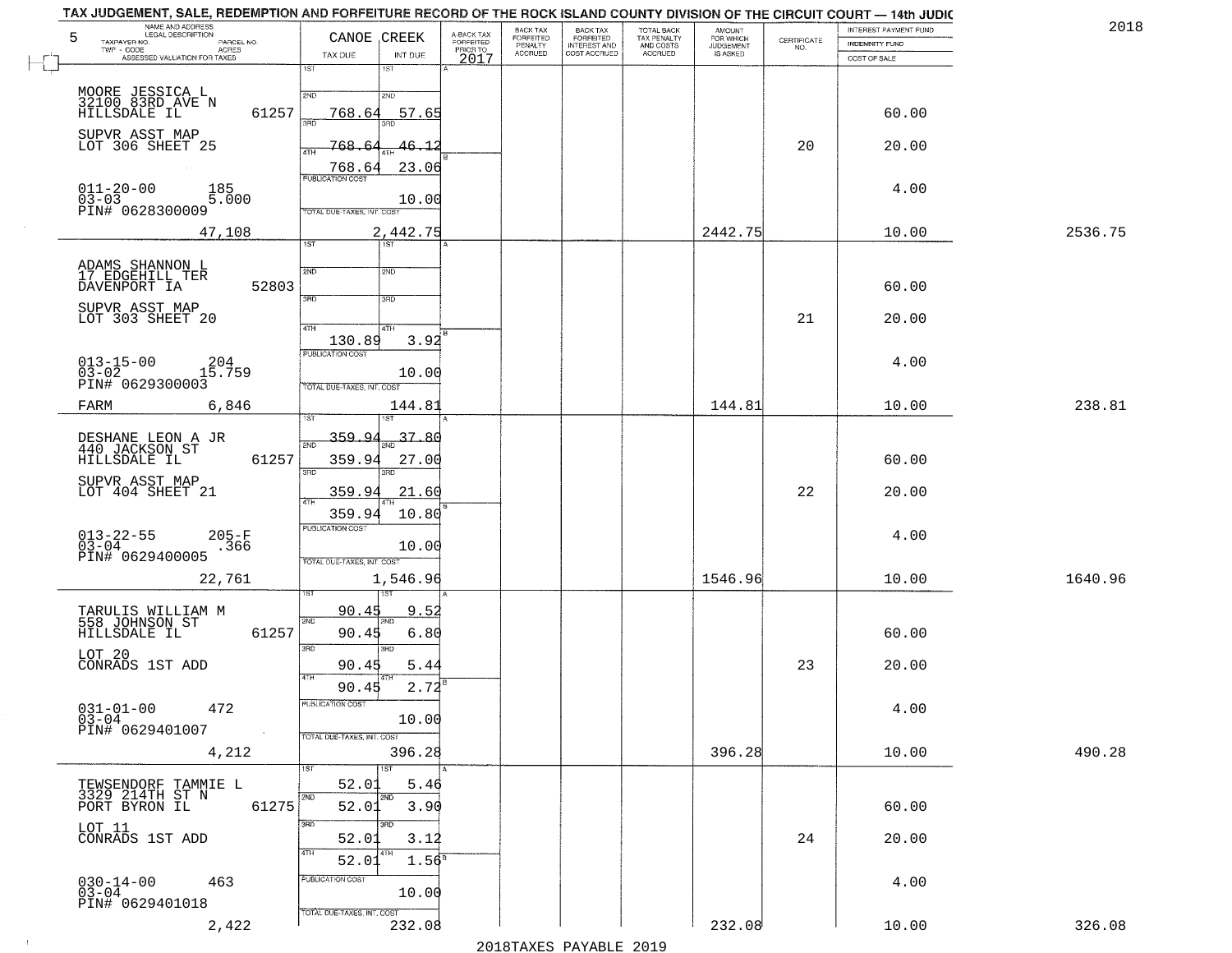| 5                                               | BY WHOM                                  | RATE               | CANOE CREEK<br>DATE OF SALE | TAX JUDGEMENT, SALE, REDEMPTION AND FORFEITURE RECORD OF THE ROCK ISLAND COUNTY DIVISION OF THE CIRCUIT COURT — 14th JUDICIAL CIRCUIT OF ILLINOIS 2018 | TOTAL DUE<br>TO REDEEM                |                                    | DATE OF REDEMP-<br>TION OR DEED | RECEIVED REDEMPTION                                                    |
|-------------------------------------------------|------------------------------------------|--------------------|-----------------------------|--------------------------------------------------------------------------------------------------------------------------------------------------------|---------------------------------------|------------------------------------|---------------------------------|------------------------------------------------------------------------|
|                                                 | PURCHASED                                | $\%$<br><b>BID</b> |                             | SUBSEQUENT TAXES PAID, FEES, AND TIME EXTENSION                                                                                                        | FROM SALE<br>LESS<br>COUNTY CLERK FEE | BY WHOM REDEEMED                   | <b>MO</b><br>DAY<br>YEAR        | MONEY IN FULL                                                          |
| 1                                               | PIN# 0628300009<br>EQUITY ONE INVESTMENT | 00                 | FUND LLC<br>12/27/2019      | 01/22/2020 Time Ext & incl<br>01/22/2020 Take Notice Fee                                                                                               | $07/13/2022$<br>20.85                 |                                    |                                 | Certificate<br>Returned<br>& Cancelled<br>02/07/2020                   |
|                                                 |                                          |                    |                             |                                                                                                                                                        |                                       | $2,557.60$ CORELOGIC               | 01/30/2020                      | Karen Kinney                                                           |
| PIN# 0629300003<br>JICTB, INC<br>$\overline{2}$ |                                          | 0 <sub>0</sub>     | 12/27/2019                  |                                                                                                                                                        |                                       |                                    |                                 | Certificate<br>Returned<br>$\overline{c}$<br>& Cancelled<br>02/11/2020 |
|                                                 |                                          |                    |                             |                                                                                                                                                        |                                       | 238.81<br>160.00 SHANNON ADAMS     | 01/10/2020                      | Karen Kinney                                                           |
| PIN# 0629400005<br>WESTERN SITES LLC<br>3       |                                          | 0 <sub>0</sub>     | 12/27/2019                  | 03/09/2020 Time Ext & incl<br>03/09/2020 Take Notice Fee                                                                                               | $07/12/2022$<br>20.95                 |                                    |                                 | Certificate<br>Returned<br>3<br>& Cancelled<br>03/08/2021              |
|                                                 |                                          |                    |                             |                                                                                                                                                        | $1,661.91$<br>160.00 LERETA           |                                    | 01/29/2021                      | Karen Kinney                                                           |
| PIN# 0629401007<br>RICO TRUSTEE<br>4            |                                          | 18                 | 12/27/2019                  | 04/06/2020 Time Ext & incl<br>04/06/2020 Take Notice Fee                                                                                               | $07/22/2022$<br>20.95                 |                                    |                                 | Certificate<br>Returned<br>& Cancelled 4<br>06/02/2020                 |
|                                                 |                                          |                    |                             |                                                                                                                                                        |                                       | 599.48<br>160.00 HONEY HEBER       | 05/06/2020                      | Karen Kinney                                                           |
| PIN# 0629401018<br>RICO TRUSTEE<br>5            |                                          | 18                 | 12/27/2019                  | 04/06/2020 Time Ext & incl<br>04/06/2020 Take Notice Fee                                                                                               | $07/22/2022$<br>20.95                 |                                    |                                 | Certificate<br>Returned<br>& Cancelled 5<br>06/04/2021                 |
|                                                 |                                          |                    |                             |                                                                                                                                                        |                                       | 523.11<br>160.00 TAMMIE TEWSENDORF | 05/06/2021                      | Karen Kinney                                                           |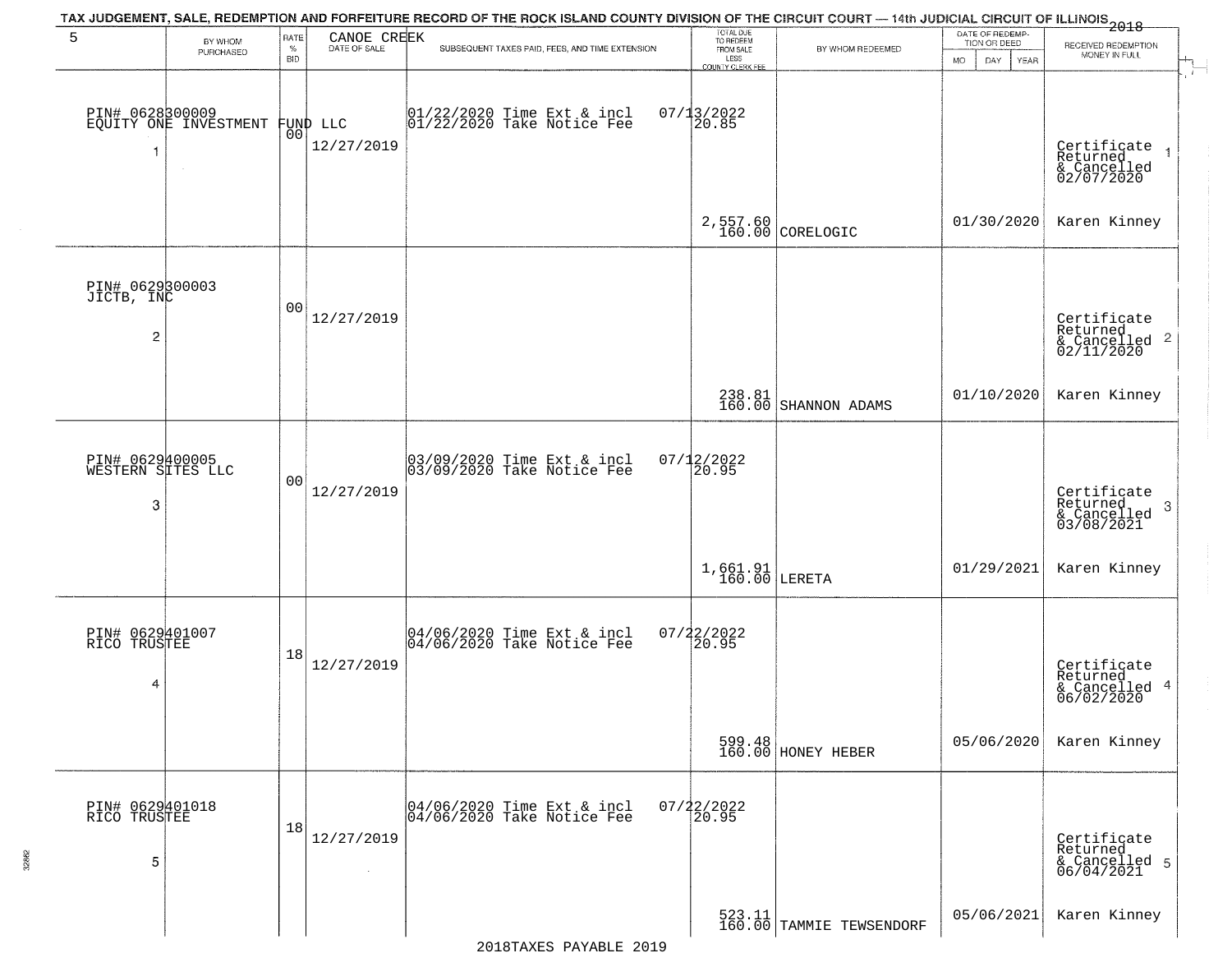|              | NAME AND ADDRESS<br>LEGAL DESCRIPTION<br>TAXPAYER NO.<br>6                                   |                                   | CANOE , CREEK     |                                             | BACK TAX                        | BACK TAX<br>FORFEITED<br>INTEREST AND<br>COST ACCRUED | TOTAL BACK<br>TAX PENALTY<br>AND COSTS<br>ACCRUED | AMOUNT<br>FOR WHICH<br>JUDGEMENT<br>IS ASKED |                    | INTEREST PAYMENT FUND          | 20     |
|--------------|----------------------------------------------------------------------------------------------|-----------------------------------|-------------------|---------------------------------------------|---------------------------------|-------------------------------------------------------|---------------------------------------------------|----------------------------------------------|--------------------|--------------------------------|--------|
|              | LEGAL DESCRIPTION PARCEL NO.<br>- CODE ACRES<br>- ASSESSED VALUATION FOR TAXES<br>TWP - CODE | TAX DUE                           | INT DUE           | A-BACK TAX<br>FORFEITED<br>PRIOR TO<br>2017 | FORFEITED<br>PENALTY<br>ACCRUED |                                                       |                                                   |                                              | CERTIFICATE<br>NO. | INDEMNITY FUND<br>COST OF SALE |        |
| $\mathbf{L}$ |                                                                                              | 1ST                               | $\overline{181}$  |                                             |                                 |                                                       |                                                   |                                              |                    |                                |        |
|              |                                                                                              | $\frac{147.00}{200}$ 15.47        |                   |                                             |                                 |                                                       |                                                   |                                              |                    |                                |        |
|              | PHILLIPS JESSICA L<br>542 JACKSON ST<br>HILLSDALE IL<br>61257                                |                                   | 147.00 11.05      |                                             |                                 |                                                       |                                                   |                                              |                    | 60.00                          |        |
|              |                                                                                              | 38D                               | 3RD               |                                             |                                 |                                                       |                                                   |                                              |                    |                                |        |
|              | LOT 5<br>CONRADS 1ST ADD                                                                     | 147.00<br>4TH                     | 8.84              |                                             |                                 |                                                       |                                                   |                                              | 25                 | 20.00                          |        |
|              | $\sim 10^{-1}$                                                                               | 147.00<br><b>PUBLICATION COST</b> | 4.42              |                                             |                                 |                                                       |                                                   |                                              |                    |                                |        |
|              | 457                                                                                          |                                   |                   |                                             |                                 |                                                       |                                                   |                                              |                    | 4.00                           |        |
|              | $030-08-00$<br>03-04<br>PIN# 0629401023                                                      | TOTAL DUE-TAXES, INT. COST        | 10.00             |                                             |                                 |                                                       |                                                   |                                              |                    |                                |        |
|              | 6,845                                                                                        |                                   | 637.78            |                                             |                                 |                                                       |                                                   | 637.78                                       |                    | 10.00                          | 731.78 |
|              |                                                                                              | 1ST                               | 1ST               |                                             |                                 |                                                       |                                                   |                                              |                    |                                |        |
|              |                                                                                              | 2ND                               | 2ND               |                                             |                                 |                                                       |                                                   |                                              |                    |                                |        |
|              |                                                                                              | 3RD                               | 3RD               |                                             |                                 |                                                       |                                                   |                                              |                    |                                |        |
|              |                                                                                              |                                   |                   |                                             |                                 |                                                       |                                                   |                                              |                    |                                |        |
|              |                                                                                              | 47H                               | 4TH               | 'n.                                         |                                 |                                                       |                                                   |                                              |                    |                                |        |
|              |                                                                                              | <b>PUBLICATION COST</b>           |                   |                                             |                                 |                                                       |                                                   |                                              |                    |                                |        |
|              |                                                                                              |                                   |                   |                                             |                                 |                                                       |                                                   |                                              |                    |                                |        |
|              |                                                                                              | TOTAL DUE-TAXES, INT. COST        |                   |                                             |                                 |                                                       |                                                   |                                              |                    |                                |        |
|              |                                                                                              | 1ST                               | 18T               |                                             |                                 |                                                       |                                                   |                                              |                    |                                |        |
|              |                                                                                              | 2ND                               | 2ND               |                                             |                                 |                                                       |                                                   |                                              |                    |                                |        |
|              |                                                                                              |                                   |                   |                                             |                                 |                                                       |                                                   |                                              |                    |                                |        |
|              |                                                                                              | 3 <sub>BD</sub>                   | 3 <sub>3</sub> RD |                                             |                                 |                                                       |                                                   |                                              |                    |                                |        |
|              |                                                                                              | 4TH                               | 4TH               |                                             |                                 |                                                       |                                                   |                                              |                    |                                |        |
|              |                                                                                              | PUBLICATION COST                  |                   |                                             |                                 |                                                       |                                                   |                                              |                    |                                |        |
|              |                                                                                              |                                   |                   |                                             |                                 |                                                       |                                                   |                                              |                    |                                |        |
|              |                                                                                              | TOTAL OUE-TAXES, INT. COST        |                   |                                             |                                 |                                                       |                                                   |                                              |                    |                                |        |
|              |                                                                                              |                                   |                   |                                             |                                 |                                                       |                                                   |                                              |                    |                                |        |
|              |                                                                                              | 1ST                               | ाइक               |                                             |                                 |                                                       |                                                   |                                              |                    |                                |        |
|              |                                                                                              | 2ND                               | 2ND               |                                             |                                 |                                                       |                                                   |                                              |                    |                                |        |
|              |                                                                                              | 3RD                               | 3BD               |                                             |                                 |                                                       |                                                   |                                              |                    |                                |        |
|              |                                                                                              |                                   |                   |                                             |                                 |                                                       |                                                   |                                              |                    |                                |        |
|              |                                                                                              | 4TH                               | विज्ञाना          | l B                                         |                                 |                                                       |                                                   |                                              |                    |                                |        |
|              |                                                                                              | PUBLICATION COST                  |                   |                                             |                                 |                                                       |                                                   |                                              |                    |                                |        |
|              |                                                                                              | TOTAL DUE-TAXES, INT. COST        |                   |                                             |                                 |                                                       |                                                   |                                              |                    |                                |        |
|              |                                                                                              |                                   |                   |                                             |                                 |                                                       |                                                   |                                              |                    |                                |        |
|              |                                                                                              | 1ST                               | <b>TST</b>        |                                             |                                 |                                                       |                                                   |                                              |                    |                                |        |
|              |                                                                                              | 2ND                               | 2ND               |                                             |                                 |                                                       |                                                   |                                              |                    |                                |        |
|              |                                                                                              |                                   |                   |                                             |                                 |                                                       |                                                   |                                              |                    |                                |        |
|              |                                                                                              | 3BD                               | 3RD               |                                             |                                 |                                                       |                                                   |                                              |                    |                                |        |
|              |                                                                                              | 4TH                               | 4TH               |                                             |                                 |                                                       |                                                   |                                              |                    |                                |        |
|              |                                                                                              | PUBLICATION COST                  |                   |                                             |                                 |                                                       |                                                   |                                              |                    |                                |        |
|              |                                                                                              |                                   |                   |                                             |                                 |                                                       |                                                   |                                              |                    |                                |        |
|              |                                                                                              | TOTAL DUE-TAXES, INT. COST        |                   |                                             |                                 |                                                       |                                                   |                                              |                    |                                |        |
|              |                                                                                              |                                   |                   |                                             |                                 | 2018TAXES PAYABLE 2019                                |                                                   |                                              |                    |                                |        |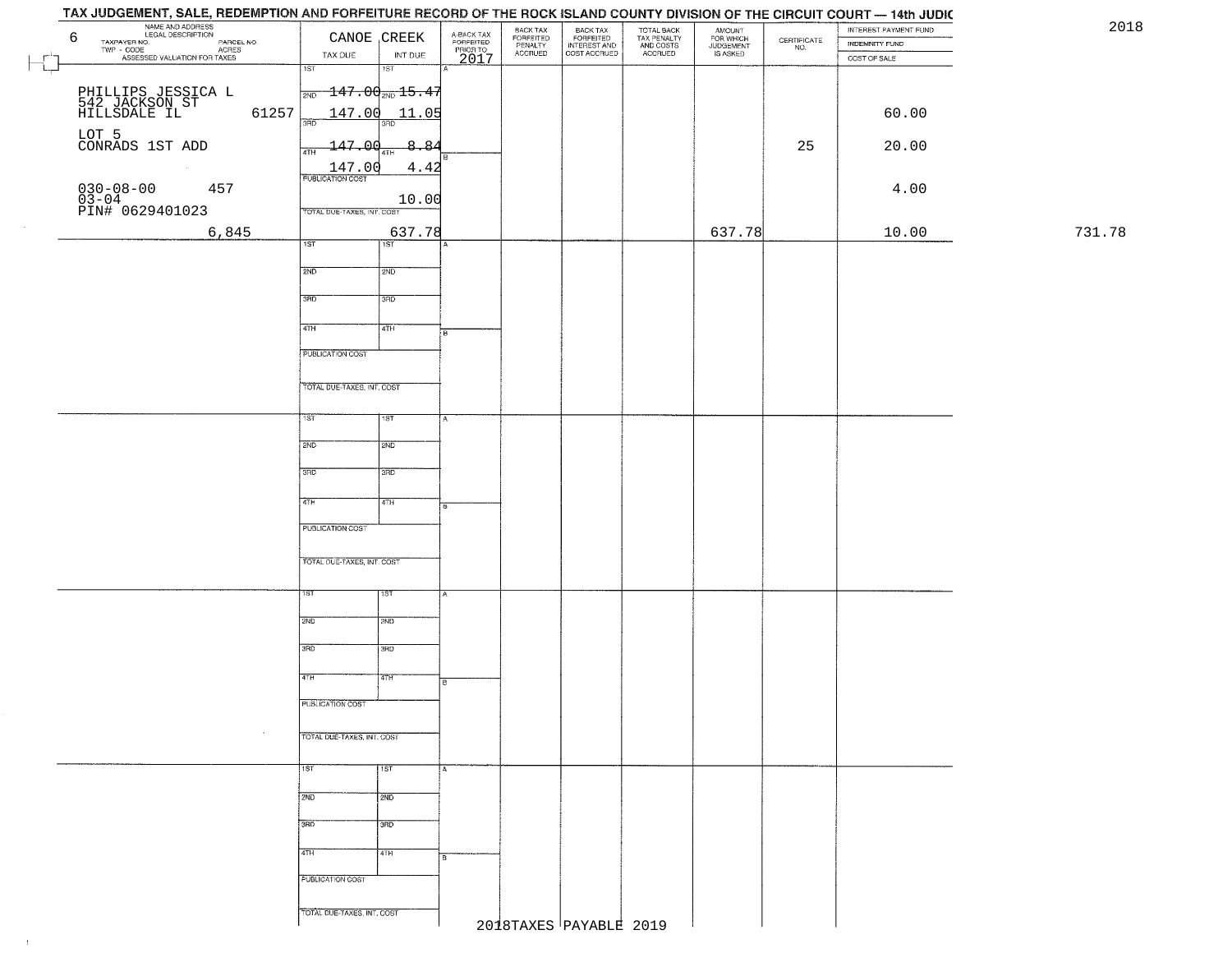| 6                                    | BY WHOM<br>PURCHASED | RATE<br>%<br><b>BID</b> | CANOE CREEK<br>DATE OF SALE | SUBSEQUENT TAXES PAID, FEES, AND TIME EXTENSION                                  | TOTAL DUE<br>TO REDEEM<br>FROM SALE<br>LESS<br>COUNTY CLERK FEE | BY WHOM REDEEMED | DATE OF REDEMP-<br>TION OR DEED<br>DAY<br>YEAR<br><b>MO</b> | RECEIVED REDEMPTION<br>MONEY IN FULL                                   |
|--------------------------------------|----------------------|-------------------------|-----------------------------|----------------------------------------------------------------------------------|-----------------------------------------------------------------|------------------|-------------------------------------------------------------|------------------------------------------------------------------------|
| PIN# 0629401023<br>RICO TRUSTEE<br>1 | $\sim$               | 18                      | 12/27/2019                  | 04/06/2020 Time Ext & incl<br>04/06/2020 Take Notice Fee<br>11/30/2020 Subs paid | 07/22/2022<br>20.95<br>658.80                                   |                  |                                                             | $\sim 10^{-1}$<br>Certificate<br>Returned<br>& Cancelled<br>02/03/2022 |
|                                      |                      |                         |                             |                                                                                  | $2,228.24$ VSG                                                  |                  | 01/25/2022                                                  | Karen Kinney                                                           |
| $\mathbf 2$                          |                      |                         |                             |                                                                                  |                                                                 |                  |                                                             | $\overline{2}$                                                         |
|                                      |                      |                         |                             |                                                                                  |                                                                 |                  |                                                             |                                                                        |
| $\boldsymbol{3}$                     |                      |                         |                             |                                                                                  |                                                                 |                  |                                                             | 3                                                                      |
|                                      |                      |                         |                             |                                                                                  |                                                                 |                  |                                                             |                                                                        |
| 4                                    |                      |                         |                             |                                                                                  |                                                                 |                  |                                                             | 4                                                                      |
|                                      |                      |                         |                             |                                                                                  |                                                                 |                  |                                                             |                                                                        |
| 5                                    |                      |                         |                             |                                                                                  |                                                                 |                  |                                                             | 5                                                                      |
|                                      |                      |                         |                             | 2018TAXES PAYABLE 2019                                                           |                                                                 |                  |                                                             |                                                                        |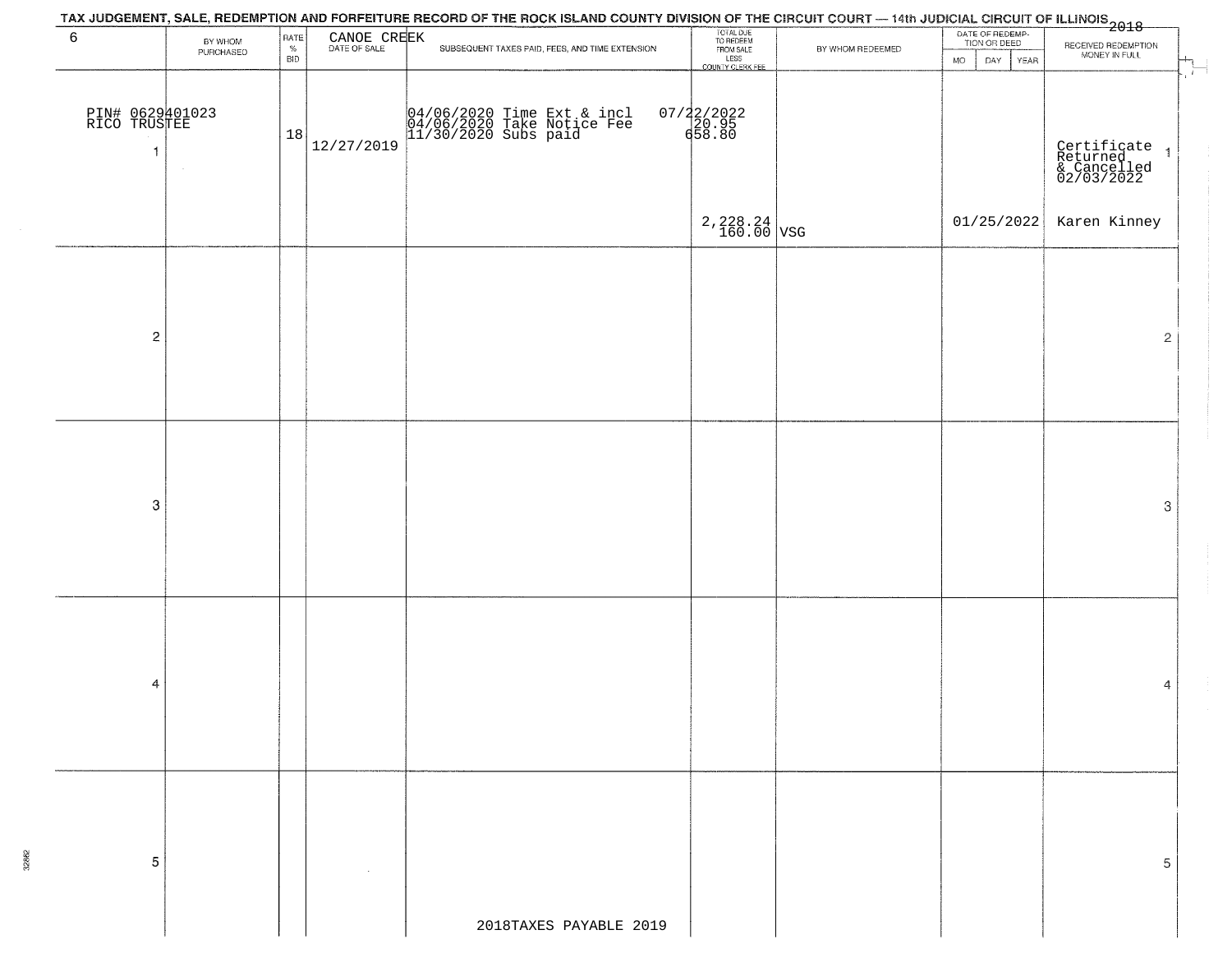|         | <b>INDEMNITY FUND</b> | CERTIFICATE<br>NO. | AMOUNT<br>FOR WHICH | TOTAL BACK<br>TAX PENALTY<br>AND COSTS |                                                       | BACK TAX<br>FORFEITED<br>PENALTY |                                             |                       | ZUMA                                         | NAME AND ADDRESS<br>LEGAL DESCRIPTION                               |
|---------|-----------------------|--------------------|---------------------|----------------------------------------|-------------------------------------------------------|----------------------------------|---------------------------------------------|-----------------------|----------------------------------------------|---------------------------------------------------------------------|
|         | COST OF SALE          |                    | <b>JUDGEMENT</b>    | ACCRUED                                | BACK TAX<br>FORFEITED<br>INTEREST AND<br>COST ACCRUED | <b>ACCRUED</b>                   | A-BACK TAX<br>FORFEITED<br>PRIOR TO<br>2017 | INT DUE               | TAX DUE                                      | TAXPAYER NO.<br>PARCEL NO.<br>ACRES<br>ASSESSED VALUATION FOR TAXES |
|         |                       |                    |                     |                                        |                                                       |                                  |                                             | $\overline{181}$      | $\overline{1ST}$                             |                                                                     |
|         |                       |                    |                     |                                        |                                                       |                                  |                                             |                       | $\frac{1}{2ND}$ 1383.6 $\frac{d}{2ND}$ 45.25 | FARROW CHRISTY I<br>9304 ELLIS RD<br>FENTON IL                      |
|         | 60.00                 |                    |                     |                                        |                                                       |                                  |                                             | <u>1383.66 103.75</u> | 3RD                                          | 61251                                                               |
|         | 20.00                 | 26                 |                     |                                        |                                                       |                                  |                                             | $-83.00$              | $\frac{1383.60}{471}$                        | SUPVR ASST MAP<br>LOT $9 - 1$ SHEET 10                              |
|         |                       |                    |                     |                                        |                                                       |                                  |                                             | 41.50                 |                                              |                                                                     |
|         | 4.00                  |                    |                     |                                        |                                                       |                                  |                                             |                       | 1383.66                                      | $007 - 10 - 20$<br>$128 - 1$                                        |
|         |                       |                    |                     |                                        |                                                       |                                  |                                             | 10.00                 | TOTAL DUE-TAXES, INT. COST                   | 04-01<br>PIN# 1009300005                                            |
| 6012.14 | 10.00                 |                    | 5918.14             |                                        |                                                       |                                  |                                             | 5,918.14              |                                              |                                                                     |
|         |                       |                    |                     |                                        |                                                       |                                  |                                             | TST <sup>1</sup>      | 1ST                                          | 74,386                                                              |
|         |                       |                    |                     |                                        |                                                       |                                  |                                             | 20.59                 | 291.10<br>2ND                                | CEBREROS LAURA I PEREZ<br>29508 34TH AVE N                          |
|         | 60.00                 |                    |                     |                                        |                                                       |                                  |                                             | 21.85                 | 291.10                                       | 61257<br>HILLSDALE IL                                               |
|         |                       |                    |                     |                                        |                                                       |                                  |                                             | 3RD                   | $\overline{3BD}$                             | SUPVR ASST MAP                                                      |
|         | 20.00                 | 27                 |                     |                                        |                                                       |                                  |                                             | 291.10 17.48          | 47H                                          | LOT 18-1 SHEET 15                                                   |
|         |                       |                    |                     |                                        |                                                       |                                  |                                             | 8.74                  | 291.10<br>PUBLICATION COST                   |                                                                     |
|         | 4.00                  |                    |                     |                                        |                                                       |                                  |                                             | 10.00                 |                                              | $010 - 02 - 20$<br>$04 - 03$<br>$181 - 1$<br>5.010                  |
|         |                       |                    |                     |                                        |                                                       |                                  |                                             |                       | TOTAL DUE-TAXES, INT. COST                   | PIN# 1013200010                                                     |
| 1347.06 | 10.00                 |                    | 1253.06             |                                        |                                                       |                                  |                                             | 1,253.06<br>1ST       | is T                                         | 14,666                                                              |
|         |                       |                    |                     |                                        |                                                       |                                  |                                             |                       |                                              |                                                                     |
|         | 60.00                 |                    |                     |                                        |                                                       |                                  |                                             | SND<br>42.95          | 2ND<br>572.75                                | CLARK DWAYNE L<br>215 265TH ST N<br>61257<br>HILLSDALE IL           |
|         |                       |                    |                     |                                        |                                                       |                                  |                                             | 3RD                   | 3RD                                          | SUPVR ASST MAP                                                      |
|         | 20.00                 | 28                 |                     |                                        |                                                       |                                  |                                             | 34.36                 | 572.75<br>4TH                                | LOT 2-1 SHEET 27                                                    |
|         |                       |                    |                     |                                        |                                                       |                                  |                                             | 17.18                 | 572.75<br><b>PUBLICATION COST</b>            |                                                                     |
|         | 4.00                  |                    |                     |                                        |                                                       |                                  |                                             | 10.00                 |                                              | $017 - 22 - 10$<br>04-03<br>$325 - 1$<br>10.000                     |
|         |                       |                    |                     |                                        |                                                       |                                  |                                             |                       | TOTAL OUE-TAXES, INT. COST                   | PIN# 1027200001                                                     |
| 1916.74 | 10.00                 |                    | 1822.74             |                                        |                                                       |                                  |                                             | 1,822.74              |                                              | 39,856                                                              |
|         |                       |                    |                     |                                        |                                                       |                                  |                                             | ख़                    | ST                                           |                                                                     |
|         |                       |                    |                     |                                        |                                                       |                                  |                                             | 2ND                   | 2ND                                          |                                                                     |
|         |                       |                    |                     |                                        |                                                       |                                  |                                             | 3BD                   | 3BD                                          |                                                                     |
|         |                       |                    |                     |                                        |                                                       |                                  |                                             |                       |                                              |                                                                     |
|         |                       |                    |                     |                                        |                                                       |                                  | в                                           | 4TH                   | 4TH                                          |                                                                     |
|         |                       |                    |                     |                                        |                                                       |                                  |                                             |                       | PUBLICATION COST                             |                                                                     |
|         |                       |                    |                     |                                        |                                                       |                                  |                                             |                       | TOTAL DUE-TAXES, INT. COST                   |                                                                     |
|         |                       |                    |                     |                                        |                                                       |                                  |                                             |                       |                                              |                                                                     |
|         |                       |                    |                     |                                        |                                                       |                                  |                                             | $\overline{1}$ 1st    | 1ST                                          |                                                                     |
|         |                       |                    |                     |                                        |                                                       |                                  |                                             | 2ND                   | 2ND                                          |                                                                     |
|         |                       |                    |                     |                                        |                                                       |                                  |                                             |                       |                                              |                                                                     |
|         |                       |                    |                     |                                        |                                                       |                                  |                                             | 3HD                   | 3RD                                          |                                                                     |
|         |                       |                    |                     |                                        |                                                       |                                  |                                             | 4TH                   | 4TH                                          |                                                                     |
|         |                       |                    |                     |                                        |                                                       |                                  |                                             |                       | PUBLICATION COST                             |                                                                     |
|         |                       |                    |                     |                                        |                                                       |                                  |                                             |                       |                                              |                                                                     |
|         |                       |                    |                     |                                        |                                                       |                                  |                                             |                       |                                              |                                                                     |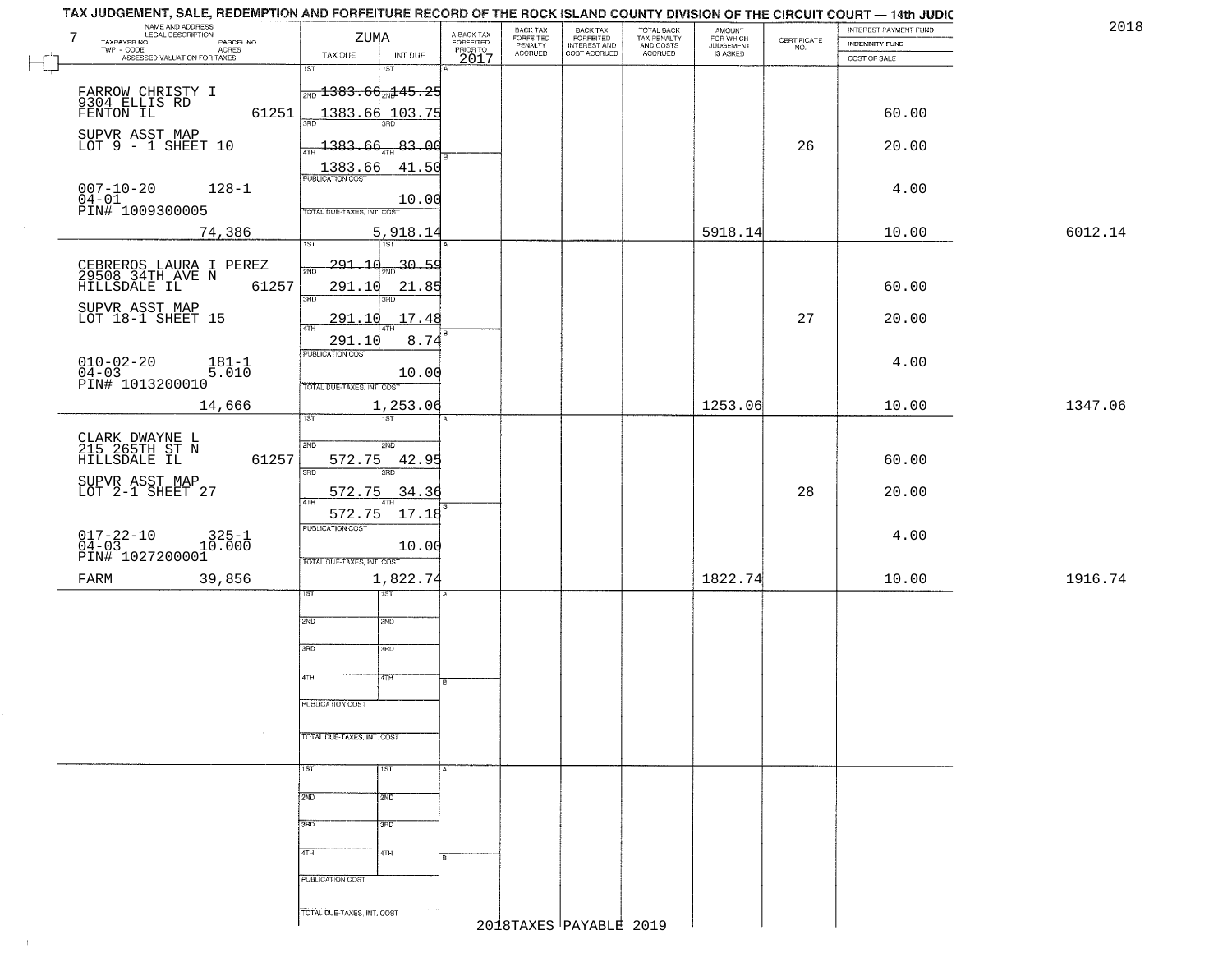| $7\phantom{.0}$      |                                                               |                                           |                                                                            |                                                                                  |                                                                                         |                                                                                                     |                                                                              |  |  |  |  |  |
|----------------------|---------------------------------------------------------------|-------------------------------------------|----------------------------------------------------------------------------|----------------------------------------------------------------------------------|-----------------------------------------------------------------------------------------|-----------------------------------------------------------------------------------------------------|------------------------------------------------------------------------------|--|--|--|--|--|
| BY WHOM<br>PURCHASED | $\%$<br><b>BID</b>                                            | $\rm ZUMA$ DATE OF SALE                   | SUBSEQUENT TAXES PAID, FEES, AND TIME EXTENSION                            | FROM SALE                                                                        | BY WHOM REDEEMED                                                                        | TION OR DEED<br><b>MO</b><br>DAY.<br>YEAR                                                           | RECEIVED REDEMPTION<br>MONEY IN FULL                                         |  |  |  |  |  |
| $\sim$               |                                                               | 12/27/2019                                |                                                                            |                                                                                  |                                                                                         |                                                                                                     | H<br>Certificate<br>Returned 1<br>& Cancelled<br>03/12/2020                  |  |  |  |  |  |
|                      |                                                               |                                           |                                                                            |                                                                                  |                                                                                         |                                                                                                     | Karen Kinney                                                                 |  |  |  |  |  |
|                      |                                                               | 12/27/2019                                |                                                                            |                                                                                  |                                                                                         |                                                                                                     | Certificate<br>Returned<br>& Cancelled <sup>2</sup><br>02/12/2021            |  |  |  |  |  |
|                      |                                                               |                                           |                                                                            |                                                                                  |                                                                                         | 01/22/2021                                                                                          | Karen Kinney                                                                 |  |  |  |  |  |
|                      | 0 <sub>0</sub>                                                | 12/27/2019                                |                                                                            |                                                                                  |                                                                                         |                                                                                                     | Certificate<br>Returned<br>& Cancelled<br>02/11/2020<br>$\boldsymbol{\beta}$ |  |  |  |  |  |
|                      |                                                               |                                           |                                                                            |                                                                                  |                                                                                         | 01/14/2020                                                                                          | Karen Kinney                                                                 |  |  |  |  |  |
|                      |                                                               |                                           |                                                                            |                                                                                  |                                                                                         |                                                                                                     | 4                                                                            |  |  |  |  |  |
|                      |                                                               |                                           |                                                                            |                                                                                  |                                                                                         |                                                                                                     | 5                                                                            |  |  |  |  |  |
|                      | $\overline{\mathbf{c}}$<br>PIN# 1027200001<br>JICTB, INC<br>3 | PIN# 1013200010<br>GRANITE LIEN GROUP LLC | RATE<br>PIN# 1009300005<br>INTEGRITY INVESTMENT FOND LLC<br>0 <sub>0</sub> | 04/29/2020 Time Ext & incl<br>04/29/2020 Take Notice Fee<br>12/01/2020 Subs paid | TOTAL DUE<br>TO REDEEM<br>LESS<br>COUNTY CLERK FEE<br>12/15/2022<br>1,20.95<br>1,297.30 | $6,012.14$ CHRISTY FARROW<br>2,820.99<br>160.00 MIDLAND MORTGAGE<br>1,916.74<br>160.00 DWAYNE CLARK | DATE OF REDEMP-<br>02/28/2020                                                |  |  |  |  |  |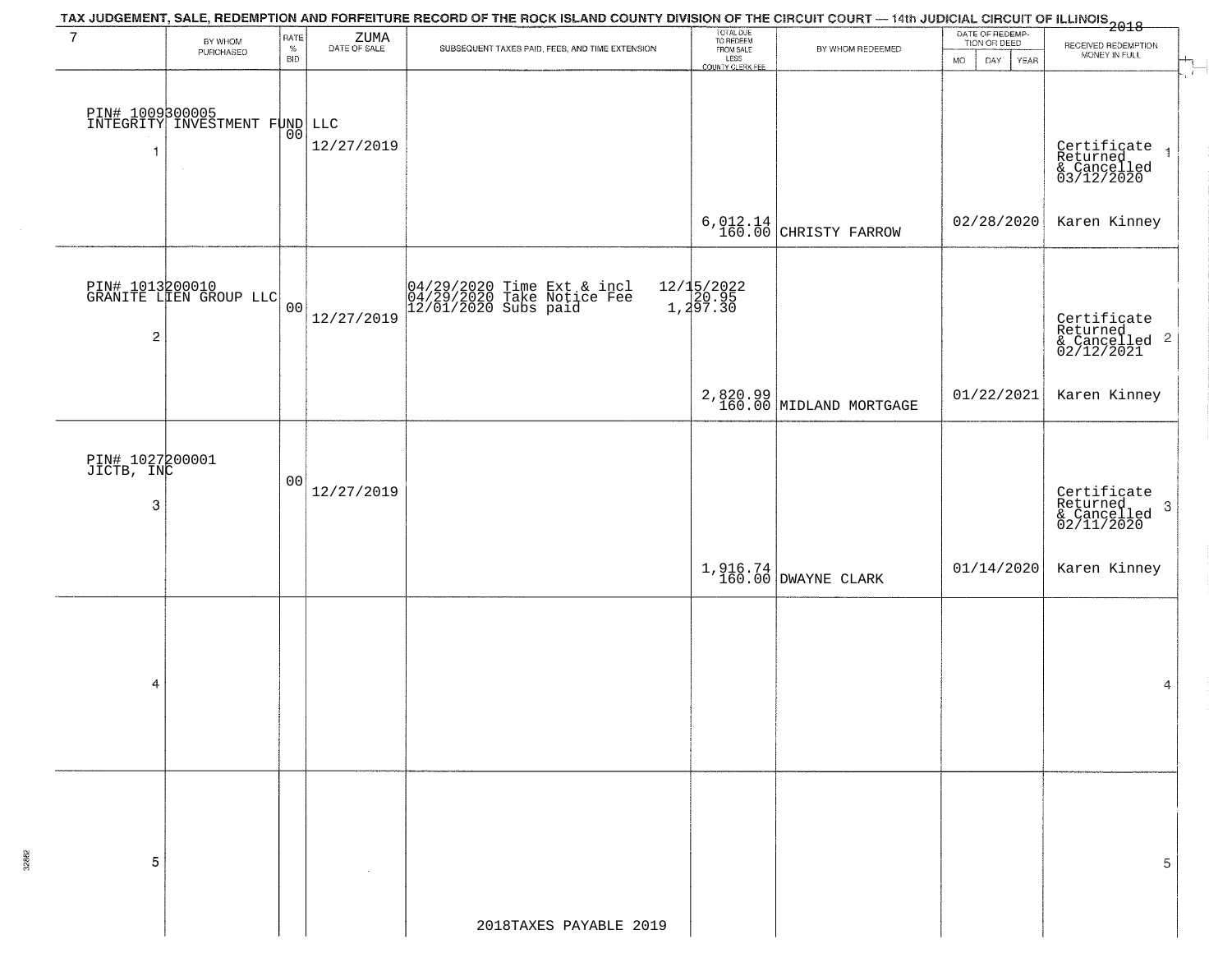| 8                                                 | NAME AND ADDRESS<br>LEGAL DESCRIPTION                              | PORT BYRON                                            | A-BACK TAX            | BACK TAX<br><b>FORFEITED</b> | <b>BACK TAX</b><br><b>FORFEITED</b> | TOTAL BACK                          | <b>AMOUNT</b><br>FOR WHICH |                                                                 | INTEREST PAYMENT FUND | 2018    |
|---------------------------------------------------|--------------------------------------------------------------------|-------------------------------------------------------|-----------------------|------------------------------|-------------------------------------|-------------------------------------|----------------------------|-----------------------------------------------------------------|-----------------------|---------|
| TAXPAYER NO.<br>TWP - CODE                        | PARCEL NO.<br><b>ACRES</b>                                         |                                                       | FORFEITED<br>PRIOR TO | PENALTY<br><b>ACCRUED</b>    | INTEREST AND<br>COST ACCRUED        | TAX PENALTY<br>AND COSTS<br>ACCRUED | JUDGEMENT                  | $\begin{array}{c} \text{CERTIFICATE} \\ \text{NO.} \end{array}$ | INDEMNITY FUND        |         |
|                                                   | ASSESSED VALUATION FOR TAXES                                       | TAX DUE<br>INT DUE<br>1ST<br>1ST                      | 2017                  |                              |                                     |                                     |                            |                                                                 | COST OF SALE          |         |
| ENRIGHT WILLIAM T                                 |                                                                    | <del> <sub>2ND</sub> 1849.50<sub>2N</sub>194.18</del> |                       |                              |                                     |                                     |                            |                                                                 |                       |         |
| 1105 N HIGH ST<br>PORT BYRON IL                   | 61275                                                              | 1849.50<br>138.70                                     |                       |                              |                                     |                                     |                            |                                                                 | 60.00                 |         |
| SUPVR ASST MAP<br>LOT 118 SHEET 11                |                                                                    | 1849.50<br><u> 110.96</u>                             |                       |                              |                                     |                                     |                            | 29                                                              | 20.00                 |         |
|                                                   |                                                                    | 55.48<br>1849.50                                      |                       |                              |                                     |                                     |                            |                                                                 |                       |         |
| $004 - 15 - 00$                                   | 56                                                                 | PUBLICATION COST                                      |                       |                              |                                     |                                     |                            |                                                                 | 4.00                  |         |
| $\check{\mathtt{PINH}}^{0.0424100014}$ 16.500     |                                                                    | 10.00<br>TOTAL DUE-TAXES, INT. COST                   |                       |                              |                                     |                                     |                            |                                                                 |                       |         |
|                                                   | 92,438                                                             | 7,907.32<br>1ST <sup>1</sup><br>1ST                   |                       |                              |                                     |                                     | 7907.32                    |                                                                 | 10.00                 | 8001.32 |
| COINER MICHAEL<br>14631 FERN AVE                  |                                                                    | 216.91<br>22<br>2ND                                   |                       |                              |                                     |                                     |                            |                                                                 |                       |         |
| DAVENPORT IA                                      | 52804                                                              | 216.93<br>16.25<br>उन्नठ                              |                       |                              |                                     |                                     |                            |                                                                 | 60.00                 |         |
| SUPVR ASST MAP<br>LOT 318 SHT 11                  |                                                                    | 216.91<br>13.00                                       |                       |                              |                                     |                                     |                            | 30                                                              | 20.00                 |         |
|                                                   |                                                                    | <b>ATH</b><br>216.91<br>6.50                          |                       |                              |                                     |                                     |                            |                                                                 |                       |         |
| $005 - 07 - 10$<br>$05 - 03$                      | 66-1<br>.065                                                       | PUBLICATION COST<br>10.00                             |                       |                              |                                     |                                     |                            |                                                                 | 4.00                  |         |
| PIN# 0424300015                                   |                                                                    | TOTAL DUE-TAXES, INT. COST                            |                       |                              |                                     |                                     |                            |                                                                 |                       |         |
|                                                   | 10,841                                                             | 936.14                                                |                       |                              |                                     |                                     | 936.14                     |                                                                 | 10.00                 | 1030.14 |
| COINER MICHAEL<br>14631 FERN AVE                  |                                                                    | $\frac{1623.73}{200}$<br>$-170 - 52$                  |                       |                              |                                     |                                     |                            |                                                                 |                       |         |
| DAVENPORT IA                                      | 52804                                                              | 1623.73 121.80<br>3BD<br>3RD                          |                       |                              |                                     |                                     |                            |                                                                 | 60.00                 |         |
| SUPVR ASST MAP<br>LOT 308 SHEET 11                |                                                                    | 1623.73<br>97.44                                      |                       |                              |                                     |                                     |                            | 31                                                              | 20.00                 |         |
|                                                   |                                                                    | 48.72<br>1623.73<br><b>PUBLICATION COST</b>           |                       |                              |                                     |                                     |                            |                                                                 |                       |         |
| $005 - 07 - 00$<br>05-03<br>PIN# 0424300016       | 66<br>.131                                                         | 10.00                                                 |                       |                              |                                     |                                     |                            |                                                                 | 4.00                  |         |
|                                                   | 81,154                                                             | TOTAL OUE-TAXES, INT. COST<br>6,943.40                |                       |                              |                                     |                                     | 6943.40                    |                                                                 | 10.00                 | 7037.40 |
|                                                   |                                                                    | ख़ा                                                   |                       |                              |                                     |                                     |                            |                                                                 |                       |         |
| NILES SANDRA L<br>102 PRAIRIE ST<br>PORT BYRON IL | 61275                                                              | SVD<br>SND                                            |                       |                              |                                     |                                     |                            |                                                                 | 60.00                 |         |
| LOT 7 EXC E 40 FT                                 |                                                                    | 3RD<br>3BD                                            |                       |                              |                                     |                                     |                            |                                                                 |                       |         |
| WILLIAM SHEPPARDS SUB<br>DIV OF O L 21<br>SH 11   |                                                                    | 4TH<br>$473.43 \quad 14.20^8$                         |                       |                              |                                     |                                     |                            | 32                                                              | 20.00                 |         |
|                                                   | 432                                                                | PUBLICATION COST                                      |                       |                              |                                     |                                     |                            |                                                                 | 4.00                  |         |
| $031 - 19 - 00$<br>05-03<br>PIN# 0424305004       |                                                                    | 10.00<br>TOTAL DUE-TAXES, INT. COST                   |                       |                              |                                     |                                     |                            |                                                                 |                       |         |
|                                                   | 34,662                                                             | 497.63                                                |                       |                              |                                     |                                     | 497.63                     |                                                                 | 10.00                 | 591.63  |
|                                                   |                                                                    | 1ST <sup>1</sup><br>1ST                               |                       |                              |                                     |                                     |                            |                                                                 |                       |         |
|                                                   | WHITE JONATHAN D<br>2884 DEVILS GLEN RD 202<br>CETTENDORE LA 52722 | 2ND<br>2ND                                            |                       |                              |                                     |                                     |                            |                                                                 | 60.00                 |         |
| LOT 14                                            |                                                                    | 3BD<br>उत्तर<br>210.47<br>12.64                       |                       |                              |                                     |                                     |                            | 33                                                              | 20.00                 |         |
| PEARSALL 2ND ADD<br>SHEET 12                      |                                                                    | 4TH<br>4TH<br>$6.34^{5}$<br>210.47                    |                       |                              |                                     |                                     |                            |                                                                 |                       |         |
| $040 - 25 - 00$<br>05-03                          | 972<br>.875                                                        | PUBLICATION COST<br>10.00                             |                       |                              |                                     |                                     |                            |                                                                 | 4.00                  |         |
| PIN# 0424403009                                   |                                                                    | TOTAL DUE-TAXES, INT. COST                            |                       |                              |                                     |                                     |                            |                                                                 |                       |         |
|                                                   | 10,519                                                             | 449.90                                                |                       |                              |                                     |                                     | 449.90                     |                                                                 | 10.00                 | 543.90  |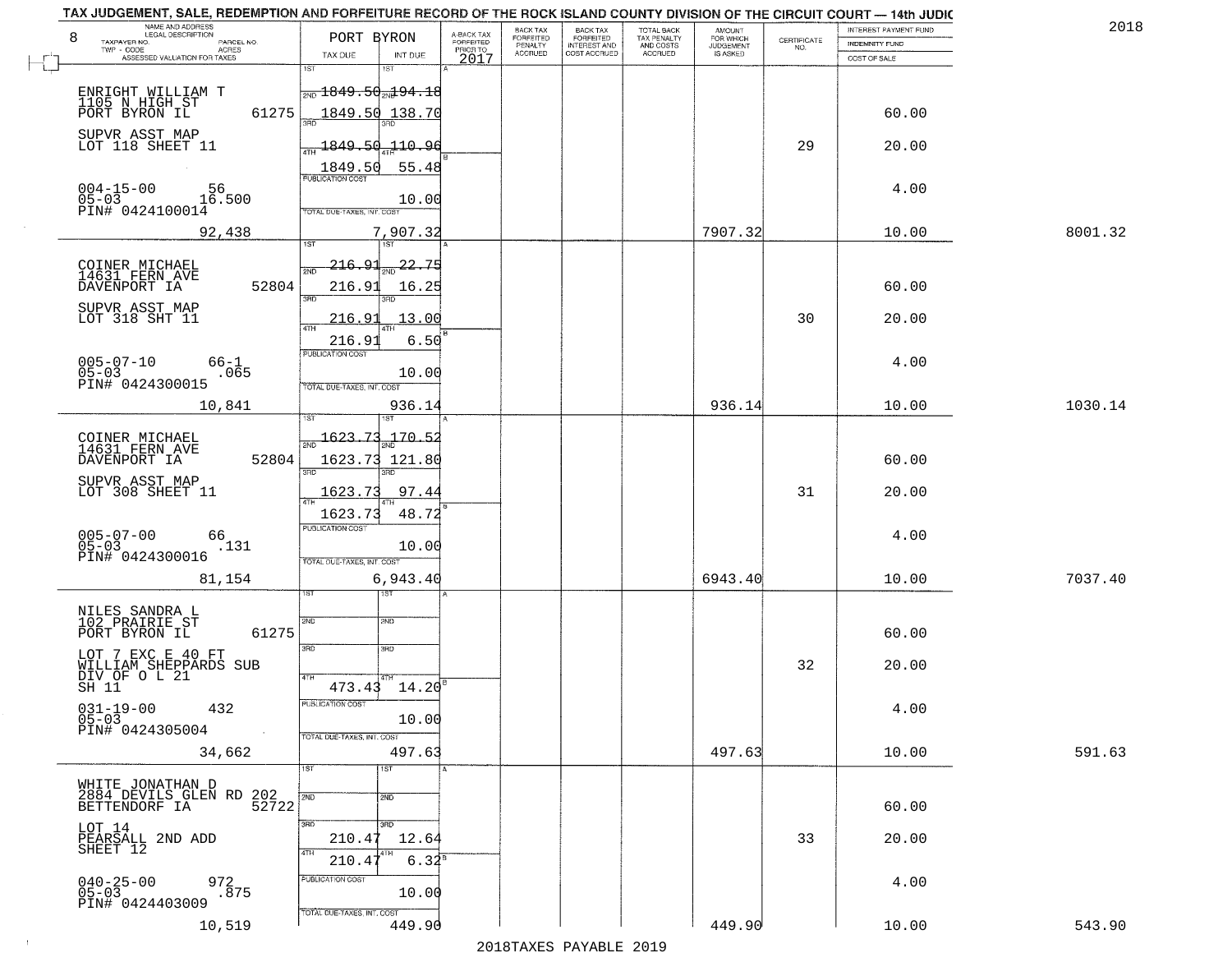|                                      |                                             |                            |                        | TAX JUDGEMENT, SALE, REDEMPTION AND FORFEITURE RECORD OF THE ROCK ISLAND COUNTY DIVISION OF THE CIRCUIT COURT — 14th JUDICIAL CIRCUIT OF ILLINOIS 2018 |                                                                 |                                                                            |                                                        |                                                                              |
|--------------------------------------|---------------------------------------------|----------------------------|------------------------|--------------------------------------------------------------------------------------------------------------------------------------------------------|-----------------------------------------------------------------|----------------------------------------------------------------------------|--------------------------------------------------------|------------------------------------------------------------------------------|
| 8                                    | BY WHOM<br>PURCHASED                        | RATE<br>$\%$<br><b>BID</b> | PORT BYRON             | SUBSEQUENT TAXES PAID, FEES, AND TIME EXTENSION                                                                                                        | TOTAL DUE<br>TO REDEEM<br>FROM SALE<br>LESS<br>COUNTY CLERK FEE | BY WHOM REDEEMED                                                           | DATE OF REDEMP-<br>TION OR DEED<br>MO.<br>DAY.<br>YEAR | RECEIVED REDEMPTION<br>MONEY IN FULL                                         |
| PIN# 0424100014<br>WESTERN SITES LLC |                                             | 00                         | 12/27/2019             | 03/09/2020 Time Ext & incl<br>03/09/2020 Take Notice Fee                                                                                               | $07/12/2022$<br>20.95                                           |                                                                            |                                                        | $\mathbf{r}$<br>Certificate<br>Returned<br>& Cancelled<br>06/17/2020         |
|                                      |                                             |                            |                        |                                                                                                                                                        |                                                                 | $8,022.27$<br>160.00 SANDRA ENRIGHT                                        | 05/27/2020                                             | Karen Kinney                                                                 |
| $\overline{c}$                       | PIN# 0424300015<br>GUARDIAN TAX IL LLC      | 00                         | 12/27/2019             | $ 04/01/2020$ Time Ext & incl<br>$ 04/01/2020$ Take Notice Fee                                                                                         | 12/22/2022<br>20.95                                             |                                                                            |                                                        | Certificate<br>Returned<br>$\frac{12}{2}$ Cancelled 2<br>12/11/2020          |
|                                      |                                             |                            |                        |                                                                                                                                                        |                                                                 | 1,051.09<br>160.00 WEST WIND                                               | 11/10/2020                                             | Karen Kinney                                                                 |
| 3                                    | PIN# 0424300016<br>GRANITE LIEN GROUP LLC   | 0 <sup>0</sup>             | 12/27/2019             | 04/29/2020 Time Ext & incl<br>04/29/2020 Take Notice Fee                                                                                               | 12/15/2022<br>20.95                                             |                                                                            |                                                        | Certificate<br>Returned<br>$\boldsymbol{\beta}$<br>& Cancelled<br>12/08/2020 |
|                                      |                                             |                            |                        |                                                                                                                                                        |                                                                 | 7,058.35<br>160.00 WEST WIND                                               | 11/10/2020                                             | Karen Kinney                                                                 |
| 4                                    | PIN# 0424305004<br>EQUITY ONE INVESTMENT    | 00 <sup>1</sup>            | FUND LLC<br>12/27/2019 | $ 01/22/2020$ Time Ext & incl<br>$ 01/22/2020$ Take Notice Fee                                                                                         | 07/13/2022<br>120.85                                            |                                                                            |                                                        | Certificate<br>Returned<br>& Cancelled 4<br>11/06/2020                       |
|                                      |                                             |                            |                        |                                                                                                                                                        |                                                                 | $612.48$ SANDRA NILES                                                      | 10/29/2020                                             | Karen Kinney                                                                 |
| 5                                    | PIN# 0424403009<br>MS INVESTMENTS GROUP INC | 01                         | 12/27/2019             |                                                                                                                                                        |                                                                 |                                                                            |                                                        | Certificate<br>Returned<br>& Cancelled 5<br>02/18/2020                       |
|                                      |                                             |                            |                        |                                                                                                                                                        |                                                                 | $\left[\begin{array}{c} 549.34\\ 160.00 \end{array}\right]$ JONATHAN WHITE | 01/22/2020                                             | Karen Kinney                                                                 |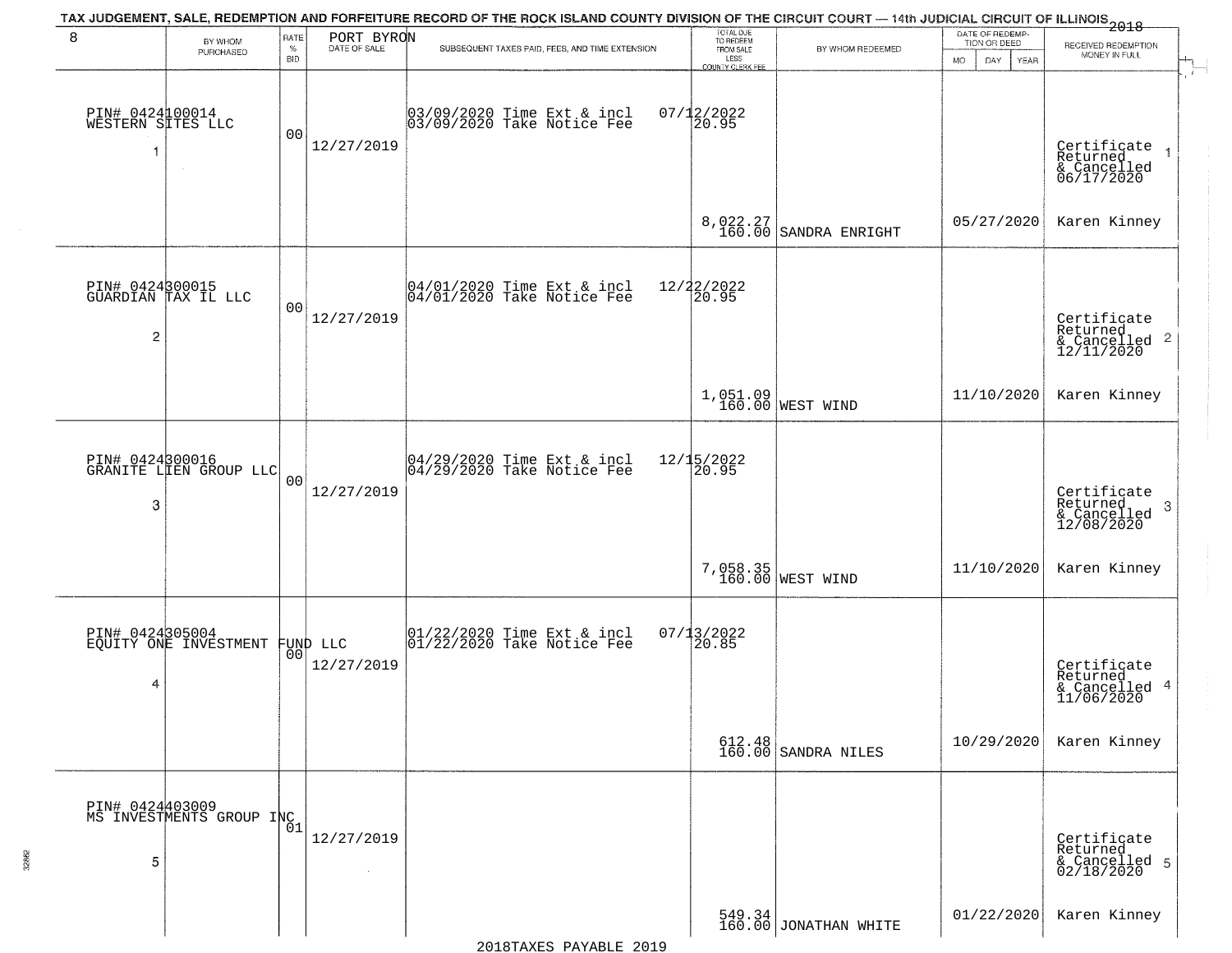| NAME AND ADDRESS<br>LEGAL DESCRIPTION<br>9<br>TAXPAYER NO.<br>PARCEL NO.<br>$TWP - CODE$<br>ACRES | PORT BYRON                                                                  | A-BACK TAX<br>FORFEITED<br>PRIOR TO | BACK TAX<br>FORFEITED<br>PENALTY | BACK TAX<br>FORFEITED<br>INTEREST AND<br>COST ACCRUED | TOTAL BACK<br>TAX PENALTY<br>AND COSTS | AMOUNT<br>FOR WHICH<br><b>JUDGEMENT</b> | $\begin{array}{c} \text{CERTIFICATE} \\ \text{NO.} \end{array}$ | <b>INTEREST PAYMENT FUND</b><br><b>INDEMNITY FUND</b> | 2018    |
|---------------------------------------------------------------------------------------------------|-----------------------------------------------------------------------------|-------------------------------------|----------------------------------|-------------------------------------------------------|----------------------------------------|-----------------------------------------|-----------------------------------------------------------------|-------------------------------------------------------|---------|
| ASSESSED VALUATION FOR TAXES                                                                      | TAX DUE<br>INT DUE<br>1ST<br>1ST                                            | 2017                                | <b>ACCRUED</b>                   |                                                       | <b>ACCRUED</b>                         | IS ASKED                                |                                                                 | COST OF SALE                                          |         |
| BELSER HUNTER C<br>107 HICKORY ST<br>PORT BYRON IL<br>61275                                       | <del>361.23<sub>210</sub> 37.9</del><br>361.23<br>27.10                     |                                     |                                  |                                                       |                                        |                                         |                                                                 | 60.00                                                 |         |
| W 72' LOTS 11 & 12<br>BLOCK 12<br>ORIG TOWN OF PORT BYRON<br>SH 14                                | าว<br>$-21 - 68$<br>4TH<br>10.84<br>361.23                                  |                                     |                                  |                                                       |                                        |                                         | 34                                                              | 20.00                                                 |         |
| $023 - 10 - 00$<br>$288 - A$<br>$05 - 03$<br>PIN# 0425114006                                      | <b>PUBLICATION COST</b><br>10.00<br>TOTAL DUE-TAXES, INT. COST              |                                     |                                  |                                                       |                                        |                                         |                                                                 | 4.00                                                  |         |
| 29,054                                                                                            | 1,552.48                                                                    |                                     |                                  |                                                       |                                        | 1552.48                                 |                                                                 | 10.00                                                 | 1646.48 |
| COZAD SHAUN R<br>313 OAK BLVD<br>61275<br>PORT BYRON IL<br>SUPVR ASST MAP                         | 1ST<br>1ST<br>2ND<br>2ND<br>216.39<br>16.25<br>$\overline{\text{R}}$<br>הוא |                                     |                                  |                                                       |                                        |                                         |                                                                 | 60.00                                                 |         |
| LOT 243 SHEET 13                                                                                  | <u> 216.39</u><br>13.00<br>47H                                              |                                     |                                  |                                                       |                                        |                                         | 35                                                              | 20.00                                                 |         |
| $007 - 17 - 00$<br>110<br>$05 - 03$<br>1.000<br>PIN# 0425200026                                   | 6.50<br>216.39<br>PUBLICATION COST<br>10.00<br>TOTAL DUE-TAXES, INT. COST   |                                     |                                  |                                                       |                                        |                                         |                                                                 | 4.00                                                  |         |
| 10,815                                                                                            | 694.92                                                                      |                                     |                                  |                                                       |                                        | 694.92                                  |                                                                 | 10.00                                                 | 788.92  |
| DAVIS JAMIE/NATHAN<br>407 CHERRY ST<br>PORT BYRON IL<br>61275                                     | 1ST<br><u>371.19</u><br><u>38.99</u><br>2ND<br>371.19<br>27.85              |                                     |                                  |                                                       |                                        |                                         |                                                                 | 60.00                                                 |         |
| LOT 31<br>BELCHER AND SIGWORTHS<br>ADD TO PORT BYRON<br>SH 13                                     | 3RD<br>3RD<br>22.28<br>371.19<br>371.19<br>11.14                            |                                     |                                  |                                                       |                                        |                                         | 36                                                              | 20.00                                                 |         |
| $027 - 12 - 00$<br>05-03<br>355<br>PIN# 0425215031                                                | <b>PUBLICATION COST</b><br>10.00<br>TOTAL OUE-TAXES, INT. COST              |                                     |                                  |                                                       |                                        |                                         |                                                                 | 4.00                                                  |         |
| 24,552                                                                                            | 1,595.02                                                                    |                                     |                                  |                                                       |                                        | 1595.02                                 |                                                                 | 10.00                                                 | 1689.02 |
| SIMPSON JACOB W<br>116 GIRARD ST<br>61275<br>PORT BYRON IL                                        | <u>418.93</u><br><u>43.9</u><br>2ND<br>418.93<br>31.40                      |                                     |                                  |                                                       |                                        |                                         |                                                                 | 60.00                                                 |         |
| LOT 15 BLK 6<br>G H AMBROSE S ADD<br>& 20' TR S & ADJ<br>SH 13                                    | 3BD<br>$\overline{3BD}$<br>25.12<br>418.93<br>4TH<br>12.56<br>418.93        |                                     |                                  |                                                       |                                        |                                         | 37                                                              | 20.00                                                 |         |
| $030 - 05 - 40$<br>$400-D$<br>$05 - 03$<br>PIN# 0425221005<br>$\sim 100$ km                       | PUBLICATION COST<br>10.00<br>TOTAL DUE-TAXES, INT. COST                     |                                     |                                  |                                                       |                                        |                                         |                                                                 | 4.00                                                  |         |
| 26,938                                                                                            | 1,798.76                                                                    |                                     |                                  |                                                       |                                        | 1798.76                                 |                                                                 | 10.00                                                 | 1892.76 |
| HARDTWOOD PROPERTIES LLC<br>PO BOX 181<br>BETTENDORF IA<br>52722                                  | 1ST<br>1ST<br>456.95<br>47.95<br>2ND<br>2ND<br>456.95<br>34.25              |                                     |                                  |                                                       |                                        |                                         |                                                                 | 60.00                                                 |         |
| LOT 13<br>SHABONEE ESTATES                                                                        | 3RD<br>अंग<br>27.40<br>456.9\$<br>4TH<br>456.95<br>$13.70^8$                |                                     |                                  |                                                       |                                        |                                         | 38                                                              | 20.00                                                 |         |
| $040 - 57 - 00$<br>05-04<br>1004<br>2.390<br>PIN# 0436204006                                      | PUBLICATION COST<br>10.00                                                   |                                     |                                  |                                                       |                                        |                                         |                                                                 | 4.00                                                  |         |
| 23,908                                                                                            | TOTAL DUE-TAXES, INT. COST<br>1,961.10                                      |                                     |                                  |                                                       |                                        | 1961.10                                 |                                                                 | 10.00                                                 | 2055.10 |

 $\sim 10^{-1}$ 

2018TAXES PAYABLE 2019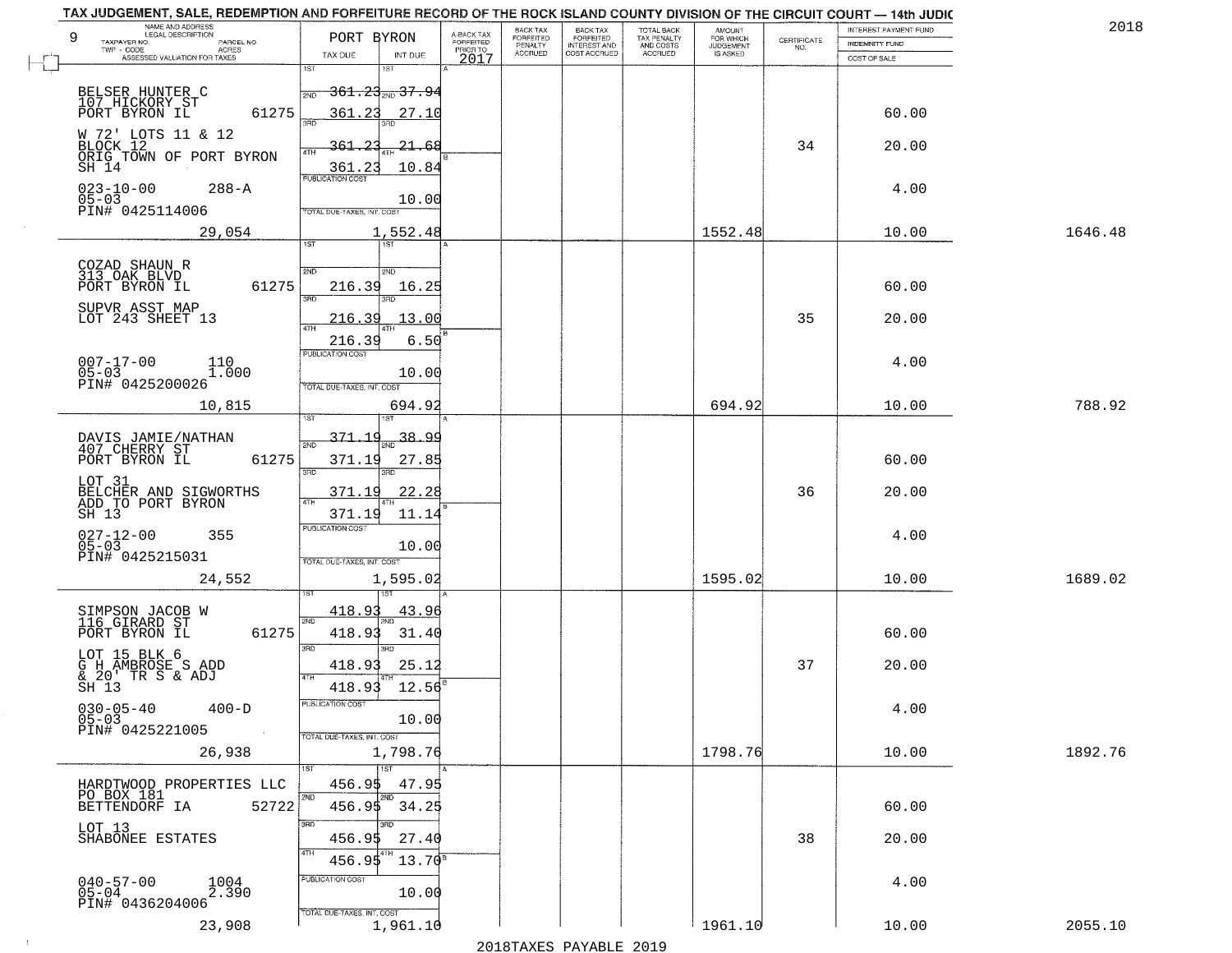|                                        |                                           |                            |                              | TAX JUDGEMENT, SALE, REDEMPTION AND FORFEITURE RECORD OF THE ROCK ISLAND COUNTY DIVISION OF THE CIRCUIT COURT — 14th JUDICIAL CIRCUIT OF ILLINOIS 2018   |                                                                 |                                         |                                                              |                                                           |
|----------------------------------------|-------------------------------------------|----------------------------|------------------------------|----------------------------------------------------------------------------------------------------------------------------------------------------------|-----------------------------------------------------------------|-----------------------------------------|--------------------------------------------------------------|-----------------------------------------------------------|
| 9                                      | BY WHOM<br>PURCHASED                      | RATE<br>$\%$<br><b>BID</b> | PORT BYRON                   | SUBSEQUENT TAXES PAID, FEES, AND TIME EXTENSION                                                                                                          | TOTAL DUE<br>TO REDEEM<br>FROM SALE<br>LESS<br>COUNTY CLERK FEE | BY WHOM REDEEMED                        | DATE OF REDEMP-<br>TION OR DEED<br>DAY.<br><b>MO</b><br>YEAR | RECEIVED REDEMPTION<br>MONEY IN FULL                      |
|                                        | PIN# 0425114006<br>GRANITE LLEN GROUP LLC | 0 <sub>0</sub>             | 12/27/2019                   |                                                                                                                                                          |                                                                 |                                         |                                                              | Certificate<br>Returned<br>& Cancelled<br>06/18/2020      |
|                                        |                                           |                            |                              |                                                                                                                                                          | 1,646.48<br>160.00                                              | HUNTER BELSER                           | 03/20/2020                                                   | Karen Kinney                                              |
| $\overline{\mathbf{c}}$                | PIN# 0425200026<br>GRANITE LIEN GROUP LLC | 0 <sub>0</sub>             | 12/27/2019                   | 04/29/2020 Time Ext & incl<br>04/29/2020 Take Notice Fee                                                                                                 | 12/15/2022<br>20.95                                             |                                         |                                                              | Certificate<br>Returned<br>& Cancelled 2<br>10/08/2020    |
|                                        |                                           |                            |                              |                                                                                                                                                          |                                                                 | 809.87<br>160.00 SHAUN COZAD            | 09/17/2020                                                   | Karen Kinney                                              |
| PIN# 0425215031<br>AUCTION Z INC<br>-3 |                                           | 0 <sub>0</sub>             | 12/27/2019                   | 03/09/2020 Time Ext & incl<br>03/09/2020 Take Notice Fee                                                                                                 | $07/12/2022$<br>20.95                                           |                                         |                                                              | Certificate<br>Returned<br>3<br>& Cancelled<br>04/16/2021 |
|                                        |                                           |                            |                              |                                                                                                                                                          |                                                                 | $1,709.97$<br>160.00 JAMIE/NATHAN DAVIS | 03/22/2021                                                   | Karen Kinney                                              |
| 4                                      | PIN# 0425221005<br>GRANITE LIEN GROUP LLC | 0 <sub>0</sub>             | 12/27/2019                   | 04/29/2020 Time Ext & incl<br>04/29/2020 Take Notice Fee<br>12/01/2020 Subs paid                                                                         | 12/15/2022<br>20.95<br>1,669.41                                 |                                         |                                                              | Certificate<br>Returned<br>4<br>& Cancelled<br>04/16/2021 |
|                                        |                                           |                            |                              |                                                                                                                                                          |                                                                 | 3,783.45<br>160.00 JACOB SIMPSON        | 03/19/2021                                                   | Karen Kinney                                              |
| 5                                      | PIN# 0436204006<br>GUARDIAN TAX IL LLC    | 00                         | 12/27/2019<br>$\sim 10^{-1}$ | 04/01/2020 Time Ext & incl<br>04/01/2020 Take Notice Fee<br>$\begin{matrix} 11/23/2021 & \text{Subs paid} \\ 12/01/2020 & \text{Subs paid} \end{matrix}$ | 12/22/2022<br>1,091.95<br>1,091.92<br>1,097.15                  |                                         |                                                              | 5                                                         |
|                                        |                                           |                            |                              | 2018TAXES PAYABLE 2019                                                                                                                                   |                                                                 |                                         |                                                              |                                                           |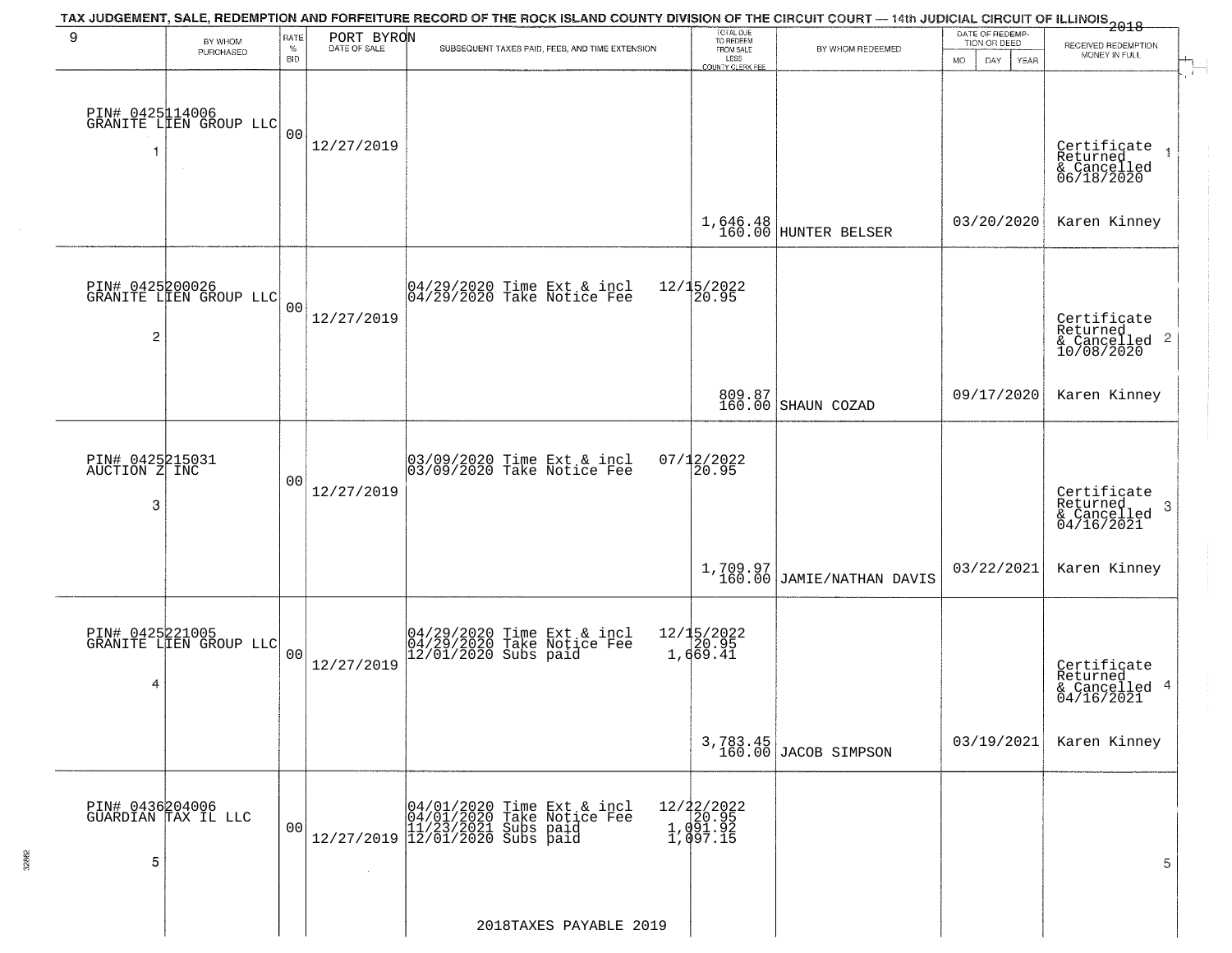# **DOOK IOL AND OOUS**

|        | NAME AND ADDRESS<br>LEGAL DESCRIPTION<br>TAXPAYER NO.<br>TWP - CODE<br>10                    |                            | PORT BYRON         | A-BACK TAX<br>FORFEITED<br>PRIOR TO<br>2017 | BACK TAX<br>FORFEITED<br>PENALTY | BACK TAX<br>FORFEITED<br>INTEREST AND<br>COST ACCRUED | TOTAL BACK<br>TAX PENALTY<br>AND COSTS<br>ACCRUED | AMOUNT<br>FOR WHICH<br>JUDGEMENT<br>IS ASKED | $\begin{array}{c} \text{CERTIFICATE} \\ \text{NO.} \end{array}$ | INTEREST PAYMENT FUND<br><b>INDEMNITY FUND</b> | 20      |
|--------|----------------------------------------------------------------------------------------------|----------------------------|--------------------|---------------------------------------------|----------------------------------|-------------------------------------------------------|---------------------------------------------------|----------------------------------------------|-----------------------------------------------------------------|------------------------------------------------|---------|
| $\Box$ | LEGAL DESCRIPTION PARCEL NO.<br>- CODE ACRES<br>- CODE ACRES<br>ASSESSED VALUATION FOR TAXES | TAX DUE                    | INT DUE            |                                             | <b>ACCRUED</b>                   |                                                       |                                                   |                                              |                                                                 | COST OF SALE                                   |         |
|        |                                                                                              | 1ST                        | 15T                |                                             |                                  |                                                       |                                                   |                                              |                                                                 |                                                |         |
|        | FARRELL RICHARD F<br>961 6TH STREET DR<br>MOLINE IL                                          | 2ND                        | 2ND                |                                             |                                  |                                                       |                                                   |                                              |                                                                 |                                                |         |
|        | 61265                                                                                        | 307.72<br>350              | 23.10              |                                             |                                  |                                                       |                                                   |                                              |                                                                 | 60.00                                          |         |
|        | CAMP ON LEASED<br>GOV LAND<br>ITEM 56 SHEET 18                                               | $-307.72$                  | $-18.48$           |                                             |                                  |                                                       |                                                   |                                              | 39                                                              | 20.00                                          |         |
|        |                                                                                              | 4TH                        | 9.24               |                                             |                                  |                                                       |                                                   |                                              |                                                                 |                                                |         |
|        | 956                                                                                          | 72                         |                    |                                             |                                  |                                                       |                                                   |                                              |                                                                 | 4.00                                           |         |
|        | 040-09-00<br>05-02<br>PIN# 0436302011<br>.300                                                | TOTAL DUE-TAXES, INT. COST | 10.00              |                                             |                                  |                                                       |                                                   |                                              |                                                                 |                                                |         |
|        | 17,416                                                                                       |                            | 983.98             |                                             |                                  |                                                       |                                                   | 983.98                                       |                                                                 | 10.00                                          | 1077.98 |
|        |                                                                                              | 1ST                        | 1ST                |                                             |                                  |                                                       |                                                   |                                              |                                                                 |                                                |         |
|        |                                                                                              | 2ND                        | 2ND                |                                             |                                  |                                                       |                                                   |                                              |                                                                 |                                                |         |
|        |                                                                                              | 3BD                        | 3RD                |                                             |                                  |                                                       |                                                   |                                              |                                                                 |                                                |         |
|        |                                                                                              |                            |                    |                                             |                                  |                                                       |                                                   |                                              |                                                                 |                                                |         |
|        |                                                                                              | $\sqrt{47H}$               | 4TH                | B                                           |                                  |                                                       |                                                   |                                              |                                                                 |                                                |         |
|        |                                                                                              | <b>PUBLICATION COST</b>    |                    |                                             |                                  |                                                       |                                                   |                                              |                                                                 |                                                |         |
|        |                                                                                              |                            |                    |                                             |                                  |                                                       |                                                   |                                              |                                                                 |                                                |         |
|        |                                                                                              | TOTAL DUE-TAXES, INT. COST |                    |                                             |                                  |                                                       |                                                   |                                              |                                                                 |                                                |         |
|        |                                                                                              | 1ST                        | 1ST                |                                             |                                  |                                                       |                                                   |                                              |                                                                 |                                                |         |
|        |                                                                                              | 2ND                        | 2ND                |                                             |                                  |                                                       |                                                   |                                              |                                                                 |                                                |         |
|        |                                                                                              |                            |                    |                                             |                                  |                                                       |                                                   |                                              |                                                                 |                                                |         |
|        |                                                                                              | 3BD                        | 3RD                |                                             |                                  |                                                       |                                                   |                                              |                                                                 |                                                |         |
|        |                                                                                              | 4TH                        | 4TH                |                                             |                                  |                                                       |                                                   |                                              |                                                                 |                                                |         |
|        |                                                                                              | <b>PUBLICATION COST</b>    |                    |                                             |                                  |                                                       |                                                   |                                              |                                                                 |                                                |         |
|        |                                                                                              |                            |                    |                                             |                                  |                                                       |                                                   |                                              |                                                                 |                                                |         |
|        |                                                                                              | TOTAL OUE-TAXES, INT. COST |                    |                                             |                                  |                                                       |                                                   |                                              |                                                                 |                                                |         |
|        |                                                                                              | 1ST                        | १९४                |                                             |                                  |                                                       |                                                   |                                              |                                                                 |                                                |         |
|        |                                                                                              |                            |                    |                                             |                                  |                                                       |                                                   |                                              |                                                                 |                                                |         |
|        |                                                                                              | 2ND                        | 2ND                |                                             |                                  |                                                       |                                                   |                                              |                                                                 |                                                |         |
|        |                                                                                              | 3RD                        | 3BD                |                                             |                                  |                                                       |                                                   |                                              |                                                                 |                                                |         |
|        |                                                                                              | 4TH                        | 4TH                |                                             |                                  |                                                       |                                                   |                                              |                                                                 |                                                |         |
|        |                                                                                              |                            |                    |                                             |                                  |                                                       |                                                   |                                              |                                                                 |                                                |         |
|        |                                                                                              | PUBLICATION COST           |                    |                                             |                                  |                                                       |                                                   |                                              |                                                                 |                                                |         |
|        |                                                                                              | TOTAL DUE-TAXES, INT. COST |                    |                                             |                                  |                                                       |                                                   |                                              |                                                                 |                                                |         |
|        |                                                                                              |                            |                    |                                             |                                  |                                                       |                                                   |                                              |                                                                 |                                                |         |
|        |                                                                                              | 11ST                       | $\overline{1}$ 1st |                                             |                                  |                                                       |                                                   |                                              |                                                                 |                                                |         |
|        |                                                                                              | 2ND                        | 2ND                |                                             |                                  |                                                       |                                                   |                                              |                                                                 |                                                |         |
|        |                                                                                              | 3BD                        | 3BD                |                                             |                                  |                                                       |                                                   |                                              |                                                                 |                                                |         |
|        |                                                                                              |                            |                    |                                             |                                  |                                                       |                                                   |                                              |                                                                 |                                                |         |
|        |                                                                                              | 4TH                        | 4TH                | Iв                                          |                                  |                                                       |                                                   |                                              |                                                                 |                                                |         |
|        |                                                                                              | PUBLICATION COST           |                    |                                             |                                  |                                                       |                                                   |                                              |                                                                 |                                                |         |
|        |                                                                                              |                            |                    |                                             |                                  |                                                       |                                                   |                                              |                                                                 |                                                |         |
|        |                                                                                              | TOTAL DUE-TAXES, INT. COST |                    |                                             |                                  | 2018TAXES PAYABLE 2019                                |                                                   |                                              |                                                                 |                                                |         |
|        |                                                                                              |                            |                    |                                             |                                  |                                                       |                                                   |                                              |                                                                 |                                                |         |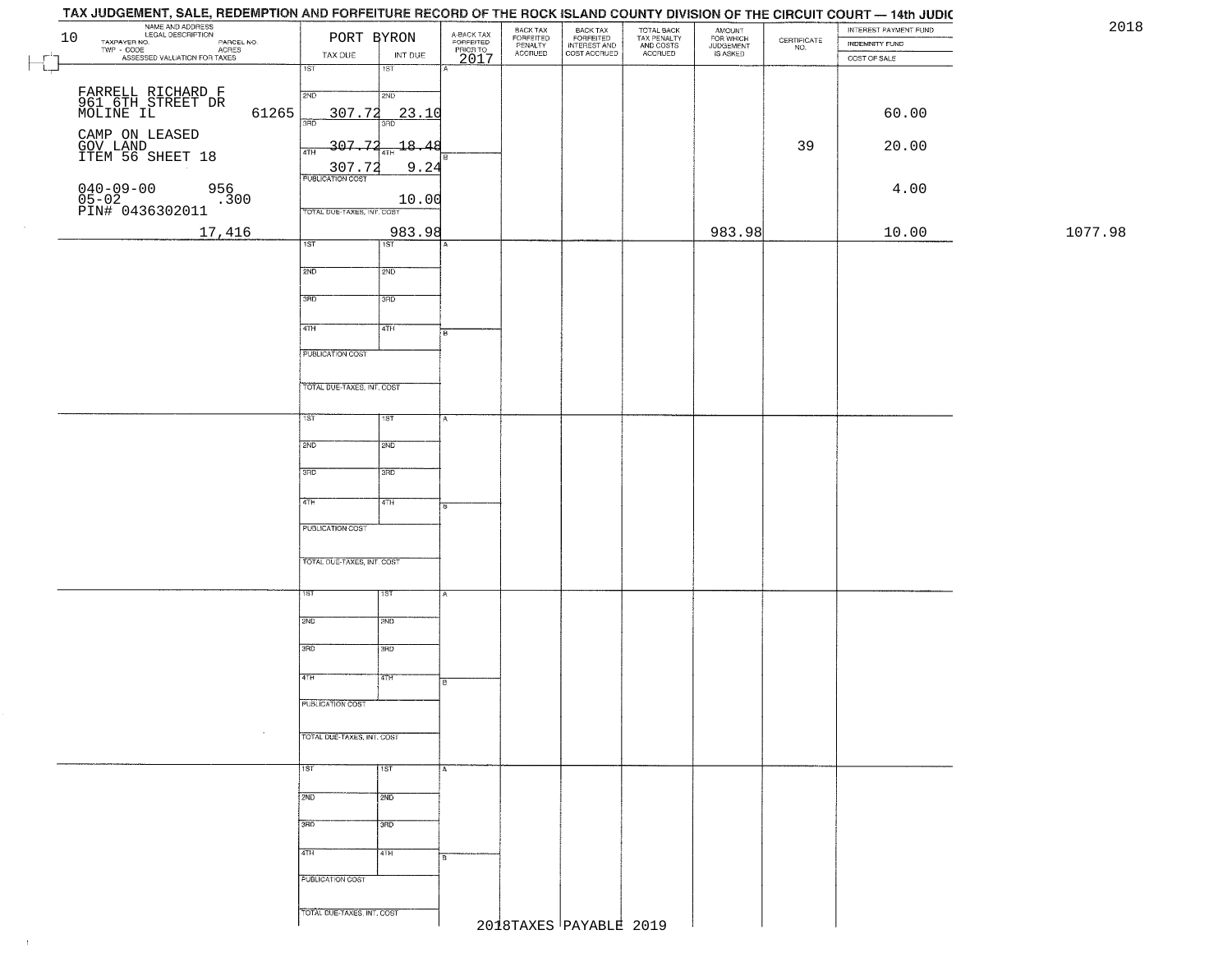| TAX JUDGEMENT, SALE, REDEMPTION AND FORFEITURE RECORD OF THE ROCK ISLAND COUNTY DIVISION OF THE CIRCUIT COURT — 14th JUDICIAL CIRCUIT OF ILLINOIS<br>The country of the construction of the 2018 |                                           |                    |            |                                                 |                                                |                  |                                 |                     |  |  |
|--------------------------------------------------------------------------------------------------------------------------------------------------------------------------------------------------|-------------------------------------------|--------------------|------------|-------------------------------------------------|------------------------------------------------|------------------|---------------------------------|---------------------|--|--|
| 10                                                                                                                                                                                               | BY WHOM                                   | RATE               | PORT BYRON |                                                 | TOTAL DUE<br>TO REDEEM<br>FROM SALE            |                  | DATE OF REDEMP-<br>TION OR DEED | RECEIVED REDEMPTION |  |  |
|                                                                                                                                                                                                  | PURCHASED                                 | $\%$<br><b>BID</b> |            | SUBSEQUENT TAXES PAID, FEES, AND TIME EXTENSION | LESS<br>COUNTY CLERK FEE                       | BY WHOM REDEEMED | <b>MO</b><br>DAY<br>YEAR        | MONEY IN FULL       |  |  |
| $\mathbf{1}$                                                                                                                                                                                     | PIN# 0436302011<br>GRANITE LLEN GROUP LLC | 00                 |            |                                                 | 12/15/2022<br>1,347.30<br>1,347.30<br>1,352.02 |                  |                                 | $\sim$<br>1         |  |  |
| $\overline{c}$                                                                                                                                                                                   |                                           |                    |            |                                                 |                                                |                  |                                 | $\mathbf{2}$        |  |  |
| 3                                                                                                                                                                                                |                                           |                    |            |                                                 |                                                |                  |                                 | 3                   |  |  |
| 4                                                                                                                                                                                                |                                           |                    |            |                                                 |                                                |                  |                                 | 4                   |  |  |
| 5                                                                                                                                                                                                |                                           |                    |            | 2018TAXES PAYABLE 2019                          |                                                |                  |                                 | 5                   |  |  |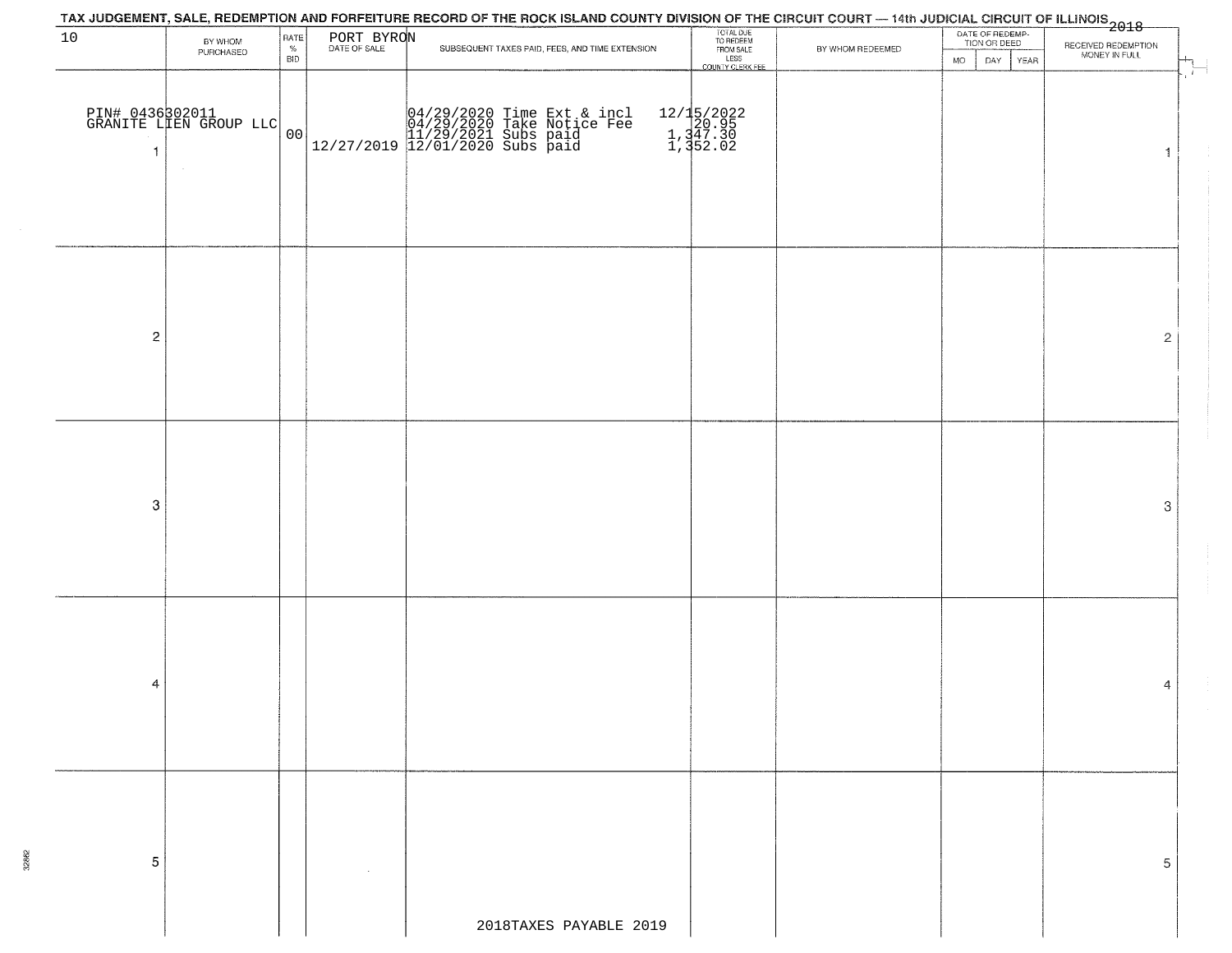| TAX JUDGEMENT, SALE, REDEMPTION AND FORFEITURE RECORD OF THE ROCK ISLAND COUNTY DIVISION OF THE CIRCUIT COURT - 14th JUDIC |                                            |                                     |                      |                                  |                                        |                     |                    |                       |         |
|----------------------------------------------------------------------------------------------------------------------------|--------------------------------------------|-------------------------------------|----------------------|----------------------------------|----------------------------------------|---------------------|--------------------|-----------------------|---------|
| NAME AND ADDRESS<br>LEGAL DESCRIPTION                                                                                      |                                            |                                     | <b>BACK TAX</b>      | <b>BACK TAX</b>                  |                                        | AMOUNT<br>FOR WHICH |                    | INTEREST PAYMENT FUND | 201     |
| 11<br>TAXPAYER NO.<br>PARCEL NO.<br>ACRES                                                                                  | HAMRTON                                    | A-BACK TAX<br>FORFEITED<br>PRIOR TO | FORFEITED<br>PENALTY | FORFEITED<br><b>INTEREST AND</b> | TOTAL BACK<br>TAX PENALTY<br>AND COSTS | <b>JUDGEMENT</b>    | CERTIFICATE<br>NO. | <b>INDEMNITY FUND</b> |         |
| ASSESSED VALUATION FOR TAXES                                                                                               | TAX DUE<br>INT DUE                         | 2017                                | <b>ACCRUED</b>       | COST ACCRUED                     | ACCRUED                                | IS ASKED            |                    | COST OF SALE          |         |
|                                                                                                                            | 1ST                                        |                                     |                      |                                  |                                        |                     |                    |                       |         |
| SPENCER DEVIN J                                                                                                            | $\pm 40.05$ <sub>avo</sub> $\pm 4.70$      |                                     |                      |                                  |                                        |                     |                    |                       |         |
|                                                                                                                            | 2ND                                        |                                     |                      |                                  |                                        |                     |                    |                       |         |
| PO BOX 448<br>61278                                                                                                        | $140.05$ 10.50                             |                                     |                      |                                  |                                        |                     |                    | 60.00                 |         |
| SUPVR ASST MAP                                                                                                             |                                            |                                     |                      |                                  |                                        |                     |                    |                       |         |
| LOT 130 SHEET 21                                                                                                           | $-140.05$<br>8.40                          |                                     |                      |                                  |                                        |                     | 40                 | 20.00                 |         |
|                                                                                                                            |                                            |                                     |                      |                                  |                                        |                     |                    |                       |         |
|                                                                                                                            | 4.20<br>140.05<br><b>PUBLICATION COST</b>  |                                     |                      |                                  |                                        |                     |                    |                       |         |
| $026 - 07 - 00$<br>218                                                                                                     |                                            |                                     |                      |                                  |                                        |                     |                    | 4.00                  |         |
| 1.040<br>$06 - 01$                                                                                                         | 10.00                                      |                                     |                      |                                  |                                        |                     |                    |                       |         |
| PIN# 0902102027                                                                                                            | TOTAL DUE-TAXES, INT. COST                 |                                     |                      |                                  |                                        |                     |                    |                       |         |
| 7,134                                                                                                                      | 608.00                                     |                                     |                      |                                  |                                        | 608.00              |                    | 10.00                 | 702.00  |
|                                                                                                                            |                                            |                                     |                      |                                  |                                        |                     |                    |                       |         |
|                                                                                                                            | 445.20<br>46.76                            |                                     |                      |                                  |                                        |                     |                    |                       |         |
| TOMASSON WAYNE A<br>PO BOX 426                                                                                             |                                            |                                     |                      |                                  |                                        |                     |                    |                       |         |
| 61278<br>RAPIDS CITY IL                                                                                                    | 445.20<br>33.40                            |                                     |                      |                                  |                                        |                     |                    | 60.00                 |         |
|                                                                                                                            | 3RD<br>3BD                                 |                                     |                      |                                  |                                        |                     |                    |                       |         |
| LOT 14                                                                                                                     | 26.72<br>445.20                            |                                     |                      |                                  |                                        |                     | 41                 | 20.00                 |         |
| RIVER GROVE ADD<br>TO RAPIDS CITY                                                                                          | 4TH                                        |                                     |                      |                                  |                                        |                     |                    |                       |         |
|                                                                                                                            | 13.36<br>445.20                            |                                     |                      |                                  |                                        |                     |                    |                       |         |
| $118 - 05 - 00$<br>$935 - 14$                                                                                              | PUBLICATION COST                           |                                     |                      |                                  |                                        |                     |                    | 4.00                  |         |
| $06 - 01$                                                                                                                  | 10.00                                      |                                     |                      |                                  |                                        |                     |                    |                       |         |
| PIN# 0902109024                                                                                                            | TOTAL DUE-TAXES, INT. COST                 |                                     |                      |                                  |                                        |                     |                    |                       |         |
| 28,679                                                                                                                     | 1,911.04                                   |                                     |                      |                                  |                                        | 1911.04             |                    | 10.00                 | 2005.04 |
|                                                                                                                            | 1ST                                        |                                     |                      |                                  |                                        |                     |                    |                       |         |
| MITCHELL AMY A                                                                                                             | 514.46<br>54.O                             |                                     |                      |                                  |                                        |                     |                    |                       |         |
| PO BOX 46                                                                                                                  | 2ND                                        |                                     |                      |                                  |                                        |                     |                    |                       |         |
| RAPIDS CITY IL<br>61278                                                                                                    | 514.46<br>38.60                            |                                     |                      |                                  |                                        |                     |                    | 60.00                 |         |
| LOT 6 BLOCK 2                                                                                                              | 3 <sub>BD</sub><br>3RD                     |                                     |                      |                                  |                                        |                     |                    |                       |         |
| RAPIDS CITY<br>& N14 FT OF W150 FT LOT 9                                                                                   | 514.46<br>30.88                            |                                     |                      |                                  |                                        |                     | 42                 | 20.00                 |         |
|                                                                                                                            |                                            |                                     |                      |                                  |                                        |                     |                    |                       |         |
|                                                                                                                            | 15.44<br>514.46<br><b>PUBLICATION COST</b> |                                     |                      |                                  |                                        |                     |                    |                       |         |
| $112 - 17 - 00$<br>$06 - 01$<br>870                                                                                        |                                            |                                     |                      |                                  |                                        |                     |                    | 4.00                  |         |
| PIN# 0902203006                                                                                                            | 10.00                                      |                                     |                      |                                  |                                        |                     |                    |                       |         |
|                                                                                                                            | TOTAL OUE-TAXES, INT. COST                 |                                     |                      |                                  |                                        |                     |                    |                       |         |
| 32,207                                                                                                                     | 2,206.80                                   |                                     |                      |                                  |                                        | 2206.80             |                    | 10.00                 | 2300.80 |
|                                                                                                                            |                                            |                                     |                      |                                  |                                        |                     |                    |                       |         |
| SMITH JERRY L/NORMA                                                                                                        | 624.02<br>65.52                            |                                     |                      |                                  |                                        |                     |                    |                       |         |
| PO BOX 105                                                                                                                 | 2ND                                        |                                     |                      |                                  |                                        |                     |                    |                       |         |
| RAPIDS CITY IL<br>61278                                                                                                    | 46.80<br>624.02                            |                                     |                      |                                  |                                        |                     |                    | 60.00                 |         |
| SUPVR ASST MAP<br>LOT 226 SHEET 22                                                                                         | 3RD<br>3BD                                 |                                     |                      |                                  |                                        |                     |                    |                       |         |
|                                                                                                                            | 37.44<br>624.02                            |                                     |                      |                                  |                                        |                     | 43                 | 20.00                 |         |
| MARY R HALLS ADD                                                                                                           | 4TH<br>18.72<br>624.02                     |                                     |                      |                                  |                                        |                     |                    |                       |         |
|                                                                                                                            | PUBLICATION COS                            |                                     |                      |                                  |                                        |                     |                    |                       |         |
| $114 - 19 - 20$<br>$906 - 2$                                                                                               |                                            |                                     |                      |                                  |                                        |                     |                    | 4.00                  |         |
| $06 - 01$<br>PIN# 0902218004<br>$\sim 100$                                                                                 | 10.00                                      |                                     |                      |                                  |                                        |                     |                    |                       |         |
|                                                                                                                            | TOTAL DUE-TAXES, INT. COST                 |                                     |                      |                                  |                                        |                     |                    |                       |         |
| 42,788                                                                                                                     | 2,674.56                                   |                                     |                      |                                  |                                        | 2674.56             |                    | 10.00                 | 2768.56 |
|                                                                                                                            | $\overline{1ST}$<br>1ST                    |                                     |                      |                                  |                                        |                     |                    |                       |         |
|                                                                                                                            | 573.37<br>60.20                            |                                     |                      |                                  |                                        |                     |                    |                       |         |
| US BANK TRUST AS TRUSTEE<br>400 S LASALLE ST STE 1110 7ND<br>CHICAGO IL 60605                                              | 2ND<br>43.00<br>573.37                     |                                     |                      |                                  |                                        |                     |                    | 60.00                 |         |
|                                                                                                                            |                                            |                                     |                      |                                  |                                        |                     |                    |                       |         |
| SUPVR ASST MAP<br>LOT 305-2 SHEET 23                                                                                       | 3RD                                        |                                     |                      |                                  |                                        |                     |                    |                       |         |
|                                                                                                                            | 573.3<br>34.40                             |                                     |                      |                                  |                                        |                     | 44                 | 20.00                 |         |
|                                                                                                                            | 4TH<br>$17.20^{\circ}$<br>573.3            |                                     |                      |                                  |                                        |                     |                    |                       |         |
|                                                                                                                            | PUBLICATION COST                           |                                     |                      |                                  |                                        |                     |                    |                       |         |
| $031 - 03 - 60$<br>$248 - 0$<br>06-01                                                                                      | 10.00                                      |                                     |                      |                                  |                                        |                     |                    | 4.00                  |         |
| PIN# 0902301006                                                                                                            | TOTAL DUE-TAXES, INT. COST                 |                                     |                      |                                  |                                        |                     |                    |                       |         |
| 29,208                                                                                                                     | 2,458.28                                   |                                     |                      |                                  |                                        | 2458.28             |                    | 10.00                 | 2552.28 |
|                                                                                                                            |                                            |                                     |                      |                                  |                                        |                     |                    |                       |         |

 $\sim 10$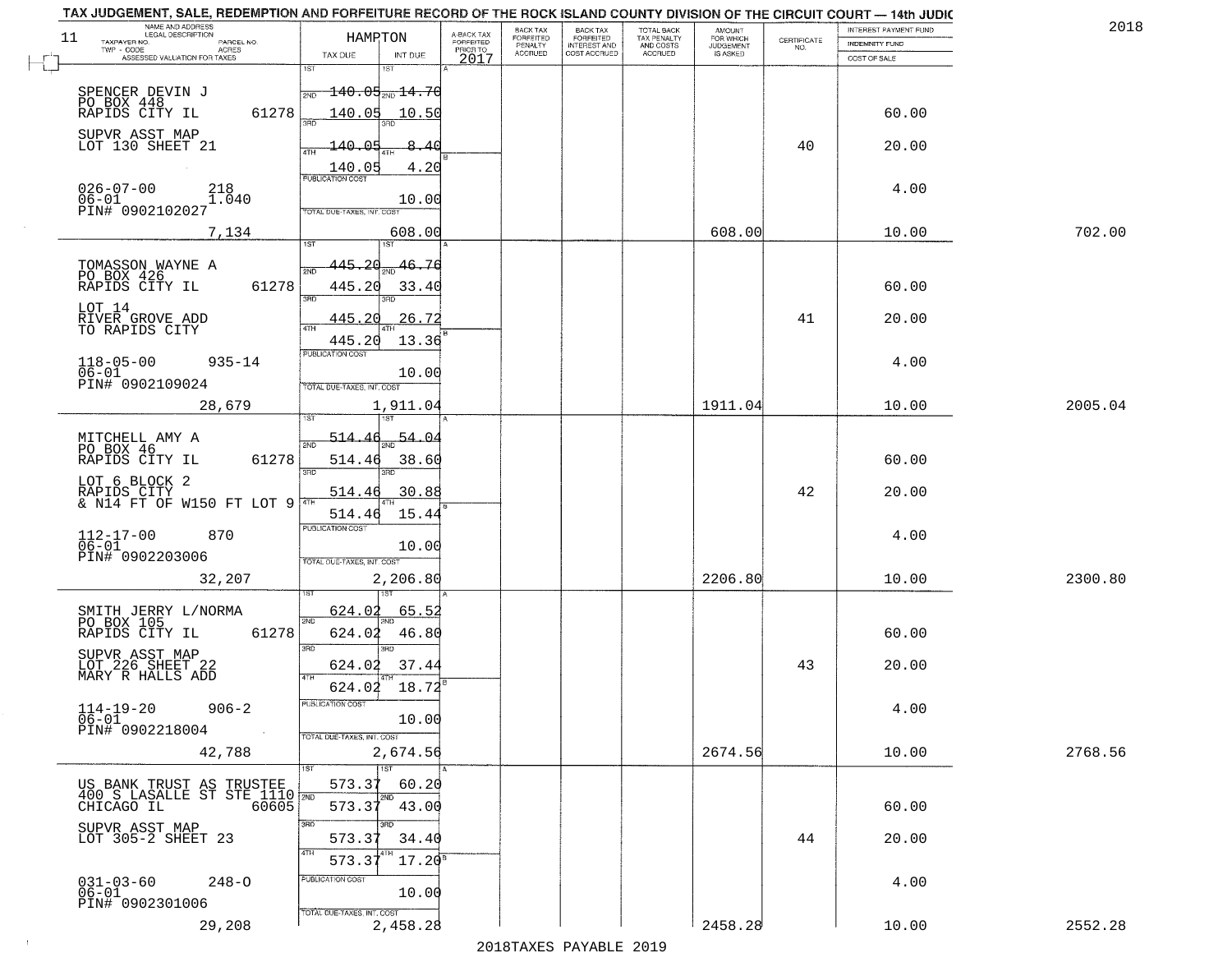|                                   |                                           |                            |                                | TAX JUDGEMENT, SALE, REDEMPTION AND FORFEITURE RECORD OF THE ROCK ISLAND COUNTY DIVISION OF THE CIRCUIT COURT — 14th JUDICIAL CIRCUIT OF ILLINOIS 2018                                                                            |                                                                              |                                       |                                                        |                                                            |
|-----------------------------------|-------------------------------------------|----------------------------|--------------------------------|-----------------------------------------------------------------------------------------------------------------------------------------------------------------------------------------------------------------------------------|------------------------------------------------------------------------------|---------------------------------------|--------------------------------------------------------|------------------------------------------------------------|
| 11                                | BY WHOM<br>PURCHASED                      | RATE<br>$\%$<br><b>BID</b> | HAMPTON<br>DATE OF SALE        | SUBSEQUENT TAXES PAID, FEES, AND TIME EXTENSION                                                                                                                                                                                   | TOTAL DUE<br>TO REDEEM<br>FROM SALE<br>LESS<br>COUNTY CLERK FEE              | BY WHOM REDEEMED                      | DATE OF REDEMP-<br>TION OR DEED<br>MO.<br>DAY.<br>YEAR | RECEIVED REDEMPTION<br>MONEY IN FULL<br>$\overline{1}$     |
| PIN# 0902102027<br>-1             | GRANITE LIEN GROUP LLC                    | 0 <sub>0</sub>             | 12/27/2019                     | 04/29/2020 Time Ext & incl<br>04/29/2020 Take Notice Fee                                                                                                                                                                          | 12/15/2022<br>20.95                                                          |                                       |                                                        | Certificate<br>Returned<br>& Cancelled<br>10/08/2020       |
|                                   |                                           |                            |                                |                                                                                                                                                                                                                                   |                                                                              | 722.95<br>160.00 DEVIN SPENCER        | 09/25/2020                                             | Karen Kinney                                               |
| PIN# 0902109024<br>$\overline{c}$ | EQUITY ONE INVESTMENT                     |                            | FUND LLC<br> 00 <br>12/27/2019 | $\begin{array}{ll} 01/22/2020 \text{ Time Ext & incl} \\ 01/22/2020 \text{ Take Notice Free} \\ 01/24/2022 \text{ Take Notice Free} \\ 01/24/2022 \text{ Circuit Clerks Free} \\ 01/24/2022 \text{ Title search See} \end{array}$ | $=\begin{array}{r} 07/13/2022\\ 20.85\\ 35.00\\ 337.25\\ 125.00 \end{array}$ |                                       |                                                        | $\overline{2}$                                             |
| PIN# 0902203006<br>3              | EQUITY ONE INVESTMENT                     |                            | FUND LLC<br> 00 <br>12/27/2019 |                                                                                                                                                                                                                                   |                                                                              |                                       |                                                        | Certificate<br>Returned<br>-3<br>& Cancelled<br>02/07/2020 |
|                                   |                                           |                            |                                |                                                                                                                                                                                                                                   |                                                                              | 2,300.80<br>160.00 AMY MITCHELL       | 01/10/2020                                             | Karen Kinney                                               |
| PIN# 0902218004<br>4              | EQUITY ONE INVESTMENT                     |                            | FUND LLC<br> 00 <br>12/27/2019 | $\begin{array}{cc} 01/22/2020 &$ Time Ext & incl<br>01/22/2020 Take Notice Fee                                                                                                                                                    | $07/13/2022$<br>20.85                                                        |                                       |                                                        | Certificate<br>Returned<br>& Cancelled 4<br>03/12/2020     |
|                                   |                                           |                            |                                |                                                                                                                                                                                                                                   |                                                                              | 2,789.41<br>160.00 NORMA SMITH        | 02/12/2020                                             | Karen Kinney                                               |
| 5                                 | PIN# 0902301006<br>GRANITE LIEN GROUP LLC | 0 <sub>0</sub>             | 12/27/2019                     | 04/29/2020 Time Ext & incl<br>04/29/2020 Take Notice Fee                                                                                                                                                                          | 12/15/2022<br>20.95                                                          |                                       |                                                        | Certificate<br>Returned<br>& Cancelled 5<br>08/12/2020     |
|                                   |                                           |                            |                                |                                                                                                                                                                                                                                   |                                                                              | $2,573.23$<br>160.00 FIFTH THIRD BANK | 07/13/2020                                             | Karen Kinney                                               |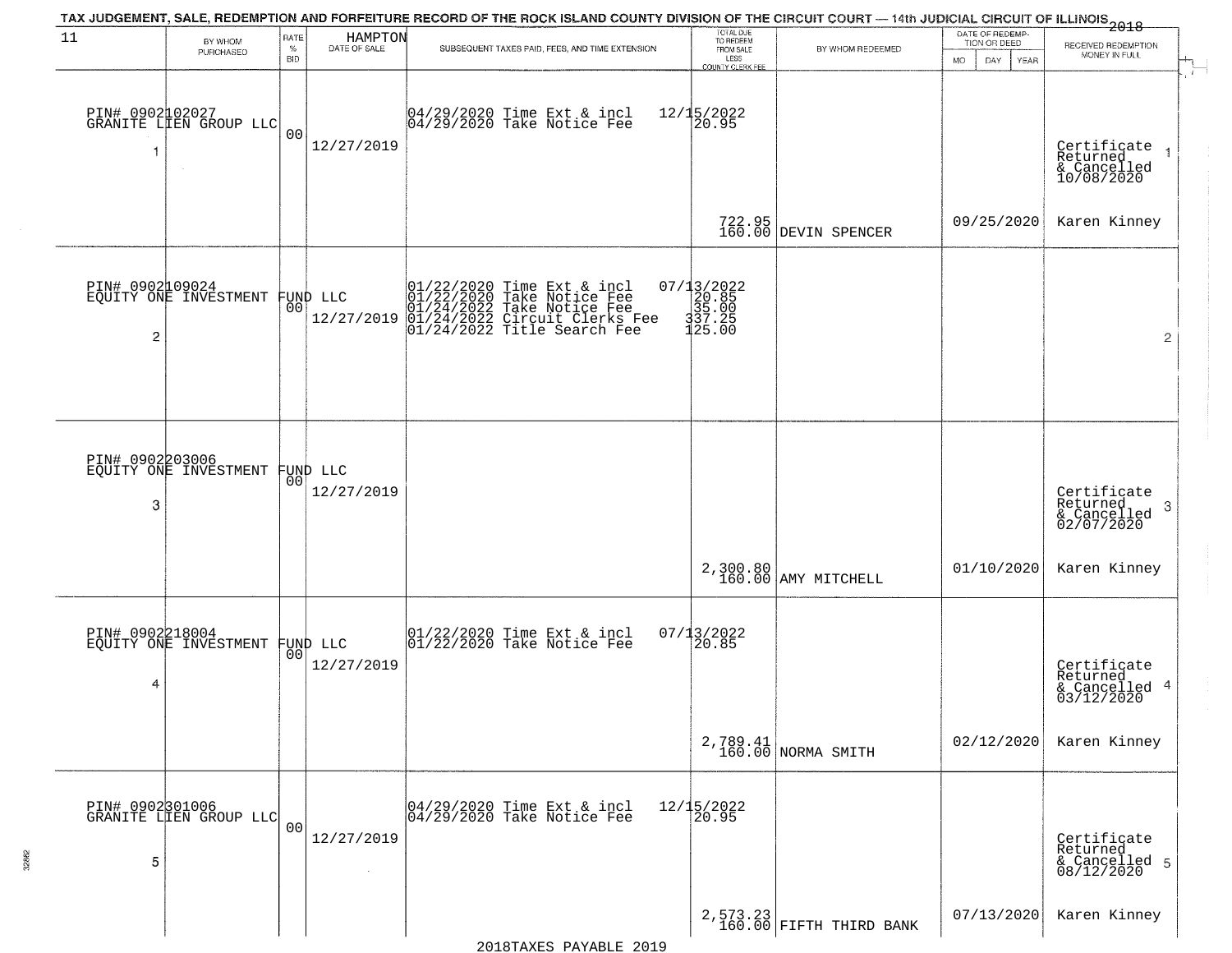| 12 | NAME AND ADDRESS<br>LEGAL DESCRIPTION                                 | HAMPTON                            |             | A-BACK TAX<br>FORFEITED | <b>BACK TAX</b>                        | <b>BACK TAX</b>                           | TOTAL BACK<br>TAX PENALTY<br>AND COSTS | <b>AMOUNT</b>                      |                    | <b>INTEREST PAYMENT FUND</b> | 2018    |
|----|-----------------------------------------------------------------------|------------------------------------|-------------|-------------------------|----------------------------------------|-------------------------------------------|----------------------------------------|------------------------------------|--------------------|------------------------------|---------|
|    | TAXPAYER NO.<br>PARCEL NO.<br>TWP - CODE<br><b>ACRES</b>              |                                    |             | PRIOR TO                | FORFEITED<br>PENALTY<br><b>ACCRUED</b> | FORFEITED<br>INTEREST AND<br>COST ACCRUED | ACCRUED                                | FOR WHICH<br>JUDGEMENT<br>IS ASKED | CERTIFICATE<br>NO. | INDEMNITY FUND               |         |
|    | ASSESSED VALUATION FOR TAXES                                          | TAX DUE<br>1ST<br>1ST              | INT DUE     | 2017                    |                                        |                                           |                                        |                                    |                    | COST OF SALE                 |         |
|    |                                                                       |                                    |             |                         |                                        |                                           |                                        |                                    |                    |                              |         |
|    | DOMBROWSKI COREY/GREGORY<br>32 VILLA DR                               | 2ND<br>2ND                         |             |                         |                                        |                                           |                                        |                                    |                    |                              |         |
|    | HAMPTON IL<br>61256                                                   | 1801.33 135.10                     |             |                         |                                        |                                           |                                        |                                    |                    | 60.00                        |         |
|    | LOT 32                                                                | <u> 1801.33</u>                    | 108.08      |                         |                                        |                                           |                                        |                                    | 45                 | 20.00                        |         |
|    | VILLAS OF SAFE HARBOR<br>SHEET 28                                     |                                    |             |                         |                                        |                                           |                                        |                                    |                    |                              |         |
|    |                                                                       | 1801.33<br><b>PUBLICATION COST</b> | 54.04       |                         |                                        |                                           |                                        |                                    |                    |                              |         |
|    | $646 - 28 - 00$<br>8968<br>$06 - 10$                                  |                                    | 10.00       |                         |                                        |                                           |                                        |                                    |                    | 4.00                         |         |
|    | PIN# 0908307043                                                       | TOTAL DUE-TAXES, INT. COST         |             |                         |                                        |                                           |                                        |                                    |                    |                              |         |
|    | 81,026                                                                |                                    | 5,711.21    |                         |                                        |                                           |                                        | 5711.21                            |                    | 10.00                        | 5805.21 |
|    |                                                                       | 1ST<br>1ST <sup></sup>             |             |                         |                                        |                                           |                                        |                                    |                    |                              |         |
|    | GOSSMAN GARY/HULL DANIA<br>5112 180TH ST N<br>EAST MOLINE IL 6124     | 2ND<br>2ND                         |             |                         |                                        |                                           |                                        |                                    |                    |                              |         |
|    | 61244                                                                 |                                    |             |                         |                                        |                                           |                                        |                                    |                    | 60.00                        |         |
|    | SUPVR ASST MAP<br>LOT 105-1 SHEET 31                                  | 3RD<br>3RD                         |             |                         |                                        |                                           |                                        |                                    |                    |                              |         |
|    |                                                                       | 4TH<br>4TH                         |             |                         |                                        |                                           |                                        |                                    | 46                 | 20.00                        |         |
|    |                                                                       | 1303.09                            | 39.10       |                         |                                        |                                           |                                        |                                    |                    |                              |         |
|    | $041 - 21 - 20$<br>$06 - 05$<br>$310 - 1$                             | PUBLICATION COST                   |             |                         |                                        |                                           |                                        |                                    |                    | 4.00                         |         |
|    | 2.500<br>PIN# 0910100004                                              | TOTAL DUE-TAXES, INT. COST         | 10.00       |                         |                                        |                                           |                                        |                                    |                    |                              |         |
|    | 81,924                                                                |                                    | 1,352.19    |                         |                                        |                                           |                                        | 1352.19                            |                    | 10.00                        | 1446.19 |
|    |                                                                       | ist.<br>ST                         |             |                         |                                        |                                           |                                        |                                    |                    |                              |         |
|    |                                                                       | 2ND                                |             |                         |                                        |                                           |                                        |                                    |                    |                              |         |
|    | DIRCK KENT B<br>4203 173RD STREET CT N<br>EAST MOLINE IL 612<br>61244 | SMD<br>2076.83 155.75              |             |                         |                                        |                                           |                                        |                                    |                    | 60.00                        |         |
|    |                                                                       | 3 <sub>3</sub><br>3RD              |             |                         |                                        |                                           |                                        |                                    |                    |                              |         |
|    | LOT 10<br>CEDAR BROOK ESTATES IV                                      | <u>2076.83 124.60</u>              |             |                         |                                        |                                           |                                        |                                    | 47                 | 20.00                        |         |
|    |                                                                       | 2076.83                            | 62.30       |                         |                                        |                                           |                                        |                                    |                    |                              |         |
|    | 8479                                                                  | <b>PUBLICATION COST</b>            |             |                         |                                        |                                           |                                        |                                    |                    | 4.00                         |         |
|    | $641 - 38 - 00$<br>06-05<br>1.107                                     |                                    | 10.00       |                         |                                        |                                           |                                        |                                    |                    |                              |         |
|    | PIN# 0910302007                                                       | TOTAL OUE-TAXES, INT. COST         |             |                         |                                        |                                           |                                        |                                    |                    |                              |         |
|    | 119,037                                                               |                                    | 6,583.14    |                         |                                        |                                           |                                        | 6583.14                            |                    | 10.00                        | 6677.14 |
|    |                                                                       | उड़ा                               |             |                         |                                        |                                           |                                        |                                    |                    |                              |         |
|    | FLD SOLUTIONS INC<br>4828 207TH ST N                                  | 2ND<br>2ND                         |             |                         |                                        |                                           |                                        |                                    |                    |                              |         |
|    | PORT BYRON IL<br>61275                                                | 699.77                             | 52.50       |                         |                                        |                                           |                                        |                                    |                    | 60.00                        |         |
|    | SUPVR ASST MAP<br>LOT 108 SHT 32                                      | 3RD<br>3 <sub>BD</sub><br>699.77   | 42.00       |                         |                                        |                                           |                                        |                                    | 48                 | 20.00                        |         |
|    |                                                                       | 4TH                                |             |                         |                                        |                                           |                                        |                                    |                    |                              |         |
|    |                                                                       | 699.77                             | $21.00^{8}$ |                         |                                        |                                           |                                        |                                    |                    |                              |         |
|    | $043 - 12 - 61$<br>$333 - D - 1$<br>ĭ.320<br>$06 - 05$                | PUBLICATION COST                   | 10.00       |                         |                                        |                                           |                                        |                                    |                    | 4.00                         |         |
|    | PIN# 0911100010<br><b>Contract</b>                                    | TOTAL DUE-TAXES, INT. COST         |             |                         |                                        |                                           |                                        |                                    |                    |                              |         |
|    | 38,087                                                                |                                    | 2,224.81    |                         |                                        |                                           |                                        | 2224.81                            |                    | 10.00                        | 2318.81 |
|    |                                                                       | $\overline{1}$ ST                  |             |                         |                                        |                                           |                                        |                                    |                    |                              |         |
|    | THAXTON SCOTT<br>206 3RD ST                                           | 157.91                             | 16.59       |                         |                                        |                                           |                                        |                                    |                    |                              |         |
|    | HAMPTON IL<br>61256                                                   | 2ND<br>2ND<br>157.91 11.85         |             |                         |                                        |                                           |                                        |                                    |                    | 60.00                        |         |
|    | LOT 7 BLOCK 12                                                        | 3RD<br>3RD                         |             |                         |                                        |                                           |                                        |                                    |                    |                              |         |
|    | HAMPTON TOWN OF HAMPTON                                               | 157.91                             | 9.48        |                         |                                        |                                           |                                        |                                    | 49                 | 20.00                        |         |
|    |                                                                       | 4TH<br>4TH<br>157.91               | $4.74^s$    |                         |                                        |                                           |                                        |                                    |                    |                              |         |
|    | $125 - 06 - 00$<br>1029                                               | PUBLICATION COST                   |             |                         |                                        |                                           |                                        |                                    |                    | 4.00                         |         |
|    | $06 - 10$<br>PIN# 0917112007                                          |                                    | 10.00       |                         |                                        |                                           |                                        |                                    |                    |                              |         |
|    | 7,103                                                                 | TOTAL DUE-TAXES, INT. COST         | 684.30      |                         |                                        |                                           |                                        | 684.30                             |                    | 10.00                        | 778.30  |
|    |                                                                       |                                    |             |                         |                                        |                                           |                                        |                                    |                    |                              |         |

 $\vdash$ 

 $\sim 10$ 

2018TAXES PAYABLE 2019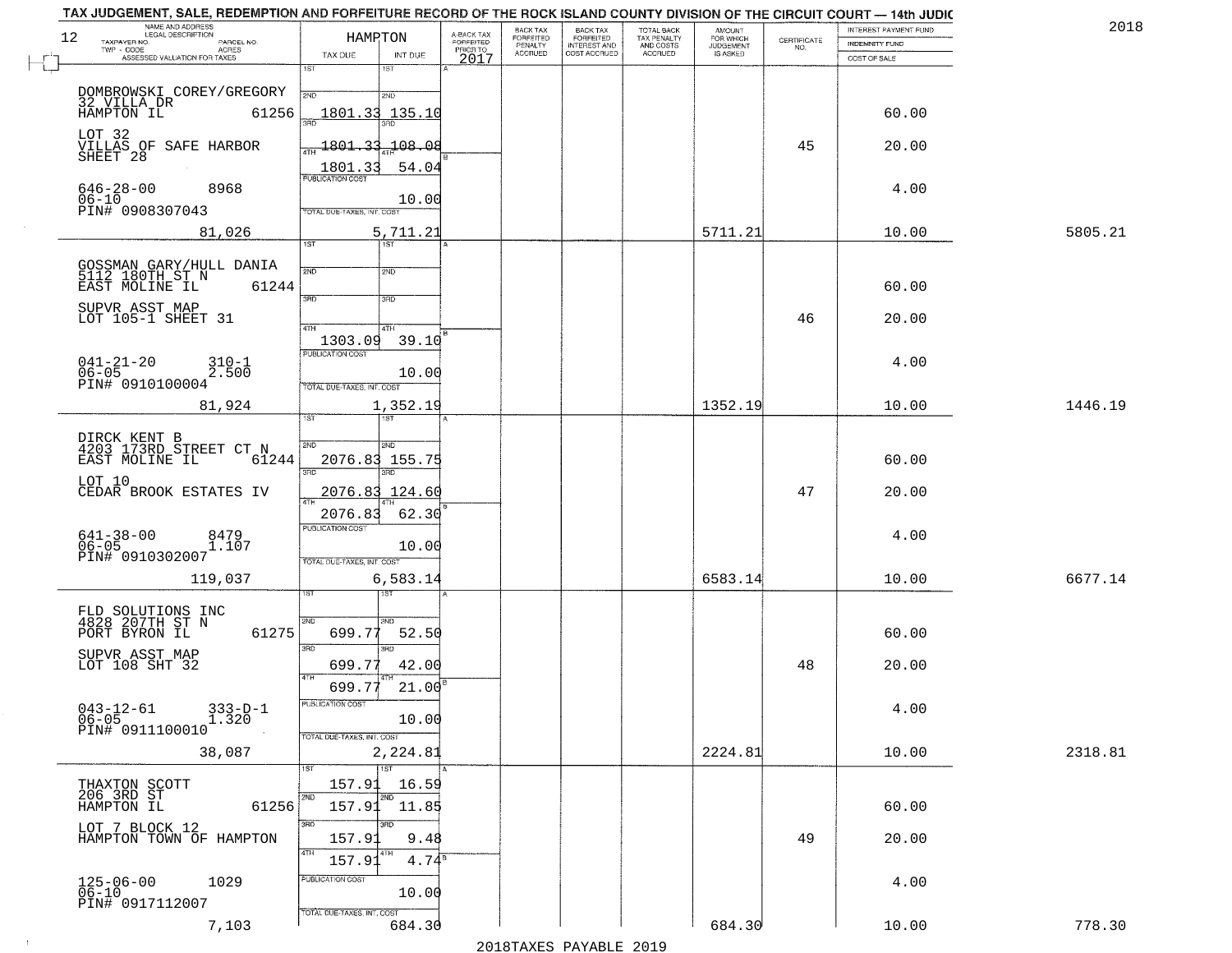|                                                    |                                                  |                            |                         | TAX JUDGEMENT, SALE, REDEMPTION AND FORFEITURE RECORD OF THE ROCK ISLAND COUNTY DIVISION OF THE CIRCUIT COURT — 14th JUDICIAL CIRCUIT OF ILLINOIS 2018 |                                                                 |                                          |                                                                    |                                                                                       |
|----------------------------------------------------|--------------------------------------------------|----------------------------|-------------------------|--------------------------------------------------------------------------------------------------------------------------------------------------------|-----------------------------------------------------------------|------------------------------------------|--------------------------------------------------------------------|---------------------------------------------------------------------------------------|
| 12                                                 | BY WHOM<br>PURCHASED                             | RATE<br>$\%$<br><b>BID</b> | HAMPTON<br>DATE OF SALE | SUBSEQUENT TAXES PAID, FEES, AND TIME EXTENSION                                                                                                        | TOTAL DUE<br>TO REDEEM<br>FROM SALE<br>LESS<br>COUNTY CLERK FEE | BY WHOM REDEEMED                         | DATE OF REDEMP-<br>TION OR DEED<br><b>MO</b><br>DAY<br><b>YEAR</b> | RECEIVED REDEMPTION<br>MONEY IN FULL                                                  |
| $\overline{\mathbf{1}}$                            | PIN# 0908307043<br>MS INVESTMENTS GROUP INC      | 0 <sub>0</sub>             | 12/27/2019              | $01/31/2020$ Time Ext & incl<br>$02/20/2020$ Take Notice Fee                                                                                           | 06/27/2022<br>20.95                                             |                                          |                                                                    | $\mathbf{r}$<br>Certificate<br>Returned<br>$\rightarrow$<br>& Cancelled<br>06/26/2020 |
|                                                    |                                                  |                            |                         |                                                                                                                                                        |                                                                 | 5,826.16<br>160.00 GREG/COREY DOMBROWSKI | 03/18/2020                                                         | Karen Kinney                                                                          |
| PIN# 0910100004<br>AUCTION Z INC<br>$\overline{c}$ |                                                  | 0 <sub>0</sub>             | 12/27/2019              | 03/09/2020 Time Ext & incl<br>03/09/2020 Take Notice Fee<br>12/10/2021 Subs paid                                                                       | $07/12/2022$<br>2,425.17                                        |                                          |                                                                    | Certificate<br>Returned<br>$\frac{1}{2}$ Cancelled 2<br>02/25/2022                    |
|                                                    |                                                  |                            |                         |                                                                                                                                                        | $4,183.33$ VSG                                                  |                                          | 01/10/2022                                                         | Karen Kinney                                                                          |
| PIN# 0910302007<br>REALTAX DEV LT'D<br>3           |                                                  | 0 <sub>0</sub>             | 12/27/2019              | $ 01/31/2020$ Time Ext & incl<br>$ 02/20/2020$ Take Notice Fee                                                                                         | 06/27/2022<br>20.95                                             |                                          |                                                                    | Certificate<br>Returned<br>3<br>$\frac{1}{6}$ Cancelled<br>03/12/2020                 |
|                                                    |                                                  |                            |                         |                                                                                                                                                        |                                                                 | 6,698.09<br>160.00 KENT DIRCK            | 02/24/2020                                                         | Karen Kinney                                                                          |
| 4                                                  | PIN# 0911100010<br>INTEGRITY INVESTMENT FUND LLC | 00                         | 12/27/2019              | 04/29/2020 Time Ext & incl<br>04/29/2020 Take Notice Fee<br>11/30/2020 Subs paid                                                                       | $01/05/2022$<br>20.95<br>2,272.99                               |                                          |                                                                    | Certificate<br>Returned<br>& Cancelled 4<br>05/11/2021                                |
|                                                    |                                                  |                            |                         |                                                                                                                                                        |                                                                 | $4,885.51$ FLD SOLUTIONS                 | 04/20/2021                                                         | Karen Kinney                                                                          |
| PIN# 0917112007<br>RICO TRUSTEE<br>5               |                                                  | 18                         | 12/27/2019              |                                                                                                                                                        |                                                                 |                                          |                                                                    | Certificate<br>Returned<br>& Cancelled 5<br>02/05/2020                                |
|                                                    |                                                  |                            |                         |                                                                                                                                                        |                                                                 | 918.39<br>160.00 SERVICE PLUS            | 01/21/2020                                                         | Karen Kinney                                                                          |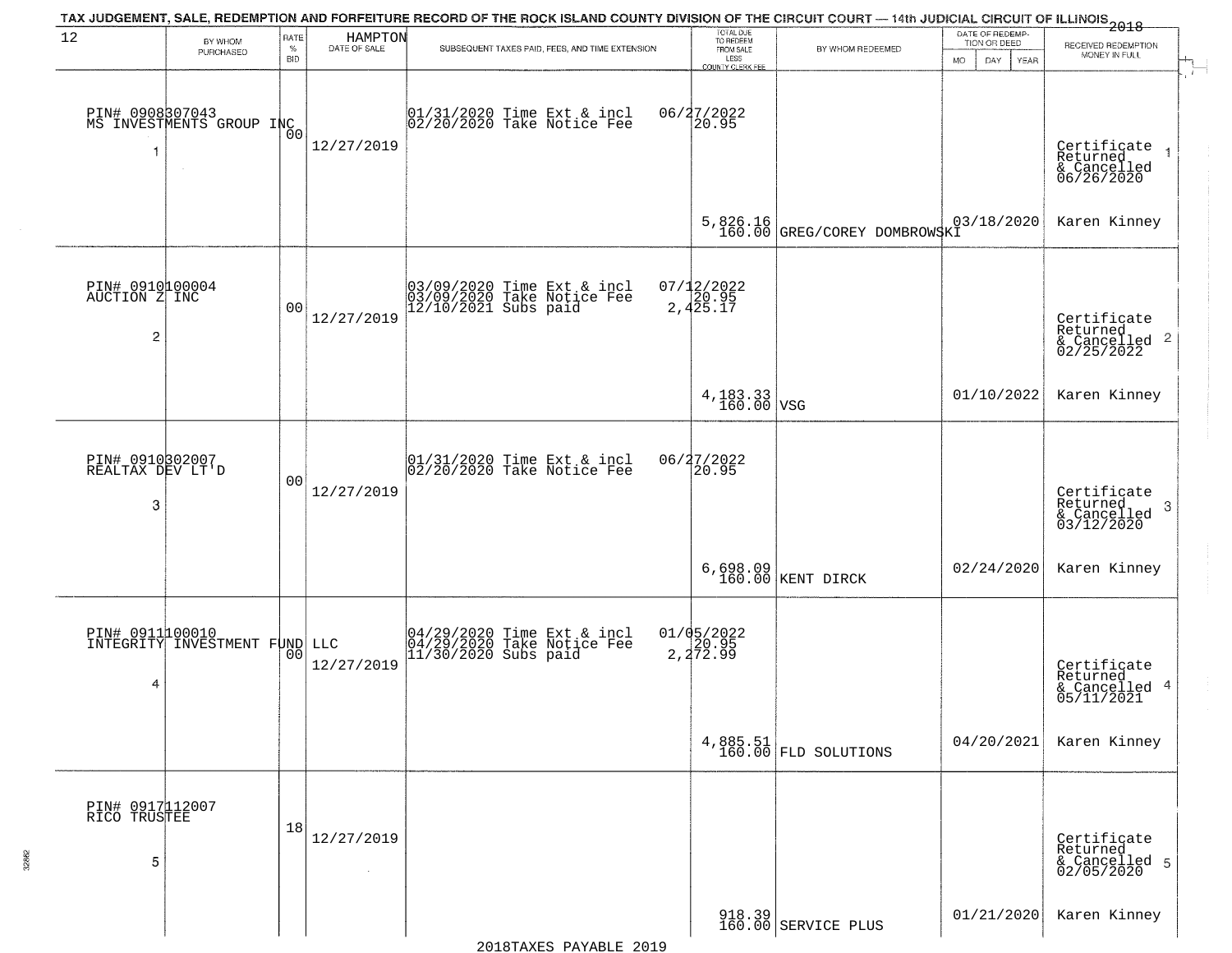| 13 | NAME AND ADDRESS<br>LEGAL DESCRIPTION<br>TAXPAYER NO.<br>PARCEL NO.<br>TWP - CODE<br><b>ACRES</b> | HAMPTON                                                         |                      | A-BACK TAX<br>FORFEITED<br>PRIOR TO | BACK TAX<br>FORFEITED<br>PENALTY | BACK TAX<br>FORFEITED<br>INTEREST AND | TOTAL BACK<br>TAX PENALTY<br>AND COSTS | <b>AMOUNT</b><br>FOR WHICH<br><b>JUDGEMENT</b> | $\begin{array}{c} \text{GETIFICATE} \\ \text{NO.} \end{array}$ | INTEREST PAYMENT FUND<br><b>INDEMNITY FUND</b> | 201     |
|----|---------------------------------------------------------------------------------------------------|-----------------------------------------------------------------|----------------------|-------------------------------------|----------------------------------|---------------------------------------|----------------------------------------|------------------------------------------------|----------------------------------------------------------------|------------------------------------------------|---------|
|    | ASSESSED VALUATION FOR TAXES                                                                      | TAX DUE<br>1ST<br>1ST                                           | INT DUE              | 2017                                | <b>ACCRUED</b>                   | COST ACCRUED                          | ACCRUED                                | IS ASKED                                       |                                                                | COST OF SALE                                   |         |
|    | WEBER DEBORAH<br>608 3RD AVE<br>HAMPTON IL<br>61256                                               | <del>372.82<sub>2ND</sub> 39.13</del><br>372.82                 | 27.95                |                                     |                                  |                                       |                                        |                                                |                                                                | 60.00                                          |         |
|    | LOT 6 BLOCK 17<br>HAMPTON TOWN OF HAMPTON<br>$S$ . $66$                                           | 372.                                                            | 22.36                |                                     |                                  |                                       |                                        |                                                | 50                                                             | 20.00                                          |         |
|    | $126 - 21 - 00$<br>1053<br>$06 - 10$<br>PIN# 0917114006                                           | 372.82<br><b>PUBLICATION COST</b><br>TOTAL DUE-TAXES, INT. COST | 11.18<br>10.00       |                                     |                                  |                                       |                                        |                                                |                                                                | 4.00                                           |         |
|    | 24,770                                                                                            |                                                                 | 1,601.90             |                                     |                                  |                                       |                                        | 1601.90                                        |                                                                | 10.00                                          | 1695.90 |
|    | WANGELIN CHARLES H<br>PO BOX 85<br>61256                                                          | 194.48<br>194.48<br><u>श्ला</u>                                 | -20 -<br>14.60       |                                     |                                  |                                       |                                        |                                                |                                                                | 60.00                                          |         |
|    | LOT 16 BLOCK 15<br>HAMPTON TOWN OF HAMPTON<br>LOTS 15 AND                                         | 194.4<br>47H                                                    | 11.68                |                                     |                                  |                                       |                                        |                                                | 51                                                             | 20.00                                          |         |
|    | $126 - 07 - 00$<br>$1042 - B$<br>$06 - 10$<br>PIN# 0917116008                                     | 194.48<br>PUBLICATION COST<br>TOTAL DUE-TAXES, INT. COST        | 5.84<br>10.00        |                                     |                                  |                                       |                                        |                                                |                                                                | 4.00                                           |         |
|    | 16,748                                                                                            | 1ST                                                             | 840.48               |                                     |                                  |                                       |                                        | 840.48                                         |                                                                | 10.00                                          | 934.48  |
|    | DEPAUW PAUL T<br>542 CLEVELAND RD<br>COLONA IL<br>61241                                           | 2ND<br>2ND<br>1432.47<br>3BD<br>3RD                             | 107.45               |                                     |                                  |                                       |                                        |                                                |                                                                | 60.00                                          |         |
|    | LOTS 11 & 12 BLK 14<br>ORIGINAL TOWN OF HAMPTON                                                   | 1432.4                                                          | 85.96                |                                     |                                  |                                       |                                        |                                                | 52                                                             | 20.00                                          |         |
|    | $1038 - 1 - A$<br>125-17-10<br>06-10<br>PIN# 0917117011                                           | 1432.4<br><b>PUBLICATION COST</b><br>TOTAL OUE-TAXES, INT. COST | 42.98<br>10.00       |                                     |                                  |                                       |                                        |                                                |                                                                | 4.00                                           |         |
|    | 64,434                                                                                            |                                                                 | 4,543.80             |                                     |                                  |                                       |                                        | 4543.80                                        |                                                                | 10.00                                          | 4637.80 |
|    | DEPAUW PAUL T<br>542 CLEVELAND RD<br>COLONA IL<br>61241                                           | 2ND<br>2ND<br>1445.12<br>3BD<br>$\overline{3BD}$                | 108.40               |                                     |                                  |                                       |                                        |                                                |                                                                | 60.00                                          |         |
|    | BLOCK 14<br>HAMPTON TOWN OF HAMPTON<br>LOT 9 AND 10                                               | 1445.12<br>4TH                                                  | 86.72                |                                     |                                  |                                       |                                        |                                                | 53                                                             | 20.00                                          |         |
|    | $125 - 17 - 00$<br>06-10<br>$1038 - 1$<br>PIN# 0917117012<br>$\sim 100$ km                        | 1445.12<br>PUBLICATION COST<br>TOTAL DUE-TAXES, INT. COST       | $43.36^{8}$<br>10.00 |                                     |                                  |                                       |                                        |                                                |                                                                | 4.00                                           |         |
|    | 65,003                                                                                            |                                                                 | 4,583.84             |                                     |                                  |                                       |                                        | 4583.84                                        |                                                                | 10.00                                          | 4677.84 |
|    | MUNOZ ELIAS/KRISTINA M<br>612 4TH AVENUE A<br>61256<br>HAMPTON IL                                 | 1ST<br>1ST<br>2ND<br>2ND                                        |                      |                                     |                                  |                                       |                                        |                                                |                                                                | 60.00                                          |         |
|    | AND S 1/2 LOT 5<br>LOT 6 BLOCK 20<br>HAMPTON TOWN OF HAMPTON                                      | 3BD<br>3 <sub>BD</sub><br>4TH<br>$1170.73^{4}$                  |                      |                                     |                                  |                                       |                                        |                                                | 54                                                             | 20.00                                          |         |
|    | $127 - 14 - 00$<br>06-10<br>1067<br>PIN# 0917120004                                               | PUBLICATION COST<br>TOTAL DUE-TAXES, INT. COST                  | $35.12^8$<br>10.00   |                                     |                                  |                                       |                                        |                                                |                                                                | 4.00                                           |         |
|    | 58,661                                                                                            |                                                                 | 1,215.85             |                                     |                                  |                                       |                                        | 1215.85                                        |                                                                | 10.00                                          | 1309.85 |

 $\sim 40$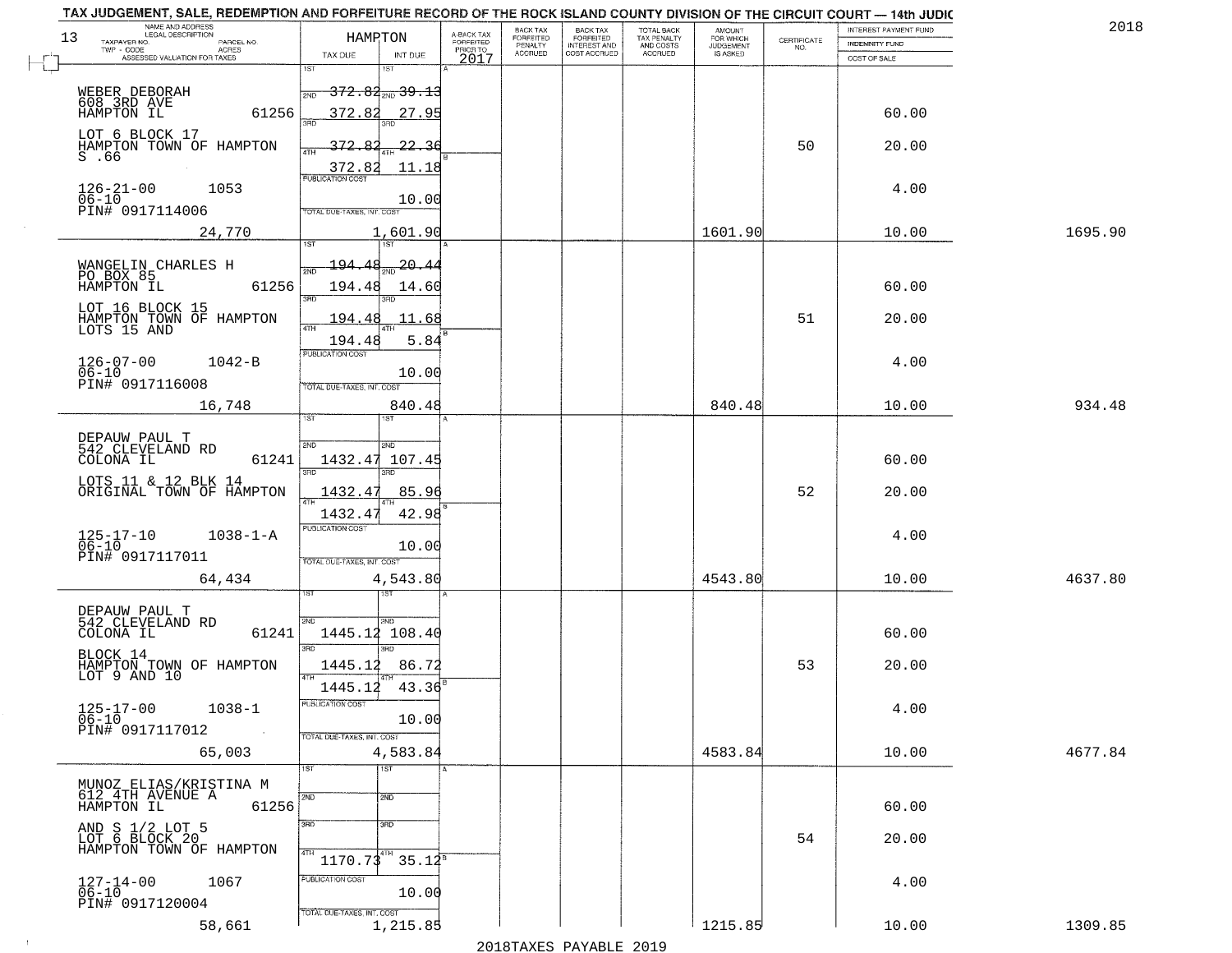|                                          |                                             |                            |                         | TAX JUDGEMENT, SALE, REDEMPTION AND FORFEITURE RECORD OF THE ROCK ISLAND COUNTY DIVISION OF THE CIRCUIT COURT — 14th JUDICIAL CIRCUIT OF ILLINOIS 2018 |                                                                 |                                                                 |                                                             |                                                                       |
|------------------------------------------|---------------------------------------------|----------------------------|-------------------------|--------------------------------------------------------------------------------------------------------------------------------------------------------|-----------------------------------------------------------------|-----------------------------------------------------------------|-------------------------------------------------------------|-----------------------------------------------------------------------|
| 13                                       | BY WHOM<br>PURCHASED                        | RATE<br>$\%$<br><b>BID</b> | HAMPTON<br>DATE OF SALE | SUBSEQUENT TAXES PAID, FEES, AND TIME EXTENSION                                                                                                        | TOTAL DUE<br>TO REDEEM<br>FROM SALE<br>LESS<br>COUNTY CLERK FEE | BY WHOM REDEEMED                                                | DATE OF REDEMP-<br>TION OR DEED<br><b>MO</b><br>DAY<br>YEAR | RECEIVED REDEMPTION<br>MONEY IN FULL                                  |
| -1                                       | PIN# 0917114006<br>EQUITY ONE INVESTMENT    | 00                         | FUND LLC<br>12/27/2019  | $01/22/2020$ Time Ext & incl<br>$01/22/2020$ Take Notice Fee                                                                                           | $07/13/2022$<br>20.85                                           |                                                                 |                                                             | Certificate<br>Returned<br>$\rightarrow$<br>& Cancelled<br>08/10/2020 |
|                                          |                                             |                            |                         |                                                                                                                                                        |                                                                 | 1,716.75<br>160.00 DEBORAH WEBER                                | 07/01/2020                                                  | Karen Kinney                                                          |
| $\overline{c}$                           | PIN# 0917116008<br>GUARDIAN TAX IL LLC      | 00                         | 12/27/2019              | 04/01/2020 Time Ext & incl<br>04/01/2020 Take Notice Fee                                                                                               | 12/22/2022<br>20.95                                             |                                                                 |                                                             | Certificate<br>Returned<br>& Cancelled 2<br>11/06/2020                |
|                                          |                                             |                            |                         |                                                                                                                                                        |                                                                 | 955.43<br>160.00 CHRISTINE WANGELIN                             | 10/06/2020                                                  | Karen Kinney                                                          |
| PIN# 0917117011<br>AUCTION Z INC<br>3    |                                             | 00                         | 12/27/2019              |                                                                                                                                                        |                                                                 |                                                                 |                                                             | Certificate<br>Returned<br>3<br>& Cancelled<br>07/08/2020             |
|                                          |                                             |                            |                         |                                                                                                                                                        |                                                                 | 4,637.80<br>160.00 PAUL DEPAUW                                  | 03/06/2020                                                  | Karen Kinney                                                          |
| 4                                        | PIN# 0917 17012<br>MS INVESTMENTS GROUP INC |                            | 12/27/2019              | 01/31/2020 Time Ext & incl<br>02/20/2020 Take Notice Fee                                                                                               | 06/27/2022<br>$\overline{20.95}$                                |                                                                 |                                                             | Certificate<br>Returned<br>& Cancelled 4<br>06/26/2020                |
|                                          |                                             |                            |                         |                                                                                                                                                        |                                                                 | $4,745.57$<br>160.00 PAUL DEPAUW                                | 03/11/2020                                                  | Karen Kinney                                                          |
| PIN# 0917120004<br>REALTAX DEV LT'D<br>5 |                                             | 0 <sub>0</sub>             | 12/27/2019              | 01/31/2020 Time Ext & incl<br>02/20/2020 Take Notice Fee                                                                                               | 06/27/2022<br>20.95                                             |                                                                 |                                                             | Certificate<br>Returned<br>& Cancelled 5<br>06/26/2020                |
|                                          |                                             |                            |                         |                                                                                                                                                        |                                                                 | $\begin{array}{c c} 1,330.80 \\ 160.00 \end{array}$ ELIAS MUNOZ | 04/02/2020                                                  | Karen Kinney                                                          |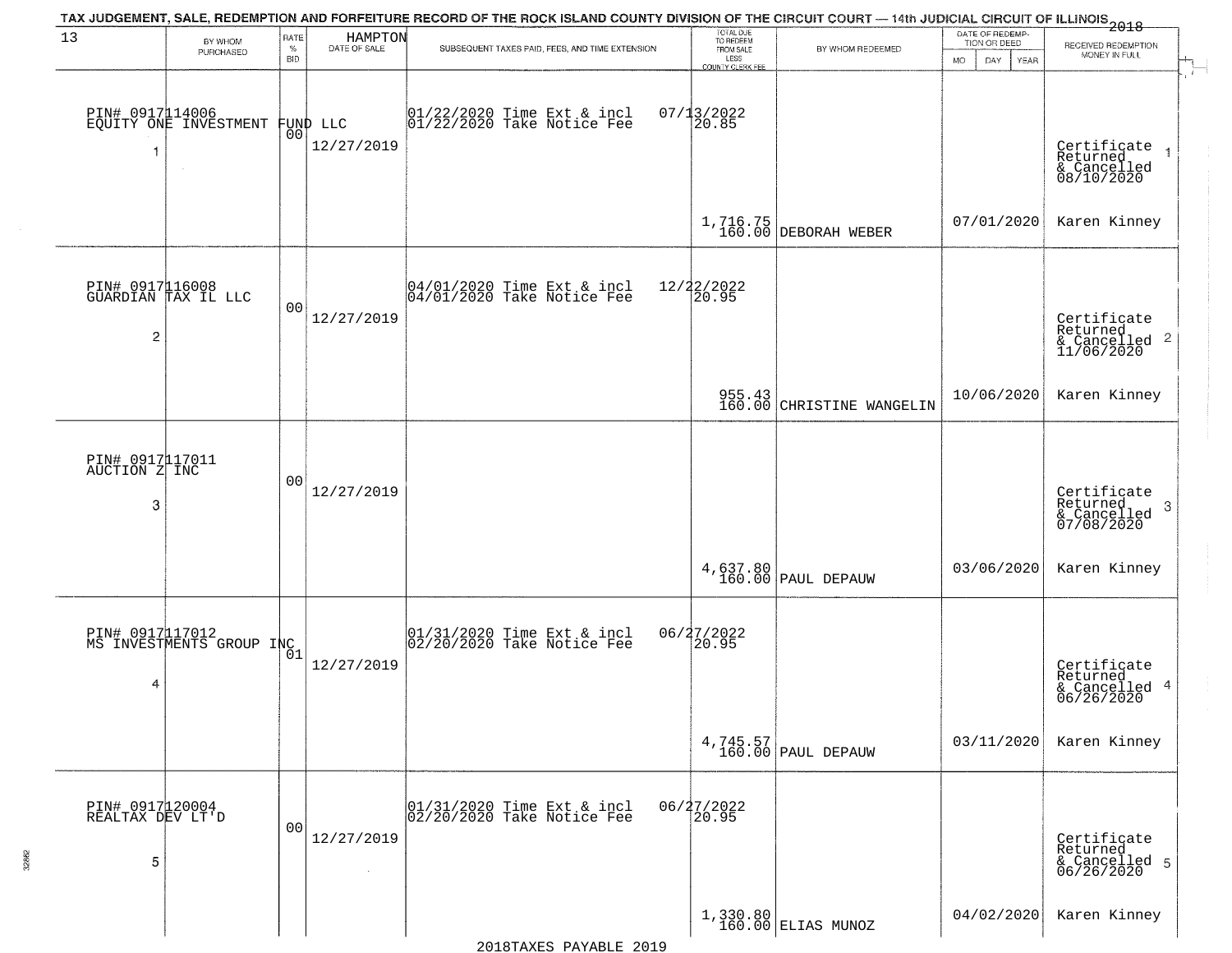| 2018    | INTEREST PAYMENT FUND |                                                                 | <b>AMOUNT</b><br>FOR WHICH |                                                   | <b>BACK TAX</b><br><b>FORFEITED</b> | BACK TAX<br><b>FORFEITED</b> | A-BACK TAX            | HAMPTON                                                                           | NAME AND ADDRESS<br>LEGAL DESCRIPTION<br>14                     |
|---------|-----------------------|-----------------------------------------------------------------|----------------------------|---------------------------------------------------|-------------------------------------|------------------------------|-----------------------|-----------------------------------------------------------------------------------|-----------------------------------------------------------------|
|         | <b>INDEMNITY FUND</b> | $\begin{array}{c} \text{CERTIFICATE} \\ \text{NO.} \end{array}$ | JUDGEMENT                  | TOTAL BACK<br>TAX PENALTY<br>AND COSTS<br>ACCRUED | INTEREST AND<br>COST ACCRUED        | PENALTY<br>ACCRUED           | FORFEITED<br>PRIOR TO |                                                                                   | TAXPAYER NO.<br>PARCEL NO.<br>TWP - CODE<br><b>ACRES</b>        |
|         | COST OF SALE          |                                                                 |                            |                                                   |                                     |                              | 2017                  | TAX DUE<br>INT DUE<br>1ST<br>នោ                                                   | ASSESSED VALUATION FOR TAXES                                    |
|         | 60.00                 |                                                                 |                            |                                                   |                                     |                              |                       | <del>588.30<sub>2ND</sub> 61.8</del> 1<br>2ND<br>588.36<br>44.15                  | PISMAN JOHN<br>628 14TH AVE<br>HAMPTON IL<br>61256              |
|         | 20.00                 | 55                                                              |                            |                                                   |                                     |                              |                       | 588.<br>$\overline{36}$<br>35.32<br>4TH                                           | LOT 22<br>HAMPTON PARK 1ST ADD                                  |
|         | 4.00                  |                                                                 |                            |                                                   |                                     |                              |                       | 588.36<br>17.66<br><b>PUBLICATION COST</b><br>10.00<br>TOTAL DUE-TAXES, INT. COST | $402 - 16 - 00$<br>6450<br>06-10<br>PIN# 0917203006             |
| 2616.38 | 10.00                 |                                                                 | 2522.38                    |                                                   |                                     |                              |                       | 2,522.38                                                                          | 26,465                                                          |
|         | 60.00                 |                                                                 |                            |                                                   |                                     |                              |                       | 1ST<br>1ST<br>2ND<br>2ND<br>3RD<br>3HD                                            | HALLSTROM DIANA L<br>919 6TH ST<br>61256<br>HAMPTON IL<br>LOT 2 |
|         | 20.00<br>4.00         | 56                                                              |                            |                                                   |                                     |                              |                       | 47H<br>4TH<br>461.95<br>13.86<br>PUBLICATION COST                                 | HAMPTON BLUFFS 7TH ADD<br>7568                                  |
| 579.81  | 10.00                 |                                                                 | 485.81                     |                                                   |                                     |                              |                       | 10.00<br>TOTAL DUE-TAXES, INT. COST<br>485.81                                     | $427 - 29 - 00$<br>$06 - 10$<br>PIN# 0917205009<br>34,051       |
|         | 60.00                 |                                                                 |                            |                                                   |                                     |                              |                       | ist.<br>IST<br>2ND<br><b>SMD</b><br>792.73<br>59.45<br>3BD<br>3RD                 | PARKER MARK D<br>1002 5TH STREET A<br>61256<br>HAMPTON IL       |
|         | 20.00                 | 57                                                              |                            |                                                   |                                     |                              |                       | 792.73<br>47.56<br>23.78<br>792.73                                                | LOT 3<br>HAMPTON BLUFFS 5TH ADD                                 |
|         | 4.00                  |                                                                 |                            |                                                   |                                     |                              |                       | <b>PUBLICATION COST</b><br>10.00<br>TOTAL OUE-TAXES, INT. COST                    | $423 - 99 - 00$<br>06-10<br>7238<br>PIN# 0917207015             |
| 2612.98 | 10.00                 |                                                                 | 2518.98                    |                                                   |                                     |                              |                       | 2,518.98<br>उड़ा                                                                  | 35,658                                                          |
|         | 60.00                 |                                                                 |                            |                                                   |                                     |                              |                       | SVD<br>SND<br>3RD<br>3BD                                                          | BRUCE EVAN<br>827 OAKLAWN AVE<br>61244<br>EAST MOLINE IL        |
|         | 20.00                 | 58                                                              |                            |                                                   |                                     |                              |                       | 4TH                                                                               | LOT 14 OAK POINTE ADD<br>SHT 39B                                |
|         | 4.00                  |                                                                 |                            |                                                   |                                     |                              |                       | $4.28^{6}$<br>142.92<br>PUBLICATION COST<br>10.00<br>TOTAL DUE-TAXES, INT. COST   | $648 - 91 - 00$<br>06-43<br>9232<br>.526<br>PIN# 0917215001     |
| 251.20  | 10.00                 |                                                                 | 157.20                     |                                                   |                                     |                              |                       | 157.20                                                                            | 6,573                                                           |
|         | 60.00                 |                                                                 |                            |                                                   |                                     |                              |                       | 1ST<br>1ST<br>279.07<br>29.33<br>2ND<br>2ND<br>20.95<br>279.07                    | THORMAN CAROL S<br>21 CHERRY HILL CT<br>HAMPTON IL<br>61256     |
|         | 20.00                 | 59                                                              |                            |                                                   |                                     |                              |                       | 3RD<br>का<br>279.07<br>16.76<br>4TH                                               | <b>UNIT 166</b><br>CHERRY HILL CONDOS II                        |
|         | 4.00                  |                                                                 |                            |                                                   |                                     |                              |                       | $8.38^{B}$<br>279.07<br>PUBLICATION COST<br>10.00                                 | 638-45-08<br>06-10<br>$8231 - 8$<br>PIN# 0917307004             |
|         |                       |                                                                 |                            |                                                   |                                     |                              |                       | TOTAL DUE-TAXES, INT. COST                                                        |                                                                 |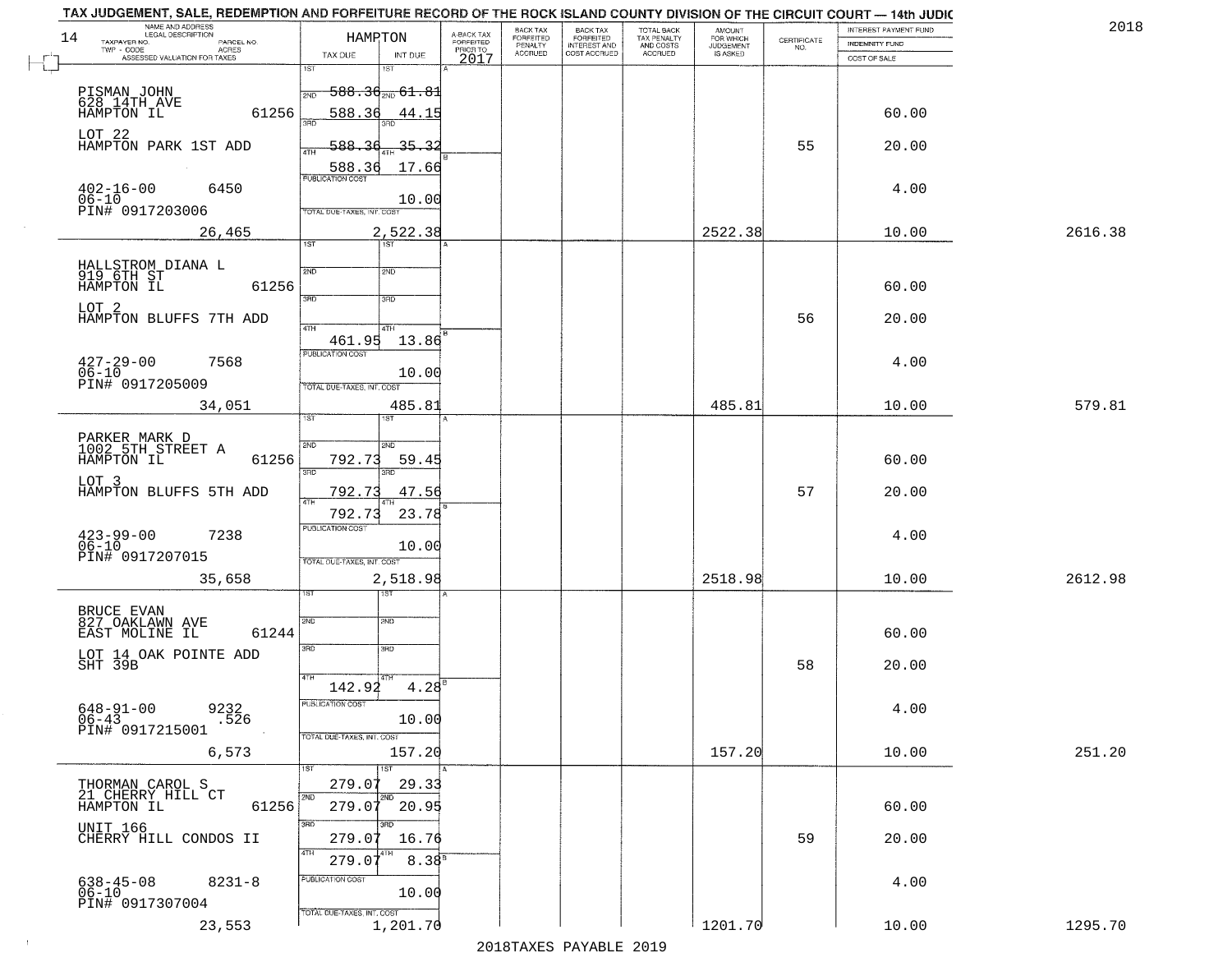| 14                                                    |                                              | RATE               |                         | TAX JUDGEMENT, SALE, REDEMPTION AND FORFEITURE RECORD OF THE ROCK ISLAND COUNTY DIVISION OF THE CIRCUIT COURT — 14th JUDICIAL CIRCUIT OF ILLINOIS 2018 | TOTAL DUE<br>TO REDEEM<br>FROM SALE       |                                       | DATE OF REDEMP-                                 |                                                                       |  |
|-------------------------------------------------------|----------------------------------------------|--------------------|-------------------------|--------------------------------------------------------------------------------------------------------------------------------------------------------|-------------------------------------------|---------------------------------------|-------------------------------------------------|-----------------------------------------------------------------------|--|
|                                                       | BY WHOM<br>PURCHASED                         | $\%$<br><b>BID</b> | HAMPTON<br>DATE OF SALE | SUBSEQUENT TAXES PAID, FEES, AND TIME EXTENSION                                                                                                        | LESS                                      | BY WHOM REDEEMED                      | TION OR DEED<br><b>MO</b><br>DAY<br><b>YEAR</b> | RECEIVED REDEMPTION<br>MONEY IN FULL                                  |  |
| $\overline{\mathbf{1}}$                               | PIN# 0917203006<br>INTEGRITY INVESTMENT FUND | 0 <sub>0</sub>     | LLC<br>12/27/2019       | 04/29/2020 Time Ext & incl<br>04/29/2020 Take Notice Fee                                                                                               | COUNTY CLERK FEE<br>$12/15/2022$<br>20.95 |                                       |                                                 | Certificate<br>Returned<br>$rac{6}{6}$ Cancelled<br>04/16/2021        |  |
|                                                       |                                              |                    |                         |                                                                                                                                                        |                                           | $2,637.33$<br>160.00 WELLS FARGO BANK | 03/08/2021                                      | Karen Kinney                                                          |  |
| PIN# 0917205009<br>REALTAX DEV LT'D<br>$\overline{c}$ |                                              | 0 <sub>0</sub>     | 12/27/2019              | $ 01/31/2020$ Time Ext & incl<br>$ 02/20/2020$ Take Notice Fee                                                                                         | 06/27/2022<br>20.95                       |                                       |                                                 | Certificate<br>Returned<br>$\frac{1}{6}$ Cancelled 2<br>06/26/2020    |  |
|                                                       |                                              |                    |                         |                                                                                                                                                        |                                           | 600.76<br>160.00 DIANA HALLSTROM      | 03/13/2020                                      | Karen Kinney                                                          |  |
| 3                                                     | PIN# 0917207015<br>EQUITY ONE INVESTMENT     | 00                 | FUND LLC<br>12/27/2019  | 01/22/2020 Time Ext & incl<br>01/22/2020 Take Notice Fee<br>12/02/2020 Subs paid                                                                       | $07/13/2022$<br>3,671.22                  |                                       |                                                 | Certificate<br>Returned<br>3<br>$\frac{1}{2}$ Cancelled<br>01/13/2021 |  |
|                                                       |                                              |                    |                         |                                                                                                                                                        |                                           | 6,745.60<br>160.00 MARK PARKER        | 12/21/2020                                      | Karen Kinney                                                          |  |
| PIN# 0917215001<br>RICO TRUSTEE<br>4                  |                                              | 18                 | 12/27/2019              |                                                                                                                                                        |                                           |                                       |                                                 | Certificate<br>Returned<br>& Cancelled 4<br>03/03/2020                |  |
|                                                       |                                              |                    |                         |                                                                                                                                                        |                                           | $296.42$<br>160.00 EVAN BRUCE         | 02/18/2020                                      | Karen Kinney                                                          |  |
| 5                                                     | PIN# 0917307004<br>EQUITY ONE INVESTMENT     | 0 <sup>0</sup>     | FUND LLC<br>12/27/2019  | 01/22/2020 Time Ext & incl<br>01/22/2020 Take Notice Fee                                                                                               | $07/13/2022$<br>20.85                     |                                       |                                                 | Certificate<br>Returned<br>& Cancelled 5<br>07/06/2020                |  |
|                                                       |                                              |                    |                         |                                                                                                                                                        |                                           | 1,316.55<br>160.00 CAROL THORMAN      | 06/26/2020                                      | Karen Kinney                                                          |  |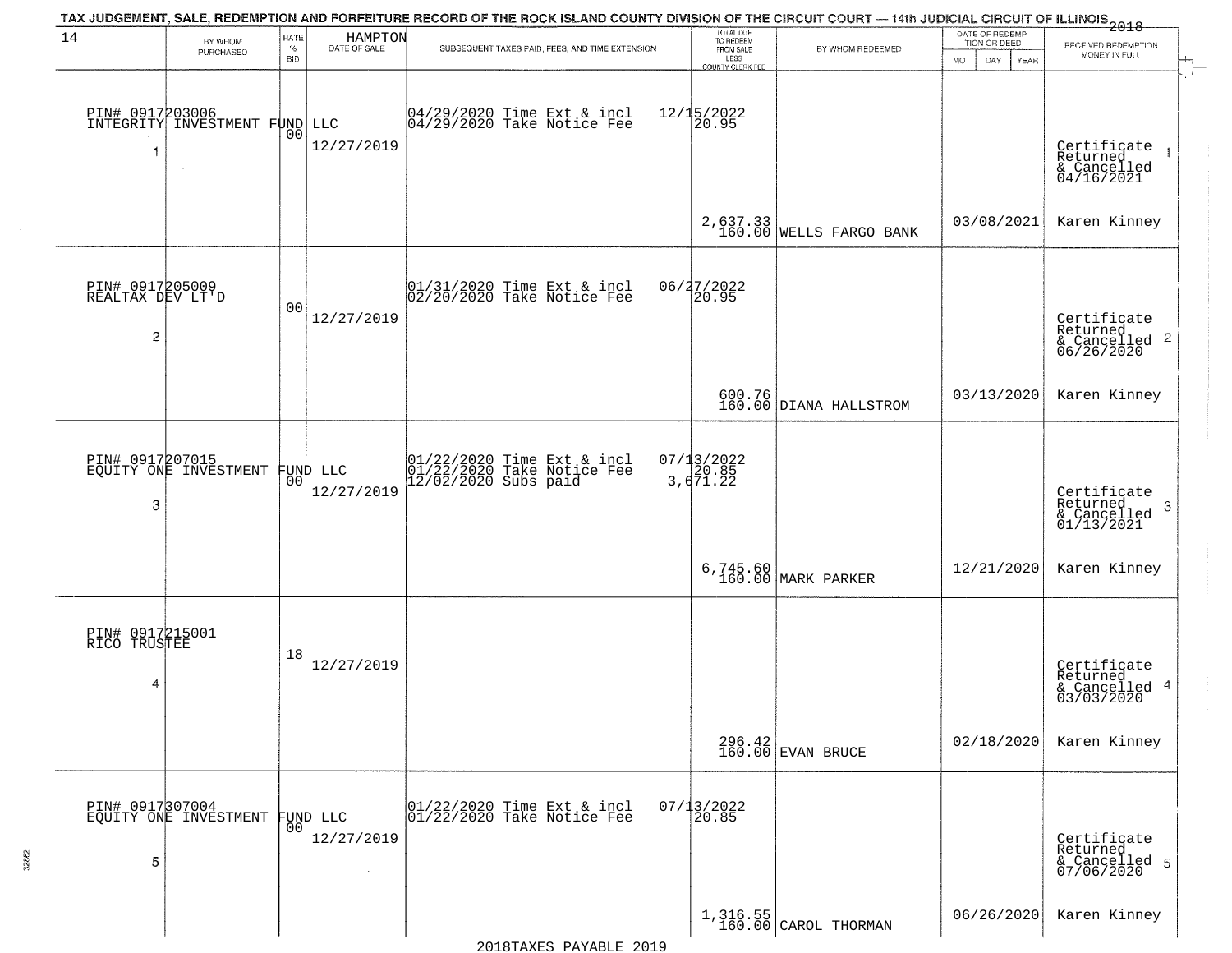|    | TAX JUDGEMENT, SALE, REDEMPTION AND FORFEITURE RECORD OF THE ROCK ISLAND COUNTY DIVISION OF THE CIRCUIT COURT — 14th JUDIC |                                       |                         |                       |                                                       |                                                   |                                                     |                    | INTEREST PAYMENT FUND | 2018    |
|----|----------------------------------------------------------------------------------------------------------------------------|---------------------------------------|-------------------------|-----------------------|-------------------------------------------------------|---------------------------------------------------|-----------------------------------------------------|--------------------|-----------------------|---------|
| 15 | NAME AND ADDRESS<br>LEGAL DESCRIPTION<br>TAXPAYER NO.<br>PARCEL NO.                                                        | HAMRTON                               | A-BACK TAX<br>FORFEITED | BACK TAX<br>FORFEITED | BACK TAX<br>FORFEITED<br>INTEREST AND<br>COST ACCRUED | TOTAL BACK<br>TAX PENALTY<br>AND COSTS<br>ACCRUED | <b>AMOUNT</b><br>FOR WHICH<br>JUDGEMENT<br>IS ASKED | CERTIFICATE<br>NO. | INDEMNITY FUND        |         |
|    | $TWP - CODE$<br><b>ACRES</b><br>ASSESSED VALUATION FOR TAXES                                                               | TAX DUE<br>INT DUE                    | PRIOR TO<br>2017        | PENALTY<br>ACCRUED    |                                                       |                                                   |                                                     |                    | COST OF SALE          |         |
|    |                                                                                                                            | 1ST<br>1ST                            |                         |                       |                                                       |                                                   |                                                     |                    |                       |         |
|    | BRADLEY ADAM M<br>329 8TH AVE                                                                                              | 2ND<br>2ND                            |                         |                       |                                                       |                                                   |                                                     |                    |                       |         |
|    | HAMPTON IL<br>61256                                                                                                        | san<br>3RD                            |                         |                       |                                                       |                                                   |                                                     |                    | 60.00                 |         |
|    | LOT 1                                                                                                                      |                                       |                         |                       |                                                       |                                                   |                                                     |                    |                       |         |
|    | ORCHARD PARK SUBD                                                                                                          | 4TH<br>4TH                            |                         |                       |                                                       |                                                   |                                                     | 60                 | 20.00                 |         |
|    | $\sim$                                                                                                                     | 1288.98<br>38.66<br>PUBLICATION COST  |                         |                       |                                                       |                                                   |                                                     |                    |                       |         |
|    | $642 - 89 - 00$<br>8629<br>$06 - 10$                                                                                       | 10.00                                 |                         |                       |                                                       |                                                   |                                                     |                    | 4.00                  |         |
|    | PIN# 0917311022                                                                                                            | TOTAL DUE-TAXES, INT. COST            |                         |                       |                                                       |                                                   |                                                     |                    |                       |         |
|    | 63,980                                                                                                                     | 1,337.64                              |                         |                       |                                                       |                                                   | 1337.64                                             |                    | 10.00                 | 1431.64 |
|    |                                                                                                                            | 1ST<br>1ST                            |                         |                       |                                                       |                                                   |                                                     |                    |                       |         |
|    | FROMMELT ODETTA L<br>PO BOX 116                                                                                            | 24.2<br>2ND                           | -52                     |                       |                                                       |                                                   |                                                     |                    |                       |         |
|    | EAST MOLINE IL<br>61244                                                                                                    | 24.23<br>1.80<br>3RD                  |                         |                       |                                                       |                                                   |                                                     |                    | 60.00                 |         |
|    | SUPVR ASST MAP<br>LOT 204 SHEET 78-B                                                                                       | 24.2                                  | 44                      |                       |                                                       |                                                   |                                                     | 61                 | 20.00                 |         |
|    | ISLAND ACRES ON CAMPBELLS <sup>4TH</sup><br>ISLAND                                                                         | 4TH<br>24.23                          | ŀв<br>.72               |                       |                                                       |                                                   |                                                     |                    |                       |         |
|    |                                                                                                                            | <b>PUBLICATION COST</b>               |                         |                       |                                                       |                                                   |                                                     |                    |                       |         |
|    | $359 - 15 - 40$<br>$5569 - 4$<br>$06 - 31$                                                                                 | 10.00                                 |                         |                       |                                                       |                                                   |                                                     |                    | 4.00                  |         |
|    | PIN# 0919103030                                                                                                            | TOTAL DUE-TAXES, INT. COST            |                         |                       |                                                       |                                                   |                                                     |                    |                       |         |
|    | 1,103                                                                                                                      | 113.40                                |                         |                       |                                                       |                                                   | 113.40                                              |                    | 10.00                 | 207.40  |
|    |                                                                                                                            | $172.67_{\text{2ND}}$ 18.13           |                         |                       |                                                       |                                                   |                                                     |                    |                       |         |
|    | SPENCER JAMES JR/NANCY J<br>113_ISLAND AVE<br>61244<br>EAST MOLINE IL                                                      | 172.67<br>12.95                       |                         |                       |                                                       |                                                   |                                                     |                    | 60.00                 |         |
|    | LOT 64                                                                                                                     | 3RD<br>3BD                            |                         |                       |                                                       |                                                   |                                                     |                    |                       |         |
|    | ISLAND ACRES ON CAMPBELLS<br>ISLAND TRACT D                                                                                | 172.67<br>10.36                       |                         |                       |                                                       |                                                   |                                                     | 62                 | 20.00                 |         |
|    |                                                                                                                            | 172.6<br>5.18                         |                         |                       |                                                       |                                                   |                                                     |                    |                       |         |
|    | $324 - 18 - 00$<br>06-31<br>4984                                                                                           | <b>PUBLICATION COST</b>               |                         |                       |                                                       |                                                   |                                                     |                    | 4.00                  |         |
|    | PIN# 0919103064                                                                                                            | 10.00<br>TOTAL OUE-TAXES, INT. COST   |                         |                       |                                                       |                                                   |                                                     |                    |                       |         |
|    | 13,861                                                                                                                     | 747.30                                |                         |                       |                                                       |                                                   | 747.30                                              |                    | 10.00                 | 841.30  |
|    |                                                                                                                            |                                       |                         |                       |                                                       |                                                   |                                                     |                    |                       |         |
|    | COX JOHN<br>117 ISLAND AVE                                                                                                 | 419.82<br><u>44.10</u><br>2ND         |                         |                       |                                                       |                                                   |                                                     |                    |                       |         |
|    | 61244<br>EAST MOLINE IL                                                                                                    | 419.82<br>31.50                       |                         |                       |                                                       |                                                   |                                                     |                    | 60.00                 |         |
|    | LOT 64                                                                                                                     | 3RD<br>3RD<br>25.20<br>419.82         |                         |                       |                                                       |                                                   |                                                     | 63                 | 20.00                 |         |
|    | ISLAND ACRES ON CAMPBELLS<br>ISLAND E 268.5 FT OF<br>88.5 FT                                                               | 4TH<br>419.82<br>12.60                |                         |                       |                                                       |                                                   |                                                     |                    |                       |         |
|    |                                                                                                                            | PUBLICATION COST                      |                         |                       |                                                       |                                                   |                                                     |                    |                       |         |
|    | $324 - 20 - 00$ 4984-B<br>06-31                                                                                            | 10.00                                 |                         |                       |                                                       |                                                   |                                                     |                    | 4.00                  |         |
|    | PIN# 0919103066                                                                                                            | TOTAL DUE-TAXES, INT. COST            |                         |                       |                                                       |                                                   |                                                     |                    |                       |         |
|    | 19,113                                                                                                                     | 1,802.68<br>$\overline{1}$ 1st<br>1ST |                         |                       |                                                       |                                                   | 1802.68                                             |                    | 10.00                 | 1896.68 |
|    | SPENCER JAMES/NANCY J                                                                                                      | 27.30<br>259.98                       |                         |                       |                                                       |                                                   |                                                     |                    |                       |         |
|    | 113 ISLAND AVE<br>EAST MOLINE IL<br>61244                                                                                  | 2ND<br>2ND<br>259.98 19.50            |                         |                       |                                                       |                                                   |                                                     |                    | 60.00                 |         |
|    | TRACT A OF LOT 64                                                                                                          | 3BD<br>उत्तर                          |                         |                       |                                                       |                                                   |                                                     |                    |                       |         |
|    | ISLAND ACRES ON<br>CAMPBELL'S ISL                                                                                          | 259.98<br>15.60                       |                         |                       |                                                       |                                                   |                                                     | 64                 | 20.00                 |         |
|    |                                                                                                                            | 4TH<br>259.98<br>7.80 <sup>s</sup>    |                         |                       |                                                       |                                                   |                                                     |                    |                       |         |
|    | 324-19-00<br>06-31<br>$4984 - A$                                                                                           | PUBLICATION COST                      |                         |                       |                                                       |                                                   |                                                     |                    | 4.00                  |         |
|    | PIN# 0919103067                                                                                                            | 10.00<br>TOTAL DUE-TAXES, INT. COST   |                         |                       |                                                       |                                                   |                                                     |                    |                       |         |
|    | 11,836                                                                                                                     | 1,120.12                              |                         |                       |                                                       |                                                   | 1120.12                                             |                    | 10.00                 | 1214.12 |

 $\sim 100$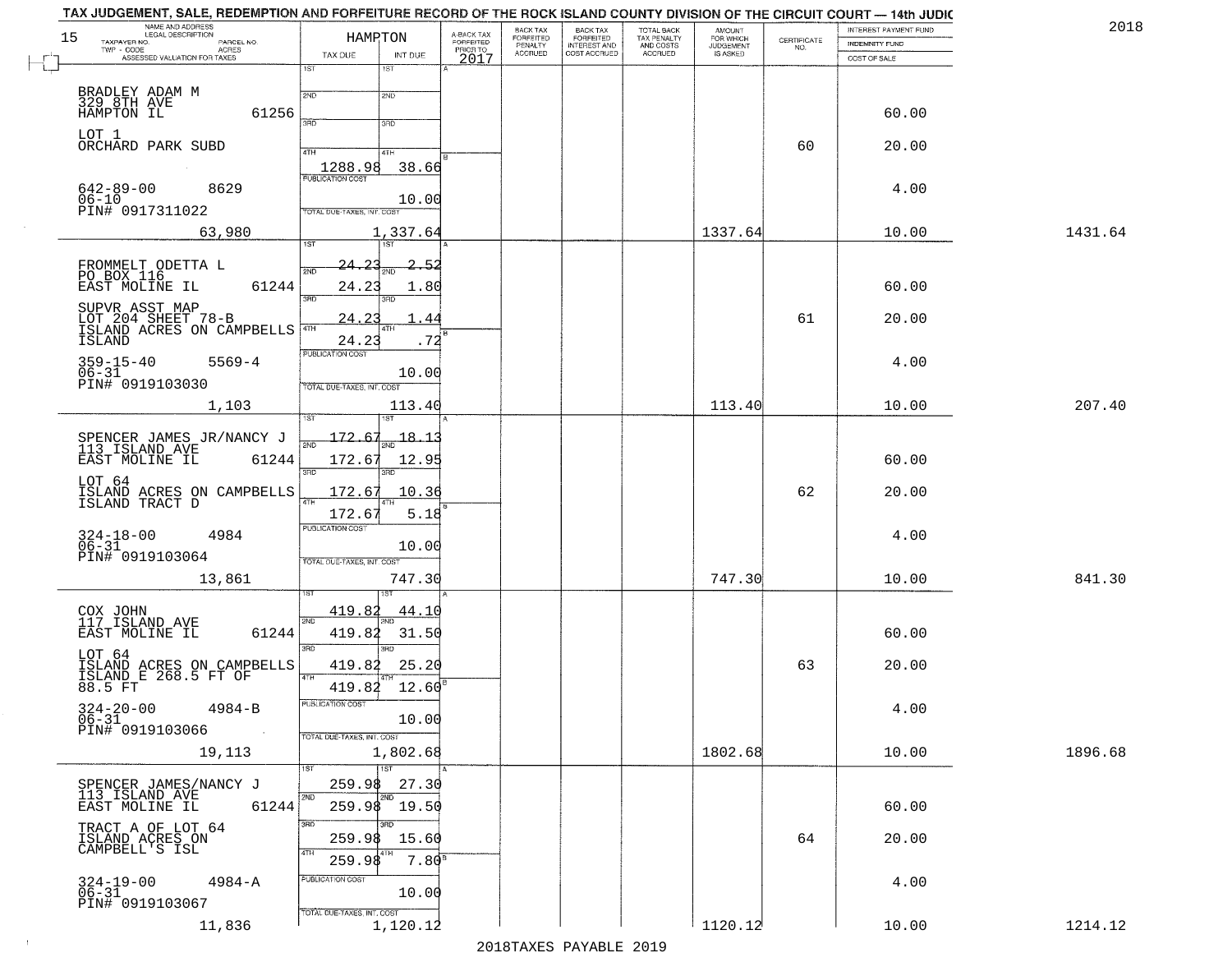|                                          |                                           |                     |                              | TAX JUDGEMENT, SALE, REDEMPTION AND FORFEITURE RECORD OF THE ROCK ISLAND COUNTY DIVISION OF THE CIRCUIT COURT — 14th JUDICIAL CIRCUIT OF ILLINOIS 2018 |                                                                 |                                          |                                                                    |                                                           |
|------------------------------------------|-------------------------------------------|---------------------|------------------------------|--------------------------------------------------------------------------------------------------------------------------------------------------------|-----------------------------------------------------------------|------------------------------------------|--------------------------------------------------------------------|-----------------------------------------------------------|
| 15                                       | BY WHOM<br>PURCHASED                      | RATE<br>$\%$<br>BID | HAMPTON<br>DATE OF SALE      | SUBSEQUENT TAXES PAID, FEES, AND TIME EXTENSION                                                                                                        | TOTAL DUE<br>TO REDEEM<br>FROM SALE<br>LESS<br>COUNTY CLERK FEE | BY WHOM REDEEMED                         | DATE OF REDEMP-<br>TION OR DEED<br><b>MO</b><br><b>DAY</b><br>YEAR | RECEIVED REDEMPTION<br>MONEY IN FULL                      |
| PIN# 0917311022<br>REALTAX DEV LT'D<br>1 | $\sim$                                    | 00                  | 12/27/2019                   |                                                                                                                                                        |                                                                 |                                          |                                                                    | Certificate<br>Returned<br>& Cancelled<br>03/12/2020      |
|                                          |                                           |                     |                              |                                                                                                                                                        |                                                                 | $1,431.64$ 02/19/2020                    |                                                                    | Karen Kinney                                              |
| PIN# 0919103030<br>RICO TRUSTEE<br>2     |                                           | 18                  | 12/27/2019                   |                                                                                                                                                        |                                                                 |                                          |                                                                    | Certificate<br>Returned<br>& Cancelled 2<br>02/05/2020    |
|                                          |                                           |                     |                              |                                                                                                                                                        |                                                                 | 244.73<br>160.00 ODETTA FROMMELT         | 01/14/2020                                                         | Karen Kinney                                              |
| PIN# 0919103064<br>JICTB, INC<br>3       |                                           | 18                  | 12/27/2019                   | $02/12/2020$ Time Ext & incl<br>$02/13/2020$ Take Notice Fee                                                                                           | 12/06/2022<br>20.95                                             |                                          |                                                                    | Certificate<br>Returned<br>3<br>& Cancelled<br>06/05/2020 |
|                                          |                                           |                     |                              |                                                                                                                                                        |                                                                 | 1,013.68<br>160.00 JAMES/NANCY SPENCER   | 05/18/2020                                                         | Karen Kinney                                              |
| 4                                        | PIN# 0919103066<br>GRANITE LIEN GROUP LLC | 0 <sub>0</sub>      | 12/27/2019                   | 04/29/2020 Time Ext & incl<br>04/29/2020 Take Notice Fee<br>11/29/2021 Subs paid                                                                       | 12/15/2022<br>1,771.60                                          |                                          |                                                                    | 4                                                         |
| PIN# 0919103067<br>JICTB, INC<br>5       |                                           | 18                  | 12/27/2019<br>$\sim 10^{-1}$ | 02/12/2020 Time Ext & incl<br>02/13/2020 Take Notice Fee                                                                                               | 12/06/2022<br>20.95                                             |                                          |                                                                    | Certificate<br>Returned<br>& Cancelled 5<br>06/05/2020    |
|                                          |                                           |                     |                              |                                                                                                                                                        |                                                                 | $1,453.61$<br>160.00 JAMES/NANCY SPENCER | 05/18/2020                                                         | Karen Kinney                                              |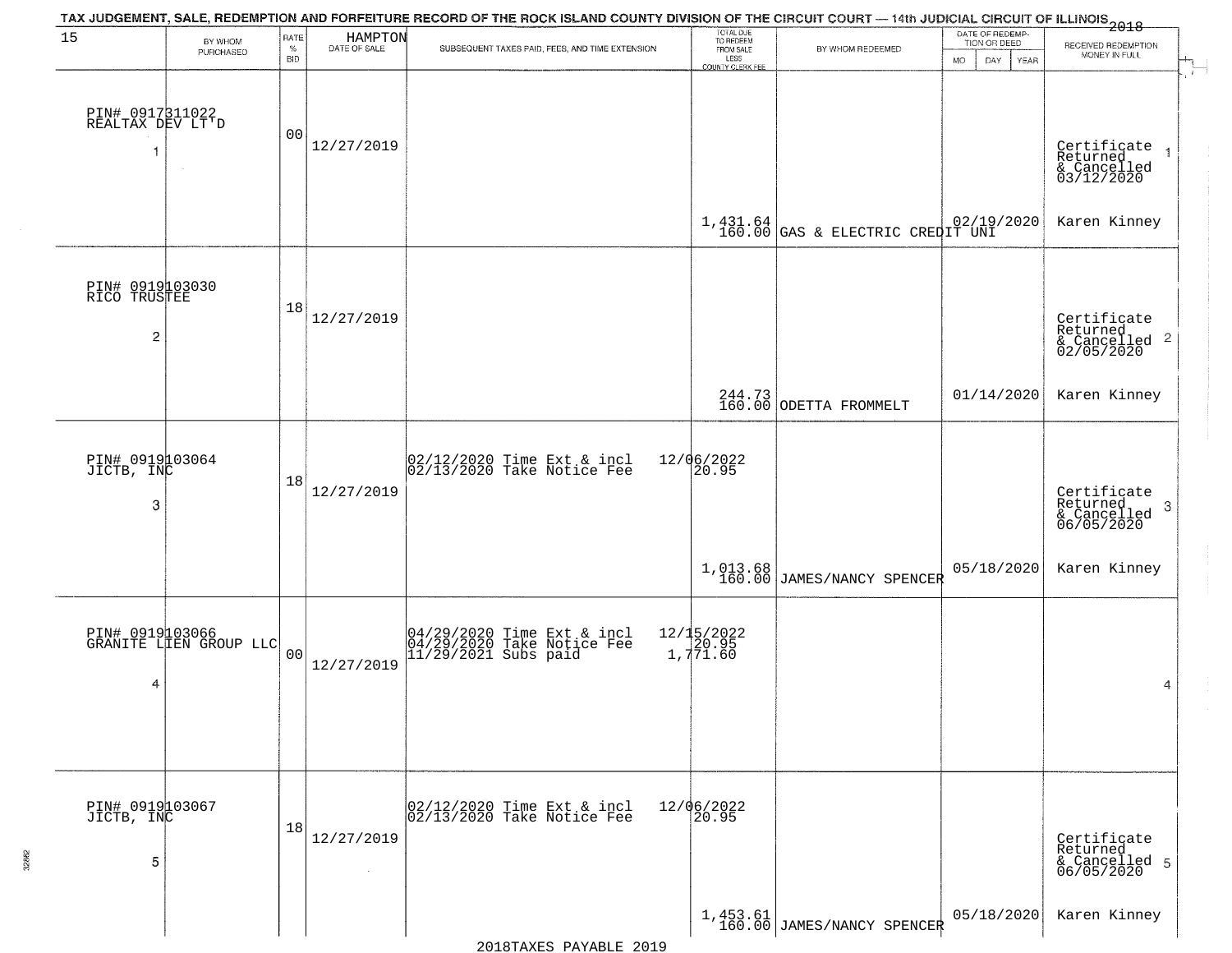| NAME AND ADDRESS<br>LEGAL DESCRIPTION<br>16<br>TAXPAYER NO.<br>PARCEL NO. | HAMRTON                                               | A-BACK TAX<br>FORFEITED<br>PRIOR TO | BACK TAX<br>FORFEITED     | BACK TAX<br>FORFEITED<br>INTEREST AND | TOTAL BACK<br>TAX PENALTY<br>AND COSTS | AMOUNT<br>FOR WHICH          | $\begin{array}{c} \text{CERTIFICATE} \\ \text{NO.} \end{array}$ | INTEREST PAYMENT FUND<br>INDEMNITY FUND | 2018    |
|---------------------------------------------------------------------------|-------------------------------------------------------|-------------------------------------|---------------------------|---------------------------------------|----------------------------------------|------------------------------|-----------------------------------------------------------------|-----------------------------------------|---------|
| $TWP - CODE$<br>ACRES<br>ASSESSED VALUATION FOR TAXES                     | TAX DUE<br>INT DUE                                    | 2017                                | PENALTY<br><b>ACCRUED</b> | COST ACCRUED                          | ACCRUED                                | <b>JUDGEMENT</b><br>IS ASKED |                                                                 | COST OF SALE                            |         |
|                                                                           | 1ST<br>1ST                                            |                                     |                           |                                       |                                        |                              |                                                                 |                                         |         |
| AGAN OLAN<br>710 13TH ST<br>EAST MOLINE IL                                | <del>204.06<sub>2ND</sub> 21.42</del><br>2ND          |                                     |                           |                                       |                                        |                              |                                                                 |                                         |         |
|                                                                           | 61244<br>204.06<br>15.30<br>3AD                       |                                     |                           |                                       |                                        |                              |                                                                 | 60.00                                   |         |
| LOT 8<br>CAMPBELLS PARK CAMPBELLS                                         | $-204.06$<br>-12.2                                    |                                     |                           |                                       |                                        |                              | 65                                                              | 20.00                                   |         |
| ISLAND                                                                    | 4TH<br>6.12                                           |                                     |                           |                                       |                                        |                              |                                                                 |                                         |         |
| $357 - 19 - 00$<br>5531                                                   | 204.06                                                |                                     |                           |                                       |                                        |                              |                                                                 | 4.00                                    |         |
| $06 - 31$<br>PIN# 0919105023                                              | 10.00<br>TOTAL DUE-TAXES, INT, COST                   |                                     |                           |                                       |                                        |                              |                                                                 |                                         |         |
| 9,290                                                                     | 881.32                                                |                                     |                           |                                       |                                        | 881.32                       |                                                                 | 10.00                                   | 975.32  |
|                                                                           | 1ST<br>1ST                                            |                                     |                           |                                       |                                        |                              |                                                                 |                                         |         |
| WALLACE BRIAN<br>354 ISLAND AVE                                           | 55.16<br>525.18<br>2ND                                |                                     |                           |                                       |                                        |                              |                                                                 |                                         |         |
| EAST MOLINE IL                                                            | 61244<br>525.18<br>39.40<br>3RD<br>חחי                |                                     |                           |                                       |                                        |                              |                                                                 | 60.00                                   |         |
| LOT <sub>2</sub><br>CAMPBELLS PARK CAMPBELLS<br>ISLAND N .50 OF LOT       | 31.52<br>525.18<br>47H                                |                                     |                           |                                       |                                        |                              | 66                                                              | 20.00                                   |         |
|                                                                           | 15.76<br>525.18                                       |                                     |                           |                                       |                                        |                              |                                                                 |                                         |         |
| $357 - 13 - 00$<br>5525<br>$06 - 31$                                      | PUBLICATION COST<br>10.00                             |                                     |                           |                                       |                                        |                              |                                                                 | 4.00                                    |         |
| PIN# 0919105029                                                           | TOTAL DUE-TAXES, INT. COST                            |                                     |                           |                                       |                                        |                              |                                                                 |                                         |         |
| 23,910                                                                    | 2,252.56<br>1ST                                       |                                     |                           |                                       |                                        | 2252.56                      |                                                                 | 10.00                                   | 2346.56 |
| RASSO DAVID M SR<br>423 1ST ST                                            | 24.2<br>2.<br>2ND                                     |                                     |                           |                                       |                                        |                              |                                                                 |                                         |         |
| EAST MOLINE IL                                                            | 61244<br>24.23<br>1.80                                |                                     |                           |                                       |                                        |                              |                                                                 | 60.00                                   |         |
| LOT 11                                                                    | 3BD<br>3BD                                            |                                     |                           |                                       |                                        |                              |                                                                 |                                         |         |
| CAMPBELLS PARK 2ND ADD<br>CAMPBELLS ISLAND                                | 24.2<br>4<br>4TH<br>24.23<br>.72                      |                                     |                           |                                       |                                        |                              | 67                                                              | 20.00                                   |         |
| 5502                                                                      | <b>PUBLICATION COST</b>                               |                                     |                           |                                       |                                        |                              |                                                                 | 4.00                                    |         |
| 356-11-00<br>06-31<br>PIN# 0919106010                                     | 10.00<br>TOTAL OUE-TAXES, INT. COST                   |                                     |                           |                                       |                                        |                              |                                                                 |                                         |         |
| 1,103                                                                     | 113.40                                                |                                     |                           |                                       |                                        | 113.40                       |                                                                 | 10.00                                   | 207.40  |
|                                                                           |                                                       |                                     |                           |                                       |                                        |                              |                                                                 |                                         |         |
| FROMMELT ODETTA L<br>PO BOX 116<br>EAST MOLINE IL                         | 24.23<br><u>2.5</u><br>2ND<br>'ND                     |                                     |                           |                                       |                                        |                              |                                                                 |                                         |         |
|                                                                           | 61244<br>24.23<br>1.80<br>3RD<br>3RD                  |                                     |                           |                                       |                                        |                              |                                                                 | 60.00                                   |         |
| LOT 23<br>CAMPBELLS PARK 2ND ADD<br>CAMPBELLS ISLAND                      | 24.23<br>1.44                                         |                                     |                           |                                       |                                        |                              | 68                                                              | 20.00                                   |         |
|                                                                           | 4TH<br>$.72^{B}$<br>24.23                             |                                     |                           |                                       |                                        |                              |                                                                 |                                         |         |
| $357 - 01 - 00$<br>5514<br>$06 - 31$                                      | PUBLICATION COST<br>10.00                             |                                     |                           |                                       |                                        |                              |                                                                 | 4.00                                    |         |
| PIN# 0919106019<br>$\sim 100$                                             | TOTAL DUE-TAXES, INT. COST                            |                                     |                           |                                       |                                        |                              |                                                                 |                                         |         |
| 1,103                                                                     | 113.40<br>1ST<br>1ST                                  |                                     |                           |                                       |                                        | 113.40                       |                                                                 | 10.00                                   | 207.40  |
| FROMMELT ODETTA L<br>1011 4TH STREET A                                    | 24.23<br>2.52                                         |                                     |                           |                                       |                                        |                              |                                                                 |                                         |         |
| HAMPTON IL                                                                | 2ND<br>2ND<br>61256<br>24.23<br>1.80                  |                                     |                           |                                       |                                        |                              |                                                                 | 60.00                                   |         |
| LOT 26                                                                    | 3RD<br>3RD                                            |                                     |                           |                                       |                                        |                              | 69                                                              | 20.00                                   |         |
| CAMPBELLS PARK 2ND ADD<br>CAMPBELLS ISLAND                                | 24.23<br>1.44<br>4TH<br>4TH<br>$.72^{\circ}$<br>24.23 |                                     |                           |                                       |                                        |                              |                                                                 |                                         |         |
| 5517                                                                      | PUBLICATION COST                                      |                                     |                           |                                       |                                        |                              |                                                                 | 4.00                                    |         |
| 357-04-00<br>06-31<br>PIN# 0919106025                                     | 10.00                                                 |                                     |                           |                                       |                                        |                              |                                                                 |                                         |         |
| 1,103                                                                     | TOTAL DUE-TAXES, INT. COST<br>113.40                  |                                     |                           |                                       |                                        | 113.40                       |                                                                 | 10.00                                   | 207.40  |

 $\sim 10^{-1}$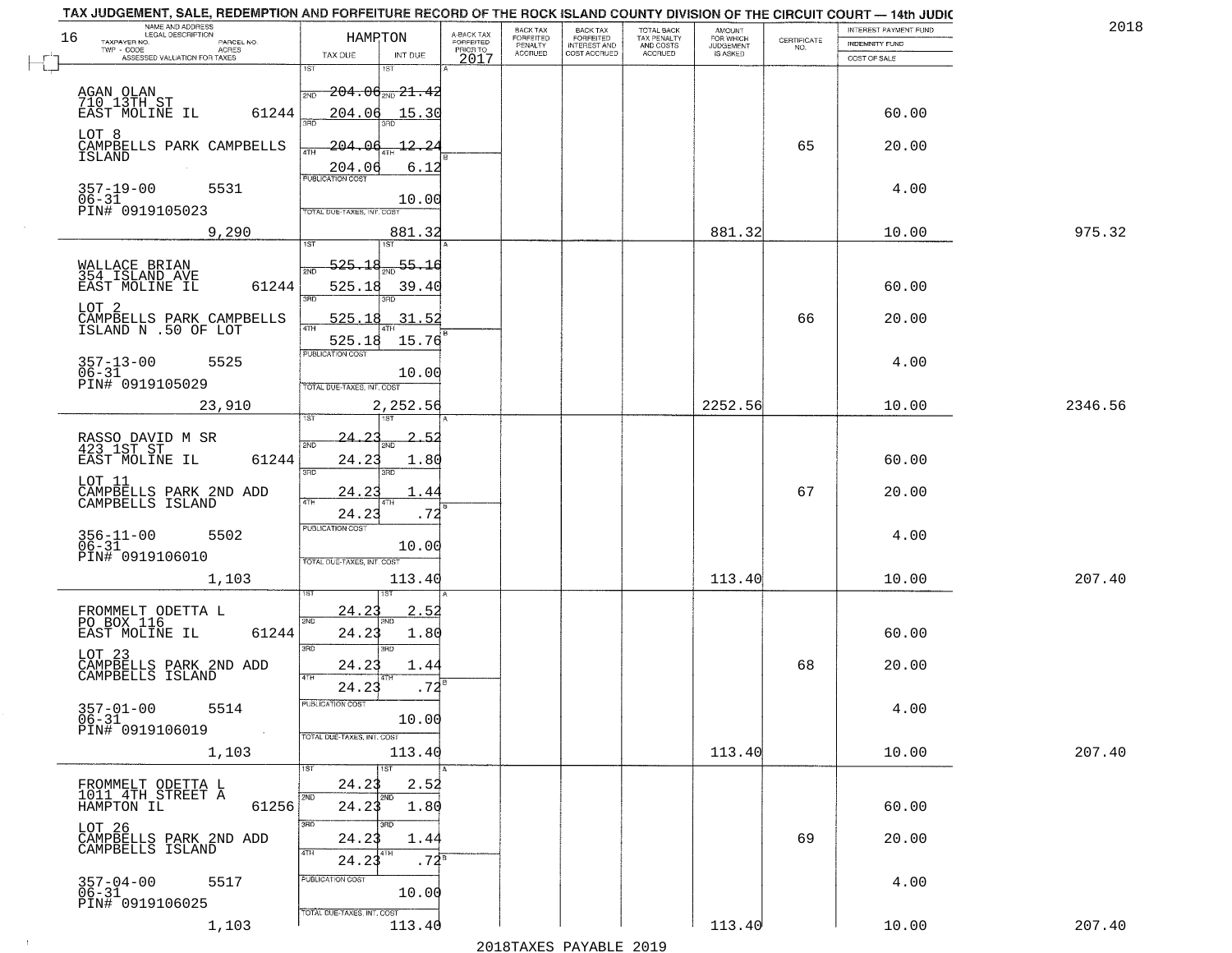|                                                 |                      |                            |                         | TAX JUDGEMENT, SALE, REDEMPTION AND FORFEITURE RECORD OF THE ROCK ISLAND COUNTY DIVISION OF THE CIRCUIT COURT — 14th JUDICIAL CIRCUIT OF ILLINOIS 2018                                                                             |                                                                                                     |                                  |                                                        |                                                        |
|-------------------------------------------------|----------------------|----------------------------|-------------------------|------------------------------------------------------------------------------------------------------------------------------------------------------------------------------------------------------------------------------------|-----------------------------------------------------------------------------------------------------|----------------------------------|--------------------------------------------------------|--------------------------------------------------------|
| 16                                              | BY WHOM<br>PURCHASED | RATE<br>$\%$<br><b>BID</b> | HAMPTON<br>DATE OF SALE | SUBSEQUENT TAXES PAID, FEES, AND TIME EXTENSION                                                                                                                                                                                    | TOTAL DUE<br>TO REDEEM<br>FROM SALE<br>LESS<br>COUNTY CLERK FEE                                     | BY WHOM REDEEMED                 | DATE OF REDEMP-<br>TION OR DEED<br>MO.<br>DAY.<br>YEAR | RECEIVED REDEMPTION<br>MONEY IN FULL                   |
| PIN# 0919105023<br>WESTERN SITES LLC            |                      | 01                         | 12/27/2019              | 03/09/2020 Time Ext & incl<br>03/09/2020 Take Notice Fee                                                                                                                                                                           | $07/12/2022$<br>20.95                                                                               |                                  |                                                        | Certificate<br>Returned<br>& Cancelled<br>03/15/2021   |
|                                                 |                      |                            |                         |                                                                                                                                                                                                                                    |                                                                                                     | $1,025.53$ JONTHAN AGAN          | 02/04/2021                                             | Karen Kinney                                           |
| PIN# 0919105029<br>JICTB, INC<br>$\overline{2}$ |                      | 01                         | 12/27/2019              | 02/12/2020 Time Ext & incl<br>02/13/2020 Take Notice Fee<br>12/07/2020 Subs paid                                                                                                                                                   | 12/06/2022<br>20.95<br>1,910.86                                                                     |                                  |                                                        | $\overline{2}$                                         |
|                                                 |                      |                            |                         |                                                                                                                                                                                                                                    |                                                                                                     |                                  |                                                        |                                                        |
| PIN# 0919106010<br>RICO TRUSTEE<br>3            |                      | 18                         | 12/27/2019              | 04/06/2020 Time Ext & incl<br>04/06/2020 Take Notice Fee<br>00/00/00/000 Take Notice Fee<br>03/17/2022 Circuit Clerks Fee<br>03/17/2022 Sheriffs Fee<br>04/01/2022 Publication Fee<br>11/23/2021 Subs paid<br>11/30/2020 Subs paid | $\begin{smallmatrix} 07/22/2022\\ 20.95\\ 35.00\\ 99.99\\ 7.24\\ 130.45\\ 133.06 \end{smallmatrix}$ |                                  |                                                        | 3                                                      |
| PIN# 0919106019<br>RICO TRUSTEE<br>4            |                      | 18                         | 12/27/2019              |                                                                                                                                                                                                                                    |                                                                                                     |                                  |                                                        | Certificate<br>Returned<br>& Cancelled 4<br>02/05/2020 |
|                                                 |                      |                            |                         |                                                                                                                                                                                                                                    |                                                                                                     | 244.73<br>160.00 ODETTA FROMMELT | 01/14/2020                                             | Karen Kinney                                           |
| PIN# 0919106025<br>RICO TRUSTEE<br>5            |                      | 18                         | 12/27/2019              |                                                                                                                                                                                                                                    |                                                                                                     |                                  |                                                        | Certificate<br>Returned<br>& Cancelled 5<br>02/05/2020 |
|                                                 |                      |                            |                         |                                                                                                                                                                                                                                    |                                                                                                     | 244.73<br>160.00 ODETTA FROMMELT | 01/14/2020                                             | Karen Kinney                                           |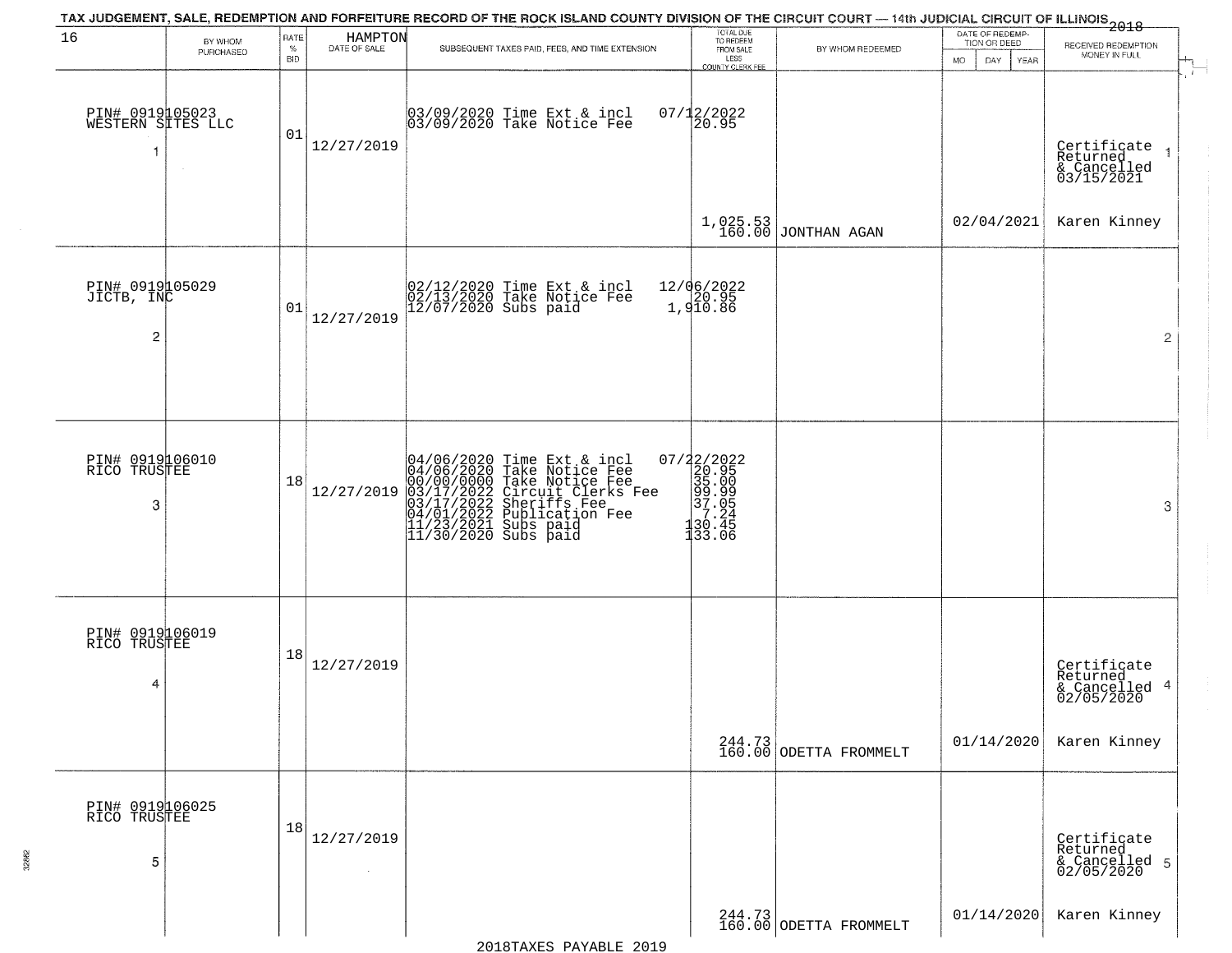| 17                           | NAME AND ADDRESS<br>LEGAL DESCRIPTION                      | HAMPTON                                     |                 | A-BACK TAX<br>FORFEITED | BACK TAX<br>FORFEITED | <b>BACK TAX</b><br><b>FORFEITED</b> | TOTAL BACK<br>TAX PENALTY<br>AND COSTS<br>ACCRUED | <b>AMOUNT</b>                      |                                                                 | INTEREST PAYMENT FUND | 2018   |
|------------------------------|------------------------------------------------------------|---------------------------------------------|-----------------|-------------------------|-----------------------|-------------------------------------|---------------------------------------------------|------------------------------------|-----------------------------------------------------------------|-----------------------|--------|
| TAXPAYER NO.<br>TWP - CODE   | PARCEL NO.<br><b>ACRES</b>                                 | TAX DUE                                     | INT DUE         | PRIOR TO                | PENALTY<br>ACCRUED    | INTEREST AND                        |                                                   | FOR WHICH<br>JUDGEMENT<br>IS ASKED | $\begin{array}{c} \text{CERTIFICATE} \\ \text{NO.} \end{array}$ | <b>INDEMNITY FUND</b> |        |
|                              | ASSESSED VALUATION FOR TAXES                               | 1ST                                         |                 | 2017                    |                       |                                     |                                                   |                                    |                                                                 | COST OF SALE          |        |
|                              |                                                            | $24.23_{\scriptscriptstyle \rm 200}$<br>2ND | -2.52           |                         |                       |                                     |                                                   |                                    |                                                                 |                       |        |
|                              | FROMMELT ODETTA L<br>PO BOX 116<br>EAST MOLINE IL<br>61244 | 24.23                                       | -80             |                         |                       |                                     |                                                   |                                    |                                                                 | 60.00                 |        |
|                              |                                                            | 3AD<br>3BD                                  |                 |                         |                       |                                     |                                                   |                                    |                                                                 |                       |        |
|                              | LOT 31<br>CAMPBELLS PARK 2ND<br>ADD CAMPBELLS ISLAND       | 24.<br>4TH                                  |                 |                         |                       |                                     |                                                   |                                    | 70                                                              | 20.00                 |        |
|                              |                                                            | 24.2<br><b>PUBLICATION COST</b>             | 72              |                         |                       |                                     |                                                   |                                    |                                                                 |                       |        |
| $357 - 09 - 00$              | 5522<br>06-31<br>PIN# 0919106027                           |                                             | 10.00           |                         |                       |                                     |                                                   |                                    |                                                                 | 4.00                  |        |
|                              |                                                            | TOTAL DUE-TAXES, INT. COST                  |                 |                         |                       |                                     |                                                   |                                    |                                                                 |                       |        |
|                              | 1,103                                                      | 1ST<br>1ST                                  | 113.40          |                         |                       |                                     |                                                   | 113.40                             |                                                                 | 10.00                 | 207.40 |
|                              | FROMMELT ODETTA L<br>PO BOX 116                            | 24.<br>$\mathcal{L}$                        | 2.52            |                         |                       |                                     |                                                   |                                    |                                                                 |                       |        |
|                              | EAST MOLINE IL<br>61244                                    | 24.23                                       | 1.80            |                         |                       |                                     |                                                   |                                    |                                                                 | 60.00                 |        |
| LOT 30                       |                                                            | 3RD<br>3RD                                  |                 |                         |                       |                                     |                                                   |                                    |                                                                 |                       |        |
|                              | CAMPBELLS PARK 2ND<br>ADD CAMPBELLS ISLAND                 | 24.2<br>$\sqrt{4}$<br>4TF                   | 44              |                         |                       |                                     |                                                   |                                    | 71                                                              | 20.00                 |        |
|                              |                                                            | 24.23<br>PUBLICATION COST                   | .72             |                         |                       |                                     |                                                   |                                    |                                                                 |                       |        |
| $357 - 08 - 00$<br>$06 - 31$ | 5521                                                       |                                             | 10.00           |                         |                       |                                     |                                                   |                                    |                                                                 | 4.00                  |        |
|                              | PIN# 0919106028                                            | TOTAL DUE-TAXES, INT. COST                  |                 |                         |                       |                                     |                                                   |                                    |                                                                 |                       |        |
|                              | 1,103                                                      | IST                                         | 113.40          |                         |                       |                                     |                                                   | 113.40                             |                                                                 | 10.00                 | 207.40 |
|                              | FROMMELT ODETTA L<br>PO BOX 116                            | 24.<br>2ND                                  |                 |                         |                       |                                     |                                                   |                                    |                                                                 |                       |        |
|                              | 61244<br>EAST MOLINE IL                                    | 24.23                                       | 1.80            |                         |                       |                                     |                                                   |                                    |                                                                 | 60.00                 |        |
|                              | LOT 29<br>CAMPBELLS PARK 2ND<br>ADD CAMPBELLS ISLAND       | 3RD<br>3RD<br><u>24.23</u>                  | . 44            |                         |                       |                                     |                                                   |                                    | 72                                                              | 20.00                 |        |
|                              |                                                            | 4TF<br>4TH<br>24.23                         | .72             |                         |                       |                                     |                                                   |                                    |                                                                 |                       |        |
|                              | 5520                                                       | <b>PUBLICATION COST</b>                     |                 |                         |                       |                                     |                                                   |                                    |                                                                 | 4.00                  |        |
| 357-07-00<br>06-31           | PIN# 0919106029                                            |                                             | 10.00           |                         |                       |                                     |                                                   |                                    |                                                                 |                       |        |
|                              | 1,103                                                      | TOTAL OUE-TAXES, INT. COST                  | 113.40          |                         |                       |                                     |                                                   | 113.40                             |                                                                 | 10.00                 | 207.40 |
|                              |                                                            |                                             |                 |                         |                       |                                     |                                                   |                                    |                                                                 |                       |        |
|                              | FROMMELT ODETTA L<br>PO BOX 116                            | 24.2<br>2ND                                 | 2.5             |                         |                       |                                     |                                                   |                                    |                                                                 |                       |        |
|                              | 61244<br>EAST MOLINE IL                                    | 24.23<br>3RD<br>3BD                         | 1.80            |                         |                       |                                     |                                                   |                                    |                                                                 | 60.00                 |        |
| LOT 28                       | CAMPBELLS PARK 2ND<br>ADD CAMPBELLS ISLAND                 | 24.23                                       | 1.44            |                         |                       |                                     |                                                   |                                    | 73                                                              | 20.00                 |        |
|                              |                                                            | 4TH<br>24.23                                | .72             |                         |                       |                                     |                                                   |                                    |                                                                 |                       |        |
| 357-06-00<br>06-31           | 5519                                                       | PUBLICATION COST                            |                 |                         |                       |                                     |                                                   |                                    |                                                                 | 4.00                  |        |
|                              | PIN# 0919106030<br>$\sim 100$                              | TOTAL DUE-TAXES, INT. COST                  | 10.00           |                         |                       |                                     |                                                   |                                    |                                                                 |                       |        |
|                              | 1,103                                                      |                                             | 113.40          |                         |                       |                                     |                                                   | 113.40                             |                                                                 | 10.00                 | 207.40 |
|                              |                                                            | 1ST<br>1ST                                  |                 |                         |                       |                                     |                                                   |                                    |                                                                 |                       |        |
| 416 WEST DR                  | LISTER S/ROSSI J                                           | 2ND<br>2ND                                  |                 |                         |                       |                                     |                                                   |                                    |                                                                 |                       |        |
|                              | EAST MOLINE IL<br>61244                                    | 3RD<br>3RD                                  |                 |                         |                       |                                     |                                                   |                                    |                                                                 | 60.00                 |        |
|                              | LOTS 6 & 9 BLK A<br>WALDEN PARK ADDITION                   |                                             |                 |                         |                       |                                     |                                                   |                                    | 74                                                              | 20.00                 |        |
|                              |                                                            | 4TH<br>4TH<br>387.71                        | $11.64^{\circ}$ |                         |                       |                                     |                                                   |                                    |                                                                 |                       |        |
| 352-09-00<br>06-31           | 5429                                                       | PUBLICATION COST                            |                 |                         |                       |                                     |                                                   |                                    |                                                                 | 4.00                  |        |
|                              | PIN# 0919114003                                            | TOTAL DUE-TAXES, INT. COST                  | 10.00           |                         |                       |                                     |                                                   |                                    |                                                                 |                       |        |
|                              | 17,651                                                     |                                             | 409.35          |                         |                       |                                     |                                                   | 409.35                             |                                                                 | 10.00                 | 503.35 |

 $\sim 100$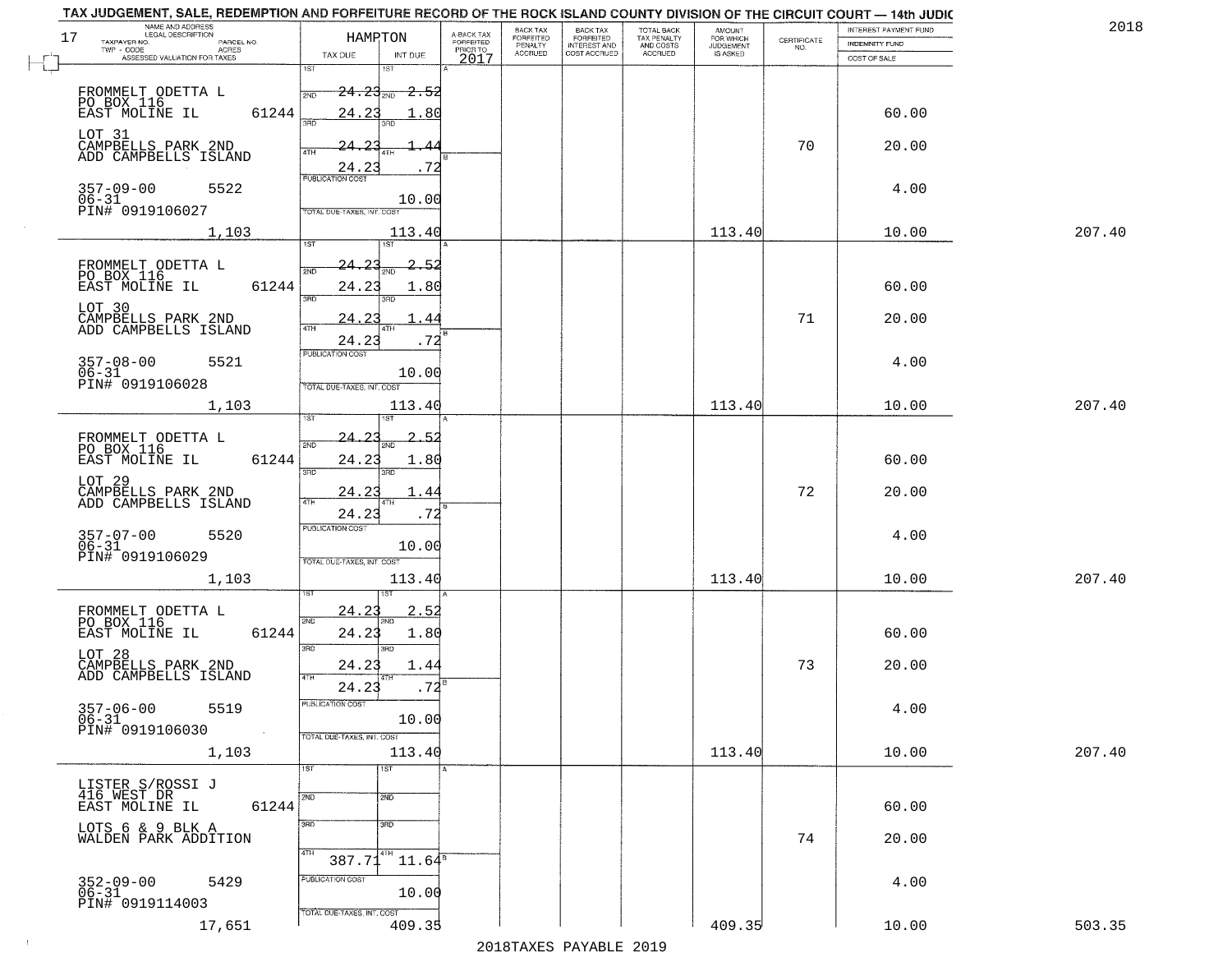|                                      |                                           |                |                         | TAX JUDGEMENT, SALE, REDEMPTION AND FORFEITURE RECORD OF THE ROCK ISLAND COUNTY DIVISION OF THE CIRCUIT COURT — 14th JUDICIAL CIRCUIT OF ILLINOIS 2018 |                                         |                                  |                                 |                                                                   |
|--------------------------------------|-------------------------------------------|----------------|-------------------------|--------------------------------------------------------------------------------------------------------------------------------------------------------|-----------------------------------------|----------------------------------|---------------------------------|-------------------------------------------------------------------|
| 17                                   | BY WHOM<br>PURCHASED                      | RATE<br>$\%$   | HAMPTON<br>DATE OF SALE | SUBSEQUENT TAXES PAID, FEES, AND TIME EXTENSION                                                                                                        | TOTAL DUE<br>TO REDEEM<br>FROM SALE     | BY WHOM REDEEMED                 | DATE OF REDEMP-<br>TION OR DEED | RECEIVED REDEMPTION                                               |
|                                      |                                           | <b>BID</b>     |                         |                                                                                                                                                        | LESS<br>COUNTY CLERK FEE                |                                  | <b>MO</b><br>DAY<br>YEAR        | MONEY IN FULL                                                     |
| PIN# 0919106027<br>RICO TRUSTEE<br>1 | $\sim$                                    | 18             | 12/27/2019              |                                                                                                                                                        |                                         |                                  |                                 | Certificate<br>Returned<br>& Cancelled<br>02/05/2020              |
|                                      |                                           |                |                         |                                                                                                                                                        |                                         | 244.73<br>160.00 ODETTA FROMMELT | 01/14/2020                      | Karen Kinney                                                      |
| PIN# 0919106028<br>RICO TRUSTEE<br>2 |                                           | 18             | 12/27/2019              |                                                                                                                                                        |                                         |                                  |                                 | Certificate<br>Returned<br>& Cancelled <sup>2</sup><br>02/05/2020 |
|                                      |                                           |                |                         |                                                                                                                                                        |                                         | 244.73<br>160.00 ODETTA FROMMELT | 01/14/2020                      | Karen Kinney                                                      |
| PIN# 0919106029<br>RICO TRUSTEE<br>3 |                                           | 18             | 12/27/2019              |                                                                                                                                                        |                                         |                                  |                                 | Certificate<br>Returned<br>3<br>& Cancelled<br>02/05/2020         |
|                                      |                                           |                |                         |                                                                                                                                                        | 244.73<br>160.00                        | ODETTA FROMMELT                  | 01/14/2020                      | Karen Kinney                                                      |
| PIN# 0919106030<br>RICO TRUSTEE<br>4 |                                           | 18             | 12/27/2019              |                                                                                                                                                        |                                         |                                  |                                 | Certificate<br>Returned<br>& Cancelled 4<br>02/05/2020            |
|                                      |                                           |                |                         |                                                                                                                                                        |                                         | 244.73<br>160.00 ODETTA FROMMELT | 01/14/2020                      | Karen Kinney                                                      |
| 5                                    | PIN# 0919114003<br>GRANITE LIEN GROUP LLC | 0 <sub>0</sub> | $\sim$                  | $[04/29/2020 \t\t Time Ext & incl 04/29/2020 \t\t Take Notice Free 11/29/2021 Subs paid 12/27/2019] 12/01/2020 Subs paid$                              | 12/15/2022<br>20.95<br>336.86<br>434.46 |                                  |                                 | 5                                                                 |
|                                      |                                           |                |                         | 2018TAXES PAYABLE 2019                                                                                                                                 |                                         |                                  |                                 |                                                                   |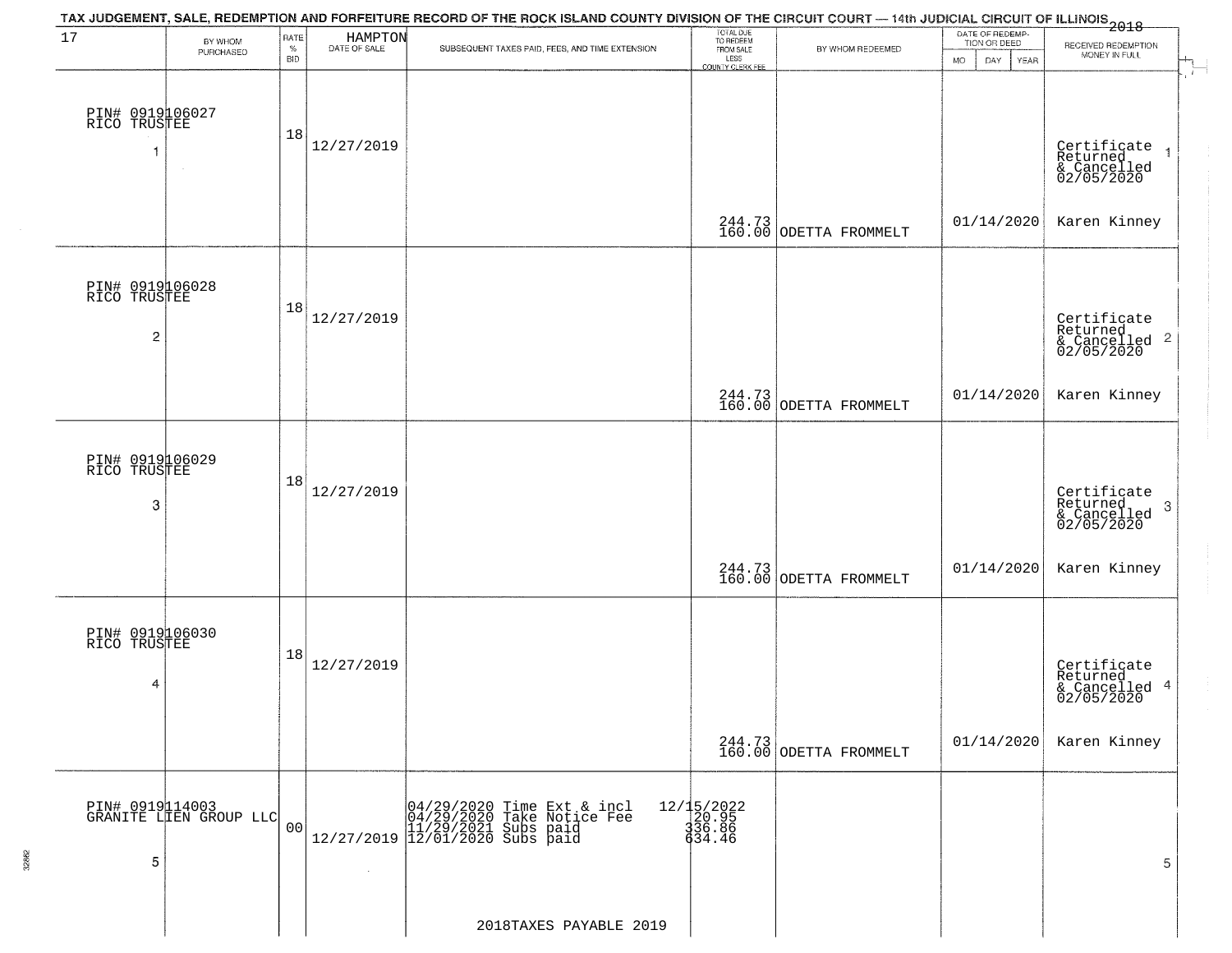| TAX JUDGEMENT, SALE, REDEMPTION AND FORFEITURE RECORD OF THE ROCK ISLAND COUNTY DIVISION OF THE CIRCUIT COURT - 14th JUDIC<br>NAME AND ADDRESS<br>LEGAL DESCRIPTION |                                                                                  |                                     | <b>BACK TAX</b>             | <b>BACK TAX</b>           |                                        |                                         |                    | INTEREST PAYMENT FUND | 201     |
|---------------------------------------------------------------------------------------------------------------------------------------------------------------------|----------------------------------------------------------------------------------|-------------------------------------|-----------------------------|---------------------------|----------------------------------------|-----------------------------------------|--------------------|-----------------------|---------|
| 18<br>TAXPAYER NO.<br>PARCEL NO.<br>TWP - CODE                                                                                                                      | HAMPTON                                                                          | A-BACK TAX<br>FORFEITED<br>PRIOR TO | <b>FORFEITED</b><br>PENALTY | FORFEITED<br>INTEREST AND | TOTAL BACK<br>TAX PENALTY<br>AND COSTS | AMOUNT<br>FOR WHICH<br><b>JUDGEMENT</b> | CERTIFICATE<br>NO. | <b>INDEMNITY FUND</b> |         |
| <b>ACRES</b><br>ASSESSED VALUATION FOR TAXES                                                                                                                        | TAX DUE<br>INT DUE                                                               | 2017                                | <b>ACCRUED</b>              | COST ACCRUED              | ACCRUED                                | <b>IS ASKED</b>                         |                    | COST OF SALE          |         |
|                                                                                                                                                                     | 1ST<br>18T                                                                       |                                     |                             |                           |                                        |                                         |                    |                       |         |
| FROMMELT ODETTA<br>PO BOX 116<br>EAST MOLINE IL                                                                                                                     | $\textcolor{red}{\textbf{-104.97}}_{\textcolor{red}{\textbf{2NO 10.99}}}$<br>2ND |                                     |                             |                           |                                        |                                         |                    |                       |         |
| 61244                                                                                                                                                               | 104.97<br>7.85                                                                   |                                     |                             |                           |                                        |                                         |                    | 60.00                 |         |
| LOT 4 BLOCK C<br>WALDEN PARK CAMPBELLS                                                                                                                              | $-104.97$<br>6.28                                                                |                                     |                             |                           |                                        |                                         | 75                 | 20.00                 |         |
| <b>ISLAND</b>                                                                                                                                                       | <b>ATH</b><br>104.9<br>3.14                                                      |                                     |                             |                           |                                        |                                         |                    |                       |         |
| $353 - 12 - 00$<br>5454                                                                                                                                             | <b>PUBLICATION COST</b>                                                          |                                     |                             |                           |                                        |                                         |                    | 4.00                  |         |
| $06 - 31$<br>PIN# 0919115004                                                                                                                                        | 10.00<br>TOTAL DUE-TAXES, INT. COST                                              |                                     |                             |                           |                                        |                                         |                    |                       |         |
| 4,779                                                                                                                                                               | 458.14                                                                           |                                     |                             |                           |                                        | 458.14                                  |                    | 10.00                 | 552.14  |
|                                                                                                                                                                     | 1ST<br>1ST                                                                       |                                     |                             |                           |                                        |                                         |                    |                       |         |
| GRIFFIN R/KIRKLAN D                                                                                                                                                 | <u> 248.69</u><br><u>26.11</u>                                                   |                                     |                             |                           |                                        |                                         |                    |                       |         |
| 405 W 1ST ST<br>GENESEO IL<br>61254                                                                                                                                 | 248.69<br>18.65                                                                  |                                     |                             |                           |                                        |                                         |                    | 60.00                 |         |
| LOT 5 BLOCK C                                                                                                                                                       | 3RD                                                                              |                                     |                             |                           |                                        |                                         |                    |                       |         |
| WALDEN PARK CAMPBELLS<br><b>ISLAND</b>                                                                                                                              | <u>248.69</u><br>14.92                                                           |                                     |                             |                           |                                        |                                         | 76                 | 20.00                 |         |
|                                                                                                                                                                     | 7.46<br>248.69<br>PUBLICATION COST                                               |                                     |                             |                           |                                        |                                         |                    |                       |         |
| $353 - 13 - 00$<br>5455<br>$06 - 31$                                                                                                                                | 10.00                                                                            |                                     |                             |                           |                                        |                                         |                    | 4.00                  |         |
| PIN# 0919115005                                                                                                                                                     | TOTAL DUE-TAXES, INT. COST                                                       |                                     |                             |                           |                                        |                                         |                    |                       |         |
| 11,322                                                                                                                                                              | 1,071.90                                                                         |                                     |                             |                           |                                        | 1071.90                                 |                    | 10.00                 | 1165.90 |
|                                                                                                                                                                     | 424.<br>-6.<br><u>44.59</u><br>2ND                                               |                                     |                             |                           |                                        |                                         |                    |                       |         |
| MARTIN JOSHUA<br>474 BOATWAY RD<br>EAST MOLINE IL<br>61244                                                                                                          | 424.67<br>31.85                                                                  |                                     |                             |                           |                                        |                                         |                    | 60.00                 |         |
| LOT 7 BLOCK E                                                                                                                                                       | 3RD<br>3RD                                                                       |                                     |                             |                           |                                        |                                         |                    |                       |         |
| WALDEN PARK CAMPBELLS<br>ISLAND                                                                                                                                     | 25.48<br>424.67<br>4TH                                                           |                                     |                             |                           |                                        |                                         | 77                 | 20.00                 |         |
|                                                                                                                                                                     | 12.74<br>424.67<br><b>PUBLICATION COST</b>                                       |                                     |                             |                           |                                        |                                         |                    |                       |         |
| $354 - 06 - 00$<br>06-31<br>5470                                                                                                                                    | 10.00                                                                            |                                     |                             |                           |                                        |                                         |                    | 4.00                  |         |
| PIN# 0919117005                                                                                                                                                     | TOTAL OUE-TAXES, INT. COST                                                       |                                     |                             |                           |                                        |                                         |                    |                       |         |
| 19,334                                                                                                                                                              | 1,823.34                                                                         |                                     |                             |                           |                                        | 1823.34                                 |                    | 10.00                 | 1917.34 |
| SANDERS JOANN<br>103 E 3RD AVE                                                                                                                                      | 506.90<br>53.2                                                                   |                                     |                             |                           |                                        |                                         |                    |                       |         |
| 61240<br>COAL VALLEY IL                                                                                                                                             | 2ND<br>506.90<br>38.00                                                           |                                     |                             |                           |                                        |                                         |                    | 60.00                 |         |
| SUPVR ASST MAP                                                                                                                                                      | 3RD<br>ਸਾ                                                                        |                                     |                             |                           |                                        |                                         |                    |                       |         |
| LOT 201 SHEET 41                                                                                                                                                    | 506.90<br>30.40<br>4TH                                                           |                                     |                             |                           |                                        |                                         | 78                 | 20.00                 |         |
|                                                                                                                                                                     | 506.90<br>15.20<br>PUBLICATION COST                                              |                                     |                             |                           |                                        |                                         |                    |                       |         |
| $051 - 11 - 00$<br>460<br>$06 - 32$<br>3.160                                                                                                                        | 10.00                                                                            |                                     |                             |                           |                                        |                                         |                    | 4.00                  |         |
| PIN# 0919200008                                                                                                                                                     | TOTAL DUE-TAXES, INT. COST                                                       |                                     |                             |                           |                                        |                                         |                    |                       |         |
| 18,436                                                                                                                                                              | 2,174.40<br>1ST<br>1ST                                                           |                                     |                             |                           |                                        | 2174.40                                 |                    | 10.00                 | 2268.40 |
| SANDERS JOANN<br>103 E 3RD AVE                                                                                                                                      | 474.18<br>49.77                                                                  |                                     |                             |                           |                                        |                                         |                    |                       |         |
| 61240<br>COAL VALLEY IL                                                                                                                                             | 2ND<br>2ND<br>474.18 35.55                                                       |                                     |                             |                           |                                        |                                         |                    | 60.00                 |         |
| SUPVR ASST MAP                                                                                                                                                      | 3RD<br>3RD                                                                       |                                     |                             |                           |                                        |                                         |                    |                       |         |
| LOT 211 SHEET 41                                                                                                                                                    | 28.44<br>474.18<br>4TH<br>4TH                                                    |                                     |                             |                           |                                        |                                         | 79                 | 20.00                 |         |
|                                                                                                                                                                     | $14.22^5$<br>474.18                                                              |                                     |                             |                           |                                        |                                         |                    |                       |         |
| $140 - 17 - 50$<br>$06 - 32$<br>$1294 - 1$                                                                                                                          | PUBLICATION COST<br>10.00                                                        |                                     |                             |                           |                                        |                                         |                    | 4.00                  |         |
| PIN# 0919200009                                                                                                                                                     | TOTAL DUE-TAXES, INT. COST                                                       |                                     |                             |                           |                                        |                                         |                    |                       |         |
| 17,246                                                                                                                                                              | 2,034.70                                                                         |                                     |                             |                           |                                        | 2034.70                                 |                    | 10.00                 | 2128.70 |

2018TAXES PAYABLE 2019

 $\sim 10$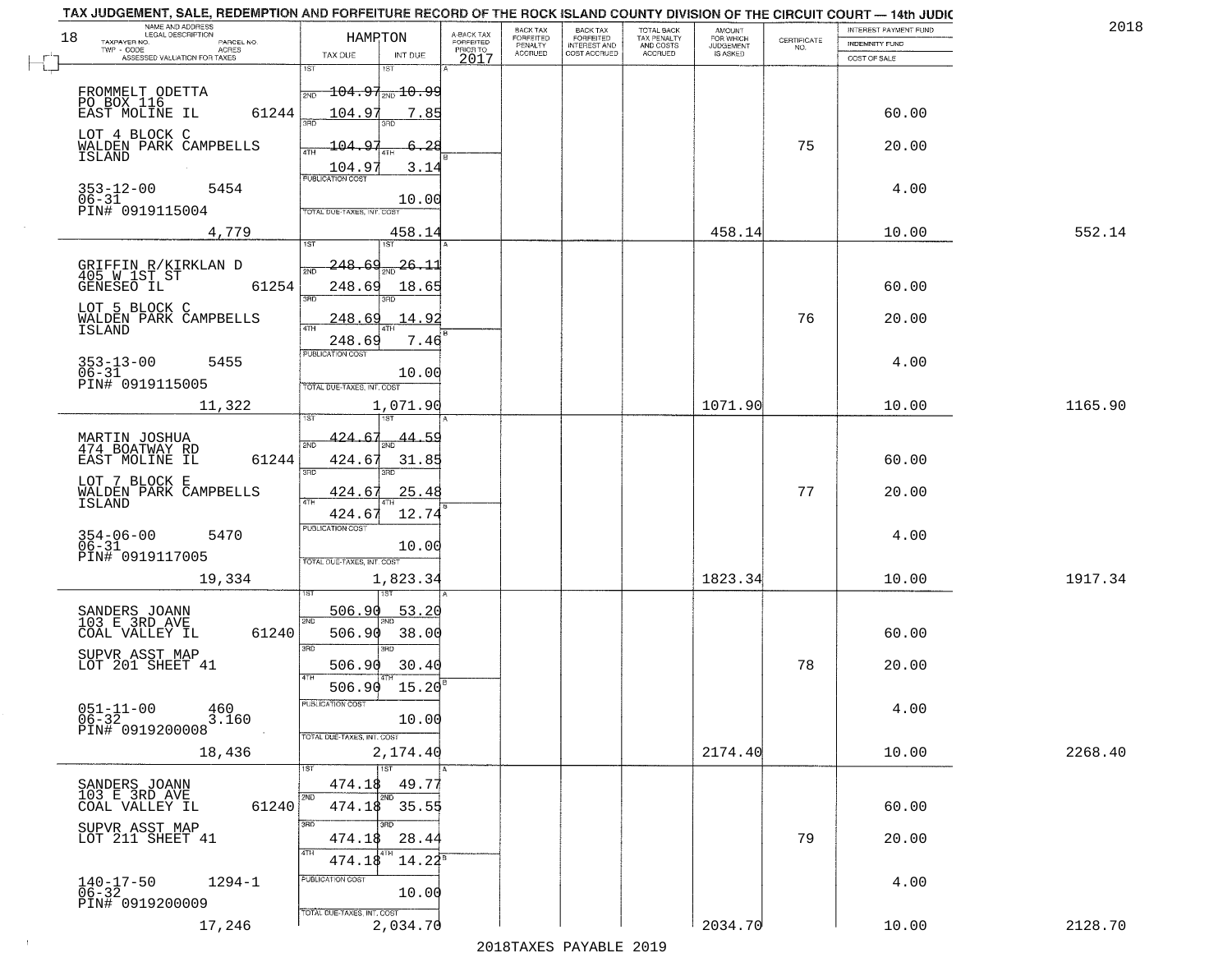| 18                                              | BY WHOM                                                  | RATE               | HAMPTON<br>DATE OF SALE | TAX JUDGEMENT, SALE, REDEMPTION AND FORFEITURE RECORD OF THE ROCK ISLAND COUNTY DIVISION OF THE CIRCUIT COURT — 14th JUDICIAL CIRCUIT OF ILLINOIS 2018 | TOTAL DUE<br>TO REDEEM<br>FROM SALE |                                   | DATE OF REDEMP-<br>TION OR DEED | RECEIVED REDEMPTION                                                |
|-------------------------------------------------|----------------------------------------------------------|--------------------|-------------------------|--------------------------------------------------------------------------------------------------------------------------------------------------------|-------------------------------------|-----------------------------------|---------------------------------|--------------------------------------------------------------------|
|                                                 | PURCHASED                                                | $\%$<br><b>BID</b> |                         | SUBSEQUENT TAXES PAID, FEES, AND TIME EXTENSION                                                                                                        | LESS<br><b>COUNTY CLERK FEE</b>     | BY WHOM REDEEMED                  | <b>MO</b><br>DAY<br>YEAR        | MONEY IN FULL                                                      |
| PIN# 0919115004<br>RICO TRUSTEE                 | $\sim$                                                   | 18                 | 12/27/2019              |                                                                                                                                                        |                                     |                                   |                                 | Certificate<br>Returned<br>& Cancelled<br>02/05/2020               |
|                                                 |                                                          |                    |                         |                                                                                                                                                        |                                     | 651.53<br>160.00 ODETTA FROMMELT  | 01/14/2020                      | Karen Kinney                                                       |
| PIN# 0919115005<br>JICTB, INC<br>$\overline{c}$ |                                                          | 18                 | 12/27/2019              | 02/12/2020 Time Ext & incl<br>02/13/2020 Take Notice Fee                                                                                               | 12/06/2022<br>20.95                 |                                   |                                 | Certificate<br>Returned<br>$\frac{1}{2}$ Cancelled 2<br>03/11/2020 |
|                                                 |                                                          |                    |                         |                                                                                                                                                        |                                     | 1,396.71<br>160.00 ROBERT GRIFFIN | 02/20/2020                      | Karen Kinney                                                       |
| 3                                               | PIN# 0919117005<br>GRANITE LIEN GROUP LLC                | 0 <sub>0</sub>     | 12/27/2019              | 04/29/2020 Time Ext & incl<br>04/29/2020 Take Notice Fee<br>12/01/2020 Subs paid                                                                       | 12/15/2022<br>20.95<br>1,841.82     |                                   |                                 | 3                                                                  |
| 4                                               | PIN# 0919200008<br>MS INVESTMENTS GROUP INC <sub>8</sub> |                    | 12/27/2019              |                                                                                                                                                        |                                     |                                   |                                 | Certificate<br>Returned<br>& Cancelled 4<br>02/18/2020             |
|                                                 |                                                          |                    |                         |                                                                                                                                                        |                                     | 2,676.71<br>160.00 JOANN SANDERS  | 01/14/2020                      | Karen Kinney                                                       |
| PIN# 0919200009<br>JICTB, INC<br>5              |                                                          | 18                 | 12/27/2019<br>$\sim$    |                                                                                                                                                        |                                     |                                   |                                 | Certificate<br>Returned<br>& Cancelled 5<br>02/11/2020             |
|                                                 |                                                          |                    |                         |                                                                                                                                                        |                                     | 2,511.87<br>160.00 JOANN SANDERS  | 01/14/2020                      | Karen Kinney                                                       |

32862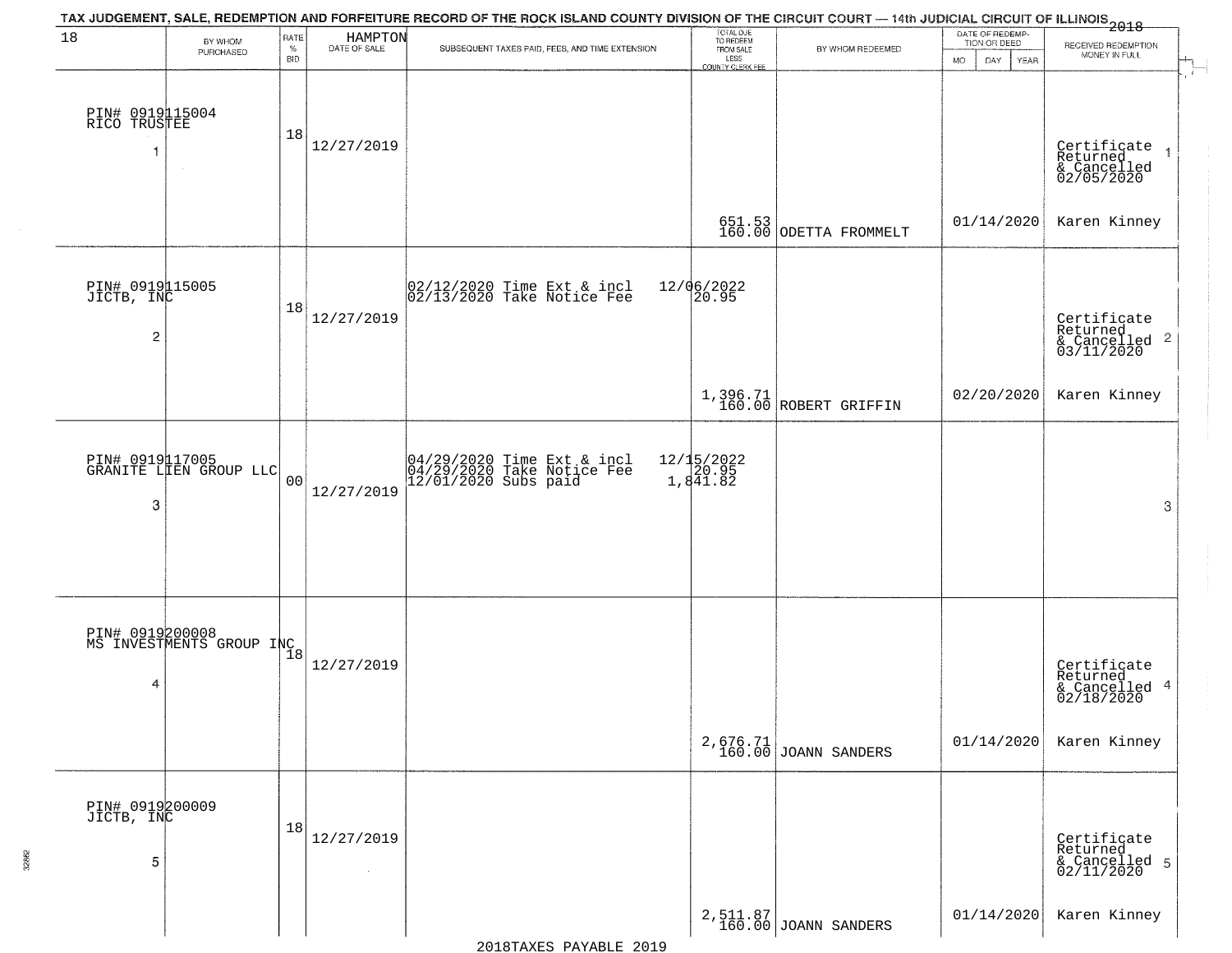| TAX JUDGEMENT, SALE, REDEMPTION AND FORFEITURE RECORD OF THE ROCK ISLAND COUNTY DIVISION OF THE CIRCUIT COURT — 14th JUDIC<br>NAME AND ADDRESS<br>LEGAL DESCRIPTION<br>19<br>TAXPAYER NO.<br>PARCEL NO.<br>$TWP - CODE$<br>- CODE AGRES<br>ASSESSED VALUATION FOR TAXES |                                              | HAMRTON                          | A-BACK TAX<br>FORFEITED<br>PRIOR TO | BACK TAX<br><b>FORFEITED</b><br>PENALTY<br>ACCRUED | BACK TAX<br>FORFEITED<br>INTEREST AND<br>COST ACCRUED | TOTAL BACK<br>TAX PENALTY<br>AND COSTS<br>ACCRUED | <b>AMOUNT</b><br>FOR WHICH<br>JUDGEMENT<br>IS ASKED | CERTIFICATE<br>NO. | INTEREST PAYMENT FUND<br><b>INDEMNITY FUND</b> | 2018     |
|-------------------------------------------------------------------------------------------------------------------------------------------------------------------------------------------------------------------------------------------------------------------------|----------------------------------------------|----------------------------------|-------------------------------------|----------------------------------------------------|-------------------------------------------------------|---------------------------------------------------|-----------------------------------------------------|--------------------|------------------------------------------------|----------|
|                                                                                                                                                                                                                                                                         | TAX DUE<br>1ST                               | INT DUE<br>1ST                   | 2017                                |                                                    |                                                       |                                                   |                                                     |                    | COST OF SALE                                   |          |
|                                                                                                                                                                                                                                                                         | $\frac{1}{2ND}$ 3193.57 <sub>2N</sub> 335.30 |                                  |                                     |                                                    |                                                       |                                                   |                                                     |                    |                                                |          |
| EBALO ELSIE M<br>620 21ST ST N<br>EĀŠT MÕLINĒ IL                                                                                                                                                                                                                        | 61244                                        | 3193.57 239.50                   |                                     |                                                    |                                                       |                                                   |                                                     |                    | 60.00                                          |          |
| SUPVR ASST MAP<br>LOT 205 SHEET 41                                                                                                                                                                                                                                      |                                              |                                  |                                     |                                                    |                                                       |                                                   |                                                     |                    |                                                |          |
|                                                                                                                                                                                                                                                                         | $\frac{1}{47}$ 3193.57.191.60                |                                  |                                     |                                                    |                                                       |                                                   |                                                     | 80                 | 20.00                                          |          |
| $143 - 16 - 00$<br>1350                                                                                                                                                                                                                                                 | 3193.57<br><b>PUBLICATION COST</b>           | 95.80                            |                                     |                                                    |                                                       |                                                   |                                                     |                    | 4.00                                           |          |
| 17.110<br>PIN# 0919200015<br>PIN# 0919200015                                                                                                                                                                                                                            | TOTAL DUE-TAXES, INT. COST                   | 10.00                            |                                     |                                                    |                                                       |                                                   |                                                     |                    |                                                |          |
| 116,151                                                                                                                                                                                                                                                                 |                                              | 13,646.48                        |                                     |                                                    |                                                       |                                                   | 13646.48                                            |                    | 10.00                                          | 13740.48 |
|                                                                                                                                                                                                                                                                         | $\overline{1ST}$                             | 1ST                              |                                     |                                                    |                                                       |                                                   |                                                     |                    |                                                |          |
| WESTBROOK GARY E/CAROL A<br>468 19TH ST                                                                                                                                                                                                                                 | 2ND                                          | 2ND                              |                                     |                                                    |                                                       |                                                   |                                                     |                    |                                                |          |
| EAST MOLINE IL                                                                                                                                                                                                                                                          | 61244<br>3RD                                 | 3RD                              |                                     |                                                    |                                                       |                                                   |                                                     |                    | 60.00                                          |          |
| LOT 49 BLOCK 137<br>WATERTOWN ADD TO EAST<br>MOLINE                                                                                                                                                                                                                     | 47H                                          | 4TH                              |                                     |                                                    |                                                       |                                                   |                                                     | 81                 | 20.00                                          |          |
|                                                                                                                                                                                                                                                                         | 34.48<br>PUBLICATION COST                    | 1.04                             |                                     |                                                    |                                                       |                                                   |                                                     |                    |                                                |          |
| $207 - 11 - 00$<br>2646<br>$06 - 32$                                                                                                                                                                                                                                    |                                              | 10.00                            |                                     |                                                    |                                                       |                                                   |                                                     |                    | 4.00                                           |          |
| PIN# 0919303005                                                                                                                                                                                                                                                         | TOTAL DUE-TAXES, INT. COST                   |                                  |                                     |                                                    |                                                       |                                                   |                                                     |                    |                                                |          |
| 1,254                                                                                                                                                                                                                                                                   | 1ST                                          | 45.52                            |                                     |                                                    |                                                       |                                                   | 45.52                                               |                    | 10.00                                          | 139.52   |
| WESTBROOK GARY E/CAROL A<br>468 19TH ST                                                                                                                                                                                                                                 | 2ND                                          | <b>SMD</b>                       |                                     |                                                    |                                                       |                                                   |                                                     |                    |                                                |          |
| EAST MOLINE IL                                                                                                                                                                                                                                                          | 61244                                        |                                  |                                     |                                                    |                                                       |                                                   |                                                     |                    | 60.00                                          |          |
| LOT 48 BLOCK 137<br>WATERTOWN ADD TO EAST                                                                                                                                                                                                                               | 3RD                                          | 3RD                              |                                     |                                                    |                                                       |                                                   |                                                     | 82                 | 20.00                                          |          |
| MOLINE                                                                                                                                                                                                                                                                  | 4TH<br>34.48                                 | 4TH<br>1.04                      |                                     |                                                    |                                                       |                                                   |                                                     |                    |                                                |          |
| $207 - 10 - 00$<br>06-32<br>2645                                                                                                                                                                                                                                        | <b>PUBLICATION COST</b>                      |                                  |                                     |                                                    |                                                       |                                                   |                                                     |                    | 4.00                                           |          |
| PIN# 0919303006                                                                                                                                                                                                                                                         | TOTAL OUE-TAXES, INT. COST                   | 10.00                            |                                     |                                                    |                                                       |                                                   |                                                     |                    |                                                |          |
| 1,254                                                                                                                                                                                                                                                                   |                                              | 45.52                            |                                     |                                                    |                                                       |                                                   | 45.52                                               |                    | 10.00                                          | 139.52   |
| BEWLEY EDWARD L                                                                                                                                                                                                                                                         | 34.4                                         | 3.64                             |                                     |                                                    |                                                       |                                                   |                                                     |                    |                                                |          |
| 3446 3RD STREET B<br>EAST MOLINE IL                                                                                                                                                                                                                                     | 2ND<br>61244<br>34.48                        | 2.60                             |                                     |                                                    |                                                       |                                                   |                                                     |                    | 60.00                                          |          |
| LOT 15 BLOCK 137                                                                                                                                                                                                                                                        | 3BD                                          | 3RD                              |                                     |                                                    |                                                       |                                                   |                                                     |                    |                                                |          |
| WATERTOWN ADD TO EAST<br>MOLINE                                                                                                                                                                                                                                         | 34.48<br>4TH                                 | 2.08<br>1.04                     |                                     |                                                    |                                                       |                                                   |                                                     | 83                 | 20.00                                          |          |
| $206 - 15 - 00$<br>2628                                                                                                                                                                                                                                                 | 34.48<br>PUBLICATION COST                    |                                  |                                     |                                                    |                                                       |                                                   |                                                     |                    | 4.00                                           |          |
| $06 - 32$<br>PIN# 0919303021                                                                                                                                                                                                                                            |                                              | 10.00                            |                                     |                                                    |                                                       |                                                   |                                                     |                    |                                                |          |
| 1,254                                                                                                                                                                                                                                                                   | TOTAL DUE-TAXES, INT. COST                   | 157.28                           |                                     |                                                    |                                                       |                                                   | 157.28                                              |                    | 10.00                                          | 251.28   |
|                                                                                                                                                                                                                                                                         |                                              | 1ST                              |                                     |                                                    |                                                       |                                                   |                                                     |                    |                                                |          |
| WESTBROOK CHARLES TRST<br>464 19TH ST                                                                                                                                                                                                                                   | 196.34<br>2ND                                | 20.65<br>2ND<br>$196.34$ $14.75$ |                                     |                                                    |                                                       |                                                   |                                                     |                    |                                                |          |
| EAST MOLINE IL<br>S 24 FT LOT 23 BLOCK 137                                                                                                                                                                                                                              | 61244<br>3BD                                 | 3RD                              |                                     |                                                    |                                                       |                                                   |                                                     |                    | 60.00                                          |          |
| WATERTOWN ADD TO EAST<br>MOLINE                                                                                                                                                                                                                                         | 196.34<br>4TH                                | 11.80                            |                                     |                                                    |                                                       |                                                   |                                                     | 84                 | 20.00                                          |          |
|                                                                                                                                                                                                                                                                         | 196.34                                       | $5.90^{B}$                       |                                     |                                                    |                                                       |                                                   |                                                     |                    |                                                |          |
| $207 - 01 - 00$<br>06-32<br>2636                                                                                                                                                                                                                                        | PUBLICATION COST                             | 10.00                            |                                     |                                                    |                                                       |                                                   |                                                     |                    | 4.00                                           |          |
| PIN# 0919303029                                                                                                                                                                                                                                                         | TOTAL DUE-TAXES, INT. COST                   |                                  |                                     |                                                    |                                                       |                                                   |                                                     |                    |                                                |          |
| 7,141                                                                                                                                                                                                                                                                   |                                              | 848.46                           |                                     |                                                    |                                                       |                                                   | 848.46                                              |                    | 10.00                                          | 942.46   |

 $\sim 10^6$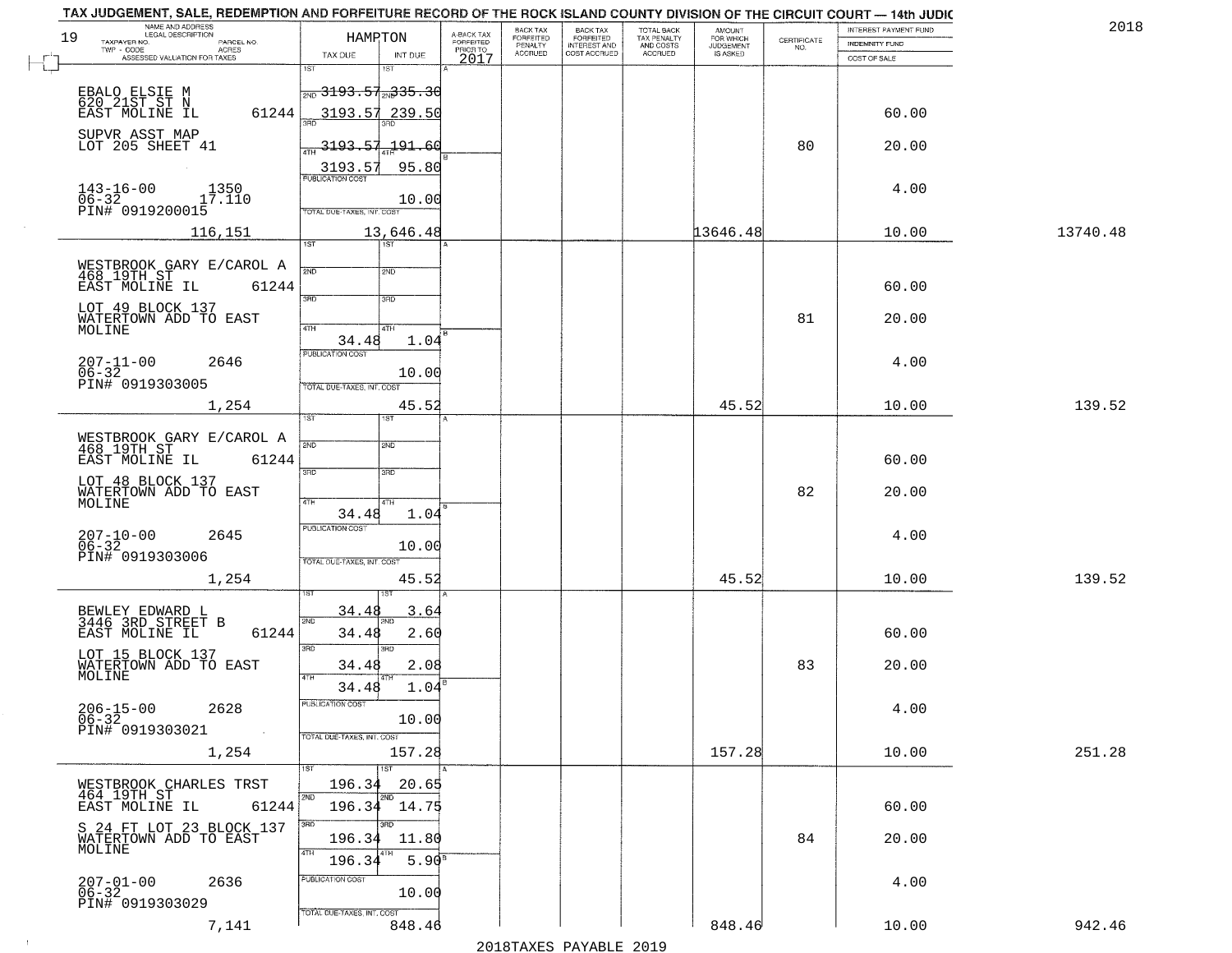|                                      |                       |                     |                                | TAX JUDGEMENT, SALE, REDEMPTION AND FORFEITURE RECORD OF THE ROCK ISLAND COUNTY DIVISION OF THE CIRCUIT COURT — 14th JUDICIAL CIRCUIT OF ILLINOIS<br>2018 - 1992                                                                                                                                         |                                                                                                         |                                                                          |                                                       |                                                             |
|--------------------------------------|-----------------------|---------------------|--------------------------------|----------------------------------------------------------------------------------------------------------------------------------------------------------------------------------------------------------------------------------------------------------------------------------------------------------|---------------------------------------------------------------------------------------------------------|--------------------------------------------------------------------------|-------------------------------------------------------|-------------------------------------------------------------|
| 19                                   | BY WHOM<br>PURCHASED  | RATE<br>$\%$<br>BID | HAMPTON<br>DATE OF SALE        | SUBSEQUENT TAXES PAID, FEES, AND TIME EXTENSION                                                                                                                                                                                                                                                          | TOTAL DUE<br>TO REDEEM<br>FROM SALE<br>LESS<br>COUNTY CLERK FEE                                         | BY WHOM REDEEMED                                                         | DATE OF REDEMP-<br>TION OR DEED<br>DAY<br>MO.<br>YEAR | RECEIVED REDEMPTION<br>MONEY IN FULL                        |
| PIN# 0919200015<br>-1                | EQUITY ONE INVESTMENT |                     | FUND LLC<br> 01 <br>12/27/2019 | 01/22/2020 Time Ext & incl<br>01/22/2020 Take Notice Fee                                                                                                                                                                                                                                                 | $07/13/2022$<br>20.85                                                                                   |                                                                          |                                                       | - 1<br>Certificate<br>Returned<br>& Cancelled<br>11/08/2021 |
|                                      |                       |                     |                                |                                                                                                                                                                                                                                                                                                          |                                                                                                         | $\begin{vmatrix} 14 & 310 & 95 \\ 160 & 00 \end{vmatrix}$ GOMEZ MAY ATTY | 10/19/2021                                            | Karen Kinney                                                |
| PIN# 0919303005<br>RICO TRUSTEE<br>2 |                       | 18                  | 12/27/2019                     | 04/06/2020 Time Ext & incl<br>04/06/2020 Take Notice Fee<br>00/00/00/000 Take Notice Fee<br>03/17/2022 Circuit Clerks Fee<br>03/17/2022 Sublication Fee<br>04/01/2022 Publication Fee<br>06/17/2021 Subs paid<br>11/30/2020 Subs paid                                                                    | 07/22/2022<br>20.95<br>35.00<br>34.76<br>$\begin{array}{r} 7.40 \\ 7.24 \\ 23.47 \end{array}$<br>438.07 |                                                                          |                                                       | $\overline{2}$                                              |
| PIN# 0919303006<br>RICO TRUSTEE<br>3 |                       | 18                  | 12/27/2019                     | 04/06/2020 Time Ext & incl<br>04/06/2020 Take Notice Fee<br>00/00/00000 Take Notice Fee<br>03/17/2022 Circuit Clerks Fee<br>03/17/2022 Sublication Fee<br>04/01/2022 Publication Fee<br>11/23/2021 Subs paid<br>11/30/2020 Subs paid                                                                     | $207/22/2022$<br>20.95<br>35.00<br>34.76<br>7:34<br>42.58<br>438.07                                     |                                                                          |                                                       | 3                                                           |
| PIN# 0919303021<br>RICO TRUSTEE<br>4 |                       | 18                  | 12/27/2019                     | 04/06/2020 Time Ext &<br>04/06/2020 Take Notic<br>00/00/0000 Take Notic<br>03/17/2022 Circuit Cl<br>04/01/2022 Sublicatic<br>11/23/2021 Subs paid<br>11/30/2020 Subs paid<br>Time Ext & incl<br>Take Notice Fee<br>Take Notice Fee<br>Circuit Clerks Fee<br>Sheriffs Fee<br>Publication Fee<br>Subs paid | 07/22/2022<br>20.95<br>35.00<br>35.00<br>20.38<br>.40<br>7.24<br>442.58<br>438.07                       |                                                                          |                                                       | 4                                                           |
| PIN# 0919303029<br>JICTB, INC<br>5   |                       | 18                  | 12/27/2019<br>$\sim 10^{-1}$   | 02/12/2020 Time Ext & incl<br>02/13/2020 Take Notice Fee                                                                                                                                                                                                                                                 | 12/06/2022<br>20.95                                                                                     |                                                                          |                                                       | Certificate<br>Returned<br>& Cancelled 5<br>01/13/2021      |
|                                      |                       |                     |                                |                                                                                                                                                                                                                                                                                                          |                                                                                                         | 1,302.70<br>160.00 LARRY WESTBROOK                                       | 12/14/2020                                            | Karen Kinney                                                |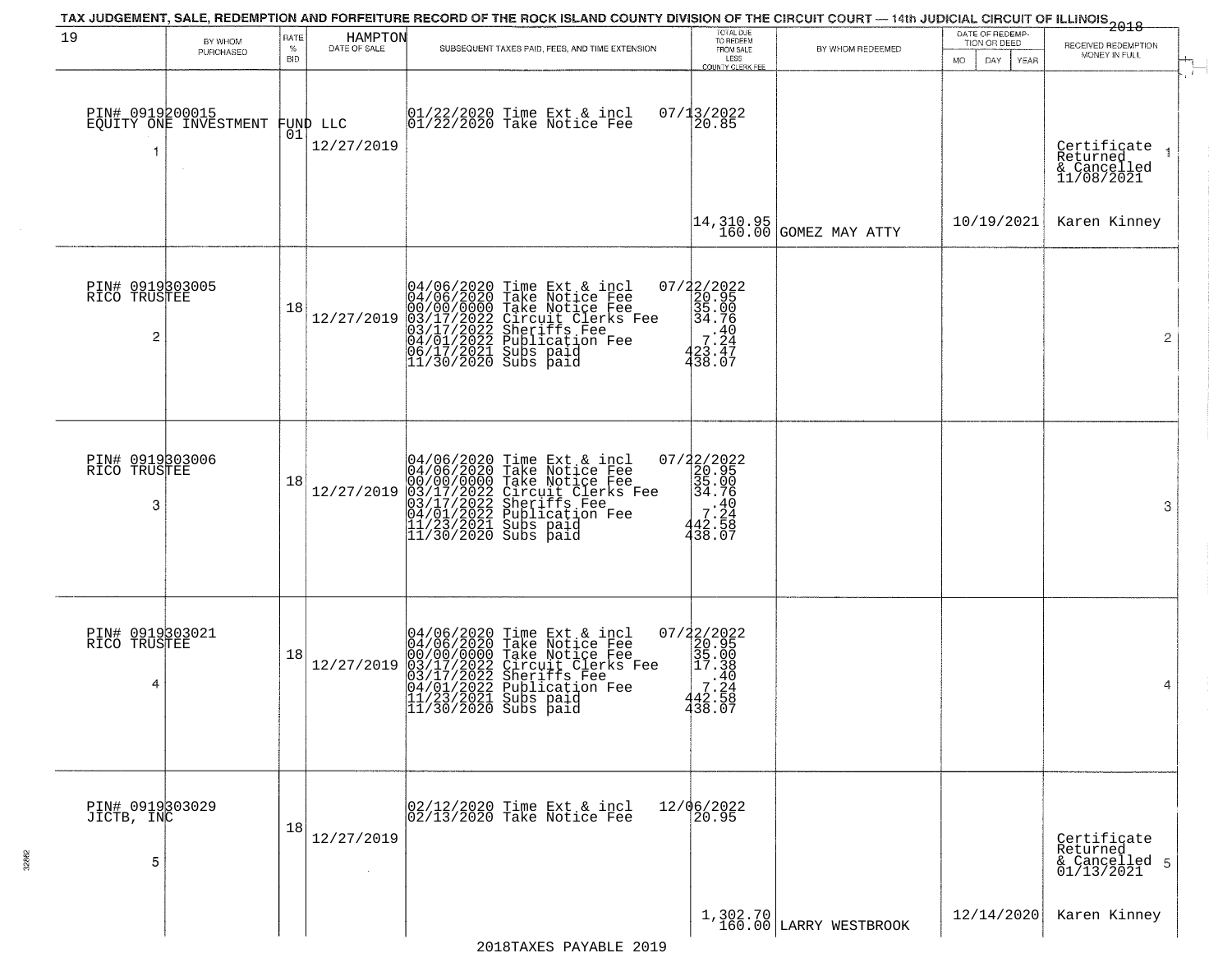|    | TAX JUDGEMENT, SALE, REDEMPTION AND FORFEITURE RECORD OF THE ROCK ISLAND COUNTY DIVISION OF THE CIRCUIT COURT — 14th JUDIC |                            |                           |                         |                              |                                                       |                                                   |                                                     |             |                                         | 201     |
|----|----------------------------------------------------------------------------------------------------------------------------|----------------------------|---------------------------|-------------------------|------------------------------|-------------------------------------------------------|---------------------------------------------------|-----------------------------------------------------|-------------|-----------------------------------------|---------|
| 20 | NAME AND ADDRESS<br>LEGAL DESCRIPTION<br>TAXPAYER NO.<br>PARCEL NO.                                                        |                            | HAMRTON                   | A-BACK TAX<br>FORFEITED | BACK TAX<br><b>FORFEITED</b> | BACK TAX<br>FORFEITED<br>INTEREST AND<br>COST ACCRUED | TOTAL BACK<br>TAX PENALTY<br>AND COSTS<br>ACCRUED | <b>AMOUNT</b><br>FOR WHICH<br>JUDGEMENT<br>IS ASKED | CERTIFICATE | INTEREST PAYMENT FUND<br>INDEMNITY FUND |         |
|    | TWP - CODE<br>ACRES<br>ASSESSED VALUATION FOR TAXES                                                                        | TAX DUE                    | INT DUE                   | PRIOR TO<br>2017        | PENALTY<br>ACCRUED           |                                                       |                                                   |                                                     | NO.         | COST OF SALE                            |         |
|    |                                                                                                                            | 1ST                        | $1S$ T                    |                         |                              |                                                       |                                                   |                                                     |             |                                         |         |
|    |                                                                                                                            | $64.83_{200}$<br>2ND       | <del>-6.79</del>          |                         |                              |                                                       |                                                   |                                                     |             |                                         |         |
|    | HANEY DEREK M<br>342 12TH ST<br>EAST MOLINE IL<br>61244                                                                    | 64.83                      | 4.85                      |                         |                              |                                                       |                                                   |                                                     |             | 60.00                                   |         |
|    |                                                                                                                            | san                        | 3BD                       |                         |                              |                                                       |                                                   |                                                     |             |                                         |         |
|    | LOT 17 BLOCK 207<br>WATERTOWN ADD TO EAST                                                                                  |                            | 3.88                      |                         |                              |                                                       |                                                   |                                                     | 85          | 20.00                                   |         |
|    | MOLINE                                                                                                                     | 4TH<br>64.8                | 1.94                      |                         |                              |                                                       |                                                   |                                                     |             |                                         |         |
|    |                                                                                                                            | <b>PUBLICATION COST</b>    |                           |                         |                              |                                                       |                                                   |                                                     |             |                                         |         |
|    | $208 - 18 - 00$<br>2675<br>06-32<br>PIN# 0919304012                                                                        |                            | 10.00                     |                         |                              |                                                       |                                                   |                                                     |             | 4.00                                    |         |
|    |                                                                                                                            | TOTAL DUE-TAXES, INT, COST |                           |                         |                              |                                                       |                                                   |                                                     |             |                                         |         |
|    | 6,728                                                                                                                      |                            | 286.78                    |                         |                              |                                                       |                                                   | 286.78                                              |             | 10.00                                   | 380.78  |
|    |                                                                                                                            | 1ST                        | ist                       |                         |                              |                                                       |                                                   |                                                     |             |                                         |         |
|    | WESTBROOK GARY E/CAROL A<br>468 19TH ST                                                                                    | <u>34.4</u>                | 3.64                      |                         |                              |                                                       |                                                   |                                                     |             |                                         |         |
|    | EAST MOLINE IL<br>61244                                                                                                    | 34.48<br>3RD               | 2.60                      |                         |                              |                                                       |                                                   |                                                     |             | 60.00                                   |         |
|    | LOT 23 BLOCK 207                                                                                                           |                            | 3RD                       |                         |                              |                                                       |                                                   |                                                     |             |                                         |         |
|    | NEW SHOPS 2ND ADD<br>TO TOWN OF EAST MOLINE                                                                                | 34.48<br>4TH               | 2.08<br>4T <sub>1</sub>   |                         |                              |                                                       |                                                   |                                                     | 86          | 20.00                                   |         |
|    |                                                                                                                            | 34.48<br>PUBLICATION COST  | 1.04                      |                         |                              |                                                       |                                                   |                                                     |             |                                         |         |
|    | $181 - 06 - 40$<br>$06 - 32$<br>$2078 - 4$                                                                                 |                            |                           |                         |                              |                                                       |                                                   |                                                     |             | 4.00                                    |         |
|    | PIN# 0919305015                                                                                                            | TOTAL DUE-TAXES, INT. COST | 10.00                     |                         |                              |                                                       |                                                   |                                                     |             |                                         |         |
|    | 1,254                                                                                                                      |                            | 157.28                    |                         |                              |                                                       |                                                   | 157.28                                              |             | 10.00                                   | 251.28  |
|    |                                                                                                                            | īST.                       | <b>ST</b>                 |                         |                              |                                                       |                                                   |                                                     |             |                                         |         |
|    | ROSAS JOSE<br>1307 4TH ST                                                                                                  | 2ND                        | 2ND                       |                         |                              |                                                       |                                                   |                                                     |             |                                         |         |
|    | 61265<br>MOLINE IL                                                                                                         |                            |                           |                         |                              |                                                       |                                                   |                                                     |             | 60.00                                   |         |
|    |                                                                                                                            | 3 <sub>BD</sub>            | 3RD                       |                         |                              |                                                       |                                                   |                                                     |             |                                         |         |
|    | LOT 22 BLOCK 207<br>TO TOWN OF EAST MOLINE                                                                                 | 4TH                        | 4TH                       |                         |                              |                                                       |                                                   |                                                     | 87          | 20.00                                   |         |
|    |                                                                                                                            | 260.27                     | 7.80                      |                         |                              |                                                       |                                                   |                                                     |             |                                         |         |
|    | $181 - 03 - 00$<br>06-32<br>2075                                                                                           | <b>PUBLICATION COST</b>    |                           |                         |                              |                                                       |                                                   |                                                     |             | 4.00                                    |         |
|    | PIN# 0919305016                                                                                                            |                            | 10.00                     |                         |                              |                                                       |                                                   |                                                     |             |                                         |         |
|    |                                                                                                                            | TOTAL OUE-TAXES, INT. COST |                           |                         |                              |                                                       |                                                   |                                                     |             |                                         |         |
|    | 9,466                                                                                                                      |                            | 278.07<br>ख़ा             |                         |                              |                                                       |                                                   | 278.07                                              |             | 10.00                                   | 372.07  |
|    |                                                                                                                            |                            |                           |                         |                              |                                                       |                                                   |                                                     |             |                                         |         |
|    | ROSAS JOSE<br>1307 4TH ST<br>61265<br>MOLINE IL                                                                            | 2ND                        | 2ND                       |                         |                              |                                                       |                                                   |                                                     |             | 60.00                                   |         |
|    |                                                                                                                            | 3RD                        | 3RD                       |                         |                              |                                                       |                                                   |                                                     |             |                                         |         |
|    | LOT 21 BLOCK 207<br>NEW SHOPS 2ND ADD<br>TO TOWN OF EAST MOLINE                                                            |                            |                           |                         |                              |                                                       |                                                   |                                                     | 88          | 20.00                                   |         |
|    |                                                                                                                            | 4TH<br>34.48               | 1.04                      |                         |                              |                                                       |                                                   |                                                     |             |                                         |         |
|    | $181 - 06 - 00$<br>2078                                                                                                    | PUBLICATION COST           |                           |                         |                              |                                                       |                                                   |                                                     |             | 4.00                                    |         |
|    | 06-32                                                                                                                      |                            | 10.00                     |                         |                              |                                                       |                                                   |                                                     |             |                                         |         |
|    | PIN# 0919305017                                                                                                            | TOTAL DUE-TAXES, INT. COST |                           |                         |                              |                                                       |                                                   |                                                     |             |                                         |         |
|    | 1,254                                                                                                                      |                            | 45.52                     |                         |                              |                                                       |                                                   | 45.52                                               |             | 10.00                                   | 139.52  |
|    |                                                                                                                            | 1ST                        | 1ST                       |                         |                              |                                                       |                                                   |                                                     |             |                                         |         |
|    | GUTIERREZ ENRIQUE<br>1133 6TH AVE                                                                                          | 2ND                        | 2ND                       |                         |                              |                                                       |                                                   |                                                     |             |                                         |         |
|    | MOLINE IL<br>61265                                                                                                         |                            |                           |                         |                              |                                                       |                                                   |                                                     |             | 60.00                                   |         |
|    | LOT 8<br>PLEASANT VIEW S 40 FT                                                                                             | 3BD<br>455.51              | $\overline{3BD}$<br>27.32 |                         |                              |                                                       |                                                   |                                                     | 89          | 20.00                                   |         |
|    |                                                                                                                            | 4TH<br>455.51              | $13.66^8$                 |                         |                              |                                                       |                                                   |                                                     |             |                                         |         |
|    |                                                                                                                            | PUBLICATION COST           |                           |                         |                              |                                                       |                                                   |                                                     |             |                                         |         |
|    | 145-17-00<br>06-32<br>1375                                                                                                 |                            | 10.00                     |                         |                              |                                                       |                                                   |                                                     |             | 4.00                                    |         |
|    | PIN# 0919413002                                                                                                            | TOTAL OUE-TAXES, INT. COST |                           |                         |                              |                                                       |                                                   |                                                     |             |                                         |         |
|    | 16,567                                                                                                                     |                            | 962.00                    |                         |                              |                                                       |                                                   | 962.00                                              |             | 10.00                                   | 1056.00 |

 $\sim 10^{-1}$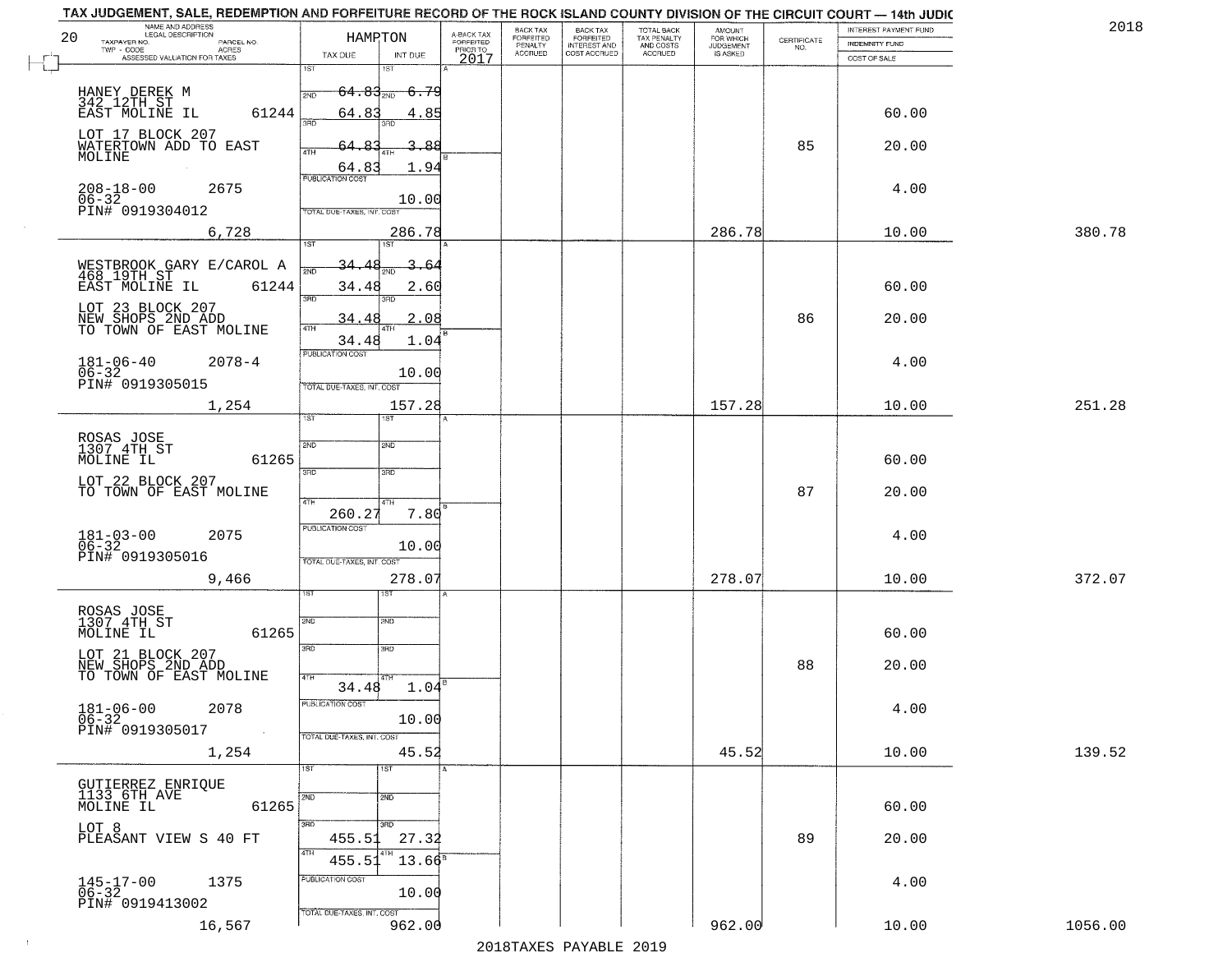|                                      |                                                     |                            |                         | TAX JUDGEMENT, SALE, REDEMPTION AND FORFEITURE RECORD OF THE ROCK ISLAND COUNTY DIVISION OF THE CIRCUIT COURT — 14th JUDICIAL CIRCUIT OF ILLINOIS<br>2018 - The Case of Many County of Management County of Management County of   |                                                                 |                                       | DATE OF REDEMP-     |                                                                              |
|--------------------------------------|-----------------------------------------------------|----------------------------|-------------------------|------------------------------------------------------------------------------------------------------------------------------------------------------------------------------------------------------------------------------------|-----------------------------------------------------------------|---------------------------------------|---------------------|------------------------------------------------------------------------------|
| 20                                   | BY WHOM<br>PURCHASED                                | RATE<br>$\%$<br><b>BID</b> | HAMPTON<br>DATE OF SALE | SUBSEQUENT TAXES PAID, FEES, AND TIME EXTENSION                                                                                                                                                                                    | TOTAL DUE<br>TO REDEEM<br>FROM SALE                             | BY WHOM REDEEMED                      | TION OR DEED        | RECEIVED REDEMPTION<br>MONEY IN FULL                                         |
| 1                                    | PIN# 0919304012<br>GRANITE LIEN GROUP LLC<br>$\sim$ | 0 <sub>0</sub>             | 12/27/2019              |                                                                                                                                                                                                                                    | LESS<br>COUNTY CLERK FEE                                        |                                       | MO.<br>DAY.<br>YEAR | $\frac{1}{\sqrt{2}}$<br>Certificate<br>Returned<br>& Cancelled<br>03/12/2020 |
|                                      |                                                     |                            |                         |                                                                                                                                                                                                                                    |                                                                 | 380.78<br>160.00 DEREK M HANEY        | 02/26/2020          | Karen Kinney                                                                 |
| PIN# 0919305015<br>RICO TRUSTEE<br>2 |                                                     | 18                         | 12/27/2019              | 04/06/2020 Time Ext & incl<br>04/06/2020 Take Notice Fee<br>00/00/00000 Take Notice Fee<br>03/17/2022 Circuit Clerks Fee<br>03/17/2022 Suberiffs Fee<br>04/01/2022 Publication Fee<br>11/23/2021 Subs paid<br>11/30/2020 Subs paid | $07/22/2022$<br>20.95<br>35.00<br>34.76<br>$442.58$<br>$438.07$ |                                       |                     | $\overline{2}$                                                               |
| PIN# 0919305016<br>JICTB, INC<br>3   |                                                     | 18                         | 12/27/2019              |                                                                                                                                                                                                                                    |                                                                 |                                       |                     | Certificate<br>Returned<br>3<br>& Cancelled<br>03/11/2020                    |
|                                      |                                                     |                            |                         |                                                                                                                                                                                                                                    |                                                                 | 439.04<br>160.00 JOSE ROSAS           | 02/03/2020          | Karen Kinney                                                                 |
| PIN# 0919305017<br>RICO TRUSTEE<br>4 |                                                     | 18                         | 12/27/2019              |                                                                                                                                                                                                                                    |                                                                 |                                       |                     | Certificate<br>Returned<br>& Cancelled 4<br>02/05/2020                       |
|                                      |                                                     |                            |                         |                                                                                                                                                                                                                                    |                                                                 | 164.63<br>160.00 JOSE ROSAS           | 01/23/2020          | Karen Kinney                                                                 |
| 5                                    | DIN# 0919413002<br>INTEGRITY INVESTMENT FUND LLC    | 01                         | 12/27/2019<br>$\sim$    |                                                                                                                                                                                                                                    |                                                                 |                                       |                     | Certificate<br>Returned<br>& Cancelled 5<br>06/15/2020                       |
|                                      |                                                     |                            |                         |                                                                                                                                                                                                                                    |                                                                 | $1,066.56$<br>160.00 ENRIQUE GUTERREZ | 05/06/2020          | Karen Kinney                                                                 |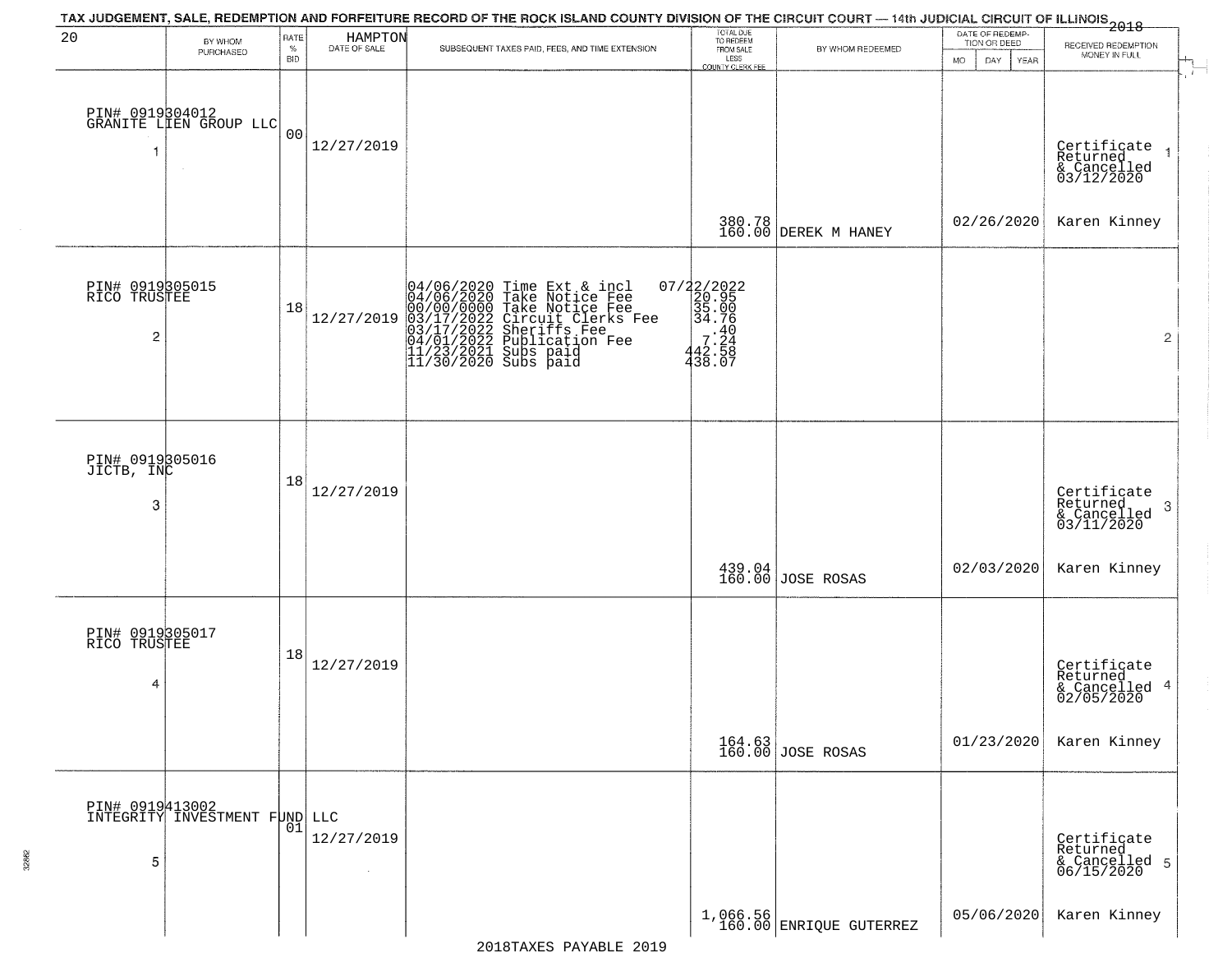| 21       | NAME AND ADDRESS<br>LEGAL DESCRIPTION<br>TAXPAYER NO.<br>PARCEL NO.                     | HAMPTON                                                       | A-BACK TAX<br>FORFEITED<br>PRIOR TO | BACK TAX<br>FORFEITED<br>PENALTY | BACK TAX<br>FORFEITED<br>INTEREST AND | TOTAL BACK<br>TAX PENALTY<br>AND COSTS | AMOUNT<br>FOR WHICH<br><b>JUDGEMENT</b> | $\begin{array}{c} \text{CEPTIFICATE} \\ \text{NO.} \end{array}$ | INTEREST PAYMENT FUND<br><b>INDEMNITY FUND</b> | 2018    |
|----------|-----------------------------------------------------------------------------------------|---------------------------------------------------------------|-------------------------------------|----------------------------------|---------------------------------------|----------------------------------------|-----------------------------------------|-----------------------------------------------------------------|------------------------------------------------|---------|
| $r^{-1}$ | $TWP - CODE$<br>ACRES<br>ASSESSED VALUATION FOR TAXES                                   | TAX DUE<br>INT DUE                                            | 2017                                | <b>ACCRUED</b>                   | COST ACCRUED                          | ACCRUED                                | IS ASKED                                |                                                                 | COST OF SALE                                   |         |
|          |                                                                                         | 1ST<br>18T                                                    |                                     |                                  |                                       |                                        |                                         |                                                                 |                                                |         |
|          | GUTIERREZ ENRIQUE<br>1133 6TH AVE<br>MOLINE IL<br>61265                                 | 2ND<br>2ND<br>370<br>3RD                                      |                                     |                                  |                                       |                                        |                                         |                                                                 | 60.00                                          |         |
|          | LOT 9<br>PLEASANT VIEW                                                                  | 153.59<br><u>9.20</u><br>4TH                                  |                                     |                                  |                                       |                                        |                                         | 90                                                              | 20.00                                          |         |
|          | $145 - 18 - 00$<br>1376                                                                 | 153.59<br>4.60                                                |                                     |                                  |                                       |                                        |                                         |                                                                 | 4.00                                           |         |
|          | 06-32<br>PIN# 0919413009                                                                | 10.00<br>TOTAL DUE-TAXES, INT. COST                           |                                     |                                  |                                       |                                        |                                         |                                                                 |                                                |         |
|          | 5,586                                                                                   | 330.98<br>IST<br>1ST                                          |                                     |                                  |                                       |                                        | 330.98                                  |                                                                 | 10.00                                          | 424.98  |
|          |                                                                                         |                                                               |                                     |                                  |                                       |                                        |                                         |                                                                 |                                                |         |
|          | NINO REALTY CORP<br>PO BOX 173<br>EAST MOLINE IL<br>61244                               | 2ND<br>2ND<br>659.28<br>49.45<br>$\overline{\text{R}}$<br>3RD |                                     |                                  |                                       |                                        |                                         |                                                                 | 60.00                                          |         |
|          | OUTLOT 1<br>DONAHOO AND COSNERS 1ST<br>ADD TO TOWN OF EAST MOL<br>E 60.3 FT OF S 120 FT | 39.56<br>659.<br>2.8                                          |                                     |                                  |                                       |                                        |                                         | 91                                                              | 20.00                                          |         |
|          | $153 - 20 - 00$<br>$06 - 32$<br>1519                                                    | 19.78<br>659.28<br>PUBLICATION COST                           |                                     |                                  |                                       |                                        |                                         |                                                                 | 4.00                                           |         |
|          | PIN# 0919414011                                                                         | 10.00<br>TOTAL DUE-TAXES, INT. COST                           |                                     |                                  |                                       |                                        |                                         |                                                                 |                                                |         |
|          | 23,978                                                                                  | 2,096.63<br>1ST                                               |                                     |                                  |                                       |                                        | 2096.63                                 |                                                                 | 10.00                                          | 2190.63 |
|          | JACKSON ED<br>2127 DIXWELL ST                                                           | 2ND<br>2ND                                                    |                                     |                                  |                                       |                                        |                                         |                                                                 |                                                |         |
|          | DAVENPORT IA<br>52802                                                                   | 3RD<br>3RD                                                    |                                     |                                  |                                       |                                        |                                         |                                                                 | 60.00                                          |         |
|          | LOT 6 BLOCK 1<br>DONAHOO AND COSNERS 1ST<br>ADD TO TOWN OF EAST MOL                     | 292.33<br>17.52<br>4TH                                        |                                     |                                  |                                       |                                        |                                         | 92                                                              | 20.00                                          |         |
|          | LOT 5 AND<br>1438                                                                       | 292.33<br>8.76<br><b>PUBLICATION COST</b>                     |                                     |                                  |                                       |                                        |                                         |                                                                 | 4.00                                           |         |
|          | $149 - 03 - 00$<br>06-32<br>PIN# 0919416003                                             | 10.00<br>TOTAL OUE-TAXES, INT. COST                           |                                     |                                  |                                       |                                        |                                         |                                                                 |                                                |         |
|          | 21,632                                                                                  | 620.94                                                        |                                     |                                  |                                       |                                        | 620.94                                  |                                                                 | 10.00                                          | 714.94  |
|          | HUNTER CAREEM<br>2420 3RD AVE                                                           | 446.71<br><u>46.90</u>                                        |                                     |                                  |                                       |                                        |                                         |                                                                 |                                                |         |
|          | EAST MOLINE IL<br>61244                                                                 | 2ND<br>446.71<br>33.50<br>3BD<br>$\overline{3BD}$             |                                     |                                  |                                       |                                        |                                         |                                                                 | 60.00                                          |         |
|          | LOT 4<br>VERSLUIS HOME DEV 1ST ADD                                                      | 26.80<br>446.71<br>4TH                                        |                                     |                                  |                                       |                                        |                                         | 93                                                              | 20.00                                          |         |
|          |                                                                                         | 446.71 13.40                                                  |                                     |                                  |                                       |                                        |                                         |                                                                 |                                                |         |
|          | $389 - 15 - 00$<br>06-32<br>6182<br>PIN# 0919419004<br>$\sim 100$ km $^{-1}$            | PUBLICATION COST<br>10.00                                     |                                     |                                  |                                       |                                        |                                         |                                                                 | 4.00                                           |         |
|          | 22,247                                                                                  | TOTAL DUE-TAXES, INT. COST<br>1,917.44                        |                                     |                                  |                                       |                                        | 1917.44                                 |                                                                 | 10.00                                          | 2011.44 |
|          |                                                                                         | 1ST<br>1ST<br>855.15<br>89.81                                 |                                     |                                  |                                       |                                        |                                         |                                                                 |                                                |         |
|          | BAUTISTA REYNA<br>2502 3RD AVE<br>61244<br>EAST MOLINE IL                               | 2ND<br>2ND<br>$855.1$ \$<br>64.15                             |                                     |                                  |                                       |                                        |                                         |                                                                 | 60.00                                          |         |
|          | LOT 5<br>VERSLUIS HOME DEV 1ST ADD                                                      | 3BD<br>3RD<br>855.15<br>51.32                                 |                                     |                                  |                                       |                                        |                                         | 94                                                              | 20.00                                          |         |
|          |                                                                                         | 4TH<br>$25.66^{\overline{5}}$<br>855.15                       |                                     |                                  |                                       |                                        |                                         |                                                                 |                                                |         |
|          | $389 - 16 - 00$<br>06-32<br>6183<br>PIN# 0919419012                                     | PUBLICATION COST<br>10.00                                     |                                     |                                  |                                       |                                        |                                         |                                                                 | 4.00                                           |         |
|          | 31,102                                                                                  | TOTAL DUE-TAXES, INT. COST<br>3,661.54                        |                                     |                                  |                                       |                                        | 3661.54                                 |                                                                 | 10.00                                          | 3755.54 |

 $\vdash$ 

 $\sim 10$ 

2018TAXES PAYABLE 2019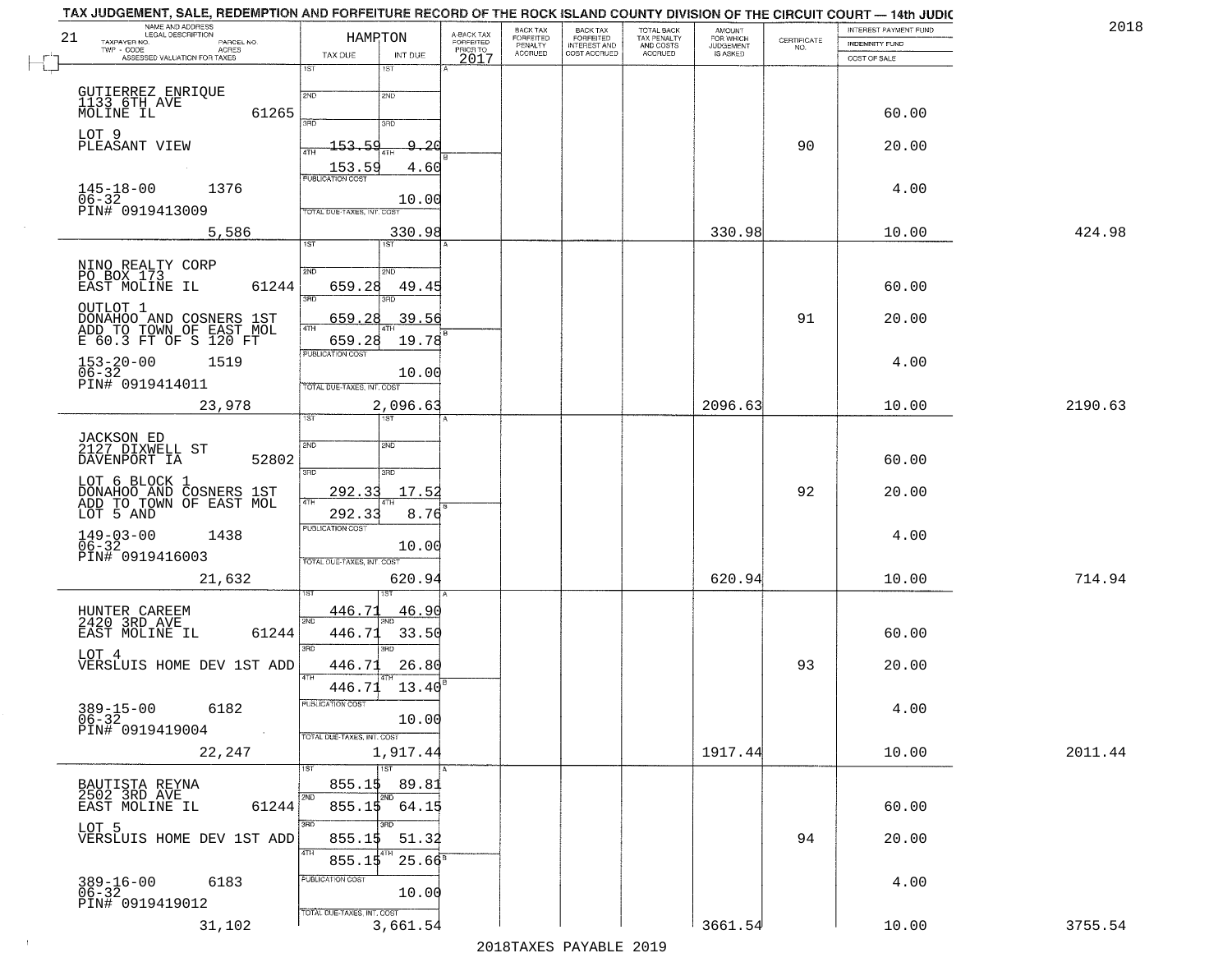| 21                                        | BY WHOM                                   | RATE               | HAMPTON<br>DATE OF SALE | TAX JUDGEMENT, SALE, REDEMPTION AND FORFEITURE RECORD OF THE ROCK ISLAND COUNTY DIVISION OF THE CIRCUIT COURT — 14th JUDICIAL CIRCUIT OF ILLINOIS 2018 | TOTAL DUE<br>TO REDEEM<br>FROM SALE |                                                                   | DATE OF REDEMP-<br>TION OR DEED | RECEIVED REDEMPTION                                                    |
|-------------------------------------------|-------------------------------------------|--------------------|-------------------------|--------------------------------------------------------------------------------------------------------------------------------------------------------|-------------------------------------|-------------------------------------------------------------------|---------------------------------|------------------------------------------------------------------------|
|                                           | PURCHASED                                 | $\%$<br><b>BID</b> |                         | SUBSEQUENT TAXES PAID, FEES, AND TIME EXTENSION                                                                                                        | LESS<br>COUNTY CLERK FEE            | BY WHOM REDEEMED                                                  | <b>MO</b><br>DAY<br>YEAR        | MONEY IN FULL                                                          |
| PIN# 0919413009<br>RICO TRUSTEE<br>1      |                                           | 18                 | 12/27/2019              | 04/06/2020 Time Ext & incl<br>04/06/2020 Take Notice Fee                                                                                               | $07/22/2022$<br>20.95               |                                                                   |                                 | Certificate<br>Returned<br>& Cancelled<br>05/01/2020                   |
|                                           |                                           |                    |                         |                                                                                                                                                        |                                     | $\begin{array}{c} 522.43 \\ 160.00 \end{array}$ ENRIQUE GUTIERREZ | 04/30/2020                      | Karen Kinney                                                           |
| $\overline{2}$                            | PIN# 0919414011<br>GRANITE LIEN GROUP LLC | 0 <sub>0</sub>     | 12/27/2019              |                                                                                                                                                        |                                     |                                                                   |                                 | Certificate<br>Returned<br>$\overline{c}$<br>& Cancelled<br>02/07/2020 |
|                                           |                                           |                    |                         |                                                                                                                                                        |                                     | 2,190.63 MARINE CREDIT UNION                                      | 01/31/2020                      | Karen Kinney                                                           |
| PIN# 0919416003<br>WESTERN SITES LLC<br>3 |                                           | 0 <sub>0</sub>     | 12/27/2019              |                                                                                                                                                        |                                     |                                                                   |                                 | Certificate<br>Returned<br>3<br>$\frac{1}{2}$ Cancelled<br>02/11/2020  |
|                                           |                                           |                    |                         |                                                                                                                                                        |                                     | $714.94$ $ ED$ JACKSON                                            | 01/22/2020                      | Karen Kinney                                                           |
| 4                                         | PIN# 0919419004<br>EQUITY ONE INVESTMENT  | 00 <sup>1</sup>    | FUND LLC<br>12/27/2019  | $\begin{bmatrix} 01/22/2020 \\ 01/22/2020 \\ 01 \end{bmatrix}$ Take Notice Fee                                                                         | $07/13/2022$<br>20.85               |                                                                   |                                 | Certificate<br>Returned<br>$\overline{4}$<br>& Cancelled<br>03/10/2021 |
|                                           |                                           |                    |                         |                                                                                                                                                        | 2,032.29<br>160.00                  | CAREEM HUNTER                                                     | 02/25/2021                      | Karen Kinney                                                           |
| 5                                         | PIN# 0919419012<br>EQUITY ONE INVESTMENT  | 00                 | FUND LLC<br>12/27/2019  | 01/22/2020 Time Ext & incl<br>01/22/2020 Take Notice Fee                                                                                               | $07/13/2022$<br>20.85               |                                                                   |                                 | Certificate<br>Returned<br>& Cancelled 5<br>03/12/2020                 |
|                                           |                                           |                    |                         |                                                                                                                                                        |                                     | $3,776.39$<br>160.00 REYNA BAUTISTA                               | 02/25/2020                      | Karen Kinney                                                           |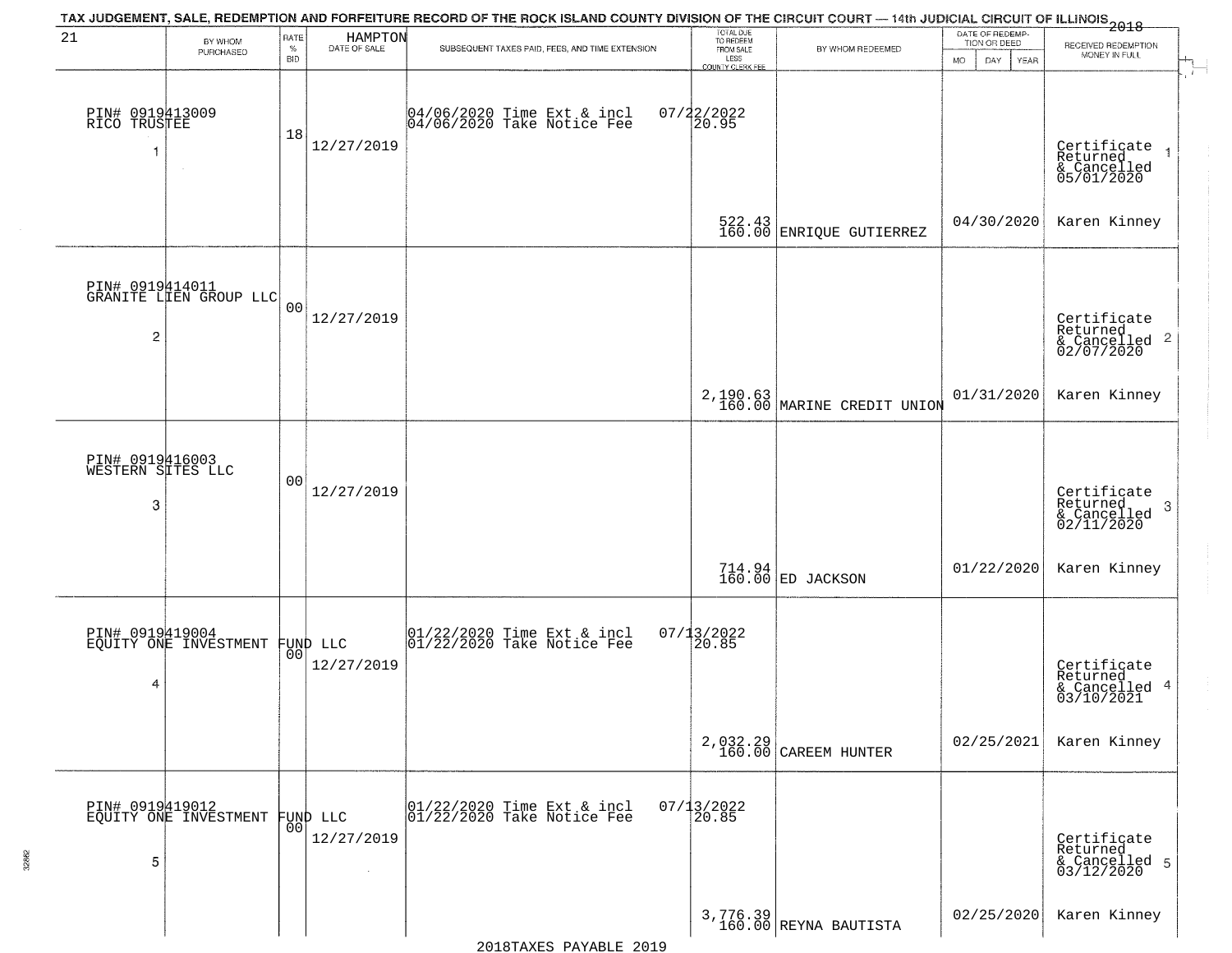| 22 | NAME AND ADDRESS<br>LEGAL DESCRIPTION<br>TAXPAYER NO.<br>PARCEL NO.        | HAMRTON                                                         |                                            | A-BACK TAX<br>FORFEITED | BACK TAX<br>FORFEITED | BACK TAX<br>FORFEITED<br>INTEREST AND<br>COST ACCRUED | TOTAL BACK<br>TAX PENALTY<br>AND COSTS<br>ACCRUED | <b>AMOUNT</b><br>FOR WHICH<br>JUDGEMENT<br>IS ASKED | CERTIFICATE | INTEREST PAYMENT FUND<br><b>INDEMNITY FUND</b> | 2018    |
|----|----------------------------------------------------------------------------|-----------------------------------------------------------------|--------------------------------------------|-------------------------|-----------------------|-------------------------------------------------------|---------------------------------------------------|-----------------------------------------------------|-------------|------------------------------------------------|---------|
|    | TWP - CODE AGRES<br>ASSESSED VALUATION FOR TAXES                           | TAX DUE<br>1ST                                                  | INT DUE<br>1ST                             | PRIOR TO<br>2017        | PENALTY<br>ACCRUED    |                                                       |                                                   |                                                     | NO.         | COST OF SALE                                   |         |
|    |                                                                            | 2ND                                                             |                                            |                         |                       |                                                       |                                                   |                                                     |             |                                                |         |
|    | DITECH FINANCIAL LLC<br>345 SAINT PETER ST<br>SAINT PAUL MN<br>55102       | 688.39<br>3AD                                                   | 2ND<br>51.65                               |                         |                       |                                                       |                                                   |                                                     |             | 60.00                                          |         |
|    | LOT 54<br>MEERSMANS QUARTER ACRES<br>ADD                                   | $-688-$<br>4TH                                                  | 3BD                                        |                         |                       |                                                       |                                                   |                                                     | 95          | 20.00                                          |         |
|    | $293 - 04 - 00$<br>4383                                                    | 688.39<br><b>PUBLICATION COST</b>                               | 20.66                                      |                         |                       |                                                       |                                                   |                                                     |             | 4.00                                           |         |
|    | 06-32<br>PIN# 0920403013                                                   | TOTAL DUE-TAXES, INT. COST                                      | 10.00                                      |                         |                       |                                                       |                                                   |                                                     |             |                                                |         |
|    | 31,037                                                                     | $\overline{1ST}$                                                | 2,188.80<br>1ST <sup>1</sup>               |                         |                       |                                                       |                                                   | 2188.80                                             |             | 10.00                                          | 2282.80 |
|    | DALY JAMES W<br>4107 4TH AVE<br>61244<br>EAST MOLINE IL                    | 2ND                                                             | 2ND                                        |                         |                       |                                                       |                                                   |                                                     |             | 60.00                                          |         |
|    | LOT 6 BLOCK 1<br>BABCOCK ACRE ADD                                          | 3BD<br>86.01<br>47H                                             | 3RD<br>5.16                                |                         |                       |                                                       |                                                   |                                                     | 96          | 20.00                                          |         |
|    | 4679<br>$307 - 19 - 00$<br>$06 - 37$<br>PIN# 0921301006                    | 86.01<br><b>PUBLICATION COST</b>                                | 2.58<br>10.00                              |                         |                       |                                                       |                                                   |                                                     |             | 4.00                                           |         |
|    | 23,145                                                                     | TOTAL DUE-TAXES, INT. COST                                      | 189.76                                     |                         |                       |                                                       |                                                   | 189.76                                              |             | 10.00                                          | 283.76  |
|    | GRUDZINSKI DOUG/VICKI TST<br>16115 20TH AVE N<br>EAST MOLINE IL<br>61244   | $-650.15$<br>काठ<br>650.15                                      | $\frac{68.25}{100}$<br>48.75               |                         |                       |                                                       |                                                   |                                                     |             | 60.00                                          |         |
|    | LOT 10 BLOCK 3<br>BABCOCK ACRE ADD                                         | 3RD<br>650.15<br>4TH                                            | 39.00                                      |                         |                       |                                                       |                                                   |                                                     | 97          | 20.00                                          |         |
|    | $309 - 02 - 00$<br>06-37<br>4706<br>PIN# 0921303012                        | 650.15<br><b>PUBLICATION COST</b><br>TOTAL OUE-TAXES, INT. COST | 19.50<br>10.00                             |                         |                       |                                                       |                                                   |                                                     |             | 4.00                                           |         |
|    | 30,393                                                                     |                                                                 | 2,786.10                                   |                         |                       |                                                       |                                                   | 2786.10                                             |             | 10.00                                          | 2880.10 |
|    | GOTTMAN LINNEA/GERALD W<br>17328 RTE 5 AND 92<br>EAST MOLINE IL<br>61244   | 978.70<br>2ND<br>978.70                                         | 102.76<br>73.40                            |                         |                       |                                                       |                                                   |                                                     |             | 60.00                                          |         |
|    | SUPVR ASST MAP<br>LOT 311 SHEET 47                                         | 3RD<br>978.70                                                   | 3RD<br>58.72<br>4TH                        |                         |                       |                                                       |                                                   |                                                     | 98          | 20.00                                          |         |
|    | $055 - 14 - 00$<br>$\frac{496}{3.000}$<br>$06 - 37$<br>PIN# 0922300013     | 978.70<br>PUBLICATION COST<br>TOTAL DUE-TAXES, INT. COST        | 29.36<br>10.00                             |                         |                       |                                                       |                                                   |                                                     |             | 4.00                                           |         |
|    | 36,720                                                                     |                                                                 | 4,189.04                                   |                         |                       |                                                       |                                                   | 4189.04                                             |             | 10.00                                          | 4283.04 |
|    | CASTILLO TEODULO/JUDITH<br>17310 RTE 5 & 92<br>EAST MOLINE IL 612<br>61244 | 2ND                                                             | 1ST<br>180.02 18.90<br>2ND<br>180.02 13.50 |                         |                       |                                                       |                                                   |                                                     |             | 60.00                                          |         |
|    | SUPVR ASST MAP<br>LOT 313 SHEET 47                                         | 3BD<br>180.02<br>4TH                                            | 3RD<br>10.80                               |                         |                       |                                                       |                                                   |                                                     | 99          | 20.00                                          |         |
|    | $055 - 18 - 00$<br>06-37<br>$^{496-2}_{1.200}$<br>PIN# 0922300022          | 180.02<br>PUBLICATION COST                                      | $5.40^{8}$<br>10.00                        |                         |                       |                                                       |                                                   |                                                     |             | 4.00                                           |         |
|    | 6,754                                                                      | TOTAL DUE-TAXES, INT. COST                                      | 778.68                                     |                         |                       |                                                       |                                                   | 778.68                                              |             | 10.00                                          | 872.68  |

 $\sim 10^6$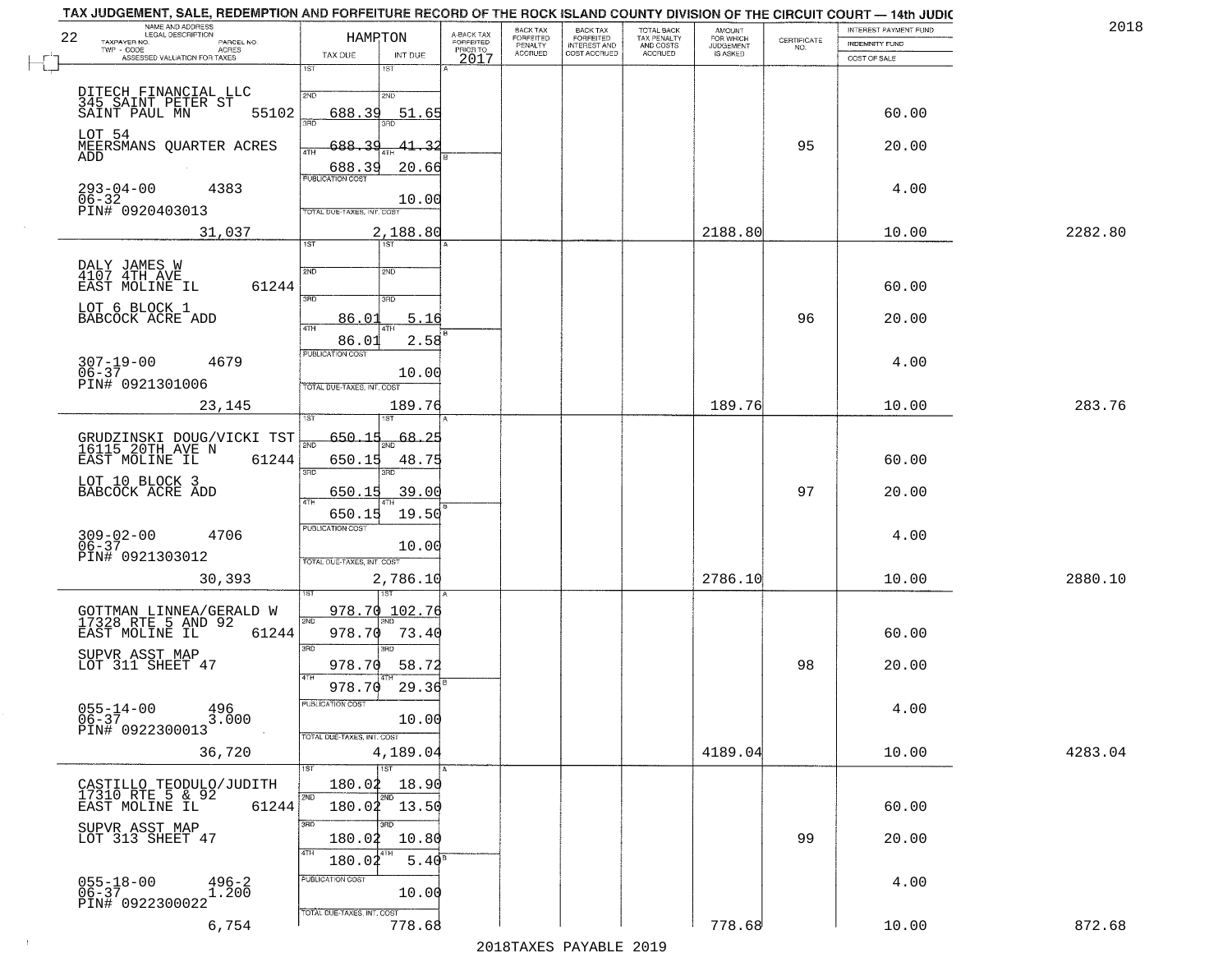|                                           |                                                    |                            |                                | TAX JUDGEMENT, SALE, REDEMPTION AND FORFEITURE RECORD OF THE ROCK ISLAND COUNTY DIVISION OF THE CIRCUIT COURT — 14th JUDICIAL CIRCUIT OF ILLINOIS<br>2018 - The Contract of December 1999 |                                                                 |                                     |                                                        |                                                                      |
|-------------------------------------------|----------------------------------------------------|----------------------------|--------------------------------|-------------------------------------------------------------------------------------------------------------------------------------------------------------------------------------------|-----------------------------------------------------------------|-------------------------------------|--------------------------------------------------------|----------------------------------------------------------------------|
| 22                                        | BY WHOM<br>PURCHASED                               | RATE<br>$\%$<br><b>BID</b> | HAMPTON<br>DATE OF SALE        | SUBSEQUENT TAXES PAID, FEES, AND TIME EXTENSION                                                                                                                                           | TOTAL DUE<br>TO REDEEM<br>FROM SALE<br>LESS<br>COUNTY CLERK FEE | BY WHOM REDEEMED                    | DATE OF REDEMP-<br>TION OR DEED<br>MO.<br>DAY.<br>YEAR | RECEIVED REDEMPTION<br>MONEY IN FULL<br>$\mathcal{A}^{\mathcal{A}'}$ |
| -1                                        | PIN# 0920403013<br>EQUITY ONE INVESTMENT<br>$\sim$ |                            | FUND LLC<br> 00 <br>12/27/2019 |                                                                                                                                                                                           |                                                                 |                                     |                                                        | Certificate<br>Returned<br>& Cancelled<br>02/07/2020                 |
|                                           |                                                    |                            |                                |                                                                                                                                                                                           |                                                                 | $2,282.80$ CORELOGIC                | 01/14/2020                                             | Karen Kinney                                                         |
| PIN# 0921301006<br>WESTERN SITES LLC<br>2 |                                                    | 00                         | 12/27/2019                     | 03/09/2020 Time Ext & incl<br>03/09/2020 Take Notice Fee                                                                                                                                  | $07/12/2022$<br>20.95                                           |                                     |                                                        | Certificate<br>Returned<br>& Cancelled <sup>2</sup><br>07/09/2020    |
|                                           |                                                    |                            |                                |                                                                                                                                                                                           |                                                                 | 304.71<br>160.00 JAMES DALY         | 06/19/2020                                             | Karen Kinney                                                         |
| 3                                         | PIN# 0921303012<br>GRANITE LIEN GROUP LLC          | 0 <sub>0</sub>             | 12/27/2019                     | 04/29/2020 Time Ext & incl<br>04/29/2020 Take Notice Fee                                                                                                                                  | 12/15/2022<br>20.95                                             |                                     |                                                        | Certificate<br>Returned<br>-3<br>& Cancelled<br>08/31/2020           |
|                                           |                                                    |                            |                                |                                                                                                                                                                                           |                                                                 | 2,901.05<br>160.00 RENEE MCGINTY    | 06/15/2020                                             | Karen Kinney                                                         |
| 4                                         | PIN# 0922300013<br>GRANITE LIEN GROUP LLC          | 0 <sub>0</sub>             | 12/27/2019                     | 04/29/2020 Time Ext & incl<br>04/29/2020 Take Notice Fee                                                                                                                                  | 12/15/2022<br>20.95                                             |                                     |                                                        | Certificate<br>Returned<br>& Cancelled 4<br>08/31/2020               |
|                                           |                                                    |                            |                                |                                                                                                                                                                                           |                                                                 | 4, 303.99<br>160.00 LAURENCE WEIMER | 06/03/2020                                             | Karen Kinney                                                         |
| PIN# 0922300022<br>AUCTION Z INC<br>5     |                                                    | 01                         | 12/27/2019<br>$\sim$           | 03/09/2020 Time Ext & incl<br>03/09/2020 Take Notice Fee<br>12/10/2021 Subs paid                                                                                                          | 07/12/2022<br>20.95<br>1,249.28                                 |                                     |                                                        | 5                                                                    |
|                                           |                                                    |                            |                                | 2018TAXES PAYABLE 2019                                                                                                                                                                    |                                                                 |                                     |                                                        |                                                                      |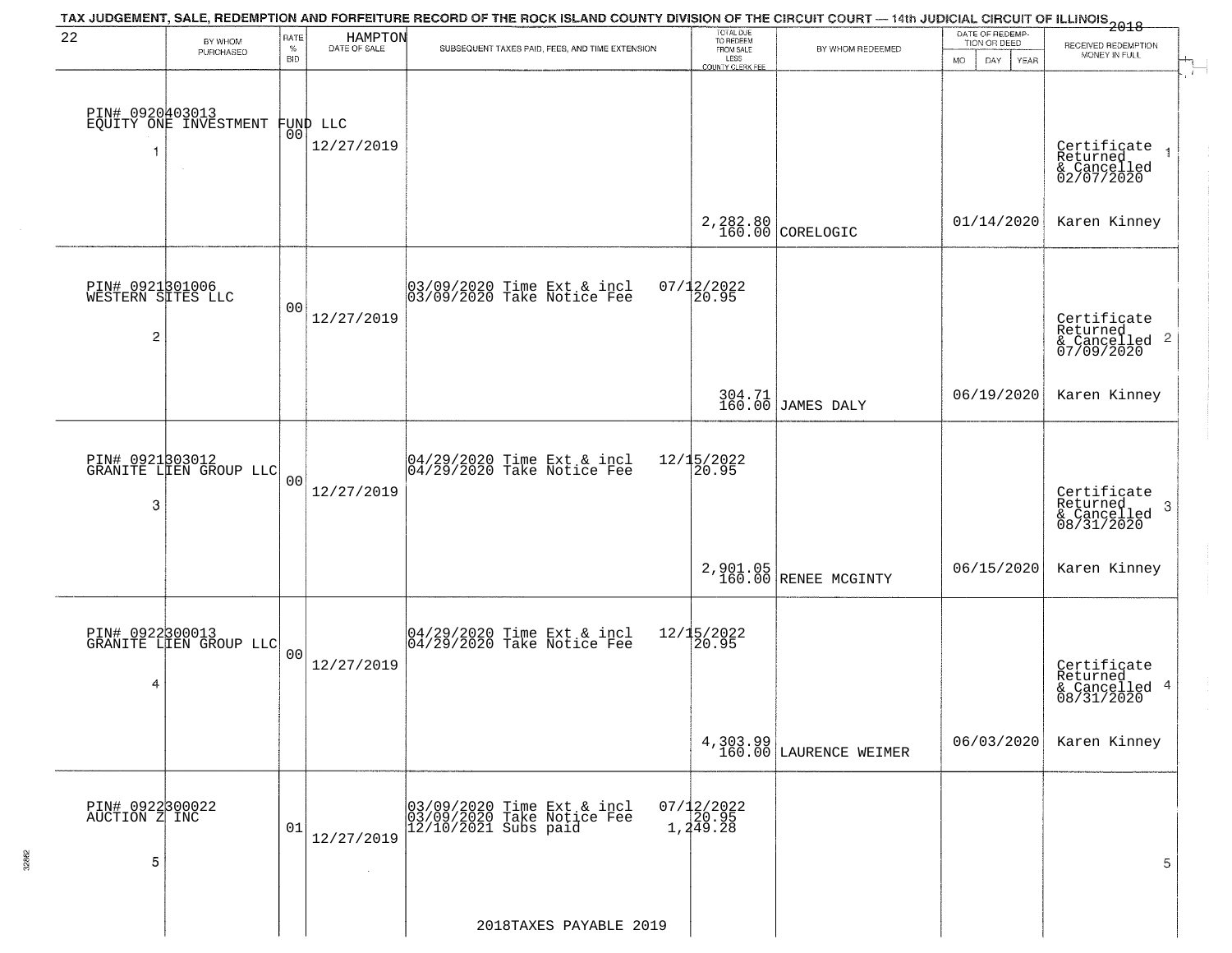| TAX JUDGEMENT, SALE, REDEMPTION AND FORFEITURE RECORD OF THE ROCK ISLAND COUNTY DIVISION OF THE CIRCUIT COURT - 14th JUDIC |                                              |                         |                       |                                     |                                     |                                              |             |                       |         |
|----------------------------------------------------------------------------------------------------------------------------|----------------------------------------------|-------------------------|-----------------------|-------------------------------------|-------------------------------------|----------------------------------------------|-------------|-----------------------|---------|
| NAME AND ADDRESS<br>LEGAL DESCRIPTION<br>23                                                                                | HAMRTON                                      | A-BACK TAX<br>FORFEITED | BACK TAX<br>FORFEITED | <b>BACK TAX</b><br><b>FORFEITED</b> | TOTAL BACK                          | AMOUNT<br>FOR WHICH<br>JUDGEMENT<br>IS ASKED | CERTIFICATE | INTEREST PAYMENT FUND | 2018    |
| TAXPAYER NO.<br>PARCEL NO.<br>TWP - CODE<br>ACRES                                                                          |                                              | PRIOR TO                | PENALTY<br>ACCRUED    | INTEREST AND<br>COST ACCRUED        | TAX PENALTY<br>AND COSTS<br>ACCRUED |                                              | NO.         | <b>INDEMNITY FUND</b> |         |
| ASSESSED VALUATION FOR TAXES                                                                                               | TAX DUE<br>INT DUE<br>1ST<br>18T             | 2017                    |                       |                                     |                                     |                                              |             | COST OF SALE          |         |
|                                                                                                                            |                                              |                         |                       |                                     |                                     |                                              |             |                       |         |
| JACKSON LUCAS K/BONETTA                                                                                                    | <del>678.57<sub>2ND</sub> 71.26</del><br>2ND |                         |                       |                                     |                                     |                                              |             |                       |         |
| PO BOX 94<br>61236                                                                                                         | 678.57<br><u>50.90</u>                       |                         |                       |                                     |                                     |                                              |             | 60.00                 |         |
|                                                                                                                            |                                              |                         |                       |                                     |                                     |                                              |             |                       |         |
| LOT 7 BLOCK A<br>MARY A GOLDENS ADD                                                                                        | 678.57<br>40.72                              |                         |                       |                                     |                                     |                                              | 100         | 20.00                 |         |
| LOT 6 BLK A BARSTOW                                                                                                        | 20.36<br>678.57                              |                         |                       |                                     |                                     |                                              |             |                       |         |
|                                                                                                                            | <b>PUBLICATION COST</b>                      |                         |                       |                                     |                                     |                                              |             |                       |         |
| 849<br>$111 - 11 - 00$<br>$06 - 16$                                                                                        | 10.00                                        |                         |                       |                                     |                                     |                                              |             | 4.00                  |         |
| PIN# 0926301010                                                                                                            | TOTAL DUE-TAXES, INT. COST                   |                         |                       |                                     |                                     |                                              |             |                       |         |
| 34,896                                                                                                                     | 2,907.52                                     |                         |                       |                                     |                                     | 2907.52                                      |             | 10.00                 | 3001.52 |
|                                                                                                                            | 1ST                                          |                         |                       |                                     |                                     |                                              |             |                       |         |
|                                                                                                                            | <u>605.18</u><br>$\frac{63.56}{200}$         |                         |                       |                                     |                                     |                                              |             |                       |         |
| RILEY RODNEY D<br>18605 1ST AVE                                                                                            | 2ND                                          |                         |                       |                                     |                                     |                                              |             |                       |         |
| 61236<br><b>BARSTOW IL</b>                                                                                                 | 605.18<br>45.40<br>3RD<br>חוז                |                         |                       |                                     |                                     |                                              |             | 60.00                 |         |
| LOT 9 BLOCK B<br><b>J G FRANKLINS ADD</b>                                                                                  |                                              |                         |                       |                                     |                                     |                                              |             |                       |         |
| & LOT 5BLK B BARSTOW                                                                                                       | 605.18<br>36.32<br>ৰাম                       |                         |                       |                                     |                                     |                                              | 101         | 20.00                 |         |
|                                                                                                                            | 605.18<br>18.16                              |                         |                       |                                     |                                     |                                              |             |                       |         |
| $110 - 18 - 00$<br>840                                                                                                     | PUBLICATION COST                             |                         |                       |                                     |                                     |                                              |             | 4.00                  |         |
| $06 - 16$<br>PIN# 0926302004                                                                                               | 10.00                                        |                         |                       |                                     |                                     |                                              |             |                       |         |
|                                                                                                                            | TOTAL DUE-TAXES, INT. COST                   |                         |                       |                                     |                                     |                                              |             |                       |         |
| 31,122                                                                                                                     | 2,594.16<br>1ST<br>1ST                       |                         |                       |                                     |                                     | 2594.16                                      |             | 10.00                 | 2688.16 |
|                                                                                                                            |                                              |                         |                       |                                     |                                     |                                              |             |                       |         |
| SOLINGER ELI J/WENDI J<br>850 11TH STREET CT APT 3B<br>SILVIS IL 61282                                                     | 2ND                                          |                         |                       |                                     |                                     |                                              |             |                       |         |
|                                                                                                                            | 41.42<br>3.10                                |                         |                       |                                     |                                     |                                              |             | 60.00                 |         |
| LOT 7 BLOCK B                                                                                                              | 3 <sub>BD</sub><br>3RD                       |                         |                       |                                     |                                     |                                              |             |                       |         |
| E 85 FT LOT 10 J G<br>FRANKLINS ADD AND BARSTOW                                                                            | 2.48<br>41.42                                |                         |                       |                                     |                                     |                                              | 102         | 20.00                 |         |
| E FRL LOT 6 AND                                                                                                            | 1.24<br>41.42                                |                         |                       |                                     |                                     |                                              |             |                       |         |
| $839 - A$                                                                                                                  | <b>PUBLICATION COST</b>                      |                         |                       |                                     |                                     |                                              |             | 4.00                  |         |
| $110 - 15 - 00$<br>06-16                                                                                                   | 10.00                                        |                         |                       |                                     |                                     |                                              |             |                       |         |
| PIN# 0926302009                                                                                                            | TOTAL OUE-TAXES, INT. COST                   |                         |                       |                                     |                                     |                                              |             |                       |         |
| 2,130                                                                                                                      | 186.84                                       |                         |                       |                                     |                                     | 186.84                                       |             | 10.00                 | 280.84  |
|                                                                                                                            |                                              |                         |                       |                                     |                                     |                                              |             |                       |         |
| AMRINE JULIA S<br>PO BOX 63                                                                                                | 226.79<br>23.80<br>2ND                       |                         |                       |                                     |                                     |                                              |             |                       |         |
| <b>BARSTOW IL</b><br>61236                                                                                                 | 226.79<br>17.00                              |                         |                       |                                     |                                     |                                              |             | 60.00                 |         |
|                                                                                                                            | 3BD                                          |                         |                       |                                     |                                     |                                              |             |                       |         |
| E 72 FT N 60 FT & E 64 FT<br>S 60 FT LOT 6&7 8&9 BLK C<br>J G FRANKLIN ADD                                                 | 226.79<br>13.60                              |                         |                       |                                     |                                     |                                              | 103         | 20.00                 |         |
| N OF HIGHWAY                                                                                                               | 226.79<br>6.80                               |                         |                       |                                     |                                     |                                              |             |                       |         |
|                                                                                                                            | PUBLICATION COS                              |                         |                       |                                     |                                     |                                              |             |                       |         |
| $111 - 06 - 00$<br>847<br>$06 - 16$                                                                                        | 10.00                                        |                         |                       |                                     |                                     |                                              |             | 4.00                  |         |
| PIN# 0926303005<br>$\sim 100$ km $^{-1}$                                                                                   | TOTAL DUE-TAXES, INT. COST                   |                         |                       |                                     |                                     |                                              |             |                       |         |
| 11,663                                                                                                                     | 978.36                                       |                         |                       |                                     |                                     | 978.36                                       |             | 10.00                 | 1072.36 |
|                                                                                                                            | 1ST                                          |                         |                       |                                     |                                     |                                              |             |                       |         |
| KEPPLE DONALD L                                                                                                            | 629.59<br>66.08                              |                         |                       |                                     |                                     |                                              |             |                       |         |
| PO BOX 112<br>61236<br><b>BARSTOW IL</b>                                                                                   | 2ND<br>629.59<br>47.20                       |                         |                       |                                     |                                     |                                              |             | 60.00                 |         |
|                                                                                                                            | 3BD                                          |                         |                       |                                     |                                     |                                              |             |                       |         |
| SUPVR ASST MAP<br>LOT 421 SHEET 53                                                                                         | 629.59<br>37.76                              |                         |                       |                                     |                                     |                                              | 104         | 20.00                 |         |
|                                                                                                                            | 629.59<br>18.88 <sup>B</sup>                 |                         |                       |                                     |                                     |                                              |             |                       |         |
|                                                                                                                            | PUBLICATION COST                             |                         |                       |                                     |                                     |                                              |             |                       |         |
| $061 - 17 - 00$<br>06-16<br>580<br>.990                                                                                    | 10.00                                        |                         |                       |                                     |                                     |                                              |             | 4.00                  |         |
| PIN# 0927405003                                                                                                            | TOTAL DUE-TAXES, INT. COST                   |                         |                       |                                     |                                     |                                              |             |                       |         |
| 32,377                                                                                                                     | 2,698.28                                     |                         |                       |                                     |                                     | 2698.28                                      |             | 10.00                 | 2792.28 |
|                                                                                                                            |                                              |                         |                       |                                     |                                     |                                              |             |                       |         |

 $\sim 10$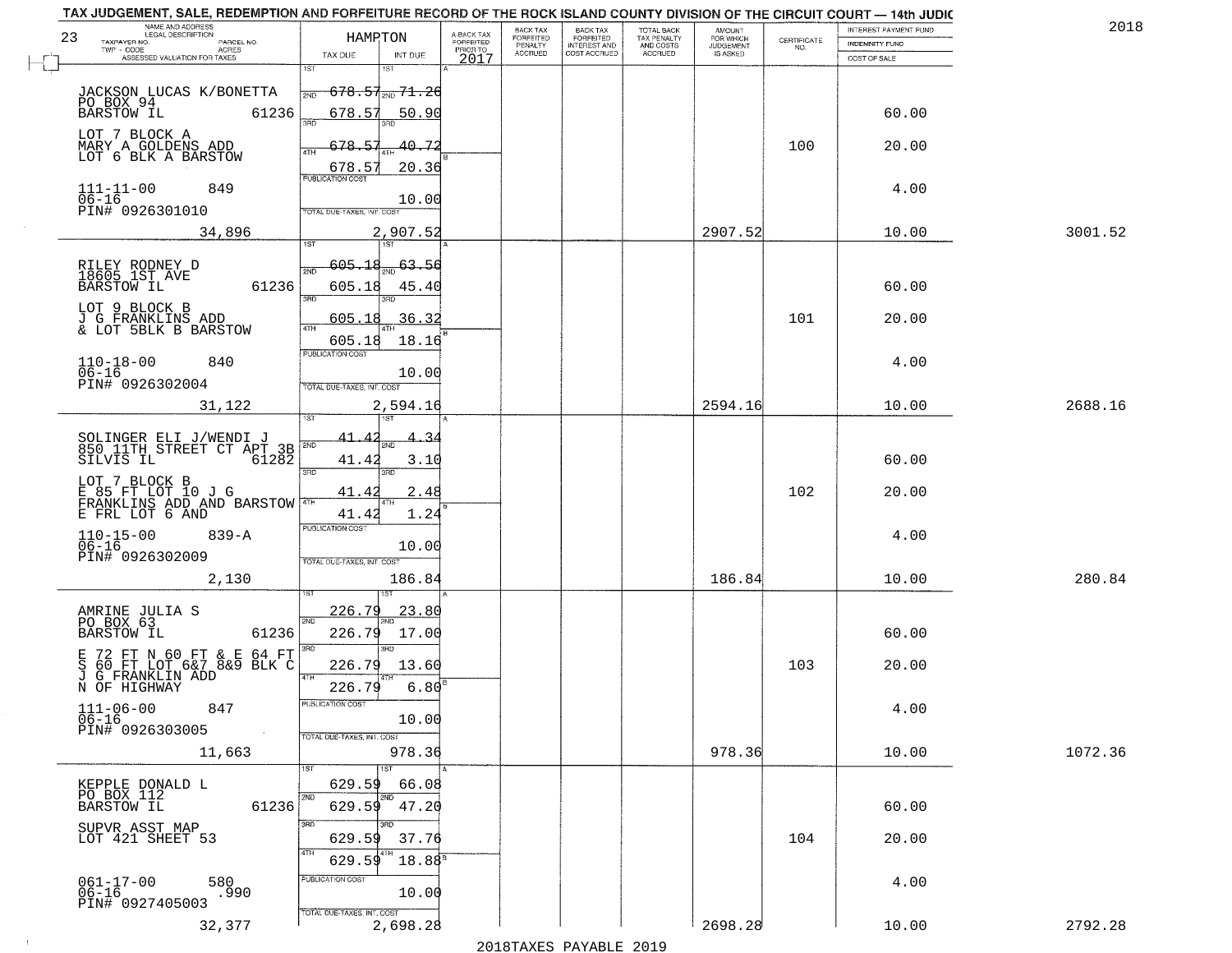|                                           |                                           |                         |                         | TAX JUDGEMENT, SALE, REDEMPTION AND FORFEITURE RECORD OF THE ROCK ISLAND COUNTY DIVISION OF THE CIRCUIT COURT — 14th JUDICIAL CIRCUIT OF ILLINOIS 2018                                                                               |                                                                                                                   |                                          |                                                        |                                                        |
|-------------------------------------------|-------------------------------------------|-------------------------|-------------------------|--------------------------------------------------------------------------------------------------------------------------------------------------------------------------------------------------------------------------------------|-------------------------------------------------------------------------------------------------------------------|------------------------------------------|--------------------------------------------------------|--------------------------------------------------------|
| 23                                        | BY WHOM<br>PURCHASED                      | RATE<br>%<br><b>BID</b> | HAMPTON<br>DATE OF SALE | SUBSEQUENT TAXES PAID, FEES, AND TIME EXTENSION                                                                                                                                                                                      | TOTAL DUE<br>TO REDEEM<br>FROM SALE<br>LESS                                                                       | BY WHOM REDEEMED                         | DATE OF REDEMP-<br>TION OR DEED<br>MO.<br>DAY.<br>YEAR | RECEIVED REDEMPTION<br>MONEY IN FULL                   |
| -1                                        | PIN# 0926301010<br>GRANITE LLEN GROUP LLC | 00                      |                         | $[04/29/2020 \t\t Time Ext & incl \\ 04/29/2020 \t\t Take Notice Free \\ 11/29/2021 \tSubs paid \\ 12/27/2019 \t\t 12/01/2020 \tSubs paid$                                                                                           | <b>COUNTY CLERK FEE</b><br>12/15/2022<br>20.95<br>2, d36.29<br>2, 481.72                                          |                                          |                                                        | - 1<br>1                                               |
| PIN# 0926302004<br>WESTERN SITES LLC<br>2 |                                           | 00                      | 12/27/2019              | 03/09/2020 Time Ext & incl<br>03/09/2020 Take Notice Fee                                                                                                                                                                             | 07/12/2022<br>20.95                                                                                               |                                          |                                                        | Certificate<br>Returned<br>& Cancelled 2<br>05/12/2021 |
|                                           |                                           |                         |                         |                                                                                                                                                                                                                                      |                                                                                                                   | $2,709.11$<br>$160.00$<br>RODNEY D RILEY | 04/20/2021                                             | Karen Kinney                                           |
| PIN# 0926302009<br>RICO TRUSTEE<br>3      |                                           | 18                      | 12/27/2019              | 04/06/2020 Time Ext & incl<br>04/06/2020 Take Notice Fee<br>00/00/00000 Take Notice Fee<br>03/17/2022 Circuit Clerks Fee<br>03/17/2022 Sublication Fee<br>04/01/2022 Publication Fee<br>11/23/2021 Subs paid<br>11/30/2020 Subs paid | 07/22/2022<br>$200.95$<br>$305.05$<br>$695.05$<br>$17.24$<br>$135.61$<br>129.91                                   |                                          |                                                        | 3                                                      |
| PIN# 0926303005<br>RICO TRUSTEE<br>4      |                                           | 18                      | 12/27/2019              | 04/06/2020 Time Ext & incl<br>04/06/2020 Take Notice Fee<br>00/00/00000 Take Notice Fee<br>03/17/2022 Circuit Clerks Fee<br>03/17/2022 Sublication Fee<br>04/01/2022 Publication Fee<br>11/23/2021 Subs paid<br>11/30/2020 Subs paid | $\begin{smallmatrix} 07/22/2022\\ 20.95\\ 320.95\\ 34.706\\ 22.39\\ 27.24\\ 1,040.73 \end{smallmatrix}$<br>903.28 |                                          |                                                        | 4                                                      |
| PIN# 0927405003<br>5                      | GRANITE LIEN GROUP LLC                    | 00 <sup>1</sup>         | 12/27/2019              | 04/29/2020 Time Ext & incl<br>04/29/2020 Take Notice Fee                                                                                                                                                                             | 12/15/2022<br>20.95                                                                                               |                                          |                                                        | 5                                                      |
|                                           |                                           |                         |                         | 2018TAXES PAYABLE 2019                                                                                                                                                                                                               |                                                                                                                   |                                          |                                                        |                                                        |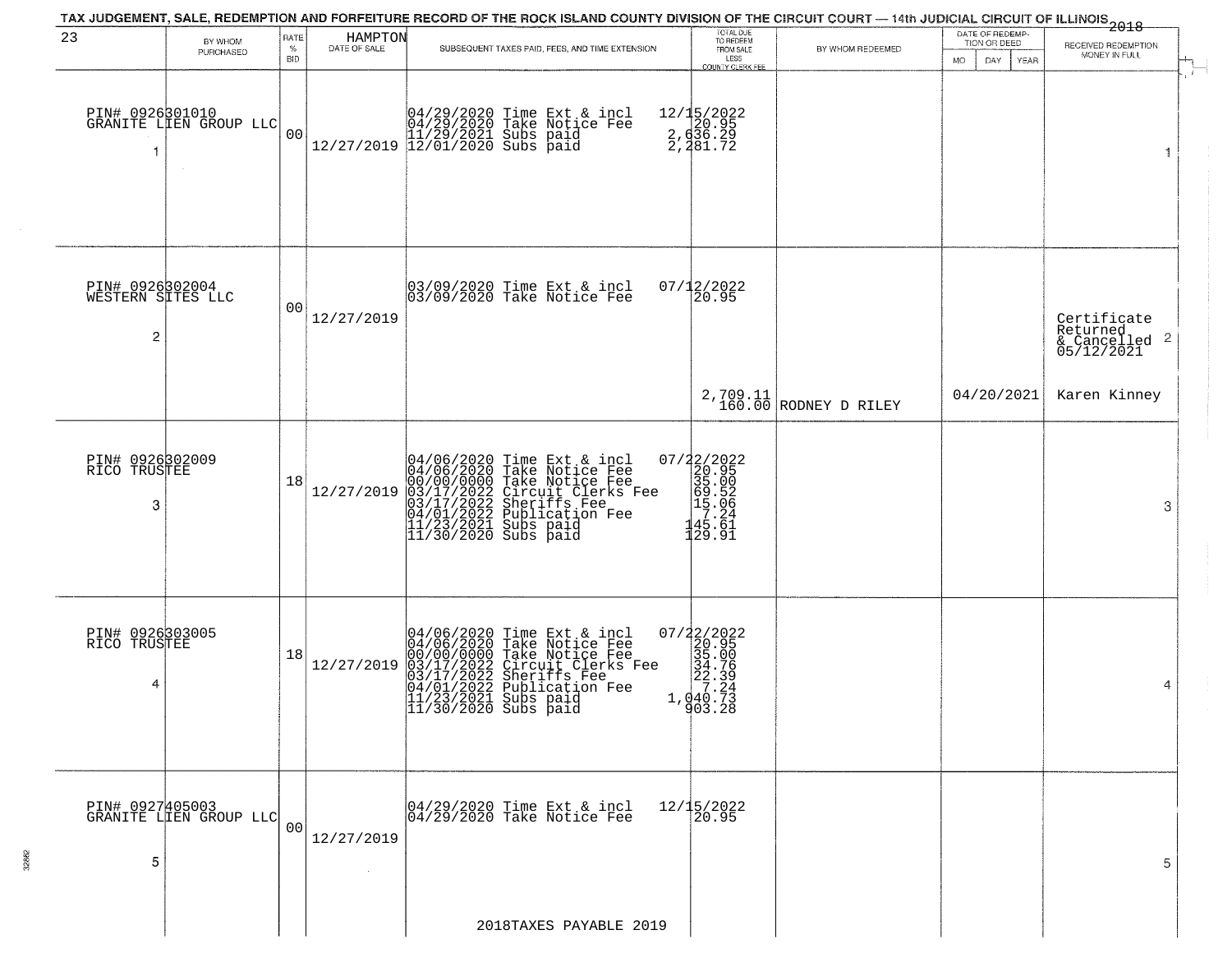| 24 | TAX JUDGEMENT, SALE, REDEMPTION AND FORFEITURE RECORD OF THE ROCK ISLAND COUNTY DIVISION OF THE CIRCUIT COURT — 14th JUDIC<br>NAME AND ADDRESS<br>LEGAL DESCRIPTION<br>TAXPAYER NO.<br>PARCEL NO. | HAMPTON                           |                                 | A-BACK TAX<br>FORFEITED | BACK TAX<br>FORFEITED<br>PENALTY<br>ACCRUED | BACK TAX<br>FORFEITED<br>INTEREST AND<br>COST ACCRUED | TOTAL BACK<br>TAX PENALTY<br>AND COSTS<br>ACCRUED | <b>AMOUNT</b><br>FOR WHICH<br>JUDGEMENT<br>IS ASKED | CERTIFICATE | INTEREST PAYMENT FUND<br>INDEMNITY FUND | 2018    |
|----|---------------------------------------------------------------------------------------------------------------------------------------------------------------------------------------------------|-----------------------------------|---------------------------------|-------------------------|---------------------------------------------|-------------------------------------------------------|---------------------------------------------------|-----------------------------------------------------|-------------|-----------------------------------------|---------|
|    | TWP - CODE<br>- CODE ACRES<br>ASSESSED VALUATION FOR TAXES                                                                                                                                        | TAX DUE<br>1ST                    | INT DUE<br>1ST                  | PRIORTO<br>2017         |                                             |                                                       |                                                   |                                                     | NO.         | COST OF SALE                            |         |
|    |                                                                                                                                                                                                   | 2ND                               | 2ND                             |                         |                                             |                                                       |                                                   |                                                     |             |                                         |         |
|    | INCE JULIE A<br>4006 5TH AVE<br>EAST MOLINE IL<br>61244                                                                                                                                           | 3AD                               | 3RD                             |                         |                                             |                                                       |                                                   |                                                     |             | 60.00                                   |         |
|    | LOT 15<br>BABCOCKS 4TH ADD                                                                                                                                                                        | -657<br>4TH                       | 39.                             |                         |                                             |                                                       |                                                   |                                                     | 105         | 20.00                                   |         |
|    | $\sim 100$                                                                                                                                                                                        | 657.02<br><b>PUBLICATION COST</b> | 19.72                           |                         |                                             |                                                       |                                                   |                                                     |             |                                         |         |
|    | 5008<br>$326 - 13 - 00$<br>$06 - 37$                                                                                                                                                              |                                   | 10.00                           |                         |                                             |                                                       |                                                   |                                                     |             | 4.00                                    |         |
|    | PIN# 0928102013<br>30,651                                                                                                                                                                         | TOTAL DUE-TAXES, INT. COST        | 1,383.20                        |                         |                                             |                                                       |                                                   | 1383.20                                             |             | 10.00                                   | 1477.20 |
|    |                                                                                                                                                                                                   | 1ST                               | <b>TST</b>                      |                         |                                             |                                                       |                                                   |                                                     |             |                                         |         |
|    | HOME INVESTMENT FUND LP<br>323 5TH ST<br>EUREKA CA<br>95501                                                                                                                                       | 767.69                            | $767.69_{200}80.64$<br>57.60    |                         |                                             |                                                       |                                                   |                                                     |             | 60.00                                   |         |
|    | LOT 10<br>BABCOCKS 4TH ADD                                                                                                                                                                        | 3RD<br>767.69                     | 3RD<br>46.08                    |                         |                                             |                                                       |                                                   |                                                     | 106         | 20.00                                   |         |
|    |                                                                                                                                                                                                   | 47H<br>767.69                     | 23.04                           |                         |                                             |                                                       |                                                   |                                                     |             |                                         |         |
|    | $326 - 08 - 00$<br>06-37<br>5003                                                                                                                                                                  | PUBLICATION COST                  | 10.00                           |                         |                                             |                                                       |                                                   |                                                     |             | 4.00                                    |         |
|    | PIN# 0928102018<br>34,803                                                                                                                                                                         | TOTAL DUE-TAXES, INT. COST        | 3,288.12                        |                         |                                             |                                                       |                                                   | 3288.12                                             |             | 10.00                                   | 3382.12 |
|    |                                                                                                                                                                                                   | ΞT                                |                                 |                         |                                             |                                                       |                                                   |                                                     |             |                                         |         |
|    | ANDERS ESTHER F<br>3850 4TH AVENUE B<br>61244<br>EAST MOLINE IL                                                                                                                                   | 428.93<br>$2N$ F<br>428.93        | $\frac{45.01}{200}$<br>32.15    |                         |                                             |                                                       |                                                   |                                                     |             | 60.00                                   |         |
|    | LOT 7                                                                                                                                                                                             | 3RD                               | 3RD                             |                         |                                             |                                                       |                                                   |                                                     |             |                                         |         |
|    | BABCOCKS 3RD ADD                                                                                                                                                                                  | 428.9<br>14TH<br>428.93           | 25.72<br>12.86                  |                         |                                             |                                                       |                                                   |                                                     | 107         | 20.00                                   |         |
|    | $314 - 04 - 00$<br>06-37<br>4793                                                                                                                                                                  | PUBLICATION COST                  | 10.00                           |                         |                                             |                                                       |                                                   |                                                     |             | 4.00                                    |         |
|    | PIN# 0929201010                                                                                                                                                                                   | TOTAL OUE-TAXES, INT. COST        |                                 |                         |                                             |                                                       |                                                   |                                                     |             |                                         |         |
|    | 27,093                                                                                                                                                                                            |                                   | 1,841.46                        |                         |                                             |                                                       |                                                   | 1841.46                                             |             | 10.00                                   | 1935.46 |
|    | PORT LUCAS J<br>713 40TH ST                                                                                                                                                                       | 2ND                               | 2ND                             |                         |                                             |                                                       |                                                   |                                                     |             |                                         |         |
|    | 61244<br>EAST MOLINE IL<br>LOT 15                                                                                                                                                                 | 3RD                               | 3RD                             |                         |                                             |                                                       |                                                   |                                                     |             | 60.00                                   |         |
|    | BABCOCKS 5TH ADD                                                                                                                                                                                  | 681.47                            | 20.44                           |                         |                                             |                                                       |                                                   |                                                     | 108         | 20.00                                   |         |
|    | $330 - 09 - 00$<br>06-37<br>5086                                                                                                                                                                  | PUBLICATION COST                  |                                 |                         |                                             |                                                       |                                                   |                                                     |             | 4.00                                    |         |
|    | PIN# 0929202015                                                                                                                                                                                   | TOTAL DUE-TAXES, INT. COST        | 10.00                           |                         |                                             |                                                       |                                                   |                                                     |             |                                         |         |
|    | 25,568                                                                                                                                                                                            | 1ST                               | 711.91<br>1ST                   |                         |                                             |                                                       |                                                   | 711.91                                              |             | 10.00                                   | 805.91  |
|    | HUSTON CHANCE J/ERIKA S<br>3709 6TH AVE                                                                                                                                                           | 502.76<br>2ND                     | 52.78                           |                         |                                             |                                                       |                                                   |                                                     |             |                                         |         |
|    | EAST MOLINE IL<br>61244                                                                                                                                                                           | 3RD                               | $502.76$ $37.70$<br>350         |                         |                                             |                                                       |                                                   |                                                     |             | 60.00                                   |         |
|    | LOT 7<br>BABCOCKS 6TH ADD                                                                                                                                                                         | 502.76<br>4TH                     | 30.16                           |                         |                                             |                                                       |                                                   |                                                     | 109         | 20.00                                   |         |
|    | 5202                                                                                                                                                                                              | PUBLICATION COST                  | $502.76^{4}$ 15.08 <sup>8</sup> |                         |                                             |                                                       |                                                   |                                                     |             | 4.00                                    |         |
|    | $336 - 07 - 00$<br>06-37<br>PIN# 0929203005                                                                                                                                                       | TOTAL DUE-TAXES, INT. COST        | 10.00                           |                         |                                             |                                                       |                                                   |                                                     |             |                                         |         |
|    | 18,863                                                                                                                                                                                            |                                   | 2,156.76                        |                         |                                             |                                                       |                                                   | 2156.76                                             |             | 10.00                                   | 2250.76 |
|    |                                                                                                                                                                                                   |                                   |                                 |                         |                                             | 2010                                                  |                                                   |                                                     |             |                                         |         |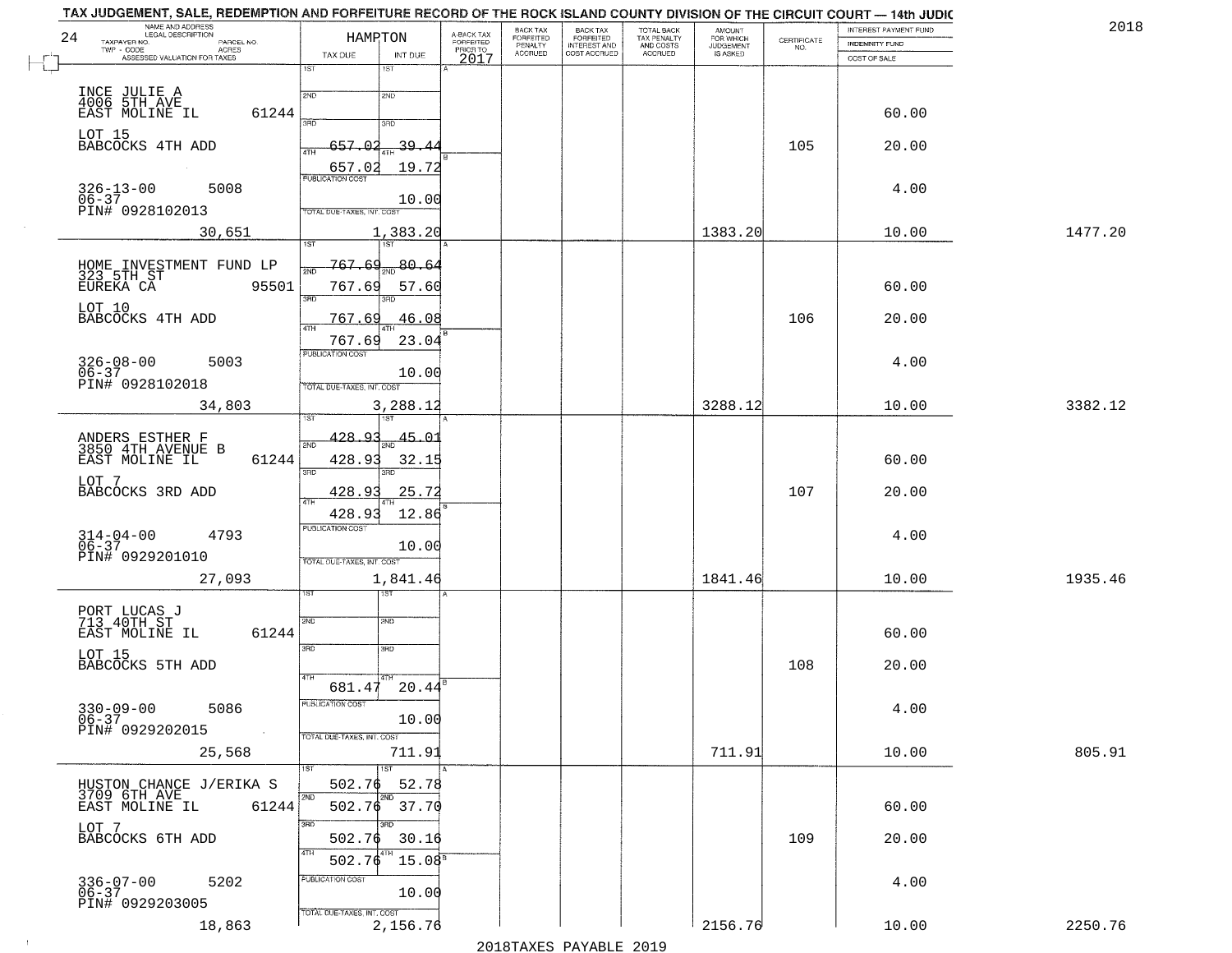|                                                       |                                           |                            |                                | TAX JUDGEMENT, SALE, REDEMPTION AND FORFEITURE RECORD OF THE ROCK ISLAND COUNTY DIVISION OF THE CIRCUIT COURT — 14th JUDICIAL CIRCUIT OF ILLINOIS 2018 |                                                                 |                                    |                                                             |                                                                        |
|-------------------------------------------------------|-------------------------------------------|----------------------------|--------------------------------|--------------------------------------------------------------------------------------------------------------------------------------------------------|-----------------------------------------------------------------|------------------------------------|-------------------------------------------------------------|------------------------------------------------------------------------|
| 24                                                    | BY WHOM<br>PURCHASED                      | RATE<br>$\%$<br><b>BID</b> | <b>HAMPTON</b><br>DATE OF SALE | SUBSEQUENT TAXES PAID, FEES, AND TIME EXTENSION                                                                                                        | TOTAL DUE<br>TO REDEEM<br>FROM SALE<br>LESS<br>COUNTY CLERK FEE | BY WHOM REDEEMED                   | DATE OF REDEMP-<br>TION OR DEED<br><b>MO</b><br>DAY<br>YEAR | RECEIVED REDEMPTION<br>MONEY IN FULL                                   |
| -1                                                    | PIN# 0928102013<br>GRANITE LIEN GROUP LLC | 0 <sub>0</sub>             | 12/27/2019                     | 04/29/2020 Time Ext & incl<br>04/29/2020 Take Notice Fee                                                                                               | $12/15/2022$<br>20.95                                           |                                    |                                                             | Certificate<br>Returned<br>$\rightarrow$<br>& Cancelled<br>08/31/2020  |
|                                                       |                                           |                            |                                |                                                                                                                                                        | 1,498.15<br>160.00                                              | <b>JULIE MORSE</b>                 | 06/25/2020                                                  | Karen Kinney                                                           |
| PIN# 0928102018<br>REALTAX DEV LT'D<br>$\overline{c}$ |                                           | 01                         | 12/27/2019                     | 01/31/2020 Time Ext & incl<br>02/20/2020 Take Notice Fee                                                                                               | 06/27/2022<br>20.95                                             |                                    |                                                             | Certificate<br>Returned<br>& Cancelled <sup>2</sup><br>06/26/2020      |
|                                                       |                                           |                            |                                |                                                                                                                                                        |                                                                 | 3,436.89<br>160.00 WHEATLAND TITLE | 03/25/2020                                                  | Karen Kinney                                                           |
| PIN# 0929201010<br>AUCTION Z INC<br>3                 |                                           | 00                         | 12/27/2019                     |                                                                                                                                                        |                                                                 |                                    |                                                             | Certificate<br>Returned<br>-3<br>$\frac{1}{2}$ Cancelled<br>02/11/2020 |
|                                                       |                                           |                            |                                |                                                                                                                                                        |                                                                 | 1,935.46<br>160.00 ESTHER ANDERS   | 01/09/2020                                                  | Karen Kinney                                                           |
| 4                                                     | PIN# 0929202015<br>EQUITY ONE INVESTMENT  |                            | FUND LLC<br> 00 <br>12/27/2019 | 01/22/2020 Time Ext & incl<br>01/22/2020 Take Notice Fee                                                                                               | 07/13/2022<br>20.85                                             |                                    |                                                             | Certificate<br>Returned<br>& Cancelled 4<br>05/11/2020                 |
|                                                       |                                           |                            |                                |                                                                                                                                                        |                                                                 | 826.76<br>160.00 LUCAS PORT        | 04/15/2020                                                  | Karen Kinney                                                           |
| PIN# 0929203005<br>WESTERN SITES LLC<br>5             |                                           | 00                         | 12/27/2019                     | 03/09/2020 Time Ext & incl<br>03/09/2020 Take Notice Fee                                                                                               | $07/12/2022$<br>20.95                                           |                                    |                                                             | Certificate<br>Returned<br>& Cancelled 5<br>05/12/2021                 |
|                                                       |                                           |                            |                                |                                                                                                                                                        |                                                                 | 2, 271.71<br>160.00 ERIKA HUSTON   | 04/06/2021                                                  | Karen Kinney                                                           |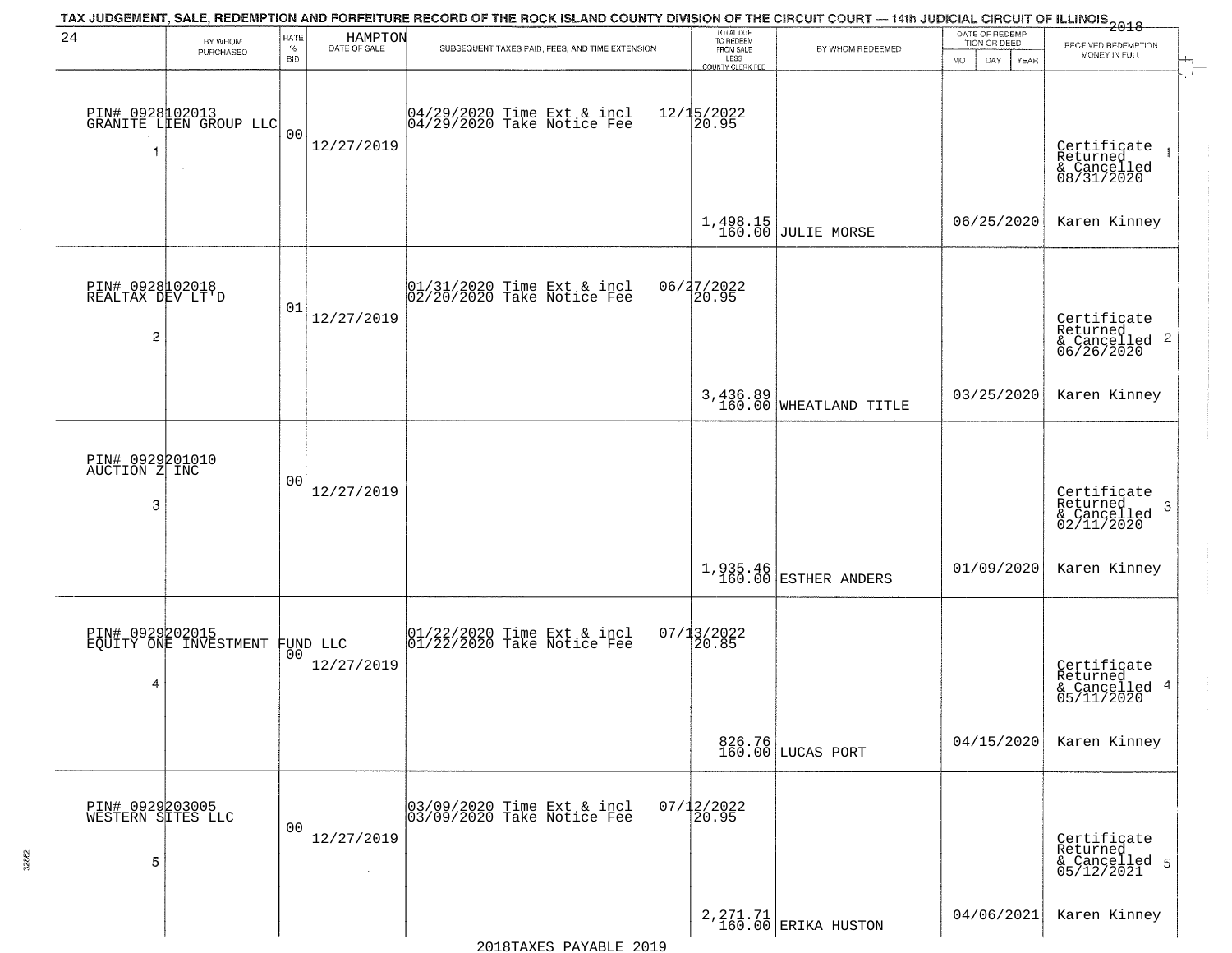| 25   | NAME AND ADDRESS<br>LEGAL DESCRIPTION<br>TAXPAYER NO.<br>PARCEL NO.<br>ACRES<br>TWP - CODE | HAMPTON                                                                 | A-BACK TAX<br>FORFEITED<br>PRIOR TO | <b>BACK TAX</b><br>FORFEITED<br>PENALTY<br><b>ACCRUED</b> | BACK TAX<br>FORFEITED<br>INTEREST AND<br>COST ACCRUED | TOTAL BACK<br>TAX PENALTY<br>AND COSTS<br>ACCRUED | AMOUNT<br>FOR WHICH<br><b>JUDGEMENT</b> | $\begin{array}{c} \text{CERTIFICATE} \\ \text{NO.} \end{array}$ | INTEREST PAYMENT FUND<br><b>INDEMNITY FUND</b> | 2018    |
|------|--------------------------------------------------------------------------------------------|-------------------------------------------------------------------------|-------------------------------------|-----------------------------------------------------------|-------------------------------------------------------|---------------------------------------------------|-----------------------------------------|-----------------------------------------------------------------|------------------------------------------------|---------|
|      | ASSESSED VALUATION FOR TAXES                                                               | TAX DUE<br>INT DUE<br>1ST<br>1ST                                        | 2017                                |                                                           |                                                       |                                                   | IS ASKED                                |                                                                 | COST OF SALE                                   |         |
|      | KUMP ALAN/ALICE<br>425 4TH ST W<br>MILAN IL<br>61264                                       | $187.84_{\text{\tiny 2ND}}$ 19.74<br>187.82<br>14.10                    |                                     |                                                           |                                                       |                                                   |                                         |                                                                 | 60.00                                          |         |
|      | LOT 5<br>BABCOCKS 6TH ADD                                                                  | 187.82<br><u> 11, 28</u><br>187.82<br>5.64                              |                                     |                                                           |                                                       |                                                   |                                         | 110                                                             | 20.00                                          |         |
|      | $336 - 05 - 00$<br>5200<br>$06 - 37$<br>PIN# 0929203007                                    | <b>PUBLICATION COST</b><br>10.00<br>TOTAL DUE-TAXES, INT, COST          |                                     |                                                           |                                                       |                                                   |                                         |                                                                 | 4.00                                           |         |
|      | 7,047                                                                                      | 812.04<br>IST.<br>1ST                                                   |                                     |                                                           |                                                       |                                                   | 812.04                                  |                                                                 | 10.00                                          | 906.04  |
|      | MCINTOSH PAUL J<br>3706 MORTON DR<br>EAST MOLINE IL<br>61244                               | 329.25<br>34.58<br>2ND<br>329.25<br>24.70<br>बन्ना                      |                                     |                                                           |                                                       |                                                   |                                         |                                                                 | 60.00                                          |         |
|      | LOT 29<br>BABCOCKS 6TH ADD                                                                 | 25<br>19.76<br>329.<br>9.88<br>329.25                                   |                                     |                                                           |                                                       |                                                   |                                         | 111                                                             | 20.00                                          |         |
|      | $337 - 07 - 00$<br>06-37<br>5224<br>PIN# 0929203031                                        | PUBLICATION COST<br>10.00<br>TOTAL DUE-TAXES, INT. COST                 |                                     |                                                           |                                                       |                                                   |                                         |                                                                 | 4.00                                           |         |
|      | 20,353                                                                                     | 1,415.92<br>'ST                                                         |                                     |                                                           |                                                       |                                                   | 1415.92                                 |                                                                 | 10.00                                          | 1509.92 |
|      | WESTBROOK DEDRICK W<br>526 13TH ST<br>EAST MOLINE IL<br>61244                              | 228.87<br><u> 24.01</u><br>2ND<br>228.87<br>17.15                       |                                     |                                                           |                                                       |                                                   |                                         |                                                                 | 60.00                                          |         |
|      | LOTS 10 & 11 BLOCK 215<br>NEW SHOPS 2ND ADD<br>TO TOWN OF EAST MOLINE                      | 3RD<br>3RD<br>228.87<br>13.72<br>228.8<br>6.86                          |                                     |                                                           |                                                       |                                                   |                                         | 112                                                             | 20.00                                          |         |
|      | $188 - 01 - 00$<br>$06 - 32$<br>2230<br>PIN# 0930107003                                    | <b>PUBLICATION COST</b><br>10.00<br>TOTAL OUE-TAXES, INT. COST          |                                     |                                                           |                                                       |                                                   |                                         |                                                                 | 4.00                                           |         |
|      | 14,324                                                                                     | 987.22                                                                  |                                     |                                                           |                                                       |                                                   | 987.22                                  |                                                                 | 10.00                                          | 1081.22 |
|      | POLITE MARGARET<br>629 13TH ST<br>EAST MOLINE IL<br>61244                                  | 2ND<br>2ND<br>60.3<br>4.50<br>3RD<br>3RD                                |                                     |                                                           |                                                       |                                                   |                                         |                                                                 | 60.00                                          |         |
|      | LOT 13 BLOCK 210<br>NEW SHOPS 2ND ADD<br>TO TOWN OF EAST MOLINE<br>LOTS 12 AND             | 60.33<br>3.60<br>4TH<br>1.80 <sup>B</sup><br>60.33                      |                                     |                                                           |                                                       |                                                   |                                         | 113                                                             | 20.00                                          |         |
|      | $183 - 03 - 00$<br>06-32<br>2122<br>PIN# 0930109004<br>$\sim 100$                          | PUBLICATION COST<br>10.00<br>TOTAL DUE-TAXES, INT. COST                 |                                     |                                                           |                                                       |                                                   |                                         |                                                                 | 4.00                                           |         |
|      | 2,194                                                                                      | 200.89<br>1ST<br>1ST                                                    |                                     |                                                           |                                                       |                                                   | 200.89                                  |                                                                 | 10.00                                          | 294.89  |
|      | POLITE MARGARET<br>629 13TH ST<br>61244<br>EAST MOLINE IL                                  | 2ND<br>2ND<br>34.81<br>2.60                                             |                                     |                                                           |                                                       |                                                   |                                         |                                                                 | 60.00                                          |         |
|      | LOT 11 BLOCK 210<br>NEW SHOPS 2ND ADD<br>TO TOWN OF EAST MOLINE                            | 3RD<br>зñп<br>34.81<br>2.08<br>4TH<br>4TH<br>34.81<br>1.04 <sup>s</sup> |                                     |                                                           |                                                       |                                                   |                                         | 114                                                             | 20.00                                          |         |
|      | $183 - 02 - 00$<br>$06 - 32$<br>2121<br>PIN# 0930109005                                    | PUBLICATION COST<br>10.00<br>TOTAL DUE-TAXES, INT. COST                 |                                     |                                                           |                                                       |                                                   |                                         |                                                                 | 4.00                                           |         |
| $+1$ | 1,266                                                                                      | 120.15                                                                  |                                     |                                                           |                                                       |                                                   | 120.15                                  |                                                                 | 10.00                                          | 214.15  |
|      |                                                                                            |                                                                         |                                     |                                                           | 0.10 הזמגזגת מהעגדות                                  |                                                   |                                         |                                                                 |                                                |         |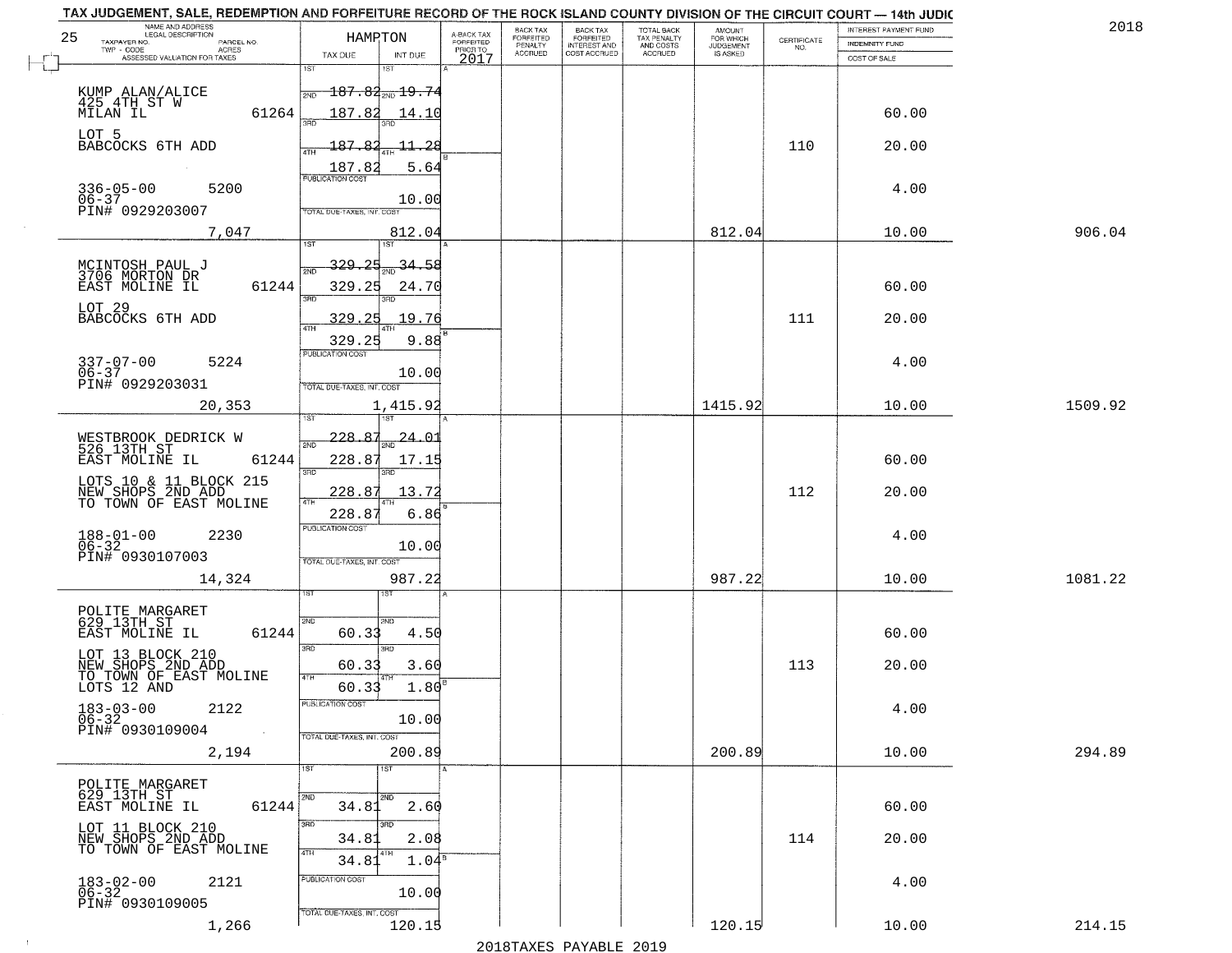|                                      |                                           |                            |                                | TAX JUDGEMENT, SALE, REDEMPTION AND FORFEITURE RECORD OF THE ROCK ISLAND COUNTY DIVISION OF THE CIRCUIT COURT — 14th JUDICIAL CIRCUIT OF ILLINOIS 2018                                                                              |                                                                                                                                                                                                                                                                                     |                                      |                                                        |                                                        |
|--------------------------------------|-------------------------------------------|----------------------------|--------------------------------|-------------------------------------------------------------------------------------------------------------------------------------------------------------------------------------------------------------------------------------|-------------------------------------------------------------------------------------------------------------------------------------------------------------------------------------------------------------------------------------------------------------------------------------|--------------------------------------|--------------------------------------------------------|--------------------------------------------------------|
| 25                                   | BY WHOM<br>PURCHASED                      | RATE<br>$\%$<br><b>BID</b> | <b>HAMPTON</b><br>DATE OF SALE | SUBSEQUENT TAXES PAID, FEES, AND TIME EXTENSION                                                                                                                                                                                     | TOTAL DUE<br>TO REDEEM<br>FROM SALE<br>LESS<br><b>COUNTY CLERK FEE</b>                                                                                                                                                                                                              | BY WHOM REDEEMED                     | DATE OF REDEMP-<br>TION OR DEED<br>MO.<br>DAY.<br>YEAR | RECEIVED REDEMPTION<br>MONEY IN FULL                   |
|                                      | PIN# 0929203007<br>GRANITE LIEN GROUP LLC | 00                         | 12/27/2019                     | 04/29/2020 Time Ext & incl<br>04/29/2020 Take Notice Fee<br>12/01/2020 Subs paid                                                                                                                                                    | 12/15/2022<br>20.95<br>2,527.72                                                                                                                                                                                                                                                     |                                      |                                                        | Certifiçate<br>Returned<br>& Cancelled<br>02/03/2022   |
|                                      |                                           |                            |                                |                                                                                                                                                                                                                                     |                                                                                                                                                                                                                                                                                     | $3,758.04$ ALAN KUMP                 | 11/17/2021                                             | Karen Kinney                                           |
| PIN# 0929203031<br>$\overline{c}$    | INTEGRITY INVESTMENT FUND LLC             | 00                         | 12/27/2019                     | $ 04/29/2020$ Time Ext & incl<br>$ 04/29/2020$ Take Notice Fee                                                                                                                                                                      | 12/15/2022<br>20.95                                                                                                                                                                                                                                                                 |                                      |                                                        | $\overline{2}$                                         |
| PIN# 0930107003                      |                                           |                            |                                |                                                                                                                                                                                                                                     |                                                                                                                                                                                                                                                                                     |                                      |                                                        |                                                        |
| 3                                    | GRANITE LLEN GROUP LLC                    | 00                         | 12/27/2019                     |                                                                                                                                                                                                                                     |                                                                                                                                                                                                                                                                                     |                                      |                                                        | Certificate<br>Returned<br>3<br>$\frac{2}{05/14/2020}$ |
|                                      |                                           |                            |                                |                                                                                                                                                                                                                                     |                                                                                                                                                                                                                                                                                     | 1,081.22<br>160.00 DEDRICK WESTBROOK | 04/15/2020                                             | Karen Kinney                                           |
| PIN# 0930109004<br>RICO TRUSTEE<br>4 |                                           | 18                         | 12/27/2019                     | 04/06/2020 Time Ext & incl<br>04/06/2020 Take Notice Fee<br>00/00/0000 Take Notice Fee<br>03/17/2022 Circuit Clerks Fee<br>03/17/2022 Suberiffs Fee<br>04/01/2022 Publication Fee<br>11/23/2021 Subs paid<br>11/30/2020 Subs paid   | 07/22/2022<br>20.95<br>35.00<br>86.90<br>5.06<br>78.24<br>288.66<br>285.80                                                                                                                                                                                                          |                                      |                                                        | 4                                                      |
| PIN# 0930109005<br>RICO TRUSTEE<br>5 |                                           | 18                         | 12/27/2019                     | 04/06/2020 Time Ext & incl<br>04/06/2020 Take Notice Fee<br>00/00/0000 Take Notice Fee<br>03/17/2022 Circuit Clerks Fee<br>03/17/2022 Sublication Fee<br>04/01/2022 Publication Fee<br>11/23/2021 Subs paid<br>11/30/2020 Subs paid | $\begin{array}{r} 07/22/2022\\20.95\\35.00\\19.96\\11.06\\17.24\\17.24\\17.24\\17.24\\17.24\\17.24\\17.24\\17.24\\17.24\\17.24\\17.24\\17.24\\17.24\\17.24\\17.24\\17.24\\17.24\\17.24\\17.24\\17.25\\17.25\\17.26\\17.27\\17.28\\17.29\\17.29\\17.29\\17.29\\17.29\\17.$<br>177.61 |                                      |                                                        | 5                                                      |
|                                      |                                           |                            |                                | 2018TAXES PAYABLE 2019                                                                                                                                                                                                              |                                                                                                                                                                                                                                                                                     |                                      |                                                        |                                                        |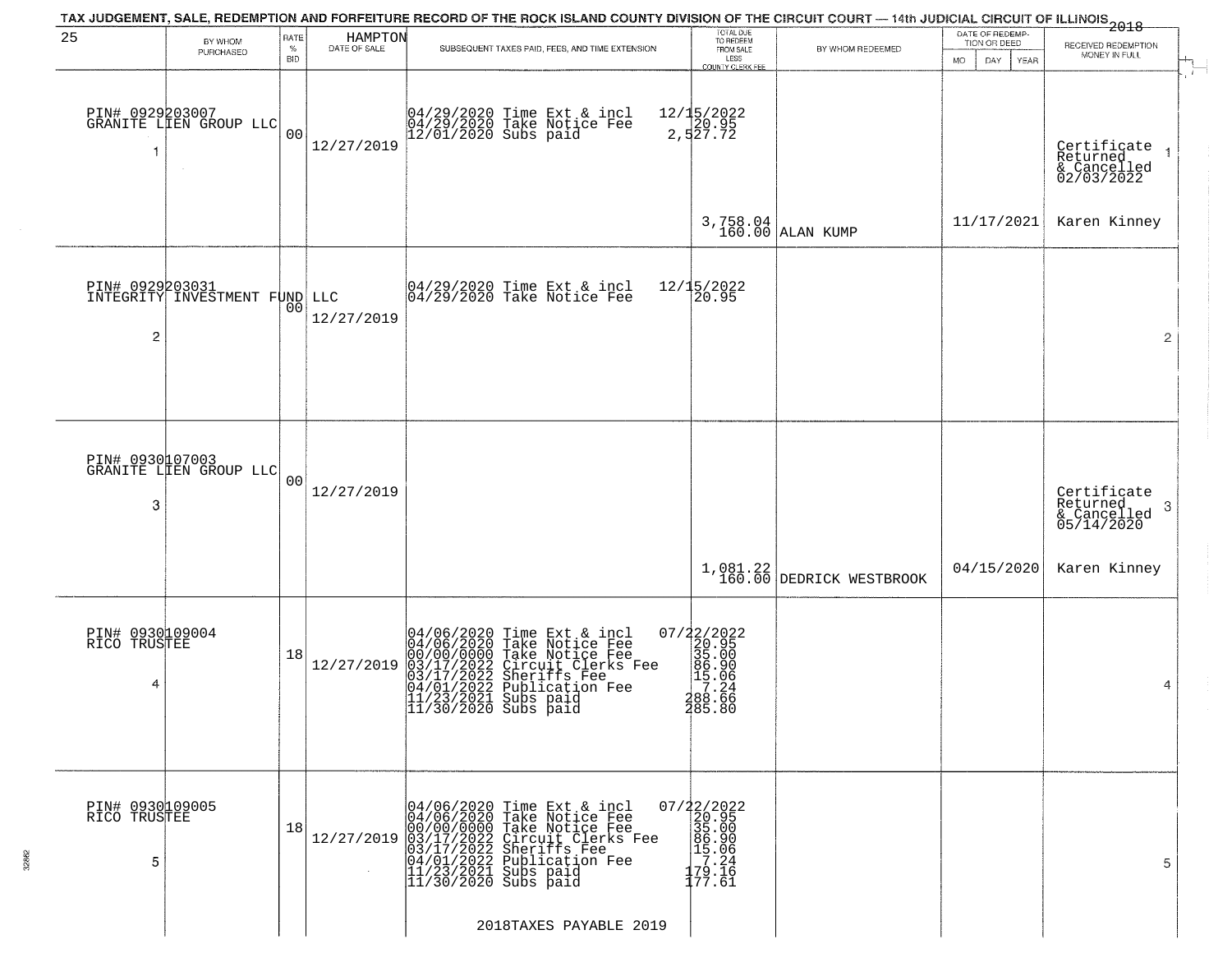|    | TAX JUDGEMENT, SALE, REDEMPTION AND FORFEITURE RECORD OF THE ROCK ISLAND COUNTY DIVISION OF THE CIRCUIT COURT — 14th JUDIC |                                      |                         |                                  |                                                       |                                        |                                         |                    | INTEREST PAYMENT FUND | 2018    |
|----|----------------------------------------------------------------------------------------------------------------------------|--------------------------------------|-------------------------|----------------------------------|-------------------------------------------------------|----------------------------------------|-----------------------------------------|--------------------|-----------------------|---------|
| 26 | NAME AND ADDRESS<br>TAXPAYER NO.<br>PARCEL NO.                                                                             | HAMRTON                              | A-BACK TAX<br>FORFEITED | BACK TAX<br>FORFEITED<br>PENALTY | BACK TAX<br>FORFEITED<br>INTEREST AND<br>COST ACCRUED | TOTAL BACK<br>TAX PENALTY<br>AND COSTS | <b>AMOUNT</b><br>FOR WHICH<br>JUDGEMENT | CERTIFICATE<br>NO. | INDEMNITY FUND        |         |
|    | $TWP - CODE$<br>- CODE AGRES<br>ASSESSED VALUATION FOR TAXES                                                               | TAX DUE<br>INT DUE                   | PRIOR TO<br>2017        | <b>ACCRUED</b>                   |                                                       | <b>ACCRUED</b>                         | IS ASKED                                |                    | COST OF SALE          |         |
|    |                                                                                                                            | 1ST<br>1ST                           |                         |                                  |                                                       |                                        |                                         |                    |                       |         |
|    | POLITE MARGARET<br>629 13TH ST                                                                                             | 2ND<br>2ND                           |                         |                                  |                                                       |                                        |                                         |                    |                       |         |
|    | EAST MOLINE IL<br>61244                                                                                                    | 34.81<br>2.60                        |                         |                                  |                                                       |                                        |                                         |                    | 60.00                 |         |
|    |                                                                                                                            | 370<br>3BD                           |                         |                                  |                                                       |                                        |                                         |                    |                       |         |
|    | LOT 10 BLOCK 210<br>NEW SHOPS 2ND ADD                                                                                      | 2.08                                 |                         |                                  |                                                       |                                        |                                         | 115                | 20.00                 |         |
|    | TO TOWN OF EAST MOLINE                                                                                                     | 34.81<br>1.04                        |                         |                                  |                                                       |                                        |                                         |                    |                       |         |
|    |                                                                                                                            | <b>PUBLICATION COST</b>              |                         |                                  |                                                       |                                        |                                         |                    |                       |         |
|    | $183 - 01 - 00$<br>2120                                                                                                    | 10.00                                |                         |                                  |                                                       |                                        |                                         |                    | 4.00                  |         |
|    | 06-32<br>PIN# 0930109006                                                                                                   | TOTAL DUE-TAXES, INT. COST           |                         |                                  |                                                       |                                        |                                         |                    |                       |         |
|    | 1,266                                                                                                                      | 120.15                               |                         |                                  |                                                       |                                        | 120.15                                  |                    | 10.00                 | 214.15  |
|    |                                                                                                                            | 1ST<br>iST.                          |                         |                                  |                                                       |                                        |                                         |                    |                       |         |
|    | HARVEY GEORGE L<br>3058 7TH ST                                                                                             | 488.26<br>51.24<br>2ND               |                         |                                  |                                                       |                                        |                                         |                    |                       |         |
|    | 61265<br>MOLINE IL                                                                                                         | 488.26<br>36.60                      |                         |                                  |                                                       |                                        |                                         |                    | 60.00                 |         |
|    | LOT 18 BLOCK 221                                                                                                           | 3RD                                  |                         |                                  |                                                       |                                        |                                         |                    |                       |         |
|    | NEW SHOPS 2ND ADD<br>TO TOWN OF EAST MOLINE                                                                                | 488.26<br>29.28<br>4TH               |                         |                                  |                                                       |                                        |                                         | 116                | 20.00                 |         |
|    |                                                                                                                            | 488.26<br>14.64                      |                         |                                  |                                                       |                                        |                                         |                    |                       |         |
|    | $192 - 13 - 00$<br>$06 - 32$<br>2327                                                                                       | PUBLICATION COST                     |                         |                                  |                                                       |                                        |                                         |                    | 4.00                  |         |
|    | PIN# 0930111003                                                                                                            | 10.00<br>TOTAL DUE-TAXES, INT. COST  |                         |                                  |                                                       |                                        |                                         |                    |                       |         |
|    | 17,758                                                                                                                     | 2,094.80                             |                         |                                  |                                                       |                                        | 2094.80                                 |                    | 10.00                 | 2188.80 |
|    |                                                                                                                            |                                      |                         |                                  |                                                       |                                        |                                         |                    |                       |         |
|    |                                                                                                                            | $\mathsf{R}1$<br>3<br>34.<br>.64     |                         |                                  |                                                       |                                        |                                         |                    |                       |         |
|    | PUGH JAMES<br>3130 9TH ST<br>61201<br>ROCK ISLAND IL                                                                       | 2ND<br>2.60<br>34.81                 |                         |                                  |                                                       |                                        |                                         |                    | 60.00                 |         |
|    |                                                                                                                            | 3RD<br>3RD                           |                         |                                  |                                                       |                                        |                                         |                    |                       |         |
|    | LOT 14 BLOCK 221<br>NEW SHOPS 2ND ADD<br>TO TOWN OF EAST MOLINE                                                            | 2.08<br><u>34.81</u>                 |                         |                                  |                                                       |                                        |                                         | 117                | 20.00                 |         |
|    |                                                                                                                            | 34.81<br>1.04                        |                         |                                  |                                                       |                                        |                                         |                    |                       |         |
|    | 2324                                                                                                                       | <b>PUBLICATION COST</b>              |                         |                                  |                                                       |                                        |                                         |                    | 4.00                  |         |
|    | $192 - 10 - 00$<br>06-32                                                                                                   | 10.00                                |                         |                                  |                                                       |                                        |                                         |                    |                       |         |
|    | PIN# 0930111007                                                                                                            | TOTAL OUE-TAXES, INT. COST           |                         |                                  |                                                       |                                        |                                         |                    |                       |         |
|    | 1,266                                                                                                                      | 158.60                               |                         |                                  |                                                       |                                        | 158.60                                  |                    | 10.00                 | 252.60  |
|    |                                                                                                                            |                                      |                         |                                  |                                                       |                                        |                                         |                    |                       |         |
|    | PUGH JAMES<br>3130 9TH ST                                                                                                  | 34.8<br><u>3.64</u><br>2ND           |                         |                                  |                                                       |                                        |                                         |                    |                       |         |
|    | ROCK ISLAND IL<br>61201                                                                                                    | 34.81<br>2.60                        |                         |                                  |                                                       |                                        |                                         |                    | 60.00                 |         |
|    | LOT 13 BLOCK 221                                                                                                           | 3RD<br>3RD                           |                         |                                  |                                                       |                                        |                                         |                    |                       |         |
|    | NEW SHOPS 2ND ADD<br>TO TOWN OF EAST MOLINE                                                                                | 34.81<br>2.08<br>4TH                 |                         |                                  |                                                       |                                        |                                         | 118                | 20.00                 |         |
|    |                                                                                                                            | 34.81<br>1.04<br>PUBLICATION COST    |                         |                                  |                                                       |                                        |                                         |                    |                       |         |
|    | 2323<br>192-09-00<br>$06 - 32$                                                                                             | 10.00                                |                         |                                  |                                                       |                                        |                                         |                    | 4.00                  |         |
|    | PIN# 0930111008                                                                                                            | TOTAL DUE-TAXES, INT. COST           |                         |                                  |                                                       |                                        |                                         |                    |                       |         |
|    | 1,266                                                                                                                      | 158.60                               |                         |                                  |                                                       |                                        | 158.60                                  |                    | 10.00                 | 252.60  |
|    |                                                                                                                            | 1ST<br>1ST                           |                         |                                  |                                                       |                                        |                                         |                    |                       |         |
|    | PATTERSON AREATHA                                                                                                          | 184.66 19.39                         |                         |                                  |                                                       |                                        |                                         |                    |                       |         |
|    | 1506 MORTON DR<br>EAST MOLINE IL<br>61244                                                                                  | 2ND<br>184.66 13.85                  |                         |                                  |                                                       |                                        |                                         |                    | 60.00                 |         |
|    | LOT 29 BLOCK 131                                                                                                           | 3RD<br>3RD                           |                         |                                  |                                                       |                                        |                                         |                    |                       |         |
|    | NEW SHOPS 2ND ADD<br>TO TOWN OF EAST MOLINE                                                                                | 184.66<br>11.08                      |                         |                                  |                                                       |                                        |                                         | 119                | 20.00                 |         |
|    |                                                                                                                            | 4TH<br>$5.54^8$<br>184.66            |                         |                                  |                                                       |                                        |                                         |                    |                       |         |
|    | $180 - 17 - 00$<br>$06 - 32$<br>2067                                                                                       | PUBLICATION COST                     |                         |                                  |                                                       |                                        |                                         |                    | 4.00                  |         |
|    | PIN# 0930114002                                                                                                            | 10.00                                |                         |                                  |                                                       |                                        |                                         |                    |                       |         |
|    | 12,716                                                                                                                     | TOTAL DUE-TAXES, INT. COST<br>798.50 |                         |                                  |                                                       |                                        | 798.50                                  |                    | 10.00                 | 892.50  |
|    |                                                                                                                            |                                      |                         |                                  |                                                       |                                        |                                         |                    |                       |         |

 $\sim 10^{-1}$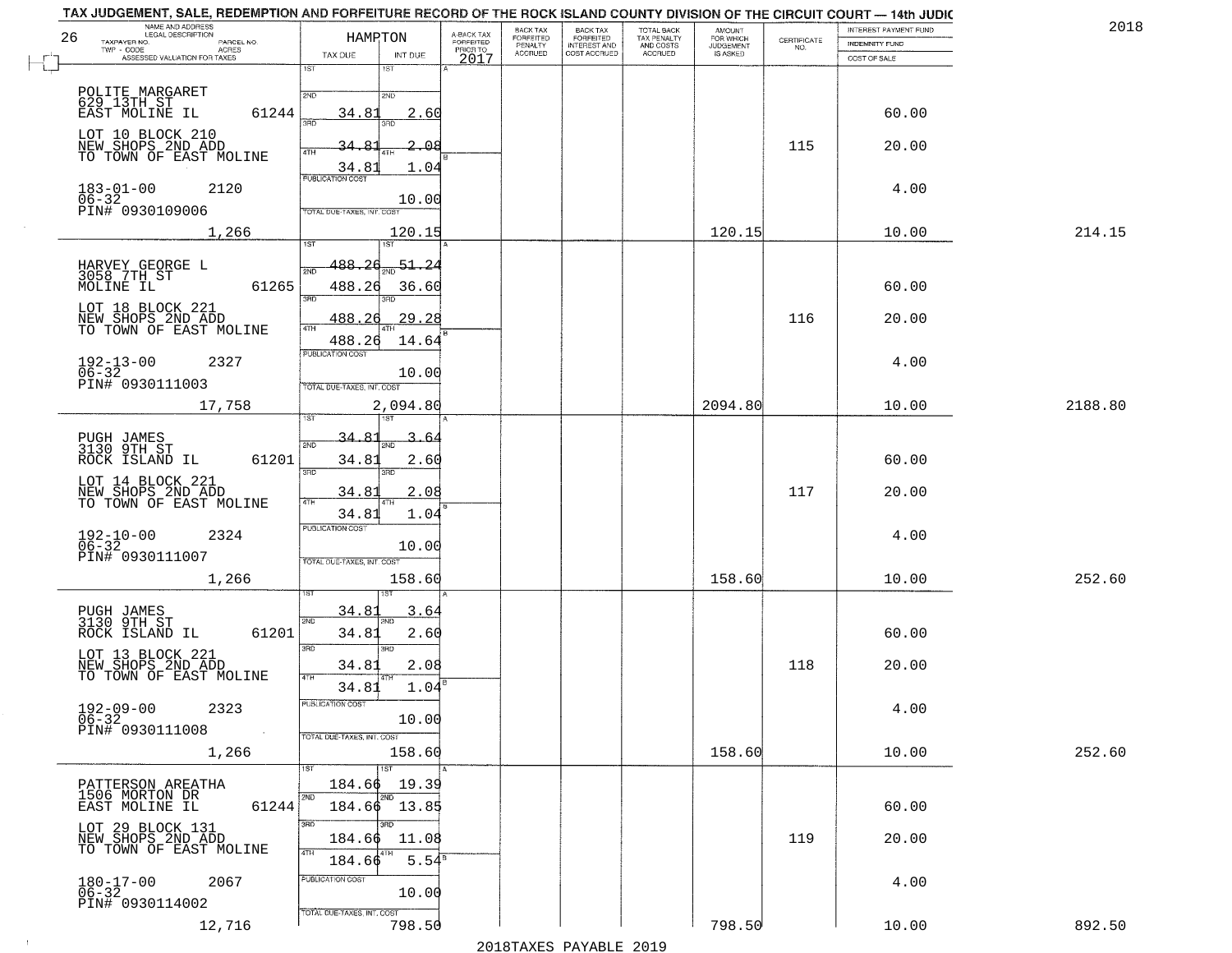|                                          |                                           |                         |                         | TAX JUDGEMENT, SALE, REDEMPTION AND FORFEITURE RECORD OF THE ROCK ISLAND COUNTY DIVISION OF THE CIRCUIT COURT — 14th JUDICIAL CIRCUIT OF ILLINOIS<br>2018 - 1992                                                                                                                                                                  |                                                                                                |                                       |                                                       |                                                                    |
|------------------------------------------|-------------------------------------------|-------------------------|-------------------------|-----------------------------------------------------------------------------------------------------------------------------------------------------------------------------------------------------------------------------------------------------------------------------------------------------------------------------------|------------------------------------------------------------------------------------------------|---------------------------------------|-------------------------------------------------------|--------------------------------------------------------------------|
| 26                                       | BY WHOM<br>PURCHASED                      | RATE<br>%<br><b>BID</b> | HAMPTON<br>DATE OF SALE | SUBSEQUENT TAXES PAID, FEES, AND TIME EXTENSION                                                                                                                                                                                                                                                                                   | TOTAL DUE<br>TO REDEEM<br>FROM SALE<br>LESS<br>COUNTY CLERK FEE                                | BY WHOM REDEEMED                      | DATE OF REDEMP-<br>TION OR DEED<br>DAY<br>MO.<br>YEAR | RECEIVED REDEMPTION<br>MONEY IN FULL                               |
| PIN# 0930109006<br>RICO TRUSTEE          |                                           | 18                      | 12/27/2019              | 04/06/2020 Time Ext & incl<br>04/06/2020 Take Notice Fee<br>00/00/00/000 Take Notice Fee<br>03/17/2022 Circuit Clerks Fee<br>03/17/2022 Sublication Fee<br>04/01/2022 Publication Fee<br>11/23/2021 Subs paid<br>11/30/2020 Subs paid                                                                                             | $\begin{array}{c} 07/22/2022\\20.95\\35.00\\86.90\\15.06\\17.24\\179.16\\177.61\\ \end{array}$ |                                       |                                                       | $\overline{1}$<br>1                                                |
| PIN# 0930111003<br>REALTAX DEV LT'D<br>2 |                                           | 01                      | 12/27/2019              | 01/31/2020 Time Ext & incl<br>02/20/2020 Take Notice Fee                                                                                                                                                                                                                                                                          | 06/27/2022<br>20.95                                                                            |                                       |                                                       | Certificate<br>Returned<br>$\frac{1}{6}$ Cancelled 2<br>06/26/2020 |
|                                          |                                           |                         |                         |                                                                                                                                                                                                                                                                                                                                   | $2,231.64$ LERETA                                                                              |                                       | 03/04/2020                                            | Karen Kinney                                                       |
| PIN# 0930111007<br>RICO TRUSTEE<br>3     |                                           | 18                      | 12/27/2019              | 04/06/2020 Time Ext & incl<br>04/06/2020 Take Notice Fee<br>00/00/00/000 Take Notice Fee<br>03/17/2022 Circuit Clerks Fee<br>03/17/2022 Sublication Fee<br>04/01/2022 Publication Fee<br>11/23/2021 Subs paid<br>11/30/2020 Subs paid                                                                                             | 07/22/2022<br>20.95<br>35.00<br>35.00<br>-38.24<br>70.24<br>179.īē<br>177.61                   |                                       |                                                       | 3                                                                  |
| PIN# 0930111008<br>RICO TRUSTEE<br>4     |                                           | 18                      | 12/27/2019              | 04/06/2020 Time Ext &<br>04/06/2020 Take Notic<br>00/00/0000 Take Notic<br>03/17/2022 Circuit Cl<br>04/01/2022 Publicatic<br>04/01/2022 Publicatic<br>11/23/2021 Subs paid<br>11/30/2020 Subs paid<br>Time Ext & incl<br>Take Notice Fee<br>Take Notice Fee<br>Circuit Clerks Fee<br>Sheriffs Fee<br>Publication Fee<br>Subs paid | 07/22/2022<br>20.95<br>35.00<br>2 17.38<br>.40<br>7.24<br>179.I6<br>177.61                     |                                       |                                                       | 4                                                                  |
| 5                                        | PIN# 0930114002<br>GRANITE LIEN GROUP LLC | 00 <sub>1</sub>         | 12/27/2019<br>$\sim$    | 04/29/2020 Time Ext & incl<br>04/29/2020 Take Notice Fee<br>12/01/2020 Subs paid                                                                                                                                                                                                                                                  | 12/15/2022<br>20.95<br>813.02                                                                  |                                       |                                                       | Certificate<br>Returned<br>& Cancelled 5<br>01/08/2021             |
|                                          |                                           |                         |                         |                                                                                                                                                                                                                                                                                                                                   |                                                                                                | $1,824.03$<br>160.00 TIFFANY CAMPBELL | 12/11/2020                                            | Karen Kinney                                                       |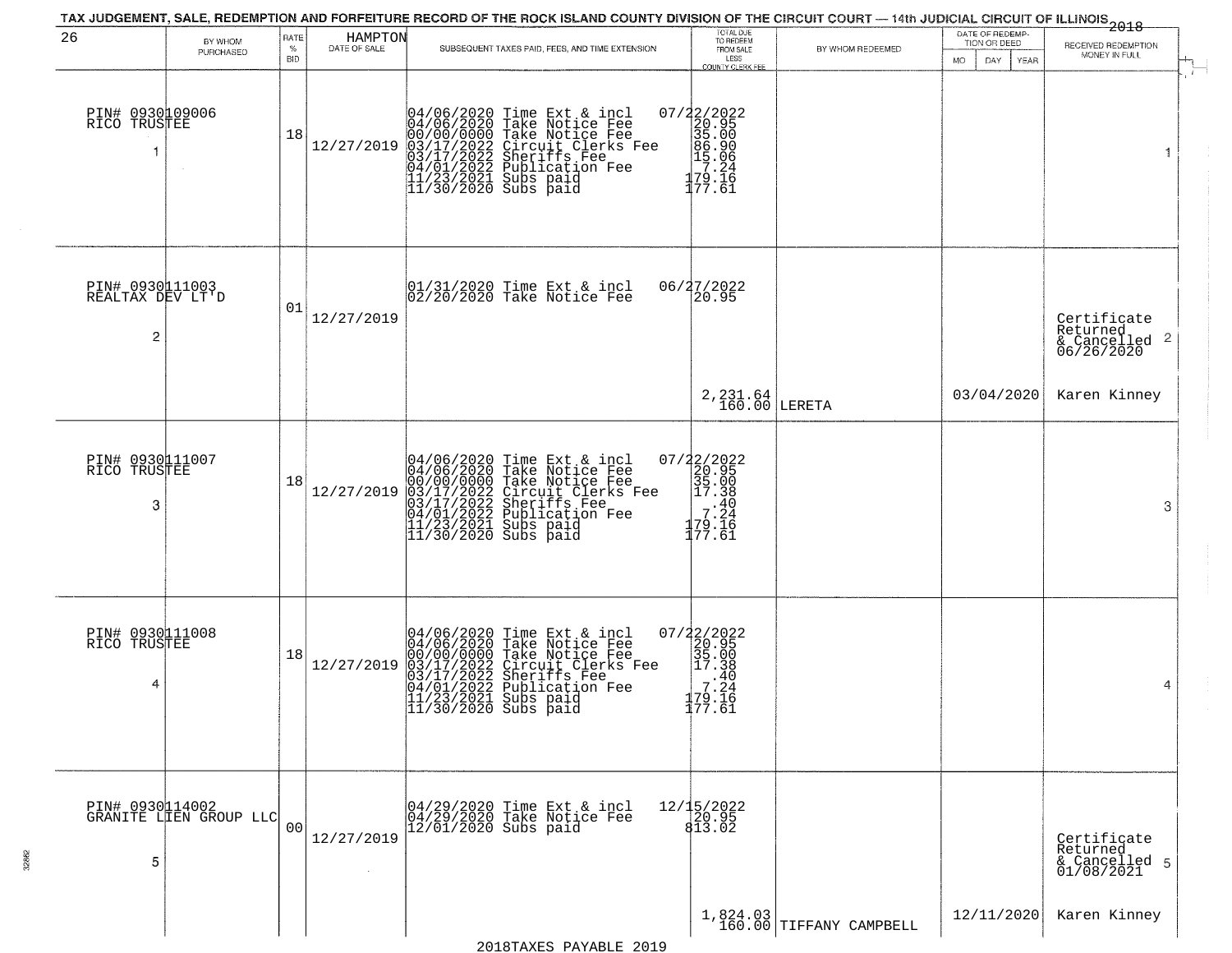|    | TAX JUDGEMENT, SALE, REDEMPTION AND FORFEITURE RECORD OF THE ROCK ISLAND COUNTY DIVISION OF THE CIRCUIT COURT — 14th JUDIC |                                   |                       |                                     |                      |                                                       |                                        |                        |                                                                 |                       |         |
|----|----------------------------------------------------------------------------------------------------------------------------|-----------------------------------|-----------------------|-------------------------------------|----------------------|-------------------------------------------------------|----------------------------------------|------------------------|-----------------------------------------------------------------|-----------------------|---------|
|    | NAME AND ADDRESS<br>LEGAL DESCRIPTION                                                                                      | HAMPTON                           |                       |                                     | BACK TAX             |                                                       | TOTAL BACK<br>TAX PENALTY<br>AND COSTS | <b>AMOUNT</b>          |                                                                 | INTEREST PAYMENT FUND | 2018    |
| 27 | TAXPAYER NO.<br>PARCEL NO.<br>$TWP + CODE$                                                                                 |                                   |                       | A-BACK TAX<br>FORFEITED<br>PRIOR TO | FORFEITED<br>PENALTY | BACK TAX<br>FORFEITED<br>INTEREST AND<br>COST ACCRUED |                                        | FOR WHICH<br>JUDGEMENT | $\begin{array}{c} \text{CERTIFICATE} \\ \text{NO.} \end{array}$ | <b>INDEMNITY FUND</b> |         |
|    | - CODE AGRES<br>ASSESSED VALUATION FOR TAXES                                                                               | TAX DUE                           | INT DUE               | 2017                                | <b>ACCRUED</b>       |                                                       | ACCRUED                                | IS ASKED               |                                                                 | COST OF SALE          |         |
|    |                                                                                                                            | $\overline{1ST}$                  | 1ST                   |                                     |                      |                                                       |                                        |                        |                                                                 |                       |         |
|    | ALVAREZ JUANA<br>510_1ST_AVE                                                                                               | 2ND                               | 2ND                   |                                     |                      |                                                       |                                        |                        |                                                                 |                       |         |
|    | 61282<br>SILVIS IL                                                                                                         |                                   |                       |                                     |                      |                                                       |                                        |                        |                                                                 | 60.00                 |         |
|    |                                                                                                                            | 3AD                               | 3RD                   |                                     |                      |                                                       |                                        |                        |                                                                 |                       |         |
|    | LOT 24 BLOCK 130                                                                                                           |                                   |                       |                                     |                      |                                                       |                                        |                        |                                                                 |                       |         |
|    | NEW SHOPS ADD TO TOWN<br>OF EAST MOLINE                                                                                    | 761.<br>4TH                       | 45.72                 |                                     |                      |                                                       |                                        |                        | 120                                                             | 20.00                 |         |
|    |                                                                                                                            | 761.8                             | 22.86                 |                                     |                      |                                                       |                                        |                        |                                                                 |                       |         |
|    | $175 - 01 - 00$<br>1945                                                                                                    | <b>PUBLICATION COST</b>           |                       |                                     |                      |                                                       |                                        |                        |                                                                 | 4.00                  |         |
|    | $06 - 32$                                                                                                                  |                                   | 10.00                 |                                     |                      |                                                       |                                        |                        |                                                                 |                       |         |
|    | PIN# 0930116019                                                                                                            | TOTAL DUE-TAXES, INT. COST        |                       |                                     |                      |                                                       |                                        |                        |                                                                 |                       |         |
|    | 27,707                                                                                                                     |                                   | 1,602.20              |                                     |                      |                                                       |                                        | 1602.20                |                                                                 | 10.00                 | 1696.20 |
|    |                                                                                                                            | 1ST                               | 1ST <sup>1</sup>      |                                     |                      |                                                       |                                        |                        |                                                                 |                       |         |
|    |                                                                                                                            | <u>234.34</u>                     | <u> 24.64</u>         |                                     |                      |                                                       |                                        |                        |                                                                 |                       |         |
|    | AGUSTINIANO ALTAGRACIA<br>1702 8TH AVE                                                                                     | 2ND                               |                       |                                     |                      |                                                       |                                        |                        |                                                                 |                       |         |
|    | 61244<br>EAST MOLINE IL                                                                                                    | 234.34<br>3RD                     | 17.60                 |                                     |                      |                                                       |                                        |                        |                                                                 | 60.00                 |         |
|    | LOT 13 BLOCK 133                                                                                                           |                                   |                       |                                     |                      |                                                       |                                        |                        |                                                                 |                       |         |
|    | NEW SHOPS ADD TO TOWN<br>OF EAST MOLINE                                                                                    | 234.34<br>47H                     | 14.08                 |                                     |                      |                                                       |                                        |                        | 121                                                             | 20.00                 |         |
|    |                                                                                                                            | 234.34                            | 7.04                  |                                     |                      |                                                       |                                        |                        |                                                                 |                       |         |
|    |                                                                                                                            | <b>PUBLICATION COST</b>           |                       |                                     |                      |                                                       |                                        |                        |                                                                 |                       |         |
|    | $176 - 08 - 00$<br>$06 - 32$<br>1974                                                                                       |                                   |                       |                                     |                      |                                                       |                                        |                        |                                                                 | 4.00                  |         |
|    | PIN# 0930116026                                                                                                            | TOTAL DUE-TAXES, INT. COST        | 10.00                 |                                     |                      |                                                       |                                        |                        |                                                                 |                       |         |
|    |                                                                                                                            |                                   |                       |                                     |                      |                                                       |                                        | 1010.72                |                                                                 |                       |         |
|    | 14,523                                                                                                                     |                                   | 1,010.72              |                                     |                      |                                                       |                                        |                        |                                                                 | 10.00                 | 1104.72 |
|    |                                                                                                                            |                                   |                       |                                     |                      |                                                       |                                        |                        |                                                                 |                       |         |
|    | CAGE & PROPERTIES LLC<br>1326 16TH ST                                                                                      | 356.56<br>সমা                     | $\frac{1}{2ND}$ 37.45 |                                     |                      |                                                       |                                        |                        |                                                                 |                       |         |
|    | 61265<br>MOLINE IL                                                                                                         | 356.56                            | 26.75                 |                                     |                      |                                                       |                                        |                        |                                                                 | 60.00                 |         |
|    | LOT 20 BLOCK 121                                                                                                           | 3RD                               | 3RD                   |                                     |                      |                                                       |                                        |                        |                                                                 |                       |         |
|    | NEW SHOPS ADD TO TOWN                                                                                                      | 356.56                            | 21.40                 |                                     |                      |                                                       |                                        |                        | 122                                                             | 20.00                 |         |
|    | OF EAST MOLINE                                                                                                             |                                   |                       |                                     |                      |                                                       |                                        |                        |                                                                 |                       |         |
|    |                                                                                                                            | 356.56<br><b>PUBLICATION COST</b> | 10.70                 |                                     |                      |                                                       |                                        |                        |                                                                 |                       |         |
|    | $166 - 14 - 00$<br>06-32<br>1761                                                                                           |                                   |                       |                                     |                      |                                                       |                                        |                        |                                                                 | 4.00                  |         |
|    | PIN# 0930119020                                                                                                            |                                   | 10.00                 |                                     |                      |                                                       |                                        |                        |                                                                 |                       |         |
|    |                                                                                                                            | TOTAL OUE-TAXES, INT. COST        |                       |                                     |                      |                                                       |                                        |                        |                                                                 |                       |         |
|    | 12,968                                                                                                                     |                                   | 1,532.54              |                                     |                      |                                                       |                                        | 1532.54                |                                                                 | 10.00                 | 1626.54 |
|    |                                                                                                                            |                                   |                       |                                     |                      |                                                       |                                        |                        |                                                                 |                       |         |
|    | REED BERNICE M<br>1353 10TH AVE                                                                                            | 902.25                            | <u>94.7</u>           |                                     |                      |                                                       |                                        |                        |                                                                 |                       |         |
|    | EAST MOLINE IL<br>61244                                                                                                    | 2ND<br>902.25                     | 67.65                 |                                     |                      |                                                       |                                        |                        |                                                                 | 60.00                 |         |
|    |                                                                                                                            | 3RD                               | $\overline{3BD}$      |                                     |                      |                                                       |                                        |                        |                                                                 |                       |         |
|    | LOT 22 BLOCK 121                                                                                                           | 902.25                            | 54.12                 |                                     |                      |                                                       |                                        |                        | 123                                                             | 20.00                 |         |
|    | NEW SHOPS ADD TO TOWN<br>OF EAST MOLINE                                                                                    | 4TH                               |                       |                                     |                      |                                                       |                                        |                        |                                                                 |                       |         |
|    |                                                                                                                            | 902.25                            | 27.06                 |                                     |                      |                                                       |                                        |                        |                                                                 |                       |         |
|    | 1763<br>$166 - 16 - 00$                                                                                                    | PUBLICATION COST                  |                       |                                     |                      |                                                       |                                        |                        |                                                                 | 4.00                  |         |
|    | $06 - 32$                                                                                                                  |                                   | 10.00                 |                                     |                      |                                                       |                                        |                        |                                                                 |                       |         |
|    | PIN# 0930119022                                                                                                            | TOTAL DUE-TAXES, INT. COST        |                       |                                     |                      |                                                       |                                        |                        |                                                                 |                       |         |
|    | 32,815                                                                                                                     |                                   | 3,862.54              |                                     |                      |                                                       |                                        | 3862.54                |                                                                 | 10.00                 | 3956.54 |
|    |                                                                                                                            | 1ST                               | 1ST                   |                                     |                      |                                                       |                                        |                        |                                                                 |                       |         |
|    |                                                                                                                            | 349.49                            | 36.68                 |                                     |                      |                                                       |                                        |                        |                                                                 |                       |         |
|    | WILSON JAMES<br>5911 EDSALL RD APT 503                                                                                     | 2ND                               |                       |                                     |                      |                                                       |                                        |                        |                                                                 |                       |         |
|    | ALEXANDRIA VA<br>22304                                                                                                     | 349.49                            | 26.20                 |                                     |                      |                                                       |                                        |                        |                                                                 | 60.00                 |         |
|    | LOT 23 BLOCK 129                                                                                                           | 3RD                               | 3HD                   |                                     |                      |                                                       |                                        |                        |                                                                 |                       |         |
|    | NEW SHOPS ADD TO TOWN                                                                                                      | 349.49                            | 20.96                 |                                     |                      |                                                       |                                        |                        | 124                                                             | 20.00                 |         |
|    | OF EAST MOLINE                                                                                                             | 4TH<br>349.49                     | $10.48^{\circ}$       |                                     |                      |                                                       |                                        |                        |                                                                 |                       |         |
|    |                                                                                                                            | PUBLICATION COST                  |                       |                                     |                      |                                                       |                                        |                        |                                                                 |                       |         |
|    | $173 - 21 - 00$<br>06-32<br>1921                                                                                           |                                   | 10.00                 |                                     |                      |                                                       |                                        |                        |                                                                 | 4.00                  |         |
|    | PIN# 0930120007                                                                                                            |                                   |                       |                                     |                      |                                                       |                                        |                        |                                                                 |                       |         |
|    | 12,711                                                                                                                     | TOTAL DUE-TAXES, INT. COST        | 1,502.28              |                                     |                      |                                                       |                                        | 1502.28                |                                                                 |                       | 1596.28 |
|    |                                                                                                                            |                                   |                       |                                     |                      |                                                       |                                        |                        |                                                                 | 10.00                 |         |

 $\sim 10^6$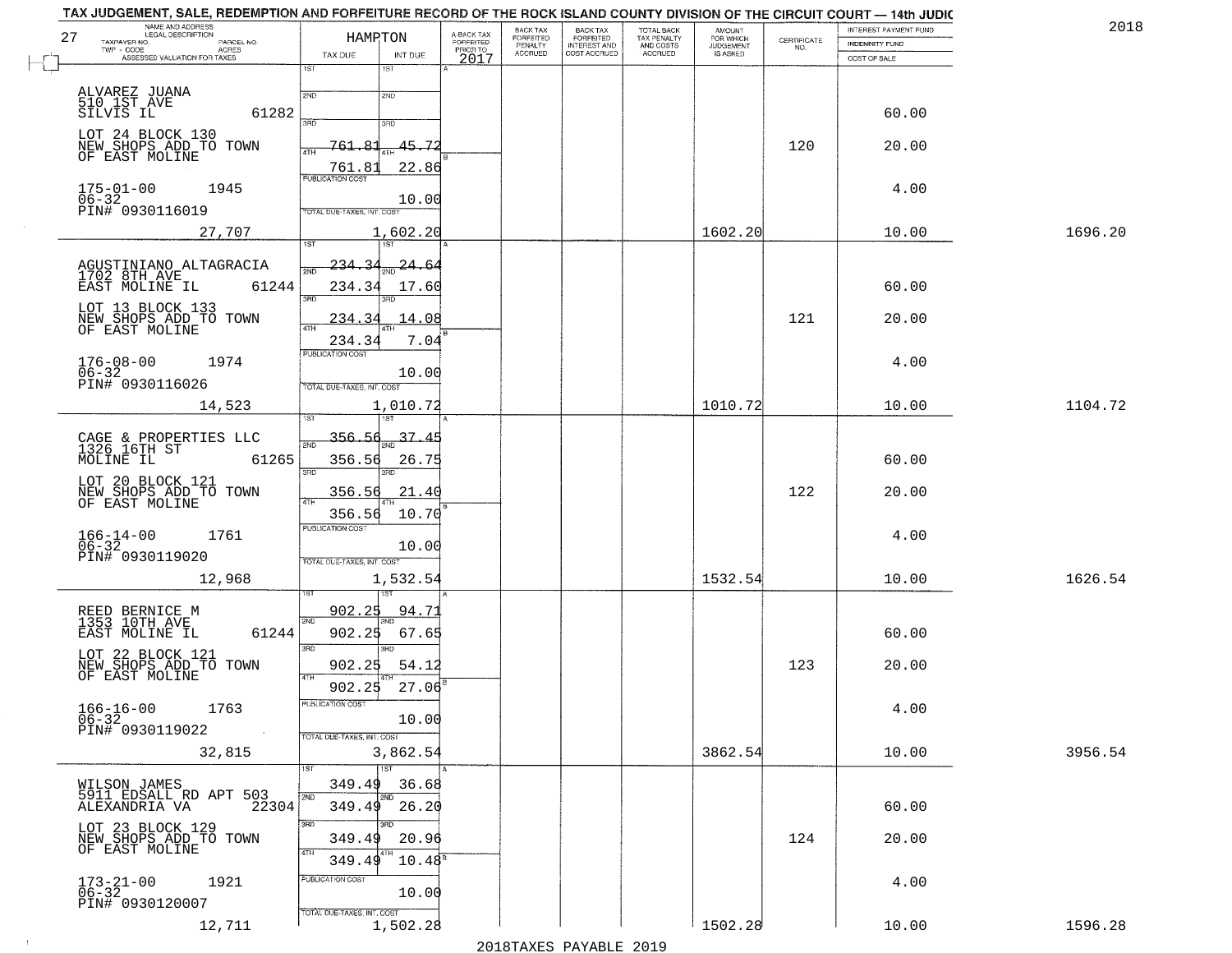|                                           |                                                  |                            |                         | TAX JUDGEMENT, SALE, REDEMPTION AND FORFEITURE RECORD OF THE ROCK ISLAND COUNTY DIVISION OF THE CIRCUIT COURT — 14th JUDICIAL CIRCUIT OF ILLINOIS 2018 |                                                                 |                                           |                                                               |                                                                    |  |
|-------------------------------------------|--------------------------------------------------|----------------------------|-------------------------|--------------------------------------------------------------------------------------------------------------------------------------------------------|-----------------------------------------------------------------|-------------------------------------------|---------------------------------------------------------------|--------------------------------------------------------------------|--|
| 27                                        | BY WHOM<br>PURCHASED                             | RATE<br>$\%$<br><b>BID</b> | HAMPTON<br>DATE OF SALE | SUBSEQUENT TAXES PAID, FEES, AND TIME EXTENSION                                                                                                        | TOTAL DUE<br>TO REDEEM<br>FROM SALE<br>LESS<br>COUNTY CLERK FEE | BY WHOM REDEEMED                          | DATE OF REDEMP-<br>TION OR DEED<br>DAY.<br><b>YEAR</b><br>MO. | RECEIVED REDEMPTION<br>MONEY IN FULL                               |  |
| PIN# 0930116019<br>WESTERN SITES LLC<br>1 | $\sim$                                           | 01                         | 12/27/2019              |                                                                                                                                                        |                                                                 |                                           |                                                               | Certificate<br>Returned<br>& Cancelled<br>03/12/2020               |  |
|                                           |                                                  |                            |                         |                                                                                                                                                        | 1,713.16<br>160.00                                              | JUANA ALVAREZ                             | 02/12/2020                                                    | Karen Kinney                                                       |  |
| $\overline{c}$                            | DIN# 0930116026<br>INTEGRITY INVESTMENT FUND LLC | 00 <sub>1</sub>            | 12/27/2019              | 04/29/2020 Time Ext & incl<br>04/29/2020 Take Notice Fee                                                                                               | 12/15/2022<br>20.95                                             |                                           |                                                               | Certificate<br>Returned<br>$\frac{1}{6}$ Cancelled 2<br>09/10/2020 |  |
|                                           |                                                  |                            |                         |                                                                                                                                                        |                                                                 | 1,125.67<br>160.00 ALTAGRACIA AGUSTINIANO | 08/27/2020                                                    | Karen Kinney                                                       |  |
| 3                                         | PIN# 0930119020<br>GRANITE LIEN GROUP LLC        | 0 <sub>0</sub>             | 12/27/2019              | 04/29/2020 Time Ext & incl<br>04/29/2020 Take Notice Fee                                                                                               | 12/15/2022<br>20.95                                             |                                           |                                                               | Certificate<br>Returned<br>3<br>& Cancelled<br>08/31/2020          |  |
|                                           |                                                  |                            |                         |                                                                                                                                                        |                                                                 | $1,647.49$<br>160.00 CAGE & PROPERTIES    | 06/22/2020                                                    | Karen Kinney                                                       |  |
| 4                                         | PIN# 0930119022<br>GRANITE LIEN GROUP LLC        | 0 <sub>0</sub>             | 12/27/2019              | 04/29/2020 Time Ext & incl<br>04/29/2020 Take Notice Fee<br>12/01/2020 Subs paid                                                                       | 12/15/2022<br>20.95<br>1,873.93                                 |                                           |                                                               | Certificate<br>Returned<br>& Cancelled 4<br>02/03/2022             |  |
|                                           |                                                  |                            |                         |                                                                                                                                                        |                                                                 | $6,076.29$ CELESTE REED                   | 11/03/2021                                                    | Karen Kinney                                                       |  |
| PIN# 0930120007<br>WESTERN SITES LLC<br>5 |                                                  | 0 <sub>0</sub>             | 12/27/2019<br>$\sim$    |                                                                                                                                                        |                                                                 |                                           |                                                               | Certificate<br>Returned<br>& Cancelled 5<br>02/11/2020             |  |
|                                           |                                                  |                            |                         |                                                                                                                                                        |                                                                 | $1,596.28$ JAMES WILSON                   | 01/15/2020                                                    | Karen Kinney                                                       |  |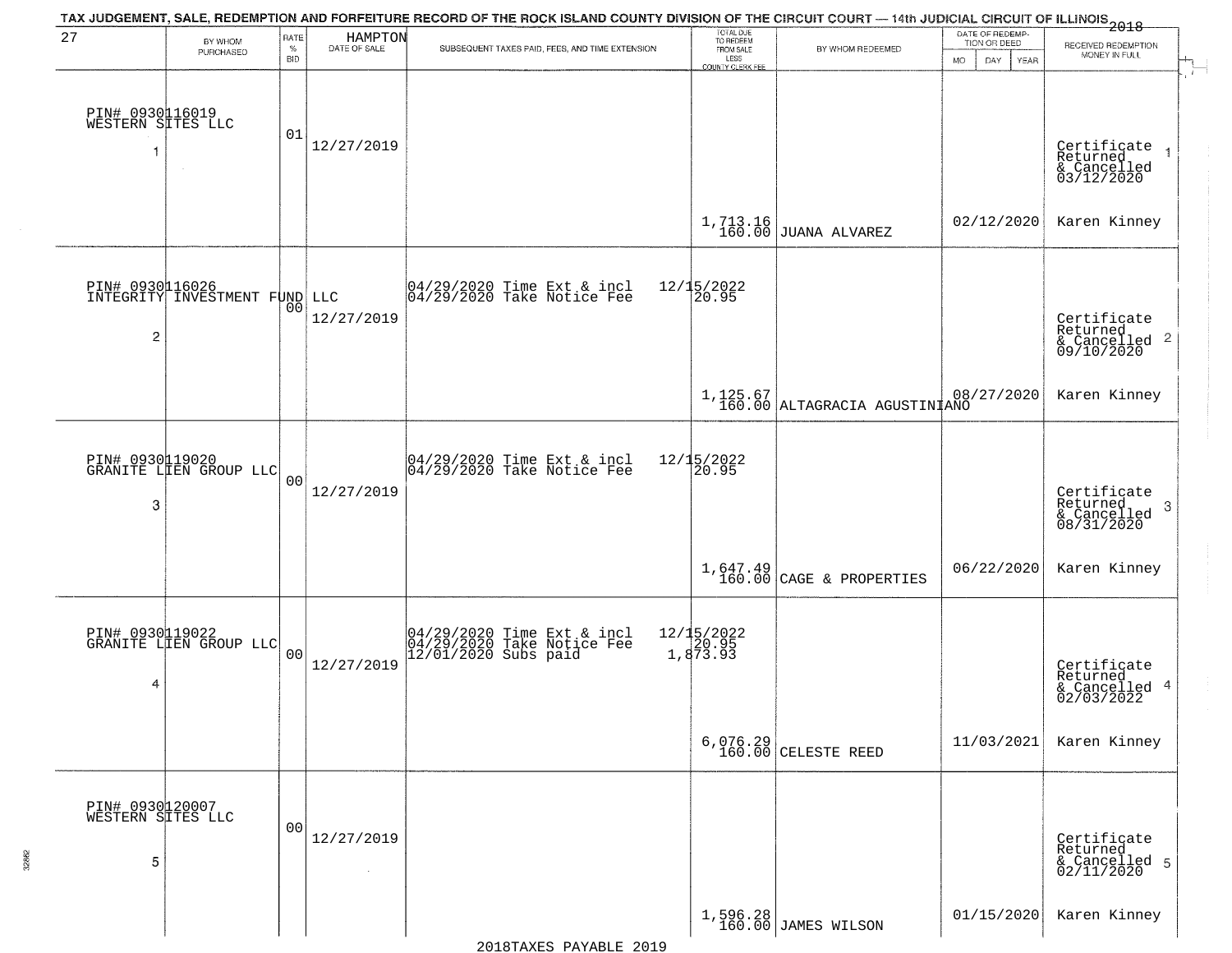| TAX JUDGEMENT, SALE, REDEMPTION AND FORFEITURE RECORD OF THE ROCK ISLAND COUNTY DIVISION OF THE CIRCUIT COURT - 14th JUDIC<br>NAME AND ADDRESS<br>LEGAL DESCRIPTION |                                                                |                                     | BACK TAX             |                                       |                                        |                                  |                                                                 | INTEREST PAYMENT FUND | 2018    |
|---------------------------------------------------------------------------------------------------------------------------------------------------------------------|----------------------------------------------------------------|-------------------------------------|----------------------|---------------------------------------|----------------------------------------|----------------------------------|-----------------------------------------------------------------|-----------------------|---------|
| 28<br>TAXPAYER NO.<br>PARCEL NO.<br>TWP - CODE<br>ACRES                                                                                                             | HAMRTON                                                        | A-BACK TAX<br>FORFEITED<br>PRIOR TO | FORFEITED<br>PENALTY | BACK TAX<br>FORFEITED<br>INTEREST AND | TOTAL BACK<br>TAX PENALTY<br>AND COSTS | AMOUNT<br>FOR WHICH<br>JUDGEMENT | $\begin{array}{c} \text{CERTIFICATE} \\ \text{NO.} \end{array}$ | <b>INDEMNITY FUND</b> |         |
| ASSESSED VALUATION FOR TAXES                                                                                                                                        | TAX DUE<br>INT DUE<br>1ST<br>1ST                               | 2017                                | <b>ACCRUED</b>       | COST ACCRUED                          | <b>ACCRUED</b>                         | IS ASKED                         |                                                                 | COST OF SALE          |         |
| CISNEROS MIGUEL A<br>1552 9TH AVE<br>EAST MOLINE IL                                                                                                                 | $\textcolor{blue}{\textbf{134.31}}$ 20'                        |                                     |                      |                                       |                                        |                                  |                                                                 |                       |         |
| 61244                                                                                                                                                               | 134.31<br>10.05                                                |                                     |                      |                                       |                                        |                                  |                                                                 | 60.00                 |         |
| LOT 18 BLOCK 129<br>NEW SHOPS ADD TO TOWN<br>OF EAST MOLINE W 8 FT<br>LOT 17 AND E 24 FT                                                                            | 31<br>$-8-$<br>≏<br>134<br>4TH<br>4.02<br>134.31               |                                     |                      |                                       |                                        |                                  | 125                                                             | 20.00                 |         |
| $173 - 15 - 00$<br>1915<br>06-32<br>PIN# 0930120012                                                                                                                 | <b>PUBLICATION COST</b><br>10.00<br>TOTAL DUE-TAXES, INT. COST |                                     |                      |                                       |                                        |                                  |                                                                 | 4.00                  |         |
| 10,740                                                                                                                                                              | 583.42<br>1ST<br>1ST                                           |                                     |                      |                                       |                                        | 583.42                           |                                                                 | 10.00                 | 677.42  |
|                                                                                                                                                                     |                                                                |                                     |                      |                                       |                                        |                                  |                                                                 |                       |         |
| GUNN PAUL<br>1346 10TH AVE<br>EAST MOLINE IL<br>61244                                                                                                               | 2ND<br>2ND<br>3RD<br>3RD                                       |                                     |                      |                                       |                                        |                                  |                                                                 | 60.00                 |         |
| LOT 29 BLOCK 122<br>NEW SHOPS ADD TO TOWN<br>OF EAST MOLINE                                                                                                         | 47H<br>4TH<br>4.50<br>149.77                                   |                                     |                      |                                       |                                        |                                  | 126                                                             | 20.00                 |         |
| $168 - 12 - 00$<br>1804<br>$06 - 32$<br>PIN# 0930121014                                                                                                             | PUBLICATION COST<br>10.00<br>TOTAL DUE-TAXES, INT. COST        |                                     |                      |                                       |                                        |                                  |                                                                 | 4.00                  |         |
| 10,910                                                                                                                                                              | 164.27<br>1ST<br>1ST.                                          |                                     |                      |                                       |                                        | 164.27                           |                                                                 | 10.00                 | 258.27  |
|                                                                                                                                                                     |                                                                |                                     |                      |                                       |                                        |                                  |                                                                 |                       |         |
| GUNN PAUL<br>1346 10TH AVE<br>61244<br>EAST MOLINE IL                                                                                                               | 2ND<br>SMD<br>3 <sub>BD</sub><br>3RD                           |                                     |                      |                                       |                                        |                                  |                                                                 | 60.00                 |         |
| LOT 28 BLOCK 122<br>NEW SHOPS ADD TO TOWN<br>OF EAST MOLINE                                                                                                         | 4TH<br>4TH                                                     |                                     |                      |                                       |                                        |                                  | 127                                                             | 20.00                 |         |
| $168 - 11 - 00$<br>06-32<br>1803                                                                                                                                    | 48.89<br>1.46<br><b>PUBLICATION COST</b>                       |                                     |                      |                                       |                                        |                                  |                                                                 | 4.00                  |         |
| PIN# 0930121015                                                                                                                                                     | 10.00<br>TOTAL OUE-TAXES, INT. COST                            |                                     |                      |                                       |                                        |                                  |                                                                 |                       |         |
| 1,778                                                                                                                                                               | 60.35                                                          |                                     |                      |                                       |                                        | 60.35                            |                                                                 | 10.00                 | 154.35  |
|                                                                                                                                                                     | <u>432.72</u><br>45.4                                          |                                     |                      |                                       |                                        |                                  |                                                                 |                       |         |
| ARRINGTON CLYDE/JULIUS<br>334 22ND ST<br>EAST MOLINE IL 61<br>61244                                                                                                 | 2ND<br>32.45<br>432.72<br>3RD<br>$\overline{3BD}$              |                                     |                      |                                       |                                        |                                  |                                                                 | 60.00                 |         |
| LOT 27 BLOCK 6<br>DONAHOO AND COSNERS 1ST<br>TO TOWN OF EAST MOL                                                                                                    | 432.72<br>25.96<br>4TH                                         |                                     |                      |                                       |                                        |                                  | 128                                                             | 20.00                 |         |
| $152 - 17 - 00$<br>1504<br>$06-32$<br>PIN# 0930204002                                                                                                               | 12.98<br>432.72<br>PUBLICATION COST<br>10.00                   |                                     |                      |                                       |                                        |                                  |                                                                 | 4.00                  |         |
| 21,738                                                                                                                                                              | TOTAL DUE-TAXES, INT. COST<br>1,857.70                         |                                     |                      |                                       |                                        | 1857.70                          |                                                                 | 10.00                 | 1951.70 |
| COVERED BRIDGE PROPERTIES                                                                                                                                           | 1ST<br>1ST<br>316.03<br>33.18                                  |                                     |                      |                                       |                                        |                                  |                                                                 |                       |         |
| 3452 ADELE LN<br>52722<br>BETTENDORF IA                                                                                                                             | 2ND<br>2ND<br>316.03<br>23.70                                  |                                     |                      |                                       |                                        |                                  |                                                                 | 60.00                 |         |
| LOT 23 BLOCK 6<br>DONAHOO AND COSNERS 1ST<br>ADD TO TOWN OF EAST MOL                                                                                                | 3RD <sup>-</sup><br>3RD<br>18.96<br>316.03<br>4TH<br>$9.48^8$  |                                     |                      |                                       |                                        |                                  | 129                                                             | 20.00                 |         |
| 1500<br>$152 - 13 - 00$<br>$06 - 32$<br>PIN# 0930204006                                                                                                             | 316.03<br>PUBLICATION COST<br>10.00                            |                                     |                      |                                       |                                        |                                  |                                                                 | 4.00                  |         |
| 17,494                                                                                                                                                              | TOTAL DUE-TAXES, INT. COST<br>1,359.44                         |                                     |                      |                                       |                                        | 1359.44                          |                                                                 | 10.00                 | 1453.44 |

 $\sim 10$ 

2018TAXES PAYABLE 2019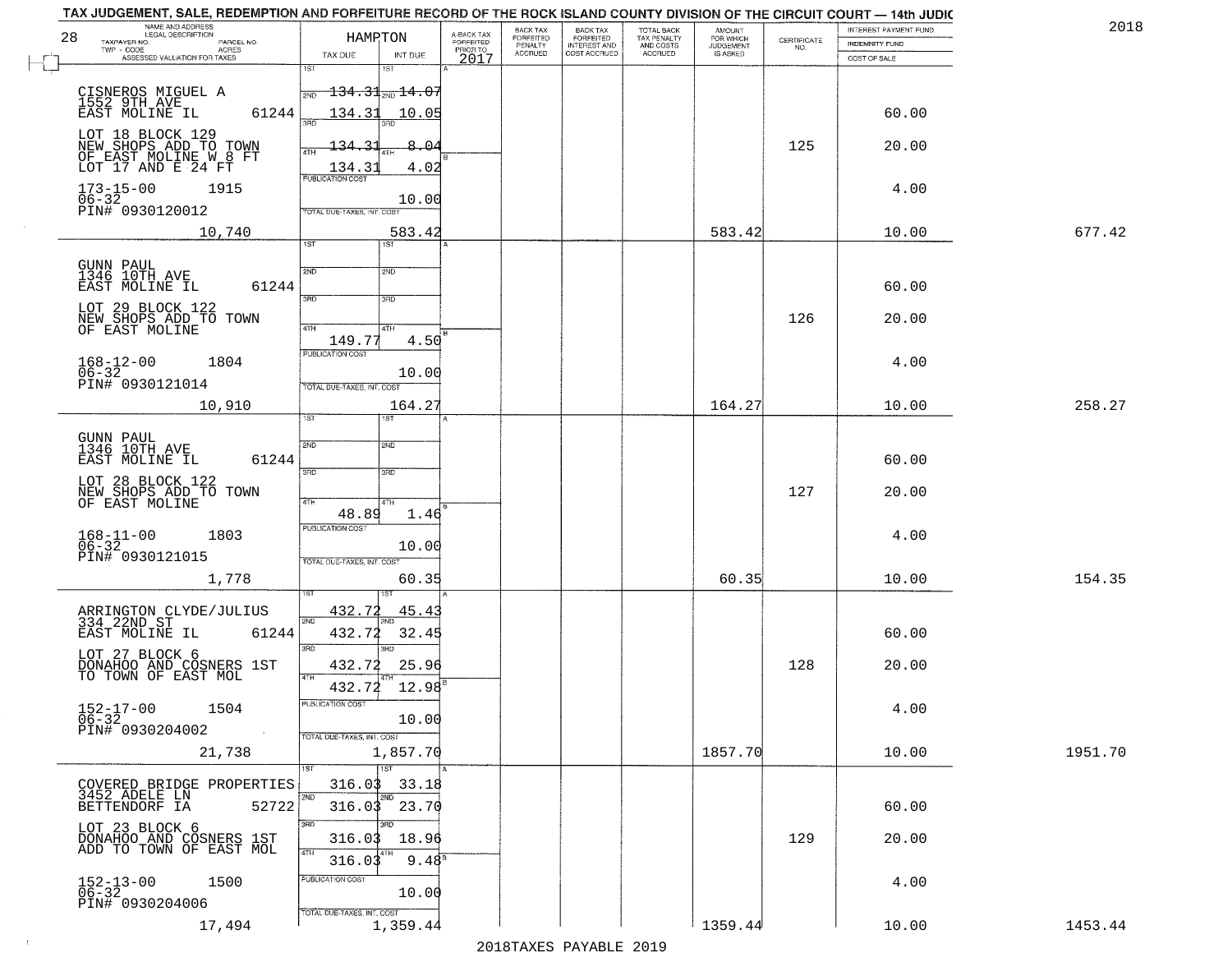| 28                                                     | BY WHOM                                   | RATE           | HAMPTON<br>DATE OF SALE | TAX JUDGEMENT, SALE, REDEMPTION AND FORFEITURE RECORD OF THE ROCK ISLAND COUNTY DIVISION OF THE CIRCUIT COURT — 14th JUDICIAL CIRCUIT OF ILLINOIS 2018 | TOTAL DUE<br>TO REDEEM<br>FROM SALE         |                                    | DATE OF REDEMP-<br>TION OR DEED | RECEIVED REDEMPTION                                                              |
|--------------------------------------------------------|-------------------------------------------|----------------|-------------------------|--------------------------------------------------------------------------------------------------------------------------------------------------------|---------------------------------------------|------------------------------------|---------------------------------|----------------------------------------------------------------------------------|
|                                                        | PURCHASED                                 | $\%$<br>BID    |                         | SUBSEQUENT TAXES PAID, FEES, AND TIME EXTENSION                                                                                                        | LESS<br>COUNTY CLERK FEE                    | BY WHOM REDEEMED                   | DAY.<br>YEAR<br>MO.             | MONEY IN FULL                                                                    |
| 1                                                      | PIN# 0930120012<br>GRANITE LIEN GROUP LLC | 00             | 12/27/2019              |                                                                                                                                                        |                                             |                                    |                                 | Certificate<br>Returned                                                          |
|                                                        |                                           |                |                         |                                                                                                                                                        |                                             | 677.42<br>160.00 MIGUEL CISNEROS   | 02/03/2020                      | & Cancelled<br>03/12/2020<br>Karen Kinney                                        |
| PIN# 0930121014<br>WESTERN SITES LLC<br>$\overline{c}$ |                                           | 00             | 12/27/2019              |                                                                                                                                                        |                                             |                                    |                                 | Certificate<br>Returned<br>& Cancelled <sup>2</sup><br>02/11/2020                |
|                                                        |                                           |                |                         |                                                                                                                                                        |                                             | 258.27<br>160.00 PAUL GUNN         | 01/15/2020                      | Karen Kinney                                                                     |
| 3                                                      | PIN# 0930121015<br>GRANITE LIEN GROUP LLC | 0 <sub>0</sub> | 12/27/2019              |                                                                                                                                                        |                                             |                                    |                                 | Certificate<br>Returned<br>$\mathbf{3}$<br>$\frac{1}{6}$ Cancelled<br>06/18/2020 |
|                                                        |                                           |                |                         |                                                                                                                                                        |                                             | 154.35<br>160.00 PAUL GUNN         | 03/05/2020                      | Karen Kinney                                                                     |
| PIN# 0930204002<br>4                                   | GRANITE LIEN GROUP LLC                    | 0 <sup>0</sup> |                         | $[04/29/2020 \t\t Time Ext & incl 04/29/2020 \t\t Take Notice Free 11/29/2021 Subs paid 12/27/2019 12/01/2020 Subs paid 13/201/2020$                   | 12/15/2022<br>20.95<br>1,394.12<br>1,366.72 |                                    |                                 | 4                                                                                |
| PIN# 0930204006<br>5                                   | GRANITE LIEN GROUP LLC                    | 0 <sub>0</sub> | 12/27/2019              | 04/29/2020 Time Ext & incl<br>04/29/2020 Take Notice Fee<br>$11/29/2021$ Subs paid                                                                     | 12/15/2022<br>1,707.40                      |                                    |                                 | Certificate<br>Returned<br>& Cancelled 5<br>01/12/2022                           |
|                                                        |                                           |                |                         |                                                                                                                                                        |                                             | 3,386.68 COVERED BRIDGE PROPERTIES |                                 | Karen Kinney                                                                     |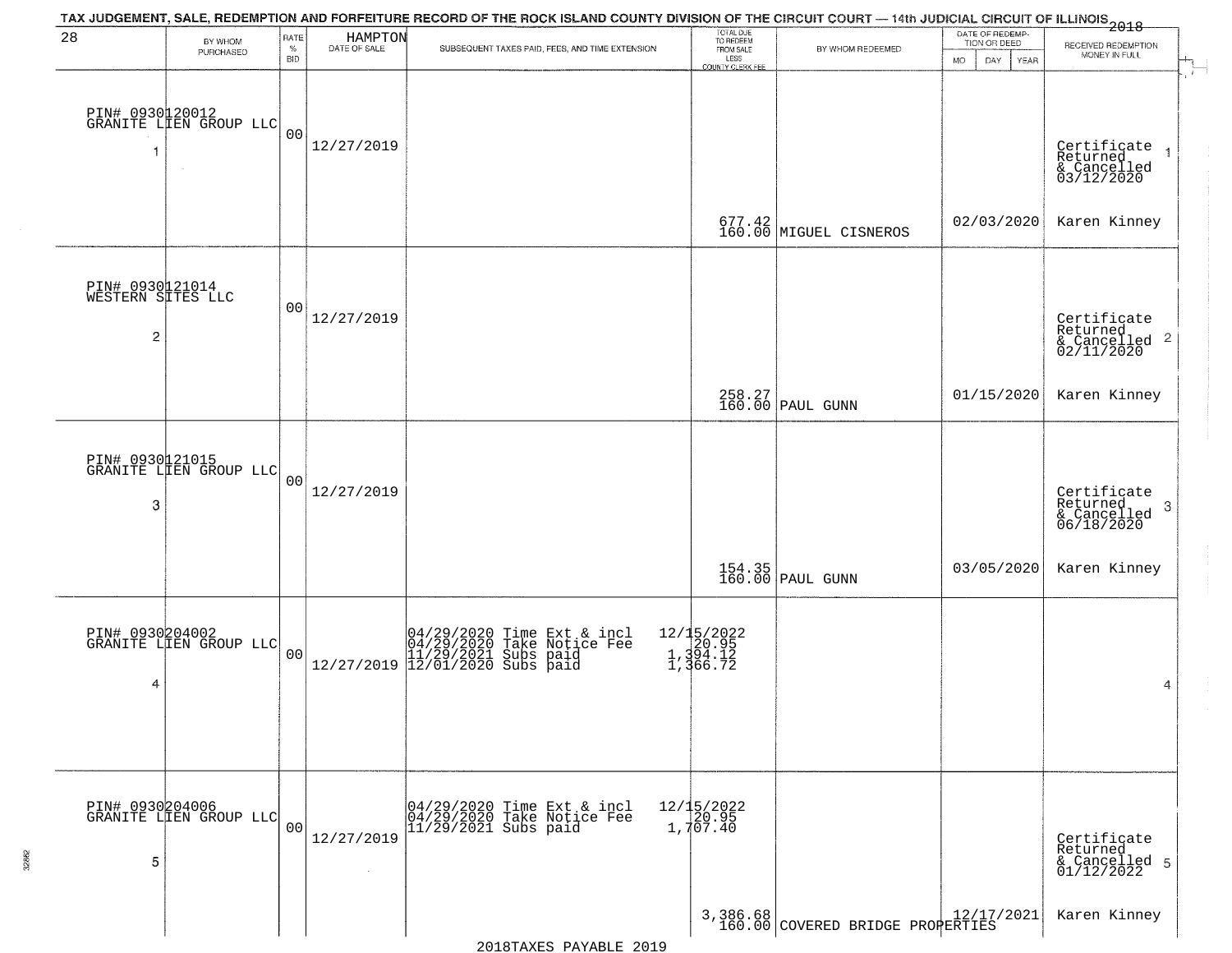| 29        | TAX JUDGEMENT, SALE, REDEMPTION AND FORFEITURE RECORD OF THE ROCK ISLAND COUNTY DIVISION OF THE CIRCUIT COURT — 14th JUDIC<br>NAME AND ADDRESS<br>LEGAL DESCRIPTION<br>TAXPAYER NO.<br>PARCEL NO. |                                   | HAMRTON                      | A-BACK TAX<br>FORFEITED | BACK TAX<br>FORFEITED | BACK TAX<br>FORFEITED<br>INTEREST AND<br>COST ACCRUED | TOTAL BACK<br>TAX PENALTY<br>AND COSTS<br>ACCRUED | <b>AMOUNT</b><br>FOR WHICH<br>JUDGEMENT<br>IS ASKED | CERTIFICATE<br>NO. | INTEREST PAYMENT FUND<br><b>INDEMNITY FUND</b> | 2018    |
|-----------|---------------------------------------------------------------------------------------------------------------------------------------------------------------------------------------------------|-----------------------------------|------------------------------|-------------------------|-----------------------|-------------------------------------------------------|---------------------------------------------------|-----------------------------------------------------|--------------------|------------------------------------------------|---------|
|           | TWP - CODE AGRES<br>ASSESSED VALUATION FOR TAXES                                                                                                                                                  | TAX DUE<br>1ST                    | INT DUE<br>1ST               | PRIOR TO<br>2017        | PENALTY<br>ACCRUED    |                                                       |                                                   |                                                     |                    | COST OF SALE                                   |         |
|           | MARTIN JOSHUA<br>384 22ND ST                                                                                                                                                                      | 2ND                               | $-522.79_{200}$ 54.88        |                         |                       |                                                       |                                                   |                                                     |                    |                                                |         |
|           | EAST MOLINE IL<br>61244                                                                                                                                                                           | 522.79<br>3AD                     | 39.20                        |                         |                       |                                                       |                                                   |                                                     |                    | 60.00                                          |         |
|           | LOT 16 BLOCK 6<br>DONAHOO AND COSNERS 1ST<br>ADD TO TOWN OF EAST MOL                                                                                                                              | $522 -$<br>7 C<br>4TH<br>522.79   | $-31-$<br>15.68              |                         |                       |                                                       |                                                   |                                                     | 130                | 20.00                                          |         |
| $06 - 32$ | 1494-A<br>$152 - 06 - 00$                                                                                                                                                                         | <b>PUBLICATION COST</b>           | 10.00                        |                         |                       |                                                       |                                                   |                                                     |                    | 4.00                                           |         |
|           | PIN# 0930204013<br>19,014                                                                                                                                                                         | TOTAL DUE-TAXES, INT. COST        | 2,242.28                     |                         |                       |                                                       |                                                   | 2242.28                                             |                    | 10.00                                          | 2336.28 |
|           | OCHOA ROBERT<br>365 23RD ST                                                                                                                                                                       | $\overline{1ST}$<br>2ND           | 1ST <sup>1</sup><br>2ND      |                         |                       |                                                       |                                                   |                                                     |                    |                                                |         |
|           | 61244<br>EAST MOLINE IL                                                                                                                                                                           | 3RD                               | 3HD                          |                         |                       |                                                       |                                                   |                                                     |                    | 60.00                                          |         |
|           | LOT 9 BLOCK 6<br>DONAHOO AND COSNERS 1ST<br>ADD TO TOWN OF EAST MOL                                                                                                                               | 41H<br>421.00                     | 4TH<br>12.64                 |                         |                       |                                                       |                                                   |                                                     | 131                | 20.00                                          |         |
|           | $151 - 22 - 00$<br>$06 - 32$<br>1490                                                                                                                                                              | PUBLICATION COST                  | 10.00                        |                         |                       |                                                       |                                                   |                                                     |                    | 4.00                                           |         |
|           | PIN# 0930204020<br>15,312                                                                                                                                                                         | TOTAL DUE-TAXES, INT. COST        | 443.64                       |                         |                       |                                                       |                                                   | 443.64                                              |                    | 10.00                                          | 537.64  |
|           | DIAZ HUMBERTO/HERLINDA<br>2505 MORTON DR<br>61244<br>EAST MOLINE IL                                                                                                                               | 470.50<br>470.50                  | $\frac{49.42}{200}$<br>35.30 |                         |                       |                                                       |                                                   |                                                     |                    | 60.00                                          |         |
| LOT 8     | G I ACRES ADD TO CITY<br>OF EAST MOLINE                                                                                                                                                           | 3RD<br>470.50<br>4TH              | 28.24                        |                         |                       |                                                       |                                                   |                                                     | 132                | 20.00                                          |         |
|           | S. 146.675 FT OF<br>$342 - 09 - 00$<br>06-32<br>5300<br>PIN# 0930210007                                                                                                                           | 470.50<br><b>PUBLICATION COST</b> | 14.12<br>10.00               |                         |                       |                                                       |                                                   |                                                     |                    | 4.00                                           |         |
|           | 17,112                                                                                                                                                                                            | TOTAL OUE-TAXES, INT. COST        | 2,019.08<br>उड़ा             |                         |                       |                                                       |                                                   | 2019.08                                             |                    | 10.00                                          | 2113.08 |
|           | GRICE DYER ALESIA J<br>2509 MORTON DR<br>EAST MOLINE IL<br>61244                                                                                                                                  | <u>305.53</u><br>2ND<br>305.53    | <u>32.06</u><br>22.90        |                         |                       |                                                       |                                                   |                                                     |                    | 60.00                                          |         |
| LOT 1     | SUB DIV OF O L 1 G I ACRE<br>ADD EAST MOLINE                                                                                                                                                      | 3RD<br>305.53<br>4TH              | 3BD<br>18.32                 |                         |                       |                                                       |                                                   |                                                     | 133                | 20.00                                          |         |
|           | $343-02-00$ 5301<br>06-32<br>06-32<br>PIN# 0930211001                                                                                                                                             | 305.53<br>PUBLICATION COST        | 9.16<br>10.00                |                         |                       |                                                       |                                                   |                                                     |                    | 4.00                                           |         |
|           | 17,112                                                                                                                                                                                            | TOTAL DUE-TAXES, INT. COST<br>1ST | 1,314.56<br>1ST              |                         |                       |                                                       |                                                   | 1314.56                                             |                    | 10.00                                          | 1408.56 |
|           | SANGSTER MARTINA E<br>549 27TH ST<br>EAST MOLINE IL<br>61244                                                                                                                                      | 2ND                               | 2ND<br>$621.75$ $46.65$      |                         |                       |                                                       |                                                   |                                                     |                    | 60.00                                          |         |
| LOT 3     | PROVORSE ADD                                                                                                                                                                                      | 3RD<br>621.75                     | 3RD<br>37.32                 |                         |                       |                                                       |                                                   |                                                     | 134                | 20.00                                          |         |
|           | 8284<br>639-35-00<br>06-32<br>PIN# 0930212003                                                                                                                                                     | 4TH<br>621.75<br>PUBLICATION COST | $18.66^8$<br>10.00           |                         |                       |                                                       |                                                   |                                                     |                    | 4.00                                           |         |
|           | 28,613                                                                                                                                                                                            | TOTAL DUE-TAXES, INT. COST        | 1,977.88                     |                         |                       |                                                       |                                                   | 1977.88                                             |                    | 10.00                                          | 2071.88 |

 $\sim 10^6$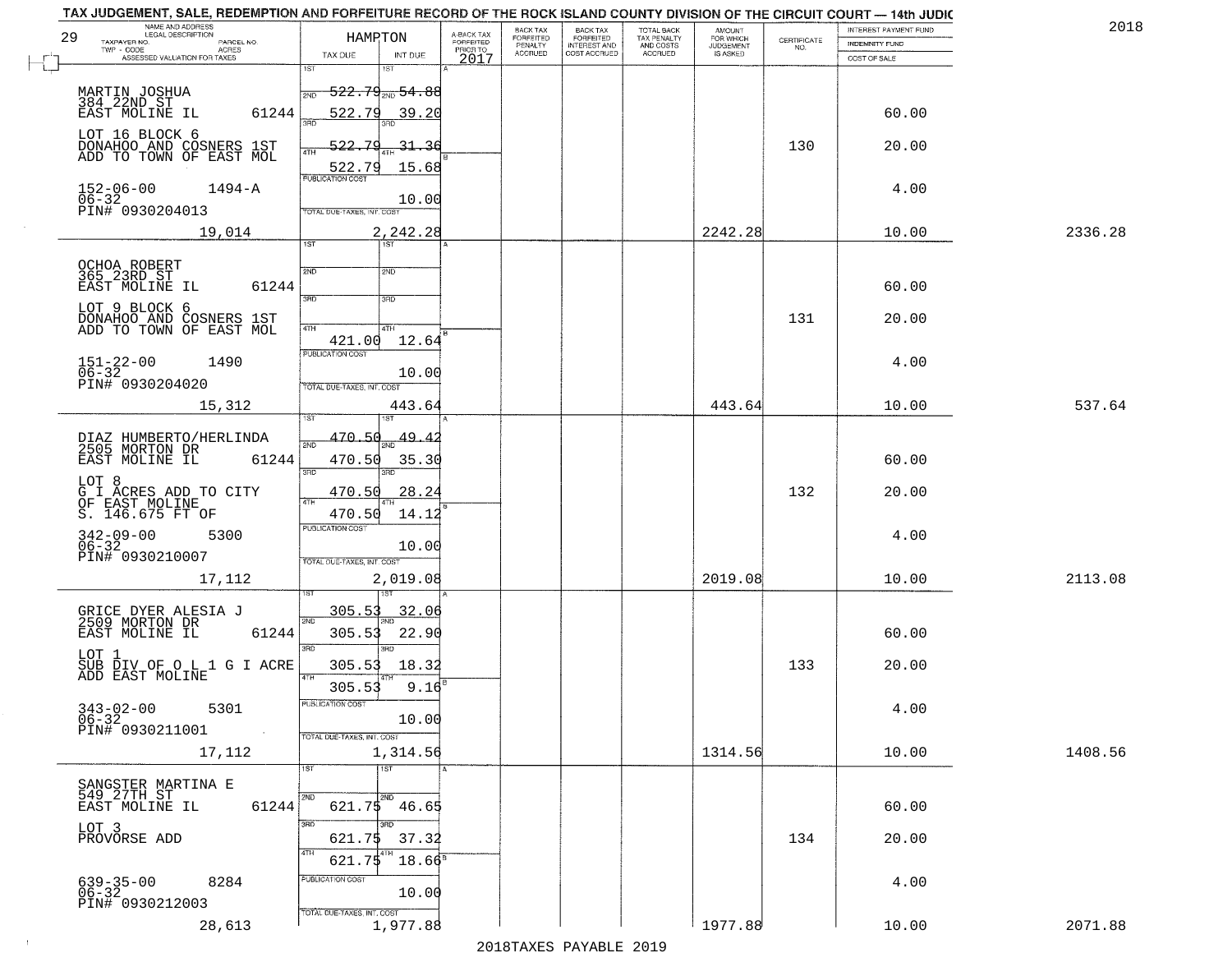|                                           |                                                  |                |                              | TAX JUDGEMENT, SALE, REDEMPTION AND FORFEITURE RECORD OF THE ROCK ISLAND COUNTY DIVISION OF THE CIRCUIT COURT — 14th JUDICIAL CIRCUIT OF ILLINOIS 2018 |                                     |                                        |                                 |                                                           |  |
|-------------------------------------------|--------------------------------------------------|----------------|------------------------------|--------------------------------------------------------------------------------------------------------------------------------------------------------|-------------------------------------|----------------------------------------|---------------------------------|-----------------------------------------------------------|--|
| 29                                        | BY WHOM                                          | RATE<br>$\%$   | HAMPTON<br>DATE OF SALE      | SUBSEQUENT TAXES PAID, FEES, AND TIME EXTENSION                                                                                                        | TOTAL DUE<br>TO REDEEM<br>FROM SALE | BY WHOM REDEEMED                       | DATE OF REDEMP-<br>TION OR DEED | RECEIVED REDEMPTION                                       |  |
|                                           | PURCHASED                                        | BID            |                              |                                                                                                                                                        | LESS<br>COUNTY CLERK FEE            |                                        | <b>MO</b><br>DAY<br>YEAR        | MONEY IN FULL                                             |  |
| 1                                         | PIN# 0930204013<br>GRANITE LIEN GROUP LLC        | 0 <sub>0</sub> | 12/27/2019                   | 04/29/2020 Time Ext & incl<br>04/29/2020 Take Notice Fee<br>12/01/2020 Subs paid                                                                       | 12/15/2022<br>20.95<br>909.46       |                                        |                                 | $\mathbf{1}$                                              |  |
| PIN# 0930204020<br>WESTERN SITES LLC<br>2 |                                                  | 00             | 12/27/2019                   |                                                                                                                                                        |                                     |                                        |                                 | Certificate<br>Returned<br>& Cancelled 2<br>07/08/2020    |  |
|                                           |                                                  |                |                              |                                                                                                                                                        |                                     | 537.64<br>160.00 ROUNDPOINT MORTGAGE   | 03/03/2020                      | Karen Kinney                                              |  |
| PIN# 0930210007<br>AUCTION Z INC<br>3     |                                                  | 00             | 12/27/2019                   |                                                                                                                                                        |                                     |                                        |                                 | Certificate<br>Returned<br>3<br>& Cancelled<br>02/11/2020 |  |
|                                           |                                                  |                |                              |                                                                                                                                                        |                                     | 2, 113.08<br>160.00 HUMBERTO DIAZ      | 01/23/2020                      | Karen Kinney                                              |  |
| 4                                         | PIN# 0930211001<br>INTEGRITY INVESTMENT FUND LLC | 00             | 12/27/2019                   |                                                                                                                                                        |                                     |                                        |                                 | Certificate<br>Returned<br>4<br>& Cancelled<br>03/12/2020 |  |
|                                           |                                                  |                |                              |                                                                                                                                                        |                                     | 1,408.56<br>160.00 ALESIA J GRICE DYER | 02/18/2020                      | Karen Kinney                                              |  |
| 5                                         | PIN# 0930212003<br>GRANITE LIEN GROUP LLC        | 0 <sub>0</sub> | 12/27/2019<br>$\sim 10^{-1}$ |                                                                                                                                                        |                                     |                                        |                                 | Certificate<br>Returned<br>& Cancelled 5<br>05/14/2020    |  |
|                                           |                                                  |                |                              |                                                                                                                                                        |                                     | 2,071.88<br>160.00 MARTINA SANGSTER    | 04/16/2020                      | Karen Kinney                                              |  |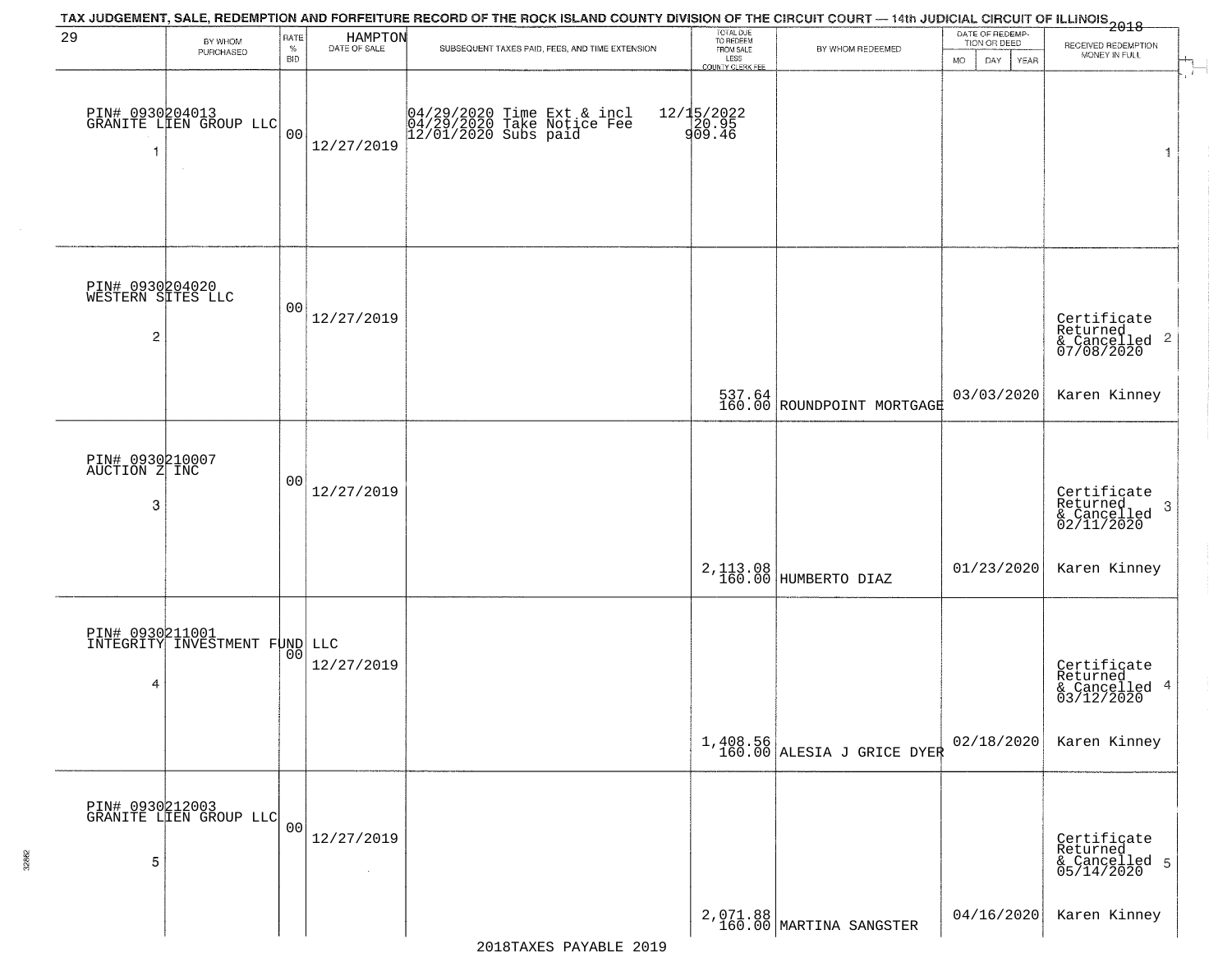| NAME AND ADDRESS<br>LEGAL DESCRIPTION<br>30<br>TAXPAYER NO.<br>PARCEL NO.                      | HAMRTON                                   | A-BACK TAX<br>FORFEITED<br>PRIOR TO | BACK TAX<br>FORFEITED     | BACK TAX<br>FORFEITED<br>INTEREST AND | TOTAL BACK<br>TAX PENALTY<br>AND COSTS | AMOUNT<br>FOR WHICH<br>JUDGEMENT | $\begin{array}{c} \text{CERTIFICATE} \\ \text{NO.} \end{array}$ | <b>INTEREST PAYMENT FUND</b><br><b>INDEMNITY FUND</b> | 2018    |
|------------------------------------------------------------------------------------------------|-------------------------------------------|-------------------------------------|---------------------------|---------------------------------------|----------------------------------------|----------------------------------|-----------------------------------------------------------------|-------------------------------------------------------|---------|
| TWP - CODE<br>ACRES<br>ASSESSED VALUATION FOR TAXES                                            | TAX DUE<br>INT DUE                        | 2017                                | PENALTY<br><b>ACCRUED</b> | COST ACCRUED                          | <b>ACCRUED</b>                         | IS ASKED                         |                                                                 | COST OF SALE                                          |         |
|                                                                                                | 1ST<br>1ST                                |                                     |                           |                                       |                                        |                                  |                                                                 |                                                       |         |
| BURRELL CASANDRA E<br>609 27TH ST<br>EAST MOLINE IL                                            | $\frac{1021.33}{107.24}$                  |                                     |                           |                                       |                                        |                                  |                                                                 |                                                       |         |
| 61244                                                                                          | 1021.33<br>76.60                          |                                     |                           |                                       |                                        |                                  |                                                                 | 60.00                                                 |         |
|                                                                                                | 1021.33<br>$-61 - 28$                     |                                     |                           |                                       |                                        |                                  | 135                                                             | 20.00                                                 |         |
| LOT 1 REPLAT OF LOTS 5 &<br>6 OF RESUBD OF OL 1 IN<br>GI ACRES ADD E 95' OF<br>N 75' OF S 140' | 4TH<br>1021.33<br>30.64                   |                                     |                           |                                       |                                        |                                  |                                                                 |                                                       |         |
| $638 - 62 - 10$<br>$8248 - 1$                                                                  | <b>PUBLICATION COST</b>                   |                                     |                           |                                       |                                        |                                  |                                                                 | 4.00                                                  |         |
| 06-32<br>PIN# 0930213003                                                                       | 10.00<br>TOTAL DUE-TAXES, INT. COST       |                                     |                           |                                       |                                        |                                  |                                                                 |                                                       |         |
| 43,146                                                                                         | 4,371.08                                  |                                     |                           |                                       |                                        | 4371.08                          |                                                                 | 10.00                                                 | 4465.08 |
|                                                                                                | 1ST<br>1ST                                |                                     |                           |                                       |                                        |                                  |                                                                 |                                                       |         |
| GOINS DARLENE M<br>714 20TH ST<br>EAST MOLINE IL                                               | $5 - 11$<br>48.36<br>2ND                  |                                     |                           |                                       |                                        |                                  |                                                                 |                                                       |         |
| 61244                                                                                          | 48.36<br>3.65<br>3RD<br>3RD               |                                     |                           |                                       |                                        |                                  |                                                                 | 60.00                                                 |         |
| LOT 27 BLOCK 223 EXC S<br>1 FT 4 IN                                                            | 48.36<br>$\overline{2}$ .                 | .92                                 |                           |                                       |                                        |                                  | 136                                                             | 20.00                                                 |         |
| NEW SHOPS CENTER                                                                               | 47H<br>48.36                              | 1.46                                |                           |                                       |                                        |                                  |                                                                 |                                                       |         |
| $195 - 10 - 00$<br>2383                                                                        | PUBLICATION COST                          |                                     |                           |                                       |                                        |                                  |                                                                 | 4.00                                                  |         |
| $06 - 32$<br>PIN# 0930215027                                                                   | 10.00<br>TOTAL DUE-TAXES, INT. COST       |                                     |                           |                                       |                                        |                                  |                                                                 |                                                       |         |
| 1,759                                                                                          | 216.58                                    |                                     |                           |                                       |                                        | 216.58                           |                                                                 | 10.00                                                 | 310.58  |
|                                                                                                | 1ST<br>$131 - 23$<br><u>13.79</u>         |                                     |                           |                                       |                                        |                                  |                                                                 |                                                       |         |
| MEEKS KENNETH<br>717 23RD ST<br>61244<br>EAST MOLINE IL                                        | 2ND<br>131.23<br>9.85                     |                                     |                           |                                       |                                        |                                  |                                                                 | 60.00                                                 |         |
|                                                                                                | 3RD<br>3RD                                |                                     |                           |                                       |                                        |                                  |                                                                 |                                                       |         |
| LOT 5 BLOCK 225<br>NEW SHOPS CENTER                                                            | 131.23<br>7.88<br><b>ATH</b>              |                                     |                           |                                       |                                        |                                  | 137                                                             | 20.00                                                 |         |
|                                                                                                | 131.23<br>3.94<br><b>PUBLICATION COST</b> |                                     |                           |                                       |                                        |                                  |                                                                 |                                                       |         |
| $196 - 22 - 00$<br>06-32<br>2417                                                               | 10.00                                     |                                     |                           |                                       |                                        |                                  |                                                                 | 4.00                                                  |         |
| PIN# 0930217018                                                                                | TOTAL OUE-TAXES, INT. COST                |                                     |                           |                                       |                                        |                                  |                                                                 |                                                       |         |
| 9,289                                                                                          | 570.38<br>ड़िंग<br>ISТ                    |                                     |                           |                                       |                                        | 570.38                           |                                                                 | 10.00                                                 | 664.38  |
| MARTINEZ JUANITA<br>737 23RD ST                                                                |                                           |                                     |                           |                                       |                                        |                                  |                                                                 |                                                       |         |
| EAST MOLINE IL<br>61244                                                                        | 2ND<br>2ND                                |                                     |                           |                                       |                                        |                                  |                                                                 | 60.00                                                 |         |
| LOT 10 BLOCK 225                                                                               | 3BD<br>3BD                                |                                     |                           |                                       |                                        |                                  |                                                                 |                                                       |         |
| NEW SHOPS CENTER                                                                               | 4TH                                       | $5.68^{6}$                          |                           |                                       |                                        |                                  | 138                                                             | 20.00                                                 |         |
| $197 - 05 - 00$                                                                                | 189.52<br>PUBLICATION COST                |                                     |                           |                                       |                                        |                                  |                                                                 |                                                       |         |
| 2422<br>$06 - 32$<br>PIN# 0930217023                                                           | 10.00                                     |                                     |                           |                                       |                                        |                                  |                                                                 | 4.00                                                  |         |
| $\sim$ $\sim$<br>12,893                                                                        | TOTAL DUE-TAXES, INT. COST<br>205.20      |                                     |                           |                                       |                                        | 205.20                           |                                                                 | 10.00                                                 | 299.20  |
|                                                                                                | 1ST<br>1ST                                |                                     |                           |                                       |                                        |                                  |                                                                 |                                                       |         |
| RAMOS EFRAIN L<br>1711 10TH AVE                                                                | 411.77<br>43.26<br>2ND<br>2ND             |                                     |                           |                                       |                                        |                                  |                                                                 |                                                       |         |
| 61244<br>EAST MOLINE IL                                                                        | 411.77<br>30.90                           |                                     |                           |                                       |                                        |                                  |                                                                 | 60.00                                                 |         |
| LOT 3 BLOCK 134<br>NEW SHOPS ADD TO TOWN                                                       | 3RD<br>3RD<br>24.72<br>411.77             |                                     |                           |                                       |                                        |                                  | 139                                                             | 20.00                                                 |         |
| OF EAST MOLINE                                                                                 | 4TH<br>$411.77^{4}$<br>$12.36^8$          |                                     |                           |                                       |                                        |                                  |                                                                 |                                                       |         |
| 1977<br>$176 - 11 - 00$<br>06-32                                                               | PUBLICATION COST                          |                                     |                           |                                       |                                        |                                  |                                                                 | 4.00                                                  |         |
| PIN# 0930305013                                                                                | 10.00                                     |                                     |                           |                                       |                                        |                                  |                                                                 |                                                       |         |
| 33,083                                                                                         | TOTAL DUE-TAXES, INT. COST<br>1,768.32    |                                     |                           |                                       |                                        | 1768.32                          |                                                                 | 10.00                                                 | 1862.32 |

 $\sim 40$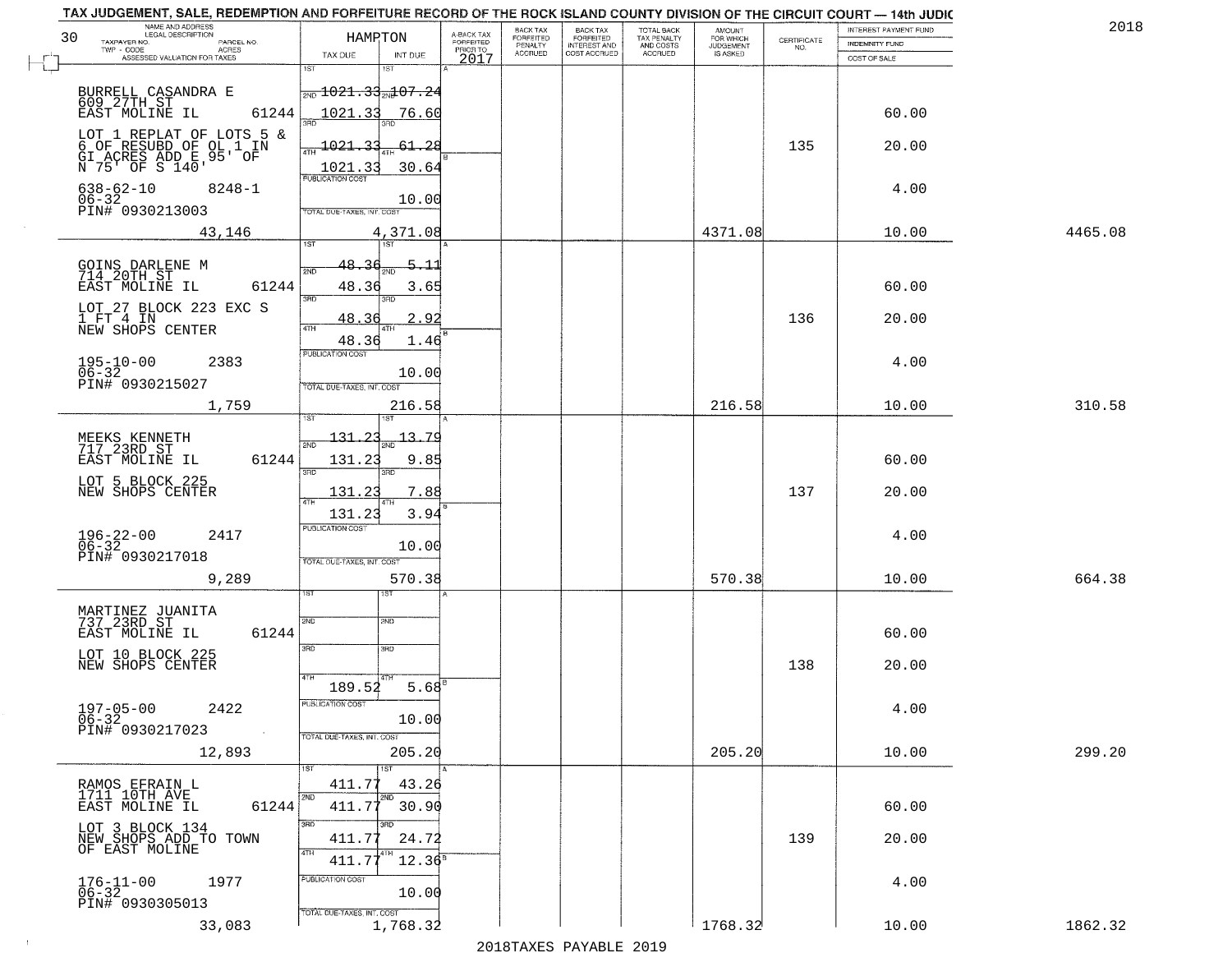|                                           |                                                  |                |                         | TAX JUDGEMENT, SALE, REDEMPTION AND FORFEITURE RECORD OF THE ROCK ISLAND COUNTY DIVISION OF THE CIRCUIT COURT — 14th JUDICIAL CIRCUIT OF ILLINOIS<br>2018 - The Contract of December 1999 |                                         |                                                                               |                                 |                                                                                                                                                                                                                                                                                                                                                                                                                                                                                                                                                                                                    |
|-------------------------------------------|--------------------------------------------------|----------------|-------------------------|-------------------------------------------------------------------------------------------------------------------------------------------------------------------------------------------|-----------------------------------------|-------------------------------------------------------------------------------|---------------------------------|----------------------------------------------------------------------------------------------------------------------------------------------------------------------------------------------------------------------------------------------------------------------------------------------------------------------------------------------------------------------------------------------------------------------------------------------------------------------------------------------------------------------------------------------------------------------------------------------------|
| 30                                        | BY WHOM<br>PURCHASED                             | RATE<br>$\%$   | HAMPTON<br>DATE OF SALE | SUBSEQUENT TAXES PAID, FEES, AND TIME EXTENSION                                                                                                                                           | TOTAL DUE<br>TO REDEEM<br>FROM SALE     | BY WHOM REDEEMED                                                              | DATE OF REDEMP-<br>TION OR DEED | RECEIVED REDEMPTION                                                                                                                                                                                                                                                                                                                                                                                                                                                                                                                                                                                |
|                                           |                                                  | <b>BID</b>     |                         |                                                                                                                                                                                           | LESS<br>COUNTY CLERK FEE                |                                                                               | MO.<br>DAY.<br>YEAR             | MONEY IN FULL<br>$\begin{array}{c}\n\stackrel{\text{def}}{=} \\ \stackrel{\text{def}}{=} \\ \stackrel{\text{def}}{=} \\ \stackrel{\text{def}}{=} \\ \stackrel{\text{def}}{=} \\ \stackrel{\text{def}}{=} \\ \stackrel{\text{def}}{=} \\ \stackrel{\text{def}}{=} \\ \stackrel{\text{def}}{=} \\ \stackrel{\text{def}}{=} \\ \stackrel{\text{def}}{=} \\ \stackrel{\text{def}}{=} \\ \stackrel{\text{def}}{=} \\ \stackrel{\text{def}}{=} \\ \stackrel{\text{def}}{=} \\ \stackrel{\text{def}}{=} \\ \stackrel{\text{def}}{=} \\ \stackrel{\text{def}}{=} \\ \stackrel{\text{def}}{=} \\ \stackrel$ |
| PIN# 0930213003<br>WESTERN SITES LLC<br>1 | $\sim$                                           | 0 <sub>0</sub> | 12/27/2019              | 03/09/2020 Time Ext & incl<br>03/09/2020 Take Notice Fee<br>12/10/2021 Subs paid                                                                                                          | $07/12/2022$<br>$20.95$<br>$1,098.62$   |                                                                               |                                 | 1                                                                                                                                                                                                                                                                                                                                                                                                                                                                                                                                                                                                  |
| PIN# 0930215027<br>RICO TRUSTEE<br>2      |                                                  | 18             | 12/27/2019              | 04/06/2020 Time Ext & incl<br>04/06/2020 Take Notice Fee                                                                                                                                  | $07/22/2022$<br>20.95                   |                                                                               |                                 | Certificate<br>Returned<br>& Cancelled <sup>2</sup><br>08/31/2020                                                                                                                                                                                                                                                                                                                                                                                                                                                                                                                                  |
|                                           |                                                  |                |                         |                                                                                                                                                                                           |                                         | 387.43<br>160.00 DARLENE GOINS                                                | 06/02/2020                      | Karen Kinney                                                                                                                                                                                                                                                                                                                                                                                                                                                                                                                                                                                       |
| 3                                         | PIN# 0930217018<br>INTEGRITY INVESTMENT FUND LLC | 0 <sub>0</sub> | 12/27/2019              | 04/29/2020 Time Ext & incl<br>04/29/2020 Take Notice Fee<br>11/29/2021 Subs paid<br>11/30/2020 Subs paid                                                                                  | 12/15/2022<br>20.95<br>582.35<br>586.52 |                                                                               |                                 | 3                                                                                                                                                                                                                                                                                                                                                                                                                                                                                                                                                                                                  |
| PIN# 0930217023<br>JICTB, INC<br>4        |                                                  | 0 <sub>0</sub> | 12/27/2019              |                                                                                                                                                                                           |                                         |                                                                               |                                 | Certificate<br>Returned<br>& Cancelled 4<br>02/11/2020                                                                                                                                                                                                                                                                                                                                                                                                                                                                                                                                             |
|                                           |                                                  |                |                         |                                                                                                                                                                                           |                                         | $299.20$<br>160.00 JUANITA MARTINEZ                                           | 01/23/2020                      | Karen Kinney                                                                                                                                                                                                                                                                                                                                                                                                                                                                                                                                                                                       |
| 5                                         | PIN# 0930305013<br>INTEGRITY INVESTMENT FUND LLC |                | 12/27/2019              |                                                                                                                                                                                           |                                         |                                                                               |                                 | Certificate<br>Returned<br>& Cancelled 5<br>03/18/2020                                                                                                                                                                                                                                                                                                                                                                                                                                                                                                                                             |
|                                           |                                                  |                |                         |                                                                                                                                                                                           |                                         | $\left[ \begin{array}{c} 1,862.32 \\ 160.00 \end{array} \right]$ EFRAIN RAMOS | 01/13/2020                      | Karen Kinney                                                                                                                                                                                                                                                                                                                                                                                                                                                                                                                                                                                       |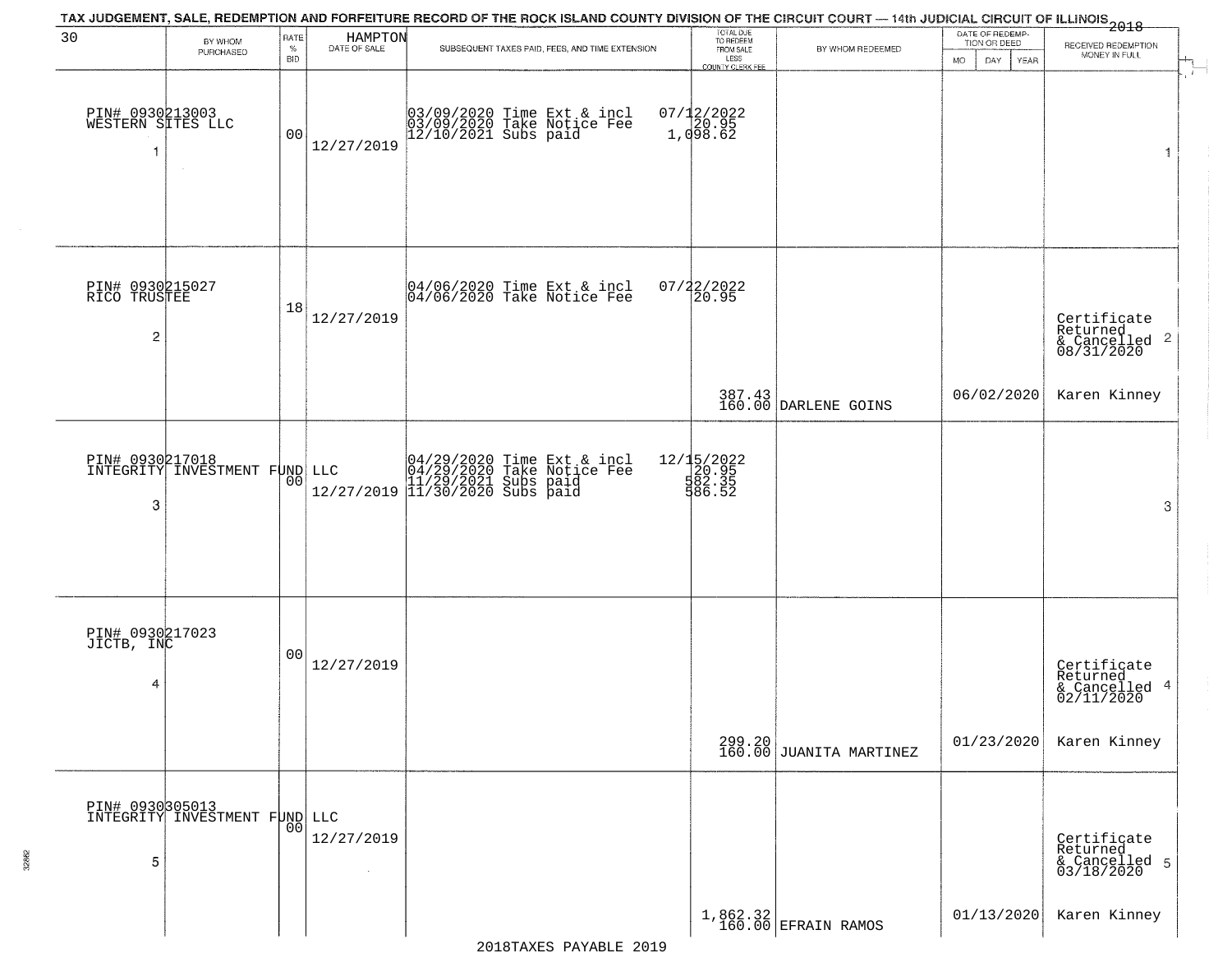| NAME AND ADDRESS<br>LEGAL DESCRIPTION<br>31                                                    | HAMRTON                                   |                                             | BACK TAX<br>FORFEITED     | BACK TAX<br>FORFEITED<br>INTEREST AND | TOTAL BACK<br>TAX PENALTY<br>AND COSTS | AMOUNT<br>FOR WHICH<br>JUDGEMENT |                                                                 | INTEREST PAYMENT FUND                 | 2018    |
|------------------------------------------------------------------------------------------------|-------------------------------------------|---------------------------------------------|---------------------------|---------------------------------------|----------------------------------------|----------------------------------|-----------------------------------------------------------------|---------------------------------------|---------|
| TAXPAYER NO.<br>PARCEL NO.<br>TWP - CODE<br>ACRES<br>ASSESSED VALUATION FOR TAXES              | TAX DUE<br>INT DUE                        | A-BACK TAX<br>FORFEITED<br>PRIOR TO<br>2017 | PENALTY<br><b>ACCRUED</b> | COST ACCRUED                          | <b>ACCRUED</b>                         | IS ASKED                         | $\begin{array}{c} \text{CERTIFICATE} \\ \text{NO.} \end{array}$ | <b>INDEMNITY FUND</b><br>COST OF SALE |         |
|                                                                                                | 1ST<br>1ST                                |                                             |                           |                                       |                                        |                                  |                                                                 |                                       |         |
| ALLISON JARRED<br>1708 10TH AVE                                                                | <del>307.91<sub>2ND</sub> 32.3</del>      |                                             |                           |                                       |                                        |                                  |                                                                 |                                       |         |
| 61244<br>EAST MOLINE IL                                                                        | 307.97<br>23.10                           |                                             |                           |                                       |                                        |                                  |                                                                 | 60.00                                 |         |
| LOT 10 BLOCK 135<br>NEW SHOPS ADD TO TOWN<br>OF EAST MOLINE                                    | 307.97<br>-18.<br>4<br>ATH                |                                             |                           |                                       |                                        |                                  | 140                                                             | 20.00                                 |         |
|                                                                                                | 307.9<br>9.24<br><b>PUBLICATION COST</b>  |                                             |                           |                                       |                                        |                                  |                                                                 |                                       |         |
| $177 - 19 - 00$<br>$06 - 32$<br>2006                                                           | 10.00                                     |                                             |                           |                                       |                                        |                                  |                                                                 | 4.00                                  |         |
| PIN# 0930306002<br>11,201                                                                      | TOTAL DUE-TAXES, INT. COST<br>1,325.04    |                                             |                           |                                       |                                        | 1325.04                          |                                                                 | 10.00                                 | 1419.04 |
|                                                                                                | 1ST<br>1ST                                |                                             |                           |                                       |                                        |                                  |                                                                 |                                       |         |
| SANCHEZ NORMA<br>1111 15TH ST<br>EAST MOLINE IL<br>61244                                       | 227.55<br>23.87<br>2ND<br>227.55<br>17.05 |                                             |                           |                                       |                                        |                                  |                                                                 | 60.00                                 |         |
|                                                                                                |                                           |                                             |                           |                                       |                                        |                                  |                                                                 |                                       |         |
| LOT 26 BLOCK 123<br>NEW SHOPS ADD TO TOWN<br>OF EAST MOLINE LOT 25 AND<br>E 20.5 FT OF S 35.44 | 227.55<br>13.64<br>227.55<br>6.82         |                                             |                           |                                       |                                        |                                  | 141                                                             | 20.00                                 |         |
| $169 - 10 - 50$<br>$1824 - 1$                                                                  | PUBLICATION COST                          |                                             |                           |                                       |                                        |                                  |                                                                 | 4.00                                  |         |
| $06 - 32$<br>PIN# 0930307022                                                                   | 10.00<br>TOTAL DUE-TAXES, INT. COST       |                                             |                           |                                       |                                        |                                  |                                                                 |                                       |         |
| 14,276                                                                                         | 981.58<br>1ST                             |                                             |                           |                                       |                                        | 981.58                           |                                                                 | 10.00                                 | 1075.58 |
| FISHER JAMISON A<br>1355 12TH AVE                                                              | 347.84<br><u>36.54</u><br>2ND             |                                             |                           |                                       |                                        |                                  |                                                                 |                                       |         |
| EAST MOLINE IL<br>61244                                                                        | 347.84<br>26.10<br>3RD<br>3RD             |                                             |                           |                                       |                                        |                                  |                                                                 | 60.00                                 |         |
| LOT 23 BLOCK 123<br>NEW SHOPS ADD TO TOWN<br>OF EAST MOLINE                                    | 347.84<br>20.88                           |                                             |                           |                                       |                                        |                                  | 142                                                             | 20.00                                 |         |
|                                                                                                | 347.84<br>10.44                           |                                             |                           |                                       |                                        |                                  |                                                                 |                                       |         |
| $169 - 08 - 00$<br>06-32<br>1822                                                               | <b>PUBLICATION COST</b><br>10.00          |                                             |                           |                                       |                                        |                                  |                                                                 | 4.00                                  |         |
| PIN# 0930307033                                                                                | TOTAL OUE-TAXES, INT. COST                |                                             |                           |                                       |                                        |                                  |                                                                 |                                       |         |
| 12,651                                                                                         | 1,495.32<br>१९४                           |                                             |                           |                                       |                                        | 1495.32                          |                                                                 | 10.00                                 | 1589.32 |
| AXIOM OC HOLDINGS LLC<br>350 W 37TH ST APT 4J                                                  | 2ND<br>2ND                                |                                             |                           |                                       |                                        |                                  |                                                                 |                                       |         |
| NEW YORK NY<br>10018                                                                           |                                           |                                             |                           |                                       |                                        |                                  |                                                                 | 60.00                                 |         |
| LOT 24 BLOCK 123<br>NEW SHOPS ADD TO TOWN<br>OF EAST MOLINE                                    | 3BD<br>3BD<br>596.56<br>35.80             |                                             |                           |                                       |                                        |                                  | 143                                                             | 20.00                                 |         |
|                                                                                                | 4TH<br>17.90<br>596.56                    |                                             |                           |                                       |                                        |                                  |                                                                 |                                       |         |
| $169 - 09 - 00$<br>1823<br>$06 - 32$                                                           | PUBLICATION COST<br>10.00                 |                                             |                           |                                       |                                        |                                  |                                                                 | 4.00                                  |         |
| PIN# 0930307034                                                                                | TOTAL DUE-TAXES, INT. COST                |                                             |                           |                                       |                                        |                                  |                                                                 |                                       |         |
| 21,697                                                                                         | 1,256.82<br>1ST<br>1ST                    |                                             |                           |                                       |                                        | 1256.82                          |                                                                 | 10.00                                 | 1350.82 |
| SQUATCH RANCH LLC<br>PO BOX 943                                                                | 230.41<br>24.22                           |                                             |                           |                                       |                                        |                                  |                                                                 |                                       |         |
| 95942<br>FOREST RANCH CA                                                                       | 2ND<br>2ND<br>17.30<br>230.41             |                                             |                           |                                       |                                        |                                  |                                                                 | 60.00                                 |         |
| LOT 12 BLOCK 127<br>NEW SHOPS ADD TO TOWN                                                      | अंग<br>3RD<br>230.41<br>13.84             |                                             |                           |                                       |                                        |                                  | 144                                                             | 20.00                                 |         |
| OF EAST MOLINE                                                                                 | 4TH<br>$6.94^8$<br>230.41                 |                                             |                           |                                       |                                        |                                  |                                                                 |                                       |         |
| 1859<br>$171 - 02 - 00$<br>06-32                                                               | PUBLICATION COST<br>10.00                 |                                             |                           |                                       |                                        |                                  |                                                                 | 4.00                                  |         |
| PIN# 0930308011                                                                                | TOTAL DUE-TAXES, INT. COST                |                                             |                           |                                       |                                        |                                  |                                                                 |                                       |         |
| 8,380                                                                                          | 993.92                                    |                                             |                           |                                       |                                        | 993.92                           |                                                                 | 10.00                                 | 1087.92 |

 $\sim 10$ 

2018TAXES PAYABLE 2019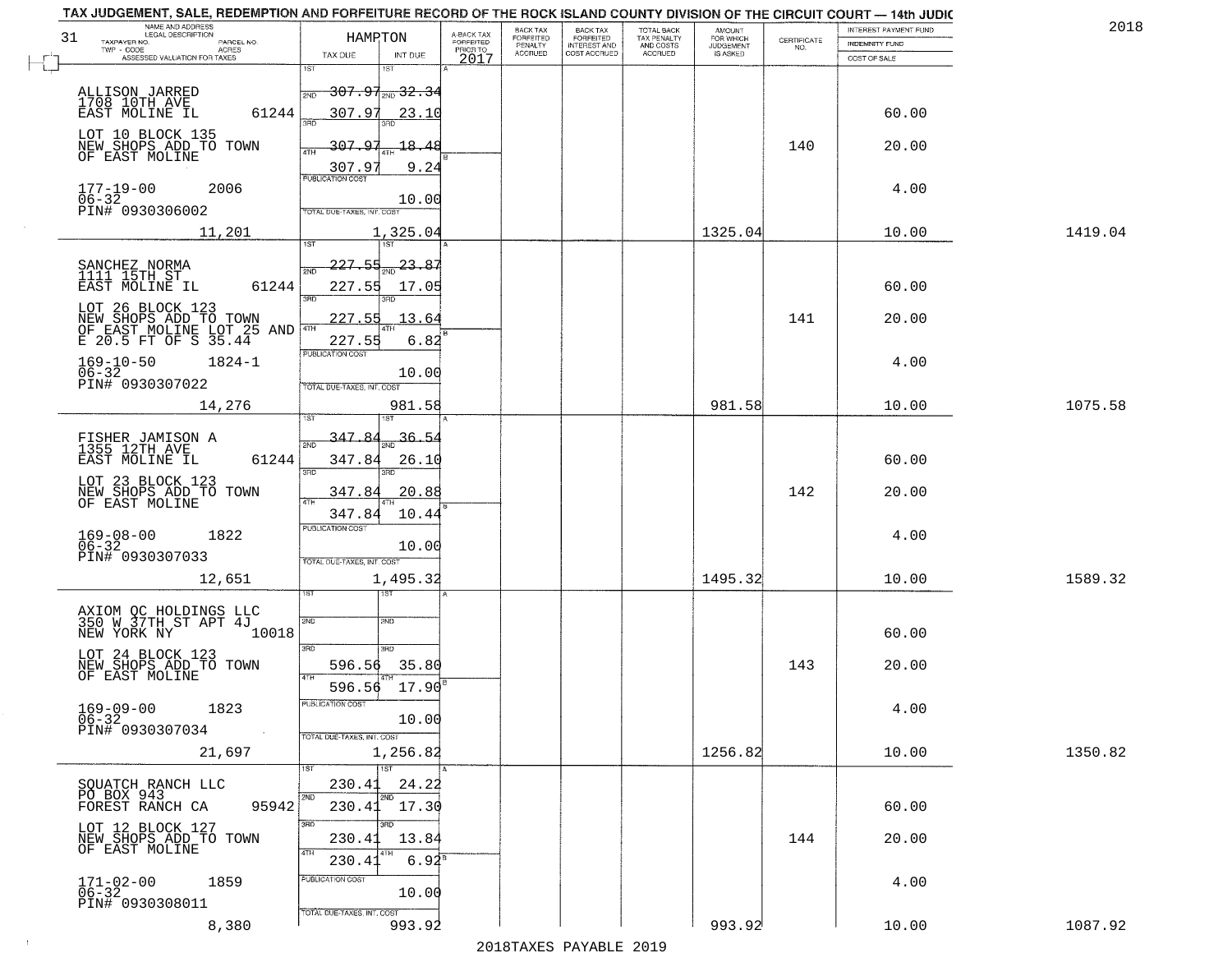|                                           |                                           |                     |                         | TAX JUDGEMENT, SALE, REDEMPTION AND FORFEITURE RECORD OF THE ROCK ISLAND COUNTY DIVISION OF THE CIRCUIT COURT — 14th JUDICIAL CIRCUIT OF ILLINOIS 2018 |                                                                        |                                                                                  |                                                             |                                                                                        |
|-------------------------------------------|-------------------------------------------|---------------------|-------------------------|--------------------------------------------------------------------------------------------------------------------------------------------------------|------------------------------------------------------------------------|----------------------------------------------------------------------------------|-------------------------------------------------------------|----------------------------------------------------------------------------------------|
| 31                                        | BY WHOM<br>PURCHASED                      | RATE<br>$\%$<br>BID | HAMPTON<br>DATE OF SALE | SUBSEQUENT TAXES PAID, FEES, AND TIME EXTENSION                                                                                                        | TOTAL DUE<br>TO REDEEM<br>FROM SALE<br>LESS<br><b>COUNTY CLERK FEE</b> | BY WHOM REDEEMED                                                                 | DATE OF REDEMP-<br>TION OR DEED<br><b>MO</b><br>DAY<br>YEAR | RECEIVED REDEMPTION<br>MONEY IN FULL                                                   |
| PIN# 0930306002<br>AUCTION Z INC<br>-1    |                                           | 00                  | 12/27/2019              | 03/09/2020 Time Ext & incl<br>03/09/2020 Take Notice Fee                                                                                               | $07/12/2022$<br>20.95                                                  |                                                                                  |                                                             | $\mathbf{r}$<br>Certificate<br>Returned<br>$\overline{1}$<br>& Cancelled<br>12/08/2020 |
|                                           |                                           |                     |                         |                                                                                                                                                        |                                                                        | $1,439.99$ MCCATHY CALLAS ATTY                                                   | 11/06/2020                                                  | Karen Kinney                                                                           |
| $\overline{2}$                            | PIN# 0930307022<br>GRANITE LIEN GROUP LLC | 0 <sub>0</sub>      | 12/27/2019              |                                                                                                                                                        |                                                                        |                                                                                  |                                                             | Certificate<br>Returned<br>$\overline{2}$<br>& Cancelled<br>02/07/2020                 |
|                                           |                                           |                     |                         |                                                                                                                                                        |                                                                        | 1,075.58<br>160.00 NORMA SANCHEZ                                                 | 01/27/2020                                                  | Karen Kinney                                                                           |
| 3                                         | PIN# 0930307033<br>GRANITE LIEN GROUP LLC | 0 <sub>0</sub>      |                         | $[04/29/2020 \t\t Time Ext & incl04/29/2020 Take Notice Free11/29/2021 Subs paid12/27/2019  12/01/2020 Subs paid$                                      | 12/15/2022<br>1,520.95<br>1,521.10<br>1,504.98                         |                                                                                  |                                                             | 3                                                                                      |
| PIN# 0930307034<br>WESTERN SITES LLC<br>4 |                                           | 00                  | 12/27/2019              |                                                                                                                                                        |                                                                        |                                                                                  |                                                             | Certificate<br>Returned<br>4<br>& Cancelled<br>02/11/2020                              |
|                                           |                                           |                     |                         |                                                                                                                                                        |                                                                        | $\left  \begin{array}{c} 1,350.82\\ 160.00 \end{array} \right $ F MATTHEW STREHL | 01/16/2020                                                  | Karen Kinney                                                                           |
| PIN# 0930308011<br>AUCTION Z INC<br>5     |                                           | 0 <sub>0</sub>      | 12/27/2019              | 03/09/2020 Time Ext & incl<br>03/09/2020 Take Notice Fee                                                                                               | $07/12/2022$<br>20.95                                                  |                                                                                  |                                                             | Certificate<br>Returned<br>& Cancelled 5<br>05/12/2020                                 |
|                                           |                                           |                     |                         |                                                                                                                                                        |                                                                        | $1,108.87$<br>160.00 SQUATCH RANCH LLC                                           | 04/15/2020                                                  | Karen Kinney                                                                           |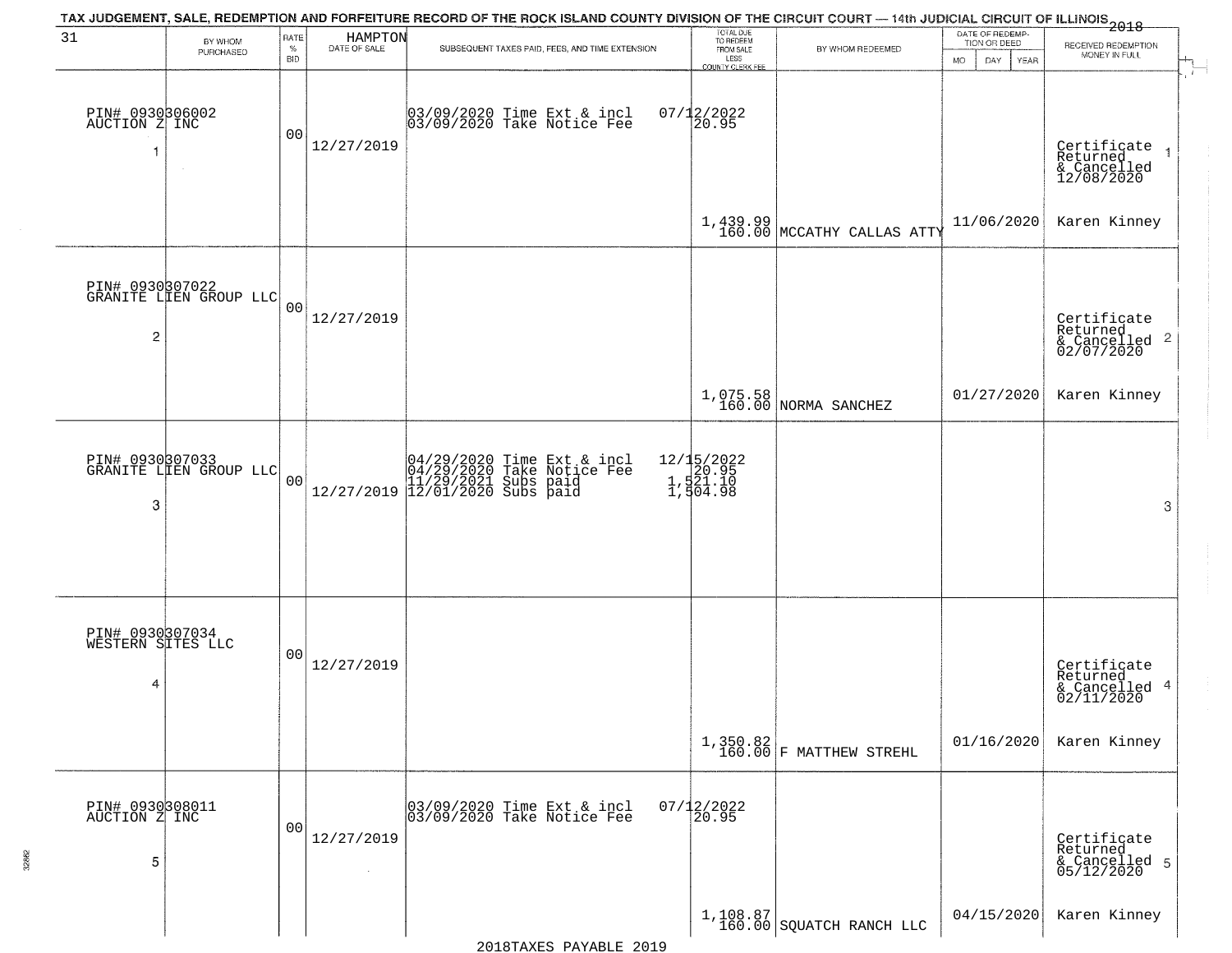| NAME AND ADDRESS<br>LEGAL DESCRIPTION<br>32<br>TAXPAYER NO.<br>PARCEL NO.<br>TWP - CODE<br>ACRES | HAMRTON                                                        | A-BACK TAX<br>FORFEITED<br>PRIOR TO | BACK TAX<br>FORFEITED<br>PENALTY | BACK TAX<br>FORFEITED<br>INTEREST AND | TOTAL BACK<br>TAX PENALTY<br>AND COSTS | AMOUNT<br>FOR WHICH<br>JUDGEMENT | $\begin{array}{c} \text{CERTIFICATE} \\ \text{NO.} \end{array}$ | INTEREST PAYMENT FUND<br><b>INDEMNITY FUND</b> | 2018    |
|--------------------------------------------------------------------------------------------------|----------------------------------------------------------------|-------------------------------------|----------------------------------|---------------------------------------|----------------------------------------|----------------------------------|-----------------------------------------------------------------|------------------------------------------------|---------|
| ASSESSED VALUATION FOR TAXES                                                                     | TAX DUE<br>INT DUE<br>1ST<br>1ST                               | 2017                                | <b>ACCRUED</b>                   | COST ACCRUED                          | <b>ACCRUED</b>                         | IS ASKED                         |                                                                 | COST OF SALE                                   |         |
| GOINS DARLENE M<br>714 20TH ST<br>EAST MOLINE IL<br>61244                                        | $50.81$ <sub>2ND</sub><br>50.81                                |                                     |                                  |                                       |                                        |                                  |                                                                 | 60.00                                          |         |
|                                                                                                  | 3.80<br>חחז                                                    |                                     |                                  |                                       |                                        |                                  |                                                                 |                                                |         |
| LOT 6 BLOCK 124<br>NEW SHOPS ADD TO TOWN OF<br>EAST MOLINE LOTS 5                                | 50.83<br>$3 -$<br>൧<br>4TH<br>50.81<br>1.52                    |                                     |                                  |                                       |                                        |                                  | 145                                                             | 20.00                                          |         |
| 348-16-00<br>06-32<br>PIN# 0930309004<br>5376                                                    | <b>PUBLICATION COST</b><br>10.00<br>TOTAL DUE-TAXES, INT. COST |                                     |                                  |                                       |                                        |                                  |                                                                 | 4.00                                           |         |
| 1,848                                                                                            | 226.92                                                         |                                     |                                  |                                       |                                        | 226.92                           |                                                                 | 10.00                                          | 320.92  |
|                                                                                                  | 1ST<br>1ST                                                     |                                     |                                  |                                       |                                        |                                  |                                                                 |                                                |         |
| GOINS DARLENE M<br>714 20TH ST<br>EAST MOLINE IL<br>61244                                        | 29.31<br>3.<br>൧൧<br>2ND<br>29.31<br>2.20<br>3RD<br>3RD        |                                     |                                  |                                       |                                        |                                  |                                                                 | 60.00                                          |         |
| SUPVR ASST MAP<br>LOT 315 SHEET 62                                                               | 76<br>29.31<br><b>ATH</b>                                      | ŀΒ                                  |                                  |                                       |                                        |                                  | 146                                                             | 20.00                                          |         |
|                                                                                                  | 29.31<br>.88<br>PUBLICATION COST                               |                                     |                                  |                                       |                                        |                                  |                                                                 |                                                |         |
| $348 - 22 - 00$<br>5382<br>$06 - 32$<br>PIN# 0930309009                                          | 10.00<br>TOTAL DUE-TAXES, INT. COST                            |                                     |                                  |                                       |                                        |                                  |                                                                 | 4.00                                           |         |
| 1,066                                                                                            | 135.16                                                         |                                     |                                  |                                       |                                        | 135.16                           |                                                                 | 10.00                                          | 229.16  |
| VILLEGAS ARROYO EDUARDO<br>135 16TH AVE                                                          | 54.96<br>-5<br>-74<br>2ND                                      |                                     |                                  |                                       |                                        |                                  |                                                                 |                                                |         |
| EAST MOLINE IL<br>61244                                                                          | 54.96<br>4.1(                                                  |                                     |                                  |                                       |                                        |                                  |                                                                 | 60.00                                          |         |
| W 18.5 FT LOT 22 BLK 124<br>NEW SHOPS ADD                                                        | 3RD<br>3RD<br>54.9<br>3.28                                     |                                     |                                  |                                       |                                        |                                  | 147                                                             | 20.00                                          |         |
|                                                                                                  | 4TH<br>54.96<br>1.64                                           |                                     |                                  |                                       |                                        |                                  |                                                                 |                                                |         |
| $169 - 23 - 00$<br>06-32<br>$1836 - 1$                                                           | <b>PUBLICATION COST</b><br>10.00                               |                                     |                                  |                                       |                                        |                                  |                                                                 | 4.00                                           |         |
| PIN# 0930309031<br>7,999                                                                         | TOTAL OUE-TAXES, INT. COST<br>244.60                           |                                     |                                  |                                       |                                        | 244.60                           |                                                                 | 10.00                                          | 338.60  |
|                                                                                                  | 29.31<br>3.08                                                  |                                     |                                  |                                       |                                        |                                  |                                                                 |                                                |         |
| VILLEGAS ARROYO EDUARDO<br>1353 13TH AVE<br>EAST MOLINE IL<br>61244                              | 2ND<br><b>ND</b><br>29.31<br>2.20                              |                                     |                                  |                                       |                                        |                                  |                                                                 | 60.00                                          |         |
| LOT 22 BLOCK 124<br>NEW SHOPS ADD TO TOWN<br>OF EAST MOLINE<br>EXC W 18.5 FT                     | 3BD<br>$\overline{3BD}$<br>29.31<br>1.76<br>4TH                |                                     |                                  |                                       |                                        |                                  | 148                                                             | 20.00                                          |         |
|                                                                                                  | 29.31<br>.88                                                   |                                     |                                  |                                       |                                        |                                  |                                                                 |                                                |         |
| $169 - 22 - 00$<br>06-32<br>1836                                                                 | PUBLICATION COST<br>10.00                                      |                                     |                                  |                                       |                                        |                                  |                                                                 | 4.00                                           |         |
| PIN# 0930309032<br>1,066                                                                         | TOTAL DUE-TAXES, INT. COST<br>135.16                           |                                     |                                  |                                       |                                        | 135.16                           |                                                                 | 10.00                                          | 229.16  |
|                                                                                                  | 1ST<br>1ST                                                     |                                     |                                  |                                       |                                        |                                  |                                                                 |                                                |         |
| GOINS DARLENE M<br>714 20TH ST                                                                   | 257.11<br>27.02<br>2ND<br>2ND                                  |                                     |                                  |                                       |                                        |                                  |                                                                 |                                                |         |
| 61244<br>EAST MOLINE IL<br>LOT 23 BLOCK 124                                                      | 257.11<br>19.30<br>उत्तर<br>3RD                                |                                     |                                  |                                       |                                        |                                  |                                                                 | 60.00                                          |         |
| NEW SHOPS ADD TO TOWN OF  <br>OF E M ALL EX 38 FT FRONT THE<br>W SIDE & 12 FT BACK               | 257.11<br>15.44<br>4TH<br>$7.72^8$<br>257.11                   |                                     |                                  |                                       |                                        |                                  | 149                                                             | 20.00                                          |         |
| $170 - 02 - 00$<br>$06 - 32$<br>1838<br>PIN# 0930309034                                          | PUBLICATION COST<br>10.00                                      |                                     |                                  |                                       |                                        |                                  |                                                                 | 4.00                                           |         |
| 9,351                                                                                            | TOTAL DUE-TAXES, INT. COST<br>1,107.92                         |                                     |                                  |                                       |                                        | 1107.92                          |                                                                 | 10.00                                          | 1201.92 |

 $\sim 40$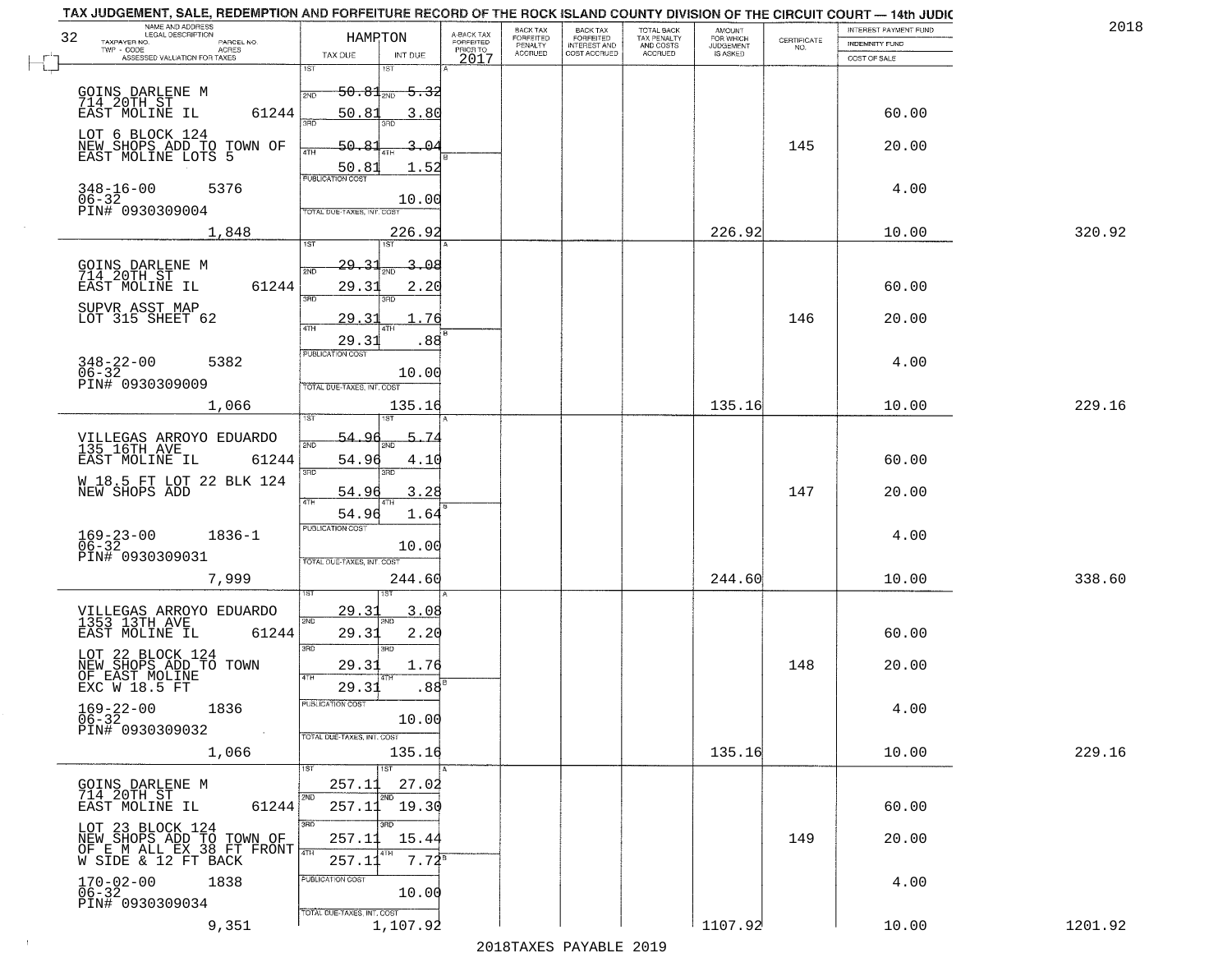|                                                   |                      |                  |                         | TAX JUDGEMENT, SALE, REDEMPTION AND FORFEITURE RECORD OF THE ROCK ISLAND COUNTY DIVISION OF THE CIRCUIT COURT — 14th JUDICIAL CIRCUIT OF ILLINOIS 2018 |                                                          |                                                                                 | DATE OF REDEMP-     |                                                                          |
|---------------------------------------------------|----------------------|------------------|-------------------------|--------------------------------------------------------------------------------------------------------------------------------------------------------|----------------------------------------------------------|---------------------------------------------------------------------------------|---------------------|--------------------------------------------------------------------------|
| 32                                                | BY WHOM<br>PURCHASED | RATE<br>$\%$     | HAMPTON<br>DATE OF SALE | SUBSEQUENT TAXES PAID, FEES, AND TIME EXTENSION                                                                                                        | TOTAL DUE<br>TO REDEEM<br>FROM SALE                      | BY WHOM REDEEMED                                                                | TION OR DEED        | RECEIVED REDEMPTION<br>MONEY IN FULL                                     |
| PIN# 0930309004<br>RICO TRUSTEE                   |                      | <b>BID</b><br>18 | 12/27/2019              | 04/06/2020 Time Ext & incl<br>04/06/2020 Take Notice Fee                                                                                               | LESS<br><b>COUNTY CLERK FEE</b><br>$07/22/2022$<br>20.95 |                                                                                 | MO.<br>DAY.<br>YEAR | <b>A</b> Service<br>Certificate<br>Returned<br>& Cancelled<br>08/31/2020 |
|                                                   |                      |                  |                         |                                                                                                                                                        |                                                          | 399.64<br>160.00 DARLENE GOINS                                                  | 06/02/2020          | Karen Kinney                                                             |
| PIN# 0930309009<br>RICO TRUSTEE<br>$\overline{c}$ |                      | 18               | 12/27/2019              | 04/06/2020 Time Ext & incl<br>04/06/2020 Take Notice Fee                                                                                               | 07/22/2022<br>20.95                                      |                                                                                 |                     | Certificate<br>Returned<br>$\frac{1}{6}$ Cancelled 2<br>08/31/2020       |
|                                                   |                      |                  |                         |                                                                                                                                                        |                                                          | 291.36<br>160.00 DARLENE GOINS                                                  | 06/02/2020          | Karen Kinney                                                             |
| PIN# 0930309031<br>JICTB, INC<br>3                |                      | 18               | 12/27/2019              | $\begin{bmatrix} 02/12/2020 \\ 02/13/2020 \\ 04 \end{bmatrix}$ Take Notice Fee                                                                         | 12/06/2022<br>20.95                                      |                                                                                 |                     | Certificate<br>Returned<br>-3<br>& Cancelled<br>04/06/2020               |
|                                                   |                      |                  |                         |                                                                                                                                                        |                                                          | $\left. \begin{array}{c} 420.50 \\ 160.00 \end{array} \right $ EDUARDO VILLEGAS | 03/09/2020          | Karen Kinney                                                             |
| PIN# 0930309032<br>RICO TRUSTEE<br>4              |                      | 18               | 12/27/2019              |                                                                                                                                                        |                                                          |                                                                                 |                     | Certificate<br>Returned<br>& Cancelled 4<br>03/03/2020                   |
|                                                   |                      |                  |                         |                                                                                                                                                        |                                                          | $270.41$ EDUARDO VILLEGAS                                                       | 02/26/2020          | Karen Kinney                                                             |
| PIN# 0930309034<br>JICTB, INC<br>5                |                      | 01               | 12/27/2019              | 02/12/2020 Time Ext & incl<br>02/13/2020 Take Notice Fee                                                                                               | 12/06/2022<br>20.95                                      |                                                                                 |                     | Certificate<br>Returned<br>& Cancelled 5<br>07/07/2020                   |
|                                                   |                      |                  |                         |                                                                                                                                                        |                                                          | 1,234.89<br>160.00 DARLENE GOINS                                                | 06/02/2020          | Karen Kinney                                                             |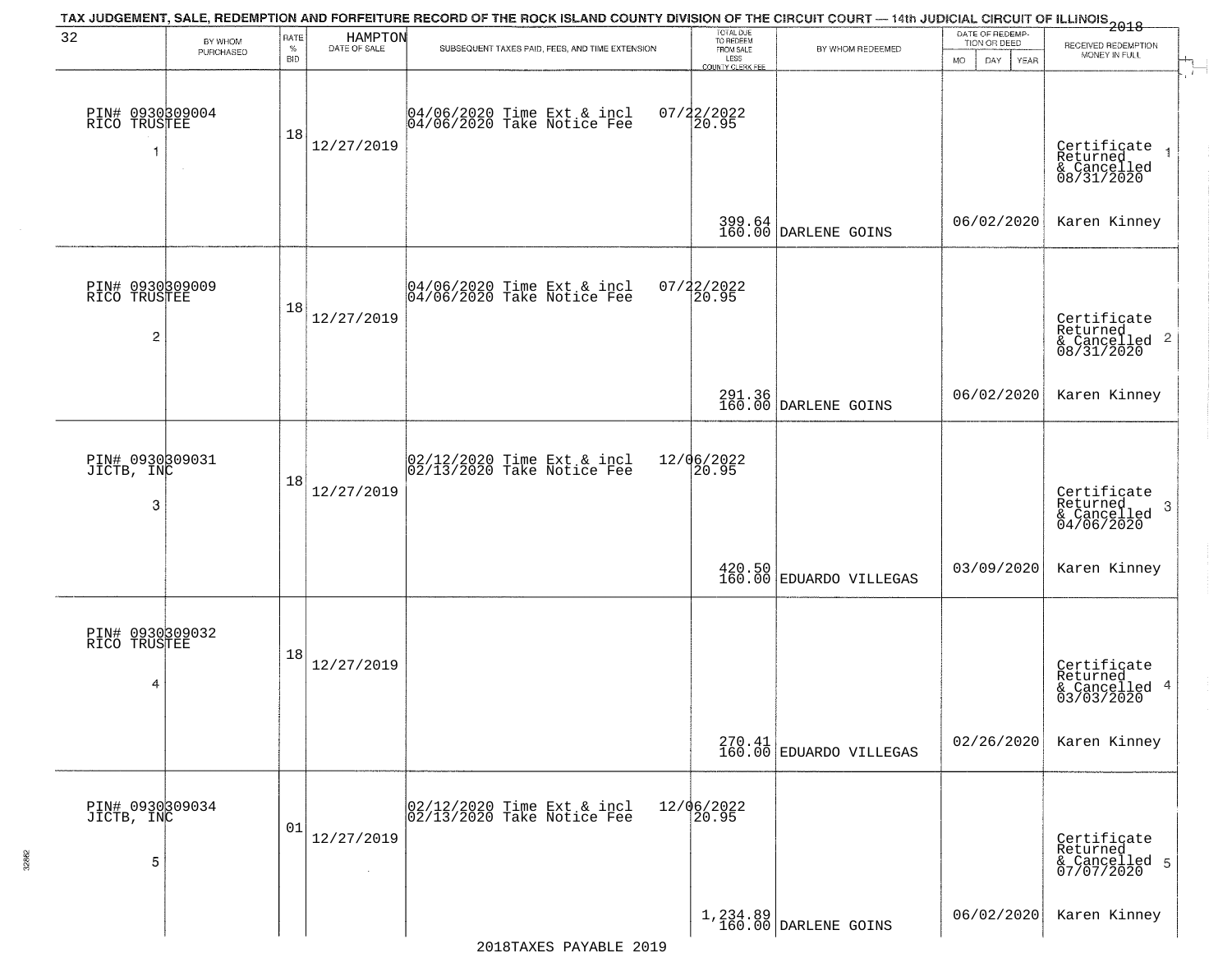| TAX JUDGEMENT, SALE, REDEMPTION AND FORFEITURE RECORD OF THE ROCK ISLAND COUNTY DIVISION OF THE CIRCUIT COURT — 14th JUDIC<br>NAME AND ADDRESS<br>LEGAL DESCRIPTION<br>33<br>TAXPAYER NO. |                            | HAMPTON                  | A-BACK TAX<br>FORFEITED | BACK TAX<br><b>FORFEITED</b> | <b>BACK TAX</b>                           | TOTAL BACK<br>TAX PENALTY<br>AND COSTS<br>ACCRUED | <b>AMOUNT</b>                      | CERTIFICATE | INTEREST PAYMENT FUND          | 2018    |
|-------------------------------------------------------------------------------------------------------------------------------------------------------------------------------------------|----------------------------|--------------------------|-------------------------|------------------------------|-------------------------------------------|---------------------------------------------------|------------------------------------|-------------|--------------------------------|---------|
| PARCEL NO.<br>TWP - CODE<br>ACRES<br>ASSESSED VALUATION FOR TAXES                                                                                                                         | TAX DUE                    | INT DUE                  | PRIOR TO<br>2017        | PENALTY<br>ACCRUED           | FORFEITED<br>INTEREST AND<br>COST ACCRUED |                                                   | FOR WHICH<br>JUDGEMENT<br>IS ASKED | NO.         | INDEMNITY FUND<br>COST OF SALE |         |
|                                                                                                                                                                                           | 1ST                        | 1ST                      |                         |                              |                                           |                                                   |                                    |             |                                |         |
| JACOBSEN AMANDA L<br>1431 17TH ST                                                                                                                                                         | 2ND                        | $-171.36_{200}$ 17.99    |                         |                              |                                           |                                                   |                                    |             |                                |         |
| EAST MOLINE IL                                                                                                                                                                            | 61244<br>171.38<br>3RD     | 12.85                    |                         |                              |                                           |                                                   |                                    |             | 60.00                          |         |
| LOT 15                                                                                                                                                                                    |                            |                          |                         |                              |                                           |                                                   |                                    |             |                                |         |
| MRS L N WARNERS 1ST ADD<br>TO EAST MOLINE S 40 FT<br>OF N 120 FT                                                                                                                          | 171.38<br>ATH              | $-10.28$                 |                         |                              |                                           |                                                   |                                    | 150         | 20.00                          |         |
|                                                                                                                                                                                           | 171.38<br>PUBLICATION COST | 5.14                     |                         |                              |                                           |                                                   |                                    |             |                                |         |
| $157 - 11 - 00$<br>1577<br>$\frac{06-32}{P1N#}$ 0930312015                                                                                                                                |                            | 10.00                    |                         |                              |                                           |                                                   |                                    |             | 4.00                           |         |
|                                                                                                                                                                                           | TOTAL DUE-TAXES, INT. COST |                          |                         |                              |                                           |                                                   |                                    |             |                                |         |
| 10,731                                                                                                                                                                                    | 1ST                        | 741.78<br>1ST            |                         |                              |                                           |                                                   | 741.78                             |             | 10.00                          | 835.78  |
| SALINAS PABLO G<br>1329 8TH AVE                                                                                                                                                           | 46.36<br>2ND               | 90.                      |                         |                              |                                           |                                                   |                                    |             |                                |         |
| EAST MOLINE IL                                                                                                                                                                            | 61244<br>46.36             | 3.50                     |                         |                              |                                           |                                                   |                                    |             | 60.00                          |         |
| LOT 16 BLOCK 2                                                                                                                                                                            | 3RD                        | łЯГ                      |                         |                              |                                           |                                                   |                                    |             |                                |         |
| MRS L N WARNERS SUB DIV<br>OF O L 1 AND 2                                                                                                                                                 | 46.36<br>47H               | 2.80                     |                         |                              |                                           |                                                   |                                    | 151         | 20.00                          |         |
|                                                                                                                                                                                           | 46.36<br>PUBLICATION COST  | 1.40                     |                         |                              |                                           |                                                   |                                    |             |                                |         |
| $161 - 15 - 00$<br>$06 - 32$<br>1647                                                                                                                                                      |                            | 10.00                    |                         |                              |                                           |                                                   |                                    |             | 4.00                           |         |
| PIN# 0930316034                                                                                                                                                                           | TOTAL DUE-TAXES, INT. COST |                          |                         |                              |                                           |                                                   |                                    |             |                                |         |
| 1,686                                                                                                                                                                                     |                            | 208.04                   |                         |                              |                                           |                                                   | 208.04                             |             | 10.00                          | 302.04  |
| SALINAS PABLO G<br>1329 8TH AVE                                                                                                                                                           | 608.63<br>2ND              | $-63.91$                 |                         |                              |                                           |                                                   |                                    |             |                                |         |
| EAST MOLINE IL                                                                                                                                                                            | 61244<br>608.63            | 45.65                    |                         |                              |                                           |                                                   |                                    |             | 60.00                          |         |
| LOT 17 BLOCK 2<br>MRS L N WARNERS SUB DIV                                                                                                                                                 | 3RD                        | 3 <sub>BD</sub><br>36.52 |                         |                              |                                           |                                                   |                                    | 152         | 20.00                          |         |
| OF O L 1 AND 2                                                                                                                                                                            | 608.63<br>4TH<br>608.63    | 18.26                    |                         |                              |                                           |                                                   |                                    |             |                                |         |
| 1648                                                                                                                                                                                      | <b>PUBLICATION COST</b>    |                          |                         |                              |                                           |                                                   |                                    |             | 4.00                           |         |
| $161 - 16 - 00$<br>06-32<br>PIN# 0930316035                                                                                                                                               |                            | 10.00                    |                         |                              |                                           |                                                   |                                    |             |                                |         |
| 22,136                                                                                                                                                                                    | TOTAL OUE-TAXES, INT. COST | 2,608.86                 |                         |                              |                                           |                                                   | 2608.86                            |             | 10.00                          | 2702.86 |
|                                                                                                                                                                                           |                            |                          |                         |                              |                                           |                                                   |                                    |             |                                |         |
| CARRANZA ALAN J<br>3210 67TH AVE                                                                                                                                                          | <u> 222.79</u><br>2ND      | <u>23.38</u>             |                         |                              |                                           |                                                   |                                    |             |                                |         |
| MOLINE IL                                                                                                                                                                                 | 61265<br>222.79            | 16.70                    |                         |                              |                                           |                                                   |                                    |             | 60.00                          |         |
| LOT 3 BLOCK 151<br>TOWN OF EAST MOLINE                                                                                                                                                    | 3BD<br>222.79              | 3BD<br>13.36             |                         |                              |                                           |                                                   |                                    | 153         | 20.00                          |         |
|                                                                                                                                                                                           | 222.79                     | 6.68                     |                         |                              |                                           |                                                   |                                    |             |                                |         |
| $205 - 06 - 00$<br>2598                                                                                                                                                                   | PUBLICATION COST           |                          |                         |                              |                                           |                                                   |                                    |             | 4.00                           |         |
| $06 - 32$<br>PIN# 0930317010                                                                                                                                                              |                            | 10.00                    |                         |                              |                                           |                                                   |                                    |             |                                |         |
| 8,103                                                                                                                                                                                     | TOTAL DUE-TAXES, INT. COST | 961.28                   |                         |                              |                                           |                                                   | 961.28                             |             | 10.00                          | 1055.28 |
|                                                                                                                                                                                           | 1ST                        | 1ST                      |                         |                              |                                           |                                                   |                                    |             |                                |         |
| GUTIERREZ GABINO<br>327 28TH AVE                                                                                                                                                          | 2ND                        | 2ND                      |                         |                              |                                           |                                                   |                                    |             |                                |         |
| EAST MOLINE IL                                                                                                                                                                            | 448.25<br>61244            | 33.60                    |                         |                              |                                           |                                                   |                                    |             | 60.00                          |         |
| LOT 1 BLOCK 151<br>TOWN OF EAST MOLINE                                                                                                                                                    | 3RD<br>448.25              | Lann<br>26.88            |                         |                              |                                           |                                                   |                                    | 154         | 20.00                          |         |
|                                                                                                                                                                                           | ATH<br>448.25              | $13.44^{\circ}$          |                         |                              |                                           |                                                   |                                    |             |                                |         |
| $205 - 04 - 00$<br>06-32<br>2596                                                                                                                                                          | PUBLICATION COST           |                          |                         |                              |                                           |                                                   |                                    |             | 4.00                           |         |
| PIN# 0930317012                                                                                                                                                                           | TOTAL DUE-TAXES, INT. COST | 10.00                    |                         |                              |                                           |                                                   |                                    |             |                                |         |
| 16,303                                                                                                                                                                                    |                            | 1,428.67                 |                         |                              |                                           |                                                   | 1428.67                            |             | 10.00                          | 1522.67 |

 $\sim 10$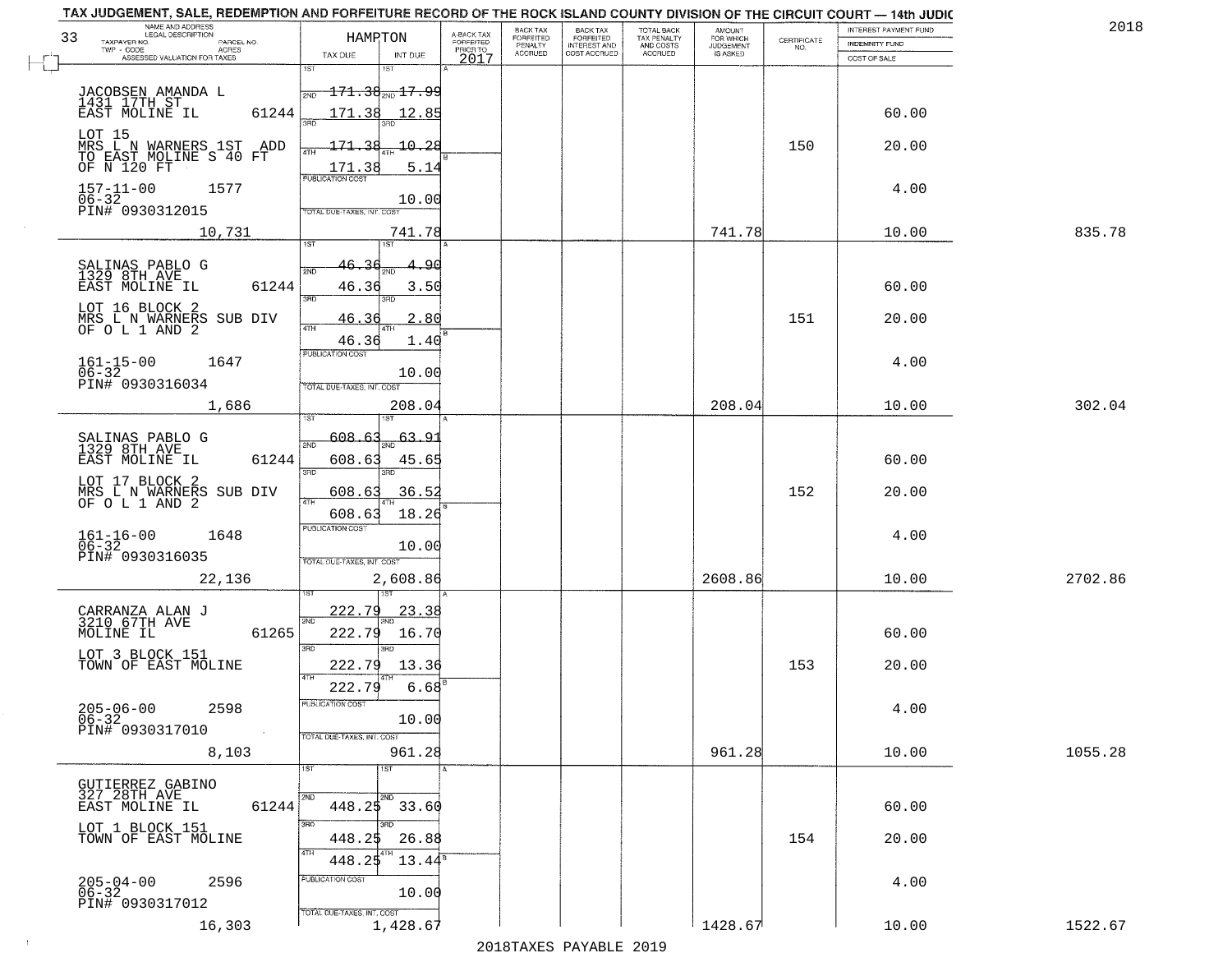| 33                                                | BY WHOM<br>PURCHASED                             | RATE<br>$\%$<br><b>BID</b> | HAMPTON<br>DATE OF SALE | TAX JUDGEMENT, SALE, REDEMPTION AND FORFEITURE RECORD OF THE ROCK ISLAND COUNTY DIVISION OF THE CIRCUIT COURT — 14th JUDICIAL CIRCUIT OF ILLINOIS 2018<br>SUBSEQUENT TAXES PAID, FEES, AND TIME EXTENSION | TOTAL DUE<br>TO REDEEM<br>FROM SALE<br>LESS<br>COUNTY CLERK FEE | BY WHOM REDEEMED                       | DATE OF REDEMP-<br>TION OR DEED<br><b>MO</b><br>DAY<br>YEAR | RECEIVED REDEMPTION<br>MONEY IN FULL                                  |
|---------------------------------------------------|--------------------------------------------------|----------------------------|-------------------------|-----------------------------------------------------------------------------------------------------------------------------------------------------------------------------------------------------------|-----------------------------------------------------------------|----------------------------------------|-------------------------------------------------------------|-----------------------------------------------------------------------|
| PIN# 0930312015<br>JICTB, INC<br>-1               | $\sim$                                           | 18                         | 12/27/2019              | 02/12/2020 Time Ext & incl<br>02/13/2020 Take Notice Fee                                                                                                                                                  | 12/06/2022<br>20.95                                             |                                        |                                                             | Certificate<br>Returned<br>$\rightarrow$<br>& Cancelled<br>03/11/2020 |
|                                                   |                                                  |                            |                         |                                                                                                                                                                                                           |                                                                 | $1,007.17$<br>160.00 AMANDA L JACOBSEN | 02/27/2020                                                  | Karen Kinney                                                          |
| PIN# 0930316034<br>RICO TRUSTEE<br>$\overline{2}$ |                                                  | 18                         | 12/27/2019              |                                                                                                                                                                                                           |                                                                 |                                        |                                                             | Certificate<br>Returned<br>& Cancelled 2<br>03/03/2020                |
|                                                   |                                                  |                            |                         |                                                                                                                                                                                                           |                                                                 | 356.41 GOMEZ MAY LAW                   | 02/19/2020                                                  | Karen Kinney                                                          |
| 3                                                 | PIN# 0930316035<br>INTEGRITY INVESTMENT FUND LLC | 00                         | 12/27/2019              |                                                                                                                                                                                                           |                                                                 |                                        |                                                             | Certificate<br>Returned<br>3<br>$\frac{1}{03/12/2020}$                |
|                                                   |                                                  |                            |                         |                                                                                                                                                                                                           |                                                                 | 2,702.86<br>160.00 GOMEZ MAY LAW       | 02/19/2020                                                  | Karen Kinney                                                          |
| 4                                                 | PIN# 0930317010<br>INTEGRITY INVESTMENT FUND LLC | 0 <sub>0</sub>             | 12/27/2019              |                                                                                                                                                                                                           |                                                                 |                                        |                                                             | Certificate<br>Returned<br>& Cancelled 4<br>03/18/2020                |
|                                                   |                                                  |                            |                         |                                                                                                                                                                                                           |                                                                 | $1,055.28$<br>160.00 ALAN CARRANZA     | 01/10/2020                                                  | Karen Kinney                                                          |
| PIN# 0930317012<br>JICTB, INC<br>5                |                                                  | 01                         | 12/27/2019              | 02/12/2020 Time Ext & incl<br>02/13/2020 Take Notice Fee                                                                                                                                                  | 12/06/2022<br>20.95                                             |                                        |                                                             | Certificate<br>Returned<br>& Cancelled 5<br>08/10/2020                |
|                                                   |                                                  |                            |                         |                                                                                                                                                                                                           |                                                                 | $1,574.07$<br>160.00 GABINO GUTIERREZ  | 07/17/2020                                                  | Karen Kinney                                                          |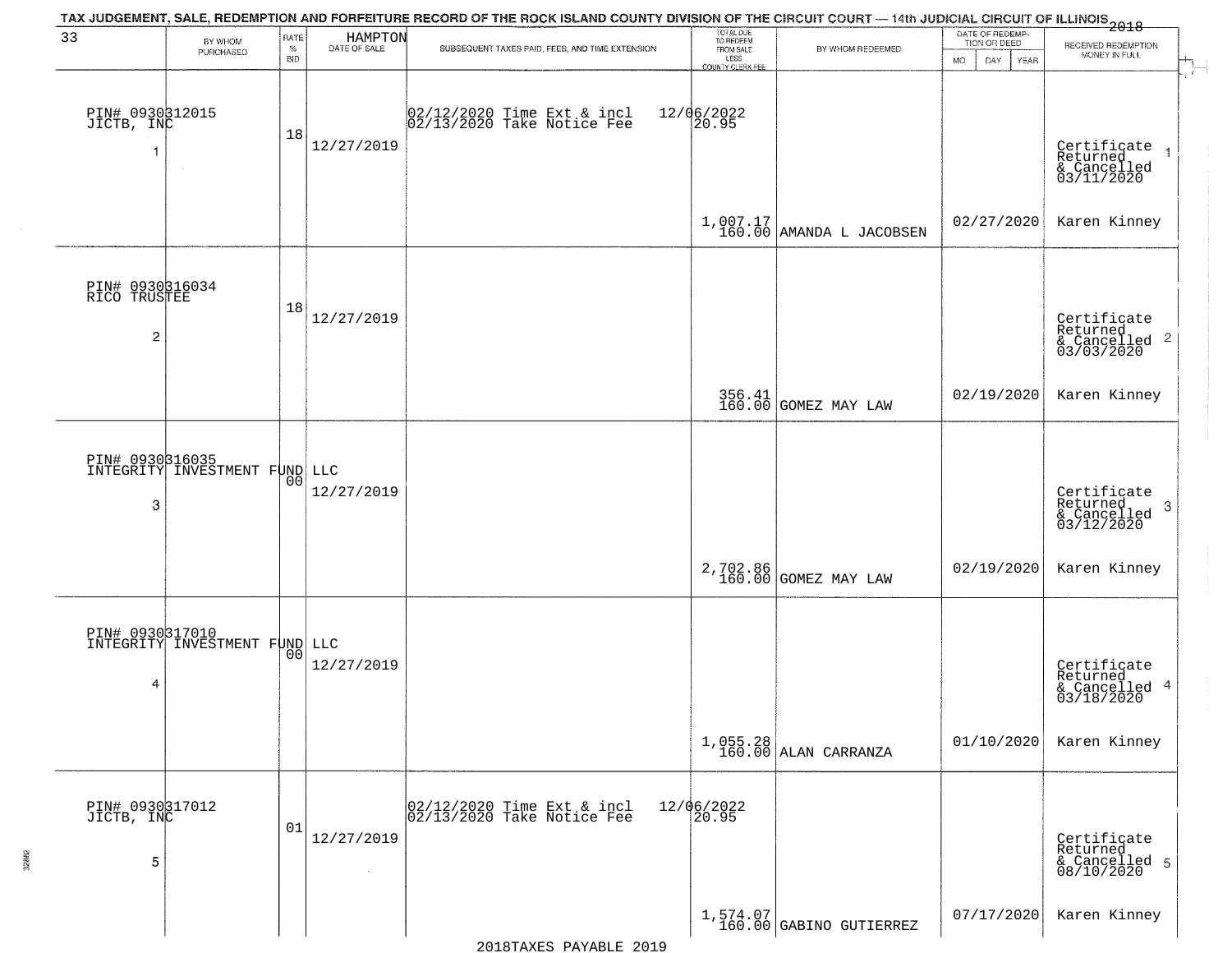| TAX JUDGEMENT, SALE, REDEMPTION AND FORFEITURE RECORD OF THE ROCK ISLAND COUNTY DIVISION OF THE CIRCUIT COURT - 14th JUDIC |                                            |                                     |                                 |                                           |                          |                                    |                                                                 |                       |         |
|----------------------------------------------------------------------------------------------------------------------------|--------------------------------------------|-------------------------------------|---------------------------------|-------------------------------------------|--------------------------|------------------------------------|-----------------------------------------------------------------|-----------------------|---------|
| NAME AND ADDRESS<br>LEGAL DESCRIPTION                                                                                      |                                            |                                     | <b>BACK TAX</b>                 | <b>BACK TAX</b>                           | <b>TOTAL BACK</b>        | <b>AMOUNT</b>                      |                                                                 | INTEREST PAYMENT FUND | 201     |
| 34<br>TAXPAYER NO.<br>PARCEL NO.<br>TWP - CODE<br>ACRES                                                                    | HAMRTON                                    | A-BACK TAX<br>FORFEITED<br>PRIOR TO | FORFEITED<br>PENALTY<br>ACCRUED | FORFEITED<br>INTEREST AND<br>COST ACCRUED | TAX PENALTY<br>AND COSTS | FOR WHICH<br>JUDGEMENT<br>IS ASKED | $\begin{array}{c} \text{CERTIFICATE} \\ \text{NO.} \end{array}$ | <b>INDEMNITY FUND</b> |         |
| ASSESSED VALUATION FOR TAXES                                                                                               | TAX DUE<br>INT DUE<br>1ST<br>1ST           | 2017                                |                                 |                                           | ACCRUED                  |                                    |                                                                 | COST OF SALE          |         |
|                                                                                                                            |                                            |                                     |                                 |                                           |                          |                                    |                                                                 |                       |         |
| AGUILAR LORENA/MAURA G                                                                                                     | $203.99_{200} 21.42$<br>2ND                |                                     |                                 |                                           |                          |                                    |                                                                 |                       |         |
| 1407 18TH AVE<br>EAST MOLINE IL<br>61244                                                                                   | 203.99<br>15.30                            |                                     |                                 |                                           |                          |                                    |                                                                 | 60.00                 |         |
|                                                                                                                            | 350                                        |                                     |                                 |                                           |                          |                                    |                                                                 |                       |         |
| LOT 21 BLOCK 150                                                                                                           | 203.99<br><u> 12.2</u>                     |                                     |                                 |                                           |                          |                                    | 155                                                             | 20.00                 |         |
| TOWN OF EAST MOLINE<br>W .33 LOT 22 AND ALL                                                                                | 4TH                                        |                                     |                                 |                                           |                          |                                    |                                                                 |                       |         |
|                                                                                                                            | 6.12<br>203.99<br><b>PUBLICATION COST</b>  |                                     |                                 |                                           |                          |                                    |                                                                 |                       |         |
| $204 - 11 - 00$<br>2580                                                                                                    |                                            |                                     |                                 |                                           |                          |                                    |                                                                 | 4.00                  |         |
| $06 - 32$<br>PIN# 0930318019                                                                                               | 10.00<br><b>TOTAL DUE-TAXES, INT. COST</b> |                                     |                                 |                                           |                          |                                    |                                                                 |                       |         |
|                                                                                                                            |                                            |                                     |                                 |                                           |                          | 881.04                             |                                                                 |                       | 975.04  |
| 13,419                                                                                                                     | 881.04<br>1ST<br>1ST                       |                                     |                                 |                                           |                          |                                    |                                                                 | 10.00                 |         |
|                                                                                                                            |                                            |                                     |                                 |                                           |                          |                                    |                                                                 |                       |         |
| AGUILAR R/CARDENAS S<br>1415 18TH AVE                                                                                      | <del>375.2</del> 8 <sub>2ND</sub> 39.41    |                                     |                                 |                                           |                          |                                    |                                                                 |                       |         |
| EAST MOLINE IL<br>61244                                                                                                    | 375.28<br>28.15<br>$\overline{3BD}$<br>3RD |                                     |                                 |                                           |                          |                                    |                                                                 | 60.00                 |         |
| LOT 24 BLOCK 150                                                                                                           |                                            |                                     |                                 |                                           |                          |                                    |                                                                 |                       |         |
| TOWN OF EAST MOLINE<br>E .33 LOT 23 AND ALL                                                                                | 22.52<br>375.28                            |                                     |                                 |                                           |                          |                                    | 156                                                             | 20.00                 |         |
|                                                                                                                            | 375.28<br>11.26                            |                                     |                                 |                                           |                          |                                    |                                                                 |                       |         |
| $204 - 13 - 00$<br>2582                                                                                                    | PUBLICATION COST                           |                                     |                                 |                                           |                          |                                    |                                                                 | 4.00                  |         |
| $06 - 32$                                                                                                                  | 10.00                                      |                                     |                                 |                                           |                          |                                    |                                                                 |                       |         |
| PIN# 0930318021                                                                                                            | TOTAL DUE-TAXES, INT. COST                 |                                     |                                 |                                           |                          |                                    |                                                                 |                       |         |
| 13,649                                                                                                                     | 1,612.46                                   |                                     |                                 |                                           |                          | 1612.46                            |                                                                 | 10.00                 | 1706.46 |
|                                                                                                                            | ist<br>1ST                                 |                                     |                                 |                                           |                          |                                    |                                                                 |                       |         |
| FIND N HOMES LLC<br>PO BOX 448<br>BETTENDORF IA                                                                            | 2ND<br>2ND                                 |                                     |                                 |                                           |                          |                                    |                                                                 |                       |         |
| 52722                                                                                                                      | 650.73<br>48.80                            |                                     |                                 |                                           |                          |                                    |                                                                 | 60.00                 |         |
| LOT 3                                                                                                                      | 3RD<br>3RD                                 |                                     |                                 |                                           |                          |                                    |                                                                 |                       |         |
|                                                                                                                            | 39.04<br>650.73                            |                                     |                                 |                                           |                          |                                    | 157                                                             | 20.00                 |         |
| SUB DIV OF O L 3 OF<br>MRS L N WARNERS 1ST ADD<br>TO EAST MOLINE E 50 FT                                                   | 4TH<br>650.73<br>19.52                     |                                     |                                 |                                           |                          |                                    |                                                                 |                       |         |
|                                                                                                                            | <b>PUBLICATION COST</b>                    |                                     |                                 |                                           |                          |                                    |                                                                 |                       |         |
| $159-01-00$<br>06-32<br>1599                                                                                               | 10.00                                      |                                     |                                 |                                           |                          |                                    |                                                                 | 4.00                  |         |
| PIN# 0930320007                                                                                                            | TOTAL OUE-TAXES, INT. COST                 |                                     |                                 |                                           |                          |                                    |                                                                 |                       |         |
| 23,667                                                                                                                     | 2,069.55                                   |                                     |                                 |                                           |                          | 2069.55                            |                                                                 | 10.00                 | 2163.55 |
|                                                                                                                            |                                            |                                     |                                 |                                           |                          |                                    |                                                                 |                       |         |
| HERNANDEZ JESUS<br>348_7TH_ST                                                                                              | <u>326.45</u><br>34.30<br>2ND              |                                     |                                 |                                           |                          |                                    |                                                                 |                       |         |
| MOLINE IL<br>61265                                                                                                         | 24.50<br>326.45                            |                                     |                                 |                                           |                          |                                    |                                                                 | 60.00                 |         |
|                                                                                                                            | 3RD<br>3RD                                 |                                     |                                 |                                           |                          |                                    |                                                                 |                       |         |
| LOT 20 BLOCK 200<br>SECOND PARK ADD LOTS 19                                                                                | 326.45<br>19.60                            |                                     |                                 |                                           |                          |                                    | 158                                                             | 20.00                 |         |
|                                                                                                                            | 9.80 <sup>B</sup><br>326.45                |                                     |                                 |                                           |                          |                                    |                                                                 |                       |         |
|                                                                                                                            | <b>PUBLICATION COS</b>                     |                                     |                                 |                                           |                          |                                    |                                                                 |                       |         |
| $212 - 21 - 00$<br>2749<br>$06 - 32$                                                                                       | 10.00                                      |                                     |                                 |                                           |                          |                                    |                                                                 | 4.00                  |         |
| PIN# 0930321015<br>$\sim 100$ km $^{-1}$                                                                                   | TOTAL DUE-TAXES, INT. COST                 |                                     |                                 |                                           |                          |                                    |                                                                 |                       |         |
| 11,873                                                                                                                     | 1,404.00                                   |                                     |                                 |                                           |                          | 1404.00                            |                                                                 | 10.00                 | 1498.00 |
|                                                                                                                            | $\overline{11ST}$                          |                                     |                                 |                                           |                          |                                    |                                                                 |                       |         |
|                                                                                                                            | 373.19<br>39.20                            |                                     |                                 |                                           |                          |                                    |                                                                 |                       |         |
| REYNOLDS BRANDON<br>1926 13TH ST                                                                                           | 2ND<br>2ND                                 |                                     |                                 |                                           |                          |                                    |                                                                 |                       |         |
| EAST MOLINE IL<br>61244                                                                                                    | 373.19<br>28.00                            |                                     |                                 |                                           |                          |                                    |                                                                 | 60.00                 |         |
| LOT 17<br>JULIUS GRYMONPREZ ADD                                                                                            | 3RD<br>3RD<br>22.40<br>373.19              |                                     |                                 |                                           |                          |                                    | 159                                                             | 20.00                 |         |
|                                                                                                                            | 4TH                                        |                                     |                                 |                                           |                          |                                    |                                                                 |                       |         |
|                                                                                                                            | 373.19<br>$11.20^8$                        |                                     |                                 |                                           |                          |                                    |                                                                 |                       |         |
| $350 - 17 - 00$<br>06-32<br>5407                                                                                           | PUBLICATION COST                           |                                     |                                 |                                           |                          |                                    |                                                                 | 4.00                  |         |
| PIN# 0930322004                                                                                                            | 10.00                                      |                                     |                                 |                                           |                          |                                    |                                                                 |                       |         |
|                                                                                                                            | TOTAL DUE-TAXES, INT. COST                 |                                     |                                 |                                           |                          |                                    |                                                                 |                       |         |
| 13,573                                                                                                                     | 1,603.56                                   |                                     |                                 |                                           |                          | 1603.56                            |                                                                 | 10.00                 | 1697.56 |

 $\sim 10$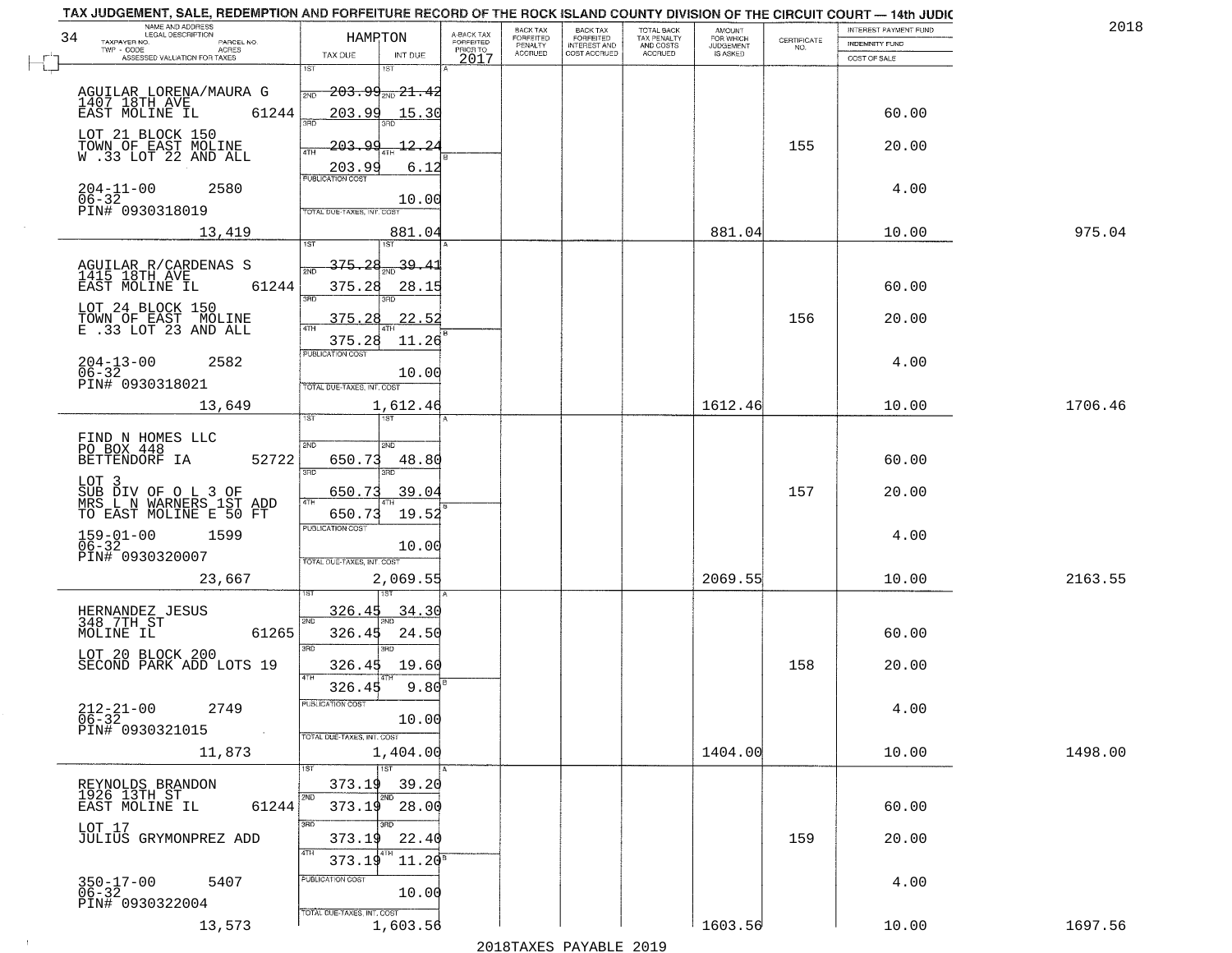|                                            |                                                         |                            |                         | TAX JUDGEMENT, SALE, REDEMPTION AND FORFEITURE RECORD OF THE ROCK ISLAND COUNTY DIVISION OF THE CIRCUIT COURT — 14th JUDICIAL CIRCUIT OF ILLINOIS 2018 |                                                                 |                                              |                                                             |                                                                    |
|--------------------------------------------|---------------------------------------------------------|----------------------------|-------------------------|--------------------------------------------------------------------------------------------------------------------------------------------------------|-----------------------------------------------------------------|----------------------------------------------|-------------------------------------------------------------|--------------------------------------------------------------------|
| 34                                         | BY WHOM<br>PURCHASED                                    | RATE<br>$\%$<br><b>BID</b> | HAMPTON<br>DATE OF SALE | SUBSEQUENT TAXES PAID, FEES, AND TIME EXTENSION                                                                                                        | TOTAL DUE<br>TO REDEEM<br>FROM SALE<br>LESS<br>COUNTY CLERK FEE | BY WHOM REDEEMED                             | DATE OF REDEMP-<br>TION OR DEED<br><b>MO</b><br>DAY<br>YEAR | RECEIVED REDEMPTION<br>MONEY IN FULL                               |
| PIN# 0930818019<br>WESTERN SITES LLC<br>-1 |                                                         | 00                         | 12/27/2019              | 03/09/2020 Time Ext & incl<br>03/09/2020 Take Notice Fee                                                                                               | $07/12/2022$<br>20.95                                           |                                              |                                                             | Certifiçate<br>Returned<br>& Cancelled<br>11/22/2021               |
|                                            |                                                         |                            |                         |                                                                                                                                                        |                                                                 | 995.99<br>160.00 LORENA/MAURA AGUILAR        | 10/18/2021                                                  | Karen Kinney                                                       |
| $\overline{2}$                             | <b>PIN# 0930318021</b><br>INTEGRITY INVESTMENT FUND LLC | 00                         | 12/27/2019              | 04/29/2020 Time Ext & incl<br>04/29/2020 Take Notice Fee<br>11/30/2020 Subs paid                                                                       | 12/15/2022<br>20.95<br>1,621.38                                 |                                              |                                                             | Certificate<br>Returned<br>$\frac{1}{2}$ Cancelled 2<br>02/03/2022 |
|                                            |                                                         |                            |                         |                                                                                                                                                        |                                                                 | 3,543.36<br>160.00 R/CARDENAS S AGUILAR      | 11/02/2021                                                  | Karen Kinney                                                       |
| 3                                          | PIN# 0930320007<br>GRANITE LIEN GROUP LLC               | 0 <sub>0</sub>             | 12/27/2019              | 04/29/2020 Time Ext & incl<br>04/29/2020 Take Notice Fee<br>12/01/2020 Subs paid                                                                       | 12/15/2022<br>20.95<br>2,789.36                                 |                                              |                                                             | Certificate<br>Returned<br>3<br>& Cancelled<br>02/03/2022          |
|                                            |                                                         |                            |                         |                                                                                                                                                        |                                                                 | 5,308.58<br>160.00 FIND N HOMES LLC/FORTRESS |                                                             | Karen Kinney                                                       |
| 4                                          | PIN# 0930321015<br>INTEGRITY INVESTMENT FUND LLC        | 0 <sub>0</sub>             | 12/27/2019              |                                                                                                                                                        |                                                                 |                                              |                                                             | Certificate<br>Returned<br>& Cancelled 4<br>03/12/2020             |
|                                            |                                                         |                            |                         |                                                                                                                                                        |                                                                 | $1,498.00$<br>160.00 JESUS HERNANDEZ         | 02/13/2020                                                  | Karen Kinney                                                       |
| PIN# 0930322004<br>5                       | GRANITE LIEN GROUP LLC                                  | 0 <sub>0</sub>             |                         | 04/29/2020 Time Ext & incl<br>04/29/2020 Take Notice Fee<br>11/29/2021 Subs paid<br>12/27/2019 12/01/2020 Subs paid                                    | 12/15/2022<br>20.95<br>212.78<br>1,612.50                       |                                              |                                                             | 5                                                                  |
|                                            |                                                         |                            |                         | 2018TAXES PAYABLE 2019                                                                                                                                 |                                                                 |                                              |                                                             |                                                                    |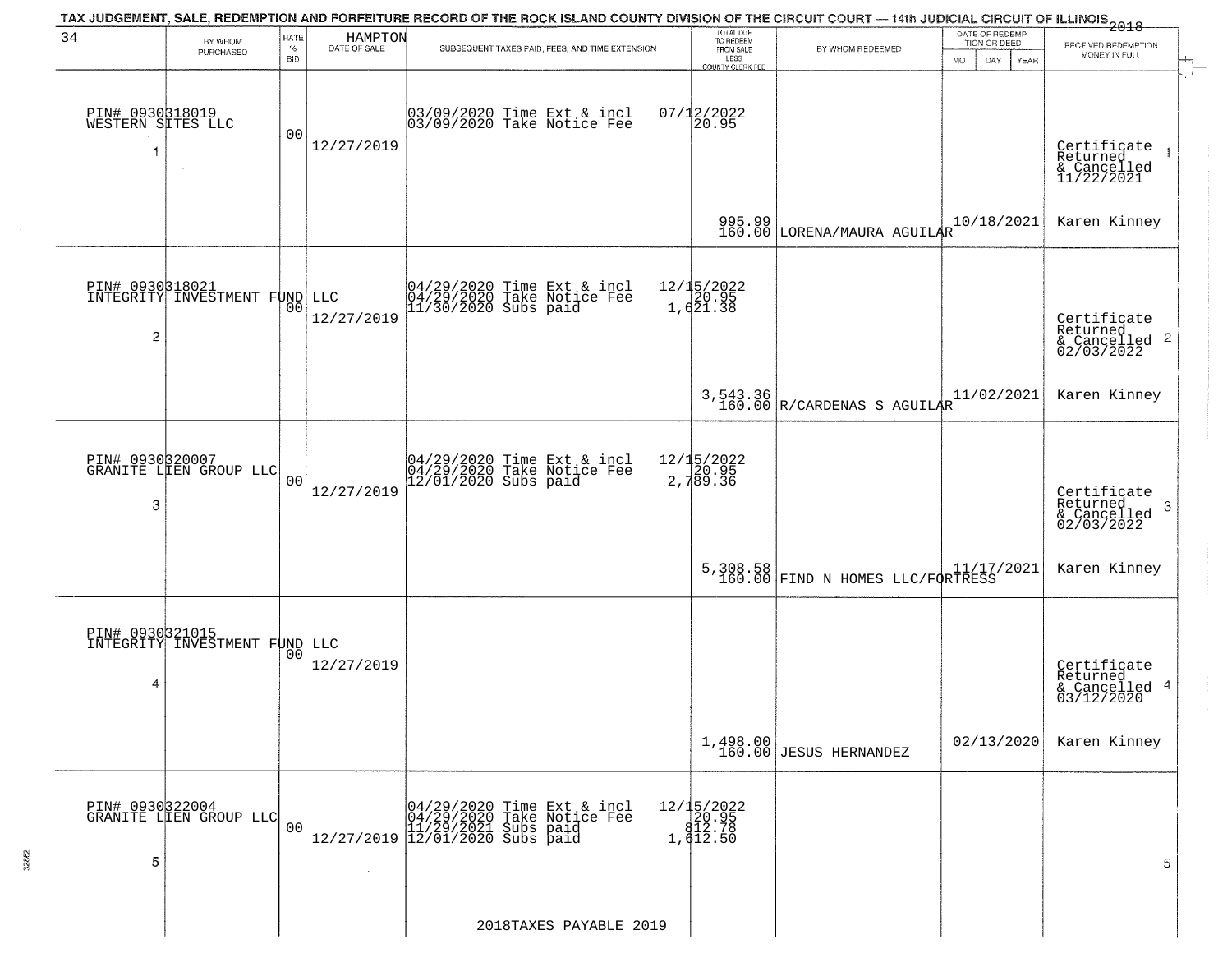|    | TAX JUDGEMENT, SALE, REDEMPTION AND FORFEITURE RECORD OF THE ROCK ISLAND COUNTY DIVISION OF THE CIRCUIT COURT - 14th JUDIC<br>NAME AND ADDRESS<br>LEGAL DESCRIPTION |                                           |                                     | BACK TAX                    | BACK TAX<br>FORFEITED |                                        | AMOUNT<br>FOR WHICH |                                                                 | INTEREST PAYMENT FUND | 2018    |
|----|---------------------------------------------------------------------------------------------------------------------------------------------------------------------|-------------------------------------------|-------------------------------------|-----------------------------|-----------------------|----------------------------------------|---------------------|-----------------------------------------------------------------|-----------------------|---------|
| 35 | TAXPAYER NO.<br>PARCEL NO.                                                                                                                                          | HAMPTON                                   | A-BACK TAX<br>FORFEITED<br>PRIOR TO | <b>FORFEITED</b><br>PENALTY | <b>INTEREST AND</b>   | TOTAL BACK<br>TAX PENALTY<br>AND COSTS | <b>JUDGEMENT</b>    | $\begin{array}{c} \text{CERTIFICATE} \\ \text{NO.} \end{array}$ | INDEMNITY FUND        |         |
|    | ACRES<br>ASSESSED VALUATION FOR TAXES                                                                                                                               | TAX DUE<br>INT DUE                        | 2017                                | <b>ACCRUED</b>              | COST ACCRUED          | <b>ACCRUED</b>                         | IS ASKED            |                                                                 | COST OF SALE          |         |
|    |                                                                                                                                                                     | 1ST<br><b>IST</b>                         |                                     |                             |                       |                                        |                     |                                                                 |                       |         |
|    | SIERRA JOSEPH E/NADEEN                                                                                                                                              | $-261.37_{200}$ 27.44<br>2ND              |                                     |                             |                       |                                        |                     |                                                                 |                       |         |
|    | 1938 N ELSIE AVE<br>52804<br>DAVENPORT IA                                                                                                                           | 261.37<br>19.60                           | 1011.92                             | 133.95                      |                       |                                        |                     |                                                                 | 60.00                 |         |
|    |                                                                                                                                                                     | 350                                       |                                     |                             |                       |                                        |                     |                                                                 |                       |         |
|    | LOT 10 BLOCK 2                                                                                                                                                      | -15.68<br>261.37                          |                                     |                             | 984.41                |                                        |                     | 160                                                             | 20.00                 |         |
|    | KORBS ADD TO PLEASANT<br>VALLEY                                                                                                                                     |                                           |                                     |                             |                       | 4507.32                                |                     |                                                                 |                       |         |
|    |                                                                                                                                                                     | 7.84<br>261.37<br><b>PUBLICATION COST</b> |                                     |                             |                       |                                        |                     |                                                                 |                       |         |
|    | $214 - 02 - 00$<br>06-32<br>2776                                                                                                                                    |                                           | $14 - 15 - 16$                      |                             |                       |                                        |                     |                                                                 | 4.00                  |         |
|    | PIN# 0930402003                                                                                                                                                     | 10.00<br>TOTAL DUE-TAXES, INT. COST       | 2377.04                             |                             |                       |                                        |                     |                                                                 |                       |         |
|    | 9,506                                                                                                                                                               |                                           |                                     |                             |                       |                                        | 5633.36             |                                                                 | 10.00                 | 5727.36 |
|    |                                                                                                                                                                     | 1,126.04                                  |                                     |                             |                       |                                        |                     |                                                                 |                       |         |
|    | LUTEN NATHAN                                                                                                                                                        | $163.46_{200}$ 17.15                      |                                     |                             |                       |                                        |                     |                                                                 |                       |         |
|    | 1351 MORTON DR                                                                                                                                                      |                                           |                                     |                             |                       |                                        |                     |                                                                 |                       |         |
|    | 61244<br>EAST MOLINE IL                                                                                                                                             | 163.46<br>12.25<br>3RD                    |                                     |                             |                       |                                        |                     |                                                                 | 60.00                 |         |
|    | LOT 8 BLOCK 2                                                                                                                                                       |                                           |                                     |                             |                       |                                        |                     |                                                                 |                       |         |
|    | $\tilde{\text{KORBS}}$ $\tilde{\text{ADD}}$ To $\tilde{\text{PLEASANT}}$ VALLEY                                                                                     | 9.80<br>163.46                            |                                     |                             |                       |                                        |                     | 161                                                             | 20.00                 |         |
|    |                                                                                                                                                                     | 4.90<br>163.46                            |                                     |                             |                       |                                        |                     |                                                                 |                       |         |
|    | $213 - 22 - 00$<br>2774                                                                                                                                             | PUBLICATION COST                          |                                     |                             |                       |                                        |                     |                                                                 | 4.00                  |         |
|    | $06 - 32$<br>PIN# 0930402005                                                                                                                                        | 10.00                                     |                                     |                             |                       |                                        |                     |                                                                 |                       |         |
|    |                                                                                                                                                                     | TOTAL DUE-TAXES, INT. COST                |                                     |                             |                       |                                        |                     |                                                                 |                       |         |
|    | 5,945                                                                                                                                                               | 707.94                                    |                                     |                             |                       |                                        | 707.94              |                                                                 | 10.00                 | 801.94  |
|    |                                                                                                                                                                     |                                           |                                     |                             |                       |                                        |                     |                                                                 |                       |         |
|    | LUTEN NATHAN<br>1351 MORTON DR                                                                                                                                      | 25.8.<br>-246.<br>2ND                     |                                     |                             |                       |                                        |                     |                                                                 |                       |         |
|    | EAST MOLINE IL<br>61244                                                                                                                                             | 246.16<br>18.45                           |                                     |                             |                       |                                        |                     |                                                                 | 60.00                 |         |
|    | LOT 7 BLOCK 2                                                                                                                                                       | 3RD<br>3RD                                |                                     |                             |                       |                                        |                     |                                                                 |                       |         |
|    | KORBS ADD TO PLEASANT<br>VALLEY                                                                                                                                     | 14.76<br><u>246.1</u><br><b>ATH</b>       |                                     |                             |                       |                                        |                     | 162                                                             | 20.00                 |         |
|    |                                                                                                                                                                     | 7.38<br>246.1                             |                                     |                             |                       |                                        |                     |                                                                 |                       |         |
|    | 2773                                                                                                                                                                | <b>PUBLICATION COST</b>                   |                                     |                             |                       |                                        |                     |                                                                 | 4.00                  |         |
|    | $213 - 21 - 00$<br>06-32                                                                                                                                            | 10.00                                     |                                     |                             |                       |                                        |                     |                                                                 |                       |         |
|    | PIN# 0930402006                                                                                                                                                     | TOTAL OUE-TAXES, INT. COST                |                                     |                             |                       |                                        |                     |                                                                 |                       |         |
|    | 8,953                                                                                                                                                               | 1,061.06                                  |                                     |                             |                       |                                        | 1061.06             |                                                                 | 10.00                 | 1155.06 |
|    |                                                                                                                                                                     |                                           |                                     |                             |                       |                                        |                     |                                                                 |                       |         |
|    | GUTIERREZ GABINO<br>1500 13TH ST                                                                                                                                    | 200.93<br><u>21.07</u><br>2ND             |                                     |                             |                       |                                        |                     |                                                                 |                       |         |
|    | EAST MOLINE IL<br>61244                                                                                                                                             | 200.93<br>15.05                           |                                     |                             |                       |                                        |                     |                                                                 | 60.00                 |         |
|    | LOT 5 BLOCK 1                                                                                                                                                       | 3BD<br>3RD                                |                                     |                             |                       |                                        |                     |                                                                 |                       |         |
|    | KORBS ADD TO PLEASANT                                                                                                                                               | 200.93<br>12.04                           |                                     |                             |                       |                                        |                     | 163                                                             | 20.00                 |         |
|    | VALLEY                                                                                                                                                              | 4TH<br>200.93<br>6.02                     |                                     |                             |                       |                                        |                     |                                                                 |                       |         |
|    | 2765                                                                                                                                                                | PUBLICATION COS-                          |                                     |                             |                       |                                        |                     |                                                                 | 4.00                  |         |
|    | $213 - 13 - 00$<br>06-32                                                                                                                                            | 10.00                                     |                                     |                             |                       |                                        |                     |                                                                 |                       |         |
|    | PIN# 0930403005<br>$\sim 10^{-1}$                                                                                                                                   | TOTAL DUE-TAXES, INT. COST                |                                     |                             |                       |                                        |                     |                                                                 |                       |         |
|    | 13,308                                                                                                                                                              | 867.90                                    |                                     |                             |                       |                                        | 867.90              |                                                                 | 10.00                 | 961.90  |
|    |                                                                                                                                                                     |                                           |                                     |                             |                       |                                        |                     |                                                                 |                       |         |
|    | ELDRIDGE BALLARD D                                                                                                                                                  | 362.39<br>38.08                           |                                     |                             |                       |                                        |                     |                                                                 |                       |         |
|    | 1841 14TH AVE<br>MOLINE IL<br>61265                                                                                                                                 | 362.39<br>27.20                           |                                     |                             |                       |                                        |                     |                                                                 | 60.00                 |         |
|    |                                                                                                                                                                     | 3RD                                       |                                     |                             |                       |                                        |                     |                                                                 |                       |         |
|    | SUPVR ASST MAP<br>LOT 113 SHEET 64                                                                                                                                  | 362.39<br>21.76                           |                                     |                             |                       |                                        |                     | 164                                                             | 20.00                 |         |
|    |                                                                                                                                                                     | $10.88^{\circ}$<br>362.39                 |                                     |                             |                       |                                        |                     |                                                                 |                       |         |
|    |                                                                                                                                                                     | PUBLICATION COST                          |                                     |                             |                       |                                        |                     |                                                                 |                       |         |
|    | $069 - 12 - 00$<br>06-20<br>630<br>1.120                                                                                                                            | 10.00                                     |                                     |                             |                       |                                        |                     |                                                                 | 4.00                  |         |
|    | PIN# 0931100008                                                                                                                                                     | TOTAL DUE-TAXES, INT. COST                |                                     |                             |                       |                                        |                     |                                                                 |                       |         |
|    | 16,857                                                                                                                                                              | 1,557.48                                  |                                     |                             |                       |                                        | 1557.48             |                                                                 | 10.00                 | 1651.48 |
|    |                                                                                                                                                                     |                                           |                                     |                             | 2010                  |                                        |                     |                                                                 |                       |         |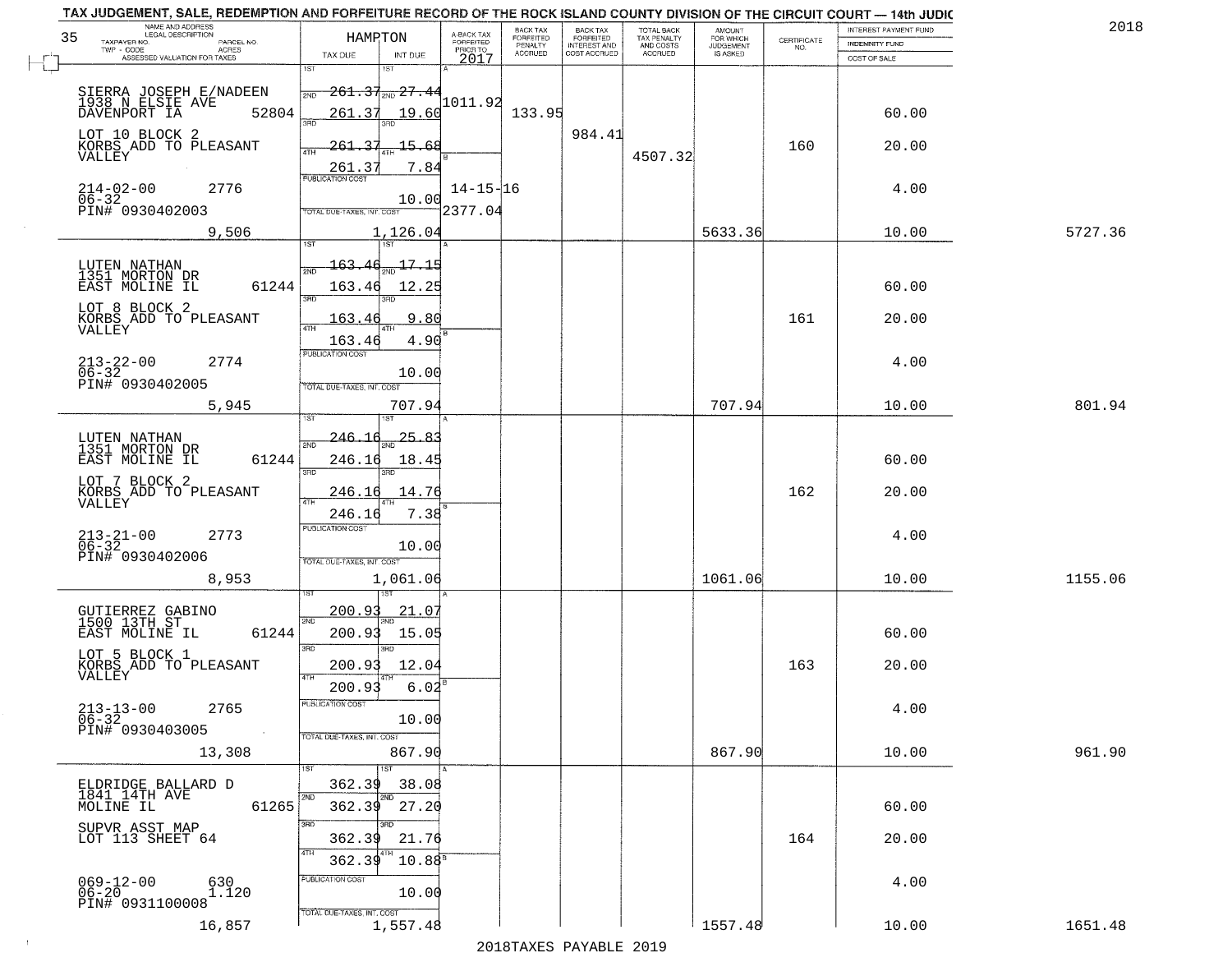|                                                   |                                                  |                            |                         | TAX JUDGEMENT, SALE, REDEMPTION AND FORFEITURE RECORD OF THE ROCK ISLAND COUNTY DIVISION OF THE CIRCUIT COURT — 14th JUDICIAL CIRCUIT OF ILLINOIS 2018                                                                               |                                                                                                    |                                                       |                                                        |                                                           |
|---------------------------------------------------|--------------------------------------------------|----------------------------|-------------------------|--------------------------------------------------------------------------------------------------------------------------------------------------------------------------------------------------------------------------------------|----------------------------------------------------------------------------------------------------|-------------------------------------------------------|--------------------------------------------------------|-----------------------------------------------------------|
| 35                                                | BY WHOM<br>PURCHASED                             | RATE<br>$\%$<br><b>BID</b> | HAMPTON<br>DATE OF SALE | SUBSEQUENT TAXES PAID, FEES, AND TIME EXTENSION                                                                                                                                                                                      | TOTAL DUE<br>TO REDEEM<br>FROM SALE<br>LESS<br>LESS<br>COUNTY CLERK FEE                            | BY WHOM REDEEMED                                      | DATE OF REDEMP-<br>TION OR DEED<br>MO.<br>DAY.<br>YEAR | RECEIVED REDEMPTION<br>MONEY IN FULL                      |
| PIN# 0930402003<br>RICO TRUSTEE<br>1              |                                                  | 18                         | 12/27/2019              | 04/06/2020 Time Ext & incl<br>04/06/2020 Take Notice Fee<br>00/00/00000 Take Notice Fee<br>03/17/2022 Circuit Clerks Fee<br>03/17/2022 Subrication Fee<br>04/01/2022 Publication Fee<br>11/23/2021 Subs paid<br>11/30/2020 Subs paid | 07/22/2022<br>20.95<br>35.00<br>52.14<br>7.24<br>7.24<br>7.24<br>$\frac{1}{1}, \frac{150}{138}.29$ |                                                       |                                                        |                                                           |
| PIN# 0930402005<br>RICO TRUSTEE<br>$\overline{c}$ |                                                  | 18                         | 12/27/2019              | 04/06/2020 Time Ext & incl<br>04/06/2020 Take Notice Fee                                                                                                                                                                             | 07/22/2022<br>20.95                                                                                |                                                       |                                                        | Certificate<br>Returned<br>& Cancelled 2<br>06/02/2020    |
|                                                   |                                                  |                            |                         |                                                                                                                                                                                                                                      |                                                                                                    | 967.24 05/12/2020<br>160.00 PEPPING BALK KINCAID ATTY |                                                        | Karen Kinney                                              |
| PIN# 0930402006<br>JICTB, INC<br>3                |                                                  | 18                         | 12/27/2019              | 02/12/2020 Time Ext & incl<br>02/13/2020 Take Notice Fee                                                                                                                                                                             | 12/06/2022<br>20.95                                                                                |                                                       |                                                        | Certificate<br>Returned<br>3<br>& Cancelled<br>06/05/2020 |
|                                                   |                                                  |                            |                         |                                                                                                                                                                                                                                      |                                                                                                    | 1,383.92<br>160.00 PEPPING BALK KINCAID ATTY          |                                                        | Karen Kinney                                              |
| 4                                                 | PIN# 0930403005<br>INTEGRITY INVESTMENT FUND LLC | 00                         | 12/27/2019              | 04/29/2020 Time Ext & incl<br>04/29/2020 Take Notice Fee                                                                                                                                                                             | 12/15/2022<br>20.95                                                                                |                                                       |                                                        | Certificate<br>Returned<br>& Cancelled 4<br>08/12/2020    |
|                                                   |                                                  |                            |                         |                                                                                                                                                                                                                                      |                                                                                                    | 982.85<br>160.00 GABINO GUTIERREZ                     | 07/17/2020                                             | Karen Kinney                                              |
| PIN# 0931100008<br>5                              | INTEGRITY INVESTMENT FUND LLC                    | 0 <sup>0</sup>             |                         | LLC 04/29/2020 Time Ext & incl<br>04/29/2020 Take Notice Fee<br>11/29/2021 Subs paid<br>12/27/2019 11/30/2020 Subs paid                                                                                                              | 12/15/2022<br>20.95<br>40.96<br>432.88                                                             |                                                       |                                                        | 5                                                         |
|                                                   |                                                  |                            |                         | 2018TAXES PAYABLE 2019                                                                                                                                                                                                               |                                                                                                    |                                                       |                                                        |                                                           |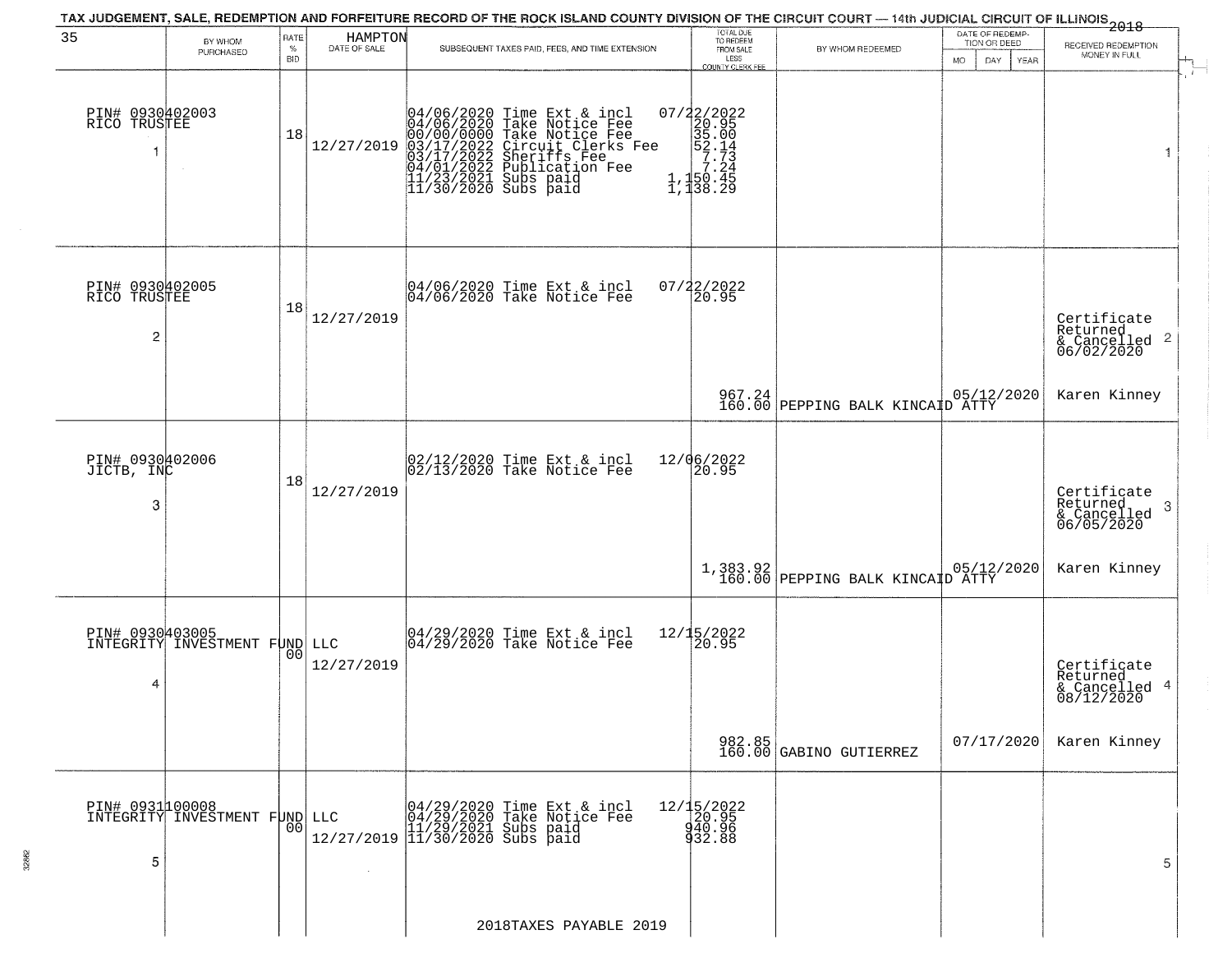| NAME AND ADDRESS<br>LEGAL DESCRIPTION<br>36<br>TAXPAYER NO.<br>PARCEL NO. | HAMRTON                                              | A-BACK TAX<br>FORFEITED<br>PRIOR TO | BACK TAX<br>BACK TAX<br>FORFEITED<br>INTEREST AND<br><b>FORFEITED</b> | TOTAL BACK<br>TAX PENALTY<br>AND COSTS | AMOUNT<br>FOR WHICH<br>JUDGEMENT |                    | INTEREST PAYMENT FUND          | 2018    |
|---------------------------------------------------------------------------|------------------------------------------------------|-------------------------------------|-----------------------------------------------------------------------|----------------------------------------|----------------------------------|--------------------|--------------------------------|---------|
| TWP - CODE<br>ACRES<br>ASSESSED VALUATION FOR TAXES                       | TAX DUE<br>INT DUE                                   |                                     | PENALTY<br><b>ACCRUED</b><br>COST ACCRUED                             | ACCRUED                                | IS ASKED                         | CERTIFICATE<br>NO. | INDEMNITY FUND<br>COST OF SALE |         |
|                                                                           | $1S$ T<br>1ST                                        | 2017                                |                                                                       |                                        |                                  |                    |                                |         |
| SPELLIOUS ZACHARY A                                                       | 2ND<br>2ND                                           |                                     |                                                                       |                                        |                                  |                    |                                |         |
| 210 HERO ST<br>SILVIS IL<br>61282                                         |                                                      |                                     |                                                                       |                                        |                                  |                    | 60.00                          |         |
|                                                                           | 39D<br>3RD                                           |                                     |                                                                       |                                        |                                  |                    |                                |         |
| LOT 13<br>CLEAR VIEW COURT<br>EXC S 82.25 FT                              | 4TH<br>4TH                                           |                                     |                                                                       |                                        |                                  | 165                | 20.00                          |         |
| ALSO SA MAP #107                                                          | 72.88<br>2.18                                        |                                     |                                                                       |                                        |                                  |                    |                                |         |
| $268 - 14 - 00$<br>3876                                                   | 10.00                                                |                                     |                                                                       |                                        |                                  |                    | 4.00                           |         |
| 06-18<br>PIN# 0931100009                                                  | TOTAL DUE-TAXES, INT. COST                           |                                     |                                                                       |                                        |                                  |                    |                                |         |
| 2,932                                                                     | 85.06<br>1ST<br>1ST                                  |                                     |                                                                       |                                        | 85.06                            |                    | 10.00                          | 179.06  |
|                                                                           |                                                      |                                     |                                                                       |                                        |                                  |                    |                                |         |
| SPELLIOUS ZACHARY A<br>210 HERO ST<br>SILVIS IL<br>61282                  | 2ND<br>2ND                                           |                                     |                                                                       |                                        |                                  |                    | 60.00                          |         |
|                                                                           | $\overline{3\overline{BD}}$<br>3RD                   |                                     |                                                                       |                                        |                                  |                    |                                |         |
| SUPVR ASST MAP<br>LOT 108 SHEET 64                                        | 47H<br>4TH                                           |                                     |                                                                       |                                        |                                  | 166                | 20.00                          |         |
|                                                                           | 5.78<br>192.82                                       |                                     |                                                                       |                                        |                                  |                    |                                |         |
| $066 - 03 - 00$<br>$620 - A$                                              | PUBLICATION COST                                     |                                     |                                                                       |                                        |                                  |                    | 4.00                           |         |
| 06-15<br>PIN# 0931100010                                                  | 10.00<br>TOTAL DUE-TAXES, INT. COST                  |                                     |                                                                       |                                        |                                  |                    |                                |         |
| 7,503                                                                     | 208.60                                               |                                     |                                                                       |                                        | 208.60                           |                    | 10.00                          | 302.60  |
|                                                                           | 1ST                                                  |                                     |                                                                       |                                        |                                  |                    |                                |         |
| DIAZ RICARDO A<br>2200 18TH ST                                            | 2ND<br>2ND                                           |                                     |                                                                       |                                        |                                  |                    |                                |         |
| EAST MOLINE IL<br>61244                                                   | 1488.80 111.65<br>3RD<br>3BD                         |                                     |                                                                       |                                        |                                  |                    | 60.00                          |         |
| LOT 14 BLOCK 4<br>WARNERS PARK ADD<br>S 100 FT OF W 150 FT                | 1488.80<br>89.32                                     |                                     |                                                                       |                                        |                                  | 167                | 20.00                          |         |
|                                                                           | 1488.80<br>44.66                                     |                                     |                                                                       |                                        |                                  |                    |                                |         |
| $2728 - 1$                                                                | <b>PUBLICATION COST</b>                              |                                     |                                                                       |                                        |                                  |                    | 4.00                           |         |
| $211 - 15 - 50$<br>06-32<br>PIN# 0931104016                               | 10.00<br>TOTAL OUE-TAXES, INT. COST                  |                                     |                                                                       |                                        |                                  |                    |                                |         |
| 60,148                                                                    | 4,722.03                                             |                                     |                                                                       |                                        | 4722.03                          |                    | 10.00                          | 4816.03 |
|                                                                           |                                                      |                                     |                                                                       |                                        |                                  |                    |                                |         |
| GOTTMAN LINNEA/GERALD W<br>17328 RTE 5 AND 92<br>EAST MOLINE IL 612       | 2ND<br>2ND                                           |                                     |                                                                       |                                        |                                  |                    |                                |         |
| 61244                                                                     | 676.53<br>50.75                                      |                                     |                                                                       |                                        |                                  |                    | 60.00                          |         |
| LOT 3 BLOCK 5<br>TOWN OF SILVIS                                           | 3RD<br>3BD<br>676.53<br>40.60                        |                                     |                                                                       |                                        |                                  | 168                | 20.00                          |         |
|                                                                           | 676.53<br>20.30                                      |                                     |                                                                       |                                        |                                  |                    |                                |         |
| 3041                                                                      | PUBLICATION COST                                     |                                     |                                                                       |                                        |                                  |                    | 4.00                           |         |
| $227 - 06 - 00$<br>06-18<br>PIN# 0931211005<br>$\sim$                     | 10.00                                                |                                     |                                                                       |                                        |                                  |                    |                                |         |
| 27,217                                                                    | TOTAL DUE-TAXES, INT. COST<br>2,151.24               |                                     |                                                                       |                                        | 2151.24                          |                    | 10.00                          | 2245.24 |
|                                                                           | 1ST<br>1ST                                           |                                     |                                                                       |                                        |                                  |                    |                                |         |
| MEDINA LEOPOLDO R<br>135 7TH ST                                           |                                                      |                                     |                                                                       |                                        |                                  |                    |                                |         |
| 61282<br>SILVIS IL                                                        | 2ND<br>$366.24$ $27.45$                              |                                     |                                                                       |                                        |                                  |                    | 60.00                          |         |
| LOT 18 BLOCK 7                                                            | sen<br>3RD                                           |                                     |                                                                       |                                        |                                  |                    |                                |         |
| TOWN OF SILVIS                                                            | 21.96<br>366.24<br>4TH                               |                                     |                                                                       |                                        |                                  | 169                | 20.00                          |         |
|                                                                           | $10.98^{\overline{8}}$<br>366.24<br>PUBLICATION COST |                                     |                                                                       |                                        |                                  |                    |                                |         |
| $230 - 13 - 00$<br>06-18<br>3112                                          | 10.00                                                |                                     |                                                                       |                                        |                                  |                    | 4.00                           |         |
| PIN# 0931213012                                                           | TOTAL DUE-TAXES, INT. COST                           |                                     |                                                                       |                                        |                                  |                    |                                |         |
| 20,734                                                                    | 1,169.11                                             |                                     |                                                                       |                                        | 1169.11                          |                    | 10.00                          | 1263.11 |

 $\sim 10$ 

2018TAXES PAYABLE 2019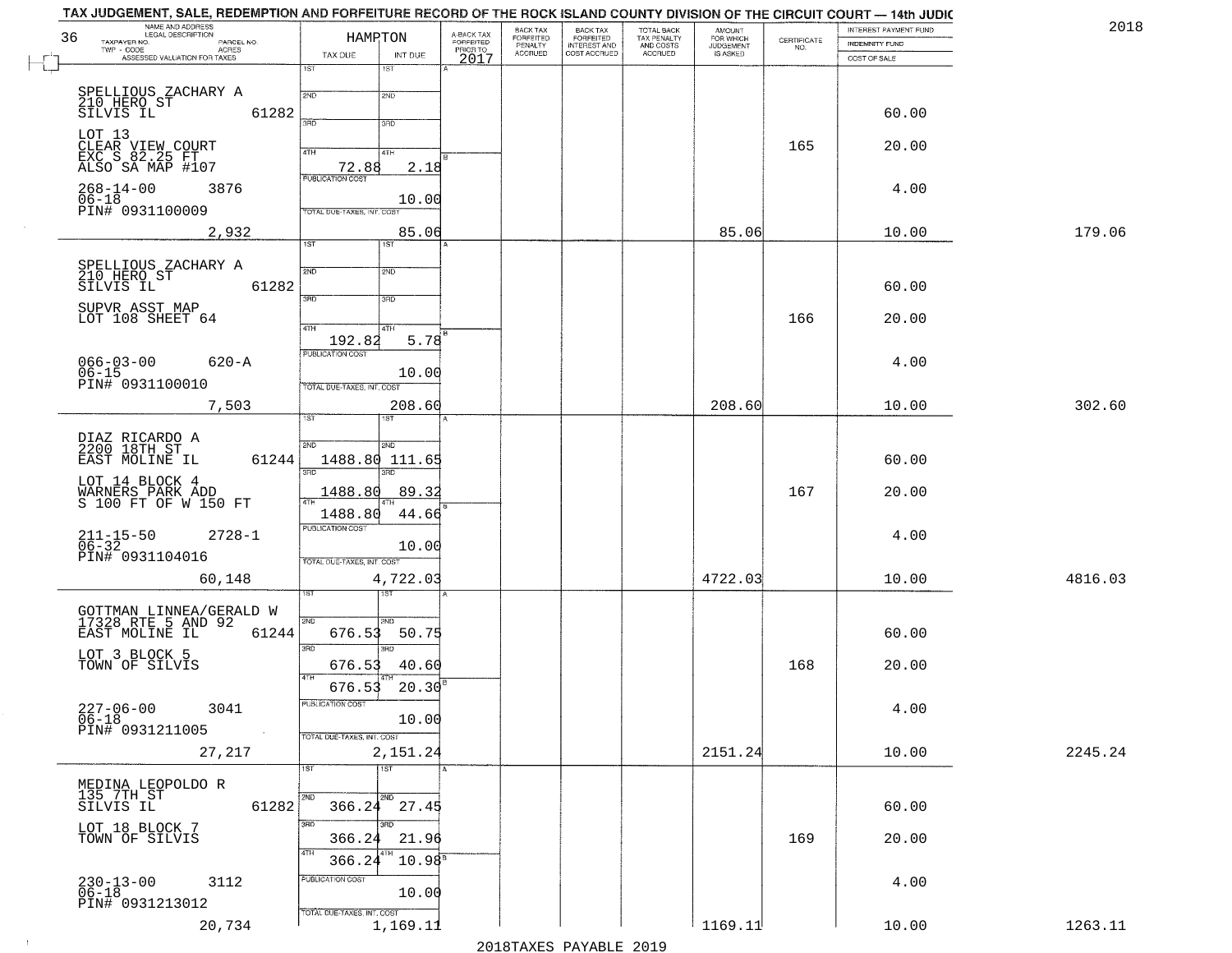|                                                    |                                           |                            |                         | TAX JUDGEMENT, SALE, REDEMPTION AND FORFEITURE RECORD OF THE ROCK ISLAND COUNTY DIVISION OF THE CIRCUIT COURT — 14th JUDICIAL CIRCUIT OF ILLINOIS 2018 |                                                                 |                                      |                                                             |                                                                               |
|----------------------------------------------------|-------------------------------------------|----------------------------|-------------------------|--------------------------------------------------------------------------------------------------------------------------------------------------------|-----------------------------------------------------------------|--------------------------------------|-------------------------------------------------------------|-------------------------------------------------------------------------------|
| 36                                                 | BY WHOM<br>PURCHASED                      | RATE<br>$\%$<br><b>BID</b> | HAMPTON<br>DATE OF SALE | SUBSEQUENT TAXES PAID, FEES, AND TIME EXTENSION                                                                                                        | TOTAL DUE<br>TO REDEEM<br>FROM SALE<br>LESS<br>COUNTY CLERK FEE | BY WHOM REDEEMED                     | DATE OF REDEMP-<br>TION OR DEED<br><b>MO</b><br>DAY<br>YEAR | RECEIVED REDEMPTION<br>MONEY IN FULL                                          |
| PIN# 0931100009<br>RICO TRUSTEE<br>-1              |                                           | 18                         | 12/27/2019              | 04/06/2020 Time Ext & incl<br>04/06/2020 Take Notice Fee<br>11/30/2020 Subs paid                                                                       | 07/22/2022<br>20.95<br>338.21                                   |                                      |                                                             | - 1<br>Certificate<br>Returned<br>$\overline{1}$<br>& Cancelled<br>05/04/2021 |
|                                                    |                                           |                            |                         |                                                                                                                                                        |                                                                 | 675.50<br>160.00 ZACHARY SPELLIOUS   | 04/16/2021                                                  | Karen Kinney                                                                  |
| PIN# 0931100010<br>AUCTION Z INC<br>$\overline{c}$ |                                           | 00                         | 12/27/2019              |                                                                                                                                                        |                                                                 |                                      |                                                             | Certificate<br>Returned<br>$\frac{1}{2}$ Cancelled 2<br>02/11/2020            |
|                                                    |                                           |                            |                         |                                                                                                                                                        |                                                                 | 302.60<br>160.00 ZACHARY A SPELLIOUS | 01/22/2020                                                  | Karen Kinney                                                                  |
| PIN# 0931104016<br>AUCTION Z INC<br>3              |                                           | 0 <sub>0</sub>             | 12/27/2019              |                                                                                                                                                        |                                                                 |                                      |                                                             | Certificate<br>Returned<br>$\boldsymbol{3}$<br>& Cancelled<br>02/11/2020      |
|                                                    |                                           |                            |                         |                                                                                                                                                        |                                                                 | 4,816.03<br>160.00 RICARDO DIAZ      | 01/17/2020                                                  | Karen Kinney                                                                  |
| PIN# 0931211005<br>AUCTION Z INC<br>4              |                                           | 00                         | 12/27/2019              | 03/09/2020 Time Ext & incl<br>03/09/2020 Take Notice Fee                                                                                               | $07/12/2022$<br>20.95                                           |                                      |                                                             | 4                                                                             |
| 5                                                  | PIN# 0931213012<br>GRANITE LIEN GROUP LLC | 0 <sub>0</sub>             | 12/27/2019              | 04/29/2020 Time Ext & incl<br>04/29/2020 Take Notice Fee                                                                                               | 12/15/2022<br>20.95                                             |                                      |                                                             | Certificate<br>Returned<br>& Cancelled 5<br>06/15/2020                        |
|                                                    |                                           |                            |                         |                                                                                                                                                        |                                                                 | 1,284.06<br>160.00 LEOPOLDO MEDINA   | 05/14/2020                                                  | Karen Kinney                                                                  |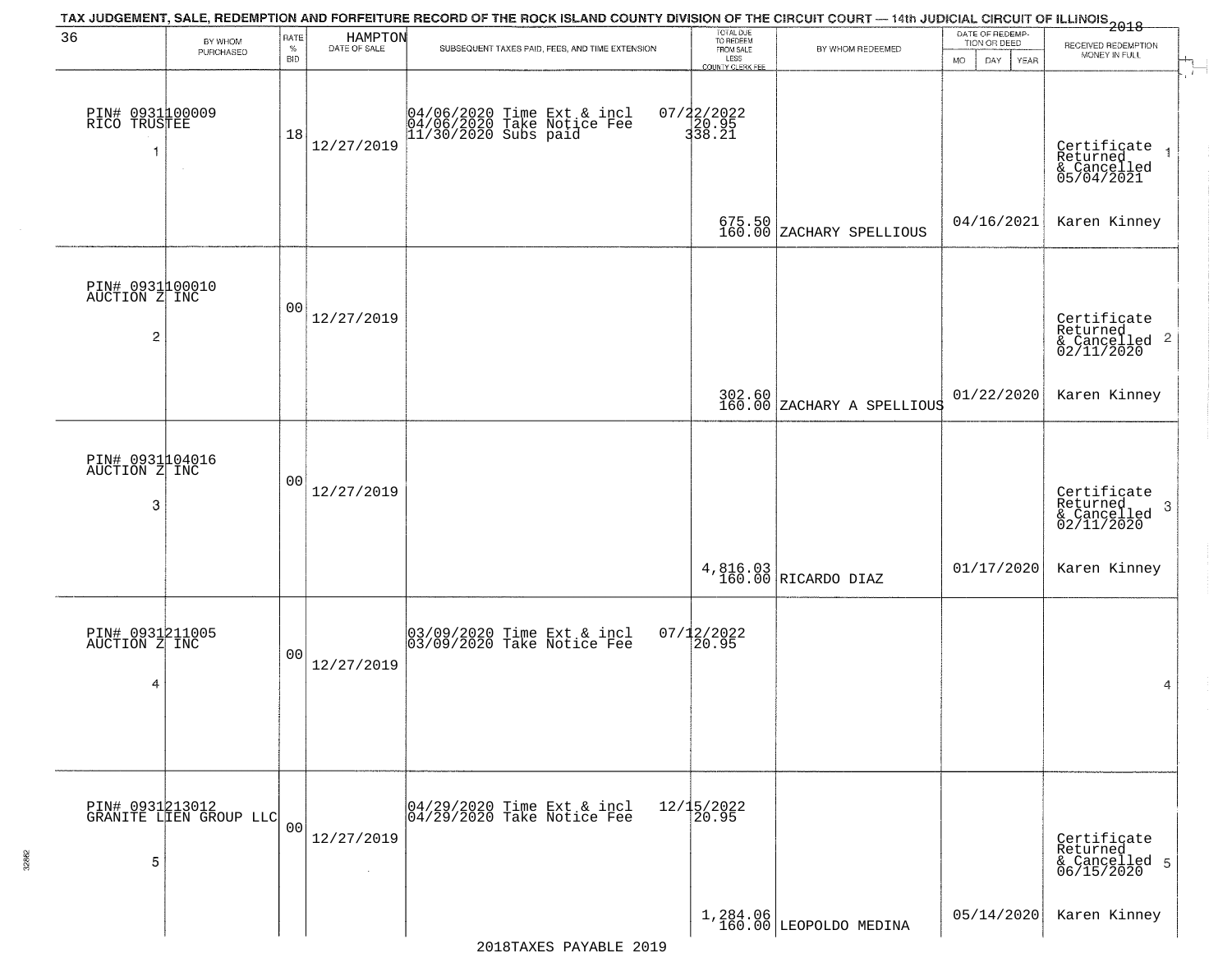| NAME AND ADDRESS<br>LEGAL DESCRIPTION<br>37<br>TAXPAYER NO.<br>PARCEL NO. | HAMRTON                                     | A-BACK TAX<br>FORFEITED<br>PRIOR TO | BACK TAX<br>FORFEITED     | BACK TAX<br>FORFEITED<br>INTEREST AND | TOTAL BACK<br>TAX PENALTY<br>AND COSTS | AMOUNT<br>FOR WHICH          | $\begin{array}{c} \text{CERTIFICATE} \\ \text{NO.} \end{array}$ | INTEREST PAYMENT FUND<br>INDEMNITY FUND | 2018    |
|---------------------------------------------------------------------------|---------------------------------------------|-------------------------------------|---------------------------|---------------------------------------|----------------------------------------|------------------------------|-----------------------------------------------------------------|-----------------------------------------|---------|
| $TWP - CODE$<br>ACRES<br>ASSESSED VALUATION FOR TAXES                     | TAX DUE<br>INT DUE                          | 2017                                | PENALTY<br><b>ACCRUED</b> | COST ACCRUED                          | <b>ACCRUED</b>                         | <b>JUDGEMENT</b><br>IS ASKED |                                                                 | COST OF SALE                            |         |
|                                                                           | 1ST<br>1ST                                  |                                     |                           |                                       |                                        |                              |                                                                 |                                         |         |
| VERSLUIS KENNETH<br>139 7TH ST<br>SILVIS IL                               | <del>267.02<sub>2ND</sub>28.07</del><br>2ND |                                     |                           |                                       |                                        |                              |                                                                 |                                         |         |
| 61282                                                                     | 267.02<br>20.05                             |                                     |                           |                                       |                                        |                              |                                                                 | 60.00                                   |         |
| LOT 20 BLOCK 7<br>TOWN OF SILVIS                                          | 267.02<br>-16.0<br>4TH                      |                                     |                           |                                       |                                        |                              | 170                                                             | 20.00                                   |         |
|                                                                           | 8.02<br>267.02<br><b>PUBLICATION COST</b>   |                                     |                           |                                       |                                        |                              |                                                                 |                                         |         |
| $230 - 15 - 00$<br>3114<br>$06 - 18$                                      | 10.00                                       |                                     |                           |                                       |                                        |                              |                                                                 | 4.00                                    |         |
| PIN# 0931213014                                                           | TOTAL DUE-TAXES, INT. COST                  |                                     |                           |                                       |                                        |                              |                                                                 |                                         |         |
| 16,742                                                                    | 1,150.26<br>1ST<br>151                      |                                     |                           |                                       |                                        | 1150.26                      |                                                                 | 10.00                                   | 1244.26 |
| CASAS PEDRO T/MARIA<br>818 IST AVE<br>SILVIS IL                           | 750.83<br>78.82<br><b>DND</b>               |                                     |                           |                                       |                                        |                              |                                                                 |                                         |         |
| 61282                                                                     | 750.83<br>56.30<br>3RD<br>חחי               |                                     |                           |                                       |                                        |                              |                                                                 | 60.00                                   |         |
| LOT 3 BLOCK 8<br>TOWN OF SILVIS                                           | 45.04<br>750.83                             |                                     |                           |                                       |                                        |                              | 171                                                             | 20.00                                   |         |
|                                                                           | 47H<br>22.52<br>750.83                      |                                     |                           |                                       |                                        |                              |                                                                 |                                         |         |
| $231 - 08 - 00$<br>3129<br>$06 - 18$                                      | PUBLICATION COST<br>10.00                   |                                     |                           |                                       |                                        |                              |                                                                 | 4.00                                    |         |
| PIN# 0931214007                                                           | TOTAL DUE-TAXES, INT. COST                  |                                     |                           |                                       |                                        |                              |                                                                 |                                         |         |
| 30,206                                                                    | 3,216.00<br>ist                             |                                     |                           |                                       |                                        | 3216.00                      |                                                                 | 10.00                                   | 3310.00 |
| IVORY VERNON JAMES<br>4700 W VILLAGE XING U5523                           | 91<br><u>٩</u><br>.5.S<br>2ND               |                                     |                           |                                       |                                        |                              |                                                                 |                                         |         |
|                                                                           | 91.48<br>6.85<br>3RD<br>3RD                 |                                     |                           |                                       |                                        |                              |                                                                 | 60.00                                   |         |
| LOT 25 BLOCK 8<br>TOWN OF SILVIS                                          | 91.48<br>5.48                               |                                     |                           |                                       |                                        |                              | 172                                                             | 20.00                                   |         |
|                                                                           | 4TH<br>2.74<br>91.48                        |                                     |                           |                                       |                                        |                              |                                                                 |                                         |         |
| 232-07-00<br>06-18<br>3150                                                | <b>PUBLICATION COST</b><br>10.00            |                                     |                           |                                       |                                        |                              |                                                                 | 4.00                                    |         |
| PIN# 0931214021                                                           | TOTAL OUE-TAXES, INT. COST                  |                                     |                           |                                       |                                        |                              |                                                                 |                                         |         |
| 3,680                                                                     | 400.58                                      |                                     |                           |                                       |                                        | 400.58                       |                                                                 | 10.00                                   | 494.58  |
| CERVANTES ANGELA/ROBERT<br>203 5TH ST                                     | <u>113.50</u><br>11.90                      |                                     |                           |                                       |                                        |                              |                                                                 |                                         |         |
| SILVIS IL<br>61282                                                        | 2ND<br><b>ND</b><br>113.50<br>8.50          |                                     |                           |                                       |                                        |                              |                                                                 | 60.00                                   |         |
| SUPVR ASST MAP<br>LOT 230 SHEET 65                                        | 3RD<br>3RD<br>113.50<br>6.80                |                                     |                           |                                       |                                        |                              | 173                                                             | 20.00                                   |         |
|                                                                           | 4TH<br>113.50<br>3.40                       |                                     |                           |                                       |                                        |                              |                                                                 |                                         |         |
| $077 - 19 - 00$<br>691                                                    | PUBLICATION COST                            |                                     |                           |                                       |                                        |                              |                                                                 | 4.00                                    |         |
| $06 - 18$<br>PIN# 0931215001                                              | 10.00<br>TOTAL DUE-TAXES, INT. COST         |                                     |                           |                                       |                                        |                              |                                                                 |                                         |         |
| 10,566                                                                    | 494.60                                      |                                     |                           |                                       |                                        | 494.60                       |                                                                 | 10.00                                   | 588.60  |
| CERVANTES CRUZ T<br>219 5TH ST                                            | 1ST<br>1ST<br>157.72<br>16.59               |                                     |                           |                                       |                                        |                              |                                                                 |                                         |         |
| 61282<br>SILVIS IL                                                        | 2ND<br>2ND<br>157.72<br>11.85               |                                     |                           |                                       |                                        |                              |                                                                 | 60.00                                   |         |
| SUPVR ASST MAP<br>LOT 234 SHEET 65                                        | 3RD<br>3RD<br>9.48<br>157.72                |                                     |                           |                                       |                                        |                              | 174                                                             | 20.00                                   |         |
|                                                                           | 4TH<br>4TH<br>157.72<br>$4.74^8$            |                                     |                           |                                       |                                        |                              |                                                                 |                                         |         |
| $078 - 05 - 00$<br>06-18<br>695                                           | PUBLICATION COST                            |                                     |                           |                                       |                                        |                              |                                                                 | 4.00                                    |         |
| PIN# 0931215005                                                           | 10.00<br>TOTAL DUE-TAXES, INT. COST         |                                     |                           |                                       |                                        |                              |                                                                 |                                         |         |
| 17,345                                                                    | 683.54                                      |                                     |                           |                                       |                                        | 683.54                       |                                                                 | 10.00                                   | 777.54  |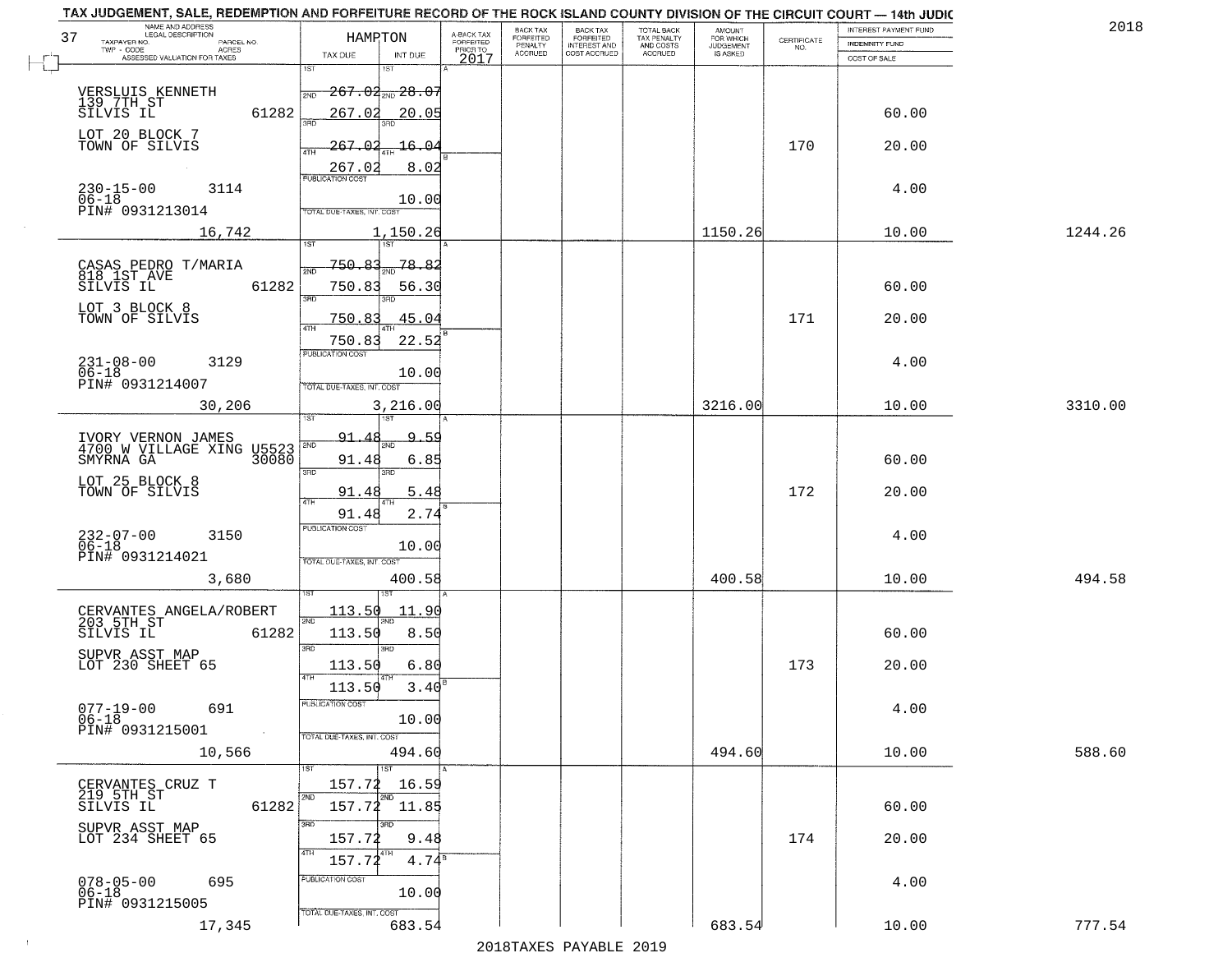|                                      |                                                  |                            |                         | TAX JUDGEMENT, SALE, REDEMPTION AND FORFEITURE RECORD OF THE ROCK ISLAND COUNTY DIVISION OF THE CIRCUIT COURT — 14th JUDICIAL CIRCUIT OF ILLINOIS 2018 |                                                                 |                                       |                                                        |                                                                      |
|--------------------------------------|--------------------------------------------------|----------------------------|-------------------------|--------------------------------------------------------------------------------------------------------------------------------------------------------|-----------------------------------------------------------------|---------------------------------------|--------------------------------------------------------|----------------------------------------------------------------------|
| 37                                   | BY WHOM<br>PURCHASED                             | RATE<br>$\%$<br><b>BID</b> | HAMPTON<br>DATE OF SALE | SUBSEQUENT TAXES PAID, FEES, AND TIME EXTENSION                                                                                                        | TOTAL DUE<br>TO REDEEM<br>FROM SALE<br>LESS<br>COUNTY CLERK FEE | BY WHOM REDEEMED                      | DATE OF REDEMP-<br>TION OR DEED<br>MO.<br>DAY.<br>YEAR | RECEIVED REDEMPTION<br>MONEY IN FULL                                 |
| PIN# 0931213014<br>WESTERN SITES LLC |                                                  | 01                         | 12/27/2019              | 03/09/2020 Time Ext & incl<br>03/09/2020 Take Notice Fee                                                                                               | $07/12/2022$<br>20.95                                           |                                       |                                                        | $\mathbf{r}$<br>Certificate<br>Returned<br>& Cancelled<br>06/17/2020 |
|                                      |                                                  |                            |                         |                                                                                                                                                        |                                                                 | $1,277.65$<br>160.00 CYNTHIA VERSLUIS | 05/11/2020                                             | Karen Kinney                                                         |
| $\overline{c}$                       | PIN# 0931214007<br>STEVE SODEMAN LIVING TRUST    |                            | 12/27/2019              | 01/21/2020 Time Ext & incl<br>01/21/2020 Take Notice Fee                                                                                               | 12/21/2022<br>20.85                                             |                                       |                                                        | Certificate<br>Returned<br>$\frac{1}{6}$ Cancelled 2<br>03/03/2020   |
|                                      |                                                  |                            |                         |                                                                                                                                                        |                                                                 | 3,330.85<br>160.00 MARIA/PEDRO CASAS  | 02/10/2020                                             | Karen Kinney                                                         |
| 3                                    | PIN# 0931214021<br>GRANITE LIEN GROUP LLC        | 0 <sup>0</sup>             | 12/27/2019              | 04/29/2020 Time Ext & incl<br>04/29/2020 Take Notice Fee<br>12/01/2020 Subs paid                                                                       | 12/15/2022<br>$\frac{20.95}{416.86}$                            |                                       |                                                        | Certificate<br>Returned<br>-3<br>& Cancelled<br>04/16/2021           |
|                                      |                                                  |                            |                         |                                                                                                                                                        |                                                                 | 982.41 JOHN IVORY ADMINISTRATOR       |                                                        | Karen Kinney                                                         |
| 4                                    | PIN# 0931215001<br>INTEGRITY INVESTMENT FUND LLC | 00                         | 12/27/2019              | 04/29/2020 Time Ext & incl<br>04/29/2020 Take Notice Fee<br>11/30/2020 Subs paid                                                                       | 12/15/2022<br>20.95<br>509.94                                   |                                       |                                                        | 4                                                                    |
| PIN# 0931215005<br>5                 | INTEGRITY INVESTMENT FUND                        | 00                         | LLC<br>12/27/2019       | 04/29/2020 Time Ext & incl<br>04/29/2020 Take Notice Fee<br>11/30/2020 Subs paid                                                                       | 12/15/2022<br>20.95<br>697.00                                   |                                       |                                                        | 5                                                                    |
|                                      |                                                  |                            |                         | 2018TAXES PAYABLE 2019                                                                                                                                 |                                                                 |                                       |                                                        |                                                                      |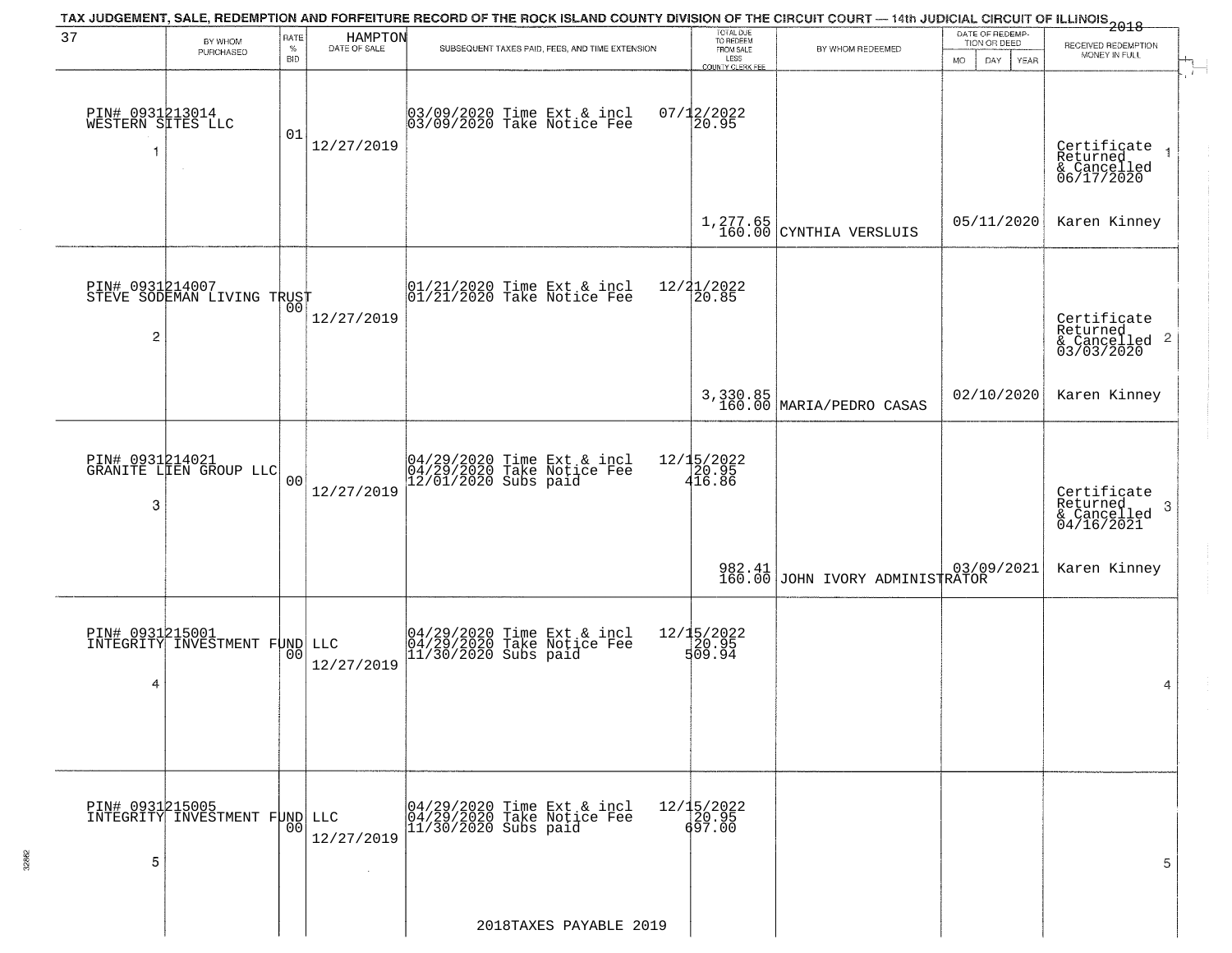| TAX JUDGEMENT, SALE, REDEMPTION AND FORFEITURE RECORD OF THE ROCK ISLAND COUNTY DIVISION OF THE CIRCUIT COURT - 14th JUDIC<br>NAME AND ADDRESS |                            |                               |                                     |                       |                              |                                        |                                    |                    |                                                | 201     |
|------------------------------------------------------------------------------------------------------------------------------------------------|----------------------------|-------------------------------|-------------------------------------|-----------------------|------------------------------|----------------------------------------|------------------------------------|--------------------|------------------------------------------------|---------|
| <b>LEGAL DESCRIPTION</b><br>38<br>TAXPAYER NO.<br>PARCEL NO.                                                                                   |                            | HAMRTON                       | A-BACK TAX<br>FORFEITED<br>PRIOR TO | BACK TAX<br>FORFEITED | BACK TAX<br>FORFEITED        | TOTAL BACK<br>TAX PENALTY<br>AND COSTS | <b>AMOUNT</b>                      | CERTIFICATE<br>NO. | INTEREST PAYMENT FUND<br><b>INDEMNITY FUND</b> |         |
| TWP - CODE<br><b>ACRES</b><br>ASSESSED VALUATION FOR TAXES                                                                                     | TAX DUE                    | INT DUE                       | 2017                                | PENALTY<br>ACCRUED    | INTEREST AND<br>COST ACCRUED | ACCRUED                                | FOR WHICH<br>JUDGEMENT<br>IS ASKED |                    | COST OF SALE                                   |         |
|                                                                                                                                                | 1ST                        | 1ST                           |                                     |                       |                              |                                        |                                    |                    |                                                |         |
| LANE JOHN P/WANDA T                                                                                                                            | 2ND                        | 2ND                           |                                     |                       |                              |                                        |                                    |                    |                                                |         |
| 211 8TH ST<br>SILVIS IL<br>61282                                                                                                               |                            |                               |                                     |                       |                              |                                        |                                    |                    | 60.00                                          |         |
| SAM LOT 263-1 SHEET 65                                                                                                                         | 3PD                        | 3RD                           |                                     |                       |                              |                                        |                                    |                    |                                                |         |
| S 80' W 140' OUT LOT 2<br>TOWN OF SILVIS AND                                                                                                   | 4TH                        | $4$ TH                        |                                     |                       |                              |                                        |                                    | 175                | 20.00                                          |         |
| LOT 1 2ND ADD TO SILVIS                                                                                                                        | 729.45                     | 21.88                         |                                     |                       |                              |                                        |                                    |                    |                                                |         |
| $239 - 18 - 00$<br>3304                                                                                                                        | <b>PUBLICATION COST</b>    |                               |                                     |                       |                              |                                        |                                    |                    | 4.00                                           |         |
| $06 - 18$                                                                                                                                      |                            | 10.00                         |                                     |                       |                              |                                        |                                    |                    |                                                |         |
| PIN# 0931217003                                                                                                                                | TOTAL DUE-TAXES, INT. COST |                               |                                     |                       |                              |                                        |                                    |                    |                                                |         |
| 29,346                                                                                                                                         | $\overline{1ST}$           | 761.33<br>1ST                 |                                     |                       |                              |                                        | 761.33                             |                    | 10.00                                          | 855.33  |
|                                                                                                                                                |                            |                               |                                     |                       |                              |                                        |                                    |                    |                                                |         |
| SOLIZ SYLVIA M<br>136 HERO ST                                                                                                                  | 2ND                        | 2ND                           |                                     |                       |                              |                                        |                                    |                    |                                                |         |
| 61282<br>SILVIS IL                                                                                                                             | उन्नठ                      | 3RD                           |                                     |                       |                              |                                        |                                    |                    | 60.00                                          |         |
| LOT 6 BLOCK 32                                                                                                                                 |                            |                               |                                     |                       |                              |                                        |                                    | 176                | 20.00                                          |         |
| 7TH ADD TO VILLAGE<br>OF SILVIS                                                                                                                | 47H                        | 4TH                           |                                     |                       |                              |                                        |                                    |                    |                                                |         |
|                                                                                                                                                | 722.20<br>PUBLICATION COST | 21.66                         |                                     |                       |                              |                                        |                                    |                    |                                                |         |
| $262 - 16 - 00$<br>3763<br>$06 - 18$                                                                                                           |                            | 10.00                         |                                     |                       |                              |                                        |                                    |                    | 4.00                                           |         |
| PIN# 0931218006                                                                                                                                | TOTAL DUE-TAXES, INT. COST |                               |                                     |                       |                              |                                        |                                    |                    |                                                |         |
| 29,054                                                                                                                                         |                            | 753.86                        |                                     |                       |                              |                                        | 753.86                             |                    | 10.00                                          | 847.86  |
|                                                                                                                                                | īst                        |                               |                                     |                       |                              |                                        |                                    |                    |                                                |         |
| SAUSEDO JUANITA T<br>135 HERO ST                                                                                                               | 2ND                        | 2ND                           |                                     |                       |                              |                                        |                                    |                    |                                                |         |
| SILVIS IL<br>61282                                                                                                                             |                            |                               |                                     |                       |                              |                                        |                                    |                    | 60.00                                          |         |
| LOT 7 BLOCK 32                                                                                                                                 | 3RD                        | 3 <sub>BD</sub>               |                                     |                       |                              |                                        |                                    |                    |                                                |         |
| 7TH ADD TO VILLAGE OF<br>SILVIS                                                                                                                | 4TH                        | 4TH                           |                                     |                       |                              |                                        |                                    | 177                | 20.00                                          |         |
|                                                                                                                                                | 58.27                      | 1.74                          |                                     |                       |                              |                                        |                                    |                    |                                                |         |
| 262-17-00<br>3764                                                                                                                              | PUBLICATION COST           |                               |                                     |                       |                              |                                        |                                    |                    | 4.00                                           |         |
| $06-18$<br>PIN# 0931218007                                                                                                                     | TOTAL OUE-TAXES, INT. COST | 10.00                         |                                     |                       |                              |                                        |                                    |                    |                                                |         |
| 2,344                                                                                                                                          |                            | 70.01                         |                                     |                       |                              |                                        | 70.01                              |                    | 10.00                                          | 164.01  |
|                                                                                                                                                |                            | 1S1                           |                                     |                       |                              |                                        |                                    |                    |                                                |         |
| VISCAINO EVANGELINA<br>175 HERO ST                                                                                                             |                            |                               |                                     |                       |                              |                                        |                                    |                    |                                                |         |
| 61282<br>SILVIS IL                                                                                                                             | 2ND<br>334.08              | 2ND<br>25.05                  |                                     |                       |                              |                                        |                                    |                    | 60.00                                          |         |
|                                                                                                                                                | 3RD                        | 3BD                           |                                     |                       |                              |                                        |                                    |                    |                                                |         |
| LOT 2 BLOCK 32<br>7TH ADD TO VILLAGE<br>OF SILVIS EXC SW CORNER                                                                                | 334.08                     | 20.04                         |                                     |                       |                              |                                        |                                    | 178                | 20.00                                          |         |
| FOR ROW                                                                                                                                        | 4TH                        | 334.08 10.02                  |                                     |                       |                              |                                        |                                    |                    |                                                |         |
| $262 - 12 - 00$<br>3759                                                                                                                        | PUBLICATION COST           |                               |                                     |                       |                              |                                        |                                    |                    | 4.00                                           |         |
| $06 - 18$<br>PIN# 0931218021                                                                                                                   |                            | 10.00                         |                                     |                       |                              |                                        |                                    |                    |                                                |         |
|                                                                                                                                                | TOTAL DUE-TAXES, INT. COST |                               |                                     |                       |                              |                                        |                                    |                    |                                                |         |
| 13,440                                                                                                                                         |                            | 1,067.35<br>$\overline{11ST}$ |                                     |                       |                              |                                        | 1067.35                            |                    | 10.00                                          | 1161.35 |
| MASIAS MARY V                                                                                                                                  | 271.34                     | 28.49                         |                                     |                       |                              |                                        |                                    |                    |                                                |         |
| 124 HERO ST<br>61282<br>SILVIS IL                                                                                                              | 2ND<br>271.34              | 2ND<br>20.35                  |                                     |                       |                              |                                        |                                    |                    | 60.00                                          |         |
|                                                                                                                                                | 3RD                        | 3RD                           |                                     |                       |                              |                                        |                                    |                    |                                                |         |
| LOT 3 BLOCK 32<br>7TH ADD TO VILLAGE                                                                                                           | 271.34                     | 16.28                         |                                     |                       |                              |                                        |                                    | 179                | 20.00                                          |         |
| OF SILVIS EXC WLY PT FOR<br>$R-O-W$                                                                                                            | 4TH<br>271.34              | 4TH<br>$8.14^{\overline{8}}$  |                                     |                       |                              |                                        |                                    |                    |                                                |         |
|                                                                                                                                                | PUBLICATION COST           |                               |                                     |                       |                              |                                        |                                    |                    |                                                |         |
| 262-13-00<br>06-18<br>3760                                                                                                                     |                            | 10.00                         |                                     |                       |                              |                                        |                                    |                    | 4.00                                           |         |
| PIN# 0931218022                                                                                                                                | TOTAL DUE-TAXES, INT. COST |                               |                                     |                       |                              |                                        |                                    |                    |                                                |         |
| 16,916                                                                                                                                         |                            | 1,168.62                      |                                     |                       |                              |                                        | 1168.62                            |                    | 10.00                                          | 1262.62 |

 $\sim 10^6$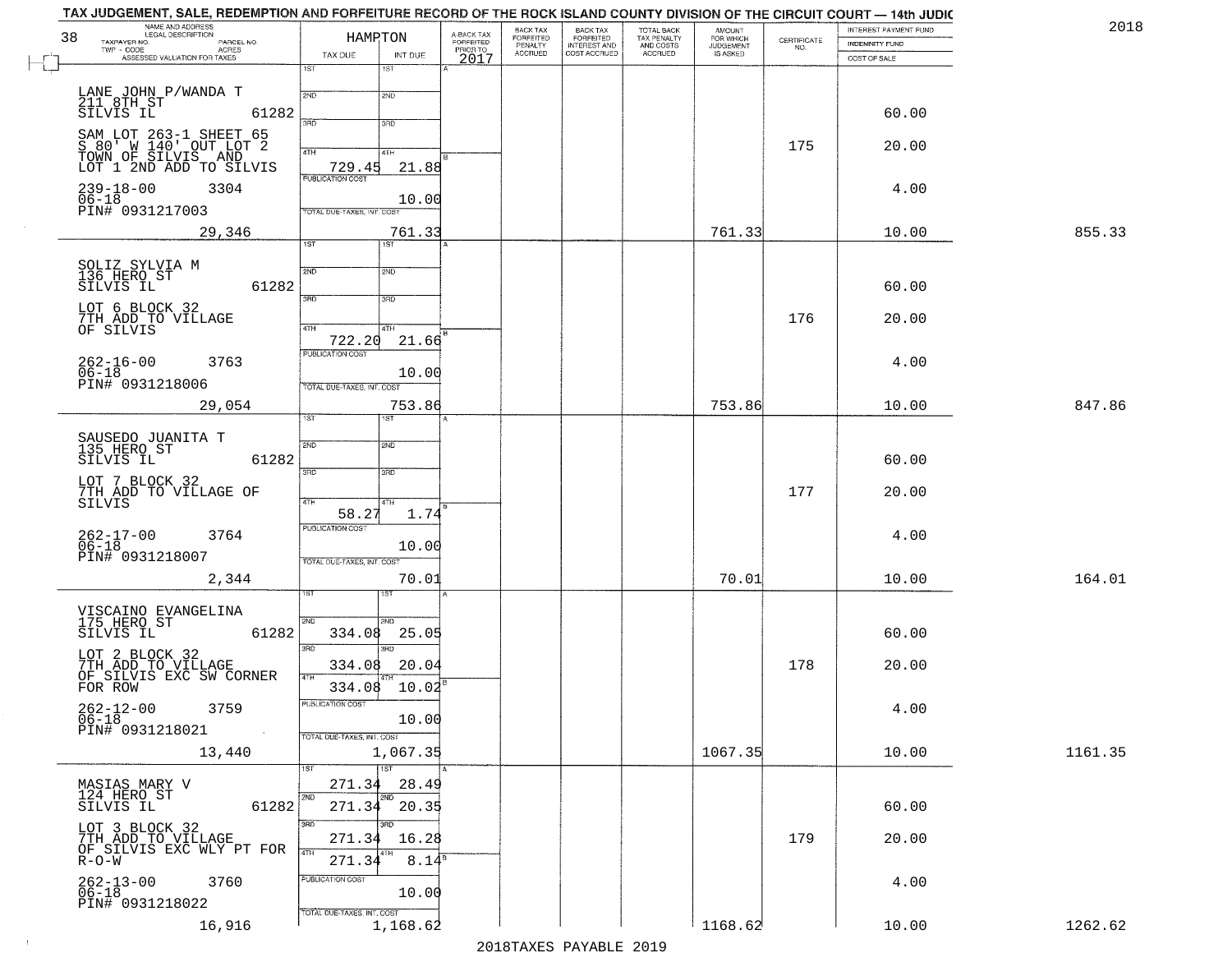|                                    |                                                  |                            |                         | TAX JUDGEMENT, SALE, REDEMPTION AND FORFEITURE RECORD OF THE ROCK ISLAND COUNTY DIVISION OF THE CIRCUIT COURT — 14th JUDICIAL CIRCUIT OF ILLINOIS 2018 |                                                                 |                                | DATE OF REDEMP-                          |                                                                    |
|------------------------------------|--------------------------------------------------|----------------------------|-------------------------|--------------------------------------------------------------------------------------------------------------------------------------------------------|-----------------------------------------------------------------|--------------------------------|------------------------------------------|--------------------------------------------------------------------|
| 38                                 | BY WHOM<br>PURCHASED                             | RATE<br>$\%$<br><b>BID</b> | HAMPTON<br>DATE OF SALE | SUBSEQUENT TAXES PAID, FEES, AND TIME EXTENSION                                                                                                        | TOTAL DUE<br>TO REDEEM<br>FROM SALE<br>LESS<br>COUNTY CLERK FEE | BY WHOM REDEEMED               | TION OR DEED<br><b>MO</b><br>DAY<br>YEAR | RECEIVED REDEMPTION<br>MONEY IN FULL                               |
| -1                                 | PIN# 0931217003<br>EQUITY ONE INVESTMENT         | 00                         | FUND LLC<br>12/27/2019  | 01/22/2020 Time Ext & incl<br>01/22/2020 Take Notice Fee                                                                                               | $07/13/2022$<br>20.85                                           |                                |                                          | Certificate<br>Returned<br>& Cancelled<br>12/13/2021               |
|                                    |                                                  |                            |                         |                                                                                                                                                        |                                                                 | 876.18<br>160.00 JOHN LANE     | 11/23/2021                               | Karen Kinney                                                       |
| $\overline{c}$                     | PIN# 0931218006<br>INTEGRITY INVESTMENT FUND LLC | 01                         | 12/27/2019              |                                                                                                                                                        |                                                                 |                                |                                          | Certificate<br>Returned<br>$\frac{1}{6}$ Cancelled 2<br>03/18/2020 |
|                                    |                                                  |                            |                         |                                                                                                                                                        |                                                                 | 856.34<br>160.00 SYLVIA SOLIZ  | 01/14/2020                               | Karen Kinney                                                       |
| 3                                  | PIN# 0931218007<br>GRANITE LIEN GROUP LLC        | 0 <sub>0</sub>             | 12/27/2019              |                                                                                                                                                        |                                                                 |                                |                                          | Certificate<br>Returned<br>3<br>& Cancelled<br>02/07/2020          |
|                                    |                                                  |                            |                         |                                                                                                                                                        |                                                                 | 164.01<br>160.00 SYLIVIA SOLIZ | 01/14/2020                               | Karen Kinney                                                       |
| 4                                  | PIN# 0931218021<br>GRANITE LIEN GROUP LLC        | 0 <sub>0</sub>             | 12/27/2019              | 04/29/2020 Time Ext & incl<br>04/29/2020 Take Notice Fee                                                                                               | 12/15/2022<br>20.95                                             |                                |                                          | Certificate<br>Returned<br>& Cancelled 4<br>08/12/2020             |
|                                    |                                                  |                            |                         |                                                                                                                                                        |                                                                 | $1,182.30$ LETICIA CALZADA     | 07/01/2020                               | Karen Kinney                                                       |
| PIN# 0931218022<br>JICTB, INC<br>5 |                                                  | 03                         | 12/27/2019              | 02/12/2020 Time Ext & incl<br>02/13/2020 Take Notice Fee<br>12/07/2020 Subs paid                                                                       | 12/06/2022<br>20.95<br>1,177.48                                 |                                |                                          | Certificate<br>Returned<br>& Cancelled 5<br>04/13/2021             |
|                                    |                                                  |                            |                         |                                                                                                                                                        |                                                                 | 2,715.99<br>160.00 MARY MASIAS | 03/31/2021                               | Karen Kinney                                                       |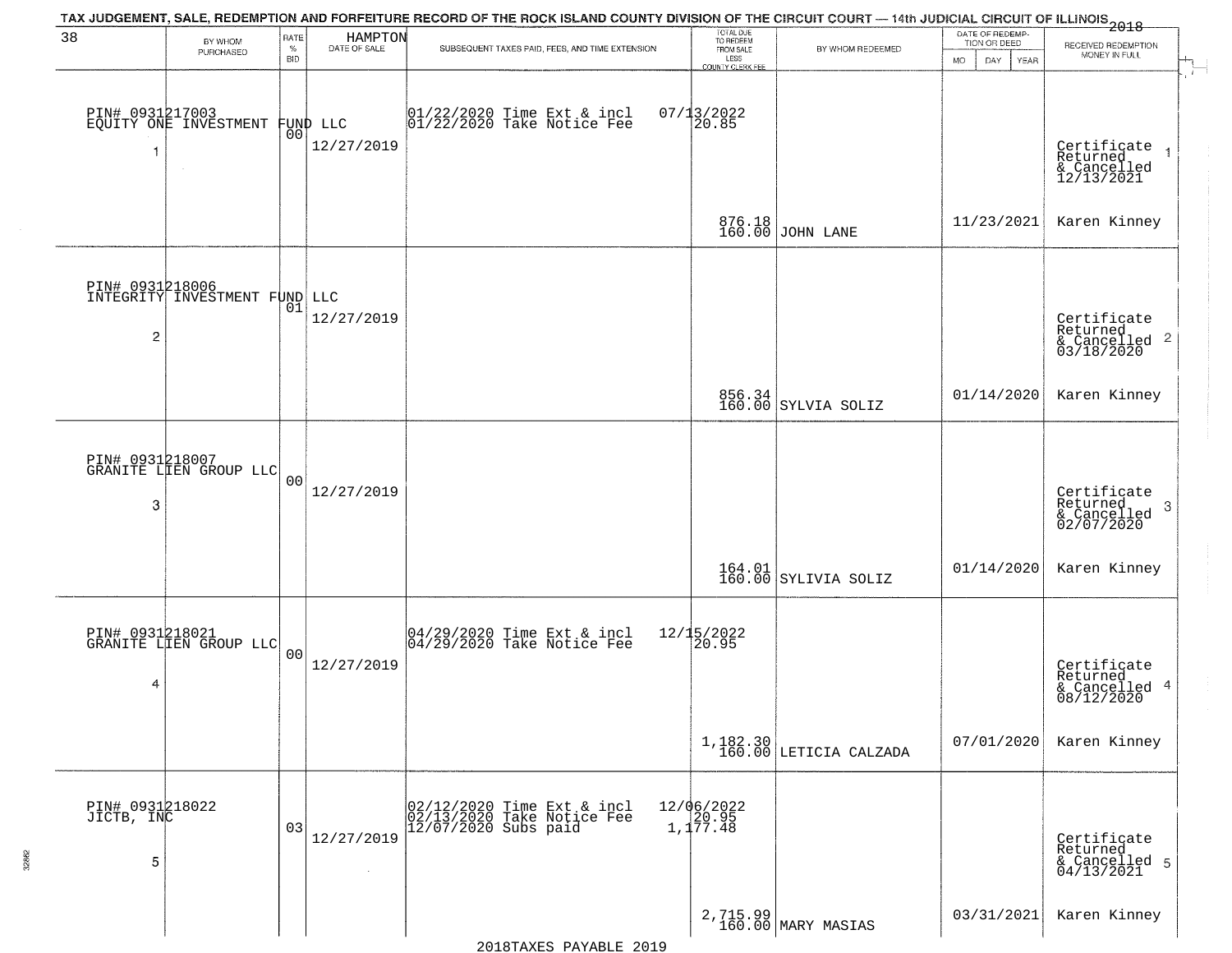| 39 | NAME AND ADDRESS                                                         | HAMRTON                           |                    |                                     | BACK TAX                        |                                                       |                                                   | <b>AMOUNT</b>                      |                                                                 | INTEREST PAYMENT FUND | 2018    |
|----|--------------------------------------------------------------------------|-----------------------------------|--------------------|-------------------------------------|---------------------------------|-------------------------------------------------------|---------------------------------------------------|------------------------------------|-----------------------------------------------------------------|-----------------------|---------|
|    | TAXPAYER NO.<br>PARCEL NO.<br>TWP - CODE<br>ASSESSED VALUATION FOR TAXES |                                   |                    | A-BACK TAX<br>FORFEITED<br>PRIOR TO | FORFEITED<br>PENALTY<br>ACCRUED | BACK TAX<br>FORFEITED<br>INTEREST AND<br>COST ACCRUED | TOTAL BACK<br>TAX PENALTY<br>AND COSTS<br>ACCRUED | FOR WHICH<br>JUDGEMENT<br>IS ASKED | $\begin{array}{c} \text{CERTIFICATE} \\ \text{NO.} \end{array}$ | <b>INDEMNITY FUND</b> |         |
|    |                                                                          | TAX DUE<br>1ST                    | INT DUE<br>1ST     | 2017                                |                                 |                                                       |                                                   |                                    |                                                                 | COST OF SALE          |         |
|    |                                                                          |                                   |                    |                                     |                                 |                                                       |                                                   |                                    |                                                                 |                       |         |
|    | DIAZ EVANGELINA<br>175 HERO ST                                           | 2ND                               | 2ND                |                                     |                                 |                                                       |                                                   |                                    |                                                                 |                       |         |
|    | 61282<br>SILVIS IL                                                       | 3PD                               | 3RD                |                                     |                                 |                                                       |                                                   |                                    |                                                                 | 60.00                 |         |
|    | LOT 16 BLOCK 31                                                          |                                   |                    |                                     |                                 |                                                       |                                                   |                                    |                                                                 |                       |         |
|    | 7TH ADD TO VILLAGE<br>OF SILVIS                                          | 4TH                               | 4TH                |                                     |                                 |                                                       |                                                   |                                    | 180                                                             | 20.00                 |         |
|    |                                                                          | 415.73                            | 12.48              |                                     |                                 |                                                       |                                                   |                                    |                                                                 |                       |         |
|    | $261 - 10 - 00$<br>3735                                                  | <b>PUBLICATION COST</b>           |                    |                                     |                                 |                                                       |                                                   |                                    |                                                                 | 4.00                  |         |
|    | $06 - 18$<br>PIN# 0931219009                                             | TOTAL DUE-TAXES, INT. COST        | 10.00              |                                     |                                 |                                                       |                                                   |                                    |                                                                 |                       |         |
|    |                                                                          |                                   |                    |                                     |                                 |                                                       |                                                   |                                    |                                                                 |                       |         |
|    | 16,725                                                                   | 1ST                               | 438.21<br>1ST      |                                     |                                 |                                                       |                                                   | 438.21                             |                                                                 | 10.00                 | 532.21  |
|    |                                                                          | 212.33                            | 22.<br>-26         |                                     |                                 |                                                       |                                                   |                                    |                                                                 |                       |         |
|    | CHAVEZ VIRGINIA H<br>325 2ND ST APT 205                                  | 2ND                               |                    |                                     |                                 |                                                       |                                                   |                                    |                                                                 |                       |         |
|    | 61282<br>SILVIS IL                                                       | 212.33<br>3RD                     | 15.90              |                                     |                                 |                                                       |                                                   |                                    |                                                                 | 60.00                 |         |
|    | LOT 6 BLOCK 30                                                           |                                   |                    |                                     |                                 |                                                       |                                                   |                                    | 181                                                             |                       |         |
|    | 7TH ADD TO VILLAGE OF<br>SILVIS                                          | 212.33<br>47H                     | 12.72              |                                     |                                 |                                                       |                                                   |                                    |                                                                 | 20.00                 |         |
|    |                                                                          | 212.33<br><b>PUBLICATION COST</b> | 6.36               |                                     |                                 |                                                       |                                                   |                                    |                                                                 |                       |         |
|    | 259-17-00<br>06-18<br>3693                                               |                                   |                    |                                     |                                 |                                                       |                                                   |                                    |                                                                 | 4.00                  |         |
|    | PIN# 0931220006                                                          | TOTAL DUE-TAXES, INT. COST        | 10.00              |                                     |                                 |                                                       |                                                   |                                    |                                                                 |                       |         |
|    | 8,542                                                                    |                                   | 916.56             |                                     |                                 |                                                       |                                                   | 916.56                             |                                                                 | 10.00                 | 1010.56 |
|    |                                                                          |                                   | 181                |                                     |                                 |                                                       |                                                   |                                    |                                                                 |                       |         |
|    | CAMPOS GUADALUPE                                                         | $492 - 39$<br>2ND                 | $-51.73$           |                                     |                                 |                                                       |                                                   |                                    |                                                                 |                       |         |
|    | 160 4TH ST<br>61282<br>SILVIS IL                                         | 492.39                            | 36.95              |                                     |                                 |                                                       |                                                   |                                    |                                                                 | 60.00                 |         |
|    |                                                                          | 3RD                               | 3RD                |                                     |                                 |                                                       |                                                   |                                    |                                                                 |                       |         |
|    | LOT 21 BLOCK 30                                                          | 492.39                            | 29.56              |                                     |                                 |                                                       |                                                   |                                    | 182                                                             | 20.00                 |         |
|    | 7TH ADD TO VILLAGE<br>OF SILVIS                                          | 4TH<br>492.39                     | 14.78              |                                     |                                 |                                                       |                                                   |                                    |                                                                 |                       |         |
|    |                                                                          | PUBLICATION COST                  |                    |                                     |                                 |                                                       |                                                   |                                    |                                                                 |                       |         |
|    | 260-10-00<br>06-18<br>3708                                               |                                   | 10.00              |                                     |                                 |                                                       |                                                   |                                    |                                                                 | 4.00                  |         |
|    | PIN# 0931220024                                                          | TOTAL OUE-TAXES, INT. COST        |                    |                                     |                                 |                                                       |                                                   |                                    |                                                                 |                       |         |
|    | 33,010                                                                   |                                   | 2,112.58           |                                     |                                 |                                                       |                                                   | 2112.58                            |                                                                 | 10.00                 | 2206.58 |
|    |                                                                          |                                   | ख                  |                                     |                                 |                                                       |                                                   |                                    |                                                                 |                       |         |
|    | CAMPOS GUADALUPE<br>160 4TH ST                                           | 58.27<br>2ND                      | <u>6.09</u><br>2ND |                                     |                                 |                                                       |                                                   |                                    |                                                                 |                       |         |
|    | SILVIS IL<br>61282                                                       | 58.27                             | 4.35               |                                     |                                 |                                                       |                                                   |                                    |                                                                 | 60.00                 |         |
|    | LOT 20 BLOCK 30                                                          | 3RD                               | 3BD                |                                     |                                 |                                                       |                                                   |                                    |                                                                 |                       |         |
|    | 7TH ADD TO VILLAGE OF                                                    | 58.27                             | 3.48               |                                     |                                 |                                                       |                                                   |                                    | 183                                                             | 20.00                 |         |
|    | SĪLVIS                                                                   | 4TH<br>58.27                      | 1.74               |                                     |                                 |                                                       |                                                   |                                    |                                                                 |                       |         |
|    | 3707<br>$260 - 09 - 00$                                                  | PUBLICATION COST                  |                    |                                     |                                 |                                                       |                                                   |                                    |                                                                 | 4.00                  |         |
|    | 06-18<br>PIN# 0931220025                                                 |                                   | 10.00              |                                     |                                 |                                                       |                                                   |                                    |                                                                 |                       |         |
|    |                                                                          | TOTAL DUE-TAXES, INT. COST        |                    |                                     |                                 |                                                       |                                                   |                                    |                                                                 |                       |         |
|    | 2,344                                                                    |                                   | 258.74             |                                     |                                 |                                                       |                                                   | 258.74                             |                                                                 | 10.00                 | 352.74  |
|    |                                                                          | 1ST                               | 1ST                |                                     |                                 |                                                       |                                                   |                                    |                                                                 |                       |         |
|    | WEED RICHARD M<br>152 5TH ST<br>SILVIS IL                                | 2ND                               | 2ND                |                                     |                                 |                                                       |                                                   |                                    |                                                                 |                       |         |
|    | 61282                                                                    |                                   |                    |                                     |                                 |                                                       |                                                   |                                    |                                                                 | 60.00                 |         |
|    | SUPVR ASST MAP<br>LOT 219 SHEET 65                                       | 3RD                               | 3RD                |                                     |                                 |                                                       |                                                   |                                    |                                                                 |                       |         |
|    |                                                                          | 143.18<br>4TH                     | 8.60               |                                     |                                 |                                                       |                                                   |                                    | 184                                                             | 20.00                 |         |
|    |                                                                          | 143.18                            | 4.30 <sup>s</sup>  |                                     |                                 |                                                       |                                                   |                                    |                                                                 |                       |         |
|    | $073 - 16 - 00$<br>662                                                   | PUBLICATION COST                  |                    |                                     |                                 |                                                       |                                                   |                                    |                                                                 | 4.00                  |         |
|    | $06 - 18$<br>PIN# 0931221025                                             |                                   | 10.00              |                                     |                                 |                                                       |                                                   |                                    |                                                                 |                       |         |
|    | 11,760                                                                   | TOTAL DUE-TAXES, INT. COST        | 309.26             |                                     |                                 |                                                       |                                                   | 309.26                             |                                                                 | 10.00                 | 403.26  |
|    |                                                                          |                                   |                    |                                     |                                 |                                                       |                                                   |                                    |                                                                 |                       |         |

 $\sim 10^6$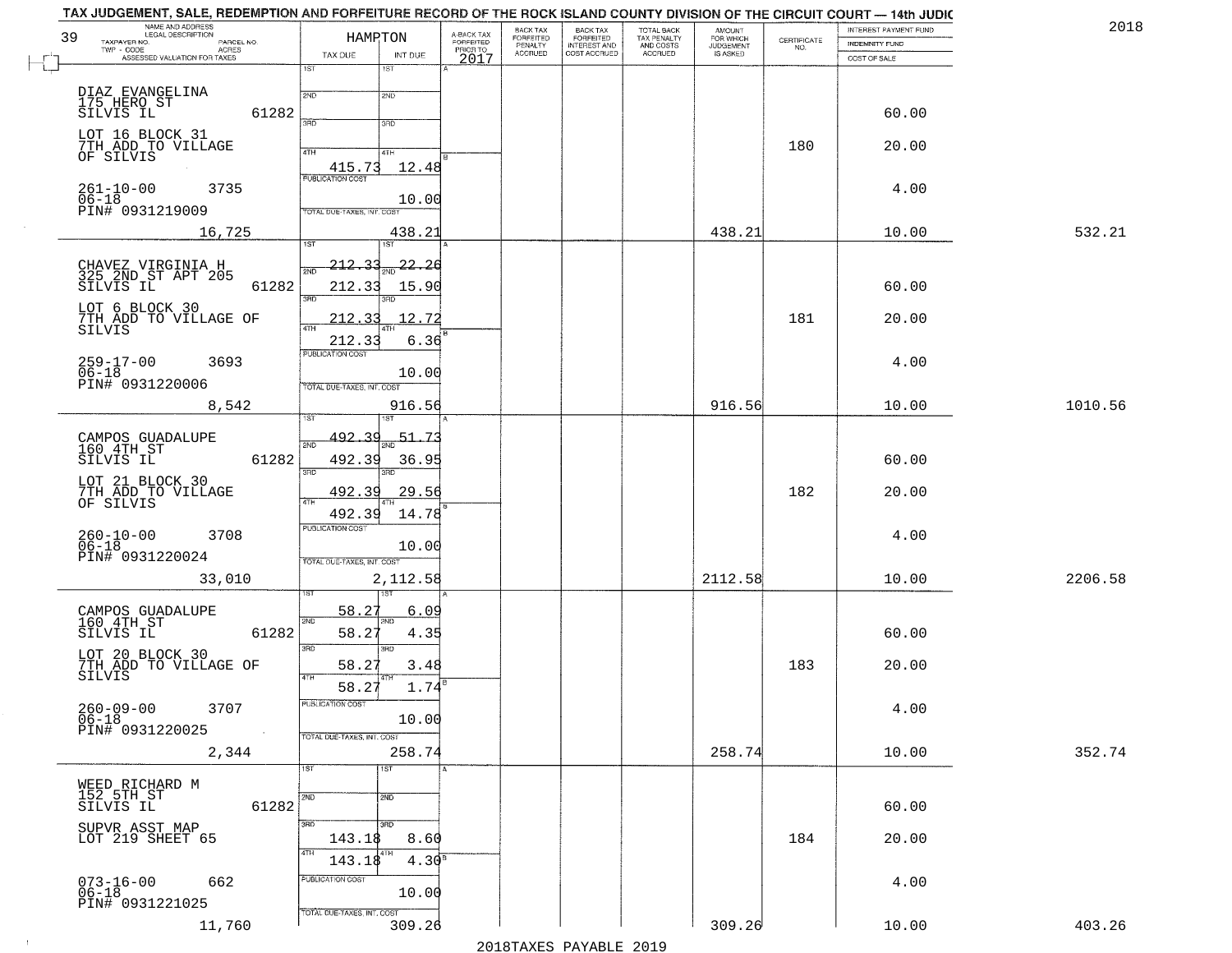| 39                                       | BY WHOM                                          | RATE               | HAMPTON<br>DATE OF SALE | TAX JUDGEMENT, SALE, REDEMPTION AND FORFEITURE RECORD OF THE ROCK ISLAND COUNTY DIVISION OF THE CIRCUIT COURT — 14th JUDICIAL CIRCUIT OF ILLINOIS 2018 | TOTAL DUE<br>TO REDEEM                |                                                                    | DATE OF REDEMP-<br>TION OR DEED | RECEIVED REDEMPTION                                        |
|------------------------------------------|--------------------------------------------------|--------------------|-------------------------|--------------------------------------------------------------------------------------------------------------------------------------------------------|---------------------------------------|--------------------------------------------------------------------|---------------------------------|------------------------------------------------------------|
|                                          | PURCHASED                                        | $\%$<br><b>BID</b> |                         | SUBSEQUENT TAXES PAID, FEES, AND TIME EXTENSION                                                                                                        | FROM SALE<br>LESS<br>COUNTY CLERK FEE | BY WHOM REDEEMED                                                   | <b>MO</b><br>DAY<br>YEAR        | MONEY IN FULL                                              |
| PIN# 0931219009<br>REALTAX DEV LT'D<br>1 |                                                  | 0 <sub>0</sub>     | 12/27/2019              | 01/31/2020 Time Ext & incl<br>02/20/2020 Take Notice Fee                                                                                               | 06/27/2022<br>20.95                   |                                                                    |                                 | Certificate<br>Returned<br>& Cancelled<br>06/11/2020       |
|                                          |                                                  |                    |                         |                                                                                                                                                        |                                       | 553.16<br>160.00 EVANGELINA DIAZ                                   | 05/29/2020                      | Karen Kinney                                               |
| $\overline{2}$                           | PIN# 0931220006<br>GRANITE LIEN GROUP LLC        | 0 <sub>0</sub>     | 12/27/2019              | 04/29/2020 Time Ext & incl<br>04/29/2020 Take Notice Fee                                                                                               | 12/15/2022<br>20.95                   |                                                                    |                                 | $\overline{2}$                                             |
| PIN# 0931220024<br>JICTB, INC            |                                                  |                    |                         | 02/12/2020 Time Ext & incl<br>02/13/2020 Take Notice Fee                                                                                               | 12/06/2022<br>20.95                   |                                                                    |                                 |                                                            |
| 3                                        |                                                  | 18                 | 12/27/2019              |                                                                                                                                                        |                                       |                                                                    |                                 | Certificate<br>Returned<br>-3<br>& Cancelled<br>07/07/2020 |
|                                          |                                                  |                    |                         |                                                                                                                                                        |                                       | $2,624.71$<br>160.00 GUADALUPE CAMPOS                              | 06/01/2020                      | Karen Kinney                                               |
| PIN# 0931220025<br>RICO TRUSTEE<br>4     |                                                  | 18                 | 12/27/2019              | 04/06/2020 Time Ext & incl<br>04/06/2020 Take Notice Fee                                                                                               | $07/22/2022$<br>20.95                 |                                                                    |                                 | Certificate<br>Returned<br>& Cancelled 4<br>08/31/2020     |
|                                          |                                                  |                    |                         |                                                                                                                                                        |                                       | $\begin{array}{c c} 437.18 \\ 160.00 \end{array}$ GUADALUPE CAMPOS | 06/01/2020                      | Karen Kinney                                               |
| 5                                        | PIN# 0931221025<br>INTEGRITY INVESTMENT FUND LLC | 00                 | 12/27/2019              |                                                                                                                                                        |                                       |                                                                    |                                 | Certificate<br>Returned<br>& Cancelled 5<br>05/14/2020     |
|                                          |                                                  |                    |                         |                                                                                                                                                        |                                       | $\begin{array}{c c} 403.26 \\ 160.00 \end{array}$ RICHARD WEED     | 04/20/2020                      | Karen Kinney                                               |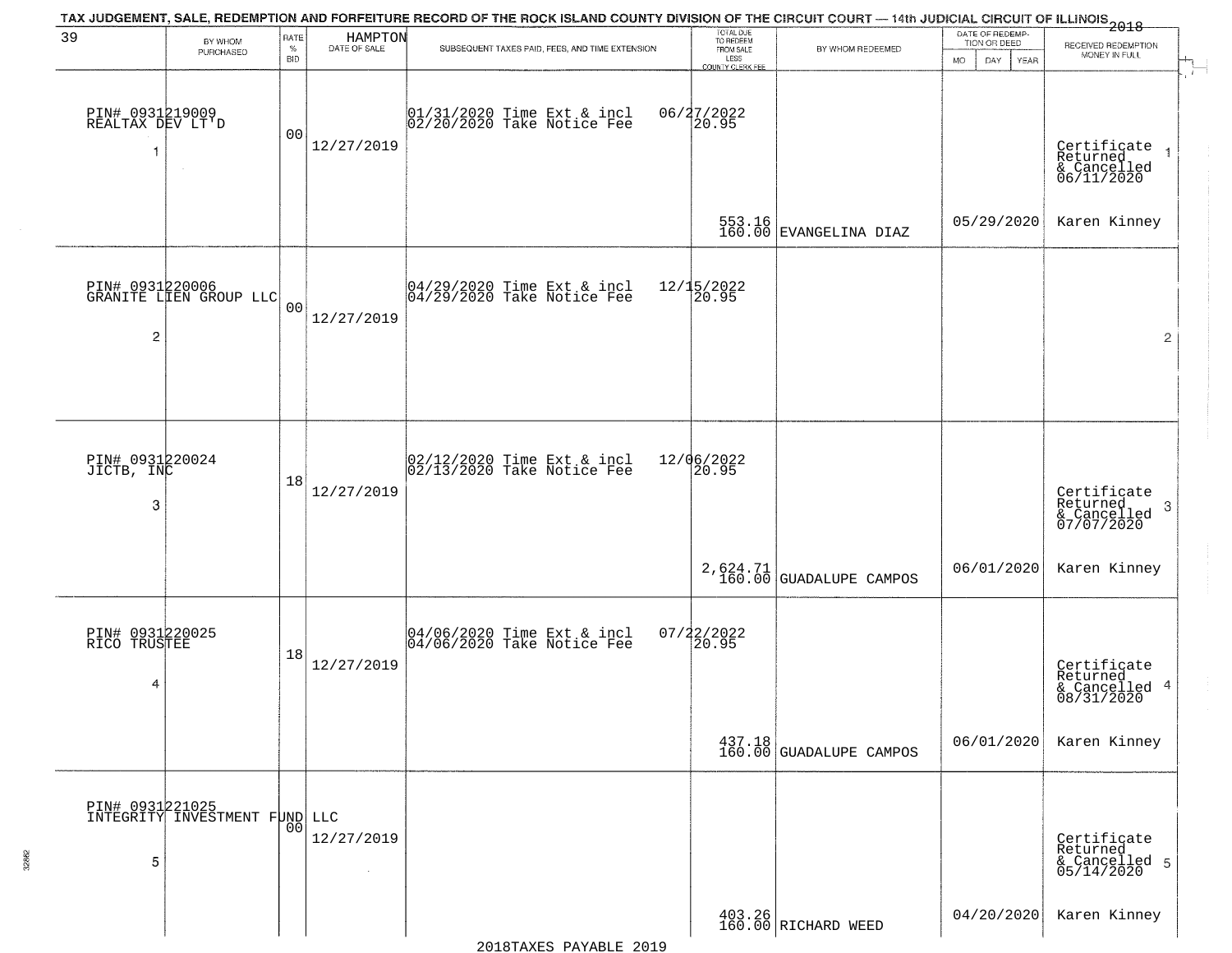| NAME AND ADDRESS<br>LEGAL DESCRIPTION<br>40               | HAMPTON                                      |                                     | BACK TAX<br>FORFEITED<br>PENALTY |                                                       | TOTAL BACK<br>TAX PENALTY<br>AND COSTS | AMOUNT<br>FOR WHICH |                    | INTEREST PAYMENT FUND | 2018    |
|-----------------------------------------------------------|----------------------------------------------|-------------------------------------|----------------------------------|-------------------------------------------------------|----------------------------------------|---------------------|--------------------|-----------------------|---------|
| TAXPAYER NO.<br>PARCEL NO.<br>ACRES<br>$TWP - CODE$       | TAX DUE<br>INT DUE                           | A-BACK TAX<br>FORFEITED<br>PRIOR TO | <b>ACCRUED</b>                   | BACK TAX<br>FORFEITED<br>INTEREST AND<br>COST ACCRUED | ACCRUED                                | <b>JUDGEMENT</b>    | CERTIFICATE<br>NO. | INDEMNITY FUND        |         |
| ASSESSED VALUATION FOR TAXES                              | 1ST<br>1ST                                   | 2017                                |                                  |                                                       |                                        |                     |                    | COST OF SALE          |         |
| AYALA ISAIAS                                              | $\frac{1}{200}$ 591.85 $\frac{1}{200}$ 62.16 |                                     |                                  |                                                       |                                        |                     |                    |                       |         |
| 158 5TH ST<br>SILVIS IL<br>61282                          | 591.85<br>44.40                              |                                     |                                  |                                                       |                                        |                     |                    | 60.00                 |         |
| SUPVR ASST MAP                                            | 390                                          |                                     |                                  |                                                       |                                        |                     |                    |                       |         |
| LOT 220 SHEET 65                                          | $-591.85$<br>$-35 - 52$<br>4TH               |                                     |                                  |                                                       |                                        |                     | 185                | 20.00                 |         |
|                                                           | 591.85<br>17.76<br><b>PUBLICATION COST</b>   |                                     |                                  |                                                       |                                        |                     |                    |                       |         |
| $073 - 19 - 00$<br>663<br>$06 - 18$                       | 10.00                                        |                                     |                                  |                                                       |                                        |                     |                    | 4.00                  |         |
| PIN# 0931221026                                           | TOTAL DUE-TAXES, INT. COST                   |                                     |                                  |                                                       |                                        |                     |                    |                       |         |
| 23,810                                                    | 2,537.24<br>1ST<br><b>TST</b>                |                                     |                                  |                                                       |                                        | 2537.24             |                    | 10.00                 | 2631.24 |
|                                                           |                                              |                                     |                                  |                                                       |                                        |                     |                    |                       |         |
| HERNANDEZ TONYA<br>231 2ND AVENUE A<br>61282<br>SILVIS IL | 2ND<br>5 <sub>MD</sub>                       |                                     |                                  |                                                       |                                        |                     |                    | 60.00                 |         |
| LOT 1                                                     | 3RD<br>3RD                                   |                                     |                                  |                                                       |                                        |                     |                    |                       |         |
| MORENO SUBD                                               | 21.20<br><u>353.00</u><br>47H                |                                     |                                  |                                                       |                                        |                     | 186                | 20.00                 |         |
|                                                           | 353.00<br>10.60<br><b>PUBLICATION COST</b>   |                                     |                                  |                                                       |                                        |                     |                    |                       |         |
| $638 - 58 - 00$<br>8244<br>$06 - 18$                      | 10.00                                        |                                     |                                  |                                                       |                                        |                     |                    | 4.00                  |         |
| PIN# 0931222002                                           | TOTAL DUE-TAXES, INT. COST                   |                                     |                                  |                                                       |                                        |                     |                    |                       |         |
| 20,201                                                    | 747.80<br>īst                                |                                     |                                  |                                                       |                                        | 747.80              |                    | 10.00                 | 841.80  |
|                                                           |                                              |                                     |                                  |                                                       |                                        |                     |                    |                       |         |
| CARLOS HERACLIO<br>404 2ND AVENUE C<br>SILVIS IL<br>61282 | 2ND<br>SMD                                   |                                     |                                  |                                                       |                                        |                     |                    | 60.00                 |         |
| LOT 8 BLOCK 4                                             | 3BD<br>3RD                                   |                                     |                                  |                                                       |                                        |                     |                    |                       |         |
| MC ENIRY AND SILVIS ADD<br>TO NEW SHOPS                   | 4TH<br>4TH                                   |                                     |                                  |                                                       |                                        |                     | 187                | 20.00                 |         |
|                                                           | 8.84<br>294.48<br><b>PUBLICATION COST</b>    |                                     |                                  |                                                       |                                        |                     |                    |                       |         |
| 265-05-00<br>06-18<br>3816                                | 10.00                                        |                                     |                                  |                                                       |                                        |                     |                    | 4.00                  |         |
| PIN# 0931228003                                           | TOTAL OUE-TAXES, INT. COST                   |                                     |                                  |                                                       |                                        |                     |                    |                       |         |
| 17,847                                                    | 313.32<br>1ST                                |                                     |                                  |                                                       |                                        | 313.32              |                    | 10.00                 | 407.32  |
|                                                           |                                              |                                     |                                  |                                                       |                                        |                     |                    |                       |         |
| VASQUEZ BARTOLO<br>422 2ND AVENUE C<br>61282<br>SILVIS IL | 2ND<br>2ND                                   |                                     |                                  |                                                       |                                        |                     |                    | 60.00                 |         |
| LOT 2 BLOCK 4                                             | 3RD<br>3RD                                   |                                     |                                  |                                                       |                                        |                     |                    |                       |         |
| MC ENIRY AND SILVIS ADD<br>TO NEW SHOPS                   | 369.13<br>22.16<br>4TH                       |                                     |                                  |                                                       |                                        |                     | 188                | 20.00                 |         |
|                                                           | 11.08<br>369.13<br>PUBLICATION COST          |                                     |                                  |                                                       |                                        |                     |                    |                       |         |
| 3810<br>$264 - 21 - 00$<br>$06 - 18$                      | 10.00                                        |                                     |                                  |                                                       |                                        |                     |                    | 4.00                  |         |
| PIN# 0931228009                                           | TOTAL DUE-TAXES, INT. COST                   |                                     |                                  |                                                       |                                        |                     |                    |                       |         |
| 14,850                                                    | 781.50<br>1ST                                |                                     |                                  |                                                       |                                        | 781.50              |                    | 10.00                 | 875.50  |
| AGUILAR JOSE A                                            | 439.55<br>46.13                              |                                     |                                  |                                                       |                                        |                     |                    |                       |         |
| 2815 18TH ST<br>EAST MOLINE IL<br>61244                   | 2ND<br>2ND<br>32.95<br>439.55                |                                     |                                  |                                                       |                                        |                     |                    | 60.00                 |         |
| SUPVR ASST MAP<br>LOT 360-3 SHEET 66                      | 3RD<br>3 <sub>BD</sub>                       |                                     |                                  |                                                       |                                        |                     |                    |                       |         |
|                                                           | 26.36<br>439.55<br>4TH                       |                                     |                                  |                                                       |                                        |                     | 189                | 20.00                 |         |
|                                                           | $13.18^{8}$<br>439.55                        |                                     |                                  |                                                       |                                        |                     |                    |                       |         |
| 094-21-70<br>06-20<br>$723 - 7$                           | PUBLICATION COST<br>10.00                    |                                     |                                  |                                                       |                                        |                     |                    | 4.00                  |         |
| PIN# 0931300010                                           | TOTAL DUE-TAXES, INT. COST                   |                                     |                                  |                                                       |                                        |                     |                    |                       |         |
| 20,446                                                    | 1,886.82                                     |                                     |                                  |                                                       |                                        | 1886.82             |                    | 10.00                 | 1980.82 |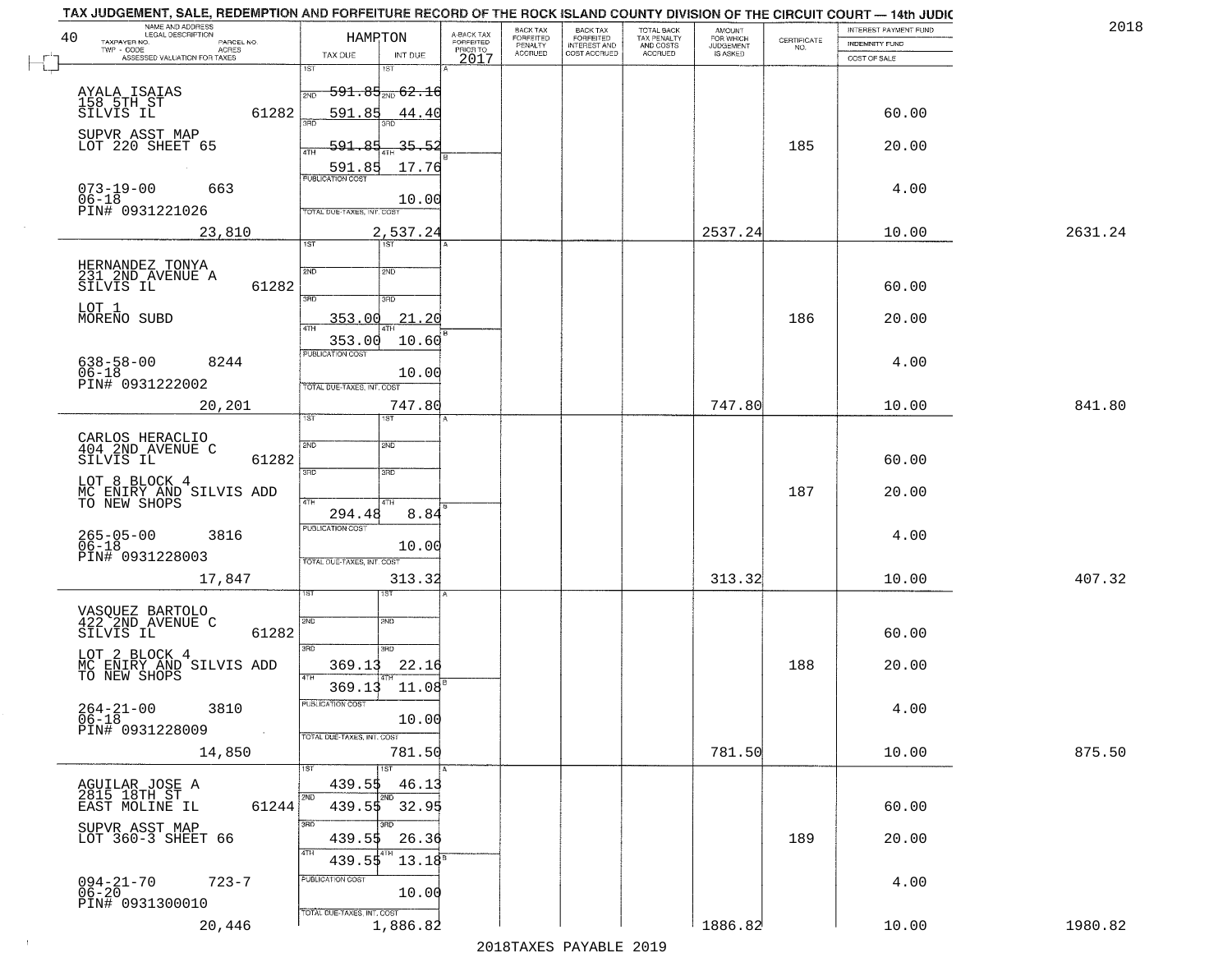| 40                                        | BY WHOM<br>PURCHASED                      | RATE<br>$\%$<br><b>BID</b> | HAMPTON<br>DATE OF SALE | TAX JUDGEMENT, SALE, REDEMPTION AND FORFEITURE RECORD OF THE ROCK ISLAND COUNTY DIVISION OF THE CIRCUIT COURT — 14th JUDICIAL CIRCUIT OF ILLINOIS 2018<br>SUBSEQUENT TAXES PAID, FEES, AND TIME EXTENSION | TOTAL DUE<br>TO REDEEM<br>FROM SALE<br>LESS<br>COUNTY CLERK FEE | BY WHOM REDEEMED                                     | DATE OF REDEMP-<br>TION OR DEED<br><b>MO</b><br>DAY<br>YEAR | RECEIVED REDEMPTION<br>MONEY IN FULL                                   |
|-------------------------------------------|-------------------------------------------|----------------------------|-------------------------|-----------------------------------------------------------------------------------------------------------------------------------------------------------------------------------------------------------|-----------------------------------------------------------------|------------------------------------------------------|-------------------------------------------------------------|------------------------------------------------------------------------|
|                                           | PIN# 0931221026<br>GRANITE LIEN GROUP LLC | 0 <sub>0</sub>             | 12/27/2019              | 04/29/2020 Time Ext & incl<br>04/29/2020 Take Notice Fee                                                                                                                                                  | $12/15/2022$<br>20.95                                           |                                                      |                                                             | Certificate<br>Returned<br>$\overline{1}$<br>& Cancelled<br>08/31/2020 |
|                                           |                                           |                            |                         |                                                                                                                                                                                                           |                                                                 | $2,652.19$ LERETA LLC                                | 06/05/2020                                                  | Karen Kinney                                                           |
| $\overline{c}$                            | PIN# 0931222002<br>GRANITE LIEN GROUP LLC | 00                         | 12/27/2019              |                                                                                                                                                                                                           |                                                                 |                                                      |                                                             | Certificate<br>Returned<br>$\frac{1}{2}$ Cancelled 2<br>03/12/2020     |
|                                           |                                           |                            |                         |                                                                                                                                                                                                           |                                                                 | 841.80<br>160.00 TONYA HERNANDEZ                     | 02/12/2020                                                  | Karen Kinney                                                           |
| 3                                         | PIN# 0931228003<br>GRANITE LIEN GROUP LLC | 0 <sub>0</sub>             | 12/27/2019              | 04/29/2020 Time Ext & incl<br>04/29/2020 Take Notice Fee                                                                                                                                                  | $12/15/2022$<br>20.95                                           |                                                      |                                                             | Certificate<br>Returned<br>3<br>& Cancelled<br>08/12/2020              |
|                                           |                                           |                            |                         |                                                                                                                                                                                                           |                                                                 | $\left.\frac{428.27}{160.00}\right $ CARLOS HERACLIO | 07/07/2020                                                  | Karen Kinney                                                           |
| PIN# 0931228009<br>WESTERN SITES LLC<br>4 |                                           | 0 <sub>0</sub>             | 12/27/2019              |                                                                                                                                                                                                           |                                                                 |                                                      |                                                             | Certificate<br>Returned<br>-4<br>& Cancelled<br>03/12/2020             |
|                                           |                                           |                            |                         |                                                                                                                                                                                                           |                                                                 | 875.50<br>160.00 BARTOLO VASQUEZ                     | 02/12/2020                                                  | Karen Kinney                                                           |
| 5                                         | PIN# 0931300010<br>GRANITE LIEN GROUP LLC | 0 <sub>0</sub>             | 12/27/2019              | 04/29/2020 Time Ext & incl<br>04/29/2020 Take Notice Fee                                                                                                                                                  | 12/15/2022<br>20.95                                             |                                                      |                                                             | Certificate<br>Returned<br>& Cancelled 5<br>12/08/2020                 |
|                                           |                                           |                            |                         |                                                                                                                                                                                                           |                                                                 | 2,001.77<br>160.00 JOSE AGUILAR                      | 11/02/2020                                                  | Karen Kinney                                                           |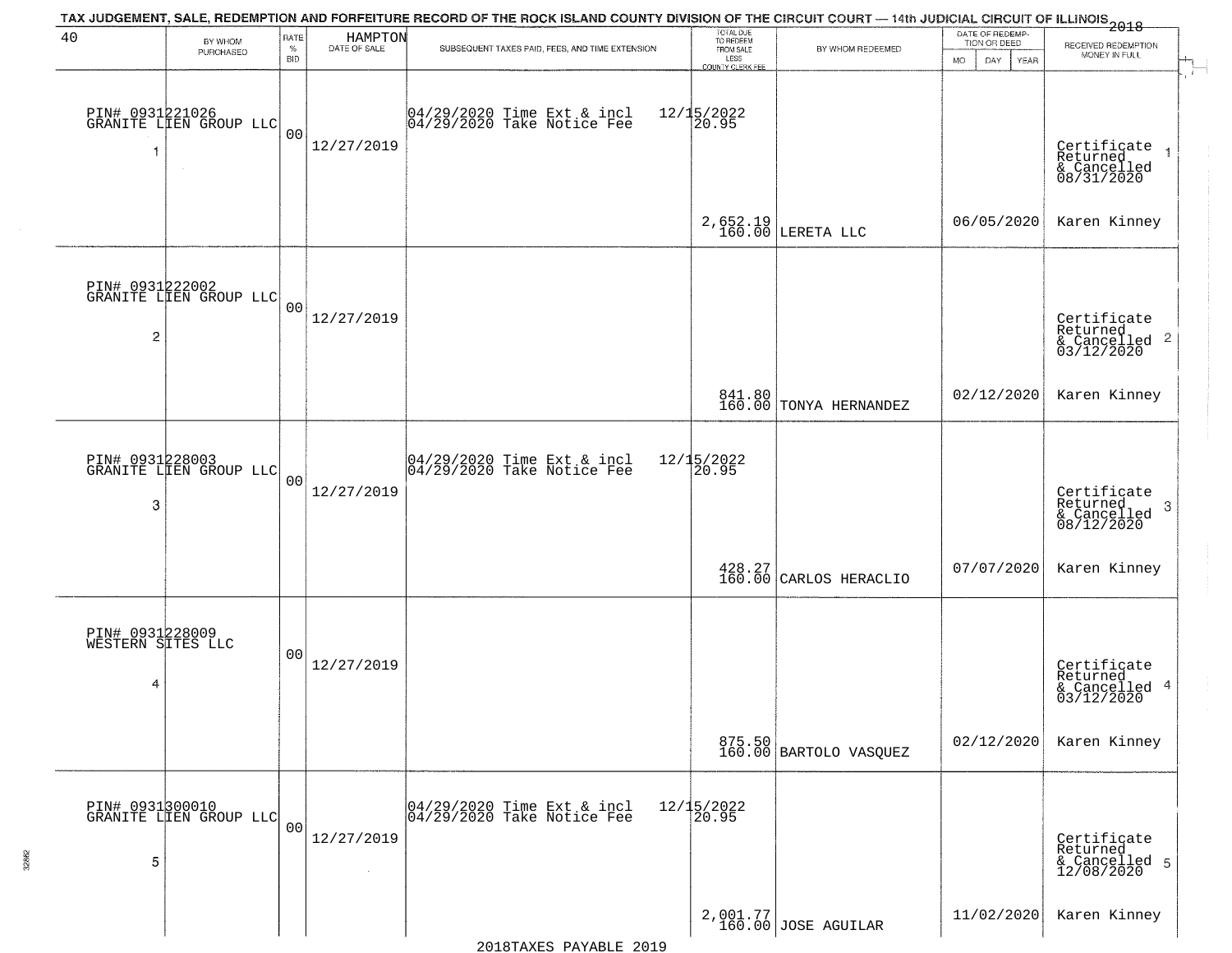|    | TAX JUDGEMENT, SALE, REDEMPTION AND FORFEITURE RECORD OF THE ROCK ISLAND COUNTY DIVISION OF THE CIRCUIT COURT — 14th JUDIC<br>NAME AND ADDRESS<br>LEGAL DESCRIPTION |                                               |                      |                                     | BACK TAX                        |                                                       |                                                   | <b>AMOUNT</b>                      |                    | INTEREST PAYMENT FUND          | 2018    |
|----|---------------------------------------------------------------------------------------------------------------------------------------------------------------------|-----------------------------------------------|----------------------|-------------------------------------|---------------------------------|-------------------------------------------------------|---------------------------------------------------|------------------------------------|--------------------|--------------------------------|---------|
| 41 | TAXPAYER NO.<br>PARCEL NO.<br>$TWP - CODE$<br>- CODE AGRES<br>ASSESSED VALUATION FOR TAXES                                                                          | HAMPTON<br>TAX DUE                            | INT DUE              | A-BACK TAX<br>FORFEITED<br>PRIOR TO | FORFEITED<br>PENALTY<br>ACCRUED | BACK TAX<br>FORFEITED<br>INTEREST AND<br>COST ACCRUED | TOTAL BACK<br>TAX PENALTY<br>AND COSTS<br>ACCRUED | FOR WHICH<br>JUDGEMENT<br>IS ASKED | CERTIFICATE<br>NO. | INDEMNITY FUND<br>COST OF SALE |         |
|    |                                                                                                                                                                     | 1ST                                           | 1ST                  | 2017                                |                                 |                                                       |                                                   |                                    |                    |                                |         |
|    | BRUS WAYNE G<br>PO BOX 2592                                                                                                                                         | $\frac{1}{2ND}$ 1340.14 $\frac{1}{2ND}$ 40.70 |                      |                                     |                                 |                                                       |                                                   |                                    |                    |                                |         |
|    | DAVENPORT IA<br>52809                                                                                                                                               | 1340.14 100.50<br>łЯÑ                         |                      |                                     |                                 |                                                       |                                                   |                                    |                    | 60.00                          |         |
|    | LOT 1                                                                                                                                                               |                                               |                      |                                     |                                 |                                                       |                                                   |                                    |                    |                                |         |
|    | WARD'S 1ST ADD                                                                                                                                                      | 1340.14<br><b>ATH</b>                         | 80.40                |                                     |                                 |                                                       |                                                   |                                    | 190                | 20.00                          |         |
|    | $639 - 25 - 00$<br>8274                                                                                                                                             | 1340.14<br><b>PUBLICATION COST</b>            | 40.20                |                                     |                                 |                                                       |                                                   |                                    |                    | 4.00                           |         |
|    | $06 - 32$<br>1.100<br>PIN# 0931301001                                                                                                                               | TOTAL DUE-TAXES, INT. COST                    | 10.00                |                                     |                                 |                                                       |                                                   |                                    |                    |                                |         |
|    | 48,741                                                                                                                                                              |                                               | 5,732.36             |                                     |                                 |                                                       |                                                   | 5732.36                            |                    | 10.00                          | 5826.36 |
|    |                                                                                                                                                                     | <b>IST</b>                                    | 1ST <sup>1</sup>     |                                     |                                 |                                                       |                                                   |                                    |                    |                                |         |
|    | VESEY JANET L<br>1407 W KIMBERLY RD                                                                                                                                 | <u> 114.31</u><br>2ND                         | <u> 11.97</u>        |                                     |                                 |                                                       |                                                   |                                    |                    |                                |         |
|    | 52806<br>DAVENPORT IA                                                                                                                                               | 114.31<br>3RD                                 | 8.55                 |                                     |                                 |                                                       |                                                   |                                    |                    | 60.00                          |         |
|    | LOT 5<br>HOKINSONS ADD EXC W                                                                                                                                        | 114.3                                         | 6.84                 |                                     |                                 |                                                       |                                                   |                                    | 191                | 20.00                          |         |
|    | 200 FT                                                                                                                                                              | ৰাম<br>114.31                                 | 3.42                 |                                     |                                 |                                                       |                                                   |                                    |                    |                                |         |
|    | $4540 - 2$                                                                                                                                                          | <b>PUBLICATION COST</b>                       |                      |                                     |                                 |                                                       |                                                   |                                    |                    | 4.00                           |         |
|    | $301 - 02 - 40$<br>06-20<br>PIN# 0931304007                                                                                                                         | TOTAL DUE-TAXES, INT. COST                    | 10.00                |                                     |                                 |                                                       |                                                   |                                    |                    |                                |         |
|    | 5,317                                                                                                                                                               |                                               | 498.02               |                                     |                                 |                                                       |                                                   | 498.02                             |                    | 10.00                          | 592.02  |
|    |                                                                                                                                                                     | ۱S٦                                           |                      |                                     |                                 |                                                       |                                                   |                                    |                    |                                |         |
|    | LA PORTE ANDRE<br>1832 27TH AVE                                                                                                                                     | 77.6'<br>2ND                                  | $8 - 1$<br><u>_q</u> |                                     |                                 |                                                       |                                                   |                                    |                    |                                |         |
|    | 61244<br>EAST MOLINE IL                                                                                                                                             | 77.6'<br>3RD                                  | 5.85<br>3BD          |                                     |                                 |                                                       |                                                   |                                    |                    | 60.00                          |         |
|    | LOT 54<br>HOKINSONS ADD                                                                                                                                             | 77.67<br>4TH                                  | 4.68<br>4TH          |                                     |                                 |                                                       |                                                   |                                    | 192                | 20.00                          |         |
|    |                                                                                                                                                                     | 77.67                                         | 2.34                 |                                     |                                 |                                                       |                                                   |                                    |                    |                                |         |
|    | 303-07-00<br>06-20<br>4589                                                                                                                                          | <b>PUBLICATION COST</b>                       | 10.00                |                                     |                                 |                                                       |                                                   |                                    |                    | 4.00                           |         |
|    | PIN# 0931304049                                                                                                                                                     | TOTAL OUE-TAXES, INT. COST                    |                      |                                     |                                 |                                                       |                                                   |                                    |                    |                                |         |
|    | 3,613                                                                                                                                                               |                                               | 341.74               |                                     |                                 |                                                       |                                                   | 341.74                             |                    | 10.00                          | 435.74  |
|    |                                                                                                                                                                     |                                               |                      |                                     |                                 |                                                       |                                                   |                                    |                    |                                |         |
|    | JONES RICHARD A/ANNETTE M<br>2800 S 13TH ST<br>61244<br>EAST MOLINE IL                                                                                              | 2ND<br>317.59                                 | 2ND<br>23.80         |                                     |                                 |                                                       |                                                   |                                    |                    | 60.00                          |         |
|    | SUPVR_ASST MAP                                                                                                                                                      | 3RD                                           | 3RD                  |                                     |                                 |                                                       |                                                   |                                    |                    |                                |         |
|    | LOT 354 SHEET 66                                                                                                                                                    | 317.59<br>4TH                                 | 19.04                |                                     |                                 |                                                       |                                                   |                                    | 193                | 20.00                          |         |
|    |                                                                                                                                                                     | 317.59<br><b>PUBLICATION COST</b>             | 9.52                 |                                     |                                 |                                                       |                                                   |                                    |                    |                                |         |
|    | $093 - 16 - 00$<br>$720 - 18$<br>06-20<br>PIN# 0931305018                                                                                                           |                                               | 10.00                |                                     |                                 |                                                       |                                                   |                                    |                    | 4.00                           |         |
|    |                                                                                                                                                                     | TOTAL DUE-TAXES, INT. COST                    |                      |                                     |                                 |                                                       |                                                   |                                    |                    |                                |         |
|    | 20,773                                                                                                                                                              | 1ST                                           | 1,015.13<br>1ST      |                                     |                                 |                                                       |                                                   | 1015.13                            |                    | 10.00                          | 1109.13 |
|    | USA ENTERTAINMENT VENTUR                                                                                                                                            |                                               |                      |                                     |                                 |                                                       |                                                   |                                    |                    |                                |         |
|    | 274 MT HARVARD AVE<br>SEVERANCE CO<br>80550                                                                                                                         | 2ND<br>1266.44 95.00                          | 2ND                  |                                     |                                 |                                                       |                                                   |                                    |                    | 60.00                          |         |
|    | SUPVR ASST MAP<br>LOT 420 SHEET 67                                                                                                                                  | 3RD<br>1266.44                                | 3RD<br>76.00         |                                     |                                 |                                                       |                                                   |                                    | 194                | 20.00                          |         |
|    |                                                                                                                                                                     | 4TH<br>1266.44                                | 38.00 <sup>B</sup>   |                                     |                                 |                                                       |                                                   |                                    |                    |                                |         |
|    | $079 - 03 - 00$                                                                                                                                                     | PUBLICATION COST                              |                      |                                     |                                 |                                                       |                                                   |                                    |                    | 4.00                           |         |
|    | $701 - A$<br>.780<br>06-18<br>PIN# 0931400024                                                                                                                       |                                               | 10.00                |                                     |                                 |                                                       |                                                   |                                    |                    |                                |         |
|    | 56,949                                                                                                                                                              | TOTAL DUE-TAXES, INT. COST                    | 4,018.32             |                                     |                                 |                                                       |                                                   | 4018.32                            |                    | 10.00                          | 4112.32 |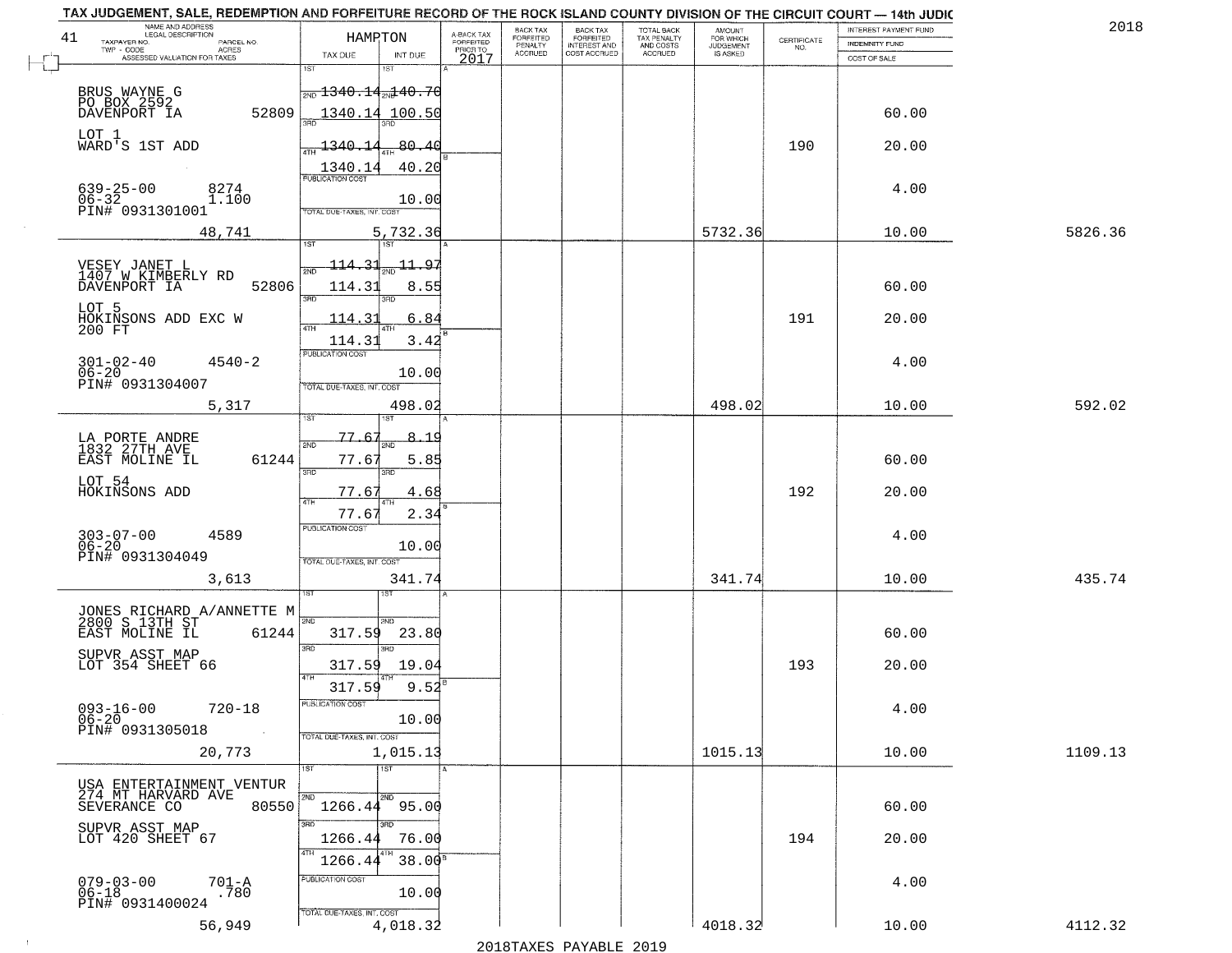|                                                   |                                                  |                |                         | TAX JUDGEMENT, SALE, REDEMPTION AND FORFEITURE RECORD OF THE ROCK ISLAND COUNTY DIVISION OF THE CIRCUIT COURT — 14th JUDICIAL CIRCUIT OF ILLINOIS 2018                                                                              |                                                                                                                      |                                  |                                 |                                                           |
|---------------------------------------------------|--------------------------------------------------|----------------|-------------------------|-------------------------------------------------------------------------------------------------------------------------------------------------------------------------------------------------------------------------------------|----------------------------------------------------------------------------------------------------------------------|----------------------------------|---------------------------------|-----------------------------------------------------------|
| 41                                                | BY WHOM<br>PURCHASED                             | RATE<br>$\%$   | HAMPTON<br>DATE OF SALE | SUBSEQUENT TAXES PAID, FEES, AND TIME EXTENSION                                                                                                                                                                                     | TOTAL DUE<br>TO REDEEM<br>FROM SALE                                                                                  | BY WHOM REDEEMED                 | DATE OF REDEMP-<br>TION OR DEED | RECEIVED REDEMPTION                                       |
|                                                   |                                                  | <b>BID</b>     |                         |                                                                                                                                                                                                                                     | LESS<br><b>COUNTY CLERK FEE</b>                                                                                      |                                  | <b>MO</b><br>DAY<br>YEAR        | MONEY IN FULL<br>$\mathbf{r}$                             |
| PIN# 0931301001<br>WESTERN SITES LLC<br>-1        |                                                  | 0 <sub>0</sub> | 12/27/2019              | 03/09/2020 Time Ext & incl<br>03/09/2020 Take Notice Fee<br>12/10/2021 Subs paid                                                                                                                                                    | $07/12/2022$<br>5,427.76                                                                                             |                                  |                                 | 1                                                         |
| PIN# 0931304007<br>RICO TRUSTEE<br>$\overline{2}$ |                                                  | 18             | 12/27/2019              | 04/06/2020 Time Ext & incl<br>04/06/2020 Take Notice Fee<br>00/00/0000 Take Notice Fee<br>03/17/2022 Circuit Clerks Fee<br>03/17/2022 Sublication Fee<br>04/01/2022 Publication Fee<br>11/23/2021 Subs paid<br>11/30/2020 Subs paid | 07/22/2022<br>20.95<br>35.00<br>35.00<br>7.33<br>7.24<br>46.7.448<br>457.64                                          |                                  |                                 | 2                                                         |
| PIN# 0931304049<br>RICO TRUSTEE<br>3              |                                                  | 18             | 12/27/2019              | 04/06/2020 Time Ext & incl<br>04/06/2020 Take Notice Fee<br>00/00/00/000 Take Notice Fee<br>03/17/2022 Circuit Clerks Fee<br>03/17/2022 Sheriffs Fee<br>04/01/2022 Publication Fee<br>11/23/2021 Subs paid                          | 07/22/2022<br>20.95<br>35.00<br>34.76<br>$\begin{bmatrix} 3 & 1 & 4 & 0 \\ 7 & 2 & 4 \\ 5 & 2 & 0 & 4 \end{bmatrix}$ |                                  |                                 | 3                                                         |
| 4                                                 | PIN# 0931305018<br>INTEGRITY INVESTMENT FUND LLC | 00             | 12/27/2019              | 04/29/2020 Time Ext & incl<br>04/29/2020 Take Notice Fee<br>11/30/2020 Subs paid                                                                                                                                                    | 12/15/2022<br>20.95<br>1,649.80                                                                                      |                                  |                                 | Certificate<br>Returned<br>4<br>& Cancelled<br>07/14/2021 |
|                                                   |                                                  |                |                         |                                                                                                                                                                                                                                     |                                                                                                                      | 2,977.86<br>160.00 ANNETTE JONES | 06/30/2021                      | Karen Kinney                                              |
| 5                                                 | PIN# 0931400024<br>GRANITE LIEN GROUP LLC        | 0 <sub>0</sub> | 12/27/2019              |                                                                                                                                                                                                                                     |                                                                                                                      |                                  |                                 | Certificate<br>Returned<br>& Cancelled 5<br>03/12/2020    |
|                                                   |                                                  |                |                         |                                                                                                                                                                                                                                     |                                                                                                                      | $4,112.32$<br>160.00 CORELOGIC   | 02/21/2020                      | Karen Kinney                                              |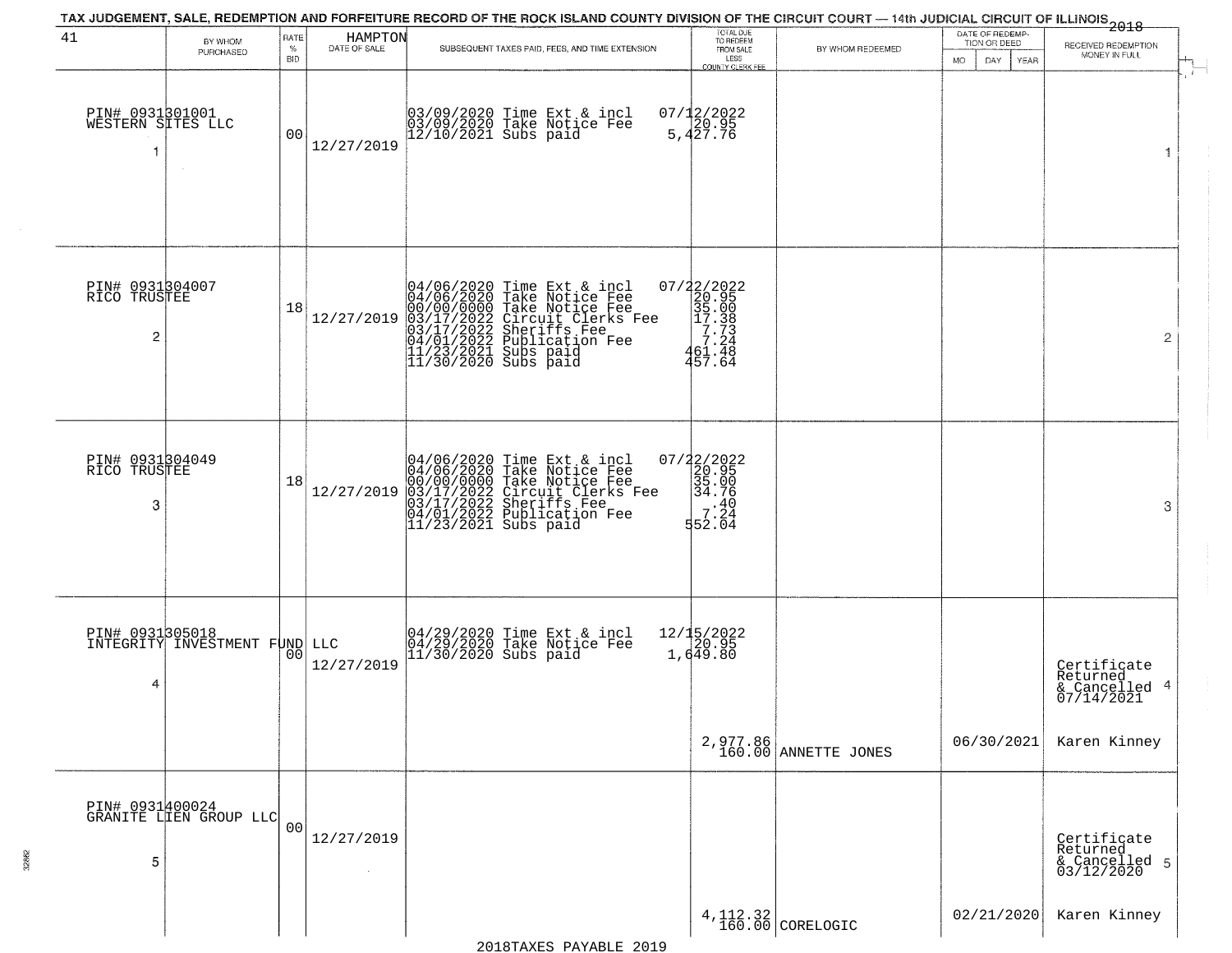| TAX JUDGEMENT, SALE, REDEMPTION AND FORFEITURE RECORD OF THE ROCK ISLAND COUNTY DIVISION OF THE CIRCUIT COURT — 14th JUDIC<br>NAME AND ADDRESS<br>LEGAL DESCRIPTION<br>42 | HAMPTON                           |                                | A-BACK TAX<br>FORFEITED | BACK TAX<br><b>FORFEITED</b> |                                                       | TOTAL BACK<br>TAX PENALTY<br>AND COSTS<br>ACCRUED | <b>AMOUNT</b>                      | CERTIFICATE | INTEREST PAYMENT FUND                 | 201     |
|---------------------------------------------------------------------------------------------------------------------------------------------------------------------------|-----------------------------------|--------------------------------|-------------------------|------------------------------|-------------------------------------------------------|---------------------------------------------------|------------------------------------|-------------|---------------------------------------|---------|
| TAXPAYER NO.<br>PARCEL NO.<br>$TWP - CODE$<br>ACRES<br>ASSESSED VALUATION FOR TAXES                                                                                       | TAX DUE                           | INT DUE                        | PRIOR TO<br>2017        | PENALTY<br>ACCRUED           | BACK TAX<br>FORFEITED<br>INTEREST AND<br>COST ACCRUED |                                                   | FOR WHICH<br>JUDGEMENT<br>IS ASKED | NO.         | <b>INDEMNITY FUND</b><br>COST OF SALE |         |
|                                                                                                                                                                           | 1ST                               | 1ST                            |                         |                              |                                                       |                                                   |                                    |             |                                       |         |
| FIND N HOMES LLC<br>PO BOX 448                                                                                                                                            | 2ND                               | 2ND                            |                         |                              |                                                       |                                                   |                                    |             |                                       |         |
| BETTENDORF IA<br>52722                                                                                                                                                    | 483.97                            | <u>36.30</u><br>3BD            |                         |                              |                                                       |                                                   |                                    |             | 60.00                                 |         |
| SUPVR ASST MAP<br>LOT 439-78 SHEET 67                                                                                                                                     | 483.<br>ATH                       | -29.04                         |                         |                              |                                                       |                                                   |                                    | 195         | 20.00                                 |         |
|                                                                                                                                                                           | 483.97                            | 14.52                          |                         |                              |                                                       |                                                   |                                    |             |                                       |         |
| $090 - 17 - 05$<br>$714 - 74$                                                                                                                                             | PUBLICATION COST                  |                                |                         |                              |                                                       |                                                   |                                    |             | 4.00                                  |         |
| 06-18<br>PIN# 0931413062                                                                                                                                                  | TOTAL DUE-TAXES, INT. COST        | 10.00                          |                         |                              |                                                       |                                                   |                                    |             |                                       |         |
| 19,470                                                                                                                                                                    |                                   | 1,541.77                       |                         |                              |                                                       |                                                   | 1541.77                            |             | 10.00                                 | 1635.77 |
|                                                                                                                                                                           | 1ST                               | 1ST                            |                         |                              |                                                       |                                                   |                                    |             |                                       |         |
| OWENS NATHANIEL<br>818 8TH AVE<br>SILVIS IL<br>61282                                                                                                                      | <u>762.84</u><br>762.84           | -80.08<br>57.20                |                         |                              |                                                       |                                                   |                                    |             | 60.00                                 |         |
| LOT 14                                                                                                                                                                    | 3RD                               |                                |                         |                              |                                                       |                                                   |                                    |             |                                       |         |
| HILLCREST ADD                                                                                                                                                             | 762.84<br>4TH                     | 45.76                          |                         |                              |                                                       |                                                   |                                    | 196         | 20.00                                 |         |
|                                                                                                                                                                           | 762.84<br>PUBLICATION COST        | 22.88                          |                         |                              |                                                       |                                                   |                                    |             |                                       |         |
| $412 - 10 - 00$<br>$06 - 18$<br>6700                                                                                                                                      |                                   | 10.00                          |                         |                              |                                                       |                                                   |                                    |             | 4.00                                  |         |
| PIN# 0931415016                                                                                                                                                           | TOTAL DUE-TAXES, INT. COST        |                                |                         |                              |                                                       |                                                   |                                    |             |                                       |         |
| 36,689                                                                                                                                                                    |                                   | 3,267.28                       |                         |                              |                                                       |                                                   | 3267.28                            |             | 10.00                                 | 3361.28 |
|                                                                                                                                                                           | 106.84                            | $\mathbf{\overline{11}}$<br>20 |                         |                              |                                                       |                                                   |                                    |             |                                       |         |
| MOORE REBECCA E<br>141 9TH ST<br>61282<br>SILVIS IL                                                                                                                       | 2ND<br>106.84                     | 8.00                           |                         |                              |                                                       |                                                   |                                    |             | 60.00                                 |         |
| LOT 18 BLOCK 9                                                                                                                                                            | 3RD                               | 3RD                            |                         |                              |                                                       |                                                   |                                    |             |                                       |         |
| TOWN OF SILVIS                                                                                                                                                            | 106.84<br>4TH                     | 6.40                           |                         |                              |                                                       |                                                   |                                    | 197         | 20.00                                 |         |
|                                                                                                                                                                           | 106.84<br><b>PUBLICATION COST</b> | 3.20                           |                         |                              |                                                       |                                                   |                                    |             |                                       |         |
| $233 - 11 - 00$<br>06-18<br>3176                                                                                                                                          |                                   | 10.00                          |                         |                              |                                                       |                                                   |                                    |             | 4.00                                  |         |
| PIN# 0932104015                                                                                                                                                           | TOTAL OUE-TAXES, INT. COST        |                                |                         |                              |                                                       |                                                   |                                    |             |                                       |         |
| 4,298                                                                                                                                                                     |                                   | 466.16                         |                         |                              |                                                       |                                                   | 466.16                             |             | 10.00                                 | 560.16  |
| MOORE REBECCA E<br>141 9TH ST                                                                                                                                             | 695.60<br>2ND                     | <u>73.01</u>                   |                         |                              |                                                       |                                                   |                                    |             |                                       |         |
| SILVIS IL<br>61282                                                                                                                                                        | 695.60                            | 52.15                          |                         |                              |                                                       |                                                   |                                    |             | 60.00                                 |         |
| LOT 19 BLOCK 9<br>TOWN OF SILVIS                                                                                                                                          | 3RD<br>695.60                     | 3BD<br>41.72                   |                         |                              |                                                       |                                                   |                                    | 198         | 20.00                                 |         |
|                                                                                                                                                                           | 4TH<br>695.60                     | 20.86                          |                         |                              |                                                       |                                                   |                                    |             |                                       |         |
| $233 - 12 - 00$<br>06-18<br>3177                                                                                                                                          | PUBLICATION COST                  |                                |                         |                              |                                                       |                                                   |                                    |             | 4.00                                  |         |
| PIN# 0932104016                                                                                                                                                           | TOTAL DUE-TAXES, INT. COST        | 10.00                          |                         |                              |                                                       |                                                   |                                    |             |                                       |         |
| 33,984                                                                                                                                                                    |                                   | 2,980.14                       |                         |                              |                                                       |                                                   | 2980.14                            |             | 10.00                                 | 3074.14 |
|                                                                                                                                                                           | 1ST                               | 1ST                            |                         |                              |                                                       |                                                   |                                    |             |                                       |         |
| HAMERLY WILLIAM E<br>1420 23RD AVE                                                                                                                                        | 492.94<br>2ND                     | 51.73                          |                         |                              |                                                       |                                                   |                                    |             |                                       |         |
| EAST MOLINE IL<br>61244                                                                                                                                                   | 492.94<br>3RD                     | 36.95<br>3HD                   |                         |                              |                                                       |                                                   |                                    |             | 60.00                                 |         |
| LOT 29 BLOCK 9<br>TOWN OF SILVIS                                                                                                                                          | 492.94                            | 29.56                          |                         |                              |                                                       |                                                   |                                    | 199         | 20.00                                 |         |
|                                                                                                                                                                           | 4TH<br>492.94                     | $14.78^{8}$                    |                         |                              |                                                       |                                                   |                                    |             |                                       |         |
| 233-22-00<br>06-18<br>3187                                                                                                                                                | PUBLICATION COST                  | 10.00                          |                         |                              |                                                       |                                                   |                                    |             | 4.00                                  |         |
| PIN# 0932104026                                                                                                                                                           | TOTAL DUE-TAXES, INT. COST        |                                |                         |                              |                                                       |                                                   |                                    |             |                                       |         |
| 19,831                                                                                                                                                                    |                                   | 2,114.78                       |                         |                              |                                                       |                                                   | 2114.78                            |             | 10.00                                 | 2208.78 |

 $\sim 100$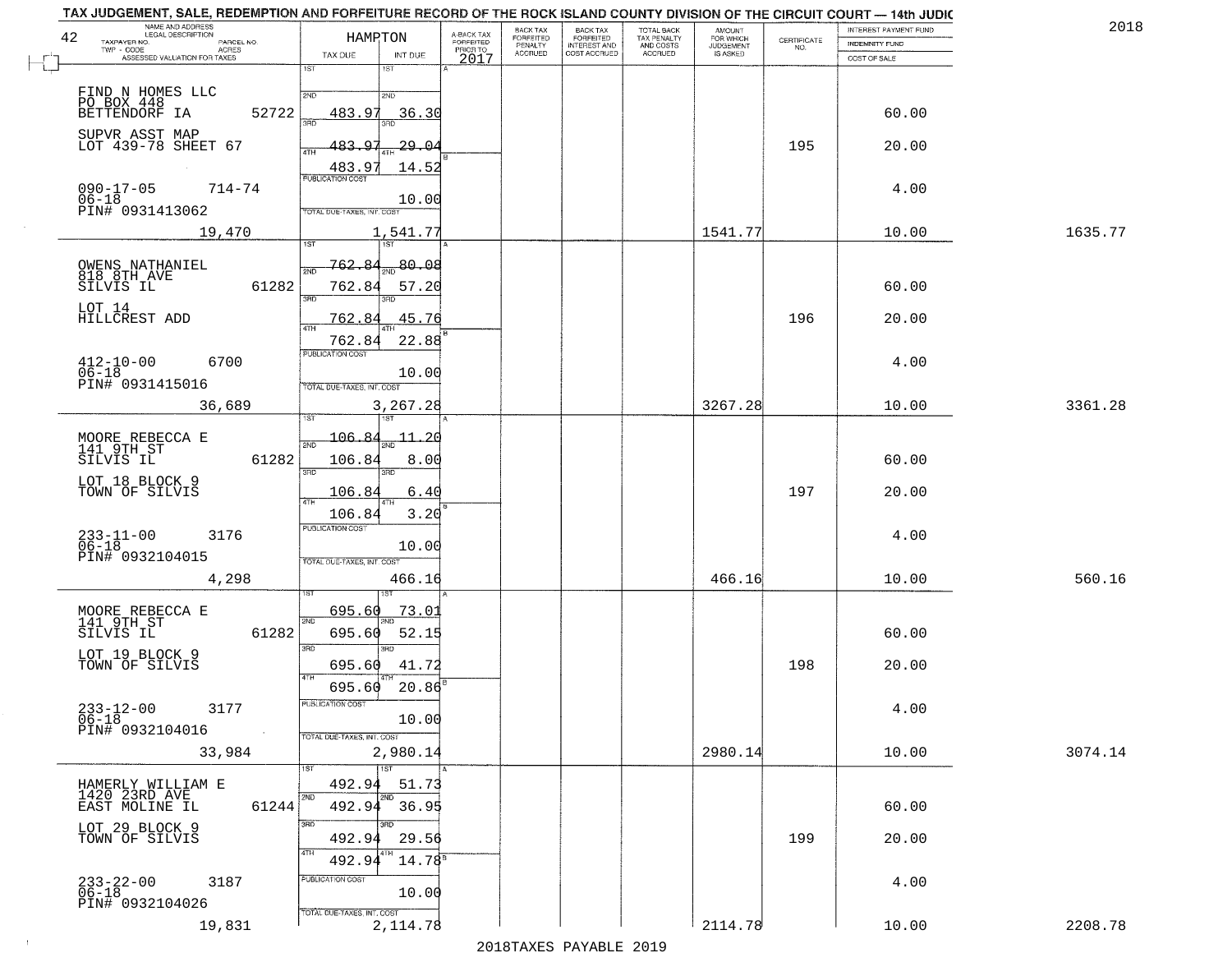|                                      |                                           |                            |                                  | TAX JUDGEMENT, SALE, REDEMPTION AND FORFEITURE RECORD OF THE ROCK ISLAND COUNTY DIVISION OF THE CIRCUIT COURT — 14th JUDICIAL CIRCUIT OF ILLINOIS 2018 |                                                                 |                                      |                                                              |                                                           |
|--------------------------------------|-------------------------------------------|----------------------------|----------------------------------|--------------------------------------------------------------------------------------------------------------------------------------------------------|-----------------------------------------------------------------|--------------------------------------|--------------------------------------------------------------|-----------------------------------------------------------|
| 42                                   | BY WHOM<br>PURCHASED                      | RATE<br>$\%$<br><b>BID</b> | HAMPTON<br>DATE OF SALE          | SUBSEQUENT TAXES PAID, FEES, AND TIME EXTENSION                                                                                                        | TOTAL DUE<br>TO REDEEM<br>FROM SALE<br>LESS<br>COUNTY CLERK FEE | BY WHOM REDEEMED                     | DATE OF REDEMP-<br>TION OR DEED<br>DAY.<br><b>MO</b><br>YEAR | RECEIVED REDEMPTION<br>MONEY IN FULL                      |
| PIN# 0931413062<br>WESTERN SITES LLC |                                           | 0 <sub>0</sub>             | 12/27/2019                       | 03/09/2020 Time Ext & incl<br>03/09/2020 Take Notice Fee                                                                                               | $07/12/2022$<br>20.95                                           |                                      |                                                              | Certificate<br>Returned<br>& Cancelled<br>12/22/2021      |
|                                      |                                           |                            |                                  |                                                                                                                                                        |                                                                 | $1,656.72$ GOMEZ MAY LLP             | 11/18/2021                                                   | Karen Kinney                                              |
| $\overline{\mathbf{c}}$              | PIN# 0931415016<br>GRANITE LIEN GROUP LLC | 0 <sub>0</sub>             | 12/27/2019                       | 04/29/2020 Time Ext & incl<br>04/29/2020 Take Notice Fee<br>12/01/2020 Subs paid                                                                       | 12/15/2022<br>20.95<br>3,006.26                                 |                                      |                                                              | Certificate<br>Returned<br>& Cancelled 2<br>06/09/2021    |
|                                      |                                           |                            |                                  |                                                                                                                                                        |                                                                 | $6,749.24$<br>160.00 NATHANIEL OWENS | 05/25/2021                                                   | Karen Kinney                                              |
| 3                                    | PIN# 0932104015<br>GRANITE LIEN GROUP LLC | 0 <sub>0</sub>             | 12/27/2019                       |                                                                                                                                                        |                                                                 |                                      |                                                              | Certificate<br>Returned<br>3<br>& Cancelled<br>03/12/2020 |
|                                      |                                           |                            |                                  |                                                                                                                                                        |                                                                 | 560.16<br>160.00 REBECCA MOORE       | 02/26/2020                                                   | Karen Kinney                                              |
| 4                                    | PIN# 0932104016<br>GRANITE LIEN GROUP LLC | 0 <sub>0</sub>             | 12/27/2019                       |                                                                                                                                                        |                                                                 |                                      |                                                              | Certificate<br>Returned<br>4<br>& Cancelled<br>03/12/2020 |
|                                      |                                           |                            |                                  |                                                                                                                                                        |                                                                 | $3,074.14$ REBECCA MOORE             | 02/26/2020                                                   | Karen Kinney                                              |
| 5                                    | PIN# 0932104026<br>EQUITY ONE INVESTMENT  | 00 <sub>1</sub>            | FUND LLC<br>12/27/2019<br>$\sim$ | 01/22/2020 Time Ext & incl<br>01/22/2020 Take Notice Fee                                                                                               | $07/13/2022$<br>20.85                                           |                                      |                                                              | Certificate<br>Returned<br>& Cancelled 5<br>11/06/2020    |
|                                      |                                           |                            |                                  |                                                                                                                                                        |                                                                 | 2, 229.63<br>160.00 WILLIAM HAMERLY  | 10/13/2020                                                   | Karen Kinney                                              |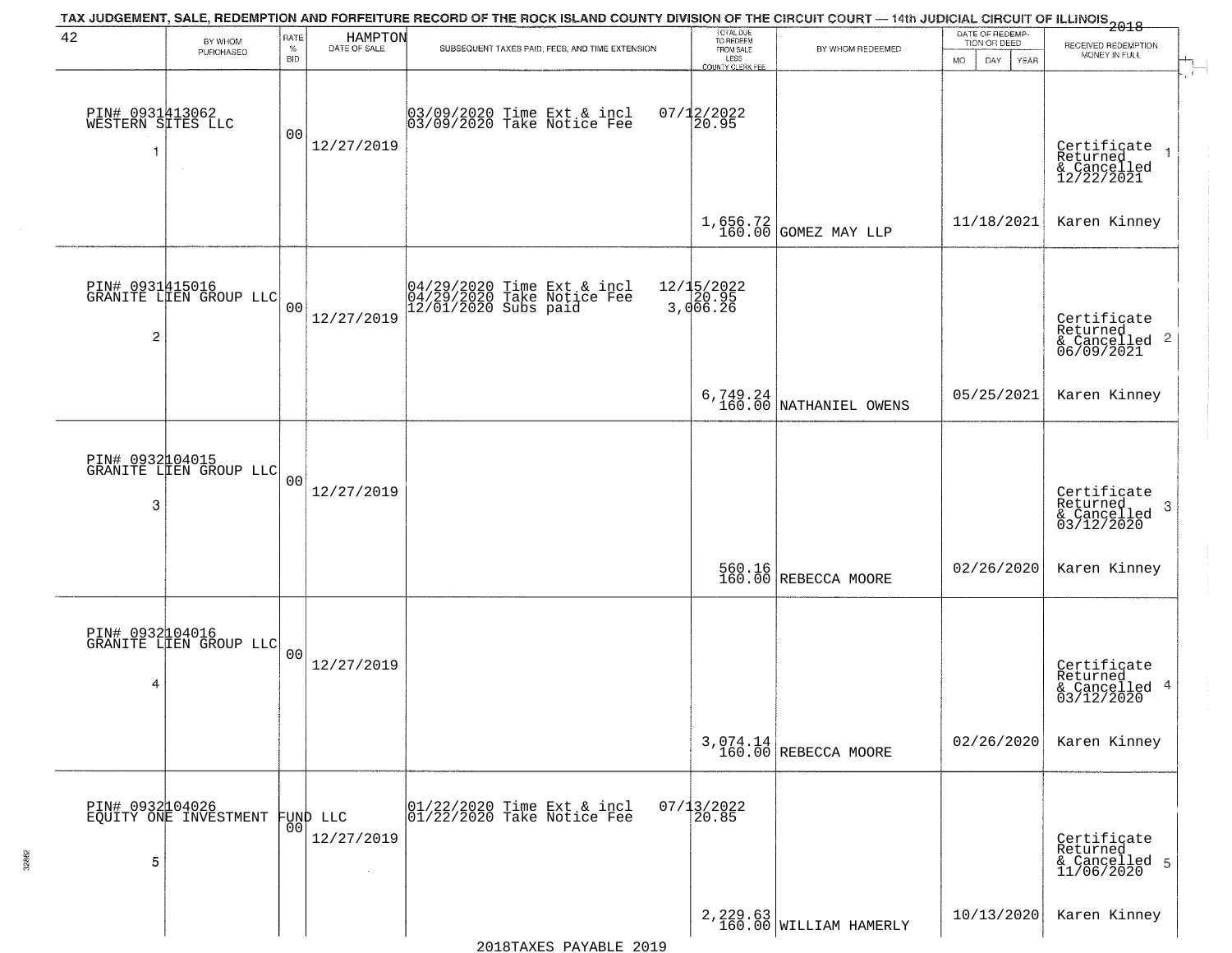| TAX JUDGEMENT, SALE, REDEMPTION AND FORFEITURE RECORD OF THE ROCK ISLAND COUNTY DIVISION OF THE CIRCUIT COURT - 14th JUDIC |                                                                                          |                                     |                              |                              |                                        |                     |                                                                 |                       |         |
|----------------------------------------------------------------------------------------------------------------------------|------------------------------------------------------------------------------------------|-------------------------------------|------------------------------|------------------------------|----------------------------------------|---------------------|-----------------------------------------------------------------|-----------------------|---------|
| NAME AND ADDRESS<br>LEGAL DESCRIPTION<br>43                                                                                | HAMPTON                                                                                  |                                     | BACK TAX<br><b>FORFEITED</b> | <b>BACK TAX</b><br>FORFEITED | TOTAL BACK<br>TAX PENALTY<br>AND COSTS | AMOUNT<br>FOR WHICH |                                                                 | INTEREST PAYMENT FUND | 2018    |
| TAXPAYER NO.<br>PARCEL NO.<br>ACRES                                                                                        |                                                                                          | A-BACK TAX<br>FORFEITED<br>PRIOR TO | PENALTY                      | <b>INTEREST AND</b>          |                                        | <b>JUDGEMENT</b>    | $\begin{array}{c} \text{CERTIFICATE} \\ \text{NO.} \end{array}$ | <b>INDEMNITY FUND</b> |         |
| ASSESSED VALUATION FOR TAXES                                                                                               | TAX DUE<br>INT DUE<br>1ST                                                                | 2017                                | <b>ACCRUED</b>               | COST ACCRUED                 | ACCRUED                                | <b>IS ASKED</b>     |                                                                 | COST OF SALE          |         |
| NICHOLSON POLLY A<br>153 11TH ST<br>SILVIS IL<br>61282                                                                     | 1ST<br><del>347.78<sub>2ND</sub>36.54</del><br>2ND<br>347.78<br>26.10                    |                                     |                              |                              |                                        |                     |                                                                 | 60.00                 |         |
| LOT 22 BLOCK 11<br>TOWN OF SILVIS                                                                                          | 347.78<br>20.88<br>10.44<br>$\frac{347.78}{FUBLICATION COST}$                            |                                     |                              |                              |                                        |                     | 200                                                             | 20.00                 |         |
| $236 - 16 - 00$<br>06-18<br>3246<br>PIN# 0932106010                                                                        | 10.00<br>TOTAL DUE-TAXES, INT, COST                                                      |                                     |                              |                              |                                        |                     |                                                                 | 4.00                  |         |
| 19,991                                                                                                                     | 1,495.08                                                                                 |                                     |                              |                              |                                        | 1495.08             |                                                                 | 10.00                 | 1589.08 |
| GULLEY JEFFREY<br>146 13TH ST<br>61282<br>SILVIS IL                                                                        | 68.60<br>653.62<br>2ND<br>653.62<br>49.00                                                |                                     |                              |                              |                                        |                     |                                                                 | 60.00                 |         |
| LOT 32 BLOCK 12<br>TOWN OF SILVIS<br>N .50 LOT 33 AND ALL                                                                  | 3RD<br>.39.20<br>653.62<br>47H<br>653.62<br>19.60                                        |                                     |                              |                              |                                        |                     | 201                                                             | 20.00                 |         |
| $238 - 13 - 00$<br>06-18<br>3289<br>PIN# 0932107020                                                                        | PUBLICATION COST<br>10.00<br>TOTAL DUE-TAXES, INT. COST                                  |                                     |                              |                              |                                        |                     |                                                                 | 4.00                  |         |
| 32,295                                                                                                                     | 2,800.88<br>1ST                                                                          |                                     |                              |                              |                                        | 2800.88             |                                                                 | 10.00                 | 2894.88 |
| ELLIS BRENDA K<br>205 13TH ST<br>SILVIS IL<br>61282<br>LOT 28 BLOCK 20<br>1ST ADD TO TOWN OF SILVIS                        | 498.<br>52.36<br>2ND<br>498.48<br>37.40<br>3RD<br>3BD<br>498.48<br><u>29.9</u>           |                                     |                              |                              |                                        |                     | 202                                                             | 60.00<br>20.00        |         |
| $251 - 14 - 00$<br>06-18<br>3533<br>PIN# 0932113002<br>26,054                                                              | 4TH<br>498.48<br>14.96<br><b>PUBLICATION COST</b><br>10.00<br>TOTAL OUE-TAXES, INT. COST |                                     |                              |                              |                                        | 2138.56             |                                                                 | 4.00<br>10.00         | 2232.56 |
|                                                                                                                            | 2,138.56<br>उड़ा                                                                         |                                     |                              |                              |                                        |                     |                                                                 |                       |         |
| LANG JERRY L<br>326 15TH ST<br>SILVIS IL<br>61282<br>LOT 9 BLOCK 19<br>1ST ADD TO TOWN OF SILVIS                           | 2ND<br>SVD<br>3RD<br>3BD                                                                 | 23.72                               | .72                          | 22.85                        |                                        |                     | 203                                                             | 60.00<br>20.00        |         |
| $249-12-00$<br>06-18<br>3487<br>PIN# 0932114021<br>$\sim$                                                                  | 4TH<br>47H<br>PUBLICATION COST<br>10.00<br>TOTAL DUE-TAXES, INT. COST                    |                                     |                              |                              | 47.29                                  |                     |                                                                 | 4.00                  |         |
| 4,479                                                                                                                      | 10.00                                                                                    |                                     |                              |                              |                                        | 57.29               |                                                                 | 10.00                 | 151.29  |
| WOLD TROY<br>320 14TH ST<br>61282<br>SILVIS IL                                                                             | 38.22<br>364.18<br>2ND<br>364.18<br>27.30                                                |                                     |                              |                              |                                        |                     |                                                                 | 60.00                 |         |
| SUPVR ASST MAP<br>LOT 135 SHEET 68<br>PARK VIEW ADD                                                                        | 3BD<br>3RD<br>21.84<br>364.18<br>4TH<br>$10.92^8$<br>364.18                              |                                     |                              |                              |                                        |                     | 204                                                             | 20.00                 |         |
| $271 - 02 - 00$<br>3928<br>$06 - 18$<br>PIN# 0932122018                                                                    | PUBLICATION COST<br>10.00<br>TOTAL DUE-TAXES, INT. COST                                  |                                     |                              |                              |                                        |                     |                                                                 | 4.00                  |         |
| 20,651                                                                                                                     | 1,565.00                                                                                 |                                     |                              |                              |                                        | 1565.00             |                                                                 | 10.00                 | 1659.00 |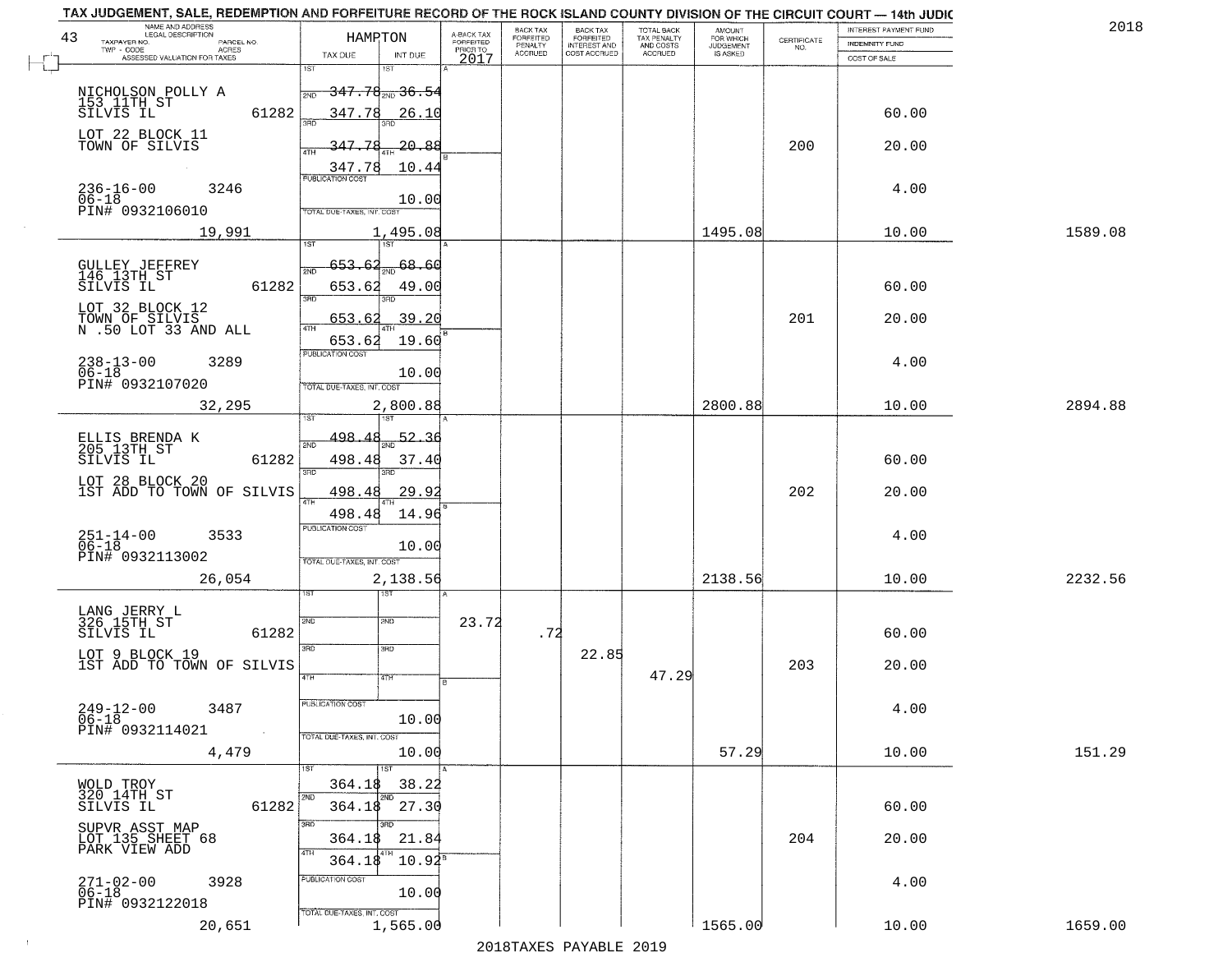|                                      |                                                  |                |                         | TAX JUDGEMENT, SALE, REDEMPTION AND FORFEITURE RECORD OF THE ROCK ISLAND COUNTY DIVISION OF THE CIRCUIT COURT — 14th JUDICIAL CIRCUIT OF ILLINOIS 2018                                                                              |                                                                                                  |                                   |                                 |                                                                        |
|--------------------------------------|--------------------------------------------------|----------------|-------------------------|-------------------------------------------------------------------------------------------------------------------------------------------------------------------------------------------------------------------------------------|--------------------------------------------------------------------------------------------------|-----------------------------------|---------------------------------|------------------------------------------------------------------------|
| 43                                   | BY WHOM<br>PURCHASED                             | RATE<br>$\%$   | HAMPTON<br>DATE OF SALE | SUBSEQUENT TAXES PAID, FEES, AND TIME EXTENSION                                                                                                                                                                                     | TOTAL DUE<br>TO REDEEM<br>FROM SALE                                                              | BY WHOM REDEEMED                  | DATE OF REDEMP-<br>TION OR DEED | RECEIVED REDEMPTION                                                    |
|                                      |                                                  | BID            |                         |                                                                                                                                                                                                                                     | LESS<br>COUNTY CLERK FEE                                                                         |                                   | <b>MO</b><br>DAY<br><b>YEAR</b> | MONEY IN FULL<br>$\mathbf{r}$                                          |
| -1                                   | PIN# 0932106010<br>GRANITE LLEN GROUP LLC        | 00             |                         | $[04/29/2020 \t\t Time Ext & incl 04/29/2020 \t\t Take Notice Free 11/29/2021 Subs paid 12/27/2019 12/01/2020 Subs paid 12/01/2020$                                                                                                 | 12/15/2022<br>120.95<br>1,527.03<br>1,500.72                                                     |                                   |                                 | 1                                                                      |
| PIN# 0932107020<br>$\overline{2}$    | INTEGRITY INVESTMENT FUND LLC                    | 00             | 12/27/2019              |                                                                                                                                                                                                                                     |                                                                                                  |                                   |                                 | Certificate<br>Returned<br>$\overline{2}$<br>& Cancelled<br>03/18/2020 |
|                                      |                                                  |                |                         |                                                                                                                                                                                                                                     |                                                                                                  | 2,894.88<br>160.00 JEFFREY GULLEY | 01/21/2020                      | Karen Kinney                                                           |
| 3                                    | PIN# 0932113002<br>GRANITE LIEN GROUP LLC        | 0 <sub>0</sub> |                         | $[04/29/2020 \t\t Time Ext & incl 04/29/2020 \t\t Take Notice Free 11/29/2021 Subs paid 12/27/2019 12/01/2020 Subs paid 13/2019]$                                                                                                   | 12/15/2022<br>20.95<br>2,237.38<br>2,203.88                                                      |                                   |                                 | 3                                                                      |
| PIN# 0932114021<br>RICO TRUSTEE<br>4 |                                                  | 18             | 12/27/2019              | 04/06/2020 Time Ext & incl<br>04/06/2020 Take Notice Fee<br>00/00/00000 Take Notice Fee<br>03/17/2022 Circuit Clerks Fee<br>03/17/2022 Sheriffs Fee<br>04/01/2022 Bublication Fee<br>11/23/2021 Subs paid<br>$11/30/2020$ Subs paid | $\begin{array}{r} 07/22/2022\\220.95\\355.00\\34.76\\77.24\\79.8\\79.8\\8 \end{array}$<br>724.09 |                                   |                                 | 4                                                                      |
| 5                                    | PIN# 0932122018<br>INTEGRITY INVESTMENT FUND LLC | 0 <sub>0</sub> | 12/27/2019              | 04/29/2020 Time Ext & incl<br>04/29/2020 Take Notice Fee<br>11/30/2020 Subs paid                                                                                                                                                    | $12/15/2022$<br>20.95<br>1,884.51                                                                |                                   |                                 | Certificate<br>Returned<br>& Cancelled 5<br>03/05/2021                 |
|                                      |                                                  |                |                         |                                                                                                                                                                                                                                     |                                                                                                  | 3,790.60<br>160.00 BRANDY WOLD    | 02/08/2021                      | Karen Kinney                                                           |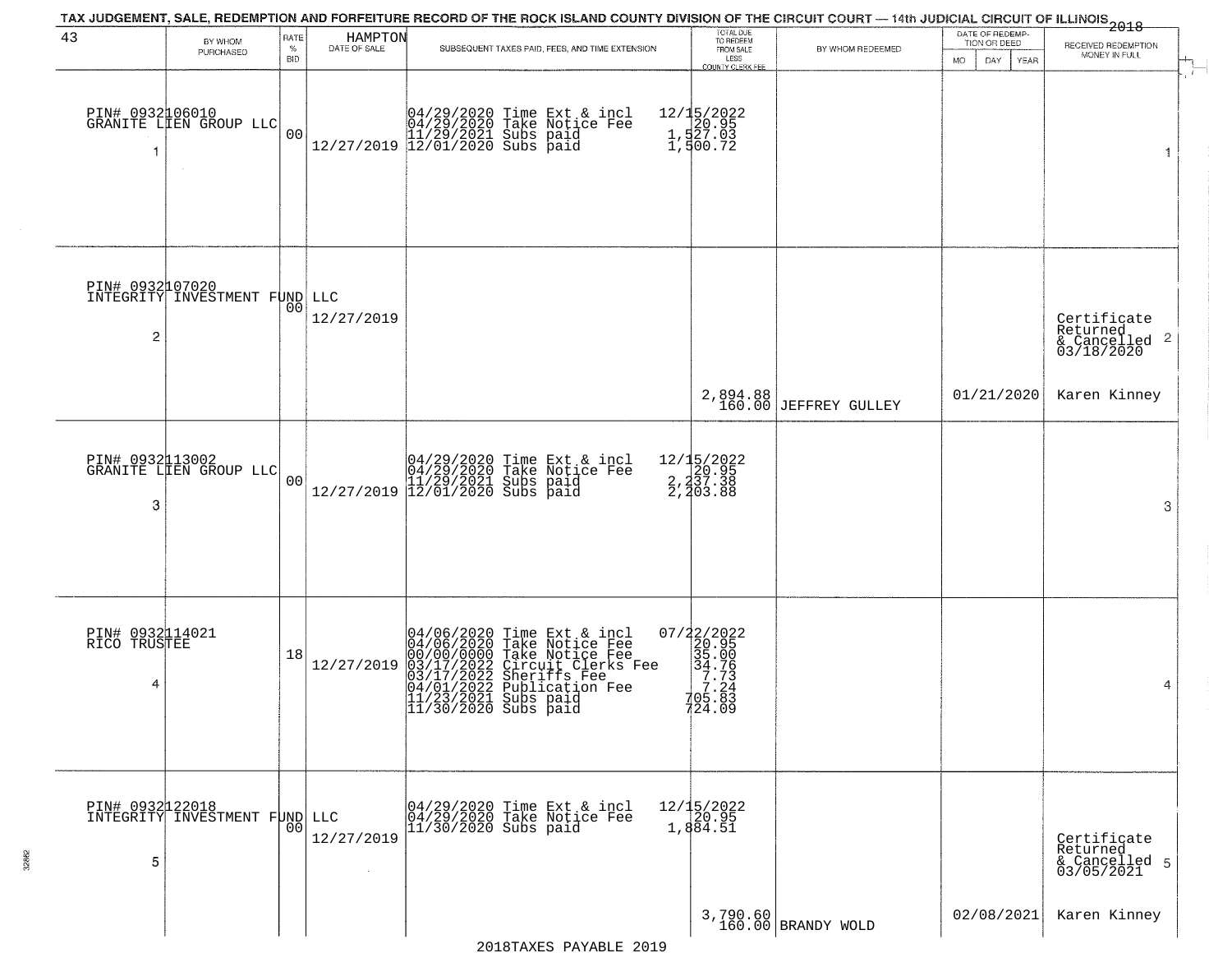| 2018    | INTEREST PAYMENT FUND |                                                                 | <b>AMOUNT</b><br>FOR WHICH | TOTAL BACK                          | <b>BACK TAX</b><br><b>FORFEITED</b> | BACK TAX<br><b>FORFEITED</b> | A-BACK TAX                   | HAMPTON                                                             | NAME AND ADDRESS<br>LEGAL DESCRIPTION                                               |
|---------|-----------------------|-----------------------------------------------------------------|----------------------------|-------------------------------------|-------------------------------------|------------------------------|------------------------------|---------------------------------------------------------------------|-------------------------------------------------------------------------------------|
|         | INDEMNITY FUND        | $\begin{array}{c} \text{CERTIFICATE} \\ \text{NO.} \end{array}$ | JUDGEMENT                  | TAX PENALTY<br>AND COSTS<br>ACCRUED | INTEREST AND<br>COST ACCRUED        | PENALTY<br>ACCRUED           | <b>FORFEITED</b><br>PRIOR TO |                                                                     | TAXPAYER NO.<br>PARCEL NO.<br>TWP - CODE<br><b>ACRES</b>                            |
|         | COST OF SALE          |                                                                 |                            |                                     |                                     |                              | 2017                         | TAX DUE<br>INT DUE                                                  | ASSESSED VALUATION FOR TAXES                                                        |
|         | 60.00                 |                                                                 |                            |                                     |                                     |                              |                              | 1ST<br>1ST<br>2ND<br>2ND<br>1078.02<br>80.85                        | KING IAN MICHAEL<br>902_12TH_ST<br>SILVIS IL<br>61282                               |
|         | 20.00                 | 205                                                             |                            |                                     |                                     |                              |                              | 1078.02<br><u>64.68</u><br>1078.02<br>32.34                         | LOT 51<br>INDIAN HILLS ADD                                                          |
|         | 4.00                  |                                                                 |                            |                                     |                                     |                              |                              | PUBLICATION COST<br>10.00<br>TOTAL DUE-TAXES, INT. COST             | 6361<br>$398 - 10 - 00$<br>$06 - 18$<br>PIN# 0932308013                             |
| 3515.93 | 10.00                 |                                                                 | 3421.93                    |                                     |                                     |                              |                              | 3,421.93                                                            | 43,369                                                                              |
|         | 60.00                 |                                                                 |                            |                                     |                                     |                              |                              | 1ST <sup>-</sup><br>1ST<br>2ND<br>2ND                               | MANNING RICK<br>102 BRAKESHOE CT<br>61244<br>EAST MOLINE IL                         |
|         | 20.00                 | 206                                                             |                            |                                     |                                     |                              |                              | 3RD<br>3RD<br>539.8<br>32.40<br>16.20<br>539.8                      | LOTS 6-8 BLOCK 7<br>EAST ROCK ISLAND<br>E 25 FT OF L 5 ALL<br>& VAC ALY & RD ADJ TO |
|         | 4.00                  |                                                                 |                            |                                     |                                     |                              |                              | PUBLICATION COST<br>10.00<br>TOTAL DUE-TAXES, INT. COST             | 276-06-20<br>06-22<br>$4030 - 1$<br>PIN# 0933106001                                 |
| 1232.34 | 10.00                 |                                                                 | 1138.34                    |                                     |                                     |                              |                              | 1,138.34                                                            | 28,553                                                                              |
|         | 60.00                 |                                                                 |                            |                                     |                                     |                              |                              | 598.11<br>62.<br>-79<br>2ND<br>598.11<br>44.8!<br>3RD<br>3RD        | DRAPER SANDRA K<br>5067 COURTLAND RD<br>34608<br>SPRING HILL FL                     |
|         | 20.00                 | 207                                                             |                            |                                     |                                     |                              |                              | 598.1<br>35.88<br>17.94<br>598.11                                   | SUPVR ASST MAP<br>LOT 208 SHEET 73                                                  |
|         | 4.00                  |                                                                 |                            |                                     |                                     |                              |                              | <b>PUBLICATION COST</b><br>10.00<br>TOTAL OUE-TAXES, INT. COST      | $107 - 16 - 30$<br>06-16<br>$807 - 2$<br>1.300<br>PIN# 0933200005                   |
| 2657.90 | 10.00                 |                                                                 | 2563.90                    |                                     |                                     |                              |                              | 2,563.90                                                            | 30,758                                                                              |
|         | 60.00                 |                                                                 |                            |                                     |                                     |                              |                              | <u> 128.67</u><br>13.5<br>2ND<br>128.6<br>9.65<br>3RD<br>3RD        | VANDECASTEELE STEPHEN L<br>16720 10TH AVE<br>EAST MOLINE IL<br>61244                |
|         | 20.00                 | 208                                                             |                            |                                     |                                     |                              |                              | 128.67<br>7.72<br>128.67<br>3.86                                    | LOT 45<br>BROTMANS HAMPTON TOWNSHIP<br>SUB DIV                                      |
|         | 4.00                  |                                                                 |                            |                                     |                                     |                              |                              | PUBLICATION COST<br>10.00<br>TOTAL DUE-TAXES, INT. COST             | $366 - 01 - 00$<br>06-40<br>5693<br>PIN# 0933202043                                 |
| 653.42  | 10.00                 |                                                                 | 559.42                     |                                     |                                     |                              |                              | 559.4<br>1ST<br>1ST                                                 | 16,902                                                                              |
|         | 60.00                 |                                                                 |                            |                                     |                                     | 239.82                       | 1071.24                      | 28.77<br>273.73<br>2ND<br>2ND<br>20.55<br>273.73                    | MINOR BRYAN D<br>5028 180TH ST N<br>EAST MOLINE IL<br>61244                         |
|         | 20.00                 | 209                                                             |                            | 6753.13                             | 1642.35                             |                              |                              | 3RD<br>अँग<br>273.73<br>16.44<br>4TH<br>4TH<br>$8.22^{B}$<br>273.73 | LOT 69<br>BROTMANS HAMPTON TOWNSHIP<br>SUBD                                         |
|         | 4.00                  |                                                                 |                            |                                     |                                     |                              | $14 - 15 + 16$<br>3799.72    | PUBLICATION COST<br>10.00                                           | 5717<br>367-03-00<br>06-40<br>PIN# 0933202067                                       |
|         |                       |                                                                 |                            |                                     |                                     |                              |                              | TOTAL DUE-TAXES, INT. COST                                          |                                                                                     |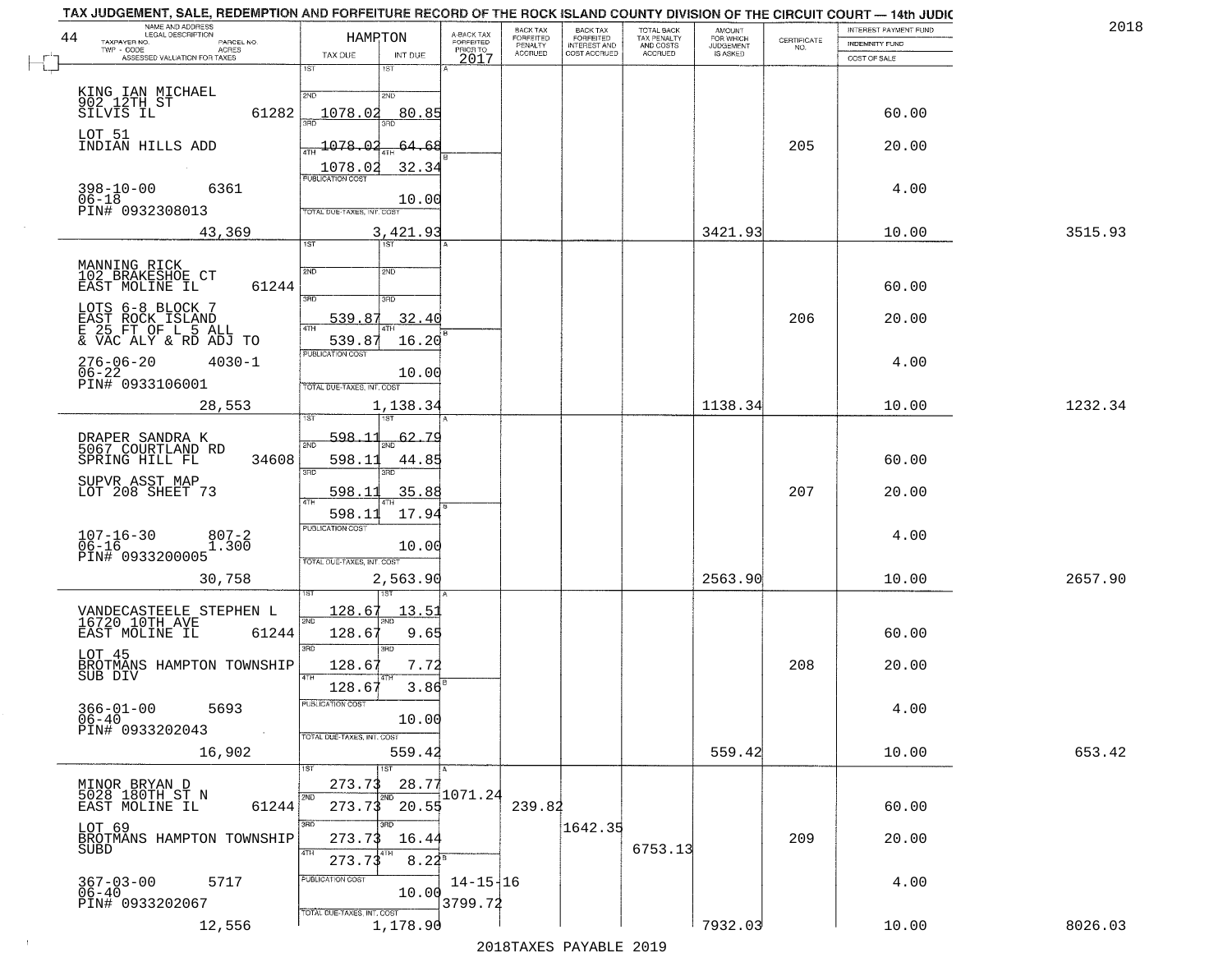| 44                                        |                                                   | RATE               | HAMPTON      | TAX JUDGEMENT, SALE, REDEMPTION AND FORFEITURE RECORD OF THE ROCK ISLAND COUNTY DIVISION OF THE CIRCUIT COURT — 14th JUDICIAL CIRCUIT OF ILLINOIS 2018                                                                           | TOTAL DUE                                                                                                |                                 | DATE OF REDEMP-                          |                                                        |
|-------------------------------------------|---------------------------------------------------|--------------------|--------------|----------------------------------------------------------------------------------------------------------------------------------------------------------------------------------------------------------------------------------|----------------------------------------------------------------------------------------------------------|---------------------------------|------------------------------------------|--------------------------------------------------------|
|                                           | BY WHOM<br>PURCHASED                              | $\%$<br><b>BID</b> | DATE OF SALE | SUBSEQUENT TAXES PAID, FEES, AND TIME EXTENSION                                                                                                                                                                                  | TO REDEEM<br>FROM SALE<br>LESS                                                                           | BY WHOM REDEEMED                | TION OR DEED<br><b>MO</b><br>DAY<br>YEAR | RECEIVED REDEMPTION<br>MONEY IN FULL                   |
| 1                                         | PIN# 0932808013<br>INTEGRITY INVESTMENT FUND LLC  | 0 <sub>0</sub>     |              | LLC $04/29/2020$ Time Ext & incl<br>04/29/2020 Take Notice Fee<br>11/29/2021 Subs paid<br>12/27/2019 11/30/2020 Subs paid                                                                                                        | COUNTY CLERK FEE<br>12/15/2022<br>20.95<br>4,297.21<br>1,048.51                                          |                                 |                                          |                                                        |
| 2                                         | PIN# 0933106001<br>EQUITY ONE INVESTMENT FUND LLC |                    | 12/27/2019   | 01/22/2020 Time Ext & incl<br>01/22/2020 Take Notice Fee                                                                                                                                                                         | 07/13/2022<br>20.85                                                                                      |                                 |                                          | Certificate<br>Returned<br>& Cancelled 2<br>10/09/2020 |
|                                           |                                                   |                    |              |                                                                                                                                                                                                                                  |                                                                                                          | 1,253.19<br>160.00 RICK MANNING | 09/23/2020                               | Karen Kinney                                           |
| PIN# 0933200005<br>WESTERN SITES LLC<br>3 |                                                   | 0 <sub>0</sub>     | 12/27/2019   | 03/09/2020 Time Ext & incl<br>03/09/2020 Take Notice Fee<br>12/10/2021 Subs paid                                                                                                                                                 | 07/12/2022<br>2,376.76                                                                                   |                                 |                                          | 3                                                      |
| PIN# 0933202043<br>JICTB, INC<br>4        |                                                   | 16                 | 12/27/2019   | 02/12/2020 Time Ext & incl<br>02/13/2020 Take Notice Fee<br>12/03/2021 Subs paid                                                                                                                                                 | 12/06/2022<br>20.95<br>382.42                                                                            |                                 |                                          | Certificate<br>Returned<br>& Cancelled 4<br>04/08/2022 |
|                                           |                                                   |                    |              |                                                                                                                                                                                                                                  | $1,625.42$ VSG                                                                                           |                                 | 03/14/2022                               | Karen Kinney                                           |
| PIN# 0933202067<br>RICO TRUSTEE<br>5      |                                                   | 18                 | 12/27/2019   | 04/06/2020 Time Ext & incl<br>04/06/2020 Take Notice Fee<br>00/00/0000 Take Notice Fee<br>03/17/2022 Circuit Clerks Fee<br>03/17/2022 Subritis Fee<br>04/01/2022 Publication Fee<br>11/23/2021 Subs paid<br>11/30/2020 Subs paid | $\begin{smallmatrix} 07/22/2022\\ 20.95\\ 35.00\\ 34.75\\ 22.39\\ 1\\ 135.13\\ 995.40 \end{smallmatrix}$ |                                 |                                          | 5                                                      |
|                                           |                                                   |                    |              | 2018TAXES PAYABLE 2019                                                                                                                                                                                                           |                                                                                                          |                                 |                                          |                                                        |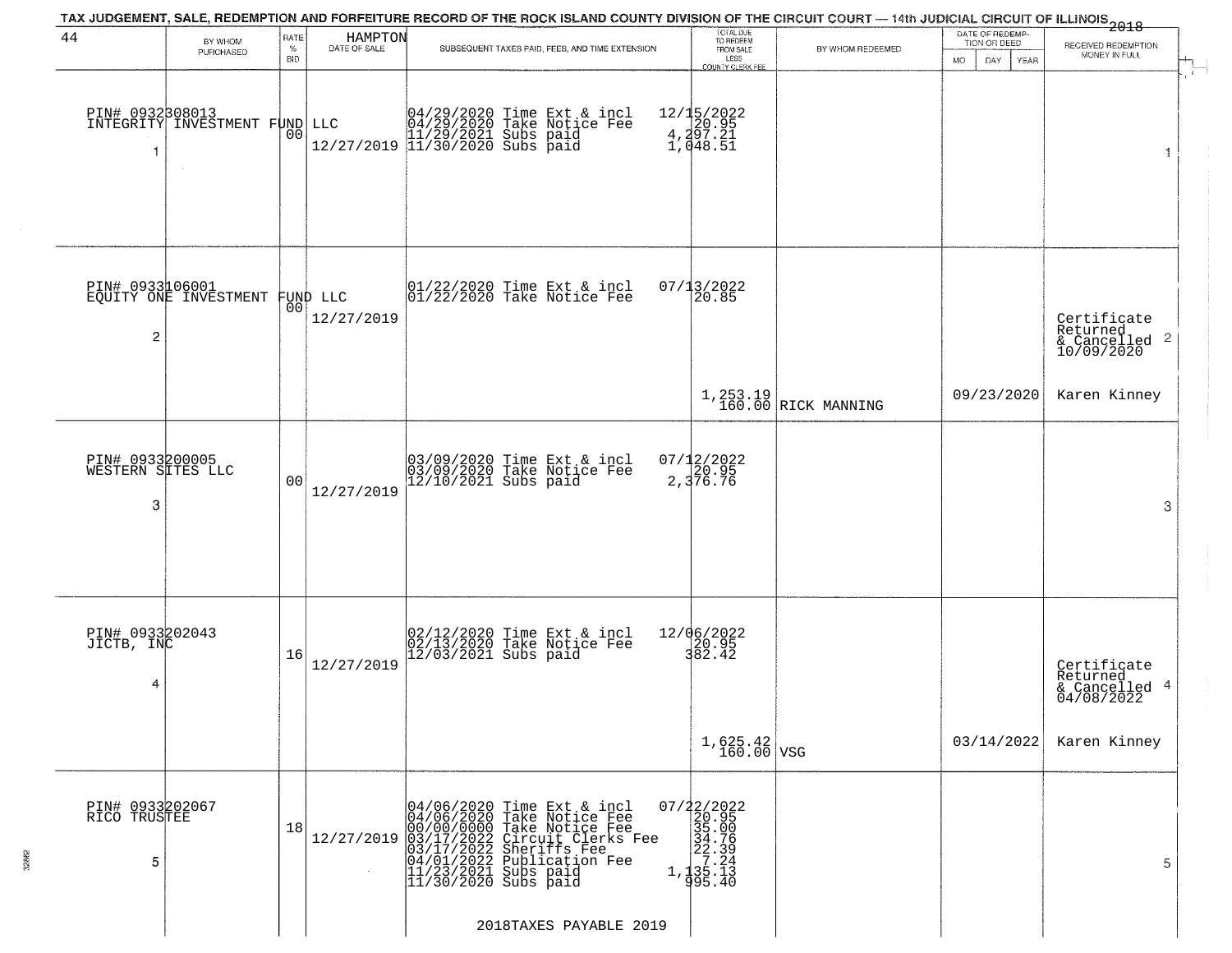|         | INTEREST PAYMENT FUND                 |                                                                 | AMOUNT<br>FOR WHICH<br>JUDGEMENT | TOTAL BACK<br>TAX PENALTY<br>AND COSTS | BACK TAX<br>FORFEITED<br>INTEREST AND | BACK TAX<br>FORFEITED<br>PENALTY |                                             |               | HAMPTON                           | PARCEL NO.    | <b>LEGAL DESCRIPTION</b><br>TAXPAYER NO.                                 |
|---------|---------------------------------------|-----------------------------------------------------------------|----------------------------------|----------------------------------------|---------------------------------------|----------------------------------|---------------------------------------------|---------------|-----------------------------------|---------------|--------------------------------------------------------------------------|
|         | <b>INDEMNITY FUND</b><br>COST OF SALE | $\begin{array}{c} \text{CERTIFICATE} \\ \text{NO.} \end{array}$ | IS ASKED                         | ACCRUED                                | COST ACCRUED                          | <b>ACCRUED</b>                   | A-BACK TAX<br>FORFEITED<br>PRIOR TO<br>2017 | INT DUE       | TAX DUE                           |               | - CODE<br>- CODE ACRES<br>- ASSESSED VALUATION FOR TAXES<br>$TWP - CODE$ |
|         |                                       |                                                                 |                                  |                                        |                                       |                                  |                                             | 18T           | 1ST                               |               |                                                                          |
|         |                                       |                                                                 |                                  |                                        |                                       |                                  |                                             | 2ND           | 2ND                               |               | PLUMB MARTIN D                                                           |
|         | 60.00                                 |                                                                 |                                  |                                        |                                       |                                  |                                             |               |                                   | 61282         | 416 PLEASANT AVE<br>SILVIS IL                                            |
|         |                                       |                                                                 |                                  |                                        |                                       |                                  |                                             | 3RD           | 3RD                               |               | LOT 27                                                                   |
|         | 20.00                                 | 210                                                             |                                  |                                        |                                       |                                  |                                             | -26.88        | 448<br>ഥ<br>4TH                   |               | DANIELS ADD TO CARBON<br>CLIFF                                           |
|         |                                       |                                                                 |                                  |                                        |                                       |                                  |                                             | 13.44         | 448.02<br><b>PUBLICATION COST</b> |               |                                                                          |
|         | 4.00                                  |                                                                 |                                  |                                        |                                       |                                  |                                             | 10.00         |                                   | 5633          | $363 - 03 - 00$<br>06-29                                                 |
|         |                                       |                                                                 |                                  |                                        |                                       |                                  |                                             |               | TOTAL DUE-TAXES, INT. COST        |               | PIN# 0933302017                                                          |
| 1040.36 | 10.00                                 |                                                                 | 946.36                           |                                        |                                       |                                  |                                             | 946.36<br>1ST | 1ST                               | 20,551        |                                                                          |
|         |                                       |                                                                 |                                  |                                        |                                       |                                  |                                             |               |                                   |               |                                                                          |
|         | 60.00                                 |                                                                 |                                  |                                        |                                       |                                  |                                             | 2ND           | 2ND                               | 61244         | ZANTOW CHRISTINE<br>710 ALLEN ST<br>EAST MOLINE IL                       |
|         |                                       |                                                                 |                                  |                                        |                                       |                                  |                                             | 3RD           | $3\overline{BD}^-$                |               | LOT 28                                                                   |
|         | 20.00                                 | 211                                                             |                                  |                                        |                                       |                                  |                                             | 27.44         | 457.24<br>47H                     |               | DANIELS ADD TO CARBON<br><b>CLIFF</b>                                    |
|         |                                       |                                                                 |                                  |                                        |                                       |                                  |                                             | 13.72         | 457.24                            |               |                                                                          |
|         | 4.00                                  |                                                                 |                                  |                                        |                                       |                                  |                                             |               | PUBLICATION COST                  | 5634          | $363 - 04 - 00$                                                          |
|         |                                       |                                                                 |                                  |                                        |                                       |                                  |                                             | 10.00         | TOTAL DUE-TAXES, INT. COST        |               | $06 - 29$<br>PIN# 0933302019                                             |
| 1059.64 | 10.00                                 |                                                                 | 965.64                           |                                        |                                       |                                  |                                             | 965.64        |                                   | 26,974        |                                                                          |
|         |                                       |                                                                 |                                  |                                        |                                       |                                  |                                             |               | īst                               |               |                                                                          |
|         |                                       |                                                                 |                                  |                                        |                                       |                                  |                                             | 2ND           | 2ND                               |               | ZANTOW CHRISTINE<br>710 ALLEN ST                                         |
|         | 60.00                                 |                                                                 |                                  |                                        |                                       |                                  |                                             | 3RD           | 3RD                               | 61244         | EAST MOLINE IL                                                           |
|         | 20.00                                 | 212                                                             |                                  |                                        |                                       |                                  |                                             | 5.20          | 86.44                             |               | LOT 29<br>DANIELS ADD TO CARBON                                          |
|         |                                       |                                                                 |                                  |                                        |                                       |                                  |                                             | 2.60          | 4TH<br>86.44                      |               | CLIFF                                                                    |
|         | 4.00                                  |                                                                 |                                  |                                        |                                       |                                  |                                             |               | <b>PUBLICATION COST</b>           | 5635          |                                                                          |
|         |                                       |                                                                 |                                  |                                        |                                       |                                  |                                             | 10.00         |                                   |               | 363-05-00<br>06-29<br>PIN# 0933302021                                    |
| 284.68  | 10.00                                 |                                                                 | 190.68                           |                                        |                                       |                                  |                                             | 190.68        | TOTAL OUE-TAXES, INT. COST        | 3,965         |                                                                          |
|         |                                       |                                                                 |                                  |                                        |                                       |                                  |                                             |               |                                   |               |                                                                          |
|         |                                       |                                                                 |                                  |                                        |                                       |                                  |                                             | <b>IND</b>    | 3.9<br>2ND                        |               | HUBBS JOEL                                                               |
|         | 60.00                                 |                                                                 |                                  |                                        |                                       |                                  |                                             | .30           | 3.9                               | 61244         | PO BOX 652<br>EAST MOLINE IL                                             |
|         |                                       |                                                                 |                                  |                                        |                                       |                                  |                                             | 3BD           | 3RD                               |               | SUPVR ASST MAP                                                           |
|         | 20.00                                 | 213                                                             |                                  |                                        |                                       |                                  |                                             | .24<br>41 P   | 3.93<br><b>4TH</b>                |               | LOT 404 SHEET 75<br>MURPHYS 1ST ADD                                      |
|         |                                       |                                                                 |                                  |                                        |                                       |                                  |                                             | .12           | 3.93<br>PUBLICATION COST          |               |                                                                          |
|         | 4.00                                  |                                                                 |                                  |                                        |                                       |                                  |                                             | 10.00         |                                   | 5157<br>6.000 | $333 - 22 - 00$<br>$06 - 29$                                             |
|         |                                       |                                                                 |                                  |                                        |                                       |                                  |                                             |               | TOTAL DUE-TAXES, INT. COST        |               | PIN# 0933400005                                                          |
| 120.80  | 10.00                                 |                                                                 | 26.80                            |                                        |                                       |                                  |                                             | 26.80         |                                   | 180           | FARM                                                                     |
|         |                                       |                                                                 |                                  |                                        |                                       |                                  |                                             | ١S٦<br>13.58  | 129.27                            |               | HUBBS JOEL                                                               |
|         | 60.00                                 |                                                                 |                                  |                                        |                                       |                                  |                                             | 9.70          | 2ND<br>129.2                      | 61244         | PO BOX 652<br>EAST MOLINE IL                                             |
|         |                                       |                                                                 |                                  |                                        |                                       |                                  |                                             | 3RD           | 3RD                               |               |                                                                          |
|         | 20.00                                 | 214                                                             |                                  |                                        |                                       |                                  |                                             | 7.76          | 129.27                            |               | SUPVR ASST MAP<br>LOT 407 SHEET 75                                       |
|         |                                       |                                                                 |                                  |                                        |                                       |                                  |                                             | $3.88^{8}$    | 4TH<br>129.27                     |               |                                                                          |
|         | 4.00                                  |                                                                 |                                  |                                        |                                       |                                  |                                             |               | PUBLICATION COST                  | 803<br>36.560 | $107 - 09 - 00$<br>06-16                                                 |
|         |                                       |                                                                 |                                  |                                        |                                       |                                  |                                             | 10.00         |                                   |               | PIN# 0933400006                                                          |
|         | 10.00                                 |                                                                 | 562.00                           |                                        |                                       |                                  |                                             | 562.00        | TOTAL DUE-TAXES, INT. COST        |               |                                                                          |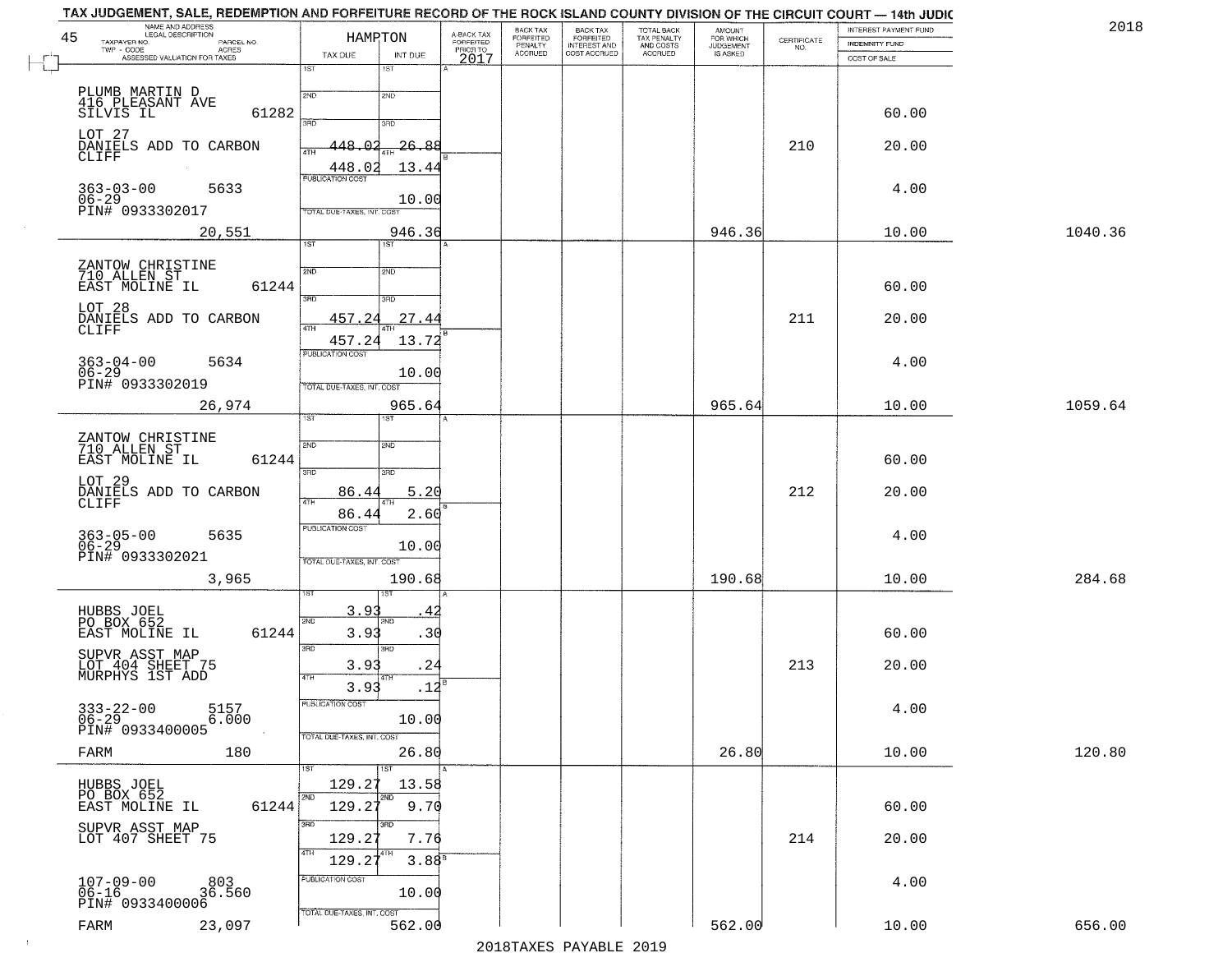| 45                                 | BY WHOM                                   | RATE               | HAMPTON<br>DATE OF SALE | TAX JUDGEMENT, SALE, REDEMPTION AND FORFEITURE RECORD OF THE ROCK ISLAND COUNTY DIVISION OF THE CIRCUIT COURT — 14th JUDICIAL CIRCUIT OF ILLINOIS 2018 | TOTAL DUE<br>TO REDEEM                |                                                                        | DATE OF REDEMP-<br>TION OR DEED | RECEIVED REDEMPTION                                                    |
|------------------------------------|-------------------------------------------|--------------------|-------------------------|--------------------------------------------------------------------------------------------------------------------------------------------------------|---------------------------------------|------------------------------------------------------------------------|---------------------------------|------------------------------------------------------------------------|
|                                    | PURCHASED                                 | $\%$<br><b>BID</b> |                         | SUBSEQUENT TAXES PAID, FEES, AND TIME EXTENSION                                                                                                        | FROM SALE<br>LESS<br>COUNTY CLERK FEE | BY WHOM REDEEMED                                                       | <b>MO</b><br>DAY<br>YEAR        | MONEY IN FULL                                                          |
|                                    | PIN# 0933302017<br>GRANITE LIEN GROUP LLC | 0 <sub>0</sub>     | 12/27/2019              | 04/29/2020 Time Ext & incl<br>04/29/2020 Take Notice Fee                                                                                               | $12/15/2022$<br>20.95                 |                                                                        |                                 | Certificate<br>Returned<br>& Cancelled<br>02/03/2022                   |
|                                    |                                           |                    |                         |                                                                                                                                                        |                                       | $1,061.31$ MARTIN D PLUM                                               | 01/04/2022                      | Karen Kinney                                                           |
| PIN# 0933302019<br>$\overline{2}$  | INTEGRITY INVESTMENT FUND LLC             | 00                 | 12/27/2019              |                                                                                                                                                        |                                       |                                                                        |                                 | Certificate<br>Returned<br>$\overline{c}$<br>& Cancelled<br>06/18/2020 |
|                                    |                                           |                    |                         |                                                                                                                                                        |                                       | $1,059.64$<br>160.00 CHRISTINE ZANTOW                                  | 03/05/2020                      | Karen Kinney                                                           |
| 3                                  | PIN# 0933302021<br>GRANITE LIEN GROUP LLC | 0 <sub>0</sub>     | 12/27/2019              |                                                                                                                                                        |                                       |                                                                        |                                 | Certificate<br>Returned<br>3<br>& Cancelled<br>06/18/2020              |
|                                    |                                           |                    |                         |                                                                                                                                                        |                                       | 284.68<br>160.00 CHRISTINE ZANTOW                                      | 03/19/2020                      | Karen Kinney                                                           |
| 4                                  | PIN# 0933400005<br>GRANITE LIEN GROUP LLC | 0 <sub>0</sub>     | 12/27/2019              | 04/29/2020 Time Ext & incl<br>04/29/2020 Take Notice Fee                                                                                               | 12/15/2022<br>$\overline{20.95}$      |                                                                        |                                 | Certificate<br>Returned<br>4<br>& Cancelled<br>09/10/2020              |
|                                    |                                           |                    |                         |                                                                                                                                                        |                                       | $141.75$<br>160.00 NASH NASH BEAN & FORD ATT                           |                                 | Karen Kinney                                                           |
| PIN# 0933400006<br>JICTB, INC<br>5 |                                           | 0 <sub>0</sub>     | 12/27/2019              | 02/12/2020 Time Ext & incl<br>02/13/2020 Take Notice Fee                                                                                               | 12/06/2022<br>20.95                   |                                                                        |                                 | Certificate<br>Returned<br>& Cancelled 5<br>05/08/2020                 |
|                                    |                                           |                    |                         |                                                                                                                                                        |                                       | $\begin{array}{c c} 676.95 \\ 160.00 \end{array}$ ESTATE OF JOEL HUBBS | 04/06/2020                      | Karen Kinney                                                           |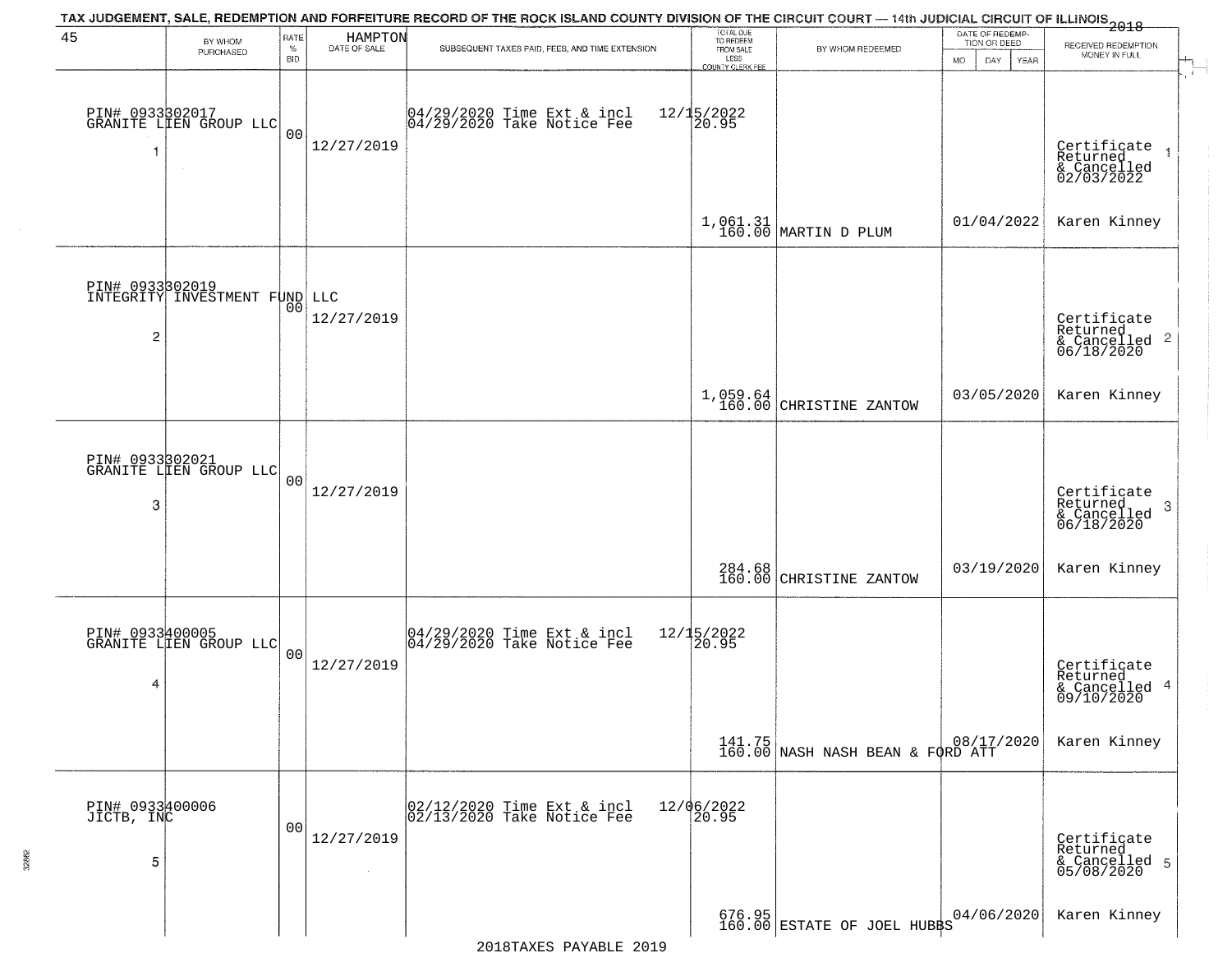| NAME AND ADDRESS<br>LEGAL DESCRIPTION<br>46<br>TAXPAYER NO.<br>PARCEL NO. | HAMPTON                                                 | A-BACK TAX<br><b>FORFEITED</b> | <b>BACK TAX</b><br>FORFEITED | <b>BACK TAX</b><br><b>FORFEITED</b> | TOTAL BACK                          | <b>AMOUNT</b>                      | CERTIFICATE | INTEREST PAYMENT FUND                 | 201     |
|---------------------------------------------------------------------------|---------------------------------------------------------|--------------------------------|------------------------------|-------------------------------------|-------------------------------------|------------------------------------|-------------|---------------------------------------|---------|
| TWP - CODE<br><b>ACRES</b><br>ASSESSED VALUATION FOR TAXES                | TAX DUE<br>INT DUE                                      | PRIOR TO<br>2017               | PENALTY<br><b>ACCRUED</b>    | INTEREST AND<br>COST ACCRUED        | TAX PENALTY<br>AND COSTS<br>ACCRUED | FOR WHICH<br>JUDGEMENT<br>IS ASKED | NO.         | <b>INDEMNITY FUND</b><br>COST OF SALE |         |
|                                                                           | 1ST<br>181                                              |                                |                              |                                     |                                     |                                    |             |                                       |         |
| HUBBS JOEL<br>PO BOX 652                                                  | <del>30.96<sub>2ND</sub> 3.22</del><br>2ND              |                                |                              |                                     |                                     |                                    |             |                                       |         |
| EAST MOLINE IL<br>61244                                                   | 30.96<br>2.30<br>ïЯñ<br>3BD                             |                                |                              |                                     |                                     |                                    |             | 60.00                                 |         |
| SUPVR ASST MAP<br>LOT 302 SHEET 76                                        | $30 -$                                                  |                                |                              |                                     |                                     |                                    | 215         | 20.00                                 |         |
|                                                                           | 4TH<br>30.96<br>92                                      |                                |                              |                                     |                                     |                                    |             |                                       |         |
| $108 - 22 - 00$<br>818<br>$06 - 16$<br>40.000<br>PIN# 0934300002          | PUBLICATION COST<br>10.00<br>TOTAL DUE-TAXES, INT. COST |                                |                              |                                     |                                     |                                    |             | 4.00                                  |         |
| 1,592<br>FARM                                                             | 142.12                                                  |                                |                              |                                     |                                     | 142.12                             |             | 10.00                                 | 236.12  |
|                                                                           | 1ST<br>1ST                                              |                                |                              |                                     |                                     |                                    |             |                                       |         |
| MERRILL TIMOTHY G<br>407 4TH ST<br>COLONA IL<br>61244                     | 46.4<br><u>مو</u><br>2ND<br>46.46<br>3.50<br>3BD        |                                |                              |                                     |                                     |                                    |             | 60.00                                 |         |
| LOT 8<br>VERGANE & BRUCE                                                  | 2.80<br>46.4                                            |                                |                              |                                     |                                     |                                    | 216         | 20.00                                 |         |
| ROCK RIVER SUMMER EST                                                     | 47H<br>46.46<br>1.40                                    |                                |                              |                                     |                                     |                                    |             |                                       |         |
| $640 - 51 - 00$<br>8392<br>$06 - 16$                                      | PUBLICATION COST<br>10.00                               |                                |                              |                                     |                                     |                                    |             | 4.00                                  |         |
| PIN# 0936101008                                                           | TOTAL DUE-TAXES, INT. COST                              |                                |                              |                                     |                                     |                                    |             |                                       |         |
| 2,389                                                                     | 208.44                                                  |                                |                              |                                     |                                     | 208.44                             |             | 10.00                                 | 302.44  |
| LANG SUSAN M<br>502 MANSUR AVE                                            | <u>634.79</u><br>66.64<br>2ND                           |                                |                              |                                     |                                     |                                    |             |                                       |         |
| 61244<br>EAST MOLINE IL                                                   | 634.79<br>47.60                                         |                                |                              |                                     |                                     |                                    |             | 60.00                                 |         |
| SUPVR ASST MAP<br>LOT 100 SHEET 3<br>CLIFF HEIGHTS 1ST ADD                | 3RD<br>3RD<br>634.79<br>38.08                           |                                |                              |                                     |                                     |                                    | 217         | 20.00                                 |         |
|                                                                           | 4TH<br>19.04<br>634.79                                  |                                |                              |                                     |                                     |                                    |             |                                       |         |
| 5783                                                                      | <b>PUBLICATION COST</b>                                 |                                |                              |                                     |                                     |                                    |             | 4.00                                  |         |
| $370 - 03 - 00$<br>06-29<br>PIN# 1804100001                               | 10.00<br>TOTAL OUE-TAXES, INT. COST                     |                                |                              |                                     |                                     |                                    |             |                                       |         |
| 35,118                                                                    | 2,720.52                                                |                                |                              |                                     |                                     | 2720.52                            |             | 10.00                                 | 2814.52 |
|                                                                           |                                                         |                                |                              |                                     |                                     |                                    |             |                                       |         |
| SNYDER KELLY/RAY TRUST<br>210 1ST ST<br>52731<br>CHARLOTTE IA             | 2ND<br>2ND                                              |                                |                              |                                     |                                     |                                    |             | 60.00                                 |         |
| LOT 5                                                                     | 3RD<br>3RD                                              |                                |                              |                                     |                                     |                                    |             |                                       |         |
| CLIFF HEIGHTS 1ST ADD<br>TO CARBON CLIFF                                  | 36.68<br>611.51                                         |                                |                              |                                     |                                     |                                    | 218         | 20.00                                 |         |
| $367 - 10 - 00$<br>5724                                                   | $611.51$ $18.34$ <sup>B</sup><br>PUBLICATION COST       |                                |                              |                                     |                                     |                                    |             | 4.00                                  |         |
| $06 - 29$<br>PIN# 1804101060<br>$\sim 10^{-1}$                            | 10.00                                                   |                                |                              |                                     |                                     |                                    |             |                                       |         |
| 34,050                                                                    | TOTAL DUE-TAXES, INT. COST<br>1,288.04                  |                                |                              |                                     |                                     | 1288.04                            |             | 10.00                                 | 1382.04 |
|                                                                           | $\overline{1}$ st<br><b>1ST</b>                         |                                |                              |                                     |                                     |                                    |             |                                       |         |
| FAUSER ANTHONY R<br>PO BOX 325<br>CARBON CLIFF IL<br>61239                | 233.62<br>24.50<br>$233.62^{2ND}$ 17.50<br>2ND          |                                |                              |                                     |                                     |                                    |             | 60.00                                 |         |
| LOT 26 BLOCK D                                                            | 3RD                                                     |                                |                              |                                     |                                     |                                    |             |                                       |         |
| AVONDALE                                                                  | 233.62<br>14.00<br>4TH                                  |                                |                              |                                     |                                     |                                    | 219         | 20.00                                 |         |
| 4286                                                                      | 7.00 <sup>B</sup><br>233.62<br>PUBLICATION COST         |                                |                              |                                     |                                     |                                    |             | 4.00                                  |         |
| 288-12-00<br>06-29<br>PIN# 1804105009                                     | 10.00                                                   |                                |                              |                                     |                                     |                                    |             |                                       |         |
| 10,716                                                                    | TOTAL DUE-TAXES, INT. COST<br>1,007.48                  |                                |                              |                                     |                                     | 1007.48                            |             | 10.00                                 | 1101.48 |

 $\sim 100$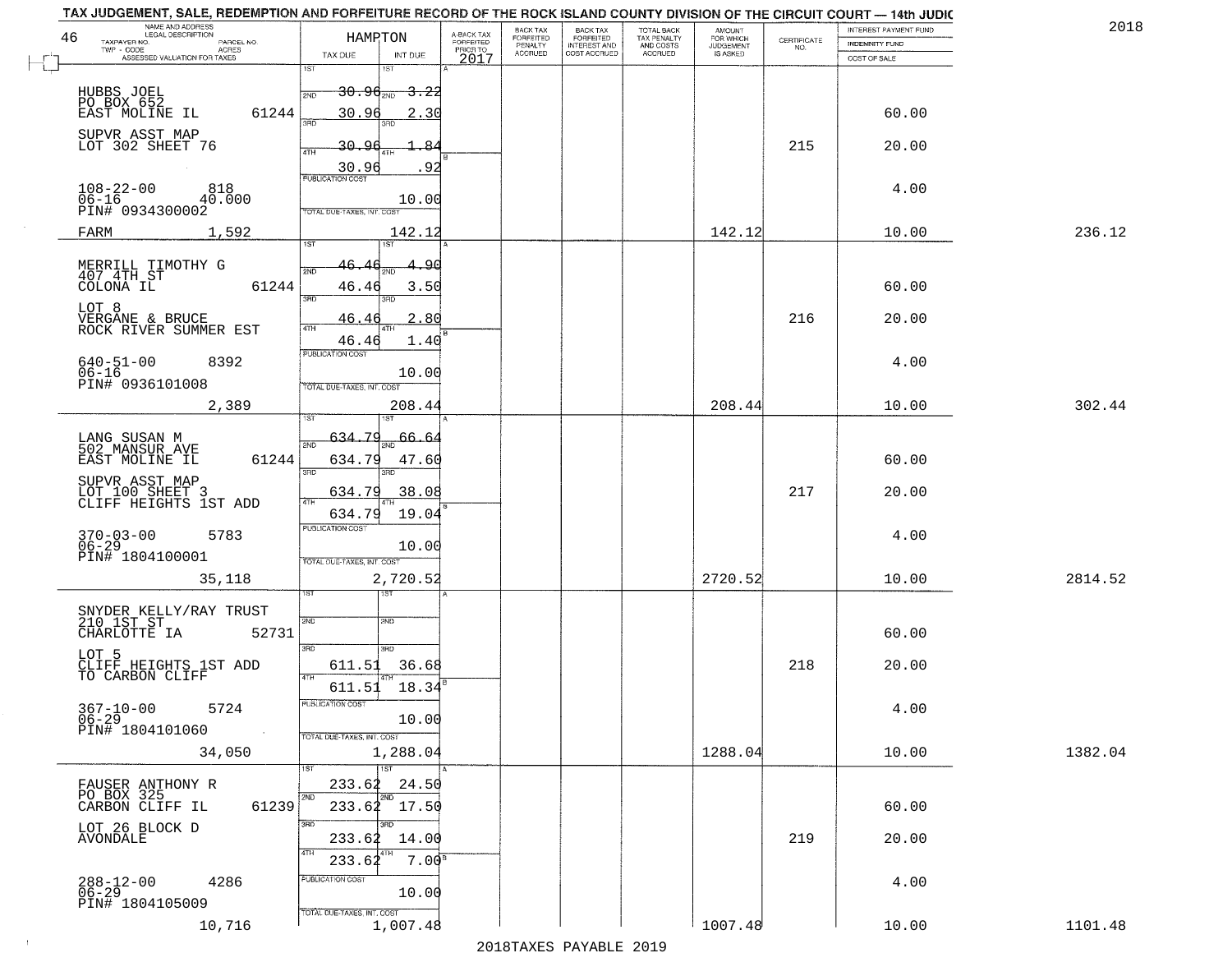|                                                   |                                                  |                            |                         | TAX JUDGEMENT, SALE, REDEMPTION AND FORFEITURE RECORD OF THE ROCK ISLAND COUNTY DIVISION OF THE CIRCUIT COURT — 14th JUDICIAL CIRCUIT OF ILLINOIS 2018 |                                                                        |                                                            |                                                        |                                                                    |
|---------------------------------------------------|--------------------------------------------------|----------------------------|-------------------------|--------------------------------------------------------------------------------------------------------------------------------------------------------|------------------------------------------------------------------------|------------------------------------------------------------|--------------------------------------------------------|--------------------------------------------------------------------|
| 46                                                | BY WHOM<br>PURCHASED                             | RATE<br>$\%$<br><b>BID</b> | HAMPTON<br>DATE OF SALE | SUBSEQUENT TAXES PAID, FEES, AND TIME EXTENSION                                                                                                        | TOTAL DUE<br>TO REDEEM<br>FROM SALE<br>LESS<br><b>COUNTY CLERK FEE</b> | BY WHOM REDEEMED                                           | DATE OF REDEMP-<br>TION OR DEED<br>MO.<br>DAY.<br>YEAR | RECEIVED REDEMPTION<br>MONEY IN FULL                               |
| PIN# 0934800002<br>REALTAX DEV LT'D               |                                                  | 00                         | 12/27/2019              | 01/31/2020 Time Ext & incl<br>02/20/2020 Take Notice Fee                                                                                               | 06/27/2022                                                             |                                                            |                                                        | Certificate<br>Returned<br>& Cancelled<br>06/26/2020               |
|                                                   |                                                  |                            |                         |                                                                                                                                                        |                                                                        | $257.07$ ESTATE OF JOEL HUBBS                              | 04/06/2020                                             | Karen Kinney                                                       |
| PIN# 0936101008<br>RICO TRUSTEE<br>$\overline{c}$ |                                                  | 18                         | 12/27/2019              | 04/06/2020 Time Ext & incl<br>04/06/2020 Take Notice Fee                                                                                               | 07/22/2022<br>20.95                                                    |                                                            |                                                        | Certificate<br>Returned<br>$\frac{1}{6}$ Cancelled 2<br>09/02/2020 |
|                                                   |                                                  |                            |                         |                                                                                                                                                        |                                                                        | 432.27<br>160.00 TIMOTHY MERRILL                           | 08/05/2020                                             | Karen Kinney                                                       |
| PIN# 1804000001<br>3                              | INTEGRITY INVESTMENT FUND LLC                    | 00                         | 12/27/2019              | 04/29/2020 Time Ext & incl<br>04/29/2020 Take Notice Fee<br>11/30/2020 Subs paid                                                                       | 12/15/2022<br>20.95<br>2,803.80                                        |                                                            |                                                        | 3                                                                  |
| 4                                                 | PIN# 1804101060<br>INTEGRITY INVESTMENT FUND LLC | 00                         | 12/27/2019              | $\begin{bmatrix} 04/29/2020 \\ 04/29/2020 \\ 04 \end{bmatrix}$ Take Notice Fee                                                                         | 12/15/2022<br>20.95                                                    |                                                            |                                                        | Certificate<br>Returned<br>& Cancelled 4<br>09/10/2020             |
|                                                   |                                                  |                            |                         |                                                                                                                                                        |                                                                        | $1,402.99$ $08/17/2020$<br>160.00 RAY/KELLY SYNDER TRUST 3 |                                                        | Karen Kinney                                                       |
| 5                                                 | PIN# 1804105009<br>GRANITE LIEN GROUP LLC        | 00                         | 12/27/2019              | 04/29/2020 Time Ext & incl<br>04/29/2020 Take Notice Fee<br>$11/29/2021$ Subs paid                                                                     | 12/15/2022<br>20.95<br>302.70                                          |                                                            |                                                        | 5                                                                  |
|                                                   |                                                  |                            |                         | 2018TAXES PAYABLE 2019                                                                                                                                 |                                                                        |                                                            |                                                        |                                                                    |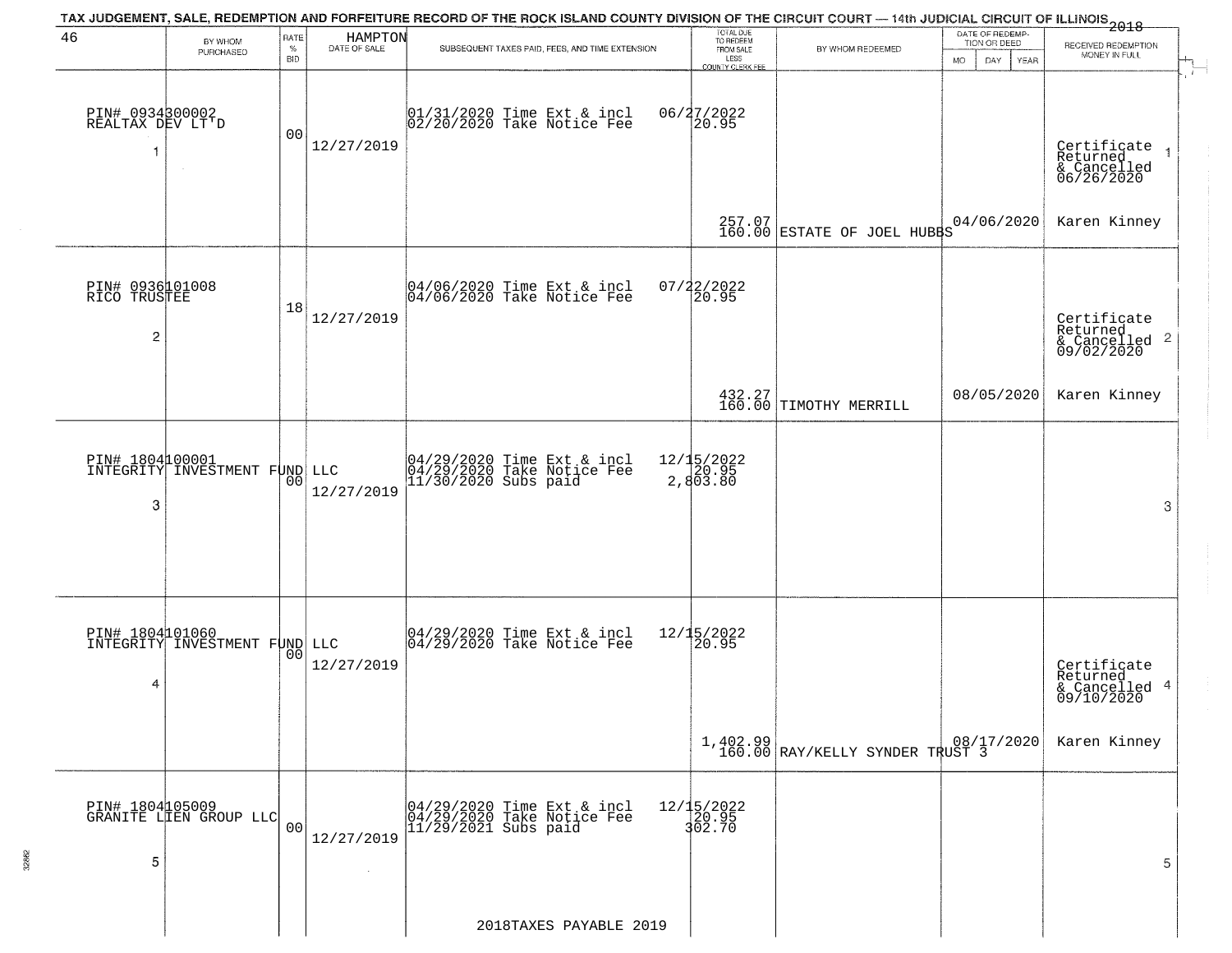|                                        | A-BACK TAX                                                                                                                                                                                                                                                                                                                                                                                                                                             | BACK TAX<br>FORFEITED          | <b>BACK TAX</b><br><b>FORFEITED</b> | TOTAL BACK<br>TAX PENALTY    | <b>AMOUNT</b>        |                                                                     | INTEREST PAYMENT FUND                   | 2018                                                                                                                                                                                                                                                                 |
|----------------------------------------|--------------------------------------------------------------------------------------------------------------------------------------------------------------------------------------------------------------------------------------------------------------------------------------------------------------------------------------------------------------------------------------------------------------------------------------------------------|--------------------------------|-------------------------------------|------------------------------|----------------------|---------------------------------------------------------------------|-----------------------------------------|----------------------------------------------------------------------------------------------------------------------------------------------------------------------------------------------------------------------------------------------------------------------|
|                                        | PRIOR TO                                                                                                                                                                                                                                                                                                                                                                                                                                               |                                |                                     |                              |                      | NO.                                                                 |                                         |                                                                                                                                                                                                                                                                      |
| 1ST<br>1ST                             |                                                                                                                                                                                                                                                                                                                                                                                                                                                        |                                |                                     |                              |                      |                                                                     |                                         |                                                                                                                                                                                                                                                                      |
| 2ND<br>2ND                             |                                                                                                                                                                                                                                                                                                                                                                                                                                                        |                                |                                     |                              |                      |                                                                     |                                         |                                                                                                                                                                                                                                                                      |
| 370<br>3RD                             |                                                                                                                                                                                                                                                                                                                                                                                                                                                        |                                |                                     |                              |                      |                                                                     | 60.00                                   |                                                                                                                                                                                                                                                                      |
|                                        |                                                                                                                                                                                                                                                                                                                                                                                                                                                        |                                |                                     |                              |                      |                                                                     |                                         |                                                                                                                                                                                                                                                                      |
| 369.21<br>11.08                        |                                                                                                                                                                                                                                                                                                                                                                                                                                                        |                                |                                     |                              |                      |                                                                     |                                         |                                                                                                                                                                                                                                                                      |
|                                        |                                                                                                                                                                                                                                                                                                                                                                                                                                                        |                                |                                     |                              |                      |                                                                     | 4.00                                    |                                                                                                                                                                                                                                                                      |
| TOTAL DUE-TAXES, INT. COS              |                                                                                                                                                                                                                                                                                                                                                                                                                                                        |                                |                                     |                              |                      |                                                                     |                                         |                                                                                                                                                                                                                                                                      |
| 390.29                                 |                                                                                                                                                                                                                                                                                                                                                                                                                                                        |                                |                                     |                              | 390.29               |                                                                     | 10.00                                   | 484.29                                                                                                                                                                                                                                                               |
|                                        |                                                                                                                                                                                                                                                                                                                                                                                                                                                        |                                |                                     |                              |                      |                                                                     |                                         |                                                                                                                                                                                                                                                                      |
|                                        |                                                                                                                                                                                                                                                                                                                                                                                                                                                        |                                |                                     |                              |                      |                                                                     |                                         |                                                                                                                                                                                                                                                                      |
| 3RD                                    |                                                                                                                                                                                                                                                                                                                                                                                                                                                        |                                |                                     |                              |                      |                                                                     |                                         |                                                                                                                                                                                                                                                                      |
| 47H                                    |                                                                                                                                                                                                                                                                                                                                                                                                                                                        |                                |                                     |                              |                      |                                                                     |                                         |                                                                                                                                                                                                                                                                      |
| PUBLICATION COST                       |                                                                                                                                                                                                                                                                                                                                                                                                                                                        |                                |                                     |                              |                      |                                                                     |                                         |                                                                                                                                                                                                                                                                      |
| 10.00                                  |                                                                                                                                                                                                                                                                                                                                                                                                                                                        |                                |                                     |                              |                      |                                                                     |                                         |                                                                                                                                                                                                                                                                      |
|                                        |                                                                                                                                                                                                                                                                                                                                                                                                                                                        |                                |                                     |                              |                      |                                                                     |                                         | 1662.68                                                                                                                                                                                                                                                              |
|                                        |                                                                                                                                                                                                                                                                                                                                                                                                                                                        |                                |                                     |                              |                      |                                                                     |                                         |                                                                                                                                                                                                                                                                      |
| 34.51                                  |                                                                                                                                                                                                                                                                                                                                                                                                                                                        |                                |                                     |                              |                      |                                                                     |                                         |                                                                                                                                                                                                                                                                      |
| 3RD<br>3RD                             |                                                                                                                                                                                                                                                                                                                                                                                                                                                        |                                |                                     |                              |                      |                                                                     |                                         |                                                                                                                                                                                                                                                                      |
| 19.72<br>328.93                        |                                                                                                                                                                                                                                                                                                                                                                                                                                                        |                                |                                     |                              |                      | 222                                                                 | 20.00                                   |                                                                                                                                                                                                                                                                      |
| 328.93<br>9.86                         |                                                                                                                                                                                                                                                                                                                                                                                                                                                        |                                |                                     |                              |                      |                                                                     |                                         |                                                                                                                                                                                                                                                                      |
|                                        |                                                                                                                                                                                                                                                                                                                                                                                                                                                        |                                |                                     |                              |                      |                                                                     | 4.00                                    |                                                                                                                                                                                                                                                                      |
| TOTAL OUE-TAXES, INT. COST             |                                                                                                                                                                                                                                                                                                                                                                                                                                                        |                                |                                     |                              |                      |                                                                     |                                         |                                                                                                                                                                                                                                                                      |
|                                        |                                                                                                                                                                                                                                                                                                                                                                                                                                                        |                                |                                     |                              |                      |                                                                     |                                         | 1508.46                                                                                                                                                                                                                                                              |
| <u> 155.96</u><br><u> 16.38</u>        |                                                                                                                                                                                                                                                                                                                                                                                                                                                        |                                |                                     |                              |                      |                                                                     |                                         |                                                                                                                                                                                                                                                                      |
| 155.96<br>11.70                        |                                                                                                                                                                                                                                                                                                                                                                                                                                                        |                                |                                     |                              |                      |                                                                     | 60.00                                   |                                                                                                                                                                                                                                                                      |
|                                        |                                                                                                                                                                                                                                                                                                                                                                                                                                                        |                                |                                     |                              |                      |                                                                     |                                         |                                                                                                                                                                                                                                                                      |
|                                        |                                                                                                                                                                                                                                                                                                                                                                                                                                                        |                                |                                     |                              |                      |                                                                     |                                         |                                                                                                                                                                                                                                                                      |
| PUBLICATION COST                       |                                                                                                                                                                                                                                                                                                                                                                                                                                                        |                                |                                     |                              |                      |                                                                     | 4.00                                    |                                                                                                                                                                                                                                                                      |
|                                        |                                                                                                                                                                                                                                                                                                                                                                                                                                                        |                                |                                     |                              |                      |                                                                     |                                         |                                                                                                                                                                                                                                                                      |
| 675.96                                 |                                                                                                                                                                                                                                                                                                                                                                                                                                                        |                                |                                     |                              | 675.96               |                                                                     | 10.00                                   | 769.96                                                                                                                                                                                                                                                               |
| 1ST<br>1ST                             |                                                                                                                                                                                                                                                                                                                                                                                                                                                        |                                |                                     |                              |                      |                                                                     |                                         |                                                                                                                                                                                                                                                                      |
| 2ND<br>2ND<br>29.40<br>392.17          |                                                                                                                                                                                                                                                                                                                                                                                                                                                        |                                |                                     |                              |                      |                                                                     | 60.00                                   |                                                                                                                                                                                                                                                                      |
| 3RD                                    |                                                                                                                                                                                                                                                                                                                                                                                                                                                        |                                |                                     |                              |                      |                                                                     |                                         |                                                                                                                                                                                                                                                                      |
| 4TH                                    |                                                                                                                                                                                                                                                                                                                                                                                                                                                        |                                |                                     |                              |                      |                                                                     |                                         |                                                                                                                                                                                                                                                                      |
| PUBLICATION COST                       |                                                                                                                                                                                                                                                                                                                                                                                                                                                        |                                |                                     |                              |                      |                                                                     |                                         |                                                                                                                                                                                                                                                                      |
| 10.00                                  |                                                                                                                                                                                                                                                                                                                                                                                                                                                        |                                |                                     |                              |                      |                                                                     |                                         |                                                                                                                                                                                                                                                                      |
| TOTAL DUE-TAXES, INT. COST<br>1,684.52 |                                                                                                                                                                                                                                                                                                                                                                                                                                                        |                                |                                     |                              |                      |                                                                     |                                         | 1778.52                                                                                                                                                                                                                                                              |
|                                        | HAMPTON<br>TAX DUE<br>INT DUE<br>4TH<br>4TH<br><b>PUBLICATION COST</b><br>10.00<br>1ST<br>1ST<br><u>365.01</u><br>38.36<br>365.01<br>27.40<br>365.01<br>21.92<br>10.96<br>365.01<br>TOTAL DUE-TAXES, INT. COST<br>1,568.68<br>328.93<br>328.93<br>24.6<br><b>PUBLICATION COST</b><br>10.00<br>1,414.46<br>2ND<br>3RD<br>3RD<br>155.96<br>9.36<br>155.96<br>4.68<br>10.00<br>TOTAL DUE-TAXES, INT. COST<br>392.17<br>41.16<br>392.17<br>23.52<br>392.17 | FORFEITED<br>2017<br>$11.76^8$ | PENALTY<br>ACCRUED                  | INTEREST AND<br>COST ACCRUED | AND COSTS<br>ACCRUED | FOR WHICH<br>JUDGEMENT<br>IS ASKED<br>1568.68<br>1414.46<br>1684.52 | CERTIFICATE<br>220<br>221<br>223<br>224 | TAX JUDGEMENT, SALE, REDEMPTION AND FORFEITURE RECORD OF THE ROCK ISLAND COUNTY DIVISION OF THE CIRCUIT COURT - 14th JUDIC<br><b>INDEMNITY FUND</b><br>COST OF SALE<br>20.00<br>60.00<br>20.00<br>4.00<br>10.00<br>60.00<br>10.00<br>20.00<br>20.00<br>4.00<br>10.00 |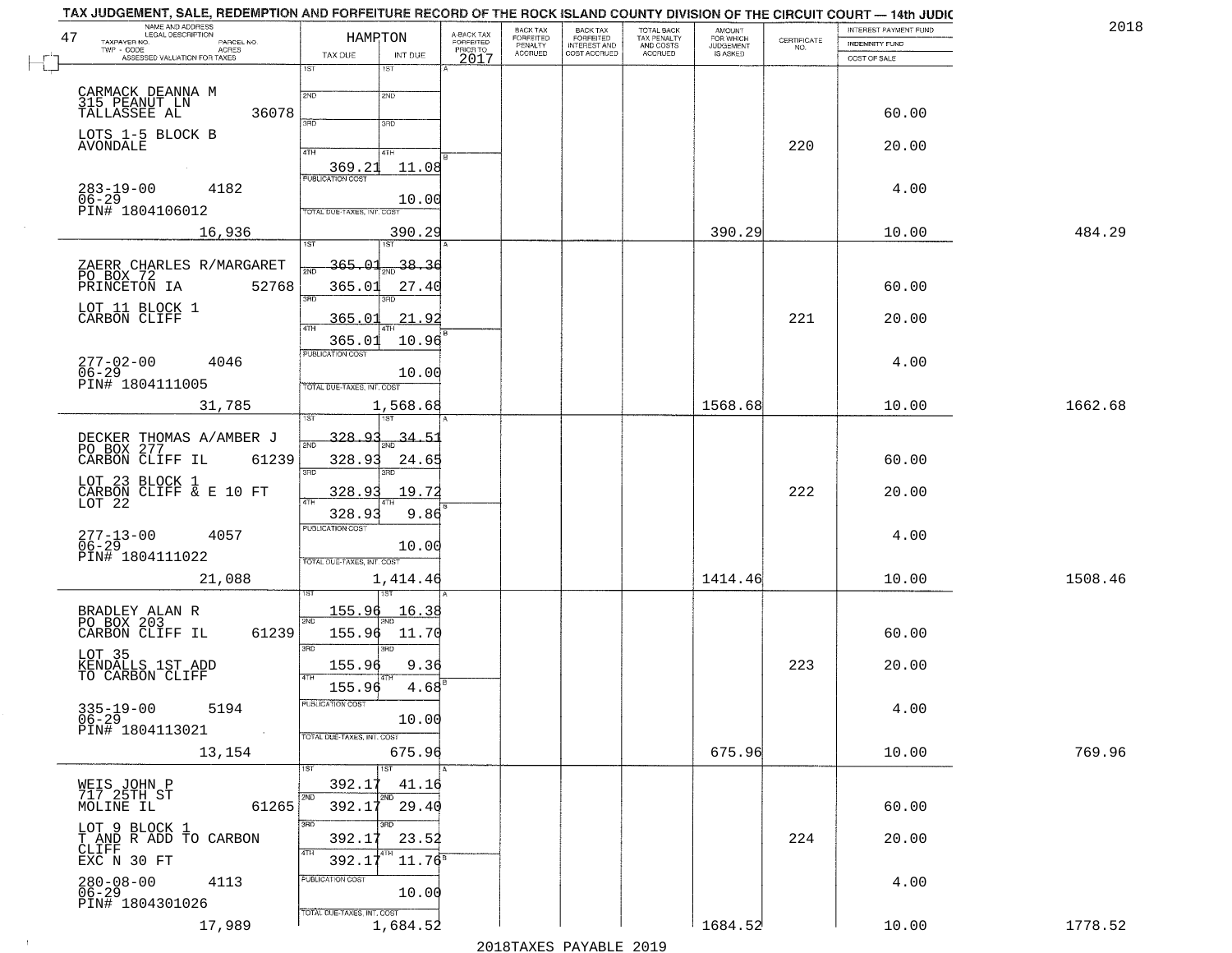|                      |                                                  |                |                         | TAX JUDGEMENT, SALE, REDEMPTION AND FORFEITURE RECORD OF THE ROCK ISLAND COUNTY DIVISION OF THE CIRCUIT COURT — 14th JUDICIAL CIRCUIT OF ILLINOIS 2018 |                                     |                                   |                                 |                                                               |  |
|----------------------|--------------------------------------------------|----------------|-------------------------|--------------------------------------------------------------------------------------------------------------------------------------------------------|-------------------------------------|-----------------------------------|---------------------------------|---------------------------------------------------------------|--|
| 47                   | BY WHOM<br>PURCHASED                             | RATE<br>$\%$   | HAMPTON<br>DATE OF SALE | SUBSEQUENT TAXES PAID, FEES, AND TIME EXTENSION                                                                                                        | TOTAL DUE<br>TO REDEEM<br>FROM SALE | BY WHOM REDEEMED                  | DATE OF REDEMP-<br>TION OR DEED | RECEIVED REDEMPTION                                           |  |
|                      |                                                  | <b>BID</b>     |                         |                                                                                                                                                        | LESS<br><b>COUNTY CLERK FEE</b>     |                                   | DAY<br>YEAR<br>MO               | MONEY IN FULL                                                 |  |
| -1                   | PIN# 1804106012<br>GRANITE LIEN GROUP LLC        | 00             | 12/27/2019              | 04/29/2020 Time Ext & incl<br>04/29/2020 Take Notice Fee<br>11/29/2021 Subs paid                                                                       | 12/15/2022<br>20.95<br>531.14       |                                   |                                 | 1                                                             |  |
| $\overline{c}$       | PIN# 1804 11005<br>GRANITE LIEN GROUP LLC        | 00             | 12/27/2019              |                                                                                                                                                        |                                     |                                   |                                 | Certificate<br>Returned<br>& Cancelled 2<br>06/18/2020        |  |
|                      |                                                  |                |                         |                                                                                                                                                        |                                     | 1,662.68<br>160.00 CORELOGIC      | 03/13/2020                      | Karen Kinney                                                  |  |
| PIN# 1804111022<br>3 | GRANITE LIEN GROUP LLC                           | 0 <sup>0</sup> | 12/27/2019              |                                                                                                                                                        |                                     |                                   |                                 | Certificate<br>Returned<br>3<br>$&$ Cancelled<br>$05/14/2020$ |  |
|                      |                                                  |                |                         |                                                                                                                                                        |                                     | 1,508.46<br>160.00 AMBER J DECKER | 04/20/2020                      | Karen Kinney                                                  |  |
| 4                    | PIN# 1804113021<br>INTEGRITY INVESTMENT FUND LLC | 00             | 12/27/2019              | 04/29/2020 Time Ext & incl<br>04/29/2020 Take Notice Fee<br>11/29/2021 Subs paid                                                                       | 12/15/2022<br>20.95<br>972.45       |                                   |                                 | 4                                                             |  |
| PIN# 1804301026<br>5 | GRANITE LIEN GROUP LLC                           | 00             | 12/27/2019              | 04/29/2020 Time Ext & incl<br>04/29/2020 Take Notice Fee<br>$11/29/2021$ Subs paid                                                                     | 12/15/2022<br>20.95<br>1,357.41     |                                   |                                 | 5                                                             |  |
|                      |                                                  |                |                         | 2018TAXES PAYABLE 2019                                                                                                                                 |                                     |                                   |                                 |                                                               |  |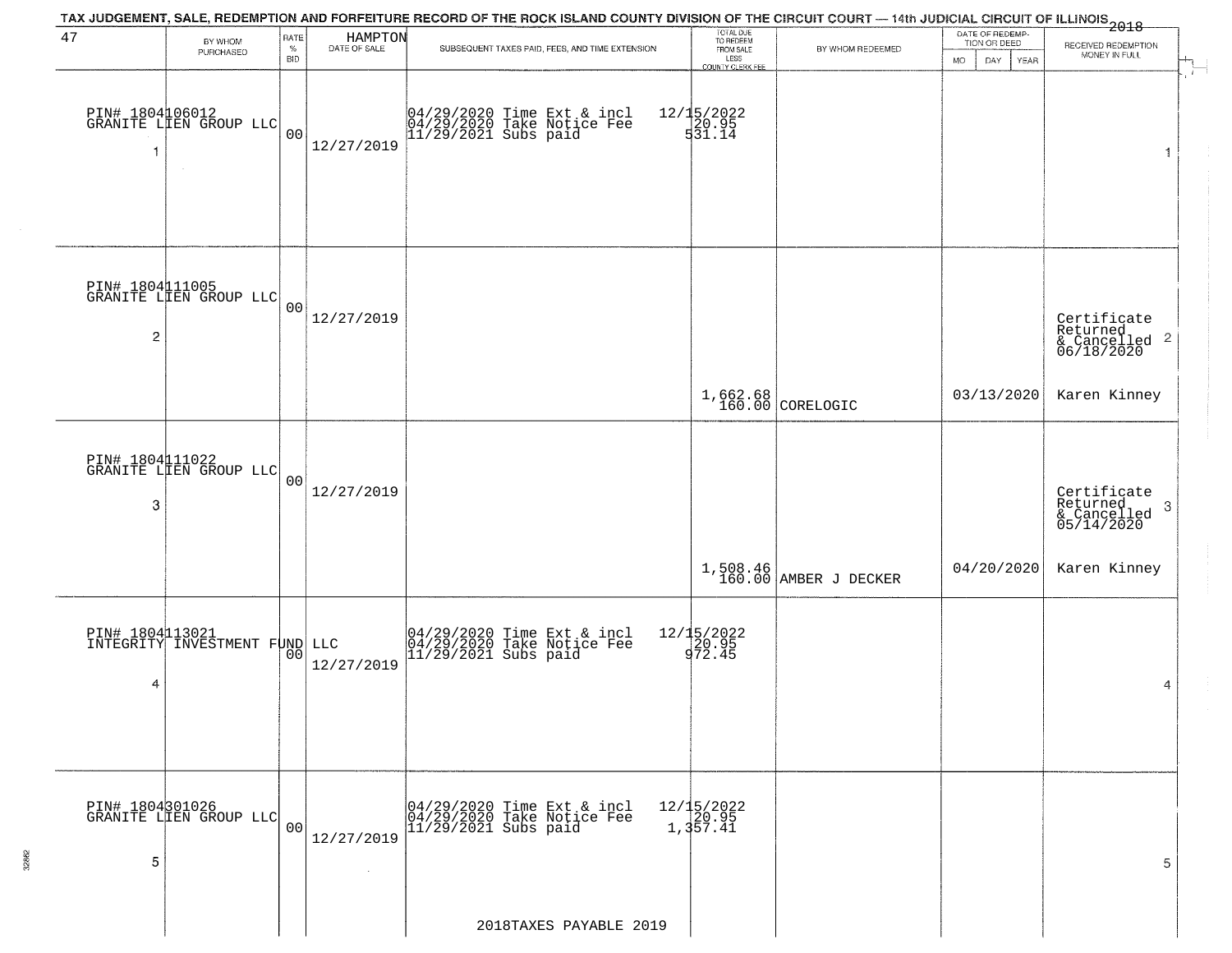| NAME AND ADDRESS<br>LEGAL DESCRIPTION<br>48             | HAMPTON                                   |                                     | BACK TAX<br>FORFEITED | BACK TAX<br>FORFEITED | <b>TOTAL BACK</b>                          | AMOUNT<br>FOR WHICH          |                                                                 | INTEREST PAYMENT FUND | 2018    |
|---------------------------------------------------------|-------------------------------------------|-------------------------------------|-----------------------|-----------------------|--------------------------------------------|------------------------------|-----------------------------------------------------------------|-----------------------|---------|
| TAXPAYER NO.<br>PARCEL NO.<br>TWP - CODE<br>ACRES       |                                           | A-BACK TAX<br>FORFEITED<br>PRIOR TO | PENALTY               | <b>INTEREST AND</b>   | TAX PENALTY<br>AND COSTS<br><b>ACCRUED</b> | <b>JUDGEMENT</b><br>IS ASKED | $\begin{array}{c} \text{CEPTIFICATE} \\ \text{NO.} \end{array}$ | <b>INDEMNITY FUND</b> |         |
| ASSESSED VALUATION FOR TAXES                            | TAX DUE<br>INT DUE<br>1ST<br>1ST          | 2017                                | <b>ACCRUED</b>        | COST ACCRUED          |                                            |                              |                                                                 | COST OF SALE          |         |
|                                                         |                                           |                                     |                       |                       |                                            |                              |                                                                 |                       |         |
| SIKH RELIGIOUS SOCIETY<br>1605 14TH ST<br>SILVIS IL 61: | $-100.38_{\text{2ND}}$ $10.55$<br>2ND     |                                     |                       |                       |                                            |                              |                                                                 |                       |         |
| 61282                                                   | 100.38<br>7.55                            |                                     |                       |                       |                                            |                              |                                                                 | 60.00                 |         |
| SUPVR ASST MAP                                          |                                           |                                     |                       |                       |                                            |                              |                                                                 |                       |         |
| WLY PT LOT 117-1 SHEET 7                                | 100.38<br>6.04<br>ATH                     |                                     |                       |                       |                                            |                              | 225                                                             | 20.00                 |         |
|                                                         | 3.02<br>100.38<br><b>PUBLICATION COST</b> |                                     |                       |                       |                                            |                              |                                                                 |                       |         |
| $004 - 11 - 02$<br>$48 - B - 1 - T$<br>$06 - 15$        | 10.00                                     |                                     |                       |                       |                                            |                              |                                                                 | 4.00                  |         |
| PIN# 1805100011                                         | TOTAL DUE-TAXES, INT. COST                |                                     |                       |                       |                                            |                              |                                                                 |                       |         |
| 3,906                                                   | 438.70                                    |                                     |                       |                       |                                            | 438.70                       |                                                                 | 10.00                 | 532.70  |
|                                                         | 1ST                                       |                                     |                       |                       |                                            |                              |                                                                 |                       |         |
| SIKH RELIGIOUS SOCIETY<br>1605 14TH ST<br>SILVIS IL 612 | $\frac{1066.12}{200}$<br><u>111.93</u>    |                                     |                       |                       |                                            |                              |                                                                 |                       |         |
| 61282                                                   | 1066.12<br>79.95                          |                                     |                       |                       |                                            |                              |                                                                 | 60.00                 |         |
| SUPVR ASST MAP                                          | 3BD                                       |                                     |                       |                       |                                            |                              |                                                                 |                       |         |
| LOT 117-1 SHEET 7                                       | 63.96<br>1066.12                          |                                     |                       |                       |                                            |                              | 226                                                             | 20.00                 |         |
|                                                         | 31.98<br>1066.12<br>PUBLICATION COST      |                                     |                       |                       |                                            |                              |                                                                 |                       |         |
| $004 - 11 - 01$<br>$48 - B - 1$                         |                                           |                                     |                       |                       |                                            |                              |                                                                 | 4.00                  |         |
| $06 - 15$<br>PIN# 1805100012                            | 10.00<br>TOTAL DUE-TAXES, INT. COST       |                                     |                       |                       |                                            |                              |                                                                 |                       |         |
| 41,485                                                  | 4,562.30                                  |                                     |                       |                       |                                            | 4562.30                      |                                                                 | 10.00                 | 4656.30 |
|                                                         | i ST                                      |                                     |                       |                       |                                            |                              |                                                                 |                       |         |
| GARCIA BONNITA K<br>1208 11TH ST                        | 552.89<br>58.0.<br>2ND                    |                                     |                       |                       |                                            |                              |                                                                 |                       |         |
| 61282<br>SILVIS IL                                      | 552.89<br>41.45                           |                                     |                       |                       |                                            |                              |                                                                 | 60.00                 |         |
| LOT 15 BLOCK 3                                          | 3BD<br>3RD                                |                                     |                       |                       |                                            |                              |                                                                 |                       |         |
| SILVIS HEIGHTS 2ND ADD                                  | 552.89<br>33.16<br><b>ATH</b>             |                                     |                       |                       |                                            |                              | 227                                                             | 20.00                 |         |
|                                                         | 552.89<br>16.58                           |                                     |                       |                       |                                            |                              |                                                                 |                       |         |
| $383 - 02 - 00$<br>06-15<br>6070                        | <b>PUBLICATION COST</b>                   |                                     |                       |                       |                                            |                              |                                                                 | 4.00                  |         |
| PIN# 1805107013                                         | 10.00<br>TOTAL OUE-TAXES, INT. COST       |                                     |                       |                       |                                            |                              |                                                                 |                       |         |
| 27,514                                                  | 2,370.78                                  |                                     |                       |                       |                                            | 2370.78                      |                                                                 | 10.00                 | 2464.78 |
|                                                         | ৰৱা                                       |                                     |                       |                       |                                            |                              |                                                                 |                       |         |
| LAUD KENNETH/PEGGY<br>3811 FRIENDSHIP FARM RD           |                                           |                                     |                       |                       |                                            |                              |                                                                 |                       |         |
| EAST MOLINE IL<br>61244                                 | 2ND<br>2ND                                |                                     |                       |                       |                                            |                              |                                                                 | 60.00                 |         |
|                                                         | 3RD<br>3RD                                |                                     |                       |                       |                                            |                              |                                                                 |                       |         |
| LOT 32 BLOCK 2<br>SILVIS HGHTS 2ND ADD                  | 685.47<br>41.12<br>4TH                    |                                     |                       |                       |                                            |                              | 228                                                             | 20.00                 |         |
|                                                         | 20.56<br>685.47                           |                                     |                       |                       |                                            |                              |                                                                 |                       |         |
| $382 - 01 - 00$<br>6047                                 | UBLICA HUN COS-                           |                                     |                       |                       |                                            |                              |                                                                 | 4.00                  |         |
| 06-15<br>PIN# 1805108009<br>$\sim 100$ km $^{-1}$       | 10.00                                     |                                     |                       |                       |                                            |                              |                                                                 |                       |         |
| 26,673                                                  | TOTAL DUE-TAXES, INT. COST<br>1,442.62    |                                     |                       |                       |                                            | 1442.62                      |                                                                 | 10.00                 | 1536.62 |
|                                                         | 1ST                                       |                                     |                       |                       |                                            |                              |                                                                 |                       |         |
| MILLER DWAYNE S                                         | 873.92<br>91.77                           |                                     |                       |                       |                                            |                              |                                                                 |                       |         |
| 867 N 1300 AVE<br>61273<br>ORION IL                     | 2ND<br>2ND<br>873.92 65.55                |                                     |                       |                       |                                            |                              |                                                                 | 60.00                 |         |
|                                                         | 3RD                                       |                                     |                       |                       |                                            |                              |                                                                 |                       |         |
| LOT 23 BLOCK 1<br>SILVIS HEIGHTS 2ND ADD                | 52.44<br>873.92                           |                                     |                       |                       |                                            |                              | 229                                                             | 20.00                 |         |
|                                                         | 4TH<br>873.92<br>$26.22^{8}$              |                                     |                       |                       |                                            |                              |                                                                 |                       |         |
| $380 - 12 - 00$<br>06-15<br>6014                        | PUBLICATION COST                          |                                     |                       |                       |                                            |                              |                                                                 | 4.00                  |         |
| PIN# 1805109012                                         | 10.00                                     |                                     |                       |                       |                                            |                              |                                                                 |                       |         |
| 34,006                                                  | TOTAL DUE-TAXES, INT. COST<br>3,741.66    |                                     |                       |                       |                                            | 3741.66                      |                                                                 | 10.00                 | 3835.66 |
|                                                         |                                           |                                     |                       |                       |                                            |                              |                                                                 |                       |         |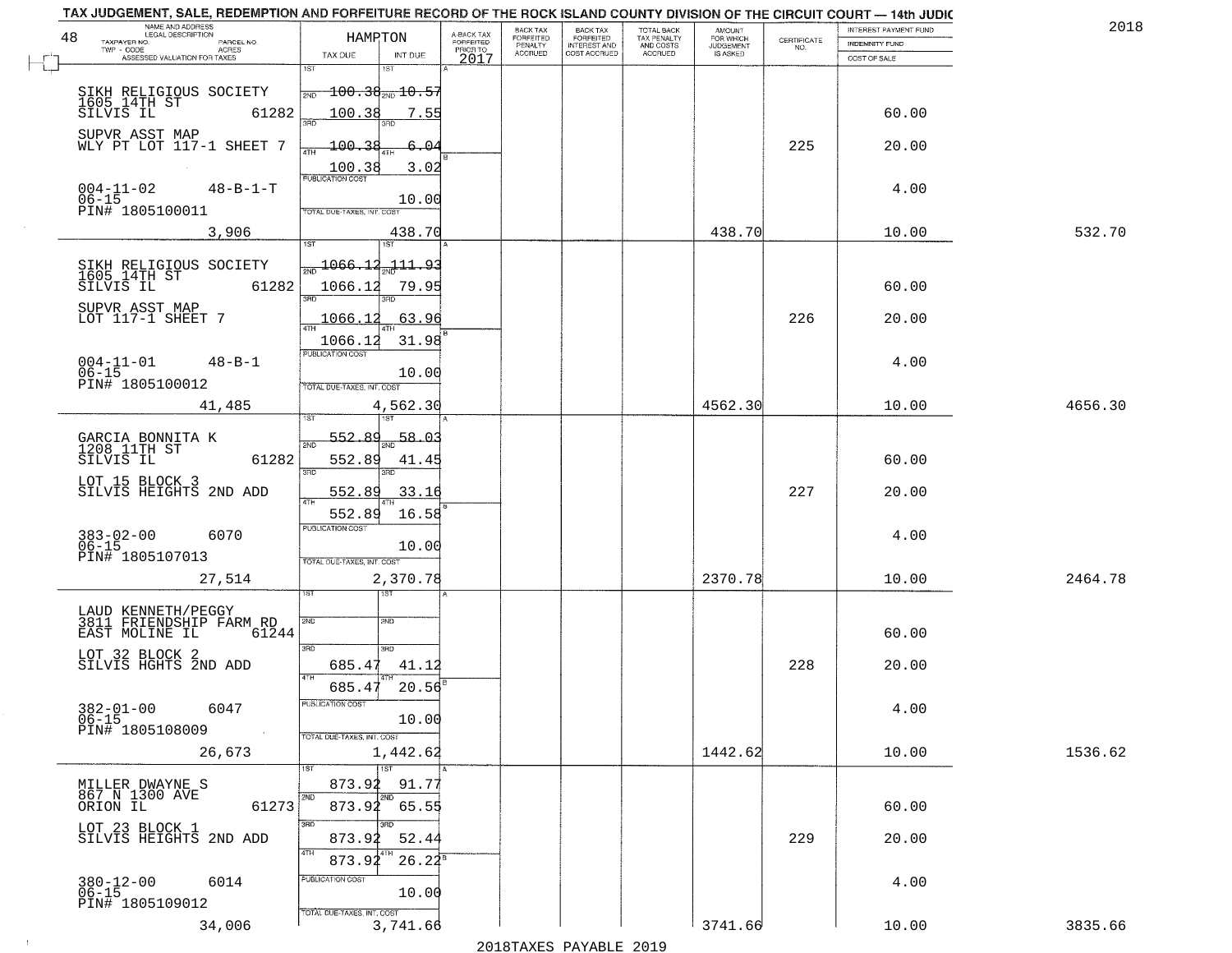| 48                                                     | BY WHOM                                   | RATE               | HAMPTON<br>DATE OF SALE | TAX JUDGEMENT, SALE, REDEMPTION AND FORFEITURE RECORD OF THE ROCK ISLAND COUNTY DIVISION OF THE CIRCUIT COURT — 14th JUDICIAL CIRCUIT OF ILLINOIS 2018   | TOTAL DUE<br>TO REDEEM                                  |                                   | DATE OF REDEMP-<br>TION OR DEED | RECEIVED REDEMPTION                                     |  |
|--------------------------------------------------------|-------------------------------------------|--------------------|-------------------------|----------------------------------------------------------------------------------------------------------------------------------------------------------|---------------------------------------------------------|-----------------------------------|---------------------------------|---------------------------------------------------------|--|
|                                                        | PURCHASED                                 | $\%$<br><b>BID</b> |                         | SUBSEQUENT TAXES PAID, FEES, AND TIME EXTENSION                                                                                                          | FROM SALE<br>LESS<br>COUNTY CLERK FEE                   | BY WHOM REDEEMED                  | <b>MO</b><br>DAY<br><b>YEAR</b> | MONEY IN FULL                                           |  |
| PIN# 1805100011<br>AUCTION Z INC<br>1                  |                                           | 0 <sub>0</sub>     | 12/27/2019              | 03/09/2020 Time Ext & incl<br>03/09/2020 Take Notice Fee                                                                                                 | $07/12/2022$<br>20.95                                   |                                   |                                 | 1                                                       |  |
| PIN# 1805100012<br>WESTERN SITES LLC<br>$\overline{2}$ |                                           | 0 <sub>0</sub>     | 12/27/2019              | $11/05/2021$ Time Ext & incl<br>03/09/2020 Take Notice Fee<br>11/16/2021 Take Notice Fee<br>11/16/2021 Circuit Clerks Fee<br>11/16/2021 Title Search Fee | 05/11/2022<br>20.95<br>35.00<br>$316.07$<br>$150.00$    |                                   |                                 | $\overline{2}$                                          |  |
| 3                                                      | PIN# 1805107013<br>GRANITE LIEN GROUP LLC | 0 <sub>0</sub>     | 12/27/2019              | 04/29/2020 Time Ext & incl<br>04/29/2020 Take Notice Fee<br>12/01/2020 Subs paid                                                                         | 12/15/2022<br>20.95<br>728.64                           |                                   |                                 | Certificate<br>Returned<br>-3<br>$\frac{6}{11/16/2021}$ |  |
|                                                        |                                           |                    |                         |                                                                                                                                                          |                                                         | 3, 301.81<br>160.00 BONNIE GARCIA | 10/27/2021                      | Karen Kinney                                            |  |
| PIN# 1805108009<br>REALTAX DEV LT'D<br>4               |                                           | 0 <sub>0</sub>     | 12/27/2019              |                                                                                                                                                          |                                                         |                                   |                                 | Certificate<br>Returned<br>& Cancelled 4<br>02/18/2020  |  |
|                                                        |                                           |                    |                         |                                                                                                                                                          |                                                         | $1,536.62$<br>160.00 PEGGY LAUD   | 01/16/2020                      | Karen Kinney                                            |  |
| PIN# 1805109012<br>5                                   | INTEGRITY INVESTMENT FUND LLC             | 00                 |                         | LLC 04/29/2020 Time Ext & incl<br>04/29/2020 Take Notice Fee<br>11/29/2021 Subs paid<br>12/27/2019 11/30/2020 Subs paid                                  | 12/15/2022<br>20.95<br>3,790.67<br>3,790.67<br>3,751.01 |                                   |                                 | 5                                                       |  |
|                                                        |                                           |                    |                         | 2018TAXES PAYABLE 2019                                                                                                                                   |                                                         |                                   |                                 |                                                         |  |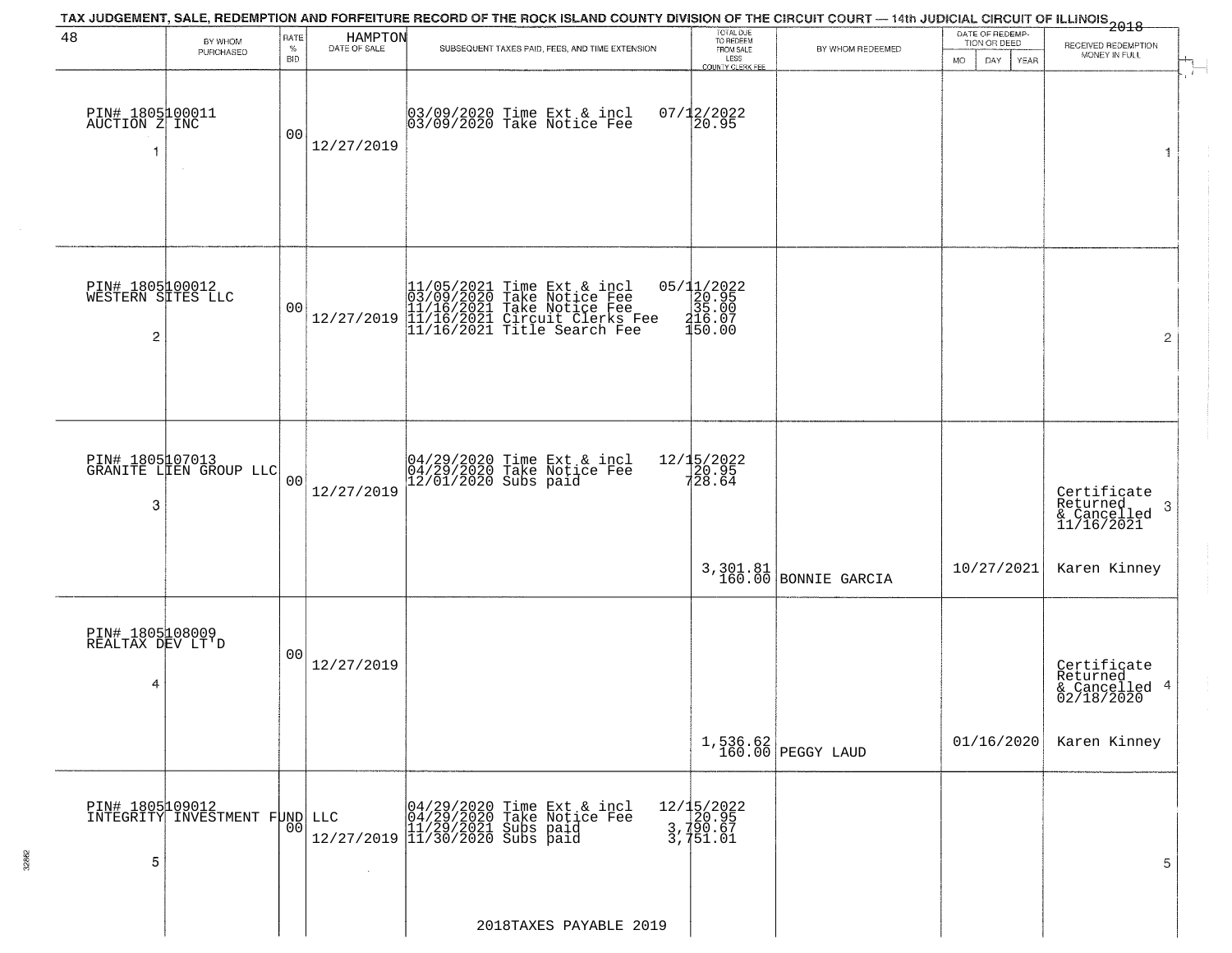| 49<br>TAXPAYER NO.       | NAME AND ADDRESS<br>LEGAL DESCRIPTION<br>PARCEL NO.                   | HAMRTON                                                                   | A-BACK TAX<br>FORFEITED | BACK TAX<br>FORFEITED<br>PENALTY | <b>BACK TAX</b><br><b>FORFEITED</b> | TOTAL BACK<br>TAX PENALTY<br>AND COSTS<br>ACCRUED | <b>AMOUNT</b><br>FOR WHICH<br>JUDGEMENT<br>IS ASKED | $\begin{array}{c} \text{CERTIFICATE} \\ \text{NO.} \end{array}$ | INTEREST PAYMENT FUND<br><b>INDEMNITY FUND</b> | 201     |
|--------------------------|-----------------------------------------------------------------------|---------------------------------------------------------------------------|-------------------------|----------------------------------|-------------------------------------|---------------------------------------------------|-----------------------------------------------------|-----------------------------------------------------------------|------------------------------------------------|---------|
| TWP - CODE               | <b>ACRES</b><br>ASSESSED VALUATION FOR TAXES                          | TAX DUE<br>INT DUE                                                        | PRIOR TO<br>2017        | <b>ACCRUED</b>                   | INTEREST AND<br>COST ACCRUED        |                                                   |                                                     |                                                                 | COST OF SALE                                   |         |
|                          |                                                                       | 1ST<br>181                                                                |                         |                                  |                                     |                                                   |                                                     |                                                                 |                                                |         |
|                          | KODJO TIPOH EUGENE<br>1245 49TH AVENUE CT 207<br>EAST MOLINE IL 61244 | <del>91.20<sub>2ND</sub> 9.59</del><br>2ND<br>91.26<br>6.85               |                         |                                  |                                     |                                                   |                                                     |                                                                 | 60.00                                          |         |
| LOT 7                    |                                                                       | 3RD<br>3RD                                                                |                         |                                  |                                     |                                                   |                                                     |                                                                 |                                                |         |
|                          | <b>JULIUS MAERTENS SUBD</b>                                           | 91.<br>5.48<br>4TH                                                        |                         |                                  |                                     |                                                   |                                                     | 230                                                             | 20.00                                          |         |
| $400 - 05 - 00$          | 6397                                                                  | 91.26<br>2.74<br><b>PUBLICATION COST</b>                                  |                         |                                  |                                     |                                                   |                                                     |                                                                 | 4.00                                           |         |
| $06 - 15$                | PIN# 1805110001                                                       | 10.00<br>TOTAL DUE-TAXES, INT. COST                                       |                         |                                  |                                     |                                                   |                                                     |                                                                 |                                                |         |
|                          | 3,551                                                                 | 399.70                                                                    |                         |                                  |                                     |                                                   | 399.70                                              |                                                                 | 10.00                                          | 493.70  |
|                          |                                                                       | $\overline{1ST}$<br>1ST                                                   |                         |                                  |                                     |                                                   |                                                     |                                                                 |                                                |         |
|                          | FELIX PROPERTIES LLC<br>2302 CHANDLER ST<br>FORT COLLINS CO<br>80528  | 2ND<br>2ND                                                                |                         |                                  |                                     |                                                   |                                                     |                                                                 | 60.00                                          |         |
| LOT 6                    |                                                                       | 3BD<br>3HD                                                                |                         |                                  |                                     |                                                   |                                                     |                                                                 |                                                |         |
|                          | <b>JULIUS MAERTENS SUBD</b>                                           | 47H<br>4TH<br>24.22<br>807.57                                             |                         |                                  |                                     |                                                   |                                                     | 231                                                             | 20.00                                          |         |
| $400 - 04 - 00$          | 6396                                                                  | PUBLICATION COST                                                          |                         |                                  |                                     |                                                   |                                                     |                                                                 | 4.00                                           |         |
| $06 - 15$                | PIN# 1805110002                                                       | 10.00<br>TOTAL DUE-TAXES, INT. COST                                       |                         |                                  |                                     |                                                   |                                                     |                                                                 |                                                |         |
|                          | 31,424                                                                | 841.79                                                                    |                         |                                  |                                     |                                                   | 841.79                                              |                                                                 | 10.00                                          | 935.79  |
|                          | COLBRESE JENNIFER T<br>688 275TH AVE                                  | 473.71<br>49.77                                                           |                         |                                  |                                     |                                                   |                                                     |                                                                 |                                                |         |
| LITTLEYORK IL            | 61453                                                                 | 473.71<br>35.55<br>3BD<br>3RD                                             |                         |                                  |                                     |                                                   |                                                     |                                                                 | 60.00                                          |         |
| LOT 4 BLOCK 2            | SILVIS HEIGHTS ADD                                                    | 473.73<br>28.44                                                           |                         |                                  |                                     |                                                   |                                                     | 232                                                             | 20.00                                          |         |
|                          |                                                                       | 4TH<br>473.71<br>14.22                                                    |                         |                                  |                                     |                                                   |                                                     |                                                                 |                                                |         |
| 328-19-00<br>06-15       | 5055                                                                  | <b>PUBLICATION COST</b><br>10.00                                          |                         |                                  |                                     |                                                   |                                                     |                                                                 | 4.00                                           |         |
|                          | PIN# 1805112004                                                       | TOTAL OUE-TAXES, INT. COST                                                |                         |                                  |                                     |                                                   |                                                     |                                                                 |                                                |         |
|                          | 18,433                                                                | 2,032.82                                                                  |                         |                                  |                                     |                                                   | 2032.82                                             |                                                                 | 10.00                                          | 2126.82 |
|                          | BRAMLETT JESSICA<br>3905 5TH AVE                                      | 206.16<br>21.6<br>2ND                                                     |                         |                                  |                                     |                                                   |                                                     |                                                                 |                                                |         |
| MOLINE IL                | 61265                                                                 | 206.16<br>15.45<br>3RD<br>3RD                                             |                         |                                  |                                     |                                                   |                                                     |                                                                 | 60.00                                          |         |
| SHT 7                    | LOT 2 WELLS CREEK ADD                                                 | 12.36<br>206.16<br>4TH                                                    |                         |                                  |                                     |                                                   |                                                     | 233                                                             | 20.00                                          |         |
|                          |                                                                       | 206.16<br>6.18<br>PUBLICATION COST                                        |                         |                                  |                                     |                                                   |                                                     |                                                                 |                                                |         |
| 652-85-00<br>06-15       | 9625<br>.467<br>PIN# 1805127003                                       | 10.00                                                                     |                         |                                  |                                     |                                                   |                                                     |                                                                 | 4.00                                           |         |
|                          | 8,022                                                                 | TOTAL DUE-TAXES, INT. COST<br>890.26                                      |                         |                                  |                                     |                                                   | 890.26                                              |                                                                 | 10.00                                          | 984.26  |
|                          |                                                                       | 1ST<br>1ST                                                                |                         |                                  |                                     |                                                   |                                                     |                                                                 |                                                |         |
| MOLINE IL                | SELBY ENTERPRISES LLC<br>PO BOX 1437<br>61266                         | 509.48<br>53.48<br>2ND<br>2ND<br>$\overline{\phantom{1}}$ 38.20<br>509.48 |                         |                                  |                                     |                                                   |                                                     |                                                                 | 60.00                                          |         |
| LOT 9                    |                                                                       | 3RD                                                                       |                         |                                  |                                     |                                                   |                                                     |                                                                 |                                                |         |
|                          | CLIFF HGTS 4TH ADD                                                    | 509.48<br>30.56<br>4TH<br>$15.28^{8}$<br>509.48                           |                         |                                  |                                     |                                                   |                                                     | 234                                                             | 20.00                                          |         |
| $411 - 04 - 00$<br>06-29 | 6669                                                                  | PUBLICATION COST                                                          |                         |                                  |                                     |                                                   |                                                     |                                                                 | 4.00                                           |         |
|                          | PIN# 1805201017                                                       | 10.00<br>TOTAL DUE-TAXES, INT. COST                                       |                         |                                  |                                     |                                                   |                                                     |                                                                 |                                                |         |
|                          | 29,370                                                                | 2,185.44                                                                  |                         |                                  |                                     |                                                   | 2185.44                                             |                                                                 | 10.00                                          | 2279.44 |

 $\sim 100$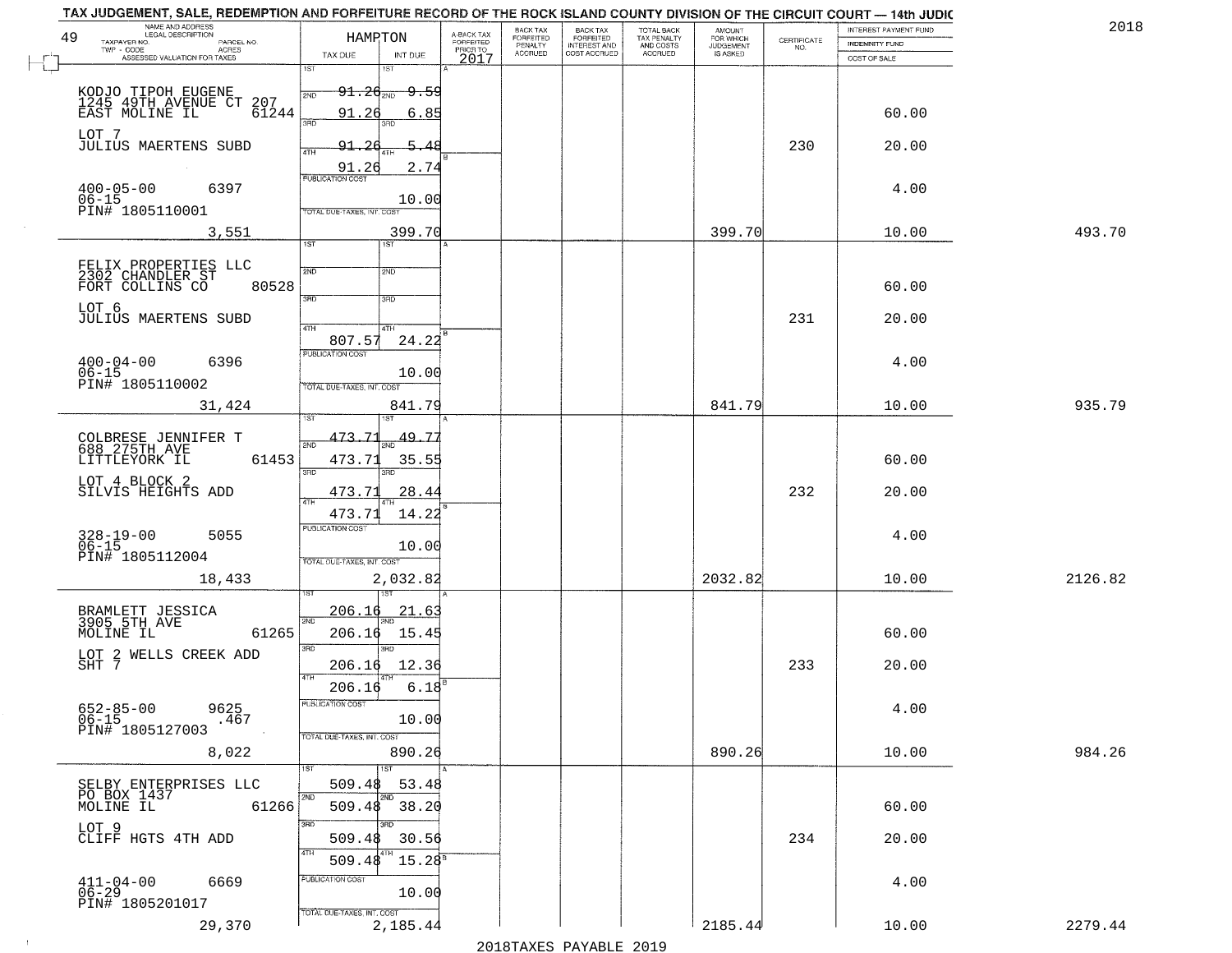| 49                                                    | BY WHOM<br>PURCHASED                             | RATE<br>$\%$<br><b>BID</b> | HAMPTON<br>DATE OF SALE | TAX JUDGEMENT, SALE, REDEMPTION AND FORFEITURE RECORD OF THE ROCK ISLAND COUNTY DIVISION OF THE CIRCUIT COURT — 14th JUDICIAL CIRCUIT OF ILLINOIS 2018<br>SUBSEQUENT TAXES PAID, FEES, AND TIME EXTENSION | TOTAL DUE<br>TO REDEEM<br>FROM SALE<br>LESS<br>COUNTY CLERK FEE | BY WHOM REDEEMED                     | DATE OF REDEMP-<br>TION OR DEED<br><b>MO</b><br>DAY<br>YEAR | RECEIVED REDEMPTION<br>MONEY IN FULL                               |
|-------------------------------------------------------|--------------------------------------------------|----------------------------|-------------------------|-----------------------------------------------------------------------------------------------------------------------------------------------------------------------------------------------------------|-----------------------------------------------------------------|--------------------------------------|-------------------------------------------------------------|--------------------------------------------------------------------|
| PIN# 1805110001<br>RICO TRUSTEE<br>-1                 | $\sim$                                           | 18                         | 12/27/2019              |                                                                                                                                                                                                           |                                                                 |                                      |                                                             | Certificate<br>Returned<br>& Cancelled<br>03/03/2020               |
|                                                       |                                                  |                            |                         |                                                                                                                                                                                                           |                                                                 | 582.57<br>160.00 EUGENE TIPOH        | 02/07/2020                                                  | Karen Kinney                                                       |
| PIN# 1805110002<br>REALTAX DEV LT'D<br>$\overline{c}$ |                                                  | 0 <sub>0</sub>             | 12/27/2019              |                                                                                                                                                                                                           |                                                                 |                                      |                                                             | Certificate<br>Returned<br>$\frac{1}{2}$ Cancelled 2<br>02/18/2020 |
|                                                       |                                                  |                            |                         |                                                                                                                                                                                                           |                                                                 | 935.79<br>160.00 JAMES FELIX         | 01/14/2020                                                  | Karen Kinney                                                       |
| 3                                                     | PIN# 1805112004<br>INTEGRITY INVESTMENT FUND LLC | 00                         | 12/27/2019              | 04/29/2020 Time Ext & incl<br>04/29/2020 Take Notice Fee                                                                                                                                                  | 12/15/2022<br>20.95                                             |                                      |                                                             | 3                                                                  |
| PIN# 1805127003<br>JICTB, INC<br>4                    |                                                  | 05                         | 12/27/2019              | 02/12/2020 Time Ext & incl<br>02/13/2020 Take Notice Fee                                                                                                                                                  | 12/06/2022<br>20.95                                             |                                      |                                                             | Certificate<br>Returned<br>& Cancelled 4<br>02/09/2021             |
|                                                       |                                                  |                            |                         |                                                                                                                                                                                                           |                                                                 | $1,152.85$ WILLIAM RAUN              | 01/29/2021                                                  | Karen Kinney                                                       |
| 5                                                     | PIN# 1805201017<br>GRANITE LIEN GROUP LLC        | 00                         | 12/27/2019              | 04/29/2020 Time Ext & incl<br>04/29/2020 Take Notice Fee                                                                                                                                                  | 12/15/2022<br>20.95                                             |                                      |                                                             | Certificate<br>Returned<br>& Cancelled 5<br>08/31/2020             |
|                                                       |                                                  |                            |                         |                                                                                                                                                                                                           |                                                                 | 2,300.39<br>160.00 SELBY ENTERPRISES | 06/01/2020                                                  | Karen Kinney                                                       |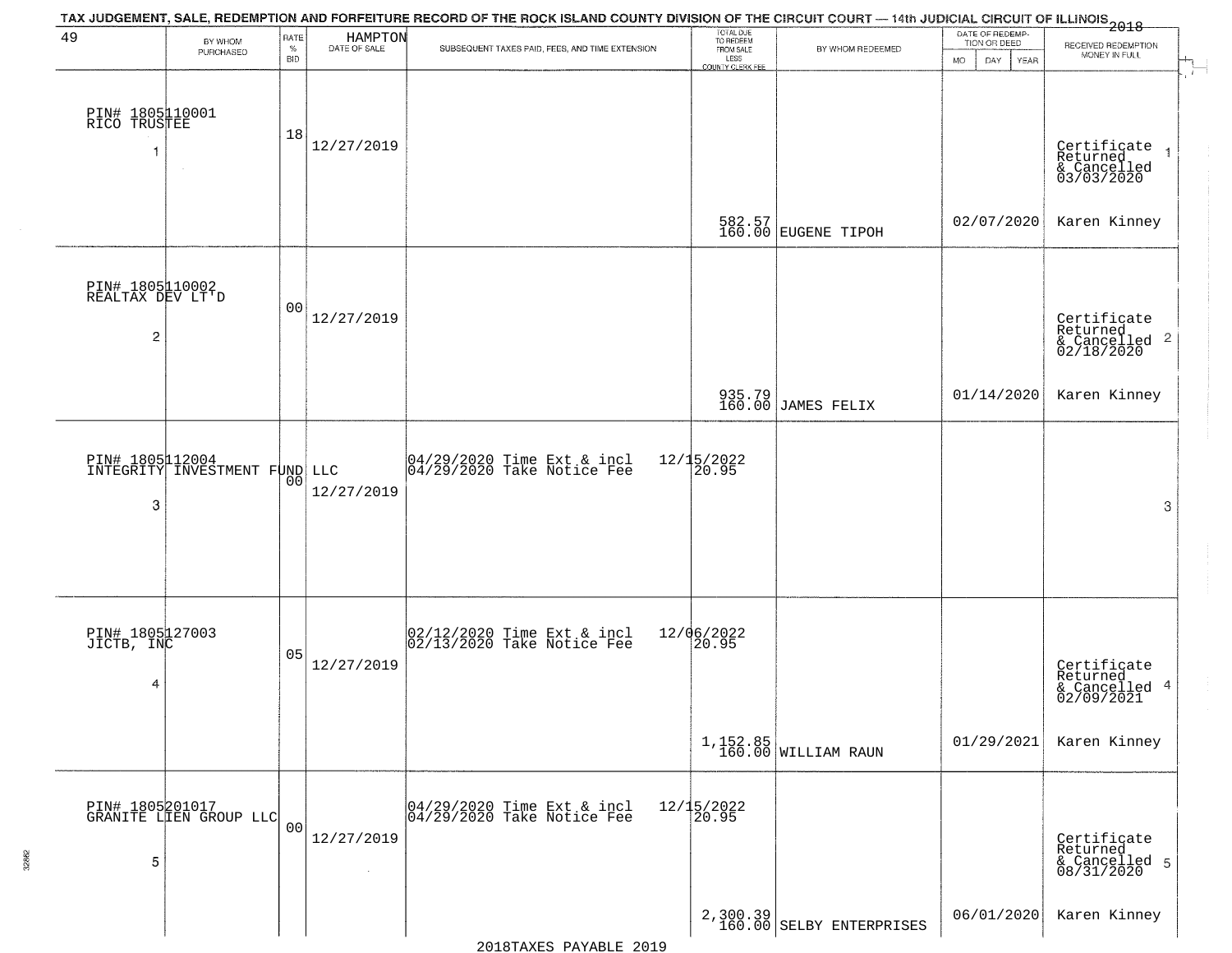| NAME AND ADDRESS<br>LEGAL DESCRIPTION<br>50<br>TAXPAYER NO.<br>PARCEL NO. | HAMRTON                             | A-BACK TAX<br>FORFEITED<br>PRIOR TO | BACK TAX<br>FORFEITED<br>PENALTY | BACK TAX<br>FORFEITED<br>INTEREST AND | TOTAL BACK<br>TAX PENALTY<br>AND COSTS | AMOUNT<br>FOR WHICH<br>JUDGEMENT | $\begin{array}{c} \text{CERTIFICATE} \\ \text{NO.} \end{array}$ | INTEREST PAYMENT FUND<br><b>INDEMNITY FUND</b> | 2018    |
|---------------------------------------------------------------------------|-------------------------------------|-------------------------------------|----------------------------------|---------------------------------------|----------------------------------------|----------------------------------|-----------------------------------------------------------------|------------------------------------------------|---------|
| TWP - CODE<br>ACRES<br>ASSESSED VALUATION FOR TAXES                       | TAX DUE<br>INT DUE                  | 2017                                | <b>ACCRUED</b>                   | COST ACCRUED                          | <b>ACCRUED</b>                         | IS ASKED                         |                                                                 | COST OF SALE                                   |         |
|                                                                           | 1ST<br>1ST                          |                                     |                                  |                                       |                                        |                                  |                                                                 |                                                |         |
| WAL-MART STORES INC<br>PO BOX 8050<br>BENTONVILLE AR                      | 2ND<br>2ND                          |                                     |                                  |                                       |                                        |                                  |                                                                 |                                                |         |
| 72712                                                                     | 3RD<br>3RD                          |                                     |                                  |                                       |                                        |                                  |                                                                 | 60.00                                          |         |
| LOT 3 WAL-MART<br>COMMERCIAL SUBDIVISION                                  | $3338.93 - 200.3$<br>4TH            |                                     |                                  |                                       |                                        |                                  | 235                                                             | 20.00                                          |         |
| SHT 8                                                                     | 3338.93 100.16                      |                                     |                                  |                                       |                                        |                                  |                                                                 |                                                |         |
| $651 - 03 - 00$<br>9443                                                   | <b>PUBLICATION COST</b>             |                                     |                                  |                                       |                                        |                                  |                                                                 | 4.00                                           |         |
| $06 - 30$<br>1.044<br>PIN# 1805204002                                     | 10.00<br>TOTAL DUE-TAXES, INT. COST |                                     |                                  |                                       |                                        |                                  |                                                                 |                                                |         |
| 146,963                                                                   | 6,988.34                            |                                     |                                  |                                       |                                        | 6988.34                          |                                                                 | 10.00                                          | 7082.34 |
|                                                                           | 1ST<br>1ST                          |                                     |                                  |                                       |                                        |                                  |                                                                 |                                                |         |
| WAL-MART STORES INC<br>PO BOX 8050                                        | 2ND<br>2ND                          |                                     |                                  |                                       |                                        |                                  |                                                                 |                                                |         |
| 72712<br>BENTONVILLE AR                                                   | 3RD<br>3RD                          |                                     |                                  |                                       |                                        |                                  |                                                                 | 60.00                                          |         |
| LOT 5 WAL-MART<br>COMMERCIAL SUBDIVISION                                  |                                     |                                     |                                  |                                       |                                        |                                  | 236                                                             | 20.00                                          |         |
| SHT 8                                                                     | 47H<br>4TH<br>3338.93 100.16        |                                     |                                  |                                       |                                        |                                  |                                                                 |                                                |         |
| 9445<br>$651 - 05 - 00$                                                   | PUBLICATION COST                    |                                     |                                  |                                       |                                        |                                  |                                                                 | 4.00                                           |         |
| 06-30<br>PIN# 1805204004<br>.977                                          | 10.00<br>TOTAL DUE-TAXES, INT. COST |                                     |                                  |                                       |                                        |                                  |                                                                 |                                                |         |
| 146,963                                                                   | 3,449.09                            |                                     |                                  |                                       |                                        | 3449.09                          |                                                                 | 10.00                                          | 3543.09 |
|                                                                           | <b>IST</b><br>1ST.                  |                                     |                                  |                                       |                                        |                                  |                                                                 |                                                |         |
| MURPHY CHRISTINE L<br>1905 13TH ST<br>SILVIS IL                           | 2ND<br>2ND                          |                                     |                                  |                                       |                                        |                                  |                                                                 |                                                |         |
| 61282<br>LOT 7                                                            | 3BD<br>3 <sub>BD</sub>              |                                     |                                  |                                       |                                        |                                  |                                                                 | 60.00                                          |         |
| SEMRI PARK 2ND ADD<br>SHEET 9                                             | 4TH<br>4TH                          |                                     |                                  |                                       |                                        |                                  | 237                                                             | 20.00                                          |         |
|                                                                           | 1103.16<br>33.10                    |                                     |                                  |                                       |                                        |                                  |                                                                 |                                                |         |
| $645 - 60 - 00$<br>8900<br>$06 - 15$<br>.180                              | <b>PUBLICATION COST</b><br>10.00    |                                     |                                  |                                       |                                        |                                  |                                                                 | 4.00                                           |         |
| PIN# 1805306019                                                           | TOTAL OUE-TAXES, INT. COST          |                                     |                                  |                                       |                                        |                                  |                                                                 |                                                |         |
| 53,926                                                                    | 1,146.26                            |                                     |                                  |                                       |                                        | 1146.26                          |                                                                 | 10.00                                          | 1240.26 |
|                                                                           | <u>1743.14 183.05</u>               |                                     |                                  |                                       |                                        |                                  |                                                                 |                                                |         |
| MILLER DWAYNE S<br>867 N 1300 AVE<br>ORION IL<br>61273                    | 2ND<br>1743.14 130.75               |                                     |                                  |                                       |                                        |                                  |                                                                 | 60.00                                          |         |
| LOT 1                                                                     | 3RD<br>3BD                          |                                     |                                  |                                       |                                        |                                  |                                                                 |                                                |         |
| PYEVICH SUBD                                                              | 1743.14 104.60<br>4TH               |                                     |                                  |                                       |                                        |                                  | 238                                                             | 20.00                                          |         |
|                                                                           | 1743.14 52.30                       |                                     |                                  |                                       |                                        |                                  |                                                                 |                                                |         |
| $636 - 34 - 00$<br>8111<br>$06-15$                                        | PUBLICATION COST<br>10.00           |                                     |                                  |                                       |                                        |                                  |                                                                 | 4.00                                           |         |
| PIN# 1805310001<br>$\sim$ $\sim$                                          | TOTAL DUE-TAXES, INT. COST          |                                     |                                  |                                       |                                        |                                  |                                                                 |                                                |         |
| 67,829                                                                    | 7,453.26                            |                                     |                                  |                                       |                                        | 7453.26                          |                                                                 | 10.00                                          | 7547.26 |
|                                                                           | 1ST<br>1ST<br>1755.35 184.31        |                                     |                                  |                                       |                                        |                                  |                                                                 |                                                |         |
| MILLER DWAYNE S<br>867 N 1300 AVE<br>61273<br>ORION IL                    | 2ND<br>2ND<br>1755.3\$ 131.65       |                                     |                                  |                                       |                                        |                                  |                                                                 | 60.00                                          |         |
| LOT 69                                                                    | अंग                                 |                                     |                                  |                                       |                                        |                                  |                                                                 |                                                |         |
| REPLAT QUEENSBERRY                                                        | 1755.3\$ 105.32                     |                                     |                                  |                                       |                                        |                                  | 239                                                             | 20.00                                          |         |
|                                                                           | $52.66^8$<br>1755.35                |                                     |                                  |                                       |                                        |                                  |                                                                 |                                                |         |
| $423 - 53 - 00$<br>06-15<br>7192                                          | PUBLICATION COST<br>10.00           |                                     |                                  |                                       |                                        |                                  |                                                                 | 4.00                                           |         |
| PIN# 1805311001                                                           | TOTAL DUE-TAXES, INT. COST          |                                     |                                  |                                       |                                        |                                  |                                                                 |                                                |         |
| 68,304                                                                    | 7,505.34                            |                                     |                                  |                                       |                                        | 7505.34                          |                                                                 | 10.00                                          | 7599.34 |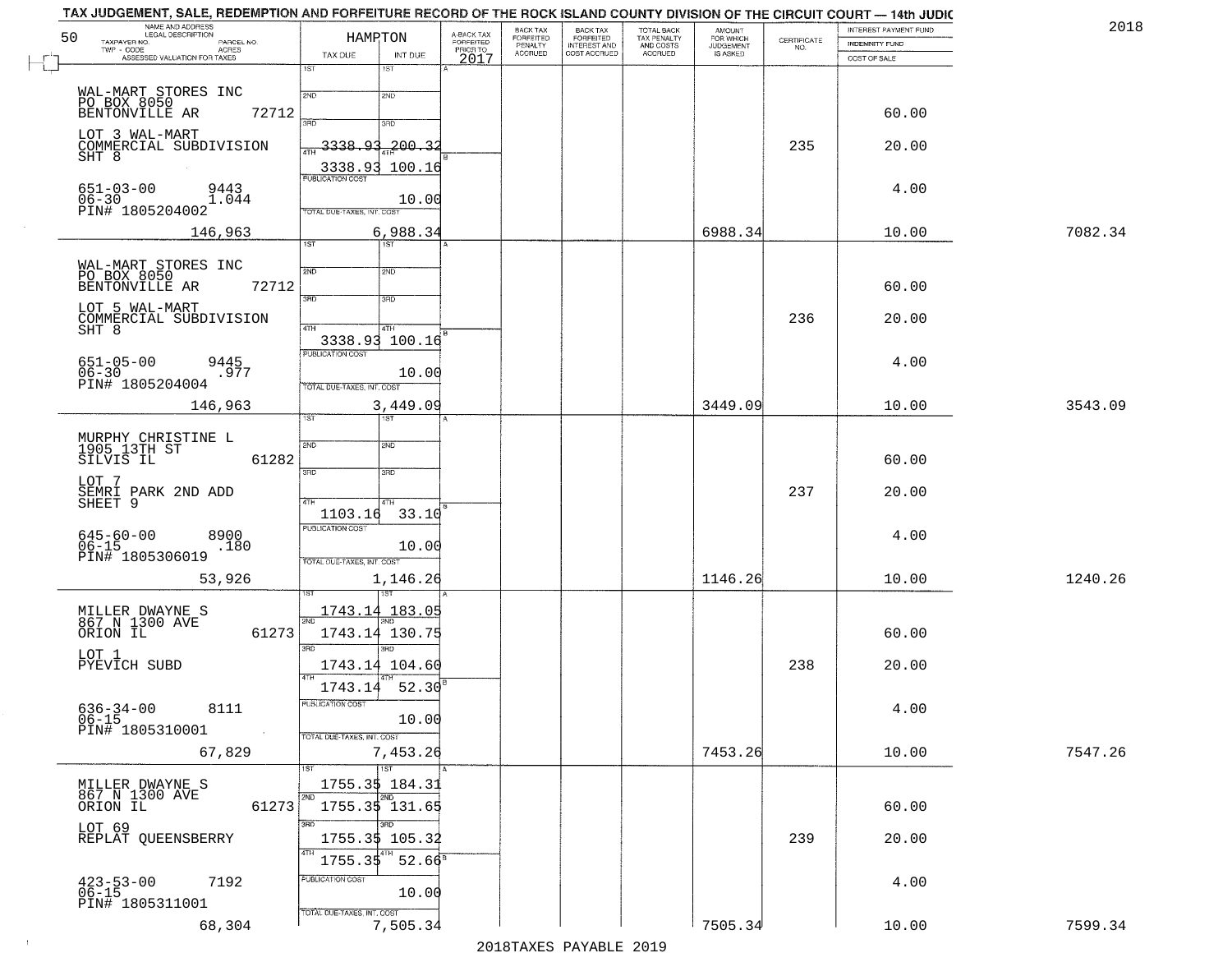|                                                 |                                                  |                            |                         | TAX JUDGEMENT, SALE, REDEMPTION AND FORFEITURE RECORD OF THE ROCK ISLAND COUNTY DIVISION OF THE CIRCUIT COURT — 14th JUDICIAL CIRCUIT OF ILLINOIS<br>2018 - The Contract of December 1999 |                                                                 |                             |                                                                     |                                                                        |
|-------------------------------------------------|--------------------------------------------------|----------------------------|-------------------------|-------------------------------------------------------------------------------------------------------------------------------------------------------------------------------------------|-----------------------------------------------------------------|-----------------------------|---------------------------------------------------------------------|------------------------------------------------------------------------|
| 50                                              | BY WHOM<br>PURCHASED                             | RATE<br>$\%$<br><b>BID</b> | HAMPTON<br>DATE OF SALE | SUBSEQUENT TAXES PAID, FEES, AND TIME EXTENSION                                                                                                                                           | TOTAL DUE<br>TO REDEEM<br>FROM SALE<br>LESS<br>COUNTY CLERK FEE | BY WHOM REDEEMED            | DATE OF REDEMP-<br>TION OR DEED<br><b>MO</b><br><b>YEAR</b><br>DAY. | RECEIVED REDEMPTION<br>MONEY IN FULL<br>$\overleftarrow{ }$            |
| PIN# 1805204002<br>RICO TRUSTEE<br>$\mathbf{1}$ |                                                  | 18                         | 12/27/2019              | 04/06/2020 Time Ext & incl<br>04/06/2020 Take Notice Fee<br>11/23/2021 Subs paid                                                                                                          | 07/22/2022<br>20.95<br>7,702.25                                 |                             |                                                                     | Certificate<br>Returned<br>& Cancelled<br>02/03/2022<br>$\overline{1}$ |
|                                                 |                                                  |                            |                         |                                                                                                                                                                                           | $\left  \frac{22,103.92}{160.00} \right $ VSG                   |                             | 01/14/2022                                                          | Karen Kinney                                                           |
| $\overline{\mathbf{c}}$                         | PIN# 1805204004<br>GUARDIAN TAX IL LLC           | 06                         | 12/27/2019              | 04/01/2020 Time Ext & incl<br>04/01/2020 Take Notice Fee                                                                                                                                  | 12/22/2022<br>20.95                                             |                             |                                                                     | $\overline{2}$                                                         |
|                                                 |                                                  |                            |                         |                                                                                                                                                                                           |                                                                 |                             |                                                                     |                                                                        |
| PIN# 1805306019<br>REALTAX DEV LT'D<br>3        |                                                  | 00                         | 12/27/2019              |                                                                                                                                                                                           |                                                                 |                             |                                                                     | Certificate<br>Returned<br>3<br>& Cancelled<br>03/12/2020              |
|                                                 |                                                  |                            |                         |                                                                                                                                                                                           |                                                                 | $1,240.26$ CHRISTINE MURPHY | 02/12/2020                                                          | Karen Kinney                                                           |
| 4                                               | PIN# 1805310001<br>INTEGRITY INVESTMENT FUND LLC | 00                         |                         | LLC $04/29/2020$ Time Ext & incl<br>04/29/2020 Take Notice Fee<br>11/29/2021 Subs paid<br>12/27/2019 11/30/2020 Subs paid                                                                 | 12/15/2022<br>20.95<br>7,531.18<br>7,452.02                     |                             |                                                                     | 4                                                                      |
|                                                 |                                                  |                            |                         |                                                                                                                                                                                           |                                                                 |                             |                                                                     |                                                                        |
| 5                                               | PIN# 1805311001<br>GRANITE LIEN GROUP LLC        | 00                         | $\sim$                  | $[04/29/2020 \t\t Time Ext & incl 04/29/2020 \t\t Take Notice Free 11/29/2021 Subs paid 12/27/2019 12/01/2020 Subs paid 13/2019]$                                                         | 12/15/2022<br>7,583.62<br>7,583.62<br>7,503.98                  |                             |                                                                     | 5                                                                      |
|                                                 |                                                  |                            |                         | 2018TAXES PAYABLE 2019                                                                                                                                                                    |                                                                 |                             |                                                                     |                                                                        |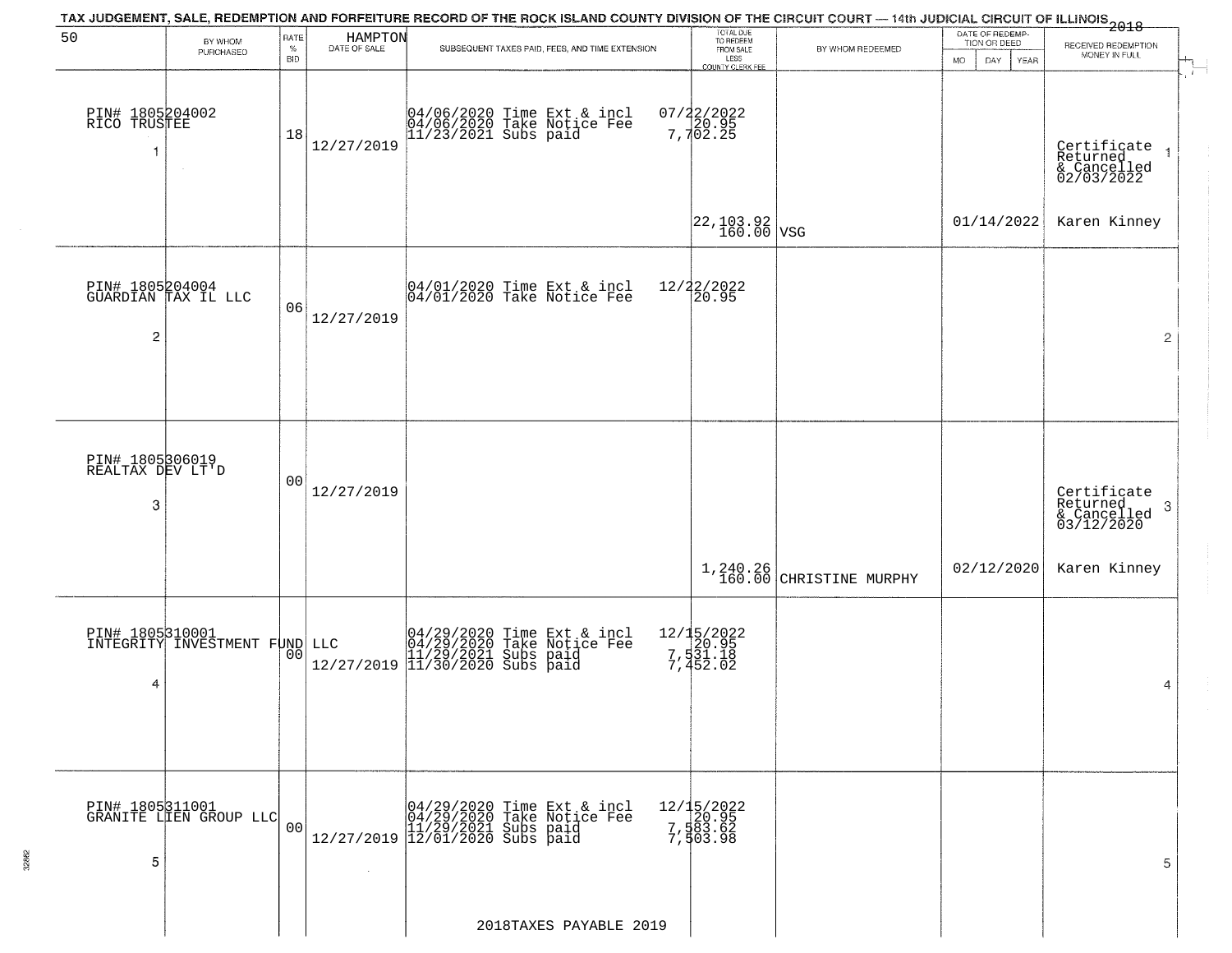| NAME AND ADDRESS<br>LEGAL DESCRIPTION<br>51<br>TAXPAYER NO.<br>PARCEL NO. | HAMRTON                                       | A-BACK TAX<br>FORFEITED | BACK TAX<br>FORFEITED<br>PENALTY | <b>BACK TAX</b><br><b>FORFEITED</b> | TOTAL BACK<br>TAX PENALTY | <b>AMOUNT</b>                      | CERTIFICATE | INTEREST PAYMENT FUND<br>INDEMNITY FUND | 2018    |
|---------------------------------------------------------------------------|-----------------------------------------------|-------------------------|----------------------------------|-------------------------------------|---------------------------|------------------------------------|-------------|-----------------------------------------|---------|
| $TWP - CODE$<br><b>ACRES</b><br>ASSESSED VALUATION FOR TAXES              | TAX DUE<br>INT DUE                            | PRIOR TO<br>2017        | <b>ACCRUED</b>                   | INTEREST AND                        | AND COSTS<br>ACCRUED      | FOR WHICH<br>JUDGEMENT<br>IS ASKED | NO.         | COST OF SALE                            |         |
|                                                                           | 1ST                                           |                         |                                  |                                     |                           |                                    |             |                                         |         |
| MILLER DWAYNE S<br>867 N 1300 AVE                                         | $\frac{1}{200}$ 1598.56 $\frac{1}{200}$ 67.86 |                         |                                  |                                     |                           |                                    |             |                                         |         |
| ORION IL<br>61273                                                         | 1598.56<br>119.90                             |                         |                                  |                                     |                           |                                    |             | 60.00                                   |         |
| LOT 68<br>REPLAT QUEENSBERRY                                              | $-1598.56$<br><u>95.92</u>                    |                         |                                  |                                     |                           |                                    | 240         | 20.00                                   |         |
|                                                                           | 1598.56<br>47.96<br><b>PUBLICATION COST</b>   |                         |                                  |                                     |                           |                                    |             |                                         |         |
| $423 - 52 - 00$<br>7191<br>$06 - 15$                                      | 10.00                                         |                         |                                  |                                     |                           |                                    |             | 4.00                                    |         |
| PIN# 1805311002                                                           | TOTAL DUE-TAXES, INT. COST                    |                         |                                  |                                     |                           |                                    |             |                                         |         |
| 62,203                                                                    | 6,835.88<br><b>TST</b><br>1ST                 |                         |                                  |                                     |                           | 6835.88                            |             | 10.00                                   | 6929.88 |
| MILLER DWAYNE S<br>867 N 1300 AVE                                         | 1507.71<br>158.34                             |                         |                                  |                                     |                           |                                    |             |                                         |         |
| ORION IL<br>61273                                                         | 1507.71<br>113.10<br>3BD                      |                         |                                  |                                     |                           |                                    |             | 60.00                                   |         |
| LOT 54 EXC S 20'<br>REPLAT QUEENSBERRY                                    | 1507.73<br>90.48                              |                         |                                  |                                     |                           |                                    | 241         | 20.00                                   |         |
|                                                                           | 1507.71<br>45.24                              |                         |                                  |                                     |                           |                                    |             |                                         |         |
| $423 - 44 - 00$<br>7183                                                   | PUBLICATION COST                              |                         |                                  |                                     |                           |                                    |             | 4.00                                    |         |
| $06 - 15$<br>PIN# 1805311011                                              | 10.00<br>TOTAL DUE-TAXES, INT. COST           |                         |                                  |                                     |                           |                                    |             |                                         |         |
| 58,668                                                                    | 6,448.00<br>1ST                               |                         |                                  |                                     |                           | 6448.00                            |             | 10.00                                   | 6542.00 |
| MILLER LYLE J/NEVA L<br>12436 E 150TH ST                                  | 2ND<br><b>SMD</b>                             |                         |                                  |                                     |                           |                                    |             |                                         |         |
| ORION IL<br>61273                                                         | 1741.29<br>130.60                             |                         |                                  |                                     |                           |                                    |             | 60.00                                   |         |
| LOT 56 EXC S 20'<br>REPLAT QUEENSBURY                                     | 3BD<br>3RD<br>1741.29 104.48                  |                         |                                  |                                     |                           |                                    | 242         | 20.00                                   |         |
|                                                                           | 52.24<br>1741.29                              |                         |                                  |                                     |                           |                                    |             |                                         |         |
| $423 - 46 - 00$<br>06-15<br>7185                                          | <b>PUBLICATION COST</b>                       |                         |                                  |                                     |                           |                                    |             | 4.00                                    |         |
| PIN# 1805311013                                                           | 10.00<br>TOTAL OUE-TAXES, INT. COST           |                         |                                  |                                     |                           |                                    |             |                                         |         |
| 67,757                                                                    | 5,521.19                                      |                         |                                  |                                     |                           | 5521.19                            |             | 10.00                                   | 5615.19 |
|                                                                           | इङ                                            |                         |                                  |                                     |                           |                                    |             |                                         |         |
| GUTTING DONALD/SIMPSON J<br>1712 BIG ISLAND RD<br>61201<br>ROCK ISLAND IL | 2ND<br>2ND                                    |                         |                                  |                                     |                           |                                    |             | 60.00                                   |         |
| LOT 46                                                                    | 3RD<br>3BD                                    |                         |                                  |                                     |                           |                                    |             |                                         |         |
| SEABERGS ADD<br>N 20 FT L 47 AND ALL                                      | 4TH<br>$470.52$ $14.12^8$                     |                         |                                  |                                     |                           |                                    | 243         | 20.00                                   |         |
| 4439                                                                      | PUBLICATION COST                              |                         |                                  |                                     |                           |                                    |             | 4.00                                    |         |
| $295 - 20 - 00$<br>06-15<br>PIN# 1806201019<br>$\sim 100$ km $^{-1}$      | 10.00                                         |                         |                                  |                                     |                           |                                    |             |                                         |         |
| 18,309                                                                    | TOTAL DUE-TAXES, INT. COST<br>494.64          |                         |                                  |                                     |                           | 494.64                             |             | 10.00                                   | 588.64  |
|                                                                           | 1ST<br>1ST                                    |                         |                                  |                                     |                           |                                    |             |                                         |         |
| KAPPLE JEFF B<br>610 IITH AVENUE D CT<br>61282<br>SILVIS IL               | 2ND<br>2ND<br>$430.10$ $32.25$                |                         |                                  |                                     |                           |                                    |             | 60.00                                   |         |
| SUPVR ASST MAP                                                            | 3RD<br>3RD                                    |                         |                                  |                                     |                           |                                    |             |                                         |         |
| LOT 230 SHEET 12                                                          | 430.10<br>25.80<br>4TH                        |                         |                                  |                                     |                           |                                    | 244         | 20.00                                   |         |
|                                                                           | $12.90^8$<br>430.10<br>PUBLICATION COST       |                         |                                  |                                     |                           |                                    |             |                                         |         |
| $006 - 01 - 00$<br>$64-F$<br>$06 - 15$<br>.510<br>PIN# 1806205002         | 10.00                                         |                         |                                  |                                     |                           |                                    |             | 4.00                                    |         |
| 22,736                                                                    | TOTAL DUE-TAXES, INT. COST<br>1,371.25        |                         |                                  |                                     |                           | 1371.25                            |             | 10.00                                   | 1465.25 |
|                                                                           |                                               |                         |                                  |                                     |                           |                                    |             |                                         |         |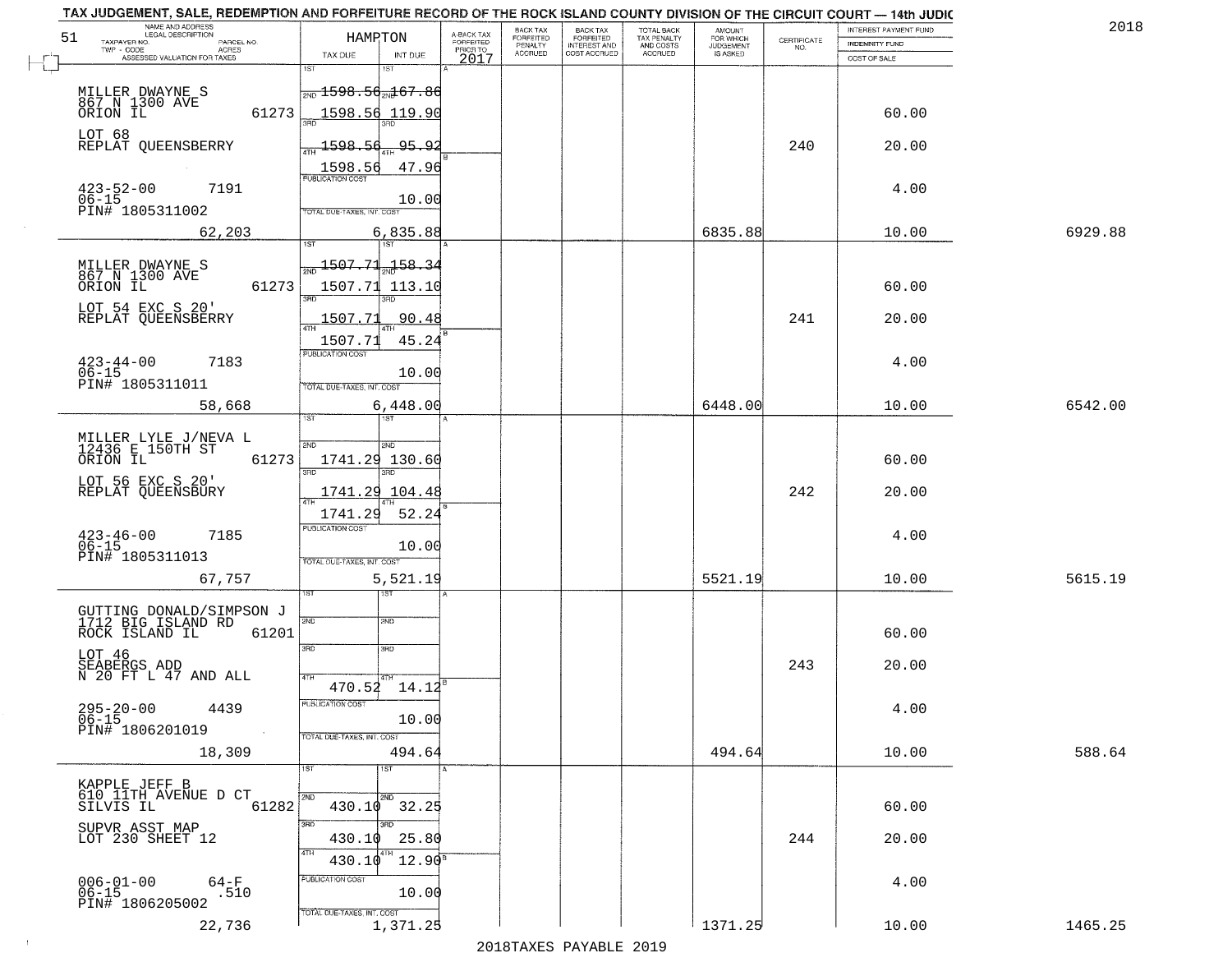|                                           |                                           |                |                         | TAX JUDGEMENT, SALE, REDEMPTION AND FORFEITURE RECORD OF THE ROCK ISLAND COUNTY DIVISION OF THE CIRCUIT COURT — 14th JUDICIAL CIRCUIT OF ILLINOIS 2018      |                                                |                                   |                                 |                                                           |
|-------------------------------------------|-------------------------------------------|----------------|-------------------------|-------------------------------------------------------------------------------------------------------------------------------------------------------------|------------------------------------------------|-----------------------------------|---------------------------------|-----------------------------------------------------------|
| 51                                        | BY WHOM<br>PURCHASED                      | RATE<br>$\%$   | HAMPTON<br>DATE OF SALE | SUBSEQUENT TAXES PAID, FEES, AND TIME EXTENSION                                                                                                             | TOTAL DUE<br>TO REDEEM<br>FROM SALE            | BY WHOM REDEEMED                  | DATE OF REDEMP-<br>TION OR DEED | RECEIVED REDEMPTION<br>MONEY IN FULL                      |
|                                           |                                           | <b>BID</b>     |                         |                                                                                                                                                             | LESS<br>COUNTY CLERK FEE                       |                                   | <b>MO</b><br>DAY<br>YEAR        | $\mathbf{r}$                                              |
| -1                                        | PIN# 1805311002<br>GRANITE LLEN GROUP LLC | 0 <sub>0</sub> |                         | $[04/29/2020 \t\t Time \t\t Ext & incl \\ 04/29/2020 \t\t Take \t Notice \tFe \\ 11/29/2021 \tSubs \t paid \\ 12/27/2019 \t\t 12/01/2020 \tSubs \t paid \\$ | 12/15/2022<br>6,908.89<br>6,908.89<br>6,836.38 |                                   |                                 | 1                                                         |
| $\overline{c}$                            | PIN# 1805311011<br>GRANITE LIEN GROUP LLC | 00             |                         | $[04/29/2020 \t\t Time \t\t Ext & incl \\ 04/29/2020 \t\t Take \t Notice \tFe \\ 11/29/2021 \tSubs \t paid \\ 12/27/2019 \t\t 12/01/2020 \tSubs \t paid \\$ | 12/15/2022<br>6,520.95<br>6,518.00<br>6,449.58 |                                   |                                 | 2                                                         |
| PIN# 1805311013<br>WESTERN SITES LLC<br>3 |                                           | 0 <sub>0</sub> | 12/27/2019              | 03/09/2020 Time Ext & incl<br>03/09/2020 Take Notice Fee<br>12/10/2021 Subs paid                                                                            | 07/12/2022<br>7,533.08                         |                                   |                                 | 3                                                         |
| PIN# 1806201019<br>4                      | GRANITE LIEN GROUP LLC                    | 00             | 12/27/2019              | 04/29/2020 Time Ext & incl<br>04/29/2020 Take Notice Fee                                                                                                    | 12/15/2022<br>120.95                           |                                   |                                 | Certificate<br>Returned<br>4<br>& Cancelled<br>11/06/2020 |
|                                           |                                           |                |                         |                                                                                                                                                             |                                                | $609.59$<br>160.00 DONALD GUTTING | 10/23/2020                      | Karen Kinney                                              |
| 5                                         | PIN# 1806205002<br>GRANITE LIEN GROUP LLC | 0 <sub>0</sub> | 12/27/2019              | 04/29/2020 Time Ext & incl<br>04/29/2020 Take Notice Fee                                                                                                    | 12/15/2022<br>20.95                            |                                   |                                 | Certificate<br>Returned<br>& Cancelled 5<br>04/16/2021    |
|                                           |                                           |                |                         |                                                                                                                                                             |                                                | $1,486.20$ JEFF/LISA KAPPLE       | 03/24/2021                      | Karen Kinney                                              |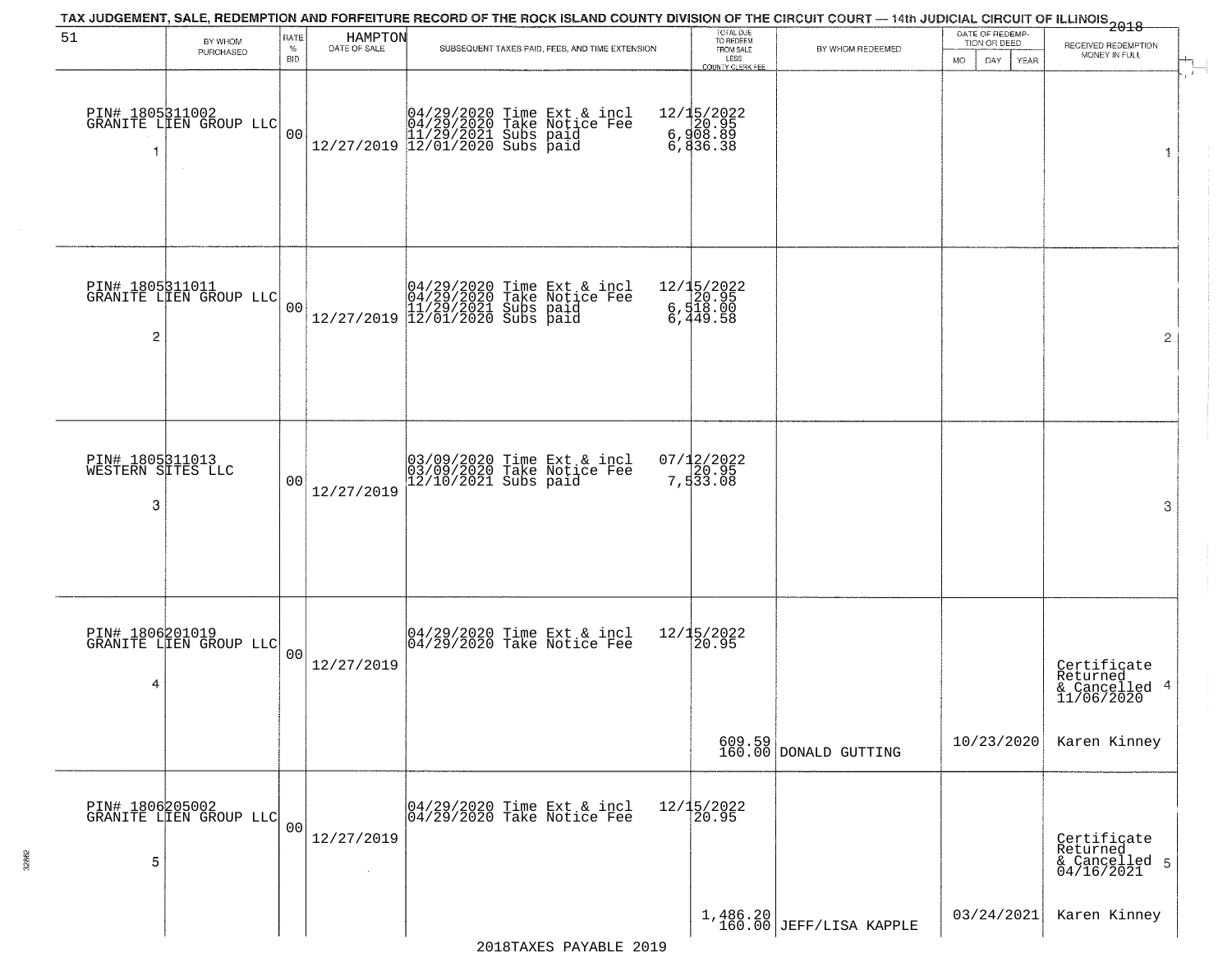| 52        | NAME AND ADDRESS<br>LEGAL DESCRIPTION<br>TAXPAYER NO.<br>PARCEL NO.        | HAMRTON                                | A-BACK TAX<br>FORFEITED | BACK TAX<br>FORFEITED | <b>BACK TAX</b><br><b>FORFEITED</b> | TOTAL BACK<br>TAX PENALTY | <b>AMOUNT</b>                      | $\begin{array}{c} \text{CERTIFICATE} \\ \text{NO.} \end{array}$ | INTEREST PAYMENT FUND<br>INDEMNITY FUND | 2018    |
|-----------|----------------------------------------------------------------------------|----------------------------------------|-------------------------|-----------------------|-------------------------------------|---------------------------|------------------------------------|-----------------------------------------------------------------|-----------------------------------------|---------|
|           | TWP - CODE<br><b>ACRES</b><br>ASSESSED VALUATION FOR TAXES                 | TAX DUE<br>INT DUE                     | PRIOR TO<br>2017        | PENALTY<br>ACCRUED    | INTEREST AND<br>COST ACCRUED        | AND COSTS<br>ACCRUED      | FOR WHICH<br>JUDGEMENT<br>IS ASKED |                                                                 | COST OF SALE                            |         |
|           |                                                                            | 1ST<br>$1S$ T                          |                         |                       |                                     |                           |                                    |                                                                 |                                         |         |
|           | TRIO ENTERPRISES LLC<br>121 FAIRFIELD WAY STE 330<br>BLOOMINGDALE IL 60108 | 2ND<br>2ND                             |                         |                       |                                     |                           |                                    |                                                                 |                                         |         |
|           |                                                                            | 3RD<br>3BD                             |                         |                       |                                     |                           |                                    |                                                                 | 60.00                                   |         |
|           | LOT 5<br>ILLINI PLAZA                                                      | 2357.73<br>-141.48<br><b>ATH</b>       |                         |                       |                                     |                           |                                    | 245                                                             | 20.00                                   |         |
|           |                                                                            | 2357.73                                | 70.74                   |                       |                                     |                           |                                    |                                                                 |                                         |         |
| $06 - 15$ | $631 - 52 - 00$<br>7868                                                    | PUBLICATION COST                       | 10.00                   |                       |                                     |                           |                                    |                                                                 | 4.00                                    |         |
|           | PIN# 1806205008                                                            | TOTAL DUE-TAXES, INT. COST             |                         |                       |                                     |                           |                                    |                                                                 |                                         |         |
|           | 91,744                                                                     | 4,937.68<br><b>TST</b><br>1ST          |                         |                       |                                     |                           | 4937.68                            |                                                                 | 10.00                                   | 5031.68 |
|           |                                                                            |                                        |                         |                       |                                     |                           |                                    |                                                                 |                                         |         |
|           | MCINTIRE BEVERLY<br>4005 8TH AVE<br>EAST MOLINE IL<br>61244                | 2ND<br>2ND<br>1214.54                  | 91.10                   |                       |                                     |                           |                                    |                                                                 | 60.00                                   |         |
|           | LOT 13                                                                     | 3RD<br>3RD                             |                         |                       |                                     |                           |                                    |                                                                 |                                         |         |
|           | ONEIDA HEIGHTS 2ND ADD                                                     | 1214.54                                | 72.88                   |                       |                                     |                           |                                    | 246                                                             | 20.00                                   |         |
|           | $361 - 07 - 00$<br>5597                                                    | 1214.54<br>PUBLICATION COST            | 36.44                   |                       |                                     |                           |                                    |                                                                 | 4.00                                    |         |
| $06 - 15$ | PIN# 1806218014                                                            | TOTAL DUE-TAXES, INT. COST             | 10.00                   |                       |                                     |                           |                                    |                                                                 |                                         |         |
|           | 47,260                                                                     | 3,854.04                               |                         |                       |                                     |                           | 3854.04                            |                                                                 | 10.00                                   | 3948.04 |
|           |                                                                            |                                        |                         |                       |                                     |                           |                                    |                                                                 |                                         |         |
|           | COLE JILL A<br>2315 9TH ST                                                 | 567.05<br>2ND                          | 59.57                   |                       |                                     |                           |                                    |                                                                 |                                         |         |
|           | 61282<br>SILVIS IL                                                         | 567.05<br>3RD<br>3RD                   | 42.55                   |                       |                                     |                           |                                    |                                                                 | 60.00                                   |         |
| LOT 8     |                                                                            | 567.05<br>4TF                          | 34.04                   |                       |                                     |                           |                                    | 247                                                             | 20.00                                   |         |
|           | GLENDALE 1ST SUB DIV SE<br>.25 SEC 6 NE .25 SEC 7<br>17N 1E                | 567.05                                 | 17.02                   |                       |                                     |                           |                                    |                                                                 |                                         |         |
|           | 374-19-00<br>06-15<br>5889                                                 | <b>PUBLICATION COST</b>                | 10.00                   |                       |                                     |                           |                                    |                                                                 | 4.00                                    |         |
|           | PIN# 1807202008                                                            | TOTAL OUE-TAXES, INT. COST             |                         |                       |                                     |                           |                                    |                                                                 |                                         |         |
|           | 28,065                                                                     | 2,431.38                               |                         |                       |                                     |                           | 2431.38                            |                                                                 | 10.00                                   | 2525.38 |
|           | MEL FOSTER CO/DAVE ROSSA<br>2500 41ST ST                                   | <u>322.45</u>                          | <u>33.88</u>            |                       |                                     |                           |                                    |                                                                 |                                         |         |
|           | 61265<br>MOLINE IL                                                         | 2ND<br>322.45                          | 24.20                   |                       |                                     |                           |                                    |                                                                 | 60.00                                   |         |
| LOT 7     |                                                                            | 3RD<br>3RD                             |                         |                       |                                     |                           |                                    |                                                                 |                                         |         |
|           | GLEN RIDGE WEST 1ST ADD<br>SHEET 15B                                       | 322.45<br>4TH<br>322.45                | 19.36<br>$9.68^{B}$     |                       |                                     |                           |                                    | 248                                                             | 20.00                                   |         |
|           | 9010                                                                       | PUBLICATION COST                       |                         |                       |                                     |                           |                                    |                                                                 | 4.00                                    |         |
|           | 646-70-00<br>06-15<br>.330<br>PIN# 1807203008                              |                                        | 10.00                   |                       |                                     |                           |                                    |                                                                 |                                         |         |
|           | 12,547                                                                     | TOTAL DUE-TAXES, INT. COST<br>1,386.92 |                         |                       |                                     |                           | 1386.92                            |                                                                 | 10.00                                   | 1480.92 |
|           |                                                                            | 1ST<br>1ST                             |                         |                       |                                     |                           |                                    |                                                                 |                                         |         |
|           | WINGLER GRETCHEN<br>2313 12TH ST                                           | 725.0\$<br>2ND<br>2ND                  | 76.16                   |                       |                                     |                           |                                    |                                                                 |                                         |         |
|           | 61282<br>SILVIS IL                                                         | 725.05<br>3RD<br>अंक                   | 54.40                   |                       |                                     |                           |                                    |                                                                 | 60.00                                   |         |
|           | LOT 156<br><b>GLENDALE 4TH SUBD</b>                                        | 725.0\$                                | 43.52                   |                       |                                     |                           |                                    | 249                                                             | 20.00                                   |         |
|           |                                                                            | 4TH<br>725.05                          | $21.76^8$               |                       |                                     |                           |                                    |                                                                 |                                         |         |
|           | 6282<br>394-13-00<br>06-15                                                 | PUBLICATION COST                       | 10.00                   |                       |                                     |                           |                                    |                                                                 | 4.00                                    |         |
|           | PIN# 1808102032                                                            | TOTAL DUE-TAXES, INT. COST             |                         |                       |                                     |                           |                                    |                                                                 |                                         |         |
|           | 28,213                                                                     | 3,106.04                               |                         |                       |                                     |                           | 3106.04                            |                                                                 | 10.00                                   | 3200.04 |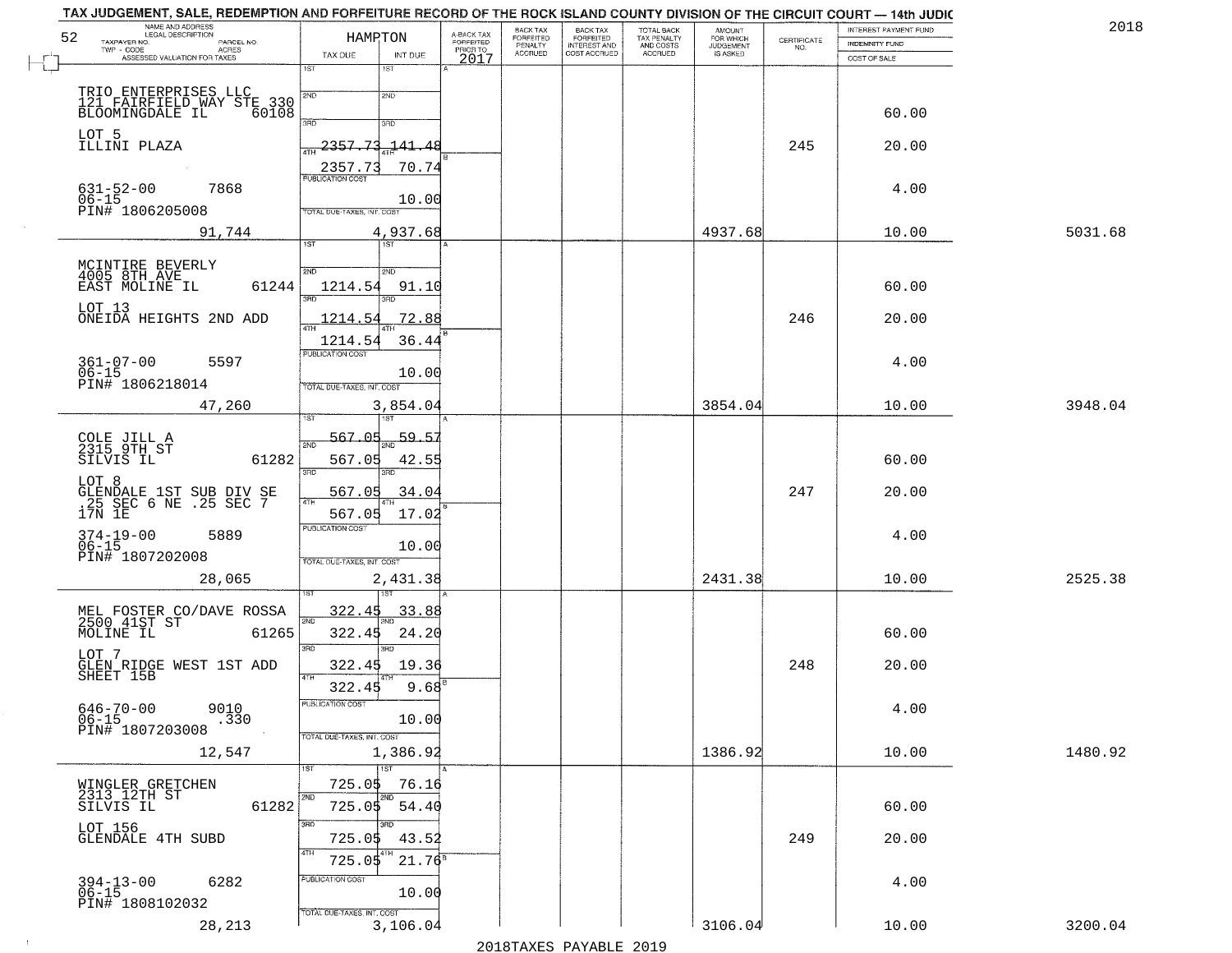|                                                    |                                              |                            |                         | TAX JUDGEMENT, SALE, REDEMPTION AND FORFEITURE RECORD OF THE ROCK ISLAND COUNTY DIVISION OF THE CIRCUIT COURT — 14th JUDICIAL CIRCUIT OF ILLINOIS 2018 |                                                                 |                                                               |                                                        |                                                                   |
|----------------------------------------------------|----------------------------------------------|----------------------------|-------------------------|--------------------------------------------------------------------------------------------------------------------------------------------------------|-----------------------------------------------------------------|---------------------------------------------------------------|--------------------------------------------------------|-------------------------------------------------------------------|
| 52                                                 | BY WHOM<br>PURCHASED                         | RATE<br>$\%$<br><b>BID</b> | HAMPTON<br>DATE OF SALE | SUBSEQUENT TAXES PAID, FEES, AND TIME EXTENSION                                                                                                        | TOTAL DUE<br>TO REDEEM<br>FROM SALE<br>LESS<br>COUNTY CLERK FEE | BY WHOM REDEEMED                                              | DATE OF REDEMP-<br>TION OR DEED<br>YEAR<br>MO.<br>DAY. | RECEIVED REDEMPTION<br>MONEY IN FULL<br>$\overline{1}$            |
| PIN# 1806205008<br>-1                              | INTEGRITY INVESTMENT FUND                    | 05                         |                         | LLC $04/29/2020$ Time Ext & incl<br>04/29/2020 Take Notice Fee<br>11/29/2021 Subs paid<br>12/27/2019 11/30/2020 Subs paid                              | 01/05/2022<br>9,188.06<br>9,188.06<br>9,091.44                  |                                                               |                                                        | Certificate<br>Returned<br>& Cancelled<br>02/03/2022              |
|                                                    |                                              |                            |                         |                                                                                                                                                        |                                                                 | $\begin{vmatrix} 27,874.57 \\ 160.00 \end{vmatrix}$ M. LARSON | 01/05/2022                                             | Karen Kinney                                                      |
| PIN# 1806218014<br>AUCTION Z INC<br>$\overline{c}$ |                                              | 0 <sub>0</sub>             | 12/27/2019              |                                                                                                                                                        |                                                                 |                                                               |                                                        | Certificate<br>Returned<br>$\frac{12241164}{67/08/2020}$ 2        |
|                                                    |                                              |                            |                         |                                                                                                                                                        |                                                                 | 3,948.04<br>160.00 DAVID MCINTIRE                             | 03/06/2020                                             | Karen Kinney                                                      |
| PIN# 1807202008<br>3                               | EQUITY ONE INVESTMENT                        | 00                         | FUND LLC<br>12/27/2019  | 01/22/2020 Time Ext & incl<br>01/22/2020 Take Notice Fee<br>12/02/2020 Subs paid                                                                       | $07/13/2022$<br>$20.85$<br>$1,974.10$                           |                                                               |                                                        | Certificate<br>Returned<br>$\cdot$ 3<br>& Cancelled<br>12/13/2021 |
|                                                    |                                              |                            |                         |                                                                                                                                                        |                                                                 | $4,757.22$ JILL COLE                                          | 11/02/2021                                             | Karen Kinney                                                      |
| PIN# 1807203008<br>4                               | GUARDIAN TAX IL LLC                          | 0 <sub>0</sub>             | 12/27/2019              | 04/01/2020 Time Ext & incl<br>04/01/2020 Take Notice Fee                                                                                               | 12/22/2022<br>20.95                                             |                                                               |                                                        | 4                                                                 |
| 5                                                  | PIN# 1808102032<br>INTEGRITY INVESTMENT FUND | 0 <sub>0</sub>             | LLC<br>12/27/2019       | 04/29/2020 Time Ext & incl<br>04/29/2020 Take Notice Fee<br>11/30/2020 Subs paid                                                                       | $12/15/2022$<br>20.95<br>3, 222.18                              |                                                               |                                                        | Certificate<br>Returned<br>& Cancelled 5<br>08/13/2021            |
|                                                    |                                              |                            |                         |                                                                                                                                                        |                                                                 | $6,829.83$<br>160.00 GOMEZ MAY ATTY                           | 07/21/2021                                             | Karen Kinney                                                      |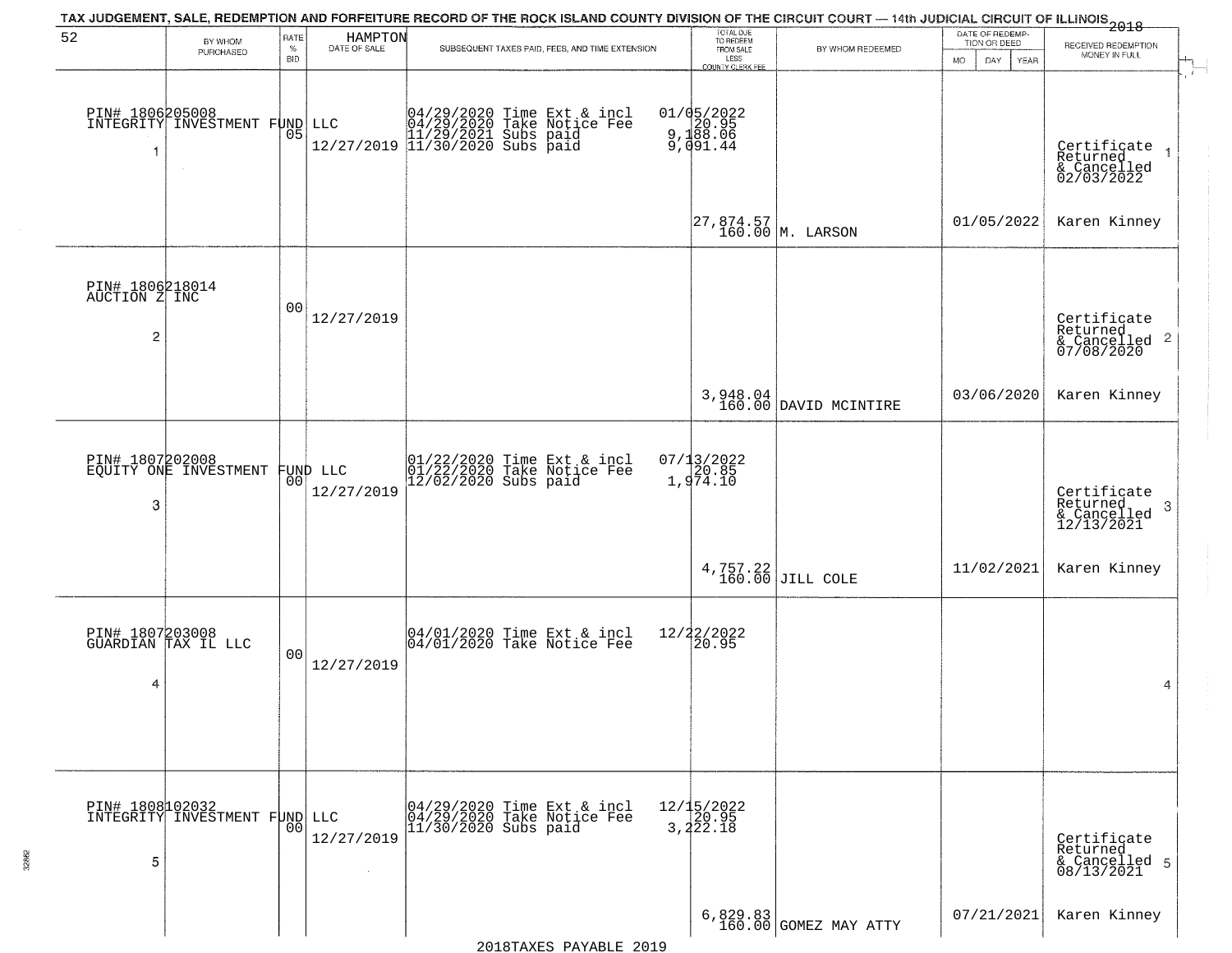| NAME AND ADDRESS<br>LEGAL DESCRIPTION<br>53<br>TAXPAYER NO.<br>PARCEL NO.<br>TWP - CODE AGRES<br>ASSESSED VALUATION FOR TAXES | HAMRTON<br>TAX DUE<br>INT DUE                                                  | A-BACK TAX<br>FORFEITED<br>PRIOR TO<br>2017 | BACK TAX<br>BACK TAX<br>FORFEITED<br>INTEREST AND<br>COST ACCRUED<br>FORFEITED<br>PENALTY<br>ACCRUED | TOTAL BACK<br>TAX PENALTY<br>AND COSTS<br>ACCRUED | <b>AMOUNT</b><br>FOR WHICH<br>JUDGEMENT<br>IS ASKED | CERTIFICATE<br>NO. | INTEREST PAYMENT FUND<br><b>INDEMNITY FUND</b><br>COST OF SALE | 2018    |
|-------------------------------------------------------------------------------------------------------------------------------|--------------------------------------------------------------------------------|---------------------------------------------|------------------------------------------------------------------------------------------------------|---------------------------------------------------|-----------------------------------------------------|--------------------|----------------------------------------------------------------|---------|
|                                                                                                                               | 1ST<br>1ST                                                                     |                                             |                                                                                                      |                                                   |                                                     |                    |                                                                |         |
| HUMPHREY DALE R<br>2405 12TH ST<br>SILVIS IL<br>61282                                                                         | 2ND<br>2ND<br>148.31<br>11.10<br>រគក<br>3BD                                    |                                             |                                                                                                      |                                                   |                                                     |                    | 60.00                                                          |         |
| LOT 162<br><b>GLENDALE 4TH SUBD</b>                                                                                           | $-148.3$<br>8.88<br>4TH<br>148.3<br>4.44                                       |                                             |                                                                                                      |                                                   |                                                     | 250                | 20.00                                                          |         |
| $394 - 19 - 00$<br>6288<br>$06 - 15$                                                                                          | <b>PUBLICATION COST</b><br>10.00                                               |                                             |                                                                                                      |                                                   |                                                     |                    | 4.00                                                           |         |
| PIN# 1808102038<br>31,179                                                                                                     | TOTAL DUE-TAXES, INT. COST<br>479.35<br>1ST<br>1ST <sup></sup>                 |                                             |                                                                                                      |                                                   | 479.35                                              |                    | 10.00                                                          | 573.35  |
| BURNS SANDRA K<br>1006 26TH AVENUE CT<br>61282<br>SILVIS IL                                                                   | $\frac{1121.92}{200}$<br>$-117.81$<br>1121.92<br>84.15                         |                                             |                                                                                                      |                                                   |                                                     |                    | 60.00                                                          |         |
| LOT 17<br>OLD ORCHARD ADD                                                                                                     | 3RD<br>1121.92<br>.67.32<br>47H                                                |                                             |                                                                                                      |                                                   |                                                     | 251                | 20.00                                                          |         |
| $633 - 31 - 00$<br>$06 - 15$<br>7969<br>PIN# 1808106011                                                                       | 1121.92<br>33.66<br>PUBLICATION COST<br>10.00                                  |                                             |                                                                                                      |                                                   |                                                     |                    | 4.00                                                           |         |
| 49,656                                                                                                                        | TOTAL DUE-TAXES, INT. COST<br>4,800.62                                         |                                             |                                                                                                      |                                                   | 4800.62                                             |                    | 10.00                                                          | 4894.62 |
| CARTUS CORPORATION<br>40 APPLE RIDGE<br>DANBURY CT<br>06810                                                                   | 3.88<br>2ND<br>2ND.<br>3.88<br>.30<br>3RD<br>3RD                               |                                             |                                                                                                      |                                                   |                                                     |                    | 60.00                                                          |         |
| SUPVR ASST MAP<br>LOT 117 SHEET 16A                                                                                           | 24<br>3.88<br>4TH<br>4TH                                                       |                                             |                                                                                                      |                                                   |                                                     | 252                | 20.00                                                          |         |
| $643 - 29 - 00$<br>06-15<br>8669<br>PIN# 1808107007                                                                           | 3.88<br>. 12<br><b>PUBLICATION COST</b><br>10.00<br>TOTAL OUE-TAXES, INT. COST |                                             |                                                                                                      |                                                   |                                                     |                    | 4.00                                                           |         |
| 151                                                                                                                           | 26.60<br>उड़ा<br>sT                                                            |                                             |                                                                                                      |                                                   | 26.60                                               |                    | 10.00                                                          | 120.60  |
| MCINNIS JEFFREY<br>15821 VENTURA BLVD 525<br>ENCINO CA<br>91436                                                               | 2ND<br>2ND                                                                     |                                             |                                                                                                      |                                                   |                                                     |                    | 60.00                                                          |         |
| LOT 6<br>GLEN RIDGE FARMS 2ND ADD                                                                                             | 3RD<br>3RD                                                                     |                                             |                                                                                                      |                                                   |                                                     | 253                | 20.00                                                          |         |
| $644 - 47 - 00$<br>8787<br>06-15<br>PIN# 1808108006<br>.430                                                                   | $65.66^{B}$<br>2188.99<br>PUBLICATION COST<br>10.00                            |                                             |                                                                                                      |                                                   |                                                     |                    | 4.00                                                           |         |
| 85,178                                                                                                                        | TOTAL DUE-TAXES, INT. COST<br>2,264.65<br>$\overline{1}$ ST<br>1ST             |                                             |                                                                                                      |                                                   | 2264.65                                             |                    | 10.00                                                          | 2358.65 |
| MCGINNIS ANDREW<br>15507 34TH AVE<br>EAST MOLINE IL<br>61244                                                                  | 2ND<br>2ND<br>20.65<br>275.54                                                  |                                             |                                                                                                      |                                                   |                                                     |                    | 60.00                                                          |         |
| SUPVR ASST MAP<br>LOT 223 SHEET 16B                                                                                           | 3BD<br>$\overline{3}$ RD<br>275.54<br>16.52<br>4TH                             |                                             |                                                                                                      |                                                   |                                                     | 254                | 20.00                                                          |         |
| $014-11-00$<br>06-26<br>$108 - A$<br>PIN# 1808200027                                                                          | $8.26^{8}$<br>275.54<br>PUBLICATION COST<br>10.00                              |                                             |                                                                                                      |                                                   |                                                     |                    | 4.00                                                           |         |
| 18,334                                                                                                                        | TOTAL DUE-TAXES, INT. COST<br>882.05                                           |                                             |                                                                                                      |                                                   | 882.05                                              |                    | 10.00                                                          | 976.05  |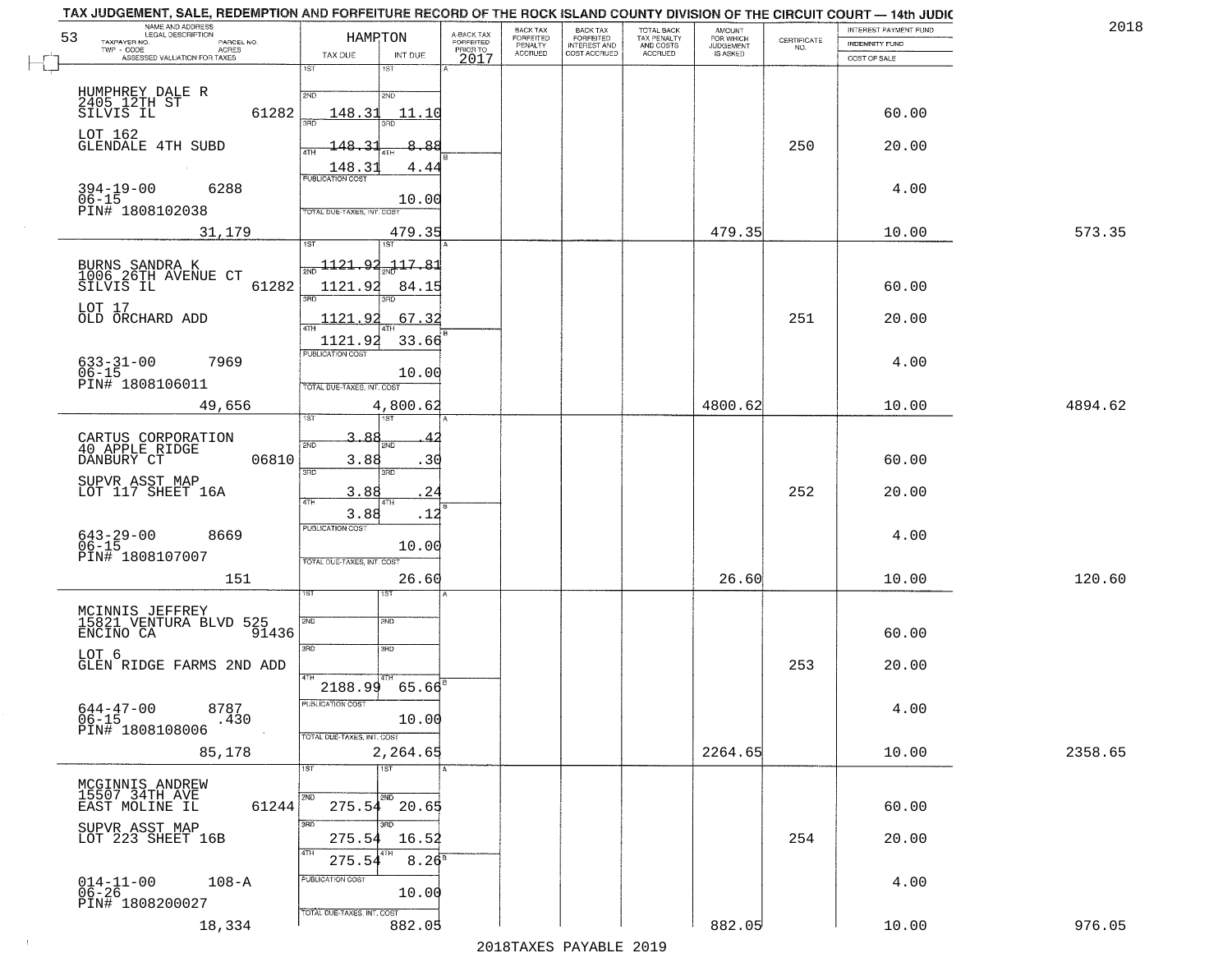|                                      |                                                   |                            |                                | TAX JUDGEMENT, SALE, REDEMPTION AND FORFEITURE RECORD OF THE ROCK ISLAND COUNTY DIVISION OF THE CIRCUIT COURT — 14th JUDICIAL CIRCUIT OF ILLINOIS 2018                                                                            |                                                                                |                                        |                                                                     |                                                                                        |
|--------------------------------------|---------------------------------------------------|----------------------------|--------------------------------|-----------------------------------------------------------------------------------------------------------------------------------------------------------------------------------------------------------------------------------|--------------------------------------------------------------------------------|----------------------------------------|---------------------------------------------------------------------|----------------------------------------------------------------------------------------|
| 53                                   | BY WHOM<br>PURCHASED                              | RATE<br>$\%$<br><b>BID</b> | HAMPTON<br>DATE OF SALE        | SUBSEQUENT TAXES PAID, FEES, AND TIME EXTENSION                                                                                                                                                                                   | TOTAL DUE<br>TO REDEEM<br>FROM SALE<br>LESS<br>COUNTY CLERK FEE                | BY WHOM REDEEMED                       | DATE OF REDEMP-<br>TION OR DEED<br><b>MO</b><br>DAY.<br><b>YEAR</b> | RECEIVED REDEMPTION<br>MONEY IN FULL                                                   |
| -1                                   | PIN# 1808102038<br>GRANITE LIEN GROUP LLC         | 0 <sub>0</sub>             | 12/27/2019                     | $04/29/2020$ Time Ext & incl<br>$04/29/2020$ Take Notice Fee                                                                                                                                                                      | $12/15/2022$<br>20.95                                                          |                                        |                                                                     | $\mathbf{r}$<br>Certificate<br>Returned<br>$\overline{1}$<br>& Cancelled<br>08/12/2020 |
|                                      |                                                   |                            |                                |                                                                                                                                                                                                                                   |                                                                                | 594.30<br>160.00 WINTRUST MORTGAGE     | 07/06/2020                                                          | Karen Kinney                                                                           |
| $\overline{c}$                       | PIN# 1808106011<br>EQUITY ONE INVESTMENT          |                            | FUND LLC<br> 00 <br>12/27/2019 | $ 01/22/2020$ Time Ext & incl<br>$ 01/22/2020$ Take Notice Fee                                                                                                                                                                    | 07/13/2022<br>20.85                                                            |                                        |                                                                     | Certificate<br>Returned<br>$\frac{1}{6}$ Cancelled 2<br>04/08/2020                     |
|                                      |                                                   |                            |                                |                                                                                                                                                                                                                                   | $4,915.47$<br>160.00 LERETA                                                    |                                        | 03/04/2020                                                          | Karen Kinney                                                                           |
| PIN# 1808107007<br>RICO TRUSTEE<br>3 |                                                   | 18                         | 12/27/2019                     | 04/06/2020 Time Ext & incl<br>04/06/2020 Take Notice Fee<br>00/00/00000 Take Notice Fee<br>03/17/2022 Circuit Clerks Fee<br>03/17/2022 Sheriffs Fee<br>04/01/2022 Publication Fee<br>11/23/2021 Subs paid<br>11/30/2020 Subs paid | $\begin{array}{r} 07/22/2022\\20.95\\35.00\\52.14\\27.24\\46.76\\ \end{array}$ |                                        |                                                                     | 3                                                                                      |
| 4                                    | PIN# 1808108006<br>EQUITY ONE INVESTMENT FUND LLC |                            | 12/27/2019                     | $\begin{bmatrix} 01/22/2020 \\ 01/22/2020 \\ 01 \end{bmatrix}$ Take Notice Fee                                                                                                                                                    | 07/13/2022<br>20.85                                                            |                                        |                                                                     | Certificate<br>Returned<br>4<br>& Cancelled<br>04/08/2020                              |
|                                      |                                                   |                            |                                |                                                                                                                                                                                                                                   |                                                                                | 2,379.50<br>160.00 JEFF MCINNIS        | 03/09/2020                                                          | Karen Kinney                                                                           |
| 5                                    | PIN# 1808200027<br>GUARDIAN TAX IL LLC            | 05                         | 12/27/2019                     | 04/01/2020 Time Ext & incl<br>04/01/2020 Take Notice Fee<br>12/01/2020 Subs paid                                                                                                                                                  | 12/22/2022<br>20.95<br>1,660.86                                                |                                        |                                                                     | Certificate<br>Returned<br>& Cancelled 5<br>02/17/2021                                 |
|                                      |                                                   |                            |                                |                                                                                                                                                                                                                                   |                                                                                | 3,003.57<br>160.00 ANDREW/SAM MCGINNIS | 01/15/2021                                                          | Karen Kinney                                                                           |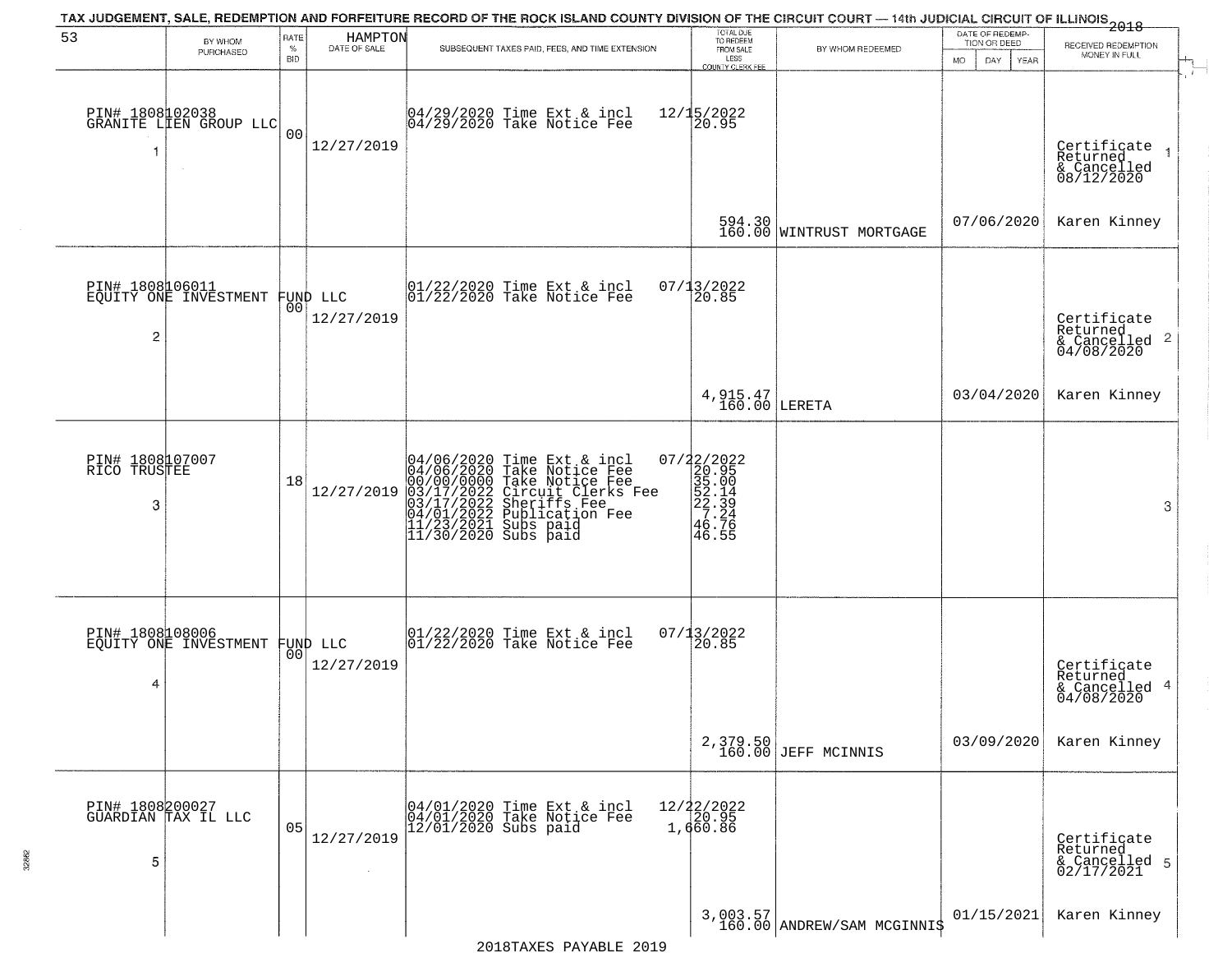| TAX JUDGEMENT, SALE, REDEMPTION AND FORFEITURE RECORD OF THE ROCK ISLAND COUNTY DIVISION OF THE CIRCUIT COURT — 14th JUDIC<br>NAME AND ADDRESS<br>LEGAL DESCRIPTION<br>TAXPAYER NO. |                             |                            |                                             | BACK TAX                        |                                                       |                                                   |                                              |                                                                 | INTEREST PAYMENT FUND | 2018   |
|-------------------------------------------------------------------------------------------------------------------------------------------------------------------------------------|-----------------------------|----------------------------|---------------------------------------------|---------------------------------|-------------------------------------------------------|---------------------------------------------------|----------------------------------------------|-----------------------------------------------------------------|-----------------------|--------|
| 54<br>PARCEL NO.                                                                                                                                                                    | HAMPTON                     |                            |                                             | FORFEITED<br>PENALTY<br>ACCRUED | BACK TAX<br>FORFEITED<br>INTEREST AND<br>COST ACCRUED | TOTAL BACK<br>TAX PENALTY<br>AND COSTS<br>ACCRUED | AMOUNT<br>FOR WHICH<br>JUDGEMENT<br>IS ASKED | $\begin{array}{c} \text{CERTIFICATE} \\ \text{NO.} \end{array}$ | INDEMNITY FUND        |        |
| TWP - CODE ASSESSED VALUATION FOR TAXES                                                                                                                                             | TAX DUE<br>$\overline{1ST}$ | INT DUE                    | A-BACK TAX<br>FORFEITED<br>PRIOR TO<br>2017 |                                 |                                                       |                                                   |                                              |                                                                 | COST OF SALE          |        |
|                                                                                                                                                                                     |                             | $\overline{181}$           |                                             |                                 |                                                       |                                                   |                                              |                                                                 |                       |        |
| ERICHSEN MATTHEW R<br>15509 36TH AVE                                                                                                                                                | 2ND                         | 2ND                        |                                             |                                 |                                                       |                                                   |                                              |                                                                 |                       |        |
| EAST MOLINE IL<br>61244                                                                                                                                                             |                             |                            |                                             |                                 |                                                       |                                                   |                                              |                                                                 | 60.00                 |        |
|                                                                                                                                                                                     | 370                         | 3RD                        |                                             |                                 |                                                       |                                                   |                                              |                                                                 |                       |        |
| SUPVR ASST MAP<br>LOT 245 SHEET 16B                                                                                                                                                 | $-381.52$<br>4TH            | -22.88                     |                                             |                                 |                                                       |                                                   |                                              | 255                                                             | 20.00                 |        |
| <b>College</b>                                                                                                                                                                      | 381.52                      | 11.44                      |                                             |                                 |                                                       |                                                   |                                              |                                                                 |                       |        |
| $113 - D - 5$                                                                                                                                                                       | <b>PUBLICATION COST</b>     |                            |                                             |                                 |                                                       |                                                   |                                              |                                                                 | 4.00                  |        |
| 017-13-50<br>06-26<br>PIN# 1808200056                                                                                                                                               |                             | 10.00                      |                                             |                                 |                                                       |                                                   |                                              |                                                                 |                       |        |
|                                                                                                                                                                                     | TOTAL DUE-TAXES, INT. COST  |                            |                                             |                                 |                                                       |                                                   |                                              |                                                                 |                       |        |
| 23,078                                                                                                                                                                              | 1ST                         | 807.36<br>$\overline{1ST}$ |                                             |                                 |                                                       |                                                   | 807.36                                       |                                                                 | 10.00                 | 901.36 |
|                                                                                                                                                                                     |                             |                            |                                             |                                 |                                                       |                                                   |                                              |                                                                 |                       |        |
| LAUD KENNETH L<br>3811 FRIENDSHIP FARM RD                                                                                                                                           | 2ND                         | 2ND                        |                                             |                                 |                                                       |                                                   |                                              |                                                                 |                       |        |
| EAST MOLINE IL<br>61244                                                                                                                                                             | 3RD                         | 3RD                        |                                             |                                 |                                                       |                                                   |                                              |                                                                 | 60.00                 |        |
|                                                                                                                                                                                     |                             |                            |                                             |                                 |                                                       |                                                   |                                              |                                                                 |                       |        |
| LOTS 1 & 2<br>RAY RACE SUBD<br>SHEET 16B                                                                                                                                            | 326.79<br>$\overline{47H}$  | 19.60<br>4TH               | i B                                         |                                 |                                                       |                                                   |                                              | 256                                                             | 20.00                 |        |
|                                                                                                                                                                                     | 326.79                      | 9.80                       |                                             |                                 |                                                       |                                                   |                                              |                                                                 |                       |        |
| $409 - 06 - 00$<br>$06 - 26$<br>6621                                                                                                                                                | PUBLICATION COST            |                            |                                             |                                 |                                                       |                                                   |                                              |                                                                 | 4.00                  |        |
| PIN# 1808217005                                                                                                                                                                     | TOTAL DUE-TAXES, INT. COST  | 10.00                      |                                             |                                 |                                                       |                                                   |                                              |                                                                 |                       |        |
| 26,114                                                                                                                                                                              |                             | 692.98                     |                                             |                                 |                                                       |                                                   | 692.98                                       |                                                                 | 10.00                 | 786.98 |
|                                                                                                                                                                                     | 1ST                         | 1ST                        |                                             |                                 |                                                       |                                                   |                                              |                                                                 |                       |        |
|                                                                                                                                                                                     |                             |                            |                                             |                                 |                                                       |                                                   |                                              |                                                                 |                       |        |
|                                                                                                                                                                                     | 2ND                         | <b>2ND</b>                 |                                             |                                 |                                                       |                                                   |                                              |                                                                 |                       |        |
|                                                                                                                                                                                     | 3RD                         | 3BD                        |                                             |                                 |                                                       |                                                   |                                              |                                                                 |                       |        |
|                                                                                                                                                                                     |                             |                            |                                             |                                 |                                                       |                                                   |                                              |                                                                 |                       |        |
|                                                                                                                                                                                     | 4TH                         | 4TH                        | 15                                          |                                 |                                                       |                                                   |                                              |                                                                 |                       |        |
|                                                                                                                                                                                     | <b>PUBLICATION COST</b>     |                            |                                             |                                 |                                                       |                                                   |                                              |                                                                 |                       |        |
|                                                                                                                                                                                     |                             |                            |                                             |                                 |                                                       |                                                   |                                              |                                                                 |                       |        |
|                                                                                                                                                                                     | TOTAL OUE-TAXES, INT. COST  |                            |                                             |                                 |                                                       |                                                   |                                              |                                                                 |                       |        |
|                                                                                                                                                                                     |                             |                            |                                             |                                 |                                                       |                                                   |                                              |                                                                 |                       |        |
|                                                                                                                                                                                     |                             | 1ST                        |                                             |                                 |                                                       |                                                   |                                              |                                                                 |                       |        |
|                                                                                                                                                                                     | 2ND                         | 2ND                        |                                             |                                 |                                                       |                                                   |                                              |                                                                 |                       |        |
|                                                                                                                                                                                     |                             |                            |                                             |                                 |                                                       |                                                   |                                              |                                                                 |                       |        |
|                                                                                                                                                                                     | 3RD                         | 3BD                        |                                             |                                 |                                                       |                                                   |                                              |                                                                 |                       |        |
|                                                                                                                                                                                     |                             |                            |                                             |                                 |                                                       |                                                   |                                              |                                                                 |                       |        |
|                                                                                                                                                                                     | 4TH                         | 4TH                        | B.                                          |                                 |                                                       |                                                   |                                              |                                                                 |                       |        |
|                                                                                                                                                                                     | PUBLICATION COST            |                            |                                             |                                 |                                                       |                                                   |                                              |                                                                 |                       |        |
|                                                                                                                                                                                     |                             |                            |                                             |                                 |                                                       |                                                   |                                              |                                                                 |                       |        |
|                                                                                                                                                                                     | TOTAL DUE-TAXES, INT. COST  |                            |                                             |                                 |                                                       |                                                   |                                              |                                                                 |                       |        |
|                                                                                                                                                                                     |                             |                            |                                             |                                 |                                                       |                                                   |                                              |                                                                 |                       |        |
|                                                                                                                                                                                     | 1ST                         | <b>TST</b>                 |                                             |                                 |                                                       |                                                   |                                              |                                                                 |                       |        |
|                                                                                                                                                                                     | 2ND                         | 2ND                        |                                             |                                 |                                                       |                                                   |                                              |                                                                 |                       |        |
|                                                                                                                                                                                     |                             |                            |                                             |                                 |                                                       |                                                   |                                              |                                                                 |                       |        |
|                                                                                                                                                                                     | 3RD                         | उत्तर                      |                                             |                                 |                                                       |                                                   |                                              |                                                                 |                       |        |
|                                                                                                                                                                                     |                             |                            |                                             |                                 |                                                       |                                                   |                                              |                                                                 |                       |        |
|                                                                                                                                                                                     | 4TH                         | 4TH                        |                                             |                                 |                                                       |                                                   |                                              |                                                                 |                       |        |
|                                                                                                                                                                                     | PUBLICATION COST            |                            |                                             |                                 |                                                       |                                                   |                                              |                                                                 |                       |        |
|                                                                                                                                                                                     |                             |                            |                                             |                                 |                                                       |                                                   |                                              |                                                                 |                       |        |
|                                                                                                                                                                                     | TOTAL DUE-TAXES, INT. COST  |                            |                                             |                                 |                                                       |                                                   |                                              |                                                                 |                       |        |
|                                                                                                                                                                                     |                             |                            |                                             |                                 | 2018TAXES PAYABLE 2019                                |                                                   |                                              |                                                                 |                       |        |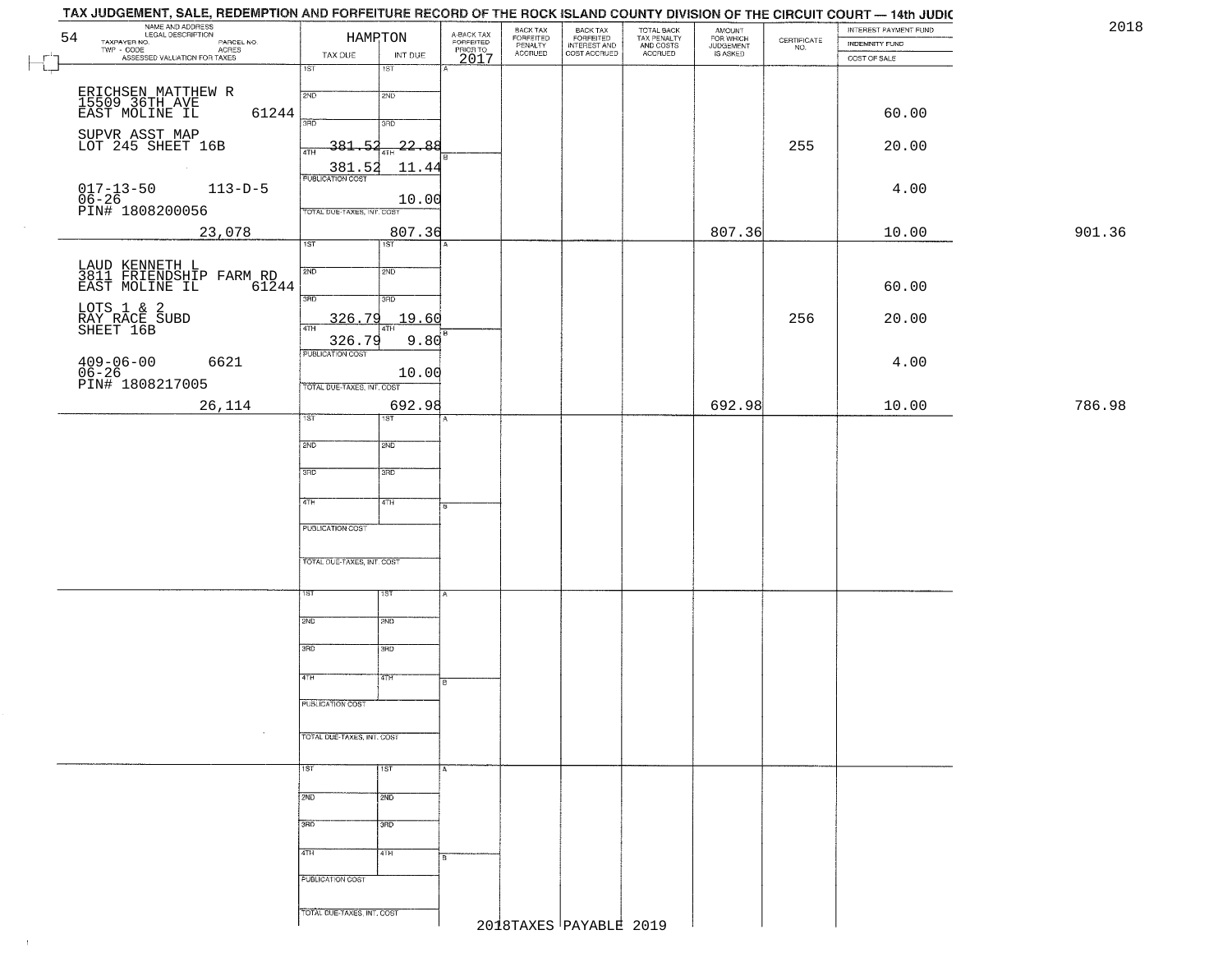|                                                  |                                                   |                            |                         | TAX JUDGEMENT, SALE, REDEMPTION AND FORFEITURE RECORD OF THE ROCK ISLAND COUNTY DIVISION OF THE CIRCUIT COURT — 14th JUDICIAL CIRCUIT OF ILLINOIS<br>2018 - The Contract of December 1999 |                                                                 |                                   |                                                          |                                                                             |
|--------------------------------------------------|---------------------------------------------------|----------------------------|-------------------------|-------------------------------------------------------------------------------------------------------------------------------------------------------------------------------------------|-----------------------------------------------------------------|-----------------------------------|----------------------------------------------------------|-----------------------------------------------------------------------------|
| 54                                               | BY WHOM<br>PURCHASED                              | RATE<br>$\%$<br><b>BID</b> | HAMPTON<br>DATE OF SALE | SUBSEQUENT TAXES PAID, FEES, AND TIME EXTENSION                                                                                                                                           | TOTAL DUE<br>TO REDEEM<br>FROM SALE<br>LESS<br>COUNTY CLERK FEE | BY WHOM REDEEMED                  | DATE OF REDEMP-<br>TION OR DEED<br>DAY YEAR<br><b>MO</b> | RECEIVED REDEMPTION<br>MONEY IN FULL                                        |
| PIN# 1808200056<br>AUCTION Z INC<br>$\mathbf{1}$ |                                                   | 00                         | 12/27/2019              | 03/09/2020 Time Ext & incl<br>03/09/2020 Take Notice Fee                                                                                                                                  | $07/12/2022$<br>20.95                                           |                                   |                                                          | ÷<br>Certificate<br>Returned<br>& Cancelled<br>07/08/2020<br>$\overline{1}$ |
|                                                  |                                                   |                            |                         |                                                                                                                                                                                           |                                                                 | 922.31<br>160.00 MATTHEW ERICHSEN | 03/12/2020                                               | Karen Kinney                                                                |
| $\overline{\mathbf{c}}$                          | PIN# 1808217005<br>EQUITY ONE INVESTMENT FUND LLC |                            | 12/27/2019              |                                                                                                                                                                                           |                                                                 |                                   |                                                          | Certificate<br>Returned<br>& Cancelled <sup>2</sup><br>02/07/2020           |
|                                                  |                                                   |                            |                         |                                                                                                                                                                                           |                                                                 | 786.98<br>160.00 PEGGY LAUD       | 01/16/2020                                               | Karen Kinney                                                                |
| 3                                                |                                                   |                            |                         |                                                                                                                                                                                           |                                                                 |                                   |                                                          | 3                                                                           |
| 4                                                |                                                   |                            |                         |                                                                                                                                                                                           |                                                                 |                                   |                                                          | 4                                                                           |
| 5                                                |                                                   |                            |                         | 2018TAXES PAYABLE 2019                                                                                                                                                                    |                                                                 |                                   |                                                          | 5                                                                           |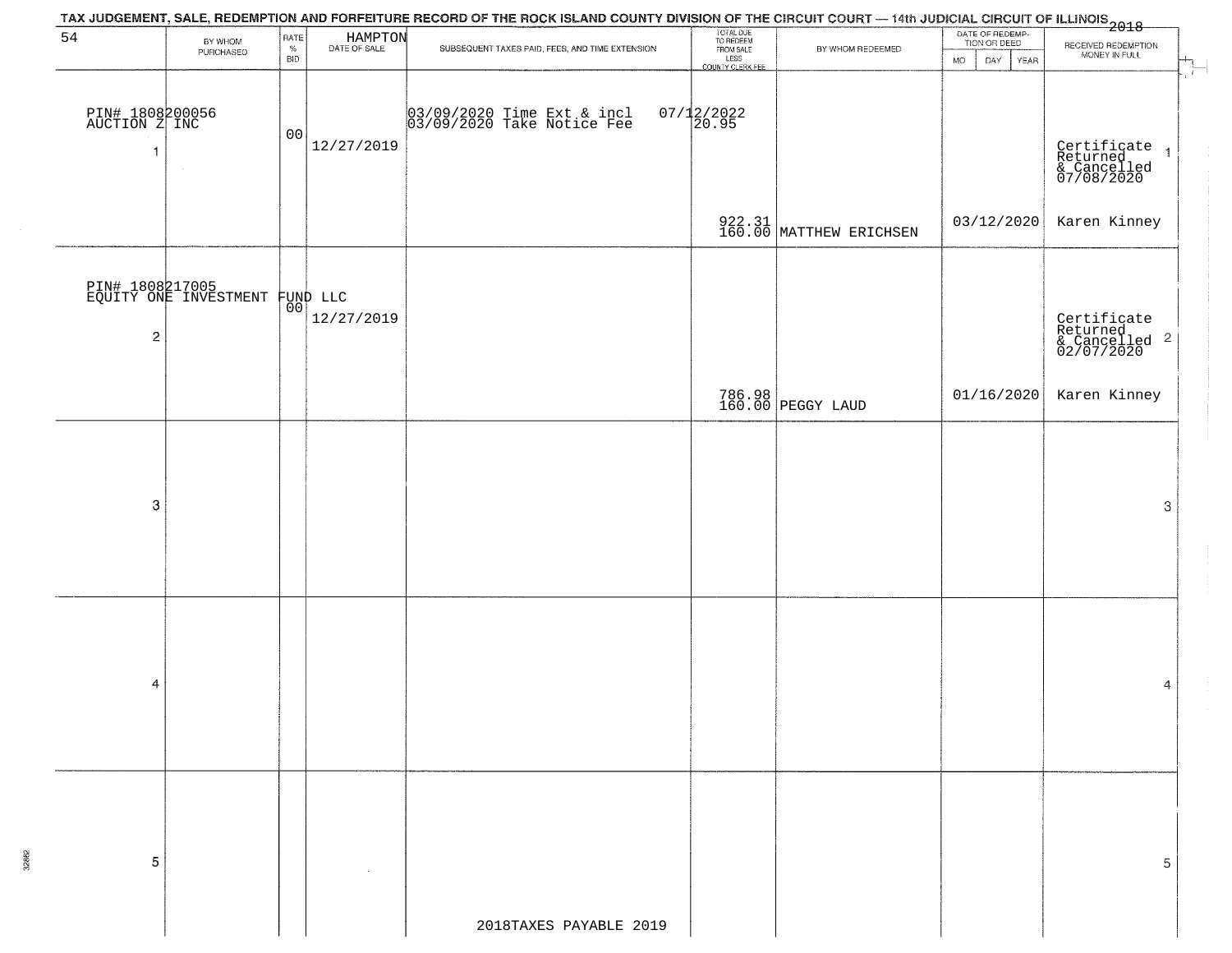| NAME AND ADDRESS<br>LEGAL DESCRIPTION                                           |                                                                 |                                  |                                     | BACK TAX             | <b>BACK TAX</b>                  |                                        | AMOUNT<br>FOR WHICH |                    | INTEREST PAYMENT FUND | 2018    |
|---------------------------------------------------------------------------------|-----------------------------------------------------------------|----------------------------------|-------------------------------------|----------------------|----------------------------------|----------------------------------------|---------------------|--------------------|-----------------------|---------|
| 55<br>TAXPAYER NO.<br>PARCEL NO.<br>ACRES                                       | SOUTH MOLINE                                                    |                                  | A-BACK TAX<br>FORFEITED<br>PRIOR TO | FORFEITED<br>PENALTY | FORFEITED<br><b>INTEREST AND</b> | TOTAL BACK<br>TAX PENALTY<br>AND COSTS | <b>JUDGEMENT</b>    | CERTIFICATE<br>NO. | <b>INDEMNITY FUND</b> |         |
| ASSESSED VALUATION FOR TAXES                                                    | TAX DUE                                                         | INT DUE                          | 2017                                | <b>ACCRUED</b>       | COST ACCRUED                     | <b>ACCRUED</b>                         | IS ASKED            |                    | COST OF SALE          |         |
| LEACH EDMOND D/PATRICIA J<br>601 3RD AVE<br>EAST MOLINE IL 61244                | 1ST<br>$-53.09_{\scriptscriptstyle{\rm 2ND}}$<br>53.09          | 1ST<br><del>5.60</del><br>4.00   |                                     |                      |                                  |                                        |                     |                    | 60.00                 |         |
| SUPVR ASST MAP<br>LOT 305-3 SHEET 69<br>LE CLAIRES RESERVE                      | 53.09<br>53.09                                                  | -20<br>1.60                      |                                     |                      |                                  |                                        |                     | 257                | 20.00                 |         |
| $094 - 20 - 20$<br>$520 - 3$<br>$07 - 03$<br>PIN# 0825100005                    | <b>PUBLICATION COST</b><br>TOTAL DUE-TAXES, INT. COST           | 10.00                            |                                     |                      |                                  |                                        |                     |                    | 4.00                  |         |
| 1,955                                                                           |                                                                 | 236.76                           |                                     |                      |                                  |                                        | 236.76              |                    | 10.00                 | 330.76  |
| ENSEY MARK M/TONI R<br>619 2ND AVE<br>61244<br>EAST MOLINE IL<br>LOT 12 BLOCK 1 | 319.78<br>319.78<br>3RD                                         | $\frac{33.60}{200}$<br>24.00     |                                     |                      |                                  |                                        |                     |                    | 60.00                 |         |
| PALMER AND HARTZELLS<br>1ST ADD                                                 | 319.78<br>319.78                                                | 19.20<br>9.60                    |                                     |                      |                                  |                                        |                     | 258                | 20.00                 |         |
| $253 - 13 - 00$<br>07-03<br>3420<br>PIN# 0825101010                             | PUBLICATION COST<br>TOTAL DUE-TAXES, INT. COST                  | 10.00                            |                                     |                      |                                  |                                        |                     |                    | 4.00                  |         |
| 19,776                                                                          | isT                                                             | 1,375.52                         |                                     |                      |                                  |                                        | 1375.52             |                    | 10.00                 | 1469.52 |
| LEACH EDMOND D/PATRICIA J<br>601_3RD AVE<br>EAST MOLINE IL<br>61244             | $-188.68$<br>$\overline{2ND}$<br>188.68<br>3RD                  | <u> 19.8</u><br>14.19<br>3RD     |                                     |                      |                                  |                                        |                     |                    | 60.00                 |         |
| LOT 11 BLOCK 1<br>COTTAGE GROVE ADD                                             | 188.68<br>4TH                                                   | 11.3                             |                                     |                      |                                  |                                        |                     | 259                | 20.00                 |         |
| $232 - 08 - 00$<br>07-03<br>2943<br>PIN# 0825103001                             | 188.68<br><b>PUBLICATION COST</b><br>TOTAL OUE-TAXES, INT. COST | 5.66<br>10.00                    |                                     |                      |                                  |                                        |                     |                    | 4.00                  |         |
| 21,400                                                                          |                                                                 | 815.66                           |                                     |                      |                                  |                                        | 815.66              |                    | 10.00                 | 909.66  |
| BECERRIL CESAR A<br>209 15TH AVE<br>EAST MOLINE IL<br>61244                     | 2ND<br>3BD                                                      | 15T<br>2ND<br>3 <sub>BD</sub>    |                                     |                      |                                  |                                        |                     |                    | 60.00                 |         |
| LOT 13 BLOCK 162<br>TOWN OF EAST MOLINE<br>W 30 FT                              | 278.54<br>4TH                                                   | 16.72                            |                                     |                      |                                  |                                        |                     | 260                | 20.00                 |         |
| $291 - 04 - 00$<br>4159<br>$07 - 03$<br>PIN# 0826401004<br>$\sim 100$           | 278.54<br>"UBLICA HUN CUS<br>TOTAL DUE-TAXES, INT. COST         | 8.36<br>10.00                    |                                     |                      |                                  |                                        |                     |                    | 4.00                  |         |
| 16,257                                                                          | 1ST                                                             | 592.16<br>1ST                    |                                     |                      |                                  |                                        | 592.16              |                    | 10.00                 | 686.16  |
| WILLIAMSON SANDRA M<br>227 15TH AVE<br>61244<br>EAST MOLINE IL                  | 2ND                                                             | 2ND                              |                                     |                      |                                  |                                        |                     |                    | 60.00                 |         |
| LOT 8 BLOCK 162<br>TOWN OF EAST MOLINE<br>E 20 FT LOT 9 AND W 10                | 3RD<br>355.8\$<br>4TH<br>355.85                                 | 3RD<br>21.36<br>4TH<br>$10.68^8$ |                                     |                      |                                  |                                        |                     | 261                | 20.00                 |         |
| $290 - 20 - 00$<br>4153<br>$07 - 03$<br>PIN# 0826401010                         | PUBLICATION COST<br>TOTAL DUE-TAXES, INT. COST                  | 10.00                            |                                     |                      |                                  |                                        |                     |                    | 4.00                  |         |
| 19,104                                                                          |                                                                 | 753.74                           |                                     |                      |                                  |                                        | 753.74              |                    | 10.00                 | 847.74  |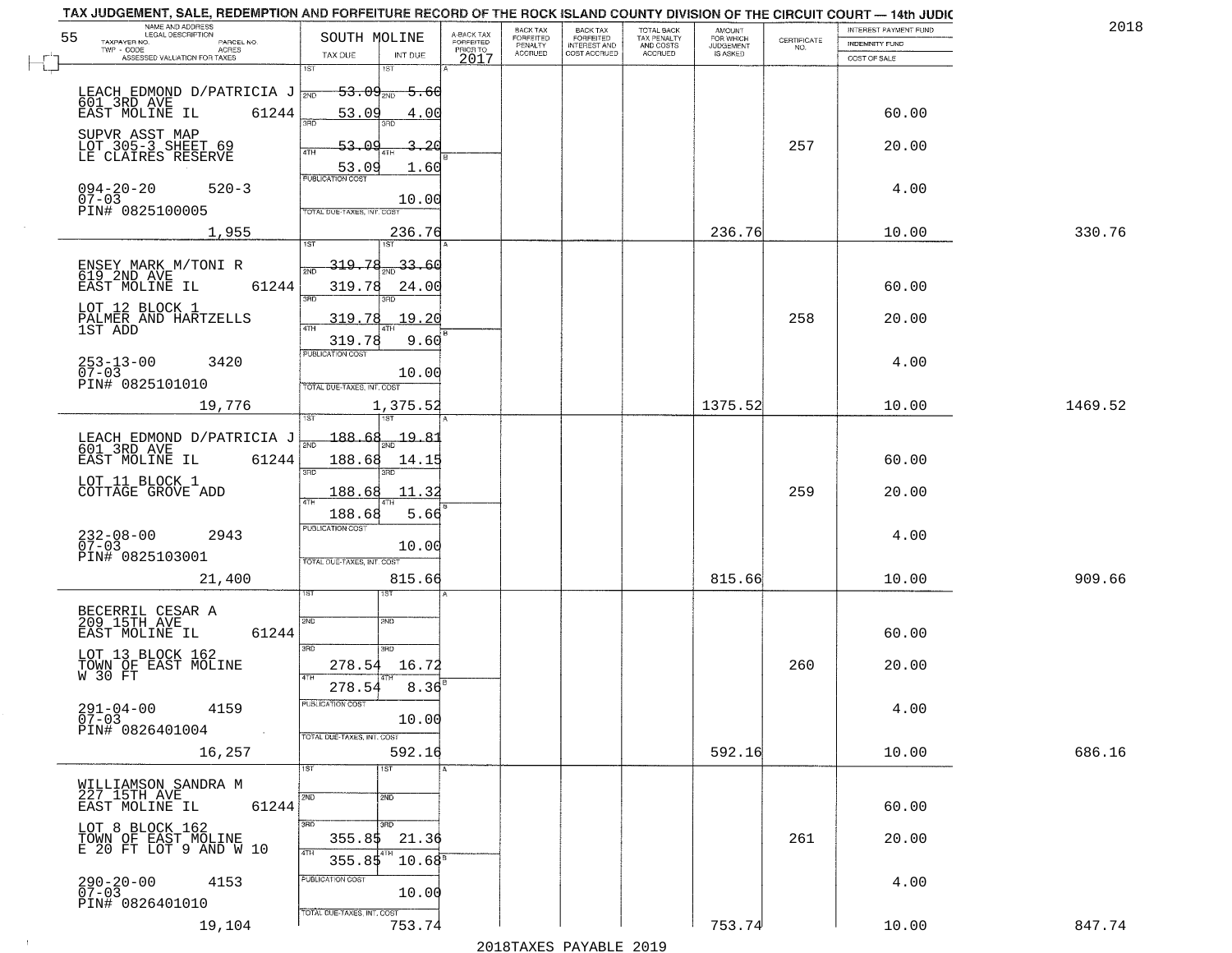| 55                              | BY WHOM                                   | <b>RATE</b>        | SOUTH MOLINE | TAX JUDGEMENT, SALE, REDEMPTION AND FORFEITURE RECORD OF THE ROCK ISLAND COUNTY DIVISION OF THE CIRCUIT COURT — 14th JUDICIAL CIRCUIT OF ILLINOIS 2018                                                                               | TOTAL DUE<br>TO REDEEM                                                                 |                            | DATE OF REDEMP-<br>TION OR DEED | RECEIVED REDEMPTION                                    |
|---------------------------------|-------------------------------------------|--------------------|--------------|--------------------------------------------------------------------------------------------------------------------------------------------------------------------------------------------------------------------------------------|----------------------------------------------------------------------------------------|----------------------------|---------------------------------|--------------------------------------------------------|
|                                 | PURCHASED                                 | $\%$<br><b>BID</b> | DATE OF SALE | SUBSEQUENT TAXES PAID, FEES, AND TIME EXTENSION                                                                                                                                                                                      | FROM SALE<br>LESS<br>COUNTY CLERK FEE                                                  | BY WHOM REDEEMED           | MO.<br>DAY.<br>YEAR             | MONEY IN FULL                                          |
| PIN# 0825100005<br>RICO TRUSTEE |                                           | 18                 | 12/27/2019   | 04/06/2020 Time Ext & incl<br>04/06/2020 Take Notice Fee<br>00/00/00000 Take Notice Fee<br>03/17/2022 Circuit Clerks Fee<br>03/17/2022 Subrication Fee<br>04/01/2022 Publication Fee<br>11/23/2021 Subs paid<br>11/30/2020 Subs paid | 07/22/2022<br>20.95<br>35.00<br>e 17.38<br>7.24<br>160.44<br>260.45<br>258.60          |                            |                                 | $\mathbf{1}$                                           |
| $\overline{c}$                  | PIN# 0825101010<br>GUARDIAN TAX IL LLC    | 05                 | 12/27/2019   | $ 04/01/2020$ Time Ext & incl<br>$ 04/01/2020$ Take Notice Fee                                                                                                                                                                       | 12/22/2022<br>20.95                                                                    |                            |                                 | $\overline{2}$                                         |
| 3                               | PIN# 0825103001<br>GRANITE LIEN GROUP LLC | 0 <sub>0</sub>     | 12/27/2019   | 04/29/2020 Time Ext & incl<br>04/29/2020 Take Notice Fee<br>11/29/2021 Subs paid<br>12/01/2020 Subs paid                                                                                                                             | 12/15/2022<br>20.95<br>1,295.15<br>1,265.47                                            |                            |                                 | 3                                                      |
| PIN# 0826401004<br>4            | GRANITE LIEN GROUP LLC                    | 0 <sub>0</sub>     | 12/27/2019   | 04/29/2020 Time Ext & incl<br>04/29/2020 Take Notice Fee<br>11/29/2021 Subs paid<br>12/01/2020 Subs paid                                                                                                                             | $\begin{array}{r} 12/15/2022 \\ 20.95 \\ 1.452.02 \end{array}$<br>1,452.02<br>1,429.99 |                            |                                 | Certificate<br>Returned<br>& Cancelled 4<br>02/03/2022 |
|                                 |                                           |                    |              |                                                                                                                                                                                                                                      | 4,106.56<br>160.00                                                                     | CESAR BECERRIL             | 12/27/2021                      | Karen Kinney                                           |
| 5                               | PIN# 0826401010<br>GRANITE LIEN GROUP LLC | 00                 | 12/27/2019   |                                                                                                                                                                                                                                      |                                                                                        |                            |                                 | Certificate<br>Returned<br>& Cancelled 5<br>05/14/2020 |
|                                 |                                           |                    |              |                                                                                                                                                                                                                                      |                                                                                        | 847.74<br>160.00 CORELOGIC | 04/02/2020                      | Karen Kinney                                           |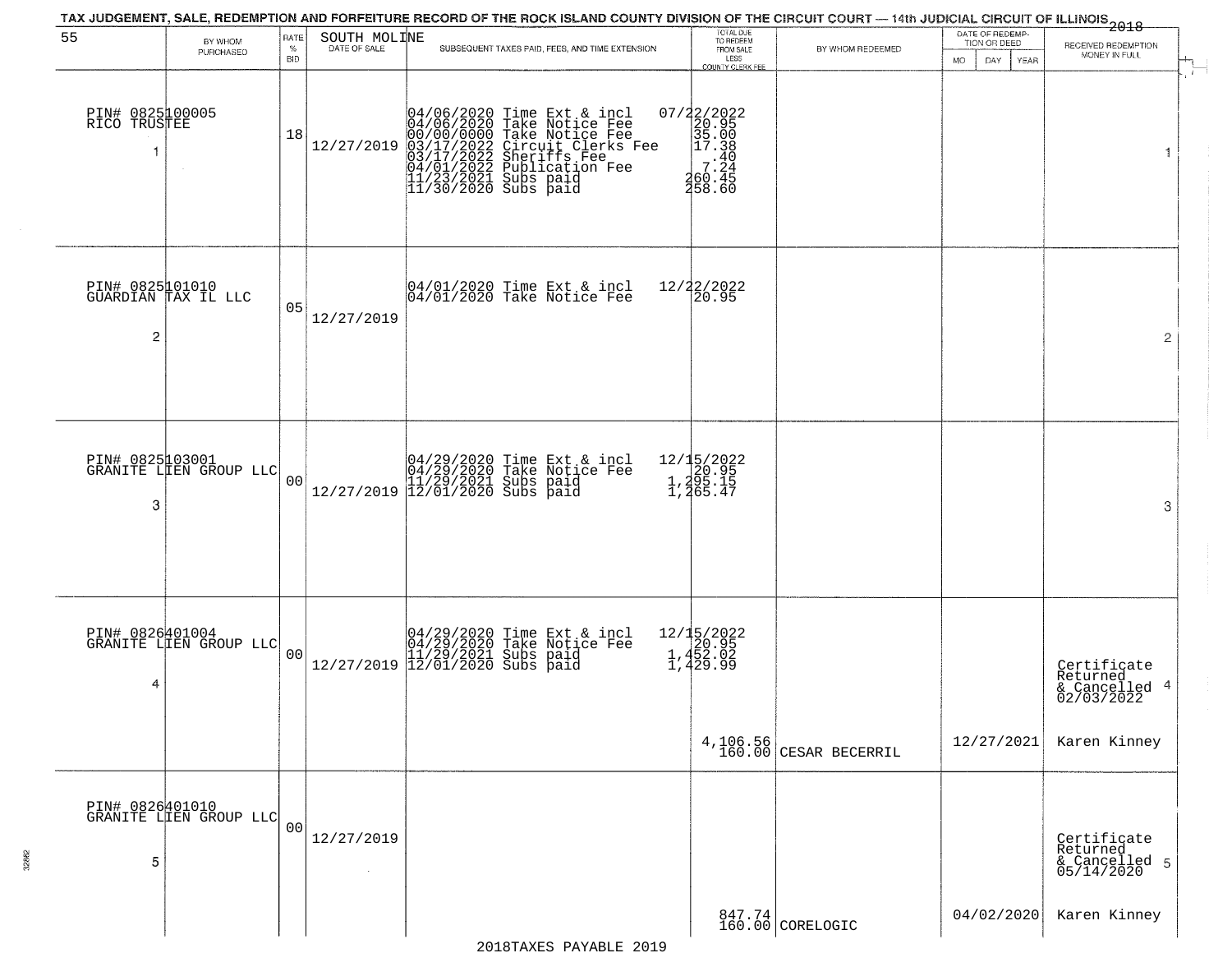| 56                       | NAME AND ADDRESS<br>LEGAL DESCRIPTION          | SOUTH MOLINE               |                                           |                                     | BACK TAX                               | <b>BACK TAX</b>                           | TOTAL BACK                                 | AMOUNT<br>FOR WHICH<br>JUDGEMENT |                    | INTEREST PAYMENT FUND | 2018    |
|--------------------------|------------------------------------------------|----------------------------|-------------------------------------------|-------------------------------------|----------------------------------------|-------------------------------------------|--------------------------------------------|----------------------------------|--------------------|-----------------------|---------|
| TAXPAYER NO.<br>TWP CODE | PARCEL NO.<br>ACRES                            |                            |                                           | A-BACK TAX<br>FORFEITED<br>PRIOR TO | FORFEITED<br>PENALTY<br><b>ACCRUED</b> | FORFEITED<br>INTEREST AND<br>COST ACCRUED | TAX PENALTY<br>AND COSTS<br><b>ACCRUED</b> | IS ASKED                         | CERTIFICATE<br>NO. | <b>INDEMNITY FUND</b> |         |
|                          | ASSESSED VALUATION FOR TAXES                   | TAX DUE<br>1ST             | INT DUE<br>18T                            | 2017                                |                                        |                                           |                                            |                                  |                    | COST OF SALE          |         |
|                          | MCCHURCH ROBERT J                              |                            |                                           |                                     |                                        |                                           |                                            |                                  |                    |                       |         |
|                          | 1102 36TH STREET CT                            | 2ND                        | 2ND                                       |                                     |                                        |                                           |                                            |                                  |                    |                       |         |
| MOLINE IL                | 61265                                          | 1439.17<br>350             | 107.95                                    |                                     |                                        |                                           |                                            |                                  |                    | 60.00                 |         |
| LOT 21                   | CHERRY RIDGE 2ND ADD                           | 1439.17                    | 86.36                                     |                                     |                                        |                                           |                                            |                                  | 262                | 20.00                 |         |
|                          |                                                | 1439.17                    | 43.18                                     |                                     |                                        |                                           |                                            |                                  |                    |                       |         |
|                          |                                                | <b>PUBLICATION COST</b>    |                                           |                                     |                                        |                                           |                                            |                                  |                    |                       |         |
| $622 - 39 - 00$<br>07-05 | 12200                                          |                            | 10.00                                     |                                     |                                        |                                           |                                            |                                  |                    | 4.00                  |         |
|                          | PIN# 0834317017                                | TOTAL DUE-TAXES, INT. COST |                                           |                                     |                                        |                                           |                                            |                                  |                    |                       |         |
|                          | 67,058                                         | 1ST                        | 4,565.00                                  |                                     |                                        |                                           |                                            | 4565.00                          |                    | 10.00                 | 4659.00 |
|                          |                                                |                            |                                           |                                     |                                        |                                           |                                            |                                  |                    |                       |         |
|                          | GODWIN JOHN A<br>10910 51ST STREET CT          | 2ND                        | 2ND                                       |                                     |                                        |                                           |                                            |                                  |                    |                       |         |
| MILAN IL                 | 61264                                          | 573.31<br>3RD              | 43.00<br>3RD                              |                                     |                                        |                                           |                                            |                                  |                    | 60.00                 |         |
| LOT 138                  |                                                | <u>573.31</u>              | .34.40                                    |                                     |                                        |                                           |                                            |                                  | 263                | 20.00                 |         |
|                          | MOLETTE ADD<br>PARCEL 2 10 AVE PL              | ৰাম<br>573.31              | 17.20                                     |                                     |                                        |                                           |                                            |                                  |                    |                       |         |
|                          |                                                | PUBLICATION COST           |                                           |                                     |                                        |                                           |                                            |                                  |                    |                       |         |
| $411 - 03 - 00$<br>07-05 | 6436                                           |                            | 10.00                                     |                                     |                                        |                                           |                                            |                                  |                    | 4.00                  |         |
|                          | PIN# 0834318032                                | TOTAL DUE-TAXES, INT. COST |                                           |                                     |                                        |                                           |                                            |                                  |                    |                       |         |
|                          | 24,323                                         | 1ST.                       | 1,824.53<br>1ST                           |                                     |                                        |                                           |                                            | 1824.53                          |                    | 10.00                 | 1918.53 |
|                          |                                                |                            |                                           |                                     |                                        |                                           |                                            |                                  |                    |                       |         |
|                          | GODWIN JOHN A<br>10910 51ST STREET CT          | S/ID                       | SMD                                       |                                     |                                        |                                           |                                            |                                  |                    |                       |         |
| MILAN IL                 | 61264                                          | 531.45<br>3BD              | 39.85<br>3RD                              |                                     |                                        |                                           |                                            |                                  |                    | 60.00                 |         |
| LOT 237                  | MOLETTE ADD<br>PARCEL 2 38 ST                  | 531.45                     | 31.88                                     |                                     |                                        |                                           |                                            |                                  | 264                | 20.00                 |         |
|                          |                                                | 4TH<br>531.45              | 15.94                                     |                                     |                                        |                                           |                                            |                                  |                    |                       |         |
|                          | 6502                                           | <b>PUBLICATION COST</b>    |                                           |                                     |                                        |                                           |                                            |                                  |                    | 4.00                  |         |
| $414 - 03 - 00$<br>07-05 |                                                |                            | 10.00                                     |                                     |                                        |                                           |                                            |                                  |                    |                       |         |
|                          | PIN# 0834318062                                | TOTAL OUE-TAXES, INT. COST |                                           |                                     |                                        |                                           |                                            |                                  |                    |                       |         |
|                          | 22,547                                         |                            | 1,692.02<br>नङ्ग                          |                                     |                                        |                                           |                                            | 1692.02                          |                    | 10.00                 | 1786.02 |
|                          |                                                |                            |                                           |                                     |                                        |                                           |                                            |                                  |                    |                       |         |
| MILAN IL                 | GODWIN JOHN A<br>10910 51ST STREET CT<br>61264 | 2ND<br>534.30              | 2ND.<br>40.05                             |                                     |                                        |                                           |                                            |                                  |                    | 60.00                 |         |
|                          |                                                | 3RD                        | 3RD                                       |                                     |                                        |                                           |                                            |                                  |                    |                       |         |
| LOT 191                  | MOLETTE ADD<br>PARCEL 2 39 ST                  | 534.30                     | 32.04                                     |                                     |                                        |                                           |                                            |                                  | 265                | 20.00                 |         |
|                          |                                                | 4TH<br>534.30              | 16.02                                     |                                     |                                        |                                           |                                            |                                  |                    |                       |         |
| $410 - 15 - 00$          | 6426                                           | "UBLICA HUN CUS            |                                           |                                     |                                        |                                           |                                            |                                  |                    | 4.00                  |         |
| $07 - 05$                | PIN# 0834318149<br>$\sim 100$                  |                            | 10.00                                     |                                     |                                        |                                           |                                            |                                  |                    |                       |         |
|                          |                                                | TOTAL DUE-TAXES, INT. COST |                                           |                                     |                                        |                                           |                                            |                                  |                    |                       |         |
|                          | 22,668                                         | 1ST                        | 1,701.01<br>1ST                           |                                     |                                        |                                           |                                            | 1701.01                          |                    | 10.00                 | 1795.01 |
|                          | SANDOVAL PATRICIA A                            |                            |                                           |                                     |                                        |                                           |                                            |                                  |                    |                       |         |
| MOLINE IL                | 4004 10TH AVE<br>61265                         |                            | 2ND<br>$311.06$ $23.35$                   |                                     |                                        |                                           |                                            |                                  |                    | 60.00                 |         |
|                          |                                                | 3RD                        | 3RF                                       |                                     |                                        |                                           |                                            |                                  |                    |                       |         |
|                          | LOT 136<br>MOLETTE ADD<br>PARCEL 2 40 ST       | 311.06                     | 18.68                                     |                                     |                                        |                                           |                                            |                                  | 266                | 20.00                 |         |
|                          |                                                | 4TH<br>311.06              | 9.34 <sup><math>\overline{3}</math></sup> |                                     |                                        |                                           |                                            |                                  |                    |                       |         |
|                          | 6400                                           | PUBLICATION COST           |                                           |                                     |                                        |                                           |                                            |                                  |                    | 4.00                  |         |
| $409 - 11 - 00$<br>07-05 | PIN# 0834318162                                |                            | 10.00                                     |                                     |                                        |                                           |                                            |                                  |                    |                       |         |
|                          | 25,371                                         | TOTAL DUE-TAXES, INT. COST | 994.55                                    |                                     |                                        |                                           |                                            | 994.55                           |                    | 10.00                 | 1088.55 |
|                          |                                                |                            |                                           |                                     |                                        |                                           |                                            |                                  |                    |                       |         |

 $\sim 10^{-1}$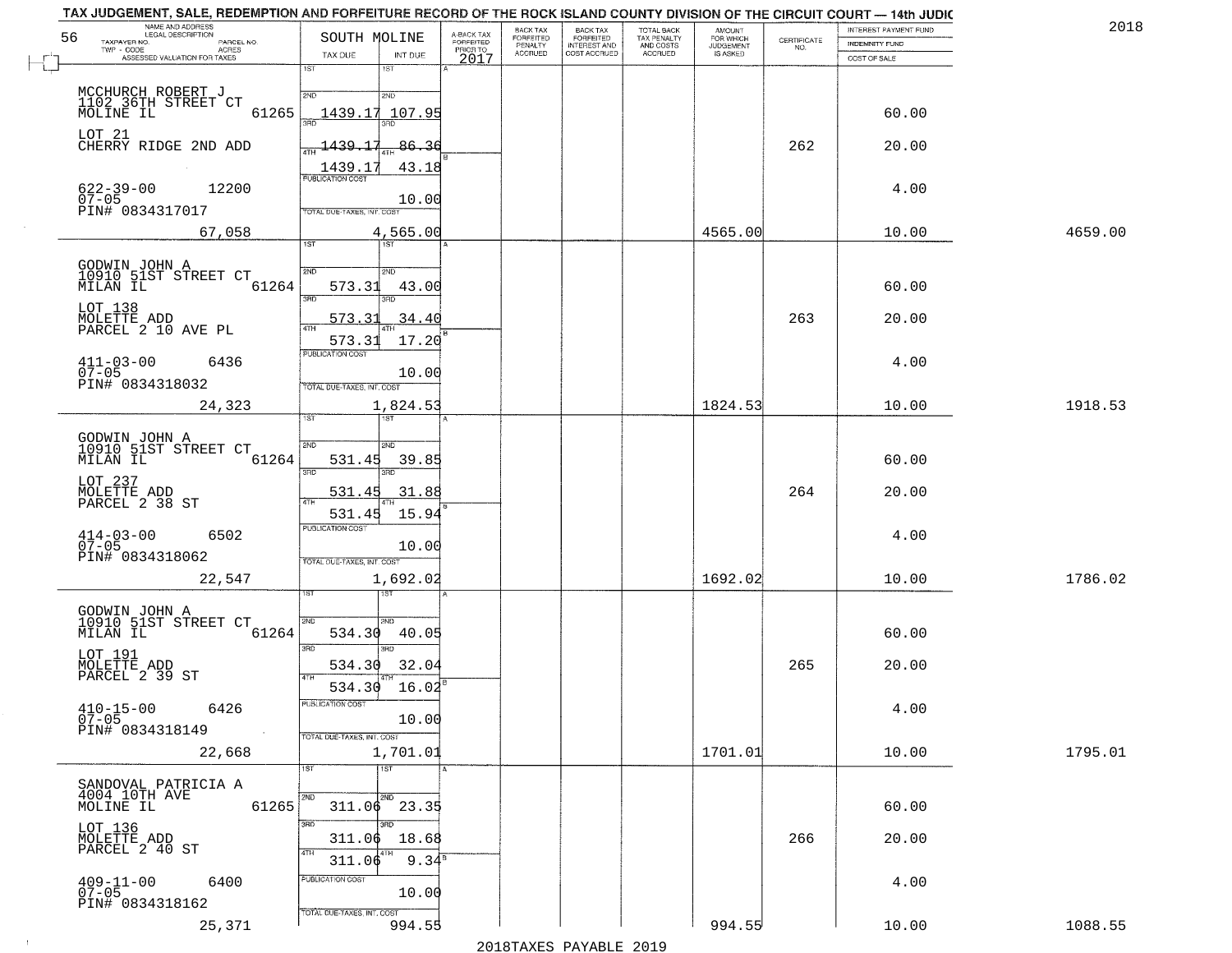|                                                       |                                          |                            |                                | TAX JUDGEMENT, SALE, REDEMPTION AND FORFEITURE RECORD OF THE ROCK ISLAND COUNTY DIVISION OF THE CIRCUIT COURT — 14th JUDICIAL CIRCUIT OF ILLINOIS 2018 |                                                                        |                                        |                                                              |                                                                     |
|-------------------------------------------------------|------------------------------------------|----------------------------|--------------------------------|--------------------------------------------------------------------------------------------------------------------------------------------------------|------------------------------------------------------------------------|----------------------------------------|--------------------------------------------------------------|---------------------------------------------------------------------|
| 56                                                    | BY WHOM<br>PURCHASED                     | RATE<br>$\%$<br><b>BID</b> | SOUTH MOLINE<br>DATE OF SALE   | SUBSEQUENT TAXES PAID, FEES, AND TIME EXTENSION                                                                                                        | TOTAL DUE<br>TO REDEEM<br>FROM SALE<br>LESS<br><b>COUNTY CLERK FEE</b> | BY WHOM REDEEMED                       | DATE OF REDEMP-<br>TION OR DEED<br><b>MO</b><br>DAY.<br>YEAR | RECEIVED REDEMPTION<br>MONEY IN FULL<br>$\mathbf{r}$                |
|                                                       | PIN# 0834317017<br>EQUITY ONE INVESTMENT | 0O                         | FUND LLC<br>12/27/2019         | 01/22/2020 Time Ext & incl<br>01/22/2020 Take Notice Fee                                                                                               | $07/13/2022$<br>20.85                                                  |                                        |                                                              | Certificate<br>Returned<br>& Cancelled<br>07/06/2020                |
|                                                       |                                          |                            |                                |                                                                                                                                                        |                                                                        | 4,679.85<br>160.00 ROBERT MCCHURCH     | 06/02/2020                                                   | Karen Kinney                                                        |
| PIN# 0834318032<br>REALTAX DEV LT'D<br>$\overline{c}$ |                                          | 0 <sub>0</sub>             | 12/27/2019                     | $ 01/31/2020$ Time Ext & incl<br>$ 02/20/2020$ Take Notice Fee                                                                                         | 06/27/2022<br>20.95                                                    |                                        |                                                              | Certificate<br>Returned<br>$\frac{12}{2}$ Cancelled 2<br>12/11/2020 |
|                                                       |                                          |                            |                                |                                                                                                                                                        |                                                                        | 1,939.48<br>160.00 JOHN GODWIN         | 11/16/2020                                                   | Karen Kinney                                                        |
| PIN# 0834318062<br>3                                  | EQUITY ONE INVESTMENT                    | 00                         | FUND LLC<br>12/27/2019         | $ 01/22/2020$ Time Ext & incl<br>$ 01/22/2020$ Take Notice Fee                                                                                         | 07/13/2022<br>20.85                                                    |                                        |                                                              | Certificate<br>Returned<br>3<br>& Cancelled<br>12/03/2020           |
|                                                       |                                          |                            |                                |                                                                                                                                                        |                                                                        | $1,806.87$ JOHN GODWIN                 | 11/16/2020                                                   | Karen Kinney                                                        |
| 4                                                     | PIN# 0834318149<br>EQUITY ONE INVESTMENT |                            | FUND LLC<br> 00 <br>12/27/2019 | 01/22/2020 Time Ext & incl<br>01/22/2020 Take Notice Fee                                                                                               | $07/13/2022$<br>20.85                                                  |                                        |                                                              | Certificate<br>Returned<br>& Cancelled 4<br>12/03/2020              |
|                                                       |                                          |                            |                                |                                                                                                                                                        |                                                                        | 1,815.86<br>160.00 JOHN GODWIN         | 11/16/2020                                                   | Karen Kinney                                                        |
| PIN# 0834318162<br>5                                  | INTEGRITY INVESTMENT FUND LLC            | 00                         | 12/27/2019                     |                                                                                                                                                        |                                                                        |                                        |                                                              | Certificate<br>Returned<br>& Cancelled 5<br>06/18/2020              |
|                                                       |                                          |                            |                                |                                                                                                                                                        |                                                                        | $1,088.55$<br>160.00 PATRICIA SANDOVAL | 03/02/2020                                                   | Karen Kinney                                                        |

32862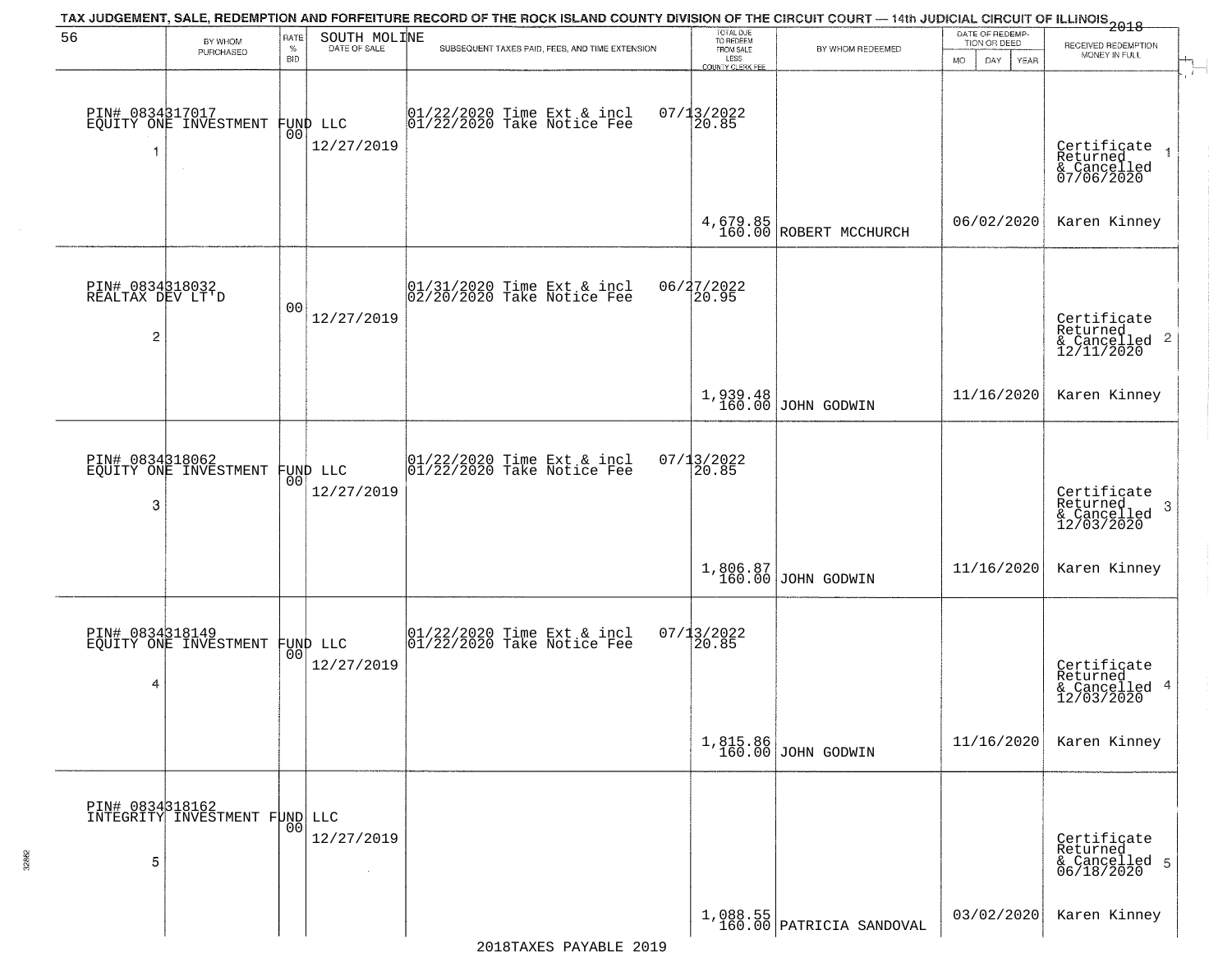| NAME AND ADDRESS<br>LEGAL DESCRIPTION<br>57<br>TAXPAYER NO.              | SOUTH MOLINE                                          | A-BACK TAX            | BACK TAX<br>FORFEITED | <b>BACK TAX</b><br><b>FORFEITED</b> | TOTAL BACK<br>TAX PENALTY | <b>AMOUNT</b>                      | CERTIFICATE | INTEREST PAYMENT FUND                 | 2018    |
|--------------------------------------------------------------------------|-------------------------------------------------------|-----------------------|-----------------------|-------------------------------------|---------------------------|------------------------------------|-------------|---------------------------------------|---------|
| PARCEL NO.<br>TWP - CODE<br>- CODE ACRES<br>ASSESSED VALUATION FOR TAXES | TAX DUE<br>INT DUE                                    | FORFEITED<br>PRIOR TO | PENALTY<br>ACCRUED    | INTEREST AND<br>COST ACCRUED        | AND COSTS<br>ACCRUED      | FOR WHICH<br>JUDGEMENT<br>IS ASKED | NO.         | <b>INDEMNITY FUND</b><br>COST OF SALE |         |
|                                                                          | 1ST<br>1ST                                            | 2017                  |                       |                                     |                           |                                    |             |                                       |         |
| MATTSON CLYDE R<br>1112_40TH ST                                          | $427$ , $41_{\tiny{\textrm{2ND}}}$ $44$ , $85$<br>2ND |                       |                       |                                     |                           |                                    |             |                                       |         |
| 61265<br>MOLINE IL                                                       | 427.41<br>32.05                                       |                       |                       |                                     |                           |                                    |             | 60.00                                 |         |
| LOT 119<br>MOLETTE ADD<br>PARCEL 2 40 ST                                 | $427 -$<br>$25 - 64$                                  |                       |                       |                                     |                           |                                    | 267         | 20.00                                 |         |
|                                                                          | 4TH<br>427.41<br>12.82                                |                       |                       |                                     |                           |                                    |             |                                       |         |
| $408 - 16 - 00$<br>6383                                                  | <b>PUBLICATION COST</b>                               |                       |                       |                                     |                           |                                    |             | 4.00                                  |         |
| $07 - 05$<br>PIN# 0834318178                                             | 10.00<br>TOTAL DUE-TAXES, INT. COST                   |                       |                       |                                     |                           |                                    |             |                                       |         |
| 24,133                                                                   | 1,835.02                                              |                       |                       |                                     |                           | 1835.02                            |             | 10.00                                 | 1929.02 |
|                                                                          | <b>TST</b><br>1ST                                     |                       |                       |                                     |                           |                                    |             |                                       |         |
| FELIX PROPERTIES LLC<br>2302 CHANDLER ST<br>FORT COLLINS CO<br>80528     | 2ND<br>2ND                                            |                       |                       |                                     |                           |                                    |             | 60.00                                 |         |
| LOT 368                                                                  | 3RD<br>3RD                                            |                       |                       |                                     |                           |                                    |             |                                       |         |
| MOLETTE ADD<br>PARCEL 2 37 ST CT                                         | 47H<br>4TH                                            |                       |                       |                                     |                           |                                    | 268         | 20.00                                 |         |
|                                                                          | 14.52<br>484.05<br>PUBLICATION COST                   |                       |                       |                                     |                           |                                    |             |                                       |         |
| $416 - 16 - 00$<br>6560<br>$07 - 05$                                     | 10.00                                                 |                       |                       |                                     |                           |                                    |             | 4.00                                  |         |
| PIN# 0834318204                                                          | TOTAL DUE-TAXES, INT. COST                            |                       |                       |                                     |                           | 508.57                             |             | 10.00                                 | 602.57  |
| 20,536                                                                   | 508.5<br>1ST.<br>ST                                   |                       |                       |                                     |                           |                                    |             |                                       |         |
| CASTRO DELIA O<br>177 15TH AVE                                           | 2ND<br>2ND                                            |                       |                       |                                     |                           |                                    |             |                                       |         |
| 61244<br>EAST MOLINE IL                                                  | 3 <sub>BD</sub><br>3RD                                |                       |                       |                                     |                           |                                    |             | 60.00                                 |         |
| LOT 2 BLOCK 163<br>TOWN OF EAST MOLINE<br>E 30 FT                        | 290.38<br>17.44                                       |                       |                       |                                     |                           |                                    | 269         | 20.00                                 |         |
|                                                                          | 4TH<br>8.72<br>290.38                                 |                       |                       |                                     |                           |                                    |             |                                       |         |
| $291 - 09 - 00$<br>07-03<br>4164                                         | <b>PUBLICATION COST</b><br>10.00                      |                       |                       |                                     |                           |                                    |             | 4.00                                  |         |
| PIN# 0835201021                                                          | TOTAL OUE-TAXES, INT. COST                            |                       |                       |                                     |                           |                                    |             |                                       |         |
| 16,693                                                                   | 616.92                                                |                       |                       |                                     |                           | 616.92                             |             | 10.00                                 | 710.92  |
|                                                                          | 445.76<br><u>46.8</u>                                 |                       |                       |                                     |                           |                                    |             |                                       |         |
| KONGKOUSONH SANH<br>346 15TH AVE<br>61244<br>EAST MOLINE IL              | 2ND<br>445.76<br>33.45                                |                       |                       |                                     |                           |                                    |             | 60.00                                 |         |
| LOT 4 BLOCK 166                                                          | 3RD<br>3RD                                            |                       |                       |                                     |                           |                                    |             |                                       |         |
| TOWN OF EAST MOLINE                                                      | 445.76<br>26.76<br>4TH<br>13.38<br>445.76             |                       |                       |                                     |                           |                                    | 270         | 20.00                                 |         |
| 4261                                                                     | PUBLICATION COST                                      |                       |                       |                                     |                           |                                    |             | 4.00                                  |         |
| $295 - 19 - 00$<br>07-03<br>PIN# 0835204014<br>$\sim 100$ km             | 10.00                                                 |                       |                       |                                     |                           |                                    |             |                                       |         |
| 27,415                                                                   | TOTAL DUE-TAXES, INT. COST<br>1,913.46                |                       |                       |                                     |                           | 1913.46                            |             | 10.00                                 | 2007.46 |
|                                                                          | 1ST<br>1ST                                            |                       |                       |                                     |                           |                                    |             |                                       |         |
| CORKE JUDY<br>PO BOX 55966                                               | 590.99<br>62.02<br>2ND<br>2ND                         |                       |                       |                                     |                           |                                    |             |                                       |         |
| 77255<br>HOUSTON TX<br>LOT 13 BLOCK 167                                  | 590.99<br>44.30<br>3RD                                |                       |                       |                                     |                           |                                    |             | 60.00                                 |         |
| TOWN OF EAST MOLINE                                                      | 35.44<br>590.99<br>4TH                                |                       |                       |                                     |                           |                                    | 271         | 20.00                                 |         |
|                                                                          | $17.72^8$<br>590.99                                   |                       |                       |                                     |                           |                                    |             |                                       |         |
| $297 - 16 - 00$<br>07-03<br>4301                                         | PUBLICATION COST<br>10.00                             |                       |                       |                                     |                           |                                    |             | 4.00                                  |         |
| PIN# 0835205004                                                          | TOTAL DUE-TAXES, INT. COST                            |                       |                       |                                     |                           |                                    |             |                                       |         |
| 21,763                                                                   | 2,533.44                                              |                       |                       |                                     |                           | 2533.44                            |             | 10.00                                 | 2627.44 |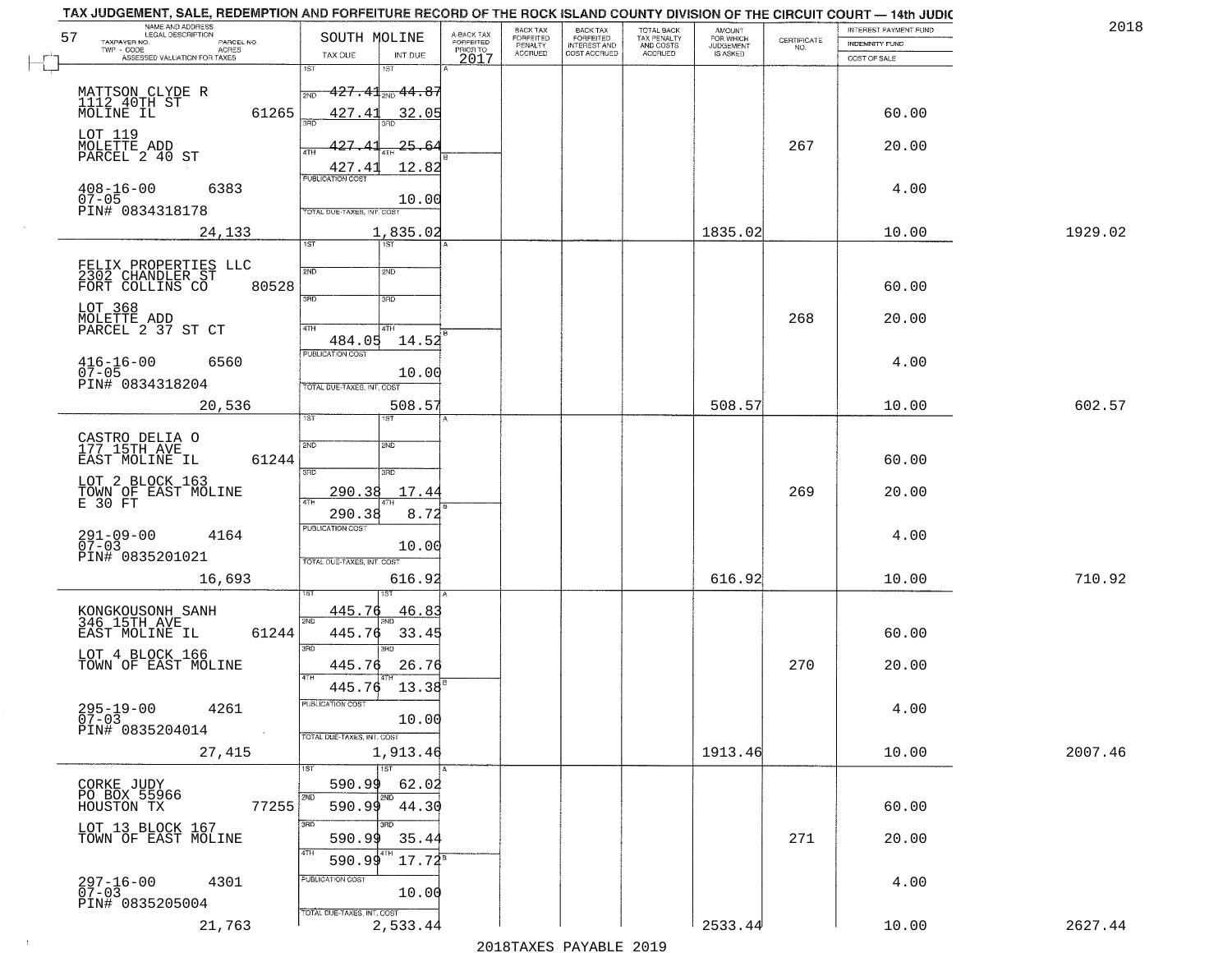|                                                       |                                           |                            |                                  | TAX JUDGEMENT, SALE, REDEMPTION AND FORFEITURE RECORD OF THE ROCK ISLAND COUNTY DIVISION OF THE CIRCUIT COURT — 14th JUDICIAL CIRCUIT OF ILLINOIS 2018 |                                                                        |                                     |                                                        |                                                                      |
|-------------------------------------------------------|-------------------------------------------|----------------------------|----------------------------------|--------------------------------------------------------------------------------------------------------------------------------------------------------|------------------------------------------------------------------------|-------------------------------------|--------------------------------------------------------|----------------------------------------------------------------------|
| 57                                                    | BY WHOM<br>PURCHASED                      | RATE<br>$\%$<br><b>BID</b> | SOUTH MOLINE<br>DATE OF SALE     | SUBSEQUENT TAXES PAID, FEES, AND TIME EXTENSION                                                                                                        | TOTAL DUE<br>TO REDEEM<br>FROM SALE<br>LESS<br><b>COUNTY CLERK FEE</b> | BY WHOM REDEEMED                    | DATE OF REDEMP-<br>TION OR DEED<br>MO.<br>DAY.<br>YEAR | RECEIVED REDEMPTION<br>MONEY IN FULL                                 |
| 1                                                     | PIN# 0834318178<br>GRANITE LIEN GROUP LLC | 0 <sub>0</sub>             | 12/27/2019                       | 04/29/2020 Time Ext & incl<br>04/29/2020 Take Notice Fee                                                                                               | $12/15/2022$<br>20.95                                                  |                                     |                                                        | $\mathbf{r}$<br>Certificate<br>Returned<br>& Cancelled<br>11/06/2020 |
|                                                       |                                           |                            |                                  |                                                                                                                                                        |                                                                        | 1,949.97 SERVICE PLUS CREDIT        | 10/23/2020<br>UNION                                    | Karen Kinney                                                         |
| PIN# 0834318204<br>REALTAX DEV LT'D<br>$\overline{c}$ |                                           | 00                         | 12/27/2019                       |                                                                                                                                                        |                                                                        |                                     |                                                        | Certificate<br>Returned<br>& Cancelled 2<br>02/18/2020               |
|                                                       |                                           |                            |                                  |                                                                                                                                                        |                                                                        | 602.57<br>160.00 JAMES FELIX        | 01/13/2020                                             | Karen Kinney                                                         |
| PIN# 0835201021<br>WESTERN SITES LLC<br>3             |                                           | 00                         | 12/27/2019                       |                                                                                                                                                        |                                                                        |                                     |                                                        | Certificate<br>Returned<br>3<br>& Cancelled<br>03/12/2020            |
|                                                       |                                           |                            |                                  |                                                                                                                                                        |                                                                        | 710.92<br>160.00 DELIA CASTRO       | 02/24/2020                                             | Karen Kinney                                                         |
| 4                                                     | PIN# 0835204014<br>GRANITE LIEN GROUP LLC | 0 <sup>0</sup>             | 12/27/2019                       |                                                                                                                                                        |                                                                        |                                     |                                                        | Certificate<br>Returned<br>& Cancelled 4<br>02/07/2020               |
|                                                       |                                           |                            |                                  |                                                                                                                                                        |                                                                        | 2,007.46<br>160.00 SANH KONGKOUSONH | 01/31/2020                                             | Karen Kinney                                                         |
| 5                                                     | PIN# 0835205004<br>EQUITY ONE INVESTMENT  | 00                         | FUND LLC<br>12/27/2019<br>$\sim$ | 01/22/2020 Time Ext &<br>01/22/2020 Take Notic<br>12/02/2020 Subs paid<br>Time Ext & incl<br>Take Notice Fee                                           | $07/13/2022$<br>2,85<br>2,829.22                                       |                                     |                                                        | Certificate<br>Returned<br>& Cancelled 5<br>07/12/2021               |
|                                                       |                                           |                            |                                  | 2018 ELVANTE 2019                                                                                                                                      |                                                                        | 5,817.02<br>160.00 JUDY CORKE       | 06/30/2021                                             | Karen Kinney                                                         |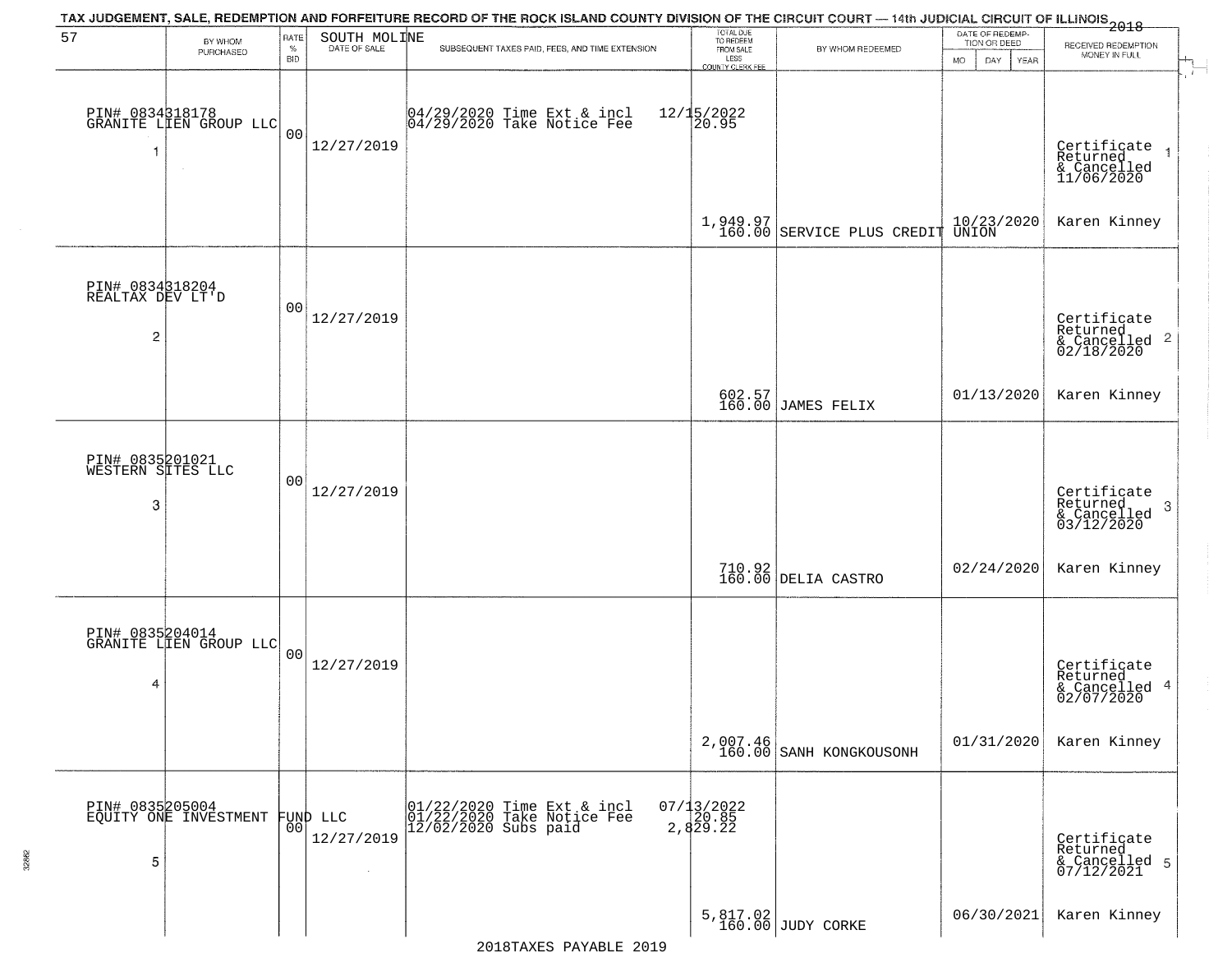| NAME AND ADDRESS<br>LEGAL DESCRIPTION<br>58<br>TAXPAYER NO.<br>PARCEL NO. | SOUTH MOLINE                             | A-BACK TAX<br>FORFEITED | BACK TAX<br>FORFEITED     | <b>BACK TAX</b><br><b>FORFEITED</b> | TOTAL BACK<br>TAX PENALTY | <b>AMOUNT</b>                      | CERTIFICATE | INTEREST PAYMENT FUND<br>INDEMNITY FUND | 2018    |
|---------------------------------------------------------------------------|------------------------------------------|-------------------------|---------------------------|-------------------------------------|---------------------------|------------------------------------|-------------|-----------------------------------------|---------|
| $TWP - CODE$<br><b>ACRES</b><br>ASSESSED VALUATION FOR TAXES              | TAX DUE<br>INT DUE                       | PRIOR TO<br>2017        | PENALTY<br><b>ACCRUED</b> | INTEREST AND                        | AND COSTS<br>ACCRUED      | FOR WHICH<br>JUDGEMENT<br>IS ASKED | NO.         | COST OF SALE                            |         |
|                                                                           | 1ST<br>1ST                               |                         |                           |                                     |                           |                                    |             |                                         |         |
| GRANACK ANNETTE<br>PO_BOX_832                                             | 2ND<br>2ND                               |                         |                           |                                     |                           |                                    |             |                                         |         |
| EAST MOLINE IL<br>61244                                                   | 350<br>3RD                               |                         |                           |                                     |                           |                                    |             | 60.00                                   |         |
| LOT 7 BLOCK 167<br>TOWN OF EAST MOLINE                                    | 427.78<br>$-25.68$<br>4TH                |                         |                           |                                     |                           |                                    | 272         | 20.00                                   |         |
|                                                                           | 12.84<br>427.78                          |                         |                           |                                     |                           |                                    |             |                                         |         |
| $297 - 10 - 00$<br>4295<br>$07 - 03$                                      | <b>PUBLICATION COST</b>                  |                         |                           |                                     |                           |                                    |             | 4.00                                    |         |
| PIN# 0835205010                                                           | 10.00<br>TOTAL DUE-TAXES, INT. COST      |                         |                           |                                     |                           |                                    |             |                                         |         |
| 15,753                                                                    | 904.08<br>1ST<br>1ST                     |                         |                           |                                     |                           | 904.08                             |             | 10.00                                   | 998.08  |
|                                                                           |                                          |                         |                           |                                     |                           |                                    |             |                                         |         |
| MORAN B/RODRIGUEZ VEGA A<br>417 52ND ST<br>MOLINE IL 61265<br>61265       | 2ND<br>2ND                               |                         |                           |                                     |                           |                                    |             | 60.00                                   |         |
| LOT 28 BLOCK 167                                                          | 3BD<br>3RD                               |                         |                           |                                     |                           |                                    |             |                                         |         |
| TOWN OF EAST MOLINE                                                       | 23.16<br>386.21<br><b>ATH</b>            |                         |                           |                                     |                           |                                    | 273         | 20.00                                   |         |
| $298 - 10 - 00$<br>4317                                                   | 386.21<br>11.58<br>PUBLICATION COST      |                         |                           |                                     |                           |                                    |             | 4.00                                    |         |
| $07 - 03$<br>PIN# 0835205029                                              | 10.00<br>TOTAL DUE-TAXES, INT. COST      |                         |                           |                                     |                           |                                    |             |                                         |         |
| 14,222                                                                    | 817.16                                   |                         |                           |                                     |                           | 817.16                             |             | 10.00                                   | 911.16  |
|                                                                           |                                          |                         |                           |                                     |                           |                                    |             |                                         |         |
| TSCHOPP STEPHEN R<br>189 17TH AVE                                         | 314.27<br>32.97<br>$\overline{2ND}$      |                         |                           |                                     |                           |                                    |             |                                         |         |
| EAST MOLINE IL<br>61244                                                   | 314.27<br>23.55<br>3RD<br>3RD            |                         |                           |                                     |                           |                                    |             | 60.00                                   |         |
| LOT 43 BLOCK 184<br>TOWN OF EAST MOLINE                                   | <u>314</u> .27<br>18.84<br>4TH           |                         |                           |                                     |                           |                                    | 274         | 20.00                                   |         |
|                                                                           | 314.2<br>9.42<br><b>PUBLICATION COST</b> |                         |                           |                                     |                           |                                    |             |                                         |         |
| 318-16-00<br>07-03<br>4763                                                | 10.00                                    |                         |                           |                                     |                           |                                    |             | 4.00                                    |         |
| PIN# 0835206034                                                           | TOTAL OUE-TAXES, INT. COST               |                         |                           |                                     |                           |                                    |             |                                         |         |
| 17,573                                                                    | 1,351.86                                 |                         |                           |                                     |                           | 1351.86                            |             | 10.00                                   | 1445.86 |
| BREECHER KIM A<br>1507.45TH ST                                            | 498.03<br><u>52.29</u><br>2ND            |                         |                           |                                     |                           |                                    |             |                                         |         |
| 61265<br>MOLINE IL                                                        | 498.03<br>37.35<br>3RD<br>3RD            |                         |                           |                                     |                           |                                    |             | 60.00                                   |         |
| LOT 9 BLOCK 183<br>TOWN OF EAST MOLINE                                    | 29.88<br>498.03                          |                         |                           |                                     |                           |                                    | 275         | 20.00                                   |         |
|                                                                           | 4TH<br>498.03<br>14.94                   |                         |                           |                                     |                           |                                    |             |                                         |         |
| $315 - 19 - 00$<br>07-03<br>4700                                          | PUBLICATION COST<br>10.00                |                         |                           |                                     |                           |                                    |             | 4.00                                    |         |
| PIN# 0835207007<br>$\sim 100$ km                                          | TOTAL DUE-TAXES, INT. COST               |                         |                           |                                     |                           |                                    |             |                                         |         |
| 18,340                                                                    | 2,136.58                                 |                         |                           |                                     |                           | 2136.58                            |             | 10.00                                   | 2230.58 |
| FELIX PROPERTIES LLC<br>2302 CHANDLER ST                                  | $\overline{1}$ st<br>1ST                 |                         |                           |                                     |                           |                                    |             |                                         |         |
| 80528<br>FORT COLLINS CO                                                  | 2ND<br>2ND                               |                         |                           |                                     |                           |                                    |             | 60.00                                   |         |
| LOT 6 BLOCK 185                                                           | 3RD<br>3 <sub>BD</sub>                   |                         |                           |                                     |                           |                                    |             |                                         |         |
| REPLAT OF BLOCKS 185<br>AND 186 TOWN OF EAST<br>MOLINE ILL                | 4TH<br>$504.25^{4}$<br>$15.12^5$         |                         |                           |                                     |                           |                                    | 276         | 20.00                                   |         |
| 4897                                                                      | PUBLICATION COST                         |                         |                           |                                     |                           |                                    |             | 4.00                                    |         |
| $325 - 03 - 00$<br>07-03<br>PIN# 0835210013                               | 10.00                                    |                         |                           |                                     |                           |                                    |             |                                         |         |
| 18,569                                                                    | TOTAL DUE-TAXES, INT. COST<br>529.37     |                         |                           |                                     |                           | 529.37                             |             | 10.00                                   | 623.37  |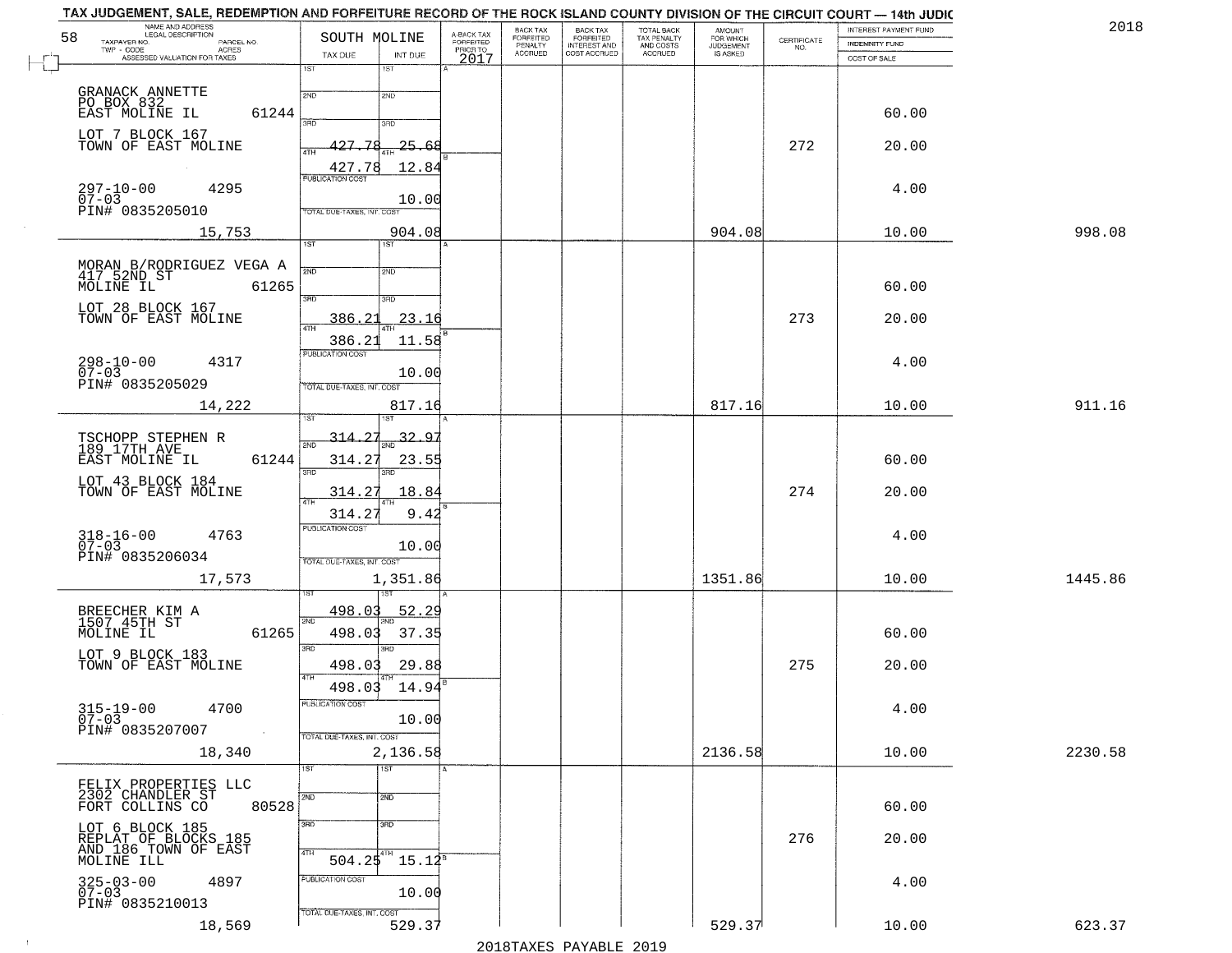|                                           |                                                       |                            |                              | TAX JUDGEMENT, SALE, REDEMPTION AND FORFEITURE RECORD OF THE ROCK ISLAND COUNTY DIVISION OF THE CIRCUIT COURT — 14th JUDICIAL CIRCUIT OF ILLINOIS 2018 |                                                                 |                                                                       |                                                             |                                                                    |
|-------------------------------------------|-------------------------------------------------------|----------------------------|------------------------------|--------------------------------------------------------------------------------------------------------------------------------------------------------|-----------------------------------------------------------------|-----------------------------------------------------------------------|-------------------------------------------------------------|--------------------------------------------------------------------|
| 58                                        | BY WHOM<br>PURCHASED                                  | RATE<br>$\%$<br><b>BID</b> | SOUTH MOLINE<br>DATE OF SALE | SUBSEQUENT TAXES PAID, FEES, AND TIME EXTENSION                                                                                                        | TOTAL DUE<br>TO REDEEM<br>FROM SALE<br>LESS<br>COUNTY CLERK FEE | BY WHOM REDEEMED                                                      | DATE OF REDEMP-<br>TION OR DEED<br><b>MO</b><br>DAY<br>YEAR | RECEIVED REDEMPTION<br>MONEY IN FULL                               |
| 1                                         | PIN# 0835205010<br>MS INVESTMENTS GROUP INC<br>$\sim$ |                            | 12/27/2019                   |                                                                                                                                                        |                                                                 |                                                                       |                                                             | Certificate<br>Returned<br>& Cancelled<br>02/18/2020               |
|                                           |                                                       |                            |                              |                                                                                                                                                        |                                                                 | 998.08<br>160.00 ANNETTE GRANACK                                      | 01/09/2020                                                  | Karen Kinney                                                       |
| PIN# 0835205029<br>AUCTION Z INC<br>2     |                                                       | 0 <sub>0</sub>             | 12/27/2019                   |                                                                                                                                                        |                                                                 |                                                                       |                                                             | Certificate<br>Returned<br>$\frac{1}{6}$ Cancelled 2<br>03/12/2020 |
|                                           |                                                       |                            |                              |                                                                                                                                                        |                                                                 | $\begin{array}{c c} 911.16 \\ 160.00 \end{array}$ B MORAN/V RODRIGUEZ | 02/21/2020                                                  | Karen Kinney                                                       |
| PIN# 0835206034<br>WESTERN SITES LLC<br>3 |                                                       | 0 <sub>0</sub>             | 12/27/2019                   | 03/09/2020 Time Ext & incl<br>03/09/2020 Take Notice Fee                                                                                               | $07/12/2022$<br>20.95                                           |                                                                       |                                                             | Certificate<br>Returned<br>3<br>& Cancelled<br>07/08/2020          |
|                                           |                                                       |                            |                              |                                                                                                                                                        | 1,466.81<br>160.00                                              | STEPHEN TSCHOPP                                                       | 03/12/2020                                                  | Karen Kinney                                                       |
| 4                                         | PIN# 0835207007<br>GRANITE LIEN GROUP LLC             | 0 <sub>0</sub>             | 12/27/2019                   | 04/29/2020 Time Ext & incl<br>04/29/2020 Take Notice Fee<br>12/01/2020 Subs paid                                                                       | 12/15/2022<br>2,388.90                                          |                                                                       |                                                             | Certificate<br>Returned<br>& Cancelled 4<br>01/08/2021             |
|                                           |                                                       |                            |                              |                                                                                                                                                        |                                                                 | $4,927.10$ $12/($<br>160.00 ORION BANK/KIM BREECHER                   | 12/08/2020                                                  | Karen Kinney                                                       |
| PIN# 0835210013<br>WESTERN SITES LLC<br>5 |                                                       | 0 <sub>0</sub>             | 12/27/2019<br>$\sim$         |                                                                                                                                                        |                                                                 |                                                                       |                                                             | Certificate<br>Returned<br>& Cancelled 5<br>02/11/2020             |
|                                           |                                                       |                            |                              |                                                                                                                                                        |                                                                 | 623.37<br>160.00 JAMES FELIX                                          | 01/13/2020                                                  | Karen Kinney                                                       |

32862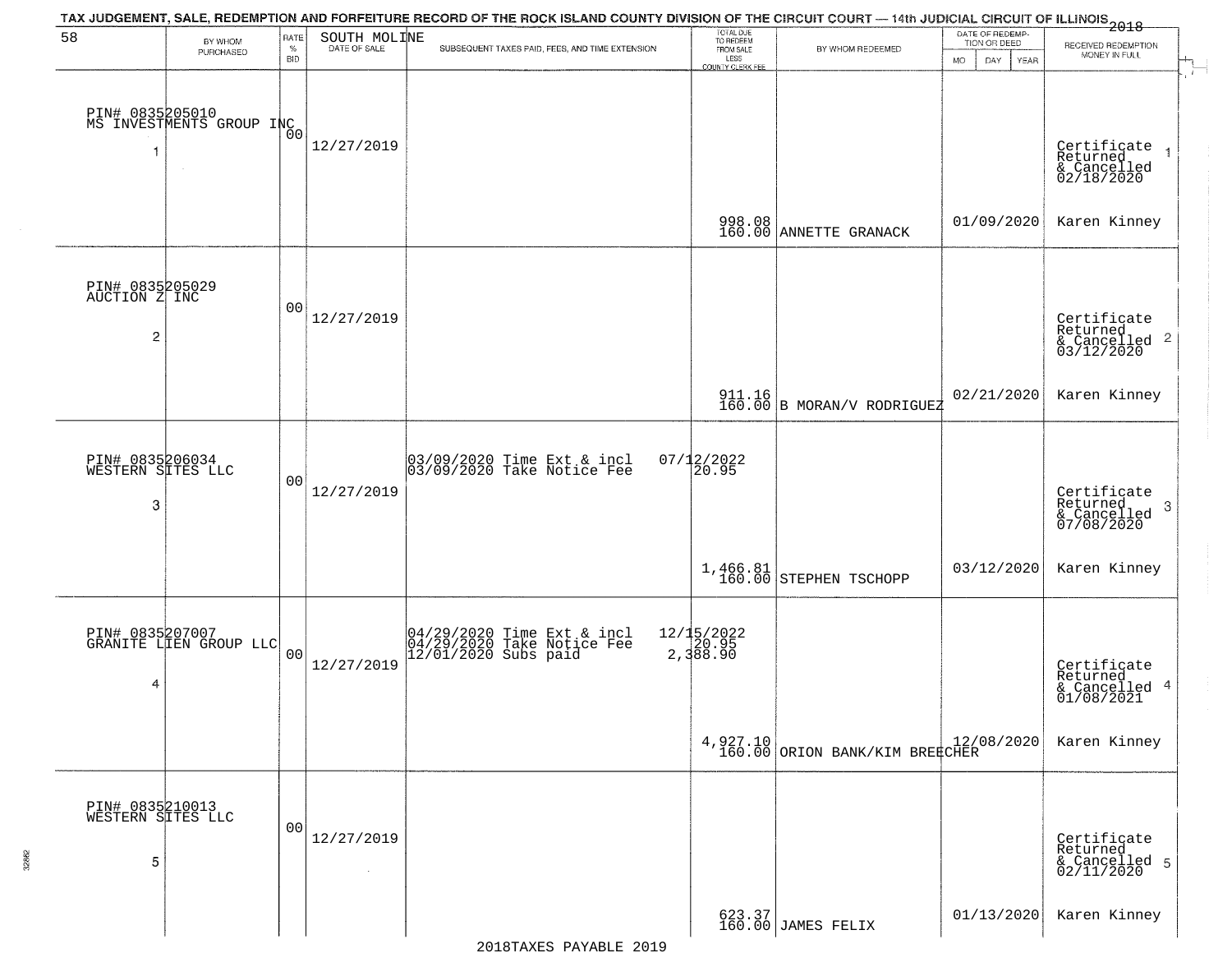|    | NAME AND ADDRESS<br>LEGAL DESCRIPTION                             |                                  |                       |                                     | BACK TAX<br>FORFEITED     |                                                       |                                                   | AMOUNT<br>FOR WHICH |                                                                 | INTEREST PAYMENT FUND | 2018    |
|----|-------------------------------------------------------------------|----------------------------------|-----------------------|-------------------------------------|---------------------------|-------------------------------------------------------|---------------------------------------------------|---------------------|-----------------------------------------------------------------|-----------------------|---------|
| 59 | TAXPAYER NO.<br>PARCEL NO.<br>ACRES<br>$TWP - CODE$               | SOUTH MOLINE                     |                       | A-BACK TAX<br>FORFEITED<br>PRIOR TO | PENALTY<br><b>ACCRUED</b> | BACK TAX<br>FORFEITED<br>INTEREST AND<br>COST ACCRUED | TOTAL BACK<br>TAX PENALTY<br>AND COSTS<br>ACCRUED | <b>JUDGEMENT</b>    | $\begin{array}{c} \text{CERTIFICATE} \\ \text{NO.} \end{array}$ | <b>INDEMNITY FUND</b> |         |
|    | ASSESSED VALUATION FOR TAXES                                      | TAX DUE<br>1ST                   | INT DUE<br>1ST        | 2017                                |                           |                                                       |                                                   |                     |                                                                 | COST OF SALE          |         |
|    |                                                                   |                                  |                       |                                     |                           |                                                       |                                                   |                     |                                                                 |                       |         |
|    | SCOTT JUDITH A<br>17919 RTE 5 & 92<br>EAST MOLINE IL              | 2ND                              | 2ND                   |                                     |                           |                                                       |                                                   |                     |                                                                 |                       |         |
|    | 61244                                                             | 3AD                              | 3RD                   |                                     |                           |                                                       |                                                   |                     |                                                                 | 60.00                 |         |
|    | LOT 12 BLOCK 186                                                  | $-510.82$                        | 30.6                  |                                     |                           |                                                       |                                                   |                     | 277                                                             | 20.00                 |         |
|    | REPLAT OF BLOCKS<br>185_AND_186_TOWN OF<br>EAST MOLINE W          | 4TH<br>510.82                    | 15.32                 |                                     |                           |                                                       |                                                   |                     |                                                                 |                       |         |
|    |                                                                   | <b>PUBLICATION COST</b>          |                       |                                     |                           |                                                       |                                                   |                     |                                                                 |                       |         |
|    | $326 - 10 - 00$<br>07-03<br>4920                                  |                                  | 10.00                 |                                     |                           |                                                       |                                                   |                     |                                                                 | 4.00                  |         |
|    | PIN# 0835212007                                                   | TOTAL DUE-TAXES, INT. COST       |                       |                                     |                           |                                                       |                                                   |                     |                                                                 |                       |         |
|    | 18,811                                                            | 1ST                              | 1,077.60<br>1ST       |                                     |                           |                                                       |                                                   | 1077.60             |                                                                 | 10.00                 | 1171.60 |
|    |                                                                   | 64.O9                            | 6.72                  |                                     |                           |                                                       |                                                   |                     |                                                                 |                       |         |
|    | MCLAUGHLIN DORIS J<br>424 17TH AVE                                | 2ND                              | OND                   |                                     |                           |                                                       |                                                   |                     |                                                                 |                       |         |
|    | 61244<br>EAST MOLINE IL                                           | 64.09<br>$\overline{3\text{RD}}$ | 4.80<br>3BD.          |                                     |                           |                                                       |                                                   |                     |                                                                 | 60.00                 |         |
|    | LOTS 16 AND 17 BLOCK 188<br>TOWN OF EAST MOLINE                   | 64.09                            | 3.84                  |                                     |                           |                                                       |                                                   |                     | 278                                                             | 20.00                 |         |
|    |                                                                   | 47H<br>64.09                     | 1.92                  |                                     |                           |                                                       |                                                   |                     |                                                                 |                       |         |
|    | 4789                                                              | <b>PUBLICATION COST</b>          |                       |                                     |                           |                                                       |                                                   |                     |                                                                 | 4.00                  |         |
|    | $319 - 20 - 00$<br>07-03                                          |                                  | 10.00                 |                                     |                           |                                                       |                                                   |                     |                                                                 |                       |         |
|    | PIN# 0835214001                                                   | TOTAL DUE-TAXES, INT. COST       |                       |                                     |                           |                                                       |                                                   |                     |                                                                 |                       |         |
|    | 2,360                                                             | 1ST.                             | 283.64                |                                     |                           |                                                       |                                                   | 283.64              |                                                                 | 10.00                 | 377.64  |
|    |                                                                   |                                  |                       |                                     |                           |                                                       |                                                   |                     |                                                                 |                       |         |
|    | ACRI CHRISTINE C<br>351 19TH AVENUE CT<br>EAST MOLINE IL<br>61244 | 2ND                              | <b>2MD</b>            |                                     |                           |                                                       |                                                   |                     |                                                                 | 60.00                 |         |
|    | LOT 9                                                             | $\overline{3BD}$                 | 3 <sub>3</sub>        |                                     |                           |                                                       |                                                   |                     |                                                                 |                       |         |
|    | HILLCREST COURT ADD                                               |                                  |                       |                                     |                           |                                                       |                                                   |                     | 279                                                             | 20.00                 |         |
|    |                                                                   | 4TH<br>978.69                    | 4TH<br>29.36          |                                     |                           |                                                       |                                                   |                     |                                                                 |                       |         |
|    | $530 - 12 - 00$<br>07-03<br>8499                                  | <b>PUBLICATION COST</b>          |                       |                                     |                           |                                                       |                                                   |                     |                                                                 | 4.00                  |         |
|    | PIN# 0835218003                                                   | TOTAL OUE-TAXES, INT. COST       | 10.00                 |                                     |                           |                                                       |                                                   |                     |                                                                 |                       |         |
|    | 47,040                                                            |                                  | 1,018.05              |                                     |                           |                                                       |                                                   | 1018.05             |                                                                 | 10.00                 | 1112.05 |
|    |                                                                   | 1ST                              |                       |                                     |                           |                                                       |                                                   |                     |                                                                 |                       |         |
|    | LEFEBVRE JOSEPH/KELLY<br>1938 3RD ST                              | 2ND                              | 2ND                   |                                     |                           |                                                       |                                                   |                     |                                                                 |                       |         |
|    | EAST MOLINE IL<br>61244                                           |                                  |                       |                                     |                           |                                                       |                                                   |                     |                                                                 | 60.00                 |         |
|    | LOT 7                                                             | 3BD                              | 3RD                   |                                     |                           |                                                       |                                                   |                     |                                                                 |                       |         |
|    | GEO HARSBURGS ADD                                                 | 597.56<br>4TH                    | 35.84<br>4TH          |                                     |                           |                                                       |                                                   |                     | 280                                                             | 20.00                 |         |
|    |                                                                   | 597.56                           | 17.92                 |                                     |                           |                                                       |                                                   |                     |                                                                 |                       |         |
|    | 3137<br>$241 - 09 - 00$                                           | PUBLICATION COST                 |                       |                                     |                           |                                                       |                                                   |                     |                                                                 | 4.00                  |         |
|    | $\overline{0}7 - 03$<br>PIN# 0835219005<br>$\sim 100$             | TOTAL DUE-TAXES, INT. COST       | 10.00                 |                                     |                           |                                                       |                                                   |                     |                                                                 |                       |         |
|    | 22,005                                                            |                                  | 1,258.88              |                                     |                           |                                                       |                                                   | 1258.88             |                                                                 | 10.00                 | 1352.88 |
|    |                                                                   | 1ST                              | $\overline{1}$ ST     |                                     |                           |                                                       |                                                   |                     |                                                                 |                       |         |
|    | FRYXELL JOSHUA/REBECCA                                            | 2ND                              | 2ND                   |                                     |                           |                                                       |                                                   |                     |                                                                 |                       |         |
|    | 2115 3RD STREET B<br>EAST MOLINE IL<br>61244                      |                                  |                       |                                     |                           |                                                       |                                                   |                     |                                                                 | 60.00                 |         |
|    | LOT 11                                                            | 3BD                              | 3 <sub>BD</sub>       |                                     |                           |                                                       |                                                   |                     |                                                                 |                       |         |
|    | HILLTOP SUBD                                                      | 4TH                              | 4TH                   |                                     |                           |                                                       |                                                   |                     | 281                                                             | 20.00                 |         |
|    |                                                                   | 1096.46                          | $32.90^{\frac{1}{8}}$ |                                     |                           |                                                       |                                                   |                     |                                                                 |                       |         |
|    | 556-07-00<br>07-03<br>9222                                        | PUBLICATION COST                 | 10.00                 |                                     |                           |                                                       |                                                   |                     |                                                                 | 4.00                  |         |
|    | PIN# 0835220003                                                   | TOTAL DUE-TAXES, INT. COST       |                       |                                     |                           |                                                       |                                                   |                     |                                                                 |                       |         |
|    | 46,377                                                            |                                  | 1,139.36              |                                     |                           |                                                       |                                                   | 1139.36             |                                                                 | 10.00                 | 1233.36 |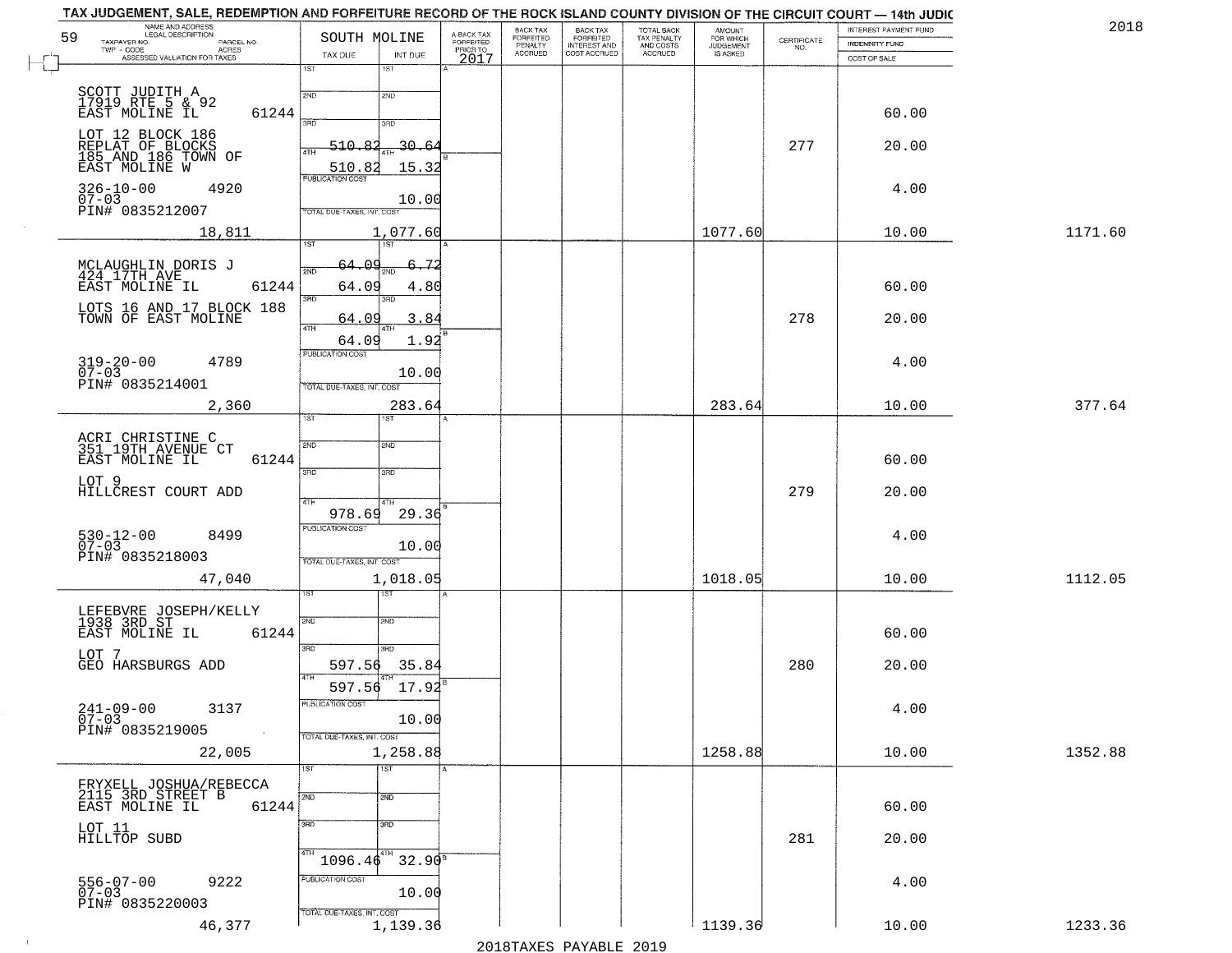| 59                                                | BY WHOM                                  | RATE               | SOUTH MOLINE                   | TAX JUDGEMENT, SALE, REDEMPTION AND FORFEITURE RECORD OF THE ROCK ISLAND COUNTY DIVISION OF THE CIRCUIT COURT — 14th JUDICIAL CIRCUIT OF ILLINOIS 2018 | TOTAL DUE<br>TO REDEEM<br>FROM SALE     |                                                                               | DATE OF REDEMP-<br>TION OR DEED |                                                                        |
|---------------------------------------------------|------------------------------------------|--------------------|--------------------------------|--------------------------------------------------------------------------------------------------------------------------------------------------------|-----------------------------------------|-------------------------------------------------------------------------------|---------------------------------|------------------------------------------------------------------------|
|                                                   | PURCHASED                                | $\%$<br><b>BID</b> | DATE OF SALE                   | SUBSEQUENT TAXES PAID, FEES, AND TIME EXTENSION                                                                                                        | LESS                                    | BY WHOM REDEEMED                                                              | <b>MO</b><br>DAY<br>YEAR        | RECEIVED REDEMPTION<br>MONEY IN FULL                                   |
| PIN# 0835212007<br>JICTB, INC<br>-1               | $\sim$                                   | 02                 | 12/27/2019                     | 02/12/2020 Time Ext & incl<br>02/13/2020 Take Notice Fee                                                                                               | COUNTY CLERK FEE<br>12/06/2022<br>20.95 |                                                                               |                                 | Certificate<br>Returned<br>& Cancelled<br>10/08/2020                   |
|                                                   |                                          |                    |                                |                                                                                                                                                        |                                         | $1,239.41$ JUDITH SCOTT                                                       | 09/25/2020                      | Karen Kinney                                                           |
| PIN# 0835214001<br>RICO TRUSTEE<br>$\overline{c}$ |                                          | 18                 | 12/27/2019                     |                                                                                                                                                        |                                         |                                                                               |                                 | Certificate<br>Returned<br>$\overline{2}$<br>& Cancelled<br>02/05/2020 |
|                                                   |                                          |                    |                                |                                                                                                                                                        |                                         | $\left[\begin{array}{c} 445.62 \\ 160.00 \end{array}\right]$ DORIS MCLAUGHLIN | 01/28/2020                      | Karen Kinney                                                           |
| PIN# 0835218003<br>WESTERN SITES LLC<br>3         |                                          | 0 <sub>0</sub>     | 12/27/2019                     |                                                                                                                                                        |                                         |                                                                               |                                 | Certificate<br>Returned<br>3<br>& Cancelled<br>07/08/2020              |
|                                                   |                                          |                    |                                |                                                                                                                                                        |                                         | 1,112.05<br>160.00 CHRISTINE ACRI                                             | 03/04/2020                      | Karen Kinney                                                           |
| 4                                                 | PIN# 0835219005<br>EQUITY ONE INVESTMENT |                    | FUND LLC<br> 00 <br>12/27/2019 | 01/22/2020 Time Ext & incl<br>01/22/2020 Take Notice Fee                                                                                               | $07/13/2022$<br>20.85                   |                                                                               |                                 | Certificate<br>Returned<br>& Cancelled 4<br>04/08/2020                 |
|                                                   |                                          |                    |                                |                                                                                                                                                        | 1,373.73<br>160.00                      | JOSEPH LEFEBVRE                                                               | 03/05/2020                      | Karen Kinney                                                           |
| PIN# 0835220003<br>REALTAX DEV LT'D<br>5          |                                          | 0 <sub>0</sub>     | 12/27/2019                     |                                                                                                                                                        |                                         |                                                                               |                                 | Certificate<br>Returned<br>& Cancelled 5<br>02/18/2020                 |
|                                                   |                                          |                    |                                |                                                                                                                                                        |                                         | 1,233.36<br>160.00 CORELOGIC                                                  | 01/15/2020                      | Karen Kinney                                                           |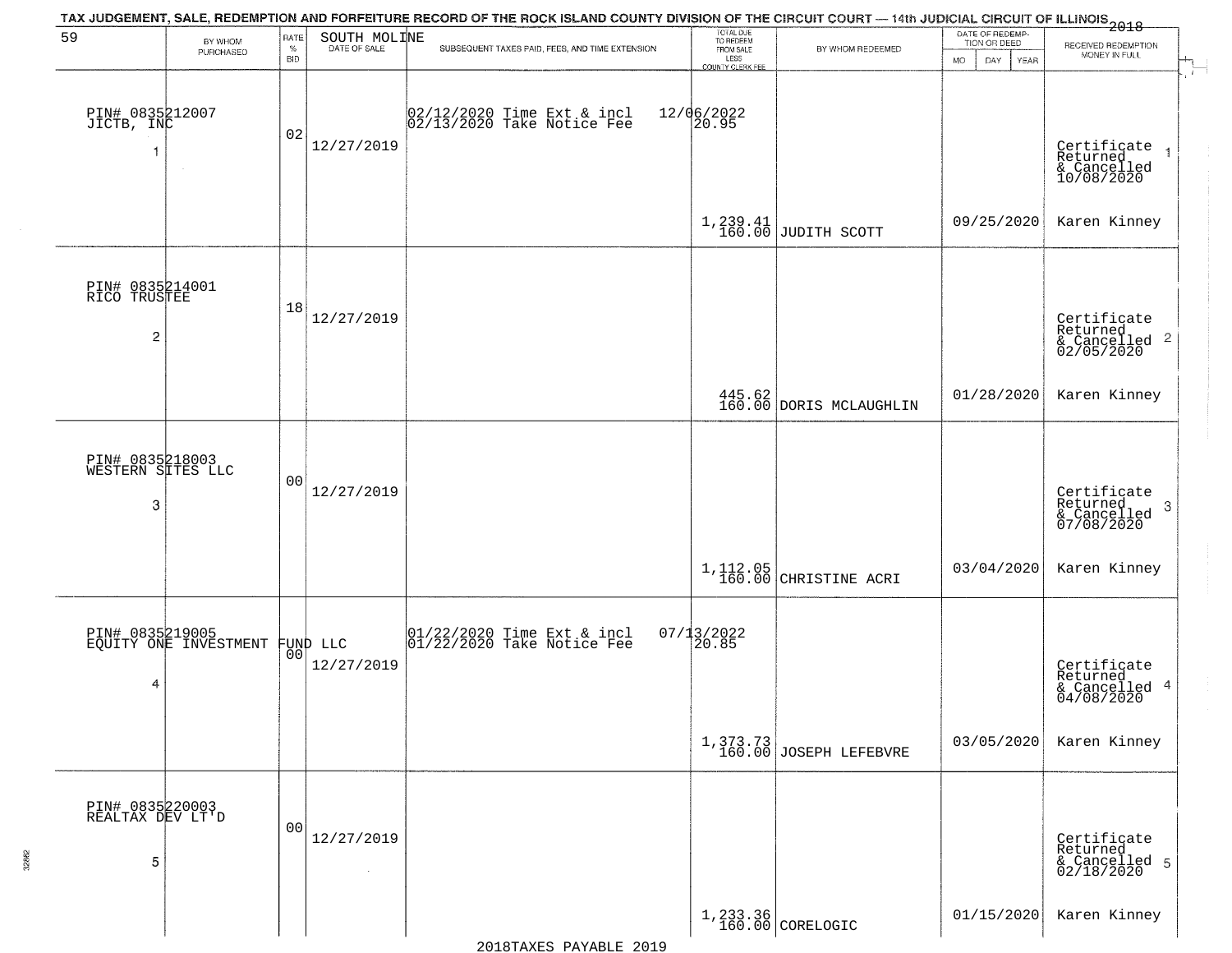| TAX JUDGEMENT, SALE, REDEMPTION AND FORFEITURE RECORD OF THE ROCK ISLAND COUNTY DIVISION OF THE CIRCUIT COURT — 14th JUDIC<br>NAME AND ADDRESS<br>LEGAL DESCRIPTION |                                   |                          |                                     | BACK TAX                        |                                                       |                                                   | <b>AMOUNT</b>                      |                    | INTEREST PAYMENT FUND | 2018    |
|---------------------------------------------------------------------------------------------------------------------------------------------------------------------|-----------------------------------|--------------------------|-------------------------------------|---------------------------------|-------------------------------------------------------|---------------------------------------------------|------------------------------------|--------------------|-----------------------|---------|
| 60<br>TAXPAYER NO.<br>PARCEL NO.<br>$TWP - CODE$<br>ACRES                                                                                                           | SOUTH MOLINE                      |                          | A-BACK TAX<br>FORFEITED<br>PRIOR TO | FORFEITED<br>PENALTY<br>ACCRUED | BACK TAX<br>FORFEITED<br>INTEREST AND<br>COST ACCRUED | TOTAL BACK<br>TAX PENALTY<br>AND COSTS<br>ACCRUED | FOR WHICH<br>JUDGEMENT<br>IS ASKED | CERTIFICATE<br>NO. | <b>INDEMNITY FUND</b> |         |
| ASSESSED VALUATION FOR TAXES                                                                                                                                        | TAX DUE<br>1ST                    | INT DUE<br>1ST           | 2017                                |                                 |                                                       |                                                   |                                    |                    | COST OF SALE          |         |
|                                                                                                                                                                     |                                   |                          |                                     |                                 |                                                       |                                                   |                                    |                    |                       |         |
| RYDER COLIN<br>1161 49TH ST                                                                                                                                         | 2ND                               | 2ND                      |                                     |                                 |                                                       |                                                   |                                    |                    |                       |         |
| MOLINE IL<br>61265                                                                                                                                                  | 3AD                               | 3BD                      |                                     |                                 |                                                       |                                                   |                                    |                    | 60.00                 |         |
| LOT 9<br>OAK HILLS ADD                                                                                                                                              | 721.<br>ഹ                         | <u>43.28</u>             |                                     |                                 |                                                       |                                                   |                                    | 282                | 20.00                 |         |
|                                                                                                                                                                     | 4TH                               |                          |                                     |                                 |                                                       |                                                   |                                    |                    |                       |         |
|                                                                                                                                                                     | 721.02<br><b>PUBLICATION COST</b> | 21.64                    |                                     |                                 |                                                       |                                                   |                                    |                    |                       |         |
| $366 - 01 - 00$<br>5564<br>07-05<br>PIN# 0835317025                                                                                                                 |                                   | 10.00                    |                                     |                                 |                                                       |                                                   |                                    |                    | 4.00                  |         |
|                                                                                                                                                                     | TOTAL DUE-TAXES, INT. COST        |                          |                                     |                                 |                                                       |                                                   |                                    |                    |                       |         |
| 30,590                                                                                                                                                              | 1ST                               | 1,516.96<br>1ST          |                                     |                                 |                                                       |                                                   | 1516.96                            |                    | 10.00                 | 1610.96 |
|                                                                                                                                                                     | 777.63                            | 81.62                    |                                     |                                 |                                                       |                                                   |                                    |                    |                       |         |
| 2608 2ND STREET CT TRST<br>2590 WALNUT ST STE 60                                                                                                                    | 2ND                               |                          |                                     |                                 |                                                       |                                                   |                                    |                    |                       |         |
| 80205<br>DENVER CO                                                                                                                                                  | 777.63<br>3BD                     | 58.30<br>3RD             |                                     |                                 |                                                       |                                                   |                                    |                    | 60.00                 |         |
| LOT 81<br><b>GLENDALE</b>                                                                                                                                           | 777.63                            | 46.64                    |                                     |                                 |                                                       |                                                   |                                    | 283                | 20.00                 |         |
|                                                                                                                                                                     | $\sqrt{4}$<br>777.63              | 23.32                    |                                     |                                 |                                                       |                                                   |                                    |                    |                       |         |
| 3077                                                                                                                                                                | <b>PUBLICATION COST</b>           |                          |                                     |                                 |                                                       |                                                   |                                    |                    | 4.00                  |         |
| $238 - 11 - 00$<br>07-03<br>PIN# 0835402048                                                                                                                         |                                   | 10.00                    |                                     |                                 |                                                       |                                                   |                                    |                    |                       |         |
|                                                                                                                                                                     | TOTAL DUE-TAXES, INT. COST        | 3,330.40                 |                                     |                                 |                                                       |                                                   | 3330.40                            |                    | 10.00                 | 3424.40 |
| 28,636                                                                                                                                                              | 1ST                               |                          |                                     |                                 |                                                       |                                                   |                                    |                    |                       |         |
| NEWTON/SOUTHWICK<br>2403 3RD ST                                                                                                                                     | 2ND                               | SMD <sub>1</sub>         |                                     |                                 |                                                       |                                                   |                                    |                    |                       |         |
| EAST MOLINE IL<br>61244                                                                                                                                             |                                   |                          |                                     |                                 |                                                       |                                                   |                                    |                    | 60.00                 |         |
| LOT 48 & THE N $1/2$                                                                                                                                                | 3RD                               | 3RD                      |                                     |                                 |                                                       |                                                   |                                    |                    |                       |         |
| LOT 49 GLENDALE ADD<br>SHEET 62                                                                                                                                     | 4TH                               | 4TH                      |                                     |                                 |                                                       |                                                   |                                    | 284                | 20.00                 |         |
|                                                                                                                                                                     | 563.15<br><b>PUBLICATION COST</b> | 16.90                    |                                     |                                 |                                                       |                                                   |                                    |                    |                       |         |
| $236 - 22 - 00$<br>07-03<br>3044<br>.207                                                                                                                            |                                   | 10.00                    |                                     |                                 |                                                       |                                                   |                                    |                    | 4.00                  |         |
| PIN# 0835402081                                                                                                                                                     | TOTAL OUE-TAXES, INT. COST        |                          |                                     |                                 |                                                       |                                                   |                                    |                    |                       |         |
| 26,738                                                                                                                                                              |                                   | 590.05                   |                                     |                                 |                                                       |                                                   | 590.05                             |                    | 10.00                 | 684.05  |
|                                                                                                                                                                     |                                   | ख़ा                      |                                     |                                 |                                                       |                                                   |                                    |                    |                       |         |
| CARRIGAN BRUCE A<br>316 23RD AVE                                                                                                                                    | 294.9<br>2ND                      | <u>30.94</u>             |                                     |                                 |                                                       |                                                   |                                    |                    |                       |         |
| 61244<br>EAST MOLINE IL                                                                                                                                             | 294.94<br>3RD                     | 22.10<br>3RD             |                                     |                                 |                                                       |                                                   |                                    |                    | 60.00                 |         |
| LOT 5<br>ANDREW PAUSTIANS 2ND                                                                                                                                       | 294.94                            | 17.68                    |                                     |                                 |                                                       |                                                   |                                    | 285                | 20.00                 |         |
| ADD                                                                                                                                                                 | 4TH<br>294.94                     | 8.84                     |                                     |                                 |                                                       |                                                   |                                    |                    |                       |         |
| $262 - 20 - 00$<br>3588                                                                                                                                             | PUBLICATION COST                  |                          |                                     |                                 |                                                       |                                                   |                                    |                    | 4.00                  |         |
| $07 - 03$<br>PIN# 0835406001                                                                                                                                        |                                   | 10.00                    |                                     |                                 |                                                       |                                                   |                                    |                    |                       |         |
| 16,861                                                                                                                                                              | TOTAL DUE-TAXES, INT. COST        | 1,269.32                 |                                     |                                 |                                                       |                                                   | 1269.32                            |                    | 10.00                 | 1363.32 |
|                                                                                                                                                                     |                                   | 1ST                      |                                     |                                 |                                                       |                                                   |                                    |                    |                       |         |
| HICKS SCOTT<br>2329 KENNEDY DR                                                                                                                                      |                                   | 1296.40 136.15           |                                     |                                 |                                                       |                                                   |                                    |                    |                       |         |
| EAST MOLINE IL<br>61244                                                                                                                                             | 2ND                               | 2ND<br>$1296.40$ $97.25$ |                                     |                                 |                                                       |                                                   |                                    |                    | 60.00                 |         |
| OUTLOT <sub>2</sub>                                                                                                                                                 | 3RD                               | 3RD                      |                                     |                                 |                                                       |                                                   |                                    |                    |                       |         |
| ANDREW PAUSTIANS 2ND ADD<br>EX PT THAT LIES S OF S                                                                                                                  | 1296.40<br>4TH                    | 77.80                    |                                     |                                 |                                                       |                                                   |                                    | 286                | 20.00                 |         |
| LN OF 24AV EXT E TO E LN                                                                                                                                            | 1296.40                           | $38.90^8$                |                                     |                                 |                                                       |                                                   |                                    |                    |                       |         |
| $263 - 16 - 00$<br>07-03<br>3606                                                                                                                                    | PUBLICATION COST                  | 10.00                    |                                     |                                 |                                                       |                                                   |                                    |                    | 4.00                  |         |
| PIN# 0835406011                                                                                                                                                     | TOTAL DUE-TAXES, INT. COST        |                          |                                     |                                 |                                                       |                                                   |                                    |                    |                       |         |
| 53,740                                                                                                                                                              |                                   | 5,545.70                 |                                     |                                 |                                                       |                                                   | 5545.70                            |                    | 10.00                 | 5639.70 |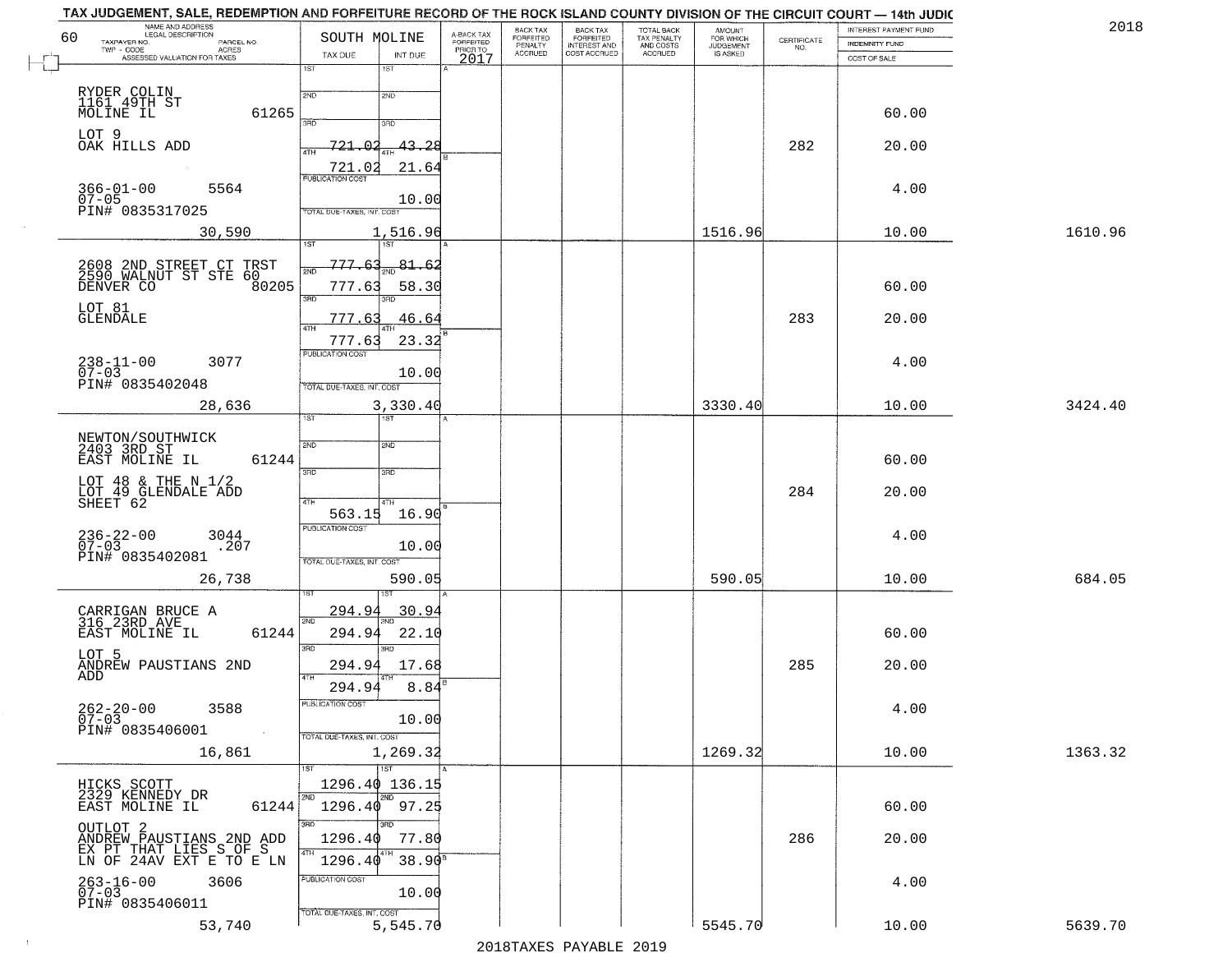| 60                               |                                           | RATE               | SOUTH MOLINE | TAX JUDGEMENT, SALE, REDEMPTION AND FORFEITURE RECORD OF THE ROCK ISLAND COUNTY DIVISION OF THE CIRCUIT COURT — 14th JUDICIAL CIRCUIT OF ILLINOIS 2018 | TOTAL DUE<br>TO REDEEM  |                                    | DATE OF REDEMP-           |                                                                      |
|----------------------------------|-------------------------------------------|--------------------|--------------|--------------------------------------------------------------------------------------------------------------------------------------------------------|-------------------------|------------------------------------|---------------------------|----------------------------------------------------------------------|
|                                  | BY WHOM<br>PURCHASED                      | $\%$<br><b>BID</b> | DATE OF SALE | SUBSEQUENT TAXES PAID, FEES, AND TIME EXTENSION                                                                                                        | FROM SALE<br>LESS       | BY WHOM REDEEMED                   | TION OR DEED<br><b>MO</b> | RECEIVED REDEMPTION<br>MONEY IN FULL                                 |
|                                  | PIN# 0835317025<br>GRANITE LLEN GROUP LLC |                    |              |                                                                                                                                                        | <b>COUNTY CLERK FEE</b> |                                    | DAY<br>YEAR               |                                                                      |
| -1                               | $\sim$                                    | 0 <sub>0</sub>     | 12/27/2019   |                                                                                                                                                        |                         |                                    |                           | Certificate<br>Returned<br>& Cancelled<br>02/07/2020                 |
|                                  |                                           |                    |              |                                                                                                                                                        |                         | 1,610.96<br>160.00 COLIN RYDER     | 01/15/2020                | Karen Kinney                                                         |
|                                  | PIN# 0835402048<br>GRANITE LIEN GROUP LLC | 0 <sup>0</sup>     |              | 04/29/2020 Time Ext & incl<br>04/29/2020 Take Notice Fee                                                                                               | 12/15/2022<br>20.95     |                                    |                           |                                                                      |
| $\overline{c}$                   |                                           |                    | 12/27/2019   |                                                                                                                                                        |                         |                                    |                           | Certificate<br>Returned<br>$\mathbf{2}$<br>& Cancelled<br>11/06/2020 |
|                                  |                                           |                    |              |                                                                                                                                                        |                         | 3,445.35<br>160.00 MARC BENCIVENNI | 10/22/2020                | Karen Kinney                                                         |
|                                  | PIN# 0835402081<br>GRANITE LIEN GROUP LLC | 0 <sub>0</sub>     |              | 04/29/2020 Time Ext & incl<br>04/29/2020 Take Notice Fee                                                                                               | 12/15/2022<br>20.95     |                                    |                           |                                                                      |
| 3                                |                                           |                    | 12/27/2019   |                                                                                                                                                        |                         |                                    |                           | Certificate<br>Returned<br>3<br>& Cancelled<br>06/15/2020            |
|                                  |                                           |                    |              |                                                                                                                                                        |                         | 705.00 CORELOGIC                   | 05/22/2020                | Karen Kinney                                                         |
|                                  | PIN# 0835406001<br>GRANITE LIEN GROUP LLC | 00                 |              |                                                                                                                                                        |                         |                                    |                           |                                                                      |
| 4                                |                                           |                    | 12/27/2019   |                                                                                                                                                        |                         |                                    |                           | Certificate<br>Returned<br>4<br>& Cancelled<br>06/18/2020            |
|                                  |                                           |                    |              |                                                                                                                                                        | $1,363.32$ LERETA       |                                    | 03/04/2020                | Karen Kinney                                                         |
| PIN# 0835406011<br>AUCTION Z INC |                                           | 0 <sub>0</sub>     |              | 03/09/2020 Time Ext & incl<br>03/09/2020 Take Notice Fee                                                                                               | $07/12/2022$<br>20.95   |                                    |                           |                                                                      |
| 5                                |                                           |                    | 12/27/2019   |                                                                                                                                                        |                         |                                    |                           | Certificate<br>Returned<br>& Cancelled 5<br>05/12/2020               |
|                                  |                                           |                    |              |                                                                                                                                                        |                         | 5,660.65<br>160.00 ERIN HICKS      | 04/20/2020                | Karen Kinney                                                         |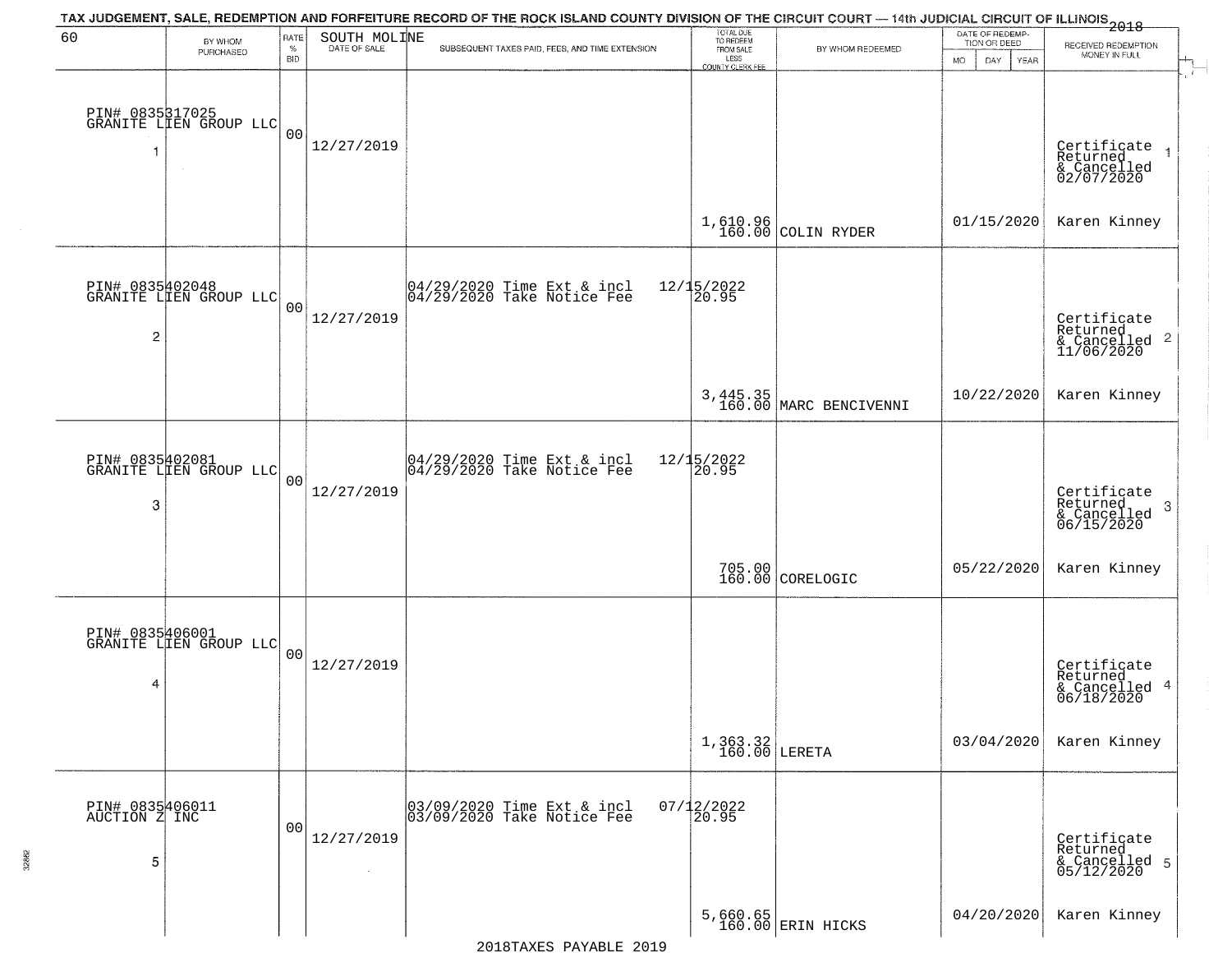| NAME AND ADDRESS<br>LEGAL DESCRIPTION<br>61                   | SOUTH MOLINE                               |                                     | BACK TAX                               | <b>BACK TAX</b>                           | TOTAL BACK<br>TAX PENALTY<br>AND COSTS | AMOUNT<br>FOR WHICH                 |                    | INTEREST PAYMENT FUND | 2018    |
|---------------------------------------------------------------|--------------------------------------------|-------------------------------------|----------------------------------------|-------------------------------------------|----------------------------------------|-------------------------------------|--------------------|-----------------------|---------|
| TAXPAYER NO.<br>PARCEL NO.<br>ACRES                           |                                            | A-BACK TAX<br>FORFEITED<br>PRIOR TO | FORFEITED<br>PENALTY<br><b>ACCRUED</b> | FORFEITED<br>INTEREST AND<br>COST ACCRUED | ACCRUED                                | <b>JUDGEMENT</b><br><b>IS ASKED</b> | CERTIFICATE<br>NO. | <b>INDEMNITY FUND</b> |         |
| ASSESSED VALUATION FOR TAXES                                  | TAX DUE<br>INT DUE<br>1ST<br>1ST           | 2017                                |                                        |                                           |                                        |                                     |                    | COST OF SALE          |         |
| MAHRACH AMAL/NAJDI MOUNIR                                     | $-589.76_{200}$ 61.95                      |                                     |                                        |                                           |                                        |                                     |                    |                       |         |
| 4106 11TH AVENUE A<br>61265<br>MOLINE IL                      | 589.76<br>44.25<br>3RD                     |                                     |                                        |                                           |                                        |                                     |                    | 60.00                 |         |
| LOT 7<br>NINO CABRYS 3RD ADD                                  | 589.76<br>35.40                            |                                     |                                        |                                           |                                        |                                     | 287                | 20.00                 |         |
|                                                               | ATH<br>17.70<br>589.76                     |                                     |                                        |                                           |                                        |                                     |                    |                       |         |
| $391 - 14 - 00$<br>6024<br>$07 - 03$                          | <b>PUBLICATION COST</b><br>10.00           |                                     |                                        |                                           |                                        |                                     |                    | 4.00                  |         |
| PIN# 0835421014                                               | TOTAL DUE-TAXES, INT. COST                 |                                     |                                        |                                           |                                        |                                     |                    |                       |         |
| 21,718                                                        | 2,528.34                                   |                                     |                                        |                                           |                                        | 2528.34                             |                    | 10.00                 | 2622.34 |
| TORRES VIRGINIA<br>2160 6TH STREET CT                         | 554.35<br>58.24<br><b>DND</b>              |                                     |                                        |                                           |                                        |                                     |                    |                       |         |
| EAST MOLINE IL<br>61244                                       | 554.35<br>41.60<br>त्रसा                   |                                     |                                        |                                           |                                        |                                     |                    | 60.00                 |         |
| LOT 20 BLOCK 1<br>HIGHLANDS                                   | 33.28<br><u>554.35</u><br>47H              |                                     |                                        |                                           |                                        |                                     | 288                | 20.00                 |         |
|                                                               | 554.35<br>16.64<br>PUBLICATION COST        |                                     |                                        |                                           |                                        |                                     |                    |                       |         |
| $242 - 12 - 00$<br>3160<br>$07 - 03$<br>PIN# 0836124014       | 10.00                                      |                                     |                                        |                                           |                                        |                                     |                    | 4.00                  |         |
| 20,414                                                        | TOTAL DUE-TAXES, INT. COST<br>2,377.16     |                                     |                                        |                                           |                                        | 2377.16                             |                    | 10.00                 | 2471.16 |
|                                                               | $1S$ T<br>604.48<br><u>63.49</u>           |                                     |                                        |                                           |                                        |                                     |                    |                       |         |
| AGUILAR JOSE<br>626 23RD AVE<br>EAST MOLINE IL<br>61244       | 2ND<br>604.48<br>45.35                     |                                     |                                        |                                           |                                        |                                     |                    | 60.00                 |         |
| LOT 34 BLOCK 4<br>HIGHLAND                                    | 3BD<br>3RD<br>36.28<br>604.48              |                                     |                                        |                                           |                                        |                                     | 289                | 20.00                 |         |
|                                                               | 4TH<br>18.14<br>604.48                     |                                     |                                        |                                           |                                        |                                     |                    |                       |         |
| $245 - 17 - 00$<br>07-03<br>3231                              | <b>PUBLICATION COST</b><br>10.00           |                                     |                                        |                                           |                                        |                                     |                    | 4.00                  |         |
| PIN# 0836126001                                               | TOTAL OUE-TAXES, INT. COST                 |                                     |                                        |                                           |                                        |                                     |                    |                       |         |
| 28,260                                                        | 2,591.18<br>ख़ा                            |                                     |                                        |                                           |                                        | 2591.18                             |                    | 10.00                 | 2685.18 |
| FIND N HOMES LLC<br>PO BOX 448                                | 2ND<br>2ND.                                |                                     |                                        |                                           |                                        |                                     |                    |                       |         |
| BETTENDORF IA<br>52722                                        | 575.64<br>43.15<br>3RD<br>$\overline{3BD}$ |                                     |                                        |                                           |                                        |                                     |                    | 60.00                 |         |
| LOT 20 BLOCK 4<br>HIGHLANDS                                   | 575.64<br>34.52                            |                                     |                                        |                                           |                                        |                                     | 290                | 20.00                 |         |
| $245 - 03 - 00$                                               | 575.64<br>17.26<br>"UBLICA HUN CUS"        |                                     |                                        |                                           |                                        |                                     |                    |                       |         |
| 3217<br>$07 - 03$<br>PIN# 0836126015<br>$\sim 100$ km $^{-1}$ | 10.00                                      |                                     |                                        |                                           |                                        |                                     |                    | 4.00                  |         |
| 21,198                                                        | TOTAL DUE-TAXES, INT. COST<br>1,831.85     |                                     |                                        |                                           |                                        | 1831.85                             |                    | 10.00                 | 1925.85 |
| OETZEL DAVE                                                   | १डा<br>$\overline{11}$                     |                                     |                                        |                                           |                                        |                                     |                    |                       |         |
| 626 15TH AVE<br>61244<br>EAST MOLINE IL                       | 2ND<br>$519.49$ $38.95$                    |                                     |                                        |                                           |                                        |                                     |                    | 60.00                 |         |
| LOT 9 BLOCK 169<br>TOWN OF EAST MOLINE                        | 3BD<br>519.49<br>31.16                     |                                     |                                        |                                           |                                        |                                     | 291                | 20.00                 |         |
|                                                               | 4TH<br>4TH<br>519.49<br>$15.58^{\circ}$    |                                     |                                        |                                           |                                        |                                     |                    |                       |         |
| $300 - 09 - 00$<br>07-15<br>4357                              | PUBLICATION COST<br>10.00                  |                                     |                                        |                                           |                                        |                                     |                    | 4.00                  |         |
| PIN# 0836134006                                               | TOTAL DUE-TAXES, INT. COST                 |                                     |                                        |                                           |                                        | 1654.16                             |                    |                       |         |
| 23,256                                                        | 1,654.16                                   |                                     |                                        |                                           |                                        |                                     |                    | 10.00                 | 1748.16 |

 $\pm 4$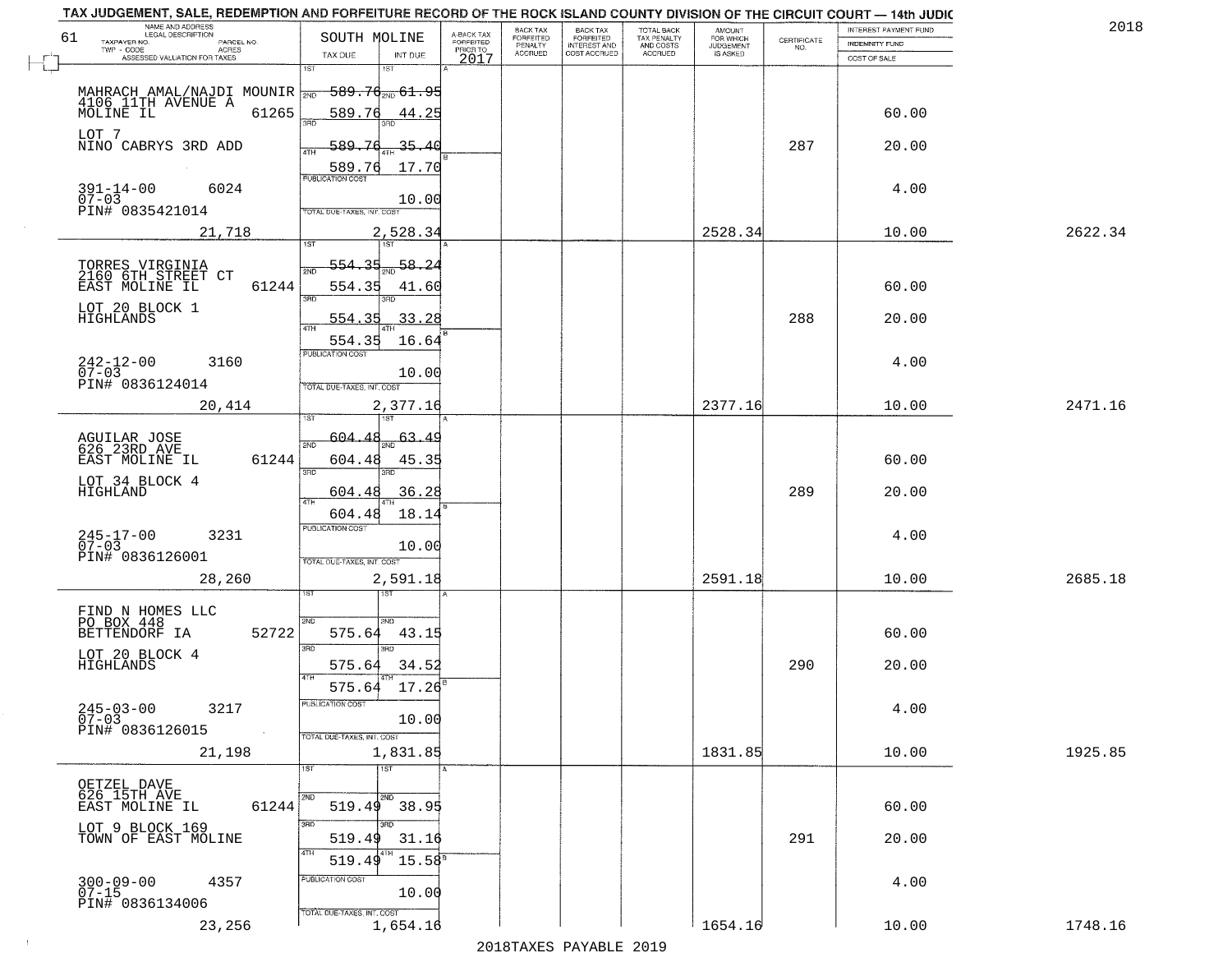| 61                                                     | BY WHOM                                   | RATE               | SOUTH MOLINE           | TAX JUDGEMENT, SALE, REDEMPTION AND FORFEITURE RECORD OF THE ROCK ISLAND COUNTY DIVISION OF THE CIRCUIT COURT — 14th JUDICIAL CIRCUIT OF ILLINOIS 2018 | TOTAL DUE<br>TO REDEEM                |                                              | DATE OF REDEMP-<br>TION OR DEED  | RECEIVED REDEMPTION                                                   |  |
|--------------------------------------------------------|-------------------------------------------|--------------------|------------------------|--------------------------------------------------------------------------------------------------------------------------------------------------------|---------------------------------------|----------------------------------------------|----------------------------------|-----------------------------------------------------------------------|--|
|                                                        | PURCHASED                                 | $\%$<br><b>BID</b> |                        | SUBSEQUENT TAXES PAID, FEES, AND TIME EXTENSION                                                                                                        | FROM SALE<br>LESS<br>COUNTY CLERK FEE | BY WHOM REDEEMED                             | <b>MO</b><br>DAY.<br><b>YEAR</b> | MONEY IN FULL                                                         |  |
| PIN# 0835421014<br>-1                                  | EQUITY ONE INVESTMENT                     | 00                 | FUND LLC<br>12/27/2019 | 01/22/2020 Time Ext & incl<br>01/22/2020 Take Notice Fee<br>12/02/2020 Subs paid                                                                       | $07/13/2022$<br>$431.78$              |                                              |                                  | Certificate<br>Returned<br>$\rightarrow$<br>& Cancelled<br>04/13/2021 |  |
|                                                        |                                           |                    |                        |                                                                                                                                                        |                                       | 3,126.78<br>160.00 MOUNIR NAJDI              | 03/01/2021                       | Karen Kinney                                                          |  |
| PIN# 0836124014<br>WESTERN SITES LLC<br>$\overline{c}$ |                                           | 0 <sub>0</sub>     | 12/27/2019             |                                                                                                                                                        |                                       |                                              |                                  | Certificate<br>Returned<br>$\frac{1}{6}$ Cancelled 2<br>02/11/2020    |  |
|                                                        |                                           |                    |                        |                                                                                                                                                        |                                       | $2,471.16$ VIRGINIA TORRES                   | 01/17/2020                       | Karen Kinney                                                          |  |
| PIN# 0836126001<br>WESTERN SITES LLC<br>3              |                                           | 0 <sub>0</sub>     | 12/27/2019             |                                                                                                                                                        |                                       |                                              |                                  | Certificate<br>Returned<br>3<br>& Cancelled<br>03/12/2020             |  |
|                                                        |                                           |                    |                        |                                                                                                                                                        |                                       | 2,685.18<br>160.00 JOSE AGUILAR              | 02/25/2020                       | Karen Kinney                                                          |  |
| PIN# 0836126015<br>4                                   | GRANITE LIEN GROUP LLC                    | 0 <sub>0</sub>     | 12/27/2019             | 04/29/2020 Time Ext & incl<br>04/29/2020 Take Notice Fee<br>12/01/2020 Subs paid                                                                       | 12/15/2022<br>20.95<br>2,508.59       |                                              |                                  | Certificate<br>Returned<br>& Cancelled 4<br>02/03/2022                |  |
|                                                        |                                           |                    |                        |                                                                                                                                                        |                                       | 4,756.42<br>160.00 FIND N HOMES LLC/FORTRESS |                                  | Karen Kinney                                                          |  |
| 5                                                      | PIN# 0836134006<br>GRANITE LIEN GROUP LLC | 00                 | 12/27/2019             | 04/29/2020 Time Ext & incl<br>04/29/2020 Take Notice Fee                                                                                               | 01/05/2022<br>20.95                   |                                              |                                  | Certificate<br>Returned<br>& Cancelled 5<br>09/10/2020                |  |
|                                                        |                                           |                    |                        |                                                                                                                                                        |                                       | $1,769.11$ DAVID OETZEL                      | 08/04/2020                       | Karen Kinney                                                          |  |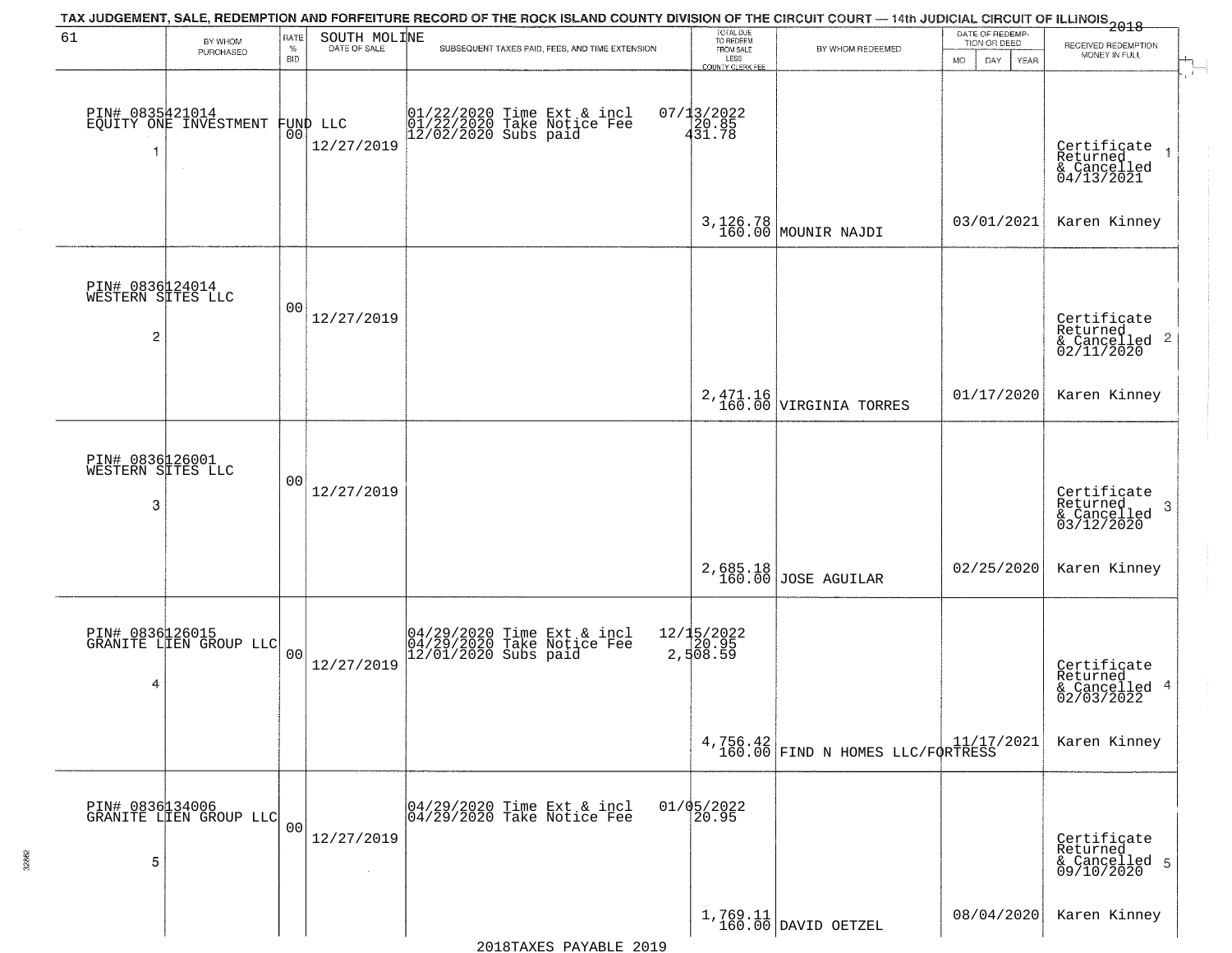| TAX JUDGEMENT, SALE, REDEMPTION AND FORFEITURE RECORD OF THE ROCK ISLAND COUNTY DIVISION OF THE CIRCUIT COURT - 14th JUDIC<br>NAME AND ADDRESS<br>LEGAL DESCRIPTION |                                               |                 |                                     | <b>BACK TAX</b>      |                                     |                                        |                                         |                                                                 | <b>INTEREST PAYMENT FUND</b> | 201     |
|---------------------------------------------------------------------------------------------------------------------------------------------------------------------|-----------------------------------------------|-----------------|-------------------------------------|----------------------|-------------------------------------|----------------------------------------|-----------------------------------------|-----------------------------------------------------------------|------------------------------|---------|
| 62<br>PARCEL NO.                                                                                                                                                    | SOUTH MOLINE                                  |                 | A-BACK TAX<br>FORFEITED<br>PRIOR TO | FORFEITED<br>PENALTY | BACK TAX<br>FORFEITED               | TOTAL BACK<br>TAX PENALTY<br>AND COSTS | AMOUNT<br>FOR WHICH<br><b>JUDGEMENT</b> | $\begin{array}{c} \text{CERTIFICATE} \\ \text{NO.} \end{array}$ | <b>INDEMNITY FUND</b>        |         |
| TAXPAYER NO.<br>ACRES<br>ASSESSED VALUATION FOR TAXES                                                                                                               | TAX DUE                                       | INT DUE         | 2017                                | <b>ACCRUED</b>       | <b>INTEREST AND</b><br>COST ACCRUED | <b>ACCRUED</b>                         | <b>IS ASKED</b>                         |                                                                 | COST OF SALE                 |         |
|                                                                                                                                                                     | 1ST                                           | 1ST             |                                     |                      |                                     |                                        |                                         |                                                                 |                              |         |
|                                                                                                                                                                     | $\frac{1}{200}$ 1757.21 $\frac{1}{200}$ 84.52 |                 |                                     |                      |                                     |                                        |                                         |                                                                 |                              |         |
|                                                                                                                                                                     |                                               |                 |                                     |                      |                                     |                                        |                                         |                                                                 |                              |         |
| EAST MOLINE IL                                                                                                                                                      | 61244                                         | 1757.21 131.80  |                                     |                      |                                     |                                        |                                         |                                                                 | 60.00                        |         |
| LOTS 17 18 & W 10 FT 19                                                                                                                                             |                                               |                 |                                     |                      |                                     |                                        |                                         |                                                                 |                              |         |
| BLOCK 179<br>TOWN OF EAST MOLINE                                                                                                                                    | 1757.21                                       | $-105.4$        |                                     |                      |                                     |                                        |                                         | 292                                                             | 20.00                        |         |
|                                                                                                                                                                     | <u> 1757.21</u><br>PUBLICATION COST           | 52.72           |                                     |                      |                                     |                                        |                                         |                                                                 |                              |         |
| $310 - 20 - 00$<br>07-03<br>4591                                                                                                                                    |                                               |                 |                                     |                      |                                     |                                        |                                         |                                                                 | 4.00                         |         |
| PIN# 0836137014                                                                                                                                                     | TOTAL DUE-TAXES, INT. COST                    | 10.00           |                                     |                      |                                     |                                        |                                         |                                                                 |                              |         |
|                                                                                                                                                                     |                                               |                 |                                     |                      |                                     |                                        |                                         |                                                                 |                              |         |
| 64,709                                                                                                                                                              | 1ST                                           | 7,513.32        |                                     |                      |                                     |                                        | 7513.32                                 |                                                                 | 10.00                        | 7607.32 |
|                                                                                                                                                                     |                                               |                 |                                     |                      |                                     |                                        |                                         |                                                                 |                              |         |
| CAMACHO FRANCISCO/MA L<br>506 17TH AVE                                                                                                                              | 2ND                                           | 2ND             |                                     |                      |                                     |                                        |                                         |                                                                 |                              |         |
| EAST MOLINE IL                                                                                                                                                      | 61244<br>346.80<br>उन्नठ                      | 26.00           |                                     |                      |                                     |                                        |                                         |                                                                 | 60.00                        |         |
| LOT 14 BLOCK 189                                                                                                                                                    |                                               |                 |                                     |                      |                                     |                                        |                                         |                                                                 |                              |         |
| TOWN OF EAST MOLINE                                                                                                                                                 | 346.80<br>ৰাম                                 | 20.80           |                                     |                      |                                     |                                        |                                         | 293                                                             | 20.00                        |         |
|                                                                                                                                                                     | 346.80                                        | 10.40           |                                     |                      |                                     |                                        |                                         |                                                                 |                              |         |
| $320 - 18 - 00$<br>4809                                                                                                                                             | PUBLICATION COST                              |                 |                                     |                      |                                     |                                        |                                         |                                                                 | 4.00                         |         |
| $07 - 03$<br>PIN# 0836139002                                                                                                                                        | TOTAL DUE-TAXES, INT. COST                    | 10.00           |                                     |                      |                                     |                                        |                                         |                                                                 |                              |         |
| 18,771                                                                                                                                                              |                                               |                 |                                     |                      |                                     |                                        | 1107.60                                 |                                                                 | 10.00                        | 1201.60 |
|                                                                                                                                                                     | TST                                           | 1,107.60<br>1ST |                                     |                      |                                     |                                        |                                         |                                                                 |                              |         |
|                                                                                                                                                                     |                                               |                 |                                     |                      |                                     |                                        |                                         |                                                                 |                              |         |
| TORRES VIRIGINIA<br>519 18TH AVE                                                                                                                                    | 2ND                                           | <b>SMD</b>      |                                     |                      |                                     |                                        |                                         |                                                                 |                              |         |
| EAST MOLINE IL                                                                                                                                                      | 61244<br>3RD                                  | 3 <sub>BD</sub> |                                     |                      |                                     |                                        |                                         |                                                                 | 60.00                        |         |
| LOT 20 BLOCK 189<br>TOWN OF EAST MOLINE                                                                                                                             | 734.94                                        | 44.08           |                                     |                      |                                     |                                        |                                         | 294                                                             | 20.00                        |         |
|                                                                                                                                                                     | 4TH                                           |                 |                                     |                      |                                     |                                        |                                         |                                                                 |                              |         |
|                                                                                                                                                                     | 734.94<br><b>PUBLICATION COST</b>             | 22.04           |                                     |                      |                                     |                                        |                                         |                                                                 |                              |         |
| $321 - 02 - 00$<br>07-03<br>4815                                                                                                                                    |                                               | 10.00           |                                     |                      |                                     |                                        |                                         |                                                                 | 4.00                         |         |
| PIN# 0836139014                                                                                                                                                     | TOTAL OUE-TAXES, INT. COST                    |                 |                                     |                      |                                     |                                        |                                         |                                                                 |                              |         |
| 27,064                                                                                                                                                              |                                               | 1,546.00        |                                     |                      |                                     |                                        | 1546.00                                 |                                                                 | 10.00                        | 1640.00 |
|                                                                                                                                                                     |                                               |                 |                                     |                      |                                     |                                        |                                         |                                                                 |                              |         |
| CARIZEY GEORGE<br>644 17TH AVE                                                                                                                                      | 565.1                                         | 59.36           |                                     |                      |                                     |                                        |                                         |                                                                 |                              |         |
| EAST MOLINE IL                                                                                                                                                      | 2ND<br>61244<br>565.11                        | 42.40           |                                     |                      |                                     |                                        |                                         |                                                                 | 60.00                        |         |
|                                                                                                                                                                     | 3BD                                           | 3RD             |                                     |                      |                                     |                                        |                                         |                                                                 |                              |         |
| LOT 5 BLOCK 190<br>TOWN OF EAST MOLINE                                                                                                                              | 565.11                                        | 33.92           |                                     |                      |                                     |                                        |                                         | 295                                                             | 20.00                        |         |
|                                                                                                                                                                     | 4TH<br>565.11                                 | 16.96           |                                     |                      |                                     |                                        |                                         |                                                                 |                              |         |
|                                                                                                                                                                     | PUBLICATION COS'                              |                 |                                     |                      |                                     |                                        |                                         |                                                                 |                              |         |
| $321 - 17 - 00$<br>07-03<br>4832                                                                                                                                    |                                               | 10.00           |                                     |                      |                                     |                                        |                                         |                                                                 | 4.00                         |         |
| PIN# 0836140006<br>$\sim 100$                                                                                                                                       | TOTAL DUE-TAXES, INT. COST                    |                 |                                     |                      |                                     |                                        |                                         |                                                                 |                              |         |
| 26,810                                                                                                                                                              |                                               | 2,423.08        |                                     |                      |                                     |                                        | 2423.08                                 |                                                                 | 10.00                        | 2517.08 |
|                                                                                                                                                                     |                                               | 1ST             |                                     |                      |                                     |                                        |                                         |                                                                 |                              |         |
| SMITH KENNETH J<br>623 18TH AVE                                                                                                                                     | 78.13                                         | 8.19            |                                     |                      |                                     |                                        |                                         |                                                                 |                              |         |
| EAST MOLINE IL                                                                                                                                                      | 2ND<br>61244<br>78.13                         | 2ND<br>5.85     |                                     |                      |                                     |                                        |                                         |                                                                 | 60.00                        |         |
| LOT 21 BLOCK 190                                                                                                                                                    | 3RD                                           | तका             |                                     |                      |                                     |                                        |                                         |                                                                 |                              |         |
| TOWN OF EAST MOLINE                                                                                                                                                 | 78.13                                         | 4.68            |                                     |                      |                                     |                                        |                                         | 296                                                             | 20.00                        |         |
|                                                                                                                                                                     | 4TH<br>78.13                                  | $2.34^8$        |                                     |                      |                                     |                                        |                                         |                                                                 |                              |         |
| 4845                                                                                                                                                                | PUBLICATION COST                              |                 |                                     |                      |                                     |                                        |                                         |                                                                 | 4.00                         |         |
| 322-08-00<br>07-03<br>PIN# 0836140011                                                                                                                               |                                               | 10.00           |                                     |                      |                                     |                                        |                                         |                                                                 |                              |         |
|                                                                                                                                                                     | TOTAL DUE-TAXES, INT. COST                    |                 |                                     |                      |                                     |                                        |                                         |                                                                 |                              |         |
| 16,699                                                                                                                                                              |                                               | 343.58          |                                     |                      |                                     |                                        | 343.58                                  |                                                                 | 10.00                        | 437.58  |

 $\sim 10^{-1}$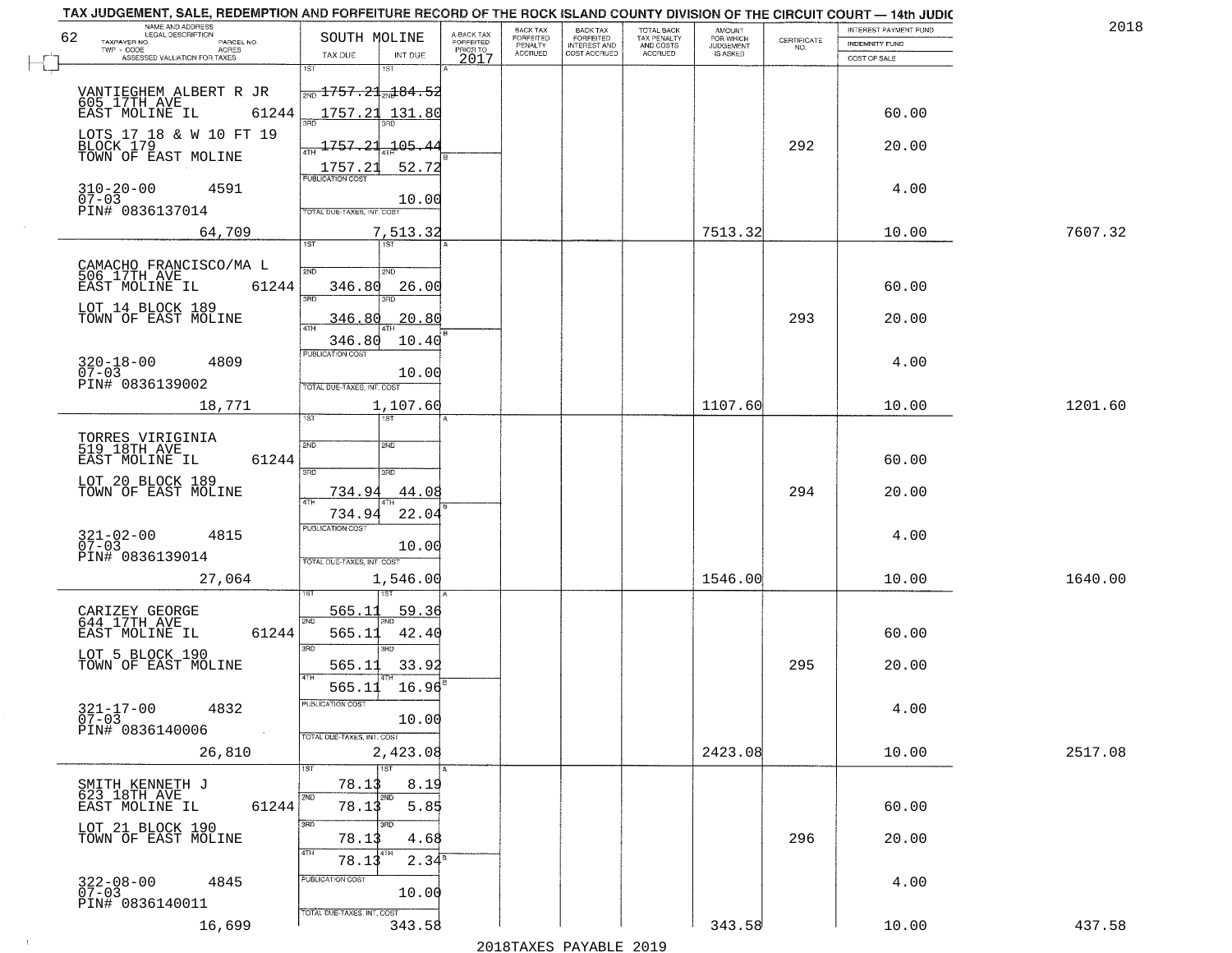| 62              |                                                   | RATE               | SOUTH MOLINE | TAX JUDGEMENT, SALE, REDEMPTION AND FORFEITURE RECORD OF THE ROCK ISLAND COUNTY DIVISION OF THE CIRCUIT COURT — 14th JUDICIAL CIRCUIT OF ILLINOIS 2018                                                                               | TOTAL DUE<br>TO REDEEM                                                                                                           |                                       | DATE OF REDEMP-                 |                                           |
|-----------------|---------------------------------------------------|--------------------|--------------|--------------------------------------------------------------------------------------------------------------------------------------------------------------------------------------------------------------------------------------|----------------------------------------------------------------------------------------------------------------------------------|---------------------------------------|---------------------------------|-------------------------------------------|
|                 | BY WHOM<br>PURCHASED                              | $\%$<br><b>BID</b> | DATE OF SALE | SUBSEQUENT TAXES PAID, FEES, AND TIME EXTENSION                                                                                                                                                                                      | FROM SALE<br>LESS                                                                                                                | BY WHOM REDEEMED                      | TION OR DEED                    | RECEIVED REDEMPTION<br>MONEY IN FULL      |
|                 |                                                   |                    |              |                                                                                                                                                                                                                                      | COUNTY CLERK FEE                                                                                                                 |                                       | <b>MO</b><br>DAY<br><b>YEAR</b> |                                           |
|                 | PIN# 0836137014<br>GUARDIAN TAX IL LLC            |                    |              | 04/01/2020 Time Ext & incl<br>04/01/2020 Take Notice Fee                                                                                                                                                                             | 12/22/2022<br>20.95                                                                                                              |                                       |                                 |                                           |
| -1              |                                                   | 00                 | 12/27/2019   |                                                                                                                                                                                                                                      |                                                                                                                                  |                                       |                                 | Certificate<br>Returned<br>$\rightarrow$  |
|                 |                                                   |                    |              |                                                                                                                                                                                                                                      |                                                                                                                                  |                                       |                                 | & Cancelled<br>08/31/2020                 |
|                 |                                                   |                    |              |                                                                                                                                                                                                                                      |                                                                                                                                  | 7,628.27 VAN TIEGHEM & VAN TIEGHEM    | 06/03/2020                      | Karen Kinney                              |
|                 |                                                   |                    |              |                                                                                                                                                                                                                                      |                                                                                                                                  |                                       |                                 |                                           |
| PIN# 0836139002 | INTEGRITY INVESTMENT FUND LLC                     |                    |              |                                                                                                                                                                                                                                      |                                                                                                                                  |                                       |                                 |                                           |
| $\overline{c}$  |                                                   | 00                 | 12/27/2019   |                                                                                                                                                                                                                                      |                                                                                                                                  |                                       |                                 | Certificate<br>Returned<br>$\overline{2}$ |
|                 |                                                   |                    |              |                                                                                                                                                                                                                                      |                                                                                                                                  |                                       |                                 | & Cancelled<br>03/12/2020                 |
|                 |                                                   |                    |              |                                                                                                                                                                                                                                      |                                                                                                                                  | 1,201.60<br>160.00 FRANCISCO CAMACHO  | 02/28/2020                      | Karen Kinney                              |
|                 |                                                   |                    |              |                                                                                                                                                                                                                                      |                                                                                                                                  |                                       |                                 |                                           |
|                 | PIN# 0836139014<br>EQUITY ONE INVESTMENT          |                    | FUND LLC     | $01/22/2020$ Time Ext & incl<br>$01/22/2020$ Take Notice Fee                                                                                                                                                                         | 07/13/2022<br>20.85                                                                                                              |                                       |                                 |                                           |
| 3               |                                                   | 00                 | 12/27/2019   |                                                                                                                                                                                                                                      |                                                                                                                                  |                                       |                                 | Certificate<br>Returned<br>3              |
|                 |                                                   |                    |              |                                                                                                                                                                                                                                      |                                                                                                                                  |                                       |                                 | $\frac{6}{08/10/2020}$                    |
|                 |                                                   |                    |              |                                                                                                                                                                                                                                      |                                                                                                                                  | $1,660.85$<br>160.00 VIRIGINIA TORRES | 07/27/2020                      | Karen Kinney                              |
|                 |                                                   |                    |              |                                                                                                                                                                                                                                      |                                                                                                                                  |                                       |                                 |                                           |
|                 | PIN# 0836140006<br>EQUITY ONE INVESTMENT FUND LLC |                    |              |                                                                                                                                                                                                                                      |                                                                                                                                  |                                       |                                 |                                           |
| 4               |                                                   |                    | 12/27/2019   | 03/15/2022 Time Ext & incl<br>01/22/2020 Take Notice Fee<br>03/29/2022 Take Notice Fee<br>03/29/2022 Circuit Clerks Fee<br>03/29/2022 Title Search Fee<br>03/31/2022 Sheriffs Fee<br>04/07/2022 Sheriffs Fee<br>04/07/2021 Subs paid | $\begin{smallmatrix} 09/21/2022\\220.85\\335\ .005\\1339\ .205\\1125\ .005\\125\ .005\\1920\ .03\\2,1487\ .42 \end{smallmatrix}$ |                                       |                                 |                                           |
|                 |                                                   |                    |              |                                                                                                                                                                                                                                      |                                                                                                                                  |                                       |                                 | 4                                         |
|                 |                                                   |                    |              | 11/30/2021 Subs paid<br>12/02/2020 Subs paid                                                                                                                                                                                         |                                                                                                                                  |                                       |                                 |                                           |
|                 |                                                   |                    |              |                                                                                                                                                                                                                                      |                                                                                                                                  |                                       |                                 |                                           |
|                 | PIN# 0836140011<br>INTEGRITY INVESTMENT FUND LLC  |                    |              | 04/29/2020 Time Ext & incl<br>04/29/2020 Take Notice Fee                                                                                                                                                                             | 12/15/2022<br>20.95                                                                                                              |                                       |                                 |                                           |
|                 |                                                   | 00                 | 12/27/2019   |                                                                                                                                                                                                                                      |                                                                                                                                  |                                       |                                 | Certificate<br>Returned                   |
| 5               |                                                   |                    |              |                                                                                                                                                                                                                                      |                                                                                                                                  |                                       |                                 | & Cancelled 5<br>08/31/2020               |
|                 |                                                   |                    |              |                                                                                                                                                                                                                                      |                                                                                                                                  |                                       | 06/17/2020                      | Karen Kinney                              |
|                 |                                                   |                    |              |                                                                                                                                                                                                                                      |                                                                                                                                  | 458.53<br>160.00 KENNETH J SMITH      |                                 |                                           |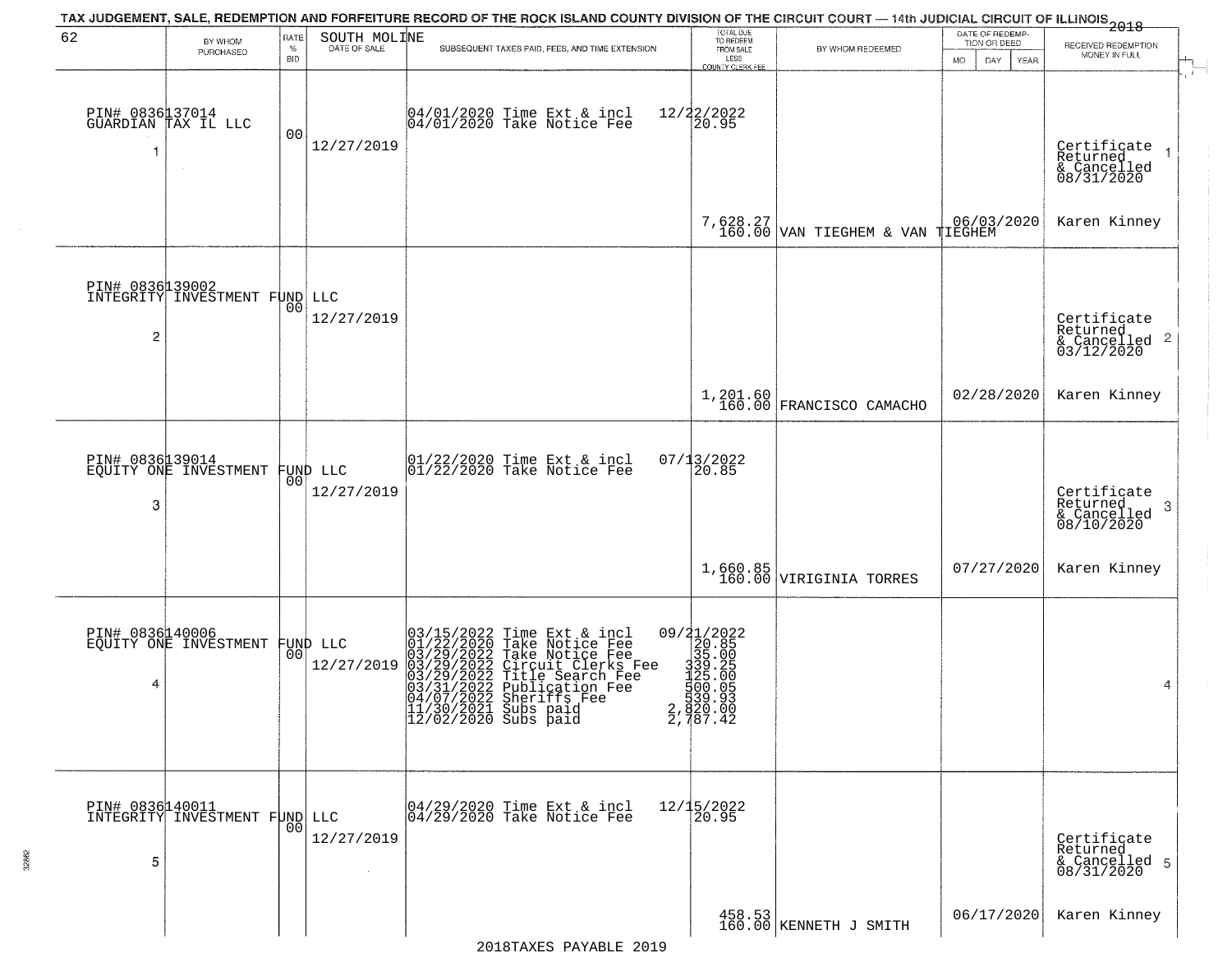| 63 | NAME AND ADDRESS<br>LEGAL DESCRIPTION<br>TAXPAYER NO.<br>PARCEL NO.            | SOUTH MOLINE                                | A-BACK TAX<br>FORFEITED<br>PRIOR TO | BACK TAX<br>FORFEITED     | BACK TAX<br>FORFEITED<br>INTEREST AND | TOTAL BACK<br>TAX PENALTY<br>AND COSTS | AMOUNT<br>FOR WHICH<br>JUDGEMENT |                                                                 | INTEREST PAYMENT FUND                 | 2018    |
|----|--------------------------------------------------------------------------------|---------------------------------------------|-------------------------------------|---------------------------|---------------------------------------|----------------------------------------|----------------------------------|-----------------------------------------------------------------|---------------------------------------|---------|
|    | TWP - CODE<br>ACRES<br>ASSESSED VALUATION FOR TAXES                            | TAX DUE<br>INT DUE                          |                                     | PENALTY<br><b>ACCRUED</b> | COST ACCRUED                          | <b>ACCRUED</b>                         | IS ASKED                         | $\begin{array}{c} \text{CERTIFICATE} \\ \text{NO.} \end{array}$ | <b>INDEMNITY FUND</b><br>COST OF SALE |         |
|    |                                                                                | 1ST<br>1ST                                  | 2017                                |                           |                                       |                                        |                                  |                                                                 |                                       |         |
|    |                                                                                | 2ND<br>2ND                                  |                                     |                           |                                       |                                        |                                  |                                                                 |                                       |         |
|    | VON ARX MICHAEL GEORGE<br>2132 56TH AVE S #702<br>ST PETERSBURG FL 33<br>33712 |                                             |                                     |                           |                                       |                                        |                                  |                                                                 | 60.00                                 |         |
|    | LOT 9 BLOCK 191<br>TOWN OF EAST MOLINE                                         | 3RD<br>3RD                                  |                                     |                           |                                       |                                        |                                  |                                                                 |                                       |         |
|    |                                                                                | 4TH<br>4TH                                  |                                     |                           |                                       |                                        |                                  | 297                                                             | 20.00                                 |         |
|    |                                                                                | 533.61<br>16.00                             |                                     |                           |                                       |                                        |                                  |                                                                 |                                       |         |
|    | $323 - 04 - 00$<br>4862<br>$07 - 03$                                           | 10.00                                       |                                     |                           |                                       |                                        |                                  |                                                                 | 4.00                                  |         |
|    | PIN# 0836141006                                                                | TOTAL DUE-TAXES, INT. COST                  |                                     |                           |                                       |                                        |                                  |                                                                 |                                       |         |
|    | 19,650                                                                         | 559.61<br>1ST<br>1ST                        |                                     |                           |                                       |                                        | 559.61                           |                                                                 | 10.00                                 | 653.61  |
|    |                                                                                | 2ND<br>2ND                                  |                                     |                           |                                       |                                        |                                  |                                                                 |                                       |         |
|    | CORONELL JESSE/SHARON<br>726 17TH AVE<br>EAST MOLINE IL 6<br>61244             |                                             |                                     |                           |                                       |                                        |                                  |                                                                 | 60.00                                 |         |
|    | LOT 8 BLOCK 191                                                                | $\overline{3BD}$<br>3RD                     |                                     |                           |                                       |                                        |                                  |                                                                 |                                       |         |
|    | TOWN OF EAST MOLINE                                                            | 22.32<br>371.95                             |                                     |                           |                                       |                                        |                                  | 298                                                             | 20.00                                 |         |
|    |                                                                                | 371.95<br>11.16<br>PUBLICATION COST         |                                     |                           |                                       |                                        |                                  |                                                                 |                                       |         |
|    | $323 - 03 - 00$<br>4861<br>$07 - 03$                                           | 10.00                                       |                                     |                           |                                       |                                        |                                  |                                                                 | 4.00                                  |         |
|    | PIN# 0836141007                                                                | TOTAL DUE-TAXES, INT. COST                  |                                     |                           |                                       |                                        |                                  |                                                                 |                                       |         |
|    | 26,697                                                                         | 787.38<br>1ST.<br><b>IST</b>                |                                     |                           |                                       |                                        | 787.38                           |                                                                 | 10.00                                 | 881.38  |
|    | WASSELL WESTON L<br>830 22ND AVE                                               | 2ND<br>SMD                                  |                                     |                           |                                       |                                        |                                  |                                                                 |                                       |         |
|    | EAST MOLINE IL<br>61244                                                        |                                             |                                     |                           |                                       |                                        |                                  |                                                                 | 60.00                                 |         |
|    |                                                                                | 3 <sub>BD</sub><br>3RD                      |                                     |                           |                                       |                                        |                                  |                                                                 |                                       |         |
|    | W 30 FT LOT 14<br>ALL LOT 15 BLK 1<br>PARK VIEW ADD                            | 4TH<br>4TH                                  |                                     |                           |                                       |                                        |                                  | 299                                                             | 20.00                                 |         |
|    |                                                                                | 41.74<br>1391.61<br><b>PUBLICATION COST</b> |                                     |                           |                                       |                                        |                                  |                                                                 |                                       |         |
|    | $260 - 09 - 00$<br>3536<br>$07 - 03$                                           | 10.00                                       |                                     |                           |                                       |                                        |                                  |                                                                 | 4.00                                  |         |
|    | PIN# 0836203014                                                                | TOTAL OUE-TAXES, INT. COST                  |                                     |                           |                                       |                                        |                                  |                                                                 |                                       |         |
|    | 57,246                                                                         | 1,443.35                                    |                                     |                           |                                       |                                        | 1443.35                          |                                                                 | 10.00                                 | 1537.35 |
|    | LIN SHAWN<br>425 HARVARD DR                                                    | 924.94<br>97.09<br>2ND                      |                                     |                           |                                       |                                        |                                  |                                                                 |                                       |         |
|    | 91007<br>ARCADIA CA                                                            | 924.94<br>69.35                             |                                     |                           |                                       |                                        |                                  |                                                                 | 60.00                                 |         |
|    |                                                                                | 3RD<br>3RD                                  |                                     |                           |                                       |                                        |                                  |                                                                 |                                       |         |
|    | LOT 9 BLOCK 199<br>PARK ADD TO EAST MOLINE<br>EXC W 6.87'                      | 924.94<br>55.48<br>4TH                      |                                     |                           |                                       |                                        |                                  | 300                                                             | 20.00                                 |         |
|    |                                                                                | 27.74<br>924.94<br>PUBLICATION COST         |                                     |                           |                                       |                                        |                                  |                                                                 |                                       |         |
|    | $258 - 21 - 00$<br>07-03<br>3524                                               | 10.00                                       |                                     |                           |                                       |                                        |                                  |                                                                 | 4.00                                  |         |
|    | PIN# 0836217020<br>$\sim 100$                                                  | TOTAL DUE-TAXES, INT. COST                  |                                     |                           |                                       |                                        |                                  |                                                                 |                                       |         |
|    | 34,061                                                                         | 3,959.42<br>$\overline{1ST}$<br>1ST         |                                     |                           |                                       |                                        | 3959.42                          |                                                                 | 10.00                                 | 4053.42 |
|    | THANG THANG<br>2525 7TH ST                                                     |                                             |                                     |                           |                                       |                                        |                                  |                                                                 |                                       |         |
|    | 61244<br>EAST MOLINE IL                                                        | 2ND<br>2ND                                  |                                     |                           |                                       |                                        |                                  |                                                                 | 60.00                                 |         |
|    | LOTS 5 6 & N 30 FT<br>LOT 7 BLOCK 1                                            | 3 <sub>BD</sub><br>3RD                      |                                     |                           |                                       |                                        |                                  |                                                                 |                                       |         |
|    | OAK PARK ADD                                                                   | 4TH<br>  4TH                                |                                     |                           |                                       |                                        |                                  | 301                                                             | 20.00                                 |         |
|    |                                                                                | 847.01<br>$25.42^s$<br>PUBLICATION COST     |                                     |                           |                                       |                                        |                                  |                                                                 |                                       |         |
|    | $250 - 11 - 00$<br>07-03<br>3354                                               | 10.00                                       |                                     |                           |                                       |                                        |                                  |                                                                 | 4.00                                  |         |
|    | PIN# 0836308011                                                                | TOTAL DUE-TAXES, INT. COST                  |                                     |                           |                                       |                                        |                                  |                                                                 |                                       |         |
|    | 37,191                                                                         | 882.43                                      |                                     |                           |                                       |                                        | 882.43                           |                                                                 | 10.00                                 | 976.43  |

 $\sim 10$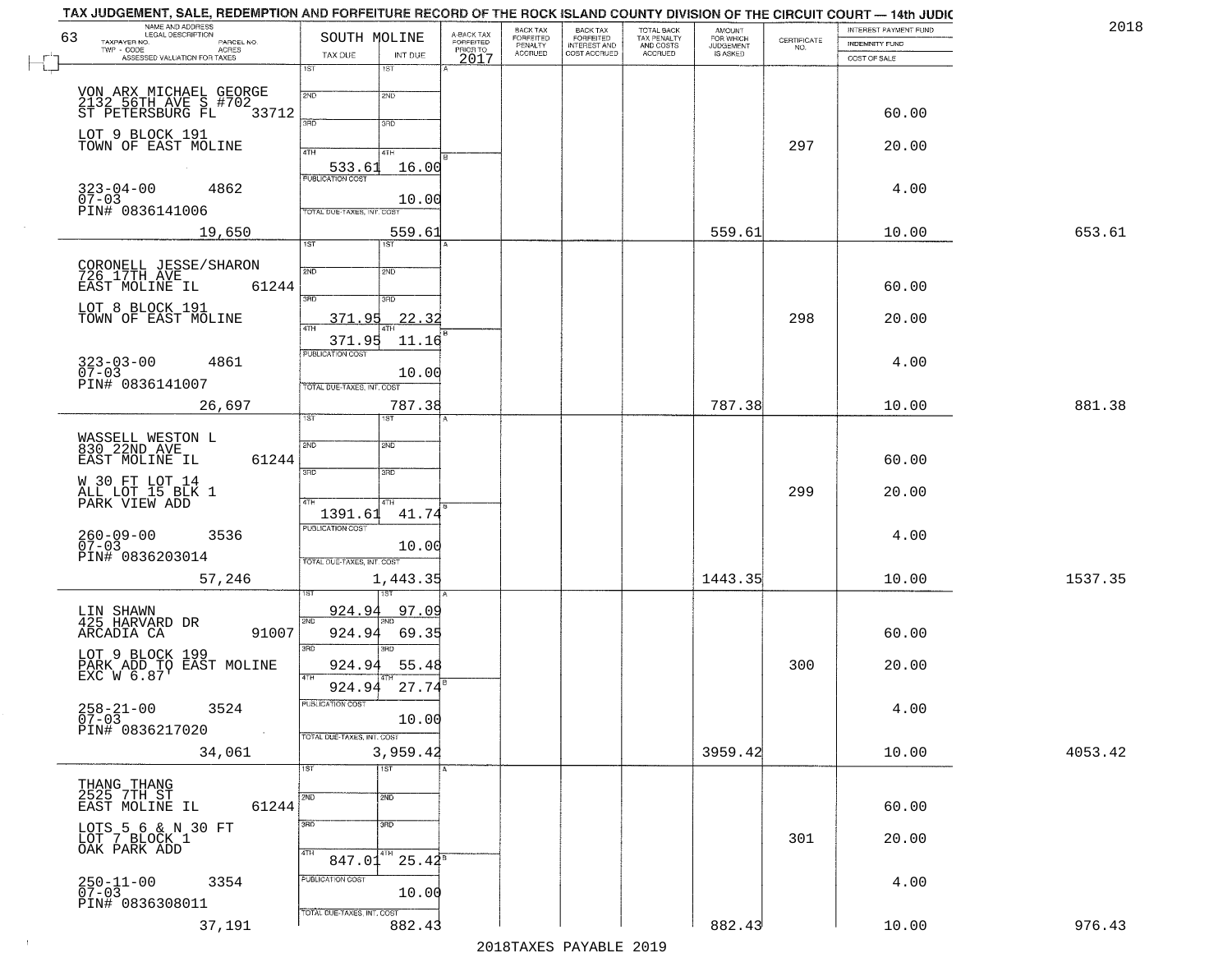| 63             | BY WHOM                                   | RATE               | SOUTH MOLINE           | TAX JUDGEMENT, SALE, REDEMPTION AND FORFEITURE RECORD OF THE ROCK ISLAND COUNTY DIVISION OF THE CIRCUIT COURT — 14th JUDICIAL CIRCUIT OF ILLINOIS 2018 | TOTAL DUE<br>TO REDEEM<br>FROM SALE |                                                             | DATE OF REDEMP-<br>TION OR DEED | RECEIVED REDEMPTION                                                |
|----------------|-------------------------------------------|--------------------|------------------------|--------------------------------------------------------------------------------------------------------------------------------------------------------|-------------------------------------|-------------------------------------------------------------|---------------------------------|--------------------------------------------------------------------|
|                | PURCHASED                                 | $\%$<br><b>BID</b> | DATE OF SALE           | SUBSEQUENT TAXES PAID, FEES, AND TIME EXTENSION                                                                                                        | LESS<br>COUNTY CLERK FEE            | BY WHOM REDEEMED                                            | <b>MO</b><br>DAY<br>YEAR        | MONEY IN FULL                                                      |
|                | PIN# 0836141006<br>GRANITE LIEN GROUP LLC | 0 <sub>0</sub>     | 12/27/2019             |                                                                                                                                                        |                                     |                                                             |                                 | Certificate<br>Returned<br>& Cancelled<br>02/07/2020               |
|                |                                           |                    |                        |                                                                                                                                                        |                                     | 653.61<br>160.00 MICHAEL VONARX                             | 01/31/2020                      | Karen Kinney                                                       |
| $\overline{2}$ | PIN# 0836141007<br>EQUITY ONE INVESTMENT  | 00 <sub>1</sub>    | FUND LLC<br>12/27/2019 | 01/22/2020 Time Ext & incl<br>01/22/2020 Take Notice Fee                                                                                               | $07/13/2022$<br>20.85               |                                                             |                                 | Certificate<br>Returned<br>$\frac{1}{2}$ Cancelled 2<br>05/11/2020 |
|                |                                           |                    |                        |                                                                                                                                                        |                                     | 902.23 JESSE/SHARON CORONELL                                | 04/02/2020                      | Karen Kinney                                                       |
| 3              | PIN# 0836203014<br>GRANITE LIEN GROUP LLC | 0 <sub>0</sub>     | 12/27/2019             |                                                                                                                                                        |                                     |                                                             |                                 | Certificate<br>Returned<br>3<br>& Cancelled<br>02/07/2020          |
|                |                                           |                    |                        |                                                                                                                                                        |                                     | 1,537.35<br>160.00 WESTON WASSELL                           | 01/10/2020                      | Karen Kinney                                                       |
| 4              | PIN# 0836217020<br>EQUITY ONE INVESTMENT  | 00                 | FUND LLC<br>12/27/2019 | 01/22/2020 Time Ext & incl<br>01/22/2020 Take Notice Fee                                                                                               | $07/13/2022$<br>20.85               |                                                             |                                 | Certificate<br>Returned<br>& Cancelled 4<br>04/08/2020             |
|                |                                           |                    |                        |                                                                                                                                                        |                                     | $4,074.27$<br>160.00 SHAWN LIN                              | 03/04/2020                      | Karen Kinney                                                       |
| 5              | PIN# 0836308011<br>GRANITE LIEN GROUP LLC | 0 <sub>0</sub>     | 12/27/2019<br>$\sim$   |                                                                                                                                                        |                                     |                                                             |                                 | Certificate<br>Returned<br>& Cancelled 5<br>02/07/2020             |
|                |                                           |                    |                        |                                                                                                                                                        |                                     | $\begin{array}{c} 976.43 \\ 160.00 \end{array}$ THANG THANG | 01/13/2020                      | Karen Kinney                                                       |

32862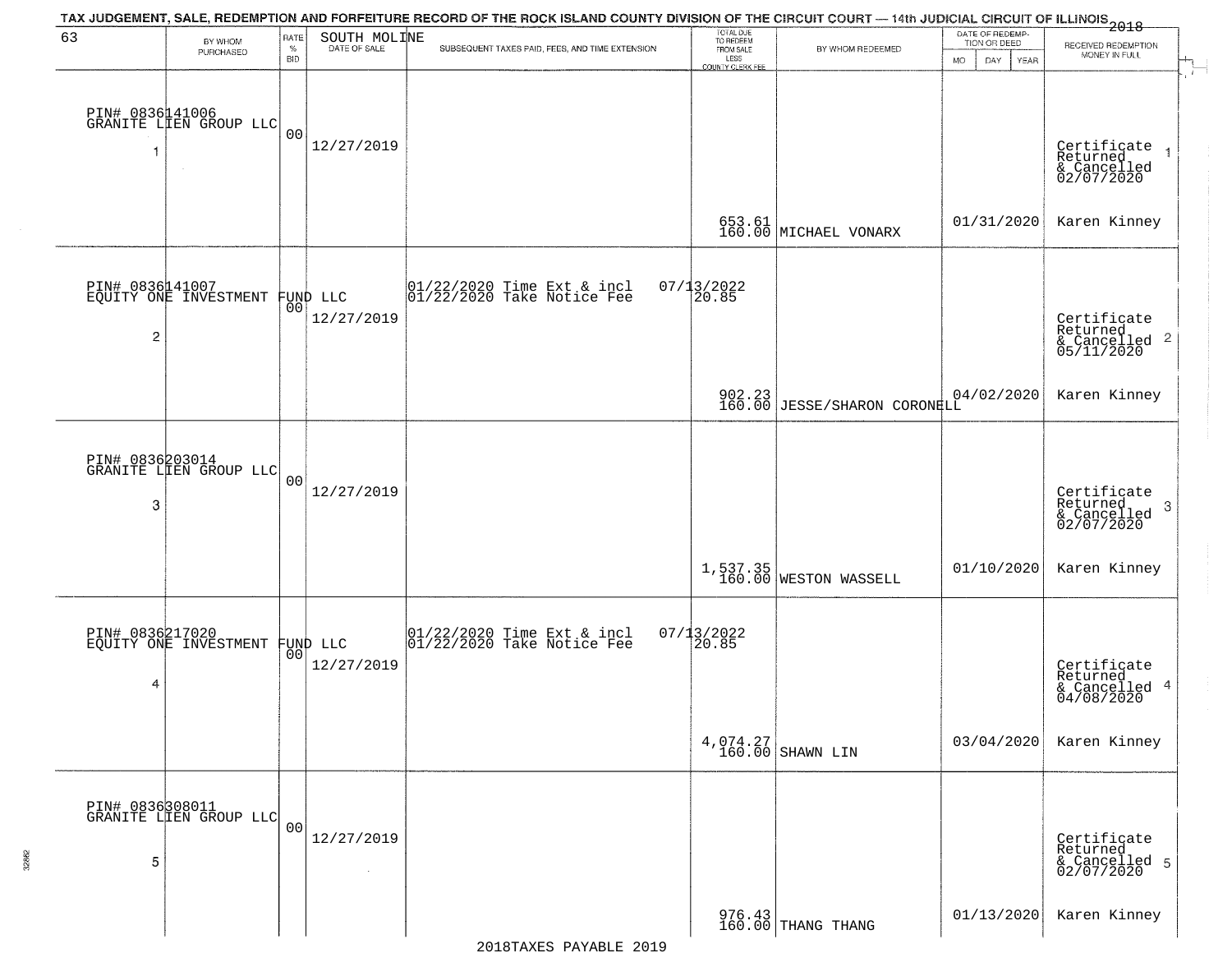| BACK TAX<br>FORFEITED<br>INTEREST AND<br>TOTAL BACK<br>TAX PENALTY<br>AND COSTS<br>AMOUNT<br>FOR WHICH<br>JUDGEMENT<br>A-BACK TAX<br>FORFEITED<br>PRIOR TO<br>SOUTH MOLINE<br>$\begin{array}{c} \text{CERTIFICATE} \\ \text{NO.} \end{array}$<br>TAXPAYER NO.<br>PARCEL NO.<br><b>INDEMNITY FUND</b><br>PENALTY<br>TWP - CODE<br>ACRES<br><b>ACCRUED</b><br>COST ACCRUED<br><b>ACCRUED</b><br>IS ASKED<br>TAX DUE<br>INT DUE<br>ASSESSED VALUATION FOR TAXES<br>2017<br>COST OF SALE<br>1ST<br>1ST<br>NORVILLE ENTERPRISES LLC<br>2ND<br>2ND<br>5696 POPPY GARDEN RD<br>61241<br>60.00<br>3RD<br>3RD<br>LOT 2<br><u>K</u> LINGBIELS 1ST ADD<br>789.<br>47.36<br>302<br>20.00<br>47<br>4TH<br>TO EAST MOLINE<br>789.4<br>23.68 |         |
|-------------------------------------------------------------------------------------------------------------------------------------------------------------------------------------------------------------------------------------------------------------------------------------------------------------------------------------------------------------------------------------------------------------------------------------------------------------------------------------------------------------------------------------------------------------------------------------------------------------------------------------------------------------------------------------------------------------------------------|---------|
|                                                                                                                                                                                                                                                                                                                                                                                                                                                                                                                                                                                                                                                                                                                               |         |
|                                                                                                                                                                                                                                                                                                                                                                                                                                                                                                                                                                                                                                                                                                                               |         |
|                                                                                                                                                                                                                                                                                                                                                                                                                                                                                                                                                                                                                                                                                                                               |         |
|                                                                                                                                                                                                                                                                                                                                                                                                                                                                                                                                                                                                                                                                                                                               |         |
|                                                                                                                                                                                                                                                                                                                                                                                                                                                                                                                                                                                                                                                                                                                               |         |
|                                                                                                                                                                                                                                                                                                                                                                                                                                                                                                                                                                                                                                                                                                                               |         |
| <b>PUBLICATION COST</b><br>$433 - 12 - 00$<br>6913<br>4.00                                                                                                                                                                                                                                                                                                                                                                                                                                                                                                                                                                                                                                                                    |         |
| $07 - 03$<br>10.00<br>PIN# 0836316002<br>TOTAL DUE-TAXES, INT. COST                                                                                                                                                                                                                                                                                                                                                                                                                                                                                                                                                                                                                                                           |         |
| 1659.98<br>29,072<br>1,659.98<br>10.00                                                                                                                                                                                                                                                                                                                                                                                                                                                                                                                                                                                                                                                                                        | 1753.98 |
| 1ST<br>1ST                                                                                                                                                                                                                                                                                                                                                                                                                                                                                                                                                                                                                                                                                                                    |         |
| FIND N HOMES LLC<br>PO BOX 448<br>BETTENDORF IA<br>2ND<br>2ND                                                                                                                                                                                                                                                                                                                                                                                                                                                                                                                                                                                                                                                                 |         |
| 52722<br>535.12<br>60.00<br>40.15<br>$\overline{\text{R}}$<br>3RD                                                                                                                                                                                                                                                                                                                                                                                                                                                                                                                                                                                                                                                             |         |
| SUPVR ASST MAP<br>LOT 413 SHEET 66<br>303<br>32.12<br>20.00<br>535.12                                                                                                                                                                                                                                                                                                                                                                                                                                                                                                                                                                                                                                                         |         |
| 16.06<br>535.12                                                                                                                                                                                                                                                                                                                                                                                                                                                                                                                                                                                                                                                                                                               |         |
| PUBLICATION COST<br>$087 - 04 - 00$<br>$451 - 1$<br>4.00                                                                                                                                                                                                                                                                                                                                                                                                                                                                                                                                                                                                                                                                      |         |
| $07 - 14$<br>10.00<br>PIN# 0836400013<br>TOTAL DUE-TAXES, INT. COST                                                                                                                                                                                                                                                                                                                                                                                                                                                                                                                                                                                                                                                           |         |
| 1703.69<br>1,703.69<br>10.00<br>24,745                                                                                                                                                                                                                                                                                                                                                                                                                                                                                                                                                                                                                                                                                        | 1797.69 |
| 1ST<br>907.16<br><u>95.25</u>                                                                                                                                                                                                                                                                                                                                                                                                                                                                                                                                                                                                                                                                                                 |         |
| HEMMINGSON JANET L<br>2814 10TH ST<br>2ND<br>EAST MOLINE IL<br>61244<br>907.16<br>68.05<br>60.00                                                                                                                                                                                                                                                                                                                                                                                                                                                                                                                                                                                                                              |         |
| 3RD<br>3RD<br>LOT 21 W 95 FT                                                                                                                                                                                                                                                                                                                                                                                                                                                                                                                                                                                                                                                                                                  |         |
| ROLLING MEADOWS 4TH ADD<br>54.44<br>304<br>20.00<br>907.16<br><b>ATH</b>                                                                                                                                                                                                                                                                                                                                                                                                                                                                                                                                                                                                                                                      |         |
| 907.16<br>27.22<br><b>PUBLICATION COST</b>                                                                                                                                                                                                                                                                                                                                                                                                                                                                                                                                                                                                                                                                                    |         |
| $618 - 01 - 00$<br>12074<br>4.00<br>$07 - 03$<br>10.00                                                                                                                                                                                                                                                                                                                                                                                                                                                                                                                                                                                                                                                                        |         |
| PIN# 0836405019<br>TOTAL OUE-TAXES, INT. COST                                                                                                                                                                                                                                                                                                                                                                                                                                                                                                                                                                                                                                                                                 |         |
| 3883.62<br>52,248<br>3,883.62<br>10.00<br>বরস                                                                                                                                                                                                                                                                                                                                                                                                                                                                                                                                                                                                                                                                                 | 3977.62 |
| <u>1040.19 109.20</u><br>SCOTT OSCAR L<br>2235 WINDSOR LN                                                                                                                                                                                                                                                                                                                                                                                                                                                                                                                                                                                                                                                                     |         |
| 2ND<br>COUNTRY CLUB HILL IL60478<br>1040.19<br>78.00<br>60.00                                                                                                                                                                                                                                                                                                                                                                                                                                                                                                                                                                                                                                                                 |         |
| 3BD<br>$\overline{3BD}$<br>LOT 11                                                                                                                                                                                                                                                                                                                                                                                                                                                                                                                                                                                                                                                                                             |         |
| 305<br>HILL VIEW ADD<br>1040.19<br>62.40<br>20.00<br>4TH                                                                                                                                                                                                                                                                                                                                                                                                                                                                                                                                                                                                                                                                      |         |
| 1040.19<br>31.20<br>PUBLICATION COST                                                                                                                                                                                                                                                                                                                                                                                                                                                                                                                                                                                                                                                                                          |         |
| $527 - 20 - 00$<br>07-03<br>8441<br>4.00<br>10.00<br>PIN# 1701103011                                                                                                                                                                                                                                                                                                                                                                                                                                                                                                                                                                                                                                                          |         |
| $\sim 100$<br>TOTAL DUE-TAXES, INT. COST<br>4451.56<br>38,305<br>4,451.56<br>10.00                                                                                                                                                                                                                                                                                                                                                                                                                                                                                                                                                                                                                                            | 4545.56 |
| 1ST<br>1ST                                                                                                                                                                                                                                                                                                                                                                                                                                                                                                                                                                                                                                                                                                                    |         |
| SCHOMER EMERY<br>3200 9TH STREET CT<br>2ND<br>2ND                                                                                                                                                                                                                                                                                                                                                                                                                                                                                                                                                                                                                                                                             |         |
| 61244<br>60.00<br>EAST MOLINE IL                                                                                                                                                                                                                                                                                                                                                                                                                                                                                                                                                                                                                                                                                              |         |
| 3 <sub>BD</sub><br>3RD<br>SUPVR ASST MAP<br>LOT 240 SHEET 3<br>306<br>20.00                                                                                                                                                                                                                                                                                                                                                                                                                                                                                                                                                                                                                                                   |         |
| MEADOWLAWN 4TH ADD<br>4TH<br>$468.24^{4}$<br>$14.04^5$                                                                                                                                                                                                                                                                                                                                                                                                                                                                                                                                                                                                                                                                        |         |
| PUBLICATION COST<br>9189<br>4.00<br>$554 - 14 - 00$<br>07-03                                                                                                                                                                                                                                                                                                                                                                                                                                                                                                                                                                                                                                                                  |         |
| 10.00<br>PIN# 1701200023                                                                                                                                                                                                                                                                                                                                                                                                                                                                                                                                                                                                                                                                                                      |         |
| TOTAL DUE-TAXES, INT. COST<br>492.26<br>492.26<br>30,299<br>10.00                                                                                                                                                                                                                                                                                                                                                                                                                                                                                                                                                                                                                                                             | 586.26  |

 $\sim 10$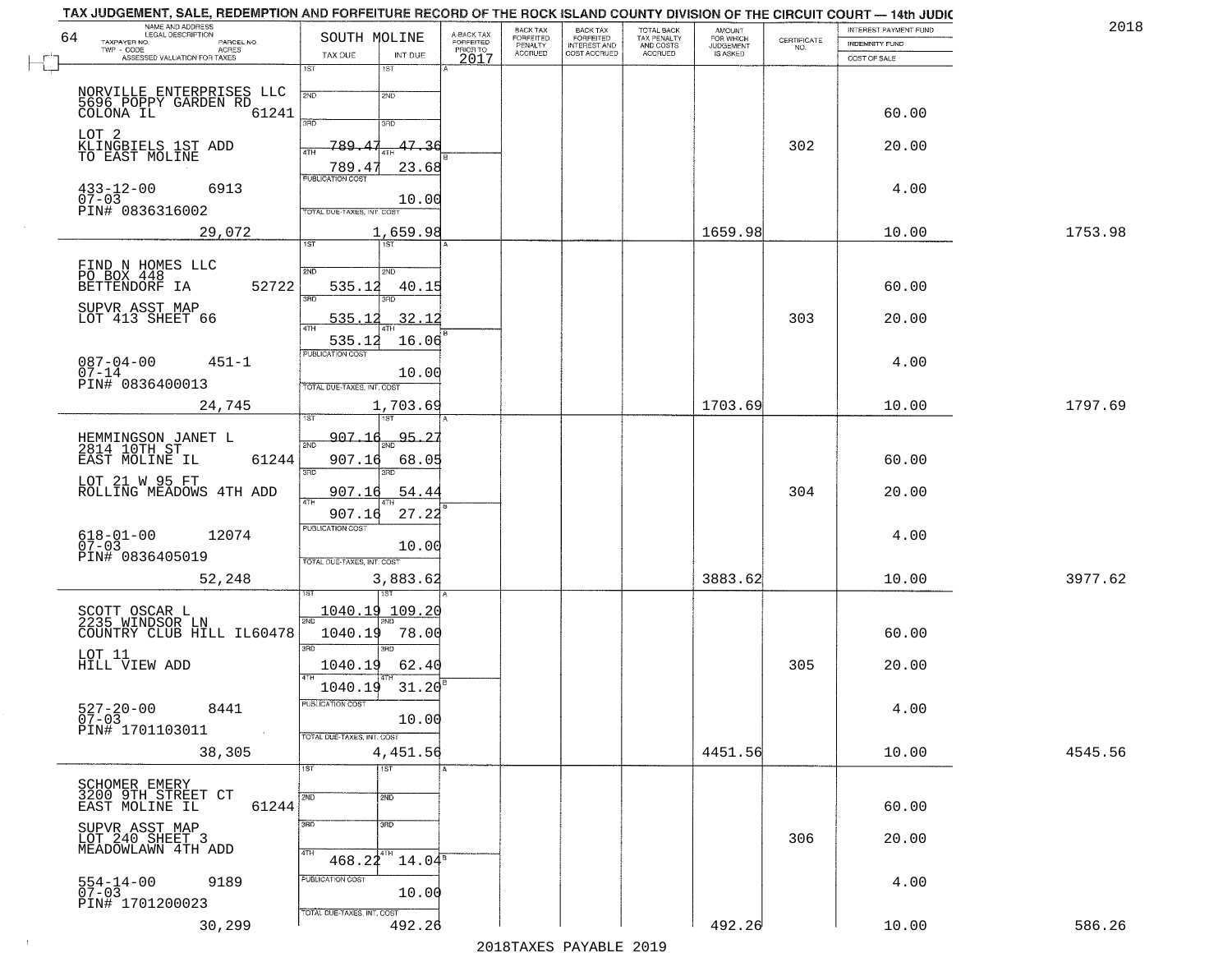|                                           |                                          |                         |                               | TAX JUDGEMENT, SALE, REDEMPTION AND FORFEITURE RECORD OF THE ROCK ISLAND COUNTY DIVISION OF THE CIRCUIT COURT — 14th JUDICIAL CIRCUIT OF ILLINOIS 2018 |                                                                 |                                                                 |                                                             |                                                                       |
|-------------------------------------------|------------------------------------------|-------------------------|-------------------------------|--------------------------------------------------------------------------------------------------------------------------------------------------------|-----------------------------------------------------------------|-----------------------------------------------------------------|-------------------------------------------------------------|-----------------------------------------------------------------------|
| 64                                        | BY WHOM<br>PURCHASED                     | RATE<br>%<br><b>BID</b> | SOUTH MOLINE<br>DATE OF SALE  | SUBSEQUENT TAXES PAID, FEES, AND TIME EXTENSION                                                                                                        | TOTAL DUE<br>TO REDEEM<br>FROM SALE<br>LESS<br>COUNTY CLERK FEE | BY WHOM REDEEMED                                                | DATE OF REDEMP-<br>TION OR DEED<br><b>MO</b><br>DAY<br>YEAR | RECEIVED REDEMPTION<br>MONEY IN FULL                                  |
| PIN# 0836316002<br>REALTAX DEV LT'D<br>-1 |                                          | 0 <sub>0</sub>          | 12/27/2019                    | $01/31/2020$ Time Ext & incl<br>$02/20/2020$ Take Notice Fee                                                                                           | 06/27/2022<br>20.95                                             |                                                                 |                                                             | Certificate<br>Returned<br>$\rightarrow$<br>& Cancelled<br>06/26/2020 |
|                                           |                                          |                         |                               |                                                                                                                                                        |                                                                 | $1,774.93$ NORVILLE ENTERPRISES LLC                             |                                                             | Karen Kinney                                                          |
| $\overline{2}$                            | PIN# 0836400013<br>EQUITY ONE INVESTMENT |                         | FUND LLC<br> 00<br>12/27/2019 | 01/22/2020 Time Ext & incl<br>01/22/2020 Take Notice Fee<br>12/02/2020 Subs paid                                                                       | $07/13/2022$<br>2,357.62                                        |                                                                 |                                                             | Certificate<br>Returned<br>& Cancelled 2<br>12/13/2021                |
|                                           |                                          |                         |                               |                                                                                                                                                        |                                                                 | 4,459.07<br>160.00 GOMEZ MAY LLP                                | 11/18/2021                                                  | Karen Kinney                                                          |
| PIN# 0836405019<br>WESTERN SITES LLC<br>3 |                                          | 0 <sub>0</sub>          | 12/27/2019                    | 03/09/2020 Time Ext & incl<br>03/09/2020 Take Notice Fee                                                                                               | $07/12/2022$<br>20.95                                           |                                                                 |                                                             | Certificate<br>Returned<br>-3<br>$\frac{6}{11/13/2020}$               |
|                                           |                                          |                         |                               |                                                                                                                                                        |                                                                 | 3,998.57<br>160.00 JANET L HEMMINGSON                           | 10/15/2020                                                  | Karen Kinney                                                          |
| PIN# 1701103011<br>AUCTION Z INC<br>4     |                                          | 0 <sub>0</sub>          | 12/27/2019                    |                                                                                                                                                        |                                                                 |                                                                 |                                                             | Certificate<br>Returned<br>-4<br>& Cancelled<br>03/12/2020            |
|                                           |                                          |                         |                               |                                                                                                                                                        |                                                                 | 4,545.56<br>160.00 OSCAR SCOTT                                  | 02/27/2020                                                  | Karen Kinney                                                          |
| 5                                         | PIN# 1701200023<br>EQUITY ONE INVESTMENT | 00                      | FUND LLC<br>12/27/2019        | 01/22/2020 Time Ext & incl<br>01/22/2020 Take Notice Fee                                                                                               | $07/13/2022$<br>20.85                                           |                                                                 |                                                             | Certificate<br>Returned<br>& Cancelled 5<br>09/09/2020                |
|                                           |                                          |                         |                               |                                                                                                                                                        |                                                                 | $\begin{array}{c} 607.11 \\ 160.00 \end{array}$ ROSETTA WHITTEN | 08/17/2020                                                  | Karen Kinney                                                          |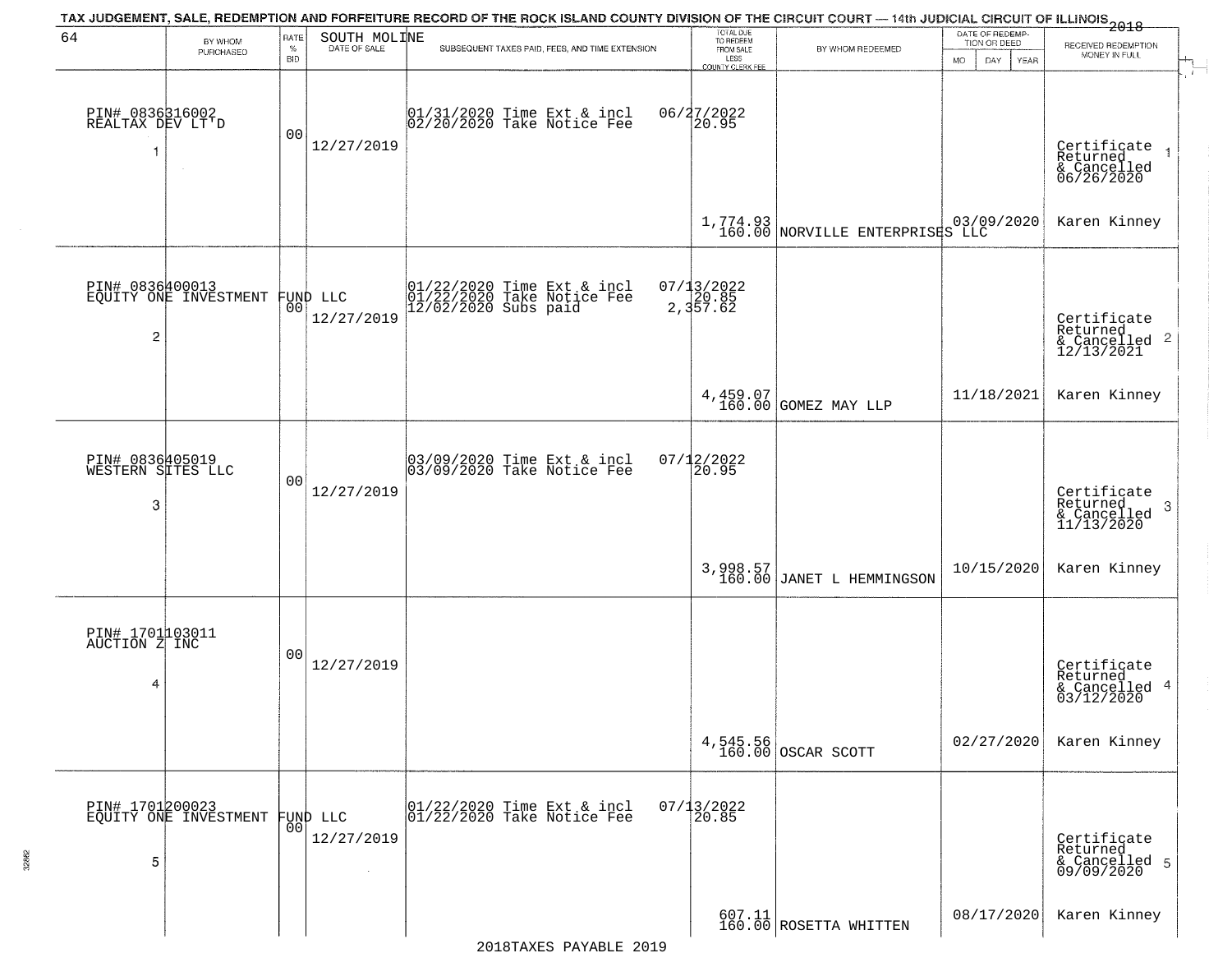| NAME AND ADDRESS<br>LEGAL DESCRIPTION<br>65                  | SOUTH MOLINE                               | A-BACK TAX<br>FORFEITED | BACK TAX<br><b>FORFEITED</b> | BACK TAX<br>FORFEITED        | TOTAL BACK<br>TAX PENALTY<br>AND COSTS<br>ACCRUED | <b>AMOUNT</b>                      |                                                                 | INTEREST PAYMENT FUND | 2018    |
|--------------------------------------------------------------|--------------------------------------------|-------------------------|------------------------------|------------------------------|---------------------------------------------------|------------------------------------|-----------------------------------------------------------------|-----------------------|---------|
| TAXPAYER NO.<br>PARCEL NO.<br>TWP - CODE<br><b>ACRES</b>     |                                            | PRIOR TO                | PENALTY<br>ACCRUED           | INTEREST AND<br>COST ACCRUED |                                                   | FOR WHICH<br>JUDGEMENT<br>IS ASKED | $\begin{array}{c} \text{CERTIFICATE} \\ \text{NO.} \end{array}$ | INDEMNITY FUND        |         |
| ASSESSED VALUATION FOR TAXES                                 | TAX DUE<br>INT DUE<br>1ST<br>18T           | 2017                    |                              |                              |                                                   |                                    |                                                                 | COST OF SALE          |         |
| COLON TIFFANY M<br>3415 9TH ST                               | 2ND<br>2ND                                 |                         |                              |                              |                                                   |                                    |                                                                 |                       |         |
| EAST MOLINE IL<br>61244                                      | 370<br>3RD                                 |                         |                              |                              |                                                   |                                    |                                                                 | 60.00                 |         |
| LOT 57<br>MEADOWLAWN 4TH ADD                                 | 4TH<br>41H<br>20.04<br>667.78              |                         |                              |                              |                                                   |                                    | 307                                                             | 20.00                 |         |
| $555 - 06 - 00$<br>9201<br>07-03<br>PIN# 1701202012          | <b>PUBLICATION COST</b><br>10.00           |                         |                              |                              |                                                   |                                    |                                                                 | 4.00                  |         |
| 30,591                                                       | TOTAL DUE-TAXES, INT. COST<br>697.82       |                         |                              |                              |                                                   | 697.82                             |                                                                 | 10.00                 | 791.82  |
|                                                              | 1ST<br>1ST                                 |                         |                              |                              |                                                   |                                    |                                                                 |                       |         |
| JACOBSEN RHONDA L<br>3315 10TH ST<br>EAST MOLINE IL<br>61244 | 2ND<br>2ND                                 |                         |                              |                              |                                                   |                                    |                                                                 | 60.00                 |         |
| LOT 32<br>MEADOWLAWN 4TH ADD                                 | 3RD<br>3RD                                 |                         |                              |                              |                                                   |                                    | 308                                                             | 20.00                 |         |
|                                                              | 47H<br>4TH<br>779.93<br>23.40              |                         |                              |                              |                                                   |                                    |                                                                 |                       |         |
| $554-01-00$<br>07-03<br>9176                                 | PUBLICATION COST<br>10.00                  |                         |                              |                              |                                                   |                                    |                                                                 | 4.00                  |         |
| PIN# 1701202031<br>34,721                                    | TOTAL DUE-TAXES, INT. COST<br>813.33       |                         |                              |                              |                                                   | 813.33                             |                                                                 | 10.00                 | 907.33  |
|                                                              | <u>436.93</u><br>45.85                     |                         |                              |                              |                                                   |                                    |                                                                 |                       |         |
| ALBERS BESSIE<br>3616 10TH ST<br>61244<br>EAST MOLINE IL     | 436.93<br>32.75<br>3BD<br>3RD              |                         |                              |                              |                                                   |                                    |                                                                 | 60.00                 |         |
| LOT 33<br>MEADOW LAWN 2ND ADD                                | 26.20<br>436.93                            |                         |                              |                              |                                                   |                                    | 309                                                             | 20.00                 |         |
| 8863                                                         | 436.93<br>13.10<br><b>PUBLICATION COST</b> |                         |                              |                              |                                                   |                                    |                                                                 | 4.00                  |         |
| $543 - 34 - 00$<br>07-03<br>PIN# 1701207055                  | 10.00<br>TOTAL OUE-TAXES, INT. COST        |                         |                              |                              |                                                   |                                    |                                                                 |                       |         |
| 29,062                                                       | 1,875.62                                   |                         |                              |                              |                                                   | 1875.62                            |                                                                 | 10.00                 | 1969.62 |
| BOGGUESS BLAKE R<br>1033 35TH_AVE_                           | 671.75<br><u>70.56</u>                     |                         |                              |                              |                                                   |                                    |                                                                 |                       |         |
| EAST MOLINE IL<br>61244                                      | 2ND<br>671.75<br>50.40<br>3RD<br>3BD       |                         |                              |                              |                                                   |                                    |                                                                 | 60.00                 |         |
| LOT <sub>2</sub><br>HOFFMANS ADD                             | 671.75<br>40.32<br>4TH                     |                         |                              |                              |                                                   |                                    | 310                                                             | 20.00                 |         |
| $594 - 69 - 00$<br>07-03<br>10514                            | 20.16<br>671.75<br>PUBLICATION COST        |                         |                              |                              |                                                   |                                    |                                                                 | 4.00                  |         |
| PIN# 1701211002                                              | 10.00<br>TOTAL DUE-TAXES, INT. COST        |                         |                              |                              |                                                   |                                    |                                                                 |                       |         |
| 30,737                                                       | 2,878.44<br>$\overline{1ST}$<br>1ST        |                         |                              |                              |                                                   | 2878.44                            |                                                                 | 10.00                 | 2972.44 |
| LANCE BUFORD W/SANDRA L<br>608 39TH AVE                      | 2ND<br>2ND                                 |                         |                              |                              |                                                   |                                    |                                                                 |                       |         |
| EAST MOLINE IL<br>61244                                      | 3RD<br>3RD                                 |                         |                              |                              |                                                   |                                    |                                                                 | 60.00                 |         |
| LOT 17<br>HILLVIEW 4TH ADD                                   | 4TH<br>$325.76^{4TH}$                      |                         |                              |                              |                                                   |                                    | 311                                                             | 20.00                 |         |
| 10203<br>591-57-00<br>07-03                                  | $9.78^{8}$<br>PUBLICATION COST<br>10.00    |                         |                              |                              |                                                   |                                    |                                                                 | 4.00                  |         |
| PIN# 1701304009                                              | TOTAL DUE-TAXES, INT. COST                 |                         |                              |                              |                                                   |                                    |                                                                 |                       |         |
| 38,946                                                       | 345.54                                     |                         |                              |                              |                                                   | 345.54                             |                                                                 | 10.00                 | 439.54  |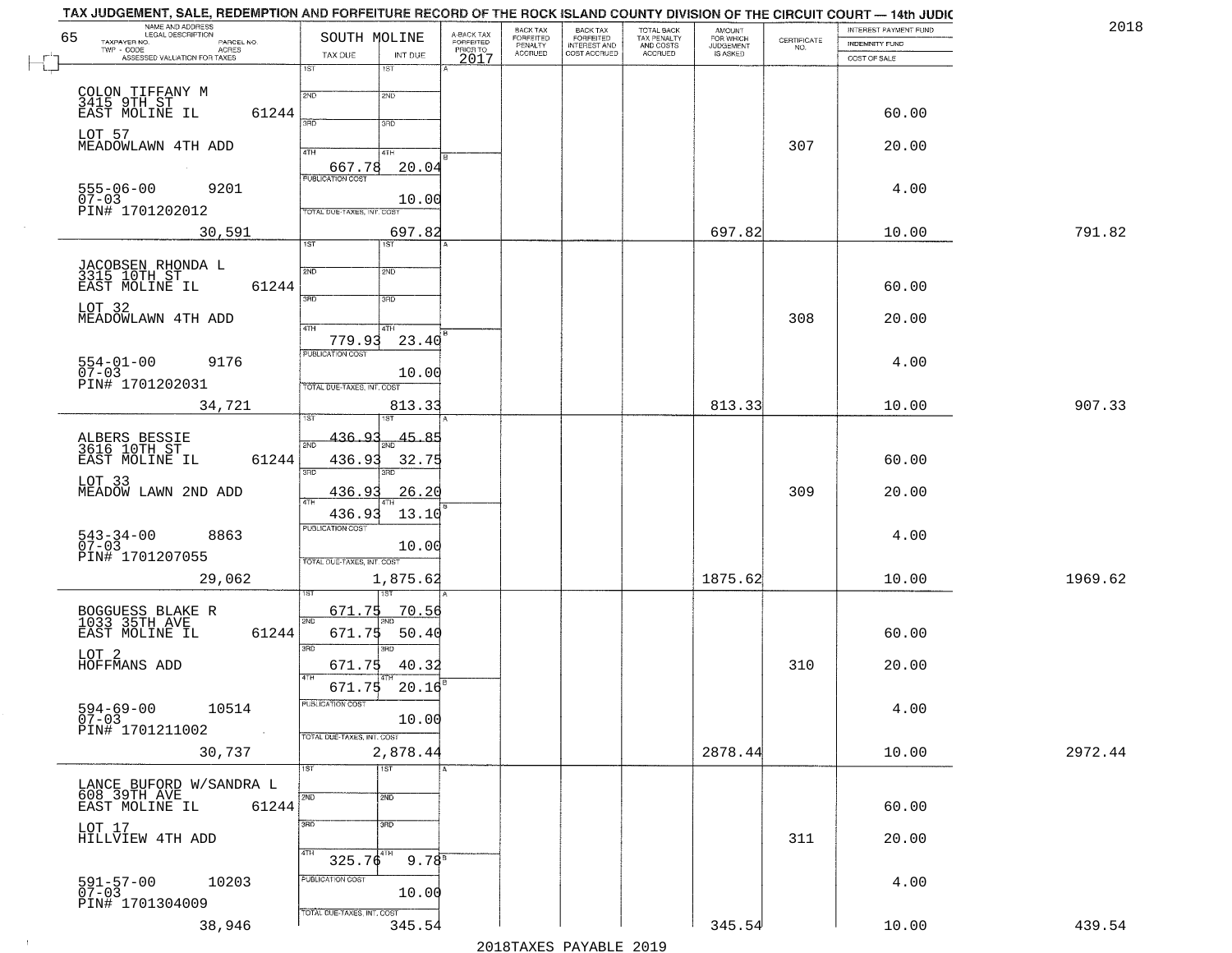| 65                                       | BY WHOM<br>PURCHASED                      | RATE<br>$\%$<br><b>BID</b> | SOUTH MOLINE<br>DATE OF SALE | TAX JUDGEMENT, SALE, REDEMPTION AND FORFEITURE RECORD OF THE ROCK ISLAND COUNTY DIVISION OF THE CIRCUIT COURT — 14th JUDICIAL CIRCUIT OF ILLINOIS 2018<br>SUBSEQUENT TAXES PAID, FEES, AND TIME EXTENSION | TOTAL DUE<br>TO REDEEM<br>FROM SALE<br>LESS<br>COUNTY CLERK FEE | BY WHOM REDEEMED                                                   | DATE OF REDEMP-<br>TION OR DEED<br><b>MO</b><br>DAY<br>YEAR | RECEIVED REDEMPTION<br>MONEY IN FULL                      |
|------------------------------------------|-------------------------------------------|----------------------------|------------------------------|-----------------------------------------------------------------------------------------------------------------------------------------------------------------------------------------------------------|-----------------------------------------------------------------|--------------------------------------------------------------------|-------------------------------------------------------------|-----------------------------------------------------------|
| PIN# 1701202012<br>REALTAX DEV LT'D      |                                           | 00                         | 12/27/2019                   |                                                                                                                                                                                                           |                                                                 |                                                                    |                                                             | Certificate<br>Returned<br>& Cancelled<br>03/12/2020      |
|                                          |                                           |                            |                              |                                                                                                                                                                                                           |                                                                 | 791.82 GAS & ELECTRIC CREDIT UNI                                   |                                                             | Karen Kinney                                              |
| $\overline{c}$                           | PIN# 1701202031<br>GRANITE LIEN GROUP LLC | 0 <sub>0</sub>             | 12/27/2019                   |                                                                                                                                                                                                           |                                                                 |                                                                    |                                                             | Certificate<br>Returned<br>& Cancelled 2<br>02/07/2020    |
|                                          |                                           |                            |                              |                                                                                                                                                                                                           |                                                                 | 907.33 RHONDA JACOBSEN                                             | 01/09/2020                                                  | Karen Kinney                                              |
| PIN# 1701207055<br>AUCTION Z INC<br>3    |                                           | 00                         | 12/27/2019                   | 03/09/2020 Time Ext & incl<br>03/09/2020 Take Notice Fee                                                                                                                                                  | $07/12/2022$<br>20.95                                           |                                                                    |                                                             | Certificate<br>Returned<br>3<br>& Cancelled<br>05/12/2020 |
|                                          |                                           |                            |                              |                                                                                                                                                                                                           | 1,990.57<br>160.00                                              | CORELOGIC                                                          | 04/15/2020                                                  | Karen Kinney                                              |
| 4                                        | PIN# 1701211002<br>GRANITE LIEN GROUP LLC | 00                         | 12/27/2019                   | 04/29/2020 Time Ext & incl<br>04/29/2020 Take Notice Fee<br>12/01/2020 Subs paid                                                                                                                          | 12/15/2022<br>3,094.72                                          |                                                                    |                                                             | Certificate<br>Returned<br>& Cancelled 4<br>06/09/2021    |
|                                          |                                           |                            |                              |                                                                                                                                                                                                           |                                                                 | 6,459.48<br>160.00 BLAKE BOGGUESS                                  | 05/11/2021                                                  | Karen Kinney                                              |
| PIN# 1701304009<br>REALTAX DEV LT'D<br>5 |                                           | 0 <sup>0</sup>             | 12/27/2019                   |                                                                                                                                                                                                           |                                                                 |                                                                    |                                                             | Certificate<br>Returned<br>& Cancelled 5<br>02/18/2020    |
|                                          |                                           |                            |                              |                                                                                                                                                                                                           |                                                                 | $\begin{array}{c} 439.54 \ 160.00 \end{array}$ BUFORD/SANDRA LANCE | 01/14/2020                                                  | Karen Kinney                                              |

32862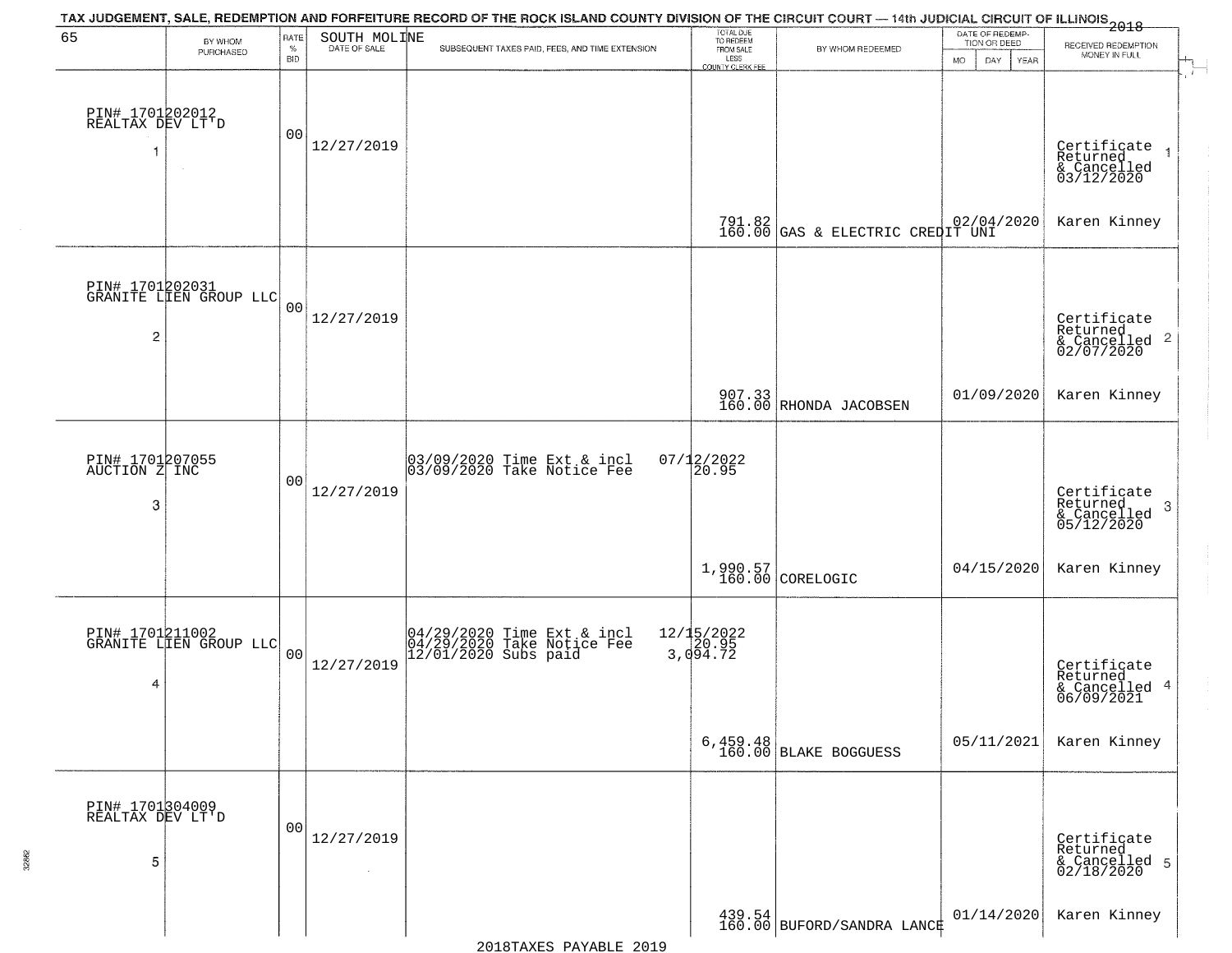| TAX JUDGEMENT, SALE, REDEMPTION AND FORFEITURE RECORD OF THE ROCK ISLAND COUNTY DIVISION OF THE CIRCUIT COURT — 14th JUDIC<br>NAME AND ADDRESS<br>LEGAL DESCRIPTION |                                        |                                     | BACK TAX                        |                                                       | TOTAL BACK<br>TAX PENALTY<br>AND COSTS | AMOUNT<br>FOR WHICH<br>JUDGEMENT |                                                                 | INTEREST PAYMENT FUND | 2018    |
|---------------------------------------------------------------------------------------------------------------------------------------------------------------------|----------------------------------------|-------------------------------------|---------------------------------|-------------------------------------------------------|----------------------------------------|----------------------------------|-----------------------------------------------------------------|-----------------------|---------|
| 66<br>TAXPAYER NO.<br>PARCEL NO.<br>TWP - CODE<br>ASSESSED VALUATION FOR TAXES                                                                                      | SOUTH MOLINE<br>TAX DUE<br>INT DUE     | A-BACK TAX<br>FORFEITED<br>PRIOR TO | FORFEITED<br>PENALTY<br>ACCRUED | BACK TAX<br>FORFEITED<br>INTEREST AND<br>COST ACCRUED | ACCRUED                                | IS ASKED                         | $\begin{array}{c} \text{CERTIFICATE} \\ \text{NO.} \end{array}$ | <b>INDEMNITY FUND</b> |         |
|                                                                                                                                                                     | 1ST<br>1ST                             | 2017                                |                                 |                                                       |                                        |                                  |                                                                 | COST OF SALE          |         |
|                                                                                                                                                                     | 2ND<br>2ND                             |                                     |                                 |                                                       |                                        |                                  |                                                                 |                       |         |
| TLING HRANG T<br>3816 7TH ST<br>EAST MOLINE IL<br>61244                                                                                                             |                                        |                                     |                                 |                                                       |                                        |                                  |                                                                 | 60.00                 |         |
| LOT 1                                                                                                                                                               | 3AD<br>3RD                             |                                     |                                 |                                                       |                                        |                                  |                                                                 |                       |         |
| MEADOWLAWN 5TH ADD                                                                                                                                                  | 4TH<br>4TH                             |                                     |                                 |                                                       |                                        |                                  | 312                                                             | 20.00                 |         |
|                                                                                                                                                                     | 17.20<br>573.58                        |                                     |                                 |                                                       |                                        |                                  |                                                                 |                       |         |
| $562 - 26 - 00$<br>07-03<br>9367                                                                                                                                    | <b>PUBLICATION COST</b>                |                                     |                                 |                                                       |                                        |                                  |                                                                 | 4.00                  |         |
| PIN# 1701306001                                                                                                                                                     | 10.00<br>TOTAL DUE-TAXES, INT. COST    |                                     |                                 |                                                       |                                        |                                  |                                                                 |                       |         |
| 27,122                                                                                                                                                              | 600.78                                 |                                     |                                 |                                                       |                                        | 600.78                           |                                                                 | 10.00                 | 694.78  |
|                                                                                                                                                                     | $\overline{1ST}$<br>1ST <sup>1</sup>   |                                     |                                 |                                                       |                                        |                                  |                                                                 |                       |         |
| FELIX PROPERTIES LLC<br>2302 CHANDLER ST                                                                                                                            | 2ND<br>2ND                             |                                     |                                 |                                                       |                                        |                                  |                                                                 |                       |         |
| 80528<br>FORT COLLINS CO                                                                                                                                            | 3RD<br>3RD                             |                                     |                                 |                                                       |                                        |                                  |                                                                 | 60.00                 |         |
| LOT 15<br>MEADOWLAWN 5TH ADD                                                                                                                                        |                                        |                                     |                                 |                                                       |                                        |                                  | 313                                                             | 20.00                 |         |
|                                                                                                                                                                     | 47H<br>4TH<br>23.16<br>771.87          |                                     |                                 |                                                       |                                        |                                  |                                                                 |                       |         |
| $563 - 14 - 00$<br>9381                                                                                                                                             | PUBLICATION COST                       |                                     |                                 |                                                       |                                        |                                  |                                                                 | 4.00                  |         |
| $07 - 03$<br>PIN# 1701306059                                                                                                                                        | 10.00<br>TOTAL DUE-TAXES, INT. COST    |                                     |                                 |                                                       |                                        |                                  |                                                                 |                       |         |
| 28,424                                                                                                                                                              | 805.03                                 |                                     |                                 |                                                       |                                        | 805.03                           |                                                                 | 10.00                 | 899.03  |
|                                                                                                                                                                     | 1ST                                    |                                     |                                 |                                                       |                                        |                                  |                                                                 |                       |         |
| ENTERPRISE RENT-A-CAR CO<br>4509 N BRADY ST                                                                                                                         | 2ND<br>2ND                             |                                     |                                 |                                                       |                                        |                                  |                                                                 |                       |         |
| DAVENPORT IA<br>52806                                                                                                                                               | 3BD<br>3RD                             |                                     |                                 |                                                       |                                        |                                  |                                                                 | 60.00                 |         |
| S 150 FT W 100 FT LOT 4<br>COMMUNITY CENTER SUBD                                                                                                                    | 894.72<br>53.68                        |                                     |                                 |                                                       |                                        |                                  | 314                                                             | 20.00                 |         |
|                                                                                                                                                                     | 4TH<br>894.72<br>26.84                 |                                     |                                 |                                                       |                                        |                                  |                                                                 |                       |         |
| $7947 - 1$                                                                                                                                                          | <b>PUBLICATION COST</b>                |                                     |                                 |                                                       |                                        |                                  |                                                                 | 4.00                  |         |
| $502 - 18 - 50$<br>07-03<br>PIN# 1701313003                                                                                                                         | 10.00                                  |                                     |                                 |                                                       |                                        |                                  |                                                                 |                       |         |
|                                                                                                                                                                     | TOTAL OUE-TAXES, INT. COST<br>1,879.96 |                                     |                                 |                                                       |                                        | 1879.96                          |                                                                 | 10.00                 | 1973.96 |
| 32,948                                                                                                                                                              |                                        |                                     |                                 |                                                       |                                        |                                  |                                                                 |                       |         |
| NASTRUZ LUCAS E<br>165 CLOVER HILL LN                                                                                                                               | 2ND<br>2ND                             |                                     |                                 |                                                       |                                        |                                  |                                                                 |                       |         |
| BARRINGTON IL<br>60010                                                                                                                                              |                                        |                                     |                                 |                                                       |                                        |                                  |                                                                 | 60.00                 |         |
| SUPVR ASST MAP                                                                                                                                                      | 3RD<br>$\overline{3BD}$                |                                     |                                 |                                                       |                                        |                                  |                                                                 |                       |         |
| LOT 312 SHEET 4                                                                                                                                                     | 119.76<br>7.20                         |                                     |                                 |                                                       |                                        |                                  | 315                                                             | 20.00                 |         |
|                                                                                                                                                                     | 3.60<br>119.76<br>PUBLICATION COST     |                                     |                                 |                                                       |                                        |                                  |                                                                 |                       |         |
| $7950 - 1$<br>$503 - 01 - 10$<br>$07 - 03$                                                                                                                          | 10.00                                  |                                     |                                 |                                                       |                                        |                                  |                                                                 | 4.00                  |         |
| PIN# 1701314002                                                                                                                                                     | TOTAL DUE-TAXES, INT. COST             |                                     |                                 |                                                       |                                        |                                  |                                                                 |                       |         |
| 4,410                                                                                                                                                               | 260.32<br>1ST<br>1ST                   |                                     |                                 |                                                       |                                        | 260.32                           |                                                                 | 10.00                 | 354.32  |
| MEYERS ROBIN<br>539 FOREST RD                                                                                                                                       | 963.59 101.15                          |                                     |                                 |                                                       |                                        |                                  |                                                                 |                       |         |
| EAST MOLINE IL<br>61244                                                                                                                                             | 2ND<br>72.25<br>963.59                 |                                     |                                 |                                                       |                                        |                                  |                                                                 | 60.00                 |         |
| LOT 13 BLOCK 6                                                                                                                                                      | 3BD<br>3 <sub>HD</sub>                 |                                     |                                 |                                                       |                                        |                                  |                                                                 |                       |         |
| OAK LAWN SUB DIV<br>W 75 FT ON S END AND 145<br>FT ON N END                                                                                                         | 963.59<br>57.80<br>4TH                 |                                     |                                 |                                                       |                                        |                                  | 316                                                             | 20.00                 |         |
|                                                                                                                                                                     | $28.90$ <sup>B</sup><br>963.59         |                                     |                                 |                                                       |                                        |                                  |                                                                 |                       |         |
| $401 - 04 - 00$<br>6229<br>$07 - 03$                                                                                                                                | PUBLICATION COST<br>10.00              |                                     |                                 |                                                       |                                        |                                  |                                                                 | 4.00                  |         |
| PIN# 1701317013                                                                                                                                                     | TOTAL DUE-TAXES, INT. COST             |                                     |                                 |                                                       |                                        |                                  |                                                                 |                       |         |
| 41,484                                                                                                                                                              | 4,124.46                               |                                     |                                 |                                                       |                                        | 4124.46                          |                                                                 | 10.00                 | 4218.46 |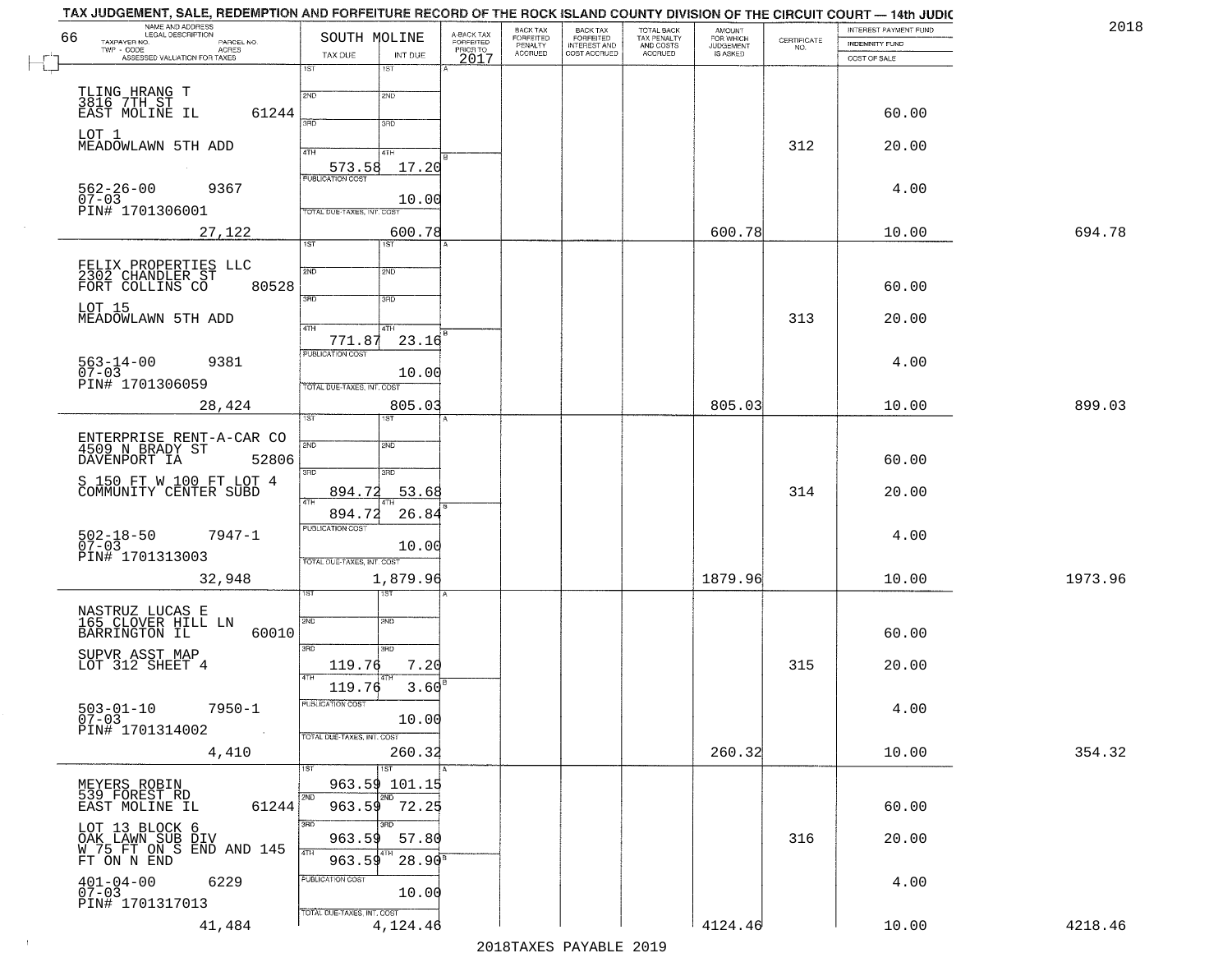|                                      |                                                         |                     |                      | TAX JUDGEMENT, SALE, REDEMPTION AND FORFEITURE RECORD OF THE ROCK ISLAND COUNTY DIVISION OF THE CIRCUIT COURT — 14th JUDICIAL CIRCUIT OF ILLINOIS 2018                                                                           |                                                                            |                                          |                                                              |                                                                    |
|--------------------------------------|---------------------------------------------------------|---------------------|----------------------|----------------------------------------------------------------------------------------------------------------------------------------------------------------------------------------------------------------------------------|----------------------------------------------------------------------------|------------------------------------------|--------------------------------------------------------------|--------------------------------------------------------------------|
| 66                                   | BY WHOM<br>PURCHASED                                    | RATE<br>$\%$<br>BID | SOUTH MOLINE         | SUBSEQUENT TAXES PAID, FEES, AND TIME EXTENSION                                                                                                                                                                                  | TOTAL DUE<br>TO REDEEM<br>FROM SALE<br>LESS<br>COUNTY CLERK FEE            | BY WHOM REDEEMED                         | DATE OF REDEMP-<br>TION OR DEED<br><b>DAY</b><br>YEAR<br>MO. | RECEIVED REDEMPTION<br>MONEY IN FULL                               |
| 1                                    | PIN# 1701306001<br>GRANITE LIEN GROUP LLC               | 0 <sub>0</sub>      | 12/27/2019           | 04/29/2020 Time Ext & incl<br>04/29/2020 Take Notice Fee                                                                                                                                                                         | $12/15/2022$<br>20.95                                                      |                                          |                                                              | $\overline{1}$                                                     |
| 2                                    | PIN# 1701306059<br>GRANITE LIEN GROUP LLC               | 0 <sub>0</sub>      | 12/27/2019           |                                                                                                                                                                                                                                  |                                                                            |                                          |                                                              | Certificate<br>Returned<br>$\frac{1}{2}$ Cancelled 2<br>02/07/2020 |
|                                      |                                                         |                     |                      |                                                                                                                                                                                                                                  |                                                                            | 899.03<br>160.00 JAMES FELIX             | 01/14/2020                                                   | Karen Kinney                                                       |
| 3                                    | <b>PIN# 1701313003</b><br>INTEGRITY INVESTMENT FUND LLC | 02                  | 12/27/2019           | $04/29/2020$ Time Ext & incl<br>$04/29/2020$ Take Notice Fee                                                                                                                                                                     | $01/05/2022$<br>20.95                                                      |                                          |                                                              | Certificate<br>Returned<br>3<br>& Cancelled<br>08/31/2020          |
|                                      |                                                         |                     |                      |                                                                                                                                                                                                                                  |                                                                            | 2,034.39<br>160.00 ENTERPRISE RENT-A-CAR | 06/26/2020                                                   | Karen Kinney                                                       |
| PIN# 1701314002<br>RICO TRUSTEE<br>4 |                                                         | 18                  | 12/27/2019           | 04/06/2020 Time Ext & incl<br>04/06/2020 Take Notice Fee<br>00/00/0000 Take Notice Fee<br>03/17/2022 Circuit Clerks Fee<br>03/17/2022 Sheriffs Fee<br>04/01/2022 Publication Fee<br>11/23/2021 Subs paid<br>11/30/2020 Subs paid | 07/22/2022<br>20.95<br>35.00<br>2 17.38<br>.40<br>7.24<br>554.98<br>550.95 |                                          |                                                              | 4                                                                  |
| 5                                    | PIN# 1701317013<br>GRANITE LIEN GROUP LLC               | 0 <sub>0</sub>      | 12/27/2019<br>$\sim$ |                                                                                                                                                                                                                                  |                                                                            |                                          |                                                              | Certificate<br>Returned<br>& Cancelled 5<br>03/12/2020             |
|                                      |                                                         |                     |                      |                                                                                                                                                                                                                                  |                                                                            | $4,218.46$ ROBIN MEYER                   | 02/11/2020                                                   | Karen Kinney                                                       |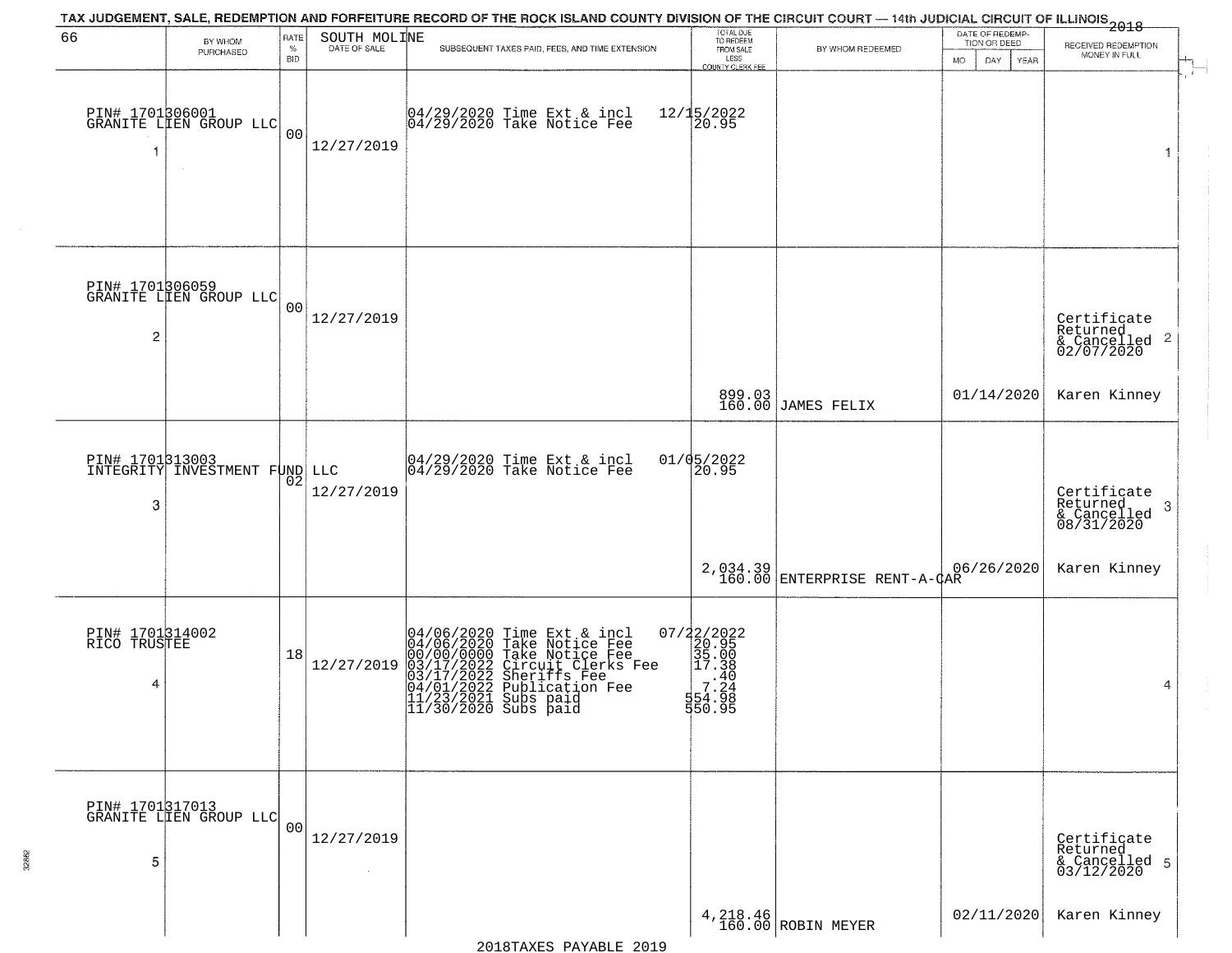| NAME AND ADDRESS<br>LEGAL DESCRIPTION<br>67<br>TAXPAYER NO.<br>PARCEL NO.             | SOUTH MOLINE                                | A-BACK TAX<br>FORFEITED | BACK TAX<br>FORFEITED | <b>BACK TAX</b><br><b>FORFEITED</b> | TOTAL BACK<br>TAX PENALTY | <b>AMOUNT</b><br>FOR WHICH<br>JUDGEMENT<br>IS ASKED | $\begin{array}{c} \text{CERTIFICATE} \\ \text{NO.} \end{array}$ | INTEREST PAYMENT FUND<br>INDEMNITY FUND | 2018     |
|---------------------------------------------------------------------------------------|---------------------------------------------|-------------------------|-----------------------|-------------------------------------|---------------------------|-----------------------------------------------------|-----------------------------------------------------------------|-----------------------------------------|----------|
| $TWP - CODE$<br><b>ACRES</b><br>ASSESSED VALUATION FOR TAXES                          | TAX DUE<br>INT DUE<br>1ST<br>1ST            | PRIOR TO<br>2017        | PENALTY<br>ACCRUED    | INTEREST AND                        | AND COSTS<br>ACCRUED      |                                                     |                                                                 | COST OF SALE                            |          |
|                                                                                       | 2ND<br>2ND                                  |                         |                       |                                     |                           |                                                     |                                                                 |                                         |          |
| SCOTT ROSS R<br>3909 10TH ST<br>EAST MOLINE IL<br>61244                               | 632.81<br>47.45<br>วรที<br>3BD              |                         |                       |                                     |                           |                                                     |                                                                 | 60.00                                   |          |
| LOT 56<br>HILLGATE SUBD                                                               | 37.96<br>-632<br>4TH                        |                         |                       |                                     |                           |                                                     | 317                                                             | 20.00                                   |          |
|                                                                                       | 18.98<br>632.81<br><b>PUBLICATION COST</b>  |                         |                       |                                     |                           |                                                     |                                                                 |                                         |          |
| $561 - 21 - 00$<br>9340<br>$07-03$<br>PIN# 1701401021                                 | 10.00<br>TOTAL DUE-TAXES, INT. COST         |                         |                       |                                     |                           |                                                     |                                                                 | 4.00                                    |          |
| 34,303                                                                                | 2,012.82                                    |                         |                       |                                     |                           | 2012.82                                             |                                                                 | 10.00                                   | 2106.82  |
|                                                                                       | <b>TST</b><br>1ST<br><u> 2413.88</u><br>253 |                         |                       |                                     |                           |                                                     |                                                                 |                                         |          |
| HEADPIN REAL ESTATE<br>4480 48TH AVENUE CT<br>LLC<br>STE 3<br>ROCK ISLAND IL<br>61201 | 2413.88 181.05                              |                         |                       |                                     |                           |                                                     |                                                                 | 60.00                                   |          |
| SUPVR ASST MAP<br>LOT 425 SHEET 5                                                     | 3RD<br>2413.88<br>144.84                    |                         |                       |                                     |                           |                                                     | 318                                                             | 20.00                                   |          |
|                                                                                       | 2413.88<br>72.42                            |                         |                       |                                     |                           |                                                     |                                                                 |                                         |          |
| $624 - 35 - 10$<br>07-03<br>12397-1<br>1.504                                          | PUBLICATION COST<br>10.00                   |                         |                       |                                     |                           |                                                     |                                                                 | 4.00                                    |          |
| PIN# 1701407004                                                                       | TOTAL DUE-TAXES, INT. COST                  |                         |                       |                                     |                           |                                                     |                                                                 |                                         |          |
| 88,891                                                                                | 10,317.30<br>1ST<br>1ST                     |                         |                       |                                     |                           | 10317.30                                            |                                                                 | 10.00                                   | 10411.30 |
| MORAN TOMAS<br>5314 12TH AVE                                                          | 2ND<br>2ND                                  |                         |                       |                                     |                           |                                                     |                                                                 |                                         |          |
| 61265<br>MOLINE IL                                                                    | 3 <sub>BD</sub><br>3RD                      |                         |                       |                                     |                           |                                                     |                                                                 | 60.00                                   |          |
| SUPVR ASST MAP<br>LOT 164 SHEET 6                                                     | 276.77<br>16.60<br>4TH                      |                         |                       |                                     |                           |                                                     | 319                                                             | 20.00                                   |          |
|                                                                                       | 276.77<br>8.30<br><b>PUBLICATION COST</b>   |                         |                       |                                     |                           |                                                     |                                                                 |                                         |          |
| $015 - 07 - 00$<br>07-05<br>$41 - B$<br>PIN# 1702100038                               | 10.00                                       |                         |                       |                                     |                           |                                                     |                                                                 | 4.00                                    |          |
| 17,742                                                                                | TOTAL OUE-TAXES, INT. COST<br>588.44        |                         |                       |                                     |                           | 588.44                                              |                                                                 | 10.00                                   | 682.44   |
|                                                                                       | ड़िंग                                       |                         |                       |                                     |                           |                                                     |                                                                 |                                         |          |
| BERT THOMAS J<br>1111 33RD AVE<br>61265<br>MOLINE IL                                  | 2ND<br>2ND                                  |                         |                       |                                     |                           |                                                     |                                                                 | 60.00                                   |          |
| SUPVR ASST MAP<br>LOT 157 SHEET 6                                                     | 3RD<br>3BD                                  |                         |                       |                                     |                           |                                                     | 320                                                             | 20.00                                   |          |
|                                                                                       | 4TH<br>$834.26$ $25.02^8$                   |                         |                       |                                     |                           |                                                     |                                                                 |                                         |          |
| $009 - 05 - 00$<br>07-05<br>$32 - 22$                                                 | PUBLICATION COST<br>10.00                   |                         |                       |                                     |                           |                                                     |                                                                 | 4.00                                    |          |
| PIN# 1702130020<br>$\sim 100$                                                         | TOTAL DUE-TAXES, INT. COST                  |                         |                       |                                     |                           |                                                     |                                                                 |                                         |          |
| 35,394                                                                                | 869.28<br>1ST<br>1ST                        |                         |                       |                                     |                           | 869.28                                              |                                                                 | 10.00                                   | 963.28   |
| MORAN BLANCA M<br>417 52ND ST<br>MOLINE IL                                            | 2ND<br>2ND                                  |                         |                       |                                     |                           |                                                     |                                                                 |                                         |          |
| 61265                                                                                 | 3RD<br>350                                  |                         |                       |                                     |                           |                                                     |                                                                 | 60.00                                   |          |
| LOT 29<br>MUNSONS 2ND ADD<br>TO EAST MOLINE                                           | 595.87<br>35.76<br>4TH                      |                         |                       |                                     |                           |                                                     | 321                                                             | 20.00                                   |          |
| 7010                                                                                  | $17.88^{5}$<br>595.8<br>PUBLICATION COST    |                         |                       |                                     |                           |                                                     |                                                                 | 4.00                                    |          |
| $438 - 07 - 00$<br>07-03<br>PIN# 1702201002                                           | 10.00                                       |                         |                       |                                     |                           |                                                     |                                                                 |                                         |          |
| 21,943                                                                                | TOTAL DUE-TAXES, INT. COST<br>1,255.38      |                         |                       |                                     |                           | 1255.38                                             |                                                                 | 10.00                                   | 1349.38  |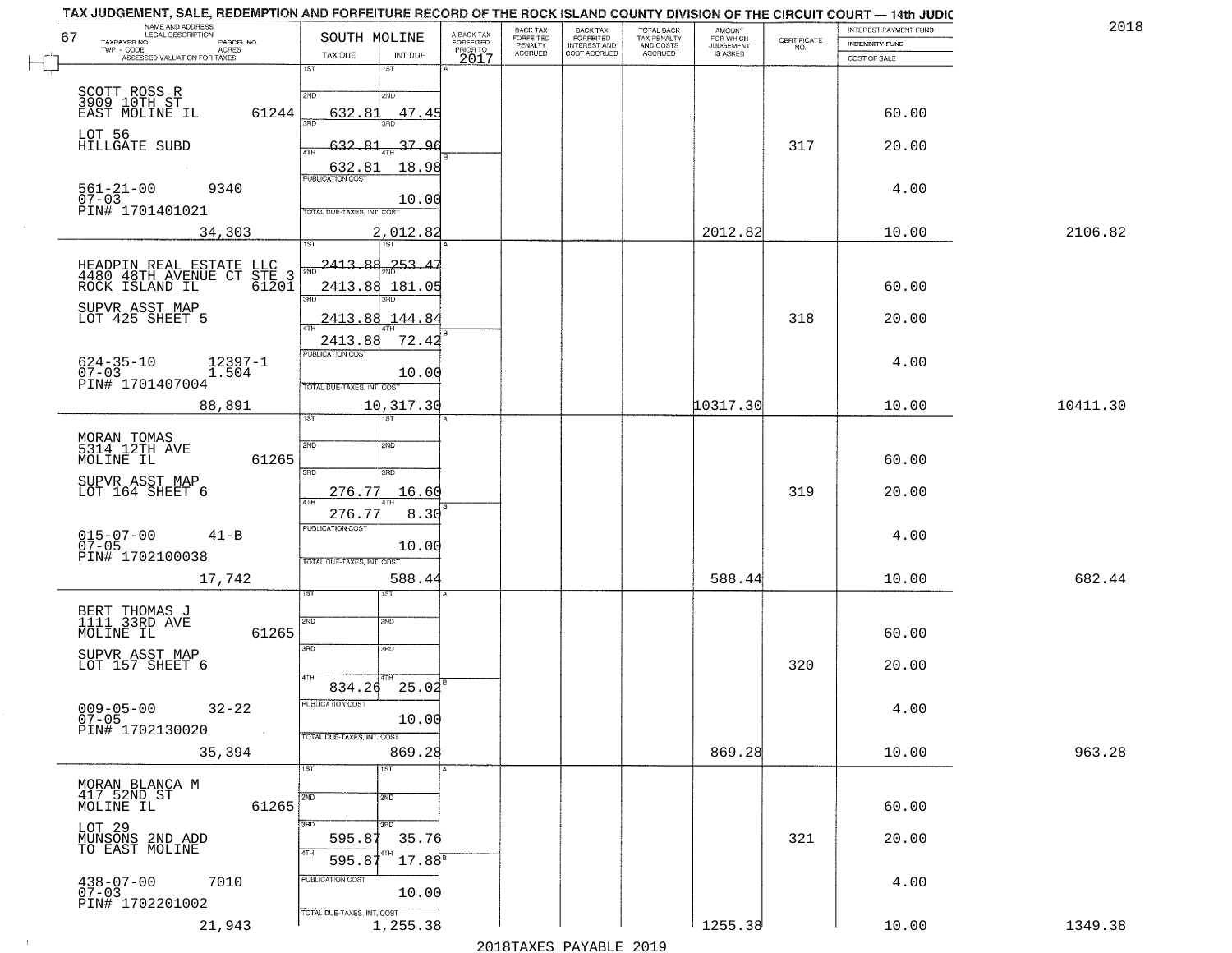|                                    |                                          |                            |                                | TAX JUDGEMENT, SALE, REDEMPTION AND FORFEITURE RECORD OF THE ROCK ISLAND COUNTY DIVISION OF THE CIRCUIT COURT — 14th JUDICIAL CIRCUIT OF ILLINOIS 2018 |                                                                 |                                                                                          |                                                       |                                                                        |
|------------------------------------|------------------------------------------|----------------------------|--------------------------------|--------------------------------------------------------------------------------------------------------------------------------------------------------|-----------------------------------------------------------------|------------------------------------------------------------------------------------------|-------------------------------------------------------|------------------------------------------------------------------------|
| 67                                 | BY WHOM<br>PURCHASED                     | RATE<br>$\%$<br><b>BID</b> | SOUTH MOLINE<br>DATE OF SALE   | SUBSEQUENT TAXES PAID, FEES, AND TIME EXTENSION                                                                                                        | TOTAL DUE<br>TO REDEEM<br>FROM SALE<br>LESS<br>COUNTY CLERK FEE | BY WHOM REDEEMED                                                                         | DATE OF REDEMP-<br>TION OR DEED<br>DAY<br>YEAR<br>MO. | RECEIVED REDEMPTION<br>MONEY IN FULL                                   |
| -1                                 | PIN# 1701401021<br>EQUITY ONE INVESTMENT | 00                         | FUND LLC<br>12/27/2019         | 01/22/2020 Time Ext & incl<br>01/22/2020 Take Notice Fee                                                                                               | $07/13/2022$<br>20.85                                           |                                                                                          |                                                       | Certificate<br>Returned<br>$\rightarrow$<br>& Cancelled<br>07/06/2020  |
|                                    |                                          |                            |                                |                                                                                                                                                        |                                                                 | 2,127.67<br>160.00 ROSS SCOTT                                                            | 06/04/2020                                            | Karen Kinney                                                           |
| $\overline{c}$                     | PIN# 1701407004<br>GUARDIAN TAX IL LLC   | 00                         | 12/27/2019                     |                                                                                                                                                        |                                                                 |                                                                                          |                                                       | Certificate<br>Returned<br>$\overline{2}$<br>& Cancelled<br>02/18/2020 |
|                                    |                                          |                            |                                |                                                                                                                                                        |                                                                 | $\left  \begin{smallmatrix} 10,411.30 \\ 160.00 \end{smallmatrix} \right $ KATZ NOWINSKI | 01/29/2020                                            | Karen Kinney                                                           |
| PIN# 1702000038<br>JICTB, INC<br>3 |                                          | 18                         | 12/27/2019                     |                                                                                                                                                        |                                                                 |                                                                                          |                                                       | Certificate<br>Returned<br>3<br>$\frac{1}{02/11/2020}$                 |
|                                    |                                          |                            |                                |                                                                                                                                                        |                                                                 | 805.28<br>160.00 TOMAS MORAN                                                             | 01/09/2020                                            | Karen Kinney                                                           |
| 4                                  | PIN# 1702130020<br>EQUITY ONE INVESTMENT |                            | FUND LLC<br> 00 <br>12/27/2019 | 01/22/2020 Time Ext & incl<br>01/22/2020 Take Notice Fee<br>12/02/2020 Subs paid                                                                       | $07/13/2022$<br>3,635.74                                        |                                                                                          |                                                       | Certificate<br>Returned<br>4<br>& Cancelled<br>12/13/2021              |
|                                    |                                          |                            |                                |                                                                                                                                                        |                                                                 | $5,056.16$<br>160.00 VIBRANT CREDIT UNIQN                                                | 11/19/2021                                            | Karen Kinney                                                           |
| 5                                  | PIN# 1702201002<br>EQUITY ONE INVESTMENT | 00                         | FUND LLC<br>12/27/2019         | 01/22/2020 Time Ext & incl<br>01/22/2020 Take Notice Fee                                                                                               | $07/13/2022$<br>20.85                                           |                                                                                          |                                                       | Certificate<br>Returned<br>& Cancelled 5<br>03/12/2020                 |
|                                    |                                          |                            |                                |                                                                                                                                                        |                                                                 | $\begin{array}{c c} 1,370.23 \\ 160.00 \end{array}$ BLANCA MORAN                         | 02/04/2020                                            | Karen Kinney                                                           |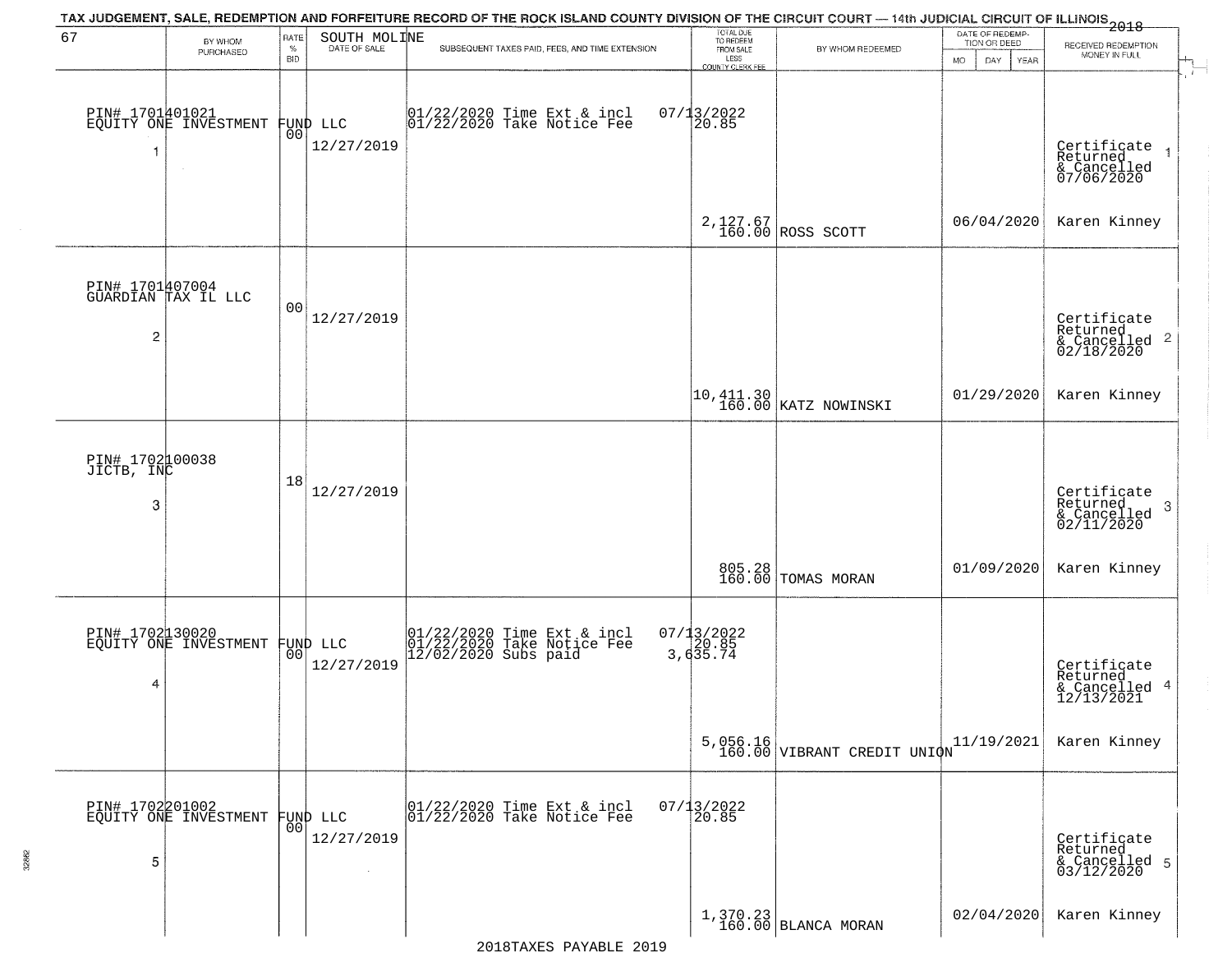| NAME AND ADDRESS<br>LEGAL DESCRIPTION<br>68<br>TAXPAYER NO.<br>PARCEL NO. | SOUTH MOLINE                  | A-BACK TAX<br>FORFEITED<br>PRIOR TO | BACK TAX<br>FORFEITED     | BACK TAX<br>FORFEITED<br>INTEREST AND | TOTAL BACK<br>TAX PENALTY<br>AND COSTS | AMOUNT<br>FOR WHICH<br>JUDGEMENT | $\begin{array}{c} \text{CERTIFICATE} \\ \text{NO.} \end{array}$ | INTEREST PAYMENT FUND<br><b>INDEMNITY FUND</b> | 2018    |
|---------------------------------------------------------------------------|-------------------------------|-------------------------------------|---------------------------|---------------------------------------|----------------------------------------|----------------------------------|-----------------------------------------------------------------|------------------------------------------------|---------|
| TWP - CODE<br>ACRES<br>ASSESSED VALUATION FOR TAXES                       | TAX DUE                       | INT DUE<br>2017                     | PENALTY<br><b>ACCRUED</b> | COST ACCRUED                          | <b>ACCRUED</b>                         | IS ASKED                         |                                                                 | COST OF SALE                                   |         |
|                                                                           | 1ST<br>1ST                    |                                     |                           |                                       |                                        |                                  |                                                                 |                                                |         |
| MCOUEEN LARRY/CANNON VIC<br>3355 2ND ST<br>EAST MOLINE IL 6124            | 2ND<br>2ND                    |                                     |                           |                                       |                                        |                                  |                                                                 |                                                |         |
|                                                                           | 61244<br>3RD<br>3RD           |                                     |                           |                                       |                                        |                                  |                                                                 | 60.00                                          |         |
| LOT 39<br>MUNSONS 2ND ADD<br>TO EAST MOLINE                               |                               |                                     |                           |                                       |                                        |                                  | 322                                                             | 20.00                                          |         |
|                                                                           | 4TH<br>4TH                    | 4.92                                |                           |                                       |                                        |                                  |                                                                 |                                                |         |
| $438 - 17 - 00$<br>7020                                                   |                               |                                     |                           |                                       |                                        |                                  |                                                                 | 4.00                                           |         |
| $07 - 03$<br>PIN# 1702201012                                              | TOTAL DUE-TAXES, INT. COST    | 10.00                               |                           |                                       |                                        |                                  |                                                                 |                                                |         |
| 12,036                                                                    |                               | 178.83                              |                           |                                       |                                        | 178.83                           |                                                                 | 10.00                                          | 272.83  |
|                                                                           | 1ST<br>1ST                    |                                     |                           |                                       |                                        |                                  |                                                                 |                                                |         |
| GRANACK ANNETTE<br>1226 20TH ST                                           | 594.68<br>2ND                 | 62.4                                |                           |                                       |                                        |                                  |                                                                 |                                                |         |
| ROCK ISLAND IL                                                            | 61201<br>594.68<br>3RD<br>חוז | 44.60                               |                           |                                       |                                        |                                  |                                                                 | 60.00                                          |         |
| LOT 8                                                                     | 594.68                        | .35.68                              |                           |                                       |                                        |                                  | 323                                                             | 20.00                                          |         |
| MUNSONS 2ND ADD<br>TO EAST MOLINE                                         | 47H<br>594.68                 | 17.84                               |                           |                                       |                                        |                                  |                                                                 |                                                |         |
| 6989<br>$437 - 06 - 00$                                                   | PUBLICATION COST              |                                     |                           |                                       |                                        |                                  |                                                                 | 4.00                                           |         |
| $07 - 03$<br>PIN# 1702201049                                              | TOTAL DUE-TAXES, INT. COST    | 10.00                               |                           |                                       |                                        |                                  |                                                                 |                                                |         |
| 21,899                                                                    |                               | 2,549.28                            |                           |                                       |                                        | 2549.28                          |                                                                 | 10.00                                          | 2643.28 |
|                                                                           | 1ST.                          |                                     |                           |                                       |                                        |                                  |                                                                 |                                                |         |
| SCOTT RUSSELL JR<br>369 34TH AVE                                          | 2ND<br>SMD                    |                                     |                           |                                       |                                        |                                  |                                                                 |                                                |         |
| EAST MOLINE IL                                                            | 61244<br>3BD<br>3RD           |                                     |                           |                                       |                                        |                                  |                                                                 | 60.00                                          |         |
| LOT 279<br>MILLBROOK 4TH ADD                                              | 993.05                        | 59.60                               |                           |                                       |                                        |                                  | 324                                                             | 20.00                                          |         |
|                                                                           | 993.05                        | 29.80                               |                           |                                       |                                        |                                  |                                                                 |                                                |         |
| 11078<br>602-33-00<br>07-03                                               | <b>PUBLICATION COST</b>       |                                     |                           |                                       |                                        |                                  |                                                                 | 4.00                                           |         |
| PIN# 1702206034                                                           | TOTAL OUE-TAXES, INT. COST    | 10.00                               |                           |                                       |                                        |                                  |                                                                 |                                                |         |
| 42,569                                                                    |                               | 2,085.50                            |                           |                                       |                                        | 2085.50                          |                                                                 | 10.00                                          | 2179.50 |
|                                                                           | १९४<br>1ST                    |                                     |                           |                                       |                                        |                                  |                                                                 |                                                |         |
| ALONSO SALVADOR/SIERRA B<br>3534 KENNEDY DR                               | 2ND<br>2ND                    |                                     |                           |                                       |                                        |                                  |                                                                 |                                                |         |
| EAST MOLINE IL                                                            | 61244<br>3RD<br>3BD           |                                     |                           |                                       |                                        |                                  |                                                                 | 60.00                                          |         |
| LOT 242<br>MILLBROOK 3RD ADD                                              |                               |                                     |                           |                                       |                                        |                                  | 325                                                             | 20.00                                          |         |
|                                                                           | 4TH<br>893.63                 | 26.80                               |                           |                                       |                                        |                                  |                                                                 |                                                |         |
| $601 - 22 - 00$<br>10968<br>$07 - 03$                                     | PUBLICATION COST              | 10.00                               |                           |                                       |                                        |                                  |                                                                 | 4.00                                           |         |
| PIN# 1702227003<br>$\sim 100$ km                                          | TOTAL DUE-TAXES, INT. COST    |                                     |                           |                                       |                                        |                                  |                                                                 |                                                |         |
| 38,908                                                                    |                               | 930.43                              |                           |                                       |                                        | 930.43                           |                                                                 | 10.00                                          | 1024.43 |
|                                                                           | 1ST<br>1ST                    |                                     |                           |                                       |                                        |                                  |                                                                 |                                                |         |
| WILSON CATHERINE M<br>3533 4TH ST<br>EAST MOLINE IL                       | 2ND<br>2ND<br>61244           |                                     |                           |                                       |                                        |                                  |                                                                 | 60.00                                          |         |
| LOT 82                                                                    | 3 <sub>BD</sub><br>3RD        |                                     |                           |                                       |                                        |                                  |                                                                 |                                                |         |
| MILLBROOK 2ND ADD                                                         |                               |                                     |                           |                                       |                                        |                                  | 326                                                             | 20.00                                          |         |
|                                                                           | 4TH<br>$648.66^{4}$           | $19.46^{\circ}$                     |                           |                                       |                                        |                                  |                                                                 |                                                |         |
| $594 - 23 - 00$<br>07-03<br>10468                                         | PUBLICATION COST              | 10.00                               |                           |                                       |                                        |                                  |                                                                 | 4.00                                           |         |
| PIN# 1702228046                                                           | TOTAL DUE-TAXES, INT. COST    |                                     |                           |                                       |                                        |                                  |                                                                 |                                                |         |
| 29,887                                                                    |                               | 678.12                              |                           |                                       |                                        | 678.12                           |                                                                 | 10.00                                          | 772.12  |

 $\sim 10^{-1}$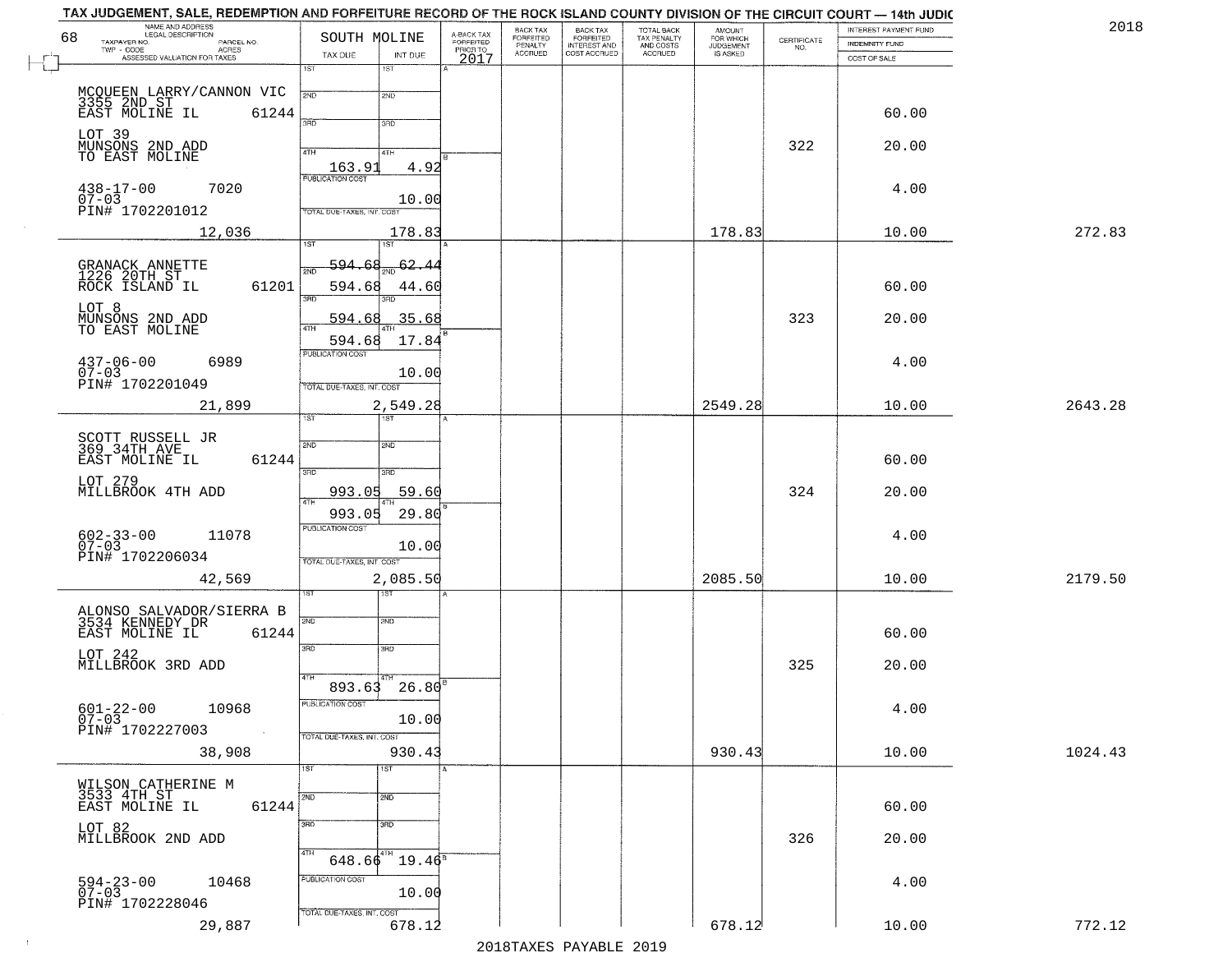|                               |                                          |                |                                | TAX JUDGEMENT, SALE, REDEMPTION AND FORFEITURE RECORD OF THE ROCK ISLAND COUNTY DIVISION OF THE CIRCUIT COURT — 14th JUDICIAL CIRCUIT OF ILLINOIS 2018 |                                     |                                                             | DATE OF REDEMP-          |                                                                        |
|-------------------------------|------------------------------------------|----------------|--------------------------------|--------------------------------------------------------------------------------------------------------------------------------------------------------|-------------------------------------|-------------------------------------------------------------|--------------------------|------------------------------------------------------------------------|
| 68                            | BY WHOM<br>PURCHASED                     | RATE<br>$\%$   | SOUTH MOLINE<br>DATE OF SALE   | SUBSEQUENT TAXES PAID, FEES, AND TIME EXTENSION                                                                                                        | TOTAL DUE<br>TO REDEEM<br>FROM SALE | BY WHOM REDEEMED                                            | TION OR DEED             | RECEIVED REDEMPTION                                                    |
|                               |                                          | <b>BID</b>     |                                |                                                                                                                                                        | LESS<br>COUNTY CLERK FEE            |                                                             | <b>MO</b><br>DAY<br>YEAR | MONEY IN FULL<br>$\mathbf{r}$                                          |
| PIN# 1702201012<br>JICTB, INC |                                          | 18             | 12/27/2019                     | 02/12/2020 Time Ext & incl<br>02/13/2020 Take Notice Fee<br>12/07/2020 Subs paid                                                                       | 12/06/2022<br>20.95<br>746.25       |                                                             |                          | Certificate<br>Returned<br>$\overline{1}$<br>& Cancelled<br>05/11/2021 |
|                               |                                          |                |                                |                                                                                                                                                        |                                     | 1,276.91<br>160.00 LARRY MCQUEEN                            | 04/01/2021               | Karen Kinney                                                           |
| $\overline{2}$                | PIN# 1702201049<br>EQUITY ONE INVESTMENT |                | FUND LLC<br> 00 <br>12/27/2019 |                                                                                                                                                        |                                     |                                                             |                          | Certificate<br>Returned<br>$\overline{c}$<br>& Cancelled<br>02/07/2020 |
|                               |                                          |                |                                |                                                                                                                                                        |                                     | 2,643.28<br>160.00 ANNETTE GRANACK                          | 01/09/2020               | Karen Kinney                                                           |
| 3                             | PIN# 1702206034<br>EQUITY ONE INVESTMENT |                | FUND LLC<br> 00 <br>12/27/2019 | $\begin{array}{c} 01/22/2020 \\ 01/22/2020 \\ 01 \end{array}$ Take Notice Fee                                                                          | $07/13/2022$<br>20.85               |                                                             |                          | Certificate<br>Returned<br>3<br>& Cancelled<br>09/09/2020              |
|                               |                                          |                |                                |                                                                                                                                                        |                                     | 2, 200.35<br>160.00 RUSSELL SCOTT                           | 08/13/2020               | Karen Kinney                                                           |
| PIN# 1702227003<br>4          | EQUITY ONE INVESTMENT                    |                | FUND LLC<br> 00 <br>12/27/2019 | $\begin{array}{c} 01/22/2020 \\ 01/22/2020 \\ 01 \end{array}$ Take Notice Fee                                                                          | 07/13/2022<br>120.85                |                                                             |                          | Certificate<br>Returned<br>4<br>& Cancelled<br>02/07/2020              |
|                               |                                          |                |                                |                                                                                                                                                        |                                     | $1,045.28$ $01/30/2020$<br>160.00 SALVADOR ALONSO/BRENDA SI |                          | Karen Kinney                                                           |
| 5                             | PIN# 1702228046<br>EQUITY ONE INVESTMENT | 0 <sub>0</sub> | FUND LLC<br>12/27/2019         | 01/22/2020 Time Ext & incl<br>01/22/2020 Take Notice Fee                                                                                               | $07/13/2022$<br>20.85               |                                                             |                          | Certificate<br>Returned<br>& Cancelled 5<br>03/12/2020                 |
|                               |                                          |                |                                |                                                                                                                                                        |                                     | 792.97<br>160.00 CATHERINE WILSON                           | 02/11/2020               | Karen Kinney                                                           |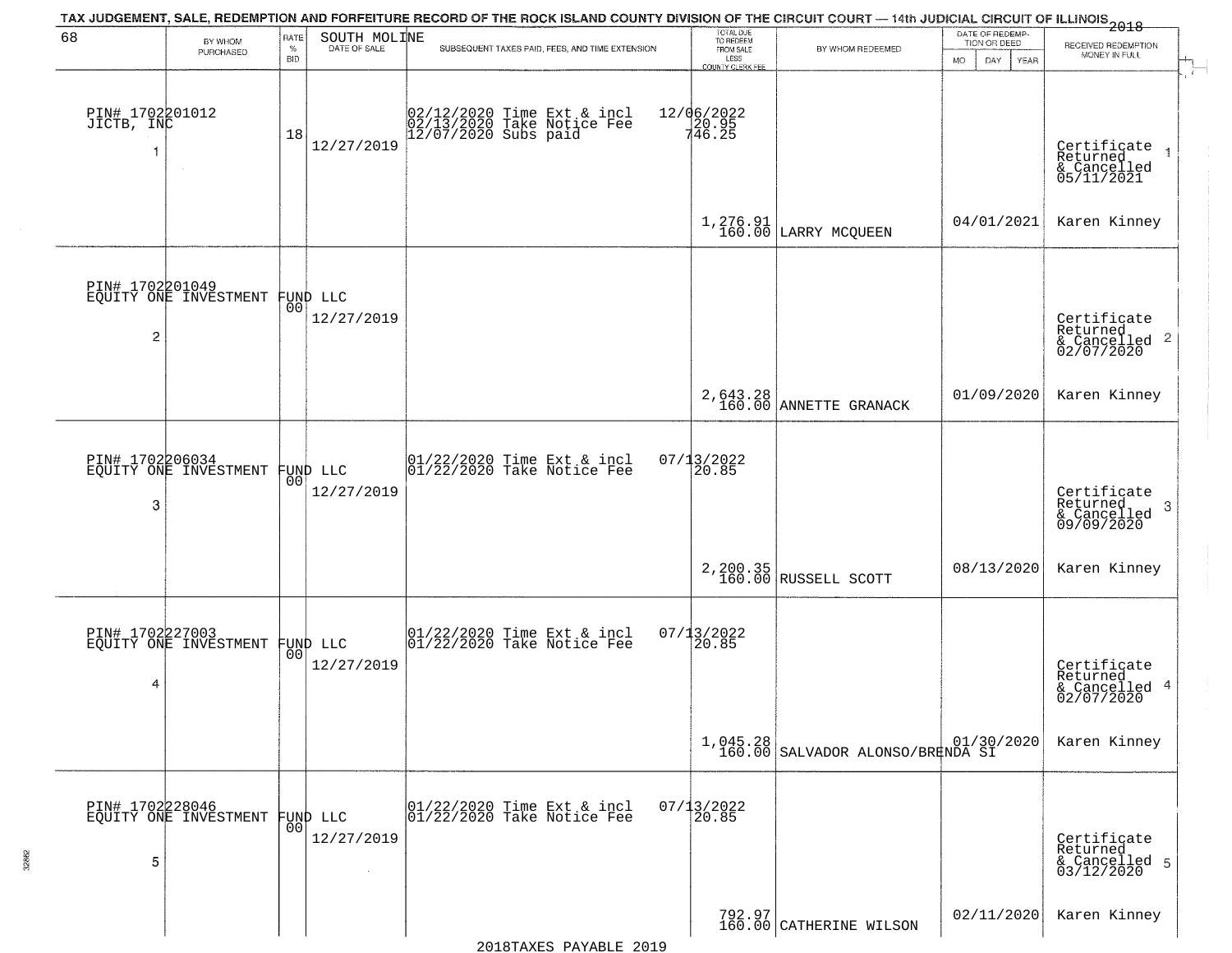|    | TAX JUDGEMENT, SALE, REDEMPTION AND FORFEITURE RECORD OF THE ROCK ISLAND COUNTY DIVISION OF THE CIRCUIT COURT — 14th JUDIC<br>NAME AND ADDRESS |                                   |                  |                                     | BACK TAX                        |                                                       |                                                   |                                              |                                                                 | INTEREST PAYMENT FUND | 2018    |
|----|------------------------------------------------------------------------------------------------------------------------------------------------|-----------------------------------|------------------|-------------------------------------|---------------------------------|-------------------------------------------------------|---------------------------------------------------|----------------------------------------------|-----------------------------------------------------------------|-----------------------|---------|
| 69 | TAXPAYER NO.<br>PARCEL NO.<br>TWP - CODE<br>ASSESSED VALUATION FOR TAXES                                                                       | SOUTH MOLINE                      |                  | A-BACK TAX<br>FORFEITED<br>PRIOR TO | FORFEITED<br>PENALTY<br>ACCRUED | BACK TAX<br>FORFEITED<br>INTEREST AND<br>COST ACCRUED | TOTAL BACK<br>TAX PENALTY<br>AND COSTS<br>ACCRUED | AMOUNT<br>FOR WHICH<br>JUDGEMENT<br>IS ASKED | $\begin{array}{c} \text{CERTIFICATE} \\ \text{NO.} \end{array}$ | INDEMNITY FUND        |         |
|    |                                                                                                                                                | TAX DUE<br>1ST                    | INT DUE<br>1ST   | 2017                                |                                 |                                                       |                                                   |                                              |                                                                 | COST OF SALE          |         |
|    |                                                                                                                                                |                                   |                  |                                     |                                 |                                                       |                                                   |                                              |                                                                 |                       |         |
|    | T & P ASSETS #2 LTD<br>2921 AVENUE E                                                                                                           | 2ND                               | 2ND              |                                     |                                 |                                                       |                                                   |                                              |                                                                 |                       |         |
|    | 76011<br>ARLINGTON TX                                                                                                                          | 3PD                               | 3RD              |                                     |                                 |                                                       |                                                   |                                              |                                                                 | 60.00                 |         |
|    | SLY PT LOT 15                                                                                                                                  |                                   |                  |                                     |                                 |                                                       |                                                   |                                              |                                                                 |                       |         |
|    | SIEG 1ST ADD                                                                                                                                   | 4TH                               | 4TH              |                                     |                                 |                                                       |                                                   |                                              | 327                                                             | 20.00                 |         |
|    |                                                                                                                                                | 247.96<br><b>PUBLICATION COST</b> | 7.44             |                                     |                                 |                                                       |                                                   |                                              |                                                                 |                       |         |
|    | $633 - 24 - 10$<br>07-05<br>13122-1                                                                                                            |                                   |                  |                                     |                                 |                                                       |                                                   |                                              |                                                                 | 4.00                  |         |
|    | PIN# 1702302013                                                                                                                                | TOTAL DUE-TAXES, INT. COST        | 10.00            |                                     |                                 |                                                       |                                                   |                                              |                                                                 |                       |         |
|    | 10,520                                                                                                                                         |                                   | 265.40           |                                     |                                 |                                                       |                                                   | 265.40                                       |                                                                 | 10.00                 | 359.40  |
|    |                                                                                                                                                | 1ST                               | 1ST <sup>1</sup> |                                     |                                 |                                                       |                                                   |                                              |                                                                 |                       |         |
|    | T & P ASSETS #2 LTD<br>2921 AVENUE E                                                                                                           | 2ND                               | 2ND              |                                     |                                 |                                                       |                                                   |                                              |                                                                 |                       |         |
|    | 76011<br>ARLINGTON TX                                                                                                                          |                                   |                  |                                     |                                 |                                                       |                                                   |                                              |                                                                 | 60.00                 |         |
|    | LOT 18                                                                                                                                         | 3BD                               | 3RD              |                                     |                                 |                                                       |                                                   |                                              |                                                                 |                       |         |
|    | SIEG 1ST ADD                                                                                                                                   | i 47H                             | 4TH              |                                     |                                 |                                                       |                                                   |                                              | 328                                                             | 20.00                 |         |
|    |                                                                                                                                                |                                   | 6929.47 207.88   |                                     |                                 |                                                       |                                                   |                                              |                                                                 |                       |         |
|    | 13125                                                                                                                                          | PUBLICATION COST                  |                  |                                     |                                 |                                                       |                                                   |                                              |                                                                 | 4.00                  |         |
|    | $633 - 27 - 00$<br>07-05<br>PIN# 1702302016                                                                                                    |                                   | 10.00            |                                     |                                 |                                                       |                                                   |                                              |                                                                 |                       |         |
|    |                                                                                                                                                | TOTAL DUE-TAXES, INT. COST        |                  |                                     |                                 |                                                       |                                                   |                                              |                                                                 |                       |         |
|    | 293,989                                                                                                                                        | TST                               | 7,147.35<br>1ST  |                                     |                                 |                                                       |                                                   | 7147.35                                      |                                                                 | 10.00                 | 7241.35 |
|    |                                                                                                                                                |                                   |                  |                                     |                                 |                                                       |                                                   |                                              |                                                                 |                       |         |
|    | AJIDEH ASHKAN<br>2312 47TH ST                                                                                                                  | 2ND                               | <b>2ND</b>       |                                     |                                 |                                                       |                                                   |                                              |                                                                 |                       |         |
|    | 61265<br>MOLINE IL                                                                                                                             | 3RD                               | 3RD              |                                     |                                 |                                                       |                                                   |                                              |                                                                 | 60.00                 |         |
|    | LOT 4 BLOCK 2<br>MUELLERS 23 AVE 2ND ADD                                                                                                       |                                   |                  |                                     |                                 |                                                       |                                                   |                                              | 329                                                             | 20.00                 |         |
|    |                                                                                                                                                | 4TH<br>117.97                     | 4TH<br>3.54      |                                     |                                 |                                                       |                                                   |                                              |                                                                 |                       |         |
|    |                                                                                                                                                | PUBLICATION COST                  |                  |                                     |                                 |                                                       |                                                   |                                              |                                                                 |                       |         |
|    | $402 - 18 - 00$<br>07-05<br>6262                                                                                                               |                                   | 10.00            |                                     |                                 |                                                       |                                                   |                                              |                                                                 | 4.00                  |         |
|    | PIN# 1702308003                                                                                                                                | TOTAL OUE-TAXES, INT. COST        |                  |                                     |                                 |                                                       |                                                   |                                              |                                                                 |                       |         |
|    | 11,005                                                                                                                                         |                                   | 131.51           |                                     |                                 |                                                       |                                                   | 131.51                                       |                                                                 | 10.00                 | 225.51  |
|    |                                                                                                                                                |                                   | ख़ा              |                                     |                                 |                                                       |                                                   |                                              |                                                                 |                       |         |
|    | HANSEN REAL ESTATE HLDNGS<br>840 48TH ST                                                                                                       | <u>2230.55</u>                    | <u>234.22</u>    |                                     |                                 |                                                       |                                                   |                                              |                                                                 |                       |         |
|    | MOLINE IL<br>61265                                                                                                                             |                                   | 2230.55 167.30   |                                     |                                 |                                                       |                                                   |                                              |                                                                 | 60.00                 |         |
|    | UNIT <sub>3</sub>                                                                                                                              | 3RD                               | 3BD              |                                     |                                 |                                                       |                                                   |                                              |                                                                 |                       |         |
|    | JBT COMMERCIAL CONDOS<br>SHT 8                                                                                                                 |                                   | 2230.55 133.84   |                                     |                                 |                                                       |                                                   |                                              | 330                                                             | 20.00                 |         |
|    |                                                                                                                                                | 2230.55                           | 66.92            |                                     |                                 |                                                       |                                                   |                                              |                                                                 |                       |         |
|    | 13122-C<br>$633 - 24 - 03$                                                                                                                     | PUBLICATION COST                  |                  |                                     |                                 |                                                       |                                                   |                                              |                                                                 | 4.00                  |         |
|    | $07 - 05$<br>PIN# 1702320001                                                                                                                   |                                   | 10.00            |                                     |                                 |                                                       |                                                   |                                              |                                                                 |                       |         |
|    | 94,633                                                                                                                                         | TOTAL DUE-TAXES, INT. COST        | 9,534.48         |                                     |                                 |                                                       |                                                   | 9534.48                                      |                                                                 | 10.00                 | 9628.48 |
|    |                                                                                                                                                | 1ST                               | 1ST              |                                     |                                 |                                                       |                                                   |                                              |                                                                 |                       |         |
|    |                                                                                                                                                | 929.98                            | 97.65            |                                     |                                 |                                                       |                                                   |                                              |                                                                 |                       |         |
|    | HANSEN REAL ESTATE HLDNGS<br>840 48TH ST<br>MOLINE IL<br>61265                                                                                 | 2ND<br>929.98                     | 69.75            |                                     |                                 |                                                       |                                                   |                                              |                                                                 | 60.00                 |         |
|    |                                                                                                                                                | 3RD                               | 3RD              |                                     |                                 |                                                       |                                                   |                                              |                                                                 |                       |         |
|    | UNIT 2                                                                                                                                         | 929.98                            | 55.80            |                                     |                                 |                                                       |                                                   |                                              | 331                                                             | 20.00                 |         |
|    | JBT COMMERCIAL CONDOS<br>SHT 8                                                                                                                 | 4TH<br>929.98                     | $27.90^8$        |                                     |                                 |                                                       |                                                   |                                              |                                                                 |                       |         |
|    |                                                                                                                                                | PUBLICATION COST                  |                  |                                     |                                 |                                                       |                                                   |                                              |                                                                 |                       |         |
|    | 13122-B<br>633-24-02<br>07-05                                                                                                                  |                                   | 10.00            |                                     |                                 |                                                       |                                                   |                                              |                                                                 | 4.00                  |         |
|    | PIN# 1702320002                                                                                                                                | TOTAL DUE-TAXES, INT. COST        |                  |                                     |                                 |                                                       |                                                   |                                              |                                                                 |                       |         |
|    | 39,455                                                                                                                                         |                                   | 3,981.02         |                                     |                                 |                                                       |                                                   | 3981.02                                      |                                                                 | 10.00                 | 4075.02 |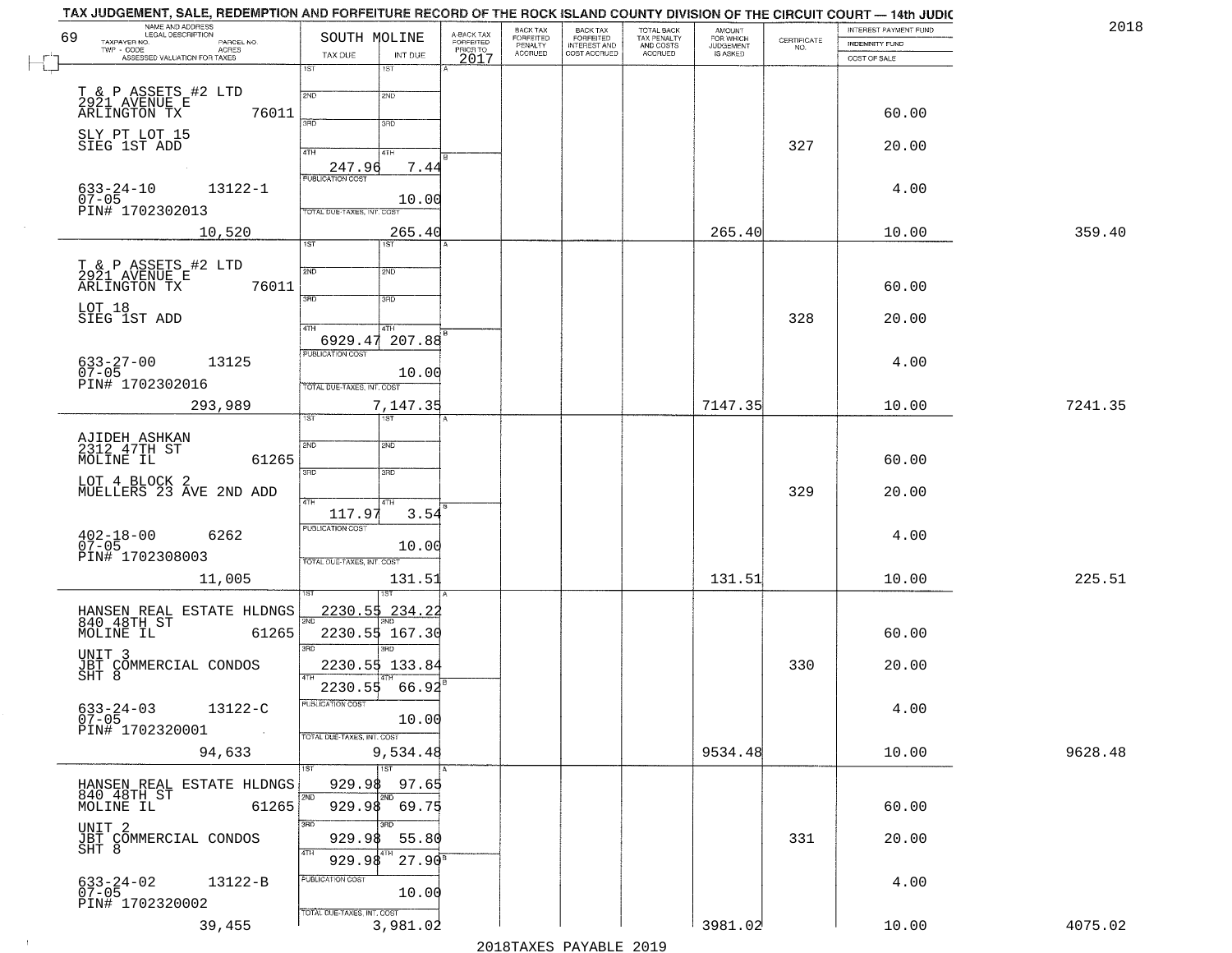|                                       |                                                         |                            |                      | TAX JUDGEMENT, SALE, REDEMPTION AND FORFEITURE RECORD OF THE ROCK ISLAND COUNTY DIVISION OF THE CIRCUIT COURT — 14th JUDICIAL CIRCUIT OF ILLINOIS<br>2018 - 1990 - 1991 - 1992 - 1992 - 1993 - 1994 - 1994 - 1994 - 1995 - 1996 |                                                                 |                                              |                                                             |                                                                       |
|---------------------------------------|---------------------------------------------------------|----------------------------|----------------------|---------------------------------------------------------------------------------------------------------------------------------------------------------------------------------------------------------------------------------|-----------------------------------------------------------------|----------------------------------------------|-------------------------------------------------------------|-----------------------------------------------------------------------|
| 69                                    | BY WHOM<br>PURCHASED                                    | RATE<br>$\%$<br><b>BID</b> | SOUTH MOLINE         | SUBSEQUENT TAXES PAID, FEES, AND TIME EXTENSION                                                                                                                                                                                 | TOTAL DUE<br>TO REDEEM<br>FROM SALE<br>LESS<br>COUNTY CLERK FEE | BY WHOM REDEEMED                             | DATE OF REDEMP-<br>TION OR DEED<br><b>MO</b><br>DAY<br>YEAR | RECEIVED REDEMPTION<br>MONEY IN FULL<br>$\mathcal{A}_{\mathbb{L}}$    |
| 1                                     | PIN# 1702802013<br>STEVE SODEMAN LIVING TRUST<br>$\sim$ |                            | 12/27/2019           | 01/21/2020 Time Ext & incl<br>01/21/2020 Take Notice Fee                                                                                                                                                                        | 12/21/2022<br>20.85                                             |                                              |                                                             | $\rightarrow$<br>Certificate<br>Returned<br>& Cancelled<br>03/03/2020 |
|                                       |                                                         |                            |                      |                                                                                                                                                                                                                                 |                                                                 | $444.94$ $\sqrt{160.00}$ T&P ASSETS          | 02/24/2020                                                  | Karen Kinney                                                          |
| PIN# 1702302016<br>AUCTION Z INC<br>2 |                                                         | 00                         | 12/27/2019           |                                                                                                                                                                                                                                 |                                                                 |                                              |                                                             | Certificate<br>Returned<br>$\frac{1}{2}$ Cancelled 2<br>03/12/2020    |
|                                       |                                                         |                            |                      |                                                                                                                                                                                                                                 |                                                                 | 7, 241.35<br>160.00 T&P ASSETS               | 02/24/2020                                                  | Karen Kinney                                                          |
| 3                                     | PIN# 1702308003<br>GRANITE LIEN GROUP LLC               | 0 <sub>0</sub>             | 12/27/2019           |                                                                                                                                                                                                                                 |                                                                 |                                              |                                                             | Certificate<br>Returned<br>3<br>& Cancelled<br>02/07/2020             |
|                                       |                                                         |                            |                      |                                                                                                                                                                                                                                 |                                                                 | 225.51<br>160.00 ASHKAN AJIDEH               | 01/10/2020                                                  | Karen Kinney                                                          |
| 4                                     | PIN# 1702320001<br>INTEGRITY INVESTMENT FUND LLC        | 00                         | 12/27/2019           |                                                                                                                                                                                                                                 |                                                                 |                                              |                                                             | Certificate<br>Returned<br>& Cancelled 4<br>03/18/2020                |
|                                       |                                                         |                            |                      |                                                                                                                                                                                                                                 |                                                                 | 9,628.48<br>160.00 HANSEN FAMILY DENTISTRY L |                                                             | Karen Kinney                                                          |
| 5                                     | PIN# 1702320002<br>INTEGRITY INVESTMENT FOND LLC        |                            | 12/27/2019<br>$\sim$ |                                                                                                                                                                                                                                 |                                                                 |                                              |                                                             | Certificate<br>Returned<br>& Cancelled 5<br>03/18/2020                |
|                                       |                                                         |                            |                      |                                                                                                                                                                                                                                 |                                                                 | $4,075.02$ HANSEN REAL ESTATE                | 01/29/2020                                                  | Karen Kinney                                                          |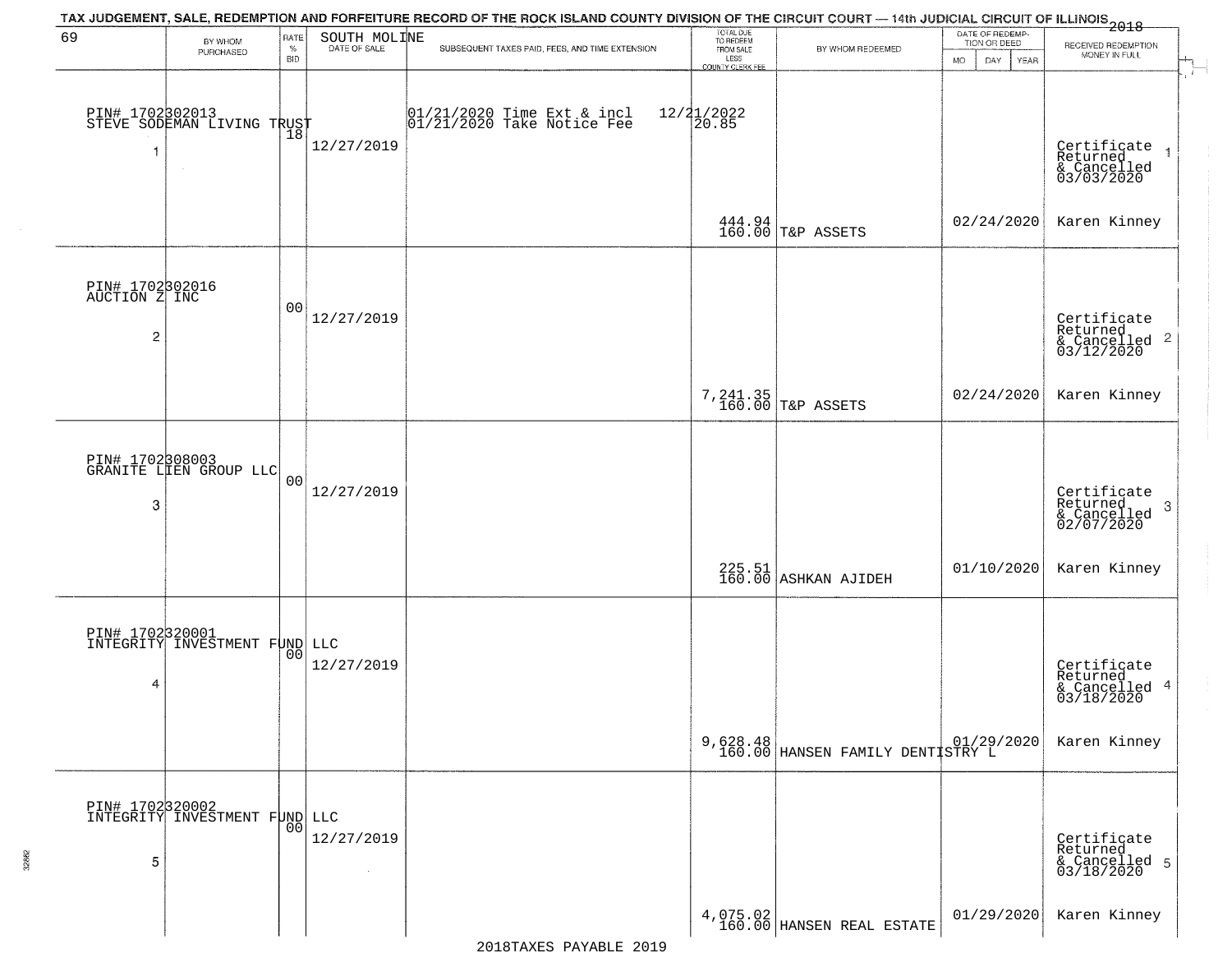| NAME AND ADDRESS<br>LEGAL DESCRIPTION<br>70<br>TAXPAYER NO.<br>PARCEL NO.<br>TWP - CODE<br>ACRES | SOUTH MOLINE                                                                      | A-BACK TAX<br>FORFEITED<br>PRIOR TO | BACK TAX<br>FORFEITED<br>PENALTY | BACK TAX<br>FORFEITED<br>INTEREST AND | TOTAL BACK<br>TAX PENALTY<br>AND COSTS | AMOUNT<br>FOR WHICH<br><b>JUDGEMENT</b> | $\begin{array}{c} \text{CERTIFICATE} \\ \text{NO.} \end{array}$ | <b>INTEREST PAYMENT FUND</b><br><b>INDEMNITY FUND</b> | 2018    |
|--------------------------------------------------------------------------------------------------|-----------------------------------------------------------------------------------|-------------------------------------|----------------------------------|---------------------------------------|----------------------------------------|-----------------------------------------|-----------------------------------------------------------------|-------------------------------------------------------|---------|
| ASSESSED VALUATION FOR TAXES                                                                     | TAX DUE<br>INT DUE<br>1ST<br>1ST                                                  | 2017                                | <b>ACCRUED</b>                   | COST ACCRUED                          | <b>ACCRUED</b>                         | IS ASKED                                |                                                                 | COST OF SALE                                          |         |
| RANGEL RABECCA RAE<br>308 3RD AVE<br>HAMPTON IL<br>61256                                         | <del>182․99<sub>2№</sub>50․68</del><br>2ND<br>482.99<br>36.20                     |                                     |                                  |                                       |                                        |                                         |                                                                 | 60.00                                                 |         |
| N 178.5 FT LOT 16 EXC<br>HANNAH E NEWTONS ADD<br>EXC W 55 FT N 50'                               | 3HD<br><u>482.99</u><br>$-28-$<br>96<br>4TH                                       |                                     |                                  |                                       |                                        |                                         | 332                                                             | 20.00                                                 |         |
| $206 - 10 - 00$<br>$2474 - 3$<br>$07 - 03$<br>PIN# 1702402028                                    | 482.99<br>14.48<br><b>PUBLICATION COST</b><br>10.00<br>TOTAL DUE-TAXES, INT. COST |                                     |                                  |                                       |                                        |                                         |                                                                 | 4.00                                                  |         |
| 23,786                                                                                           | 2,072.28<br>1ST                                                                   |                                     |                                  |                                       |                                        | 2072.28                                 |                                                                 | 10.00                                                 | 2166.28 |
| PROPERTY GROUP LLC<br>2201 ST ANDREWS CIR<br>52722<br>BETTENDORF IA<br>UNIT H                    | 1007.73<br>$-105.84$<br>1007.73<br>75.60<br><u>रुप्त</u><br>חוז                   |                                     |                                  |                                       |                                        |                                         |                                                                 | 60.00                                                 |         |
| CHERRY RIDGE CONDO                                                                               | 1007.73<br>60.48                                                                  |                                     |                                  |                                       |                                        |                                         | 333                                                             | 20.00                                                 |         |
| $022 - 04 - 31$<br>$70 - B - 9$<br>07-05<br>PIN# 1703107008                                      | 30.24<br>1007.73<br>PUBLICATION COST<br>10.00<br>TOTAL DUE-TAXES, INT. COST       |                                     |                                  |                                       |                                        |                                         |                                                                 | 4.00                                                  |         |
| 42,754                                                                                           | 4,313.08<br>1ST.                                                                  |                                     |                                  |                                       |                                        | 4313.08                                 |                                                                 | 10.00                                                 | 4407.08 |
| SULLIVAN MICHAEL J<br>1202 35TH STREET DR<br>MOLINE IL<br>61265                                  | <b>2VD</b><br>2ND<br>3BD<br>3BD                                                   |                                     |                                  |                                       |                                        |                                         |                                                                 | 60.00                                                 |         |
| UNIT P<br>CHERRY RIDGE CONDO                                                                     | 469.29<br>28.16<br>4TH                                                            |                                     |                                  |                                       |                                        |                                         | 334                                                             | 20.00                                                 |         |
| $022 - 04 - 54$<br>07-05<br>$70 - B - 17$<br>PIN# 1703107016                                     | 469.29<br>14.08<br><b>PUBLICATION COST</b><br>10.00<br>TOTAL OUE-TAXES, INT. COST |                                     |                                  |                                       |                                        |                                         |                                                                 | 4.00                                                  |         |
| 30,910                                                                                           | 990.82                                                                            |                                     |                                  |                                       |                                        | 990.82                                  |                                                                 | 10.00                                                 | 1084.82 |
| GRANTZ TERRY K<br>1407 37TH ST<br>MOLINE IL<br>61265                                             | 303.12<br>31.85<br>2ND<br>22.75<br>303.12<br>3BD<br>$\overline{3BD}$              |                                     |                                  |                                       |                                        |                                         |                                                                 | 60.00                                                 |         |
| LOT 388<br>MOLETTE ADD<br>PARCEL 3 37 ST                                                         | 18.20<br>303.12<br>4TH                                                            |                                     |                                  |                                       |                                        |                                         | 335                                                             | 20.00                                                 |         |
| $417 - 14 - 00$<br>6580<br>$07 - 05$<br>PIN# 1703111047<br>$\sim 100$                            | 9.10<br>303.12<br>PUBLICATION COST<br>10.00<br>TOTAL DUE-TAXES, INT. COST         |                                     |                                  |                                       |                                        |                                         |                                                                 | 4.00                                                  |         |
| 23,860                                                                                           | 1,304.38<br>1ST<br>1ST                                                            |                                     |                                  |                                       |                                        | 1304.38                                 |                                                                 | 10.00                                                 | 1398.38 |
| BABCOCK SHERRI L<br>3718 15TH AVE<br>61265<br>MOLINE IL                                          | 446.85<br>46.90<br>2ND<br>2ND<br>446.85<br>33.50                                  |                                     |                                  |                                       |                                        |                                         |                                                                 | 60.00                                                 |         |
| LOT 441<br>MOLETTE ADD<br>PARCEL 3 15 AVE                                                        | 3BD<br><u>श्मक</u><br>446.85<br>26.80<br>4TH                                      |                                     |                                  |                                       |                                        |                                         | 336                                                             | 20.00                                                 |         |
| $419-04-00$<br>07-05<br>6614<br>PIN# 1703111123                                                  | $13.40^5$<br>446.85<br>PUBLICATION COST<br>10.00<br>TOTAL DUE-TAXES, INT. COST    |                                     |                                  |                                       |                                        |                                         |                                                                 | 4.00                                                  |         |
| 24,958                                                                                           | 1,918.00                                                                          |                                     |                                  |                                       |                                        | 1918.00                                 |                                                                 | 10.00                                                 | 2012.00 |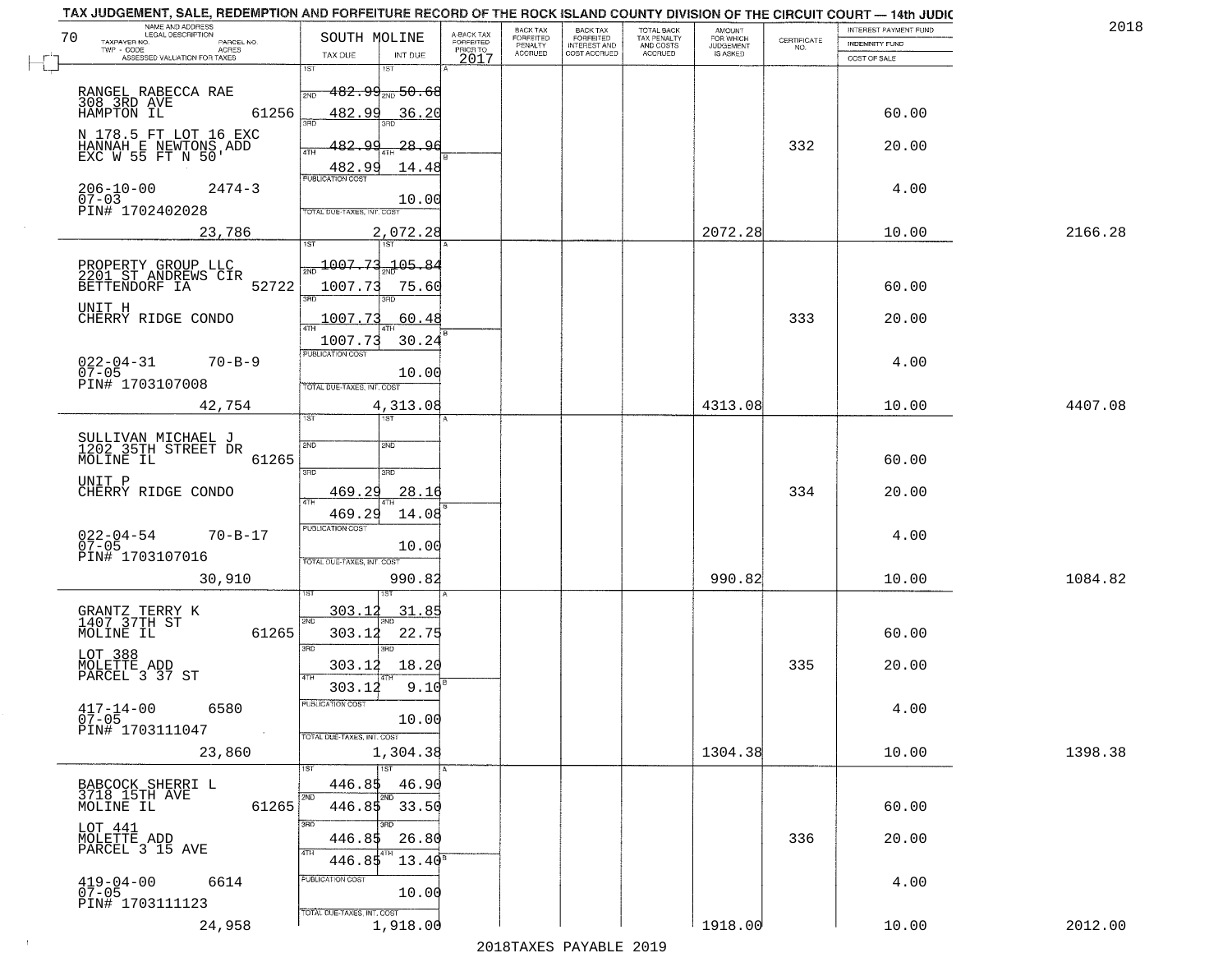| 70                                        | BY WHOM<br>PURCHASED                         | RATE<br>$\%$<br><b>BID</b> | SOUTH MOLINE                   | TAX JUDGEMENT, SALE, REDEMPTION AND FORFEITURE RECORD OF THE ROCK ISLAND COUNTY DIVISION OF THE CIRCUIT COURT — 14th JUDICIAL CIRCUIT OF ILLINOIS 2018<br>SUBSEQUENT TAXES PAID, FEES, AND TIME EXTENSION                                             | TOTAL DUE<br>TO REDEEM<br>FROM SALE<br>LESS<br>COUNTY CLERK FEE               | BY WHOM REDEEMED                                                                                                                                                  | DATE OF REDEMP-<br>TION OR DEED<br>YEAR<br>MO.<br>DAY. | RECEIVED REDEMPTION<br>MONEY IN FULL                       |
|-------------------------------------------|----------------------------------------------|----------------------------|--------------------------------|-------------------------------------------------------------------------------------------------------------------------------------------------------------------------------------------------------------------------------------------------------|-------------------------------------------------------------------------------|-------------------------------------------------------------------------------------------------------------------------------------------------------------------|--------------------------------------------------------|------------------------------------------------------------|
| PIN# 1702402028<br>1                      | EQUITY ONE INVESTMENT                        | 0 <sub>0</sub>             | FUND LLC<br>12/27/2019         | 01/22/2020 Time Ext & incl<br>01/22/2020 Take Notice Fee                                                                                                                                                                                              | 07/13/2022<br>20.85                                                           |                                                                                                                                                                   |                                                        | Certificate<br>Returned<br>& Cancelled<br>08/10/2020       |
|                                           |                                              |                            |                                |                                                                                                                                                                                                                                                       |                                                                               | $2,187.13$ FAMILY CREDIT UNION                                                                                                                                    | 07/16/2020                                             | Karen Kinney                                               |
| 2                                         | PIN# 1703107008<br>EQUITY ONE INVESTMENT     |                            | FUND LLC<br> 00 <br>12/27/2019 | 03/15/2022 Time Ext & incl<br>01/22/2020 Take Notice Fee<br>03/29/2022 Take Notice Fee<br>03/29/2022 Tircuit Clerks Fee<br>03/29/2022 Title Search Fee<br>03/31/2022 Publication Fee<br>04/07/2022 Sheriffs Fee<br>11/30/2021 Subs paid<br>12/02/2020 | 09/21/2022<br>9<br>12088<br>1335 000<br>1339 000<br>14, 423 000<br>4, 385 .58 |                                                                                                                                                                   |                                                        | $\overline{2}$                                             |
| 3                                         | PIN# 1703 107016<br>MS INVESTMENTS GROUP INC |                            | 12/27/2019                     |                                                                                                                                                                                                                                                       |                                                                               |                                                                                                                                                                   |                                                        | Certificate<br>Returned<br>-3<br>& Cancelled<br>02/18/2020 |
|                                           |                                              |                            |                                |                                                                                                                                                                                                                                                       |                                                                               | $\begin{array}{c} \texttt{1,084.82}\text{ \textcolor{red}{\big)} \texttt{160.00}\text{ \textcolor{red}{\big)} \texttt{MICHAEL} \texttt{ SULLI VAN} } \end{array}$ | 01/09/2020                                             | Karen Kinney                                               |
| 4                                         | PIN# 1703111047<br>GRANITE LIEN GROUP LLC    | 00                         | 12/27/2019                     | 04/29/2020 Time Ext & incl<br>04/29/2020 Take Notice Fee<br>11/29/2021 Subs paid<br>12/01/2020 Subs paid                                                                                                                                              | 12/15/2022<br>2, 20.95<br>2, 280.84<br>2, 243.87                              |                                                                                                                                                                   |                                                        | 4                                                          |
|                                           |                                              |                            |                                |                                                                                                                                                                                                                                                       | $6,756.27$ VSG                                                                |                                                                                                                                                                   | 03/21/2022                                             |                                                            |
| PIN# 1703111123<br>WESTERN SITES LLC<br>5 |                                              | 00                         | 12/27/2019<br>$\sim$           | 03/09/2020 Time Ext & incl<br>03/09/2020 Take Notice Fee                                                                                                                                                                                              | $07/12/2022$<br>20.95                                                         |                                                                                                                                                                   |                                                        | Certificate<br>Returned<br>& Cancelled 5<br>07/08/2020     |
|                                           |                                              |                            |                                |                                                                                                                                                                                                                                                       |                                                                               | 2,032.95<br>160.00 CORELOGIC                                                                                                                                      | 03/20/2020                                             | Karen Kinney                                               |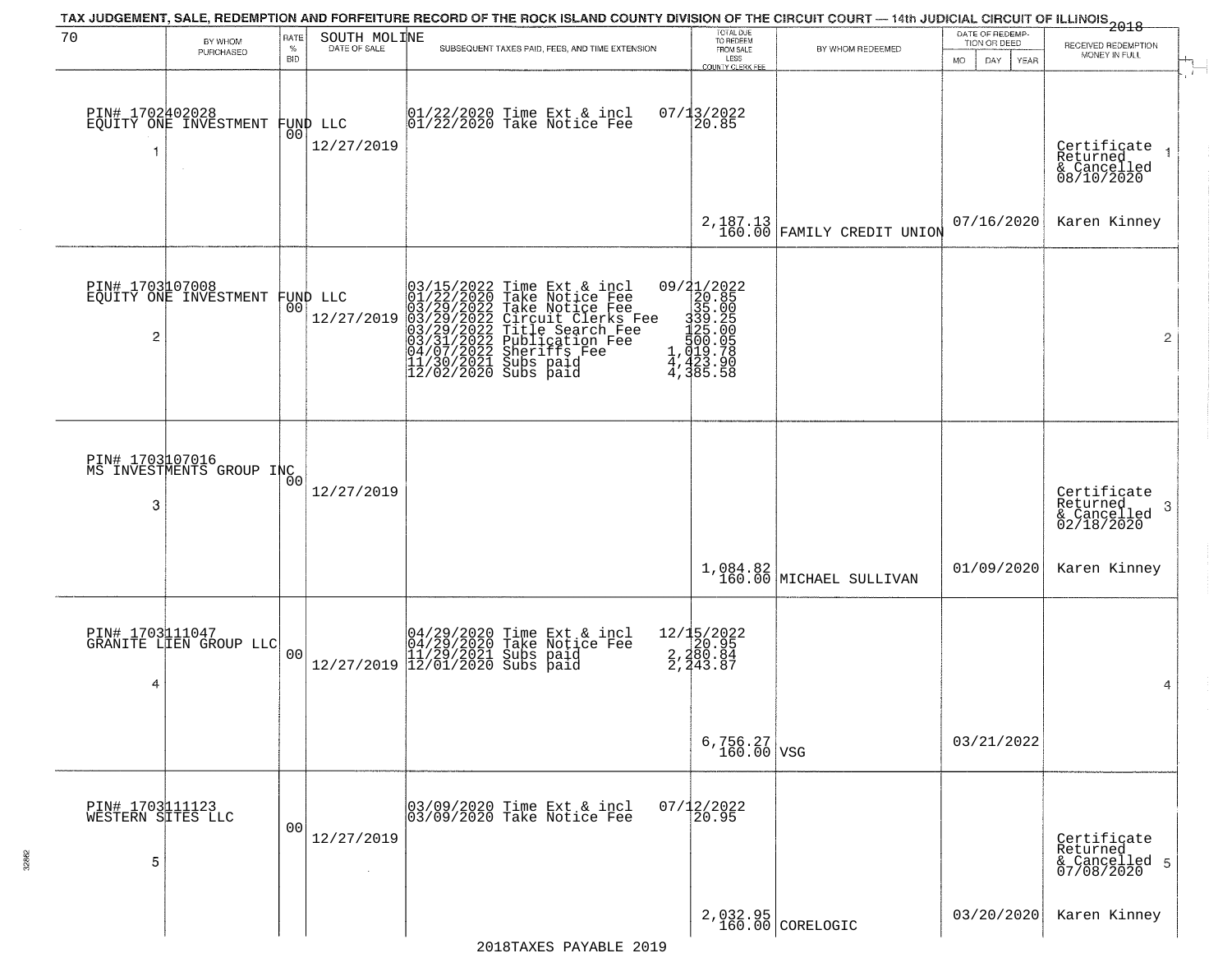| NAME AND ADDRESS<br>LEGAL DESCRIPTION                              |                                                                                   | BACK TAX                                                    |                                       |                                        |                                  |                    | INTEREST PAYMENT FUND | 2018    |
|--------------------------------------------------------------------|-----------------------------------------------------------------------------------|-------------------------------------------------------------|---------------------------------------|----------------------------------------|----------------------------------|--------------------|-----------------------|---------|
| 71<br>TAXPAYER NO.<br>PARCEL NO.<br>ACRES                          | SOUTH MOLINE                                                                      | A-BACK TAX<br>FORFEITED<br>PRIOR TO<br>FORFEITED<br>PENALTY | BACK TAX<br>FORFEITED<br>INTEREST AND | TOTAL BACK<br>TAX PENALTY<br>AND COSTS | AMOUNT<br>FOR WHICH<br>JUDGEMENT | CERTIFICATE<br>NO. | <b>INDEMNITY FUND</b> |         |
| ASSESSED VALUATION FOR TAXES                                       | TAX DUE<br>INT DUE                                                                | <b>ACCRUED</b><br>2017                                      | COST ACCRUED                          | <b>ACCRUED</b>                         | IS ASKED                         |                    | COST OF SALE          |         |
| ELLIFF BONITA<br>4758 19TH AVE<br>MOLINE IL<br>61265               | 1ST<br>1ST<br>$591.86_{200}62.16$<br>2ND                                          |                                                             |                                       |                                        |                                  |                    |                       |         |
| LOT 498<br>MOLETTE ADD<br>PARCEL 3 39 ST                           | 591.86<br>44.40<br>591.86<br>35.52<br>ATH                                         |                                                             |                                       |                                        |                                  | 337                | 60.00<br>20.00        |         |
| $421 - 17 - 00$<br>07-05<br>6671<br>PIN# 1703111127                | 17.76<br>591.86<br><b>PUBLICATION COST</b><br>10.00<br>TOTAL DUE-TAXES, INT. COST |                                                             |                                       |                                        |                                  |                    | 4.00                  |         |
| 25,110                                                             | 2,537.28                                                                          |                                                             |                                       |                                        | 2537.28                          |                    | 10.00                 | 2631.28 |
| TOWERY AMY H<br>1850 34TH ST<br>61265<br>MOLINE IL<br>LOT 36       | 588.49<br>$\frac{61.81}{200}$<br>2ND<br>588.49<br>44.15<br>3RD                    |                                                             |                                       |                                        |                                  |                    | 60.00                 |         |
| FREDERICKSENS ADD TO<br>MOLINE W.50                                | 35.32<br>588.49<br>17.66<br>588.49<br>PUBLICATION COST                            |                                                             |                                       |                                        |                                  | 338                | 20.00                 |         |
| $104 - 21 - 00$<br>07-05<br>606<br>PIN# 1703116018                 | 10.00<br>TOTAL DUE-TAXES, INT. COST                                               |                                                             |                                       |                                        |                                  |                    | 4.00                  |         |
| 30,967                                                             | 2,522.90<br>١S٦<br>i ST                                                           |                                                             |                                       |                                        | 2522.90                          |                    | 10.00                 | 2616.90 |
| SCROWTHER DEBRA L<br>3443 19TH AVE<br>MOLINE IL<br>61265           | 14.<br>.54<br>2ND<br>14.69<br>1.1(<br>3BD<br>3RD                                  |                                                             |                                       |                                        |                                  |                    | 60.00                 |         |
| LOT 20<br>FREDERICKSENS ADD TO<br>MOLINE W 20 FT                   | 14.69<br>88<br>4TH<br>4TH<br>14.69<br>.44                                         |                                                             |                                       |                                        |                                  | 339                | 20.00                 |         |
| $103 - 09 - 00$<br>07-05<br>$589 - A$<br>PIN# 1703116042           | <b>PUBLICATION COST</b><br>10.00<br>TOTAL OUE-TAXES, INT. COST                    |                                                             |                                       |                                        |                                  |                    | 4.00                  |         |
| 623                                                                | 72.72                                                                             |                                                             |                                       |                                        | 72.72                            |                    | 10.00                 | 166.72  |
| MILLER DWAYNE/PLAMBECK E<br>1526 43RD ST<br>MOLINE IL<br>61265     | 1ST<br>2ND<br>2ND<br>3BD<br>3 <sub>BD</sub>                                       |                                                             |                                       |                                        |                                  |                    | 60.00                 |         |
| SUPVR ASST MAP<br>LOT 223 SHEET 11                                 | 553.86<br>33.24<br><b>ATH</b><br>553.86<br>16.62                                  |                                                             |                                       |                                        |                                  | 340                | 20.00                 |         |
| $020 - 03 - 00$<br>07-05<br>65-12<br>PIN# 1703200025<br>$\sim 100$ | -usuca i un cus-<br>10.00<br>TOTAL DUE-TAXES, INT. COST                           |                                                             |                                       |                                        |                                  |                    | 4.00                  |         |
| 29,498                                                             | 1,167.58                                                                          |                                                             |                                       |                                        | 1167.58                          |                    | 10.00                 | 1261.58 |
| MILLER DWAYNE S<br>867 N 1300 AVE<br>61273<br>ORION IL             | 1ST<br>711.19<br>74.69<br>2ND<br>2ND<br>711.19 53.35                              |                                                             |                                       |                                        |                                  |                    | 60.00                 |         |
| SUPVR ASST MAP<br>LOT 232 SHEET 11                                 | 3RD<br>42.68<br>711.19<br>4TH<br>4TH<br>711.19<br>21.34 <sup>B</sup>              |                                                             |                                       |                                        |                                  | 341                | 20.00                 |         |
| $019 - 13 - 00$<br>07-05<br>$65 - 4$<br>PIN# 1703200035            | PUBLICATION COST<br>10.00<br>TOTAL DUE-TAXES, INT. COST                           |                                                             |                                       |                                        |                                  |                    | 4.00                  |         |
| 30,173                                                             | 3,046.82                                                                          |                                                             |                                       |                                        | 3046.82                          |                    | 10.00                 | 3140.82 |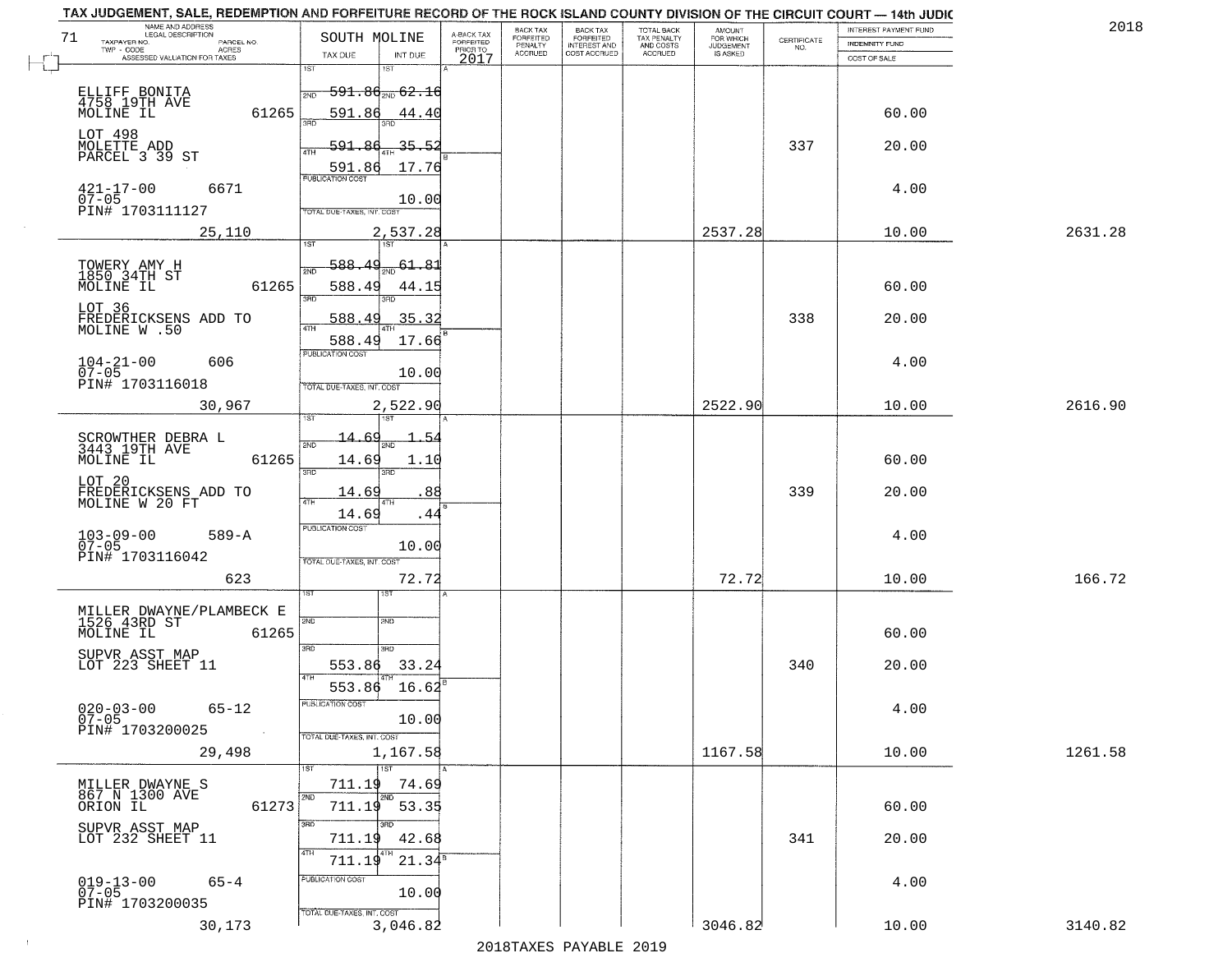|                                           |                                           |                                   |                              | TAX JUDGEMENT, SALE, REDEMPTION AND FORFEITURE RECORD OF THE ROCK ISLAND COUNTY DIVISION OF THE CIRCUIT COURT — 14th JUDICIAL CIRCUIT OF ILLINOIS 2018                                                    |                                                                                                   |                               |                                                                     |                                                                        |
|-------------------------------------------|-------------------------------------------|-----------------------------------|------------------------------|-----------------------------------------------------------------------------------------------------------------------------------------------------------------------------------------------------------|---------------------------------------------------------------------------------------------------|-------------------------------|---------------------------------------------------------------------|------------------------------------------------------------------------|
| 71                                        | BY WHOM<br>PURCHASED                      | <b>RATE</b><br>$\%$<br><b>BID</b> | SOUTH MOLINE<br>DATE OF SALE | SUBSEQUENT TAXES PAID, FEES, AND TIME EXTENSION                                                                                                                                                           | TOTAL DUE<br>TO REDEEM<br>FROM SALE<br>LESS<br>COUNTY CLERK FEE                                   | BY WHOM REDEEMED              | DATE OF REDEMP-<br>TION OR DEED<br><b>MO</b><br>DAY.<br><b>YEAR</b> | RECEIVED REDEMPTION<br>MONEY IN FULL                                   |
| PIN# 1703111127<br>WESTERN SITES LLC<br>1 |                                           | 0 <sub>0</sub>                    | 12/27/2019                   | 03/09/2020 Time Ext & incl<br>03/09/2020 Take Notice Fee                                                                                                                                                  | $07/12/2022$<br>20.95                                                                             |                               |                                                                     | Certificate<br>Returned<br>& Cancelled<br>08/10/2020                   |
|                                           |                                           |                                   |                              |                                                                                                                                                                                                           |                                                                                                   | $2,652.23$ BONITA ELLIFF      | 07/02/2020                                                          | Karen Kinney                                                           |
| $\overline{2}$                            | PIN# 1703116018<br>GRANITE LIEN GROUP LLC | 0 <sub>0</sub>                    | 12/27/2019                   | 04/29/2020 Time Ext & incl<br>04/29/2020 Take Notice Fee<br>12/01/2020 Subs paid                                                                                                                          | 12/15/2022<br>20.95<br>2,582.60                                                                   |                               |                                                                     | Certificate<br>Returned<br>& Cancelled 2<br>01/08/2021                 |
|                                           |                                           |                                   |                              |                                                                                                                                                                                                           |                                                                                                   | 5,530.36<br>160.00 AMY TOWERY | 12/17/2020                                                          | Karen Kinney                                                           |
| PIN# 1703116042<br>RICO TRUSTEE<br>3      |                                           | 18                                | 12/27/2019                   | 04/06/2020 Time Ext & incl<br>04/06/2020 Take Notice Fee<br>00/00/00000 Take Notice Fee<br>03/17/2022 Circuit Clerks Fee<br>03/17/2022 Sheriffs Fee<br>04/01/2022 Publication Fee<br>11/23/2021 Subs paid | $=\begin{bmatrix} 07/22/2022\\ 20.95\\ 35.00\\ 17.38\\ 22.39\\ 7.24\\ 94.07 \end{bmatrix}$        |                               |                                                                     | 3                                                                      |
| PIN# 1703200025<br>REALTAX DEV LT'D<br>4  |                                           | 0 <sub>0</sub>                    | 12/27/2019                   | 01/31/2020 Time Ext & incl<br>02/20/2020 Take Notice Fee                                                                                                                                                  | 06/27/2022<br>20.95                                                                               |                               |                                                                     | Certificate<br>Returned<br>& Cancelled 4<br>06/18/2020<br>Karen Kinney |
| PIN# 1703200035<br>REALTAX DEV LT'D<br>5  |                                           | 00                                | 12/27/2019                   | 03/28/2022 Time Ext & incl<br>02/20/2020 Take Notice Fee<br>04/07/2022 Take Notice Fee<br>04/07/2022 Take Notice Fee<br>04/07/2022 Circuit Clerks Fee<br>11/30/2021 Subs paid<br>12/23/2020 Subs paid     | $\begin{smallmatrix} 09/15/2022\\ 20.95\\ 35.00\\ 334.25\\ 3,130.75\\ 3,157.61 \end{smallmatrix}$ |                               |                                                                     | 5                                                                      |
|                                           |                                           |                                   |                              | 2018TAXES PAYABLE 2019                                                                                                                                                                                    |                                                                                                   |                               |                                                                     |                                                                        |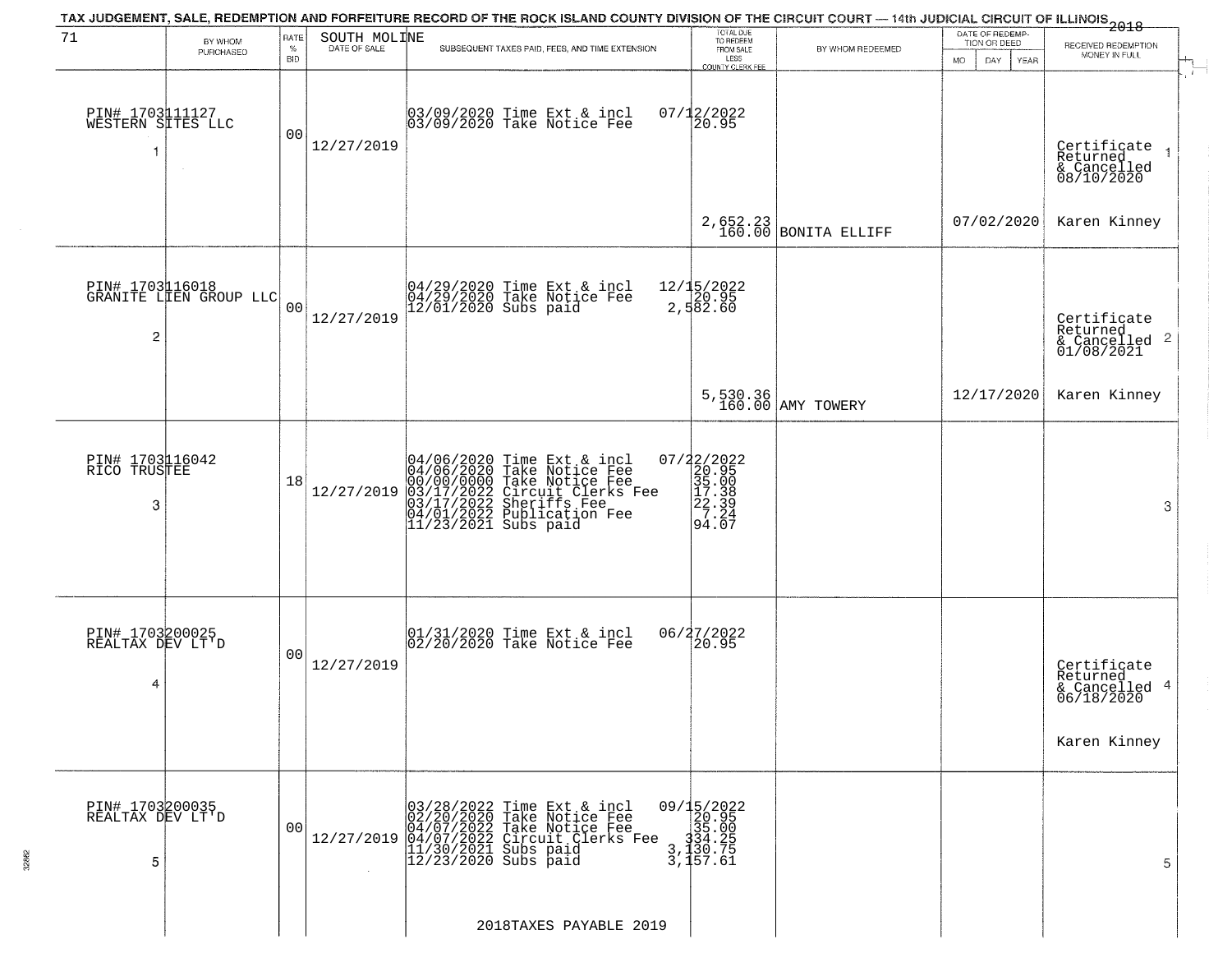| NAME AND ADDRESS<br>LEGAL DESCRIPTION<br>72<br>TAXPAYER NO.<br>PARCEL NO.<br>TWP - CODE<br>ACRES<br>ASSESSED VALUATION FOR TAXES<br>BREECHER KIM A<br>1507.45TH ST<br>61265<br>MOLINE IL<br>LOT 31<br>GRIGSBYS 1ST ADD<br>$347 - 12 - 00$<br>07-05<br>5226<br>PIN# 1703206027<br>4,173<br>WOODWARD WM JR<br>4119 18TH AVE | SOUTH MOLINE<br>INT DUE<br>TAX DUE<br>1ST<br>1ST<br><del>98.30 20.36</del><br>2ND<br>98.36<br>7.40<br>98.36<br>5.92<br>2.96<br>98.36<br>PUBLICATION COST<br>10.00<br>TOTAL DUE-TAXES, INT. COST<br>430.08 | A-BACK TAX<br>FORFEITED<br>PRIOR TO<br>2017 | FORFEITED<br>PENALTY<br><b>ACCRUED</b> | BACK TAX<br>FORFEITED<br>INTEREST AND<br>COST ACCRUED | TOTAL BACK<br>TAX PENALTY<br>AND COSTS<br>ACCRUED | AMOUNT<br>FOR WHICH<br>JUDGEMENT<br>IS ASKED | $\begin{array}{c} \text{CERTIFICATE} \\ \text{NO.} \end{array}$ | INDEMNITY FUND<br>COST OF SALE |          |
|---------------------------------------------------------------------------------------------------------------------------------------------------------------------------------------------------------------------------------------------------------------------------------------------------------------------------|-----------------------------------------------------------------------------------------------------------------------------------------------------------------------------------------------------------|---------------------------------------------|----------------------------------------|-------------------------------------------------------|---------------------------------------------------|----------------------------------------------|-----------------------------------------------------------------|--------------------------------|----------|
|                                                                                                                                                                                                                                                                                                                           |                                                                                                                                                                                                           |                                             |                                        |                                                       |                                                   |                                              |                                                                 |                                |          |
|                                                                                                                                                                                                                                                                                                                           |                                                                                                                                                                                                           |                                             |                                        |                                                       |                                                   |                                              |                                                                 |                                |          |
|                                                                                                                                                                                                                                                                                                                           |                                                                                                                                                                                                           |                                             |                                        |                                                       |                                                   |                                              |                                                                 |                                |          |
|                                                                                                                                                                                                                                                                                                                           |                                                                                                                                                                                                           |                                             |                                        |                                                       |                                                   |                                              |                                                                 |                                |          |
|                                                                                                                                                                                                                                                                                                                           |                                                                                                                                                                                                           |                                             |                                        |                                                       |                                                   |                                              |                                                                 |                                |          |
|                                                                                                                                                                                                                                                                                                                           |                                                                                                                                                                                                           |                                             |                                        |                                                       |                                                   |                                              |                                                                 | 60.00                          |          |
|                                                                                                                                                                                                                                                                                                                           |                                                                                                                                                                                                           |                                             |                                        |                                                       |                                                   |                                              |                                                                 |                                |          |
|                                                                                                                                                                                                                                                                                                                           |                                                                                                                                                                                                           |                                             |                                        |                                                       |                                                   |                                              | 342                                                             | 20.00                          |          |
|                                                                                                                                                                                                                                                                                                                           |                                                                                                                                                                                                           |                                             |                                        |                                                       |                                                   |                                              |                                                                 |                                |          |
|                                                                                                                                                                                                                                                                                                                           |                                                                                                                                                                                                           |                                             |                                        |                                                       |                                                   |                                              |                                                                 |                                |          |
|                                                                                                                                                                                                                                                                                                                           |                                                                                                                                                                                                           |                                             |                                        |                                                       |                                                   |                                              |                                                                 | 4.00                           |          |
|                                                                                                                                                                                                                                                                                                                           |                                                                                                                                                                                                           |                                             |                                        |                                                       |                                                   |                                              |                                                                 |                                |          |
|                                                                                                                                                                                                                                                                                                                           |                                                                                                                                                                                                           |                                             |                                        |                                                       |                                                   | 430.08                                       |                                                                 | 10.00                          | 524.08   |
|                                                                                                                                                                                                                                                                                                                           | 1ST                                                                                                                                                                                                       |                                             |                                        |                                                       |                                                   |                                              |                                                                 |                                |          |
|                                                                                                                                                                                                                                                                                                                           |                                                                                                                                                                                                           |                                             |                                        |                                                       |                                                   |                                              |                                                                 |                                |          |
|                                                                                                                                                                                                                                                                                                                           | 2ND<br>2ND                                                                                                                                                                                                |                                             |                                        |                                                       |                                                   |                                              |                                                                 |                                |          |
| MOLINE IL<br>61265                                                                                                                                                                                                                                                                                                        | 3RD<br>3RD                                                                                                                                                                                                |                                             |                                        |                                                       |                                                   |                                              |                                                                 | 60.00                          |          |
| E .50 OF S .50 LOT 4                                                                                                                                                                                                                                                                                                      |                                                                                                                                                                                                           |                                             |                                        |                                                       |                                                   |                                              |                                                                 |                                |          |
| P J MEERSMANS SUBD OF PT<br>SW NE                                                                                                                                                                                                                                                                                         | 4TH<br>4TH                                                                                                                                                                                                |                                             |                                        |                                                       |                                                   |                                              | 343                                                             | 20.00                          |          |
|                                                                                                                                                                                                                                                                                                                           | 15.40<br>513.01                                                                                                                                                                                           |                                             |                                        |                                                       |                                                   |                                              |                                                                 |                                |          |
| $123 - 05 - 00$<br>$910 - A$                                                                                                                                                                                                                                                                                              | PUBLICATION COST                                                                                                                                                                                          |                                             |                                        |                                                       |                                                   |                                              |                                                                 | 4.00                           |          |
| $07 - 05$                                                                                                                                                                                                                                                                                                                 | 10.00                                                                                                                                                                                                     |                                             |                                        |                                                       |                                                   |                                              |                                                                 |                                |          |
| PIN# 1703215016                                                                                                                                                                                                                                                                                                           | TOTAL DUE-TAXES, INT. COST                                                                                                                                                                                |                                             |                                        |                                                       |                                                   |                                              |                                                                 |                                |          |
| 21,765                                                                                                                                                                                                                                                                                                                    | 538.41                                                                                                                                                                                                    |                                             |                                        |                                                       |                                                   | 538.41                                       |                                                                 | 10.00                          | 632.41   |
|                                                                                                                                                                                                                                                                                                                           | ST                                                                                                                                                                                                        |                                             |                                        |                                                       |                                                   |                                              |                                                                 |                                |          |
|                                                                                                                                                                                                                                                                                                                           | 2293.48<br>240.80                                                                                                                                                                                         |                                             |                                        |                                                       |                                                   |                                              |                                                                 |                                |          |
| FISCUS DARYL<br>3407 AVENUE OF THE CITIES                                                                                                                                                                                                                                                                                 |                                                                                                                                                                                                           |                                             |                                        |                                                       |                                                   |                                              |                                                                 |                                |          |
| MOLINE IL<br>61265                                                                                                                                                                                                                                                                                                        | 2293.48 172.00<br>3RD<br>3BD                                                                                                                                                                              |                                             |                                        |                                                       |                                                   |                                              |                                                                 | 60.00                          |          |
| LOT 2                                                                                                                                                                                                                                                                                                                     |                                                                                                                                                                                                           |                                             |                                        |                                                       |                                                   |                                              |                                                                 |                                |          |
| GAYLORDS SUBD                                                                                                                                                                                                                                                                                                             | 2293.48<br>137.60                                                                                                                                                                                         |                                             |                                        |                                                       |                                                   |                                              | 344                                                             | 20.00                          |          |
|                                                                                                                                                                                                                                                                                                                           | 2293.48<br>68.80                                                                                                                                                                                          |                                             |                                        |                                                       |                                                   |                                              |                                                                 |                                |          |
| 13954                                                                                                                                                                                                                                                                                                                     | <b>PUBLICATION COST</b>                                                                                                                                                                                   |                                             |                                        |                                                       |                                                   |                                              |                                                                 | 4.00                           |          |
| $649 - 40 - 00$<br>07-05                                                                                                                                                                                                                                                                                                  | 10.00                                                                                                                                                                                                     |                                             |                                        |                                                       |                                                   |                                              |                                                                 |                                |          |
| PIN# 1703302001                                                                                                                                                                                                                                                                                                           | TOTAL OUE-TAXES, INT. COST                                                                                                                                                                                |                                             |                                        |                                                       |                                                   |                                              |                                                                 |                                |          |
| 97,303                                                                                                                                                                                                                                                                                                                    | 9,803.12                                                                                                                                                                                                  |                                             |                                        |                                                       |                                                   | 9803.12                                      |                                                                 | 10.00                          | 9897.12  |
|                                                                                                                                                                                                                                                                                                                           |                                                                                                                                                                                                           |                                             |                                        |                                                       |                                                   |                                              |                                                                 |                                |          |
| BEADEL LOREE L<br>3714 19TH AVE                                                                                                                                                                                                                                                                                           | 1013.98 106.47                                                                                                                                                                                            |                                             |                                        |                                                       |                                                   |                                              |                                                                 |                                |          |
| MOLINE IL<br>61265                                                                                                                                                                                                                                                                                                        | 2ND<br>1013.98<br>76.05                                                                                                                                                                                   |                                             |                                        |                                                       |                                                   |                                              |                                                                 | 60.00                          |          |
|                                                                                                                                                                                                                                                                                                                           | 3RT<br>3BD                                                                                                                                                                                                |                                             |                                        |                                                       |                                                   |                                              |                                                                 |                                |          |
| LOT <sub>2</sub><br>KING ORCHARD 2ND ADD                                                                                                                                                                                                                                                                                  | 1013.98<br>60.84                                                                                                                                                                                          |                                             |                                        |                                                       |                                                   |                                              | 345                                                             | 20.00                          |          |
|                                                                                                                                                                                                                                                                                                                           | 4TH                                                                                                                                                                                                       |                                             |                                        |                                                       |                                                   |                                              |                                                                 |                                |          |
|                                                                                                                                                                                                                                                                                                                           | 1013.98<br>30.42                                                                                                                                                                                          |                                             |                                        |                                                       |                                                   |                                              |                                                                 |                                |          |
| $546 - 03 - 00$<br>9008                                                                                                                                                                                                                                                                                                   | PUBLICA HUN COS-                                                                                                                                                                                          |                                             |                                        |                                                       |                                                   |                                              |                                                                 | 4.00                           |          |
| $07 - 05$                                                                                                                                                                                                                                                                                                                 | 10.00                                                                                                                                                                                                     |                                             |                                        |                                                       |                                                   |                                              |                                                                 |                                |          |
| PIN# 1703307002<br>$\sim$                                                                                                                                                                                                                                                                                                 | TOTAL DUE-TAXES, INT. COST                                                                                                                                                                                |                                             |                                        |                                                       |                                                   |                                              |                                                                 |                                |          |
| 49,019                                                                                                                                                                                                                                                                                                                    | 4,339.70                                                                                                                                                                                                  |                                             |                                        |                                                       |                                                   | 4339.70                                      |                                                                 | 10.00                          | 4433.70  |
|                                                                                                                                                                                                                                                                                                                           | 1ST<br>1ST                                                                                                                                                                                                |                                             |                                        |                                                       |                                                   |                                              |                                                                 |                                |          |
| LAMBRO MOLINE LLC<br>1790 CORAL WAY 1ST FLOOR 2ND                                                                                                                                                                                                                                                                         |                                                                                                                                                                                                           |                                             |                                        |                                                       |                                                   |                                              |                                                                 |                                |          |
| 33145<br>MIAMI FL                                                                                                                                                                                                                                                                                                         | 2ND                                                                                                                                                                                                       |                                             |                                        |                                                       |                                                   |                                              |                                                                 | 60.00                          |          |
|                                                                                                                                                                                                                                                                                                                           | 3RD                                                                                                                                                                                                       |                                             |                                        |                                                       |                                                   |                                              |                                                                 |                                |          |
| SUPVR ASST MAP<br>LOT 421 SHEET 13                                                                                                                                                                                                                                                                                        | 3BD                                                                                                                                                                                                       |                                             |                                        |                                                       |                                                   |                                              | 346                                                             | 20.00                          |          |
|                                                                                                                                                                                                                                                                                                                           |                                                                                                                                                                                                           |                                             |                                        |                                                       |                                                   |                                              |                                                                 |                                |          |
|                                                                                                                                                                                                                                                                                                                           | $\frac{143208.261296.24^8}{$                                                                                                                                                                              |                                             |                                        |                                                       |                                                   |                                              |                                                                 |                                |          |
| $026 - 20 - 00$<br>07-05                                                                                                                                                                                                                                                                                                  | PUBLICATION COST                                                                                                                                                                                          |                                             |                                        |                                                       |                                                   |                                              |                                                                 | 4.00                           |          |
| PIN# 1703400038                                                                                                                                                                                                                                                                                                           | 10.00                                                                                                                                                                                                     |                                             |                                        |                                                       |                                                   |                                              |                                                                 |                                |          |
|                                                                                                                                                                                                                                                                                                                           | TOTAL DUE-TAXES, INT. COST                                                                                                                                                                                |                                             |                                        |                                                       |                                                   |                                              |                                                                 |                                |          |
| 1,833,150                                                                                                                                                                                                                                                                                                                 | 44,514.50                                                                                                                                                                                                 |                                             |                                        |                                                       |                                                   | 44514.50                                     |                                                                 | 10.00                          | 44608.50 |
| 9.180                                                                                                                                                                                                                                                                                                                     |                                                                                                                                                                                                           |                                             | 0.01.0mm                               | $\mathbf{D}$                                          | 0010                                              |                                              |                                                                 |                                |          |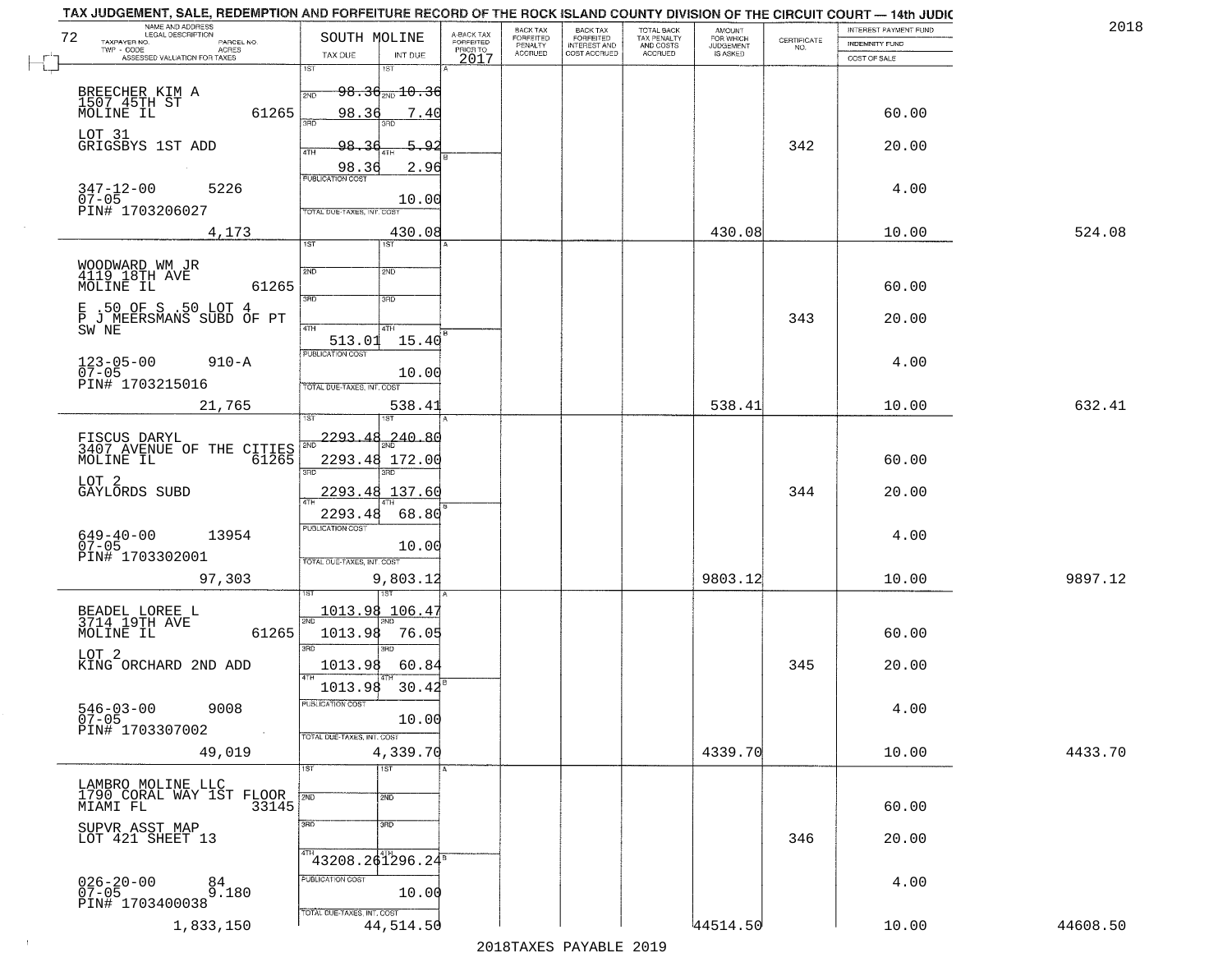| 72                              | BY WHOM<br>PURCHASED                             | RATE<br>$\%$<br><b>BID</b> | SOUTH MOLINE<br>DATE OF SALE | TAX JUDGEMENT, SALE, REDEMPTION AND FORFEITURE RECORD OF THE ROCK ISLAND COUNTY DIVISION OF THE CIRCUIT COURT — 14th JUDICIAL CIRCUIT OF ILLINOIS 2018<br>SUBSEQUENT TAXES PAID, FEES, AND TIME EXTENSION                                                                                        | TOTAL DUE<br>TO REDEEM<br>FROM SALE<br>LESS<br>COUNTY CLERK FEE                          | BY WHOM REDEEMED                                     | DATE OF REDEMP-<br>TION OR DEED<br>DAY<br>MO.<br>YEAR | RECEIVED REDEMPTION<br>MONEY IN FULL                                   |
|---------------------------------|--------------------------------------------------|----------------------------|------------------------------|--------------------------------------------------------------------------------------------------------------------------------------------------------------------------------------------------------------------------------------------------------------------------------------------------|------------------------------------------------------------------------------------------|------------------------------------------------------|-------------------------------------------------------|------------------------------------------------------------------------|
| PIN# 1703206027<br>RICO TRUSTEE |                                                  | 18                         | 12/27/2019                   | 04/06/2020 Time Ext & incl<br>04/06/2020 Take Notice Fee<br>11/30/2020 Subs paid                                                                                                                                                                                                                 | $07/22/2022$<br>$455.16$                                                                 |                                                      |                                                       | Certificate<br>Returned<br>$\mathbf{1}$<br>& Cancelled<br>04/06/2021   |
|                                 |                                                  |                            |                              |                                                                                                                                                                                                                                                                                                  |                                                                                          | $1,337.81$ KIM BREECHER                              | 03/23/2021                                            | Karen Kinney                                                           |
| $\overline{c}$                  | PIN# 1703215016<br>EQUITY ONE INVESTMENT         | 00                         | FUND LLC<br>12/27/2019       | 01/22/2020 Time Ext & incl<br>01/22/2020 Take Notice Fee                                                                                                                                                                                                                                         | 07/13/2022<br>20.85                                                                      |                                                      |                                                       | Certificate<br>Returned<br>$\overline{2}$<br>& Cancelled<br>11/06/2020 |
|                                 |                                                  |                            |                              |                                                                                                                                                                                                                                                                                                  |                                                                                          | 653.26<br>160.00 BILL WOODWARD JR                    | 10/20/2020                                            | Karen Kinney                                                           |
| 3                               | PIN# 1703302001<br>INTEGRITY INVESTMENT FUND LLC | 0 <sub>0</sub>             | 12/27/2019                   | $\begin{array}{c}  04/29/2020 \text{ Time} \text{ Ext} & \text{incl} \\  04/29/2020 \text{ Take Notice } \text{Fe} \end{array}$                                                                                                                                                                  | 01/05/2022<br>20.95                                                                      |                                                      |                                                       | Certificate<br>Returned<br>3<br>$\frac{1}{09/10/2020}$                 |
|                                 |                                                  |                            |                              |                                                                                                                                                                                                                                                                                                  |                                                                                          | 9,918.07<br>160.00 DARYL FISCUS                      | 08/28/2020                                            | Karen Kinney                                                           |
| 4                               | PIN# 1703307002<br>EQUITY ONE INVESTMENT         | 00 <sup>1</sup>            | FUND LLC<br>12/27/2019       | 03/15/2022 Time Ext & incl<br>01/22/2020 Take Notice Fee<br>03/29/2022 Take Notice Fee<br>03/29/2022 Circuit Clerks Fee<br>03/29/2022 Title Search Fee<br>03/31/2022 Sublication Fee<br>04/07/2021 Substriffs Fee<br>04/07/2021 Substriffs Fee<br> 11/30/2021 Subs paid<br> 12/02/2020 Subs paid | 09/21/2022<br>20.85<br>335.005<br>335.005<br>339.0056<br>500.756<br>4,469.87<br>2,178.97 |                                                      |                                                       | 4                                                                      |
| PIN# 1703400038<br>5            | INTEGRITY INVESTMENT FUND LLC                    | 01                         | 12/27/2019                   |                                                                                                                                                                                                                                                                                                  |                                                                                          |                                                      |                                                       | Certificate<br>Returned<br>& Cancelled 5<br>03/18/2020                 |
|                                 |                                                  |                            |                              |                                                                                                                                                                                                                                                                                                  |                                                                                          | $\left  \frac{45,054.59}{160.00} \right $ HY-VEE INC | 01/14/2020                                            | Karen Kinney                                                           |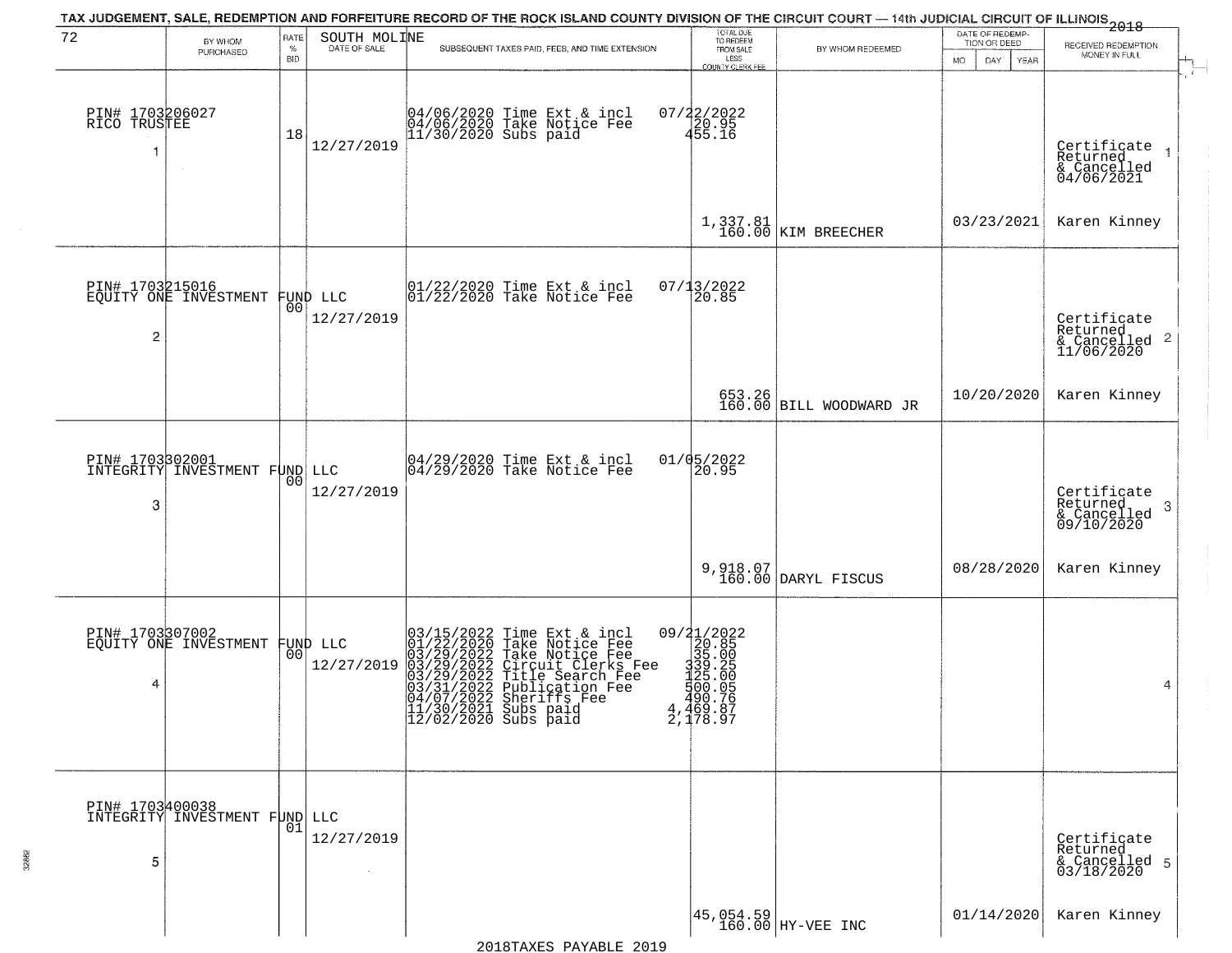| NAME AND ADDRESS<br>LEGAL DESCRIPTION<br>73             | SOUTH MOLINE                                          |                                     | BACK TAX             | <b>BACK TAX</b>           | TOTAL BACK<br>TAX PENALTY<br>AND COSTS | AMOUNT<br>FOR WHICH |                    | INTEREST PAYMENT FUND | 2018     |
|---------------------------------------------------------|-------------------------------------------------------|-------------------------------------|----------------------|---------------------------|----------------------------------------|---------------------|--------------------|-----------------------|----------|
| TAXPAYER NO.<br>PARCEL NO.<br>ACRES                     |                                                       | A-BACK TAX<br>FORFEITED<br>PRIOR TO | FORFEITED<br>PENALTY | FORFEITED<br>INTEREST AND |                                        | <b>JUDGEMENT</b>    | CERTIFICATE<br>NO. | <b>INDEMNITY FUND</b> |          |
| ASSESSED VALUATION FOR TAXES                            | TAX DUE<br>1ST<br>1ST                                 | INT DUE<br>2017                     | <b>ACCRUED</b>       | COST ACCRUED              | ACCRUED                                | <b>IS ASKED</b>     |                    | COST OF SALE          |          |
|                                                         |                                                       |                                     |                      |                           |                                        |                     |                    |                       |          |
| APPLEBY DENNIS<br>4320 21ST AVE                         | $231.06_{\text{\tiny 2ND}}24.29$<br>2ND               |                                     |                      |                           |                                        |                     |                    |                       |          |
| MOLINE IL                                               | 61265<br>231.06<br>300                                | 17.35                               |                      |                           |                                        |                     |                    | 60.00                 |          |
| LOT 8                                                   |                                                       |                                     |                      |                           |                                        |                     |                    |                       |          |
| A B MEERSMANS 1ST ADD<br>EAST 116 FT                    | 231.06<br>ATH                                         | 13.88                               |                      |                           |                                        |                     | 347                | 20.00                 |          |
|                                                         | 231.06                                                | 6.94                                |                      |                           |                                        |                     |                    |                       |          |
| $122 - 13 - 10$<br>07-05<br>$906 - 2$                   |                                                       |                                     |                      |                           |                                        |                     |                    | 4.00                  |          |
| PIN# 1703401015                                         | TOTAL DUE-TAXES, INT. COST                            | 10.00                               |                      |                           |                                        |                     |                    |                       |          |
| 20,803                                                  |                                                       | 996.70                              |                      |                           |                                        | 996.70              |                    | 10.00                 | 1090.70  |
|                                                         | 1ST                                                   |                                     |                      |                           |                                        |                     |                    |                       |          |
| MOONEY ANDREW WAYNE<br>4504 21ST AVE                    | 2ND<br>2ND                                            |                                     |                      |                           |                                        |                     |                    |                       |          |
| MOLINE IL                                               | 61265                                                 |                                     |                      |                           |                                        |                     |                    | 60.00                 |          |
| LOT 17 BLOCK 2                                          | 3RD<br>3RD                                            |                                     |                      |                           |                                        |                     |                    |                       |          |
| 23RD AVENUE PLACE                                       | 47H<br>4TH                                            |                                     |                      |                           |                                        |                     | 348                | 20.00                 |          |
|                                                         | 503.25                                                | 15.10                               |                      |                           |                                        |                     |                    |                       |          |
| $378 - 08 - 00$<br>5818                                 | PUBLICATION COST                                      |                                     |                      |                           |                                        |                     |                    | 4.00                  |          |
| $07 - 05$<br>PIN# 1703415002                            | TOTAL DUE-TAXES, INT. COST                            | 10.00                               |                      |                           |                                        |                     |                    |                       |          |
| 27,351                                                  |                                                       | 528.35                              |                      |                           |                                        | 528.35              |                    | 10.00                 | 622.35   |
|                                                         | 1ST<br>is T                                           |                                     |                      |                           |                                        |                     |                    |                       |          |
| PAL OIL INC<br>4100 AVENUE OF THE CITIES<br>111 PALL TL |                                                       |                                     |                      |                           |                                        |                     |                    |                       |          |
|                                                         | <b>SMD</b><br>2ND<br>4506.82 338.00                   |                                     |                      |                           |                                        |                     |                    | 60.00                 |          |
| SUPVR ASST MAP                                          | 3 <sub>BD</sub><br>3RD                                |                                     |                      |                           |                                        |                     |                    |                       |          |
| LOT 452 SHEET 13                                        | 4506.82 270.40                                        |                                     |                      |                           |                                        |                     | 349                | 20.00                 |          |
|                                                         | 4506.82 135.20                                        |                                     |                      |                           |                                        |                     |                    |                       |          |
| 538                                                     | <b>PUBLICATION COST</b>                               |                                     |                      |                           |                                        |                     |                    | 4.00                  |          |
| $098 - 04 - 00$<br>07-05<br>PIN# 1703418001             |                                                       | 10.00                               |                      |                           |                                        |                     |                    |                       |          |
|                                                         | TOTAL OUE-TAXES, INT. COST                            |                                     |                      |                           |                                        |                     |                    |                       |          |
| 191,206                                                 |                                                       | 14,274.06                           |                      |                           |                                        | 14274.06            |                    | 10.00                 | 14368.06 |
|                                                         |                                                       |                                     |                      |                           |                                        |                     |                    |                       |          |
| JEP INC<br>109 E 50TH ST STE B                          | 2ND<br>2ND.<br>52806<br>6038.10 452.85                |                                     |                      |                           |                                        |                     |                    |                       |          |
| DAVENPORT IA                                            | $\overline{3BD}$                                      |                                     |                      |                           |                                        |                     |                    | 60.00                 |          |
| LOTS 8 AND 9<br>MAGGIE ALLISONS ADD                     | 6038.10 362.28                                        |                                     |                      |                           |                                        |                     | 350                | 20.00                 |          |
|                                                         | 6038.10 181.14                                        |                                     |                      |                           |                                        |                     |                    |                       |          |
| $099 - 04 - 00$                                         | "UBLICA HUN CUS"                                      |                                     |                      |                           |                                        |                     |                    |                       |          |
| 546<br>$07 - 05$                                        |                                                       | 10.00                               |                      |                           |                                        |                     |                    | 4.00                  |          |
| PIN# 1703418023                                         | $\sim 100$ km s $^{-1}$<br>TOTAL DUE-TAXES, INT. COST |                                     |                      |                           |                                        |                     |                    |                       |          |
| 256,172                                                 |                                                       | 19,120.57                           |                      |                           |                                        | 19120.57            |                    | 10.00                 | 19214.57 |
|                                                         | <b>TST</b>                                            |                                     |                      |                           |                                        |                     |                    |                       |          |
| JOHNSON MILTON<br>2407 44TH ST                          | 168.53<br>2ND                                         | 17.71                               |                      |                           |                                        |                     |                    |                       |          |
| MOLINE IL                                               | $168.53$ $12.65$<br>61265                             |                                     |                      |                           |                                        |                     |                    | 60.00                 |          |
| LOT 15<br>MUELLERS 23RD AVE ADD                         | 3RD                                                   | 10.12                               |                      |                           |                                        |                     | 351                | 20.00                 |          |
|                                                         | 168.53<br>4TH                                         |                                     |                      |                           |                                        |                     |                    |                       |          |
|                                                         | 168.53                                                | 5.06 <sup>8</sup>                   |                      |                           |                                        |                     |                    |                       |          |
| 367-18-00<br>07-05<br>5601                              | PUBLICATION COST                                      | 10.00                               |                      |                           |                                        |                     |                    | 4.00                  |          |
| PIN# 1703427014                                         | TOTAL DUE-TAXES, INT. COST                            |                                     |                      |                           |                                        |                     |                    |                       |          |
| 24,299                                                  |                                                       | 729.66                              |                      |                           |                                        | 729.66              |                    | 10.00                 | 823.66   |
|                                                         |                                                       |                                     |                      |                           |                                        |                     |                    |                       |          |

 $\sim$  1  $^{\circ}$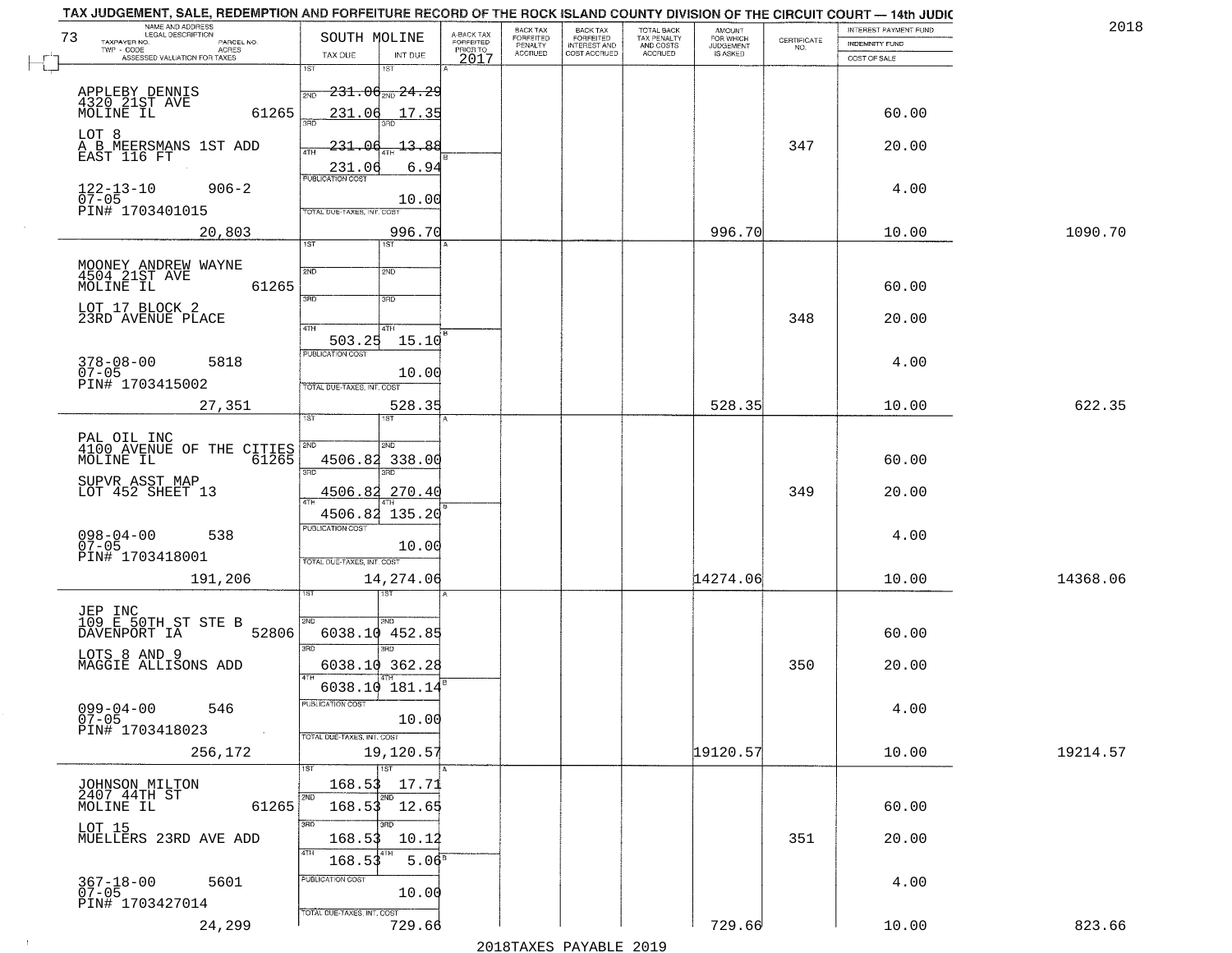|                                           |                                                         |                            |                              | TAX JUDGEMENT, SALE, REDEMPTION AND FORFEITURE RECORD OF THE ROCK ISLAND COUNTY DIVISION OF THE CIRCUIT COURT — 14th JUDICIAL CIRCUIT OF ILLINOIS 2018 |                                                                        |                                                                           | DATE OF REDEMP-                          |                                                                      |
|-------------------------------------------|---------------------------------------------------------|----------------------------|------------------------------|--------------------------------------------------------------------------------------------------------------------------------------------------------|------------------------------------------------------------------------|---------------------------------------------------------------------------|------------------------------------------|----------------------------------------------------------------------|
| 73                                        | BY WHOM<br>PURCHASED                                    | RATE<br>$\%$<br><b>BID</b> | SOUTH MOLINE<br>DATE OF SALE | SUBSEQUENT TAXES PAID, FEES, AND TIME EXTENSION                                                                                                        | TOTAL DUE<br>TO REDEEM<br>FROM SALE<br>LESS<br><b>COUNTY CLERK FEE</b> | BY WHOM REDEEMED                                                          | TION OR DEED<br><b>MO</b><br>DAY<br>YEAR | RECEIVED REDEMPTION<br>MONEY IN FULL                                 |
| PIN# 1703401015<br>JICTB, INC<br>-1       |                                                         | 03                         | 12/27/2019                   | 02/12/2020 Time Ext & incl<br>02/13/2020 Take Notice Fee<br>12/07/2020 Subs paid                                                                       | 12/06/2022<br>1,045.58                                                 |                                                                           |                                          | $\mathbf{r}$<br>Certificate<br>Returned<br>& Cancelled<br>07/12/2021 |
|                                           |                                                         |                            |                              |                                                                                                                                                        |                                                                        | 2,380.86<br>160.00 DENNIS APPLEBY                                         | 06/23/2021                               | Karen Kinney                                                         |
| $\overline{c}$                            | PIN# 1703415002<br>GRANITE LIEN GROUP LLC               | 0 <sub>0</sub>             | 12/27/2019                   | $ 04/29/2020$ Time Ext & incl<br>$ 04/29/2020$ Take Notice Fee                                                                                         | 12/15/2022<br>20.95                                                    |                                                                           |                                          | Certificate<br>Returned<br>$\frac{1}{6}$ Cancelled 2<br>08/31/2020   |
|                                           |                                                         |                            |                              |                                                                                                                                                        |                                                                        | 643.30<br>160.00 GOMEZ MAY ATTY                                           | 06/03/2020                               | Karen Kinney                                                         |
| 3                                         | PIN# 1703418001<br>INTEGRITY INVESTMENT FUND LLC        | 00                         | 12/27/2019                   | 04/29/2020 Time Ext & incl<br>04/29/2020 Take Notice Fee                                                                                               | 12/15/2022<br>20.95                                                    |                                                                           |                                          | Certificate<br>Returned<br>3<br>$&$ Cancelled<br>$05/14/2020$        |
|                                           |                                                         |                            |                              |                                                                                                                                                        |                                                                        | $\begin{bmatrix} 14 & 389 & 01 \\ 160 & 00 \end{bmatrix}$ GURU KHALSA INC | 04/30/2020                               | Karen Kinney                                                         |
| 4                                         | <b>PIN# 1703418023</b><br>INTEGRITY INVESTMENT FUND LLC | 01                         | 12/27/2019                   | 04/29/2020 Time Ext & incl<br>04/29/2020 Take Notice Fee                                                                                               | $01/05/2022$<br>20.95                                                  |                                                                           |                                          | Certificate<br>Returned<br>& Cancelled 4<br>08/31/2020               |
|                                           |                                                         |                            |                              |                                                                                                                                                        |                                                                        | $\begin{bmatrix} 19,427.67 \\ 160.00 \end{bmatrix}$ TOP SHAPE GYM         | 06/10/2020                               | Karen Kinney                                                         |
| PIN# 1703427014<br>WESTERN SITES LLC<br>5 |                                                         | 0 <sub>0</sub>             | 12/27/2019                   | 03/09/2020 Time Ext & incl<br>03/09/2020 Take Notice Fee                                                                                               | $07/12/2022$<br>20.95                                                  |                                                                           |                                          | Certificate<br>Returned<br>& Cancelled 5<br>08/10/2020               |
|                                           |                                                         |                            |                              |                                                                                                                                                        |                                                                        | $\begin{array}{c c} 844.61 \\ 160.00 \end{array}$ COMEZ MAY ATTY          | 07/27/2020                               | Karen Kinney                                                         |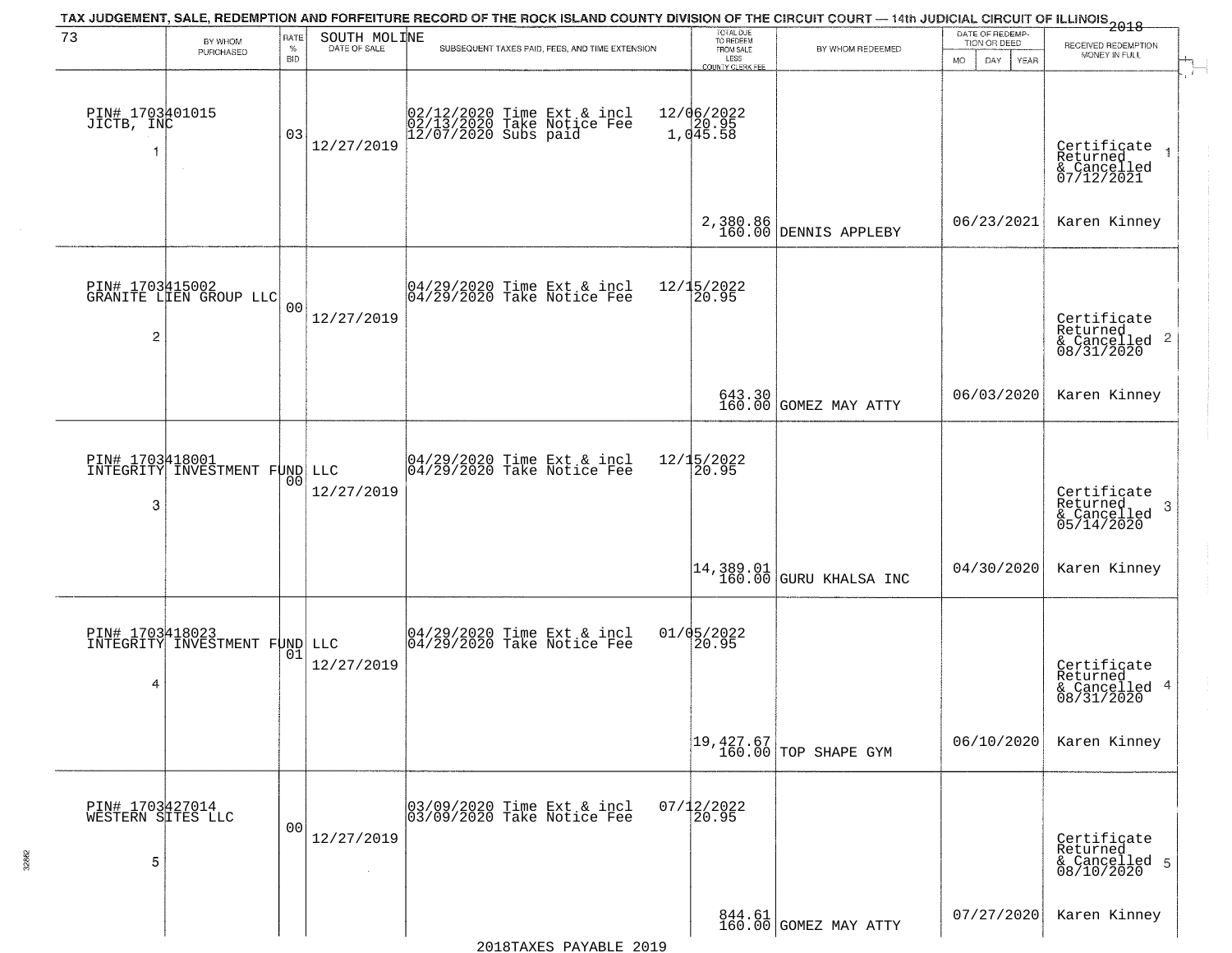| NAME AND ADDRESS<br>LEGAL DESCRIPTION<br>74                     | SOUTH MOLINE                                                                         |                                     | BACK TAX<br>FORFEITED     | <b>BACK TAX</b>                           | TOTAL BACK<br>TAX PENALTY<br>AND COSTS | AMOUNT<br>FOR WHICH<br>JUDGEMENT |                                                                 | INTEREST PAYMENT FUND | 2018    |
|-----------------------------------------------------------------|--------------------------------------------------------------------------------------|-------------------------------------|---------------------------|-------------------------------------------|----------------------------------------|----------------------------------|-----------------------------------------------------------------|-----------------------|---------|
| TAXPAYER NO.<br>PARCEL NO.<br>ACRES                             |                                                                                      | A-BACK TAX<br>FORFEITED<br>PRIOR TO | PENALTY<br><b>ACCRUED</b> | FORFEITED<br>INTEREST AND<br>COST ACCRUED | ACCRUED                                | IS ASKED                         | $\begin{array}{c} \text{CERTIFICATE} \\ \text{NO.} \end{array}$ | INDEMNITY FUND        |         |
| ASSESSED VALUATION FOR TAXES                                    | TAX DUE<br>INT DUE<br>1ST<br>18T                                                     | 2017                                |                           |                                           |                                        |                                  |                                                                 | COST OF SALE          |         |
| SUTTON ROBERT E<br>2318 45TH ST<br>MOLINE IL                    | $-140.83_{\text{2ND}}$ 14.77<br>2ND                                                  |                                     |                           |                                           |                                        |                                  |                                                                 |                       |         |
| 61265<br>LOT 42                                                 | 140.83<br>10.55                                                                      |                                     |                           |                                           |                                        |                                  |                                                                 | 60.00                 |         |
| MUELLERS 23RD AVE ADD                                           | 140.83<br>4.22<br>$\frac{140.83}{FUBUCATONCGST}$                                     |                                     |                           |                                           |                                        |                                  | 352                                                             | 20.00                 |         |
| $369 - 03 - 00$<br>5628<br>$07 - 05$<br>PIN# 1703427075         | 10.00<br>TOTAL DUE-TAXES, INT, COST                                                  |                                     |                           |                                           |                                        |                                  |                                                                 | 4.00                  |         |
| 18,211                                                          | 611.30                                                                               |                                     |                           |                                           |                                        | 611.30                           |                                                                 | 10.00                 | 705.30  |
|                                                                 |                                                                                      |                                     |                           |                                           |                                        |                                  |                                                                 |                       |         |
| BORTS DENNIS D/PATRICIA E<br>11302 35TH ST W 61264              | $-577.62_{\rm sm}$ 60.62<br>$\overline{\text{NN}}$<br>577.62<br>43.30<br>3RD<br>3BD. |                                     |                           |                                           |                                        |                                  |                                                                 | 60.00                 |         |
| LOT 3<br>HENNING LARSON SUB DIV                                 | 577.62<br>34.64                                                                      |                                     |                           |                                           |                                        |                                  | 353                                                             | 20.00                 |         |
| $354 - 17 - 00$<br>5348                                         | 577.62<br>17.32<br>PUBLICATION COST                                                  |                                     |                           |                                           |                                        |                                  |                                                                 | 4.00                  |         |
| $07 - 05$<br>PIN# 1703434007                                    | 10.00<br>TOTAL DUE-TAXES, INT. COST                                                  |                                     |                           |                                           |                                        |                                  |                                                                 |                       |         |
| 24,506                                                          | 2,476.36                                                                             |                                     |                           |                                           |                                        | 2476.36                          |                                                                 | 10.00                 | 2570.36 |
| GABEL MICHELE L<br>2708 12TH AVE                                | 608.99<br>63.9<br>2ND                                                                |                                     |                           |                                           |                                        |                                  |                                                                 |                       |         |
| MOLINE IL<br>61265                                              | 608.99<br>45.65                                                                      |                                     |                           |                                           |                                        |                                  |                                                                 | 60.00                 |         |
| LOT 11 BLOCK 2<br>WHITES ADD TO MOL HEIGHTS                     | 3RD<br>3RD<br>608.99<br>36.5                                                         |                                     |                           |                                           |                                        |                                  | 354                                                             | 20.00                 |         |
|                                                                 | ATH<br>18.26<br>608.99                                                               |                                     |                           |                                           |                                        |                                  |                                                                 |                       |         |
| $465 - 11 - 00$<br>07-05<br>7478                                | <b>PUBLICATION COST</b><br>10.00                                                     |                                     |                           |                                           |                                        |                                  |                                                                 | 4.00                  |         |
| PIN# 1704201003<br>25,837                                       | TOTAL OUE-TAXES, INT. COST<br>2,610.30                                               |                                     |                           |                                           |                                        | 2610.30                          |                                                                 | 10.00                 | 2704.30 |
| SMITH JON M/%TOM SLEAD                                          | 9.80<br>93.48                                                                        |                                     |                           |                                           |                                        |                                  |                                                                 |                       |         |
| 3509 N MAIN<br>DAVENPORT IA<br>52806                            | 2ND<br>7.00<br>93.48                                                                 |                                     |                           |                                           |                                        |                                  |                                                                 | 60.00                 |         |
| LOT 311<br>NORTH HIGHLAND                                       | 3RD<br>3RD<br>93.48<br>5.60<br>4TH                                                   |                                     |                           |                                           |                                        |                                  | 355                                                             | 20.00                 |         |
|                                                                 | 2.80<br>93.48<br>PUBLICATION COS-                                                    |                                     |                           |                                           |                                        |                                  |                                                                 |                       |         |
| $173 - 05 - 00$<br>1864<br>$07 - 05$<br>.133<br>PIN# 1704217014 | 10.00                                                                                |                                     |                           |                                           |                                        |                                  |                                                                 | 4.00                  |         |
| 3,966                                                           | TOTAL DUE-TAXES, INT. COST<br>409.12                                                 |                                     |                           |                                           |                                        | 409.12                           |                                                                 | 10.00                 | 503.12  |
| SMITH JON M/%TOM SLEAD                                          | 1ST<br>93.48<br>9.80                                                                 |                                     |                           |                                           |                                        |                                  |                                                                 |                       |         |
| 3509 N MAIN<br>52806<br>DAVENPORT IA                            | 2ND<br>2ND<br>93.48<br>7.00                                                          |                                     |                           |                                           |                                        |                                  |                                                                 | 60.00                 |         |
| LOT 312<br>NORTH HIGHLAND                                       | 3RD<br>38D<br>93.48<br>5.60                                                          |                                     |                           |                                           |                                        |                                  | 356                                                             | 20.00                 |         |
|                                                                 | 4TH<br>$2.80^{8}$<br>93.48                                                           |                                     |                           |                                           |                                        |                                  |                                                                 |                       |         |
| $173 - 06 - 00$<br>1865<br>$07 - 05$<br>.121<br>PIN# 1704217015 | PUBLICATION COST<br>10.00                                                            |                                     |                           |                                           |                                        |                                  |                                                                 | 4.00                  |         |
| 3,966                                                           | TOTAL DUE-TAXES, INT. COST<br>409.12                                                 |                                     |                           |                                           |                                        | 409.12                           |                                                                 | 10.00                 | 503.12  |

 $\sim 10^{-1}$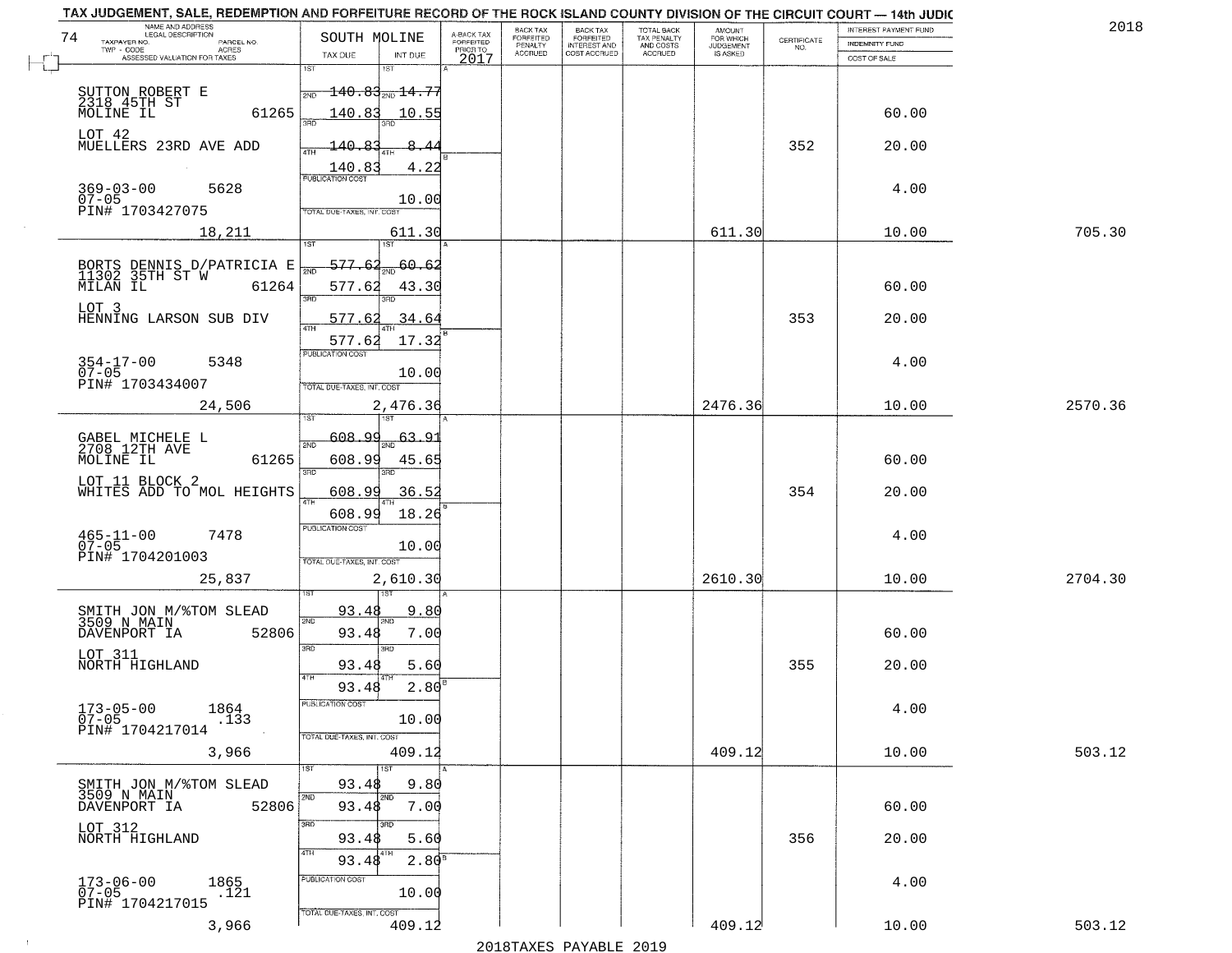|                                          |                                           |                            |                                | TAX JUDGEMENT, SALE, REDEMPTION AND FORFEITURE RECORD OF THE ROCK ISLAND COUNTY DIVISION OF THE CIRCUIT COURT — 14th JUDICIAL CIRCUIT OF ILLINOIS<br>2018 - The Contemporary of the Carolina County of the Circuit County of the                                                                         |                                                                                                         |                                          |                                                        |                                                                    |
|------------------------------------------|-------------------------------------------|----------------------------|--------------------------------|----------------------------------------------------------------------------------------------------------------------------------------------------------------------------------------------------------------------------------------------------------------------------------------------------------|---------------------------------------------------------------------------------------------------------|------------------------------------------|--------------------------------------------------------|--------------------------------------------------------------------|
| 74                                       | BY WHOM<br>PURCHASED                      | RATE<br>$\%$<br><b>BID</b> | SOUTH MOLINE                   | SUBSEQUENT TAXES PAID, FEES, AND TIME EXTENSION                                                                                                                                                                                                                                                          | TOTAL DUE<br>TO REDEEM<br>FROM SALE<br>LESS<br>COUNTY CLERK FEE                                         | BY WHOM REDEEMED                         | DATE OF REDEMP-<br>TION OR DEED<br>MO.<br>DAY.<br>YEAR | RECEIVED REDEMPTION<br>MONEY IN FULL                               |
| -1                                       | PIN# 1703427075<br>GRANITE LIEN GROUP LLC | 0 <sub>0</sub>             | 12/27/2019                     |                                                                                                                                                                                                                                                                                                          |                                                                                                         |                                          |                                                        | Certificate<br>Returned<br>& Cancelled<br>02/07/2020               |
|                                          |                                           |                            |                                |                                                                                                                                                                                                                                                                                                          |                                                                                                         | 705.30<br>160.00 ROBERT SUTTON           | 01/27/2020                                             | Karen Kinney                                                       |
| 2                                        | PIN# 1703434007<br>EQUITY ONE INVESTMENT  |                            | FUND LLC<br> 00 <br>12/27/2019 | 01/22/2020 Time Ext & incl<br>01/22/2020 Take Notice Fee<br>12/02/2020 Subs paid                                                                                                                                                                                                                         | 07/13/2022<br>20.85<br>2,526.62                                                                         |                                          |                                                        | Certificate<br>Returned<br>$\frac{1}{2}$ Cancelled 2<br>04/13/2021 |
|                                          |                                           |                            |                                |                                                                                                                                                                                                                                                                                                          |                                                                                                         | 5,421.02<br>160.00 DENNIS/PATRICIA BORTS | 03/29/2021                                             | Karen Kinney                                                       |
| PIN# 1704201003<br>REALTAX DEV LT'D<br>3 |                                           | 00                         | 12/27/2019                     | 01/31/2020 Time Ext & incl<br>02/20/2020 Take Notice Fee                                                                                                                                                                                                                                                 | 06/27/2022<br>20.95                                                                                     |                                          |                                                        | Certificate<br>Returned<br>3<br>& Cancelled<br>12/11/2020          |
|                                          |                                           |                            |                                |                                                                                                                                                                                                                                                                                                          |                                                                                                         | 2,725.25<br>160.00 MICHELE L GABEL       | 10/14/2020                                             | Karen Kinney                                                       |
| PIN# 1704217014<br>RICO TRUSTEE<br>4     |                                           | 18                         | 12/27/2019                     | 04/06/2020 Time Ext &<br>04/06/2020 Take Notic<br>00/00/0000 Take Notic<br>03/17/2022 Circuit Cl<br>04/01/2022 Publicatic<br>11/23/2021 Subs paid<br>11/30/2020 Subs paid<br>Time Ext & incl<br>Take Notice Fee<br>Take Notice Fee<br>Circuit Clerks Fee<br>Sheriffs Fee<br>Publication Fee<br>Subs paid | 07/22/2022<br>20.95<br>35.00<br>34.76<br>.40<br>7.24<br>437.57<br>434.12                                |                                          |                                                        | 4                                                                  |
| PIN# 1704217015<br>RICO TRUSTEE<br>5     |                                           | 18                         | 12/27/2019                     | 04/06/2020 Time Ext & incl<br>04/06/2020 Take Notice Fee<br>00/00/00000 Take Notice Fee<br>03/17/2022 Circuit Clerks Fee<br>03/17/2022 Sheriffs Fee<br>04/01/2022 Publication Fee<br>11/23/2021 Subs paid<br>11/30/2020 Subs paid                                                                        | 07/22/2022<br>20.95<br>35.00<br>34.76<br>$\begin{matrix} 21.40 \\ 7.24 \\ 37.57 \end{matrix}$<br>434.12 |                                          |                                                        | 5                                                                  |
|                                          |                                           |                            |                                | 2018TAXES PAYABLE 2019                                                                                                                                                                                                                                                                                   |                                                                                                         |                                          |                                                        |                                                                    |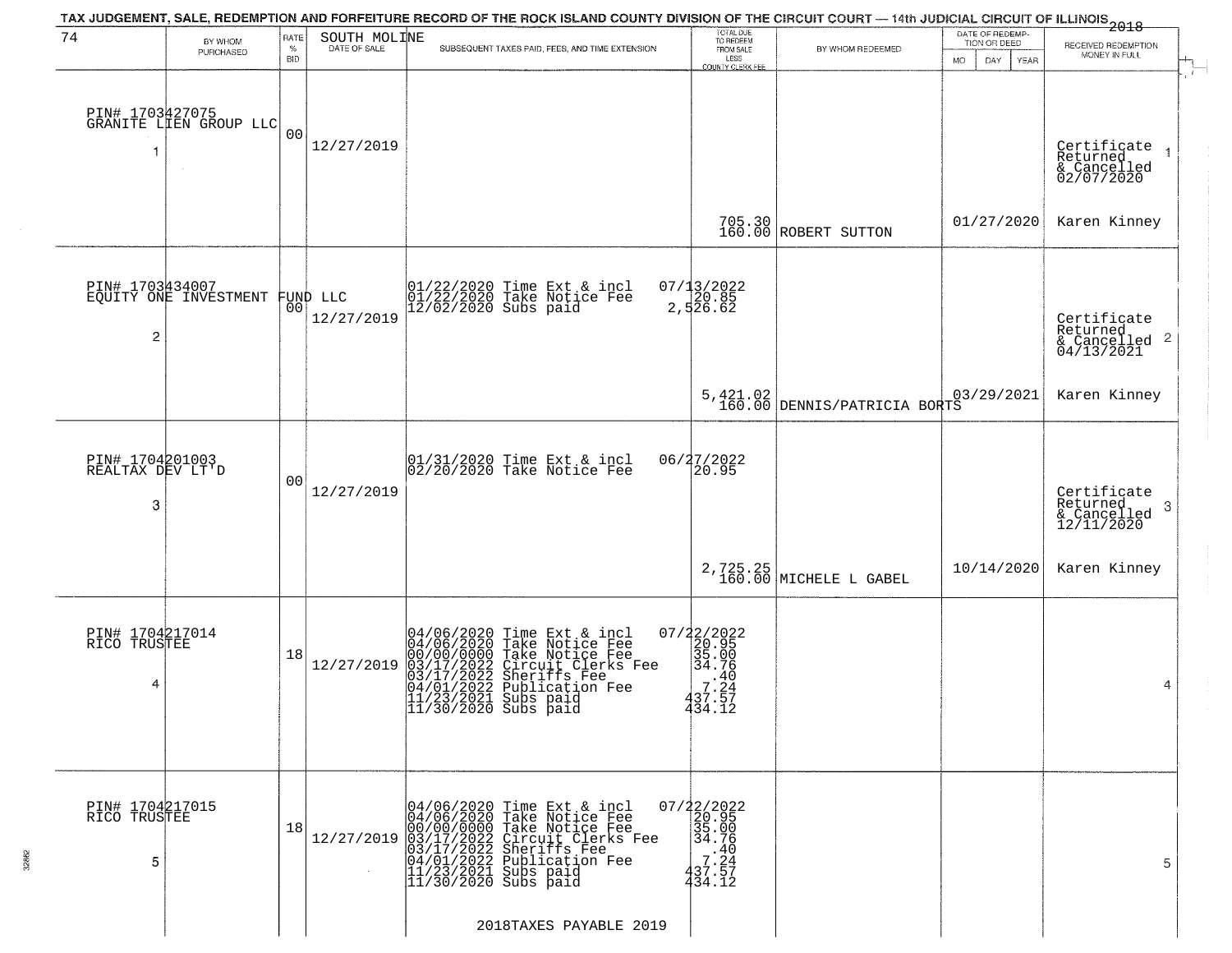| NAME AND ADDRESS<br>LEGAL DESCRIPTION<br>75                          | SOUTH MOLINE                                           | A-BACK TAX                   | BACK TAX<br><b>FORFEITED</b> | <b>BACK TAX</b><br><b>FORFEITED</b> | TOTAL BACK                          | <b>AMOUNT</b><br>FOR WHICH |                                                                 | INTEREST PAYMENT FUND | 2018    |
|----------------------------------------------------------------------|--------------------------------------------------------|------------------------------|------------------------------|-------------------------------------|-------------------------------------|----------------------------|-----------------------------------------------------------------|-----------------------|---------|
| TAXPAYER NO.<br>PARCEL NO.<br>TWP - CODE<br><b>ACRES</b>             |                                                        | <b>FORFEITED</b><br>PRIOR TO | PENALTY<br>ACCRUED           | INTEREST AND<br>COST ACCRUED        | TAX PENALTY<br>AND COSTS<br>ACCRUED | JUDGEMENT                  | $\begin{array}{c} \text{CERTIFICATE} \\ \text{NO.} \end{array}$ | INDEMNITY FUND        |         |
| ASSESSED VALUATION FOR TAXES                                         | TAX DUE<br>INT DUE<br>1ST<br>1ST                       | 2017                         |                              |                                     |                                     |                            |                                                                 | COST OF SALE          |         |
| MCBRIDE RICHARD/CONSTANCE <sub>2ND</sub>                             | 2ND                                                    |                              |                              |                                     |                                     |                            |                                                                 |                       |         |
| 1901 GLENWOOD DR<br>MOLINE IL<br>61265                               | 1706.27<br>127.9!                                      |                              |                              |                                     |                                     |                            |                                                                 | 60.00                 |         |
| LOT 2<br>HONSAS 1ST ADD                                              | 1706.27<br>$-102.36$                                   |                              |                              |                                     |                                     |                            | 357                                                             | 20.00                 |         |
| $636 - 16 - 00$<br>13193                                             | 1706.27<br>51.18<br>PUBLICATION COST                   |                              |                              |                                     |                                     |                            |                                                                 | 4.00                  |         |
| 07-05<br>PIN# 1704314002                                             | 10.00<br>TOTAL DUE-TAXES, INT. COST                    |                              |                              |                                     |                                     |                            |                                                                 |                       |         |
| 72,390                                                               | 5,410.30<br>$\overline{1ST}$<br>1ST                    |                              |                              |                                     |                                     | 5410.30                    |                                                                 | 10.00                 | 5504.30 |
| SOLIZ SYLVIA<br>2502 23RD AVENUE CT<br>MOLINE IL<br>61265            | 2ND<br>2ND                                             |                              |                              |                                     |                                     |                            |                                                                 | 60.00                 |         |
| LOT 20                                                               | 3RD<br>3RD                                             |                              |                              |                                     |                                     |                            | 358                                                             |                       |         |
| PLEASANT RIDGE ADD                                                   | ৰাম<br>4TH<br>524.56<br>15.74                          |                              |                              |                                     |                                     |                            |                                                                 | 20.00                 |         |
| $479 - 20 - 00$<br>07-05<br>7644                                     | PUBLICATION COST<br>10.00                              |                              |                              |                                     |                                     |                            |                                                                 | 4.00                  |         |
| PIN# 1704321023<br>33,255                                            | TOTAL DUE-TAXES, INT. COST<br>550.30                   |                              |                              |                                     |                                     | 550.30                     |                                                                 | 10.00                 | 644.30  |
| CROXTON W KIMBROUGH<br>2634 12TH AVE                                 | 800.60<br>84.07<br>$\overline{2ND}$                    |                              |                              |                                     |                                     |                            |                                                                 |                       |         |
| MOLINE IL<br>61265                                                   | 800.60<br>60.05<br>3RD<br>3RD                          |                              |                              |                                     |                                     |                            |                                                                 | 60.00                 |         |
| LOT 9<br>PLEASANT RIDGE 2ND ADD                                      | 48.04<br>800.60                                        |                              |                              |                                     |                                     |                            | 359                                                             | 20.00                 |         |
| $481 - 09 - 00$<br>07-05<br>7665                                     | 24.02<br>800.60<br><b>PUBLICATION COST</b>             |                              |                              |                                     |                                     |                            |                                                                 | 4.00                  |         |
| PIN# 1704322018                                                      | 10.00<br>TOTAL OUE-TAXES, INT. COST                    |                              |                              |                                     |                                     |                            |                                                                 |                       |         |
| 33,966                                                               | 3,428.58                                               |                              |                              |                                     |                                     | 3428.58                    |                                                                 | 10.00                 | 3522.58 |
| HOAG RICHARD A/SHYRL A<br>1847 31ST STREET A                         | 2ND<br>2ND                                             |                              |                              |                                     |                                     |                            |                                                                 |                       |         |
| 61265<br>MOLINE IL<br>LOTS 72 73 & 74                                | 112.15<br>8.40<br>3RD<br>3RD                           |                              |                              |                                     |                                     |                            |                                                                 | 60.00                 |         |
| NORTH HIGHLAND                                                       | 6.72<br>112.15<br>$3.36^{B}$<br>112.15                 |                              |                              |                                     |                                     |                            | 360                                                             | 20.00                 |         |
| $162 - 13 - 00$<br>1628<br>$07 - 05$                                 | PUBLICATION COST<br>10.00                              |                              |                              |                                     |                                     |                            |                                                                 | 4.00                  |         |
| PIN# 1704404006<br>4,758                                             | TOTAL DUE-TAXES, INT. COST<br>364.93                   |                              |                              |                                     |                                     | 364.93                     |                                                                 | 10.00                 | 458.93  |
|                                                                      | 1ST<br>1ST                                             |                              |                              |                                     |                                     |                            |                                                                 |                       |         |
| FELIX PROPERTIES LLC<br>2302 CHANDLER ST<br>80528<br>FORT COLLINS CO | 2ND<br>2ND                                             |                              |                              |                                     |                                     |                            |                                                                 | 60.00                 |         |
| LOT 30<br>WEST HIGHLAND<br>W PART LOT 29 AND                         | 3RD<br>3 <sub>BD</sub>                                 |                              |                              |                                     |                                     |                            | 361                                                             | 20.00                 |         |
|                                                                      | 4TH<br>$690.00^{4}$<br>$20.70^{8}$<br>PUBLICATION COST |                              |                              |                                     |                                     |                            |                                                                 |                       |         |
| 176-06-00<br>07-05<br>1902<br>PIN# 1704405004                        | 10.00<br>TOTAL DUE-TAXES, INT. COST                    |                              |                              |                                     |                                     |                            |                                                                 | 4.00                  |         |
| 29,274                                                               | 720.70                                                 |                              |                              |                                     |                                     | 720.70                     |                                                                 | 10.00                 | 814.70  |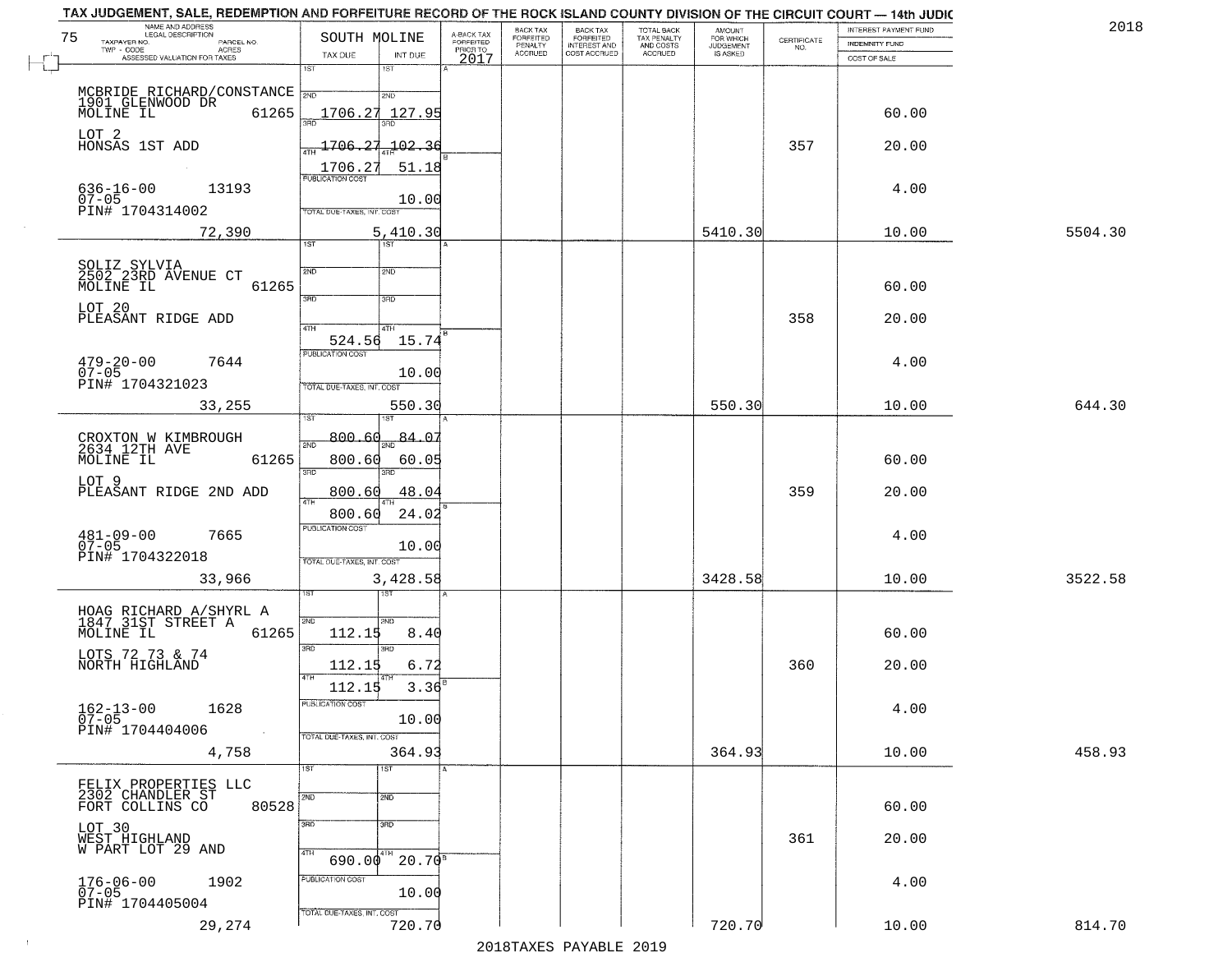|                                          |                                               |                            |                                | TAX JUDGEMENT, SALE, REDEMPTION AND FORFEITURE RECORD OF THE ROCK ISLAND COUNTY DIVISION OF THE CIRCUIT COURT — 14th JUDICIAL CIRCUIT OF ILLINOIS<br>2018 - 1992 |                                                                 |                                              |                                                       |                                                           |
|------------------------------------------|-----------------------------------------------|----------------------------|--------------------------------|------------------------------------------------------------------------------------------------------------------------------------------------------------------|-----------------------------------------------------------------|----------------------------------------------|-------------------------------------------------------|-----------------------------------------------------------|
| 75                                       | BY WHOM<br>PURCHASED                          | RATE<br>$\%$<br><b>BID</b> | SOUTH MOLINE                   | SUBSEQUENT TAXES PAID, FEES, AND TIME EXTENSION                                                                                                                  | TOTAL DUE<br>TO REDEEM<br>FROM SALE<br>LESS<br>COUNTY CLERK FEE | BY WHOM REDEEMED                             | DATE OF REDEMP-<br>TION OR DEED<br>DAY<br>MO.<br>YEAR | RECEIVED REDEMPTION<br>MONEY IN FULL<br>$\pm$<br>ान       |
| 1                                        | PIN# 1704314002<br>EQUITY ONE INVESTMENT      |                            | FUND LLC<br> 00 <br>12/27/2019 | 01/22/2020 Time Ext & incl<br>01/22/2020 Take Notice Fee                                                                                                         | $07/13/2022$<br>20.85                                           |                                              |                                                       | Certificate<br>Returned<br>& Cancelled<br>02/07/2020      |
|                                          |                                               |                            |                                |                                                                                                                                                                  |                                                                 | 5,525.15<br>160.00 RICHARD/CONSTANCE MCBRIDE |                                                       | Karen Kinney                                              |
| PIN# 1704321023<br>REALTAX DEV LT'D<br>2 |                                               | 00                         | 12/27/2019                     |                                                                                                                                                                  |                                                                 |                                              |                                                       | Certificate<br>Returned<br>& Cancelled 2<br>02/18/2020    |
|                                          |                                               |                            |                                |                                                                                                                                                                  |                                                                 | $644.30$ SYLVIA SOLIZ                        | 01/14/2020                                            | Karen Kinney                                              |
| PIN# 1704322018<br>REALTAX DEV LT'D<br>3 |                                               | 0 <sub>0</sub>             | 12/27/2019                     | 01/31/2020 Time Ext & incl<br>02/20/2020 Take Notice Fee                                                                                                         | 06/27/2022<br>20.95                                             |                                              |                                                       | Certificate<br>Returned<br>3<br>& Cancelled<br>09/18/2020 |
|                                          |                                               |                            |                                |                                                                                                                                                                  |                                                                 | 3,543.53<br>160.00 WALTER CROXTON            | 06/12/2020                                            | Karen Kinney                                              |
| 4                                        | PIN# 1704404006<br>STEVE SODEMAN LIVING TRUST |                            |                                | 01/21/2020 Time Ext & incl<br>01/21/2020 Take Notice Fee<br>11/30/2020 Subs paid<br>12/27/2019 12/09/2021 Subs paid                                              | 12/21/2022<br>20.85<br>514.78<br>528.99                         |                                              |                                                       | 4                                                         |
| PIN# 1704405004<br>REALTAX DEV LT'D<br>5 |                                               | 0 <sub>0</sub>             | 12/27/2019<br>$\sim 10^{-1}$   |                                                                                                                                                                  |                                                                 |                                              |                                                       | Certificate<br>Returned<br>& Cancelled 5<br>02/18/2020    |
|                                          |                                               |                            |                                |                                                                                                                                                                  |                                                                 | 814.70 JAMES FELIX                           | 01/13/2020                                            | Karen Kinney                                              |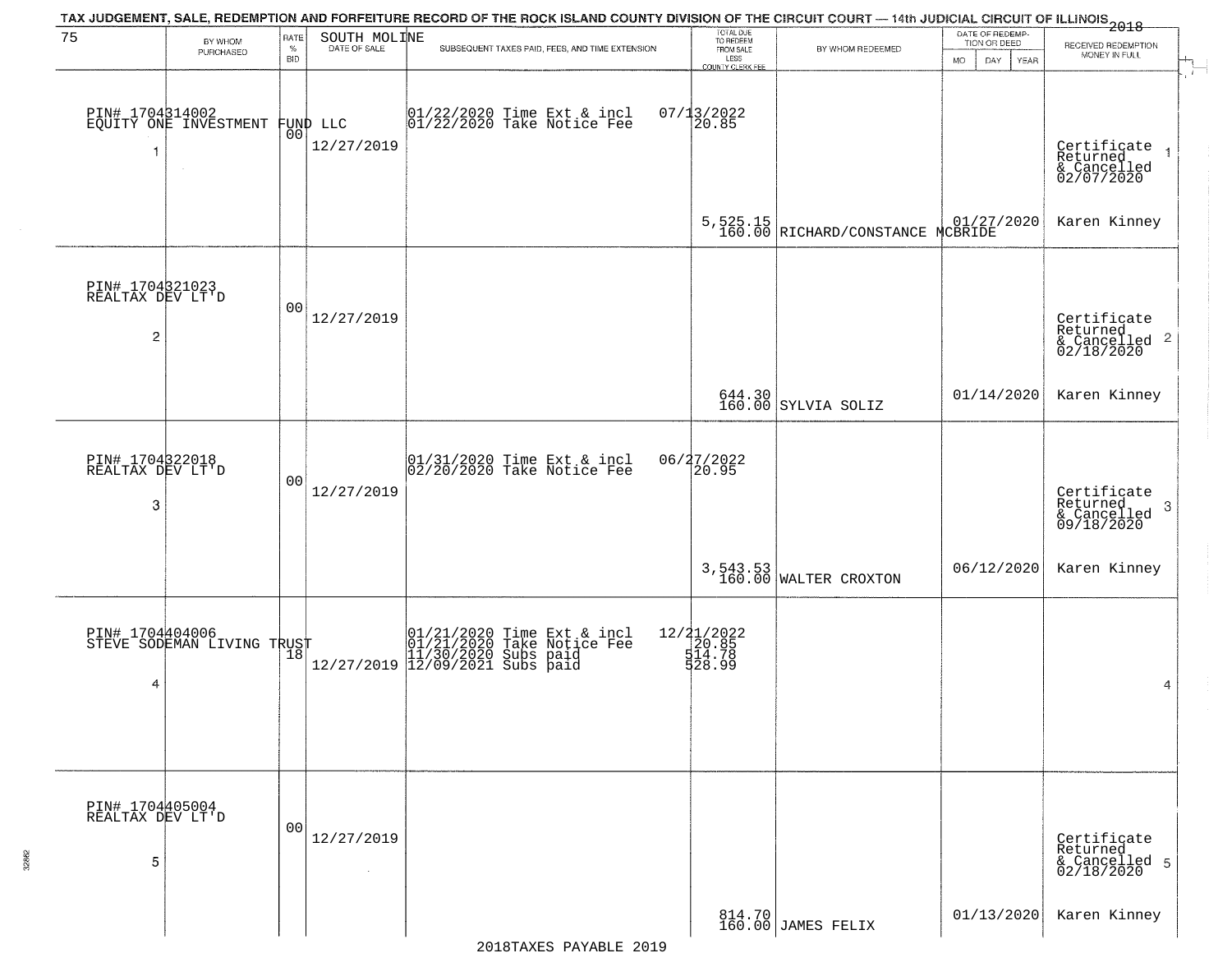| TAX JUDGEMENT, SALE, REDEMPTION AND FORFEITURE RECORD OF THE ROCK ISLAND COUNTY DIVISION OF THE CIRCUIT COURT - 14th JUDIC<br>NAME AND ADDRESS<br>LEGAL DESCRIPTION |                                             |                                     | BACK TAX             | <b>BACK TAX</b>                  |                                        |                                  |                    | INTEREST PAYMENT FUND | 201     |
|---------------------------------------------------------------------------------------------------------------------------------------------------------------------|---------------------------------------------|-------------------------------------|----------------------|----------------------------------|----------------------------------------|----------------------------------|--------------------|-----------------------|---------|
| 76<br>TAXPAYER NO.<br>PARCEL NO.                                                                                                                                    | SOUTH MOLINE                                | A-BACK TAX<br>FORFEITED<br>PRIOR TO | FORFEITED<br>PENALTY | FORFEITED<br><b>INTEREST AND</b> | TOTAL BACK<br>TAX PENALTY<br>AND COSTS | AMOUNT<br>FOR WHICH<br>JUDGEMENT | CERTIFICATE<br>NO. | <b>INDEMNITY FUND</b> |         |
| ACRES<br>ASSESSED VALUATION FOR TAXES                                                                                                                               | TAX DUE<br>INT DUE                          | 2017                                | <b>ACCRUED</b>       | COST ACCRUED                     | ACCRUED                                | IS ASKED                         |                    | COST OF SALE          |         |
|                                                                                                                                                                     | 1ST<br>1ST                                  |                                     |                      |                                  |                                        |                                  |                    |                       |         |
|                                                                                                                                                                     | $642.18_{200}$ 67.41<br>2ND                 |                                     |                      |                                  |                                        |                                  |                    |                       |         |
| CAGE & PROPERTIES LLC<br>2322 27TH ST<br>61265<br>MOLINE IL                                                                                                         | 642.18<br>48.15                             |                                     |                      |                                  |                                        |                                  |                    | 60.00                 |         |
|                                                                                                                                                                     | $3 - 5$                                     |                                     |                      |                                  |                                        |                                  |                    |                       |         |
| LOT 30<br>WEST HIGHLAND                                                                                                                                             | 642.18<br>38.52                             |                                     |                      |                                  |                                        |                                  | 362                | 20.00                 |         |
| E PART LOT 29 AND                                                                                                                                                   | <b>ATH</b>                                  |                                     |                      |                                  |                                        |                                  |                    |                       |         |
|                                                                                                                                                                     | 642.18<br>19.26                             |                                     |                      |                                  |                                        |                                  |                    |                       |         |
| $176 - 05 - 00$<br>07-05<br>1901                                                                                                                                    | 10.00                                       |                                     |                      |                                  |                                        |                                  |                    | 4.00                  |         |
| PIN# 1704405005                                                                                                                                                     | TOTAL DUE-TAXES, INT. COST                  |                                     |                      |                                  |                                        |                                  |                    |                       |         |
| 27,245                                                                                                                                                              | 2,752.06                                    |                                     |                      |                                  |                                        | 2752.06                          |                    | 10.00                 | 2846.06 |
|                                                                                                                                                                     |                                             |                                     |                      |                                  |                                        |                                  |                    |                       |         |
| SMITH MELVIN D JR<br>2351 28TH ST                                                                                                                                   | $-20.16$<br><u> 191.68</u>                  |                                     |                      |                                  |                                        |                                  |                    |                       |         |
| 61265<br>MOLINE IL                                                                                                                                                  | 191.68<br>14.40                             |                                     |                      |                                  |                                        |                                  |                    | 60.00                 |         |
| LOT 56                                                                                                                                                              | उन्नत                                       |                                     |                      |                                  |                                        |                                  |                    |                       |         |
| WEST HIGHLAND                                                                                                                                                       | 11.52<br>191.68                             |                                     |                      |                                  |                                        |                                  | 363                | 20.00                 |         |
|                                                                                                                                                                     | 5.76<br>191.68                              |                                     |                      |                                  |                                        |                                  |                    |                       |         |
| $177 - 10 - 00$<br>1928                                                                                                                                             | PUBLICATION COST                            |                                     |                      |                                  |                                        |                                  |                    | 4.00                  |         |
| $07 - 05$                                                                                                                                                           | 10.00                                       |                                     |                      |                                  |                                        |                                  |                    |                       |         |
| PIN# 1704405030                                                                                                                                                     | TOTAL DUE-TAXES, INT. COST                  |                                     |                      |                                  |                                        |                                  |                    |                       |         |
| 14,132                                                                                                                                                              | 828.56                                      |                                     |                      |                                  |                                        | 828.56                           |                    | 10.00                 | 922.56  |
|                                                                                                                                                                     | 1418.83<br><u> 148.96</u>                   |                                     |                      |                                  |                                        |                                  |                    |                       |         |
| CHRISTENSEN HEATHER L<br>2900 27TH AVENUE A                                                                                                                         |                                             |                                     |                      |                                  |                                        |                                  |                    |                       |         |
| 61265<br>MOLINE IL                                                                                                                                                  | 1418.83 106.40<br>3RD<br>3RD                |                                     |                      |                                  |                                        |                                  |                    | 60.00                 |         |
| LOT 19<br>WEST HIGHLAND                                                                                                                                             | 1418.83<br>85.1                             |                                     |                      |                                  |                                        |                                  | 364                | 20.00                 |         |
|                                                                                                                                                                     |                                             |                                     |                      |                                  |                                        |                                  |                    |                       |         |
|                                                                                                                                                                     | 42.56<br>1418.83<br><b>PUBLICATION COST</b> |                                     |                      |                                  |                                        |                                  |                    |                       |         |
| $175 - 19 - 00$<br>07-05<br>1893                                                                                                                                    | 10.00                                       |                                     |                      |                                  |                                        |                                  |                    | 4.00                  |         |
| PIN# 1704405041                                                                                                                                                     | TOTAL OUE-TAXES, INT. COST                  |                                     |                      |                                  |                                        |                                  |                    |                       |         |
| 60,195                                                                                                                                                              | 6,068.36                                    |                                     |                      |                                  |                                        | 6068.36                          |                    | 10.00                 | 6162.36 |
|                                                                                                                                                                     |                                             |                                     |                      |                                  |                                        |                                  |                    |                       |         |
| HAY CANDACE J/DAVID A<br>2314 30TH ST                                                                                                                               | 58.2<br>6.09<br>2ND                         |                                     |                      |                                  |                                        |                                  |                    |                       |         |
| MOLINE IL<br>61265                                                                                                                                                  | 58.24<br>4.35                               |                                     |                      |                                  |                                        |                                  |                    | 60.00                 |         |
| LOT 7                                                                                                                                                               | 3RD<br>3BD                                  |                                     |                      |                                  |                                        |                                  |                    |                       |         |
| WEST HIGHLAND<br>S 35 FT                                                                                                                                            | 3.48<br>58.24<br>4TH                        |                                     |                      |                                  |                                        |                                  | 365                | 20.00                 |         |
|                                                                                                                                                                     | 1.74<br>58.24                               |                                     |                      |                                  |                                        |                                  |                    |                       |         |
| $175 - 09 - 00$<br>1883                                                                                                                                             | PUBLICATION COS                             |                                     |                      |                                  |                                        |                                  |                    | 4.00                  |         |
| $07 - 05$<br>PIN# 1704405119<br>$\sim 100$                                                                                                                          | 10.00                                       |                                     |                      |                                  |                                        |                                  |                    |                       |         |
|                                                                                                                                                                     | TOTAL DUE-TAXES, INT. COST                  |                                     |                      |                                  |                                        |                                  |                    |                       |         |
| 7,571                                                                                                                                                               | 258.62<br>1ST                               |                                     |                      |                                  |                                        | 258.62                           |                    | 10.00                 | 352.62  |
| GREGORY WILLIAM                                                                                                                                                     | 1531.82 160.86                              |                                     |                      |                                  |                                        |                                  |                    |                       |         |
| 800 BASSE RD APT 602                                                                                                                                                | 2ND<br>2ND                                  |                                     |                      |                                  |                                        |                                  |                    |                       |         |
| 78212<br>SAN ANTONIO TX                                                                                                                                             | 1531.82 114.90<br>3RD<br>3BD                |                                     |                      |                                  |                                        |                                  |                    | 60.00                 |         |
| LOTS 11 12 13 14<br><b>HIGHLAND</b>                                                                                                                                 | 1531.82<br>91.92                            |                                     |                      |                                  |                                        |                                  | 366                | 20.00                 |         |
| MOLINE                                                                                                                                                              | 4TH<br>1531.82<br>$45.96^{\circ}$           |                                     |                      |                                  |                                        |                                  |                    |                       |         |
|                                                                                                                                                                     | PUBLICATION COST                            |                                     |                      |                                  |                                        |                                  |                    |                       |         |
| $144 - 05 - 00$<br>07-05<br>1245                                                                                                                                    | 10.00                                       |                                     |                      |                                  |                                        |                                  |                    | 4.00                  |         |
| PIN# 1704406075                                                                                                                                                     | TOTAL DUE-TAXES, INT. COST                  |                                     |                      |                                  |                                        |                                  |                    |                       |         |
| 64,989                                                                                                                                                              | 6,550.92                                    |                                     |                      |                                  |                                        | 6550.92                          |                    | 10.00                 | 6644.92 |

 $\sim 10$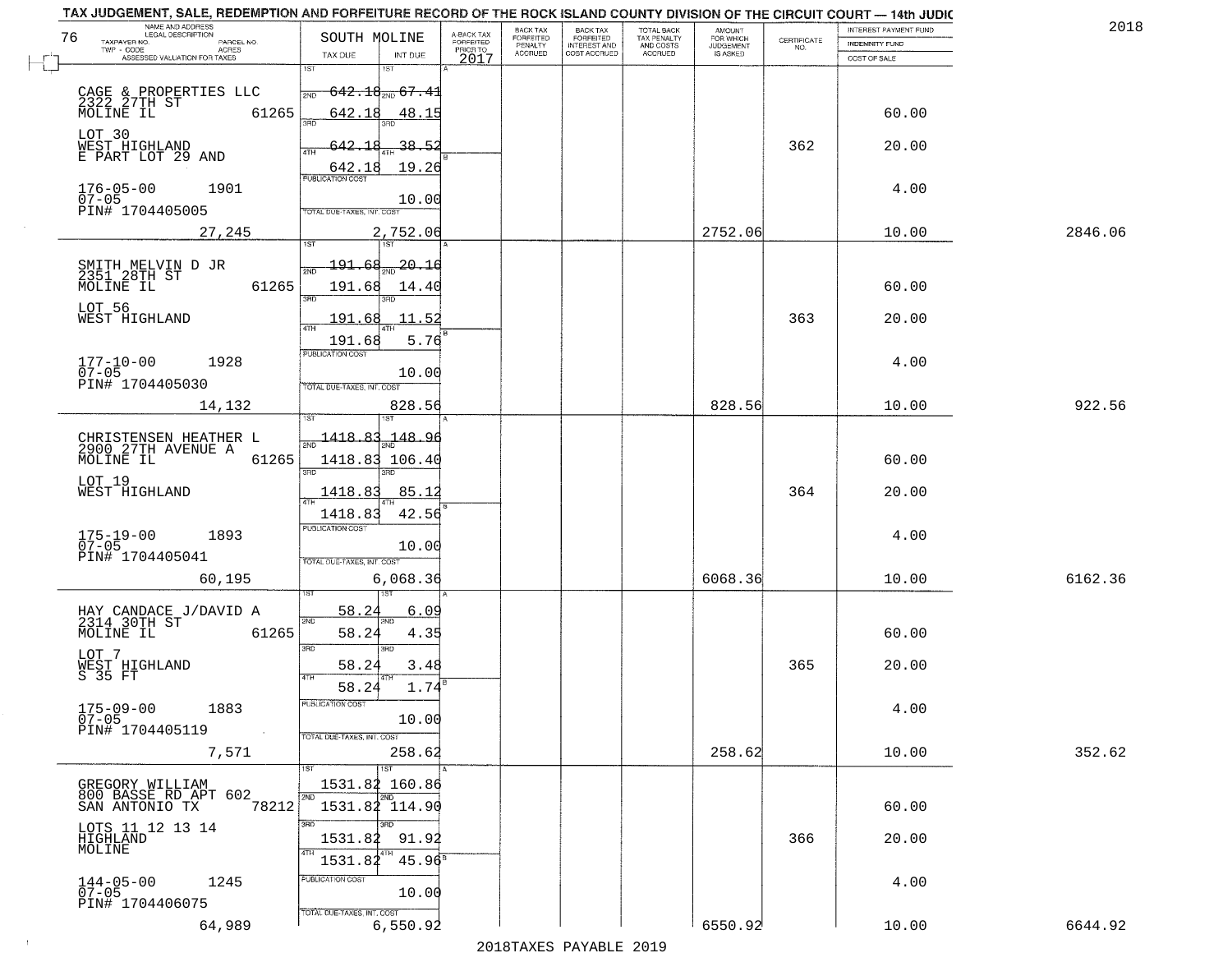|                      |                                               |                            |                              | TAX JUDGEMENT, SALE, REDEMPTION AND FORFEITURE RECORD OF THE ROCK ISLAND COUNTY DIVISION OF THE CIRCUIT COURT — 14th JUDICIAL CIRCUIT OF ILLINOIS 2018                                                 |                                                                               |                                                                                           |                                                             |                                                                                        |
|----------------------|-----------------------------------------------|----------------------------|------------------------------|--------------------------------------------------------------------------------------------------------------------------------------------------------------------------------------------------------|-------------------------------------------------------------------------------|-------------------------------------------------------------------------------------------|-------------------------------------------------------------|----------------------------------------------------------------------------------------|
| 76                   | BY WHOM<br>PURCHASED                          | RATE<br>$\%$<br><b>BID</b> | SOUTH MOLINE<br>DATE OF SALE | SUBSEQUENT TAXES PAID, FEES, AND TIME EXTENSION                                                                                                                                                        | TOTAL DUE<br>TO REDEEM<br>FROM SALE<br>LESS<br>COUNTY CLERK FEE               | BY WHOM REDEEMED                                                                          | DATE OF REDEMP-<br>TION OR DEED<br><b>MO</b><br>DAY<br>YEAR | RECEIVED REDEMPTION<br>MONEY IN FULL                                                   |
| -1                   | PIN# 1704405005<br>GRANITE LIEN GROUP LLC     | 0 <sub>0</sub>             | 12/27/2019                   | 04/29/2020 Time Ext & incl<br>04/29/2020 Take Notice Fee                                                                                                                                               | $12/15/2022$<br>20.95                                                         |                                                                                           |                                                             | $\mathbf{r}$<br>Certificate<br>Returned<br>$\overline{1}$<br>& Cancelled<br>08/31/2020 |
|                      |                                               |                            |                              |                                                                                                                                                                                                        |                                                                               | $2,867.01$<br>160.00 CAGE & PROPERTIES                                                    | 06/22/2020                                                  | Karen Kinney                                                                           |
| $\overline{2}$       | PIN# 1704405030<br>GRANITE LIEN GROUP LLC     | 00                         | 12/27/2019                   |                                                                                                                                                                                                        |                                                                               |                                                                                           |                                                             | Certificate<br>Returned<br>$\overline{c}$<br>& Cancelled<br>06/18/2020                 |
|                      |                                               |                            |                              |                                                                                                                                                                                                        |                                                                               | 922.56<br>160.00 MELVIN D SMITH JR                                                        | 03/05/2020                                                  | Karen Kinney                                                                           |
| PIN# 1704405041<br>3 | STEVE SODEMAN LIVING TRUST                    |                            |                              | $[ \begin{array}{c} 01/21/2020 \text{ Time Ext & incl} \\ 01/21/2020 \text{ Take Notice } \text{Fe} \\ 11/30/2020 \text{ Subs paid} \\ 12/27/2019 \text{ }   12/09/2021 \text{ Subs paid} \end{array}$ | 12/21/2022<br>$\begin{array}{c} 2,420.85 \\ 6,425.06 \\ 6,489.37 \end{array}$ |                                                                                           |                                                             | 3                                                                                      |
| 4                    | PIN# 1704405119<br>STEVE SODEMAN LIVING TRUST |                            | 12/27/2019                   | $\begin{array}{c} 01/21/2020 \\ 01/21/2020 \\ \end{array}$ Take Notice Fee                                                                                                                             | 12/21/2022<br>120.85                                                          |                                                                                           |                                                             | Certificate<br>Returned<br>4<br>& Cancelled<br>03/03/2020                              |
|                      |                                               |                            |                              |                                                                                                                                                                                                        |                                                                               | 380.52<br>160.00 DAVID HAY                                                                | 02/05/2020                                                  | Karen Kinney                                                                           |
| PIN# 1704406075<br>5 | INTEGRITY INVESTMENT FUND                     | 01                         |                              | LLC 04/29/2020 Time Ext & incl<br>04/29/2020 Take Notice Fee<br>11/29/2021 Subs paid<br>12/27/2019 11/30/2020 Subs paid                                                                                | 01/05/2022<br>6.177.24<br>6,718.50                                            |                                                                                           |                                                             | Certificate<br>Returned<br>& Cancelled 5<br>02/03/2022                                 |
|                      |                                               |                            |                              |                                                                                                                                                                                                        |                                                                               | $\left  \begin{smallmatrix} 22,919.57 \ 160.00 \end{smallmatrix} \right $ WILLIAM GREGORY | 01/03/2022                                                  | Karen Kinney                                                                           |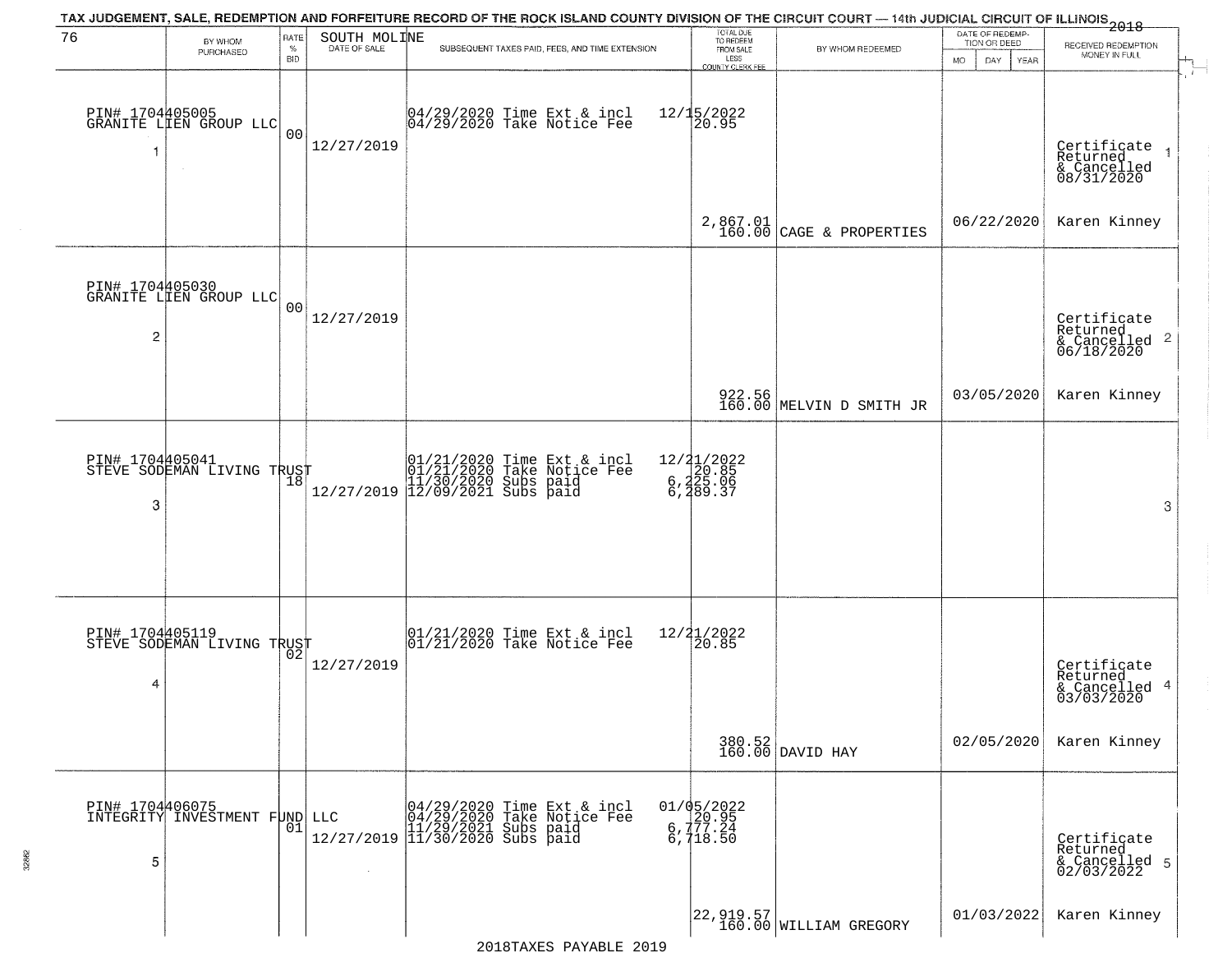| NAME AND ADDRESS<br>LEGAL DESCRIPTION<br>77<br>TAXPAYER NO.<br>PARCEL NO. | SOUTH MOLINE                           | A-BACK TAX<br>FORFEITED<br>PRIOR TO | BACK TAX<br>FORFEITED     | BACK TAX<br>FORFEITED<br>INTEREST AND | TOTAL BACK<br>TAX PENALTY<br>AND COSTS | AMOUNT<br>FOR WHICH<br>JUDGEMENT | $\begin{array}{c} \text{CERTIFICATE} \\ \text{NO.} \end{array}$ | <b>INTEREST PAYMENT FUND</b><br><b>INDEMNITY FUND</b> | 2018    |
|---------------------------------------------------------------------------|----------------------------------------|-------------------------------------|---------------------------|---------------------------------------|----------------------------------------|----------------------------------|-----------------------------------------------------------------|-------------------------------------------------------|---------|
| TWP - CODE<br>ACRES<br>ASSESSED VALUATION FOR TAXES                       | TAX DUE                                | INT DUE<br>2017                     | PENALTY<br><b>ACCRUED</b> | COST ACCRUED                          | <b>ACCRUED</b>                         | IS ASKED                         |                                                                 | COST OF SALE                                          |         |
|                                                                           | 1ST<br>1ST                             |                                     |                           |                                       |                                        |                                  |                                                                 |                                                       |         |
| GREGORY WILLIAM                                                           | $157.24_{\text{\tiny 2ND}}$ 16.5       |                                     |                           |                                       |                                        |                                  |                                                                 |                                                       |         |
| 800 BASSE RD APT 602.<br>SAN ANTONIO TX<br>78212                          | 157.22<br>3RD                          | 11.80                               |                           |                                       |                                        |                                  |                                                                 | 60.00                                                 |         |
| LOT 10<br>HIGHLAND ADD                                                    | $-157.22$                              | $\mathbf{Q}$                        |                           |                                       |                                        |                                  | 367                                                             | 20.00                                                 |         |
| MOLINE                                                                    | 4TH<br>157.22                          | 4.72                                |                           |                                       |                                        |                                  |                                                                 |                                                       |         |
| $144 - 05 - 10$<br>$1245 - 1$                                             | <b>PUBLICATION COST</b>                |                                     |                           |                                       |                                        |                                  |                                                                 | 4.00                                                  |         |
| $07 - 05$<br>PIN# 1704406076                                              | TOTAL DUE-TAXES, INT. COST             | 10.00                               |                           |                                       |                                        |                                  |                                                                 |                                                       |         |
| 6,670                                                                     | 1ST                                    | 681.36                              |                           |                                       |                                        | 681.36                           |                                                                 | 10.00                                                 | 775.36  |
|                                                                           | 1ST<br>554.80                          | 58.24                               |                           |                                       |                                        |                                  |                                                                 |                                                       |         |
| CAGE & PROPERTIES LLC<br>1326 16TH ST<br>MOLINE IL<br>61265               | 554.80                                 | 41.60                               |                           |                                       |                                        |                                  |                                                                 | 60.00                                                 |         |
| OUTLOT 15                                                                 | 3RD<br>חוז                             |                                     |                           |                                       |                                        |                                  |                                                                 |                                                       |         |
| HIGHLAND N 40 FT OF S<br>360 FT                                           | 554.80                                 | 33.28                               |                           |                                       |                                        |                                  | 368                                                             | 20.00                                                 |         |
|                                                                           | 554.80<br>PUBLICATION COST             | 16.64                               |                           |                                       |                                        |                                  |                                                                 |                                                       |         |
| $155 - 18 - 00$<br>1500<br>$07 - 05$                                      |                                        | 10.00                               |                           |                                       |                                        |                                  |                                                                 | 4.00                                                  |         |
| PIN# 1704406220                                                           | TOTAL DUE-TAXES, INT. COST<br>2,378.96 |                                     |                           |                                       |                                        | 2378.96                          |                                                                 | 10.00                                                 | 2472.96 |
| 23,538                                                                    | 1ST                                    |                                     |                           |                                       |                                        |                                  |                                                                 |                                                       |         |
| ACOSTA HELBERT/TARA<br>3508 12TH STREET CT                                | <u>22.9.</u><br>2ND                    | 2.38                                |                           |                                       |                                        |                                  |                                                                 |                                                       |         |
| MOLINE IL<br>61265                                                        | 22.94<br>3RD<br>3RD                    | 1.70                                |                           |                                       |                                        |                                  |                                                                 | 60.00                                                 |         |
| LOT 8<br>WILDWOOD 14 ADD                                                  | 22.94                                  | 1.36                                |                           |                                       |                                        |                                  | 369                                                             | 20.00                                                 |         |
|                                                                           | 4TH<br>22.94                           | .68                                 |                           |                                       |                                        |                                  |                                                                 |                                                       |         |
| 13928<br>649-14-00<br>07-08                                               | <b>PUBLICATION COST</b>                | 10.00                               |                           |                                       |                                        |                                  |                                                                 | 4.00                                                  |         |
| PIN# 1707427003                                                           | TOTAL OUE-TAXES, INT. COST             |                                     |                           |                                       |                                        |                                  |                                                                 |                                                       |         |
| 885                                                                       | १९४                                    | 107.88                              |                           |                                       |                                        | 107.88                           |                                                                 | 10.00                                                 | 201.88  |
| RAUFEISEN TODD B<br>33 VELIE DR                                           |                                        |                                     |                           |                                       |                                        |                                  |                                                                 |                                                       |         |
| ROCK ISLAND IL<br>61201                                                   | 2ND<br>2ND                             |                                     |                           |                                       |                                        |                                  |                                                                 | 60.00                                                 |         |
| LOT 2                                                                     | 3BD<br>3BD                             |                                     |                           |                                       |                                        |                                  |                                                                 |                                                       |         |
| WILDWOOD 14 ADD                                                           | $3123.29$ 93.70 <sup>8</sup>           |                                     |                           |                                       |                                        |                                  | 370                                                             | 20.00                                                 |         |
| $649 - 08 - 00$<br>13922                                                  | PUBLICATION COST                       |                                     |                           |                                       |                                        |                                  |                                                                 | 4.00                                                  |         |
| $07 - 08$<br>PIN# 1707427009<br>$\sim 100$                                |                                        | 10.00                               |                           |                                       |                                        |                                  |                                                                 |                                                       |         |
| 126,516                                                                   | TOTAL DUE-TAXES, INT. COST<br>3,226.99 |                                     |                           |                                       |                                        | 3226.99                          |                                                                 | 10.00                                                 | 3320.99 |
|                                                                           | 1ST<br>1ST                             |                                     |                           |                                       |                                        |                                  |                                                                 |                                                       |         |
| MENDOZA JORGE/LORENZO<br>3411 14TH ST                                     | 73.09<br>2ND<br>2ND                    | 7.70                                |                           |                                       |                                        |                                  |                                                                 |                                                       |         |
| 61265<br>MOLINE IL<br>$O$ L $2$                                           | 73.09<br>3RD<br>3RD                    | 5.50                                |                           |                                       |                                        |                                  |                                                                 | 60.00                                                 |         |
| SOUTHMOOR COURT<br>E 200 FT                                               | 73.09                                  | 4.40                                |                           |                                       |                                        |                                  | 371                                                             | 20.00                                                 |         |
|                                                                           | 4TH<br>4TH<br>73.09                    | $2.20^{\circ}$                      |                           |                                       |                                        |                                  |                                                                 |                                                       |         |
| $9567 - 1$<br>571-15-20<br>07-05                                          | PUBLICATION COST                       | 10.00                               |                           |                                       |                                        |                                  |                                                                 | 4.00                                                  |         |
| PIN# 1708303001                                                           | TOTAL DUE-TAXES, INT. COST             |                                     |                           |                                       |                                        |                                  |                                                                 |                                                       |         |
| 3,101                                                                     |                                        | 322.16                              |                           |                                       |                                        | 322.16                           |                                                                 | 10.00                                                 | 416.16  |

 $\sim 10$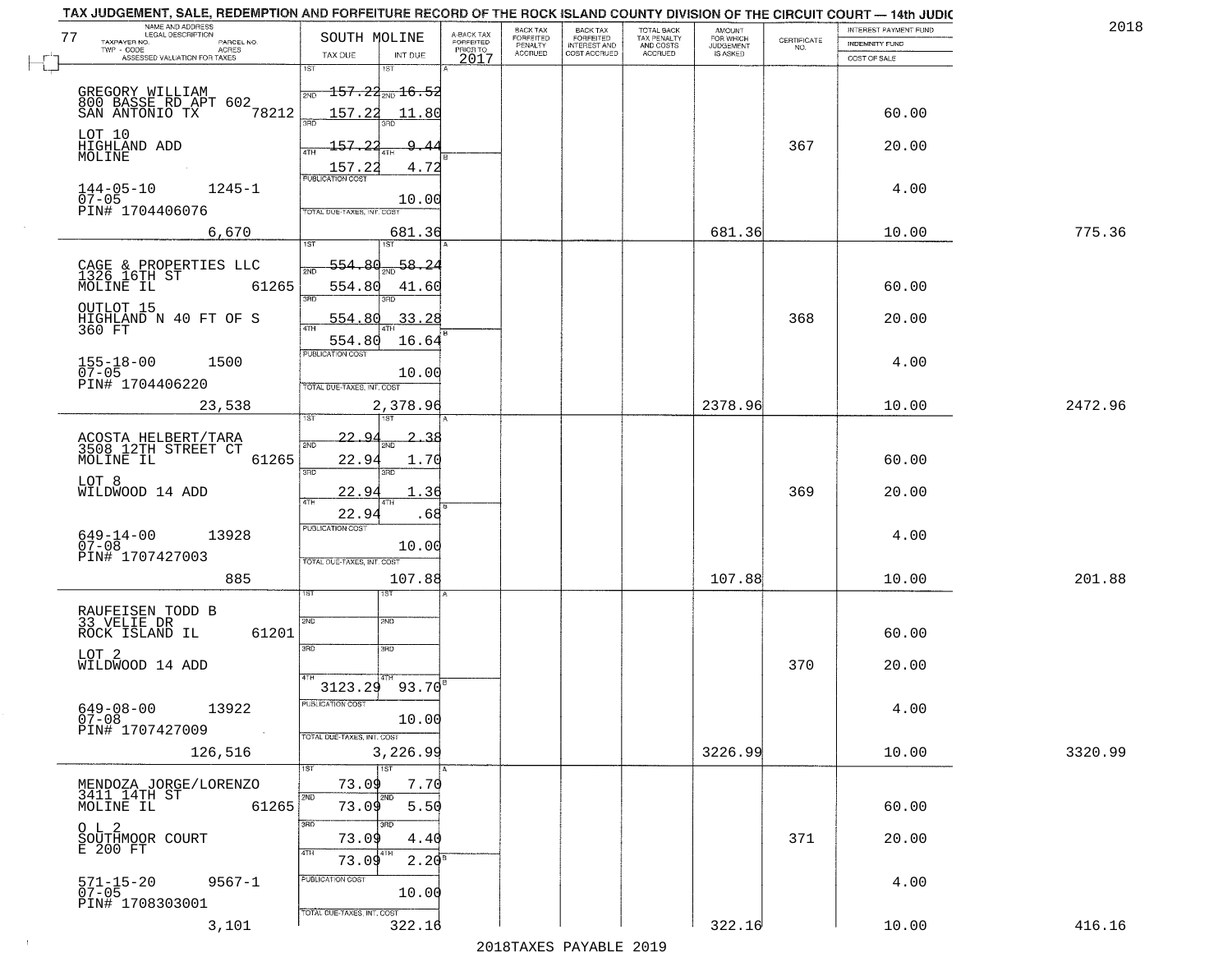|                                          |                                          |                            |                                | TAX JUDGEMENT, SALE, REDEMPTION AND FORFEITURE RECORD OF THE ROCK ISLAND COUNTY DIVISION OF THE CIRCUIT COURT — 14th JUDICIAL CIRCUIT OF ILLINOIS 2018                                                   |                                                                          |                                     |                                                        |                                                                    |
|------------------------------------------|------------------------------------------|----------------------------|--------------------------------|----------------------------------------------------------------------------------------------------------------------------------------------------------------------------------------------------------|--------------------------------------------------------------------------|-------------------------------------|--------------------------------------------------------|--------------------------------------------------------------------|
| 77                                       | BY WHOM<br>PURCHASED                     | RATE<br>$\%$<br><b>BID</b> | SOUTH MOLINE<br>DATE OF SALE   | SUBSEQUENT TAXES PAID, FEES, AND TIME EXTENSION                                                                                                                                                          | TOTAL DUE<br>TO REDEEM<br>FROM SALE<br>LESS<br>COUNTY CLERK FEE          | BY WHOM REDEEMED                    | DATE OF REDEMP-<br>TION OR DEED<br>MO.<br>DAY.<br>YEAR | RECEIVED REDEMPTION<br>MONEY IN FULL                               |
| PIN# 1704406076<br>1                     | STEVE SODEMAN LIVING TRUST               | Ίõ                         |                                |                                                                                                                                                                                                          | $\begin{array}{r} 12/21/2022 \\ 20.85 \\ 716.44 \\ 732.46 \end{array}$   |                                     |                                                        | Certificate<br>Returned<br>& Cancelled<br>03/01/2022               |
|                                          |                                          |                            |                                |                                                                                                                                                                                                          |                                                                          | 3, 202.78<br>160.00 WILLIAM GREGORY | 01/03/2022                                             | Karen Kinney                                                       |
| PIN# 1704406220<br>REALTAX DEV LT'D<br>2 |                                          | 0 <sub>0</sub>             | 12/27/2019                     | $ 01/31/2020$ Time Ext & incl<br>$ 02/20/2020$ Take Notice Fee                                                                                                                                           | 06/27/2022<br>20.95                                                      |                                     |                                                        | Certificate<br>Returned<br>$\frac{1}{6}$ Cancelled 2<br>09/18/2020 |
|                                          |                                          |                            |                                |                                                                                                                                                                                                          | $2, 493.91$<br>$160.00$                                                  | CAGE & PROPERTIES                   | 06/22/2020                                             | Karen Kinney                                                       |
| PIN# 1707427003<br>3                     | STEVE SODEMAN LIVING TRUST               | 18                         | 12/27/2019                     |                                                                                                                                                                                                          |                                                                          |                                     |                                                        | Certificate<br>Returned<br>3<br>& Cancelled<br>02/05/2020          |
|                                          |                                          |                            |                                |                                                                                                                                                                                                          |                                                                          | $238.22$<br>160.00 HELBERT ACOSTA   | 01/13/2020                                             | Karen Kinney                                                       |
| 4                                        | PIN# 1707427009<br>EQUITY ONE INVESTMENT |                            | FUND LLC<br> 00 <br>12/27/2019 | $\begin{bmatrix} 01/22/2020 \\ 01/22/2020 \\ 01 \end{bmatrix}$ Take Notice Fee                                                                                                                           | 07/13/2022<br>120.85                                                     |                                     |                                                        | Certificate<br>Returned<br>4<br>& Cancelled<br>07/06/2020          |
|                                          |                                          |                            |                                |                                                                                                                                                                                                          |                                                                          | 3,341.84<br>160.00 CORELOGIC        | 06/19/2020                                             | Karen Kinney                                                       |
| PIN# 1708303001<br>RICÖ TRUSTEE<br>5     |                                          | 18                         | 12/27/2019                     | 04/06/2020 Time Ext & incl<br>04/06/2020 Take Notice Fee<br>00/00/0000 Take Notice Fee<br>03/17/2022 Circuit Clerks Fee<br>03/17/2022 Sheriffs Fee<br>04/01/2022 Publication Fee<br>11/30/2020 Subs paid | 07/22/2022<br>20.95<br>35.00<br>35.00<br>44.38<br>7.24<br>7.24<br>345.88 |                                     |                                                        | 5                                                                  |
|                                          |                                          |                            |                                | 2018TAXES PAYABLE 2019                                                                                                                                                                                   |                                                                          |                                     |                                                        |                                                                    |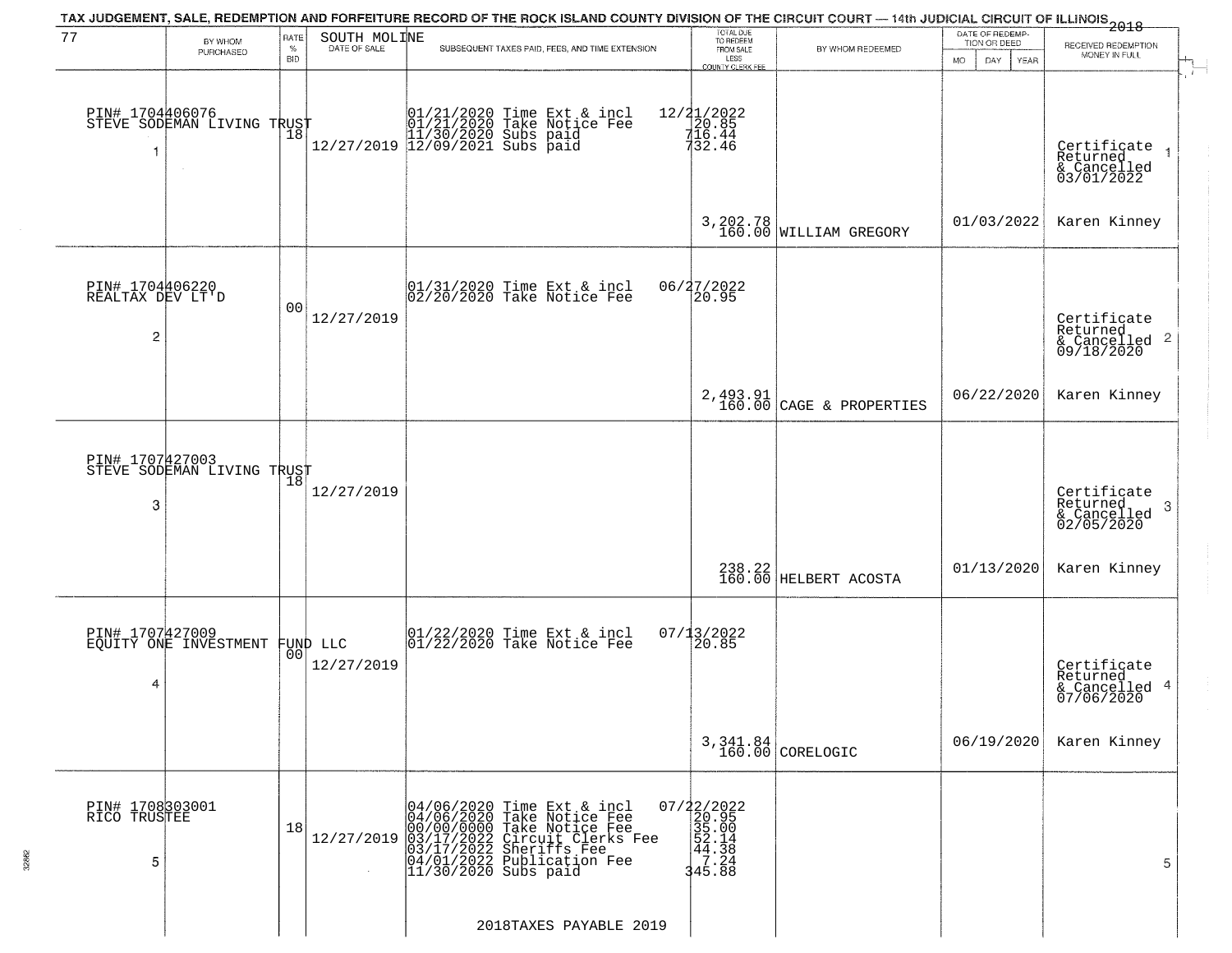| TAX JUDGEMENT, SALE, REDEMPTION AND FORFEITURE RECORD OF THE ROCK ISLAND COUNTY DIVISION OF THE CIRCUIT COURT - 14th JUDIC<br>NAME AND ADDRESS<br>LEGAL DESCRIPTION |                                                                                  |                                     | <b>BACK TAX</b>      | BACK TAX<br>FORFEITED |                                        |                                  |                                                                 | INTEREST PAYMENT FUND | 201     |
|---------------------------------------------------------------------------------------------------------------------------------------------------------------------|----------------------------------------------------------------------------------|-------------------------------------|----------------------|-----------------------|----------------------------------------|----------------------------------|-----------------------------------------------------------------|-----------------------|---------|
| 78<br>TAXPAYER NO.<br>PARCEL NO.<br>ACRES                                                                                                                           | SOUTH MOLINE                                                                     | A-BACK TAX<br>FORFEITED<br>PRIOR TO | FORFEITED<br>PENALTY | <b>INTEREST AND</b>   | TOTAL BACK<br>TAX PENALTY<br>AND COSTS | AMOUNT<br>FOR WHICH<br>JUDGEMENT | $\begin{array}{c} \text{CERTIFICATE} \\ \text{NO.} \end{array}$ | INDEMNITY FUND        |         |
| ASSESSED VALUATION FOR TAXES                                                                                                                                        | TAX DUE<br>INT DUE                                                               | 2017                                | <b>ACCRUED</b>       | COST ACCRUED          | ACCRUED                                | <b>IS ASKED</b>                  |                                                                 | COST OF SALE          |         |
| RUIZ SUSAN M<br>3503 15TH STREET A<br>61265<br>MOLINE IL                                                                                                            | 1ST<br>$\frac{1}{2ND}$ 1188.52 $\frac{1}{2ND}$ 24.81<br>1188.52<br>89.15         |                                     |                      |                       |                                        |                                  |                                                                 | 60.00                 |         |
| LOT 21<br>SHERIDAN PARK 2ND ADD                                                                                                                                     | $-1188.52$<br>-71 - 32                                                           |                                     |                      |                       |                                        |                                  | 372                                                             | 20.00                 |         |
|                                                                                                                                                                     | 35.66<br>1188.52<br><b>PUBLICATION COST</b>                                      |                                     |                      |                       |                                        |                                  |                                                                 |                       |         |
| $489 - 15 - 00$<br>07-05<br>7811<br>PIN# 1708405009                                                                                                                 | 10.00<br>TOTAL DUE-TAXES, INT. COST                                              |                                     |                      |                       |                                        |                                  |                                                                 | 4.00                  |         |
| 56,424                                                                                                                                                              | 5,085.02                                                                         |                                     |                      |                       |                                        | 5085.02                          |                                                                 | 10.00                 | 5179.02 |
| BROWN LEONARD<br>1420 36TH AVE<br>61265<br>MOLINE IL                                                                                                                | 179.30<br>$-18.83$<br>179.30<br>13.45<br>3BD                                     |                                     |                      |                       |                                        |                                  |                                                                 | 60.00                 |         |
| LOT 1<br>DE PAUW 1ST ADD                                                                                                                                            | 10.76<br>179.30<br>179.30<br>5.38                                                |                                     |                      |                       |                                        |                                  | 373                                                             | 20.00                 |         |
| $570 - 19 - 00$<br>9540<br>$07 - 05$<br>PIN# 1708410002                                                                                                             | PUBLICATION COST<br>10.00<br>TOTAL DUE-TAXES, INT. COST                          |                                     |                      |                       |                                        |                                  |                                                                 | 4.00                  |         |
| 18,607                                                                                                                                                              | 775.62<br>1ST                                                                    |                                     |                      |                       |                                        | 775.62                           |                                                                 | 10.00                 | 869.62  |
| LONGEST MICHAEL J<br>800 BIRCHWOOD DR                                                                                                                               | 276.38<br>29.05<br>2ND                                                           |                                     |                      |                       |                                        |                                  |                                                                 |                       |         |
| COLONA IL<br>61241                                                                                                                                                  | 276.38<br>20.75<br>3RD<br>3RD                                                    |                                     |                      |                       |                                        |                                  |                                                                 | 60.00                 |         |
| SUPVR ASST MAP<br>LOT 428 SHEET 19                                                                                                                                  | 16.60<br>276.38<br>4TH                                                           |                                     |                      |                       |                                        |                                  | 374                                                             | 20.00                 |         |
| $040 - 13 - 00$<br>07-07<br>$160 - A - 1$<br>PIN# 1708411001                                                                                                        | 8.30<br>276.38<br><b>PUBLICATION COST</b><br>10.00<br>TOTAL OUE-TAXES, INT. COST |                                     |                      |                       |                                        |                                  |                                                                 | 4.00                  |         |
| 14,876                                                                                                                                                              | 1,190.22                                                                         |                                     |                      |                       |                                        | 1190.22                          |                                                                 | 10.00                 | 1284.22 |
| LONGEST MICHAEL J<br>800 BIRCHWOOD DR                                                                                                                               | 55.59<br>5.81<br>2ND                                                             |                                     |                      |                       |                                        |                                  |                                                                 |                       |         |
| COLONA IL<br>61241                                                                                                                                                  | 55.59<br>4.15<br>3BD<br>3BD                                                      |                                     |                      |                       |                                        |                                  |                                                                 | 60.00                 |         |
| SUPVR ASST MAP<br>LOT 429 SHEET 19                                                                                                                                  | 3.32<br>55.59<br>4TH<br>55.59<br>1.66                                            |                                     |                      |                       |                                        |                                  | 375                                                             | 20.00                 |         |
| $040 - 14 - 00$<br>$160 - B$<br>Ŏ7-07<br>PIN# 1708411002<br>$\sim 100$                                                                                              | PUBLICATION COS<br>10.00<br>TOTAL DUE-TAXES, INT. COST                           |                                     |                      |                       |                                        |                                  |                                                                 | 4.00                  |         |
| 2,992                                                                                                                                                               | 247.30                                                                           |                                     |                      |                       |                                        | 247.30                           |                                                                 | 10.00                 | 341.30  |
| KULHAVY MICHAEL R JR<br>3820 13TH ST                                                                                                                                | 1ST<br>1ST<br>328.53<br>34.51<br>2ND<br>2ND                                      |                                     |                      |                       |                                        |                                  |                                                                 |                       |         |
| 61265<br>MOLINE IL<br>SUPVR ASST MAP                                                                                                                                | 328.51<br>24.65<br>3RD<br>חחי                                                    |                                     |                      |                       |                                        |                                  |                                                                 | 60.00                 |         |
| LOT 462 SHEET 19                                                                                                                                                    | 328.53<br>19.72<br>4TH<br>$9.86^8$<br>328.51                                     |                                     |                      |                       |                                        |                                  | 376                                                             | 20.00                 |         |
| $041 - 05 - 00$<br>07-07<br>$162 - C$<br>PIN# 1708411027                                                                                                            | PUBLICATION COST<br>10.00                                                        |                                     |                      |                       |                                        |                                  |                                                                 | 4.00                  |         |
| 23,682                                                                                                                                                              | TOTAL DUE-TAXES, INT. COST<br>1,412.78                                           |                                     |                      |                       |                                        | 1412.78                          |                                                                 | 10.00                 | 1506.78 |

 $\sim 10^{-1}$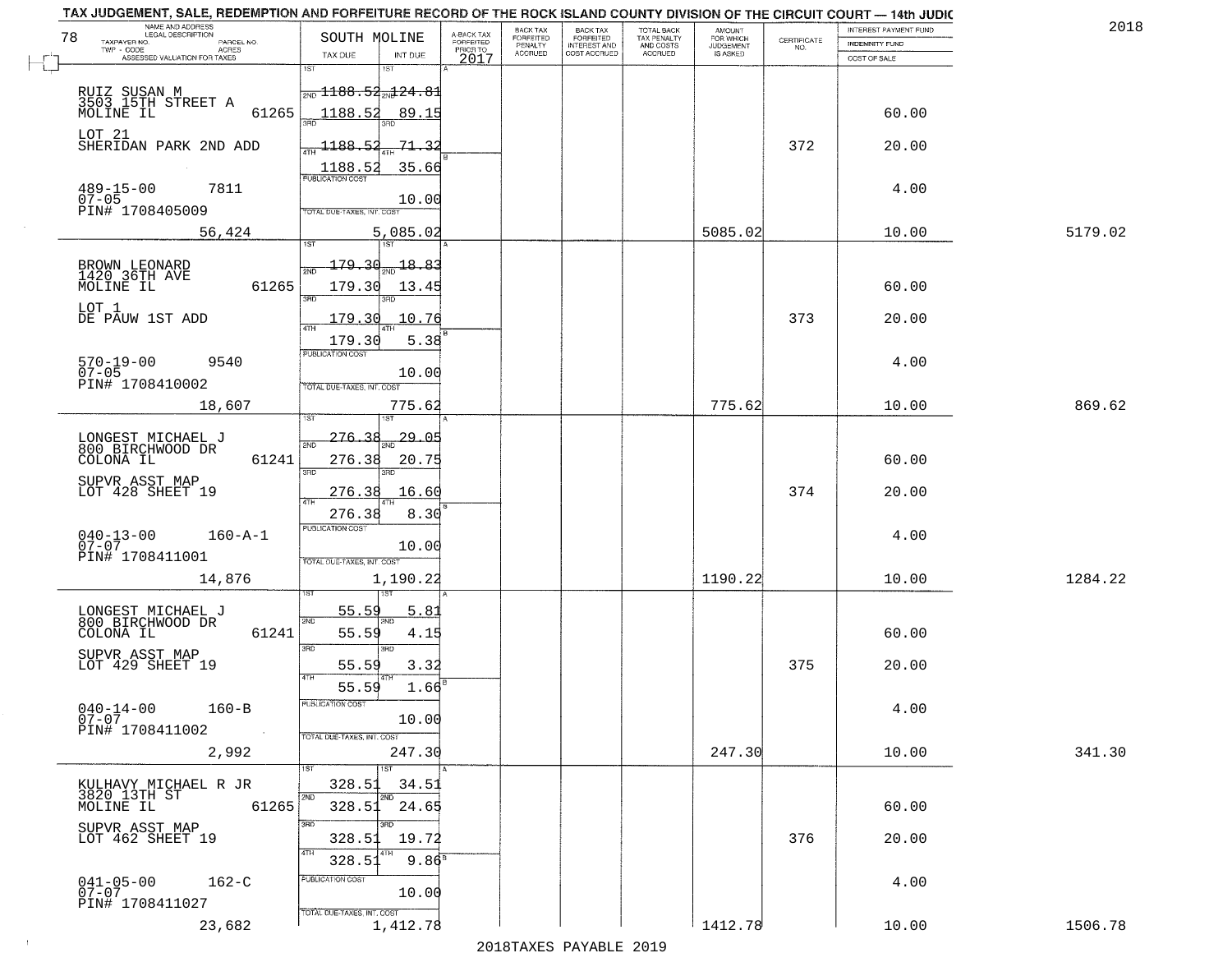| 78                                   | BY WHOM<br>PURCHASED                      | RATE<br>$\%$<br><b>BID</b> | SOUTH MOLINE<br>DATE OF SALE | TAX JUDGEMENT, SALE, REDEMPTION AND FORFEITURE RECORD OF THE ROCK ISLAND COUNTY DIVISION OF THE CIRCUIT COURT — 14th JUDICIAL CIRCUIT OF ILLINOIS 2018<br>SUBSEQUENT TAXES PAID, FEES, AND TIME EXTENSION | TOTAL DUE<br>TO REDEEM<br>FROM SALE<br>LESS<br>COUNTY CLERK FEE | BY WHOM REDEEMED                                                               | DATE OF REDEMP-<br>TION OR DEED<br><b>MO</b><br>DAY<br>YEAR | RECEIVED REDEMPTION<br>MONEY IN FULL                                  |
|--------------------------------------|-------------------------------------------|----------------------------|------------------------------|-----------------------------------------------------------------------------------------------------------------------------------------------------------------------------------------------------------|-----------------------------------------------------------------|--------------------------------------------------------------------------------|-------------------------------------------------------------|-----------------------------------------------------------------------|
| PIN# 1708405009<br>WESTERN SITES LLC |                                           | 00                         | 12/27/2019                   | 03/09/2020 Time Ext & incl<br>03/09/2020 Take Notice Fee                                                                                                                                                  | $07/12/2022$<br>20.95                                           |                                                                                |                                                             | Certificate<br>Returned<br>$\rightarrow$<br>& Cancelled<br>08/10/2020 |
|                                      |                                           |                            |                              |                                                                                                                                                                                                           |                                                                 | $5,199.97$ BROOKS ATTY                                                         | 07/31/2020                                                  | Karen Kinney                                                          |
| $\overline{c}$                       | PIN# 1708410002<br>GRANITE LIEN GROUP LLC | 00                         | 12/27/2019                   | 04/29/2020 Time Ext & incl<br>04/29/2020 Take Notice Fee                                                                                                                                                  | 12/15/2022<br>20.95                                             |                                                                                |                                                             | Certificate<br>Returned<br>& Cancelled 2<br>01/08/2021                |
|                                      |                                           |                            |                              |                                                                                                                                                                                                           |                                                                 | 890.57<br>160.00 LEONARD/MARY BROWN                                            | 12/08/2020                                                  | Karen Kinney                                                          |
| PIN# 1708411001<br>RICO TRUSTEE<br>3 |                                           | 18                         | 12/27/2019                   | 04/06/2020 Time Ext & incl<br>04/06/2020 Take Notice Fee                                                                                                                                                  | $07/22/2022$<br>20.95                                           |                                                                                |                                                             | Certificate<br>Returned<br>3<br>& Cancelled<br>09/02/2020             |
|                                      |                                           |                            |                              |                                                                                                                                                                                                           |                                                                 | $1,767.49$ MICHAEL LONGEST                                                     | 08/18/2020                                                  | Karen Kinney                                                          |
| PIN# 1708411002<br>RICO TRUSTEE<br>4 |                                           | 18                         | 12/27/2019                   | 04/06/2020 Time Ext & incl<br>04/06/2020 Take Notice Fee                                                                                                                                                  | $07/22/2022$<br>20.95                                           |                                                                                |                                                             | Certificate<br>Returned<br>& Cancelled 4<br>09/02/2020                |
|                                      |                                           |                            |                              |                                                                                                                                                                                                           |                                                                 | $\left.\begin{array}{c} 485.12 \\ 160.00 \end{array}\right $ MICHAEL J LONGEST | 08/18/2020                                                  | Karen Kinney                                                          |
| 5                                    | PIN# 1708411027<br>EQUITY ONE INVESTMENT  | 00                         | FUND LLC<br>12/27/2019       | 01/22/2020 Time Ext & incl<br>01/22/2020 Take Notice Fee                                                                                                                                                  | $07/13/2022$<br>20.85                                           |                                                                                |                                                             | Certificate<br>Returned<br>& Cancelled 5<br>08/10/2020                |
|                                      |                                           |                            |                              |                                                                                                                                                                                                           |                                                                 | 1,527.63<br>160.00 MICHAEL KULHAVY                                             | 07/06/2020                                                  | Karen Kinney                                                          |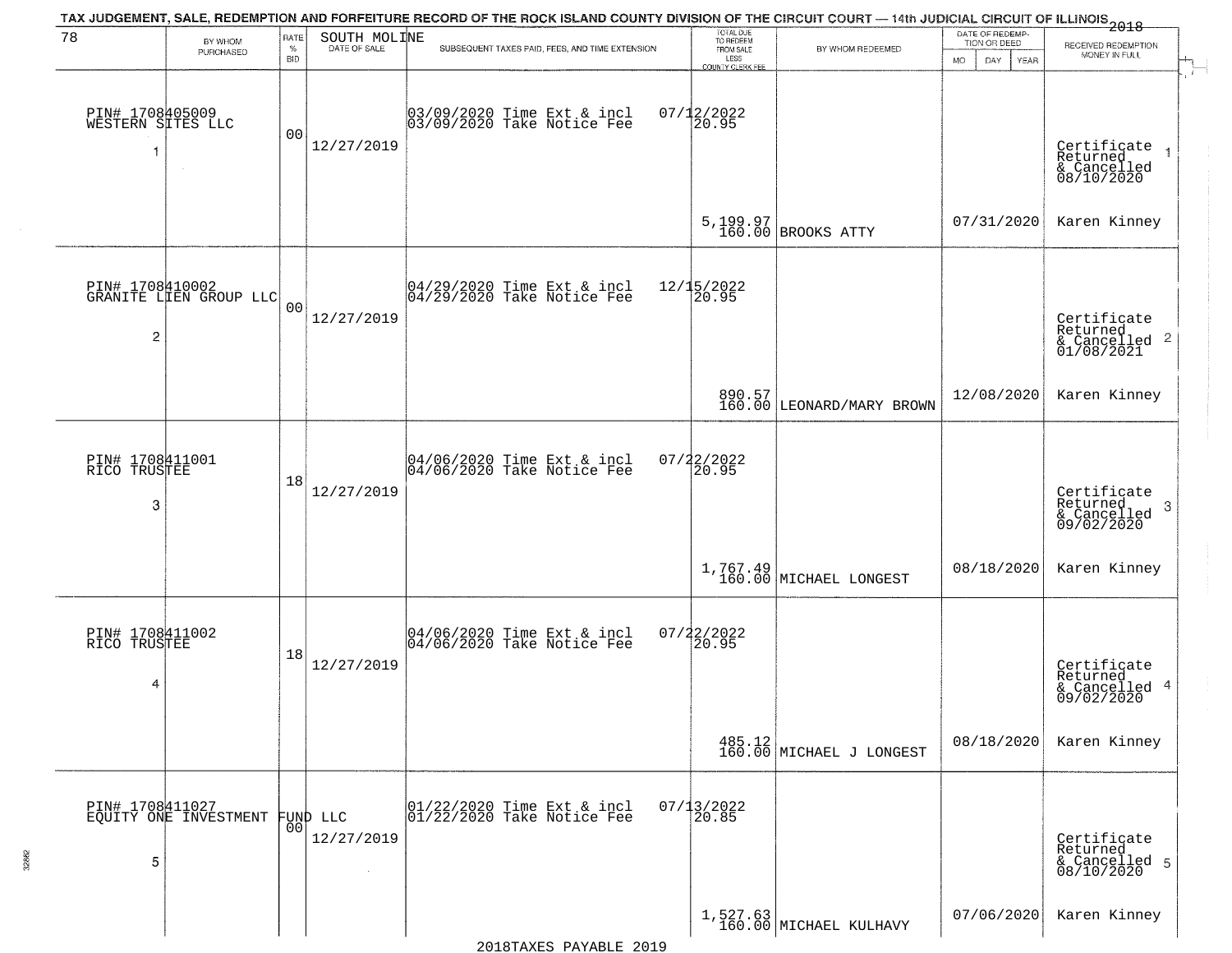|    | TAX JUDGEMENT, SALE, REDEMPTION AND FORFEITURE RECORD OF THE ROCK ISLAND COUNTY DIVISION OF THE CIRCUIT COURT — 14th JUDIC<br>NAME AND ADDRESS |                                   |                       |                                     |                                  |                                       |                                        |                                  |                                                                 | INTEREST PAYMENT FUND | 2018    |
|----|------------------------------------------------------------------------------------------------------------------------------------------------|-----------------------------------|-----------------------|-------------------------------------|----------------------------------|---------------------------------------|----------------------------------------|----------------------------------|-----------------------------------------------------------------|-----------------------|---------|
| 79 | LEGAL DESCRIPTION<br>TAXPAYER NO.<br>PARCEL NO.                                                                                                | SOUTH MOLINE                      |                       | A-BACK TAX<br>FORFEITED<br>PRIOR TO | BACK TAX<br>FORFEITED<br>PENALTY | BACK TAX<br>FORFEITED<br>INTEREST AND | TOTAL BACK<br>TAX PENALTY<br>AND COSTS | AMOUNT<br>FOR WHICH<br>JUDGEMENT | $\begin{array}{c} \text{CERTIFICATE} \\ \text{NO.} \end{array}$ | INDEMNITY FUND        |         |
|    | ACRES<br>TWP - CODE<br>ASSESSED VALUATION FOR TAXES                                                                                            | TAX DUE                           | INT DUE               | 2017                                | <b>ACCRUED</b>                   | COST ACCRUED                          | ACCRUED                                | <b>IS ASKED</b>                  |                                                                 | COST OF SALE          |         |
|    |                                                                                                                                                | 1ST                               | 1ST                   |                                     |                                  |                                       |                                        |                                  |                                                                 |                       |         |
|    | KING METAXIA M<br>3849 15TH STREET A                                                                                                           | 2ND                               | 2ND                   |                                     |                                  |                                       |                                        |                                  |                                                                 |                       |         |
|    | <b>MŎĹÍNĒ ĨÜ</b><br>61265                                                                                                                      | 3RD                               | 3RD                   |                                     |                                  |                                       |                                        |                                  |                                                                 | 60.00                 |         |
|    | LOT 24                                                                                                                                         |                                   |                       |                                     |                                  |                                       |                                        |                                  |                                                                 |                       |         |
|    | JOHN G SCHEUERMANS 3RD<br>BLACKHAWK ADD                                                                                                        | 4TH                               | 4TH                   |                                     |                                  |                                       |                                        |                                  | 377                                                             | 20.00                 |         |
|    |                                                                                                                                                | 434.31                            | 13.02                 |                                     |                                  |                                       |                                        |                                  |                                                                 |                       |         |
|    | $520 - 02 - 00$<br>07-07<br>8292                                                                                                               |                                   |                       |                                     |                                  |                                       |                                        |                                  |                                                                 | 4.00                  |         |
|    | PIN# 1708412048                                                                                                                                | TOTAL DUE-TAXES, INT. COST        | 10.00                 |                                     |                                  |                                       |                                        |                                  |                                                                 |                       |         |
|    | 31,522                                                                                                                                         |                                   | 457.33                |                                     |                                  |                                       |                                        | 457.33                           |                                                                 | 10.00                 | 551.33  |
|    |                                                                                                                                                | 1ST                               | 1ST                   |                                     |                                  |                                       |                                        |                                  |                                                                 |                       |         |
|    | DUNN ROBERT E<br>3835 15TH STREET C                                                                                                            | 400.91<br>2ND                     | 42.07                 |                                     |                                  |                                       |                                        |                                  |                                                                 |                       |         |
|    | MOLINE IL<br>61265                                                                                                                             | 400.91                            | 30.05                 |                                     |                                  |                                       |                                        |                                  |                                                                 | 60.00                 |         |
|    | LOT 19                                                                                                                                         | 3RD                               | 3HD                   |                                     |                                  |                                       |                                        |                                  |                                                                 |                       |         |
|    | JOHN G SCHEUERMANNS 1ST<br>BLACKHAWK ADD TO MOLINE                                                                                             | 400.91<br>$\sqrt{41H}$            | <u>24.04</u>          |                                     |                                  |                                       |                                        |                                  | 378                                                             | 20.00                 |         |
|    |                                                                                                                                                | 400.91<br><b>PUBLICATION COST</b> | 12.02                 |                                     |                                  |                                       |                                        |                                  |                                                                 |                       |         |
|    | $440 - 22 - 00$<br>7066<br>$07 - 07$                                                                                                           |                                   | 10.00                 |                                     |                                  |                                       |                                        |                                  |                                                                 | 4.00                  |         |
|    | PIN# 1708413033                                                                                                                                | TOTAL DUE-TAXES, INT. COST        |                       |                                     |                                  |                                       |                                        |                                  |                                                                 |                       |         |
|    | 27,579                                                                                                                                         |                                   | 1,721.82              |                                     |                                  |                                       |                                        | 1721.82                          |                                                                 | 10.00                 | 1815.82 |
|    |                                                                                                                                                | TST                               |                       |                                     |                                  |                                       |                                        |                                  |                                                                 |                       |         |
|    | WARE JEFFREY/JEWEL<br>3901 15TH STREET C                                                                                                       | $-286.09$<br>2ND                  | $\frac{1}{200}$ 30.03 |                                     |                                  |                                       |                                        |                                  |                                                                 |                       |         |
|    | MOLINE IL<br>61265                                                                                                                             | 286.09<br>3RD                     | 21.45<br>3RD          |                                     |                                  |                                       |                                        |                                  |                                                                 | 60.00                 |         |
|    | LOT 17                                                                                                                                         |                                   |                       |                                     |                                  |                                       |                                        |                                  |                                                                 |                       |         |
|    | WYNES BLACKHAWK ADD                                                                                                                            | 286.09<br>4TH                     | 17.16                 |                                     |                                  |                                       |                                        |                                  | 379                                                             | 20.00                 |         |
|    |                                                                                                                                                | 286.09<br><b>PUBLICATION COST</b> | 8.58                  |                                     |                                  |                                       |                                        |                                  |                                                                 |                       |         |
|    | 544-47-00<br>07-07<br>8919                                                                                                                     |                                   | 10.00                 |                                     |                                  |                                       |                                        |                                  |                                                                 | 4.00                  |         |
|    | PIN# 1708414013                                                                                                                                | TOTAL OUE-TAXES, INT. COST        |                       |                                     |                                  |                                       |                                        |                                  |                                                                 |                       |         |
|    | 21,399                                                                                                                                         |                                   | 1,231.58              |                                     |                                  |                                       |                                        | 1231.58                          |                                                                 | 10.00                 | 1325.58 |
|    |                                                                                                                                                |                                   |                       |                                     |                                  |                                       |                                        |                                  |                                                                 |                       |         |
|    | NASTRUZ LUCAS E<br>165 CLOVER HILL LN                                                                                                          | 12.80<br>2ND                      |                       |                                     |                                  |                                       |                                        |                                  |                                                                 |                       |         |
|    | BARRINGTON IL<br>60010                                                                                                                         | 12.80<br>3RD                      | .95                   |                                     |                                  |                                       |                                        |                                  |                                                                 | 60.00                 |         |
|    | OUTLOT C<br>CRESTWOOD HILLS ADD                                                                                                                | 12.80                             | 3RD<br>.76            |                                     |                                  |                                       |                                        |                                  | 380                                                             | 20.00                 |         |
|    |                                                                                                                                                | 4TH<br>12.80                      | .38                   |                                     |                                  |                                       |                                        |                                  |                                                                 |                       |         |
|    |                                                                                                                                                | PUBLICATION COST                  |                       |                                     |                                  |                                       |                                        |                                  |                                                                 |                       |         |
|    | $432 - 06 - 00$<br>6891<br>$07 - 05$<br>.040                                                                                                   |                                   | 10.00                 |                                     |                                  |                                       |                                        |                                  |                                                                 | 4.00                  |         |
|    | PIN# 1709108002                                                                                                                                | TOTAL DUE-TAXES, INT. COST        |                       |                                     |                                  |                                       |                                        |                                  |                                                                 |                       |         |
|    | 543                                                                                                                                            |                                   | 64.62                 |                                     |                                  |                                       |                                        | 64.62                            |                                                                 | 10.00                 | 158.62  |
|    |                                                                                                                                                | 1ST                               | $\overline{1}$ ST     |                                     |                                  |                                       |                                        |                                  |                                                                 |                       |         |
|    | BATTEN JOE<br>42 KENWOOD AVE                                                                                                                   | 2ND                               | 2ND                   |                                     |                                  |                                       |                                        |                                  |                                                                 |                       |         |
|    | 52803<br>DAVENPORT IA                                                                                                                          |                                   |                       |                                     |                                  |                                       |                                        |                                  |                                                                 | 60.00                 |         |
|    | LOT 119<br>CRESTWOOD HILLS ADD<br>ALL EX S 15 FT                                                                                               | 3RD<br>947.02                     | 3RD.<br>56.84         |                                     |                                  |                                       |                                        |                                  | 381                                                             | 20.00                 |         |
|    |                                                                                                                                                | 4TH<br>947.02                     | $28.42^8$             |                                     |                                  |                                       |                                        |                                  |                                                                 |                       |         |
|    | 6880                                                                                                                                           | PUBLICATION COST                  |                       |                                     |                                  |                                       |                                        |                                  |                                                                 | 4.00                  |         |
|    | $431 - 17 - 00$<br>07-05                                                                                                                       |                                   | 10.00                 |                                     |                                  |                                       |                                        |                                  |                                                                 |                       |         |
|    | PIN# 1709108098                                                                                                                                | TOTAL DUE-TAXES, INT. COST        |                       |                                     |                                  |                                       |                                        |                                  |                                                                 |                       |         |
|    | 40,178                                                                                                                                         |                                   | 1,989.30              |                                     |                                  |                                       |                                        | 1989.30                          |                                                                 | 10.00                 | 2083.30 |

 $\mathbb{R}$ 

 $\sim 10$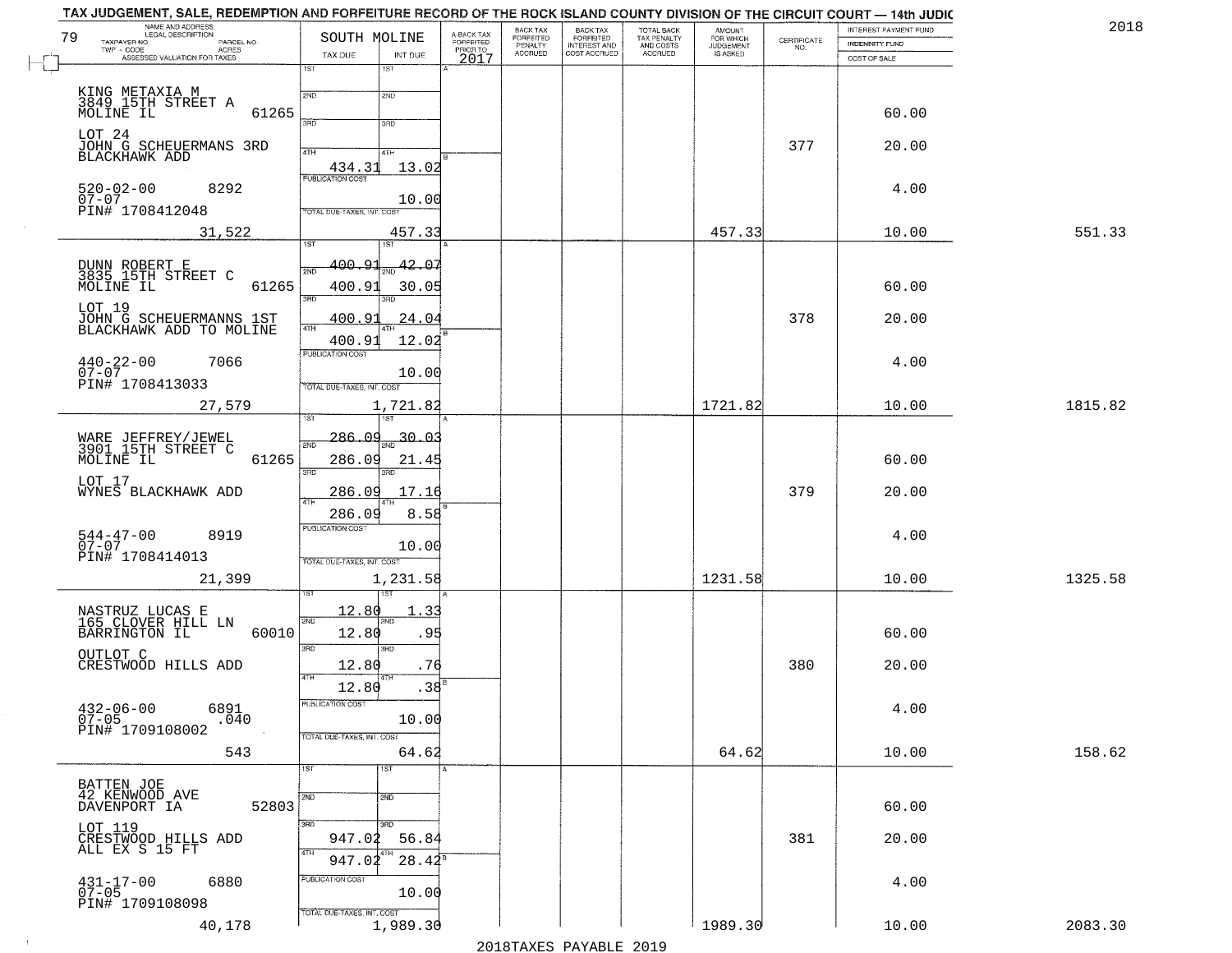| 79                                        |                                                   | <b>RATE</b>        | SOUTH MOLINE | TAX JUDGEMENT, SALE, REDEMPTION AND FORFEITURE RECORD OF THE ROCK ISLAND COUNTY DIVISION OF THE CIRCUIT COURT — 14th JUDICIAL CIRCUIT OF ILLINOIS 2018                                                                            | TOTAL DUE<br>TO REDEEM                                                                           |                                  | DATE OF REDEMP-                           |                                                                                  |
|-------------------------------------------|---------------------------------------------------|--------------------|--------------|-----------------------------------------------------------------------------------------------------------------------------------------------------------------------------------------------------------------------------------|--------------------------------------------------------------------------------------------------|----------------------------------|-------------------------------------------|----------------------------------------------------------------------------------|
|                                           | BY WHOM<br>PURCHASED                              | $\%$<br><b>BID</b> | DATE OF SALE | SUBSEQUENT TAXES PAID, FEES, AND TIME EXTENSION                                                                                                                                                                                   | FROM SALE<br>LESS                                                                                | BY WHOM REDEEMED                 | TION OR DEED<br><b>MO</b><br>DAY.<br>YEAR | RECEIVED REDEMPTION<br>MONEY IN FULL                                             |
| PIN# 1708412048<br>REALTAX DEV LT'D<br>-1 |                                                   | 0 <sub>0</sub>     | 12/27/2019   | 01/31/2020 Time Ext & incl<br>02/20/2020 Take Notice Fee                                                                                                                                                                          | COUNTY CLERK FEE<br>06/27/2022                                                                   |                                  |                                           | Certificate<br>Returned<br>$\overline{\phantom{a}}$<br>& Cancelled<br>01/15/2021 |
|                                           |                                                   |                    |              |                                                                                                                                                                                                                                   |                                                                                                  | 572.28<br>160.00 MEXAXIA KING    | 12/31/2020                                | Karen Kinney                                                                     |
| $\overline{c}$                            | PIN# 1708413033<br>GRANITE LIEN GROUP LLC         | 0 <sub>0</sub>     | 12/27/2019   | 04/29/2020 Time Ext & incl<br>04/29/2020 Take Notice Fee                                                                                                                                                                          | 12/15/2022<br>20.95                                                                              |                                  |                                           | Certificate<br>Returned<br>& Cancelled 2<br>10/08/2020                           |
|                                           |                                                   |                    |              |                                                                                                                                                                                                                                   |                                                                                                  | 1,836.77<br>160.00 ROBERT DUNN   | 09/14/2020                                | Karen Kinney                                                                     |
| 3                                         | PIN# 1708414013<br>EQUITY ONE INVESTMENT FUND LLC | 00 <sup>o</sup>    | 12/27/2019   | $ 01/22/2020$ Time Ext & incl<br>$ 01/22/2020$ Take Notice Fee                                                                                                                                                                    | 07/13/2022<br>20.85                                                                              |                                  |                                           | Certificate<br>Returned<br>3<br>& Cancelled<br>09/09/2020                        |
|                                           |                                                   |                    |              |                                                                                                                                                                                                                                   |                                                                                                  | 1,346.43<br>160.00 JEWEL WARE    | 08/10/2020                                | Karen Kinney                                                                     |
| PIN# 1709108002<br>RICO TRUSTEE<br>4      |                                                   | 18                 | 12/27/2019   | 04/06/2020 Time Ext & incl<br>04/06/2020 Take Notice Fee<br>00/00/00000 Take Notice Fee<br>03/17/2022 Circuit Clerks Fee<br>03/17/2022 Sheriffs Fee<br>04/01/2022 Publication Fee<br>11/23/2021 Subs paid<br>11/30/2020 Subs paid | $\begin{array}{r} 07/22/2022\\20.95\\35.00\\17.38\\-7.240\\35.724\\85.72\\ \end{array}$<br>85.32 |                                  |                                           | 4                                                                                |
| PIN# 1709108098<br>REALTAX DEV LT'D<br>5  |                                                   | 0 <sub>0</sub>     | 12/27/2019   | 01/31/2020 Time Ext & incl<br>02/20/2020 Take Notice Fee                                                                                                                                                                          | 06/27/2022<br>20.95                                                                              |                                  |                                           | Certificate<br>Returned<br>& Cancelled 5<br>09/11/2020                           |
|                                           |                                                   |                    |              |                                                                                                                                                                                                                                   |                                                                                                  | 2,104.25<br>160.00 JOSEPH BATTEN | 08/14/2020                                | Karen Kinney                                                                     |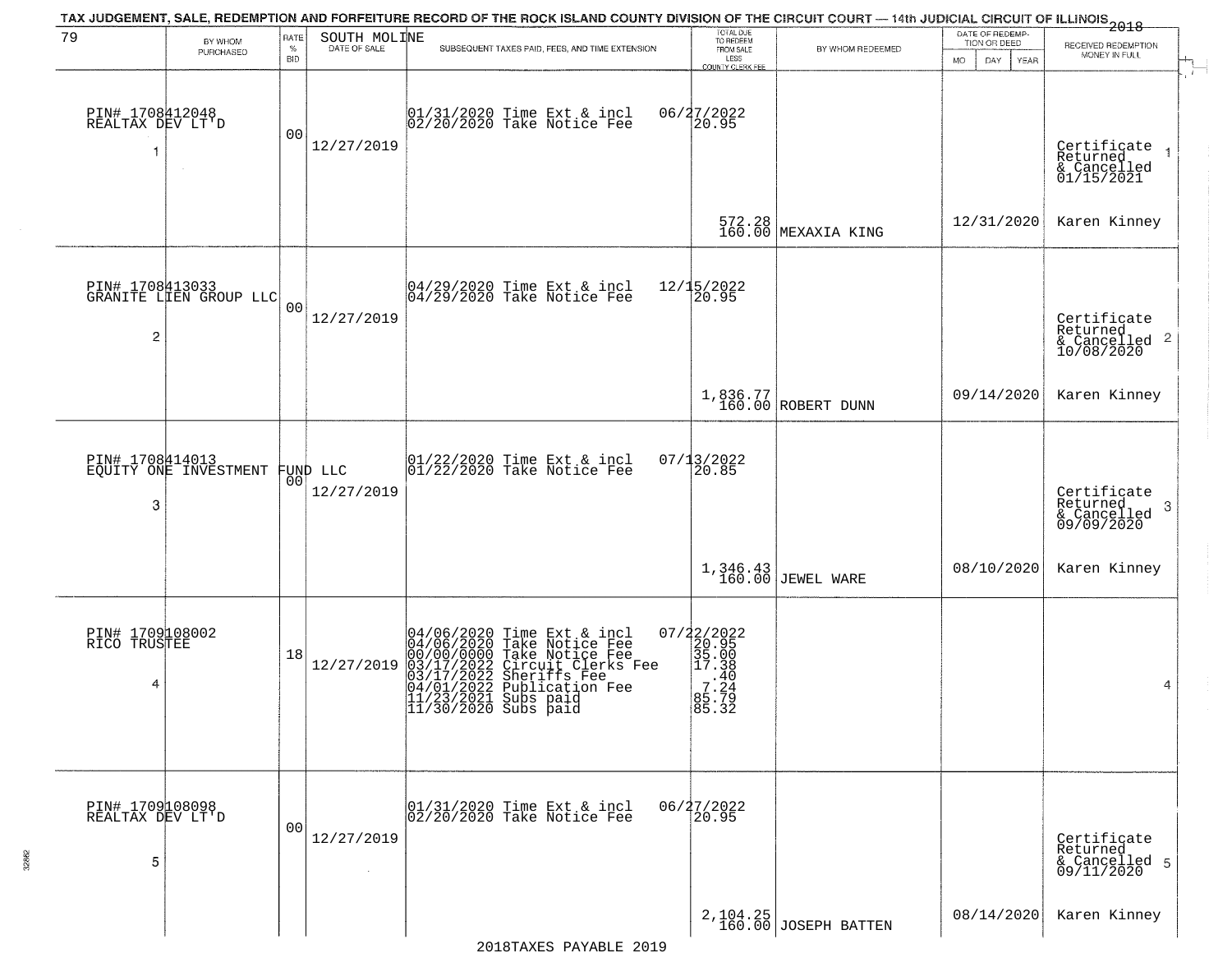| TAX JUDGEMENT, SALE, REDEMPTION AND FORFEITURE RECORD OF THE ROCK ISLAND COUNTY DIVISION OF THE CIRCUIT COURT - 14th JUDIC<br>NAME AND ADDRESS<br>LEGAL DESCRIPTION |                                                                                  |                                     | BACK TAX             | <b>BACK TAX</b>                  | <b>TOTAL BACK</b>        | AMOUNT<br>FOR WHICH |                    | INTEREST PAYMENT FUND | 2018      |
|---------------------------------------------------------------------------------------------------------------------------------------------------------------------|----------------------------------------------------------------------------------|-------------------------------------|----------------------|----------------------------------|--------------------------|---------------------|--------------------|-----------------------|-----------|
| 80<br>TAXPAYER NO.<br>PARCEL NO.<br>ACRES                                                                                                                           | SOUTH MOLINE                                                                     | A-BACK TAX<br>FORFEITED<br>PRIOR TO | FORFEITED<br>PENALTY | FORFEITED<br><b>INTEREST AND</b> | TAX PENALTY<br>AND COSTS | <b>JUDGEMENT</b>    | CERTIFICATE<br>NO. | <b>INDEMNITY FUND</b> |           |
| ASSESSED VALUATION FOR TAXES                                                                                                                                        | TAX DUE<br>INT DUE                                                               | 2017                                | <b>ACCRUED</b>       | COST ACCRUED                     | <b>ACCRUED</b>           | IS ASKED            |                    | COST OF SALE          |           |
| HOME BOUND HLTHCR/PRIME<br>1868 S 500 W<br>WOODS CROSS UT 8408<br>84087                                                                                             | 1ST<br>1ST<br>$\frac{1}{2000}$ 5875.33 $\frac{1}{200}$ 616.91<br>5875.33 440.65  |                                     |                      |                                  |                          |                     |                    | 60.00                 |           |
| LOT 1<br>WILLIAM J BOYD ADD                                                                                                                                         | 5875.33<br>352.53                                                                |                                     |                      |                                  |                          |                     | 382                | 20.00                 |           |
| $626 - 71 - 00$<br>12635<br>$07 - 05$<br>PIN# 1709301002                                                                                                            | 5875.33 176.26<br><b>PUBLICATION COST</b><br>10.00<br>TOTAL DUE-TAXES, INT. COST |                                     |                      |                                  |                          |                     |                    | 4.00                  |           |
| 249,266                                                                                                                                                             | 25,097.66<br>1ST                                                                 |                                     |                      |                                  |                          | 25097.66            |                    | 10.00                 | 25191.66  |
| CPL PROPERTIES<br>101 W 2ND ST STE 500<br>DAVENPORT IA<br>52801                                                                                                     | 29481.353095.54<br>29481.352211.10                                               |                                     |                      |                                  |                          |                     |                    | 60.00                 |           |
| LOT 2 PARAKEET ISLAND ADD<br>SHT 22                                                                                                                                 | <u>29481.351768.88</u><br>29481.35 884.44                                        |                                     |                      |                                  |                          |                     | 383                | 20.00                 |           |
| 659-44-00<br>07-05<br>14938<br>11.822<br>PIN# 1709312001                                                                                                            | PUBLICATION COST<br>10.00<br>TOTAL DUE-TAXES, INT. COST                          |                                     |                      |                                  |                          |                     |                    | 4.00                  |           |
| 1,250,773                                                                                                                                                           | 125,895.36<br>isT<br>1ST                                                         |                                     |                      |                                  |                          | 125895.36           |                    | 10.00                 | 125989.36 |
| MCDERMOTT PETER<br>415 14TH ST<br>MOLINE IL<br>61265                                                                                                                | 190.05<br><u> 19.95</u><br>2ND<br>190.05<br>14.25<br>3 <sub>BD</sub><br>3RD      |                                     |                      |                                  |                          |                     |                    | 60.00                 |           |
| LOT 3<br>LARSONS 2ND ADD                                                                                                                                            | 190.05<br>11.40<br>4TH<br>5.70<br>190.05                                         |                                     |                      |                                  |                          |                     | 384                | 20.00                 |           |
| $654 - 08 - 00$<br>07-05<br>14402<br>PIN# 1709409001                                                                                                                | <b>PUBLICATION COST</b><br>10.00<br>TOTAL OUE-TAXES, INT. COST                   |                                     |                      |                                  |                          |                     |                    | 4.00                  |           |
| 8,063                                                                                                                                                               | 821.50<br>15T                                                                    |                                     |                      |                                  |                          | 821.50              |                    | 10.00                 | 915.50    |
| FRICK TYLER<br>24159 180TH ST<br>52722<br>BETTENDORF IA                                                                                                             | 2ND<br>2ND<br>3BD<br>3RD                                                         |                                     |                      |                                  |                          |                     |                    | 60.00                 |           |
| SUPVR ASST MAP<br>LOT 415 SHEET 23                                                                                                                                  | 4TH                                                                              |                                     |                      |                                  |                          |                     | 385                | 20.00                 |           |
| 052-17-15<br>07-07<br>$204 - 1 - A$<br>PIN# 1709422005<br>$\sim 100$                                                                                                | 273.94<br>8.22<br>'usuca hun cus<br>10.00<br>TOTAL DUE-TAXES, INT. COST          |                                     |                      |                                  |                          |                     |                    | 4.00                  |           |
| 20,745                                                                                                                                                              | 292.16                                                                           |                                     |                      |                                  |                          | 292.16              |                    | 10.00                 | 386.16    |
| HEMMINGSON JOSEPH C<br>3020 36TH ST<br>61265<br>MOLINE IL                                                                                                           | 1ST<br>1046.39 109.90<br>2ND<br>2ND<br>1046.39 78.50                             |                                     |                      |                                  |                          |                     |                    | 60.00                 |           |
| LOT 42<br>ROLLING HILLS ADD                                                                                                                                         | 3RD<br>62.80<br>1046.39<br>1046.39<br>$31.40^8$                                  |                                     |                      |                                  |                          |                     | 386                | 20.00                 |           |
| $611 - 31 - 00$<br>07-05<br>11863<br>PIN# 1710102042                                                                                                                | PUBLICATION COST<br>10.00<br>TOTAL DUE-TAXES, INT. COST                          |                                     |                      |                                  |                          |                     |                    | 4.00                  |           |
| 50,394                                                                                                                                                              | 4,478.16                                                                         |                                     |                      |                                  |                          | 4478.16             |                    | 10.00                 | 4572.16   |

 $\sim 10$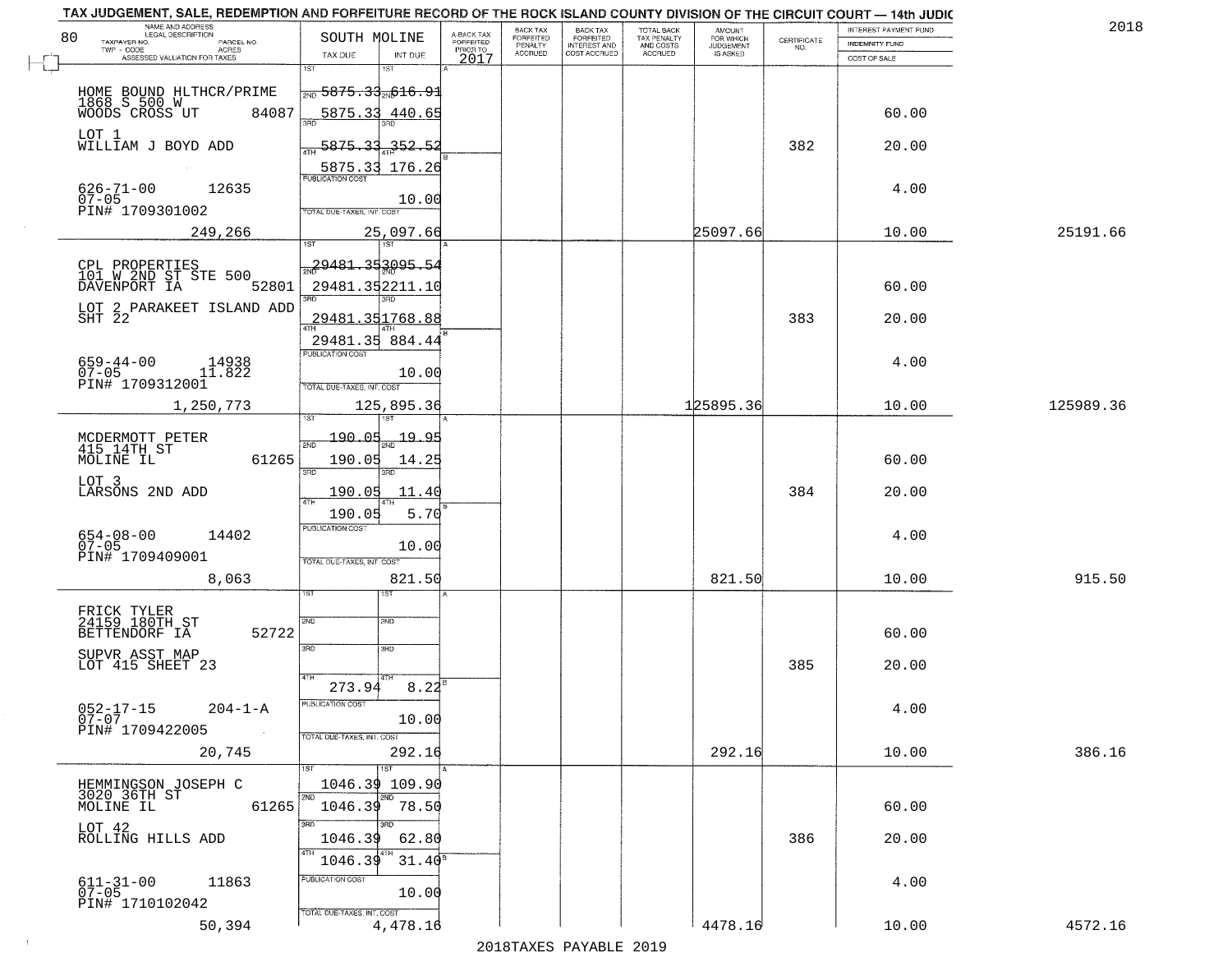|                                 |                                                  |                |                              | TAX JUDGEMENT, SALE, REDEMPTION AND FORFEITURE RECORD OF THE ROCK ISLAND COUNTY DIVISION OF THE CIRCUIT COURT — 14th JUDICIAL CIRCUIT OF ILLINOIS 2018 | TOTAL DUE<br>TO REDEEM          |                                                                     | DATE OF REDEMP-          |                                                                    |
|---------------------------------|--------------------------------------------------|----------------|------------------------------|--------------------------------------------------------------------------------------------------------------------------------------------------------|---------------------------------|---------------------------------------------------------------------|--------------------------|--------------------------------------------------------------------|
| 80                              | BY WHOM<br>PURCHASED                             | RATE<br>$\%$   | SOUTH MOLINE<br>DATE OF SALE | SUBSEQUENT TAXES PAID, FEES, AND TIME EXTENSION                                                                                                        | FROM SALE                       | BY WHOM REDEEMED                                                    | TION OR DEED             | RECEIVED REDEMPTION<br>MONEY IN FULL                               |
|                                 |                                                  | <b>BID</b>     |                              |                                                                                                                                                        | LESS<br><b>COUNTY CLERK FEE</b> |                                                                     | <b>MO</b><br>DAY<br>YEAR |                                                                    |
| -1                              | PIN# 1709301002<br>GUARDIAN TAX IL LLC           | 01             | 12/27/2019                   | 04/01/2020 Time Ext & incl<br>04/01/2020 Take Notice Fee                                                                                               | 12/22/2022<br>20.95             |                                                                     |                          | Certificate<br>Returned                                            |
|                                 |                                                  |                |                              |                                                                                                                                                        |                                 |                                                                     |                          | & Cancelled<br>09/09/2020                                          |
|                                 |                                                  |                |                              |                                                                                                                                                        |                                 | $\begin{vmatrix} 25, 716.44 \\ 160.00 \end{vmatrix}$ PRIME ALLIANCE | 08/21/2020               | Karen Kinney                                                       |
|                                 | PIN# 1709312001<br>INTEGRITY INVESTMENT FUND LLC |                |                              | $ 04/29/2020$ Time Ext & incl<br>$ 04/29/2020$ Take Notice Fee                                                                                         | 12/15/2022<br>20.95             |                                                                     |                          |                                                                    |
| $\overline{c}$                  |                                                  | 17             | 12/27/2019                   |                                                                                                                                                        |                                 |                                                                     |                          | Certificate<br>Returned<br>$\frac{1}{6}$ Cancelled 2<br>05/14/2020 |
|                                 |                                                  |                |                              |                                                                                                                                                        |                                 | $147, 428.50$ STORAGE OF AMERICA                                    | $04/30/2020$<br>LLC      | Karen Kinney                                                       |
| PIN# 1709409001<br>RICO TRUSTEE |                                                  |                |                              | 04/06/2020 Time Ext & incl<br>04/06/2020 Take Notice Fee                                                                                               | $07/22/2022$<br>20.95           |                                                                     |                          |                                                                    |
| 3                               |                                                  | 18             | 12/27/2019                   |                                                                                                                                                        |                                 |                                                                     |                          | Certificate<br>Returned<br>3<br>& Cancelled<br>06/02/2020          |
|                                 |                                                  |                |                              |                                                                                                                                                        |                                 | $1,101.24$ PETER MCDERMOTT                                          | 05/18/2020               | Karen Kinney                                                       |
|                                 | PIN# 1709422005<br>GRANITE LIEN GROUP LLC        |                |                              | 04/29/2020 Time Ext & incl<br>04/29/2020 Take Notice Fee                                                                                               | 12/15/2022<br>120.95            |                                                                     |                          |                                                                    |
| 4                               |                                                  | 0 <sup>0</sup> | 12/27/2019                   |                                                                                                                                                        |                                 |                                                                     |                          | Certificate<br>Returned<br>& Cancelled 4<br>06/15/2020             |
|                                 |                                                  |                |                              |                                                                                                                                                        |                                 | $\begin{array}{c c} 407.11 \\ 160.00 \end{array}$ TYLER FRICK       | 05/18/2020               | Karen Kinney                                                       |
|                                 | PIN# 1710102042<br>EQUITY ONE INVESTMENT         |                | FUND LLC                     | 01/22/2020 Time Ext & incl<br>01/22/2020 Take Notice Fee                                                                                               | $07/13/2022$<br>20.85           |                                                                     |                          |                                                                    |
| 5                               |                                                  | 0 <sub>0</sub> | 12/27/2019                   |                                                                                                                                                        |                                 |                                                                     |                          | Certificate<br>Returned<br>& Cancelled 5<br>12/03/2020             |
|                                 |                                                  |                |                              |                                                                                                                                                        |                                 | 4,593.01<br>160.00 JOESPH C HEMMINGSON                              | 11/10/2020               | Karen Kinney                                                       |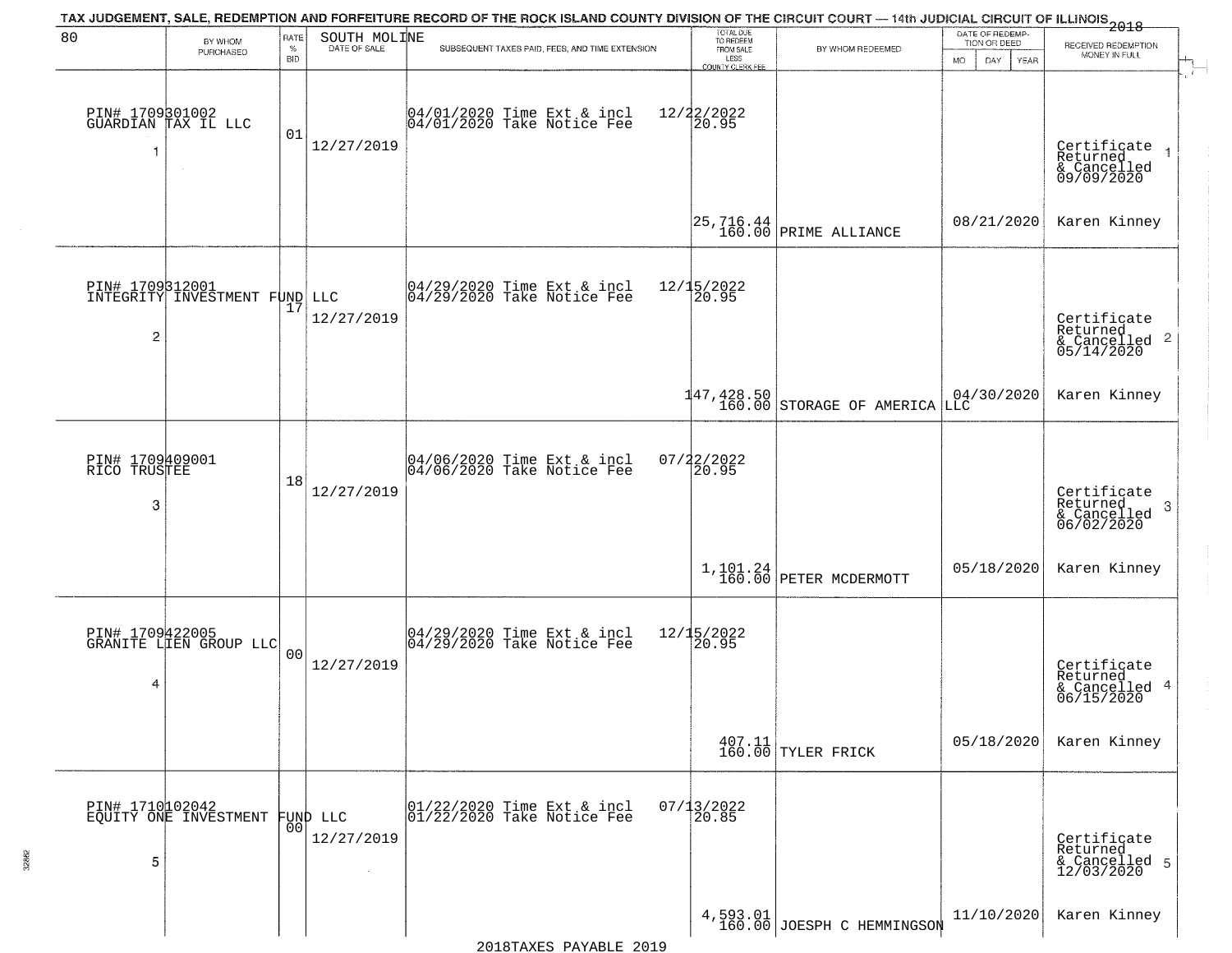| 81     | NAME AND ADDRESS<br>LEGAL DESCRIPTION<br>TAXPAYER NO.<br>PARCEL NO. | SOUTH MOLINE                              | A-BACK TAX<br>FORFEITED | BACK TAX<br>FORFEITED     | BACK TAX<br>FORFEITED<br>INTEREST AND | TOTAL BACK<br>TAX PENALTY<br>AND COSTS | AMOUNT<br>FOR WHICH          | $\begin{array}{c} \text{GETIFICATE} \\ \text{NO.} \end{array}$ | INTEREST PAYMENT FUND<br><b>INDEMNITY FUND</b> | 2018    |
|--------|---------------------------------------------------------------------|-------------------------------------------|-------------------------|---------------------------|---------------------------------------|----------------------------------------|------------------------------|----------------------------------------------------------------|------------------------------------------------|---------|
| $\Box$ | $TWP - CODE$<br>ACRES<br>ASSESSED VALUATION FOR TAXES               | TAX DUE<br>INT DUE                        | PRIOR TO<br>2017        | PENALTY<br><b>ACCRUED</b> | COST ACCRUED                          | ACCRUED                                | <b>JUDGEMENT</b><br>IS ASKED |                                                                | COST OF SALE                                   |         |
|        |                                                                     | 1ST<br>$1S$ T                             |                         |                           |                                       |                                        |                              |                                                                |                                                |         |
|        | POKRAJAC GEORGE R/BONNIE<br>3852 26TH AVE 126!<br>MOLINE IL 6126!   | 2ND<br>2ND                                |                         |                           |                                       |                                        |                              |                                                                |                                                |         |
|        | 61265                                                               | 3AD<br>3RD                                |                         |                           |                                       |                                        |                              |                                                                | 60.00                                          |         |
|        | UNIT B<br>THE CEDARS CONDOS                                         |                                           |                         |                           |                                       |                                        |                              | 387                                                            | 20.00                                          |         |
|        |                                                                     | 4TH<br>4TH<br>412.51<br>12.38             |                         |                           |                                       |                                        |                              |                                                                |                                                |         |
|        | $631 - 68 - 03$<br>$13032 - 3$                                      | <b>PUBLICATION COST</b>                   |                         |                           |                                       |                                        |                              |                                                                | 4.00                                           |         |
|        | $07 - 05$<br>PIN# 1710107003                                        | 10.00                                     |                         |                           |                                       |                                        |                              |                                                                |                                                |         |
|        | 23,501                                                              | TOTAL DUE-TAXES, INT. COST<br>434.89      |                         |                           |                                       |                                        | 434.89                       |                                                                | 10.00                                          | 528.89  |
|        |                                                                     | 1ST<br>1ST                                |                         |                           |                                       |                                        |                              |                                                                |                                                |         |
|        | TINGLEY ROBERT E<br>2810 41ST ST                                    | <u> 126.49</u><br>1204.38                 |                         |                           |                                       |                                        |                              |                                                                |                                                |         |
|        | MOLINE IL<br>61265                                                  | 1204.38<br>90.35                          |                         |                           |                                       |                                        |                              |                                                                | 60.00                                          |         |
|        | LOT $1 \& S$ 99 FT OF W 15<br>FT LOT $3$                            |                                           |                         |                           |                                       |                                        |                              |                                                                |                                                |         |
|        | HURLEYS SUBD                                                        | 72.28<br>1204                             |                         |                           |                                       |                                        |                              | 388                                                            | 20.00                                          |         |
|        |                                                                     | 36.14<br>1204.38<br>PUBLICATION COST      |                         |                           |                                       |                                        |                              |                                                                |                                                |         |
|        | $555 - 12 - 00$<br>9207<br>$07-05$<br>PIN# 1710210003               | 10.00                                     |                         |                           |                                       |                                        |                              |                                                                | 4.00                                           |         |
|        |                                                                     | TOTAL DUE-TAXES, INT. COST                |                         |                           |                                       |                                        |                              |                                                                |                                                |         |
|        | 51,097                                                              | 5,152.78<br><b>ST</b>                     |                         |                           |                                       |                                        | 5152.78                      |                                                                | 10.00                                          | 5246.78 |
|        | TRISTAN FELIPE<br>2827 44TH ST                                      | 208.<br><u>21.91</u><br>2ND               |                         |                           |                                       |                                        |                              |                                                                |                                                |         |
|        | 61265<br>MOLINE IL                                                  | 208.44<br>15.65                           |                         |                           |                                       |                                        |                              |                                                                | 60.00                                          |         |
|        | LOT 2                                                               | 3RD<br>3RD                                |                         |                           |                                       |                                        |                              |                                                                |                                                |         |
|        | BEDFORD'S ADD                                                       | 12.52<br>208.44<br>$\overline{AT}$        |                         |                           |                                       |                                        |                              | 389                                                            | 20.00                                          |         |
|        |                                                                     | 208.44<br>6.26<br><b>PUBLICATION COST</b> |                         |                           |                                       |                                        |                              |                                                                |                                                |         |
|        | 645-32-00<br>07-05<br>13646                                         | 10.00                                     |                         |                           |                                       |                                        |                              |                                                                | 4.00                                           |         |
|        | PIN# 1710212002                                                     | TOTAL OUE-TAXES, INT. COST                |                         |                           |                                       |                                        |                              |                                                                |                                                |         |
|        | 8,843                                                               | 900.10<br>1ST                             |                         |                           |                                       |                                        | 900.10                       |                                                                | 10.00                                          | 994.10  |
|        |                                                                     |                                           |                         |                           |                                       |                                        |                              |                                                                |                                                |         |
|        | DUNLOP SCOTT W/LOUISE A<br>3514 37TH ST<br>MOLINE IL 6126<br>61265  | 2ND<br> SMD                               |                         |                           |                                       |                                        |                              |                                                                | 60.00                                          |         |
|        | LOT 16                                                              | 3RD<br>3RD                                |                         |                           |                                       |                                        |                              |                                                                |                                                |         |
|        | ROCK VIEW ESTATES 1ST ADD                                           | 864.45<br>51.88<br>4TH                    |                         |                           |                                       |                                        |                              | 390                                                            | 20.00                                          |         |
|        |                                                                     | 25.94<br>864.45<br>PUBLICATION COST       |                         |                           |                                       |                                        |                              |                                                                |                                                |         |
|        | $592 - 97 - 00$<br>10343<br>$07 - 05$                               | 10.00                                     |                         |                           |                                       |                                        |                              |                                                                | 4.00                                           |         |
|        | PIN# 1710303020<br>$\sim 100$ km                                    | TOTAL DUE-TAXES, INT. COST                |                         |                           |                                       |                                        |                              |                                                                |                                                |         |
|        | 36,675                                                              | 1,816.72<br>1ST<br><b>TST</b>             |                         |                           |                                       |                                        | 1816.72                      |                                                                | 10.00                                          | 1910.72 |
|        | DOMICILE PROPERTIES IL<br>17 EDGEHILL TER                           |                                           |                         |                           |                                       |                                        |                              |                                                                |                                                |         |
|        | DAVENPORT IA<br>52803                                               | 2ND<br>2ND                                |                         |                           |                                       |                                        |                              |                                                                | 60.00                                          |         |
|        | ROCK VIEW ESTATE                                                    | 3RD<br>3BD                                |                         |                           |                                       |                                        |                              |                                                                |                                                |         |
|        | 2ND ADD L 1 ANS S 15<br>FT L 2                                      | 75.44<br>1257.02<br>4TH<br>4TH            |                         |                           |                                       |                                        |                              | 391                                                            | 20.00                                          |         |
|        |                                                                     | $37.72^8$<br>1257.02<br>PUBLICATION COST  |                         |                           |                                       |                                        |                              |                                                                |                                                |         |
|        | 604-16-00<br>07-05<br>11259                                         | 10.00                                     |                         |                           |                                       |                                        |                              |                                                                | 4.00                                           |         |
|        | PIN# 1710309007                                                     | TOTAL DUE-TAXES, INT. COST                |                         |                           |                                       |                                        |                              |                                                                |                                                |         |
|        | 53,330                                                              | 2,637.20                                  |                         |                           |                                       |                                        | 2637.20                      |                                                                | 10.00                                          | 2731.20 |

 $\vdash$ 

 $\sim 10$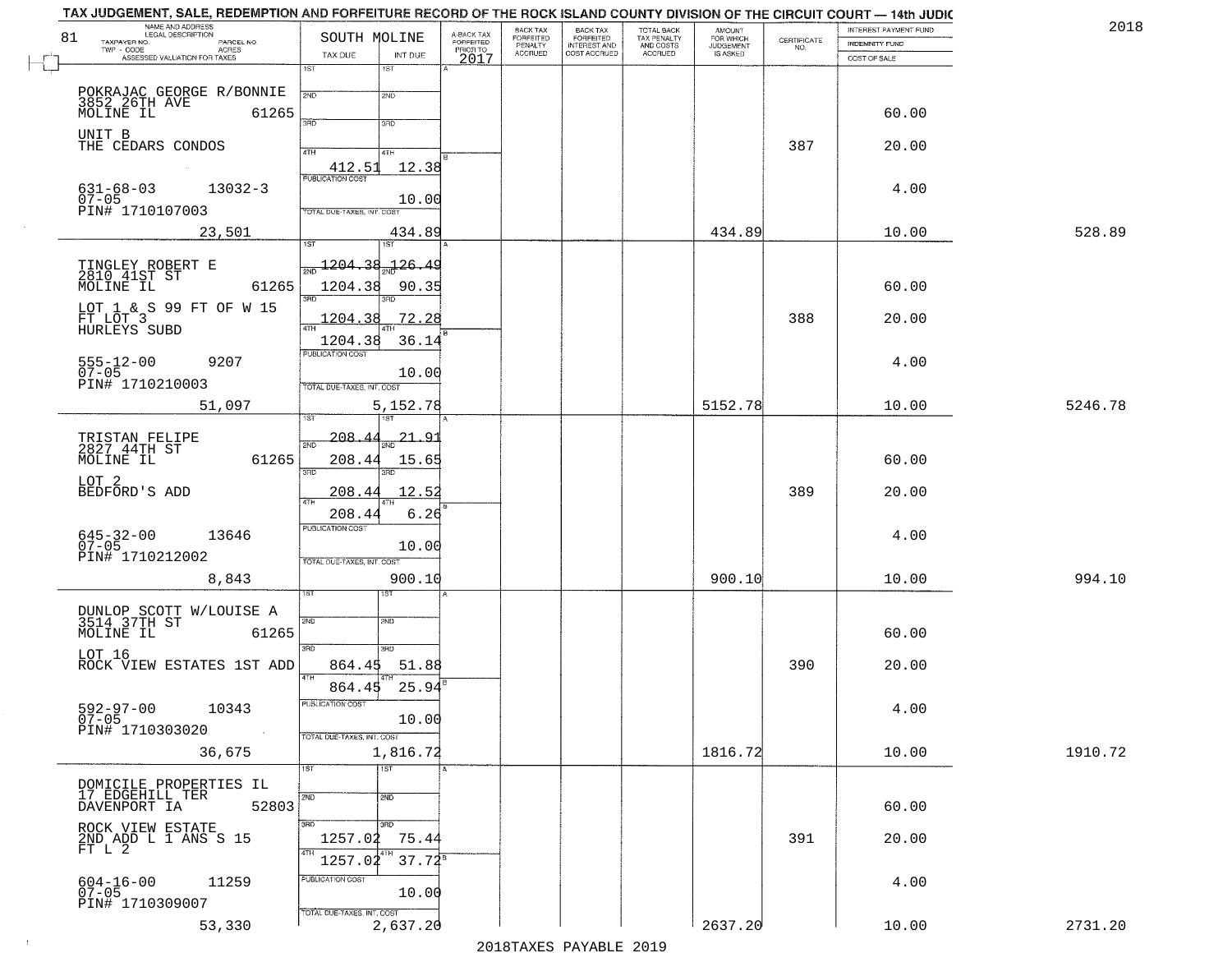|                                            |                                                   |                            |                                | TAX JUDGEMENT, SALE, REDEMPTION AND FORFEITURE RECORD OF THE ROCK ISLAND COUNTY DIVISION OF THE CIRCUIT COURT — 14th JUDICIAL CIRCUIT OF ILLINOIS<br>The contract of the contract of the contract of the contract of the contract |                                                                 |                                    |                                                             |                                                                    |
|--------------------------------------------|---------------------------------------------------|----------------------------|--------------------------------|-----------------------------------------------------------------------------------------------------------------------------------------------------------------------------------------------------------------------------------|-----------------------------------------------------------------|------------------------------------|-------------------------------------------------------------|--------------------------------------------------------------------|
| 81                                         | BY WHOM<br>PURCHASED                              | RATE<br>$\%$<br><b>BID</b> | SOUTH MOLINE                   | SUBSEQUENT TAXES PAID, FEES, AND TIME EXTENSION                                                                                                                                                                                   | TOTAL DUE<br>TO REDEEM<br>FROM SALE<br>LESS<br>COUNTY CLERK FEE | BY WHOM REDEEMED                   | DATE OF REDEMP-<br>TION OR DEED<br>DAY<br><b>MO</b><br>YEAR | RECEIVED REDEMPTION<br>MONEY IN FULL<br>$\mathcal{A}_{\mathbb{L}}$ |
| 1                                          | PIN# 1710107003<br>EQUITY ONE INVESTMENT          |                            | FUND LLC<br> 00 <br>12/27/2019 | 01/22/2020 Time Ext & incl<br>01/22/2020 Take Notice Fee                                                                                                                                                                          | $07/13/2022$<br>20.85                                           |                                    |                                                             | Certificate<br>Returned<br>& Cancelled<br>02/07/2020               |
|                                            |                                                   |                            |                                |                                                                                                                                                                                                                                   |                                                                 | 549.74<br>160.00 GEORGE POKRAJAC   | 01/24/2020                                                  | Karen Kinney                                                       |
| PIN# 1710210003<br>VOTROUBEK ROBERT M<br>2 |                                                   | 0 <sub>0</sub>             | 12/27/2019                     |                                                                                                                                                                                                                                   |                                                                 |                                    |                                                             | Certificate<br>Returned<br>$\frac{1}{6}$ Cancelled 2<br>05/06/2020 |
|                                            |                                                   |                            |                                |                                                                                                                                                                                                                                   |                                                                 | 5, 246.78<br>160.00 ROBERT TINGLEY | 04/24/2020                                                  | Karen Kinney                                                       |
| 3                                          | PIN# 1710212002<br>GUARDIAN TAX IL LLC            | 0 <sub>0</sub>             | 12/27/2019                     | $04/01/2020$ Time Ext & incl<br>04/01/2020 Take Notice Fee                                                                                                                                                                        | 12/22/2022<br>20.95                                             |                                    |                                                             | Certificate<br>Returned<br>3<br>& Cancelled<br>08/31/2020          |
|                                            |                                                   |                            |                                |                                                                                                                                                                                                                                   |                                                                 | $1,015.05$ FELIPE TRISTAN          | 06/30/2020                                                  | Karen Kinney                                                       |
| 4                                          | PIN# 1710303020<br>EQUITY ONE INVESTMENT FUND LLC |                            | 12/27/2019                     | $\begin{array}{cc} 01/22/2020 &$ Time Ext & incl<br>01/22/2020 Take Notice Fee                                                                                                                                                    | $07/13/2022$<br>20.85                                           |                                    |                                                             | Certificate<br>Returned<br>& Cancelled 4<br>09/09/2020             |
|                                            |                                                   |                            |                                |                                                                                                                                                                                                                                   |                                                                 | $1,931.57$<br>160.00 ANDREA JONES  | 08/17/2020                                                  | Karen Kinney                                                       |
| 5                                          | PIN# 1710309007<br>GRANITE LIEN GROUP LLC         | 0 <sub>0</sub>             | 12/27/2019<br>$\sim$           |                                                                                                                                                                                                                                   |                                                                 |                                    |                                                             | Certificate<br>Returned<br>& Cancelled 5<br>02/07/2020             |
|                                            |                                                   |                            |                                |                                                                                                                                                                                                                                   |                                                                 | 2,731.20<br>160.00 SHANNON ADAMS   | 01/10/2020                                                  | Karen Kinney                                                       |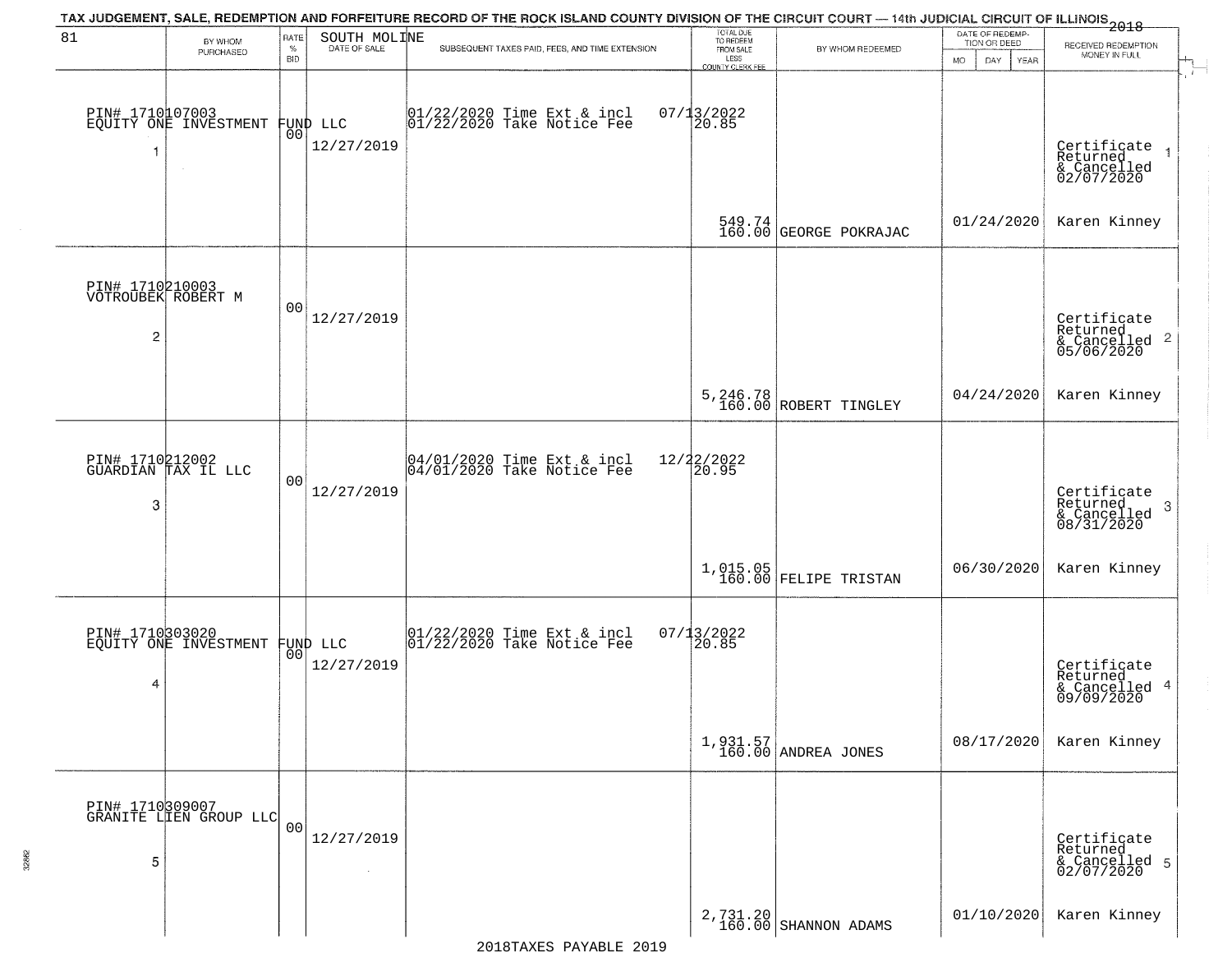| NAME AND ADDRESS<br>LEGAL DESCRIPTION<br>82<br>TAXPAYER NO.<br>PARCEL NO.<br>$TWP - CODE$<br>ACRES               | SOUTH MOLINE                                                                      | A-BACK TAX<br>FORFEITED<br>PRIOR TO | BACK TAX<br>FORFEITED<br>PENALTY | BACK TAX<br>FORFEITED<br>INTEREST AND | TOTAL BACK<br>TAX PENALTY<br>AND COSTS | AMOUNT<br>FOR WHICH<br>JUDGEMENT | $\begin{array}{c} \text{CEPTIFICATE} \\ \text{NO.} \end{array}$ | INTEREST PAYMENT FUND<br><b>INDEMNITY FUND</b> | 2018    |
|------------------------------------------------------------------------------------------------------------------|-----------------------------------------------------------------------------------|-------------------------------------|----------------------------------|---------------------------------------|----------------------------------------|----------------------------------|-----------------------------------------------------------------|------------------------------------------------|---------|
| ASSESSED VALUATION FOR TAXES                                                                                     | TAX DUE<br>INT DUE<br>1ST<br>1ST                                                  | 2017                                | <b>ACCRUED</b>                   | COST ACCRUED                          | <b>ACCRUED</b>                         | IS ASKED                         |                                                                 | COST OF SALE                                   |         |
| VARGAS ANGEL V<br>3401 39TH ST<br>MOLINE IL<br>61265                                                             | $537.79_{200}$ 56.49<br>537.79<br>40.35                                           |                                     |                                  |                                       |                                        |                                  |                                                                 | 60.00                                          |         |
| LOT 27<br>P J MEERSMANS ACRE ADD<br>S .50                                                                        | 537.79<br>32.28<br>ATH<br>16.14<br>537.79                                         |                                     |                                  |                                       |                                        |                                  | 392                                                             | 20.00                                          |         |
| $201 - 09 - 00$<br>2409<br>$07 - 05$<br>PIN# 1710320014                                                          | <b>PUBLICATION COST</b><br>10.00<br>TOTAL DUE-TAXES, INT. COST                    |                                     |                                  |                                       |                                        |                                  |                                                                 | 4.00                                           |         |
| 28,816                                                                                                           | 2,306.42                                                                          |                                     |                                  |                                       |                                        | 2306.42                          |                                                                 | 10.00                                          | 2400.42 |
| GRAHAM JAMES<br>3728_THUNDER_RIDGE RD_221<br>BETTENDORF IA<br>52722<br>UNIT 2<br>WHISPERING OAKS<br>SOUTH CONDOS | 1ST<br>1ST<br>2ND<br>2ND<br>3RD<br>3RD<br>47H<br>4TH<br>60.46<br>2015.04          |                                     |                                  |                                       |                                        |                                  | 393                                                             | 60.00<br>20.00                                 |         |
| $7789 - 2 - 2$<br>$487 - 12 - 22$<br>$07 - 05$<br>PIN# 1710404002                                                | PUBLICATION COST<br>10.00<br>TOTAL DUE-TAXES, INT. COST                           |                                     |                                  |                                       |                                        |                                  |                                                                 | 4.00                                           |         |
| 91,490                                                                                                           | 2,085.50<br>1ST                                                                   |                                     |                                  |                                       |                                        | 2085.50                          |                                                                 | 10.00                                          | 2179.50 |
| WINTERS MARK A<br>4111 35TH AVE<br>61265<br>MOLINE IL<br>LOT 34                                                  | 960.17<br>$-100.80$<br>2ND<br>960.17<br>72.00<br>3BD<br>3RD                       |                                     |                                  |                                       |                                        |                                  |                                                                 | 60.00                                          |         |
| SOUTHEAST HILLS ADD                                                                                              | 960.17<br>57.60<br><b>ATH</b>                                                     |                                     |                                  |                                       |                                        |                                  | 394                                                             | 20.00                                          |         |
| 9990<br>589-44-00<br>$07 - 05$<br>PIN# 1710408015                                                                | 960.17<br>28.80<br><b>PUBLICATION COST</b><br>10.00<br>TOTAL OUE-TAXES, INT. COST |                                     |                                  |                                       |                                        | 4109.88                          |                                                                 | 4.00<br>10.00                                  | 4203.88 |
| 46,736                                                                                                           | 4,109.88                                                                          |                                     |                                  |                                       |                                        |                                  |                                                                 |                                                |         |
| KELLY JOESPH P III/DONNA<br>10 WOODLEY RD<br>ROCK ISLAND IL<br>61201<br>LOT 57                                   | 1457.51 153.02<br>2ND<br>1457.51 109.30<br>3BD<br>$\overline{3BD}$                |                                     |                                  |                                       |                                        |                                  |                                                                 | 60.00                                          |         |
| SOUTHEAST HILLS ADD                                                                                              | 1457.51<br>87.44<br>4TH                                                           |                                     |                                  |                                       |                                        |                                  | 395                                                             | 20.00                                          |         |
| $589 - 67 - 00$<br>10013<br>$07 - 05$<br>PIN# 1710408040                                                         | 1457.51<br>43.72<br>PUBLICATION COST<br>10.00<br>TOTAL DUE-TAXES, INT. COST       |                                     |                                  |                                       |                                        |                                  |                                                                 | 4.00                                           |         |
| 61,836                                                                                                           | 6,233.52                                                                          |                                     |                                  |                                       |                                        | 6233.52                          |                                                                 | 10.00                                          | 6327.52 |
| WHILES DIANNE M<br>3220 53RD STREET A<br>MOLINE IL<br>61265                                                      | 1ST<br>1ST<br>539.51<br>56.63<br>2ND<br>2ND<br>539.51<br>40.45                    |                                     |                                  |                                       |                                        |                                  |                                                                 | 60.00                                          |         |
| SUPVR ASST MAP<br>LOT 118 SHEET 28                                                                               | उत्तर<br>3RD<br>539.51<br>32.36<br>4TH<br>$16.18^{5}$<br>539.51                   |                                     |                                  |                                       |                                        |                                  | 396                                                             | 20.00                                          |         |
| $057 - 19 - 00$<br>07-04<br>$241 - A$<br>962<br>PIN# 1711100028                                                  | PUBLICATION COST<br>10.00<br>TOTAL DUE-TAXES, INT. COST                           |                                     |                                  |                                       |                                        |                                  |                                                                 | 4.00                                           |         |
| 20,493                                                                                                           | 2,313.66                                                                          |                                     |                                  |                                       |                                        | 2313.66                          |                                                                 | 10.00                                          | 2407.66 |

 $\sim 10$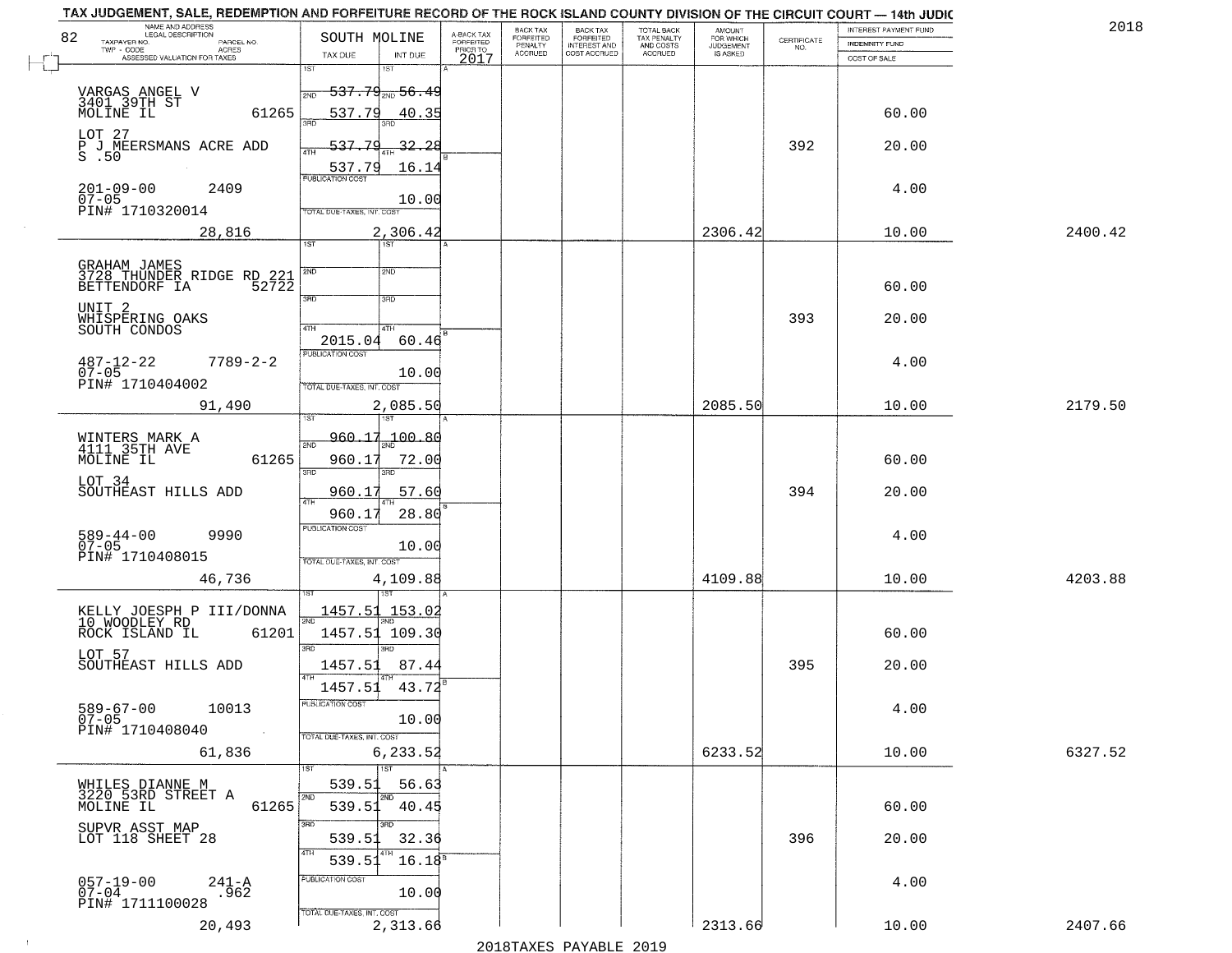|                                           |                                                   |                            |                                | TAX JUDGEMENT, SALE, REDEMPTION AND FORFEITURE RECORD OF THE ROCK ISLAND COUNTY DIVISION OF THE CIRCUIT COURT — 14th JUDICIAL CIRCUIT OF ILLINOIS 2018 |                                                                 |                                           |                                                                    |                                                                   |
|-------------------------------------------|---------------------------------------------------|----------------------------|--------------------------------|--------------------------------------------------------------------------------------------------------------------------------------------------------|-----------------------------------------------------------------|-------------------------------------------|--------------------------------------------------------------------|-------------------------------------------------------------------|
| 82                                        | BY WHOM<br>PURCHASED                              | RATE<br>$\%$<br><b>BID</b> | SOUTH MOLINE                   | SUBSEQUENT TAXES PAID, FEES, AND TIME EXTENSION                                                                                                        | TOTAL DUE<br>TO REDEEM<br>FROM SALE<br>LESS<br>COUNTY CLERK FEE | BY WHOM REDEEMED                          | DATE OF REDEMP-<br>TION OR DEED<br><b>DAY</b><br>YEAR<br><b>MO</b> | RECEIVED REDEMPTION<br>MONEY IN FULL                              |
|                                           | PIN# 1710320014<br>EQUITY ONE INVESTMENT          |                            | FUND LLC<br> 00 <br>12/27/2019 |                                                                                                                                                        |                                                                 |                                           |                                                                    | Certificate<br>Returned<br>& Cancelled<br>02/07/2020              |
|                                           |                                                   |                            |                                |                                                                                                                                                        |                                                                 | $2,400.42$ ANGEL VARGAS                   | 01/10/2020                                                         | Karen Kinney                                                      |
| 2                                         | PIN# 1710404002<br>EQUITY ONE INVESTMENT FUND LLC | 00 l                       | 12/27/2019                     |                                                                                                                                                        |                                                                 |                                           |                                                                    | Certificate<br>Returned<br>& Cancelled <sup>2</sup><br>02/07/2020 |
|                                           |                                                   |                            |                                |                                                                                                                                                        |                                                                 | 2,179.50<br>160.00 JAMES A GRAHAM         | 01/21/2020                                                         | Karen Kinney                                                      |
| PIN# 1710408015<br>REALTAX DEV LT'D<br>3  |                                                   | 00                         | 12/27/2019                     |                                                                                                                                                        |                                                                 |                                           |                                                                    | Certificate<br>Returned<br>3<br>& Cancelled<br>03/12/2020         |
|                                           |                                                   |                            |                                |                                                                                                                                                        | 4, 203.88<br>160.00 WINTERS                                     |                                           | 02/07/2020                                                         | Karen Kinney                                                      |
| PIN# 1710408040<br>WESTERN SITES LLC<br>4 |                                                   | 00                         | 12/27/2019                     | 03/09/2020 Time Ext & incl<br>03/09/2020 Take Notice Fee                                                                                               | $07/12/2022$<br>20.95                                           |                                           |                                                                    | Certificate<br>Returned<br>& Cancelled 4<br>05/12/2020            |
|                                           |                                                   |                            |                                |                                                                                                                                                        |                                                                 | 6,348.47<br>160.00 JOSEPH/DONNA KELLY III |                                                                    | Karen Kinney                                                      |
| PIN# 1711100028<br>JICTB, INC<br>5        |                                                   | 18                         | 12/27/2019<br>$\sim$           | 02/12/2020 Time Ext & incl<br>02/13/2020 Take Notice Fee                                                                                               | 12/06/2022<br>20.95                                             |                                           |                                                                    | Certificate<br>Returned<br>& Cancelled 5<br>07/07/2020            |
|                                           |                                                   |                            |                                |                                                                                                                                                        |                                                                 | 2,861.99<br>160.00 DIANNE WHILES          | 06/23/2020                                                         | Karen Kinney                                                      |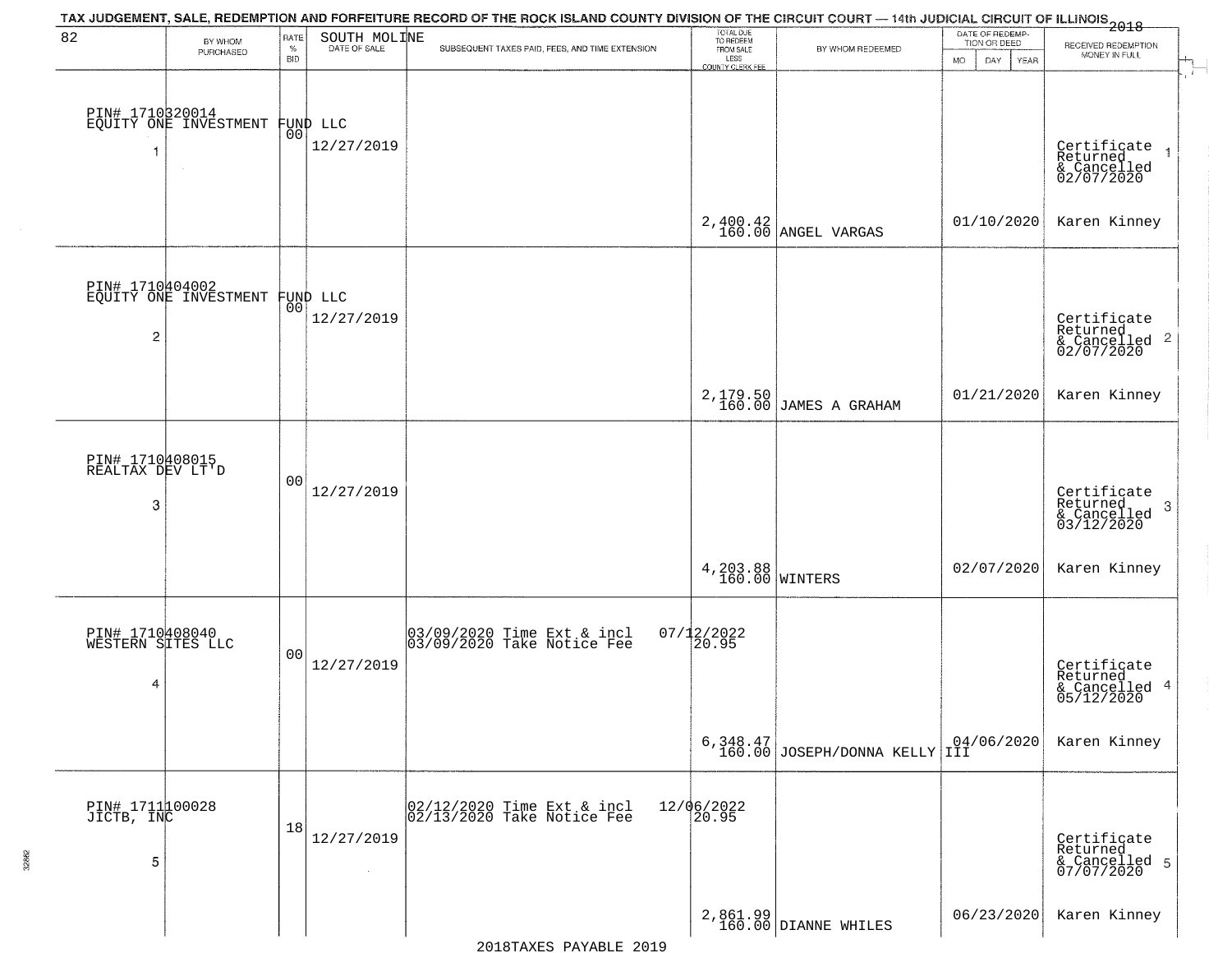| NAME AND ADDRESS<br>LEGAL DESCRIPTION<br>83<br>TAXPAYER NO.<br>PARCEL NO. | SOUTH MOLINE                                      | A-BACK TAX<br>FORFEITED<br>PRIOR TO | BACK TAX<br>FORFEITED     | BACK TAX<br>FORFEITED<br>INTEREST AND | TOTAL BACK<br>TAX PENALTY<br>AND COSTS | AMOUNT<br>FOR WHICH<br>JUDGEMENT | $\begin{array}{c} \text{CERTIFICATE} \\ \text{NO.} \end{array}$ | INTEREST PAYMENT FUND<br><b>INDEMNITY FUND</b> | 2018     |
|---------------------------------------------------------------------------|---------------------------------------------------|-------------------------------------|---------------------------|---------------------------------------|----------------------------------------|----------------------------------|-----------------------------------------------------------------|------------------------------------------------|----------|
| TWP - CODE<br>ACRES<br>ASSESSED VALUATION FOR TAXES                       | TAX DUE<br>INT DUE                                | 2017                                | PENALTY<br><b>ACCRUED</b> | COST ACCRUED                          | <b>ACCRUED</b>                         | IS ASKED                         |                                                                 | COST OF SALE                                   |          |
|                                                                           | 1ST<br>1ST                                        |                                     |                           |                                       |                                        |                                  |                                                                 |                                                |          |
| BRENNAN DONALD E/REBECCA                                                  | 2ND<br>2ND                                        |                                     |                           |                                       |                                        |                                  |                                                                 |                                                |          |
| 5219 26TH AVENUE A CT<br>MOLINE IL 61265                                  | 235.59<br>17.65<br>3HD                            |                                     |                           |                                       |                                        |                                  |                                                                 | 60.00                                          |          |
| UNIT 3<br>BENT TREE CONDOS                                                | 235.59<br>$-14$<br>-1                             |                                     |                           |                                       |                                        |                                  | 397                                                             | 20.00                                          |          |
|                                                                           | 4TH<br>7.06                                       |                                     |                           |                                       |                                        |                                  |                                                                 |                                                |          |
| $645 - 02 - 03$<br>$13616 - 3$                                            | 235.59                                            |                                     |                           |                                       |                                        |                                  |                                                                 | 4.00                                           |          |
| $07 - 05$<br>PIN# 1711106003                                              | 10.00<br>TOTAL DUE-TAXES, INT. COST               |                                     |                           |                                       |                                        |                                  |                                                                 |                                                |          |
| 23,964                                                                    | 755.60                                            |                                     |                           |                                       |                                        | 755.60                           |                                                                 | 10.00                                          | 849.60   |
|                                                                           | 1ST<br>1ST                                        |                                     |                           |                                       |                                        |                                  |                                                                 |                                                |          |
| WHILES DIANNE M<br>1856 30TH ST<br>MOLINE IL                              | 580.87<br>60.97<br>2ND                            |                                     |                           |                                       |                                        |                                  |                                                                 |                                                |          |
| 61265                                                                     | 580.87<br>43.55<br>$\overline{\text{3BD}}$        |                                     |                           |                                       |                                        |                                  |                                                                 | 60.00                                          |          |
| LOT 19 AND 19 A<br>ARCADIA ADD                                            | 580.87<br>.34.84                                  |                                     |                           |                                       |                                        |                                  | 398                                                             | 20.00                                          |          |
|                                                                           | 47H<br>17.42<br>580.87                            |                                     |                           |                                       |                                        |                                  |                                                                 |                                                |          |
| $356 - 13 - 00$<br>5373                                                   | PUBLICATION COST                                  |                                     |                           |                                       |                                        |                                  |                                                                 | 4.00                                           |          |
| $07 - 04$<br>PIN# 1711132022                                              | 10.00<br>TOTAL DUE-TAXES, INT. COST               |                                     |                           |                                       |                                        |                                  |                                                                 |                                                |          |
| 22,064                                                                    | 2,490.26                                          |                                     |                           |                                       |                                        | 2490.26                          |                                                                 | 10.00                                          | 2584.26  |
|                                                                           | 4277.75<br>.449.19                                |                                     |                           |                                       |                                        |                                  |                                                                 |                                                |          |
| AZER JOSEPH C<br>5314 36TH AVENUE CT<br>MOLINE IL<br>61265                | 2ND<br>4277.75 320.85                             |                                     |                           |                                       |                                        |                                  |                                                                 | 60.00                                          |          |
| SUPVR ASST MAP                                                            | 3RD<br>3RD                                        |                                     |                           |                                       |                                        |                                  |                                                                 |                                                |          |
| LOT 204 SHEET 29                                                          | 4277.75 256.68                                    |                                     |                           |                                       |                                        |                                  | 399                                                             | 20.00                                          |          |
|                                                                           | 128.34<br>4277.75<br><b>PUBLICATION COST</b>      |                                     |                           |                                       |                                        |                                  |                                                                 |                                                |          |
| $057 - 05 - 00$<br>07-03<br>235<br>7.200                                  | 10.00                                             |                                     |                           |                                       |                                        |                                  |                                                                 | 4.00                                           |          |
| PIN# 1711200003                                                           | TOTAL OUE-TAXES, INT. COST                        |                                     |                           |                                       |                                        |                                  |                                                                 |                                                |          |
| 157,528                                                                   | 18,276.06<br>डिक                                  |                                     |                           |                                       |                                        | 18276.06                         |                                                                 | 10.00                                          | 18370.06 |
| KIZZIE NICHOLAS/TARAYA<br>5347 34TH AVE                                   |                                                   |                                     |                           |                                       |                                        |                                  |                                                                 |                                                |          |
| MOLINE IL<br>61265                                                        | 2ND<br>2ND                                        |                                     |                           |                                       |                                        |                                  |                                                                 | 60.00                                          |          |
| LOT 14                                                                    | 3RD<br>3BD                                        |                                     |                           |                                       |                                        |                                  |                                                                 |                                                |          |
| NORTHCREST ADD TO<br>HOMEWOOD                                             | 4TH                                               |                                     |                           |                                       |                                        |                                  | 400                                                             | 20.00                                          |          |
|                                                                           | $693.82$ $20.82$ <sup>B</sup><br>PUBLICATION COST |                                     |                           |                                       |                                        |                                  |                                                                 |                                                |          |
| $605 - 59 - 00$<br>11400<br>$07 - 05$<br>PIN# 1711303014                  | 10.00                                             |                                     |                           |                                       |                                        |                                  |                                                                 | 4.00                                           |          |
| $\sim 100$ km<br>35,436                                                   | TOTAL DUE-TAXES, INT. COST<br>724.64              |                                     |                           |                                       |                                        | 724.64                           |                                                                 | 10.00                                          | 818.64   |
|                                                                           | 1ST<br>1ST                                        |                                     |                           |                                       |                                        |                                  |                                                                 |                                                |          |
| JOHANSEN SCOTT J/VICTORIA<br>4334 5TH ST                                  | 2ND<br>2ND                                        |                                     |                           |                                       |                                        |                                  |                                                                 |                                                |          |
| EAST MOLINE IL<br>61244                                                   |                                                   |                                     |                           |                                       |                                        |                                  |                                                                 | 60.00                                          |          |
| SUPVR ASST MAP<br>LOT 102-1 SHEET 32                                      | 3 <sub>BD</sub><br>3RD                            |                                     |                           |                                       |                                        |                                  | 401                                                             | 20.00                                          |          |
|                                                                           | 4TH<br>$662.38^{4TH}$<br>$19.88^{\circ}$          |                                     |                           |                                       |                                        |                                  |                                                                 |                                                |          |
| 060-22-60<br>07-03<br>$262 - 2$                                           | PUBLICATION COST                                  |                                     |                           |                                       |                                        |                                  |                                                                 | 4.00                                           |          |
| PIN# 1712100001                                                           | 10.00                                             |                                     |                           |                                       |                                        |                                  |                                                                 |                                                |          |
| 30,392                                                                    | TOTAL DUE-TAXES, INT. COST<br>692.26              |                                     |                           |                                       |                                        | 692.26                           |                                                                 | 10.00                                          | 786.26   |

 $\sim 10$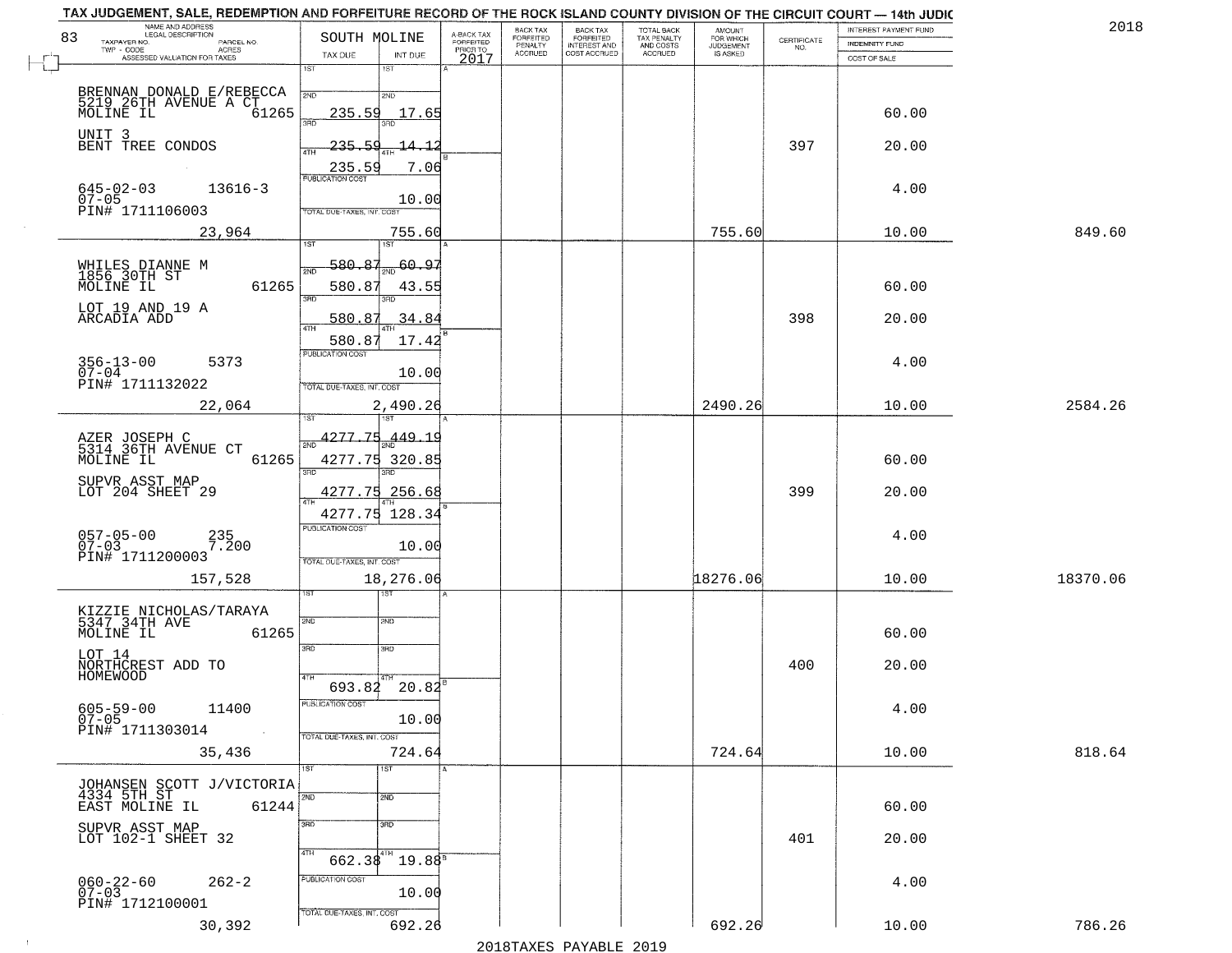| 83                                       | BY WHOM                                           | RATE               | SOUTH MOLINE                   | TAX JUDGEMENT, SALE, REDEMPTION AND FORFEITURE RECORD OF THE ROCK ISLAND COUNTY DIVISION OF THE CIRCUIT COURT — 14th JUDICIAL CIRCUIT OF ILLINOIS 2018                                                                                                | TOTAL DUE<br>TO REDEEM<br>FROM SALE                                                                                |                                    | DATE OF REDEMP-<br>TION OR DEED | RECEIVED REDEMPTION                                       |
|------------------------------------------|---------------------------------------------------|--------------------|--------------------------------|-------------------------------------------------------------------------------------------------------------------------------------------------------------------------------------------------------------------------------------------------------|--------------------------------------------------------------------------------------------------------------------|------------------------------------|---------------------------------|-----------------------------------------------------------|
|                                          | PURCHASED                                         | $\%$<br><b>BID</b> | DATE OF SALE                   | SUBSEQUENT TAXES PAID, FEES, AND TIME EXTENSION                                                                                                                                                                                                       | LESS<br>COUNTY CLERK FFF                                                                                           | BY WHOM REDEEMED                   | MO.<br>DAY.<br><b>YEAR</b>      | MONEY IN FULL                                             |
|                                          | PIN# 1711106003<br>EQUITY ONE INVESTMENT          | 00                 | FUND LLC<br>12/27/2019         | 03/15/2022 Time Ext & incl<br>01/22/2020 Take Notice Fee<br>03/29/2022 Take Notice Fee<br>03/29/2022 Tircuit Clerks Fee<br>03/29/2022 Title Search Fee<br>03/29/2022 Publication Fee<br>04/07/2022 Sheriffs Fee<br>11/30/2021 Subs paid<br>12/02/2020 | 09/21/2022<br>20.850<br>335.005<br>339.205<br>339.205<br>325.005<br>500.50<br>428.93<br>1,201.14                   |                                    |                                 | 1                                                         |
| 2                                        | PIN# 1711 32022<br>EQUITY ONE INVESTMENT FUND LLC |                    | 12/27/2019                     | 03/15/2022 Time Ext & incl<br>01/22/2020 Take Notice Fee<br>03/29/2022 Take Notice Fee<br>03/29/2022 Tircuit Clerks Fee<br>03/29/2022 Title Search Fee<br>03/31/2022 Dublication Fee<br>04/07/2022 Sheriffs Fee<br>11/30/2021 Subs paid<br>12/02/2020 | 09/21/2022<br>20.85<br>35.00<br>$\begin{array}{r} 339.255 \\ 339.255 \\ 1400.05 \\ 545.76 \\ 2,533.44 \end{array}$ |                                    |                                 | 2                                                         |
| PIN# 1711200003<br>RICO TRUSTEE<br>3     |                                                   | 18                 | 12/27/2019                     | 04/06/2020 Time Ext & incl<br>04/06/2020 Take Notice Fee<br>00/00/00/000 Take Notice Fee<br>03/17/2022 Circuit Clerks Fee<br>03/17/2022 Dublication Fee<br>04/01/2022 Publication Fee<br>11/23/2021 Subs paid<br>11/30/2020 Subs paid                 | $\begin{smallmatrix} 07/22/2022\\ 20.95\\ 35.00\\ 96.90\\ 7.24\\ 18,783.78\\ 18,437.95 \end{smallmatrix}$          |                                    |                                 | 3                                                         |
| 4                                        | PIN# 1711303014<br>EQUITY ONE INVESTMENT          |                    | FUND LLC<br> 00 <br>12/27/2019 |                                                                                                                                                                                                                                                       |                                                                                                                    |                                    |                                 | Certificate<br>Returned<br>4<br>& Cancelled<br>02/07/2020 |
|                                          |                                                   |                    |                                |                                                                                                                                                                                                                                                       |                                                                                                                    | 818.64<br>160.00 WINTRUST MORTGAGE | 01/17/2020                      | Karen Kinney                                              |
| PIN# 1712100001<br>REALTAX DEV LT'D<br>5 |                                                   | 00                 | 12/27/2019                     |                                                                                                                                                                                                                                                       |                                                                                                                    |                                    |                                 | Certificate<br>Returned<br>& Cancelled 5<br>02/18/2020    |
|                                          |                                                   |                    |                                |                                                                                                                                                                                                                                                       |                                                                                                                    | 786.26<br>160.00 CORELOGIC         | 01/21/2020                      | Karen Kinney                                              |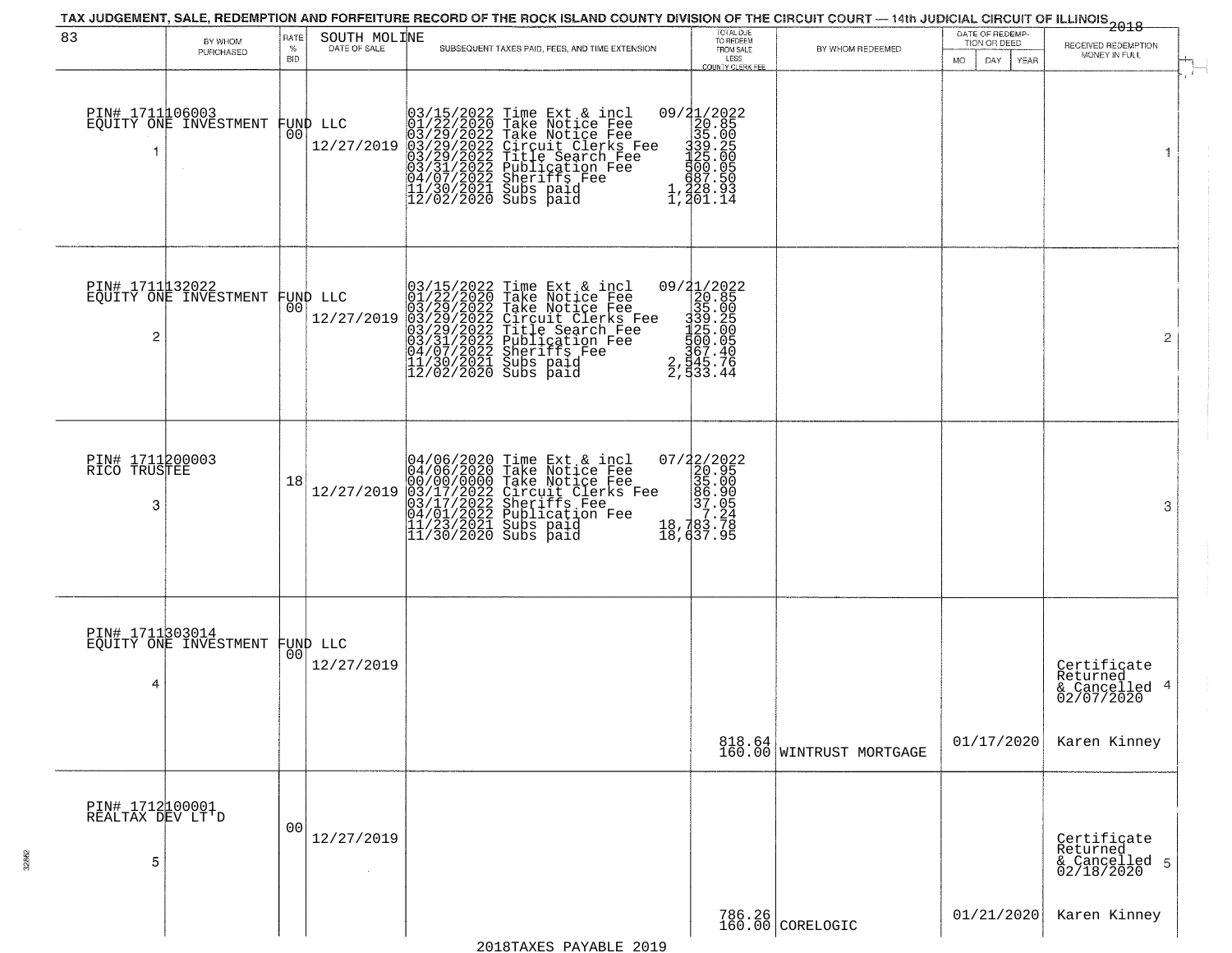| 84 | NAME AND ADDRESS<br>LEGAL DESCRIPTION<br>TAXPAYER NO.<br>PARCEL NO.<br>ACRES<br>TWP - CODE | SOUTH MOLINE                                                               | A-BACK TAX<br>FORFEITED<br>PRIOR TO | <b>BACK TAX</b><br>FORFEITED<br>PENALTY | BACK TAX<br>FORFEITED<br>INTEREST AND | TOTAL BACK<br>TAX PENALTY<br>AND COSTS | AMOUNT<br>FOR WHICH<br><b>JUDGEMENT</b> | $\begin{array}{c} \text{CERTIFICATE} \\ \text{NO.} \end{array}$ | INTEREST PAYMENT FUND<br><b>INDEMNITY FUND</b> | 2018     |
|----|--------------------------------------------------------------------------------------------|----------------------------------------------------------------------------|-------------------------------------|-----------------------------------------|---------------------------------------|----------------------------------------|-----------------------------------------|-----------------------------------------------------------------|------------------------------------------------|----------|
|    | ASSESSED VALUATION FOR TAXES                                                               | TAX DUE<br>INT DUE<br>1ST<br>1ST                                           | 2017                                | <b>ACCRUED</b>                          | COST ACCRUED                          | ACCRUED                                | IS ASKED                                |                                                                 | COST OF SALE                                   |          |
|    | BLACKHAWK COLLEGE FOUND<br>6600 34TH AVE<br>MOLINE IL<br>61265                             | <del>ml7305.411817.06</del><br>17305.411297.90                             |                                     |                                         |                                       |                                        |                                         |                                                                 | 60.00                                          |          |
|    | SUPVR ASST MAP<br>LOT 116 SHT 32                                                           | $-17305.411038.32$<br>17305.41<br>519.16                                   |                                     |                                         |                                       |                                        |                                         | 402                                                             | 20.00                                          |          |
|    | $061 - 02 - 20$<br>$264 - 2$<br>$07 - 03$<br>.876<br>PIN# 1712100010                       | <b>PUBLICATION COST</b><br>10.00<br>TOTAL DUE-TAXES, INT. COST             |                                     |                                         |                                       |                                        |                                         |                                                                 | 4.00                                           |          |
|    | 637,271                                                                                    | 73,904.08                                                                  |                                     |                                         |                                       |                                        | 73904.08                                |                                                                 | 10.00                                          | 73998.08 |
|    | FIND N HOMES LLC<br>PO BOX 448<br>BETTENDORF IA<br>52722                                   | 1ST<br>1ST<br>2ND<br>2ND<br>903.41<br>67.75<br>बन्ना                       |                                     |                                         |                                       |                                        |                                         |                                                                 | 60.00                                          |          |
|    | LOT 36<br>PARAGON PARK                                                                     | 54.20<br>903.41                                                            |                                     |                                         |                                       |                                        |                                         | 403                                                             | 20.00                                          |          |
|    | $558 - 12 - 00$<br>07-03<br>9269<br>PIN# 1712101030                                        | 27.10<br>903.41<br>PUBLICATION COST<br>10.00<br>TOTAL DUE-TAXES, INT. COST |                                     |                                         |                                       |                                        |                                         |                                                                 | 4.00                                           |          |
|    | 33,268                                                                                     | 2,869.28                                                                   |                                     |                                         |                                       |                                        | 2869.28                                 |                                                                 | 10.00                                          | 2963.28  |
|    | KREMENAK PAMELA<br>805 ELM STREET APT B<br>TRAER IA<br>50675                               | ist.<br>1ST<br>SVD<br>SMD<br>3RD<br>3 <sub>BD</sub>                        |                                     |                                         |                                       |                                        |                                         |                                                                 | 60.00                                          |          |
|    | UNIT <sub>24</sub><br>WHITE PINES AT WOODFIELD<br>CONDOS                                   | 4TH<br>578.06<br>17.34                                                     |                                     |                                         |                                       |                                        |                                         | 404                                                             | 20.00                                          |          |
|    | $642 - 32 - 24$<br>07-03<br>13518-B-24<br>PIN# 1712240024                                  | <b>PUBLICATION COST</b><br>10.00<br>TOTAL OUE-TAXES, INT. COST             |                                     |                                         |                                       |                                        |                                         |                                                                 | 4.00                                           |          |
|    | 21,287                                                                                     | 605.40                                                                     |                                     |                                         |                                       |                                        | 605.40                                  |                                                                 | 10.00                                          | 699.40   |
|    | SIEGERT PAMELA TRST<br>3630 71ST STREET CT<br>MOLINE IL<br>61265<br>LOT 11 AND 12          | 2ND<br>2ND.<br>3540.22<br>265.50<br>3RD<br>3BD                             |                                     |                                         |                                       |                                        |                                         |                                                                 | 60.00                                          |          |
|    | GREENWOOD POINTE SUBD                                                                      | 3540.22 212.40<br>4TH                                                      |                                     |                                         |                                       |                                        |                                         | 405                                                             | 20.00                                          |          |
|    | $656 - 37 - 00$<br>07-05<br>14631<br>.467<br>PIN# 1712302054                               | 3540.22 106.20<br>PUBLICATION COST<br>10.00<br>TOTAL DUE-TAXES, INT. COST  |                                     |                                         |                                       |                                        |                                         |                                                                 | 4.00                                           |          |
|    | 150,197                                                                                    | 11,214.76                                                                  |                                     |                                         |                                       |                                        | 11214.76                                |                                                                 | 10.00                                          | 11308.76 |
|    | CAMPBELL JERI L TRST<br>4826 45TH AVE<br>61265<br>MOLINE IL                                | 1ST<br>1ST<br>2ND<br>2ND                                                   |                                     |                                         |                                       |                                        |                                         |                                                                 | 60.00                                          |          |
|    | LOT 15<br>1ST ADD TO HERITAGE SUBD                                                         | 3 <sub>RD</sub><br>3RD                                                     |                                     |                                         |                                       |                                        |                                         | 406                                                             | 20.00                                          |          |
|    | 579-17-00<br>07-05<br>9743<br>PIN# 1714104037                                              | 4TH<br>$9^{4}$ 16.02 <sup>8</sup><br>534.09<br>PUBLICATION COST<br>10.00   |                                     |                                         |                                       |                                        |                                         |                                                                 | 4.00                                           |          |
|    | 36,472                                                                                     | TOTAL DUE-TAXES, INT. COST<br>560.11                                       |                                     |                                         |                                       |                                        | 560.11                                  |                                                                 | 10.00                                          | 654.11   |
|    |                                                                                            |                                                                            |                                     |                                         | מרמכ הזתגעות מהעגד ממכ                |                                        |                                         |                                                                 |                                                |          |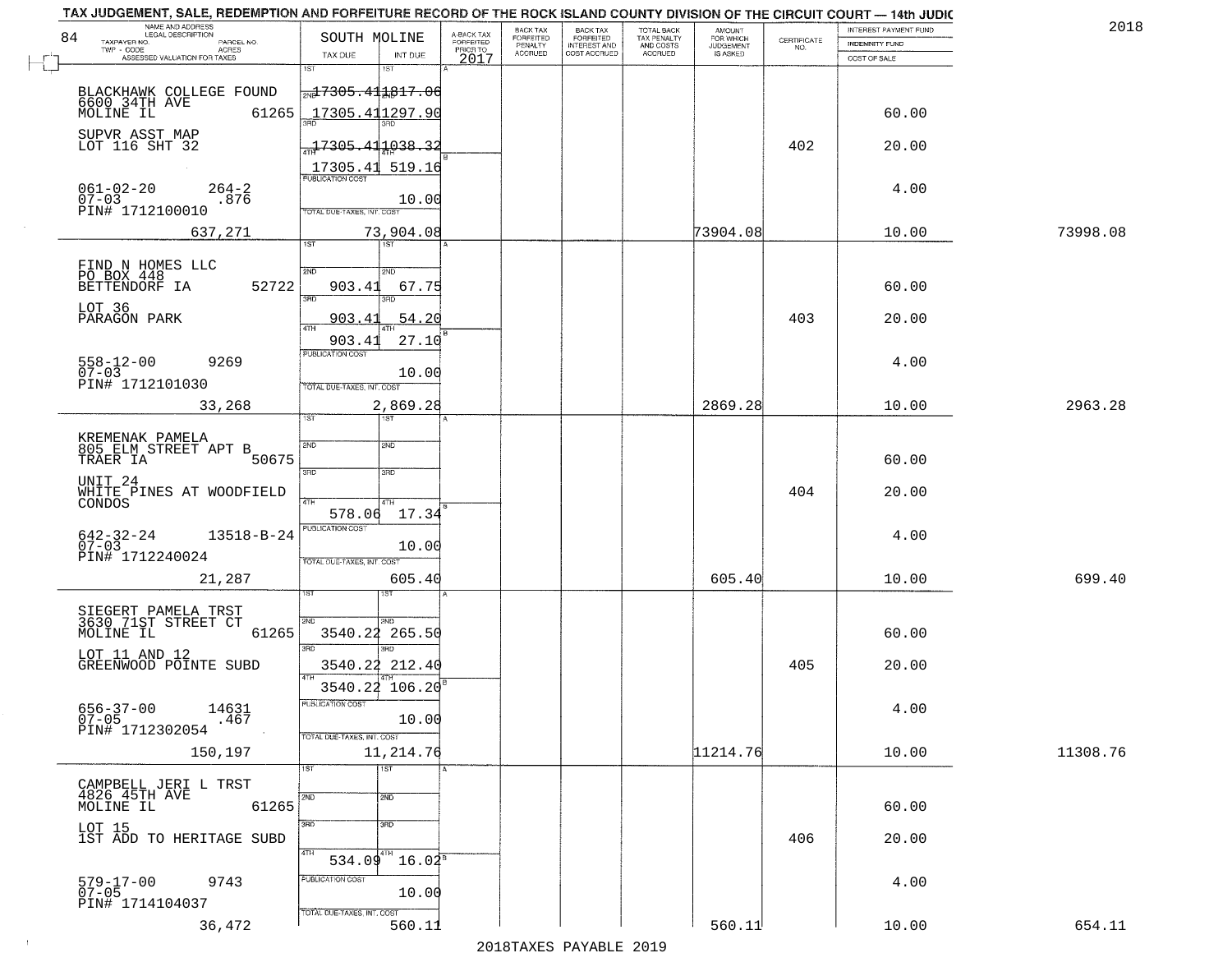| 84                                       | BY WHOM                                   | RATE               | SOUTH MOLINE         | TAX JUDGEMENT, SALE, REDEMPTION AND FORFEITURE RECORD OF THE ROCK ISLAND COUNTY DIVISION OF THE CIRCUIT COURT — 14th JUDICIAL CIRCUIT OF ILLINOIS 2018 | TOTAL DUE<br>TO REDEEM<br>FROM SALE |                                                                         | DATE OF REDEMP-<br>TION OR DEED | RECEIVED REDEMPTION                                                                      |
|------------------------------------------|-------------------------------------------|--------------------|----------------------|--------------------------------------------------------------------------------------------------------------------------------------------------------|-------------------------------------|-------------------------------------------------------------------------|---------------------------------|------------------------------------------------------------------------------------------|
|                                          | PURCHASED                                 | $\%$<br><b>BID</b> | DATE OF SALE         | SUBSEQUENT TAXES PAID, FEES, AND TIME EXTENSION                                                                                                        | LESS<br>COUNTY CLERK FEE            | BY WHOM REDEEMED                                                        | <b>MO</b><br>DAY<br>YEAR        | MONEY IN FULL                                                                            |
|                                          | PIN# 1712100010<br>GUARDIAN TAX IL LLC    | 00                 | 12/27/2019           |                                                                                                                                                        |                                     |                                                                         |                                 | Certificate<br>Returned<br>& Cancelled<br>03/12/2020                                     |
|                                          |                                           |                    |                      |                                                                                                                                                        |                                     | $\begin{bmatrix} 73,998.08 \\ 160.00 \end{bmatrix}$ VILLAS AT BLACKHAWK | 02/24/2020                      | Karen Kinney                                                                             |
| $\overline{2}$                           | PIN# 1712101030<br>GRANITE LIEN GROUP LLC | 0 <sub>0</sub>     | 12/27/2019           | 04/29/2020 Time Ext & incl<br>04/29/2020 Take Notice Fee<br>12/01/2020 Subs paid                                                                       | 12/15/2022<br>4,133.99              |                                                                         |                                 | Certificate<br>Returned<br>$\begin{array}{c}\text{``Cancelled }2\\08/13/2021\end{array}$ |
|                                          |                                           |                    |                      |                                                                                                                                                        |                                     | 7,614.30<br>160.00 GOMEZ MAY LLP                                        | 07/13/2021                      | Karen Kinney                                                                             |
| PIN# 1712240024<br>REALTAX DEV LT'D<br>3 |                                           | 00                 | 12/27/2019           | 01/31/2020 Time Ext & incl<br>02/20/2020 Take Notice Fee                                                                                               | 06/27/2022<br>20.95                 |                                                                         |                                 | Certificate<br>Returned<br>3<br>& Cancelled<br>06/26/2020                                |
|                                          |                                           |                    |                      |                                                                                                                                                        |                                     | 720.35 CO MENTAL HEALTH/KREMENAK                                        |                                 | Karen Kinney                                                                             |
| 4                                        | PIN# 1712302054<br>GRANITE LIEN GROUP LLC | 0 <sub>0</sub>     | 12/27/2019           |                                                                                                                                                        |                                     |                                                                         |                                 | Certificate<br>Returned<br>& Cancelled 4<br>02/07/2020                                   |
|                                          |                                           |                    |                      |                                                                                                                                                        |                                     | $11,308.76$<br>160.00 PAMELA SIEGERT                                    | 01/10/2020                      | Karen Kinney                                                                             |
| PIN# 1714104037<br>REALTAX DEV LT'D<br>5 |                                           | 00                 | 12/27/2019<br>$\sim$ |                                                                                                                                                        |                                     |                                                                         |                                 | Certificate<br>Returned<br>& Cancelled 5<br>03/12/2020                                   |
|                                          |                                           |                    |                      |                                                                                                                                                        |                                     | 654.11<br>160.00 JERI CAMPBELL                                          | 02/13/2020                      | Karen Kinney                                                                             |

32862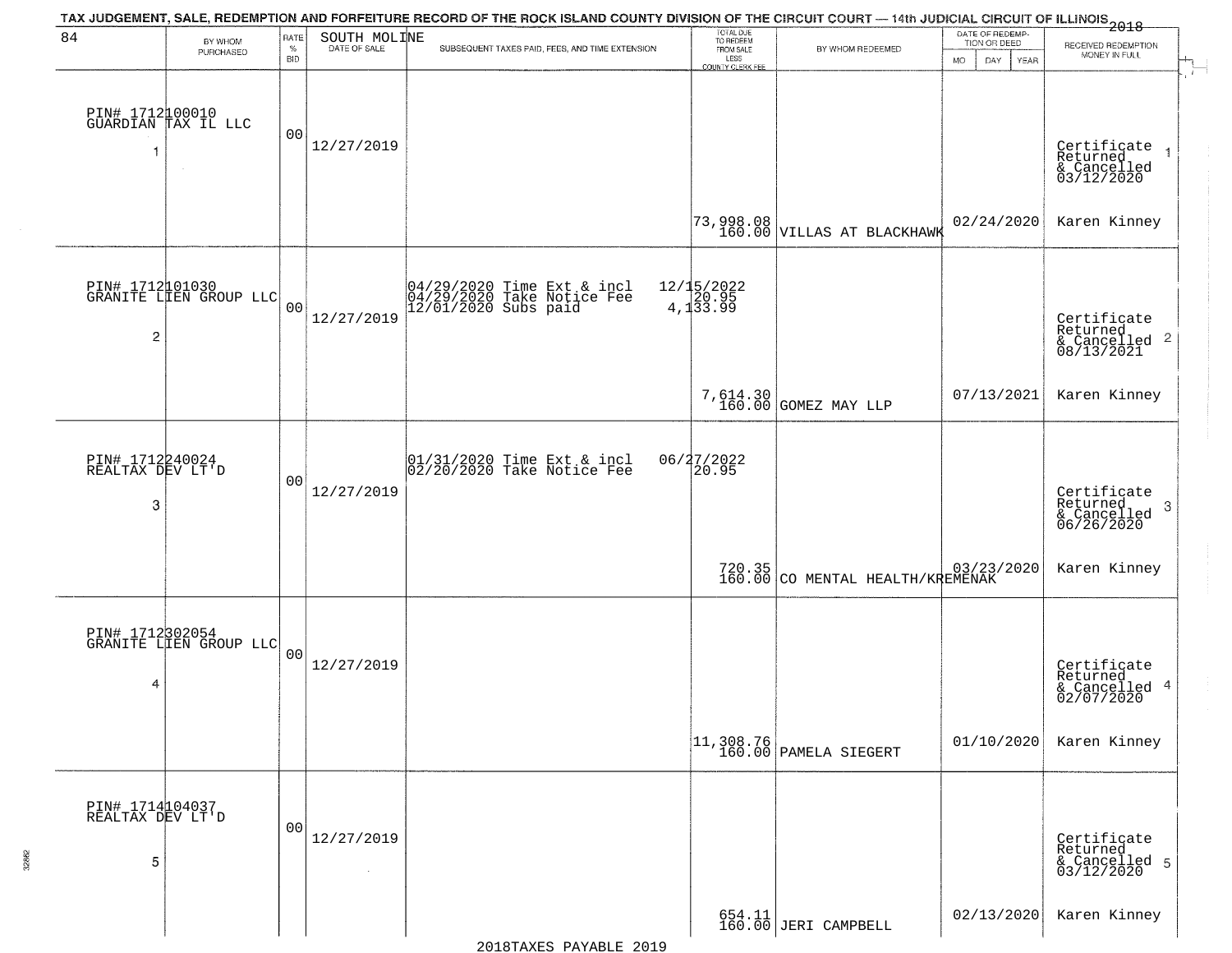| 2018    | INTEREST PAYMENT FUND |                                                                 | <b>AMOUNT</b><br>FOR WHICH | TOTAL BACK                          | <b>BACK TAX</b><br><b>FORFEITED</b> | BACK TAX<br><b>FORFEITED</b> | A-BACK TAX                   | SOUTH MOLINE                                                                 | NAME AND ADDRESS<br>LEGAL DESCRIPTION                            |
|---------|-----------------------|-----------------------------------------------------------------|----------------------------|-------------------------------------|-------------------------------------|------------------------------|------------------------------|------------------------------------------------------------------------------|------------------------------------------------------------------|
|         | INDEMNITY FUND        | $\begin{array}{c} \text{CERTIFICATE} \\ \text{NO.} \end{array}$ | JUDGEMENT                  | TAX PENALTY<br>AND COSTS<br>ACCRUED | INTEREST AND<br>COST ACCRUED        | PENALTY<br>ACCRUED           | <b>FORFEITED</b><br>PRIOR TO |                                                                              | TAXPAYER NO.<br>PARCEL NO.<br>TWP - CODE<br><b>ACRES</b>         |
|         | COST OF SALE          |                                                                 |                            |                                     |                                     |                              | 2017                         | TAX DUE<br>INT DUE<br>1ST                                                    | ASSESSED VALUATION FOR TAXES                                     |
|         | 60.00                 |                                                                 |                            |                                     |                                     |                              |                              | 1ST<br><del>157.78<sub>2ND</sub>16.59</del><br><b>PND</b><br>157.78<br>11.85 | DIAZ JORGE L<br>4406 49TH ST<br>MOLINE IL<br>61265               |
|         | 20.00                 | 407                                                             |                            |                                     |                                     |                              |                              | 157.78<br>-9                                                                 | LOT 86<br>2ND ADD TO HERITAGE SUBD                               |
|         |                       |                                                                 |                            |                                     |                                     |                              |                              | 4TH<br>157.78<br>4.74<br><b>PUBLICATION COST</b>                             |                                                                  |
|         | 4.00                  |                                                                 |                            |                                     |                                     |                              |                              | 10.00<br>TOTAL DUE-TAXES, INT. COST                                          | $590 - 47 - 00$<br>10093<br>07-05<br>PIN# 1714105014             |
| 777.78  | 10.00                 |                                                                 | 683.78                     |                                     |                                     |                              |                              | 683.78<br>1ST<br>1ST.                                                        | 6,694                                                            |
|         |                       |                                                                 |                            |                                     |                                     |                              |                              | 99.68<br><u>949.40</u><br>সাঁচ                                               |                                                                  |
|         | 60.00                 |                                                                 |                            |                                     |                                     |                              |                              | 949.40<br>71.20<br>3RD                                                       | DOBEREINER CHRISTOPHER II<br>4913 45TH AVE<br>MOLINE IL<br>61265 |
|         | 20.00                 | 408                                                             |                            |                                     |                                     |                              |                              | 949.40<br>56.96                                                              | LOT 162<br>2ND ADD TO HERITAGE SUBD                              |
|         | 4.00                  |                                                                 |                            |                                     |                                     |                              |                              | 28.48<br>949.40<br>PUBLICATION COST<br>10.00<br>TOTAL DUE-TAXES, INT. COST   | $591 - 23 - 00$<br>07-05<br>10169<br>PIN# 1714105029             |
| 4157.92 | 10.00                 |                                                                 | 4063.92                    |                                     |                                     |                              |                              | 4,063.92<br>ist.<br>181                                                      | 46,279                                                           |
|         | 60.00                 |                                                                 |                            |                                     |                                     |                              |                              | 2ND<br>2ND                                                                   | US BANK NA<br>4801 FREDERICA ST<br>42301<br>OWENSBORO KY         |
|         | 20.00                 | 409                                                             |                            |                                     |                                     |                              |                              | 3BD<br>3 <sub>3</sub><br>4TH<br>4TH<br>850.31<br>25.50                       | LOT 140<br>2ND ADD TO HERITAGE SUBD                              |
|         | 4.00                  |                                                                 |                            |                                     |                                     |                              |                              | <b>PUBLICATION COST</b><br>10.00<br>TOTAL OUE-TAXES, INT. COST               | 591-01-00<br>07-05<br>10147<br>PIN# 1714105084                   |
| 979.81  | 10.00                 |                                                                 | 885.81                     |                                     |                                     |                              |                              | 885.81<br>IST                                                                | 36,075                                                           |
|         | 60.00                 |                                                                 |                            |                                     |                                     |                              |                              | SVD<br>SND                                                                   | NORTON DAVID A<br>4824 47TH AVE<br>MOLINE IL<br>61265            |
|         | 20.00                 | 410                                                             |                            |                                     |                                     |                              |                              | 3BD<br>3RD<br>4TH                                                            | LOT 179<br>3RD ADD TO HERITAGE SUBD                              |
|         | 4.00                  |                                                                 |                            |                                     |                                     |                              |                              | $855.12 \quad 25.66^8$<br>PUBLICATION COST<br>10.00                          | 596-45-00<br>07-05<br>10595<br>PIN# 1714113020                   |
| 984.78  | 10.00                 |                                                                 | 890.78                     |                                     |                                     |                              |                              | TOTAL DUE-TAXES, INT. COST<br>890.78                                         | 36,279                                                           |
|         | 60.00                 |                                                                 |                            |                                     |                                     |                              |                              | $\overline{1ST}$<br>1ST<br>2ND<br>2ND                                        | WITT DENNIS/REVA LIV TST<br>4823 48TH AVE<br>MOLINE IL<br>61265  |
|         | 20.00                 | 411                                                             |                            |                                     |                                     |                              |                              | 3RD<br>$\overline{3}$ RD<br>4TH                                              | LOT 226<br>3RD ADD TO HERITAGE SUBD                              |
|         | 4.00                  |                                                                 |                            |                                     |                                     |                              |                              | $336.35^{4}$ 10.10 <sup>8</sup><br>PUBLICATION COST<br>10.00                 | 596-91-00<br>07-05<br>10641<br>PIN# 1714113038                   |
|         | 10.00                 |                                                                 | 356.45                     |                                     |                                     |                              |                              | TOTAL DUE-TAXES, INT. COST<br>356.45                                         | 38,155                                                           |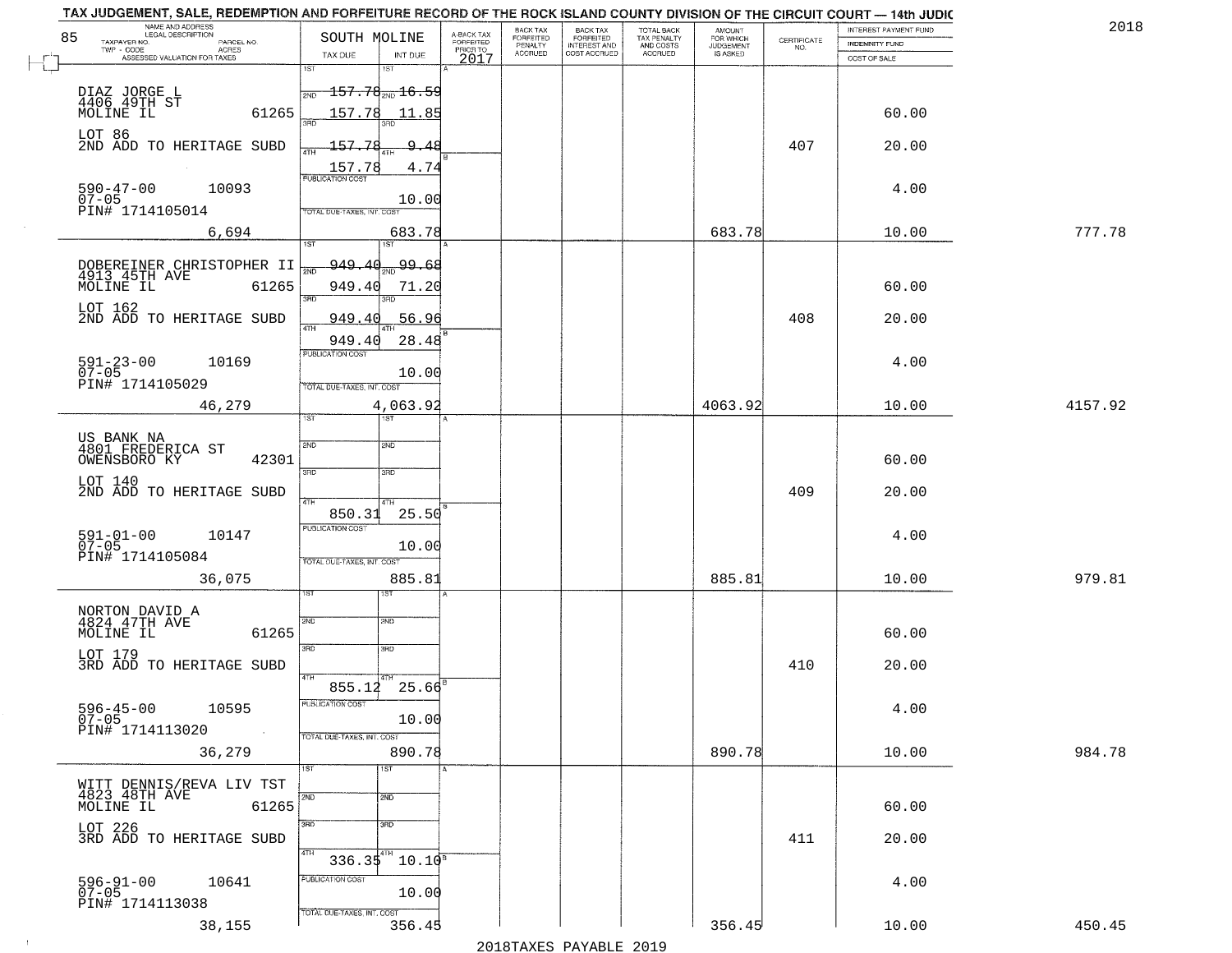|                                           |                                          |                  |                                | TAX JUDGEMENT, SALE, REDEMPTION AND FORFEITURE RECORD OF THE ROCK ISLAND COUNTY DIVISION OF THE CIRCUIT COURT — 14th JUDICIAL CIRCUIT OF ILLINOIS 2018                                                                                | TOTAL DUE<br>TO REDEEM                                                                                                                                                   |                                        | DATE OF REDEMP-                  |                                                                        |
|-------------------------------------------|------------------------------------------|------------------|--------------------------------|---------------------------------------------------------------------------------------------------------------------------------------------------------------------------------------------------------------------------------------|--------------------------------------------------------------------------------------------------------------------------------------------------------------------------|----------------------------------------|----------------------------------|------------------------------------------------------------------------|
| 85                                        | BY WHOM<br>PURCHASED                     | RATE<br>$\%$     | SOUTH MOLINE<br>DATE OF SALE   | SUBSEQUENT TAXES PAID, FEES, AND TIME EXTENSION                                                                                                                                                                                       | FROM SALE                                                                                                                                                                | BY WHOM REDEEMED                       | TION OR DEED                     | RECEIVED REDEMPTION<br>MONEY IN FULL                                   |
| PIN# 1714105014<br>RICO TRUSTEE<br>-1     | $\sim$                                   | <b>BID</b><br>18 | 12/27/2019                     | 04/06/2020 Time Ext & incl<br>04/06/2020 Take Notice Fee<br>00/00/00/000 Take Notice Fee<br>03/17/2022 Circuit Clerks Fee<br>03/17/2022 Sublication Fee<br>04/01/2022 Publication Fee<br>11/23/2021 Subs paid<br>11/30/2020 Subs paid | LESS<br><b>COUNTY CLERK FEE</b><br>$\begin{array}{c}\n 07/22/2022 \\  20.95 \\  35.00 \\  17.38 \\  37.05 \\  17.24 \\  17.26\n \end{array}$<br>117.95<br>$7\bar{1}1.94$ |                                        | <b>MO</b><br>DAY.<br><b>YEAR</b> | $\mathbf{r}$<br>1                                                      |
| $\overline{c}$                            | PIN# 1714105029<br>EQUITY ONE INVESTMENT |                  | FUND LLC<br> 00 <br>12/27/2019 | 01/22/2020 Time Ext & incl<br>01/22/2020 Take Notice Fee                                                                                                                                                                              | 07/13/2022<br>20.85                                                                                                                                                      |                                        |                                  | Certificate<br>Returned<br>$\overline{2}$<br>& Cancelled<br>06/05/2020 |
|                                           |                                          |                  |                                |                                                                                                                                                                                                                                       |                                                                                                                                                                          | $4,178.77$<br>160.00 LEEANN DOBEREINER | 05/12/2020                       | Karen Kinney                                                           |
| PIN# 1714105084<br>REALTAX DEV LT'D<br>3  |                                          | 00               | 12/27/2019                     | 01/31/2020 Time Ext & incl<br>02/20/2020 Take Notice Fee                                                                                                                                                                              | 06/27/2022<br>20.95                                                                                                                                                      |                                        |                                  | Certificate<br>Returned<br>3<br>$\frac{1}{06/11/2020}$                 |
|                                           |                                          |                  |                                |                                                                                                                                                                                                                                       |                                                                                                                                                                          | 1,000.76 GOMEZ TITLE                   | 05/27/2020                       | Karen Kinney                                                           |
| PIN# 1714113020<br>REALTAX DEV LT'D<br>4  |                                          | 00               | 12/27/2019                     | 01/31/2020 Time Ext & incl<br>02/20/2020 Take Notice Fee                                                                                                                                                                              | 06/27/2022<br>20.95                                                                                                                                                      |                                        |                                  | Certificate<br>Returned<br>4<br>& Cancelled<br>12/11/2020              |
|                                           |                                          |                  |                                |                                                                                                                                                                                                                                       |                                                                                                                                                                          | 1,005.73<br>160.00 DAVID NORTON        | 09/29/2020                       | Karen Kinney                                                           |
| PIN# 1714113038<br>WESTERN SITES LLC<br>5 |                                          | 0 <sub>0</sub>   | 12/27/2019                     |                                                                                                                                                                                                                                       |                                                                                                                                                                          |                                        |                                  | Certificate<br>Returned<br>& Cancelled 5<br>02/11/2020                 |
|                                           |                                          |                  |                                |                                                                                                                                                                                                                                       |                                                                                                                                                                          | 450.45<br>160.00 BROOKS ATTY           | 01/22/2020                       | Karen Kinney                                                           |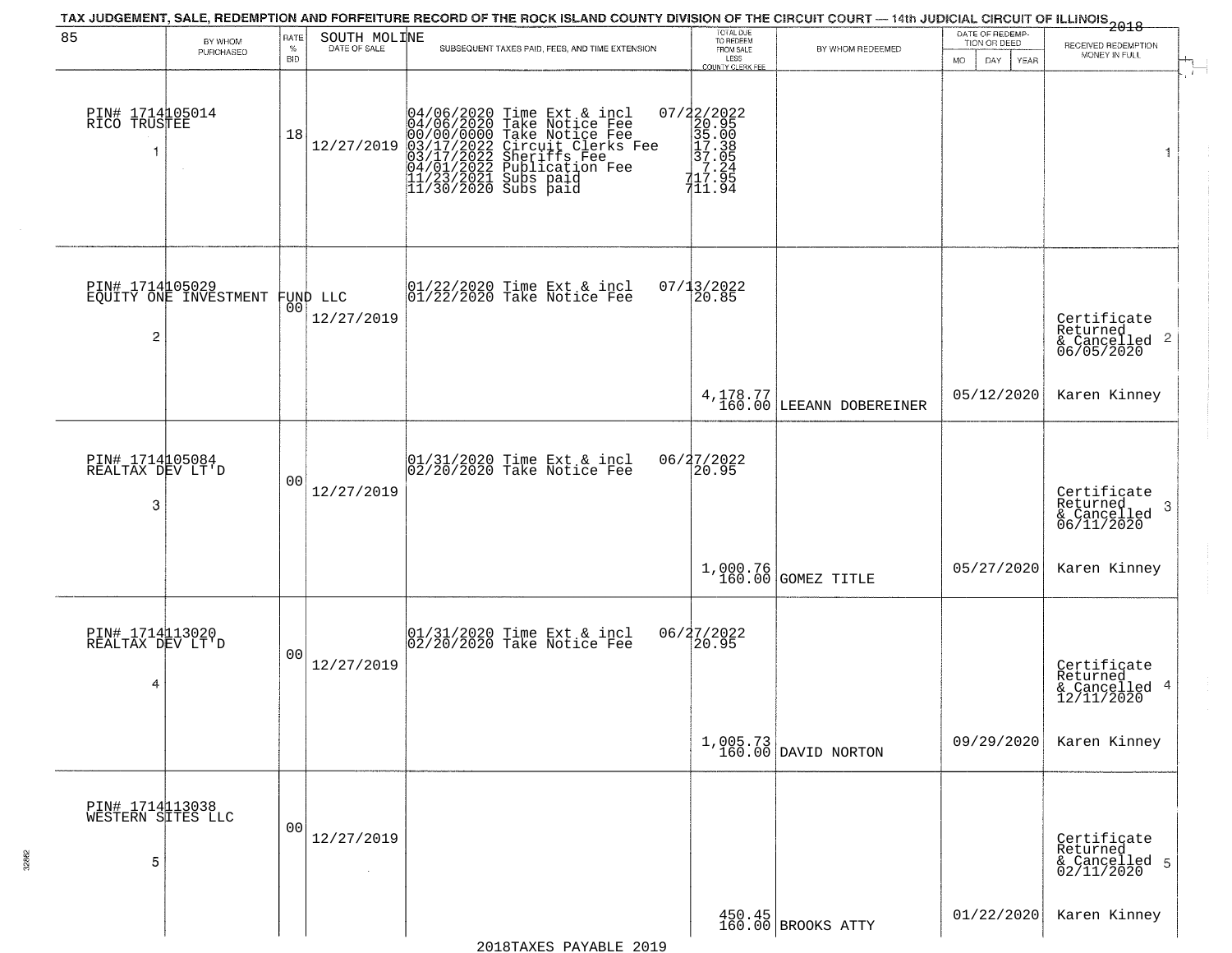| 201     | INTEREST PAYMENT FUND                 | CERTIFICATE | <b>AMOUNT</b>                      | TOTAL BACK<br>TAX PENALTY<br>AND COSTS<br>ACCRUED | <b>BACK TAX</b><br><b>FORFEITED</b> | BACK TAX<br>FORFEITED | A-BACK TAX<br>FORFEITED | SOUTH MOLINE                                   | NAME AND ADDRESS<br>LEGAL DESCRIPTION<br>86                                       |
|---------|---------------------------------------|-------------|------------------------------------|---------------------------------------------------|-------------------------------------|-----------------------|-------------------------|------------------------------------------------|-----------------------------------------------------------------------------------|
|         | <b>INDEMNITY FUND</b><br>COST OF SALE | NO.         | FOR WHICH<br>JUDGEMENT<br>IS ASKED |                                                   | INTEREST AND<br>COST ACCRUED        | PENALTY<br>ACCRUED    | PRIOR TO                | TAX DUE<br>INT DUE                             | TAXPAYER NO.<br>PARCEL NO.<br>TWP - CODE<br>ACRES<br>ASSESSED VALUATION FOR TAXES |
|         |                                       |             |                                    |                                                   |                                     |                       | 2017                    | 1ST<br>1ST                                     |                                                                                   |
|         |                                       |             |                                    |                                                   |                                     |                       |                         | <del>776.30<sub>2ND</sub> 81.48</del><br>2ND   | BALL ADRIENNE A<br>4805 50TH AVE                                                  |
|         | 60.00                                 |             |                                    |                                                   |                                     |                       |                         | 776.30<br>58.20<br>san                         | MOLINE IL<br>61265                                                                |
|         | 20.00                                 | 412         |                                    |                                                   |                                     |                       |                         | 776.<br>46.56<br>4TH                           | LOT 339<br>4TH ADD TO HERITAGE SUBD                                               |
|         |                                       |             |                                    |                                                   |                                     |                       |                         | 23.28<br>776.30                                |                                                                                   |
|         | 4.00                                  |             |                                    |                                                   |                                     |                       |                         | <b>PUBLICATION COST</b><br>10.00               | $603 - 31 - 00$<br>11175                                                          |
|         |                                       |             |                                    |                                                   |                                     |                       |                         | TOTAL DUE-TAXES, INT. COST                     | 07-05<br>PIN# 1714302001                                                          |
| 3418.72 | 10.00                                 |             | 3324.72                            |                                                   |                                     |                       |                         | 3,324.72<br>1ST<br>1ST                         | 38,935                                                                            |
|         |                                       |             |                                    |                                                   |                                     |                       |                         | 203.4<br>-21 - 35                              | BECKETT TROY H/SHIRLEY A<br>6113 50TH AVE                                         |
|         | 60.00                                 |             |                                    |                                                   |                                     |                       |                         | 203.46<br>15.25                                | MOLINE IL<br>61265                                                                |
|         | 20.00                                 | 413         |                                    |                                                   |                                     |                       |                         | 3RD<br>12.20<br>203.<br>46                     | LOT 16<br>COVEMAKERS SUB DIV                                                      |
|         |                                       |             |                                    |                                                   |                                     |                       |                         | <b>ATH</b><br>203.46<br>6.10                   |                                                                                   |
|         | 4.00                                  |             |                                    |                                                   |                                     |                       |                         | PUBLICATION COST                               | $493 - 16 - 00$<br>07-05<br>7874                                                  |
|         |                                       |             |                                    |                                                   |                                     |                       |                         | 10.00<br>TOTAL DUE-TAXES, INT. COST            | PIN# 1714401016                                                                   |
| 972.74  | 10.00                                 |             | 878.74                             |                                                   |                                     |                       |                         | 878.74                                         | 19,632                                                                            |
|         |                                       |             |                                    |                                                   |                                     |                       |                         | 100.<br>$-10 - 57$                             |                                                                                   |
|         | 60.00                                 |             |                                    |                                                   |                                     |                       |                         | 100.46<br>7.55                                 | BLANKENSHIP THOMAS M<br>6112 51ST AVE<br>MOLINE IL<br>61265                       |
|         | 20.00                                 | 414         |                                    |                                                   |                                     |                       |                         | 3RD<br>3RD<br>100.46<br>6.04                   | LOT 15<br>COVEMAKERS 2ND SUBD                                                     |
|         |                                       |             |                                    |                                                   |                                     |                       |                         | 3.02<br>100.46                                 |                                                                                   |
|         | 4.00                                  |             |                                    |                                                   |                                     |                       |                         | <b>PUBLICATION COST</b>                        | 503-18-00<br>07-05<br>7967                                                        |
|         |                                       |             |                                    |                                                   |                                     |                       |                         | 10.00<br>TOTAL OUE-TAXES, INT. COST            | PIN# 1714403025                                                                   |
| 533.02  | 10.00                                 |             | 439.02                             |                                                   |                                     |                       |                         | 439.02                                         | 16,003                                                                            |
|         |                                       |             |                                    |                                                   |                                     |                       |                         |                                                |                                                                                   |
|         | 60.00                                 |             |                                    |                                                   |                                     |                       |                         | 2ND<br>SMD                                     | SNYDER KELLY/RAY TRUST<br>210 1ST ST<br>52731<br>CHARLOTTE IA                     |
|         |                                       |             |                                    |                                                   |                                     |                       |                         | 3RD<br>3BD                                     | SUPVR ASST MAP                                                                    |
|         | 20.00                                 | 415         |                                    |                                                   |                                     |                       |                         | 20.04<br>334.17<br>$10.02^8$<br>334.17         | LOT 135 SHEET 44                                                                  |
|         | 4.00                                  |             |                                    |                                                   |                                     |                       |                         | PUBLICATION COST                               | $068 - 09 - 77$<br>$336 - 28$                                                     |
|         |                                       |             |                                    |                                                   |                                     |                       |                         | 10.00<br>TOTAL DUE-TAXES, INT. COST            | $07 - 07$<br>PIN# 1715102065                                                      |
| 802.40  | 10.00                                 |             | 708.40                             |                                                   |                                     |                       |                         | 708.40                                         | 17,987                                                                            |
|         |                                       |             |                                    |                                                   |                                     |                       |                         | 1ST<br>1ST                                     |                                                                                   |
|         | 60.00                                 |             |                                    |                                                   |                                     |                       |                         | 2ND<br>2ND                                     | SNYDER KELLY/RAY TRUST<br>210 IST ST<br>CHARLOTTE IA 527<br>52731                 |
|         |                                       | 416         |                                    |                                                   |                                     |                       |                         | 3RD<br>3RD                                     | SUPVR ASST MAP                                                                    |
|         | 20.00                                 |             |                                    |                                                   |                                     |                       |                         | 278.73<br>16.72<br>4TH<br>$8.36^{B}$<br>278.73 | LOT 148 SHEET 44                                                                  |
|         | 4.00                                  |             |                                    |                                                   |                                     |                       |                         | PUBLICATION COST                               | 068-10-36<br>07-07<br>$336 - 59$                                                  |
|         |                                       |             |                                    |                                                   |                                     |                       |                         | 10.00                                          | PIN# 1715102077                                                                   |
|         |                                       |             |                                    |                                                   |                                     |                       |                         | TOTAL DUE-TAXES, INT. COST                     |                                                                                   |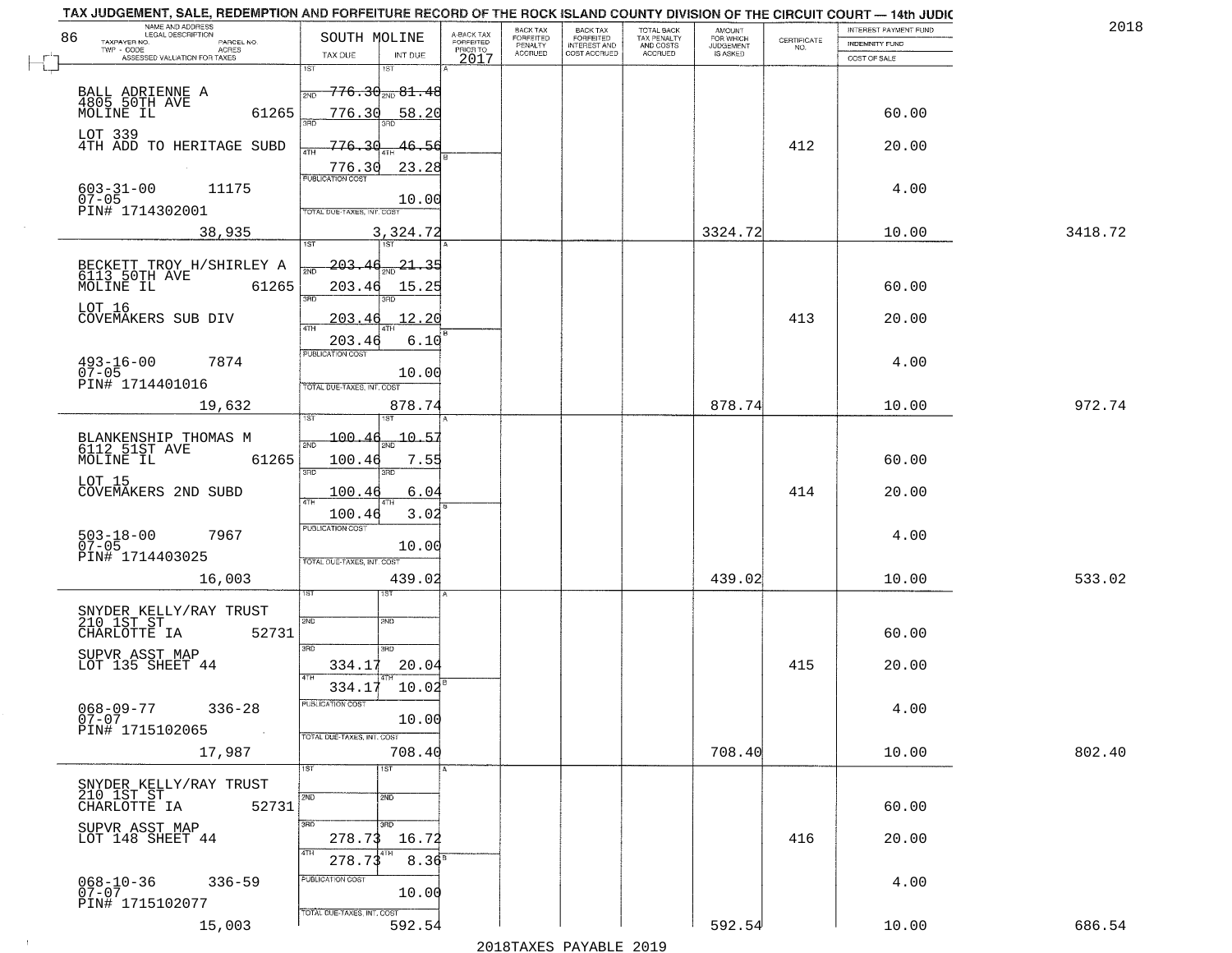|                                          |                                                  |                            |                              | TAX JUDGEMENT, SALE, REDEMPTION AND FORFEITURE RECORD OF THE ROCK ISLAND COUNTY DIVISION OF THE CIRCUIT COURT — 14th JUDICIAL CIRCUIT OF ILLINOIS 2018 |                                                                        |                                           | DATE OF REDEMP-                                 |                                                                      |
|------------------------------------------|--------------------------------------------------|----------------------------|------------------------------|--------------------------------------------------------------------------------------------------------------------------------------------------------|------------------------------------------------------------------------|-------------------------------------------|-------------------------------------------------|----------------------------------------------------------------------|
| 86                                       | BY WHOM<br>PURCHASED                             | RATE<br>$\%$<br><b>BID</b> | SOUTH MOLINE<br>DATE OF SALE | SUBSEQUENT TAXES PAID, FEES, AND TIME EXTENSION                                                                                                        | TOTAL DUE<br>TO REDEEM<br>FROM SALE<br>LESS<br><b>COUNTY CLERK FEE</b> | BY WHOM REDEEMED                          | TION OR DEED<br><b>MO</b><br>DAY<br><b>YEAR</b> | RECEIVED REDEMPTION<br>MONEY IN FULL                                 |
| -1                                       | PIN# 1714302001<br>EQUITY ONE INVESTMENT         | 00                         | FUND LLC<br>12/27/2019       | 01/22/2020 Time Ext & incl<br>01/22/2020 Take Notice Fee                                                                                               | $07/13/2022$<br>20.85                                                  |                                           |                                                 | $\mathbf{r}$<br>Certificate<br>Returned<br>& Cancelled<br>04/08/2020 |
|                                          |                                                  |                            |                              |                                                                                                                                                        |                                                                        | $3,439.57$ ADRIENNE BALL                  | 03/10/2020                                      | Karen Kinney                                                         |
| $\overline{c}$                           | PIN# 1714401016<br>GRANITE LIEN GROUP LLC        | 0 <sub>0</sub>             | 12/27/2019                   | $ 04/29/2020$ Time Ext & incl<br>$ 04/29/2020$ Take Notice Fee                                                                                         | 12/15/2022<br>20.95                                                    |                                           |                                                 | Certificate<br>Returned<br>$\frac{1}{2}$ Cancelled 2<br>01/08/2021   |
|                                          |                                                  |                            |                              |                                                                                                                                                        |                                                                        | 993.69<br>160.00 TROY/SHIRLEY BECKETT     | 12/08/2020                                      | Karen Kinney                                                         |
| 3                                        | PIN# 1714403025<br>INTEGRITY INVESTMENT FUND LLC | 00                         | 12/27/2019                   | $\begin{array}{c}  04/29/2020 \text{ Time} \text{ Ext} & \text{incl} \\  04/29/2020 \text{ Take Notice } \text{Fe} \end{array}$                        | 12/15/2022<br>20.95                                                    |                                           |                                                 | Certificate<br>Returned<br>3<br>& Cancelled<br>01/08/2021            |
|                                          |                                                  |                            |                              |                                                                                                                                                        |                                                                        | 553.97<br>160.00 THOMAS BLANKENSHIP       | 12/08/2020                                      | Karen Kinney                                                         |
| PIN# 1715102065<br>REALTAX DEV LT'D<br>4 |                                                  | 00                         | 12/27/2019                   | $01/31/2020$ Time Ext & incl<br>$02/20/2020$ Take Notice Fee                                                                                           | 06/27/2022<br>$\left[20.95\right]$                                     |                                           |                                                 | Certificate<br>Returned<br>& Cancelled 4<br>09/11/2020               |
|                                          |                                                  |                            |                              |                                                                                                                                                        |                                                                        | 823.35<br>160.00 RAY/KELLY SYNDER TRUST 1 |                                                 | Karen Kinney                                                         |
| PIN# 1715102077<br>REALTAX DEV LT'D<br>5 |                                                  | 0 <sub>0</sub>             | 12/27/2019                   | 01/31/2020 Time Ext & incl<br>02/20/2020 Take Notice Fee                                                                                               | 06/27/2022<br>20.95                                                    |                                           |                                                 | Certificate<br>Returned<br>& Cancelled 5<br>09/11/2020               |
|                                          |                                                  |                            |                              |                                                                                                                                                        |                                                                        | 707.49 RAY/KELLY SYNDER TRUST 7           |                                                 | Karen Kinney                                                         |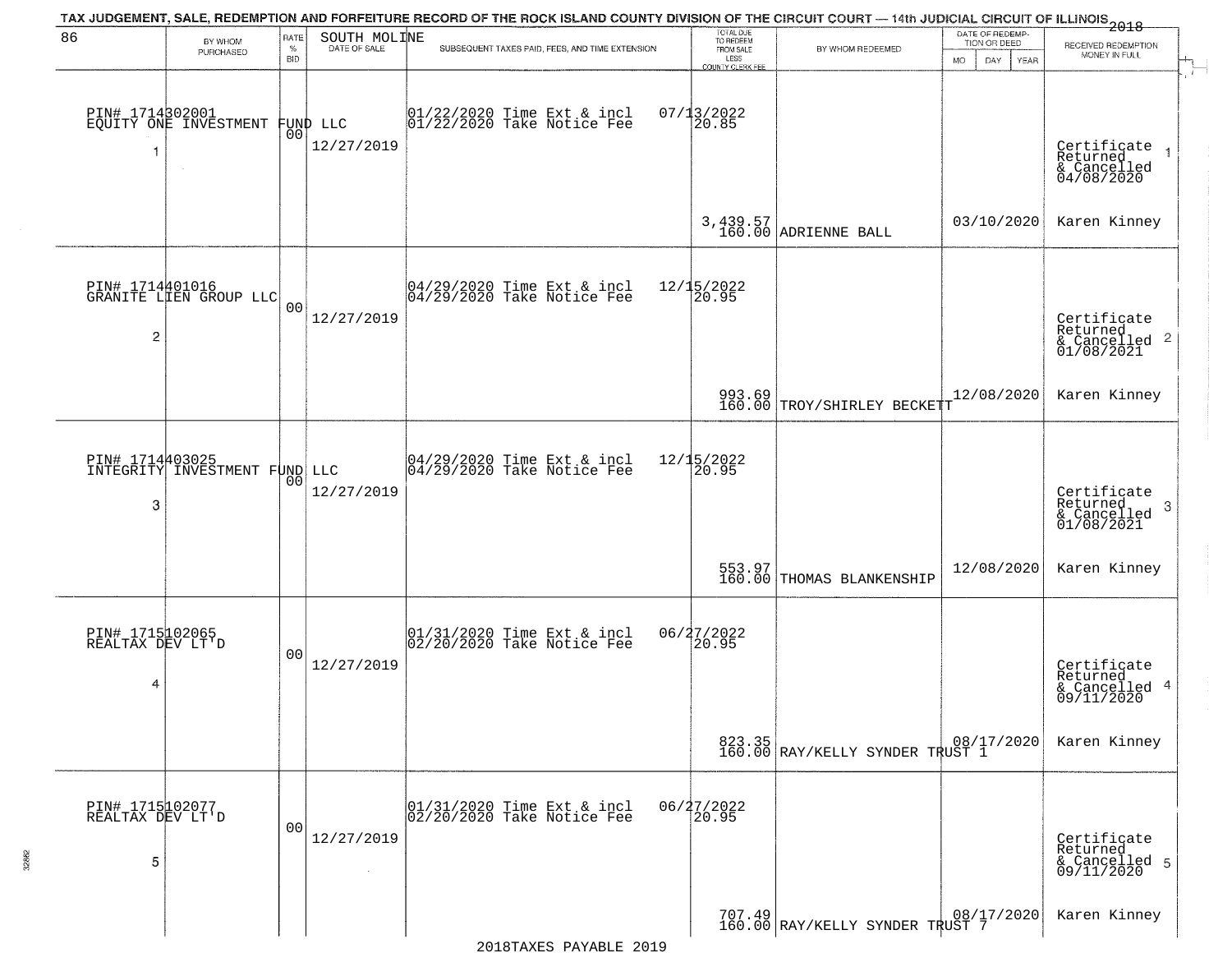| 87 | TAX JUDGEMENT, SALE, REDEMPTION AND FORFEITURE RECORD OF THE ROCK ISLAND COUNTY DIVISION OF THE CIRCUIT COURT — 14th JUDIC<br>NAME AND ADDRESS<br>LEGAL DESCRIPTION | SOUTH MOLINE                     |                                   | A-BACK TAX<br>FORFEITED | BACK TAX<br><b>FORFEITED</b> | <b>BACK TAX</b>                           |                                                   | <b>AMOUNT</b>                      |                    | INTEREST PAYMENT FUND | 201      |
|----|---------------------------------------------------------------------------------------------------------------------------------------------------------------------|----------------------------------|-----------------------------------|-------------------------|------------------------------|-------------------------------------------|---------------------------------------------------|------------------------------------|--------------------|-----------------------|----------|
|    | TAXPAYER NO.<br>PARCEL NO.<br>TWP - CODE<br><b>ACRES</b><br>ASSESSED VALUATION FOR TAXES                                                                            | TAX DUE                          | INT DUE                           | PRIOR TO                | PENALTY<br>ACCRUED           | FORFEITED<br>INTEREST AND<br>COST ACCRUED | TOTAL BACK<br>TAX PENALTY<br>AND COSTS<br>ACCRUED | FOR WHICH<br>JUDGEMENT<br>IS ASKED | CERTIFICATE<br>NO. | <b>INDEMNITY FUND</b> |          |
|    |                                                                                                                                                                     | 1ST                              | 1ST                               | 2017                    |                              |                                           |                                                   |                                    |                    | COST OF SALE          |          |
|    | SNYDER KELLY/RAY TRUST                                                                                                                                              | 2ND                              | 2ND                               |                         |                              |                                           |                                                   |                                    |                    |                       |          |
|    | 210 1ST ST<br>CHARLOTTE IA<br>52731                                                                                                                                 |                                  |                                   |                         |                              |                                           |                                                   |                                    |                    | 60.00                 |          |
|    | SUPVR ASST MAP                                                                                                                                                      | 39D                              | 3BD                               |                         |                              |                                           |                                                   |                                    |                    |                       |          |
|    | LOT 149 SHEET 44                                                                                                                                                    | $-173.$<br>-77<br>4TH            | $-10 - 4$                         |                         |                              |                                           |                                                   |                                    | 417                | 20.00                 |          |
|    |                                                                                                                                                                     | 173.7<br><b>PUBLICATION COST</b> | 5.22                              |                         |                              |                                           |                                                   |                                    |                    |                       |          |
|    | $068 - 09 - 84$<br>$336 - 33$<br>$07 - 07$                                                                                                                          |                                  | 10.00                             |                         |                              |                                           |                                                   |                                    |                    | 4.00                  |          |
|    | PIN# 1715102078                                                                                                                                                     | TOTAL DUE-TAXES, INT. COST       |                                   |                         |                              |                                           |                                                   |                                    |                    |                       |          |
|    | 9,353                                                                                                                                                               | 1ST                              | 373.20<br>1ST                     |                         |                              |                                           |                                                   | 373.20                             |                    | 10.00                 | 467.20   |
|    |                                                                                                                                                                     |                                  |                                   |                         |                              |                                           |                                                   |                                    |                    |                       |          |
|    | SNYDER KELLY/RAY TRUST<br>210 1ST ST<br>52731<br>CHARLOTTE IA                                                                                                       | 2ND                              | 2ND                               |                         |                              |                                           |                                                   |                                    |                    | 60.00                 |          |
|    | SUPVR ASST MAP                                                                                                                                                      | 3RD                              | 3BD                               |                         |                              |                                           |                                                   |                                    |                    |                       |          |
|    | LOT 168 SHEET 44                                                                                                                                                    | 194.54<br>47H                    | 11.68                             |                         |                              |                                           |                                                   |                                    | 418                | 20.00                 |          |
|    |                                                                                                                                                                     | 194.54                           | 5.84                              |                         |                              |                                           |                                                   |                                    |                    |                       |          |
|    | $068 - 10 - 02$<br>$336 - 42$<br>$07 - 07$                                                                                                                          | PUBLICATION COST                 |                                   |                         |                              |                                           |                                                   |                                    |                    | 4.00                  |          |
|    | PIN# 1715102094                                                                                                                                                     | TOTAL DUE-TAXES, INT. COST       | 10.00                             |                         |                              |                                           |                                                   |                                    |                    |                       |          |
|    | 10,471                                                                                                                                                              |                                  | 416.60                            |                         |                              |                                           |                                                   | 416.60                             |                    | 10.00                 | 510.60   |
|    |                                                                                                                                                                     | 1ST                              |                                   |                         |                              |                                           |                                                   |                                    |                    |                       |          |
|    | JC KARMA PROPERTIES LLC<br>210 1ST ST                                                                                                                               | 2ND                              | 2ND                               |                         |                              |                                           |                                                   |                                    |                    |                       |          |
|    | 52731<br>CHARLOTTE IA                                                                                                                                               | 3 <sub>BD</sub>                  | 3RD                               |                         |                              |                                           |                                                   |                                    |                    | 60.00                 |          |
|    | SUPVR ASST MAP<br>LOT 173 SHEET 44                                                                                                                                  | 200.35                           | 12.04                             |                         |                              |                                           |                                                   |                                    | 419                | 20.00                 |          |
|    |                                                                                                                                                                     | 4TH<br>200.35                    | 6.02                              |                         |                              |                                           |                                                   |                                    |                    |                       |          |
|    | 068-05-00<br>07-07<br>$336 - 4$                                                                                                                                     | <b>PUBLICATION COST</b>          |                                   |                         |                              |                                           |                                                   |                                    |                    | 4.00                  |          |
|    | PIN# 1715102098                                                                                                                                                     | TOTAL OUE-TAXES, INT. COST       | 10.00                             |                         |                              |                                           |                                                   |                                    |                    |                       |          |
|    | 10,784                                                                                                                                                              |                                  | 428.76                            |                         |                              |                                           |                                                   | 428.76                             |                    | 10.00                 | 522.76   |
|    |                                                                                                                                                                     |                                  |                                   |                         |                              |                                           |                                                   |                                    |                    |                       |          |
|    | CARLOS OKELLYS INC/FATV<br>211 N STADIUM BLVD STE201                                                                                                                | <u>9502.33</u><br>2ND            | 997.73                            |                         |                              |                                           |                                                   |                                    |                    |                       |          |
|    | COLUMBIA MO<br>65203                                                                                                                                                | 3RD                              | 9502.33 712.65<br>3 <sub>BD</sub> |                         |                              |                                           |                                                   |                                    |                    | 60.00                 |          |
|    | LOT 1<br>ROCK RIVER PLAZA 3RD SUBD                                                                                                                                  |                                  | 9502.33 570.12                    |                         |                              |                                           |                                                   |                                    | 420                | 20.00                 |          |
|    |                                                                                                                                                                     |                                  | 9502.33 285.06                    |                         |                              |                                           |                                                   |                                    |                    |                       |          |
|    | $655 - 52 - 00$<br>$14546$<br>1.250                                                                                                                                 | <b>PUBLICATION COST</b>          |                                   |                         |                              |                                           |                                                   |                                    |                    | 4.00                  |          |
|    | $07 - 06$<br>PIN# 1715104001                                                                                                                                        | TOTAL DUE-TAXES, INT. COST       | 10.00                             |                         |                              |                                           |                                                   |                                    |                    |                       |          |
|    | 403,145                                                                                                                                                             |                                  | 40,584.86                         |                         |                              |                                           |                                                   | 40584.86                           |                    | 10.00                 | 40678.86 |
|    |                                                                                                                                                                     | 1ST                              | 1ST                               |                         |                              |                                           |                                                   |                                    |                    |                       |          |
|    | SNYDER KELLY/RAY TRUST<br>210 IST ST                                                                                                                                | 2ND                              | 2ND                               |                         |                              |                                           |                                                   |                                    |                    |                       |          |
|    | CHARLOTTE IA<br>52731                                                                                                                                               |                                  |                                   |                         |                              |                                           |                                                   |                                    |                    | 60.00                 |          |
|    | LOT 2<br>PERSINGERS SUBD                                                                                                                                            | 3RD<br>223.59                    | 3 <sub>BD</sub><br>13.40          |                         |                              |                                           |                                                   |                                    | 421                | 20.00                 |          |
|    |                                                                                                                                                                     | 4TH<br>223.59                    | $6.70^{8}$                        |                         |                              |                                           |                                                   |                                    |                    |                       |          |
|    | 9628                                                                                                                                                                | PUBLICATION COST                 |                                   |                         |                              |                                           |                                                   |                                    |                    | 4.00                  |          |
|    | 574-13-00<br>07-07<br>PIN# 1715303002                                                                                                                               |                                  | 10.00                             |                         |                              |                                           |                                                   |                                    |                    |                       |          |
|    | 23,035                                                                                                                                                              | TOTAL DUE-TAXES, INT. COST       | 477.28                            |                         |                              |                                           |                                                   | 477.28                             |                    | 10.00                 | 571.28   |
|    |                                                                                                                                                                     |                                  |                                   |                         |                              |                                           |                                                   |                                    |                    |                       |          |

 $\sim 10^{-1}$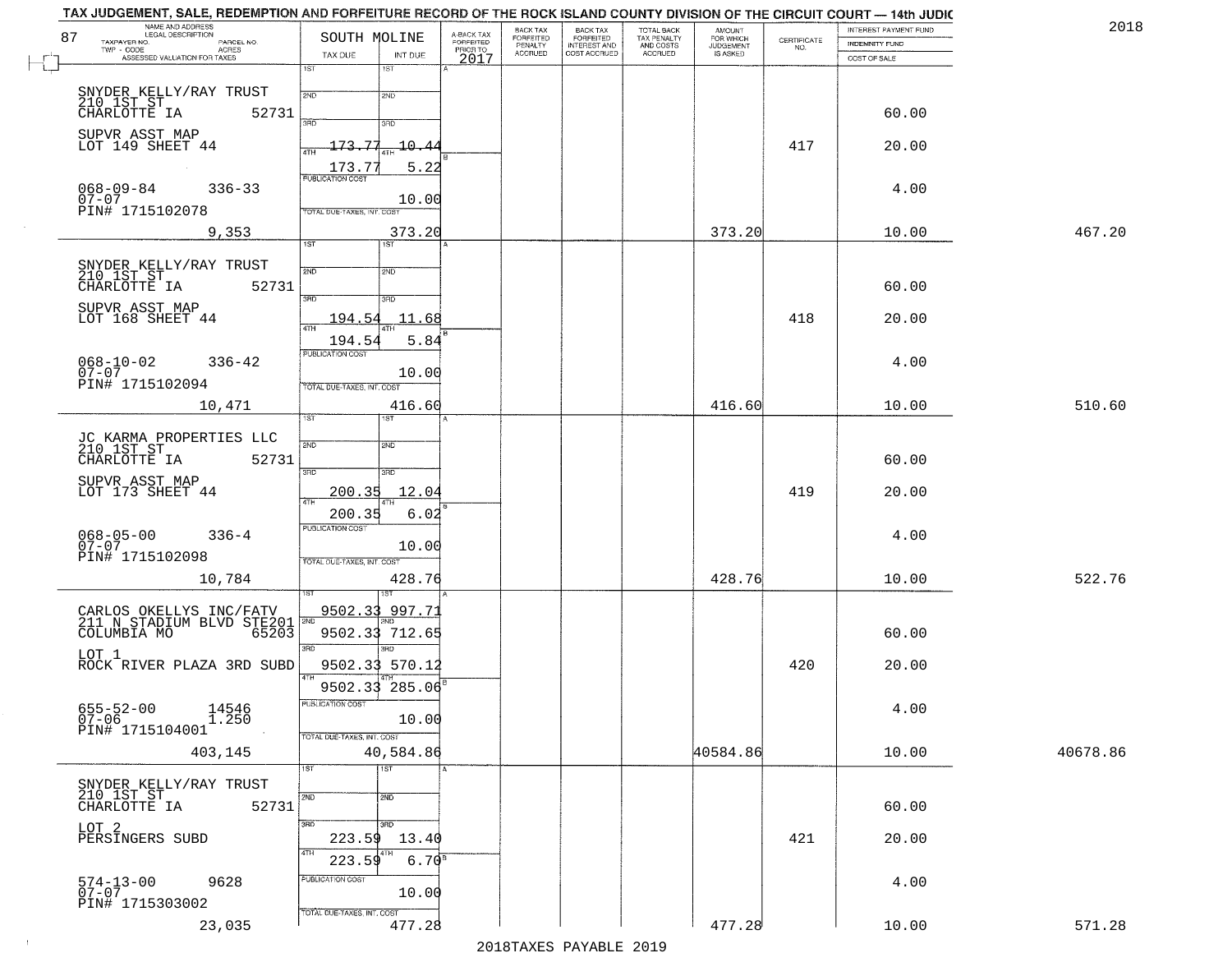|                                                        |                                           |                            |                              | TAX JUDGEMENT, SALE, REDEMPTION AND FORFEITURE RECORD OF THE ROCK ISLAND COUNTY DIVISION OF THE CIRCUIT COURT — 14th JUDICIAL CIRCUIT OF ILLINOIS 2018 |                                                                        |                                                                                                                                       |                                                                     |                                                                      |
|--------------------------------------------------------|-------------------------------------------|----------------------------|------------------------------|--------------------------------------------------------------------------------------------------------------------------------------------------------|------------------------------------------------------------------------|---------------------------------------------------------------------------------------------------------------------------------------|---------------------------------------------------------------------|----------------------------------------------------------------------|
| 87                                                     | BY WHOM<br>PURCHASED                      | RATE<br>$\%$<br><b>BID</b> | SOUTH MOLINE<br>DATE OF SALE | SUBSEQUENT TAXES PAID, FEES, AND TIME EXTENSION                                                                                                        | TOTAL DUE<br>TO REDEEM<br>FROM SALE<br>LESS<br><b>COUNTY CLERK FEE</b> | BY WHOM REDEEMED                                                                                                                      | DATE OF REDEMP-<br>TION OR DEED<br><b>MO</b><br>DAY.<br><b>YEAR</b> | RECEIVED REDEMPTION<br>MONEY IN FULL                                 |
| -1                                                     | PIN# 1715102078<br>GRANITE LIEN GROUP LLC | 0 <sub>0</sub>             | 12/27/2019                   | 04/29/2020 Time Ext & incl<br>04/29/2020 Take Notice Fee                                                                                               | 12/15/2022<br>20.95                                                    |                                                                                                                                       |                                                                     | $\mathbf{r}$<br>Certificate<br>Returned<br>& Cancelled<br>09/10/2020 |
|                                                        |                                           |                            |                              |                                                                                                                                                        |                                                                        | 488.15<br>160.00 RAY/KELLY SYNDER TRUST 8                                                                                             |                                                                     | Karen Kinney                                                         |
| PIN# 1715102094<br>WESTERN SITES LLC<br>$\overline{c}$ |                                           | 01                         | 12/27/2019                   | 03/09/2020 Time Ext & incl<br>03/09/2020 Take Notice Fee                                                                                               | 07/12/2022<br>20.95                                                    |                                                                                                                                       |                                                                     | Certificate<br>Returned<br>$\frac{1}{6}$ Cancelled 2<br>09/23/2020   |
|                                                        |                                           |                            |                              |                                                                                                                                                        |                                                                        | 541.76 08/17/2020<br>160.00 RAY/KELLY SYNDER TRUST 6                                                                                  |                                                                     | Karen Kinney                                                         |
| PIN# 1715102098<br>JICTB, INC<br>3                     |                                           | 01                         | 12/27/2019                   | $\begin{bmatrix} 02/12/2020 \\ 02/13/2020 \end{bmatrix}$ Time Ext & incl                                                                               | 12/06/2022<br>20.95                                                    |                                                                                                                                       |                                                                     | Certificate<br>Returned<br>3<br>& Cancelled<br>09/09/2020            |
|                                                        |                                           |                            |                              |                                                                                                                                                        |                                                                        | 554.17 RAY/KELLY SYNDER TRUST 5                                                                                                       |                                                                     | Karen Kinney                                                         |
| 4                                                      | PIN# 1715104001<br>GUARDIAN TAX IL LLC    | 00                         | 12/27/2019                   | 04/01/2020 Time Ext & incl<br>04/01/2020 Take Notice Fee                                                                                               | 12/22/2022<br>20.95                                                    |                                                                                                                                       |                                                                     | Certificate<br>Returned<br>& Cancelled 4<br>05/11/2020               |
|                                                        |                                           |                            |                              |                                                                                                                                                        |                                                                        | $\begin{array}{ c c c c c c } \hline 40,699.81 & & 04/20/2020 \ \hline 160.00 & \text{THF-L} & \text{MOLINE DEVELQPMENT} \end{array}$ |                                                                     | Karen Kinney                                                         |
| PIN# 1715303002<br>WESTERN SITES LLC<br>5              |                                           | 01                         | 12/27/2019                   | 03/09/2020 Time Ext & incl<br>03/09/2020 Take Notice Fee                                                                                               | $07/12/2022$<br>20.95                                                  |                                                                                                                                       |                                                                     | Certificate<br>Returned<br>& Cancelled 5<br>09/23/2020               |
|                                                        |                                           |                            |                              |                                                                                                                                                        |                                                                        | $\begin{array}{c c c c c c} 603.66 & 08/17/2020 \\ 160.00 & \text{RAY/KELLY SYNDER TRUST 4} \end{array}$                              |                                                                     | Karen Kinney                                                         |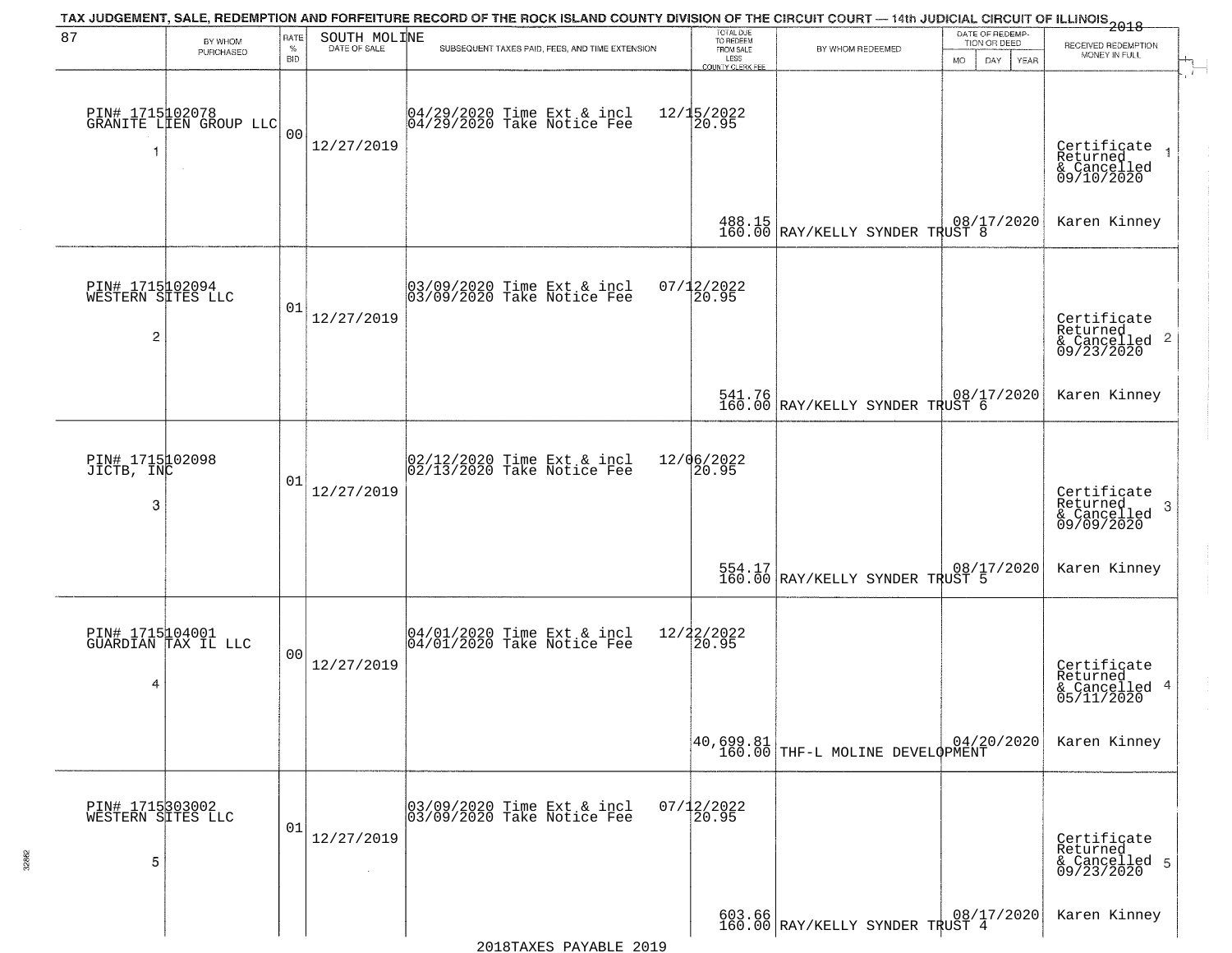| 88 | NAME AND ADDRESS<br>LEGAL DESCRIPTION<br>TAXPAYER NO.        | SOUTH MOLINE                                 |                    | A-BACK TAX<br>FORFEITED | BACK TAX<br>FORFEITED | <b>BACK TAX</b><br><b>FORFEITED</b> | TOTAL BACK<br>TAX PENALTY | <b>AMOUNT</b>                      |                                                                 | INTEREST PAYMENT FUND | 2018    |
|----|--------------------------------------------------------------|----------------------------------------------|--------------------|-------------------------|-----------------------|-------------------------------------|---------------------------|------------------------------------|-----------------------------------------------------------------|-----------------------|---------|
|    | PARCEL NO.<br>TWP - CODE<br>ACRES                            | TAX DUE                                      | INT DUE            | PRIOR TO                | PENALTY<br>ACCRUED    | INTEREST AND<br>COST ACCRUED        | AND COSTS<br>ACCRUED      | FOR WHICH<br>JUDGEMENT<br>IS ASKED | $\begin{array}{c} \text{CERTIFICATE} \\ \text{NO.} \end{array}$ | <b>INDEMNITY FUND</b> |         |
|    | ASSESSED VALUATION FOR TAXES                                 | 1ST                                          | 181                | 2017                    |                       |                                     |                           |                                    |                                                                 | COST OF SALE          |         |
|    |                                                              | $\frac{1}{200}$ 2016.10 $\frac{211}{21}$ .68 |                    |                         |                       |                                     |                           |                                    |                                                                 |                       |         |
|    | ENVIROMENTAL SERV<br>9321 RTE 150<br>COAL VALLEY IL<br>61240 |                                              | 2016.10 151.20     |                         |                       |                                     |                           |                                    |                                                                 | 60.00                 |         |
|    | LOT 3<br>ROCK RIVER                                          |                                              |                    |                         |                       |                                     |                           |                                    |                                                                 |                       |         |
|    | INDUSTRIAL PARK                                              | 4TH                                          | $-2016.10 - 20.96$ |                         |                       |                                     |                           |                                    | 422                                                             | 20.00                 |         |
|    |                                                              | 2016.10<br><b>PUBLICATION COST</b>           | 60.48              |                         |                       |                                     |                           |                                    |                                                                 |                       |         |
|    | $653 - 94 - 00$<br>14388<br>$07 - 05$<br>PIN# 1715401007     | TOTAL DUE-TAXES, INT. COST                   | 10.00              |                         |                       |                                     |                           |                                    |                                                                 | 4.00                  |         |
|    | 85,535                                                       |                                              | 8,618.72           |                         |                       |                                     |                           | 8618.72                            |                                                                 | 10.00                 | 8712.72 |
|    |                                                              | 1ST                                          | 1ST                |                         |                       |                                     |                           |                                    |                                                                 |                       |         |
|    | NEWBERRY MICHAEL B<br>2104 N SHORE DR                        | 490.86                                       | $51 - 52$          |                         |                       |                                     |                           |                                    |                                                                 |                       |         |
|    | MOLINE IL<br>61265                                           | 490.86<br>3BD                                | 36.80              |                         |                       |                                     |                           |                                    |                                                                 | 60.00                 |         |
|    | LOT 17<br>BRIDGE VIEW                                        | 490.86<br>$\sqrt{4}$ TH                      | 29.44              |                         |                       |                                     |                           |                                    | 423                                                             | 20.00                 |         |
|    |                                                              | 490.86                                       | 14.72              |                         |                       |                                     |                           |                                    |                                                                 |                       |         |
|    | $210 - 02 - 00$<br>07-07<br>2524                             | PUBLICATION COST                             | 10.00              |                         |                       |                                     |                           |                                    |                                                                 | 4.00                  |         |
|    | PIN# 1716304001                                              | TOTAL DUE-TAXES, INT. COST                   |                    |                         |                       |                                     |                           |                                    |                                                                 |                       |         |
|    | 55,217                                                       | 1ST                                          | 2,105.92           |                         |                       |                                     |                           | 2105.92                            |                                                                 | 10.00                 | 2199.92 |
|    | NEWBERRY MICHAEL B<br>2104 N SHORE DR                        | 2ND                                          | 2ND                |                         |                       |                                     |                           |                                    |                                                                 |                       |         |
|    | MOLINE IL<br>61265                                           | 105.45                                       | 7.90               |                         |                       |                                     |                           |                                    |                                                                 | 60.00                 |         |
|    | W 25 FT LOT 16<br>BRIDGE VIEW                                | 3RD                                          | 3RD                |                         |                       |                                     |                           |                                    | 424                                                             | 20.00                 |         |
|    |                                                              | 105.45<br>4TH<br>105.45                      | 6.32<br>3.16       |                         |                       |                                     |                           |                                    |                                                                 |                       |         |
|    | 2523                                                         | PUBLICATION COST                             |                    |                         |                       |                                     |                           |                                    |                                                                 | 4.00                  |         |
|    | $210 - 01 - 00$<br>07-07<br>PIN# 1716304002                  | TOTAL OUE-TAXES, INT. COST                   | 10.00              |                         |                       |                                     |                           |                                    |                                                                 |                       |         |
|    | 5,676                                                        |                                              | 343.73             |                         |                       |                                     |                           | 343.73                             |                                                                 | 10.00                 | 437.73  |
|    |                                                              |                                              | ख़ा                |                         |                       |                                     |                           |                                    |                                                                 |                       |         |
|    | JOHNSON BECKY<br>3250 N SHORE DR<br>61265                    | 2ND                                          | <b>CIMS</b>        |                         |                       |                                     |                           |                                    |                                                                 |                       |         |
|    | MOLINE IL<br>LOT 5                                           | 495.42<br>3RD                                | 37.15<br>3RD       |                         |                       |                                     |                           |                                    |                                                                 | 60.00                 |         |
|    | FRED JOHNSONS ADD                                            | 495.42<br>4TH                                | 29.72              |                         |                       |                                     |                           |                                    | 425                                                             | 20.00                 |         |
|    |                                                              | 495.42                                       | $14.80^{8}$        |                         |                       |                                     |                           |                                    |                                                                 |                       |         |
|    | $220 - 03 - 00$<br>07-07<br>2737                             | PUBLICATION COST                             | 10.00              |                         |                       |                                     |                           |                                    |                                                                 | 4.00                  |         |
|    | PIN# 1716401005<br>$\sim 100$                                | TOTAL DUE-TAXES, INT. COST                   |                    |                         |                       |                                     |                           |                                    |                                                                 |                       |         |
|    | 32,666                                                       | 1ST                                          | 1,577.99<br>1ST    |                         |                       |                                     |                           | 1577.99                            |                                                                 | 10.00                 | 1671.99 |
|    | RIVERPLACE CENTRE LIMITED<br>11506 NICHOLAS ST STE 200 2ND   |                                              | 2ND                |                         |                       |                                     |                           |                                    |                                                                 |                       |         |
|    | 68154<br>OMAHA NE                                            |                                              | 1585.99 118.95     |                         |                       |                                     |                           |                                    |                                                                 | 60.00                 |         |
|    | LOT <sub>3</sub><br>RIVERPLACE CENTRE 2ND SUB                | 3RD<br>1585.99                               | 95.16              |                         |                       |                                     |                           |                                    | 426                                                             | 20.00                 |         |
|    |                                                              | 4TH<br>1585.99                               | $47.58^{8}$        |                         |                       |                                     |                           |                                    |                                                                 |                       |         |
|    | 655-59-00<br>07-05<br>14553                                  | PUBLICATION COST                             |                    |                         |                       |                                     |                           |                                    |                                                                 | 4.00                  |         |
|    | PIN# 1717101003                                              | TOTAL DUE-TAXES, INT. COST                   | 10.00              |                         |                       |                                     |                           |                                    |                                                                 |                       |         |
|    | 67,287                                                       |                                              | 5,029.66           |                         |                       |                                     |                           | 5029.66                            |                                                                 | 10.00                 | 5123.66 |

 $\sim 100$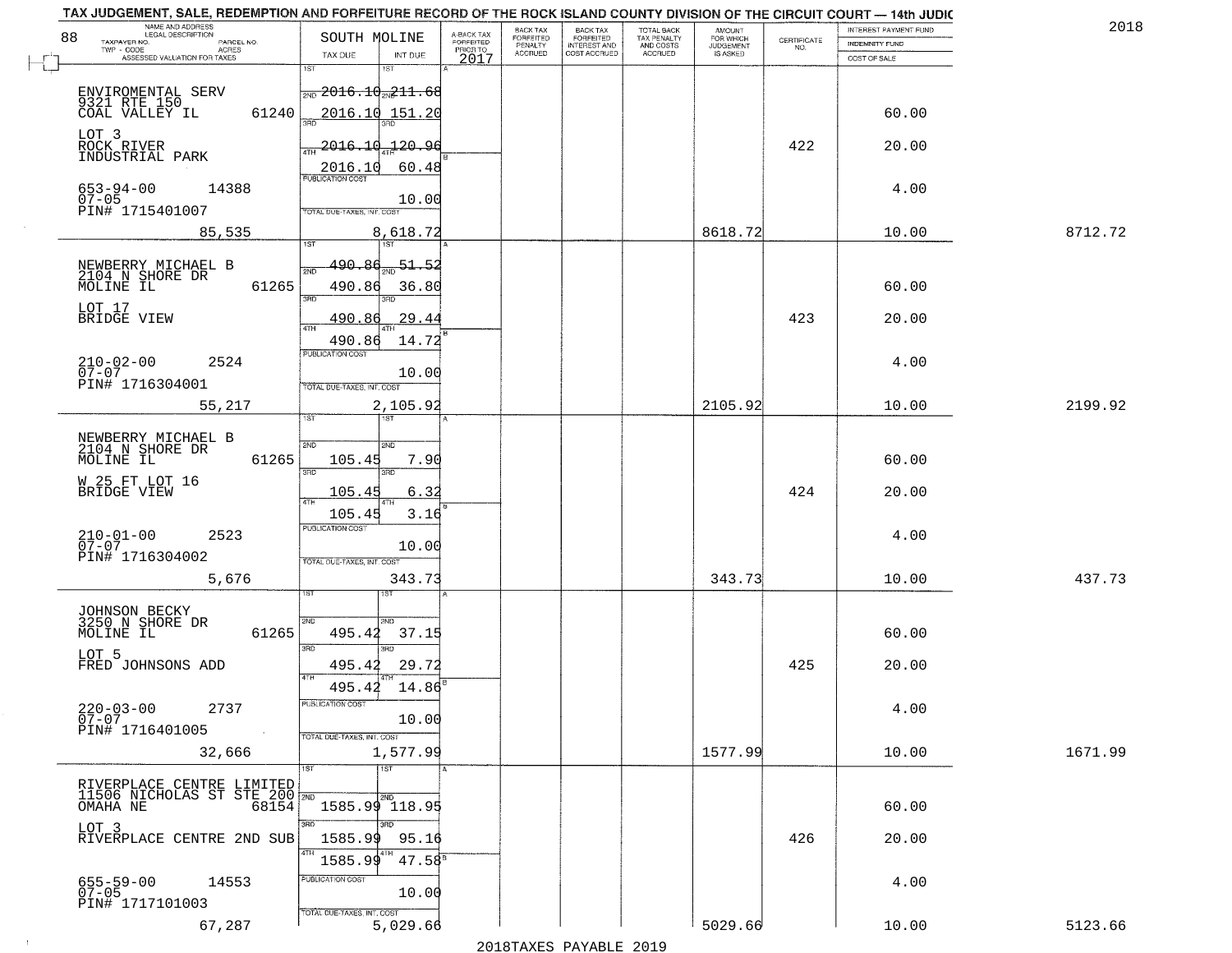| 88                                                    | BY WHOM<br>PURCHASED                              | RATE<br>$\%$<br><b>BID</b> | SOUTH MOLINE<br>DATE OF SALE              | TAX JUDGEMENT, SALE, REDEMPTION AND FORFEITURE RECORD OF THE ROCK ISLAND COUNTY DIVISION OF THE CIRCUIT COURT — 14th JUDICIAL CIRCUIT OF ILLINOIS 2018<br>SUBSEQUENT TAXES PAID, FEES, AND TIME EXTENSION | TOTAL DUE<br>TO REDEEM<br>FROM SALE<br>LESS<br>COUNTY CLERK FEE | BY WHOM REDEEMED                                                                  | DATE OF REDEMP-<br>TION OR DEED<br><b>MO</b><br>DAY<br>YEAR | RECEIVED REDEMPTION<br>MONEY IN FULL                   |
|-------------------------------------------------------|---------------------------------------------------|----------------------------|-------------------------------------------|-----------------------------------------------------------------------------------------------------------------------------------------------------------------------------------------------------------|-----------------------------------------------------------------|-----------------------------------------------------------------------------------|-------------------------------------------------------------|--------------------------------------------------------|
|                                                       | DIN# 1715401007<br>INTEGRITY INVESTMENT FUND LLC  | 01                         | 12/27/2019                                |                                                                                                                                                                                                           |                                                                 |                                                                                   |                                                             | Certificate<br>Returned<br>& Cancelled<br>03/18/2020   |
|                                                       |                                                   |                            |                                           |                                                                                                                                                                                                           | 8,799.85<br>160.00                                              | $\begin{array}{c c} & 01/13/2020 \\ \text{JEFFREV/MICHELLE RQBINSON} \end{array}$ |                                                             | Karen Kinney                                           |
| PIN# 1716304001<br>REALTAX DEV LT'D<br>$\overline{c}$ |                                                   | 00                         | 12/27/2019                                |                                                                                                                                                                                                           |                                                                 |                                                                                   |                                                             | Certificate<br>Returned<br>& Cancelled 2<br>02/18/2020 |
|                                                       |                                                   |                            |                                           |                                                                                                                                                                                                           |                                                                 | 2, 199.92<br>160.00 MICHAEL NEWBERRY                                              | 01/10/2020                                                  | Karen Kinney                                           |
| 3                                                     | PIN# 1716304002<br>STEVE SODEMAN LIVING TRUST     | 18                         | 12/27/2019                                | 01/21/2020 Time Ext & incl<br>01/21/2020 Take Notice Fee                                                                                                                                                  | $\frac{12}{2}$ $\frac{21}{20.85}$                               |                                                                                   |                                                             | 3                                                      |
| 4                                                     | PIN# 1716401005<br>EQUITY ONE INVESTMENT FUND LLC | 00                         | 12/27/2019                                | $\begin{bmatrix} 01/22/2020 \\ 01/22/2020 \\ 01 \end{bmatrix}$ Take Notice Fee                                                                                                                            | $07/13/2022$<br>20.85                                           |                                                                                   |                                                             | Certificate<br>Returned<br>& Cancelled 4<br>03/12/2020 |
|                                                       |                                                   |                            |                                           |                                                                                                                                                                                                           | $1,692.84$ LERETA                                               |                                                                                   | 02/05/2020                                                  | Karen Kinney                                           |
| 5                                                     | PIN# 1717 101003<br>STEVE SODEMAN LIVING TRUST    |                            | 12/27/2019<br>$\mathcal{L}_{\mathcal{A}}$ | 01/21/2020 Time Ext & incl<br>01/21/2020 Take Notice Fee                                                                                                                                                  | $12/21/2022$<br>20.85                                           |                                                                                   |                                                             | Certificate<br>Returned<br>& Cancelled 5<br>04/06/2020 |
|                                                       |                                                   |                            |                                           |                                                                                                                                                                                                           |                                                                 | 5,810.59<br>160.00 RIVERPLACE CENTRE,                                             | 03/06/2020<br>LP                                            | Karen Kinney                                           |

32862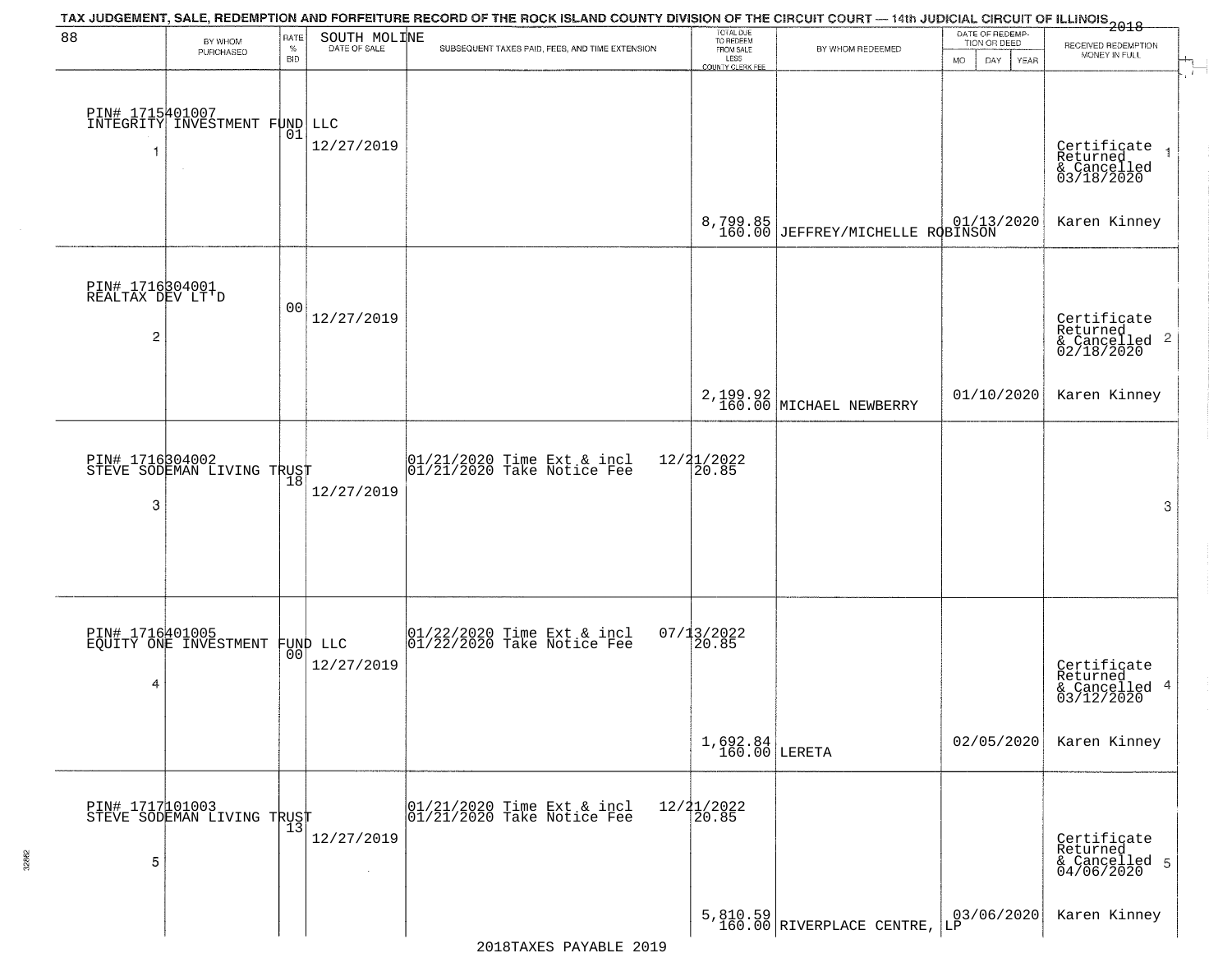| NAME AND ADDRESS<br>LEGAL DESCRIPTION<br>89                              | SOUTH MOLINE                            |                                     | BACK TAX<br>FORFEITED     | BACK TAX<br>FORFEITED               | TOTAL BACK<br>TAX PENALTY<br>AND COSTS | AMOUNT<br>FOR WHICH          |                                                                 | INTEREST PAYMENT FUND | 2018    |
|--------------------------------------------------------------------------|-----------------------------------------|-------------------------------------|---------------------------|-------------------------------------|----------------------------------------|------------------------------|-----------------------------------------------------------------|-----------------------|---------|
| TAXPAYER NO.<br>PARCEL NO.<br>ACRES                                      |                                         | A-BACK TAX<br>FORFEITED<br>PRIOR TO | PENALTY<br><b>ACCRUED</b> | <b>INTEREST AND</b><br>COST ACCRUED | <b>ACCRUED</b>                         | <b>JUDGEMENT</b><br>IS ASKED | $\begin{array}{c} \text{CERTIFICATE} \\ \text{NO.} \end{array}$ | <b>INDEMNITY FUND</b> |         |
| ASSESSED VALUATION FOR TAXES                                             | TAX DUE<br>1ST<br>1ST                   | INT DUE                             | 2017                      |                                     |                                        |                              |                                                                 | COST OF SALE          |         |
|                                                                          |                                         |                                     |                           |                                     |                                        |                              |                                                                 |                       |         |
| DOWNS JOHN F<br>4316 7TH ST                                              | $176.89_{\text{\tiny 2ND}}18.55$<br>2ND |                                     |                           |                                     |                                        |                              |                                                                 |                       |         |
| 61265<br>MOLINE IL                                                       | 176.89                                  | 13.25                               |                           |                                     |                                        |                              |                                                                 | 60.00                 |         |
| LOT 9                                                                    |                                         |                                     |                           |                                     |                                        |                              |                                                                 |                       |         |
| VAN ACKERS 1ST ADD                                                       | 176.89                                  | 10.60                               |                           |                                     |                                        |                              | 427                                                             | 20.00                 |         |
|                                                                          | 176.89<br><b>PUBLICATION COST</b>       | 5.30                                |                           |                                     |                                        |                              |                                                                 |                       |         |
| $624 - 07 - 00$<br>07-07<br>12369                                        |                                         | 10.00                               |                           |                                     |                                        |                              |                                                                 | 4.00                  |         |
| PIN# 1717104010                                                          | TOTAL DUE-TAXES, INT. COST              |                                     |                           |                                     |                                        |                              |                                                                 |                       |         |
| 15,521                                                                   |                                         | 765.26                              |                           |                                     |                                        | 765.26                       |                                                                 | 10.00                 | 859.26  |
|                                                                          |                                         |                                     |                           |                                     |                                        |                              |                                                                 |                       |         |
| BEYER TIMMY G<br>744 43RD AVENUE DR                                      | <u>929.88</u><br>2ND                    | 97.65                               |                           |                                     |                                        |                              |                                                                 |                       |         |
| MOLINE IL<br>61265                                                       | 929.88                                  | 69.75                               |                           |                                     |                                        |                              |                                                                 | 60.00                 |         |
| LOT 1                                                                    | 3RD                                     |                                     |                           |                                     |                                        |                              |                                                                 |                       |         |
| BEYER SUBD                                                               | 929.88<br>$\overline{ATH}$              | 55.80                               |                           |                                     |                                        |                              | 428                                                             | 20.00                 |         |
|                                                                          | 929.88                                  | 27.90                               |                           |                                     |                                        |                              |                                                                 |                       |         |
| $648 - 74 - 00$<br>13874                                                 | PUBLICATION COST                        |                                     |                           |                                     |                                        |                              |                                                                 | 4.00                  |         |
| $07 - 05$<br>PIN# 1717109001                                             | TOTAL DUE-TAXES, INT. COST              | 10.00                               |                           |                                     |                                        |                              |                                                                 |                       |         |
| 47,451                                                                   |                                         | 3,980.62                            |                           |                                     |                                        | 3980.62                      |                                                                 | 10.00                 | 4074.62 |
|                                                                          | i ST                                    |                                     |                           |                                     |                                        |                              |                                                                 |                       |         |
| CORNELIUS DIANE C<br>3624 38TH ST APT 8                                  | 447.63<br>2ND                           | <u>46.9</u>                         |                           |                                     |                                        |                              |                                                                 |                       |         |
| ROCK ISLAND IL<br>61201                                                  | 447.63                                  | 33.55                               |                           |                                     |                                        |                              |                                                                 | 60.00                 |         |
| LOT 8                                                                    | 3 <sub>BD</sub><br>3RD                  |                                     |                           |                                     |                                        |                              |                                                                 |                       |         |
| PARKBROOK LANE ADD                                                       | 447.63<br>4TH                           | 26.84                               |                           |                                     |                                        |                              | 429                                                             | 20.00                 |         |
|                                                                          | 447.63                                  | 13.42                               |                           |                                     |                                        |                              |                                                                 |                       |         |
| 10040                                                                    | <b>PUBLICATION COST</b>                 |                                     |                           |                                     |                                        |                              |                                                                 | 4.00                  |         |
| $589 - 94 - 00$<br>07-07<br>PIN# 1717110008                              |                                         | 10.00                               |                           |                                     |                                        |                              |                                                                 |                       |         |
|                                                                          | TOTAL OUE-TAXES, INT. COST              |                                     |                           |                                     |                                        |                              |                                                                 |                       |         |
| 30,094                                                                   |                                         | 1,921.30                            |                           |                                     |                                        | 1921.30                      |                                                                 | 10.00                 | 2015.30 |
|                                                                          | 553.84                                  | 58.1'                               |                           |                                     |                                        |                              |                                                                 |                       |         |
| KINETIC REDEVELOPMENT LLC<br>2615 ARLINGTON AVE<br>DAVENPORT IA<br>52804 | 2ND<br>553.84                           | 41.55                               |                           |                                     |                                        |                              |                                                                 | 60.00                 |         |
|                                                                          | 3 <sub>BD</sub><br>$\overline{3BD}$     |                                     |                           |                                     |                                        |                              |                                                                 |                       |         |
| LOT 18<br>PARKBROOK LANE ADD                                             | 553.84                                  | 33.24                               |                           |                                     |                                        |                              | 430                                                             | 20.00                 |         |
|                                                                          | 4TH<br>553.84                           | 16.62                               |                           |                                     |                                        |                              |                                                                 |                       |         |
| $590 - 04 - 00$<br>10050                                                 | UBLICA HUN COS-                         |                                     |                           |                                     |                                        |                              |                                                                 | 4.00                  |         |
| Ŏ7-07                                                                    |                                         | 10.00                               |                           |                                     |                                        |                              |                                                                 |                       |         |
| PIN# 1717110027<br><b>Contractor</b>                                     | TOTAL DUE-TAXES, INT. COST              |                                     |                           |                                     |                                        |                              |                                                                 |                       |         |
| 29,811                                                                   |                                         | 2,374.94                            |                           |                                     |                                        | 2374.94                      |                                                                 | 10.00                 | 2468.94 |
|                                                                          | 1ST<br>162.40                           | 17.08                               |                           |                                     |                                        |                              |                                                                 |                       |         |
| RICE ALAN W<br>4105 14TH ST                                              | 2ND<br>2ND                              |                                     |                           |                                     |                                        |                              |                                                                 |                       |         |
| 61265<br>MOLINE IL                                                       | 162.40 12.20                            |                                     |                           |                                     |                                        |                              |                                                                 | 60.00                 |         |
| SUPVR ASST MAP<br>LOT 204 SHEET 52                                       | 3RD <sup>-</sup><br>3RC<br>162.40       | 9.76                                |                           |                                     |                                        |                              | 431                                                             | 20.00                 |         |
|                                                                          | 4TH<br>162.40                           | 4.88 <sup>8</sup>                   |                           |                                     |                                        |                              |                                                                 |                       |         |
|                                                                          | PUBLICATION COST                        |                                     |                           |                                     |                                        |                              |                                                                 |                       |         |
| $075 - 11 - 00$<br>07-07<br>$378 - C$                                    |                                         | 10.00                               |                           |                                     |                                        |                              |                                                                 | 4.00                  |         |
| PIN# 1717200054                                                          | TOTAL DUE-TAXES, INT. COST              |                                     |                           |                                     |                                        |                              |                                                                 |                       |         |
| 14,741                                                                   |                                         | 703.52                              |                           |                                     |                                        | 703.52                       |                                                                 | 10.00                 | 797.52  |

 $\sim 100$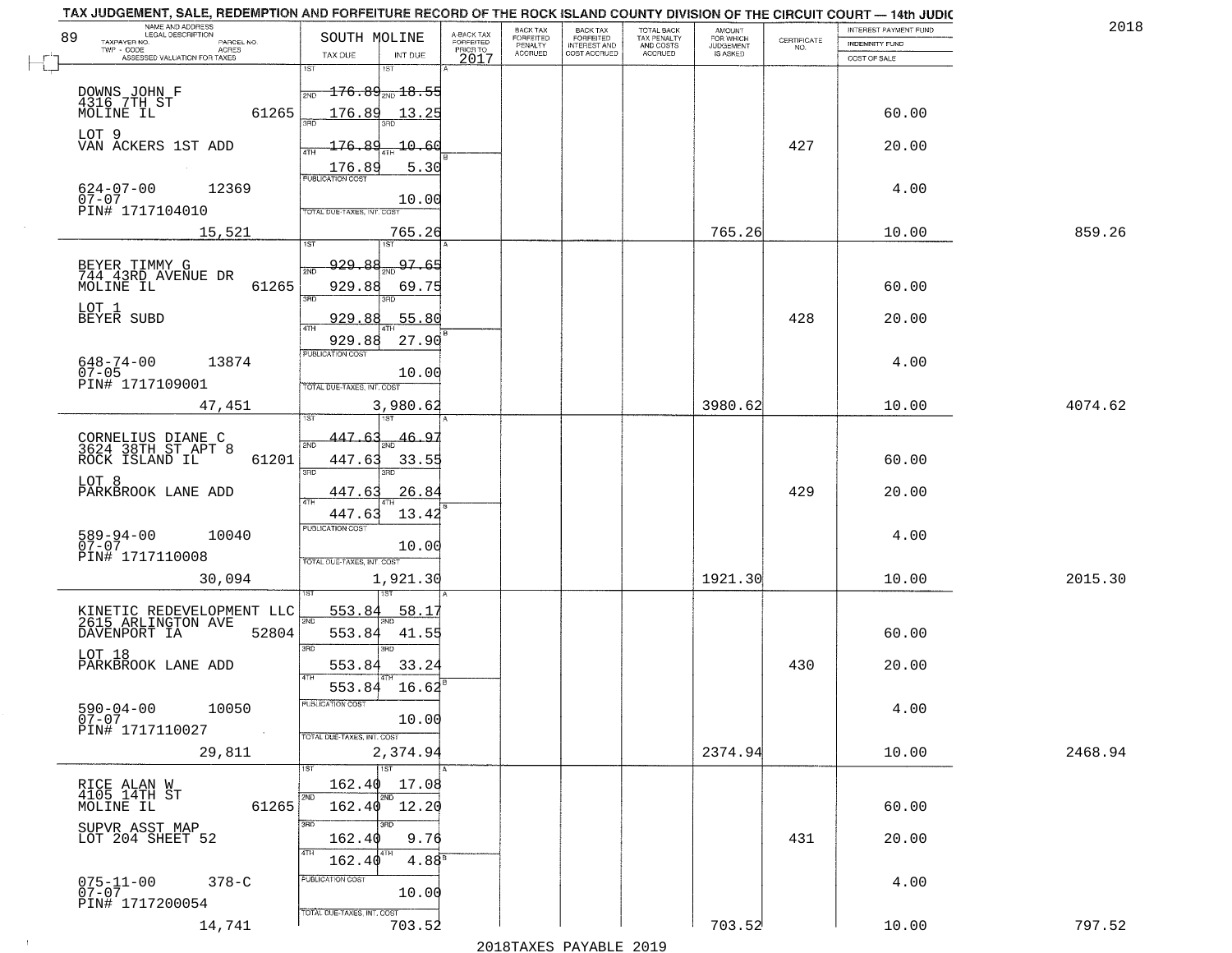| 89                                       | BY WHOM                                   | RATE               | SOUTH MOLINE                   | TAX JUDGEMENT, SALE, REDEMPTION AND FORFEITURE RECORD OF THE ROCK ISLAND COUNTY DIVISION OF THE CIRCUIT COURT — 14th JUDICIAL CIRCUIT OF ILLINOIS 2018 | TOTAL DUE<br>TO REDEEM<br>FROM SALE |                                       | DATE OF REDEMP-<br>TION OR DEED | RECEIVED REDEMPTION                                                |
|------------------------------------------|-------------------------------------------|--------------------|--------------------------------|--------------------------------------------------------------------------------------------------------------------------------------------------------|-------------------------------------|---------------------------------------|---------------------------------|--------------------------------------------------------------------|
|                                          | PURCHASED                                 | $\%$<br><b>BID</b> | DATE OF SALE                   | SUBSEQUENT TAXES PAID, FEES, AND TIME EXTENSION                                                                                                        | LESS<br>COUNTY CLERK FEE            | BY WHOM REDEEMED                      | <b>MO</b><br>DAY<br>YEAR        | MONEY IN FULL                                                      |
| PIN# 1717104010<br>AUCTION Z INC         | $\sim$                                    | 00                 | 12/27/2019                     |                                                                                                                                                        |                                     |                                       |                                 | Certificate<br>Returned<br>& Cancelled<br>02/11/2020               |
|                                          |                                           |                    |                                |                                                                                                                                                        | 859.26<br>160.00                    | JOHN DOWNS                            | 01/13/2020                      | Karen Kinney                                                       |
| $\overline{c}$                           | PIN# 1717109001<br>EQUITY ONE INVESTMENT  |                    | FUND LLC<br> 00 <br>12/27/2019 | $ 01/22/2020$ Time Ext & incl<br>$ 01/22/2020$ Take Notice Fee                                                                                         | $07/13/2022$<br>20.85               |                                       |                                 | Certificate<br>Returned<br>$\frac{1}{6}$ Cancelled 2<br>06/05/2020 |
|                                          |                                           |                    |                                |                                                                                                                                                        |                                     | 4,095.47<br>160.00 TIMMY BEYER        | 05/07/2020                      | Karen Kinney                                                       |
| PIN# 1717110008<br>REALTAX DEV LT'D<br>3 |                                           | 00                 | 12/27/2019                     | 01/31/2020 Time Ext & incl<br>02/20/2020 Take Notice Fee                                                                                               | 06/27/2022<br>20.95                 |                                       |                                 | Certificate<br>Returned<br>3<br>$\frac{1}{06/11/2020}$             |
|                                          |                                           |                    |                                |                                                                                                                                                        | 2,036.25<br>160.00                  | CHRISTINA MARBERRY                    | 05/06/2020                      | Karen Kinney                                                       |
| 4                                        | PIN# 1717110027<br>GRANITE LIEN GROUP LLC | 00                 | 12/27/2019                     | 04/29/2020 Time Ext & incl<br>04/29/2020 Take Notice Fee                                                                                               | $12/15/2022$<br>20.95               |                                       |                                 | Certificate<br>Returned<br>& Cancelled 4<br>11/06/2020             |
|                                          |                                           |                    |                                |                                                                                                                                                        |                                     | 2,489.89<br>160.00 MASON & SCOTT ATTY | 10/22/2020                      | Karen Kinney                                                       |
| PIN# 1717200054<br>5                     | INTEGRITY INVESTMENT FUND LLC             | 00                 | 12/27/2019<br>$\sim$           |                                                                                                                                                        |                                     |                                       |                                 | Certificate<br>Returned<br>& Cancelled 5<br>06/18/2020             |
|                                          |                                           |                    |                                |                                                                                                                                                        |                                     | 797.52<br>160.00 ALAN RICE            | 03/16/2020                      | Karen Kinney                                                       |

32862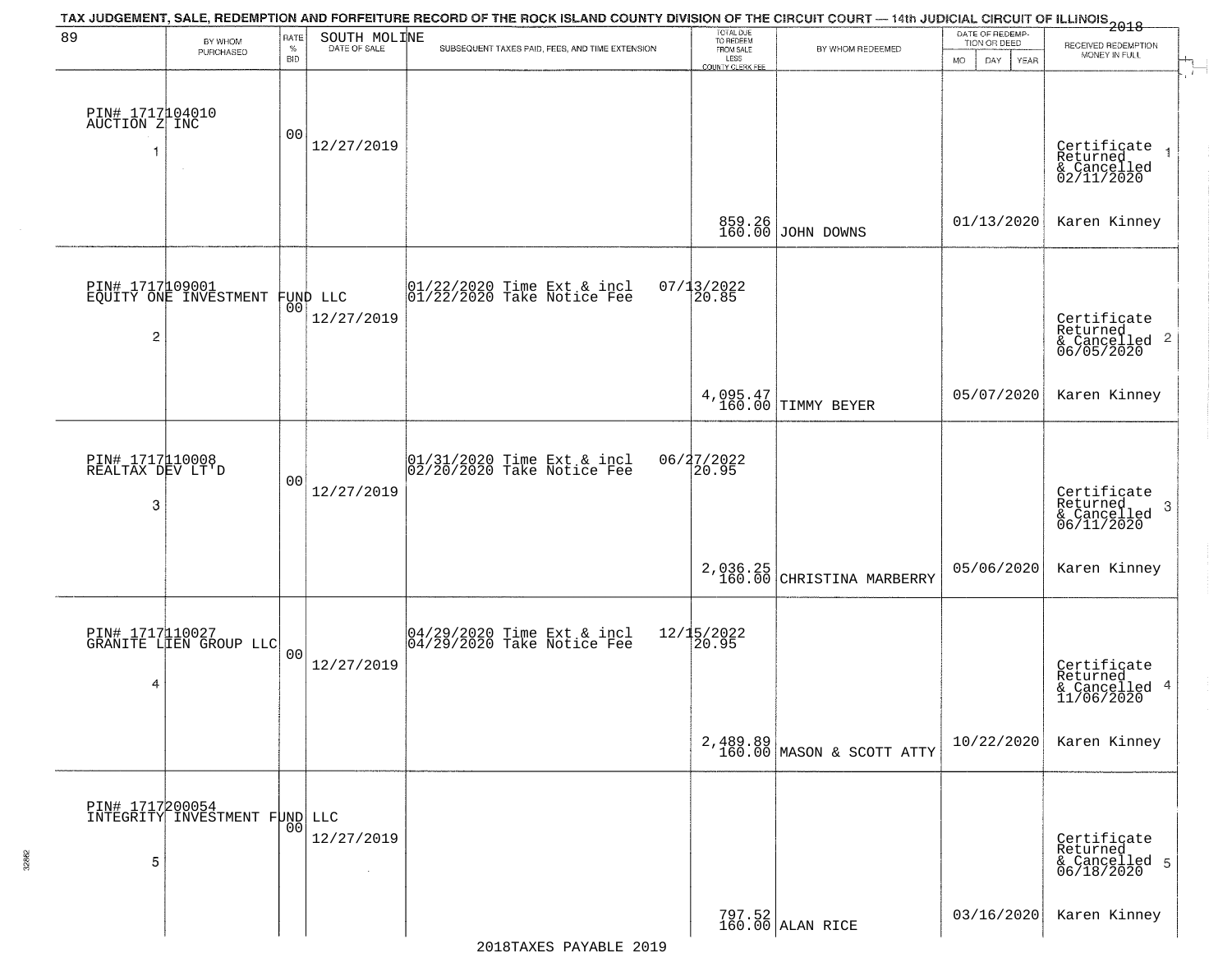| NAME AND ADDRESS<br>LEGAL DESCRIPTION<br>90                        |                                                                        |                                     | BACK TAX             | <b>BACK TAX</b>           | TOTAL BACK<br>TAX PENALTY<br>AND COSTS | AMOUNT<br>FOR WHICH<br>JUDGEMENT |                                                                 | INTEREST PAYMENT FUND | 2018   |
|--------------------------------------------------------------------|------------------------------------------------------------------------|-------------------------------------|----------------------|---------------------------|----------------------------------------|----------------------------------|-----------------------------------------------------------------|-----------------------|--------|
| TAXPAYER NO.<br>PARCEL NO.<br>ACRES                                | SOUTH MOLINE                                                           | A-BACK TAX<br>FORFEITED<br>PRIOR TO | FORFEITED<br>PENALTY | FORFEITED<br>INTEREST AND |                                        |                                  | $\begin{array}{c} \text{CERTIFICATE} \\ \text{NO.} \end{array}$ | INDEMNITY FUND        |        |
| ASSESSED VALUATION FOR TAXES                                       | TAX DUE<br>INT DUE<br>1ST<br>18T                                       | 2017                                | <b>ACCRUED</b>       | COST ACCRUED              | ACCRUED                                | IS ASKED                         |                                                                 | COST OF SALE          |        |
| PALMER JACLYN<br>3927 12TH ST<br>MOLINE IL                         | <del>194.85<sub>2N0</sub>20.44</del><br>2ND                            |                                     |                      |                           |                                        |                                  |                                                                 |                       |        |
| 61265<br>LOT 9 BLOCK 5                                             | 194.85 14.60                                                           |                                     |                      |                           |                                        |                                  |                                                                 | 60.00                 |        |
| FRUITLAND                                                          | 194.85<br><del>-11.6</del> 8<br>5.84<br>$\frac{194.85}{FUBUCATONCGST}$ |                                     |                      |                           |                                        |                                  | 432                                                             | 20.00                 |        |
| $218 - 03 - 00$<br>07-07<br>2697                                   | 10.00                                                                  |                                     |                      |                           |                                        |                                  |                                                                 | 4.00                  |        |
| PIN# 1717201007<br>16,488                                          | TOTAL DUE-TAXES, INT. COST<br>841.96<br>1ST<br>ist                     |                                     |                      |                           |                                        | 841.96                           |                                                                 | 10.00                 | 935.96 |
|                                                                    |                                                                        |                                     |                      |                           |                                        |                                  |                                                                 |                       |        |
| SEPEDA JOLENE<br>3923 13TH ST<br>61265<br>MOLINE IL                | 2ND<br>2ND<br>3RD<br>3RD                                               |                                     |                      |                           |                                        |                                  |                                                                 | 60.00                 |        |
| LOT 6 BLOCK 4<br>FRUITLAND                                         | 47H<br>4TH                                                             |                                     |                      |                           |                                        |                                  | 433                                                             | 20.00                 |        |
| $216 - 04 - 00$<br>2654<br>$07 - 07$                               | 256.44<br>7.70<br>PUBLICATION COST                                     |                                     |                      |                           |                                        |                                  |                                                                 | 4.00                  |        |
| PIN# 1717202021<br>19,803                                          | 10.00<br>TOTAL DUE-TAXES, INT. COST<br>274.14                          |                                     |                      |                           |                                        | 274.14                           |                                                                 | 10.00                 | 368.14 |
|                                                                    | isT<br>187                                                             |                                     |                      |                           |                                        |                                  |                                                                 |                       |        |
| LAWSON GILBERT E<br>4103 14TH ST                                   | $-100.59$<br>$-10 - 5$<br>2ND                                          |                                     |                      |                           |                                        |                                  |                                                                 |                       |        |
| 61265<br>MOLINE IL                                                 | 100.59<br>7.55                                                         |                                     |                      |                           |                                        |                                  |                                                                 | 60.00                 |        |
| LOTS 19 & 20 BLOCK 4<br>FRUITLAND                                  | 3RD<br>3RD<br>100.59<br>6.04<br>4TH                                    |                                     |                      |                           |                                        |                                  | 434                                                             | 20.00                 |        |
|                                                                    | 3.02<br>100.59<br><b>PUBLICATION COST</b>                              |                                     |                      |                           |                                        |                                  |                                                                 |                       |        |
| $216 - 17 - 00$<br>07-07<br>2667<br>PIN# 1717202032                | 10.00<br>TOTAL OUE-TAXES, INT. COST                                    |                                     |                      |                           |                                        |                                  |                                                                 | 4.00                  |        |
| 5,414                                                              | 439.54                                                                 |                                     |                      |                           |                                        | 439.54                           |                                                                 | 10.00                 | 533.54 |
| HEUER TRAVIS JAMES<br>1038 MT VERNON RD SE APTB                    | 77.34<br>8.12                                                          |                                     |                      |                           |                                        |                                  |                                                                 |                       |        |
| CEDAR RAPIDS IA<br>52403                                           | 77.34<br>5.80<br>3RD<br>3RD                                            |                                     |                      |                           |                                        |                                  |                                                                 | 60.00                 |        |
| LOT 33 BLOCK 3<br>FRUITLAND                                        | 77.34<br>4.64<br>4TH<br>$2.32^{8}$<br>77.34                            |                                     |                      |                           |                                        |                                  | 435                                                             | 20.00                 |        |
| $215 - 13 - 00$<br>2641<br>$\overline{0}7 - 07$<br>PIN# 1717203005 | PUBLICATION COS-<br>10.00                                              |                                     |                      |                           |                                        |                                  |                                                                 | 4.00                  |        |
| $\sim 100$ km $^{-1}$<br>10,163                                    | TOTAL DUE-TAXES, INT. COST<br>340.24                                   |                                     |                      |                           |                                        | 340.24                           |                                                                 | 10.00                 | 434.24 |
|                                                                    | 1ST<br>125.96<br>13.23                                                 |                                     |                      |                           |                                        |                                  |                                                                 |                       |        |
| MEANS JERRY D<br>3930 14TH ST<br>MOLINE IL<br>61265                | 2ND<br>2ND<br>125.96<br>9.45                                           |                                     |                      |                           |                                        |                                  |                                                                 | 60.00                 |        |
| LOT 31 BLOCK 2<br>FRUITLAND                                        | 3RD<br>חתו?<br>125.96<br>7.56<br>4TH                                   |                                     |                      |                           |                                        |                                  | 436                                                             | 20.00                 |        |
| $213 - 15 - 00$<br>07-07<br>2599                                   | $3.78^{B}$<br>125.96<br>PUBLICATION COST                               |                                     |                      |                           |                                        |                                  |                                                                 | 4.00                  |        |
| PIN# 1717204006                                                    | 10.00<br>TOTAL DUE-TAXES, INT. COST                                    |                                     |                      |                           |                                        |                                  |                                                                 |                       |        |
| 12,780                                                             | 547.86                                                                 |                                     |                      |                           |                                        | 547.86                           |                                                                 | 10.00                 | 641.86 |

 $\sim 100$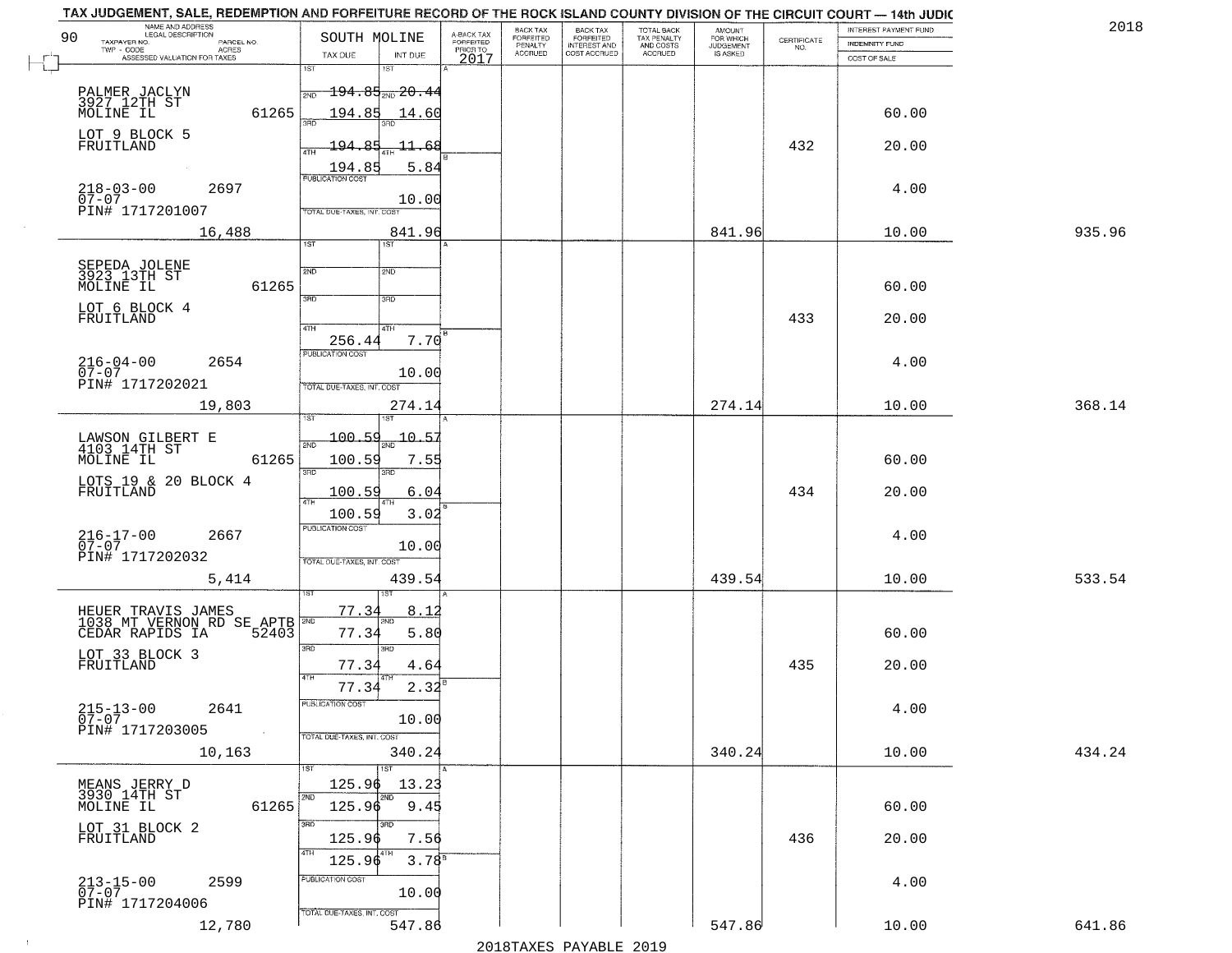| 90                                   | BY WHOM                                   | RATE               | SOUTH MOLINE                   | TAX JUDGEMENT, SALE, REDEMPTION AND FORFEITURE RECORD OF THE ROCK ISLAND COUNTY DIVISION OF THE CIRCUIT COURT — 14th JUDICIAL CIRCUIT OF ILLINOIS 2018 | TOTAL DUE<br>TO REDEEM<br>FROM SALE  |                                 | DATE OF REDEMP-<br>TION OR DEED | RECEIVED REDEMPTION                                                    |  |  |
|--------------------------------------|-------------------------------------------|--------------------|--------------------------------|--------------------------------------------------------------------------------------------------------------------------------------------------------|--------------------------------------|---------------------------------|---------------------------------|------------------------------------------------------------------------|--|--|
|                                      | PURCHASED                                 | $\%$<br><b>BID</b> | DATE OF SALE                   | SUBSEQUENT TAXES PAID, FEES, AND TIME EXTENSION                                                                                                        | LESS<br>COUNTY CLERK FEE             | BY WHOM REDEEMED                | <b>MO</b><br>DAY<br>YEAR        | MONEY IN FULL                                                          |  |  |
| 1                                    | PIN# 1717201007<br>GRANITE LLEN GROUP LLC | 0 <sub>0</sub>     | 12/27/2019                     | 04/29/2020 Time Ext & incl<br>04/29/2020 Take Notice Fee                                                                                               | $12/15/2022$<br>20.95                |                                 |                                 | 1                                                                      |  |  |
| $\overline{2}$                       | PIN# 1717202021<br>EQUITY ONE INVESTMENT  |                    | FUND LLC<br> 00 <br>12/27/2019 | 01/22/2020 Time Ext & incl<br>01/22/2020 Take Notice Fee                                                                                               | 07/13/2022<br>20.85                  |                                 |                                 | Certificate<br>Returned<br>$\overline{c}$<br>& Cancelled<br>02/07/2020 |  |  |
|                                      |                                           |                    |                                |                                                                                                                                                        |                                      | 388.99<br>160.00 JOLENE SEPEDA  | 01/27/2020                      | Karen Kinney                                                           |  |  |
| PIN# 1717202032<br>RICO TRUSTEE<br>3 |                                           | 18                 |                                | $[04/06/2020 \t\t Time Ext & incl04/06/2020 Take Notice Free11/23/2021 Subs paid12/27/2019 11/30/2020 Subs paid$                                       | $07/22/2022$<br>$471.04$<br>$465.74$ |                                 |                                 | Certificate<br>Returned<br>-3<br>& Cancelled<br>01/03/2022             |  |  |
|                                      |                                           |                    |                                |                                                                                                                                                        |                                      | 2,043.72<br>160.00 BETTY LAWSON | 12/14/2021                      | Karen Kinney                                                           |  |  |
| PIN# 1717203005<br>JICTB, INC<br>4   |                                           | 18                 | 12/27/2019                     | 02/12/2020 Time Ext & incl<br>02/13/2020 Take Notice Fee                                                                                               | 12/06/2022<br> 20.95                 |                                 |                                 | Certificate<br>Returned<br>& Cancelled 4<br>06/07/2021                 |  |  |
|                                      |                                           |                    |                                |                                                                                                                                                        |                                      | 689.68<br>160.00 MATTHEW RETTIG | 05/27/2021                      | Karen Kinney                                                           |  |  |
| 5                                    | PIN# 1717204006<br>GRANITE LIEN GROUP LLC | 0 <sub>0</sub>     | 12/27/2019                     |                                                                                                                                                        |                                      |                                 |                                 | Certificate<br>Returned<br>& Cancelled 5<br>03/12/2020                 |  |  |
|                                      |                                           |                    |                                |                                                                                                                                                        |                                      | 641.86<br>160.00 JERRY D MEANS  | 02/12/2020                      | Karen Kinney                                                           |  |  |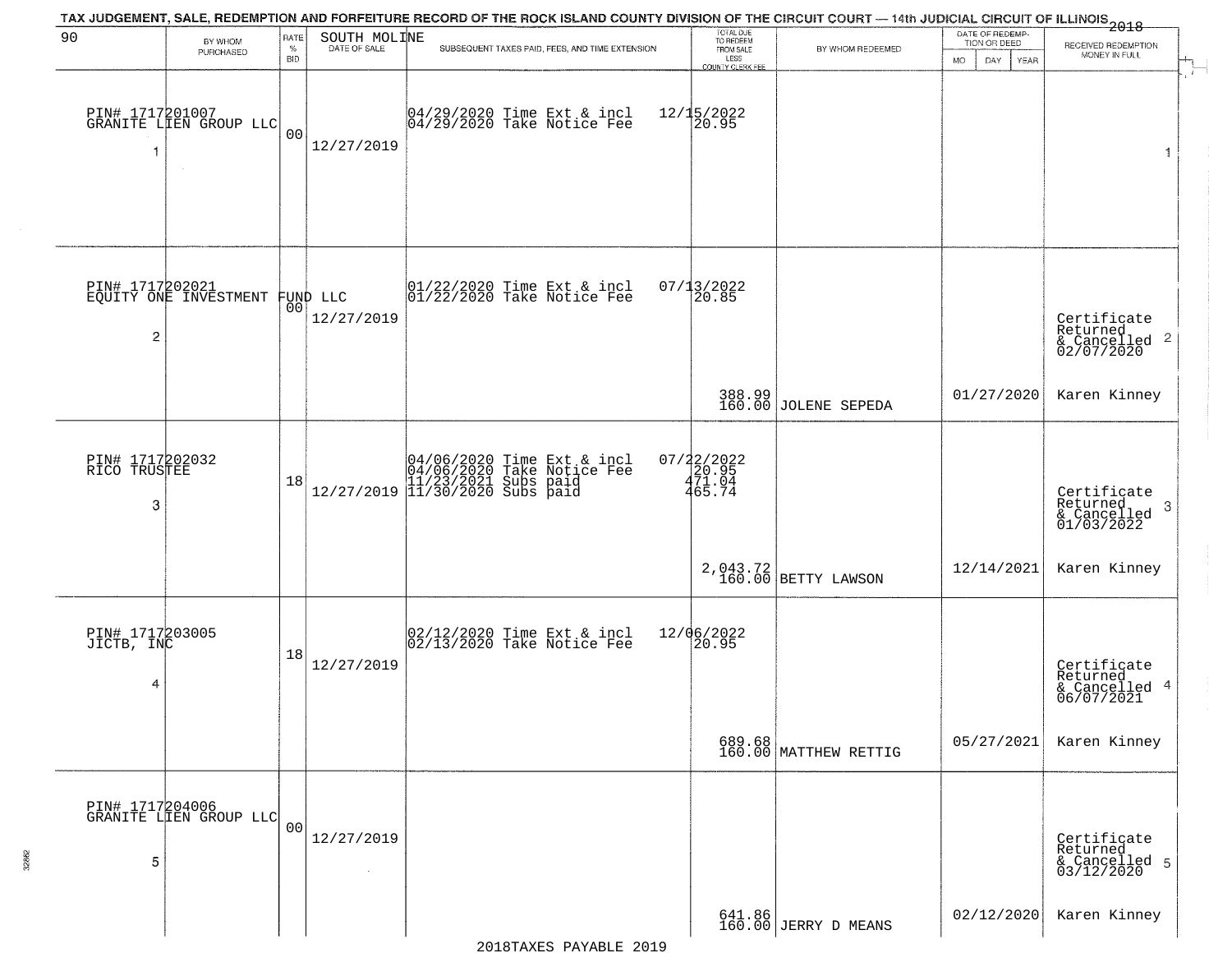| 2018     | INTEREST PAYMENT FUND          |                    | AMOUNT<br>FOR WHICH<br>JUDGEMENT | TOTAL BACK<br>TAX PENALTY<br>AND COSTS | BACK TAX<br>FORFEITED<br>INTEREST AND | BACK TAX<br><b>FORFEITED</b> |                                     |                   | SOUTH MOLINE               |                     | NAME AND ADDRESS<br>LEGAL DESCRIPTION<br>TAXPAYER NO. |
|----------|--------------------------------|--------------------|----------------------------------|----------------------------------------|---------------------------------------|------------------------------|-------------------------------------|-------------------|----------------------------|---------------------|-------------------------------------------------------|
|          | INDEMNITY FUND<br>COST OF SALE | CERTIFICATE<br>NO. | IS ASKED                         | ACCRUED                                | COST ACCRUED                          | PENALTY<br><b>ACCRUED</b>    | A-BACK TAX<br>FORFEITED<br>PRIOR TO | INT DUE           | TAX DUE                    | PARCEL NO.<br>ACRES | TWP - CODE<br>ASSESSED VALUATION FOR TAXES            |
|          |                                |                    |                                  |                                        |                                       |                              | 2017                                | $1S$ T            | 1ST                        |                     |                                                       |
|          |                                |                    |                                  |                                        |                                       |                              |                                     | - <del>6.93</del> | <del>65.92</del> ap        |                     |                                                       |
|          | 60.00                          |                    |                                  |                                        |                                       |                              |                                     | 4.95              | 65.92                      | 61265               | LAWSON GILBERT E<br>4103 14TH ST<br>MOLINE IL         |
|          |                                |                    |                                  |                                        |                                       |                              |                                     |                   |                            |                     |                                                       |
|          | 20.00                          | 437                |                                  |                                        |                                       |                              |                                     | -96               | 65.92<br><b>ATH</b>        |                     | SUPVR ASST MAP<br>LOT 205 SHEET 52<br>FRUITLAND       |
|          |                                |                    |                                  |                                        |                                       |                              |                                     | 1.98              | EUBLICATION COST           |                     |                                                       |
|          | 4.00                           |                    |                                  |                                        |                                       |                              |                                     | 10.00             |                            | 2589                | $213 - 05 - 00$<br>$07 - 07$                          |
|          |                                |                    |                                  |                                        |                                       |                              |                                     |                   | TOTAL DUE-TAXES, INT. COST |                     | PIN# 1717204013                                       |
| 385.50   | 10.00                          |                    | 291.50                           |                                        |                                       |                              |                                     | 291.50<br>1ST     | 1ST                        | 3,548               |                                                       |
|          |                                |                    |                                  |                                        |                                       |                              |                                     | 2ND               | 2ND                        |                     | HELGASON THERESA K<br>1114 N SHORE DR                 |
|          | 60.00                          |                    |                                  |                                        |                                       |                              |                                     |                   |                            | 61265               | MOLINE IL                                             |
|          |                                |                    |                                  |                                        |                                       |                              |                                     | 3RD               | $\overline{3\text{RD}}$    |                     | LOT 1                                                 |
|          | 20.00                          | 438                |                                  |                                        |                                       |                              |                                     | 27.64             | <u>460.45</u>              |                     | DUNN 1ST ADD                                          |
|          |                                |                    |                                  |                                        |                                       |                              |                                     | 13.82             | 460.45<br>PUBLICATION COST | 13716               | $647 - 06 - 00$                                       |
|          | 4.00                           |                    |                                  |                                        |                                       |                              |                                     | 10.00             |                            |                     | $07 - 07$<br>PIN# 1717402001                          |
| 1066.36  | 10.00                          |                    | 972.36                           |                                        |                                       |                              |                                     | 972.36            | TOTAL DUE-TAXES, INT. COST | 30,784              |                                                       |
|          |                                |                    |                                  |                                        |                                       |                              |                                     |                   |                            |                     |                                                       |
|          |                                |                    |                                  |                                        |                                       |                              |                                     | 68.39             | 651.21<br>2ND              |                     | THOMAS CHRISTINE M<br>1731 N SHORE DR                 |
|          | 60.00                          |                    |                                  |                                        |                                       |                              |                                     | 48.85<br>3RD      | 651.21<br>3 <sub>BD</sub>  | 61265               | MOLINE IL                                             |
|          | 20.00                          | 439                |                                  |                                        |                                       |                              |                                     | 39.08             | 651.21                     |                     | LOT 34<br>NORTH SHORE ADD                             |
|          |                                |                    |                                  |                                        |                                       |                              |                                     | 19.54             | 4TH<br>651.21              |                     |                                                       |
|          | 4.00                           |                    |                                  |                                        |                                       |                              |                                     |                   | PUBLICATION COST           | 5193                | $345 - 20 - 00$<br>07-07                              |
|          |                                |                    |                                  |                                        |                                       |                              |                                     | 10.00             | TOTAL OUE-TAXES, INT. COST |                     | PIN# 1717403008                                       |
| 2884.70  | 10.00                          |                    | 2790.70                          |                                        |                                       |                              |                                     | 2,790.70          |                            | 41,052              |                                                       |
|          |                                |                    |                                  |                                        |                                       |                              |                                     |                   |                            |                     |                                                       |
|          |                                |                    |                                  |                                        |                                       |                              |                                     |                   | 17274.511813.84<br>2ND     |                     | QUAD CITY REAL ESTATE LLC<br>350 JOHN DEERE RD        |
|          | 60.00                          |                    |                                  |                                        |                                       |                              |                                     | 3RD               | 17274.511295.60<br>3RD     | 61265               | MOLINE IL                                             |
|          | 20.00                          | 440                |                                  |                                        |                                       |                              |                                     |                   | 17274.511036.48            |                     | SUPVR ASST MAP<br>LOT 212 SHEET 55                    |
|          |                                |                    |                                  |                                        |                                       |                              |                                     |                   | 17274.51 518.24            |                     |                                                       |
|          | 4.00                           |                    |                                  |                                        |                                       |                              |                                     | 10.00             | PUBLICATION COST           | $12941 - 1$<br>.980 | $630 - 77 - 10$<br>07-05                              |
|          |                                |                    |                                  |                                        |                                       |                              |                                     |                   | TOTAL DUE-TAXES, INT. COST |                     | PIN# 1718208003                                       |
| 73866.20 | 10.00                          |                    | 73772.20                         |                                        |                                       |                              |                                     | 73,772.20         |                            |                     | 732,887                                               |
|          |                                |                    |                                  |                                        |                                       |                              |                                     | 1ST               | 1ST                        |                     |                                                       |
|          |                                |                    |                                  |                                        |                                       |                              |                                     | 2ND               | 2ND                        |                     |                                                       |
|          |                                |                    |                                  |                                        |                                       |                              |                                     | 3RD               | 3RD                        |                     |                                                       |
|          |                                |                    |                                  |                                        |                                       |                              |                                     | 4TH               | 4TH                        |                     |                                                       |
|          |                                |                    |                                  |                                        |                                       |                              | l B                                 |                   |                            |                     |                                                       |
|          |                                |                    |                                  |                                        |                                       |                              |                                     |                   | PUBLICATION COST           |                     |                                                       |
|          |                                |                    |                                  |                                        |                                       |                              |                                     |                   |                            |                     |                                                       |

 $\sim 10$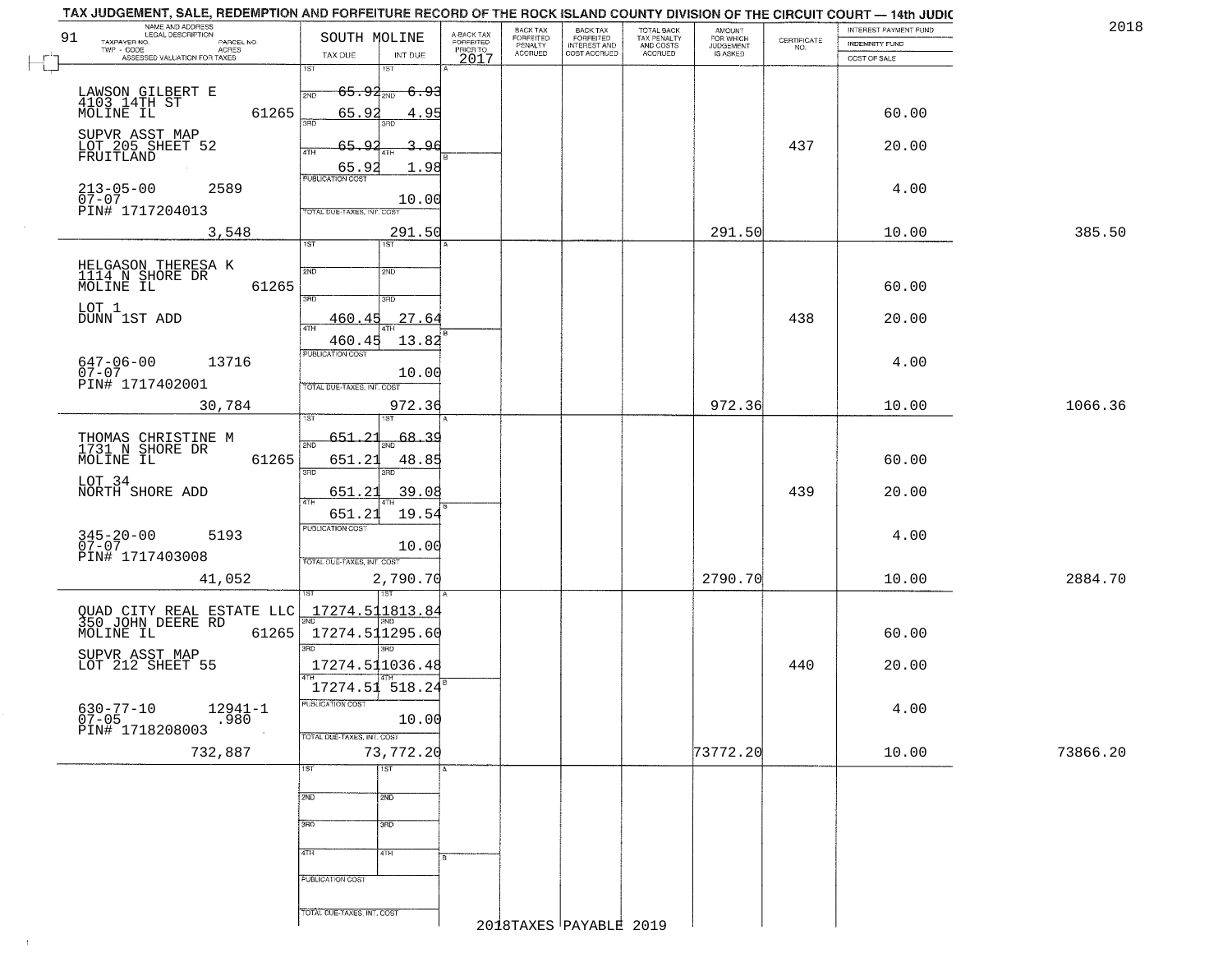|                |                                                   |                  |                              | TAX JUDGEMENT, SALE, REDEMPTION AND FORFEITURE RECORD OF THE ROCK ISLAND COUNTY DIVISION OF THE CIRCUIT COURT — 14th JUDICIAL CIRCUIT OF ILLINOIS 2018                                                                                                |                                                                                     |                                                                           |                                                        |                                                                    |
|----------------|---------------------------------------------------|------------------|------------------------------|-------------------------------------------------------------------------------------------------------------------------------------------------------------------------------------------------------------------------------------------------------|-------------------------------------------------------------------------------------|---------------------------------------------------------------------------|--------------------------------------------------------|--------------------------------------------------------------------|
| 91             | BY WHOM<br>PURCHASED                              | RATE<br>%<br>BID | SOUTH MOLINE<br>DATE OF SALE | SUBSEQUENT TAXES PAID, FEES, AND TIME EXTENSION                                                                                                                                                                                                       | TOTAL DUE<br>TO REDEEM<br>FROM SALE<br>LESS<br><b>COUNTY CLERK FEE</b>              | BY WHOM REDEEMED                                                          | DATE OF REDEMP-<br>TION OR DEED<br>DAY.<br>YEAR<br>MO. | RECEIVED REDEMPTION<br>MONEY IN FULL                               |
|                | PIN# 1717204013<br>GRANITE LIEN GROUP LLC         | 0 <sub>0</sub>   |                              |                                                                                                                                                                                                                                                       | 12/15/2022<br>20.95<br>319.06<br>315.52                                             |                                                                           |                                                        | $\pm$<br>1                                                         |
| $\overline{2}$ | PIN# 1717402001<br>EQUITY ONE INVESTMENT FUND LLC | 00               | 12/27/2019                   | 01/22/2020 Time Ext & incl<br>01/22/2020 Take Notice Fee<br>12/02/2020 Subs paid                                                                                                                                                                      | 07/13/2022<br>20.85<br>2,032.06                                                     |                                                                           |                                                        | Certificate<br>Returned<br>$\frac{1}{6}$ Cancelled 2<br>07/12/2021 |
|                |                                                   |                  |                              |                                                                                                                                                                                                                                                       |                                                                                     | 3, 363.12<br>160.00 THERESA HELGASON                                      | 06/10/2021                                             | Karen Kinney                                                       |
| 3              | PIN# 1717403008<br>EQUITY ONE INVESTMENT          | 00               | FUND LLC<br>12/27/2019       | 03/15/2022 Time Ext & incl<br>01/22/2020 Take Notice Fee<br>03/29/2022 Take Notice Fee<br>03/29/2022 Tircuit Clerks Fee<br>03/29/2022 Title Search Fee<br>03/31/2022 Publication Fee<br>04/07/2022 Sheriffs Fee<br>11/30/2021 Subs paid<br>12/02/2020 | 09/21/2022<br>20.85<br>335.005<br>335.005<br>325.005<br>452025<br>2,058.32<br>33.32 |                                                                           |                                                        | 3                                                                  |
| 4              | PIN# 1718208003<br>STEVE SODEMAN LIVING TRUST     |                  | 12/27/2019                   | $\begin{array}{cc}  01/21/2020 \rangle \\  01/21/2020 \rangle \rangle \end{array}$ Take Notice Fee                                                                                                                                                    | 12/21/2022<br>120.85                                                                |                                                                           |                                                        | Certificate<br>Returned<br>& Cancelled 4<br>04/06/2020             |
|                |                                                   |                  |                              |                                                                                                                                                                                                                                                       |                                                                                     | $\begin{bmatrix} 75,364.37 \\ 160.00 \end{bmatrix}$ QUAD CITY REAL ESTATE |                                                        | Karen Kinney                                                       |
| 5              |                                                   |                  |                              |                                                                                                                                                                                                                                                       |                                                                                     |                                                                           |                                                        | 5                                                                  |
|                |                                                   |                  |                              | 2018TAXES PAYABLE 2019                                                                                                                                                                                                                                |                                                                                     |                                                                           |                                                        |                                                                    |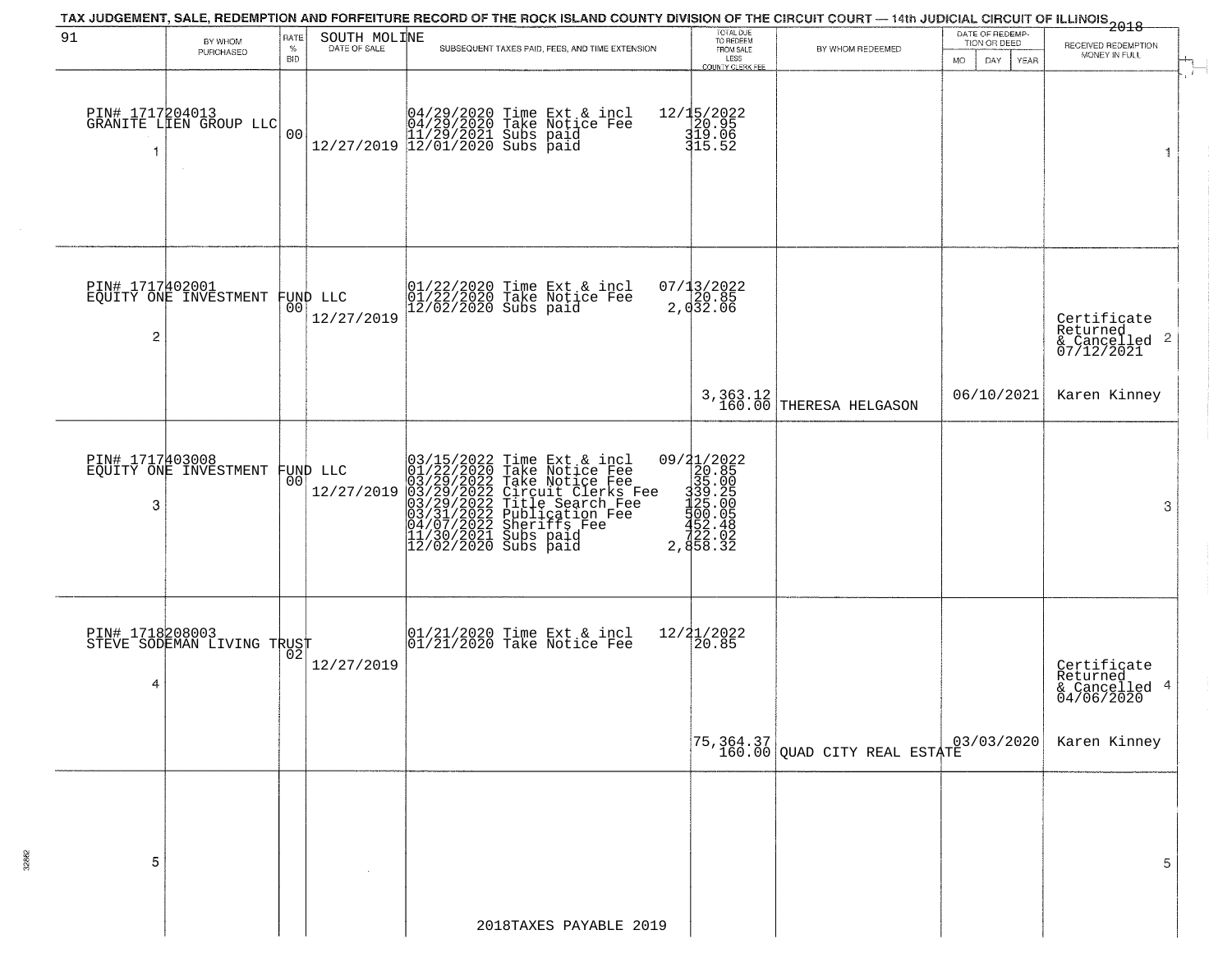| NAME AND ADDRESS<br>LEGAL DESCRIPTION<br>92<br>TAXPAYER NO.<br>PARCEL NO.<br>TWP - CODE | MOLINE                                          | A-BACK TAX<br>FORFEITED<br>PRIOR TO | BACK TAX<br>FORFEITED<br>PENALTY | BACK TAX<br>FORFEITED<br>INTEREST AND | TOTAL BACK<br>TAX PENALTY<br>AND COSTS | AMOUNT<br>FOR WHICH<br>JUDGEMENT | $\begin{array}{c} \text{CERTIFICATE} \\ \text{NO.} \end{array}$ | INTEREST PAYMENT FUND<br><b>INDEMNITY FUND</b> | 2018    |
|-----------------------------------------------------------------------------------------|-------------------------------------------------|-------------------------------------|----------------------------------|---------------------------------------|----------------------------------------|----------------------------------|-----------------------------------------------------------------|------------------------------------------------|---------|
| ACRES<br>ASSESSED VALUATION FOR TAXES                                                   | INT DUE<br>TAX DUE<br>1ST<br>1ST                | 2017                                | <b>ACCRUED</b>                   | COST ACCRUED                          | <b>ACCRUED</b>                         | IS ASKED                         |                                                                 | COST OF SALE                                   |         |
| REYES AUGUSTINE L                                                                       | 2ND<br>2ND                                      |                                     |                                  |                                       |                                        |                                  |                                                                 |                                                |         |
| 222 RAILROAD AVE<br>MOLINE IL<br>61265                                                  | 350<br>3RD                                      |                                     |                                  |                                       |                                        |                                  |                                                                 | 60.00                                          |         |
| EAST ROCK ISL ADD E 20 FT<br>LOT 2 ALL LOT 1 BLOCK 2<br>EX S 71.2                       | 4TH<br>4TH                                      |                                     |                                  |                                       |                                        |                                  | 441                                                             | 20.00                                          |         |
| $181 - 01 - 00$<br>2786<br>$08 - 01$                                                    | 67.65<br><b>PUBLICATION COST</b>                | 2.02<br>10.00                       |                                  |                                       |                                        |                                  |                                                                 | 4.00                                           |         |
| PIN# 0831404005                                                                         | TOTAL DUE-TAXES, INT. COST                      |                                     |                                  |                                       |                                        |                                  |                                                                 |                                                |         |
| 15,500                                                                                  | 1ST<br>iST                                      | 79.67                               |                                  |                                       |                                        | 79.67                            |                                                                 | 10.00                                          | 173.67  |
| PIZANO ROBERTO T<br>3916 233RD ST N<br>PORT BYRON IL<br>61275                           | 78.<br>746.88<br>2ND<br>746.88                  | -4 C<br>56.00                       |                                  |                                       |                                        |                                  |                                                                 | 60.00                                          |         |
| LOT 2 BLOCK 1<br>WITTICKS ADD<br>$N$ 151 $FT$                                           | $\overline{\text{3BD}}$<br>חוז<br>746.88<br>47H | 44.80                               |                                  |                                       |                                        |                                  | 442                                                             | 20.00                                          |         |
| 8205<br>$497 - 21 - 00$<br>$08 - 01$                                                    | 746.88<br>PUBLICATION COST                      | 22.40<br>10.00                      |                                  |                                       |                                        |                                  |                                                                 | 4.00                                           |         |
| PIN# 0831412006<br>31,279                                                               | TOTAL DUE-TAXES, INT. COST<br>3,199.12<br>1ST   |                                     |                                  |                                       |                                        | 3199.12                          |                                                                 | 10.00                                          | 3293.12 |
| CEDILLO JOSE M/VERONICA<br>419 5TH_AVE                                                  | 240.36<br>2ND                                   | <u> 25. 25</u>                      |                                  |                                       |                                        |                                  |                                                                 |                                                |         |
| MOLINE IL<br>61265                                                                      | 240.36<br>3BD<br>3RD                            | 18.05                               |                                  |                                       |                                        |                                  |                                                                 | 60.00                                          |         |
| LOT 19 BLOCK 2<br>JOHN DEERES ADD E 20 FT<br>LOT 18 AND W 20 FT                         | 240.36<br>4TH                                   | 14.44                               |                                  |                                       |                                        |                                  | 443                                                             | 20.00                                          |         |
| 2522                                                                                    | 240.36<br>PUBLICATION COST                      | 7.22                                |                                  |                                       |                                        |                                  |                                                                 | 4.00                                           |         |
| 167-19-00<br>08-01<br>PIN# 0831418015                                                   | TOTAL OUE-TAXES, INT. COST                      | 10.00                               |                                  |                                       |                                        |                                  |                                                                 |                                                |         |
| 16,066                                                                                  | 1,036.42<br>१९४                                 |                                     |                                  |                                       |                                        | 1036.42                          |                                                                 | 10.00                                          | 1130.42 |
| ORTIZ RAFAEL<br>619 4TH AVE                                                             | 2ND<br>2ND                                      |                                     |                                  |                                       |                                        |                                  |                                                                 |                                                |         |
| MOLINE IL<br>61265<br>LOT 4 BLOCK 4                                                     | 3RD<br>3RD                                      |                                     |                                  |                                       |                                        |                                  |                                                                 | 60.00                                          |         |
| ANDREW OR WEST<br>MOLINE ADD S .50 W .50                                                | 110.84<br>4TH                                   | 6.64                                |                                  |                                       |                                        |                                  | 444                                                             | 20.00                                          |         |
| $084 - 08 - 00$<br>1001<br>$08 - 01$                                                    | 110.84<br>PUBLICATION COST                      | 3.32<br>10.00                       |                                  |                                       |                                        |                                  |                                                                 | 4.00                                           |         |
| PIN# 0831421006<br>$\sim$ $\sim$<br>10,642                                              | TOTAL DUE-TAXES, INT. COST<br>241.64            |                                     |                                  |                                       |                                        | 241.64                           |                                                                 | 10.00                                          | 335.64  |
| MILLER LYLE J/NEVA L<br>12436 E 150TH ST                                                | 1ST<br>1ST                                      |                                     |                                  |                                       |                                        |                                  |                                                                 |                                                |         |
| 61273<br>ORION IL                                                                       | 2ND<br>2ND<br>599.08<br>44.95                   |                                     |                                  |                                       |                                        |                                  |                                                                 | 60.00                                          |         |
| LOT 5 BLOCK 5<br>ANDREWS OR WEST<br>MOLINE ADD                                          | 3BD<br>3RD.<br>599.08<br>4TH                    | 35.96                               |                                  |                                       |                                        |                                  | 445                                                             | 20.00                                          |         |
|                                                                                         | 599.08<br>PUBLICATION COST                      | $17.98^8$                           |                                  |                                       |                                        |                                  |                                                                 |                                                |         |
| $084 - 13 - 00$<br>$08 - 01$<br>1006<br>PIN# 0831422008                                 | TOTAL DUE-TAXES, INT. COST                      | 10.00                               |                                  |                                       |                                        |                                  |                                                                 | 4.00                                           |         |
| 25,089                                                                                  | 1,906.13                                        |                                     |                                  |                                       |                                        | 1906.13                          |                                                                 | 10.00                                          | 2000.13 |

2018TAXES PAYABLE 2019

 $\sim 10^{-1}$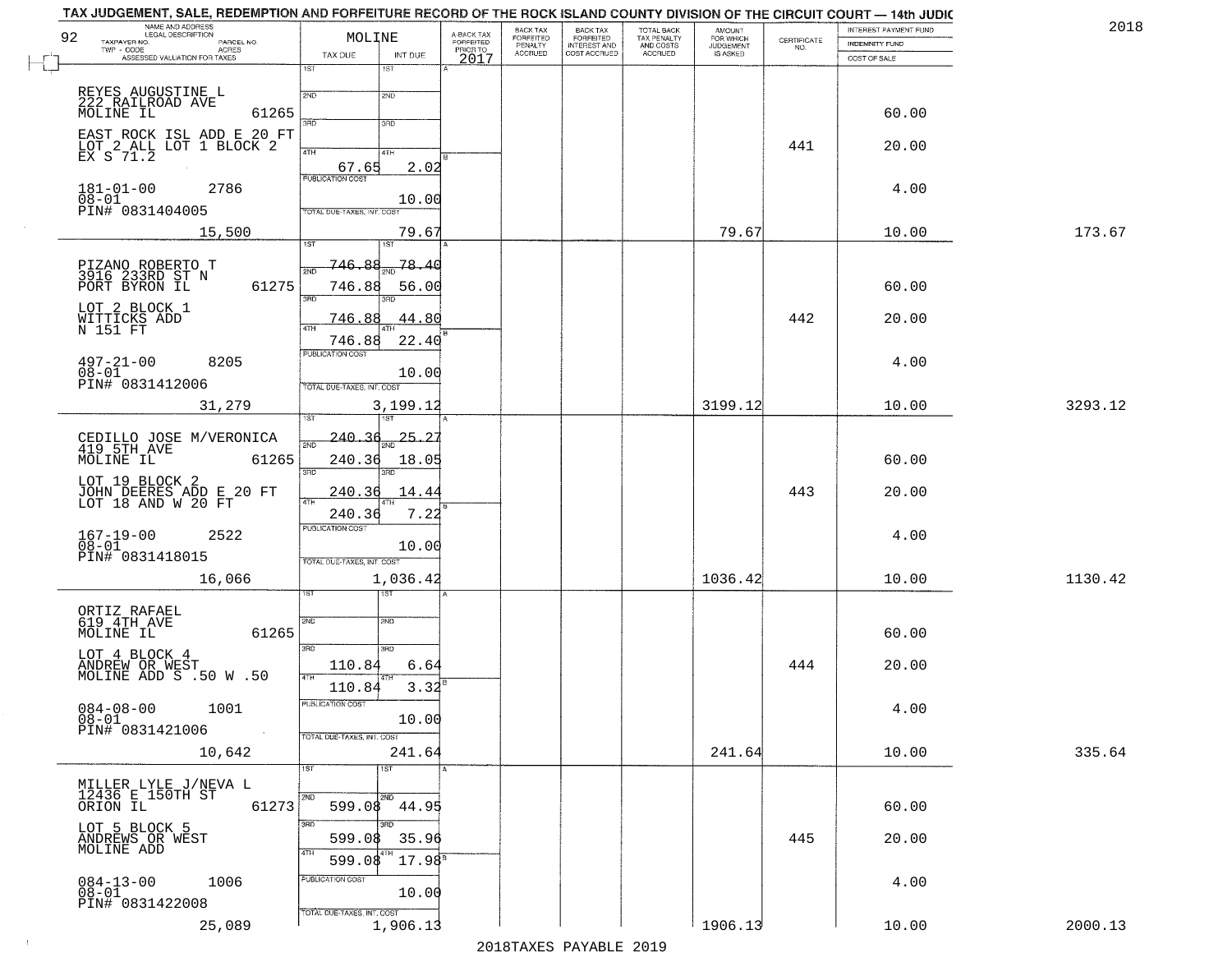| 92                                  | BY WHOM<br>PURCHASED                             | RATE<br>$\%$ | MOLINE<br>DATE OF SALE         | TAX JUDGEMENT, SALE, REDEMPTION AND FORFEITURE RECORD OF THE ROCK ISLAND COUNTY DIVISION OF THE CIRCUIT COURT — 14th JUDICIAL CIRCUIT OF ILLINOIS 2018<br>SUBSEQUENT TAXES PAID, FEES, AND TIME EXTENSION | TOTAL DUE<br>TO REDEEM<br>FROM SALE         | BY WHOM REDEEMED                                              | DATE OF REDEMP-<br>TION OR DEED | RECEIVED REDEMPTION<br>MONEY IN FULL                        |
|-------------------------------------|--------------------------------------------------|--------------|--------------------------------|-----------------------------------------------------------------------------------------------------------------------------------------------------------------------------------------------------------|---------------------------------------------|---------------------------------------------------------------|---------------------------------|-------------------------------------------------------------|
|                                     |                                                  | <b>BID</b>   |                                |                                                                                                                                                                                                           | LESS<br>COUNTY CLERK FEE                    |                                                               | <b>MO</b><br>DAY<br>YEAR        |                                                             |
| PIN# 0831404005<br>REALTAX DEV LT'D |                                                  | 00           | 12/27/2019                     |                                                                                                                                                                                                           |                                             |                                                               |                                 | Certificate<br>Returned                                     |
|                                     |                                                  |              |                                |                                                                                                                                                                                                           |                                             |                                                               |                                 | & Cancelled<br>03/12/2020                                   |
|                                     |                                                  |              |                                |                                                                                                                                                                                                           |                                             | $\begin{array}{c} 173.67 \\ 160.00 \end{array}$ AGUSTIN REYES | 02/04/2020                      | Karen Kinney                                                |
|                                     | PIN# 0831412006<br>EQUITY ONE INVESTMENT         |              |                                | $ 01/22/2020$ Time Ext & incl<br>$ 01/22/2020$ Take Notice Fee                                                                                                                                            | $07/13/2022$<br>20.85                       |                                                               |                                 |                                                             |
| $\overline{c}$                      |                                                  |              | FUND LLC<br> 00 <br>12/27/2019 |                                                                                                                                                                                                           |                                             |                                                               |                                 | Certificate<br>Returned<br>$\frac{12241164}{603/12/2020}$ 2 |
|                                     |                                                  |              |                                |                                                                                                                                                                                                           |                                             | 3,313.97<br>160.00 ROBERT PIZANO                              | 02/07/2020                      | Karen Kinney                                                |
|                                     | PIN# 0831418015<br>INTEGRITY INVESTMENT FUND LLC |              |                                |                                                                                                                                                                                                           |                                             |                                                               |                                 |                                                             |
| 3                                   |                                                  | 00           | 12/27/2019                     |                                                                                                                                                                                                           |                                             |                                                               |                                 | Certificate<br>Returned<br>3<br>$\frac{1}{03/18/2020}$      |
|                                     |                                                  |              |                                |                                                                                                                                                                                                           | 1,130.42<br>160.00                          | JOSE M CEDILLO                                                | 01/24/2020                      | Karen Kinney                                                |
|                                     | PIN# 0831421006<br>MS INVESTMENTS GROUP INC      |              |                                | $01/31/2020$ Time Ext & incl<br>$02/20/2020$ Take Notice Fee                                                                                                                                              | 06/27/2022<br>$\overline{20.95}$            |                                                               |                                 |                                                             |
| 4                                   |                                                  |              | 12/27/2019                     |                                                                                                                                                                                                           |                                             |                                                               |                                 | Certificate<br>Returned<br>& Cancelled 4<br>06/26/2020      |
|                                     |                                                  |              |                                |                                                                                                                                                                                                           |                                             | 356.59<br>160.00 RAFAEL ORTIZ                                 | 03/19/2020                      | Karen Kinney                                                |
|                                     | PIN# 0831422008<br>GRANITE LIEN GROUP LLC        |              |                                |                                                                                                                                                                                                           |                                             |                                                               |                                 |                                                             |
| 5                                   |                                                  | 00           |                                |                                                                                                                                                                                                           | 12/15/2022<br>20.95<br>2,927.44<br>2,878.36 |                                                               |                                 | 5                                                           |
|                                     |                                                  |              |                                |                                                                                                                                                                                                           |                                             |                                                               |                                 |                                                             |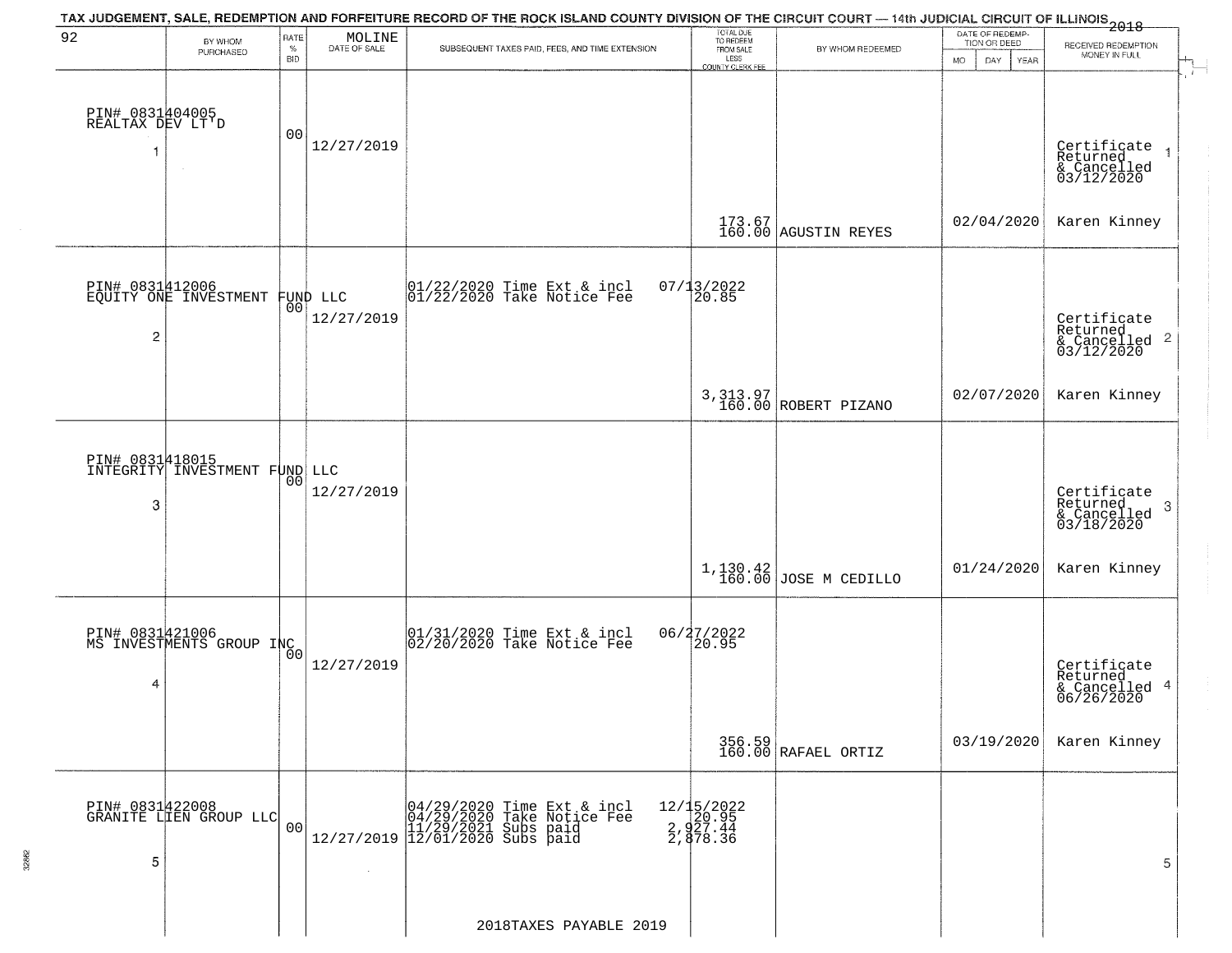|    | TAX JUDGEMENT, SALE, REDEMPTION AND FORFEITURE RECORD OF THE ROCK ISLAND COUNTY DIVISION OF THE CIRCUIT COURT — 14th JUDIC |                            |                       |                                     |                                 |                                                       |                                        |                                  |                                                                 |                       |         |
|----|----------------------------------------------------------------------------------------------------------------------------|----------------------------|-----------------------|-------------------------------------|---------------------------------|-------------------------------------------------------|----------------------------------------|----------------------------------|-----------------------------------------------------------------|-----------------------|---------|
| 93 | NAME AND ADDRESS<br>LEGAL DESCRIPTION                                                                                      | MOLINE                     |                       |                                     | BACK TAX                        | BACK TAX<br>FORFEITED<br>INTEREST AND<br>COST ACCRUED | TOTAL BACK<br>TAX PENALTY<br>AND COSTS | AMOUNT<br>FOR WHICH<br>JUDGEMENT |                                                                 | INTEREST PAYMENT FUND | 2018    |
|    | TAXPAYER NO.<br>PARCEL NO.<br>$TWP - CODE$                                                                                 |                            |                       | A-BACK TAX<br>FORFEITED<br>PRIOR TO | FORFEITED<br>PENALTY<br>ACCRUED |                                                       |                                        |                                  | $\begin{array}{c} \text{CERTIFICATE} \\ \text{NO.} \end{array}$ | <b>INDEMNITY FUND</b> |         |
|    | - CODE<br>ASSESSED VALUATION FOR TAXES                                                                                     | TAX DUE                    | INT DUE               | 2017                                |                                 |                                                       | ACCRUED                                | IS ASKED                         |                                                                 | COST OF SALE          |         |
|    |                                                                                                                            | $\overline{1ST}$           | 1ST                   |                                     |                                 |                                                       |                                        |                                  |                                                                 |                       |         |
|    | GOMEZ MAYOLO<br>164 5TH AVE N #166                                                                                         | 2ND                        | 2ND                   |                                     |                                 |                                                       |                                        |                                  |                                                                 |                       |         |
|    |                                                                                                                            |                            |                       |                                     |                                 |                                                       |                                        |                                  |                                                                 |                       |         |
|    | 61265<br>MOLINE IL                                                                                                         | 327.82<br>3AD              | 24.60                 |                                     |                                 |                                                       |                                        |                                  |                                                                 | 60.00                 |         |
|    | LOT 1 BLOCK 1                                                                                                              |                            |                       |                                     |                                 |                                                       |                                        |                                  |                                                                 |                       |         |
|    | ALDAYS THIRD ADD                                                                                                           | $-327.82$<br>4TH           | 19.68                 |                                     |                                 |                                                       |                                        |                                  | 446                                                             | 20.00                 |         |
|    |                                                                                                                            | 327.82                     | 9.84                  |                                     |                                 |                                                       |                                        |                                  |                                                                 |                       |         |
|    |                                                                                                                            | <b>PUBLICATION COST</b>    |                       |                                     |                                 |                                                       |                                        |                                  |                                                                 |                       |         |
|    | $078 - 11 - 00$<br>890                                                                                                     |                            |                       |                                     |                                 |                                                       |                                        |                                  |                                                                 | 4.00                  |         |
|    | $08-01$<br>PIN# 0831429012                                                                                                 | TOTAL DUE-TAXES, INT. COST | 10.00                 |                                     |                                 |                                                       |                                        |                                  |                                                                 |                       |         |
|    |                                                                                                                            |                            |                       |                                     |                                 |                                                       |                                        |                                  |                                                                 |                       |         |
|    | 13,729                                                                                                                     | 1ST                        | 1,047.58<br>1ST       |                                     |                                 |                                                       |                                        | 1047.58                          |                                                                 | 10.00                 | 1141.58 |
|    |                                                                                                                            |                            |                       |                                     |                                 |                                                       |                                        |                                  |                                                                 |                       |         |
|    | TRIMBLE MARIA<br>525_2ND_ST                                                                                                | 2ND                        | 2ND                   |                                     |                                 |                                                       |                                        |                                  |                                                                 |                       |         |
|    | 61265<br>MOLINE IL                                                                                                         |                            |                       |                                     |                                 |                                                       |                                        |                                  |                                                                 | 60.00                 |         |
|    |                                                                                                                            | 3RD                        | 3RD                   |                                     |                                 |                                                       |                                        |                                  |                                                                 |                       |         |
|    | LOT 16 BLOCK 1                                                                                                             |                            |                       |                                     |                                 |                                                       |                                        |                                  |                                                                 |                       |         |
|    | ALDAYS THIRD ADD<br>N 55 FT OF E 42.7 FT                                                                                   | 47H                        | 4TH                   |                                     |                                 |                                                       |                                        |                                  | 447                                                             | 20.00                 |         |
|    |                                                                                                                            | 314.38                     | 9.44                  |                                     |                                 |                                                       |                                        |                                  |                                                                 |                       |         |
|    | 910                                                                                                                        | <b>PUBLICATION COST</b>    |                       |                                     |                                 |                                                       |                                        |                                  |                                                                 |                       |         |
|    | $079 - 11 - 00$<br>$08 - 01$                                                                                               |                            | 10.00                 |                                     |                                 |                                                       |                                        |                                  |                                                                 | 4.00                  |         |
|    | PIN# 0831429023                                                                                                            | TOTAL DUE-TAXES, INT. COST |                       |                                     |                                 |                                                       |                                        |                                  |                                                                 |                       |         |
|    | 19,166                                                                                                                     |                            | 333.82                |                                     |                                 |                                                       |                                        | 333.82                           |                                                                 | 10.00                 | 427.82  |
|    |                                                                                                                            | 'S'I                       |                       |                                     |                                 |                                                       |                                        |                                  |                                                                 |                       |         |
|    |                                                                                                                            |                            |                       |                                     |                                 |                                                       |                                        |                                  |                                                                 |                       |         |
|    | BAUMANN ADAM/CONNIE<br>1625 40TH AVE                                                                                       | 650.44<br>2ND              | $\frac{1}{2ND}$ 68.32 |                                     |                                 |                                                       |                                        |                                  |                                                                 |                       |         |
|    | 61265<br>MOLINE IL                                                                                                         | 650.44                     | 48.80                 |                                     |                                 |                                                       |                                        |                                  |                                                                 | 60.00                 |         |
|    |                                                                                                                            | $\overline{3BD}$           | 3RD                   |                                     |                                 |                                                       |                                        |                                  |                                                                 |                       |         |
|    | LOT 19 BLOCK 2<br>ALDAYS THIRD ADD                                                                                         | 650.44                     | 39.04                 |                                     |                                 |                                                       |                                        |                                  | 448                                                             | 20.00                 |         |
|    |                                                                                                                            | 4TH                        |                       |                                     |                                 |                                                       |                                        |                                  |                                                                 |                       |         |
|    |                                                                                                                            | 650.44                     | 19.52                 |                                     |                                 |                                                       |                                        |                                  |                                                                 |                       |         |
|    | $080 - 10 - 00$<br>931                                                                                                     | <b>PUBLICATION COST</b>    |                       |                                     |                                 |                                                       |                                        |                                  |                                                                 | 4.00                  |         |
|    | $08 - 01$                                                                                                                  |                            | 10.00                 |                                     |                                 |                                                       |                                        |                                  |                                                                 |                       |         |
|    | PIN# 0831430017                                                                                                            | TOTAL OUE-TAXES, INT. COST |                       |                                     |                                 |                                                       |                                        |                                  |                                                                 |                       |         |
|    | 27,240                                                                                                                     |                            | 2,787.44              |                                     |                                 |                                                       |                                        | 2787.44                          |                                                                 | 10.00                 | 2881.44 |
|    |                                                                                                                            |                            |                       |                                     |                                 |                                                       |                                        |                                  |                                                                 |                       |         |
|    |                                                                                                                            | 81.00                      | 8.54                  |                                     |                                 |                                                       |                                        |                                  |                                                                 |                       |         |
|    | AUTUMN TRAILS LLC<br>PO BOX 1126                                                                                           | 2ND                        |                       |                                     |                                 |                                                       |                                        |                                  |                                                                 |                       |         |
|    | WARRENVILLE IL<br>60555                                                                                                    | 81.00                      | 6.10                  |                                     |                                 |                                                       |                                        |                                  |                                                                 | 60.00                 |         |
|    |                                                                                                                            | 3BD                        | $\overline{3BD}$      |                                     |                                 |                                                       |                                        |                                  |                                                                 |                       |         |
|    | LOT 36 AUTUMN TRAILS ADD SHT 8 $\&$ 14                                                                                     | 81.00                      | 4.88                  |                                     |                                 |                                                       |                                        |                                  | 449                                                             | 20.00                 |         |
|    |                                                                                                                            | 4TH<br>81.00               | 2.44                  |                                     |                                 |                                                       |                                        |                                  |                                                                 |                       |         |
|    |                                                                                                                            | PUBLICATION COST           |                       |                                     |                                 |                                                       |                                        |                                  |                                                                 |                       |         |
|    | 9448<br>$535 - 13 - 00$                                                                                                    |                            |                       |                                     |                                 |                                                       |                                        |                                  |                                                                 | 4.00                  |         |
|    | 08-01<br>PIN# 0831449013<br>$.1\bar{1}0$                                                                                   |                            | 10.00                 |                                     |                                 |                                                       |                                        |                                  |                                                                 |                       |         |
|    |                                                                                                                            | TOTAL DUE-TAXES, INT. COST |                       |                                     |                                 |                                                       |                                        |                                  |                                                                 |                       |         |
|    | 3,392                                                                                                                      |                            | 355.96                |                                     |                                 |                                                       |                                        | 355.96                           |                                                                 | 10.00                 | 449.96  |
|    |                                                                                                                            | 1ST                        | 1ST                   |                                     |                                 |                                                       |                                        |                                  |                                                                 |                       |         |
|    | SEC HSG & URB DEV<br>451 7TH ST SW                                                                                         | 723.58                     | 75.95                 |                                     |                                 |                                                       |                                        |                                  |                                                                 |                       |         |
|    | WASHINGTON DC<br>20410                                                                                                     | 2ND<br>723.58              | 54.25                 |                                     |                                 |                                                       |                                        |                                  |                                                                 | 60.00                 |         |
|    |                                                                                                                            |                            |                       |                                     |                                 |                                                       |                                        |                                  |                                                                 |                       |         |
|    | LOT 31 AUTUMN TRAILS ADD                                                                                                   | 3RD                        | 3 <sub>BD</sub>       |                                     |                                 |                                                       |                                        |                                  |                                                                 |                       |         |
|    | SHT 8 & 14                                                                                                                 | 723.58<br>4TH              | 43.40                 |                                     |                                 |                                                       |                                        |                                  | 450                                                             | 20.00                 |         |
|    |                                                                                                                            | 723.58                     | $21.70^{8}$           |                                     |                                 |                                                       |                                        |                                  |                                                                 |                       |         |
|    | $535 - 08 - 00$                                                                                                            | PUBLICATION COST           |                       |                                     |                                 |                                                       |                                        |                                  |                                                                 | 4.00                  |         |
|    | 9443<br>.070<br>$08 - 01$                                                                                                  |                            | 10.00                 |                                     |                                 |                                                       |                                        |                                  |                                                                 |                       |         |
|    | PIN# 0831449026                                                                                                            | TOTAL DUE-TAXES, INT. COST |                       |                                     |                                 |                                                       |                                        |                                  |                                                                 |                       |         |
|    | 43,788                                                                                                                     |                            | 3,099.62              |                                     |                                 |                                                       |                                        | 3099.62                          |                                                                 | 10.00                 | 3193.62 |

 $\sim 100$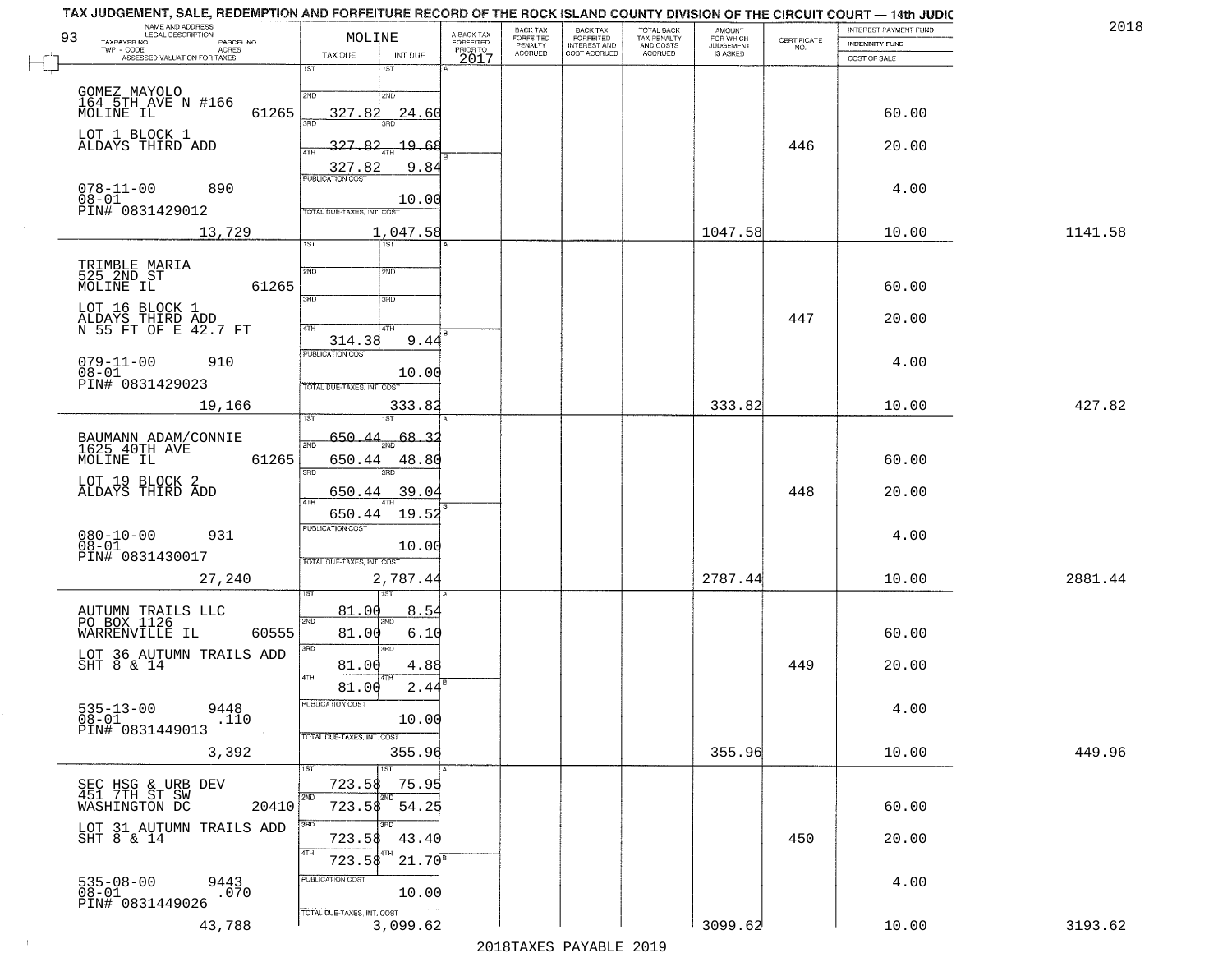| 93                                       |                                           | RATE           |                        | TAX JUDGEMENT, SALE, REDEMPTION AND FORFEITURE RECORD OF THE ROCK ISLAND COUNTY DIVISION OF THE CIRCUIT COURT — 14th JUDICIAL CIRCUIT OF ILLINOIS 2018                                                                               |                                                                                                           |                                              | DATE OF REDEMP-<br>TION OR DEED |                                                        |
|------------------------------------------|-------------------------------------------|----------------|------------------------|--------------------------------------------------------------------------------------------------------------------------------------------------------------------------------------------------------------------------------------|-----------------------------------------------------------------------------------------------------------|----------------------------------------------|---------------------------------|--------------------------------------------------------|
|                                          | BY WHOM<br>PURCHASED                      | $\%$           | MOLINE<br>DATE OF SALE | SUBSEQUENT TAXES PAID, FEES, AND TIME EXTENSION                                                                                                                                                                                      | TOTAL DUE<br>TO REDEEM<br>FROM SALE                                                                       | BY WHOM REDEEMED                             |                                 | RECEIVED REDEMPTION<br>MONEY IN FULL                   |
|                                          |                                           | <b>BID</b>     |                        |                                                                                                                                                                                                                                      | LESS<br>COUNTY CLERK FEE                                                                                  |                                              | <b>MO</b><br>DAY<br>YEAR        |                                                        |
| -1                                       | PIN# 0831429012<br>GRANITE LIEN GROUP LLC | 0 <sub>0</sub> | 12/27/2019             |                                                                                                                                                                                                                                      |                                                                                                           |                                              |                                 | Certificate<br>Returned<br>& Cancelled<br>06/18/2020   |
|                                          |                                           |                |                        |                                                                                                                                                                                                                                      |                                                                                                           | $1,141.58$ MAYOLO GOMEZ                      | 03/10/2020                      | Karen Kinney                                           |
| PIN# 0831429023<br>REALTAX DEV LT'D<br>2 |                                           | 00             | 12/27/2019             | 01/31/2020 Time Ext & incl<br>02/20/2020 Take Notice Fee                                                                                                                                                                             | 06/27/2022<br>20.95                                                                                       |                                              |                                 | Certificate<br>Returned<br>& Cancelled 2<br>09/18/2020 |
|                                          |                                           |                |                        |                                                                                                                                                                                                                                      |                                                                                                           | 448.77<br>160.00 MARIA TRIMBLE               | 06/12/2020                      | Karen Kinney                                           |
| PIN# 0831430017<br>REALTAX DEV LT'D<br>3 |                                           | 00             | 12/27/2019             | 01/31/2020 Time Ext & incl<br>02/20/2020 Take Notice Fee                                                                                                                                                                             | 06/27/2022<br>20.95                                                                                       |                                              |                                 | Certificate<br>Returned<br>3<br>$\frac{6}{12/11/2020}$ |
|                                          |                                           |                |                        |                                                                                                                                                                                                                                      | 2,902.39<br>160.00                                                                                        | ADAM/CONNIE BAUMANN                          | 10/27/2020                      | Karen Kinney                                           |
| PIN# 0831449013<br>RICO TRUSTEE<br>4     |                                           | 18             | 12/27/2019             | 04/06/2020 Time Ext & incl<br>04/06/2020 Take Notice Fee<br>00/00/00000 Take Notice Fee<br>03/17/2022 Circuit Clerks Fee<br>03/17/2022 Sublication Fee<br>04/01/2022 Publication Fee<br>11/23/2021 Subs paid<br>11/30/2020 Subs paid | 07/22/2022<br>20.95<br>35.00<br>34.76<br>$\begin{array}{rr} 7.40 \\ 7.24 \\ 385.08 \end{array}$<br>379.13 |                                              |                                 | 4                                                      |
| 5                                        | PIN# 0831449026<br>GRANITE LIEN GROUP LLC | 00             | 12/27/2019             |                                                                                                                                                                                                                                      |                                                                                                           |                                              |                                 | Certificate<br>Returned<br>& Cancelled 5<br>02/07/2020 |
|                                          |                                           |                |                        |                                                                                                                                                                                                                                      |                                                                                                           | $3,193.62$ CHRONOS SOLUTIONS $\frac{100}{4}$ | 01/27/2020                      | Karen Kinney                                           |

32862

2018TAXES PAYABLE 2019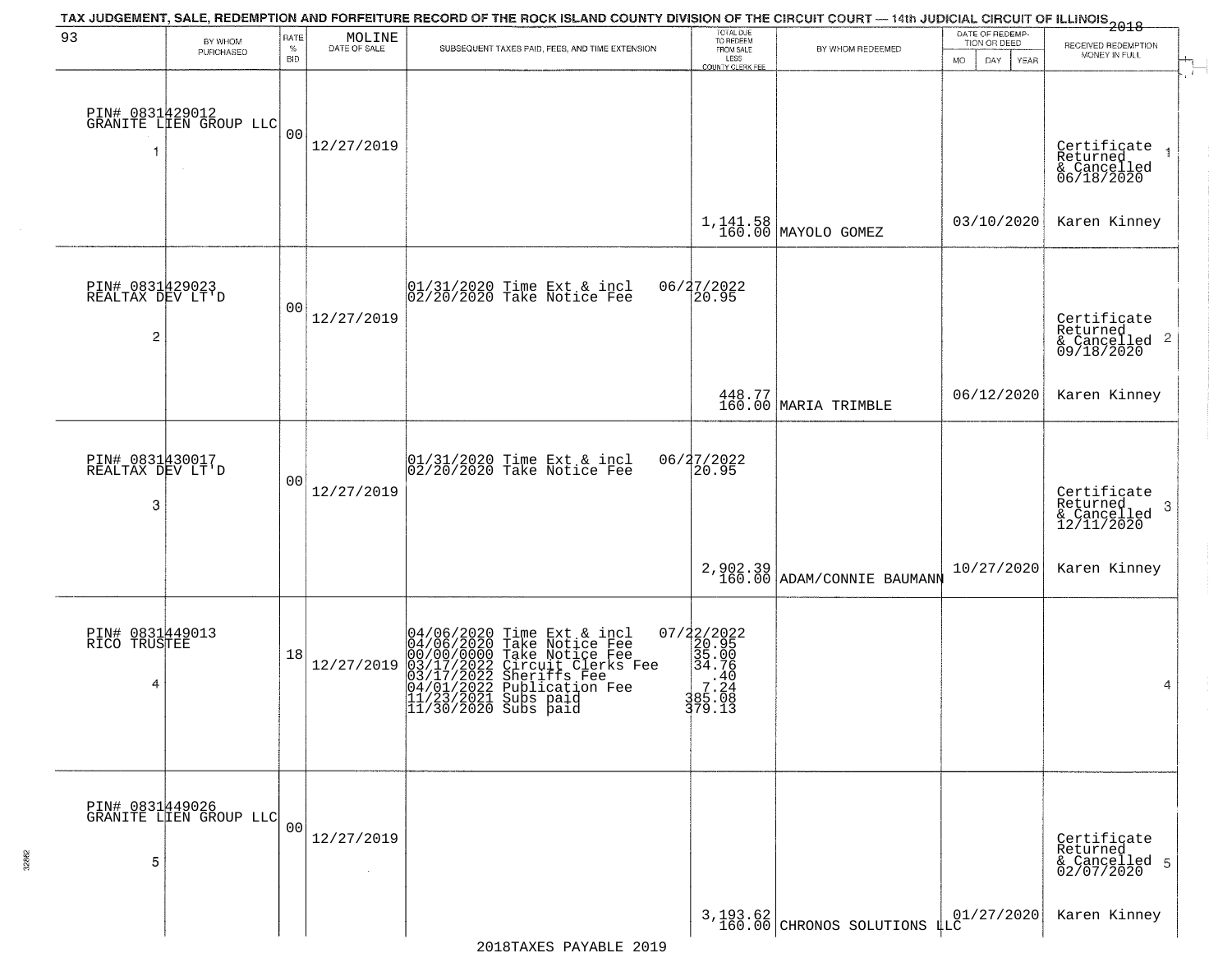| NAME AND ADDRESS<br>LEGAL DESCRIPTION<br>94                                               | MOLINE                                                           |                                     | BACK TAX             | <b>BACK TAX</b>           | TOTAL BACK<br>TAX PENALTY<br>AND COSTS | AMOUNT<br>FOR WHICH |                    | INTEREST PAYMENT FUND | 2018    |
|-------------------------------------------------------------------------------------------|------------------------------------------------------------------|-------------------------------------|----------------------|---------------------------|----------------------------------------|---------------------|--------------------|-----------------------|---------|
| TAXPAYER NO.<br>PARCEL NO.<br>ACRES                                                       |                                                                  | A-BACK TAX<br>FORFEITED<br>PRIOR TO | FORFEITED<br>PENALTY | FORFEITED<br>INTEREST AND |                                        | <b>JUDGEMENT</b>    | CERTIFICATE<br>NO. | <b>INDEMNITY FUND</b> |         |
| ASSESSED VALUATION FOR TAXES                                                              | TAX DUE<br>INT DUE<br>1ST<br>1ST                                 | 2017                                | <b>ACCRUED</b>       | COST ACCRUED              | ACCRUED                                | <b>IS ASKED</b>     |                    | COST OF SALE          |         |
| WEINDRUCH JEFFREY L                                                                       | $468.68_{\tiny\rm NID}$ $49.21$<br>2ND                           |                                     |                      |                           |                                        |                     |                    |                       |         |
| PO BOX 654<br>BETTENDORF IA<br>52722<br>LOT 1 BLOCK 1                                     | 468.68<br>35.15<br>300                                           |                                     |                      |                           |                                        |                     |                    | 60.00                 |         |
| ALDAYS 2ND ADD<br>W 30 FT OF E 59 FT<br>EX S 65 FT                                        | 468.68<br>28.12<br>468.68<br>14.06<br><b>PUBLICATION COST</b>    |                                     |                      |                           |                                        |                     | 451                | 20.00                 |         |
| $075 - 19 - 00$<br>$843 - 1$<br>$08 - 01$<br>PIN# 0831451012                              | 10.00<br>TOTAL DUE-TAXES, INT. COST                              |                                     |                      |                           |                                        |                     |                    | 4.00                  |         |
| 19,628                                                                                    | 2,011.26<br>1ST                                                  |                                     |                      |                           |                                        | 2011.26             |                    | 10.00                 | 2105.26 |
|                                                                                           |                                                                  |                                     |                      |                           |                                        |                     |                    |                       |         |
| DHC LLC<br>613 N 6TH ST<br>52748<br>ELDRIDGE IA                                           | 2ND<br>2ND<br>3RD<br>3RD                                         |                                     |                      |                           |                                        |                     |                    | 60.00                 |         |
| LOT 5 BLOCK 20<br>OLD TOWN<br>N 120 FT N OF R R                                           | 47H<br>4TH                                                       |                                     |                      |                           |                                        |                     | 452                | 20.00                 |         |
| $338 - 11 - 00$<br>5466<br>$08 - 05$<br>PIN# 0832217004                                   | 3391.27 101.74<br>PUBLICATION COST<br>10.00                      |                                     |                      |                           |                                        |                     |                    | 4.00                  |         |
| 131,269                                                                                   | TOTAL DUE-TAXES, INT. COST<br>3,503.01<br>1ST                    |                                     |                      |                           |                                        | 3503.01             |                    | 10.00                 | 3597.01 |
|                                                                                           | $\frac{29.82}{100}$                                              |                                     |                      |                           |                                        |                     |                    |                       |         |
| VINCENT ORVILLE T/NANCY J<br>2109 5TH AVE<br>MOLINE IL<br>61265                           | $-283.93$<br>2ND<br>283.93<br>21.30<br>3RD<br>3RD                |                                     |                      |                           |                                        |                     |                    | 60.00                 |         |
| LOT 7 BLOCK 3<br>EDWARDS ADD W.50                                                         | 283.93<br>17.04<br>4TH                                           |                                     |                      |                           |                                        |                     | 453                | 20.00                 |         |
| $183 - 10 - 00$<br>2829                                                                   | 283.93<br>8.52<br><b>PUBLICATION COST</b>                        |                                     |                      |                           |                                        |                     |                    | 4.00                  |         |
| $08 - 01$<br>PIN# 0832230005                                                              | 10.00<br>TOTAL OUE-TAXES, INT. COST                              |                                     |                      |                           |                                        |                     |                    |                       |         |
| 11,891                                                                                    | 1,222.40                                                         |                                     |                      |                           |                                        | 1222.40             |                    | 10.00                 | 1316.40 |
| VINCENT ORVILLE T<br>2109 5TH AVE                                                         | 305.26<br>32.06<br>2ND                                           |                                     |                      |                           |                                        |                     |                    |                       |         |
| MOLINE IL<br>61265<br>LOT 7 BLOCK 3                                                       | 305.26<br>22.90<br>3BD<br>$\overline{3BD}$                       |                                     |                      |                           |                                        |                     |                    | 60.00                 |         |
| EDWARDS ADD W.50 LOT 6<br>AND E.50                                                        | 305.26<br>18.32<br><b>ATH</b><br>305.26<br>9.16                  |                                     |                      |                           |                                        |                     | 454                | 20.00                 |         |
| $183 - 09 - 00$<br>2828<br>$08 - 01$<br>PIN# 0832230006<br>$\sim 100$ km s $^{-1}$        | PUBLICATION COS<br>10.00                                         |                                     |                      |                           |                                        |                     |                    | 4.00                  |         |
| 12,784                                                                                    | TOTAL DUE-TAXES, INT. COST<br>1,313.48<br><b>TST</b>             |                                     |                      |                           |                                        | 1313.48             |                    | 10.00                 | 1407.48 |
| CANTRELL H/ALT/MONEY MGMT                                                                 | 73.64<br>7.70                                                    |                                     |                      |                           |                                        |                     |                    |                       |         |
| 524 15TH ST STE 100<br>61265<br>MOLINE IL                                                 | 2ND<br>2ND<br>5.50<br>73.64                                      |                                     |                      |                           |                                        |                     |                    | 60.00                 |         |
| LOT 4 BLOCK 5<br>PITTS GILBERT & PITTS 2ND<br>ADD W 30 FT EX N 13 FT<br>AND W 30 FT LOT 5 | 3BD<br>73.64<br>4.40<br>4TH<br>4TH<br>2.20 <sup>B</sup><br>73.64 |                                     |                      |                           |                                        |                     | 455                | 20.00                 |         |
| $359 - 17 - 00$<br>5853<br>$08-01$<br>PIN# 0832307011                                     | PUBLICATION COST<br>10.00                                        |                                     |                      |                           |                                        |                     |                    | 4.00                  |         |
| 11,084                                                                                    | TOTAL DUE-TAXES, INT. COST<br>324.36                             |                                     |                      |                           |                                        | 324.36              |                    | 10.00                 | 418.36  |

 $\pm 4$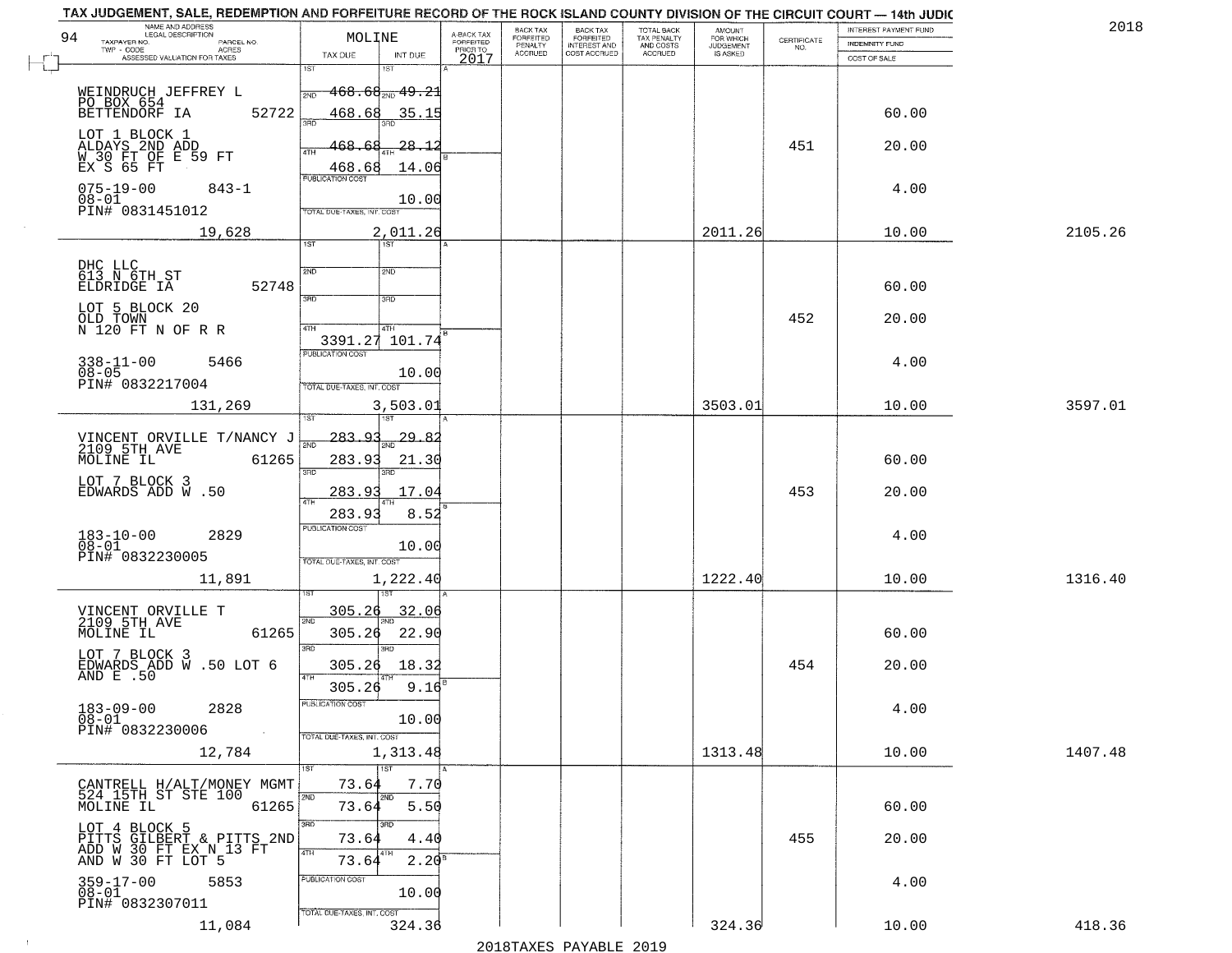| 94                   | BY WHOM<br>PURCHASED                      | RATE<br>%<br><b>BID</b> | $\begin{array}{c} \text{MOLINE} \\ \text{DATE of SALE} \end{array}$ | TAX JUDGEMENT, SALE, REDEMPTION AND FORFEITURE RECORD OF THE ROCK ISLAND COUNTY DIVISION OF THE CIRCUIT COURT — 14th JUDICIAL CIRCUIT OF ILLINOIS 2018<br>SUBSEQUENT TAXES PAID, FEES, AND TIME EXTENSION | TOTAL DUE<br>TO REDEEM<br>FROM SALE                | BY WHOM REDEEMED                               | DATE OF REDEMP-<br>TION OR DEED | RECEIVED REDEMPTION<br>MONEY IN FULL                               |
|----------------------|-------------------------------------------|-------------------------|---------------------------------------------------------------------|-----------------------------------------------------------------------------------------------------------------------------------------------------------------------------------------------------------|----------------------------------------------------|------------------------------------------------|---------------------------------|--------------------------------------------------------------------|
|                      | PIN# 0831451012<br>GRANITE LIEN GROUP LLC | 0 <sub>0</sub>          | 12/27/2019                                                          | 04/29/2020 Time Ext & incl<br>04/29/2020 Take Notice Fee<br>12/01/2020 Subs paid                                                                                                                          | LESS<br>COUNTY CLERK FEE<br>12/15/2022<br>1,969.34 |                                                | MO.<br>DAY<br>YEAR              | Certificate<br>Returned<br>& Cancelled<br>01/08/2021               |
|                      |                                           |                         |                                                                     |                                                                                                                                                                                                           |                                                    | $4,331.87$<br>160.00 JEFFERY WEINDRUCH         | 12/04/2020                      | Karen Kinney                                                       |
| PIN# 0832217004<br>2 | EQUITY ONE INVESTMENT                     | 00                      | FUND LLC<br>12/27/2019                                              |                                                                                                                                                                                                           |                                                    |                                                |                                 | Certificate<br>Returned<br>$\frac{1}{2}$ Cancelled 2<br>02/07/2020 |
|                      |                                           |                         |                                                                     |                                                                                                                                                                                                           |                                                    | 3,597.01<br>160.00 DHC LLC                     | 01/10/2020                      | Karen Kinney                                                       |
| PIN# 0832230005<br>3 | GRANITE LIEN GROUP LLC                    | 0 <sub>0</sub>          | 12/27/2019                                                          | 04/29/2020 Time Ext & incl<br>04/29/2020 Take Notice Fee<br>12/01/2020 Subs paid                                                                                                                          | 12/15/2022<br>20.95<br>1,217.22                    |                                                |                                 | Certificate<br>Returned<br>-3<br>& Cancelled<br>02/03/2022         |
|                      |                                           |                         |                                                                     |                                                                                                                                                                                                           |                                                    | 2,700.64<br>160.00 DUTRAC COMMUNITY CREDIT U   |                                 | Karen Kinney                                                       |
| PIN# 0832230006<br>4 | INTEGRITY INVESTMENT FUND                 |                         | LLC<br>12/27/2019                                                   | 04/29/2020 Time Ext & incl<br>04/29/2020 Take Notice Fee<br>11/30/2020 Subs paid                                                                                                                          | 01/05/2022<br>1,345.71                             |                                                |                                 | Certificate<br>Returned<br>& Cancelled 4<br>02/03/2022             |
|                      |                                           |                         |                                                                     |                                                                                                                                                                                                           |                                                    | $3,949.02$<br>160.00 DUTRAC COMMUNITY CREDIT U |                                 | Karen Kinney                                                       |
| 5                    | PIN# 0832307011<br>GRANITE LIEN GROUP LLC | 00                      |                                                                     | Time Ext & incl<br>Take Notice Fee<br>04/29/2020 Time Ext 8<br>04/29/2020 Take Notic<br>11/29/2021 Subs paid<br>12/27/2019 12/01/2020 Subs paid                                                           | 12/15/2022<br>20.95<br>862.24<br>630.52            |                                                |                                 | 5                                                                  |
|                      |                                           |                         |                                                                     |                                                                                                                                                                                                           | $2,186.86 \n\overline{)160.00}$ VSG                |                                                | 04/07/2022                      |                                                                    |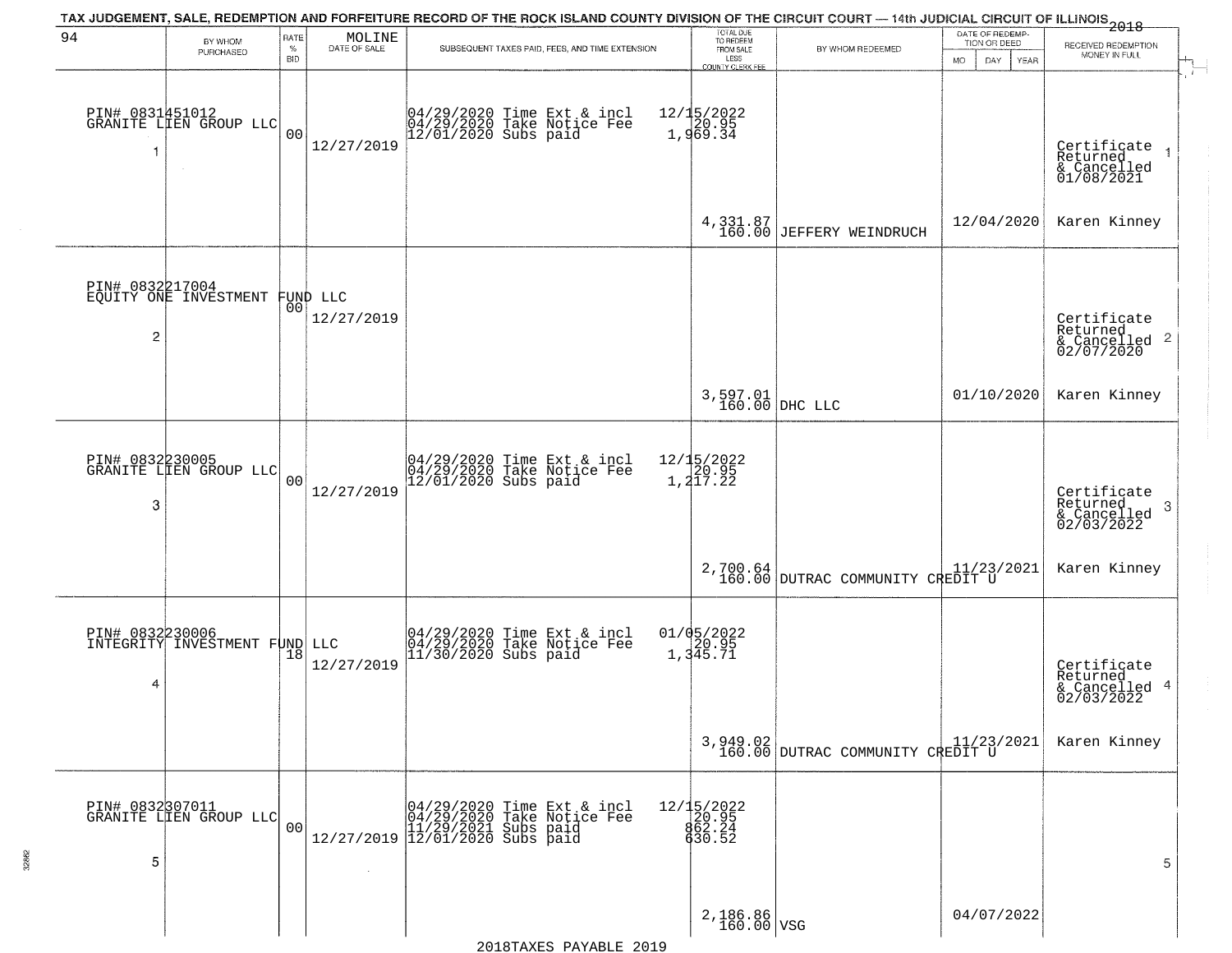| NAME AND ADDRESS<br>LEGAL DESCRIPTION<br>95<br>TAXPAYER NO.<br>PARCEL NO.                  | MOLINE                                     | A-BACK TAX<br>FORFEITED<br>PRIOR TO | BACK TAX<br>BACK TAX<br>FORFEITED<br>INTEREST AND<br>FORFEITED<br>PENALTY | TOTAL BACK<br>TAX PENALTY | AMOUNT<br>FOR WHICH                 | $\begin{array}{c} \text{CERTIFICATE} \\ \text{NO.} \end{array}$ | INTEREST PAYMENT FUND<br><b>INDEMNITY FUND</b> | 2018     |
|--------------------------------------------------------------------------------------------|--------------------------------------------|-------------------------------------|---------------------------------------------------------------------------|---------------------------|-------------------------------------|-----------------------------------------------------------------|------------------------------------------------|----------|
| $TWP - CODE$<br>ACRES<br>ASSESSED VALUATION FOR TAXES                                      | TAX DUE<br>INT DUE                         | 2017                                | <b>ACCRUED</b><br>COST ACCRUED                                            | AND COSTS<br>ACCRUED      | <b>JUDGEMENT</b><br><b>IS ASKED</b> |                                                                 | COST OF SALE                                   |          |
|                                                                                            | 1ST<br>1ST                                 |                                     |                                                                           |                           |                                     |                                                                 |                                                |          |
| GRANADO EMETERIO                                                                           | $-36.18_{200}$<br><del>3.78 -</del><br>2ND |                                     |                                                                           |                           |                                     |                                                                 |                                                |          |
| PO BOX 124<br>MOLINE IL<br>61265                                                           | 36.18<br>2.70<br>3BD                       |                                     |                                                                           |                           |                                     |                                                                 | 60.00                                          |          |
| LOT 7 BLOCK 3<br>PITTS GILBERT AND PITTS                                                   | 36.18<br><u>2.16</u><br>4TH                |                                     |                                                                           |                           |                                     | 456                                                             | 20.00                                          |          |
| SECOND ADD<br>E 22.5 FT OF LOTS 6 AND                                                      | <u>36.18</u><br>1.08                       |                                     |                                                                           |                           |                                     |                                                                 |                                                |          |
| $358 - 14 - 00$<br>5833                                                                    | <b>PUBLICATION COST</b>                    |                                     |                                                                           |                           |                                     |                                                                 | 4.00                                           |          |
| $08 - 01$<br>PIN# 0832308007                                                               | 10.00<br>TOTAL DUE-TAXES, INT. COST        |                                     |                                                                           |                           |                                     |                                                                 |                                                |          |
| 1,515                                                                                      | 164.44                                     |                                     |                                                                           |                           | 164.44                              |                                                                 | 10.00                                          | 258.44   |
|                                                                                            | 1ST<br>197                                 |                                     |                                                                           |                           |                                     |                                                                 |                                                |          |
| GRANADO EMETERIO<br>PO BOX 124                                                             | 69.03<br>7.28<br>2ND                       |                                     |                                                                           |                           |                                     |                                                                 |                                                |          |
| 61265                                                                                      | 69.03<br>5.20<br>$\overline{3BD}$<br>3RD   |                                     |                                                                           |                           |                                     |                                                                 | 60.00                                          |          |
| LOT 4 BLOCK 3<br>PITTS GILBERT & PITTS 2ND<br>ADD W 58 FT OF S 30.33 FT<br>AND W 58 FT L 5 | 69.03<br>4.16<br>1 4 TH                    |                                     |                                                                           |                           |                                     | 457                                                             | 20.00                                          |          |
|                                                                                            | 2.08<br>69.03                              |                                     |                                                                           |                           |                                     |                                                                 |                                                |          |
| $358 - 05 - 00$<br>5828                                                                    | PUBLICATION COST                           |                                     |                                                                           |                           |                                     |                                                                 | 4.00                                           |          |
| $08 - 01$<br>PIN# 0832308010                                                               | 10.00<br>TOTAL DUE-TAXES, INT. COST        |                                     |                                                                           |                           |                                     |                                                                 |                                                |          |
| 2,891                                                                                      | 304.84                                     |                                     |                                                                           |                           | 304.84                              |                                                                 | 10.00                                          | 398.84   |
|                                                                                            | 339.64<br>35.63                            |                                     |                                                                           |                           |                                     |                                                                 |                                                |          |
| AGUILERA GABRIEL<br>1513 42ND ST<br>ROCK ISLAND IL<br>61201                                | 2ND<br>339.64<br>25.4!                     |                                     |                                                                           |                           |                                     |                                                                 | 60.00                                          |          |
|                                                                                            | 3 <sub>BD</sub><br>3RD                     |                                     |                                                                           |                           |                                     |                                                                 |                                                |          |
| LOT 5 BLOCK 3<br>BITTS GILBERT AND PITTS<br>SECOND ADD S 30 .33 FT L4                      | 339.64<br>20.36                            |                                     |                                                                           |                           |                                     | 458                                                             | 20.00                                          |          |
|                                                                                            | 339.64<br>10.18<br><b>PUBLICATION COST</b> |                                     |                                                                           |                           |                                     |                                                                 |                                                |          |
| 358-07-00<br>08-01<br>$5828 - A$                                                           | 10.00                                      |                                     |                                                                           |                           |                                     |                                                                 | 4.00                                           |          |
| PIN# 0832308011                                                                            | TOTAL OUE-TAXES, INT. COST                 |                                     |                                                                           |                           |                                     |                                                                 |                                                |          |
| 14,224                                                                                     | 1,460.18<br>1ST                            |                                     |                                                                           |                           | 1460.18                             |                                                                 | 10.00                                          | 1554.18  |
| VON ARX MICHAEL GEORGE<br>2132 56TH AVE S #702                                             |                                            |                                     |                                                                           |                           |                                     |                                                                 |                                                |          |
| ST PETERSBURG FL<br>33712                                                                  | 2ND<br>2ND                                 |                                     |                                                                           |                           |                                     |                                                                 | 60.00                                          |          |
| LOT 10 BLOCK 10                                                                            | 3RD<br>3BD                                 |                                     |                                                                           |                           |                                     |                                                                 |                                                |          |
| PITTS GILBERT AND PITTS<br>2ND ADD ALL EX E 15<br>FT OF S 5 FT                             | 4TH                                        |                                     |                                                                           |                           |                                     | 459                                                             | 20.00                                          |          |
|                                                                                            | $9.56^{B}$<br>318.68<br>PUBLICATION COST   |                                     |                                                                           |                           |                                     |                                                                 |                                                |          |
| $364 - 05 - 00$<br>5929<br>$08 - 01$                                                       | 10.00                                      |                                     |                                                                           |                           |                                     |                                                                 | 4.00                                           |          |
| PIN# 0832310005<br>$\sim 10^{-1}$                                                          | TOTAL DUE-TAXES, INT. COST                 |                                     |                                                                           |                           |                                     |                                                                 |                                                |          |
| 13,346                                                                                     | 338.24<br>1ST<br>1ST                       |                                     |                                                                           |                           | 338.24                              |                                                                 | 10.00                                          | 432.24   |
| BERGLUND FLATS LLC<br>2550 MIDDLE RD STE 300                                               |                                            |                                     |                                                                           |                           |                                     |                                                                 |                                                |          |
| BETTENDORF IA<br>52722                                                                     | 2ND<br>2ND                                 |                                     |                                                                           |                           |                                     |                                                                 | 60.00                                          |          |
| LOT 7 BLOCK 27<br>OLD TOWN                                                                 | 3BD<br>3HD<br>22823.961369.44              |                                     |                                                                           |                           |                                     | 460                                                             | 20.00                                          |          |
|                                                                                            | $22823.96^{4}$ 684.72 <sup>8</sup>         |                                     |                                                                           |                           |                                     |                                                                 |                                                |          |
| 5548                                                                                       | PUBLICATION COST                           |                                     |                                                                           |                           |                                     |                                                                 | 4.00                                           |          |
| $342 - 02 - 00$<br>$08 - 05$<br>PIN# 0832322010                                            | 10.00                                      |                                     |                                                                           |                           |                                     |                                                                 |                                                |          |
| 883,468                                                                                    | TOTAL DUE-TAXES, INT. COST<br>47,712.08    |                                     |                                                                           |                           | 47712.08                            |                                                                 | 10.00                                          | 47806.08 |
|                                                                                            |                                            |                                     |                                                                           |                           |                                     |                                                                 |                                                |          |

 $\sim 10$ 

2018TAXES PAYABLE 2019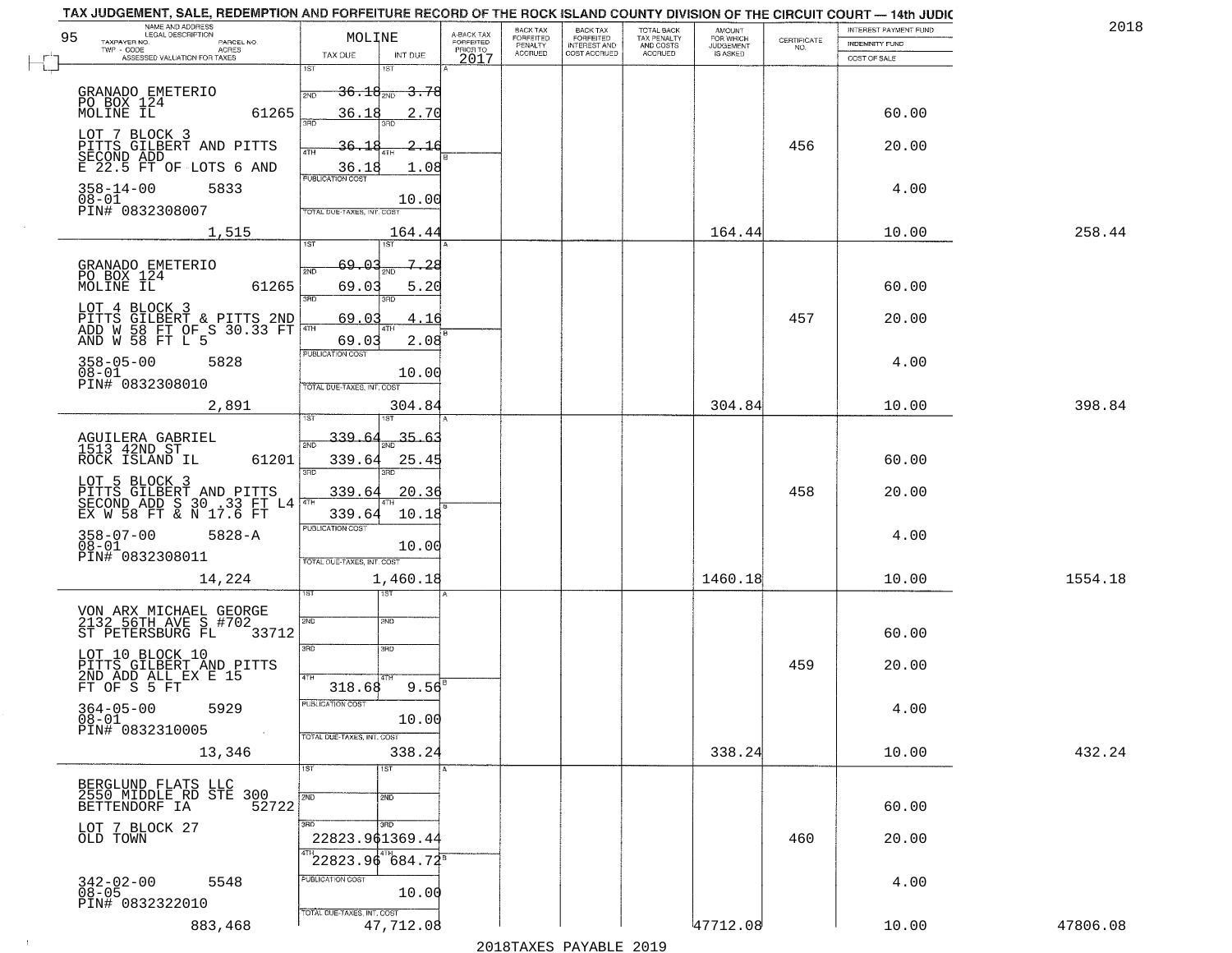|                                                   |                                           |                            |                                                                     | TAX JUDGEMENT, SALE, REDEMPTION AND FORFEITURE RECORD OF THE ROCK ISLAND COUNTY DIVISION OF THE CIRCUIT COURT — 14th JUDICIAL CIRCUIT OF ILLINOIS 2018 |                                                                        |                                      |                                                             |                                                                                        |
|---------------------------------------------------|-------------------------------------------|----------------------------|---------------------------------------------------------------------|--------------------------------------------------------------------------------------------------------------------------------------------------------|------------------------------------------------------------------------|--------------------------------------|-------------------------------------------------------------|----------------------------------------------------------------------------------------|
| 95                                                | BY WHOM<br>PURCHASED                      | RATE<br>$\%$<br><b>BID</b> | $\begin{array}{c} \text{MOLINE} \\ \text{DATE of SALE} \end{array}$ | SUBSEQUENT TAXES PAID, FEES, AND TIME EXTENSION                                                                                                        | TOTAL DUE<br>TO REDEEM<br>FROM SALE<br>LESS<br><b>COUNTY CLERK FEE</b> | BY WHOM REDEEMED                     | DATE OF REDEMP-<br>TION OR DEED<br><b>MO</b><br>DAY<br>YEAR | RECEIVED REDEMPTION<br>MONEY IN FULL                                                   |
| PIN# 0832308007<br>RICO TRUSTEE<br>-1             |                                           | 18                         | 12/27/2019                                                          | 04/06/2020 Time Ext & incl<br>04/06/2020 Take Notice Fee<br>11/30/2020 Subs paid                                                                       | 07/22/2022<br>20.95<br>185.90                                          |                                      |                                                             | $\mathbf{r}$<br>Certificate<br>Returned<br>$\overline{1}$<br>& Cancelled<br>03/08/2021 |
|                                                   |                                           |                            |                                                                     |                                                                                                                                                        |                                                                        | 627.16<br>160.00 EMMETT GRANADO      | 02/12/2021                                                  | Karen Kinney                                                                           |
| PIN# 0832308010<br>RICO TRUSTEE<br>$\overline{c}$ |                                           | 18                         | 12/27/2019                                                          | 04/06/2020 Time Ext & incl<br>04/06/2020 Take Notice Fee<br>11/30/2020 Subs paid                                                                       | 07/22/2022<br>20.95<br>327.56                                          |                                      |                                                             | Certificate<br>Returned<br>$\overline{2}$<br>& Cancelled<br>03/08/2021                 |
|                                                   |                                           |                            |                                                                     |                                                                                                                                                        |                                                                        | 1,002.03<br>160.00 EMMETT GRANADO    | 02/12/2021                                                  | Karen Kinney                                                                           |
| 3                                                 | PIN# 0832308011<br>GRANITE LIEN GROUP LLC | 0 <sub>0</sub>             | 12/27/2019                                                          | 04/29/2020 Time Ext & incl<br>04/29/2020 Take Notice Fee                                                                                               | 12/15/2022<br>20.95                                                    |                                      |                                                             | Certificate<br>Returned<br>3<br>& Cancelled<br>08/31/2020                              |
|                                                   |                                           |                            |                                                                     |                                                                                                                                                        |                                                                        | 1,575.13<br>160.00 GABRIEL AGUILERA  | 06/01/2020                                                  | Karen Kinney                                                                           |
| PIN# 0832310005<br>4                              | GRANITE LIEN GROUP LLC                    | 00                         | 12/27/2019                                                          |                                                                                                                                                        |                                                                        |                                      |                                                             | Certificate<br>Returned<br>4<br>& Cancelled<br>02/07/2020                              |
|                                                   |                                           |                            |                                                                     |                                                                                                                                                        |                                                                        | $432.24$ MICHAEL VONARX              | 01/31/2020                                                  | Karen Kinney                                                                           |
| 5                                                 | PIN# 0832322010<br>GUARDIAN TAX IL LLC    | 0 <sub>0</sub>             | 12/27/2019                                                          | 04/01/2020 Time Ext & incl<br>04/01/2020 Take Notice Fee                                                                                               | 12/22/2022<br>20.95                                                    |                                      |                                                             | Certificate<br>Returned<br>& Cancelled 5<br>06/11/2020                                 |
|                                                   |                                           |                            |                                                                     |                                                                                                                                                        |                                                                        | 47,827.03<br>  160.00 BERGLUND FLATS | 05/18/2020                                                  | Karen Kinney                                                                           |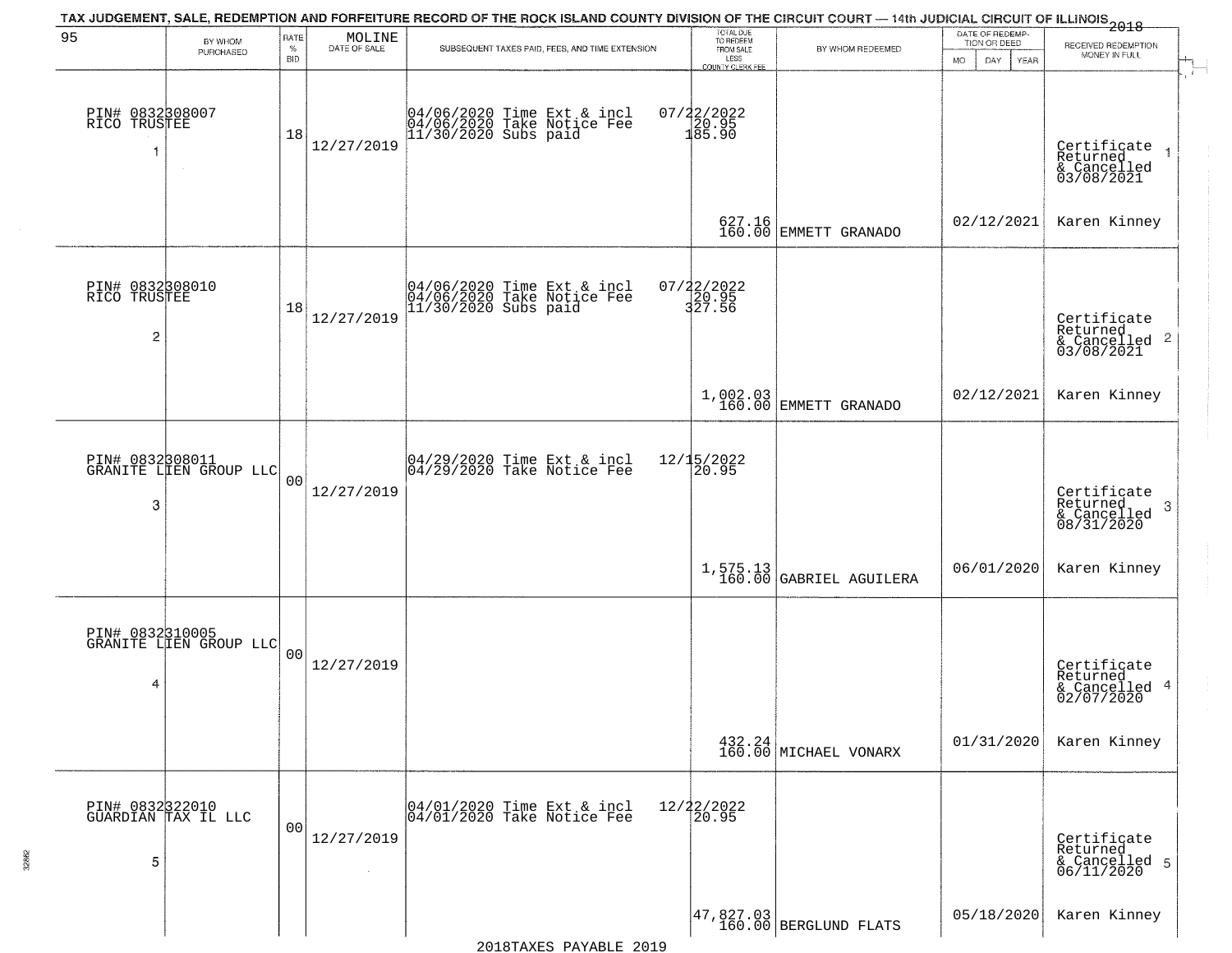|    | TAX JUDGEMENT, SALE, REDEMPTION AND PORPEITURE RECORD OF THE RUCK ISLAND COUNTY DIVISION OF THE CIRCUIT COURT — 14th JUDIC |                                                  |                         |                    |                                                       |                                     |                                    |                                                                 |                       |         |
|----|----------------------------------------------------------------------------------------------------------------------------|--------------------------------------------------|-------------------------|--------------------|-------------------------------------------------------|-------------------------------------|------------------------------------|-----------------------------------------------------------------|-----------------------|---------|
|    | NAME AND ADDRESS<br>LEGAL DESCRIPTION                                                                                      |                                                  |                         | <b>BACK TAX</b>    | BACK TAX<br>FORFEITED<br>INTEREST AND<br>COST ACCRUED | TOTAL BACK                          | <b>AMOUNT</b>                      |                                                                 | INTEREST PAYMENT FUND | 201     |
| 96 | TAXPAYER NO.<br>PARCEL NO.                                                                                                 | MOLINE                                           | A-BACK TAX<br>FORFEITED | FORFEITED          |                                                       |                                     |                                    | $\begin{array}{c} \text{CERTIFICATE} \\ \text{NO.} \end{array}$ | INDEMNITY FUND        |         |
|    | TWP - CODE ACRES<br>ASSESSED VALUATION FOR TAXES<br>ACRES                                                                  | TAX DUE<br>INT DUE                               | PRIOR TO                | PENALTY<br>ACCRUED |                                                       | TAX PENALTY<br>AND COSTS<br>ACCRUED | FOR WHICH<br>JUDGEMENT<br>IS ASKED |                                                                 | COST OF SALE          |         |
|    |                                                                                                                            | 1ST<br>18T                                       | 2017                    |                    |                                                       |                                     |                                    |                                                                 |                       |         |
|    |                                                                                                                            |                                                  |                         |                    |                                                       |                                     |                                    |                                                                 |                       |         |
|    | OKEEFE IWISH INCORPORATED                                                                                                  | <del>56.53<sub>2№</sub></del><br><del>5.95</del> |                         |                    |                                                       |                                     |                                    |                                                                 |                       |         |
|    | 1331 5TH AVE                                                                                                               |                                                  |                         |                    |                                                       |                                     |                                    |                                                                 |                       |         |
|    | MOLINE IL<br>61265                                                                                                         | 56.53<br>4.25                                    |                         |                    |                                                       |                                     |                                    |                                                                 | 60.00                 |         |
|    |                                                                                                                            | 300                                              |                         |                    |                                                       |                                     |                                    |                                                                 |                       |         |
|    | LOT 1                                                                                                                      |                                                  |                         |                    |                                                       |                                     |                                    |                                                                 |                       |         |
|    | FRANKVILLES ADD                                                                                                            | 56.5<br>40                                       |                         |                    |                                                       |                                     |                                    | 461                                                             | 20.00                 |         |
|    |                                                                                                                            |                                                  |                         |                    |                                                       |                                     |                                    |                                                                 |                       |         |
|    |                                                                                                                            | 1.70<br>56.5<br><b>PUBLICATION COST</b>          |                         |                    |                                                       |                                     |                                    |                                                                 |                       |         |
|    | $533 - 81 - 00$<br>9316                                                                                                    |                                                  |                         |                    |                                                       |                                     |                                    |                                                                 | 4.00                  |         |
|    | $08 - 05$                                                                                                                  | 10.00                                            |                         |                    |                                                       |                                     |                                    |                                                                 |                       |         |
|    | PIN# 0832322013                                                                                                            | TOTAL DUE-TAXES, INT. COST                       |                         |                    |                                                       |                                     |                                    |                                                                 |                       |         |
|    |                                                                                                                            |                                                  |                         |                    |                                                       |                                     |                                    |                                                                 |                       |         |
|    | 2,188                                                                                                                      | 251.42                                           |                         |                    |                                                       |                                     | 251.42                             |                                                                 | 10.00                 | 345.42  |
|    |                                                                                                                            | 187                                              |                         |                    |                                                       |                                     |                                    |                                                                 |                       |         |
|    |                                                                                                                            |                                                  |                         |                    |                                                       |                                     |                                    |                                                                 |                       |         |
|    | OKEEFE DAVID<br>1331 5TH AVE                                                                                               | $\frac{1183.82}{1}$<br><u> 124.32</u>            |                         |                    |                                                       |                                     |                                    |                                                                 |                       |         |
|    |                                                                                                                            |                                                  |                         |                    |                                                       |                                     |                                    |                                                                 |                       |         |
|    | MOLINE IL<br>61265                                                                                                         | 1183.82<br>88.80<br>3RD                          |                         |                    |                                                       |                                     |                                    |                                                                 | 60.00                 |         |
|    | E 40 FT EXC N 82.5 FT                                                                                                      |                                                  |                         |                    |                                                       |                                     |                                    |                                                                 |                       |         |
|    |                                                                                                                            | 1183.8<br>71.04                                  |                         |                    |                                                       |                                     |                                    | 462                                                             | 20.00                 |         |
|    | AND W 80 FT EXC N 34.5 FT<br>LOT 8 BLOCK 27 OLD TOWN                                                                       |                                                  |                         |                    |                                                       |                                     |                                    |                                                                 |                       |         |
|    |                                                                                                                            | 35.52<br>1183.82                                 |                         |                    |                                                       |                                     |                                    |                                                                 |                       |         |
|    |                                                                                                                            | PUBLICATION COST                                 |                         |                    |                                                       |                                     |                                    |                                                                 |                       |         |
|    | $342 - 05 - 00$<br>$08 - 05$<br>5551                                                                                       |                                                  |                         |                    |                                                       |                                     |                                    |                                                                 | 4.00                  |         |
|    |                                                                                                                            | 10.00                                            |                         |                    |                                                       |                                     |                                    |                                                                 |                       |         |
|    | PIN# 0832322014                                                                                                            | TOTAL DUE-TAXES, INT. COST                       |                         |                    |                                                       |                                     |                                    |                                                                 |                       |         |
|    | 45,823                                                                                                                     | 5,064.96                                         |                         |                    |                                                       |                                     | 5064.96                            |                                                                 | 10.00                 | 5158.96 |
|    |                                                                                                                            |                                                  |                         |                    |                                                       |                                     |                                    |                                                                 |                       |         |
|    |                                                                                                                            |                                                  |                         |                    |                                                       |                                     |                                    |                                                                 |                       |         |
|    |                                                                                                                            | 976.13<br>$-102.48$                              |                         |                    |                                                       |                                     |                                    |                                                                 |                       |         |
|    | SSU OC INC<br>111 PERRY ST STE 200<br>DAVENPORT IA                                                                         | 2ND                                              |                         |                    |                                                       |                                     |                                    |                                                                 |                       |         |
|    | 52801                                                                                                                      | 976.13<br>73.20                                  |                         |                    |                                                       |                                     |                                    |                                                                 | 60.00                 |         |
|    |                                                                                                                            | 3RD<br>3RD                                       |                         |                    |                                                       |                                     |                                    |                                                                 |                       |         |
|    | LOT 4 BLOCK 7<br>PITTS GILBERT AND PITTS<br>ADD S 50.06 FT                                                                 |                                                  |                         |                    |                                                       |                                     |                                    |                                                                 |                       |         |
|    |                                                                                                                            | <u>976.13</u><br>58.56<br>4TH                    |                         |                    |                                                       |                                     |                                    | 463                                                             | 20.00                 |         |
|    |                                                                                                                            | 29.28<br>976.13                                  |                         |                    |                                                       |                                     |                                    |                                                                 |                       |         |
|    |                                                                                                                            | <b>PUBLICATION COST</b>                          |                         |                    |                                                       |                                     |                                    |                                                                 |                       |         |
|    | $5793 - A$                                                                                                                 |                                                  |                         |                    |                                                       |                                     |                                    |                                                                 | 4.00                  |         |
|    | $355 - 20 - 00$<br>08-05                                                                                                   | 10.00                                            |                         |                    |                                                       |                                     |                                    |                                                                 |                       |         |
|    | PIN# 0832324002                                                                                                            | TOTAL OUE-TAXES, INT. COST                       |                         |                    |                                                       |                                     |                                    |                                                                 |                       |         |
|    |                                                                                                                            |                                                  |                         |                    |                                                       |                                     |                                    |                                                                 |                       |         |
|    | 37,784                                                                                                                     | 4,178.04                                         |                         |                    |                                                       |                                     | 4178.04                            |                                                                 | 10.00                 | 4272.04 |
|    |                                                                                                                            | ख                                                |                         |                    |                                                       |                                     |                                    |                                                                 |                       |         |
|    |                                                                                                                            | 339.59<br>35.63                                  |                         |                    |                                                       |                                     |                                    |                                                                 |                       |         |
|    | GRANADA EMMETT J<br>424 8TH ST                                                                                             | 2ND                                              |                         |                    |                                                       |                                     |                                    |                                                                 |                       |         |
|    | MOLINE IL<br>61265                                                                                                         | 25.45<br>339.59                                  |                         |                    |                                                       |                                     |                                    |                                                                 | 60.00                 |         |
|    |                                                                                                                            |                                                  |                         |                    |                                                       |                                     |                                    |                                                                 |                       |         |
|    | LOT 7 BLOCK B                                                                                                              | 3RD<br>3RD.                                      |                         |                    |                                                       |                                     |                                    |                                                                 |                       |         |
|    |                                                                                                                            | 339.59<br>20.36                                  |                         |                    |                                                       |                                     |                                    | 464                                                             | 20.00                 |         |
|    | MOLINE WATER POWER COS<br>ADD N 6 FT OF W 80 & S<br>.50 OF W 80 FT L 8                                                     | 4TH                                              |                         |                    |                                                       |                                     |                                    |                                                                 |                       |         |
|    |                                                                                                                            | 10.18<br>339.59                                  |                         |                    |                                                       |                                     |                                    |                                                                 |                       |         |
|    |                                                                                                                            | PUBLICATION COST                                 |                         |                    |                                                       |                                     |                                    |                                                                 |                       |         |
|    | $\begin{array}{cc} 300-10-00 & \quad & 4788-1 \\ 08-01 & \quad & \end{array}$                                              | 10.00                                            |                         |                    |                                                       |                                     |                                    |                                                                 | 4.00                  |         |
|    | PIN# 0832329004                                                                                                            |                                                  |                         |                    |                                                       |                                     |                                    |                                                                 |                       |         |
|    |                                                                                                                            | TOTAL DUE-TAXES, INT. COST                       |                         |                    |                                                       |                                     |                                    |                                                                 |                       |         |
|    | 14,222                                                                                                                     | 1,459.98                                         |                         |                    |                                                       |                                     | 1459.98                            |                                                                 | 10.00                 | 1553.98 |
|    |                                                                                                                            |                                                  |                         |                    |                                                       |                                     |                                    |                                                                 |                       |         |
|    |                                                                                                                            | $\overline{1}$ ST<br>1ST                         |                         |                    |                                                       |                                     |                                    |                                                                 |                       |         |
|    | NORVILLE ENTERPRISES LLC                                                                                                   |                                                  |                         |                    |                                                       |                                     |                                    |                                                                 |                       |         |
|    | 5696 POPPY GARDEN RD                                                                                                       | 2ND<br>2ND                                       |                         |                    |                                                       |                                     |                                    |                                                                 |                       |         |
|    | COLONA IL<br>61241                                                                                                         |                                                  |                         |                    |                                                       |                                     |                                    |                                                                 | 60.00                 |         |
|    |                                                                                                                            | 3RD<br><b>RD</b>                                 |                         |                    |                                                       |                                     |                                    |                                                                 |                       |         |
|    | LOT 16 BLOCK 2                                                                                                             |                                                  |                         |                    |                                                       |                                     |                                    |                                                                 |                       |         |
|    | ANDREW FRIBERGS ADD W<br>$40.5$ FT $\overline{ON}$ S - W 33.50                                                             | 32.92<br>548.48                                  |                         |                    |                                                       |                                     |                                    | 465                                                             | 20.00                 |         |
|    | FT OF E 88.50 FT OF N                                                                                                      | 4TH<br>$16.46^s$<br>548.48                       |                         |                    |                                                       |                                     |                                    |                                                                 |                       |         |
|    |                                                                                                                            |                                                  |                         |                    |                                                       |                                     |                                    |                                                                 |                       |         |
|    | $222 - 13 - 00$<br>08-01<br>3430                                                                                           | PUBLICATION COST                                 |                         |                    |                                                       |                                     |                                    |                                                                 | 4.00                  |         |
|    |                                                                                                                            | 10.00                                            |                         |                    |                                                       |                                     |                                    |                                                                 |                       |         |
|    | PIN# 0832334006                                                                                                            |                                                  |                         |                    |                                                       |                                     |                                    |                                                                 |                       |         |
|    |                                                                                                                            | TOTAL DUE-TAXES, INT. COST                       |                         |                    |                                                       |                                     |                                    |                                                                 |                       |         |
|    | 22,970                                                                                                                     | 1,156.34                                         |                         |                    |                                                       |                                     | 1156.34                            |                                                                 | 10.00                 | 1250.34 |
|    |                                                                                                                            |                                                  |                         |                    |                                                       |                                     |                                    |                                                                 |                       |         |

 $\sim 10$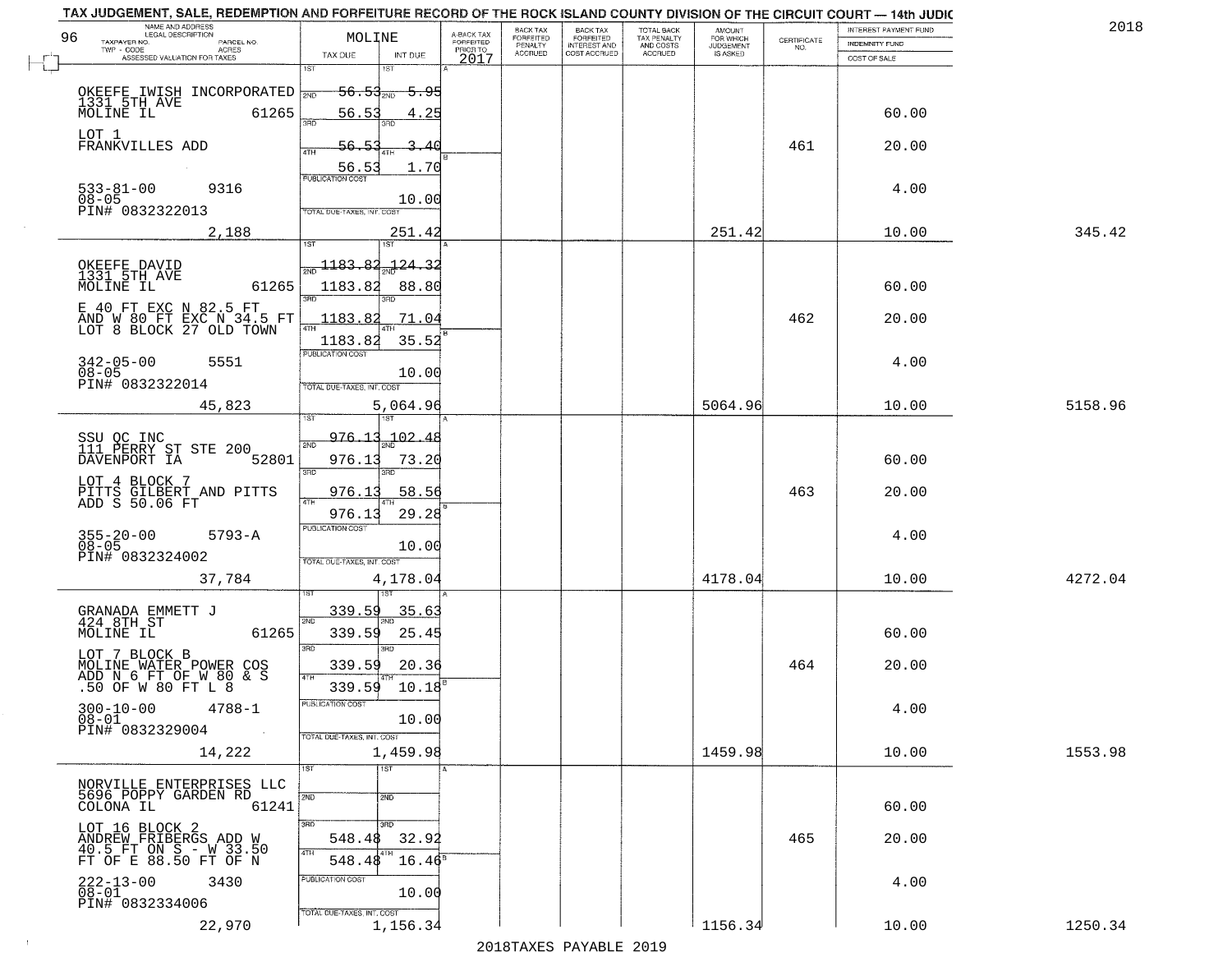|                                    |                                              |                            |                        | TAX JUDGEMENT, SALE, REDEMPTION AND FORFEITURE RECORD OF THE ROCK ISLAND COUNTY DIVISION OF THE CIRCUIT COURT — 14th JUDICIAL CIRCUIT OF ILLINOIS 2018 |                                                  |                                                    |                                 |                                                                        |
|------------------------------------|----------------------------------------------|----------------------------|------------------------|--------------------------------------------------------------------------------------------------------------------------------------------------------|--------------------------------------------------|----------------------------------------------------|---------------------------------|------------------------------------------------------------------------|
| 96                                 | BY WHOM<br>PURCHASED                         | RATE<br>$\%$<br><b>BID</b> | MOLINE<br>DATE OF SALE | SUBSEQUENT TAXES PAID, FEES, AND TIME EXTENSION                                                                                                        | TOTAL DUE<br>TO REDEEM<br>FROM SALE<br>LESS      | BY WHOM REDEEMED                                   | DATE OF REDEMP-<br>TION OR DEED | RECEIVED REDEMPTION<br>MONEY IN FULL                                   |
| -1                                 | PIN# 083232013<br>STEVE SODEMAN LIVING TRUST | 18                         | 12/27/2019             | $01/21/2020$ Time Ext & incl<br>$01/21/2020$ Take Notice Fee                                                                                           | <b>COUNTY CLERK FEE</b><br>$12/21/2022$<br>20.85 |                                                    | <b>MO</b><br>DAY<br><b>YEAR</b> | $\mathbf{F}$<br>Certificate<br>Returned<br>& Cancelled<br>02/05/2020   |
|                                    |                                              |                            |                        |                                                                                                                                                        |                                                  | $\left.\frac{428.45}{160.00}\right $ SCOTT HANCOCK | 01/22/2020                      | Karen Kinney                                                           |
| PIN# 0832322014<br>$\overline{c}$  | STEVE SODEMAN LIVING TRUST                   |                            | 12/27/2019             | 01/21/2020 Time Ext & incl<br>01/21/2020 Take Notice Fee                                                                                               | 12/21/2022<br>20.85                              |                                                    |                                 | Certificate<br>Returned<br>$\overline{2}$<br>& Cancelled<br>02/05/2020 |
|                                    |                                              |                            |                        |                                                                                                                                                        |                                                  | 5, 179.81<br>160.00 SCOTT HANCOCK                  | 01/22/2020                      | Karen Kinney                                                           |
| PIN# 0832324002<br>3               | INTEGRITY INVESTMENT FUND LLC                | 00                         | 12/27/2019             |                                                                                                                                                        |                                                  |                                                    |                                 | Certificate<br>Returned<br>3<br>& Cancelled<br>03/12/2020              |
|                                    |                                              |                            |                        |                                                                                                                                                        |                                                  | $\left.\frac{4}{160.00}\right $ SHOOTING SPORTS    | 02/20/2020                      | Karen Kinney                                                           |
| 4                                  | PIN# 0832329004<br>GRANITE LIEN GROUP LLC    | 00                         | 12/27/2019             | 04/29/2020 Time Ext & incl<br>04/29/2020 Take Notice Fee<br>12/01/2020 Subs paid                                                                       | 12/15/2022<br>20.95<br>1,545.85                  |                                                    |                                 | Certificate<br>Returned<br>4<br>& Cancelled<br>06/09/2021              |
|                                    |                                              |                            |                        |                                                                                                                                                        | 3,306.28<br>160.00                               | LERETA CORP                                        | 05/28/2021                      | Karen Kinney                                                           |
| PIN# 0832334006<br>JICTB, INC<br>5 |                                              | 01                         | 12/27/2019             | 02/12/2020 Time Ext & incl<br>02/13/2020 Take Notice Fee                                                                                               | 12/06/2022<br>20.95                              |                                                    |                                 | Certificate<br>Returned<br>& Cancelled 5<br>04/06/2020                 |
|                                    |                                              |                            |                        |                                                                                                                                                        |                                                  | 1,283.79 NORVILLE ENTERPRISES LLC                  |                                 | Karen Kinney                                                           |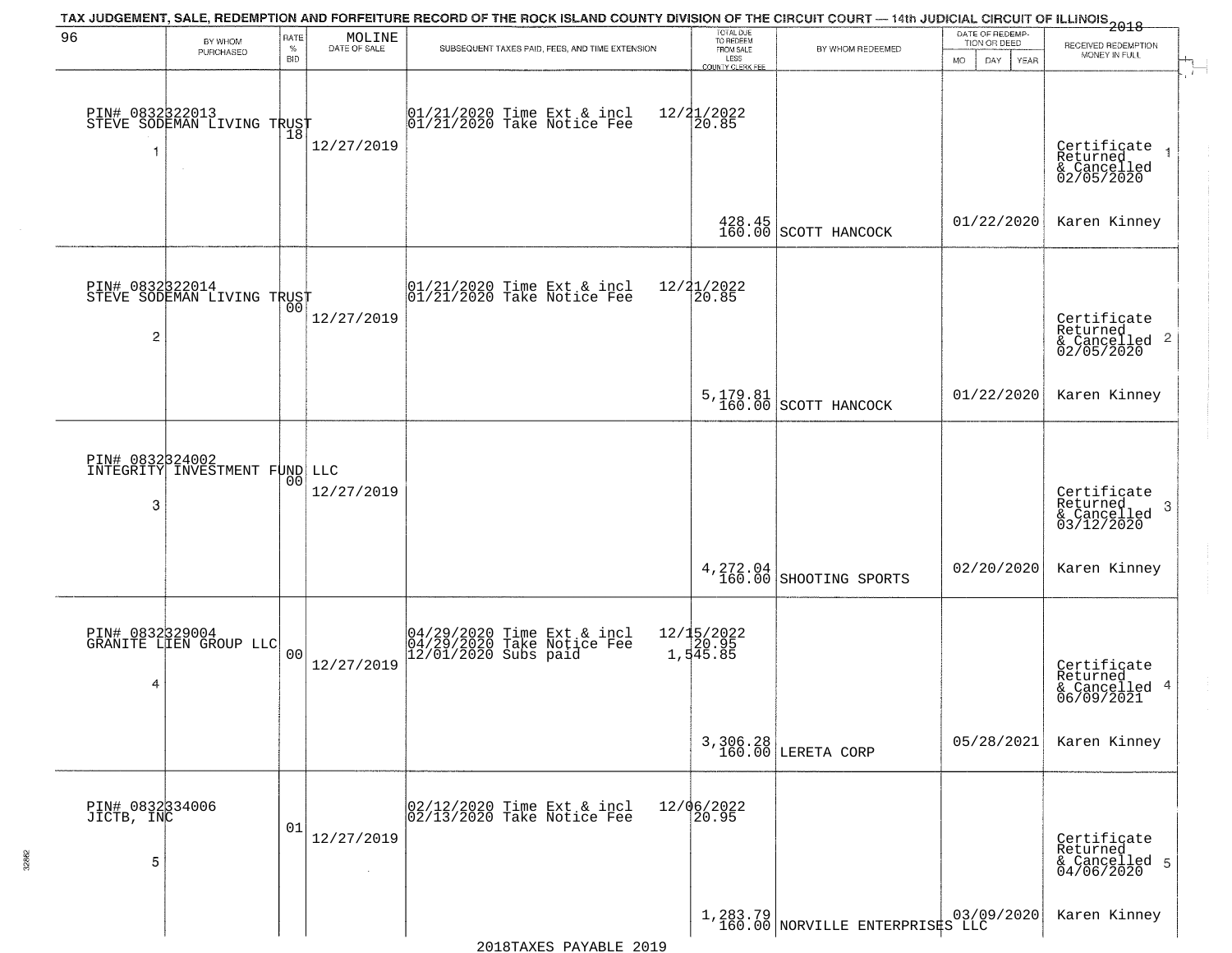| 97<br>TAXPAYER NO.                              | NAME AND ADDRESS<br>LEGAL DESCRIPTION<br>PARCEL NO.<br>TWP - CODE AGRES<br>ASSESSED VALUATION FOR TAXES |       | MOLINE<br>TAX DUE                                               | INT DUE                       | A-BACK TAX<br>FORFEITED<br>PRIOR TO<br>2017 | BACK TAX<br>FORFEITED<br>PENALTY<br>ACCRUED | BACK TAX<br>FORFEITED<br>INTEREST AND<br>COST ACCRUED | TOTAL BACK<br>TAX PENALTY<br>AND COSTS<br>ACCRUED | <b>AMOUNT</b><br>FOR WHICH<br>JUDGEMENT<br>IS ASKED | CERTIFICATE<br>NO. | TAX JUDGEMENT, SALE, REDEMPTION AND FORFEITURE RECORD OF THE ROCK ISLAND COUNTY DIVISION OF THE CIRCUIT COURT — 14th JUDIC<br>INTEREST PAYMENT FUND<br><b>INDEMNITY FUND</b><br>COST OF SALE | 2018     |
|-------------------------------------------------|---------------------------------------------------------------------------------------------------------|-------|-----------------------------------------------------------------|-------------------------------|---------------------------------------------|---------------------------------------------|-------------------------------------------------------|---------------------------------------------------|-----------------------------------------------------|--------------------|----------------------------------------------------------------------------------------------------------------------------------------------------------------------------------------------|----------|
|                                                 |                                                                                                         |       | 1ST                                                             | 1ST                           |                                             |                                             |                                                       |                                                   |                                                     |                    |                                                                                                                                                                                              |          |
| HERNANDEZ JUAN M<br>348 7TH ST<br>MOLINE IL     |                                                                                                         | 61265 | 2ND<br>241.48<br>ះគក                                            | 2ND<br>18.10<br>3BD.          |                                             |                                             |                                                       |                                                   |                                                     |                    | 60.00                                                                                                                                                                                        |          |
|                                                 | LOT 4<br>BERG LIND & HOGEBERGS S D<br>OF LOTS 5 6&7 BLK G MOL<br>PWR ADD EX 81.8 S SIDE                 |       | -241.4<br>241.4                                                 | <u> 14.48</u><br>7.24         |                                             |                                             |                                                       |                                                   |                                                     | 466                | 20.00                                                                                                                                                                                        |          |
| $107 - 14 - 00$<br>$08-01$<br>PIN# 0832336003   | 1413                                                                                                    |       | PUBLICATION COST                                                | 10.00                         |                                             |                                             |                                                       |                                                   |                                                     |                    | 4.00                                                                                                                                                                                         |          |
|                                                 | 10,113                                                                                                  |       | TOTAL DUE-TAXES, INT. COST<br>1ST                               | 774.26<br>1ST <sup></sup>     |                                             |                                             |                                                       |                                                   | 774.26                                              |                    | 10.00                                                                                                                                                                                        | 868.26   |
| KANKAKEE IL                                     | MOLINE DISPATCH<br>8 DEARBORN SQUARE                                                                    | 60901 | 646.85<br>2ND<br>646.85                                         | 67.90<br>48.50                |                                             |                                             |                                                       |                                                   |                                                     |                    | 60.00                                                                                                                                                                                        |          |
| LOT 6 BLOCK 6<br>WOODS SECOND ADD               |                                                                                                         |       | 3RD<br>646.85<br>47H<br>646.85                                  | 38.80<br>19.40                |                                             |                                             |                                                       |                                                   |                                                     | 467                | 20.00                                                                                                                                                                                        |          |
| $501 - 05 - 00$<br>$08 - 05$<br>PIN# 0832402005 | 8267                                                                                                    |       | PUBLICATION COST<br>TOTAL DUE-TAXES, INT. COST                  | 10.00                         |                                             |                                             |                                                       |                                                   |                                                     |                    | 4.00                                                                                                                                                                                         |          |
|                                                 | 25,038                                                                                                  |       |                                                                 | 2,772.00                      |                                             |                                             |                                                       |                                                   | 2772.00                                             |                    | 10.00                                                                                                                                                                                        | 2866.00  |
| MOLINE DISPATCH                                 | 8 DEARBORN SQUARE<br>KANKAKEE IL                                                                        | 60901 | 646.85<br>2ND<br>646.85<br>3RD                                  | 67.96<br>48.50                |                                             |                                             |                                                       |                                                   |                                                     |                    | 60.00                                                                                                                                                                                        |          |
| LOT 7 BLOCK 6<br>WOODS SECOND ADD               |                                                                                                         |       | 646.85<br>4TH                                                   | 38.80                         |                                             |                                             |                                                       |                                                   |                                                     | 468                | 20.00                                                                                                                                                                                        |          |
| $501 - 06 - 00$<br>$08 - 05$<br>PIN# 0832402006 | 8268                                                                                                    |       | 646.85<br><b>PUBLICATION COST</b><br>TOTAL OUE-TAXES, INT. COST | 19.40<br>10.00                |                                             |                                             |                                                       |                                                   |                                                     |                    | 4.00                                                                                                                                                                                         |          |
|                                                 | 25,038                                                                                                  |       |                                                                 | 2,772.00<br>उड़ा              |                                             |                                             |                                                       |                                                   | 2772.00                                             |                    | 10.00                                                                                                                                                                                        | 2866.00  |
| KANKAKEE IL                                     | DISPATCH/JOE LACAEYSE<br>8 DEARBORN SQUARE                                                              | 60901 | 11868.471246.2<br>11868.47 890.15<br>3 <sub>3</sub>             | 3RD                           |                                             |                                             |                                                       |                                                   |                                                     |                    | 60.00                                                                                                                                                                                        |          |
| LOTS $1, 2 \& E 40'$                            | LOT 3 BLK 1 ATKINSONS ADD<br>+ 40 VAC ST ELY + ADJ TO                                                   |       | 11868.47 712.12<br>4TH                                          |                               |                                             |                                             |                                                       |                                                   |                                                     | 469                | 20.00                                                                                                                                                                                        |          |
| $08 - 05$<br>PIN# 0832404002                    | $091 - 17 - 00$ 1135                                                                                    |       | 11868.47 356.06<br>PUBLICATION COST                             | 10.00                         |                                             |                                             |                                                       |                                                   |                                                     |                    | 4.00                                                                                                                                                                                         |          |
|                                                 | 459,404                                                                                                 |       | TOTAL DUE-TAXES, INT. COST                                      | 50,688.42                     |                                             |                                             |                                                       |                                                   | 50688.42                                            |                    | 10.00                                                                                                                                                                                        | 50782.42 |
| KANKAKEE IL                                     | DISPATCH/JOE LACAEYSE<br>8 DEARBORN SQUARE                                                              | 60901 | 58.85<br>2ND<br>58.85                                           | 1ST<br>6.16<br>2ND<br>4.40    |                                             |                                             |                                                       |                                                   |                                                     |                    | 60.00                                                                                                                                                                                        |          |
| LOT 8 BLOCK 1                                   | ATKINSONS ADD<br>N 25 FT OF E .50 LOT 7<br>AND N 25 FT OF W 20 FT                                       |       | 3BD<br>58.85<br>4TH<br>58.85                                    | 3RD<br>3.52<br>$1.76^{\circ}$ |                                             |                                             |                                                       |                                                   |                                                     | 470                | 20.00                                                                                                                                                                                        |          |
| $092 - 01 - 00$<br>08-05<br>PIN# 0832404004     | 1140                                                                                                    |       | PUBLICATION COST                                                | 10.00                         |                                             |                                             |                                                       |                                                   |                                                     |                    | 4.00                                                                                                                                                                                         |          |
|                                                 | 2,278                                                                                                   |       | TOTAL DUE-TAXES, INT. COST                                      | 261.24                        |                                             |                                             |                                                       |                                                   | 261.24                                              |                    | 10.00                                                                                                                                                                                        | 355.24   |

 $\sim 100$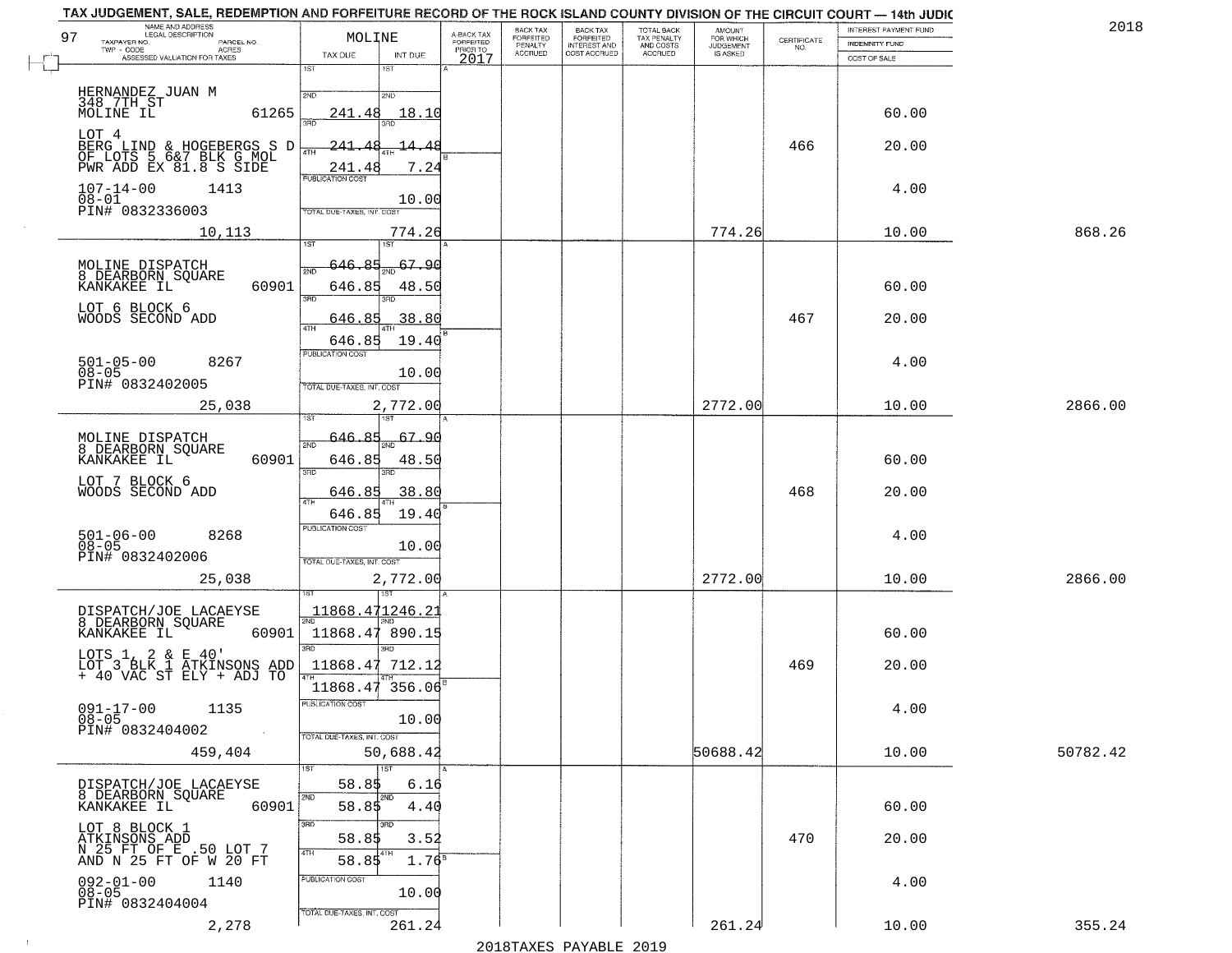|                                                   |                                           |                            |                        | TAX JUDGEMENT, SALE, REDEMPTION AND FORFEITURE RECORD OF THE ROCK ISLAND COUNTY DIVISION OF THE CIRCUIT COURT — 14th JUDICIAL CIRCUIT OF ILLINOIS 2018 |                                                                 |                                                                                                                                                |                                                             |                                                                       |
|---------------------------------------------------|-------------------------------------------|----------------------------|------------------------|--------------------------------------------------------------------------------------------------------------------------------------------------------|-----------------------------------------------------------------|------------------------------------------------------------------------------------------------------------------------------------------------|-------------------------------------------------------------|-----------------------------------------------------------------------|
| 97                                                | BY WHOM<br>PURCHASED                      | RATE<br>$\%$<br><b>BID</b> | MOLINE<br>DATE OF SALE | SUBSEQUENT TAXES PAID, FEES, AND TIME EXTENSION                                                                                                        | TOTAL DUE<br>TO REDEEM<br>FROM SALE<br>LESS<br>COUNTY CLERK FEE | BY WHOM REDEEMED                                                                                                                               | DATE OF REDEMP-<br>TION OR DEED<br><b>MO</b><br>DAY<br>YEAR | RECEIVED REDEMPTION<br>MONEY IN FULL                                  |
| -1                                                | PIN# 0832336003<br>GRANITE LLEN GROUP LLC | 0 <sub>0</sub>             | 12/27/2019             |                                                                                                                                                        |                                                                 |                                                                                                                                                |                                                             | Certificate<br>Returned<br>$\rightarrow$<br>& Cancelled<br>05/14/2020 |
|                                                   |                                           |                            |                        |                                                                                                                                                        | 868.26<br>160.00                                                | <b>JUAN HERNANDEZ</b>                                                                                                                          | 04/20/2020                                                  | Karen Kinney                                                          |
| PIN# 0832402005<br>RICO TRUSTEE<br>$\overline{2}$ |                                           | 18                         | 12/27/2019             | 04/06/2020 Time Ext & incl<br>04/06/2020 Take Notice Fee                                                                                               | $07/22/2022$<br>20.95                                           |                                                                                                                                                |                                                             | Certificate<br>Returned<br>$\frac{12}{2}$ Cancelled 2<br>12/07/2020   |
|                                                   |                                           |                            |                        |                                                                                                                                                        |                                                                 | 3,918.71<br>160.00 MERIDIAN TITLE COMPANY                                                                                                      | 11/04/2020                                                  | Karen Kinney                                                          |
| PIN# 0832402006<br>WESTERN SITES LLC<br>3         |                                           | 17                         | 12/27/2019             | 03/09/2020 Time Ext & incl<br>03/09/2020 Take Notice Fee                                                                                               | 01/11/2022<br>20.95                                             |                                                                                                                                                |                                                             | Certificate<br>Returned<br>3<br>& Cancelled<br>12/08/2020             |
|                                                   |                                           |                            |                        |                                                                                                                                                        |                                                                 | 3,861.39<br>160.00 MERIDIAN TITLE COMPANY                                                                                                      | 11/04/2020                                                  | Karen Kinney                                                          |
| PIN# 0832404002<br>RICO TRUSTEE<br>4              |                                           | 18                         | 12/27/2019             | 04/06/2020 Time Ext & incl<br>04/06/2020 Take Notice Fee                                                                                               | $07/22/2022$<br>20.95                                           |                                                                                                                                                |                                                             | Certificate<br>Returned<br>-4<br>& Cancelled<br>12/07/2020            |
|                                                   |                                           |                            |                        |                                                                                                                                                        |                                                                 | $\begin{array}{c c c c c c} \hline \texttt{69,085.04} & & & 11, \\ \hline \texttt{160.00} & \texttt{MERIDIAN TITLE COMPANY} & & & \end{array}$ | 11/04/2020                                                  | Karen Kinney                                                          |
| PIN# 0832404004<br>RICO TRUSTEE<br>5              |                                           | 18                         | 12/27/2019             | 04/06/2020 Time Ext & incl<br>04/06/2020 Take Notice Fee                                                                                               | 07/22/2022<br>20.95                                             |                                                                                                                                                |                                                             | Certificate<br>Returned<br>& Cancelled 5<br>12/07/2020                |
|                                                   |                                           |                            |                        |                                                                                                                                                        |                                                                 | $\begin{bmatrix} 504.08 \\ 160.00 \end{bmatrix}$ MERIDIAN TITLE COMPANY                                                                        |                                                             | Karen Kinney                                                          |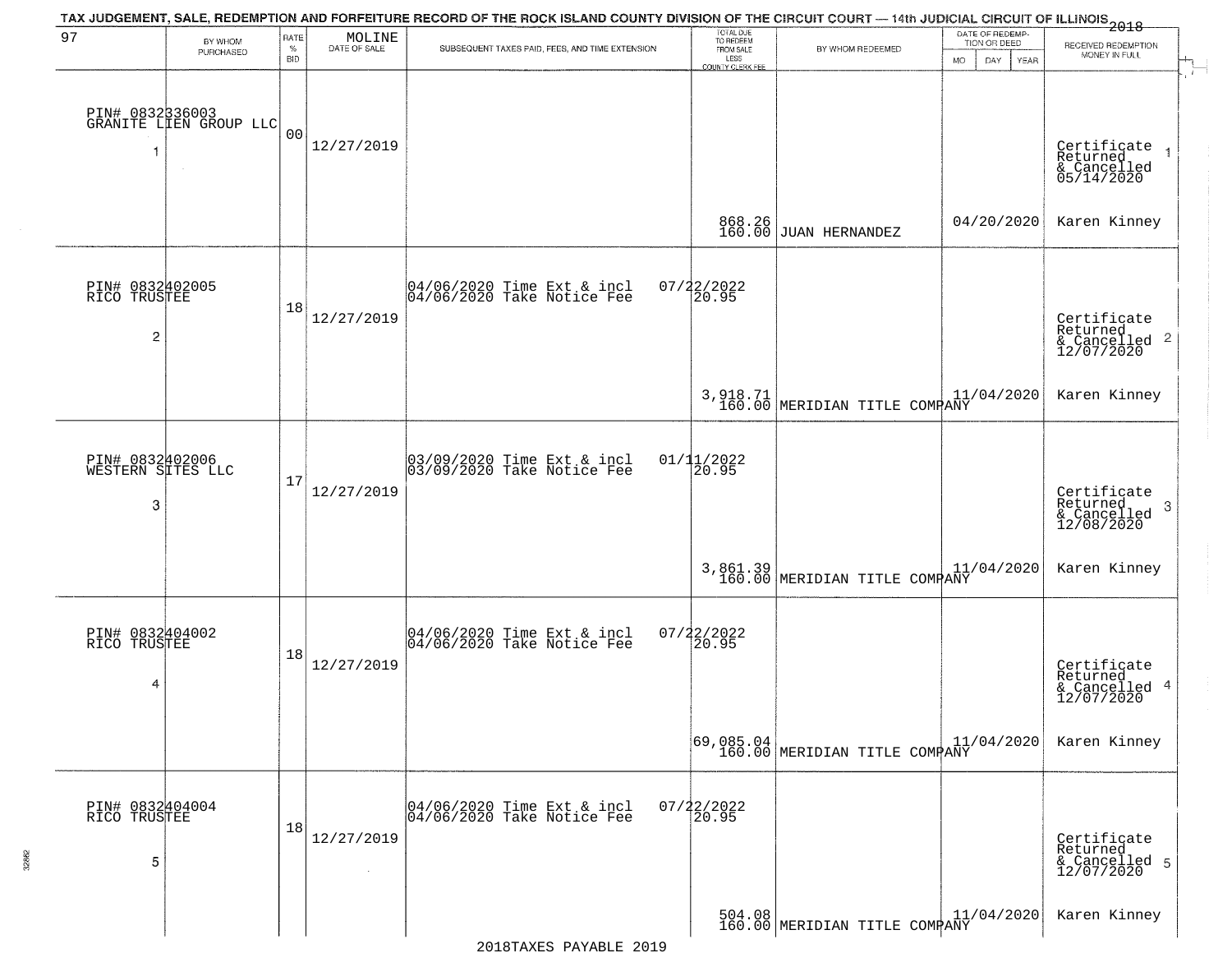| NAME AND ADDRESS<br>LEGAL DESCRIPTION<br>98                            | MOLINE                                     |                                     | BACK TAX<br>FORFEITED     | BACK TAX<br>FORFEITED<br>INTEREST AND | TOTAL BACK<br>TAX PENALTY<br>AND COSTS | AMOUNT<br>FOR WHICH          |                                                                 | INTEREST PAYMENT FUND | 2018    |
|------------------------------------------------------------------------|--------------------------------------------|-------------------------------------|---------------------------|---------------------------------------|----------------------------------------|------------------------------|-----------------------------------------------------------------|-----------------------|---------|
| TAXPAYER NO.<br>PARCEL NO.<br>$TWP - CODE$<br>ACRES                    | TAX DUE<br>INT DUE                         | A-BACK TAX<br>FORFEITED<br>PRIOR TO | PENALTY<br><b>ACCRUED</b> | COST ACCRUED                          | <b>ACCRUED</b>                         | <b>JUDGEMENT</b><br>IS ASKED | $\begin{array}{c} \text{CERTIFICATE} \\ \text{NO.} \end{array}$ | <b>INDEMNITY FUND</b> |         |
| ASSESSED VALUATION FOR TAXES                                           | 1ST<br>1ST                                 | 2017                                |                           |                                       |                                        |                              |                                                                 | COST OF SALE          |         |
| VARGAS ANGEL                                                           | <del>799.32<sub>2ND</sub> 83.9</del>       |                                     |                           |                                       |                                        |                              |                                                                 |                       |         |
| 1510 6TH AVE<br>MOLINE IL<br>61265                                     | 799.32<br>59.95                            |                                     |                           |                                       |                                        |                              |                                                                 | 60.00                 |         |
|                                                                        |                                            |                                     |                           |                                       |                                        |                              |                                                                 |                       |         |
| LOT 9 BLOCK 3<br>PITTS GILBERT & PITTS ADD<br>S 30 FT OF E 16 FT AND S | 799<br>47.96<br>$\mathcal{D}$<br>4TH       |                                     |                           |                                       |                                        |                              | 471                                                             | 20.00                 |         |
| 30 FT LOT 10                                                           | 799.32<br>23.98<br><b>PUBLICATION COST</b> |                                     |                           |                                       |                                        |                              |                                                                 |                       |         |
| 353-17-00<br>5756<br>$08 - 05$                                         | 10.00                                      |                                     |                           |                                       |                                        |                              |                                                                 | 4.00                  |         |
| PIN# 0832409010                                                        | TOTAL DUE-TAXES, INT. COST                 |                                     |                           |                                       |                                        |                              |                                                                 |                       |         |
| 30,940                                                                 | 3,423.10<br>1ST<br>1ST                     |                                     |                           |                                       |                                        | 3423.10                      |                                                                 | 10.00                 | 3517.10 |
|                                                                        | $766 - 74$<br>80.50                        |                                     |                           |                                       |                                        |                              |                                                                 |                       |         |
| M & M LAWN & SNOW LLC<br>1401 7TH AVE<br>MOLINE IL 61<br>61265         | 766.74<br>57.50<br>3RD                     |                                     |                           |                                       |                                        |                              |                                                                 | 60.00                 |         |
| LOT 7 BLOCK 2<br>PITTS GILBERT AND PITTS<br>ADD ALL EX E 23 FT         | 766.74<br>46.00                            |                                     |                           |                                       |                                        |                              | 472                                                             | 20.00                 |         |
|                                                                        | 47H<br>23.00<br>766.74                     |                                     |                           |                                       |                                        |                              |                                                                 |                       |         |
| $352 - 18 - 00$<br>5740                                                | PUBLICATION COST                           |                                     |                           |                                       |                                        |                              |                                                                 | 4.00                  |         |
| $08 - 05$<br>PIN# 0832412004                                           | 10.00<br>TOTAL DUE-TAXES, INT. COST        |                                     |                           |                                       |                                        |                              |                                                                 |                       |         |
| 29,679                                                                 | 3,283.96                                   |                                     |                           |                                       |                                        | 3283.96                      |                                                                 | 10.00                 | 3377.96 |
|                                                                        | 1ST                                        |                                     |                           |                                       |                                        |                              |                                                                 |                       |         |
| VARGAS ANGEL/YOLANDA<br>1510 6TH AVE                                   | 906.69<br>95.20<br>2ND                     |                                     |                           |                                       |                                        |                              |                                                                 |                       |         |
| MOLINE IL<br>61265                                                     | 906.69<br>68.00<br>3RD<br>3RD              |                                     |                           |                                       |                                        |                              |                                                                 | 60.00                 |         |
| LOT 5 W 40 FT<br>BLOCK 4<br>ATKINSONS 2ND ADD                          | 54.40<br>906.69                            |                                     |                           |                                       |                                        |                              | 473                                                             | 20.00                 |         |
|                                                                        | 906.69<br>27.20                            |                                     |                           |                                       |                                        |                              |                                                                 |                       |         |
| $093 - 20 - 00$<br>$08 - 05$<br>1173                                   | <b>PUBLICATION COST</b><br>10.00           |                                     |                           |                                       |                                        |                              |                                                                 | 4.00                  |         |
| PIN# 0832413003                                                        | TOTAL OUE-TAXES, INT. COST                 |                                     |                           |                                       |                                        |                              |                                                                 |                       |         |
| 35,096                                                                 | 3,881.56                                   |                                     |                           |                                       |                                        | 3881.56                      |                                                                 | 10.00                 | 3975.56 |
| MARTINEZ YOLANDA A<br>1510 6TH AVE                                     | <u> 138.86</u><br>14.56                    |                                     |                           |                                       |                                        |                              |                                                                 |                       |         |
| MOLINE IL<br>61265                                                     | 2ND<br>138.86<br>10.40                     |                                     |                           |                                       |                                        |                              |                                                                 | 60.00                 |         |
| LOT 5 BLOCK 4                                                          | 3BD<br>$\overline{3BD}$                    |                                     |                           |                                       |                                        |                              |                                                                 |                       |         |
| ATKINSONS 2ND ADD<br>E 24.25 FT                                        | 8.32<br>138.86<br>4TH                      |                                     |                           |                                       |                                        |                              | 474                                                             | 20.00                 |         |
| $093 - 19 - 00$<br>1172                                                | 4.16<br>138.86<br>PUBLICATION COST         |                                     |                           |                                       |                                        |                              |                                                                 | 4.00                  |         |
| $08 - 05$<br>PIN# 0832413004                                           | 10.00                                      |                                     |                           |                                       |                                        |                              |                                                                 |                       |         |
| $\sim$ $\sim$<br>5,375                                                 | TOTAL DUE-TAXES, INT. COST<br>602.88       |                                     |                           |                                       |                                        | 602.88                       |                                                                 | 10.00                 | 696.88  |
|                                                                        | 1ST<br>1ST                                 |                                     |                           |                                       |                                        |                              |                                                                 |                       |         |
| LOPEZ LUIS<br>1519 8TH AVE                                             | 300.29<br>31.50<br>2ND<br>2ND              |                                     |                           |                                       |                                        |                              |                                                                 |                       |         |
| 61265<br>MOLINE IL                                                     | 300.29<br>22.50                            |                                     |                           |                                       |                                        |                              |                                                                 | 60.00                 |         |
| LOT 6 BLOCK 2<br>ATKINSONS SUB DIV OF<br>QUT LOT 20 SEC 32 18N         | 3RD<br>3RD.<br>300.29<br>18.00             |                                     |                           |                                       |                                        |                              | 475                                                             | 20.00                 |         |
| 1W S 40 FT OF W .50                                                    | 4TH<br>9.0 $\sqrt{5}$<br>300.29            |                                     |                           |                                       |                                        |                              |                                                                 |                       |         |
| 099-16-00<br>08-01<br>1270                                             | PUBLICATION COST                           |                                     |                           |                                       |                                        |                              |                                                                 | 4.00                  |         |
| PIN# 0832419004                                                        | 10.00<br>TOTAL DUE-TAXES, INT. COST        |                                     |                           |                                       |                                        |                              |                                                                 |                       |         |
| 18,576                                                                 | 1,292.16                                   |                                     |                           |                                       |                                        | 1292.16                      |                                                                 | 10.00                 | 1386.16 |

 $\sim 40$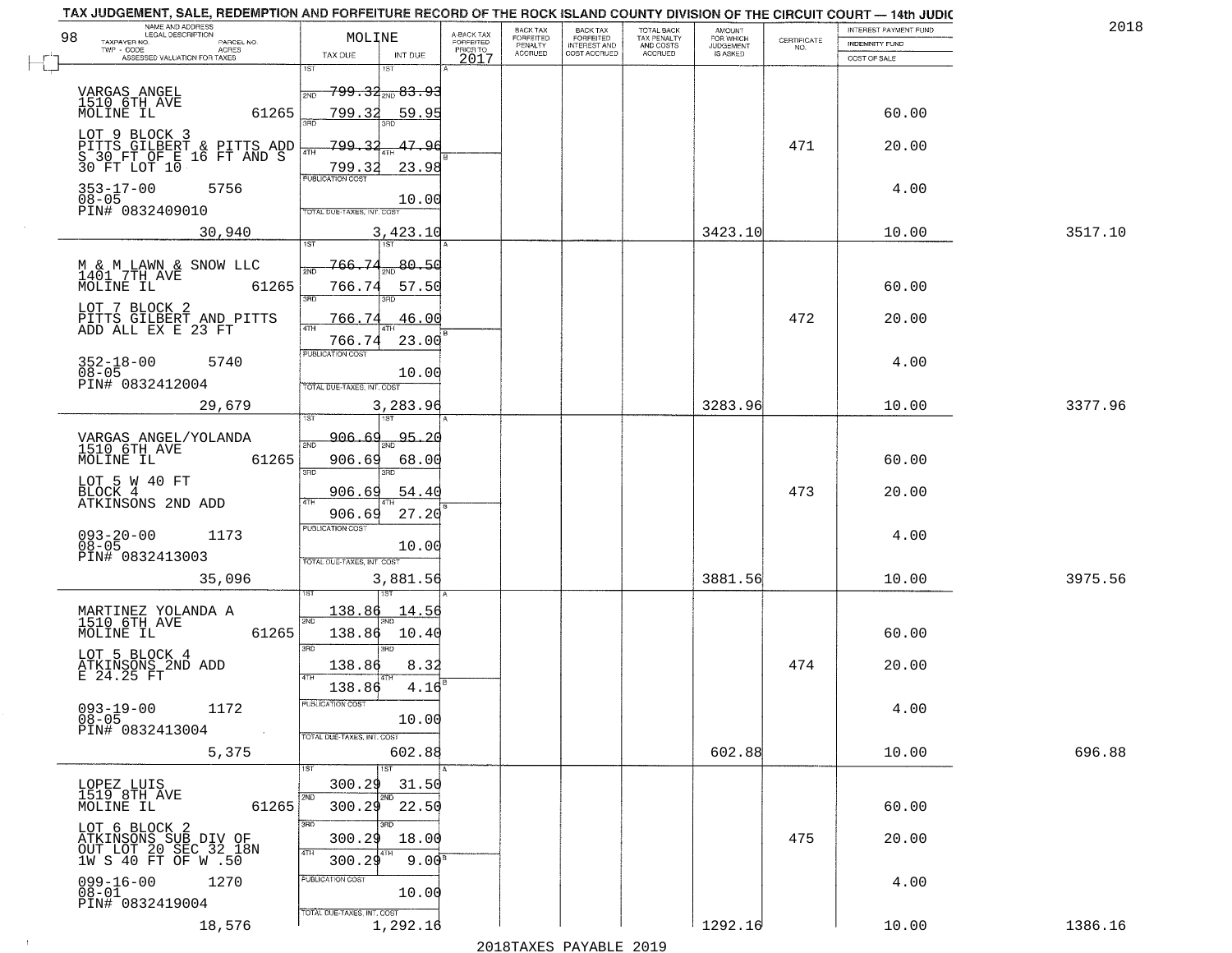| 98                                   | BY WHOM                                          | RATE               | MOLINE               | TAX JUDGEMENT, SALE, REDEMPTION AND FORFEITURE RECORD OF THE ROCK ISLAND COUNTY DIVISION OF THE CIRCUIT COURT — 14th JUDICIAL CIRCUIT OF ILLINOIS 2018 | TOTAL DUE<br>TO REDEEM                       |                                                                | DATE OF REDEMP-<br>TION OR DEED | RECEIVED REDEMPTION                                       |
|--------------------------------------|--------------------------------------------------|--------------------|----------------------|--------------------------------------------------------------------------------------------------------------------------------------------------------|----------------------------------------------|----------------------------------------------------------------|---------------------------------|-----------------------------------------------------------|
|                                      | PURCHASED                                        | $\%$<br><b>BID</b> | DATE OF SALE         | SUBSEQUENT TAXES PAID, FEES, AND TIME EXTENSION                                                                                                        | FROM SALE<br>LESS<br><b>COUNTY CLERK FEE</b> | BY WHOM REDEEMED                                               | MO.<br>DAY.<br>YEAR             | MONEY IN FULL                                             |
| PIN# 0832409010<br>RICO TRUSTEE<br>1 | $\sim$                                           | 18                 | 12/27/2019           |                                                                                                                                                        |                                              |                                                                |                                 | Certificate<br>Returned<br>& Cancelled<br>02/05/2020      |
|                                      |                                                  |                    |                      |                                                                                                                                                        |                                              | $4,150.18$ YOLANDA VARGAS                                      | 01/10/2020                      | Karen Kinney                                              |
| PIN# 0832412004<br>2                 | INTEGRITY INVESTMENT FUND LLC                    | 01                 | 12/27/2019           | 04/29/2020 Time Ext & incl<br>04/29/2020 Take Notice Fee                                                                                               | 01/05/2022<br>20.95                          |                                                                |                                 | Certificate<br>Returned<br>& Cancelled 2<br>09/10/2020    |
|                                      |                                                  |                    |                      |                                                                                                                                                        |                                              | 3,466.47<br>160.00 MATT STERN                                  | 08/19/2020                      | Karen Kinney                                              |
| 3                                    | INTEGRITY INVESTMENT FUND LLC                    | 01                 | 12/27/2019           |                                                                                                                                                        |                                              |                                                                |                                 | Certificate<br>Returned<br>3<br>& Cancelled<br>03/18/2020 |
|                                      |                                                  |                    |                      |                                                                                                                                                        |                                              | $4,015.32 \mid 160.00 \mid$ YOLANDA VARGAS                     | 01/10/2020                      | Karen Kinney                                              |
| 4                                    | PIN# 0832413004<br>INTEGRITY INVESTMENT FUND LLC |                    | 12/27/2019           |                                                                                                                                                        |                                              |                                                                |                                 | Certificate<br>Returned<br>& Cancelled 4<br>03/18/2020    |
|                                      |                                                  |                    |                      |                                                                                                                                                        |                                              | 815.35<br>160.00 YOLANDA VARGAS                                | 01/10/2020                      | Karen Kinney                                              |
| 5                                    | PIN# 0832419004<br>GRANITE LIEN GROUP LLC        | 0 <sub>0</sub>     | 12/27/2019<br>$\sim$ | 04/29/2020 Time Ext & incl<br>04/29/2020 Take Notice Fee                                                                                               | 12/15/2022<br>20.95                          |                                                                |                                 | Certificate<br>Returned<br>& Cancelled 5<br>08/31/2020    |
|                                      |                                                  |                    |                      |                                                                                                                                                        |                                              | $\begin{array}{c c} 1,407.11 \\ 160.00 \end{array}$ LUIS LOPEZ | 06/09/2020                      | Karen Kinney                                              |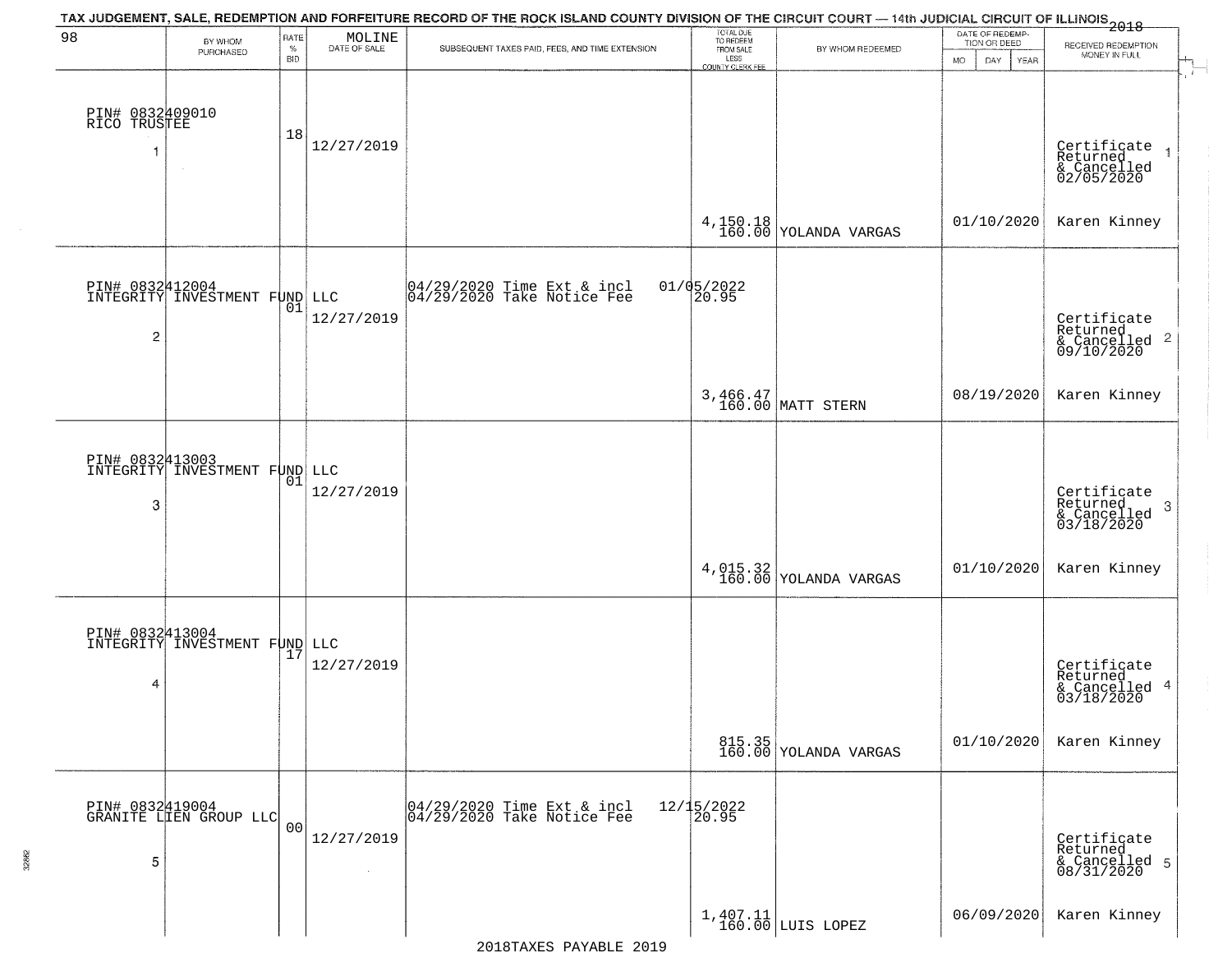| NAME AND ADDRESS<br>LEGAL DESCRIPTION<br>99<br>TAXPAYER NO.<br>PARCEL NO.                   | MOLINE                                                         |                             | A-BACK TAX<br>FORFEITED<br>PRIOR TO | BACK TAX<br>FORFEITED<br>PENALTY | BACK TAX<br>FORFEITED<br>INTEREST AND | TOTAL BACK<br>TAX PENALTY<br>AND COSTS | AMOUNT<br>FOR WHICH<br>JUDGEMENT | $\begin{array}{c} \text{CERTIFICATE} \\ \text{NO.} \end{array}$ | INTEREST PAYMENT FUND<br><b>INDEMNITY FUND</b> | 2018    |
|---------------------------------------------------------------------------------------------|----------------------------------------------------------------|-----------------------------|-------------------------------------|----------------------------------|---------------------------------------|----------------------------------------|----------------------------------|-----------------------------------------------------------------|------------------------------------------------|---------|
| TWP - CODE<br>ACRES<br>ASSESSED VALUATION FOR TAXES                                         | TAX DUE                                                        | INT DUE                     | 2017                                | <b>ACCRUED</b>                   | COST ACCRUED                          | <b>ACCRUED</b>                         | IS ASKED                         |                                                                 | COST OF SALE                                   |         |
| ORTEGAVILLICANA JOSEFINA                                                                    | 1ST<br><del>241.34<sub>2ND</sub> 25.3</del><br>2ND             | 1ST                         |                                     |                                  |                                       |                                        |                                  |                                                                 |                                                |         |
| 1521 8TH AVE<br>MOLINE IL<br>61265                                                          | 241.34<br>350                                                  | 18.10                       |                                     |                                  |                                       |                                        |                                  |                                                                 | 60.00                                          |         |
| LOT 6 BLOCK 2 EX N $1/2$<br>ATKINSONS SUB DIV OF<br>OUT LOT 20 SEC 32 18N<br>1W E .50       | 241<br>2,<br>4TH<br>241.34                                     | $\frac{14}{1}$<br>4<br>7.24 |                                     |                                  |                                       |                                        |                                  | 476                                                             | 20.00                                          |         |
| $099 - 14 - 00$<br>1268<br>$08 - 01$<br>PIN# 0832419006                                     | <b>PUBLICATION COST</b><br>TOTAL DUE-TAXES, INT. COST          | 10.00                       |                                     |                                  |                                       |                                        |                                  |                                                                 | 4.00                                           |         |
| 12,945                                                                                      | 1ST<br>1ST                                                     | 1,040.52                    |                                     |                                  |                                       |                                        | 1040.52                          |                                                                 | 10.00                                          | 1134.52 |
| SANCHEZ S/GUSTAF D<br>1308 7TH AVE<br>MOLINE IL<br>61265                                    | 64.54<br>2ND<br>64.54<br>3RD<br>חוז                            | 79<br>4.85                  |                                     |                                  |                                       |                                        |                                  |                                                                 | 60.00                                          |         |
| LOT 8<br>OAKLEYS ADD TO MOLINE                                                              | 64.54<br>47H<br>64.54                                          | 3.88<br>1.94                |                                     |                                  |                                       |                                        |                                  | 477                                                             | 20.00                                          |         |
| 329-19-00<br>5312<br>$08 - 01$<br>PIN# 0832422010                                           | PUBLICATION COST<br>TOTAL DUE-TAXES, INT. COST                 | 10.00                       |                                     |                                  |                                       |                                        |                                  |                                                                 | 4.00                                           |         |
| 2,703                                                                                       | 1ST                                                            | 285.62                      |                                     |                                  |                                       |                                        | 285.62                           |                                                                 | 10.00                                          | 379.62  |
| SANCHEZ S/GUSTAF D<br>1308 7TH AVE<br>MOLINE IL<br>61265                                    | 64.5.<br>2ND<br>64.54                                          | <u>.79</u><br>4.85          |                                     |                                  |                                       |                                        |                                  |                                                                 | 60.00                                          |         |
| LOT 9<br>OAKLEYS ADD                                                                        | 3RD<br>3RD<br>64.54<br>4TH                                     | 3.88                        |                                     |                                  |                                       |                                        |                                  | 478                                                             | 20.00                                          |         |
| $329 - 20 - 00$<br>$08 - 01$<br>5313<br>PIN# 0832422011                                     | 64.54<br><b>PUBLICATION COST</b><br>TOTAL OUE-TAXES, INT. COST | 1.94<br>10.00               |                                     |                                  |                                       |                                        |                                  |                                                                 | 4.00                                           |         |
| 2,703                                                                                       | ाङ्ग<br>ΙSΤ                                                    | 285.62                      |                                     |                                  |                                       |                                        | 285.62                           |                                                                 | 10.00                                          | 379.62  |
| CASTILLO ADAN/JESSICA M<br>836 15TH ST<br>MOLINE IL<br>61265                                | 2ND<br>2ND<br>3RD<br>3BD                                       |                             |                                     |                                  |                                       |                                        |                                  |                                                                 | 60.00                                          |         |
| LOT 9<br>MICHAEL HARTZELLS ADD                                                              | 490.69<br>4TH<br>490.69                                        | 29.4<br>14.72               |                                     |                                  |                                       |                                        |                                  | 479                                                             | 20.00                                          |         |
| $235 - 14 - 00$<br>3682<br>$\overline{08} - 0\overline{1}$<br>PIN# 0832424006<br>$\sim 100$ | PUBLICATION COST<br>TOTAL DUE-TAXES, INT. COST                 | 10.00                       |                                     |                                  |                                       |                                        |                                  |                                                                 | 4.00                                           |         |
| 26,550                                                                                      |                                                                | 1,035.54                    |                                     |                                  |                                       |                                        | 1035.54                          |                                                                 | 10.00                                          | 1129.54 |
| WELLS DAVID L JR<br>2024 14TH ST<br>MOLINE IL<br>61265                                      | 1ST<br>1ST<br>2ND<br>2ND                                       |                             |                                     |                                  |                                       |                                        |                                  |                                                                 | 60.00                                          |         |
| LOT 4<br>GEO W BELLS ADD                                                                    | 3 <sub>BD</sub><br>3RD<br>4TH<br>  4TH<br>315.41               | $9.46^8$                    |                                     |                                  |                                       |                                        |                                  | 480                                                             | 20.00                                          |         |
| $106 - 13 - 00$<br>$08 - 01$<br>1398<br>PIN# 0832425009                                     | PUBLICATION COST<br>TOTAL DUE-TAXES, INT. COST                 | 10.00                       |                                     |                                  |                                       |                                        |                                  |                                                                 | 4.00                                           |         |
| 13,209                                                                                      |                                                                | 334.87                      |                                     |                                  |                                       |                                        | 334.87                           |                                                                 | 10.00                                          | 428.87  |

 $\sim 10$ 

2018TAXES PAYABLE 2019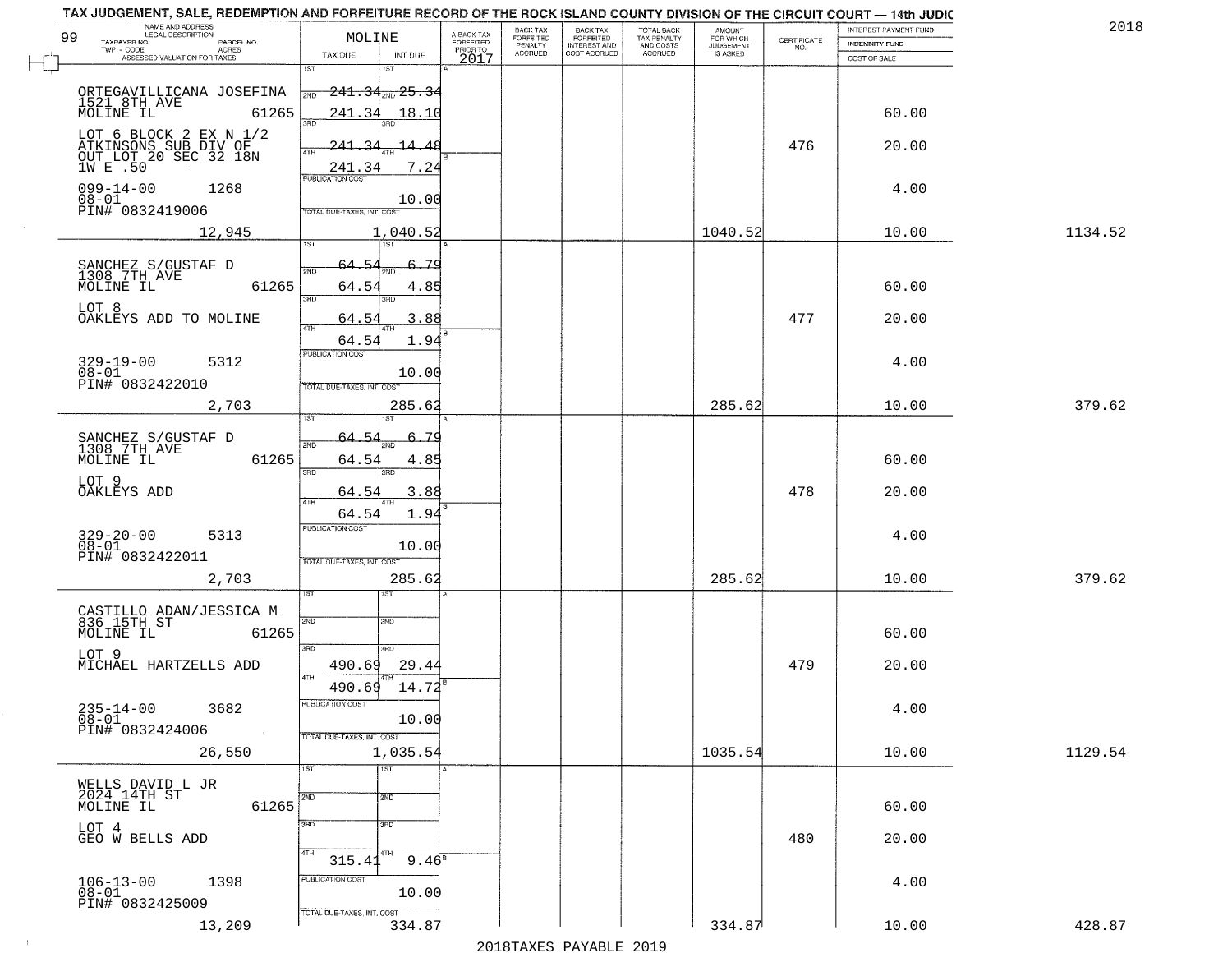|                                       |                                                   |                         |                                                                     | TAX JUDGEMENT, SALE, REDEMPTION AND FORFEITURE RECORD OF THE ROCK ISLAND COUNTY DIVISION OF THE CIRCUIT COURT — 14th JUDICIAL CIRCUIT OF ILLINOIS<br>2018 - 1992 |                                                                 |                                                                                        |                                                       |                                                                    |
|---------------------------------------|---------------------------------------------------|-------------------------|---------------------------------------------------------------------|------------------------------------------------------------------------------------------------------------------------------------------------------------------|-----------------------------------------------------------------|----------------------------------------------------------------------------------------|-------------------------------------------------------|--------------------------------------------------------------------|
| 99                                    | BY WHOM<br>PURCHASED                              | RATE<br>%<br><b>BID</b> | $\begin{array}{c} \text{MOLINE} \\ \text{DATE of SALE} \end{array}$ | SUBSEQUENT TAXES PAID, FEES, AND TIME EXTENSION                                                                                                                  | TOTAL DUE<br>TO REDEEM<br>FROM SALE<br>LESS<br>COUNTY CLERK FEE | BY WHOM REDEEMED                                                                       | DATE OF REDEMP-<br>TION OR DEED<br>DAY<br>MO.<br>YEAR | RECEIVED REDEMPTION<br>MONEY IN FULL<br>$+$<br>$\overline{a}$      |
| 1                                     | PIN# 0832419006<br>GRANITE LIEN GROUP LLC         | 00                      | 12/27/2019                                                          | 04/29/2020 Time Ext & incl<br>04/29/2020 Take Notice Fee                                                                                                         | $12/15/2022$<br>20.95                                           |                                                                                        |                                                       | Certificate<br>Returned<br>& Cancelled<br>08/31/2020               |
|                                       |                                                   |                         |                                                                     |                                                                                                                                                                  |                                                                 | $1, 155.47$ LUIS LOPEZ                                                                 | 06/09/2020                                            | Karen Kinney                                                       |
| PIN# 0832422010<br>RICO TRUSTEE<br>2  |                                                   | 18                      | 12/27/2019                                                          | 04/06/2020 Time Ext & incl<br>04/06/2020 Take Notice Fee                                                                                                         | $07/22/2022$<br>20.95                                           |                                                                                        |                                                       | Certificate<br>Returned<br>$\frac{1}{6}$ Cancelled 2<br>08/31/2020 |
|                                       |                                                   |                         |                                                                     |                                                                                                                                                                  |                                                                 | 468.90<br>160.00 SALVADOR SANCEZ                                                       | 06/22/2020                                            | Karen Kinney                                                       |
| PIN# 0832422011<br>RICO TRUSTEE<br>-3 |                                                   | 18                      | 12/27/2019                                                          | 04/06/2020 Time Ext & incl<br>04/06/2020 Take Notice Fee                                                                                                         | $07/22/2022$<br>20.95                                           |                                                                                        |                                                       | Certificate<br>Returned<br>3<br>& Cancelled<br>08/31/2020          |
|                                       |                                                   |                         |                                                                     |                                                                                                                                                                  |                                                                 | $\begin{array}{c c} 468.90 & \\ 160.00 & \text{SALVADOR} & \text{SANCHEZ} \end{array}$ | 06/22/2020                                            | Karen Kinney                                                       |
| 4                                     | PIN# 0832424006<br>EQUITY ONE INVESTMENT FUND LLC |                         | 12/27/2019                                                          | 01/22/2020 Time Ext & incl<br>01/22/2020 Take Notice Fee                                                                                                         | $07/13/2022$<br>20.85                                           |                                                                                        |                                                       | Certificate<br>Returned<br>& Cancelled 4<br>04/08/2020             |
|                                       |                                                   |                         |                                                                     |                                                                                                                                                                  |                                                                 | $1,150.39$<br>160.00 CASTILLO CONSTRUCTION                                             | 03/18/2020                                            | Karen Kinney                                                       |
| 5                                     | PIN# 0832425009<br>GRANITE LIEN GROUP LLC         | 00                      | 12/27/2019                                                          |                                                                                                                                                                  |                                                                 |                                                                                        |                                                       | Certificate<br>Returned<br>& Cancelled 5<br>06/18/2020             |
|                                       |                                                   |                         |                                                                     |                                                                                                                                                                  |                                                                 | 428.87<br>160.00 SAMNIOY WELLS                                                         | 03/17/2020                                            | Karen Kinney                                                       |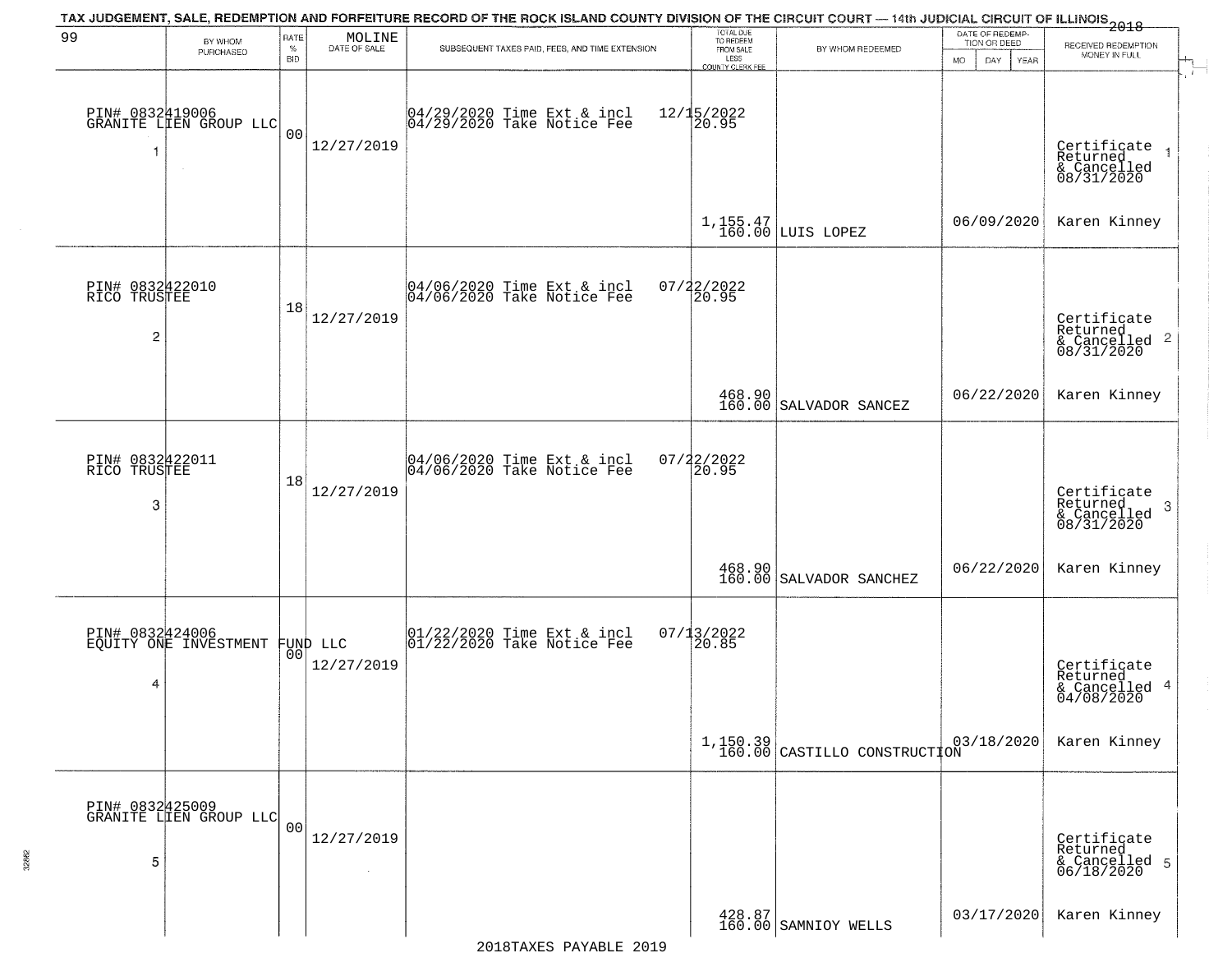| 100 | TAX JUDGEMENT, SALE, REDEMPTION AND FORFEITURE RECORD OF THE ROCK ISLAND COUNTY DIVISION OF THE CIRCUIT COURT — 14th JUDIC<br>NAME AND ADDRESS<br>LEGAL DESCRIPTION<br>TAXPAYER NO.<br>PARCEL NO.<br>TWP - CODE AGRES<br>ASSESSED VALUATION FOR TAXES | MOLINE<br>TAX DUE                                        | INT DUE                         | A-BACK TAX<br>FORFEITED<br>PRIOR TO<br>2017 | BACK TAX<br>FORFEITED<br>PENALTY<br>ACCRUED | BACK TAX<br>FORFEITED<br>INTEREST AND<br>COST ACCRUED | TOTAL BACK<br>TAX PENALTY<br>AND COSTS<br>ACCRUED | <b>AMOUNT</b><br>FOR WHICH<br>JUDGEMENT<br>IS ASKED | CERTIFICATE<br>NO. | INTEREST PAYMENT FUND<br><b>INDEMNITY FUND</b><br>COST OF SALE | 2018    |
|-----|-------------------------------------------------------------------------------------------------------------------------------------------------------------------------------------------------------------------------------------------------------|----------------------------------------------------------|---------------------------------|---------------------------------------------|---------------------------------------------|-------------------------------------------------------|---------------------------------------------------|-----------------------------------------------------|--------------------|----------------------------------------------------------------|---------|
|     | GALVIN MICHAEL J<br>2260 TANGLEFOOT LN                                                                                                                                                                                                                | 1ST<br>2ND                                               | 1ST<br>2ND                      |                                             |                                             |                                                       |                                                   |                                                     |                    |                                                                |         |
|     | BETTENDORF IA<br>52722                                                                                                                                                                                                                                | <b>SAD</b>                                               | 3RD                             |                                             |                                             |                                                       |                                                   |                                                     |                    | 60.00                                                          |         |
|     | LOT 6<br>GEO W_BELLS ADD<br>LOTS 5 AND                                                                                                                                                                                                                | 4TH<br>798.89                                            | 4TH<br>23.96                    |                                             |                                             |                                                       |                                                   |                                                     | 481                | 20.00                                                          |         |
|     | $106 - 14 - 00$<br>1399<br>$08-01$<br>PIN# 0832425010                                                                                                                                                                                                 | <b>PUBLICATION COST</b>                                  | 10.00                           |                                             |                                             |                                                       |                                                   |                                                     |                    | 4.00                                                           |         |
|     | 41,457                                                                                                                                                                                                                                                | TOTAL DUE-TAXES, INT. COST<br>1ST                        | 832.85<br>1ST <sup></sup>       |                                             |                                             |                                                       |                                                   | 832.85                                              |                    | 10.00                                                          | 926.85  |
|     | VARGAS ANGEL V<br>3401 39TH ST<br>61265<br>MOLINE IL                                                                                                                                                                                                  | <u>56.90</u><br>2ND<br>56.90                             | 5.95<br>4.25                    |                                             |                                             |                                                       |                                                   |                                                     |                    | 60.00                                                          |         |
|     | LOT 10<br>GEO W BELLS ADD                                                                                                                                                                                                                             | 3RD<br>56.90<br>47H                                      | 3RD<br>3.40                     |                                             |                                             |                                                       |                                                   |                                                     | 482                | 20.00                                                          |         |
|     | $106 - 19 - 00$<br>$08 - 01$<br>1404<br>PIN# 0832425014                                                                                                                                                                                               | 56.90<br>PUBLICATION COST<br>TOTAL DUE-TAXES, INT. COST  | 1.70<br>10.00                   |                                             |                                             |                                                       |                                                   |                                                     |                    | 4.00                                                           |         |
|     | 2,383                                                                                                                                                                                                                                                 |                                                          | 252.90                          |                                             |                                             |                                                       |                                                   | 252.90                                              |                    | 10.00                                                          | 346.90  |
|     | BAUMANN ADAM/CONNIE<br>1625 40TH AVE<br>61265<br>MOLINE IL                                                                                                                                                                                            | 429.18<br>429.18<br>3RD                                  | $\frac{45.08}{200}$<br>32.20    |                                             |                                             |                                                       |                                                   |                                                     |                    | 60.00                                                          |         |
|     | LOT 16<br>HUNTOONS ADD W.50                                                                                                                                                                                                                           | 429.18<br>4TH<br>429.18                                  | 25.76<br>12.88                  |                                             |                                             |                                                       |                                                   |                                                     | 483                | 20.00                                                          |         |
|     | $260 - 12 - 00$<br>$08 - 01$<br>4108<br>PIN# 0832426018                                                                                                                                                                                               | <b>PUBLICATION COST</b><br>TOTAL OUE-TAXES, INT. COST    | 10.00                           |                                             |                                             |                                                       |                                                   |                                                     |                    | 4.00                                                           |         |
|     | 17,974                                                                                                                                                                                                                                                |                                                          | 1,842.64<br>उड़ा                |                                             |                                             |                                                       |                                                   | 1842.64                                             |                    | 10.00                                                          | 1936.64 |
|     | TORRES VIRGINIA<br>2025 6TH STREET CT<br>61244<br>EAST MOLINE IL                                                                                                                                                                                      | 2ND<br>3RD                                               | 2ND<br>3RD                      |                                             |                                             |                                                       |                                                   |                                                     |                    | 60.00                                                          |         |
|     | LOT 6<br>MARY F PORTERS 1ST ADD                                                                                                                                                                                                                       | 561.04<br>4TH                                            | 33.68                           |                                             |                                             |                                                       |                                                   |                                                     | 484                | 20.00                                                          |         |
|     | $369 - 10 - 00$ 6034<br>$08 - 01$<br>PIN# 0832445007                                                                                                                                                                                                  | 561.04<br>PUBLICATION COST<br>TOTAL DUE-TAXES, INT. COST | 16.84<br>10.00                  |                                             |                                             |                                                       |                                                   |                                                     |                    | 4.00                                                           |         |
|     | 23,496                                                                                                                                                                                                                                                |                                                          | 1,182.60<br>1ST                 |                                             |                                             |                                                       |                                                   | 1182.60                                             |                    | 10.00                                                          | 1276.60 |
|     | PARKS CUPPER<br>1915 31ST STREET A<br>MOLINE IL<br>61265                                                                                                                                                                                              | 494.90<br>2ND<br>494.90                                  | 51.94<br>2ND<br>37.10           |                                             |                                             |                                                       |                                                   |                                                     |                    | 60.00                                                          |         |
|     | SUPVR ASST MAP<br>LOT 125 SHEET 18<br>LOT 2 LE CLAIRES RESERVE                                                                                                                                                                                        | 3BD<br>494.90<br>4TH<br>494.90                           | 3RD<br>29.68<br>$14.84^{\rm s}$ |                                             |                                             |                                                       |                                                   |                                                     | 485                | 20.00                                                          |         |
|     | $056 - 12 - 00$<br>548<br>$\tilde{.}$ 140<br>$08 - 01$<br>PIN# 0833100027                                                                                                                                                                             | PUBLICATION COST                                         | 10.00                           |                                             |                                             |                                                       |                                                   |                                                     |                    | 4.00                                                           |         |
|     | 20,726                                                                                                                                                                                                                                                | TOTAL DUE-TAXES, INT. COST                               | 2,123.16                        |                                             |                                             |                                                       |                                                   | 2123.16                                             |                    | 10.00                                                          | 2217.16 |

 $\sim 10^6$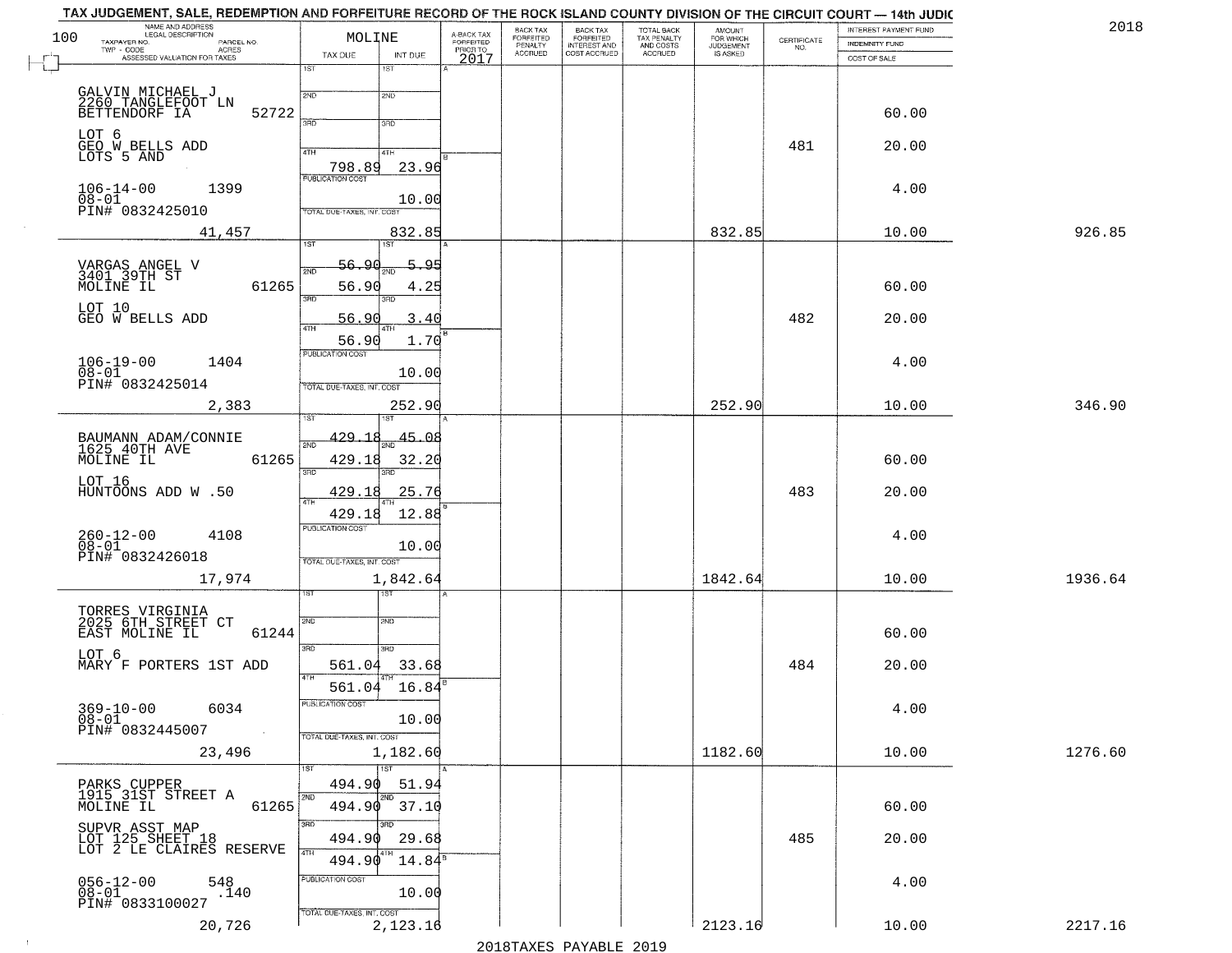| 100                                  | BY WHOM<br>PURCHASED                      | RATE<br>$\%$   | MOLINE<br>DATE OF SALE | TAX JUDGEMENT, SALE, REDEMPTION AND FORFEITURE RECORD OF THE ROCK ISLAND COUNTY DIVISION OF THE CIRCUIT COURT — 14th JUDICIAL CIRCUIT OF ILLINOIS 2018<br>SUBSEQUENT TAXES PAID, FEES, AND TIME EXTENSION | TOTAL DUE<br>TO REDEEM<br>FROM SALE | BY WHOM REDEEMED                                               | DATE OF REDEMP-<br>TION OR DEED | RECEIVED REDEMPTION                                                                                             |
|--------------------------------------|-------------------------------------------|----------------|------------------------|-----------------------------------------------------------------------------------------------------------------------------------------------------------------------------------------------------------|-------------------------------------|----------------------------------------------------------------|---------------------------------|-----------------------------------------------------------------------------------------------------------------|
|                                      |                                           | <b>BID</b>     |                        |                                                                                                                                                                                                           | LESS<br>COUNTY CLERK FEE            |                                                                | <b>MO</b><br>DAY<br>YEAR        | MONEY IN FULL                                                                                                   |
|                                      | PIN# 0832425010<br>EQUITY ONE INVESTMENT  | 00             | FUND LLC<br>12/27/2019 | 01/22/2020 Time Ext & incl<br>01/22/2020 Take Notice Fee                                                                                                                                                  | $07/13/2022$<br>20.85               |                                                                |                                 | Certificate<br>Returned<br>& Cancelled<br>03/12/2020                                                            |
|                                      |                                           |                |                        |                                                                                                                                                                                                           |                                     | 947.70<br>160.00 MICHAEL GALVIN                                | 02/24/2020                      | Karen Kinney                                                                                                    |
| PIN# 0832425014<br>RICO TRUSTEE<br>2 |                                           | 18             | 12/27/2019             |                                                                                                                                                                                                           |                                     |                                                                |                                 | Certificate<br>Returned<br>$\begin{array}{c}\text{cosum} \\ \text{6} \text{Cancelled} \\ 02/05/2020\end{array}$ |
|                                      |                                           |                |                        |                                                                                                                                                                                                           |                                     | $\begin{array}{c} 409.34 \\ 160.00 \end{array}$ YOLANDA VARGAS | 01/10/2020                      | Karen Kinney                                                                                                    |
| 3                                    | PIN# 0832426018<br>GRANITE LIEN GROUP LLC | 0 <sub>0</sub> | 12/27/2019             | 04/29/2020 Time Ext & incl<br>04/29/2020 Take Notice Fee<br>12/01/2020 Subs paid                                                                                                                          | 12/15/2022<br>20.95<br>2,283.45     |                                                                |                                 | Certificate<br>Returned<br>3<br>$\frac{6}{10/22/2021}$                                                          |
|                                      |                                           |                |                        |                                                                                                                                                                                                           | 4,515.05<br>160.00                  | ADAM/CONNIE BAUMANN                                            | 09/15/2021                      | Karen Kinney                                                                                                    |
| PIN# 0832445007<br>4                 | EQUITY ONE INVESTMENT                     | 00             | FUND LLC<br>12/27/2019 | $01/22/2020$ Time Ext & incl<br>$01/22/2020$ Take Notice Fee<br>$11/30/2021$ Subs paid                                                                                                                    | $07/13/2022$<br>20.85<br>2,747.43   |                                                                |                                 | Certificate<br>Returned<br>& Cancelled 4<br>04/08/2022                                                          |
|                                      |                                           |                |                        |                                                                                                                                                                                                           | $4,374.57$ VSG                      |                                                                | 03/02/2022                      | Karen Kinney                                                                                                    |
| 5                                    | PIN# 0833100027<br>GRANITE LIEN GROUP LLC | 0 <sub>0</sub> | 12/27/2019             | 04/29/2020 Time Ext & incl<br>04/29/2020 Take Notice Fee<br>11/29/2021 Subs paid                                                                                                                          | 12/15/2022<br>20.95<br>2,150.49     |                                                                |                                 | 5                                                                                                               |
|                                      |                                           |                |                        | 2018TAXES PAYABLE 2019                                                                                                                                                                                    |                                     |                                                                |                                 |                                                                                                                 |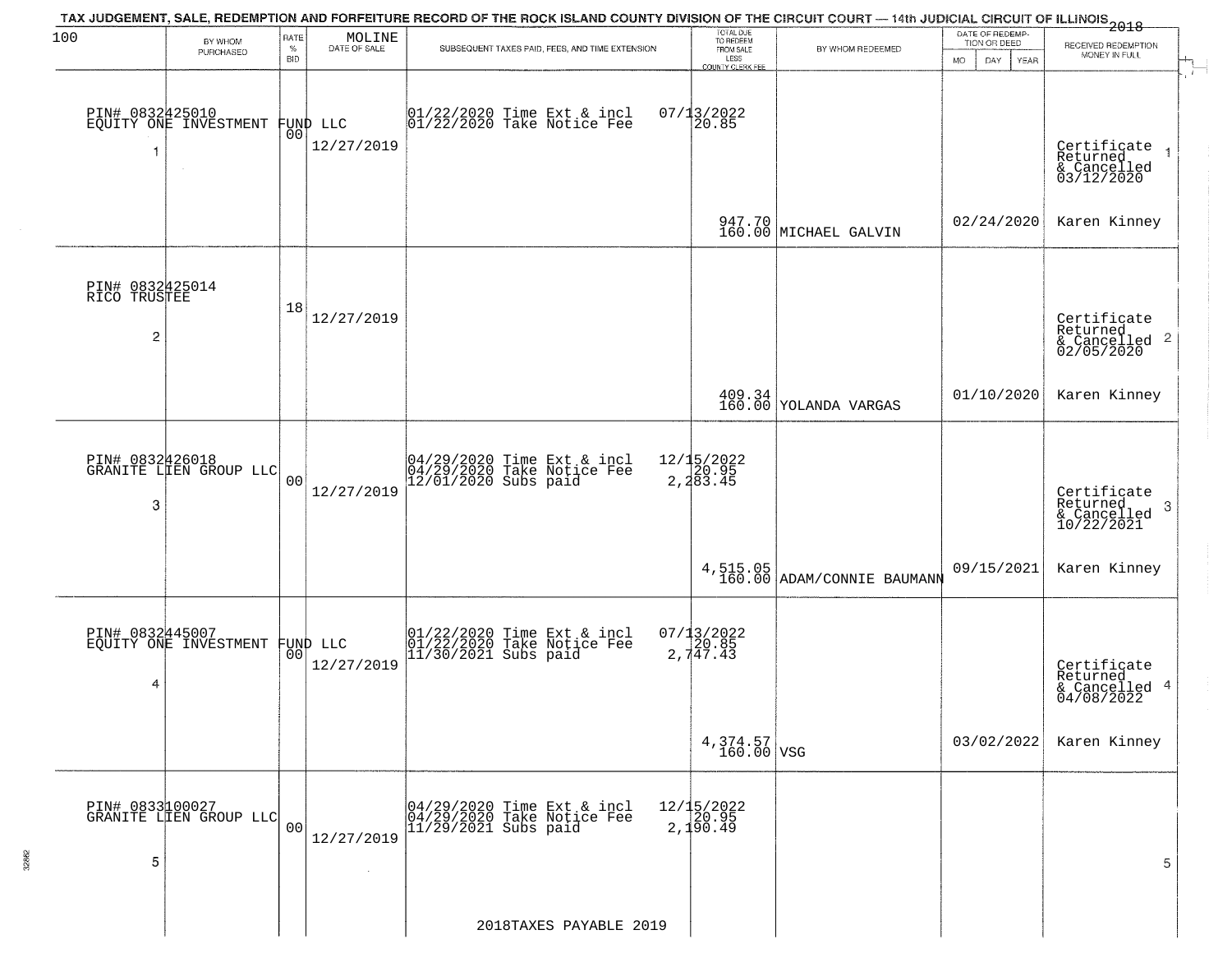|                   | TAX JUDGEMENT, SALE, REDEMPTION AND FORFEITURE RECORD OF THE ROCK ISLAND COUNTY DIVISION OF THE CIRCUIT COURT - 14th JUDIC |                                                     |                         |                              |                                       |                                        |                              |             |                                |         |
|-------------------|----------------------------------------------------------------------------------------------------------------------------|-----------------------------------------------------|-------------------------|------------------------------|---------------------------------------|----------------------------------------|------------------------------|-------------|--------------------------------|---------|
| 101               | NAME AND ADDRESS<br>LEGAL DESCRIPTION<br>TAXPAYER NO.<br>PARCEL NO.                                                        | MOLINE                                              | A-BACK TAX<br>FORFEITED | <b>BACK TAX</b><br>FORFEITED | BACK TAX<br>FORFEITED<br>INTEREST AND | TOTAL BACK<br>TAX PENALTY<br>AND COSTS | AMOUNT<br>FOR WHICH          | CERTIFICATE | <b>INTEREST PAYMENT FUND</b>   | 2018    |
|                   | TWP - CODE<br><b>ACRES</b><br>ASSESSED VALUATION FOR TAXES                                                                 | TAX DUE<br>INT DUE                                  | PRIOR TO<br>2017        | PENALTY<br><b>ACCRUED</b>    | COST ACCRUED                          | ACCRUED                                | <b>JUDGEMENT</b><br>IS ASKED | NO.         | INDEMNITY FUND<br>COST OF SALE |         |
| $\overline{\Box}$ |                                                                                                                            | 1ST<br>18T                                          |                         |                              |                                       |                                        |                              |             |                                |         |
|                   | GRANADO EMETERIO                                                                                                           | 71.66 <sub>2ND</sub><br><del>7.4</del> 9            |                         |                              |                                       |                                        |                              |             |                                |         |
|                   | PO BOX 124<br>MOLINE IL<br>61265                                                                                           | 71.66<br>5.35                                       |                         |                              |                                       |                                        |                              |             | 60.00                          |         |
|                   |                                                                                                                            | 3BD                                                 |                         |                              |                                       |                                        |                              |             |                                |         |
|                   | SUPVR ASST MAP<br>LOT 127 SHEET 18<br>LOT 2 LECLAIRES RESERVE                                                              | 71                                                  |                         |                              |                                       |                                        |                              | 486         | 20.00                          |         |
|                   |                                                                                                                            | 2.14<br>71.66                                       |                         |                              |                                       |                                        |                              |             |                                |         |
|                   | $056 - 08 - 00$<br>546                                                                                                     |                                                     |                         |                              |                                       |                                        |                              |             | 4.00                           |         |
|                   | 08-01<br>PIN# 0833100029<br>.200                                                                                           | 10.00<br>TOTAL DUE-TAXES, INT. COST                 |                         |                              |                                       |                                        |                              |             |                                |         |
|                   |                                                                                                                            |                                                     |                         |                              |                                       |                                        |                              |             |                                |         |
|                   | 3,001                                                                                                                      | 315.90<br>1ST<br>ist                                |                         |                              |                                       |                                        | 315.90                       |             | 10.00                          | 409.90  |
|                   | HUFFORD RICKY A/JACQUELYN<br>628 26TH ST                                                                                   | 47.39<br><u>451.61</u>                              |                         |                              |                                       |                                        |                              |             |                                |         |
|                   | MOLINE IL<br>61265                                                                                                         | 33.85<br>451.61                                     |                         |                              |                                       |                                        |                              |             | 60.00                          |         |
|                   | SUPVR_ASST MAP                                                                                                             | 3RD                                                 |                         |                              |                                       |                                        |                              |             |                                |         |
|                   | LOT 158 SHEET 18                                                                                                           | 27.08<br>451.<br>. 61                               |                         |                              |                                       |                                        |                              | 487         | 20.00                          |         |
|                   |                                                                                                                            | 13.54<br>451.61                                     |                         |                              |                                       |                                        |                              |             |                                |         |
|                   | $043 - 12 - 10$<br>$409 - 1$                                                                                               | PUBLICATION COST                                    |                         |                              |                                       |                                        |                              |             | 4.00                           |         |
|                   | 08-01<br>PIN# 0833100043                                                                                                   | 10.00<br>TOTAL DUE-TAXES, INT. COST                 |                         |                              |                                       |                                        |                              |             |                                |         |
|                   | 24,913                                                                                                                     | 1,938.30                                            |                         |                              |                                       |                                        | 1938.30                      |             | 10.00                          | 2032.30 |
|                   |                                                                                                                            |                                                     |                         |                              |                                       |                                        |                              |             |                                |         |
|                   | VANSH LLC<br>4007 E 59TH ST                                                                                                | 170<br>17.92<br>2ND                                 |                         |                              |                                       |                                        |                              |             |                                |         |
|                   | DAVENPORT IA<br>52807                                                                                                      | 170.37<br>12.80                                     |                         |                              |                                       |                                        |                              |             | 60.00                          |         |
|                   | LOT 8 BLOCK 2                                                                                                              | 3RD<br>3RD                                          |                         |                              |                                       |                                        |                              |             |                                |         |
|                   | WH EDWARDS ADD WITH<br>REPLAT OF BLK 1 IN 1903<br>W 45 FT EX NW CRNR TO ST                                                 | 170.37<br>10.24<br>4TH                              |                         |                              |                                       |                                        |                              | 488         | 20.00                          |         |
|                   |                                                                                                                            | 170.37<br>5.12                                      |                         |                              |                                       |                                        |                              |             |                                |         |
|                   | $191 - 20 - 00$<br>$08 - 01$<br>2975                                                                                       | <b>PUBLICATION COST</b>                             |                         |                              |                                       |                                        |                              |             | 4.00                           |         |
|                   | PIN# 0833112001                                                                                                            | 10.00<br>TOTAL OUE-TAXES, INT. COST                 |                         |                              |                                       |                                        |                              |             |                                |         |
|                   | 7,135                                                                                                                      | 737.56                                              |                         |                              |                                       |                                        | 737.56                       |             | 10.00                          | 831.56  |
|                   |                                                                                                                            |                                                     |                         |                              |                                       |                                        |                              |             |                                |         |
|                   | VANSH LLC<br>4007 E 59TH ST                                                                                                | 468.08<br><u>49.14</u><br>2ND                       |                         |                              |                                       |                                        |                              |             |                                |         |
|                   | 52807<br>DAVENPORT IA                                                                                                      | 468.08<br>35.10                                     |                         |                              |                                       |                                        |                              |             | 60.00                          |         |
|                   |                                                                                                                            | 3RD<br>3BD                                          |                         |                              |                                       |                                        |                              |             |                                |         |
|                   | LOT 8 BLOCK 2<br>W H EDWARDS ADD WITH<br>REPLAT OF BLK 1 IN 1903<br>W 30 FT L 7 AND E 19 FT                                | 468.08<br>28.08<br>4TH                              |                         |                              |                                       |                                        |                              | 489         | 20.00                          |         |
|                   |                                                                                                                            | 468.08 14.04                                        |                         |                              |                                       |                                        |                              |             |                                |         |
|                   | $191 - 18 - 00$<br>2974<br>$\overline{0}8\overline{-}0\overline{1}$                                                        | PUBLICATION COST<br>10.00                           |                         |                              |                                       |                                        |                              |             | 4.00                           |         |
|                   | PIN# 0833112002<br>$\sim 100$                                                                                              | TOTAL DUE-TAXES, INT. COST                          |                         |                              |                                       |                                        |                              |             |                                |         |
|                   | 19,603                                                                                                                     | 2,008.68                                            |                         |                              |                                       |                                        | 2008.68                      |             | 10.00                          | 2102.68 |
|                   |                                                                                                                            | $\overline{1}$ $\overline{5}$ $\overline{1}$<br>IST |                         |                              |                                       |                                        |                              |             |                                |         |
|                   | VANSH LLC<br>4007 E 59TH ST                                                                                                | 674.89<br>70.84<br>2ND<br>l 2ND                     |                         |                              |                                       |                                        |                              |             |                                |         |
|                   | 52807<br>DAVENPORT IA                                                                                                      | 674.89<br>50.60                                     |                         |                              |                                       |                                        |                              |             | 60.00                          |         |
|                   | LOT 6 BLOCK 2<br>W H EDWARDS ADD STRIP 1                                                                                   | 3RD<br>3BD<br>674.89<br>40.48                       |                         |                              |                                       |                                        |                              | 490         | 20.00                          |         |
|                   | FT WIDE N 5 FT W S & E PT TH<br>L 7 40 FT W N 20 FT W S                                                                    | 4TH<br>$20.24^s$<br>674.89                          |                         |                              |                                       |                                        |                              |             |                                |         |
|                   |                                                                                                                            | PUBLICATION COST                                    |                         |                              |                                       |                                        |                              |             |                                |         |
|                   | $191 - 15 - 00$<br>$08 - 01$<br>2973                                                                                       | 10.00                                               |                         |                              |                                       |                                        |                              |             | 4.00                           |         |
|                   | PIN# 0833112003                                                                                                            | TOTAL DUE-TAXES, INT. COST                          |                         |                              |                                       |                                        |                              |             |                                |         |
|                   | 28,264                                                                                                                     | 2,891.72                                            |                         |                              |                                       |                                        | 2891.72                      |             | 10.00                          | 2985.72 |

 $\vdash$ 

 $\sim 10$ 

2018TAXES PAYABLE 2019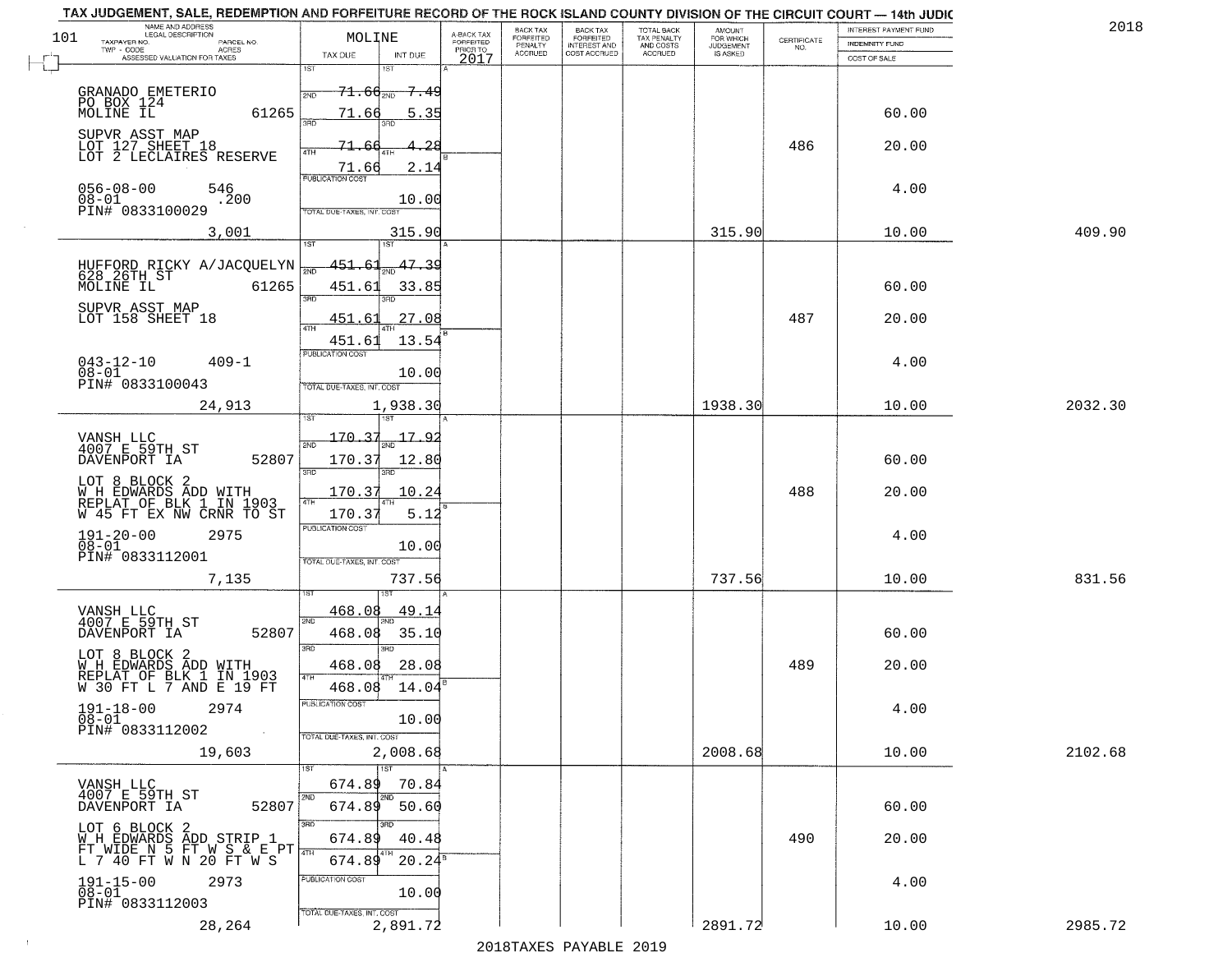| 101                                                    | BY WHOM   | RATE<br>$\%$   | MOLINE<br>DATE OF SALE | TAX JUDGEMENT, SALE, REDEMPTION AND FORFEITURE RECORD OF THE ROCK ISLAND COUNTY DIVISION OF THE CIRCUIT COURT — 14th JUDICIAL CIRCUIT OF ILLINOIS 2018<br>SUBSEQUENT TAXES PAID, FEES, AND TIME EXTENSION | TOTAL DUE<br>TO REDEEM<br>FROM SALE | BY WHOM REDEEMED                           | DATE OF REDEMP-<br>TION OR DEED | RECEIVED REDEMPTION                                                              |
|--------------------------------------------------------|-----------|----------------|------------------------|-----------------------------------------------------------------------------------------------------------------------------------------------------------------------------------------------------------|-------------------------------------|--------------------------------------------|---------------------------------|----------------------------------------------------------------------------------|
|                                                        | PURCHASED | <b>BID</b>     |                        |                                                                                                                                                                                                           | LESS<br><b>COUNTY CLERK FEE</b>     |                                            | MO.<br>DAY.<br>YEAR             | MONEY IN FULL                                                                    |
| PIN# 0833100029<br>RICO TRUSTEE<br>f.                  | $\sim$    | 18             | 12/27/2019             | 04/06/2020 Time Ext & incl<br>04/06/2020 Take Notice Fee<br>11/30/2020 Subs paid                                                                                                                          | 07/22/2022<br>20.95<br>338.84       |                                            |                                 | Certificate<br>Returned<br>& Cancelled<br>11/02/2021                             |
|                                                        |           |                |                        |                                                                                                                                                                                                           |                                     | $1,105.48$ EMETERIO GRANADO                | 10/15/2021                      | Karen Kinney                                                                     |
| PIN# 0833100043<br>WESTERN SITES LLC<br>$\overline{c}$ |           | 0 <sub>0</sub> | 12/27/2019             | 03/09/2020 Time Ext & incl<br>03/09/2020 Take Notice Fee                                                                                                                                                  | 07/12/2022<br>20.95                 |                                            |                                 | Certificate<br>Returned<br>& Cancelled 2<br>07/08/2020                           |
|                                                        |           |                |                        |                                                                                                                                                                                                           |                                     | 2,053.25<br>160.00 RICKY/JACQUELYN HUHFORD | 03/19/2020                      | Karen Kinney                                                                     |
| PIN# 0833112001<br>RICO TRUSTEE<br>3                   |           | 18             | 12/27/2019             | 04/06/2020 Time Ext & incl<br>04/06/2020 Take Notice Fee                                                                                                                                                  | 07/22/2022<br>20.95                 |                                            |                                 | ADMIN SALE IN ERROR<br>Certificate<br>Returned<br>3<br>& Cancelled<br>02/23/2021 |
|                                                        |           |                |                        |                                                                                                                                                                                                           |                                     |                                            |                                 | Karen Kinney                                                                     |
| PIN# 0833112002<br>RICO TRUSTEE<br>4                   |           | 18             | 12/27/2019             | 04/06/2020 Time Ext & incl<br>04/06/2020 Take Notice Fee<br>11/30/2020 Subs paid                                                                                                                          | 07/22/2022<br>20.95<br>1,525.04     |                                            |                                 | ADMIN SALE IN ERROR<br>Certificate<br>Returned<br>& Cancelled 4<br>02/23/2021    |
|                                                        |           |                |                        |                                                                                                                                                                                                           |                                     |                                            |                                 | Karen Kinney                                                                     |
| PIN# 0833112003<br>RICO TRUSTEE<br>5                   |           | 18             | 12/27/2019<br>$\sim$   | 04/06/2020 Time Ext & incl<br>04/06/2020 Take Notice Fee<br>$11/30/2020$ Subs paid                                                                                                                        | $07/22/2022$<br>20.95<br>2,185.42   |                                            |                                 | ADMIN SALE IN ERROR<br>Certificate<br>Returned<br>& Cancelled 5<br>02/23/2021    |
|                                                        |           |                |                        | 2018TAXES PAYABLE 2019                                                                                                                                                                                    |                                     |                                            |                                 | Karen Kinney                                                                     |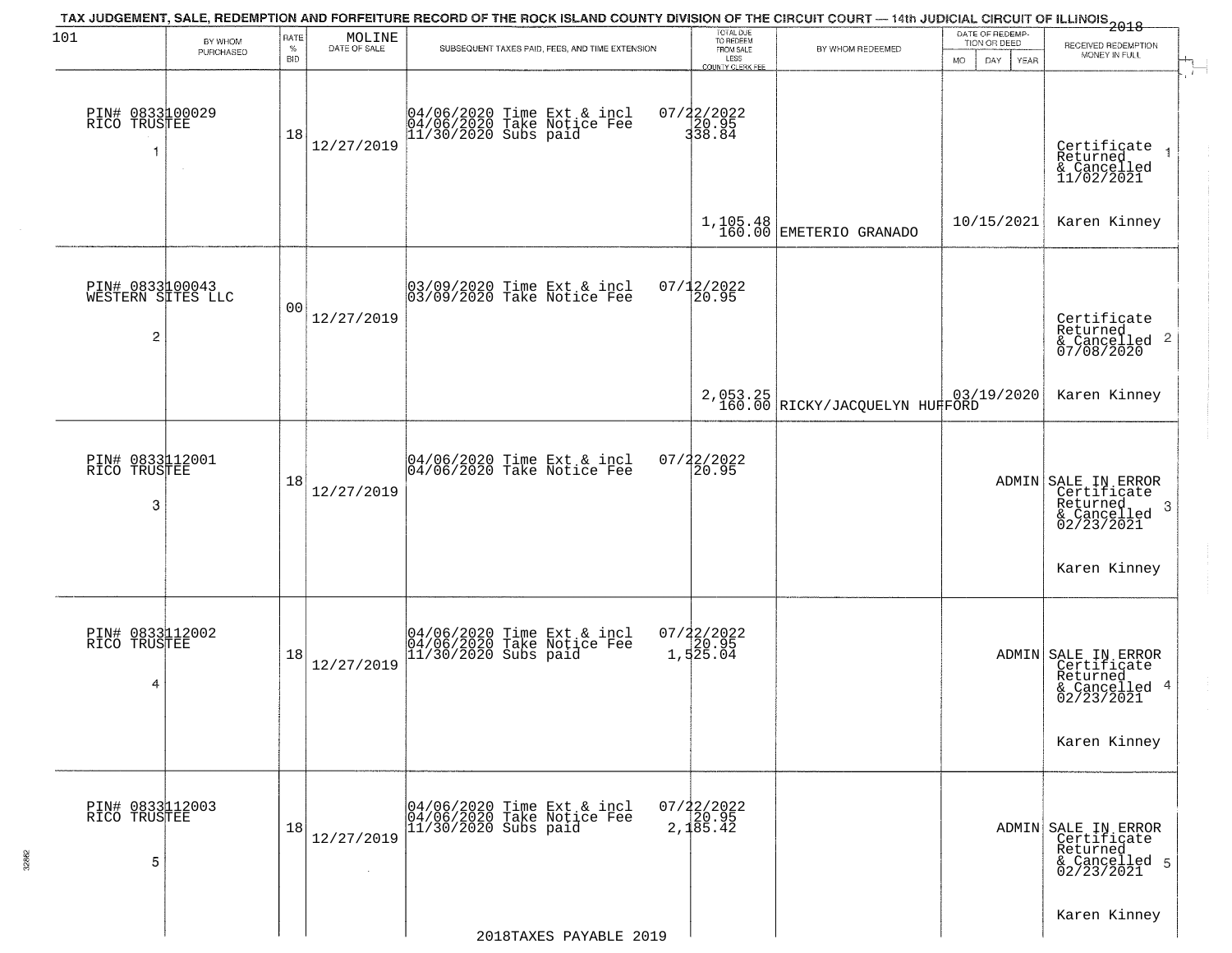|     | TAX JUDGEMENT, SALE, REDEMPTION AND FORFEITURE RECORD OF THE ROCK ISLAND COUNTY DIVISION OF THE CIRCUIT COURT — 14th JUDIC |                                   |                                   |                                     |                                 |                                                       |                                        |                                  |                                                                 |                       |         |
|-----|----------------------------------------------------------------------------------------------------------------------------|-----------------------------------|-----------------------------------|-------------------------------------|---------------------------------|-------------------------------------------------------|----------------------------------------|----------------------------------|-----------------------------------------------------------------|-----------------------|---------|
| 102 | NAME AND ADDRESS<br>LEGAL DESCRIPTION<br>TAXPAYER NO.<br>PARCEL NO.                                                        | MOLINE                            |                                   | A-BACK TAX<br>FORFEITED<br>PRIOR TO | BACK TAX                        |                                                       | TOTAL BACK<br>TAX PENALTY<br>AND COSTS | AMOUNT<br>FOR WHICH<br>JUDGEMENT |                                                                 | INTEREST PAYMENT FUND | 2018    |
|     | CODE AGRES<br>ASSESSED VALUATION FOR TAXES<br>$TWP - CODE$                                                                 | TAX DUE                           | INT DUE                           |                                     | FORFEITED<br>PENALTY<br>ACCRUED | BACK TAX<br>FORFEITED<br>INTEREST AND<br>COST ACCRUED | ACCRUED                                | IS ASKED                         | $\begin{array}{c} \text{CERTIFICATE} \\ \text{NO.} \end{array}$ | <b>INDEMNITY FUND</b> |         |
|     |                                                                                                                            | $\overline{1ST}$                  | 15T                               | 2017                                |                                 |                                                       |                                        |                                  |                                                                 | COST OF SALE          |         |
|     |                                                                                                                            |                                   |                                   |                                     |                                 |                                                       |                                        |                                  |                                                                 |                       |         |
|     | MILLMAN JAMES                                                                                                              | 2ND                               | $-807.48_{\text{\tiny 2ND}}84.77$ |                                     |                                 |                                                       |                                        |                                  |                                                                 |                       |         |
|     | 3108 AVENUE OF THE CITIES<br>MOLINE IL 61265<br>MOLINE IL                                                                  | 807.48<br>3AD                     | 60.55                             |                                     |                                 |                                                       |                                        |                                  |                                                                 | 60.00                 |         |
|     | LOT 5 BLOCK 2                                                                                                              |                                   |                                   |                                     |                                 |                                                       |                                        |                                  |                                                                 |                       |         |
|     |                                                                                                                            | 807.48<br>4TH                     | 48.4                              |                                     |                                 |                                                       |                                        |                                  | 491                                                             | 20.00                 |         |
|     | WH EDWARDS ADD W 13 FT &<br>ALL EX STRIP W SIDE 1 FT<br>WIDE ON N&5 FT W ON S L 6                                          | 807.48                            | 24.22                             |                                     |                                 |                                                       |                                        |                                  |                                                                 |                       |         |
|     | 2972                                                                                                                       | PUBLICATION COST                  |                                   |                                     |                                 |                                                       |                                        |                                  |                                                                 | 4.00                  |         |
|     | $191 - 12 - 00$<br>$08 - 01$                                                                                               |                                   | 10.00                             |                                     |                                 |                                                       |                                        |                                  |                                                                 |                       |         |
|     | PIN# 0833112004                                                                                                            | TOTAL DUE-TAXES, INT. COST        |                                   |                                     |                                 |                                                       |                                        |                                  |                                                                 |                       |         |
|     | 33,817                                                                                                                     |                                   | 3,457.90                          |                                     |                                 |                                                       |                                        | 3457.90                          |                                                                 | 10.00                 | 3551.90 |
|     |                                                                                                                            | 1ST                               | 1ST                               |                                     |                                 |                                                       |                                        |                                  |                                                                 |                       |         |
|     | BURMOOD MONA<br>2409 5TH AVE                                                                                               | 180.40<br>2ND                     | -18.97                            |                                     |                                 |                                                       |                                        |                                  |                                                                 |                       |         |
|     | 61265<br>MOLINE IL                                                                                                         | 180.40                            | 13.55                             |                                     |                                 |                                                       |                                        |                                  |                                                                 | 60.00                 |         |
|     |                                                                                                                            | <b>BRC</b>                        |                                   |                                     |                                 |                                                       |                                        |                                  |                                                                 |                       |         |
|     | LOT 10 BLOCK 2<br>DIMOCK AND BALDWINS ADD                                                                                  | 180.40                            | 10.84                             |                                     |                                 |                                                       |                                        |                                  | 492                                                             | 20.00                 |         |
|     |                                                                                                                            | 47H                               |                                   |                                     |                                 |                                                       |                                        |                                  |                                                                 |                       |         |
|     |                                                                                                                            | 180.40<br><b>PUBLICATION COST</b> | 5.42                              |                                     |                                 |                                                       |                                        |                                  |                                                                 |                       |         |
|     | $173 - 18 - 00$<br>$08 - 01$<br>2633                                                                                       |                                   |                                   |                                     |                                 |                                                       |                                        |                                  |                                                                 | 4.00                  |         |
|     | PIN# 0833114013                                                                                                            | TOTAL DUE-TAXES, INT. COST        | 10.00                             |                                     |                                 |                                                       |                                        |                                  |                                                                 |                       |         |
|     |                                                                                                                            |                                   |                                   |                                     |                                 |                                                       |                                        |                                  |                                                                 |                       |         |
|     | 19,751                                                                                                                     | īst                               | 780.38                            |                                     |                                 |                                                       |                                        | 780.38                           |                                                                 | 10.00                 | 874.38  |
|     |                                                                                                                            |                                   |                                   |                                     |                                 |                                                       |                                        |                                  |                                                                 |                       |         |
|     | LONG DAVID<br>2608 4TH AVE                                                                                                 | 2ND                               | <b>2MD</b>                        |                                     |                                 |                                                       |                                        |                                  |                                                                 |                       |         |
|     | 61265<br>MOLINE IL                                                                                                         |                                   |                                   |                                     |                                 |                                                       |                                        |                                  |                                                                 | 60.00                 |         |
|     | LOT 5 BLOCK 1                                                                                                              | 3BD                               | 3 <sub>3</sub>                    |                                     |                                 |                                                       |                                        |                                  |                                                                 |                       |         |
|     | ELLEN S WEBBERS ADD                                                                                                        | 4TH                               | 4TH                               |                                     |                                 |                                                       |                                        |                                  | 493                                                             | 20.00                 |         |
|     |                                                                                                                            | 471.07                            | 14.14                             |                                     |                                 |                                                       |                                        |                                  |                                                                 |                       |         |
|     | $473 - 15 - 00$<br>7726                                                                                                    | <b>PUBLICATION COST</b>           |                                   |                                     |                                 |                                                       |                                        |                                  |                                                                 | 4.00                  |         |
|     | 08-01                                                                                                                      |                                   | 10.00                             |                                     |                                 |                                                       |                                        |                                  |                                                                 |                       |         |
|     | PIN# 0833116003                                                                                                            | TOTAL OUE-TAXES, INT. COST        |                                   |                                     |                                 |                                                       |                                        |                                  |                                                                 |                       |         |
|     | 19,728                                                                                                                     |                                   | 495.21                            |                                     |                                 |                                                       |                                        | 495.21                           |                                                                 | 10.00                 | 589.21  |
|     |                                                                                                                            |                                   |                                   |                                     |                                 |                                                       |                                        |                                  |                                                                 |                       |         |
|     | TAYLOR ATTICUS<br>512 25TH ST                                                                                              | 371.07<br>2ND                     | <u>38.99</u>                      |                                     |                                 |                                                       |                                        |                                  |                                                                 |                       |         |
|     | MOLINE IL<br>61265                                                                                                         | 371.07                            | 27.85                             |                                     |                                 |                                                       |                                        |                                  |                                                                 | 60.00                 |         |
|     |                                                                                                                            | 3RD                               | $\overline{3BD}$                  |                                     |                                 |                                                       |                                        |                                  |                                                                 |                       |         |
|     | LOT 6 BLOCK 1                                                                                                              | 371.07                            | 22.28                             |                                     |                                 |                                                       |                                        |                                  | 494                                                             | 20.00                 |         |
|     | CHRISTY & GROVERS ADD<br>S 50 FT OF W 40 FT                                                                                | 4TH<br>371.07                     |                                   |                                     |                                 |                                                       |                                        |                                  |                                                                 |                       |         |
|     |                                                                                                                            | PUBLICATION COST                  | 11.14                             |                                     |                                 |                                                       |                                        |                                  |                                                                 |                       |         |
|     | $2057 - 1$<br>142-02-50<br>$08 - 01$                                                                                       |                                   | 10.00                             |                                     |                                 |                                                       |                                        |                                  |                                                                 | 4.00                  |         |
|     | PIN# 0833119002                                                                                                            | TOTAL DUE-TAXES, INT. COST        |                                   |                                     |                                 |                                                       |                                        |                                  |                                                                 |                       |         |
|     | 15,540                                                                                                                     |                                   | 1,594.54                          |                                     |                                 |                                                       |                                        | 1594.54                          |                                                                 | 10.00                 | 1688.54 |
|     |                                                                                                                            | 1ST                               | 1ST                               |                                     |                                 |                                                       |                                        |                                  |                                                                 |                       |         |
|     |                                                                                                                            | 424.84                            | 44.59                             |                                     |                                 |                                                       |                                        |                                  |                                                                 |                       |         |
|     | HIGH FIVE INVESTMENTS LLC<br>1619 SORGHUM MILL DR                                                                          | 2ND                               |                                   |                                     |                                 |                                                       |                                        |                                  |                                                                 |                       |         |
|     | 38016<br>CORDOVA TN                                                                                                        | 424.84                            | 31.85                             |                                     |                                 |                                                       |                                        |                                  |                                                                 | 60.00                 |         |
|     | LOT 6 BLOCK 1                                                                                                              | 3RD                               | 3BD                               |                                     |                                 |                                                       |                                        |                                  |                                                                 |                       |         |
|     | CHRISTY AND GROVERS ADD<br>W.50 LOT 5 AND E 14 FT                                                                          | 424.84<br>4TH                     | 25.48                             |                                     |                                 |                                                       |                                        |                                  | 495                                                             | 20.00                 |         |
|     |                                                                                                                            | 424.84                            | $12.74^{\circ}$                   |                                     |                                 |                                                       |                                        |                                  |                                                                 |                       |         |
|     | 2056                                                                                                                       | PUBLICATION COST                  |                                   |                                     |                                 |                                                       |                                        |                                  |                                                                 | 4.00                  |         |
|     | $142 - 01 - 00$<br>$08 - 01$<br>PIN# 0833119003                                                                            |                                   | 10.00                             |                                     |                                 |                                                       |                                        |                                  |                                                                 |                       |         |
|     |                                                                                                                            | TOTAL DUE-TAXES, INT, COST        |                                   |                                     |                                 |                                                       |                                        |                                  |                                                                 |                       |         |
|     | 17,792                                                                                                                     |                                   | 1,824.02                          |                                     |                                 |                                                       |                                        | 1824.02                          |                                                                 | 10.00                 | 1918.02 |
|     |                                                                                                                            |                                   |                                   |                                     |                                 | 2010 ELITATIO DI VIDI E 2010                          |                                        |                                  |                                                                 |                       |         |

 $\sim 10^{-1}$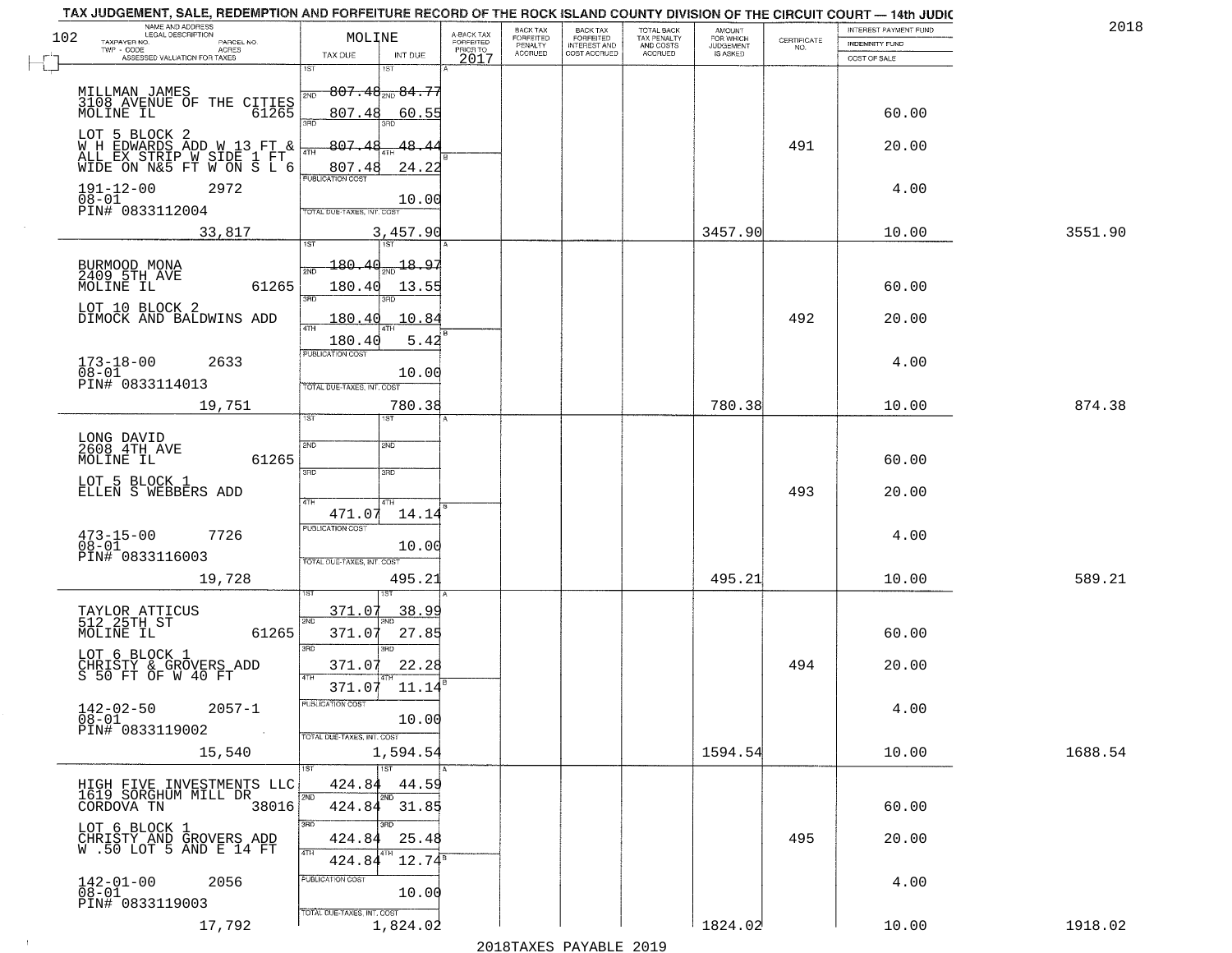| 102                                       | BY WHOM                                       | RATE               | MOLINE       | TAX JUDGEMENT, SALE, REDEMPTION AND FORFEITURE RECORD OF THE ROCK ISLAND COUNTY DIVISION OF THE CIRCUIT COURT — 14th JUDICIAL CIRCUIT OF ILLINOIS 2018                                                    | TOTAL DUE<br>TO REDEEM                         |                                    | DATE OF REDEMP-<br>TION OR DEED | RECEIVED REDEMPTION                                                    |
|-------------------------------------------|-----------------------------------------------|--------------------|--------------|-----------------------------------------------------------------------------------------------------------------------------------------------------------------------------------------------------------|------------------------------------------------|------------------------------------|---------------------------------|------------------------------------------------------------------------|
|                                           | PURCHASED                                     | $\%$<br><b>BID</b> | DATE OF SALE | SUBSEQUENT TAXES PAID, FEES, AND TIME EXTENSION                                                                                                                                                           | FROM SALE<br>LESS<br>COUNTY CLERK FEE          | BY WHOM REDEEMED                   | <b>MO</b><br>DAY<br>YEAR        | MONEY IN FULL                                                          |
| -1                                        | PIN# 0833112004<br>GUARDIAN TAX IL LLC        | 00                 | 12/27/2019   | 04/01/2020 Time Ext & incl<br>04/01/2020 Take Notice Fee                                                                                                                                                  | 12/22/2022<br>20.95                            |                                    |                                 | Certificate<br>Returned<br>& Cancelled<br>05/11/2020                   |
|                                           |                                               |                    |              |                                                                                                                                                                                                           |                                                | 3,572.85<br>160.00 JAMES MILLMAN   | 04/15/2020                      | Karen Kinney                                                           |
| $\overline{c}$                            | PIN# 0833114013<br>GRANITE LIEN GROUP LLC     | 0 <sup>0</sup>     | 12/27/2019   | 04/29/2020 Time Ext & incl<br>04/29/2020 Take Notice Fee                                                                                                                                                  | 12/15/2022<br>20.95                            |                                    |                                 | Certificate<br>Returned<br>$\overline{2}$<br>& Cancelled<br>06/15/2020 |
|                                           |                                               |                    |              |                                                                                                                                                                                                           |                                                | 895.33<br>160.00 US TREASURY       | 05/18/2020                      | Karen Kinney                                                           |
| PIN# 0833116003<br>AUCTION Z INC<br>3     |                                               | 00                 | 12/27/2019   | 03/09/2020 Time Ext & incl<br>03/09/2020 Take Notice Fee                                                                                                                                                  | $07/12/2022$<br>20.95                          |                                    |                                 | Certificate<br>Returned<br>3<br>& Cancelled<br>11/13/2020              |
|                                           |                                               |                    |              |                                                                                                                                                                                                           |                                                | $610.16$ DAVID LONG                | 10/02/2020                      | Karen Kinney                                                           |
| 4                                         | PIN# 0833119002<br>STEVE SODEMAN LIVING TRUST |                    |              | $\Gamma = \begin{array}{c}  01/21/2020 \text{ Time Ext & incl} \\  01/21/2020 \text{ Take Notice Fee} \\  11/30/2020 \text{ Subs paid} \\  12/27/2019 \text{ }  12/09/2021 \text{ Subs paid} \end{array}$ | 12/21/2022<br>1,629.85<br>1,629.25<br>1,666.79 |                                    |                                 | 4                                                                      |
| PIN# 0833119003<br>WESTERN SITES LLC<br>5 |                                               | 0 <sub>0</sub>     | 12/27/2019   |                                                                                                                                                                                                           |                                                |                                    |                                 | Certificate<br>Returned<br>& Cancelled 5<br>02/11/2020                 |
|                                           |                                               |                    |              |                                                                                                                                                                                                           |                                                | 1,918.02 HIGH FIVE INVESTMENTS LLC |                                 | Karen Kinney                                                           |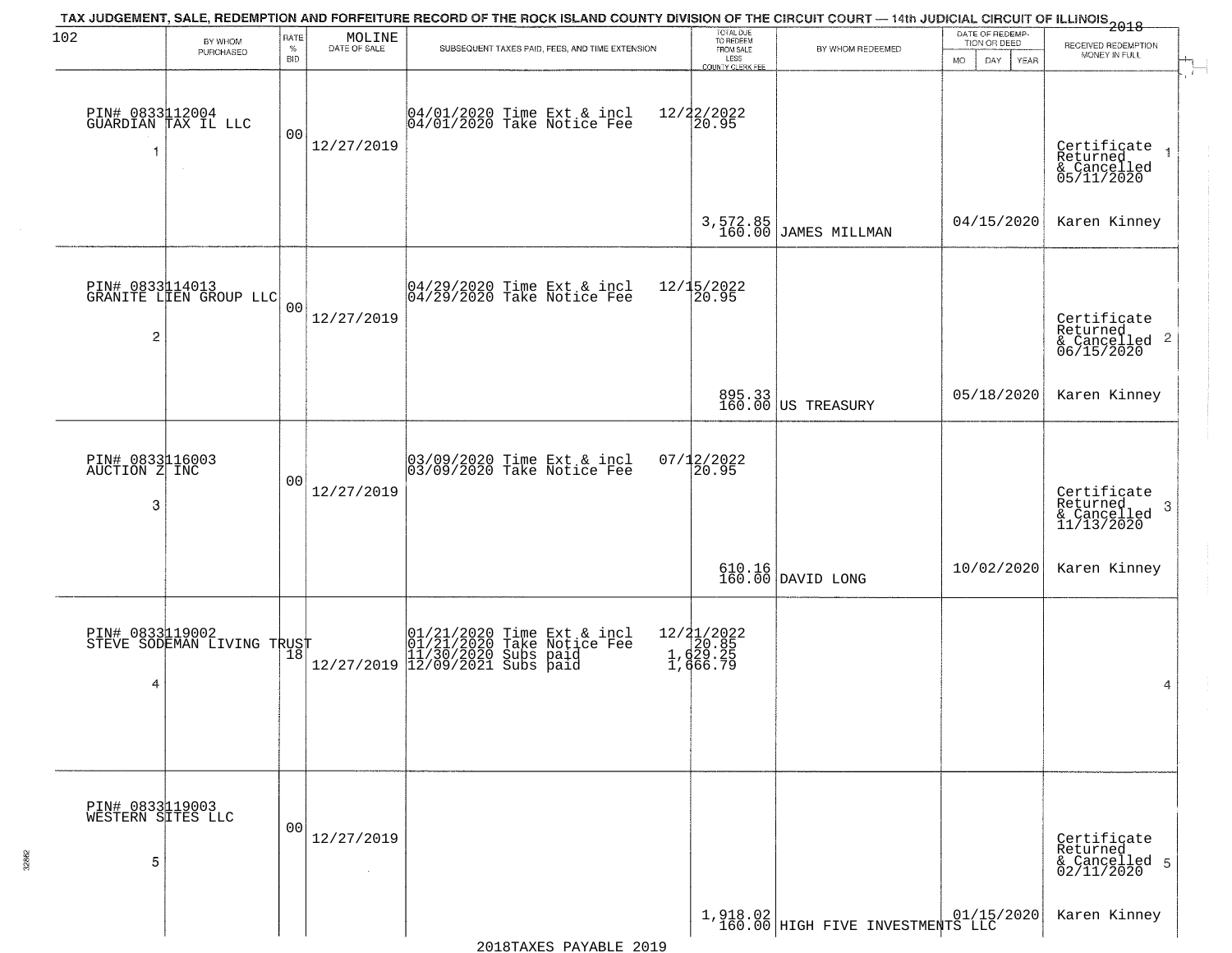|     | TAX JUDGEMENT, SALE, REDEMPTION AND FORFEITURE RECORD OF THE ROCK ISLAND COUNTY DIVISION OF THE CIRCUIT COURT - 14th JUDIC<br>NAME AND ADDRESS<br>LEGAL DESCRIPTION |                                      |                                     | BACK TAX                    |                                              |                                        |                                         |                                                                 | INTEREST PAYMENT FUND | 2018    |
|-----|---------------------------------------------------------------------------------------------------------------------------------------------------------------------|--------------------------------------|-------------------------------------|-----------------------------|----------------------------------------------|----------------------------------------|-----------------------------------------|-----------------------------------------------------------------|-----------------------|---------|
| 103 | TAXPAYER NO.<br>PARCEL NO.                                                                                                                                          | MOLINE                               | A-BACK TAX<br>FORFEITED<br>PRIOR TO | <b>FORFEITED</b><br>PENALTY | BACK TAX<br>FORFEITED<br><b>INTEREST AND</b> | TOTAL BACK<br>TAX PENALTY<br>AND COSTS | AMOUNT<br>FOR WHICH<br><b>JUDGEMENT</b> | $\begin{array}{c} \text{CERTIFICATE} \\ \text{NO.} \end{array}$ | INDEMNITY FUND        |         |
|     | ACRES<br>ASSESSED VALUATION FOR TAXES                                                                                                                               | INT DUE<br>TAX DUE                   | 2017                                | <b>ACCRUED</b>              | COST ACCRUED                                 | <b>ACCRUED</b>                         | IS ASKED                                |                                                                 | COST OF SALE          |         |
|     |                                                                                                                                                                     | 1ST<br>۱ST                           |                                     |                             |                                              |                                        |                                         |                                                                 |                       |         |
|     |                                                                                                                                                                     | <del>133.20 mg 15.5</del> 0<br>2ND   |                                     |                             |                                              |                                        |                                         |                                                                 |                       |         |
|     | TORRES VIRGINIA<br>726 21ST STREET A                                                                                                                                |                                      |                                     |                             |                                              |                                        |                                         |                                                                 |                       |         |
|     | 61265<br>MOLINE IL                                                                                                                                                  | 433.20<br>32.50                      |                                     |                             |                                              |                                        |                                         |                                                                 | 60.00                 |         |
|     | SUPVR ASST MAP                                                                                                                                                      |                                      |                                     |                             |                                              |                                        |                                         |                                                                 |                       |         |
|     | LOT 333 SHEET 20                                                                                                                                                    | 433.20<br>-26.00                     |                                     |                             |                                              |                                        |                                         | 496                                                             | 20.00                 |         |
|     |                                                                                                                                                                     | 13.00<br>433.20                      |                                     |                             |                                              |                                        |                                         |                                                                 |                       |         |
|     | $045 - 19 - 00$<br>440                                                                                                                                              |                                      |                                     |                             |                                              |                                        |                                         |                                                                 | 4.00                  |         |
|     | $08 - 01$                                                                                                                                                           | 10.00                                |                                     |                             |                                              |                                        |                                         |                                                                 |                       |         |
|     | PIN# 0833300015                                                                                                                                                     | TOTAL DUE-TAXES, INT. COST           |                                     |                             |                                              |                                        |                                         |                                                                 |                       |         |
|     | 18,142                                                                                                                                                              | 1,859.80                             |                                     |                             |                                              |                                        | 1859.80                                 |                                                                 | 10.00                 | 1953.80 |
|     |                                                                                                                                                                     |                                      |                                     |                             |                                              |                                        |                                         |                                                                 |                       |         |
|     |                                                                                                                                                                     | <u>302.30</u><br>$\frac{31.71}{200}$ |                                     |                             |                                              |                                        |                                         |                                                                 |                       |         |
|     | SOLIS CANDELARIO/MARTINA<br>705 23RD ST # 707<br>MOLINE IL 6126!<br>61265                                                                                           | 302.30<br>22.65                      |                                     |                             |                                              |                                        |                                         |                                                                 | 60.00                 |         |
|     |                                                                                                                                                                     | 3RD<br>बन्ना                         |                                     |                             |                                              |                                        |                                         |                                                                 |                       |         |
|     | LOT 1<br>STEVENS ADD S .50                                                                                                                                          | 302.30<br>18.12                      |                                     |                             |                                              |                                        |                                         | 497                                                             | 20.00                 |         |
|     |                                                                                                                                                                     |                                      |                                     |                             |                                              |                                        |                                         |                                                                 |                       |         |
|     |                                                                                                                                                                     | 302.30<br>9.06<br>PUBLICATION COST   |                                     |                             |                                              |                                        |                                         |                                                                 |                       |         |
|     | $415 - 16 - 00$<br>6772                                                                                                                                             |                                      |                                     |                             |                                              |                                        |                                         |                                                                 | 4.00                  |         |
|     | $08 - 01$<br>PIN# 0833303002                                                                                                                                        | 10.00                                |                                     |                             |                                              |                                        |                                         |                                                                 |                       |         |
|     |                                                                                                                                                                     | TOTAL DUE-TAXES, INT. COST           |                                     |                             |                                              |                                        |                                         |                                                                 |                       |         |
|     | 23,660                                                                                                                                                              | 1,300.74<br>1ST                      |                                     |                             |                                              |                                        | 1300.74                                 |                                                                 | 10.00                 | 1394.74 |
|     |                                                                                                                                                                     |                                      |                                     |                             |                                              |                                        |                                         |                                                                 |                       |         |
|     | LAING JACK E<br>825 24TH ST                                                                                                                                         | 385.30<br>40.46<br>2ND               |                                     |                             |                                              |                                        |                                         |                                                                 |                       |         |
|     | 52722<br>BETTENDORF IA                                                                                                                                              | 385.30<br>28.90                      |                                     |                             |                                              |                                        |                                         |                                                                 | 60.00                 |         |
|     |                                                                                                                                                                     | 3RD<br>3RD                           |                                     |                             |                                              |                                        |                                         |                                                                 |                       |         |
|     | LOT 3<br>STEVENS ADD                                                                                                                                                | 385.30<br><u>23.12</u>               |                                     |                             |                                              |                                        |                                         | 498                                                             | 20.00                 |         |
|     |                                                                                                                                                                     | 4TH<br>385.30<br>11.56               |                                     |                             |                                              |                                        |                                         |                                                                 |                       |         |
|     |                                                                                                                                                                     | <b>PUBLICATION COST</b>              |                                     |                             |                                              |                                        |                                         |                                                                 |                       |         |
|     | $415 - 19 - 00$<br>$08 - 01$<br>6775                                                                                                                                | 10.00                                |                                     |                             |                                              |                                        |                                         |                                                                 | 4.00                  |         |
|     | PIN# 0833303005                                                                                                                                                     | TOTAL OUE-TAXES, INT. COST           |                                     |                             |                                              |                                        |                                         |                                                                 |                       |         |
|     | 16,136                                                                                                                                                              | 1,655.24                             |                                     |                             |                                              |                                        | 1655.24                                 |                                                                 | 10.00                 | 1749.24 |
|     |                                                                                                                                                                     |                                      |                                     |                             |                                              |                                        |                                         |                                                                 |                       |         |
|     |                                                                                                                                                                     | 615.81<br>64.68                      |                                     |                             |                                              |                                        |                                         |                                                                 |                       |         |
|     | WEIS JOHN P<br>717 25TH ST                                                                                                                                          | 2ND                                  |                                     |                             |                                              |                                        |                                         |                                                                 |                       |         |
|     | MOLINE IL<br>61265                                                                                                                                                  | 615.81<br>46.20                      |                                     |                             |                                              |                                        |                                         |                                                                 | 60.00                 |         |
|     | OUTLOT <sub>2</sub>                                                                                                                                                 | 3RD<br>3BD                           |                                     |                             |                                              |                                        |                                         |                                                                 |                       |         |
|     |                                                                                                                                                                     | 615.81<br>36.96<br>4TH               |                                     |                             |                                              |                                        |                                         | 499                                                             | 20.00                 |         |
|     | RYDER AND READS ADD<br>S 41 .25 FT OF N 206<br>.25 FT OF E 141 FT                                                                                                   | 615.81<br>18.48                      |                                     |                             |                                              |                                        |                                         |                                                                 |                       |         |
|     | $387 - 02 - 00$<br>6376                                                                                                                                             | PUBLICATION COST                     |                                     |                             |                                              |                                        |                                         |                                                                 | 4.00                  |         |
|     | $08 - 01$                                                                                                                                                           | 10.00                                |                                     |                             |                                              |                                        |                                         |                                                                 |                       |         |
|     | PIN# 0833306009<br>$\sim 10$                                                                                                                                        | TOTAL DUE-TAXES, INT. COST           |                                     |                             |                                              |                                        |                                         |                                                                 |                       |         |
|     | 25,790                                                                                                                                                              | 2,639.56                             |                                     |                             |                                              |                                        | 2639.56                                 |                                                                 | 10.00                 | 2733.56 |
|     |                                                                                                                                                                     | 1ST<br>1ST                           |                                     |                             |                                              |                                        |                                         |                                                                 |                       |         |
|     | HERNANDEZ MARIA ELENA                                                                                                                                               |                                      |                                     |                             |                                              |                                        |                                         |                                                                 |                       |         |
|     | 739 25TH ST<br>61265<br>MOLINE IL                                                                                                                                   | 2ND<br>2ND                           |                                     |                             |                                              |                                        |                                         |                                                                 | 60.00                 |         |
|     |                                                                                                                                                                     | 3BD<br>3RD                           |                                     |                             |                                              |                                        |                                         |                                                                 |                       |         |
|     | OUTLOT <sub>2</sub>                                                                                                                                                 |                                      |                                     |                             |                                              |                                        |                                         | 500                                                             | 20.00                 |         |
|     | RYDER & READS ADD 216.82<br>FT N 30.68 FT W 141 S 33                                                                                                                | 4TH                                  |                                     |                             |                                              |                                        |                                         |                                                                 |                       |         |
|     | .87 & ELY 141 FT TO BEG                                                                                                                                             | 479.71<br>$14.40^8$                  |                                     |                             |                                              |                                        |                                         |                                                                 |                       |         |
|     | $387 - 08 - 00$<br>6382                                                                                                                                             | PUBLICATION COST                     |                                     |                             |                                              |                                        |                                         |                                                                 | 4.00                  |         |
|     | $08-01$<br>PIN# 0833306015                                                                                                                                          | 10.00                                |                                     |                             |                                              |                                        |                                         |                                                                 |                       |         |
|     |                                                                                                                                                                     | TOTAL DUE-TAXES, INT. COST           |                                     |                             |                                              |                                        |                                         |                                                                 |                       |         |
|     | 26,090                                                                                                                                                              | 504.11                               |                                     |                             |                                              |                                        | 504.11                                  |                                                                 | 10.00                 | 598.11  |
|     |                                                                                                                                                                     |                                      |                                     |                             | 2010                                         |                                        |                                         |                                                                 |                       |         |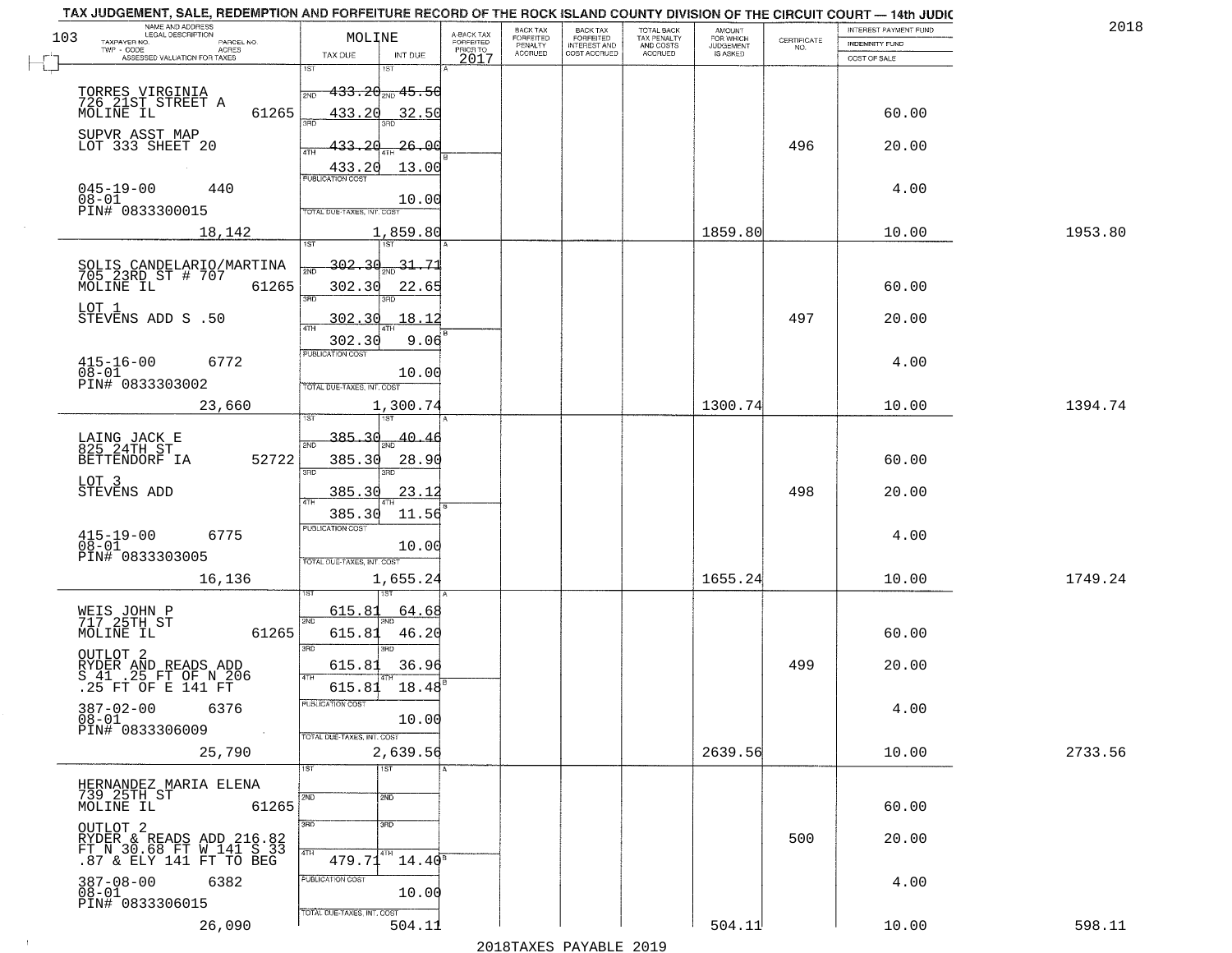| 103             | BY WHOM<br>PURCHASED                                | RATE<br>$\%$   | MOLINE<br>DATE OF SALE | TAX JUDGEMENT, SALE, REDEMPTION AND FORFEITURE RECORD OF THE ROCK ISLAND COUNTY DIVISION OF THE CIRCUIT COURT — 14th JUDICIAL CIRCUIT OF ILLINOIS 2018<br>SUBSEQUENT TAXES PAID, FEES, AND TIME EXTENSION | TOTAL DUE<br>TO REDEEM<br>FROM SALE         | BY WHOM REDEEMED                                                                        | DATE OF REDEMP-<br>TION OR DEED | RECEIVED REDEMPTION<br>MONEY IN FULL                   |
|-----------------|-----------------------------------------------------|----------------|------------------------|-----------------------------------------------------------------------------------------------------------------------------------------------------------------------------------------------------------|---------------------------------------------|-----------------------------------------------------------------------------------------|---------------------------------|--------------------------------------------------------|
|                 |                                                     | <b>BID</b>     |                        |                                                                                                                                                                                                           | LESS<br>COUNTY CLERK FEE                    |                                                                                         | <b>MO</b><br>DAY<br>YEAR        |                                                        |
| 1               | PIN# 0833300015<br>GRANITE LIEN GROUP LLC<br>$\sim$ | 0 <sub>0</sub> | 12/27/2019             | 04/29/2020 Time Ext & incl<br>04/29/2020 Take Notice Fee                                                                                                                                                  | $12/15/2022$<br>20.95                       |                                                                                         |                                 | Certificate<br>Returned<br>& Cancelled<br>10/08/2020   |
|                 |                                                     |                |                        |                                                                                                                                                                                                           |                                             | $1,974.75$ MARTIN DURON                                                                 | 09/24/2020                      | Karen Kinney                                           |
| PIN# 0833303002 | GRANITE LIEN GROUP LLC                              | 0 <sub>0</sub> | 12/27/2019             | 04/29/2020 Time Ext & incl<br>04/29/2020 Take Notice Fee                                                                                                                                                  | 12/15/2022<br>20.95                         |                                                                                         |                                 | Certificate<br>Returned                                |
| 2               |                                                     |                |                        |                                                                                                                                                                                                           |                                             |                                                                                         |                                 | $\overline{2}$<br>& Cancelled<br>08/31/2020            |
|                 |                                                     |                |                        |                                                                                                                                                                                                           |                                             | $1,415.69$ CANDELARIO SOLIS                                                             | 06/02/2020                      | Karen Kinney                                           |
| 3               | PIN# 0833303005<br>GRANITE LIEN GROUP LLC           | 0 <sub>0</sub> | 12/27/2019             | 04/29/2020 Time Ext & incl<br>04/29/2020 Take Notice Fee<br>11/29/2021 Subs paid                                                                                                                          | 12/15/2022<br>20.95<br>2,229.77             |                                                                                         |                                 | 3                                                      |
|                 |                                                     |                |                        |                                                                                                                                                                                                           |                                             |                                                                                         |                                 |                                                        |
|                 | PIN# 0833306009<br>GRANITE LIEN GROUP LLC           | 0 <sub>0</sub> |                        | $[04/29/2020 \t\t Time Ext & incl 04/29/2020 \t\t Take Notice Free 11/29/2021 Subs paid 12/27/2019 12/01/2020 Subs paid 13/2019]$                                                                         | 12/15/2022<br>20.95<br>2,022.44<br>2,673.04 |                                                                                         |                                 |                                                        |
| 4               |                                                     |                |                        |                                                                                                                                                                                                           |                                             |                                                                                         |                                 | 4                                                      |
|                 |                                                     |                |                        |                                                                                                                                                                                                           | $8,334.21$ VSG                              |                                                                                         | 03/07/2022                      |                                                        |
|                 | PIN# 0833306015<br>INTEGRITY INVESTMENT FUND LLC    | 0 <sub>0</sub> |                        |                                                                                                                                                                                                           |                                             |                                                                                         |                                 |                                                        |
| 5               |                                                     |                | 12/27/2019             |                                                                                                                                                                                                           |                                             |                                                                                         |                                 | Certificate<br>Returned<br>& Cancelled 5<br>06/18/2020 |
|                 |                                                     |                |                        |                                                                                                                                                                                                           |                                             | $\begin{array}{c c} 598.11 & 0.10 \\ 160.00 & \text{MARIA ELENA HERNANPEZ} \end{array}$ | 03/03/2020                      | Karen Kinney                                           |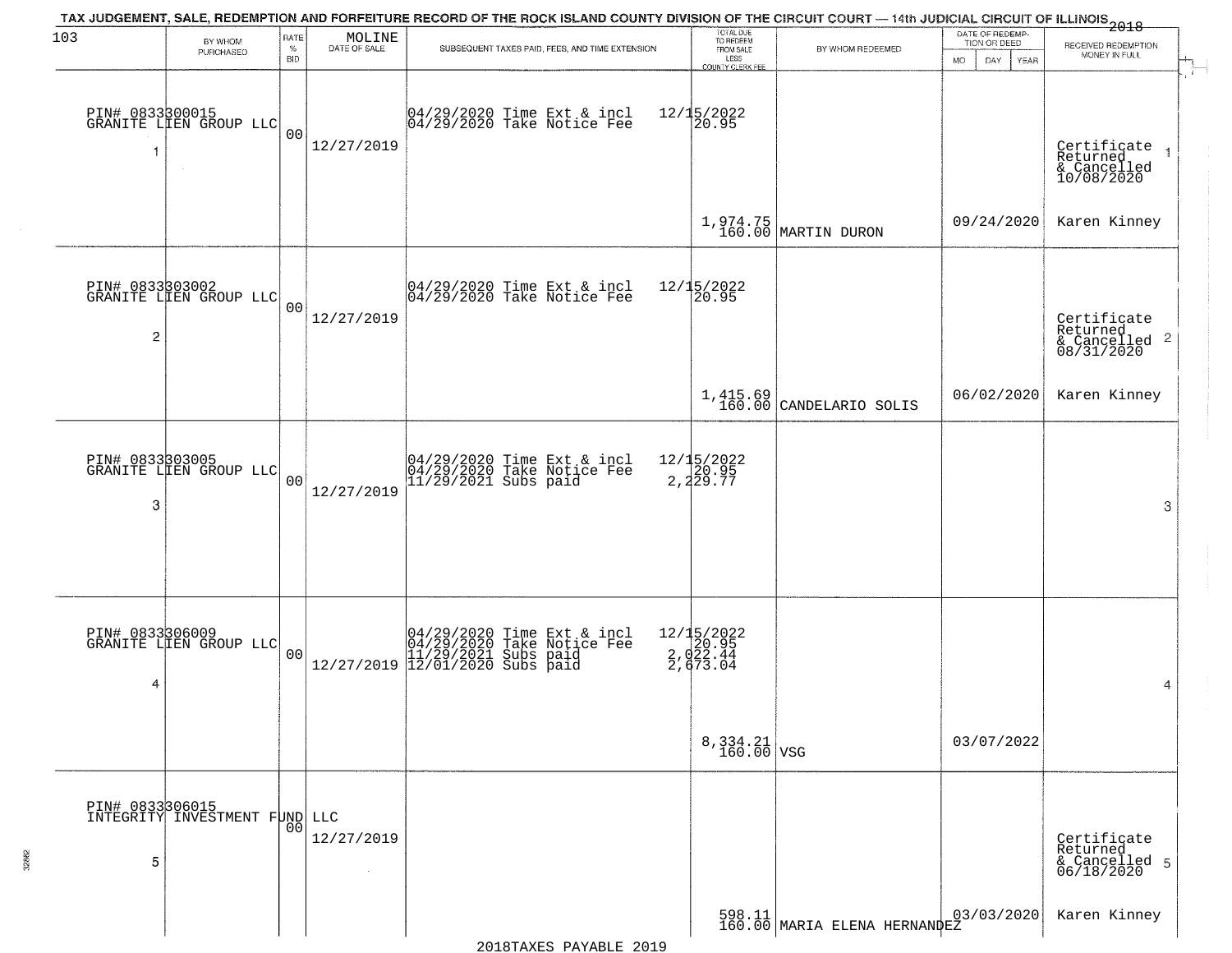|     | TAX JUDGEMENT, SALE, REDEMPTION AND FORFEITURE RECORD OF THE ROCK ISLAND COUNTY DIVISION OF THE CIRCUIT COURT - 14th JUDIC<br>NAME AND ADDRESS<br>LEGAL DESCRIPTION |                                        |                                     | BACK TAX                               | BACK TAX<br>FORFEITED<br>INTEREST AND | TOTAL BACK<br>TAX PENALTY<br>AND COSTS | AMOUNT<br>FOR WHICH          |                                                                 | INTEREST PAYMENT FUND | 2018    |
|-----|---------------------------------------------------------------------------------------------------------------------------------------------------------------------|----------------------------------------|-------------------------------------|----------------------------------------|---------------------------------------|----------------------------------------|------------------------------|-----------------------------------------------------------------|-----------------------|---------|
| 104 | TAXPAYER NO.<br>PARCEL NO.<br>TWP - CODE<br>ACRES                                                                                                                   | MOLINE                                 | A-BACK TAX<br>FORFEITED<br>PRIOR TO | FORFEITED<br>PENALTY<br><b>ACCRUED</b> | COST ACCRUED                          | <b>ACCRUED</b>                         | <b>JUDGEMENT</b><br>IS ASKED | $\begin{array}{c} \text{CERTIFICATE} \\ \text{NO.} \end{array}$ | <b>INDEMNITY FUND</b> |         |
|     | ASSESSED VALUATION FOR TAXES                                                                                                                                        | TAX DUE<br>INT DUE<br>1ST<br>1ST       | 2017                                |                                        |                                       |                                        |                              |                                                                 | COST OF SALE          |         |
|     | HERNANDEZ JUAN M/SILVIA G $_{2ND}$                                                                                                                                  | <del>530.70<sub>2ND</sub> 55.7</del>   |                                     |                                        |                                       |                                        |                              |                                                                 |                       |         |
|     | 757 25TH ST<br>MOLINE IL                                                                                                                                            |                                        |                                     |                                        |                                       |                                        |                              |                                                                 |                       |         |
|     | 61265                                                                                                                                                               | 530.76<br><u>39.80</u>                 |                                     |                                        |                                       |                                        |                              |                                                                 | 60.00                 |         |
|     | OUTLOT <sub>2</sub><br>RYDER AND READS ADD<br>N_41.25 FT OF S 123.75 FT                                                                                             | 530.76<br>-31 -<br>₽                   |                                     |                                        |                                       |                                        |                              | 501                                                             | 20.00                 |         |
|     | OF E 141 FT                                                                                                                                                         | 15.92<br>530.76                        |                                     |                                        |                                       |                                        |                              |                                                                 |                       |         |
|     | $387 - 16 - 00$<br>6386                                                                                                                                             | <b>PUBLICATION COST</b>                |                                     |                                        |                                       |                                        |                              |                                                                 | 4.00                  |         |
|     | $08 - 01$<br>PIN# 0833306019                                                                                                                                        | 10.00<br>TOTAL DUE-TAXES, INT. COST    |                                     |                                        |                                       |                                        |                              |                                                                 |                       |         |
|     | 28,228                                                                                                                                                              | 2,276.32                               |                                     |                                        |                                       |                                        | 2276.32                      |                                                                 | 10.00                 | 2370.32 |
|     |                                                                                                                                                                     | 1ST<br>1ST                             |                                     |                                        |                                       |                                        |                              |                                                                 |                       |         |
|     |                                                                                                                                                                     | 2ND<br>2ND                             |                                     |                                        |                                       |                                        |                              |                                                                 |                       |         |
|     | MILLER DAVID ALLEN<br>728 25TH ST<br>MOLINE IL<br>61265                                                                                                             | 250.46<br>18.80                        |                                     |                                        |                                       |                                        |                              |                                                                 | 60.00                 |         |
|     | OUTLOT 1                                                                                                                                                            | $\overline{\text{3BD}}$                |                                     |                                        |                                       |                                        |                              |                                                                 |                       |         |
|     | RYDER AND READS ADD<br>S 41 .25 FT OF N 288<br>.75 FT OF W 141 FT                                                                                                   | 15.04<br>250.46                        |                                     |                                        |                                       |                                        |                              | 502                                                             | 20.00                 |         |
|     |                                                                                                                                                                     | 7.52<br>250.46<br>PUBLICATION COST     |                                     |                                        |                                       |                                        |                              |                                                                 |                       |         |
|     | $386 - 04 - 00$<br>6356<br>$08 - 01$                                                                                                                                | 10.00                                  |                                     |                                        |                                       |                                        |                              |                                                                 | 4.00                  |         |
|     | PIN# 0833306028                                                                                                                                                     | TOTAL DUE-TAXES, INT. COST             |                                     |                                        |                                       |                                        |                              |                                                                 |                       |         |
|     | 16,489                                                                                                                                                              | 802.74<br>1ST                          |                                     |                                        |                                       |                                        | 802.74                       |                                                                 | 10.00                 | 896.74  |
|     |                                                                                                                                                                     | 682.58<br>71.68                        |                                     |                                        |                                       |                                        |                              |                                                                 |                       |         |
|     | EAGLE PROP HOLDINGS LLC<br>3503 12TH AVE<br>MOLINE IL<br>61265                                                                                                      | 2ND<br>682.58<br>51.20                 |                                     |                                        |                                       |                                        |                              |                                                                 | 60.00                 |         |
|     | LOT 3 BLOCK 5                                                                                                                                                       | 3BD<br>3RD                             |                                     |                                        |                                       |                                        |                              |                                                                 |                       |         |
|     | CANDEE GROVE ADD                                                                                                                                                    | 682.58<br>40.96<br>4TH                 |                                     |                                        |                                       |                                        |                              | 503                                                             | 20.00                 |         |
|     |                                                                                                                                                                     | 682.58<br>20.48                        |                                     |                                        |                                       |                                        |                              |                                                                 |                       |         |
|     | $122 - 07 - 00$<br>1699<br>$08 - 01$                                                                                                                                | <b>PUBLICATION COST</b><br>10.00       |                                     |                                        |                                       |                                        |                              |                                                                 | 4.00                  |         |
|     | PIN# 0833323009                                                                                                                                                     | TOTAL OUE-TAXES, INT. COST             |                                     |                                        |                                       |                                        |                              |                                                                 |                       |         |
|     | 28,586                                                                                                                                                              | 2,924.64                               |                                     |                                        |                                       |                                        | 2924.64                      |                                                                 | 10.00                 | 3018.64 |
|     |                                                                                                                                                                     | १९४                                    |                                     |                                        |                                       |                                        |                              |                                                                 |                       |         |
|     | FOUST DAVID<br>1109 26TH ST<br>MOLINE IL                                                                                                                            | 2ND<br>2ND                             |                                     |                                        |                                       |                                        |                              |                                                                 |                       |         |
|     | 61265                                                                                                                                                               | 3RD<br>3BD                             |                                     |                                        |                                       |                                        |                              |                                                                 | 60.00                 |         |
|     | LOT 3                                                                                                                                                               |                                        |                                     |                                        |                                       |                                        |                              | 504                                                             | 20.00                 |         |
|     | CANDEES SUB DIV OF W<br>350 FT OF OUT LOT 2<br>CANDEE GROVE ADD                                                                                                     | 4TH<br>$9.04^8$<br>300.63              |                                     |                                        |                                       |                                        |                              |                                                                 |                       |         |
|     | $124 - 11 - 00$<br>1739                                                                                                                                             | PUBLICATION COST                       |                                     |                                        |                                       |                                        |                              |                                                                 | 4.00                  |         |
|     | $\overline{08}$ - $0\overline{1}$<br>PIN# 0833327015<br>$\sim 100$                                                                                                  | 10.00<br>TOTAL DUE-TAXES, INT. COST    |                                     |                                        |                                       |                                        |                              |                                                                 |                       |         |
|     | 18,590                                                                                                                                                              | 319.65                                 |                                     |                                        |                                       |                                        | 319.65                       |                                                                 | 10.00                 | 413.65  |
|     |                                                                                                                                                                     | 1ST<br>1ST                             |                                     |                                        |                                       |                                        |                              |                                                                 |                       |         |
|     | POMPA ANTHONY F<br>2908 56TH STREET CT                                                                                                                              | 347.52<br>36.47<br>2ND<br>2ND          |                                     |                                        |                                       |                                        |                              |                                                                 |                       |         |
|     | 61265<br>MOLINE IL                                                                                                                                                  | 347.52<br>26.05                        |                                     |                                        |                                       |                                        |                              |                                                                 | 60.00                 |         |
|     | LOT 4<br>CANDEES SUB DIV OF W                                                                                                                                       | 3RD<br>3RD.<br>347.52<br>20.84         |                                     |                                        |                                       |                                        |                              | 505                                                             | 20.00                 |         |
|     | 350 FT OF OUT LOT 2<br>CANDEE GROVE ADD                                                                                                                             | 4TH<br>$347.52^{4}$<br>$10.42^8$       |                                     |                                        |                                       |                                        |                              |                                                                 |                       |         |
|     | 1740                                                                                                                                                                | PUBLICATION COST                       |                                     |                                        |                                       |                                        |                              |                                                                 | 4.00                  |         |
|     | $124 - 12 - 00$<br>$08 - 01$<br>PIN# 0833327016                                                                                                                     | 10.00                                  |                                     |                                        |                                       |                                        |                              |                                                                 |                       |         |
|     | 14,554                                                                                                                                                              | TOTAL DUE-TAXES, INT. COST<br>1,493.86 |                                     |                                        |                                       |                                        | 1493.86                      |                                                                 | 10.00                 | 1587.86 |
|     |                                                                                                                                                                     |                                        |                                     |                                        |                                       |                                        |                              |                                                                 |                       |         |

 $\sim 10$ 

2018TAXES PAYABLE 2019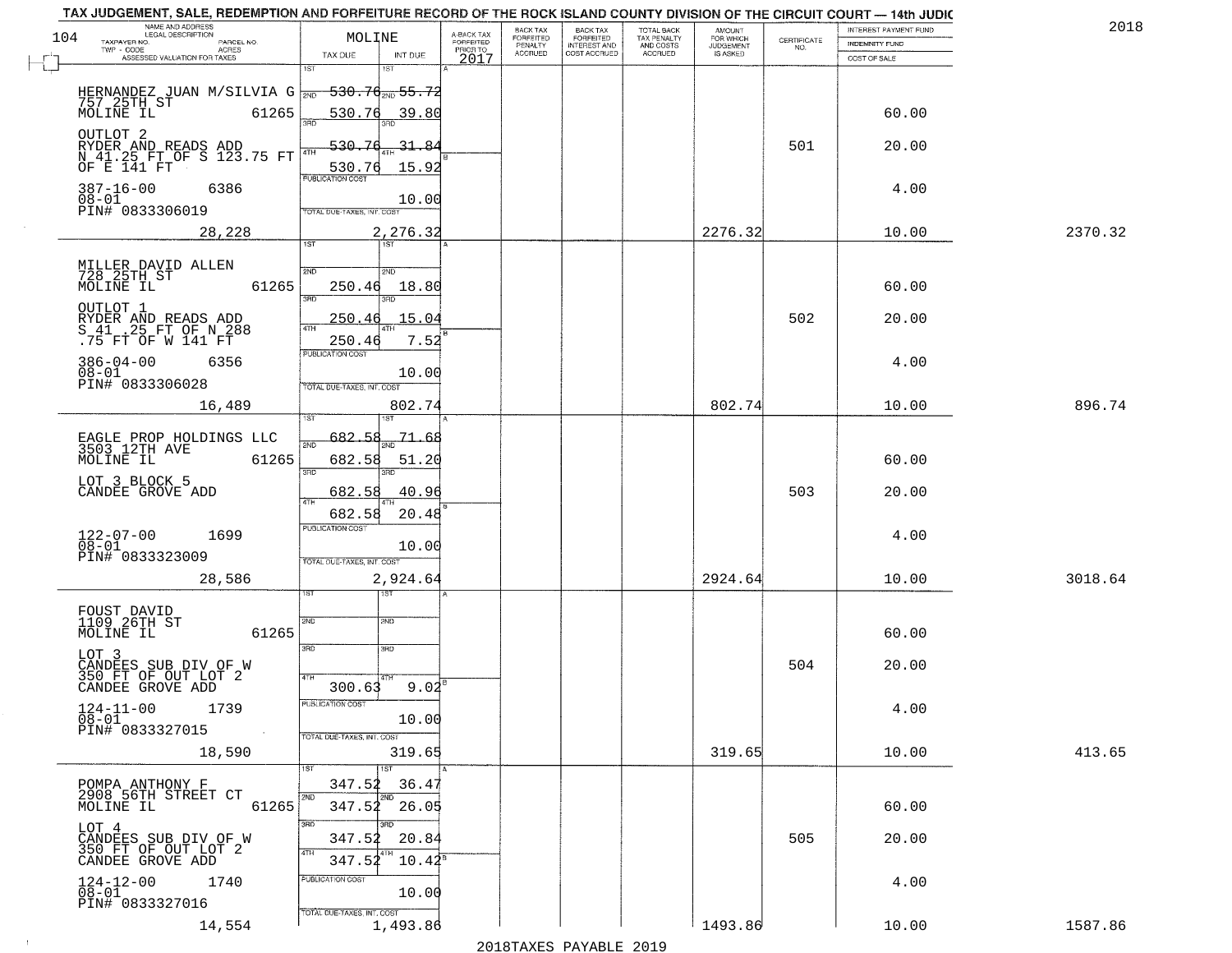| 104                                      | BY WHOM                                | RATE               | $\begin{array}{c} \text{MOLINE} \\ \text{DATE of SALE} \end{array}$ | TAX JUDGEMENT, SALE, REDEMPTION AND FORFEITURE RECORD OF THE ROCK ISLAND COUNTY DIVISION OF THE CIRCUIT COURT — 14th JUDICIAL CIRCUIT OF ILLINOIS 2018 | TOTAL DUE<br>TO REDEEM                      |                                | DATE OF REDEMP-<br>TION OR DEED | RECEIVED REDEMPTION                                                           |
|------------------------------------------|----------------------------------------|--------------------|---------------------------------------------------------------------|--------------------------------------------------------------------------------------------------------------------------------------------------------|---------------------------------------------|--------------------------------|---------------------------------|-------------------------------------------------------------------------------|
|                                          | PURCHASED                              | $\%$<br><b>BID</b> |                                                                     | SUBSEQUENT TAXES PAID, FEES, AND TIME EXTENSION                                                                                                        | FROM SALE<br>LESS<br>COUNTY CLERK FEE       | BY WHOM REDEEMED               | <b>MO</b><br>DAY<br><b>YEAR</b> | MONEY IN FULL                                                                 |
| PIN# 0833306019<br>1                     | GUARDIAN TAX IL LLC                    | 00                 | 12/27/2019                                                          | 04/01/2020 Time Ext & incl<br>04/01/2020 Take Notice Fee                                                                                               | 12/22/2022<br>20.95                         |                                |                                 | Certificate<br>Returned<br>& Cancelled<br>05/11/2020                          |
|                                          |                                        |                    |                                                                     |                                                                                                                                                        |                                             | $2,391.27$ JUAN HERNANDEZ      | 04/15/2020                      | Karen Kinney                                                                  |
| PIN# 0833306028<br>REALTAX DEV LT'D<br>2 |                                        | 00                 |                                                                     | $[01/31/2020 \t\t Time Ext & incl \\ 02/20/2020 \t\t Take Notice Free \\ 11/30/2021 \tSubs paid \\ 12/27/2019 \t\t 12/23/2020 \tSubs paid$             | 06/27/2022<br>20.95<br>1,571.19<br>1,562.21 |                                |                                 | $\overline{2}$                                                                |
|                                          | PIN# 0833323009<br>GUARDIAN TAX IL LLC |                    |                                                                     |                                                                                                                                                        |                                             |                                |                                 |                                                                               |
| 3                                        |                                        | 00                 | 12/27/2019                                                          |                                                                                                                                                        |                                             |                                |                                 | Certificate<br>Returned<br>$\cdot$ 3<br>& Cancelled<br>02/18/2020             |
|                                          |                                        |                    |                                                                     |                                                                                                                                                        | 3,018.64<br>160.00                          | GOMEZ MAY LLP                  | 01/23/2020                      | Karen Kinney                                                                  |
| PIN# 0833327015<br>AUCTION Z INC<br>4    |                                        | 00                 | 12/27/2019                                                          | 03/09/2020 Time Ext & incl<br>03/09/2020 Take Notice Fee                                                                                               | $07/12/2022$<br>20.95                       |                                |                                 | Certificate<br>Returned<br>& Cancelled 4<br>07/09/2020                        |
|                                          |                                        |                    |                                                                     |                                                                                                                                                        |                                             | 434.60<br>160.00 DAVID E FOUST | 06/24/2020                      | Karen Kinney                                                                  |
| PIN# 0833327016<br>JICTB, INC<br>5       |                                        | 09                 | 12/27/2019<br>$\sim$                                                | 02/12/2020 Time Ext & incl<br>02/13/2020 Take Notice Fee                                                                                               | 12/06/2022<br>20.95                         |                                |                                 | ADMIN SALE IN ERROR<br>Certificate<br>Returned<br>& Cancelled 5<br>09/03/2021 |
|                                          |                                        |                    |                                                                     | 2018TAXES PAYABLE 2019                                                                                                                                 |                                             |                                |                                 | Karen Kinney                                                                  |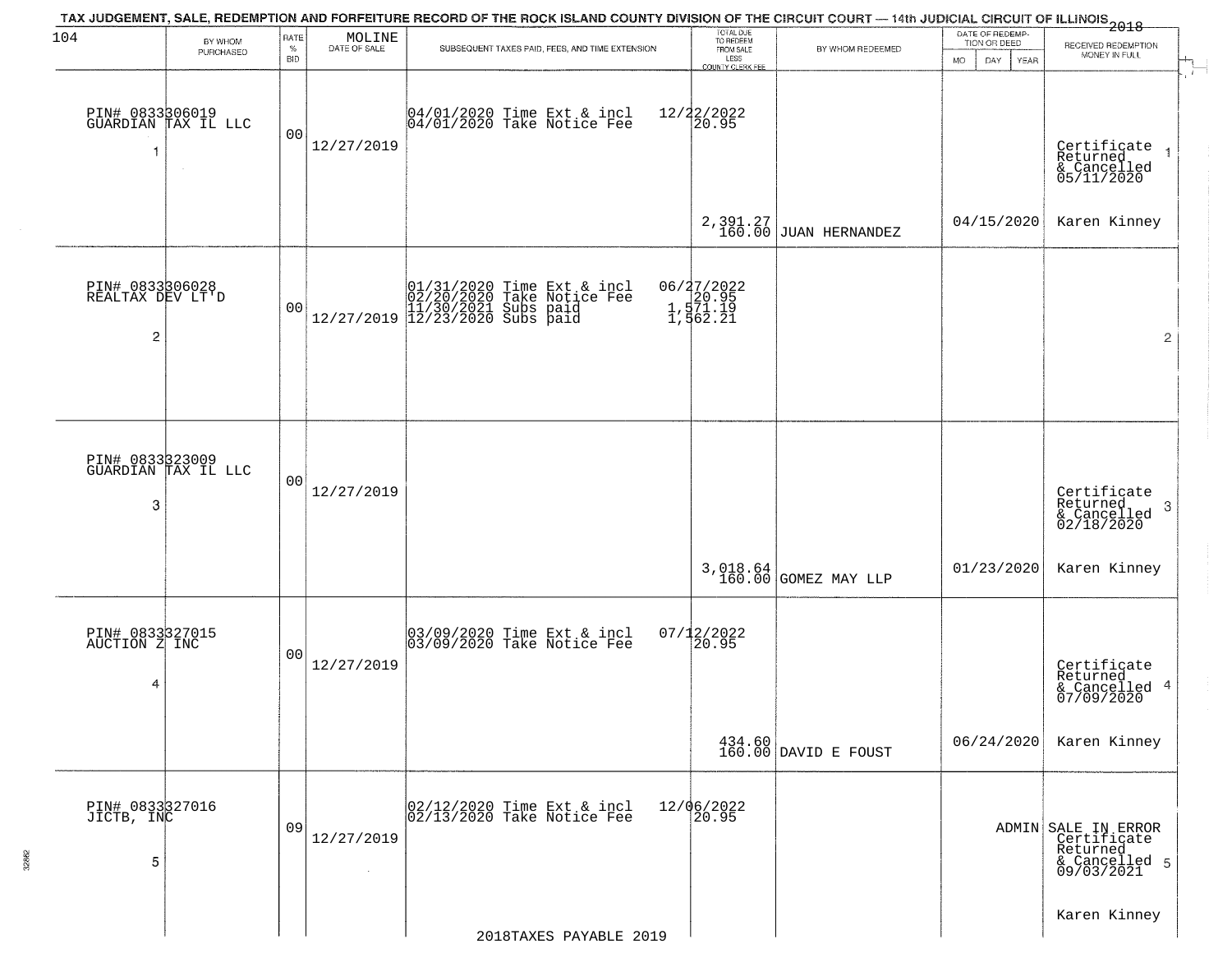| NAME AND ADDRESS<br>ILEGAL DESCRIPTION<br>TAXPAYER NO.<br>BACK TAX<br>FORFEITED<br>INTEREST AND<br>COST ACCRUED<br>TOTAL BACK<br>TAX PENALTY<br>AND COSTS<br>ACCRUED<br>105<br>MOLINE<br>FORFEITED<br>FOR WHICH<br>JUDGEMENT<br>IS ASKED<br>$\begin{array}{c} \text{CEPTIFICATE} \\ \text{NO.} \end{array}$<br>PARCEL NO.<br><b>INDEMNITY FUND</b><br>PENALTY<br>ACCRUED<br>$TWP - CODE$<br>- CODE AGRES<br>ASSESSED VALUATION FOR TAXES<br>PRIOR TO<br>TAX DUE<br>INT DUE<br>2017<br>COST OF SALE<br>1ST<br>18T<br>BEWLEY EDWARD L<br>1306 53RD ST<br><del>36.96<sub>2ND</sub> 3.85</del><br>2ND<br>MOLINE IL<br>61265<br>36.96<br>60.00<br>2.75<br>3AD<br>3RD<br>LOT 5 BLOCK 5<br>HEALYS 1ST ADD<br>ALL EX E 72 FT<br>2.26<br>506<br>20.00<br>36.<br>4TH<br>36.96<br>1.10<br><b>PUBLICATION COST</b><br>$238 - 05 - 00$<br>$3731 - A$<br>4.00<br>08-01<br>PIN# 0833401002<br>10.00<br>TOTAL DUE-TAXES, INT. COST<br>167.74<br>167.74<br>261.74<br>1,548<br>10.00<br>1ST<br>1ST<br>FELIX PROPERTIES LLC<br>2302 CHANDLER ST<br>2ND<br>2ND<br>80528<br>FORT COLLINS CO<br>60.00<br>3RD<br>3RD<br>LOT 11<br>507<br>WHITES 27TH ST ADD<br>ALL EX E 10 FT<br>20.00<br>47H<br>4TH<br>736.88<br>22.10<br>PUBLICATION COST<br>$494 - 12 - 00$<br>4.00<br>8146<br>$08 - 01$<br>10.00<br>PIN# 0833412035<br>TOTAL DUE-TAXES, INT. COST<br>768.98<br>768.98<br>862.98<br>30,860<br>10.00<br>TST<br>EXBOM RICHARD D<br>2917 11TH AVENUE C<br>2ND<br>2ND<br>61265<br>MOLINE IL<br>60.00<br>3RD<br>3RD<br>LOT 16 BLOCK 3<br>508<br>SMITH AND WHITES ADD<br>20.00<br>TO MOLINE HEIGHTS<br>4TH<br>4TH<br>608.60<br>18.26<br><b>PUBLICATION COST</b><br>$408 - 07 - 00$<br>6666<br>4.00<br>Ōĕ≚oĭ<br>10.00<br>PIN# 0833415016<br>TOTAL OUE-TAXES, INT. COST<br>636.86<br>730.86<br>31,488<br>636.86<br>10.00<br>ख़<br>WHITE WALTER<br>1186 27TH ST<br>2ND<br><b>CIMS</b><br>61265<br>42.35<br>60.00<br>MOLINE IL<br>564.65<br>3RD<br>3RD<br>N 85' OF S 145' OF W 157'<br>OF O.L. A, SMITH & WHITES<br>ADD EXC WLY PT TAKEN FOR<br>509<br>564.65<br>33.88<br>20.00<br>564.65<br>16.94<br><b>ROW</b><br>PUBLICATION COST<br>$409 - 12 - 00$<br>6690<br>4.00<br>10.00<br>08-01<br>PIN# 0833416001<br>TOTAL DUE-TAXES, INT. COST<br>1797.12<br>1891.12<br>36,314<br>1,797.12<br>10.00<br>1ST<br>1ST<br>722.72<br>75.88<br>KLOUSER SCOTT/KAREN<br>2904 11TH AVENUE C<br>2ND<br>2ND<br>54.20<br>722.72<br>MOLINE IL<br>61265<br>60.00<br>3RD<br>3RD<br>LOT 12 BLOCK 4 | TAX JUDGEMENT, SALE, REDEMPTION AND FORFEITURE RECORD OF THE ROCK ISLAND COUNTY DIVISION OF THE CIRCUIT COURT — 14th JUDIC |                         | BACK TAX |  | <b>AMOUNT</b> | INTEREST PAYMENT FUND | 2018    |
|-------------------------------------------------------------------------------------------------------------------------------------------------------------------------------------------------------------------------------------------------------------------------------------------------------------------------------------------------------------------------------------------------------------------------------------------------------------------------------------------------------------------------------------------------------------------------------------------------------------------------------------------------------------------------------------------------------------------------------------------------------------------------------------------------------------------------------------------------------------------------------------------------------------------------------------------------------------------------------------------------------------------------------------------------------------------------------------------------------------------------------------------------------------------------------------------------------------------------------------------------------------------------------------------------------------------------------------------------------------------------------------------------------------------------------------------------------------------------------------------------------------------------------------------------------------------------------------------------------------------------------------------------------------------------------------------------------------------------------------------------------------------------------------------------------------------------------------------------------------------------------------------------------------------------------------------------------------------------------------------------------------------------------------------------------------------------------------------------------------------------------------------------------------------------------------------------------------------------------------------------------------------------------------------------------------------------------------------------------------------------------------------------------------------------------------------------|----------------------------------------------------------------------------------------------------------------------------|-------------------------|----------|--|---------------|-----------------------|---------|
|                                                                                                                                                                                                                                                                                                                                                                                                                                                                                                                                                                                                                                                                                                                                                                                                                                                                                                                                                                                                                                                                                                                                                                                                                                                                                                                                                                                                                                                                                                                                                                                                                                                                                                                                                                                                                                                                                                                                                                                                                                                                                                                                                                                                                                                                                                                                                                                                                                                 |                                                                                                                            | A-BACK TAX<br>FORFEITED |          |  |               |                       |         |
|                                                                                                                                                                                                                                                                                                                                                                                                                                                                                                                                                                                                                                                                                                                                                                                                                                                                                                                                                                                                                                                                                                                                                                                                                                                                                                                                                                                                                                                                                                                                                                                                                                                                                                                                                                                                                                                                                                                                                                                                                                                                                                                                                                                                                                                                                                                                                                                                                                                 |                                                                                                                            |                         |          |  |               |                       |         |
|                                                                                                                                                                                                                                                                                                                                                                                                                                                                                                                                                                                                                                                                                                                                                                                                                                                                                                                                                                                                                                                                                                                                                                                                                                                                                                                                                                                                                                                                                                                                                                                                                                                                                                                                                                                                                                                                                                                                                                                                                                                                                                                                                                                                                                                                                                                                                                                                                                                 |                                                                                                                            |                         |          |  |               |                       |         |
|                                                                                                                                                                                                                                                                                                                                                                                                                                                                                                                                                                                                                                                                                                                                                                                                                                                                                                                                                                                                                                                                                                                                                                                                                                                                                                                                                                                                                                                                                                                                                                                                                                                                                                                                                                                                                                                                                                                                                                                                                                                                                                                                                                                                                                                                                                                                                                                                                                                 |                                                                                                                            |                         |          |  |               |                       |         |
|                                                                                                                                                                                                                                                                                                                                                                                                                                                                                                                                                                                                                                                                                                                                                                                                                                                                                                                                                                                                                                                                                                                                                                                                                                                                                                                                                                                                                                                                                                                                                                                                                                                                                                                                                                                                                                                                                                                                                                                                                                                                                                                                                                                                                                                                                                                                                                                                                                                 |                                                                                                                            |                         |          |  |               |                       |         |
|                                                                                                                                                                                                                                                                                                                                                                                                                                                                                                                                                                                                                                                                                                                                                                                                                                                                                                                                                                                                                                                                                                                                                                                                                                                                                                                                                                                                                                                                                                                                                                                                                                                                                                                                                                                                                                                                                                                                                                                                                                                                                                                                                                                                                                                                                                                                                                                                                                                 |                                                                                                                            |                         |          |  |               |                       |         |
|                                                                                                                                                                                                                                                                                                                                                                                                                                                                                                                                                                                                                                                                                                                                                                                                                                                                                                                                                                                                                                                                                                                                                                                                                                                                                                                                                                                                                                                                                                                                                                                                                                                                                                                                                                                                                                                                                                                                                                                                                                                                                                                                                                                                                                                                                                                                                                                                                                                 |                                                                                                                            |                         |          |  |               |                       |         |
|                                                                                                                                                                                                                                                                                                                                                                                                                                                                                                                                                                                                                                                                                                                                                                                                                                                                                                                                                                                                                                                                                                                                                                                                                                                                                                                                                                                                                                                                                                                                                                                                                                                                                                                                                                                                                                                                                                                                                                                                                                                                                                                                                                                                                                                                                                                                                                                                                                                 |                                                                                                                            |                         |          |  |               |                       |         |
|                                                                                                                                                                                                                                                                                                                                                                                                                                                                                                                                                                                                                                                                                                                                                                                                                                                                                                                                                                                                                                                                                                                                                                                                                                                                                                                                                                                                                                                                                                                                                                                                                                                                                                                                                                                                                                                                                                                                                                                                                                                                                                                                                                                                                                                                                                                                                                                                                                                 |                                                                                                                            |                         |          |  |               |                       |         |
|                                                                                                                                                                                                                                                                                                                                                                                                                                                                                                                                                                                                                                                                                                                                                                                                                                                                                                                                                                                                                                                                                                                                                                                                                                                                                                                                                                                                                                                                                                                                                                                                                                                                                                                                                                                                                                                                                                                                                                                                                                                                                                                                                                                                                                                                                                                                                                                                                                                 |                                                                                                                            |                         |          |  |               |                       |         |
|                                                                                                                                                                                                                                                                                                                                                                                                                                                                                                                                                                                                                                                                                                                                                                                                                                                                                                                                                                                                                                                                                                                                                                                                                                                                                                                                                                                                                                                                                                                                                                                                                                                                                                                                                                                                                                                                                                                                                                                                                                                                                                                                                                                                                                                                                                                                                                                                                                                 |                                                                                                                            |                         |          |  |               |                       |         |
|                                                                                                                                                                                                                                                                                                                                                                                                                                                                                                                                                                                                                                                                                                                                                                                                                                                                                                                                                                                                                                                                                                                                                                                                                                                                                                                                                                                                                                                                                                                                                                                                                                                                                                                                                                                                                                                                                                                                                                                                                                                                                                                                                                                                                                                                                                                                                                                                                                                 |                                                                                                                            |                         |          |  |               |                       |         |
|                                                                                                                                                                                                                                                                                                                                                                                                                                                                                                                                                                                                                                                                                                                                                                                                                                                                                                                                                                                                                                                                                                                                                                                                                                                                                                                                                                                                                                                                                                                                                                                                                                                                                                                                                                                                                                                                                                                                                                                                                                                                                                                                                                                                                                                                                                                                                                                                                                                 |                                                                                                                            |                         |          |  |               |                       |         |
|                                                                                                                                                                                                                                                                                                                                                                                                                                                                                                                                                                                                                                                                                                                                                                                                                                                                                                                                                                                                                                                                                                                                                                                                                                                                                                                                                                                                                                                                                                                                                                                                                                                                                                                                                                                                                                                                                                                                                                                                                                                                                                                                                                                                                                                                                                                                                                                                                                                 |                                                                                                                            |                         |          |  |               |                       |         |
|                                                                                                                                                                                                                                                                                                                                                                                                                                                                                                                                                                                                                                                                                                                                                                                                                                                                                                                                                                                                                                                                                                                                                                                                                                                                                                                                                                                                                                                                                                                                                                                                                                                                                                                                                                                                                                                                                                                                                                                                                                                                                                                                                                                                                                                                                                                                                                                                                                                 |                                                                                                                            |                         |          |  |               |                       |         |
|                                                                                                                                                                                                                                                                                                                                                                                                                                                                                                                                                                                                                                                                                                                                                                                                                                                                                                                                                                                                                                                                                                                                                                                                                                                                                                                                                                                                                                                                                                                                                                                                                                                                                                                                                                                                                                                                                                                                                                                                                                                                                                                                                                                                                                                                                                                                                                                                                                                 |                                                                                                                            |                         |          |  |               |                       |         |
|                                                                                                                                                                                                                                                                                                                                                                                                                                                                                                                                                                                                                                                                                                                                                                                                                                                                                                                                                                                                                                                                                                                                                                                                                                                                                                                                                                                                                                                                                                                                                                                                                                                                                                                                                                                                                                                                                                                                                                                                                                                                                                                                                                                                                                                                                                                                                                                                                                                 |                                                                                                                            |                         |          |  |               |                       |         |
|                                                                                                                                                                                                                                                                                                                                                                                                                                                                                                                                                                                                                                                                                                                                                                                                                                                                                                                                                                                                                                                                                                                                                                                                                                                                                                                                                                                                                                                                                                                                                                                                                                                                                                                                                                                                                                                                                                                                                                                                                                                                                                                                                                                                                                                                                                                                                                                                                                                 |                                                                                                                            |                         |          |  |               |                       |         |
|                                                                                                                                                                                                                                                                                                                                                                                                                                                                                                                                                                                                                                                                                                                                                                                                                                                                                                                                                                                                                                                                                                                                                                                                                                                                                                                                                                                                                                                                                                                                                                                                                                                                                                                                                                                                                                                                                                                                                                                                                                                                                                                                                                                                                                                                                                                                                                                                                                                 |                                                                                                                            |                         |          |  |               |                       |         |
|                                                                                                                                                                                                                                                                                                                                                                                                                                                                                                                                                                                                                                                                                                                                                                                                                                                                                                                                                                                                                                                                                                                                                                                                                                                                                                                                                                                                                                                                                                                                                                                                                                                                                                                                                                                                                                                                                                                                                                                                                                                                                                                                                                                                                                                                                                                                                                                                                                                 |                                                                                                                            |                         |          |  |               |                       |         |
|                                                                                                                                                                                                                                                                                                                                                                                                                                                                                                                                                                                                                                                                                                                                                                                                                                                                                                                                                                                                                                                                                                                                                                                                                                                                                                                                                                                                                                                                                                                                                                                                                                                                                                                                                                                                                                                                                                                                                                                                                                                                                                                                                                                                                                                                                                                                                                                                                                                 |                                                                                                                            |                         |          |  |               |                       |         |
|                                                                                                                                                                                                                                                                                                                                                                                                                                                                                                                                                                                                                                                                                                                                                                                                                                                                                                                                                                                                                                                                                                                                                                                                                                                                                                                                                                                                                                                                                                                                                                                                                                                                                                                                                                                                                                                                                                                                                                                                                                                                                                                                                                                                                                                                                                                                                                                                                                                 |                                                                                                                            |                         |          |  |               |                       |         |
|                                                                                                                                                                                                                                                                                                                                                                                                                                                                                                                                                                                                                                                                                                                                                                                                                                                                                                                                                                                                                                                                                                                                                                                                                                                                                                                                                                                                                                                                                                                                                                                                                                                                                                                                                                                                                                                                                                                                                                                                                                                                                                                                                                                                                                                                                                                                                                                                                                                 |                                                                                                                            |                         |          |  |               |                       |         |
|                                                                                                                                                                                                                                                                                                                                                                                                                                                                                                                                                                                                                                                                                                                                                                                                                                                                                                                                                                                                                                                                                                                                                                                                                                                                                                                                                                                                                                                                                                                                                                                                                                                                                                                                                                                                                                                                                                                                                                                                                                                                                                                                                                                                                                                                                                                                                                                                                                                 |                                                                                                                            |                         |          |  |               |                       |         |
|                                                                                                                                                                                                                                                                                                                                                                                                                                                                                                                                                                                                                                                                                                                                                                                                                                                                                                                                                                                                                                                                                                                                                                                                                                                                                                                                                                                                                                                                                                                                                                                                                                                                                                                                                                                                                                                                                                                                                                                                                                                                                                                                                                                                                                                                                                                                                                                                                                                 |                                                                                                                            |                         |          |  |               |                       |         |
|                                                                                                                                                                                                                                                                                                                                                                                                                                                                                                                                                                                                                                                                                                                                                                                                                                                                                                                                                                                                                                                                                                                                                                                                                                                                                                                                                                                                                                                                                                                                                                                                                                                                                                                                                                                                                                                                                                                                                                                                                                                                                                                                                                                                                                                                                                                                                                                                                                                 |                                                                                                                            |                         |          |  |               |                       |         |
|                                                                                                                                                                                                                                                                                                                                                                                                                                                                                                                                                                                                                                                                                                                                                                                                                                                                                                                                                                                                                                                                                                                                                                                                                                                                                                                                                                                                                                                                                                                                                                                                                                                                                                                                                                                                                                                                                                                                                                                                                                                                                                                                                                                                                                                                                                                                                                                                                                                 |                                                                                                                            |                         |          |  |               |                       |         |
|                                                                                                                                                                                                                                                                                                                                                                                                                                                                                                                                                                                                                                                                                                                                                                                                                                                                                                                                                                                                                                                                                                                                                                                                                                                                                                                                                                                                                                                                                                                                                                                                                                                                                                                                                                                                                                                                                                                                                                                                                                                                                                                                                                                                                                                                                                                                                                                                                                                 |                                                                                                                            |                         |          |  |               |                       |         |
|                                                                                                                                                                                                                                                                                                                                                                                                                                                                                                                                                                                                                                                                                                                                                                                                                                                                                                                                                                                                                                                                                                                                                                                                                                                                                                                                                                                                                                                                                                                                                                                                                                                                                                                                                                                                                                                                                                                                                                                                                                                                                                                                                                                                                                                                                                                                                                                                                                                 |                                                                                                                            |                         |          |  |               |                       |         |
|                                                                                                                                                                                                                                                                                                                                                                                                                                                                                                                                                                                                                                                                                                                                                                                                                                                                                                                                                                                                                                                                                                                                                                                                                                                                                                                                                                                                                                                                                                                                                                                                                                                                                                                                                                                                                                                                                                                                                                                                                                                                                                                                                                                                                                                                                                                                                                                                                                                 |                                                                                                                            |                         |          |  |               |                       |         |
|                                                                                                                                                                                                                                                                                                                                                                                                                                                                                                                                                                                                                                                                                                                                                                                                                                                                                                                                                                                                                                                                                                                                                                                                                                                                                                                                                                                                                                                                                                                                                                                                                                                                                                                                                                                                                                                                                                                                                                                                                                                                                                                                                                                                                                                                                                                                                                                                                                                 |                                                                                                                            |                         |          |  |               |                       |         |
|                                                                                                                                                                                                                                                                                                                                                                                                                                                                                                                                                                                                                                                                                                                                                                                                                                                                                                                                                                                                                                                                                                                                                                                                                                                                                                                                                                                                                                                                                                                                                                                                                                                                                                                                                                                                                                                                                                                                                                                                                                                                                                                                                                                                                                                                                                                                                                                                                                                 |                                                                                                                            |                         |          |  |               |                       |         |
|                                                                                                                                                                                                                                                                                                                                                                                                                                                                                                                                                                                                                                                                                                                                                                                                                                                                                                                                                                                                                                                                                                                                                                                                                                                                                                                                                                                                                                                                                                                                                                                                                                                                                                                                                                                                                                                                                                                                                                                                                                                                                                                                                                                                                                                                                                                                                                                                                                                 |                                                                                                                            |                         |          |  |               |                       |         |
|                                                                                                                                                                                                                                                                                                                                                                                                                                                                                                                                                                                                                                                                                                                                                                                                                                                                                                                                                                                                                                                                                                                                                                                                                                                                                                                                                                                                                                                                                                                                                                                                                                                                                                                                                                                                                                                                                                                                                                                                                                                                                                                                                                                                                                                                                                                                                                                                                                                 |                                                                                                                            |                         |          |  |               |                       |         |
|                                                                                                                                                                                                                                                                                                                                                                                                                                                                                                                                                                                                                                                                                                                                                                                                                                                                                                                                                                                                                                                                                                                                                                                                                                                                                                                                                                                                                                                                                                                                                                                                                                                                                                                                                                                                                                                                                                                                                                                                                                                                                                                                                                                                                                                                                                                                                                                                                                                 |                                                                                                                            |                         |          |  |               |                       |         |
|                                                                                                                                                                                                                                                                                                                                                                                                                                                                                                                                                                                                                                                                                                                                                                                                                                                                                                                                                                                                                                                                                                                                                                                                                                                                                                                                                                                                                                                                                                                                                                                                                                                                                                                                                                                                                                                                                                                                                                                                                                                                                                                                                                                                                                                                                                                                                                                                                                                 |                                                                                                                            |                         |          |  |               |                       |         |
|                                                                                                                                                                                                                                                                                                                                                                                                                                                                                                                                                                                                                                                                                                                                                                                                                                                                                                                                                                                                                                                                                                                                                                                                                                                                                                                                                                                                                                                                                                                                                                                                                                                                                                                                                                                                                                                                                                                                                                                                                                                                                                                                                                                                                                                                                                                                                                                                                                                 |                                                                                                                            |                         |          |  |               |                       |         |
|                                                                                                                                                                                                                                                                                                                                                                                                                                                                                                                                                                                                                                                                                                                                                                                                                                                                                                                                                                                                                                                                                                                                                                                                                                                                                                                                                                                                                                                                                                                                                                                                                                                                                                                                                                                                                                                                                                                                                                                                                                                                                                                                                                                                                                                                                                                                                                                                                                                 |                                                                                                                            |                         |          |  |               |                       |         |
|                                                                                                                                                                                                                                                                                                                                                                                                                                                                                                                                                                                                                                                                                                                                                                                                                                                                                                                                                                                                                                                                                                                                                                                                                                                                                                                                                                                                                                                                                                                                                                                                                                                                                                                                                                                                                                                                                                                                                                                                                                                                                                                                                                                                                                                                                                                                                                                                                                                 |                                                                                                                            |                         |          |  |               |                       |         |
|                                                                                                                                                                                                                                                                                                                                                                                                                                                                                                                                                                                                                                                                                                                                                                                                                                                                                                                                                                                                                                                                                                                                                                                                                                                                                                                                                                                                                                                                                                                                                                                                                                                                                                                                                                                                                                                                                                                                                                                                                                                                                                                                                                                                                                                                                                                                                                                                                                                 |                                                                                                                            |                         |          |  |               |                       |         |
|                                                                                                                                                                                                                                                                                                                                                                                                                                                                                                                                                                                                                                                                                                                                                                                                                                                                                                                                                                                                                                                                                                                                                                                                                                                                                                                                                                                                                                                                                                                                                                                                                                                                                                                                                                                                                                                                                                                                                                                                                                                                                                                                                                                                                                                                                                                                                                                                                                                 |                                                                                                                            |                         |          |  |               |                       |         |
|                                                                                                                                                                                                                                                                                                                                                                                                                                                                                                                                                                                                                                                                                                                                                                                                                                                                                                                                                                                                                                                                                                                                                                                                                                                                                                                                                                                                                                                                                                                                                                                                                                                                                                                                                                                                                                                                                                                                                                                                                                                                                                                                                                                                                                                                                                                                                                                                                                                 |                                                                                                                            |                         |          |  |               |                       |         |
| 510<br>SMITH AND WHITES ADD TO<br>MOLINE HEIGHTS<br>722.72<br>43.36<br>20.00                                                                                                                                                                                                                                                                                                                                                                                                                                                                                                                                                                                                                                                                                                                                                                                                                                                                                                                                                                                                                                                                                                                                                                                                                                                                                                                                                                                                                                                                                                                                                                                                                                                                                                                                                                                                                                                                                                                                                                                                                                                                                                                                                                                                                                                                                                                                                                    |                                                                                                                            |                         |          |  |               |                       |         |
| 4TH<br>722.72<br>$21.68^s$                                                                                                                                                                                                                                                                                                                                                                                                                                                                                                                                                                                                                                                                                                                                                                                                                                                                                                                                                                                                                                                                                                                                                                                                                                                                                                                                                                                                                                                                                                                                                                                                                                                                                                                                                                                                                                                                                                                                                                                                                                                                                                                                                                                                                                                                                                                                                                                                                      |                                                                                                                            |                         |          |  |               |                       |         |
| PUBLICATION COST<br>$409 - 05 - 00$<br>6686<br>4.00                                                                                                                                                                                                                                                                                                                                                                                                                                                                                                                                                                                                                                                                                                                                                                                                                                                                                                                                                                                                                                                                                                                                                                                                                                                                                                                                                                                                                                                                                                                                                                                                                                                                                                                                                                                                                                                                                                                                                                                                                                                                                                                                                                                                                                                                                                                                                                                             |                                                                                                                            |                         |          |  |               |                       |         |
| $08 - 01$<br>10.00<br>PIN# 0833417001                                                                                                                                                                                                                                                                                                                                                                                                                                                                                                                                                                                                                                                                                                                                                                                                                                                                                                                                                                                                                                                                                                                                                                                                                                                                                                                                                                                                                                                                                                                                                                                                                                                                                                                                                                                                                                                                                                                                                                                                                                                                                                                                                                                                                                                                                                                                                                                                           |                                                                                                                            |                         |          |  |               |                       |         |
| TOTAL DUE-TAXES, INT. COST<br>3096.00<br>3,096.00<br>36,267<br>10.00                                                                                                                                                                                                                                                                                                                                                                                                                                                                                                                                                                                                                                                                                                                                                                                                                                                                                                                                                                                                                                                                                                                                                                                                                                                                                                                                                                                                                                                                                                                                                                                                                                                                                                                                                                                                                                                                                                                                                                                                                                                                                                                                                                                                                                                                                                                                                                            |                                                                                                                            |                         |          |  |               |                       | 3190.00 |

 $\sim 100$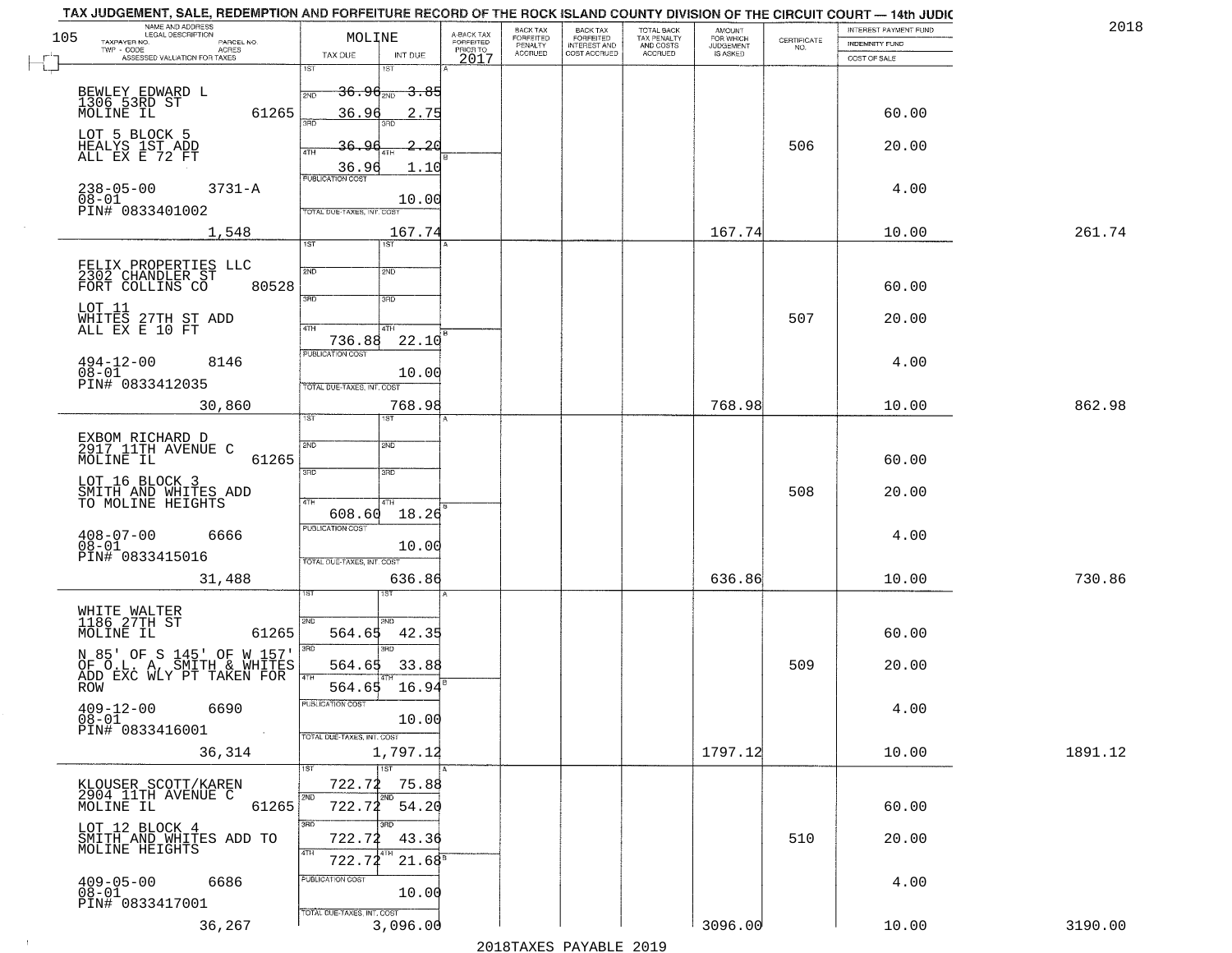| 105                                                    | BY WHOM             | RATE               | MOLINE<br>DATE OF SALE | TAX JUDGEMENT, SALE, REDEMPTION AND FORFEITURE RECORD OF THE ROCK ISLAND COUNTY DIVISION OF THE CIRCUIT COURT — 14th JUDICIAL CIRCUIT OF ILLINOIS 2018                                                                               | TOTAL DUE<br>TO REDEEM<br>FROM SALE                                                                       |                                                                 | DATE OF REDEMP-<br>TION OR DEED  | RECEIVED REDEMPTION                                        |
|--------------------------------------------------------|---------------------|--------------------|------------------------|--------------------------------------------------------------------------------------------------------------------------------------------------------------------------------------------------------------------------------------|-----------------------------------------------------------------------------------------------------------|-----------------------------------------------------------------|----------------------------------|------------------------------------------------------------|
|                                                        | PURCHASED           | $\%$<br><b>BID</b> |                        | SUBSEQUENT TAXES PAID, FEES, AND TIME EXTENSION                                                                                                                                                                                      | LESS<br>COUNTY CLERK FEE                                                                                  | BY WHOM REDEEMED                                                | <b>MO</b><br>DAY.<br><b>YEAR</b> | MONEY IN FULL                                              |
| PIN# 0833401002<br>RICO TRUSTEE                        |                     | 18                 | 12/27/2019             | 04/06/2020 Time Ext & incl<br>04/06/2020 Take Notice Fee<br>00/00/00000 Take Notice Fee<br>03/17/2022 Circuit Clerks Fee<br>03/17/2022 Sublication Fee<br>04/01/2022 Publication Fee<br>11/23/2021 Subs paid<br>11/30/2020 Subs paid | 07/22/2022<br>20.95<br>35.00<br>35.00<br>$\begin{bmatrix} -7.30 \\ 7.24 \\ 92.13 \end{bmatrix}$<br>189.35 |                                                                 |                                  |                                                            |
| PIN# 0833412035<br>WESTERN SITES LLC<br>$\overline{c}$ |                     | 00                 | 12/27/2019             |                                                                                                                                                                                                                                      |                                                                                                           |                                                                 |                                  | Certificate<br>Returned<br>$\frac{12241164}{62/11/2020}$ 2 |
|                                                        |                     |                    |                        |                                                                                                                                                                                                                                      | 862.98<br>160.00                                                                                          | JAMES FELIX                                                     | 01/13/2020                       | Karen Kinney                                               |
| PIN# 0833415016<br>REALTAX DEV LT'D<br>3               |                     | 00                 | 12/27/2019             | 01/31/2020 Time Ext & incl<br>02/20/2020 Take Notice Fee                                                                                                                                                                             | 06/27/2022<br>20.95                                                                                       |                                                                 |                                  | Certificate<br>Returned<br>3<br>& Cancelled<br>06/26/2020  |
|                                                        |                     |                    |                        |                                                                                                                                                                                                                                      |                                                                                                           | 751.81<br>160.00 RICHARD EXBOM                                  | 03/05/2020                       | Karen Kinney                                               |
| PIN# 0833416001<br>WESTERN SITES LLC<br>4              |                     | 00                 | 12/27/2019             |                                                                                                                                                                                                                                      |                                                                                                           |                                                                 |                                  | Certificate<br>Returned<br>& Cancelled 4<br>02/11/2020     |
|                                                        |                     |                    |                        |                                                                                                                                                                                                                                      |                                                                                                           | $\begin{array}{c c} 1,891.12 \\ 160.00 \end{array}$ DORIS WHITE | 01/31/2020                       | Karen Kinney                                               |
| PIN# 0833417001<br>5                                   | GUARDIAN TAX IL LLC | 0 <sub>0</sub>     | 12/27/2019             | 04/01/2020 Time Ext & incl<br>04/01/2020 Take Notice Fee<br>12/01/2020 Subs paid                                                                                                                                                     | $12/22/2022$<br>$20.95$<br>$3, 4\overline{30}.4\overline{4}$                                              |                                                                 |                                  | 5                                                          |
|                                                        |                     |                    |                        | 2018TAXES PAYABLE 2019                                                                                                                                                                                                               |                                                                                                           |                                                                 |                                  |                                                            |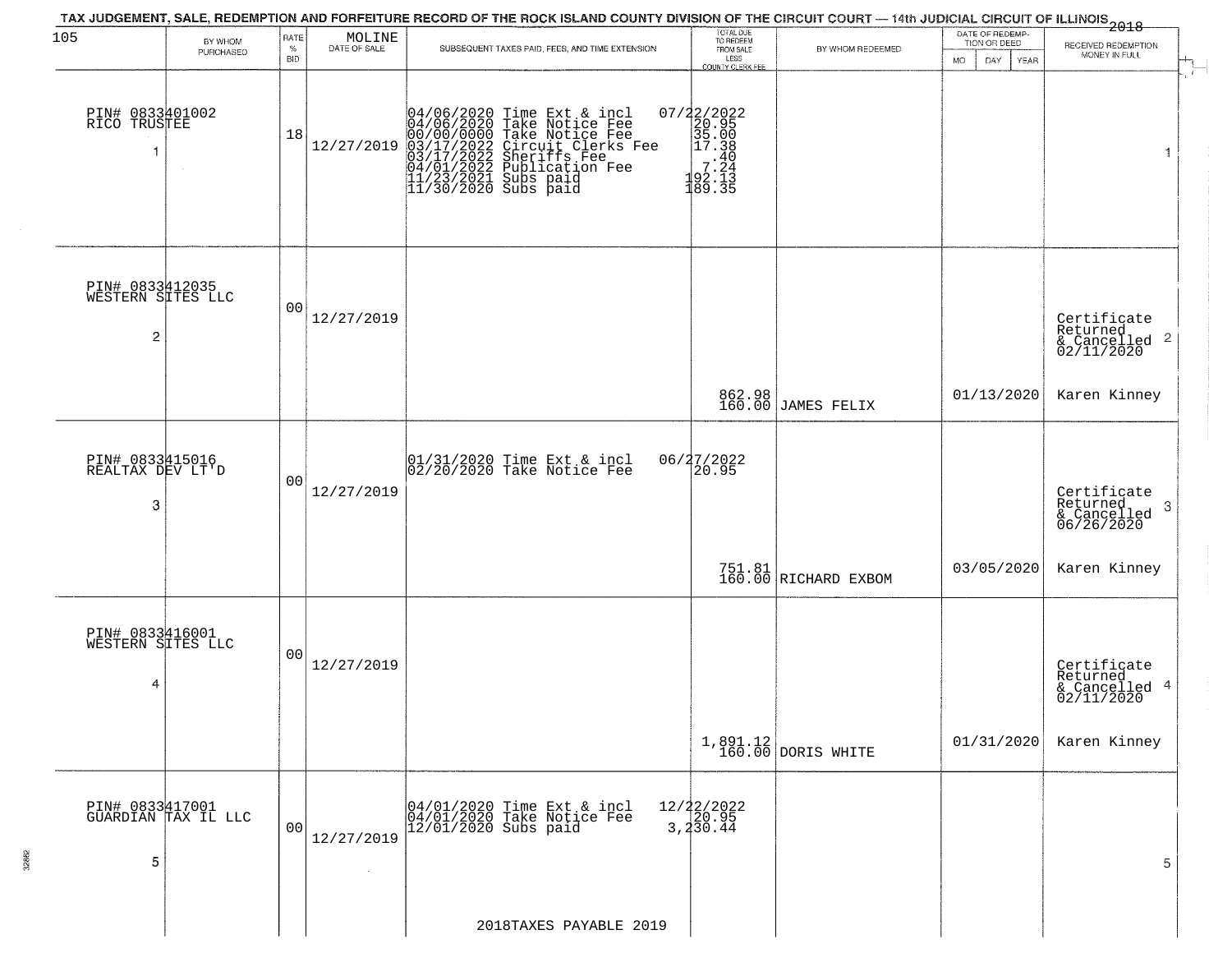|     | TAX JUDGEMENT, SALE, REDEMPTION AND FORFEITURE RECORD OF THE ROCK ISLAND COUNTY DIVISION OF THE CIRCUIT COURT — 14th JUDIC |                                   |                 |                         |                       |                                                       |                                                   |                                              |                    |                       |         |
|-----|----------------------------------------------------------------------------------------------------------------------------|-----------------------------------|-----------------|-------------------------|-----------------------|-------------------------------------------------------|---------------------------------------------------|----------------------------------------------|--------------------|-----------------------|---------|
| 106 | NAME AND ADDRESS<br>LEGAL DESCRIPTION                                                                                      | MOLINE                            |                 | A-BACK TAX<br>FORFEITED | BACK TAX<br>FORFEITED | BACK TAX<br>FORFEITED<br>INTEREST AND<br>COST ACCRUED | TOTAL BACK<br>TAX PENALTY<br>AND COSTS<br>ACCRUED | AMOUNT<br>FOR WHICH<br>JUDGEMENT<br>IS ASKED |                    | INTEREST PAYMENT FUND | 2018    |
|     | TAXPAYER NO.<br>PARCEL NO.<br>$TWP - CODE$<br>- CODE AGRES<br>ASSESSED VALUATION FOR TAXES                                 |                                   |                 | PRIOR TO                | PENALTY<br>ACCRUED    |                                                       |                                                   |                                              | CERTIFICATE<br>NO. | <b>INDEMNITY FUND</b> |         |
|     |                                                                                                                            | TAX DUE<br>1ST                    | INT DUE<br>1ST  | 2017                    |                       |                                                       |                                                   |                                              |                    | COST OF SALE          |         |
|     |                                                                                                                            |                                   |                 |                         |                       |                                                       |                                                   |                                              |                    |                       |         |
|     | WHITE KERRY D JR<br>3104 11TH AVENUE A<br>MOLINE IL                                                                        | 2ND                               | 2ND             |                         |                       |                                                       |                                                   |                                              |                    |                       |         |
|     | 61265                                                                                                                      | 1035.81                           | 77.70           |                         |                       |                                                       |                                                   |                                              |                    | 60.00                 |         |
|     |                                                                                                                            | 390                               | 3BD             |                         |                       |                                                       |                                                   |                                              |                    |                       |         |
|     | LOT 16<br>PARKWAY ADD EXC S 65 FT                                                                                          | $\frac{1}{47H}$ 1035.81           | 62.16           |                         |                       |                                                       |                                                   |                                              | 511                | 20.00                 |         |
|     |                                                                                                                            |                                   |                 |                         |                       |                                                       |                                                   |                                              |                    |                       |         |
|     |                                                                                                                            | 1035.81<br>PUBLICATION COST       | 31.08           |                         |                       |                                                       |                                                   |                                              |                    |                       |         |
|     | 521-14-32<br>8614-16                                                                                                       |                                   |                 |                         |                       |                                                       |                                                   |                                              |                    | 4.00                  |         |
|     | 08-01<br>PIN# 0833420016                                                                                                   | TOTAL DUE-TAXES, INT. COST        | 10.00           |                         |                       |                                                       |                                                   |                                              |                    |                       |         |
|     |                                                                                                                            |                                   |                 |                         |                       |                                                       |                                                   |                                              |                    |                       |         |
|     | 49,379                                                                                                                     |                                   | 3,288.37        |                         |                       |                                                       |                                                   | 3288.37                                      |                    | 10.00                 | 3382.37 |
|     |                                                                                                                            | 1ST                               | 1ST             |                         |                       |                                                       |                                                   |                                              |                    |                       |         |
|     | KRUMWIEDE ANGELICA/DAVID<br>3600 5TH AVE                                                                                   | 2ND                               | 2ND             |                         |                       |                                                       |                                                   |                                              |                    |                       |         |
|     | MOLINE IL<br>61265                                                                                                         | 182.33                            | 13.65           |                         |                       |                                                       |                                                   |                                              |                    | 60.00                 |         |
|     |                                                                                                                            | 3RD                               |                 |                         |                       |                                                       |                                                   |                                              |                    |                       |         |
|     | SUPVR ASST MAP<br>LOT 305 SHEET 23                                                                                         | 182.33                            | 10.9            |                         |                       |                                                       |                                                   |                                              | 512                | 20.00                 |         |
|     |                                                                                                                            | 47H                               |                 |                         |                       |                                                       |                                                   |                                              |                    |                       |         |
|     |                                                                                                                            | 182.33<br>PUBLICATION COST        | 5.46            |                         |                       |                                                       |                                                   |                                              |                    |                       |         |
|     | $052 - 11 - 00$<br>517                                                                                                     |                                   |                 |                         |                       |                                                       |                                                   |                                              |                    | 4.00                  |         |
|     | $08 - 01$<br>.710<br>PIN# 0834100006                                                                                       |                                   | 10.00           |                         |                       |                                                       |                                                   |                                              |                    |                       |         |
|     |                                                                                                                            | TOTAL DUE-TAXES, INT. COST        |                 |                         |                       |                                                       |                                                   |                                              |                    |                       |         |
|     | 10,072                                                                                                                     |                                   | 587.02          |                         |                       |                                                       |                                                   | 587.02                                       |                    | 10.00                 | 681.02  |
|     |                                                                                                                            |                                   |                 |                         |                       |                                                       |                                                   |                                              |                    |                       |         |
|     |                                                                                                                            | 233.43<br>2ND                     | <u> 24.50</u>   |                         |                       |                                                       |                                                   |                                              |                    |                       |         |
|     | 60632                                                                                                                      | 233.43                            | 17.50           |                         |                       |                                                       |                                                   |                                              |                    | 60.00                 |         |
|     |                                                                                                                            | 3 <sub>BD</sub>                   | 3RD             |                         |                       |                                                       |                                                   |                                              |                    |                       |         |
|     | LOTS 8 AND 9 BLOCK 8                                                                                                       | 233.43                            | 14.00           |                         |                       |                                                       |                                                   |                                              | 513                | 20.00                 |         |
|     | M Y CADYS 1ST ADD<br>N OF 4 AVE                                                                                            |                                   |                 |                         |                       |                                                       |                                                   |                                              |                    |                       |         |
|     |                                                                                                                            | 233.43<br><b>PUBLICATION COST</b> | 7.00            |                         |                       |                                                       |                                                   |                                              |                    |                       |         |
|     | $117 - 14 - 00$<br>$08 - 01$<br>1606                                                                                       |                                   |                 |                         |                       |                                                       |                                                   |                                              |                    | 4.00                  |         |
|     | PIN# 0834107016                                                                                                            | TOTAL OUE-TAXES, INT. COST        | 10.00           |                         |                       |                                                       |                                                   |                                              |                    |                       |         |
|     |                                                                                                                            |                                   |                 |                         |                       |                                                       |                                                   |                                              |                    |                       |         |
|     | 9,776                                                                                                                      |                                   | 1,006.72<br>१९४ |                         |                       |                                                       |                                                   | 1006.72                                      |                    | 10.00                 | 1100.72 |
|     |                                                                                                                            |                                   |                 |                         |                       |                                                       |                                                   |                                              |                    |                       |         |
|     | SMITH BLAKE<br>224 39TH ST                                                                                                 | 2ND                               | 2ND             |                         |                       |                                                       |                                                   |                                              |                    |                       |         |
|     | 61265<br>MOLINE IL                                                                                                         |                                   |                 |                         |                       |                                                       |                                                   |                                              |                    | 60.00                 |         |
|     | LOT 14 BLOCK 2                                                                                                             | 3RD                               | 3 <sub>BD</sub> |                         |                       |                                                       |                                                   |                                              |                    |                       |         |
|     | COLUMBIA PARK                                                                                                              | 472.98                            | 28.36           |                         |                       |                                                       |                                                   |                                              | 514                | 20.00                 |         |
|     |                                                                                                                            | 4TH<br>472.98                     | 14.18           |                         |                       |                                                       |                                                   |                                              |                    |                       |         |
|     |                                                                                                                            | PUBLICATION COST                  |                 |                         |                       |                                                       |                                                   |                                              |                    |                       |         |
|     | $144 - 18 - 00$ 2109<br>08-01                                                                                              |                                   | 10.00           |                         |                       |                                                       |                                                   |                                              |                    | 4.00                  |         |
|     | PIN# 0834112003                                                                                                            | TOTAL DUE-TAXES, INT. COST        |                 |                         |                       |                                                       |                                                   |                                              |                    |                       |         |
|     | 25,808                                                                                                                     |                                   | 998.50          |                         |                       |                                                       |                                                   | 998.50                                       |                    | 10.00                 | 1092.50 |
|     |                                                                                                                            | 1ST                               | 1ST             |                         |                       |                                                       |                                                   |                                              |                    |                       |         |
|     |                                                                                                                            | 468.34                            | 49.21           |                         |                       |                                                       |                                                   |                                              |                    |                       |         |
|     | DUFUR CHERYL/STEVEN<br>422 38TH ST                                                                                         | 2ND                               |                 |                         |                       |                                                       |                                                   |                                              |                    |                       |         |
|     | 61265<br>MOLINE IL                                                                                                         | 468.34                            | 35.15           |                         |                       |                                                       |                                                   |                                              |                    | 60.00                 |         |
|     | LOT 16 BLOCK 4                                                                                                             | 3RD                               | उनेट            |                         |                       |                                                       |                                                   |                                              |                    |                       |         |
|     | COLUMBIA PARK                                                                                                              | 468.34                            | 28.12           |                         |                       |                                                       |                                                   |                                              | 515                | 20.00                 |         |
|     |                                                                                                                            | 4TH<br>468.34                     | $14.06^5$       |                         |                       |                                                       |                                                   |                                              |                    |                       |         |
|     |                                                                                                                            | PUBLICATION COST                  |                 |                         |                       |                                                       |                                                   |                                              |                    |                       |         |
|     | $146 - 12 - 00$<br>2143<br>08-01                                                                                           |                                   | 10.00           |                         |                       |                                                       |                                                   |                                              |                    | 4.00                  |         |
|     | PIN# 0834114005                                                                                                            | TOTAL DUE-TAXES, INT. COST        |                 |                         |                       |                                                       |                                                   |                                              |                    |                       |         |
|     | 25,614                                                                                                                     |                                   | 2,009.90        |                         |                       |                                                       |                                                   | 2009.90                                      |                    | 10.00                 | 2103.90 |
|     |                                                                                                                            |                                   |                 |                         |                       |                                                       |                                                   |                                              |                    |                       |         |

 $\sim 100$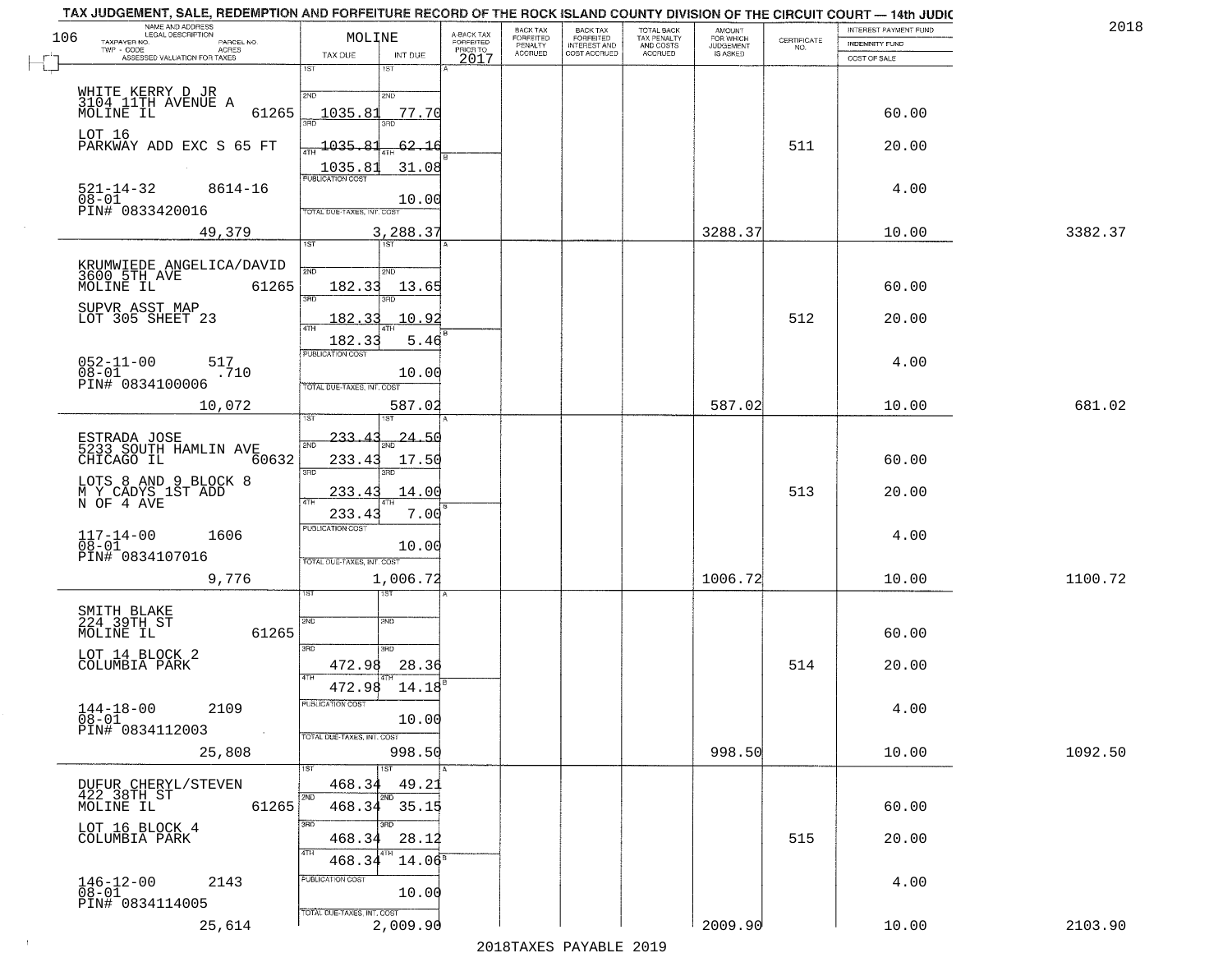| 106                                  | BY WHOM                                   | RATE<br>$\%$   | $\begin{array}{c} \text{MOLINE} \\ \text{DATE of sale} \end{array}$ | TAX JUDGEMENT, SALE, REDEMPTION AND FORFEITURE RECORD OF THE ROCK ISLAND COUNTY DIVISION OF THE CIRCUIT COURT — 14th JUDICIAL CIRCUIT OF ILLINOIS 2018<br>SUBSEQUENT TAXES PAID, FEES, AND TIME EXTENSION | TOTAL DUE<br>TO REDEEM<br>FROM SALE | BY WHOM REDEEMED                  | DATE OF REDEMP-<br>TION OR DEED | RECEIVED REDEMPTION                                                  |
|--------------------------------------|-------------------------------------------|----------------|---------------------------------------------------------------------|-----------------------------------------------------------------------------------------------------------------------------------------------------------------------------------------------------------|-------------------------------------|-----------------------------------|---------------------------------|----------------------------------------------------------------------|
|                                      | PURCHASED                                 | <b>BID</b>     |                                                                     |                                                                                                                                                                                                           | LESS<br>COUNTY CLERK FEE            |                                   | DAY.<br>YEAR<br>MO.             | MONEY IN FULL                                                        |
|                                      |                                           |                |                                                                     |                                                                                                                                                                                                           |                                     |                                   |                                 |                                                                      |
|                                      | PIN# 0833420016<br>GRANITE LIEN GROUP LLC | 0 <sub>0</sub> | 12/27/2019                                                          |                                                                                                                                                                                                           |                                     |                                   |                                 |                                                                      |
| 1                                    |                                           |                |                                                                     |                                                                                                                                                                                                           |                                     |                                   |                                 | Certificate<br>Returned<br>& Cancelled<br>03/12/2020                 |
|                                      |                                           |                |                                                                     |                                                                                                                                                                                                           |                                     |                                   |                                 |                                                                      |
|                                      |                                           |                |                                                                     |                                                                                                                                                                                                           |                                     | 3,382.37<br>160.00 CORELOGIC      | 02/28/2020                      | Karen Kinney                                                         |
|                                      |                                           |                |                                                                     |                                                                                                                                                                                                           |                                     |                                   |                                 |                                                                      |
| PIN# 0834100006<br>WESTERN SITES LLC |                                           | 0 <sub>0</sub> |                                                                     |                                                                                                                                                                                                           |                                     |                                   |                                 |                                                                      |
| 2                                    |                                           |                | 12/27/2019                                                          |                                                                                                                                                                                                           |                                     |                                   |                                 | Certificate<br>Returned<br>& Cancelled 2<br>03/12/2020               |
|                                      |                                           |                |                                                                     |                                                                                                                                                                                                           |                                     |                                   |                                 |                                                                      |
|                                      |                                           |                |                                                                     |                                                                                                                                                                                                           |                                     | 681.02 ANGELICA/DAVID KRUMWIEDE   |                                 | Karen Kinney                                                         |
|                                      |                                           |                |                                                                     |                                                                                                                                                                                                           |                                     |                                   |                                 |                                                                      |
| PIN# 0834107016<br>RICO TRUSTEE      |                                           | 18             |                                                                     | 04/06/2020 Time Ext & incl<br>04/06/2020 Take Notice Fee                                                                                                                                                  | $07/22/2022$<br>20.95               |                                   |                                 |                                                                      |
| 3                                    |                                           |                | 12/27/2019                                                          |                                                                                                                                                                                                           |                                     |                                   |                                 | Certificate<br>Returned<br>$\mathbf{3}$<br>& Cancelled<br>05/01/2020 |
|                                      |                                           |                |                                                                     |                                                                                                                                                                                                           |                                     |                                   |                                 |                                                                      |
|                                      |                                           |                |                                                                     |                                                                                                                                                                                                           |                                     | $1,319.80$ JOSE ESTRADA           | 04/20/2020                      | Karen Kinney                                                         |
|                                      |                                           |                |                                                                     |                                                                                                                                                                                                           |                                     |                                   |                                 |                                                                      |
| PIN# 0834112003<br>REALTAX DEV LT'D  |                                           | 0 <sub>0</sub> |                                                                     | $\begin{array}{c}  01/31/2020 \text{ Time} \text{ Ext} & \text{incl} \\  02/20/2020 \text{ Take Notice } \text{Fe} \end{array}$                                                                           | 06/27/2022                          |                                   |                                 |                                                                      |
| 4                                    |                                           |                | 12/27/2019                                                          |                                                                                                                                                                                                           |                                     |                                   |                                 | Certificate<br>Returned                                              |
|                                      |                                           |                |                                                                     |                                                                                                                                                                                                           |                                     |                                   |                                 | & Cancelled 4<br>03/12/2020                                          |
|                                      |                                           |                |                                                                     |                                                                                                                                                                                                           |                                     | $1, 113.45$<br>160.00 BLAKE SMITH | 02/26/2020                      | Karen Kinney                                                         |
|                                      |                                           |                |                                                                     |                                                                                                                                                                                                           |                                     |                                   |                                 |                                                                      |
|                                      | PIN# 0834114005<br>EQUITY ONE INVESTMENT  |                | FUND LLC                                                            | 01/22/2020 Time Ext & incl<br>01/22/2020 Take Notice Fee                                                                                                                                                  | $07/13/2022$<br>20.85               |                                   |                                 |                                                                      |
|                                      |                                           | 00             | 12/27/2019                                                          |                                                                                                                                                                                                           |                                     |                                   |                                 | Certificate<br>Returned                                              |
| 5                                    |                                           |                |                                                                     |                                                                                                                                                                                                           |                                     |                                   |                                 | & Cancelled 5<br>06/05/2020                                          |
|                                      |                                           |                |                                                                     |                                                                                                                                                                                                           |                                     | $2,124.75$ STEVEN/CHERYL DUFUR    | 05/27/2020                      | Karen Kinney                                                         |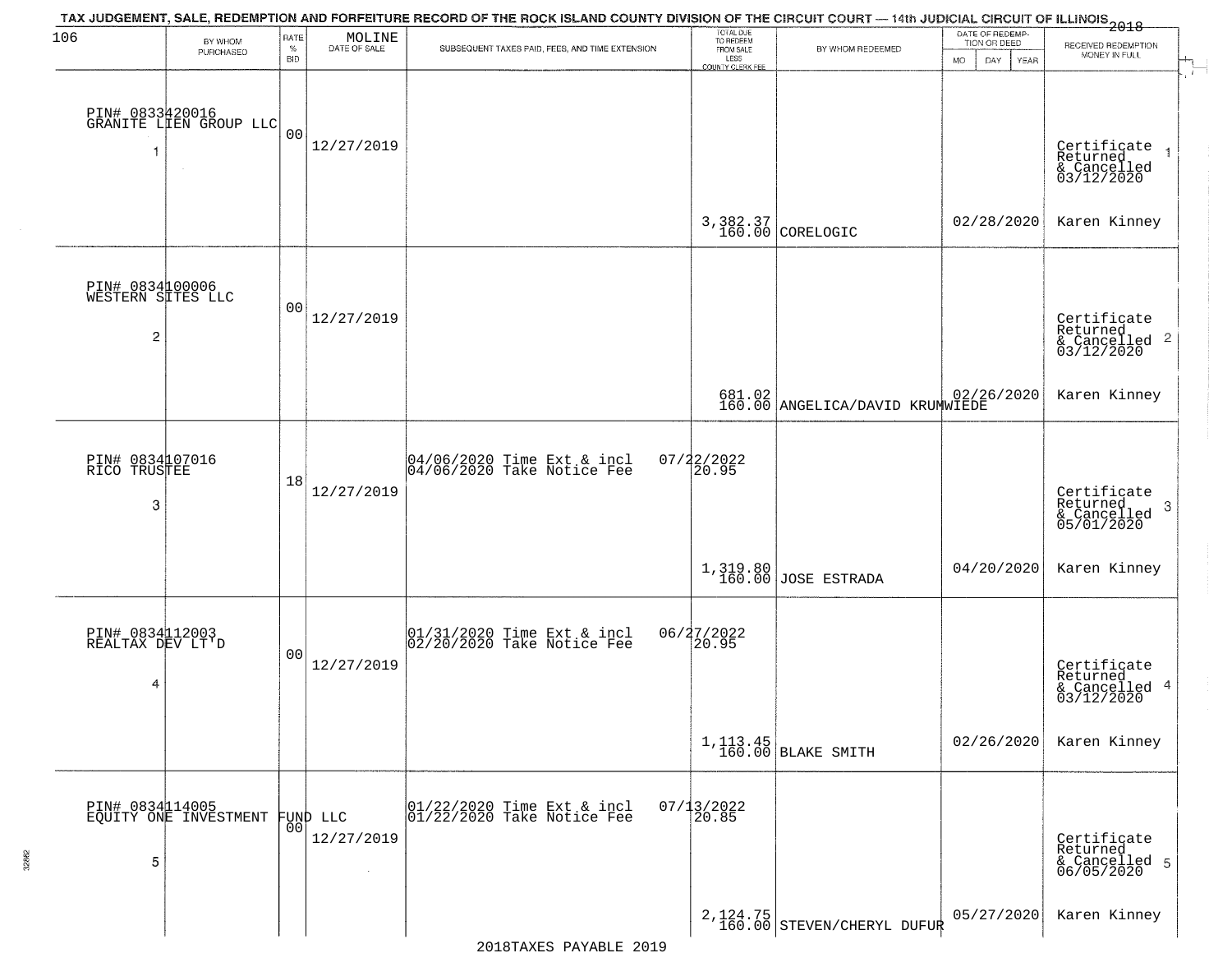| 107  | NAME AND ADDRESS<br>LEGAL DESCRIPTION<br>TAXPAYER NO.<br>PARCEL NO.<br>ACRES<br>TWP - CODE | MOLINE                                                         | A-BACK TAX<br>FORFEITED<br>PRIOR TO | <b>BACK TAX</b><br>FORFEITED<br>PENALTY | BACK TAX<br>FORFEITED<br>INTEREST AND | TOTAL BACK<br>TAX PENALTY<br>AND COSTS | AMOUNT<br>FOR WHICH<br><b>JUDGEMENT</b> | $\begin{array}{c} \text{CERTIFICATE} \\ \text{NO.} \end{array}$ | <b>INTEREST PAYMENT FUND</b><br><b>INDEMNITY FUND</b> | 2018    |
|------|--------------------------------------------------------------------------------------------|----------------------------------------------------------------|-------------------------------------|-----------------------------------------|---------------------------------------|----------------------------------------|-----------------------------------------|-----------------------------------------------------------------|-------------------------------------------------------|---------|
|      | ASSESSED VALUATION FOR TAXES                                                               | INT DUE<br>TAX DUE<br>1ST                                      | 2017                                | <b>ACCRUED</b>                          | COST ACCRUED                          | ACCRUED                                | IS ASKED                                |                                                                 | COST OF SALE                                          |         |
|      | RIEXINGER COLIN<br>437 39TH ST<br>MOLINE IL                                                | 1ST<br><del>548.14<sub>2ND</sub> 57.54</del>                   |                                     |                                         |                                       |                                        |                                         |                                                                 | 60.00                                                 |         |
|      | 61265<br>LOT 8 BLOCK 4<br>COLUMBIA PARK                                                    | 548.14<br>41.10<br><u>548.1</u><br>32.88                       |                                     |                                         |                                       |                                        |                                         | 516                                                             | 20.00                                                 |         |
|      | $146 - 04 - 00$<br>2136                                                                    | 4TH<br>16.44<br>548.14<br>PUBLICATION COST                     |                                     |                                         |                                       |                                        |                                         |                                                                 | 4.00                                                  |         |
|      | 08-01<br>PIN# 0834114018                                                                   | 10.00<br>TOTAL DUE-TAXES, INT. COST                            |                                     |                                         |                                       |                                        |                                         |                                                                 |                                                       |         |
|      | 28,956                                                                                     | 2,350.52<br>1ST<br>1ST                                         |                                     |                                         |                                       |                                        | 2350.52                                 |                                                                 | 10.00                                                 | 2444.52 |
|      | EGLEY ANGELA G<br>13414 N 21ST PL<br>85022<br>PHEONIX AZ                                   | 2ND<br>2ND<br>$\overline{3BD}$<br>3RD                          |                                     |                                         |                                       |                                        |                                         |                                                                 | 60.00                                                 |         |
|      | LOT 20 BLK 5<br>COLUMBIA PARK ADD<br>E 47.3 FT W .50                                       | 545.95<br>32.76<br>16.38<br>545.95                             |                                     |                                         |                                       |                                        |                                         | 517                                                             | 20.00                                                 |         |
|      | $147 - 16 - 60$<br>$2168 - B$<br>$08-01$<br>PIN# 0834115002                                | PUBLICATION COST<br>10.00<br>TOTAL DUE-TAXES, INT. COST        |                                     |                                         |                                       |                                        |                                         |                                                                 | 4.00                                                  |         |
|      | 22,864                                                                                     | 1,151.04<br>1ST.<br>1ST                                        |                                     |                                         |                                       |                                        | 1151.04                                 |                                                                 | 10.00                                                 | 1245.04 |
|      | HUBBARD CARL E<br>413 37TH ST<br>61265<br>MOLINE IL                                        | 35.6<br>3.<br>-71<br>2ND<br>2ND<br>35.63<br>2.65<br>3BD<br>3BD |                                     |                                         |                                       |                                        |                                         |                                                                 | 60.00                                                 |         |
|      | LOT 4<br>37TH STREET ADD                                                                   | 35.63<br>2.12<br>4TH<br>35.63<br>1.06                          |                                     |                                         |                                       |                                        |                                         | 518                                                             | 20.00                                                 |         |
|      | $7204 - 4$<br>$445 - 18 - 00$<br>$08 - 01$<br>PIN# 0834117004                              | <b>PUBLICATION COST</b><br>10.00<br>TOTAL OUE-TAXES, INT. COST |                                     |                                         |                                       |                                        |                                         |                                                                 | 4.00                                                  |         |
|      | 1,492                                                                                      | 162.06                                                         |                                     |                                         |                                       |                                        | 162.06                                  |                                                                 | 10.00                                                 | 256.06  |
|      | SIAM BRITTNEY<br>3153 15TH AVE<br>MOLINE IL<br>61265                                       | 5.64<br>2ND<br>'ND<br>5.64<br>.40<br>3RD<br>$\overline{3BD}$   |                                     |                                         |                                       |                                        |                                         |                                                                 | 60.00                                                 |         |
|      | OUTLOT 1<br>37TH STREET ADD                                                                | .32<br>5.64<br>5.64<br>.16                                     |                                     |                                         |                                       |                                        |                                         | 519                                                             | 20.00                                                 |         |
|      | $445 - 22 - 01$<br>7204-A<br>$08 - 01$<br>PIN# 0834117005                                  | PUBLICATION COST<br>10.00<br>TOTAL DUE-TAXES, INT. COST        |                                     |                                         |                                       |                                        |                                         |                                                                 | 4.00                                                  |         |
|      | 236                                                                                        | 34.00<br>1ST<br>1ST                                            |                                     |                                         |                                       |                                        | 34.00                                   |                                                                 | 10.00                                                 | 128.00  |
|      | WESTERDAHL BETTY L TRUST<br>413 38TH ST<br>MOLINE IL<br>61265                              | 2ND<br>2ND                                                     |                                     |                                         |                                       |                                        |                                         |                                                                 | 60.00                                                 |         |
|      | LOT 1 BLOCK 9<br>1ST ADD TO COLUMBIA PARK                                                  | 3RD<br>3 <sub>RD</sub><br>4TH<br>4TH<br>$2.46^8$<br>82.00      |                                     |                                         |                                       |                                        |                                         | 520                                                             | 20.00                                                 |         |
|      | $148 - 16 - 00$<br>$08 - 01$<br>2189<br>PIN# 0834121004                                    | PUBLICATION COST<br>10.00<br>TOTAL DUE-TAXES, INT. COST        |                                     |                                         |                                       |                                        |                                         |                                                                 | 4.00                                                  |         |
| $+1$ | 3,434                                                                                      | 94.46                                                          |                                     |                                         | 0.10 הזמגזגת מהעגדות                  |                                        | 94.46                                   |                                                                 | 10.00                                                 | 188.46  |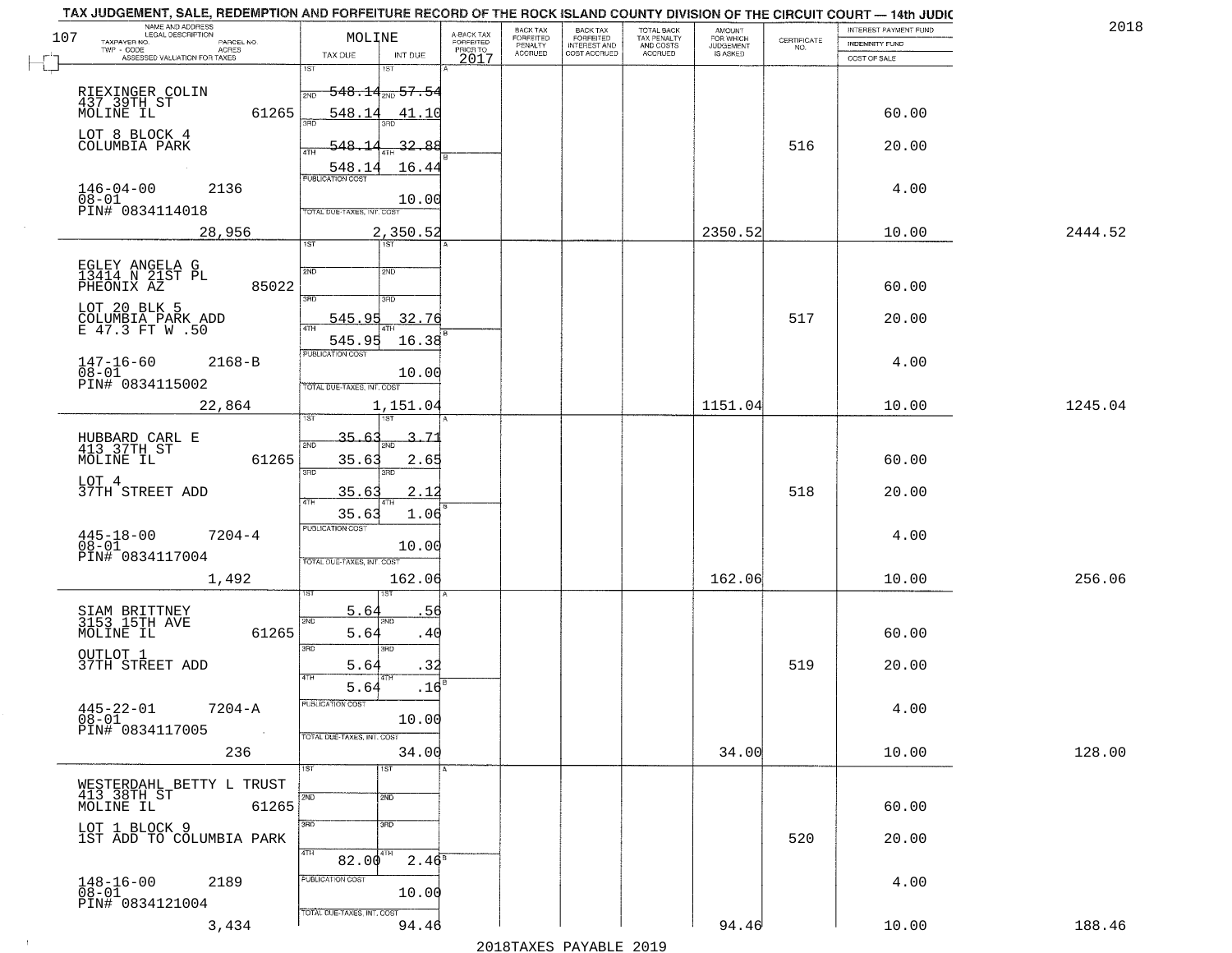| 107                                  | BY WHOM                                           | RATE               | MOLINE                         | TAX JUDGEMENT, SALE, REDEMPTION AND FORFEITURE RECORD OF THE ROCK ISLAND COUNTY DIVISION OF THE CIRCUIT COURT — 14th JUDICIAL CIRCUIT OF ILLINOIS 2018 | TOTAL DUE<br>TO REDEEM                       |                                                                   | DATE OF REDEMP-<br>TION OR DEED | RECEIVED REDEMPTION                                                    |
|--------------------------------------|---------------------------------------------------|--------------------|--------------------------------|--------------------------------------------------------------------------------------------------------------------------------------------------------|----------------------------------------------|-------------------------------------------------------------------|---------------------------------|------------------------------------------------------------------------|
|                                      | PURCHASED                                         | $\%$<br><b>BID</b> | DATE OF SALE                   | SUBSEQUENT TAXES PAID, FEES, AND TIME EXTENSION                                                                                                        | FROM SALE<br>LESS<br><b>COUNTY CLERK FEE</b> | BY WHOM REDEEMED                                                  | <b>MO</b><br>DAY<br><b>YEAR</b> | MONEY IN FULL                                                          |
| -1                                   | PIN# 0834114018<br>EQUITY ONE INVESTMENT          |                    | FUND LLC<br> 00 <br>12/27/2019 | 01/22/2020 Time Ext & incl<br>01/22/2020 Take Notice Fee<br>12/02/2020 Subs paid                                                                       | $07/13/2022$<br>2,480.64                     |                                                                   |                                 | Certificate<br>Returned<br>& Cancelled<br>01/13/2021                   |
|                                      |                                                   |                    |                                |                                                                                                                                                        |                                              | $5, 243.69$ COLIN RIEXINGER                                       | 12/18/2020                      | Karen Kinney                                                           |
| $\overline{c}$                       | PIN# 0834115002<br>GRANITE LIEN GROUP LLC         | 0 <sub>0</sub>     | 12/27/2019                     | 04/29/2020 Time Ext & incl<br>04/29/2020 Take Notice Fee<br>12/01/2020 Subs paid                                                                       | 12/15/2022<br>2,450.24                       |                                                                   |                                 | Certificate<br>Returned<br>$\overline{2}$<br>& Cancelled<br>09/14/2021 |
|                                      |                                                   |                    |                                |                                                                                                                                                        |                                              | $4,010.26$ ANGELA G EGLEY                                         | 08/13/2021                      | Karen Kinney                                                           |
| PIN# 0834117004<br>RICO TRUSTEE<br>3 |                                                   | 18                 | 12/27/2019                     | 04/06/2020 Time Ext & incl<br>04/06/2020 Take Notice Fee                                                                                               | $07/22/2022$<br>20.95                        |                                                                   |                                 | Certificate<br>Returned<br>3<br>$\frac{6}{08/31/2020}$                 |
|                                      |                                                   |                    |                                |                                                                                                                                                        |                                              | $323.10$ CAGE & PROPERTIES                                        | 06/22/2020                      | Karen Kinney                                                           |
| PIN# 0834117005<br>RICO TRUSTEE<br>4 |                                                   | 18                 | 12/27/2019                     | 04/06/2020 Time Ext & incl<br>04/06/2020 Take Notice Fee                                                                                               | $07/22/2022$<br>20.95                        |                                                                   |                                 | Certificate<br>Returned<br>4<br>& Cancelled<br>08/31/2020              |
|                                      |                                                   |                    |                                |                                                                                                                                                        |                                              | $\begin{array}{c} 171.99 \\ 160.00 \end{array}$ CAGE & PROPERTIES | 06/22/2020                      | Karen Kinney                                                           |
| 5                                    | PIN# 0834121004    <br>STEVE SODEMAN LIVING TRUST | 18                 | 12/27/2019                     | 01/21/2020 Time Ext & incl<br>01/21/2020 Take Notice Fee                                                                                               | $12/21/2022$<br>$20.85$                      |                                                                   |                                 | Certificate<br>Returned<br>& Cancelled 5<br>07/20/2021                 |
|                                      |                                                   |                    |                                |                                                                                                                                                        |                                              | $311.08$ ATTY BENJAMIN BEKEL                                      | 06/14/2021                      | Karen Kinney                                                           |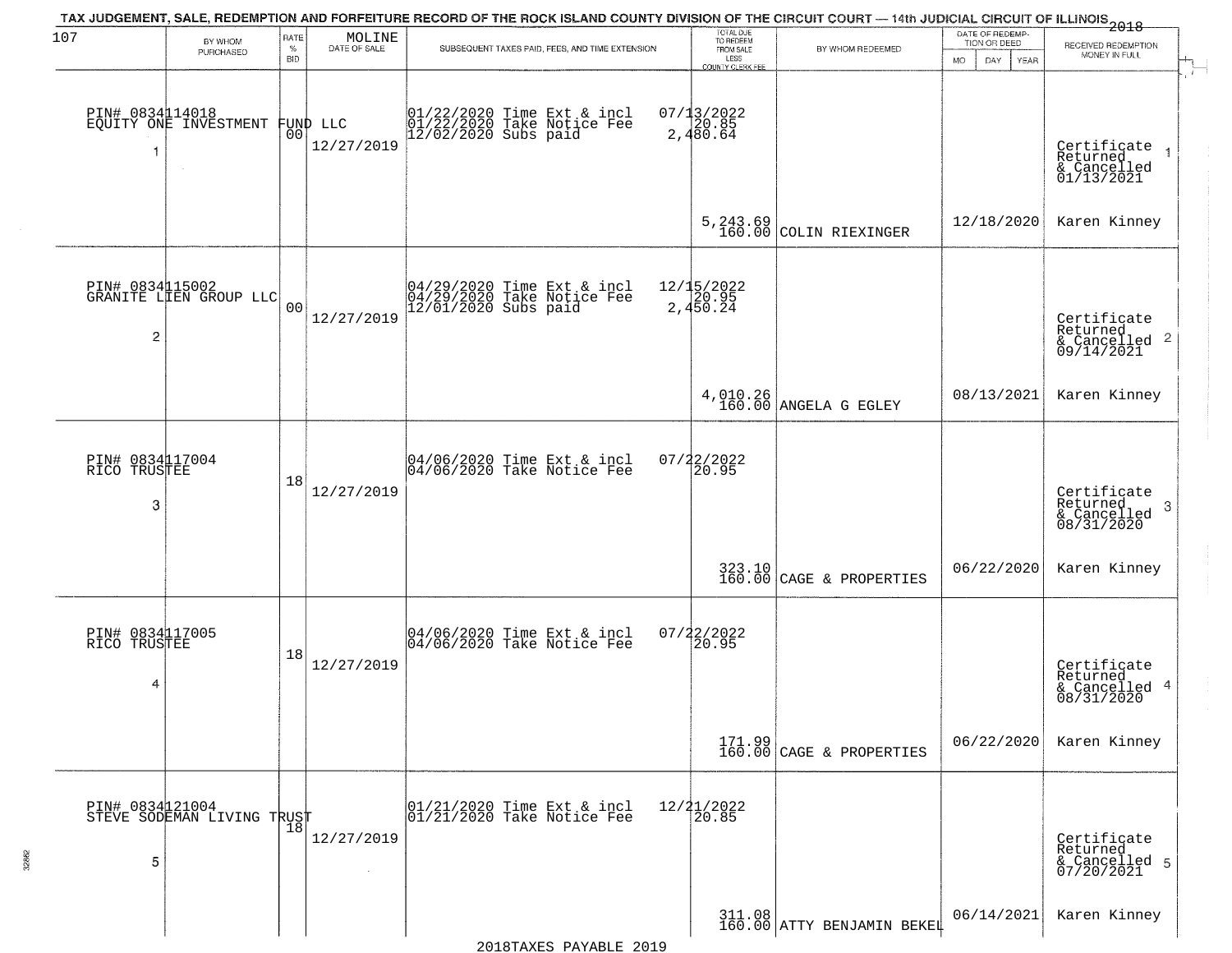| 108 | NAME AND ADDRESS<br>LEGAL DESCRIPTION<br>TAXPAYER NO.<br>PARCEL NO.                | MOLINE                                        | A-BACK TAX<br>FORFEITED | BACK TAX<br>FORFEITED     | <b>BACK TAX</b><br><b>FORFEITED</b> | TOTAL BACK<br>TAX PENALTY | <b>AMOUNT</b>                      | CERTIFICATE | INTEREST PAYMENT FUND<br>INDEMNITY FUND | 2018    |
|-----|------------------------------------------------------------------------------------|-----------------------------------------------|-------------------------|---------------------------|-------------------------------------|---------------------------|------------------------------------|-------------|-----------------------------------------|---------|
|     | $TWP - CODE$<br><b>ACRES</b><br>ASSESSED VALUATION FOR TAXES                       | TAX DUE<br>INT DUE                            | PRIOR TO<br>2017        | PENALTY<br><b>ACCRUED</b> | INTEREST AND                        | AND COSTS<br>ACCRUED      | FOR WHICH<br>JUDGEMENT<br>IS ASKED | NO.         | COST OF SALE                            |         |
|     |                                                                                    | 1ST                                           |                         |                           |                                     |                           |                                    |             |                                         |         |
|     | RIVERFRONT DEV GROUP LLC<br>111 PERRY ST STE 300<br>DAVENPORT IA 5280              | $\frac{1}{2ND}$ 1818.45 $\frac{1}{2ND}$ 90.96 |                         |                           |                                     |                           |                                    |             |                                         |         |
|     | 52801                                                                              | 1818.45<br>136.40<br>san                      |                         |                           |                                     |                           |                                    |             | 60.00                                   |         |
|     | SUPVR ASST MAP<br>LOT 112 SHEET 22                                                 | $-109.1$<br>1818.45                           |                         |                           |                                     |                           |                                    | 521         | 20.00                                   |         |
|     |                                                                                    | 1818.45<br>54.56<br><b>PUBLICATION COST</b>   |                         |                           |                                     |                           |                                    |             |                                         |         |
|     | $534 - 70 - 00$<br>9405<br>1.446                                                   | 10.00                                         |                         |                           |                                     |                           |                                    |             | 4.00                                    |         |
|     | 08-01<br>PIN# 0834126003                                                           | TOTAL DUE-TAXES, INT. COST                    |                         |                           |                                     |                           |                                    |             |                                         |         |
|     | 76,156                                                                             | 7,774.84<br>Tst<br>1ST                        |                         |                           |                                     |                           | 7774.84                            |             | 10.00                                   | 7868.84 |
|     | VASQUEZ RAFAEL J/MARIA A<br>219 43RD ST                                            | $-51 - 80$<br><u>493.66</u>                   |                         |                           |                                     |                           |                                    |             |                                         |         |
|     | MOLINE IL<br>61265                                                                 | 493.66<br>37.00<br>3BD<br>3RD                 |                         |                           |                                     |                           |                                    |             | 60.00                                   |         |
|     | LOT 4<br>HUNTS 3RD ADD TO                                                          | 29.60<br>493.66                               |                         |                           |                                     |                           |                                    | 522         | 20.00                                   |         |
|     | MIDWAY                                                                             | ATH<br>14.80<br>493.66                        |                         |                           |                                     |                           |                                    |             |                                         |         |
|     | $257 - 05 - 00$<br>4046<br>$08 - 01$<br>.169                                       | PUBLICATION COST<br>10.00                     |                         |                           |                                     |                           |                                    |             | 4.00                                    |         |
|     | PIN# 0834206004                                                                    | TOTAL DUE-TAXES, INT. COST                    |                         |                           |                                     |                           |                                    |             |                                         |         |
|     | 20,674                                                                             | 2,117.84                                      |                         |                           |                                     |                           | 2117.84                            |             | 10.00                                   | 2211.84 |
|     | KING VICKI S<br>223 44TH ST                                                        | 373.79<br>39.<br>2ND                          |                         |                           |                                     |                           |                                    |             |                                         |         |
|     | 61265<br>MOLINE IL                                                                 | 373.79<br>28.05<br>3RD<br>3RD                 |                         |                           |                                     |                           |                                    |             | 60.00                                   |         |
|     | LOT 5 BLOCK 2<br>HUNTS 2ND ADD TO MIDWAY                                           | 22.4<br>373.79                                |                         |                           |                                     |                           |                                    | 523         | 20.00                                   |         |
|     |                                                                                    | 4TH<br>373.79<br>11.22                        |                         |                           |                                     |                           |                                    |             |                                         |         |
|     | 255-22-00<br>08-01<br>4022                                                         | <b>PUBLICATION COST</b><br>10.00              |                         |                           |                                     |                           |                                    |             | 4.00                                    |         |
|     | PIN# 0834207014                                                                    | TOTAL OUE-TAXES, INT. COST                    |                         |                           |                                     |                           |                                    |             |                                         |         |
|     | 28,257                                                                             | 1,606.14<br>गड़ा                              |                         |                           |                                     |                           | 1606.14                            |             | 10.00                                   | 1700.14 |
|     | BANKER CHRIS<br>1326 16TH ST                                                       |                                               |                         |                           |                                     |                           |                                    |             |                                         |         |
|     | 61265<br>MOLINE IL                                                                 | 2ND<br>2ND                                    |                         |                           |                                     |                           |                                    |             | 60.00                                   |         |
|     | LOT 5                                                                              | 3RD<br>3RD                                    |                         |                           |                                     |                           |                                    | 524         | 20.00                                   |         |
|     | WALKER STATION N 48.65 FT<br>OF S 88.65 FT OF E 120 FT<br>OF THAT PT LYING S 4 AVE | 4TH<br>$436.94$ 13.10 <sup>8</sup>            |                         |                           |                                     |                           |                                    |             |                                         |         |
|     | $465 - 05 - 00$<br>7575                                                            | PUBLICATION COST                              |                         |                           |                                     |                           |                                    |             | 4.00                                    |         |
|     | 08-01<br>PIN# 0834215011<br>$\sim 100$                                             | 10.00<br>TOTAL DUE-TAXES, INT. COST           |                         |                           |                                     |                           |                                    |             |                                         |         |
|     | 18,299                                                                             | 460.04                                        |                         |                           |                                     |                           | 460.04                             |             | 10.00                                   | 554.04  |
|     |                                                                                    | 1ST<br>1ST                                    |                         |                           |                                     |                           |                                    |             |                                         |         |
|     | LIRA ADRIAN<br>427 43RD ST<br>MOLINE IL<br>61265                                   | 2ND<br>2ND                                    |                         |                           |                                     |                           |                                    |             | 60.00                                   |         |
|     | LOT 7 BLOCK 2<br>MIDWAY                                                            | 3RD<br>350<br>625.27<br>37.52                 |                         |                           |                                     |                           |                                    | 525         | 20.00                                   |         |
|     |                                                                                    | 4TH<br>$18.76^8$<br>625.2                     |                         |                           |                                     |                           |                                    |             |                                         |         |
|     | 4612<br>289-10-00<br>08-01                                                         | PUBLICATION COST                              |                         |                           |                                     |                           |                                    |             | 4.00                                    |         |
|     | PIN# 0834217017                                                                    | 10.00<br>TOTAL DUE-TAXES, INT. COST           |                         |                           |                                     |                           |                                    |             |                                         |         |
|     | 32,186                                                                             | 1,316.82                                      |                         |                           |                                     |                           | 1316.82                            |             | 10.00                                   | 1410.82 |

 $\sim 100$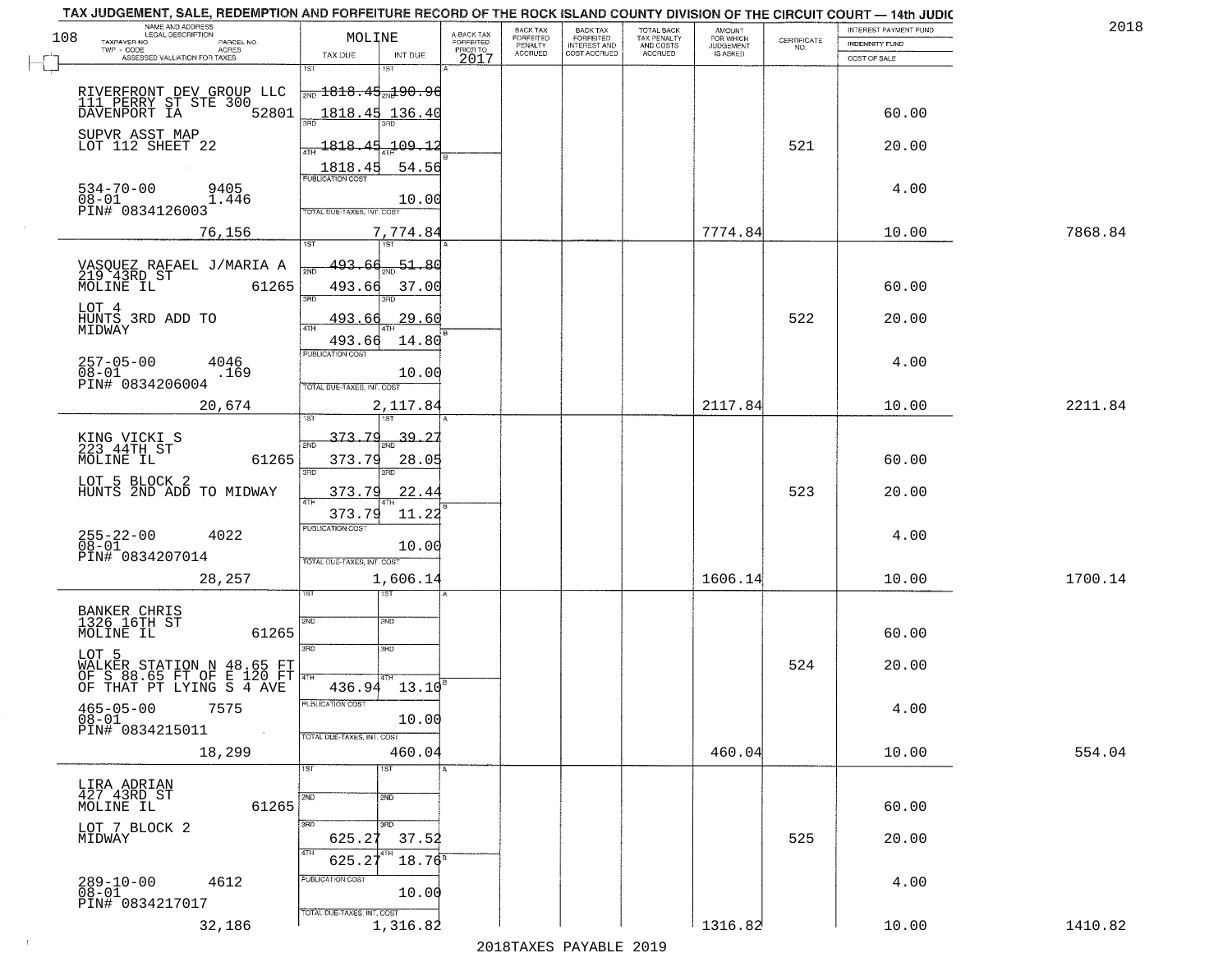| 108                                      | BY WHOM                                       | RATE               | MOLINE                         | TAX JUDGEMENT, SALE, REDEMPTION AND FORFEITURE RECORD OF THE ROCK ISLAND COUNTY DIVISION OF THE CIRCUIT COURT — 14th JUDICIAL CIRCUIT OF ILLINOIS 2018 | TOTAL DUE<br>TO REDEEM                       |                                                                   | DATE OF REDEMP-                                 |                                                                        |
|------------------------------------------|-----------------------------------------------|--------------------|--------------------------------|--------------------------------------------------------------------------------------------------------------------------------------------------------|----------------------------------------------|-------------------------------------------------------------------|-------------------------------------------------|------------------------------------------------------------------------|
|                                          | PURCHASED                                     | $\%$<br><b>BID</b> | DATE OF SALE                   | SUBSEQUENT TAXES PAID, FEES, AND TIME EXTENSION                                                                                                        | FROM SALE<br>LESS<br><b>COUNTY CLERK FEE</b> | BY WHOM REDEEMED                                                  | TION OR DEED<br><b>MO</b><br>DAY<br><b>YEAR</b> | RECEIVED REDEMPTION<br>MONEY IN FULL                                   |
| -1                                       | PIN# 0834126003<br>STEVE SODEMAN LIVING TRUST | 18                 | 12/27/2019                     | $01/21/2020$ Time Ext & incl<br>$01/21/2020$ Take Notice Fee                                                                                           | $12/21/2022$<br>20.85                        |                                                                   |                                                 | Certificate<br>Returned<br>& Cancelled<br>03/03/2020                   |
|                                          |                                               |                    |                                |                                                                                                                                                        |                                              | 9,306.08 02/20/2020<br>160.00 RIVERFRONT DEV GROUP LLC            |                                                 | Karen Kinney                                                           |
| PIN# 0834206004<br>$\overline{c}$        | EOUITY ONE INVESTMENT                         |                    | FUND LLC<br> 00 <br>12/27/2019 | 01/22/2020 Time Ext & incl<br>01/22/2020 Take Notice Fee<br>12/02/2020 Subs paid                                                                       | 07/13/2022<br>20.85<br>2,206.58              |                                                                   |                                                 | Certificate<br>Returned<br>$\overline{2}$<br>& Cancelled<br>12/13/2021 |
|                                          |                                               |                    |                                |                                                                                                                                                        |                                              | 4,704.06<br>160.00 MARIA VASQUEZ                                  | 11/19/2021                                      | Karen Kinney                                                           |
| PIN# 0834207014<br>3                     | EQUITY ONE INVESTMENT                         | 00                 | FUND LLC<br>12/27/2019         | $01/22/2020$ Time Ext & incl<br>$01/22/2020$ Take Notice Fee                                                                                           | 07/13/2022<br>20.85                          |                                                                   |                                                 | Certificate<br>Returned<br>3<br>$\frac{1}{03/12/2020}$                 |
|                                          |                                               |                    |                                |                                                                                                                                                        | $1,720.99$ LERETA                            |                                                                   | 02/18/2020                                      | Karen Kinney                                                           |
| PIN# 0834215011<br>4                     | GRANITE LIEN GROUP LLC                        | 00                 | 12/27/2019                     | 04/29/2020 Time Ext & incl<br>04/29/2020 Take Notice Fee                                                                                               | 12/15/2022<br>120.95                         |                                                                   |                                                 | Certificate<br>Returned<br>4<br>& Cancelled<br>08/31/2020              |
|                                          |                                               |                    |                                |                                                                                                                                                        |                                              | $\begin{array}{c} 574.99 \\ 160.00 \end{array}$ CAGE & PROPERTIES | 06/22/2020                                      | Karen Kinney                                                           |
| PIN# 0834217017<br>REALTAX DEV LT'D<br>5 |                                               | 0 <sub>0</sub>     | 12/27/2019<br>$\sim 10^{-1}$   | 01/31/2020 Time Ext & incl<br>02/20/2020 Take Notice Fee                                                                                               | 06/27/2022<br>20.95                          |                                                                   |                                                 | Certificate<br>Returned<br>& Cancelled 5<br>09/11/2020                 |
|                                          |                                               |                    |                                |                                                                                                                                                        |                                              | $1,431.77$<br>160.00 JENNIFER STEVENS                             | 08/06/2020                                      | Karen Kinney                                                           |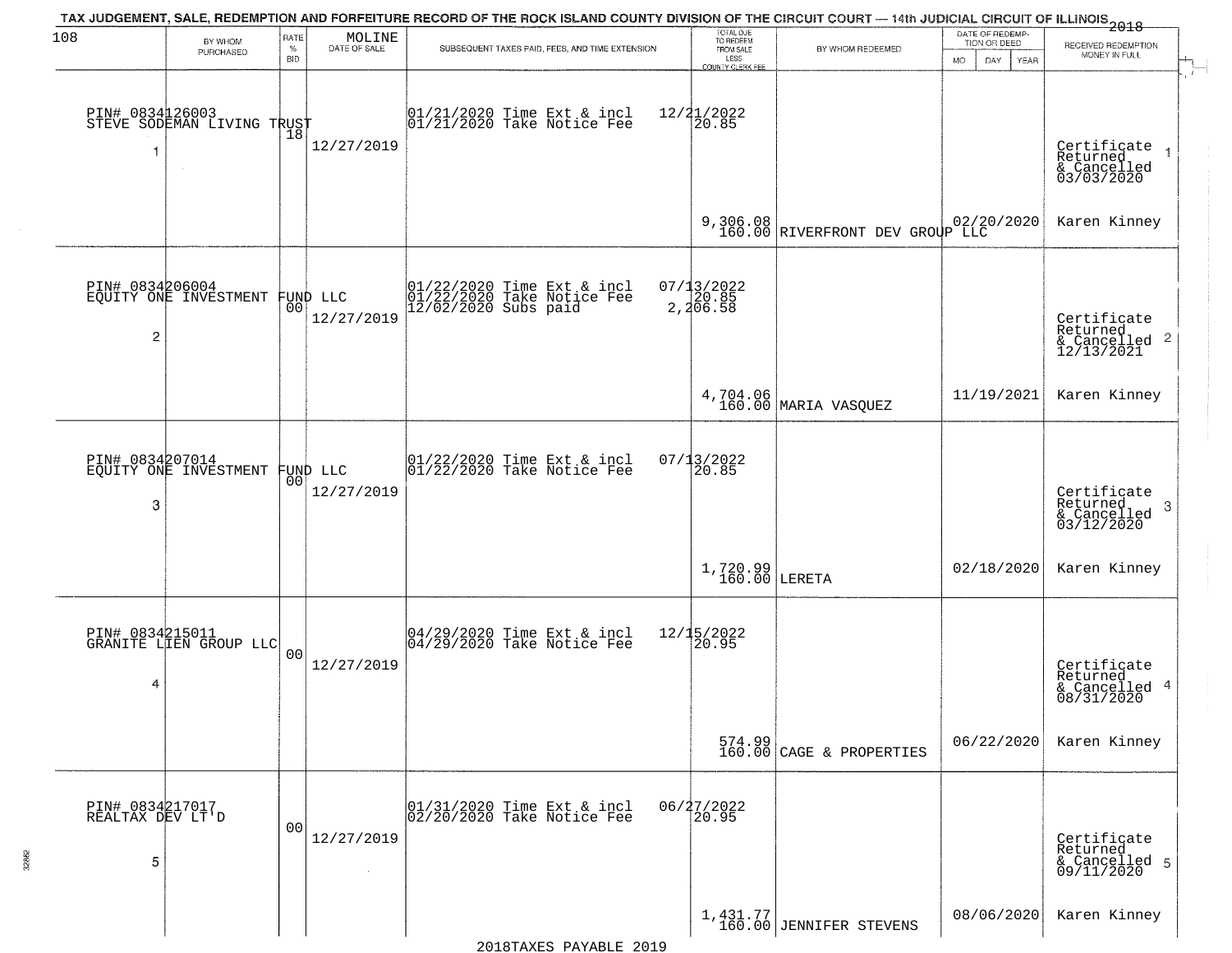|     | TAX JUDGEMENT, SALE, REDEMPTION AND FORFEITURE RECORD OF THE ROCK ISLAND COUNTY DIVISION OF THE CIRCUIT COURT — 14th JUDIC<br>NAME AND ADDRESS<br>LEGAL DESCRIPTION |                                            |                         | BACK TAX           |                                                       |                                                   | <b>AMOUNT</b>                      |                    | INTEREST PAYMENT FUND | 2018    |
|-----|---------------------------------------------------------------------------------------------------------------------------------------------------------------------|--------------------------------------------|-------------------------|--------------------|-------------------------------------------------------|---------------------------------------------------|------------------------------------|--------------------|-----------------------|---------|
| 109 | TAXPAYER NO.<br>PARCEL NO.                                                                                                                                          | MOLINE                                     | A-BACK TAX<br>FORFEITED | FORFEITED          | BACK TAX<br>FORFEITED<br>INTEREST AND<br>COST ACCRUED | TOTAL BACK<br>TAX PENALTY<br>AND COSTS<br>ACCRUED | FOR WHICH<br>JUDGEMENT<br>IS ASKED | CERTIFICATE<br>NO. | INDEMNITY FUND        |         |
|     | $TWP - CODE$<br>- CODE AGRES<br>ASSESSED VALUATION FOR TAXES                                                                                                        | TAX DUE<br>INT DUE                         | PRIOR TO<br>2017        | PENALTY<br>ACCRUED |                                                       |                                                   |                                    |                    | COST OF SALE          |         |
|     |                                                                                                                                                                     | 1ST<br>1ST                                 |                         |                    |                                                       |                                                   |                                    |                    |                       |         |
|     |                                                                                                                                                                     | 2ND<br>2ND                                 |                         |                    |                                                       |                                                   |                                    |                    |                       |         |
|     | MORAN TOMAS/YOLANDA<br>402 43RD ST<br>MOLINE IL                                                                                                                     |                                            |                         |                    |                                                       |                                                   |                                    |                    |                       |         |
|     | 61265                                                                                                                                                               | 3RD<br>3RD                                 |                         |                    |                                                       |                                                   |                                    |                    | 60.00                 |         |
|     | LOT 20 BLOCK 1                                                                                                                                                      |                                            |                         |                    |                                                       |                                                   |                                    |                    |                       |         |
|     | HUNTS 1ST ADD TO MIDWAY<br>EXC E 60 FT                                                                                                                              | 4TH<br>4TH                                 |                         |                    |                                                       |                                                   |                                    | 526                | 20.00                 |         |
|     |                                                                                                                                                                     | 20.72<br>690.53<br><b>PUBLICATION COST</b> |                         |                    |                                                       |                                                   |                                    |                    |                       |         |
|     | $254 - 22 - 00$<br>4002                                                                                                                                             |                                            |                         |                    |                                                       |                                                   |                                    |                    | 4.00                  |         |
|     | $\overline{0}$ $\overline{8}$ $\overline{-}$ $\overline{0}$ $\overline{1}$<br>PIN# 0834218001                                                                       | 10.00<br>TOTAL DUE-TAXES, INT. COST        |                         |                    |                                                       |                                                   |                                    |                    |                       |         |
|     |                                                                                                                                                                     |                                            |                         |                    |                                                       |                                                   |                                    |                    |                       |         |
|     | 28,919                                                                                                                                                              | 721.25<br>1ST<br>IST <sup>.</sup>          |                         |                    |                                                       |                                                   | 721.25                             |                    | 10.00                 | 815.25  |
|     |                                                                                                                                                                     |                                            |                         |                    |                                                       |                                                   |                                    |                    |                       |         |
|     | MORAN TOMAS<br>4312 4TH AVE                                                                                                                                         | 2ND<br>2ND                                 |                         |                    |                                                       |                                                   |                                    |                    |                       |         |
|     | MOLINE IL<br>61265                                                                                                                                                  | 3RD<br>3RD                                 |                         |                    |                                                       |                                                   |                                    |                    | 60.00                 |         |
|     | E 60 FT LOT 20 BLOCK 1                                                                                                                                              |                                            |                         |                    |                                                       |                                                   |                                    |                    |                       |         |
|     | HUNTS 1ST ADD TO MIDWAY                                                                                                                                             | $\sqrt{47H}$<br>4TH                        |                         |                    |                                                       |                                                   |                                    | 527                | 20.00                 |         |
|     |                                                                                                                                                                     | 203.75                                     | 6.12                    |                    |                                                       |                                                   |                                    |                    |                       |         |
|     | $4002 - 1$                                                                                                                                                          | PUBLICATION COST                           |                         |                    |                                                       |                                                   |                                    |                    | 4.00                  |         |
|     | $254 - 22 - 10$<br>$08 - 01$                                                                                                                                        | 10.00                                      |                         |                    |                                                       |                                                   |                                    |                    |                       |         |
|     | PIN# 0834218002                                                                                                                                                     | TOTAL DUE-TAXES, INT. COST                 |                         |                    |                                                       |                                                   |                                    |                    |                       |         |
|     | 19,533                                                                                                                                                              | 219.87<br>1ST<br>IST.                      |                         |                    |                                                       |                                                   | 219.87                             |                    | 10.00                 | 313.87  |
|     |                                                                                                                                                                     |                                            |                         |                    |                                                       |                                                   |                                    |                    |                       |         |
|     | ELISONDO AGUSTIN/MARIA J<br>424 43RD ST                                                                                                                             | 2ND<br>2ND                                 |                         |                    |                                                       |                                                   |                                    |                    |                       |         |
|     | MOLINE IL<br>61265                                                                                                                                                  |                                            |                         |                    |                                                       |                                                   |                                    |                    | 60.00                 |         |
|     | LOT 16 BLOCK 1                                                                                                                                                      | 3RD<br>3RD                                 |                         |                    |                                                       |                                                   |                                    |                    |                       |         |
|     | HUNTS 1ST ADD TO MIDWAY                                                                                                                                             | 4TH<br>4TH                                 |                         |                    |                                                       |                                                   |                                    | 528                | 20.00                 |         |
|     |                                                                                                                                                                     | 434.77<br>13.04                            |                         |                    |                                                       |                                                   |                                    |                    |                       |         |
|     | 3998                                                                                                                                                                | <b>PUBLICATION COST</b>                    |                         |                    |                                                       |                                                   |                                    |                    | 4.00                  |         |
|     | $254-18-00$<br>$08-01$                                                                                                                                              | 10.00                                      |                         |                    |                                                       |                                                   |                                    |                    |                       |         |
|     | PIN# 0834218006                                                                                                                                                     | TOTAL OUE-TAXES, INT. COST                 |                         |                    |                                                       |                                                   |                                    |                    |                       |         |
|     | 24,208                                                                                                                                                              | 457.81                                     |                         |                    |                                                       |                                                   | 457.81                             |                    | 10.00                 | 551.81  |
|     |                                                                                                                                                                     | डिक                                        |                         |                    |                                                       |                                                   |                                    |                    |                       |         |
|     | FIND N HOMES LLC<br>PO BOX 448                                                                                                                                      | 2ND<br>CMS                                 |                         |                    |                                                       |                                                   |                                    |                    |                       |         |
|     | 52722<br>BETTENDORF IA                                                                                                                                              | 512.73<br>38.45                            |                         |                    |                                                       |                                                   |                                    |                    | 60.00                 |         |
|     | LOT 7                                                                                                                                                               | 3RD<br>3RD                                 |                         |                    |                                                       |                                                   |                                    |                    |                       |         |
|     | SUB DIV OF LOT 10<br>WALKER STATION                                                                                                                                 | 512.73<br>30.76                            |                         |                    |                                                       |                                                   |                                    | 529                | 20.00                 |         |
|     |                                                                                                                                                                     | 512.73<br>15.38                            |                         |                    |                                                       |                                                   |                                    |                    |                       |         |
|     | $466 - 11 - 00$<br>7598                                                                                                                                             | PUBLICATION COST                           |                         |                    |                                                       |                                                   |                                    |                    | 4.00                  |         |
|     | $08 - 01$<br>PIN# 0834220001                                                                                                                                        | 10.00                                      |                         |                    |                                                       |                                                   |                                    |                    |                       |         |
|     |                                                                                                                                                                     | TOTAL DUE-TAXES, INT. COST                 |                         |                    |                                                       |                                                   |                                    |                    |                       |         |
|     | 21,473                                                                                                                                                              | 1,632.78                                   |                         |                    |                                                       |                                                   | 1632.78                            |                    | 10.00                 | 1726.78 |
|     |                                                                                                                                                                     | <b>TIST</b><br>18.51                       | 1.96                    |                    |                                                       |                                                   |                                    |                    |                       |         |
|     | RUGGLES GREGORY<br>2812 EAGLE HEIGHTS CT<br>COMMERTIA 52722                                                                                                         | 2ND<br>2ND                                 |                         |                    |                                                       |                                                   |                                    |                    |                       |         |
|     |                                                                                                                                                                     | 18.51                                      | 1.40                    |                    |                                                       |                                                   |                                    |                    | 60.00                 |         |
|     | LOT 28                                                                                                                                                              | 3RD<br>3RD                                 |                         |                    |                                                       |                                                   |                                    |                    |                       |         |
|     | MINERAL SPRINGS PARK<br>ALL LOT 28 EX S 135 FT<br>OF E 110 FT                                                                                                       | 18.51<br>4TH<br>4TH                        | 1.12                    |                    |                                                       |                                                   |                                    | 530                | 20.00                 |         |
|     |                                                                                                                                                                     | 18.51                                      | .56 <sup>B</sup>        |                    |                                                       |                                                   |                                    |                    |                       |         |
|     | 291-10-00<br>08-01<br>4653                                                                                                                                          | PUBLICATION COST                           |                         |                    |                                                       |                                                   |                                    |                    | 4.00                  |         |
|     | PIN# 0834225004                                                                                                                                                     | 10.00                                      |                         |                    |                                                       |                                                   |                                    |                    |                       |         |
|     | 775                                                                                                                                                                 | TOTAL OUE-TAXES, INT. COST<br>89.08        |                         |                    |                                                       |                                                   | 89.08                              |                    | 10.00                 | 183.08  |
|     |                                                                                                                                                                     |                                            |                         |                    |                                                       |                                                   |                                    |                    |                       |         |

 $\sim 100$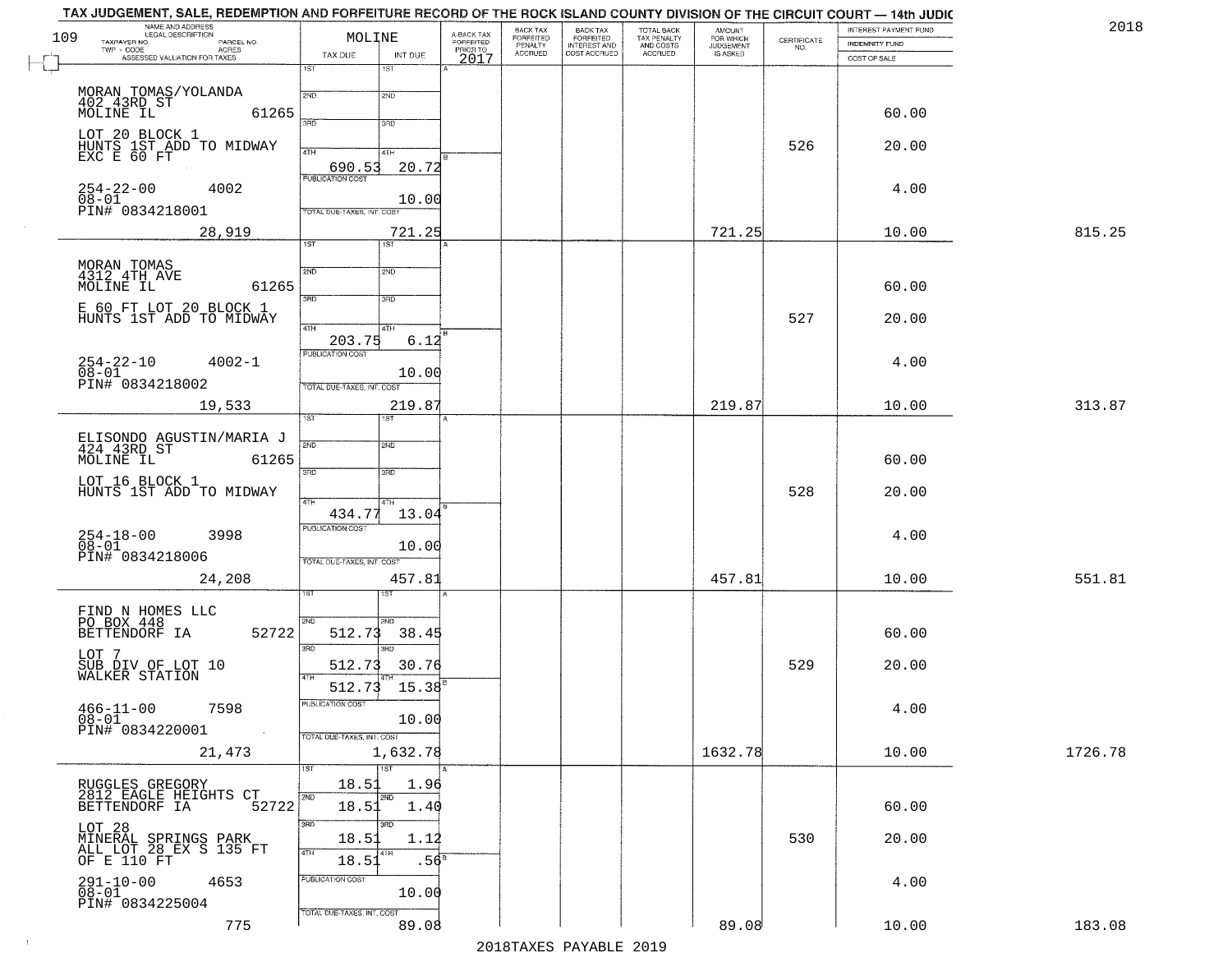| 109                                       | BY WHOM                                          | RATE               | MOLINE                 | TAX JUDGEMENT, SALE, REDEMPTION AND FORFEITURE RECORD OF THE ROCK ISLAND COUNTY DIVISION OF THE CIRCUIT COURT — 14th JUDICIAL CIRCUIT OF ILLINOIS 2018                                                                              | TOTAL DUE<br>TO REDEEM<br>FROM SALE                                                                       |                                            | DATE OF REDEMP-<br>TION OR DEED | RECEIVED REDEMPTION                                    |
|-------------------------------------------|--------------------------------------------------|--------------------|------------------------|-------------------------------------------------------------------------------------------------------------------------------------------------------------------------------------------------------------------------------------|-----------------------------------------------------------------------------------------------------------|--------------------------------------------|---------------------------------|--------------------------------------------------------|
|                                           | PURCHASED                                        | $\%$<br><b>BID</b> | DATE OF SALE           | SUBSEQUENT TAXES PAID, FEES, AND TIME EXTENSION                                                                                                                                                                                     | LESS<br>COUNTY CLERK FEE                                                                                  | BY WHOM REDEEMED                           | <b>MO</b><br>DAY<br><b>YEAR</b> | MONEY IN FULL                                          |
|                                           | PIN# 0834218001<br>EQUITY ONE INVESTMENT         | 00                 | FUND LLC<br>12/27/2019 |                                                                                                                                                                                                                                     |                                                                                                           |                                            |                                 | Certificate<br>Returned<br>& Cancelled<br>02/07/2020   |
|                                           |                                                  |                    |                        |                                                                                                                                                                                                                                     |                                                                                                           | 815.25<br>160.00 TOMAS MORAN               | 01/09/2020                      | Karen Kinney                                           |
| PIN# 0834218002<br>WESTERN SITES LLC<br>2 |                                                  | 00                 | 12/27/2019             |                                                                                                                                                                                                                                     |                                                                                                           |                                            |                                 | Certificate<br>Returned<br>& Cancelled 2<br>02/11/2020 |
|                                           |                                                  |                    |                        |                                                                                                                                                                                                                                     |                                                                                                           | 313.87<br>160.00 TOMAS MORAN               | 01/09/2020                      | Karen Kinney                                           |
| PIN# 0834218006<br>REALTAX DEV LT'D<br>3  |                                                  | 00                 | 12/27/2019             | 01/31/2020 Time Ext & incl<br>02/20/2020 Take Notice Fee                                                                                                                                                                            | 06/27/2022<br>20.95                                                                                       |                                            |                                 | Certificate<br>Returned<br>3<br>$\frac{1}{03/12/2020}$ |
|                                           |                                                  |                    |                        |                                                                                                                                                                                                                                     |                                                                                                           | 572.76<br>160.00 AGUSTIN/MARIA ELISONDO    | 02/25/2020                      | Karen Kinney                                           |
| 4                                         | PIN# 0834220001<br>INTEGRITY INVESTMENT FUND LLC | 00                 | 12/27/2019             |                                                                                                                                                                                                                                     |                                                                                                           |                                            |                                 | Certificate<br>Returned<br>& Cancelled 4<br>03/12/2020 |
|                                           |                                                  |                    |                        |                                                                                                                                                                                                                                     |                                                                                                           | 1,726.78<br>160.00 MIDWEST COMMUNITY TITLE | 02/03/2020                      | Karen Kinney                                           |
| PIN# 0834225004<br>RICO TRUSTEE<br>5      |                                                  | 18                 | 12/27/2019             | 04/06/2020 Time Ext & incl<br>04/06/2020 Take Notice Fee<br>00/00/0000 Take Notice Fee<br>03/17/2022 Circuit Clerks Fee<br>03/17/2022 Sublication Fee<br>04/01/2022 Sublication Fee<br>11/23/2021 Subs paid<br>11/30/2020 Subs paid | 07/22/2022<br>20.95<br>$\begin{array}{r} 35.00 \\ 35.08 \\ 17.38 \\ 7.744 \\ 11.13 \\ 109.73 \end{array}$ |                                            |                                 | 5                                                      |
|                                           |                                                  |                    |                        | 2018TAXES PAYABLE 2019                                                                                                                                                                                                              |                                                                                                           |                                            |                                 |                                                        |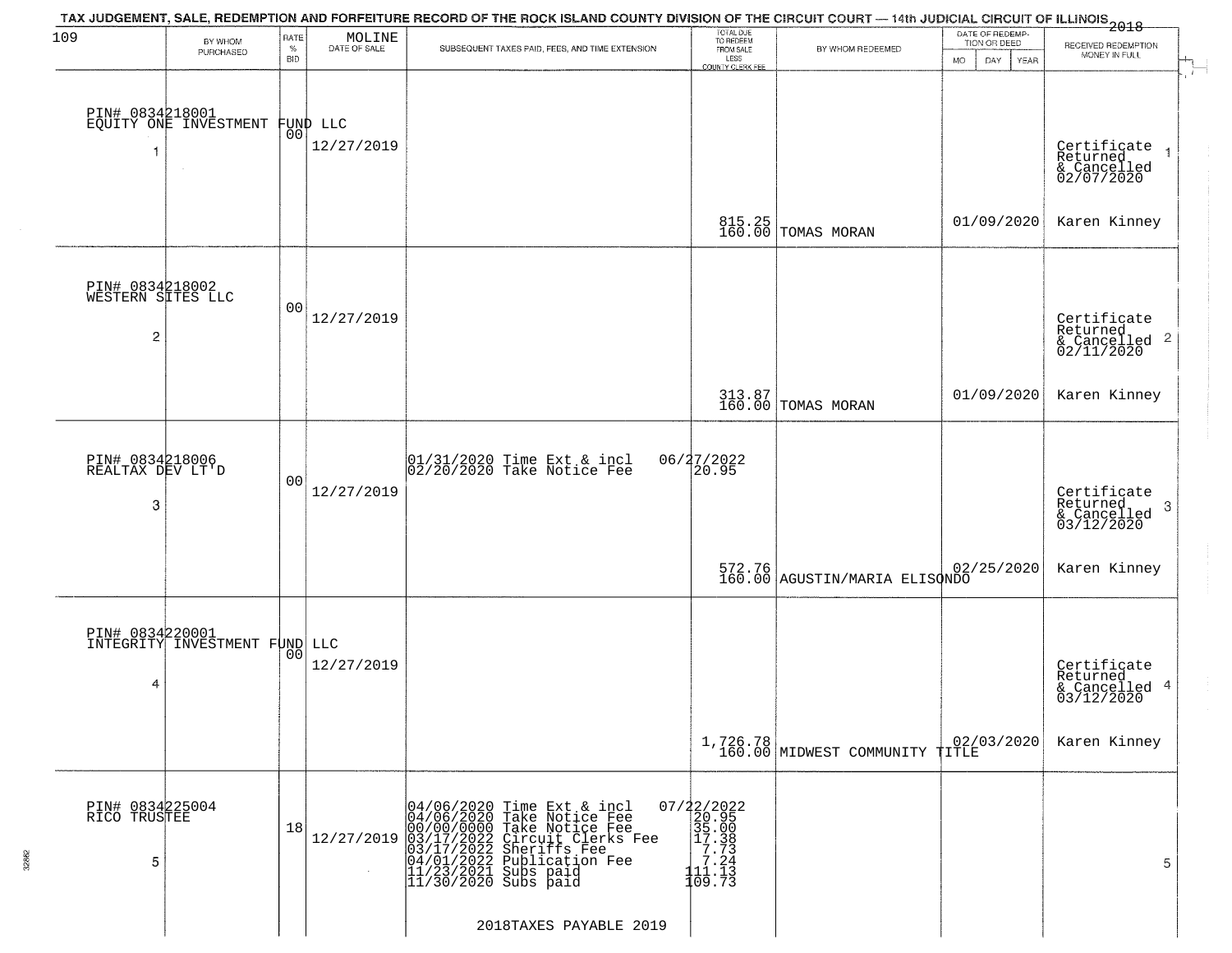| NAME AND ADDRESS<br>LEGAL DESCRIPTION<br>110<br>TAXPAYER NO.             | MOLINE                                          | A-BACK TAX<br>FORFEITED | BACK TAX<br>FORFEITED | <b>BACK TAX</b><br><b>FORFEITED</b> | TOTAL BACK<br>TAX PENALTY | <b>AMOUNT</b>                      | CERTIFICATE | INTEREST PAYMENT FUND          | 2018    |
|--------------------------------------------------------------------------|-------------------------------------------------|-------------------------|-----------------------|-------------------------------------|---------------------------|------------------------------------|-------------|--------------------------------|---------|
| PARCEL NO.<br>TWP - CODE<br><b>ACRES</b><br>ASSESSED VALUATION FOR TAXES | TAX DUE<br>INT DUE                              | PRIOR TO                | PENALTY<br>ACCRUED    | INTEREST AND                        | AND COSTS<br>ACCRUED      | FOR WHICH<br>JUDGEMENT<br>IS ASKED | NO.         | INDEMNITY FUND<br>COST OF SALE |         |
|                                                                          | 1ST                                             | 2017                    |                       |                                     |                           |                                    |             |                                |         |
| BROOKS KIMBERLY A<br>940_40TH_STREET CT                                  | <del>131.50<sub>2ND</sub> 45.2</del> 9<br>2ND   |                         |                       |                                     |                           |                                    |             |                                |         |
| MOLINE IL<br>61265                                                       | 431.50<br>32.35<br>355<br>3BD                   |                         |                       |                                     |                           |                                    |             | 60.00                          |         |
| LOT 48                                                                   |                                                 |                         |                       |                                     |                           |                                    |             |                                |         |
| MOLETTE ADD PARCEL 1                                                     | 431.50<br>$-25 - 88$<br>431.50<br>12.94         |                         |                       |                                     |                           |                                    | 531         | 20.00                          |         |
| $516 - 17 - 00$<br>8520                                                  | <b>PUBLICATION COST</b>                         |                         |                       |                                     |                           |                                    |             | 4.00                           |         |
| $08 - 01$<br>PIN# 0834311048                                             | 10.00<br>TOTAL DUE-TAXES, INT. COST             |                         |                       |                                     |                           |                                    |             |                                |         |
| 24,071                                                                   | 1,852.46                                        |                         |                       |                                     |                           | 1852.46                            |             | 10.00                          | 1946.46 |
|                                                                          | <b>TST</b><br>1ST                               |                         |                       |                                     |                           |                                    |             |                                |         |
| CAGE & PROPERTIES LLC<br>1326 16TH ST                                    | 686.52<br>72.10<br>সমূ                          |                         |                       |                                     |                           |                                    |             |                                |         |
| MOLINE IL<br>61265                                                       | 686.52<br>51.50<br>3RD                          |                         |                       |                                     |                           |                                    |             | 60.00                          |         |
| LOT 265<br>MOLETTE ADD PARCEL 5                                          | 686.5<br>41.20<br>47H                           |                         |                       |                                     |                           |                                    | 532         | 20.00                          |         |
| AND LOT 4 BAKERS SUBD<br>OF O L P                                        | 20.60<br>686.52                                 |                         |                       |                                     |                           |                                    |             |                                |         |
| $519 - 13 - 00$<br>8582<br>$08 - 01$                                     | PUBLICATION COST                                |                         |                       |                                     |                           |                                    |             | 4.00                           |         |
| PIN# 0834315015                                                          | 10.00<br>TOTAL DUE-TAXES, INT. COST             |                         |                       |                                     |                           |                                    |             |                                |         |
| 28,751                                                                   | 2,941.48<br>1ST                                 |                         |                       |                                     |                           | 2941.48                            |             | 10.00                          | 3035.48 |
|                                                                          | 759.99<br>-79.80                                |                         |                       |                                     |                           |                                    |             |                                |         |
| SOLIZ JULIA A<br>840 47TH ST<br>61265<br>MOLINE IL                       | 2ND<br>759.99<br>57.00                          |                         |                       |                                     |                           |                                    |             | 60.00                          |         |
| SUPVR ASST MAP<br>LOT 423 SHEET 25                                       | 3RD<br>3RD                                      |                         |                       |                                     |                           |                                    |             |                                |         |
|                                                                          | 45.60<br>759.99<br>4TH                          |                         |                       |                                     |                           |                                    | 533         | 20.00                          |         |
|                                                                          | 759.99<br>22.80<br><b>PUBLICATION COST</b>      |                         |                       |                                     |                           |                                    |             |                                |         |
| 049-05-00<br>08-01<br>$482 - 1$<br>PIN# 0834400023                       | 10.00                                           |                         |                       |                                     |                           |                                    |             | 4.00                           |         |
| 37,828                                                                   | TOTAL OUE-TAXES, INT. COST<br>3,255.16          |                         |                       |                                     |                           | 3255.16                            |             | 10.00                          | 3349.16 |
|                                                                          | गड़ा                                            |                         |                       |                                     |                           |                                    |             |                                |         |
| FRICK TYLER J<br>24159 180TH ST                                          | 2ND<br>2ND                                      |                         |                       |                                     |                           |                                    |             |                                |         |
| 52722<br>BETTENDORF IA                                                   | 3RD<br>3BD                                      |                         |                       |                                     |                           |                                    |             | 60.00                          |         |
| LOT 2 EXC 520 FT<br>BENSONS 1ST ADD                                      |                                                 |                         |                       |                                     |                           |                                    | 534         | 20.00                          |         |
|                                                                          | 4TH<br>$647.41$ 19.42 <sup>8</sup>              |                         |                       |                                     |                           |                                    |             |                                |         |
| 529-78-00<br>08-01<br>9015                                               | PUBLICATION COST<br>10.00                       |                         |                       |                                     |                           |                                    |             | 4.00                           |         |
| PIN# 0834409002<br>$\sim 100$ km $^{-1}$                                 | TOTAL DUE-TAXES, INT. COST                      |                         |                       |                                     |                           |                                    |             |                                |         |
| 33,113                                                                   | 676.83                                          |                         |                       |                                     |                           | 676.83                             |             | 10.00                          | 770.83  |
|                                                                          | 1ST<br>656.86<br>68.95                          |                         |                       |                                     |                           |                                    |             |                                |         |
| GARCIA ADRIAN JR<br>5334 5TH AVE<br>MOLINE IL<br>61265                   | 2ND<br><b>PND</b><br>656.86 49.25               |                         |                       |                                     |                           |                                    |             | 60.00                          |         |
| LOT <sub>2</sub>                                                         | 3RD<br>3RD                                      |                         |                       |                                     |                           |                                    |             |                                |         |
| CAMPBELL ADD                                                             | 656.86<br>39.40<br>4TH<br>$19.70^{8}$<br>656.86 |                         |                       |                                     |                           |                                    | 535         | 20.00                          |         |
| 9158                                                                     | PUBLICATION COST                                |                         |                       |                                     |                           |                                    |             | 4.00                           |         |
| 532-24-00<br>08-01<br>PIN# 0835106002                                    | 10.00                                           |                         |                       |                                     |                           |                                    |             |                                |         |
| 33,509                                                                   | TOTAL DUE-TAXES, INT. COST<br>2,814.74          |                         |                       |                                     |                           | 2814.74                            |             | 10.00                          | 2908.74 |

 $\sim 100$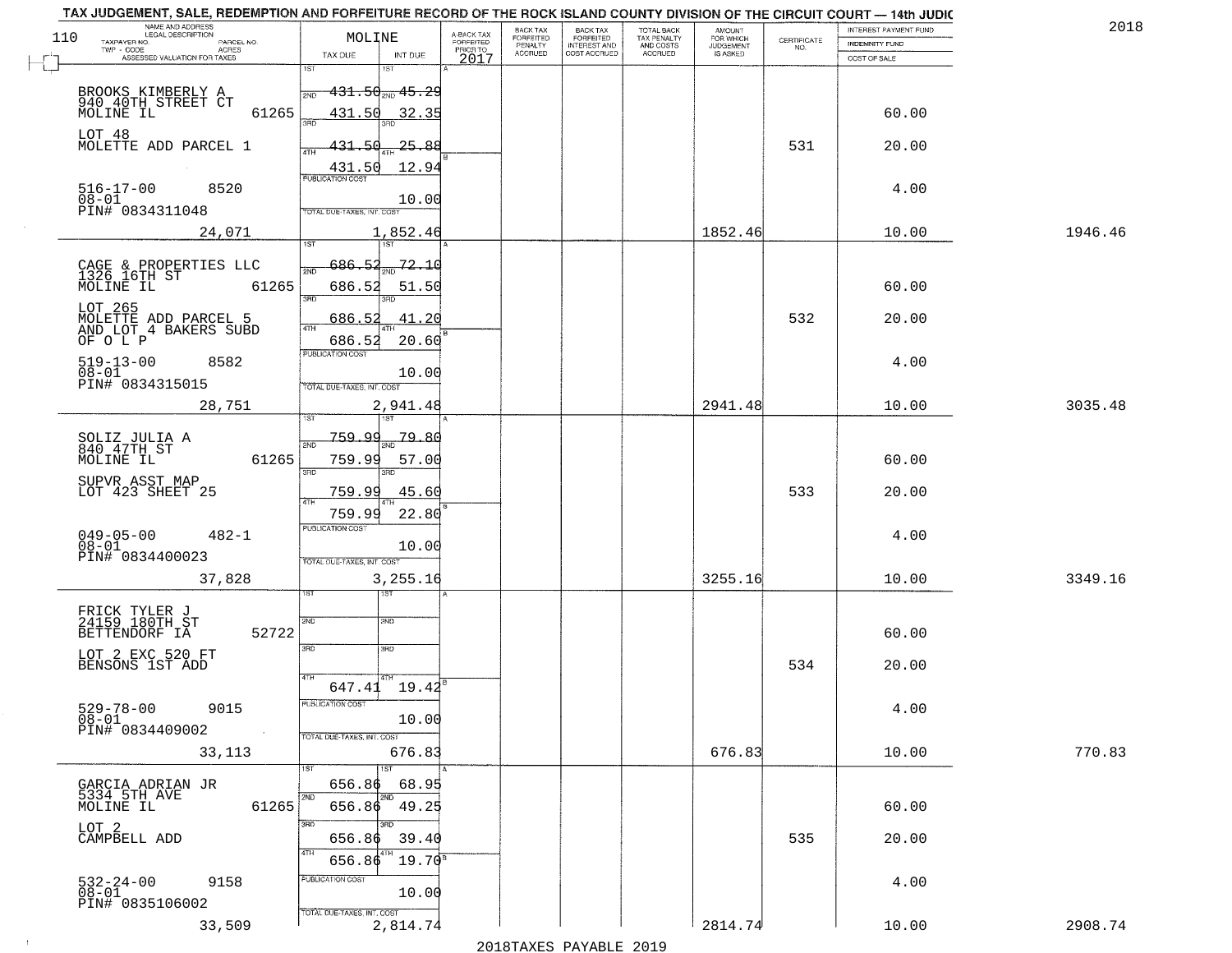| 110                                      | BY WHOM                                                           | RATE<br>$\%$   | $\begin{array}{c} \text{MOLINE} \\ \text{DATE of SALE} \end{array}$ | TAX JUDGEMENT, SALE, REDEMPTION AND FORFEITURE RECORD OF THE ROCK ISLAND COUNTY DIVISION OF THE CIRCUIT COURT — 14th JUDICIAL CIRCUIT OF ILLINOIS<br>2018 - The Case of Many County of Management County of Management County of<br>SUBSEQUENT TAXES PAID, FEES, AND TIME EXTENSION | TOTAL DUE<br>TO REDEEM<br>FROM SALE           | BY WHOM REDEEMED                       | DATE OF REDEMP-<br>TION OR DEED | RECEIVED REDEMPTION                                                |
|------------------------------------------|-------------------------------------------------------------------|----------------|---------------------------------------------------------------------|-------------------------------------------------------------------------------------------------------------------------------------------------------------------------------------------------------------------------------------------------------------------------------------|-----------------------------------------------|----------------------------------------|---------------------------------|--------------------------------------------------------------------|
|                                          | PURCHASED                                                         | <b>BID</b>     |                                                                     |                                                                                                                                                                                                                                                                                     | LESS<br>COUNTY CLERK FEE                      |                                        | MO.<br>DAY.<br>YEAR             | MONEY IN FULL                                                      |
| 1                                        | PIN# 0834311048<br>INTEGRITY INVESTMENT FOND LLC<br>$\sim$ $\sim$ |                | 12/27/2019                                                          |                                                                                                                                                                                                                                                                                     |                                               |                                        |                                 | Certificate<br>Returned<br>& Cancelled<br>05/14/2020               |
|                                          |                                                                   |                |                                                                     |                                                                                                                                                                                                                                                                                     |                                               | $1,946.46$<br>160.00 KIMBERLY BROOKS   | 04/02/2020                      | Karen Kinney                                                       |
| 2                                        | PIN# 0834315015<br>GRANITE LIEN GROUP LLC                         | 0 <sub>0</sub> | 12/27/2019                                                          | $ 04/29/2020$ Time Ext & incl<br>$ 04/29/2020$ Take Notice Fee                                                                                                                                                                                                                      | 12/15/2022<br>20.95                           |                                        |                                 | Certificate<br>Returned<br>$\frac{1}{6}$ Cancelled 2<br>08/31/2020 |
|                                          |                                                                   |                |                                                                     |                                                                                                                                                                                                                                                                                     |                                               | $3,056.43$<br>160.00 CAGE & PROPERTIES | 06/22/2020                      | Karen Kinney                                                       |
| PIN# 0834400023<br>AUCTION Z INC<br>3    |                                                                   | 00             | 12/27/2019                                                          | 03/09/2020 Time Ext & incl<br>03/09/2020 Take Notice Fee                                                                                                                                                                                                                            | $07/12/2022$<br>20.95                         |                                        |                                 | Certificate<br>Returned<br>3<br>& Cancelled<br>04/16/2021          |
|                                          |                                                                   |                |                                                                     |                                                                                                                                                                                                                                                                                     |                                               | $3,370.11$ JULIA A SOLIZ               | 03/17/2021                      | Karen Kinney                                                       |
| PIN# 0834409002<br>REALTAX DEV LT'D<br>4 |                                                                   | 0 <sub>0</sub> | 12/27/2019                                                          | $[01/31/2020$ Time Ext & incl<br>$[02/20/2020$ Take Notice Fee                                                                                                                                                                                                                      | 06/27/2022<br>20.95                           |                                        |                                 | Certificate<br>Returned<br>& Cancelled 4<br>12/11/2020             |
|                                          |                                                                   |                |                                                                     |                                                                                                                                                                                                                                                                                     |                                               | 791.78<br>160.00 TYLER FRICK           | 11/10/2020                      | Karen Kinney                                                       |
| 5                                        | PIN# 0835106002<br>INTEGRITY INVESTMENT FUND LLC                  | 00             | 12/27/2019                                                          | 04/29/2020 Time Ext & incl<br>04/29/2020 Take Notice Fee<br>11/29/2021 Subs paid<br>11/30/2020 Subs paid                                                                                                                                                                            | 12/15/2022<br>20.95<br>2, 845.82<br>2, 783.76 |                                        |                                 | 5                                                                  |
|                                          |                                                                   |                |                                                                     | 2018TAXES PAYABLE 2019                                                                                                                                                                                                                                                              |                                               |                                        |                                 |                                                                    |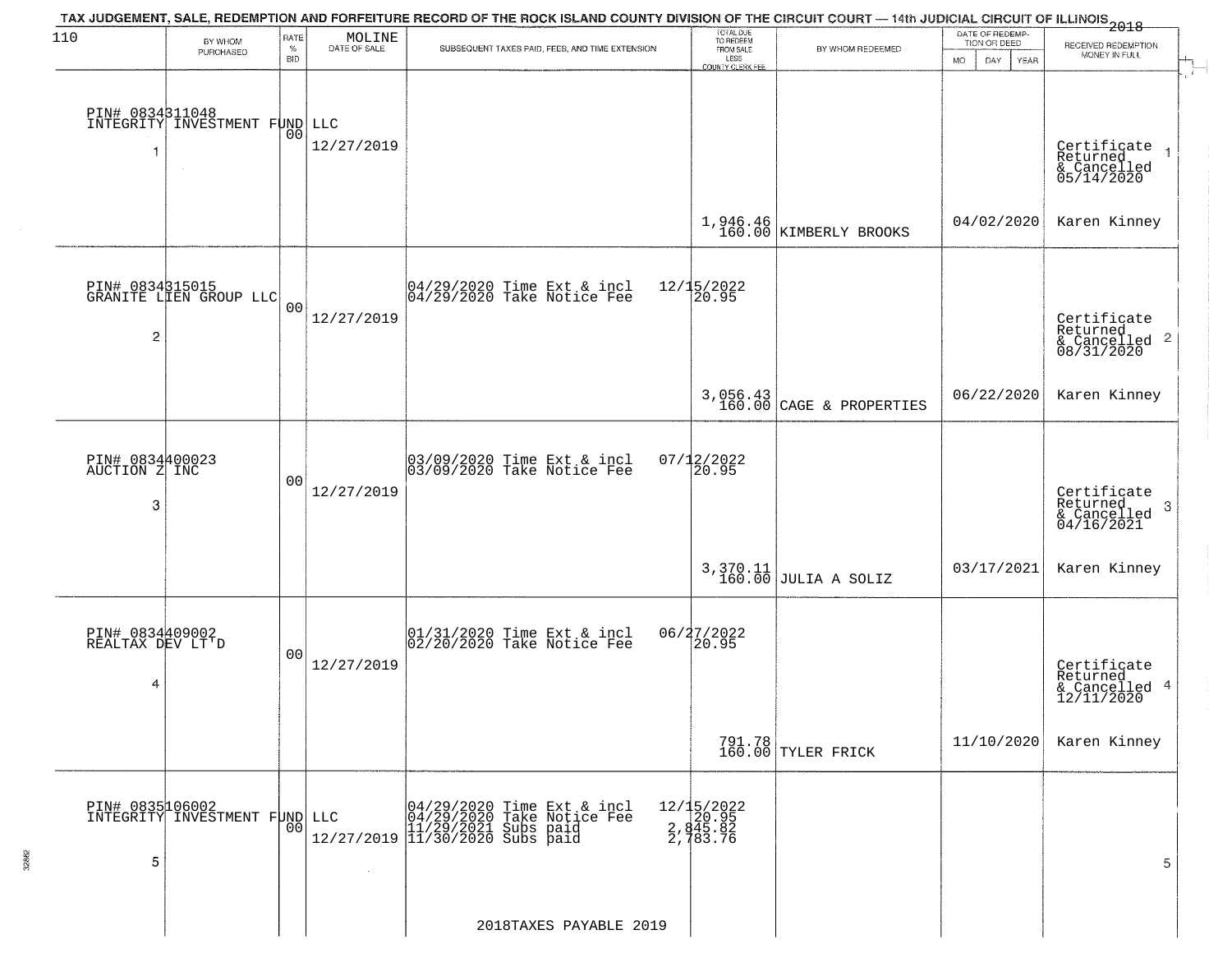|     | TAX JUDGEMENT, SALE, REDEMPTION AND FORFEITURE RECORD OF THE ROCK ISLAND COUNTY DIVISION OF THE CIRCUIT COURT - 14th JUDIC<br>NAME AND ADDRESS<br>LEGAL DESCRIPTION |                                             |                                     | BACK TAX             | <b>BACK TAX</b>                  |                                        |                                  |                                                                 | INTEREST PAYMENT FUND | 2018    |
|-----|---------------------------------------------------------------------------------------------------------------------------------------------------------------------|---------------------------------------------|-------------------------------------|----------------------|----------------------------------|----------------------------------------|----------------------------------|-----------------------------------------------------------------|-----------------------|---------|
| 111 | TAXPAYER NO.<br>PARCEL NO.                                                                                                                                          | MOLINE                                      | A-BACK TAX<br>FORFEITED<br>PRIOR TO | FORFEITED<br>PENALTY | FORFEITED<br><b>INTEREST AND</b> | TOTAL BACK<br>TAX PENALTY<br>AND COSTS | AMOUNT<br>FOR WHICH<br>JUDGEMENT | $\begin{array}{c} \text{CERTIFICATE} \\ \text{NO.} \end{array}$ | <b>INDEMNITY FUND</b> |         |
|     | ACRES<br>ASSESSED VALUATION FOR TAXES                                                                                                                               | TAX DUE<br>INT DUE                          | 2017                                | <b>ACCRUED</b>       | COST ACCRUED                     | ACCRUED                                | IS ASKED                         |                                                                 | COST OF SALE          |         |
|     |                                                                                                                                                                     | 1ST<br>1ST                                  |                                     |                      |                                  |                                        |                                  |                                                                 |                       |         |
|     | CONTRERAS GUADALUPE<br>5121 4TH AVE                                                                                                                                 | <del>544.63<sub>Տ№</sub> 57.19</del><br>2ND |                                     |                      |                                  |                                        |                                  |                                                                 |                       |         |
|     | 61265<br>MOLINE IL                                                                                                                                                  | 544.63                                      | 40.85                               |                      |                                  |                                        |                                  |                                                                 | 60.00                 |         |
|     | LOT 10 BLOCK 4                                                                                                                                                      |                                             |                                     |                      |                                  |                                        |                                  |                                                                 |                       |         |
|     | EAST MOLINE ADD TO MOLINE                                                                                                                                           | <u>544.63</u>                               | 32.68                               |                      |                                  |                                        |                                  | 536                                                             | 20.00                 |         |
|     |                                                                                                                                                                     | 544.63                                      | 16.34                               |                      |                                  |                                        |                                  |                                                                 |                       |         |
|     | $176 - 16 - 00$<br>2694                                                                                                                                             |                                             |                                     |                      |                                  |                                        |                                  |                                                                 | 4.00                  |         |
|     | $08 - 01$<br>PIN# <sup>-0835133005</sup>                                                                                                                            | TOTAL DUE-TAXES, INT. COST                  | 10.00                               |                      |                                  |                                        |                                  |                                                                 |                       |         |
|     | 22,809                                                                                                                                                              | 2,335.58                                    |                                     |                      |                                  |                                        | 2335.58                          |                                                                 | 10.00                 | 2429.58 |
|     |                                                                                                                                                                     |                                             |                                     |                      |                                  |                                        |                                  |                                                                 |                       |         |
|     | MORENO ALEJANDRO/MARIE A<br>415 50TH ST                                                                                                                             | <u>529.95</u><br>$-55.65$                   |                                     |                      |                                  |                                        |                                  |                                                                 |                       |         |
|     | MOLINE IL<br>61265                                                                                                                                                  | 529.95                                      | 39.75                               |                      |                                  |                                        |                                  |                                                                 | 60.00                 |         |
|     | LOT 17 BLOCK 7                                                                                                                                                      | 3RD                                         |                                     |                      |                                  |                                        |                                  |                                                                 |                       |         |
|     | EAST MOLINE ADD TO MOLINE $\frac{1}{40}$ & N 10 FT L 16 S 10 FTL18 $\frac{1}{40}$                                                                                   | 529.95                                      | 31.80                               |                      |                                  |                                        |                                  | 537                                                             | 20.00                 |         |
|     |                                                                                                                                                                     | 529.95                                      | 15.90                               |                      |                                  |                                        |                                  |                                                                 |                       |         |
|     | $179 - 16 - 00$<br>2758                                                                                                                                             | PUBLICATION COST                            |                                     |                      |                                  |                                        |                                  |                                                                 | 4.00                  |         |
|     | $08 - 01$<br>PIN# 0835135014                                                                                                                                        | TOTAL DUE-TAXES, INT. COST                  | 10.00                               |                      |                                  |                                        |                                  |                                                                 |                       |         |
|     | 28,194                                                                                                                                                              | 2,272.90                                    |                                     |                      |                                  |                                        | 2272.90                          |                                                                 | 10.00                 | 2366.90 |
|     |                                                                                                                                                                     | ist                                         |                                     |                      |                                  |                                        |                                  |                                                                 |                       |         |
|     | MORAN BLANCA M<br>417 52ND ST                                                                                                                                       | 2ND<br>2ND                                  |                                     |                      |                                  |                                        |                                  |                                                                 |                       |         |
|     | MOLINE IL<br>61265                                                                                                                                                  |                                             |                                     |                      |                                  |                                        |                                  |                                                                 | 60.00                 |         |
|     | LOT 15 BLOCK 5                                                                                                                                                      | 3RD<br>3RD                                  |                                     |                      |                                  |                                        |                                  |                                                                 |                       |         |
|     | EAST MOLINE ADD TO MOLINE                                                                                                                                           | 457.38<br>4TH                               | 27.44                               |                      |                                  |                                        |                                  | 538                                                             | 20.00                 |         |
|     |                                                                                                                                                                     | 457.38                                      | 13.72                               |                      |                                  |                                        |                                  |                                                                 |                       |         |
|     | $177 - 17 - 00$<br>2717                                                                                                                                             | <b>PUBLICATION COST</b>                     |                                     |                      |                                  |                                        |                                  |                                                                 | 4.00                  |         |
|     | $08 - 01$<br>PIN# 0835137013                                                                                                                                        | TOTAL OUE-TAXES, INT. COST                  | 10.00                               |                      |                                  |                                        |                                  |                                                                 |                       |         |
|     | 25,155                                                                                                                                                              | 965.92                                      |                                     |                      |                                  |                                        | 965.92                           |                                                                 | 10.00                 | 1059.92 |
|     |                                                                                                                                                                     | IST.                                        |                                     |                      |                                  |                                        |                                  |                                                                 |                       |         |
|     | NINO ALEXANDER H<br>5226 4TH AVE                                                                                                                                    | 551.63<br>2ND                               | 57.89                               |                      |                                  |                                        |                                  |                                                                 |                       |         |
|     | MOLINE IL<br>61265                                                                                                                                                  | 551.63                                      | 41.35                               |                      |                                  |                                        |                                  |                                                                 | 60.00                 |         |
|     | LOT 12 BLOCK 3                                                                                                                                                      | 3RD<br>3RD                                  |                                     |                      |                                  |                                        |                                  |                                                                 |                       |         |
|     | C G THULINS SECOND<br>ADD TO EAST MOLINE                                                                                                                            | 551.63<br>4TH                               | 33.08                               |                      |                                  |                                        |                                  | 539                                                             | 20.00                 |         |
|     | W 85 FT & S 12 FT LOT 13                                                                                                                                            | 551.63                                      | 16.54                               |                      |                                  |                                        |                                  |                                                                 |                       |         |
|     | $451 - 06 - 00$<br>7311                                                                                                                                             | PUBLICATION COS'                            | 10.00                               |                      |                                  |                                        |                                  |                                                                 | 4.00                  |         |
|     | 08-01<br>PIN# 0835139009<br>$\sim 100$                                                                                                                              | TOTAL DUE-TAXES, INT. COST                  |                                     |                      |                                  |                                        |                                  |                                                                 |                       |         |
|     | 23,102                                                                                                                                                              | 2,365.38                                    |                                     |                      |                                  |                                        | 2365.38                          |                                                                 | 10.00                 | 2459.38 |
|     |                                                                                                                                                                     | 1ST<br>1ST                                  |                                     |                      |                                  |                                        |                                  |                                                                 |                       |         |
|     | BROWN DAVID R<br>414 53RD ST                                                                                                                                        | 376.10<br>2ND<br>2ND                        | 39.48                               |                      |                                  |                                        |                                  |                                                                 |                       |         |
|     | 61265<br>MOLINE IL                                                                                                                                                  | 376.10                                      | 28.20                               |                      |                                  |                                        |                                  |                                                                 | 60.00                 |         |
|     | LOT 13 BLOCK 2                                                                                                                                                      | 3RD<br>उत्तर                                |                                     |                      |                                  |                                        |                                  |                                                                 |                       |         |
|     | C G THULINS ADD TO<br>EAST MOLINE                                                                                                                                   | 376.10<br>4TH                               | 22.56                               |                      |                                  |                                        |                                  | 540                                                             | 20.00                 |         |
|     |                                                                                                                                                                     | 376.10                                      | $11.28^{\circ}$                     |                      |                                  |                                        |                                  |                                                                 |                       |         |
|     | $447 - 15 - 00$<br>7234<br>$08 - 01$                                                                                                                                | PUBLICATION COST                            | 10.00                               |                      |                                  |                                        |                                  |                                                                 | 4.00                  |         |
|     | PIN# 0835143002                                                                                                                                                     | TOTAL DUE-TAXES, INT. COST                  |                                     |                      |                                  |                                        |                                  |                                                                 |                       |         |
|     | 15,751                                                                                                                                                              | 1,615.92                                    |                                     |                      |                                  |                                        | 1615.92                          |                                                                 | 10.00                 | 1709.92 |

 $\sim 10$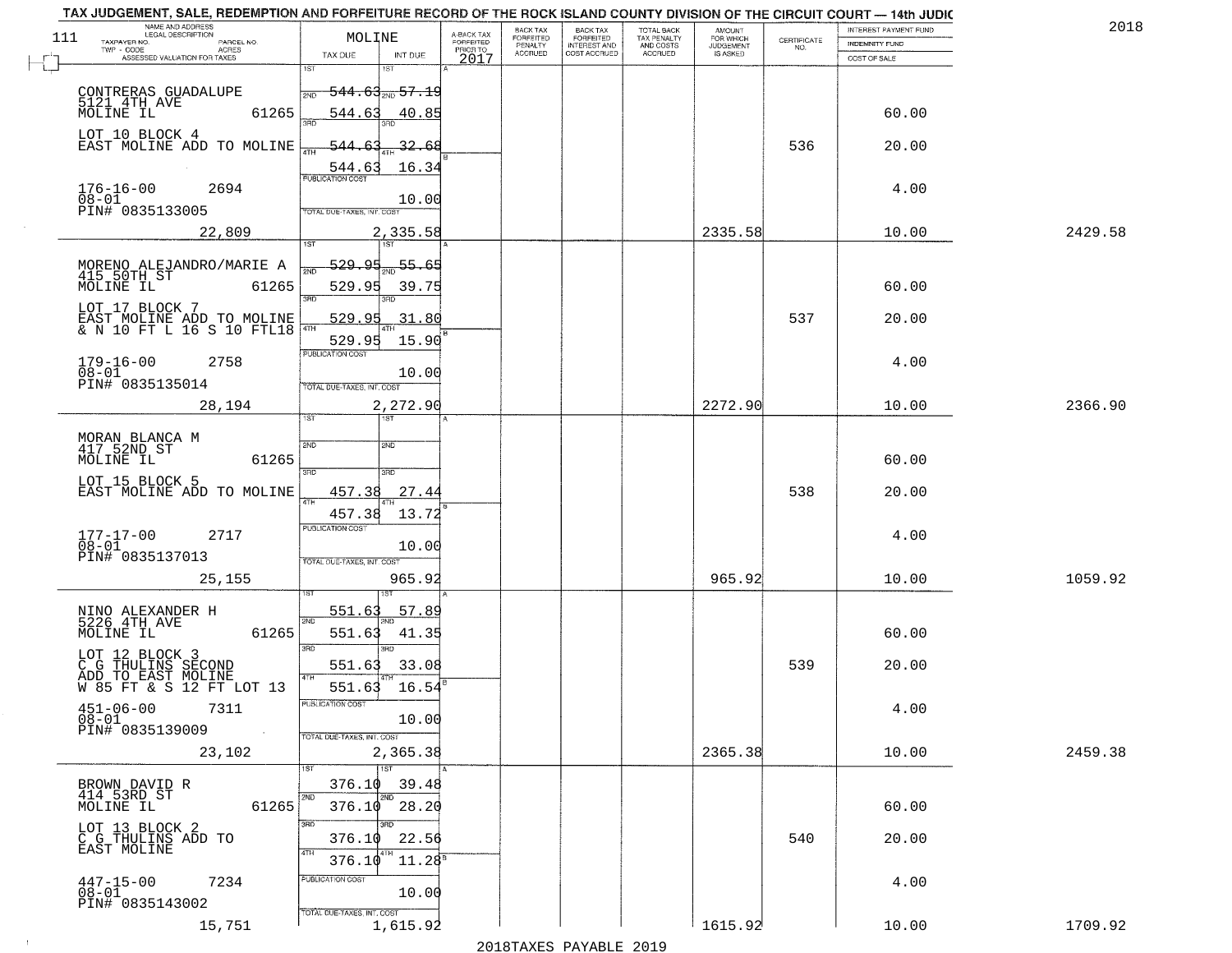| 111                                       | BY WHOM<br>PURCHASED                                       | RATE<br>$\%$<br><b>BID</b> | MOLINE<br>DATE OF SALE | TAX JUDGEMENT, SALE, REDEMPTION AND FORFEITURE RECORD OF THE ROCK ISLAND COUNTY DIVISION OF THE CIRCUIT COURT — 14th JUDICIAL CIRCUIT OF ILLINOIS 2018<br>SUBSEQUENT TAXES PAID, FEES, AND TIME EXTENSION | TOTAL DUE<br>TO REDEEM<br>FROM SALE<br>LESS<br>COUNTY CLERK FEE | BY WHOM REDEEMED                             | DATE OF REDEMP<br>TION OR DEED<br>DAY.<br><b>MO</b><br>YEAR | RECEIVED REDEMPTION<br>MONEY IN FULL                               |
|-------------------------------------------|------------------------------------------------------------|----------------------------|------------------------|-----------------------------------------------------------------------------------------------------------------------------------------------------------------------------------------------------------|-----------------------------------------------------------------|----------------------------------------------|-------------------------------------------------------------|--------------------------------------------------------------------|
| 1                                         | PIN# 0835133005<br>INTEGRITY INVESTMENT FUND LLC<br>$\sim$ | 02                         | 12/27/2019             | 04/29/2020 Time Ext & incl<br>04/29/2020 Take Notice Fee<br>11/30/2020 Subs paid                                                                                                                          | $01/05/2022$<br>2, 377.20                                       |                                              |                                                             | Certificate<br>Returned<br>& Cancelled<br>01/08/2021               |
|                                           |                                                            |                            |                        |                                                                                                                                                                                                           |                                                                 | 5, 210.17<br>160.00 BHBT/GUADALUPE CONTRERAS |                                                             | Karen Kinney                                                       |
| $\overline{c}$                            | PIN# 0835 135014<br>EQUITY ONE INVESTMENT FUND LLC         |                            | 12/27/2019             | 01/22/2020 Time Ext & incl<br>01/22/2020 Take Notice Fee                                                                                                                                                  | $07/13/2022$<br>20.85                                           |                                              |                                                             | Certificate<br>Returned<br>$\frac{1}{6}$ Cancelled 2<br>04/08/2020 |
|                                           |                                                            |                            |                        |                                                                                                                                                                                                           |                                                                 | 2,387.75<br>160.00 ALEJANDRO/MARIE MORENO    | 03/09/2020                                                  | Karen Kinney                                                       |
| 3                                         | PIN# 0835137013<br>MS INVESTMENTS GROUP INC                | 00                         | 12/27/2019             | 01/31/2020 Time Ext & incl<br>02/20/2020 Take Notice Fee                                                                                                                                                  | 06/27/2022<br>20.95                                             |                                              |                                                             | Certificate<br>Returned<br>-3<br>$\frac{1}{03/12/2020}$            |
|                                           |                                                            |                            |                        |                                                                                                                                                                                                           |                                                                 | $1,080.87$ BLANCA MORAN                      | 02/21/2020                                                  | Karen Kinney                                                       |
| PIN# 0835139009<br>4                      | INTEGRITY INVESTMENT FUND LLC                              | 01                         | 12/27/2019             |                                                                                                                                                                                                           |                                                                 |                                              |                                                             | Certificate<br>Returned<br>& Cancelled 4<br>03/18/2020             |
|                                           |                                                            |                            |                        |                                                                                                                                                                                                           |                                                                 | 2,483.97<br>160.00 NINO ALEXANDER            | 01/28/2020                                                  | Karen Kinney                                                       |
| PIN# 0835143002<br>WESTERN SITES LLC<br>5 |                                                            | 00                         | 12/27/2019             | 03/09/2020 Time Ext & incl<br>03/09/2020 Take Notice Fee                                                                                                                                                  | $07/12/2022$<br>20.95                                           |                                              |                                                             | Certificate<br>Returned<br>& Cancelled 5<br>01/26/2021             |
|                                           |                                                            |                            |                        |                                                                                                                                                                                                           |                                                                 | $1,730.87$ DAVID BROWN                       | 12/18/2020                                                  | Karen Kinney                                                       |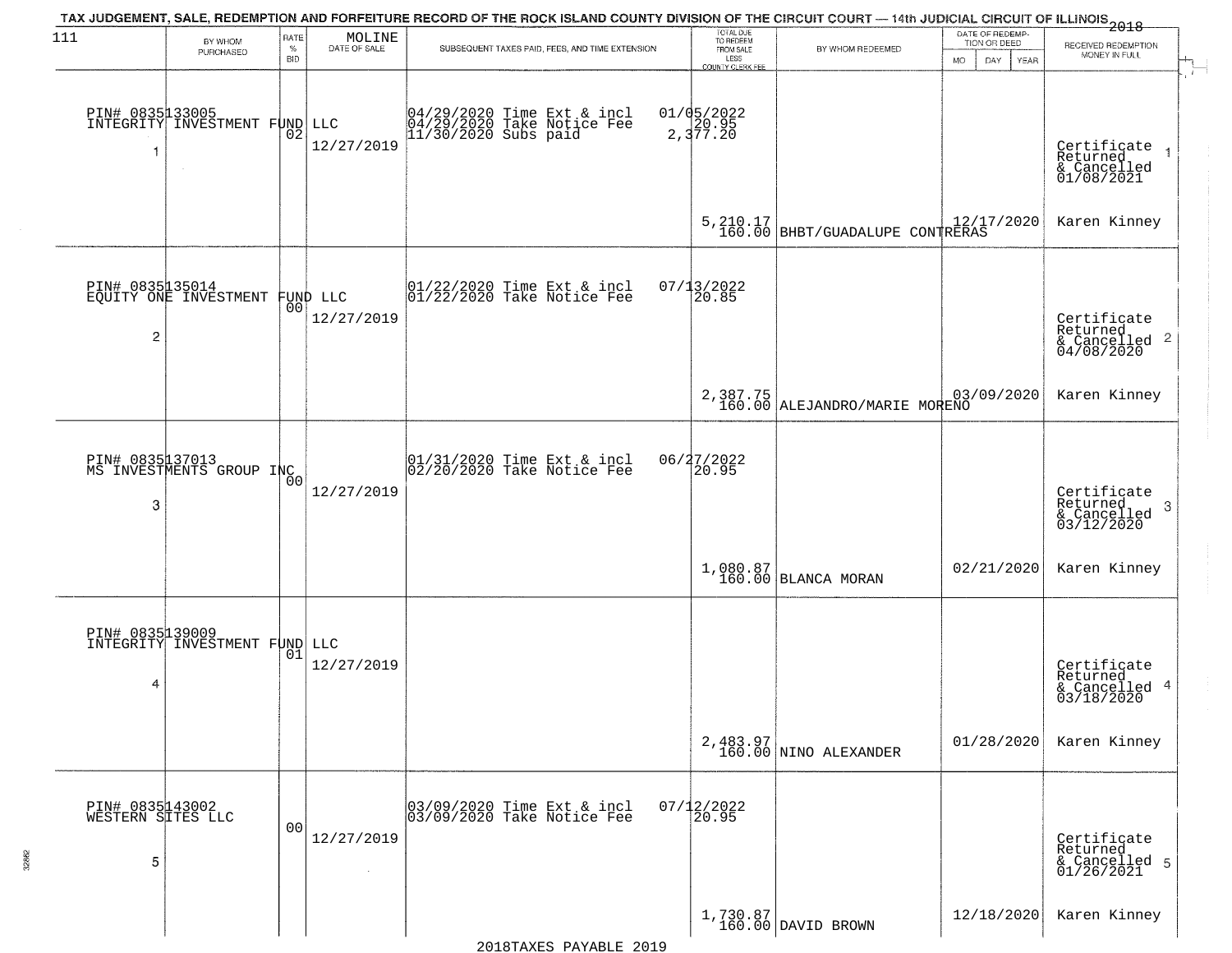| 112 | NAME AND ADDRESS<br>LEGAL DESCRIPTION<br>TAXPAYER NO.<br>PARCEL NO.<br>ACRES<br>TWP - CODE            | MOLINE                                                                         | A-BACK TAX<br>FORFEITED<br>PRIOR TO | <b>BACK TAX</b><br>FORFEITED<br>PENALTY | BACK TAX<br>FORFEITED<br>INTEREST AND | TOTAL BACK<br>TAX PENALTY<br>AND COSTS | AMOUNT<br>FOR WHICH<br><b>JUDGEMENT</b> | $\begin{array}{c} \text{CERTIFICATE} \\ \text{NO.} \end{array}$ | <b>INTEREST PAYMENT FUND</b><br><b>INDEMNITY FUND</b> | 2018    |
|-----|-------------------------------------------------------------------------------------------------------|--------------------------------------------------------------------------------|-------------------------------------|-----------------------------------------|---------------------------------------|----------------------------------------|-----------------------------------------|-----------------------------------------------------------------|-------------------------------------------------------|---------|
|     | ASSESSED VALUATION FOR TAXES                                                                          | TAX DUE<br>INT DUE<br>1ST<br>1ST                                               | 2017                                | <b>ACCRUED</b>                          | COST ACCRUED                          | ACCRUED                                | IS ASKED                                |                                                                 | COST OF SALE                                          |         |
|     | THURMAN TERRY C<br>414 54TH ST<br>MOLINE IL<br>61265                                                  | <del>242.29<sub>210</sub>25.4</del> 1<br>242.29<br>18.15                       |                                     |                                         |                                       |                                        |                                         |                                                                 | 60.00                                                 |         |
|     | LOT 3 BLOCK 1<br>C G THULINS ADD TO<br>EAST MOLINE                                                    | sañ<br>-242.<br>$\Omega$<br>14.52<br>ATH<br>7.26<br>242.29                     |                                     |                                         |                                       |                                        |                                         | 541                                                             | 20.00                                                 |         |
|     | $446 - 20 - 00$<br>7217<br>08-01<br>PIN# 0835144003                                                   | PUBLICATION COST<br>10.00<br>TOTAL DUE-TAXES, INT. COST                        |                                     |                                         |                                       |                                        |                                         |                                                                 | 4.00                                                  |         |
|     | 16,147                                                                                                | 1,044.50                                                                       |                                     |                                         |                                       |                                        | 1044.50                                 |                                                                 | 10.00                                                 | 1138.50 |
|     | LUNA DEREK A/LORI A<br>916 51ST ST<br>MOLINE IL<br>61265<br>LOT 19                                    | 1ST<br>1ST<br>2ND<br>2ND<br>$\overline{3BD}$<br>3RD                            |                                     |                                         |                                       |                                        |                                         |                                                                 | 60.00                                                 |         |
|     | TIMBERLINE HEIGHTS ADD                                                                                | 47H<br>4TH                                                                     |                                     |                                         |                                       |                                        |                                         | 542                                                             | 20.00                                                 |         |
|     | $523 - 38 - 00$<br>$08 - 01$<br>8669<br>PIN# 0835304006                                               | 21.26<br>708.96<br>PUBLICATION COST<br>10.00<br>TOTAL DUE-TAXES, INT. COST     |                                     |                                         |                                       |                                        |                                         |                                                                 | 4.00                                                  |         |
|     | 35,691                                                                                                | 740.22                                                                         |                                     |                                         |                                       |                                        | 740.22                                  |                                                                 | 10.00                                                 | 834.22  |
|     | ROBINSON TIMOTHY<br>5214 10TH AVE<br>MOLINE IL<br>61265                                               | 1ST.<br>455.6<br>47.81<br>2ND<br>455.64<br>34.15<br>3RD<br>3RD                 |                                     |                                         |                                       |                                        |                                         |                                                                 | 60.00                                                 |         |
|     | OUTLOT 3<br>GEORGE SWANSONS 2ND ADD<br>E 40 FT                                                        | 455.64<br>27.32<br>13.66<br>455.64                                             |                                     |                                         |                                       |                                        |                                         | 543                                                             | 20.00                                                 |         |
|     | 7051<br>$435 - 22 - 00$<br>$08 - 01$<br>PIN# 0835307003                                               | <b>PUBLICATION COST</b><br>10.00<br>TOTAL OUE-TAXES, INT. COST                 |                                     |                                         |                                       |                                        |                                         |                                                                 | 4.00                                                  |         |
|     | 25,082                                                                                                | 1,955.50                                                                       |                                     |                                         |                                       |                                        | 1955.50                                 |                                                                 | 10.00                                                 | 2049.50 |
|     | NASTRUZ LUCAS E<br>165 CLOVER HILL LN<br>BARRINGTON IL<br>60010<br>SUPVR ASST MAP<br>LOT 314 SHEET 27 | 11.08<br>11<br>2ND<br>2ND<br>11.08<br>.85<br>3RD<br>3BD<br>11.08<br>.68<br>4TH |                                     |                                         |                                       |                                        |                                         | 544                                                             | 60.00<br>20.00                                        |         |
|     | $062 - 08 - 00$<br>$08 - 01$<br>632<br>PIN# 0835312011                                                | 11.08<br>.34<br>PUBLICATION COST<br>10.00<br>TOTAL DUE-TAXES, INT. COST        |                                     |                                         |                                       |                                        |                                         |                                                                 | 4.00                                                  |         |
|     | 464                                                                                                   | 57.38<br>1ST<br>1ST                                                            |                                     |                                         |                                       |                                        | 57.38                                   |                                                                 | 10.00                                                 | 151.38  |
|     | LUE KENNETH A<br>910 54TH STREET B<br>MOLINE IL<br>61265                                              | 2ND<br>2ND<br>3RD<br>अप्र                                                      |                                     |                                         |                                       |                                        |                                         |                                                                 | 60.00                                                 |         |
|     | SUPVR ASST MAP<br>LOT 364 SHEET 27                                                                    | 786.90<br>47.20                                                                |                                     |                                         |                                       |                                        |                                         | 545                                                             | 20.00                                                 |         |
|     | 060-06-00<br>08-01<br>587                                                                             | 4TH<br>$23.60^8$<br>786.90<br>PUBLICATION COST<br>10.00                        |                                     |                                         |                                       |                                        |                                         |                                                                 | 4.00                                                  |         |
|     | PIN# 0835312044<br>38,955                                                                             | TOTAL DUE-TAXES, INT. COST<br>1,654.60                                         |                                     |                                         | מרמפ הדתגעונת מהעושפומפ               |                                        | 1654.60                                 |                                                                 | 10.00                                                 | 1748.60 |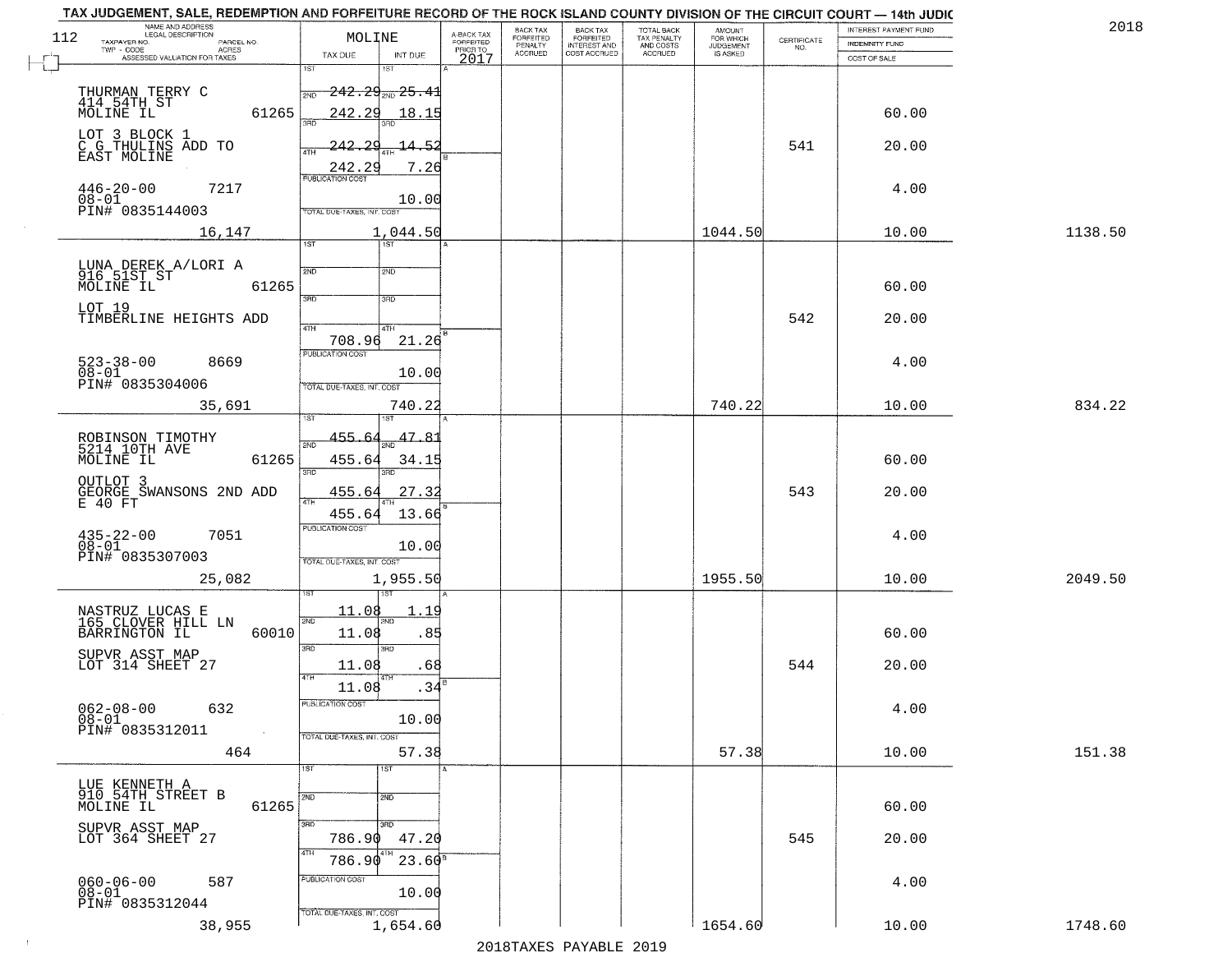| 112                                      | BY WHOM                                             | RATE               |                                                                     | TAX JUDGEMENT, SALE, REDEMPTION AND FORFEITURE RECORD OF THE ROCK ISLAND COUNTY DIVISION OF THE CIRCUIT COURT — 14th JUDICIAL CIRCUIT OF ILLINOIS<br>2018 - The Contract of December 1999                                                                                                                | TOTAL DUE<br>TO REDEEM                                                                |                                     | DATE OF REDEMP-                     |                                                                    |
|------------------------------------------|-----------------------------------------------------|--------------------|---------------------------------------------------------------------|----------------------------------------------------------------------------------------------------------------------------------------------------------------------------------------------------------------------------------------------------------------------------------------------------------|---------------------------------------------------------------------------------------|-------------------------------------|-------------------------------------|--------------------------------------------------------------------|
|                                          | PURCHASED                                           | $\%$<br><b>BID</b> | $\begin{array}{c} \text{MOLINE} \\ \text{DATE of SALE} \end{array}$ | SUBSEQUENT TAXES PAID, FEES, AND TIME EXTENSION                                                                                                                                                                                                                                                          | FROM SALE<br>LESS<br>COUNTY CLERK FEE                                                 | BY WHOM REDEEMED                    | TION OR DEED<br>MO.<br>DAY.<br>YEAR | RECEIVED REDEMPTION<br>MONEY IN FULL                               |
| -1                                       | PIN# 0835144003<br>GRANITE LIEN GROUP LLC<br>$\sim$ | 0 <sub>0</sub>     | 12/27/2019                                                          | 04/29/2020 Time Ext & incl<br>04/29/2020 Take Notice Fee<br>12/01/2020 Subs paid                                                                                                                                                                                                                         | 12/15/2022<br>20.95<br>1,119.76                                                       |                                     |                                     | Certificate<br>Returned<br>& Cancelled<br>07/14/2021               |
|                                          |                                                     |                    |                                                                     |                                                                                                                                                                                                                                                                                                          | 2, 413.58<br>160.00                                                                   | TERRY THURMAN                       | 06/28/2021                          | Karen Kinney                                                       |
| PIN# 0835304006<br>REALTAX DEV LT'D<br>2 |                                                     | 00                 | 12/27/2019                                                          | 01/31/2020 Time Ext & incl<br>02/20/2020 Take Notice Fee                                                                                                                                                                                                                                                 | 06/27/2022<br>20.95                                                                   |                                     |                                     | Certificate<br>Returned<br>$\frac{1}{6}$ Cancelled 2<br>06/11/2020 |
|                                          |                                                     |                    |                                                                     |                                                                                                                                                                                                                                                                                                          |                                                                                       | 855.17<br>160.00 CORELOGIC          | 05/07/2020                          | Karen Kinney                                                       |
| 3                                        | PIN# 0835307003<br>EQUITY ONE INVESTMENT            | 00 <sup>o</sup>    | FUND LLC<br>12/27/2019                                              | 01/22/2020 Time Ext & incl<br>01/22/2020 Take Notice Fee                                                                                                                                                                                                                                                 | $07/13/2022$<br>20.85                                                                 |                                     |                                     | Certificate<br>Returned<br>3<br>& Cancelled<br>02/07/2020          |
|                                          |                                                     |                    |                                                                     |                                                                                                                                                                                                                                                                                                          |                                                                                       | 2,070.35<br>160.00 TIMOTHY ROBINSON | 01/28/2020                          | Karen Kinney                                                       |
| PIN# 0835312011<br>RICO TRUSTEE<br>4     |                                                     | 18                 | 12/27/2019                                                          | 04/06/2020 Time Ext &<br>04/06/2020 Take Notic<br>00/00/0000 Take Notic<br>03/17/2022 Circuit Cl<br>04/01/2022 Sublicatic<br>11/23/2021 Subs paid<br>11/30/2020 Subs paid<br>Time Ext & incl<br>Take Notice Fee<br>Take Notice Fee<br>Circuit Clerks Fee<br>Sheriffs Fee<br>Publication Fee<br>Subs paid | 07/22/2022<br>20.95<br>35.00<br>35.00<br>35.00<br>49.<br>7.24<br>78.58<br>77.78       |                                     |                                     | 4                                                                  |
| PIN# 0835312044<br>REALTAX DEV LT'D<br>5 |                                                     | 00                 |                                                                     | $12/27/2019 \begin{array}{l} 03/28/2022 \text{ Time Ext & incl} \\ 02/20/2020 \text{ Take Notice Free} \\ 04/07/2022 \text{ Take Notice Free} \\ 14/107/2022 \text{ Circuit Clerks Free} \\ 11/30/2021 \text{ Subs paid} \end{array}$                                                                    | $\begin{smallmatrix} 09/15/2022\\ 20.95\\ 35.00\\ 34.25\\ 3.403.64 \end{smallmatrix}$ |                                     |                                     | 5                                                                  |
|                                          |                                                     |                    |                                                                     | 2018TAXES PAYABLE 2019                                                                                                                                                                                                                                                                                   |                                                                                       |                                     |                                     |                                                                    |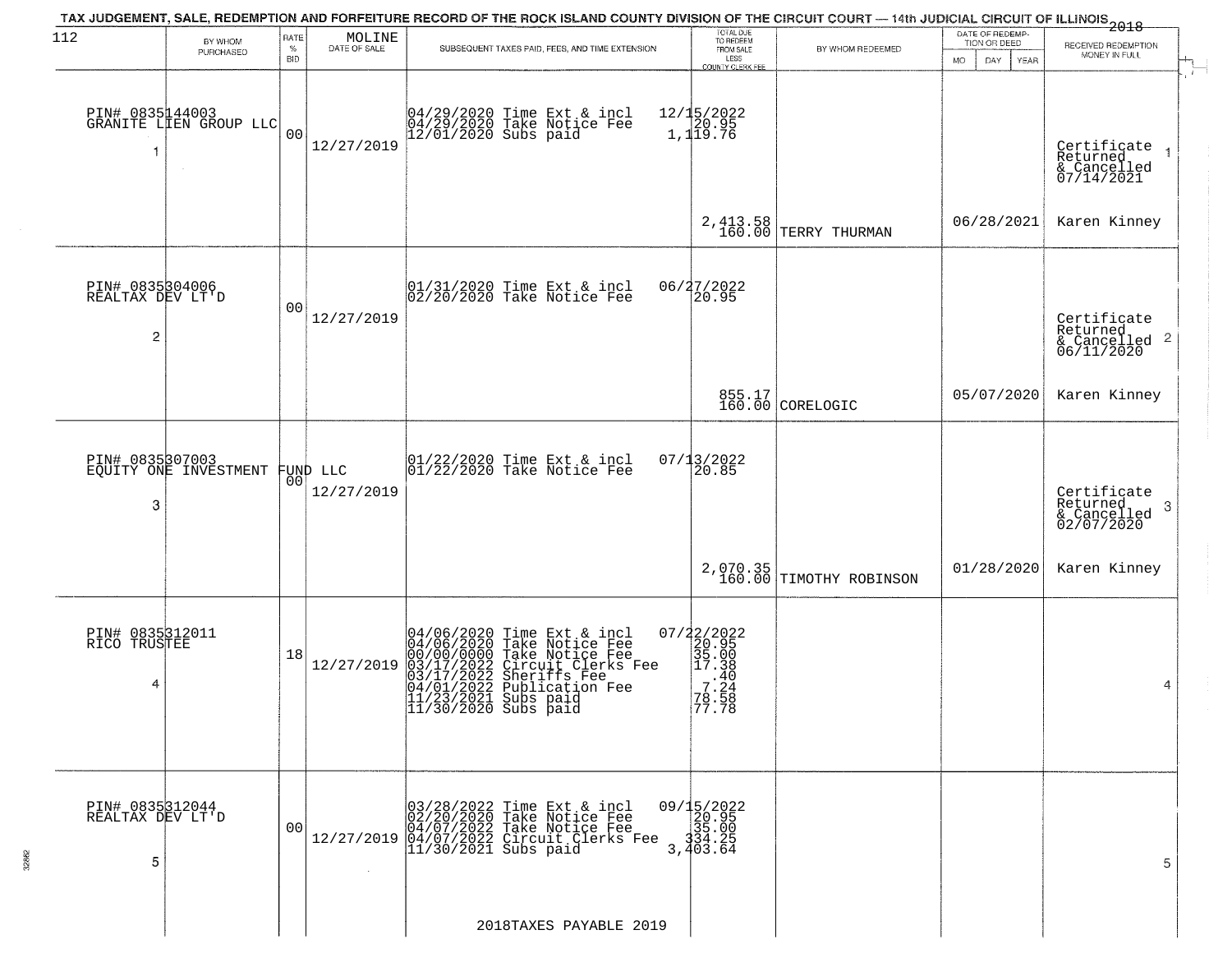| 2018    | INTEREST PAYMENT FUND                 | CERTIFICATE | <b>AMOUNT</b>                      |                                                   |                                                       |                                             | A-BACK TAX<br>FORFEITED | MOLINE                                     | TAX JUDGEMENT, SALE, REDEMPTION AND FORFEITURE RECORD OF THE ROCK ISLAND COUNTY DIVISION OF THE CIRCUIT COURT — 14th JUDIC<br>NAME AND ADDRESS<br>LEGAL DESCRIPTION | 113 |
|---------|---------------------------------------|-------------|------------------------------------|---------------------------------------------------|-------------------------------------------------------|---------------------------------------------|-------------------------|--------------------------------------------|---------------------------------------------------------------------------------------------------------------------------------------------------------------------|-----|
|         | <b>INDEMNITY FUND</b><br>COST OF SALE | NO.         | FOR WHICH<br>JUDGEMENT<br>IS ASKED | TOTAL BACK<br>TAX PENALTY<br>AND COSTS<br>ACCRUED | BACK TAX<br>FORFEITED<br>INTEREST AND<br>COST ACCRUED | BACK TAX<br>FORFEITED<br>PENALTY<br>ACCRUED | PRIORTO<br>2017         | TAX DUE<br>INT DUE                         | TAXPAYER NO.<br>PARCEL NO.<br>TWP - CODE<br>- CODE ACRES<br>ASSESSED VALUATION FOR TAXES                                                                            |     |
|         |                                       |             |                                    |                                                   |                                                       |                                             |                         | 1ST<br>1ST                                 |                                                                                                                                                                     |     |
|         |                                       |             |                                    |                                                   |                                                       |                                             |                         | 2ND<br>2ND                                 | ROSAS JOSE M<br>1034_17TH AVE                                                                                                                                       |     |
|         | 60.00                                 |             |                                    |                                                   |                                                       |                                             |                         | 3AD<br>3RD                                 | MOLINE IL<br>61265                                                                                                                                                  |     |
|         | 20.00                                 | 546         |                                    |                                                   |                                                       |                                             |                         | 4TH<br>4TH                                 | SUPVR ASST MAP<br>LOT 119 SHEET 2                                                                                                                                   |     |
|         |                                       |             |                                    |                                                   |                                                       |                                             |                         | 625.65<br>18.76<br><b>PUBLICATION COST</b> |                                                                                                                                                                     |     |
|         | 4.00                                  |             |                                    |                                                   |                                                       |                                             |                         | 10.00                                      | $009 - 12 - 00$<br>80<br>$08 - 01$<br>.500                                                                                                                          |     |
|         |                                       |             |                                    |                                                   |                                                       |                                             |                         | TOTAL DUE-TAXES, INT. COST                 | PIN# <sup>-1704100013</sup>                                                                                                                                         |     |
| 748.41  | 10.00                                 |             | 654.41                             |                                                   |                                                       |                                             |                         | 654.41<br>$\overline{\text{1ST}}$<br>1ST   | 26,202                                                                                                                                                              |     |
|         |                                       |             |                                    |                                                   |                                                       |                                             |                         | 2ND<br>2ND                                 | MARTEL RUTH E<br>1872 18TH AVE                                                                                                                                      |     |
|         | 60.00                                 |             |                                    |                                                   |                                                       |                                             |                         | $\overline{3\text{RD}}$<br>3RD             | MOLINE IL<br>61265                                                                                                                                                  |     |
|         | 20.00                                 | 547         |                                    |                                                   |                                                       |                                             |                         | 28.20<br>469.68                            | LOT 2 BLOCK 2<br>PETER YAGERS IST ADD                                                                                                                               |     |
|         |                                       |             |                                    |                                                   |                                                       |                                             |                         | $\overline{ATH}$<br>469.68<br>14.10        |                                                                                                                                                                     |     |
|         | 4.00                                  |             |                                    |                                                   |                                                       |                                             |                         | PUBLICATION COST                           | $514 - 07 - 00$<br>8468                                                                                                                                             |     |
|         |                                       |             |                                    |                                                   |                                                       |                                             |                         | 10.00<br><b>TOTAL DUE-TAXES, INT. COST</b> | $08 - 01$<br>PIN# 1704108005                                                                                                                                        |     |
| 1085.66 | 10.00                                 |             | 991.66                             |                                                   |                                                       |                                             |                         | 991.66                                     | 32,888                                                                                                                                                              |     |
|         |                                       |             |                                    |                                                   |                                                       |                                             |                         | ist<br>69,82<br>7<br>-35                   |                                                                                                                                                                     |     |
|         | 60.00                                 |             |                                    |                                                   |                                                       |                                             |                         | 2ND<br>2ND<br>69.82<br>5.25                | BAUER SCOTT/CECLIA<br>1878 12TH AVE<br>MOLINE IL<br>61265                                                                                                           |     |
|         |                                       |             |                                    |                                                   |                                                       |                                             |                         | 3RD<br>3RD                                 | LOT 3 BLOCK 1                                                                                                                                                       |     |
|         | 20.00                                 | 548         |                                    |                                                   |                                                       |                                             |                         | 4.20<br>69.82<br>4TH                       | WOODLAWN ADD                                                                                                                                                        |     |
|         | 4.00                                  |             |                                    |                                                   |                                                       |                                             |                         | 69.82<br>2.10<br><b>PUBLICATION COST</b>   |                                                                                                                                                                     |     |
|         |                                       |             |                                    |                                                   |                                                       |                                             |                         | 10.00                                      | 513-09-00<br>08-01<br>8450<br>PIN# 1704109003                                                                                                                       |     |
| 402.18  | 10.00                                 |             | 308.18                             |                                                   |                                                       |                                             |                         | TOTAL OUE-TAXES, INT. COST<br>308.18       | 2,924                                                                                                                                                               |     |
|         |                                       |             |                                    |                                                   |                                                       |                                             |                         |                                            |                                                                                                                                                                     |     |
|         |                                       |             |                                    |                                                   |                                                       |                                             |                         | 17.77<br>.89<br>2ND<br>'ND                 | WRIGHT DARRIN S<br>2307 14TH AVE                                                                                                                                    |     |
|         | 60.00                                 |             |                                    |                                                   |                                                       |                                             |                         | 17.77<br>1.35<br>3RD<br>3BD                | 61265<br>MOLINE IL                                                                                                                                                  |     |
|         | 20.00                                 | 549         |                                    |                                                   |                                                       |                                             |                         | 17.77<br>1.08                              | POSTS SUBD E 25 FT OF L<br>5 & W 35 FT OF L 6                                                                                                                       |     |
|         |                                       |             |                                    |                                                   |                                                       |                                             |                         | 17.77<br>.54                               |                                                                                                                                                                     |     |
|         | 4.00                                  |             |                                    |                                                   |                                                       |                                             |                         | PUBLICATION COST<br>10.00                  | $370 - 01 - 50$ 6041-D<br>$08 - 01$                                                                                                                                 |     |
|         |                                       |             |                                    |                                                   |                                                       |                                             |                         | TOTAL DUE-TAXES, INT. COST                 | PIN# 1704113001                                                                                                                                                     |     |
| 179.94  | 10.00                                 |             | 85.94                              |                                                   |                                                       |                                             |                         | 85.94<br>1ST<br>1ST                        | 744                                                                                                                                                                 |     |
|         |                                       |             |                                    |                                                   |                                                       |                                             |                         | 93.73<br>892.35<br>2ND                     | CROXTON ANA L/WALTER K<br>2634 12TH AVE                                                                                                                             |     |
|         | 60.00                                 |             |                                    |                                                   |                                                       |                                             |                         | 892.35<br>66.95                            | MOLINE IL<br>61265                                                                                                                                                  |     |
|         | 20.00                                 | 550         |                                    |                                                   |                                                       |                                             |                         | 3RD<br>3RD<br>892.35<br>53.56              | LOT 1 BLOCK 6<br>MOLINE HEIGHTS                                                                                                                                     |     |
|         |                                       |             |                                    |                                                   |                                                       |                                             |                         | 4TH<br>$26.78^s$<br>892.35                 |                                                                                                                                                                     |     |
|         | 4.00                                  |             |                                    |                                                   |                                                       |                                             |                         | PUBLICATION COST                           | 4687<br>$293 - 18 - 00$<br>$08 - 01$                                                                                                                                |     |
|         |                                       |             |                                    |                                                   |                                                       |                                             |                         | 10.00<br>TOTAL DUE-TAXES, INT. COST        | PIN# 1704119006                                                                                                                                                     |     |
| 3914.42 | 10.00                                 |             | 3820.42                            |                                                   |                                                       |                                             |                         | 3,820.42                                   | 43,371                                                                                                                                                              |     |
|         |                                       |             |                                    |                                                   | 2010 ELITATIO DIVIDI POLO                             |                                             |                         |                                            |                                                                                                                                                                     |     |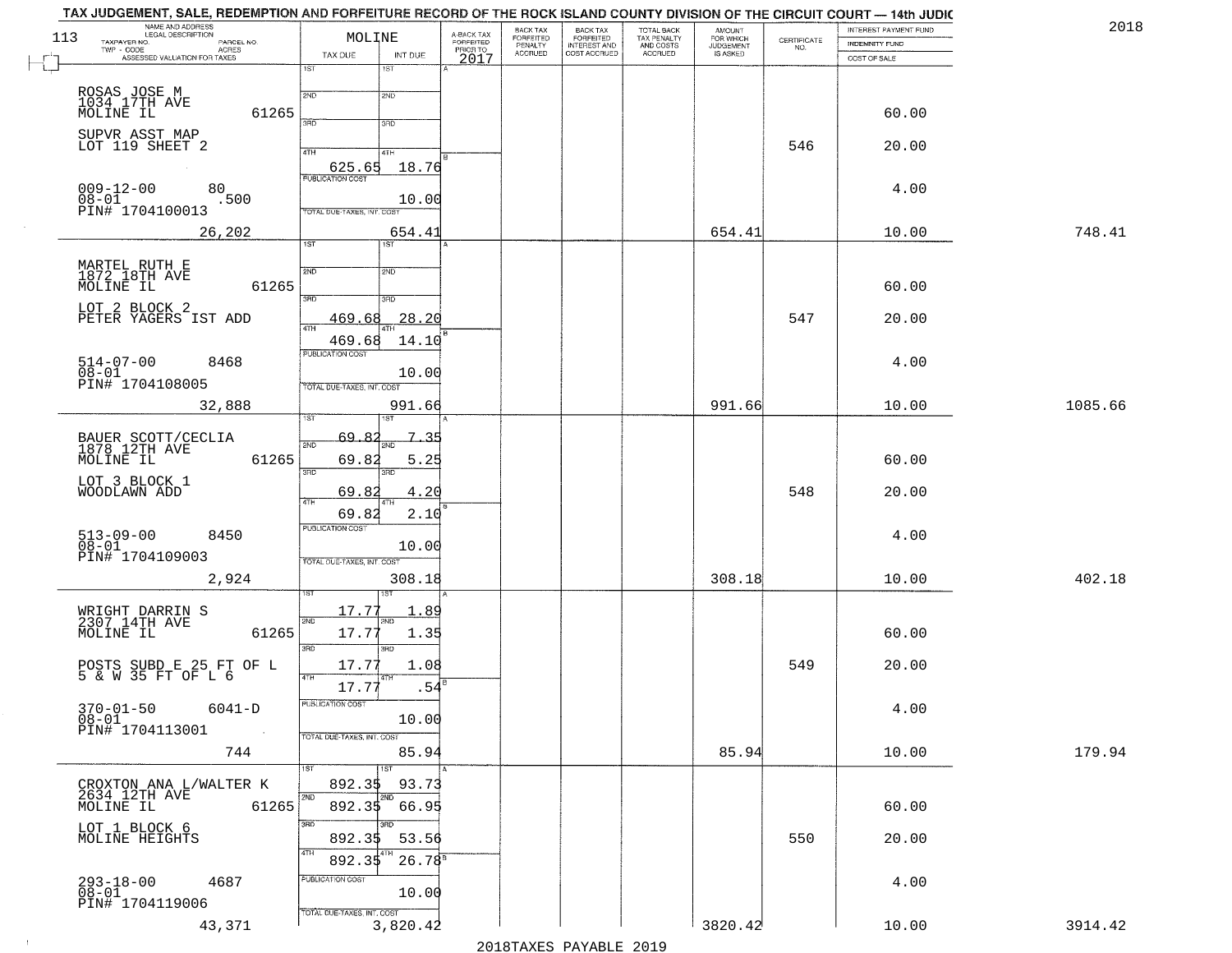| 113                                       | BY WHOM<br>PURCHASED                              | RATE<br>$\%$<br><b>BID</b> | MOLINE<br>DATE OF SALE | TAX JUDGEMENT, SALE, REDEMPTION AND FORFEITURE RECORD OF THE ROCK ISLAND COUNTY DIVISION OF THE CIRCUIT COURT — 14th JUDICIAL CIRCUIT OF ILLINOIS 2018<br>SUBSEQUENT TAXES PAID, FEES, AND TIME EXTENSION | TOTAL DUE<br>TO REDEEM<br>FROM SALE<br>LESS<br>COUNTY CLERK FEE | BY WHOM REDEEMED                   | DATE OF REDEMP-<br>TION OR DEED<br>DAY.<br>YEAR<br><b>MO</b> | RECEIVED REDEMPTION<br>MONEY IN FULL                   |
|-------------------------------------------|---------------------------------------------------|----------------------------|------------------------|-----------------------------------------------------------------------------------------------------------------------------------------------------------------------------------------------------------|-----------------------------------------------------------------|------------------------------------|--------------------------------------------------------------|--------------------------------------------------------|
| PIN# 1704100013<br>REALTAX DEV LT'D       | $\sim$                                            | 00                         | 12/27/2019             |                                                                                                                                                                                                           |                                                                 |                                    |                                                              | Certificate<br>Returned<br>& Cancelled<br>02/18/2020   |
|                                           |                                                   |                            |                        |                                                                                                                                                                                                           | $748.41$<br>160.00                                              | JOSE M ROSAS                       | 01/28/2020                                                   | Karen Kinney                                           |
| $\overline{c}$                            | PIN# 1704108005<br>EQUITY ONE INVESTMENT FUND LLC |                            | 12/27/2019             | 01/22/2020 Time Ext & incl<br>01/22/2020 Take Notice Fee                                                                                                                                                  | $07/13/2022$<br>20.85                                           |                                    |                                                              | Certificate<br>Returned<br>& Cancelled 2<br>05/11/2020 |
|                                           |                                                   |                            |                        |                                                                                                                                                                                                           |                                                                 | $1,106.51$<br>160.00 RUTH MARTEL   | 04/02/2020                                                   | Karen Kinney                                           |
| PIN# 1704109003<br>WESTERN SITES LLC<br>3 |                                                   | 00                         | 12/27/2019             | 03/09/2020 Time Ext & incl<br>03/09/2020 Take Notice Fee                                                                                                                                                  | $07/12/2022$<br>20.95                                           |                                    |                                                              | 3                                                      |
| PIN# 1704113001<br>AUCTION Z INC<br>4     |                                                   | 00                         | 12/27/2019             | 03/09/2020 Time Ext & incl<br>03/09/2020 Take Notice Fee                                                                                                                                                  | $07/12/2022$<br>20.95                                           |                                    |                                                              | Certificate<br>Returned<br>& Cancelled 4<br>09/23/2020 |
|                                           |                                                   |                            |                        |                                                                                                                                                                                                           |                                                                 | 200.89<br>160.00 DARRIN WRIGHT     | 08/11/2020                                                   | Karen Kinney                                           |
| 5                                         | PIN# 1704119006<br>EQUITY ONE INVESTMENT          | 0 <sup>0</sup>             | FUND LLC<br>12/27/2019 | 01/22/2020 Time Ext & incl<br>01/22/2020 Take Notice Fee                                                                                                                                                  | $07/13/2022$<br>20.85                                           |                                    |                                                              | Certificate<br>Returned<br>& Cancelled 5<br>04/08/2020 |
|                                           |                                                   |                            |                        |                                                                                                                                                                                                           |                                                                 | 3, 935.27<br>160.00 WALTER CROXTON | 03/17/2020                                                   | Karen Kinney                                           |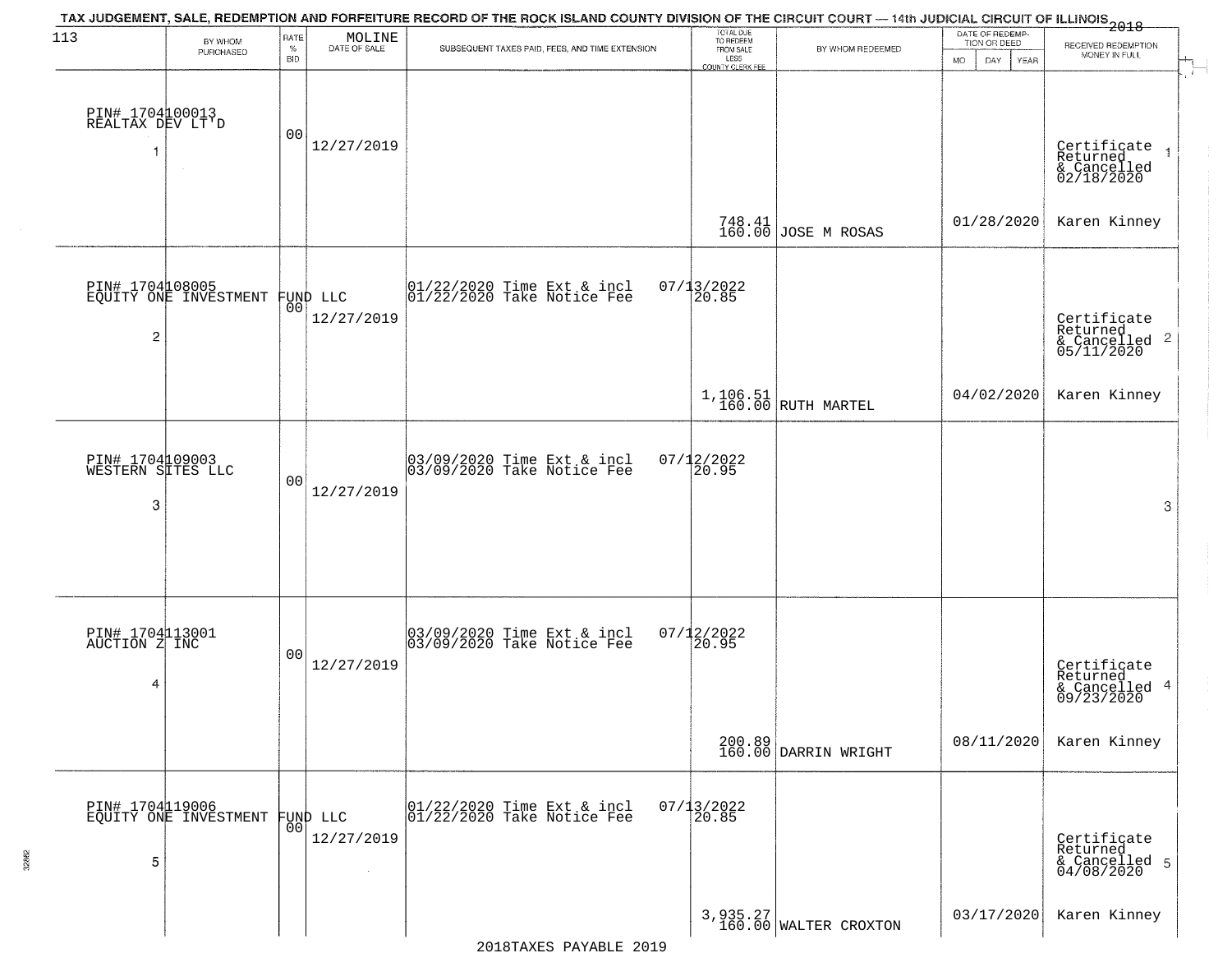|     | TAX JUDGEMENT, SALE, REDEMPTION AND FORFEITURE RECORD OF THE ROCK ISLAND COUNTY DIVISION OF THE CIRCUIT COURT - 14th JUDIC<br>NAME AND ADDRESS<br>LEGAL DESCRIPTION |                            |                                     | BACK TAX                  | <b>BACK TAX</b>                     |                                        |                                  |                                                                 | INTEREST PAYMENT FUND | 2018    |  |
|-----|---------------------------------------------------------------------------------------------------------------------------------------------------------------------|----------------------------|-------------------------------------|---------------------------|-------------------------------------|----------------------------------------|----------------------------------|-----------------------------------------------------------------|-----------------------|---------|--|
| 114 |                                                                                                                                                                     | MOLINE                     | A-BACK TAX<br>FORFEITED<br>PRIOR TO | FORFEITED                 | FORFEITED                           | TOTAL BACK<br>TAX PENALTY<br>AND COSTS | AMOUNT<br>FOR WHICH<br>JUDGEMENT | $\begin{array}{c} \text{CERTIFICATE} \\ \text{NO.} \end{array}$ | INDEMNITY FUND        |         |  |
|     | TAXPAYER NO.<br>PARCEL NO.<br>ACRES<br>ASSESSED VALUATION FOR TAXES                                                                                                 | TAX DUE<br>INT DUE         | 2017                                | PENALTY<br><b>ACCRUED</b> | <b>INTEREST AND</b><br>COST ACCRUED | ACCRUED                                | IS ASKED                         |                                                                 | COST OF SALE          |         |  |
|     |                                                                                                                                                                     | 1ST<br>1ST                 |                                     |                           |                                     |                                        |                                  |                                                                 |                       |         |  |
|     |                                                                                                                                                                     | <del>538.50, 56.56</del>   |                                     |                           |                                     |                                        |                                  |                                                                 |                       |         |  |
|     | CARLSON ANTHONY R/TANYA R $\frac{1}{200}$<br>2607 13TH AVE 61265                                                                                                    |                            |                                     |                           |                                     |                                        |                                  |                                                                 |                       |         |  |
|     |                                                                                                                                                                     | 538.50                     | 40.40                               |                           |                                     |                                        |                                  |                                                                 | 60.00                 |         |  |
|     | LOT 6 BLOCK 7                                                                                                                                                       | 538.50                     |                                     |                           |                                     |                                        |                                  | 551                                                             |                       |         |  |
|     | MOLINE HEIGHTS                                                                                                                                                      |                            | 32.32                               |                           |                                     |                                        |                                  |                                                                 | 20.00                 |         |  |
|     |                                                                                                                                                                     | 538.50                     | 16.16                               |                           |                                     |                                        |                                  |                                                                 |                       |         |  |
|     | $294 - 08 - 00$<br>$08 - 01$<br>4699                                                                                                                                |                            |                                     |                           |                                     |                                        |                                  |                                                                 | 4.00                  |         |  |
|     | PIN# 1704122002                                                                                                                                                     | TOTAL DUE-TAXES, INT. COST | 10.00                               |                           |                                     |                                        |                                  |                                                                 |                       |         |  |
|     |                                                                                                                                                                     |                            |                                     |                           |                                     |                                        |                                  |                                                                 |                       |         |  |
|     | 28,552                                                                                                                                                              | 2,309.44<br>1ST            |                                     |                           |                                     |                                        | 2309.44                          |                                                                 | 10.00                 | 2403.44 |  |
|     |                                                                                                                                                                     |                            |                                     |                           |                                     |                                        |                                  |                                                                 |                       |         |  |
|     | GUSTAFSON TIMOTHY A<br>2457 16TH AVE                                                                                                                                | 2ND<br>2ND                 |                                     |                           |                                     |                                        |                                  |                                                                 |                       |         |  |
|     | MOLINE IL<br>61265                                                                                                                                                  |                            |                                     |                           |                                     |                                        |                                  |                                                                 | 60.00                 |         |  |
|     | LOT 27 BLOCK 3                                                                                                                                                      | 3RD<br>3RD                 |                                     |                           |                                     |                                        |                                  |                                                                 |                       |         |  |
|     | LUNDAHLS 19TH ST ADD                                                                                                                                                | 641.20<br>ৰাম              | 38.48                               |                           |                                     |                                        |                                  | 552                                                             | 20.00                 |         |  |
|     |                                                                                                                                                                     | 641.20                     | 19.24                               |                           |                                     |                                        |                                  |                                                                 |                       |         |  |
|     | $273 - 22 - 00$<br>4332                                                                                                                                             | PUBLICATION COST           |                                     |                           |                                     |                                        |                                  |                                                                 | 4.00                  |         |  |
|     | $08 - 01$                                                                                                                                                           |                            | 10.00                               |                           |                                     |                                        |                                  |                                                                 |                       |         |  |
|     | PIN# 1704128025                                                                                                                                                     | TOTAL DUE-TAXES, INT. COST |                                     |                           |                                     |                                        |                                  |                                                                 |                       |         |  |
|     | 32,853                                                                                                                                                              | 1,350.12                   |                                     |                           |                                     |                                        | 1350.12                          |                                                                 | 10.00                 | 1444.12 |  |
|     |                                                                                                                                                                     | ist                        |                                     |                           |                                     |                                        |                                  |                                                                 |                       |         |  |
|     | FST FREE WILL BAP CH MOL<br>1330 26TH ST                                                                                                                            | 672.60<br>2ND              | -70.63                              |                           |                                     |                                        |                                  |                                                                 |                       |         |  |
|     | MOLINE IL<br>61265                                                                                                                                                  | 672.60                     | 50.45                               |                           |                                     |                                        |                                  |                                                                 | 60.00                 |         |  |
|     | PART FORREST HILL                                                                                                                                                   | 3RD<br>3RD                 |                                     |                           |                                     |                                        |                                  |                                                                 |                       |         |  |
|     | ADDITION                                                                                                                                                            | 672.60                     | 40.36                               |                           |                                     |                                        |                                  | 553                                                             | 20.00                 |         |  |
|     |                                                                                                                                                                     | 4TH<br>672.60              | 20.18                               |                           |                                     |                                        |                                  |                                                                 |                       |         |  |
|     |                                                                                                                                                                     | <b>PUBLICATION COST</b>    |                                     |                           |                                     |                                        |                                  |                                                                 |                       |         |  |
|     | $216 - 01 - 10$<br>$08 - 01$<br>$3351 - L$                                                                                                                          |                            | 10.00                               |                           |                                     |                                        |                                  |                                                                 | 4.00                  |         |  |
|     | PIN# 1704132001                                                                                                                                                     | TOTAL OUE-TAXES, INT. COST |                                     |                           |                                     |                                        |                                  |                                                                 |                       |         |  |
|     | 28,168                                                                                                                                                              | 2,882.02                   |                                     |                           |                                     |                                        | 2882.02                          |                                                                 | 10.00                 | 2976.02 |  |
|     |                                                                                                                                                                     |                            |                                     |                           |                                     |                                        |                                  |                                                                 |                       |         |  |
|     | JOHNSON MARILYN L<br>2317 19TH AVE                                                                                                                                  | 244.11                     | <u>25.62</u>                        |                           |                                     |                                        |                                  |                                                                 |                       |         |  |
|     | MOLINE IL<br>61265                                                                                                                                                  | 2ND<br>244.11              | 18.30                               |                           |                                     |                                        |                                  |                                                                 | 60.00                 |         |  |
|     |                                                                                                                                                                     | 3RD<br>3BD                 |                                     |                           |                                     |                                        |                                  |                                                                 |                       |         |  |
|     | LOT 14<br>JAMES 2ND ADD                                                                                                                                             | 244.11                     | 14.64                               |                           |                                     |                                        |                                  | 554                                                             | 20.00                 |         |  |
|     |                                                                                                                                                                     | 4TH                        |                                     |                           |                                     |                                        |                                  |                                                                 |                       |         |  |
|     |                                                                                                                                                                     | 244.11                     | 7.32                                |                           |                                     |                                        |                                  |                                                                 |                       |         |  |
|     | $265 - 03 - 00$<br>4191<br>$\overline{0}\,\overline{8}-0\overline{1}$                                                                                               | UBLICA HUN CUS             | 10.00                               |                           |                                     |                                        |                                  |                                                                 | 4.00                  |         |  |
|     | PIN# 1704142014<br>$\sim 100$                                                                                                                                       | TOTAL DUE-TAXES, INT. COST |                                     |                           |                                     |                                        |                                  |                                                                 |                       |         |  |
|     | 21,223                                                                                                                                                              | 1,052.32                   |                                     |                           |                                     |                                        | 1052.32                          |                                                                 | 10.00                 | 1146.32 |  |
|     |                                                                                                                                                                     | 1ST<br>1ST                 |                                     |                           |                                     |                                        |                                  |                                                                 |                       |         |  |
|     |                                                                                                                                                                     | 233.05                     | 24.50                               |                           |                                     |                                        |                                  |                                                                 |                       |         |  |
|     | JOHNSON KEVIN C/RANDI L<br>2023 18TH STREET B                                                                                                                       | 2ND<br>2ND                 |                                     |                           |                                     |                                        |                                  |                                                                 |                       |         |  |
|     | 61265<br>MOLINE IL                                                                                                                                                  | 233.05 17.50               |                                     |                           |                                     |                                        |                                  |                                                                 | 60.00                 |         |  |
|     | LOT 1 BLOCK 1                                                                                                                                                       | 3RD<br>3BD                 |                                     |                           |                                     |                                        |                                  |                                                                 |                       |         |  |
|     | PARK RIDGE N 33 FT                                                                                                                                                  | 233.05<br>4TH              | 14.00                               |                           |                                     |                                        |                                  | 555                                                             | 20.00                 |         |  |
|     |                                                                                                                                                                     | 233.05                     | 7.00 <sup>8</sup>                   |                           |                                     |                                        |                                  |                                                                 |                       |         |  |
|     | $348 - 01 - 00$<br>5657                                                                                                                                             | PUBLICATION COST           |                                     |                           |                                     |                                        |                                  |                                                                 | 4.00                  |         |  |
|     | $08 - 01$<br>PIN# 1704302001                                                                                                                                        |                            | 10.00                               |                           |                                     |                                        |                                  |                                                                 |                       |         |  |
|     |                                                                                                                                                                     | TOTAL DUE-TAXES, INT. COST |                                     |                           |                                     |                                        | 1005.20                          |                                                                 |                       | 1099.20 |  |
|     | 20,760                                                                                                                                                              | 1,005.20                   |                                     |                           |                                     |                                        |                                  |                                                                 | 10.00                 |         |  |

 $\sim$  1  $^\circ$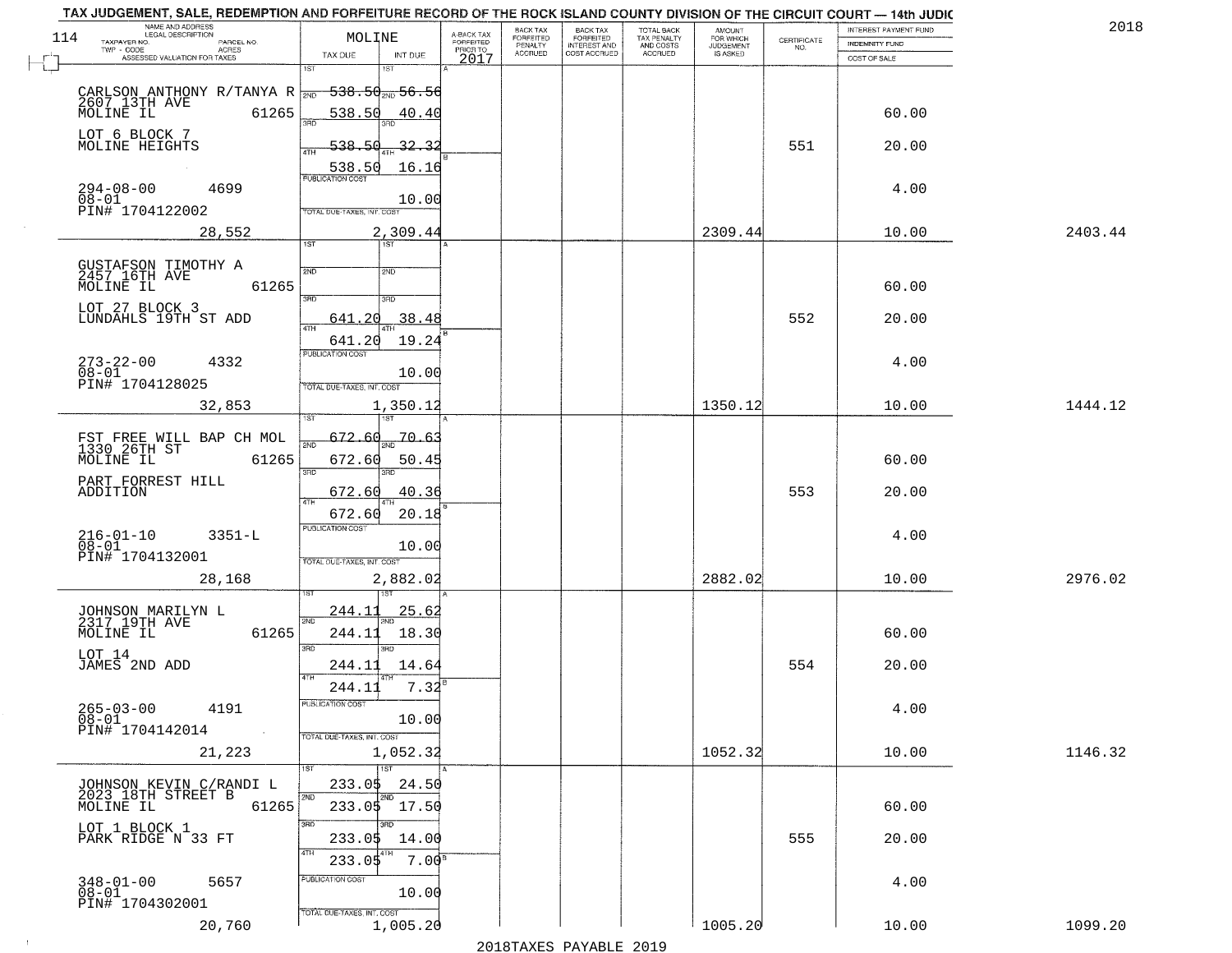| 114 | BY WHOM<br>PURCHASED                                | RATE<br>$\%$<br><b>BID</b> | MOLINE<br>DATE OF SALE         | TAX JUDGEMENT, SALE, REDEMPTION AND FORFEITURE RECORD OF THE ROCK ISLAND COUNTY DIVISION OF THE CIRCUIT COURT — 14th JUDICIAL CIRCUIT OF ILLINOIS 2018<br>SUBSEQUENT TAXES PAID, FEES, AND TIME EXTENSION | TOTAL DUE<br>TO REDEEM<br>FROM SALE<br>LESS<br>COUNTY CLERK FEE | BY WHOM REDEEMED                               | DATE OF REDEMP-<br>TION OR DEED<br><b>MO</b><br>DAY<br>YEAR | RECEIVED REDEMPTION<br>MONEY IN FULL                      |
|-----|-----------------------------------------------------|----------------------------|--------------------------------|-----------------------------------------------------------------------------------------------------------------------------------------------------------------------------------------------------------|-----------------------------------------------------------------|------------------------------------------------|-------------------------------------------------------------|-----------------------------------------------------------|
| 1   | PIN# 1704122002<br>GRANITE LIEN GROUP LLC<br>$\sim$ | 0 <sub>0</sub>             | 12/27/2019                     | 04/29/2020 Time Ext & incl<br>04/29/2020 Take Notice Fee                                                                                                                                                  | $12/15/2022$<br>20.95                                           |                                                |                                                             | Certificate<br>Returned<br>& Cancelled<br>11/06/2020      |
|     |                                                     |                            |                                |                                                                                                                                                                                                           |                                                                 | 2,424.39<br>160.00 VIBRANT CREDIT UNION        | 10/16/2020                                                  | Karen Kinney                                              |
| 2   | PIN# 1704128025<br>GRANITE LIEN GROUP LLC           | 0 <sub>0</sub>             |                                | $[04/29/2020 \t\t Time \t\t Ext & incl \\ 04/29/2020 \t\t Take \t Notice \tFe \\ 11/29/2021 \tSubs \t paid \\ 12/27/2019 \t\t 12/01/2020 \tSubs \t paid \\$                                               | 12/15/2022<br>2,920.95<br>2,920.80<br>2,857.52                  |                                                |                                                             | $\overline{2}$                                            |
| 3   | PIN# 1704132001<br>GUARDIAN TAX IL LLC              | 0 <sub>0</sub>             | 12/27/2019                     | 04/01/2020 Time Ext & incl<br>04/01/2020 Take Notice Fee<br>11/23/2021 Subs paid<br>12/01/2020 Subs paid                                                                                                  | 12/22/2022<br>3, d29.95<br>3, d29.08<br>2, d78.30               |                                                |                                                             | 3                                                         |
| 4   | PIN# 1704142014<br>EQUITY ONE INVESTMENT            |                            | FUND LLC<br> 00 <br>12/27/2019 | 01/22/2020 Time Ext & incl<br>01/22/2020 Take Notice Fee                                                                                                                                                  | 07/13/2022<br>120.85                                            |                                                |                                                             | Certificate<br>Returned<br>4<br>& Cancelled<br>03/12/2020 |
|     |                                                     |                            |                                |                                                                                                                                                                                                           |                                                                 | $1,167.17$<br>160.00 NOVAD MANAGEMENT CONSULTI | 02/20/2020                                                  | Karen Kinney                                              |
| 5   | PIN# 1704302001<br>EQUITY ONE INVESTMENT            | 0 <sup>0</sup>             | FUND LLC<br>12/27/2019         | 01/22/2020 Time Ext & incl<br>01/22/2020 Take Notice Fee                                                                                                                                                  | $07/13/2022$<br>20.85                                           |                                                |                                                             | Certificate<br>Returned<br>& Cancelled 5<br>03/12/2020    |
|     |                                                     |                            |                                |                                                                                                                                                                                                           |                                                                 | $1,120.05$ KEVIN C/RANDI L JOHNSON             | 02/07/2020                                                  | Karen Kinney                                              |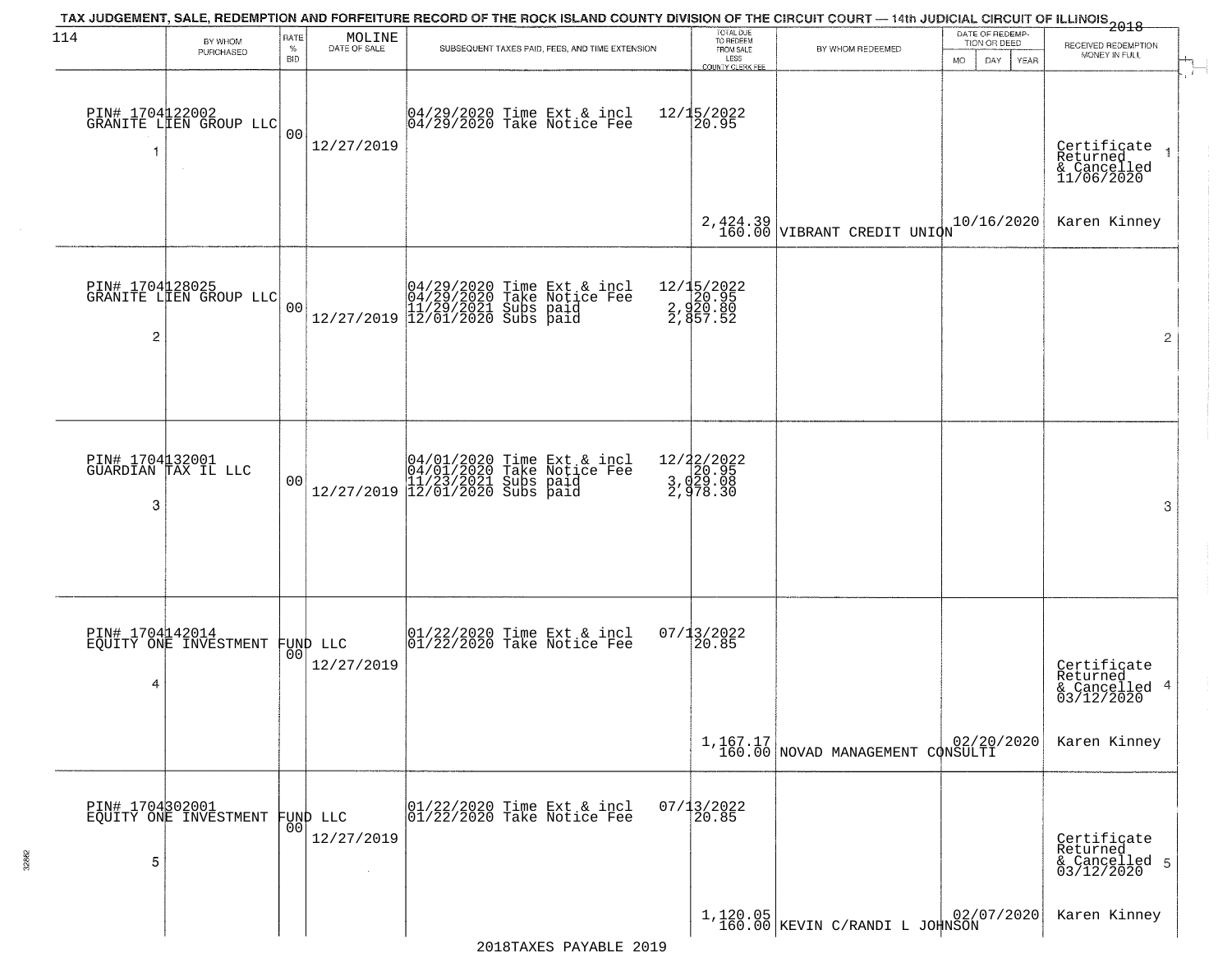|     | TAX JUDGEMENT, SALE, REDEMPTION AND FORFEITURE RECORD OF THE ROCK ISLAND COUNTY DIVISION OF THE CIRCUIT COURT - 14th JUDIC<br>NAME AND ADDRESS<br>LEGAL DESCRIPTION |                                              |                 |                                     | BACK TAX                  | <b>BACK TAX</b>                     |                                        |                                  |                                                                 | INTEREST PAYMENT FUND |         | 2018 |
|-----|---------------------------------------------------------------------------------------------------------------------------------------------------------------------|----------------------------------------------|-----------------|-------------------------------------|---------------------------|-------------------------------------|----------------------------------------|----------------------------------|-----------------------------------------------------------------|-----------------------|---------|------|
| 115 |                                                                                                                                                                     | MOLINE                                       |                 | A-BACK TAX<br>FORFEITED<br>PRIOR TO | FORFEITED                 | FORFEITED                           | TOTAL BACK<br>TAX PENALTY<br>AND COSTS | AMOUNT<br>FOR WHICH<br>JUDGEMENT | $\begin{array}{c} \text{CERTIFICATE} \\ \text{NO.} \end{array}$ | INDEMNITY FUND        |         |      |
|     | TAXPAYER NO.<br>PARCEL NO.<br>ACRES<br>ASSESSED VALUATION FOR TAXES                                                                                                 | TAX DUE                                      | INT DUE         | 2017                                | PENALTY<br><b>ACCRUED</b> | <b>INTEREST AND</b><br>COST ACCRUED | ACCRUED                                | IS ASKED                         |                                                                 | COST OF SALE          |         |      |
|     |                                                                                                                                                                     | 1ST                                          | $1S$ T          |                                     |                           |                                     |                                        |                                  |                                                                 |                       |         |      |
|     |                                                                                                                                                                     | <del>620.26<sub>2ND</sub> 65.10</del><br>2ND |                 |                                     |                           |                                     |                                        |                                  |                                                                 |                       |         |      |
|     | JOHNSON KEVIN C/RANDI L<br>2023 18TH STREET B<br>61265                                                                                                              |                                              |                 |                                     |                           |                                     |                                        |                                  |                                                                 |                       |         |      |
|     | MOLINE IL                                                                                                                                                           | 620.26<br>3RD                                | 46.50           |                                     |                           |                                     |                                        |                                  |                                                                 | 60.00                 |         |      |
|     | LOT 1 BLOCK 1                                                                                                                                                       | 620.26                                       | 37.20           |                                     |                           |                                     |                                        |                                  | 556                                                             | 20.00                 |         |      |
|     | PARK RIDGE S 41 FT<br>OF N 74 FT                                                                                                                                    | ATH                                          |                 |                                     |                           |                                     |                                        |                                  |                                                                 |                       |         |      |
|     |                                                                                                                                                                     | 620.26                                       | 18.60           |                                     |                           |                                     |                                        |                                  |                                                                 |                       |         |      |
|     | $348 - 02 - 00$<br>5658                                                                                                                                             |                                              |                 |                                     |                           |                                     |                                        |                                  |                                                                 | 4.00                  |         |      |
|     | $08 - 01$<br>PIN# <sup>-1704302002</sup>                                                                                                                            | TOTAL DUE-TAXES, INT. COST                   | 10.00           |                                     |                           |                                     |                                        |                                  |                                                                 |                       |         |      |
|     | 25,976                                                                                                                                                              |                                              | 2,658.44        |                                     |                           |                                     |                                        | 2658.44                          |                                                                 | 10.00                 | 2752.44 |      |
|     |                                                                                                                                                                     |                                              |                 |                                     |                           |                                     |                                        |                                  |                                                                 |                       |         |      |
|     |                                                                                                                                                                     | 447.24                                       | 46.97           |                                     |                           |                                     |                                        |                                  |                                                                 |                       |         |      |
|     | JOHNSON KEVIN C/RANDI L<br>2023 18TH STREET B                                                                                                                       | সঁচ                                          |                 |                                     |                           |                                     |                                        |                                  |                                                                 |                       |         |      |
|     | MOLINE IL<br>61265                                                                                                                                                  | 447.24<br>3RD                                | 33.55           |                                     |                           |                                     |                                        |                                  |                                                                 | 60.00                 |         |      |
|     | LOT 1 BLOCK 1<br>PARK RIDGE S 60 FT                                                                                                                                 | 447.24                                       | 26.84           |                                     |                           |                                     |                                        |                                  | 557                                                             | 20.00                 |         |      |
|     |                                                                                                                                                                     | ৰাম                                          |                 |                                     |                           |                                     |                                        |                                  |                                                                 |                       |         |      |
|     |                                                                                                                                                                     | 447.24<br>PUBLICATION COST                   | 13.42           |                                     |                           |                                     |                                        |                                  |                                                                 |                       |         |      |
|     | $348 - 06 - 00$<br>5662                                                                                                                                             |                                              |                 |                                     |                           |                                     |                                        |                                  |                                                                 | 4.00                  |         |      |
|     | $08 - 01$<br>PIN# 1704302006                                                                                                                                        | TOTAL DUE-TAXES, INT. COST                   | 10.00           |                                     |                           |                                     |                                        |                                  |                                                                 |                       |         |      |
|     | 18,730                                                                                                                                                              |                                              | 1,919.74        |                                     |                           |                                     |                                        | 1919.74                          |                                                                 | 10.00                 | 2013.74 |      |
|     |                                                                                                                                                                     | ist                                          |                 |                                     |                           |                                     |                                        |                                  |                                                                 |                       |         |      |
|     | EAGLE PROP HOLDINGS LLC<br>3503 12TH AVE                                                                                                                            | 775.85<br>2ND                                | 81              |                                     |                           |                                     |                                        |                                  |                                                                 |                       |         |      |
|     | MOLINE IL<br>61265                                                                                                                                                  | 775.85                                       | 58.20           |                                     |                           |                                     |                                        |                                  |                                                                 | 60.00                 |         |      |
|     |                                                                                                                                                                     | 3RD                                          | 3RD             |                                     |                           |                                     |                                        |                                  |                                                                 |                       |         |      |
|     | LOT 6 BLOCK S                                                                                                                                                       | 775.85                                       | 46.56           |                                     |                           |                                     |                                        |                                  | 558                                                             | 20.00                 |         |      |
|     | MOLINE WATER POWER<br>COS 5TH ADD<br>ALL EX S 61.5 FT                                                                                                               | 4TH<br>775.85                                | 23.28           |                                     |                           |                                     |                                        |                                  |                                                                 |                       |         |      |
|     |                                                                                                                                                                     | <b>PUBLICATION COST</b>                      |                 |                                     |                           |                                     |                                        |                                  |                                                                 |                       |         |      |
|     | $306 - 11 - 00$<br>4897<br>$08 - 01$                                                                                                                                |                                              | 10.00           |                                     |                           |                                     |                                        |                                  |                                                                 | 4.00                  |         |      |
|     | PIN# 1705111001                                                                                                                                                     | TOTAL OUE-TAXES, INT. COST                   |                 |                                     |                           |                                     |                                        |                                  |                                                                 |                       |         |      |
|     | 32,492                                                                                                                                                              |                                              | 3,322.92        |                                     |                           |                                     |                                        | 3322.92                          |                                                                 | 10.00                 | 3416.92 |      |
|     |                                                                                                                                                                     |                                              | 1ST             |                                     |                           |                                     |                                        |                                  |                                                                 |                       |         |      |
|     | TURNER ESTELLE<br>1427 10TH ST                                                                                                                                      | 2ND                                          | 2ND             |                                     |                           |                                     |                                        |                                  |                                                                 |                       |         |      |
|     | MOLINE IL<br>61265                                                                                                                                                  | 543.94                                       | 40.80           |                                     |                           |                                     |                                        |                                  |                                                                 | 60.00                 |         |      |
|     | LOTS 5 & 6 BLOCK W                                                                                                                                                  | 3RD                                          | 3BD             |                                     |                           |                                     |                                        |                                  |                                                                 |                       |         |      |
|     | MOLINE WATER POWER<br>COS 8TH ADD                                                                                                                                   | 543.94                                       | 32.64           |                                     |                           |                                     |                                        |                                  | 559                                                             | 20.00                 |         |      |
|     |                                                                                                                                                                     | 4TH<br>543.94                                | 16.32           |                                     |                           |                                     |                                        |                                  |                                                                 |                       |         |      |
|     |                                                                                                                                                                     | UBLICA HUN CUS                               |                 |                                     |                           |                                     |                                        |                                  |                                                                 |                       |         |      |
|     | $308 - 19 - 00$<br>$08 - 01$<br>4940                                                                                                                                |                                              | 10.00           |                                     |                           |                                     |                                        |                                  |                                                                 | 4.00                  |         |      |
|     | PIN# 1705114023<br>$\sim 100$ km $^{-1}$                                                                                                                            | TOTAL DUE-TAXES, INT. COST                   |                 |                                     |                           |                                     |                                        |                                  |                                                                 |                       |         |      |
|     | 28,780                                                                                                                                                              |                                              | 1,731.58        |                                     |                           |                                     |                                        | 1731.58                          |                                                                 | 10.00                 | 1825.58 |      |
|     |                                                                                                                                                                     | 1ST<br>$\overline{1}$ st                     |                 |                                     |                           |                                     |                                        |                                  |                                                                 |                       |         |      |
|     | COTTRELL JEFFREY A<br>1712 22ND ST                                                                                                                                  | 411.06<br>2ND                                | 43.19<br>2ND    |                                     |                           |                                     |                                        |                                  |                                                                 |                       |         |      |
|     | 61201<br>ROCK ISLAND IL                                                                                                                                             | 411.06 30.85                                 |                 |                                     |                           |                                     |                                        |                                  |                                                                 | 60.00                 |         |      |
|     |                                                                                                                                                                     | 3RD                                          | 3BD             |                                     |                           |                                     |                                        |                                  |                                                                 |                       |         |      |
|     | SUPVR ASST MAP<br>LOT 54 SHT 4                                                                                                                                      | 411.06                                       | 24.68           |                                     |                           |                                     |                                        |                                  | 560                                                             | 20.00                 |         |      |
|     |                                                                                                                                                                     | 4TH<br>411.06                                | $12.34^{\circ}$ |                                     |                           |                                     |                                        |                                  |                                                                 |                       |         |      |
|     | $489 - 03 - 00$<br>8035                                                                                                                                             | PUBLICATION COST                             |                 |                                     |                           |                                     |                                        |                                  |                                                                 | 4.00                  |         |      |
|     | .248<br>$08 - 01$<br>PIN# 1705120022                                                                                                                                |                                              | 10.00           |                                     |                           |                                     |                                        |                                  |                                                                 |                       |         |      |
|     |                                                                                                                                                                     | TOTAL DUE-TAXES, INT. COST                   |                 |                                     |                           |                                     |                                        |                                  |                                                                 |                       |         |      |
|     | 17,215                                                                                                                                                              |                                              | 1,765.30        |                                     |                           |                                     |                                        | 1765.30                          |                                                                 | 10.00                 | 1859.30 |      |

 $\sim 10$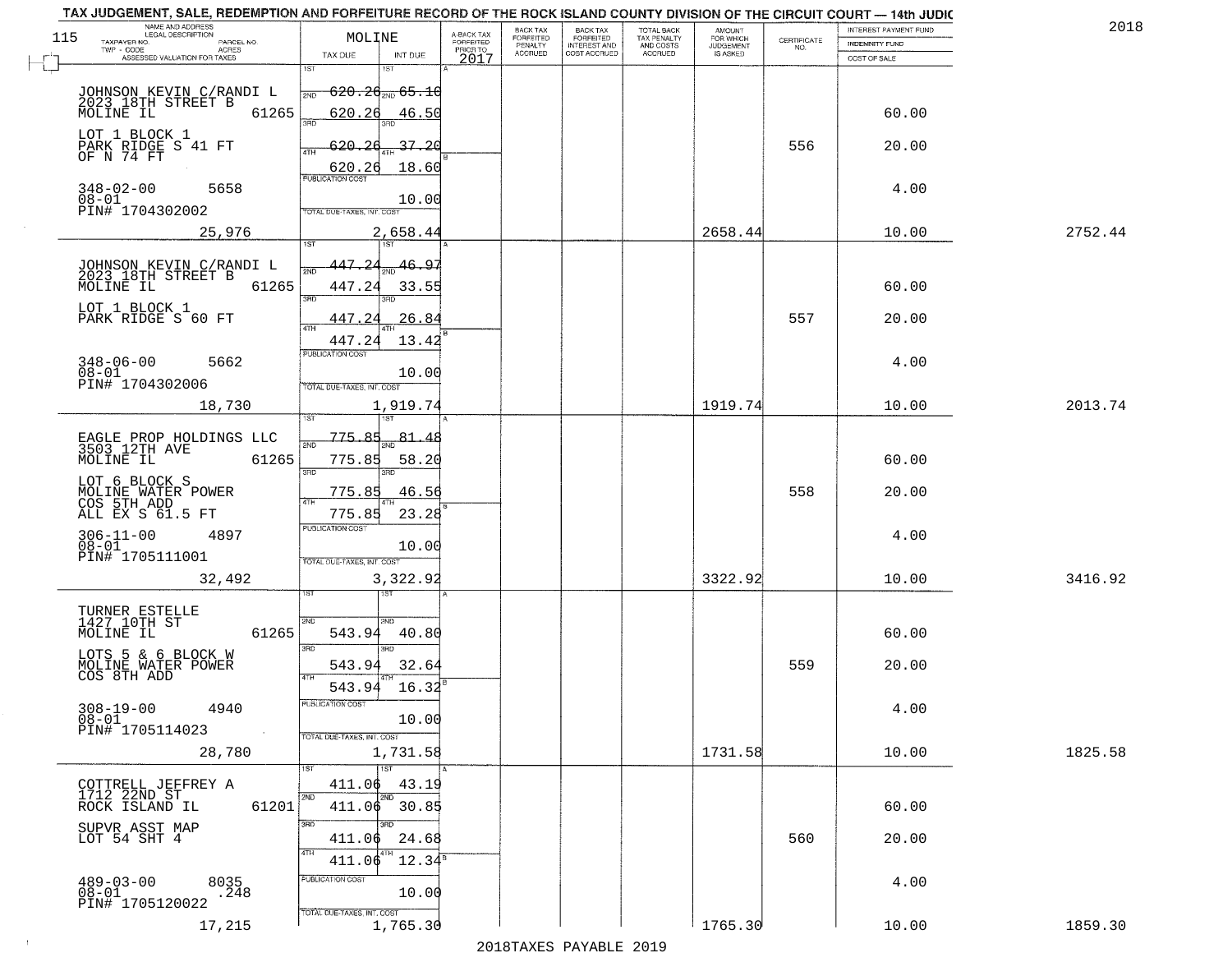| 115                                                | BY WHOM<br>PURCHASED | RATE<br>$\%$<br><b>BID</b> | $\begin{array}{c} \text{MOLINE} \\ \text{DATE of SALE} \end{array}$ | TAX JUDGEMENT, SALE, REDEMPTION AND FORFEITURE RECORD OF THE ROCK ISLAND COUNTY DIVISION OF THE CIRCUIT COURT — 14th JUDICIAL CIRCUIT OF ILLINOIS 2018<br>SUBSEQUENT TAXES PAID, FEES, AND TIME EXTENSION | TOTAL DUE<br>TO REDEEM<br>FROM SALE<br>LESS | BY WHOM REDEEMED                                | DATE OF REDEMP-<br>TION OR DEED<br><b>MO</b><br>DAY<br>YEAR | RECEIVED REDEMPTION<br>MONEY IN FULL                                 |
|----------------------------------------------------|----------------------|----------------------------|---------------------------------------------------------------------|-----------------------------------------------------------------------------------------------------------------------------------------------------------------------------------------------------------|---------------------------------------------|-------------------------------------------------|-------------------------------------------------------------|----------------------------------------------------------------------|
| PIN# 1704302002<br>WESTERN SITES LLC               |                      | 00                         | 12/27/2019                                                          |                                                                                                                                                                                                           | COUNTY CLERK FEE                            |                                                 |                                                             | Certificate<br>Returned<br>& Cancelled<br>03/12/2020                 |
|                                                    |                      |                            |                                                                     |                                                                                                                                                                                                           |                                             | $2,752.44$ 02/(160.00 KEVIN C/RANDI L JOHNSON   | 02/07/2020                                                  | Karen Kinney                                                         |
| PIN# 1704302006<br>AUCTION Z INC<br>$\overline{2}$ |                      | 00                         | 12/27/2019                                                          |                                                                                                                                                                                                           |                                             |                                                 |                                                             | Certificate<br>Returned<br>$\frac{1}{2}$ Cancelled 2<br>03/12/2020   |
|                                                    |                      |                            |                                                                     |                                                                                                                                                                                                           |                                             | $2,013.74$ $02/(160.00$ KEVIN C/RANDI L JOHNSON | 02/07/2020                                                  | Karen Kinney                                                         |
| PIN# 1705111001<br>WESTERN SITES LLC<br>3          |                      | 00                         | 12/27/2019                                                          | 03/09/2020 Time Ext & incl<br>03/09/2020 Take Notice Fee                                                                                                                                                  | 07/12/2022<br>20.95                         |                                                 |                                                             | Certificate<br>Returned<br>$\mathbf{3}$<br>& Cancelled<br>07/09/2020 |
|                                                    |                      |                            |                                                                     |                                                                                                                                                                                                           |                                             | 3,437.87<br>160.00 EAGLE PROPERTY HOLDINGS L    |                                                             | Karen Kinney                                                         |
| PIN# 1705114023<br>REALTAX DEV LT'D<br>4           |                      | 00                         | 12/27/2019                                                          | 01/31/2020 Time Ext & incl<br>02/20/2020 Take Notice Fee                                                                                                                                                  | 06/27/2022<br>20.95                         |                                                 |                                                             | Certificate<br>Returned<br>& Cancelled 4<br>06/11/2020               |
|                                                    |                      |                            |                                                                     |                                                                                                                                                                                                           |                                             | 1,846.53<br>160.00 GOMEZ TITLE                  | 05/27/2020                                                  | Karen Kinney                                                         |
| PIN# 1705120022<br>RICO TRUSTEE<br>5               |                      | 18                         | 12/27/2019<br>$\sim$                                                |                                                                                                                                                                                                           |                                             |                                                 |                                                             | Certificate<br>Returned<br>& Cancelled 5<br>05/01/2020               |
|                                                    |                      |                            |                                                                     |                                                                                                                                                                                                           |                                             | $2,193.97$<br>160.00 JEFFREY COTTRELL           | 04/02/2020                                                  | Karen Kinney                                                         |

32862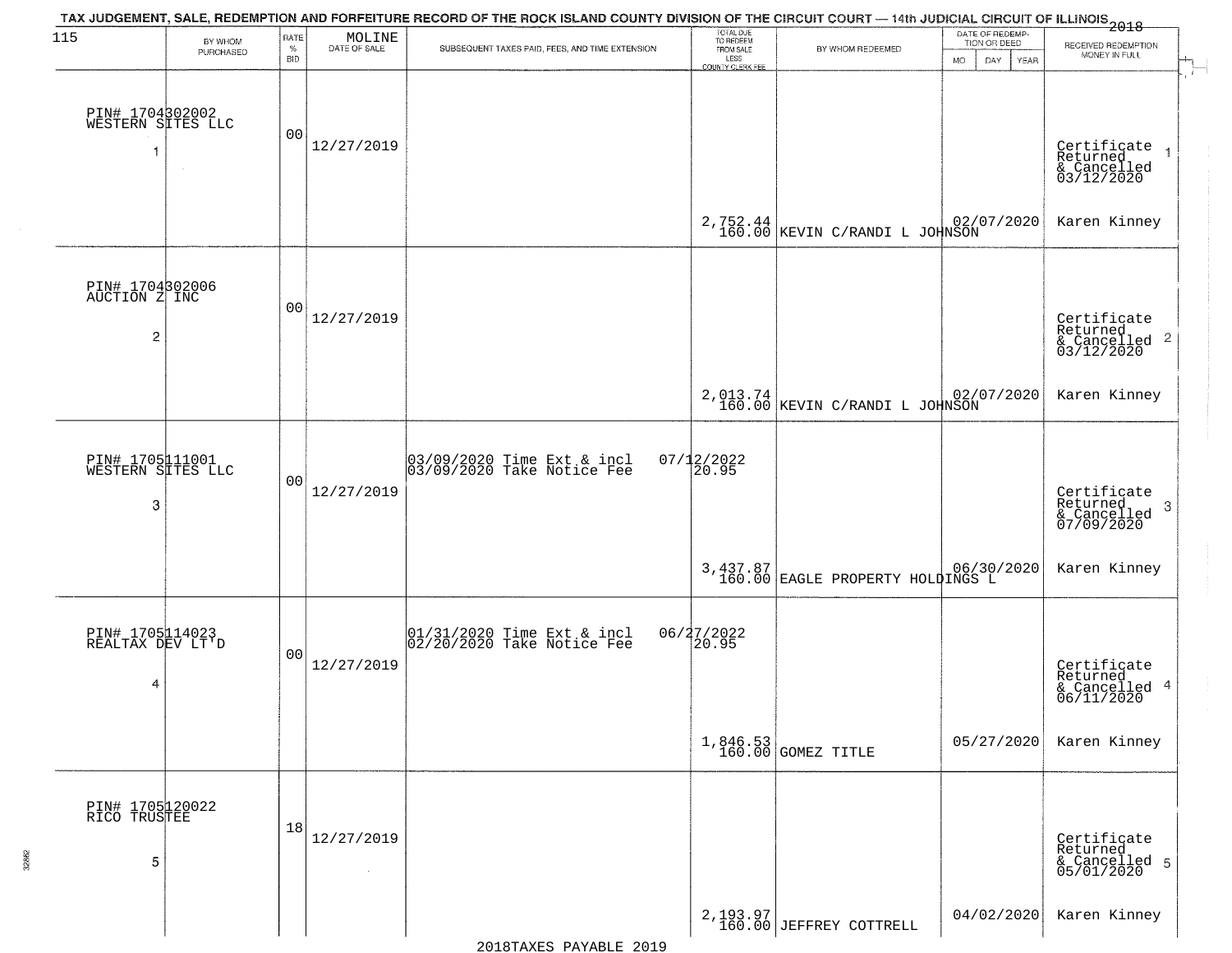| TAX JUDGEMENT, SALE, REDEMPTION AND FORFEITURE RECORD OF THE ROCK ISLAND COUNTY DIVISION OF THE CIRCUIT COURT - 14th JUDIC<br>NAME AND ADDRESS<br>LEGAL DESCRIPTION |                              |                                                                        |                                                       |                                     | BACK TAX             |                                       |                                        |                                         |                                                                 | INTEREST PAYMENT FUND | 2018    |
|---------------------------------------------------------------------------------------------------------------------------------------------------------------------|------------------------------|------------------------------------------------------------------------|-------------------------------------------------------|-------------------------------------|----------------------|---------------------------------------|----------------------------------------|-----------------------------------------|-----------------------------------------------------------------|-----------------------|---------|
| 116<br>TAXPAYER NO.<br>$TWP - CODE$                                                                                                                                 | PARCEL NO.<br>ACRES          | MOLINE                                                                 |                                                       | A-BACK TAX<br>FORFEITED<br>PRIOR TO | FORFEITED<br>PENALTY | BACK TAX<br>FORFEITED<br>INTEREST AND | TOTAL BACK<br>TAX PENALTY<br>AND COSTS | AMOUNT<br>FOR WHICH<br><b>JUDGEMENT</b> | $\begin{array}{c} \text{CERTIFICATE} \\ \text{NO.} \end{array}$ | <b>INDEMNITY FUND</b> |         |
| ASSESSED VALUATION FOR TAXES                                                                                                                                        |                              | TAX DUE                                                                | INT DUE                                               | 2017                                | <b>ACCRUED</b>       | COST ACCRUED                          | <b>ACCRUED</b>                         | IS ASKED                                |                                                                 | COST OF SALE          |         |
| STARKWEATHER OBRIAN K<br>4298 KEDRON RD<br>SPRINGHILL TN                                                                                                            | 37174                        | 1ST<br>618.42                                                          | 18T<br><del>618․42<sub>ଆ</sub>, 64․</del> 9।<br>46.40 |                                     |                      |                                       |                                        |                                         |                                                                 | 60.00                 |         |
| LOT 3 BLOCK 3<br>WATERMANS PLACE SUB<br>DIV OF SE NW SEC                                                                                                            |                              | 350<br>$618 -$<br>4TH                                                  | $-37 - 1$                                             |                                     |                      |                                       |                                        |                                         | 561                                                             | 20.00                 |         |
| 5 17N 1W N 40 FT<br>$471 - 10 - 00$<br>$08 - 01$<br>PIN# 1705126002                                                                                                 | 7692                         | 618.42<br><b>PUBLICATION COST</b><br>TOTAL DUE-TAXES, INT. COST        | 18.56<br>10.00                                        |                                     |                      |                                       |                                        |                                         |                                                                 | 4.00                  |         |
|                                                                                                                                                                     | 25,899                       |                                                                        | 2,650.72                                              |                                     |                      |                                       |                                        | 2650.72                                 |                                                                 | 10.00                 | 2744.72 |
| INTERACTIVE MARKETING INC<br>1801 10TH ST<br>MOLINE IL<br>LOT 47                                                                                                    | 61265                        | 1476.21                                                                | 1ST<br>154.98<br>1476.21 110.70                       |                                     |                      |                                       |                                        |                                         |                                                                 | 60.00                 |         |
| SWEENEY AND JACKSONS ADD<br>LOTS 46 AND<br>$440 - 02 - 00$<br>08-01<br>PIN# 1705129036                                                                              | 7113                         | 1476.21<br>1476.21<br>PUBLICATION COST<br>TOTAL DUE-TAXES, INT. COST   | 88.56<br>44.28<br>10.00                               |                                     |                      |                                       |                                        |                                         | 562                                                             | 20.00<br>4.00         |         |
|                                                                                                                                                                     | 61,823                       |                                                                        | 6,313.36                                              |                                     |                      |                                       |                                        | 6313.36                                 |                                                                 | 10.00                 | 6407.36 |
| MULUMBA J/TUTAKAFIKA P<br>1728 11TH ST<br>MOLINE IL<br>LOT 7 BLOCK 1<br>W R MOORES 1ST ADD                                                                          | 61265                        | 1ST.<br>2ND<br>3BD                                                     | 2ND<br>3 <sub>3</sub>                                 |                                     |                      |                                       |                                        |                                         | 563                                                             | 60.00<br>20.00        |         |
| $314 - 01 - 00$<br>$08 - 01$<br>PIN# 1705130008                                                                                                                     | 5036<br>31,327               | 4TH<br>604.76<br><b>PUBLICATION COST</b><br>TOTAL OUE-TAXES, INT. COST | 4TH<br>18.14<br>10.00<br>632.90                       |                                     |                      |                                       |                                        | 632.90                                  |                                                                 | 4.00<br>10.00         | 726.90  |
| HANKINS IRMA<br>1718 12TH ST<br>MOLINE IL<br>LOT 5 BLOCK 1<br>MEESE AND HOLLANDS ADD                                                                                | 61265                        | <u>550.72</u><br>2ND<br>550.72<br>3RD                                  | 57.82<br>41.30<br>$\overline{3BD}$<br>550.72 33.04    |                                     |                      |                                       |                                        |                                         | 564                                                             | 60.00<br>20.00        |         |
| $284 - 14 - 00$<br>$08 - 01$<br>PIN# 1705132005                                                                                                                     | 4513<br>$\sim 100$<br>29,064 | 4TH<br>PUBLICATION COST<br>TOTAL DUE-TAXES, INT. COST                  | 550.72 16.52<br>10.00<br>2,361.56                     |                                     |                      |                                       |                                        | 2361.56                                 |                                                                 | 4.00<br>10.00         | 2455.56 |
| CONTRERAS M/INGLEBY M<br>4555 UTICA RIDGE RD<br>BETTENDORF IA                                                                                                       | 52722                        | 1ST<br>455.40<br>2ND<br>455.40<br>3RD                                  | 1ST<br>47.81<br>2ND<br>34.15<br>3RD.                  |                                     |                      |                                       |                                        |                                         |                                                                 | 60.00                 |         |
| LOT 9<br>BLANCKES 1ST ADD<br>EX S 70 FT                                                                                                                             |                              | 455.40<br>4TH<br>455.40<br>PUBLICATION COST                            | 27.32<br>$13.66^8$                                    |                                     |                      |                                       |                                        |                                         | 565                                                             | 20.00                 |         |
| $110 - 09 - 00$<br>$08 - 01$<br>PIN# 1705138001                                                                                                                     | 1463<br>25,072               | TOTAL DUE-TAXES, INT. COST                                             | 10.00<br>1,954.54                                     |                                     |                      |                                       |                                        | 1954.54                                 |                                                                 | 4.00<br>10.00         | 2048.54 |

 $\sim 10$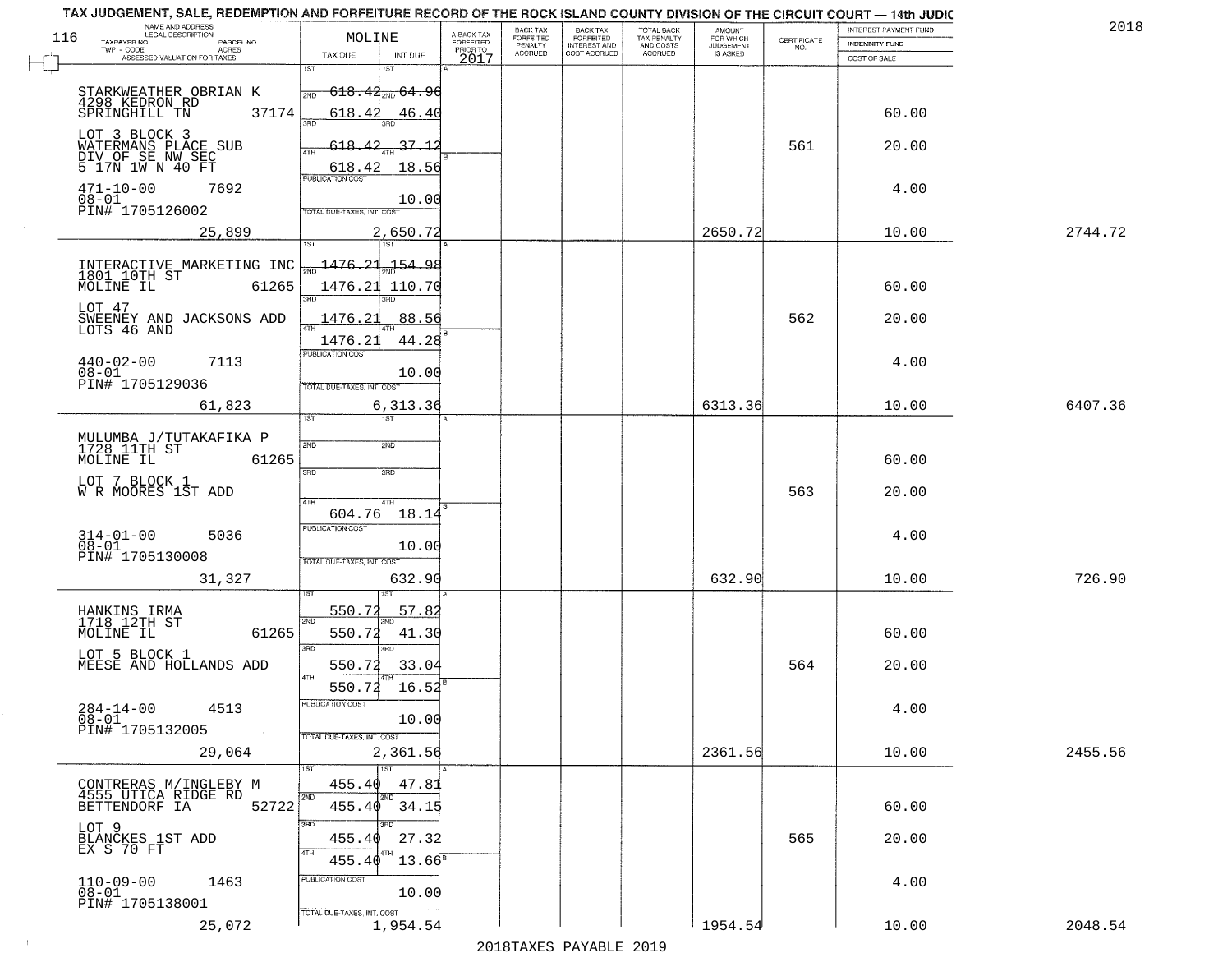| 116                                               | BY WHOM                                   | RATE<br>$\%$   | MOLINE<br>DATE OF SALE         | TAX JUDGEMENT, SALE, REDEMPTION AND FORFEITURE RECORD OF THE ROCK ISLAND COUNTY DIVISION OF THE CIRCUIT COURT — 14th JUDICIAL CIRCUIT OF ILLINOIS 2018<br>SUBSEQUENT TAXES PAID, FEES, AND TIME EXTENSION | TOTAL DUE<br>TO REDEEM<br>FROM SALE                                           | BY WHOM REDEEMED                                                            | DATE OF REDEMP<br>TION OR DEED | RECEIVED REDEMPTION                                                |
|---------------------------------------------------|-------------------------------------------|----------------|--------------------------------|-----------------------------------------------------------------------------------------------------------------------------------------------------------------------------------------------------------|-------------------------------------------------------------------------------|-----------------------------------------------------------------------------|--------------------------------|--------------------------------------------------------------------|
|                                                   | PURCHASED                                 | BID            |                                |                                                                                                                                                                                                           | LESS<br>COUNTY CLERK FEE                                                      |                                                                             | <b>MO</b><br>DAY<br>YEAR       | MONEY IN FULL                                                      |
| PIN# 1705126002                                   | EQUITY ONE INVESTMENT                     |                | FUND LLC<br> 00 <br>12/27/2019 | $01/22/2020$ Time Ext & incl<br>$01/22/2020$ Take Notice Fee<br>$01/24/2022$ Take Notice Fee<br>$01/24/2022$ Circuit Clerks Fee<br>$01/24/2022$ Title Search Fee                                          | $=\begin{bmatrix} 07/13/2022\\ 20.85\\ 35.00\\ 337.25\\ 125.00 \end{bmatrix}$ |                                                                             |                                |                                                                    |
| PIN# 1705129036<br>RICO TRUSTEE<br>$\overline{c}$ |                                           | 18             | 12/27/2019                     | 04/06/2020 Time Ext & incl<br>04/06/2020 Take Notice Fee                                                                                                                                                  | 07/22/2022<br>20.95                                                           |                                                                             |                                | Certificate<br>Returned<br>$\frac{1}{6}$ Cancelled 2<br>09/02/2020 |
|                                                   |                                           |                |                                |                                                                                                                                                                                                           |                                                                               | 8,734.96<br>160.00 INTERACTIVE MARKETING                                    | 08/26/2020                     | Karen Kinney                                                       |
| PIN# 1705130008<br>3                              | EQUITY ONE INVESTMENT                     | 0 <sup>0</sup> | FUND LLC<br>12/27/2019         | 01/22/2020 Time Ext & incl<br>01/22/2020 Take Notice Fee                                                                                                                                                  | 07/13/2022<br>20.85                                                           |                                                                             |                                | Certificate<br>Returned<br>3<br>& Cancelled<br>02/07/2020          |
|                                                   |                                           |                |                                |                                                                                                                                                                                                           |                                                                               | $\begin{array}{c c} 747.75 & \text{U1} \\ 160.00 & \text{J} \\ \end{array}$ | 01/27/2020                     | Karen Kinney                                                       |
| 4                                                 | PIN# 1705132005<br>GRANITE LIEN GROUP LLC | 0 <sub>0</sub> | 12/27/2019                     |                                                                                                                                                                                                           |                                                                               |                                                                             |                                | Certificate<br>Returned<br>& Cancelled 4<br>06/18/2020             |
|                                                   |                                           |                |                                |                                                                                                                                                                                                           | 2,455.56<br>160.00 LERETA                                                     |                                                                             | 03/02/2020                     | Karen Kinney                                                       |
| PIN# 1705138001<br>5                              | EQUITY ONE INVESTMENT                     | 0 <sup>0</sup> | FUND LLC<br>12/27/2019         | 01/22/2020 Time Ext & incl<br>01/22/2020 Take Notice Fee<br>$12/02/2020$ Subs paid                                                                                                                        | $07/13/2022$<br>20.85<br>2,041.04                                             |                                                                             |                                | Certificate<br>Returned<br>& Cancelled 5<br>07/12/2021             |
|                                                   |                                           |                |                                |                                                                                                                                                                                                           |                                                                               | $4,355.35$<br>160.00 VOLLERTSEN, BRITT&GQRSLINE                             |                                | Karen Kinney                                                       |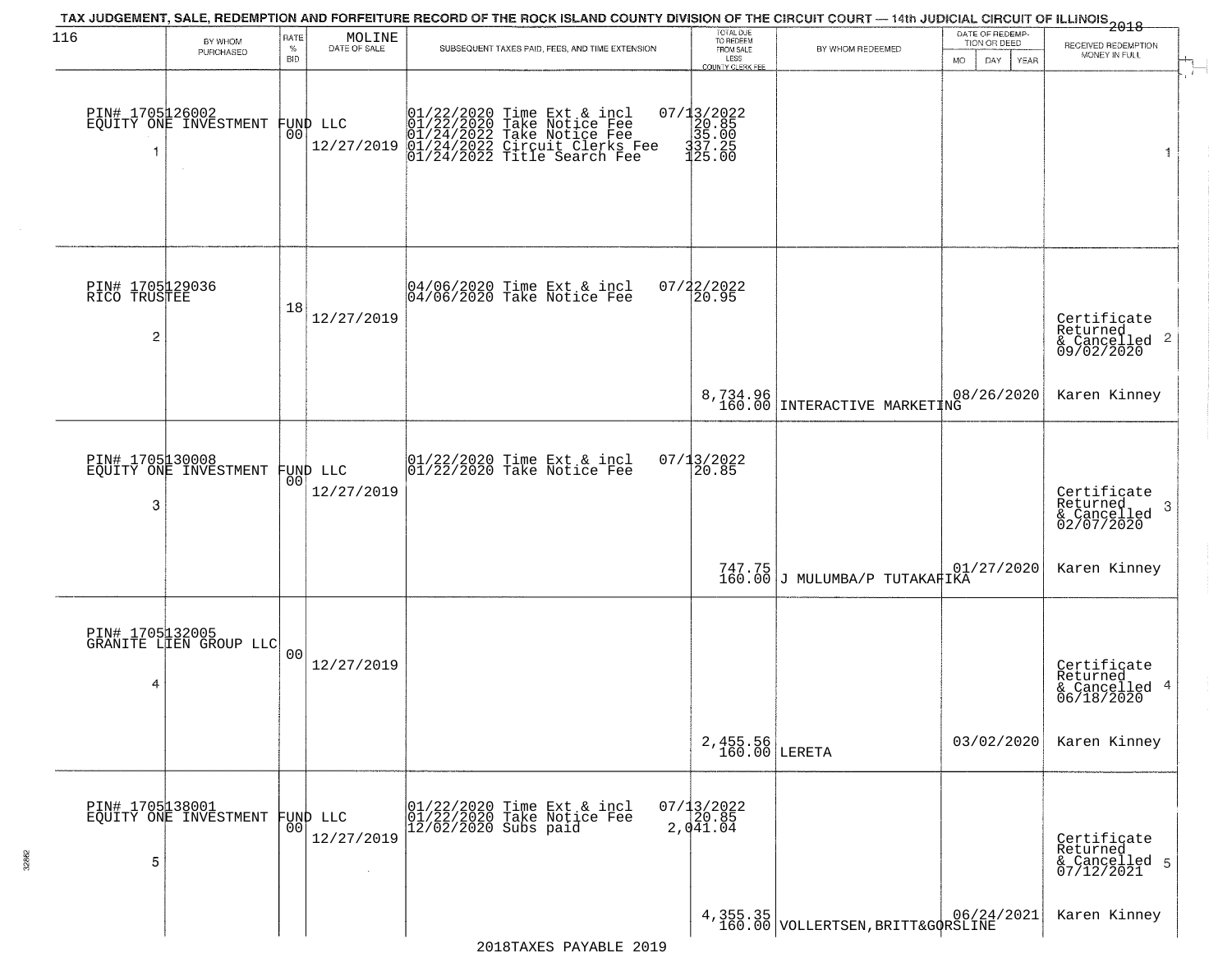|     | TAX JUDGEMENT, SALE, REDEMPTION AND FORFEITURE RECORD OF THE ROCK ISLAND COUNTY DIVISION OF THE CIRCUIT COURT — 14th JUDIC<br>NAME AND ADDRESS<br>LEGAL DESCRIPTION |                             |                           |                                     | BACK TAX                        |                                                       |                                                   | <b>AMOUNT</b>                      |                    | INTEREST PAYMENT FUND | 2018    |
|-----|---------------------------------------------------------------------------------------------------------------------------------------------------------------------|-----------------------------|---------------------------|-------------------------------------|---------------------------------|-------------------------------------------------------|---------------------------------------------------|------------------------------------|--------------------|-----------------------|---------|
| 117 | TAXPAYER NO.<br>PARCEL NO.<br>$TWP - CODE$<br><b>ACRES</b><br>ASSESSED VALUATION FOR TAXES                                                                          | MOLINE<br>TAX DUE           | INT DUE                   | A-BACK TAX<br>FORFEITED<br>PRIOR TO | FORFEITED<br>PENALTY<br>ACCRUED | BACK TAX<br>FORFEITED<br>INTEREST AND<br>COST ACCRUED | TOTAL BACK<br>TAX PENALTY<br>AND COSTS<br>ACCRUED | FOR WHICH<br>JUDGEMENT<br>IS ASKED | CERTIFICATE<br>NO. | INDEMNITY FUND        |         |
|     |                                                                                                                                                                     | $\overline{1ST}$            | 1ST                       | 2017                                |                                 |                                                       |                                                   |                                    |                    | COST OF SALE          |         |
|     | BURNS RICHARD J SR<br>1304 SE 3RD AVE                                                                                                                               | 2ND                         | <del>726.35,,,76.30</del> |                                     |                                 |                                                       |                                                   |                                    |                    |                       |         |
|     | ALEDO IL<br>61231                                                                                                                                                   | 726.35<br>san               | 54.50                     |                                     |                                 |                                                       |                                                   |                                    |                    | 60.00                 |         |
|     | LOT 2 BLOCK 2<br>MOLINE ON THE BLUFF                                                                                                                                | 726<br>35                   | 43.<br>-61                |                                     |                                 |                                                       |                                                   |                                    | 566                | 20.00                 |         |
|     | W 71 FT OF LOT 1 AND N<br>20 FT OF                                                                                                                                  | 4TH<br>726.35               | 21.80                     |                                     |                                 |                                                       |                                                   |                                    |                    |                       |         |
|     | $297 - 11 - 55$<br>$4743 - A$                                                                                                                                       | <b>PUBLICATION COST</b>     |                           |                                     |                                 |                                                       |                                                   |                                    |                    | 4.00                  |         |
|     | $08 - 01$<br>PIN# 1705204010                                                                                                                                        | TOTAL DUE-TAXES, INT, COST  | 10.00                     |                                     |                                 |                                                       |                                                   |                                    |                    |                       |         |
|     | 30,419                                                                                                                                                              |                             | 3,111.60                  |                                     |                                 |                                                       |                                                   | 3111.60                            |                    | 10.00                 | 3205.60 |
|     |                                                                                                                                                                     | 1ST                         | 1ST <sup>1</sup>          |                                     |                                 |                                                       |                                                   |                                    |                    |                       |         |
|     | PAL BEVERAGE INC<br>1305 15TH ST<br>MOLINE IL<br>61265                                                                                                              | 2ND                         | 2ND<br>1617.74 121.35     |                                     |                                 |                                                       |                                                   |                                    |                    | 60.00                 |         |
|     | LOT 2 BLOCK 2                                                                                                                                                       | ब्रह्म                      |                           |                                     |                                 |                                                       |                                                   |                                    |                    |                       |         |
|     | MOLINE ON THE BLUFF ADD<br>E 100 FT L 1 AND E 100 FT                                                                                                                | 1617.74                     | 97.08                     |                                     |                                 |                                                       |                                                   |                                    | 567                | 20.00                 |         |
|     | $\overline{N}$ 20 $\overline{FT}$                                                                                                                                   | 1617.74<br>PUBLICATION COST | 48.54                     |                                     |                                 |                                                       |                                                   |                                    |                    |                       |         |
|     | 297-11-00<br>4743<br>$08 - 01$                                                                                                                                      |                             | 10.00                     |                                     |                                 |                                                       |                                                   |                                    |                    | 4.00                  |         |
|     | PIN# 1705204011                                                                                                                                                     | TOTAL DUE-TAXES, INT. COST  |                           |                                     |                                 |                                                       |                                                   |                                    |                    |                       |         |
|     | 67,750                                                                                                                                                              |                             | 5,130.19                  |                                     |                                 |                                                       |                                                   | 5130.19                            |                    | 10.00                 | 5224.19 |
|     | ISLAS ANTONIO<br>304 32ND AVE                                                                                                                                       | 473.05<br>2ND               | $\frac{49.70}{200}$       |                                     |                                 |                                                       |                                                   |                                    |                    |                       |         |
|     | 61265<br>MOLINE IL                                                                                                                                                  | 473.05<br>3RD               | 35.50<br>3RD              |                                     |                                 |                                                       |                                                   |                                    |                    | 60.00                 |         |
|     | LOT 1 BLOCK 2                                                                                                                                                       | 473.05                      | 28.40                     |                                     |                                 |                                                       |                                                   |                                    | 568                | 20.00                 |         |
|     | LEVI MC CAINS ADD<br>N 20 FT OF E 100 FT<br>L 2 AND E 100 FT                                                                                                        | 4TH<br>473.05               | 14.20                     |                                     |                                 |                                                       |                                                   |                                    |                    |                       |         |
|     | 275-06-00<br>08-01<br>4356                                                                                                                                          | <b>PUBLICATION COST</b>     |                           |                                     |                                 |                                                       |                                                   |                                    |                    | 4.00                  |         |
|     | PIN# 1705205006                                                                                                                                                     | TOTAL OUE-TAXES, INT. COST  | 10.00                     |                                     |                                 |                                                       |                                                   |                                    |                    |                       |         |
|     | 19,811                                                                                                                                                              |                             | 2,030.00                  |                                     |                                 |                                                       |                                                   | 2030.00                            |                    | 10.00                 | 2124.00 |
|     |                                                                                                                                                                     | 7.74                        | 84                        |                                     |                                 |                                                       |                                                   |                                    |                    |                       |         |
|     | BANKER BROOKE/CHRISTOPHER<br>1326 16TH ST<br>61265<br>MOLINE IL                                                                                                     | 2ND<br>7.74                 | 2MD<br>.60                |                                     |                                 |                                                       |                                                   |                                    |                    | 60.00                 |         |
|     | W 140 FT OF S 30'                                                                                                                                                   | 3RD                         | 3RD                       |                                     |                                 |                                                       |                                                   |                                    |                    |                       |         |
|     | LOT 3 BLK 2 JOHN HILTS                                                                                                                                              | 7.74<br>4TH                 | . 48                      |                                     |                                 |                                                       |                                                   |                                    | 569                | 20.00                 |         |
|     |                                                                                                                                                                     | 7.74<br>PUBLICATION COST    | .24                       |                                     |                                 |                                                       |                                                   |                                    |                    |                       |         |
|     | $248 - 09 - 00$<br>$08 - 01$<br>$3884 - A$                                                                                                                          |                             | 10.00                     |                                     |                                 |                                                       |                                                   |                                    |                    | 4.00                  |         |
|     | PIN# 1705213004                                                                                                                                                     | TOTAL DUE-TAXES, INT. COST  |                           |                                     |                                 |                                                       |                                                   |                                    |                    |                       | 137.12  |
|     | 324                                                                                                                                                                 | 1ST                         | 43.12<br>1ST              |                                     |                                 |                                                       |                                                   | 43.12                              |                    | 10.00                 |         |
|     | JONES THERESA<br>229 LAKEVIEW DR                                                                                                                                    | 2ND                         | 2ND                       |                                     |                                 |                                                       |                                                   |                                    |                    |                       |         |
|     | 61281<br>SHERRARD IL                                                                                                                                                |                             |                           |                                     |                                 |                                                       |                                                   |                                    |                    | 60.00                 |         |
|     | LOT 6 BLOCK 3                                                                                                                                                       | 3BD                         | 3 <sub>BD</sub>           |                                     |                                 |                                                       |                                                   |                                    | 570                | 20.00                 |         |
|     | LEVI MC CAINS ADD<br>LOT 5 AND                                                                                                                                      | 4TH<br>$3185.37^{4}$        | $95.56^{\circ}$           |                                     |                                 |                                                       |                                                   |                                    |                    |                       |         |
|     | $275 - 20 - 00$<br>4367                                                                                                                                             | PUBLICATION COST            |                           |                                     |                                 |                                                       |                                                   |                                    |                    | 4.00                  |         |
|     | $08 - 01$<br>PIN# 1705218001                                                                                                                                        | TOTAL DUE-TAXES, INT. COST  | 10.00                     |                                     |                                 |                                                       |                                                   |                                    |                    |                       |         |
|     | 133,402                                                                                                                                                             |                             | 3,290.93                  |                                     |                                 |                                                       |                                                   | 3290.93                            |                    | 10.00                 | 3384.93 |

 $\sim 100$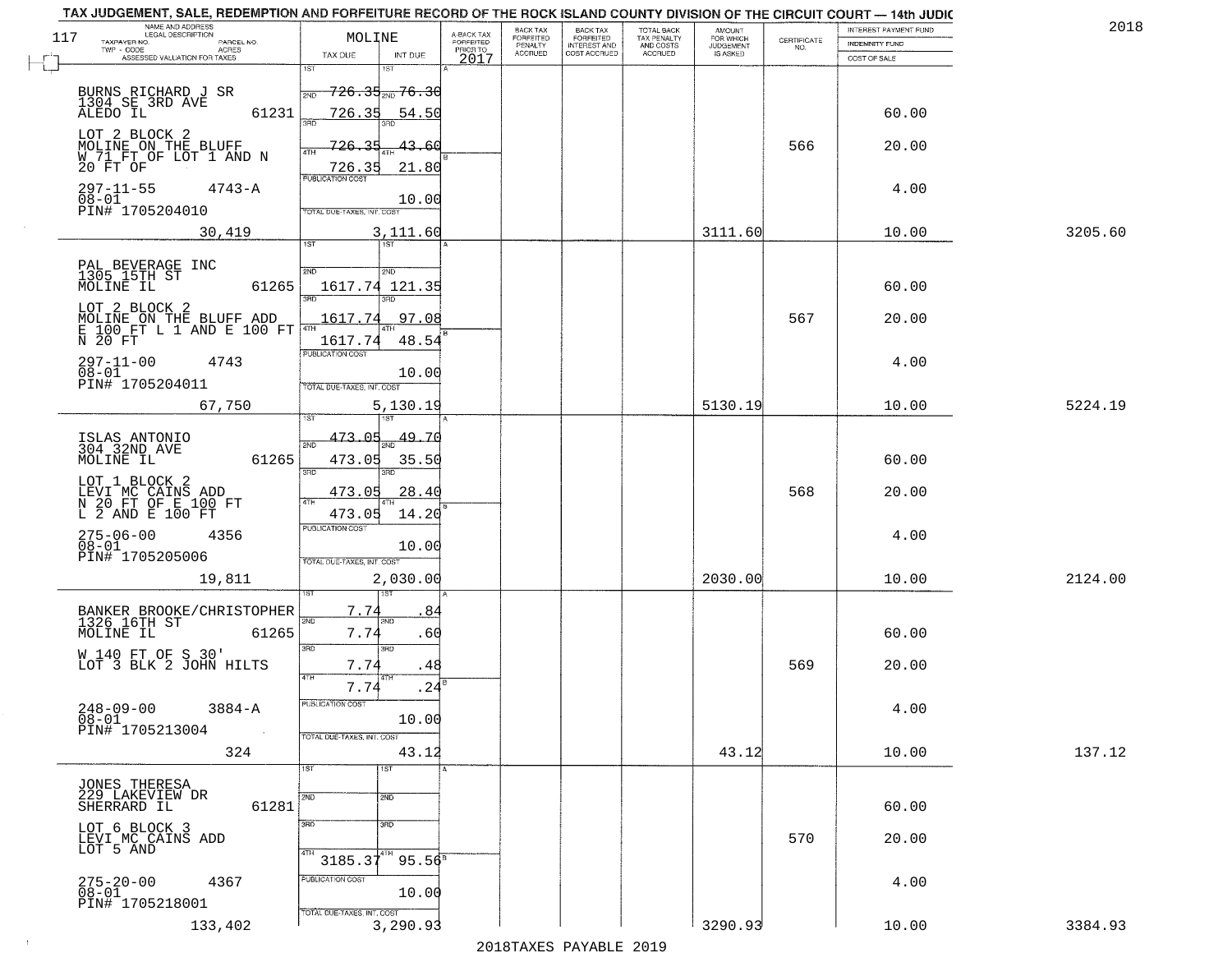| 117                                       | BY WHOM                                           | RATE               | MOLINE                 | TAX JUDGEMENT, SALE, REDEMPTION AND FORFEITURE RECORD OF THE ROCK ISLAND COUNTY DIVISION OF THE CIRCUIT COURT — 14th JUDICIAL CIRCUIT OF ILLINOIS 2018 | TOTAL DUE<br>TO REDEEM                                       |                                         | DATE OF REDEMP<br>TION OR DEED |                                                                      |
|-------------------------------------------|---------------------------------------------------|--------------------|------------------------|--------------------------------------------------------------------------------------------------------------------------------------------------------|--------------------------------------------------------------|-----------------------------------------|--------------------------------|----------------------------------------------------------------------|
|                                           | PURCHASED                                         | $\%$<br><b>BID</b> | DATE OF SALE           | SUBSEQUENT TAXES PAID, FEES, AND TIME EXTENSION                                                                                                        | FROM SALE<br>LESS<br><b>COUNTY CLERK FEE</b>                 | BY WHOM REDEEMED                        | DAY.<br><b>YEAR</b><br>MO.     | RECEIVED REDEMPTION<br>MONEY IN FULL                                 |
| -1                                        | PIN# 1705204010<br>EQUITY ONE INVESTMENT          | 00                 | FUND LLC<br>12/27/2019 | 01/22/2020 Time Ext & incl<br>01/22/2020 Take Notice Fee                                                                                               | $07/13/2022$<br>20.85                                        |                                         |                                | Certificate<br>Returned<br>& Cancelled<br>03/12/2020                 |
|                                           |                                                   |                    |                        |                                                                                                                                                        |                                                              | $3,226.45$<br>160.00 RICHARD J BURNS SR | 02/18/2020                     | Karen Kinney                                                         |
| 2                                         | PIN# 1705204011<br>STEVE SODEMAN LIVING TRUST     |                    | 12/27/2019             | 01/21/2020 Time Ext & incl<br>01/21/2020 Take Notice Fee                                                                                               | 12/21/2022<br>20.85                                          |                                         |                                | Certificate<br>Returned<br>$\frac{1}{6}$ Cancelled 2<br>02/05/2020   |
|                                           |                                                   |                    |                        |                                                                                                                                                        |                                                              | $6,185.39$<br>160.00 PAL BEVERAGE INC   | 01/24/2020                     | Karen Kinney                                                         |
| PIN# 1705205006<br>WESTERN SITES LLC<br>3 |                                                   | 00                 | 12/27/2019             | 03/09/2020 Time Ext & incl<br>03/09/2020 Take Notice Fee                                                                                               | 07/12/2022<br>20.95                                          |                                         |                                | Certificate<br>Returned<br>$\mathbf{3}$<br>& Cancelled<br>07/09/2020 |
|                                           |                                                   |                    |                        |                                                                                                                                                        |                                                              | 2,144.95<br>160.00 ANTONIO ISLAS        | 06/10/2020                     | Karen Kinney                                                         |
| 4                                         | PIN# 1705213004<br>STEVE SODEMAN LIVING TRUST     |                    | 12/27/2019             | 01/21/2020 Time Ext & incl<br>01/21/2020 Take Notice Fee<br>12/09/2021 Subs paid                                                                       | 12/21/2022<br>$\left[\frac{26}{7}\right.\right.^85$<br>73.93 |                                         |                                | 4                                                                    |
| 5                                         | PIN# 1705218001    <br>STEVE SODEMAN LIVING TRUST | 02                 | 12/27/2019             | 01/21/2020 Time Ext & incl<br>01/21/2020 Take Notice Fee                                                                                               | $12/21/2022$<br>20.85                                        |                                         |                                | Certificate<br>Returned<br>& Cancelled 5<br>10/05/2020               |
|                                           |                                                   |                    |                        |                                                                                                                                                        |                                                              | 3,541.18<br>160.00 THERESA JONES        | 09/02/2020                     | Karen Kinney                                                         |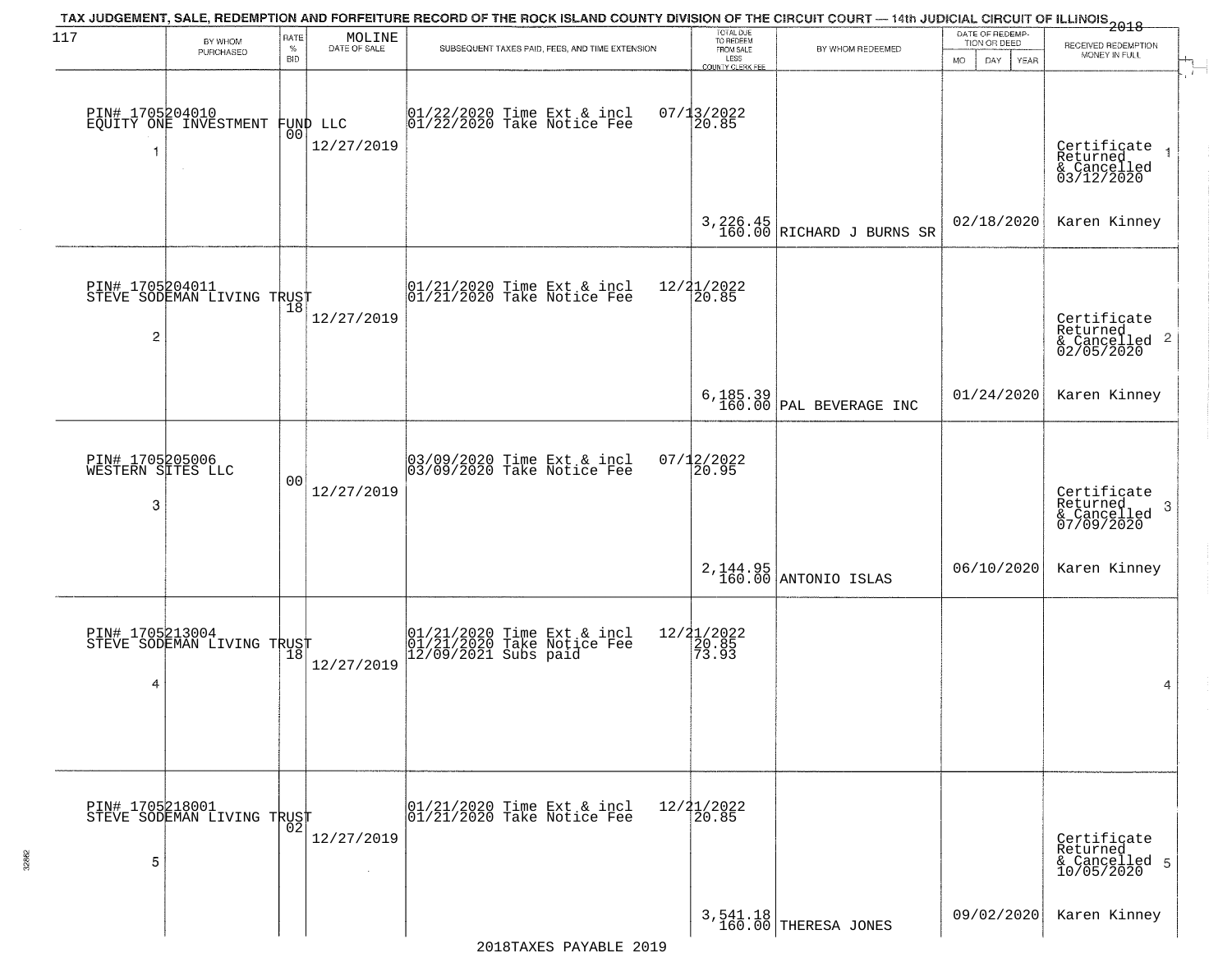| 118 | NAME AND ADDRESS<br>LEGAL DESCRIPTION<br>TAXPAYER NO.             | MOLINE                      |                                       | A-BACK TAX            | BACK TAX<br>FORFEITED | <b>BACK TAX</b><br><b>FORFEITED</b> | TOTAL BACK<br>TAX PENALTY | <b>AMOUNT</b>                      | CERTIFICATE | INTEREST PAYMENT FUND | 2018    |
|-----|-------------------------------------------------------------------|-----------------------------|---------------------------------------|-----------------------|-----------------------|-------------------------------------|---------------------------|------------------------------------|-------------|-----------------------|---------|
|     | PARCEL NO.<br>TWP - CODE<br>ACRES<br>ASSESSED VALUATION FOR TAXES | TAX DUE                     | INT DUE                               | FORFEITED<br>PRIOR TO | PENALTY<br>ACCRUED    | INTEREST AND<br>COST ACCRUED        | AND COSTS<br>ACCRUED      | FOR WHICH<br>JUDGEMENT<br>IS ASKED | NO.         | <b>INDEMNITY FUND</b> |         |
|     |                                                                   | 1ST                         | 181                                   | 2017                  |                       |                                     |                           |                                    |             | COST OF SALE          |         |
|     | IRVINE JERAD/BRANDY<br>3925 5TH AVE                               | 2ND                         | <del>859.99<sub>2ND</sub> 90.30</del> |                       |                       |                                     |                           |                                    |             |                       |         |
|     | MOLINE IL<br>61265                                                | 859.99<br>29F)              | 64.50<br>3BD                          |                       |                       |                                     |                           |                                    |             | 60.00                 |         |
|     | LOT 1 BLOCK 4                                                     | <u>859.99</u>               | $-51.60$                              |                       |                       |                                     |                           |                                    | 571         | 20.00                 |         |
|     | LEVI MC CAINS ADD<br>S 60 FT OF E 50 FT                           | 4TH<br>859.99               | 25.80                                 |                       |                       |                                     |                           |                                    |             |                       |         |
|     | $276 - 01 - 00$<br>$4369 - A$                                     | PUBLICATION COST            |                                       |                       |                       |                                     |                           |                                    |             | 4.00                  |         |
|     | $08 - 01$<br>PIN# 1705225007                                      | TOTAL DUE-TAXES, INT. COS   | 10.00                                 |                       |                       |                                     |                           |                                    |             |                       |         |
|     | 36,016                                                            | 1ST                         | 3,682.16<br>$\overline{151}$          |                       |                       |                                     |                           | 3682.16                            |             | 10.00                 | 3776.16 |
|     |                                                                   | 463.<br>64<br>2ND           | 48.65                                 |                       |                       |                                     |                           |                                    |             |                       |         |
|     | MASTERS TYLER<br>1703 14TH AVE<br>MOLINE IL<br>61265              | 463.64                      | 34.75                                 |                       |                       |                                     |                           |                                    |             | 60.00                 |         |
|     | LOT 28                                                            | 3RD<br>463                  | 27.80                                 |                       |                       |                                     |                           |                                    | 572         | 20.00                 |         |
|     | HUNTOON AND SORLINGS ADD<br>S 75 FT                               | 47H<br>463.64               | 13.90                                 |                       |                       |                                     |                           |                                    |             |                       |         |
|     | $261 - 22 - 00$<br>4137                                           | PUBLICATION COST            |                                       |                       |                       |                                     |                           |                                    |             | 4.00                  |         |
|     | $\overline{08} - \overline{01}$<br>PIN# 1705227010                | TOTAL DUE-TAXES, INT. COST  | 10.00                                 |                       |                       |                                     |                           |                                    |             |                       |         |
|     | 25,417                                                            |                             | 1,989.66                              |                       |                       |                                     |                           | 1989.66                            |             | 10.00                 | 2083.66 |
|     |                                                                   | 1263.22                     | . 1. 3. 2<br><u>آ کا</u>              |                       |                       |                                     |                           |                                    |             |                       |         |
|     | CAGE & PROPERTIES LLC<br>1326 16TH ST<br>61265<br>MOLINE IL       | 1263.22                     | 94.75                                 |                       |                       |                                     |                           |                                    |             | 60.00                 |         |
|     | LOT 4 BLOCK 6                                                     | 3BD                         |                                       |                       |                       |                                     |                           |                                    |             |                       |         |
|     | OSBORNES 2ND ADD<br>S 35 FT L 1 AND N 17.5 FT<br>LOT              | 1263.22<br>1263.22          | 75.80<br>37.90                        |                       |                       |                                     |                           |                                    | 573         | 20.00                 |         |
|     | 5623                                                              | <b>PUBLICATION COST</b>     |                                       |                       |                       |                                     |                           |                                    |             | 4.00                  |         |
|     | $346 - 02 - 00$<br>$08 - 01$<br>PIN# 1705234015                   | TOTAL OUE-TAXES, INT. COST  | 10.00                                 |                       |                       |                                     |                           |                                    |             |                       |         |
|     | 52,903                                                            |                             | 5,403.98                              |                       |                       |                                     |                           | 5403.98                            |             | 10.00                 | 5497.98 |
|     |                                                                   | 115.55                      | <u> 12.1</u>                          |                       |                       |                                     |                           |                                    |             |                       |         |
|     | HEPNER DONALD C<br>1536 17TH AVE<br>MOLINE IL<br>61265            | 2ND<br>115.55               | 8.65                                  |                       |                       |                                     |                           |                                    |             | 60.00                 |         |
|     | LOT <sub>2</sub>                                                  | 3RD                         | 3RD                                   |                       |                       |                                     |                           |                                    |             |                       |         |
|     | ORLANDO CHILDS 2ND ADD<br>ALL EX E 10 FT                          | 115.55<br>4TH               | 6.92                                  |                       |                       |                                     |                           |                                    | 574         | 20.00                 |         |
|     | $141 - 05 - 00$<br>2040                                           | 115.55<br>PUBLICATION COST  | 3.46                                  |                       |                       |                                     |                           |                                    |             | 4.00                  |         |
|     | 08-01<br>PIN# 1705258004<br>$\sim 10$                             | TOTAL DUE-TAXES, INT. COST  | 10.00                                 |                       |                       |                                     |                           |                                    |             |                       |         |
|     | 4,839                                                             |                             | 503.34                                |                       |                       |                                     |                           | 503.34                             |             | 10.00                 | 597.34  |
|     |                                                                   | 1ST                         | 1ST                                   |                       |                       |                                     |                           |                                    |             |                       |         |
|     | ORR JAMES<br>1869 19TH AVE<br>MOLINE IL<br>61265                  | 2ND                         | 2ND                                   |                       |                       |                                     |                           |                                    |             | 60.00                 |         |
|     | OUTLOT B                                                          | 3RD                         | 3 <sub>BD</sub>                       |                       |                       |                                     |                           |                                    |             |                       |         |
|     | CHILDS 2ND ADD<br>E 57.25 FT OF S 117.97 FT                       |                             | l4ТH                                  |                       |                       |                                     |                           |                                    | 575         | 20.00                 |         |
|     | $134 - 08 - 50$<br>$1914 - 1$                                     | 1117.18<br>PUBLICATION COST | $33.54^8$                             |                       |                       |                                     |                           |                                    |             | 4.00                  |         |
|     | $08 - 01$<br>PIN# 1705263010                                      |                             | 10.00                                 |                       |                       |                                     |                           |                                    |             |                       |         |
|     | 52,787                                                            | TOTAL DUE-TAXES, INT. COST  | 1,160.70                              |                       |                       |                                     |                           | 1160.70                            |             | 10.00                 | 1254.70 |

 $\sim 100$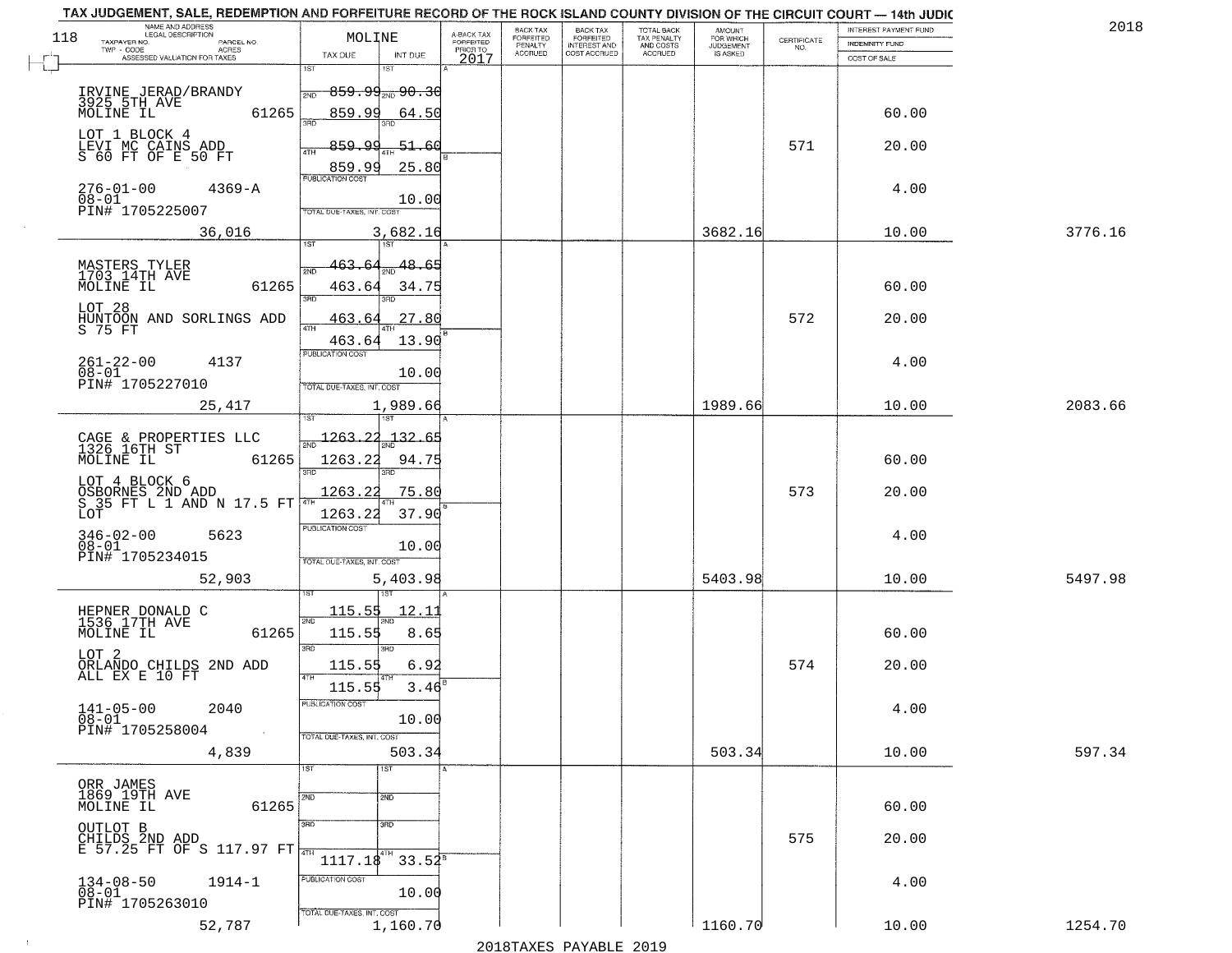| 118                                       | BY WHOM<br>PURCHASED                      | RATE<br>$\%$<br><b>BID</b> | MOLINE<br>DATE OF SALE         | TAX JUDGEMENT, SALE, REDEMPTION AND FORFEITURE RECORD OF THE ROCK ISLAND COUNTY DIVISION OF THE CIRCUIT COURT — 14th JUDICIAL CIRCUIT OF ILLINOIS 2018<br>SUBSEQUENT TAXES PAID, FEES, AND TIME EXTENSION | TOTAL DUE<br>TO REDEEM<br>FROM SALE<br>LESS      | BY WHOM REDEEMED                  | DATE OF REDEMP-<br>TION OR DEED<br><b>MO</b><br>DAY<br>YEAR | RECEIVED REDEMPTION<br>MONEY IN FULL                               |
|-------------------------------------------|-------------------------------------------|----------------------------|--------------------------------|-----------------------------------------------------------------------------------------------------------------------------------------------------------------------------------------------------------|--------------------------------------------------|-----------------------------------|-------------------------------------------------------------|--------------------------------------------------------------------|
| PIN# 1705225007<br>WESTERN SITES LLC<br>1 | $\sim$                                    | 00                         | 12/27/2019                     | 03/09/2020 Time Ext & incl<br>03/09/2020 Take Notice Fee                                                                                                                                                  | <b>COUNTY CLERK FEE</b><br>$07/12/2022$<br>20.95 |                                   |                                                             | Certificate<br>Returned<br>& Cancelled<br>12/22/2021               |
|                                           |                                           |                            |                                |                                                                                                                                                                                                           | $3,797.11$<br>$160.00$                           | JERAD IRVINE                      | 11/19/2021                                                  | Karen Kinney                                                       |
| 2                                         | PIN# 1705227010<br>GRANITE LIEN GROUP LLC | 0 <sub>0</sub>             | 12/27/2019                     | 04/29/2020 Time Ext & incl<br>04/29/2020 Take Notice Fee                                                                                                                                                  | 12/15/2022<br>20.95                              |                                   |                                                             | Certificate<br>Returned<br>$\frac{1}{6}$ Cancelled 2<br>08/31/2020 |
|                                           |                                           |                            |                                |                                                                                                                                                                                                           |                                                  | 2, 104.61<br>160.00 TYLER MASTERS | 06/12/2020                                                  | Karen Kinney                                                       |
| PIN# 1705234015<br>3                      | STEVE SODEMAN LIVING TRUST                | 01                         | 12/27/2019                     | $01/21/2020$ Time Ext & incl<br>$01/21/2020$ Take Notice Fee                                                                                                                                              | 12/21/2022<br>20.85                              |                                   |                                                             | Certificate<br>Returned<br>3<br>& Cancelled<br>07/07/2020          |
|                                           |                                           |                            |                                |                                                                                                                                                                                                           |                                                  | $5,573.81$ (CAGE & PROPERTIES     | 06/22/2020                                                  | Karen Kinney                                                       |
| PIN# 1705258004<br>4                      | STEVE SODEMAN LIVING TRUST                |                            | 12/27/2019                     | 01/21/2020 Time Ext & incl<br>01/21/2020 Take Notice Fee                                                                                                                                                  | 12/21/2022<br>20.85                              |                                   |                                                             | Certificate<br>Returned<br>& Cancelled 4<br>08/31/2020             |
|                                           |                                           |                            |                                |                                                                                                                                                                                                           |                                                  | 833.23<br>160.00 DONALD HEPNER    | 07/27/2020                                                  | Karen Kinney                                                       |
| 5                                         | PIN# 1705263010<br>EQUITY ONE INVESTMENT  |                            | FUND LLC<br> 00 <br>12/27/2019 | 01/22/2020 Time Ext & incl<br>01/22/2020 Take Notice Fee                                                                                                                                                  | $07/13/2022$<br>20.85                            |                                   |                                                             | Certificate<br>Returned<br>& Cancelled 5<br>03/12/2020             |
|                                           |                                           |                            |                                |                                                                                                                                                                                                           |                                                  | 1,275.55<br>160.00 JAMES ORR      | 02/18/2020                                                  | Karen Kinney                                                       |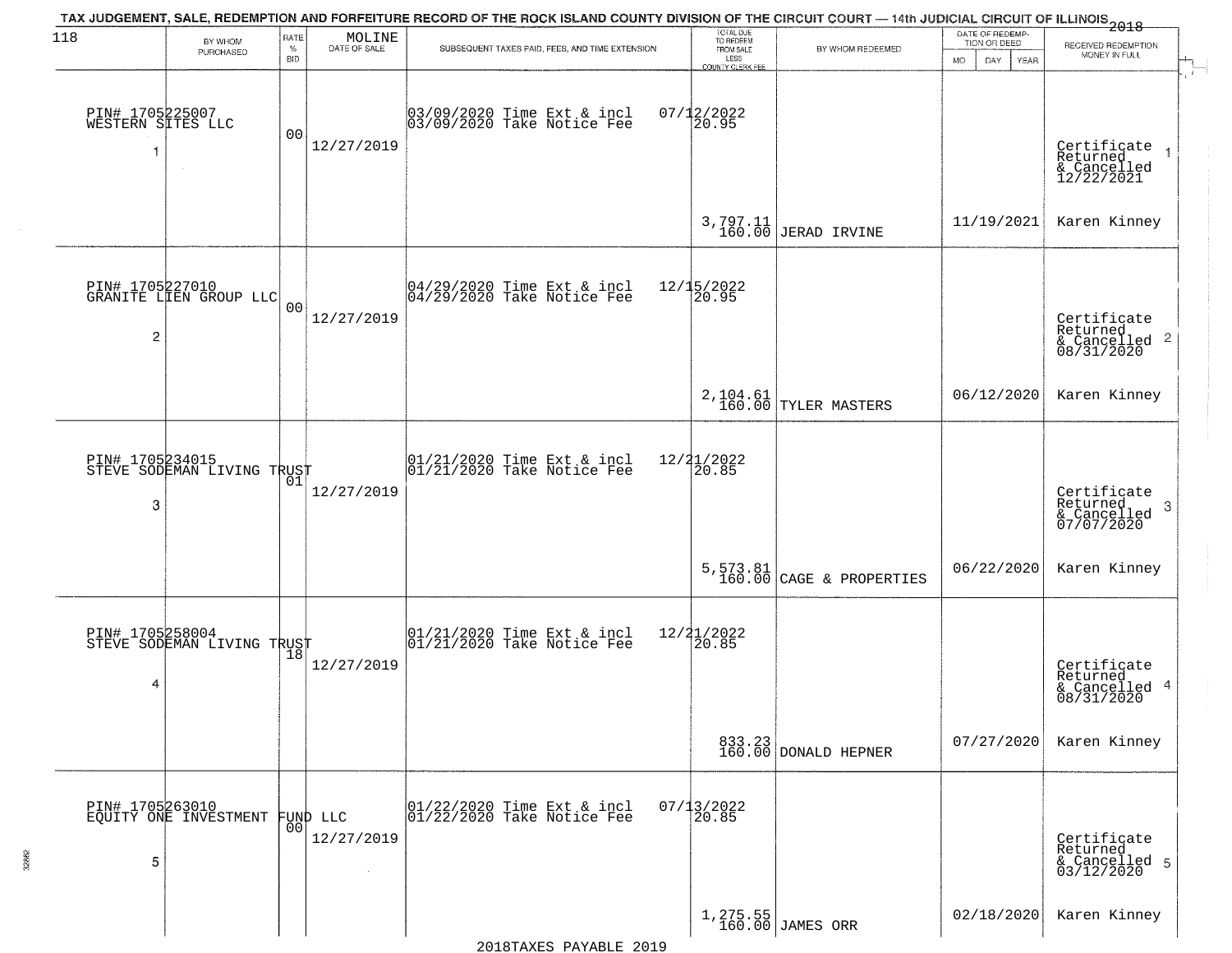| 119 | NAME AND ADDRESS<br>LEGAL DESCRIPTION<br>TAXPAYER NO.<br>PARCEL NO.<br>ACRES<br>TWP - CODE | MOLINE                                                         | A-BACK TAX<br>FORFEITED | <b>BACK TAX</b><br>FORFEITED<br>PENALTY | BACK TAX<br>FORFEITED<br>INTEREST AND | TOTAL BACK<br>TAX PENALTY<br>AND COSTS | AMOUNT<br>FOR WHICH<br><b>JUDGEMENT</b> | $\begin{array}{c} \text{CERTIFICATE} \\ \text{NO.} \end{array}$ | INTEREST PAYMENT FUND<br><b>INDEMNITY FUND</b> | 2018    |
|-----|--------------------------------------------------------------------------------------------|----------------------------------------------------------------|-------------------------|-----------------------------------------|---------------------------------------|----------------------------------------|-----------------------------------------|-----------------------------------------------------------------|------------------------------------------------|---------|
|     | ASSESSED VALUATION FOR TAXES                                                               | TAX DUE<br>INT DUE                                             | PRIOR TO<br>2017        | <b>ACCRUED</b>                          | COST ACCRUED                          | ACCRUED                                | IS ASKED                                |                                                                 | COST OF SALE                                   |         |
|     | DEBO KELLY J<br>2115 12TH ST<br>MOLINE IL                                                  | 1ST<br>1ST<br><del>752.37<sub>2ND</sub> 79.03</del>            |                         |                                         |                                       |                                        |                                         |                                                                 |                                                |         |
|     | 61265                                                                                      | 752.37<br>56.45                                                |                         |                                         |                                       |                                        |                                         |                                                                 | 60.00                                          |         |
|     | LOT 40<br>EMMA D VELIES ADD                                                                | 752.37<br><u>45.16</u><br><b>ATH</b><br>22.58<br><u>752.37</u> |                         |                                         |                                       |                                        |                                         | 576                                                             | 20.00                                          |         |
|     | $457 - 13 - 00$<br>7435<br>08-01<br>PIN# 1705314054                                        | <b>PUBLICATION COST</b><br>10.00<br>TOTAL DUE-TAXES, INT. COST |                         |                                         |                                       |                                        |                                         |                                                                 | 4.00                                           |         |
|     | 37,509                                                                                     | 3,222.70<br>1ST<br>1ST                                         |                         |                                         |                                       |                                        | 3222.70                                 |                                                                 | 10.00                                          | 3316.70 |
|     |                                                                                            |                                                                |                         |                                         |                                       |                                        |                                         |                                                                 |                                                |         |
|     | DIAS DANIEL C<br>2121 13TH ST<br>MOLINE IL<br>61265                                        | 2ND<br>2ND<br>उन्नत<br>3RD                                     |                         |                                         |                                       |                                        |                                         |                                                                 | 60.00                                          |         |
|     | LOT 80<br>EMMA D VELIES ADD                                                                | 50.92<br>848.65                                                |                         |                                         |                                       |                                        |                                         | 577                                                             | 20.00                                          |         |
|     |                                                                                            | 25.46<br>848.65                                                |                         |                                         |                                       |                                        |                                         |                                                                 |                                                |         |
|     | $459 - 07 - 00$<br>7473<br>$08 - 01$<br>PIN# 1705314075                                    | PUBLICATION COST<br>10.00                                      |                         |                                         |                                       |                                        |                                         |                                                                 | 4.00                                           |         |
|     | 35,541                                                                                     | TOTAL DUE-TAXES, INT. COST<br>1,783.68<br>ist.<br><b>IST</b>   |                         |                                         |                                       |                                        | 1783.68                                 |                                                                 | 10.00                                          | 1877.68 |
|     | GANO TROUT CASSANDRA J<br>727 23RD AVENUE CT                                               | 2ND<br>SMD                                                     |                         |                                         |                                       |                                        |                                         |                                                                 |                                                |         |
|     | MOLINE IL<br>61265                                                                         | 3RD<br>3BD                                                     |                         |                                         |                                       |                                        |                                         |                                                                 | 60.00                                          |         |
|     | LOT 6<br>HICKORY GROVE ADD                                                                 | 745.76<br>44.76                                                |                         |                                         |                                       |                                        |                                         | 578                                                             | 20.00                                          |         |
|     | $246 - 17 - 00$<br>3853                                                                    | 745.76<br>22.38<br><b>PUBLICATION COST</b>                     |                         |                                         |                                       |                                        |                                         |                                                                 | 4.00                                           |         |
|     | $08 - 01$<br>PIN# 1705318006                                                               | 10.00<br>TOTAL OUE-TAXES, INT. COST                            |                         |                                         |                                       |                                        |                                         |                                                                 |                                                |         |
|     | 37,232                                                                                     | 1,568.66                                                       |                         |                                         |                                       |                                        | 1568.66                                 |                                                                 | 10.00                                          | 1662.66 |
|     | DOBEREINER LEE ANN<br>2510 7TH ST<br>MOLINE IL                                             | <u>900.13</u><br>94.50<br>2ND                                  |                         |                                         |                                       |                                        |                                         |                                                                 |                                                |         |
|     | 61265                                                                                      | 900.13<br>67.50<br>3RD<br>3BD                                  |                         |                                         |                                       |                                        |                                         |                                                                 | 60.00                                          |         |
|     | LOT 56<br>MORGAN PARK ADD LOTS 55 -                                                        | 900.13<br>54.00<br>4TH<br>27.00<br>900.13                      |                         |                                         |                                       |                                        |                                         | 579                                                             | 20.00                                          |         |
|     | $317 - 07 - 00$<br>5097                                                                    | PUBLICATION COST                                               |                         |                                         |                                       |                                        |                                         |                                                                 | 4.00                                           |         |
|     | $08 - 01$<br>PIN# 1705322002                                                               | 10.00<br>TOTAL DUE-TAXES, INT. COST                            |                         |                                         |                                       |                                        |                                         |                                                                 |                                                |         |
|     | 43,697                                                                                     | 3,853.52<br>1ST                                                |                         |                                         |                                       |                                        | 3853.52                                 |                                                                 | 10.00                                          | 3947.52 |
|     | ARAMBULA CARLOS<br>710 25TH AVENUE CT<br>MOLINE IL<br>61265                                | 790.65<br>83.02<br>2ND<br>2ND<br>$790.65$ 59.30                |                         |                                         |                                       |                                        |                                         |                                                                 | 60.00                                          |         |
|     | LOT 32<br>MORGAN PARK ADD                                                                  | 3RD<br>अंगर<br>790.65<br>47.44                                 |                         |                                         |                                       |                                        |                                         | 580                                                             | 20.00                                          |         |
|     |                                                                                            | 4TH<br>$23.72^8$<br>790.65                                     |                         |                                         |                                       |                                        |                                         |                                                                 |                                                |         |
|     | $316 - 05 - 00$<br>$08 - 01$<br>5074<br>PIN# 1705322013                                    | PUBLICATION COST<br>10.00                                      |                         |                                         |                                       |                                        |                                         |                                                                 | 4.00                                           |         |
|     | 39,112                                                                                     | TOTAL DUE-TAXES, INT. COST<br>3,386.08                         |                         |                                         |                                       |                                        | 3386.08                                 |                                                                 | 10.00                                          | 3480.08 |
|     |                                                                                            |                                                                |                         |                                         | מרמפ הדתגעונת מהעושפומפ               |                                        |                                         |                                                                 |                                                |         |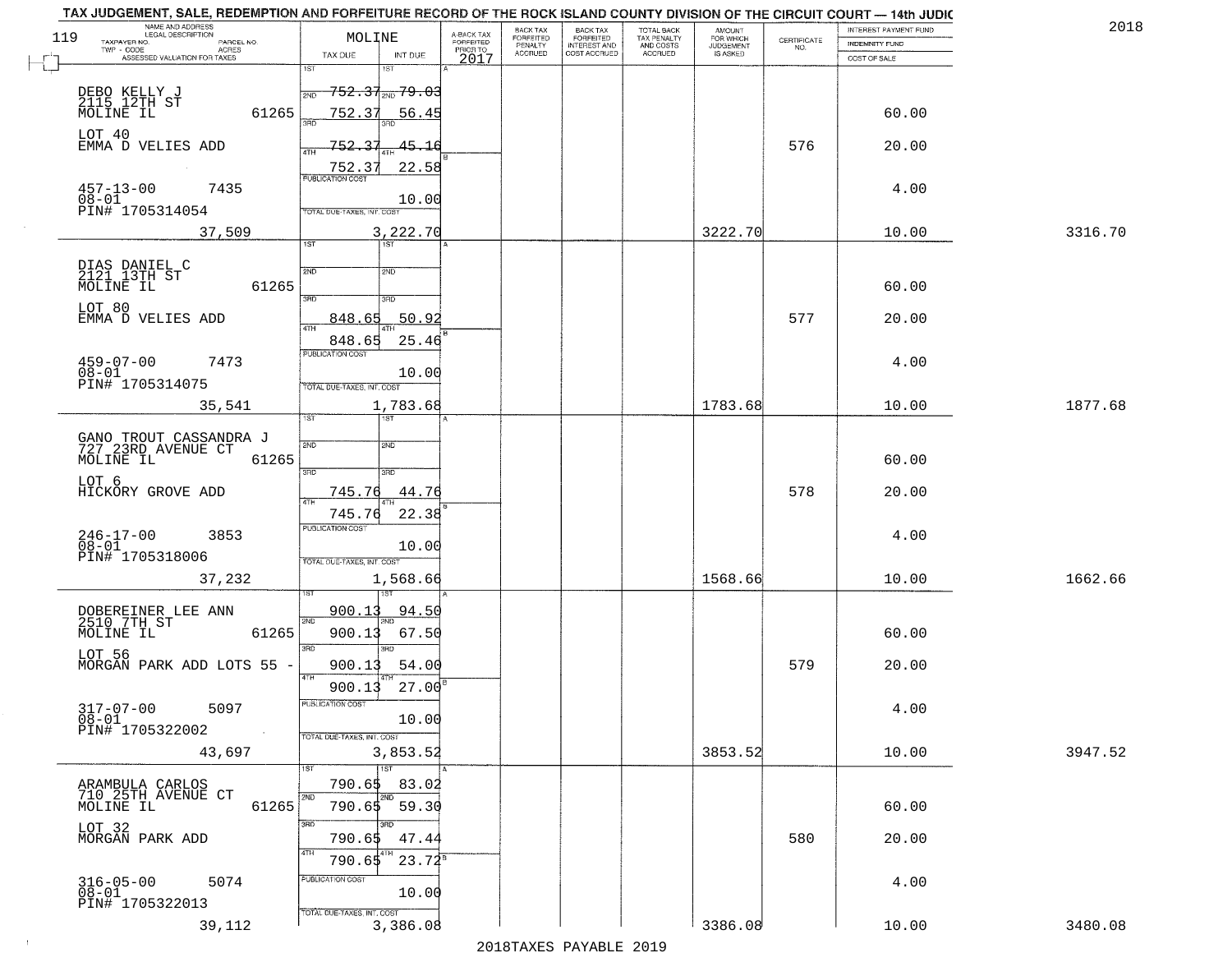| 119             |                                                   | RATE               | MOLINE                 | TAX JUDGEMENT, SALE, REDEMPTION AND FORFEITURE RECORD OF THE ROCK ISLAND COUNTY DIVISION OF THE CIRCUIT COURT — 14th JUDICIAL CIRCUIT OF ILLINOIS 2018 | TOTAL DUE<br>TO REDEEM                        |                                                                     | DATE OF REDEMP-     |                                                      |
|-----------------|---------------------------------------------------|--------------------|------------------------|--------------------------------------------------------------------------------------------------------------------------------------------------------|-----------------------------------------------|---------------------------------------------------------------------|---------------------|------------------------------------------------------|
|                 | BY WHOM<br>PURCHASED                              | $\%$<br><b>BID</b> | DATE OF SALE           | SUBSEQUENT TAXES PAID, FEES, AND TIME EXTENSION                                                                                                        | FROM SALE<br>LESS                             | BY WHOM REDEEMED                                                    | TION OR DEED<br>MO. | RECEIVED REDEMPTION<br>MONEY IN FULL                 |
|                 |                                                   |                    |                        |                                                                                                                                                        | <b>COUNTY CLERK FEE</b>                       |                                                                     | DAY<br><b>YEAR</b>  |                                                      |
|                 |                                                   |                    |                        |                                                                                                                                                        |                                               |                                                                     |                     |                                                      |
|                 | PIN# 1705314054<br>GRANITE LIEN GROUP LLC         |                    |                        |                                                                                                                                                        |                                               |                                                                     |                     |                                                      |
|                 |                                                   | 0 <sub>0</sub>     | 12/27/2019             |                                                                                                                                                        |                                               |                                                                     |                     |                                                      |
|                 |                                                   |                    |                        |                                                                                                                                                        |                                               |                                                                     |                     | Certificate<br>Returned<br>& Cancelled<br>06/18/2020 |
|                 |                                                   |                    |                        |                                                                                                                                                        |                                               |                                                                     |                     |                                                      |
|                 |                                                   |                    |                        |                                                                                                                                                        |                                               |                                                                     | 03/11/2020          | Karen Kinney                                         |
|                 |                                                   |                    |                        |                                                                                                                                                        |                                               | 3, 316.70<br>160.00 LUCINDA DEBO                                    |                     |                                                      |
|                 |                                                   |                    |                        |                                                                                                                                                        |                                               |                                                                     |                     |                                                      |
|                 | PIN# 1705314075<br>EQUITY ONE INVESTMENT FUND LLC |                    |                        | $ 01/22/2020$ Time Ext & incl<br>$ 01/22/2020$ Take Notice Fee                                                                                         | 07/13/2022<br>20.85                           |                                                                     |                     |                                                      |
|                 |                                                   | 00                 | 12/27/2019             |                                                                                                                                                        |                                               |                                                                     |                     |                                                      |
| 2               |                                                   |                    |                        |                                                                                                                                                        |                                               |                                                                     |                     | Certificate<br>Returned<br>$\mathbf{2}$              |
|                 |                                                   |                    |                        |                                                                                                                                                        |                                               |                                                                     |                     | & Cancelled<br>06/05/2020                            |
|                 |                                                   |                    |                        |                                                                                                                                                        |                                               |                                                                     |                     |                                                      |
|                 |                                                   |                    |                        |                                                                                                                                                        |                                               | 1,898.53<br>160.00 GOMEZ MAY ATTY                                   | 05/29/2020          | Karen Kinney                                         |
|                 |                                                   |                    |                        |                                                                                                                                                        |                                               |                                                                     |                     |                                                      |
| PIN# 1705318006 |                                                   |                    |                        | $\begin{array}{cc}  01/22/2020 \rangle \\  01/22/2020 \rangle \rangle \end{array}$ Take Notice Fee                                                     | $07/13/2022$<br>20.85                         |                                                                     |                     |                                                      |
|                 | EQUITY ONE INVESTMENT                             | 00                 | FUND LLC<br>12/27/2019 |                                                                                                                                                        |                                               |                                                                     |                     |                                                      |
| 3               |                                                   |                    |                        |                                                                                                                                                        |                                               |                                                                     |                     | Certificate<br>Returned<br>3                         |
|                 |                                                   |                    |                        |                                                                                                                                                        |                                               |                                                                     |                     | & Cancelled<br>02/07/2020                            |
|                 |                                                   |                    |                        |                                                                                                                                                        |                                               |                                                                     |                     |                                                      |
|                 |                                                   |                    |                        |                                                                                                                                                        |                                               | $1,683.51$ (CASSANDRA GANO                                          | 01/22/2020          | Karen Kinney                                         |
|                 |                                                   |                    |                        |                                                                                                                                                        |                                               |                                                                     |                     |                                                      |
|                 | PIN# 1705322002<br>GRANITE LIEN GROUP LLC         |                    |                        |                                                                                                                                                        |                                               |                                                                     |                     |                                                      |
|                 |                                                   | 00                 |                        |                                                                                                                                                        |                                               |                                                                     |                     |                                                      |
| 4               |                                                   |                    | 12/27/2019             |                                                                                                                                                        |                                               |                                                                     |                     | Certificate<br>Returned<br>4                         |
|                 |                                                   |                    |                        |                                                                                                                                                        |                                               |                                                                     |                     | & Cancelled<br>05/14/2020                            |
|                 |                                                   |                    |                        |                                                                                                                                                        |                                               |                                                                     |                     |                                                      |
|                 |                                                   |                    |                        |                                                                                                                                                        |                                               | $3,947.52$<br>160.00 LEE ANN DOBEREINER                             | 04/15/2020          | Karen Kinney                                         |
|                 |                                                   |                    |                        |                                                                                                                                                        |                                               |                                                                     |                     |                                                      |
|                 | PIN# 1705322013<br>EQUITY ONE INVESTMENT          |                    |                        |                                                                                                                                                        |                                               |                                                                     |                     |                                                      |
|                 |                                                   | 00                 | FUND LLC               | D LLC 01/22/2020 Time Ext & incl<br>01/22/2020 Take Notice Fee<br>12/27/2019 12/02/2021 Subs paid<br>12/27/2019 12/02/2020 Subs paid                   | 07/13/2022<br>20.85<br>3, 429.62<br>3, 357.76 |                                                                     |                     |                                                      |
|                 |                                                   |                    |                        |                                                                                                                                                        |                                               |                                                                     |                     | Certificate<br>Returned                              |
| 5               |                                                   |                    | $\sim 10^{-1}$         |                                                                                                                                                        |                                               |                                                                     |                     | & Cancelled 5<br>01/11/2022                          |
|                 |                                                   |                    |                        |                                                                                                                                                        |                                               |                                                                     |                     |                                                      |
|                 |                                                   |                    |                        |                                                                                                                                                        |                                               | $\begin{vmatrix} 11,505.72 \\ 160.00 \end{vmatrix}$ CARLOS ARAMBULA | 12/29/2021          | Karen Kinney                                         |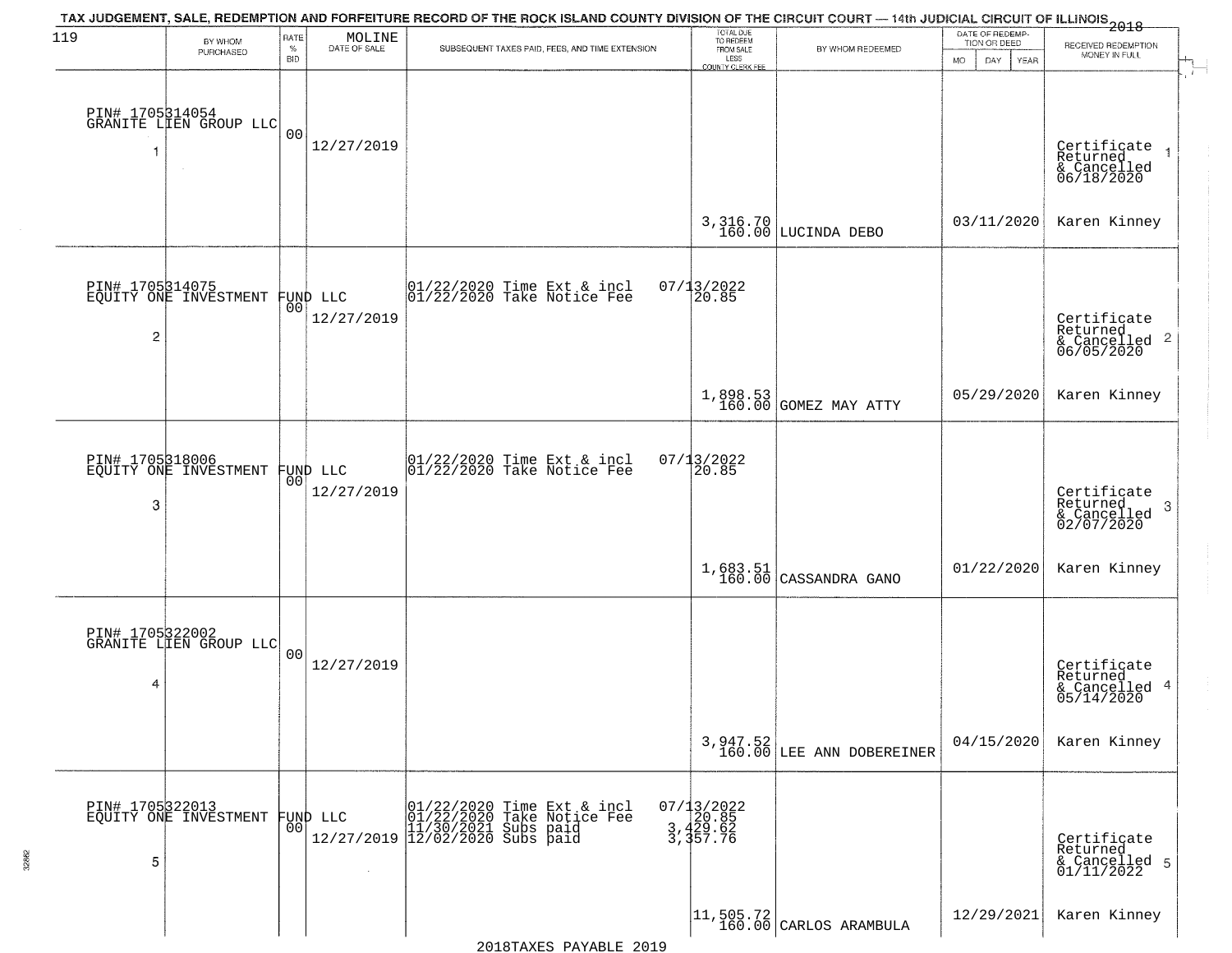|     | TAX JUDGEMENT, SALE, REDEMPTION AND FORFEITURE RECORD OF THE ROCK ISLAND COUNTY DIVISION OF THE CIRCUIT COURT — 14th JUDIC<br>NAME AND ADDRESS<br>LEGAL DESCRIPTION |                            |                 |                         |                                             |                                                       |                                                   | <b>AMOUNT</b>                      |                    | INTEREST PAYMENT FUND | 2018    |
|-----|---------------------------------------------------------------------------------------------------------------------------------------------------------------------|----------------------------|-----------------|-------------------------|---------------------------------------------|-------------------------------------------------------|---------------------------------------------------|------------------------------------|--------------------|-----------------------|---------|
| 120 | TAXPAYER NO.<br>PARCEL NO.<br>TWP - CODE<br>- CODE ACRES<br>ASSESSED VALUATION FOR TAXES                                                                            | MOLINE<br>TAX DUE          |                 | A-BACK TAX<br>FORFEITED | BACK TAX<br>FORFEITED<br>PENALTY<br>ACCRUED | BACK TAX<br>FORFEITED<br>INTEREST AND<br>COST ACCRUED | TOTAL BACK<br>TAX PENALTY<br>AND COSTS<br>ACCRUED | FOR WHICH<br>JUDGEMENT<br>IS ASKED | CERTIFICATE<br>NO. | <b>INDEMNITY FUND</b> |         |
|     |                                                                                                                                                                     | 1ST                        | INT DUE<br>1ST  | PRIORTO<br>2017         |                                             |                                                       |                                                   |                                    |                    | COST OF SALE          |         |
|     | WELLS SAMNIANG<br>2024.14TH ST                                                                                                                                      | 2ND                        | 2ND             |                         |                                             |                                                       |                                                   |                                    |                    |                       |         |
|     | MOLINE IL<br>61265                                                                                                                                                  | 370                        | 3RD             |                         |                                             |                                                       |                                                   |                                    |                    | 60.00                 |         |
|     | LOT 16 BLOCK 1<br>THIRD WHEELOCK 15 ST ADD                                                                                                                          |                            |                 |                         |                                             |                                                       |                                                   |                                    | 581                | 20.00                 |         |
|     |                                                                                                                                                                     | 4TH<br>274.72              | 4TH<br>8.24     |                         |                                             |                                                       |                                                   |                                    |                    |                       |         |
|     | $484 - 12 - 00$<br>7943                                                                                                                                             | <b>PUBLICATION COST</b>    |                 |                         |                                             |                                                       |                                                   |                                    |                    | 4.00                  |         |
|     | $08 - 01$<br>PIN# 1705404007                                                                                                                                        | TOTAL DUE-TAXES, INT. COST | 10.00           |                         |                                             |                                                       |                                                   |                                    |                    |                       |         |
|     | 24,500                                                                                                                                                              |                            | 292.96          |                         |                                             |                                                       |                                                   | 292.96                             |                    | 10.00                 | 386.96  |
|     |                                                                                                                                                                     | $\overline{1ST}$           | 1ST             |                         |                                             |                                                       |                                                   |                                    |                    |                       |         |
|     | TOUSEAU OCTAVIA E<br>2695 1ST ST --<br>EAST MOLINE IL<br>61244                                                                                                      | 2ND                        | 2ND             |                         |                                             |                                                       |                                                   |                                    |                    | 60.00                 |         |
|     | LOT 123                                                                                                                                                             | $\overline{3\text{RD}}$    | 3RD             |                         |                                             |                                                       |                                                   |                                    |                    |                       |         |
|     | EMMA D VELIES ADD                                                                                                                                                   | 619.30<br>47H              | 37.16           |                         |                                             |                                                       |                                                   |                                    | 582                | 20.00                 |         |
|     |                                                                                                                                                                     | 619.30<br>PUBLICATION COST | 18.58           |                         |                                             |                                                       |                                                   |                                    |                    |                       |         |
|     | $461 - 04 - 00$<br>7503<br>$08 - 01$                                                                                                                                |                            | 10.00           |                         |                                             |                                                       |                                                   |                                    |                    | 4.00                  |         |
|     | PIN# 1705413016<br>31,936                                                                                                                                           | TOTAL DUE-TAXES, INT. COST | 1,304.34        |                         |                                             |                                                       |                                                   | 1304.34                            |                    | 10.00                 | 1398.34 |
|     |                                                                                                                                                                     | ST                         |                 |                         |                                             |                                                       |                                                   |                                    |                    |                       |         |
|     | ROGERS KENNETH W JR<br>612 CHERRY STREET CT<br>PORT BYRON IL                                                                                                        | 624.58<br>$2N$ F           | $-65.59$        |                         |                                             |                                                       |                                                   |                                    |                    |                       |         |
|     | 61275                                                                                                                                                               | 624.58<br>3RD              | 46.85<br>3RD    |                         |                                             |                                                       |                                                   |                                    |                    | 60.00                 |         |
|     | LOT 4<br>C F HEMENWAYS 1ST ADD                                                                                                                                      | 624.58<br>4TH              | 37.48           |                         |                                             |                                                       |                                                   |                                    | 583                | 20.00                 |         |
|     |                                                                                                                                                                     | 624.58                     | 18.74           |                         |                                             |                                                       |                                                   |                                    |                    |                       |         |
|     | $244 - 13 - 00$<br>$08 - 01$<br>3812                                                                                                                                | PUBLICATION COST           | 10.00           |                         |                                             |                                                       |                                                   |                                    |                    | 4.00                  |         |
|     | PIN# 1705416004                                                                                                                                                     | TOTAL OUE-TAXES, INT. COST |                 |                         |                                             |                                                       |                                                   |                                    |                    |                       |         |
|     | 26,157                                                                                                                                                              |                            | 2,676.98        |                         |                                             |                                                       |                                                   | 2676.98                            |                    | 10.00                 | 2770.98 |
|     | WYANT DONALD A<br>1844.19TH AVE                                                                                                                                     | 2ND                        | 2ND             |                         |                                             |                                                       |                                                   |                                    |                    |                       |         |
|     | MOLINE IL<br>61265                                                                                                                                                  |                            |                 |                         |                                             |                                                       |                                                   |                                    |                    | 60.00                 |         |
|     | LOT 1 BLOCK 2                                                                                                                                                       | 3RD                        | 3RD             |                         |                                             |                                                       |                                                   |                                    | 584                | 20.00                 |         |
|     | OLUF OLSENS ADD N.50 &<br>72' LOT 2, BLOCK 2                                                                                                                        | 4TH                        | 626.44 18.80    |                         |                                             |                                                       |                                                   |                                    |                    |                       |         |
|     | $344 - 01 - 00$ 5587                                                                                                                                                | PUBLICATION COST           |                 |                         |                                             |                                                       |                                                   |                                    |                    | 4.00                  |         |
|     | $08 - 01$<br>PIN# 1705418003                                                                                                                                        | TOTAL DUE-TAXES, INT. COST | 10.00           |                         |                                             |                                                       |                                                   |                                    |                    |                       |         |
|     | 32,235                                                                                                                                                              |                            | 655.24          |                         |                                             |                                                       |                                                   | 655.24                             |                    | 10.00                 | 749.24  |
|     |                                                                                                                                                                     | 1ST                        | 1ST             |                         |                                             |                                                       |                                                   |                                    |                    |                       |         |
|     | JIANG HUI PING<br>2415 15TH ST<br>MOLINE IL<br>61265                                                                                                                | 2ND                        | 2ND             |                         |                                             |                                                       |                                                   |                                    |                    | 60.00                 |         |
|     | LOT 3 BLOCK 2                                                                                                                                                       | 3RD                        | 3 <sub>RD</sub> |                         |                                             |                                                       |                                                   |                                    |                    |                       |         |
|     | STEWARTS SECOND ADD                                                                                                                                                 | 4TH<br>$846.62^{4TH}$      | $25.40^8$       |                         |                                             |                                                       |                                                   |                                    | 585                | 20.00                 |         |
|     | 6898                                                                                                                                                                | PUBLICATION COST           |                 |                         |                                             |                                                       |                                                   |                                    |                    | 4.00                  |         |
|     | $424 - 15 - 00$<br>$08 - 01$<br>PIN# 1705422016                                                                                                                     |                            | 10.00           |                         |                                             |                                                       |                                                   |                                    |                    |                       |         |
|     | 41,456                                                                                                                                                              | TOTAL DUE-TAXES, INT. COST | 882.02          |                         |                                             |                                                       |                                                   | 882.02                             |                    | 10.00                 | 976.02  |
|     |                                                                                                                                                                     |                            |                 |                         |                                             | 2010 ELITATIO DIVIDI POLO                             |                                                   |                                    |                    |                       |         |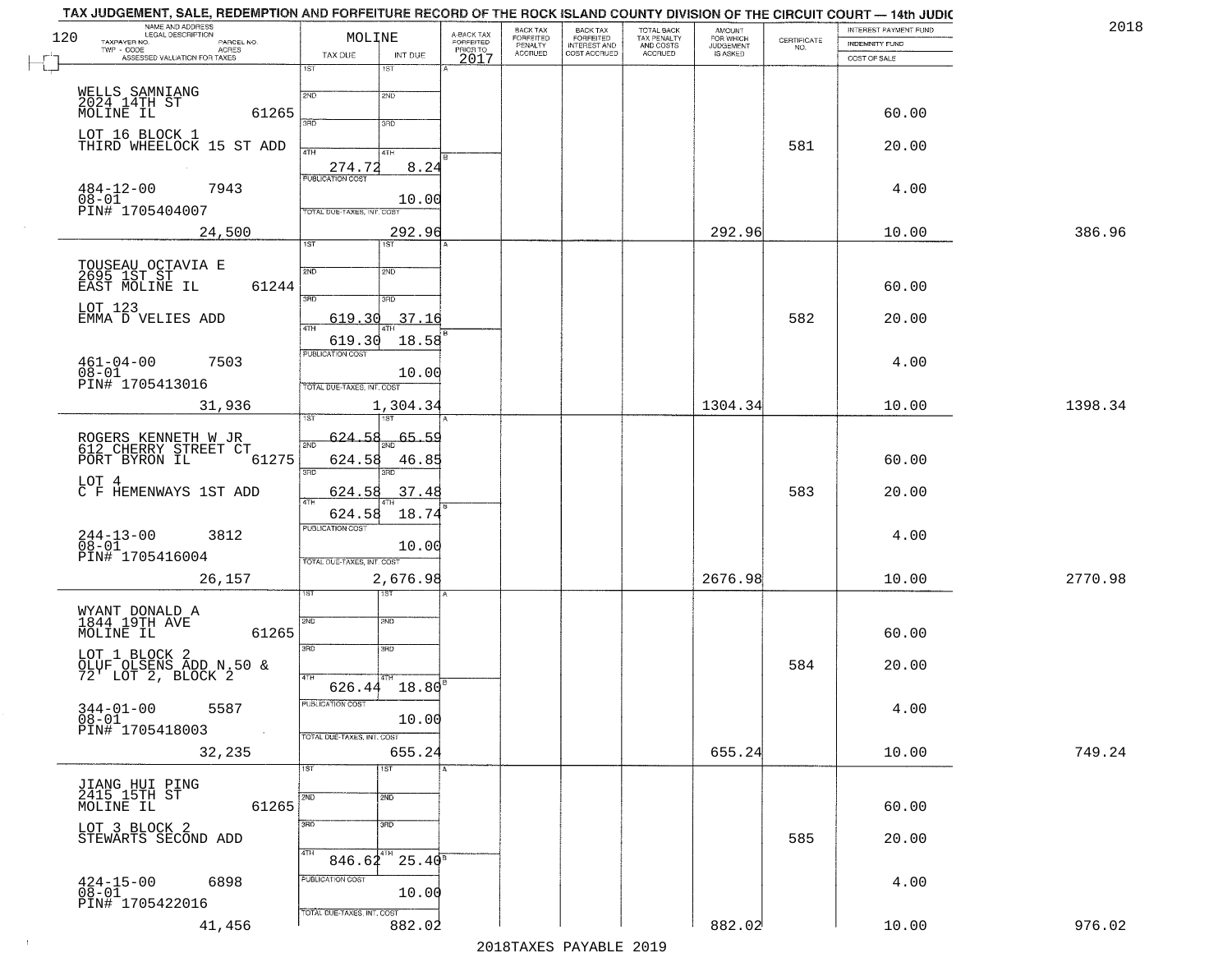| 120             | BY WHOM<br>PURCHASED                              | <b>RATE</b><br>$\%$ | MOLINE<br>DATE OF SALE | TAX JUDGEMENT, SALE, REDEMPTION AND FORFEITURE RECORD OF THE ROCK ISLAND COUNTY DIVISION OF THE CIRCUIT COURT — 14th JUDICIAL CIRCUIT OF ILLINOIS 2018<br>SUBSEQUENT TAXES PAID, FEES, AND TIME EXTENSION | TOTAL DUE<br>TO REDEEM<br>FROM SALE               | BY WHOM REDEEMED                                                           | DATE OF REDEMP-<br>TION OR DEED | RECEIVED REDEMPTION<br>MONEY IN FULL                   |
|-----------------|---------------------------------------------------|---------------------|------------------------|-----------------------------------------------------------------------------------------------------------------------------------------------------------------------------------------------------------|---------------------------------------------------|----------------------------------------------------------------------------|---------------------------------|--------------------------------------------------------|
|                 | PIN# 1705404007<br>EQUITY ONE INVESTMENT          | <b>BID</b><br>00    | FUND LLC               | 01/22/2020 Time Ext & incl<br>01/22/2020 Take Notice Fee                                                                                                                                                  | LESS<br>COUNTY CLERK FEE<br>$07/13/2022$<br>20.85 |                                                                            | <b>MO</b><br>DAY<br>YEAR        |                                                        |
| -1              |                                                   |                     | 12/27/2019             |                                                                                                                                                                                                           |                                                   |                                                                            |                                 | Certificate<br>Returned<br>& Cancelled<br>06/05/2020   |
|                 |                                                   |                     |                        |                                                                                                                                                                                                           |                                                   | $\begin{array}{c c} 407.81 \ \hline 160.00 \ \hline \end{array}$ CORELOGIC | 05/22/2020                      | Karen Kinney                                           |
|                 | PIN# 1705413016<br>EQUITY ONE INVESTMENT FUND LLC | 00                  | 12/27/2019             | 01/22/2020 Time Ext & incl<br>01/22/2020 Take Notice Fee                                                                                                                                                  | 07/13/2022<br>20.85                               |                                                                            |                                 | Certificate<br>Returned                                |
| $\overline{c}$  |                                                   |                     |                        |                                                                                                                                                                                                           |                                                   |                                                                            |                                 | $\frac{1}{6}$ Cancelled 2<br>03/12/2020                |
|                 |                                                   |                     |                        |                                                                                                                                                                                                           |                                                   | $1,419.19$<br>$160.00$ OCTAVIA TOUSSEAU                                    | 02/04/2020                      | Karen Kinney                                           |
|                 | PIN# 1705416004<br>GUARDIAN TAX IL LLC            | 0 <sub>0</sub>      |                        | $[04/01/2020 \t\t Time Ext & incl04/01/2020 Take Notice Free11/23/2021 Subs paid12/27/2019  12/01/2020 Subs paid$                                                                                         | 12/22/2022<br>2, 768.28<br>2, 768.28<br>2, 721.74 |                                                                            |                                 |                                                        |
| 3               |                                                   |                     |                        |                                                                                                                                                                                                           |                                                   |                                                                            |                                 | 3                                                      |
| PIN# 1705418003 |                                                   |                     |                        | 01/22/2020 Time Ext & incl<br>01/22/2020 Take Notice Fee                                                                                                                                                  | 07/13/2022                                        |                                                                            |                                 |                                                        |
| 4               | EQUITY ONE INVESTMENT                             | 00 <sup>1</sup>     | FUND LLC<br>12/27/2019 |                                                                                                                                                                                                           | 120.85                                            |                                                                            |                                 | Certificate<br>Returned<br>& Cancelled 4<br>04/08/2020 |
|                 |                                                   |                     |                        |                                                                                                                                                                                                           |                                                   | 770.09 03,<br>160.00 BAYVIEW LOAN SERVIÇING                                | 03/13/2020                      | Karen Kinney                                           |
|                 | PIN# 1705422016<br>EQUITY ONE INVESTMENT          | 00                  | FUND LLC               | 01/22/2020 Time Ext & incl<br>01/22/2020 Take Notice Fee                                                                                                                                                  | $07/13/2022$<br>20.85                             |                                                                            |                                 |                                                        |
| 5               |                                                   |                     | 12/27/2019             |                                                                                                                                                                                                           |                                                   |                                                                            |                                 | Certificate<br>Returned<br>& Cancelled 5<br>03/12/2020 |
|                 |                                                   |                     |                        |                                                                                                                                                                                                           |                                                   | 996.87<br>160.00 HUI PING JIANG                                            | 02/24/2020                      | Karen Kinney                                           |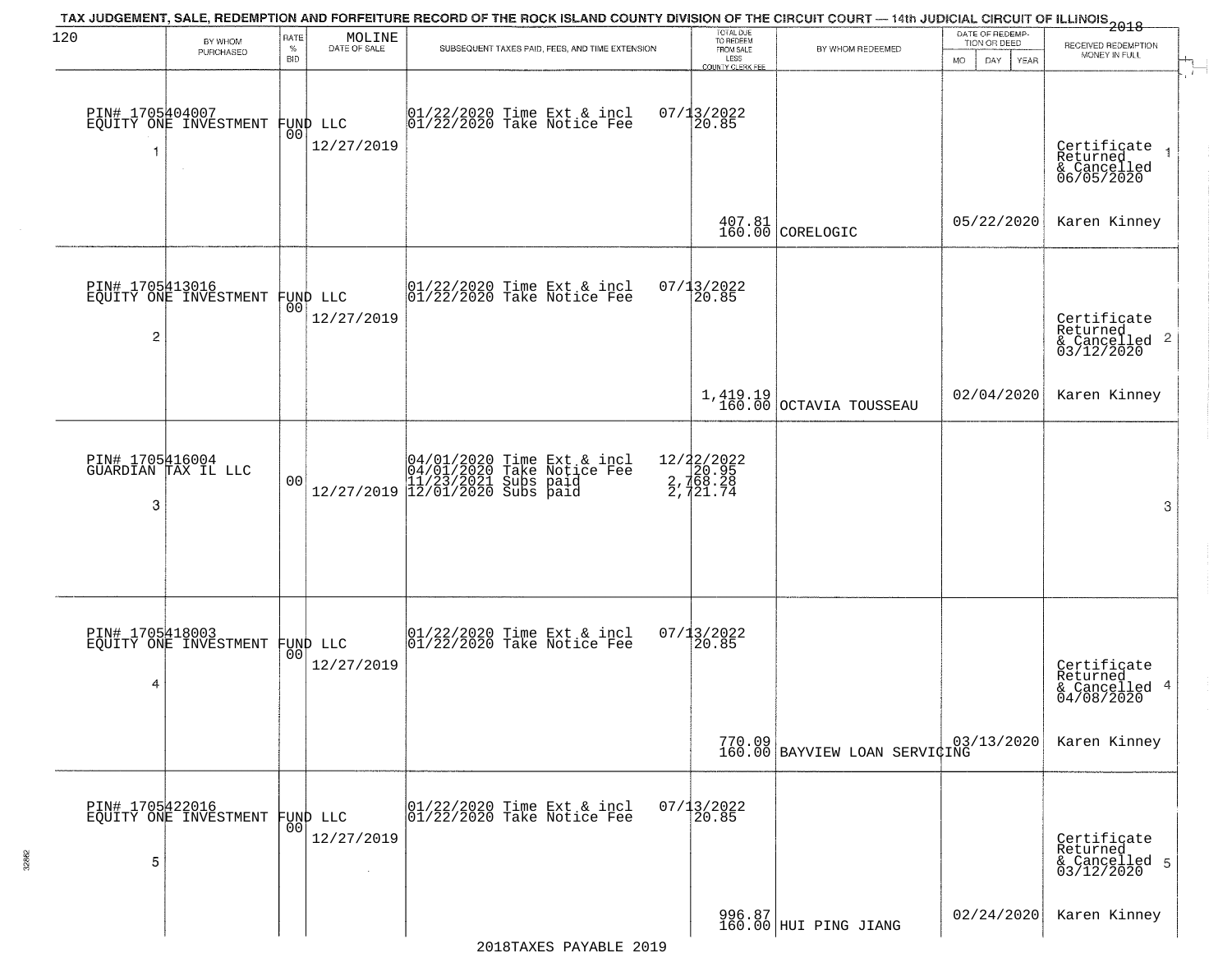|     | TAX JUDGEMENT, SALE, REDEMPTION AND FORFEITURE RECORD OF THE ROCK ISLAND COUNTY DIVISION OF THE CIRCUIT COURT — 14th JUDIC |                                   |                 |                         |                              |                                           |                                                   |                                    |             |                                                | 201     |
|-----|----------------------------------------------------------------------------------------------------------------------------|-----------------------------------|-----------------|-------------------------|------------------------------|-------------------------------------------|---------------------------------------------------|------------------------------------|-------------|------------------------------------------------|---------|
| 121 | NAME AND ADDRESS<br>LEGAL DESCRIPTION<br>TAXPAYER NO.<br>PARCEL NO.                                                        | MOLINE                            |                 | A-BACK TAX<br>FORFEITED | BACK TAX<br><b>FORFEITED</b> | <b>BACK TAX</b>                           | TOTAL BACK<br>TAX PENALTY<br>AND COSTS<br>ACCRUED | <b>AMOUNT</b>                      | CERTIFICATE | INTEREST PAYMENT FUND<br><b>INDEMNITY FUND</b> |         |
|     | TWP - CODE<br><b>ACRES</b><br>ASSESSED VALUATION FOR TAXES                                                                 | TAX DUE                           | INT DUE         | PRIOR TO<br>2017        | PENALTY<br>ACCRUED           | FORFEITED<br>INTEREST AND<br>COST ACCRUED |                                                   | FOR WHICH<br>JUDGEMENT<br>IS ASKED | NO.         | COST OF SALE                                   |         |
|     |                                                                                                                            | 1ST                               | 15T             |                         |                              |                                           |                                                   |                                    |             |                                                |         |
|     |                                                                                                                            |                                   |                 |                         |                              |                                           |                                                   |                                    |             |                                                |         |
|     | ORTIZ JOSE<br>1516 23RD AVE                                                                                                | 2ND                               | 2ND             |                         |                              |                                           |                                                   |                                    |             |                                                |         |
|     | 61265<br>MOLINE IL                                                                                                         | 531.79<br>38D                     | 39.90           |                         |                              |                                           |                                                   |                                    |             | 60.00                                          |         |
|     | LOT 9 BLOCK 1                                                                                                              | 7                                 |                 |                         |                              |                                           |                                                   |                                    |             |                                                |         |
|     | STEWARTS ADD                                                                                                               | 531<br>4TH                        | 31.92           |                         |                              |                                           |                                                   |                                    | 586         | 20.00                                          |         |
|     |                                                                                                                            | 531.79<br><b>PUBLICATION COST</b> | 15.96           |                         |                              |                                           |                                                   |                                    |             |                                                |         |
|     | $421 - 04 - 00$<br>6825                                                                                                    |                                   |                 |                         |                              |                                           |                                                   |                                    |             | 4.00                                           |         |
|     | 08-01<br>PIN# 1705425009                                                                                                   | TOTAL DUE-TAXES, INT. COST        | 10.00           |                         |                              |                                           |                                                   |                                    |             |                                                |         |
|     |                                                                                                                            |                                   |                 |                         |                              |                                           |                                                   |                                    |             |                                                |         |
|     | 28,271                                                                                                                     | 1ST                               | 1,693.15<br>1ST |                         |                              |                                           |                                                   | 1693.15                            |             | 10.00                                          | 1787.15 |
|     |                                                                                                                            | 180.95                            | 18.97           |                         |                              |                                           |                                                   |                                    |             |                                                |         |
|     | SMITH MARCELLA V<br>2412 15TH ST                                                                                           | 2ND                               |                 |                         |                              |                                           |                                                   |                                    |             |                                                |         |
|     | 61265<br>MOLINE IL                                                                                                         | 180.95<br>3RD                     | 13.55           |                         |                              |                                           |                                                   |                                    |             | 60.00                                          |         |
|     | LOT 15 BLOCK 2                                                                                                             |                                   |                 |                         |                              |                                           |                                                   |                                    |             |                                                |         |
|     | STEWARTS ADD S.50                                                                                                          | 180.95<br>47H                     | 10.84           |                         |                              |                                           |                                                   |                                    | 587         | 20.00                                          |         |
|     |                                                                                                                            | 180.95                            | 5.42            |                         |                              |                                           |                                                   |                                    |             |                                                |         |
|     | $422 - 09 - 00$<br>6851                                                                                                    | PUBLICATION COST                  |                 |                         |                              |                                           |                                                   |                                    |             | 4.00                                           |         |
|     | $08 - 01$<br>PIN# 1705426003                                                                                               |                                   | 10.00           |                         |                              |                                           |                                                   |                                    |             |                                                |         |
|     |                                                                                                                            | TOTAL DUE-TAXES, INT. COST        |                 |                         |                              |                                           |                                                   |                                    |             |                                                |         |
|     | 20,482                                                                                                                     | 1ST                               | 782.58          |                         |                              |                                           |                                                   | 782.58                             |             | 10.00                                          | 876.58  |
|     |                                                                                                                            |                                   |                 |                         |                              |                                           |                                                   |                                    |             |                                                |         |
|     | DONUTS & MORE HOLDING LLC 4540 N BRADY ST                                                                                  | 2ND                               | 2ND             |                         |                              |                                           |                                                   |                                    |             |                                                |         |
|     | DAVENPORT IA<br>52806                                                                                                      | 1165.61<br>3RD                    | 87.40<br>3RD    |                         |                              |                                           |                                                   |                                    |             | 60.00                                          |         |
|     | LOT 9 BLOCK 5                                                                                                              |                                   |                 |                         |                              |                                           |                                                   |                                    |             |                                                |         |
|     | LOTS AND BLOCKS IN SOUTH<br>MOLINE ADD EX E 60 FT                                                                          | 1165.61<br>4TH                    | 69.92           |                         |                              |                                           |                                                   |                                    | 588         | 20.00                                          |         |
|     | EXC SWLY PT FOR ROW                                                                                                        | 1165.61                           | 34.96           |                         |                              |                                           |                                                   |                                    |             |                                                |         |
|     | $415 - 04 - 00$<br>6763                                                                                                    | <b>PUBLICATION COST</b>           |                 |                         |                              |                                           |                                                   |                                    |             | 4.00                                           |         |
|     | $08 - 01$<br>PIN# 1705431010                                                                                               | TOTAL OUE-TAXES, INT. COST        | 10.00           |                         |                              |                                           |                                                   |                                    |             |                                                |         |
|     | 48,815                                                                                                                     |                                   | 3,699.11        |                         |                              |                                           |                                                   | 3699.11                            |             | 10.00                                          | 3793.11 |
|     |                                                                                                                            |                                   |                 |                         |                              |                                           |                                                   |                                    |             |                                                |         |
|     |                                                                                                                            |                                   |                 |                         |                              |                                           |                                                   |                                    |             |                                                |         |
|     | DONUTS & MORE HOLDING LLC<br>4540 N BRADY ST<br>52806                                                                      | 2ND                               | 2ND.            |                         |                              |                                           |                                                   |                                    |             | 60.00                                          |         |
|     | DAVENPORT IA                                                                                                               | 612.81<br>3RD                     | 45.95<br>3RD    |                         |                              |                                           |                                                   |                                    |             |                                                |         |
|     | LOT 9 BLOCK 5                                                                                                              | 612.81                            | 36.76           |                         |                              |                                           |                                                   |                                    | 589         | 20.00                                          |         |
|     | LOTS AND BLOCKS IN SOUTH<br>MOLINE ADD E 60 FT                                                                             | 4TH                               |                 |                         |                              |                                           |                                                   |                                    |             |                                                |         |
|     |                                                                                                                            | 612.81<br>PUBLICATION COST        | 18.38           |                         |                              |                                           |                                                   |                                    |             |                                                |         |
|     | $415 - 05 - 00$<br>$6763 - A$<br>$08 - 01$                                                                                 |                                   | 10.00           |                         |                              |                                           |                                                   |                                    |             | 4.00                                           |         |
|     | PIN# 1705431011                                                                                                            | TOTAL DUE-TAXES, INT. COST        |                 |                         |                              |                                           |                                                   |                                    |             |                                                |         |
|     | 25,664                                                                                                                     |                                   | 1,949.52        |                         |                              |                                           |                                                   | 1949.52                            |             | 10.00                                          | 2043.52 |
|     |                                                                                                                            | 1ST                               | 1ST             |                         |                              |                                           |                                                   |                                    |             |                                                |         |
|     | ELLIS CHARLES A<br>1820 24TH AVE                                                                                           | 642.32                            | 67.41           |                         |                              |                                           |                                                   |                                    |             |                                                |         |
|     | MOLINE IL<br>61265                                                                                                         | 2ND<br>642.32                     | 48.15           |                         |                              |                                           |                                                   |                                    |             | 60.00                                          |         |
|     | LOT 4 BLOCK 4                                                                                                              | 3RD                               | 3RD             |                         |                              |                                           |                                                   |                                    |             |                                                |         |
|     | LOTS AND BLOCKS IN SOUTH<br>MOLINE ADD                                                                                     | 642.32                            | 38.52           |                         |                              |                                           |                                                   |                                    | 590         | 20.00                                          |         |
|     | W 50 FT LOT 3 AND E 30 FT                                                                                                  | 4TH<br>642.32                     | $19.26^8$       |                         |                              |                                           |                                                   |                                    |             |                                                |         |
|     |                                                                                                                            | PUBLICATION COST                  |                 |                         |                              |                                           |                                                   |                                    |             |                                                |         |
|     | $414 - 04 - 00$<br>6743<br>$08 - 01$                                                                                       |                                   | 10.00           |                         |                              |                                           |                                                   |                                    |             | 4.00                                           |         |
|     | PIN# 1705432006                                                                                                            | TOTAL DUE-TAXES, INT. COST        |                 |                         |                              |                                           |                                                   |                                    |             |                                                |         |
|     | 32,900                                                                                                                     |                                   | 2,752.62        |                         |                              |                                           |                                                   | 2752.62                            |             | 10.00                                          | 2846.62 |
|     |                                                                                                                            |                                   |                 |                         |                              |                                           |                                                   |                                    |             |                                                |         |

 $\sim 10^{-1}$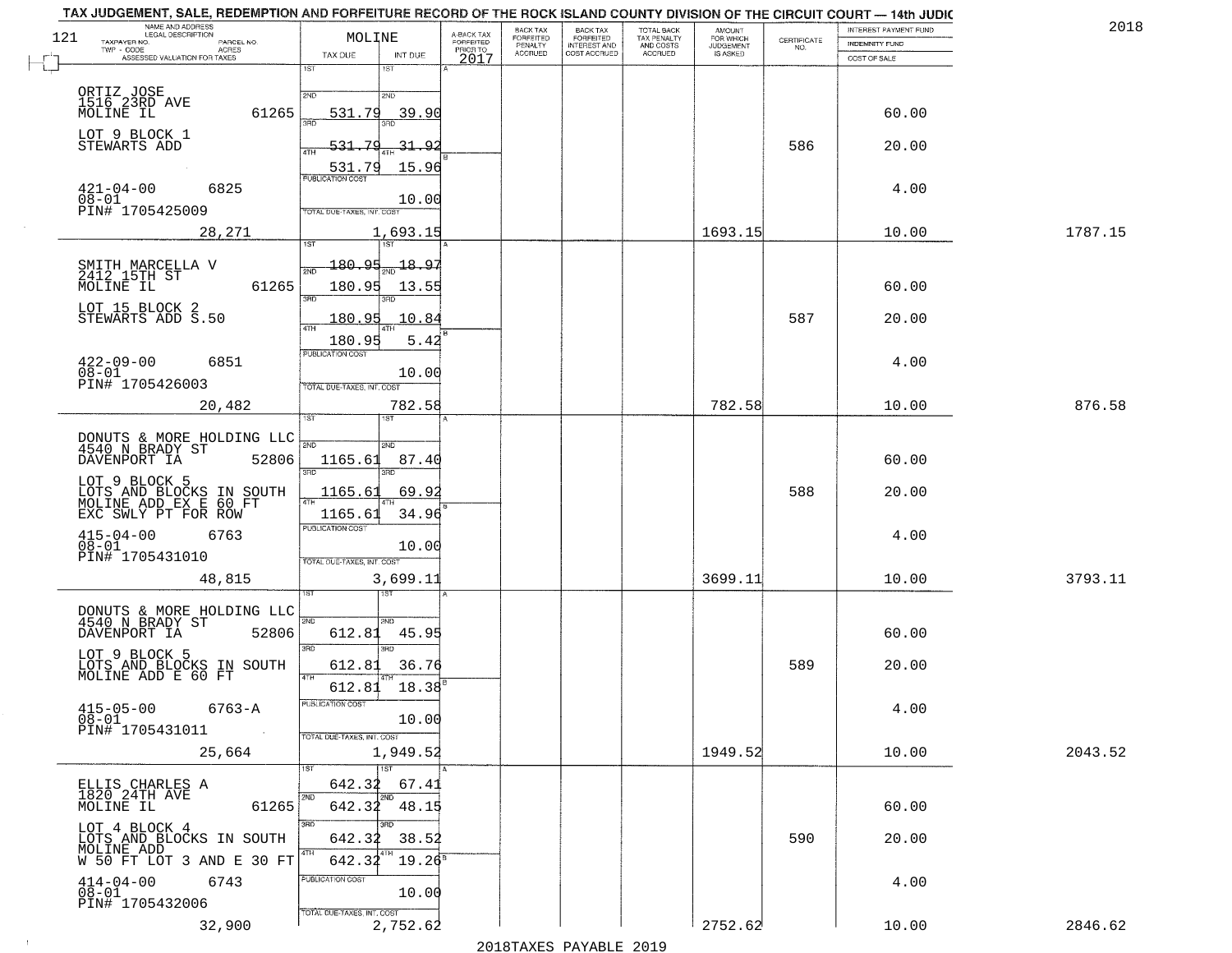| 121                                      | BY WHOM                                            | RATE<br>$\%$   | $\begin{array}{c} \text{MOLINE} \\ \text{DATE of SALE} \end{array}$ | TAX JUDGEMENT, SALE, REDEMPTION AND FORFEITURE RECORD OF THE ROCK ISLAND COUNTY DIVISION OF THE CIRCUIT COURT — 14th JUDICIAL CIRCUIT OF ILLINOIS<br>2018 - 1990 - 1991 - 1992 - 1992 - 1993 - 1994 - 1994 - 1994 - 1995 - 1996<br>SUBSEQUENT TAXES PAID, FEES, AND TIME EXTENSION | TOTAL DUE<br>TO REDEEM                |                                                             | DATE OF REDEMP-<br>TION OR DEED | RECEIVED REDEMPTION                                                |
|------------------------------------------|----------------------------------------------------|----------------|---------------------------------------------------------------------|------------------------------------------------------------------------------------------------------------------------------------------------------------------------------------------------------------------------------------------------------------------------------------|---------------------------------------|-------------------------------------------------------------|---------------------------------|--------------------------------------------------------------------|
|                                          | PURCHASED                                          | <b>BID</b>     |                                                                     |                                                                                                                                                                                                                                                                                    | FROM SALE<br>LESS<br>COUNTY CLERK FEE | BY WHOM REDEEMED                                            | DAY<br><b>MO</b><br>YEAR        | MONEY IN FULL                                                      |
| 1                                        | PIN# 1705425009<br>EQUITY ONE INVESTMENT<br>$\sim$ |                | FUND LLC<br> 00 <br>12/27/2019                                      | 01/22/2020 Time Ext & incl<br>01/22/2020 Take Notice Fee                                                                                                                                                                                                                           | $07/13/2022$<br>20.85                 |                                                             |                                 | Certificate<br>Returned<br>& Cancelled<br>07/06/2020               |
|                                          |                                                    |                |                                                                     |                                                                                                                                                                                                                                                                                    |                                       | 1,808.00<br>160.00 JOSE ORTIZ                               | 06/10/2020                      | Karen Kinney                                                       |
| PIN# 1705426003<br>REALTAX DEV LT'D<br>2 |                                                    | 0 <sub>0</sub> | 12/27/2019                                                          | $ 01/31/2020$ Time Ext & incl<br>$ 02/20/2020$ Take Notice Fee                                                                                                                                                                                                                     | 06/27/2022<br>20.95                   |                                                             |                                 | Certificate<br>Returned<br>$\frac{1}{6}$ Cancelled 2<br>09/04/2020 |
|                                          |                                                    |                |                                                                     |                                                                                                                                                                                                                                                                                    |                                       |                                                             |                                 | Karen Kinney                                                       |
| 3                                        | PIN# 1705431010<br>GUARDIAN TAX IL LLC             | 0 <sub>0</sub> | 12/27/2019                                                          | $04/01/2020$ Time Ext & incl<br>$04/01/2020$ Take Notice Fee                                                                                                                                                                                                                       | 12/22/2022<br>20.95                   |                                                             |                                 | Certificate<br>Returned<br>3<br>& Cancelled<br>11/06/2020          |
|                                          |                                                    |                |                                                                     |                                                                                                                                                                                                                                                                                    |                                       | 3,814.06 DONUTS & MORE HOLDINGS LL 10/15/2020               |                                 | Karen Kinney                                                       |
| PIN# 1705431011<br>AUCTION Z INC<br>4    |                                                    | 0 <sub>0</sub> | 12/27/2019                                                          | 03/09/2020 Time Ext & incl<br>03/09/2020 Take Notice Fee                                                                                                                                                                                                                           | $07/12/2022$<br>20.95                 |                                                             |                                 | Certificate<br>Returned<br>& Cancelled 4<br>11/13/2020             |
|                                          |                                                    |                |                                                                     |                                                                                                                                                                                                                                                                                    |                                       | $2,064.47$ $10/15/2020$<br>160.00 DONUTS & MORE HOLDINGS LL |                                 | Karen Kinney                                                       |
| 5                                        | PIN# 1705432006<br>GRANITE LIEN GROUP LLC          | 0 <sub>0</sub> | 12/27/2019<br>$\sim 10^{-1}$                                        |                                                                                                                                                                                                                                                                                    |                                       |                                                             |                                 | Certificate<br>Returned<br>& Cancelled 5<br>03/12/2020             |
|                                          |                                                    |                |                                                                     |                                                                                                                                                                                                                                                                                    |                                       | $2,846.62$ CHARLES ELLIS                                    | 02/26/2020                      | Karen Kinney                                                       |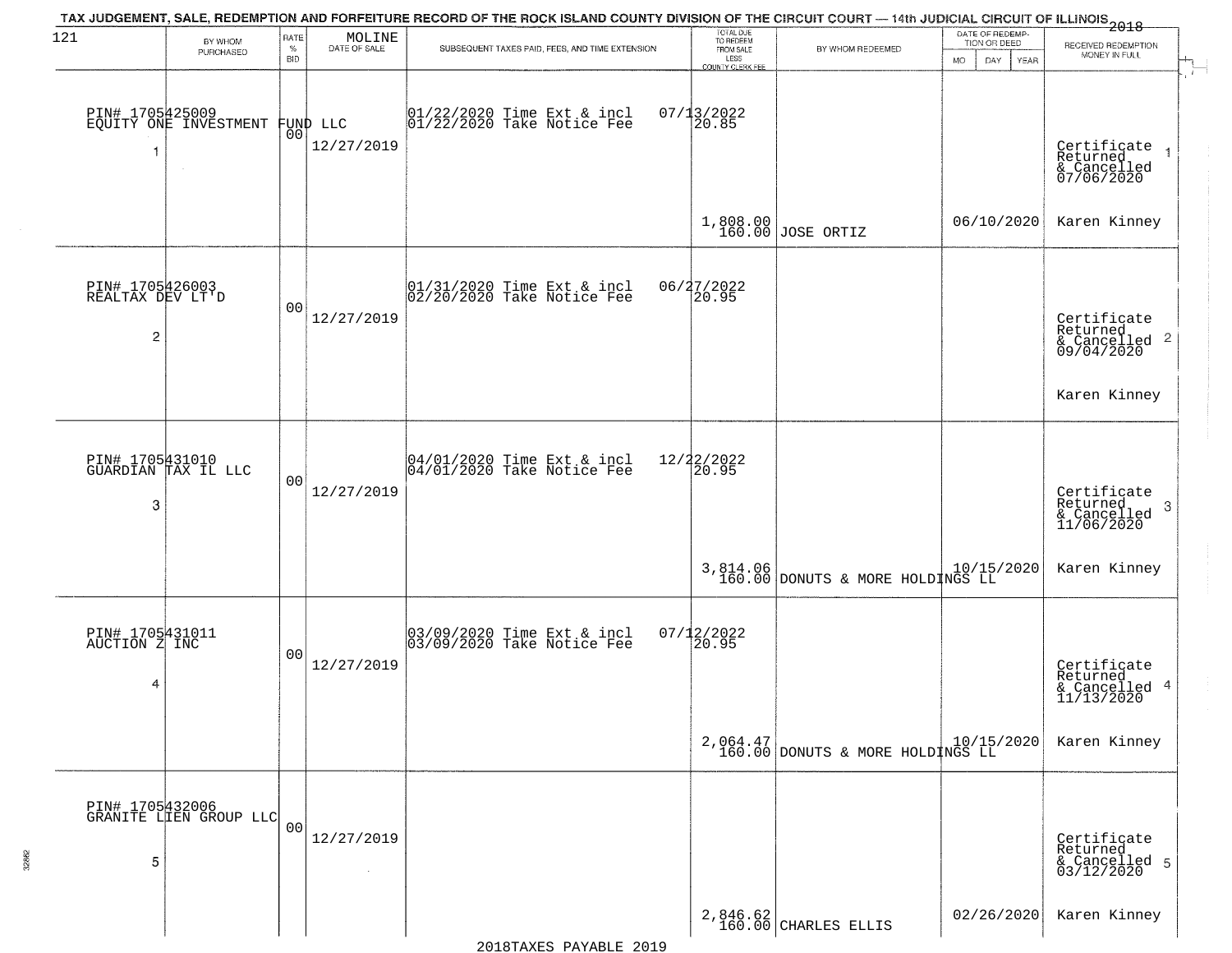| 122 | NAME AND ADDRESS<br>LEGAL DESCRIPTION<br>TAXPAYER NO.<br>PARCEL NO.<br>TWP - CODE<br>ACRES | MOLINE                                                                        |                                                     | A-BACK TAX<br>FORFEITED<br>PRIOR TO | BACK TAX<br>FORFEITED<br>PENALTY | BACK TAX<br>FORFEITED<br>INTEREST AND<br>COST ACCRUED | TOTAL BACK<br>TAX PENALTY<br>AND COSTS | AMOUNT<br>FOR WHICH<br><b>JUDGEMENT</b> | $\begin{array}{c} \text{CEPTIFICATE} \\ \text{NO.} \end{array}$ | INTEREST PAYMENT FUND<br><b>INDEMNITY FUND</b> | 2018    |
|-----|--------------------------------------------------------------------------------------------|-------------------------------------------------------------------------------|-----------------------------------------------------|-------------------------------------|----------------------------------|-------------------------------------------------------|----------------------------------------|-----------------------------------------|-----------------------------------------------------------------|------------------------------------------------|---------|
|     | ASSESSED VALUATION FOR TAXES                                                               | TAX DUE<br>1ST                                                                | INT DUE<br>1ST                                      | 2017                                | <b>ACCRUED</b>                   |                                                       | <b>ACCRUED</b>                         | IS ASKED                                |                                                                 | COST OF SALE                                   |         |
|     | BOWEN STEVEN M SR<br>1732 36TH ST<br>ROCK ISLAND IL<br>61201                               | 2ND<br>773.77                                                                 | <del>773.71<sub>2ND</sub>81.2</del><br><u>58.05</u> |                                     |                                  |                                                       |                                        |                                         |                                                                 | 60.00                                          |         |
|     | LOT 6 BLOCK 6<br>STEWARTS SUBD OF<br>O L 3 IN SOUTH<br>MOLINE ADD E 37.50 FT               | 773.77<br>4TH<br>773.77                                                       | 46.<br>4<br>23.22                                   |                                     |                                  |                                                       |                                        |                                         | 591                                                             | 20.00                                          |         |
|     | $428 - 16 - 00$<br>6947<br>$08 - 01$<br>PIN# 1705435003                                    | <b>PUBLICATION COST</b><br>TOTAL DUE-TAXES, INT. COST                         | 10.00                                               |                                     |                                  |                                                       |                                        |                                         |                                                                 | 4.00                                           |         |
|     | 32,405                                                                                     | 1ST                                                                           | 3,314.06<br>1ST                                     |                                     |                                  |                                                       |                                        | 3314.06                                 |                                                                 | 10.00                                          | 3408.06 |
|     | LARRISON DENNIS<br>1644 26TH AVE<br>MOLINE IL<br>61265                                     | 200.74<br>2ND<br>200.74<br>$\overline{\text{3BD}}$                            | $-21 - 07$<br>15.05                                 |                                     |                                  |                                                       |                                        |                                         |                                                                 | 60.00                                          |         |
|     | LOT 4 BLOCK 8<br>STEWARTS SUBD OF<br>OUT LOT 3 IN SOUTH                                    | 200.74<br>47H                                                                 | 12.04                                               |                                     |                                  |                                                       |                                        |                                         | 592                                                             | 20.00                                          |         |
|     | MOLINE ADD E 100.5 FT<br>$429 - 22 - 00$<br>6963<br>$08 - 01$<br>PIN# 1705437015           | 200.74<br>PUBLICATION COST<br>TOTAL DUE-TAXES, INT. COST                      | 6.02<br>10.00                                       |                                     |                                  |                                                       |                                        |                                         |                                                                 | 4.00                                           |         |
|     | 8,407                                                                                      |                                                                               | 867.14                                              |                                     |                                  |                                                       |                                        | 867.14                                  |                                                                 | 10.00                                          | 961.14  |
|     | DIAZ JUAN<br>1226 3RD ST<br>61265<br>MOLINE IL                                             | 1ST<br>254.06<br>2ND<br>254.06<br>3RD                                         | 26.6'<br>19.05<br>3RD                               |                                     |                                  |                                                       |                                        |                                         |                                                                 | 60.00                                          |         |
|     | LOT 8 BLOCK 4<br>OAK HILL PARK ADD                                                         | 254.06                                                                        | 15.24                                               |                                     |                                  |                                                       |                                        |                                         | 593                                                             | 20.00                                          |         |
|     | 327-02-00<br>08-01<br>5261<br>PIN# 1706202006                                              | <b>ATH</b><br>254.06<br><b>PUBLICATION COST</b><br>TOTAL OUE-TAXES, INT. COST | 7.62<br>10.00                                       |                                     |                                  |                                                       |                                        |                                         |                                                                 | 4.00                                           |         |
|     | 16,640                                                                                     |                                                                               | 1,094.82                                            |                                     |                                  |                                                       |                                        | 1094.82                                 |                                                                 | 10.00                                          | 1188.82 |
|     | TONE KRISTIN/PEIRSON F<br>63737 O B RILEY RD<br>BEND OR 97<br>97703<br>LOT 3               | 519.35<br>2ND<br>519.35<br>3RD                                                | <u>54.5</u><br>38.95<br>3BD                         |                                     |                                  |                                                       |                                        |                                         |                                                                 | 60.00                                          |         |
|     | EDWARD CORYNS 1ST ADD                                                                      | 4TH                                                                           | 519.35 31.16                                        |                                     |                                  |                                                       |                                        |                                         | 594                                                             | 20.00                                          |         |
|     | $151 - 12 - 00$<br>2240<br>$08 - 01$<br>PIN# 1706206007<br>$\sim 100$                      | PUBLICATION COST<br>TOTAL DUE-TAXES, INT. COST                                | 519.35 15.58<br>10.00                               |                                     |                                  |                                                       |                                        |                                         |                                                                 | 4.00                                           |         |
|     | 21,750                                                                                     |                                                                               | 2,227.62                                            |                                     |                                  |                                                       |                                        | 2227.62                                 |                                                                 | 10.00                                          | 2321.62 |
|     | JMR REAL ESTATE LLC<br>1307 4TH ST<br>61265<br>MOLINE IL                                   | 1ST<br>515.29                                                                 | $\overline{1ST}$<br>2ND<br>38.65                    |                                     |                                  |                                                       |                                        |                                         |                                                                 | 60.00                                          |         |
|     | LOT 6<br>DAEBELLIEHNS SUBD OF LAND<br>IN NE : 25 M 32 FT OF E<br>71 FT 10 IN               | 3BD<br>515.29<br>4TH<br>515.29                                                | 3BD<br>30.92<br>$15.46^8$                           |                                     |                                  |                                                       |                                        |                                         | 595                                                             | 20.00                                          |         |
|     | 157-06-00<br>08-01<br>2347<br>PIN# 1706210008                                              | PUBLICATION COST<br>TOTAL DUE-TAXES, INT. COST                                | 10.00                                               |                                     |                                  |                                                       |                                        |                                         |                                                                 | 4.00                                           |         |
|     | 21,580                                                                                     |                                                                               | 1,640.90                                            |                                     |                                  |                                                       |                                        | 1640.90                                 |                                                                 | 10.00                                          | 1734.90 |

 $\sim 10$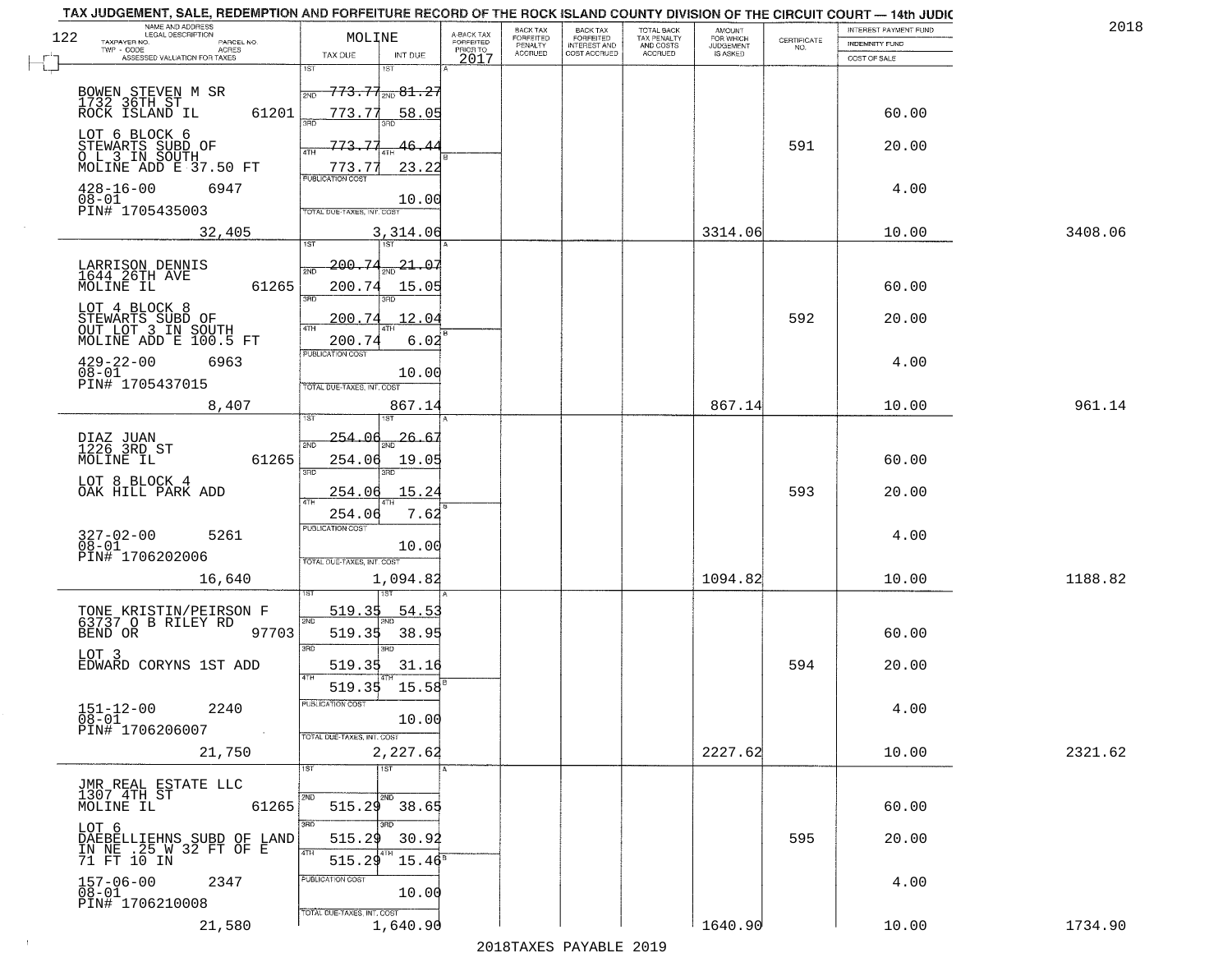| 122                                       | BY WHOM<br>PURCHASED                              | RATE<br>$\%$<br><b>BID</b> | MOLINE<br>DATE OF SALE | TAX JUDGEMENT, SALE, REDEMPTION AND FORFEITURE RECORD OF THE ROCK ISLAND COUNTY DIVISION OF THE CIRCUIT COURT — 14th JUDICIAL CIRCUIT OF ILLINOIS 2018<br>SUBSEQUENT TAXES PAID, FEES, AND TIME EXTENSION | TOTAL DUE<br>TO REDEEM<br>FROM SALE<br>LESS<br>COUNTY CLERK FEE | BY WHOM REDEEMED                 | DATE OF REDEMP-<br>TION OR DEED<br><b>MO</b><br>DAY<br>YEAR | RECEIVED REDEMPTION<br>MONEY IN FULL                                |
|-------------------------------------------|---------------------------------------------------|----------------------------|------------------------|-----------------------------------------------------------------------------------------------------------------------------------------------------------------------------------------------------------|-----------------------------------------------------------------|----------------------------------|-------------------------------------------------------------|---------------------------------------------------------------------|
| PIN# 1705435003<br>WESTERN SITES LLC<br>1 | $\sim$                                            | 0 <sub>0</sub>             | 12/27/2019             | 03/09/2020 Time Ext & incl<br>03/09/2020 Take Notice Fee<br>12/10/2021 Subs paid                                                                                                                          | $07/12/2022$<br>3,460.63                                        |                                  |                                                             | Certificate<br>Returned<br>& Cancelled<br>03/22/2022                |
|                                           |                                                   |                            |                        |                                                                                                                                                                                                           |                                                                 | $7,304.92$ RYAN THOMPSON         | 12/27/2021                                                  | Karen Kinney                                                        |
| 2                                         | PIN# 1705437015<br>GUARDIAN TAX IL LLC            | 0 <sub>0</sub>             | 12/27/2019             | 04/01/2020 Time Ext & incl<br>04/01/2020 Take Notice Fee                                                                                                                                                  | 12/22/2022<br>20.95                                             |                                  |                                                             | Certificate<br>Returned<br>$\frac{12}{2}$ Cancelled 2<br>12/11/2020 |
|                                           |                                                   |                            |                        |                                                                                                                                                                                                           |                                                                 | 982.09<br>160.00 DENNIS LARRISON | 11/18/2020                                                  | Karen Kinney                                                        |
| 3                                         | PIN# 1706202006<br>GRANITE LIEN GROUP LLC         | 0 <sub>0</sub>             | 12/27/2019             |                                                                                                                                                                                                           |                                                                 |                                  |                                                             | Certificate<br>Returned<br>3<br>& Cancelled<br>02/07/2020           |
|                                           |                                                   |                            |                        |                                                                                                                                                                                                           | 1,188.82<br>160.00                                              | JUAN DIAZ                        | 01/10/2020                                                  | Karen Kinney                                                        |
| 4                                         | PIN# 1706206007<br>EQUITY ONE INVESTMENT FUND LLC |                            | 12/27/2019             | 01/22/2020 Time Ext & incl<br>01/22/2020 Take Notice Fee                                                                                                                                                  | $07/13/2022$<br>20.85                                           |                                  |                                                             | Certificate<br>Returned<br>& Cancelled 4<br>09/09/2020              |
|                                           |                                                   |                            |                        |                                                                                                                                                                                                           |                                                                 | 2,342.47<br>160.00 PEIRSON TONE  | 08/21/2020                                                  | Karen Kinney                                                        |
| 5                                         | PIN# 1706210008<br>GRANITE LIEN GROUP LLC         | 0 <sub>0</sub>             | 12/27/2019             | 04/29/2020 Time Ext & incl<br>04/29/2020 Take Notice Fee                                                                                                                                                  | 12/15/2022<br>20.95                                             |                                  |                                                             | 5                                                                   |
|                                           |                                                   |                            |                        | 2018TAXES PAYABLE 2019                                                                                                                                                                                    |                                                                 |                                  |                                                             |                                                                     |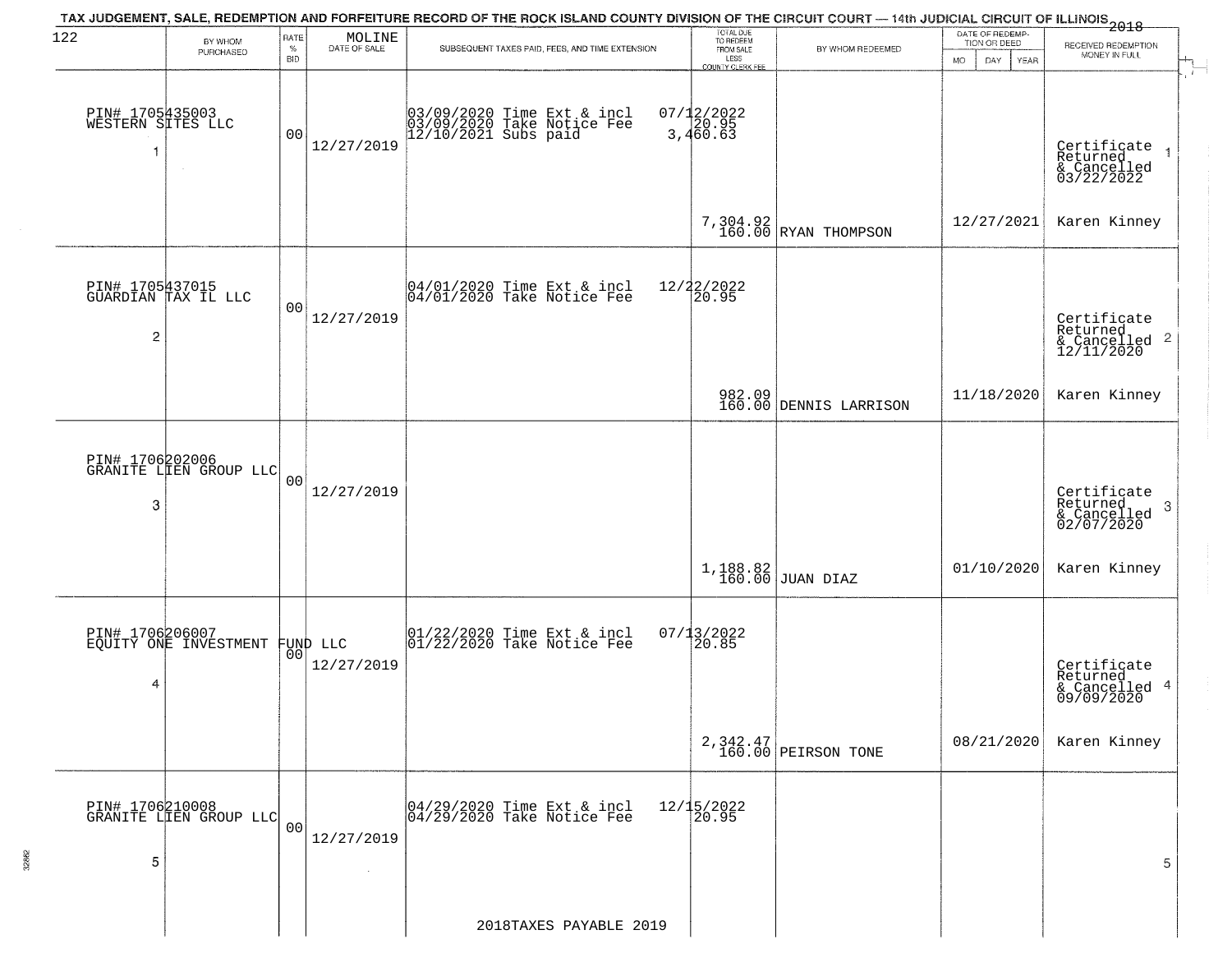|     | TAX JUDGEMENT, SALE, REDEMPTION AND FORFEITURE RECORD OF THE ROCK ISLAND COUNTY DIVISION OF THE CIRCUIT COURT - 14th JUDIC<br>NAME AND ADDRESS<br>LEGAL DESCRIPTION |                                     |                                     | BACK TAX                    |                                              |                                        |                                         |                                                                 | INTEREST PAYMENT FUND | 2018    |
|-----|---------------------------------------------------------------------------------------------------------------------------------------------------------------------|-------------------------------------|-------------------------------------|-----------------------------|----------------------------------------------|----------------------------------------|-----------------------------------------|-----------------------------------------------------------------|-----------------------|---------|
| 123 | TAXPAYER NO.<br>PARCEL NO.                                                                                                                                          | MOLINE                              | A-BACK TAX<br>FORFEITED<br>PRIOR TO | <b>FORFEITED</b><br>PENALTY | BACK TAX<br>FORFEITED<br><b>INTEREST AND</b> | TOTAL BACK<br>TAX PENALTY<br>AND COSTS | AMOUNT<br>FOR WHICH<br><b>JUDGEMENT</b> | $\begin{array}{c} \text{CERTIFICATE} \\ \text{NO.} \end{array}$ | INDEMNITY FUND        |         |
|     | ACRES<br>ASSESSED VALUATION FOR TAXES                                                                                                                               | TAX DUE<br>INT DUE                  | 2017                                | <b>ACCRUED</b>              | COST ACCRUED                                 | <b>ACCRUED</b>                         | IS ASKED                                |                                                                 | COST OF SALE          |         |
|     |                                                                                                                                                                     | 1ST<br>۱ST                          |                                     |                             |                                              |                                        |                                         |                                                                 |                       |         |
|     | JOHNSON BROS REALTY LLC                                                                                                                                             | <del>182.38 mg 50.68</del><br>2ND   |                                     |                             |                                              |                                        |                                         |                                                                 |                       |         |
|     | 2812 47TH AVE<br>61201<br>ROCK ISLAND IL                                                                                                                            | 482.38<br>36.20                     |                                     |                             |                                              |                                        |                                         |                                                                 | 60.00                 |         |
|     |                                                                                                                                                                     | 350                                 |                                     |                             |                                              |                                        |                                         |                                                                 |                       |         |
|     | LOT 6 BLOCK 1<br>DAEBELLIEHNS ADD                                                                                                                                   | 482.38<br>28.96                     |                                     |                             |                                              |                                        |                                         | 596                                                             | 20.00                 |         |
|     |                                                                                                                                                                     |                                     |                                     |                             |                                              |                                        |                                         |                                                                 |                       |         |
|     |                                                                                                                                                                     | 482.38<br>14.48                     |                                     |                             |                                              |                                        |                                         |                                                                 |                       |         |
|     | $153 - 07 - 00$<br>$08 - 01$<br>2271                                                                                                                                | 10.00                               |                                     |                             |                                              |                                        |                                         |                                                                 | 4.00                  |         |
|     | PIN# 1706213006                                                                                                                                                     | TOTAL DUE-TAXES, INT. COST          |                                     |                             |                                              |                                        |                                         |                                                                 |                       |         |
|     | 20,202                                                                                                                                                              | 2,069.84                            |                                     |                             |                                              |                                        | 2069.84                                 |                                                                 | 10.00                 | 2163.84 |
|     |                                                                                                                                                                     |                                     |                                     |                             |                                              |                                        |                                         |                                                                 |                       |         |
|     | ROSAS JOSE<br>1307 4TH ST                                                                                                                                           | <u>578.33</u><br>20.69<br>2ND       |                                     |                             |                                              |                                        |                                         |                                                                 |                       |         |
|     | 61265<br>MOLINE IL                                                                                                                                                  | 578.33<br>43.35                     |                                     |                             |                                              |                                        |                                         |                                                                 | 60.00                 |         |
|     |                                                                                                                                                                     | त्रहा<br>3RD                        |                                     |                             |                                              |                                        |                                         |                                                                 |                       |         |
|     | OUTLOT <sub>2</sub>                                                                                                                                                 | 578.33<br>.34.68                    |                                     |                             |                                              |                                        |                                         | 597                                                             | 20.00                 |         |
|     | FAIRMOUNT ADD<br>N 40 FT OF S 300 FT                                                                                                                                |                                     |                                     |                             |                                              |                                        |                                         |                                                                 |                       |         |
|     |                                                                                                                                                                     | 17.34<br>578.33<br>PUBLICATION COST |                                     |                             |                                              |                                        |                                         |                                                                 |                       |         |
|     | $207 - 12 - 00$<br>3196<br>$08 - 01$                                                                                                                                | 10.00                               |                                     |                             |                                              |                                        |                                         |                                                                 | 4.00                  |         |
|     | PIN# 1706216003                                                                                                                                                     | TOTAL DUE-TAXES, INT. COST          |                                     |                             |                                              |                                        |                                         |                                                                 |                       |         |
|     | 24,220                                                                                                                                                              | 2,479.38                            |                                     |                             |                                              |                                        | 2479.38                                 |                                                                 | 10.00                 | 2573.38 |
|     |                                                                                                                                                                     | IST<br>1ST                          |                                     |                             |                                              |                                        |                                         |                                                                 |                       |         |
|     | GUTTING DONALD<br>1712 BIG ISLAND RD                                                                                                                                | SVD<br>2ND                          |                                     |                             |                                              |                                        |                                         |                                                                 |                       |         |
|     | ROCK ISLAND IL<br>61201                                                                                                                                             |                                     |                                     |                             |                                              |                                        |                                         |                                                                 | 60.00                 |         |
|     |                                                                                                                                                                     | 3RD<br>3RD                          |                                     |                             |                                              |                                        |                                         |                                                                 |                       |         |
|     | LOT 1 BLOCK 6                                                                                                                                                       |                                     |                                     |                             |                                              |                                        |                                         | 598                                                             | 20.00                 |         |
|     | FAIRMOUNT ADD<br>N 5 FT LOT 2 AND ALL                                                                                                                               | 4TH<br>4TH<br>19.16<br>638.90       |                                     |                             |                                              |                                        |                                         |                                                                 |                       |         |
|     |                                                                                                                                                                     | <b>PUBLICATION COST</b>             |                                     |                             |                                              |                                        |                                         |                                                                 |                       |         |
|     | $204 - 05 - 00$<br>$08 - 01$<br>3130                                                                                                                                | 10.00                               |                                     |                             |                                              |                                        |                                         |                                                                 | 4.00                  |         |
|     | PIN# 1706221001                                                                                                                                                     | TOTAL OUE-TAXES, INT. COST          |                                     |                             |                                              |                                        |                                         |                                                                 |                       |         |
|     | 26,757                                                                                                                                                              | 668.06                              |                                     |                             |                                              |                                        | 668.06                                  |                                                                 | 10.00                 | 762.06  |
|     |                                                                                                                                                                     |                                     |                                     |                             |                                              |                                        |                                         |                                                                 |                       |         |
|     | WEST JAMES A<br>3308 SHADOWOOD DR                                                                                                                                   | 813.26<br>85.40<br>2ND              |                                     |                             |                                              |                                        |                                         |                                                                 |                       |         |
|     | 60012<br>CRYSTAL LAKE IL                                                                                                                                            | 813.26<br>61.00                     |                                     |                             |                                              |                                        |                                         |                                                                 | 60.00                 |         |
|     | LOT 7 BLOCK 2                                                                                                                                                       | 3RD<br>3BD                          |                                     |                             |                                              |                                        |                                         |                                                                 |                       |         |
|     | R S WOODBURNS ADD                                                                                                                                                   | 813.26<br>48.80                     |                                     |                             |                                              |                                        |                                         | 599                                                             | 20.00                 |         |
|     |                                                                                                                                                                     | 4TH<br>813.26<br>24.40              |                                     |                             |                                              |                                        |                                         |                                                                 |                       |         |
|     |                                                                                                                                                                     | PUBLICATION COST                    |                                     |                             |                                              |                                        |                                         |                                                                 |                       |         |
|     | $505 - 09 - 00$<br>8342<br>$08 - 01$                                                                                                                                | 10.00                               |                                     |                             |                                              |                                        |                                         |                                                                 | 4.00                  |         |
|     | PIN# 1706404016<br>$\sim 100$                                                                                                                                       | TOTAL DUE-TAXES, INT. COST          |                                     |                             |                                              |                                        |                                         |                                                                 |                       |         |
|     | 34,059                                                                                                                                                              | 3,482.64                            |                                     |                             |                                              |                                        | 3482.64                                 |                                                                 | 10.00                 | 3576.64 |
|     |                                                                                                                                                                     | 1ST<br>$\overline{1}$ 1ST           |                                     |                             |                                              |                                        |                                         |                                                                 |                       |         |
|     | KERN ANNE M<br>2128 3RD ST                                                                                                                                          | 2ND                                 |                                     |                             |                                              |                                        |                                         |                                                                 |                       |         |
|     | 61265<br>MOLINE IL                                                                                                                                                  | 2ND.                                |                                     |                             |                                              |                                        |                                         |                                                                 | 60.00                 |         |
|     |                                                                                                                                                                     | 3RD<br>3RD                          |                                     |                             |                                              |                                        |                                         |                                                                 |                       |         |
|     | LOT 7 BLOCK 5<br>R S WOODBURNS ADD                                                                                                                                  | 440.1<br>26.40                      |                                     |                             |                                              |                                        |                                         | 600                                                             | 20.00                 |         |
|     |                                                                                                                                                                     | 4TH<br>$13.20^8$<br>440.1           |                                     |                             |                                              |                                        |                                         |                                                                 |                       |         |
|     | $507 - 11 - 00$<br>8386                                                                                                                                             | PUBLICATION COST                    |                                     |                             |                                              |                                        |                                         |                                                                 | 4.00                  |         |
|     | $08 - 01$                                                                                                                                                           | 10.00                               |                                     |                             |                                              |                                        |                                         |                                                                 |                       |         |
|     | PIN# 1706409007                                                                                                                                                     | TOTAL DUE-TAXES, INT. COST          |                                     |                             |                                              |                                        |                                         |                                                                 |                       |         |
|     | 24,434                                                                                                                                                              | 929.94                              |                                     |                             |                                              |                                        | 929.94                                  |                                                                 | 10.00                 | 1023.94 |
|     |                                                                                                                                                                     |                                     |                                     |                             | 2010                                         |                                        |                                         |                                                                 |                       |         |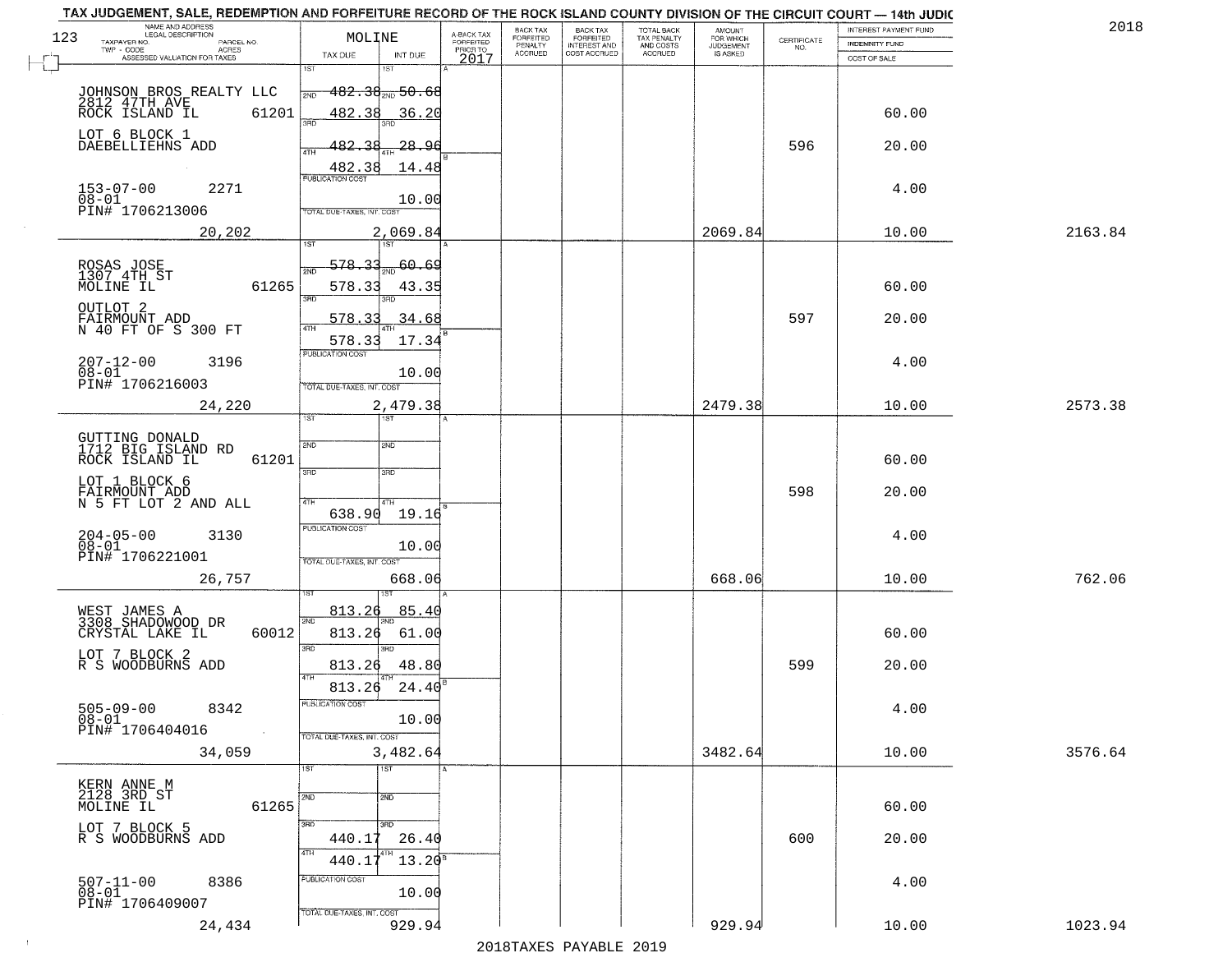| 123            | BY WHOM                                           | RATE               | MOLINE                 | TAX JUDGEMENT, SALE, REDEMPTION AND FORFEITURE RECORD OF THE ROCK ISLAND COUNTY DIVISION OF THE CIRCUIT COURT — 14th JUDICIAL CIRCUIT OF ILLINOIS 2018 | TOTAL DUE<br>TO REDEEM                |                                 | DATE OF REDEMP-<br>TION OR DEED |                                                                       |
|----------------|---------------------------------------------------|--------------------|------------------------|--------------------------------------------------------------------------------------------------------------------------------------------------------|---------------------------------------|---------------------------------|---------------------------------|-----------------------------------------------------------------------|
|                | PURCHASED                                         | $\%$<br><b>BID</b> | DATE OF SALE           | SUBSEQUENT TAXES PAID, FEES, AND TIME EXTENSION                                                                                                        | FROM SALE<br>LESS<br>COUNTY CLERK FEE | BY WHOM REDEEMED                | <b>MO</b><br>DAY<br>YEAR        | RECEIVED REDEMPTION<br>MONEY IN FULL                                  |
|                | PIN# 1706213006<br>GRANITE LIEN GROUP LLC         | 0 <sub>0</sub>     | 12/27/2019             |                                                                                                                                                        |                                       |                                 |                                 | Certificate<br>Returned<br>$\rightarrow$<br>& Cancelled<br>02/07/2020 |
|                |                                                   |                    |                        |                                                                                                                                                        | 2,163.84<br>160.00                    | JOHNSON BROS REALTY             | 01/28/2020<br>LLC               | Karen Kinney                                                          |
| $\overline{c}$ | PIN# 1706216003<br>EQUITY ONE INVESTMENT FUND LLC |                    | 12/27/2019             | $ 01/22/2020$ Time Ext & incl<br>$ 01/22/2020$ Take Notice Fee                                                                                         | $07/13/2022$<br>20.85                 |                                 |                                 | Certificate<br>Returned<br>$\frac{1}{6}$ Cancelled 2<br>04/08/2020    |
|                |                                                   |                    |                        |                                                                                                                                                        |                                       | 2,594.23<br>160.00 JUILO RIVERA | 03/09/2020                      | Karen Kinney                                                          |
| 3              | PIN# 1706221001<br>GRANITE LIEN GROUP LLC         | 0 <sub>0</sub>     | 12/27/2019             | $\begin{array}{c}  04/29/2020 \text{ Time} \text{ Ext} & \text{incl} \\  04/29/2020 \text{ Take Notice } \text{Fe} \end{array}$                        | 12/15/2022<br>20.95                   |                                 |                                 | Certificate<br>Returned<br>3<br>& Cancelled<br>11/06/2020             |
|                |                                                   |                    |                        |                                                                                                                                                        |                                       | 783.01<br>160.00 DONALD GUTTING | 10/23/2020                      | Karen Kinney                                                          |
| 4              | PIN# 1706404016<br>WESTERN SITES LLC              | 0 <sub>0</sub>     | 12/27/2019             | 03/09/2020 Time Ext & incl<br>03/09/2020 Take Notice Fee                                                                                               | $07/12/2022$<br>20.95                 |                                 |                                 | Certificate<br>Returned<br>& Cancelled 4<br>07/08/2020                |
|                |                                                   |                    |                        |                                                                                                                                                        |                                       | 3,597.59<br>160.00 JAMES WEST   | 03/13/2020                      | Karen Kinney                                                          |
| 5              | PIN# 1706409007<br>EQUITY ONE INVESTMENT          | 0 <sup>0</sup>     | FUND LLC<br>12/27/2019 | 01/22/2020 Time Ext & incl<br>01/22/2020 Take Notice Fee                                                                                               | $07/13/2022$<br>20.85                 |                                 |                                 | Certificate<br>Returned<br>& Cancelled 5<br>05/11/2020                |
|                |                                                   |                    |                        |                                                                                                                                                        |                                       | $1,044.79$ CORELOGIC            | 04/06/2020                      | Karen Kinney                                                          |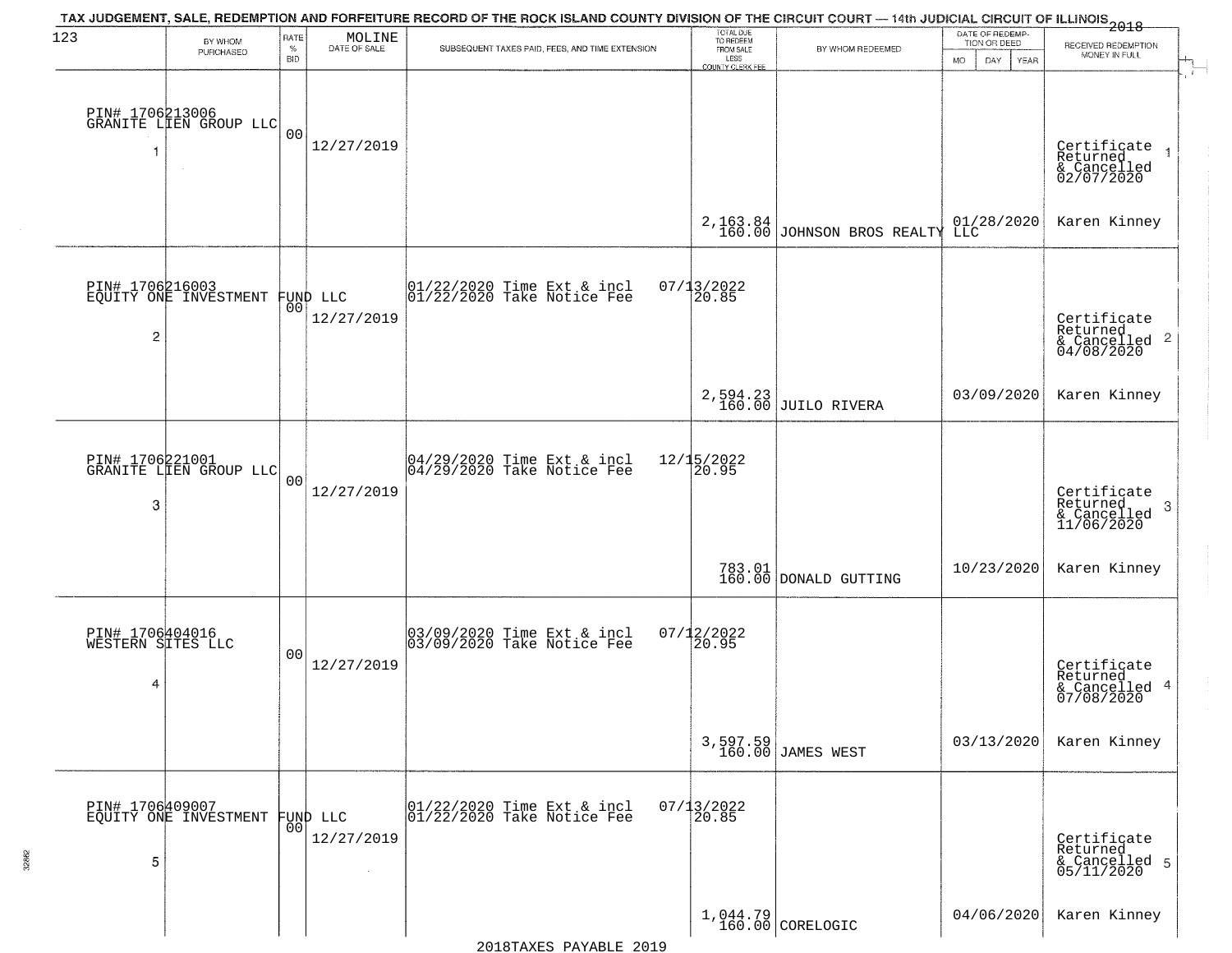| NAME AND ADDRESS<br>LEGAL DESCRIPTION                             |                                            |                                     | BACK TAX<br>FORFEITED | BACK TAX<br>FORFEITED | <b>TOTAL BACK</b>        | AMOUNT<br>FOR WHICH |                                                                 | INTEREST PAYMENT FUND | 2018    |
|-------------------------------------------------------------------|--------------------------------------------|-------------------------------------|-----------------------|-----------------------|--------------------------|---------------------|-----------------------------------------------------------------|-----------------------|---------|
| 124<br>TAXPAYER NO.<br>PARCEL NO.<br>ACRES                        | MOLINE                                     | A-BACK TAX<br>FORFEITED<br>PRIOR TO | PENALTY               | <b>INTEREST AND</b>   | TAX PENALTY<br>AND COSTS | <b>JUDGEMENT</b>    | $\begin{array}{c} \text{CERTIFICATE} \\ \text{NO.} \end{array}$ | <b>INDEMNITY FUND</b> |         |
| ASSESSED VALUATION FOR TAXES                                      | TAX DUE<br>INT DUE<br>1ST<br>1ST           | 2017                                | <b>ACCRUED</b>        | COST ACCRUED          | <b>ACCRUED</b>           | IS ASKED            |                                                                 | COST OF SALE          |         |
|                                                                   |                                            |                                     |                       |                       |                          |                     |                                                                 |                       |         |
| BUTZ JODY/GAS ELECTRIC CU<br>2300 4TH AVE                         | 2ND                                        |                                     |                       |                       |                          |                     |                                                                 |                       |         |
| 61201<br>ROCK ISLAND IL                                           | 3RD<br>3RD                                 |                                     |                       |                       |                          |                     |                                                                 | 60.00                 |         |
| LOT 47                                                            |                                            |                                     |                       |                       |                          |                     | 601                                                             |                       |         |
| FOURTH STREET ADD                                                 | <u> 26.68</u><br>444.49<br>ATH             |                                     |                       |                       |                          |                     |                                                                 | 20.00                 |         |
|                                                                   | 13.34<br>444.49<br><b>PUBLICATION COST</b> |                                     |                       |                       |                          |                     |                                                                 |                       |         |
| $220 - 19 - 00$<br>$3404 - 47$<br>$\overline{08} - 0\overline{1}$ | 10.00                                      |                                     |                       |                       |                          |                     |                                                                 | 4.00                  |         |
| PIN# 1706411007                                                   | TOTAL DUE-TAXES, INT. COST                 |                                     |                       |                       |                          |                     |                                                                 |                       |         |
| 24,615                                                            | 939.00                                     |                                     |                       |                       |                          | 939.00              |                                                                 | 10.00                 | 1033.00 |
|                                                                   | 1ST                                        |                                     |                       |                       |                          |                     |                                                                 |                       |         |
| BONGGREN GARY L<br>404 20TH AVE                                   | 875.61<br><u>91.91</u><br>2ND              |                                     |                       |                       |                          |                     |                                                                 |                       |         |
| 61265<br>MOLINE IL                                                | 875.61<br>65.65<br>3RD                     |                                     |                       |                       |                          |                     |                                                                 | 60.00                 |         |
| LOT 8                                                             | 3RD                                        |                                     |                       |                       |                          |                     |                                                                 |                       |         |
| FOURTH STREET ADD                                                 | 52.52<br>875.61<br>$\overline{ATH}$        |                                     |                       |                       |                          |                     | 602                                                             | 20.00                 |         |
|                                                                   | 26.26<br>875.61<br>PUBLICATION COST        |                                     |                       |                       |                          |                     |                                                                 |                       |         |
| $219 - 02 - 00$<br>$3404 - 8$<br>$08 - 01$                        | 10.00                                      |                                     |                       |                       |                          |                     |                                                                 | 4.00                  |         |
| PIN# 1706411037                                                   | TOTAL DUE-TAXES, INT. COST                 |                                     |                       |                       |                          |                     |                                                                 |                       |         |
| 36,670                                                            | 3,748.78                                   |                                     |                       |                       |                          | 3748.78             |                                                                 | 10.00                 | 3842.78 |
|                                                                   | 187                                        |                                     |                       |                       |                          |                     |                                                                 |                       |         |
| HOEGNER PAUL TRST<br>3411 60TH ST APT 3D                          | 1703.55<br>$-178.$<br>$\overline{2ND}$     |                                     |                       |                       |                          |                     |                                                                 |                       |         |
| MOLINE IL<br>61265                                                | 1703.55 127.75                             |                                     |                       |                       |                          |                     |                                                                 | 60.00                 |         |
| OUTLOT 1                                                          | 3 <sub>BD</sub><br>3RD                     |                                     |                       |                       |                          |                     |                                                                 |                       |         |
| JAHNS SEVENTH STREET ADD<br>W 100 FT OF E 200.5 FT                | 1703.55 102.20                             |                                     |                       |                       |                          |                     | 603                                                             | 20.00                 |         |
|                                                                   | 1703.55<br>51.10                           |                                     |                       |                       |                          |                     |                                                                 |                       |         |
| $264 - 08 - 50$<br>$4177 - A$                                     | <b>PUBLICATION COST</b>                    |                                     |                       |                       |                          |                     |                                                                 | 4.00                  |         |
| $08 - 01$<br>PIN# 1706415002                                      | 10.00<br>TOTAL OUE-TAXES, INT. COST        |                                     |                       |                       |                          |                     |                                                                 |                       |         |
| 71,344                                                            | 7,284.10                                   |                                     |                       |                       |                          | 7284.10             |                                                                 | 10.00                 | 7378.10 |
|                                                                   | 151                                        |                                     |                       |                       |                          |                     |                                                                 |                       |         |
| ARCHER JAMES M<br>318 23RD AVE                                    | 673.89<br>70.75<br>2ND                     |                                     |                       |                       |                          |                     |                                                                 |                       |         |
| MOLINE IL<br>61265                                                | 673.89<br>50.55                            |                                     |                       |                       |                          |                     |                                                                 | 60.00                 |         |
| LOT 14                                                            | 3RD<br>3RD                                 |                                     |                       |                       |                          |                     |                                                                 |                       |         |
| EKLUNDS SUBD OF W .50 SE<br>SE E 42 FT OF W 92 FT OF              | 40.44<br>673.89<br>4TH                     |                                     |                       |                       |                          |                     | 604                                                             | 20.00                 |         |
| N 153 FT EX STREET                                                | 20.22<br>673.89                            |                                     |                       |                       |                          |                     |                                                                 |                       |         |
| $197 - 01 - 00$<br>3042                                           | UBLICA HUN COS-                            |                                     |                       |                       |                          |                     |                                                                 | 4.00                  |         |
| 08-01<br>PIN# 1706432002<br>$\sim 100$ km $^{-1}$                 | 10.00<br>TOTAL DUE-TAXES, INT. COST        |                                     |                       |                       |                          |                     |                                                                 |                       |         |
| 39,222                                                            | 2,887.54                                   |                                     |                       |                       |                          | 2887.54             |                                                                 | 10.00                 | 2981.54 |
|                                                                   | 1ST                                        |                                     |                       |                       |                          |                     |                                                                 |                       |         |
| KENNEY WAYNE M                                                    | 656.22<br>68.88                            |                                     |                       |                       |                          |                     |                                                                 |                       |         |
| 2626 4TH ST<br>61265<br>MOLINE IL                                 | 2ND<br>656.22 49.20                        |                                     |                       |                       |                          |                     |                                                                 | 60.00                 |         |
|                                                                   | 3RD                                        |                                     |                       |                       |                          |                     |                                                                 |                       |         |
| LOT 23<br>RICHLAND ADD                                            | 656.22<br>39.36                            |                                     |                       |                       |                          |                     | 605                                                             | 20.00                 |         |
|                                                                   | 656.22<br>$19.68^8$                        |                                     |                       |                       |                          |                     |                                                                 |                       |         |
| $376 - 15 - 80$<br>6164-20                                        | PUBLICATION COST                           |                                     |                       |                       |                          |                     |                                                                 | 4.00                  |         |
| $08 - 01$<br>PIN# 1707205001                                      | 10.00                                      |                                     |                       |                       |                          |                     |                                                                 |                       |         |
| 33,482                                                            | TOTAL DUE-TAXES, INT. COST<br>2,812.00     |                                     |                       |                       |                          | 2812.00             |                                                                 | 10.00                 | 2906.00 |
|                                                                   |                                            |                                     |                       |                       |                          |                     |                                                                 |                       |         |

 $\sim 10^{-1}$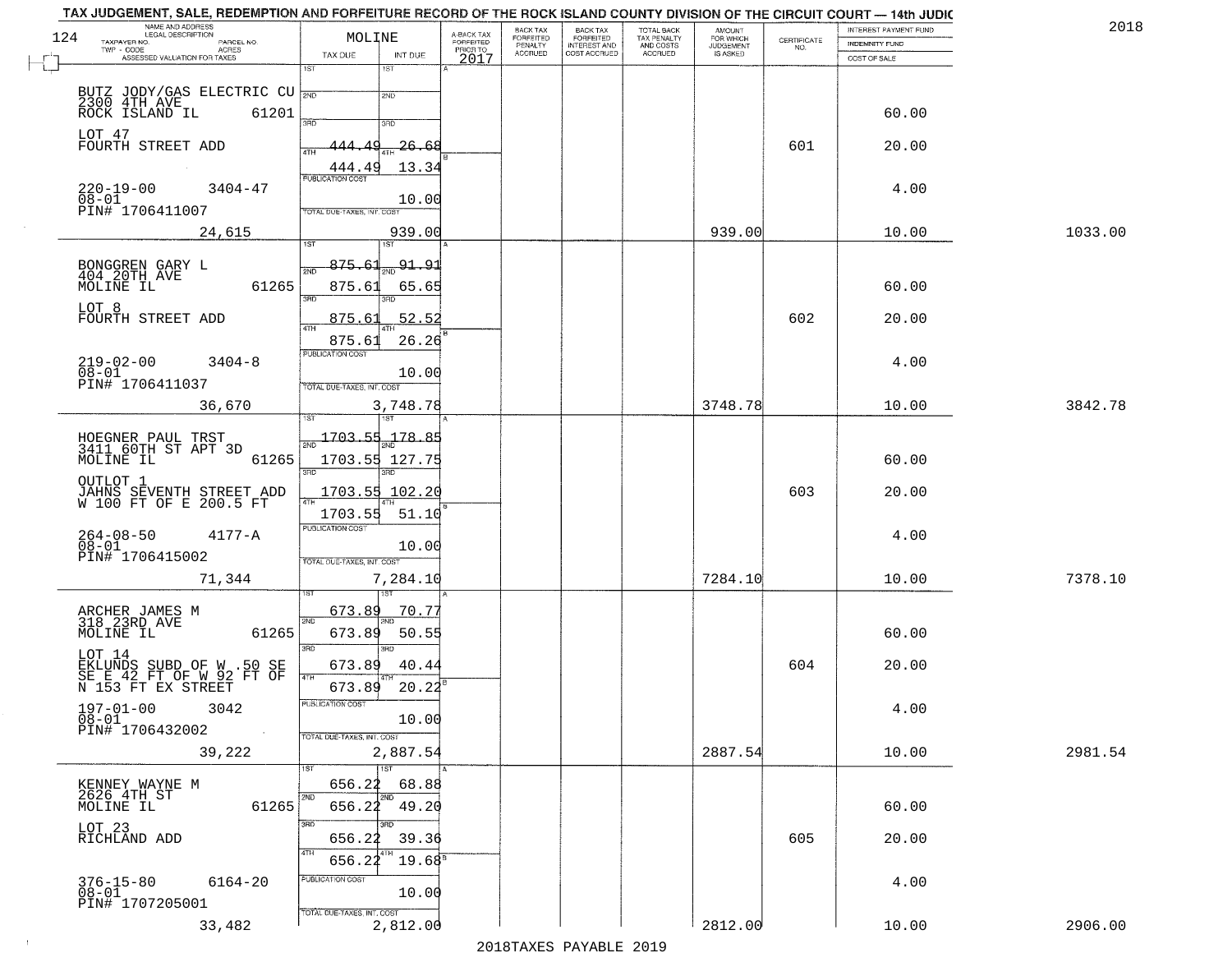| 124                              | BY WHOM<br>PURCHASED                        | RATE<br>$\%$<br><b>BID</b> | $\begin{array}{c} \text{MOLINE} \\ \text{DATE of SALE} \end{array}$ | TAX JUDGEMENT, SALE, REDEMPTION AND FORFEITURE RECORD OF THE ROCK ISLAND COUNTY DIVISION OF THE CIRCUIT COURT — 14th JUDICIAL CIRCUIT OF ILLINOIS<br>2018<br>SUBSEQUENT TAXES PAID, FEES, AND TIME EXTENSION | TOTAL DUE<br>TO REDEEM<br>FROM SALE<br>LESS<br>COUNTY CLERK FEE | BY WHOM REDEEMED                                       | DATE OF REDEMP<br>TION OR DEED<br><b>MO</b><br>DAY.<br>YEAR | RECEIVED REDEMPTION<br>MONEY IN FULL                                  |
|----------------------------------|---------------------------------------------|----------------------------|---------------------------------------------------------------------|--------------------------------------------------------------------------------------------------------------------------------------------------------------------------------------------------------------|-----------------------------------------------------------------|--------------------------------------------------------|-------------------------------------------------------------|-----------------------------------------------------------------------|
|                                  | PIN# 1706411007<br>MS INVESTMENTS GROUP INC |                            | 12/27/2019                                                          |                                                                                                                                                                                                              |                                                                 |                                                        |                                                             | Certificate<br>Returned<br>& Cancelled<br>03/12/2020                  |
|                                  |                                             |                            |                                                                     |                                                                                                                                                                                                              |                                                                 | $1,033.00$ $02/04$<br>160.00 GAS & ELECTRIC CREDIT UNI | 02/04/2020                                                  | Karen Kinney                                                          |
| $\overline{c}$                   | PIN# 1706411037<br>WESTERN SITES LLC        | 00                         | 12/27/2019                                                          | 03/09/2020 Time Ext & incl<br>03/09/2020 Take Notice Fee                                                                                                                                                     | 07/12/2022<br>20.95                                             |                                                        |                                                             | Certificate<br>Returned<br>& Cancelled 2<br>05/12/2020                |
|                                  |                                             |                            |                                                                     |                                                                                                                                                                                                              |                                                                 | 3,863.73<br>160.00 CORELOGIC                           | 04/02/2020                                                  | Karen Kinney                                                          |
| 3                                | PIN# 1706415002<br>GUARDIAN TAX IL LLC      | 00                         | 12/27/2019                                                          | 04/01/2020 Time Ext & incl<br>04/01/2020 Take Notice Fee                                                                                                                                                     | 12/22/2022<br>20.95                                             |                                                        |                                                             | Certificate<br>Returned<br>3<br>$\frac{1}{2}$ Cancelled<br>05/11/2020 |
|                                  |                                             |                            |                                                                     |                                                                                                                                                                                                              | 7,399.05<br>160.00                                              | IRENE CHRISTOFFERSON                                   | 04/24/2020                                                  | Karen Kinney                                                          |
| 4                                | PIN# 1706432002<br>WESTERN SITES LLC        | 0 <sup>0</sup>             | 12/27/2019                                                          | 03/09/2020 Time Ext & incl<br>03/09/2020 Take Notice Fee<br>12/10/2021 Subs paid                                                                                                                             | $07/12/2022$<br>3,932.74                                        |                                                        |                                                             | 4                                                                     |
| PIN# 1707205001<br>AUCTION Z INC |                                             | 00                         | 12/27/2019                                                          |                                                                                                                                                                                                              |                                                                 |                                                        |                                                             | Certificate<br>Returned                                               |
| 5                                |                                             |                            | $\sim$                                                              |                                                                                                                                                                                                              |                                                                 | $2,906.00 \textrm{ $ \$}$ 160.00 MASON & SCOTT ATTY    | 02/11/2020                                                  | & Cancelled 5<br>03/12/2020<br>Karen Kinney                           |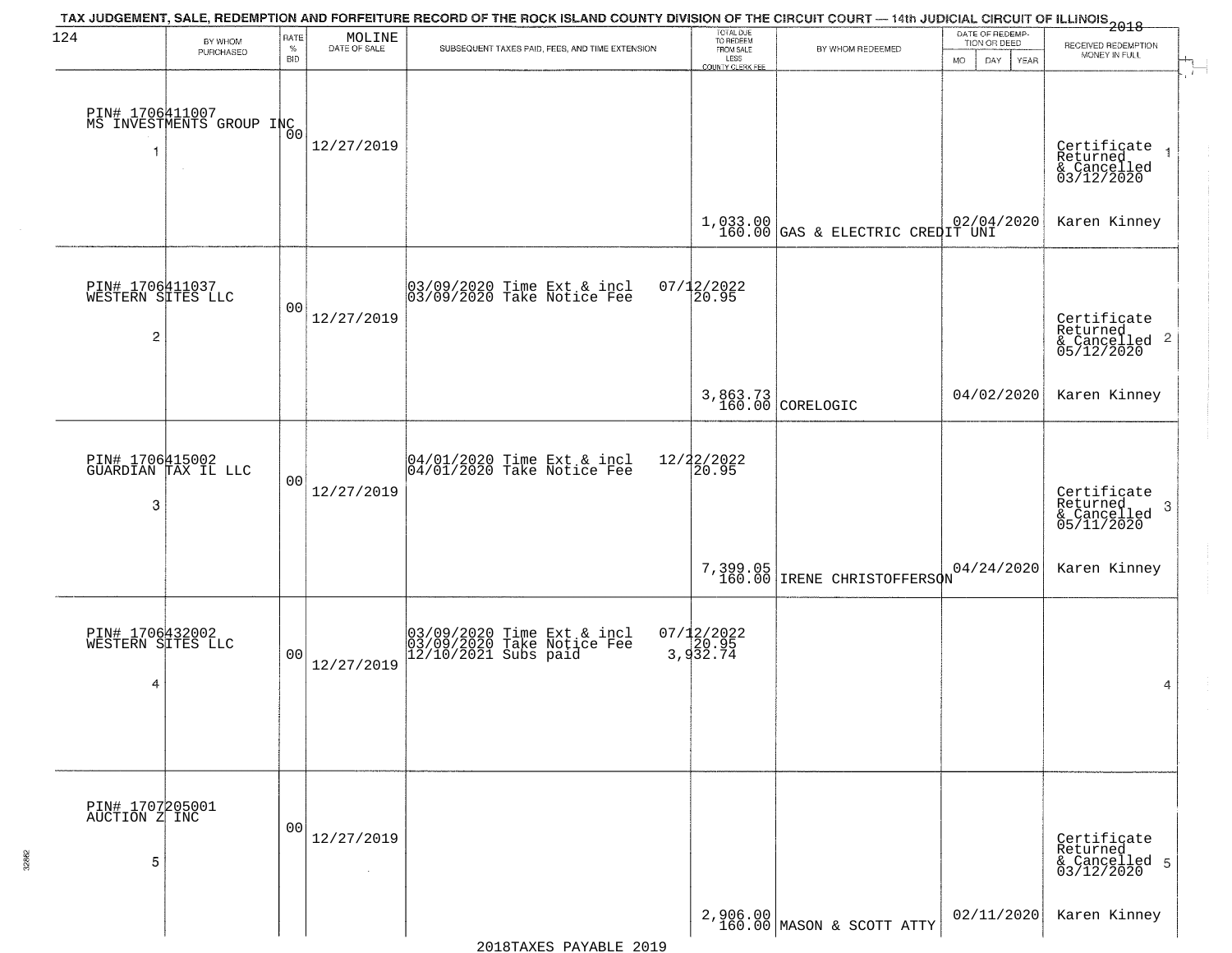|     | NAME AND ADDRESS<br>LEGAL DESCRIPTION             |                            |                     |                                     | BACK TAX             |                                       | <b>TOTAL BACK</b>        |                                  |                    | INTEREST PAYMENT FUND | 2018    |
|-----|---------------------------------------------------|----------------------------|---------------------|-------------------------------------|----------------------|---------------------------------------|--------------------------|----------------------------------|--------------------|-----------------------|---------|
| 125 | TAXPAYER NO.<br>PARCEL NO.<br>TWP - CODE<br>ACRES | MOLINE                     |                     | A-BACK TAX<br>FORFEITED<br>PRIOR TO | FORFEITED<br>PENALTY | BACK TAX<br>FORFEITED<br>INTEREST AND | TAX PENALTY<br>AND COSTS | AMOUNT<br>FOR WHICH<br>JUDGEMENT | CERTIFICATE<br>NO. | <b>INDEMNITY FUND</b> |         |
|     | ASSESSED VALUATION FOR TAXES                      | TAX DUE<br>1ST             | INT DUE<br>181      | 2017                                | <b>ACCRUED</b>       | COST ACCRUED                          | <b>ACCRUED</b>           | IS ASKED                         |                    | COST OF SALE          |         |
|     |                                                   |                            |                     |                                     |                      |                                       |                          |                                  |                    |                       |         |
|     | BLOOMER PATRICIA A<br>2823.7TH_ST                 | 2ND                        | $423.48_{200}44.45$ |                                     |                      |                                       |                          |                                  |                    |                       |         |
|     | 61265<br>MOLINE IL                                | 423.48<br>355              | 31.75               |                                     |                      |                                       |                          |                                  |                    | 60.00                 |         |
|     | $LOT 1 - 2$                                       |                            |                     |                                     |                      |                                       |                          |                                  |                    |                       |         |
|     | SOUTHLAND EX S 7.5 FT<br>OF E 91 FT OF LOT 2      | 423.48<br>ATH              | <u> 25.40</u>       |                                     |                      |                                       |                          |                                  | 606                | 20.00                 |         |
|     |                                                   | 423.48                     | 12.70               |                                     |                      |                                       |                          |                                  |                    |                       |         |
|     | $411 - 19 - 10$<br>6699-32<br>$08 - 01$           |                            |                     |                                     |                      |                                       |                          |                                  |                    | 4.00                  |         |
|     | PIN# 1707211021                                   | TOTAL DUE-TAXES, INT. COST | 10.00               |                                     |                      |                                       |                          |                                  |                    |                       |         |
|     | 29,837                                            |                            | 1,818.22            |                                     |                      |                                       |                          | 1818.22                          |                    | 10.00                 | 1912.22 |
|     |                                                   |                            |                     |                                     |                      |                                       |                          |                                  |                    |                       |         |
|     | JOHNSON WILLIAM/MARGARET<br>3046 4TH ST APT 7     | 214.04                     | $\frac{22.47}{200}$ |                                     |                      |                                       |                          |                                  |                    |                       |         |
|     | 61265<br>MOLINE IL                                | 214.04                     | 16.05               |                                     |                      |                                       |                          |                                  |                    | 60.00                 |         |
|     | UNIT 7                                            | 3RD                        |                     |                                     |                      |                                       |                          |                                  |                    |                       |         |
|     | VELIE ESTATES CONDOS II                           | 214.04                     | 12.84               |                                     |                      |                                       |                          |                                  | 607                | 20.00                 |         |
|     |                                                   | 214.04                     | 6.42                |                                     |                      |                                       |                          |                                  |                    |                       |         |
|     | $531 - 39 - 07$<br>$9125 - 7$                     | PUBLICATION COST           |                     |                                     |                      |                                       |                          |                                  |                    | 4.00                  |         |
|     | $08 - 01$<br>PIN# 1707226007                      | TOTAL DUE-TAXES, INT. COST | 10.00               |                                     |                      |                                       |                          |                                  |                    |                       |         |
|     | 19,964                                            |                            | 923.94              |                                     |                      |                                       |                          | 923.94                           |                    | 10.00                 | 1017.94 |
|     |                                                   | TST"                       | <b>IST</b>          |                                     |                      |                                       |                          |                                  |                    |                       |         |
|     | LEE DANIEL E                                      | 2ND                        | 2ND                 |                                     |                      |                                       |                          |                                  |                    |                       |         |
|     | 4604 29TH AVE<br>ROCK ISLAND IL<br>61201          |                            |                     |                                     |                      |                                       |                          |                                  |                    | 60.00                 |         |
|     | LOT 33                                            | 3 <sub>BD</sub>            | 3BD                 |                                     |                      |                                       |                          |                                  |                    |                       |         |
|     | GLOCKHOFFS SUB DIV<br>SW .25 NE .25 OF SEC 7      | 1512.21                    | 90.72               |                                     |                      |                                       |                          |                                  | 608                | 20.00                 |         |
|     |                                                   | 1512.21                    | 45.36               |                                     |                      |                                       |                          |                                  |                    |                       |         |
|     | $231 - 09 - 50$<br>08-03<br>$3613 - 35$           | <b>PUBLICATION COST</b>    |                     |                                     |                      |                                       |                          |                                  |                    | 4.00                  |         |
|     | PIN# 1707232014                                   |                            | 10.00               |                                     |                      |                                       |                          |                                  |                    |                       |         |
|     |                                                   | TOTAL OUE-TAXES, INT. COST |                     |                                     |                      |                                       |                          | 3170.50                          |                    | 10.00                 | 3264.50 |
|     | 63,666                                            |                            | 3,170.50<br>757     |                                     |                      |                                       |                          |                                  |                    |                       |         |
|     | ISLAS ANTONIO<br>5159 S TRUMBULL AVE APT 2        | 393.84                     | 41.37               |                                     |                      |                                       |                          |                                  |                    |                       |         |
|     | CHICAGO IL<br>60632                               | 393.84                     | 29.55               |                                     |                      |                                       |                          |                                  |                    | 60.00                 |         |
|     | LOT 5                                             | 3BD                        | $\overline{3BD}$    |                                     |                      |                                       |                          |                                  |                    |                       |         |
|     | MABEL ERICKSON SUB DIV<br>E 56 OF W 112           | 393.84                     | 23.64               |                                     |                      |                                       |                          |                                  | 609                | 20.00                 |         |
|     |                                                   | 4TH<br>393.84              | 11.82               |                                     |                      |                                       |                          |                                  |                    |                       |         |
|     | $202 - 06 - 70$<br>3096-14                        | -usuca i un cus-           |                     |                                     |                      |                                       |                          |                                  |                    | 4.00                  |         |
|     | $08 - 01$<br>PIN# 1707237002                      |                            | 10.00               |                                     |                      |                                       |                          |                                  |                    |                       |         |
|     | $\sim 100$                                        | TOTAL DUE-TAXES, INT. COST |                     |                                     |                      |                                       |                          |                                  |                    |                       |         |
|     | 16,494                                            |                            | 1,691.74<br>1ST     |                                     |                      |                                       |                          | 1691.74                          |                    | 10.00                 | 1785.74 |
|     |                                                   | 619.97                     | 65.10               |                                     |                      |                                       |                          |                                  |                    |                       |         |
|     | ROSAS JUAN G<br>2640 7TH ST<br>61265<br>MOLINE IL | 619.97                     | 2ND<br>46.50        |                                     |                      |                                       |                          |                                  |                    | 60.00                 |         |
|     |                                                   | 3RD                        |                     |                                     |                      |                                       |                          |                                  |                    |                       |         |
|     | LOT 9<br>INDIAN HILL REPLAT                       | 619.97                     | 37.20               |                                     |                      |                                       |                          |                                  | 610                | 20.00                 |         |
|     |                                                   | 4TH<br>619.97              | $18.60^8$           |                                     |                      |                                       |                          |                                  |                    |                       |         |
|     | $262 - 01 - 90$<br>$4137 - 9$                     | PUBLICATION COST           |                     |                                     |                      |                                       |                          |                                  |                    | 4.00                  |         |
|     | 08-01                                             |                            | 10.00               |                                     |                      |                                       |                          |                                  |                    |                       |         |
|     | PIN# 1708101009                                   | TOTAL DUE-TAXES, INT. COST |                     |                                     |                      |                                       |                          |                                  |                    |                       |         |
|     | 31,964                                            |                            | 2,657.28            |                                     |                      |                                       |                          | 2657.28                          |                    | 10.00                 | 2751.28 |

 $\sim 10^{-1}$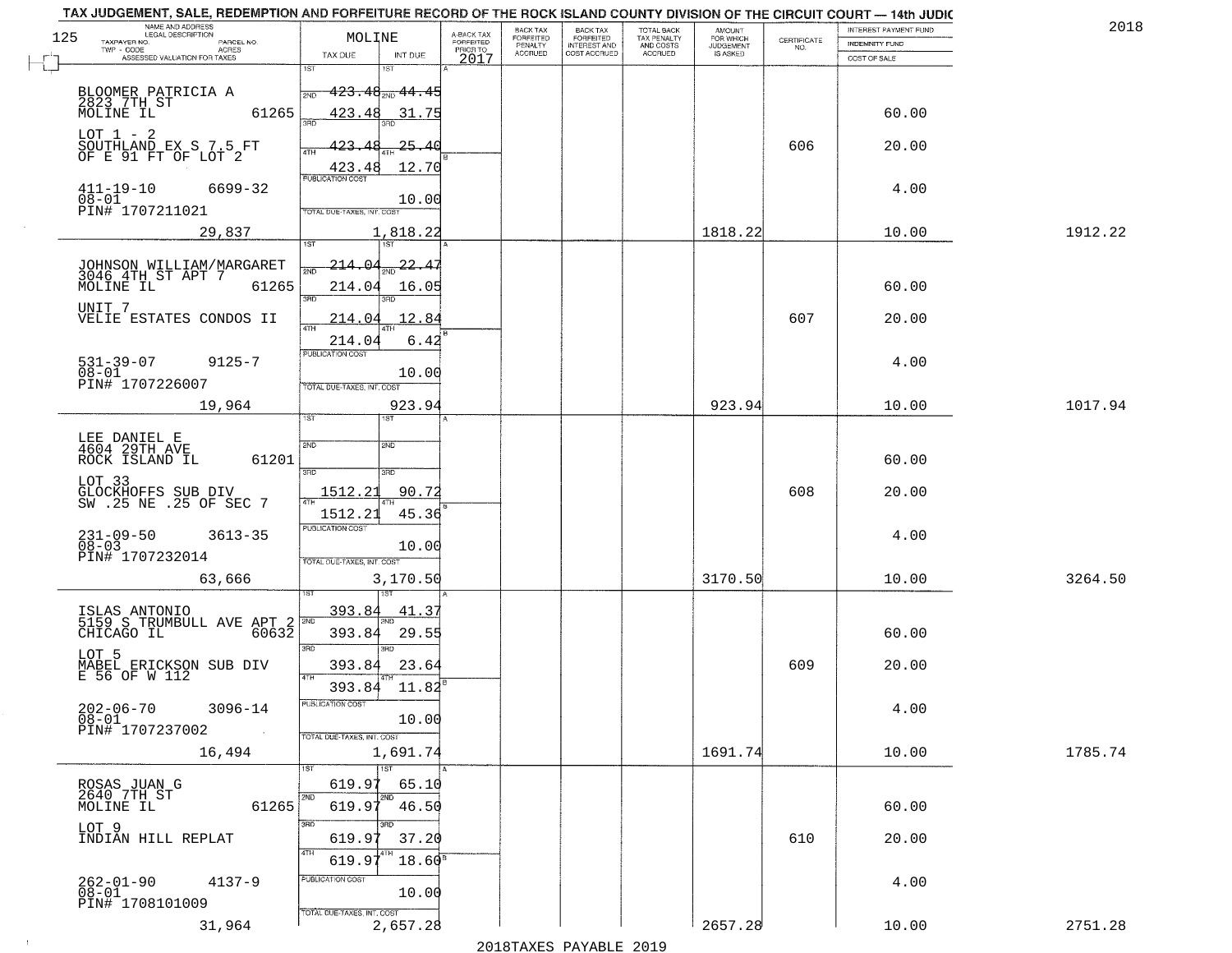| 125                                      |                                           | RATE               |                                                                     | TAX JUDGEMENT, SALE, REDEMPTION AND FORFEITURE RECORD OF THE ROCK ISLAND COUNTY DIVISION OF THE CIRCUIT COURT — 14th JUDICIAL CIRCUIT OF ILLINOIS 2018                                                                                                | TOTAL DUE<br>TO REDEEM                                                                  |                                          | DATE OF REDEMP-                                                       |                                                                    |
|------------------------------------------|-------------------------------------------|--------------------|---------------------------------------------------------------------|-------------------------------------------------------------------------------------------------------------------------------------------------------------------------------------------------------------------------------------------------------|-----------------------------------------------------------------------------------------|------------------------------------------|-----------------------------------------------------------------------|--------------------------------------------------------------------|
|                                          | BY WHOM<br>PURCHASED                      | $\%$<br><b>BID</b> | $\begin{array}{c} \text{MOLINE} \\ \text{DATE of SALE} \end{array}$ | SUBSEQUENT TAXES PAID, FEES, AND TIME EXTENSION                                                                                                                                                                                                       | FROM SALE<br>LESS<br>COUNTY CLERK FEE                                                   | BY WHOM REDEEMED                         | TION OR DEED<br>DAY.<br>MO.<br>YEAR                                   | RECEIVED REDEMPTION<br>MONEY IN FULL                               |
|                                          | PIN# 1707211021<br>EQUITY ONE INVESTMENT  | 00                 | FUND LLC<br>12/27/2019                                              | 03/15/2022 Time Ext & incl<br>01/22/2020 Take Notice Fee<br>03/29/2022 Take Notice Fee<br>03/29/2022 Circuit Clerks Fee<br>03/29/2022 Title Search Fee<br>03/29/2022 Fublication Fee<br>04/07/2022 Sheriffs Fee<br>11/30/2021 Subs paid<br>12/02/2020 | 09/21/2022<br>20.85<br>335.005<br>339.005<br>325.005<br>524.466<br>1,821.64<br>1,833.57 |                                          |                                                                       | $\mathbf{1}$                                                       |
| 2                                        | PIN# 1707226007<br>GRANITE LIEN GROUP LLC | 0 <sup>0</sup>     | 12/27/2019                                                          |                                                                                                                                                                                                                                                       |                                                                                         |                                          |                                                                       | Certificate<br>Returned<br>$\frac{1}{6}$ Cancelled 2<br>06/18/2020 |
|                                          |                                           |                    |                                                                     |                                                                                                                                                                                                                                                       |                                                                                         | $1,017.94$<br>160.00 WILLIAM & MARGARET  | $\begin{array}{ c c c c }\n03/02/2020 \\ \hline\nJOHNSO\n\end{array}$ | Karen Kinney                                                       |
| PIN# 1707232014<br>REALTAX DEV LT'D<br>3 |                                           | 00                 | 12/27/2019                                                          |                                                                                                                                                                                                                                                       |                                                                                         |                                          |                                                                       | Certificate<br>Returned<br>3<br>& Cancelled<br>02/18/2020          |
|                                          |                                           |                    |                                                                     |                                                                                                                                                                                                                                                       |                                                                                         | 3, 264.50<br>160.00 DANIEL/RUTH LEE      | 01/09/2020                                                            | Karen Kinney                                                       |
| 4                                        | PIN# 1707237002<br>GRANITE LIEN GROUP LLC | 0 <sub>0</sub>     | 12/27/2019                                                          | 04/29/2020 Time Ext & incl<br>04/29/2020 Take Notice Fee                                                                                                                                                                                              | 12/15/2022<br>20.95                                                                     |                                          |                                                                       | Certificate<br>Returned<br>& Cancelled 4<br>06/15/2020             |
|                                          |                                           |                    |                                                                     |                                                                                                                                                                                                                                                       |                                                                                         | 1,806.69<br>160.00 ANTONIO ISLAS         | 05/18/2020                                                            | Karen Kinney                                                       |
| 5                                        | PIN# 1708101009<br>GUARDIAN TAX IL LLC    | 00                 | 12/27/2019<br>$\sim$                                                | 04/01/2020 Time Ext & incl<br>04/01/2020 Take Notice Fee<br>$12/01/2020$ Subs paid                                                                                                                                                                    | $12/22/2022$<br>$20.95$<br>2,783.30                                                     |                                          |                                                                       | Certificate<br>Returned<br>& Cancelled 5<br>02/17/2021             |
|                                          |                                           |                    |                                                                     |                                                                                                                                                                                                                                                       |                                                                                         | 5,889.53<br>160.00 ASCENTRA CREDIT UNION | 01/15/2021                                                            | Karen Kinney                                                       |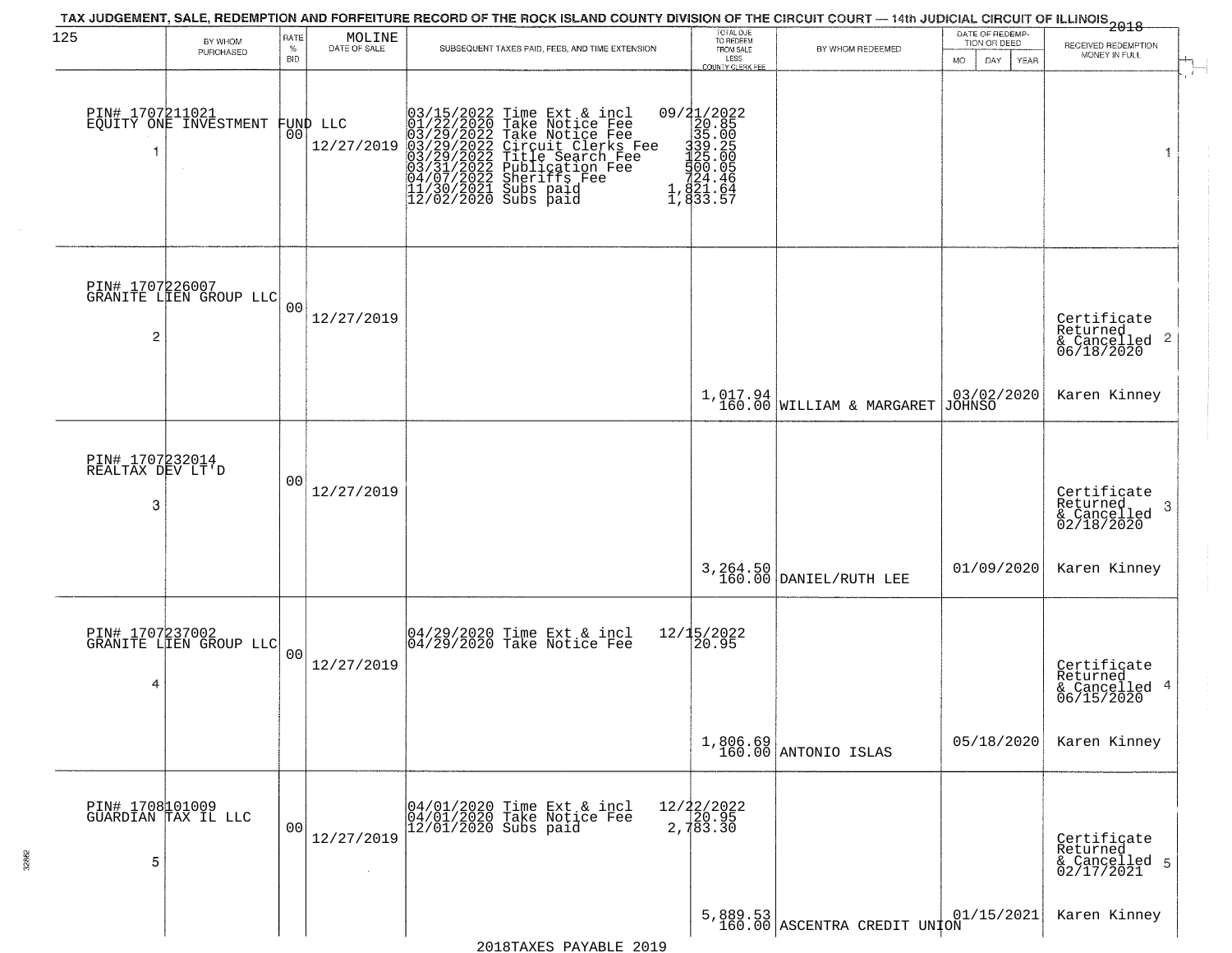| NO.<br>$TWP - CODE$<br>$\sf ACRES$<br>PRIOR TO<br><b>ACCRUED</b><br>COST ACCRUED<br>ACCRUED<br>IS ASKED<br>TAX DUE<br>INT DUE<br>ASSESSED VALUATION FOR TAXES<br>2017<br>COST OF SALE<br>1ST<br>18T<br><del>756.15<sub>200</sub>79.38</del><br>PAULSON KATHY<br>2940 8TH ST<br>MOLINE IL<br>2ND<br>61265<br>756.15<br>60.00<br>56.70<br>3AD<br>LOT 3<br>HARRIS NELSON 3RD ADD<br>756.15<br>45.36<br>611<br>20.00<br>4TH<br>22.68<br>756.15<br><b>PUBLICATION COST</b><br>$523 - 03 - 00$<br>8638<br>4.00<br>$08 - 01$<br>10.00<br>PIN# 1708113004<br>TOTAL DUE-TAXES, INT. COST<br>37,667<br>3,238.72<br>3238.72<br>10.00<br>1ST<br>1ST<br>BERT THOMAS J<br>1111 33RD AVE<br>2ND<br>2ND<br>61265<br>MOLINE IL<br>60.00<br>उन्नठ<br>3RD<br>SUPVR ASST MAP | 3332.72 |
|----------------------------------------------------------------------------------------------------------------------------------------------------------------------------------------------------------------------------------------------------------------------------------------------------------------------------------------------------------------------------------------------------------------------------------------------------------------------------------------------------------------------------------------------------------------------------------------------------------------------------------------------------------------------------------------------------------------------------------------------------------|---------|
|                                                                                                                                                                                                                                                                                                                                                                                                                                                                                                                                                                                                                                                                                                                                                          |         |
|                                                                                                                                                                                                                                                                                                                                                                                                                                                                                                                                                                                                                                                                                                                                                          |         |
|                                                                                                                                                                                                                                                                                                                                                                                                                                                                                                                                                                                                                                                                                                                                                          |         |
|                                                                                                                                                                                                                                                                                                                                                                                                                                                                                                                                                                                                                                                                                                                                                          |         |
|                                                                                                                                                                                                                                                                                                                                                                                                                                                                                                                                                                                                                                                                                                                                                          |         |
|                                                                                                                                                                                                                                                                                                                                                                                                                                                                                                                                                                                                                                                                                                                                                          |         |
| LOT 170 SHEET 11<br>612<br>20.00<br>47H<br>4TH                                                                                                                                                                                                                                                                                                                                                                                                                                                                                                                                                                                                                                                                                                           |         |
| 1298.89<br>38.96<br>PUBLICATION COST<br>$036 - 09 - 00$<br>4.00<br>315<br>08-01<br>PIN# 1708123009<br>10.00<br>TOTAL DUE-TAXES, INT. COST                                                                                                                                                                                                                                                                                                                                                                                                                                                                                                                                                                                                                |         |
| 1347.85<br>65,397<br>1,347.85<br>10.00                                                                                                                                                                                                                                                                                                                                                                                                                                                                                                                                                                                                                                                                                                                   | 1441.85 |
| ist<br>1ST<br>DOMBROCK DAVID L<br>1312 27TH AVE<br>2ND<br>2ND<br>61265<br>MOLINE IL<br>60.00<br>3RD<br>3RD                                                                                                                                                                                                                                                                                                                                                                                                                                                                                                                                                                                                                                               |         |
| SUPVR ASST MAP<br>LOT 202 SHEET 12<br>613<br>20.00<br>4TH<br>4TH<br>701.97<br>21.06                                                                                                                                                                                                                                                                                                                                                                                                                                                                                                                                                                                                                                                                      |         |
| PUBLICATION COST<br>$032 - 08 - 00$<br>297<br>4.00<br>$08 - 01$<br>.250<br>10.00<br>PIN# 1708200002<br>TOTAL OUE-TAXES, INT. COST                                                                                                                                                                                                                                                                                                                                                                                                                                                                                                                                                                                                                        |         |
| 733.03<br>40,398<br>733.03<br>10.00                                                                                                                                                                                                                                                                                                                                                                                                                                                                                                                                                                                                                                                                                                                      | 827.03  |
| 575.82<br>60.48<br>RODRIGUEZ BRISA V<br>1561 29TH AVE<br>MOLINE IL<br>2ND<br>61265<br>575.82<br>60.00<br>43.20                                                                                                                                                                                                                                                                                                                                                                                                                                                                                                                                                                                                                                           |         |
| 3RD<br>3RD<br>LOT 8<br><b>UPLAND PLACE</b><br>575.82<br>614<br>20.00<br>34.56<br>$575.84$ 17.28                                                                                                                                                                                                                                                                                                                                                                                                                                                                                                                                                                                                                                                          |         |
| PUBLICATION COST<br>$455 - 16 - 00$<br>7397<br>4.00<br>$08 - 01$<br>10.00<br>PIN# 1708216006<br>TOTAL DUE-TAXES, INT. COST                                                                                                                                                                                                                                                                                                                                                                                                                                                                                                                                                                                                                               |         |
| 2468.80<br>30,115<br>2,468.80<br>10.00                                                                                                                                                                                                                                                                                                                                                                                                                                                                                                                                                                                                                                                                                                                   | 2562.80 |
| 1ST<br>1ST<br>TANKERSLEY REX E/CICELY G<br>3001_15TH STREET A<br>1099.73 115.50<br>2ND<br>2ND<br>61265<br>1099.73 82.50<br>60.00<br>MOLINE IL                                                                                                                                                                                                                                                                                                                                                                                                                                                                                                                                                                                                            |         |
| 3RD<br>3RD<br>LOT 39<br>1099.73<br>66.00<br>615<br>20.00<br>SHERIDAN PARK<br>4TH<br>33.00 <sup>s</sup><br>1099.73                                                                                                                                                                                                                                                                                                                                                                                                                                                                                                                                                                                                                                        |         |
| <b>PUBLICATION COST</b><br>394-07-90<br>08-01<br>6461-36<br>4.00<br>10.00<br>PIN# 1708220037<br>TOTAL DUE-TAXES, INT. COST                                                                                                                                                                                                                                                                                                                                                                                                                                                                                                                                                                                                                               |         |
| 4705.92<br>4,705.92<br>46,056<br>10.00                                                                                                                                                                                                                                                                                                                                                                                                                                                                                                                                                                                                                                                                                                                   | 4799.92 |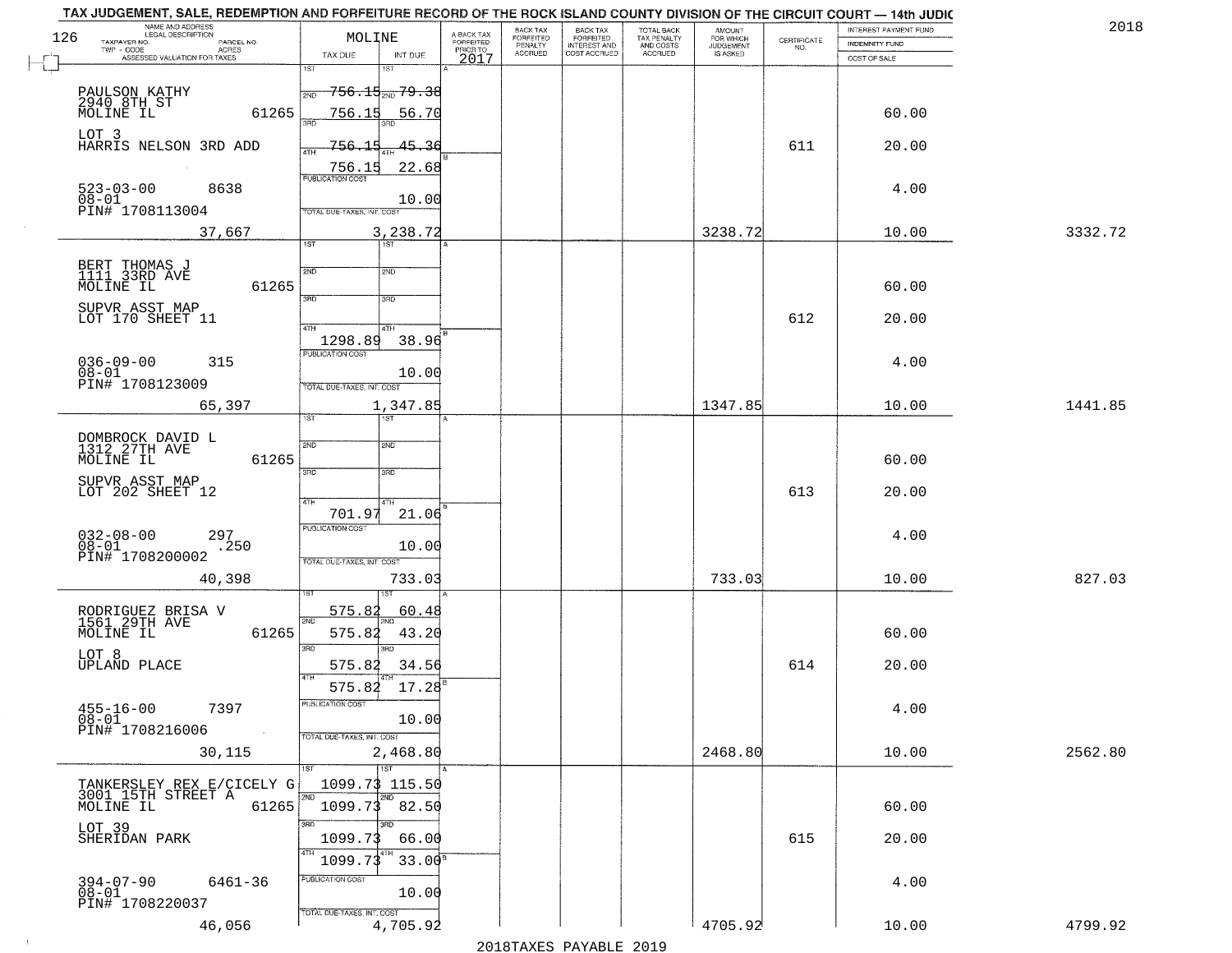| 126                                       | BY WHOM<br>PURCHASED                     | RATE<br>$\%$<br><b>BID</b> | $\begin{array}{c} \text{MOLINE} \\ \text{DATE of SALE} \end{array}$ | TAX JUDGEMENT, SALE, REDEMPTION AND FORFEITURE RECORD OF THE ROCK ISLAND COUNTY DIVISION OF THE CIRCUIT COURT — 14th JUDICIAL CIRCUIT OF ILLINOIS 2018<br>SUBSEQUENT TAXES PAID, FEES, AND TIME EXTENSION | TOTAL DUE<br>TO REDEEM<br>FROM SALE<br>LESS<br><b>COUNTY CLERK FEE</b> | BY WHOM REDEEMED                   | DATE OF REDEMP-<br>TION OR DEED<br>MO.<br>DAY<br>YEAR | RECEIVED REDEMPTION<br>MONEY IN FULL                                         |
|-------------------------------------------|------------------------------------------|----------------------------|---------------------------------------------------------------------|-----------------------------------------------------------------------------------------------------------------------------------------------------------------------------------------------------------|------------------------------------------------------------------------|------------------------------------|-------------------------------------------------------|------------------------------------------------------------------------------|
|                                           | PIN# 1708113004<br>GUARDIAN TAX IL LLC   | 0 <sub>0</sub>             | 12/27/2019                                                          |                                                                                                                                                                                                           |                                                                        |                                    |                                                       | Certificate<br>Returned<br>& Cancelled<br>04/15/2020                         |
|                                           |                                          |                            |                                                                     |                                                                                                                                                                                                           |                                                                        | 3, 332.72<br>160.00 KATHY PAULSON  | 03/10/2020                                            | Karen Kinney                                                                 |
| PIN# 1708123009<br>REALTAX DEV LT'D<br>2  |                                          | 0 <sub>0</sub>             | 12/27/2019                                                          | $01/31/2020$ Time Ext & incl<br>$02/20/2020$ Take Notice Fee<br>$12/23/2020$ Subs paid                                                                                                                    | 06/27/2022<br>5,731.05                                                 |                                    |                                                       | Certificate<br>Returned<br>$\mathbf{2}$<br>& Cancelled<br>07/12/2021         |
|                                           |                                          |                            |                                                                     |                                                                                                                                                                                                           |                                                                        | 7,881.58<br>160.00 JASON BERT      | 06/28/2021                                            | Karen Kinney                                                                 |
| 3                                         | PIN# 1708200002<br>EQUITY ONE INVESTMENT | 00                         | FUND LLC<br>12/27/2019                                              |                                                                                                                                                                                                           |                                                                        |                                    |                                                       | Certificate<br>Returned<br>$\boldsymbol{\beta}$<br>& Cancelled<br>02/07/2020 |
|                                           |                                          |                            |                                                                     |                                                                                                                                                                                                           |                                                                        | 827.03<br>160.00 DAVID DOMBROCK    | 01/09/2020                                            | Karen Kinney                                                                 |
| PIN# 1708216006<br>4                      | EQUITY ONE INVESTMENT                    | 00                         | FUND LLC<br>12/27/2019                                              | $\begin{bmatrix} 01/22/2020 \\ 01/22/2020 \end{bmatrix}$ Time Ext & incl                                                                                                                                  | $07/13/2022$<br>20.85                                                  |                                    |                                                       | Certificate<br>Returned<br>$\overline{4}$<br>& Cancelled<br>10/09/2020       |
|                                           |                                          |                            |                                                                     |                                                                                                                                                                                                           |                                                                        | 2,583.65<br>160.00 BRISA RODRIGUEZ | 09/02/2020                                            | Karen Kinney                                                                 |
| PIN# 1708220037<br>WESTERN SITES LLC<br>5 |                                          | 0 <sub>0</sub>             | 12/27/2019<br>$\sim$                                                | 03/09/2020 Time Ext & incl<br>03/09/2020 Take Notice Fee                                                                                                                                                  | $07/12/2022$<br>20.95                                                  |                                    |                                                       | Certificate<br>Returned<br>& Cancelled 5<br>12/22/2021                       |
|                                           |                                          |                            |                                                                     |                                                                                                                                                                                                           |                                                                        | 4,820.87<br>160.00 AMY TANKERSLEY  | 11/15/2021                                            | Karen Kinney                                                                 |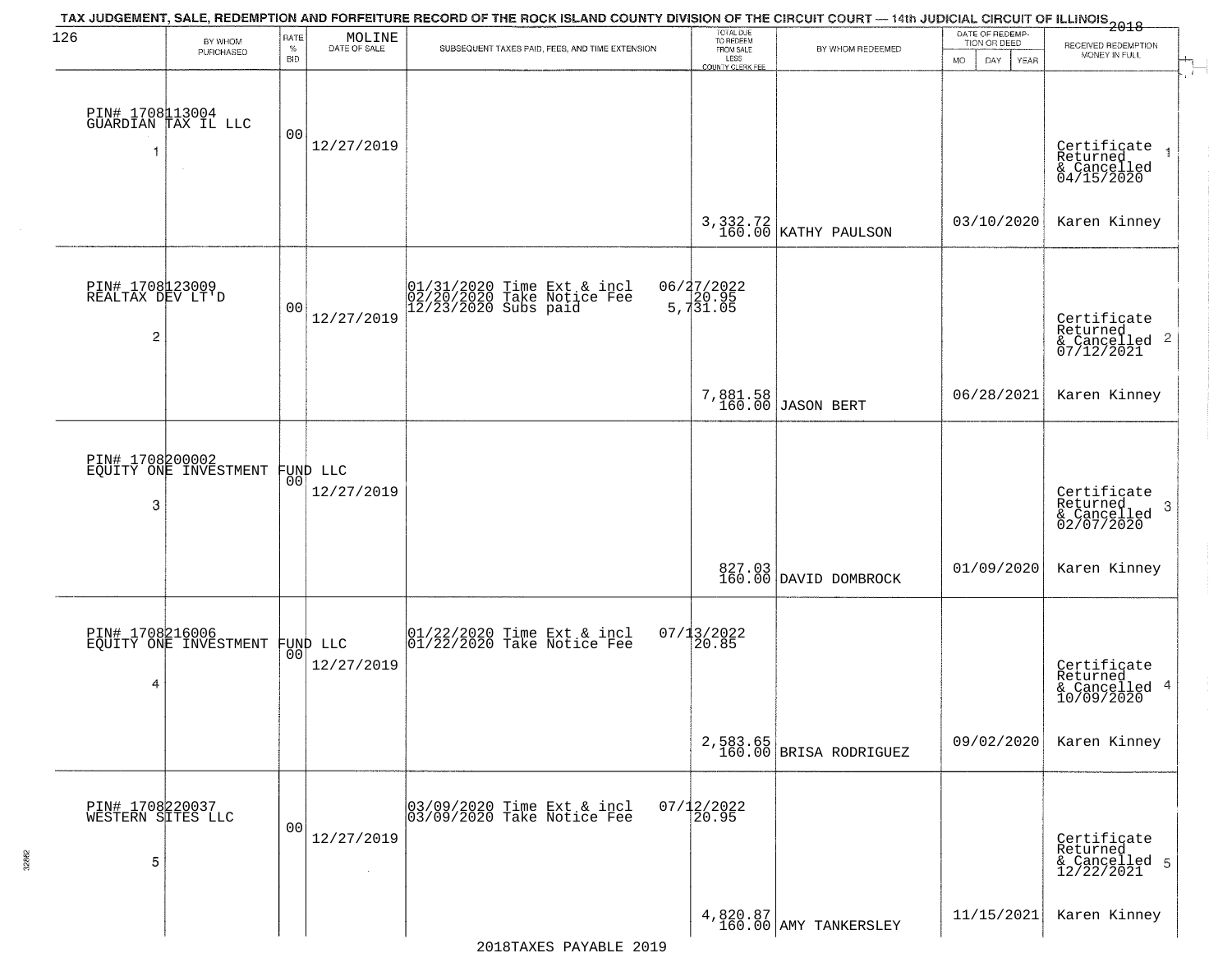|        | TAX JUDGEMENT, SALE, REDEMPTION AND FORFEITURE RECORD OF THE ROCK ISLAND COUNTY DIVISION OF THE CIRCUIT COURT - 14th JUDIC |                                   |                             |                         |                                 |                                                       |                                        |                                    |                    |                       |         |
|--------|----------------------------------------------------------------------------------------------------------------------------|-----------------------------------|-----------------------------|-------------------------|---------------------------------|-------------------------------------------------------|----------------------------------------|------------------------------------|--------------------|-----------------------|---------|
| 127    | NAME AND ADDRESS<br>LEGAL DESCRIPTION                                                                                      | MOLINE                            |                             | A-BACK TAX<br>FORFEITED | BACK TAX                        | BACK TAX<br>FORFEITED<br>INTEREST AND<br>COST ACCRUED | TOTAL BACK<br>TAX PENALTY<br>AND COSTS | <b>AMOUNT</b>                      |                    | INTEREST PAYMENT FUND | 2018    |
|        | TAXPAYER NO.<br>PARCEL NO.<br><b>ACRES</b>                                                                                 |                                   |                             | PRIOR TO                | FORFEITED<br>PENALTY<br>ACCRUED |                                                       |                                        | FOR WHICH<br>JUDGEMENT<br>IS ASKED | CERTIFICATE<br>NO. | INDEMNITY FUND        |         |
| $\Box$ | TWP - CODE<br>ASSESSED VALUATION FOR TAXES                                                                                 | TAX DUE<br>खा                     | INT DUE<br>$\overline{1ST}$ | 2017                    |                                 |                                                       | ACCRUED                                |                                    |                    | COST OF SALE          |         |
|        |                                                                                                                            |                                   |                             |                         |                                 |                                                       |                                        |                                    |                    |                       |         |
|        |                                                                                                                            | 2ND                               | 2ND                         |                         |                                 |                                                       |                                        |                                    |                    |                       |         |
|        | TEGNA BROADCAST HOLDINGS<br>8350 BROAD ST STE 2000<br>TYSONS VA 22102                                                      |                                   |                             |                         |                                 |                                                       |                                        |                                    |                    | 60.00                 |         |
|        |                                                                                                                            | 3BD                               | 3 <sub>BD</sub>             |                         |                                 |                                                       |                                        |                                    |                    |                       |         |
|        | LOTS 1 THRU 8 BLOCK A<br>PROSPECT PARK ADD                                                                                 |                                   |                             |                         |                                 |                                                       |                                        |                                    | 616                | 20.00                 |         |
|        |                                                                                                                            | 4TH                               | 4TH                         |                         |                                 |                                                       |                                        |                                    |                    |                       |         |
|        |                                                                                                                            | <b>PUBLICATION COST</b>           | 8263.82 247.92              |                         |                                 |                                                       |                                        |                                    |                    |                       |         |
|        | 6045<br>$370 - 08 - 00$                                                                                                    |                                   |                             |                         |                                 |                                                       |                                        |                                    |                    | 4.00                  |         |
|        | 08-01<br>PIN# 1708222006                                                                                                   |                                   | 10.00                       |                         |                                 |                                                       |                                        |                                    |                    |                       |         |
|        |                                                                                                                            | TOTAL DUE-TAXES, INT. COST        |                             |                         |                                 |                                                       |                                        |                                    |                    |                       |         |
|        | 346,085                                                                                                                    |                                   | 8,521.74                    |                         |                                 |                                                       |                                        | 8521.74                            |                    | 10.00                 | 8615.74 |
|        |                                                                                                                            | $\overline{1ST}$                  | 1ST                         |                         |                                 |                                                       |                                        |                                    |                    |                       |         |
|        | REGIONS BANK AS TRUSTEE<br>PO BOX 10614<br>PEORIA IL 616                                                                   | 227.22<br>2ND                     | $\frac{23.87}{280}$         |                         |                                 |                                                       |                                        |                                    |                    |                       |         |
|        | 61612                                                                                                                      | 227.22                            | 17.05                       |                         |                                 |                                                       |                                        |                                    |                    | 60.00                 |         |
|        |                                                                                                                            | 3RD                               | 3RD                         |                         |                                 |                                                       |                                        |                                    |                    |                       |         |
|        | LOT 3<br>JOHNSONS ADD                                                                                                      | 227<br>. 22                       | 13.64                       |                         |                                 |                                                       |                                        |                                    | 617                | 20.00                 |         |
|        |                                                                                                                            | ৰাম                               |                             |                         |                                 |                                                       |                                        |                                    |                    |                       |         |
|        |                                                                                                                            | 227.22                            | 6.82                        |                         |                                 |                                                       |                                        |                                    |                    |                       |         |
|        | $265 - 12 - 00$<br>4198                                                                                                    | PUBLICATION COST                  |                             |                         |                                 |                                                       |                                        |                                    |                    | 4.00                  |         |
|        | $08 - 01$<br>PIN# 1708239012                                                                                               |                                   | 10.00                       |                         |                                 |                                                       |                                        |                                    |                    |                       |         |
|        |                                                                                                                            | TOTAL DUE-TAXES, INT. COST        |                             |                         |                                 |                                                       |                                        |                                    |                    |                       |         |
|        | 17,516                                                                                                                     |                                   | 980.26                      |                         |                                 |                                                       |                                        | 980.26                             |                    | 10.00                 | 1074.26 |
|        |                                                                                                                            |                                   | <b>ST</b>                   |                         |                                 |                                                       |                                        |                                    |                    |                       |         |
|        | FROBERG D PAULINE<br>1624 28TH AVE<br>MOLINE IL                                                                            | 243.80<br>2ND                     | 25.62                       |                         |                                 |                                                       |                                        |                                    |                    |                       |         |
|        | 61265                                                                                                                      | 243.80                            | 18.30                       |                         |                                 |                                                       |                                        |                                    |                    | 60.00                 |         |
|        |                                                                                                                            | 3RD                               |                             |                         |                                 |                                                       |                                        |                                    |                    |                       |         |
|        | LOT 1                                                                                                                      | 243.80                            | 14.64                       |                         |                                 |                                                       |                                        |                                    | 618                | 20.00                 |         |
|        | P HECKS ADD E 36.75 FT OF<br>S PT OF O L 1 OF HOME<br>TRACT ADD                                                            | 4TH                               |                             |                         |                                 |                                                       |                                        |                                    |                    |                       |         |
|        |                                                                                                                            | 243.80<br><b>PUBLICATION COST</b> | 7.32                        |                         |                                 |                                                       |                                        |                                    |                    |                       |         |
|        | $244 - 06 - 00$<br>$08 - 01$<br>3808                                                                                       |                                   |                             |                         |                                 |                                                       |                                        |                                    |                    | 4.00                  |         |
|        | PIN# 1708242001                                                                                                            |                                   | 10.00                       |                         |                                 |                                                       |                                        |                                    |                    |                       |         |
|        |                                                                                                                            | TOTAL OUE-TAXES, INT. COST        |                             |                         |                                 |                                                       |                                        |                                    |                    |                       |         |
|        | 16,210                                                                                                                     |                                   | 1,051.08                    |                         |                                 |                                                       |                                        | 1051.08                            |                    | 10.00                 | 1145.08 |
|        |                                                                                                                            |                                   | ৰৱা                         |                         |                                 |                                                       |                                        |                                    |                    |                       |         |
|        |                                                                                                                            | 2ND                               | 2ND                         |                         |                                 |                                                       |                                        |                                    |                    |                       |         |
|        |                                                                                                                            |                                   |                             |                         |                                 |                                                       |                                        |                                    |                    |                       |         |
|        |                                                                                                                            | 3RD                               | 3BD                         |                         |                                 |                                                       |                                        |                                    |                    |                       |         |
|        |                                                                                                                            |                                   |                             |                         |                                 |                                                       |                                        |                                    |                    |                       |         |
|        |                                                                                                                            | 4TH                               | 47H                         | R                       |                                 |                                                       |                                        |                                    |                    |                       |         |
|        |                                                                                                                            |                                   |                             |                         |                                 |                                                       |                                        |                                    |                    |                       |         |
|        |                                                                                                                            | PUBLICATION COST                  |                             |                         |                                 |                                                       |                                        |                                    |                    |                       |         |
|        |                                                                                                                            |                                   |                             |                         |                                 |                                                       |                                        |                                    |                    |                       |         |
|        |                                                                                                                            | TOTAL DUE-TAXES, INT. COST        |                             |                         |                                 |                                                       |                                        |                                    |                    |                       |         |
|        |                                                                                                                            |                                   |                             |                         |                                 |                                                       |                                        |                                    |                    |                       |         |
|        |                                                                                                                            | 1ST                               | 1ST                         | A                       |                                 |                                                       |                                        |                                    |                    |                       |         |
|        |                                                                                                                            | 2ND                               | 2ND                         |                         |                                 |                                                       |                                        |                                    |                    |                       |         |
|        |                                                                                                                            |                                   |                             |                         |                                 |                                                       |                                        |                                    |                    |                       |         |
|        |                                                                                                                            | 3BD                               | 3RD                         |                         |                                 |                                                       |                                        |                                    |                    |                       |         |
|        |                                                                                                                            |                                   |                             |                         |                                 |                                                       |                                        |                                    |                    |                       |         |
|        |                                                                                                                            | 4TH                               | 4TH                         | в.                      |                                 |                                                       |                                        |                                    |                    |                       |         |
|        |                                                                                                                            |                                   |                             |                         |                                 |                                                       |                                        |                                    |                    |                       |         |
|        |                                                                                                                            | PUBLICATION COST                  |                             |                         |                                 |                                                       |                                        |                                    |                    |                       |         |
|        |                                                                                                                            |                                   |                             |                         |                                 |                                                       |                                        |                                    |                    |                       |         |
|        |                                                                                                                            | TOTAL DUE-TAXES, INT. COST        |                             |                         |                                 | 2018TAXES PAYABLE 2019                                |                                        |                                    |                    |                       |         |
|        |                                                                                                                            |                                   |                             |                         |                                 |                                                       |                                        |                                    |                    |                       |         |

 $\sim 10^4$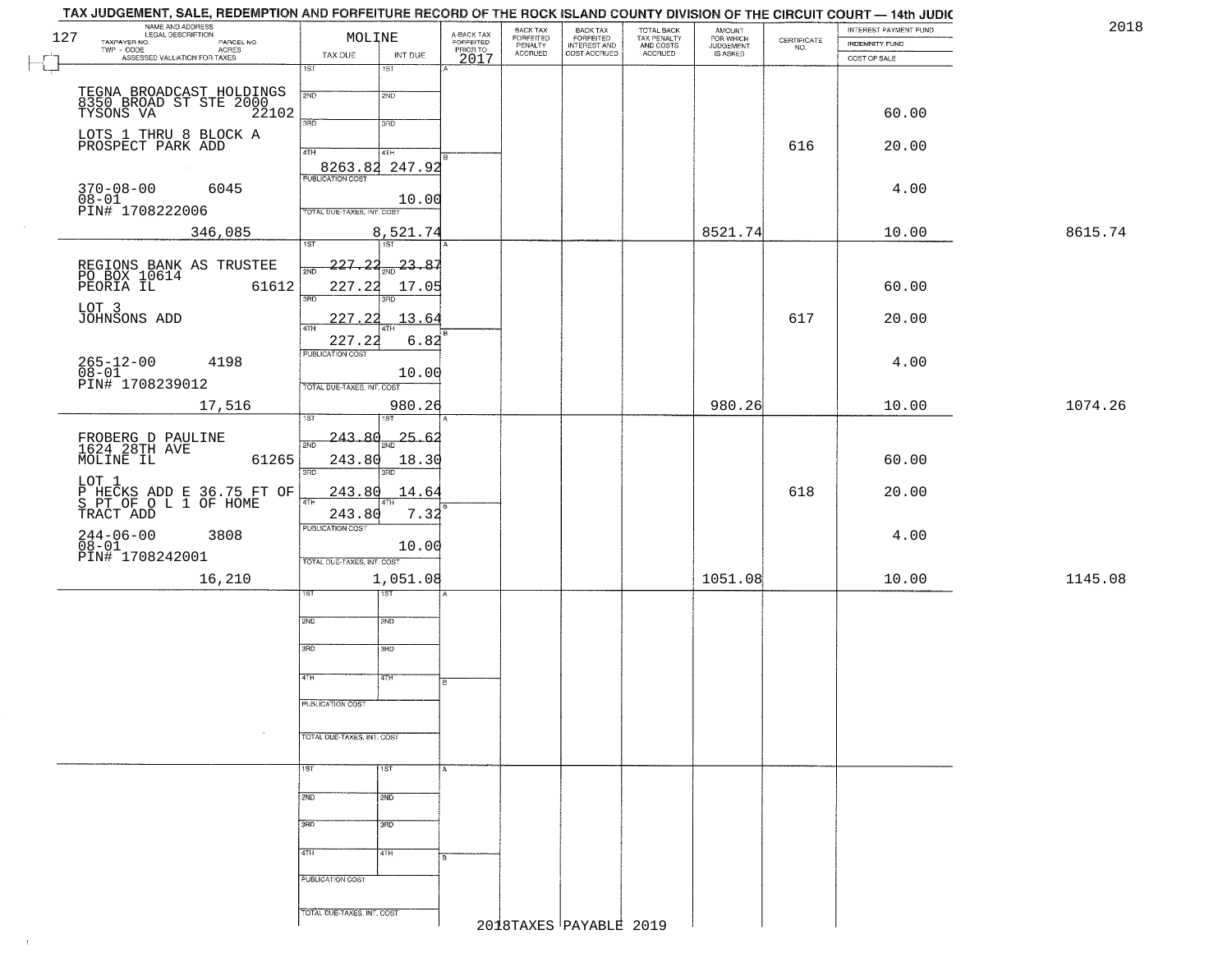| 127                                                    | BY WHOM<br>PURCHASED | RATE<br>$\%$<br><b>BID</b> | $\begin{array}{c} \text{MOLINE} \\ \text{DATE of sale} \end{array}$ | TAX JUDGEMENT, SALE, REDEMPTION AND FORFEITURE RECORD OF THE ROCK ISLAND COUNTY DIVISION OF THE CIRCUIT COURT — 14th JUDICIAL CIRCUIT OF ILLINOIS 2018<br>SUBSEQUENT TAXES PAID, FEES, AND TIME EXTENSION | TOTAL DUE<br>TO REDEEM<br>FROM SALE<br>LESS<br>COUNTY CLERK FEE | BY WHOM REDEEMED       | DATE OF REDEMP-<br>TION OR DEED<br>MO.<br>DAY<br>YEAR | RECEIVED REDEMPTION<br>MONEY IN FULL                   |
|--------------------------------------------------------|----------------------|----------------------------|---------------------------------------------------------------------|-----------------------------------------------------------------------------------------------------------------------------------------------------------------------------------------------------------|-----------------------------------------------------------------|------------------------|-------------------------------------------------------|--------------------------------------------------------|
| PIN# 1708222006<br>REALTAX DEV LT'D<br>$\overline{1}$  |                      | 00                         | 12/27/2019                                                          | 01/31/2020 Time Ext & incl<br>02/20/2020 Take Notice Fee                                                                                                                                                  | 06/27/2022<br>20.95                                             |                        |                                                       | Certificate<br>Returned 1<br>& Cancelled<br>05/13/2021 |
|                                                        |                      |                            |                                                                     |                                                                                                                                                                                                           |                                                                 | $8,636.69$ LISA MATICH | 04/06/2021                                            | Karen Kinney                                           |
| PIN# 1708239012<br>WESTERN SITES LLC<br>$\overline{c}$ |                      | 00                         | 12/27/2019                                                          | 03/09/2020 Time Ext & incl<br>03/09/2020 Take Notice Fee<br>12/10/2021 Subs paid                                                                                                                          | 07/12/2022<br>20.95<br>525.50                                   |                        |                                                       | $\overline{2}$                                         |
|                                                        |                      |                            |                                                                     |                                                                                                                                                                                                           |                                                                 |                        |                                                       |                                                        |
| PIN# 1708242001<br>WESTERN SITES LLC<br>3              |                      | 00                         | 12/27/2019                                                          | 03/09/2020 Time Ext & incl<br>03/09/2020 Take Notice Fee                                                                                                                                                  | $07/12/2022$<br>20.95                                           |                        |                                                       | 3                                                      |
|                                                        |                      |                            |                                                                     |                                                                                                                                                                                                           | $1,166.03$ VSG                                                  |                        | 03/10/2022                                            |                                                        |
|                                                        |                      |                            |                                                                     |                                                                                                                                                                                                           |                                                                 |                        |                                                       |                                                        |
| 4                                                      |                      |                            |                                                                     |                                                                                                                                                                                                           |                                                                 |                        |                                                       | 4                                                      |
|                                                        |                      |                            |                                                                     |                                                                                                                                                                                                           |                                                                 |                        |                                                       |                                                        |
| 5                                                      |                      |                            |                                                                     |                                                                                                                                                                                                           |                                                                 |                        |                                                       | 5                                                      |
|                                                        |                      |                            |                                                                     | 2018TAXES PAYABLE 2019                                                                                                                                                                                    |                                                                 |                        |                                                       |                                                        |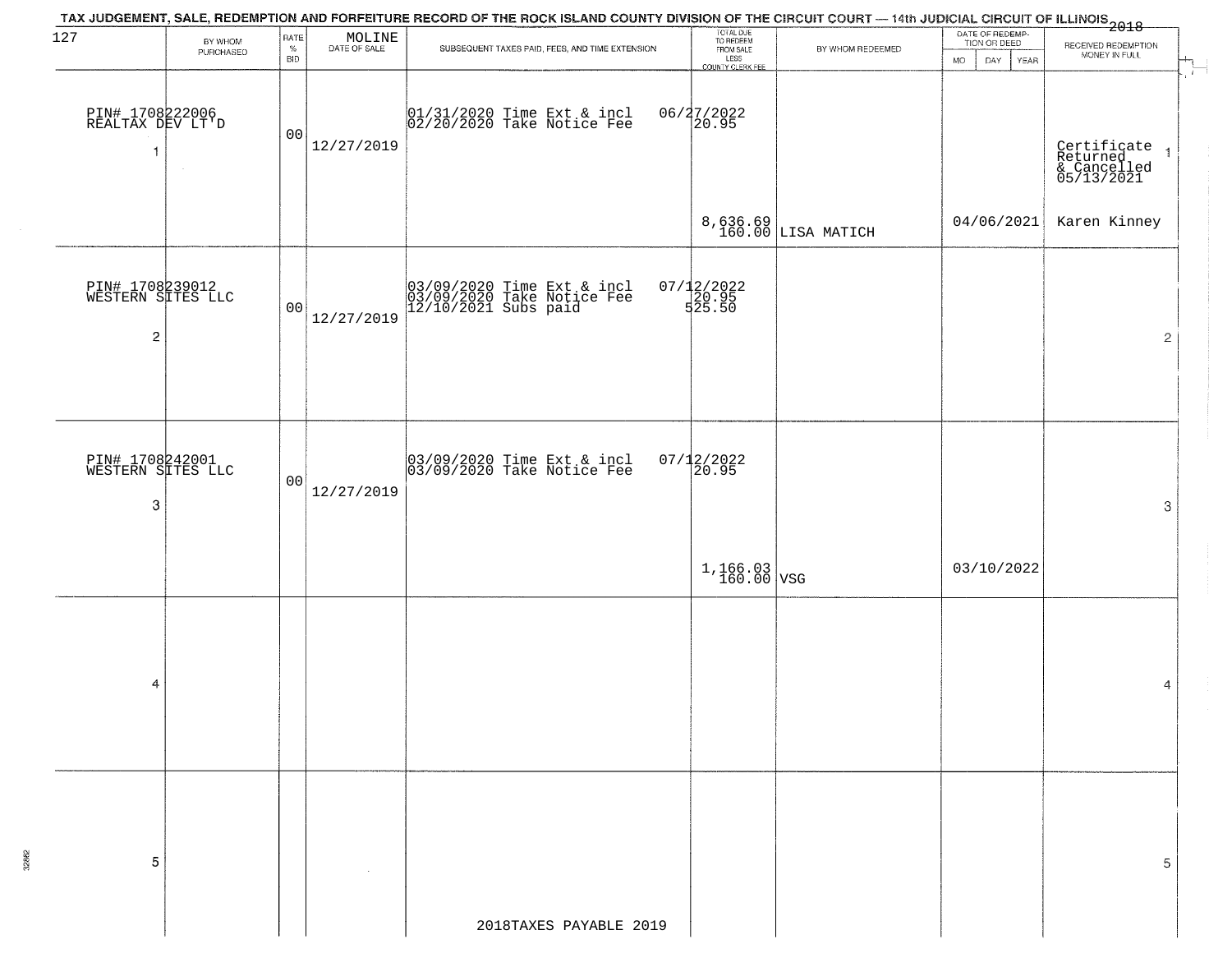| TAX JUDGEMENT, SALE, REDEMPTION AND FORFEITURE RECORD OF THE ROCK ISLAND COUNTY DIVISION OF THE CIRCUIT COURT - 14th JUDIC<br>NAME AND ADDRESS<br>LEGAL DESCRIPTION |                                                                             |                                     | BACK TAX             | <b>BACK TAX</b>           |                                        | AMOUNT<br>FOR WHICH |                    | INTEREST PAYMENT FUND | 2018     |
|---------------------------------------------------------------------------------------------------------------------------------------------------------------------|-----------------------------------------------------------------------------|-------------------------------------|----------------------|---------------------------|----------------------------------------|---------------------|--------------------|-----------------------|----------|
| 128<br>TAXPAYER NO.<br>PARCEL NO.<br>ACRES                                                                                                                          | ROCK ISLAND                                                                 | A-BACK TAX<br>FORFEITED<br>PRIOR TO | FORFEITED<br>PENALTY | FORFEITED<br>INTEREST AND | TOTAL BACK<br>TAX PENALTY<br>AND COSTS | <b>JUDGEMENT</b>    | CERTIFICATE<br>NO. | <b>INDEMNITY FUND</b> |          |
| ASSESSED VALUATION FOR TAXES                                                                                                                                        | TAX DUE<br>INT DUE                                                          | 2017                                | <b>ACCRUED</b>       | COST ACCRUED              | ACCRUED                                | <b>IS ASKED</b>     |                    | COST OF SALE          |          |
|                                                                                                                                                                     | 1ST<br>1ST<br>$\frac{1}{200}3051.94$ <sub>2N</sub> 320.46                   |                                     |                      |                           |                                        |                     |                    |                       |          |
| OC BANK TRUST COMPANY<br>PO BOX 395<br>BETTENDORF IA 52<br>52722                                                                                                    | 3051.94 228.90                                                              |                                     |                      |                           |                                        |                     |                    | 60.00                 |          |
| SUPVR ASST MAP<br>LOT 307 SHEET 10                                                                                                                                  | <u>3051.94</u><br>$-183, 12$                                                |                                     |                      |                           |                                        |                     | 619                | 20.00                 |          |
| $105 - 04 - 00$<br>1691                                                                                                                                             | 3051.94<br>91.56<br><b>PUBLICATION COST</b>                                 |                                     |                      |                           |                                        |                     |                    | 4.00                  |          |
| $\overline{0}\overline{9}-0\overline{1}$<br>.454<br>PIN# 0734201007                                                                                                 | 10.00<br>TOTAL DUE-TAXES, INT. COST                                         |                                     |                      |                           |                                        |                     |                    |                       |          |
| 114,968                                                                                                                                                             | 13,041.80                                                                   |                                     |                      |                           |                                        | 13041.80            |                    | 10.00                 | 13135.80 |
| TRAYWICK MAUDIE P<br>3561 41ST ST APT 30<br>MOLINE IL<br>61265                                                                                                      | 113.59<br>-11.90<br>113.59<br>8.50<br>3RD<br>3RD                            |                                     |                      |                           |                                        |                     |                    | 60.00                 |          |
| LOT 4 BLOCK 48<br>CHICAGO OR LOWER ADD<br>ALL_EX N 10 FT AND EX<br>S 27 FT                                                                                          | 6.80<br>113.59<br>113.59<br>3.40                                            |                                     |                      |                           |                                        |                     | 620                | 20.00                 |          |
| $125 - 08 - 00$<br>2081<br>$09 - 01$<br>PIN# 0734404013                                                                                                             | PUBLICATION COST<br>10.00<br>TOTAL DUE-TAXES, INT. COST                     |                                     |                      |                           |                                        |                     |                    | 4.00                  |          |
| 10,279                                                                                                                                                              | 494.96<br>1ST                                                               |                                     |                      |                           |                                        | 494.96              |                    | 10.00                 | 588.96   |
| TRAYWICK MAUDIE P<br>3561 41ST ST APT 30<br>MOLINE IL<br>61265                                                                                                      | $-20 - 15$<br><u>2.16</u><br>2ND<br>20.15<br>1.50                           |                                     |                      |                           |                                        |                     |                    | 60.00                 |          |
| LOT 4 BLOCK 48<br>CHICAGO OR LOWER ADD<br>S 27 FT                                                                                                                   | 3BD<br>3RD<br>1.20<br><u> 20.15</u><br>4TH<br>20.15<br>.60                  |                                     |                      |                           |                                        |                     | 621                | 20.00                 |          |
| 125-09-00<br>09-01<br>$2081 - A$<br>PIN# 0734404014                                                                                                                 | <b>PUBLICATION COST</b><br>10.00<br>TOTAL OUE-TAXES, INT. COST              |                                     |                      |                           |                                        |                     |                    | 4.00                  |          |
| 759                                                                                                                                                                 | 96.00<br>1ST                                                                |                                     |                      |                           |                                        | 96.00               |                    | 10.00                 | 190.00   |
| DEA PARTNERS<br>PO BOX 124<br>MOLINE IL<br>61266                                                                                                                    | 2ND<br>2ND.<br>647.78<br>48.60                                              |                                     |                      |                           |                                        |                     |                    | 60.00                 |          |
| LOT 9 BLOCK 58<br>CHICAGO OR LOWER ADD<br>LOTS 8 AND                                                                                                                | 3BD<br>$\overline{3BD}$<br>38.88<br>647.78<br><b>ATH</b><br>647.78<br>19.44 |                                     |                      |                           |                                        |                     | 622                | 20.00                 |          |
| $128 - 15 - 00$<br>2145<br>09-01<br>PIN# 0734405007<br><b>Contract</b>                                                                                              | "UBLICA HUN CUS<br>10.00<br>TOTAL DUE-TAXES, INT. COST                      |                                     |                      |                           |                                        |                     |                    | 4.00                  |          |
| 24,402                                                                                                                                                              | 2,060.26<br><b>TST</b>                                                      |                                     |                      |                           |                                        | 2060.26             |                    | 10.00                 | 2154.26  |
| SCOTT OSCAR L<br>2235 WINDSOR LN<br>COUNTRY CLUB HILL IL60478                                                                                                       | 18.03<br>1.89<br>2ND<br>2ND<br>18.03<br>1.35                                |                                     |                      |                           |                                        |                     |                    | 60.00                 |          |
| LOT 8 BLOCK 35<br>CHICAGO OR LOWER ADD<br>S 24.6 FT                                                                                                                 | 3RD<br>зRD<br>1.08<br>18.03<br>4TH<br>4TH<br>18.03<br>$.54^{\circ}$         |                                     |                      |                           |                                        |                     | 623                | 20.00                 |          |
| $117 - 04 - 00$<br>1922<br>09-01<br>PIN# 0734409013                                                                                                                 | PUBLICATION COST<br>10.00                                                   |                                     |                      |                           |                                        |                     |                    | 4.00                  |          |
| 679                                                                                                                                                                 | TOTAL DUE-TAXES, INT. COST<br>86.98                                         |                                     |                      |                           |                                        | 86.98               |                    | 10.00                 | 180.98   |

 $\sim 10$ 

2018TAXES PAYABLE 2019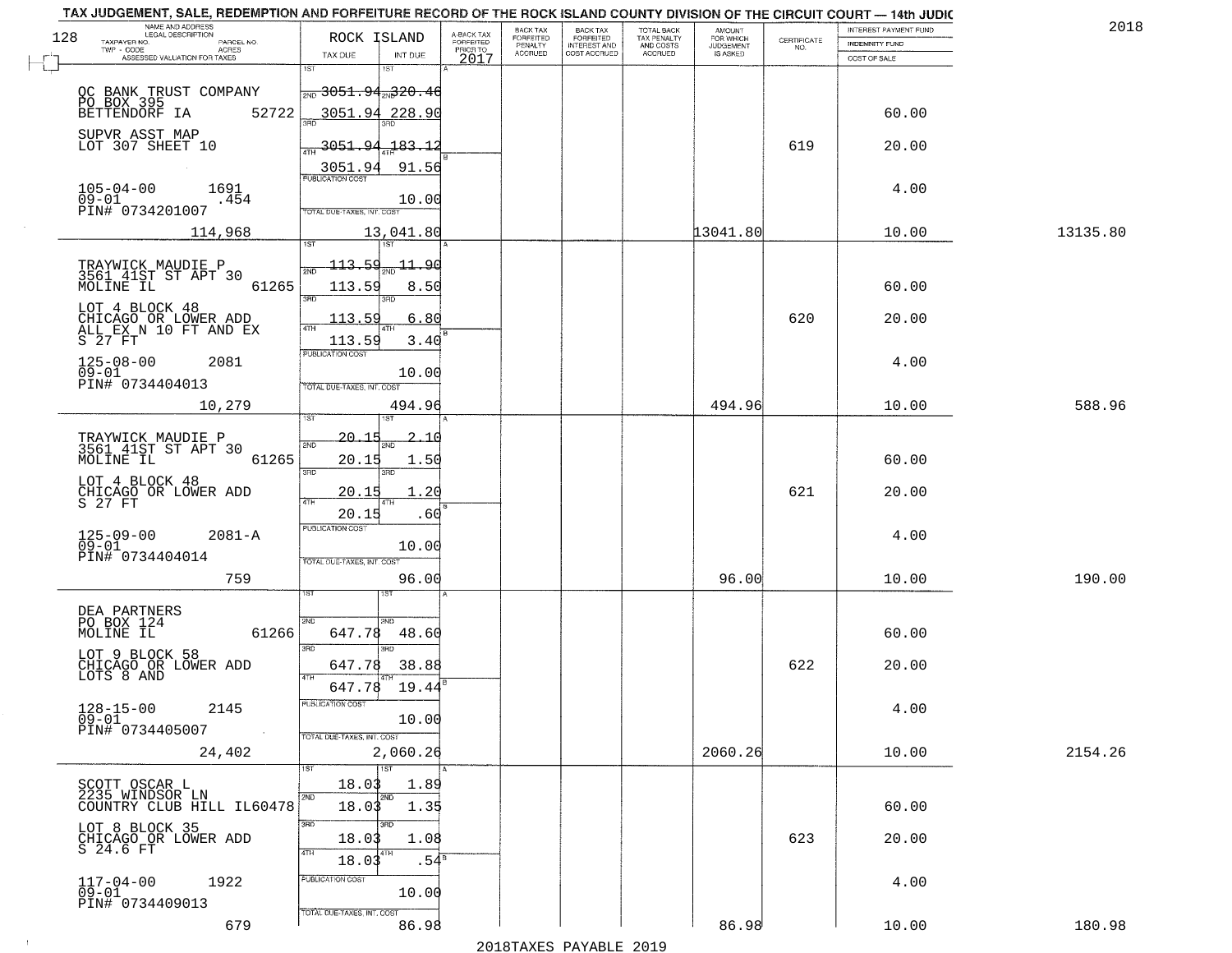| 128                                       | BY WHOM                    | RATE               | ROCK ISLAND<br>DATE OF SALE | TAX JUDGEMENT, SALE, REDEMPTION AND FORFEITURE RECORD OF THE ROCK ISLAND COUNTY DIVISION OF THE CIRCUIT COURT — 14th JUDICIAL CIRCUIT OF ILLINOIS 2018                                                                             | TOTAL DUE<br>TO REDEEM<br>FROM SALE      |                                         | DATE OF REDEMP-<br>TION OR DEED |                                                                    |
|-------------------------------------------|----------------------------|--------------------|-----------------------------|------------------------------------------------------------------------------------------------------------------------------------------------------------------------------------------------------------------------------------|------------------------------------------|-----------------------------------------|---------------------------------|--------------------------------------------------------------------|
|                                           | PURCHASED                  | $\%$<br><b>BID</b> |                             | SUBSEQUENT TAXES PAID, FEES, AND TIME EXTENSION                                                                                                                                                                                    | LESS<br>COUNTY CLERK FEE                 | BY WHOM REDEEMED                        | MO.<br>DAY.<br>YEAR             | RECEIVED REDEMPTION<br>MONEY IN FULL                               |
| PIN# 0734201007<br>RICO TRUSTEE           |                            | 18                 | 12/27/2019                  | 04/06/2020 Time Ext & incl<br>04/06/2020 Take Notice Fee<br>00/00/00000 Take Notice Fee<br>03/17/2022 Circuit Clerks Fee<br>03/17/2022 Suberiffs Fee<br>04/01/2022 Publication Fee<br>11/23/2021 Subs paid<br>11/30/2020 Subs paid |                                          |                                         |                                 | $\mathbf{1}$                                                       |
| PIN# 0734404013<br>WESTERN SITES LLC<br>2 |                            | 00                 | 12/27/2019                  |                                                                                                                                                                                                                                    |                                          |                                         |                                 | Certificate<br>Returned<br>$\frac{1}{6}$ Cancelled 2<br>03/12/2020 |
|                                           |                            |                    |                             |                                                                                                                                                                                                                                    |                                          | 588.96<br>160.00 KATZ NOWINSKI ATTY     | 02/14/2020                      | Karen Kinney                                                       |
| PIN# 0734404014<br>RICO TRUSTEE<br>3      |                            | 18                 | 12/27/2019                  |                                                                                                                                                                                                                                    |                                          |                                         |                                 | Certificate<br>Returned<br>3<br>& Cancelled<br>03/03/2020          |
|                                           |                            |                    |                             |                                                                                                                                                                                                                                    |                                          | 224.20  <br>160.00   KATZ NOWINSKI ATTY | 02/14/2020                      | Karen Kinney                                                       |
| PIN# 0734405007<br>4                      | STEVE SODEMAN LIVING TRUST |                    | 12/27/2019                  | 01/21/2020 Time Ext & incl<br>01/21/2020 Take Notice Fee<br>11/30/2020 Subs paid                                                                                                                                                   | 12/ <b>2</b> 1/2022<br>20.85<br>2,864.92 |                                         |                                 | Certificate<br>Returned<br>4<br>& Cancelled<br>03/11/2021          |
|                                           |                            |                    |                             |                                                                                                                                                                                                                                    |                                          | $6, 547.12$ DEA PARTNERS                | 02/18/2021                      | Karen Kinney                                                       |
| PIN# 0734409013<br>RICO TRUSTEE<br>5      |                            | 18                 | 12/27/2019<br>$\sim$        |                                                                                                                                                                                                                                    |                                          |                                         |                                 | Certificate<br>Returned<br>& Cancelled 5<br>03/03/2020             |
|                                           |                            |                    |                             |                                                                                                                                                                                                                                    |                                          | 213.56<br>160.00 OSCAR SCOTT            | 02/27/2020                      | Karen Kinney                                                       |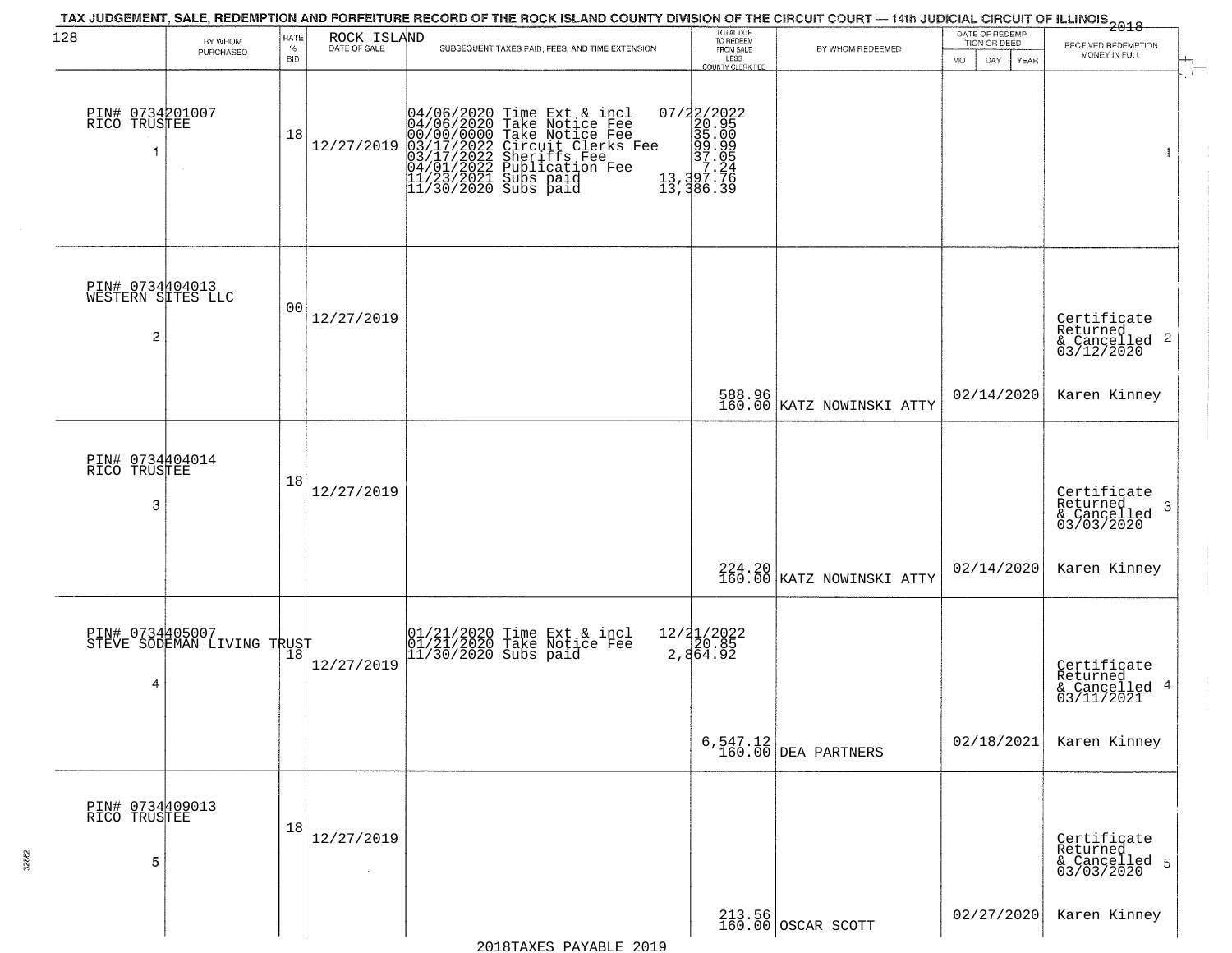| NAME AND ADDRESS<br>LEGAL DESCRIPTION<br>129                        | ROCK ISLAND                                 |                                     | BACK TAX             | <b>BACK TAX</b>           | TOTAL BACK<br>TAX PENALTY<br>AND COSTS | AMOUNT<br>FOR WHICH |                    | INTEREST PAYMENT FUND | 2018    |
|---------------------------------------------------------------------|---------------------------------------------|-------------------------------------|----------------------|---------------------------|----------------------------------------|---------------------|--------------------|-----------------------|---------|
| TAXPAYER NO.<br>PARCEL NO.<br>ACRES                                 |                                             | A-BACK TAX<br>FORFEITED<br>PRIOR TO | FORFEITED<br>PENALTY | FORFEITED<br>INTEREST AND |                                        | <b>JUDGEMENT</b>    | CERTIFICATE<br>NO. | <b>INDEMNITY FUND</b> |         |
| ASSESSED VALUATION FOR TAXES                                        | TAX DUE<br>INT DUE<br>1ST<br>1ST            | 2017                                | <b>ACCRUED</b>       | COST ACCRUED              | ACCRUED                                | <b>IS ASKED</b>     |                    | COST OF SALE          |         |
|                                                                     |                                             |                                     |                      |                           |                                        |                     |                    |                       |         |
| SCOTT OSCAR L<br>2235 WINDSOR LN                                    | <del>229.65<sub>2ND</sub>24.08</del><br>2ND |                                     |                      |                           |                                        |                     |                    |                       |         |
| COUNTRY CLUB HILL IL60478                                           | 229.65<br>17.20                             |                                     |                      |                           |                                        |                     |                    | 60.00                 |         |
| LOT 9 BLOCK 35                                                      | 229.65<br>13.76                             |                                     |                      |                           |                                        |                     | 624                | 20.00                 |         |
| CHICAGO OR LOWER ADD<br>N 25 FT                                     | ATH<br>6.88                                 |                                     |                      |                           |                                        |                     |                    |                       |         |
|                                                                     | 229.65                                      |                                     |                      |                           |                                        |                     |                    |                       |         |
| $117 - 06 - 00$<br>1924<br>$\overline{0}\overline{9}-0\overline{1}$ | 10.00                                       |                                     |                      |                           |                                        |                     |                    | 4.00                  |         |
| PIN# 0734409014                                                     | TOTAL DUE-TAXES, INT. COST                  |                                     |                      |                           |                                        |                     |                    |                       |         |
| 8,651                                                               | 990.52                                      |                                     |                      |                           |                                        | 990.52              |                    | 10.00                 | 1084.52 |
|                                                                     |                                             |                                     |                      |                           |                                        |                     |                    |                       |         |
| GANAWAY MARION<br>2349 29TH ST                                      | 300.05<br>$-31 - 50$<br>সাঁচ                |                                     |                      |                           |                                        |                     |                    |                       |         |
| 61265<br>MOLINE IL                                                  | 300.05<br>22.50<br>3RD<br>3RD               |                                     |                      |                           |                                        |                     |                    | 60.00                 |         |
| LOT 2 BLOCK 38                                                      | 18.00<br>300.05                             |                                     |                      |                           |                                        |                     | 625                | 20.00                 |         |
| CHICAGO OR LOWER ADD W.50                                           | ৰাম                                         |                                     |                      |                           |                                        |                     |                    |                       |         |
|                                                                     | 300.05<br>9.00<br>PUBLICATION COST          |                                     |                      |                           |                                        |                     |                    |                       |         |
| $119 - 02 - 00$<br>1962<br>$09 - 01$<br>.156                        | 10.00                                       |                                     |                      |                           |                                        |                     |                    | 4.00                  |         |
| PIN# 0734415004                                                     | TOTAL DUE-TAXES, INT. COST                  |                                     |                      |                           |                                        |                     |                    |                       |         |
| 11,303                                                              | 1,291.20<br>1ST                             |                                     |                      |                           |                                        | 1291.20             |                    | 10.00                 | 1385.20 |
|                                                                     |                                             |                                     |                      |                           |                                        |                     |                    |                       |         |
| RUMMELS THOMAS C<br>426 11TH ST                                     | $-323 - 28$<br>33.95<br>2ND                 |                                     |                      |                           |                                        |                     |                    |                       |         |
| ROCK ISLAND IL<br>61201                                             | 323.28<br>24.25<br>3BD<br>3RD               |                                     |                      |                           |                                        |                     |                    | 60.00                 |         |
| LOTS 7 AND 8 BLOCK 38                                               | 323.28<br>19.40                             |                                     |                      |                           |                                        |                     | 626                | 20.00                 |         |
| CHICAGO OR LOWER ADD<br>S 40 FT OF N 120 FT                         | ATH<br>323.28<br>9.70                       |                                     |                      |                           |                                        |                     |                    |                       |         |
|                                                                     | <b>PUBLICATION COST</b>                     |                                     |                      |                           |                                        |                     |                    |                       |         |
| $119 - 18 - 00$<br>1974<br>$09 - 01$                                | 10.00                                       |                                     |                      |                           |                                        |                     |                    | 4.00                  |         |
| PIN# 0734415014                                                     | TOTAL OUE-TAXES, INT. COST                  |                                     |                      |                           |                                        |                     |                    |                       |         |
| 12,178                                                              | 1,390.42                                    |                                     |                      |                           |                                        | 1390.42             |                    | 10.00                 | 1484.42 |
|                                                                     |                                             |                                     |                      |                           |                                        |                     |                    |                       |         |
| SUMMERS VONNIE S<br>722 5TH ST                                      | 21.16<br><u>2.24</u><br>2ND                 |                                     |                      |                           |                                        |                     |                    |                       |         |
| ROCK ISLAND IL<br>61201                                             | 21.16<br>1.60<br>3RD<br>3RD                 |                                     |                      |                           |                                        |                     |                    | 60.00                 |         |
| LOT 4 BLOCK 1                                                       | 1.28<br>21.16                               |                                     |                      |                           |                                        |                     | 627                | 20.00                 |         |
| BAILEY DAVENPORTS 3RD<br>ADD N .50                                  | <b>ATH</b>                                  |                                     |                      |                           |                                        |                     |                    |                       |         |
|                                                                     | 21.16<br>.64<br>PUBLICATION CUS             |                                     |                      |                           |                                        |                     |                    |                       |         |
| $165 - 03 - 00$<br>2814<br>$09 - 01$                                | 10.00                                       |                                     |                      |                           |                                        |                     |                    | 4.00                  |         |
| PIN# 0734419005<br>$\sim 100$                                       | TOTAL DUE-TAXES, INT. COST                  |                                     |                      |                           |                                        |                     |                    |                       |         |
| 797                                                                 | 100.40                                      |                                     |                      |                           |                                        | 100.40              |                    | 10.00                 | 194.40  |
|                                                                     | 1ST                                         |                                     |                      |                           |                                        |                     |                    |                       |         |
| SUMMERS VONNIE S<br>722 5TH ST                                      | 20.39<br>2.17<br>2ND<br>2ND                 |                                     |                      |                           |                                        |                     |                    |                       |         |
| ROCK ISLAND IL<br>61201                                             | 20.39<br>1.55                               |                                     |                      |                           |                                        |                     |                    | 60.00                 |         |
| LOT 4 BLOCK 1<br>BAILEY DAVENPORTS 3RD                              | 3RD<br>1.24<br>20.39                        |                                     |                      |                           |                                        |                     | 628                | 20.00                 |         |
| $S$ .50                                                             | 4TH<br>  4TH<br>20.39                       | $.62^{\circ}$                       |                      |                           |                                        |                     |                    |                       |         |
|                                                                     | PUBLICATION COST                            |                                     |                      |                           |                                        |                     |                    |                       |         |
| $165 - 04 - 00$<br>2815<br>09-01                                    | 10.00                                       |                                     |                      |                           |                                        |                     |                    | 4.00                  |         |
| PIN# 0734419006                                                     | TOTAL DUE-TAXES, INT. COST                  |                                     |                      |                           |                                        |                     |                    |                       |         |
| 768                                                                 | 97.14                                       |                                     |                      |                           |                                        | 97.14               |                    | 10.00                 | 191.14  |

 $\pm 4$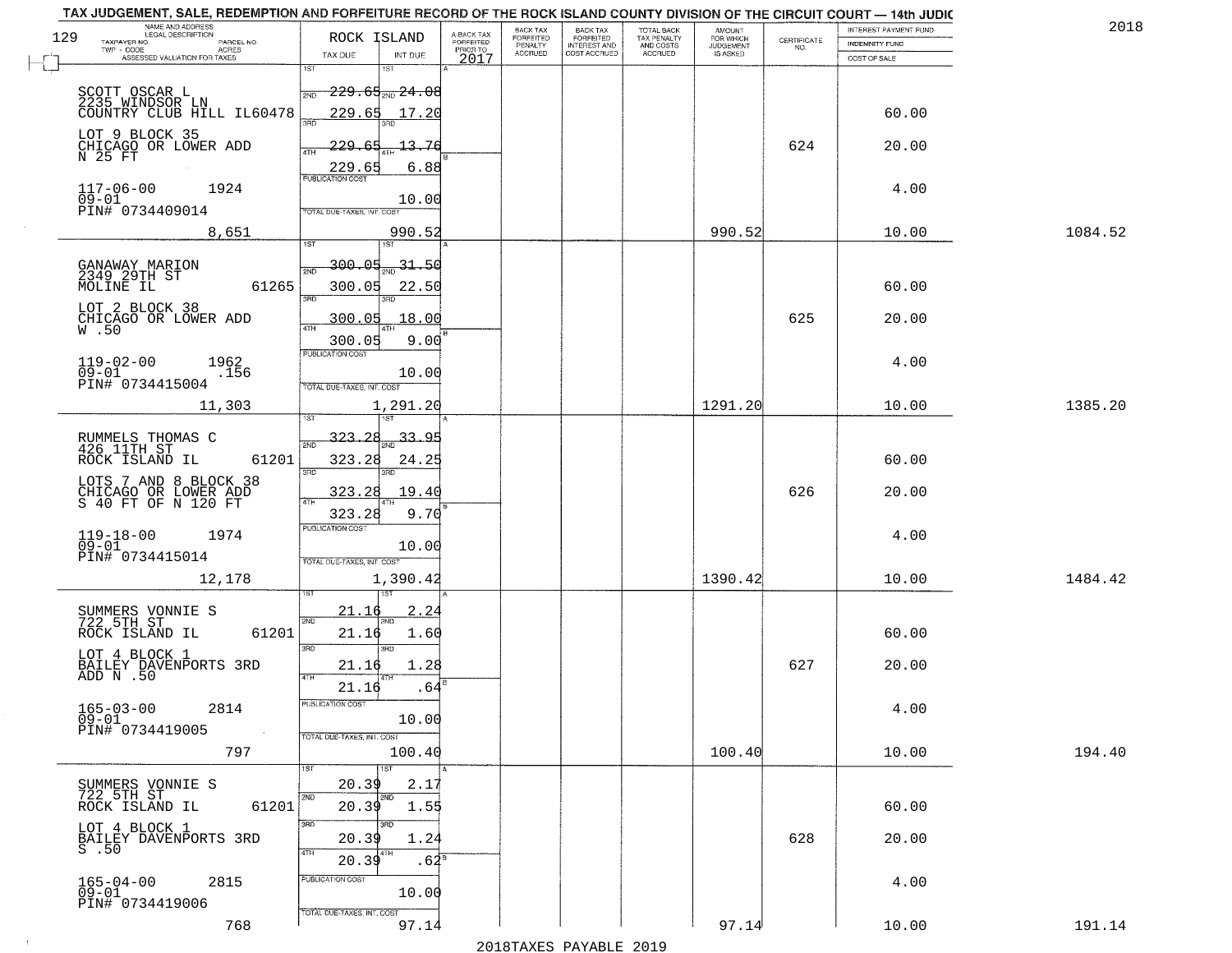| 129                                             | BY WHOM   | RATE               | ROCK ISLAND  | TAX JUDGEMENT, SALE, REDEMPTION AND FORFEITURE RECORD OF THE ROCK ISLAND COUNTY DIVISION OF THE CIRCUIT COURT — 14th JUDICIAL CIRCUIT OF ILLINOIS 2018                                                                                                                                                                                                                                                     | TOTAL DUE<br>TO REDEEM<br>FROM SALE                                                                  |                        | DATE OF REDEMP<br>TION OR DEED |                                                      |
|-------------------------------------------------|-----------|--------------------|--------------|------------------------------------------------------------------------------------------------------------------------------------------------------------------------------------------------------------------------------------------------------------------------------------------------------------------------------------------------------------------------------------------------------------|------------------------------------------------------------------------------------------------------|------------------------|--------------------------------|------------------------------------------------------|
|                                                 | PURCHASED | $\%$<br><b>BID</b> | DATE OF SALE | SUBSEQUENT TAXES PAID, FEES, AND TIME EXTENSION                                                                                                                                                                                                                                                                                                                                                            | LESS<br><b>COUNTY CLERK FEE</b>                                                                      | BY WHOM REDEEMED       | MO.<br>DAY.<br>YEAR            | RECEIVED REDEMPTION<br>MONEY IN FULL                 |
| PIN# 0734409014<br>JICTB, INC                   |           | 18                 | 12/27/2019   | 02/12/2020 Time Ext & incl<br>02/13/2020 Take Notice Fee                                                                                                                                                                                                                                                                                                                                                   | 12/06/2022<br>20.95                                                                                  |                        |                                | Certificate<br>Returned<br>& Cancelled<br>03/11/2020 |
|                                                 |           |                    |              |                                                                                                                                                                                                                                                                                                                                                                                                            |                                                                                                      | $1,300.68$ OSCAR SCOTT | 02/27/2020                     | Karen Kinney                                         |
| PIN# 0734415004<br>JICTB, INC<br>$\overline{a}$ |           | 18                 |              | $[02/12/2020 \t\t Time Ext & incl 02/13/2020 \t\t Take Notice Free 12/27/2019] 12/03/2021 \tSubs paid 12/27/2019]$                                                                                                                                                                                                                                                                                         | 12/06/2022<br>20.95<br>1,344.24<br>1,343.14                                                          |                        |                                | $\overline{2}$                                       |
| PIN# 0734415014<br>JICTB, INC<br>3              |           | 18                 | 12/27/2019   | $02/12/2020$ Time Ext & incl<br>$02/13/2020$ Take Notice Fee                                                                                                                                                                                                                                                                                                                                               | 12/06/2022<br>20.95                                                                                  |                        |                                | 3                                                    |
| PIN# 0734419005<br>RICO TRUSTEE<br>4            |           | 18                 | 12/27/2019   | 04/06/2020 Time Ext & incl<br>04/06/2020 Take Notice Fee<br>00/00/00000 Take Notice Fee<br>03/17/2022 Circuit Clerks Fee<br>03/17/2022 Sheriffs Fee<br>04/01/2022 Publication Fee<br>11/23/2021 Subs paid<br>11/30/2020 Subs paid                                                                                                                                                                          | 07/22/2022<br>20.95<br>35.00<br>59.52<br>15.06<br>12.24<br>$\frac{122}{122}.$ 66<br>122.62           |                        |                                | 4                                                    |
| PIN# 0734419006<br>RICÖ TRUSTEE<br>5            |           | 18                 |              | $[12/27/2019] \begin{tabular}{ c c c c } \hline & 04/06/2020 & Time \text{ Ext } & \text{incl} & 0 \\ \hline 04/06/2020 & Take \text{ Notice Free} & 00/00/0000 & Take \text{ Notice Free} \\ 00/00/00000 & Take \text{ Notice Free} & 03/17/2022 & Circuit \text{Clerks Free} \\ 03/17/2022 & Siberif \text{S} & 04/01/2022 & \text{Publication} & \text{Free} \\ 11/23/2021 & Subs \text{ paid} & 11/30$ | $\begin{smallmatrix} 07/22/2022\\ 20.95\\ 35.00\\ 99.52\\ 19.26\\ 119.29\\ 119.21 \end{smallmatrix}$ |                        |                                | 5                                                    |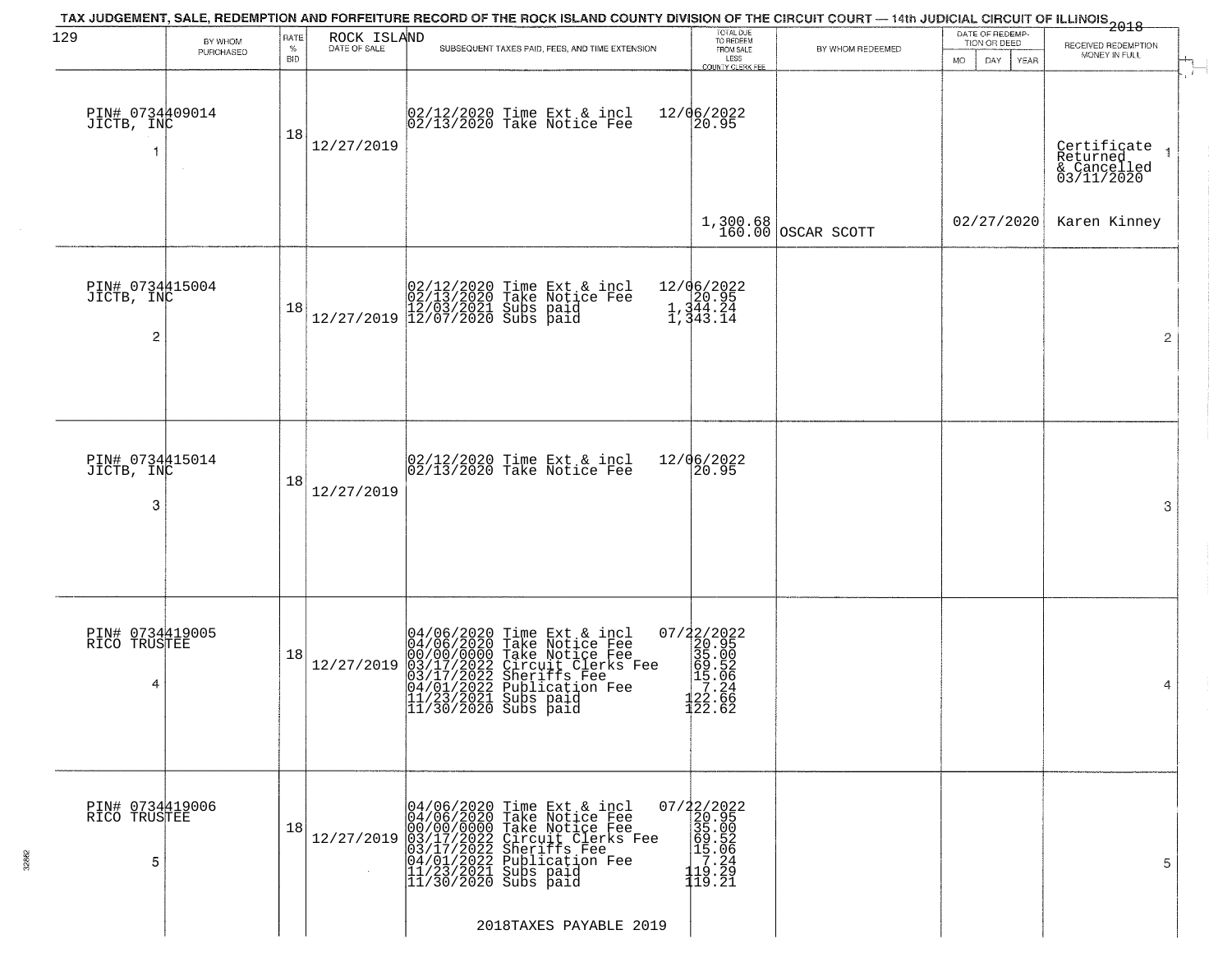|     | TAX JUDGEMENT, SALE, REDEMPTION AND FORFEITURE RECORD OF THE ROCK ISLAND COUNTY DIVISION OF THE CIRCUIT COURT - 14th JUDIC |                                                                            |                          |                              |                                       |                                        |                     |                                                                 |                       |         |
|-----|----------------------------------------------------------------------------------------------------------------------------|----------------------------------------------------------------------------|--------------------------|------------------------------|---------------------------------------|----------------------------------------|---------------------|-----------------------------------------------------------------|-----------------------|---------|
| 130 | NAME AND ADDRESS<br><b>LEGAL DESCRIPTION</b>                                                                               | ROCK ISLAND                                                                | A-BACK TAX<br>FORFEITED  | BACK TAX<br><b>FORFEITED</b> | BACK TAX<br>FORFEITED<br>INTEREST AND | TOTAL BACK<br>TAX PENALTY<br>AND COSTS | AMOUNT<br>FOR WHICH |                                                                 | INTEREST PAYMENT FUND | 2018    |
|     | TAXPAYER NO.<br>PARCEL NO.<br>TWP - CODE<br>ACRES                                                                          |                                                                            | PRIOR TO                 | PENALTY                      |                                       |                                        | <b>JUDGEMENT</b>    | $\begin{array}{c} \text{CERTIFICATE} \\ \text{NO.} \end{array}$ | <b>INDEMNITY FUND</b> |         |
|     | ASSESSED VALUATION FOR TAXES                                                                                               | INT DUE<br>TAX DUE                                                         | 2017                     | <b>ACCRUED</b>               | COST ACCRUED                          | ACCRUED                                | IS ASKED            |                                                                 | COST OF SALE          |         |
|     | WOODS MICHAEL D<br>1131 2ND AVE<br>ROCK ISLAND IL                                                                          | 1ST<br>1ST<br>$\frac{1}{200}$ 307.46 $_{\text{200}}$ 32.27                 |                          |                              |                                       |                                        |                     |                                                                 |                       |         |
|     | 61201<br>LOT 9 & 10 BLOCK 6                                                                                                | 307.46<br>23.05                                                            |                          |                              |                                       |                                        |                     |                                                                 | 60.00                 |         |
|     | OLD TOWN                                                                                                                   | 307<br>18.44<br>9.22<br>307.46                                             |                          |                              |                                       |                                        |                     | 629                                                             | 20.00                 |         |
|     | $284 - 10 - 00$<br>5056<br>$09 - 01$<br>PIN# 0734425001                                                                    | <b>PUBLICATION COST</b><br>10.00<br><b>TOTAL DUE-TAXES, INT. COST</b>      |                          |                              |                                       |                                        |                     |                                                                 | 4.00                  |         |
|     | 17,582                                                                                                                     | 1,322.82                                                                   |                          |                              |                                       |                                        | 1322.82             |                                                                 | 10.00                 | 1416.82 |
|     |                                                                                                                            |                                                                            |                          |                              |                                       |                                        |                     |                                                                 |                       |         |
|     | GATEWOOD MARY<br>525 9TH ST<br>61201<br>ROCK ISLAND IL                                                                     | 339.82<br>35,70<br>339.82<br>25.50<br><b>3RD</b>                           |                          |                              |                                       |                                        |                     |                                                                 | 60.00                 |         |
|     | LOTS 5 AND 6 BLOCK 44<br>CHICAGO OR LOWER ADD<br>S .50 N .50                                                               | 20.40<br>339.82                                                            |                          |                              |                                       |                                        |                     | 630                                                             | 20.00                 |         |
|     | $122 - 18 - 00$<br>2030<br>$09 - 01$<br>PIN# 0734429009                                                                    | 339.82<br>10.20<br>PUBLICATION COST<br>10.00<br>TOTAL DUE-TAXES, INT. COST |                          |                              |                                       |                                        |                     |                                                                 | 4.00                  |         |
|     | 12,801                                                                                                                     | 1,461.08<br>ist.<br><b>IST</b>                                             |                          |                              |                                       |                                        | 1461.08             |                                                                 | 10.00                 | 1555.08 |
|     | NANCE WILLIE C/WILLIE S<br>622 8TH ST<br>ROCK ISLAND IL<br>61201                                                           | 2ND<br><b>SMD</b>                                                          |                          |                              |                                       |                                        |                     |                                                                 | 60.00                 |         |
|     | S 30 FT LOT 8 AND ALL<br>LOT 9 BLK 61 CHICAGO OR<br>LOWER ADD                                                              | 3RD<br>3RD<br>4TH<br>4TH<br>24.85<br>.74                                   |                          |                              |                                       |                                        |                     | 631                                                             | 20.00                 |         |
|     | $130 - 14 - 00$<br>09-01<br>2183<br>PIN# 0734432016                                                                        | <b>PUBLICATION COST</b><br>10.00<br>TOTAL OUE-TAXES, INT. COST             |                          |                              |                                       |                                        |                     |                                                                 | 4.00                  |         |
|     | 8,661                                                                                                                      | 35.59                                                                      |                          |                              |                                       |                                        | 35.59               |                                                                 | 10.00                 | 129.59  |
|     | THORNTON HATTIE M<br>710 7TH AVE<br>ROCK ISLAND IL<br>61201                                                                | 7.21<br>68.99<br>2ND<br>68.99<br>5.15                                      | 250.28                   | 47.26                        |                                       |                                        |                     |                                                                 | 60.00                 |         |
|     | W 50 FT LOT 1; E 38.75 FT<br>LOT 2; N 40 FT LOT 3 BLK<br>72 CHICAGO OR LOWER<br>ADDITION                                   | 3RD<br>3RD<br>68.99<br>4.12<br>4TH<br>$2.06^{B}$<br>68.99                  |                          |                              | 409.07                                | 1476.85                                |                     | 632                                                             | 20.00                 |         |
|     | $137 - 14 - 00$<br>2303<br>$09 - 01$<br>PIN# 0734438009                                                                    | ruslica i IUN COS<br>10.00<br>TOTAL DUE-TAXES, INT. COST                   | $14 - 15 - 16$<br>770.24 |                              |                                       |                                        |                     |                                                                 | 4.00                  |         |
|     | 13,599                                                                                                                     | 304.50                                                                     |                          |                              |                                       |                                        | 1781.35             |                                                                 | 10.00                 | 1875.35 |
|     | JOHNAPELTE NDAYIRAGIJE<br>818 7TH AVE<br>61201<br>ROCK ISLAND IL                                                           | 1ST<br>1ST<br>2ND<br>2ND                                                   |                          |                              |                                       |                                        |                     |                                                                 | 60.00                 |         |
|     | LOT 2 BLOCK 71<br>CHICAGO OR LOWER ADD<br>W 50 FT OF N .50                                                                 | 3RD<br>3RD<br>190.79<br>11.44<br>4TH<br>4TH<br>$5.72^8$<br>190.79          |                          |                              |                                       |                                        |                     | 633                                                             | 20.00                 |         |
|     | $136 - 17 - 00$<br>2290<br>$09 - 01$<br>PIN# 0734439009                                                                    | PUBLICATION COST<br>10.00<br>TOTAL DUE-TAXES, INT. COST                    |                          |                              |                                       |                                        |                     |                                                                 | 4.00                  |         |
|     | 12,425                                                                                                                     | 408.74                                                                     |                          |                              | 2010 ELITATIO DI VIDI E 2010          |                                        | 408.74              |                                                                 | 10.00                 | 502.74  |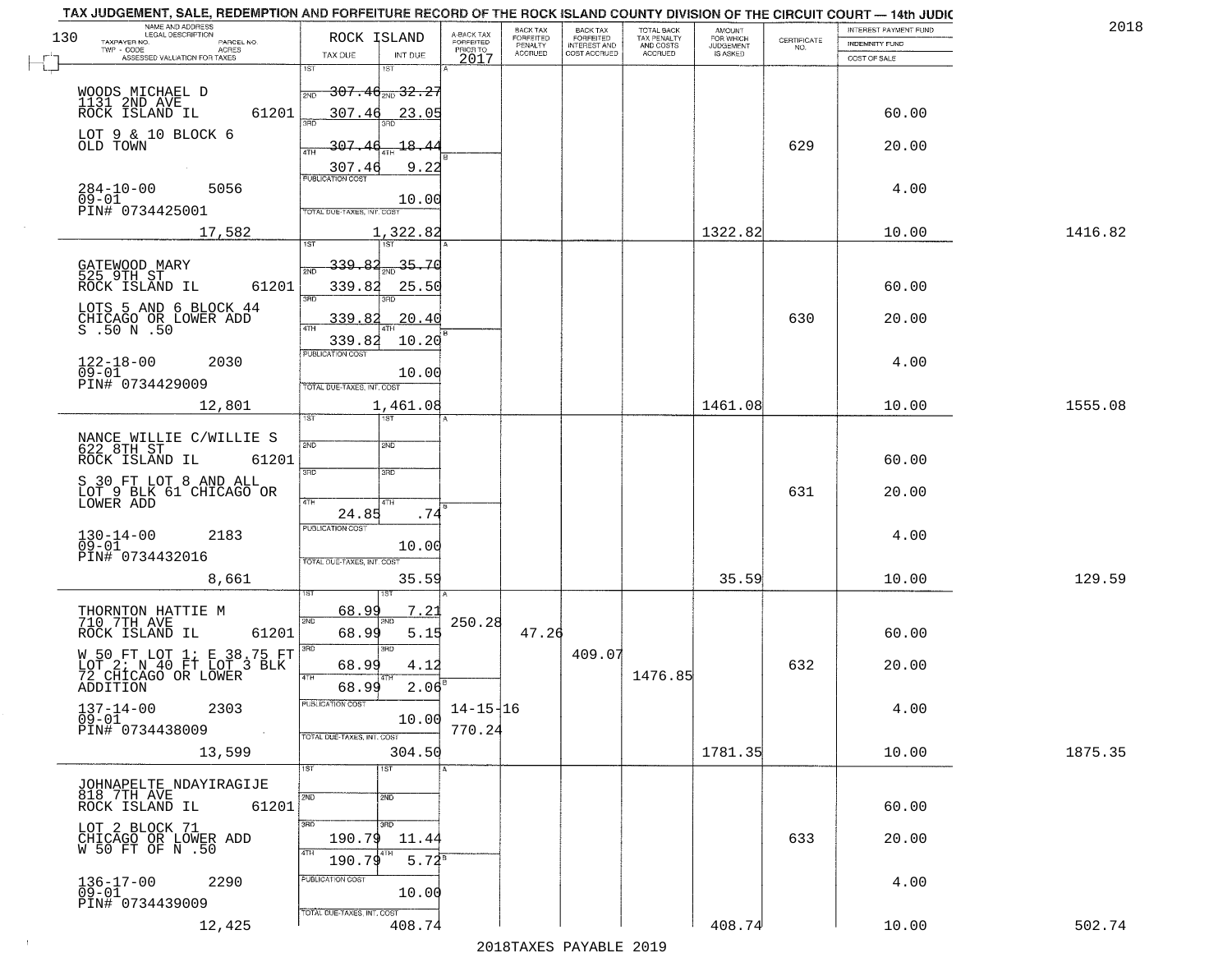| 130                                       | BY WHOM   | RATE               | ROCK ISLAND<br>DATE OF SALE | TAX JUDGEMENT, SALE, REDEMPTION AND FORFEITURE RECORD OF THE ROCK ISLAND COUNTY DIVISION OF THE CIRCUIT COURT — 14th JUDICIAL CIRCUIT OF ILLINOIS 2018                                                                                | TOTAL DUE<br>TO REDEEM                                                                                |                                                                  | DATE OF REDEMP-<br>TION OR DEED | RECEIVED REDEMPTION                                    |
|-------------------------------------------|-----------|--------------------|-----------------------------|---------------------------------------------------------------------------------------------------------------------------------------------------------------------------------------------------------------------------------------|-------------------------------------------------------------------------------------------------------|------------------------------------------------------------------|---------------------------------|--------------------------------------------------------|
|                                           | PURCHASED | $\%$<br><b>BID</b> |                             | SUBSEQUENT TAXES PAID, FEES, AND TIME EXTENSION                                                                                                                                                                                       | FROM SALE<br>LESS<br><b>COUNTY CLERK FEE</b>                                                          | BY WHOM REDEEMED                                                 | <b>MO</b><br>DAY<br><b>YEAR</b> | MONEY IN FULL                                          |
| PIN# 0734425001<br>JICTB, INC             | $\sim$    | 18                 | 12/27/2019                  | 02/12/2020 Time Ext & incl<br>02/13/2020 Take Notice Fee                                                                                                                                                                              | 12/06/2022<br>20.95                                                                                   |                                                                  |                                 | Certificate<br>Returned<br>& Cancelled<br>10/08/2020   |
|                                           |           |                    |                             |                                                                                                                                                                                                                                       |                                                                                                       | 1,947.83<br>160.00 MICHAEL WOODS                                 | 09/25/2020                      | Karen Kinney                                           |
| PIN# 0734429009<br>WESTERN SITES LLC<br>2 |           | 0 <sub>0</sub>     | 12/27/2019                  | 03/09/2020 Time Ext & incl<br>03/09/2020 Take Notice Fee                                                                                                                                                                              | 07/12/2022<br>20.95                                                                                   |                                                                  |                                 | $\overline{2}$                                         |
| PIN# 0734432016<br>AUCTION Z INC          |           | 0 <sub>0</sub>     | 12/27/2019                  | 03/09/2020 Time Ext & incl<br>03/09/2020 Take Notice Fee                                                                                                                                                                              | $07/12/2022$<br>20.95                                                                                 |                                                                  |                                 | Certificate<br>Returned                                |
| 3                                         |           |                    |                             |                                                                                                                                                                                                                                       |                                                                                                       | $\begin{array}{ c c c }\n150.54 & \text{CORELOGIC}\n\end{array}$ | 04/08/2020                      | 3<br>$& \text{Cancelled} \ 05/12/2020$<br>Karen Kinney |
| PIN# 0734438009<br>RICO TRUSTEE<br>4      |           | 18                 | 12/27/2019                  | 04/06/2020 Time Ext & incl<br>04/06/2020 Take Notice Fee<br>00/00/00/000 Take Notice Fee<br>03/17/2022 Circuit Clerks Fee<br>03/17/2022 Sublication Fee<br>04/01/2022 Publication Fee<br>11/23/2021 Subs paid<br>11/30/2020 Subs paid | $\begin{smallmatrix} 07/22/2022\\ 20.95\\ 35.00\\ 52.14\\ -7.24\\ 27.24\\ 1,609.85 \end{smallmatrix}$ |                                                                  |                                 | 4                                                      |
| PIN# 0734439009<br>JICTB, INC<br>5        |           | 12                 | 12/27/2019                  | 02/12/2020 Time Ext & incl<br>02/13/2020 Take Notice Fee                                                                                                                                                                              | 12/06/2022<br>20.95                                                                                   |                                                                  |                                 | Certificate<br>Returned<br>& Cancelled 5<br>08/10/2020 |
|                                           |           |                    |                             |                                                                                                                                                                                                                                       |                                                                                                       | 644.35<br>160.00 NDAYIRAGIJE JOHNAP#LTE                          |                                 | Karen Kinney                                           |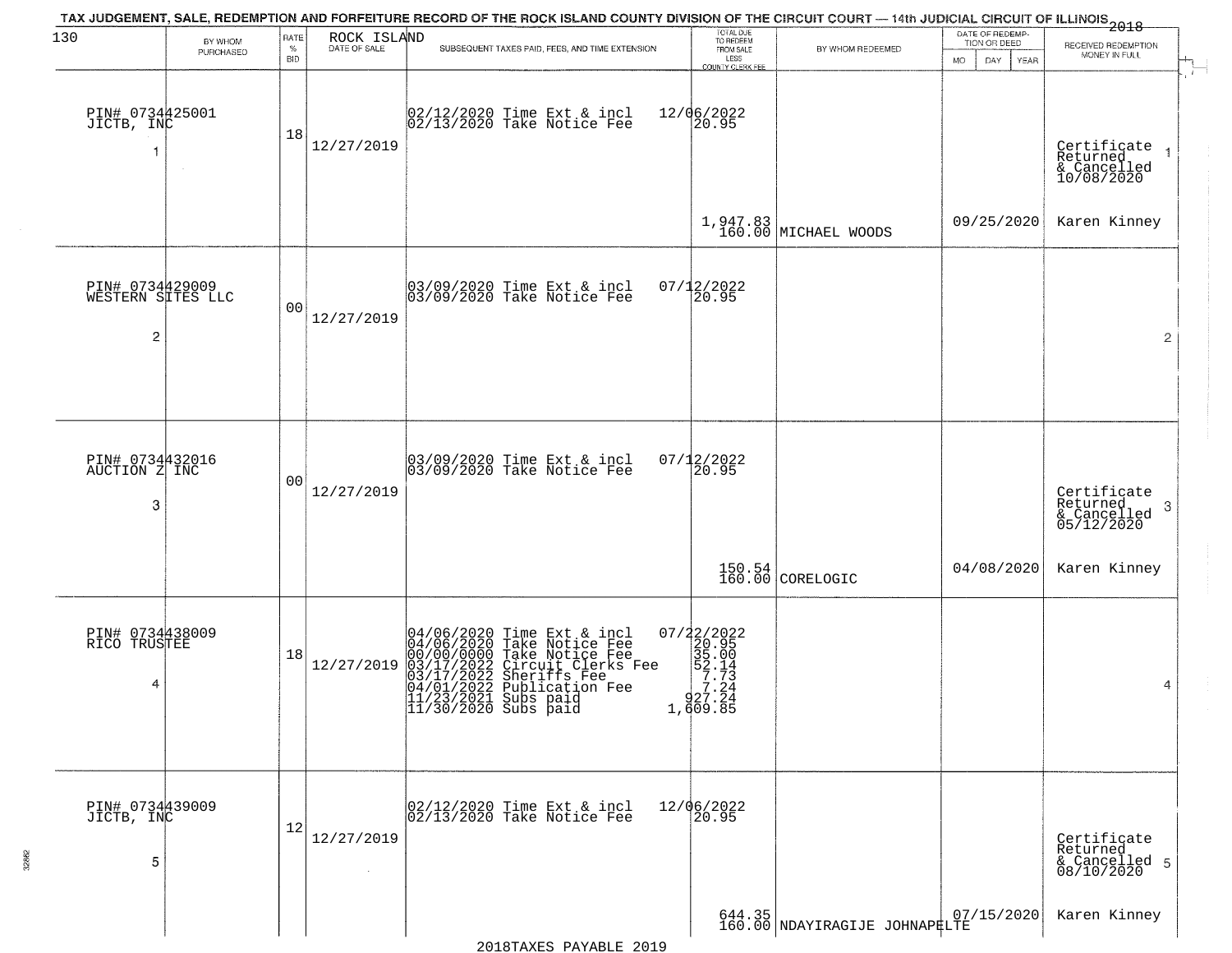|         | INTEREST PAYMENT FUND |                    |                                  |                                        |                                       | BACK TAX             |                                     |                              |                                                  | NAME AND ADDRESS<br>LEGAL DESCRIPTION                          |
|---------|-----------------------|--------------------|----------------------------------|----------------------------------------|---------------------------------------|----------------------|-------------------------------------|------------------------------|--------------------------------------------------|----------------------------------------------------------------|
|         | <b>INDEMNITY FUND</b> | CERTIFICATE<br>NO. | AMOUNT<br>FOR WHICH<br>JUDGEMENT | TOTAL BACK<br>TAX PENALTY<br>AND COSTS | BACK TAX<br>FORFEITED<br>INTEREST AND | FORFEITED<br>PENALTY | A-BACK TAX<br>FORFEITED<br>PRIOR TO |                              | ROCK ISLAND                                      | 131<br>TAXPAYER NO.<br>PARCEL NO.<br>TWP - CODE<br>ACRES       |
|         | COST OF SALE          |                    | IS ASKED                         | <b>ACCRUED</b>                         | COST ACCRUED                          | <b>ACCRUED</b>       | 2017                                | INT DUE                      | TAX DUE                                          | ASSESSED VALUATION FOR TAXES                                   |
|         |                       |                    |                                  |                                        |                                       |                      |                                     | 1ST<br><del>4.4</del> 1      | 1ST<br>$41.76_{200}$<br>2ND                      | BURNAUGH RYAN E<br>1527 BRIDGE AVE                             |
|         | 60.00                 |                    |                                  |                                        |                                       |                      |                                     | 3.15                         | 41.78<br>3RD                                     | 52803<br>DAVENPORT IA<br>LOT 6 BLOCK 70                        |
|         | 20.00                 | 634                |                                  |                                        |                                       |                      |                                     | -5.<br>1.26                  | 41.78<br>4TH<br>41.78<br><b>PUBLICATION COST</b> | CHICAGO OR LOWER ADD<br>W.50                                   |
|         | 4.00                  |                    |                                  |                                        |                                       |                      |                                     | 10.00                        | TOTAL DUE-TAXES, INT. COST                       | $136 - 08 - 00$<br>2282<br>$09 - 01$<br>PIN# 0734440009        |
| 282.46  | 10.00                 |                    | 188.46                           |                                        |                                       |                      |                                     | 188.46<br>ist                |                                                  | 1,574                                                          |
|         | 60.00                 |                    |                                  |                                        |                                       |                      |                                     | $\frac{19.18}{200}$<br>13.70 | <u> 182.43</u><br>182.43<br>3RD                  | WHITE GRADY JR<br>921 8TH AVE<br>61201<br>ROCK ISLAND IL       |
|         | 20.00                 | 635                |                                  |                                        |                                       |                      |                                     | 10.96<br>5.48                | 182.43<br>182.43                                 | LOT 7 BLOCK 70<br>CHICAGO OR LOWER ADD<br>E .50                |
|         | 4.00                  |                    |                                  |                                        |                                       |                      |                                     | 10.00                        | PUBLICATION COST<br>TOTAL DUE-TAXES, INT. COST   | $136 - 10 - 00$<br>2284<br>$09 - 01$<br>PIN# 0734440012        |
| 883.04  | 10.00                 |                    | 789.04                           |                                        |                                       |                      |                                     | 789.04                       | i ST                                             | 6,872                                                          |
|         | 60.00                 |                    |                                  |                                        |                                       |                      |                                     | 27.79<br>19.85               | 264.72<br>2ND<br>264.72                          | PARKS CUPPER<br>1915 31ST STREET A<br>MOLINE IL<br>61265       |
|         | 20.00                 | 636                |                                  |                                        |                                       |                      |                                     | 3RD<br>15.88                 | 3 <sub>BD</sub><br>264.72                        | LOT 8 BLOCK 70                                                 |
|         |                       |                    |                                  |                                        |                                       |                      |                                     | 7.94                         | 4TH<br>264.72<br><b>PUBLICATION COST</b>         | CHICAGO OR LOWER ADD<br>N 25 FT OF E 58 FT                     |
|         | 4.00                  |                    |                                  |                                        |                                       |                      |                                     | 10.00                        | TOTAL OUE-TAXES, INT. COST                       | $136 - 12 - 00$<br>09-01<br>2286<br>PIN# 0734440014            |
| 1234.34 | 10.00                 |                    | 1140.34                          |                                        |                                       |                      |                                     | 1,140.34<br>151              |                                                  | 9,972                                                          |
|         | 60.00                 |                    |                                  |                                        |                                       |                      |                                     | 9.5<br>6.80                  | 90.39<br>2ND<br>90.39                            | HAYMON GLORIA<br>613 6TH ST<br>ROCK ISLAND IL<br>61201         |
|         | 20.00                 | 637                |                                  |                                        |                                       |                      |                                     | 3RD<br>5.44                  | 3 <sub>BD</sub><br>90.39<br>4TH                  | LOT 10 - 13<br><b>BLACKACRE</b>                                |
|         | 4.00                  |                    |                                  |                                        |                                       |                      |                                     | 2.72<br>10.00                | 90.39<br>"UBLICA HUN CUS                         | $058 - 17 - 00$<br>764<br>$09 - 01$<br>.393<br>PIN# 0734446004 |
| 490.04  | 10.00                 |                    | 396.04                           |                                        |                                       |                      |                                     | 396.04<br>1ST                | TOTAL DUE-TAXES, INT. COST                       | 3,405                                                          |
|         | 60.00                 |                    |                                  |                                        |                                       |                      |                                     | 20.37<br>2ND<br>193.73 14.55 | 193.73<br>2ND                                    | PITCHFORD EDDIE P<br>618 12TH ST<br>61201<br>ROCK ISLAND IL    |
|         | 20.00                 | 638                |                                  |                                        |                                       |                      |                                     | 11.64                        | 3RD<br>193.73                                    | LOT 1<br>COHN'S 1ST ADD                                        |
|         | 4.00                  |                    |                                  |                                        |                                       |                      |                                     | $5.82^8$                     | 4TH<br>193.73<br>PUBLICATION COST                | $428 - 26 - 00$<br>09-01<br>7646                               |
| 931.30  | 10.00                 |                    | 837.30                           |                                        |                                       |                      |                                     | 10.00<br>837.30              | TOTAL DUE-TAXES, INT. COST                       | .264<br>PIN# 0734452002<br>18,573                              |
|         |                       |                    |                                  |                                        |                                       |                      |                                     |                              |                                                  |                                                                |

 $\sim 10^{-1}$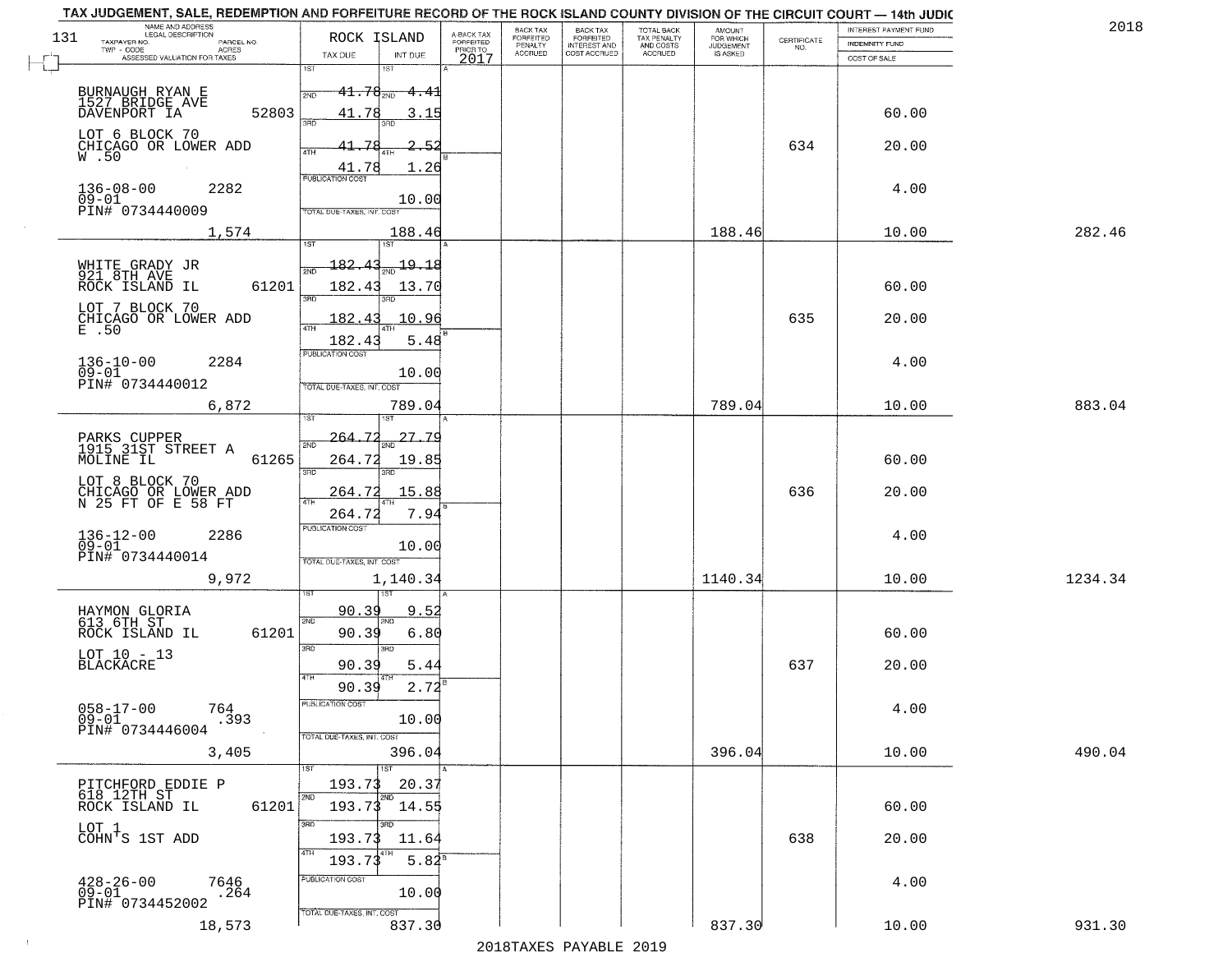| 131                                       | BY WHOM   | RATE               | ROCK ISLAND  | TAX JUDGEMENT, SALE, REDEMPTION AND FORFEITURE RECORD OF THE ROCK ISLAND COUNTY DIVISION OF THE CIRCUIT COURT — 14th JUDICIAL CIRCUIT OF ILLINOIS 2018                                                                               | TOTAL DUE<br>TO REDEEM<br>FROM SALE                                                    |                                | DATE OF REDEMP-<br>TION OR DEED |                                                        |
|-------------------------------------------|-----------|--------------------|--------------|--------------------------------------------------------------------------------------------------------------------------------------------------------------------------------------------------------------------------------------|----------------------------------------------------------------------------------------|--------------------------------|---------------------------------|--------------------------------------------------------|
|                                           | PURCHASED | $\%$<br><b>BID</b> | DATE OF SALE | SUBSEQUENT TAXES PAID, FEES, AND TIME EXTENSION                                                                                                                                                                                      | LESS                                                                                   | BY WHOM REDEEMED               | MO.<br>DAY.<br>YEAR             | RECEIVED REDEMPTION<br>MONEY IN FULL                   |
| PIN# 0734440009<br>RICO TRUSTEE<br>1      | $\sim$    | 18                 | 12/27/2019   | 04/06/2020 Time Ext & incl<br>04/06/2020 Take Notice Fee<br>00/00/0000 Take Notice Fee<br>00/00/0000 Take Notice Fee<br>03/17/2022 Sheriffs Fee<br>11/30/2020 Subs paid                                                              | <b>COUNTY CLERK FEE</b><br>07/22/2022<br>20.95<br>35.00<br>2017.38<br>410.49<br>212.84 |                                |                                 | $\mathbf{1}$                                           |
|                                           |           |                    |              |                                                                                                                                                                                                                                      | 874.32<br>160.00 VSG                                                                   |                                | 03/31/2022                      |                                                        |
| PIN# 0734440012<br>RICO TRUSTEE<br>2      |           | 18                 | 12/27/2019   | 04/06/2020 Time Ext & incl<br>04/06/2020 Take Notice Fee<br>00/00/00000 Take Notice Fee<br>03/17/2022 Circuit Clerks Fee<br>03/17/2022 Sublication Fee<br>04/01/2022 Publication Fee<br>11/23/2021 Subs paid<br>11/30/2020 Subs paid | 07/22/2022<br>20.95<br>35.00<br>35.14<br>828.30                                        |                                |                                 | $\overline{2}$                                         |
| PIN# 0734440014<br>JICTB, INC<br>3        |           | 18                 | 12/27/2019   | 02/12/2020 Time Ext & incl<br>02/13/2020 Take Notice Fee                                                                                                                                                                             | 12/06/2022<br>20.95                                                                    |                                |                                 | 3                                                      |
| PIN# 0734446004<br>RICO TRUSTEE<br>4      |           | 18                 | 12/27/2019   | 04/06/2020 Time Ext & incl<br>04/06/2020 Take Notice Fee                                                                                                                                                                             | 07/22/2022<br>I20.95                                                                   |                                |                                 | Certificate<br>Returned<br>& Cancelled 4<br>12/07/2020 |
|                                           |           |                    |              |                                                                                                                                                                                                                                      |                                                                                        | 687.40<br>160.00 LUKEYA HAYMON | 11/18/2020                      | Karen Kinney                                           |
| PIN# 0734452002<br>WESTERN SITES LLC<br>5 |           | 00                 | 12/27/2019   |                                                                                                                                                                                                                                      |                                                                                        |                                |                                 | Certificate<br>Returned<br>& Cancelled 5<br>03/12/2020 |
|                                           |           |                    |              |                                                                                                                                                                                                                                      |                                                                                        | 931.30 ASCENTRA CREDIT UNION   | 02/13/2020                      | Karen Kinney                                           |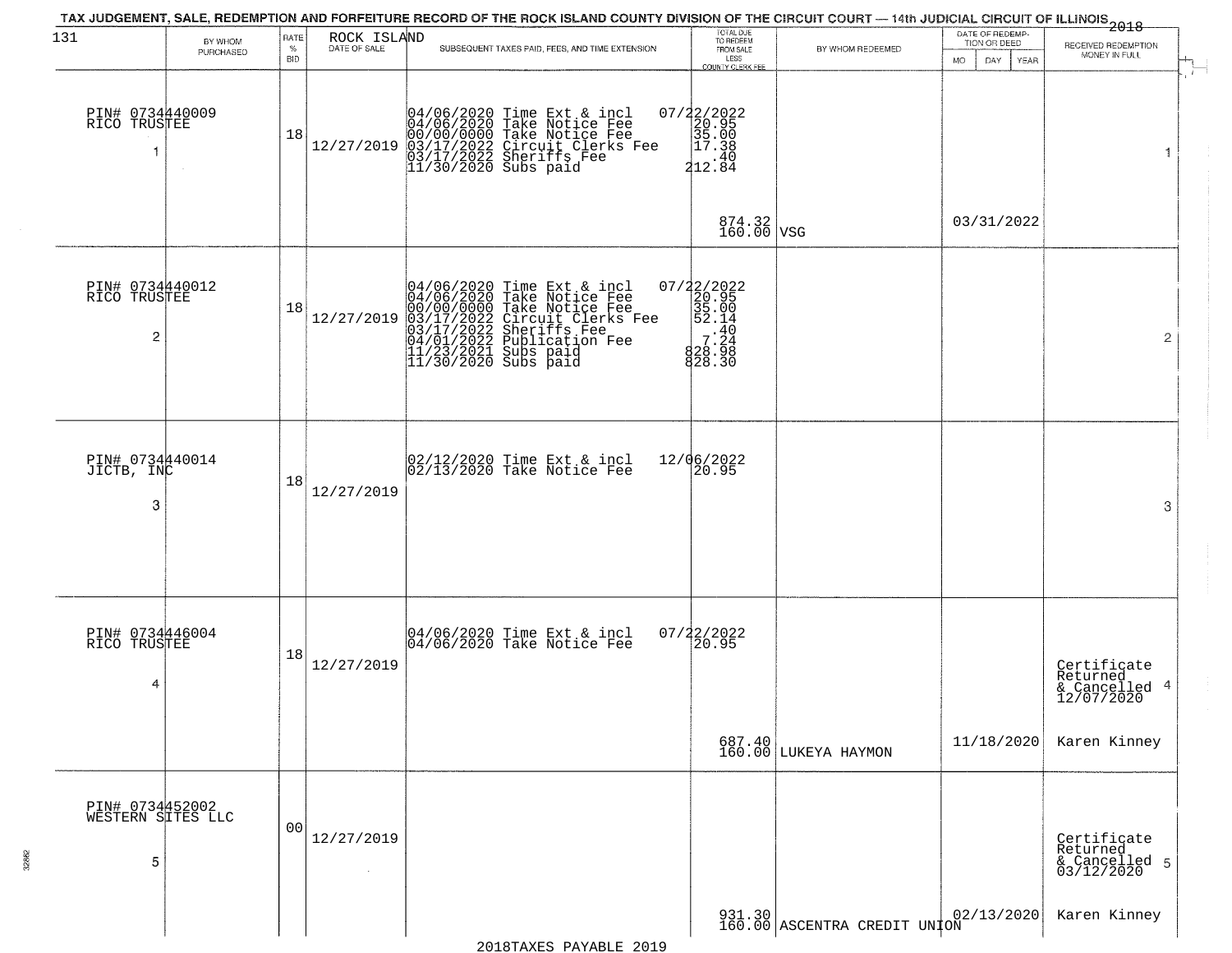| TAX JUDGEMENT, SALE, REDEMPTION AND FORFEITURE RECORD OF THE ROCK ISLAND COUNTY DIVISION OF THE CIRCUIT COURT — 14th JUDIC |                            |                                       |                                     |                                        |                                       |                                        |                                  |                                                                 |                       |         |
|----------------------------------------------------------------------------------------------------------------------------|----------------------------|---------------------------------------|-------------------------------------|----------------------------------------|---------------------------------------|----------------------------------------|----------------------------------|-----------------------------------------------------------------|-----------------------|---------|
| NAME AND ADDRESS<br>LEGAL DESCRIPTION<br>132                                                                               | ROCK ISLAND                |                                       |                                     | BACK TAX                               | BACK TAX<br>FORFEITED<br>INTEREST AND | TOTAL BACK<br>TAX PENALTY<br>AND COSTS | AMOUNT<br>FOR WHICH<br>JUDGEMENT |                                                                 | INTEREST PAYMENT FUND | 2018    |
| TAXPAYER NO.<br>PARCEL NO.<br>ACRES<br>$TWP - CODE$                                                                        |                            |                                       | A-BACK TAX<br>FORFEITED<br>PRIOR TO | FORFEITED<br>PENALTY<br><b>ACCRUED</b> | COST ACCRUED                          | ACCRUED                                | IS ASKED                         | $\begin{array}{c} \text{CERTIFICATE} \\ \text{NO.} \end{array}$ | <b>INDEMNITY FUND</b> |         |
| ASSESSED VALUATION FOR TAXES                                                                                               | TAX DUE<br>1ST             | INT DUE<br>1ST                        | 2017                                |                                        |                                       |                                        |                                  |                                                                 | COST OF SALE          |         |
|                                                                                                                            |                            |                                       |                                     |                                        |                                       |                                        |                                  |                                                                 |                       |         |
|                                                                                                                            |                            | <del>537.29<sub>2ND</sub> 56.42</del> |                                     |                                        |                                       |                                        |                                  |                                                                 |                       |         |
| ROBERTS ELEX O<br>1323 12TH ST<br>ROCK ISLAND IL                                                                           |                            |                                       |                                     |                                        |                                       |                                        |                                  |                                                                 |                       |         |
| 61201                                                                                                                      | 537.29                     | 40.30                                 |                                     |                                        |                                       |                                        |                                  |                                                                 | 60.00                 |         |
|                                                                                                                            |                            |                                       |                                     |                                        |                                       |                                        |                                  |                                                                 |                       |         |
| LOT 2<br>REPLAT LOTS 3 & 4 BLK 70<br>CHICAGO OR LOWER ADD                                                                  | <del>537.2</del> 9<br>ATH  | 32.24                                 |                                     |                                        |                                       |                                        |                                  | 639                                                             | 20.00                 |         |
|                                                                                                                            | 537.29                     | 16.12                                 |                                     |                                        |                                       |                                        |                                  |                                                                 |                       |         |
|                                                                                                                            | PUBLICATION COST           |                                       |                                     |                                        |                                       |                                        |                                  |                                                                 |                       |         |
| $428 - 37 - 00$<br>7657                                                                                                    |                            |                                       |                                     |                                        |                                       |                                        |                                  |                                                                 | 4.00                  |         |
| 09-01<br>.134<br>PIN# 0734453001                                                                                           | TOTAL DUE-TAXES, INT. COST | 10.00                                 |                                     |                                        |                                       |                                        |                                  |                                                                 |                       |         |
|                                                                                                                            |                            |                                       |                                     |                                        |                                       |                                        |                                  |                                                                 |                       |         |
| 20,240                                                                                                                     |                            | 2,304.24                              |                                     |                                        |                                       |                                        | 2304.24                          |                                                                 | 10.00                 | 2398.24 |
|                                                                                                                            |                            |                                       |                                     |                                        |                                       |                                        |                                  |                                                                 |                       |         |
| BILLINGS CHRISTINE P<br>2516 BANEY CT                                                                                      | 234.32<br>সাঁচ             | 24.57                                 |                                     |                                        |                                       |                                        |                                  |                                                                 |                       |         |
| RALEIGH NC<br>27610                                                                                                        |                            |                                       |                                     |                                        |                                       |                                        |                                  |                                                                 | 60.00                 |         |
|                                                                                                                            | 234.32<br>3RD              | 17.55                                 |                                     |                                        |                                       |                                        |                                  |                                                                 |                       |         |
| LOT 2 BLOCK 4<br>BAILEY DAVENPORTS 2ND ADD<br>EX_SE_COR_NE_LN_102_FT_TO 4TH                                                |                            |                                       |                                     |                                        |                                       |                                        |                                  |                                                                 |                       |         |
|                                                                                                                            | 234.32                     | 14.04                                 |                                     |                                        |                                       |                                        |                                  | 640                                                             | 20.00                 |         |
| N LN W 27.3 S 102 FT E                                                                                                     | 234.32                     | 7.02                                  |                                     |                                        |                                       |                                        |                                  |                                                                 |                       |         |
|                                                                                                                            | PUBLICATION COST           |                                       |                                     |                                        |                                       |                                        |                                  |                                                                 |                       |         |
| $164 - 04 - 70$<br>$2797 - 2$<br>$09 - 01$<br>.088                                                                         |                            | 10.00                                 |                                     |                                        |                                       |                                        |                                  |                                                                 | 4.00                  |         |
| PIN# 0734456003                                                                                                            | TOTAL DUE-TAXES, INT. COST |                                       |                                     |                                        |                                       |                                        |                                  |                                                                 |                       |         |
|                                                                                                                            |                            |                                       |                                     |                                        |                                       |                                        |                                  |                                                                 |                       |         |
| 8,827                                                                                                                      |                            | 1,010.46                              |                                     |                                        |                                       |                                        | 1010.46                          |                                                                 | 10.00                 | 1104.46 |
|                                                                                                                            |                            |                                       |                                     |                                        |                                       |                                        |                                  |                                                                 |                       |         |
| CANNADY JENNIFER M<br>920 8TH AVE                                                                                          | 80.49<br>2ND               | 8.47<br>m                             |                                     |                                        |                                       |                                        |                                  |                                                                 |                       |         |
| 61201<br>ROCK ISLAND IL                                                                                                    | 80.49                      | 6.05                                  |                                     |                                        |                                       |                                        |                                  |                                                                 | 60.00                 |         |
|                                                                                                                            | 3 <sub>BD</sub>            | 3RD                                   |                                     |                                        |                                       |                                        |                                  |                                                                 |                       |         |
| LOT 4 BLOCK 1<br>BAILEY DAVENPORTS ADD                                                                                     |                            |                                       |                                     |                                        |                                       |                                        |                                  |                                                                 |                       |         |
| E 28 FT OF W.50                                                                                                            | 80.49<br>4TH               | 4.84                                  |                                     |                                        |                                       |                                        |                                  | 641                                                             | 20.00                 |         |
|                                                                                                                            | 80.49                      | 2.42                                  |                                     |                                        |                                       |                                        |                                  |                                                                 |                       |         |
|                                                                                                                            | <b>PUBLICATION COST</b>    |                                       |                                     |                                        |                                       |                                        |                                  |                                                                 |                       |         |
| $162 - 04 - 00$<br>2757<br>$\bar{0}9 - 01$                                                                                 |                            | 10.00                                 |                                     |                                        |                                       |                                        |                                  |                                                                 | 4.00                  |         |
| PIN# 0734460004                                                                                                            | TOTAL OUE-TAXES, INT. COST |                                       |                                     |                                        |                                       |                                        |                                  |                                                                 |                       |         |
| 6,371                                                                                                                      |                            | 353.74                                |                                     |                                        |                                       |                                        | 353.74                           |                                                                 | 10.00                 | 447.74  |
|                                                                                                                            |                            | ड़ा                                   |                                     |                                        |                                       |                                        |                                  |                                                                 |                       |         |
|                                                                                                                            |                            |                                       |                                     |                                        |                                       |                                        |                                  |                                                                 |                       |         |
| CANNADY JENNIFER M<br>920 8TH AVE                                                                                          | 26.26<br>2ND               | 2.73                                  |                                     |                                        |                                       |                                        |                                  |                                                                 |                       |         |
| ROCK ISLAND IL<br>61201                                                                                                    | 26.26                      | 1.95                                  |                                     |                                        |                                       |                                        |                                  |                                                                 | 60.00                 |         |
|                                                                                                                            | 3BD                        | 3RD                                   |                                     |                                        |                                       |                                        |                                  |                                                                 |                       |         |
| BAILEY DAVENPORTS ADD W                                                                                                    |                            |                                       |                                     |                                        |                                       |                                        |                                  | 642                                                             | 20.00                 |         |
| 30 FT BLK 75 CHI OR LWR<br>ADD E .50 L 4 BLK 1                                                                             | 26.26                      | 1.56                                  |                                     |                                        |                                       |                                        |                                  |                                                                 |                       |         |
|                                                                                                                            | 26.26                      | .78                                   |                                     |                                        |                                       |                                        |                                  |                                                                 |                       |         |
| 2758                                                                                                                       | PUBLICATION COST           |                                       |                                     |                                        |                                       |                                        |                                  |                                                                 |                       |         |
| $162 - 05 - 00$<br>09-01                                                                                                   |                            | 10.00                                 |                                     |                                        |                                       |                                        |                                  |                                                                 | 4.00                  |         |
| PIN# 0734460005                                                                                                            | TOTAL DUE-TAXES, INT. COST |                                       |                                     |                                        |                                       |                                        |                                  |                                                                 |                       |         |
| 989                                                                                                                        |                            | 122.06                                |                                     |                                        |                                       |                                        | 122.06                           |                                                                 | 10.00                 | 216.06  |
|                                                                                                                            |                            |                                       |                                     |                                        |                                       |                                        |                                  |                                                                 |                       |         |
|                                                                                                                            |                            | $\overline{1}$ 1st                    |                                     |                                        |                                       |                                        |                                  |                                                                 |                       |         |
|                                                                                                                            | 476.42<br>2ND              | 50.05<br>2ND                          |                                     |                                        |                                       |                                        |                                  |                                                                 |                       |         |
| 61201                                                                                                                      |                            | 476.42 35.75                          |                                     |                                        |                                       |                                        |                                  |                                                                 | 60.00                 |         |
|                                                                                                                            | 3RD                        | 3RD                                   |                                     |                                        |                                       |                                        |                                  |                                                                 |                       |         |
| LOTS 5 & 6 BLOCK 2<br>BAILEY DAVENPORTS 4TH                                                                                | 476.42                     | 28.60                                 |                                     |                                        |                                       |                                        |                                  | 643                                                             | 20.00                 |         |
| ADD                                                                                                                        | 4TH                        |                                       |                                     |                                        |                                       |                                        |                                  |                                                                 |                       |         |
|                                                                                                                            | $476.44^{4}$               | $14.30^5$                             |                                     |                                        |                                       |                                        |                                  |                                                                 |                       |         |
| 2887                                                                                                                       | PUBLICATION COST           |                                       |                                     |                                        |                                       |                                        |                                  |                                                                 | 4.00                  |         |
| 169-02-00<br>09-01                                                                                                         |                            | 10.00                                 |                                     |                                        |                                       |                                        |                                  |                                                                 |                       |         |
| PIN# 0734463001                                                                                                            | TOTAL DUE-TAXES, INT. COST |                                       |                                     |                                        |                                       |                                        |                                  |                                                                 |                       |         |
| 17,947                                                                                                                     |                            | 2,044.38                              |                                     |                                        |                                       |                                        | 2044.38                          |                                                                 | 10.00                 | 2138.38 |
|                                                                                                                            |                            |                                       |                                     |                                        |                                       |                                        |                                  |                                                                 |                       |         |

 $\sim 10$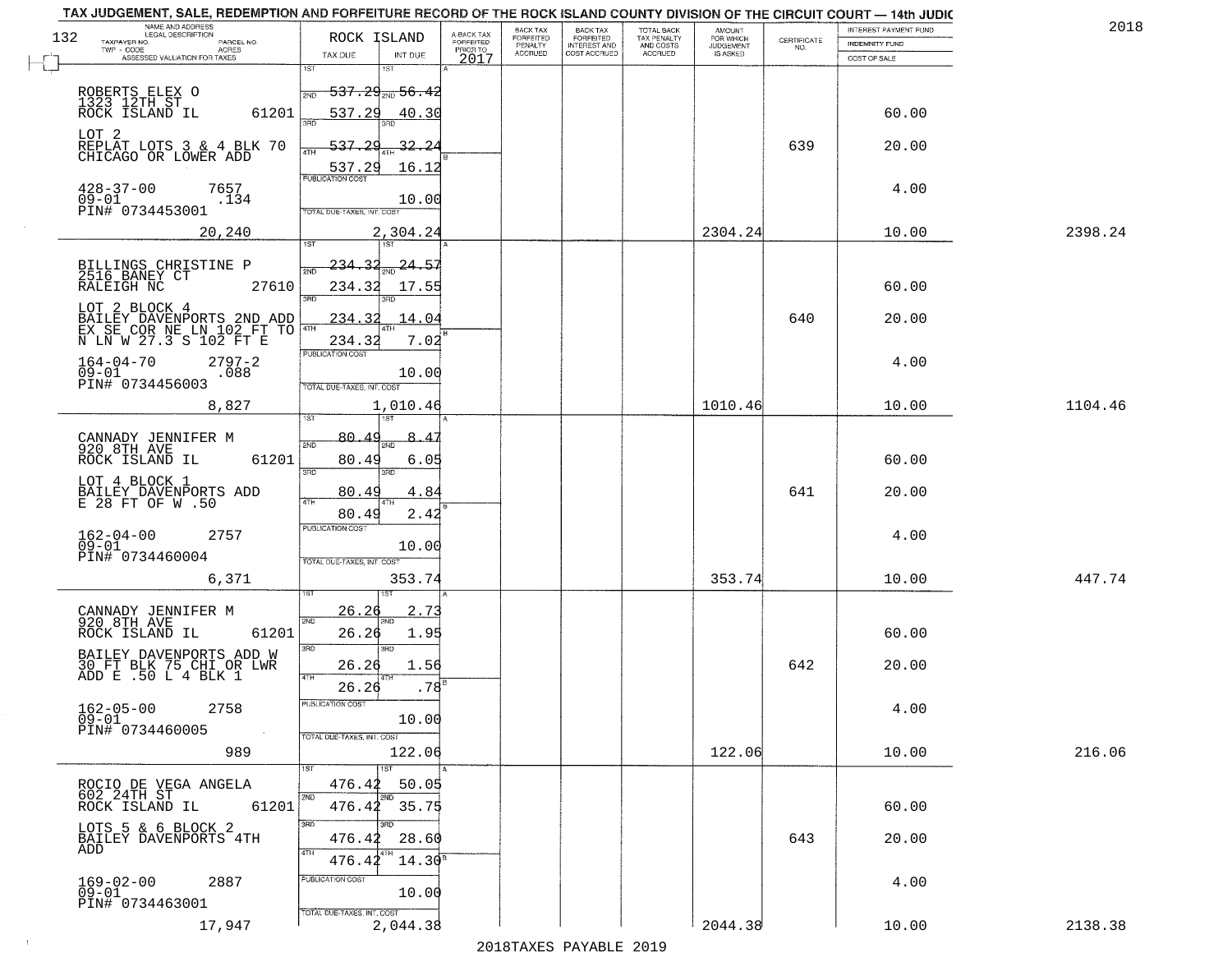| 132                                             | BY WHOM<br>PURCHASED | RATE<br>$\%$<br><b>BID</b> | ROCK ISLAND<br>DATE OF SALE | TAX JUDGEMENT, SALE, REDEMPTION AND FORFEITURE RECORD OF THE ROCK ISLAND COUNTY DIVISION OF THE CIRCUIT COURT — 14th JUDICIAL CIRCUIT OF ILLINOIS 2018<br>SUBSEQUENT TAXES PAID, FEES, AND TIME EXTENSION | TOTAL DUE<br>TO REDEEM<br>FROM SALE<br>LESS<br><b>COUNTY CLERK FEE</b>      | BY WHOM REDEEMED                  | DATE OF REDEMP-<br>TION OR DEED<br>MO.<br>DAY<br>YEAR | RECEIVED REDEMPTION<br>MONEY IN FULL                      |
|-------------------------------------------------|----------------------|----------------------------|-----------------------------|-----------------------------------------------------------------------------------------------------------------------------------------------------------------------------------------------------------|-----------------------------------------------------------------------------|-----------------------------------|-------------------------------------------------------|-----------------------------------------------------------|
| PIN# 0734453001<br>RICO TRUSTEE                 |                      | 18                         | 12/27/2019                  | 04/06/2020 Time Ext & incl<br>04/06/2020 Take Notice Fee<br>00/00/00000 Take Notice Fee<br>03/17/2022 Circuit Clerks Fee<br>03/17/2022 Sheriffs Fee<br>04/01/2022 Publication Fee<br>11/23/2021 Subs paid | $2,383.\overline{40}$                                                       |                                   |                                                       | $\mathbf{1}$                                              |
| PIN# 0734456003<br>JICTB, INC<br>$\overline{c}$ |                      | 18                         |                             | $[02/12/2020 \t\t Time \t\t Ext & incl \\ [02/13/2020 \t\t Take \t Notice \tFe \\ [12/03/2021 \t\ Subs \t paid \\ [12/07/2020 \t\ Subs \t paid \\$                                                        | 12/06/2022<br>1.020.95<br>1.056.40<br>$\overline{1}$ , $\overline{0}$ 55.51 |                                   |                                                       | $\overline{2}$                                            |
| PIN# 0734460004<br>RICO TRUSTEE<br>3            |                      | 18                         | 12/27/2019                  | 04/06/2020 Time Ext & incl<br>04/06/2020 Take Notice Fee                                                                                                                                                  | 07/22/2022<br>20.95                                                         |                                   |                                                       | Certificate<br>Returned<br>3<br>& Cancelled<br>05/01/2020 |
|                                                 |                      |                            |                             |                                                                                                                                                                                                           |                                                                             | 549.28<br>160.00 JENNIFER CANNADY | 04/20/2020                                            | Karen Kinney                                              |
| PIN# 0734460005<br>RICO TRUSTEE<br>4            |                      | 18                         | 12/27/2019                  | 04/06/2020 Time Ext & incl<br>04/06/2020 Take Notice Fee                                                                                                                                                  | 07/22/2022<br>20.95                                                         |                                   |                                                       | Certificate<br>Returned<br>& Cancelled 4<br>05/04/2021    |
|                                                 |                      |                            |                             |                                                                                                                                                                                                           |                                                                             | 353.68<br>160.00 JENNIFER CANNADY | 04/14/2021                                            | Karen Kinney                                              |
| PIN# 0734463001<br>JICTB, INC<br>5              |                      | 18                         | 12/27/2019                  | 02/12/2020 Time Ext & incl<br>02/13/2020 Take Notice Fee<br>12/07/2020 Subs paid                                                                                                                          | 12/06/2022<br>20.95<br>965.32                                               |                                   |                                                       | 5                                                         |
|                                                 |                      |                            |                             | 2018TAXES PAYABLE 2019                                                                                                                                                                                    |                                                                             |                                   |                                                       |                                                           |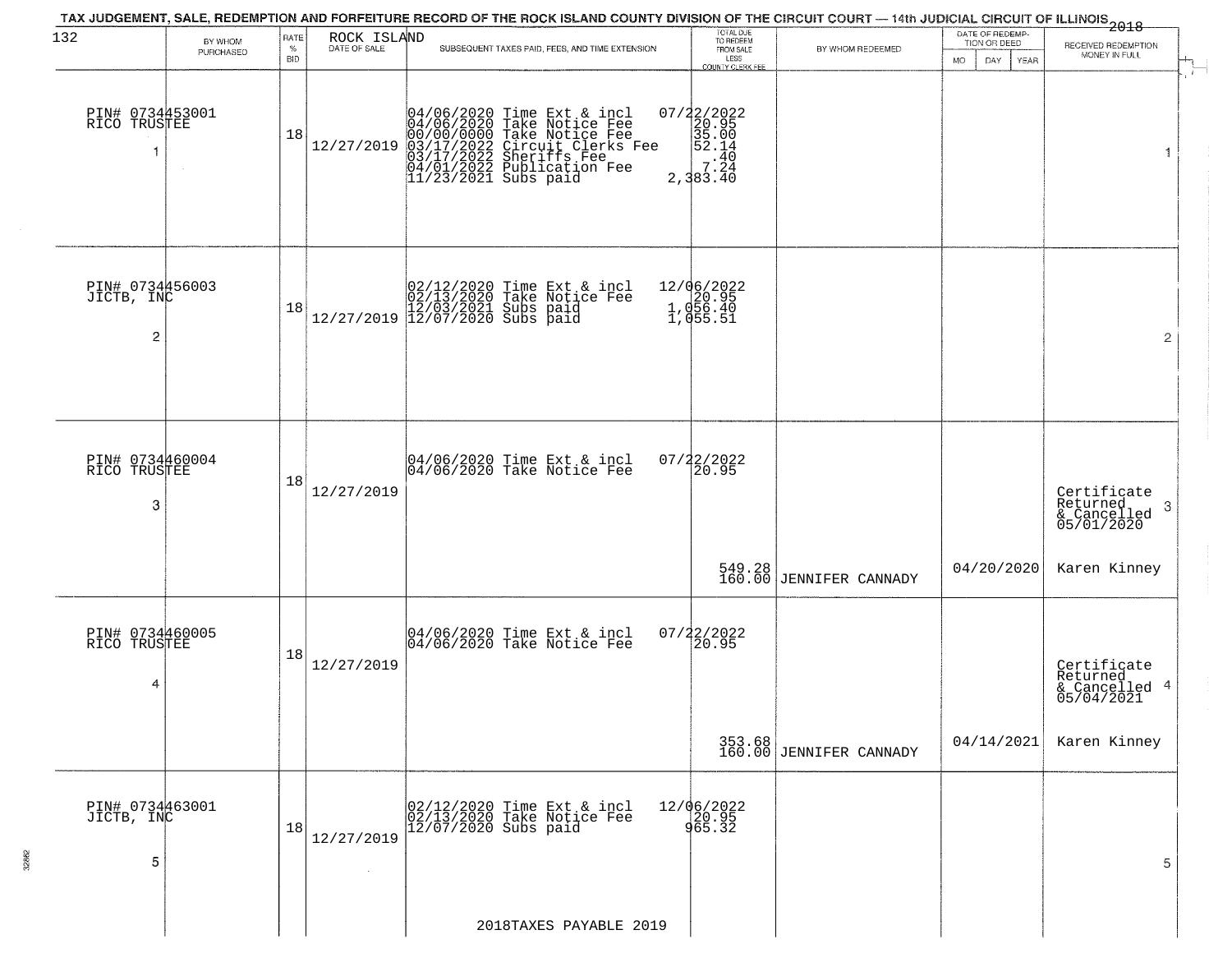|     | TAX JUDGEMENT, SALE, REDEMPTION AND FORFEITURE RECORD OF THE ROCK ISLAND COUNTY DIVISION OF THE CIRCUIT COURT - 14th JUDIC<br>NAME AND ADDRESS<br>LEGAL DESCRIPTION |                                                       |                                              |                                     | BACK TAX             |                                       |                                        | AMOUNT<br>FOR WHICH |                    | INTEREST PAYMENT FUND | 2018    |
|-----|---------------------------------------------------------------------------------------------------------------------------------------------------------------------|-------------------------------------------------------|----------------------------------------------|-------------------------------------|----------------------|---------------------------------------|----------------------------------------|---------------------|--------------------|-----------------------|---------|
| 133 | TAXPAYER NO.<br>PARCEL NO.<br>TWP - CODE<br>ACRES                                                                                                                   | ROCK ISLAND                                           |                                              | A-BACK TAX<br>FORFEITED<br>PRIOR TO | FORFEITED<br>PENALTY | BACK TAX<br>FORFEITED<br>INTEREST AND | TOTAL BACK<br>TAX PENALTY<br>AND COSTS | <b>JUDGEMENT</b>    | CERTIFICATE<br>NO. | <b>INDEMNITY FUND</b> |         |
|     | ASSESSED VALUATION FOR TAXES                                                                                                                                        | TAX DUE                                               | INT DUE                                      | 2017                                | <b>ACCRUED</b>       | COST ACCRUED                          | <b>ACCRUED</b>                         | IS ASKED            |                    | COST OF SALE          |         |
|     | LOTT BILL<br>PO BOX 1005                                                                                                                                            | 1ST<br>2ND                                            | 1ST<br>$\overline{775.68}_{\text{2ND}}81.48$ |                                     |                      |                                       |                                        |                     |                    |                       |         |
|     | 61264<br>MILAN IL<br>LOTS 1 AND 2 BLOCK 2                                                                                                                           | 775.68                                                | 58.20                                        |                                     |                      |                                       |                                        |                     |                    | 60.00                 |         |
|     | BAILEY DAVENPORTS 4TH<br>ADD LOT 3 & 4                                                                                                                              | 775.68<br>ATH<br>775.68<br><b>PUBLICATION COST</b>    | 46.56<br>23.28                               |                                     |                      |                                       |                                        |                     | 644                | 20.00                 |         |
|     | $168 - 19 - 00$<br>2882<br>$09 - 01$<br>PIN# 0734463002                                                                                                             | TOTAL DUE-TAXES, INT. COST                            | 10.00                                        |                                     |                      |                                       |                                        |                     |                    | 4.00                  |         |
|     | 29,220                                                                                                                                                              |                                                       | 3,322.24                                     |                                     |                      |                                       |                                        | 3322.24             |                    | 10.00                 | 3416.24 |
|     | GAY DONALD<br>1014 14 1/2 ST<br>ROCK ISLAND IL<br>61201                                                                                                             | <u>214.33</u><br>2ND<br>214.33<br>3RD                 | $\frac{22}{2ND}$<br>16.05                    |                                     |                      |                                       |                                        |                     |                    | 60.00                 |         |
|     | LOT 1 DONALD GAY SUBD<br>SHT 9                                                                                                                                      | 214.33<br>214.33                                      | 12.84<br>6.42                                |                                     |                      |                                       |                                        |                     | 645                | 20.00                 |         |
|     | $430 - 33 - 00$<br>7834<br>$09 - 01$<br>.089<br>PIN# 0734466001                                                                                                     | PUBLICATION COST<br>TOTAL DUE-TAXES, INT. COST        | 10.00                                        |                                     |                      |                                       |                                        |                     |                    | 4.00                  |         |
|     | 8,074                                                                                                                                                               | 1ST                                                   | 925.10                                       |                                     |                      |                                       |                                        | 925.10              |                    | 10.00                 | 1019.10 |
|     | LEWARNE JOHN R/SUE C<br>2454 19TH AVE<br>ROCK ISLAND IL<br>61201                                                                                                    | 689.<br>2ND<br>689.22<br>3 <sub>BD</sub>              | 72.<br>51.70<br>3RD                          |                                     |                      |                                       |                                        |                     |                    | 60.00                 |         |
|     | O L 9 BLOCK 1<br>OLD TOWN N 41.50 FT                                                                                                                                | 689.22<br>4TH<br>689.22                               | 41.36<br>20.68                               |                                     |                      |                                       |                                        |                     | 646                | 20.00                 |         |
|     | $281 - 22 - 00$<br>09-01<br>4998<br>PIN# 0735105004                                                                                                                 | <b>PUBLICATION COST</b><br>TOTAL OUE-TAXES, INT. COST | 10.00                                        |                                     |                      |                                       |                                        |                     |                    | 4.00                  |         |
|     | 25,963                                                                                                                                                              |                                                       | 2,953.00                                     |                                     |                      |                                       |                                        | 2953.00             |                    | 10.00                 | 3047.00 |
|     | GRANADA EMETERIO/OLEA JEN<br>PO BOX 124<br>MOLINE IL<br>61265                                                                                                       | 258.51<br>258.51<br>3 <sub>BD</sub>                   | 27.16<br>19.40<br>3RD                        |                                     |                      |                                       |                                        |                     |                    | 60.00                 |         |
|     | LOT 1 BLOCK 10<br>OLD TOWN S 54 FT                                                                                                                                  | 258.51<br>4TH<br>258.51                               | 15.52<br>7.76                                |                                     |                      |                                       |                                        |                     | 647                | 20.00                 |         |
|     | $286 - 03 - 00$<br>5089<br>$09 - 01$<br>PIN# 0735107006<br>$\sim 100$ km $^{-1}$                                                                                    | UBLICA HUN COS-<br>TOTAL DUE-TAXES, INT. COST         | 10.00                                        |                                     |                      |                                       |                                        |                     |                    | 4.00                  |         |
|     | 9,738                                                                                                                                                               |                                                       | 1,113.88<br>1ST                              |                                     |                      |                                       |                                        | 1113.88             |                    | 10.00                 | 1207.88 |
|     | JOHNSTON ALBERT E<br>PO BOX 4821<br>61204<br>ROCK ISLAND IL                                                                                                         | 254.37<br>2ND<br>254.37                               | 26.74<br>2ND<br>19.10                        |                                     |                      |                                       |                                        |                     |                    | 60.00                 |         |
|     | LOT 8 BLOCK 10<br>OLD TOWN<br>N 21 FT 9 IN OF S 100 FT                                                                                                              | 3RD<br>254.37<br>4TH<br>254.37                        | 15.28<br>$7.64^s$                            |                                     |                      |                                       |                                        |                     | 648                | 20.00                 |         |
|     | $286 - 18 - 00$<br>5102<br>09-01<br>PIN# 0735107012                                                                                                                 | PUBLICATION COST                                      | 10.00                                        |                                     |                      |                                       |                                        |                     |                    | 4.00                  |         |
|     | 9,582                                                                                                                                                               | TOTAL DUE-TAXES, INT. COST                            | 1,096.24                                     |                                     |                      |                                       |                                        | 1096.24             |                    | 10.00                 | 1190.24 |

 $\sim 10^{-1}$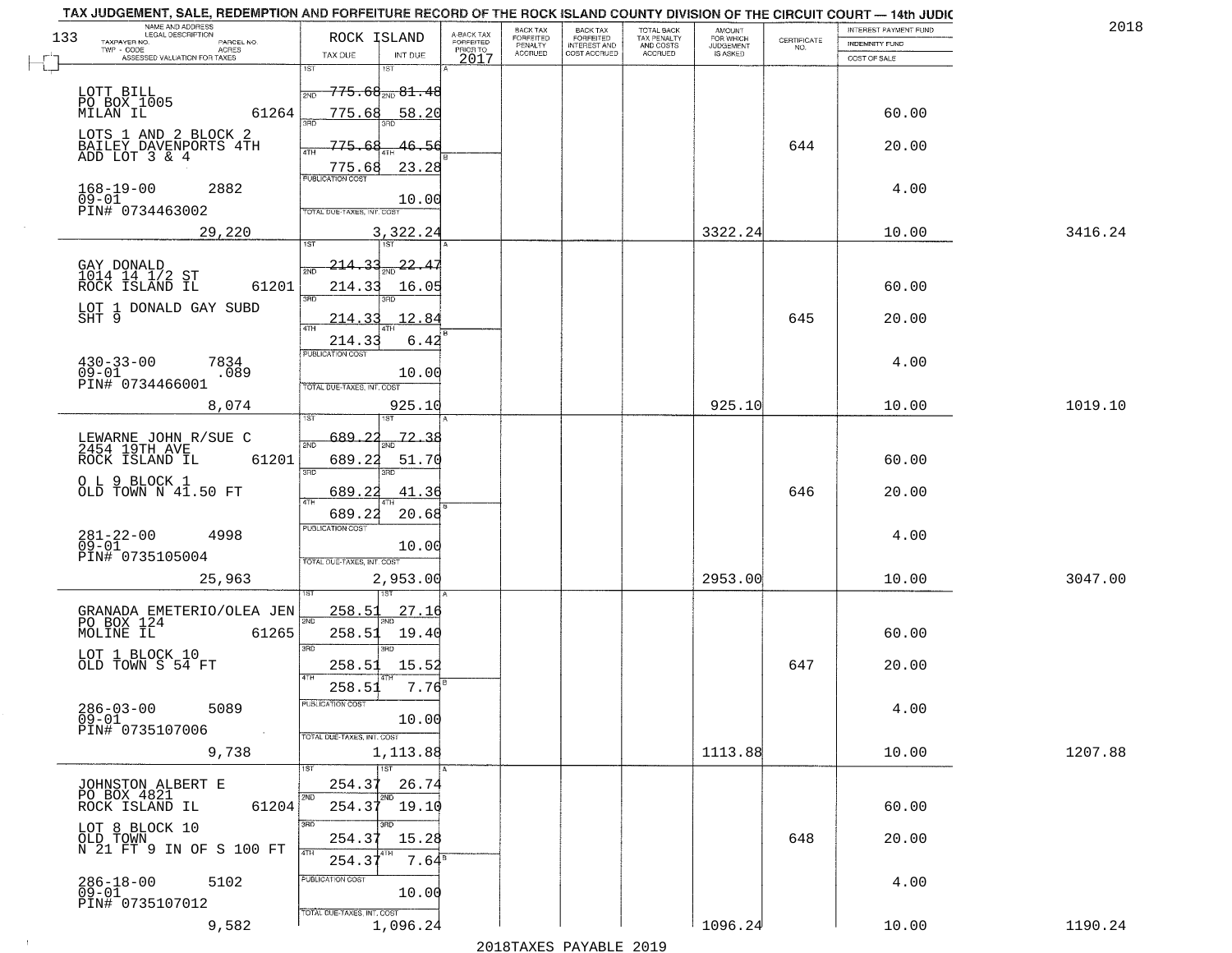| 133                                | BY WHOM                                       | RATE               |                             | TAX JUDGEMENT, SALE, REDEMPTION AND FORFEITURE RECORD OF THE ROCK ISLAND COUNTY DIVISION OF THE CIRCUIT COURT — 14th JUDICIAL CIRCUIT OF ILLINOIS 2018 | TOTAL DUE<br>TO REDEEM                           |                                        | DATE OF REDEMP-<br>TION OR DEED |                                                           |
|------------------------------------|-----------------------------------------------|--------------------|-----------------------------|--------------------------------------------------------------------------------------------------------------------------------------------------------|--------------------------------------------------|----------------------------------------|---------------------------------|-----------------------------------------------------------|
|                                    | PURCHASED                                     | $\%$<br><b>BID</b> | ROCK ISLAND<br>DATE OF SALE | SUBSEQUENT TAXES PAID, FEES, AND TIME EXTENSION                                                                                                        | FROM SALE<br>LESS                                | BY WHOM REDEEMED                       | MO.<br>DAY.<br>YEAR             | RECEIVED REDEMPTION<br>MONEY IN FULL                      |
| PIN# 0734463002<br>RICO TRUSTEE    | $\sim$                                        | 18                 | 12/27/2019                  | 04/06/2020 Time Ext & incl<br>04/06/2020 Take Notice Fee                                                                                               | <b>COUNTY CLERK FEE</b><br>$07/22/2022$<br>20.95 |                                        |                                 | Certificate<br>Returned<br>& Cancelled<br>12/07/2020      |
|                                    |                                               |                    |                             |                                                                                                                                                        |                                                  | $4,667.04$ BILL LOTT                   | 11/09/2020                      | Karen Kinney                                              |
| $\overline{c}$                     | PIN# 0734466001<br>STEVE SODEMAN LIVING TRUST |                    |                             | $[01/21/2020 \t\t Time Ext & incl 01/21/2020 \t\t Take Notice Free 11/30/2020 Subs paid 12/27/2019] 12/09/2021 Subs paid 13/209/2021$                  | 12/21/2022<br>20.85<br>968.03<br>978.84          |                                        |                                 | $\overline{c}$                                            |
| 3                                  | PIN# 0735105004<br>STEVE SODEMAN LIVING TRUST | 01                 | 12/27/2019                  | $ 01/21/2020$ Time Ext & incl<br>$ 01/21/2020$ Take Notice Fee                                                                                         | 12/21/2022<br>20.85                              |                                        |                                 | Certificate<br>Returned<br>3<br>& Cancelled<br>12/08/2020 |
|                                    |                                               |                    |                             |                                                                                                                                                        |                                                  | 3,128.79<br>160.00 THOMAS SKOREPA ATTY | 11/25/2020                      | Karen Kinney                                              |
| PIN# 0735107006<br>JICTB, INC<br>4 |                                               | 18                 | 12/27/2019                  | $02/12/2020$ Time Ext & incl<br>$02/13/2020$ Take Notice Fee                                                                                           | 12/06/2022<br> 20.95                             |                                        |                                 | 4                                                         |
| PIN# 0735107012<br>JICTB, INC<br>5 |                                               | 18                 | 12/27/2019<br>$\sim$        | 02/12/2020 Time Ext & incl<br>02/13/2020 Take Notice Fee                                                                                               | 12/06/2022<br>20.95                              |                                        |                                 | Certificate<br>Returned<br>& Cancelled 5<br>07/07/2020    |
|                                    |                                               |                    |                             |                                                                                                                                                        |                                                  | $1,425.43$<br>160.00 ALBERT JOHNSTON   | 06/23/2020                      | Karen Kinney                                              |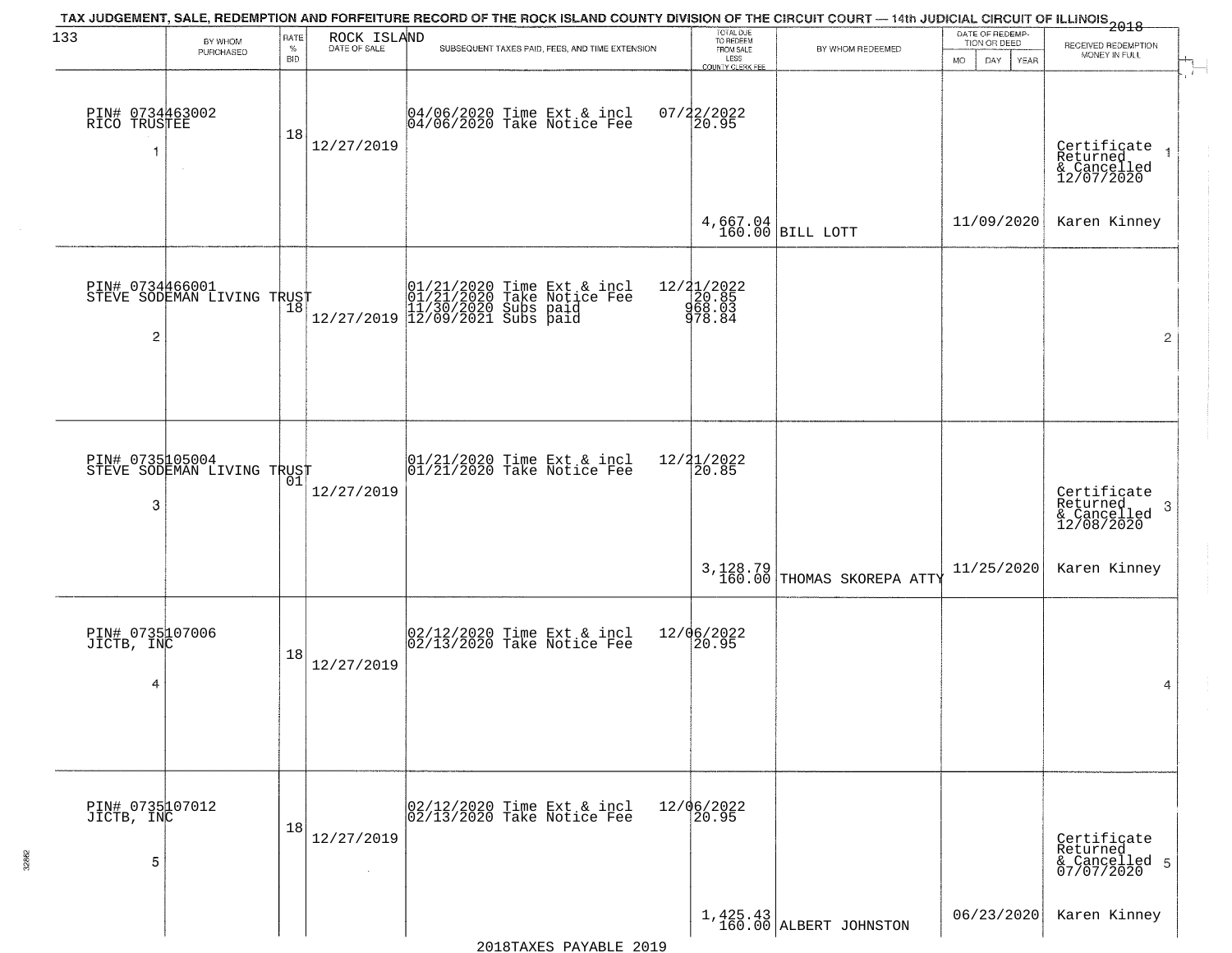| NAME AND ADDRESS<br>LEGAL DESCRIPTION<br>134                                           | ROCK ISLAND                                                                |                                     | BACK TAX                               | <b>BACK TAX</b>                           | TOTAL BACK<br>TAX PENALTY<br>AND COSTS | AMOUNT<br>FOR WHICH                 |                                                                 | INTEREST PAYMENT FUND | 2018    |
|----------------------------------------------------------------------------------------|----------------------------------------------------------------------------|-------------------------------------|----------------------------------------|-------------------------------------------|----------------------------------------|-------------------------------------|-----------------------------------------------------------------|-----------------------|---------|
| TAXPAYER NO.<br>PARCEL NO.<br>ACRES                                                    |                                                                            | A-BACK TAX<br>FORFEITED<br>PRIOR TO | FORFEITED<br>PENALTY<br><b>ACCRUED</b> | FORFEITED<br>INTEREST AND<br>COST ACCRUED | ACCRUED                                | <b>JUDGEMENT</b><br><b>IS ASKED</b> | $\begin{array}{c} \text{CERTIFICATE} \\ \text{NO.} \end{array}$ | <b>INDEMNITY FUND</b> |         |
| ASSESSED VALUATION FOR TAXES                                                           | TAX DUE<br>INT DUE<br>1ST<br>1ST                                           | 2017                                |                                        |                                           |                                        |                                     |                                                                 | COST OF SALE          |         |
| SBC IV/WELLS FARGO/DAVE J<br>1700 LINCOLN CENTER #2150<br>DENVER CO 80203              | $\frac{1}{2ND}$ 2194.51 $\frac{1}{2N}$ 230.44                              |                                     |                                        |                                           |                                        |                                     |                                                                 |                       |         |
|                                                                                        | 2194.51<br>164.60                                                          |                                     |                                        |                                           |                                        |                                     |                                                                 | 60.00                 |         |
| LOT 1 BLOCK 2<br>THOMPSON & WELLS ADD                                                  | 2194.51<br>$-131 - 68$<br>65.84<br>2194.51                                 |                                     |                                        |                                           |                                        |                                     | 649                                                             | 20.00                 |         |
| $383 - 15 - 00$<br>09-01<br>6845<br>PIN# 0735120007                                    | <b>PUBLICATION COST</b><br>10.00                                           |                                     |                                        |                                           |                                        |                                     |                                                                 | 4.00                  |         |
| 82,668                                                                                 | TOTAL DUE-TAXES, INT. COST<br>9,380.60                                     |                                     |                                        |                                           |                                        | 9380.60                             |                                                                 | 10.00                 | 9474.60 |
| NB LLC<br>1849 6TH ST<br>61201<br>ROCK ISLAND IL                                       | 29.33<br>279.16<br>2ND<br>279.16<br>20.95                                  |                                     |                                        |                                           |                                        |                                     |                                                                 | 60.00                 |         |
| LOT 10 BLOCK 11<br>THOMPSON AND WELLS ADD<br>E 23 .33 FT OF LOT 9<br>AND W 3 .33 FT    | 3RD<br>3BD.<br>16.76<br>279.16                                             |                                     |                                        |                                           |                                        |                                     | 650                                                             | 20.00                 |         |
| $390 - 09 - 00$<br>6978<br>$09 - 01$<br>PIN# 0735127011                                | 279.16<br>8.38<br>PUBLICATION COST<br>10.00                                |                                     |                                        |                                           |                                        |                                     |                                                                 | 4.00                  |         |
| 10,516                                                                                 | TOTAL DUE-TAXES, INT. COST<br>1,202.06<br>1ST                              |                                     |                                        |                                           |                                        | 1202.06                             |                                                                 | 10.00                 | 1296.06 |
| HORNBEAK GEORGE<br>1400 5 1/2 AVE<br>ROCK ISLAND IL<br>61201                           | 173.90<br>18.27<br>2ND<br>173.90<br>13.05                                  |                                     |                                        |                                           |                                        |                                     |                                                                 | 60.00                 |         |
| LOT 6 BLOCK 10<br>THOMPSON AND WELLS ADD<br>W 26 FT                                    | 3 <sub>BD</sub><br>3RD<br>173.90<br>10.44                                  |                                     |                                        |                                           |                                        |                                     | 651                                                             | 20.00                 |         |
| $389 - 07 - 00$<br>6957<br>$09 - 01$<br>PIN# 0735128001                                | 173.90<br>5.22<br><b>PUBLICATION COST</b><br>10.00                         |                                     |                                        |                                           |                                        |                                     |                                                                 | 4.00                  |         |
| 6,551                                                                                  | TOTAL OUE-TAXES, INT. COST<br>752.58                                       |                                     |                                        |                                           |                                        | 752.58                              |                                                                 | 10.00                 | 846.58  |
| RALSTON SAMMIE<br>1422 5 1/2 AVE<br>ROCK ISLAND IL<br>61201                            | 179.16<br>18.83<br>2ND<br>$179.16$ $13.45$                                 |                                     |                                        |                                           |                                        |                                     |                                                                 | 60.00                 |         |
| LOT 2 BLOCK 10<br>THOMPSON AND WELLS ADD<br>W 30 FT                                    | 3BD<br>$\overline{3BD}$<br>10.76<br>179.16<br><b>ATH</b><br>5.38<br>179.16 |                                     |                                        |                                           |                                        |                                     | 652                                                             | 20.00                 |         |
| $389 - 01 - 00$<br>6952<br>$09 - 01$<br>PIN# 0735128007<br>$\sim 10^{11}$ km s $^{-1}$ | "UBLICA HUN CUS<br>10.00<br>TOTAL DUE-TAXES, INT. COST                     |                                     |                                        |                                           |                                        |                                     |                                                                 | 4.00                  |         |
| 6,749                                                                                  | 775.06<br>11ST                                                             |                                     |                                        |                                           |                                        | 775.06                              |                                                                 | 10.00                 | 869.06  |
| RIVERVIEW LOFTS LLC<br>2550 MIDDLE RD STE 300<br>52722<br>BETTENDORF IA                | 439.50<br>46.13<br>2ND<br>2ND<br>439.50 32.95                              |                                     |                                        |                                           |                                        |                                     |                                                                 | 60.00                 |         |
| LOT 5 BLOCK 1<br>SPENCER AND CASES ADD<br>N 110 FT                                     | 3RD<br>439.50<br>26.36<br>4TH<br>4TH<br>439.50                             |                                     |                                        |                                           |                                        |                                     | 653                                                             | 20.00                 |         |
| 6383<br>$358 - 16 - 00$<br>$09 - 01$<br>PIN# 0735201003                                | $13.18^8$<br>PUBLICATION COST<br>10.00                                     |                                     |                                        |                                           |                                        |                                     |                                                                 | 4.00                  |         |
| 16,556                                                                                 | TOTAL DUE-TAXES, INT. COST<br>1,886.62                                     |                                     |                                        |                                           |                                        | 1886.62                             |                                                                 | 10.00                 | 1980.62 |

 $\pm 4$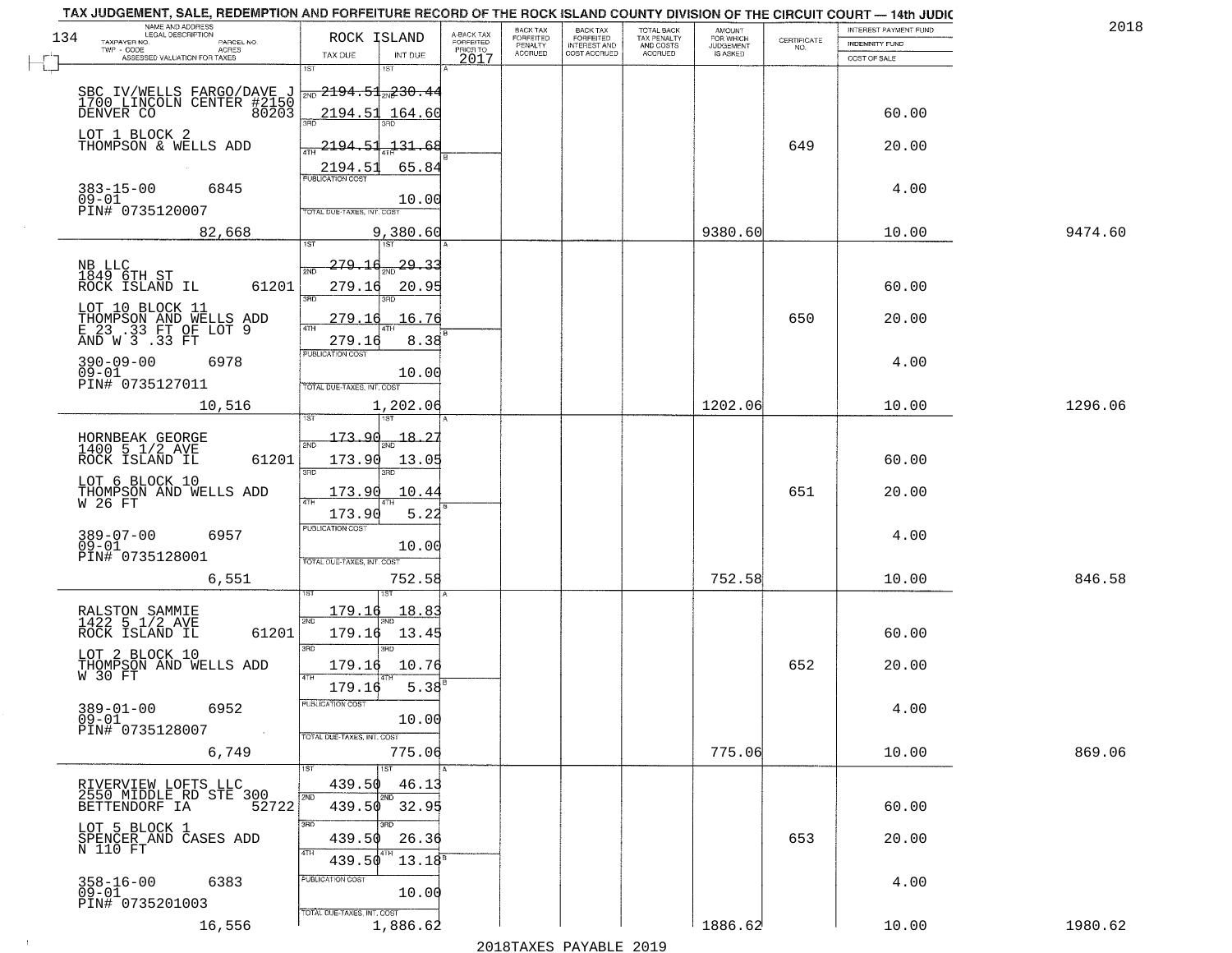|                                           |                                                   |              |                             | TAX JUDGEMENT, SALE, REDEMPTION AND FORFEITURE RECORD OF THE ROCK ISLAND COUNTY DIVISION OF THE CIRCUIT COURT — 14th JUDICIAL CIRCUIT OF ILLINOIS 2018                                              |                                                                                                     |                                                    | DATE OF REDEMP-    |                                                         |
|-------------------------------------------|---------------------------------------------------|--------------|-----------------------------|-----------------------------------------------------------------------------------------------------------------------------------------------------------------------------------------------------|-----------------------------------------------------------------------------------------------------|----------------------------------------------------|--------------------|---------------------------------------------------------|
| 134                                       | BY WHOM<br>PURCHASED                              | RATE<br>$\%$ | ROCK ISLAND<br>DATE OF SALE | SUBSEQUENT TAXES PAID, FEES, AND TIME EXTENSION                                                                                                                                                     | TOTAL DUE<br>TO REDEEM<br>FROM SALE                                                                 | BY WHOM REDEEMED                                   | TION OR DEED       | RECEIVED REDEMPTION<br>MONEY IN FULL                    |
|                                           | PIN# 0735120007    <br>STEVE SODEMAN LIVING TRUST | BID<br>03    |                             |                                                                                                                                                                                                     | LESS<br>COUNTY CLERK FEE<br>12/21/2022<br>20.85<br>9,688.62<br>9,706.83                             |                                                    | DAY<br>MO.<br>YEAR | 1                                                       |
| PIN# 0735127011<br>WESTERN SITES LLC<br>2 |                                                   | 01           | 12/27/2019                  | 03/09/2020 Time Ext & incl<br>03/09/2020 Take Notice Fee                                                                                                                                            | 07/12/2022<br>20.95                                                                                 |                                                    |                    | Certificate<br>Returned                                 |
|                                           |                                                   |              |                             |                                                                                                                                                                                                     |                                                                                                     | 1,329.97<br>160.00 NICK BRAGG                      | 05/13/2020         | $\frac{1}{6}$ Cancelled 2<br>06/17/2020<br>Karen Kinney |
| PIN# 0735128001<br>RICO TRUSTEE<br>3      |                                                   | 18           | 12/27/2019                  | 04/06/2020 Time Ext & incl<br>04/06/2020 Take Notice Fee                                                                                                                                            | 07/22/2022<br>20.95                                                                                 |                                                    |                    | Certificate<br>Returned<br>3<br>$\frac{1}{08/31/2020}$  |
|                                           |                                                   |              |                             |                                                                                                                                                                                                     |                                                                                                     | $\left[1, 019.91 \atop 160.00\right]$ LAMARR PARKS | 06/15/2020         | Karen Kinney                                            |
| PIN# 0735128007<br>RICO TRUSTEE<br>4      |                                                   | 18           | 12/27/2019                  | 04/06/2020 Time Ext & incl<br>04/06/2020 Take Notice Fee<br>00/00/00000 Take Notice Fee<br>03/17/2022 Circuit Clerks Fee<br>03/17/2022 Sheriffs Fee<br>11/23/2021 Subs paid<br>11/30/2020 Subs paid | $=\begin{smallmatrix} 07/22/2022\\ 20.95\\ 35.00\\ 55.00\\ 15.14\\ 14.75\\ 14.06 \end{smallmatrix}$ |                                                    |                    | 4                                                       |
|                                           |                                                   |              |                             |                                                                                                                                                                                                     | $3,696.31$ VSG                                                                                      |                                                    | 03/24/2022         |                                                         |
| PIN# 0735201003<br>WESTERN SITES LLC<br>5 |                                                   | 16           | 12/27/2019                  |                                                                                                                                                                                                     | $\begin{array}{r} 05/11/2022 \\ 20.95 \\ 35.00 \\ 416.07 \\ 150.00 \\ 470.00 \end{array}$           |                                                    |                    | Certificate<br>Returned<br>& Cancelled 5<br>03/22/2022  |
|                                           |                                                   |              |                             | 2018TAXES PAYABLE 2019                                                                                                                                                                              |                                                                                                     | 4,291.90<br>160.00 RIVERVIEW LOFTS LLC             | 12/28/2021         | Karen Kinney                                            |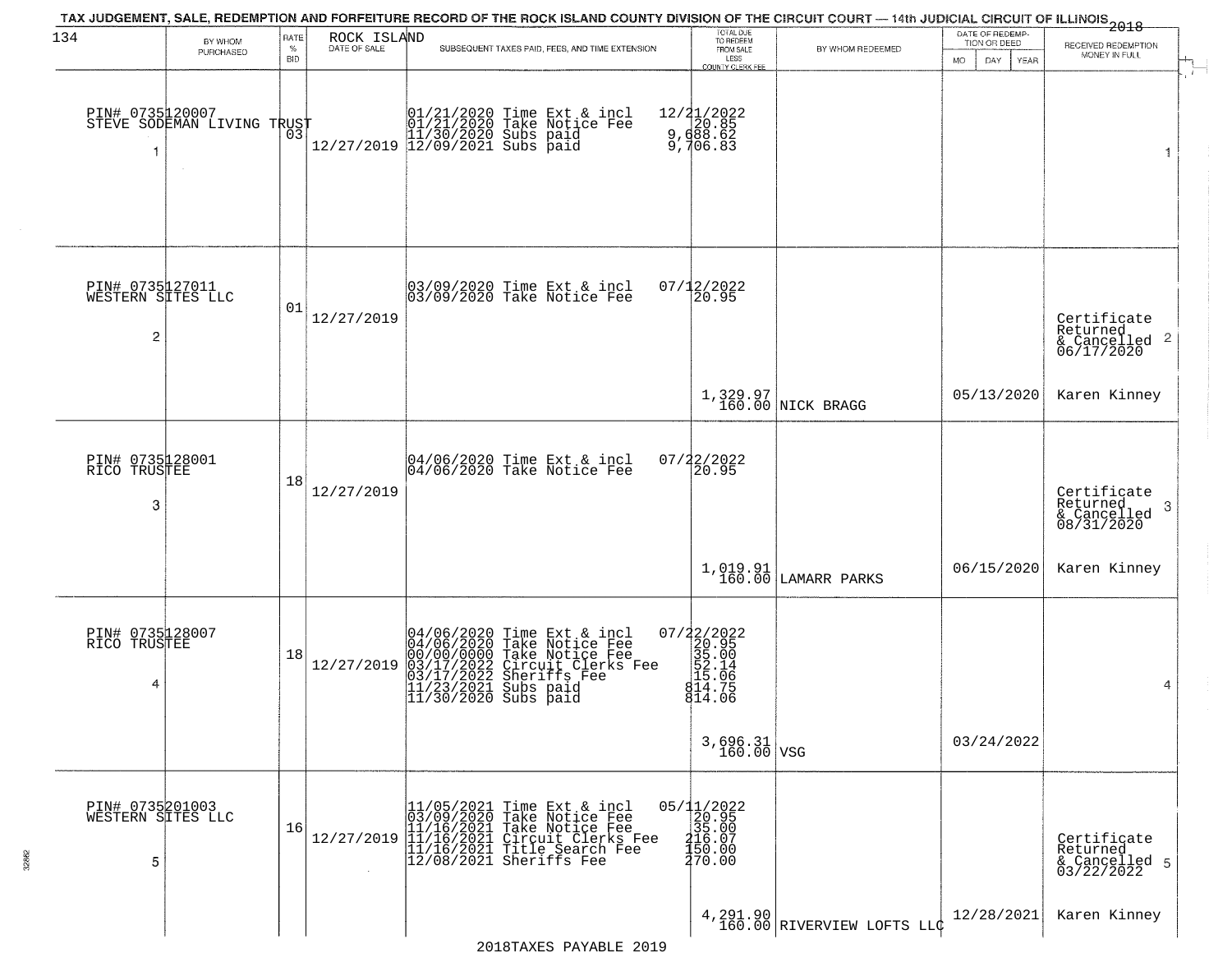| 201      | INTEREST PAYMENT FUND |                                                                 |                                         | <b>TOTAL BACK</b>        | <b>BACK TAX</b>                         | BACK TAX                    |                                     |                          |                                                              | TAX JUDGEMENT, SALE, REDEMPTION AND FORFEITURE RECORD OF THE ROCK ISLAND COUNTY DIVISION OF THE CIRCUIT COURT - 14th JUDIC<br>NAME AND ADDRESS<br>LEGAL DESCRIPTION |
|----------|-----------------------|-----------------------------------------------------------------|-----------------------------------------|--------------------------|-----------------------------------------|-----------------------------|-------------------------------------|--------------------------|--------------------------------------------------------------|---------------------------------------------------------------------------------------------------------------------------------------------------------------------|
|          | <b>INDEMNITY FUND</b> | $\begin{array}{c} \text{CERTIFICATE} \\ \text{NO.} \end{array}$ | AMOUNT<br>FOR WHICH<br><b>JUDGEMENT</b> | TAX PENALTY<br>AND COSTS | <b>FORFEITED</b><br><b>INTEREST AND</b> | <b>FORFEITED</b><br>PENALTY | A-BACK TAX<br>FORFEITED<br>PRIOR TO |                          | ROCK ISLAND                                                  | 135<br>TAXPAYER NO.<br>PARCEL NO.                                                                                                                                   |
|          | COST OF SALE          |                                                                 | IS ASKED                                | <b>ACCRUED</b>           | COST ACCRUED                            | <b>ACCRUED</b>              | 2017                                | INT DUE                  | TAX DUE                                                      | $\textsf{TWP} + \textsf{CODE}$<br>ACRES<br>ASSESSED VALUATION FOR TAXES                                                                                             |
|          |                       |                                                                 |                                         |                          |                                         |                             |                                     | 18T                      | 1ST<br><del> <sub>avo</sub> 8471.76<sub>av</sub>889.56</del> | RIVERVIEW LOFTS LLC<br>2550 MIDDLE RD STE 300<br>BETTENDORF IA 52                                                                                                   |
|          | 60.00                 |                                                                 |                                         |                          |                                         |                             |                                     |                          | 8471.76 635.40<br>350                                        | 52722<br>LOT 10 AND W .50 LOT 9                                                                                                                                     |
|          | 20.00                 | 654                                                             |                                         |                          |                                         |                             |                                     | -508.<br>8471.76 254.16  | 8471.74<br><b>PUBLICATION COST</b>                           | BLK 1 SPENCER AND CASE<br>ADD SHT 13                                                                                                                                |
|          | 4.00                  |                                                                 |                                         |                          |                                         |                             |                                     | 10.00                    | TOTAL DUE-TAXES, INT. COST                                   | 359-01-00<br>09-01<br>6390<br>.310<br>PIN# 0735201004                                                                                                               |
| 36278.48 | 10.00                 |                                                                 | 36184.48                                |                          |                                         |                             |                                     | 36,184.48                |                                                              | 319,135                                                                                                                                                             |
|          | 60.00                 |                                                                 |                                         |                          |                                         |                             |                                     | 308.14<br>2934.66 220.10 | 2934.66                                                      | BIG SWING RE HOLDINGS LLC<br>4480 48TH AVENUE CT STE 3<br>61201<br>ROCK ISLAND IL                                                                                   |
|          | 20.00                 | 655                                                             |                                         |                          |                                         |                             |                                     | 2934.66 176.08<br>88.04  | 2934.66                                                      | LOT 3 BLOCK 2<br>SPENCER AND CASES ADD<br>S 71.2 FT OF SUB<br>LOTS 1-2 AND                                                                                          |
|          | 4.00                  |                                                                 |                                         |                          |                                         |                             |                                     | 10.00                    | PUBLICATION COST<br>TOTAL DUE-TAXES, INT. COST               | $359 - 03 - 00$<br>$6391 - 1$<br>$09 - 01$<br>PIN# 0735202002                                                                                                       |
| 12635.00 | 10.00                 |                                                                 | 12541.00                                |                          |                                         |                             |                                     | 12,541.00<br>١S٦         | is T                                                         | 110,550                                                                                                                                                             |
|          |                       |                                                                 |                                         |                          |                                         |                             |                                     | <u> 19.5</u>             | 186.22<br>2ND                                                | BIG SWING RE HOLDINGS LLC<br>4480 48TH AVENUE CT STE 3                                                                                                              |
|          | 60.00                 |                                                                 |                                         |                          |                                         |                             |                                     | 13.95<br>3RD             | 186.22<br>3RD                                                | ROCK ISLAND IL<br>61201                                                                                                                                             |
|          | 20.00                 | 656                                                             |                                         |                          |                                         |                             |                                     | 11.16                    | <u> 186.22</u><br>4TH                                        | LOT 4 BLOCK 2<br>SPENCER AND CASES ADD                                                                                                                              |
|          | 4.00                  |                                                                 |                                         |                          |                                         |                             |                                     | 5.58                     | 186.22<br><b>PUBLICATION COST</b>                            | 359-04-00<br>09-01<br>6392                                                                                                                                          |
| 899.10   | 10.00                 |                                                                 | 805.10                                  |                          |                                         |                             |                                     | 10.00<br>805.10          | TOTAL OUE-TAXES, INT. COST                                   | PIN# 0735202003<br>7,015                                                                                                                                            |
|          |                       |                                                                 |                                         |                          |                                         |                             |                                     | 39.1                     | 372.34                                                       |                                                                                                                                                                     |
|          | 60.00                 |                                                                 |                                         |                          |                                         |                             |                                     | 27.95                    | 372.34                                                       | BIG SWING RE HOLDINGS LLC FOR 4480 48TH AVENUE CT STE 3<br>ROCK ISLAND IL<br>$61\overline{2}0\overline{1}$                                                          |
|          | 20.00                 | 657                                                             |                                         |                          |                                         |                             |                                     | 3BD<br>22.36             | 3BD<br>372.34<br>4TH                                         | LOT 5 BLOCK 2<br>SPENCER AND CASES ADD                                                                                                                              |
|          | 4.00                  |                                                                 |                                         |                          |                                         |                             |                                     | 11.18<br>10.00           | 372.34<br>PUBLICATION CUS                                    | $359 - 05 - 00$<br>6393<br>$09 - 01$<br>PIN# 0735202004                                                                                                             |
| 1693.98  | 10.00                 |                                                                 | 1599.98                                 |                          |                                         |                             |                                     | 1,599.98<br>1ST          | TOTAL DUE-TAXES, INT. COST                                   | $\sim 10^{-1}$<br>14,026                                                                                                                                            |
|          |                       |                                                                 |                                         |                          |                                         |                             |                                     | 1358.36 142.66<br>2ND    | 2ND                                                          | KLASS ALFRED<br>PO BOX 3553                                                                                                                                         |
|          | 60.00                 |                                                                 |                                         |                          |                                         |                             |                                     |                          | 1358.36 101.90<br>3RD                                        | 61204<br>ROCK ISLAND IL                                                                                                                                             |
|          | 20.00                 | 658                                                             |                                         |                          |                                         |                             |                                     | 81.52<br>$40.76^8$       | 1358.36<br>1358.36                                           | LOT 1 BLOCK 3<br>SPENCER AND CASES ADD<br>OUT LOT 1 AND THAT PART<br>N OF R R                                                                                       |
|          | 4.00                  |                                                                 |                                         |                          |                                         |                             |                                     | 10.00                    | PUBLICATION COST<br>TOTAL DUE-TAXES, INT. COST               | $360 - 05 - 00$<br>6412<br>$09-01$<br>PIN# 0735203001                                                                                                               |
| 5904.28  | 10.00                 |                                                                 | 5810.28                                 |                          |                                         |                             |                                     | 5,810.28                 |                                                              | 51,170                                                                                                                                                              |

 $\sim 10$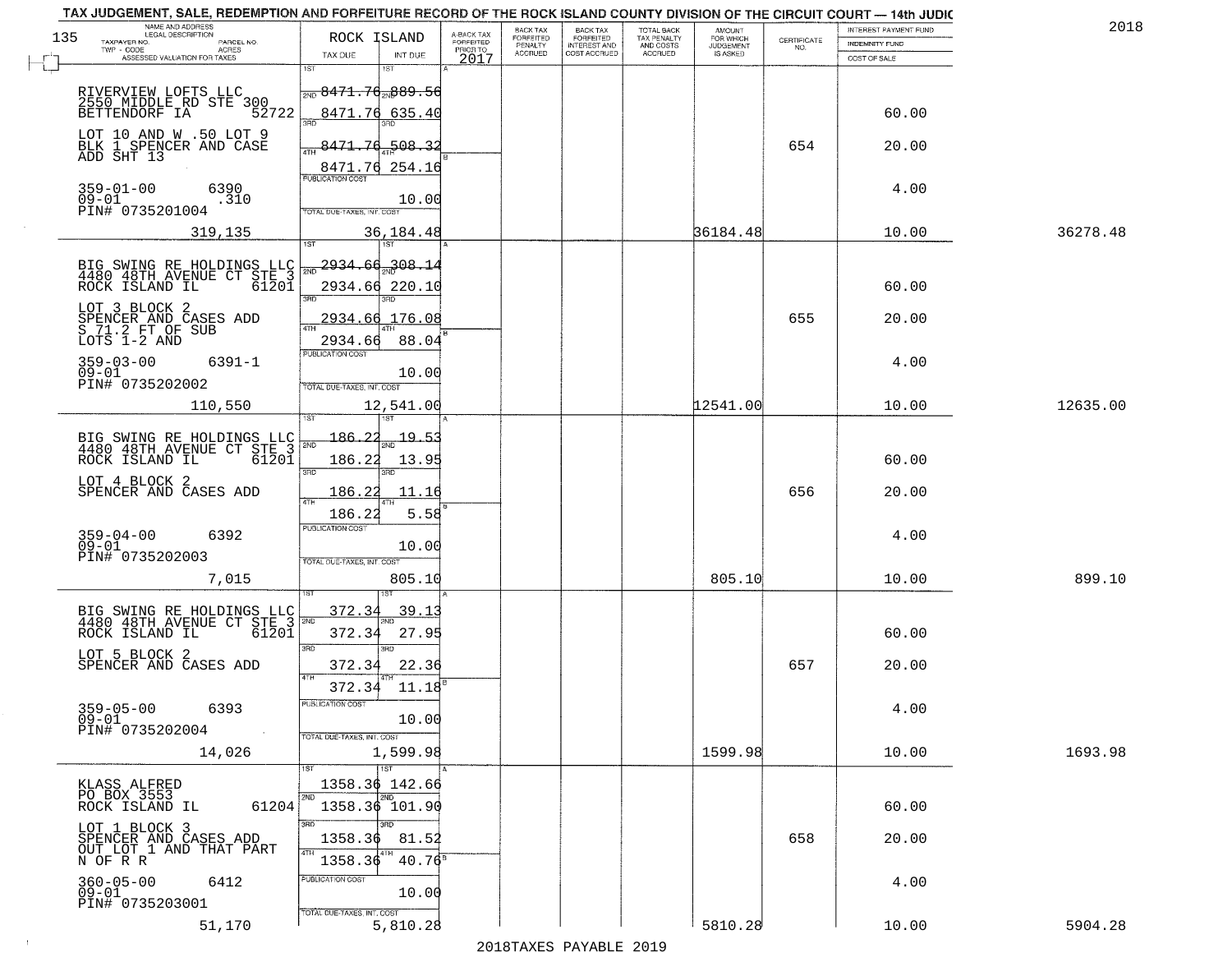| 135                                  | BY WHOM<br>PURCHASED                          | RATE<br>$\%$<br><b>BID</b> | ROCK ISLAND<br>DATE OF SALE | TAX JUDGEMENT, SALE, REDEMPTION AND FORFEITURE RECORD OF THE ROCK ISLAND COUNTY DIVISION OF THE CIRCUIT COURT — 14th JUDICIAL CIRCUIT OF ILLINOIS 2018<br>SUBSEQUENT TAXES PAID, FEES, AND TIME EXTENSION | TOTAL DUE<br>TO REDEEM<br>FROM SALE<br>LESS<br>COUNTY CLERK FEE | BY WHOM REDEEMED                                                                        | DATE OF REDEMP-<br>TION OR DEED<br>MO.<br>DAY.<br><b>YEAR</b> | RECEIVED REDEMPTION<br>MONEY IN FULL                                   |
|--------------------------------------|-----------------------------------------------|----------------------------|-----------------------------|-----------------------------------------------------------------------------------------------------------------------------------------------------------------------------------------------------------|-----------------------------------------------------------------|-----------------------------------------------------------------------------------------|---------------------------------------------------------------|------------------------------------------------------------------------|
| PIN# 0735201004<br>REALTAX DEV LT'D  |                                               | 03                         | 12/27/2019                  | 01/31/2020 Time Ext & incl<br>02/20/2020 Take Notice Fee<br>11/30/2021 Subs paid                                                                                                                          | 06/27/2022<br>31,350.25                                         |                                                                                         |                                                               | Certificate<br>Returned<br>& Cancelled<br>02/03/2022                   |
|                                      |                                               |                            |                             |                                                                                                                                                                                                           |                                                                 | 76,853.48<br>160.00 RIVERVIEW LOFTS LLC                                                 | 12/30/2021                                                    | Karen Kinney                                                           |
| $\overline{c}$                       | PIN# 0735202002<br>STEVE SODEMAN LIVING TRUST |                            | 12/27/2019                  | $ 01/21/2020$ Time Ext & incl<br>$ 01/21/2020$ Take Notice Fee                                                                                                                                            | 12/21/2022<br>20.85                                             |                                                                                         |                                                               | Certificate<br>Returned<br>$\overline{2}$<br>& Cancelled<br>01/08/2021 |
|                                      |                                               |                            |                             |                                                                                                                                                                                                           |                                                                 | $\begin{array}{ c c c c c }\n 13,161.25 & \text{BIG SWING ENTERTAIMMENT}\n \end{array}$ | 12/17/2020                                                    | Karen Kinney                                                           |
| PIN# 0735202003<br>3                 | STEVE SODEMAN LIVING TRUST                    | 18                         | 12/27/2019                  | $ 01/21/2020$ Time Ext & incl<br>$ 01/21/2020$ Take Notice Fee                                                                                                                                            | 12/21/2022<br>20.85                                             |                                                                                         |                                                               | Certificate<br>Returned<br>-3<br>$\frac{6}{10/07/2021}$                |
|                                      |                                               |                            |                             |                                                                                                                                                                                                           |                                                                 | 1,567.30 09/28/2021<br>160.00 BIG SWING RE HOLDINGS LLC                                 |                                                               | Karen Kinney                                                           |
| PIN# 0735202004<br>4                 | STEVE SODEMAN LIVING TRUST                    | 08                         | 12/27/2019                  | $\begin{array}{c} 01/21/2020 \\ 01/21/2020 \\ 01 \end{array}$ Take Notice Fee                                                                                                                             | 12/21/2022<br>120.85                                            |                                                                                         |                                                               | Certificate<br>Returned<br>4<br>& Cancelled<br>10/07/2021              |
|                                      |                                               |                            |                             |                                                                                                                                                                                                           |                                                                 | 2,256.90<br>160.00 BIG SWING RE HOLDINGS LLC                                            |                                                               | Karen Kinney                                                           |
| PIN# 0735203001<br>RICO TRUSTEE<br>5 |                                               | 18                         | 12/27/2019                  | 04/06/2020 Time Ext & incl<br>04/06/2020 Take Notice Fee                                                                                                                                                  | $07/22/2022$<br>20.95                                           |                                                                                         |                                                               | Certificate<br>Returned<br>& Cancelled 5<br>10/02/2020                 |
|                                      |                                               |                            |                             |                                                                                                                                                                                                           |                                                                 | 8,050.77 VOLLERTSEN, BRITT & GORSL                                                      |                                                               | Karen Kinney                                                           |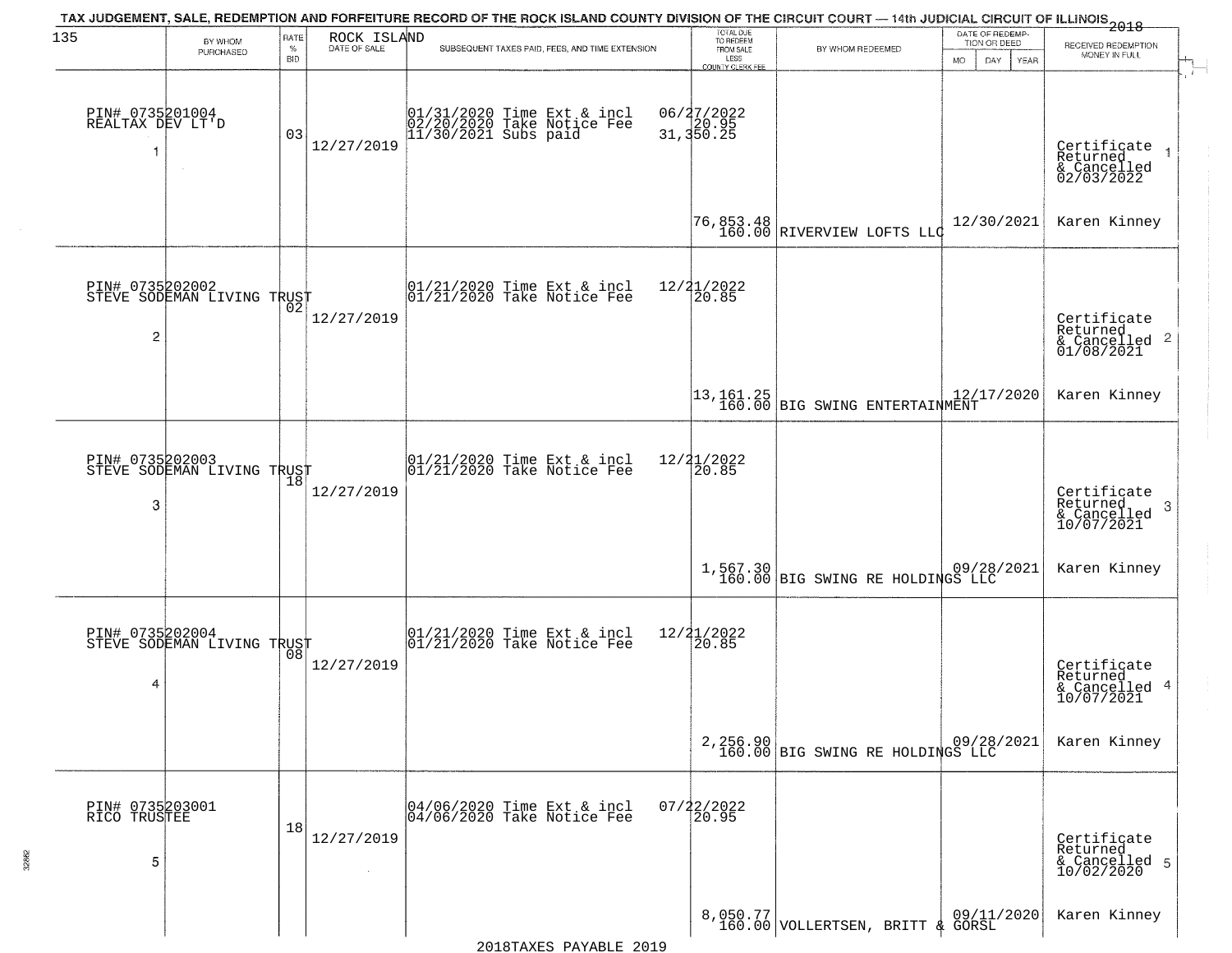| TAX JUDGEMENT, SALE, REDEMPTION AND FORFEITURE RECORD OF THE ROCK ISLAND COUNTY DIVISION OF THE CIRCUIT COURT - 14th JUDIC<br>NAME AND ADDRESS<br>LEGAL DESCRIPTION |                                             |                         | BACK TAX             | <b>BACK TAX</b>           | TOTAL BACK               |                                         |                                                                 | INTEREST PAYMENT FUND | 2018    |
|---------------------------------------------------------------------------------------------------------------------------------------------------------------------|---------------------------------------------|-------------------------|----------------------|---------------------------|--------------------------|-----------------------------------------|-----------------------------------------------------------------|-----------------------|---------|
| 136<br>TAXPAYER NO.<br>PARCEL NO.                                                                                                                                   | ROCK ISLAND                                 | A-BACK TAX<br>FORFEITED | FORFEITED<br>PENALTY | FORFEITED<br>INTEREST AND | TAX PENALTY<br>AND COSTS | AMOUNT<br>FOR WHICH<br><b>JUDGEMENT</b> | $\begin{array}{c} \text{CERTIFICATE} \\ \text{NO.} \end{array}$ | <b>INDEMNITY FUND</b> |         |
| ACRES<br>ASSESSED VALUATION FOR TAXES                                                                                                                               | TAX DUE<br>INT DUE                          | PRIOR TO<br>2017        | <b>ACCRUED</b>       | COST ACCRUED              | <b>ACCRUED</b>           | IS ASKED                                |                                                                 | COST OF SALE          |         |
|                                                                                                                                                                     | 1ST<br>18T                                  |                         |                      |                           |                          |                                         |                                                                 |                       |         |
| KLASS ALFRED                                                                                                                                                        | <del>399.94<sub>210</sub>42.00</del><br>2ND |                         |                      |                           |                          |                                         |                                                                 |                       |         |
| PO BOX 3553<br>61204<br>ROCK ISLAND IL                                                                                                                              | 399.94<br>30.00                             |                         |                      |                           |                          |                                         |                                                                 | 60.00                 |         |
|                                                                                                                                                                     |                                             |                         |                      |                           |                          |                                         |                                                                 |                       |         |
| LOT 1 BLOCK 3<br>SPENCER AND CASES ADD                                                                                                                              | 399.94<br><u> 24.00</u>                     |                         |                      |                           |                          |                                         | 659                                                             | 20.00                 |         |
| THAT PART S OF R R                                                                                                                                                  |                                             |                         |                      |                           |                          |                                         |                                                                 |                       |         |
|                                                                                                                                                                     | 399.94<br>12.00<br><b>PUBLICATION COST</b>  |                         |                      |                           |                          |                                         |                                                                 |                       |         |
| $360 - 03 - 00$<br>6411<br>$09 - 01$                                                                                                                                |                                             |                         |                      |                           |                          |                                         |                                                                 | 4.00                  |         |
| PIN# 0735203002                                                                                                                                                     | 10.00<br>TOTAL DUE-TAXES, INT. COST         |                         |                      |                           |                          |                                         |                                                                 |                       |         |
| 15,066                                                                                                                                                              | 1,717.76                                    |                         |                      |                           |                          | 1717.76                                 |                                                                 | 10.00                 | 1811.76 |
|                                                                                                                                                                     | 1ST                                         |                         |                      |                           |                          |                                         |                                                                 |                       |         |
|                                                                                                                                                                     |                                             |                         |                      |                           |                          |                                         |                                                                 |                       |         |
| RUHL COMMERCIAL<br>5111 UTICA RIDGE RD<br>52807<br>DAVENPORT IA                                                                                                     | 2ND<br>2ND<br>2562.14                       |                         |                      |                           |                          |                                         |                                                                 | 60.00                 |         |
|                                                                                                                                                                     | 192.15<br>$\overline{3BD}$<br>3RD           |                         |                      |                           |                          |                                         |                                                                 |                       |         |
| BLOCK 10                                                                                                                                                            | 2562.14<br>153.72                           |                         |                      |                           |                          |                                         | 660                                                             | 20.00                 |         |
| SPENCER AND CASES ADD<br>ALL EX W 1 FT LOT 11                                                                                                                       |                                             |                         |                      |                           |                          |                                         |                                                                 |                       |         |
| AND ALL SUBLOT 12                                                                                                                                                   | 2562.14<br>76.86<br>PUBLICATION COST        |                         |                      |                           |                          |                                         |                                                                 |                       |         |
| $362 - 19 - 00$<br>6467<br>$09 - 01$<br>.286                                                                                                                        | 10.00                                       |                         |                      |                           |                          |                                         |                                                                 | 4.00                  |         |
| PIN# 0735204010                                                                                                                                                     | TOTAL DUE-TAXES, INT. COST                  |                         |                      |                           |                          |                                         |                                                                 |                       |         |
| 96,517                                                                                                                                                              | 8,119.15                                    |                         |                      |                           |                          | 8119.15                                 |                                                                 | 10.00                 | 8213.15 |
|                                                                                                                                                                     | īsT                                         |                         |                      |                           |                          |                                         |                                                                 |                       |         |
| A HANA GROWERS LLC<br>208 18TH ST STE 204                                                                                                                           | $\frac{1140.02}{200}$<br>119.70             |                         |                      |                           |                          |                                         |                                                                 |                       |         |
| ROCK ISLAND IL<br>61201                                                                                                                                             | 1140.02<br>85.50                            |                         |                      |                           |                          |                                         |                                                                 | 60.00                 |         |
| OUTLOT 18 BLOCK 10                                                                                                                                                  | 3RD<br>3RD                                  |                         |                      |                           |                          |                                         |                                                                 |                       |         |
| SPENCER AND CASES ADD                                                                                                                                               | 1140.02<br>68.40                            |                         |                      |                           |                          |                                         | 661                                                             | 20.00                 |         |
|                                                                                                                                                                     | 1140.02<br>34.20                            |                         |                      |                           |                          |                                         |                                                                 |                       |         |
| $363 - 07 - 00$<br>6475                                                                                                                                             | <b>PUBLICATION COST</b>                     |                         |                      |                           |                          |                                         |                                                                 | 4.00                  |         |
| $09 - 01$                                                                                                                                                           | 10.00                                       |                         |                      |                           |                          |                                         |                                                                 |                       |         |
| PIN# 0735204011                                                                                                                                                     | TOTAL OUE-TAXES, INT. COST                  |                         |                      |                           |                          |                                         |                                                                 |                       |         |
| 42,945                                                                                                                                                              | 4,877.88                                    |                         |                      |                           |                          | 4877.88                                 |                                                                 | 10.00                 | 4971.88 |
|                                                                                                                                                                     |                                             |                         |                      |                           |                          |                                         |                                                                 |                       |         |
| MORGAN JASON<br>1720 2ND AVE                                                                                                                                        | 1719.68 180.60                              |                         |                      |                           |                          |                                         |                                                                 |                       |         |
| ROCK ISLAND IL<br>61201                                                                                                                                             | 1719.68 129.00                              |                         |                      |                           |                          |                                         |                                                                 | 60.00                 |         |
| OUTLOT 8 BLOCK 10                                                                                                                                                   | 3RD<br>3BD.                                 |                         |                      |                           |                          |                                         |                                                                 |                       |         |
| SPENCER & CASES ADD<br>SHEET 13                                                                                                                                     | 1719.68 103.20                              |                         |                      |                           |                          |                                         | 662                                                             | 20.00                 |         |
|                                                                                                                                                                     | 1719.68<br>51.60                            |                         |                      |                           |                          |                                         |                                                                 |                       |         |
| $362 - 16 - 00$<br>6464                                                                                                                                             | -usuca i un cus-                            |                         |                      |                           |                          |                                         |                                                                 | 4.00                  |         |
| 09-01<br>PIN# 0735204018<br>$\sim 100$ km $^{-1}$                                                                                                                   | 10.00                                       |                         |                      |                           |                          |                                         |                                                                 |                       |         |
| 64,781                                                                                                                                                              | TOTAL DUE-TAXES, INT. COST<br>7,353.12      |                         |                      |                           |                          | 7353.12                                 |                                                                 | 10.00                 | 7447.12 |
|                                                                                                                                                                     | 1ST<br>1ST                                  |                         |                      |                           |                          |                                         |                                                                 |                       |         |
| SEVAMSOTUABANDITU AMY P                                                                                                                                             |                                             |                         |                      |                           |                          |                                         |                                                                 |                       |         |
| 1700 3RD AVE<br>ROCK ISLAND IL<br>61201                                                                                                                             | 2ND<br>2ND                                  |                         |                      |                           |                          |                                         |                                                                 | 60.00                 |         |
|                                                                                                                                                                     | 3RD<br>$\overline{3}$ RD                    |                         |                      |                           |                          |                                         |                                                                 |                       |         |
| LOT 1 BLOCK 11                                                                                                                                                      |                                             |                         |                      |                           |                          |                                         | 663                                                             | 20.00                 |         |
| SPENCERS & CASES ADD<br>W 23 FT N 100 FT                                                                                                                            | 4TH<br>4TH<br>$27.70^{8}$<br>923.14         |                         |                      |                           |                          |                                         |                                                                 |                       |         |
|                                                                                                                                                                     | PUBLICATION COST                            |                         |                      |                           |                          |                                         |                                                                 |                       |         |
| $363 - 10 - 10$<br>6478-1<br>$09 - 01$                                                                                                                              | 10.00                                       |                         |                      |                           |                          |                                         |                                                                 | 4.00                  |         |
| PIN# 0735208001                                                                                                                                                     | TOTAL DUE-TAXES, INT. COST                  |                         |                      |                           |                          |                                         |                                                                 |                       |         |
| 34,775                                                                                                                                                              | 960.84                                      |                         |                      |                           |                          | 960.84                                  |                                                                 | 10.00                 | 1054.84 |

 $\sim 10^{-1}$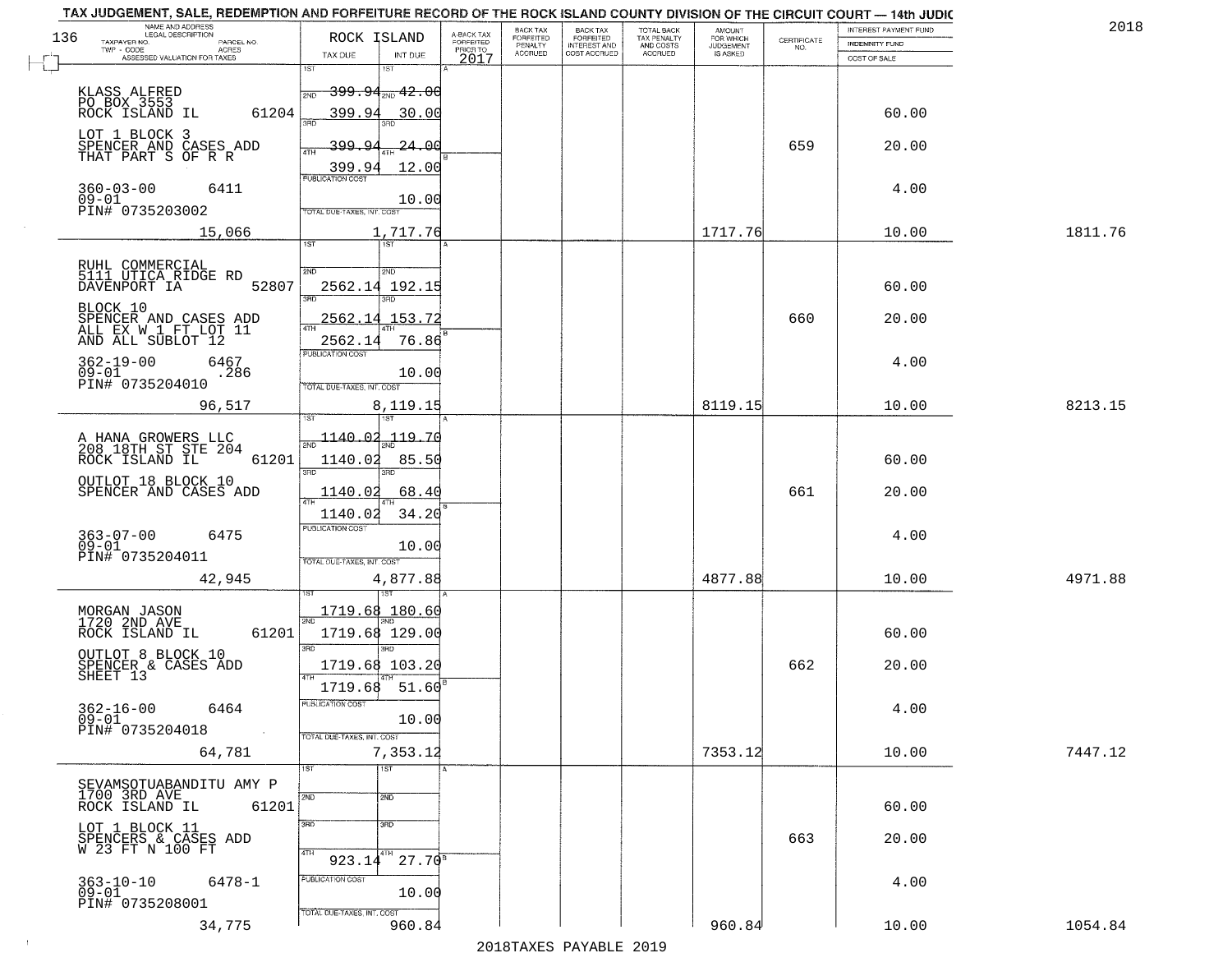| 136                                       |                                               | <b>RATE</b>        | ROCK ISLAND  | TAX JUDGEMENT, SALE, REDEMPTION AND FORFEITURE RECORD OF THE ROCK ISLAND COUNTY DIVISION OF THE CIRCUIT COURT — 14th JUDICIAL CIRCUIT OF ILLINOIS 2018 | TOTAL DUE<br>TO REDEEM                       |                                                     | DATE OF REDEMP                             |                                                                    |
|-------------------------------------------|-----------------------------------------------|--------------------|--------------|--------------------------------------------------------------------------------------------------------------------------------------------------------|----------------------------------------------|-----------------------------------------------------|--------------------------------------------|--------------------------------------------------------------------|
|                                           | BY WHOM<br>PURCHASED                          | $\%$<br><b>BID</b> | DATE OF SALE | SUBSEQUENT TAXES PAID, FEES, AND TIME EXTENSION                                                                                                        | FROM SALE<br>LESS<br><b>COUNTY CLERK FEE</b> | BY WHOM REDEEMED                                    | TION OR DEED<br>DAY.<br><b>YEAR</b><br>MO. | RECEIVED REDEMPTION<br>MONEY IN FULL                               |
| PIN# 0735203002<br>WESTERN SITES LLC<br>1 |                                               | 17                 | 12/27/2019   | 03/09/2020 Time Ext & incl<br>03/09/2020 Take Notice Fee                                                                                               | $01/11/2022$<br>20.95                        |                                                     |                                            | Certificate<br>Returned<br>& Cancelled<br>10/13/2020               |
|                                           |                                               |                    |              |                                                                                                                                                        |                                              | $2,448.71$<br>160.00 VOLLERTSEN, BRITT<br>୍ୟ        | 09/11/2020<br>GORSL                        | Karen Kinney                                                       |
| 2                                         | PIN# 0735204010<br>STEVE SODEMAN LIVING TRUST |                    | 12/27/2019   | 01/21/2020 Time Ext & incl<br>01/21/2020 Take Notice Fee                                                                                               | 12/21/2022<br> 20.85                         |                                                     |                                            | Certificate<br>Returned<br>$\frac{1}{6}$ Cancelled 2<br>04/06/2020 |
|                                           |                                               |                    |              |                                                                                                                                                        |                                              | 8, 316.13<br>160.00 MATTHEW STERN                   | 03/09/2020                                 | Karen Kinney                                                       |
| PIN# 0735204011<br>WESTERN SITES LLC<br>3 |                                               | 12                 | 12/27/2019   | 03/09/2020 Time Ext & incl<br>03/09/2020 Take Notice Fee                                                                                               | 07/12/2022<br>20.95                          |                                                     |                                            | Certificate<br>Returned<br>-3<br>& Cancelled<br>07/08/2020         |
|                                           |                                               |                    |              |                                                                                                                                                        |                                              | 5,589.46<br>160.00 STERN MATTHEW                    | 03/09/2020                                 | Karen Kinney                                                       |
| PIN# 0735204018<br>4                      | STEVE SODEMAN LIVING TRUST                    |                    | 12/27/2019   | $01/21/2020$ Time Ext & incl<br>$01/21/2020$ Take Notice Fee                                                                                           | 12/21/2022<br>20.85                          |                                                     |                                            | Certificate<br>Returned<br>& Cancelled 4<br>03/03/2020             |
|                                           |                                               |                    |              |                                                                                                                                                        |                                              | 7,691.38<br>160.00 EDWARD JONES                     | 02/10/2020                                 | Karen Kinney                                                       |
| 5                                         | PIN# 0735208001<br>STEVE SODEMAN LIVING TRUST |                    | 12/27/2019   | 01/21/2020 Time Ext & incl<br>01/21/2020 Take Notice Fee<br>$11/30/2020$ Subs paid                                                                     | $12/21/2022$<br>20.85<br>3,038.15            |                                                     |                                            | Certificate<br>Returned<br>& Cancelled 5<br>07/20/2021             |
|                                           |                                               |                    |              |                                                                                                                                                        |                                              | $5,048.03$<br>$160.00$<br><br>AMY SEVAMSOTUABAND TU | 06/25/2021                                 | Karen Kinney                                                       |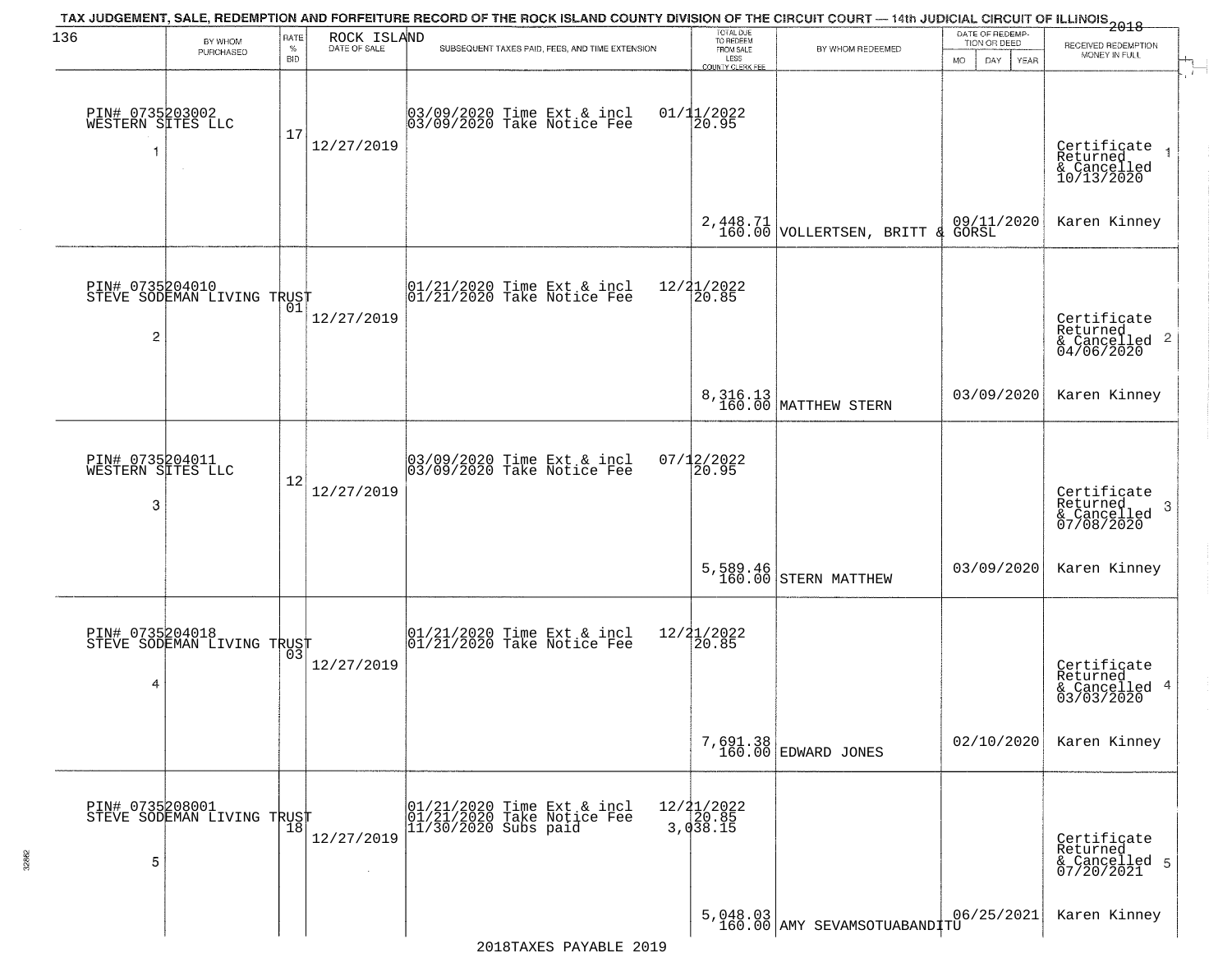|     | TAX JUDGEMENT, SALE, REDEMPTION AND FORFEITURE RECORD OF THE ROCK ISLAND COUNTY DIVISION OF THE CIRCUIT COURT - 14th JUDIC<br>NAME AND ADDRESS<br>LEGAL DESCRIPTION |                                            |                                     | BACK TAX                    | BACK TAX<br>FORFEITED |                                        | AMOUNT<br>FOR WHICH |                                                                 | INTEREST PAYMENT FUND | 2018    |
|-----|---------------------------------------------------------------------------------------------------------------------------------------------------------------------|--------------------------------------------|-------------------------------------|-----------------------------|-----------------------|----------------------------------------|---------------------|-----------------------------------------------------------------|-----------------------|---------|
| 137 | TAXPAYER NO.<br>PARCEL NO.                                                                                                                                          | ROCK ISLAND                                | A-BACK TAX<br>FORFEITED<br>PRIOR TO | <b>FORFEITED</b><br>PENALTY | <b>INTEREST AND</b>   | TOTAL BACK<br>TAX PENALTY<br>AND COSTS | <b>JUDGEMENT</b>    | $\begin{array}{c} \text{CERTIFICATE} \\ \text{NO.} \end{array}$ | <b>INDEMNITY FUND</b> |         |
|     | ACRES<br>ASSESSED VALUATION FOR TAXES                                                                                                                               | TAX DUE<br>INT DUE                         | 2017                                | <b>ACCRUED</b>              | COST ACCRUED          | <b>ACCRUED</b>                         | IS ASKED            |                                                                 | COST OF SALE          |         |
|     |                                                                                                                                                                     | 1ST<br>1ST                                 |                                     |                             |                       |                                        |                     |                                                                 |                       |         |
|     | 1701 4TH AVE LLC                                                                                                                                                    | $\frac{1125.23}{1131.18.16}$               |                                     |                             |                       |                                        |                     |                                                                 |                       |         |
|     | 59 AROSA HILL<br>08701<br>LAKEWOOD NJ                                                                                                                               | 1125.23<br>84.40                           |                                     |                             |                       |                                        |                     |                                                                 | 60.00                 |         |
|     |                                                                                                                                                                     |                                            |                                     |                             |                       |                                        |                     |                                                                 |                       |         |
|     | LOTS 9 AND 10 BLOCK 11<br>SPENCER AND CASES ADD                                                                                                                     | $-1125 - 23$<br>67.52                      |                                     |                             |                       |                                        |                     | 664                                                             | 20.00                 |         |
|     |                                                                                                                                                                     | 33.76                                      |                                     |                             |                       |                                        |                     |                                                                 |                       |         |
|     |                                                                                                                                                                     |                                            |                                     |                             |                       |                                        |                     |                                                                 |                       |         |
|     | 363-18-00<br>09-01<br>6489                                                                                                                                          | 10.00                                      |                                     |                             |                       |                                        |                     |                                                                 | 4.00                  |         |
|     | PIN# 0735208008                                                                                                                                                     | TOTAL DUE-TAXES, INT. COST                 |                                     |                             |                       |                                        |                     |                                                                 |                       |         |
|     | 42,388                                                                                                                                                              | 4,814.76                                   |                                     |                             |                       |                                        | 4814.76             |                                                                 | 10.00                 | 4908.76 |
|     |                                                                                                                                                                     |                                            |                                     |                             |                       |                                        |                     |                                                                 |                       |         |
|     | RIVER LLC<br>1901 4TH AVE                                                                                                                                           | 987.17 <sub>3.1</sub> 03.67<br>2ND         |                                     |                             |                       |                                        |                     |                                                                 |                       |         |
|     | 61201<br>ROCK ISLAND IL                                                                                                                                             | 987.17<br>74.05                            |                                     |                             |                       |                                        |                     |                                                                 | 60.00                 |         |
|     |                                                                                                                                                                     | उन्नत<br>3RD                               |                                     |                             |                       |                                        |                     |                                                                 |                       |         |
|     | LOT 9 BLOCK 13                                                                                                                                                      | 987.17<br>59.24                            |                                     |                             |                       |                                        |                     | 665                                                             | 20.00                 |         |
|     | SPENCER AND CASES ADD<br>W .50 LOT 8 AND ALL                                                                                                                        |                                            |                                     |                             |                       |                                        |                     |                                                                 |                       |         |
|     |                                                                                                                                                                     | 29.62<br>987.17<br>PUBLICATION COST        |                                     |                             |                       |                                        |                     |                                                                 |                       |         |
|     | $364 - 16 - 00$<br>6507                                                                                                                                             |                                            |                                     |                             |                       |                                        |                     |                                                                 | 4.00                  |         |
|     | $09 - 01$<br>PIN# 0735210004                                                                                                                                        | 10.00<br>TOTAL DUE-TAXES, INT. COST        |                                     |                             |                       |                                        |                     |                                                                 |                       |         |
|     | 37,187                                                                                                                                                              | 4,225.26                                   |                                     |                             |                       |                                        | 4225.26             |                                                                 | 10.00                 | 4319.26 |
|     |                                                                                                                                                                     | 1ST                                        |                                     |                             |                       |                                        |                     |                                                                 |                       |         |
|     |                                                                                                                                                                     | <u>432.36</u><br>45.4                      |                                     |                             |                       |                                        |                     |                                                                 |                       |         |
|     | PARELIUS M/PIP WEST LLC<br>20 TOWNE DR STE 129<br><b>BLUFFTON SC</b><br>29910                                                                                       | 2ND                                        |                                     |                             |                       |                                        |                     |                                                                 |                       |         |
|     |                                                                                                                                                                     | 432.36<br>32.45<br>3RD<br>3RD              |                                     |                             |                       |                                        |                     |                                                                 | 60.00                 |         |
|     | SUPVR ASST MAP<br>LOT 225 SHEET 13                                                                                                                                  | 432.3<br><u>25.96</u>                      |                                     |                             |                       |                                        |                     | 666                                                             | 20.00                 |         |
|     |                                                                                                                                                                     | <b>ATH</b>                                 |                                     |                             |                       |                                        |                     |                                                                 |                       |         |
|     |                                                                                                                                                                     | 12.98<br>432.36<br><b>PUBLICATION COST</b> |                                     |                             |                       |                                        |                     |                                                                 |                       |         |
|     | 365-17-10<br>09-01<br>$6526 - 1$                                                                                                                                    |                                            |                                     |                             |                       |                                        |                     |                                                                 | 4.00                  |         |
|     | PIN# 0735211014                                                                                                                                                     | 10.00<br>TOTAL OUE-TAXES, INT. COST        |                                     |                             |                       |                                        |                     |                                                                 |                       |         |
|     | 16,287                                                                                                                                                              | 1,856.26                                   |                                     |                             |                       |                                        | 1856.26             |                                                                 | 10.00                 | 1950.26 |
|     |                                                                                                                                                                     | 1ST                                        |                                     |                             |                       |                                        |                     |                                                                 |                       |         |
|     |                                                                                                                                                                     |                                            |                                     |                             |                       |                                        |                     |                                                                 |                       |         |
|     | AXIOM OC HOLDINGS LLC<br>350 W 37TH ST STE 4J                                                                                                                       | 2ND<br>2ND                                 |                                     |                             |                       |                                        |                     |                                                                 |                       |         |
|     | NEW YORK NY<br>10018                                                                                                                                                | 3RD<br>3HD                                 |                                     |                             |                       |                                        |                     |                                                                 | 60.00                 |         |
|     | LOT 9<br>DOTYS BLOCK                                                                                                                                                | 770.76<br>46.24                            |                                     |                             |                       |                                        |                     | 667                                                             | 20.00                 |         |
|     |                                                                                                                                                                     | 4TH                                        |                                     |                             |                       |                                        |                     |                                                                 |                       |         |
|     |                                                                                                                                                                     | 770.76<br>23.12                            |                                     |                             |                       |                                        |                     |                                                                 |                       |         |
|     | $178 - 08 - 00$<br>3055                                                                                                                                             | <b>PUBLICATION COS-</b><br>10.00           |                                     |                             |                       |                                        |                     |                                                                 | 4.00                  |         |
|     | $09 - 01$<br>PIN# 0735304010<br>$\sim 10$                                                                                                                           | TOTAL DUE-TAXES, INT. COST                 |                                     |                             |                       |                                        |                     |                                                                 |                       |         |
|     | 29,035                                                                                                                                                              | 1,620.88                                   |                                     |                             |                       |                                        | 1620.88             |                                                                 | 10.00                 | 1714.88 |
|     |                                                                                                                                                                     | 1ST<br>$\overline{1}$ 1ST                  |                                     |                             |                       |                                        |                     |                                                                 |                       |         |
|     | MILLS MICHAEL C                                                                                                                                                     |                                            |                                     |                             |                       |                                        |                     |                                                                 |                       |         |
|     | 410 38TH AVE<br>61244<br>EAST MOLINE IL                                                                                                                             | 2ND<br>2ND.                                |                                     |                             |                       |                                        |                     |                                                                 | 60.00                 |         |
|     |                                                                                                                                                                     | 3RD                                        |                                     |                             |                       |                                        |                     |                                                                 |                       |         |
|     | LOT 1                                                                                                                                                               | 3RD                                        |                                     |                             |                       |                                        |                     | 668                                                             | 20.00                 |         |
|     | GUYER AND LEES ADD<br>E 10 FT L 2 AND ALL                                                                                                                           | 4TH                                        |                                     |                             |                       |                                        |                     |                                                                 |                       |         |
|     | & W 40FT LOT 2                                                                                                                                                      | $20.84^5$<br>694.55                        |                                     |                             |                       |                                        |                     |                                                                 |                       |         |
|     | 207-17-00<br>09-01<br>3589                                                                                                                                          | PUBLICATION COST<br>10.00                  |                                     |                             |                       |                                        |                     |                                                                 | 4.00                  |         |
|     | PIN# 0735305005                                                                                                                                                     |                                            |                                     |                             |                       |                                        |                     |                                                                 |                       |         |
|     | 26,164                                                                                                                                                              | TOTAL DUE-TAXES, INT. COST<br>725.39       |                                     |                             |                       |                                        | 725.39              |                                                                 | 10.00                 | 819.39  |
|     |                                                                                                                                                                     |                                            |                                     |                             | 2010                  |                                        |                     |                                                                 |                       |         |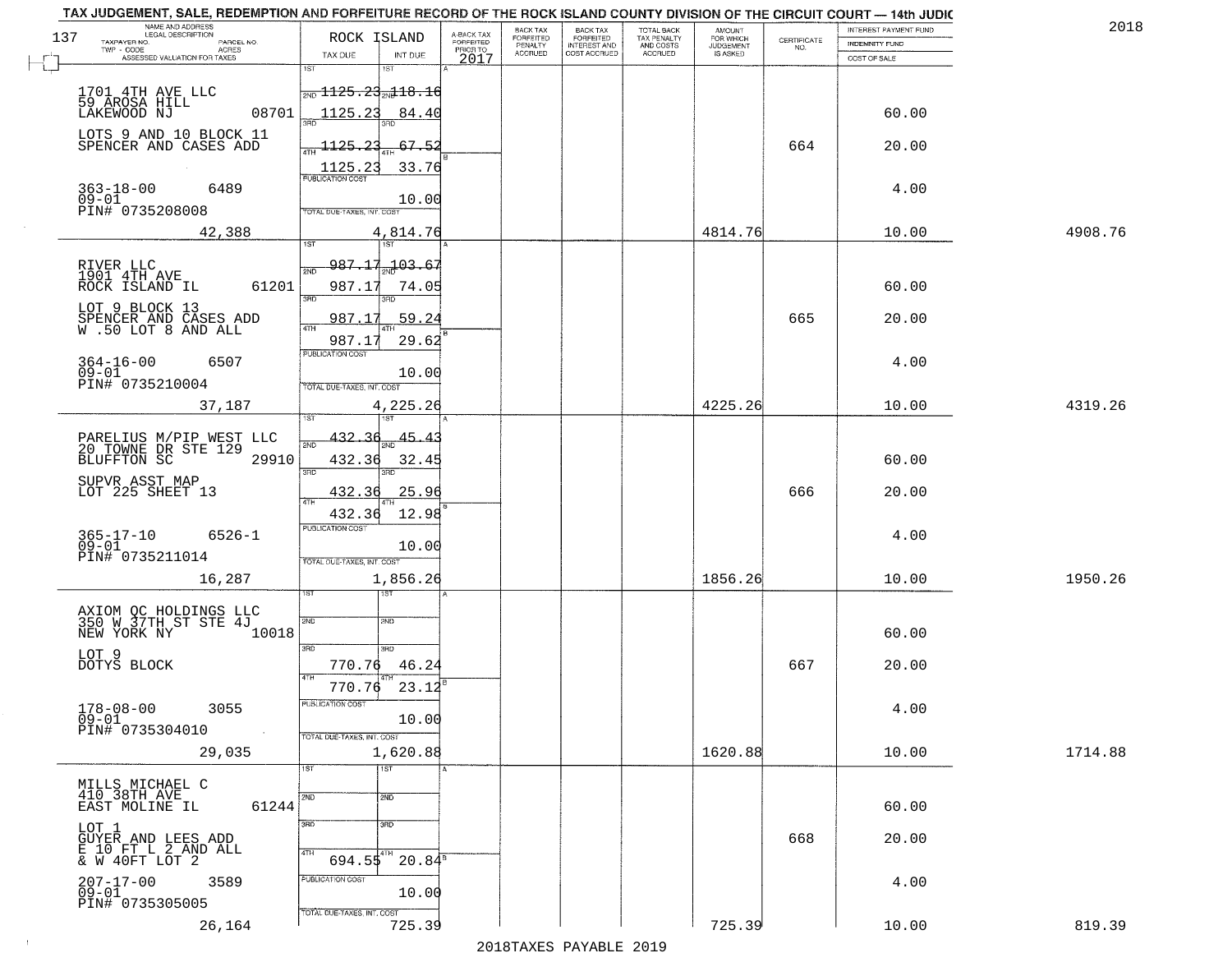| 137                                       | BY WHOM                                       | <b>RATE</b>        | ROCK ISLAND  | TAX JUDGEMENT, SALE, REDEMPTION AND FORFEITURE RECORD OF THE ROCK ISLAND COUNTY DIVISION OF THE CIRCUIT COURT — 14th JUDICIAL CIRCUIT OF ILLINOIS 2018 | TOTAL DUE<br>TO REDEEM                       |                                                                                       | DATE OF REDEMP<br>TION OR DEED |                                                                      |
|-------------------------------------------|-----------------------------------------------|--------------------|--------------|--------------------------------------------------------------------------------------------------------------------------------------------------------|----------------------------------------------|---------------------------------------------------------------------------------------|--------------------------------|----------------------------------------------------------------------|
|                                           | PURCHASED                                     | $\%$<br><b>BID</b> | DATE OF SALE | SUBSEQUENT TAXES PAID, FEES, AND TIME EXTENSION                                                                                                        | FROM SALE<br>LESS<br><b>COUNTY CLERK FEE</b> | BY WHOM REDEEMED                                                                      | DAY.<br><b>YEAR</b><br>MO.     | RECEIVED REDEMPTION<br>MONEY IN FULL                                 |
| 1                                         | PIN# 0735208008<br>GUARDIAN TAX IL LLC        | 11                 | 12/27/2019   | 04/01/2020 Time Ext & incl<br>04/01/2020 Take Notice Fee<br>12/01/2020 Subs paid                                                                       | 12/22/2022<br>4,857.86                       |                                                                                       |                                | Certificate<br>Returned<br>& Cancelled<br>09/10/2021                 |
|                                           |                                               |                    |              |                                                                                                                                                        |                                              | $\left  \begin{matrix} 12,530.36 \\ 160.00 \end{matrix} \right $ FIRST AMERICAN TITLE | 08/23/2021                     | Karen Kinney                                                         |
| $\overline{c}$                            | PIN# 0735210004<br>GUARDIAN TAX IL LLC        | 07                 | 12/27/2019   | $ 04/01/2020$ Time Ext & incl<br>$ 04/01/2020$ Take Notice Fee                                                                                         | 12/22/2022<br>20.95                          |                                                                                       |                                | Certificate<br>Returned<br>$\frac{1}{6}$ Cancelled 2<br>05/11/2020   |
|                                           |                                               |                    |              |                                                                                                                                                        |                                              | 4,642.56<br>160.00 RIVER LLC                                                          | 04/09/2020                     | Karen Kinney                                                         |
| PIN# 0735211014<br>RICO TRUSTEE<br>3      |                                               | 18                 | 12/27/2019   | 04/06/2020 Time Ext & incl<br>04/06/2020 Take Notice Fee                                                                                               | 07/22/2022<br>20.95                          |                                                                                       |                                | Certificate<br>Returned<br>$\mathbf{3}$<br>& Cancelled<br>08/31/2020 |
|                                           |                                               |                    |              |                                                                                                                                                        |                                              | 2,322.26<br>160.00 PIP GROUP LLC                                                      | 06/25/2020                     | Karen Kinney                                                         |
| PIN# 0735304010<br>WESTERN SITES LLC<br>4 |                                               | 0 <sub>0</sub>     | 12/27/2019   |                                                                                                                                                        |                                              |                                                                                       |                                | Certificate<br>Returned<br>& Cancelled 4<br>02/11/2020               |
|                                           |                                               |                    |              |                                                                                                                                                        |                                              | $1, 714.88$<br>$160.00$ F MATTHEW STREHL                                              | 01/16/2020                     | Karen Kinney                                                         |
| 5                                         | PIN# 0735305005<br>STEVE SODEMAN LIVING TRUST |                    | 12/27/2019   | 01/21/2020 Time Ext & incl<br>01/21/2020 Take Notice Fee                                                                                               | $12/21/2022$<br>20.85                        |                                                                                       |                                | Certificate<br>Returned<br>& Cancelled 5<br>07/07/2020               |
|                                           |                                               |                    |              |                                                                                                                                                        |                                              | 987.73<br>160.00 STEVE SIMMONS                                                        | 06/04/2020                     | Karen Kinney                                                         |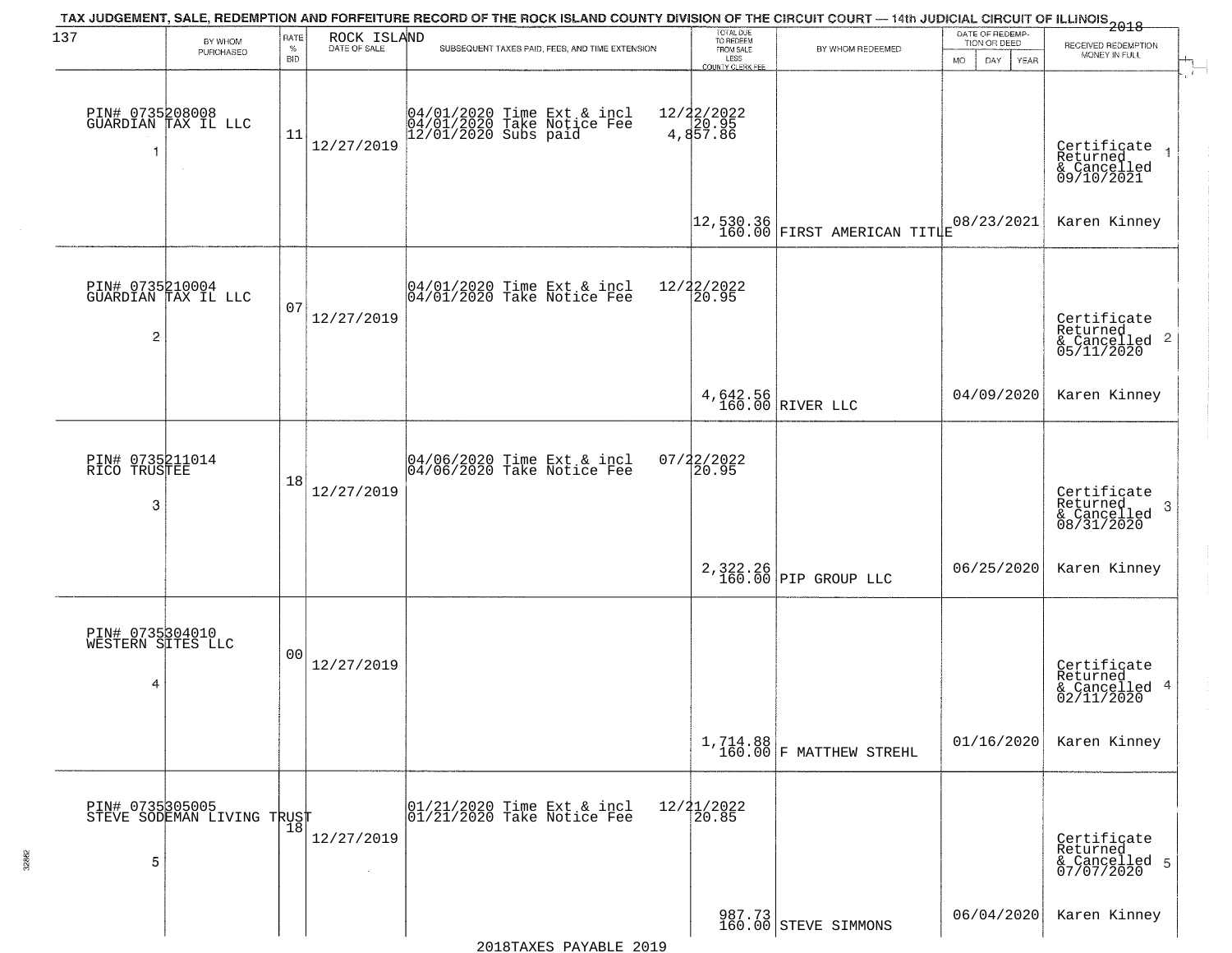| 138 | NAME AND ADDRESS<br>LEGAL DESCRIPTION                          | ROCK ISLAND                          |                                     | BACK TAX             | <b>BACK TAX</b>           | TOTAL BACK<br>TAX PENALTY<br>AND COSTS | AMOUNT<br>FOR WHICH |                    | INTEREST PAYMENT FUND | 2018    |
|-----|----------------------------------------------------------------|--------------------------------------|-------------------------------------|----------------------|---------------------------|----------------------------------------|---------------------|--------------------|-----------------------|---------|
|     | TAXPAYER NO.<br>PARCEL NO.<br>ACRES                            |                                      | A-BACK TAX<br>FORFEITED<br>PRIOR TO | FORFEITED<br>PENALTY | FORFEITED<br>INTEREST AND |                                        | <b>JUDGEMENT</b>    | CERTIFICATE<br>NO. | <b>INDEMNITY FUND</b> |         |
|     | ASSESSED VALUATION FOR TAXES                                   | TAX DUE<br>INT DUE<br>1ST<br>1ST     | 2017                                | <b>ACCRUED</b>       | COST ACCRUED              | ACCRUED                                | <b>IS ASKED</b>     |                    | COST OF SALE          |         |
|     | HOLLAND ANGELA K                                               | $-178.23_{\text{2ND}} 18.69$         |                                     |                      |                           |                                        |                     |                    |                       |         |
|     | 728 13TH ST<br>ROCK ISLAND IL                                  | 2ND                                  |                                     |                      |                           |                                        |                     |                    |                       |         |
|     | 61201                                                          | 178.23<br>13.35                      |                                     |                      |                           |                                        |                     |                    | 60.00                 |         |
|     | LOT 1<br>WARREN AND ANDERSONS ADD                              | 178.23<br>10.68                      |                                     |                      |                           |                                        |                     | 669                | 20.00                 |         |
|     |                                                                | 5.34<br>178.23                       |                                     |                      |                           |                                        |                     |                    |                       |         |
|     | $411 - 21 - 00$<br>7382                                        | <b>PUBLICATION COST</b>              |                                     |                      |                           |                                        |                     |                    | 4.00                  |         |
|     | $09 - 01$<br>PIN# 0735307001                                   | 10.00<br>TOTAL DUE-TAXES, INT. COST  |                                     |                      |                           |                                        |                     |                    |                       |         |
|     | 12,714                                                         | 770.98                               |                                     |                      |                           |                                        | 770.98              |                    | 10.00                 | 864.98  |
|     |                                                                |                                      |                                     |                      |                           |                                        |                     |                    |                       |         |
|     | PIZANO DENISE R<br>4607 30TH AVENUE CT                         | 65.30<br>2ND                         | 86                                  |                      |                           |                                        |                     |                    |                       |         |
|     | 61021<br>ROCK ISLAND IL                                        | 65.30<br>4.90                        |                                     |                      |                           |                                        |                     |                    | 60.00                 |         |
|     | LOT 13 & 14                                                    | $\overline{3BD}$<br>חוז              |                                     |                      |                           |                                        |                     |                    |                       |         |
|     | CUTTER AND STODDARDS<br>SUB DIV OF OUT LOT 65<br>SEC 35 18N 2W | 3.92<br>65.30<br>ৰাম                 |                                     |                      |                           |                                        |                     | 670                | 20.00                 |         |
|     |                                                                | 65.30<br>1.96<br>PUBLICATION COST    |                                     |                      |                           |                                        |                     |                    |                       |         |
|     | $158 - 15 - 00$<br>2703<br>$09 - 01$                           | 10.00                                |                                     |                      |                           |                                        |                     |                    | 4.00                  |         |
|     | PIN# 0735308014                                                | TOTAL DUE-TAXES, INT. COST           |                                     |                      |                           |                                        |                     |                    |                       |         |
|     | 2,460                                                          | 288.84<br>1ST                        |                                     |                      |                           |                                        | 288.84              |                    | 10.00                 | 382.84  |
|     |                                                                | 55.88<br>5.88                        |                                     |                      |                           |                                        |                     |                    |                       |         |
|     | PIZANO DENISE R<br>4607 30TH AVENUE CT                         | 2ND                                  |                                     |                      |                           |                                        |                     |                    |                       |         |
|     | ROCK ISLAND IL<br>61201                                        | 55.88<br>4.20<br>3RD<br>3RD          |                                     |                      |                           |                                        |                     |                    | 60.00                 |         |
|     | LOT 36 & ALL LOT 37<br>IRA WEATHERHEADS ADD<br>W 20 FT         | 55.88<br>3.36                        |                                     |                      |                           |                                        |                     | 671                | 20.00                 |         |
|     |                                                                | 55.88<br>1.68                        |                                     |                      |                           |                                        |                     |                    |                       |         |
|     | $415 - 21 - 00$<br>7450                                        | <b>PUBLICATION COST</b>              |                                     |                      |                           |                                        |                     |                    | 4.00                  |         |
|     | $09 - 01$<br>PIN# 0735309001                                   | 10.00                                |                                     |                      |                           |                                        |                     |                    |                       |         |
|     | 2,105                                                          | TOTAL OUE-TAXES, INT. COST<br>248.64 |                                     |                      |                           |                                        | 248.64              |                    | 10.00                 | 342.64  |
|     |                                                                |                                      |                                     |                      |                           |                                        |                     |                    |                       |         |
|     | PIZANO DENISE R<br>4607 30TH AVENUE CT                         | 362.09<br>38.01<br>2ND               |                                     |                      |                           |                                        |                     |                    |                       |         |
|     | ROCK ISLAND IL<br>61201                                        | 362.09<br>27.15                      |                                     |                      |                           |                                        |                     |                    | 60.00                 |         |
|     | LOT 35 & E 33 FT LOT 36                                        | 3BD<br>3RD                           |                                     |                      |                           |                                        |                     |                    |                       |         |
|     | IRA WEATHERHEADS ADD<br>W 40 FT                                | 362.09<br>21.72<br>4TH               |                                     |                      |                           |                                        |                     | 672                | 20.00                 |         |
|     |                                                                | 362.09<br>10.86                      |                                     |                      |                           |                                        |                     |                    |                       |         |
|     | $415 - 19 - 00$<br>7448<br>$09 - 01$                           | "UBLICA HUN CUS<br>10.00             |                                     |                      |                           |                                        |                     |                    | 4.00                  |         |
|     | PIN# 0735309002<br><b>Contract</b>                             | TOTAL DUE-TAXES, INT. COST           |                                     |                      |                           |                                        |                     |                    |                       |         |
|     | 13,640                                                         | 1,556.10                             |                                     |                      |                           |                                        | 1556.10             |                    | 10.00                 | 1650.10 |
|     | PIZANO DENISE R                                                | $\overline{11}$<br>27.69<br>2.94     |                                     |                      |                           |                                        |                     |                    |                       |         |
|     | 4607 30TH AVENUE CT<br>61201<br>ROCK ISLAND IL                 | 2ND<br>2ND<br>27.69<br>2.10          |                                     |                      |                           |                                        |                     |                    | 60.00                 |         |
|     |                                                                | 3RD                                  |                                     |                      |                           |                                        |                     |                    |                       |         |
|     | LOT 34<br>$\tilde{\texttt{IRA}}$ WEATHERHEADS ADD E 27 FT      | 27.69<br>1.68                        |                                     |                      |                           |                                        |                     | 673                | 20.00                 |         |
|     |                                                                | 4TH<br>  4TH<br>27.69                | .84 <sup>s</sup>                    |                      |                           |                                        |                     |                    |                       |         |
|     | $415 - 17 - 00$<br>7446                                        | PUBLICATION COST                     |                                     |                      |                           |                                        |                     |                    | 4.00                  |         |
|     | 09-01<br>PIN# 0735309004                                       | 10.00                                |                                     |                      |                           |                                        |                     |                    |                       |         |
|     | 1,043                                                          | TOTAL DUE-TAXES, INT. COST<br>128.32 |                                     |                      |                           |                                        | 128.32              |                    | 10.00                 | 222.32  |

 $\sim 10$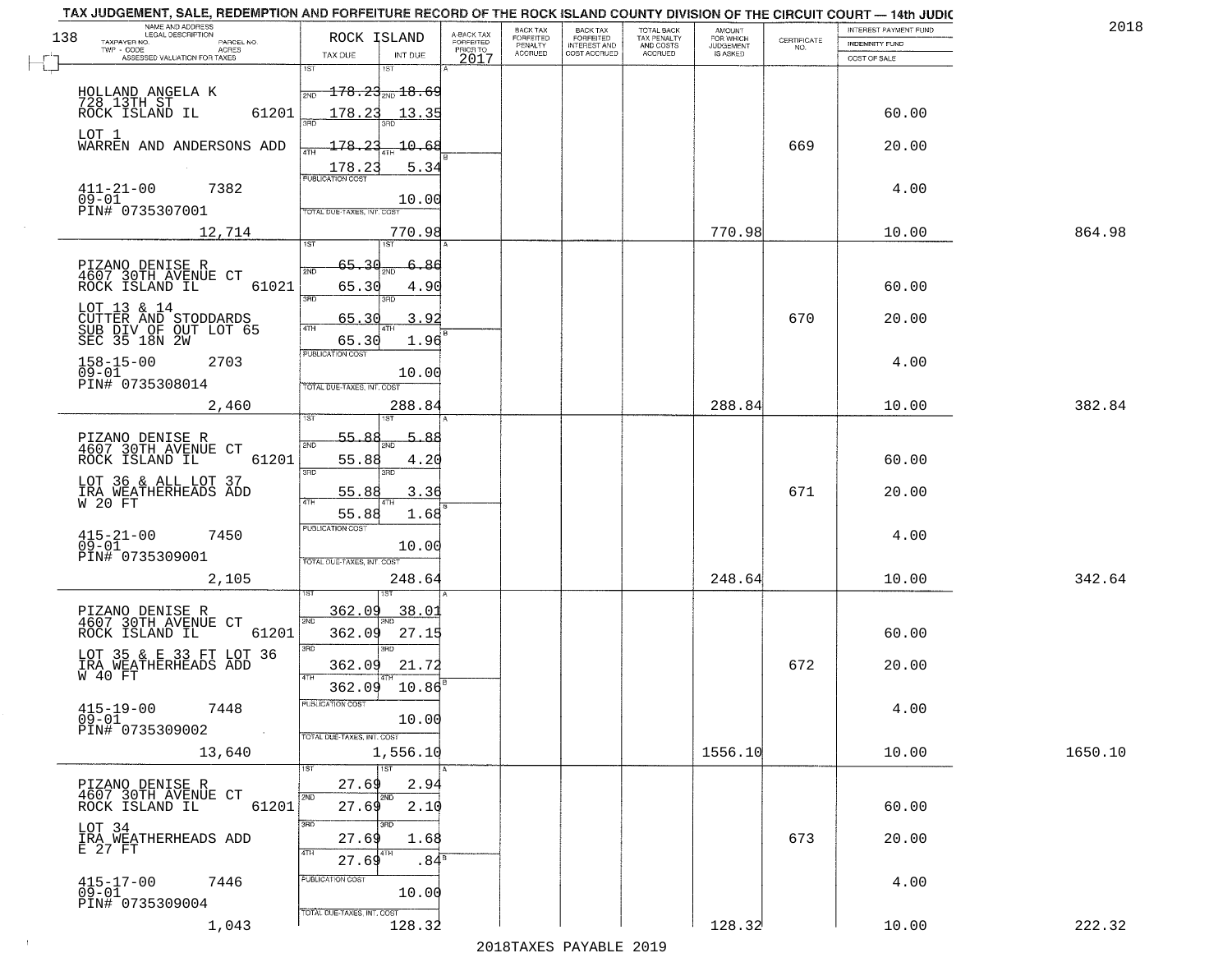| 138                                               | BY WHOM   | RATE               | ROCK ISLAND  | TAX JUDGEMENT, SALE, REDEMPTION AND FORFEITURE RECORD OF THE ROCK ISLAND COUNTY DIVISION OF THE CIRCUIT COURT — 14th JUDICIAL CIRCUIT OF ILLINOIS 2018                                                                                                                                                                                                                 | TOTAL DUE<br>TO REDEEM<br>FROM SALE                                                                                        |                                  | DATE OF REDEMP-<br>TION OR DEED  | RECEIVED REDEMPTION                                    |
|---------------------------------------------------|-----------|--------------------|--------------|------------------------------------------------------------------------------------------------------------------------------------------------------------------------------------------------------------------------------------------------------------------------------------------------------------------------------------------------------------------------|----------------------------------------------------------------------------------------------------------------------------|----------------------------------|----------------------------------|--------------------------------------------------------|
|                                                   | PURCHASED | $\%$<br><b>BID</b> | DATE OF SALE | SUBSEQUENT TAXES PAID, FEES, AND TIME EXTENSION                                                                                                                                                                                                                                                                                                                        | LESS<br><b>COUNTY CLERK FEE</b>                                                                                            | BY WHOM REDEEMED                 | <b>MO</b><br>DAY.<br><b>YEAR</b> | MONEY IN FULL                                          |
| PIN# 0735307001<br>JICTB, INC                     |           | 18                 | 12/27/2019   | 02/12/2020 Time Ext & incl<br>02/13/2020 Take Notice Fee                                                                                                                                                                                                                                                                                                               | 12/06/2022<br>20.95                                                                                                        |                                  |                                  | Certifiçate<br>Returned<br>& Cancelled<br>12/08/2020   |
|                                                   |           |                    |              |                                                                                                                                                                                                                                                                                                                                                                        |                                                                                                                            | $1,197.32$ FAMILY CREDIT UNION   | 11/23/2020                       | Karen Kinney                                           |
| PIN# 0735308014<br>RICO TRUSTEE<br>$\overline{c}$ |           | 18                 | 12/27/2019   | $04/06/2020$ Time Ext & incl<br>04/06/2020 Take Notice Fee<br>00/00/00000 Take Notice Fee<br>03/17/2022 Circuit Clerks Fee<br>03/17/2022 Subritist Fee<br>04/01/2022 Publication Fee<br>11/23/2021 Subs paid<br>11/30/2020 Subs paid                                                                                                                                   | $\begin{smallmatrix} 07/22/2022\\ 20.95\\ 35.00\\ 99.99\\ 15.06\\ 17.24\\ 16.03\\ 11.70\\ 11.70\\ 11.77 \end{smallmatrix}$ |                                  |                                  | 2                                                      |
| PIN# 0735309001<br>RICO TRUSTEE<br>3              |           | 18                 | 12/27/2019   | 04/06/2020 Time Ext & incl<br>04/06/2020 Take Notice Fee<br>00/00/0000 Take Notice Fee<br>03/17/2022 Circuit Clerks Fee<br>03/17/2022 Sublication Fee<br>04/01/2022 Publication Fee<br>11/23/2021 Subs paid<br>11/30/2020 Subs paid                                                                                                                                    | $\begin{smallmatrix} 07/22/2022\\ 20.95\\ 35.00\\ 86.90\\ 15.06\\ 17.24\\ 274.77\\ 274.51 \end{smallmatrix}$               |                                  |                                  | 3                                                      |
| PIN# 0735309002<br>JICTB, INC<br>4                |           | 18                 | 12/27/2019   | 02/12/2020 Time Ext & incl<br>02/13/2020 Take Notice Fee<br>12/07/2020 Subs paid                                                                                                                                                                                                                                                                                       | 12/06/2022<br>20.95<br>1,614.69                                                                                            |                                  |                                  | Certificate<br>Returned<br>& Cancelled 4<br>04/13/2021 |
|                                                   |           |                    |              |                                                                                                                                                                                                                                                                                                                                                                        |                                                                                                                            | 4,370.55<br>160.00 DENISE PIZANO | 03/23/2021                       | Karen Kinney                                           |
| PIN# 0735309004<br>RICO TRUSTEE<br>5              |           | 18                 |              | $[04/06/2020 \text{ Time Ext & incl} \quad 04/06/2020 \text{ Take Notice Free} \quad 00/00/00000 \text{ Take Notice Free} \quad 00/00/00000 \text{ Take Notice Free} \quad 03/17/2022 \text{ Circuit Clers Free} \quad 03/17/2022 \text{ Sheriffs See} \quad 04/01/2022 \text{ Publishing Tree} \quad 11/23/2021 \text{ Subs paid} \quad 11/30/2020 \text{ Subs paid}$ | 151.17                                                                                                                     |                                  |                                  | 5                                                      |
|                                                   |           |                    |              | 2018TAXES PAYABLE 2019                                                                                                                                                                                                                                                                                                                                                 |                                                                                                                            |                                  |                                  |                                                        |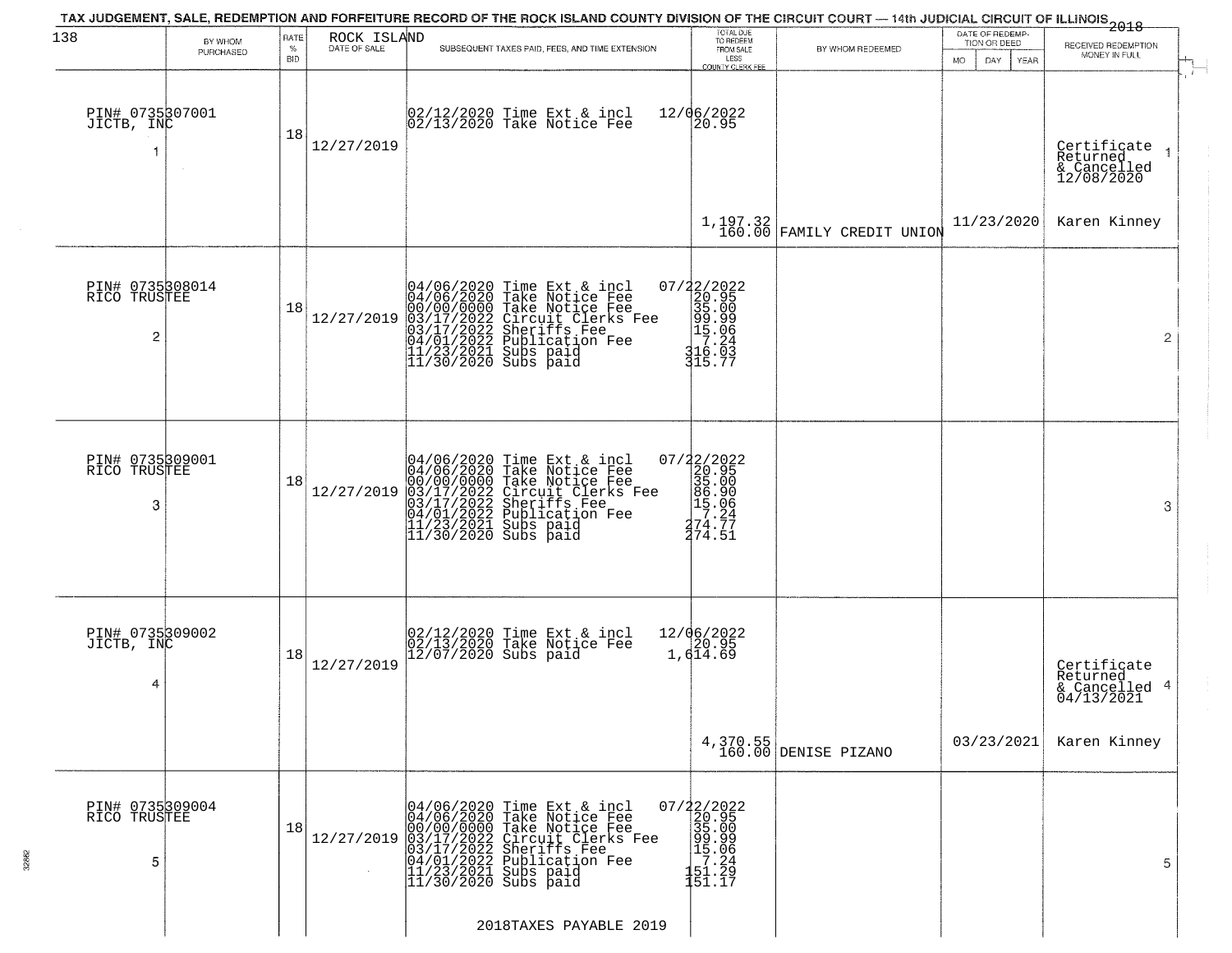|     | TAX JUDGEMENT, SALE, REDEMPTION AND FORFEITURE RECORD OF THE ROCK ISLAND COUNTY DIVISION OF THE CIRCUIT COURT - 14th JUDIC |                                   |                                                                      |                                     |                      |                       |                                        |                     |                    |                              |         |
|-----|----------------------------------------------------------------------------------------------------------------------------|-----------------------------------|----------------------------------------------------------------------|-------------------------------------|----------------------|-----------------------|----------------------------------------|---------------------|--------------------|------------------------------|---------|
|     | NAME AND ADDRESS<br>LEGAL DESCRIPTION                                                                                      |                                   |                                                                      |                                     | <b>BACK TAX</b>      | BACK TAX<br>FORFEITED |                                        | AMOUNT<br>FOR WHICH |                    | <b>INTEREST PAYMENT FUND</b> | 201     |
| 139 | TAXPAYER NO.<br>PARCEL NO.<br>ACRES                                                                                        | ROCK ISLAND                       |                                                                      | A-BACK TAX<br>FORFEITED<br>PRIOR TO | FORFEITED<br>PENALTY | <b>INTEREST AND</b>   | TOTAL BACK<br>TAX PENALTY<br>AND COSTS | <b>JUDGEMENT</b>    | CERTIFICATE<br>NO. | <b>INDEMNITY FUND</b>        |         |
|     | ASSESSED VALUATION FOR TAXES                                                                                               | TAX DUE                           | INT DUE                                                              | 2017                                | <b>ACCRUED</b>       | COST ACCRUED          | ACCRUED                                | IS ASKED            |                    | COST OF SALE                 |         |
|     |                                                                                                                            | 1ST                               |                                                                      |                                     |                      |                       |                                        |                     |                    |                              |         |
|     |                                                                                                                            | 2ND                               | $\textcolor{red}{\textbf{160.66}}\textcolor{black}{\textbf{m16.87}}$ |                                     |                      |                       |                                        |                     |                    |                              |         |
|     | MACIAS A/TRUJILLO B<br>541 45TH ST<br>ROCK ISLAND IL                                                                       |                                   |                                                                      |                                     |                      |                       |                                        |                     |                    |                              |         |
|     | 61201                                                                                                                      | 160.66                            | 12.05                                                                |                                     |                      |                       |                                        |                     |                    | 60.00                        |         |
|     | LOT 41                                                                                                                     |                                   |                                                                      |                                     |                      |                       |                                        |                     |                    |                              |         |
|     | IRA WEATHERHEADS ADD                                                                                                       | <u> 160.66</u>                    | $-6$                                                                 |                                     |                      |                       |                                        |                     | 674                | 20.00                        |         |
|     |                                                                                                                            |                                   |                                                                      |                                     |                      |                       |                                        |                     |                    |                              |         |
|     |                                                                                                                            | $\frac{160.66}{FUBUCATON COST}$   | 4.82                                                                 |                                     |                      |                       |                                        |                     |                    |                              |         |
|     | $416 - 04 - 00$<br>7455                                                                                                    |                                   |                                                                      |                                     |                      |                       |                                        |                     |                    | 4.00                         |         |
|     | $09-01$                                                                                                                    |                                   | 10.00                                                                |                                     |                      |                       |                                        |                     |                    |                              |         |
|     | PIN# 0735309007                                                                                                            | TOTAL DUE-TAXES, INT. COST        |                                                                      |                                     |                      |                       |                                        |                     |                    |                              |         |
|     | 6,052                                                                                                                      |                                   | 696.02                                                               |                                     |                      |                       |                                        | 696.02              |                    | 10.00                        | 790.02  |
|     |                                                                                                                            |                                   |                                                                      |                                     |                      |                       |                                        |                     |                    |                              |         |
|     |                                                                                                                            | TU P<br>344                       | 36.12                                                                |                                     |                      |                       |                                        |                     |                    |                              |         |
|     | ROBERTS TANYA A PO BOX 4721                                                                                                |                                   |                                                                      |                                     |                      |                       |                                        |                     |                    |                              |         |
|     | 61204<br>ROCK ISLAND IL                                                                                                    | 344.06                            | 25.80                                                                |                                     |                      |                       |                                        |                     |                    | 60.00                        |         |
|     |                                                                                                                            | $\overline{3BD}$                  |                                                                      |                                     |                      |                       |                                        |                     |                    |                              |         |
|     | LOT 33<br>IRA WEATHERHEADS ADD                                                                                             | 344.06                            | 20.64                                                                |                                     |                      |                       |                                        |                     | 675                | 20.00                        |         |
|     |                                                                                                                            |                                   |                                                                      |                                     |                      |                       |                                        |                     |                    |                              |         |
|     |                                                                                                                            | 344.06<br><b>PUBLICATION COST</b> | 10.32                                                                |                                     |                      |                       |                                        |                     |                    |                              |         |
|     | $415 - 16 - 00$<br>7445                                                                                                    |                                   |                                                                      |                                     |                      |                       |                                        |                     |                    | 4.00                         |         |
|     | $09 - 01$                                                                                                                  |                                   | 10.00                                                                |                                     |                      |                       |                                        |                     |                    |                              |         |
|     | PIN# 0735309011                                                                                                            | TOTAL DUE-TAXES, INT. COST        |                                                                      |                                     |                      |                       |                                        |                     |                    |                              |         |
|     | 12,961                                                                                                                     |                                   | 1,479.12                                                             |                                     |                      |                       |                                        | 1479.12             |                    | 10.00                        | 1573.12 |
|     |                                                                                                                            | īST                               |                                                                      |                                     |                      |                       |                                        |                     |                    |                              |         |
|     |                                                                                                                            | 334.69                            | $35 - 1$                                                             |                                     |                      |                       |                                        |                     |                    |                              |         |
|     | WASHINGTON MARJORIE F<br>280 20TH AVE W APT 108                                                                            | 2ND                               |                                                                      |                                     |                      |                       |                                        |                     |                    |                              |         |
|     | MILAN IL<br>61264                                                                                                          | 334.69<br>3BD                     | 25.10                                                                |                                     |                      |                       |                                        |                     |                    | 60.00                        |         |
|     | LOT 23                                                                                                                     |                                   | 3RD                                                                  |                                     |                      |                       |                                        |                     |                    |                              |         |
|     | IRA WEATHERHEADS ADD<br>N 35 FT                                                                                            | 334.69<br>4TH                     | 20.08                                                                |                                     |                      |                       |                                        |                     | 676                | 20.00                        |         |
|     |                                                                                                                            | 334.69                            | 10.04                                                                |                                     |                      |                       |                                        |                     |                    |                              |         |
|     |                                                                                                                            | <b>PUBLICATION COST</b>           |                                                                      |                                     |                      |                       |                                        |                     |                    |                              |         |
|     | $415 - 05 - 00$<br>7435                                                                                                    |                                   |                                                                      |                                     |                      |                       |                                        |                     |                    | 4.00                         |         |
|     | $09 - 01$<br>PIN# 0735309043                                                                                               |                                   | 10.00                                                                |                                     |                      |                       |                                        |                     |                    |                              |         |
|     |                                                                                                                            | TOTAL OUE-TAXES, INT. COST        |                                                                      |                                     |                      |                       |                                        |                     |                    |                              |         |
|     | 12,608                                                                                                                     |                                   | 1,439.12                                                             |                                     |                      |                       |                                        | 1439.12             |                    | 10.00                        | 1533.12 |
|     |                                                                                                                            |                                   |                                                                      |                                     |                      |                       |                                        |                     |                    |                              |         |
|     | CONDON ALEC<br>810 15TH ST                                                                                                 | 445.92                            | 46.83                                                                |                                     |                      |                       |                                        |                     |                    |                              |         |
|     | ROCK ISLAND IL<br>61201                                                                                                    | 2ND<br>445.92                     | 33.45                                                                |                                     |                      |                       |                                        |                     |                    | 60.00                        |         |
|     |                                                                                                                            | 3 <sub>BD</sub>                   | 3BD.                                                                 |                                     |                      |                       |                                        |                     |                    |                              |         |
|     | LOT 57                                                                                                                     |                                   |                                                                      |                                     |                      |                       |                                        |                     |                    |                              |         |
|     | HUBER AND PEETZ ADD                                                                                                        | 445.92<br>4TH                     | 26.76                                                                |                                     |                      |                       |                                        |                     | 677                | 20.00                        |         |
|     |                                                                                                                            | 445.92                            | 13.38                                                                |                                     |                      |                       |                                        |                     |                    |                              |         |
|     |                                                                                                                            | PUBLICATION COS                   |                                                                      |                                     |                      |                       |                                        |                     |                    |                              |         |
|     | $231 - 07 - 00$<br>4039<br>$09 - 01$                                                                                       |                                   | 10.00                                                                |                                     |                      |                       |                                        |                     |                    | 4.00                         |         |
|     | PIN# 0735310037<br>$\sim 10^{11}$ km $^{-1}$                                                                               | TOTAL DUE-TAXES, INT. COST        |                                                                      |                                     |                      |                       |                                        |                     |                    |                              |         |
|     |                                                                                                                            |                                   |                                                                      |                                     |                      |                       |                                        |                     |                    |                              |         |
|     | 16,798                                                                                                                     |                                   | 1,914.10                                                             |                                     |                      |                       |                                        | 1914.10             |                    | 10.00                        | 2008.10 |
|     |                                                                                                                            |                                   | 1ST                                                                  |                                     |                      |                       |                                        |                     |                    |                              |         |
|     | HUSSEINI ISSA<br>1232 5TH AVENUE CT                                                                                        | 330.18                            | 34.65                                                                |                                     |                      |                       |                                        |                     |                    |                              |         |
|     | 61244<br>EAST MOLINE IL                                                                                                    | 2ND                               | 2ND<br>$330.18$ 24.75                                                |                                     |                      |                       |                                        |                     |                    | 60.00                        |         |
|     |                                                                                                                            | 3RD                               | 3RD                                                                  |                                     |                      |                       |                                        |                     |                    |                              |         |
|     | LOT 19<br>HUBER AND PEETZ ADD E .50                                                                                        | 330.18                            | 19.80                                                                |                                     |                      |                       |                                        |                     | 678                | 20.00                        |         |
|     |                                                                                                                            | 4TH                               |                                                                      |                                     |                      |                       |                                        |                     |                    |                              |         |
|     |                                                                                                                            | 330.18                            | 9.90 <sup>B</sup>                                                    |                                     |                      |                       |                                        |                     |                    |                              |         |
|     | 3999                                                                                                                       | PUBLICATION COST                  |                                                                      |                                     |                      |                       |                                        |                     |                    | 4.00                         |         |
|     | 229-09-00<br>09-01                                                                                                         |                                   | 10.00                                                                |                                     |                      |                       |                                        |                     |                    |                              |         |
|     | PIN# 0735310052                                                                                                            | TOTAL DUE-TAXES, INT. COST        |                                                                      |                                     |                      |                       |                                        |                     |                    |                              |         |
|     | 12,438                                                                                                                     |                                   | 1,419.82                                                             |                                     |                      |                       |                                        | 1419.82             |                    | 10.00                        | 1513.82 |

 $\sim 10^{-1}$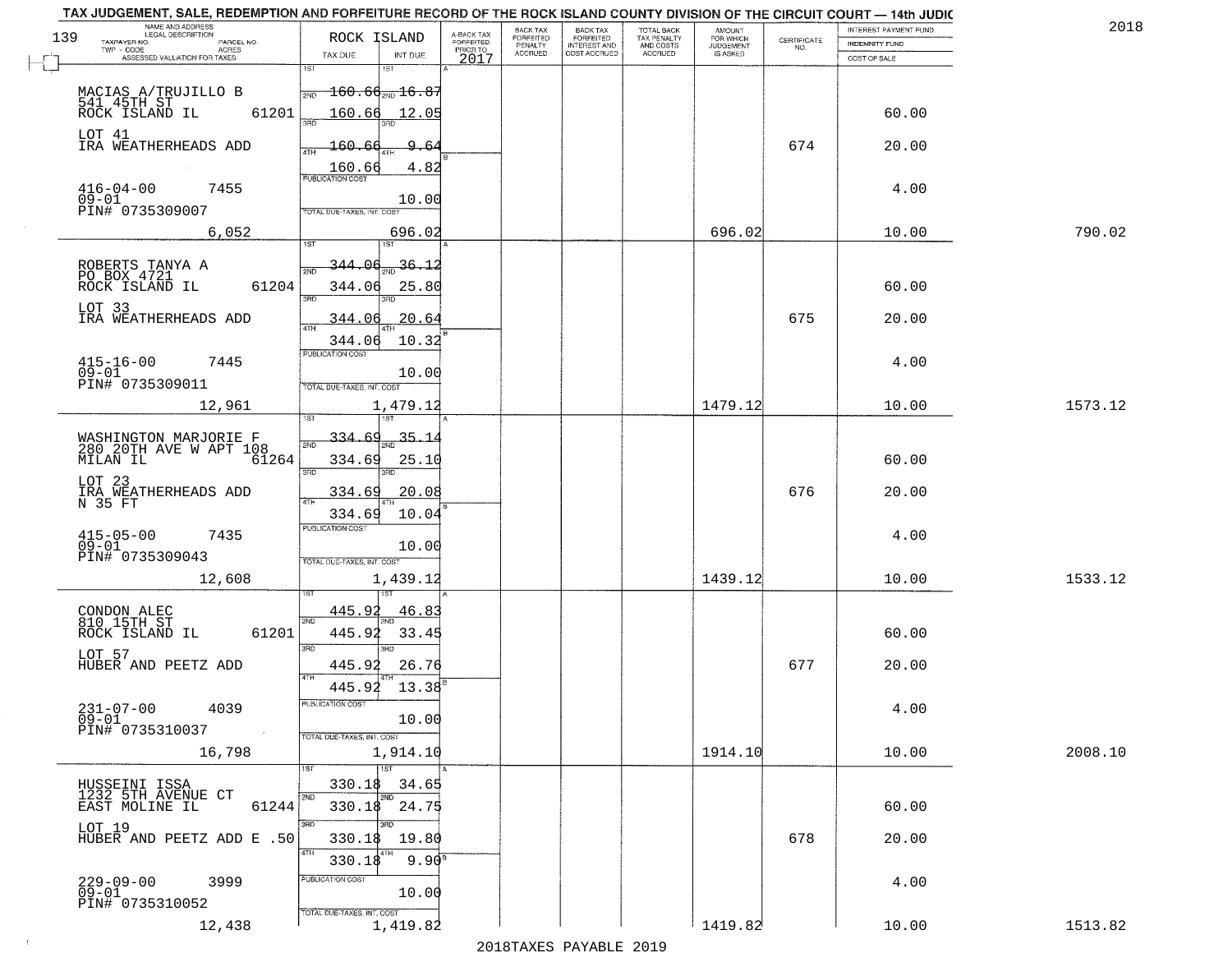| 139                                             | BY WHOM   | RATE               | ROCK ISLAND                  | TAX JUDGEMENT, SALE, REDEMPTION AND FORFEITURE RECORD OF THE ROCK ISLAND COUNTY DIVISION OF THE CIRCUIT COURT — 14th JUDICIAL CIRCUIT OF ILLINOIS 2018                                                                              | TOTAL DUE<br>TO REDEEM                                                                                        |                                  | DATE OF REDEMP-<br>TION OR DEED  |                                                        |
|-------------------------------------------------|-----------|--------------------|------------------------------|-------------------------------------------------------------------------------------------------------------------------------------------------------------------------------------------------------------------------------------|---------------------------------------------------------------------------------------------------------------|----------------------------------|----------------------------------|--------------------------------------------------------|
|                                                 | PURCHASED | $\%$<br><b>BID</b> | DATE OF SALE                 | SUBSEQUENT TAXES PAID, FEES, AND TIME EXTENSION                                                                                                                                                                                     | FROM SALE<br>LESS<br>COUNTY CLERK FEE                                                                         | BY WHOM REDEEMED                 | <b>YEAR</b><br><b>MO</b><br>DAY. | RECEIVED REDEMPTION<br>MONEY IN FULL                   |
| PIN# 0735309007<br>RICO TRUSTEE                 |           | 18                 | 12/27/2019                   | 04/06/2020 Time Ext & incl<br>04/06/2020 Take Notice Fee<br>00/00/0000 Take Notice Fee<br>03/17/2022 Circuit Clerks Fee<br>03/17/2022 Sublication Fee<br>04/01/2022 Publication Fee<br>11/23/2021 Subs paid<br>11/30/2020 Subs paid | 07/22/2022<br>20.95<br>35.00<br>34.76<br>$\begin{array}{rr} & -40 \\ & -7.24 \\ 180.26 \\ 180.12 \end{array}$ |                                  |                                  | $\mathbf{1}$                                           |
| PIN# 0735309011<br>JICTB, INC<br>$\overline{2}$ |           | 18                 |                              | $[02/12/2020 \t\t Time \t\t Ext & incl \\ 02/13/2020 \t\t Take \t Notice \tFe \\ 12/27/2019 \t\t 12/07/2020 \tSubs \t paid \\$                                                                                                      | 12/06/2022<br>1,537.14<br>1,537.14<br>1,535.84                                                                |                                  |                                  | $\overline{2}$                                         |
| PIN# 0735309043<br>JICTB, INC<br>3              |           | 18                 |                              | $[02/12/2020 \t\t Time Ext & incl 02/13/2020 \t\t Take Notice Free 12/27/2019] 12/03/2021 \tSubs paid 12/27/2019]$                                                                                                                  | 12/06/2022<br>$\begin{array}{r} 2,4820.95 \\ 1,495.96 \\ 1,494.75 \end{array}$                                |                                  |                                  | 3                                                      |
| PIN# 0735310037<br>JICTB, INC<br>4              |           | 18                 | 12/27/2019                   | 02/12/2020 Time Ext & incl<br>02/13/2020 Take Notice Fee                                                                                                                                                                            | 12/06/2022<br>$\frac{20.95}{ }$                                                                               |                                  |                                  | Certificate<br>Returned<br>& Cancelled 4<br>10/08/2020 |
|                                                 |           |                    |                              |                                                                                                                                                                                                                                     |                                                                                                               | 2,751.97<br>160.00 ALEC CONDON   | 09/30/2020                       | Karen Kinney                                           |
| PIN# 0735310052<br>WESTERN SITES LLC<br>5       |           | 01                 | 12/27/2019<br>$\sim 10^{-1}$ |                                                                                                                                                                                                                                     |                                                                                                               |                                  |                                  | Certificate<br>Returned<br>& Cancelled 5<br>03/12/2020 |
|                                                 |           |                    |                              |                                                                                                                                                                                                                                     |                                                                                                               | 1,528.96<br>160.00 ISSA HUSSEINI | 02/26/2020                       | Karen Kinney                                           |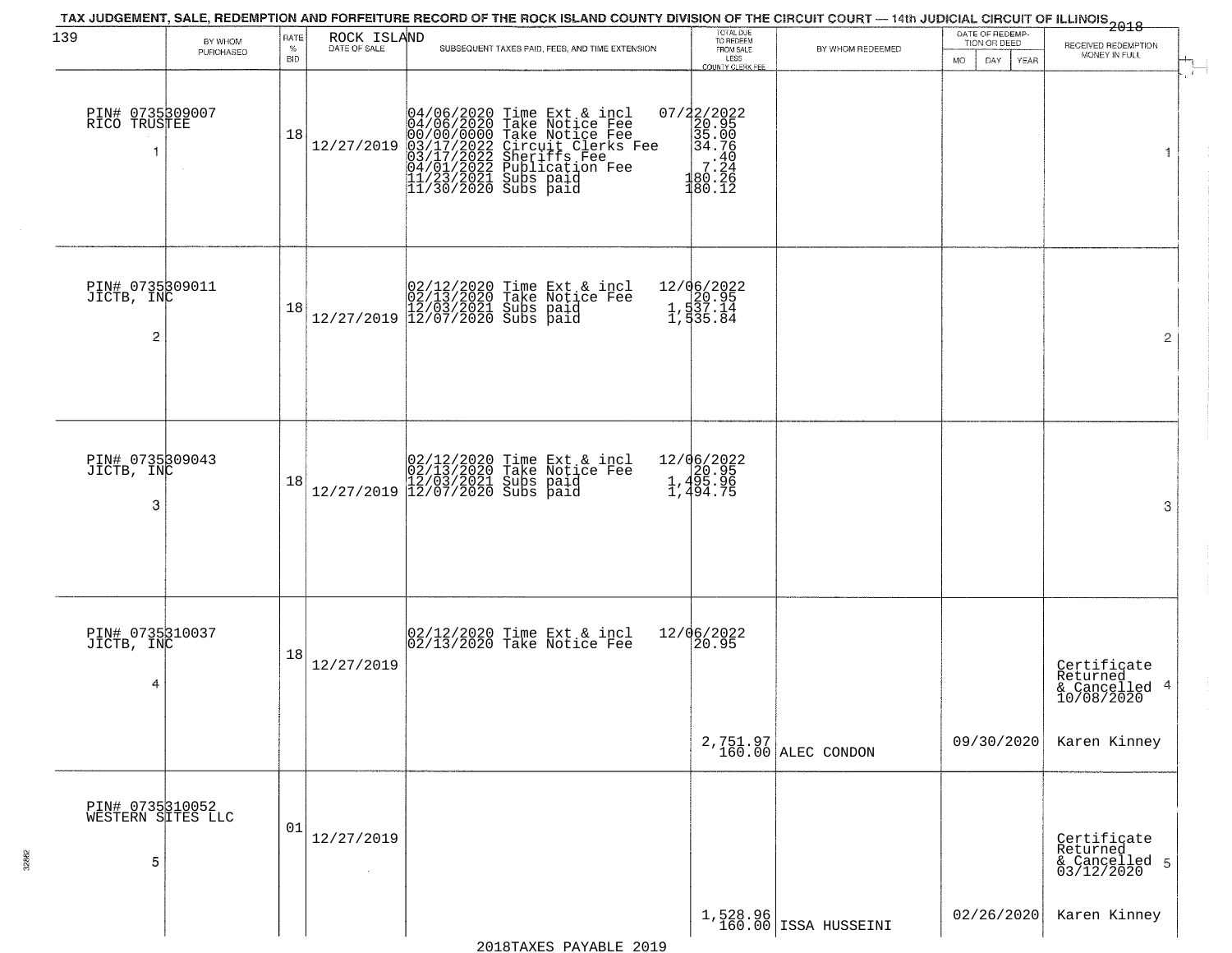| TAX JUDGEMENT, SALE, REDEMPTION AND FORFEITURE RECORD OF THE ROCK ISLAND COUNTY DIVISION OF THE CIRCUIT COURT - 14th JUDIC |                                                                       |                         |                       |                                     |                          |                                              |                    |                       |         |
|----------------------------------------------------------------------------------------------------------------------------|-----------------------------------------------------------------------|-------------------------|-----------------------|-------------------------------------|--------------------------|----------------------------------------------|--------------------|-----------------------|---------|
| NAME AND ADDRESS<br>LEGAL DESCRIPTION<br>140                                                                               | ROCK ISLAND                                                           | A-BACK TAX<br>FORFEITED | BACK TAX<br>FORFEITED | <b>BACK TAX</b><br><b>FORFEITED</b> | TOTAL BACK               | AMOUNT<br>FOR WHICH<br>JUDGEMENT<br>IS ASKED |                    | INTEREST PAYMENT FUND | 2018    |
| TAXPAYER NO.<br>PARCEL NO.<br>TWP - CODE<br>ACRES                                                                          |                                                                       | PRIOR TO                | PENALTY<br>ACCRUED    | INTEREST AND<br>COST ACCRUED        | TAX PENALTY<br>AND COSTS |                                              | CERTIFICATE<br>NO. | <b>INDEMNITY FUND</b> |         |
| ASSESSED VALUATION FOR TAXES                                                                                               | TAX DUE<br>INT DUE<br>1ST<br>18T                                      | 2017                    |                       |                                     | ACCRUED                  |                                              |                    | COST OF SALE          |         |
| INTERSTATE PROP OPTIONS<br>2884 DEVILS GLEN RD #156<br>BETTENDORF IA 52722                                                 | $67.40_{200}$<br><del>7.07</del><br>2ND<br>67.40                      |                         |                       |                                     |                          |                                              |                    | 60.00                 |         |
| LOT 5<br>ROSENFIELDS 2ND SUBD                                                                                              | 5.05<br>370<br>67.40<br>-04                                           |                         |                       |                                     |                          |                                              | 679                | 20.00                 |         |
| $328 - 12 - 00$<br>5778<br>$09 - 01$                                                                                       | 2.02<br>67.40<br><b>PUBLICATION COST</b><br>10.00                     |                         |                       |                                     |                          |                                              |                    | 4.00                  |         |
| PIN# 0735311003<br>2,539                                                                                                   | TOTAL DUE-TAXES, INT. COST<br>297.78<br>1ST<br>1ST <sup></sup>        |                         |                       |                                     |                          | 297.78                                       |                    | 10.00                 | 391.78  |
| RODRIGUEZ RAMIRO J<br>1321 7TH AVE<br>ROCK ISLAND IL<br>61201                                                              | $407.93_{\text{2ND}}$ $42.84$<br>2ND<br>407.93<br>30.60<br>3RD<br>3RD |                         |                       |                                     |                          |                                              |                    | 60.00                 |         |
| LOT 4<br>WARRENS SUB DIV OF<br>OUT LOT 67 SEC 35 18N 2W                                                                    | 407.93<br>24.48<br>47H<br>407.93<br>12.24                             |                         |                       |                                     |                          |                                              | 680                | 20.00                 |         |
| $412 - 08 - 00$<br>7389<br>$\overline{09}$ - $\overline{01}$<br>PIN# 0735312001                                            | PUBLICATION COST<br>10.00<br>TOTAL DUE-TAXES, INT. COST               |                         |                       |                                     |                          |                                              |                    | 4.00                  |         |
| 15,367                                                                                                                     | 1,751.88<br>1ST                                                       |                         |                       |                                     |                          | 1751.88                                      |                    | 10.00                 | 1845.88 |
| CLARK SHIRLEY P<br>1221 9TH AVE<br>61201<br>ROCK ISLAND IL                                                                 | 334.53<br>35.1<br>2ND<br>334.53<br>25.10<br>3RD<br>3RD                |                         |                       |                                     |                          |                                              |                    | 60.00                 |         |
| LOT 20<br>WARRENS SUB DIV OF<br>OUT LOT 67 SEC 35 18N 2W                                                                   | 334.53<br>20.08<br>334.53<br>10.04                                    |                         |                       |                                     |                          |                                              | 681                | 20.00                 |         |
| $413 - 08 - 00$<br>09-01<br>7404<br>PIN# 0735312006                                                                        | <b>PUBLICATION COST</b><br>10.00<br>TOTAL OUE-TAXES, INT. COST        |                         |                       |                                     |                          |                                              |                    | 4.00                  |         |
| 18,602                                                                                                                     | 1,438.48                                                              |                         |                       |                                     |                          | 1438.48                                      |                    | 10.00                 | 1532.48 |
| GAY DONALD<br>1014 14 1/2 ST<br>61201<br>ROCK ISLAND IL                                                                    | 365.38<br>38.36<br>2ND<br>365.38<br>27.40<br>3RD<br>3RD               |                         |                       |                                     |                          |                                              |                    | 60.00                 |         |
| LOT 3 BLOCK 1<br>BLACK HAWK SECOND ADD                                                                                     | 365.38<br>21.92<br>365.38<br>10.96                                    |                         |                       |                                     |                          |                                              | 682                | 20.00                 |         |
| $065 - 03 - 00$<br>902<br>$09 - 01$<br>PIN# 0735315004<br>$\sim 100$                                                       | PUBLICATION COS<br>10.00<br>TOTAL DUE-TAXES, INT. COST                |                         |                       |                                     |                          |                                              |                    | 4.00                  |         |
| 13,764                                                                                                                     | 1,570.16<br>$\overline{1ST}$                                          |                         |                       |                                     |                          | 1570.16                                      |                    | 10.00                 | 1664.16 |
| ROBERTS ELEX O JR<br>915 14 1/2 ST<br>61201<br>ROCK ISLAND IL                                                              | 365.38<br>38.36<br>2ND<br>2ND<br>365.38<br>27.40<br>3RD<br>3RD        |                         |                       |                                     |                          |                                              |                    | 60.00                 |         |
| LOT 5 BLOCK 1<br>BLACK HAWK SECOND ADD                                                                                     | 365.38<br>21.92<br>4TH<br>365.38<br>$10.96^{\circ}$                   |                         |                       |                                     |                          |                                              | 683                | 20.00                 |         |
| $065 - 05 - 00$<br>904<br>$09 - 01$<br>PIN# 0735315006                                                                     | PUBLICATION COST<br>10.00                                             |                         |                       |                                     |                          |                                              |                    | 4.00                  |         |
| 13,764                                                                                                                     | TOTAL DUE-TAXES, INT. COST<br>1,570.16                                |                         |                       |                                     |                          | 1570.16                                      |                    | 10.00                 | 1664.16 |

 $\sim 10$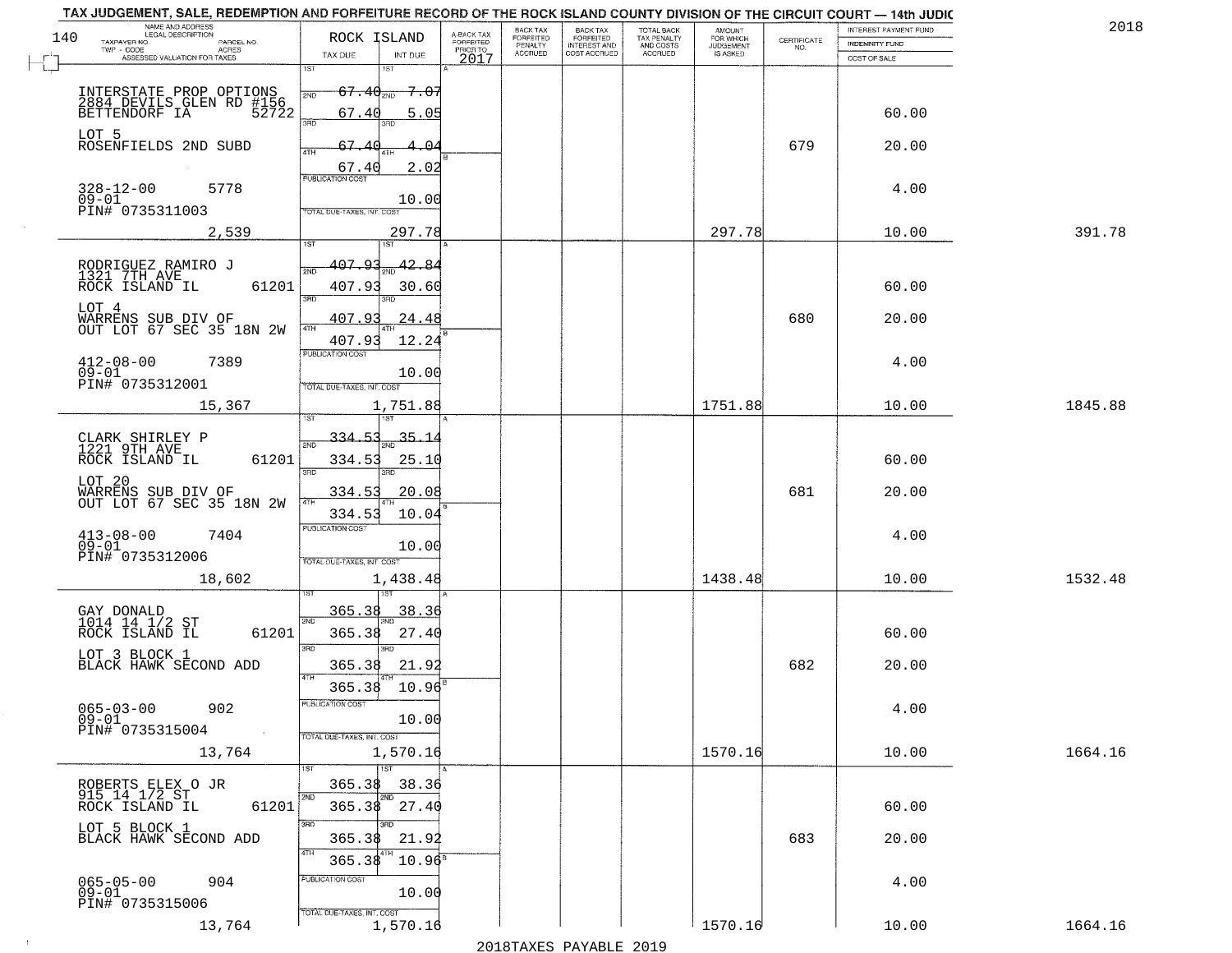| 140                                             | BY WHOM   | RATE               | ROCK ISLAND  | TAX JUDGEMENT, SALE, REDEMPTION AND FORFEITURE RECORD OF THE ROCK ISLAND COUNTY DIVISION OF THE CIRCUIT COURT — 14th JUDICIAL CIRCUIT OF ILLINOIS 2018                                                                               | TOTAL DUE<br>TO REDEEM                                                                                       |                                     | DATE OF REDEMP-<br>TION OR DEED |                                                                    |
|-------------------------------------------------|-----------|--------------------|--------------|--------------------------------------------------------------------------------------------------------------------------------------------------------------------------------------------------------------------------------------|--------------------------------------------------------------------------------------------------------------|-------------------------------------|---------------------------------|--------------------------------------------------------------------|
|                                                 | PURCHASED | $\%$<br><b>BID</b> | DATE OF SALE | SUBSEQUENT TAXES PAID, FEES, AND TIME EXTENSION                                                                                                                                                                                      | FROM SALE<br>LESS<br>COUNTY CLERK FEE                                                                        | BY WHOM REDEEMED                    | MO.<br>DAY.<br>YEAR             | RECEIVED REDEMPTION<br>MONEY IN FULL                               |
| PIN# 0735311003<br>RICO TRUSTEE                 |           | 18                 | 12/27/2019   | 04/06/2020 Time Ext & incl<br>04/06/2020 Take Notice Fee<br>00/00/00000 Take Notice Fee<br>03/17/2022 Circuit Clerks Fee<br>03/17/2022 Sublication Fee<br>04/01/2022 Publication Fee<br>11/23/2021 Subs paid<br>11/30/2020 Subs paid | $\begin{smallmatrix} 07/22/2022\\ 20.95\\ 35.00\\ 52.14\\ 52.16\\ 7.264\\ 323.22\\ 322.92 \end{smallmatrix}$ |                                     |                                 |                                                                    |
| PIN# 0735312001<br>JICTB, INC<br>$\overline{2}$ |           | 18                 | 12/27/2019   | 02/12/2020 Time Ext & incl<br>02/13/2020 Take Notice Fee                                                                                                                                                                             | 12/06/2022<br>20.95                                                                                          |                                     |                                 | Certificate<br>Returned<br>$\frac{1}{6}$ Cancelled 2<br>04/06/2020 |
|                                                 |           |                    |              |                                                                                                                                                                                                                                      |                                                                                                              | 2,199.09<br>160.00 RAMIRO RODRIGUEZ | 03/09/2020                      | Karen Kinney                                                       |
| PIN# 0735312006<br>JICTB, INC<br>3              |           | 18                 | 12/27/2019   | 02/12/2020 Time Ext & incl<br>02/13/2020 Take Notice Fee                                                                                                                                                                             | 12/06/2022<br>20.95                                                                                          |                                     |                                 | Certificate<br>Returned<br>-3<br>$\frac{1}{08/10/2020}$            |
|                                                 |           |                    |              |                                                                                                                                                                                                                                      | $2, 105.12$<br>160.00                                                                                        | SHIRLEY CLARK                       | 07/10/2020                      | Karen Kinney                                                       |
| PIN# 0735315004<br>JICTB, INC<br>4              |           | 01                 |              | $[02/12/2020 \t\t Time Ext & incl02/13/2020 \tTake Notice Free12/27/2019 \t\t 12/03/2021 \tSubs paid12/27/2019 \t\t 12/07/2020 \tSubs paid$                                                                                          | 12/06/2022<br>1, d20.95<br>1, d30.47<br>1, d29.08                                                            |                                     |                                 | 4                                                                  |
| PIN# 0735315006<br>JICTB, INC<br>5              |           | 18                 | $\sim$       | $[02/12/2020 \t\t Time Ext & incl02/13/2020 \tTake Notice Free12/27/2019 \t\t 12/03/2021 \tSubs paid12/27/2019 \t\t 12/07/2020 \tSubs paid$                                                                                          | 12/06/2022<br>20.95<br>606.26<br>456.66                                                                      |                                     |                                 | Certificate<br>Returned<br>& Cancelled 5<br>01/10/2022             |
|                                                 |           |                    |              |                                                                                                                                                                                                                                      |                                                                                                              | $4,073.78$ ELEX ROBERTS JR          | 12/06/2021                      | Karen Kinney                                                       |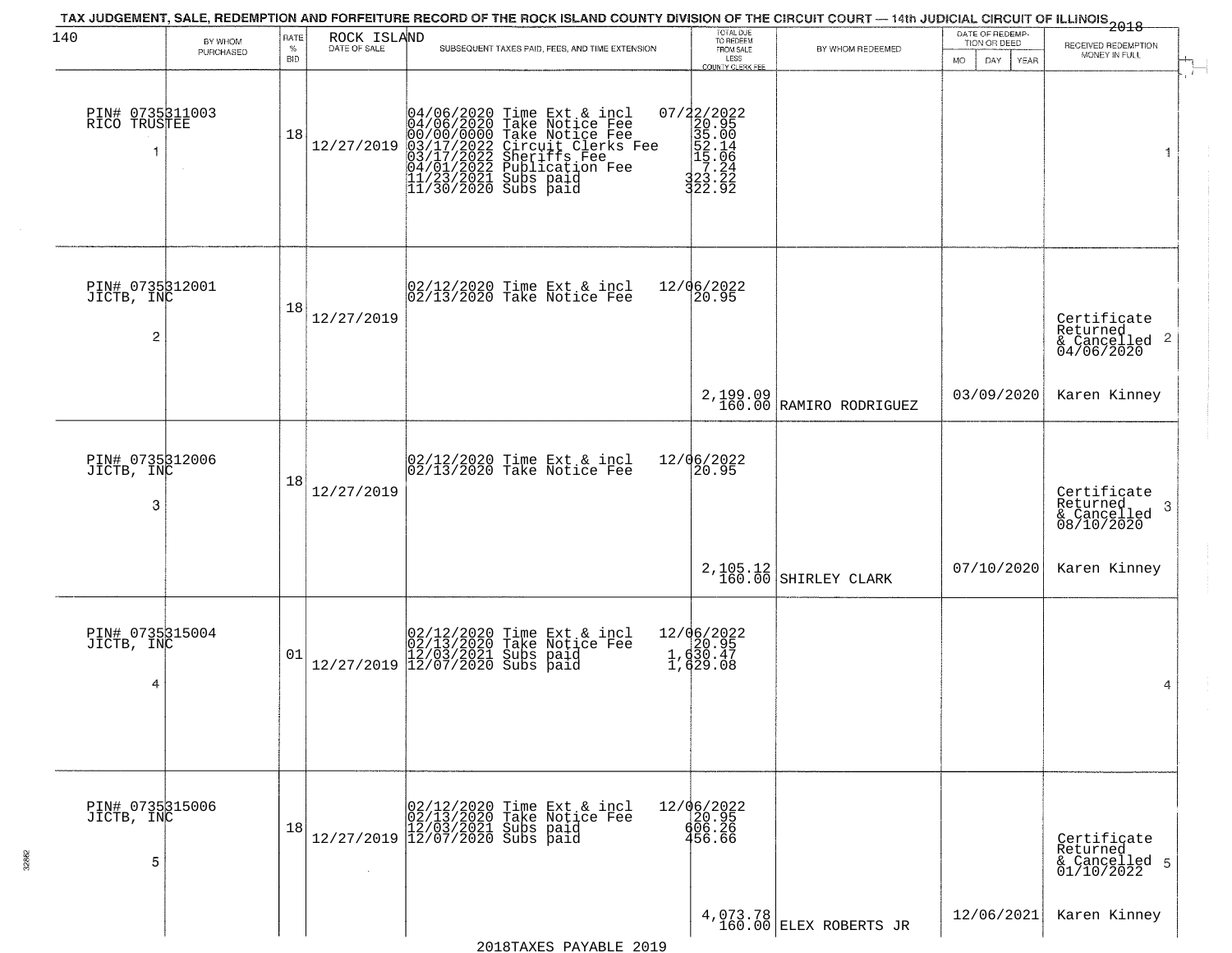| NAME AND ADDRESS<br>LEGAL DESCRIPTION<br>141            | ROCK ISLAND                           |                                     | BACK TAX<br><b>FORFEITED</b> | <b>BACK TAX</b>                           | TOTAL BACK<br>TAX PENALTY<br>AND COSTS | AMOUNT<br>FOR WHICH                 |                                                                 | INTEREST PAYMENT FUND | 2018     |
|---------------------------------------------------------|---------------------------------------|-------------------------------------|------------------------------|-------------------------------------------|----------------------------------------|-------------------------------------|-----------------------------------------------------------------|-----------------------|----------|
| TAXPAYER NO.<br>PARCEL NO.<br>ACRES                     |                                       | A-BACK TAX<br>FORFEITED<br>PRIOR TO | PENALTY<br><b>ACCRUED</b>    | FORFEITED<br>INTEREST AND<br>COST ACCRUED | ACCRUED                                | <b>JUDGEMENT</b><br><b>IS ASKED</b> | $\begin{array}{c} \text{CERTIFICATE} \\ \text{NO.} \end{array}$ | <b>INDEMNITY FUND</b> |          |
| ASSESSED VALUATION FOR TAXES                            | TAX DUE<br>1ST<br>1ST                 | INT DUE<br>2017                     |                              |                                           |                                        |                                     |                                                                 | COST OF SALE          |          |
| MCDUFFY PATRICIA D                                      | <del>304.70 2ND 31.99</del>           |                                     |                              |                                           |                                        |                                     |                                                                 |                       |          |
| 1001 16TH ST APT 109                                    | 2ND                                   |                                     |                              |                                           |                                        |                                     |                                                                 |                       |          |
| 61265<br>MOLINE IL                                      | 304.70<br>355                         | 22.85                               |                              |                                           |                                        |                                     |                                                                 | 60.00                 |          |
| LOT 16 BLOCK 1<br>BLACK HAWK ADD                        | 304.70                                | 18.28                               |                              |                                           |                                        |                                     | 684                                                             | 20.00                 |          |
|                                                         | 304.70                                | 9.14                                |                              |                                           |                                        |                                     |                                                                 |                       |          |
|                                                         | <b>PUBLICATION COST</b>               |                                     |                              |                                           |                                        |                                     |                                                                 |                       |          |
| $059 - 20 - 00$<br>785<br>$09 - 01$                     |                                       | 10.00                               |                              |                                           |                                        |                                     |                                                                 | 4.00                  |          |
| PIN# 0735317005                                         | TOTAL DUE-TAXES, INT. COST            |                                     |                              |                                           |                                        |                                     |                                                                 |                       |          |
| 17,478                                                  |                                       | 1,311.06                            |                              |                                           |                                        | 1311.06                             |                                                                 | 10.00                 | 1405.06  |
|                                                         |                                       |                                     |                              |                                           |                                        |                                     |                                                                 |                       |          |
| J L WATTS CO<br>525 17TH ST                             | $-5230.52 - 549.22$                   |                                     |                              |                                           |                                        |                                     |                                                                 |                       |          |
| 61201<br>ROCK ISLAND IL                                 | 5230.52 392.30                        |                                     |                              |                                           |                                        |                                     |                                                                 | 60.00                 |          |
| BLOCK 12                                                | 5230.52 313.84                        |                                     |                              |                                           |                                        |                                     |                                                                 |                       |          |
| JOHN W SPENCERS ADD<br>W 25 FT L 8 AND<br>L 9 AND 10    |                                       |                                     |                              |                                           |                                        |                                     | 685                                                             | 20.00                 |          |
|                                                         | 5230.52 156.92<br>PUBLICATION COST    |                                     |                              |                                           |                                        |                                     |                                                                 |                       |          |
| $371 - 05 - 00$<br>6632<br>$09 - 01$                    |                                       | 10.00                               |                              |                                           |                                        |                                     |                                                                 | 4.00                  |          |
| PIN# 0735401003                                         | TOTAL DUE-TAXES, INT. COST            |                                     |                              |                                           |                                        |                                     |                                                                 |                       |          |
| 197,036                                                 |                                       | 22,344.36                           |                              |                                           |                                        | 22344.36                            |                                                                 | 10.00                 | 22438.36 |
|                                                         | 1ST                                   |                                     |                              |                                           |                                        |                                     |                                                                 |                       |          |
| GARSIN JOSHUA<br>4201 KEEVER AVE                        | $\frac{2071.73}{ }$                   | 217.56                              |                              |                                           |                                        |                                     |                                                                 |                       |          |
| 90807<br>LONG BEACH CA                                  | 2071.73 155.40                        |                                     |                              |                                           |                                        |                                     |                                                                 | 60.00                 |          |
| LOTS 2 3 4 & 5 BLOCK 9                                  | 3RD<br>3RD                            |                                     |                              |                                           |                                        |                                     |                                                                 |                       |          |
| JOHN W SPENCERS ADD                                     | 2071.73 124.32                        |                                     |                              |                                           |                                        |                                     | 686                                                             | 20.00                 |          |
|                                                         | 2071.73                               | 62.16                               |                              |                                           |                                        |                                     |                                                                 |                       |          |
| $370 - 11 - 00$<br>6616                                 | <b>PUBLICATION COST</b>               |                                     |                              |                                           |                                        |                                     |                                                                 | 4.00                  |          |
| $09 - 01$<br>PIN# 0735403003                            | TOTAL OUE-TAXES, INT. COST            | 10.00                               |                              |                                           |                                        |                                     |                                                                 |                       |          |
| 78,043                                                  |                                       | 8,856.36                            |                              |                                           |                                        | 8856.36                             |                                                                 | 10.00                 | 8950.36  |
|                                                         | ख़ा                                   |                                     |                              |                                           |                                        |                                     |                                                                 |                       |          |
| JOHNSON TIMOTHY N                                       | 2ND<br>2ND.                           |                                     |                              |                                           |                                        |                                     |                                                                 |                       |          |
| 332 N STATE ST APT 2<br>GENESEO IL<br>61254             | 461.90                                | 34.65                               |                              |                                           |                                        |                                     |                                                                 | 60.00                 |          |
|                                                         | $\overline{3BD}$<br>3RD               |                                     |                              |                                           |                                        |                                     |                                                                 |                       |          |
|                                                         | 461.90                                | 27.72                               |                              |                                           |                                        |                                     | 687                                                             | 20.00                 |          |
|                                                         | 461.90                                | 13.86                               |                              |                                           |                                        |                                     |                                                                 |                       |          |
| $051 - 18 - 00$<br>651                                  | PUBLICATION COS'                      |                                     |                              |                                           |                                        |                                     |                                                                 | 4.00                  |          |
| $09 - 01$<br>PIN# 0735405003<br>$\sim 100$ km s $^{-1}$ |                                       | 10.00                               |                              |                                           |                                        |                                     |                                                                 |                       |          |
| 17,400                                                  | TOTAL DUE-TAXES, INT. COST            | 1,471.93                            |                              |                                           |                                        | 1471.93                             |                                                                 | 10.00                 | 1565.93  |
|                                                         | <b>TST</b>                            |                                     |                              |                                           |                                        |                                     |                                                                 |                       |          |
|                                                         | 4067.46 427.07                        |                                     |                              |                                           |                                        |                                     |                                                                 |                       |          |
| VINAR DANIEL<br>500 20TH ST<br>61201<br>ROCK ISLAND IL  | 2ND<br>$4067.46$ 305.05               |                                     |                              |                                           |                                        |                                     |                                                                 | 60.00                 |          |
|                                                         | 3RD<br>3RD                            |                                     |                              |                                           |                                        |                                     |                                                                 |                       |          |
| LOT 1<br>CHRISS SUBD                                    | 4067.46 244.04                        |                                     |                              |                                           |                                        |                                     | 688                                                             | 20.00                 |          |
|                                                         | 14TH<br>$4067.46$ 122.02 <sup>8</sup> |                                     |                              |                                           |                                        |                                     |                                                                 |                       |          |
| $428 - 65 - 00$<br>7685                                 | PUBLICATION COST                      |                                     |                              |                                           |                                        |                                     |                                                                 | 4.00                  |          |
| $09 - 01$                                               |                                       | 10.00                               |                              |                                           |                                        |                                     |                                                                 |                       |          |
| PIN# 0735414001                                         | TOTAL DUE-TAXES, INT. COST            |                                     |                              |                                           |                                        |                                     |                                                                 |                       |          |
| 153,223                                                 |                                       | 17,378.02                           |                              |                                           |                                        | 17378.02                            |                                                                 | 10.00                 | 17472.02 |

 $\sim$  1  $^{\circ}$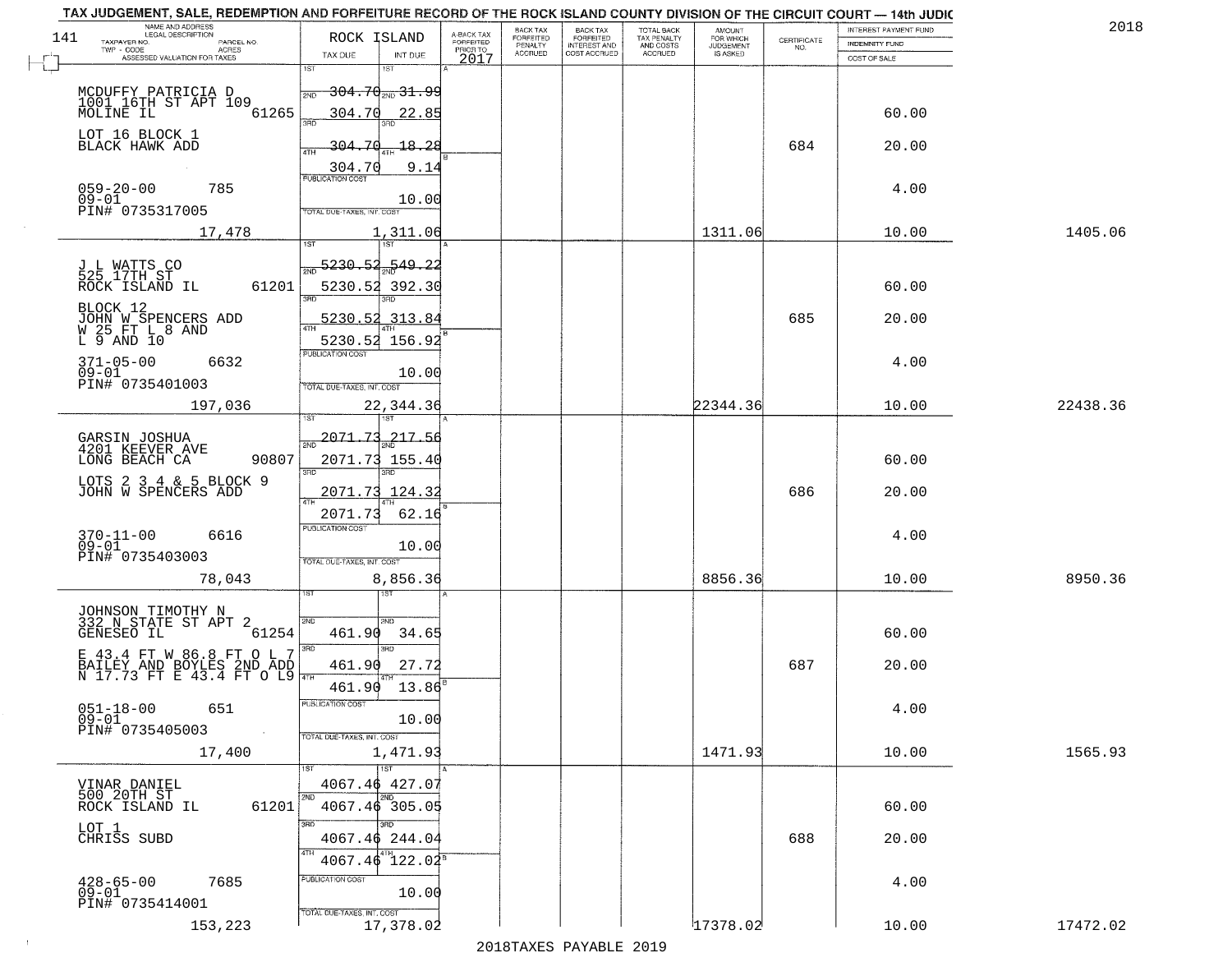| 141                                  | BY WHOM<br>PURCHASED       | RATE<br>$\%$     | ROCK ISLAND<br>DATE OF SALE | TAX JUDGEMENT, SALE, REDEMPTION AND FORFEITURE RECORD OF THE ROCK ISLAND COUNTY DIVISION OF THE CIRCUIT COURT — 14th JUDICIAL CIRCUIT OF ILLINOIS 2018<br>SUBSEQUENT TAXES PAID, FEES, AND TIME EXTENSION                             | TOTAL DUE<br>TO REDEEM<br>FROM SALE                                                                | BY WHOM REDEEMED                                                                | DATE OF REDEMP-<br>TION OR DEED | RECEIVED REDEMPTION<br>MONEY IN FULL                                   |
|--------------------------------------|----------------------------|------------------|-----------------------------|---------------------------------------------------------------------------------------------------------------------------------------------------------------------------------------------------------------------------------------|----------------------------------------------------------------------------------------------------|---------------------------------------------------------------------------------|---------------------------------|------------------------------------------------------------------------|
| PIN# 0735317005<br>JICTB, INC        | $\sim$                     | <b>BID</b><br>01 | 12/27/2019                  | 02/12/2020 Time Ext & incl<br>02/13/2020 Take Notice Fee                                                                                                                                                                              | LESS<br>COUNTY CLERK FER<br>12/06/2022<br>20.95                                                    |                                                                                 | MO.<br>DAY<br><b>YEAR</b>       | Certificate<br>Returned<br>& Cancelled<br>03/11/2020                   |
|                                      |                            |                  |                             |                                                                                                                                                                                                                                       |                                                                                                    | 1,440.06<br>160.00 PATRICIA MCDUFFY                                             | 02/28/2020                      | Karen Kinney                                                           |
| PIN# 0735401003<br>2                 | STEVE SODEMAN LIVING TRUST |                  | 12/27/2019                  | 01/21/2020 Time Ext & incl<br>01/21/2020 Take Notice Fee<br>11/30/2020 Subs paid                                                                                                                                                      | 12/21/2022<br>20.85<br>22,471.87                                                                   |                                                                                 |                                 | Certificate<br>Returned<br>$\overline{c}$<br>& Cancelled<br>01/08/2021 |
|                                      |                            |                  |                             |                                                                                                                                                                                                                                       |                                                                                                    | $\begin{vmatrix} 49,647.15 \\ 160.00 \end{vmatrix}$ J L WATTS CO                | 12/31/2020                      | Karen Kinney                                                           |
| PIN# 0735403003<br>RICO TRUSTEE<br>3 |                            | 18               | 12/27/2019                  | 04/06/2020 Time Ext & incl<br>04/06/2020 Take Notice Fee<br>00/00/00/000 Take Notice Fee<br>03/17/2022 Circuit Clerks Fee<br>03/17/2022 Sublication Fee<br>04/01/2022 Publication Fee<br>11/23/2021 Subs paid<br>11/30/2020 Subs paid | $\begin{smallmatrix} 07/22/2022\\20.95\\35.00\\34.76\\ 7.24\\8,926.45\\8,918.90 \end{smallmatrix}$ |                                                                                 |                                 | 3                                                                      |
| PIN# 0735405003<br>JICTB, INC<br>4   |                            | 01               | 12/27/2019                  | 02/12/2020 Time Ext & incl<br>02/13/2020 Take Notice Fee                                                                                                                                                                              | 12/06/2022<br>120.95                                                                               |                                                                                 |                                 | Certificate<br>Returned<br>4<br>& Cancelled<br>10/08/2020              |
|                                      |                            |                  |                             |                                                                                                                                                                                                                                       |                                                                                                    | $1,618.20$ TIMOTHY JOHNSON                                                      | 09/15/2020                      | Karen Kinney                                                           |
| PIN# 0735414001<br>5                 | STEVE SODEMAN LIVING TRUST | 18               | 12/27/2019                  | 01/21/2020 Time Ext & incl<br>01/21/2020 Take Notice Fee                                                                                                                                                                              | $12/21/2022$<br>20.85                                                                              |                                                                                 |                                 | Certificate<br>Returned<br>& Cancelled 5<br>11/06/2020                 |
|                                      |                            |                  |                             |                                                                                                                                                                                                                                       |                                                                                                    | $\begin{vmatrix} 23 & 782 & 80 \\ 160 & 00 \end{vmatrix}$ AMERICAN BANK & TRUST |                                 | Karen Kinney                                                           |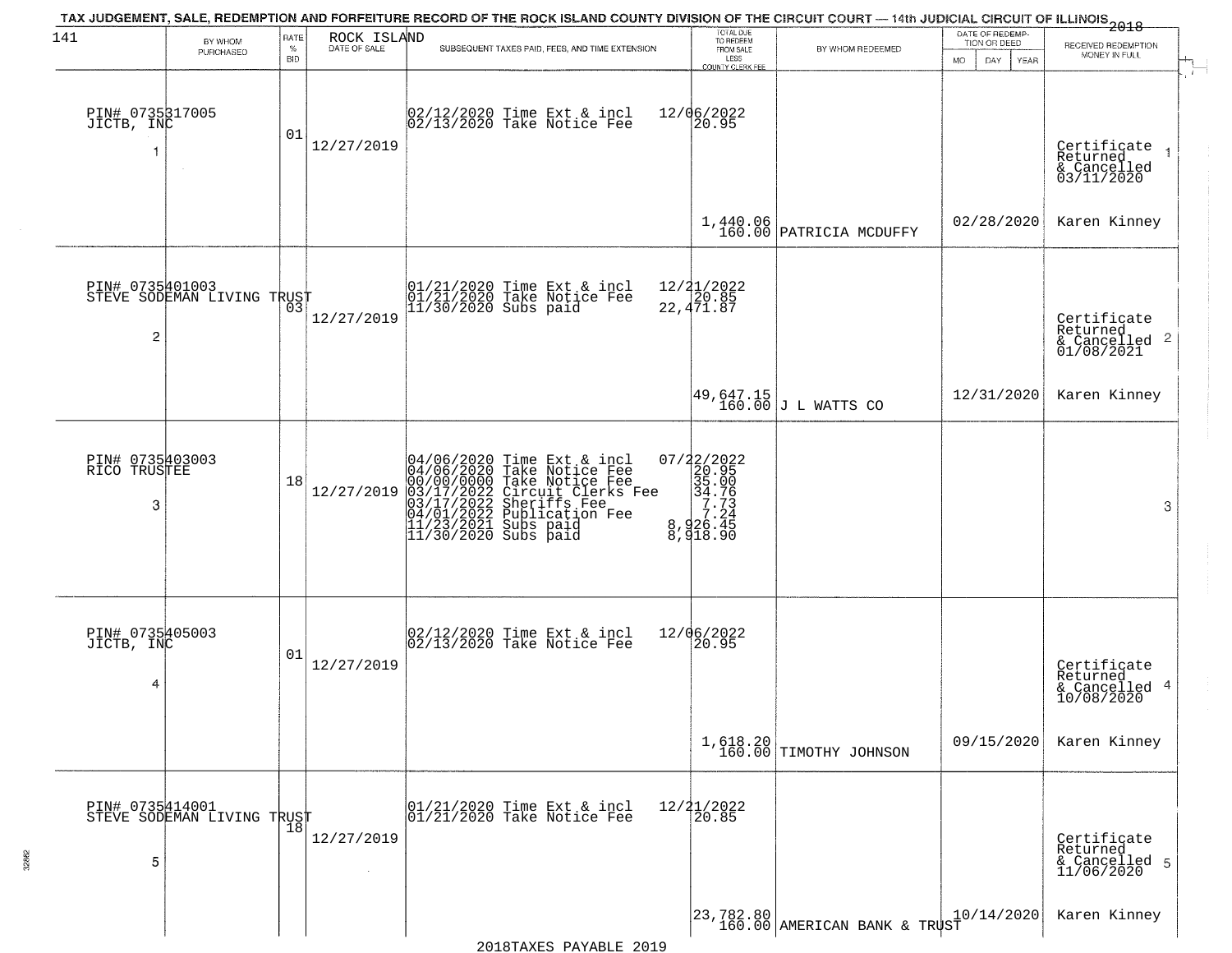| NAME AND ADDRESS<br>LEGAL DESCRIPTION<br>142                          | ROCK ISLAND                            | A-BACK TAX<br>FORFEITED | <b>BACK TAX</b><br><b>FORFEITED</b> | <b>BACK TAX</b>                           | TOTAL BACK<br>TAX PENALTY<br>AND COSTS<br>ACCRUED | <b>AMOUNT</b>                      |                    | INTEREST PAYMENT FUND | 2018    |
|-----------------------------------------------------------------------|----------------------------------------|-------------------------|-------------------------------------|-------------------------------------------|---------------------------------------------------|------------------------------------|--------------------|-----------------------|---------|
| TAXPAYER NO.<br>PARCEL NO.<br>TWP - CODE<br><b>ACRES</b>              |                                        | PRIOR TO                | PENALTY                             | FORFEITED<br>INTEREST AND<br>COST ACCRUED |                                                   | FOR WHICH<br>JUDGEMENT<br>IS ASKED | CERTIFICATE<br>NO. | <b>INDEMNITY FUND</b> |         |
| ASSESSED VALUATION FOR TAXES                                          | TAX DUE<br>INT DUE                     | 2017                    | ACCRUED                             |                                           |                                                   |                                    |                    | COST OF SALE          |         |
|                                                                       | 151                                    |                         |                                     |                                           |                                                   |                                    |                    |                       |         |
| PIZANO MARTIN/PATRICIA                                                | $143.08_{\rm 200}$ 15.05<br>2ND        |                         |                                     |                                           |                                                   |                                    |                    |                       |         |
| 525 21ST ST<br>ROCK ISLAND IL<br>61201                                | 143.08<br>10.75                        |                         |                                     |                                           |                                                   |                                    |                    | 60.00                 |         |
| LOT 2 BLOCK 2                                                         |                                        |                         |                                     |                                           |                                                   |                                    |                    |                       |         |
| JOHN W SPENCERS 2ND ADD                                               | 143.08<br>8.60                         |                         |                                     |                                           |                                                   |                                    | 689                | 20.00                 |         |
| N .50                                                                 | 4.30<br>143.08                         |                         |                                     |                                           |                                                   |                                    |                    |                       |         |
|                                                                       | <b>PUBLICATION COST</b>                |                         |                                     |                                           |                                                   |                                    |                    |                       |         |
| $371 - 18 - 00$<br>6643<br>$09 - 01$                                  | 10.00                                  |                         |                                     |                                           |                                                   |                                    |                    | 4.00                  |         |
| PIN# 0735418002                                                       | TOTAL DUE-TAXES, INT. COST             |                         |                                     |                                           |                                                   |                                    |                    |                       |         |
| 10,261                                                                | 621.02                                 |                         |                                     |                                           |                                                   | 621.02                             |                    | 10.00                 | 715.02  |
|                                                                       | 1ST<br>1ST                             |                         |                                     |                                           |                                                   |                                    |                    |                       |         |
| SOLORIO SONNIA M GOMEZ<br>931 15TH ST                                 | 223.25<br>$\frac{23.45}{200}$          |                         |                                     |                                           |                                                   |                                    |                    |                       |         |
| ROCK ISLAND IL<br>61201                                               | 223.25<br>16.75                        |                         |                                     |                                           |                                                   |                                    |                    | 60.00                 |         |
| LOT 9 BLOCK 2                                                         | 3RD<br>3PD                             |                         |                                     |                                           |                                                   |                                    |                    |                       |         |
| JOHN W SPENCERS 2ND ADD                                               | 223.25<br>13.40                        |                         |                                     |                                           |                                                   |                                    | 690                | 20.00                 |         |
| S 28 FT                                                               | 6.70<br>223.25                         |                         |                                     |                                           |                                                   |                                    |                    |                       |         |
| $372 - 08 - 00$<br>$6653 - A$                                         | PUBLICATION COST                       |                         |                                     |                                           |                                                   |                                    |                    | 4.00                  |         |
| $09-01$                                                               | 10.00                                  |                         |                                     |                                           |                                                   |                                    |                    |                       |         |
| PIN# 0735418008                                                       | TOTAL DUE-TAXES, INT. COST             |                         |                                     |                                           |                                                   |                                    |                    |                       |         |
| 8,410                                                                 | 963.30                                 |                         |                                     |                                           |                                                   | 963.30                             |                    | 10.00                 | 1057.30 |
|                                                                       | <b>IST</b>                             |                         |                                     |                                           |                                                   |                                    |                    |                       |         |
| CANNADY JENNIFER M<br>920 8TH AVE<br>ROCK ISLAND IL                   | 52.27<br>2ND                           |                         |                                     |                                           |                                                   |                                    |                    |                       |         |
| 61201                                                                 | 52.27<br>3.90                          |                         |                                     |                                           |                                                   |                                    |                    | 60.00                 |         |
| LOT 8 BLOCK 2                                                         | 3 <sub>BD</sub><br>3RD                 |                         |                                     |                                           |                                                   |                                    |                    |                       |         |
| BAILEY AND BOYLES 2ND ADD<br>S 32 FT                                  | 52.27<br>3.12<br>4TH                   |                         |                                     |                                           |                                                   |                                    | 691                | 20.00                 |         |
|                                                                       | 52.27<br>1.56                          |                         |                                     |                                           |                                                   |                                    |                    |                       |         |
| 051-08-00<br>09-01<br>640                                             | <b>PUBLICATION COST</b>                |                         |                                     |                                           |                                                   |                                    |                    | 4.00                  |         |
| PIN# 0735420010                                                       | 10.00                                  |                         |                                     |                                           |                                                   |                                    |                    |                       |         |
|                                                                       | TOTAL OUE-TAXES, INT. COST             |                         |                                     |                                           |                                                   |                                    |                    |                       |         |
| 1,969                                                                 | 233.12                                 |                         |                                     |                                           |                                                   | 233.12                             |                    | 10.00                 | 327.12  |
|                                                                       | 292.38                                 |                         |                                     |                                           |                                                   |                                    |                    |                       |         |
| J L WATTS CO<br>525 17TH ST                                           | 30.73<br>2ND                           |                         |                                     |                                           |                                                   |                                    |                    |                       |         |
| 61201<br>ROCK ISLAND IL                                               | 292.38<br>21.95                        |                         |                                     |                                           |                                                   |                                    |                    | 60.00                 |         |
| LOT 1 BLOCK 1                                                         | 3RD<br>3RD                             |                         |                                     |                                           |                                                   |                                    |                    |                       |         |
| CHARLES BUFORDS ADD<br>N 45 FT                                        | 292.38<br>17.56                        |                         |                                     |                                           |                                                   |                                    | 692                | 20.00                 |         |
|                                                                       | 292.38<br>8.78                         |                         |                                     |                                           |                                                   |                                    |                    |                       |         |
| $102 - 15 - 00$<br>09-01<br>1634                                      | PUBLICATION COST                       |                         |                                     |                                           |                                                   |                                    |                    | 4.00                  |         |
| PIN# 0735423001<br>$\sim 100$                                         | 10.00                                  |                         |                                     |                                           |                                                   |                                    |                    |                       |         |
| 11,014                                                                | TOTAL DUE-TAXES, INT. COST<br>1,258.54 |                         |                                     |                                           |                                                   | 1258.54                            |                    | 10.00                 | 1352.54 |
|                                                                       | <b>TST</b>                             |                         |                                     |                                           |                                                   |                                    |                    |                       |         |
|                                                                       | 263.07<br>27.65                        |                         |                                     |                                           |                                                   |                                    |                    |                       |         |
| ADLUCEM LLC<br>4730 S FORT APACHE RD 300 2ND<br>89147<br>LAS VEGAS NV | 2ND<br>263.07<br>19.75                 |                         |                                     |                                           |                                                   |                                    |                    | 60.00                 |         |
|                                                                       | 3RD                                    |                         |                                     |                                           |                                                   |                                    |                    |                       |         |
| LOT 3                                                                 | 3RD<br>263.07<br>15.80                 |                         |                                     |                                           |                                                   |                                    | 693                | 20.00                 |         |
| KEATORS SUBD OF<br>O L_22 SEC 35 18N 2W                               | 4TH                                    |                         |                                     |                                           |                                                   |                                    |                    |                       |         |
| $E$ .50                                                               | 263.0                                  | 7.90 <sup>s</sup>       |                                     |                                           |                                                   |                                    |                    |                       |         |
| $240 - 11 - 00$<br>09-01<br>4203                                      | PUBLICATION COST<br>10.00              |                         |                                     |                                           |                                                   |                                    |                    | 4.00                  |         |
| PIN# 0735429006                                                       | TOTAL DUE-TAXES, INT. COST             |                         |                                     |                                           |                                                   |                                    |                    |                       |         |
| 9,910                                                                 | 1,133.38                               |                         |                                     |                                           |                                                   | 1133.38                            |                    | 10.00                 | 1227.38 |
|                                                                       |                                        |                         |                                     |                                           |                                                   |                                    |                    |                       |         |

 $\sim 10$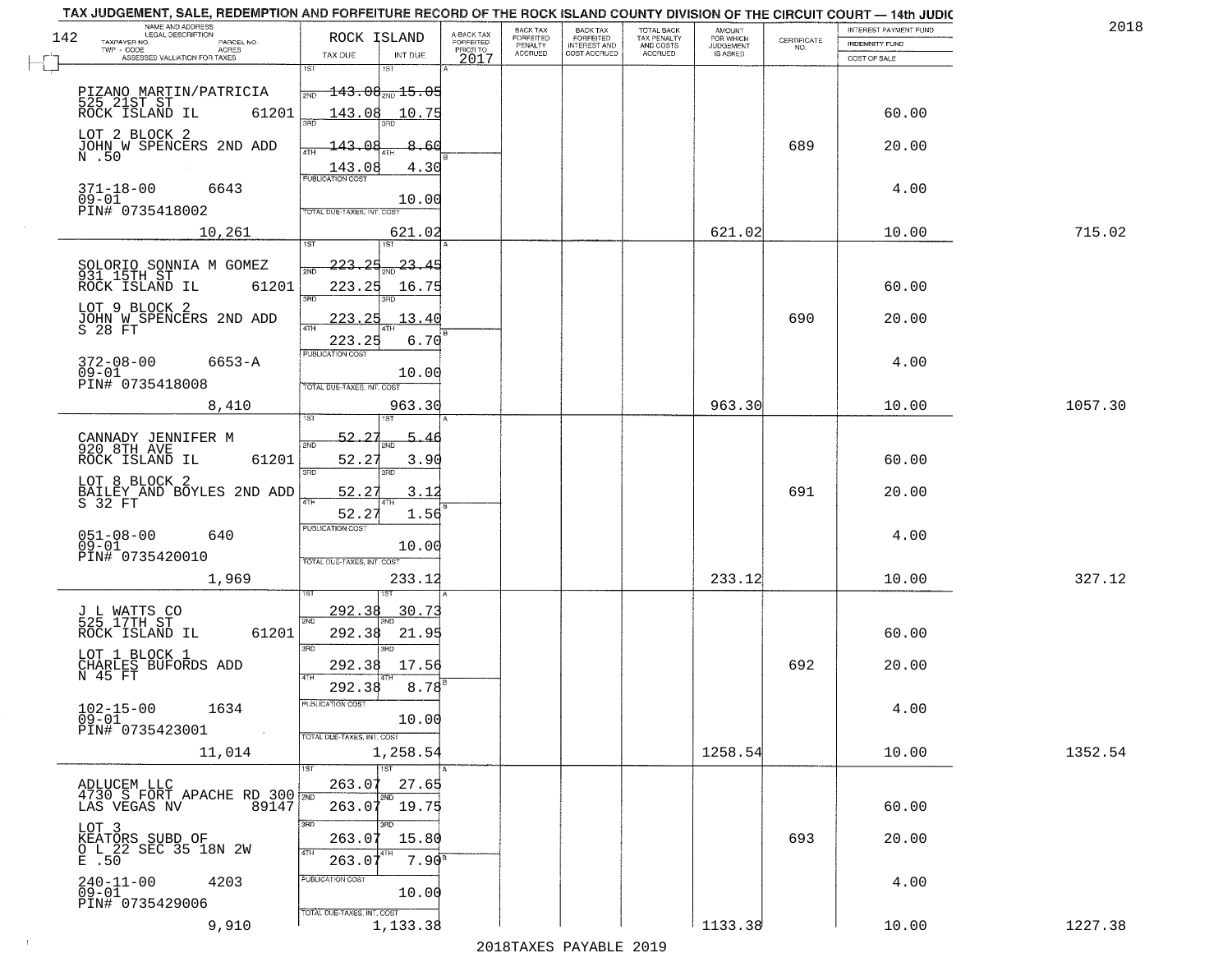| 142                                       | BY WHOM                                       | RATE               |                              | TAX JUDGEMENT, SALE, REDEMPTION AND FORFEITURE RECORD OF THE ROCK ISLAND COUNTY DIVISION OF THE CIRCUIT COURT — 14th JUDICIAL CIRCUIT OF ILLINOIS 2018 | TOTAL DUE<br>TO REDEEM                  |                                        | DATE OF REDEMP-                           |                                                           |
|-------------------------------------------|-----------------------------------------------|--------------------|------------------------------|--------------------------------------------------------------------------------------------------------------------------------------------------------|-----------------------------------------|----------------------------------------|-------------------------------------------|-----------------------------------------------------------|
|                                           | PURCHASED                                     | $\%$<br><b>BID</b> | ROCK ISLAND<br>DATE OF SALE  | SUBSEQUENT TAXES PAID, FEES, AND TIME EXTENSION                                                                                                        | FROM SALE<br>LESS<br>COUNTY CLERK FEE   | BY WHOM REDEEMED                       | TION OR DEED<br><b>DAY</b><br>MO.<br>YEAR | RECEIVED REDEMPTION<br>MONEY IN FULL                      |
| PIN# 0735418002<br>JICTB, INC             | $\sim$                                        | 18                 |                              | $[02/12/2020 \t\t Time Ext & incl \\ 02/13/2020 \t\t Take Notice Free \\ 12/27/2019 \t\t 12/03/2021 \tSubs paid \\ 12/07/2020 \tSubs paid$             | 12/06/2022<br>20.95<br>644.46<br>643.90 |                                        |                                           | $\mathbf{1}$                                              |
| PIN# 0735418008<br>JICTB, INC<br>2        |                                               | 18                 | 12/27/2019                   | 02/12/2020 Time Ext & incl<br>02/13/2020 Take Notice Fee<br>12/07/2020 Subs paid                                                                       | 12/06/2022<br>20.95<br>255.17           |                                        |                                           | Certificate<br>Returned                                   |
|                                           |                                               |                    |                              |                                                                                                                                                        |                                         | 2,125.30 160.00 SANDRA VELEZ GUTIERREZ |                                           | Karen Kinney                                              |
| PIN# 0735420010<br>RICO TRUSTEE<br>3      |                                               | 18                 | 12/27/2019                   | 04/06/2020 Time Ext & incl<br>04/06/2020 Take Notice Fee                                                                                               | 07/22/2022<br>20.95                     |                                        |                                           | Certificate<br>Returned<br>3<br>& Cancelled<br>05/01/2020 |
|                                           |                                               |                    |                              |                                                                                                                                                        |                                         | 406.95<br>160.00 JENNIFER CANNADY      | 04/20/2020                                | Karen Kinney                                              |
| 4                                         | PIN# 0735423001<br>STEVE SODEMAN LIVING TRUST |                    | 12/27/2019                   | 01/21/2020 Time Ext & incl<br>01/21/2020 Take Notice Fee<br>11/30/2020 Subs paid                                                                       | 12/21/2022<br>1,20.85<br>1,284.50       |                                        |                                           | Certificate<br>Returned<br>& Cancelled 4<br>01/08/2021    |
|                                           |                                               |                    |                              |                                                                                                                                                        |                                         | $3,542.40$ J L WATTS CO                | 12/31/2020                                | Karen Kinney                                              |
| PIN# 0735429006<br>WESTERN SITES LLC<br>5 |                                               | 02                 | 12/27/2019<br>$\sim 10^{-1}$ |                                                                                                                                                        |                                         |                                        |                                           | Certificate<br>Returned<br>& Cancelled 5<br>03/12/2020    |
|                                           |                                               |                    |                              |                                                                                                                                                        |                                         | 1,251.93<br>160.00 LUKAS SLIWKA        | 02/07/2020                                | Karen Kinney                                              |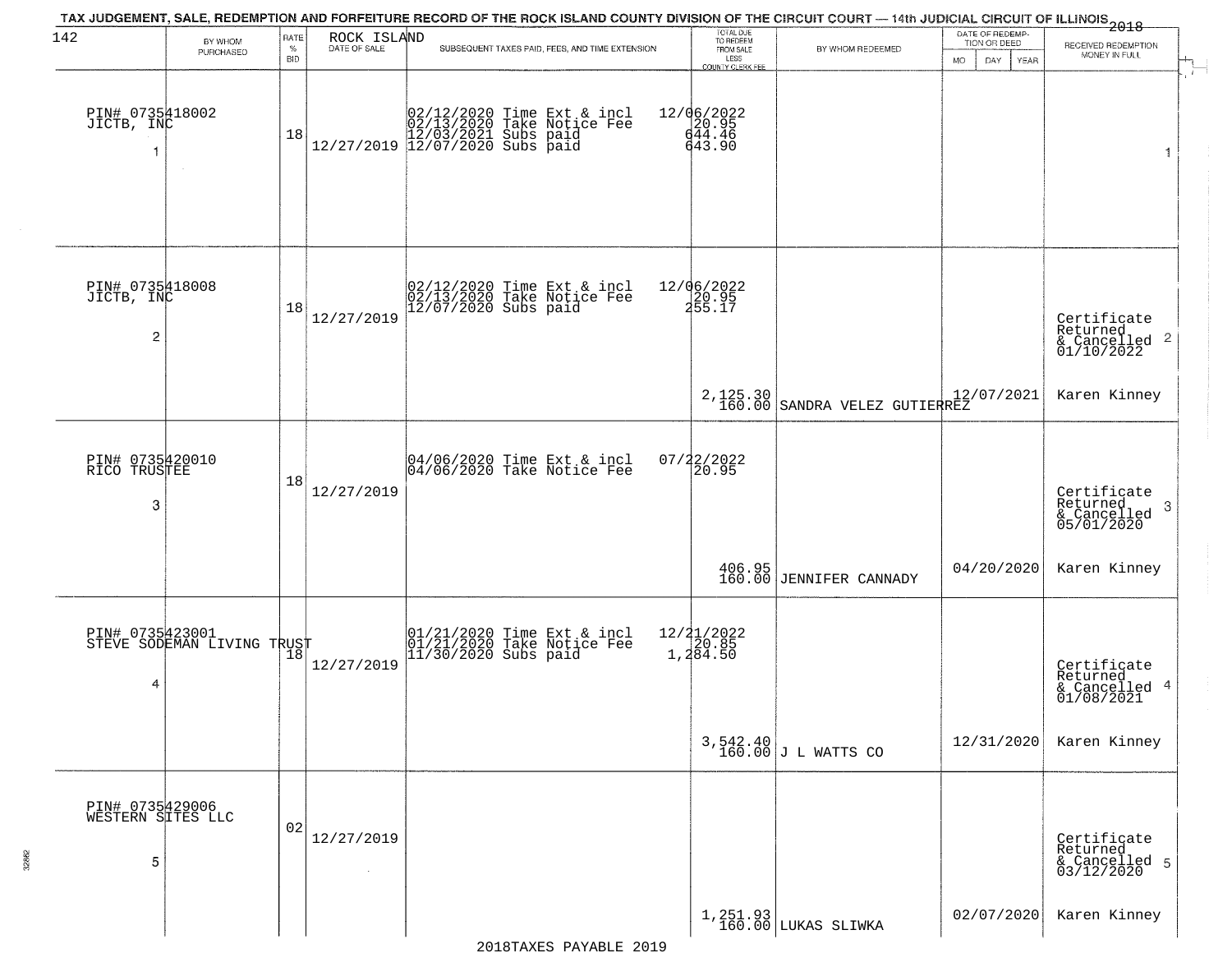| TAX JUDGEMENT, SALE, REDEMPTION AND FORFEITURE RECORD OF THE ROCK ISLAND COUNTY DIVISION OF THE CIRCUIT COURT - 14th JUDIC<br>NAME AND ADDRESS<br>LEGAL DESCRIPTION |                                                       |                               |                                     | BACK TAX             | <b>BACK TAX</b>           | TOTAL BACK               |                                  |                    | INTEREST PAYMENT FUND | 2018    |
|---------------------------------------------------------------------------------------------------------------------------------------------------------------------|-------------------------------------------------------|-------------------------------|-------------------------------------|----------------------|---------------------------|--------------------------|----------------------------------|--------------------|-----------------------|---------|
| 143<br>TAXPAYER NO.<br>PARCEL NO.<br>$TWP - CODE$<br>ACRES                                                                                                          | ROCK ISLAND                                           |                               | A-BACK TAX<br>FORFEITED<br>PRIOR TO | FORFEITED<br>PENALTY | FORFEITED<br>INTEREST AND | TAX PENALTY<br>AND COSTS | AMOUNT<br>FOR WHICH<br>JUDGEMENT | CERTIFICATE<br>NO. | <b>INDEMNITY FUND</b> |         |
| ASSESSED VALUATION FOR TAXES                                                                                                                                        | TAX DUE                                               | INT DUE                       | 2017                                | <b>ACCRUED</b>       | COST ACCRUED              | <b>ACCRUED</b>           | IS ASKED                         |                    | COST OF SALE          |         |
| ALLEN JOSEPH W<br>2215 7TH AVE<br>ROCK ISLAND IL                                                                                                                    | 1ST<br>2ND                                            | 1ST<br>$800.07_{200}84.00$    |                                     |                      |                           |                          |                                  |                    |                       |         |
| 61201<br>LOT 9                                                                                                                                                      | 800.07<br>350                                         | 60.00                         |                                     |                      |                           |                          |                                  |                    | 60.00                 |         |
| KEATORS SUBD OF<br>O L 22 SEC 35 18N 2W<br>AND L 10                                                                                                                 | 800.07<br>4TH<br>800.07<br><b>PUBLICATION COST</b>    | 48.00<br>24.00                |                                     |                      |                           |                          |                                  | 694                | 20.00                 |         |
| $240 - 21 - 00$<br>4208<br>$09 - 01$<br>PIN# 0735429010                                                                                                             | TOTAL DUE-TAXES, INT. COST                            | 10.00                         |                                     |                      |                           |                          |                                  |                    | 4.00                  |         |
| 30,139                                                                                                                                                              | 1ST                                                   | 3,426.28<br>1ST               |                                     |                      |                           |                          | 3426.28                          |                    | 10.00                 | 3520.28 |
| MANGRUM GERVAISE<br>726 24TH ST<br>61201<br>ROCK ISLAND IL                                                                                                          | 2ND<br>$\overline{3BD}$                               | 2ND<br>3RD                    |                                     |                      |                           |                          |                                  |                    | 60.00                 |         |
| LOT 7<br>MITCHELL HARPERS SUBD<br>N 50 FT S 100 FT L                                                                                                                | 51.16<br>51.16                                        | 3.08<br>1.54                  |                                     |                      |                           |                          |                                  | 695                | 20.00                 |         |
| $260 - 07 - 00$<br>4580<br>$09 - 01$<br>PIN# 0735436008                                                                                                             | PUBLICATION COST<br>TOTAL DUE-TAXES, INT. COST        | 10.00                         |                                     |                      |                           |                          |                                  |                    | 4.00                  |         |
| 1,927                                                                                                                                                               | TST"                                                  | 116.94<br>1ST                 |                                     |                      |                           |                          | 116.94                           |                    | 10.00                 | 210.94  |
| MANGRUM GERVAISE<br>726 24TH ST<br>ROCK ISLAND IL<br>61201                                                                                                          | 2ND<br>3 <sub>BD</sub>                                | 2ND<br>3BD                    |                                     |                      |                           |                          |                                  |                    | 60.00                 |         |
| LOT 7<br>MITCHELL HARPERS SUBD<br>N 25 FT S 50 FT L                                                                                                                 | 72.05<br>4TH<br>72.05                                 | 4.3<br>2.16                   |                                     |                      |                           |                          |                                  | 696                | 20.00                 |         |
| $260 - 11 - 00$<br>09-01<br>4582<br>PIN# 0735436009                                                                                                                 | <b>PUBLICATION COST</b><br>TOTAL OUE-TAXES, INT. COST | 10.00                         |                                     |                      |                           |                          |                                  |                    | 4.00                  |         |
| 16,734                                                                                                                                                              |                                                       | 160.58<br>1ST                 |                                     |                      |                           |                          | 160.58                           |                    | 10.00                 | 254.58  |
| BERHENKE LISSA<br>804 24TH ST<br>ROCK ISLAND IL<br>61201                                                                                                            | 143.88<br>2ND<br>143.88<br>3RD                        | <u> 15.1;</u><br>10.80<br>3RD |                                     |                      |                           |                          |                                  |                    | 60.00                 |         |
| LOT 7<br>GEO MIXTERS SUBD<br>OF OUT LOT 24 SEC 35<br>18N 2W N 30 FT                                                                                                 | 143.88<br>4TH<br>143.88                               | 8.64<br>4.32                  |                                     |                      |                           |                          |                                  | 697                | 20.00                 |         |
| $262 - 08 - 00$<br>4614<br>$09 - 01$<br>PIN# 0735437007<br>$\sim 100$ km $^{-1}$                                                                                    | PUBLICATION COS<br>TOTAL DUE-TAXES, INT. COST         | 10.00                         |                                     |                      |                           |                          |                                  |                    | 4.00                  |         |
| 11,420                                                                                                                                                              |                                                       | 624.40<br>1ST                 |                                     |                      |                           |                          | 624.40                           |                    | 10.00                 | 718.40  |
| STEPHENS MAUREEN<br>1929 9 1/2 ST<br>61201<br>ROCK ISLAND IL                                                                                                        | 193.10<br>2ND                                         | 20.30<br>2ND<br>193.10 14.50  |                                     |                      |                           |                          |                                  |                    | 60.00                 |         |
| LOT 4<br>GEO MIXTERS SUBD<br>OF OUT LOT 24 SEC 35<br>18N02W S .50                                                                                                   | 3RD<br>193.10<br>4TH<br>193.10                        | 11.60<br>5.80 <sup>s</sup>    |                                     |                      |                           |                          |                                  | 698                | 20.00                 |         |
| $262 - 02 - 00$<br>4608<br>09-01<br>PIN# 0735437014                                                                                                                 | PUBLICATION COST<br>TOTAL DUE-TAXES, INT. COST        | 10.00                         |                                     |                      |                           |                          |                                  |                    | 4.00                  |         |
| 15,274                                                                                                                                                              |                                                       | 834.60                        |                                     |                      |                           |                          | 834.60                           |                    | 10.00                 | 928.60  |

 $\sim 10$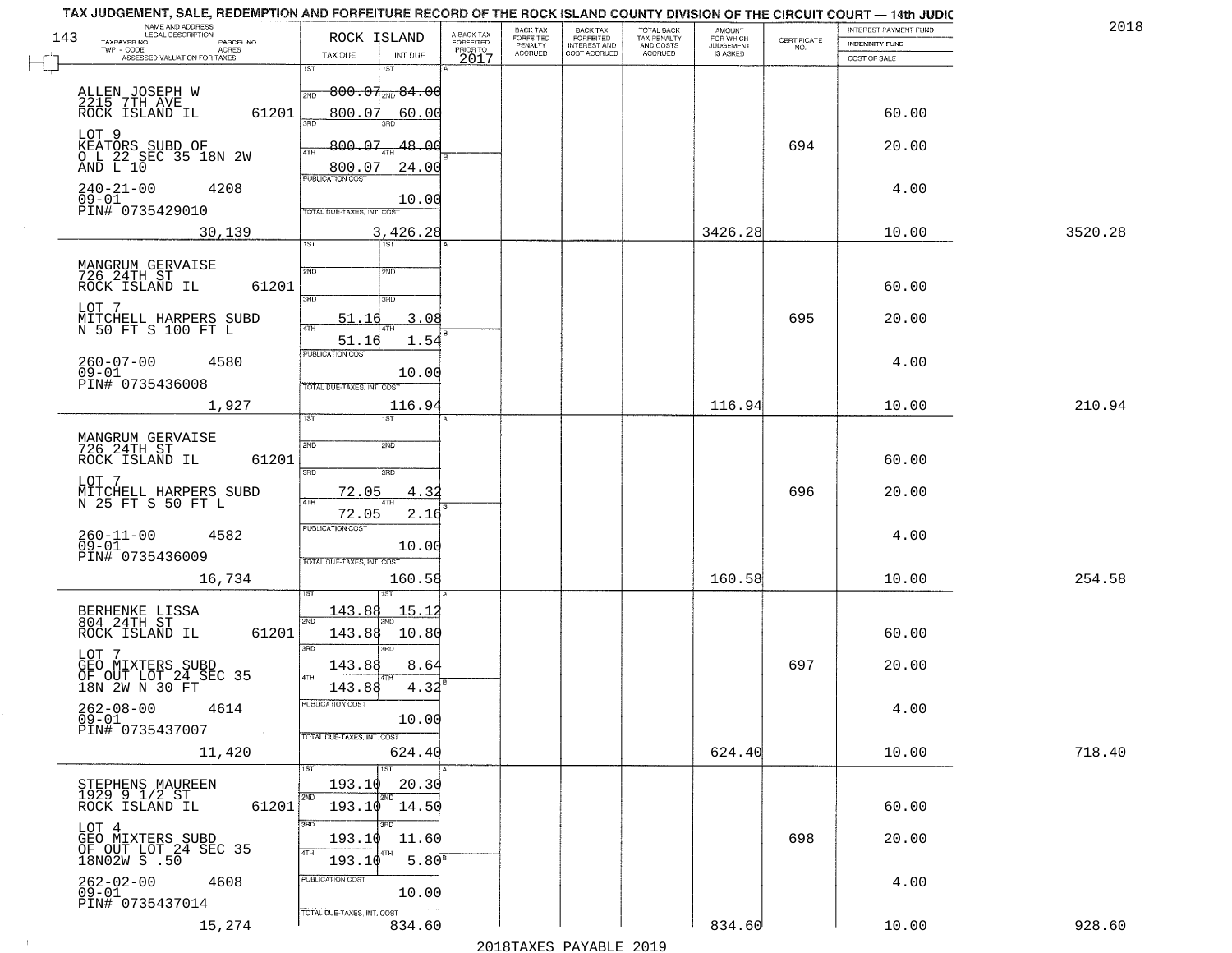| 143                                               | BY WHOM   | RATE<br>$\%$ | ROCK ISLAND<br>DATE OF SALE | TAX JUDGEMENT, SALE, REDEMPTION AND FORFEITURE RECORD OF THE ROCK ISLAND COUNTY DIVISION OF THE CIRCUIT COURT — 14th JUDICIAL CIRCUIT OF ILLINOIS 2018<br>SUBSEQUENT TAXES PAID, FEES, AND TIME EXTENSION | TOTAL DUE<br>TO REDEEM<br>FROM SALE | BY WHOM REDEEMED                  | DATE OF REDEMP-<br>TION OR DEED | RECEIVED REDEMPTION                                                |
|---------------------------------------------------|-----------|--------------|-----------------------------|-----------------------------------------------------------------------------------------------------------------------------------------------------------------------------------------------------------|-------------------------------------|-----------------------------------|---------------------------------|--------------------------------------------------------------------|
|                                                   | PURCHASED | <b>BID</b>   |                             |                                                                                                                                                                                                           | LESS<br>LESS<br>COUNTY CLERK FEE    |                                   | <b>MO</b><br>DAY<br>YEAR        | MONEY IN FULL                                                      |
| PIN# 0735429010<br>WESTERN SITES LLC              |           | 00           | 12/27/2019                  |                                                                                                                                                                                                           |                                     |                                   |                                 | Certificate<br>Returned<br>& Cancelled<br>03/12/2020               |
|                                                   |           |              |                             |                                                                                                                                                                                                           |                                     | 3,520.28<br>160.00 JOSEPH ALLEN   | 02/25/2020                      | Karen Kinney                                                       |
| PIN# 0735436008<br>RICO TRUSTEE<br>$\overline{2}$ |           | 18           | 12/27/2019                  |                                                                                                                                                                                                           |                                     |                                   |                                 | Certificate<br>Returned<br>$\frac{1}{2}$ Cancelled 2<br>03/03/2020 |
|                                                   |           |              |                             |                                                                                                                                                                                                           |                                     | 248.91<br>160.00 GERVAISE MANGRUM | 02/26/2020                      | Karen Kinney                                                       |
| PIN# 0735436009<br>JICTB, INC<br>3                |           | 01           | 12/27/2019                  | 02/12/2020 Time Ext & incl<br>02/13/2020 Take Notice Fee                                                                                                                                                  | 12/06/2022<br>20.95                 |                                   |                                 | Certificate<br>Returned<br>3<br>& Cancelled<br>06/05/2020          |
|                                                   |           |              |                             |                                                                                                                                                                                                           |                                     | 278.08<br>160.00 GERVAISE MANGRUM | 05/18/2020                      | Karen Kinney                                                       |
| PIN# 0735437007<br>JICTB, INC<br>4                |           | 18           | 12/27/2019                  | 02/12/2020 Time Ext & incl<br>02/13/2020 Take Notice Fee                                                                                                                                                  | 12/06/2022<br>20.95                 |                                   |                                 | Certificate<br>Returned<br>& Cancelled 4<br>06/05/2020             |
|                                                   |           |              |                             |                                                                                                                                                                                                           |                                     | 868.66<br>160.00 LISSA BERHENKE   | 05/22/2020                      | Karen Kinney                                                       |
| PIN# 0735437014<br>WESTERN SITES LLC<br>5         |           | 00           | 12/27/2019<br>$\sim$        |                                                                                                                                                                                                           |                                     |                                   |                                 | Certificate<br>Returned<br>& Cancelled 5<br>03/12/2020             |
|                                                   |           |              |                             |                                                                                                                                                                                                           |                                     | 928.60<br>160.00 MAUREEN STEPHENS | 02/18/2020                      | Karen Kinney                                                       |

32862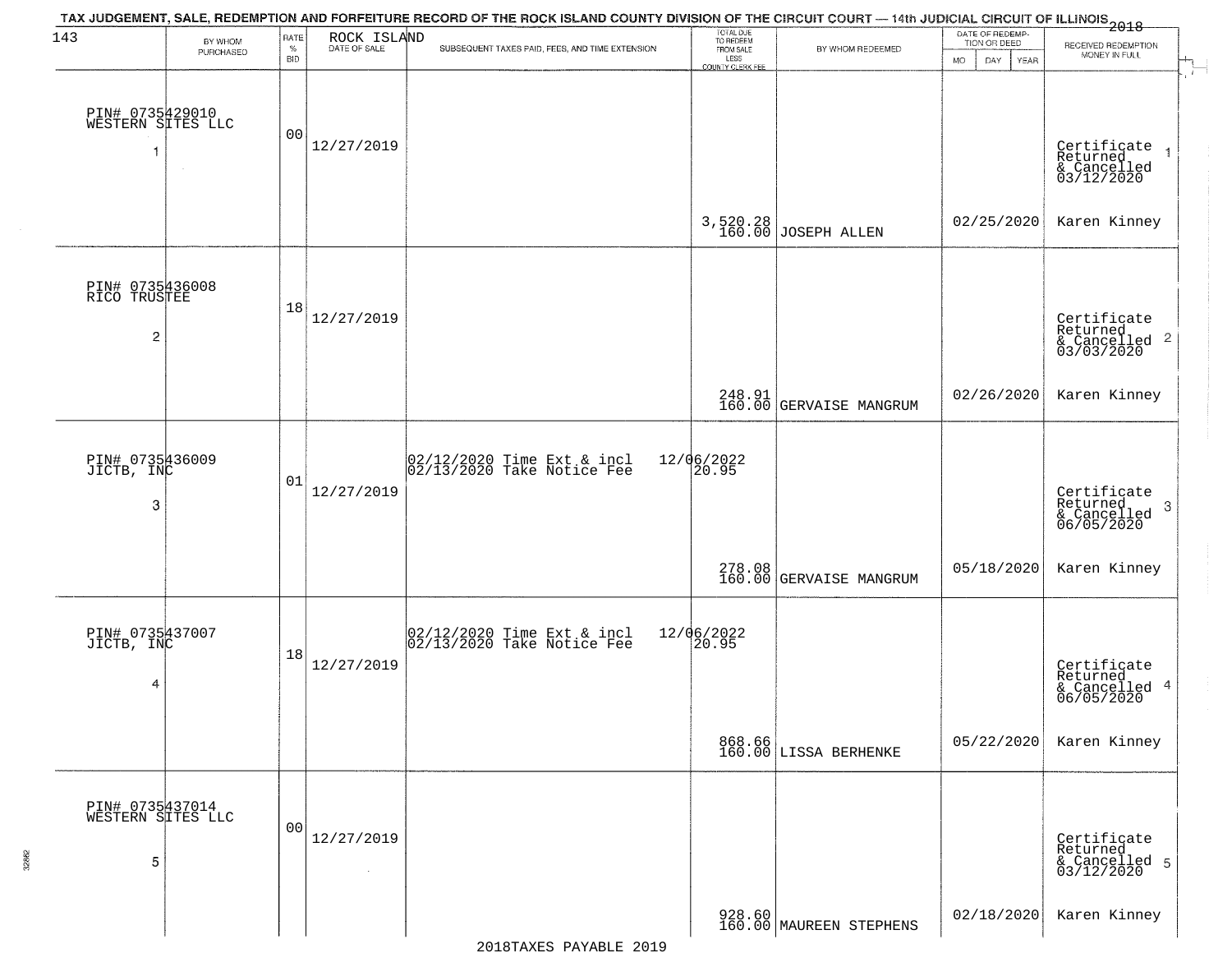| BACK TAX<br>FORFEITED<br>INTEREST AND<br>TOTAL BACK<br>TAX PENALTY<br>AND COSTS<br>AMOUNT<br>FOR WHICH<br>JUDGEMENT<br>A-BACK TAX<br>FORFEITED<br>PRIOR TO<br>144<br>ROCK ISLAND<br>FORFEITED<br>PENALTY<br>$\begin{array}{c} \text{CERTIFICATE} \\ \text{NO.} \end{array}$<br>TAXPAYER NO.<br>PARCEL NO.<br><b>INDEMNITY FUND</b><br>ACRES<br>$TWP - CODE$<br><b>ACCRUED</b><br>COST ACCRUED<br>ACCRUED<br>IS ASKED<br>TAX DUE<br>INT DUE<br>ASSESSED VALUATION FOR TAXES<br>2017<br>COST OF SALE<br>1ST<br>1ST<br><del>260.63<sub>2ND</sub>27.37</del><br>WHITE MARGARET<br>2ND<br>842 24TH ST<br>ROCK ISLAND IL<br>61201<br>260.63<br>60.00<br>19.55<br>350<br>LOT 1<br>GEO MIXTERS SUB DIV<br>QF O L 24 EX W 32 F 10 L L<br>699<br>20.00<br>260.<br>15.<br>64<br>4TH<br>AND S .50 L 2 EX N 30 FT<br>260.63<br>7.82<br><b>PUBLICATION COST</b><br>$261 - 20 - 00$<br>$4604 - A$<br>4.00<br>$09 - 01$<br>10.00<br>PIN# 0735437019<br>TOTAL DUE-TAXES, INT. COST<br>1122.90<br>15,818<br>1,122.90<br>10.00<br>1216.90<br>197<br>74.78<br>BELMAN ERIC/LAURIE<br>908 20TH ST<br>ROCK ISLAND IL<br>-84<br>2ND<br>61201<br>74.78<br>5.60<br>60.00<br>3RD<br>₹AD<br>LOT 1<br>J D TAYLORS ADD S 5 FT<br>SUB L 2 IN O L IN SEC 35<br>700<br>74.78<br>4.48<br>20.00<br>4TH<br>AND ALL<br>74.78<br>2.24<br>PUBLICATION COST<br>$380 - 16 - 00$<br>6789<br>4.00<br>$09 - 01$<br>10.00<br>PIN# 0735444009<br>TOTAL DUE-TAXES, INT. COST<br>2,817<br>329.28<br>329.28<br>10.00<br>423.28<br>$219.24_{\text{2ND}}$ 23.03<br>FLEMING EARL/SANDRA<br>906 21ST ST<br>$\overline{2ND}$<br>ROCK ISLAND IL<br>61201<br>219.22<br>60.00<br>16.45<br>3 <sub>BD</sub><br>3RD<br>LOT 2 BLOCK 1<br>M SCHNELLS ADD S 45 FT<br>219.22<br>701<br>20.00<br>13.16<br>219.22<br>6.58<br><b>PUBLICATION COST</b><br>$338 - 09 - 00$<br>$5968 - A$<br>4.00<br>$09 - 01$<br>10.00<br>PIN# 0735450003<br>TOTAL OUE-TAXES, INT. COST<br>946.10<br>19,258<br>946.10<br>10.00<br>1040.10<br>डिक<br>508.65<br>TAYLOR ALEXIS CE<br>913 21ST ST<br><u>53.41</u><br>2ND<br>ROCK ISLAND IL<br>61201<br>508.65<br>38.15<br>60.00<br>3BD<br>3RD<br>LOT 17 BLOCK 2<br>702<br>M SCHNELLS ADD S 20 FT<br>508.65<br>30.52<br>20.00<br>LOT 18 AND N 15 FT<br>15.26<br>508.65<br>PUBLICATION COST<br>$339-21-00$ 6002<br>09-01<br>4.00<br>10.00<br>PIN# 0735451004<br>TOTAL DUE-TAXES, INT. COST<br>2181.94<br>10.00<br>2275.94<br>19,161<br>2,181.94<br><b>TST</b><br>1ST<br>803.84<br>84.42<br>ASGARD INVESTMENTS LLC<br>4480 48TH AVENUE CT STE 3 2ND<br>ROCK ISLAND IL 61201<br>2ND<br>803.84<br>60.30<br>60.00<br>3RD<br>3RD<br>LOT 11 BLOCK 2<br>48.24<br>703<br>803.84<br>20.00<br>M SCHNELLS ADD<br>4TH<br>$24.12^8$<br>803.84<br>PUBLICATION COST<br>339-14-00<br>09-01<br>5995<br>4.00<br>10.00<br>PIN# 0735451011<br>TOTAL DUE-TAXES, INT. COST<br>3442.44<br>3536.44<br>30,281<br>3,442.44<br>10.00 | TAX JUDGEMENT, SALE, REDEMPTION AND FORFEITURE RECORD OF THE ROCK ISLAND COUNTY DIVISION OF THE CIRCUIT COURT — 14th JUDIC |  |          |  |  |                       | 2018 |
|----------------------------------------------------------------------------------------------------------------------------------------------------------------------------------------------------------------------------------------------------------------------------------------------------------------------------------------------------------------------------------------------------------------------------------------------------------------------------------------------------------------------------------------------------------------------------------------------------------------------------------------------------------------------------------------------------------------------------------------------------------------------------------------------------------------------------------------------------------------------------------------------------------------------------------------------------------------------------------------------------------------------------------------------------------------------------------------------------------------------------------------------------------------------------------------------------------------------------------------------------------------------------------------------------------------------------------------------------------------------------------------------------------------------------------------------------------------------------------------------------------------------------------------------------------------------------------------------------------------------------------------------------------------------------------------------------------------------------------------------------------------------------------------------------------------------------------------------------------------------------------------------------------------------------------------------------------------------------------------------------------------------------------------------------------------------------------------------------------------------------------------------------------------------------------------------------------------------------------------------------------------------------------------------------------------------------------------------------------------------------------------------------------------------------------------------------------------------------------------------------------------------------------------------------------------------------------------------------------------------------------------------------------------------------------------------------------------------------------------------------------------------------------------------------------------------------------------------------------------|----------------------------------------------------------------------------------------------------------------------------|--|----------|--|--|-----------------------|------|
|                                                                                                                                                                                                                                                                                                                                                                                                                                                                                                                                                                                                                                                                                                                                                                                                                                                                                                                                                                                                                                                                                                                                                                                                                                                                                                                                                                                                                                                                                                                                                                                                                                                                                                                                                                                                                                                                                                                                                                                                                                                                                                                                                                                                                                                                                                                                                                                                                                                                                                                                                                                                                                                                                                                                                                                                                                                                | NAME AND ADDRESS<br>LEGAL DESCRIPTION                                                                                      |  | BACK TAX |  |  | INTEREST PAYMENT FUND |      |
|                                                                                                                                                                                                                                                                                                                                                                                                                                                                                                                                                                                                                                                                                                                                                                                                                                                                                                                                                                                                                                                                                                                                                                                                                                                                                                                                                                                                                                                                                                                                                                                                                                                                                                                                                                                                                                                                                                                                                                                                                                                                                                                                                                                                                                                                                                                                                                                                                                                                                                                                                                                                                                                                                                                                                                                                                                                                |                                                                                                                            |  |          |  |  |                       |      |
|                                                                                                                                                                                                                                                                                                                                                                                                                                                                                                                                                                                                                                                                                                                                                                                                                                                                                                                                                                                                                                                                                                                                                                                                                                                                                                                                                                                                                                                                                                                                                                                                                                                                                                                                                                                                                                                                                                                                                                                                                                                                                                                                                                                                                                                                                                                                                                                                                                                                                                                                                                                                                                                                                                                                                                                                                                                                |                                                                                                                            |  |          |  |  |                       |      |
|                                                                                                                                                                                                                                                                                                                                                                                                                                                                                                                                                                                                                                                                                                                                                                                                                                                                                                                                                                                                                                                                                                                                                                                                                                                                                                                                                                                                                                                                                                                                                                                                                                                                                                                                                                                                                                                                                                                                                                                                                                                                                                                                                                                                                                                                                                                                                                                                                                                                                                                                                                                                                                                                                                                                                                                                                                                                |                                                                                                                            |  |          |  |  |                       |      |
|                                                                                                                                                                                                                                                                                                                                                                                                                                                                                                                                                                                                                                                                                                                                                                                                                                                                                                                                                                                                                                                                                                                                                                                                                                                                                                                                                                                                                                                                                                                                                                                                                                                                                                                                                                                                                                                                                                                                                                                                                                                                                                                                                                                                                                                                                                                                                                                                                                                                                                                                                                                                                                                                                                                                                                                                                                                                |                                                                                                                            |  |          |  |  |                       |      |
|                                                                                                                                                                                                                                                                                                                                                                                                                                                                                                                                                                                                                                                                                                                                                                                                                                                                                                                                                                                                                                                                                                                                                                                                                                                                                                                                                                                                                                                                                                                                                                                                                                                                                                                                                                                                                                                                                                                                                                                                                                                                                                                                                                                                                                                                                                                                                                                                                                                                                                                                                                                                                                                                                                                                                                                                                                                                |                                                                                                                            |  |          |  |  |                       |      |
|                                                                                                                                                                                                                                                                                                                                                                                                                                                                                                                                                                                                                                                                                                                                                                                                                                                                                                                                                                                                                                                                                                                                                                                                                                                                                                                                                                                                                                                                                                                                                                                                                                                                                                                                                                                                                                                                                                                                                                                                                                                                                                                                                                                                                                                                                                                                                                                                                                                                                                                                                                                                                                                                                                                                                                                                                                                                |                                                                                                                            |  |          |  |  |                       |      |
|                                                                                                                                                                                                                                                                                                                                                                                                                                                                                                                                                                                                                                                                                                                                                                                                                                                                                                                                                                                                                                                                                                                                                                                                                                                                                                                                                                                                                                                                                                                                                                                                                                                                                                                                                                                                                                                                                                                                                                                                                                                                                                                                                                                                                                                                                                                                                                                                                                                                                                                                                                                                                                                                                                                                                                                                                                                                |                                                                                                                            |  |          |  |  |                       |      |
|                                                                                                                                                                                                                                                                                                                                                                                                                                                                                                                                                                                                                                                                                                                                                                                                                                                                                                                                                                                                                                                                                                                                                                                                                                                                                                                                                                                                                                                                                                                                                                                                                                                                                                                                                                                                                                                                                                                                                                                                                                                                                                                                                                                                                                                                                                                                                                                                                                                                                                                                                                                                                                                                                                                                                                                                                                                                |                                                                                                                            |  |          |  |  |                       |      |
|                                                                                                                                                                                                                                                                                                                                                                                                                                                                                                                                                                                                                                                                                                                                                                                                                                                                                                                                                                                                                                                                                                                                                                                                                                                                                                                                                                                                                                                                                                                                                                                                                                                                                                                                                                                                                                                                                                                                                                                                                                                                                                                                                                                                                                                                                                                                                                                                                                                                                                                                                                                                                                                                                                                                                                                                                                                                |                                                                                                                            |  |          |  |  |                       |      |
|                                                                                                                                                                                                                                                                                                                                                                                                                                                                                                                                                                                                                                                                                                                                                                                                                                                                                                                                                                                                                                                                                                                                                                                                                                                                                                                                                                                                                                                                                                                                                                                                                                                                                                                                                                                                                                                                                                                                                                                                                                                                                                                                                                                                                                                                                                                                                                                                                                                                                                                                                                                                                                                                                                                                                                                                                                                                |                                                                                                                            |  |          |  |  |                       |      |
|                                                                                                                                                                                                                                                                                                                                                                                                                                                                                                                                                                                                                                                                                                                                                                                                                                                                                                                                                                                                                                                                                                                                                                                                                                                                                                                                                                                                                                                                                                                                                                                                                                                                                                                                                                                                                                                                                                                                                                                                                                                                                                                                                                                                                                                                                                                                                                                                                                                                                                                                                                                                                                                                                                                                                                                                                                                                |                                                                                                                            |  |          |  |  |                       |      |
|                                                                                                                                                                                                                                                                                                                                                                                                                                                                                                                                                                                                                                                                                                                                                                                                                                                                                                                                                                                                                                                                                                                                                                                                                                                                                                                                                                                                                                                                                                                                                                                                                                                                                                                                                                                                                                                                                                                                                                                                                                                                                                                                                                                                                                                                                                                                                                                                                                                                                                                                                                                                                                                                                                                                                                                                                                                                |                                                                                                                            |  |          |  |  |                       |      |
|                                                                                                                                                                                                                                                                                                                                                                                                                                                                                                                                                                                                                                                                                                                                                                                                                                                                                                                                                                                                                                                                                                                                                                                                                                                                                                                                                                                                                                                                                                                                                                                                                                                                                                                                                                                                                                                                                                                                                                                                                                                                                                                                                                                                                                                                                                                                                                                                                                                                                                                                                                                                                                                                                                                                                                                                                                                                |                                                                                                                            |  |          |  |  |                       |      |
|                                                                                                                                                                                                                                                                                                                                                                                                                                                                                                                                                                                                                                                                                                                                                                                                                                                                                                                                                                                                                                                                                                                                                                                                                                                                                                                                                                                                                                                                                                                                                                                                                                                                                                                                                                                                                                                                                                                                                                                                                                                                                                                                                                                                                                                                                                                                                                                                                                                                                                                                                                                                                                                                                                                                                                                                                                                                |                                                                                                                            |  |          |  |  |                       |      |
|                                                                                                                                                                                                                                                                                                                                                                                                                                                                                                                                                                                                                                                                                                                                                                                                                                                                                                                                                                                                                                                                                                                                                                                                                                                                                                                                                                                                                                                                                                                                                                                                                                                                                                                                                                                                                                                                                                                                                                                                                                                                                                                                                                                                                                                                                                                                                                                                                                                                                                                                                                                                                                                                                                                                                                                                                                                                |                                                                                                                            |  |          |  |  |                       |      |
|                                                                                                                                                                                                                                                                                                                                                                                                                                                                                                                                                                                                                                                                                                                                                                                                                                                                                                                                                                                                                                                                                                                                                                                                                                                                                                                                                                                                                                                                                                                                                                                                                                                                                                                                                                                                                                                                                                                                                                                                                                                                                                                                                                                                                                                                                                                                                                                                                                                                                                                                                                                                                                                                                                                                                                                                                                                                |                                                                                                                            |  |          |  |  |                       |      |
|                                                                                                                                                                                                                                                                                                                                                                                                                                                                                                                                                                                                                                                                                                                                                                                                                                                                                                                                                                                                                                                                                                                                                                                                                                                                                                                                                                                                                                                                                                                                                                                                                                                                                                                                                                                                                                                                                                                                                                                                                                                                                                                                                                                                                                                                                                                                                                                                                                                                                                                                                                                                                                                                                                                                                                                                                                                                |                                                                                                                            |  |          |  |  |                       |      |
|                                                                                                                                                                                                                                                                                                                                                                                                                                                                                                                                                                                                                                                                                                                                                                                                                                                                                                                                                                                                                                                                                                                                                                                                                                                                                                                                                                                                                                                                                                                                                                                                                                                                                                                                                                                                                                                                                                                                                                                                                                                                                                                                                                                                                                                                                                                                                                                                                                                                                                                                                                                                                                                                                                                                                                                                                                                                |                                                                                                                            |  |          |  |  |                       |      |
|                                                                                                                                                                                                                                                                                                                                                                                                                                                                                                                                                                                                                                                                                                                                                                                                                                                                                                                                                                                                                                                                                                                                                                                                                                                                                                                                                                                                                                                                                                                                                                                                                                                                                                                                                                                                                                                                                                                                                                                                                                                                                                                                                                                                                                                                                                                                                                                                                                                                                                                                                                                                                                                                                                                                                                                                                                                                |                                                                                                                            |  |          |  |  |                       |      |
|                                                                                                                                                                                                                                                                                                                                                                                                                                                                                                                                                                                                                                                                                                                                                                                                                                                                                                                                                                                                                                                                                                                                                                                                                                                                                                                                                                                                                                                                                                                                                                                                                                                                                                                                                                                                                                                                                                                                                                                                                                                                                                                                                                                                                                                                                                                                                                                                                                                                                                                                                                                                                                                                                                                                                                                                                                                                |                                                                                                                            |  |          |  |  |                       |      |
|                                                                                                                                                                                                                                                                                                                                                                                                                                                                                                                                                                                                                                                                                                                                                                                                                                                                                                                                                                                                                                                                                                                                                                                                                                                                                                                                                                                                                                                                                                                                                                                                                                                                                                                                                                                                                                                                                                                                                                                                                                                                                                                                                                                                                                                                                                                                                                                                                                                                                                                                                                                                                                                                                                                                                                                                                                                                |                                                                                                                            |  |          |  |  |                       |      |
|                                                                                                                                                                                                                                                                                                                                                                                                                                                                                                                                                                                                                                                                                                                                                                                                                                                                                                                                                                                                                                                                                                                                                                                                                                                                                                                                                                                                                                                                                                                                                                                                                                                                                                                                                                                                                                                                                                                                                                                                                                                                                                                                                                                                                                                                                                                                                                                                                                                                                                                                                                                                                                                                                                                                                                                                                                                                |                                                                                                                            |  |          |  |  |                       |      |
|                                                                                                                                                                                                                                                                                                                                                                                                                                                                                                                                                                                                                                                                                                                                                                                                                                                                                                                                                                                                                                                                                                                                                                                                                                                                                                                                                                                                                                                                                                                                                                                                                                                                                                                                                                                                                                                                                                                                                                                                                                                                                                                                                                                                                                                                                                                                                                                                                                                                                                                                                                                                                                                                                                                                                                                                                                                                |                                                                                                                            |  |          |  |  |                       |      |
|                                                                                                                                                                                                                                                                                                                                                                                                                                                                                                                                                                                                                                                                                                                                                                                                                                                                                                                                                                                                                                                                                                                                                                                                                                                                                                                                                                                                                                                                                                                                                                                                                                                                                                                                                                                                                                                                                                                                                                                                                                                                                                                                                                                                                                                                                                                                                                                                                                                                                                                                                                                                                                                                                                                                                                                                                                                                |                                                                                                                            |  |          |  |  |                       |      |
|                                                                                                                                                                                                                                                                                                                                                                                                                                                                                                                                                                                                                                                                                                                                                                                                                                                                                                                                                                                                                                                                                                                                                                                                                                                                                                                                                                                                                                                                                                                                                                                                                                                                                                                                                                                                                                                                                                                                                                                                                                                                                                                                                                                                                                                                                                                                                                                                                                                                                                                                                                                                                                                                                                                                                                                                                                                                |                                                                                                                            |  |          |  |  |                       |      |
|                                                                                                                                                                                                                                                                                                                                                                                                                                                                                                                                                                                                                                                                                                                                                                                                                                                                                                                                                                                                                                                                                                                                                                                                                                                                                                                                                                                                                                                                                                                                                                                                                                                                                                                                                                                                                                                                                                                                                                                                                                                                                                                                                                                                                                                                                                                                                                                                                                                                                                                                                                                                                                                                                                                                                                                                                                                                |                                                                                                                            |  |          |  |  |                       |      |
|                                                                                                                                                                                                                                                                                                                                                                                                                                                                                                                                                                                                                                                                                                                                                                                                                                                                                                                                                                                                                                                                                                                                                                                                                                                                                                                                                                                                                                                                                                                                                                                                                                                                                                                                                                                                                                                                                                                                                                                                                                                                                                                                                                                                                                                                                                                                                                                                                                                                                                                                                                                                                                                                                                                                                                                                                                                                |                                                                                                                            |  |          |  |  |                       |      |
|                                                                                                                                                                                                                                                                                                                                                                                                                                                                                                                                                                                                                                                                                                                                                                                                                                                                                                                                                                                                                                                                                                                                                                                                                                                                                                                                                                                                                                                                                                                                                                                                                                                                                                                                                                                                                                                                                                                                                                                                                                                                                                                                                                                                                                                                                                                                                                                                                                                                                                                                                                                                                                                                                                                                                                                                                                                                |                                                                                                                            |  |          |  |  |                       |      |
|                                                                                                                                                                                                                                                                                                                                                                                                                                                                                                                                                                                                                                                                                                                                                                                                                                                                                                                                                                                                                                                                                                                                                                                                                                                                                                                                                                                                                                                                                                                                                                                                                                                                                                                                                                                                                                                                                                                                                                                                                                                                                                                                                                                                                                                                                                                                                                                                                                                                                                                                                                                                                                                                                                                                                                                                                                                                |                                                                                                                            |  |          |  |  |                       |      |
|                                                                                                                                                                                                                                                                                                                                                                                                                                                                                                                                                                                                                                                                                                                                                                                                                                                                                                                                                                                                                                                                                                                                                                                                                                                                                                                                                                                                                                                                                                                                                                                                                                                                                                                                                                                                                                                                                                                                                                                                                                                                                                                                                                                                                                                                                                                                                                                                                                                                                                                                                                                                                                                                                                                                                                                                                                                                |                                                                                                                            |  |          |  |  |                       |      |
|                                                                                                                                                                                                                                                                                                                                                                                                                                                                                                                                                                                                                                                                                                                                                                                                                                                                                                                                                                                                                                                                                                                                                                                                                                                                                                                                                                                                                                                                                                                                                                                                                                                                                                                                                                                                                                                                                                                                                                                                                                                                                                                                                                                                                                                                                                                                                                                                                                                                                                                                                                                                                                                                                                                                                                                                                                                                |                                                                                                                            |  |          |  |  |                       |      |
|                                                                                                                                                                                                                                                                                                                                                                                                                                                                                                                                                                                                                                                                                                                                                                                                                                                                                                                                                                                                                                                                                                                                                                                                                                                                                                                                                                                                                                                                                                                                                                                                                                                                                                                                                                                                                                                                                                                                                                                                                                                                                                                                                                                                                                                                                                                                                                                                                                                                                                                                                                                                                                                                                                                                                                                                                                                                |                                                                                                                            |  |          |  |  |                       |      |
|                                                                                                                                                                                                                                                                                                                                                                                                                                                                                                                                                                                                                                                                                                                                                                                                                                                                                                                                                                                                                                                                                                                                                                                                                                                                                                                                                                                                                                                                                                                                                                                                                                                                                                                                                                                                                                                                                                                                                                                                                                                                                                                                                                                                                                                                                                                                                                                                                                                                                                                                                                                                                                                                                                                                                                                                                                                                |                                                                                                                            |  |          |  |  |                       |      |
|                                                                                                                                                                                                                                                                                                                                                                                                                                                                                                                                                                                                                                                                                                                                                                                                                                                                                                                                                                                                                                                                                                                                                                                                                                                                                                                                                                                                                                                                                                                                                                                                                                                                                                                                                                                                                                                                                                                                                                                                                                                                                                                                                                                                                                                                                                                                                                                                                                                                                                                                                                                                                                                                                                                                                                                                                                                                |                                                                                                                            |  |          |  |  |                       |      |
|                                                                                                                                                                                                                                                                                                                                                                                                                                                                                                                                                                                                                                                                                                                                                                                                                                                                                                                                                                                                                                                                                                                                                                                                                                                                                                                                                                                                                                                                                                                                                                                                                                                                                                                                                                                                                                                                                                                                                                                                                                                                                                                                                                                                                                                                                                                                                                                                                                                                                                                                                                                                                                                                                                                                                                                                                                                                |                                                                                                                            |  |          |  |  |                       |      |
|                                                                                                                                                                                                                                                                                                                                                                                                                                                                                                                                                                                                                                                                                                                                                                                                                                                                                                                                                                                                                                                                                                                                                                                                                                                                                                                                                                                                                                                                                                                                                                                                                                                                                                                                                                                                                                                                                                                                                                                                                                                                                                                                                                                                                                                                                                                                                                                                                                                                                                                                                                                                                                                                                                                                                                                                                                                                |                                                                                                                            |  |          |  |  |                       |      |
|                                                                                                                                                                                                                                                                                                                                                                                                                                                                                                                                                                                                                                                                                                                                                                                                                                                                                                                                                                                                                                                                                                                                                                                                                                                                                                                                                                                                                                                                                                                                                                                                                                                                                                                                                                                                                                                                                                                                                                                                                                                                                                                                                                                                                                                                                                                                                                                                                                                                                                                                                                                                                                                                                                                                                                                                                                                                |                                                                                                                            |  |          |  |  |                       |      |
|                                                                                                                                                                                                                                                                                                                                                                                                                                                                                                                                                                                                                                                                                                                                                                                                                                                                                                                                                                                                                                                                                                                                                                                                                                                                                                                                                                                                                                                                                                                                                                                                                                                                                                                                                                                                                                                                                                                                                                                                                                                                                                                                                                                                                                                                                                                                                                                                                                                                                                                                                                                                                                                                                                                                                                                                                                                                |                                                                                                                            |  |          |  |  |                       |      |
|                                                                                                                                                                                                                                                                                                                                                                                                                                                                                                                                                                                                                                                                                                                                                                                                                                                                                                                                                                                                                                                                                                                                                                                                                                                                                                                                                                                                                                                                                                                                                                                                                                                                                                                                                                                                                                                                                                                                                                                                                                                                                                                                                                                                                                                                                                                                                                                                                                                                                                                                                                                                                                                                                                                                                                                                                                                                |                                                                                                                            |  |          |  |  |                       |      |
|                                                                                                                                                                                                                                                                                                                                                                                                                                                                                                                                                                                                                                                                                                                                                                                                                                                                                                                                                                                                                                                                                                                                                                                                                                                                                                                                                                                                                                                                                                                                                                                                                                                                                                                                                                                                                                                                                                                                                                                                                                                                                                                                                                                                                                                                                                                                                                                                                                                                                                                                                                                                                                                                                                                                                                                                                                                                |                                                                                                                            |  |          |  |  |                       |      |
|                                                                                                                                                                                                                                                                                                                                                                                                                                                                                                                                                                                                                                                                                                                                                                                                                                                                                                                                                                                                                                                                                                                                                                                                                                                                                                                                                                                                                                                                                                                                                                                                                                                                                                                                                                                                                                                                                                                                                                                                                                                                                                                                                                                                                                                                                                                                                                                                                                                                                                                                                                                                                                                                                                                                                                                                                                                                |                                                                                                                            |  |          |  |  |                       |      |
|                                                                                                                                                                                                                                                                                                                                                                                                                                                                                                                                                                                                                                                                                                                                                                                                                                                                                                                                                                                                                                                                                                                                                                                                                                                                                                                                                                                                                                                                                                                                                                                                                                                                                                                                                                                                                                                                                                                                                                                                                                                                                                                                                                                                                                                                                                                                                                                                                                                                                                                                                                                                                                                                                                                                                                                                                                                                |                                                                                                                            |  |          |  |  |                       |      |
|                                                                                                                                                                                                                                                                                                                                                                                                                                                                                                                                                                                                                                                                                                                                                                                                                                                                                                                                                                                                                                                                                                                                                                                                                                                                                                                                                                                                                                                                                                                                                                                                                                                                                                                                                                                                                                                                                                                                                                                                                                                                                                                                                                                                                                                                                                                                                                                                                                                                                                                                                                                                                                                                                                                                                                                                                                                                |                                                                                                                            |  |          |  |  |                       |      |
|                                                                                                                                                                                                                                                                                                                                                                                                                                                                                                                                                                                                                                                                                                                                                                                                                                                                                                                                                                                                                                                                                                                                                                                                                                                                                                                                                                                                                                                                                                                                                                                                                                                                                                                                                                                                                                                                                                                                                                                                                                                                                                                                                                                                                                                                                                                                                                                                                                                                                                                                                                                                                                                                                                                                                                                                                                                                |                                                                                                                            |  |          |  |  |                       |      |
|                                                                                                                                                                                                                                                                                                                                                                                                                                                                                                                                                                                                                                                                                                                                                                                                                                                                                                                                                                                                                                                                                                                                                                                                                                                                                                                                                                                                                                                                                                                                                                                                                                                                                                                                                                                                                                                                                                                                                                                                                                                                                                                                                                                                                                                                                                                                                                                                                                                                                                                                                                                                                                                                                                                                                                                                                                                                |                                                                                                                            |  |          |  |  |                       |      |
|                                                                                                                                                                                                                                                                                                                                                                                                                                                                                                                                                                                                                                                                                                                                                                                                                                                                                                                                                                                                                                                                                                                                                                                                                                                                                                                                                                                                                                                                                                                                                                                                                                                                                                                                                                                                                                                                                                                                                                                                                                                                                                                                                                                                                                                                                                                                                                                                                                                                                                                                                                                                                                                                                                                                                                                                                                                                |                                                                                                                            |  |          |  |  |                       |      |
|                                                                                                                                                                                                                                                                                                                                                                                                                                                                                                                                                                                                                                                                                                                                                                                                                                                                                                                                                                                                                                                                                                                                                                                                                                                                                                                                                                                                                                                                                                                                                                                                                                                                                                                                                                                                                                                                                                                                                                                                                                                                                                                                                                                                                                                                                                                                                                                                                                                                                                                                                                                                                                                                                                                                                                                                                                                                |                                                                                                                            |  |          |  |  |                       |      |
|                                                                                                                                                                                                                                                                                                                                                                                                                                                                                                                                                                                                                                                                                                                                                                                                                                                                                                                                                                                                                                                                                                                                                                                                                                                                                                                                                                                                                                                                                                                                                                                                                                                                                                                                                                                                                                                                                                                                                                                                                                                                                                                                                                                                                                                                                                                                                                                                                                                                                                                                                                                                                                                                                                                                                                                                                                                                |                                                                                                                            |  |          |  |  |                       |      |
|                                                                                                                                                                                                                                                                                                                                                                                                                                                                                                                                                                                                                                                                                                                                                                                                                                                                                                                                                                                                                                                                                                                                                                                                                                                                                                                                                                                                                                                                                                                                                                                                                                                                                                                                                                                                                                                                                                                                                                                                                                                                                                                                                                                                                                                                                                                                                                                                                                                                                                                                                                                                                                                                                                                                                                                                                                                                |                                                                                                                            |  |          |  |  |                       |      |
|                                                                                                                                                                                                                                                                                                                                                                                                                                                                                                                                                                                                                                                                                                                                                                                                                                                                                                                                                                                                                                                                                                                                                                                                                                                                                                                                                                                                                                                                                                                                                                                                                                                                                                                                                                                                                                                                                                                                                                                                                                                                                                                                                                                                                                                                                                                                                                                                                                                                                                                                                                                                                                                                                                                                                                                                                                                                |                                                                                                                            |  |          |  |  |                       |      |
|                                                                                                                                                                                                                                                                                                                                                                                                                                                                                                                                                                                                                                                                                                                                                                                                                                                                                                                                                                                                                                                                                                                                                                                                                                                                                                                                                                                                                                                                                                                                                                                                                                                                                                                                                                                                                                                                                                                                                                                                                                                                                                                                                                                                                                                                                                                                                                                                                                                                                                                                                                                                                                                                                                                                                                                                                                                                |                                                                                                                            |  |          |  |  |                       |      |
|                                                                                                                                                                                                                                                                                                                                                                                                                                                                                                                                                                                                                                                                                                                                                                                                                                                                                                                                                                                                                                                                                                                                                                                                                                                                                                                                                                                                                                                                                                                                                                                                                                                                                                                                                                                                                                                                                                                                                                                                                                                                                                                                                                                                                                                                                                                                                                                                                                                                                                                                                                                                                                                                                                                                                                                                                                                                |                                                                                                                            |  |          |  |  |                       |      |
|                                                                                                                                                                                                                                                                                                                                                                                                                                                                                                                                                                                                                                                                                                                                                                                                                                                                                                                                                                                                                                                                                                                                                                                                                                                                                                                                                                                                                                                                                                                                                                                                                                                                                                                                                                                                                                                                                                                                                                                                                                                                                                                                                                                                                                                                                                                                                                                                                                                                                                                                                                                                                                                                                                                                                                                                                                                                |                                                                                                                            |  |          |  |  |                       |      |
|                                                                                                                                                                                                                                                                                                                                                                                                                                                                                                                                                                                                                                                                                                                                                                                                                                                                                                                                                                                                                                                                                                                                                                                                                                                                                                                                                                                                                                                                                                                                                                                                                                                                                                                                                                                                                                                                                                                                                                                                                                                                                                                                                                                                                                                                                                                                                                                                                                                                                                                                                                                                                                                                                                                                                                                                                                                                |                                                                                                                            |  |          |  |  |                       |      |
|                                                                                                                                                                                                                                                                                                                                                                                                                                                                                                                                                                                                                                                                                                                                                                                                                                                                                                                                                                                                                                                                                                                                                                                                                                                                                                                                                                                                                                                                                                                                                                                                                                                                                                                                                                                                                                                                                                                                                                                                                                                                                                                                                                                                                                                                                                                                                                                                                                                                                                                                                                                                                                                                                                                                                                                                                                                                |                                                                                                                            |  |          |  |  |                       |      |
|                                                                                                                                                                                                                                                                                                                                                                                                                                                                                                                                                                                                                                                                                                                                                                                                                                                                                                                                                                                                                                                                                                                                                                                                                                                                                                                                                                                                                                                                                                                                                                                                                                                                                                                                                                                                                                                                                                                                                                                                                                                                                                                                                                                                                                                                                                                                                                                                                                                                                                                                                                                                                                                                                                                                                                                                                                                                |                                                                                                                            |  |          |  |  |                       |      |

 $\sim 100$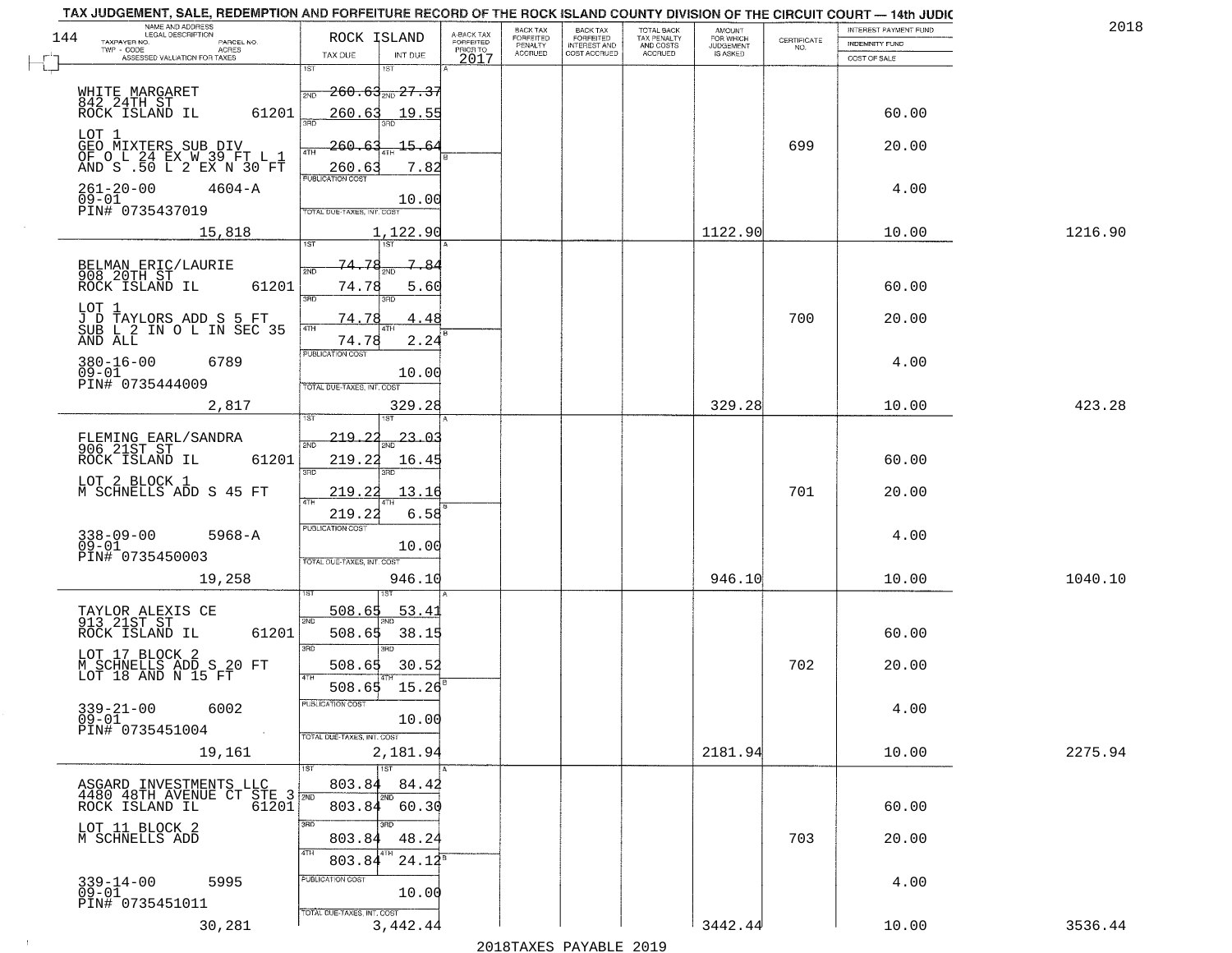| 144                                | BY WHOM                                       | RATE               | ROCK ISLAND  | TAX JUDGEMENT, SALE, REDEMPTION AND FORFEITURE RECORD OF THE ROCK ISLAND COUNTY DIVISION OF THE CIRCUIT COURT — 14th JUDICIAL CIRCUIT OF ILLINOIS 2018 | TOTAL DUE<br>TO REDEEM                  |                                         | DATE OF REDEMP-                          |                                                                    |
|------------------------------------|-----------------------------------------------|--------------------|--------------|--------------------------------------------------------------------------------------------------------------------------------------------------------|-----------------------------------------|-----------------------------------------|------------------------------------------|--------------------------------------------------------------------|
|                                    | PURCHASED                                     | $\%$<br><b>BID</b> | DATE OF SALE | SUBSEQUENT TAXES PAID, FEES, AND TIME EXTENSION                                                                                                        | FROM SALE<br>LESS                       | BY WHOM REDEEMED                        | TION OR DEED<br><b>MO</b><br>DAY<br>YEAR | RECEIVED REDEMPTION<br>MONEY IN FULL                               |
| PIN# 0735437019<br>JICTB, INC      | $\sim$                                        | 18                 | 12/27/2019   | 02/12/2020 Time Ext & incl<br>02/13/2020 Take Notice Fee                                                                                               | COUNTY CLERK FEE<br>12/06/2022<br>20.95 |                                         |                                          | Certificate<br>Returned<br>& Cancelled<br>07/07/2020               |
|                                    |                                               |                    |              |                                                                                                                                                        |                                         | $1,456.89$ JALISE WHITE                 | 06/01/2020                               | Karen Kinney                                                       |
| $\overline{c}$                     | PIN# 0735444009<br>STEVE SODEMAN LIVING TRUST |                    | 12/27/2019   | $ 01/21/2020$ Time Ext & incl<br>$ 01/21/2020$ Take Notice Fee                                                                                         | 12/21/2022<br>20.85                     |                                         |                                          | Certificate<br>Returned<br>$\frac{1}{6}$ Cancelled 2<br>03/03/2020 |
|                                    |                                               |                    |              |                                                                                                                                                        |                                         | 520.32<br>160.00 ERIC/LAURIE BELMAN     | 02/07/2020                               | Karen Kinney                                                       |
| PIN# 0735450003<br>3               | STEVE SODEMAN LIVING TRUST                    | 00                 | 12/27/2019   | $ 01/21/2020$ Time Ext & incl<br>$ 01/21/2020$ Take Notice Fee                                                                                         | 12/21/2022<br>20.85                     |                                         |                                          | Certificate<br>Returned<br>3<br>& Cancelled<br>02/05/2020          |
|                                    |                                               |                    |              |                                                                                                                                                        |                                         | 1,060.95<br>160.00 SANDRA FLEMING       | 01/24/2020                               | Karen Kinney                                                       |
| PIN# 0735451004<br>JICTB, INC<br>4 |                                               | 01                 | 12/27/2019   | 02/12/2020 Time Ext & incl<br>02/13/2020 Take Notice Fee                                                                                               | 12/06/2022<br> 20.95                    |                                         |                                          | Certificate<br>Returned<br>& Cancelled 4<br>05/08/2020             |
|                                    |                                               |                    |              |                                                                                                                                                        |                                         | 2,319.65<br>160.00 ALEXIS TAYLOR        | 04/24/2020                               | Karen Kinney                                                       |
| PIN# 0735451011<br>JICTB, INC<br>5 |                                               | 01                 | 12/27/2019   | 02/12/2020 Time Ext & incl<br>02/13/2020 Take Notice Fee                                                                                               | 12/06/2022<br>20.95                     |                                         |                                          | Certificate<br>Returned<br>& Cancelled 5<br>01/13/2021             |
|                                    |                                               |                    |              |                                                                                                                                                        |                                         | $3,628.12$<br>160.00 ASGARD INVESTMENTS | 12/17/2020                               | Karen Kinney                                                       |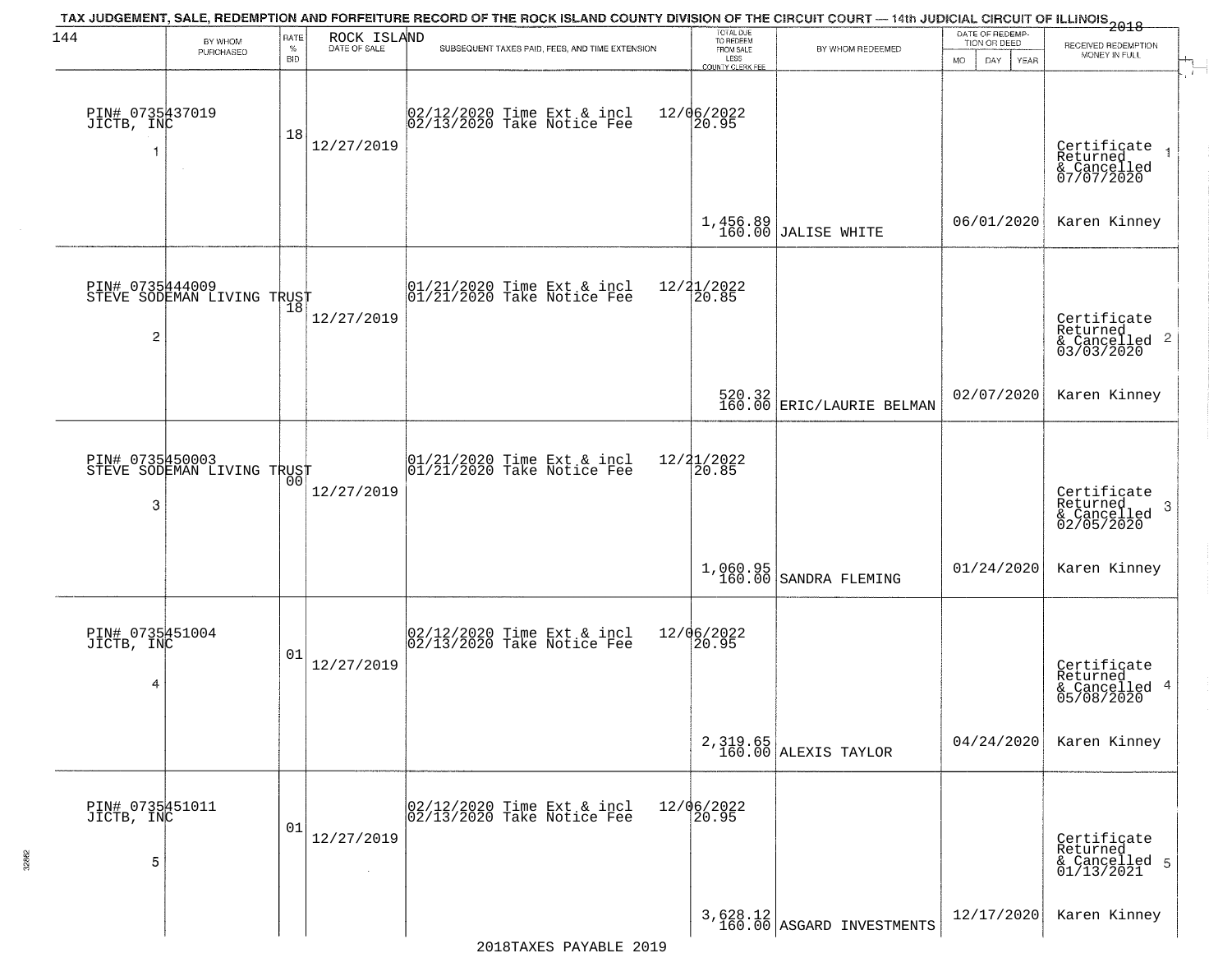| TAX JUDGEMENT, SALE, REDEMPTION AND FORFEITURE RECORD OF THE ROCK ISLAND COUNTY DIVISION OF THE CIRCUIT COURT - 14th JUDIC<br>NAME AND ADDRESS<br>LEGAL DESCRIPTION |                     |                                                               |                                                      |                                     | BACK TAX             | BACK TAX<br>FORFEITED |                                        | AMOUNT<br>FOR WHICH |                    | INTEREST PAYMENT FUND | 2018     |
|---------------------------------------------------------------------------------------------------------------------------------------------------------------------|---------------------|---------------------------------------------------------------|------------------------------------------------------|-------------------------------------|----------------------|-----------------------|----------------------------------------|---------------------|--------------------|-----------------------|----------|
| 145<br>TAXPAYER NO.<br>TWP - CODE                                                                                                                                   | PARCEL NO.<br>ACRES | ROCK ISLAND                                                   |                                                      | A-BACK TAX<br>FORFEITED<br>PRIOR TO | FORFEITED<br>PENALTY | <b>INTEREST AND</b>   | TOTAL BACK<br>TAX PENALTY<br>AND COSTS | <b>JUDGEMENT</b>    | CERTIFICATE<br>NO. | <b>INDEMNITY FUND</b> |          |
| ASSESSED VALUATION FOR TAXES                                                                                                                                        |                     | TAX DUE                                                       | INT DUE                                              | 2017                                | <b>ACCRUED</b>       | COST ACCRUED          | <b>ACCRUED</b>                         | IS ASKED            |                    | COST OF SALE          |          |
| ON TRACK PROPERTIES LLC<br>3515 38TH AVE<br>ROCK ISLAND IL 6120                                                                                                     | 61201               | 1ST<br>2ND<br>797.63                                          | 1ST<br><del>797.63<sub>200</sub>83.72</del><br>59.80 |                                     |                      |                       |                                        |                     |                    | 60.00                 |          |
| LOT 1 BLOCK 4<br>M SCHNELLS ADD<br>W 43.33 FT                                                                                                                       |                     | 797.63<br>4TH<br>797.63                                       | 47.8.<br>23.92                                       |                                     |                      |                       |                                        |                     | 704                | 20.00                 |          |
| 341-04-20<br>$09 - 01$<br>PIN# 0735453011                                                                                                                           | 6028                | <b>PUBLICATION COST</b><br>TOTAL DUE-TAXES, INT. COST         | 10.00                                                |                                     |                      |                       |                                        |                     |                    | 4.00                  |          |
|                                                                                                                                                                     | 30,047              |                                                               | 3,415.80                                             |                                     |                      |                       |                                        | 3415.80             |                    | 10.00                 | 3509.80  |
| MORENO ARSENIO G<br>835 5TH AVE<br>MOLINE IL<br>W 29 FT LOT 2 BLOCK 2<br>BRACKETTS ADD                                                                              | 61265               | 34.03<br>2ND<br>34.03<br>3RD<br>34.03<br>34.03                | -57<br>2.55<br>3RD<br>2.04<br>1.02                   |                                     |                      |                       |                                        |                     | 705                | 60.00<br>20.00        |          |
| $075 - 19 - 00$<br>$09 - 01$<br>PIN# 0736302012                                                                                                                     | 1109                | PUBLICATION COST<br>TOTAL DUE-TAXES, INT. COST                | 10.00                                                |                                     |                      |                       |                                        |                     |                    | 4.00                  |          |
|                                                                                                                                                                     | 1,282               | isT                                                           | 155.30<br>1ST                                        |                                     |                      |                       |                                        | 155.30              |                    | 10.00                 | 249.30   |
| CARAS ERNIE C<br>821 15TH ST<br>MOLINE IL                                                                                                                           | 61265               | 287.95<br>2ND<br>287.95<br>3 <sub>BD</sub>                    | 30.24<br>21.60<br>3RD                                | 1115.44                             | 75.24                |                       |                                        |                     |                    | 60.00                 |          |
| LOT 2 BLOCK 6<br>BRACKETTS ADD E .50                                                                                                                                |                     | 287.95<br>4TH<br>287.95                                       | 17.28<br>8.64                                        |                                     |                      | 153.85                | 1344.53                                |                     | 706                | 20.00                 |          |
| $077 - 18 - 00$<br>09-01<br>PIN# 0736306003                                                                                                                         | 1146<br>.085        | <b>PUBLICATION COST</b><br>TOTAL OUE-TAXES, INT. COST         | 10.00                                                |                                     |                      |                       |                                        |                     |                    | 4.00                  |          |
|                                                                                                                                                                     | 10,847              |                                                               | 1,239.56                                             |                                     |                      |                       |                                        | 2584.09             |                    | 10.00                 | 2678.09  |
| JOHNAPELTE NDAYIRAGIJE<br>818 7TH AVE<br>ROCK ISLAND IL                                                                                                             | 61201               | 73.24<br>2ND<br>73.24<br>3RD                                  | 7.70<br>5.50<br>3BD                                  |                                     |                      |                       |                                        |                     |                    | 60.00                 |          |
| LOT 6 BLOCK 4<br>BRIGGS PLACE ADD E 50 FT                                                                                                                           |                     | 73.24                                                         | 4.4(                                                 |                                     |                      |                       |                                        |                     | 707                | 20.00                 |          |
| $084 - 15 - 00$<br>$09 - 01$<br>PIN# 0736309009                                                                                                                     | 1277<br>$\sim 100$  | 4TH<br>73.24<br>"UBLICA HUN CUS<br>TOTAL DUE-TAXES, INT. COST | 2.20<br>10.00                                        |                                     |                      |                       |                                        |                     |                    | 4.00                  |          |
|                                                                                                                                                                     | 2,759               |                                                               | 322.76                                               |                                     |                      |                       |                                        | 322.76              |                    | 10.00                 | 416.76   |
| NINO HOLDINGS LLC<br>5226 4TH AVE<br>MOLINE IL                                                                                                                      | 61265               |                                                               | 1ST<br>9518.57 999.46<br>2ND.<br>9518.57 713.90      |                                     |                      |                       |                                        |                     |                    | 60.00                 |          |
| N 182 FT O L 2<br>BRIGGS PLACE ADD N 182 FT<br>S 1/2 OL 15 SEC 31-18-2W                                                                                             |                     | 3BD<br>9518.57<br>4TH<br>9518.57                              | 571.12<br>$^{4}$ $285.56^8$                          |                                     |                      |                       |                                        |                     | 708                | 20.00                 |          |
| $084 - 04 - 00$<br>$09 - 01$<br>PIN# 0736312007                                                                                                                     | 1267                | PUBLICATION COST<br>TOTAL DUE-TAXES, INT. COST                | 10.00                                                |                                     |                      |                       |                                        |                     |                    | 4.00                  |          |
|                                                                                                                                                                     | 358,569             |                                                               | 40,654.32                                            |                                     |                      |                       |                                        | 40654.32            |                    | 10.00                 | 40748.32 |

2018TAXES PAYABLE 2019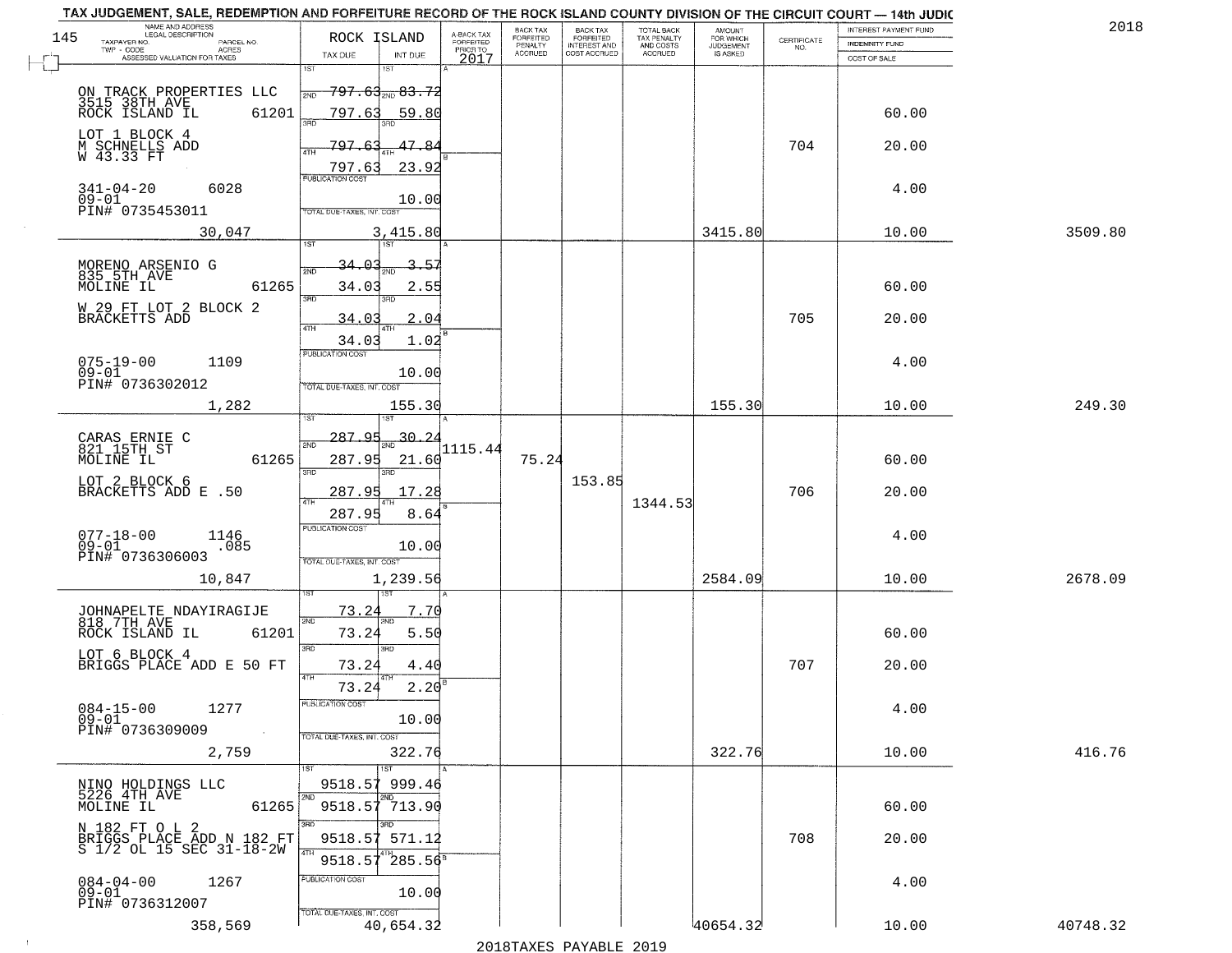| 145                                       | BY WHOM                                       | RATE        | ROCK ISLAND  | TAX JUDGEMENT, SALE, REDEMPTION AND FORFEITURE RECORD OF THE ROCK ISLAND COUNTY DIVISION OF THE CIRCUIT COURT — 14th JUDICIAL CIRCUIT OF ILLINOIS 2018                                                                              | TOTAL DUE<br>TO REDEEM<br>FROM SALE                                                  |                                                                       | DATE OF REDEMP-<br>TION OR DEED | RECEIVED REDEMPTION                                       |  |
|-------------------------------------------|-----------------------------------------------|-------------|--------------|-------------------------------------------------------------------------------------------------------------------------------------------------------------------------------------------------------------------------------------|--------------------------------------------------------------------------------------|-----------------------------------------------------------------------|---------------------------------|-----------------------------------------------------------|--|
|                                           | PURCHASED                                     | $\%$<br>BID | DATE OF SALE | SUBSEQUENT TAXES PAID, FEES, AND TIME EXTENSION                                                                                                                                                                                     | LESS<br><b>COUNTY CLERK FEE</b>                                                      | BY WHOM REDEEMED                                                      | <b>MO</b><br>DAY<br>YEAR        | MONEY IN FULL                                             |  |
| PIN# 0735453011<br>JICTB, INC             | $\sim$                                        | 01          | 12/27/2019   | 02/12/2020 Time Ext & incl<br>02/13/2020 Take Notice Fee                                                                                                                                                                            | 12/06/2022<br>20.95                                                                  |                                                                       |                                 | Certificate<br>Returned<br>& Cancelled<br>03/11/2020      |  |
|                                           |                                               |             |              |                                                                                                                                                                                                                                     |                                                                                      | $3,565.85$<br>160.00 ON TRACK PROPERTIES                              | 02/26/2020<br>LLC               | Karen Kinney                                              |  |
| PIN# 0736302012<br>RICO TRUSTEE<br>2      |                                               | 18          | 12/27/2019   | 04/06/2020 Time Ext & incl<br>04/06/2020 Take Notice Fee<br>00/00/0000 Take Notice Fee<br>03/17/2022 Circuit Clerks Fee<br>03/17/2022 Sublication Fee<br>04/01/2022 Publication Fee<br>11/23/2021 Subs paid<br>11/30/2020 Subs paid | $\begin{array}{c} 07/22/2022\\20.95\\35.00\\17.38\\7.24\\176.16\\176.04 \end{array}$ |                                                                       |                                 | $\overline{2}$                                            |  |
| PIN# 0736306003<br>RICO TRUSTEE<br>3      |                                               | 18          | 12/27/2019   | 04/06/2020 Time Ext & incl<br>04/06/2020 Take Notice Fee                                                                                                                                                                            | $07/22/2022$<br>20.95                                                                |                                                                       |                                 | Certificate<br>Returned<br>3<br>& Cancelled<br>08/04/2020 |  |
|                                           |                                               |             |              |                                                                                                                                                                                                                                     |                                                                                      | 3,663.15<br>160.00 ERNIE C CARAS                                      | 07/28/2020                      | Karen Kinney                                              |  |
| PIN# 0736309009<br>WESTERN SITES LLC<br>4 |                                               | 16          | 12/27/2019   | 03/09/2020 Time Ext & incl<br>03/09/2020 Take Notice Fee                                                                                                                                                                            | $07/12/2022$<br>20.95                                                                |                                                                       |                                 | 4                                                         |  |
|                                           | PIN# 0736312007<br>STEVE SODEMAN LIVING TRUST | 02          |              |                                                                                                                                                                                                                                     |                                                                                      |                                                                       |                                 |                                                           |  |
| 5                                         |                                               |             | 12/27/2019   |                                                                                                                                                                                                                                     |                                                                                      |                                                                       |                                 | Certificate<br>Returned<br>& Cancelled 5<br>02/05/2020    |  |
|                                           |                                               |             |              |                                                                                                                                                                                                                                     |                                                                                      | $\begin{vmatrix} 41,563.29 \\ 160.00 \end{vmatrix}$ NINO HOLDINGS LLC | 01/14/2020                      | Karen Kinney                                              |  |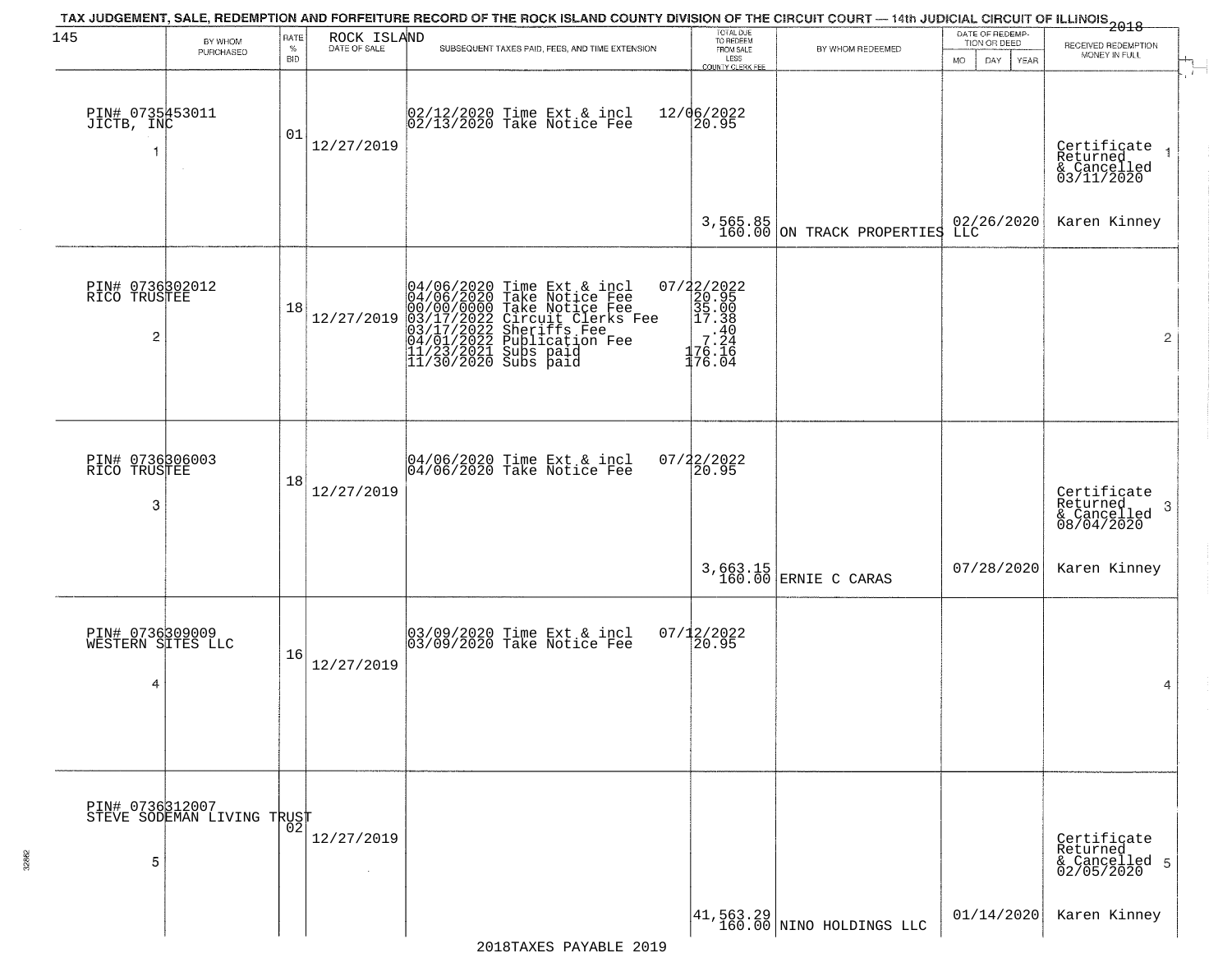| NAME AND ADDRESS<br>LEGAL DESCRIPTION<br>146<br>TAXPAYER NO.                            | ROCK ISLAND                                      | A-BACK TAX<br>FORFEITED | BACK TAX<br>FORFEITED     | <b>BACK TAX</b><br><b>FORFEITED</b> | TOTAL BACK<br>TAX PENALTY | <b>AMOUNT</b>                      | CERTIFICATE | INTEREST PAYMENT FUND | 2018    |
|-----------------------------------------------------------------------------------------|--------------------------------------------------|-------------------------|---------------------------|-------------------------------------|---------------------------|------------------------------------|-------------|-----------------------|---------|
| PARCEL NO.<br>TWP - CODE<br><b>ACRES</b><br>ASSESSED VALUATION FOR TAXES                | TAX DUE<br>INT DUE                               | PRIOR TO                | PENALTY<br><b>ACCRUED</b> | INTEREST AND                        | AND COSTS<br>ACCRUED      | FOR WHICH<br>JUDGEMENT<br>IS ASKED | NO.         | INDEMNITY FUND        |         |
|                                                                                         | 1ST<br>1ST                                       | 2017                    |                           |                                     |                           |                                    |             | COST OF SALE          |         |
|                                                                                         | 2ND<br>2ND                                       |                         |                           |                                     |                           |                                    |             |                       |         |
| LANNAN DENNIS A<br>534 27TH ST<br>ROCK ISLAND IL<br>61201                               |                                                  |                         |                           |                                     |                           |                                    |             | 60.00                 |         |
|                                                                                         | 3RD<br>3RD                                       |                         |                           |                                     |                           |                                    |             |                       |         |
| LOT 1<br>J H WILSONS ADD S 40 FT<br>N 88 FT AND S 40 FT OF N<br>88 FT OF E 34.50 FT L 2 | 4TH<br>4TH                                       |                         |                           |                                     |                           |                                    | 709         | 20.00                 |         |
|                                                                                         | 369.65<br>11.08<br><b>PUBLICATION COST</b>       |                         |                           |                                     |                           |                                    |             |                       |         |
| $418 - 04 - 00$<br>7490<br>$09 - 01$                                                    | 10.00                                            |                         |                           |                                     |                           |                                    |             | 4.00                  |         |
| PIN# 0736313006                                                                         | TOTAL DUE-TAXES, INT. COST                       |                         |                           |                                     |                           |                                    |             |                       |         |
| 13,925                                                                                  | 390.73<br>1ST<br>1ST                             |                         |                           |                                     |                           | 390.73                             |             | 10.00                 | 484.73  |
| TREADWELL KEVIN D<br>3844 INTERMEZZO WAY                                                | 2ND<br>5AD.                                      |                         |                           |                                     |                           |                                    |             |                       |         |
| NORTH LAS VEGAS NV 89032                                                                | 525.29<br>39.40                                  |                         |                           |                                     |                           |                                    |             | 60.00                 |         |
|                                                                                         | 3BD<br>3RD                                       |                         |                           |                                     |                           |                                    |             |                       |         |
| LOT 3 BLOCK 1<br>BEN HARPERS 2ND ADD<br>EX THE N 16 FT                                  | 525.29<br>31.52<br><b>ATH</b>                    |                         |                           |                                     |                           |                                    | 710         | 20.00                 |         |
|                                                                                         | 525.29<br>15.76<br>PUBLICATION COST              |                         |                           |                                     |                           |                                    |             |                       |         |
| $218 - 07 - 00$<br>09-01<br>3782                                                        | 10.00                                            |                         |                           |                                     |                           |                                    |             | 4.00                  |         |
| PIN# 0736314003                                                                         | TOTAL DUE-TAXES, INT. COST                       |                         |                           |                                     |                           |                                    |             |                       |         |
| 19,788                                                                                  | 1,672.55                                         |                         |                           |                                     |                           | 1672.55                            |             | 10.00                 | 1766.55 |
| BOLDEN YANCY S/JILL A<br>748 23RD ST                                                    | 333.<br>35.00<br>$\overline{2ND}$                |                         |                           |                                     |                           |                                    |             |                       |         |
| ROCK ISLAND IL<br>61201                                                                 | 333.47<br>25.00                                  |                         |                           |                                     |                           |                                    |             | 60.00                 |         |
| LOT 2 BLOCK 1                                                                           | 3RD<br>3RD                                       |                         |                           |                                     |                           |                                    |             |                       |         |
| WM MC ENIRYS ADD                                                                        | 333.47<br>20.00                                  |                         |                           |                                     |                           |                                    | 711         | 20.00                 |         |
|                                                                                         | 333.47<br>10.00<br><b>PUBLICATION COST</b>       |                         |                           |                                     |                           |                                    |             |                       |         |
| 269-17-00<br>09-01<br>4764                                                              | 10.00                                            |                         |                           |                                     |                           |                                    |             | 4.00                  |         |
| PIN# 0736327011                                                                         | TOTAL OUE-TAXES, INT. COST                       |                         |                           |                                     |                           |                                    |             |                       |         |
| 12,562                                                                                  | 1,433.88                                         |                         |                           |                                     |                           | 1433.88                            |             | 10.00                 | 1527.88 |
| DORTCH PHIL T/AVERIS A<br>1012 16TH AVE                                                 | 61.46<br><u>6.4</u><br>2ND                       |                         |                           |                                     |                           |                                    |             |                       |         |
| 61201<br>ROCK ISLAND IL                                                                 | 61.46<br>4.60                                    |                         |                           |                                     |                           |                                    |             | 60.00                 |         |
| LOT 6                                                                                   | 3RD<br>3RD                                       |                         |                           |                                     |                           |                                    |             |                       |         |
| P H KELLYS ADD<br>& S. 61.2 LOT 6<br>MCMASTERS SUBD                                     | 3.68<br>61.46<br>4TH                             |                         |                           |                                     |                           |                                    | 712         | 20.00                 |         |
|                                                                                         | 1.84<br>61.46<br>PUBLICATION COST                |                         |                           |                                     |                           |                                    |             |                       |         |
| $241 - 06 - 00$<br>09-01<br>4215                                                        | 10.00                                            |                         |                           |                                     |                           |                                    |             | 4.00                  |         |
| PIN# 0736328006<br>$\sim 100$                                                           | TOTAL DUE-TAXES, INT. COST                       |                         |                           |                                     |                           |                                    |             |                       |         |
| 2,315                                                                                   | 272.40<br>1ST<br>1ST                             |                         |                           |                                     |                           | 272.40                             |             | 10.00                 | 366.40  |
| LIVING OTRS FOR DOLLARS<br>PO BOX 612                                                   |                                                  |                         |                           |                                     |                           |                                    |             |                       |         |
| MOLINE IL<br>61266                                                                      | 2ND<br>2ND<br>$502.64$ $37.70$                   |                         |                           |                                     |                           |                                    |             | 60.00                 |         |
| LOT 5 BLOCK 2                                                                           | 3RD<br>उनक                                       |                         |                           |                                     |                           |                                    |             |                       |         |
| DR PATRICK GREGGS ADD<br>N.50                                                           | 502.62<br>30.16<br>4TH                           |                         |                           |                                     |                           |                                    | 713         | 20.00                 |         |
|                                                                                         | 15.08 <sup>5</sup><br>502.62<br>PUBLICATION COST |                         |                           |                                     |                           |                                    |             |                       |         |
| 206-12-00<br>09-01<br>3566                                                              | 10.00                                            |                         |                           |                                     |                           |                                    |             | 4.00                  |         |
| PIN# 0736331001<br>18,934                                                               | TOTAL DUE-TAXES, INT. COST<br>1,600.80           |                         |                           |                                     |                           | 1600.80                            |             | 10.00                 | 1694.80 |
|                                                                                         |                                                  |                         |                           |                                     |                           |                                    |             |                       |         |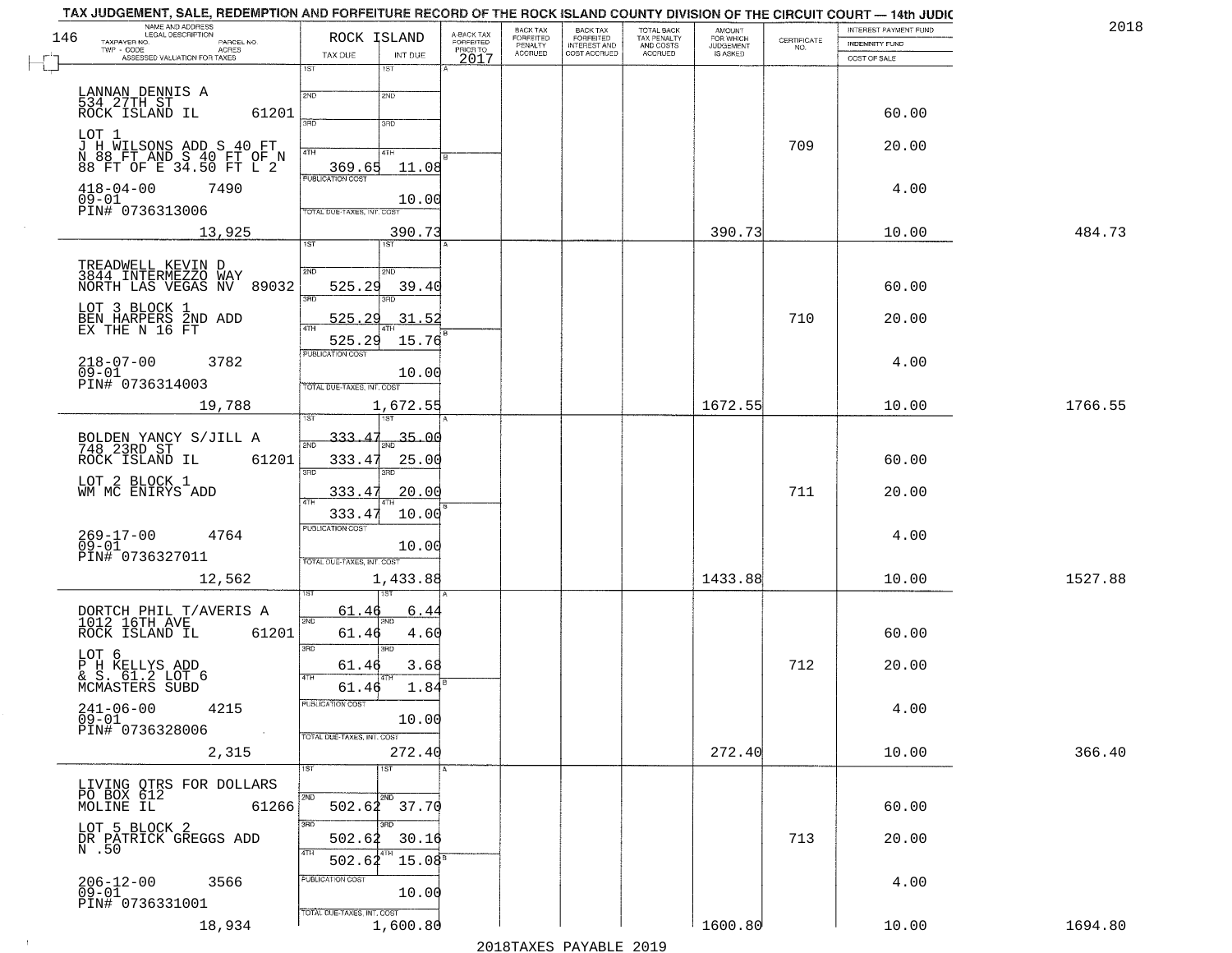| 146                                             |                      | RATE               |             | TAX JUDGEMENT, SALE, REDEMPTION AND FORFEITURE RECORD OF THE ROCK ISLAND COUNTY DIVISION OF THE CIRCUIT COURT — 14th JUDICIAL CIRCUIT OF ILLINOIS 2018                                                                                                                                                                          | TOTAL DUE<br>TO REDEEM<br>FROM SALE                                                        |                                                                                         | DATE OF REDEMP-                    |                                                                        |
|-------------------------------------------------|----------------------|--------------------|-------------|---------------------------------------------------------------------------------------------------------------------------------------------------------------------------------------------------------------------------------------------------------------------------------------------------------------------------------|--------------------------------------------------------------------------------------------|-----------------------------------------------------------------------------------------|------------------------------------|------------------------------------------------------------------------|
|                                                 | BY WHOM<br>PURCHASED | $\%$<br><b>BID</b> | ROCK ISLAND | SUBSEQUENT TAXES PAID, FEES, AND TIME EXTENSION                                                                                                                                                                                                                                                                                 | LESS                                                                                       | BY WHOM REDEEMED                                                                        | TION OR DEED<br>MO.<br>DAY<br>YEAR | RECEIVED REDEMPTION<br>MONEY IN FULL                                   |
| PIN# 0736313006<br>JICTB, INC                   |                      | 18                 | 12/27/2019  |                                                                                                                                                                                                                                                                                                                                 | <b>COUNTY CLERK FEE</b>                                                                    |                                                                                         |                                    | Certificate<br>Returned<br>$\overline{1}$<br>& Cancelled<br>03/11/2020 |
|                                                 |                      |                    |             |                                                                                                                                                                                                                                                                                                                                 |                                                                                            | $\begin{array}{c c} 571.98 & 02, \\ 160.00 & \text{BOZEMAN NEIGHBOUR ATTY} \end{array}$ | 02/03/2020                         | Karen Kinney                                                           |
| PIN# 0736314003<br>JICTB, INC<br>$\overline{c}$ |                      | 18                 | 12/27/2019  |                                                                                                                                                                                                                                                                                                                                 |                                                                                            |                                                                                         |                                    | Certificate<br>Returned<br>$\frac{1}{6}$ Cancelled 2<br>02/11/2020     |
|                                                 |                      |                    |             |                                                                                                                                                                                                                                                                                                                                 |                                                                                            | 2,084.53<br>160.00 KEVIN TREADWELL                                                      | 01/22/2020                         | Karen Kinney                                                           |
| PIN# 0736327011<br>JICTB, INC<br>3              |                      | 18                 | 12/27/2019  | $ 02/12/2020$ Time Ext & incl<br>$ 02/13/2020$ Take Notice Fee                                                                                                                                                                                                                                                                  | 12/06/2022<br>20.95                                                                        |                                                                                         |                                    | Certificate<br>Returned<br>3<br>& Cancelled<br>07/07/2020              |
|                                                 |                      |                    |             |                                                                                                                                                                                                                                                                                                                                 |                                                                                            | 1,823.85<br>160.00 YANCY BOLDEN                                                         | 06/26/2020                         | Karen Kinney                                                           |
| PIN# 0736328006<br>RICO TRUSTEE<br>4            |                      | 18                 | 12/27/2019  | 04/06/2020 Time Ext &<br>04/06/2020 Take Notic<br>00/00/0000 Take Notic<br>03/17/2022 Circuit Cl<br>03/17/2022 Sheriffs<br>04/01/2022 Publicatio<br>11/23/2021 Subs paid<br>11/30/2020 Subs paid<br>Time Ext & incl<br>Take Notice Fee<br>Take Notice Fee<br>Circuit Clerks Fee<br>Sheriffs Fee<br>Publication Fee<br>Subs paid | $\begin{array}{c} 07/22/2022\\20.95\\35.00\\34.76\\7.24\\293.92\\7.24\\225.41 \end{array}$ |                                                                                         |                                    | 4                                                                      |
| PIN# 0736331001<br>WESTERN SITES LLC<br>5       |                      | 0 <sub>0</sub>     | 12/27/2019  | 03/09/2020 Time Ext & incl<br>03/09/2020 Take Notice Fee                                                                                                                                                                                                                                                                        | $07/12/2022$<br>$20.95$                                                                    |                                                                                         |                                    | Certificate<br>Returned<br>& Cancelled 5<br>11/13/2020                 |
|                                                 |                      |                    |             |                                                                                                                                                                                                                                                                                                                                 |                                                                                            | $1,715.75$ LIVING QTRS FOR DOLLARS                                                      |                                    | Karen Kinney                                                           |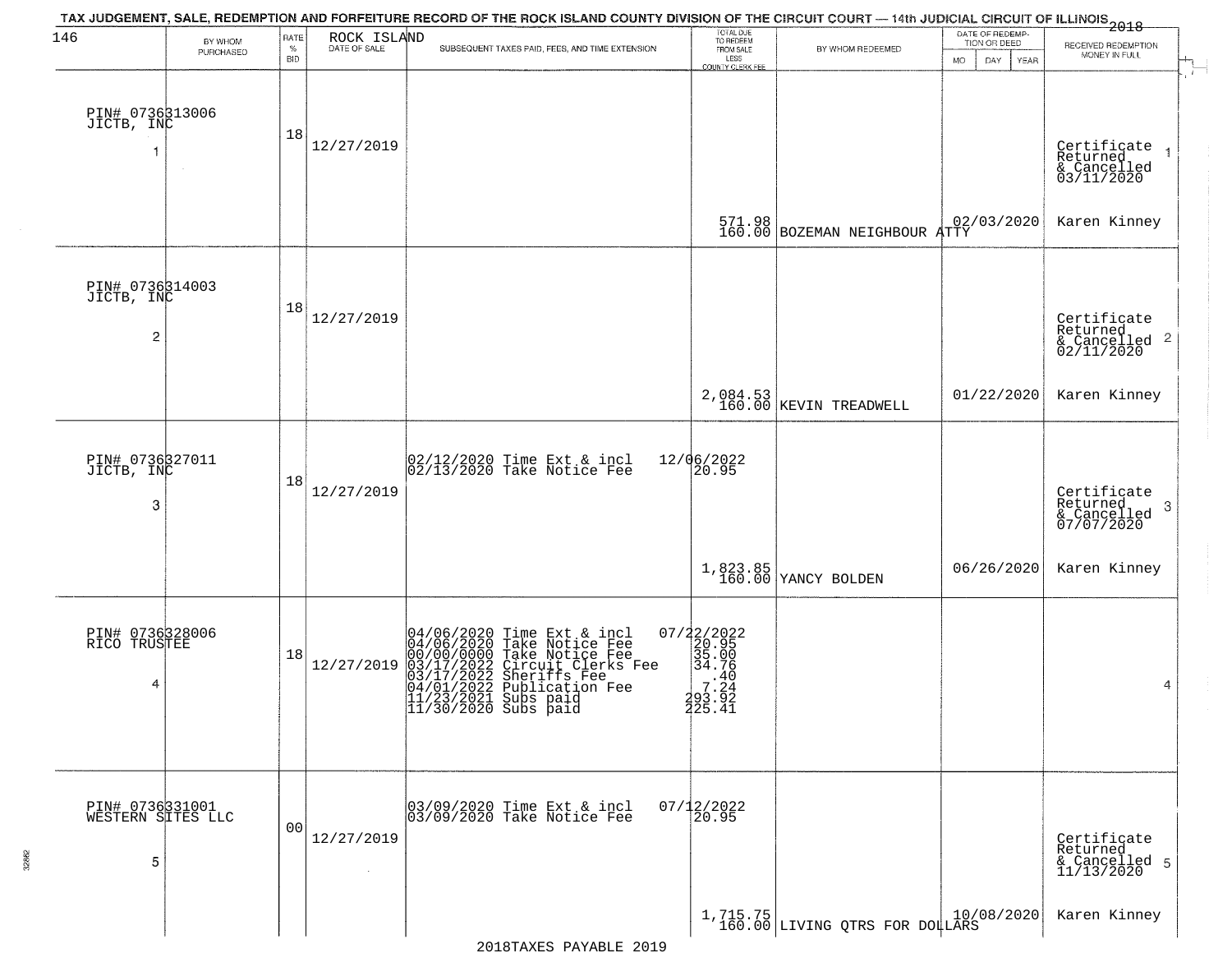|     | TAX JUDGEMENT, SALE, REDEMPTION AND FORFEITURE RECORD OF THE ROCK ISLAND COUNTY DIVISION OF THE CIRCUIT COURT - 14th JUDIC<br>NAME AND ADDRESS<br>LEGAL DESCRIPTION |                                                       |                                    |                                     | BACK TAX             |                                              |                                        |                                         |                                                                 | INTEREST PAYMENT FUND | 2018    |
|-----|---------------------------------------------------------------------------------------------------------------------------------------------------------------------|-------------------------------------------------------|------------------------------------|-------------------------------------|----------------------|----------------------------------------------|----------------------------------------|-----------------------------------------|-----------------------------------------------------------------|-----------------------|---------|
| 147 | TAXPAYER NO.<br>PARCEL NO.                                                                                                                                          | ROCK ISLAND                                           |                                    | A-BACK TAX<br>FORFEITED<br>PRIOR TO | FORFEITED<br>PENALTY | BACK TAX<br>FORFEITED<br><b>INTEREST AND</b> | TOTAL BACK<br>TAX PENALTY<br>AND COSTS | AMOUNT<br>FOR WHICH<br><b>JUDGEMENT</b> | $\begin{array}{c} \text{CEPTIFICATE} \\ \text{NO.} \end{array}$ | <b>INDEMNITY FUND</b> |         |
|     | TWP CODE<br><b>ACRES</b><br>ASSESSED VALUATION FOR TAXES                                                                                                            | TAX DUE                                               | INT DUE                            | 2017                                | <b>ACCRUED</b>       | COST ACCRUED                                 | <b>ACCRUED</b>                         | IS ASKED                                |                                                                 | COST OF SALE          |         |
|     | SPAULDING BARBARA J                                                                                                                                                 | 1ST<br>2ND                                            | 1ST<br>$329.30_{200}34.58$         |                                     |                      |                                              |                                        |                                         |                                                                 |                       |         |
|     | PO BOX 55<br>MILAN IL<br>61264<br>LOT 1 BLOCK 2                                                                                                                     | 329.30<br>350                                         | 24.70                              |                                     |                      |                                              |                                        |                                         |                                                                 | 60.00                 |         |
|     | DR PATRICK GREGGS ADD<br>S 50 FT OF S 90 FT OF<br>S 130 FT OF E 95 FT                                                                                               | <u>329.3d</u><br>ATH<br>329.30                        | 19.76<br>9.88                      |                                     |                      |                                              |                                        |                                         | 714                                                             | 20.00                 |         |
|     | $206 - 06 - 00$<br>3561<br>$09 - 01$<br>PIN# 0736331016                                                                                                             | TOTAL DUE-TAXES, INT. COST                            | 10.00                              |                                     |                      |                                              |                                        |                                         |                                                                 | 4.00                  |         |
|     | 12,405                                                                                                                                                              |                                                       | 1,416.12                           |                                     |                      |                                              |                                        | 1416.12                                 |                                                                 | 10.00                 | 1510.12 |
|     | BROWN DAWN A<br>2538 8TH AVE<br>ROCK ISLAND IL<br>61201                                                                                                             | <u>326.94</u><br>2ND<br>326.94<br>3RD                 | -34.30<br>24.50                    |                                     |                      |                                              |                                        |                                         |                                                                 | 60.00                 |         |
|     | LOT 24<br>MRS MARTHA A RODMANS ADD                                                                                                                                  | 326.94<br>47H<br>326.94                               | 19.60<br>9.80                      |                                     |                      |                                              |                                        |                                         | 715                                                             | 20.00                 |         |
|     | $320 - 21 - 00$<br>5687<br>$09 - 01$<br>PIN# 0736333023                                                                                                             | PUBLICATION COST<br>TOTAL DUE-TAXES, INT. COST        | 10.00                              |                                     |                      |                                              |                                        |                                         |                                                                 | 4.00                  |         |
|     | 18,316                                                                                                                                                              | is T                                                  | 1,405.96                           |                                     |                      |                                              |                                        | 1405.96                                 |                                                                 | 10.00                 | 1499.96 |
|     | GUZMAN JORGE/MARIA<br>2519 8 1/2 AVE<br>ROCK ISLAND IL<br>61201                                                                                                     | $-208 - 28$<br>2ND<br>208.28<br>3BD                   | 21.<br>-8<br>15.60<br>3RD          |                                     |                      |                                              |                                        |                                         |                                                                 | 60.00                 |         |
|     | LOT 29<br>MRS MARTHA A RODMANS ADD                                                                                                                                  | 208.28<br>4TH<br>208.28                               | 12.4<br>6.24                       |                                     |                      |                                              |                                        |                                         | 716                                                             | 20.00                 |         |
|     | $321 - 04 - 00$<br>09-01<br>5692<br>PIN# 0736333027                                                                                                                 | <b>PUBLICATION COST</b><br>TOTAL OUE-TAXES, INT. COST | 10.00                              |                                     |                      |                                              |                                        |                                         |                                                                 | 4.00                  |         |
|     | 13,846                                                                                                                                                              |                                                       | 899.28                             |                                     |                      |                                              |                                        | 899.28                                  |                                                                 | 10.00                 | 993.28  |
|     | ROBERTS GEORGIA A<br>4705 12TH ST APT 2<br>ROCK ISLAND IL<br>61201                                                                                                  | 352.08<br>2ND<br>352.08<br>3RD                        | 36.96<br>26.40<br>$\overline{3BD}$ |                                     |                      |                                              |                                        |                                         |                                                                 | 60.00                 |         |
|     | LOT 4 BLOCK 6<br>HOWARDS ADD                                                                                                                                        | 352.08<br>4TH<br>352.08                               | 21.12<br>10.56                     |                                     |                      |                                              |                                        |                                         | 717                                                             | 20.00                 |         |
|     | $227 - 14 - 00$<br>3966<br>$09 - 01$<br>PIN# 0736339004<br>$\sim 100$ km $^{-1}$                                                                                    | "UBLICA HUN CUS<br>TOTAL DUE-TAXES, INT. COST         | 10.00                              |                                     |                      |                                              |                                        |                                         |                                                                 | 4.00                  |         |
|     | 13,263                                                                                                                                                              |                                                       | 1,513.36<br>1ST                    |                                     |                      |                                              |                                        | 1513.36                                 |                                                                 | 10.00                 | 1607.36 |
|     | JIMENEZ MARIA D<br>2735 8TH AVE<br>61201<br>ROCK ISLAND IL                                                                                                          | 268.62<br>2ND                                         | 28.21<br>2ND<br>268.62 20.15       |                                     |                      |                                              |                                        |                                         |                                                                 | 60.00                 |         |
|     | LOT 6 BLOCK 1<br>CORNELIUS LYNDES ADD<br>E.50                                                                                                                       | 3RD<br>268.62<br>4TH<br>268.62                        | 16.12<br>8.06 <sup>s</sup>         |                                     |                      |                                              |                                        |                                         | 718                                                             | 20.00                 |         |
|     | $252 - 19 - 00$<br>09-01<br>4431<br>PIN# 0736342009                                                                                                                 | PUBLICATION COST<br>TOTAL DUE-TAXES, INT. COST        | 10.00                              |                                     |                      |                                              |                                        |                                         |                                                                 | 4.00                  |         |
|     | 16,119                                                                                                                                                              |                                                       | 1,157.02                           |                                     |                      |                                              |                                        | 1157.02                                 |                                                                 | 10.00                 | 1251.02 |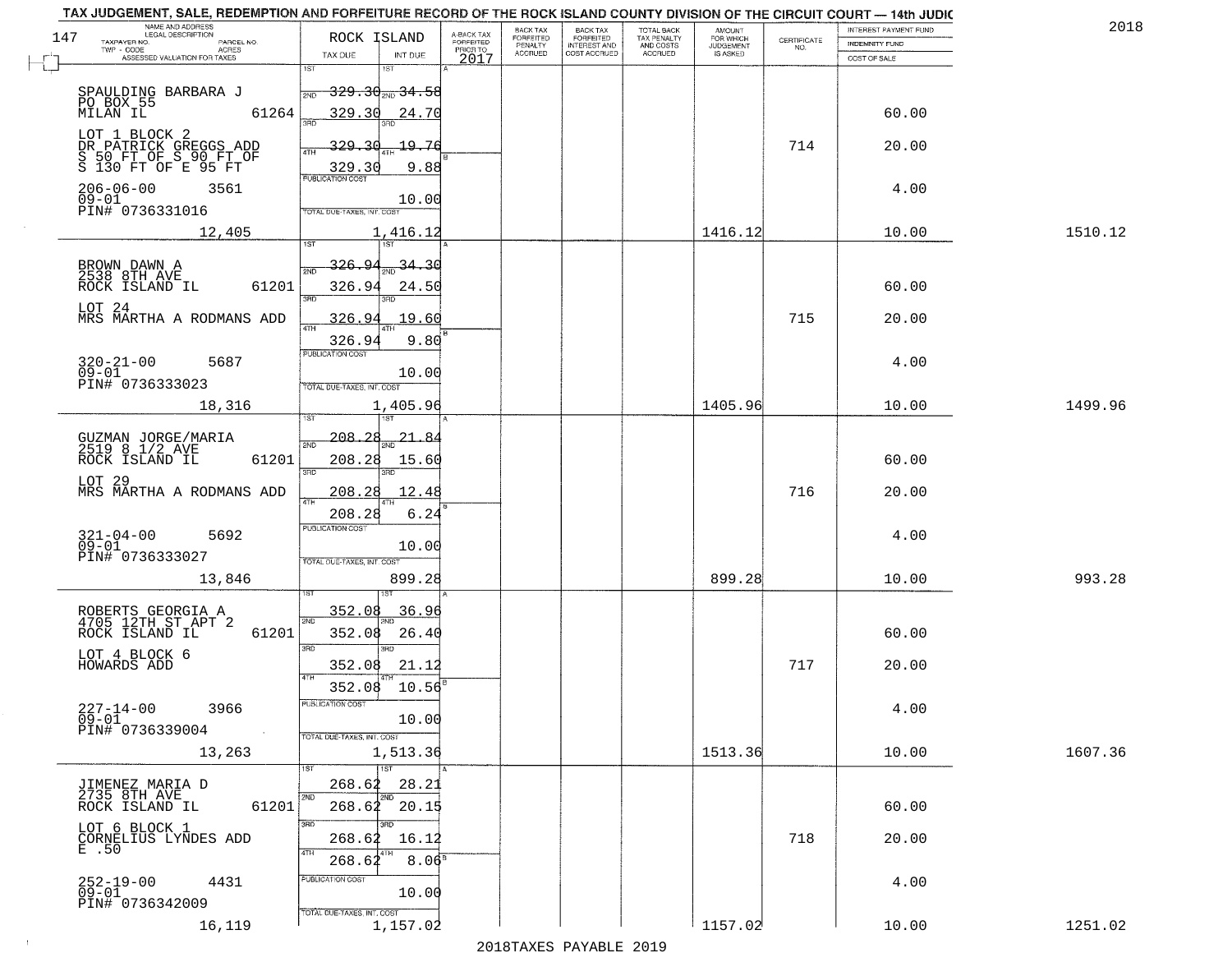| 147                                             | BY WHOM<br>PURCHASED | RATE<br>$\%$<br><b>BID</b> | ROCK ISLAND<br>DATE OF SALE | TAX JUDGEMENT, SALE, REDEMPTION AND FORFEITURE RECORD OF THE ROCK ISLAND COUNTY DIVISION OF THE CIRCUIT COURT — 14th JUDICIAL CIRCUIT OF ILLINOIS 2018<br>SUBSEQUENT TAXES PAID, FEES, AND TIME EXTENSION                                                                                                | TOTAL DUE<br>TO REDEEM<br>FROM SALE<br>LESS<br><b>COUNTY CLERK FEE</b>                                           | BY WHOM REDEEMED                           | DATE OF REDEMP-<br>TION OR DEED<br>MO.<br>DAY.<br><b>YEAR</b> | RECEIVED REDEMPTION<br>MONEY IN FULL                                   |
|-------------------------------------------------|----------------------|----------------------------|-----------------------------|----------------------------------------------------------------------------------------------------------------------------------------------------------------------------------------------------------------------------------------------------------------------------------------------------------|------------------------------------------------------------------------------------------------------------------|--------------------------------------------|---------------------------------------------------------------|------------------------------------------------------------------------|
| PIN# 0736331016<br>WESTERN SITES LLC            |                      | 17                         | 12/27/2019                  | 03/09/2020 Time Ext & incl<br>03/09/2020 Take Notice Fee                                                                                                                                                                                                                                                 | $07/12/2022$<br>20.95                                                                                            |                                            |                                                               | 1                                                                      |
| PIN# 0736333023<br>JICTB, INC<br>$\overline{c}$ |                      | 01                         | 12/27/2019                  | 02/12/2020 Time Ext & incl<br>02/13/2020 Take Notice Fee<br>12/07/2020 Subs paid                                                                                                                                                                                                                         | 12/06/2022<br>20.95<br>1,377.62                                                                                  |                                            |                                                               | Certificate<br>Returned<br>$\overline{2}$<br>& Cancelled<br>03/08/2021 |
|                                                 |                      |                            |                             |                                                                                                                                                                                                                                                                                                          |                                                                                                                  | 3,108.84<br>160.00 MIDWEST BANK/DAWN BROWN | 02/24/2021                                                    | Karen Kinney                                                           |
| PIN# 0736333027<br>JICTB, INC<br>3              |                      | 18                         | 12/27/2019                  | $ 02/12/2020$ Time Ext & incl<br>$ 02/13/2020$ Take Notice Fee                                                                                                                                                                                                                                           | 12/06/2022<br>20.95                                                                                              |                                            |                                                               | Certificate<br>Returned<br>-3<br>& Cancelled<br>12/08/2020             |
|                                                 |                      |                            |                             |                                                                                                                                                                                                                                                                                                          |                                                                                                                  | 1,371.81<br>160.00 MARIA GUZMAN            | 11/30/2020                                                    | Karen Kinney                                                           |
| PIN# 0736339004<br>RICO TRUSTEE<br>4            |                      | 18                         | 12/27/2019                  | 04/06/2020 Time Ext &<br>04/06/2020 Take Notic<br>00/00/0000 Take Notic<br>03/17/2022 Circuit Cl<br>04/01/2022 Sublicatic<br>11/23/2021 Subs paid<br>11/30/2020 Subs paid<br>Time Ext & incl<br>Take Notice Fee<br>Take Notice Fee<br>Circuit Clerks Fee<br>Sheriffs Fee<br>Publication Fee<br>Subs paid | $\begin{smallmatrix} 07/22/2022\\ 20.95\\ 35.00\\ 34.76\\ 15.06\\ 15.04\\ 1,502.24\\ 1,501.01 \end{smallmatrix}$ |                                            |                                                               | 4                                                                      |
| PIN# 0736342009<br>JICTB, INC<br>5              |                      | 01                         | 12/27/2019<br>$\sim$        | 02/12/2020 Time Ext & incl<br>02/13/2020 Take Notice Fee                                                                                                                                                                                                                                                 | 12/06/2022<br>20.95                                                                                              |                                            |                                                               | Certificate<br>Returned<br>& Cancelled 5<br>04/06/2020                 |
|                                                 |                      |                            |                             |                                                                                                                                                                                                                                                                                                          |                                                                                                                  | 1,284.48<br>160.00 MARIA LEZAMA JIMENEZ    | 03/02/2020                                                    | Karen Kinney                                                           |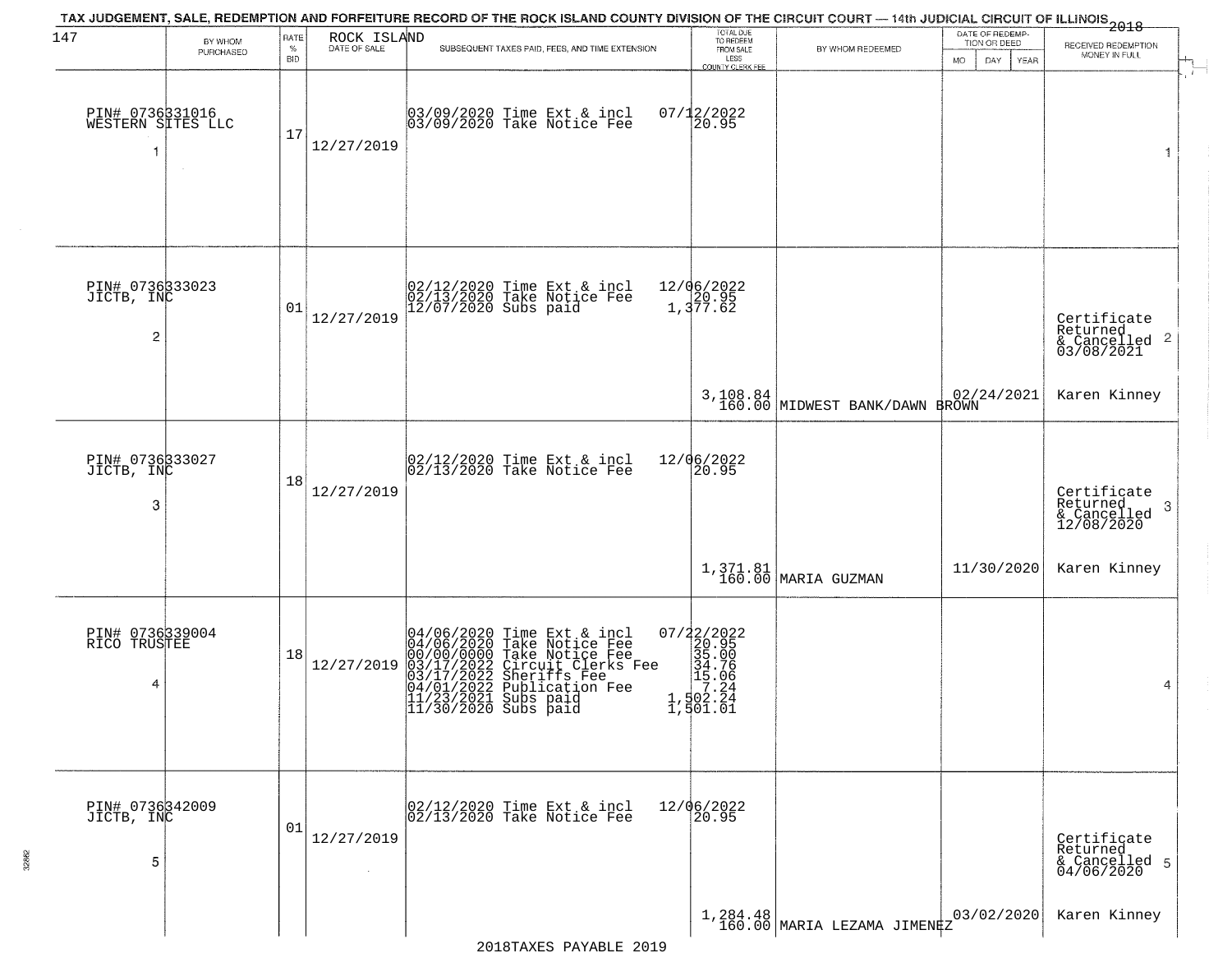| 148 | NAME AND ADDRESS<br>LEGAL DESCRIPTION<br>TAXPAYER NO.<br>PARCEL NO. | ROCK ISLAND                                | A-BACK TAX<br>FORFEITED<br>PRIOR TO | BACK TAX<br>FORFEITED     | BACK TAX<br>FORFEITED<br>INTEREST AND | TOTAL BACK<br>TAX PENALTY<br>AND COSTS | AMOUNT<br>FOR WHICH<br>JUDGEMENT | $\begin{array}{c} \text{CERTIFICATE} \\ \text{NO.} \end{array}$ | INTEREST PAYMENT FUND<br><b>INDEMNITY FUND</b> | 2018    |
|-----|---------------------------------------------------------------------|--------------------------------------------|-------------------------------------|---------------------------|---------------------------------------|----------------------------------------|----------------------------------|-----------------------------------------------------------------|------------------------------------------------|---------|
|     | TWP - CODE<br>ACRES<br>ASSESSED VALUATION FOR TAXES                 | TAX DUE<br>INT DUE                         | 2017                                | PENALTY<br><b>ACCRUED</b> | COST ACCRUED                          | <b>ACCRUED</b>                         | IS ASKED                         |                                                                 | COST OF SALE                                   |         |
|     |                                                                     | 1ST<br>1ST                                 |                                     |                           |                                       |                                        |                                  |                                                                 |                                                |         |
|     | LEMAYN LTD<br>PO BOX 4506<br>DAVENPORT IA                           | 2ND<br>2ND                                 |                                     |                           |                                       |                                        |                                  |                                                                 |                                                |         |
|     | 52808                                                               | 3RD<br>3RD                                 |                                     |                           |                                       |                                        |                                  |                                                                 | 60.00                                          |         |
|     | LOT 3 BLOCK 3<br>CORNELIUS LYNDES ADD                               | 4TH<br>4TH                                 |                                     |                           |                                       |                                        |                                  | 719                                                             | 20.00                                          |         |
|     |                                                                     | 18.74<br>624.36<br><b>PUBLICATION COST</b> |                                     |                           |                                       |                                        |                                  |                                                                 |                                                |         |
|     | $254 - 02 - 00$<br>4455<br>$09 - 01$                                | 10.00                                      |                                     |                           |                                       |                                        |                                  |                                                                 | 4.00                                           |         |
|     | PIN# 0736346003                                                     | TOTAL DUE-TAXES, INT. COST                 |                                     |                           |                                       |                                        |                                  |                                                                 |                                                |         |
|     | 23,520                                                              | 653.10<br>1ST                              |                                     |                           |                                       |                                        | 653.10                           |                                                                 | 10.00                                          | 747.10  |
|     | KELLY JOSEPH P III/DONNA<br>10 WOODLEY RD                           | 2130.74<br><u> 223.72</u>                  |                                     |                           |                                       |                                        |                                  |                                                                 |                                                |         |
|     | ROCK ISLAND IL<br>61201                                             | 2130.74 159.80                             |                                     |                           |                                       |                                        |                                  |                                                                 | 60.00                                          |         |
|     | LOT 29 VILLAS AT COLLEGE HILL SHT 18                                | 2130.74 127.84                             |                                     |                           |                                       |                                        |                                  | 720                                                             | 20.00                                          |         |
|     |                                                                     | 63.92<br>2130.74<br>PUBLICATION COST       |                                     |                           |                                       |                                        |                                  |                                                                 |                                                |         |
|     | $429 - 13 - 00$<br>7733<br>$09 - 01$<br>.158                        | 10.00                                      |                                     |                           |                                       |                                        |                                  |                                                                 | 4.00                                           |         |
|     | PIN# 0736358068                                                     | TOTAL DUE-TAXES, INT. COST                 |                                     |                           |                                       |                                        |                                  |                                                                 |                                                |         |
|     | 80,266                                                              | 9,108.24<br>1ST.<br><b>IST</b>             |                                     |                           |                                       |                                        | 9108.24                          |                                                                 | 10.00                                          | 9202.24 |
|     | GUTTING DONALD<br>1712 BIG ISLAND RD                                | 2ND<br>SMD                                 |                                     |                           |                                       |                                        |                                  |                                                                 |                                                |         |
|     | ROCK ISLAND IL<br>61201                                             | 3BD<br>3 <sub>BD</sub>                     |                                     |                           |                                       |                                        |                                  |                                                                 | 60.00                                          |         |
|     | LOT 11 BLOCK 4 ISLAND<br>VIEW HEIGHTS SHT 19                        |                                            |                                     |                           |                                       |                                        |                                  | 721                                                             | 20.00                                          |         |
|     |                                                                     | 4TH<br>4TH<br>19.56<br>651.68              |                                     |                           |                                       |                                        |                                  |                                                                 |                                                |         |
|     | 236-11-00<br>09-01<br>4142                                          | <b>PUBLICATION COST</b><br>10.00           |                                     |                           |                                       |                                        |                                  |                                                                 | 4.00                                           |         |
|     | PIN# 0736407004                                                     | TOTAL OUE-TAXES, INT. COST                 |                                     |                           |                                       |                                        |                                  |                                                                 |                                                |         |
|     | 24,549                                                              | 681.24                                     |                                     |                           |                                       |                                        | 681.24                           |                                                                 | 10.00                                          | 775.24  |
|     | SEVERS WILLIAM J<br>3209 9TH AVE                                    | 209.53<br><u> 21.98</u><br>2ND             |                                     |                           |                                       |                                        |                                  |                                                                 |                                                |         |
|     | ROCK ISLAND IL<br>61201                                             | 209.53<br>15.70                            |                                     |                           |                                       |                                        |                                  |                                                                 | 60.00                                          |         |
|     | LOT 27<br>DODGES ADD                                                | 3RD<br>$\overline{3BD}$<br>209.53<br>12.56 |                                     |                           |                                       |                                        |                                  | 722                                                             | 20.00                                          |         |
|     | E 50 FT OF W 150 FT EX W<br>7.55 FT OF N 48 FT                      | 4TH<br>6.28<br>209.53                      |                                     |                           |                                       |                                        |                                  |                                                                 |                                                |         |
|     | $175 - 07 - 00$<br>3011<br>$\overline{0}9\overline{-}01$            | PUBLICATION COST<br>10.00                  |                                     |                           |                                       |                                        |                                  |                                                                 | 4.00                                           |         |
|     | PIN# 0736417001<br>$\sim 100$                                       | TOTAL DUE-TAXES, INT. COST                 |                                     |                           |                                       |                                        |                                  |                                                                 |                                                |         |
|     | 23,331                                                              | 904.64<br>1ST<br>1ST                       |                                     |                           |                                       |                                        | 904.64                           |                                                                 | 10.00                                          | 998.64  |
|     | WEST JAMES A<br>3308 SHADOWOOD DR                                   | 505.99<br>53.13                            |                                     |                           |                                       |                                        |                                  |                                                                 |                                                |         |
|     | 60012<br>CRYSTAL LAKE IL                                            | 2ND<br>2ND<br>505.99<br>37.95              |                                     |                           |                                       |                                        |                                  |                                                                 | 60.00                                          |         |
|     | LOTS 23 AND 24<br>DODGES ADD ALL EX S 60 FT                         | חחו<br>505.99<br>30.36                     |                                     |                           |                                       |                                        |                                  | 723                                                             | 20.00                                          |         |
|     |                                                                     | 4TH<br>$15.18^{5}$<br>505.99               |                                     |                           |                                       |                                        |                                  |                                                                 |                                                |         |
|     | 175-02-00<br>09-01<br>3006                                          | PUBLICATION COST<br>10.00                  |                                     |                           |                                       |                                        |                                  |                                                                 | 4.00                                           |         |
|     | PIN# 0736417014                                                     | TOTAL DUE-TAXES, INT. COST                 |                                     |                           |                                       |                                        |                                  |                                                                 |                                                |         |
|     | 19,061                                                              | 2,170.58                                   |                                     |                           |                                       |                                        | 2170.58                          |                                                                 | 10.00                                          | 2264.58 |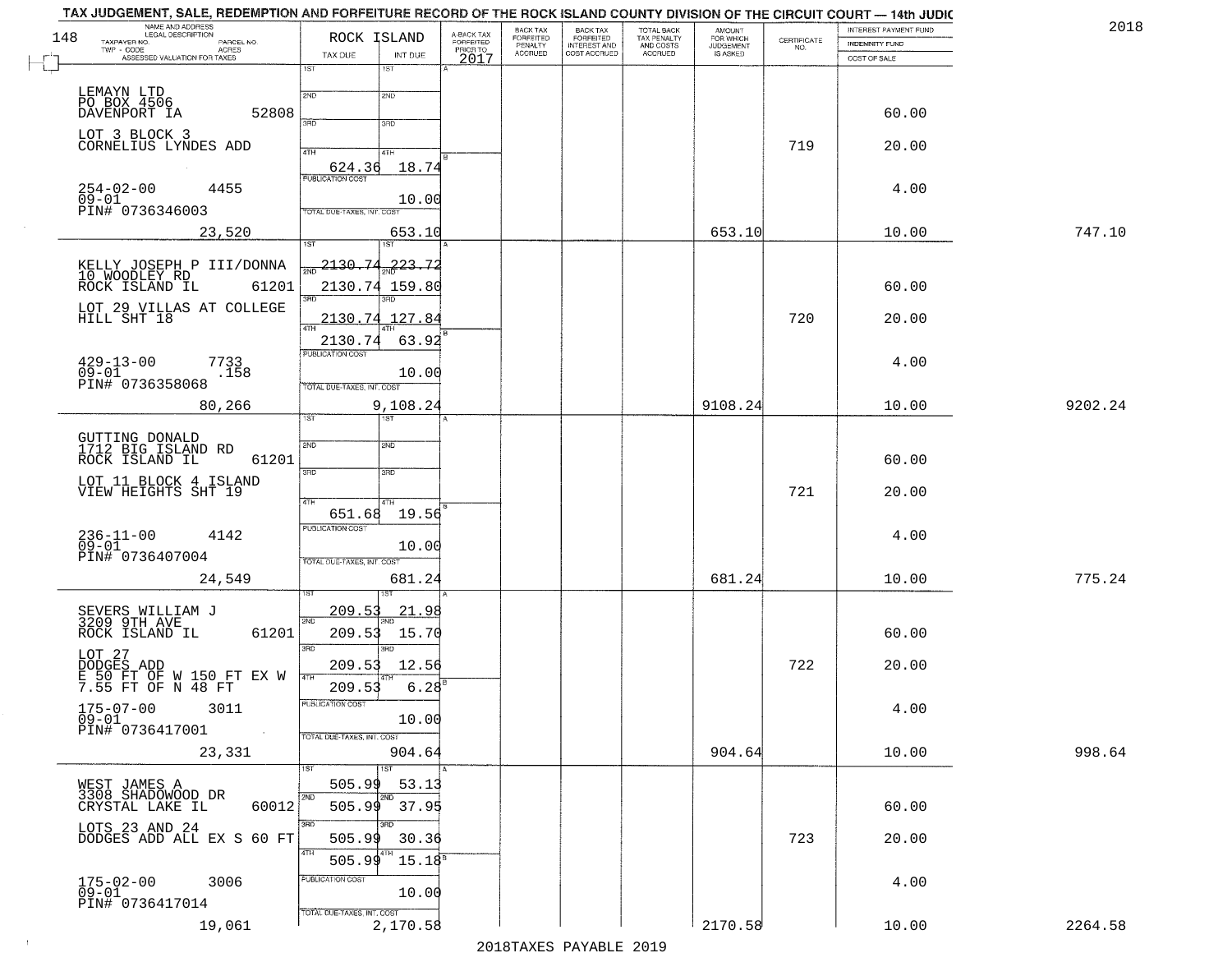| 148                                | BY WHOM                                           | RATE               | ROCK ISLAND  | TAX JUDGEMENT, SALE, REDEMPTION AND FORFEITURE RECORD OF THE ROCK ISLAND COUNTY DIVISION OF THE CIRCUIT COURT — 14th JUDICIAL CIRCUIT OF ILLINOIS 2018 | TOTAL DUE<br>TO REDEEM                         |                                   | DATE OF REDEMP-<br>TION OR DEED |                                                                    |  |
|------------------------------------|---------------------------------------------------|--------------------|--------------|--------------------------------------------------------------------------------------------------------------------------------------------------------|------------------------------------------------|-----------------------------------|---------------------------------|--------------------------------------------------------------------|--|
|                                    | PURCHASED                                         | $\%$<br><b>BID</b> | DATE OF SALE | SUBSEQUENT TAXES PAID, FEES, AND TIME EXTENSION                                                                                                        | FROM SALE<br>LESS                              | BY WHOM REDEEMED                  | <b>MO</b><br>DAY<br>YEAR        | RECEIVED REDEMPTION<br>MONEY IN FULL                               |  |
| PIN# 0736346003<br>JICTB, INC      | $\sim$                                            | 01                 | 12/27/2019   | 02/12/2020 Time Ext & incl<br>02/13/2020 Take Notice Fee                                                                                               | <b>COUNTY CLERK FEE</b><br>12/06/2022<br>20.95 |                                   |                                 | Certificate<br>Returned<br>& Cancelled<br>04/06/2020               |  |
|                                    |                                                   |                    |              |                                                                                                                                                        |                                                | 775.52<br>160.00 LEMAYN LTD       | 03/03/2020                      | Karen Kinney                                                       |  |
| $\overline{c}$                     | PIN# 0736358068<br>VOTROUBEK ROBERT M             | 0 <sub>0</sub>     | 12/27/2019   |                                                                                                                                                        |                                                |                                   |                                 | Certificate<br>Returned<br>$\frac{1}{6}$ Cancelled 2<br>05/04/2020 |  |
|                                    |                                                   |                    |              |                                                                                                                                                        |                                                | 9, 202.24 JOSEPH/DONNA KELLY      | 01/23/2020                      | Karen Kinney                                                       |  |
| 3                                  | PIN# 0736407004<br>EQUITY ONE INVESTMENT FUND LLC | 00                 | 12/27/2019   | $ 01/22/2020$ Time Ext & incl<br>$ 01/22/2020$ Take Notice Fee                                                                                         | 07/13/2022<br>20.85                            |                                   |                                 | Certificate<br>Returned<br>3<br>& Cancelled<br>11/06/2020          |  |
|                                    |                                                   |                    |              |                                                                                                                                                        |                                                | 796.09<br>160.00 DONALD GUTTING   | 10/23/2020                      | Karen Kinney                                                       |  |
| PIN# 0736417001<br>4               | EQUITY ONE INVESTMENT FUND LLC                    |                    | 12/27/2019   | $\begin{bmatrix} 01/22/2020 \\ 01/22/2020 \\ 01 \end{bmatrix}$ Take Notice Fee                                                                         | $07/13/2022$<br>20.85                          |                                   |                                 | Certificate<br>Returned<br>& Cancelled 4<br>03/12/2020             |  |
|                                    |                                                   |                    |              |                                                                                                                                                        |                                                | 1,019.49<br>160.00 NANCY J SEVERS | 02/11/2020                      | Karen Kinney                                                       |  |
| PIN# 0736417014<br>JICTB, INC<br>5 |                                                   | 01                 | 12/27/2019   | 02/12/2020 Time Ext & incl<br>02/13/2020 Take Notice Fee                                                                                               | 12/06/2022<br>20.95                            |                                   |                                 | Certificate<br>Returned<br>& Cancelled 5<br>04/06/2020             |  |
|                                    |                                                   |                    |              |                                                                                                                                                        |                                                | 2,308.18<br>160.00 JAMES WEST     | 03/13/2020                      | Karen Kinney                                                       |  |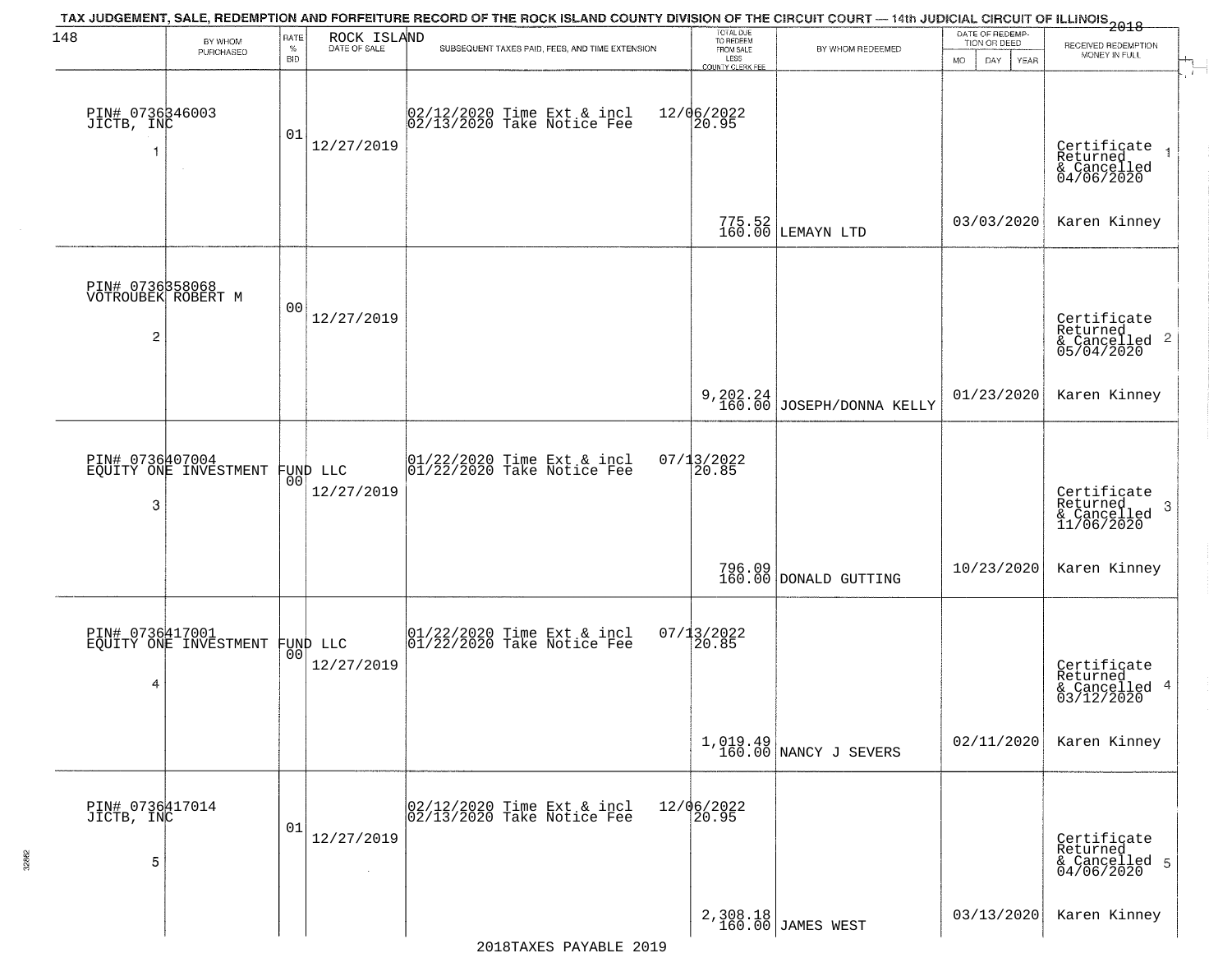| 4130.90<br>483.48 |
|-------------------|
|                   |
|                   |
|                   |
|                   |
|                   |
|                   |
|                   |
|                   |
|                   |
|                   |
|                   |
|                   |
|                   |
|                   |
|                   |
|                   |
|                   |
|                   |
|                   |
|                   |
|                   |
|                   |
|                   |
|                   |
|                   |
|                   |
|                   |
|                   |
|                   |
|                   |
|                   |
|                   |
| 1186.40           |
|                   |
|                   |
|                   |
|                   |
|                   |
|                   |
|                   |
|                   |
|                   |
| 1570.62           |
|                   |
|                   |
|                   |
|                   |
|                   |
|                   |
|                   |
|                   |
|                   |
|                   |
| 3365.40           |
|                   |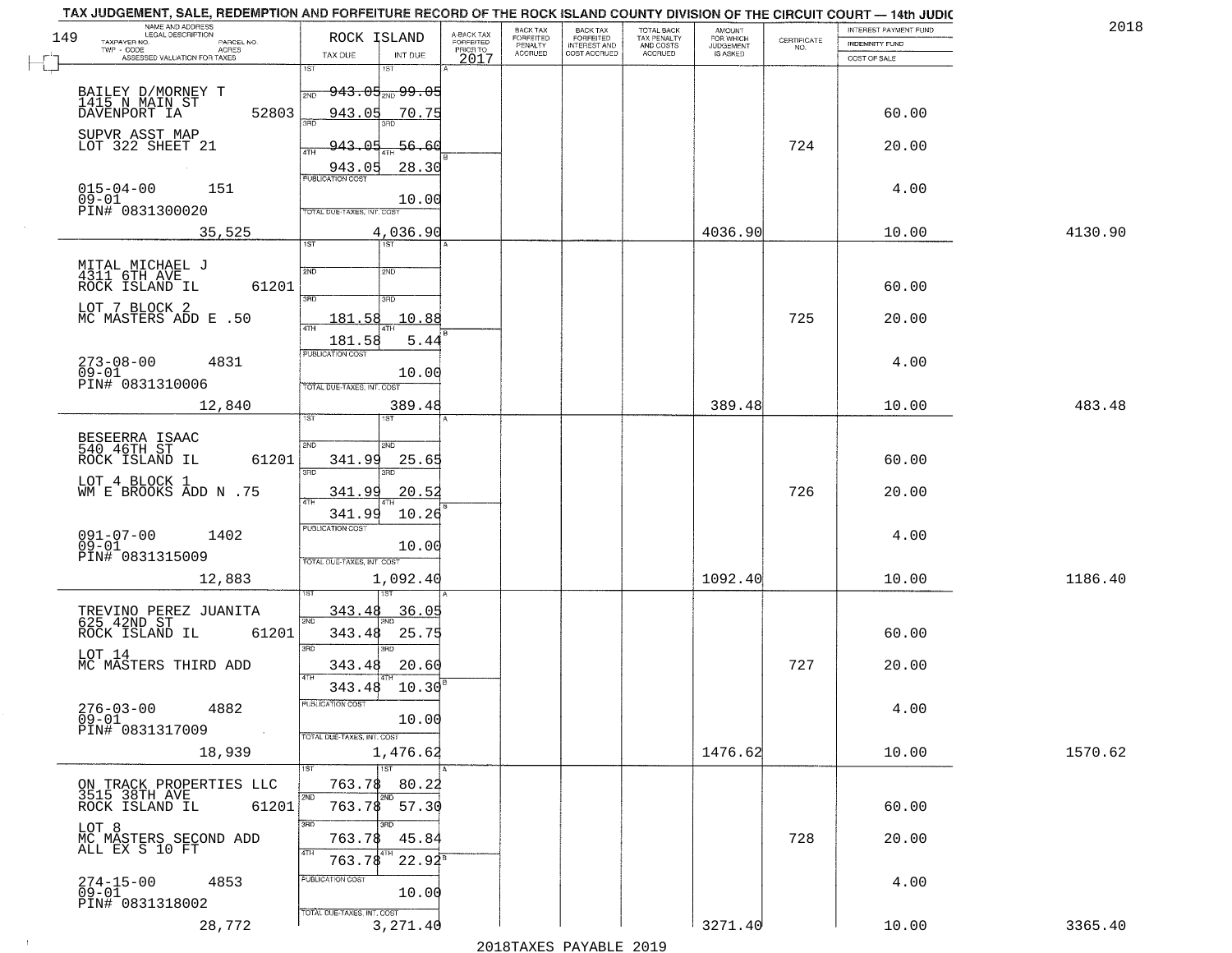| 149                                | BY WHOM   | RATE               | ROCK ISLAND          | TAX JUDGEMENT, SALE, REDEMPTION AND FORFEITURE RECORD OF THE ROCK ISLAND COUNTY DIVISION OF THE CIRCUIT COURT — 14th JUDICIAL CIRCUIT OF ILLINOIS 2018                                                                               | TOTAL DUE<br>TO REDEEM                                                                                                                                                                            |                                     | DATE OF REDEMP-<br>TION OR DEED |                                                                    |
|------------------------------------|-----------|--------------------|----------------------|--------------------------------------------------------------------------------------------------------------------------------------------------------------------------------------------------------------------------------------|---------------------------------------------------------------------------------------------------------------------------------------------------------------------------------------------------|-------------------------------------|---------------------------------|--------------------------------------------------------------------|
|                                    | PURCHASED | $\%$<br><b>BID</b> | DATE OF SALE         | SUBSEQUENT TAXES PAID, FEES, AND TIME EXTENSION                                                                                                                                                                                      | FROM SALE<br>LESS<br>COUNTY CLERK FEE                                                                                                                                                             | BY WHOM REDEEMED                    | MO.<br>DAY.<br>YEAR             | RECEIVED REDEMPTION<br>MONEY IN FULL                               |
| PIN# 0831300020<br>RICO TRUSTEE    |           | 18                 | 12/27/2019           | 04/06/2020 Time Ext & incl<br>04/06/2020 Take Notice Fee<br>00/00/00000 Take Notice Fee<br>03/17/2022 Circuit Clerks Fee<br>03/17/2022 Sublication Fee<br>04/01/2022 Publication Fee<br>11/23/2021 Subs paid<br>11/30/2020 Subs paid | $\begin{smallmatrix} 07/2 & 2/2 & 0 & 2 & 2 \\ 2 & 2 & 9 & 5 & 5 \\ 3 & 5 & 0 & 0 & 6 \\ 3 & 4 & 7 & 7 & 3 \\ 7 & 2 & 4 & 7 & 2 \\ 4 & 1 & 6 & 0 & 7 & 3 \\ 4 & 1 & 5 & 7 & 14 \end{smallmatrix}$ |                                     |                                 | $\mathbf{1}$                                                       |
| PIN# 0831310006<br>JICTB, INC<br>2 |           | 18                 | 12/27/2019           | 02/12/2020 Time Ext & incl<br>02/13/2020 Take Notice Fee<br>12/07/2020 Subs paid                                                                                                                                                     | 12/06/2022<br>$\begin{array}{c} 20.95 \\ 838.32 \end{array}$                                                                                                                                      |                                     |                                 | Certificate<br>Returned<br>$\frac{1}{2}$ Cancelled 2<br>07/12/2021 |
|                                    |           |                    |                      |                                                                                                                                                                                                                                      |                                                                                                                                                                                                   | $1,704.43$ MICHAEL J MITAL          | 06/25/2021                      | Karen Kinney                                                       |
| PIN# 0831315009<br>JICTB, INC<br>3 |           | 18                 | 12/27/2019           | 02/12/2020 Time Ext & incl<br>02/13/2020 Take Notice Fee                                                                                                                                                                             | 12/06/2022<br>20.95                                                                                                                                                                               |                                     |                                 | Certificate<br>Returned<br>3<br>& Cancelled<br>07/07/2020          |
|                                    |           |                    |                      |                                                                                                                                                                                                                                      |                                                                                                                                                                                                   | $1,420.90$<br>160.00 ISAAC BESEERRA | 06/01/2020                      | Karen Kinney                                                       |
| PIN# 0831317009<br>JICTB, INC<br>4 |           | 10                 | 12/27/2019           | 02/12/2020 Time Ext & incl<br>02/13/2020 Take Notice Fee                                                                                                                                                                             | 12/06/2022<br>20.95                                                                                                                                                                               |                                     |                                 | Certificate<br>Returned<br>& Cancelled 4<br>07/12/2021             |
|                                    |           |                    |                      |                                                                                                                                                                                                                                      | 2,062.76<br>160.00                                                                                                                                                                                | JUANITA TREVINO PEREZ               | 06/04/2021                      | Karen Kinney                                                       |
| PIN# 0831318002<br>JICTB, INC<br>5 |           | 01                 | 12/27/2019<br>$\sim$ | 02/12/2020 Time Ext & incl<br>02/13/2020 Take Notice Fee                                                                                                                                                                             | 12/06/2022<br>20.95                                                                                                                                                                               |                                     |                                 | Certificate<br>Returned<br>& Cancelled 5<br>03/11/2020             |
|                                    |           |                    |                      |                                                                                                                                                                                                                                      |                                                                                                                                                                                                   | 3,420.00 ON TRACK PROPERTIES LLC    |                                 | Karen Kinney                                                       |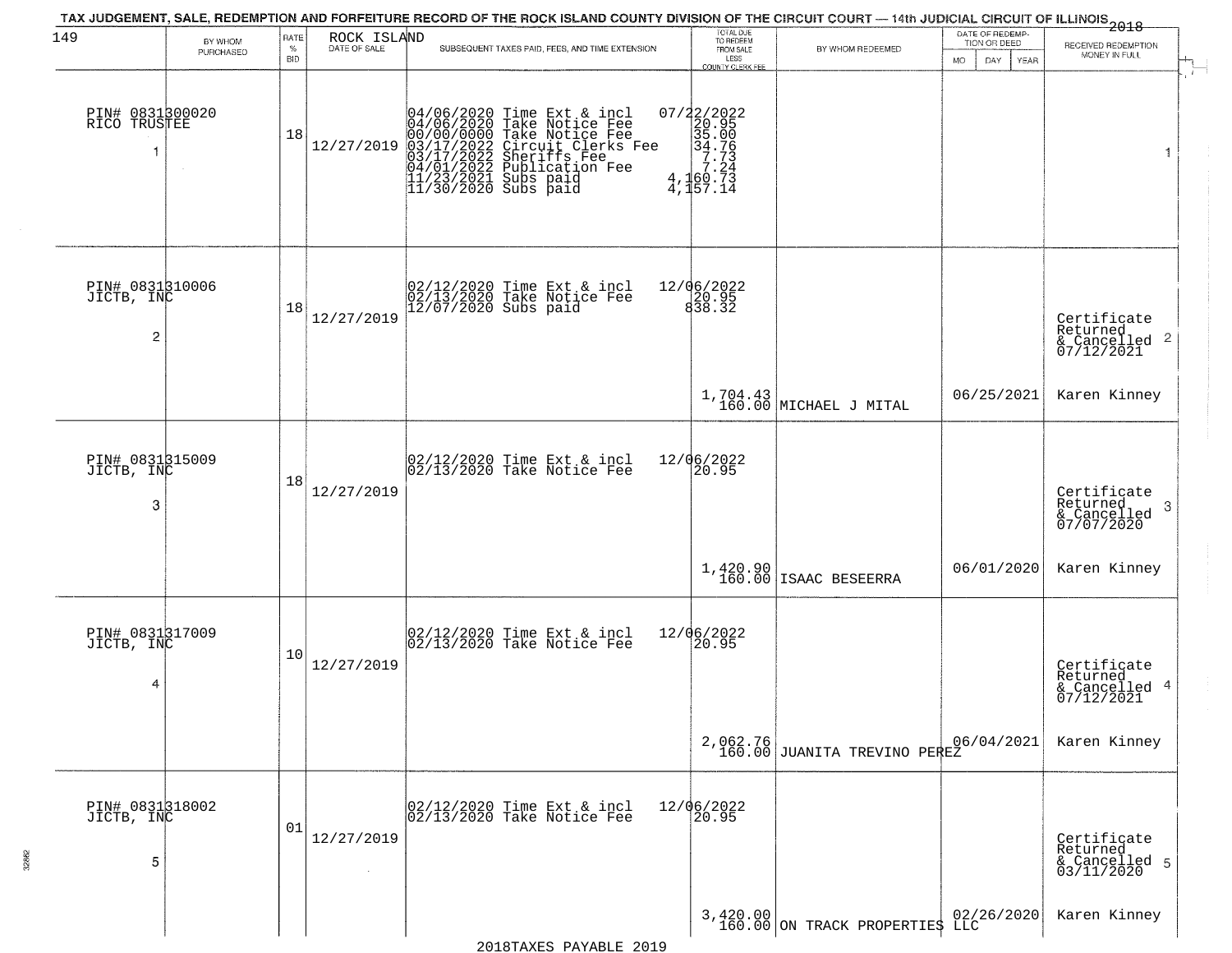| NAME AND ADDRESS<br>LEGAL DESCRIPTION<br>150<br>TAXPAYER NO.<br>PARCEL NO.                                                                   | ROCK ISLAND                              | A-BACK TAX<br>FORFEITED<br>PRIOR TO | BACK TAX<br>FORFEITED     | BACK TAX<br>FORFEITED<br>INTEREST AND | TOTAL BACK<br>TAX PENALTY | AMOUNT<br>FOR WHICH                 |                                                                 | INTEREST PAYMENT FUND                 | 2018    |
|----------------------------------------------------------------------------------------------------------------------------------------------|------------------------------------------|-------------------------------------|---------------------------|---------------------------------------|---------------------------|-------------------------------------|-----------------------------------------------------------------|---------------------------------------|---------|
| $TWP - CODE$<br><b>ACRES</b><br>ASSESSED VALUATION FOR TAXES                                                                                 | TAX DUE<br>INT DUE                       | 2017                                | PENALTY<br><b>ACCRUED</b> | COST ACCRUED                          | AND COSTS<br>ACCRUED      | <b>JUDGEMENT</b><br><b>IS ASKED</b> | $\begin{array}{c} \text{CERTIFICATE} \\ \text{NO.} \end{array}$ | <b>INDEMNITY FUND</b><br>COST OF SALE |         |
|                                                                                                                                              | 1ST<br>1ST                               |                                     |                           |                                       |                           |                                     |                                                                 |                                       |         |
| MCILVAIN HERLINDA                                                                                                                            | 2ND<br>2ND                               |                                     |                           |                                       |                           |                                     |                                                                 |                                       |         |
| 4321 7TH AVE ROCK ISLAND IL<br>61201                                                                                                         | 370<br>3RD                               |                                     |                           |                                       |                           |                                     |                                                                 | 60.00                                 |         |
| LOT 14<br>MC MASTERS SECOND ADD                                                                                                              |                                          |                                     |                           |                                       |                           |                                     | 729                                                             | 20.00                                 |         |
|                                                                                                                                              | 4TH<br>4TH<br>28.90<br>963.36            |                                     |                           |                                       |                           |                                     |                                                                 |                                       |         |
| $275 - 02 - 00$<br>4862                                                                                                                      | PUBLICATION COST                         |                                     |                           |                                       |                           |                                     |                                                                 | 4.00                                  |         |
| $09 - 01$<br>PIN# 0831318018                                                                                                                 | 10.00<br>TOTAL DUE-TAXES, INT. COST      |                                     |                           |                                       |                           |                                     |                                                                 |                                       |         |
| 36,290                                                                                                                                       | 1,002.26                                 |                                     |                           |                                       |                           | 1002.26                             |                                                                 | 10.00                                 | 1096.26 |
|                                                                                                                                              | 1ST<br>1ST                               |                                     |                           |                                       |                           |                                     |                                                                 |                                       |         |
| ASHBY STACEY/DUARTE MIA<br>2532 8TH AVE<br>ROCK ISLAND IL 6120                                                                               | <u>905.41</u><br>95.06<br><u>মূল</u>     |                                     |                           |                                       |                           |                                     |                                                                 |                                       |         |
| 61201                                                                                                                                        | 905.41<br>67.90<br>3RD                   |                                     |                           |                                       |                           |                                     |                                                                 | 60.00                                 |         |
| LOT 8 BLOCK F<br>EDGEWOOD PARK ADD                                                                                                           | 54.32<br><u>905.41</u>                   |                                     |                           |                                       |                           |                                     | 730                                                             | 20.00                                 |         |
|                                                                                                                                              | 27.16<br>905.41                          |                                     |                           |                                       |                           |                                     |                                                                 |                                       |         |
| $182 - 05 - 00$<br>3121                                                                                                                      | PUBLICATION COST                         |                                     |                           |                                       |                           |                                     |                                                                 | 4.00                                  |         |
| $09 - 01$<br>PIN# 0831327016                                                                                                                 | 10.00<br>TOTAL DUE-TAXES, INT. COST      |                                     |                           |                                       |                           |                                     |                                                                 |                                       |         |
| 34,107                                                                                                                                       | 3,876.08                                 |                                     |                           |                                       |                           | 3876.08                             |                                                                 | 10.00                                 | 3970.08 |
|                                                                                                                                              |                                          |                                     |                           |                                       |                           |                                     |                                                                 |                                       |         |
| ON TRACK PROPERTIES LLC<br>3515 38TH AVE                                                                                                     | $801.84_{\text{2ND}}84.21$<br>2ND        |                                     |                           |                                       |                           |                                     |                                                                 |                                       |         |
| ROCK ISLAND IL<br>61201                                                                                                                      | 801.82<br>60.15<br>3BD<br>3BD            |                                     |                           |                                       |                           |                                     |                                                                 | 60.00                                 |         |
| BLOCK D<br>EDGEWOOD PARK ADD<br>S 50 FT OF N 150 FT                                                                                          | 801.82<br>48.12                          |                                     |                           |                                       |                           |                                     | 731                                                             | 20.00                                 |         |
|                                                                                                                                              | 4TH<br>801.82<br>24.06                   |                                     |                           |                                       |                           |                                     |                                                                 |                                       |         |
| 180-17-00<br>09-01<br>3089                                                                                                                   | <b>PUBLICATION COST</b>                  |                                     |                           |                                       |                           |                                     |                                                                 | 4.00                                  |         |
| PIN# 0831332003                                                                                                                              | 10.00<br>TOTAL OUE-TAXES, INT. COST      |                                     |                           |                                       |                           |                                     |                                                                 |                                       |         |
| 30,205                                                                                                                                       | 3,433.82                                 |                                     |                           |                                       |                           | 3433.82                             |                                                                 | 10.00                                 | 3527.82 |
|                                                                                                                                              | 1ST                                      |                                     |                           |                                       |                           |                                     |                                                                 |                                       |         |
| RAYA MARGARITA<br>718 19TH ST                                                                                                                | 2ND<br>2ND                               |                                     |                           |                                       |                           |                                     |                                                                 |                                       |         |
| ROCK ISLAND IL<br>61201                                                                                                                      | 3BD<br>3RD                               |                                     |                           |                                       |                           |                                     |                                                                 | 60.00                                 |         |
| LOT 2 AND S 5 FT LOT 1<br>BLOCK J EDGEWOOD PARK ADD<br>AND VAC ALLEY ELY AND ADJ $\begin{bmatrix} 3^{96} \\ 471 \\ 5111 \\ 21 \end{bmatrix}$ | 889.37<br>53.36                          |                                     |                           |                                       |                           |                                     | 732                                                             | 20.00                                 |         |
|                                                                                                                                              | 889.37<br>26.68                          |                                     |                           |                                       |                           |                                     |                                                                 |                                       |         |
| $184 - 03 - 00$<br>3162                                                                                                                      | PUBLICATION COST                         |                                     |                           |                                       |                           |                                     |                                                                 | 4.00                                  |         |
| $09 - 01$<br>PIN# 0831333001<br>$\sim$ $\sim$                                                                                                | 10.00<br>TOTAL DUE-TAXES, INT. COST      |                                     |                           |                                       |                           |                                     |                                                                 |                                       |         |
| 33,503                                                                                                                                       | 1,868.78                                 |                                     |                           |                                       |                           | 1868.78                             |                                                                 | 10.00                                 | 1962.78 |
|                                                                                                                                              | $\overline{1}$ 1st<br>1ST                |                                     |                           |                                       |                           |                                     |                                                                 |                                       |         |
| PREMIER RENTALS LLC<br>3713 165TH ST                                                                                                         | 2ND<br>2ND                               |                                     |                           |                                       |                           |                                     |                                                                 |                                       |         |
| BLUE GRASS IA<br>52726                                                                                                                       | 3HD                                      |                                     |                           |                                       |                           |                                     |                                                                 | 60.00                                 |         |
| LOT 2<br>BROOKS 7TH ADD                                                                                                                      | 1104.50<br>66.28                         |                                     |                           |                                       |                           |                                     | 733                                                             | 20.00                                 |         |
|                                                                                                                                              | 4TH<br>4TH<br>1104.50<br>$33.14^{\circ}$ |                                     |                           |                                       |                           |                                     |                                                                 |                                       |         |
| 086-11-00<br>09-01<br>1310                                                                                                                   | PUBLICATION COST<br>10.00                |                                     |                           |                                       |                           |                                     |                                                                 | 4.00                                  |         |
| PIN# 0831335005                                                                                                                              | TOTAL DUE-TAXES, INT. COST               |                                     |                           |                                       |                           |                                     |                                                                 |                                       |         |
| 41,607                                                                                                                                       | 2,318.42                                 |                                     |                           |                                       |                           | 2318.42                             |                                                                 | 10.00                                 | 2412.42 |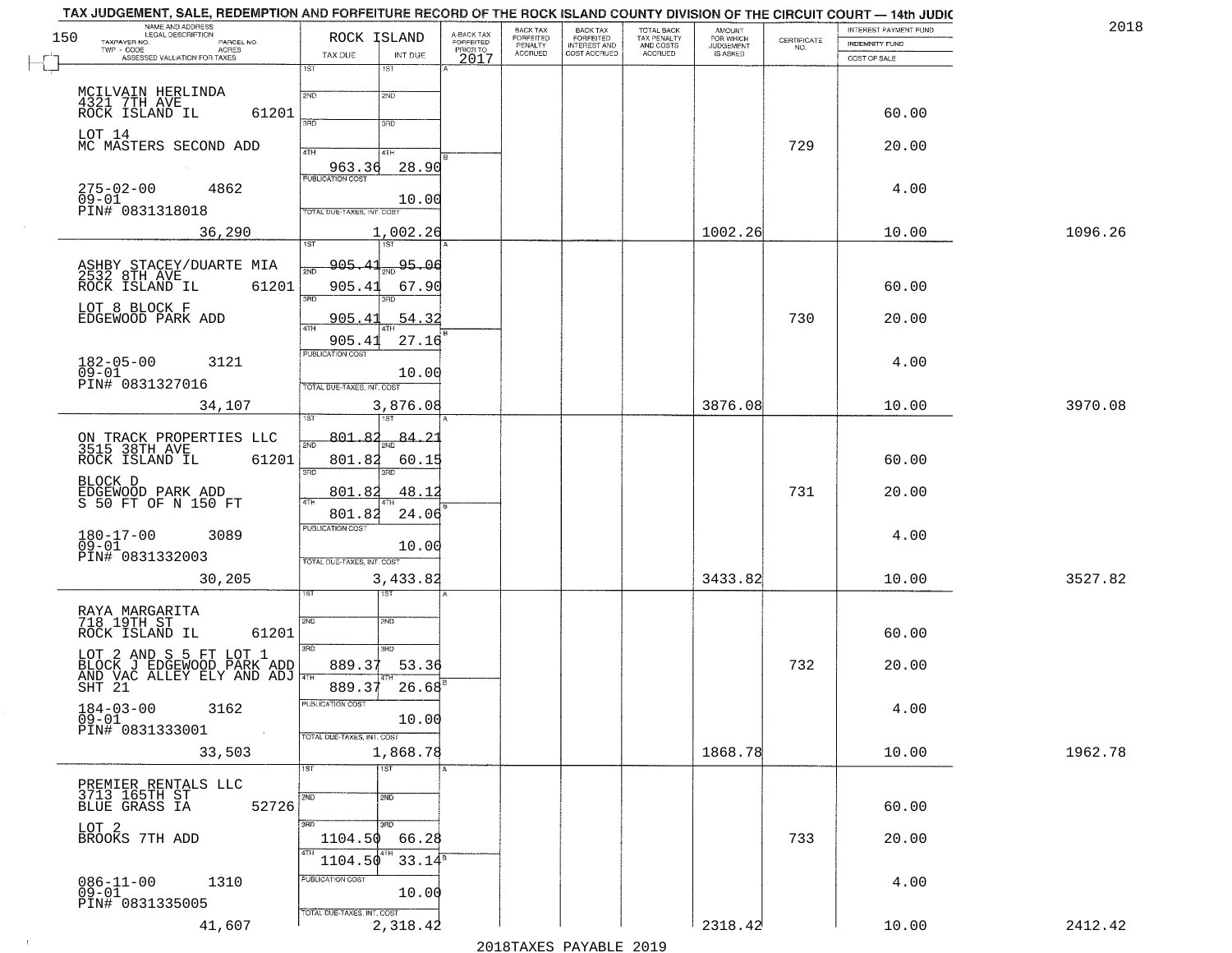| 150                                       |                                          | RATE               | ROCK ISLAND                    | TAX JUDGEMENT, SALE, REDEMPTION AND FORFEITURE RECORD OF THE ROCK ISLAND COUNTY DIVISION OF THE CIRCUIT COURT — 14th JUDICIAL CIRCUIT OF ILLINOIS 2018 | TOTAL DUE<br>TO REDEEM                           |                                          | DATE OF REDEMP-                          |                                                                    |
|-------------------------------------------|------------------------------------------|--------------------|--------------------------------|--------------------------------------------------------------------------------------------------------------------------------------------------------|--------------------------------------------------|------------------------------------------|------------------------------------------|--------------------------------------------------------------------|
|                                           | BY WHOM<br>PURCHASED                     | $\%$<br><b>BID</b> | DATE OF SALE                   | SUBSEQUENT TAXES PAID, FEES, AND TIME EXTENSION                                                                                                        | FROM SALE<br>LESS                                | BY WHOM REDEEMED                         | TION OR DEED<br><b>MO</b><br>DAY<br>YEAR | RECEIVED REDEMPTION<br>MONEY IN FULL                               |
| 1                                         | PIN# 0831318018<br>EQUITY ONE INVESTMENT |                    | FUND LLC<br> 00 <br>12/27/2019 | $01/22/2020$ Time Ext & incl<br>$01/22/2020$ Take Notice Fee                                                                                           | <b>COUNTY CLERK FEE</b><br>$07/13/2022$<br>20.85 |                                          |                                          | Certificate<br>Returned<br>& Cancelled<br>02/07/2020               |
|                                           |                                          |                    |                                |                                                                                                                                                        |                                                  | $1,117.11$ HERLINDA MCILVAIN             | 01/31/2020                               | Karen Kinney                                                       |
| PIN# 0831327016<br>JICTB, INC<br>2        |                                          | 01                 | 12/27/2019                     | 02/12/2020 Time Ext & incl<br>02/13/2020 Take Notice Fee                                                                                               | 12/06/2022<br>20.95                              |                                          |                                          | Certificate<br>Returned<br>$\frac{1}{6}$ Cancelled 2<br>09/09/2020 |
|                                           |                                          |                    |                                |                                                                                                                                                        |                                                  | 4,070.43<br>160.00 JORGE DURATE          | 08/04/2020                               | Karen Kinney                                                       |
| PIN# 0831332003<br>JICTB, INC<br>3        |                                          | 01                 | 12/27/2019                     | 02/12/2020 Time Ext & incl<br>02/13/2020 Take Notice Fee                                                                                               | 12/06/2022<br>20.95                              |                                          |                                          | Certificate<br>Returned<br>3<br>$\frac{1}{03/11/2020}$             |
|                                           |                                          |                    |                                |                                                                                                                                                        |                                                  | $3,584.05$<br>160.00 ON TRACK PROPERTIES | 02/26/2020<br>LLC                        | Karen Kinney                                                       |
| PIN# 0831333001<br>JICTB, INC<br>4        |                                          | 01                 | 12/27/2019                     | 02/12/2020 Time Ext & incl<br>02/13/2020 Take Notice Fee                                                                                               | 12/06/2022<br>20.95                              |                                          |                                          | Certificate<br>Returned<br>& Cancelled 4<br>03/11/2020             |
|                                           |                                          |                    |                                |                                                                                                                                                        |                                                  | 2,003.36<br>160.00 MARGARITA RAYA        | 02/13/2020                               | Karen Kinney                                                       |
| PIN# 0831335005<br>WESTERN SITES LLC<br>5 |                                          | 00                 | 12/27/2019                     | 03/09/2020 Time Ext & incl<br>03/09/2020 Take Notice Fee                                                                                               | $07/12/2022$<br>20.95                            |                                          |                                          | Certificate<br>Returned<br>& Cancelled 5<br>03/22/2022             |
|                                           |                                          |                    |                                |                                                                                                                                                        | $2,433.37$ VSG                                   |                                          | 02/04/2022                               | Karen Kinney                                                       |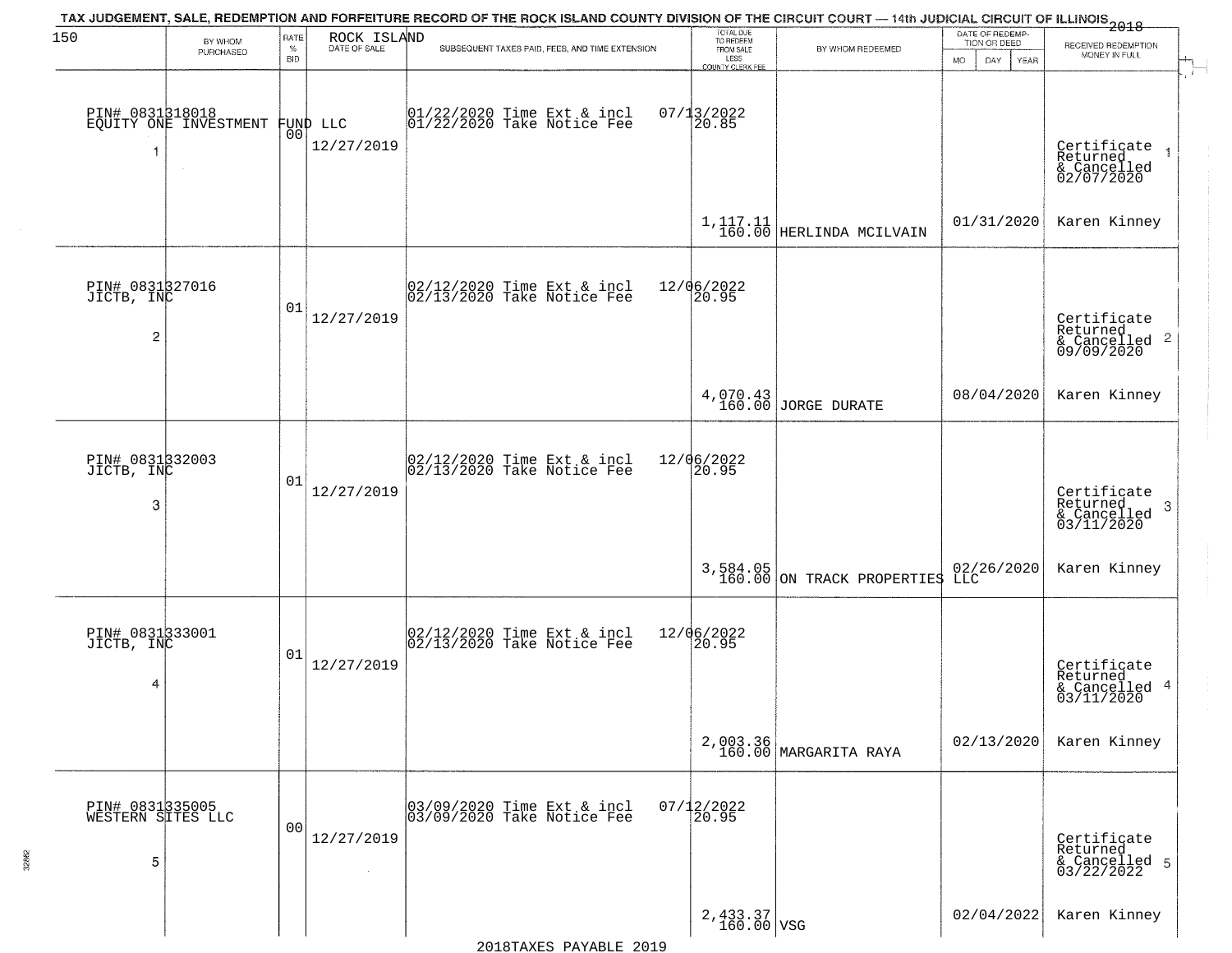| 151 | NAME AND ADDRESS<br>LEGAL DESCRIPTION<br>TAXPAYER NO.<br>PARCEL NO.                     | ROCK ISLAND                          | A-BACK TAX<br>FORFEITED | BACK TAX<br>FORFEITED<br>PENALTY | BACK TAX<br>FORFEITED<br>INTEREST AND | TOTAL BACK<br>TAX PENALTY<br>AND COSTS | AMOUNT<br>FOR WHICH<br><b>JUDGEMENT</b> | $\begin{array}{c} \text{CERTIFICATE} \\ \text{NO.} \end{array}$ | INTEREST PAYMENT FUND<br><b>INDEMNITY FUND</b> | 2018    |
|-----|-----------------------------------------------------------------------------------------|--------------------------------------|-------------------------|----------------------------------|---------------------------------------|----------------------------------------|-----------------------------------------|-----------------------------------------------------------------|------------------------------------------------|---------|
|     | TWP - CODE<br><b>ACRES</b><br>ASSESSED VALUATION FOR TAXES                              | TAX DUE<br>INT DUE                   | PRIOR TO<br>2017        | <b>ACCRUED</b>                   | COST ACCRUED                          | ACCRUED                                | IS ASKED                                |                                                                 | COST OF SALE                                   |         |
|     |                                                                                         | 1ST<br>1ST                           |                         |                                  |                                       |                                        |                                         |                                                                 |                                                |         |
|     | PREMIER RENTALS LLC<br>3713 165TH ST<br>BLUE GRASS IA                                   | 2ND<br>2ND                           |                         |                                  |                                       |                                        |                                         |                                                                 |                                                |         |
|     | 52726                                                                                   | 350<br>3RD                           |                         |                                  |                                       |                                        |                                         |                                                                 | 60.00                                          |         |
|     | LOT 1<br>BROOKS 7TH ADD<br>EX S 41 FT OF E 53.3                                         | 1039.25<br>-62.36                    |                         |                                  |                                       |                                        |                                         | 734                                                             | 20.00                                          |         |
|     |                                                                                         | 1039.25<br>PUBLICATION COST<br>31.18 |                         |                                  |                                       |                                        |                                         |                                                                 |                                                |         |
|     | $086 - 10 - 00$<br>1309<br>$09 - 01$                                                    |                                      |                         |                                  |                                       |                                        |                                         |                                                                 | 4.00                                           |         |
|     | PIN# 0831335006                                                                         | 10.00<br>TOTAL DUE-TAXES, INT. COST  |                         |                                  |                                       |                                        |                                         |                                                                 |                                                |         |
|     | 39,149                                                                                  | 2,182.04<br>1ST<br>1ST               |                         |                                  |                                       |                                        | 2182.04                                 |                                                                 | 10.00                                          | 2276.04 |
|     |                                                                                         | 74.01<br>$7 - 77$                    |                         |                                  |                                       |                                        |                                         |                                                                 |                                                |         |
|     | KULIG LOIS<br>1900 3RD AVE APT 602<br>ROCK ISLAND IL<br>61201                           | 2ND<br>74.01<br>5.55                 |                         |                                  |                                       |                                        |                                         |                                                                 | 60.00                                          |         |
|     |                                                                                         | <b>3RD</b><br>3BD                    |                         |                                  |                                       |                                        |                                         |                                                                 |                                                |         |
|     | LOT 11<br>BROOKS 7TH ADD                                                                | 74.01<br>4.44<br><b>ATH</b>          |                         |                                  |                                       |                                        |                                         | 735                                                             | 20.00                                          |         |
|     |                                                                                         | 2.22<br>74.01<br>PUBLICATION COST    |                         |                                  |                                       |                                        |                                         |                                                                 |                                                |         |
|     | $086 - 20 - 00$<br>1319<br>$09 - 01$                                                    | 10.00                                |                         |                                  |                                       |                                        |                                         |                                                                 | 4.00                                           |         |
|     | PIN# 0831335012                                                                         | TOTAL DUE-TAXES, INT. COST           |                         |                                  |                                       |                                        |                                         |                                                                 |                                                |         |
|     | 2,788                                                                                   | 326.02<br>ïЗT                        |                         |                                  |                                       |                                        | 326.02                                  |                                                                 | 10.00                                          | 420.02  |
|     | KULIG KEVIN<br>4529 8TH AVE                                                             | 711.78<br>74.76<br>2ND               |                         |                                  |                                       |                                        |                                         |                                                                 |                                                |         |
|     | 61201<br>ROCK ISLAND IL                                                                 | 711.78<br>53.40                      |                         |                                  |                                       |                                        |                                         |                                                                 | 60.00                                          |         |
|     | LOT 12<br>BROOKS 7TH ADD S 100 FT                                                       | 3RD<br>3RD<br>711.78<br>42.72        |                         |                                  |                                       |                                        |                                         | 736                                                             | 20.00                                          |         |
|     |                                                                                         | 711.78<br>21.36                      |                         |                                  |                                       |                                        |                                         |                                                                 |                                                |         |
|     | 1321                                                                                    | <b>PUBLICATION COST</b>              |                         |                                  |                                       |                                        |                                         |                                                                 | 4.00                                           |         |
|     | $086 - 22 - 00$<br>09-01<br>PIN# 0831335014                                             | 10.00<br>TOTAL OUE-TAXES, INT. COST  |                         |                                  |                                       |                                        |                                         |                                                                 |                                                |         |
|     | 26,813                                                                                  | 3,049.36                             |                         |                                  |                                       |                                        | 3049.36                                 |                                                                 | 10.00                                          | 3143.36 |
|     |                                                                                         |                                      |                         |                                  |                                       |                                        |                                         |                                                                 |                                                |         |
|     | KELLY JOSEPH P III/DONNA<br>10 WOODLEY RD                                               | 697.29<br>73.2<br>2ND                |                         |                                  |                                       |                                        |                                         |                                                                 |                                                |         |
|     | ROCK ISLAND IL<br>61201                                                                 | 697.29<br>52.30<br>3RD               |                         |                                  |                                       |                                        |                                         |                                                                 | 60.00                                          |         |
|     | SUPVR ASST MAP<br>LOT 101 SHEET 4                                                       | 697.29<br>41.84                      |                         |                                  |                                       |                                        |                                         | 737                                                             | 20.00                                          |         |
|     |                                                                                         | 4TH<br>697.29<br>20.92               |                         |                                  |                                       |                                        |                                         |                                                                 |                                                |         |
|     | $018 - 10 - 00$<br>176<br>$09 - 01$<br>.250                                             | PUBLICATION COST<br>10.00            |                         |                                  |                                       |                                        |                                         |                                                                 | 4.00                                           |         |
|     | PIN# 1601100002                                                                         | TOTAL DUE-TAXES, INT. COST           |                         |                                  |                                       |                                        |                                         |                                                                 |                                                |         |
|     | 26,267                                                                                  | 2,987.44                             |                         |                                  |                                       |                                        | 2987.44                                 |                                                                 | 10.00                                          | 3081.44 |
|     |                                                                                         | 1ST<br>564.95<br>59.29               |                         |                                  |                                       |                                        |                                         |                                                                 |                                                |         |
|     | WEAR WILLIAM R<br>2965 15TH AVE<br>61201<br>ROCK ISLAND IL                              | 2ND<br>2ND<br>564.95<br>42.35        |                         |                                  |                                       |                                        |                                         |                                                                 | 60.00                                          |         |
|     |                                                                                         | 3RD<br>3RD.                          |                         |                                  |                                       |                                        |                                         |                                                                 |                                                |         |
|     | BLOCK 1 RODMANS SUBD OF L 1 TO 7 L 18 TO 22 L 25 TO 29 IN HALES ADD L 3 & PT VAC 14 AVE | 33.88<br>564.95<br>4TH               |                         |                                  |                                       |                                        |                                         | 738                                                             | 20.00                                          |         |
|     |                                                                                         | $16.94^{\circ}$<br>564.95            |                         |                                  |                                       |                                        |                                         |                                                                 |                                                |         |
|     | 322-01-00<br>09-01<br>5703                                                              | PUBLICATION COST<br>10.00            |                         |                                  |                                       |                                        |                                         |                                                                 | 4.00                                           |         |
|     | PIN# 1601118004                                                                         | TOTAL DUE-TAXES, INT. COST           |                         |                                  |                                       |                                        |                                         |                                                                 |                                                |         |
|     | 27,282                                                                                  | 2,422.26                             |                         |                                  | 0.10 הזמגזגת מהעגדות                  |                                        | 2422.26                                 |                                                                 | 10.00                                          | 2516.26 |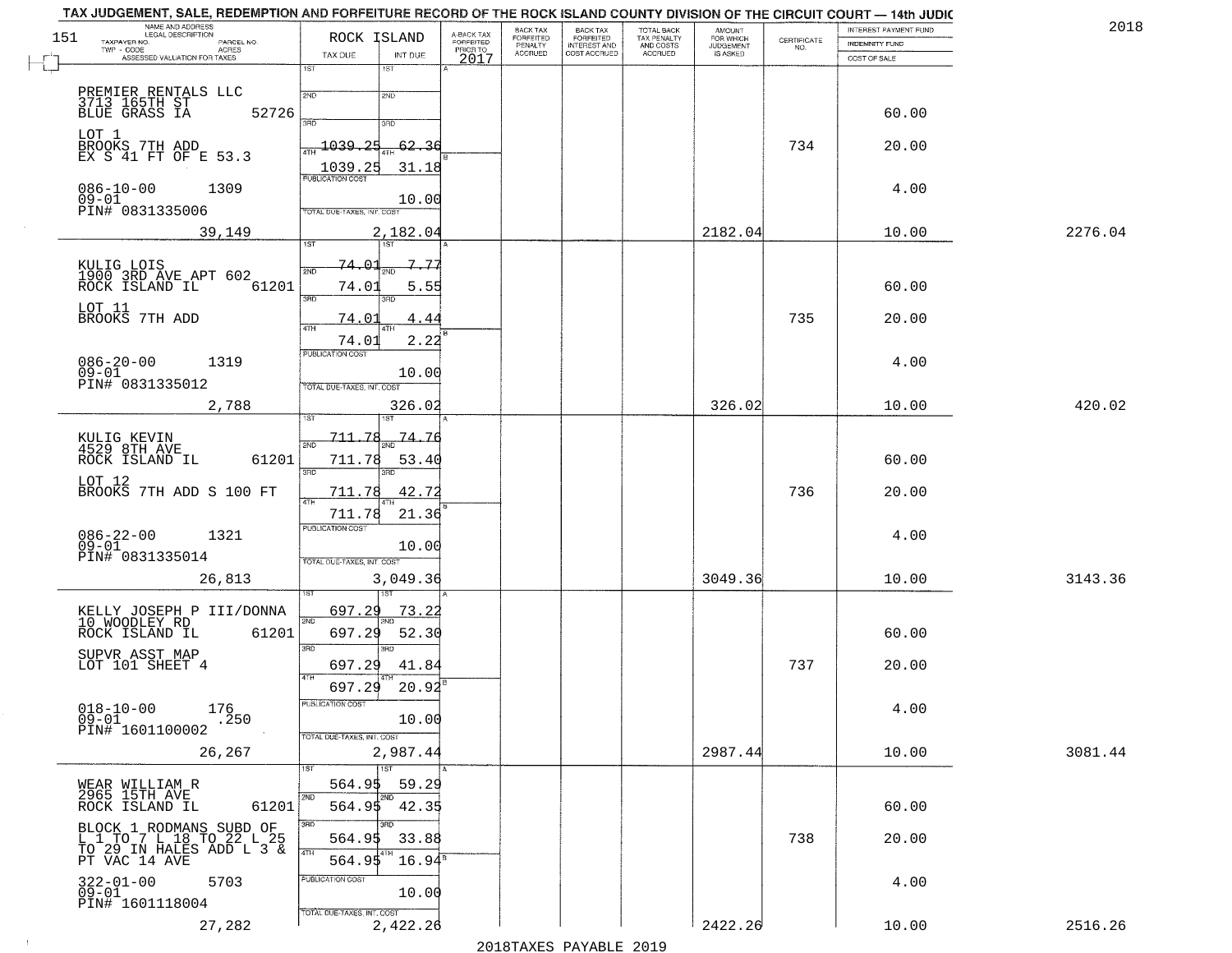| 151                                  | BY WHOM<br>PURCHASED                          | RATE<br>$\%$<br><b>BID</b> | ROCK ISLAND<br>DATE OF SALE    | TAX JUDGEMENT, SALE, REDEMPTION AND FORFEITURE RECORD OF THE ROCK ISLAND COUNTY DIVISION OF THE CIRCUIT COURT — 14th JUDICIAL CIRCUIT OF ILLINOIS 2018<br>SUBSEQUENT TAXES PAID, FEES, AND TIME EXTENSION | TOTAL DUE<br>TO REDEEM<br>FROM SALE               | BY WHOM REDEEMED                        | DATE OF REDEMP.<br>TION OR DEED<br>MO.<br>DAY.<br>YEAR   | RECEIVED REDEMPTION<br>MONEY IN FULL                               |
|--------------------------------------|-----------------------------------------------|----------------------------|--------------------------------|-----------------------------------------------------------------------------------------------------------------------------------------------------------------------------------------------------------|---------------------------------------------------|-----------------------------------------|----------------------------------------------------------|--------------------------------------------------------------------|
| PIN# 0831335006<br>WESTERN SITES LLC | $\sim$                                        | 00                         | 12/27/2019                     | 03/09/2020 Time Ext & incl<br>03/09/2020 Take Notice Fee                                                                                                                                                  | LESS<br>COUNTY CLERK FEE<br>$07/12/2022$<br>20.95 |                                         |                                                          | Certificate<br>Returned<br>& Cancelled<br>03/22/2022               |
|                                      |                                               |                            |                                |                                                                                                                                                                                                           | $2,296.99$ vsg                                    |                                         | 02/04/2022                                               | Karen Kinney                                                       |
| 2                                    | PIN# 0831335012<br>STEVE SODEMAN LIVING TRUST |                            | 12/27/2019                     | 01/21/2020 Time Ext & incl<br>01/21/2020 Take Notice Fee<br>11/30/2020 Subs paid                                                                                                                          | 12/21/2022<br>20.85<br>353.96                     |                                         |                                                          | Certificate<br>Returned<br>$\frac{1}{6}$ Cancelled 2<br>05/06/2021 |
|                                      |                                               |                            |                                |                                                                                                                                                                                                           |                                                   | $1,064.12$ FRANK KULIG                  | 04/29/2021                                               | Karen Kinney                                                       |
| PIN# 0831335014<br>JICTB, INC<br>3   |                                               | 01                         | 12/27/2019                     | 02/12/2020 Time Ext & incl<br>02/13/2020 Take Notice Fee<br>12/07/2020 Subs paid                                                                                                                          | 12/06/2022<br>3,144.98                            |                                         |                                                          | Certificate<br>Returned<br>& Cancelled<br>05/11/2021<br>-3         |
|                                      |                                               |                            |                                |                                                                                                                                                                                                           |                                                   | 6,780.99<br>160.00 FRANK KULIG          | 04/29/2021                                               | Karen Kinney                                                       |
| PIN# 1601100002<br>4                 | EQUITY ONE INVESTMENT                         |                            | FUND LLC<br> 00 <br>12/27/2019 | $\begin{array}{c}  01/22/2020 \text{ Time} \text{ Ext} & \text{incl} \\ 01/22/2020 \text{ Take Notice } \text{Fe} \end{array}$                                                                            | $07/13/2022$<br>20.85                             |                                         |                                                          | Certificate<br>Returned<br>& Cancelled 4<br>05/11/2020             |
|                                      |                                               |                            |                                |                                                                                                                                                                                                           |                                                   | $3,102.29$<br>160.00 JOSEPH/DONNA KELLY | $\begin{bmatrix} 04/06/2020 \\ \text{III} \end{bmatrix}$ | Karen Kinney                                                       |
| PIN# 1601118004<br>JICTB, INC<br>5   |                                               | 03                         | 12/27/2019                     | 02/12/2020 Time Ext & incl<br>02/13/2020 Take Notice Fee                                                                                                                                                  | 12/06/2022<br>20.95                               |                                         |                                                          | Certificate<br>Returned<br>& Cancelled 5<br>08/10/2020             |
|                                      |                                               |                            |                                |                                                                                                                                                                                                           |                                                   | $2,688.19$ WILLIAM WEAR                 | 07/10/2020                                               | Karen Kinney                                                       |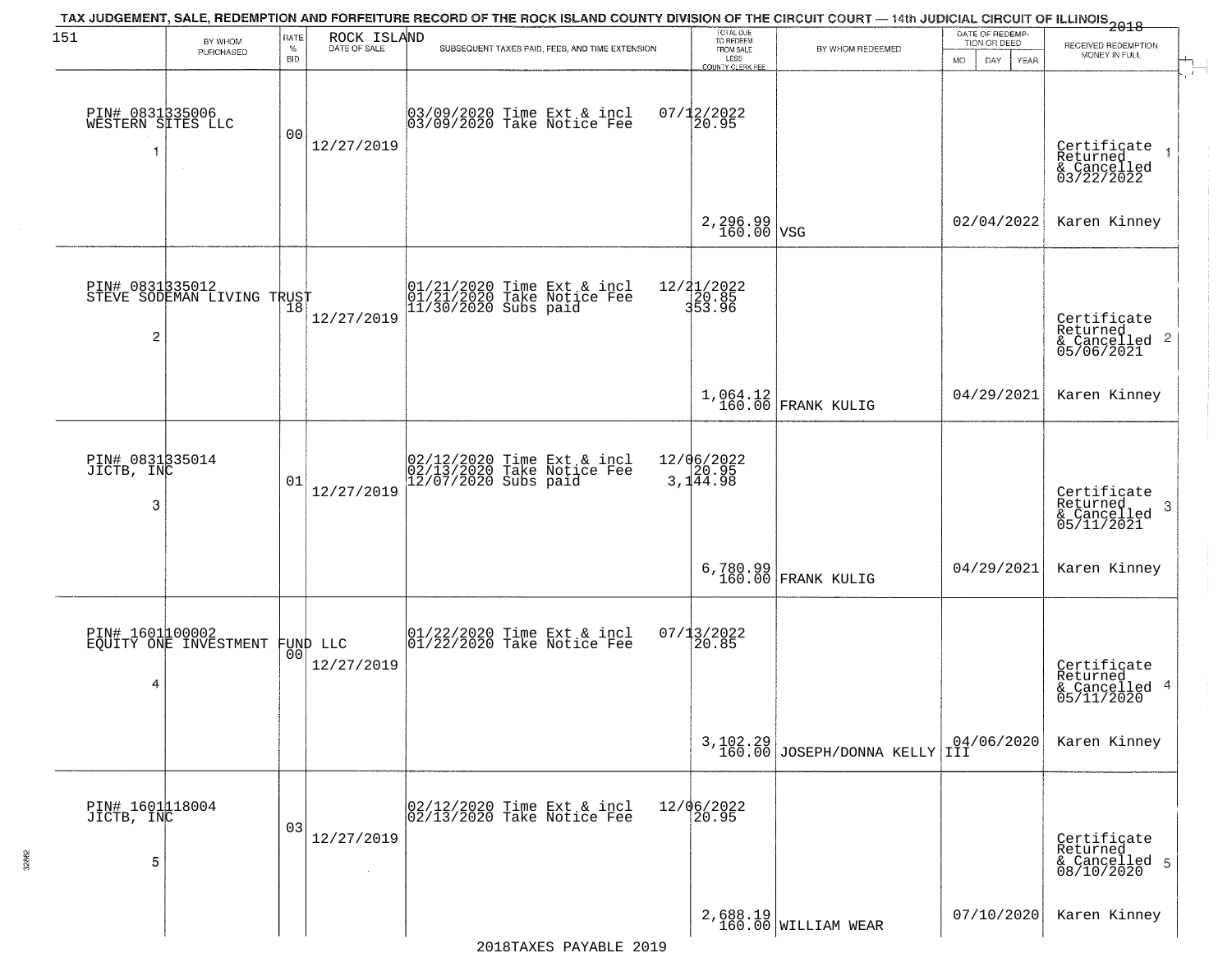| 152 | NAME AND ADDRESS<br>LEGAL DESCRIPTION                                | ROCK ISLAND                                        | A-BACK TAX<br>FORFEITED | BACK TAX<br>FORFEITED     | BACK TAX<br>FORFEITED<br>INTEREST AND | TOTAL BACK<br>TAX PENALTY<br>AND COSTS | AMOUNT<br>FOR WHICH          |                                                                 | INTEREST PAYMENT FUND | 2018    |
|-----|----------------------------------------------------------------------|----------------------------------------------------|-------------------------|---------------------------|---------------------------------------|----------------------------------------|------------------------------|-----------------------------------------------------------------|-----------------------|---------|
|     | TAXPAYER NO.<br>PARCEL NO.<br>$TWP - CODE$<br>ACRES                  | TAX DUE<br>INT DUE                                 | PRIOR TO                | PENALTY<br><b>ACCRUED</b> | COST ACCRUED                          | <b>ACCRUED</b>                         | <b>JUDGEMENT</b><br>IS ASKED | $\begin{array}{c} \text{CEPTIFICATE} \\ \text{NO.} \end{array}$ | <b>INDEMNITY FUND</b> |         |
|     | ASSESSED VALUATION FOR TAXES                                         | 1ST<br>1ST                                         | 2017                    |                           |                                       |                                        |                              |                                                                 | COST OF SALE          |         |
|     |                                                                      | 2ND<br>2ND                                         |                         |                           |                                       |                                        |                              |                                                                 |                       |         |
|     | ELLIOTT WILSON KIMBER<br>2916 12TH AVE<br>ROCK ISLAND IL 6:<br>61201 | 17.80<br>237.61<br>बन्नल                           |                         |                           |                                       |                                        |                              |                                                                 | 60.00                 |         |
|     | LOT 10<br>BAILEYS SUB DIV OF<br>LOT_15_RODMANS_SUB_DIV               | 237.61<br>-14.2<br>4TH                             |                         |                           |                                       |                                        |                              | 739                                                             | 20.00                 |         |
|     | N .50 LOT 8 AND 9 AND<br>$047 - 21 - 00$<br>572<br>09-01             | 7.12<br>237.61<br><b>PUBLICATION COST</b><br>10.00 |                         |                           |                                       |                                        |                              |                                                                 | 4.00                  |         |
|     | PIN# 1601119008<br>8,951                                             | TOTAL DUE-TAXES, INT. COST<br>761.99               |                         |                           |                                       |                                        | 761.99                       |                                                                 | 10.00                 | 855.99  |
|     |                                                                      | 1ST<br>1ST                                         |                         |                           |                                       |                                        |                              |                                                                 |                       |         |
|     | BENNETT ALYSSA<br>2401 15TH AVE<br>ROCK ISLAND IL<br>61201           | 525.69<br>55.23<br>2ND<br>525.69<br>39.45<br>3RD   |                         |                           |                                       |                                        |                              |                                                                 | 60.00                 |         |
|     | LOT 5 BLOCK 4<br>V M BLANDINGS 1ST ADD                               | 525.69<br>31.56                                    |                         |                           |                                       |                                        |                              | 740                                                             | 20.00                 |         |
|     |                                                                      | 525.69<br>15.78<br>PUBLICATION COST                |                         |                           |                                       |                                        |                              |                                                                 |                       |         |
|     | $073 - 01 - 00$<br>1054<br>$09 - 01$<br>PIN# 1601124004              | 10.00<br>TOTAL DUE-TAXES, INT. COST                |                         |                           |                                       |                                        |                              |                                                                 | 4.00                  |         |
|     | 25,803                                                               | 2,254.78<br>1ST                                    |                         |                           |                                       |                                        | 2254.78                      |                                                                 | 10.00                 | 2348.78 |
|     |                                                                      | 616.74<br>64.75                                    |                         |                           |                                       |                                        |                              |                                                                 |                       |         |
|     | GRIFFIN ROBERT S II<br>1610 26TH ST<br>ROCK ISLAND IL<br>61201       | 2ND<br>616.74<br>46.25<br>3BD<br>3RD               |                         |                           |                                       |                                        |                              |                                                                 | 60.00                 |         |
|     | LOT 3 BLOCK 2<br>BEECHER AND WALSHS ADD                              | 616.74<br>37.00                                    |                         |                           |                                       |                                        |                              | 741                                                             | 20.00                 |         |
|     |                                                                      | 4TH<br>616.74<br>18.50                             |                         |                           |                                       |                                        |                              |                                                                 |                       |         |
|     | $056 - 03 - 00$<br>720                                               | <b>PUBLICATION COST</b>                            |                         |                           |                                       |                                        |                              |                                                                 | 4.00                  |         |
|     | $09 - 01$<br>PIN# 1601134010                                         | 10.00<br>TOTAL OUE-TAXES, INT. COST                |                         |                           |                                       |                                        |                              |                                                                 |                       |         |
|     | 29,233                                                               | 2,643.46<br>াজা                                    |                         |                           |                                       |                                        | 2643.46                      |                                                                 | 10.00                 | 2737.46 |
|     | STANFORD ALDEN G<br>2052 30TH ST                                     | 85.1<br>810.40<br>2ND                              |                         |                           |                                       |                                        |                              |                                                                 |                       |         |
|     | ROCK ISLAND IL<br>61201                                              | 810.40<br>60.80                                    |                         |                           |                                       |                                        |                              |                                                                 | 60.00                 |         |
|     | LOTS 6 & 7 BLK 2<br>BEECHER AND WALSHS ADD                           | 3RD<br>$\overline{3BD}$<br>48.6<br>810.40          |                         |                           |                                       |                                        |                              | 742                                                             | 20.00                 |         |
|     |                                                                      | 4TH<br>24.32<br>810.40                             |                         |                           |                                       |                                        |                              |                                                                 |                       |         |
|     | $056 - 07 - 00$<br>724<br>$09-01$                                    | PUBLICATION COST<br>10.00                          |                         |                           |                                       |                                        |                              |                                                                 | 4.00                  |         |
|     | PIN# 1601134013<br>$\sim 100$                                        | TOTAL DUE-TAXES, INT. COST                         |                         |                           |                                       |                                        |                              |                                                                 |                       |         |
|     | 30,528                                                               | 3,470.48                                           |                         |                           |                                       |                                        | 3470.48                      |                                                                 | 10.00                 | 3564.48 |
|     | YEATER MICHAEL L/STACY L<br>1520 29TH ST                             | 1ST<br>1ST<br>658.79<br>69.16                      |                         |                           |                                       |                                        |                              |                                                                 |                       |         |
|     | 61201<br>ROCK ISLAND IL                                              | 2ND<br>2ND<br>658.79<br>49.40                      |                         |                           |                                       |                                        |                              |                                                                 | 60.00                 |         |
|     | LOT 18                                                               | 3RD<br>3RD                                         |                         |                           |                                       |                                        |                              |                                                                 |                       |         |
|     | O J BRIENS ADD                                                       | 658.79<br>39.52<br>4TH<br>$19.76^8$<br>658.79      |                         |                           |                                       |                                        |                              | 743                                                             | 20.00                 |         |
|     | $081 - 13 - 00$<br>09-01<br>1216                                     | PUBLICATION COST<br>10.00                          |                         |                           |                                       |                                        |                              |                                                                 | 4.00                  |         |
|     | PIN# 1601139006                                                      | TOTAL DUE-TAXES, INT. COST                         |                         |                           |                                       |                                        |                              |                                                                 |                       |         |
|     | 30,817                                                               | 2,823.00                                           |                         |                           |                                       |                                        | 2823.00                      |                                                                 | 10.00                 | 2917.00 |

2018TAXES PAYABLE 2019

 $\sim 10^{-1}$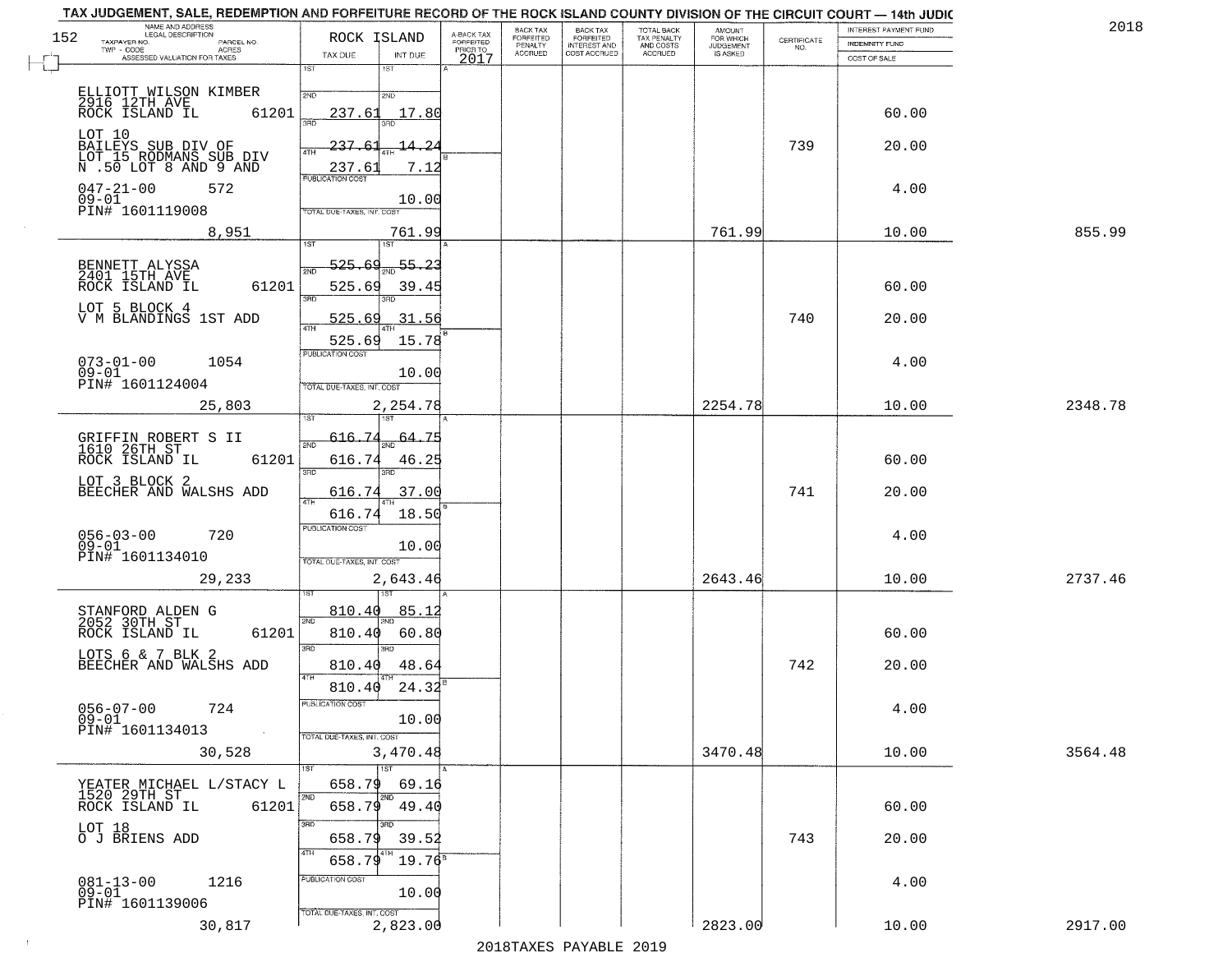| 152                                  | BY WHOM                                           | RATE<br>$\%$   | ROCK ISLAND<br>DATE OF SALE |                                                                                                                                             | TAX JUDGEMENT, SALE, REDEMPTION AND FORFEITURE RECORD OF THE ROCK ISLAND COUNTY DIVISION OF THE CIRCUIT COURT — 14th JUDICIAL CIRCUIT OF ILLINOIS 2018<br>SUBSEQUENT TAXES PAID, FEES, AND TIME EXTENSION                           | TOTAL DUE<br>TO REDEEM<br>FROM SALE                                                         | BY WHOM REDEEMED                           | DATE OF REDEMP-<br>TION OR DEED | RECEIVED REDEMPTION                                                  |
|--------------------------------------|---------------------------------------------------|----------------|-----------------------------|---------------------------------------------------------------------------------------------------------------------------------------------|-------------------------------------------------------------------------------------------------------------------------------------------------------------------------------------------------------------------------------------|---------------------------------------------------------------------------------------------|--------------------------------------------|---------------------------------|----------------------------------------------------------------------|
|                                      | PURCHASED                                         | <b>BID</b>     |                             |                                                                                                                                             |                                                                                                                                                                                                                                     | LESS<br><b>COUNTY CLERK FEE</b>                                                             |                                            | DAY.<br><b>YEAR</b><br>MO.      | MONEY IN FULL                                                        |
| PIN# 1601119008<br>JICTB, INC        |                                                   | 02             |                             |                                                                                                                                             | $[02/12/2020 \t\t Time \t\t Ext & incl \\ 02/13/2020 \t\t Take \tNotice \tFe \\ 12/27/2019 \t\t 12/07/2020 \tSubs \t paid \\$                                                                                                       | 12/06/2022<br>1, 033.63<br>1, 033.63<br>1, 032.78                                           |                                            |                                 | Certificate<br>Returned<br>& Cancelled<br>01/10/2022                 |
|                                      |                                                   |                |                             |                                                                                                                                             |                                                                                                                                                                                                                                     |                                                                                             | 3,400.86<br>160.00 KIMBERLY ELLIOTT WILSON |                                 | Karen Kinney                                                         |
| $\overline{c}$                       | PIN# 1601124004<br>EQUITY ONE INVESTMENT FUND LLC |                | 12/27/2019                  |                                                                                                                                             | $ 01/22/2020$ Time Ext & incl<br>$ 01/22/2020$ Take Notice Fee                                                                                                                                                                      | 07/13/2022<br>20.85                                                                         |                                            |                                 | Certificate<br>Returned<br>$\mathbf{2}$<br>& Cancelled<br>06/07/2021 |
|                                      |                                                   |                |                             |                                                                                                                                             |                                                                                                                                                                                                                                     |                                                                                             | 2,369.63<br>160.00 ALYSSA BENNETT          | 05/04/2021                      | Karen Kinney                                                         |
| PIN# 1601134010<br>RICO TRUSTEE<br>3 |                                                   | 18             | 12/27/2019                  |                                                                                                                                             | 04/06/2020 Time Ext & incl<br>04/06/2020 Take Notice Fee<br>00/00/0000 Take Notice Fee<br>03/17/2022 Circuit Clerks Fee<br>03/17/2022 Sublication Fee<br>04/01/2022 Publication Fee<br>11/23/2021 Subs paid<br>11/30/2020 Subs paid | $\begin{array}{c} 07/22/2022\\20.95\\35.00\\34.76\\2.764.40\\2.762.08 \end{array}$          |                                            |                                 | 3                                                                    |
| 4                                    | PIN# 1601134013<br>GUARDIAN TAX IL LLC            | 00             | 12/27/2019                  |                                                                                                                                             |                                                                                                                                                                                                                                     |                                                                                             |                                            |                                 | Certificate<br>Returned<br>4<br>& Cancelled<br>02/18/2020            |
|                                      |                                                   |                |                             |                                                                                                                                             |                                                                                                                                                                                                                                     |                                                                                             | 3,564.48<br>160.00 GEORGE SEDLAK           | 01/28/2020                      | Karen Kinney                                                         |
| PIN# 1601139006<br>5                 | EQUITY ONE INVESTMENT                             | 0 <sub>0</sub> | FUND LLC<br>12/27/2019      | $\begin{smallmatrix} 03/15/2022\\01/22/20222\\03/29/20222\\03/29/20222\\03/27/20222\\04/07/20222\\11/30/2021\\12/02/2020 \end{smallmatrix}$ | Time Ext & incl<br>Take Notice Fee<br>Take Notice Fee<br>Circuit Clerks Fee<br>Title Search Fee<br>Sublication Fee<br>Sheriffs Fee<br>Subs paid<br>Subs paid                                                                        | 09/21/2022<br>20.85<br>35.00<br>1399.255<br>1205.005<br>1486.382<br>446.22<br>$\frac{2}{2}$ |                                            |                                 | 5                                                                    |
|                                      |                                                   |                |                             |                                                                                                                                             | 2018TAXES PAYABLE 2019                                                                                                                                                                                                              |                                                                                             |                                            |                                 |                                                                      |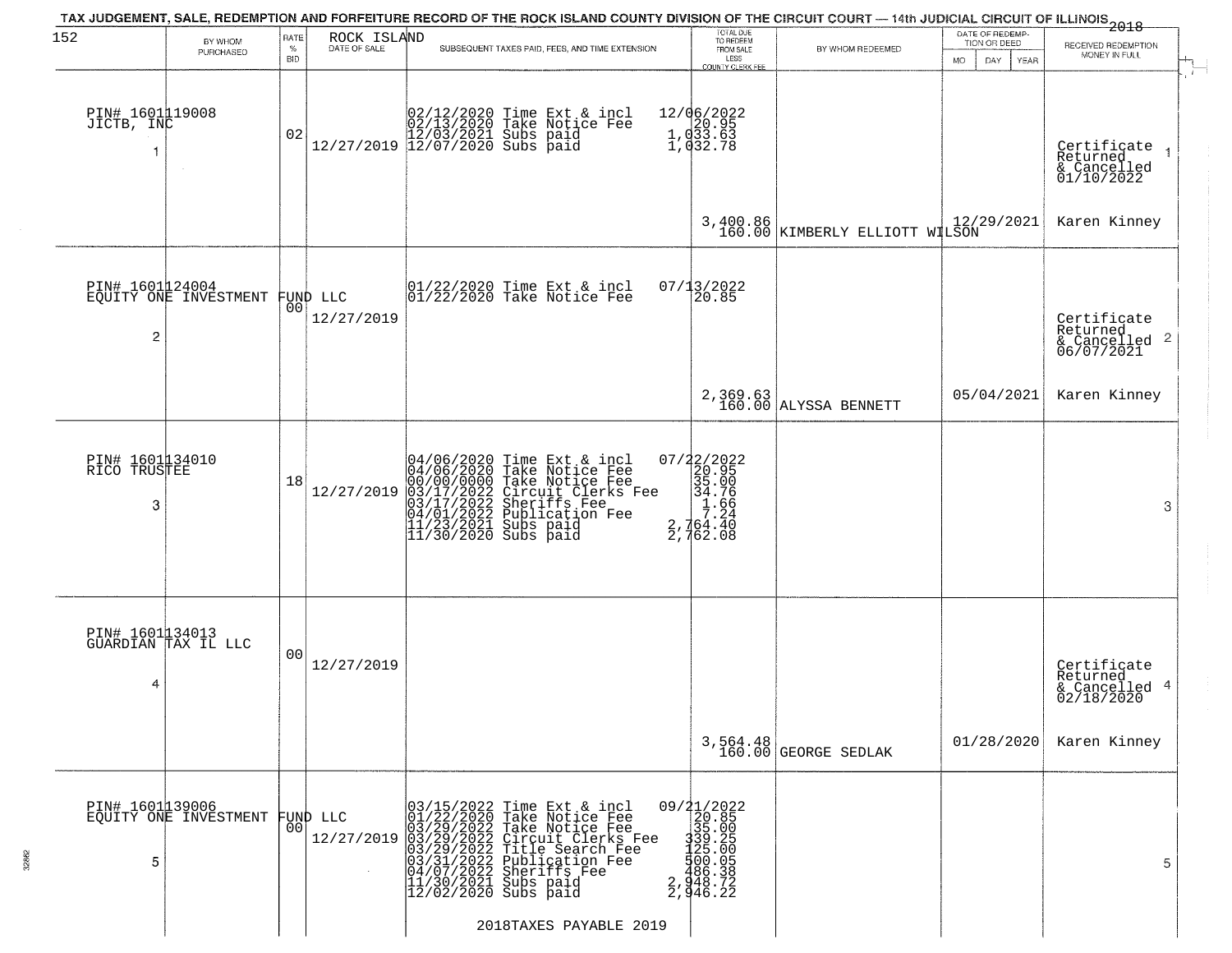| TAX JUDGEMENT, SALE, REDEMPTION AND FORFEITURE RECORD OF THE ROCK ISLAND COUNTY DIVISION OF THE CIRCUIT COURT - 14th JUDIC<br>NAME AND ADDRESS<br>LEGAL DESCRIPTION |                                                                                   |                                     | BACK TAX             |                                       |                                        | AMOUNT<br>FOR WHICH |                    | INTEREST PAYMENT FUND | 2018    |
|---------------------------------------------------------------------------------------------------------------------------------------------------------------------|-----------------------------------------------------------------------------------|-------------------------------------|----------------------|---------------------------------------|----------------------------------------|---------------------|--------------------|-----------------------|---------|
| 153<br>TAXPAYER NO.<br>PARCEL NO.<br>$TWP - CODE$<br>ACRES                                                                                                          | ROCK ISLAND                                                                       | A-BACK TAX<br>FORFEITED<br>PRIOR TO | FORFEITED<br>PENALTY | BACK TAX<br>FORFEITED<br>INTEREST AND | TOTAL BACK<br>TAX PENALTY<br>AND COSTS | <b>JUDGEMENT</b>    | CERTIFICATE<br>NO. | <b>INDEMNITY FUND</b> |         |
| ASSESSED VALUATION FOR TAXES                                                                                                                                        | TAX DUE<br>INT DUE<br>1ST                                                         | 2017                                | <b>ACCRUED</b>       | COST ACCRUED                          | <b>ACCRUED</b>                         | IS ASKED            |                    | COST OF SALE          |         |
| STANLEY JULIAN C JR TRST<br>1575 W 53RD ST APT 123<br>DAVENPORT IA 52806                                                                                            | 1ST<br><del>917.03,,,,96.3</del> 2<br>2ND<br>917.03<br>68.80                      |                                     |                      |                                       |                                        |                     |                    | 60.00                 |         |
| LOT 7<br>JENNIE PERKINS ADD<br>LOTS 6 AND                                                                                                                           | 3RD<br>917.03<br>55.04<br>4TH<br>27.52<br>917.03                                  |                                     |                      |                                       |                                        |                     | 744                | 20.00                 |         |
| $314 - 12 - 00$<br>5563<br>$09 - 01$<br>PIN# 1601144003                                                                                                             | <b>PUBLICATION COST</b><br>10.00<br>TOTAL DUE-TAXES, INT, COST                    |                                     |                      |                                       |                                        |                     |                    | 4.00                  |         |
| 46,228                                                                                                                                                              | 3,925.80                                                                          |                                     |                      |                                       |                                        | 3925.80             |                    | 10.00                 | 4019.80 |
| WILLIS JASON L<br>1606 29 1/2 ST<br>ROCK ISLAND IL<br>61201<br>LOT 2 BLOCK 2<br>ARCHER AND BRIENS ADD                                                               | 66.50<br>633.42<br>2ND<br>633.42<br>47.50<br>3RD<br>.38.00<br>633.42              |                                     |                      |                                       |                                        |                     | 745                | 60.00<br>20.00        |         |
| $035 - 03 - 00$<br>335<br>$09 - 01$<br>PIN# 1601149002                                                                                                              | 19.00<br>633.42<br>PUBLICATION COST<br>10.00<br>TOTAL DUE-TAXES, INT. COST        |                                     |                      |                                       |                                        |                     |                    | 4.00                  |         |
| 29,861                                                                                                                                                              | 2,714.68<br>isT<br>١S٦                                                            |                                     |                      |                                       |                                        | 2714.68             |                    | 10.00                 | 2808.68 |
| YEATER MICHAEL L/STACY L<br>1520 29TH ST<br>ROCK ISLAND IL<br>61201<br>LOT 13 BLOCK 2                                                                               | 800.87<br>84.0<br>2ND<br>800.87<br>60.05<br>3BD<br>3RD                            |                                     |                      |                                       |                                        |                     |                    | 60.00                 |         |
| WALLACE GROVE ADD                                                                                                                                                   | 800.87<br>48.04<br>4TH                                                            |                                     |                      |                                       |                                        |                     | 746                | 20.00                 |         |
| $407 - 20 - 00$<br>09-01<br>7301<br>PIN# 1601158002                                                                                                                 | 800.87<br>24.02<br><b>PUBLICATION COST</b><br>10.00<br>TOTAL OUE-TAXES, INT. COST |                                     |                      |                                       |                                        | 3429.66             |                    | 4.00                  |         |
| 30,169                                                                                                                                                              | 3,429.66                                                                          |                                     |                      |                                       |                                        |                     |                    | 10.00                 | 3523.66 |
| ON TRACK PROPERTIES LLC<br>3515 38TH AVE<br>ROCK ISLAND IL<br>61201                                                                                                 | <u>246.69</u><br><u>25.90</u><br>2ND<br>246.69<br>18.50<br>3 <sub>BD</sub><br>3RD |                                     |                      |                                       |                                        |                     |                    | 60.00                 |         |
| SUPVR ASST MAP<br>LOT 249 SHEET 3                                                                                                                                   | 14.80<br>246.69<br>4TH                                                            |                                     |                      |                                       |                                        |                     | 747                | 20.00                 |         |
| $001 - 05 - 00$<br>$3 - A$<br>$09 - 01$<br>.500<br>PIN# 1601200018                                                                                                  | 7.40<br>246.69<br>-usuca i un cus-<br>10.00<br>TOTAL DUE-TAXES, INT. COST         |                                     |                      |                                       |                                        |                     |                    | 4.00                  |         |
| 26,217                                                                                                                                                              | 1,063.36                                                                          |                                     |                      |                                       |                                        | 1063.36             |                    | 10.00                 | 1157.36 |
| MENDOZA MICHELLE<br>3219 14TH AVE<br>61201<br>ROCK ISLAND IL                                                                                                        | 1ST<br>428.29<br>44.94<br>2ND<br>2ND<br>428.29<br>32.10                           |                                     |                      |                                       |                                        |                     |                    | 60.00                 |         |
| LOT 6<br>GLENWOOD                                                                                                                                                   | 3RD<br>428.29<br>25.68<br>4TH<br>428.29<br>$12.84^{\circ}$                        |                                     |                      |                                       |                                        |                     | 748                | 20.00                 |         |
| $203 - 04 - 00$<br>3503<br>$09 - 01$<br>PIN# 1601202025                                                                                                             | PUBLICATION COST<br>10.00<br>TOTAL DUE-TAXES, INT. COST                           |                                     |                      |                                       |                                        |                     |                    | 4.00                  |         |
| 22,134                                                                                                                                                              | 1,838.72                                                                          |                                     |                      |                                       |                                        | 1838.72             |                    | 10.00                 | 1932.72 |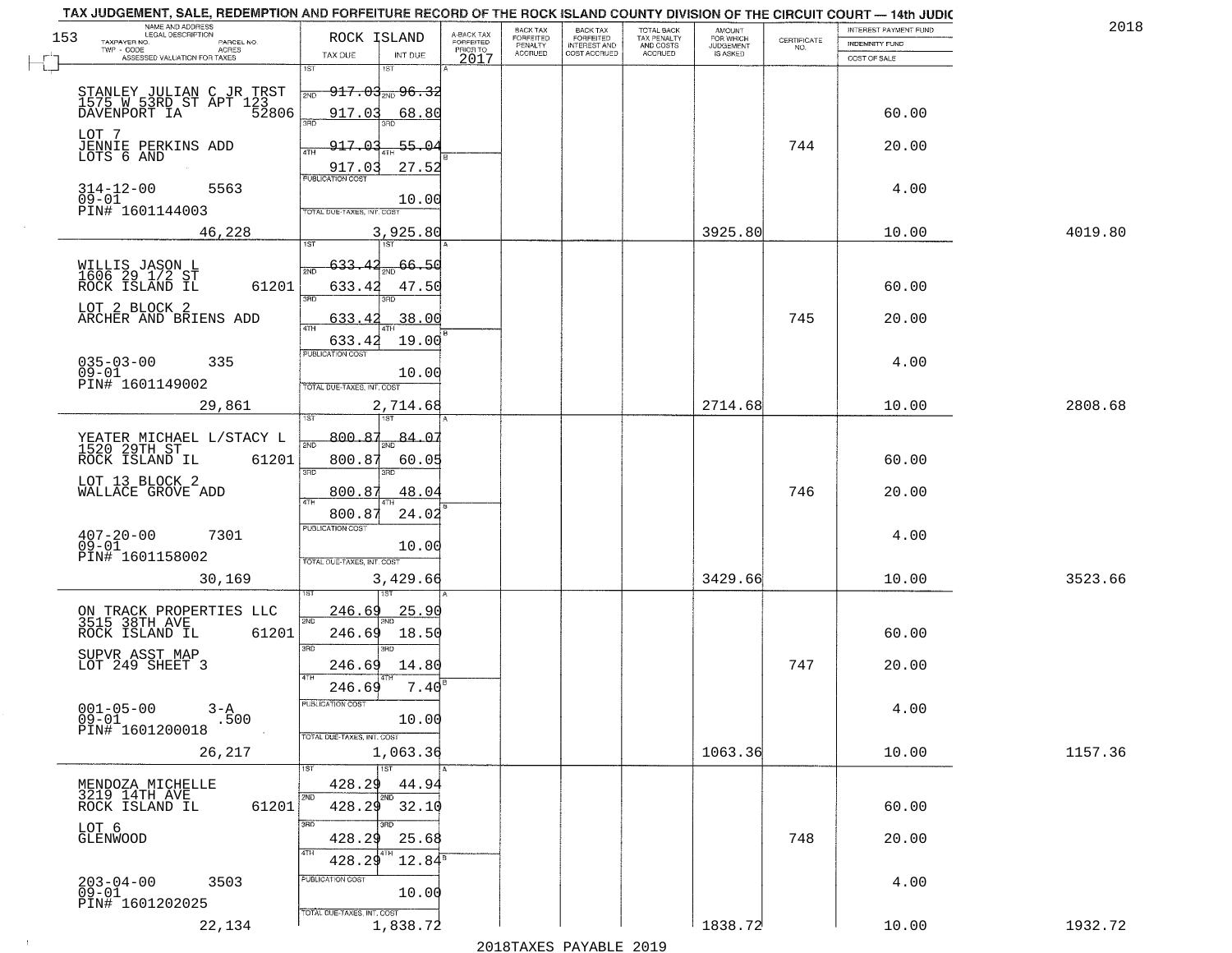| 153                                       | BY WHOM                                           | RATE               | ROCK ISLAND  | TAX JUDGEMENT, SALE, REDEMPTION AND FORFEITURE RECORD OF THE ROCK ISLAND COUNTY DIVISION OF THE CIRCUIT COURT — 14th JUDICIAL CIRCUIT OF ILLINOIS 2018 | TOTAL DUE<br>TO REDEEM                |                                                         | DATE OF REDEMP<br>TION OR DEED   | RECEIVED REDEMPTION                                                |
|-------------------------------------------|---------------------------------------------------|--------------------|--------------|--------------------------------------------------------------------------------------------------------------------------------------------------------|---------------------------------------|---------------------------------------------------------|----------------------------------|--------------------------------------------------------------------|
|                                           | PURCHASED                                         | $\%$<br><b>BID</b> | DATE OF SALE | SUBSEQUENT TAXES PAID, FEES, AND TIME EXTENSION                                                                                                        | FROM SALE<br>LESS<br>COUNTY CLERK FEE | BY WHOM REDEEMED                                        | <b>MO</b><br>DAY.<br><b>YEAR</b> | MONEY IN FULL                                                      |
| PIN# 1601144003<br>WESTERN SITES LLC<br>1 | $\sim$                                            | 01                 | 12/27/2019   | 03/09/2020 Time Ext & incl<br>03/09/2020 Take Notice Fee                                                                                               | $07/12/2022$<br>20.95                 |                                                         |                                  | Certificate<br>Returned<br>& Cancelled<br>06/14/2021               |
|                                           |                                                   |                    |              |                                                                                                                                                        | $4,161.34$<br>$160.00$                | JULIAN C STANLEY TRUST<br>-----------                   |                                  | Karen Kinney                                                       |
| $\overline{c}$                            | PIN# 1601149002<br>EQUITY ONE INVESTMENT FUND LLC |                    | 12/27/2019   | 01/22/2020 Time Ext & incl<br>01/22/2020 Take Notice Fee                                                                                               | 07/13/2022<br>20.85                   |                                                         |                                  | Certificate<br>Returned<br>$\frac{1}{2}$ Cancelled 2<br>07/06/2020 |
|                                           |                                                   |                    |              |                                                                                                                                                        |                                       | 2,857.62<br>160.00 JASON L WILLIS                       | 06/17/2020                       | Karen Kinney                                                       |
| 3                                         | PIN# 1601158002<br>GUARDIAN TAX IL LLC            | 0 <sub>0</sub>     | 12/27/2019   | 04/01/2020 Time Ext & incl<br>04/01/2020 Take Notice Fee                                                                                               | 12/22/2022<br>20.95                   |                                                         |                                  | Certificate<br>Returned<br>-3<br>& Cancelled<br>08/12/2020         |
|                                           |                                                   |                    |              |                                                                                                                                                        |                                       | 3,544.61<br>160.00 MICHAEL YEATER                       | 07/02/2020                       | Karen Kinney                                                       |
| PIN# 1601200018<br>WESTERN SITES LLC<br>4 |                                                   | 00                 | 12/27/2019   |                                                                                                                                                        |                                       |                                                         |                                  | Certificate<br>Returned<br>& Cancelled 4<br>03/12/2020             |
|                                           |                                                   |                    |              |                                                                                                                                                        |                                       | $1,157.36$ 02/26/2020<br>160.00 ON TRACK PROPERTIES LLC |                                  | Karen Kinney                                                       |
| PIN# 1601202025<br>WESTERN SITES LLC<br>5 |                                                   | 00                 | 12/27/2019   | 03/09/2020 Time Ext & incl<br>03/09/2020 Take Notice Fee                                                                                               | $07/12/2022$<br>20.95                 |                                                         |                                  | Certificate<br>Returned<br>& Cancelled 5<br>05/12/2020             |
|                                           |                                                   |                    |              |                                                                                                                                                        |                                       | $1,953.67$ MICHELLE MENDOZA                             | 04/27/2020                       | Karen Kinney                                                       |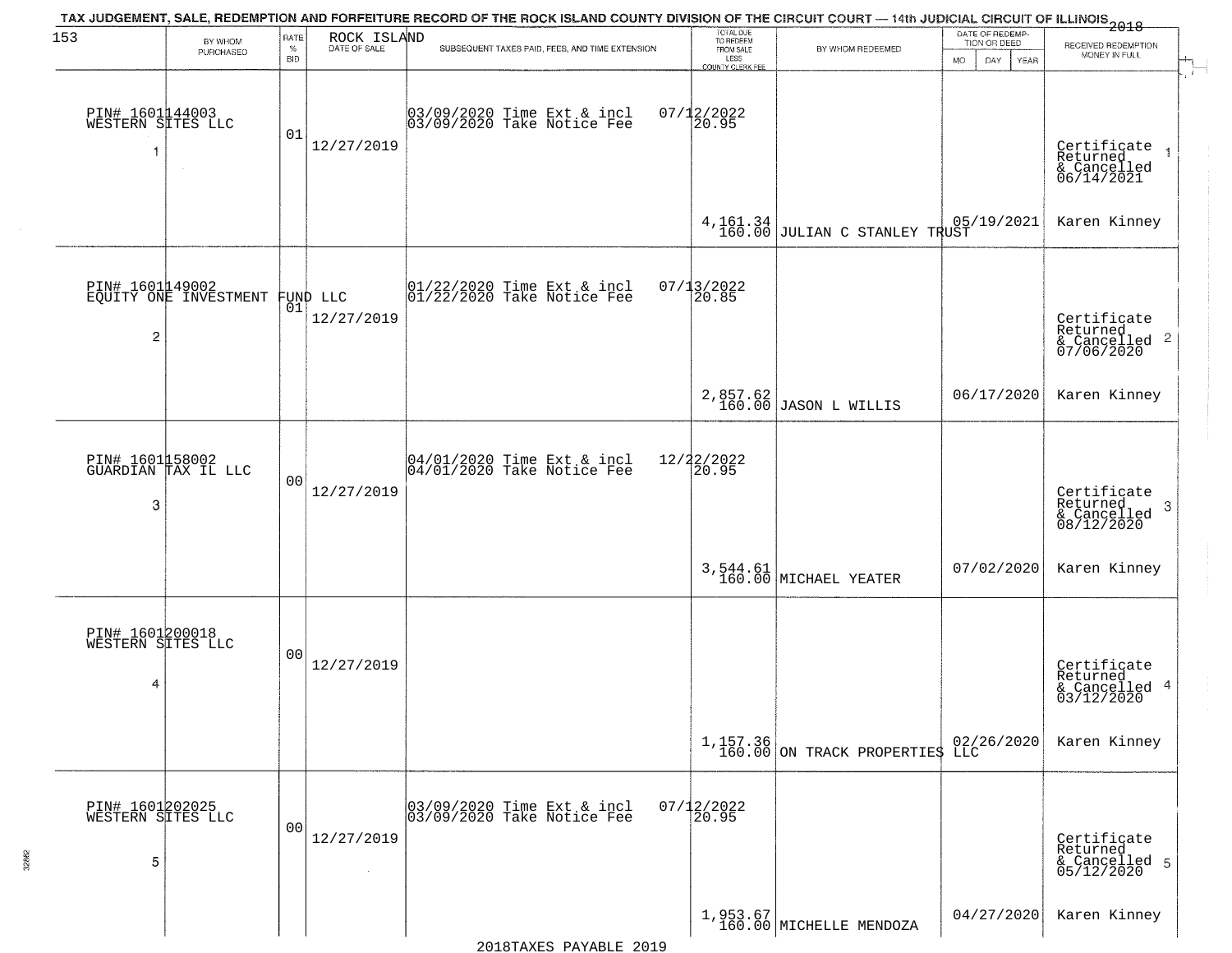| BACK TAX<br>FORFEITED<br>TOTAL BACK<br>TAX PENALTY<br>AND COSTS<br>AMOUNT<br>FOR WHICH<br>A-BACK TAX<br>FORFEITED<br>154<br>ROCK ISLAND<br><b>FORFEITED</b><br>$\begin{array}{c} \text{CERTIFICATE} \\ \text{NO.} \end{array}$<br>TAXPAYER NO.<br>PARCEL NO.<br>INDEMNITY FUND<br>PENALTY<br><b>INTEREST AND</b><br><b>JUDGEMENT</b><br>PRIOR TO<br><b>ACRES</b><br><b>ACCRUED</b><br>COST ACCRUED<br><b>ACCRUED</b><br>IS ASKED<br>TAX DUE<br>INT DUE<br>ASSESSED VALUATION FOR TAXES<br>2017<br>COST OF SALE<br>1ST<br>18T<br><del>636.63,,,66.85</del><br>ROSENTHAL JEFFREY T<br>1229 35TH ST<br>ROCK ISLAND IL<br>2ND<br>60.00<br>61201<br>636.63<br>47.75<br>350<br>LOT 17<br><b>GUYERS ADD</b><br>749<br>-38.20<br>636.63<br>20.00<br>19.10<br>$\frac{636.63}{FUBUCATONCGST}$<br>209-11-00<br>09-01<br>3625<br>4.00<br>10.00<br>PIN# 1601204027<br>TOTAL DUE-TAXES, INT. COST<br>2728.42<br>2822.42<br>29,982<br>2,728.42<br>10.00<br>607.51<br>$\frac{63.77}{200}$<br>KELLY JOSEPH P III/DONNA<br>মঁচ<br>10 WOODLEY RD<br>ROCK ISLAND IL<br>61201<br>607.51<br>60.00<br>45.55<br>तका<br>3RD<br>LOT 1 BLOCK 2<br>750<br>.36.44<br>20.00<br>GUYERS 2ND ADD<br>ALL EX W 60 FT<br>607.51<br>ৰাম<br>607.51<br>18.22<br>PUBLICATION COST<br>4.00<br>$211 - 12 - 00$<br>3662<br>$09 - 01$<br>10.00<br>PIN# 1601208010<br>TOTAL DUE-TAXES, INT. COST<br>22,885<br>2,604.02<br>2604.02<br>10.00<br>2698.02<br><b>ST</b><br>i ST<br>MCCLUNG JAMES I<br>1326 38TH ST<br>SVD<br>SMD<br>ROCK ISLAND IL<br>61201<br>410.22<br>30.75<br>60.00<br>3BD<br>3RD<br>LOT 8 BLOCK 2<br>751<br>GUYERS 2ND ADD<br>FRL S 3 FT LOT 7 AND<br>410.22<br>24.60<br>20.00<br>N 26 FT<br>410.22<br>12.30<br><b>PUBLICATION COST</b><br>$211 - 21 - 00$<br>09-01<br>$3670 - A$<br>4.00<br>10.00<br>PIN# 1601208018<br>TOTAL OUE-TAXES, INT. COST<br>1308.31<br>1402.31<br>21,453<br>1,308.31<br>10.00<br>१९४<br>J & L RICHARD PROPERTIES<br>4811 N BRADY ST UNIT L<br>2ND<br>2ND<br>DAVENPORT IA<br>52807<br>60.00<br>3RD<br>3BD<br>LOT 12 BLOCK 4<br>SOUTH PARK ADD<br>S .50 LOT 10 AND ALL<br>752<br>20.00<br>4TH<br>610.35 18.32<br>PUBLICATION COS-<br>$355 - 02 - 00$<br>6296<br>4.00<br>$09 - 01$<br>.158<br>10.00<br>PIN# 1601210015<br>TOTAL DUE-TAXES, INT. COST<br>638.67<br>638.67<br>732.67<br>22,992<br>10.00<br>609.4<br>63.98<br>NORALS ANGELINA R<br>1506 32ND ST<br>ROCK ISLAND IL<br>2ND<br>61201<br>609.47<br>45.70<br>60.00<br>3RD<br>LOT 8 BLOCK 3<br>SOUTH PARK ADD<br>LOT 6 AND N 8.50 FT<br>753<br>20.00<br>609.4<br>36.56<br>4TH<br>$18.28^s$<br>609.4<br>PUBLICATION COST<br>354-05-00<br>09-01<br>$6277 - A$<br>4.00<br>10.00<br>PIN# 1601212012<br>TOTAL DUE-TAXES, INT. COST<br>2,612.40<br>2612.40<br>28,959<br>2706.40<br>10.00 | TAX JUDGEMENT, SALE, REDEMPTION AND FORFEITURE RECORD OF THE ROCK ISLAND COUNTY DIVISION OF THE CIRCUIT COURT - 14th JUDIC<br>NAME AND ADDRESS<br>LEGAL DESCRIPTION |  | BACK TAX |  |  | INTEREST PAYMENT FUND | 2018 |
|--------------------------------------------------------------------------------------------------------------------------------------------------------------------------------------------------------------------------------------------------------------------------------------------------------------------------------------------------------------------------------------------------------------------------------------------------------------------------------------------------------------------------------------------------------------------------------------------------------------------------------------------------------------------------------------------------------------------------------------------------------------------------------------------------------------------------------------------------------------------------------------------------------------------------------------------------------------------------------------------------------------------------------------------------------------------------------------------------------------------------------------------------------------------------------------------------------------------------------------------------------------------------------------------------------------------------------------------------------------------------------------------------------------------------------------------------------------------------------------------------------------------------------------------------------------------------------------------------------------------------------------------------------------------------------------------------------------------------------------------------------------------------------------------------------------------------------------------------------------------------------------------------------------------------------------------------------------------------------------------------------------------------------------------------------------------------------------------------------------------------------------------------------------------------------------------------------------------------------------------------------------------------------------------------------------------------------------------------------------------------------------------------------------------------------------------------------------------------------------------------------------------------------------------------------------------------------------------------------------------------------------------------------------------------------------------------------------------------------------|---------------------------------------------------------------------------------------------------------------------------------------------------------------------|--|----------|--|--|-----------------------|------|
|                                                                                                                                                                                                                                                                                                                                                                                                                                                                                                                                                                                                                                                                                                                                                                                                                                                                                                                                                                                                                                                                                                                                                                                                                                                                                                                                                                                                                                                                                                                                                                                                                                                                                                                                                                                                                                                                                                                                                                                                                                                                                                                                                                                                                                                                                                                                                                                                                                                                                                                                                                                                                                                                                                                                      |                                                                                                                                                                     |  |          |  |  |                       |      |
|                                                                                                                                                                                                                                                                                                                                                                                                                                                                                                                                                                                                                                                                                                                                                                                                                                                                                                                                                                                                                                                                                                                                                                                                                                                                                                                                                                                                                                                                                                                                                                                                                                                                                                                                                                                                                                                                                                                                                                                                                                                                                                                                                                                                                                                                                                                                                                                                                                                                                                                                                                                                                                                                                                                                      |                                                                                                                                                                     |  |          |  |  |                       |      |
|                                                                                                                                                                                                                                                                                                                                                                                                                                                                                                                                                                                                                                                                                                                                                                                                                                                                                                                                                                                                                                                                                                                                                                                                                                                                                                                                                                                                                                                                                                                                                                                                                                                                                                                                                                                                                                                                                                                                                                                                                                                                                                                                                                                                                                                                                                                                                                                                                                                                                                                                                                                                                                                                                                                                      |                                                                                                                                                                     |  |          |  |  |                       |      |
|                                                                                                                                                                                                                                                                                                                                                                                                                                                                                                                                                                                                                                                                                                                                                                                                                                                                                                                                                                                                                                                                                                                                                                                                                                                                                                                                                                                                                                                                                                                                                                                                                                                                                                                                                                                                                                                                                                                                                                                                                                                                                                                                                                                                                                                                                                                                                                                                                                                                                                                                                                                                                                                                                                                                      |                                                                                                                                                                     |  |          |  |  |                       |      |
|                                                                                                                                                                                                                                                                                                                                                                                                                                                                                                                                                                                                                                                                                                                                                                                                                                                                                                                                                                                                                                                                                                                                                                                                                                                                                                                                                                                                                                                                                                                                                                                                                                                                                                                                                                                                                                                                                                                                                                                                                                                                                                                                                                                                                                                                                                                                                                                                                                                                                                                                                                                                                                                                                                                                      |                                                                                                                                                                     |  |          |  |  |                       |      |
|                                                                                                                                                                                                                                                                                                                                                                                                                                                                                                                                                                                                                                                                                                                                                                                                                                                                                                                                                                                                                                                                                                                                                                                                                                                                                                                                                                                                                                                                                                                                                                                                                                                                                                                                                                                                                                                                                                                                                                                                                                                                                                                                                                                                                                                                                                                                                                                                                                                                                                                                                                                                                                                                                                                                      |                                                                                                                                                                     |  |          |  |  |                       |      |
|                                                                                                                                                                                                                                                                                                                                                                                                                                                                                                                                                                                                                                                                                                                                                                                                                                                                                                                                                                                                                                                                                                                                                                                                                                                                                                                                                                                                                                                                                                                                                                                                                                                                                                                                                                                                                                                                                                                                                                                                                                                                                                                                                                                                                                                                                                                                                                                                                                                                                                                                                                                                                                                                                                                                      |                                                                                                                                                                     |  |          |  |  |                       |      |
|                                                                                                                                                                                                                                                                                                                                                                                                                                                                                                                                                                                                                                                                                                                                                                                                                                                                                                                                                                                                                                                                                                                                                                                                                                                                                                                                                                                                                                                                                                                                                                                                                                                                                                                                                                                                                                                                                                                                                                                                                                                                                                                                                                                                                                                                                                                                                                                                                                                                                                                                                                                                                                                                                                                                      |                                                                                                                                                                     |  |          |  |  |                       |      |
|                                                                                                                                                                                                                                                                                                                                                                                                                                                                                                                                                                                                                                                                                                                                                                                                                                                                                                                                                                                                                                                                                                                                                                                                                                                                                                                                                                                                                                                                                                                                                                                                                                                                                                                                                                                                                                                                                                                                                                                                                                                                                                                                                                                                                                                                                                                                                                                                                                                                                                                                                                                                                                                                                                                                      |                                                                                                                                                                     |  |          |  |  |                       |      |
|                                                                                                                                                                                                                                                                                                                                                                                                                                                                                                                                                                                                                                                                                                                                                                                                                                                                                                                                                                                                                                                                                                                                                                                                                                                                                                                                                                                                                                                                                                                                                                                                                                                                                                                                                                                                                                                                                                                                                                                                                                                                                                                                                                                                                                                                                                                                                                                                                                                                                                                                                                                                                                                                                                                                      |                                                                                                                                                                     |  |          |  |  |                       |      |
|                                                                                                                                                                                                                                                                                                                                                                                                                                                                                                                                                                                                                                                                                                                                                                                                                                                                                                                                                                                                                                                                                                                                                                                                                                                                                                                                                                                                                                                                                                                                                                                                                                                                                                                                                                                                                                                                                                                                                                                                                                                                                                                                                                                                                                                                                                                                                                                                                                                                                                                                                                                                                                                                                                                                      |                                                                                                                                                                     |  |          |  |  |                       |      |
|                                                                                                                                                                                                                                                                                                                                                                                                                                                                                                                                                                                                                                                                                                                                                                                                                                                                                                                                                                                                                                                                                                                                                                                                                                                                                                                                                                                                                                                                                                                                                                                                                                                                                                                                                                                                                                                                                                                                                                                                                                                                                                                                                                                                                                                                                                                                                                                                                                                                                                                                                                                                                                                                                                                                      |                                                                                                                                                                     |  |          |  |  |                       |      |
|                                                                                                                                                                                                                                                                                                                                                                                                                                                                                                                                                                                                                                                                                                                                                                                                                                                                                                                                                                                                                                                                                                                                                                                                                                                                                                                                                                                                                                                                                                                                                                                                                                                                                                                                                                                                                                                                                                                                                                                                                                                                                                                                                                                                                                                                                                                                                                                                                                                                                                                                                                                                                                                                                                                                      |                                                                                                                                                                     |  |          |  |  |                       |      |
|                                                                                                                                                                                                                                                                                                                                                                                                                                                                                                                                                                                                                                                                                                                                                                                                                                                                                                                                                                                                                                                                                                                                                                                                                                                                                                                                                                                                                                                                                                                                                                                                                                                                                                                                                                                                                                                                                                                                                                                                                                                                                                                                                                                                                                                                                                                                                                                                                                                                                                                                                                                                                                                                                                                                      |                                                                                                                                                                     |  |          |  |  |                       |      |
|                                                                                                                                                                                                                                                                                                                                                                                                                                                                                                                                                                                                                                                                                                                                                                                                                                                                                                                                                                                                                                                                                                                                                                                                                                                                                                                                                                                                                                                                                                                                                                                                                                                                                                                                                                                                                                                                                                                                                                                                                                                                                                                                                                                                                                                                                                                                                                                                                                                                                                                                                                                                                                                                                                                                      |                                                                                                                                                                     |  |          |  |  |                       |      |
|                                                                                                                                                                                                                                                                                                                                                                                                                                                                                                                                                                                                                                                                                                                                                                                                                                                                                                                                                                                                                                                                                                                                                                                                                                                                                                                                                                                                                                                                                                                                                                                                                                                                                                                                                                                                                                                                                                                                                                                                                                                                                                                                                                                                                                                                                                                                                                                                                                                                                                                                                                                                                                                                                                                                      |                                                                                                                                                                     |  |          |  |  |                       |      |
|                                                                                                                                                                                                                                                                                                                                                                                                                                                                                                                                                                                                                                                                                                                                                                                                                                                                                                                                                                                                                                                                                                                                                                                                                                                                                                                                                                                                                                                                                                                                                                                                                                                                                                                                                                                                                                                                                                                                                                                                                                                                                                                                                                                                                                                                                                                                                                                                                                                                                                                                                                                                                                                                                                                                      |                                                                                                                                                                     |  |          |  |  |                       |      |
|                                                                                                                                                                                                                                                                                                                                                                                                                                                                                                                                                                                                                                                                                                                                                                                                                                                                                                                                                                                                                                                                                                                                                                                                                                                                                                                                                                                                                                                                                                                                                                                                                                                                                                                                                                                                                                                                                                                                                                                                                                                                                                                                                                                                                                                                                                                                                                                                                                                                                                                                                                                                                                                                                                                                      |                                                                                                                                                                     |  |          |  |  |                       |      |
|                                                                                                                                                                                                                                                                                                                                                                                                                                                                                                                                                                                                                                                                                                                                                                                                                                                                                                                                                                                                                                                                                                                                                                                                                                                                                                                                                                                                                                                                                                                                                                                                                                                                                                                                                                                                                                                                                                                                                                                                                                                                                                                                                                                                                                                                                                                                                                                                                                                                                                                                                                                                                                                                                                                                      |                                                                                                                                                                     |  |          |  |  |                       |      |
|                                                                                                                                                                                                                                                                                                                                                                                                                                                                                                                                                                                                                                                                                                                                                                                                                                                                                                                                                                                                                                                                                                                                                                                                                                                                                                                                                                                                                                                                                                                                                                                                                                                                                                                                                                                                                                                                                                                                                                                                                                                                                                                                                                                                                                                                                                                                                                                                                                                                                                                                                                                                                                                                                                                                      |                                                                                                                                                                     |  |          |  |  |                       |      |
|                                                                                                                                                                                                                                                                                                                                                                                                                                                                                                                                                                                                                                                                                                                                                                                                                                                                                                                                                                                                                                                                                                                                                                                                                                                                                                                                                                                                                                                                                                                                                                                                                                                                                                                                                                                                                                                                                                                                                                                                                                                                                                                                                                                                                                                                                                                                                                                                                                                                                                                                                                                                                                                                                                                                      |                                                                                                                                                                     |  |          |  |  |                       |      |
|                                                                                                                                                                                                                                                                                                                                                                                                                                                                                                                                                                                                                                                                                                                                                                                                                                                                                                                                                                                                                                                                                                                                                                                                                                                                                                                                                                                                                                                                                                                                                                                                                                                                                                                                                                                                                                                                                                                                                                                                                                                                                                                                                                                                                                                                                                                                                                                                                                                                                                                                                                                                                                                                                                                                      |                                                                                                                                                                     |  |          |  |  |                       |      |
|                                                                                                                                                                                                                                                                                                                                                                                                                                                                                                                                                                                                                                                                                                                                                                                                                                                                                                                                                                                                                                                                                                                                                                                                                                                                                                                                                                                                                                                                                                                                                                                                                                                                                                                                                                                                                                                                                                                                                                                                                                                                                                                                                                                                                                                                                                                                                                                                                                                                                                                                                                                                                                                                                                                                      |                                                                                                                                                                     |  |          |  |  |                       |      |
|                                                                                                                                                                                                                                                                                                                                                                                                                                                                                                                                                                                                                                                                                                                                                                                                                                                                                                                                                                                                                                                                                                                                                                                                                                                                                                                                                                                                                                                                                                                                                                                                                                                                                                                                                                                                                                                                                                                                                                                                                                                                                                                                                                                                                                                                                                                                                                                                                                                                                                                                                                                                                                                                                                                                      |                                                                                                                                                                     |  |          |  |  |                       |      |
|                                                                                                                                                                                                                                                                                                                                                                                                                                                                                                                                                                                                                                                                                                                                                                                                                                                                                                                                                                                                                                                                                                                                                                                                                                                                                                                                                                                                                                                                                                                                                                                                                                                                                                                                                                                                                                                                                                                                                                                                                                                                                                                                                                                                                                                                                                                                                                                                                                                                                                                                                                                                                                                                                                                                      |                                                                                                                                                                     |  |          |  |  |                       |      |
|                                                                                                                                                                                                                                                                                                                                                                                                                                                                                                                                                                                                                                                                                                                                                                                                                                                                                                                                                                                                                                                                                                                                                                                                                                                                                                                                                                                                                                                                                                                                                                                                                                                                                                                                                                                                                                                                                                                                                                                                                                                                                                                                                                                                                                                                                                                                                                                                                                                                                                                                                                                                                                                                                                                                      |                                                                                                                                                                     |  |          |  |  |                       |      |
|                                                                                                                                                                                                                                                                                                                                                                                                                                                                                                                                                                                                                                                                                                                                                                                                                                                                                                                                                                                                                                                                                                                                                                                                                                                                                                                                                                                                                                                                                                                                                                                                                                                                                                                                                                                                                                                                                                                                                                                                                                                                                                                                                                                                                                                                                                                                                                                                                                                                                                                                                                                                                                                                                                                                      |                                                                                                                                                                     |  |          |  |  |                       |      |
|                                                                                                                                                                                                                                                                                                                                                                                                                                                                                                                                                                                                                                                                                                                                                                                                                                                                                                                                                                                                                                                                                                                                                                                                                                                                                                                                                                                                                                                                                                                                                                                                                                                                                                                                                                                                                                                                                                                                                                                                                                                                                                                                                                                                                                                                                                                                                                                                                                                                                                                                                                                                                                                                                                                                      |                                                                                                                                                                     |  |          |  |  |                       |      |
|                                                                                                                                                                                                                                                                                                                                                                                                                                                                                                                                                                                                                                                                                                                                                                                                                                                                                                                                                                                                                                                                                                                                                                                                                                                                                                                                                                                                                                                                                                                                                                                                                                                                                                                                                                                                                                                                                                                                                                                                                                                                                                                                                                                                                                                                                                                                                                                                                                                                                                                                                                                                                                                                                                                                      |                                                                                                                                                                     |  |          |  |  |                       |      |
|                                                                                                                                                                                                                                                                                                                                                                                                                                                                                                                                                                                                                                                                                                                                                                                                                                                                                                                                                                                                                                                                                                                                                                                                                                                                                                                                                                                                                                                                                                                                                                                                                                                                                                                                                                                                                                                                                                                                                                                                                                                                                                                                                                                                                                                                                                                                                                                                                                                                                                                                                                                                                                                                                                                                      |                                                                                                                                                                     |  |          |  |  |                       |      |
|                                                                                                                                                                                                                                                                                                                                                                                                                                                                                                                                                                                                                                                                                                                                                                                                                                                                                                                                                                                                                                                                                                                                                                                                                                                                                                                                                                                                                                                                                                                                                                                                                                                                                                                                                                                                                                                                                                                                                                                                                                                                                                                                                                                                                                                                                                                                                                                                                                                                                                                                                                                                                                                                                                                                      |                                                                                                                                                                     |  |          |  |  |                       |      |
|                                                                                                                                                                                                                                                                                                                                                                                                                                                                                                                                                                                                                                                                                                                                                                                                                                                                                                                                                                                                                                                                                                                                                                                                                                                                                                                                                                                                                                                                                                                                                                                                                                                                                                                                                                                                                                                                                                                                                                                                                                                                                                                                                                                                                                                                                                                                                                                                                                                                                                                                                                                                                                                                                                                                      |                                                                                                                                                                     |  |          |  |  |                       |      |
|                                                                                                                                                                                                                                                                                                                                                                                                                                                                                                                                                                                                                                                                                                                                                                                                                                                                                                                                                                                                                                                                                                                                                                                                                                                                                                                                                                                                                                                                                                                                                                                                                                                                                                                                                                                                                                                                                                                                                                                                                                                                                                                                                                                                                                                                                                                                                                                                                                                                                                                                                                                                                                                                                                                                      |                                                                                                                                                                     |  |          |  |  |                       |      |
|                                                                                                                                                                                                                                                                                                                                                                                                                                                                                                                                                                                                                                                                                                                                                                                                                                                                                                                                                                                                                                                                                                                                                                                                                                                                                                                                                                                                                                                                                                                                                                                                                                                                                                                                                                                                                                                                                                                                                                                                                                                                                                                                                                                                                                                                                                                                                                                                                                                                                                                                                                                                                                                                                                                                      |                                                                                                                                                                     |  |          |  |  |                       |      |
|                                                                                                                                                                                                                                                                                                                                                                                                                                                                                                                                                                                                                                                                                                                                                                                                                                                                                                                                                                                                                                                                                                                                                                                                                                                                                                                                                                                                                                                                                                                                                                                                                                                                                                                                                                                                                                                                                                                                                                                                                                                                                                                                                                                                                                                                                                                                                                                                                                                                                                                                                                                                                                                                                                                                      |                                                                                                                                                                     |  |          |  |  |                       |      |
|                                                                                                                                                                                                                                                                                                                                                                                                                                                                                                                                                                                                                                                                                                                                                                                                                                                                                                                                                                                                                                                                                                                                                                                                                                                                                                                                                                                                                                                                                                                                                                                                                                                                                                                                                                                                                                                                                                                                                                                                                                                                                                                                                                                                                                                                                                                                                                                                                                                                                                                                                                                                                                                                                                                                      |                                                                                                                                                                     |  |          |  |  |                       |      |
|                                                                                                                                                                                                                                                                                                                                                                                                                                                                                                                                                                                                                                                                                                                                                                                                                                                                                                                                                                                                                                                                                                                                                                                                                                                                                                                                                                                                                                                                                                                                                                                                                                                                                                                                                                                                                                                                                                                                                                                                                                                                                                                                                                                                                                                                                                                                                                                                                                                                                                                                                                                                                                                                                                                                      |                                                                                                                                                                     |  |          |  |  |                       |      |
|                                                                                                                                                                                                                                                                                                                                                                                                                                                                                                                                                                                                                                                                                                                                                                                                                                                                                                                                                                                                                                                                                                                                                                                                                                                                                                                                                                                                                                                                                                                                                                                                                                                                                                                                                                                                                                                                                                                                                                                                                                                                                                                                                                                                                                                                                                                                                                                                                                                                                                                                                                                                                                                                                                                                      |                                                                                                                                                                     |  |          |  |  |                       |      |
|                                                                                                                                                                                                                                                                                                                                                                                                                                                                                                                                                                                                                                                                                                                                                                                                                                                                                                                                                                                                                                                                                                                                                                                                                                                                                                                                                                                                                                                                                                                                                                                                                                                                                                                                                                                                                                                                                                                                                                                                                                                                                                                                                                                                                                                                                                                                                                                                                                                                                                                                                                                                                                                                                                                                      |                                                                                                                                                                     |  |          |  |  |                       |      |
|                                                                                                                                                                                                                                                                                                                                                                                                                                                                                                                                                                                                                                                                                                                                                                                                                                                                                                                                                                                                                                                                                                                                                                                                                                                                                                                                                                                                                                                                                                                                                                                                                                                                                                                                                                                                                                                                                                                                                                                                                                                                                                                                                                                                                                                                                                                                                                                                                                                                                                                                                                                                                                                                                                                                      |                                                                                                                                                                     |  |          |  |  |                       |      |
|                                                                                                                                                                                                                                                                                                                                                                                                                                                                                                                                                                                                                                                                                                                                                                                                                                                                                                                                                                                                                                                                                                                                                                                                                                                                                                                                                                                                                                                                                                                                                                                                                                                                                                                                                                                                                                                                                                                                                                                                                                                                                                                                                                                                                                                                                                                                                                                                                                                                                                                                                                                                                                                                                                                                      |                                                                                                                                                                     |  |          |  |  |                       |      |
|                                                                                                                                                                                                                                                                                                                                                                                                                                                                                                                                                                                                                                                                                                                                                                                                                                                                                                                                                                                                                                                                                                                                                                                                                                                                                                                                                                                                                                                                                                                                                                                                                                                                                                                                                                                                                                                                                                                                                                                                                                                                                                                                                                                                                                                                                                                                                                                                                                                                                                                                                                                                                                                                                                                                      |                                                                                                                                                                     |  |          |  |  |                       |      |
|                                                                                                                                                                                                                                                                                                                                                                                                                                                                                                                                                                                                                                                                                                                                                                                                                                                                                                                                                                                                                                                                                                                                                                                                                                                                                                                                                                                                                                                                                                                                                                                                                                                                                                                                                                                                                                                                                                                                                                                                                                                                                                                                                                                                                                                                                                                                                                                                                                                                                                                                                                                                                                                                                                                                      |                                                                                                                                                                     |  |          |  |  |                       |      |
|                                                                                                                                                                                                                                                                                                                                                                                                                                                                                                                                                                                                                                                                                                                                                                                                                                                                                                                                                                                                                                                                                                                                                                                                                                                                                                                                                                                                                                                                                                                                                                                                                                                                                                                                                                                                                                                                                                                                                                                                                                                                                                                                                                                                                                                                                                                                                                                                                                                                                                                                                                                                                                                                                                                                      |                                                                                                                                                                     |  |          |  |  |                       |      |
|                                                                                                                                                                                                                                                                                                                                                                                                                                                                                                                                                                                                                                                                                                                                                                                                                                                                                                                                                                                                                                                                                                                                                                                                                                                                                                                                                                                                                                                                                                                                                                                                                                                                                                                                                                                                                                                                                                                                                                                                                                                                                                                                                                                                                                                                                                                                                                                                                                                                                                                                                                                                                                                                                                                                      |                                                                                                                                                                     |  |          |  |  |                       |      |
|                                                                                                                                                                                                                                                                                                                                                                                                                                                                                                                                                                                                                                                                                                                                                                                                                                                                                                                                                                                                                                                                                                                                                                                                                                                                                                                                                                                                                                                                                                                                                                                                                                                                                                                                                                                                                                                                                                                                                                                                                                                                                                                                                                                                                                                                                                                                                                                                                                                                                                                                                                                                                                                                                                                                      |                                                                                                                                                                     |  |          |  |  |                       |      |
|                                                                                                                                                                                                                                                                                                                                                                                                                                                                                                                                                                                                                                                                                                                                                                                                                                                                                                                                                                                                                                                                                                                                                                                                                                                                                                                                                                                                                                                                                                                                                                                                                                                                                                                                                                                                                                                                                                                                                                                                                                                                                                                                                                                                                                                                                                                                                                                                                                                                                                                                                                                                                                                                                                                                      |                                                                                                                                                                     |  |          |  |  |                       |      |
|                                                                                                                                                                                                                                                                                                                                                                                                                                                                                                                                                                                                                                                                                                                                                                                                                                                                                                                                                                                                                                                                                                                                                                                                                                                                                                                                                                                                                                                                                                                                                                                                                                                                                                                                                                                                                                                                                                                                                                                                                                                                                                                                                                                                                                                                                                                                                                                                                                                                                                                                                                                                                                                                                                                                      |                                                                                                                                                                     |  |          |  |  |                       |      |
|                                                                                                                                                                                                                                                                                                                                                                                                                                                                                                                                                                                                                                                                                                                                                                                                                                                                                                                                                                                                                                                                                                                                                                                                                                                                                                                                                                                                                                                                                                                                                                                                                                                                                                                                                                                                                                                                                                                                                                                                                                                                                                                                                                                                                                                                                                                                                                                                                                                                                                                                                                                                                                                                                                                                      |                                                                                                                                                                     |  |          |  |  |                       |      |
|                                                                                                                                                                                                                                                                                                                                                                                                                                                                                                                                                                                                                                                                                                                                                                                                                                                                                                                                                                                                                                                                                                                                                                                                                                                                                                                                                                                                                                                                                                                                                                                                                                                                                                                                                                                                                                                                                                                                                                                                                                                                                                                                                                                                                                                                                                                                                                                                                                                                                                                                                                                                                                                                                                                                      |                                                                                                                                                                     |  |          |  |  |                       |      |
|                                                                                                                                                                                                                                                                                                                                                                                                                                                                                                                                                                                                                                                                                                                                                                                                                                                                                                                                                                                                                                                                                                                                                                                                                                                                                                                                                                                                                                                                                                                                                                                                                                                                                                                                                                                                                                                                                                                                                                                                                                                                                                                                                                                                                                                                                                                                                                                                                                                                                                                                                                                                                                                                                                                                      |                                                                                                                                                                     |  |          |  |  |                       |      |
|                                                                                                                                                                                                                                                                                                                                                                                                                                                                                                                                                                                                                                                                                                                                                                                                                                                                                                                                                                                                                                                                                                                                                                                                                                                                                                                                                                                                                                                                                                                                                                                                                                                                                                                                                                                                                                                                                                                                                                                                                                                                                                                                                                                                                                                                                                                                                                                                                                                                                                                                                                                                                                                                                                                                      |                                                                                                                                                                     |  |          |  |  |                       |      |
|                                                                                                                                                                                                                                                                                                                                                                                                                                                                                                                                                                                                                                                                                                                                                                                                                                                                                                                                                                                                                                                                                                                                                                                                                                                                                                                                                                                                                                                                                                                                                                                                                                                                                                                                                                                                                                                                                                                                                                                                                                                                                                                                                                                                                                                                                                                                                                                                                                                                                                                                                                                                                                                                                                                                      |                                                                                                                                                                     |  |          |  |  |                       |      |
|                                                                                                                                                                                                                                                                                                                                                                                                                                                                                                                                                                                                                                                                                                                                                                                                                                                                                                                                                                                                                                                                                                                                                                                                                                                                                                                                                                                                                                                                                                                                                                                                                                                                                                                                                                                                                                                                                                                                                                                                                                                                                                                                                                                                                                                                                                                                                                                                                                                                                                                                                                                                                                                                                                                                      |                                                                                                                                                                     |  |          |  |  |                       |      |
|                                                                                                                                                                                                                                                                                                                                                                                                                                                                                                                                                                                                                                                                                                                                                                                                                                                                                                                                                                                                                                                                                                                                                                                                                                                                                                                                                                                                                                                                                                                                                                                                                                                                                                                                                                                                                                                                                                                                                                                                                                                                                                                                                                                                                                                                                                                                                                                                                                                                                                                                                                                                                                                                                                                                      |                                                                                                                                                                     |  |          |  |  |                       |      |
| 2010                                                                                                                                                                                                                                                                                                                                                                                                                                                                                                                                                                                                                                                                                                                                                                                                                                                                                                                                                                                                                                                                                                                                                                                                                                                                                                                                                                                                                                                                                                                                                                                                                                                                                                                                                                                                                                                                                                                                                                                                                                                                                                                                                                                                                                                                                                                                                                                                                                                                                                                                                                                                                                                                                                                                 |                                                                                                                                                                     |  |          |  |  |                       |      |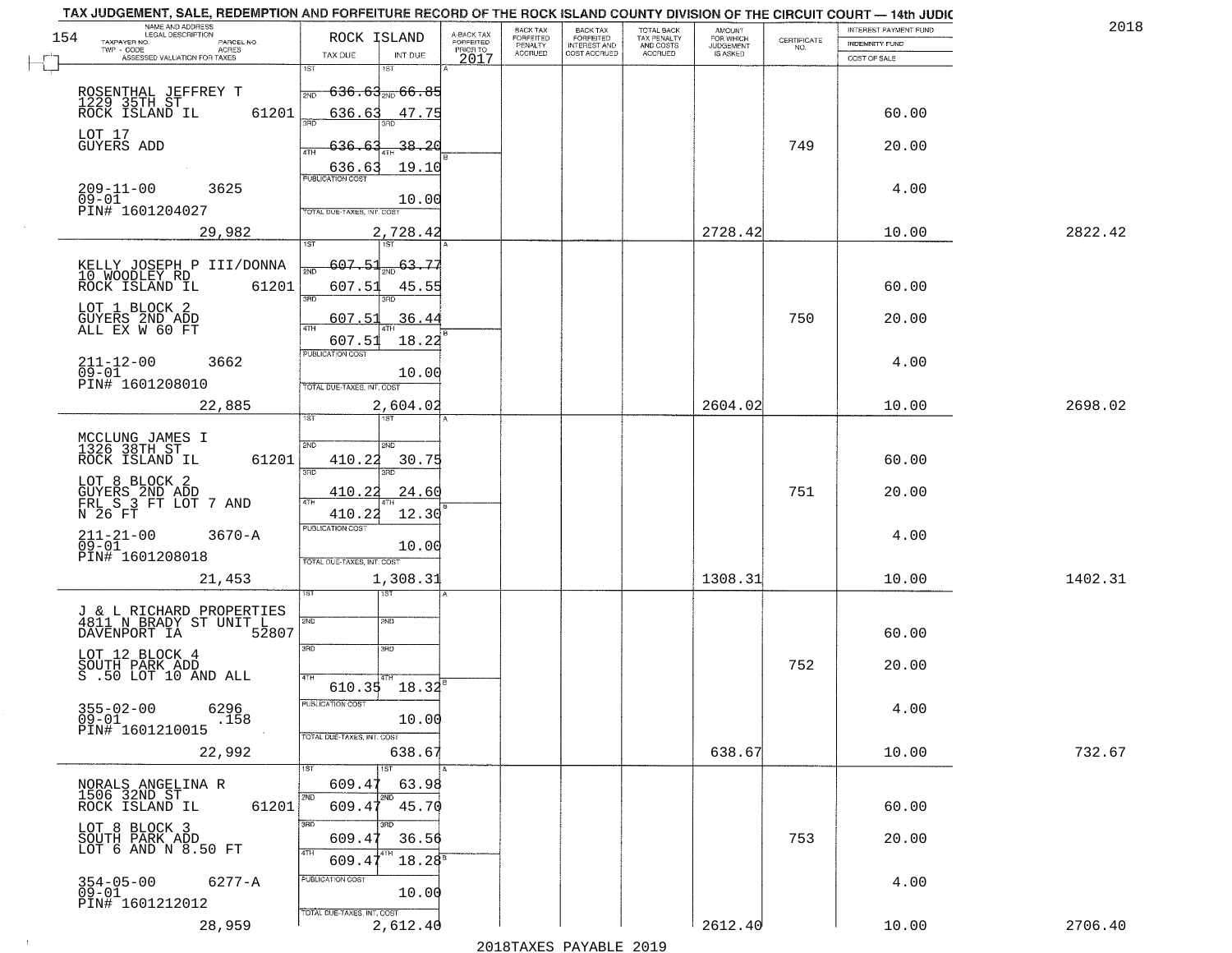| 154                                       | BY WHOM<br>PURCHASED                     | <b>RATE</b><br>$\%$<br>BID | ROCK ISLAND<br>DATE OF SALE    | TAX JUDGEMENT, SALE, REDEMPTION AND FORFEITURE RECORD OF THE ROCK ISLAND COUNTY DIVISION OF THE CIRCUIT COURT — 14th JUDICIAL CIRCUIT OF ILLINOIS 2018<br>SUBSEQUENT TAXES PAID, FEES, AND TIME EXTENSION | TOTAL DUE<br>TO REDEEM<br>FROM SALE<br>LESS<br>COUNTY CLERK FEE | BY WHOM REDEEMED                          | DATE OF REDEMP-<br>TION OR DEED<br>DAY.<br><b>YEAR</b><br>MO. | RECEIVED REDEMPTION<br>MONEY IN FULL                                 |
|-------------------------------------------|------------------------------------------|----------------------------|--------------------------------|-----------------------------------------------------------------------------------------------------------------------------------------------------------------------------------------------------------|-----------------------------------------------------------------|-------------------------------------------|---------------------------------------------------------------|----------------------------------------------------------------------|
| PIN# 1601204027<br>JICTB, INC<br>1        |                                          | 01                         | 12/27/2019                     | $ 02/12/2020$ Time Ext & incl<br>$ 02/13/2020$ Take Notice Fee                                                                                                                                            | 12/06/2022<br>20.95                                             |                                           |                                                               | Certificate<br>Returned<br>& Cancelled<br>05/08/2020                 |
|                                           |                                          |                            |                                |                                                                                                                                                                                                           |                                                                 | $2,871.59$<br>160.00 JEFFREY ROSENTHAL    | 04/30/2020                                                    | Karen Kinney                                                         |
| $\overline{c}$                            | PIN# 1601208010<br>EQUITY ONE INVESTMENT |                            | FUND LLC<br> 00 <br>12/27/2019 | 01/22/2020 Time Ext & incl<br>01/22/2020 Take Notice Fee                                                                                                                                                  | $07/13/2022$<br>20.85                                           |                                           |                                                               | Certificate<br>Returned<br>& Cancelled <sup>2</sup><br>05/11/2020    |
|                                           |                                          |                            |                                |                                                                                                                                                                                                           |                                                                 | 2,718.87<br>160.00 JOSEPH/DONNA KELLY III | 04/06/2020                                                    | Karen Kinney                                                         |
| PIN# 1601208018<br>JICTB, INC<br>3        |                                          | 02                         | 12/27/2019                     | $ 02/12/2020$ Time Ext & incl<br>$ 02/13/2020$ Take Notice Fee                                                                                                                                            | 12/06/2022<br>20.95                                             |                                           |                                                               | Certificate<br>Returned<br>$\mathbf{3}$<br>& Cancelled<br>10/08/2020 |
|                                           |                                          |                            |                                |                                                                                                                                                                                                           |                                                                 | 1,479.35<br>160.00 KIM WOMACK             | 09/30/2020                                                    | Karen Kinney                                                         |
| PIN# 1601210015<br>4                      | EQUITY ONE INVESTMENT                    |                            | FUND LLC<br> 00 <br>12/27/2019 |                                                                                                                                                                                                           |                                                                 |                                           |                                                               | Certificate<br>Returned<br>& Cancelled 4<br>02/07/2020               |
|                                           |                                          |                            |                                |                                                                                                                                                                                                           |                                                                 | 732.67<br>160.00 J&L RICHARD PROPERTIES   | 01/16/2020                                                    | Karen Kinney                                                         |
| PIN# 1601212012<br>WESTERN SITES LLC<br>5 |                                          | 00                         | 12/27/2019                     | 03/09/2020 Time Ext & incl<br>03/09/2020 Take Notice Fee                                                                                                                                                  | $07/12/2022$<br>20.95                                           |                                           |                                                               | Certificate<br>Returned<br>& Cancelled 5<br>07/08/2020               |
|                                           |                                          |                            |                                |                                                                                                                                                                                                           |                                                                 | $2,727.35$<br>160.00 ANGELINA NORALS      | 03/12/2020                                                    | Karen Kinney                                                         |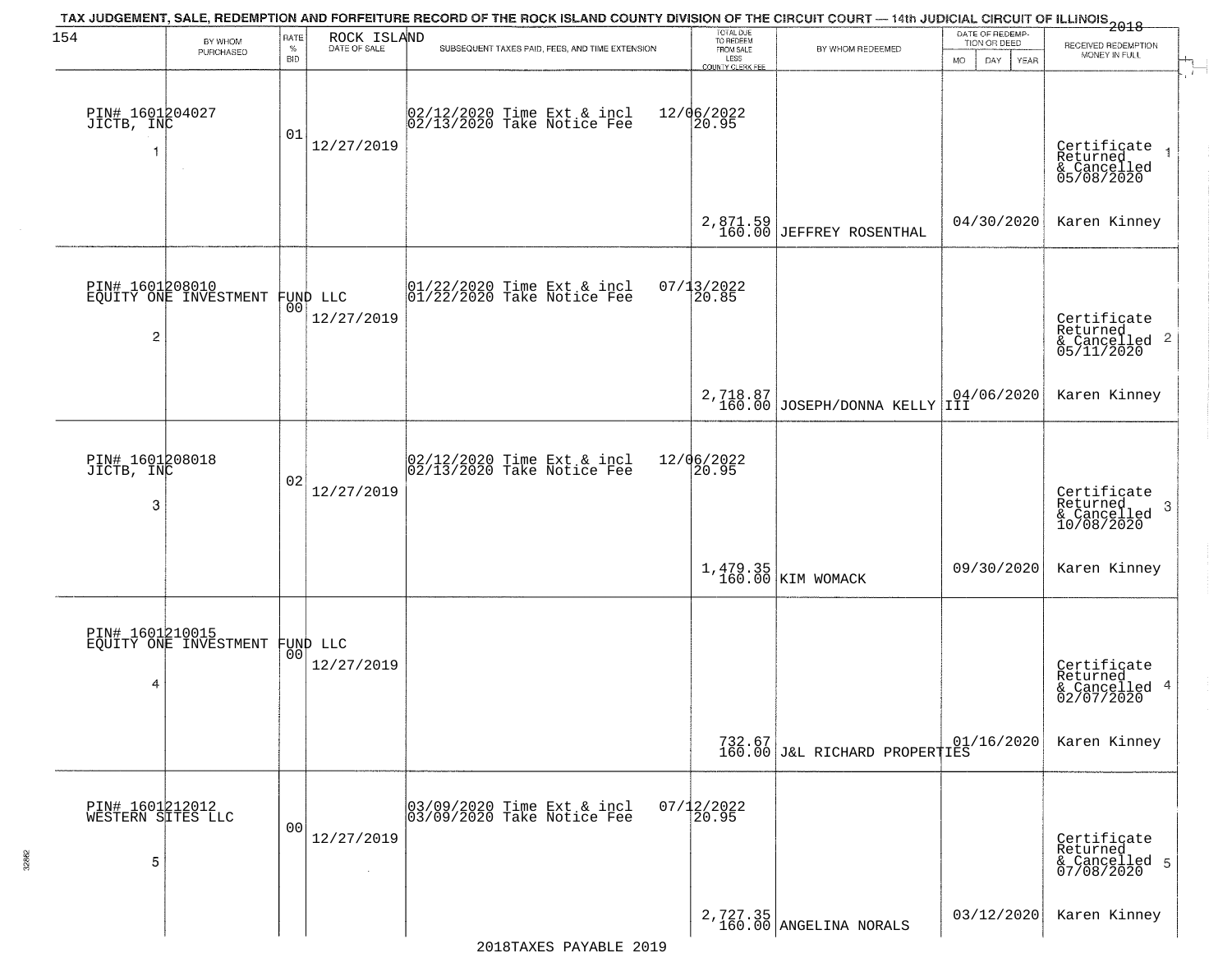|     | NAME AND ADDRESS<br>LEGAL DESCRIPTION               |                                           |                                     | BACK TAX             |                                       | TAX JUDGEMENT, SALE, REDEMPTION AND FORFEITURE RECORD OF THE ROCK ISLAND COUNTY DIVISION OF THE CIRCUIT COURT - 14th JUDIC | AMOUNT<br>FOR WHICH |                                                                 | INTEREST PAYMENT FUND | 2018    |
|-----|-----------------------------------------------------|-------------------------------------------|-------------------------------------|----------------------|---------------------------------------|----------------------------------------------------------------------------------------------------------------------------|---------------------|-----------------------------------------------------------------|-----------------------|---------|
| 155 | TAXPAYER NO.<br>PARCEL NO.                          | ROCK ISLAND                               | A-BACK TAX<br>FORFEITED<br>PRIOR TO | FORFEITED<br>PENALTY | BACK TAX<br>FORFEITED<br>INTEREST AND | TOTAL BACK<br>TAX PENALTY<br>AND COSTS                                                                                     | <b>JUDGEMENT</b>    | $\begin{array}{c} \text{CERTIFICATE} \\ \text{NO.} \end{array}$ | INDEMNITY FUND        |         |
|     | TWP - CODE<br>ACRES<br>ASSESSED VALUATION FOR TAXES | TAX DUE<br>INT DUE                        | 2017                                | <b>ACCRUED</b>       | COST ACCRUED                          | ACCRUED                                                                                                                    | IS ASKED            |                                                                 | COST OF SALE          |         |
|     |                                                     | 1ST<br>1ST                                |                                     |                      |                                       |                                                                                                                            |                     |                                                                 |                       |         |
|     |                                                     | <del>2ND 1446.47.Nd 51.90</del>           |                                     |                      |                                       |                                                                                                                            |                     |                                                                 |                       |         |
|     | KELLY JOSEPH P III/DONNA                            |                                           |                                     |                      |                                       |                                                                                                                            |                     |                                                                 |                       |         |
|     | 10 WOODLEY RD<br>ROCK ISLAND IL<br>61201            | 1446.47 108.50                            |                                     |                      |                                       |                                                                                                                            |                     |                                                                 | 60.00                 |         |
|     | LOT 2 BLOCK 7                                       |                                           |                                     |                      |                                       |                                                                                                                            |                     |                                                                 |                       |         |
|     | SOUTH PARK 2ND ADD LOTS 1                           | 1446.47<br>86.80                          |                                     |                      |                                       |                                                                                                                            |                     | 754                                                             | 20.00                 |         |
|     |                                                     |                                           |                                     |                      |                                       |                                                                                                                            |                     |                                                                 |                       |         |
|     |                                                     | $\frac{1446.47}{FUBUCATON COST}$<br>43.40 |                                     |                      |                                       |                                                                                                                            |                     |                                                                 |                       |         |
|     | $357 - 13 - 00$<br>09-01<br>6356                    |                                           |                                     |                      |                                       |                                                                                                                            |                     |                                                                 | 4.00                  |         |
|     | PIN# 1601216001                                     | 10.00                                     |                                     |                      |                                       |                                                                                                                            |                     |                                                                 |                       |         |
|     |                                                     | TOTAL DUE-TAXES, INT. COST                |                                     |                      |                                       |                                                                                                                            |                     |                                                                 |                       |         |
|     | 54,489                                              | 6, 186.48                                 |                                     |                      |                                       |                                                                                                                            | 6186.48             |                                                                 | 10.00                 | 6280.48 |
|     |                                                     |                                           |                                     |                      |                                       |                                                                                                                            |                     |                                                                 |                       |         |
|     | FIND N HOMES LLC                                    | 2ND<br>2ND                                |                                     |                      |                                       |                                                                                                                            |                     |                                                                 |                       |         |
|     | PO BOX 448                                          |                                           |                                     |                      |                                       |                                                                                                                            |                     |                                                                 |                       |         |
|     | 52722<br>BETTENDORF IA                              | 59.15<br>788.71<br><b>उस</b> र्<br>Ë      |                                     |                      |                                       |                                                                                                                            |                     |                                                                 | 60.00                 |         |
|     | LOT 1                                               |                                           |                                     |                      |                                       |                                                                                                                            |                     |                                                                 |                       |         |
|     | H D TIMMERMANS 2ND ADD                              | 47.32<br>788.71                           |                                     |                      |                                       |                                                                                                                            |                     | 755                                                             | 20.00                 |         |
|     |                                                     | 788.71<br>23.66                           |                                     |                      |                                       |                                                                                                                            |                     |                                                                 |                       |         |
|     |                                                     | PUBLICATION COST                          |                                     |                      |                                       |                                                                                                                            |                     |                                                                 |                       |         |
|     | $392 - 07 - 00$<br>7000<br>$09 - 01$                | 10.00                                     |                                     |                      |                                       |                                                                                                                            |                     |                                                                 | 4.00                  |         |
|     | PIN# 1601217014                                     | TOTAL DUE-TAXES, INT. COST                |                                     |                      |                                       |                                                                                                                            |                     |                                                                 |                       |         |
|     |                                                     |                                           |                                     |                      |                                       |                                                                                                                            |                     |                                                                 |                       |         |
|     | 29,711                                              | 2,506.26<br>187                           |                                     |                      |                                       |                                                                                                                            | 2506.26             |                                                                 | 10.00                 | 2600.26 |
|     |                                                     |                                           |                                     |                      |                                       |                                                                                                                            |                     |                                                                 |                       |         |
|     | HANSEN BARBARA A<br>1625 34TH ST                    | -568-<br>R R<br>59.71<br>2ND              |                                     |                      |                                       |                                                                                                                            |                     |                                                                 |                       |         |
|     | ROCK ISLAND IL<br>61201                             | 568.88<br>42.65                           |                                     |                      |                                       |                                                                                                                            |                     |                                                                 | 60.00                 |         |
|     |                                                     | 3BD<br>3RD                                |                                     |                      |                                       |                                                                                                                            |                     |                                                                 |                       |         |
|     | LOT 15 BLOCK 12<br>BUFORD AND GUYERS ADD            | 568.88<br>34.12                           |                                     |                      |                                       |                                                                                                                            |                     | 756                                                             | 20.00                 |         |
|     |                                                     |                                           |                                     |                      |                                       |                                                                                                                            |                     |                                                                 |                       |         |
|     |                                                     | 568.88<br>17.06                           |                                     |                      |                                       |                                                                                                                            |                     |                                                                 |                       |         |
|     | 1628                                                | <b>PUBLICATION COST</b>                   |                                     |                      |                                       |                                                                                                                            |                     |                                                                 | 4.00                  |         |
|     | $102 - 07 - 00$<br>09-01                            | 10.00                                     |                                     |                      |                                       |                                                                                                                            |                     |                                                                 |                       |         |
|     | PIN# 1601227004                                     | TOTAL OUE-TAXES, INT. COST                |                                     |                      |                                       |                                                                                                                            |                     |                                                                 |                       |         |
|     | 21,430                                              | 2,439.06                                  |                                     |                      |                                       |                                                                                                                            | 2439.06             |                                                                 | 10.00                 | 2533.06 |
|     |                                                     | उड़ा                                      |                                     |                      |                                       |                                                                                                                            |                     |                                                                 |                       |         |
|     |                                                     |                                           |                                     |                      |                                       |                                                                                                                            |                     |                                                                 |                       |         |
|     | DOYLE JAMES A/ KATHLEEN<br>1600 35TH ST             | 2ND<br>2ND                                |                                     |                      |                                       |                                                                                                                            |                     |                                                                 |                       |         |
|     | ROCK ISLAND IL<br>61201                             |                                           |                                     |                      |                                       |                                                                                                                            |                     |                                                                 | 60.00                 |         |
|     | LOT 1 BLOCK 12                                      | 3RD<br>3BD                                |                                     |                      |                                       |                                                                                                                            |                     |                                                                 |                       |         |
|     | BUFORD AND GUYERS ADD                               |                                           |                                     |                      |                                       |                                                                                                                            |                     | 757                                                             | 20.00                 |         |
|     |                                                     | 4TH<br>634.66 19.04                       |                                     |                      |                                       |                                                                                                                            |                     |                                                                 |                       |         |
|     |                                                     | PUBLICATION COST                          |                                     |                      |                                       |                                                                                                                            |                     |                                                                 |                       |         |
|     | $101 - 14 - 00$<br>1613                             |                                           |                                     |                      |                                       |                                                                                                                            |                     |                                                                 | 4.00                  |         |
|     | $09 - 01$<br>PIN# 1601227009<br>$\sim 10$           | 10.00                                     |                                     |                      |                                       |                                                                                                                            |                     |                                                                 |                       |         |
|     |                                                     | TOTAL DUE-TAXES, INT. COST                |                                     |                      |                                       |                                                                                                                            |                     |                                                                 |                       |         |
|     | 29,908                                              | 663.70                                    |                                     |                      |                                       |                                                                                                                            | 663.70              |                                                                 | 10.00                 | 757.70  |
|     |                                                     | 1ST<br>1ST                                |                                     |                      |                                       |                                                                                                                            |                     |                                                                 |                       |         |
|     | RADE TIMOTHY P<br>1532 1ST ST                       |                                           |                                     |                      |                                       |                                                                                                                            |                     |                                                                 |                       |         |
|     | 61265<br>MOLINE IL                                  | 2ND<br>2ND                                |                                     |                      |                                       |                                                                                                                            |                     |                                                                 | 60.00                 |         |
|     |                                                     | 3RD                                       |                                     |                      |                                       |                                                                                                                            |                     |                                                                 |                       |         |
|     | LOT 16 BLOCK 10<br>BUFORD AND GUYERS ADD            | 3RD                                       |                                     |                      |                                       |                                                                                                                            |                     | 758                                                             |                       |         |
|     |                                                     | 4TH<br>4TH                                |                                     |                      |                                       |                                                                                                                            |                     |                                                                 | 20.00                 |         |
|     |                                                     | $24.32^8$<br>810.50                       |                                     |                      |                                       |                                                                                                                            |                     |                                                                 |                       |         |
|     | 1590                                                | PUBLICATION COST                          |                                     |                      |                                       |                                                                                                                            |                     |                                                                 | 4.00                  |         |
|     | $100 - 12 - 00$<br>09-01                            | 10.00                                     |                                     |                      |                                       |                                                                                                                            |                     |                                                                 |                       |         |
|     | PIN# 1601229005                                     | TOTAL DUE-TAXES, INT. COST                |                                     |                      |                                       |                                                                                                                            |                     |                                                                 |                       |         |
|     |                                                     |                                           |                                     |                      |                                       |                                                                                                                            | 844.82              |                                                                 |                       | 938.82  |
|     | 30,532                                              | 844.82                                    |                                     |                      |                                       |                                                                                                                            |                     |                                                                 | 10.00                 |         |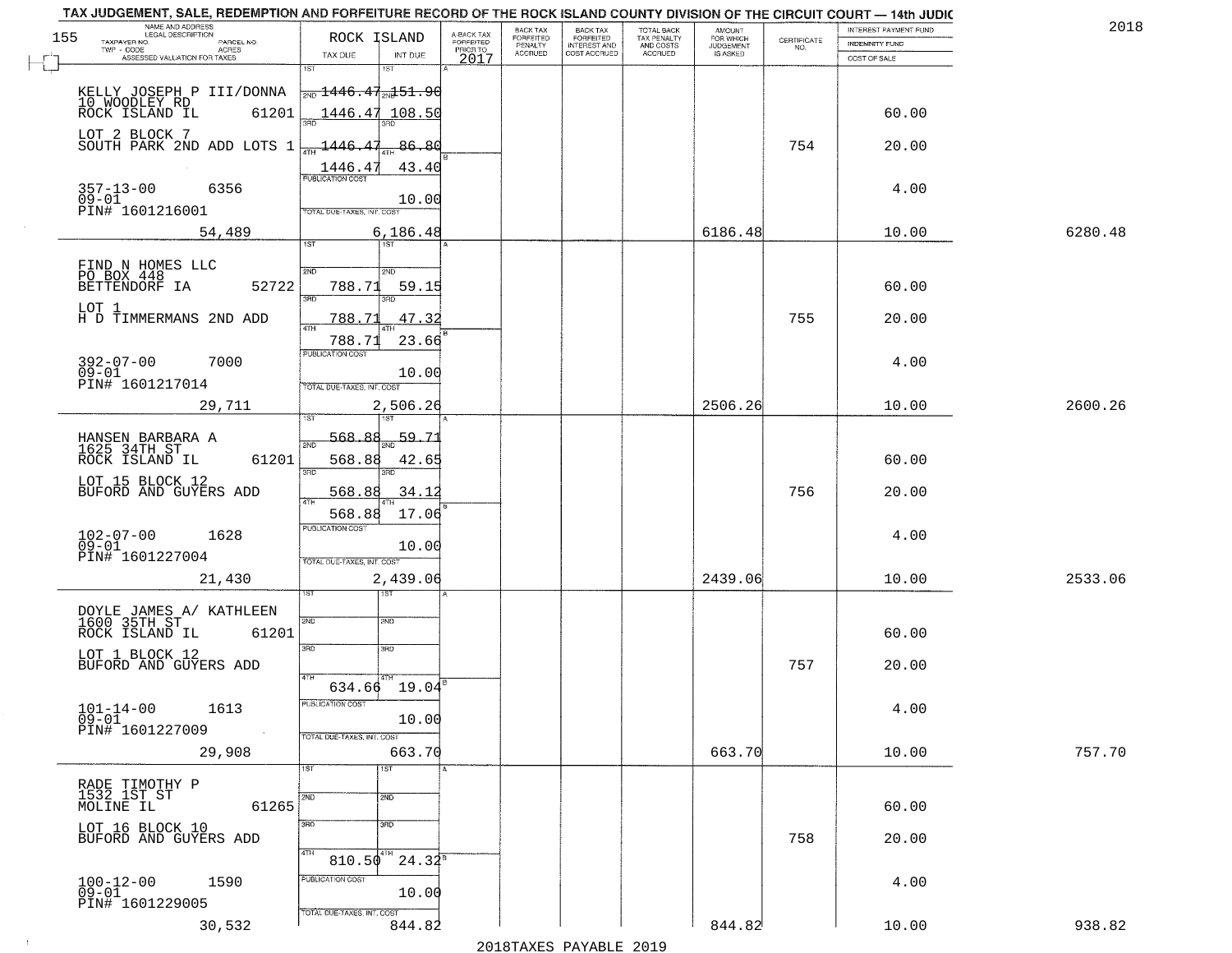| 155                                   |                                                   | RATE               | ROCK ISLAND            | TAX JUDGEMENT, SALE, REDEMPTION AND FORFEITURE RECORD OF THE ROCK ISLAND COUNTY DIVISION OF THE CIRCUIT COURT — 14th JUDICIAL CIRCUIT OF ILLINOIS 2018                                                                                | TOTAL DUE<br>TO REDEEM                                                     |                               | DATE OF REDEMP             |                                                                        |
|---------------------------------------|---------------------------------------------------|--------------------|------------------------|---------------------------------------------------------------------------------------------------------------------------------------------------------------------------------------------------------------------------------------|----------------------------------------------------------------------------|-------------------------------|----------------------------|------------------------------------------------------------------------|
|                                       | BY WHOM<br>PURCHASED                              | $\%$<br><b>BID</b> | DATE OF SALE           | SUBSEQUENT TAXES PAID, FEES, AND TIME EXTENSION                                                                                                                                                                                       | FROM SALE<br>LESS                                                          | BY WHOM REDEEMED              | TION OR DEED<br>MO.<br>DAY | RECEIVED REDEMPTION<br>MONEY IN FULL                                   |
| PIN# 1601216001<br>VOTROUBEK ROBERT M |                                                   | 0 <sub>0</sub>     | 12/27/2019             |                                                                                                                                                                                                                                       | <b>COUNTY CLERK FEE</b>                                                    |                               | YEAR                       | Certificate<br>Returned<br>$\overline{1}$<br>& Cancelled<br>05/06/2020 |
|                                       |                                                   |                    |                        |                                                                                                                                                                                                                                       | 6,280.48<br>160.00                                                         | JOSEPH/DONNA KELLY III        | 04/06/2020                 | Karen Kinney                                                           |
| $\overline{c}$                        | PIN# 1601217014<br>EQUITY ONE INVESTMENT FUND LLC |                    | 12/27/2019             | 01/22/2020 Time Ext & incl<br>01/22/2020 Take Notice Fee<br>12/02/2020 Subs paid                                                                                                                                                      | 07/13/2022<br>20.85<br>3,500.09                                            |                               |                            | Certificate<br>Returned<br>$\frac{12}{2}$ Cancelled 2<br>12/13/2021    |
|                                       |                                                   |                    |                        |                                                                                                                                                                                                                                       |                                                                            | $6,541.21$ GOMEZ MAY LLP      | 11/18/2021                 | Karen Kinney                                                           |
| PIN# 1601227004<br>RICO TRUSTEE<br>3  |                                                   | 18                 | 12/27/2019             | 04/06/2020 Time Ext & incl<br>04/06/2020 Take Notice Fee<br>00/00/00/000 Take Notice Fee<br>03/17/2022 Circuit Clerks Fee<br>03/17/2022 Sublication Fee<br>04/01/2022 Publication Fee<br>11/23/2021 Subs paid<br>11/30/2020 Subs paid | 07/22/2022<br>20.95<br>35.00<br>17.33<br>57.24<br>56.00<br>56.00<br>556.55 |                               |                            | 3                                                                      |
| PIN# 1601227009<br>4                  | EQUITY ONE INVESTMENT FUND LLC                    |                    | 12/27/2019             | 01/22/2020 Time Ext & incl<br>01/22/2020 Take Notice Fee                                                                                                                                                                              | 07/13/2022<br>$\overline{20.85}$                                           |                               |                            | Certificate<br>Returned<br>4<br>& Cancelled<br>06/05/2020              |
|                                       |                                                   |                    |                        |                                                                                                                                                                                                                                       |                                                                            | 778.55<br>160.00 JORDAN DOYLE | 05/06/2020                 | Karen Kinney                                                           |
| 5                                     | PIN# 1601229005<br>EQUITY ONE INVESTMENT          | 0 <sup>0</sup>     | FUND LLC<br>12/27/2019 | 01/22/2020 Time Ext & incl<br>01/22/2020 Take Notice Fee                                                                                                                                                                              | $07/13/2022$<br>20.85                                                      |                               |                            | Certificate<br>Returned<br>& Cancelled 5<br>03/12/2020                 |
|                                       |                                                   |                    |                        |                                                                                                                                                                                                                                       |                                                                            | 959.67<br>160.00 TIMOTHY RADE | 02/27/2020                 | Karen Kinney                                                           |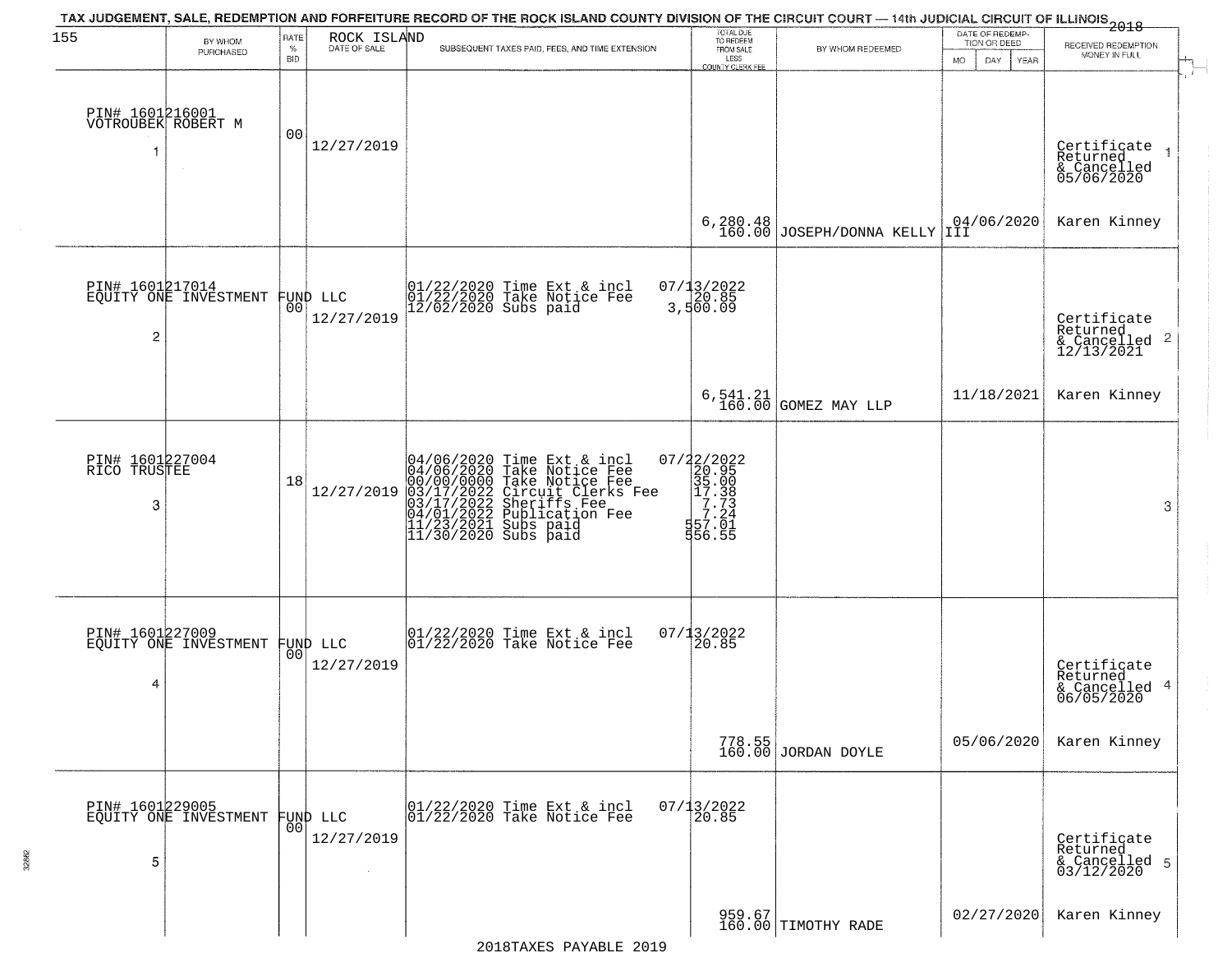|     | TAX JUDGEMENT, SALE, REDEMPTION AND FORFEITURE RECORD OF THE ROCK ISLAND COUNTY DIVISION OF THE CIRCUIT COURT - 14th JUDIC<br>NAME AND ADDRESS<br>LEGAL DESCRIPTION |                                                                 |                       |                                     | BACK TAX             | BACK TAX<br>FORFEITED | <b>TOTAL BACK</b>        | AMOUNT<br>FOR WHICH |                                                                 | INTEREST PAYMENT FUND | 2018    |
|-----|---------------------------------------------------------------------------------------------------------------------------------------------------------------------|-----------------------------------------------------------------|-----------------------|-------------------------------------|----------------------|-----------------------|--------------------------|---------------------|-----------------------------------------------------------------|-----------------------|---------|
| 156 | TAXPAYER NO.<br>PARCEL NO.<br>$TWP - CODE$<br>ACRES                                                                                                                 | ROCK ISLAND                                                     |                       | A-BACK TAX<br>FORFEITED<br>PRIOR TO | FORFEITED<br>PENALTY | <b>INTEREST AND</b>   | TAX PENALTY<br>AND COSTS | <b>JUDGEMENT</b>    | $\begin{array}{c} \text{CEPTIFICATE} \\ \text{NO.} \end{array}$ | <b>INDEMNITY FUND</b> |         |
|     | ASSESSED VALUATION FOR TAXES                                                                                                                                        | TAX DUE                                                         | INT DUE               | 2017                                | <b>ACCRUED</b>       | COST ACCRUED          | <b>ACCRUED</b>           | IS ASKED            |                                                                 | COST OF SALE          |         |
|     | LARSON CAROL S/JODI M<br>3704 16TH AVE<br>ROCK ISLAND IL 63                                                                                                         | 1ST<br>2ND                                                      | 18T<br>2ND            |                                     |                      |                       |                          |                     |                                                                 |                       |         |
|     | 61201<br>LOT 20 BLOCK 9                                                                                                                                             | 688.50<br>350                                                   | 51.65                 |                                     |                      |                       |                          |                     |                                                                 | 60.00                 |         |
|     | BUFORD AND GUYERS ADD                                                                                                                                               | 688.50<br>ATH<br>688.50                                         | 41.3<br>20.66         |                                     |                      |                       |                          |                     | 759                                                             | 20.00                 |         |
|     | $099 - 18 - 00$<br>1574<br>$09 - 01$<br>PIN# 1601230001                                                                                                             | <b>PUBLICATION COST</b><br>TOTAL DUE-TAXES, INT. COST           | 10.00                 |                                     |                      |                       |                          |                     |                                                                 | 4.00                  |         |
|     | 36,936                                                                                                                                                              |                                                                 | 2,189.13<br>1ST       |                                     |                      |                       |                          | 2189.13             |                                                                 | 10.00                 | 2283.13 |
|     | CAGE & PROPERTIES LLC<br>2435 33RD ST<br>61265<br>MOLINE IL                                                                                                         | $-600.71$<br>সাঁচ<br>600.71<br>$\overline{3BD}$                 | 63.07<br>45.05<br>3RD |                                     |                      |                       |                          |                     |                                                                 | 60.00                 |         |
|     | SUPVR ASST MAP<br>LOT 231 SHEET 3                                                                                                                                   | 600.71<br>ৰাম<br>600.71                                         | 36.04<br>18.02        |                                     |                      |                       |                          |                     | 760                                                             | 20.00                 |         |
|     | $003 - 17 - 00$<br>28<br>$09 - 01$<br>PIN# 1601233010                                                                                                               | PUBLICATION COST<br>TOTAL DUE-TAXES, INT. COST                  | 10.00                 |                                     |                      |                       |                          |                     |                                                                 | 4.00                  |         |
|     | 22,629                                                                                                                                                              | TST"                                                            | 2,575.02<br>1ST       |                                     |                      |                       |                          | 2575.02             |                                                                 | 10.00                 | 2669.02 |
|     | AGUIRRE JENNIFER MARIE<br>3205 17TH AVE<br>ROCK ISLAND IL<br>61201                                                                                                  | 2ND                                                             | 2ND                   |                                     |                      |                       |                          |                     |                                                                 | 60.00                 |         |
|     | LOT 11 BLOCK 1<br>THE TERRACES                                                                                                                                      | 3 <sub>BD</sub><br>527.63<br><b>ATH</b>                         | 3RD<br>31.64          |                                     |                      |                       |                          |                     | 761                                                             | 20.00                 |         |
|     | $382 - 07 - 00$<br>6819<br>$09 - 01$<br>PIN# 1601234012                                                                                                             | 527.63<br><b>PUBLICATION COST</b><br>TOTAL OUE-TAXES, INT. COST | 15.82<br>10.00        |                                     |                      |                       |                          |                     |                                                                 | 4.00                  |         |
|     | 19,876                                                                                                                                                              |                                                                 | 1,112.72              |                                     |                      |                       |                          | 1112.72             |                                                                 | 10.00                 | 1206.72 |
|     | JOHNSON SAMUEL/EFFIE J<br>1237 12TH ST<br>ROCK ISLAND IL<br>61201                                                                                                   | 334.88<br>2ND<br>334.88<br>3RD                                  | 35.14<br>25.10<br>3RD |                                     |                      |                       |                          |                     |                                                                 | 60.00                 |         |
|     | LOT 19<br>SCHUBERT AND FLUEGELS ADD                                                                                                                                 | 334.88<br>4TH<br>334.88                                         | 20.08<br>10.04        |                                     |                      |                       |                          |                     | 762                                                             | 20.00                 |         |
|     | $343 - 01 - 00$<br>6066<br>$09 - 01$<br>PIN# 1602103012<br>$\sim 100$                                                                                               | "UBLICA HUN CUS<br>TOTAL DUE-TAXES, INT. COST                   | 10.00                 |                                     |                      |                       |                          |                     |                                                                 | 4.00                  |         |
|     | 12,615                                                                                                                                                              | 1ST                                                             | 1,439.88<br>1ST       |                                     |                      |                       |                          | 1439.88             |                                                                 | 10.00                 | 1533.88 |
|     | TAYLOR JAMES<br>912 11TH AVE<br>61201<br>ROCK ISLAND IL                                                                                                             |                                                                 | 2ND<br>404.54 30.35   |                                     |                      |                       |                          |                     |                                                                 | 60.00                 |         |
|     | LOT 20<br>G W REDDIGS ADD LOT 19<br>EXC E 4 FT AND ALL                                                                                                              | 3RD<br>404.54<br>4TH                                            | חחו<br>24.28<br>4TH   |                                     |                      |                       |                          |                     | 763                                                             | 20.00                 |         |
|     | 315-18-00<br>5587<br>$09-01$<br>PIN# 1602105002                                                                                                                     | 404.54<br>PUBLICATION COST<br>TOTAL DUE-TAXES, INT. COST        | $12.14^s$<br>10.00    |                                     |                      |                       |                          |                     |                                                                 | 4.00                  |         |
|     | 15,239                                                                                                                                                              |                                                                 | 1,290.39              |                                     |                      |                       |                          | 1290.39             |                                                                 | 10.00                 | 1384.39 |

 $\sim 10^{-1}$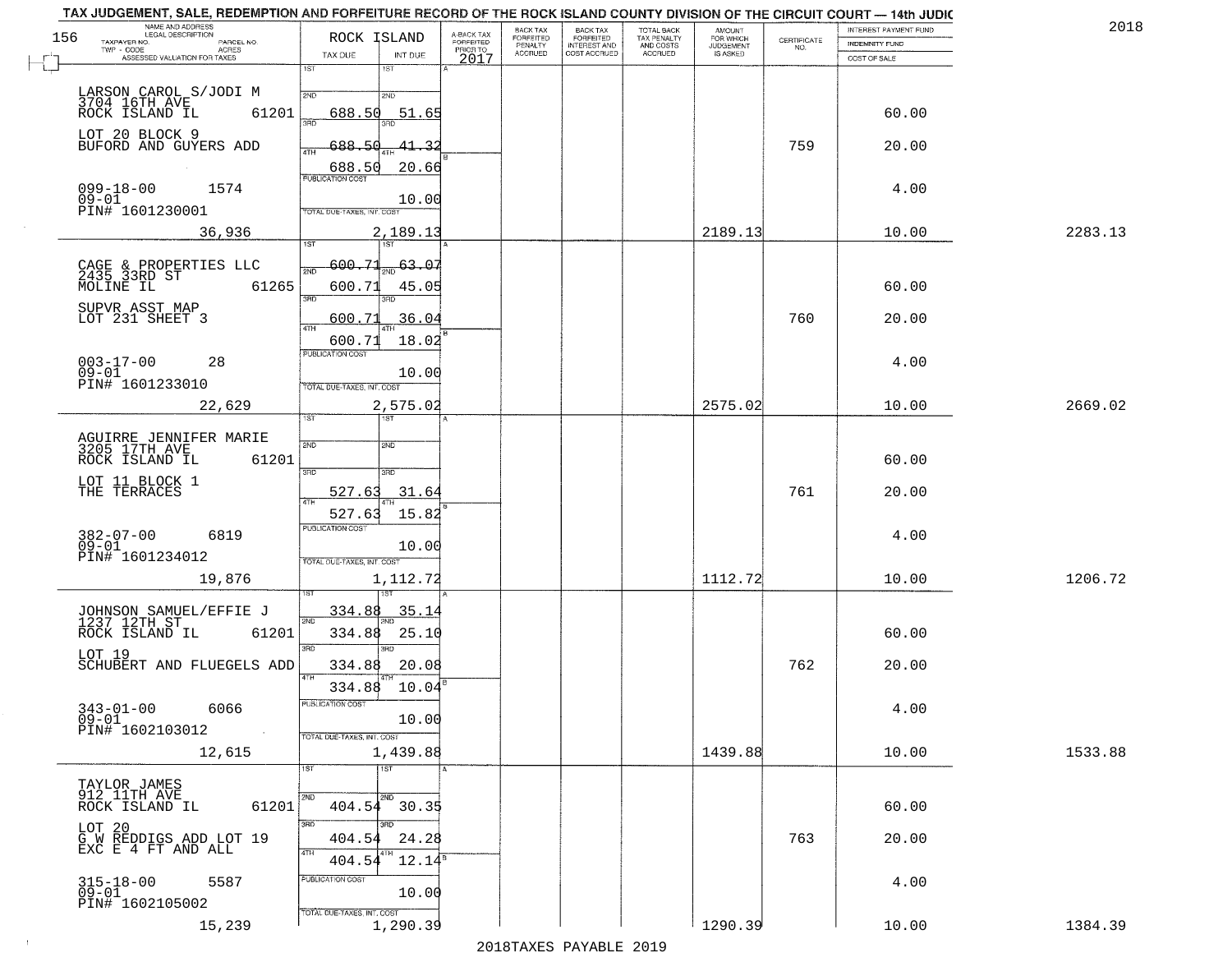| 156                                  | BY WHOM                                  | RATE               | ROCK ISLAND<br>DATE OF SALE | TAX JUDGEMENT, SALE, REDEMPTION AND FORFEITURE RECORD OF THE ROCK ISLAND COUNTY DIVISION OF THE CIRCUIT COURT — 14th JUDICIAL CIRCUIT OF ILLINOIS<br>2018 - 1990 - 1991 - 1992 - 1992 - 1993 - 1994 - 1994 - 1994 - 1995 - 1996 | TOTAL DUE<br>TO REDEEM                |                                           | DATE OF REDEMP-<br>TION OR DEED  | RECEIVED REDEMPTION                                               |
|--------------------------------------|------------------------------------------|--------------------|-----------------------------|---------------------------------------------------------------------------------------------------------------------------------------------------------------------------------------------------------------------------------|---------------------------------------|-------------------------------------------|----------------------------------|-------------------------------------------------------------------|
|                                      | PURCHASED                                | $\%$<br><b>BID</b> |                             | SUBSEQUENT TAXES PAID, FEES, AND TIME EXTENSION                                                                                                                                                                                 | FROM SALE<br>LESS<br>COUNTY CLERK FEE | BY WHOM REDEEMED                          | <b>MO</b><br>DAY.<br><b>YEAR</b> | MONEY IN FULL                                                     |
| PIN# 1601230001<br>AUCTION Z INC     |                                          | 0 <sub>0</sub>     | 12/27/2019                  |                                                                                                                                                                                                                                 |                                       |                                           |                                  | $\overline{1}$                                                    |
|                                      |                                          |                    |                             |                                                                                                                                                                                                                                 |                                       |                                           |                                  | Certificate<br>Returned<br>& Cancelled<br>02/11/2020              |
|                                      |                                          |                    |                             |                                                                                                                                                                                                                                 |                                       | $2,283.13$<br>160.00 CAROL/JODI LARSON    | 01/09/2020                       | Karen Kinney                                                      |
| PIN# 1601233010<br>WESTERN SITES LLC |                                          | 0 <sub>0</sub>     |                             | 03/09/2020 Time Ext & incl<br>03/09/2020 Take Notice Fee                                                                                                                                                                        | $07/12/2022$<br>20.95                 |                                           |                                  |                                                                   |
| 2                                    |                                          |                    | 12/27/2019                  |                                                                                                                                                                                                                                 |                                       |                                           |                                  | Certificate<br>Returned<br>& Cancelled <sup>2</sup><br>07/09/2020 |
|                                      |                                          |                    |                             |                                                                                                                                                                                                                                 |                                       | 2,689.97<br>160.00 CAGE & PROPERTIES      | 06/22/2020                       | Karen Kinney                                                      |
|                                      | PIN# 1601234012<br>EQUITY ONE INVESTMENT | 0 <sub>0</sub>     | FUND LLC<br>12/27/2019      | 01/22/2020 Time Ext & incl<br>01/22/2020 Take Notice Fee<br>12/02/2020 Subs paid                                                                                                                                                | 07/13/2022<br>2,353.88                |                                           |                                  |                                                                   |
| 3                                    |                                          |                    |                             |                                                                                                                                                                                                                                 |                                       |                                           |                                  | Certificate<br>Returned<br>3<br>& Cancelled<br>05/11/2021         |
|                                      |                                          |                    |                             |                                                                                                                                                                                                                                 |                                       | 3,863.92<br>160.00 JENNIFER MARIE AGUIRRE | 04/05/2021                       | Karen Kinney                                                      |
| PIN# 1602103012<br>JICTB, INC        |                                          | 18                 |                             | 02/12/2020 Time Ext & incl<br>02/13/2020 Take Notice Fee<br>12/03/2021 Subs paid                                                                                                                                                | 12/06/2022<br>1,496.77                |                                           |                                  |                                                                   |
| 4                                    |                                          |                    | 12/27/2019                  |                                                                                                                                                                                                                                 |                                       |                                           |                                  | Certificate<br>Returned<br>& Cancelled<br>03/04/2022<br>4         |
|                                      |                                          |                    |                             |                                                                                                                                                                                                                                 | $4,611.70$ VSG                        |                                           | 02/16/2022                       | Karen Kinney                                                      |
| PIN# 1602105002<br>JICTB, INC        |                                          | 18                 |                             | 02/12/2020 Time Ext & incl<br>02/13/2020 Take Notice Fee<br>12/07/2020 Subs paid                                                                                                                                                | 12/06/2022<br>20.95<br>1,800.39       |                                           |                                  |                                                                   |
| 5                                    |                                          |                    | 12/27/2019<br>$\sim$        |                                                                                                                                                                                                                                 |                                       |                                           |                                  | 5                                                                 |
|                                      |                                          |                    |                             | 2018TAXES PAYABLE 2019                                                                                                                                                                                                          |                                       |                                           |                                  |                                                                   |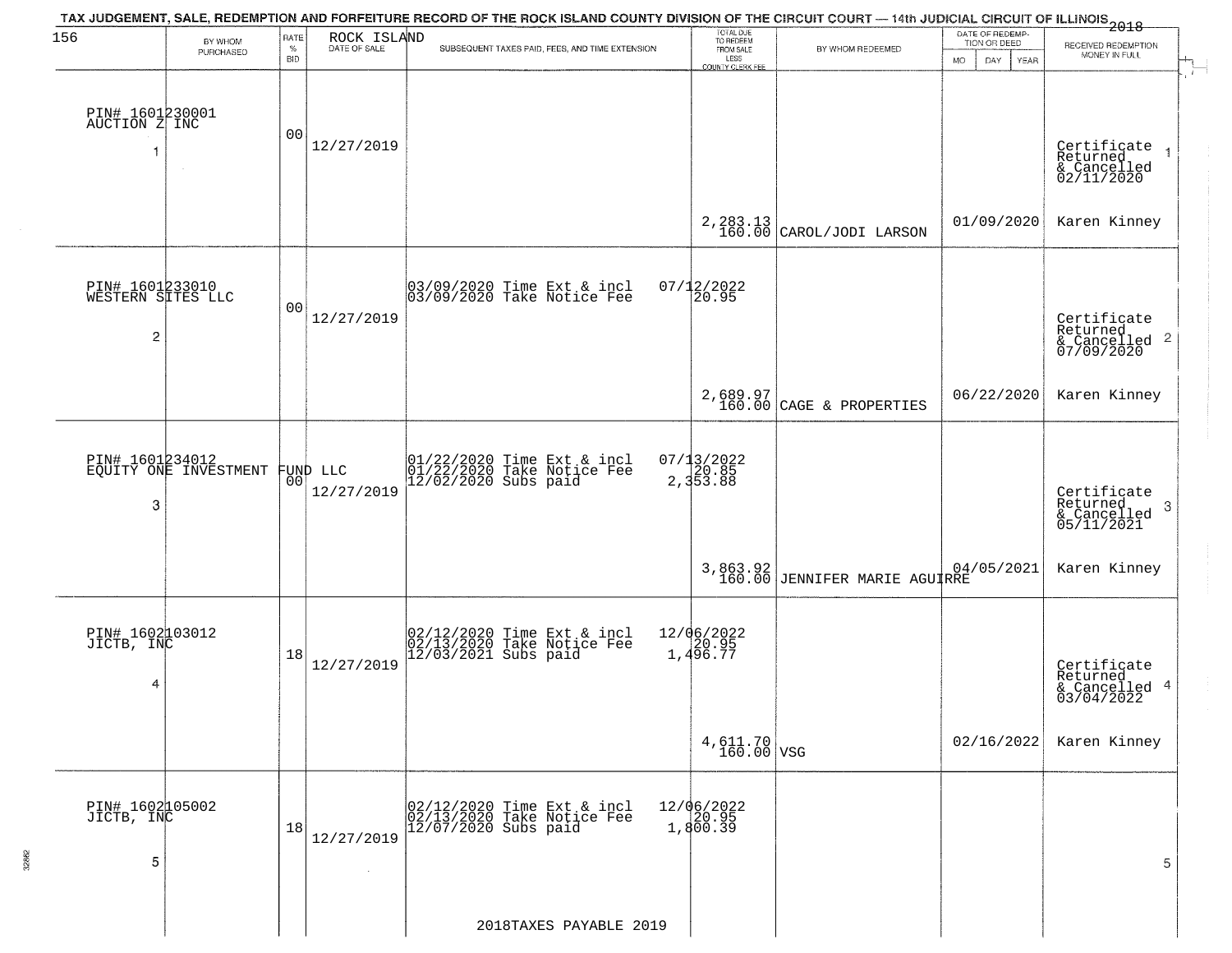| NAME AND ADDRESS<br>LEGAL DESCRIPTION<br><b>BACK TAX</b><br>TOTAL BACK<br>TAX PENALTY<br>AND COSTS<br>AMOUNT<br>FOR WHICH<br>JUDGEMENT<br>A-BACK TAX<br>FORFEITED<br>PRIOR TO<br>157<br>ROCK ISLAND<br>FORFEITED<br>FORFEITED<br>INTEREST AND<br>$\begin{array}{c} \text{CERTIFICATE} \\ \text{NO.} \end{array}$<br>TAXPAYER NO.<br>PARCEL NO.<br>INDEMNITY FUND<br>PENALTY<br>ACRES<br><b>ACCRUED</b><br>COST ACCRUED<br><b>ACCRUED</b><br>IS ASKED<br>TAX DUE<br>INT DUE<br>ASSESSED VALUATION FOR TAXES<br>2017<br>COST OF SALE<br>1ST<br>18T |         |
|--------------------------------------------------------------------------------------------------------------------------------------------------------------------------------------------------------------------------------------------------------------------------------------------------------------------------------------------------------------------------------------------------------------------------------------------------------------------------------------------------------------------------------------------------|---------|
|                                                                                                                                                                                                                                                                                                                                                                                                                                                                                                                                                  |         |
|                                                                                                                                                                                                                                                                                                                                                                                                                                                                                                                                                  |         |
| 272.76 28.63<br>GUTIERREZ JOSE/MINERVA<br>2ND<br>928 11TH AVE<br>ROCK ISLAND IL<br>61201<br>272.76<br>20.45<br>60.00                                                                                                                                                                                                                                                                                                                                                                                                                             |         |
| LOT 13<br>764<br>G W REDDIGS ADD<br>& LOT 12<br>272.7<br>16.36<br>20.00<br>$\frac{272.76}{PUBUCATONCGST}$<br>8.18                                                                                                                                                                                                                                                                                                                                                                                                                                |         |
| 315-12-00<br>09-01<br>5581<br>4.00<br>10.00<br>PIN# 1602105006<br>TOTAL DUE-TAXES, INT. COST                                                                                                                                                                                                                                                                                                                                                                                                                                                     |         |
| 1174.66<br>10,275<br>10.00<br>1,174.66                                                                                                                                                                                                                                                                                                                                                                                                                                                                                                           | 1268.66 |
| JOHNAPELTE NYAYIRAGUI<br>818 7TH AVE<br>63<br>2ND<br>61201<br>63.39<br>60.00<br>ROCK ISLAND IL<br>4.75<br>3RD<br>3RD<br>LOT 7<br>765<br>G W REDDIGS ADD<br>3.80<br>20.00<br>63.39<br>47H<br>63.39<br>1.90                                                                                                                                                                                                                                                                                                                                        |         |
| PUBLICATION COST<br>$315 - 06 - 00$<br>4.00<br>5575<br>$09 - 01$<br>10.00<br>PIN# 1602105011<br>TOTAL DUE-TAXES, INT. COST                                                                                                                                                                                                                                                                                                                                                                                                                       |         |
| 280.66<br>2,388<br>280.66<br>10.00<br>isT                                                                                                                                                                                                                                                                                                                                                                                                                                                                                                        | 374.66  |
| $-107.35$<br>LARD BERNICE<br>1020 11TH AVE<br>2ND<br>ROCK ISLAND IL<br>61201<br>107.33<br>8.05<br>60.00<br>3RD<br>3RD<br>LOT $3 \& E 1/2$ LOT $4$ G W REDDIGS ADD<br>766<br>107.33<br>6.4<br>20.00<br>4TH<br>107.33<br>3.22                                                                                                                                                                                                                                                                                                                      |         |
| <b>PUBLICATION COST</b><br>$315 - 02 - 00$<br>09-01<br>4.00<br>5571<br>10.00<br>PIN# 1602105019<br>TOTAL OUE-TAXES, INT. COST<br>468.30<br>9,124<br>468.30<br>10.00                                                                                                                                                                                                                                                                                                                                                                              | 562.30  |
| 35.84<br>341.30<br>JOHNSON WALTER<br>525 20TH AVE<br>2ND<br>ROCK ISLAND IL<br>341.30<br>25.60<br>61201<br>60.00<br>3RD<br>m<br>SUPVR ASST MAP<br>LOT 126 SHEET 6<br>767<br>20.48<br>20.00<br>341.30<br>4TH<br>10.24<br>341.30                                                                                                                                                                                                                                                                                                                    |         |
| $022 - 21 - 00$<br>UBLICA HUN COS-<br>217<br>4.00<br>$09 - 01$<br>10.00<br>PIN# 1602108024<br>$\sim 100$<br>TOTAL DUE-TAXES, INT. COST<br>1467.36<br>12,857<br>1,467.36<br>10.00                                                                                                                                                                                                                                                                                                                                                                 | 1561.36 |
| 1ST<br>26.88<br>255.88<br>JACKSON-ELSTON JESSICA<br>981.96<br>1233 12TH ST<br>2ND<br>2ND<br>$255.88$ 19.20<br>66.24<br>61201<br>60.00<br>ROCK ISLAND IL                                                                                                                                                                                                                                                                                                                                                                                          |         |
| 3RD<br>חחו<br>137.84<br>SUPVR ASST MAP<br>LOT 129 SHEET 6<br>768<br>15.36<br>20.00<br>255.88<br>1186.04<br>4TH<br>7.68 <sup>8</sup><br>255.8\$                                                                                                                                                                                                                                                                                                                                                                                                   |         |
| PUBLICATION COST<br>023-08-00<br>09-01<br>221<br>4.00<br>10.00<br>PIN# 1602108027<br>TOTAL DUE-TAXES, INT. COST<br>2288.68<br>1,102.64<br>15,639<br>10.00                                                                                                                                                                                                                                                                                                                                                                                        | 2382.68 |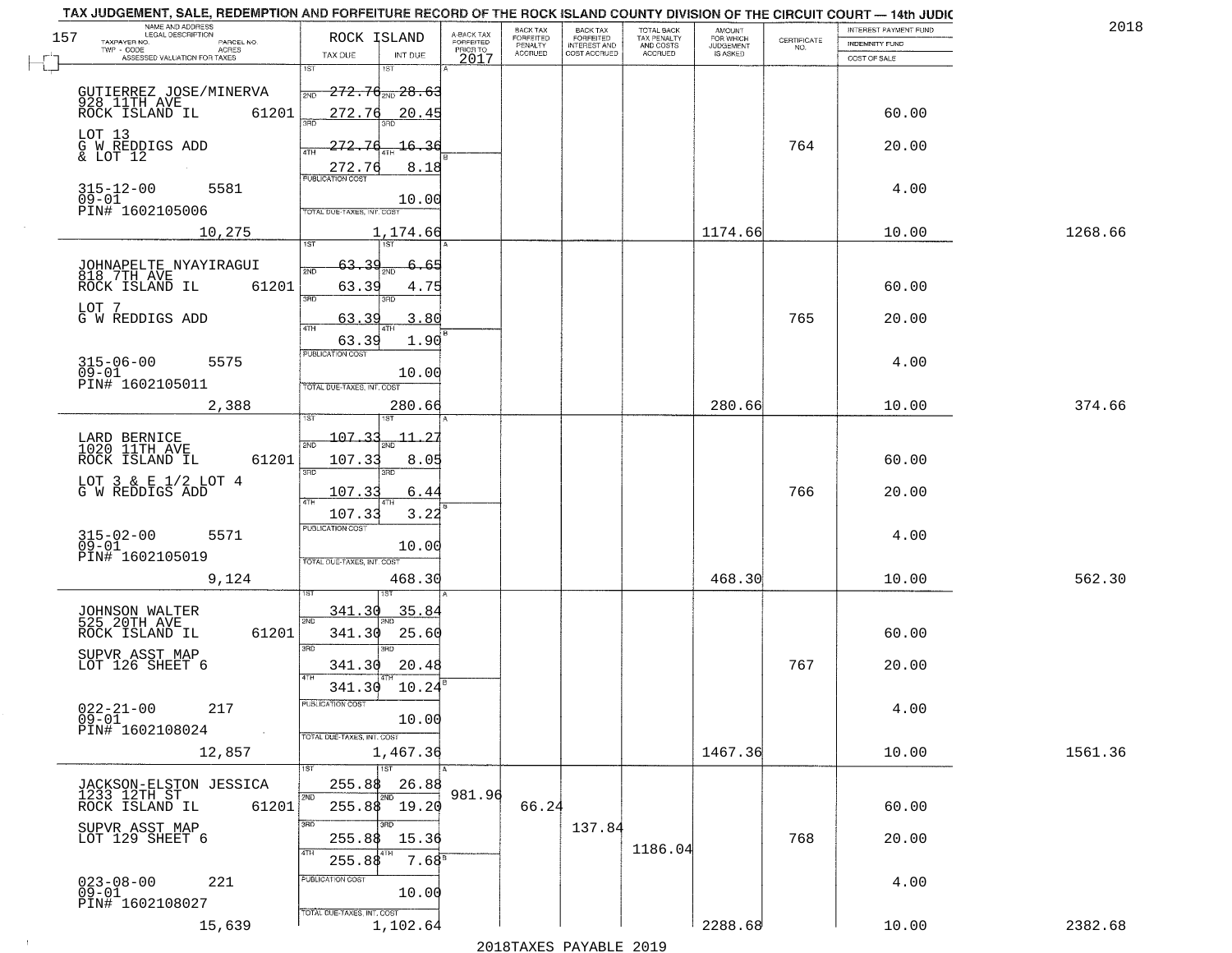| PIN# 1602105006<br>JICTB, INC<br>PIN# 1602105011<br>RICO TRUSTEE | 18 | 12/27/2019 | 02/12/2020 Time Ext & incl<br>02/13/2020 Take Notice Fee                                                                                                                                                   | 12/06/2022<br>20.95                                                                                                                                                                                                                                                                                                                                                               |                                                                                                                                                                 |                               | Certificate<br>Returned                                               |
|------------------------------------------------------------------|----|------------|------------------------------------------------------------------------------------------------------------------------------------------------------------------------------------------------------------|-----------------------------------------------------------------------------------------------------------------------------------------------------------------------------------------------------------------------------------------------------------------------------------------------------------------------------------------------------------------------------------|-----------------------------------------------------------------------------------------------------------------------------------------------------------------|-------------------------------|-----------------------------------------------------------------------|
|                                                                  |    |            |                                                                                                                                                                                                            |                                                                                                                                                                                                                                                                                                                                                                                   |                                                                                                                                                                 |                               | & Cancelled<br>08/10/2020                                             |
|                                                                  |    |            |                                                                                                                                                                                                            |                                                                                                                                                                                                                                                                                                                                                                                   | $\begin{array}{c c} 1,746.33 & 0 \\ 160.00 & JOSE/MINERVA & GUTIERREZ \end{array}$                                                                              | 07/31/2020                    | Karen Kinney                                                          |
|                                                                  | 18 | 12/27/2019 | 04/06/2020 Time Ext & incl<br>04/06/2020 Take Notice Fee<br>00/00/00/000 Take Notice Fee<br>03/17/2022 Circuit Clerks Fee<br>03/17/2022 Sheriffs Fee<br>04/01/2022 Publication Fee<br>11/30/2020 Subs paid | $=\begin{smallmatrix} 07/22/2022\\ 20.95\\ 35.00\\ 34.76\\ 7.24\\ 107.48 \end{smallmatrix}$                                                                                                                                                                                                                                                                                       |                                                                                                                                                                 |                               | $\overline{2}$                                                        |
| PIN# 1602005019<br>JICTB, INC                                    | 18 | 12/27/2019 |                                                                                                                                                                                                            | 20.95                                                                                                                                                                                                                                                                                                                                                                             |                                                                                                                                                                 |                               | Certificate<br>Returned<br>3<br>$\frac{1}{2}$ Cancelled<br>04/06/2020 |
|                                                                  |    |            |                                                                                                                                                                                                            |                                                                                                                                                                                                                                                                                                                                                                                   |                                                                                                                                                                 | 03/16/2020                    | Karen Kinney                                                          |
| PIN# 1602108024<br>JICTB, INC                                    | 18 | 12/27/2019 |                                                                                                                                                                                                            |                                                                                                                                                                                                                                                                                                                                                                                   |                                                                                                                                                                 |                               | 4                                                                     |
| PIN# 1602108027<br>RICO TRUSTEE                                  | 18 | 12/27/2019 |                                                                                                                                                                                                            |                                                                                                                                                                                                                                                                                                                                                                                   |                                                                                                                                                                 |                               | 5                                                                     |
|                                                                  |    |            |                                                                                                                                                                                                            | 02/12/2020 Time Ext & incl<br>02/13/2020 Take Notice Fee<br>02/12/2020 Time Ext & incl<br>02/13/2020 Take Notice Fee<br>12/03/2021 Subs paid<br>04/06/2020 Time Ext & incl<br>04/06/2020 Take Notice Fee<br>00/00/00000 Take Notice Fee<br>03/17/2022 Circuit Clerks Fee<br>03/17/2022 Sheriffs Fee<br>04/01/2022 Publication Fee<br>11/23/2021 Subs paid<br>11/30/2020 Subs paid | 12/06/2022<br>12/06/2022<br>1,525.02<br>$07/22/2022$<br>20.95<br>$\begin{array}{r} 25.00 \\ 35.00 \\ 52.14 \\ 1.1 \\ 70.24 \\ 1,170.28 \\ 1,169.32 \end{array}$ | 684.46<br>160.00 BERNICE LARD | 2018TAXES PAYABLE 2019                                                |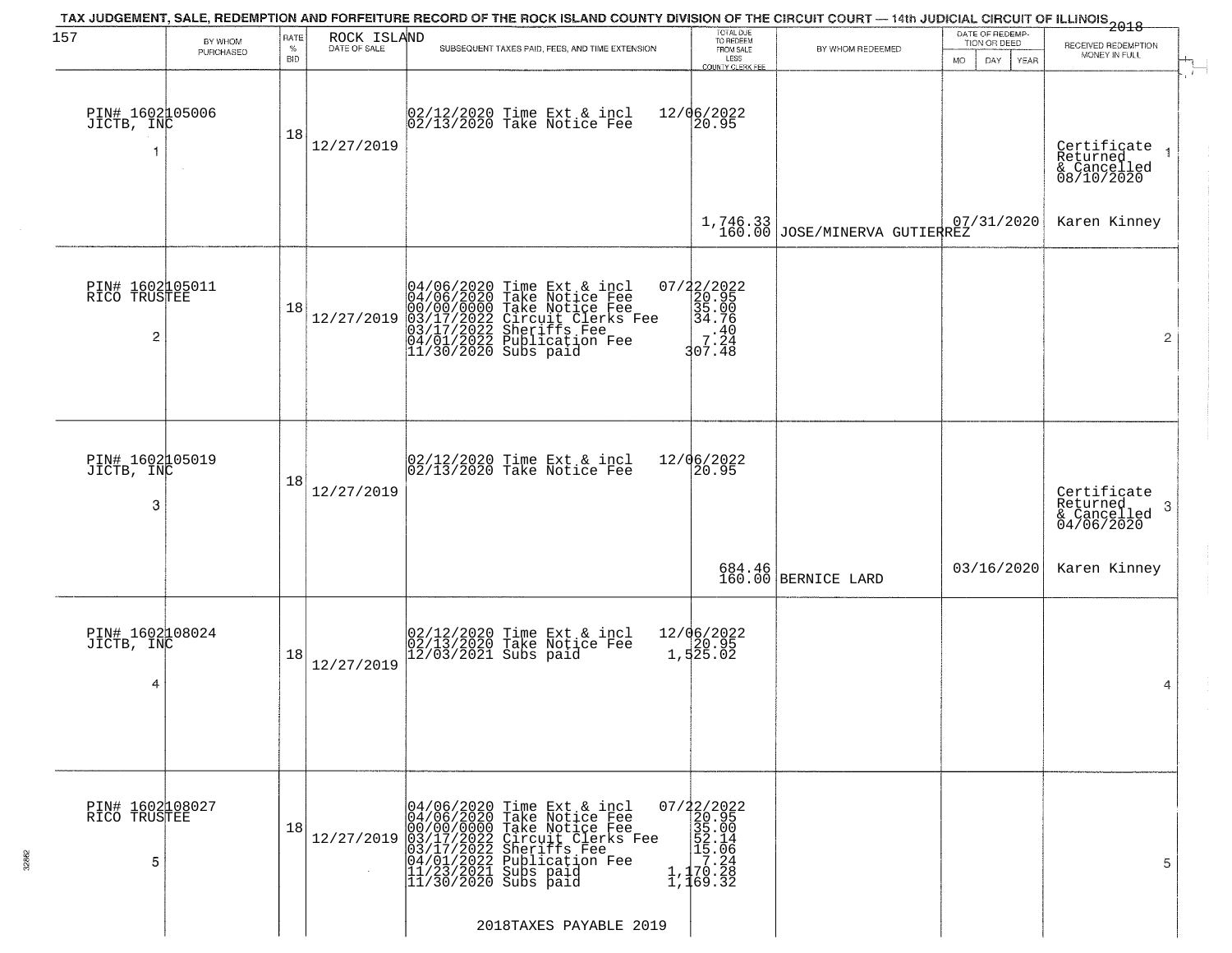| 158 | NAME AND ADDRESS<br>LEGAL DESCRIPTION<br>TAXPAYER NO.<br>PARCEL NO. |              | ROCK ISLAND                |                             | A-BACK TAX<br>FORFEITED | BACK TAX<br>FORFEITED | <b>BACK TAX</b><br><b>FORFEITED</b> | <b>TOTAL BACK</b><br>TAX PENALTY | <b>AMOUNT</b>                      | CERTIFICATE | INTEREST PAYMENT FUND                 | 2018    |
|-----|---------------------------------------------------------------------|--------------|----------------------------|-----------------------------|-------------------------|-----------------------|-------------------------------------|----------------------------------|------------------------------------|-------------|---------------------------------------|---------|
|     | TWP - CODE<br>- CODE ACRES<br>ASSESSED VALUATION FOR TAXES          |              | TAX DUE                    | INT DUE                     | PRIOR TO<br>2017        | PENALTY<br>ACCRUED    | INTEREST AND<br>COST ACCRUED        | AND COSTS<br>ACCRUED             | FOR WHICH<br>JUDGEMENT<br>IS ASKED | NO.         | <b>INDEMNITY FUND</b><br>COST OF SALE |         |
|     |                                                                     | 1ST          |                            | 1ST                         |                         |                       |                                     |                                  |                                    |             |                                       |         |
|     | MENDOZA ROSARIO M<br>1522 14TH ST                                   | 2ND          |                            | 2ND                         |                         |                       |                                     |                                  |                                    |             |                                       |         |
|     | ROCK ISLAND IL                                                      | 61201<br>370 |                            | 3RD                         |                         |                       |                                     |                                  |                                    |             | 60.00                                 |         |
|     | SUPVR ASST MAP<br>LOT 195 SHEET 6                                   | 4TH          |                            | 4TH                         |                         |                       |                                     |                                  |                                    | 769         | 20.00                                 |         |
|     |                                                                     |              | 437.00                     | 13.12                       |                         |                       |                                     |                                  |                                    |             |                                       |         |
|     | $030 - 11 - 00$<br>291<br>$09 - 01$                                 |              | <b>PUBLICATION COST</b>    | 10.00                       |                         |                       |                                     |                                  |                                    |             | 4.00                                  |         |
|     | PIN# 1602108059                                                     |              | TOTAL DUE-TAXES, INT. COS  |                             |                         |                       |                                     |                                  |                                    |             |                                       |         |
|     | 16,462                                                              | 1ST          |                            | 460.12<br>1ST               |                         |                       |                                     |                                  | 460.12                             |             | 10.00                                 | 554.12  |
|     | MAYFIELD DELOIS<br>1549 12TH ST                                     | 2ND          | 405.15                     | 42.56                       |                         |                       |                                     |                                  |                                    |             |                                       |         |
|     | ROCK ISLAND IL                                                      | 61201        | 405.15                     | 30.40                       |                         |                       |                                     |                                  |                                    |             | 60.00                                 |         |
|     | SUPVR ASST MAP<br>LOT 210 SHEET 6                                   | 3BD          | <u>405.15</u>              | 24.32                       |                         |                       |                                     |                                  |                                    | 770         | 20.00                                 |         |
|     |                                                                     | 47H          | 405.15                     | 12.16                       |                         |                       |                                     |                                  |                                    |             |                                       |         |
|     | $020 - 15 - 00$<br>195                                              |              | PUBLICATION COST           |                             |                         |                       |                                     |                                  |                                    |             | 4.00                                  |         |
|     | $09 - 01$<br>PIN# 1602108074                                        |              | TOTAL DUE-TAXES, INT. COST | 10.00                       |                         |                       |                                     |                                  |                                    |             |                                       |         |
|     | 15,262                                                              |              |                            | 1,740.04                    |                         |                       |                                     |                                  | 1740.04                            |             | 10.00                                 | 1834.04 |
|     |                                                                     |              | $376 - 26$                 | 39<br>4                     |                         |                       |                                     |                                  |                                    |             |                                       |         |
|     | ADAMS GEORGE D JR<br>2633 W 36TH ST<br>DAVENPORT IA                 | 52806        | 376.26                     | 28.20                       |                         |                       |                                     |                                  |                                    |             | 60.00                                 |         |
|     | SUPVR ASST MAP<br>LOT 228 SHEET 6                                   | 3RD          | 376.26                     | 22.56                       |                         |                       |                                     |                                  |                                    | 771         | 20.00                                 |         |
|     |                                                                     |              | 376.26                     | 11.28                       |                         |                       |                                     |                                  |                                    |             |                                       |         |
|     | $021 - 21 - 00$<br>09-01<br>208                                     |              | <b>PUBLICATION COST</b>    |                             |                         |                       |                                     |                                  |                                    |             | 4.00                                  |         |
|     | PIN# 1602108093                                                     |              | TOTAL OUE-TAXES, INT. COST | 10.00                       |                         |                       |                                     |                                  |                                    |             |                                       |         |
|     | 14,174                                                              |              |                            | 1,616.56                    |                         |                       |                                     |                                  | 1616.56                            |             | 10.00                                 | 1710.56 |
|     |                                                                     |              | 222.88                     | <u>23.38</u>                |                         |                       |                                     |                                  |                                    |             |                                       |         |
|     | RATHBURN BARBARA C<br>1036 14TH ST<br>ROCK ISLAND IL                | 2ND<br>61201 | 222.88                     | 16.70                       |                         |                       |                                     |                                  |                                    |             | 60.00                                 |         |
|     | LOT 17 BLOCK 2                                                      | 3RD          |                            | 3RD                         |                         |                       |                                     |                                  |                                    |             |                                       |         |
|     | BLACK HAWK 4TH ADD                                                  | 4TH          | 222.88<br>222.88           | 13.36<br>6.68               |                         |                       |                                     |                                  |                                    | 772         | 20.00                                 |         |
|     | $068 - 03 - 00$<br>963                                              |              | PUBLICATION COST           |                             |                         |                       |                                     |                                  |                                    |             | 4.00                                  |         |
|     | $09 - 01$<br>PIN# 1602110010<br>$\sim 10$                           |              | TOTAL DUE-TAXES, INT. COST | 10.00                       |                         |                       |                                     |                                  |                                    |             |                                       |         |
|     | 19,396                                                              |              |                            | 961.64                      |                         |                       |                                     |                                  | 961.64                             |             | 10.00                                 | 1055.64 |
|     |                                                                     | 1ST          |                            | 1ST                         |                         |                       |                                     |                                  |                                    |             |                                       |         |
|     | ROBERTS ELEX O<br>1323 12TH ST<br>ROCK ISLAND IL                    | 2ND<br>61201 | 404.85                     | 2ND<br>30.35                |                         |                       |                                     |                                  |                                    |             | 60.00                                 |         |
|     | W 38.5 FT OF E 75 FT                                                | 3RD          |                            |                             |                         |                       |                                     |                                  |                                    |             |                                       |         |
|     | LOTS 9 & 10 BLK 3<br>BLACKHAWK 4TH ADD                              | 4TH          | 404.85<br>404.85           | 24.28<br>l 4TH<br>$12.14^5$ |                         |                       |                                     |                                  |                                    | 773         | 20.00                                 |         |
|     | $981 - 1$                                                           |              | PUBLICATION COST           |                             |                         |                       |                                     |                                  |                                    |             | 4.00                                  |         |
|     | $068 - 21 - 20$<br>09-01<br>PIN# 1602111021                         |              |                            | 10.00                       |                         |                       |                                     |                                  |                                    |             |                                       |         |
|     | 15,251                                                              |              | TOTAL DUE-TAXES, INT. COST | 1,291.32                    |                         |                       |                                     |                                  | 1291.32                            |             | 10.00                                 | 1385.32 |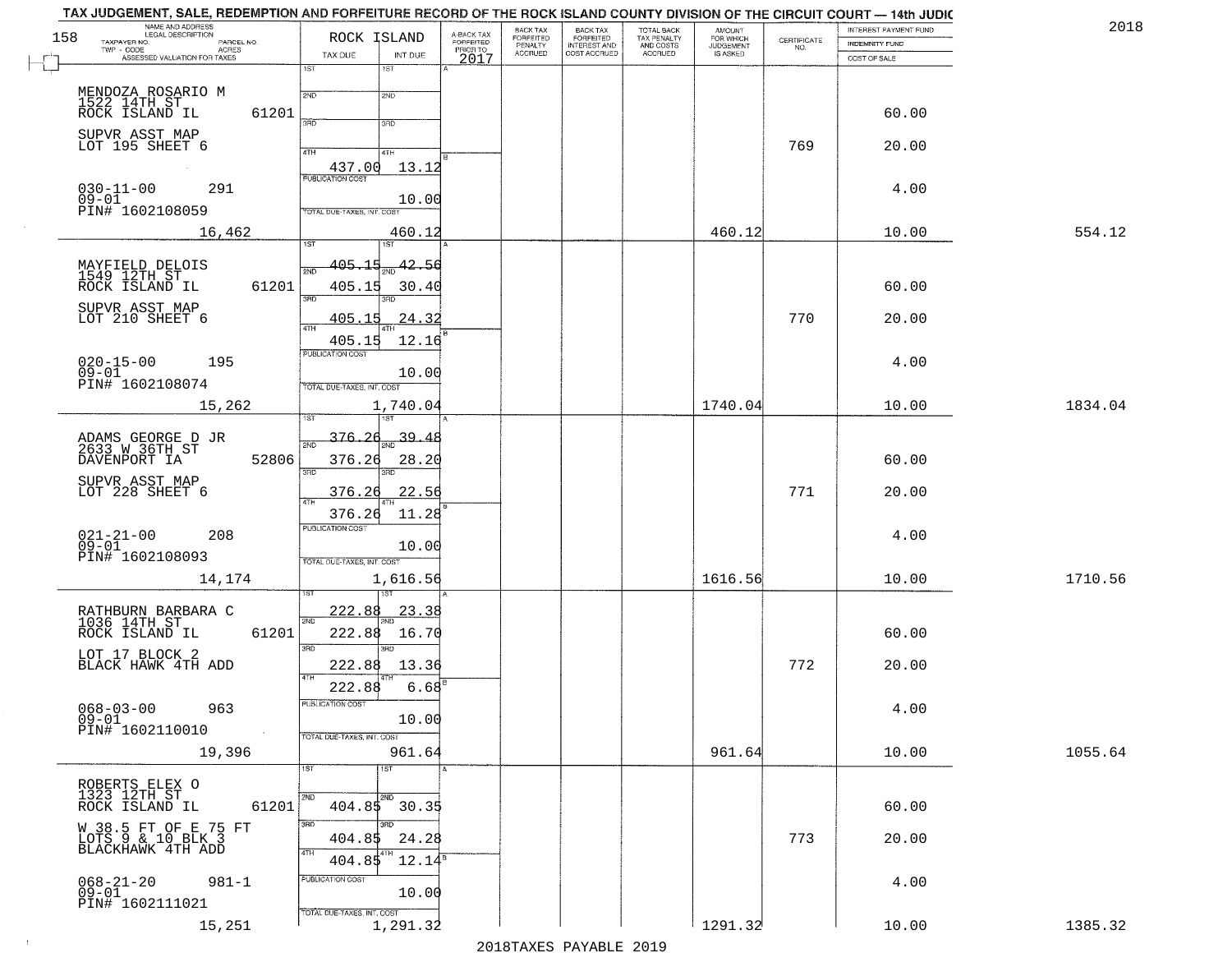|                                      |                      |                            |                             | TAX JUDGEMENT, SALE, REDEMPTION AND FORFEITURE RECORD OF THE ROCK ISLAND COUNTY DIVISION OF THE CIRCUIT COURT — 14th JUDICIAL CIRCUIT OF ILLINOIS 2018                                                                               |                                                                                                              |                                  |                                                       |                                                                                                                                                        |
|--------------------------------------|----------------------|----------------------------|-----------------------------|--------------------------------------------------------------------------------------------------------------------------------------------------------------------------------------------------------------------------------------|--------------------------------------------------------------------------------------------------------------|----------------------------------|-------------------------------------------------------|--------------------------------------------------------------------------------------------------------------------------------------------------------|
| 158                                  | BY WHOM<br>PURCHASED | RATE<br>$\%$<br><b>BID</b> | ROCK ISLAND<br>DATE OF SALE | SUBSEQUENT TAXES PAID, FEES, AND TIME EXTENSION                                                                                                                                                                                      | TOTAL DUE<br>TO REDEEM<br>FROM SALE<br>LESS<br>COUNTY CLERK FEE                                              | BY WHOM REDEEMED                 | DATE OF REDEMP-<br>TION OR DEED<br>DAY<br>YEAR<br>MO. | RECEIVED REDEMPTION<br>MONEY IN FULL                                                                                                                   |
| PIN# 1602108059<br>JICTB, INC        |                      | 18                         | 12/27/2019                  |                                                                                                                                                                                                                                      |                                                                                                              |                                  |                                                       | Certificate<br>Returned<br>$\overline{1}$<br>$\begin{array}{c}\n\text{accantice} \\ \text{A} \quad \text{Cancelled} \\ \text{03/11/2020}\n\end{array}$ |
|                                      |                      |                            |                             |                                                                                                                                                                                                                                      |                                                                                                              | 653.86<br>160.00 ROSARIO MENDOZA | 02/03/2020                                            | Karen Kinney                                                                                                                                           |
| PIN# 1602108074<br>JICTB, INC<br>2   |                      | 18                         | 12/27/2019                  | 02/12/2020 Time Ext & incl<br>02/13/2020 Take Notice Fee                                                                                                                                                                             | 12/06/2022<br>20.95                                                                                          |                                  |                                                       | Certificate<br>Returned<br>$\frac{1}{6}$ Cancelled 2<br>08/10/2020                                                                                     |
|                                      |                      |                            |                             |                                                                                                                                                                                                                                      | 2,515.24<br>160.00                                                                                           | <b>JOSH KULP</b>                 | 07/21/2020                                            | Karen Kinney                                                                                                                                           |
| PIN# 1602108093<br>JICTB, INC<br>3   |                      | 18                         |                             | $[02/12/2020 \t\t Time \t\t Ext & incl \\ [02/13/2020 \t\t Take \t Notice \tFe \\ [12/03/2021 \t\ Subs \t paid \\ [12/07/2020 \t\ Subs \t paid \t]$                                                                                  | 12/06/2022<br>1, 678.13<br>1, 678.13                                                                         |                                  |                                                       | 3                                                                                                                                                      |
| PIN# 1602110010<br>RICO TRUSTEE<br>4 |                      | 18                         | 12/27/2019                  | 04/06/2020 Time Ext & incl<br>04/06/2020 Take Notice Fee<br>00/00/00000 Take Notice Fee<br>03/17/2022 Circuit Clerks Fee<br>03/17/2022 Sublication Fee<br>04/01/2022 Publication Fee<br>11/23/2021 Subs paid<br>11/30/2020 Subs paid | $\begin{smallmatrix} 07/22/2022\\ 20.95\\ 35.00\\ 34.76\\ -1.031.31\\ 1,031.31\\ 1,030.50 \end{smallmatrix}$ |                                  |                                                       | 4                                                                                                                                                      |
| PIN# 1602111021<br>JICTB, INC<br>5   |                      | 12                         | $\sim$                      | 02/12/2020 Time Ext & incl<br>02/13/2020 Take Notice Fee<br>$\frac{12}{27/2019}$ $\frac{12}{0.03}$ $\frac{12021}{2020}$ subs paid                                                                                                    | 12/06/2022<br>20.95<br>1,803.42<br>997.01                                                                    |                                  |                                                       | 5                                                                                                                                                      |
|                                      |                      |                            |                             | 2018TAXES PAYABLE 2019                                                                                                                                                                                                               |                                                                                                              |                                  |                                                       |                                                                                                                                                        |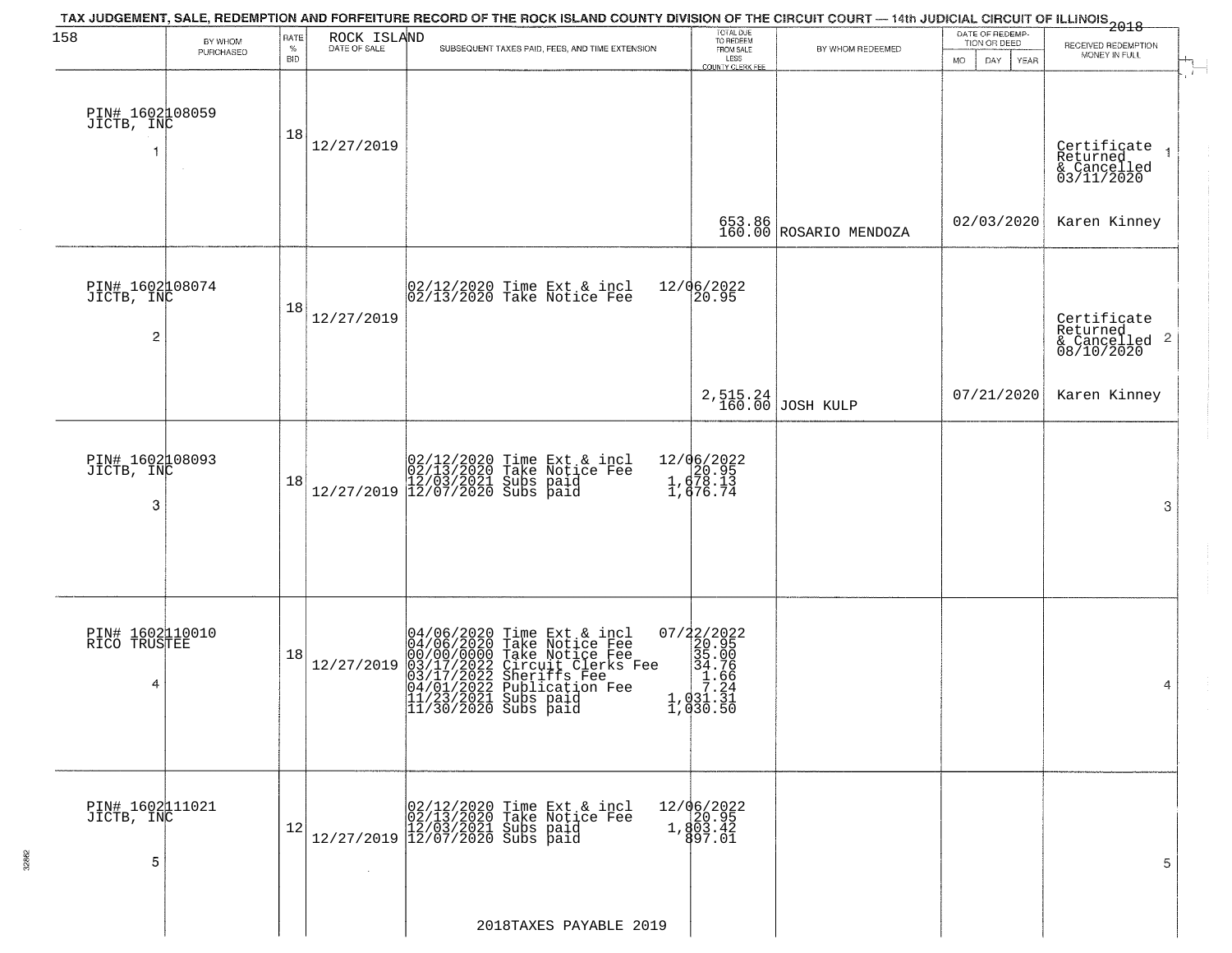|     | TAX JUDGEMENT, SALE, REDEMPTION AND FORFEITURE RECORD OF THE ROCK ISLAND COUNTY DIVISION OF THE CIRCUIT COURT - 14th JUDIC<br>NAME AND ADDRESS<br>LEGAL DESCRIPTION |                                   |                         | BACK TAX                    |                                       |                                        | AMOUNT<br>FOR WHICH |                                                                 | INTEREST PAYMENT FUND | 2018    |
|-----|---------------------------------------------------------------------------------------------------------------------------------------------------------------------|-----------------------------------|-------------------------|-----------------------------|---------------------------------------|----------------------------------------|---------------------|-----------------------------------------------------------------|-----------------------|---------|
| 159 | TAXPAYER NO.<br>PARCEL NO.                                                                                                                                          | ROCK ISLAND                       | A-BACK TAX<br>FORFEITED | <b>FORFEITED</b><br>PENALTY | BACK TAX<br>FORFEITED<br>INTEREST AND | TOTAL BACK<br>TAX PENALTY<br>AND COSTS | <b>JUDGEMENT</b>    | $\begin{array}{c} \text{CERTIFICATE} \\ \text{NO.} \end{array}$ | <b>INDEMNITY FUND</b> |         |
|     | TWP - CODE<br>ACRES<br>ASSESSED VALUATION FOR TAXES                                                                                                                 | INT DUE<br>TAX DUE                | PRIOR TO<br>2017        | <b>ACCRUED</b>              | COST ACCRUED                          | ACCRUED                                | IS ASKED            |                                                                 | COST OF SALE          |         |
|     |                                                                                                                                                                     | 1ST<br>1ST                        |                         |                             |                                       |                                        |                     |                                                                 |                       |         |
|     | HENDERSON JAMES A                                                                                                                                                   | <del>360.52,,,37.87</del><br>2ND  |                         |                             |                                       |                                        |                     |                                                                 |                       |         |
|     | 1604 E 11TH ST                                                                                                                                                      |                                   |                         |                             |                                       |                                        |                     |                                                                 |                       |         |
|     | 52803<br>DAVENPORT IA                                                                                                                                               | 360.52<br>27.05                   |                         |                             |                                       |                                        |                     |                                                                 | 60.00                 |         |
|     | LOT 6                                                                                                                                                               |                                   |                         |                             |                                       |                                        |                     |                                                                 |                       |         |
|     | WM E BAILEYS 3RD ADD                                                                                                                                                | 360.52<br>21.64                   |                         |                             |                                       |                                        |                     | 774                                                             | 20.00                 |         |
|     |                                                                                                                                                                     | 10.82<br>360.52                   |                         |                             |                                       |                                        |                     |                                                                 |                       |         |
|     | 374                                                                                                                                                                 |                                   |                         |                             |                                       |                                        |                     |                                                                 |                       |         |
|     | $037 - 06 - 00$<br>09-01                                                                                                                                            | 10.00                             |                         |                             |                                       |                                        |                     |                                                                 | 4.00                  |         |
|     | PIN# 1602113006                                                                                                                                                     | <b>TOTAL DUE-TAXES, INT. COST</b> |                         |                             |                                       |                                        |                     |                                                                 |                       |         |
|     | 13,581                                                                                                                                                              | 1,549.46                          |                         |                             |                                       |                                        | 1549.46             |                                                                 | 10.00                 | 1643.46 |
|     |                                                                                                                                                                     |                                   |                         |                             |                                       |                                        |                     |                                                                 |                       |         |
|     |                                                                                                                                                                     | 20.65<br>196.47                   |                         |                             |                                       |                                        |                     |                                                                 |                       |         |
|     | PEREZ SERVANDO<br>1040 15TH ST                                                                                                                                      |                                   |                         |                             |                                       |                                        |                     |                                                                 |                       |         |
|     | 61201<br>ROCK ISLAND IL                                                                                                                                             | 196.47<br>14.75<br>बन्ना          |                         |                             |                                       |                                        |                     |                                                                 | 60.00                 |         |
|     |                                                                                                                                                                     |                                   |                         |                             |                                       |                                        |                     |                                                                 |                       |         |
|     | LOT 9 & S 20'<br>LOT 8 BLOCK 7<br>BLACK HAWK ADD                                                                                                                    | 11.80<br>196.47                   |                         |                             |                                       |                                        |                     | 775                                                             | 20.00                 |         |
|     |                                                                                                                                                                     | 5.90<br>196.4                     |                         |                             |                                       |                                        |                     |                                                                 |                       |         |
|     |                                                                                                                                                                     | PUBLICATION COST                  |                         |                             |                                       |                                        |                     |                                                                 |                       |         |
|     | $064 - 10 - 00$<br>887<br>$09 - 01$                                                                                                                                 | 10.00                             |                         |                             |                                       |                                        |                     |                                                                 | 4.00                  |         |
|     | PIN# 1602114009                                                                                                                                                     | TOTAL DUE-TAXES, INT. COST        |                         |                             |                                       |                                        |                     |                                                                 |                       |         |
|     | 13,401                                                                                                                                                              | 848.98                            |                         |                             |                                       |                                        | 848.98              |                                                                 | 10.00                 | 942.98  |
|     |                                                                                                                                                                     | 1ST<br>'ST                        |                         |                             |                                       |                                        |                     |                                                                 |                       |         |
|     |                                                                                                                                                                     | -206.<br>21.7(                    |                         |                             |                                       |                                        |                     |                                                                 |                       |         |
|     | SQUATCH RANCH LLC<br>PÔ BOX 943                                                                                                                                     | 2ND                               |                         |                             |                                       |                                        |                     |                                                                 |                       |         |
|     | FOREST RANCH CA<br>95942                                                                                                                                            | 206.69<br>15.50<br>3RD<br>3RD     |                         |                             |                                       |                                        |                     |                                                                 | 60.00                 |         |
|     | LOT 2 BLOCK 2                                                                                                                                                       |                                   |                         |                             |                                       |                                        |                     |                                                                 |                       |         |
|     | G ELMER BLAKESLEYS<br>12TH ST ADD                                                                                                                                   | 12.40<br><u> 206.69</u><br>ATH    |                         |                             |                                       |                                        |                     | 776                                                             | 20.00                 |         |
|     |                                                                                                                                                                     | 206.69<br>6.20                    |                         |                             |                                       |                                        |                     |                                                                 |                       |         |
|     |                                                                                                                                                                     | PUBLICATION COST                  |                         |                             |                                       |                                        |                     |                                                                 |                       |         |
|     | $070 - 12 - 00$<br>1014<br>$09 - 01$                                                                                                                                | 10.00                             |                         |                             |                                       |                                        |                     |                                                                 | 4.00                  |         |
|     | PIN# 1602118012                                                                                                                                                     | TOTAL OUE-TAXES, INT. COST        |                         |                             |                                       |                                        |                     |                                                                 |                       |         |
|     | 7,786                                                                                                                                                               | 892.56                            |                         |                             |                                       |                                        | 892.56              |                                                                 | 10.00                 | 986.56  |
|     |                                                                                                                                                                     |                                   |                         |                             |                                       |                                        |                     |                                                                 |                       |         |
|     | HOOVER JOANNA CE                                                                                                                                                    | 47.55<br>4.97                     |                         |                             |                                       |                                        |                     |                                                                 |                       |         |
|     | 1104 13TH AVE                                                                                                                                                       | 2ND                               |                         |                             |                                       |                                        |                     |                                                                 |                       |         |
|     | ROCK ISLAND IL<br>61201                                                                                                                                             | 47.55<br>3.55                     |                         |                             |                                       |                                        |                     |                                                                 | 60.00                 |         |
|     | LOT 3 AND 4 BLOCK 3                                                                                                                                                 | 3BD<br>3RD                        |                         |                             |                                       |                                        |                     |                                                                 |                       |         |
|     | G ELMER BLAKESLEYS<br>12TH ST ADD                                                                                                                                   | 2.84<br>47.55                     |                         |                             |                                       |                                        |                     | 777                                                             | 20.00                 |         |
|     |                                                                                                                                                                     | 4TH<br>47.55<br>$1.42^{E}$        |                         |                             |                                       |                                        |                     |                                                                 |                       |         |
|     | $071 - 10 - 00$                                                                                                                                                     | ruslica i IUN COS                 |                         |                             |                                       |                                        |                     |                                                                 |                       |         |
|     | 1035<br>$09 - 01$                                                                                                                                                   | 10.00                             |                         |                             |                                       |                                        |                     |                                                                 | 4.00                  |         |
|     | PIN# 1602118021<br>$\sim 100$                                                                                                                                       | TOTAL DUE-TAXES, INT. COST        |                         |                             |                                       |                                        |                     |                                                                 |                       |         |
|     | 1,791                                                                                                                                                               | 212.98                            |                         |                             |                                       |                                        | 212.98              |                                                                 | 10.00                 | 306.98  |
|     |                                                                                                                                                                     | 1ST<br>1ST                        |                         |                             |                                       |                                        |                     |                                                                 |                       |         |
|     |                                                                                                                                                                     |                                   |                         |                             |                                       |                                        |                     |                                                                 |                       |         |
|     | CANTU ESTHER J<br>1204 14 1/2 ST<br>ROCK ISLAND IL                                                                                                                  | 2ND                               |                         |                             |                                       |                                        |                     |                                                                 |                       |         |
|     | 61201                                                                                                                                                               | $407.62$ 30.55                    |                         |                             |                                       |                                        |                     |                                                                 | 60.00                 |         |
|     | LOT 2 BLOCK 2<br>MC NAMARAS ADD                                                                                                                                     | 3RD                               |                         |                             |                                       |                                        |                     |                                                                 |                       |         |
|     |                                                                                                                                                                     | 24.44<br>407.62                   |                         |                             |                                       |                                        |                     | 778                                                             | 20.00                 |         |
|     |                                                                                                                                                                     | 4TH<br>$12.22^5$<br>407.62        |                         |                             |                                       |                                        |                     |                                                                 |                       |         |
|     |                                                                                                                                                                     | PUBLICATION COST                  |                         |                             |                                       |                                        |                     |                                                                 |                       |         |
|     | $277 - 12 - 00$<br>4906<br>$09 - 01$                                                                                                                                | 10.00                             |                         |                             |                                       |                                        |                     |                                                                 | 4.00                  |         |
|     | PIN# 1602120002                                                                                                                                                     | TOTAL DUE-TAXES, INT. COST        |                         |                             |                                       |                                        |                     |                                                                 |                       |         |
|     | 15,355                                                                                                                                                              | 1,300.07                          |                         |                             |                                       |                                        | 1300.07             |                                                                 | 10.00                 | 1394.07 |
|     |                                                                                                                                                                     |                                   |                         |                             | 2010 ELITATIO DI VIDI E 2010          |                                        |                     |                                                                 |                       |         |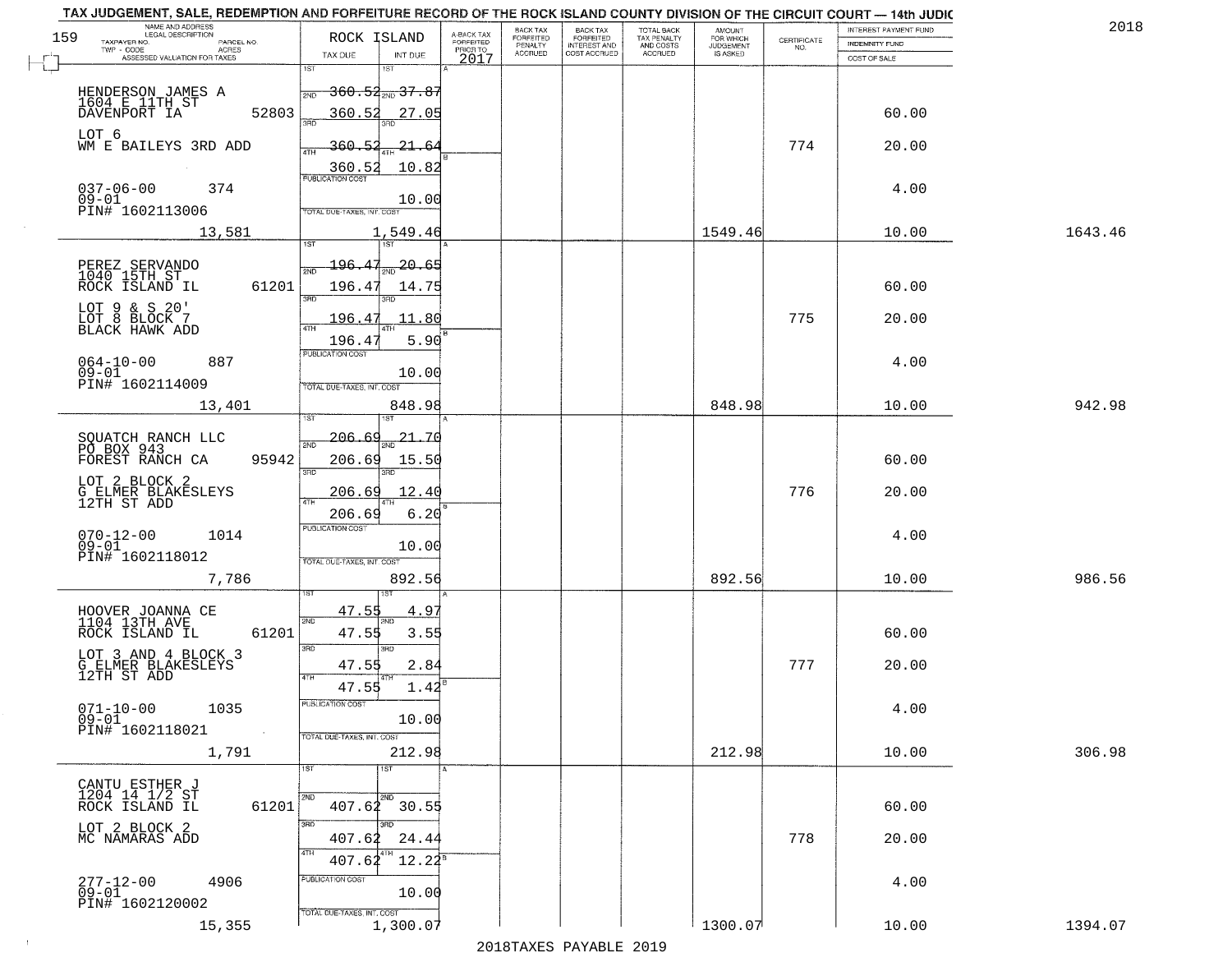| 159                                       | BY WHOM                                       | RATE               | ROCK ISLAND<br>DATE OF SALE | TAX JUDGEMENT, SALE, REDEMPTION AND FORFEITURE RECORD OF THE ROCK ISLAND COUNTY DIVISION OF THE CIRCUIT COURT — 14th JUDICIAL CIRCUIT OF ILLINOIS<br>2018 - The Contract of December 1999 | TOTAL DUE<br>TO REDEEM                 |                                           | DATE OF REDEMP-<br>TION OR DEED |                                                                                              |  |
|-------------------------------------------|-----------------------------------------------|--------------------|-----------------------------|-------------------------------------------------------------------------------------------------------------------------------------------------------------------------------------------|----------------------------------------|-------------------------------------------|---------------------------------|----------------------------------------------------------------------------------------------|--|
|                                           | PURCHASED                                     | $\%$<br><b>BID</b> |                             | SUBSEQUENT TAXES PAID, FEES, AND TIME EXTENSION                                                                                                                                           | FROM SALE<br>LESS<br>COUNTY CLERK FEE  | BY WHOM REDEEMED                          | <b>MO</b><br>DAY<br><b>YEAR</b> | RECEIVED REDEMPTION<br>MONEY IN FULL                                                         |  |
| PIN# 1602113006<br>JICTB, INC             | $\sim$ $\sim$                                 | 18                 |                             | $[02/12/2020 \t\t Time Ext & incl \\ 02/13/2020 \t\t Take Notice Free \\ 12/27/2019 \t\t 12/03/2021 \t\ Subs paid \\ 12/07/2020 \t\ Subs paid$                                            | 12/06/2022<br>20.95<br>28.52<br>237.76 |                                           |                                 | $\overline{1}$                                                                               |  |
| PIN# 1602114009<br>JICTB, INC<br>2        |                                               | 02                 | 12/27/2019                  | 02/12/2020 Time Ext & incl<br>02/13/2020 Take Notice Fee<br>12/07/2020 Subs paid                                                                                                          | 12/06/2022<br>20.95<br>903.49          |                                           |                                 | Certificate<br>Returned<br>$\begin{array}{c}\n 0.11160 \\  \text{for 13/2021}\n \end{array}$ |  |
|                                           |                                               |                    |                             |                                                                                                                                                                                           |                                        | 2,032.42<br>160.00 SERVANDO PEREZ         | 03/19/2021                      | Karen Kinney                                                                                 |  |
| PIN# 1602118012<br>AUCTION Z INC<br>3     |                                               | 01                 | 12/27/2019                  | 03/09/2020 Time Ext & incl<br>03/09/2020 Take Notice Fee                                                                                                                                  | $07/12/2022$<br>20.95                  |                                           |                                 | Certificate<br>Returned<br>3<br>& Cancelled<br>05/12/2020                                    |  |
|                                           |                                               |                    |                             |                                                                                                                                                                                           |                                        | $1,017.38$<br>160.00 SQUATCH RANCH LLC    | 04/15/2020                      | Karen Kinney                                                                                 |  |
| PIN# 1602118021<br>WESTERN SITES LLC<br>4 |                                               | 16                 | 12/27/2019                  | 03/09/2020 Time Ext & incl<br>03/09/2020 Take Notice Fee                                                                                                                                  | $07/12/2022$<br>20.95                  |                                           |                                 | Certificate<br>Returned<br>& Cancelled 4<br>07/12/2021                                       |  |
|                                           |                                               |                    |                             |                                                                                                                                                                                           |                                        | 475.28<br>160.00 JEANNA HOOVER            | 06/22/2021                      | Karen Kinney                                                                                 |  |
| 5                                         | PIN# 1602120002<br>STEVE SODEMAN LIVING TRUST |                    | 12/27/2019<br>$\sim$        |                                                                                                                                                                                           |                                        |                                           |                                 | Certificate<br>Returned<br>& Cancelled 5<br>02/05/2020                                       |  |
|                                           |                                               |                    |                             |                                                                                                                                                                                           |                                        | 1,435.89<br>160.00 ESTHER&ALEJANDRO CANTU | 01/09/2020                      | Karen Kinney                                                                                 |  |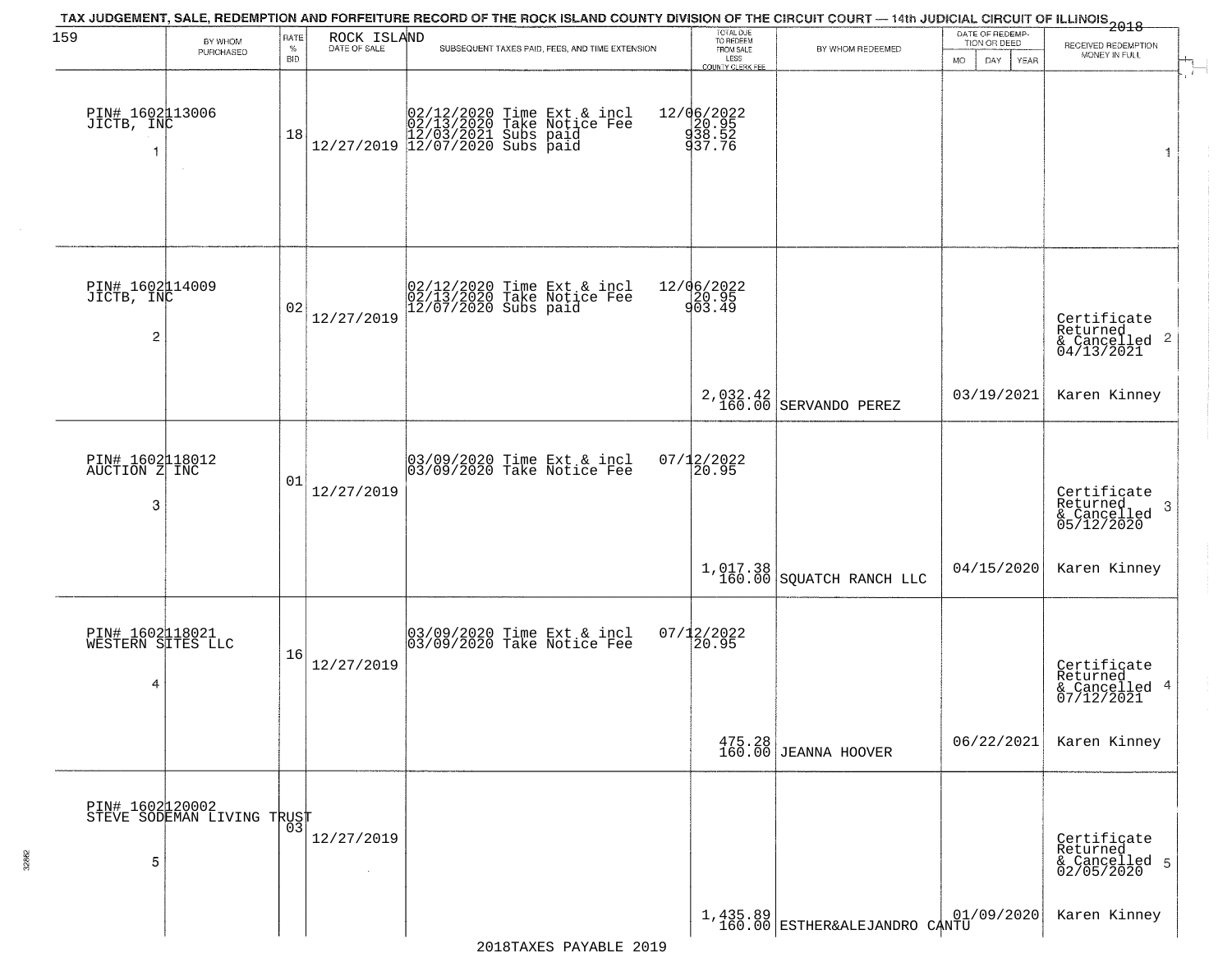| NAME AND ADDRESS<br>LEGAL DESCRIPTION<br>160 |                     | ROCK ISLAND                       |                             |                                     | BACK TAX             | BACK TAX<br>FORFEITED<br>INTEREST AND | TOTAL BACK<br>TAX PENALTY<br>AND COSTS | AMOUNT<br>FOR WHICH<br>JUDGEMENT |                    | INTEREST PAYMENT FUND | 2018    |
|----------------------------------------------|---------------------|-----------------------------------|-----------------------------|-------------------------------------|----------------------|---------------------------------------|----------------------------------------|----------------------------------|--------------------|-----------------------|---------|
| TAXPAYER NO.                                 | PARCEL NO.<br>ACRES |                                   |                             | A-BACK TAX<br>FORFEITED<br>PRIOR TO | FORFEITED<br>PENALTY |                                       | <b>ACCRUED</b>                         | IS ASKED                         | CERTIFICATE<br>NO. | <b>INDEMNITY FUND</b> |         |
| ASSESSED VALUATION FOR TAXES                 |                     | TAX DUE<br>1ST                    | INT DUE<br>1ST              | 2017                                | <b>ACCRUED</b>       | COST ACCRUED                          |                                        |                                  |                    | COST OF SALE          |         |
|                                              |                     |                                   |                             |                                     |                      |                                       |                                        |                                  |                    |                       |         |
| DYAR PAUL<br>2015 43RD ST<br>MOLINE IL       |                     | 2ND                               | <del>300.60 avg 31.55</del> |                                     |                      |                                       |                                        |                                  |                    |                       |         |
|                                              | 61265               | 300.66                            | 22.55                       |                                     |                      |                                       |                                        |                                  |                    | 60.00                 |         |
| LOT 7 BLOCK 1<br>MC NAMARAS ADD              |                     | 300.66                            | 18.04                       |                                     |                      |                                       |                                        |                                  | 779                | 20.00                 |         |
|                                              |                     | ATH                               |                             |                                     |                      |                                       |                                        |                                  |                    |                       |         |
|                                              |                     | 300.66<br><b>PUBLICATION COST</b> | 9.02                        |                                     |                      |                                       |                                        |                                  |                    |                       |         |
| $277 - 07 - 00$<br>$09 - 01$                 | 4901                |                                   | 10.00                       |                                     |                      |                                       |                                        |                                  |                    | 4.00                  |         |
| PIN# 1602121007                              |                     | TOTAL DUE-TAXES, INT. COST        |                             |                                     |                      |                                       |                                        |                                  |                    |                       |         |
|                                              | 11,326              |                                   | 1,293.82                    |                                     |                      |                                       |                                        | 1293.82                          |                    | 10.00                 | 1387.82 |
|                                              |                     |                                   |                             |                                     |                      |                                       |                                        |                                  |                    |                       |         |
| MORROW GEORGE W JR<br>1130 39TH ST           |                     | 32.63<br>সাঁচ                     |                             |                                     |                      |                                       |                                        |                                  |                    |                       |         |
| ROCK ISLAND IL                               | 61201               | 32.63<br>3RD                      | 2.45<br>3RD                 |                                     |                      |                                       |                                        |                                  |                    | 60.00                 |         |
| LOT 21 BLOCK 2                               |                     |                                   | . 96                        |                                     |                      |                                       |                                        |                                  | 780                |                       |         |
| DACKS 2ND ADD                                |                     | 32.63                             |                             |                                     |                      |                                       |                                        |                                  |                    | 20.00                 |         |
|                                              |                     | 32.63<br>PUBLICATION COST         | .98                         |                                     |                      |                                       |                                        |                                  |                    |                       |         |
| $160 - 12 - 00$<br>$09 - 01$                 | 2739                |                                   | 10.00                       |                                     |                      |                                       |                                        |                                  |                    | 4.00                  |         |
| PIN# 1602123021                              |                     | TOTAL DUE-TAXES, INT. COST        |                             |                                     |                      |                                       |                                        |                                  |                    |                       |         |
|                                              | 1,229               |                                   | 149.34                      |                                     |                      |                                       |                                        | 149.34                           |                    | 10.00                 | 243.34  |
|                                              |                     | isT                               |                             |                                     |                      |                                       |                                        |                                  |                    |                       |         |
| ANDERSON PATRICIA A<br>931 15TH AVE          |                     | 194.74<br>2ND                     | 20.4                        |                                     |                      |                                       |                                        |                                  |                    |                       |         |
| ROCK ISLAND IL                               | 61201               | 194.74                            | 14.60                       |                                     |                      |                                       |                                        |                                  |                    | 60.00                 |         |
| LOT 22 BLOCK 2<br>DACKS 2ND ADD              |                     | 3BD                               | 3RD                         |                                     |                      |                                       |                                        |                                  |                    |                       |         |
|                                              |                     | 194.74<br>4TH                     | 11.68                       |                                     |                      |                                       |                                        |                                  | 781                | 20.00                 |         |
|                                              |                     | 194.74<br><b>PUBLICATION COST</b> | 5.84                        |                                     |                      |                                       |                                        |                                  |                    |                       |         |
| $160 - 13 - 00$<br>09-01                     | 2740                |                                   | 10.00                       |                                     |                      |                                       |                                        |                                  |                    | 4.00                  |         |
| PIN# 1602123022                              |                     | TOTAL OUE-TAXES, INT. COST        |                             |                                     |                      |                                       |                                        |                                  |                    |                       |         |
|                                              | 13,336              |                                   | 841.52                      |                                     |                      |                                       |                                        | 841.52                           |                    | 10.00                 | 935.52  |
|                                              |                     |                                   |                             |                                     |                      |                                       |                                        |                                  |                    |                       |         |
| DECOSTER SHANE A<br>1012 14TH AVE            |                     | 178.87<br>2ND                     | 18.76                       |                                     |                      |                                       |                                        |                                  |                    |                       |         |
| ROCK ISLAND IL                               | 61201               | 178.87                            | 13.40                       |                                     |                      |                                       |                                        |                                  |                    | 60.00                 |         |
| SUPVR ASST MAP<br>LOT 146 SHEET 6            |                     | 3RD                               | 3RD                         |                                     |                      |                                       |                                        |                                  |                    |                       |         |
|                                              |                     | 178.87<br>4TH                     | 10.72                       |                                     |                      |                                       |                                        |                                  | 782                | 20.00                 |         |
|                                              |                     | 178.87                            | 5.36                        |                                     |                      |                                       |                                        |                                  |                    |                       |         |
| $026 - 09 - 00$<br>09-01                     | 249                 | UBLICA HUN COS-                   |                             |                                     |                      |                                       |                                        |                                  |                    | 4.00                  |         |
| PIN# 1602125016                              | $\sim 100$          | TOTAL DUE-TAXES, INT. COST        | 10.00                       |                                     |                      |                                       |                                        |                                  |                    |                       |         |
|                                              | 12,383              |                                   | 773.72                      |                                     |                      |                                       |                                        | 773.72                           |                    | 10.00                 | 867.72  |
|                                              |                     |                                   | 1ST                         |                                     |                      |                                       |                                        |                                  |                    |                       |         |
|                                              |                     | 209.58                            | 21.98                       |                                     |                      |                                       |                                        |                                  |                    |                       |         |
| CISNEROS ANA<br>2337 31ST ST<br>MOLINE IL    | 61265               |                                   | 2ND<br>209.58 15.70         |                                     |                      |                                       |                                        |                                  |                    | 60.00                 |         |
| LOT 5                                        |                     | 3RD                               |                             |                                     |                      |                                       |                                        |                                  |                    |                       |         |
| FLEMMINGS ADD                                |                     | 209.58                            | 12.56                       |                                     |                      |                                       |                                        |                                  | 783                | 20.00                 |         |
|                                              |                     | 4TH<br>209.58                     | 6.28 <sup>8</sup>           |                                     |                      |                                       |                                        |                                  |                    |                       |         |
| 196-13-00<br>09-01                           | 3381                | PUBLICATION COST                  |                             |                                     |                      |                                       |                                        |                                  |                    | 4.00                  |         |
| PIN# 1602126004                              |                     |                                   | 10.00                       |                                     |                      |                                       |                                        |                                  |                    |                       |         |
|                                              | 7,895               | TOTAL DUE-TAXES, INT. COST        | 904.84                      |                                     |                      |                                       |                                        | 904.84                           |                    | 10.00                 | 998.84  |
|                                              |                     |                                   |                             |                                     |                      |                                       |                                        |                                  |                    |                       |         |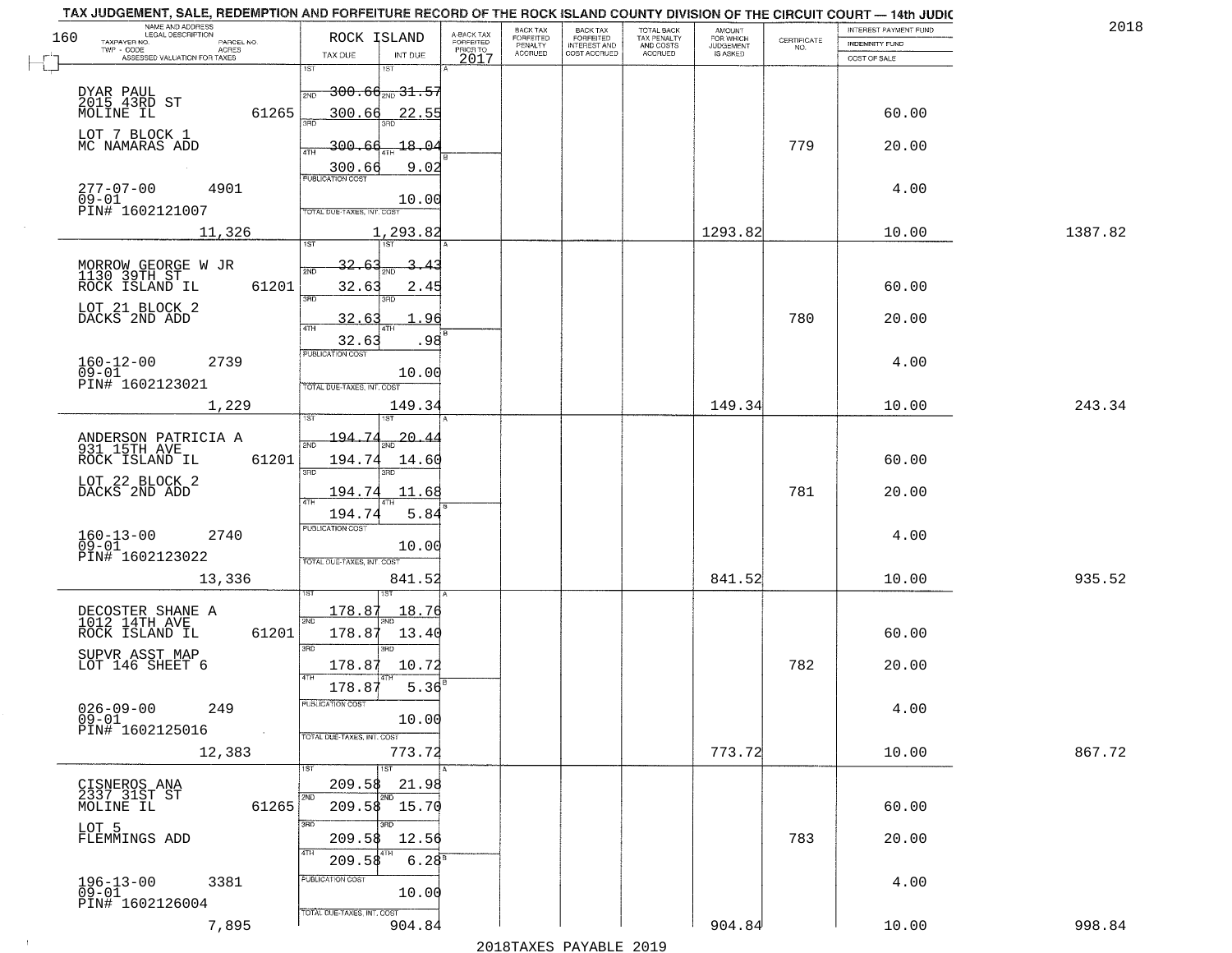| 160                                  | BY WHOM                    | RATE               | ROCK ISLAND  | TAX JUDGEMENT, SALE, REDEMPTION AND FORFEITURE RECORD OF THE ROCK ISLAND COUNTY DIVISION OF THE CIRCUIT COURT — 14th JUDICIAL CIRCUIT OF ILLINOIS 2018                                                                                | TOTAL DUE<br>TO REDEEM<br>FROM SALE                                                                                                                                                                                                                                                                                                                                                                                                                     |                                 | DATE OF REDEMP-<br>TION OR DEED |                                                        |
|--------------------------------------|----------------------------|--------------------|--------------|---------------------------------------------------------------------------------------------------------------------------------------------------------------------------------------------------------------------------------------|---------------------------------------------------------------------------------------------------------------------------------------------------------------------------------------------------------------------------------------------------------------------------------------------------------------------------------------------------------------------------------------------------------------------------------------------------------|---------------------------------|---------------------------------|--------------------------------------------------------|
|                                      | PURCHASED                  | $\%$<br><b>BID</b> | DATE OF SALE | SUBSEQUENT TAXES PAID, FEES, AND TIME EXTENSION                                                                                                                                                                                       | LESS<br>COUNTY CLERK FEE                                                                                                                                                                                                                                                                                                                                                                                                                                | BY WHOM REDEEMED                | MO.<br>DAY.<br>YEAR             | RECEIVED REDEMPTION<br>MONEY IN FULL                   |
| PIN# 1602121007<br>RICO TRUSTEE      |                            | 18                 | 12/27/2019   | 04/06/2020 Time Ext & incl<br>04/06/2020 Take Notice Fee<br>00/00/00/000 Take Notice Fee<br>03/17/2022 Circuit Clerks Fee<br>03/17/2022 Sublication Fee<br>04/01/2022 Publication Fee<br>11/23/2021 Subs paid<br>11/30/2020 Subs paid | 07/22/2022<br>20.95<br>35.00<br>34.76<br>$\begin{array}{@{}c@{\hspace{1em}}c@{\hspace{1em}}c@{\hspace{1em}}c@{\hspace{1em}}c@{\hspace{1em}}c@{\hspace{1em}}c@{\hspace{1em}}c@{\hspace{1em}}c@{\hspace{1em}}c@{\hspace{1em}}c@{\hspace{1em}}c@{\hspace{1em}}c@{\hspace{1em}}c@{\hspace{1em}}c@{\hspace{1em}}c@{\hspace{1em}}c@{\hspace{1em}}c@{\hspace{1em}}c@{\hspace{1em}}c@{\hspace{1em}}c@{\hspace{1em}}c@{\hspace{1em}}c@{\hspace{1em}}c@{\hspace{$ |                                 |                                 | 1                                                      |
| PIN# 1602123021<br>RICO TRUSTEE<br>2 |                            | 18                 | 12/27/2019   | 04/06/2020 Time Ext & incl<br>04/06/2020 Take Notice Fee<br>00/00/0000 Take Notice Fee<br>11/23/2021 Subs paid<br>11/30/2020 Subs paid                                                                                                | $07/22/2022$<br>20.95<br>35.00<br>$\frac{172.98}{172.85}$                                                                                                                                                                                                                                                                                                                                                                                               |                                 |                                 | $\overline{c}$                                         |
|                                      |                            |                    |              |                                                                                                                                                                                                                                       | 926.37<br>160.00 VSG                                                                                                                                                                                                                                                                                                                                                                                                                                    |                                 | 03/15/2022                      |                                                        |
| PIN# 1602123022<br>3                 | STEVE SODEMAN LIVING TRUST | 01                 | 12/27/2019   | 01/21/2020 Time Ext & incl<br>01/21/2020 Take Notice Fee<br>12/09/2021 Subs paid                                                                                                                                                      | 12/ <b>2</b> 1/2022<br>20.85<br>906.67                                                                                                                                                                                                                                                                                                                                                                                                                  |                                 |                                 | 3                                                      |
| PIN# 1602125016<br>JICTB, INC<br>4   |                            | 01                 | 12/27/2019   |                                                                                                                                                                                                                                       |                                                                                                                                                                                                                                                                                                                                                                                                                                                         |                                 |                                 | Certificate<br>Returned<br>& Cancelled 4<br>02/11/2020 |
|                                      |                            |                    |              |                                                                                                                                                                                                                                       |                                                                                                                                                                                                                                                                                                                                                                                                                                                         | 876.40<br>160.00 SHANE DECOSTER | 01/13/2020                      | Karen Kinney                                           |
| PIN# 1602126004<br>JICTB, INC<br>5   |                            | 18                 | 12/27/2019   | 02/12/2020 Time Ext & incl<br>02/13/2020 Take Notice Fee                                                                                                                                                                              | 12/06/2022<br>20.95                                                                                                                                                                                                                                                                                                                                                                                                                                     |                                 |                                 | Certificate<br>Returned<br>& Cancelled 5<br>07/07/2020 |
|                                      |                            |                    |              |                                                                                                                                                                                                                                       |                                                                                                                                                                                                                                                                                                                                                                                                                                                         | 1,199.58<br>160.00 ANA CISNEROS | 06/26/2020                      | Karen Kinney                                           |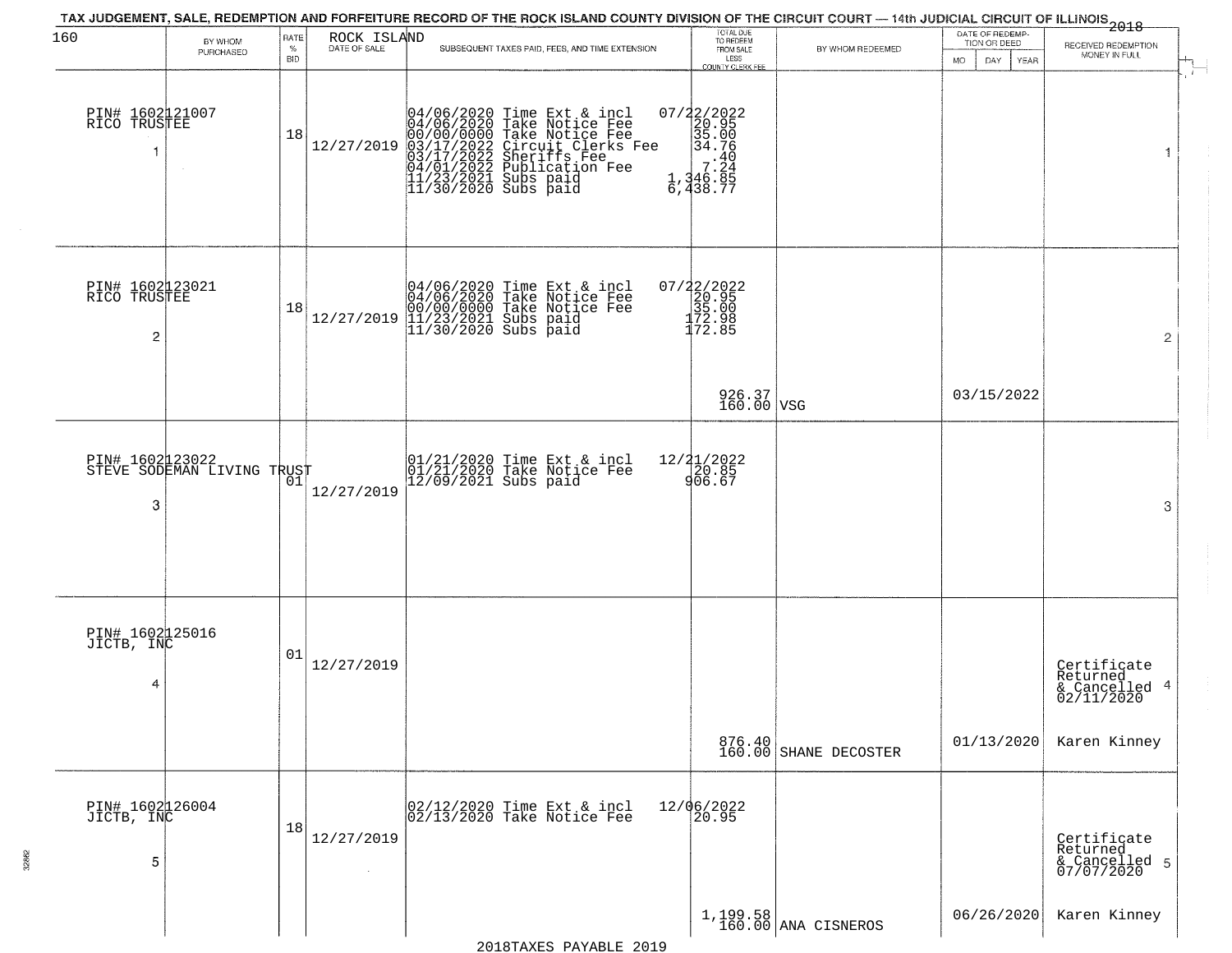| TAX JUDGEMENT, SALE, REDEMPTION AND FORFEITURE RECORD OF THE ROCK ISLAND COUNTY DIVISION OF THE CIRCUIT COURT - 14th JUDIC<br>NAME AND ADDRESS<br>LEGAL DESCRIPTION |                                             |                                     | BACK TAX             |                                       |                                        | AMOUNT<br>FOR WHICH |                                                                 | INTEREST PAYMENT FUND | 2018    |
|---------------------------------------------------------------------------------------------------------------------------------------------------------------------|---------------------------------------------|-------------------------------------|----------------------|---------------------------------------|----------------------------------------|---------------------|-----------------------------------------------------------------|-----------------------|---------|
| 161<br>TAXPAYER NO.<br>PARCEL NO.                                                                                                                                   | ROCK ISLAND                                 | A-BACK TAX<br>FORFEITED<br>PRIOR TO | FORFEITED<br>PENALTY | BACK TAX<br>FORFEITED<br>INTEREST AND | TOTAL BACK<br>TAX PENALTY<br>AND COSTS | <b>JUDGEMENT</b>    | $\begin{array}{c} \text{CERTIFICATE} \\ \text{NO.} \end{array}$ | INDEMNITY FUND        |         |
| TWP - CODE<br>ACRES<br>ASSESSED VALUATION FOR TAXES                                                                                                                 | INT DUE<br>TAX DUE                          | 2017                                | <b>ACCRUED</b>       | COST ACCRUED                          | ACCRUED                                | IS ASKED            |                                                                 | COST OF SALE          |         |
|                                                                                                                                                                     | 1ST<br>1ST                                  |                                     |                      |                                       |                                        |                     |                                                                 |                       |         |
|                                                                                                                                                                     | <del>166.95<sub>2ND</sub>17.50</del><br>2ND |                                     |                      |                                       |                                        |                     |                                                                 |                       |         |
| YOVENTI NDUWUMUSI<br>1114 15TH AVE<br>ROCK ISLAND IL                                                                                                                |                                             |                                     |                      |                                       |                                        |                     |                                                                 |                       |         |
| 61201                                                                                                                                                               | 166.95<br>12.50                             |                                     |                      |                                       |                                        |                     |                                                                 | 60.00                 |         |
| LOT 10                                                                                                                                                              |                                             |                                     |                      |                                       |                                        |                     |                                                                 |                       |         |
| S LANGMANS ADD                                                                                                                                                      | 166.95<br>10.00                             |                                     |                      |                                       |                                        |                     | 784                                                             | 20.00                 |         |
|                                                                                                                                                                     | 5.00                                        |                                     |                      |                                       |                                        |                     |                                                                 |                       |         |
| $246 - 02 - 00$<br>4300                                                                                                                                             |                                             |                                     |                      |                                       |                                        |                     |                                                                 | 4.00                  |         |
| $09 - 01$<br>PIN# 1602128018                                                                                                                                        | 10.00<br>TOTAL DUE-TAXES, INT. COST         |                                     |                      |                                       |                                        |                     |                                                                 |                       |         |
|                                                                                                                                                                     |                                             |                                     |                      |                                       |                                        |                     |                                                                 |                       |         |
| 11,553                                                                                                                                                              | 722.80                                      |                                     |                      |                                       |                                        | 722.80              |                                                                 | 10.00                 | 816.80  |
|                                                                                                                                                                     |                                             |                                     |                      |                                       |                                        |                     |                                                                 |                       |         |
| LAM JEFFREY<br>1338 14TH ST                                                                                                                                         | 137.48<br>-14.42                            |                                     |                      |                                       |                                        |                     |                                                                 |                       |         |
| 61201<br>ROCK ISLAND IL                                                                                                                                             | 137.48<br>10.30                             |                                     |                      |                                       |                                        |                     |                                                                 | 60.00                 |         |
|                                                                                                                                                                     | 3RD<br>Ë                                    |                                     |                      |                                       |                                        |                     |                                                                 |                       |         |
| LOT 6<br>W E BAILEYS 6TH ADD                                                                                                                                        | 137.48<br>8.24                              |                                     |                      |                                       |                                        |                     | 785                                                             | 20.00                 |         |
|                                                                                                                                                                     | 137.48<br>4.12                              |                                     |                      |                                       |                                        |                     |                                                                 |                       |         |
|                                                                                                                                                                     | PUBLICATION COST                            |                                     |                      |                                       |                                        |                     |                                                                 |                       |         |
| $038 - 19 - 00$<br>403<br>$09 - 01$                                                                                                                                 | 10.00                                       |                                     |                      |                                       |                                        |                     |                                                                 | 4.00                  |         |
| PIN# 1602129018                                                                                                                                                     | TOTAL DUE-TAXES, INT. COST                  |                                     |                      |                                       |                                        |                     |                                                                 |                       |         |
| 5,179                                                                                                                                                               | 597.00                                      |                                     |                      |                                       |                                        | 597.00              |                                                                 | 10.00                 | 691.00  |
|                                                                                                                                                                     | IST.                                        |                                     |                      |                                       |                                        |                     |                                                                 |                       |         |
| LAM BETH A<br>1025 17TH AVE                                                                                                                                         | 410.93<br>43.1<br>2ND                       |                                     |                      |                                       |                                        |                     |                                                                 |                       |         |
| ROCK ISLAND IL<br>61201                                                                                                                                             | 410.93<br>30.80                             |                                     |                      |                                       |                                        |                     |                                                                 | 60.00                 |         |
|                                                                                                                                                                     | 3RD<br>3RD                                  |                                     |                      |                                       |                                        |                     |                                                                 |                       |         |
| LOT 10<br>W E BAILEYS 6TH ADD                                                                                                                                       | 410.9<br>24.64                              |                                     |                      |                                       |                                        |                     | 786                                                             | 20.00                 |         |
|                                                                                                                                                                     |                                             |                                     |                      |                                       |                                        |                     |                                                                 |                       |         |
|                                                                                                                                                                     | 410.93<br>12.32                             |                                     |                      |                                       |                                        |                     |                                                                 |                       |         |
| $039 - 01 - 00$<br>09-01<br>407                                                                                                                                     | <b>PUBLICATION COST</b>                     |                                     |                      |                                       |                                        |                     |                                                                 | 4.00                  |         |
| PIN# 1602129022                                                                                                                                                     | 10.00                                       |                                     |                      |                                       |                                        |                     |                                                                 |                       |         |
|                                                                                                                                                                     | TOTAL OUE-TAXES, INT. COST                  |                                     |                      |                                       |                                        |                     |                                                                 |                       |         |
| 15,480                                                                                                                                                              | 1,764.60                                    |                                     |                      |                                       |                                        | 1764.60             |                                                                 | 10.00                 | 1858.60 |
|                                                                                                                                                                     |                                             |                                     |                      |                                       |                                        |                     |                                                                 |                       |         |
| BASHANGWA CHARLOTTE<br>1327 14TH ST                                                                                                                                 | 87.97<br>9.24<br>2ND<br>2ND                 |                                     |                      |                                       |                                        |                     |                                                                 |                       |         |
| ROCK ISLAND IL<br>61201                                                                                                                                             | 87.97<br>6.60                               |                                     |                      |                                       |                                        |                     |                                                                 | 60.00                 |         |
| LOT 7                                                                                                                                                               | 3BD<br>3RD                                  |                                     |                      |                                       |                                        |                     |                                                                 |                       |         |
| WE BAILEYS 5TH ADD                                                                                                                                                  | 87.97<br>5.28<br>4TH                        |                                     |                      |                                       |                                        |                     | 787                                                             | 20.00                 |         |
|                                                                                                                                                                     | 87.97<br>2.64                               |                                     |                      |                                       |                                        |                     |                                                                 |                       |         |
| $038 - 07 - 00$<br>393                                                                                                                                              | PUBLICATION COS-                            |                                     |                      |                                       |                                        |                     |                                                                 | 4.00                  |         |
| $09 - 01$                                                                                                                                                           | 10.00                                       |                                     |                      |                                       |                                        |                     |                                                                 |                       |         |
| PIN# 1602130001<br>$\sim 100$                                                                                                                                       | TOTAL DUE-TAXES, INT. COST                  |                                     |                      |                                       |                                        |                     |                                                                 |                       |         |
| 3,314                                                                                                                                                               | 385.64                                      |                                     |                      |                                       |                                        | 385.64              |                                                                 | 10.00                 | 479.64  |
|                                                                                                                                                                     | 1ST<br>1ST                                  |                                     |                      |                                       |                                        |                     |                                                                 |                       |         |
| MURPHY SADIE<br>1330 14 1/2 ST                                                                                                                                      |                                             |                                     |                      |                                       |                                        |                     |                                                                 |                       |         |
| 61201<br>ROCK ISLAND IL                                                                                                                                             | 2ND<br>2ND                                  |                                     |                      |                                       |                                        |                     |                                                                 | 60.00                 |         |
|                                                                                                                                                                     | 3RD<br>3RD                                  |                                     |                      |                                       |                                        |                     |                                                                 |                       |         |
| LOT 3<br>CRAMER AND MC KEES ADD                                                                                                                                     |                                             |                                     |                      |                                       |                                        |                     | 788                                                             | 20.00                 |         |
|                                                                                                                                                                     | 4TH                                         |                                     |                      |                                       |                                        |                     |                                                                 |                       |         |
|                                                                                                                                                                     | $363.58^{4}$<br>$10.90^8$                   |                                     |                      |                                       |                                        |                     |                                                                 |                       |         |
| 155-17-00<br>09-01<br>2659                                                                                                                                          | PUBLICATION COST                            |                                     |                      |                                       |                                        |                     |                                                                 | 4.00                  |         |
| PIN# 1602131003                                                                                                                                                     | 10.00                                       |                                     |                      |                                       |                                        |                     |                                                                 |                       |         |
|                                                                                                                                                                     | TOTAL DUE-TAXES, INT. COST                  |                                     |                      |                                       |                                        |                     |                                                                 |                       |         |
| 13,696                                                                                                                                                              | 384.48                                      |                                     |                      |                                       |                                        | 384.48              |                                                                 | 10.00                 | 478.48  |
|                                                                                                                                                                     |                                             |                                     | 0.01.0mm             | $\mathbf{D}$                          | 0.01                                   |                     |                                                                 |                       |         |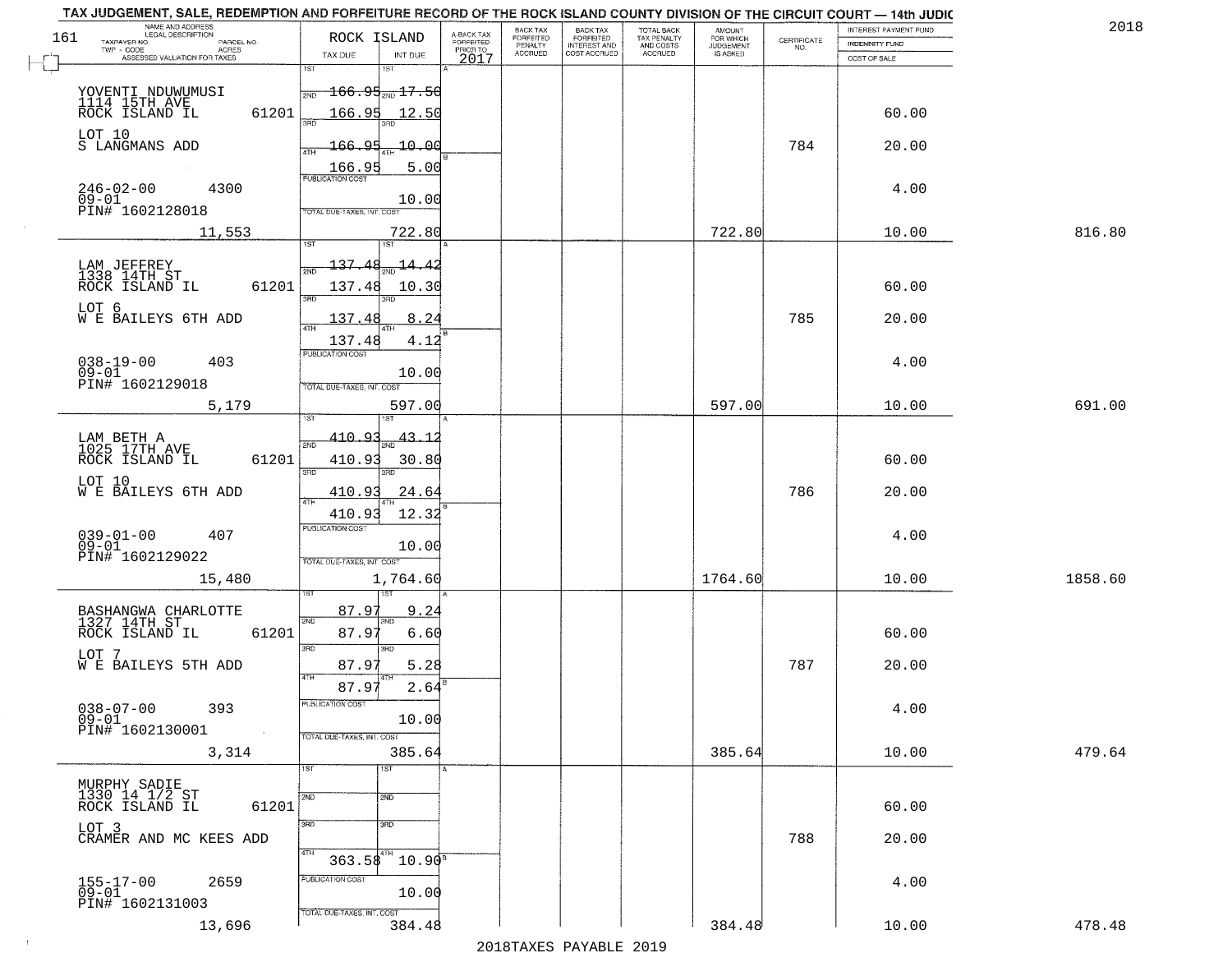| 161                                       |                            | RATE               |             | TAX JUDGEMENT, SALE, REDEMPTION AND FORFEITURE RECORD OF THE ROCK ISLAND COUNTY DIVISION OF THE CIRCUIT COURT — 14th JUDICIAL CIRCUIT OF ILLINOIS 2018                                                                               |                                                                                                             |                                      | DATE OF REDEMP-                 |                                                        |
|-------------------------------------------|----------------------------|--------------------|-------------|--------------------------------------------------------------------------------------------------------------------------------------------------------------------------------------------------------------------------------------|-------------------------------------------------------------------------------------------------------------|--------------------------------------|---------------------------------|--------------------------------------------------------|
|                                           | BY WHOM<br>PURCHASED       | $\%$<br><b>BID</b> | ROCK ISLAND | SUBSEQUENT TAXES PAID, FEES, AND TIME EXTENSION                                                                                                                                                                                      | TOTAL DUE<br>TO REDEEM<br>FROM SALE<br>LESS                                                                 | BY WHOM REDEEMED                     | TION OR DEED                    | RECEIVED REDEMPTION<br>MONEY IN FULL                   |
|                                           |                            |                    |             |                                                                                                                                                                                                                                      | COUNTY CLERK FEE                                                                                            |                                      | <b>MO</b><br>DAY<br><b>YEAR</b> |                                                        |
| PIN# 1602128018<br>WESTERN SITES LLC<br>1 |                            | 01                 | 12/27/2019  | 03/09/2020 Time Ext & incl<br>03/09/2020 Take Notice Fee                                                                                                                                                                             | $07/12/2022$<br>20.95                                                                                       |                                      |                                 | Certificate<br>Returned<br>& Cancelled<br>06/14/2021   |
|                                           |                            |                    |             |                                                                                                                                                                                                                                      |                                                                                                             | 862.25<br>160.00 NDUWUMUSI YOVENTI   | 05/14/2021                      | Karen Kinney                                           |
| PIN# 1602129018<br>RICO TRUSTEE<br>2      |                            | 18                 | 12/27/2019  | $04/06/2020$ Time Ext & incl<br>04/06/2020 Take Notice Fee<br>00/00/00000 Take Notice Fee<br>03/17/2022 Circuit Clerks Fee<br>03/17/2022 Suberiffs Fee<br>04/01/2022 Publication Fee<br>11/23/2021 Subs paid<br>11/30/2020 Subs paid | $\begin{smallmatrix} 07/22/2022\\ 20.95\\ 35.00\\ 34.76\\ 1.264\\ 7.24\\ 632.12\\ 631.60 \end{smallmatrix}$ |                                      |                                 | $\overline{2}$                                         |
| PIN# 1602129022<br>JICTB, INC<br>3        |                            | 01                 | 12/27/2019  |                                                                                                                                                                                                                                      |                                                                                                             |                                      |                                 | Certificate<br>Returned<br>3                           |
|                                           |                            |                    |             |                                                                                                                                                                                                                                      |                                                                                                             | 1,877.19<br>160.00 JEFF LAM          | 01/15/2020                      | $\frac{1}{02/11/2020}$<br>Karen Kinney                 |
| PIN# 1602130001<br>WESTERN SITES LLC<br>4 |                            | 17                 | 12/27/2019  |                                                                                                                                                                                                                                      |                                                                                                             |                                      |                                 | Certificate<br>Returned<br>& Cancelled 4<br>02/11/2020 |
|                                           |                            |                    |             |                                                                                                                                                                                                                                      |                                                                                                             | 561.18<br>160.00 CHARLOTTE BASHANGWA | 01/13/2020                      | Karen Kinney                                           |
| PIN# 1602131003<br>5                      | STEVE SODEMAN LIVING TRUST | 02                 |             | 01/21/2020 Time Ext & incl<br>01/21/2020 Take Notice Fee<br>11/30/2020 Subs paid<br>12/27/2019 12/09/2021 Subs paid                                                                                                                  | 12/21/2022<br>20.85<br>1,621.18<br>1,632.47                                                                 |                                      |                                 | 5                                                      |
|                                           |                            |                    |             | 2018TAXES PAYABLE 2019                                                                                                                                                                                                               |                                                                                                             |                                      |                                 |                                                        |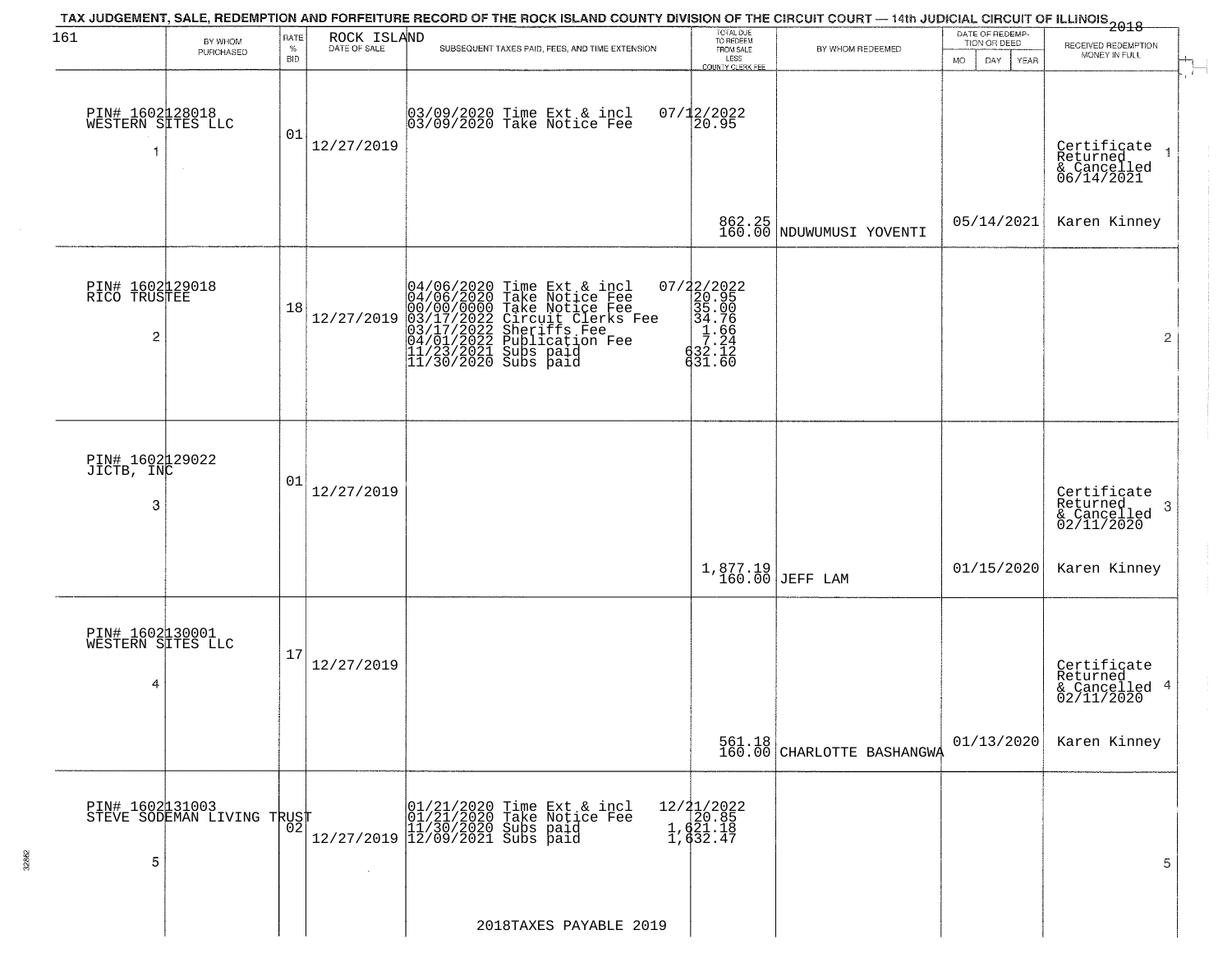| 2018    | INTEREST PAYMENT FUND |                                                                 | <b>AMOUNT</b><br>FOR WHICH | TOTAL BACK                          | <b>BACK TAX</b><br><b>FORFEITED</b> | BACK TAX<br><b>FORFEITED</b> | A-BACK TAX            | ROCK ISLAND                               | NAME AND ADDRESS<br>LEGAL DESCRIPTION                             |
|---------|-----------------------|-----------------------------------------------------------------|----------------------------|-------------------------------------|-------------------------------------|------------------------------|-----------------------|-------------------------------------------|-------------------------------------------------------------------|
|         | INDEMNITY FUND        | $\begin{array}{c} \text{CERTIFICATE} \\ \text{NO.} \end{array}$ | JUDGEMENT                  | TAX PENALTY<br>AND COSTS<br>ACCRUED | INTEREST AND<br>COST ACCRUED        | PENALTY<br>ACCRUED           | FORFEITED<br>PRIOR TO | TAX DUE<br>INT DUE                        | TAXPAYER NO.<br>PARCEL NO.<br>TWP - CODE<br><b>ACRES</b>          |
|         | COST OF SALE          |                                                                 |                            |                                     |                                     |                              | 2017                  | 1ST<br>1ST                                | ASSESSED VALUATION FOR TAXES                                      |
|         |                       |                                                                 |                            |                                     |                                     |                              |                       | $414.04_{200}$ $43.45$<br>2ND             | ADAMS-JULIEN EARLYE A                                             |
|         | 60.00                 |                                                                 |                            |                                     |                                     |                              |                       | 414.04<br>31.05                           | PO BOX 4312<br>ROCK ISLAND IL<br>61204                            |
|         |                       |                                                                 |                            |                                     |                                     |                              |                       |                                           |                                                                   |
|         | 20.00                 | 789                                                             |                            |                                     |                                     |                              |                       | 24.84<br>414.<br><u>Ω∠</u><br>4TH         | LOT 6 BLOCK 1<br>LONG VIEW ADD                                    |
|         |                       |                                                                 |                            |                                     |                                     |                              |                       | 414.04<br>12.42                           |                                                                   |
|         | 4.00                  |                                                                 |                            |                                     |                                     |                              |                       | <b>PUBLICATION COST</b>                   | $247 - 13 - 00$<br>4321                                           |
|         |                       |                                                                 |                            |                                     |                                     |                              |                       | 10.00<br>TOTAL DUE-TAXES, INT. COST       | $09 - 01$<br>PIN# 1602133007                                      |
| 1871.94 | 10.00                 |                                                                 | 1777.94                    |                                     |                                     |                              |                       | 1,777.94                                  | 15,597                                                            |
|         |                       |                                                                 |                            |                                     |                                     |                              |                       | $\overline{1ST}$<br>1ST                   |                                                                   |
|         |                       |                                                                 |                            |                                     |                                     |                              |                       | 2ND<br>2ND                                | ANGEL GILBERTO<br>1006 15TH AVE                                   |
|         | 60.00                 |                                                                 |                            |                                     |                                     |                              |                       |                                           | ROCK ISLAND IL<br>61201                                           |
|         |                       |                                                                 |                            |                                     |                                     |                              |                       | 3RD<br>3RD                                | LOT 8                                                             |
|         | 20.00                 | 790                                                             |                            |                                     |                                     |                              |                       | 47H<br>4TH                                | ROGGENKAMPS SUB DIV                                               |
|         |                       |                                                                 |                            |                                     |                                     |                              |                       | 297.79<br>8.94                            |                                                                   |
|         | 4.00                  |                                                                 |                            |                                     |                                     |                              |                       | PUBLICATION COST                          | $327 - 20 - 00$<br>09-01<br>5770                                  |
|         |                       |                                                                 |                            |                                     |                                     |                              |                       | 10.00<br>TOTAL DUE-TAXES, INT. COST       | PIN# 1602134002                                                   |
| 410.73  | 10.00                 |                                                                 | 316.73                     |                                     |                                     |                              |                       | 316.73                                    | 11,218                                                            |
|         |                       |                                                                 |                            |                                     |                                     |                              |                       |                                           |                                                                   |
|         |                       |                                                                 |                            |                                     |                                     |                              |                       | 208.68<br><u>21.91</u><br>2ND             | GAY SANDRA S<br>1535 11TH ST                                      |
|         | 60.00                 |                                                                 |                            |                                     |                                     |                              |                       | 208.68<br>15.65<br>3BD<br>3RD             | 61201<br>ROCK ISLAND IL                                           |
|         | 20.00                 | 791                                                             |                            |                                     |                                     |                              |                       | 208.68<br>12.52                           | LOT 11 BLOCK 1                                                    |
|         |                       |                                                                 |                            |                                     |                                     |                              |                       |                                           | W E BAILEYS 12TH ST ADD<br>S 13 FT LOT 12 AND ALL                 |
|         |                       |                                                                 |                            |                                     |                                     |                              |                       | 6.26<br>208.68<br><b>PUBLICATION COST</b> |                                                                   |
|         | 4.00                  |                                                                 |                            |                                     |                                     |                              |                       | 10.00                                     | $041 - 22 - 00$<br>09-01<br>462                                   |
|         |                       |                                                                 |                            |                                     |                                     |                              |                       | TOTAL OUE-TAXES, INT. COST                | PIN# 1602139002                                                   |
| 995.06  | 10.00                 |                                                                 | 901.06                     |                                     |                                     |                              |                       | 901.06                                    | 13,424                                                            |
|         |                       |                                                                 |                            |                                     |                                     |                              |                       | 238.57<br><u> 25.06</u>                   |                                                                   |
|         | 60.00                 |                                                                 |                            |                                     |                                     |                              |                       | 2ND<br>238.5<br>17.90                     | ROBERTS ELEX O/ELIJAH<br>915 14 1/2 ST<br>61201<br>ROCK ISLAND IL |
|         |                       |                                                                 |                            |                                     |                                     |                              |                       | 3RD<br>3RD                                |                                                                   |
|         | 20.00                 | 792                                                             |                            |                                     |                                     |                              |                       | 238.57<br>14.32                           | LOT 5 BLOCK 1<br>W E BAILEYS 12TH ST ADD                          |
|         |                       |                                                                 |                            |                                     |                                     |                              |                       | 4TH<br>238.57<br>7.16                     |                                                                   |
|         | 4.00                  |                                                                 |                            |                                     |                                     |                              |                       | PUBLICATION COST                          | $041 - 15 - 00$<br>456                                            |
|         |                       |                                                                 |                            |                                     |                                     |                              |                       | 10.00                                     | $09 - 01$<br>PIN# 1602139012                                      |
| 1122.72 | 10.00                 |                                                                 | 1028.72                    |                                     |                                     |                              |                       | TOTAL DUE-TAXES, INT. COST<br>1,028.72    | 8,987                                                             |
|         |                       |                                                                 |                            |                                     |                                     |                              |                       | $\overline{1ST}$<br>1ST                   |                                                                   |
|         |                       |                                                                 |                            |                                     |                                     |                              |                       | 495.69<br>52.08                           | MATTHEWS TERRYL<br>1015 15TH ST                                   |
|         | 60.00                 |                                                                 |                            |                                     |                                     |                              |                       | 2ND<br>2ND<br>37.20<br>495.69             | ROCK ISLAND IL<br>61201                                           |
|         |                       |                                                                 |                            |                                     |                                     |                              |                       | 3RD<br>iRD                                | LOT 1                                                             |
|         | 20.00                 | 793                                                             |                            |                                     |                                     |                              |                       | 495.69<br>29.76<br>4TH                    | C H LANGMANS ADD                                                  |
|         |                       |                                                                 |                            |                                     |                                     |                              |                       | $14.88^8$<br>495.69                       |                                                                   |
|         | 4.00                  |                                                                 |                            |                                     |                                     |                              |                       | PUBLICATION COST<br>10.00                 | $245 - 10 - 00$<br>09-01<br>4288                                  |
|         |                       |                                                                 |                            |                                     |                                     |                              |                       |                                           | PIN# 1602141003                                                   |
|         |                       |                                                                 |                            |                                     |                                     |                              |                       | TOTAL DUE-TAXES, INT. COST                |                                                                   |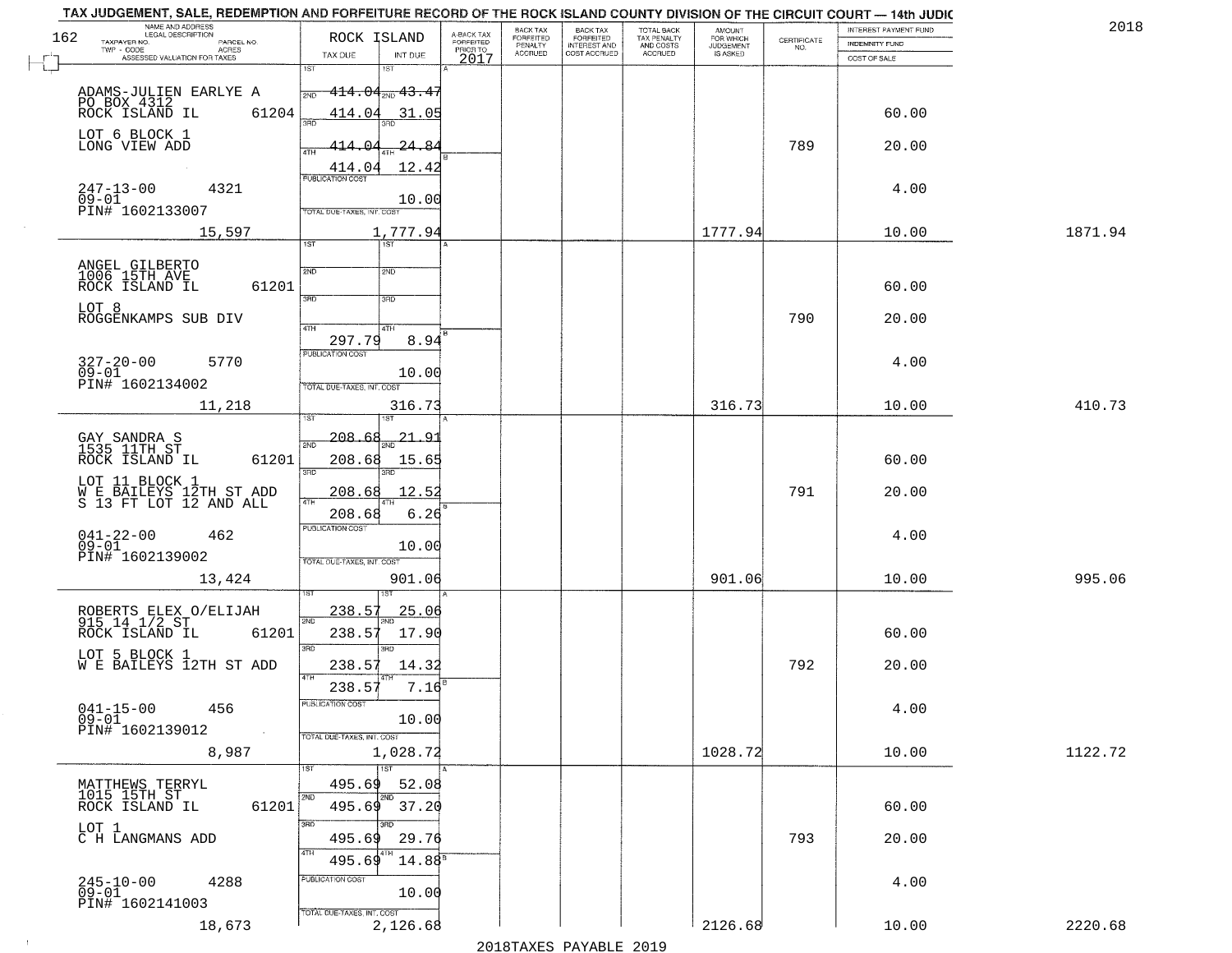| 162                                  | BY WHOM                                | RATE               | ROCK ISLAND<br>DATE OF SALE  | TAX JUDGEMENT, SALE, REDEMPTION AND FORFEITURE RECORD OF THE ROCK ISLAND COUNTY DIVISION OF THE CIRCUIT COURT — 14th JUDICIAL CIRCUIT OF ILLINOIS 2018                                                                              | TOTAL DUE<br>TO REDEEM                                                     |                                   | DATE OF REDEMP-<br>TION OR DEED | RECEIVED REDEMPTION<br>ے<br>پ                                      |
|--------------------------------------|----------------------------------------|--------------------|------------------------------|-------------------------------------------------------------------------------------------------------------------------------------------------------------------------------------------------------------------------------------|----------------------------------------------------------------------------|-----------------------------------|---------------------------------|--------------------------------------------------------------------|
|                                      | PURCHASED                              | $\%$<br><b>BID</b> |                              | SUBSEQUENT TAXES PAID, FEES, AND TIME EXTENSION                                                                                                                                                                                     | FROM SALE<br>LESS<br>COUNTY CLERK FEE                                      | BY WHOM REDEEMED                  | DAY.<br>MO.<br>YEAR             | MONEY IN FULL                                                      |
| PIN# 1602133007<br>JICTB, INC        | $\sim$                                 | 10                 | 12/27/2019                   | 02/12/2020 Time Ext & incl<br>02/13/2020 Take Notice Fee                                                                                                                                                                            | 12/06/2022<br>20.95                                                        |                                   |                                 | 1                                                                  |
| PIN# 1602134002<br>JICTB, INC<br>2   |                                        | 02                 | 12/27/2019                   | $\begin{bmatrix} 02/12/2020 \\ 02/13/2020 \end{bmatrix}$ Take Notice Fee                                                                                                                                                            | 12/06/2022<br>20.95                                                        |                                   |                                 | Certificate<br>Returned<br>$\frac{1}{6}$ Cancelled 2<br>03/11/2020 |
|                                      |                                        |                    |                              |                                                                                                                                                                                                                                     |                                                                            | 439.89<br>160.00 MARINA CARPENTER | 02/14/2020                      | Karen Kinney                                                       |
| PIN# 1602139002<br>JICTB, INC<br>3   |                                        | 18                 | 12/27/2019                   | $\begin{array}{c} 02/12/2020 \\ 02/13/2020 \\ 04 \end{array}$ Take Notice Fee                                                                                                                                                       | 12/06/2022<br>20.95                                                        |                                   |                                 | Certificate<br>Returned<br>3<br>& Cancelled<br>07/07/2020          |
|                                      |                                        |                    |                              |                                                                                                                                                                                                                                     |                                                                            | $1, 195.12$<br>160.00 SANDRA GAY  | 06/15/2020                      | Karen Kinney                                                       |
| PIN# 1602139012<br>RICO TRUSTEE<br>4 |                                        | 18                 | 12/27/2019                   | $04/06/2020$ Time Ext & incl<br>04/06/2020 Take Notice Fee<br>00/00/0000 Take Notice Fee<br>03/17/2022 Circuit Clerks Fee<br>03/17/2022 Suberiffs Fee<br>04/01/2022 Publication Fee<br>11/23/2021 Subs paid<br>11/30/2020 Subs paid | 07/22/2022<br>20.95<br>35.00<br>34.76<br>.40<br>7.24<br>1,074.88<br>803.70 |                                   |                                 | 4                                                                  |
| 5                                    | PIN# 1602141003<br>GUARDIAN TAX IL LLC | 00                 | 12/27/2019<br>$\sim 10^{-1}$ | 04/01/2020 Time Ext & incl<br>04/01/2020 Take Notice Fee                                                                                                                                                                            | 12/22/2022<br>20.95                                                        |                                   |                                 | 5                                                                  |
|                                      |                                        |                    |                              | 2018TAXES PAYABLE 2019                                                                                                                                                                                                              |                                                                            |                                   |                                 |                                                                    |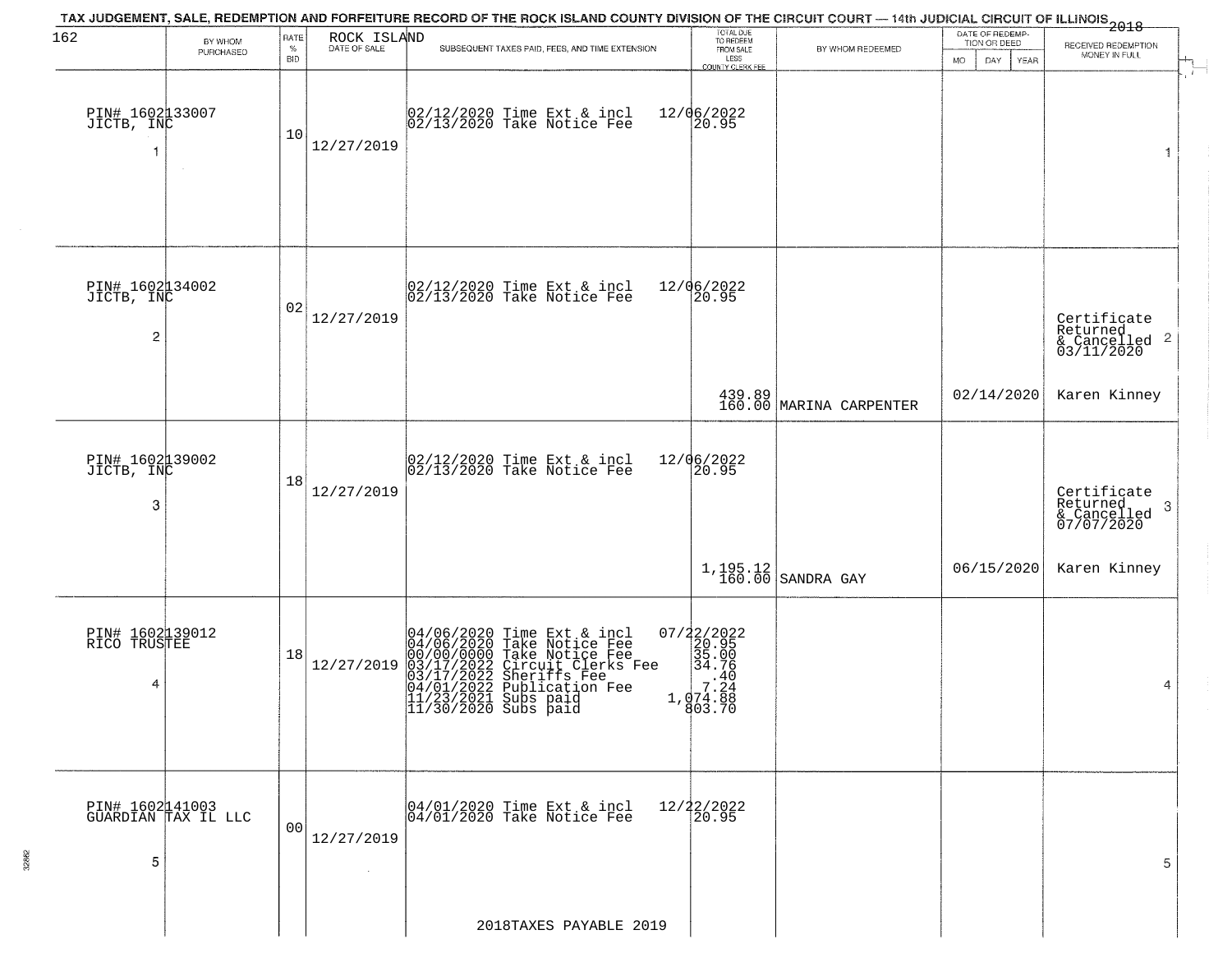|                                                      | NAME AND ADDRESS<br>LEGAL DESCRIPTION | TAX JUDGEMENT, SALE, REDEMPTION AND FORFEITURE RECORD OF THE ROCK ISLAND COUNTY DIVISION OF THE CIRCUIT COURT - 14th JUDIC |                                     | BACK TAX             |                                       |                                        | AMOUNT<br>FOR WHICH |                                                                 | INTEREST PAYMENT FUND | 2018    |
|------------------------------------------------------|---------------------------------------|----------------------------------------------------------------------------------------------------------------------------|-------------------------------------|----------------------|---------------------------------------|----------------------------------------|---------------------|-----------------------------------------------------------------|-----------------------|---------|
| 163<br>TAXPAYER NO.                                  | PARCEL NO.                            | ROCK ISLAND                                                                                                                | A-BACK TAX<br>FORFEITED<br>PRIOR TO | FORFEITED<br>PENALTY | BACK TAX<br>FORFEITED<br>INTEREST AND | TOTAL BACK<br>TAX PENALTY<br>AND COSTS | <b>JUDGEMENT</b>    | $\begin{array}{c} \text{CERTIFICATE} \\ \text{NO.} \end{array}$ | INDEMNITY FUND        |         |
| TWP - CODE                                           | ACRES<br>ASSESSED VALUATION FOR TAXES | TAX DUE<br>INT DUE                                                                                                         | 2017                                | <b>ACCRUED</b>       | COST ACCRUED                          | ACCRUED                                | IS ASKED            |                                                                 | COST OF SALE          |         |
|                                                      |                                       | 1ST<br>18T                                                                                                                 |                                     |                      |                                       |                                        |                     |                                                                 |                       |         |
|                                                      |                                       | <del>205.41<sub>2ND</sub> 21.56</del><br>2ND                                                                               |                                     |                      |                                       |                                        |                     |                                                                 |                       |         |
| JOHNSON JEANETTE<br>1507 14 1/2 ST<br>ROCK ISLAND IL | 61201                                 | 205.41<br>15.40                                                                                                            |                                     |                      |                                       |                                        |                     |                                                                 | 60.00                 |         |
|                                                      |                                       | 350                                                                                                                        |                                     |                      |                                       |                                        |                     |                                                                 |                       |         |
| LOT <sub>2</sub>                                     |                                       | 205.4<br>12.32                                                                                                             |                                     |                      |                                       |                                        |                     | 794                                                             | 20.00                 |         |
| G E BAILEYS ADD<br>S 2 FT LOT 1 N 4 FT               |                                       |                                                                                                                            |                                     |                      |                                       |                                        |                     |                                                                 |                       |         |
| LOT 3 AND ALL                                        |                                       | <u>205.4</u><br>6.16<br><b>PUBLICATION COST</b>                                                                            |                                     |                      |                                       |                                        |                     |                                                                 |                       |         |
| $035 - 11 - 00$<br>$09 - 01$                         | 341                                   | 10.00                                                                                                                      |                                     |                      |                                       |                                        |                     |                                                                 | 4.00                  |         |
| PIN# 1602143002                                      |                                       | TOTAL DUE-TAXES, INT. COST                                                                                                 |                                     |                      |                                       |                                        |                     |                                                                 |                       |         |
|                                                      | 13,738                                | 887.08                                                                                                                     |                                     |                      |                                       |                                        | 887.08              |                                                                 | 10.00                 | 981.08  |
|                                                      |                                       |                                                                                                                            |                                     |                      |                                       |                                        |                     |                                                                 |                       |         |
|                                                      |                                       | 405.28<br>42.56                                                                                                            |                                     |                      |                                       |                                        |                     |                                                                 |                       |         |
| K & L HOFFMAN LLC<br>318 35TH ST<br>BETTENDORF IA    | 52722                                 | 405.28<br>30.40                                                                                                            |                                     |                      |                                       |                                        |                     |                                                                 | 60.00                 |         |
|                                                      |                                       | 3BD<br>Ë                                                                                                                   |                                     |                      |                                       |                                        |                     |                                                                 |                       |         |
| LOT 6<br>G E BAILEYS ADD                             |                                       | 24.32<br><u>405.28</u>                                                                                                     |                                     |                      |                                       |                                        |                     | 795                                                             | 20.00                 |         |
|                                                      |                                       |                                                                                                                            |                                     |                      |                                       |                                        |                     |                                                                 |                       |         |
|                                                      |                                       | 12.16<br>405.28<br>PUBLICATION COST                                                                                        |                                     |                      |                                       |                                        |                     |                                                                 |                       |         |
| $035 - 15 - 00$<br>$09 - 01$                         | 345                                   | 10.00                                                                                                                      |                                     |                      |                                       |                                        |                     |                                                                 | 4.00                  |         |
| PIN# 1602143006                                      |                                       | TOTAL DUE-TAXES, INT. COST                                                                                                 |                                     |                      |                                       |                                        |                     |                                                                 |                       |         |
|                                                      | 15,267                                | 1,740.56                                                                                                                   |                                     |                      |                                       |                                        | 1740.56             |                                                                 | 10.00                 | 1834.56 |
|                                                      |                                       | 1ST                                                                                                                        |                                     |                      |                                       |                                        |                     |                                                                 |                       |         |
| BLASIUS BRIAN<br>1606 14 1/2 ST                      |                                       | 381.<br>QH<br>40.11<br>2ND                                                                                                 |                                     |                      |                                       |                                        |                     |                                                                 |                       |         |
| ROCK ISLAND IL                                       | 61201                                 | 381.95<br>28.65                                                                                                            | 739.76                              | 33.30                |                                       |                                        |                     |                                                                 | 60.00                 |         |
|                                                      |                                       | 3RD<br>3RD                                                                                                                 |                                     |                      |                                       |                                        |                     |                                                                 |                       |         |
| LOT <sub>2</sub><br>W E BAILEYS 7TH ADD              |                                       | 381.95<br><u>22.92</u>                                                                                                     |                                     |                      | 108.77                                |                                        |                     | 796                                                             | 20.00                 |         |
|                                                      |                                       | 381.95<br>11.46                                                                                                            |                                     |                      |                                       | 881.83                                 |                     |                                                                 |                       |         |
|                                                      |                                       | <b>PUBLICATION COST</b>                                                                                                    |                                     |                      |                                       |                                        |                     |                                                                 |                       |         |
| $039 - 18 - 00$<br>09-01                             | 422<br>.111                           | 10.00                                                                                                                      |                                     |                      |                                       |                                        |                     |                                                                 | 4.00                  |         |
| PIN# 1602148001                                      |                                       | TOTAL OUE-TAXES, INT. COST                                                                                                 |                                     |                      |                                       |                                        |                     |                                                                 |                       |         |
|                                                      | 14,388                                | 1,640.94                                                                                                                   |                                     |                      |                                       |                                        | 2522.77             |                                                                 | 10.00                 | 2616.77 |
|                                                      |                                       |                                                                                                                            |                                     |                      |                                       |                                        |                     |                                                                 |                       |         |
| CAMPOS LORENSA<br>3912 LOWER BEAVER RD               |                                       | 316.08<br><u>33.18</u><br>2ND                                                                                              |                                     |                      |                                       |                                        |                     |                                                                 |                       |         |
| DES MOINES IA                                        | 50310                                 | 23.70<br>316.08                                                                                                            |                                     |                      |                                       |                                        |                     |                                                                 | 60.00                 |         |
| LOT 4                                                |                                       | 3RD<br>3BD                                                                                                                 |                                     |                      |                                       |                                        |                     |                                                                 |                       |         |
| <b>W E BAILEYS 7TH ADD</b>                           |                                       | 18.96<br>316.08                                                                                                            |                                     |                      |                                       |                                        |                     | 797                                                             | 20.00                 |         |
|                                                      |                                       | 4TH<br>9.48<br>316.08                                                                                                      |                                     |                      |                                       |                                        |                     |                                                                 |                       |         |
| $039 - 20 - 00$                                      |                                       | PUBLICATION COST                                                                                                           |                                     |                      |                                       |                                        |                     |                                                                 |                       |         |
| $09 - 01$                                            | 424                                   | 10.00                                                                                                                      |                                     |                      |                                       |                                        |                     |                                                                 | 4.00                  |         |
| PIN# 1602148003                                      | $\sim 100$                            | TOTAL DUE-TAXES, INT. COST                                                                                                 |                                     |                      |                                       |                                        |                     |                                                                 |                       |         |
|                                                      | 11,907                                | 1,359.64                                                                                                                   |                                     |                      |                                       |                                        | 1359.64             |                                                                 | 10.00                 | 1453.64 |
|                                                      |                                       | 1ST                                                                                                                        |                                     |                      |                                       |                                        |                     |                                                                 |                       |         |
| HARMON SCOTT D<br>1629 14 1/2 ST                     |                                       | 25.69<br>244.68<br>2ND<br>2ND                                                                                              |                                     |                      |                                       |                                        |                     |                                                                 |                       |         |
| ROCK ISLAND IL                                       | 61201                                 | 244.68 18.35                                                                                                               |                                     |                      |                                       |                                        |                     |                                                                 | 60.00                 |         |
|                                                      |                                       | 3RD<br>חחי                                                                                                                 |                                     |                      |                                       |                                        |                     |                                                                 |                       |         |
| LOT 2<br>LONG VIEW 3RD ADD<br>EX S 3 FT              |                                       | 244.68<br>14.68                                                                                                            |                                     |                      |                                       |                                        |                     | 798                                                             | 20.00                 |         |
|                                                      |                                       | 4TH<br>$7.34^8$<br>244.68                                                                                                  |                                     |                      |                                       |                                        |                     |                                                                 |                       |         |
|                                                      | 4341                                  | PUBLICATION COST                                                                                                           |                                     |                      |                                       |                                        |                     |                                                                 | 4.00                  |         |
| 248-15-00<br>09-01                                   |                                       | 10.00                                                                                                                      |                                     |                      |                                       |                                        |                     |                                                                 |                       |         |
| PIN# 1602150002                                      |                                       | TOTAL DUE-TAXES, INT. COST                                                                                                 |                                     |                      |                                       |                                        |                     |                                                                 |                       |         |
|                                                      | 15,217                                | 1,054.78                                                                                                                   |                                     |                      |                                       |                                        | 1054.78             |                                                                 | 10.00                 | 1148.78 |
|                                                      |                                       |                                                                                                                            |                                     | 0.01.0mm             | $\mathbf{D}$                          | 0.016                                  |                     |                                                                 |                       |         |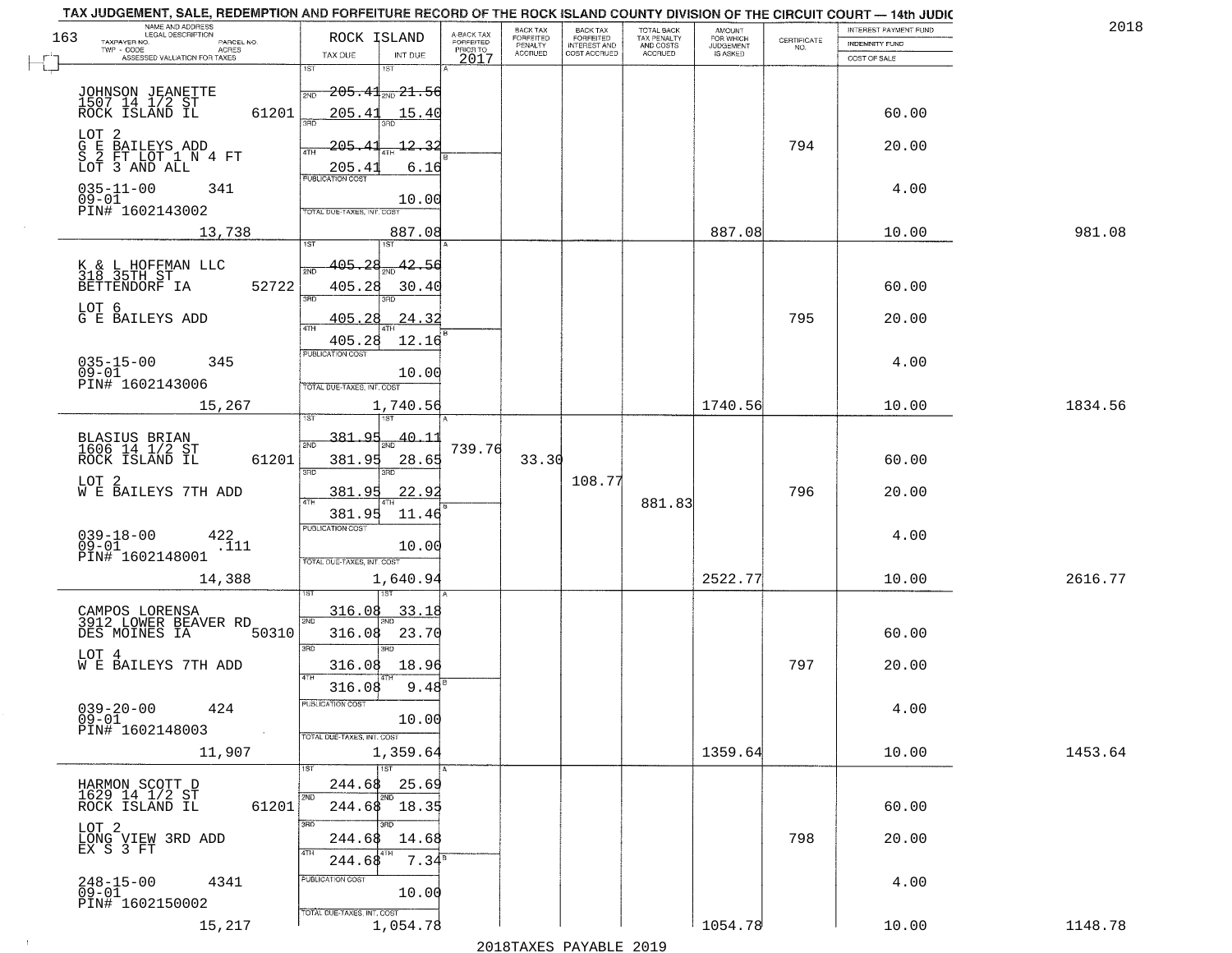| 163                                             | BY WHOM   | RATE               |                             | TAX JUDGEMENT, SALE, REDEMPTION AND FORFEITURE RECORD OF THE ROCK ISLAND COUNTY DIVISION OF THE CIRCUIT COURT — 14th JUDICIAL CIRCUIT OF ILLINOIS 2018 | TOTAL DUE<br>TO REDEEM                       |                                              | DATE OF REDEMP-                            |                                                         |
|-------------------------------------------------|-----------|--------------------|-----------------------------|--------------------------------------------------------------------------------------------------------------------------------------------------------|----------------------------------------------|----------------------------------------------|--------------------------------------------|---------------------------------------------------------|
|                                                 | PURCHASED | $\%$<br><b>BID</b> | ROCK ISLAND<br>DATE OF SALE | SUBSEQUENT TAXES PAID, FEES, AND TIME EXTENSION                                                                                                        | FROM SALE<br>LESS<br><b>COUNTY CLERK FEE</b> | BY WHOM REDEEMED                             | TION OR DEED<br>MO.<br>DAY.<br><b>YEAR</b> | RECEIVED REDEMPTION<br>MONEY IN FULL                    |
| PIN# 1602143002<br>JICTB, INC                   |           | 15                 | 12/27/2019                  | 02/12/2020 Time Ext & incl<br>02/13/2020 Take Notice Fee                                                                                               | 12/06/2022<br>20.95                          |                                              |                                            | Certificate<br>Returned<br>& Cancelled<br>07/07/2020    |
|                                                 |           |                    |                             |                                                                                                                                                        |                                              | $1,149.19$<br>$160.00$ JEANETTE JOHNSON      | 06/26/2020                                 | Karen Kinney                                            |
| PIN# 1602143006<br>JICTB, INC<br>$\overline{c}$ |           | 18                 | 12/27/2019                  | $ 02/12/2020$ Time Ext & incl<br>$ 02/13/2020$ Take Notice Fee                                                                                         | 12/06/2022<br>20.95                          |                                              |                                            | Certificate<br>Returned<br>& Cancelled 2<br>11/05/2021  |
|                                                 |           |                    |                             |                                                                                                                                                        |                                              | $3,176.39$<br>160.00 K & L HOFFMAN LLC       | 10/14/2021                                 | Karen Kinney                                            |
| PIN# 1602148001<br>RICO TRUSTEE<br>3            |           | 18                 | 12/27/2019                  |                                                                                                                                                        |                                              |                                              |                                            | Certificate<br>Returned<br>-3<br>$\frac{1}{03/03/2020}$ |
|                                                 |           |                    |                             |                                                                                                                                                        |                                              | 3,087.79<br>160.00 IH MISSISSIPPI VALLEY CRE |                                            | Karen Kinney                                            |
| PIN# 1602148003<br>JICTB, INC<br>4              |           | 18                 | 12/27/2019                  | $ 02/12/2020$ Time Ext & incl<br>$ 02/13/2020$ Take Notice Fee                                                                                         | 12/06/2022<br>20.95                          |                                              |                                            | Certificate<br>Returned<br>& Cancelled 4<br>07/07/2020  |
|                                                 |           |                    |                             |                                                                                                                                                        |                                              | 1,736.25<br>160.00 LORENSA CAMPOS            | 06/15/2020                                 | Karen Kinney                                            |
| PIN# 1602150002<br>JICTB, INC<br>5              |           | 18                 | 12/27/2019                  | 02/12/2020 Time Ext & incl<br>02/13/2020 Take Notice Fee                                                                                               | 12/06/2022<br>20.95                          |                                              |                                            | Certificate<br>Returned<br>& Cancelled 5<br>12/08/2020  |
|                                                 |           |                    |                             |                                                                                                                                                        |                                              | $1,583.29$<br>160.00 SCOTT HARMON            | 11/04/2020                                 | Karen Kinney                                            |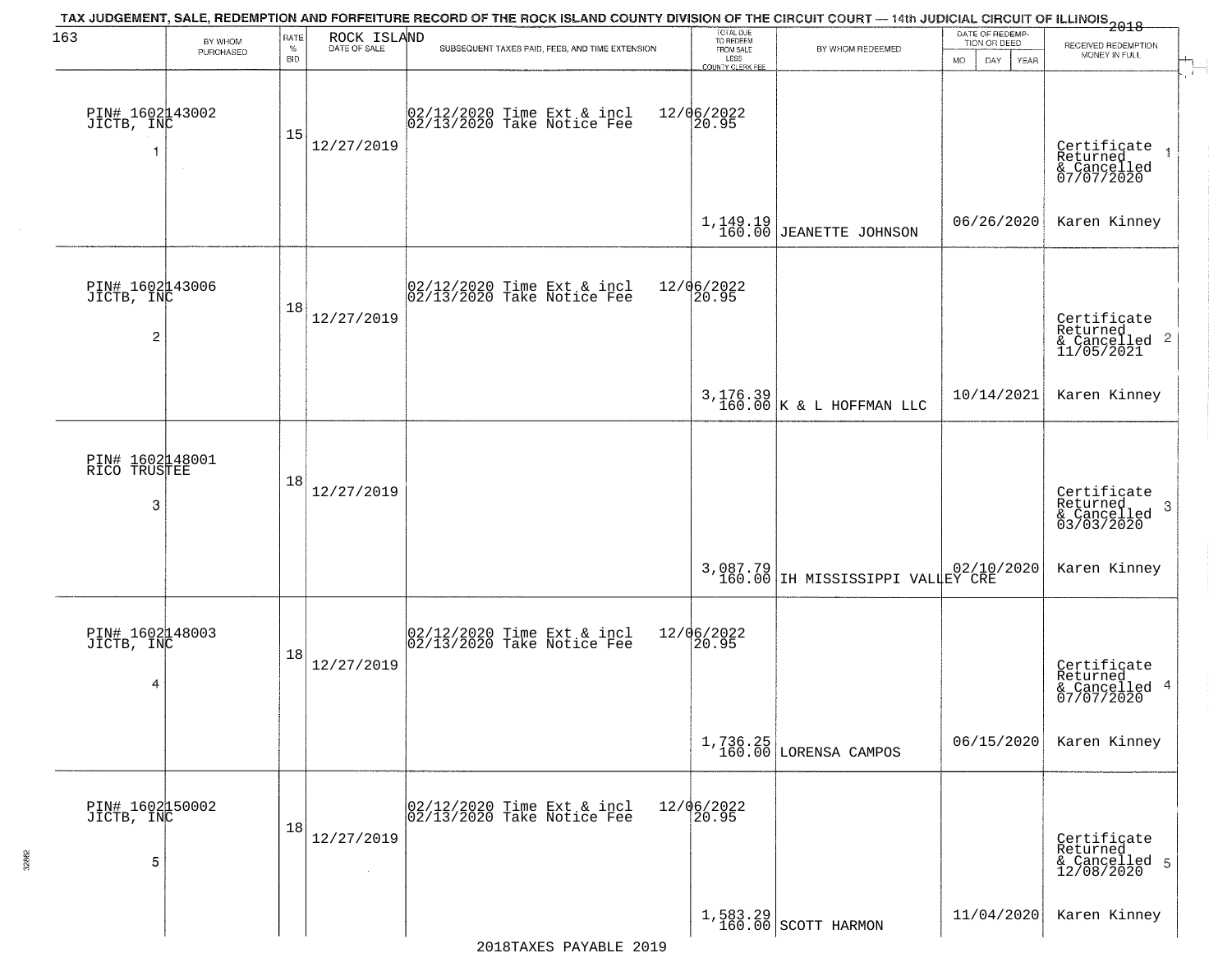|     | TAX JUDGEMENT, SALE, REDEMPTION AND FORFEITURE RECORD OF THE ROCK ISLAND COUNTY DIVISION OF THE CIRCUIT COURT - 14th JUDIC |                            |                          |                                     | BACK TAX             |                                       |                                        |                                  |                    | INTEREST PAYMENT FUND | 2018    |
|-----|----------------------------------------------------------------------------------------------------------------------------|----------------------------|--------------------------|-------------------------------------|----------------------|---------------------------------------|----------------------------------------|----------------------------------|--------------------|-----------------------|---------|
| 164 | NAME AND ADDRESS<br>LEGAL DESCRIPTION<br>TAXPAYER NO.<br>PARCEL NO.                                                        | ROCK ISLAND                |                          | A-BACK TAX<br>FORFEITED<br>PRIOR TO | FORFEITED<br>PENALTY | BACK TAX<br>FORFEITED<br>INTEREST AND | TOTAL BACK<br>TAX PENALTY<br>AND COSTS | AMOUNT<br>FOR WHICH<br>JUDGEMENT | CERTIFICATE<br>NO. | <b>INDEMNITY FUND</b> |         |
|     | TWP - CODE<br>ACRES<br>ASSESSED VALUATION FOR TAXES                                                                        | TAX DUE                    | INT DUE                  | 2017                                | <b>ACCRUED</b>       | COST ACCRUED                          | <b>ACCRUED</b>                         | IS ASKED                         |                    | COST OF SALE          |         |
|     |                                                                                                                            | 1ST                        | 1ST                      |                                     |                      |                                       |                                        |                                  |                    |                       |         |
|     |                                                                                                                            | 2ND                        | <del>278.81, 29.26</del> |                                     |                      |                                       |                                        |                                  |                    |                       |         |
|     | ROBERTS ELEX O<br>1323 12TH ST<br>ROCK ISLAND IL                                                                           |                            |                          |                                     |                      |                                       |                                        |                                  |                    |                       |         |
|     | 61201                                                                                                                      | 278.81<br>350              | 20.90                    |                                     |                      |                                       |                                        |                                  |                    | 60.00                 |         |
|     | LOT 1                                                                                                                      |                            |                          |                                     |                      |                                       |                                        |                                  |                    |                       |         |
|     | W E BAILEYS 9TH ADD<br>ALL EX E 66 FT                                                                                      | 278.81<br>4TH              | 16.72                    |                                     |                      |                                       |                                        |                                  | 799                | 20.00                 |         |
|     |                                                                                                                            | 278.81                     | 8.36                     |                                     |                      |                                       |                                        |                                  |                    |                       |         |
|     | $040 - 10 - 00$<br>434                                                                                                     | <b>PUBLICATION COST</b>    |                          |                                     |                      |                                       |                                        |                                  |                    | 4.00                  |         |
|     | $09 - 01$                                                                                                                  |                            | 10.00                    |                                     |                      |                                       |                                        |                                  |                    |                       |         |
|     | PIN# <sup>-1602153001</sup>                                                                                                | TOTAL DUE-TAXES, INT. COST |                          |                                     |                      |                                       |                                        |                                  |                    |                       |         |
|     | 10,503                                                                                                                     |                            | 1,200.48                 |                                     |                      |                                       |                                        | 1200.48                          |                    | 10.00                 | 1294.48 |
|     |                                                                                                                            | 1ST                        |                          |                                     |                      |                                       |                                        |                                  |                    |                       |         |
|     | VENERANDA MUKARURANGWA<br>1406 13TH AVE                                                                                    | 2ND                        | 2ND                      |                                     |                      |                                       |                                        |                                  |                    |                       |         |
|     | ROCK ISLAND IL<br>61201                                                                                                    | 356.09                     | 26.70                    |                                     |                      |                                       |                                        |                                  |                    | 60.00                 |         |
|     | LOT 1                                                                                                                      | 3BD                        | 3RD                      |                                     |                      |                                       |                                        |                                  |                    |                       |         |
|     | WE BAILEYS 9TH ADD E 66                                                                                                    | <u>356.09</u>              | 21.36                    |                                     |                      |                                       |                                        |                                  | 800                | 20.00                 |         |
|     | FT                                                                                                                         | 356.09                     | 10.68                    |                                     |                      |                                       |                                        |                                  |                    |                       |         |
|     |                                                                                                                            | PUBLICATION COST           |                          |                                     |                      |                                       |                                        |                                  |                    |                       |         |
|     | $040 - 09 - 00$<br>433<br>$09 - 01$                                                                                        |                            | 10.00                    |                                     |                      |                                       |                                        |                                  |                    | 4.00                  |         |
|     | PIN# 1602153002                                                                                                            | TOTAL DUE-TAXES, INT. COST |                          |                                     |                      |                                       |                                        |                                  |                    |                       |         |
|     | 13,414                                                                                                                     |                            | 1,137.01                 |                                     |                      |                                       |                                        | 1137.01                          |                    | 10.00                 | 1231.01 |
|     |                                                                                                                            | TST"                       | 1ST                      |                                     |                      |                                       |                                        |                                  |                    |                       |         |
|     |                                                                                                                            |                            |                          |                                     |                      |                                       |                                        |                                  |                    |                       |         |
|     | JOHNSON TAMMY L<br>1309 14TH ST                                                                                            | 2ND                        | 2ND                      |                                     |                      |                                       |                                        |                                  |                    | 60.00                 |         |
|     | ROCK ISLAND IL<br>61201                                                                                                    | 3 <sub>BD</sub>            | 3BD                      |                                     |                      |                                       |                                        |                                  |                    |                       |         |
|     | LOT 3<br>W E BAILEYS 9TH ADD                                                                                               | 210.75                     | 12.64                    |                                     |                      |                                       |                                        |                                  | 801                | 20.00                 |         |
|     |                                                                                                                            | 4TH                        |                          |                                     |                      |                                       |                                        |                                  |                    |                       |         |
|     |                                                                                                                            | 210.75                     | 6.32                     |                                     |                      |                                       |                                        |                                  |                    |                       |         |
|     | $040 - 12 - 00$<br>09-01<br>436                                                                                            | <b>PUBLICATION COST</b>    |                          |                                     |                      |                                       |                                        |                                  |                    | 4.00                  |         |
|     | PIN# 1602153004                                                                                                            |                            | 10.00                    |                                     |                      |                                       |                                        |                                  |                    |                       |         |
|     |                                                                                                                            | TOTAL OUE-TAXES, INT. COST |                          |                                     |                      |                                       |                                        |                                  |                    |                       |         |
|     | 13,939                                                                                                                     |                            | 450.46                   |                                     |                      |                                       |                                        | 450.46                           |                    | 10.00                 | 544.46  |
|     |                                                                                                                            |                            |                          |                                     |                      |                                       |                                        |                                  |                    |                       |         |
|     | ROBERTS ELEX O<br>1323 12TH ST                                                                                             | 359.33<br>2ND              | 37.73                    | 1391.92                             |                      |                                       |                                        |                                  |                    |                       |         |
|     | ROCK ISLAND IL<br>61201                                                                                                    | 359.33                     | 26.95                    |                                     | 93.96                |                                       |                                        |                                  |                    | 60.00                 |         |
|     | LOT 5                                                                                                                      | 3RD                        | $\overline{3BD}$         |                                     |                      | 187.03                                |                                        |                                  |                    |                       |         |
|     | WE BAILEYS 9TH ADD<br>S 28.50 FT                                                                                           | 359.33                     | 21.56                    |                                     |                      |                                       |                                        |                                  | 802                | 20.00                 |         |
|     |                                                                                                                            | 4TH<br>359.33              | $10.78^{B}$              |                                     |                      |                                       | 1672.91                                |                                  |                    |                       |         |
|     | $040 - 14 - 00$                                                                                                            | UBLICA HUN COS-            |                          |                                     |                      |                                       |                                        |                                  |                    |                       |         |
|     | 438<br>09-01                                                                                                               |                            | 10.00                    |                                     |                      |                                       |                                        |                                  |                    | 4.00                  |         |
|     | PIN# 1602153007<br>$\sim 100$                                                                                              | TOTAL DUE-TAXES, INT. COST |                          |                                     |                      |                                       |                                        |                                  |                    |                       |         |
|     | 13,536                                                                                                                     |                            | 1,544.34                 |                                     |                      |                                       |                                        | 3217.25                          |                    | 10.00                 | 3311.25 |
|     |                                                                                                                            | 1ST                        | 1ST                      |                                     |                      |                                       |                                        |                                  |                    |                       |         |
|     | SPEEDCONNECT LLC/JABORO                                                                                                    |                            |                          |                                     |                      |                                       |                                        |                                  |                    |                       |         |
|     | 455 N MAIN ST<br>48734<br>FRANKENMUTH MI                                                                                   | 2ND                        | 2ND<br>356.65 26.75      |                                     |                      |                                       |                                        |                                  |                    | 60.00                 |         |
|     |                                                                                                                            | 3RD                        | חחו                      |                                     |                      |                                       |                                        |                                  |                    |                       |         |
|     | CELL TOWER LEASE<br>ON WATER TOWER SUPVR ASST                                                                              | 356.65                     | 21.40                    |                                     |                      |                                       |                                        |                                  | 803                | 20.00                 |         |
|     | MAP LOT 281 SHT 5                                                                                                          | 4TH                        | $10.70^8$                |                                     |                      |                                       |                                        |                                  |                    |                       |         |
|     | 24TH ST 16TH AVE                                                                                                           | 356.65                     |                          |                                     |                      |                                       |                                        |                                  |                    |                       |         |
|     | $018 - 19 - 16$<br>$179 - 2 - L - 1$<br>09-01                                                                              | PUBLICATION COST           | 10.00                    |                                     |                      |                                       |                                        |                                  |                    | 4.00                  |         |
|     | PIN# 1602200010                                                                                                            |                            |                          |                                     |                      |                                       |                                        |                                  |                    |                       |         |
|     | 13,435                                                                                                                     | TOTAL DUE-TAXES, INT. COST | 1,138.80                 |                                     |                      |                                       |                                        | 1138.80                          |                    | 10.00                 | 1232.80 |

 $\sim 10^{-1}$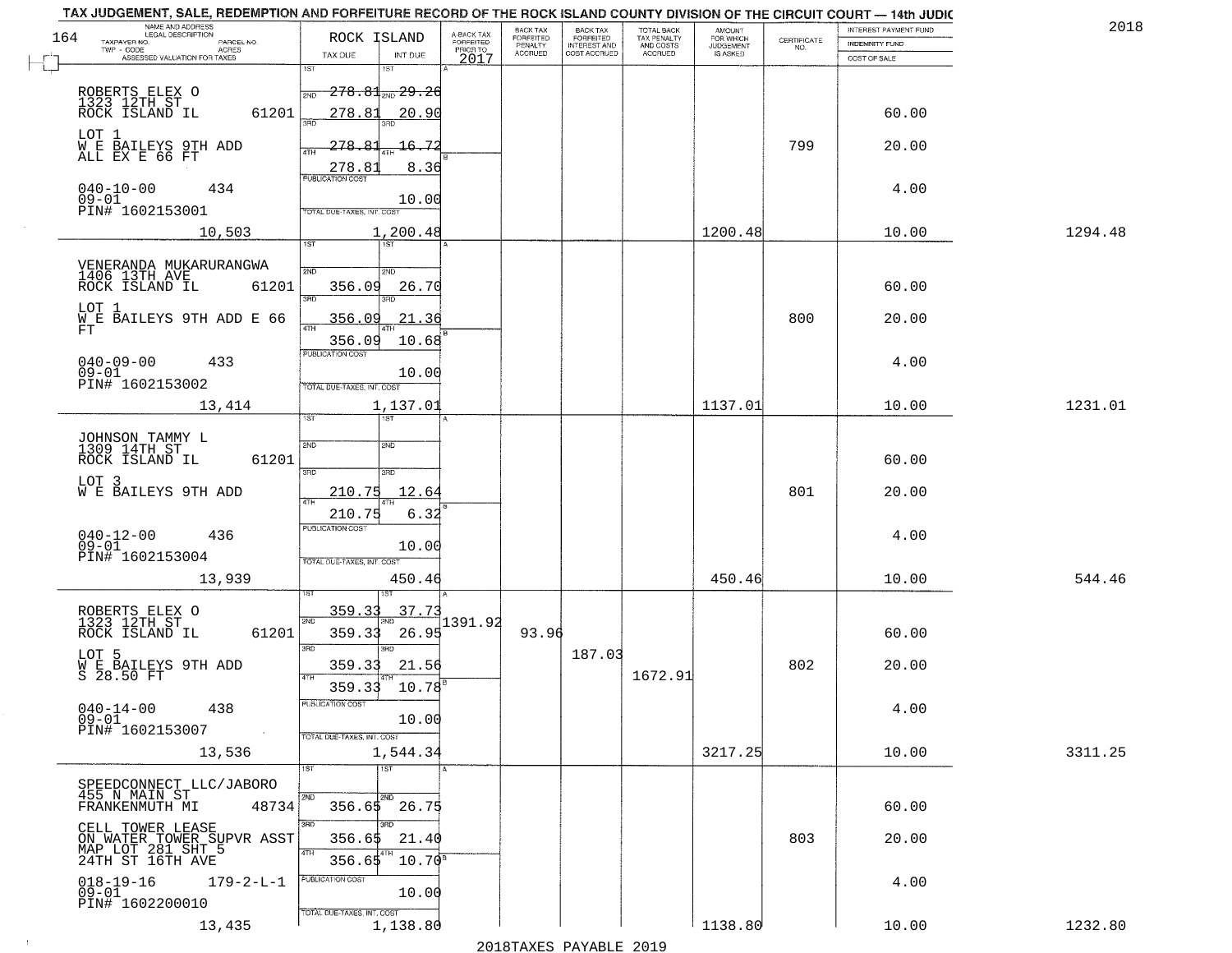| 164                                  | BY WHOM                                           | RATE               |                             | TAX JUDGEMENT, SALE, REDEMPTION AND FORFEITURE RECORD OF THE ROCK ISLAND COUNTY DIVISION OF THE CIRCUIT COURT — 14th JUDICIAL CIRCUIT OF ILLINOIS 2018 | TOTAL DUE<br>TO REDEEM<br>FROM SALE            |                                                                                                                | DATE OF REDEMP-<br>TION OR DEED |                                                                                               |
|--------------------------------------|---------------------------------------------------|--------------------|-----------------------------|--------------------------------------------------------------------------------------------------------------------------------------------------------|------------------------------------------------|----------------------------------------------------------------------------------------------------------------|---------------------------------|-----------------------------------------------------------------------------------------------|
|                                      | PURCHASED                                         | $\%$<br><b>BID</b> | ROCK ISLAND<br>DATE OF SALE | SUBSEQUENT TAXES PAID, FEES, AND TIME EXTENSION                                                                                                        | LESS                                           | BY WHOM REDEEMED                                                                                               | <b>MO</b><br>DAY<br>YEAR        | RECEIVED REDEMPTION<br>MONEY IN FULL                                                          |
| PIN# 1602153001<br>JICTB, INC<br>1   | $\sim$                                            | 18                 | 12/27/2019                  | 02/12/2020 Time Ext & incl<br>02/13/2020 Take Notice Fee                                                                                               | <b>COUNTY CLERK FEE</b><br>12/06/2022<br>20.95 |                                                                                                                |                                 | Certificate<br>Returned<br>& Cancelled<br>04/06/2020                                          |
|                                      |                                                   |                    |                             |                                                                                                                                                        |                                                | $1,548.44$ ELEX ROBERTS                                                                                        | 03/04/2020                      | Karen Kinney                                                                                  |
| PIN# 1602153002<br>JICTB, INC<br>2   |                                                   | 08                 | 12/27/2019                  |                                                                                                                                                        |                                                |                                                                                                                |                                 | Certificate<br>Returned<br>$\mathbf{2}$<br>& Cancelled<br>02/11/2020                          |
|                                      |                                                   |                    |                             |                                                                                                                                                        |                                                | $\begin{array}{c c} \text{1, 329.49} & \text{01,}\\ \text{160.00} & \text{VENERANDA MUKARURANGWA} \end{array}$ | 01/14/2020                      | Karen Kinney                                                                                  |
| PIN# 1602153004<br>JICTB, INC<br>3   |                                                   | 18                 | 12/27/2019                  |                                                                                                                                                        |                                                |                                                                                                                |                                 | Certificate<br>Returned<br>3<br>$\frac{1}{2}$ Cancelled<br>02/11/2020                         |
|                                      |                                                   |                    |                             |                                                                                                                                                        |                                                | 642.46<br>160.00 TAMMY JOHNSON                                                                                 | 01/21/2020                      | Karen Kinney                                                                                  |
| PIN# 1602153007<br>RICO TRUSTEE<br>4 |                                                   | 18                 | 12/27/2019                  | 04/06/2020 Time Ext & incl<br>04/06/2020 Take Notice Fee<br>11/30/2020 Subs paid                                                                       | $07/22/2022$<br>1,195.41                       |                                                                                                                |                                 | ADMIN SALE IN ERROR<br>Certificate<br>Returned<br>$\overline{4}$<br>& Cancelled<br>02/24/2021 |
|                                      |                                                   |                    |                             |                                                                                                                                                        |                                                |                                                                                                                |                                 | Karen Kinney                                                                                  |
| 5                                    | PIN# 1602200010    <br>STEVE SODEMAN LIVING TRUST | 18                 | 12/27/2019                  | 01/21/2020 Time Ext & incl<br>01/21/2020 Take Notice Fee                                                                                               | $12/21/2022$<br>$20.85$                        |                                                                                                                |                                 | Certificate<br>Returned<br>& Cancelled 5<br>07/07/2020                                        |
|                                      |                                                   |                    |                             |                                                                                                                                                        |                                                | $1,475.55$<br>160.00 SPEEDCONNECT LLC                                                                          | 06/03/2020                      | Karen Kinney                                                                                  |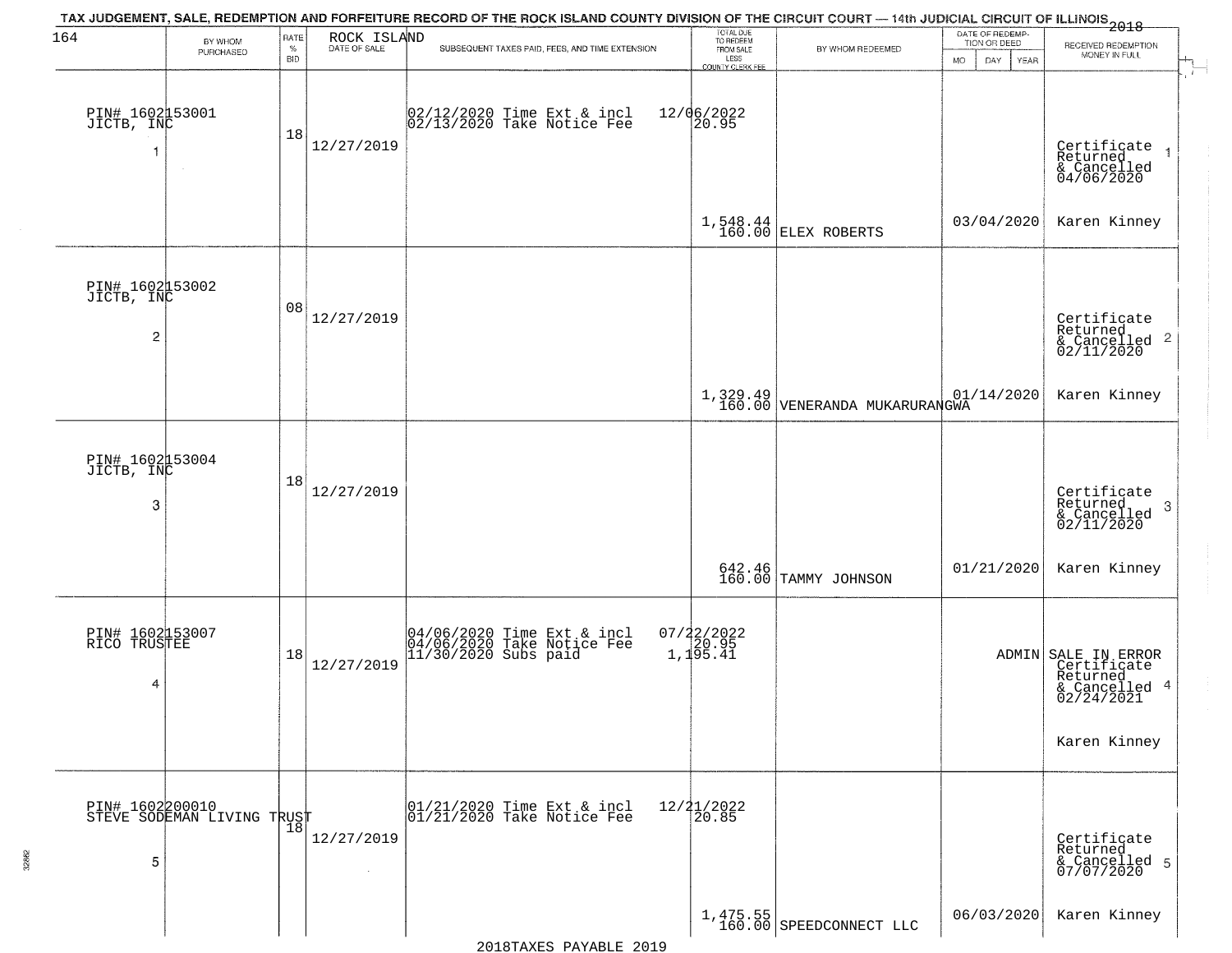|     | TAX JUDGEMENT, SALE, REDEMPTION AND FORFEITURE RECORD OF THE ROCK ISLAND COUNTY DIVISION OF THE CIRCUIT COURT - 14th JUDIC<br>NAME AND ADDRESS<br>LEGAL DESCRIPTION |                                                                        |                                                |                                     | BACK TAX             |                                       |                                        |                                  |                    | INTEREST PAYMENT FUND  | 2018    |
|-----|---------------------------------------------------------------------------------------------------------------------------------------------------------------------|------------------------------------------------------------------------|------------------------------------------------|-------------------------------------|----------------------|---------------------------------------|----------------------------------------|----------------------------------|--------------------|------------------------|---------|
| 165 | TAXPAYER NO.<br>PARCEL NO.                                                                                                                                          | ROCK ISLAND                                                            |                                                | A-BACK TAX<br>FORFEITED<br>PRIOR TO | FORFEITED<br>PENALTY | BACK TAX<br>FORFEITED<br>INTEREST AND | TOTAL BACK<br>TAX PENALTY<br>AND COSTS | AMOUNT<br>FOR WHICH<br>JUDGEMENT | CERTIFICATE<br>NO. | <b>INDEMNITY FUND</b>  |         |
|     | ACRES<br>ASSESSED VALUATION FOR TAXES                                                                                                                               | TAX DUE                                                                | INT DUE                                        | 2017                                | <b>ACCRUED</b>       | COST ACCRUED                          | <b>ACCRUED</b>                         | IS ASKED                         |                    | COST OF SALE           |         |
|     | JONES FRANCIS<br>1003 15TH ST<br>ROCK ISLAND IL<br>61201                                                                                                            | 1ST<br>2ND<br>521.87                                                   | 1ST<br>$-521.87_{\rm 2ND}$ 54.81<br>39.15      |                                     |                      |                                       |                                        |                                  |                    | 60.00                  |         |
|     | LOT 20 BLOCK 5<br>BLACK HAWK ADD                                                                                                                                    | 521.87<br>ATH<br>521.87                                                | 31.32<br>15.66                                 |                                     |                      |                                       |                                        |                                  | 804                | 20.00                  |         |
|     | $063 - 15 - 00$<br>870<br>$09 - 01$<br>PIN# 1602201001                                                                                                              | TOTAL DUE-TAXES, INT. COST                                             | 10.00                                          |                                     |                      |                                       |                                        |                                  |                    | 4.00                   |         |
|     | 19,659                                                                                                                                                              | 1ST                                                                    | 2,238.42                                       |                                     |                      |                                       |                                        | 2238.42                          |                    | 10.00                  | 2332.42 |
|     | JOHNSON TORNITA<br>4316_BAYHEAD CT APT 1B<br>60504<br>AURORA IL<br>LOT 19 BLOCK 5<br>BLACK HAWK ADD<br>$063 - 14 - 00$<br>869<br>$09 - 01$                          | 2ND<br>383.75<br>3RD<br>383.75<br>383.75<br>PUBLICATION COST           | 2ND<br>28.80<br>3RD<br>23.04<br>11.52<br>10.00 |                                     |                      |                                       |                                        |                                  | 805                | 60.00<br>20.00<br>4.00 |         |
|     | PIN# 1602201002<br>14,456                                                                                                                                           | TOTAL DUE-TAXES, INT. COST<br>is T                                     | 1,224.61                                       |                                     |                      |                                       |                                        | 1224.61                          |                    | 10.00                  | 1318.61 |
|     | MATTHEWS TERRYL<br>1015 15TH ST<br>ROCK ISLAND IL<br>61201<br>LOT 14 BLOCK 5                                                                                        | 383.70<br>2ND<br>383.70<br>3BD<br>383.70                               | 40.<br>28.80<br>3RD<br>23.04                   |                                     |                      |                                       |                                        |                                  | 806                | 60.00<br>20.00         |         |
|     | BLACK HAWK ADD<br>S 36 FT OF N 42 FT<br>$063 - 08 - 00$<br>863<br>$09 - 01$<br>PIN# 1602201008<br>14,454                                                            | 4TH<br>383.70<br><b>PUBLICATION COST</b><br>TOTAL OUE-TAXES, INT. COST | 11.52<br>10.00<br>1,648.48                     |                                     |                      |                                       |                                        | 1648.48                          |                    | 4.00<br>10.00          | 1742.48 |
|     |                                                                                                                                                                     |                                                                        | 151                                            |                                     |                      |                                       |                                        |                                  |                    |                        |         |
|     | FREES KAREN R<br>1008 16TH ST<br>ROCK ISLAND IL<br>61201<br>LOT 3 BLOCK 5<br>BLACK HAWK ADD                                                                         | 440.37<br>2ND<br>440.37<br>3 <sub>BD</sub><br>440.37                   | 46.2<br>33.05<br>3RD<br>26.44                  |                                     |                      |                                       |                                        |                                  | 807                | 60.00<br>20.00         |         |
|     | $062 - 19 - 00$<br>852<br>$09 - 01$<br>PIN# 1602201014<br>$\sim 100$ km s                                                                                           | 4TH<br>440.37<br>UBLICA HUN COS-<br>TOTAL DUE-TAXES, INT. COST         | 13.22<br>10.00                                 |                                     |                      |                                       |                                        |                                  |                    | 4.00                   |         |
|     | 16,589                                                                                                                                                              |                                                                        | 1,890.46                                       |                                     |                      |                                       |                                        | 1890.46                          |                    | 10.00                  | 1984.46 |
|     | MATTHEWS TERRYL<br>1015 15TH ST<br>61201<br>ROCK ISLAND IL                                                                                                          | 53.60<br>2ND<br>53.60<br>3RD                                           | 1ST<br>5.60<br>2ND<br>4.00                     |                                     |                      |                                       |                                        |                                  |                    | 60.00                  |         |
|     | LOT 4 BLOCK 5<br>BLACK HAWK ADD                                                                                                                                     | 53.60<br>4TH<br>53.60                                                  | 3.20<br>4TH<br>1.60 <sup>s</sup>               |                                     |                      |                                       |                                        |                                  | 808                | 20.00                  |         |
|     | $062 - 20 - 00$<br>853<br>09-01<br>PIN# 1602201015                                                                                                                  | PUBLICATION COST<br>TOTAL DUE-TAXES, INT. COST                         | 10.00                                          |                                     |                      |                                       |                                        |                                  |                    | 4.00                   |         |
|     | 2,019                                                                                                                                                               |                                                                        | 238.80                                         |                                     |                      |                                       |                                        | 238.80                           |                    | 10.00                  | 332.80  |

 $\sim 10$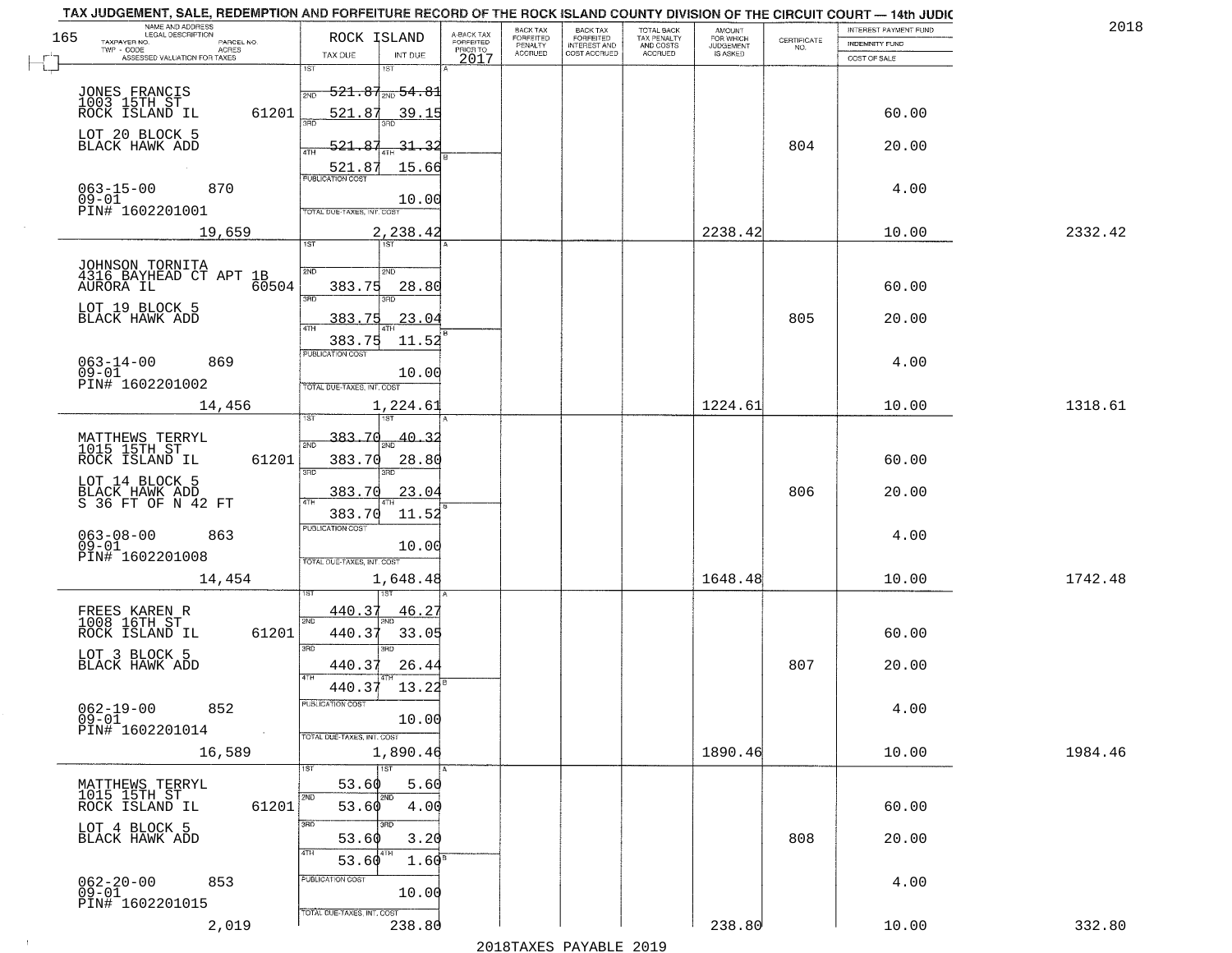| 165                                  | BY WHOM   | RATE               | ROCK ISLAND<br>DATE OF SALE | TAX JUDGEMENT, SALE, REDEMPTION AND FORFEITURE RECORD OF THE ROCK ISLAND COUNTY DIVISION OF THE CIRCUIT COURT — 14th JUDICIAL CIRCUIT OF ILLINOIS<br>2018 - The Contemporary of the Carolina County of the Circuit County of the | TOTAL DUE<br>TO REDEEM                                                                         |                            | DATE OF REDEMP-<br>TION OR DEED | RECEIVED REDEMPTION                                                |
|--------------------------------------|-----------|--------------------|-----------------------------|----------------------------------------------------------------------------------------------------------------------------------------------------------------------------------------------------------------------------------|------------------------------------------------------------------------------------------------|----------------------------|---------------------------------|--------------------------------------------------------------------|
|                                      | PURCHASED | $\%$<br><b>BID</b> |                             | SUBSEQUENT TAXES PAID, FEES, AND TIME EXTENSION                                                                                                                                                                                  | FROM SALE<br>LESS<br>COUNTY CLERK FEE                                                          | BY WHOM REDEEMED           | MO.<br>DAY<br><b>YEAR</b>       | MONEY IN FULL                                                      |
| PIN# 1602201001<br>AUCTION Z INC     | $\sim$    | 0 <sub>0</sub>     | 12/27/2019                  | 03/09/2020 Time Ext & incl<br>03/09/2020 Take Notice Fee<br>12/10/2021 Subs paid                                                                                                                                                 | 07/12/2022<br>20.95<br>267.89                                                                  |                            |                                 | 1                                                                  |
| PIN# 1602201002<br>JICTB, INC<br>2   |           | 12                 | 12/27/2019                  | 02/12/2020 Time Ext & incl<br>02/13/2020 Take Notice Fee                                                                                                                                                                         | 12/06/2022<br>20.95                                                                            |                            |                                 | Certificate<br>Returned<br>$\frac{1}{6}$ Cancelled 2<br>09/09/2020 |
|                                      |           |                    |                             |                                                                                                                                                                                                                                  |                                                                                                | $1,656.03$ TORNITA JOHNSON | 08/21/2020                      | Karen Kinney                                                       |
| PIN# 1602201008<br>JICTB, INC<br>3   |           | 12                 |                             | $[02/12/2020 \t\t Time Ext & incl02/13/2020 \tTake Notice Free12/27/2019 \t\t 12/03/2021 \tSubs paid12/27/2019 \t\t 12/07/2020 \tSubs paid$                                                                                      | 12/06/2022<br>20.95<br>1,710.63<br>1,709.16                                                    |                            |                                 | 3                                                                  |
| PIN# 1602201014<br>JICTB, INC<br>4   |           | 18                 |                             | $[02/12/2020 \t\t Time Ext & incl02/13/2020 \tTake Notice Free12/27/2019 \t\t 12/03/2021 \tSubs paid12/27/2019 \t\t 12/07/2020 \tSubs paid$                                                                                      | 12/06/2022<br>1,958.81<br>1,958.81                                                             |                            |                                 | 4                                                                  |
| PIN# 1602201015<br>RICO TRUSTEE<br>5 |           | 18                 | 12/27/2019                  | 04/06/2020 Time Ext & incl<br>04/06/2020 Take Notice Fee<br>00/00/0000 Take Notice Fee<br>03/17/2022 Circuit Clerks Fee<br>03/17/2022 Sheriffs Fee<br>04/01/2022 Publication Fee<br>11/23/2021 Subs paid<br>11/30/2020 Subs paid | 07/22/2022<br>20.95<br>35.00<br>35.00<br>7.340<br>7.242<br>464.724<br>7.242<br>7.242<br>264.54 |                            |                                 | 5                                                                  |
|                                      |           |                    |                             | 2018TAXES PAYABLE 2019                                                                                                                                                                                                           |                                                                                                |                            |                                 |                                                                    |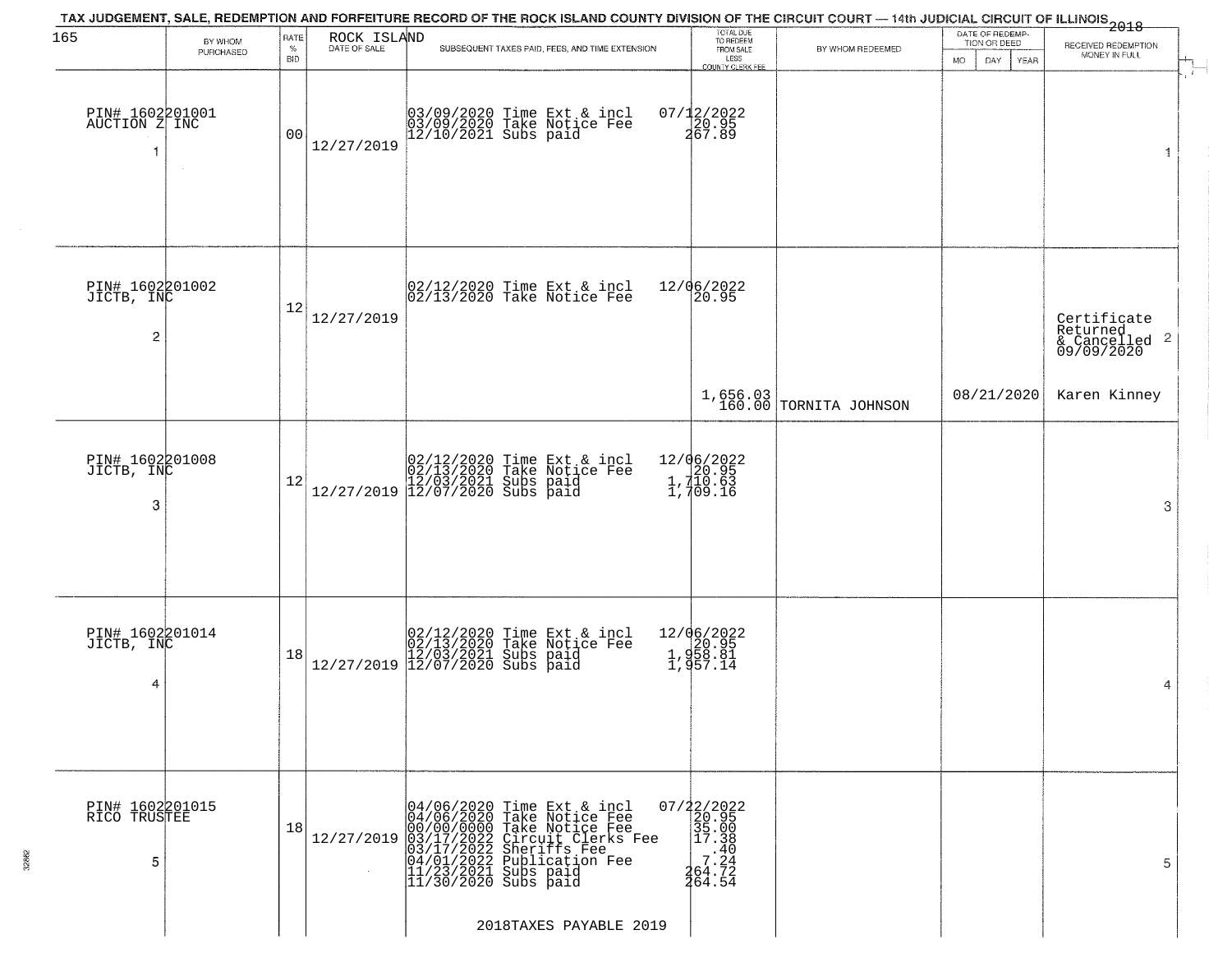|                                     | TAX JUDGEMENT, SALE, REDEMPTION AND FORFEITURE RECORD OF THE ROCK ISLAND COUNTY DIVISION OF THE CIRCUIT COURT - 14th JUDIC<br>NAME AND ADDRESS<br>LEGAL DESCRIPTION |                                   |                                     | BACK TAX             | <b>BACK TAX</b>                  |                                        |                                  |                                                                 | INTEREST PAYMENT FUND | 2018    |
|-------------------------------------|---------------------------------------------------------------------------------------------------------------------------------------------------------------------|-----------------------------------|-------------------------------------|----------------------|----------------------------------|----------------------------------------|----------------------------------|-----------------------------------------------------------------|-----------------------|---------|
| 166<br>TAXPAYER NO.                 | PARCEL NO.<br>ACRES                                                                                                                                                 | ROCK ISLAND                       | A-BACK TAX<br>FORFEITED<br>PRIOR TO | FORFEITED<br>PENALTY | FORFEITED<br><b>INTEREST AND</b> | TOTAL BACK<br>TAX PENALTY<br>AND COSTS | AMOUNT<br>FOR WHICH<br>JUDGEMENT | $\begin{array}{c} \text{CERTIFICATE} \\ \text{NO.} \end{array}$ | <b>INDEMNITY FUND</b> |         |
|                                     | ASSESSED VALUATION FOR TAXES                                                                                                                                        | TAX DUE                           | INT DUE<br>2017                     | <b>ACCRUED</b>       | COST ACCRUED                     | ACCRUED                                | IS ASKED                         |                                                                 | COST OF SALE          |         |
|                                     |                                                                                                                                                                     | 1ST<br>$1S$ T                     |                                     |                      |                                  |                                        |                                  |                                                                 |                       |         |
|                                     |                                                                                                                                                                     | $208.65$ <sub>21.91</sub><br>2ND  |                                     |                      |                                  |                                        |                                  |                                                                 |                       |         |
|                                     | MASTON LIEF/SHECKLES N A<br>1046 16TH ST<br>ROCK ISLAND IL 61201<br>61201                                                                                           | 208.65                            | 15.65                               |                      |                                  |                                        |                                  |                                                                 | 60.00                 |         |
|                                     |                                                                                                                                                                     | 350                               |                                     |                      |                                  |                                        |                                  |                                                                 |                       |         |
| LOT 10 BLOCK 5<br>BLACK HAWK ADD    |                                                                                                                                                                     | <u> 208.65</u>                    | 12.52                               |                      |                                  |                                        |                                  | 809                                                             | 20.00                 |         |
|                                     | S 10 FT LOT 9 AND ALL                                                                                                                                               | 4TH                               |                                     |                      |                                  |                                        |                                  |                                                                 |                       |         |
|                                     |                                                                                                                                                                     | 208.65                            | 6.26                                |                      |                                  |                                        |                                  |                                                                 |                       |         |
| $063 - 04 - 00$                     | 859                                                                                                                                                                 |                                   |                                     |                      |                                  |                                        |                                  |                                                                 | 4.00                  |         |
| $09 - 01$<br>PIN# 1602201021        |                                                                                                                                                                     | <b>TOTAL DUE-TAXES, INT. COST</b> | 10.00                               |                      |                                  |                                        |                                  |                                                                 |                       |         |
|                                     |                                                                                                                                                                     |                                   |                                     |                      |                                  |                                        |                                  |                                                                 |                       |         |
|                                     | 18,860                                                                                                                                                              | 1ST                               | 900.94                              |                      |                                  |                                        | 900.94                           |                                                                 | 10.00                 | 994.94  |
|                                     |                                                                                                                                                                     | 102.26                            | $-10.71$                            |                      |                                  |                                        |                                  |                                                                 |                       |         |
| BAILEY D/MORNEY T<br>1415 N MAIN ST |                                                                                                                                                                     | সাঁচ                              |                                     |                      |                                  |                                        |                                  |                                                                 |                       |         |
| DAVENPORT IA                        | 52803                                                                                                                                                               | 102.26<br>3RD                     | 7.65                                |                      |                                  |                                        |                                  |                                                                 | 60.00                 |         |
| LOT 5                               |                                                                                                                                                                     |                                   |                                     |                      |                                  |                                        |                                  |                                                                 |                       |         |
|                                     | MC CONOCHIES SUB DIV<br>OF LOTS 11-12-13-14                                                                                                                         | 102.26<br>ৰাম                     | 6.12                                |                      |                                  |                                        |                                  | 810                                                             | 20.00                 |         |
|                                     | BLK 2 BLACK HAWK ADD                                                                                                                                                | 102.26                            | 3.06                                |                      |                                  |                                        |                                  |                                                                 |                       |         |
| $269 - 05 - 00$                     | 4756                                                                                                                                                                | PUBLICATION COST                  |                                     |                      |                                  |                                        |                                  |                                                                 | 4.00                  |         |
| $09 - 01$<br>PIN# 1602202008        |                                                                                                                                                                     |                                   | 10.00                               |                      |                                  |                                        |                                  |                                                                 |                       |         |
|                                     |                                                                                                                                                                     | TOTAL DUE-TAXES, INT. COST        |                                     |                      |                                  |                                        |                                  |                                                                 |                       |         |
|                                     | 3,852                                                                                                                                                               | 1ST<br>1ST                        | 446.58                              |                      |                                  |                                        | 446.58                           |                                                                 | 10.00                 | 540.58  |
|                                     |                                                                                                                                                                     |                                   |                                     |                      |                                  |                                        |                                  |                                                                 |                       |         |
| MARISCAL JUDITH<br>1601 12TH AVE    |                                                                                                                                                                     | 2ND<br><b>2ND</b>                 |                                     |                      |                                  |                                        |                                  |                                                                 |                       |         |
| ROCK ISLAND IL                      | 61201                                                                                                                                                               |                                   |                                     |                      |                                  |                                        |                                  |                                                                 | 60.00                 |         |
|                                     | LOT 17 AND 18 BLOCK 3<br>BLACK HAWK ADD E 45 FT                                                                                                                     | 3RD<br>3RD                        |                                     |                      |                                  |                                        |                                  |                                                                 |                       |         |
|                                     |                                                                                                                                                                     | 4TH<br>4TH                        |                                     |                      |                                  |                                        |                                  | 811                                                             | 20.00                 |         |
|                                     |                                                                                                                                                                     | 251.79                            | 7.56                                |                      |                                  |                                        |                                  |                                                                 |                       |         |
|                                     | 831                                                                                                                                                                 | <b>PUBLICATION COST</b>           |                                     |                      |                                  |                                        |                                  |                                                                 | 4.00                  |         |
| $061 - 20 - 00$<br>09-01            |                                                                                                                                                                     |                                   | 10.00                               |                      |                                  |                                        |                                  |                                                                 |                       |         |
| PIN# 1602204003                     |                                                                                                                                                                     | TOTAL OUE-TAXES, INT. COST        |                                     |                      |                                  |                                        |                                  |                                                                 |                       |         |
|                                     | 9,485                                                                                                                                                               |                                   | 269.35                              |                      |                                  |                                        | 269.35                           |                                                                 | 10.00                 | 363.35  |
|                                     |                                                                                                                                                                     | IST.                              |                                     |                      |                                  |                                        |                                  |                                                                 |                       |         |
| JICTB INC<br>2503 GALEN DR          |                                                                                                                                                                     | 337.96<br>2ND                     | <u>35.49</u>                        |                      |                                  |                                        |                                  |                                                                 |                       |         |
| CHAMPAIGN IL                        | 61821                                                                                                                                                               | 337.96                            | 25.35                               | 151.02               |                                  |                                        |                                  |                                                                 | 60.00                 |         |
| LOT 14 BLOCK 3                      |                                                                                                                                                                     | 3RD<br>3RD                        |                                     |                      | 556.86                           |                                        |                                  |                                                                 |                       |         |
| BLACK HAWK ADD                      |                                                                                                                                                                     | 337.96<br>4TH                     | 20.28                               |                      |                                  | 2944.80                                |                                  | 812                                                             | 20.00                 |         |
|                                     |                                                                                                                                                                     | 337.96                            | 10.14                               |                      |                                  |                                        |                                  |                                                                 |                       |         |
|                                     | 826                                                                                                                                                                 | UBLICA HUN CUS                    | 16                                  |                      |                                  |                                        |                                  |                                                                 | 4.00                  |         |
| $061 - 15 - 00$<br>09-01            |                                                                                                                                                                     |                                   | 10.00                               |                      |                                  |                                        |                                  |                                                                 |                       |         |
| PIN# 1602204006                     | $\sim 10$                                                                                                                                                           | TOTAL DUE-TAXES, INT. COST        | 2236.92                             |                      |                                  |                                        |                                  |                                                                 |                       |         |
|                                     | 12,731                                                                                                                                                              |                                   | 1,453.10                            |                      |                                  |                                        | 4397.90                          |                                                                 | 10.00                 | 4491.90 |
|                                     |                                                                                                                                                                     | 1ST<br>1ST                        |                                     |                      |                                  |                                        |                                  |                                                                 |                       |         |
| JOHNSON SAMUEL<br>1237 12TH ST      |                                                                                                                                                                     | 406.74                            | 42.70                               |                      |                                  |                                        |                                  |                                                                 |                       |         |
| ROCK ISLAND IL                      | 61201                                                                                                                                                               | 2ND<br>2ND<br>$406.74$ 30.50      |                                     |                      |                                  |                                        |                                  |                                                                 | 60.00                 |         |
|                                     |                                                                                                                                                                     | 3RD<br>3BD                        |                                     |                      |                                  |                                        |                                  |                                                                 |                       |         |
| LOT 13 BLOCK 3<br>BLACK HAWK ADD    |                                                                                                                                                                     | 406.74                            | 24.40                               |                      |                                  |                                        |                                  | 813                                                             | 20.00                 |         |
|                                     |                                                                                                                                                                     | 4TH<br>406.74                     | $12.20^8$                           |                      |                                  |                                        |                                  |                                                                 |                       |         |
| $061 - 14 - 00$                     | 825                                                                                                                                                                 | PUBLICATION COST                  |                                     |                      |                                  |                                        |                                  |                                                                 | 4.00                  |         |
| $09 - 01$                           |                                                                                                                                                                     |                                   | 10.00                               |                      |                                  |                                        |                                  |                                                                 |                       |         |
| PIN# 1602204007                     |                                                                                                                                                                     | TOTAL DUE-TAXES, INT. COST        |                                     |                      |                                  |                                        |                                  |                                                                 |                       |         |
|                                     | 15,322                                                                                                                                                              |                                   | 1,746.76                            |                      |                                  |                                        | 1746.76                          |                                                                 | 10.00                 | 1840.76 |

 $\sim$  1  $^\circ$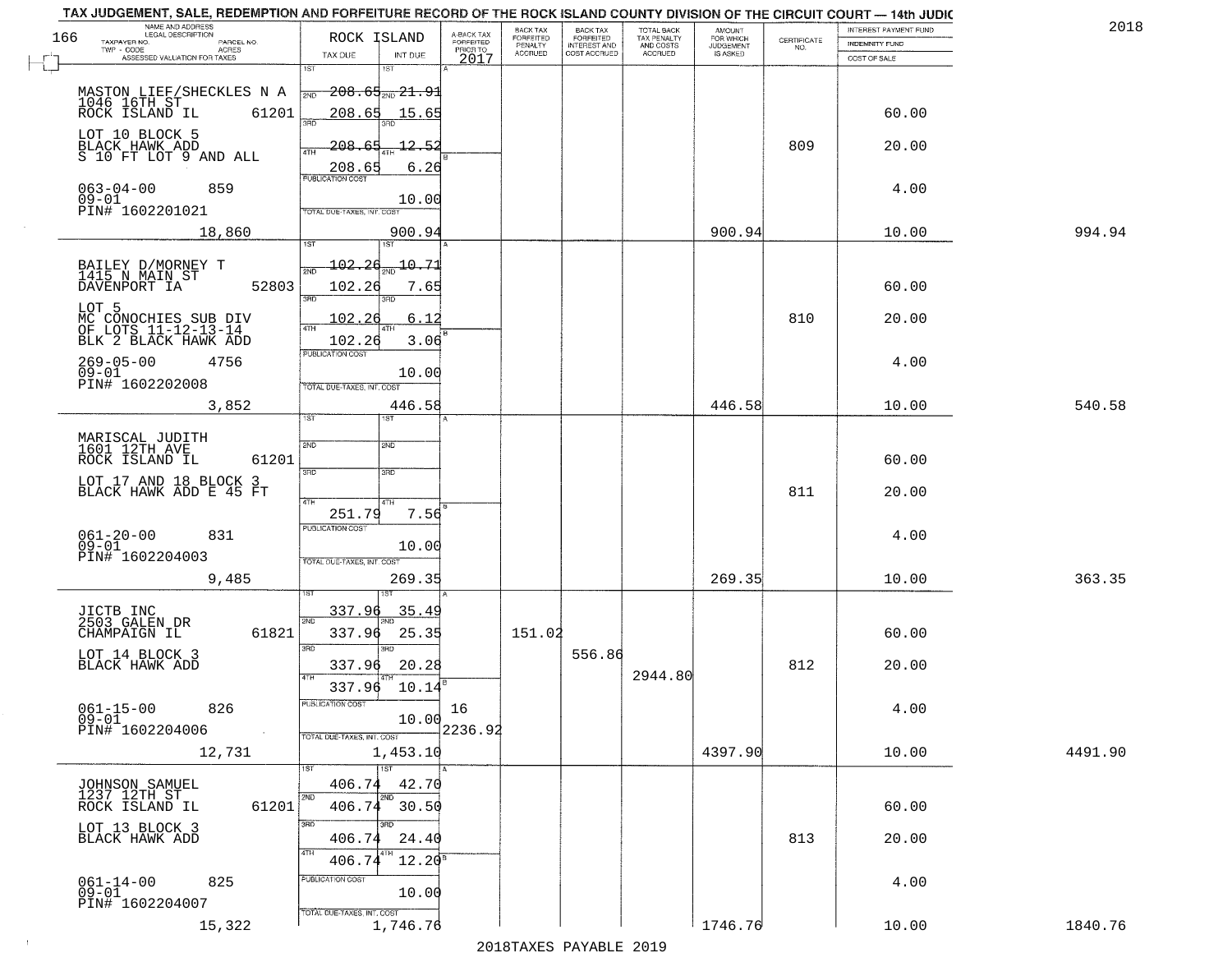| 166                                               | BY WHOM   | RATE               | ROCK ISLAND          | TAX JUDGEMENT, SALE, REDEMPTION AND FORFEITURE RECORD OF THE ROCK ISLAND COUNTY DIVISION OF THE CIRCUIT COURT — 14th JUDICIAL CIRCUIT OF ILLINOIS 2018                                                                                                                                                   | TOTAL DUE<br>TO REDEEM                |                                       | DATE OF REDEMP-<br>TION OR DEED | RECEIVED REDEMPTION                                                    |
|---------------------------------------------------|-----------|--------------------|----------------------|----------------------------------------------------------------------------------------------------------------------------------------------------------------------------------------------------------------------------------------------------------------------------------------------------------|---------------------------------------|---------------------------------------|---------------------------------|------------------------------------------------------------------------|
|                                                   | PURCHASED | $\%$<br><b>BID</b> | DATE OF SALE         | SUBSEQUENT TAXES PAID, FEES, AND TIME EXTENSION                                                                                                                                                                                                                                                          | FROM SALE<br>LESS<br>COUNTY CLERK FEE | BY WHOM REDEEMED                      | MO.<br>DAY.<br><b>YEAR</b>      | MONEY IN FULL                                                          |
| PIN# 1602201021<br>JICTB, INC                     |           | 18                 | 12/27/2019           | 02/12/2020 Time Ext & incl<br>02/13/2020 Take Notice Fee                                                                                                                                                                                                                                                 | 12/06/2022<br>20.95                   |                                       |                                 | Certificate<br>Returned<br>& Cancelled<br>04/13/2021                   |
|                                                   |           |                    |                      |                                                                                                                                                                                                                                                                                                          |                                       | $1,553.16$ LIEF MASTON                | 03/04/2021                      | Karen Kinney                                                           |
| PIN# 1602202008<br>RICO TRUSTEE<br>$\overline{c}$ |           | 18                 | 12/27/2019           | 04/06/2020 Time Ext & incl<br>04/06/2020 Take Notice Fee<br>11/30/2020 Subs paid                                                                                                                                                                                                                         | $07/22/2022$<br>$20.95$<br>$477.48$   |                                       |                                 | Certificate<br>Returned<br>$\overline{2}$<br>& Cancelled<br>10/02/2021 |
|                                                   |           |                    |                      |                                                                                                                                                                                                                                                                                                          |                                       | $1,485.53$ (20 HABITAT                | 09/30/2021                      | Karen Kinney                                                           |
| PIN# 1602204003<br>AUCTION Z INC<br>3             |           | 01                 | 12/27/2019           | 03/09/2020 Time Ext & incl<br>03/09/2020 Take Notice Fee                                                                                                                                                                                                                                                 | $07/12/2022$<br>20.95                 |                                       |                                 | Certificate<br>Returned<br>3<br>$\frac{6}{05/12/2021}$                 |
|                                                   |           |                    |                      |                                                                                                                                                                                                                                                                                                          |                                       | 395.20<br>160.00 MARISCAL DURAN       | 04/06/2021                      | Karen Kinney                                                           |
| PIN# 1602204006<br>RICO TRUSTEE<br>4              |           | 18                 | 12/27/2019           | 04/06/2020 Time Ext &<br>04/06/2020 Take Notic<br>00/00/0000 Take Notic<br>03/17/2022 Circuit Cl<br>04/01/2022 Sublicatic<br>11/23/2021 Subs paid<br>11/30/2020 Subs paid<br>Time Ext & incl<br>Take Notice Fee<br>Take Notice Fee<br>Circuit Clerks Fee<br>Sheriffs Fee<br>Publication Fee<br>Subs paid |                                       |                                       |                                 | 4                                                                      |
| PIN# 1602204007<br>JICTB, INC<br>5                |           | 18                 | 12/27/2019<br>$\sim$ | 02/12/2020 Time Ext & incl<br>02/13/2020 Take Notice Fee                                                                                                                                                                                                                                                 | 12/06/2022<br>20.95                   |                                       |                                 | Certificate<br>Returned<br>& Cancelled 5<br>11/06/2020                 |
|                                                   |           |                    |                      |                                                                                                                                                                                                                                                                                                          |                                       | $2,524.38$<br>160.00 RESHANDA JOHNSON | 10/16/2020                      | Karen Kinney                                                           |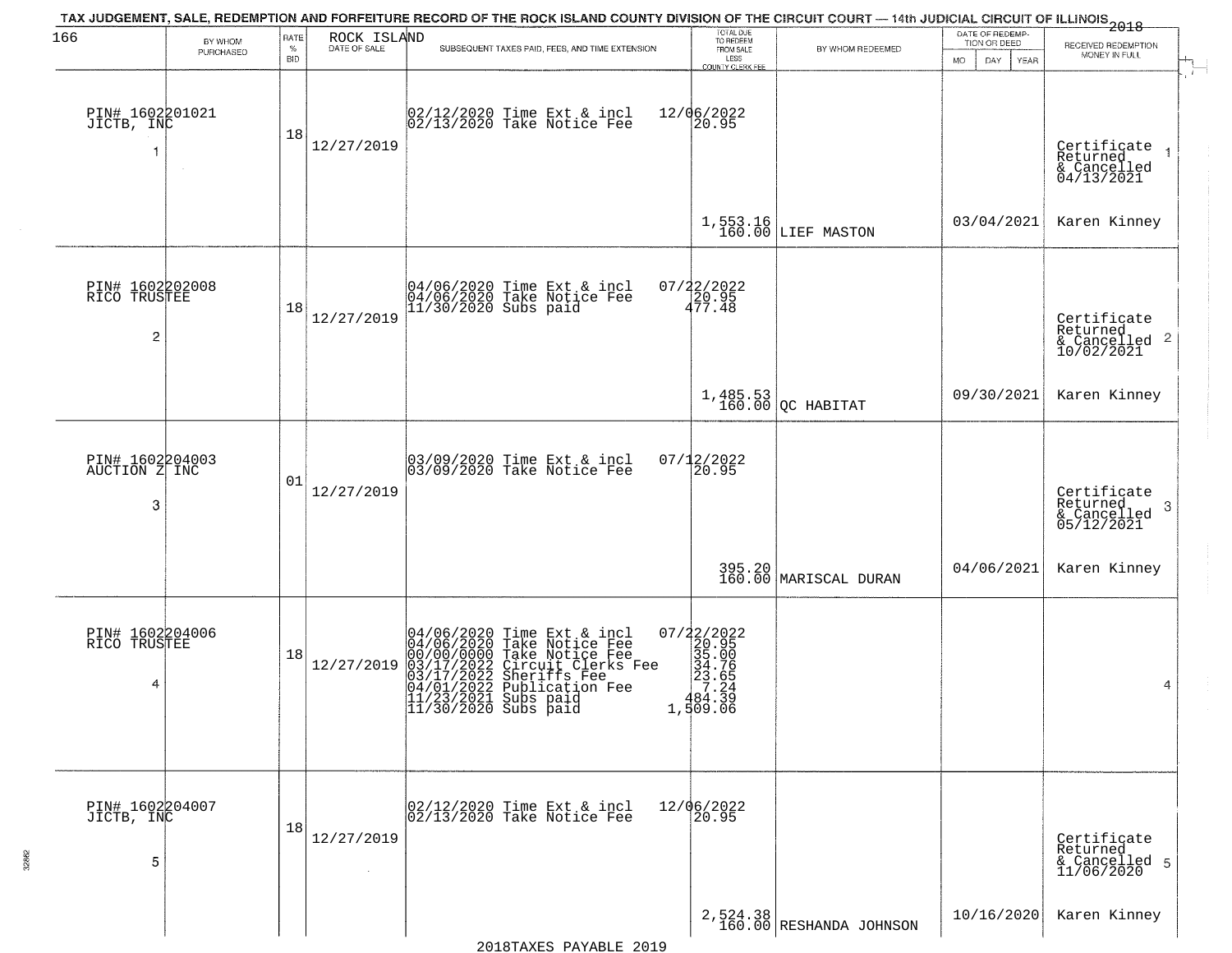|     | TAX JUDGEMENT, SALE, REDEMPTION AND FORFEITURE RECORD OF THE ROCK ISLAND COUNTY DIVISION OF THE CIRCUIT COURT - 14th JUDIC<br>NAME AND ADDRESS<br>LEGAL DESCRIPTION |                                              |                                     | BACK TAX             | <b>BACK TAX</b>           |                                        |                                  |                    | INTEREST PAYMENT FUND | 201     |
|-----|---------------------------------------------------------------------------------------------------------------------------------------------------------------------|----------------------------------------------|-------------------------------------|----------------------|---------------------------|----------------------------------------|----------------------------------|--------------------|-----------------------|---------|
| 167 | TAXPAYER NO.<br>PARCEL NO.<br>ACRES                                                                                                                                 | ROCK ISLAND                                  | A-BACK TAX<br>FORFEITED<br>PRIOR TO | FORFEITED<br>PENALTY | FORFEITED<br>INTEREST AND | TOTAL BACK<br>TAX PENALTY<br>AND COSTS | AMOUNT<br>FOR WHICH<br>JUDGEMENT | CERTIFICATE<br>NO. | <b>INDEMNITY FUND</b> |         |
|     | ASSESSED VALUATION FOR TAXES                                                                                                                                        | TAX DUE                                      | INT DUE<br>2017                     | <b>ACCRUED</b>       | COST ACCRUED              | ACCRUED                                | <b>IS ASKED</b>                  |                    | COST OF SALE          |         |
|     |                                                                                                                                                                     | 1ST<br><del>363.55<sub>2ND</sub> 38.15</del> |                                     |                      |                           |                                        |                                  |                    |                       |         |
|     | MENDEZ SEBASTIAN<br>427_16TH_AVE<br>61265<br>MOLINE IL                                                                                                              | 2ND<br>363.55 27.25                          |                                     |                      |                           |                                        |                                  |                    | 60.00                 |         |
|     | LOT 18 BLOCK 1<br>20TH ST ADD                                                                                                                                       | 363.55                                       | -21.80                              |                      |                           |                                        |                                  | 814                | 20.00                 |         |
|     |                                                                                                                                                                     | 363.55                                       | 10.90                               |                      |                           |                                        |                                  |                    |                       |         |
|     | $394 - 09 - 00$<br>7039<br>$09 - 01$                                                                                                                                |                                              | 10.00                               |                      |                           |                                        |                                  |                    | 4.00                  |         |
|     | PIN# 1602207004                                                                                                                                                     | <b>TOTAL DUE-TAXES, INT. COST</b>            |                                     |                      |                           |                                        |                                  |                    |                       |         |
|     | 19,695                                                                                                                                                              | 1ST                                          | 1,562.30                            |                      |                           |                                        | 1562.30                          |                    | 10.00                 | 1656.30 |
|     | DEWITH ENYO<br>1010 20TH ST                                                                                                                                         | 2ND<br>2ND                                   |                                     |                      |                           |                                        |                                  |                    |                       |         |
|     | 61201<br>ROCK ISLAND IL                                                                                                                                             | 538.59<br><b>उस</b> र्<br>3RD                | 40.40                               |                      |                           |                                        |                                  |                    | 60.00                 |         |
|     | LOT 3 BLOCK 1<br>20TH ST ADD<br>S 10 FT LOT 2 AND ALL                                                                                                               | 538.59                                       | 32.32                               |                      |                           |                                        |                                  | 815                | 20.00                 |         |
|     |                                                                                                                                                                     | 538.59<br>PUBLICATION COST                   | 16.16                               |                      |                           |                                        |                                  |                    |                       |         |
|     | $393 - 16 - 00$<br>7025<br>$09 - 01$                                                                                                                                |                                              | 10.00                               |                      |                           |                                        |                                  |                    | 4.00                  |         |
|     | PIN# 1602207013<br>26,289                                                                                                                                           | TOTAL DUE-TAXES, INT. COST                   | 1,714.65                            |                      |                           |                                        | 1714.65                          |                    | 10.00                 | 1808.65 |
|     |                                                                                                                                                                     | īST<br>1ST                                   |                                     |                      |                           |                                        |                                  |                    |                       |         |
|     | CARLSON ROGER<br>1034 20TH ST                                                                                                                                       | 2ND<br>2ND                                   |                                     |                      |                           |                                        |                                  |                    |                       |         |
|     | ROCK ISLAND IL<br>61201<br>LOT 8 BLOCK 1                                                                                                                            | 3RD<br>3RD                                   |                                     |                      |                           |                                        |                                  |                    | 60.00                 |         |
|     | 20TH ST ADD                                                                                                                                                         | 4TH<br>4TH<br>392.67                         | 11.78                               |                      |                           |                                        |                                  | 816                | 20.00                 |         |
|     | $393 - 21 - 00$<br>09-01<br>7029                                                                                                                                    | <b>PUBLICATION COST</b>                      |                                     |                      |                           |                                        |                                  |                    | 4.00                  |         |
|     | PIN# 1602207017                                                                                                                                                     | TOTAL OUE-TAXES, INT. COST                   | 10.00                               |                      |                           |                                        |                                  |                    |                       |         |
|     | 20,792                                                                                                                                                              |                                              | 414.45                              |                      |                           |                                        | 414.45                           |                    | 10.00                 | 508.45  |
|     | WASHINGTON LEWIS<br>1623 23RD AVE                                                                                                                                   |                                              |                                     |                      |                           |                                        |                                  |                    |                       |         |
|     | ROCK ISLAND IL<br>61201                                                                                                                                             | 2ND<br>2ND.<br>557.02                        | 41.80                               |                      |                           |                                        |                                  |                    | 60.00                 |         |
|     | LOT 14 BLOCK 2<br>20TH ST ADD<br>N 7 FT L 13 AND ALL                                                                                                                | 3RD<br>3BD<br>557.02                         | 33.44                               |                      |                           |                                        |                                  | 817                | 20.00                 |         |
|     |                                                                                                                                                                     | 4TH<br>$557.02 \quad 16.72$                  |                                     |                      |                           |                                        |                                  |                    |                       |         |
|     | $395 - 04 - 00$<br>7055<br>09–01                                                                                                                                    | -usuca i un cus-                             | 10.00                               |                      |                           |                                        |                                  |                    | 4.00                  |         |
|     | PIN# 1602209001<br>$\sim 100$<br>20,983                                                                                                                             | TOTAL DUE-TAXES, INT. COST<br>1,773.02       |                                     |                      |                           |                                        | 1773.02                          |                    | 10.00                 | 1867.02 |
|     |                                                                                                                                                                     | 1ST                                          |                                     |                      |                           |                                        |                                  |                    |                       |         |
|     | BORTS DENNIS D/PATRICIA E<br>11302 35TH ST W<br>MILAN IL 61264                                                                                                      | 568.40<br>2ND<br>568.40                      | 59.71<br>42.65                      |                      |                           |                                        |                                  |                    | 60.00                 |         |
|     |                                                                                                                                                                     | 3RD<br>חחי                                   |                                     |                      |                           |                                        |                                  |                    |                       |         |
|     | LOT 1<br>M T VOSS ADD                                                                                                                                               | 568.40<br>4TH                                | 34.12                               |                      |                           |                                        |                                  | 818                | 20.00                 |         |
|     | 7639                                                                                                                                                                | 568.40<br>PUBLICATION COST                   | $17.06^{\rm s}$                     |                      |                           |                                        |                                  |                    | 4.00                  |         |
|     |                                                                                                                                                                     |                                              |                                     |                      |                           |                                        |                                  |                    |                       |         |
|     | 428-19-00<br>09-01<br>PIN# 1602210001                                                                                                                               | TOTAL DUE-TAXES, INT. COST                   | 10.00                               |                      |                           |                                        |                                  |                    |                       |         |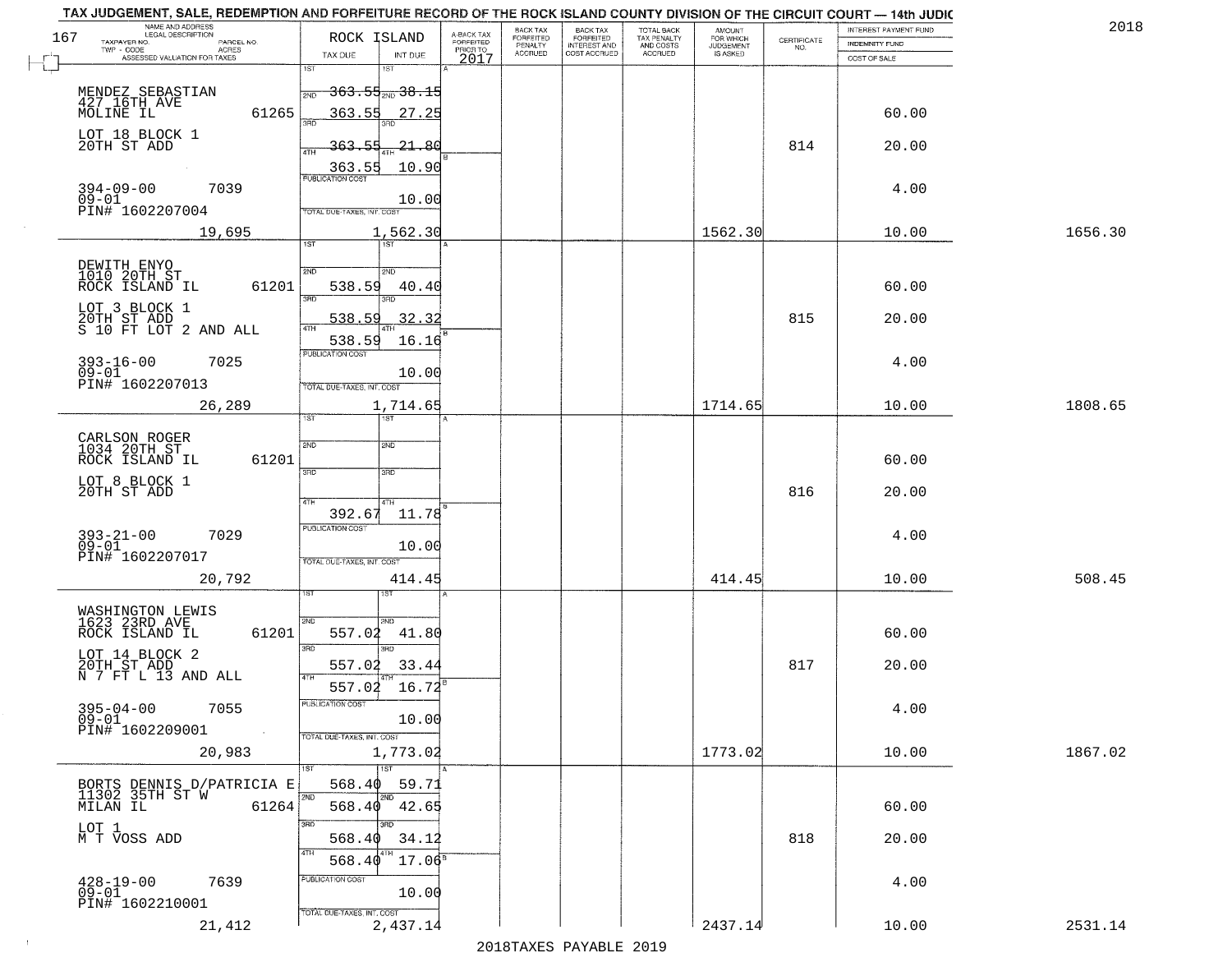| 167                                  | BY WHOM<br>PURCHASED                              | RATE<br>$\%$<br><b>BID</b> | ROCK ISLAND<br>DATE OF SALE | TAX JUDGEMENT, SALE, REDEMPTION AND FORFEITURE RECORD OF THE ROCK ISLAND COUNTY DIVISION OF THE CIRCUIT COURT — 14th JUDICIAL CIRCUIT OF ILLINOIS 2018<br>SUBSEQUENT TAXES PAID, FEES, AND TIME EXTENSION | TOTAL DUE<br>TO REDEEM<br>FROM SALE<br>LESS<br>COUNTY CLERK FEE | BY WHOM REDEEMED                         | DATE OF REDEMP-<br>TION OR DEED<br>MO.<br>DAY.<br><b>YEAR</b> | RECEIVED REDEMPTION<br>MONEY IN FULL                               |
|--------------------------------------|---------------------------------------------------|----------------------------|-----------------------------|-----------------------------------------------------------------------------------------------------------------------------------------------------------------------------------------------------------|-----------------------------------------------------------------|------------------------------------------|---------------------------------------------------------------|--------------------------------------------------------------------|
| PIN# 1602207004<br>WESTERN SITES LLC |                                                   | 02                         | 12/27/2019                  | 03/09/2020 Time Ext & incl<br>03/09/2020 Take Notice Fee                                                                                                                                                  | $07/12/2022$<br>20.95                                           |                                          |                                                               | 1                                                                  |
| $\overline{c}$                       | PIN# 1602207013<br>EQUITY ONE INVESTMENT FUND LLC |                            | 12/27/2019                  |                                                                                                                                                                                                           |                                                                 |                                          |                                                               | Certificate<br>Returned<br>$\frac{1}{6}$ Cancelled 2<br>02/07/2020 |
|                                      |                                                   |                            |                             |                                                                                                                                                                                                           |                                                                 | 1,808.65<br>160.00 ENYO DEWITH           | 01/14/2020                                                    | Karen Kinney                                                       |
| PIN# 1602207017<br>JICTB, INC<br>3   |                                                   | 01                         | 12/27/2019                  | 02/12/2020 Time Ext & incl<br>02/13/2020 Take Notice Fee                                                                                                                                                  | 12/06/2022<br>20.95                                             |                                          |                                                               | Certificate<br>Returned<br>-3<br>$\frac{1}{01/13/2021}$            |
|                                      |                                                   |                            |                             |                                                                                                                                                                                                           |                                                                 | 539.57<br>160.00 ROGER CARLSON           | 12/04/2020                                                    | Karen Kinney                                                       |
| PIN# 1602209001<br>WALKER RAY A<br>4 |                                                   | 0 <sub>0</sub>             | 12/27/2019                  | 01/22/2020 Time Ext & incl<br>01/22/2020 Take Notice Fee<br>12/17/2020 Subs paid                                                                                                                          | $07/13/2022$<br>20.85<br>2,228.28                               |                                          |                                                               | Certificate<br>Returned<br>& Cancelled 4<br>11/24/2021             |
|                                      |                                                   |                            |                             |                                                                                                                                                                                                           |                                                                 | 4,383.54<br>160.00 LEWIS WASHINGTON      | 10/26/2021                                                    | Karen Kinney                                                       |
| PIN# 1602210001<br>JICTB, INC<br>5   |                                                   | 01                         | 12/27/2019                  | 02/12/2020 Time Ext & incl<br>02/13/2020 Take Notice Fee<br>$12/07/2020$ Subs paid                                                                                                                        | 12/06/2022<br>20.95<br>2,517.52                                 |                                          |                                                               | Certificate<br>Returned<br>& Cancelled 5<br>04/13/2021             |
|                                      |                                                   |                            |                             |                                                                                                                                                                                                           |                                                                 | 5,447.64<br>160.00 DENNIS/PATRICIA BORTS |                                                               | Karen Kinney                                                       |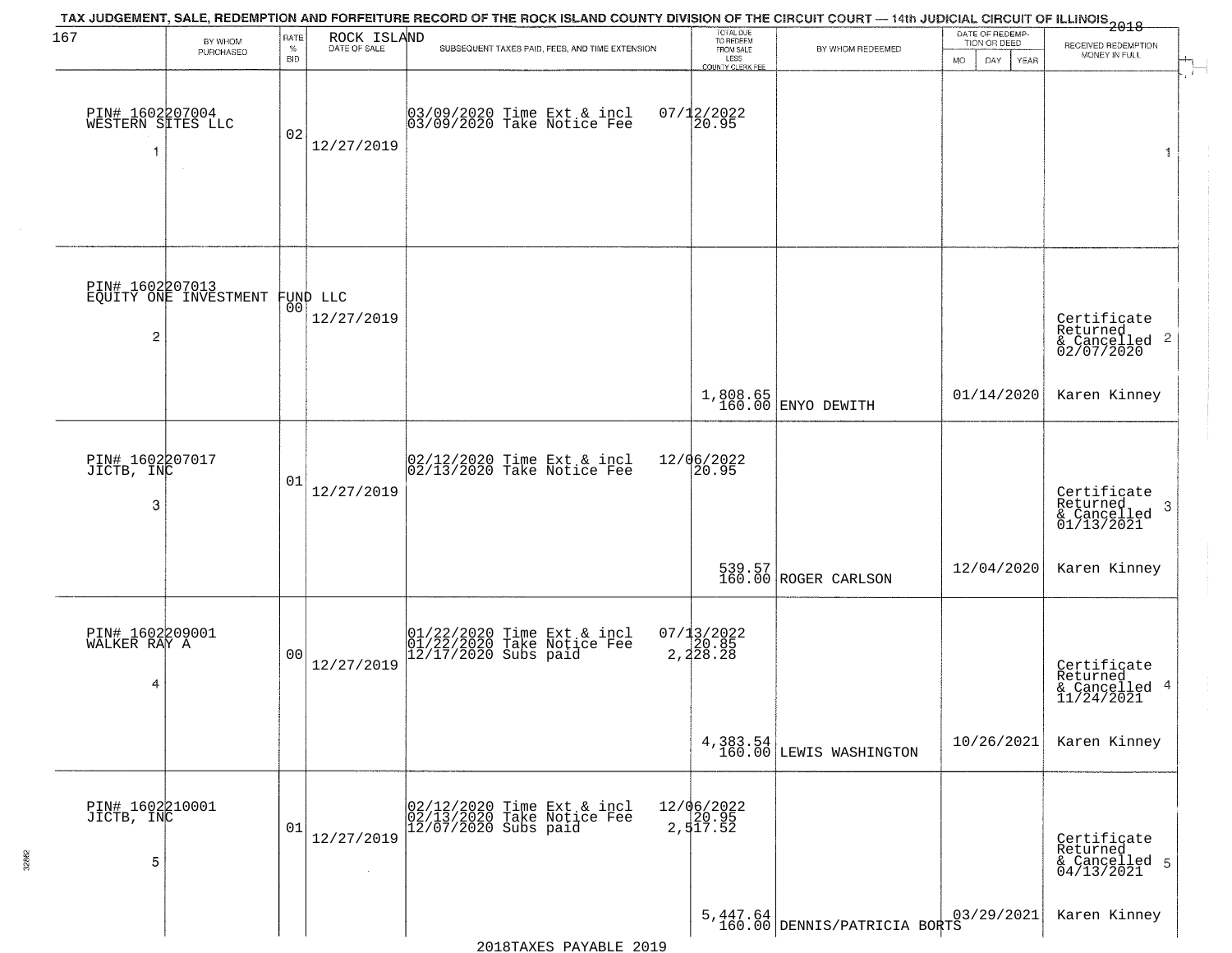| NAME AND ADDRESS<br>LEGAL DESCRIPTION<br>168                          | ROCK ISLAND                                                        |                                     | BACK TAX                               | <b>BACK TAX</b>           | TOTAL BACK<br>TAX PENALTY<br>AND COSTS | AMOUNT<br>FOR WHICH                 |                                                                 | INTEREST PAYMENT FUND | 2018    |
|-----------------------------------------------------------------------|--------------------------------------------------------------------|-------------------------------------|----------------------------------------|---------------------------|----------------------------------------|-------------------------------------|-----------------------------------------------------------------|-----------------------|---------|
| TAXPAYER NO.<br>PARCEL NO.<br>ACRES                                   |                                                                    | A-BACK TAX<br>FORFEITED<br>PRIOR TO | FORFEITED<br>PENALTY<br><b>ACCRUED</b> | FORFEITED<br>INTEREST AND | ACCRUED                                | <b>JUDGEMENT</b><br><b>IS ASKED</b> | $\begin{array}{c} \text{CERTIFICATE} \\ \text{NO.} \end{array}$ | <b>INDEMNITY FUND</b> |         |
| ASSESSED VALUATION FOR TAXES                                          | TAX DUE<br>INT DUE<br>1ST<br>1ST                                   | 2017                                |                                        | COST ACCRUED              |                                        |                                     |                                                                 | COST OF SALE          |         |
| BORTS DENNIS D/PATRICIA E NOTE 11302 35TH ST W 61264                  | <del>779.60 mg 81.83</del><br>779.60<br>58.45                      |                                     |                                        |                           |                                        |                                     |                                                                 | 60.00                 |         |
| LOT 2                                                                 | 76                                                                 |                                     |                                        |                           |                                        |                                     | 819                                                             |                       |         |
| M T VOSS ADD                                                          | 779.60<br>ATH<br>23.38<br>779.60<br><b>PUBLICATION COST</b>        |                                     |                                        |                           |                                        |                                     |                                                                 | 20.00                 |         |
| $428 - 20 - 00$<br>7640<br>$09 - 01$<br>PIN# 1602210002               | 10.00<br>TOTAL DUE-TAXES, INT. COST                                |                                     |                                        |                           |                                        |                                     |                                                                 | 4.00                  |         |
| 29,368                                                                | 3,338.82<br>1ST                                                    |                                     |                                        |                           |                                        | 3338.82                             |                                                                 | 10.00                 | 3432.82 |
| JOHNSON ROBERT A/BETHANNA<br>1015 21ST ST<br>ROCK ISLAND IL<br>61201  | সাঁচ<br>2ND<br>3RD<br>3RD                                          |                                     |                                        |                           |                                        |                                     |                                                                 | 60.00                 |         |
| LOT 4 BLOCK 4<br>21ST ST ADD<br>S 20 FT L 3 AND N 40 FT               | 40.72<br>678.73<br>ৰাম<br>678.73<br>20.36                          |                                     |                                        |                           |                                        |                                     | 820                                                             | 20.00                 |         |
| $399 - 19 - 00$<br>7143<br>$09 - 01$<br>PIN# 1602212003               | PUBLICATION COST<br>10.00<br>TOTAL DUE-TAXES, INT. COST            |                                     |                                        |                           |                                        |                                     |                                                                 | 4.00                  |         |
| 31,568                                                                | 1,428.54<br>1ST                                                    |                                     |                                        |                           |                                        | 1428.54                             |                                                                 | 10.00                 | 1522.54 |
| HAYES ANTHONY/ROBERTSON S<br>1029 22ND ST<br>ROCK ISLAND IL<br>61201  | -563.25<br><u>59.15</u><br>2ND<br>563.25<br>42.25<br>3BD<br>3RD    |                                     |                                        |                           |                                        |                                     |                                                                 | 60.00                 |         |
| LOT 7<br>JOHN G SCHEUERMANNS<br>22ND ST ADD                           | 33.80<br><u>563.25</u><br>563.25<br>16.90                          |                                     |                                        |                           |                                        |                                     | 821                                                             | 20.00                 |         |
| $337 - 06 - 00$<br>5949<br>$09 - 01$<br>PIN# 1602216007               | <b>PUBLICATION COST</b><br>10.00<br>TOTAL OUE-TAXES, INT. COST     |                                     |                                        |                           |                                        |                                     |                                                                 | 4.00                  |         |
| 27,218                                                                | 2,415.10                                                           |                                     |                                        |                           |                                        | 2415.10                             |                                                                 | 10.00                 | 2509.10 |
| WEST JAMES A<br>3308 SHADOWOOD DR<br>CRYSTAL LAKE IL<br>60012         | 1866.13 195.93<br>2ND<br>1866.13 139.95<br>$\overline{\text{3BD}}$ |                                     |                                        |                           |                                        |                                     |                                                                 | 60.00                 |         |
| LOT 10 BLOCK 3<br>HIGHLAND PARK ADD<br>LOT 9 AND N 13 FT              | 1866.13 111.96<br>55.98<br>1866.13                                 |                                     |                                        |                           |                                        |                                     | 822                                                             | 20.00                 |         |
| $224 - 05 - 00$<br>3902<br>$09 - 01$<br>PIN# 1602225002<br>$\sim 100$ | "UBLICA HUN CUS"<br>10.00<br>TOTAL DUE-TAXES, INT. COST            |                                     |                                        |                           |                                        |                                     |                                                                 | 4.00                  |         |
| 70,298                                                                | 7,978.34<br><b>TST</b>                                             |                                     |                                        |                           |                                        | 7978.34                             |                                                                 | 10.00                 | 8072.34 |
| COTTRELL JEFFREY A<br>1712 22ND ST<br>61201<br>ROCK ISLAND IL         | 1118.52 117.46<br>2ND<br>2ND<br>$1118.52$ 83.90                    |                                     |                                        |                           |                                        |                                     |                                                                 | 60.00                 |         |
| LOT 3 BLOCK 4<br>HIGHLAND PARK ADD<br>N .50 LOT 4 AND ALL             | 3BD<br>1118.52<br>67.12<br>  4TH<br>1118.52<br>$33.56^8$           |                                     |                                        |                           |                                        |                                     | 823                                                             | 20.00                 |         |
| 224-10-00<br>09-01<br>3908<br>PIN# 1602226008                         | <b>PUBLICATION COST</b><br>10.00<br>TOTAL DUE-TAXES, INT. COST     |                                     |                                        |                           |                                        |                                     |                                                                 | 4.00                  |         |
| 48,135                                                                | 4,786.12                                                           |                                     |                                        |                           |                                        | 4786.12                             |                                                                 | 10.00                 | 4880.12 |

 $\sim 10^{-1}$ 

2018TAXES PAYABLE 2019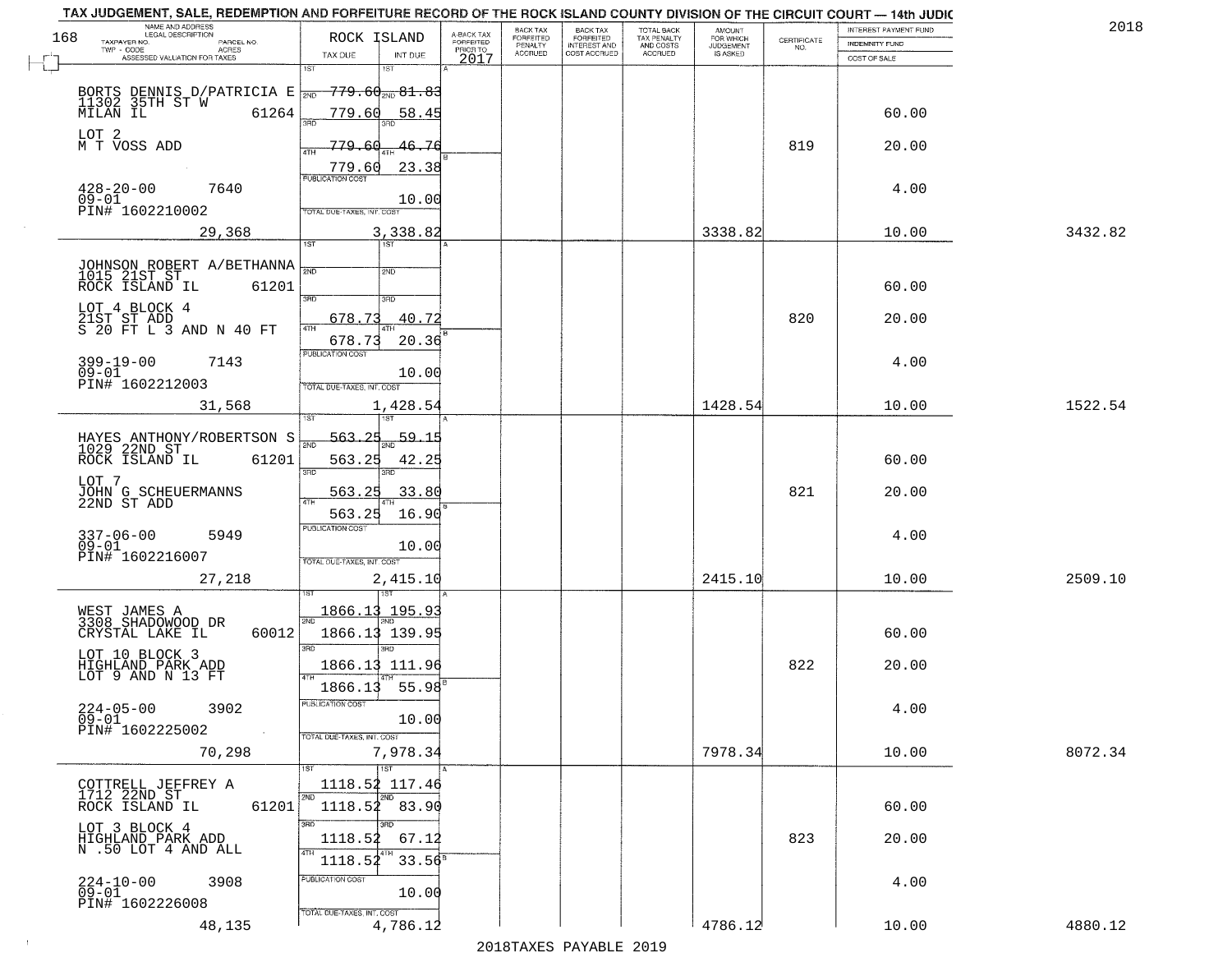| 168                                | BY WHOM<br>PURCHASED                              | RATE<br>$\%$     | ROCK ISLAND<br>DATE OF SALE | TAX JUDGEMENT, SALE, REDEMPTION AND FORFEITURE RECORD OF THE ROCK ISLAND COUNTY DIVISION OF THE CIRCUIT COURT — 14th JUDICIAL CIRCUIT OF ILLINOIS 2018<br>SUBSEQUENT TAXES PAID, FEES, AND TIME EXTENSION | TOTAL DUE<br>TO REDEEM<br>FROM SALE               | BY WHOM REDEEMED                           | DATE OF REDEMP-<br>TION OR DEED  | RECEIVED REDEMPTION<br>MONEY IN FULL                                   |
|------------------------------------|---------------------------------------------------|------------------|-----------------------------|-----------------------------------------------------------------------------------------------------------------------------------------------------------------------------------------------------------|---------------------------------------------------|--------------------------------------------|----------------------------------|------------------------------------------------------------------------|
|                                    | PIN# 1602210002<br>EQUITY ONE INVESTMENT          | <b>BID</b><br>01 | FUND LLC<br>12/27/2019      | 01/22/2020 Time Ext & incl<br>01/22/2020 Take Notice Fee                                                                                                                                                  | LESS<br>COUNTY CLERK FEE<br>$07/13/2022$<br>20.85 |                                            | DAY.<br><b>MO</b><br><b>YEAR</b> | Certificate<br>Returned                                                |
|                                    |                                                   |                  |                             |                                                                                                                                                                                                           |                                                   | 3,556.65<br>160.00 DENNIS/PATRICIA BORTS   |                                  | & Cancelled<br>04/13/2021<br>Karen Kinney                              |
| $\overline{c}$                     | PIN# 1602212003<br>EQUITY ONE INVESTMENT FUND LLC |                  | 12/27/2019                  | 01/22/2020 Time Ext & incl<br>01/22/2020 Take Notice Fee                                                                                                                                                  | $07/13/2022$<br>20.85                             |                                            |                                  | Certificate<br>Returned<br>$\frac{1}{2}$ Cancelled 2<br>09/09/2020     |
|                                    |                                                   |                  |                             |                                                                                                                                                                                                           |                                                   | 1,573.84<br>160.00 ROBERT/BETHANNA JOHNSON | 08/31/2020                       | Karen Kinney                                                           |
| PIN# 1602216007<br>JICTB, INC<br>3 |                                                   | 01               | 12/27/2019                  |                                                                                                                                                                                                           |                                                   |                                            |                                  | Certificate<br>Returned<br>-3<br>$\frac{1}{2}$ Cancelled<br>02/11/2020 |
|                                    |                                                   |                  |                             |                                                                                                                                                                                                           |                                                   | 2,534.19<br>160.00 SUE HAYES               | 01/29/2020                       | Karen Kinney                                                           |
| 4                                  | PIN# 1602225002<br>STEVE SODEMAN LIVING TRUST     |                  | 12/27/2019                  | 01/21/2020 Time Ext & incl<br>01/21/2020 Take Notice Fee                                                                                                                                                  | 12/21/2022<br>$\overline{20.85}$                  |                                            |                                  | Certificate<br>Returned<br>& Cancelled 4<br>04/06/2020                 |
|                                    |                                                   |                  |                             |                                                                                                                                                                                                           |                                                   | 8,173.91<br>160.00 JAMES WEST              | 03/13/2020                       | Karen Kinney                                                           |
| PIN# 1602226008<br>JICTB, INC<br>5 |                                                   | 01               | 12/27/2019                  | 02/12/2020 Time Ext & incl<br>02/13/2020 Take Notice Fee                                                                                                                                                  | 12/06/2022<br>20.95                               |                                            |                                  | Certificate<br>Returned<br>& Cancelled 5<br>05/08/2020                 |
|                                    |                                                   |                  |                             |                                                                                                                                                                                                           |                                                   | 4,949.87<br>160.00 JEFFREY COTTRELL        | 04/08/2020                       | Karen Kinney                                                           |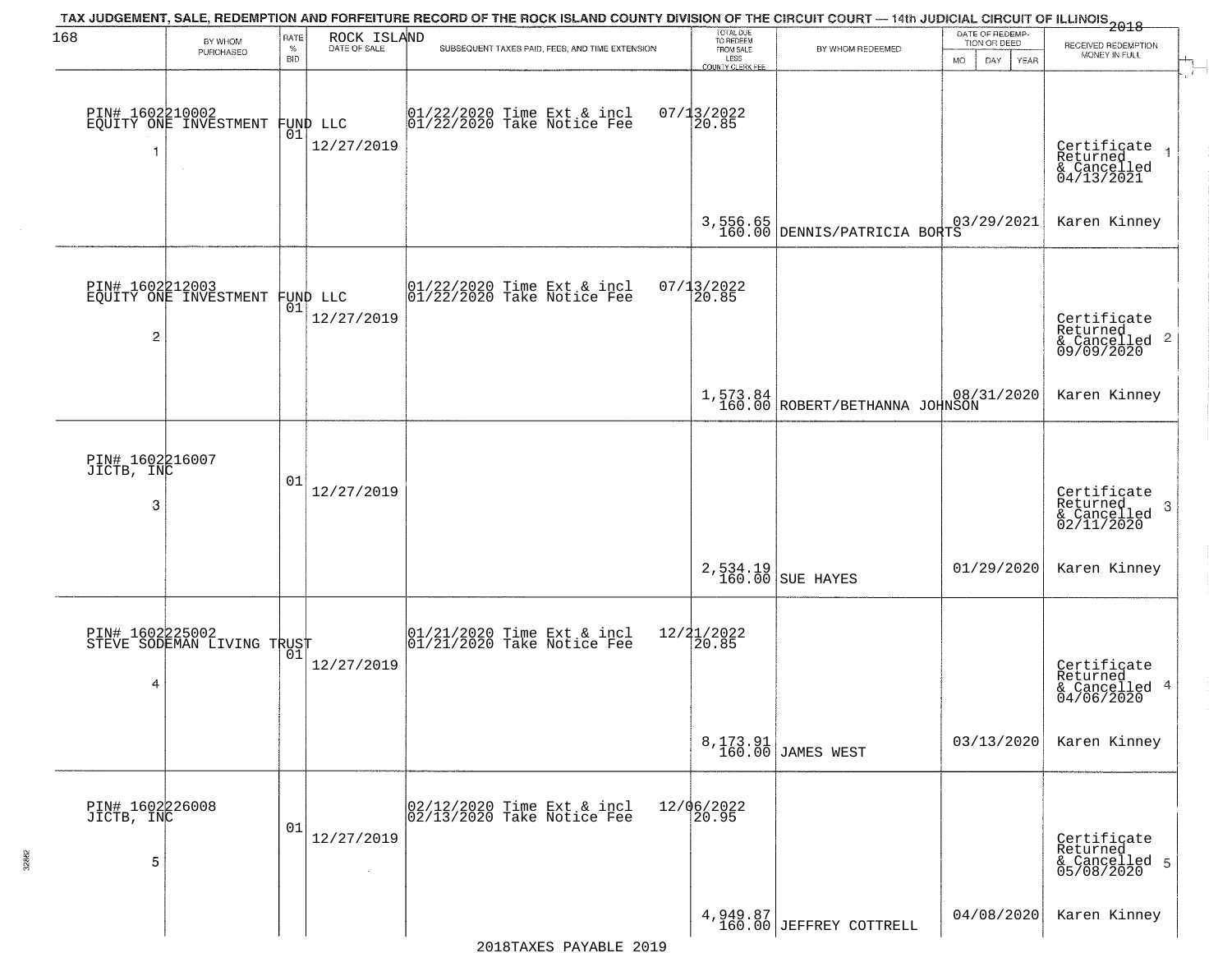| NAME AND ADDRESS<br>LEGAL DESCRIPTION                             |                                         |                                     | <b>BACK TAX</b>             | <b>BACK TAX</b>                           | TOTAL BACK<br>TAX PENALTY<br>AND COSTS<br>ACCRUED | <b>AMOUNT</b>                      |                    | INTEREST PAYMENT FUND | 2018   |
|-------------------------------------------------------------------|-----------------------------------------|-------------------------------------|-----------------------------|-------------------------------------------|---------------------------------------------------|------------------------------------|--------------------|-----------------------|--------|
| 169<br>TAXPAYER NO.<br>PARCEL NO.<br>$TWP - CODE$<br><b>ACRES</b> | ROCK ISLAND                             | A-BACK TAX<br>FORFEITED<br>PRIOR TO | <b>FORFEITED</b><br>PENALTY | FORFEITED<br>INTEREST AND<br>COST ACCRUED |                                                   | FOR WHICH<br>JUDGEMENT<br>IS ASKED | CERTIFICATE<br>NO. | <b>INDEMNITY FUND</b> |        |
| ASSESSED VALUATION FOR TAXES                                      | TAX DUE<br>INT DUE                      | 2017                                | ACCRUED                     |                                           |                                                   |                                    |                    | COST OF SALE          |        |
|                                                                   | 151<br>1ST                              |                                     |                             |                                           |                                                   |                                    |                    |                       |        |
|                                                                   | $175.97_{\text{\tiny 2ND}}18.48$<br>2ND |                                     |                             |                                           |                                                   |                                    |                    |                       |        |
| DUNBAR TIFFANE R<br>1110 4TH ST<br>ROCK ISLAND IL                 |                                         |                                     |                             |                                           |                                                   |                                    |                    |                       |        |
| 61201                                                             | 175.97<br>13.20                         |                                     |                             |                                           |                                                   |                                    |                    | 60.00                 |        |
| 0 L 1                                                             |                                         |                                     |                             |                                           |                                                   |                                    |                    |                       |        |
| P L MITCHELLS ADD<br>S 52 FT N 220 FT                             | 175.97<br>10.56                         |                                     |                             |                                           |                                                   |                                    | 824                | 20.00                 |        |
| OF W 116 FT                                                       | 5.28<br>175.97                          |                                     |                             |                                           |                                                   |                                    |                    |                       |        |
| $261 - 13 - 00$<br>4600                                           | <b>PUBLICATION COST</b>                 |                                     |                             |                                           |                                                   |                                    |                    | 4.00                  |        |
| $09 - 01$                                                         | 10.00                                   |                                     |                             |                                           |                                                   |                                    |                    |                       |        |
| PIN# 1603206004                                                   | TOTAL DUE-TAXES, INT. COST              |                                     |                             |                                           |                                                   |                                    |                    |                       |        |
| 12,629                                                            | 761.40                                  |                                     |                             |                                           |                                                   | 761.40                             |                    | 10.00                 | 855.40 |
|                                                                   | 1ST<br>151                              |                                     |                             |                                           |                                                   |                                    |                    |                       |        |
| JOHNAPELTE NDAYIRAGIJE<br>818 7TH AVE                             | 29.02<br>2ND                            | Ω£                                  |                             |                                           |                                                   |                                    |                    |                       |        |
| 61201<br>ROCK ISLAND IL                                           | 29.02<br>2.20                           |                                     |                             |                                           |                                                   |                                    |                    | 60.00                 |        |
|                                                                   | 3BD<br>3RD                              |                                     |                             |                                           |                                                   |                                    |                    |                       |        |
| LOTS 7 AND 8 BLOCK 3                                              | 29.02                                   | 76                                  |                             |                                           |                                                   |                                    | 825                | 20.00                 |        |
| BAILEY DAVENPORTS 3RD<br>ADD S 38 FT                              | <b>ATH</b>                              |                                     |                             |                                           |                                                   |                                    |                    |                       |        |
|                                                                   | 29.02<br>PUBLICATION COST               | .88                                 |                             |                                           |                                                   |                                    |                    |                       |        |
| $166 - 08 - 00$<br>2837                                           |                                         |                                     |                             |                                           |                                                   |                                    |                    | 4.00                  |        |
| $09 - 01$<br>PIN# 1603209005                                      | 10.00                                   |                                     |                             |                                           |                                                   |                                    |                    |                       |        |
|                                                                   | TOTAL DUE-TAXES, INT. COST              |                                     |                             |                                           |                                                   |                                    |                    |                       |        |
| 1,093                                                             | 134.00<br>ST                            |                                     |                             |                                           |                                                   | 134.00                             |                    | 10.00                 | 228.00 |
|                                                                   |                                         |                                     |                             |                                           |                                                   |                                    |                    |                       |        |
| JOHNSON BRANDON J<br>820 26TH AVE                                 | 168.41<br>$17-$<br>2ND                  | .71                                 |                             |                                           |                                                   |                                    |                    |                       |        |
| 61201<br>ROCK ISLAND IL                                           | 168.41<br>12.65                         |                                     |                             |                                           |                                                   |                                    |                    | 60.00                 |        |
| LOT 9 BLOCK 4                                                     | 3RD<br>3RD                              |                                     |                             |                                           |                                                   |                                    |                    |                       |        |
| BAILEY DAVENPORTS 3RD                                             | 168.41<br>10.12                         |                                     |                             |                                           |                                                   |                                    | 826                | 20.00                 |        |
| ADD N 40 FT                                                       | 4TH<br>168.41<br>5.06                   |                                     |                             |                                           |                                                   |                                    |                    |                       |        |
|                                                                   | <b>PUBLICATION COST</b>                 |                                     |                             |                                           |                                                   |                                    |                    |                       |        |
| 167-01-00<br>09-01<br>2850                                        | 10.00                                   |                                     |                             |                                           |                                                   |                                    |                    | 4.00                  |        |
| PIN# 1603210004                                                   | TOTAL OUE-TAXES, INT. COST              |                                     |                             |                                           |                                                   |                                    |                    |                       |        |
| 6,344                                                             | 729.18                                  |                                     |                             |                                           |                                                   | 729.18                             |                    | 10.00                 | 823.18 |
|                                                                   |                                         |                                     |                             |                                           |                                                   |                                    |                    |                       |        |
|                                                                   | 30.66<br>$\overline{3}$ .               | . 22                                |                             |                                           |                                                   |                                    |                    |                       |        |
| JOHNSON BRANDON J<br>912 8TH ST                                   | 2ND                                     |                                     |                             |                                           |                                                   |                                    |                    |                       |        |
| 61201<br>ROCK ISLAND IL                                           | 2.30<br>30.66                           |                                     |                             |                                           |                                                   |                                    |                    | 60.00                 |        |
| LOT 8 BLOCK 4                                                     | 3BD<br>3RD                              |                                     |                             |                                           |                                                   |                                    |                    |                       |        |
| BAILEY DAVENPORTS 3RD<br>ADD N 20 FT L 8 AND S                    | 1.84<br>30.66                           |                                     |                             |                                           |                                                   |                                    | 827                | 20.00                 |        |
| 20 FT LOT 9                                                       | 30.66                                   | .92                                 |                             |                                           |                                                   |                                    |                    |                       |        |
| $166 - 22 - 00$<br>2849                                           | PUBLICATION COST                        |                                     |                             |                                           |                                                   |                                    |                    | 4.00                  |        |
| 166-22<br>09-01                                                   | 10.00                                   |                                     |                             |                                           |                                                   |                                    |                    |                       |        |
| PIN# 1603210005<br>$\sim 100$ km s                                | TOTAL DUE-TAXES, INT. COST              |                                     |                             |                                           |                                                   |                                    |                    |                       |        |
| 1,155                                                             | 140.92                                  |                                     |                             |                                           |                                                   | 140.92                             |                    | 10.00                 | 234.92 |
|                                                                   | $\overline{1}$ ST<br>1ST                |                                     |                             |                                           |                                                   |                                    |                    |                       |        |
| JOHNAPELTE NDAYIRAGIJE<br>818 7TH AVE                             |                                         |                                     |                             |                                           |                                                   |                                    |                    |                       |        |
| ROCK ISLAND IL<br>61201                                           | <b>2ND</b><br>2ND<br>7.40<br>98.89      |                                     |                             |                                           |                                                   |                                    |                    | 60.00                 |        |
|                                                                   | 3RD<br>3RD                              |                                     |                             |                                           |                                                   |                                    |                    |                       |        |
| LOT 5 BLOCK 2<br>BAILEY DAVENPORTS 3RD                            | 98.89<br>5.92                           |                                     |                             |                                           |                                                   |                                    | 828                | 20.00                 |        |
| ADD $\overline{N}$ .50                                            | 4TH<br>  4TH                            |                                     |                             |                                           |                                                   |                                    |                    |                       |        |
|                                                                   | 98.89<br>2.96 <sup>8</sup>              |                                     |                             |                                           |                                                   |                                    |                    |                       |        |
| $165 - 18 - 00$<br>09-01<br>2825                                  | PUBLICATION COST                        |                                     |                             |                                           |                                                   |                                    |                    | 4.00                  |        |
| PIN# 1603211002                                                   | 10.00                                   |                                     |                             |                                           |                                                   |                                    |                    |                       |        |
|                                                                   | TOTAL DUE-TAXES, INT. COST              |                                     |                             |                                           |                                                   |                                    |                    |                       |        |
| 3,725                                                             | 322.95                                  |                                     |                             |                                           |                                                   | 322.95                             |                    | 10.00                 | 416.95 |

 $\sim 10$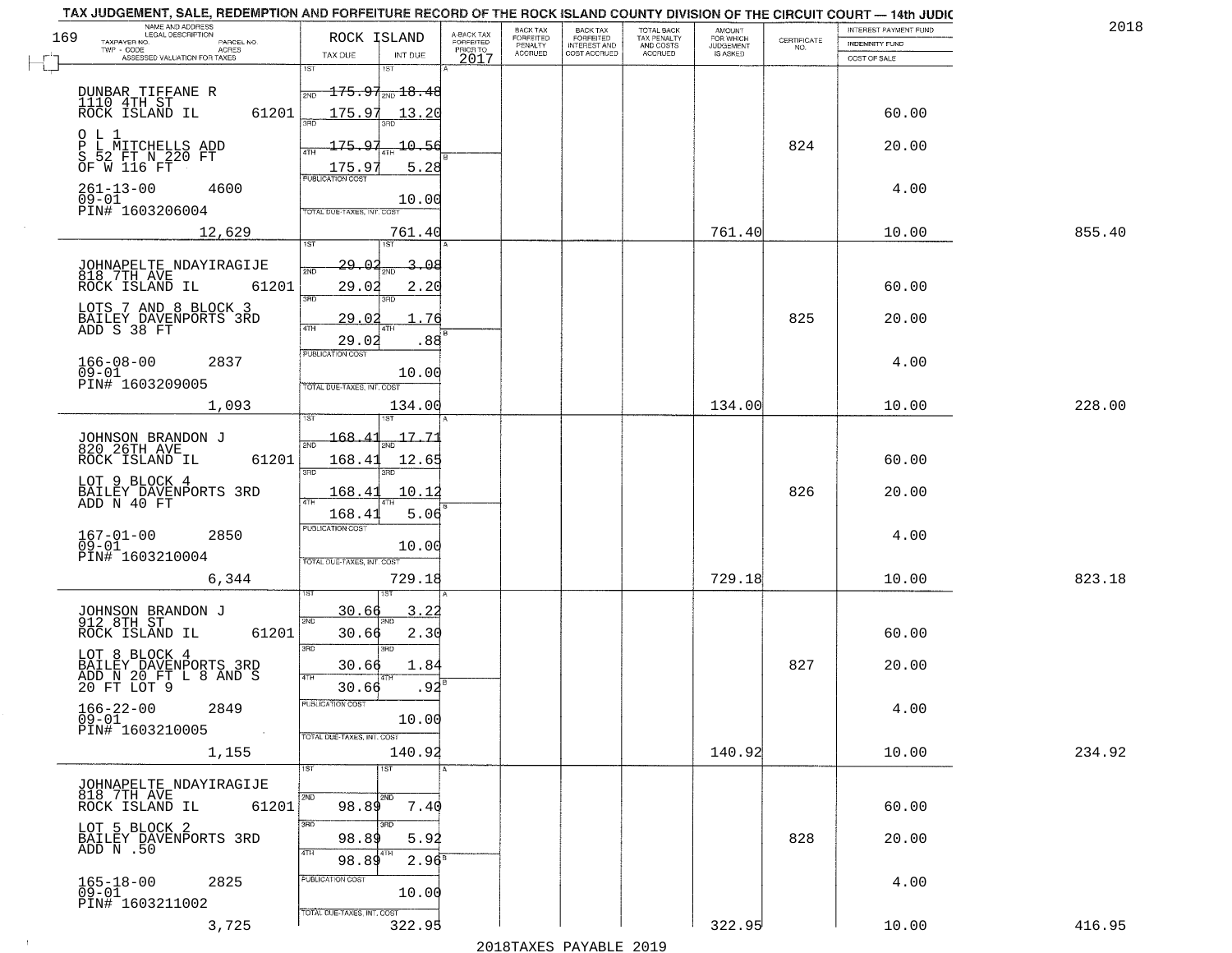| 169                                       |                                                         | RATE               |                             | TAX JUDGEMENT, SALE, REDEMPTION AND FORFEITURE RECORD OF THE ROCK ISLAND COUNTY DIVISION OF THE CIRCUIT COURT — 14th JUDICIAL CIRCUIT OF ILLINOIS 2018                                                   | TOTAL DUE<br>TO REDEEM                                                                            |                                        | DATE OF REDEMP-                     |                                                           |
|-------------------------------------------|---------------------------------------------------------|--------------------|-----------------------------|----------------------------------------------------------------------------------------------------------------------------------------------------------------------------------------------------------|---------------------------------------------------------------------------------------------------|----------------------------------------|-------------------------------------|-----------------------------------------------------------|
|                                           | BY WHOM<br>PURCHASED                                    | $\%$<br><b>BID</b> | ROCK ISLAND<br>DATE OF SALE | SUBSEQUENT TAXES PAID, FEES, AND TIME EXTENSION                                                                                                                                                          | FROM SALE<br>LESS<br>COUNTY CLERK FEE                                                             | BY WHOM REDEEMED                       | TION OR DEED<br>DAY.<br>MO.<br>YEAR | RECEIVED REDEMPTION<br>MONEY IN FULL                      |
| 1                                         | PIN# 1603206004<br>STEVE SODEMAN LIVING TRUST<br>$\sim$ |                    | 12/27/2019                  | 01/21/2020 Time Ext & incl<br>01/21/2020 Take Notice Fee<br>11/30/2020 Subs paid                                                                                                                         | $\begin{array}{r} 12/21/2022 \\ 20.85 \\ 813.86 \end{array}$                                      |                                        |                                     | Certificate<br>Returned<br>& Cancelled<br>05/06/2021      |
|                                           |                                                         |                    |                             |                                                                                                                                                                                                          |                                                                                                   | 1,864.76<br>160.00 TIFFANE R DUNBAR    | 04/23/2021                          | Karen Kinney                                              |
| PIN# 1603209005<br>RICO TRUSTEE<br>2      |                                                         | 18                 | 12/27/2019                  | 04/06/2020 Time Ext & incl<br>04/06/2020 Take Notice Fee<br>00/00/0000 Take Notice Fee<br>03/17/2022 Circuit Clerks Fee<br>03/17/2022 Sheriffs Fee<br>04/01/2022 Publication Fee<br>11/23/2021 Subs paid | $=\begin{smallmatrix} 07/22/2022\\ 20.95\\ 35.00\\ 34.76\\ 7.73\\ 7.24\\ 57.10 \end{smallmatrix}$ |                                        |                                     | $\mathbf{2}$                                              |
| 3                                         | PIN# 1603210004    <br>STEVE SODEMAN LIVING TRUST       | 18                 | 12/27/2019                  | $\begin{array}{cc}  01/21/2020 \rangle \\  01/21/2020 \rangle \rangle \end{array}$ Take Notice Fee                                                                                                       | 12/21/2022<br>20.85                                                                               |                                        |                                     | Certificate<br>Returned<br>3<br>& Cancelled<br>11/06/2020 |
|                                           |                                                         |                    |                             |                                                                                                                                                                                                          |                                                                                                   | $1,140.37$<br>160.00 BRANDON J JOHNSON | 10/06/2020                          | Karen Kinney                                              |
| PIN# 1603210005<br>RICO TRUSTEE<br>4      |                                                         | 18                 | 12/27/2019                  | 04/06/2020 Time Ext & incl<br>04/06/2020 Take Notice Fee<br>11/30/2020 Subs paid                                                                                                                         | $07/22/2022$<br>$120.95$<br>$164.17$                                                              |                                        |                                     | Certificate<br>Returned<br>& Cancelled 4<br>06/04/2021    |
|                                           |                                                         |                    |                             |                                                                                                                                                                                                          |                                                                                                   | 566.60<br>160.00 BRANDON JOHNSON       | 05/07/2021                          | Karen Kinney                                              |
| PIN# 1603211002<br>WESTERN SITES LLC<br>5 |                                                         | 12                 | 12/27/2019                  | 03/09/2020 Time Ext & incl<br>03/09/2020 Take Notice Fee                                                                                                                                                 | $07/12/2022$<br>20.95                                                                             |                                        |                                     | Certificate<br>Returned<br>& Cancelled 5<br>05/12/2021    |
|                                           |                                                         |                    |                             |                                                                                                                                                                                                          |                                                                                                   | 588.00 NDAYIRAGIJE JOHNAP#LTE          |                                     | Karen Kinney                                              |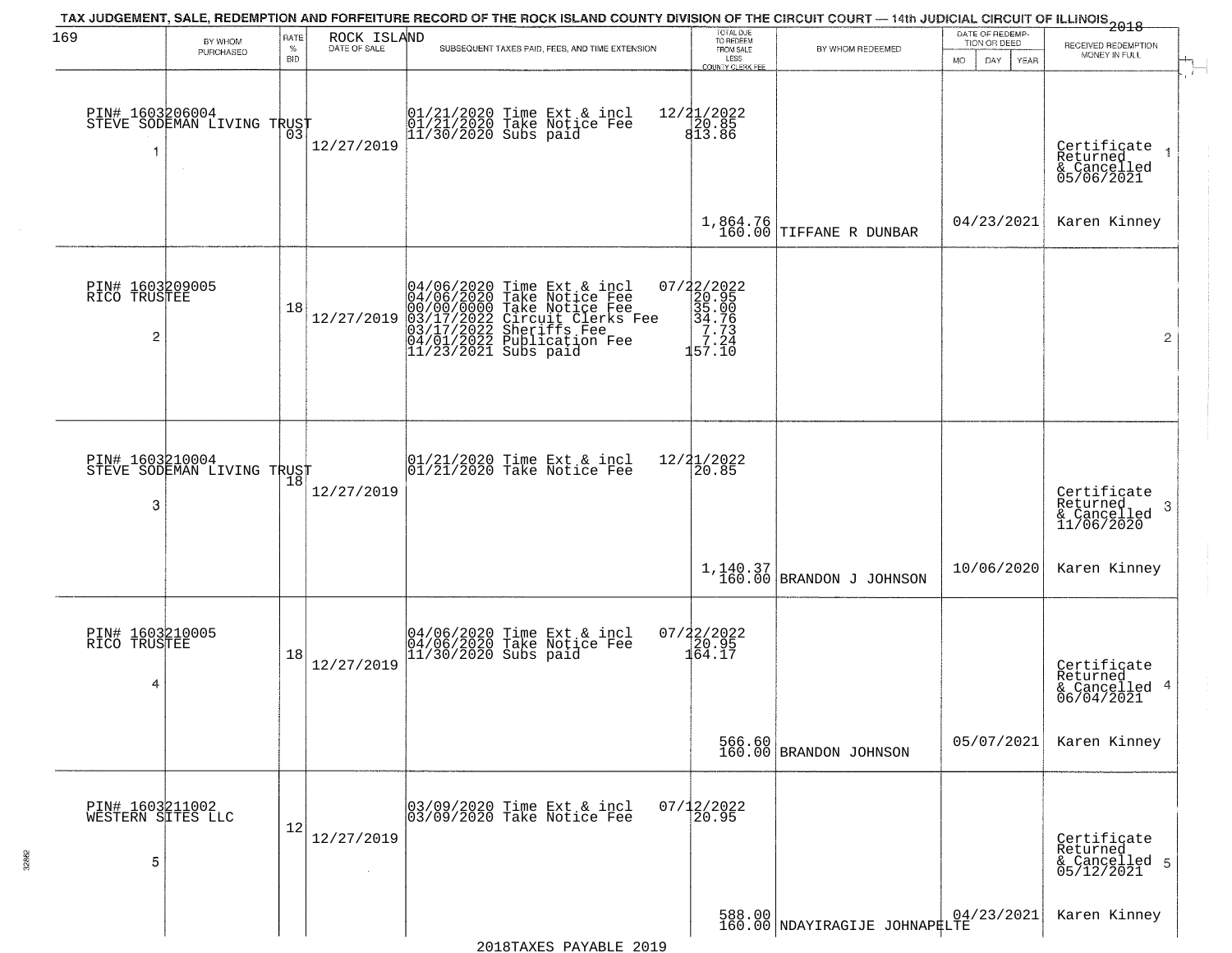|     | TAX JUDGEMENT, SALE, REDEMPTION AND FORFEITURE RECORD OF THE ROCK ISLAND COUNTY DIVISION OF THE CIRCUIT COURT - 14th JUDIC<br>NAME AND ADDRESS |                                                                            |                           |                              |                                       |                                        |                     |                                                                 |                       |         |
|-----|------------------------------------------------------------------------------------------------------------------------------------------------|----------------------------------------------------------------------------|---------------------------|------------------------------|---------------------------------------|----------------------------------------|---------------------|-----------------------------------------------------------------|-----------------------|---------|
| 170 | <b>LEGAL DESCRIPTION</b>                                                                                                                       | ROCK ISLAND                                                                | A-BACK TAX<br>FORFEITED   | BACK TAX<br><b>FORFEITED</b> | BACK TAX<br>FORFEITED<br>INTEREST AND | TOTAL BACK<br>TAX PENALTY<br>AND COSTS | AMOUNT<br>FOR WHICH |                                                                 | INTEREST PAYMENT FUND | 2018    |
|     | TAXPAYER NO.<br>PARCEL NO.<br>TWP - CODE<br><b>ACRES</b>                                                                                       |                                                                            | PRIOR TO                  | PENALTY                      |                                       |                                        | <b>JUDGEMENT</b>    | $\begin{array}{c} \text{CERTIFICATE} \\ \text{NO.} \end{array}$ | <b>INDEMNITY FUND</b> |         |
|     | ASSESSED VALUATION FOR TAXES                                                                                                                   | INT DUE<br>TAX DUE                                                         | 2017                      | <b>ACCRUED</b>               | COST ACCRUED                          | ACCRUED                                | IS ASKED            |                                                                 | COST OF SALE          |         |
|     | VESEY JANET/WEST LORI<br>948_20TH_AVE__                                                                                                        | 1ST<br>1ST<br><del>394.10 mg 41.37</del><br>2ND                            | 1526.88                   |                              |                                       |                                        |                     |                                                                 |                       |         |
|     | 61201<br>ROCK ISLAND IL<br>LOT 15 BLOCK 3<br>BAILEY DAVENPORTS ADD                                                                             | 394.16<br>29.55<br>395<br>394.16<br>23.64                                  |                           | 249.37                       | 1779.70                               |                                        |                     | 829                                                             | 60.00<br>20.00        |         |
|     |                                                                                                                                                | 11.82<br>394.16<br><b>PUBLICATION COST</b>                                 |                           |                              |                                       | 7804.55                                |                     |                                                                 |                       |         |
|     | $163 - 07 - 00$<br>09-01<br>2781<br>PIN# 1603213006                                                                                            | 10.00<br>TOTAL DUE-TAXES, INT. COST                                        | $14 - 15 - 16$<br>4248.60 |                              |                                       |                                        |                     |                                                                 | 4.00                  |         |
|     | 14,848                                                                                                                                         | 1,693.02<br>1ST                                                            |                           |                              |                                       |                                        | 9497.57             |                                                                 | 10.00                 | 9591.57 |
|     | PALM BEACH PROP BUSINESS<br>7619 OAKBORO DR<br>LAKE WORTH FL<br>33467                                                                          | <u>34.38</u><br>3.64<br>34.38<br>2.60<br>ਬਾ<br>חחז                         |                           |                              |                                       |                                        |                     |                                                                 | 60.00                 |         |
|     | LOT 6 BLOCK 1<br>WOODINS ADD                                                                                                                   | 34.38<br>2.08<br>34.38<br>1.04                                             |                           |                              |                                       |                                        |                     | 830                                                             | 20.00                 |         |
|     | $421 - 10 - 00$<br>7554<br>$09 - 01$<br>PIN# 1603215001                                                                                        | PUBLICATION COST<br>10.00<br>TOTAL DUE-TAXES, INT. COST                    |                           |                              |                                       |                                        |                     |                                                                 | 4.00                  |         |
|     | 1,295                                                                                                                                          | 156.88<br><b>IST</b><br>ist.                                               |                           |                              |                                       |                                        | 156.88              |                                                                 | 10.00                 | 250.88  |
|     | HUDSON KAREN<br>11210 RIDGEWOOD RD<br>MILAN IL<br>61264                                                                                        | SVD<br><b>SMD</b><br>3RD<br>3RD                                            |                           |                              |                                       |                                        |                     |                                                                 | 60.00                 |         |
|     | LOT 10 BLOCK 3<br>WOODINS ADD                                                                                                                  | 4TH<br>4TH.<br>10.98<br>366.28                                             |                           |                              |                                       |                                        |                     | 831                                                             | 20.00                 |         |
|     | $^{422-17-00}_{09-01}$<br>7582<br>.190<br>PIN# 1603216023                                                                                      | <b>PUBLICATION COST</b><br>10.00<br>TOTAL OUE-TAXES, INT. COST             |                           |                              |                                       |                                        |                     |                                                                 | 4.00                  |         |
|     | 13,798                                                                                                                                         | 387.26                                                                     |                           |                              |                                       |                                        | 387.26              |                                                                 | 10.00                 | 481.26  |
|     | CASCO NICOLASA/SANCHEZ I<br>714 11TH AVE<br>ROCK ISLAND IL<br>61201                                                                            | 117.10<br><u> 12.32</u><br>2ND<br>117.10<br>8.80<br>3RD<br>3 <sub>BD</sub> |                           |                              |                                       |                                        |                     |                                                                 | 60.00                 |         |
|     | LOT 3 BLOCK 11<br>BAILEY DAVENPORTS 4TH<br>ADD                                                                                                 | 7.04<br>117.10<br>4TH<br>3.52<br>117.10                                    |                           |                              |                                       |                                        |                     | 832                                                             | 20.00                 |         |
|     | $172 - 02 - 00$<br>2949<br>$09 - 01$<br>PIN# 1603217003                                                                                        | ruslica i IUN COS<br>10.00<br>TOTAL DUE-TAXES, INT. COST                   |                           |                              |                                       |                                        |                     |                                                                 | 4.00                  |         |
|     | 15,411                                                                                                                                         | 510.08<br>1ST                                                              |                           |                              |                                       |                                        | 510.08              |                                                                 | 10.00                 | 604.08  |
|     | OWENS NATHANIEL<br>720 I1TH AVE<br>ROCK ISLAND IL<br>61201                                                                                     | 16.80<br>160.15<br>2ND<br>2ND<br>$160.15$ $12.00$<br>3RD                   | 611.12                    | 102.46                       |                                       |                                        |                     |                                                                 | 60.00                 |         |
|     | LOT 1 BLOCK 11<br>BAILEY DAVENPORTS 4TH<br>ADD                                                                                                 | 3RD<br>160.15<br>9.60<br>4TH<br>4TH<br>4.80 <sup>s</sup><br>160.15         |                           |                              | 733.36                                | 3078.14                                |                     | 833                                                             | 20.00                 |         |
|     | $171 - 22 - 00$<br>09-01<br>2947<br>PIN# 1603217005                                                                                            | PUBLICATION COST<br>10.00<br>TOTAL DUE-TAXES, INT. COST                    | $14 - 15 + 16$<br>1631.20 |                              |                                       |                                        |                     |                                                                 | 4.00                  |         |
|     | 12,033                                                                                                                                         | 693.80                                                                     |                           |                              | 2010 ELITATIO DI VIDI E 2010          |                                        | 3771.94             |                                                                 | 10.00                 | 3865.94 |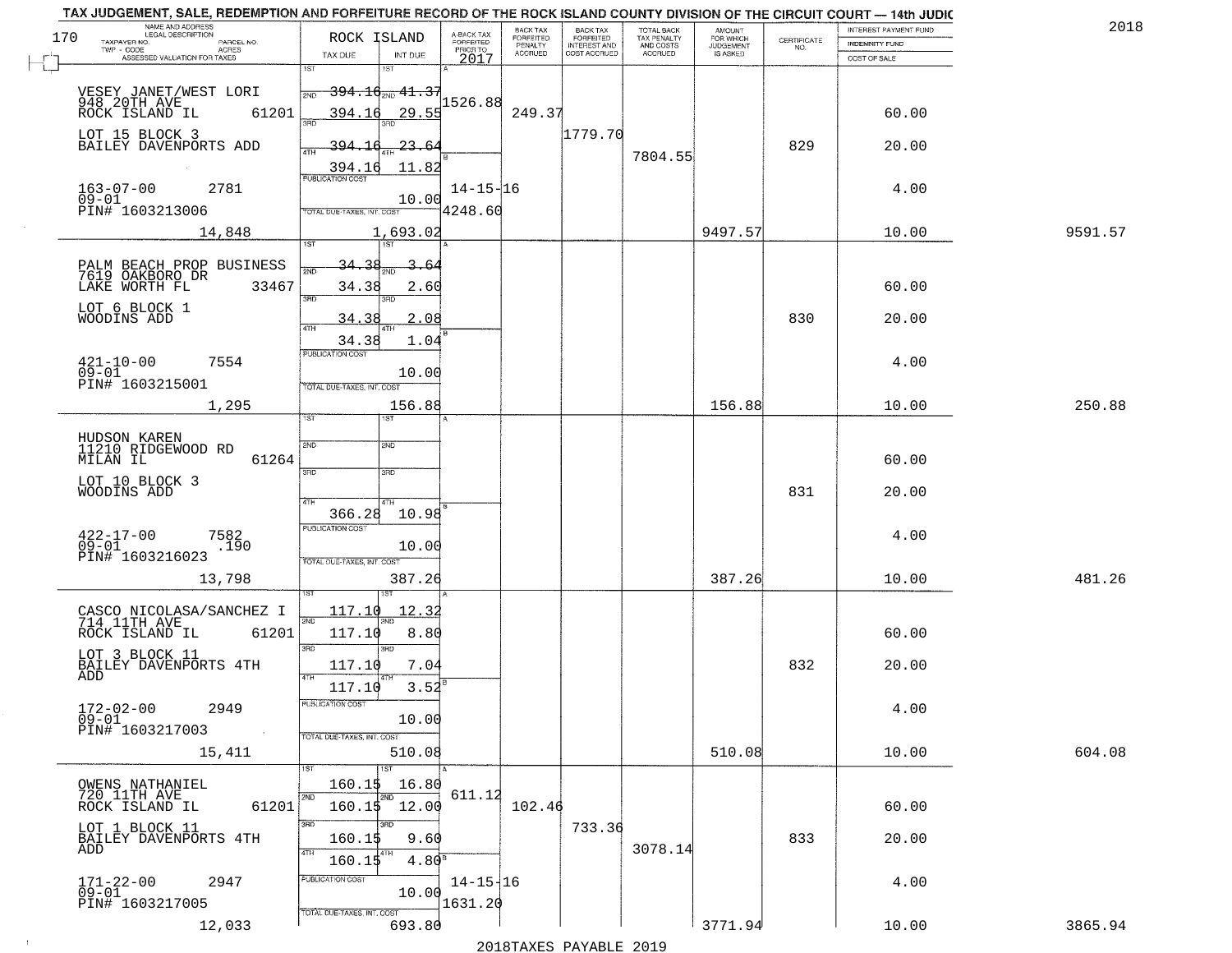| 170                                  | BY WHOM   | RATE               | ROCK ISLAND  | TAX JUDGEMENT, SALE, REDEMPTION AND FORFEITURE RECORD OF THE ROCK ISLAND COUNTY DIVISION OF THE CIRCUIT COURT — 14th JUDICIAL CIRCUIT OF ILLINOIS 2018                                                                                              | TOTAL DUE<br>TO REDEEM<br>FROM SALE                                                                                           |                                 | DATE OF REDEMP-<br>TION OR DEED | RECEIVED REDEMPTION                                                   |  |
|--------------------------------------|-----------|--------------------|--------------|-----------------------------------------------------------------------------------------------------------------------------------------------------------------------------------------------------------------------------------------------------|-------------------------------------------------------------------------------------------------------------------------------|---------------------------------|---------------------------------|-----------------------------------------------------------------------|--|
|                                      | PURCHASED | $\%$<br><b>BID</b> | DATE OF SALE | SUBSEQUENT TAXES PAID, FEES, AND TIME EXTENSION                                                                                                                                                                                                     | LESS<br>COUNTY CLERK FEE                                                                                                      | BY WHOM REDEEMED                | MO.<br>DAY.<br><b>YEAR</b>      | MONEY IN FULL                                                         |  |
| PIN# 1603213006<br>RICO TRUSTEE      |           | 18                 | 12/27/2019   | 04/06/2020 Time Ext & incl<br>04/06/2020 Take Notice Fee<br>00/00/0000 Take Notice Fee<br>03/17/2022 Circuit Clerks Fee<br>03/17/2022 Sublication Fee<br>04/01/2022 Publication Fee<br>11/23/2021 Subs paid<br>11/30/2020 Subs paid                 | 07/22/2022<br>20.95<br>35.00<br>35.00<br>52.14<br>75.24<br>75.24<br>$\frac{1}{1}$ , $\frac{756}{15}$ . 01                     |                                 |                                 | 1                                                                     |  |
| PIN# 1603215001<br>RICO TRUSTEE<br>2 |           | 18                 | 12/27/2019   | $04/06/2020$ Time Ext & incl<br>04/06/2020 Take Notice Fee<br>00/00/00000 Take Notice Fee<br>03/17/2022 Circuit Clerks Fee<br>03/17/2022 Suberiffs Fee<br>04/01/2022 Publication Fee<br>11/23/2021 Subs paid<br>11/30/2020 Subs paid                | $\begin{array}{r} 07/22/2022\\20.95\\35.00\\34.76\\1\\ 19.06\\180.56\\180.47\end{array}$                                      |                                 |                                 | $\overline{2}$                                                        |  |
| PIN# 1603216023<br>JICTB, INC<br>3   |           | 02                 | 12/27/2019   |                                                                                                                                                                                                                                                     |                                                                                                                               |                                 |                                 | Certificate<br>Returned<br>3<br>$\frac{1}{2}$ Cancelled<br>03/11/2020 |  |
|                                      |           |                    |              |                                                                                                                                                                                                                                                     | 490.89<br>160.00                                                                                                              | KAREN HUDSON                    | 02/04/2020                      | Karen Kinney                                                          |  |
| PIN# 1603217003<br>JICTB, INC<br>4   |           | 18                 | 12/27/2019   | 02/12/2020 Time Ext & incl<br>02/13/2020 Take Notice Fee                                                                                                                                                                                            | 12/06/2022<br>20.95                                                                                                           |                                 |                                 | Certificate<br>Returned<br>& Cancelled 4<br>12/08/2020                |  |
|                                      |           |                    |              |                                                                                                                                                                                                                                                     |                                                                                                                               | 842.50 NICOLASA CASCO/I SANCHEZ | 11/24/2020                      | Karen Kinney                                                          |  |
| PIN# 1603217005<br>RICO TRUSTEE<br>5 |           | 18                 |              | 04/06/2020 Time Ext & incl<br>04/06/2020 Take Notice Fee<br>00/07/00/000 Take Notice Fee<br>12/27/2019 03/17/2022 Circuit Clerks Fee<br>03/17/2022 Sheriffs Fee<br>04/01/2022 Publication Fee<br>11/23/2021 Publication Fee<br>11/30/2020 Subs paid | $07/22/2022$<br>20.95<br>$\frac{35.00}{52.14}$<br>$\begin{array}{c} 2.40 \\ 7.24 \\ 7.24 \\ 1,429.16 \\ 1,427.97 \end{array}$ |                                 |                                 | 5                                                                     |  |
|                                      |           |                    |              | 2018TAXES PAYABLE 2019                                                                                                                                                                                                                              |                                                                                                                               |                                 |                                 |                                                                       |  |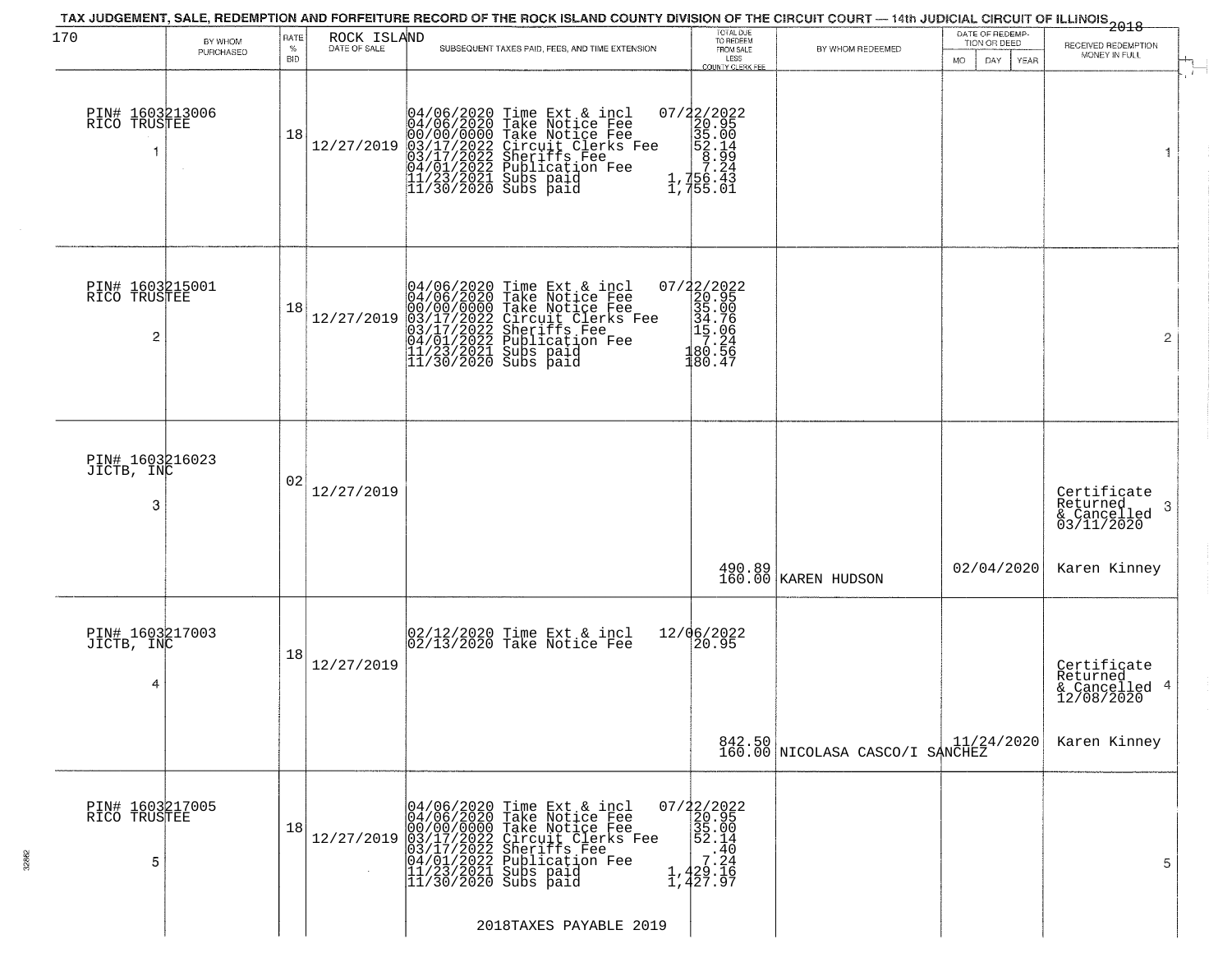| NAME AND ADDRESS<br>LEGAL DESCRIPTION<br>171<br>TAXPAYER NO.             | ROCK ISLAND                                               | A-BACK TAX<br>FORFEITED | BACK TAX<br>FORFEITED | <b>BACK TAX</b><br><b>FORFEITED</b> | TOTAL BACK<br>TAX PENALTY | <b>AMOUNT</b>                      |                                                                 | INTEREST PAYMENT FUND | 2018    |
|--------------------------------------------------------------------------|-----------------------------------------------------------|-------------------------|-----------------------|-------------------------------------|---------------------------|------------------------------------|-----------------------------------------------------------------|-----------------------|---------|
| PARCEL NO.<br>TWP - CODE<br>- CODE ACRES<br>ASSESSED VALUATION FOR TAXES | TAX DUE<br>INT DUE                                        | PRIOR TO                | PENALTY<br>ACCRUED    | INTEREST AND<br>COST ACCRUED        | AND COSTS<br>ACCRUED      | FOR WHICH<br>JUDGEMENT<br>IS ASKED | $\begin{array}{c} \text{CEPTIFICATE} \\ \text{NO.} \end{array}$ | INDEMNITY FUND        |         |
|                                                                          | 1ST<br>1ST                                                | 2017                    |                       |                                     |                           |                                    |                                                                 | COST OF SALE          |         |
| ROGERS EDDIE MAE<br>814 11TH AVE                                         | 2ND<br>2ND                                                |                         |                       |                                     |                           |                                    |                                                                 |                       |         |
| ROCK ISLAND IL<br>61201                                                  | 370<br>3RD                                                |                         |                       |                                     |                           |                                    |                                                                 | 60.00                 |         |
| LOT 3 BLOCK 10<br>BAILEY DAVENPORTS 4TH                                  |                                                           |                         |                       |                                     |                           |                                    | 834                                                             | 20.00                 |         |
| ADD                                                                      | 4TH<br>4TH<br>385.93<br>11.58                             |                         |                       |                                     |                           |                                    |                                                                 |                       |         |
| 2942<br>171-17-00                                                        | PUBLICATION COST                                          |                         |                       |                                     |                           |                                    |                                                                 | 4.00                  |         |
| $\overline{0}9 - 01$<br>PIN# 1603217010                                  | 10.00<br>TOTAL DUE-TAXES, INT. COS                        |                         |                       |                                     |                           |                                    |                                                                 |                       |         |
| 14,538                                                                   | 407.51<br>1ST<br>1ST                                      |                         |                       |                                     |                           | 407.51                             |                                                                 | 10.00                 | 501.51  |
|                                                                          | 2ND                                                       |                         |                       |                                     |                           |                                    |                                                                 |                       |         |
| ELLIS CASSTELLA R/JIM L<br>PO BOX 3155<br>ROCK ISLAND IL<br>61204        | 2ND<br>306.74<br>23.00                                    |                         |                       |                                     |                           |                                    |                                                                 | 60.00                 |         |
| E 22 FT LOT 2                                                            | 3RD<br>3RD                                                |                         |                       |                                     |                           |                                    |                                                                 |                       |         |
| HEIDEMANS ADD<br>AND W 40 FT LOT 3                                       | <u>306.74</u><br>18.40<br>47H<br>9.20<br>306.74           |                         |                       |                                     |                           |                                    | 835                                                             | 20.00                 |         |
| $221 - 14 - 00$<br>3845                                                  | PUBLICATION COST                                          |                         |                       |                                     |                           |                                    |                                                                 | 4.00                  |         |
| $09-01$<br>PIN# 1603218002                                               | 10.00<br>TOTAL DUE-TAXES, INT. COST                       |                         |                       |                                     |                           |                                    |                                                                 |                       |         |
| 11,555                                                                   | 980.82                                                    |                         |                       |                                     |                           | 980.82                             |                                                                 | 10.00                 | 1074.82 |
|                                                                          | 15.90<br>6٤                                               |                         |                       |                                     |                           |                                    |                                                                 |                       |         |
| HART RHONDA<br>1418 9TH ST<br>61201<br>ROCK ISLAND IL                    | 2ND<br>15.90<br>1.20                                      |                         |                       |                                     |                           |                                    |                                                                 | 60.00                 |         |
| LOT 6                                                                    | 3RD<br>3RD                                                |                         |                       |                                     |                           |                                    |                                                                 |                       |         |
| HEIDEMANS ADD<br>N 53 FT                                                 | 15.90<br>96<br>1TH<br>15.90<br>.48                        |                         |                       |                                     |                           |                                    | 836                                                             | 20.00                 |         |
| $3850 - 1$                                                               | <b>PUBLICATION COST</b>                                   |                         |                       |                                     |                           |                                    |                                                                 | 4.00                  |         |
| $221 - 19 - 10$<br>09-01<br>PIN# 1603218006                              | 10.00<br>TOTAL OUE-TAXES, INT. COST                       |                         |                       |                                     |                           |                                    |                                                                 |                       |         |
| 599                                                                      | 77.92                                                     |                         |                       |                                     |                           | 77.92                              |                                                                 | 10.00                 | 171.92  |
|                                                                          | <u>266.28</u><br>27.9                                     |                         |                       |                                     |                           |                                    |                                                                 |                       |         |
| MCGEE KEVIN SR<br>1808 9TH ST<br>ROCK ISLAND IL<br>61201                 | 2ND<br>266.28<br>19.95                                    |                         |                       |                                     |                           |                                    |                                                                 | 60.00                 |         |
| LOT 54                                                                   | 3RD<br>3RD                                                |                         |                       |                                     |                           |                                    |                                                                 |                       |         |
| FRANKLIN SCHOOL ADD                                                      | 266.28<br>15.96<br>4TH                                    |                         |                       |                                     |                           |                                    | 837                                                             | 20.00                 |         |
| $200 - 06 - 00$<br>3448                                                  | 266.28<br>7.98<br>PUBLICATION COST                        |                         |                       |                                     |                           |                                    |                                                                 | 4.00                  |         |
| 09-01<br>PIN# 1603221002<br>$\sim 100$                                   | 10.00                                                     |                         |                       |                                     |                           |                                    |                                                                 |                       |         |
| 10,031                                                                   | TOTAL DUE-TAXES, INT. COST<br>1,146.94                    |                         |                       |                                     |                           | 1146.94                            |                                                                 | 10.00                 | 1240.94 |
|                                                                          | $\overline{1} \overline{S}$<br>1ST <sup>1</sup><br>307.75 |                         |                       |                                     |                           |                                    |                                                                 |                       |         |
| VESEY MARIE/COLE CHARLENE<br>509 13TH AVE<br>ROCK ISLAND IL<br>61201     | 32.34<br>2ND<br>2ND<br>307.75<br>23.10                    |                         |                       |                                     |                           |                                    |                                                                 | 60.00                 |         |
| LOT 8 & 9                                                                | 3RD<br>3RD                                                |                         |                       |                                     |                           |                                    |                                                                 |                       |         |
| FRANKLIN SCHOOL ADD                                                      | 307.75<br>18.48<br>4TH<br> 4TH                            |                         |                       |                                     |                           |                                    | 838                                                             | 20.00                 |         |
| $198 - 03 - 00$                                                          | $9.24^{\overline{8}}$<br>307.75<br>PUBLICATION COST       |                         |                       |                                     |                           |                                    |                                                                 |                       |         |
| 3401<br>$09 - 01$<br>PIN# 1603221020                                     | 10.00                                                     |                         |                       |                                     |                           |                                    |                                                                 | 4.00                  |         |
| 11,593                                                                   | TOTAL DUE-TAXES, INT. COST<br>1,324.16                    |                         |                       |                                     |                           | 1324.16                            |                                                                 | 10.00                 | 1418.16 |

 $\sim 100$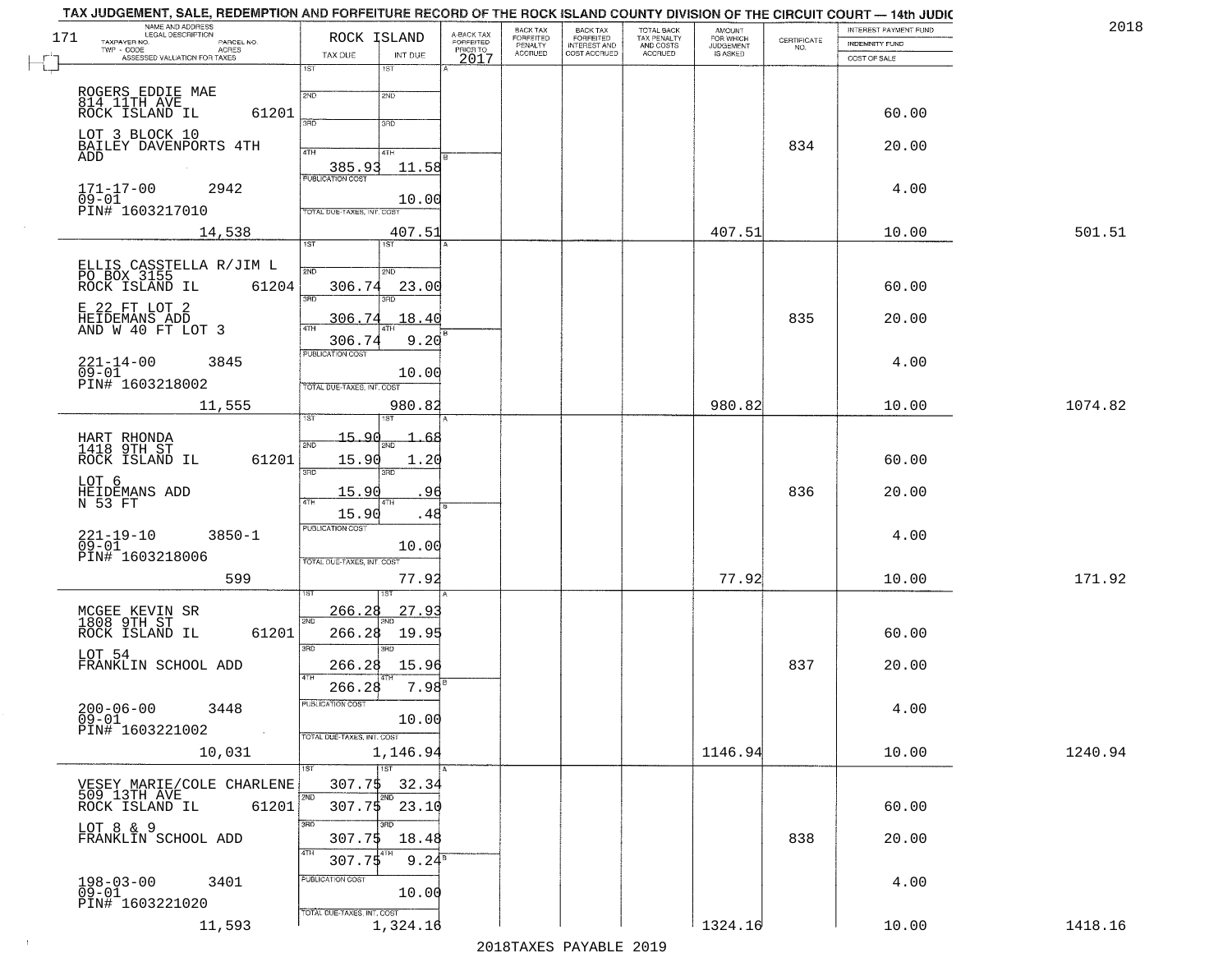| 171                                  | BY WHOM                                       | RATE               | ROCK ISLAND<br>DATE OF SALE | TAX JUDGEMENT, SALE, REDEMPTION AND FORFEITURE RECORD OF THE ROCK ISLAND COUNTY DIVISION OF THE CIRCUIT COURT — 14th JUDICIAL CIRCUIT OF ILLINOIS 2018 | TOTAL DUE<br>TO REDEEM                |                                         | DATE OF REDEMP-<br>TION OR DEED |                                                                    |
|--------------------------------------|-----------------------------------------------|--------------------|-----------------------------|--------------------------------------------------------------------------------------------------------------------------------------------------------|---------------------------------------|-----------------------------------------|---------------------------------|--------------------------------------------------------------------|
|                                      | PURCHASED                                     | $\%$<br><b>BID</b> |                             | SUBSEQUENT TAXES PAID, FEES, AND TIME EXTENSION                                                                                                        | FROM SALE<br>LESS<br>COUNTY CLERK FEE | BY WHOM REDEEMED                        | <b>MO</b><br>DAY<br><b>YEAR</b> | RECEIVED REDEMPTION<br>MONEY IN FULL                               |
| PIN# 1603217010<br>JICTB, INC<br>1   | $\sim$ 4 $^\circ$                             | 02                 | 12/27/2019                  | 02/12/2020 Time Ext & incl<br>02/13/2020 Take Notice Fee<br>12/07/2020 Subs paid                                                                       | 12/06/2022<br>430.95<br>437.21        |                                         |                                 | Certificate<br>Returned<br>& Cancelled<br>01/13/2021               |
|                                      |                                               |                    |                             |                                                                                                                                                        | $1,032.20$ C LEIGH                    |                                         | 12/21/2020                      | Karen Kinney                                                       |
| PIN# 1603218002<br>JICTB, INC<br>2   |                                               | 02                 | 12/27/2019                  | 02/12/2020 Time Ext & incl<br>02/13/2020 Take Notice Fee                                                                                               | 12/06/2022<br>20.95                   |                                         |                                 | Certificate<br>Returned<br>$\frac{1}{2}$ Cancelled 2<br>07/07/2020 |
|                                      |                                               |                    |                             |                                                                                                                                                        |                                       | $1,117.27$ CLEVELAND ELLIS              | 06/16/2020                      | Karen Kinney                                                       |
| PIN# 1603218006<br>RICO TRUSTEE<br>3 |                                               | 18                 | 12/27/2019                  | 04/06/2020 Time Ext & incl<br>04/06/2020 Take Notice Fee                                                                                               | $07/22/2022$<br>20.95                 |                                         |                                 | Certificate<br>Returned<br>3<br>& Cancelled<br>09/02/2020          |
|                                      |                                               |                    |                             |                                                                                                                                                        |                                       | 254.76<br>160.00 RHONDA HART            | 08/06/2020                      | Karen Kinney                                                       |
| 4                                    | PIN# 1603221002<br>STEVE SODEMAN LIVING TRUST |                    | 12/27/2019                  | 01/21/2020 Time Ext & incl<br>01/21/2020 Take Notice Fee                                                                                               | 12/21/2022<br>120.85                  |                                         |                                 | Certificate<br>Returned<br>& Cancelled 4<br>05/06/2020             |
|                                      |                                               |                    |                             |                                                                                                                                                        |                                       | $1,299.02$<br>160.00 KATZ NOWINSKI ATTY | 04/02/2020                      | Karen Kinney                                                       |
| PIN# 1603221020<br>JICTB, INC<br>5   |                                               | 18                 | 12/27/2019                  | 02/12/2020 Time Ext & incl<br>02/13/2020 Take Notice Fee                                                                                               | 12/06/2022<br>20.95                   |                                         |                                 | Certificate<br>Returned<br>& Cancelled 5<br>05/08/2020             |
|                                      |                                               |                    |                             |                                                                                                                                                        |                                       | $1,694.38$ BETTY VESEY                  | 04/30/2020                      | Karen Kinney                                                       |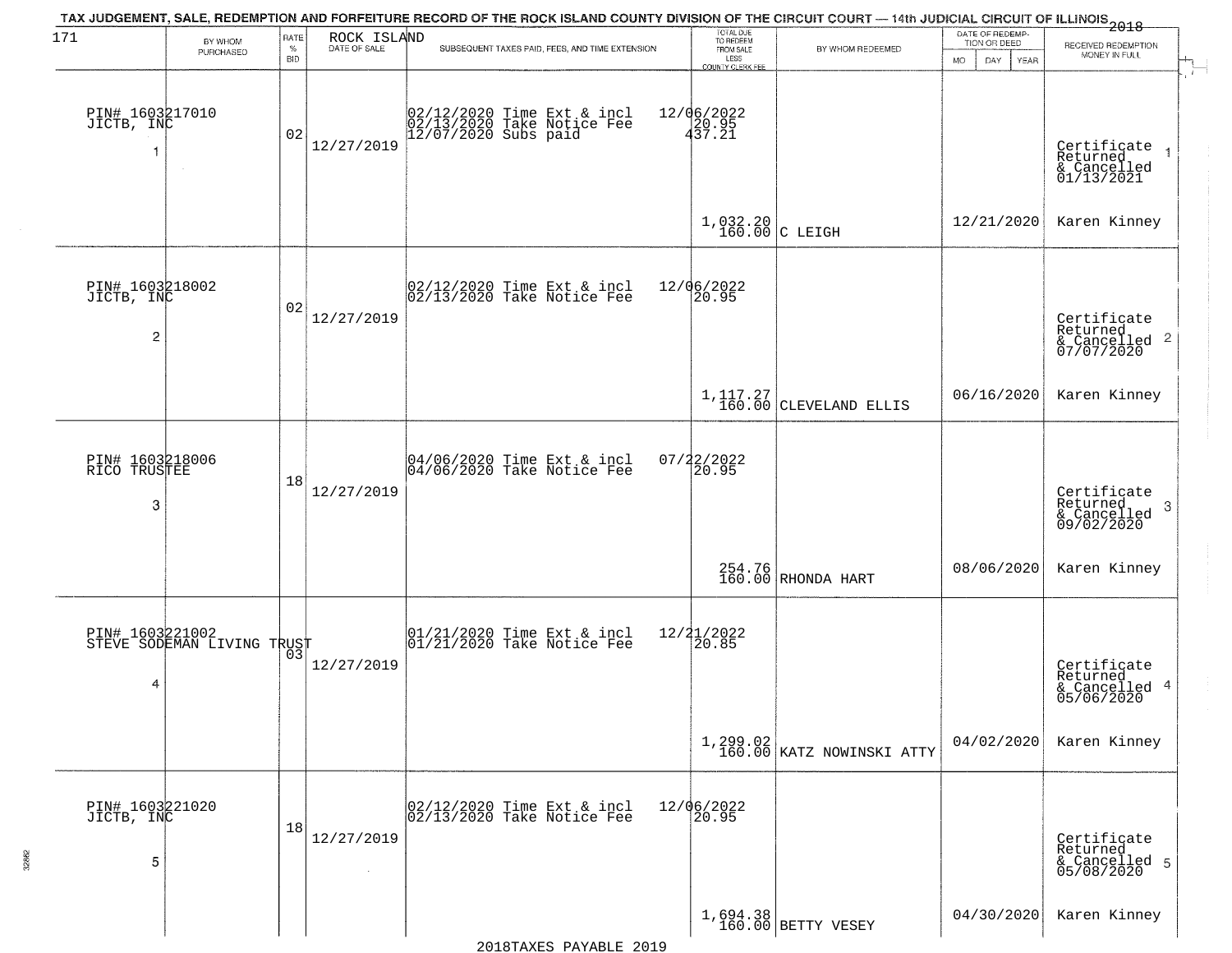| NAME AND ADDRESS<br>LEGAL DESCRIPTION                                                                                         |                                                                                                                                              |                                     | BACK TAX             | BACK TAX<br>FORFEITED<br>INTEREST AND |                                        |                                  |                    | INTEREST PAYMENT FUND  | 2018    |
|-------------------------------------------------------------------------------------------------------------------------------|----------------------------------------------------------------------------------------------------------------------------------------------|-------------------------------------|----------------------|---------------------------------------|----------------------------------------|----------------------------------|--------------------|------------------------|---------|
| 172<br>TAXPAYER NO.<br>PARCEL NO.<br>ACRES                                                                                    | ROCK ISLAND                                                                                                                                  | A-BACK TAX<br>FORFEITED<br>PRIOR TO | FORFEITED<br>PENALTY |                                       | TOTAL BACK<br>TAX PENALTY<br>AND COSTS | AMOUNT<br>FOR WHICH<br>JUDGEMENT | CERTIFICATE<br>NO. | <b>INDEMNITY FUND</b>  |         |
| ASSESSED VALUATION FOR TAXES                                                                                                  | TAX DUE<br>INT DUE<br>1ST<br>1ST                                                                                                             | 2017                                | <b>ACCRUED</b>       | COST ACCRUED                          | <b>ACCRUED</b>                         | IS ASKED                         |                    | COST OF SALE           |         |
| SPA 2 LLC<br>5009 N CENTRAL AVE<br>33603<br>TAMPA FL<br>LOT 75<br>FRANKLIN SCHOOL ADD<br>$201 - 05 - 00$<br>09-01<br>3469     | $299.14_{200}31.43$<br>2ND<br>299.12<br>22.45<br>350<br><u> 299.12</u><br>17.96<br>4TH<br>8.98<br>299.12<br><b>PUBLICATION COST</b><br>10.00 |                                     |                      |                                       |                                        |                                  | 839                | 60.00<br>20.00<br>4.00 |         |
| PIN# 1603221034                                                                                                               | TOTAL DUE-TAXES, INT. COST                                                                                                                   |                                     |                      |                                       |                                        |                                  |                    |                        |         |
| 11,268                                                                                                                        | 1,287.30                                                                                                                                     |                                     |                      |                                       |                                        | 1287.30                          |                    | 10.00                  | 1381.30 |
| ALLGOOD JACQUELINE<br>2424 21ST AVE<br>ROCK ISLAND IL<br>61201<br>LOT 39<br>FRANKLIN SCHOOL ADD<br>$199 - 14 - 00$<br>3433    | 306.55<br>$\frac{32.20}{200}$<br>306.55<br>23.00<br>$\overline{3BD}$<br>18.40<br><u>306.55</u><br>9.20<br>306.55<br>PUBLICATION COST         |                                     |                      |                                       |                                        |                                  | 840                | 60.00<br>20.00<br>4.00 |         |
| $09 - 01$<br>PIN# 1603221053                                                                                                  | 10.00<br>TOTAL DUE-TAXES, INT. COST                                                                                                          |                                     |                      |                                       |                                        |                                  |                    |                        |         |
| 11,548                                                                                                                        | 1,319.00<br>is T<br>١S٦                                                                                                                      |                                     |                      |                                       |                                        | 1319.00                          |                    | 10.00                  | 1413.00 |
| JOHNSON JOHNNIE M<br>801 15TH AVE<br>ROCK ISLAND IL<br>61201<br>LOTS 36 AND 37<br>FRANKLIN SCHOOL ADD<br>W 38 FT              | $-18 - 37$<br>2ND<br>18.37<br>1.40<br>3 <sub>BD</sub><br>3RD<br>18.37<br>1.1<br>4TH<br>1TH<br>18.37                                          | .56                                 |                      |                                       |                                        |                                  | 841                | 60.00<br>20.00         |         |
| 199-10-00<br>09-01<br>3429<br>PIN# 1603221055<br>11,692                                                                       | <b>PUBLICATION COST</b><br>10.00<br>TOTAL OUE-TAXES, INT. COST<br>88.52                                                                      |                                     |                      |                                       |                                        | 88.52                            |                    | 4.00<br>10.00          | 182.52  |
| HUGHES MARVIN/BIBIAN<br>1834 BETHEL RD<br>LOUISVILLE MS<br>39339<br>LOT 26<br>FRANKLIN SCHOOL ADD<br>ALL LOT 25 AND N .50 LOT | 306.66<br>32.20<br>2ND<br>306.66<br>23.00<br>3RD<br>$\overline{3BD}$<br>306.66<br>18.40<br>4TH                                               |                                     |                      |                                       |                                        |                                  | 842                | 60.00<br>20.00         |         |
| $198 - 21 - 00$<br>3418<br>$09 - 01$<br>PIN# 1603221072<br>$\sim 100$<br>11,552                                               | 9.20<br>306.66<br>"UBLICA HUN CUS<br>10.00<br>TOTAL DUE-TAXES, INT. COST<br>1,319.44                                                         |                                     |                      |                                       |                                        | 1319.44                          |                    | 4.00<br>10.00          | 1413.44 |
|                                                                                                                               | 1ST<br>1ST                                                                                                                                   |                                     |                      |                                       |                                        |                                  |                    |                        |         |
| ANTHONY CHARLES<br>523 14TH AVE<br>61201<br>ROCK ISLAND IL<br>LOT 1 BLOCK 2<br>SCHAARMANNS ADD                                | 29.10<br>2ND<br>2ND<br>29.10<br>2.20<br>3RD<br>29.10<br>4TH<br>4TH<br>29.10                                                                  | 3.08<br>1.76<br>.88 <sup>B</sup>    |                      |                                       |                                        |                                  | 843                | 60.00<br>20.00         |         |
| 329-17-00<br>09-01<br>5801<br>PIN# 1603224006<br>12,096                                                                       | PUBLICATION COST<br>10.00<br>TOTAL DUE-TAXES, INT. COST<br>134.32                                                                            |                                     |                      |                                       |                                        | 134.32                           |                    | 4.00<br>10.00          | 228.32  |
|                                                                                                                               |                                                                                                                                              |                                     |                      |                                       |                                        |                                  |                    |                        |         |

 $\sim 10^{-1}$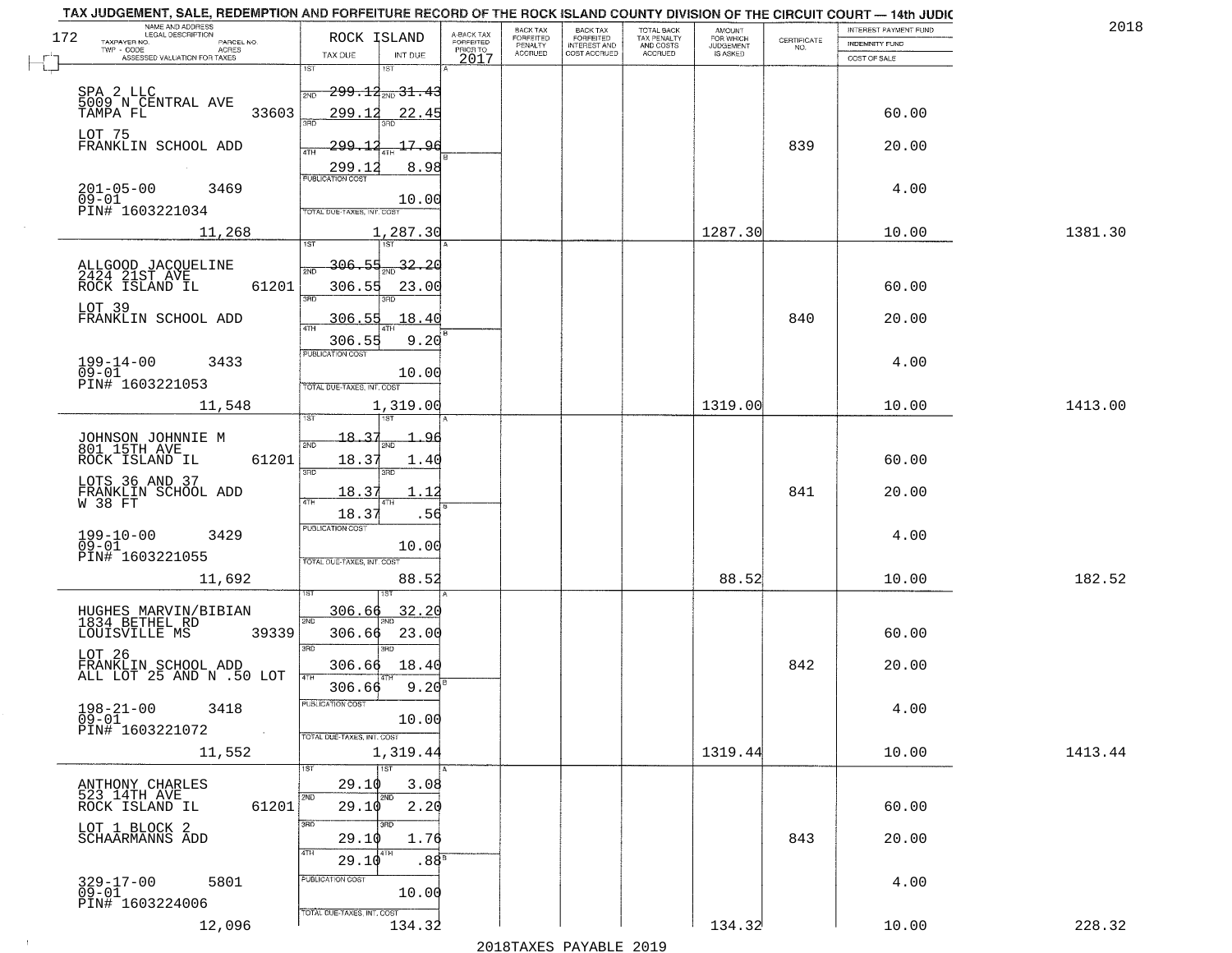| 172                                | BY WHOM                                       | RATE               | ROCK ISLAND<br>DATE OF SALE | TAX JUDGEMENT, SALE, REDEMPTION AND FORFEITURE RECORD OF THE ROCK ISLAND COUNTY DIVISION OF THE CIRCUIT COURT — 14th JUDICIAL CIRCUIT OF ILLINOIS 2018 | TOTAL DUE<br>TO REDEEM                      |                                          | DATE OF REDEMP-<br>TION OR DEED |                                                                        |
|------------------------------------|-----------------------------------------------|--------------------|-----------------------------|--------------------------------------------------------------------------------------------------------------------------------------------------------|---------------------------------------------|------------------------------------------|---------------------------------|------------------------------------------------------------------------|
|                                    | PURCHASED                                     | $\%$<br><b>BID</b> |                             | SUBSEQUENT TAXES PAID, FEES, AND TIME EXTENSION                                                                                                        | FROM SALE<br>LESS<br>COUNTY CLERK FEE       | BY WHOM REDEEMED                         | MO.<br>DAY<br>YEAR              | RECEIVED REDEMPTION<br>MONEY IN FULL                                   |
| PIN# 1603221034<br>JICTB, INC      | $\sim$                                        | 18                 | 12/27/2019                  |                                                                                                                                                        |                                             |                                          |                                 | Certificate<br>Returned<br>$\overline{1}$<br>& Cancelled<br>02/11/2020 |
|                                    |                                               |                    |                             |                                                                                                                                                        |                                             | 1,629.93 GOMEZ MAY LLP                   | 01/17/2020                      | Karen Kinney                                                           |
| 2                                  | PIN# 1603221053<br>STEVE SODEMAN LIVING TRUST |                    | 12/27/2019                  | $ 01/21/2020$ Time Ext & incl<br>$ 01/21/2020$ Take Notice Fee                                                                                         | $12/21/2022$<br>20.85                       |                                          |                                 | Certificate<br>Returned<br>$& \text{Cancelled}$ 2<br>05/06/2020        |
|                                    |                                               |                    |                             |                                                                                                                                                        | $1,476.24$ LERETA                           |                                          | 04/02/2020                      | Karen Kinney                                                           |
| PIN# 1603221055<br>JICTB, INC<br>3 |                                               | 18                 | 12/27/2019                  | $ 02/12/2020$ Time Ext & incl<br>$ 02/13/2020$ Take Notice Fee                                                                                         | 12/06/2022<br>20.95                         |                                          |                                 | Certificate<br>Returned<br>3<br>& Cancelled<br>09/09/2020              |
|                                    |                                               |                    |                             |                                                                                                                                                        |                                             | 269.18<br>160.00 JOHNNIE JOHNSON         | 08/17/2020                      | Karen Kinney                                                           |
| PIN# 1603221072<br>JICTB, INC<br>4 |                                               | 18                 | 12/27/2019                  | $[02/12/2020$ Time Ext & incl<br>$[02/13/2020$ Take Notice Fee                                                                                         | 12/06/2022<br>20.95                         |                                          |                                 | Certificate<br>Returned<br>& Cancelled 4<br>04/13/2021                 |
|                                    |                                               |                    |                             |                                                                                                                                                        |                                             | 2, 197.65<br>160.00 MARVIN/BIBIAN HUGHES | 03/05/2021                      | Karen Kinney                                                           |
| PIN# 1603224006<br>JICTB, INC<br>5 |                                               | 18                 | $\sim 10^{-1}$              | Time Ext & incl<br>Take Notice Fee<br>$[02/12/2020$ Time Ext &<br>02/13/2020 Take Notic<br>12/27/2019 12/07/2021 Subs paid<br>12/07/2020 Subs paid     | 12/06/2022<br>20.95<br>1,436.43<br>1,435.26 |                                          |                                 | 5                                                                      |
|                                    |                                               |                    |                             | 2018TAXES PAYABLE 2019                                                                                                                                 |                                             |                                          |                                 |                                                                        |

32862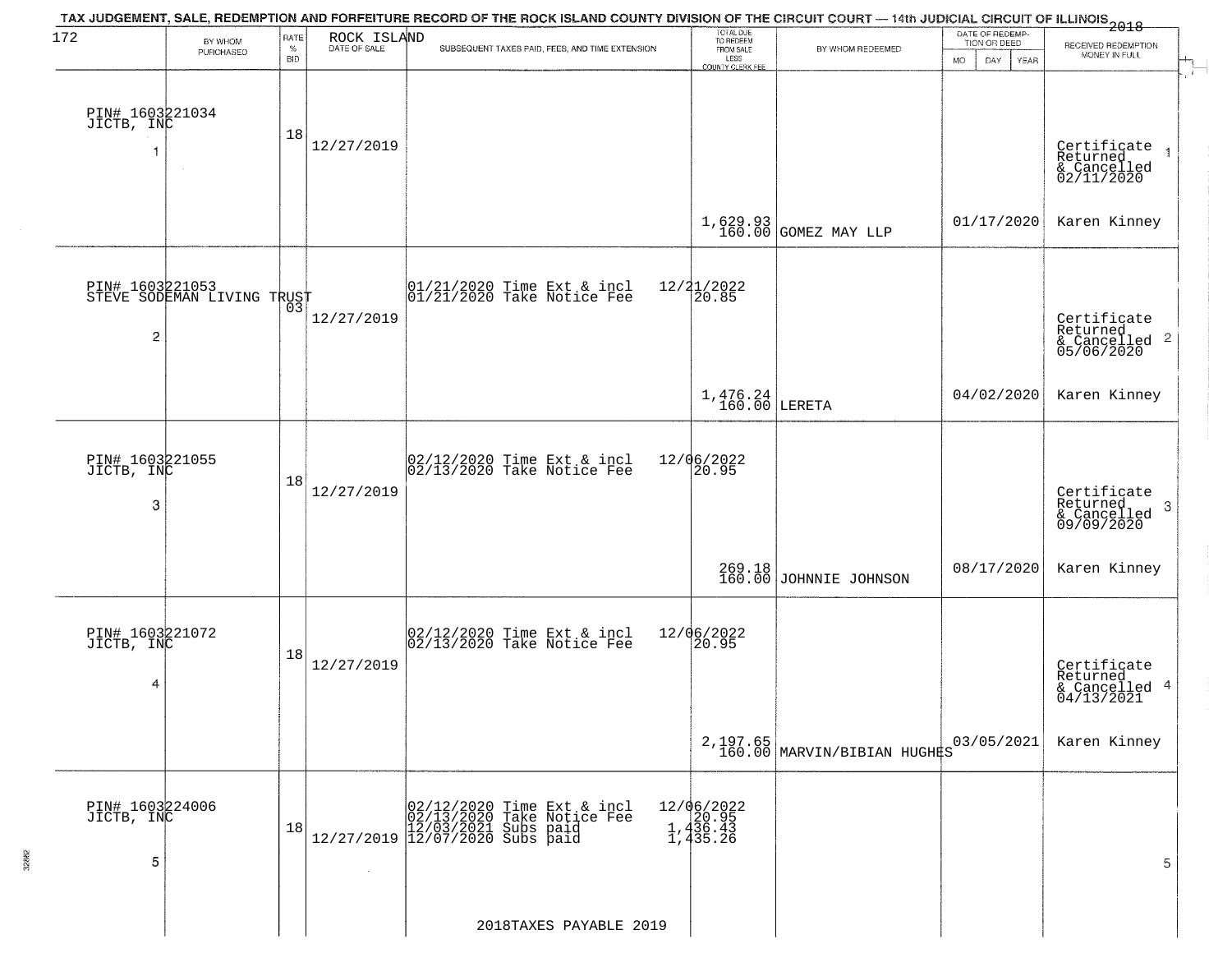| NAME AND ADDRESS<br>LEGAL DESCRIPTION<br>173              | ROCK ISLAND                |                                                | BACK TAX                               | <b>BACK TAX</b>                           | TOTAL BACK<br>TAX PENALTY<br>AND COSTS | AMOUNT<br>FOR WHICH                 |                    | INTEREST PAYMENT FUND | 2018    |
|-----------------------------------------------------------|----------------------------|------------------------------------------------|----------------------------------------|-------------------------------------------|----------------------------------------|-------------------------------------|--------------------|-----------------------|---------|
| TAXPAYER NO.<br>PARCEL NO.<br>ACRES                       | TAX DUE                    | A-BACK TAX<br>FORFEITED<br>PRIOR TO<br>INT DUE | FORFEITED<br>PENALTY<br><b>ACCRUED</b> | FORFEITED<br>INTEREST AND<br>COST ACCRUED | ACCRUED                                | <b>JUDGEMENT</b><br><b>IS ASKED</b> | CERTIFICATE<br>NO. | <b>INDEMNITY FUND</b> |         |
| ASSESSED VALUATION FOR TAXES                              | 1ST<br>1ST                 | 2017                                           |                                        |                                           |                                        |                                     |                    | COST OF SALE          |         |
|                                                           | $50.76_{200}$<br>2ND       | <del>5.32</del>                                |                                        |                                           |                                        |                                     |                    |                       |         |
| JOHNAPELTE NYAYIRAGIJI<br>818.7TH AVE                     |                            |                                                |                                        |                                           |                                        |                                     |                    |                       |         |
| 61201<br>ROCK ISLAND IL                                   | 50.76<br>350               | 3.80                                           |                                        |                                           |                                        |                                     |                    | 60.00                 |         |
| LOT 2 BLOCK 1<br>SCHAARMANNS ADD S 85 FT                  | 50.76                      | $3 - 04$                                       |                                        |                                           |                                        |                                     | 844                | 20.00                 |         |
|                                                           | 4TH                        | 1.52                                           |                                        |                                           |                                        |                                     |                    |                       |         |
|                                                           | 50.76<br>PUBLICATION COST  |                                                |                                        |                                           |                                        |                                     |                    |                       |         |
| $329 - 12 - 00$<br>5796<br>$09 - 01$                      |                            | 10.00                                          |                                        |                                           |                                        |                                     |                    | 4.00                  |         |
| PIN# 1603225006                                           | TOTAL DUE-TAXES, INT. COST |                                                |                                        |                                           |                                        |                                     |                    |                       |         |
| 1,912                                                     |                            | 226.72                                         |                                        |                                           |                                        | 226.72                              |                    | 10.00                 | 320.72  |
|                                                           | 367.13                     | 38.57                                          |                                        |                                           |                                        |                                     |                    |                       |         |
| GARDNER VIVIAN<br>981 APPLE TREE LN                       | חות                        |                                                |                                        |                                           |                                        |                                     |                    |                       |         |
| 60185<br>WEST CHICAGO IL                                  | 367.13<br>3RD<br>3RD       | 27.55                                          |                                        |                                           |                                        |                                     |                    | 60.00                 |         |
| LOT 8<br>FRANK F VOGELS ADD                               | 367.13                     | 22.04                                          |                                        |                                           |                                        |                                     | 845                | 20.00                 |         |
|                                                           | 47H<br>367.13              | 11.02                                          |                                        |                                           |                                        |                                     |                    |                       |         |
| $405 - 20 - 00$<br>7265                                   | PUBLICATION COST           |                                                |                                        |                                           |                                        |                                     |                    | 4.00                  |         |
| $09 - 01$                                                 |                            | 10.00                                          |                                        |                                           |                                        |                                     |                    |                       |         |
| PIN# 1603226008                                           | TOTAL DUE-TAXES, INT. COST |                                                |                                        |                                           |                                        |                                     |                    |                       |         |
| 13,830                                                    | 1ST                        | 1,577.70                                       |                                        |                                           |                                        | 1577.70                             |                    | 10.00                 | 1671.70 |
|                                                           | 362.57                     | 38.08                                          |                                        |                                           |                                        |                                     |                    |                       |         |
| MAYFIELD JASPER<br>1417 5TH ST<br>ROCK ISLAND IL<br>61201 | 2ND<br>362.57              | 27.20                                          |                                        |                                           |                                        |                                     |                    | 60.00                 |         |
|                                                           | 3BD<br>3RD                 |                                                |                                        |                                           |                                        |                                     |                    |                       |         |
| LOT 5 BLOCK 1<br>JOHN G SCHEUERMANNS<br>6TH ADD           | 362.57                     | 21.76                                          |                                        |                                           |                                        |                                     | 846                | 20.00                 |         |
|                                                           | 4TH<br>362.57              | 10.88                                          |                                        |                                           |                                        |                                     |                    |                       |         |
| 5855                                                      | <b>PUBLICATION COST</b>    |                                                |                                        |                                           |                                        |                                     |                    | 4.00                  |         |
| 332-16-00<br>09-01<br>PIN# 1603229002                     |                            | 10.00                                          |                                        |                                           |                                        |                                     |                    |                       |         |
|                                                           | TOTAL OUE-TAXES, INT. COST |                                                |                                        |                                           |                                        |                                     |                    |                       |         |
| 13,658                                                    | ख़ा                        | 1,558.20                                       |                                        |                                           |                                        | 1558.20                             |                    | 10.00                 | 1652.20 |
|                                                           |                            |                                                |                                        |                                           |                                        |                                     |                    |                       |         |
| MAYFIELD JASPER<br>1417 5TH ST<br>ROCK ISLAND IL<br>61201 | 2ND<br>2ND                 |                                                |                                        |                                           |                                        |                                     |                    | 60.00                 |         |
|                                                           | 3BD<br>3RD                 |                                                |                                        |                                           |                                        |                                     |                    |                       |         |
| LOT 4 BLK 1<br>JOHN G SCHEUERMANNS                        | 30.42                      | 1.84                                           |                                        |                                           |                                        |                                     | 847                | 20.00                 |         |
| 6TH ADD                                                   | 30.42                      | $.92^{\overline{6}}$                           |                                        |                                           |                                        |                                     |                    |                       |         |
| $332 - 15 - 00$<br>5854                                   | PUBLICA HUN COS            |                                                |                                        |                                           |                                        |                                     |                    | 4.00                  |         |
| $09 - 01$<br>PIN# 1603229003<br>$\sim 100$ km $^{-1}$     |                            | 10.00                                          |                                        |                                           |                                        |                                     |                    |                       |         |
|                                                           | TOTAL DUE-TAXES, INT. COST |                                                |                                        |                                           |                                        |                                     |                    |                       |         |
| 1,146                                                     | 1ST                        | 73.60                                          |                                        |                                           |                                        | 73.60                               |                    | 10.00                 | 167.60  |
| LEIDIG MILDRED E                                          | 379.56                     | 39.83                                          |                                        |                                           |                                        |                                     |                    |                       |         |
| 1420 6TH ST<br>61201<br>ROCK ISLAND IL                    | 2ND<br>2ND<br>379.56 28.45 |                                                |                                        |                                           |                                        |                                     |                    | 60.00                 |         |
| LOT 2 BLOCK 1                                             | 3RD<br>3BD                 |                                                |                                        |                                           |                                        |                                     |                    |                       |         |
| JOHN G SCHEUERMANNS 6TH                                   | 379.56                     | 22.76                                          |                                        |                                           |                                        |                                     | 848                | 20.00                 |         |
| ADD EXC S 5 FT                                            | 4TH<br>  4TH<br>379.56     | $11.38^{\circ}$                                |                                        |                                           |                                        |                                     |                    |                       |         |
| 5852                                                      | PUBLICATION COST           |                                                |                                        |                                           |                                        |                                     |                    | 4.00                  |         |
| 332-13-00<br>09-01<br>PIN# 1603229005                     |                            | 10.00                                          |                                        |                                           |                                        |                                     |                    |                       |         |
| 14,298                                                    | TOTAL DUE-TAXES, INT. COST | 1,630.66                                       |                                        |                                           |                                        | 1630.66                             |                    | 10.00                 | 1724.66 |
|                                                           |                            |                                                |                                        |                                           |                                        |                                     |                    |                       |         |

 $\sim 100$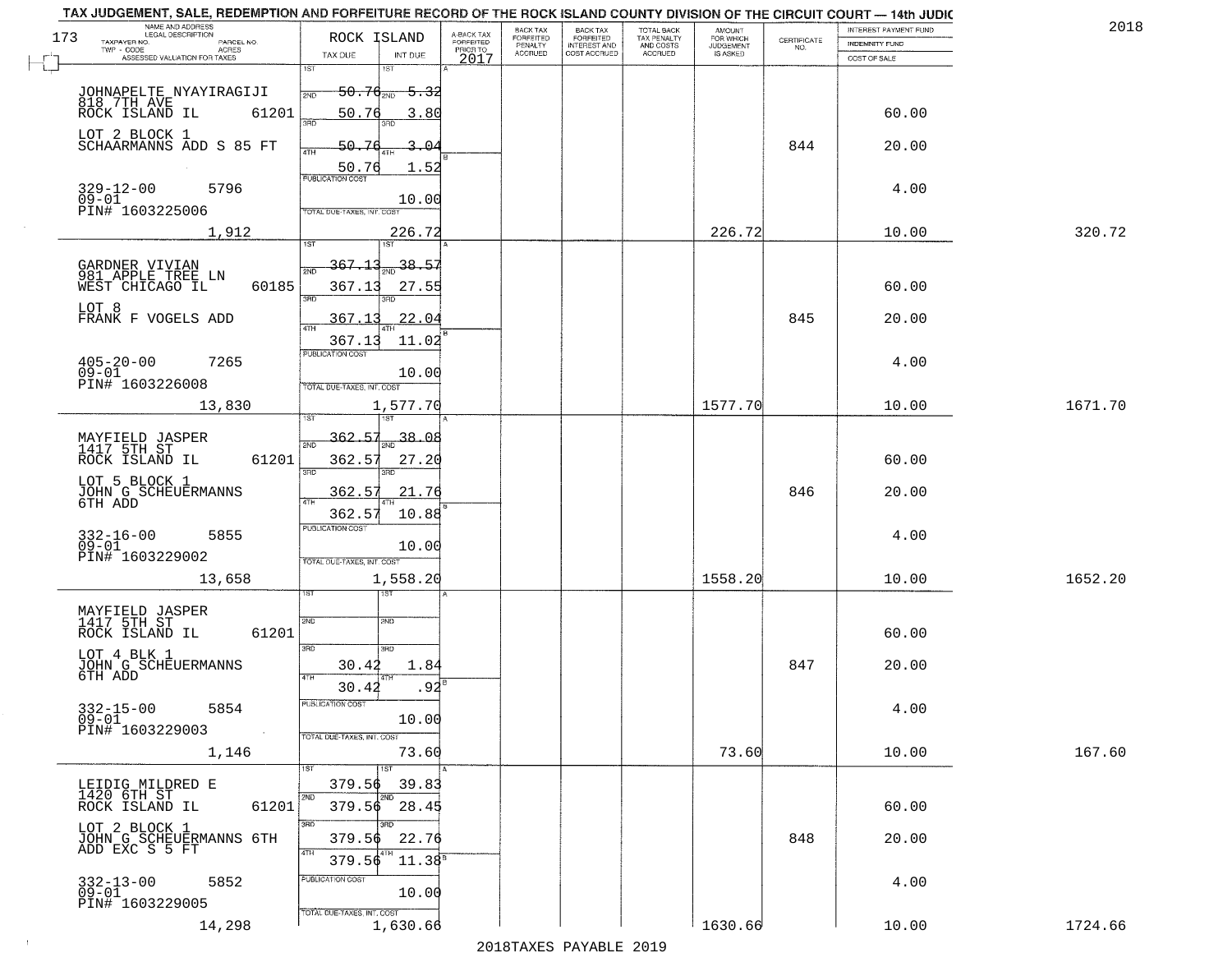| 173                                             | BY WHOM<br>PURCHASED | RATE<br>$\%$<br><b>BID</b> | ROCK ISLAND<br>DATE OF SALE | TAX JUDGEMENT, SALE, REDEMPTION AND FORFEITURE RECORD OF THE ROCK ISLAND COUNTY DIVISION OF THE CIRCUIT COURT — 14th JUDICIAL CIRCUIT OF ILLINOIS 2018<br>SUBSEQUENT TAXES PAID, FEES, AND TIME EXTENSION | TOTAL DUE<br>TO REDEEM<br>FROM SALE<br>LESS<br>COUNTY CLERK FEE | BY WHOM REDEEMED                        | DATE OF REDEMP-<br>TION OR DEED<br><b>MO</b><br>DAY<br><b>YEAR</b> | RECEIVED REDEMPTION<br>MONEY IN FULL                      |
|-------------------------------------------------|----------------------|----------------------------|-----------------------------|-----------------------------------------------------------------------------------------------------------------------------------------------------------------------------------------------------------|-----------------------------------------------------------------|-----------------------------------------|--------------------------------------------------------------------|-----------------------------------------------------------|
| PIN# 1603225006<br>RICO TRUSTEE                 | $\sim$               | 18                         | 12/27/2019                  | 04/06/2020 Time Ext & incl<br>04/06/2020 Take Notice Fee                                                                                                                                                  | $07/22/2022$<br>20.95                                           |                                         |                                                                    | Certificate<br>Returned<br>& Cancelled<br>05/04/2021      |
|                                                 |                      |                            |                             |                                                                                                                                                                                                           |                                                                 | 514.86<br>160.00 NYAYIRAGIJI JOHNAPELTE | 04/23/2021                                                         | Karen Kinney                                              |
| PIN# 1603226008<br>JICTB, INC<br>$\overline{c}$ |                      | 18                         |                             | $[02/12/2020 \t\t Time \t\t Ext & incl \\ 02/13/2020 \t\t Take \t Notice \tFe \\ 12/27/2019 \t\t 12/07/2020 \t\} \tSubs \t paid \\ 12/07/2020 \tSubs \t paid \\$                                          | 12/06/2022<br>1, d20.95<br>1, d38.14<br>1, d36.74               |                                         |                                                                    | $\overline{2}$                                            |
| PIN# 1603229002<br>JICTB, INC<br>3              |                      | 02                         | 12/27/2019                  | 02/12/2020 Time Ext & incl<br>02/13/2020 Take Notice Fee                                                                                                                                                  | 12/06/2022<br>20.95                                             |                                         |                                                                    | Certificate<br>Returned<br>3<br>& Cancelled<br>09/09/2020 |
|                                                 |                      |                            |                             |                                                                                                                                                                                                           | 1,739.24<br>160.00                                              | <b>IHMVCU</b>                           | 08/19/2020                                                         | Karen Kinney                                              |
| PIN# 1603229003<br>RICO TRUSTEE<br>4            |                      | 18                         | 12/27/2019                  | 04/06/2020 Time Ext & incl<br>04/06/2020 Take Notice Fee<br>11/30/2020 Subs paid                                                                                                                          | $07/22/2022$<br>$120.95$<br>$163.16$                            |                                         |                                                                    | Certificate<br>Returned<br>& Cancelled 4<br>08/05/2021    |
|                                                 |                      |                            |                             |                                                                                                                                                                                                           |                                                                 | 491.96<br>160.00 JASPER MAYFIELD        | 07/28/2021                                                         | Karen Kinney                                              |
| PIN# 1603229005<br>AUCTION Z INC<br>5           |                      | 01                         | 12/27/2019                  | 03/09/2020 Time Ext & incl<br>03/09/2020 Take Notice Fee<br>$12/10/2021$ Subs paid                                                                                                                        | $07/12/2022$<br>$20.95$<br>$1,702.48$                           |                                         |                                                                    | 5                                                         |
|                                                 |                      |                            |                             | 2018TAXES PAYABLE 2019                                                                                                                                                                                    |                                                                 |                                         |                                                                    |                                                           |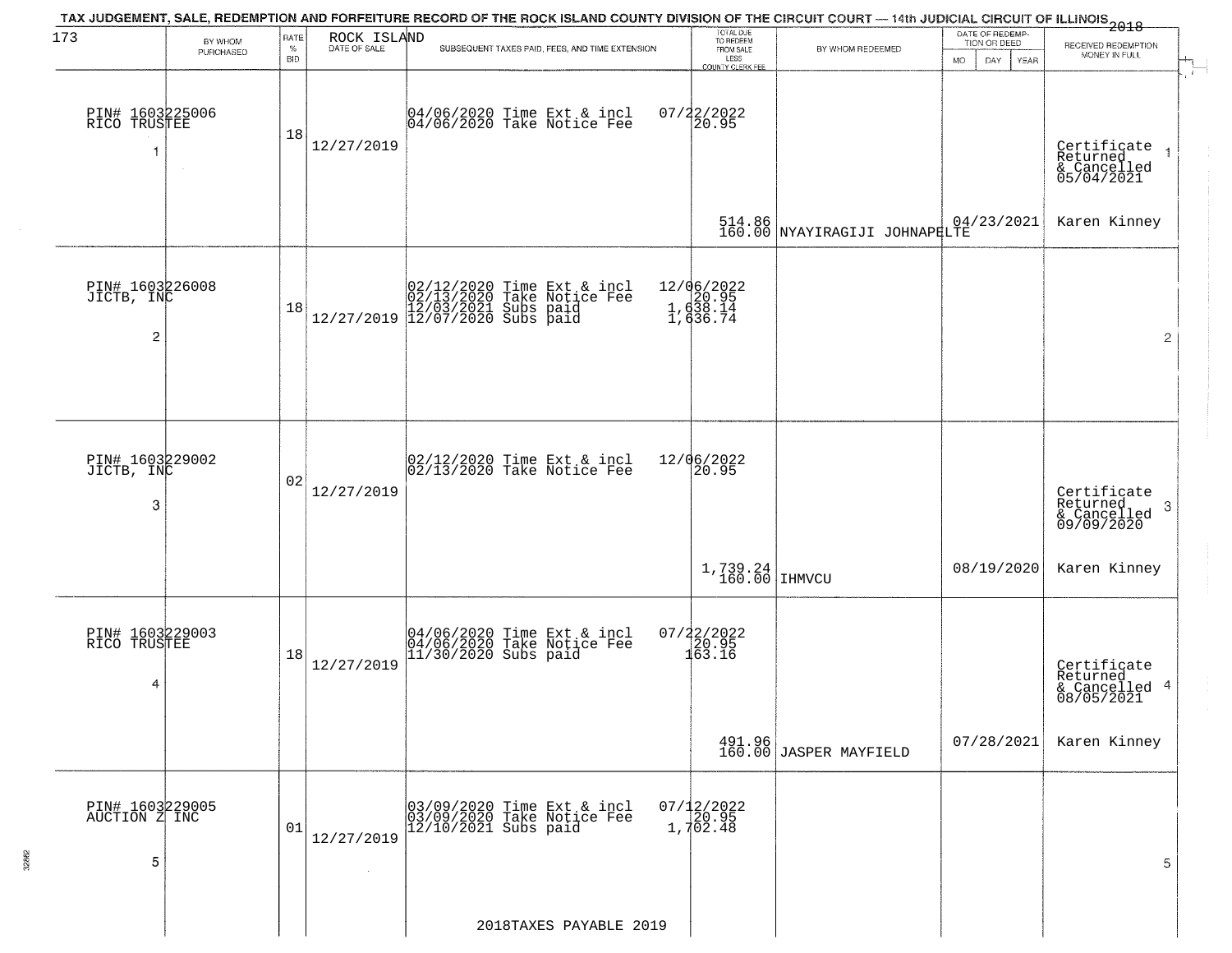| TAX JUDGEMENT, SALE, REDEMPTION AND FORFEITURE RECORD OF THE ROCK ISLAND COUNTY DIVISION OF THE CIRCUIT COURT - 14th JUDIC<br>NAME AND ADDRESS<br>LEGAL DESCRIPTION |                                                                                                       | BACK TAX                                                    | BACK TAX<br>FORFEITED | <b>TOTAL BACK</b>        | AMOUNT<br>FOR WHICH |                                                                 | INTEREST PAYMENT FUND | 2018    |
|---------------------------------------------------------------------------------------------------------------------------------------------------------------------|-------------------------------------------------------------------------------------------------------|-------------------------------------------------------------|-----------------------|--------------------------|---------------------|-----------------------------------------------------------------|-----------------------|---------|
| 174<br>TAXPAYER NO.<br>PARCEL NO.<br>TWP - CODE<br>ACRES                                                                                                            | ROCK ISLAND                                                                                           | A-BACK TAX<br>FORFEITED<br>PRIOR TO<br>FORFEITED<br>PENALTY | <b>INTEREST AND</b>   | TAX PENALTY<br>AND COSTS | <b>JUDGEMENT</b>    | $\begin{array}{c} \text{CEPTIFICATE} \\ \text{NO.} \end{array}$ | <b>INDEMNITY FUND</b> |         |
| ASSESSED VALUATION FOR TAXES                                                                                                                                        | TAX DUE<br>INT DUE<br>1ST                                                                             | <b>ACCRUED</b><br>2017                                      | COST ACCRUED          | <b>ACCRUED</b>           | IS ASKED            |                                                                 | COST OF SALE          |         |
| HEARN MELLISSA K<br>1829 12TH ST<br>ROCK ISLAND IL<br>61201                                                                                                         | 1ST<br>$361.34_{200}37.94$<br>2ND<br>361.32<br>27.10<br>350                                           |                                                             |                       |                          |                     |                                                                 | 60.00                 |         |
| LOT 5 BLOCK 2<br>JOHN G SCHEUERMANNS<br>6TH ADD N 38 FT                                                                                                             | <u>361.32</u><br><u>21.68</u><br>10.84<br>361.32                                                      |                                                             |                       |                          |                     | 849                                                             | 20.00                 |         |
| $332 - 22 - 00$<br>09-01<br>5861<br>PIN# <sup>-1603230011</sup>                                                                                                     | <b>PUBLICATION COST</b><br>10.00<br>TOTAL DUE-TAXES, INT. COST                                        |                                                             |                       |                          |                     |                                                                 | 4.00                  |         |
| 13,611                                                                                                                                                              | 1,552.84                                                                                              |                                                             |                       |                          | 1552.84             |                                                                 | 10.00                 | 1646.84 |
| HEARN MELLISSA K<br>1829 12TH ST<br>ROCK ISLAND IL<br>61201<br>LOT 12 BLOCK 3<br>JOHN G SCHEUERMANNS<br>6TH ADD N 37.50 FT                                          | 37.87<br><u>360.60</u><br><b>PND</b><br>360.60<br>27.05<br>3RD<br>360.60<br>.21.64<br>10.82<br>360.60 |                                                             |                       |                          |                     | 850                                                             | 60.00<br>20.00        |         |
| $333 - 21 - 00$<br>5882<br>$09 - 01$<br>PIN# 1603231003                                                                                                             | PUBLICATION COST<br>10.00<br>TOTAL DUE-TAXES, INT. COST                                               |                                                             |                       |                          |                     |                                                                 | 4.00                  |         |
| 13,584                                                                                                                                                              | 1,549.78                                                                                              |                                                             |                       |                          | 1549.78             |                                                                 | 10.00                 | 1643.78 |
| CAREY CHERYL R<br>1608 6TH ST<br>ROCK ISLAND IL<br>61201                                                                                                            | ist<br>١S٦<br>27.05<br>2ND<br>27.05<br>2.05<br>3BD<br>3RD                                             |                                                             |                       |                          |                     |                                                                 | 60.00                 |         |
| LOT 2 BLOCK 3<br>JOHN G SCHEUERMANNS<br>6TH ADD                                                                                                                     | 27.05<br>1.64<br>4TH<br>27.05<br>.82                                                                  |                                                             |                       |                          |                     | 851                                                             | 20.00                 |         |
| 5872<br>$333 - 11 - 00$<br>09-01<br>PIN# 1603231009                                                                                                                 | <b>PUBLICATION COST</b><br>10.00<br>TOTAL OUE-TAXES, INT. COST                                        |                                                             |                       |                          |                     |                                                                 | 4.00                  |         |
| 1,019                                                                                                                                                               | 125.58                                                                                                |                                                             |                       |                          | 125.58              |                                                                 | 10.00                 | 219.58  |
| SHEL AL ENTERPRISES LLC<br>4263 E REINS RD<br>GILBERT AZ<br>85297<br>LOT 7                                                                                          | <u> 225.75</u><br>23.73<br>2ND<br>225.75<br>16.95<br>3RD<br>3RD                                       |                                                             |                       |                          |                     |                                                                 | 60.00                 |         |
| OAK GROVE PARK ADD                                                                                                                                                  | 13.56<br>225.75<br>4TH                                                                                |                                                             |                       |                          |                     | 852                                                             | 20.00                 |         |
| 278-07-00<br>4921<br>09-01<br>PIN# 1603234005<br>$\sim 100$                                                                                                         | 6.78<br>225.75<br>"UBLICA HUN CUS<br>10.00<br>TOTAL DUE-TAXES, INT. COST                              |                                                             |                       |                          |                     |                                                                 | 4.00                  |         |
| 14,504                                                                                                                                                              | 974.02                                                                                                |                                                             |                       |                          | 974.02              |                                                                 | 10.00                 | 1068.02 |
| ROBERTS ELEX O<br>1323 12TH ST<br>61201<br>ROCK ISLAND IL                                                                                                           | 1ST<br>354.63<br>37.24<br>2ND<br>2ND<br>354.63 26.60                                                  |                                                             |                       |                          |                     |                                                                 | 60.00                 |         |
| LOT 2 BLOCK 1<br>JOHN G SCHEUERMANNS<br>8TH ADD                                                                                                                     | 3RD<br>21.28<br>354.63<br>4TH<br>$10.64^{\circ}$<br>354.63                                            |                                                             |                       |                          |                     | 853                                                             | 20.00                 |         |
| $336 - 04 - 00$<br>5927<br>ŏ9–oi<br>PIN# 1603236016                                                                                                                 | PUBLICATION COST<br>10.00<br>TOTAL DUE-TAXES, INT. COST                                               |                                                             |                       |                          |                     |                                                                 | 4.00                  |         |
| 13,359                                                                                                                                                              | 1,524.28                                                                                              |                                                             |                       |                          | 1524.28             |                                                                 | 10.00                 | 1618.28 |

 $\sim 10^{-1}$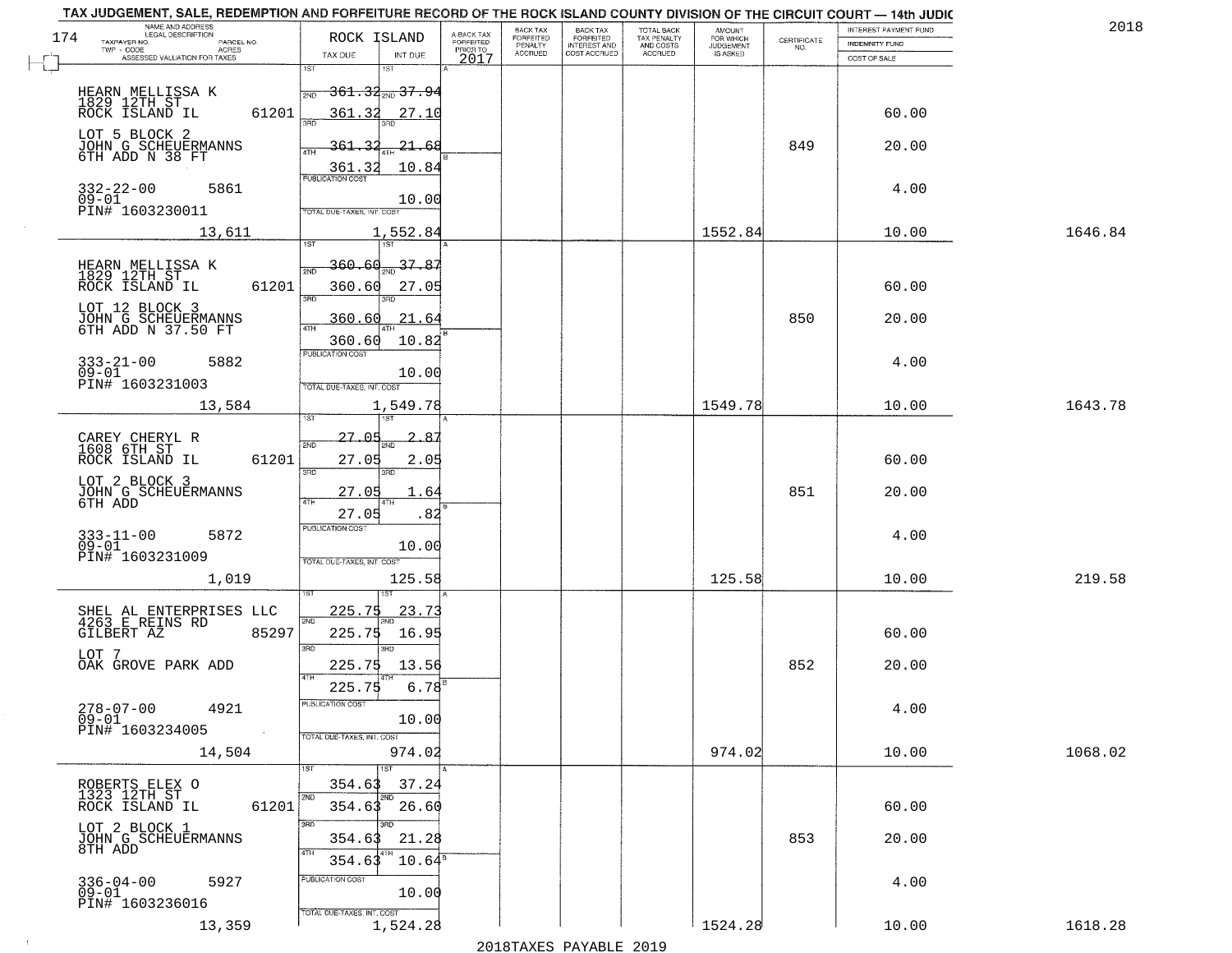| 174                                             | BY WHOM                                       | RATE               | ROCK ISLAND<br>DATE OF SALE | TAX JUDGEMENT, SALE, REDEMPTION AND FORFEITURE RECORD OF THE ROCK ISLAND COUNTY DIVISION OF THE CIRCUIT COURT — 14th JUDICIAL CIRCUIT OF ILLINOIS 2018                                                                                |                        | TOTAL DUE<br>TO REDEEM<br>FROM SALE                                                                                 |                  | DATE OF REDEMP-<br>TION OR DEED | RECEIVED REDEMPTION |
|-------------------------------------------------|-----------------------------------------------|--------------------|-----------------------------|---------------------------------------------------------------------------------------------------------------------------------------------------------------------------------------------------------------------------------------|------------------------|---------------------------------------------------------------------------------------------------------------------|------------------|---------------------------------|---------------------|
|                                                 | PURCHASED                                     | $\%$<br><b>BID</b> |                             | SUBSEQUENT TAXES PAID, FEES, AND TIME EXTENSION                                                                                                                                                                                       |                        | LESS<br>COUNTY CLERK FEE                                                                                            | BY WHOM REDEEMED | DAY<br>YEAR<br>MO.              | MONEY IN FULL       |
| PIN# 1603230011<br>JICTB, INC                   | $\sim$                                        | 18                 | 12/27/2019                  | 02/12/2020 Time Ext & incl<br>02/13/2020 Take Notice Fee<br>12/03/2021 Subs paid                                                                                                                                                      |                        | 12/06/2022<br>20.95<br>1,612.58                                                                                     |                  |                                 | $\mathbf{1}$        |
| PIN# 1603231003<br>JICTB, INC<br>$\overline{c}$ |                                               | 02                 | 12/27/2019                  | 02/12/2020 Time Ext & incl<br>02/13/2020 Take Notice Fee<br>12/03/2021 Subs paid                                                                                                                                                      |                        | 12/06/2022<br>20.95<br>1,609.42                                                                                     |                  |                                 | $\overline{2}$      |
| PIN# 1603231009<br>RICO TRUSTEE<br>3            |                                               | 18                 | 12/27/2019                  | 04/06/2020 Time Ext & incl<br>04/06/2020 Take Notice Fee<br>00/00/00/000 Take Notice Fee<br>03/17/2022 Circuit Clerks Fee<br>03/17/2022 Sublication Fee<br>04/01/2022 Publication Fee<br>11/23/2021 Subs paid<br>11/30/2020 Subs paid |                        | 07/22/2022<br>20.95<br>35.00<br>34.76<br>$\begin{array}{rr}\n & 40 \\  & 7.24 \\  & 48.47 \\  & 48.34\n\end{array}$ |                  |                                 | 3                   |
| 4                                               | PIN# 1603234005<br>STEVE SODEMAN LIVING TRUST |                    |                             | 01/21/2020 Time Ext & incl<br>01/21/2020 Take Notice Fee<br>11/30/2020 Subs paid<br>12/27/2019 12/09/2021 Subs paid                                                                                                                   |                        | 12/21/2022<br>1, 031.65<br>1, 031.65<br>1, 042.44                                                                   |                  |                                 | 4                   |
| PIN# 1603236016<br>JICTB, INC<br>5              |                                               | 07                 | $\sim 10^{-1}$              | $[02/12/2020 \t\t Time Ext & incl02/13/2020 \tTake Notice Free12/27/2019 \t\t 12/03/2021 \tSubs paid12/27/2019 \t\t 12/07/2020 \tSubs paid$                                                                                           |                        | 12/06/2022<br>1,583.28<br>1,583.28<br>1,180.16                                                                      |                  |                                 | 5                   |
|                                                 |                                               |                    |                             |                                                                                                                                                                                                                                       | 2018TAXES PAYABLE 2019 |                                                                                                                     |                  |                                 |                     |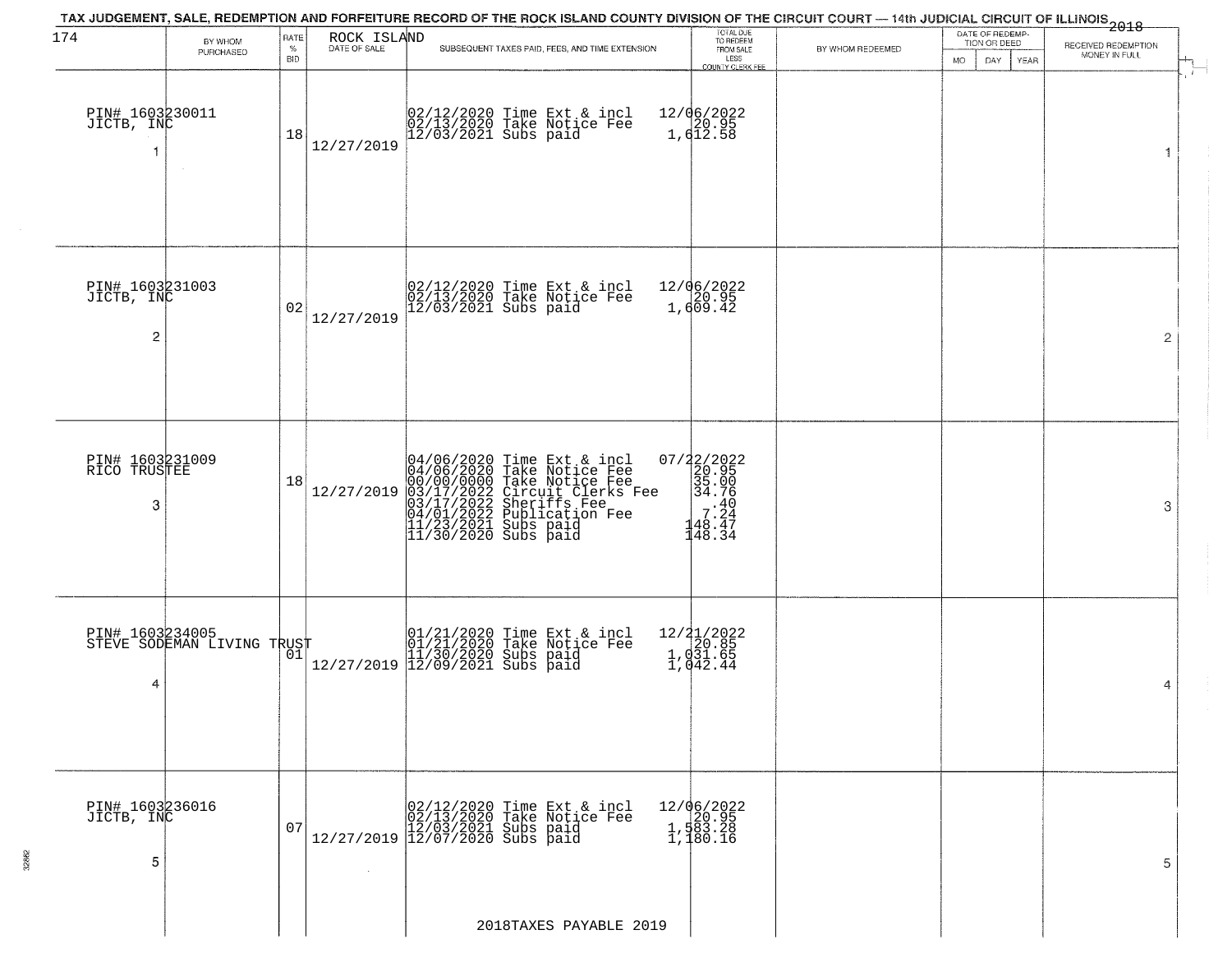|     | TAX JUDGEMENT, SALE, REDEMPTION AND FORFEITURE RECORD OF THE ROCK ISLAND COUNTY DIVISION OF THE CIRCUIT COURT - 14th JUDIC<br>NAME AND ADDRESS<br>LEGAL DESCRIPTION |                                     |                                     | BACK TAX                    | BACK TAX<br>FORFEITED |                                        | AMOUNT<br>FOR WHICH |                                                                 | INTEREST PAYMENT FUND | 2018    |
|-----|---------------------------------------------------------------------------------------------------------------------------------------------------------------------|-------------------------------------|-------------------------------------|-----------------------------|-----------------------|----------------------------------------|---------------------|-----------------------------------------------------------------|-----------------------|---------|
| 175 | TAXPAYER NO.<br>PARCEL NO.                                                                                                                                          | ROCK ISLAND                         | A-BACK TAX<br>FORFEITED<br>PRIOR TO | <b>FORFEITED</b><br>PENALTY | <b>INTEREST AND</b>   | TOTAL BACK<br>TAX PENALTY<br>AND COSTS | <b>JUDGEMENT</b>    | $\begin{array}{c} \text{CERTIFICATE} \\ \text{NO.} \end{array}$ | INDEMNITY FUND        |         |
|     | ACRES<br>ASSESSED VALUATION FOR TAXES                                                                                                                               | TAX DUE<br>INT DUE                  | 2017                                | <b>ACCRUED</b>              | COST ACCRUED          | ACCRUED                                | IS ASKED            |                                                                 | COST OF SALE          |         |
|     |                                                                                                                                                                     | 1ST<br>1ST                          |                                     |                             |                       |                                        |                     |                                                                 |                       |         |
|     |                                                                                                                                                                     | <del>294.74, 30.94</del><br>2ND     |                                     |                             |                       |                                        |                     |                                                                 |                       |         |
|     | JOHNAPELTE NDAYIRAGIJE<br>818 7TH AVE<br>ROCK ISLAND IL 612<br>61201                                                                                                | 294.74<br>22.10                     |                                     |                             |                       |                                        |                     |                                                                 | 60.00                 |         |
|     |                                                                                                                                                                     | 350                                 |                                     |                             |                       |                                        |                     |                                                                 |                       |         |
|     | LOT 8 BLOCK 1<br>J B WINTERS 9TH ST ADD                                                                                                                             | <u> 294.74</u><br>17.68             |                                     |                             |                       |                                        |                     | 854                                                             | 20.00                 |         |
|     |                                                                                                                                                                     | ATH                                 |                                     |                             |                       |                                        |                     |                                                                 |                       |         |
|     |                                                                                                                                                                     | 8.84<br>294.74                      |                                     |                             |                       |                                        |                     |                                                                 |                       |         |
|     | $418 - 22 - 00$<br>09-01<br>7504                                                                                                                                    | 10.00                               |                                     |                             |                       |                                        |                     |                                                                 | 4.00                  |         |
|     | PIN# 1603241006                                                                                                                                                     | TOTAL DUE-TAXES, INT. COST          |                                     |                             |                       |                                        |                     |                                                                 |                       |         |
|     | 11,103                                                                                                                                                              | 1,268.52                            |                                     |                             |                       |                                        | 1268.52             |                                                                 | 10.00                 | 1362.52 |
|     |                                                                                                                                                                     |                                     |                                     |                             |                       |                                        |                     |                                                                 |                       |         |
|     |                                                                                                                                                                     | 395.99 <sub>2ND</sub> 41.58         |                                     |                             |                       |                                        |                     |                                                                 |                       |         |
|     | GRANDBERRY CLEO<br>1604 9TH ST<br>61201<br>ROCK ISLAND IL                                                                                                           | 395.99<br>29.70                     |                                     |                             |                       |                                        |                     |                                                                 | 60.00                 |         |
|     |                                                                                                                                                                     | बन्ना<br>3RD                        |                                     |                             |                       |                                        |                     |                                                                 |                       |         |
|     | LOT 3 BLOCK 1<br>J B WINTERS 9TH ST ADD                                                                                                                             | <u>395.99</u><br>23.76              |                                     |                             |                       |                                        |                     | 855                                                             | 20.00                 |         |
|     |                                                                                                                                                                     |                                     |                                     |                             |                       |                                        |                     |                                                                 |                       |         |
|     |                                                                                                                                                                     | 395.99<br>11.88<br>PUBLICATION COST |                                     |                             |                       |                                        |                     |                                                                 |                       |         |
|     | $418 - 17 - 00$<br>7499                                                                                                                                             |                                     |                                     |                             |                       |                                        |                     |                                                                 | 4.00                  |         |
|     | $09 - 01$<br>PIN# 1603241010                                                                                                                                        | 10.00<br>TOTAL DUE-TAXES, INT. COST |                                     |                             |                       |                                        |                     |                                                                 |                       |         |
|     |                                                                                                                                                                     |                                     |                                     |                             |                       |                                        | 1700.88             |                                                                 |                       | 1794.88 |
|     | 14,917                                                                                                                                                              | 1,700.88<br>1ST<br>ist              |                                     |                             |                       |                                        |                     |                                                                 | 10.00                 |         |
|     |                                                                                                                                                                     |                                     |                                     |                             |                       |                                        |                     |                                                                 |                       |         |
|     | MCELROY GAYLE A<br>1716 9TH ST                                                                                                                                      | 2ND<br>2ND                          |                                     |                             |                       |                                        |                     |                                                                 |                       |         |
|     | ROCK ISLAND IL<br>61201                                                                                                                                             | 3RD<br>3RD                          |                                     |                             |                       |                                        |                     |                                                                 | 60.00                 |         |
|     | LOT 4                                                                                                                                                               |                                     |                                     |                             |                       |                                        |                     |                                                                 |                       |         |
|     | AUG GEIGERS ADD                                                                                                                                                     | 4TH<br>4TH                          |                                     |                             |                       |                                        |                     | 856                                                             | 20.00                 |         |
|     |                                                                                                                                                                     | 7.24<br>241.52                      |                                     |                             |                       |                                        |                     |                                                                 |                       |         |
|     | $202 - 15 - 00$<br>09-01<br>3494                                                                                                                                    | <b>PUBLICATION COST</b>             |                                     |                             |                       |                                        |                     |                                                                 | 4.00                  |         |
|     | .120<br>PIN# 1603242011                                                                                                                                             | 10.00                               |                                     |                             |                       |                                        |                     |                                                                 |                       |         |
|     |                                                                                                                                                                     | TOTAL OUE-TAXES, INT. COST          |                                     |                             |                       |                                        |                     |                                                                 |                       |         |
|     | 15,098                                                                                                                                                              | 258.76                              |                                     |                             |                       |                                        | 258.76              |                                                                 | 10.00                 | 352.76  |
|     |                                                                                                                                                                     | 3.36                                |                                     |                             |                       |                                        |                     |                                                                 |                       |         |
|     | ANDERSON ARTIS/MYRA<br>PO BOX 103                                                                                                                                   | 32.1<br>2ND                         |                                     |                             |                       |                                        |                     |                                                                 |                       |         |
|     | EASTON TX<br>75641                                                                                                                                                  | 2.40<br>32.12                       |                                     |                             |                       |                                        |                     |                                                                 | 60.00                 |         |
|     | LOT 6                                                                                                                                                               | 3BD<br>3RD                          |                                     |                             |                       |                                        |                     |                                                                 |                       |         |
|     | AUG GEIGERS ADD                                                                                                                                                     | 32.12<br>1.92                       |                                     |                             |                       |                                        |                     | 857                                                             | 20.00                 |         |
|     |                                                                                                                                                                     | .96<br>32.12                        |                                     |                             |                       |                                        |                     |                                                                 |                       |         |
|     | $202 - 17 - 00$<br>3496                                                                                                                                             | PUBLICATION COST                    |                                     |                             |                       |                                        |                     |                                                                 | 4.00                  |         |
|     | $\overline{0}\overline{9}$ - $0\overline{1}$<br>PIN# 1603242013                                                                                                     | 10.00                               |                                     |                             |                       |                                        |                     |                                                                 |                       |         |
|     | $\sim 100$                                                                                                                                                          | TOTAL DUE-TAXES, INT. COST          |                                     |                             |                       |                                        |                     |                                                                 |                       |         |
|     | 1,210                                                                                                                                                               | 147.12                              |                                     |                             |                       |                                        | 147.12              |                                                                 | 10.00                 | 241.12  |
|     |                                                                                                                                                                     |                                     |                                     |                             |                       |                                        |                     |                                                                 |                       |         |
|     | WILLIAMS DEBORAH<br>1124 40TH ST                                                                                                                                    | 52.50<br>499.89                     |                                     |                             |                       |                                        |                     |                                                                 |                       |         |
|     | ROCK ISLAND IL<br>61201                                                                                                                                             | 499.89<br>37.50                     |                                     |                             |                       |                                        |                     |                                                                 | 60.00                 |         |
|     | LOT 19 BLOCK 2                                                                                                                                                      | 3RD                                 |                                     |                             |                       |                                        |                     |                                                                 |                       |         |
|     | UNIVERSITY PLACE                                                                                                                                                    | 499.89<br>30.00                     |                                     |                             |                       |                                        |                     | 858                                                             | 20.00                 |         |
|     |                                                                                                                                                                     | $15.00^8$<br>499.89                 |                                     |                             |                       |                                        |                     |                                                                 |                       |         |
|     | $402 - 16 - 00$<br>7202                                                                                                                                             | PUBLICATION COST                    |                                     |                             |                       |                                        |                     |                                                                 | 4.00                  |         |
|     | $09-01$                                                                                                                                                             | 10.00                               |                                     |                             |                       |                                        |                     |                                                                 |                       |         |
|     | PIN# 1706102018                                                                                                                                                     | TOTAL DUE-TAXES, INT. COST          |                                     |                             |                       |                                        |                     |                                                                 |                       |         |
|     | 24,831                                                                                                                                                              | 2,144.56                            |                                     |                             |                       |                                        | 2144.56             |                                                                 | 10.00                 | 2238.56 |
|     |                                                                                                                                                                     |                                     |                                     |                             | 2010                  |                                        |                     |                                                                 |                       |         |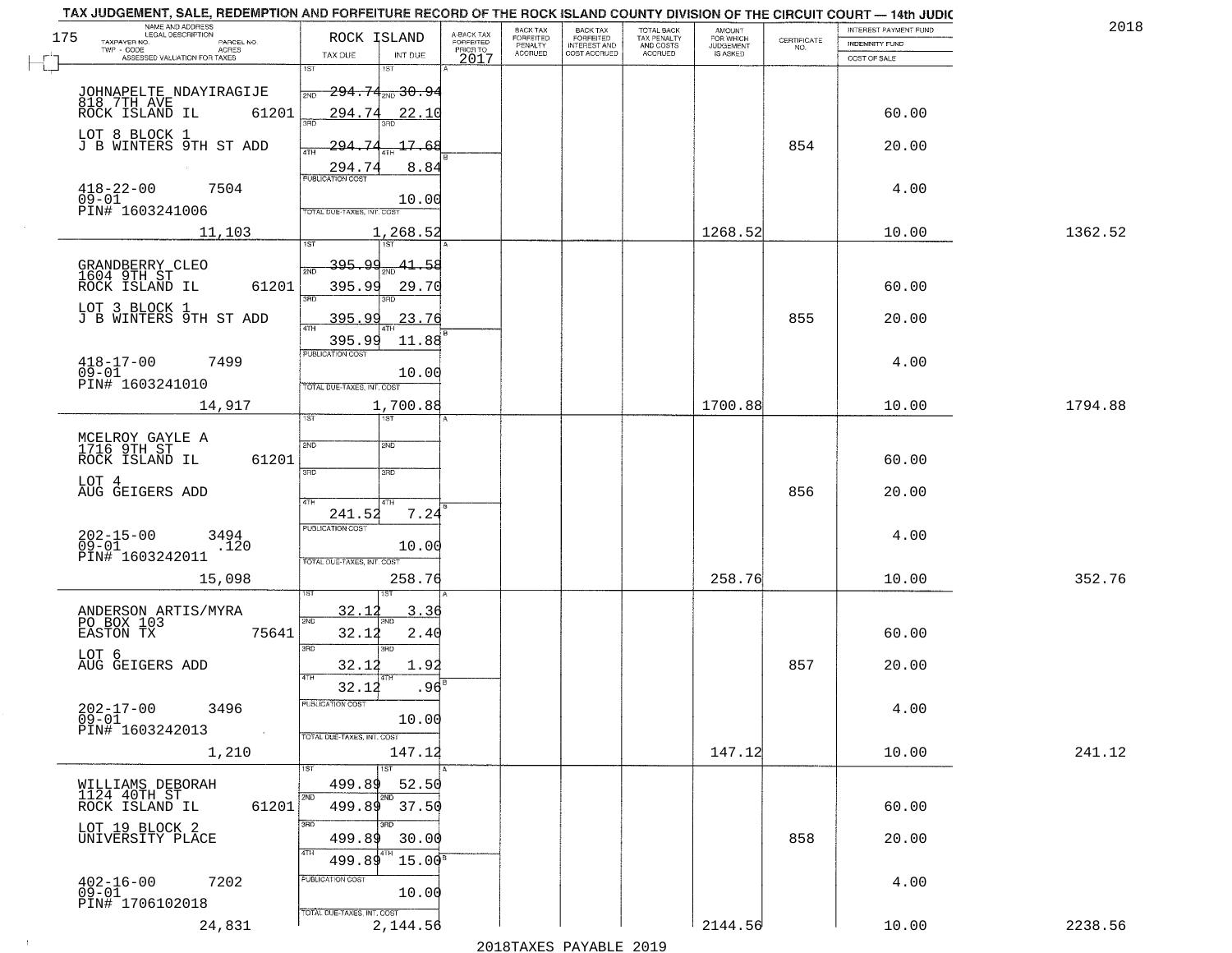| 175                                  | BY WHOM                                                 | RATE               | ROCK ISLAND<br>DATE OF SALE | TAX JUDGEMENT, SALE, REDEMPTION AND FORFEITURE RECORD OF THE ROCK ISLAND COUNTY DIVISION OF THE CIRCUIT COURT — 14th JUDICIAL CIRCUIT OF ILLINOIS 2018 | TOTAL DUE<br>TO REDEEM                           |                                             | DATE OF REDEMP-<br>TION OR DEED | RECEIVED REDEMPTION                                    |
|--------------------------------------|---------------------------------------------------------|--------------------|-----------------------------|--------------------------------------------------------------------------------------------------------------------------------------------------------|--------------------------------------------------|---------------------------------------------|---------------------------------|--------------------------------------------------------|
|                                      | PURCHASED                                               | $\%$<br><b>BID</b> |                             | SUBSEQUENT TAXES PAID, FEES, AND TIME EXTENSION                                                                                                        | FROM SALE<br>LESS<br>COUNTY CLERK FEE            | BY WHOM REDEEMED                            | DAY.<br>YEAR<br><b>MO</b>       | MONEY IN FULL                                          |
| 1                                    | PIN# 1603241006<br>STEVE SODEMAN LIVING TRUST<br>$\sim$ |                    | 12/27/2019                  | 01/21/2020 Time Ext & incl<br>01/21/2020 Take Notice Fee                                                                                               | 12/21/2022<br>20.85                              |                                             |                                 | Certificate<br>Returned<br>& Cancelled<br>04/06/2020   |
|                                      |                                                         |                    |                             |                                                                                                                                                        |                                                  | $1,424.25$<br>$160.00$<br>MANASSE NGENDANYI | 03/12/2020                      | Karen Kinney                                           |
| PIN# 1603241010<br>JICTB, INC<br>2   |                                                         | 18                 |                             | $[02/12/2020 \t\t Time \t\t Ext & incl \\ 02/13/2020 \t\t Take \t Notice \tFe \\ 12/27/2019 \t\t 12/07/2020 \tSubs \t paid \\$                         | 12/06/2022<br>1, 20.95<br>1, 764.52<br>1, 763.08 |                                             |                                 | $\mathbf{2}$                                           |
| PIN# 1603242011<br>JICTB, INC        |                                                         | 02                 | 12/27/2019                  | $\begin{array}{c} 02/12/2020 \\ 02/13/2020 \\ 04 \end{array}$ Take Notice Fee                                                                          | 12/06/2022<br>20.95                              |                                             |                                 | Certificate<br>Returned                                |
| 3                                    |                                                         |                    |                             |                                                                                                                                                        |                                                  | 380.77<br>160.00 GAYLE MCELROY              | 05/18/2020                      | 3<br>& Cancelled<br>06/05/2020<br>Karen Kinney         |
| PIN# 1603242013<br>RICO TRUSTEE<br>4 |                                                         | 18                 | 12/27/2019                  |                                                                                                                                                        |                                                  |                                             |                                 | Certificate<br>Returned<br>& Cancelled 4<br>04/02/2020 |
|                                      |                                                         |                    |                             |                                                                                                                                                        |                                                  | 284.52<br>160.00 SHERI RUDOLPH              | 03/05/2020                      | Karen Kinney                                           |
| 5                                    | PIN# 1706102018<br>STEVE SODEMAN LIVING TRUST           |                    | 12/27/2019<br>$\sim$        |                                                                                                                                                        |                                                  |                                             |                                 | Certificate<br>Returned<br>& Cancelled 5<br>02/05/2020 |
|                                      |                                                         |                    |                             |                                                                                                                                                        |                                                  | $2,283.33$<br>160.00 DEBORAH WILLIAMS       | 01/10/2020                      | Karen Kinney                                           |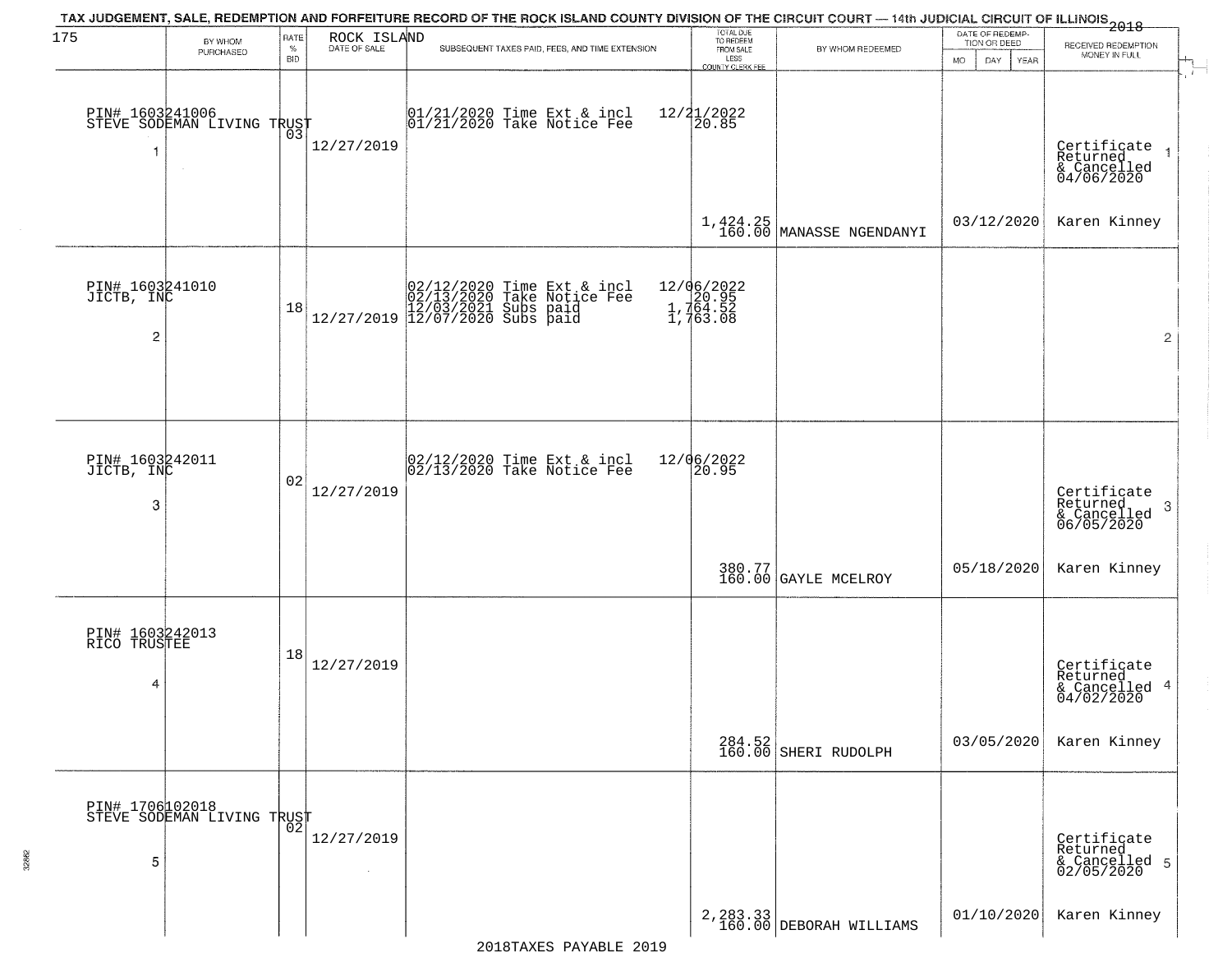|     | TAX JUDGEMENT, SALE, REDEMPTION AND FORFEITURE RECORD OF THE ROCK ISLAND COUNTY DIVISION OF THE CIRCUIT COURT - 14th JUDIC<br>NAME AND ADDRESS<br>LEGAL DESCRIPTION |                                             |                      |                                     | BACK TAX             |                                       |                                        |                                  |                                                                 | INTEREST PAYMENT FUND | 2018    |
|-----|---------------------------------------------------------------------------------------------------------------------------------------------------------------------|---------------------------------------------|----------------------|-------------------------------------|----------------------|---------------------------------------|----------------------------------------|----------------------------------|-----------------------------------------------------------------|-----------------------|---------|
| 176 | TAXPAYER NO.<br>PARCEL NO.                                                                                                                                          | ROCK ISLAND                                 |                      | A-BACK TAX<br>FORFEITED<br>PRIOR TO | FORFEITED<br>PENALTY | BACK TAX<br>FORFEITED<br>INTEREST AND | TOTAL BACK<br>TAX PENALTY<br>AND COSTS | AMOUNT<br>FOR WHICH<br>JUDGEMENT | $\begin{array}{c} \text{CERTIFICATE} \\ \text{NO.} \end{array}$ | <b>INDEMNITY FUND</b> |         |
|     | TWP - CODE<br>ACRES<br>ASSESSED VALUATION FOR TAXES                                                                                                                 | TAX DUE                                     | INT DUE              | 2017                                | <b>ACCRUED</b>       | COST ACCRUED                          | <b>ACCRUED</b>                         | IS ASKED                         |                                                                 | COST OF SALE          |         |
|     |                                                                                                                                                                     | 1ST                                         | 1ST                  |                                     |                      |                                       |                                        |                                  |                                                                 |                       |         |
|     | PATEL JASHWANT                                                                                                                                                      | <del>659.88<sub>2ND</sub> 69.3</del><br>2ND |                      |                                     |                      |                                       |                                        |                                  |                                                                 |                       |         |
|     | 3501 AVENUE OF THE CITIES<br>MOLINE IL 61265                                                                                                                        | 659.88<br>3RD                               | 49.50                |                                     |                      |                                       |                                        |                                  |                                                                 | 60.00                 |         |
|     | LOT 7 BLOCK 1<br>COLLEGE HEIGHTS ADD                                                                                                                                |                                             |                      |                                     |                      |                                       |                                        |                                  |                                                                 |                       |         |
|     | ALL EX E 50 FT                                                                                                                                                      | 659.88<br>4TH                               | 39.60                |                                     |                      |                                       |                                        |                                  | 859                                                             | 20.00                 |         |
|     |                                                                                                                                                                     | 659.88<br><b>PUBLICATION COST</b>           | 19.80                |                                     |                      |                                       |                                        |                                  |                                                                 |                       |         |
|     | $141 - 01 - 00$<br>2345<br>$09 - 01$                                                                                                                                |                                             | 10.00                |                                     |                      |                                       |                                        |                                  |                                                                 | 4.00                  |         |
|     | PIN# 1706105008                                                                                                                                                     | TOTAL DUE-TAXES, INT. COST                  |                      |                                     |                      |                                       |                                        |                                  |                                                                 |                       |         |
|     | 24,858                                                                                                                                                              |                                             | 2,827.72             |                                     |                      |                                       |                                        | 2827.72                          |                                                                 | 10.00                 | 2921.72 |
|     |                                                                                                                                                                     | 1ST                                         | 1ST                  |                                     |                      |                                       |                                        |                                  |                                                                 |                       |         |
|     | RADE TIMOTHY P<br>1532 1ST ST<br>MOLINE IL                                                                                                                          | 2ND                                         | 2ND                  |                                     |                      |                                       |                                        |                                  |                                                                 |                       |         |
|     | 61265                                                                                                                                                               | 3RD                                         | 3RD                  |                                     |                      |                                       |                                        |                                  |                                                                 | 60.00                 |         |
|     | LOT 10 BLOCK 3                                                                                                                                                      |                                             |                      |                                     |                      |                                       |                                        |                                  | 860                                                             | 20.00                 |         |
|     | COLLEGE HEIGHTS ADD<br>N 40 FT                                                                                                                                      | 47H<br>505.52                               | 4TH<br>15.16         |                                     |                      |                                       |                                        |                                  |                                                                 |                       |         |
|     |                                                                                                                                                                     | PUBLICATION COST                            |                      |                                     |                      |                                       |                                        |                                  |                                                                 |                       |         |
|     | $143 - 01 - 00$<br>2385<br>$09 - 01$                                                                                                                                |                                             | 10.00                |                                     |                      |                                       |                                        |                                  |                                                                 | 4.00                  |         |
|     | PIN# <sup>1</sup> 1706108008                                                                                                                                        | TOTAL DUE-TAXES, INT. COST                  |                      |                                     |                      |                                       |                                        |                                  |                                                                 |                       |         |
|     | 19,043                                                                                                                                                              | 1ST.                                        | 530.68<br><b>IST</b> |                                     |                      |                                       |                                        | 530.68                           |                                                                 | 10.00                 | 624.68  |
|     |                                                                                                                                                                     |                                             |                      |                                     |                      |                                       |                                        |                                  |                                                                 |                       |         |
|     | HASSON ORPHAJEAN M<br>1407 40TH ST<br>ROCK ISLAND IL<br>61201                                                                                                       | 2ND                                         | SMD                  |                                     |                      |                                       |                                        |                                  |                                                                 | 60.00                 |         |
|     |                                                                                                                                                                     | 3BD                                         | 3BD                  |                                     |                      |                                       |                                        |                                  |                                                                 |                       |         |
|     | LOT 2 BLOCK 2<br>VELIES 1ST ADD                                                                                                                                     | 181.55                                      | 10.88                |                                     |                      |                                       |                                        |                                  | 861                                                             | 20.00                 |         |
|     |                                                                                                                                                                     | 181.55                                      | 5.44                 |                                     |                      |                                       |                                        |                                  |                                                                 |                       |         |
|     | $403 - 20 - 00$<br>09-01<br>7226                                                                                                                                    | <b>PUBLICATION COST</b>                     |                      |                                     |                      |                                       |                                        |                                  |                                                                 | 4.00                  |         |
|     | PIN# 1706111003                                                                                                                                                     | TOTAL OUE-TAXES, INT. COST                  | 10.00                |                                     |                      |                                       |                                        |                                  |                                                                 |                       |         |
|     | 21,668                                                                                                                                                              |                                             | 389.42               |                                     |                      |                                       |                                        | 389.42                           |                                                                 | 10.00                 | 483.42  |
|     |                                                                                                                                                                     |                                             | १९४                  |                                     |                      |                                       |                                        |                                  |                                                                 |                       |         |
|     | LACUB85<br>1532 1ST ST                                                                                                                                              | 2ND                                         | 2ND                  |                                     |                      |                                       |                                        |                                  |                                                                 |                       |         |
|     | MOLINE IL<br>61265                                                                                                                                                  |                                             |                      |                                     |                      |                                       |                                        |                                  |                                                                 | 60.00                 |         |
|     | N 46 FT E 24 FT LOT 22                                                                                                                                              | 3RD                                         | 3BD                  |                                     |                      |                                       |                                        |                                  |                                                                 |                       |         |
|     | 1ST ADD TO EDGEWOOD PARK                                                                                                                                            | 491.90<br>4TH                               | 29.52                |                                     |                      |                                       |                                        |                                  | 862                                                             | 20.00                 |         |
|     |                                                                                                                                                                     | 491.90<br>PUBLICATION COST                  | 14.76                |                                     |                      |                                       |                                        |                                  |                                                                 |                       |         |
|     | $185 - 16 - 10$<br>$3194 - 1$<br>$\overline{0}\,\overline{9}-0\,\overline{1}$                                                                                       |                                             | 10.00                |                                     |                      |                                       |                                        |                                  |                                                                 | 4.00                  |         |
|     | PIN# 1706113014                                                                                                                                                     | TOTAL DUE-TAXES, INT. COST                  |                      |                                     |                      |                                       |                                        |                                  |                                                                 |                       |         |
|     | 18,530                                                                                                                                                              |                                             | 1,038.08             |                                     |                      |                                       |                                        | 1038.08                          |                                                                 | 10.00                 | 1132.08 |
|     |                                                                                                                                                                     | 1ST<br>642.07                               | 1ST<br>67.41         |                                     |                      |                                       |                                        |                                  |                                                                 |                       |         |
|     | WEST JAMES A<br>3308 SHADOWOOD DR                                                                                                                                   | 2ND                                         | 2ND                  |                                     |                      |                                       |                                        |                                  |                                                                 |                       |         |
|     | 60012<br>CRYSTAL LAKE IL                                                                                                                                            | 642.07<br>3RD <sup>-</sup>                  | 48.15<br>अंग         |                                     |                      |                                       |                                        |                                  |                                                                 | 60.00                 |         |
|     | LOT 18<br>FIRST ADD TO EDGEWOOD                                                                                                                                     | 642.07                                      | 38.52                |                                     |                      |                                       |                                        |                                  | 863                                                             | 20.00                 |         |
|     | PARK                                                                                                                                                                | 4TH<br>642.07                               | $19.26^{\circ}$      |                                     |                      |                                       |                                        |                                  |                                                                 |                       |         |
|     | 3189                                                                                                                                                                | PUBLICATION COST                            |                      |                                     |                      |                                       |                                        |                                  |                                                                 | 4.00                  |         |
|     | $185 - 11 - 00$<br>09-01<br>PIN# 1706113019                                                                                                                         |                                             | 10.00                |                                     |                      |                                       |                                        |                                  |                                                                 |                       |         |
|     | 24,187                                                                                                                                                              | TOTAL DUE-TAXES, INT. COST                  |                      |                                     |                      |                                       |                                        | 2751.62                          |                                                                 | 10.00                 | 2845.62 |
|     |                                                                                                                                                                     |                                             | 2,751.62             |                                     |                      |                                       |                                        |                                  |                                                                 |                       |         |

 $\sim 10$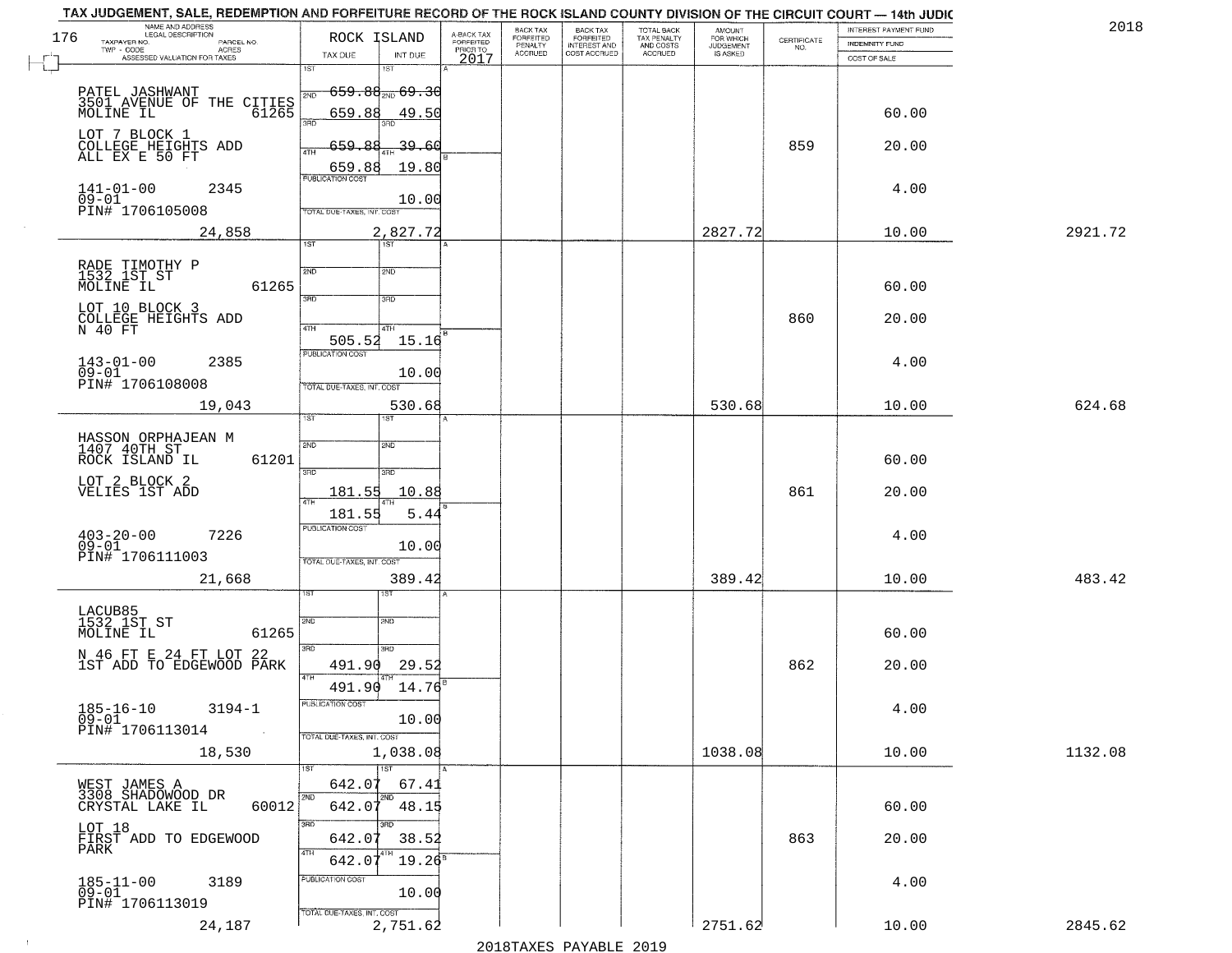| 176                                       |                                                             | RATE               |             | TAX JUDGEMENT, SALE, REDEMPTION AND FORFEITURE RECORD OF THE ROCK ISLAND COUNTY DIVISION OF THE CIRCUIT COURT — 14th JUDICIAL CIRCUIT OF ILLINOIS 2018 |                                             |                                   | DATE OF REDEMP-                          |                                                                    |
|-------------------------------------------|-------------------------------------------------------------|--------------------|-------------|--------------------------------------------------------------------------------------------------------------------------------------------------------|---------------------------------------------|-----------------------------------|------------------------------------------|--------------------------------------------------------------------|
|                                           | BY WHOM<br>PURCHASED                                        | $\%$<br><b>BID</b> | ROCK ISLAND | SUBSEQUENT TAXES PAID, FEES, AND TIME EXTENSION                                                                                                        | TOTAL DUE<br>TO REDEEM<br>FROM SALE<br>LESS | BY WHOM REDEEMED                  | TION OR DEED<br><b>MO</b><br>DAY<br>YEAR | RECEIVED REDEMPTION<br>MONEY IN FULL                               |
| 1                                         | PIN# 1706105008    <br>STEVE SODEMAN LIVING TRUST<br>$\sim$ | 03                 | 12/27/2019  | $01/21/2020$ Time Ext & incl<br>$01/21/2020$ Take Notice Fee                                                                                           | COUNTY CLERK FEE<br>$12/21/2022$<br>20.85   |                                   |                                          | Certificate<br>Returned<br>& Cancelled<br>11/06/2020               |
|                                           |                                                             |                    |             |                                                                                                                                                        |                                             | 3, 117.87<br>160.00 ANDREW FRIDAY | 10/16/2020                               | Karen Kinney                                                       |
| PIN# 1706108008<br>WESTERN SITES LLC<br>2 |                                                             | 0 <sub>0</sub>     | 12/27/2019  |                                                                                                                                                        |                                             |                                   |                                          | Certificate<br>Returned<br>$\frac{1}{6}$ Cancelled 2<br>03/12/2020 |
|                                           |                                                             |                    |             |                                                                                                                                                        |                                             | 624.68<br>160.00 TIMOTHY RADE     | 02/27/2020                               | Karen Kinney                                                       |
| PIN# 1706111003<br>JICTB, INC<br>3        |                                                             | 03                 | 12/27/2019  | 02/12/2020 Time Ext & incl<br>02/13/2020 Take Notice Fee                                                                                               | 12/06/2022<br>20.95                         |                                   |                                          | Certificate<br>Returned<br>3<br>& Cancelled<br>07/07/2020          |
|                                           |                                                             |                    |             |                                                                                                                                                        |                                             | 518.87<br>160.00 ORPHAJEAN HASSON | 06/05/2020                               | Karen Kinney                                                       |
| PIN# 1706113014<br>WESTERN SITES LLC<br>4 |                                                             | 06                 | 12/27/2019  |                                                                                                                                                        |                                             |                                   |                                          | Certificate<br>Returned<br>& Cancelled 4<br>02/11/2020             |
|                                           |                                                             |                    |             |                                                                                                                                                        | $1,200.00$<br>$160.00$ LACUB85              |                                   | 01/16/2020                               | Karen Kinney                                                       |
| PIN# 1706113019<br>JICTB, INC<br>5        |                                                             | 02                 | 12/27/2019  | 02/12/2020 Time Ext & incl<br>02/13/2020 Take Notice Fee                                                                                               | 12/06/2022<br>20.95                         |                                   |                                          | Certificate<br>Returned<br>& Cancelled 5<br>04/06/2020             |
|                                           |                                                             |                    |             |                                                                                                                                                        |                                             | 2,923.48<br>160.00 JAMES WEST     | 03/13/2020                               | Karen Kinney                                                       |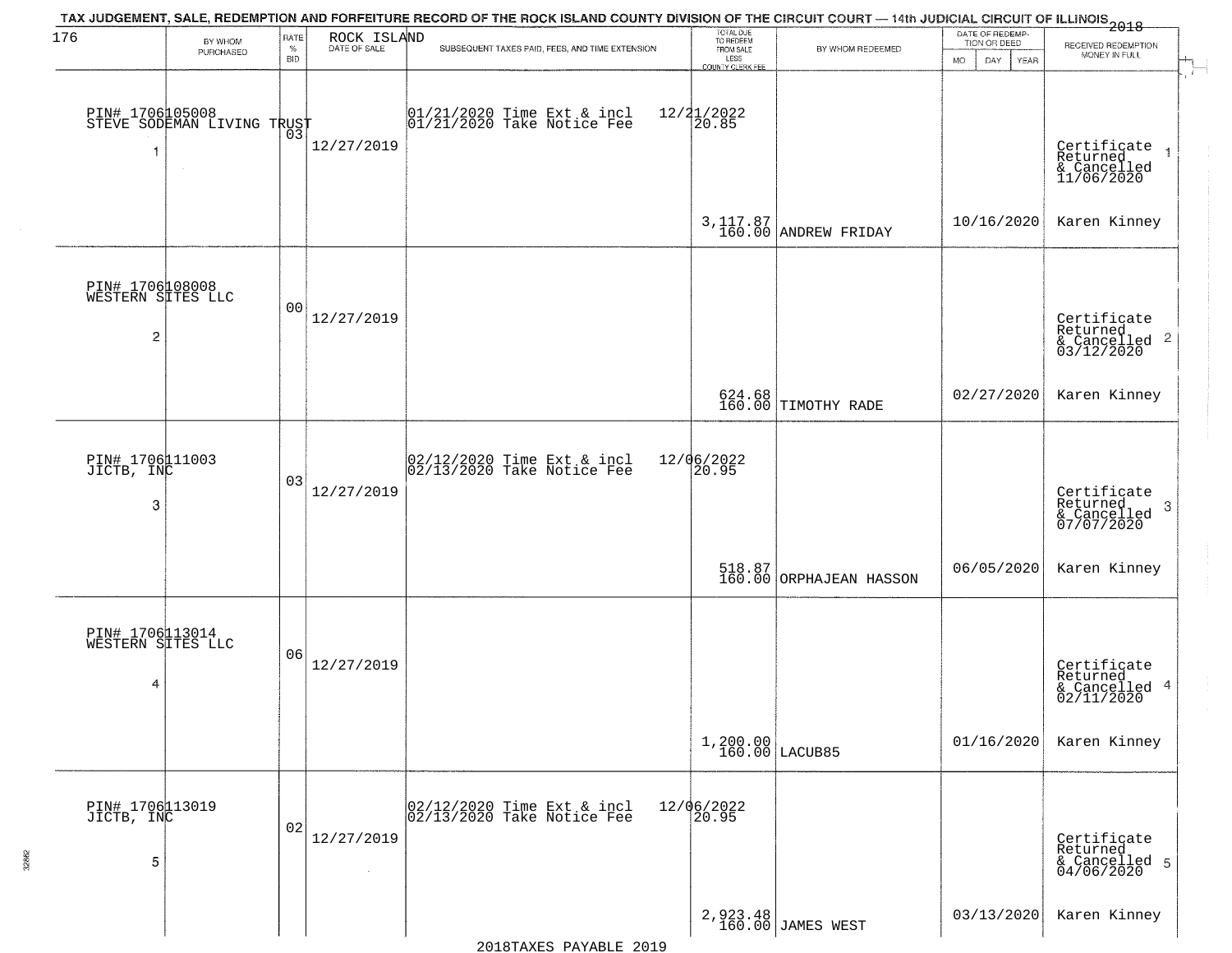| TAX JUDGEMENT, SALE, REDEMPTION AND FORFEITURE RECORD OF THE ROCK ISLAND COUNTY DIVISION OF THE CIRCUIT COURT - 14th JUDIC<br>NAME AND ADDRESS<br>LEGAL DESCRIPTION |                                                                                                                                          |                                     | BACK TAX             | <b>BACK TAX</b>           |                                        |                                         |                                                                 | INTEREST PAYMENT FUND  | 2018    |
|---------------------------------------------------------------------------------------------------------------------------------------------------------------------|------------------------------------------------------------------------------------------------------------------------------------------|-------------------------------------|----------------------|---------------------------|----------------------------------------|-----------------------------------------|-----------------------------------------------------------------|------------------------|---------|
| 177<br>TAXPAYER NO.<br>PARCEL NO.                                                                                                                                   | ROCK ISLAND                                                                                                                              | A-BACK TAX<br>FORFEITED<br>PRIOR TO | FORFEITED<br>PENALTY | FORFEITED<br>INTEREST AND | TOTAL BACK<br>TAX PENALTY<br>AND COSTS | AMOUNT<br>FOR WHICH<br><b>JUDGEMENT</b> | $\begin{array}{c} \text{CERTIFICATE} \\ \text{NO.} \end{array}$ | INDEMNITY FUND         |         |
| ACRES<br>ASSESSED VALUATION FOR TAXES                                                                                                                               | TAX DUE<br>INT DUE                                                                                                                       | 2017                                | <b>ACCRUED</b>       | COST ACCRUED              | <b>ACCRUED</b>                         | IS ASKED                                |                                                                 | COST OF SALE           |         |
| WEST JAMES A<br>3308 SHADOMOOD DR<br>60012<br>CRYSTAL LAKE IL                                                                                                       | 1ST<br>18T<br>$-618$ , $44_{\scriptscriptstyle 700}$ $64$ , $96$<br>2ND<br>618.44<br>46.40                                               |                                     |                      |                           |                                        |                                         |                                                                 | 60.00                  |         |
| LOT 17<br>FIRST ADD TO EDGEWOOD<br>PARK<br>N 20 FT LOT 16 AND ALL                                                                                                   | 396<br>37.12<br><u>618.44</u><br>18.56<br>618.44                                                                                         |                                     |                      |                           |                                        |                                         | 864                                                             | 20.00                  |         |
| $185 - 10 - 00$<br>3188<br>$09 - 01$<br>PIN# 1706113020                                                                                                             | 10.00<br>TOTAL DUE-TAXES, INT. COST                                                                                                      |                                     |                      |                           |                                        |                                         |                                                                 | 4.00                   |         |
| 23,297                                                                                                                                                              | 2,650.80                                                                                                                                 |                                     |                      |                           |                                        | 2650.80                                 |                                                                 | 10.00                  | 2744.80 |
| WEST JAMES A<br>3308 SHADOWOOD DR<br>60012<br>CRYSTAL LAKE IL<br>LOT 41<br>FIRST ADD TO EDGEWOOD<br>PARK<br>$186 - 17 - 00$<br>3213                                 | 805.19<br>$\frac{1}{2ND}$ 84.5d<br>2ND<br>805.19<br>60.40<br>3RD<br>3RD<br>48.32<br>805.19<br>ৰাম<br>24.16<br>805.19<br>PUBLICATION COST |                                     |                      |                           |                                        |                                         | 865                                                             | 60.00<br>20.00<br>4.00 |         |
| $09 - 01$                                                                                                                                                           | 10.00                                                                                                                                    |                                     |                      |                           |                                        |                                         |                                                                 |                        |         |
| PIN# 1706113027<br>30,332                                                                                                                                           | TOTAL DUE-TAXES, INT. COST<br>3,448.20<br>īsT<br>187                                                                                     |                                     |                      |                           |                                        | 3448.20                                 |                                                                 | 10.00                  | 3542.20 |
| WEST JAMES A<br>3308 SHADOWOOD DR<br>CRYSTAL LAKE IL<br>60012                                                                                                       | 97.30<br>926.43<br>2ND<br>926.43<br>69.50<br>3RD<br>3RD                                                                                  |                                     |                      |                           |                                        |                                         |                                                                 | 60.00                  |         |
| LOT 42<br>FIRST ADD TO EDGEWOOD<br>PARK<br>N 20 FT 43 AND ALL                                                                                                       | 926.4<br>55.60<br>ATH<br>27.80<br>926.41                                                                                                 |                                     |                      |                           |                                        |                                         | 866                                                             | 20.00                  |         |
| $186 - 18 - 00$<br>09-01<br>3214<br>PIN# 1706113028                                                                                                                 | <b>PUBLICATION COST</b><br>10.00<br>TOTAL OUE-TAXES, INT. COST                                                                           |                                     |                      |                           |                                        |                                         |                                                                 | 4.00                   |         |
| 34,899                                                                                                                                                              | 3,965.92                                                                                                                                 |                                     |                      |                           |                                        | 3965.92                                 |                                                                 | 10.00                  | 4059.92 |
| RADE TIMOTHY P<br>1532 1ST ST<br>MOLINE IL<br>61265<br>LOT 52                                                                                                       | 151<br>2ND<br>2ND<br>3RD<br>3RD                                                                                                          |                                     |                      |                           |                                        |                                         | 867                                                             | 60.00                  |         |
| FIRST ADD TO EDGEWOOD<br>PARK S 40 FT<br>$187 - 07 - 00$<br>3225<br>$09 - 01$                                                                                       | 4TH<br>487.94 14.64<br>PUBLICATION COS<br>10.00                                                                                          |                                     |                      |                           |                                        |                                         |                                                                 | 20.00<br>4.00          |         |
| PIN# 1706113047<br>$\sim 10^{11}$ km $^{-1}$<br>18,381                                                                                                              | TOTAL DUE-TAXES, INT. COST<br>512.58<br>1ST                                                                                              |                                     |                      |                           |                                        | 512.58                                  |                                                                 | 10.00                  | 606.58  |
| DAU GARY/KAREN D<br>1320 43RD ST<br>61201<br>ROCK ISLAND IL                                                                                                         | 724.81<br>76.09<br>2ND<br>2ND<br>724.81<br>54.35                                                                                         |                                     |                      |                           |                                        |                                         |                                                                 | 60.00                  |         |
| LOT 20 & 21<br>MC CABES FIRST                                                                                                                                       | 3RD<br>an n<br>43.48<br>724.81<br>4TH<br>724.81<br>$21.74^8$                                                                             |                                     |                      |                           |                                        |                                         | 868                                                             | 20.00                  |         |
| $268 - 15 - 00$<br>4743<br>275<br>09-01<br>PIN# 1706114007                                                                                                          | PUBLICATION COST<br>10.00<br>TOTAL DUE-TAXES, INT. COST                                                                                  |                                     |                      |                           |                                        |                                         |                                                                 | 4.00                   |         |
| 27,304                                                                                                                                                              | 3,104.90                                                                                                                                 |                                     |                      |                           |                                        | 3104.90                                 |                                                                 | 10.00                  | 3198.90 |

 $\sim 10^{-1}$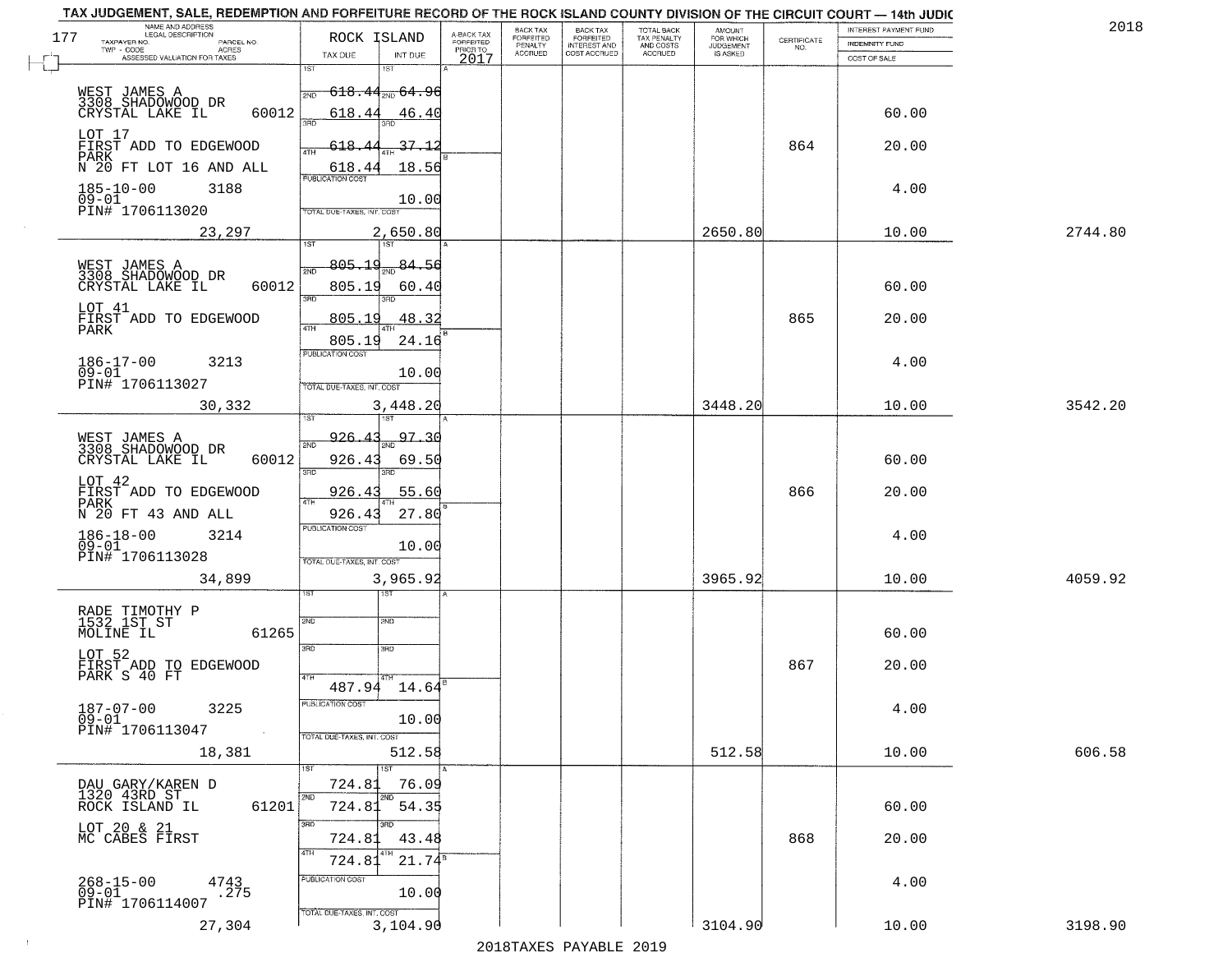| 177                                             | BY WHOM                                  | RATE               | ROCK ISLAND                      | TAX JUDGEMENT, SALE, REDEMPTION AND FORFEITURE RECORD OF THE ROCK ISLAND COUNTY DIVISION OF THE CIRCUIT COURT — 14th JUDICIAL CIRCUIT OF ILLINOIS 2018 | TOTAL DUE<br>TO REDEEM                       |                                    | DATE OF REDEMP-<br>TION OR DEED |                                                                    |
|-------------------------------------------------|------------------------------------------|--------------------|----------------------------------|--------------------------------------------------------------------------------------------------------------------------------------------------------|----------------------------------------------|------------------------------------|---------------------------------|--------------------------------------------------------------------|
|                                                 | PURCHASED                                | $\%$<br><b>BID</b> | DATE OF SALE                     | SUBSEQUENT TAXES PAID, FEES, AND TIME EXTENSION                                                                                                        | FROM SALE<br>LESS<br><b>COUNTY CLERK FEE</b> | BY WHOM REDEEMED                   | MO.<br>DAY.<br><b>YEAR</b>      | RECEIVED REDEMPTION<br>MONEY IN FULL                               |
| PIN# 1706113020<br>AUCTION Z INC                | $\sim$                                   | 01                 | 12/27/2019                       | 03/09/2020 Time Ext & incl<br>03/09/2020 Take Notice Fee                                                                                               | $07/12/2022$<br>20.95                        |                                    |                                 | Certificate<br>Returned<br>& Cancelled<br>07/08/2020               |
|                                                 |                                          |                    |                                  |                                                                                                                                                        |                                              | 2,793.20<br>160.00 JAMES WEST      | 03/13/2020                      | Karen Kinney                                                       |
| PIN# 1706113027<br>JICTB, INC<br>$\overline{c}$ |                                          | 01                 | 12/27/2019                       | $ 02/12/2020$ Time Ext & incl<br>$ 02/13/2020$ Take Notice Fee                                                                                         | 12/06/2022<br>20.95                          |                                    |                                 | Certificate<br>Returned<br>$\frac{1}{2}$ Cancelled 2<br>04/06/2020 |
|                                                 |                                          |                    |                                  |                                                                                                                                                        |                                              | 3,598.57<br>160.00 JAMES WEST      | 03/13/2020                      | Karen Kinney                                                       |
| PIN# 1706113028<br>JICTB, INC<br>3              |                                          | 01                 | 12/27/2019                       | $ 02/12/2020$ Time Ext & incl<br>$ 02/13/2020$ Take Notice Fee                                                                                         | 12/06/2022<br>20.95                          |                                    |                                 | Certificate<br>Returned<br>-3<br>$\frac{6}{04/06/2020}$            |
|                                                 |                                          |                    |                                  |                                                                                                                                                        |                                              | 4, 121. 47<br>160.00 JAMES WEST    | 03/13/2020                      | Karen Kinney                                                       |
| PIN# 1706113047<br>JICTB, INC<br>4              |                                          | 02                 | 12/27/2019                       | $ 02/12/2020$ Time Ext & incl<br>$ 02/13/2020$ Take Notice Fee                                                                                         | 12/06/2022<br>20.95                          |                                    |                                 | Certificate<br>Returned<br>& Cancelled 4<br>03/11/2020             |
|                                                 |                                          |                    |                                  |                                                                                                                                                        |                                              | 639.66<br>160.00 TIMOTHY RADE      | 02/27/2020                      | Karen Kinney                                                       |
| 5                                               | PIN# 1706114007<br>EQUITY ONE INVESTMENT | 01                 | FUND LLC<br>12/27/2019<br>$\sim$ | 01/22/2020 Time Ext & incl<br>01/22/2020 Take Notice Fee                                                                                               | $07/13/2022$<br>20.85                        |                                    |                                 | Certificate<br>Returned<br>& Cancelled 5<br>04/08/2020             |
|                                                 |                                          |                    |                                  |                                                                                                                                                        |                                              | 3, 251.74<br>160.00 GARY/KAREN DAU | 03/03/2020                      | Karen Kinney                                                       |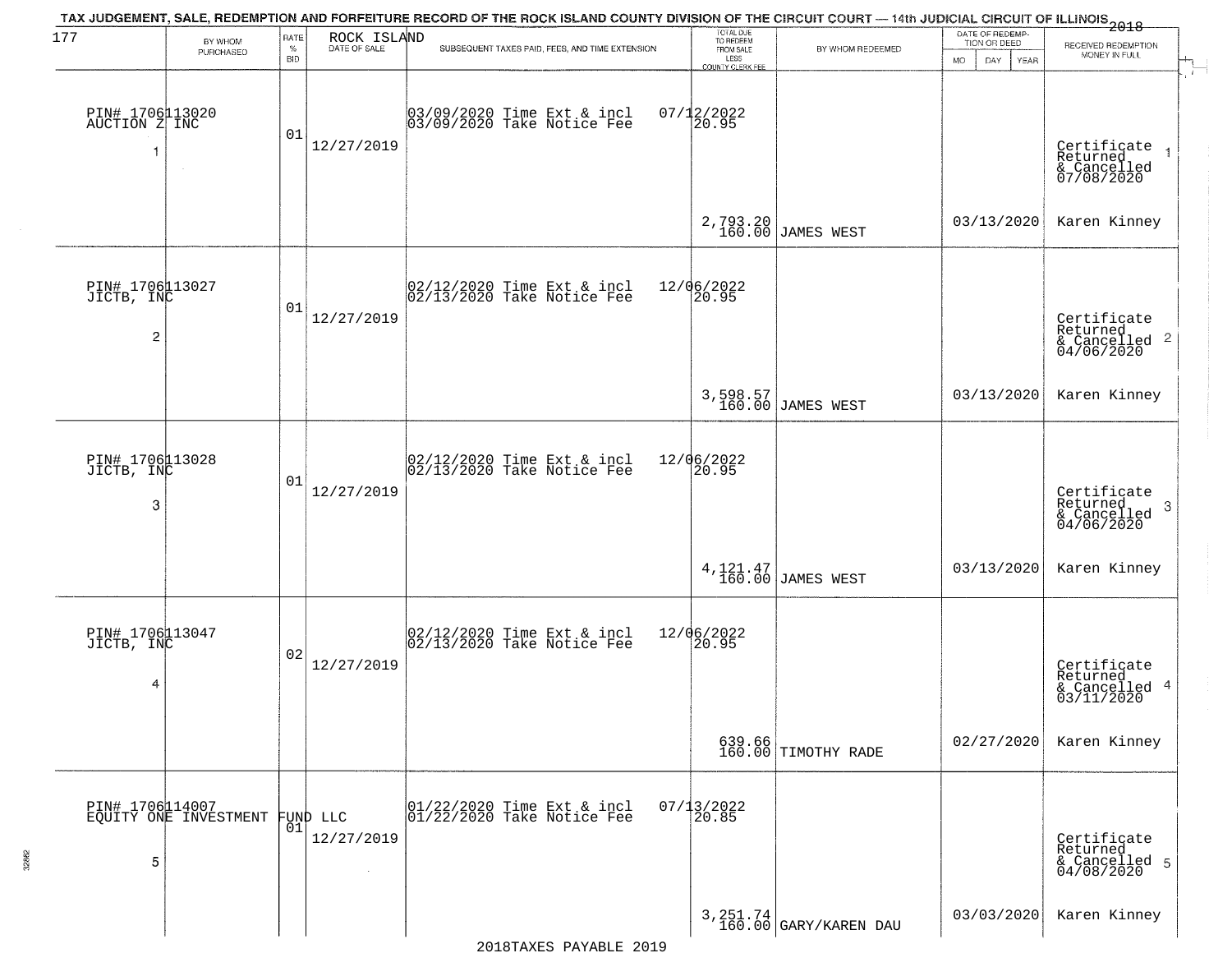| 178 | NAME AND ADDRESS<br>LEGAL DESCRIPTION<br>TAXPAYER NO.<br>PARCEL NO.<br>ACRES<br>TWP - CODE        | ROCK ISLAND                                                                      | A-BACK TAX<br>FORFEITED<br>PRIOR TO | <b>BACK TAX</b><br>FORFEITED<br>PENALTY | BACK TAX<br>FORFEITED<br>INTEREST AND | TOTAL BACK<br>TAX PENALTY<br>AND COSTS | AMOUNT<br>FOR WHICH<br><b>JUDGEMENT</b> | $\begin{array}{c} \text{CERTIFICATE} \\ \text{NO.} \end{array}$ | INTEREST PAYMENT FUND<br><b>INDEMNITY FUND</b> | 2018    |
|-----|---------------------------------------------------------------------------------------------------|----------------------------------------------------------------------------------|-------------------------------------|-----------------------------------------|---------------------------------------|----------------------------------------|-----------------------------------------|-----------------------------------------------------------------|------------------------------------------------|---------|
|     | ASSESSED VALUATION FOR TAXES                                                                      | TAX DUE<br>INT DUE<br>1ST<br>1ST                                                 | 2017                                | <b>ACCRUED</b>                          | COST ACCRUED                          | ACCRUED                                | IS ASKED                                |                                                                 | COST OF SALE                                   |         |
|     | ORTON GRACE B<br>1332 44TH ST<br>ROCK ISLAND IL<br>61201                                          | 2ND<br>2ND                                                                       |                                     |                                         |                                       |                                        |                                         |                                                                 | 60.00                                          |         |
|     | LOT 10 BLOCK 2<br>2ND ADD TO EDGEWOOD PARK                                                        | 3RD<br>3RD<br>707<br>42.<br>707.4<br>21.22                                       |                                     |                                         |                                       |                                        |                                         | 869                                                             | 20.00                                          |         |
|     | $188 - 18 - 00$<br>3255<br>$09 - 01$<br>PIN# 1706115011                                           | <b>PUBLICATION COST</b><br>10.00<br>TOTAL DUE-TAXES, INT. COST                   |                                     |                                         |                                       |                                        |                                         |                                                                 | 4.00                                           |         |
|     | 37,649                                                                                            | 1,488.52<br>1ST<br>1ST                                                           |                                     |                                         |                                       |                                        | 1488.52                                 |                                                                 | 10.00                                          | 1582.52 |
|     | ON TRACK PROPERTIES LLC<br>3515 38TH AVE<br>ROCK ISLAND IL 6120<br>61201<br>LOT 1 BLOCK 1         | 820.38<br>86.15<br>820.38<br>61.55<br>3RD                                        |                                     |                                         |                                       |                                        |                                         |                                                                 | 60.00                                          |         |
|     | 2ND ADD TO EDGEWOOD PARK                                                                          | 49.24<br>820.38                                                                  |                                     |                                         |                                       |                                        |                                         | 870                                                             | 20.00                                          |         |
|     | $187 - 20 - 00$<br>3236<br>$09 - 01$<br>PIN# <sup>1</sup> 706116001                               | 24.62<br>820.38<br>PUBLICATION COST<br>10.00<br>TOTAL DUE-TAXES, INT. COST       |                                     |                                         |                                       |                                        |                                         |                                                                 | 4.00                                           |         |
|     | 30,904                                                                                            | 3,513.10                                                                         |                                     |                                         |                                       |                                        | 3513.10                                 |                                                                 | 10.00                                          | 3607.10 |
|     | TEAGUE RACHELE<br>1337 44TH ST<br>ROCK ISLAND IL<br>61201                                         | 1ST<br>'ST<br><u>573.93</u><br>$60 - 27$<br>2ND<br>573.93<br>43.05<br>3RD<br>3RD |                                     |                                         |                                       |                                        |                                         |                                                                 | 60.00                                          |         |
|     | LOT 8 BLOCK 1<br>2ND ADD TO EDGEWOOD PARK                                                         | 573.9<br>34.44<br>573.93<br>17.22                                                |                                     |                                         |                                       |                                        |                                         | 871                                                             | 20.00                                          |         |
|     | $188 - 07 - 00$<br>3244<br>.202<br>$09 - 01$<br>PIN# 1706116009                                   | <b>PUBLICATION COST</b><br>10.00<br>TOTAL OUE-TAXES, INT. COST                   |                                     |                                         |                                       |                                        |                                         |                                                                 | 4.00                                           |         |
|     | 27,620                                                                                            | 2,460.70                                                                         |                                     |                                         |                                       |                                        | 2460.70                                 |                                                                 | 10.00                                          | 2554.70 |
|     | WHITMARSH CASSANDRA M<br>PO BOX 187<br><b>BARSTOW IL</b><br>61236                                 | 527.10<br>55.3'<br>2ND<br>527.10<br>39.55<br>3RD<br>3BD                          |                                     |                                         |                                       |                                        |                                         |                                                                 | 60.00                                          |         |
|     | LOT 1 BLOCK 3<br>2ND ADD TO EDGEWOOD PARK                                                         | 527.10<br>31.64                                                                  |                                     |                                         |                                       |                                        |                                         | 872                                                             | 20.00                                          |         |
|     | E 50 FT<br>$188 - 19 - 00$<br>3256<br>$\overline{0}\overline{9}-0\overline{1}$<br>PIN# 1706117003 | 4TH<br>527.10 15.82<br>PUBLICATION COST<br>10.00<br>TOTAL DUE-TAXES, INT. COST   |                                     |                                         |                                       |                                        |                                         |                                                                 | 4.00                                           |         |
|     | 25,856                                                                                            | 2,260.78                                                                         |                                     |                                         |                                       |                                        | 2260.78                                 |                                                                 | 10.00                                          | 2354.78 |
|     | WEST JAMES A<br>3308 SHADOWOOD DR<br>60012<br>CRYSTAL LAKE IL                                     | 1ST<br>775.17<br>81.41<br>2ND<br>2ND<br>775.17<br>58.15                          |                                     |                                         |                                       |                                        |                                         |                                                                 | 60.00                                          |         |
|     | LOT 13 BLOCK 6<br>2ND ADD TO EDGEWOOD PARK                                                        | 3RD<br>3RD<br>775.17<br>46.52<br>4TH<br>$23.26^8$<br>775.17                      |                                     |                                         |                                       |                                        |                                         | 873                                                             | 20.00                                          |         |
|     | $191 - 11 - 00$<br>$09 - 01$<br>3310<br>PIN# 1706118010                                           | PUBLICATION COST<br>10.00<br>TOTAL DUE-TAXES, INT. COST                          |                                     |                                         |                                       |                                        |                                         |                                                                 | 4.00                                           |         |
|     | 29,201                                                                                            | 3,320.02                                                                         |                                     |                                         |                                       |                                        | 3320.02                                 |                                                                 | 10.00                                          | 3414.02 |
|     |                                                                                                   |                                                                                  |                                     |                                         | מרמפ הדתגעונת מהעושמרמפ               |                                        |                                         |                                                                 |                                                |         |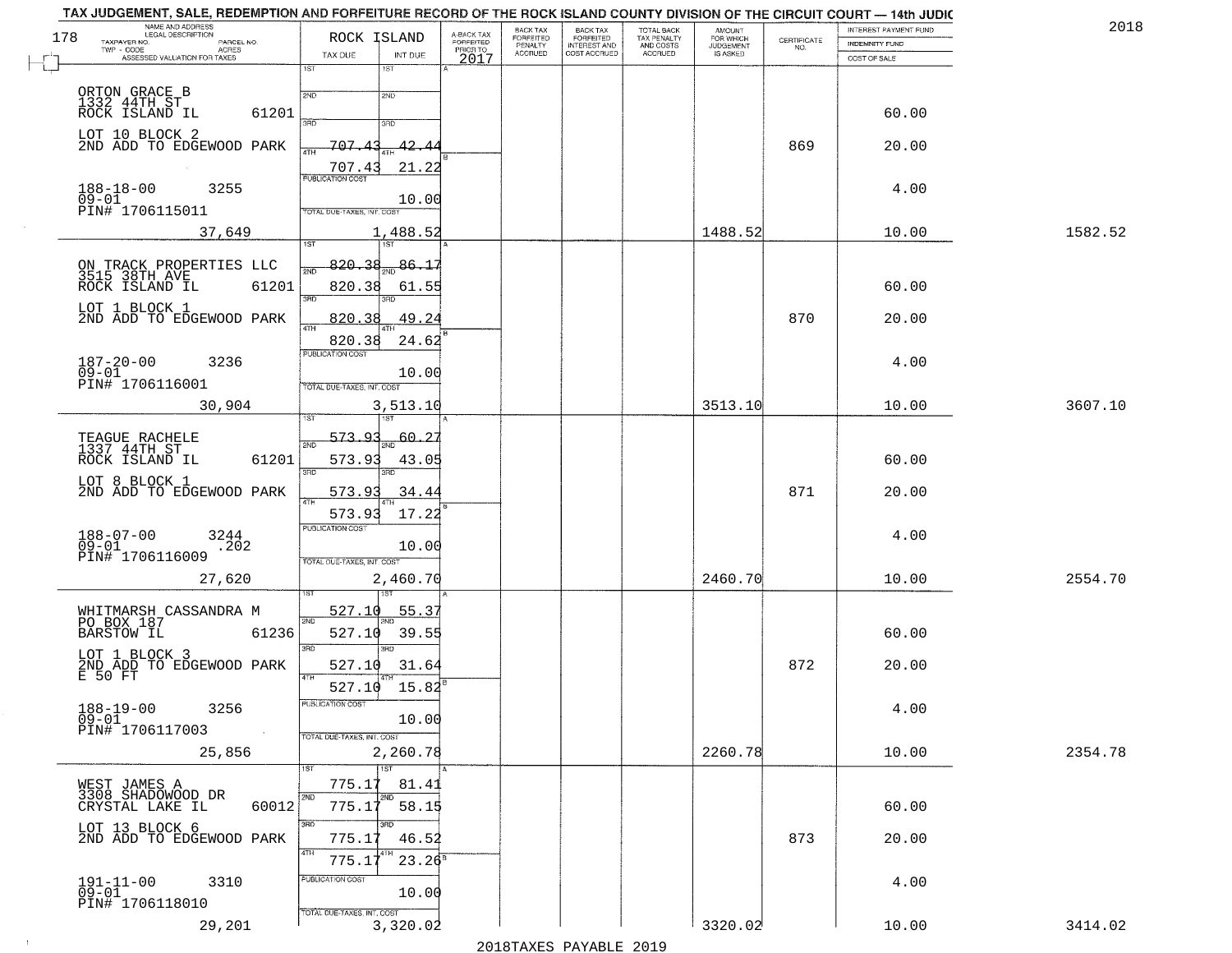| 178                                       | BY WHOM                                  | RATE               | ROCK ISLAND            | TAX JUDGEMENT, SALE, REDEMPTION AND FORFEITURE RECORD OF THE ROCK ISLAND COUNTY DIVISION OF THE CIRCUIT COURT — 14th JUDICIAL CIRCUIT OF ILLINOIS 2018 | TOTAL DUE<br>TO REDEEM |                                                                          | DATE OF REDEMP-<br>TION OR DEED      |                    |                                                                    |
|-------------------------------------------|------------------------------------------|--------------------|------------------------|--------------------------------------------------------------------------------------------------------------------------------------------------------|------------------------|--------------------------------------------------------------------------|--------------------------------------|--------------------|--------------------------------------------------------------------|
|                                           | PURCHASED                                | $\%$<br><b>BID</b> | DATE OF SALE           | SUBSEQUENT TAXES PAID, FEES, AND TIME EXTENSION                                                                                                        |                        | FROM SALE<br>LESS                                                        | BY WHOM REDEEMED                     | DAY<br>MO.<br>YEAR | RECEIVED REDEMPTION<br>MONEY IN FULL                               |
| PIN# 1706115011<br>JICTB, INC             | $\sim$                                   | 02                 |                        |                                                                                                                                                        |                        | <b>COUNTY CLERK FEE</b><br>12/06/2022<br>20.95<br>2, 167.33<br>1, 557.14 |                                      |                    | $\mathbf{1}$                                                       |
| $\overline{c}$                            | PIN# 1706116001<br>GUARDIAN TAX IL LLC   | 0 <sub>0</sub>     | 12/27/2019             |                                                                                                                                                        |                        |                                                                          |                                      |                    | Certificate<br>Returned<br>$\frac{1}{6}$ Cancelled 2<br>03/12/2020 |
|                                           |                                          |                    |                        |                                                                                                                                                        |                        |                                                                          | $3,607.10$ ON TRACK PROPERTIES       | 02/26/2020<br>LLC  | Karen Kinney                                                       |
| PIN# 1706116009<br>WESTERN SITES LLC<br>3 |                                          | 01                 | 12/27/2019             | 03/09/2020 Time Ext & incl<br>03/09/2020 Take Notice Fee                                                                                               |                        | 07/12/2022<br>20.95                                                      |                                      |                    | Certificate<br>Returned<br>3<br>$\frac{6}{04/16/2021}$             |
|                                           |                                          |                    |                        |                                                                                                                                                        |                        |                                                                          | 2,652.29<br>160.00 RACHELE TEAGUE    | 03/19/2021         | Karen Kinney                                                       |
| PIN# 1706117003<br>JICTB, INC<br>4        |                                          | 02                 | 12/27/2019             | 02/12/2020 Time Ext & incl<br>02/13/2020 Take Notice Fee                                                                                               |                        | 12/06/2022<br> 20.95                                                     |                                      |                    | Certificate<br>Returned<br>& Cancelled 4<br>03/11/2020             |
|                                           |                                          |                    |                        |                                                                                                                                                        |                        |                                                                          | 2, 422.83<br>160.00 MICHAEL FENTRESS | 02/26/2020         | Karen Kinney                                                       |
| 5                                         | PIN# 1706118010<br>EQUITY ONE INVESTMENT | 02                 | FUND LLC<br>12/27/2019 | 01/22/2020 Time Ext & incl<br>01/22/2020 Take Notice Fee                                                                                               |                        | $07/13/2022$<br>20.85                                                    |                                      |                    | Certificate<br>Returned<br>& Cancelled 5<br>04/08/2020             |
|                                           |                                          |                    |                        |                                                                                                                                                        |                        |                                                                          | 3,503.15<br>160.00 JAMES WEST        | 03/13/2020         | Karen Kinney                                                       |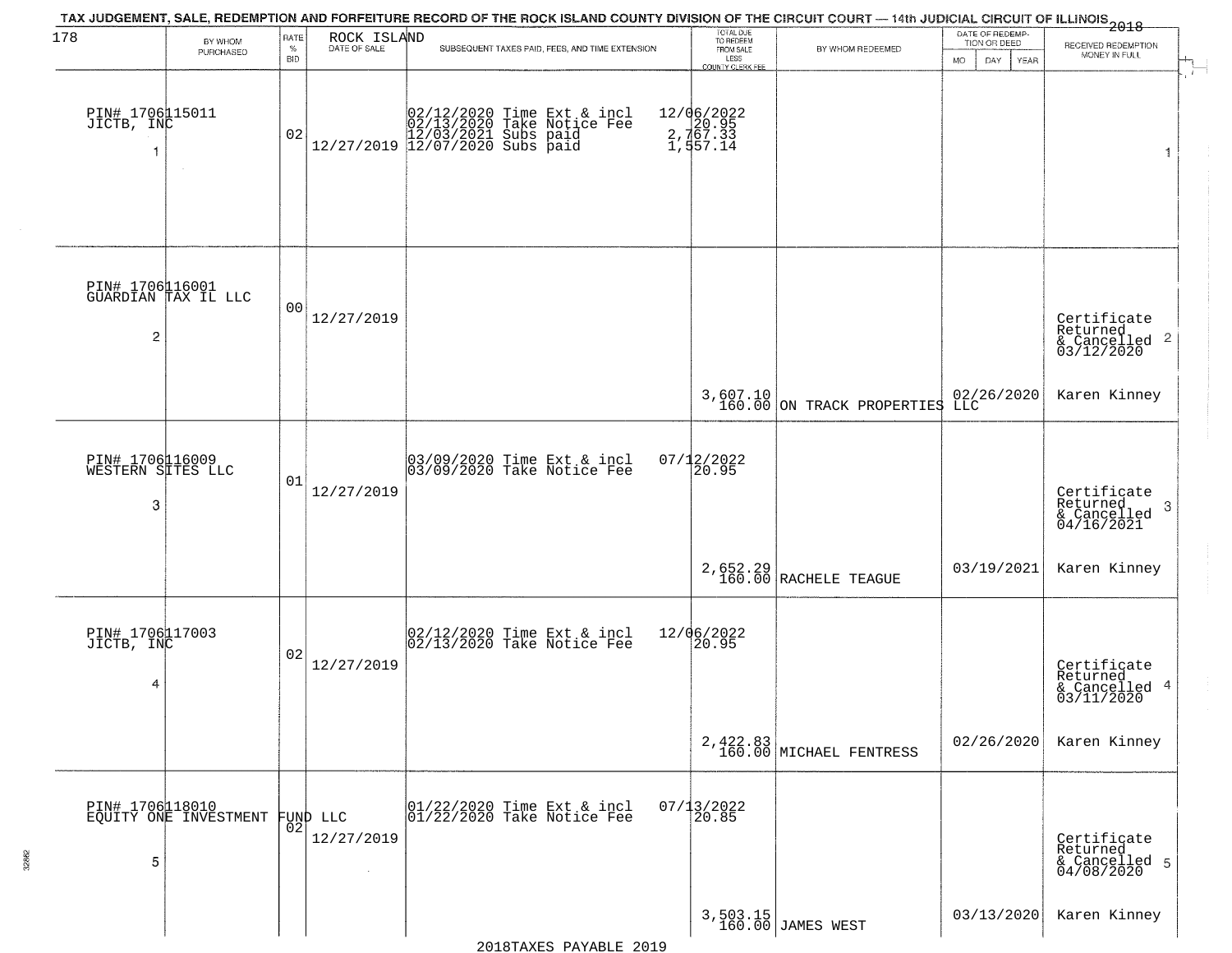| TAX JUDGEMENT, SALE, REDEMPTION AND FORFEITURE RECORD OF THE ROCK ISLAND COUNTY DIVISION OF THE CIRCUIT COURT - 14th JUDIC<br>NAME AND ADDRESS<br>LEGAL DESCRIPTION |            |                                   |                                |                                     | BACK TAX                    |                                              |                                        |                                         |                                                                 | INTEREST PAYMENT FUND | 2018    |
|---------------------------------------------------------------------------------------------------------------------------------------------------------------------|------------|-----------------------------------|--------------------------------|-------------------------------------|-----------------------------|----------------------------------------------|----------------------------------------|-----------------------------------------|-----------------------------------------------------------------|-----------------------|---------|
| 179<br>TAXPAYER NO.                                                                                                                                                 | PARCEL NO. |                                   | ROCK ISLAND                    | A-BACK TAX<br>FORFEITED<br>PRIOR TO | <b>FORFEITED</b><br>PENALTY | BACK TAX<br>FORFEITED<br><b>INTEREST AND</b> | TOTAL BACK<br>TAX PENALTY<br>AND COSTS | AMOUNT<br>FOR WHICH<br><b>JUDGEMENT</b> | $\begin{array}{c} \text{CERTIFICATE} \\ \text{NO.} \end{array}$ | INDEMNITY FUND        |         |
| ASSESSED VALUATION FOR TAXES                                                                                                                                        | ACRES      | TAX DUE                           | INT DUE                        | 2017                                | <b>ACCRUED</b>              | COST ACCRUED                                 | <b>ACCRUED</b>                         | IS ASKED                                |                                                                 | COST OF SALE          |         |
|                                                                                                                                                                     |            | 1ST                               | 1ST                            |                                     |                             |                                              |                                        |                                         |                                                                 |                       |         |
| BENNETT V MAX TRST                                                                                                                                                  |            | 2ND                               | $-621.28_{\tiny\rm 2ND}$ 65.24 |                                     |                             |                                              |                                        |                                         |                                                                 |                       |         |
| 1204 45TH ST ROCK ISLAND IL                                                                                                                                         |            |                                   |                                |                                     |                             |                                              |                                        |                                         |                                                                 |                       |         |
|                                                                                                                                                                     | 61201      | 621.28<br>350                     | 46.60                          |                                     |                             |                                              |                                        |                                         |                                                                 | 60.00                 |         |
| LOT 18                                                                                                                                                              |            |                                   |                                |                                     |                             |                                              |                                        |                                         |                                                                 |                       |         |
| PARK VIEW ADD TO CITY<br>OF ROCK ISLAND                                                                                                                             |            | 621.28                            | <u>37.28</u>                   |                                     |                             |                                              |                                        |                                         | 874                                                             | 20.00                 |         |
|                                                                                                                                                                     |            | 621.28                            | 18.64                          |                                     |                             |                                              |                                        |                                         |                                                                 |                       |         |
|                                                                                                                                                                     | 5487       |                                   |                                |                                     |                             |                                              |                                        |                                         |                                                                 | 4.00                  |         |
| 309-18-00<br>09-01                                                                                                                                                  |            |                                   | 10.00                          |                                     |                             |                                              |                                        |                                         |                                                                 |                       |         |
| PIN# 1706126011                                                                                                                                                     |            | TOTAL DUE-TAXES, INT. COST        |                                |                                     |                             |                                              |                                        |                                         |                                                                 |                       |         |
|                                                                                                                                                                     | 34,404     |                                   | 2,662.88                       |                                     |                             |                                              |                                        | 2662.88                                 |                                                                 | 10.00                 | 2756.88 |
|                                                                                                                                                                     |            |                                   |                                |                                     |                             |                                              |                                        |                                         |                                                                 |                       |         |
| YOUNGBERG K L<br>4559 12TH AVE                                                                                                                                      |            |                                   | $481.20_{20}$ 50.54            |                                     |                             |                                              |                                        |                                         |                                                                 |                       |         |
| ROCK ISLAND IL                                                                                                                                                      | 61201      | 481.20                            | 36.10                          |                                     |                             |                                              |                                        |                                         |                                                                 | 60.00                 |         |
|                                                                                                                                                                     |            | उन्नत                             | 3RD                            |                                     |                             |                                              |                                        |                                         |                                                                 |                       |         |
| LOT 74                                                                                                                                                              |            | 481.<br>. 20                      | 28.88                          |                                     |                             |                                              |                                        |                                         | 875                                                             | 20.00                 |         |
| PARK VIEW ADD TO CITY<br>OF ROCK ISLAND                                                                                                                             |            |                                   |                                |                                     |                             |                                              |                                        |                                         |                                                                 |                       |         |
|                                                                                                                                                                     |            | 481.20                            | 14.44                          |                                     |                             |                                              |                                        |                                         |                                                                 |                       |         |
| $312 - 04 - 00$                                                                                                                                                     | 5539       | PUBLICATION COST                  |                                |                                     |                             |                                              |                                        |                                         |                                                                 | 4.00                  |         |
| $09 - 01$                                                                                                                                                           |            |                                   | 10.00                          |                                     |                             |                                              |                                        |                                         |                                                                 |                       |         |
| PIN# 1706126028                                                                                                                                                     |            | TOTAL DUE-TAXES, INT. COST        |                                |                                     |                             |                                              |                                        |                                         |                                                                 |                       |         |
|                                                                                                                                                                     | 29,127     |                                   | 2,064.76                       |                                     |                             |                                              |                                        | 2064.76                                 |                                                                 | 10.00                 | 2158.76 |
|                                                                                                                                                                     |            |                                   | 1ST                            |                                     |                             |                                              |                                        |                                         |                                                                 |                       |         |
| MASTON MARK C<br>4535 14TH AVE                                                                                                                                      |            | 678.89<br>2ND                     | <u>71, 26</u>                  |                                     |                             |                                              |                                        |                                         |                                                                 |                       |         |
| ROCK ISLAND IL                                                                                                                                                      | 61201      | 678.89                            | 50.90                          |                                     |                             |                                              |                                        |                                         |                                                                 | 60.00                 |         |
|                                                                                                                                                                     |            | 3RD                               | 3RD                            |                                     |                             |                                              |                                        |                                         |                                                                 |                       |         |
| LOT 3                                                                                                                                                               |            | 678.89                            | 40.72                          |                                     |                             |                                              |                                        |                                         | 876                                                             | 20.00                 |         |
| PARK VIEW ADD TO CITY<br>OF ROCK ISLAND                                                                                                                             |            | 4TH                               |                                |                                     |                             |                                              |                                        |                                         |                                                                 |                       |         |
|                                                                                                                                                                     |            | 678.89<br><b>PUBLICATION COST</b> | 20.36                          |                                     |                             |                                              |                                        |                                         |                                                                 |                       |         |
| 309-03-00<br>09-01                                                                                                                                                  | 5472       |                                   |                                |                                     |                             |                                              |                                        |                                         |                                                                 | 4.00                  |         |
| PIN# 1706126066                                                                                                                                                     |            | TOTAL OUE-TAXES, INT. COST        | 10.00                          |                                     |                             |                                              |                                        |                                         |                                                                 |                       |         |
|                                                                                                                                                                     |            |                                   |                                |                                     |                             |                                              |                                        |                                         |                                                                 |                       |         |
|                                                                                                                                                                     | 31,574     |                                   | 2,908.80<br>१९४                |                                     |                             |                                              |                                        | 2908.80                                 |                                                                 | 10.00                 | 3002.80 |
|                                                                                                                                                                     |            |                                   |                                |                                     |                             |                                              |                                        |                                         |                                                                 |                       |         |
| SCHAFER WILLIAM PAUL<br>4017 18TH AVE                                                                                                                               |            | 2ND                               | 2ND                            |                                     |                             |                                              |                                        |                                         |                                                                 |                       |         |
| ROCK ISLAND IL                                                                                                                                                      | 61201      |                                   |                                |                                     |                             |                                              |                                        |                                         |                                                                 | 60.00                 |         |
| LOT 17 BLOCK 4                                                                                                                                                      |            | 3RD                               | 3HD                            |                                     |                             |                                              |                                        |                                         |                                                                 |                       |         |
| COLONIAL HEIGHTS                                                                                                                                                    |            |                                   |                                |                                     |                             |                                              |                                        |                                         | 877                                                             | 20.00                 |         |
|                                                                                                                                                                     |            | 4TH.                              | $392.30$ $11.76$ <sup>E</sup>  |                                     |                             |                                              |                                        |                                         |                                                                 |                       |         |
| $147 - 11 - 00$                                                                                                                                                     |            | PUBLICATION COS.                  |                                |                                     |                             |                                              |                                        |                                         |                                                                 |                       |         |
| $09 - 01$                                                                                                                                                           | 2481       |                                   | 10.00                          |                                     |                             |                                              |                                        |                                         |                                                                 | 4.00                  |         |
| PIN# 1706131035                                                                                                                                                     | $\sim 100$ | TOTAL DUE-TAXES, INT. COST        |                                |                                     |                             |                                              |                                        |                                         |                                                                 |                       |         |
|                                                                                                                                                                     | 20,778     |                                   | 414.06                         |                                     |                             |                                              |                                        | 414.06                                  |                                                                 | 10.00                 | 508.06  |
|                                                                                                                                                                     |            | 1ST                               |                                |                                     |                             |                                              |                                        |                                         |                                                                 |                       |         |
| MARTIN SARAH/WINN SALLY                                                                                                                                             |            |                                   |                                |                                     |                             |                                              |                                        |                                         |                                                                 |                       |         |
| 1537 41ST ST                                                                                                                                                        |            | 2ND                               | 2ND                            |                                     |                             |                                              |                                        |                                         |                                                                 |                       |         |
| ROCK ISLAND IL                                                                                                                                                      | 61201      |                                   |                                |                                     |                             |                                              |                                        |                                         |                                                                 | 60.00                 |         |
| LOT 10 BLOCK 5                                                                                                                                                      |            | 3RD                               | 3RD                            |                                     |                             |                                              |                                        |                                         |                                                                 |                       |         |
| COLONIAL HEIGHTS                                                                                                                                                    |            | 4TH                               |                                |                                     |                             |                                              |                                        |                                         | 878                                                             | 20.00                 |         |
|                                                                                                                                                                     |            | 253.49                            | $7.60^{\circ}$                 |                                     |                             |                                              |                                        |                                         |                                                                 |                       |         |
| $148 - 18 - 00$                                                                                                                                                     | 2510       | PUBLICATION COST                  |                                |                                     |                             |                                              |                                        |                                         |                                                                 | 4.00                  |         |
| $09 - 01$                                                                                                                                                           |            |                                   | 10.00                          |                                     |                             |                                              |                                        |                                         |                                                                 |                       |         |
| PIN# 1706132010                                                                                                                                                     |            | TOTAL DUE-TAXES, INT. COST        |                                |                                     |                             |                                              |                                        |                                         |                                                                 |                       |         |
|                                                                                                                                                                     | 15,549     |                                   | 271.09                         |                                     |                             |                                              |                                        | 271.09                                  |                                                                 | 10.00                 | 365.09  |
|                                                                                                                                                                     |            |                                   |                                |                                     |                             | 2010                                         |                                        |                                         |                                                                 |                       |         |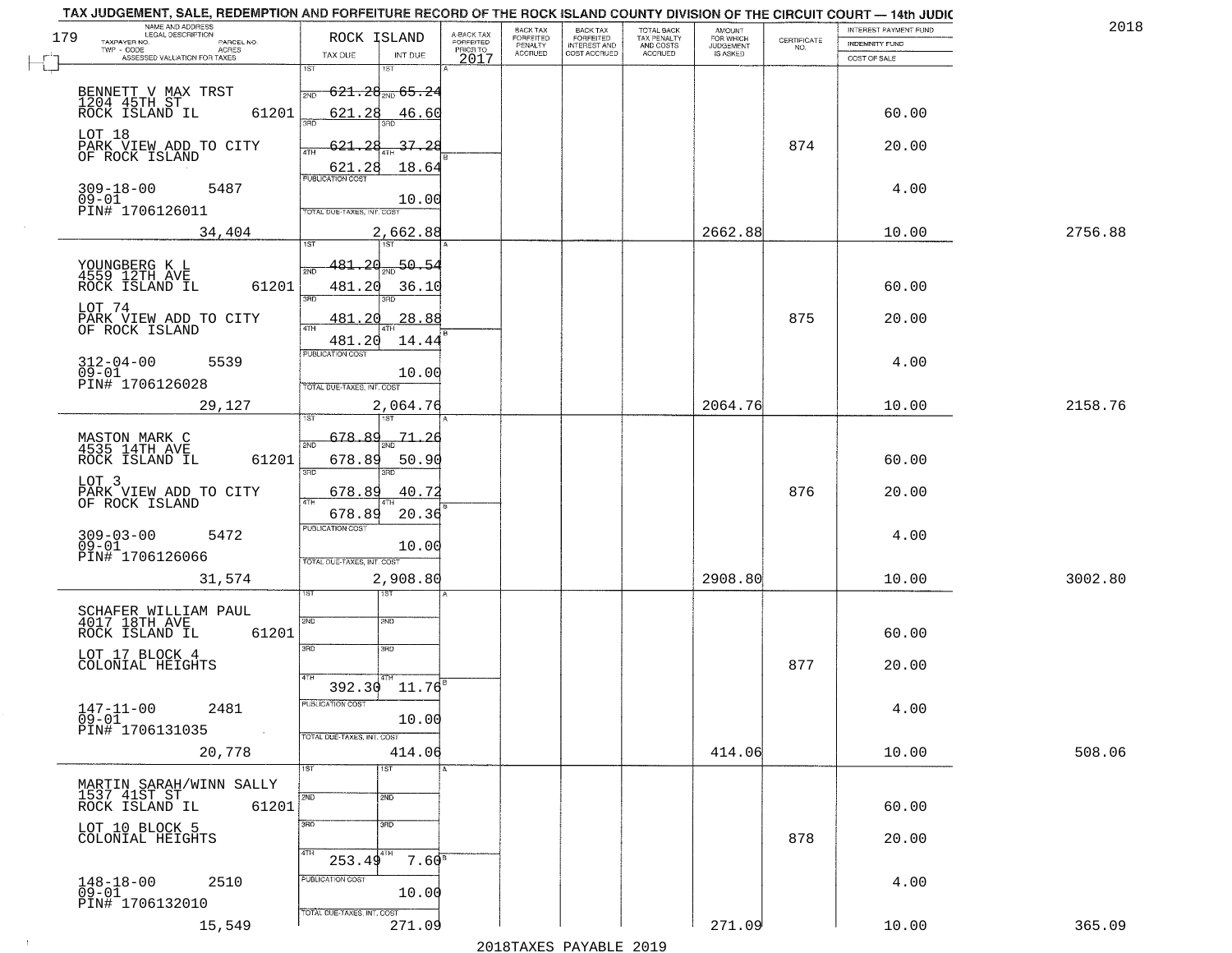| 179                           | BY WHOM<br>PURCHASED                                                | RATE<br>$\%$<br><b>BID</b> | ROCK ISLAND<br>DATE OF SALE | TAX JUDGEMENT, SALE, REDEMPTION AND FORFEITURE RECORD OF THE ROCK ISLAND COUNTY DIVISION OF THE CIRCUIT COURT — 14th JUDICIAL CIRCUIT OF ILLINOIS 2018<br>SUBSEQUENT TAXES PAID, FEES, AND TIME EXTENSION                                             | TOTAL DUE<br>TO REDEEM<br>FROM SALE<br>LESS<br>COUNTY CLERK FEI                                                          | BY WHOM REDEEMED                   | DATE OF REDEMP-<br>TION OR DEED<br>MO.<br>DAY.<br><b>YEAR</b> | RECEIVED REDEMPTION<br>MONEY IN FULL                                  |
|-------------------------------|---------------------------------------------------------------------|----------------------------|-----------------------------|-------------------------------------------------------------------------------------------------------------------------------------------------------------------------------------------------------------------------------------------------------|--------------------------------------------------------------------------------------------------------------------------|------------------------------------|---------------------------------------------------------------|-----------------------------------------------------------------------|
|                               | PIN# 1706126011    <br>STEVE SODEMAN LIVING TRUST                   | 01                         | 12/27/2019                  | 01/21/2020 Time Ext & incl<br>01/21/2020 Take Notice Fee                                                                                                                                                                                              | $12/21/2022$<br>20.85                                                                                                    |                                    |                                                               | Certificate<br>Returned<br>$\rightarrow$<br>& Cancelled<br>03/03/2020 |
|                               |                                                                     |                            |                             |                                                                                                                                                                                                                                                       |                                                                                                                          | 2,805.30 PEPPING BALK KINCAID ATTY |                                                               | Karen Kinney                                                          |
|                               | PIN# 1706026028<br>EQUITY ONE INVESTMENT FUND LLC<br>$\overline{c}$ |                            | 12/27/2019                  | 03/15/2022 Time Ext & incl<br>01/22/2020 Take Notice Fee<br>03/29/2022 Take Notice Fee<br>03/29/2022 Circuit Clerks Fee<br>03/29/2022 Title Search Fee<br>03/21/2022 Fublication Fee<br>04/07/2022 Sheriffs Fee<br>11/30/2021 Subs paid<br>12/02/2020 | 09/21/2022<br>20.85<br>35.00<br>$\begin{array}{r} 339.25 \\ 139.25 \\ 125.00 \\ 500 \\ 2,162.83 \\ 2,161.02 \end{array}$ |                                    |                                                               | 2                                                                     |
| PIN# 1706126066<br>JICTB, INC | 3                                                                   | 01                         | 12/27/2019                  | 02/12/2020 Time Ext & incl<br>02/13/2020 Take Notice Fee                                                                                                                                                                                              | 12/06/2022<br>20.95                                                                                                      |                                    |                                                               | Certificate<br>Returned<br>-3<br>& Cancelled<br>06/05/2020            |
|                               |                                                                     |                            |                             |                                                                                                                                                                                                                                                       |                                                                                                                          | 3,053.78<br>160.00 KATZ NOWINSKI   | 05/11/2020                                                    | Karen Kinney                                                          |
|                               | PIN# 1706131035<br>STEVE SODEMAN LIVING TRUST<br>4                  | 01                         | 12/27/2019                  |                                                                                                                                                                                                                                                       |                                                                                                                          |                                    |                                                               | Certificate<br>Returned<br>4<br>& Cancelled<br>02/05/2020             |
|                               |                                                                     |                            |                             |                                                                                                                                                                                                                                                       |                                                                                                                          |                                    | 01/16/2020                                                    | Karen Kinney                                                          |
|                               | PIN# 1706132010<br>STEVE SODEMAN LIVING TRUST<br>5                  |                            | 12/27/2019<br>$\sim$        | 01/21/2020 Time Ext & incl<br>01/21/2020 Take Notice Fee                                                                                                                                                                                              | 12/21/2022<br>20.85                                                                                                      |                                    |                                                               | Certificate<br>Returned<br>& Cancelled 5<br>05/06/2020                |
|                               |                                                                     |                            |                             |                                                                                                                                                                                                                                                       |                                                                                                                          | 389.59<br>160.00 CORELOGIC         | 04/06/2020                                                    | Karen Kinney                                                          |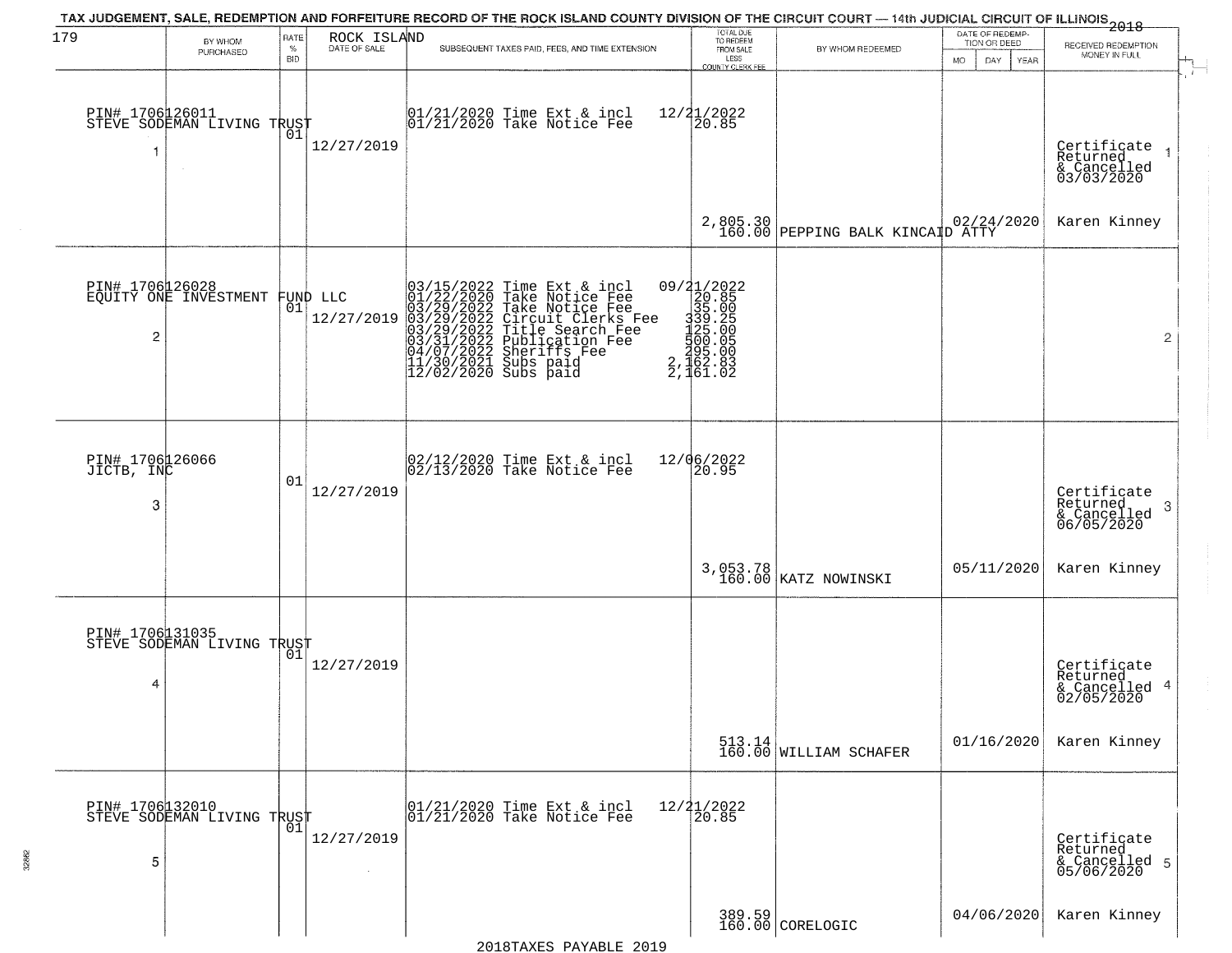|         | INTEREST PAYMENT FUND<br>INDEMNITY FUND | $\begin{array}{c} \text{CEPTIFICATE} \\ \text{NO.} \end{array}$ | AMOUNT<br>FOR WHICH<br>JUDGEMENT<br>IS ASKED | TOTAL BACK<br>TAX PENALTY<br>AND COSTS<br>ACCRUED | BACK TAX<br>FORFEITED<br>INTEREST AND<br>COST ACCRUED | BACK TAX<br>FORFEITED<br>PENALTY<br>ACCRUED | A-BACK TAX<br>FORFEITED<br>PRIOR TO<br>2017 |                  | ROCK ISLAND                                 | NAME AND ADDRESS<br>LEGAL DESCRIPTION<br>TAXPAYER NO.<br>180<br>TAXPAYER NO. LEGAL DESCRIPTION PARCEL NO.<br>TWP - CODE ACRES<br>ASSESSED VALUATION FOR TAXES |
|---------|-----------------------------------------|-----------------------------------------------------------------|----------------------------------------------|---------------------------------------------------|-------------------------------------------------------|---------------------------------------------|---------------------------------------------|------------------|---------------------------------------------|---------------------------------------------------------------------------------------------------------------------------------------------------------------|
|         | COST OF SALE                            |                                                                 |                                              |                                                   |                                                       |                                             |                                             | INT DUE<br>1ST   | TAX DUE<br>$\overline{1ST}$                 |                                                                                                                                                               |
|         |                                         |                                                                 |                                              |                                                   |                                                       |                                             |                                             |                  | $\frac{1}{2ND}$ 517.33 <sub>2ND</sub> 54.32 |                                                                                                                                                               |
|         | 60.00                                   |                                                                 |                                              |                                                   |                                                       |                                             |                                             | 38.80            | 517.33                                      | MOHN MICHAEL<br>6856 MEADE LOOP APT 1<br>FORT RILEY KS 66442                                                                                                  |
|         |                                         |                                                                 |                                              |                                                   |                                                       |                                             |                                             | 3BD.             | 3AD                                         | LOT 23 TRACT A<br>BOULEVARD ADD                                                                                                                               |
|         | 20.00                                   | 879                                                             |                                              |                                                   |                                                       |                                             |                                             | $-31 - 04$       | $-517.33$<br>4TH                            |                                                                                                                                                               |
|         |                                         |                                                                 |                                              |                                                   |                                                       |                                             |                                             | 15.52            | 517.33<br><b>PUBLICATION COST</b>           | $\sim 10^{-1}$                                                                                                                                                |
|         | 4.00                                    |                                                                 |                                              |                                                   |                                                       |                                             |                                             | 10.00            | TOTAL DUE-TAXES, INT. COST                  | 074-18-00<br>09-01<br>PIN# 1706140022<br>1089                                                                                                                 |
| 2313.00 | 10.00                                   |                                                                 | 2219.00                                      |                                                   |                                                       |                                             |                                             | 2,219.00         |                                             | 19,488                                                                                                                                                        |
|         |                                         |                                                                 |                                              |                                                   |                                                       |                                             |                                             | $\overline{1ST}$ | 1ST                                         |                                                                                                                                                               |
|         |                                         |                                                                 |                                              |                                                   |                                                       |                                             |                                             | 2ND              | 2ND                                         |                                                                                                                                                               |
|         |                                         |                                                                 |                                              |                                                   |                                                       |                                             |                                             | 3RD              | 3BD                                         |                                                                                                                                                               |
|         |                                         |                                                                 |                                              |                                                   |                                                       |                                             |                                             | 4TH              | 47H                                         |                                                                                                                                                               |
|         |                                         |                                                                 |                                              |                                                   |                                                       |                                             |                                             |                  |                                             |                                                                                                                                                               |
|         |                                         |                                                                 |                                              |                                                   |                                                       |                                             |                                             |                  | <b>PUBLICATION COST</b>                     |                                                                                                                                                               |
|         |                                         |                                                                 |                                              |                                                   |                                                       |                                             |                                             |                  | TOTAL DUE-TAXES, INT. COST                  |                                                                                                                                                               |
|         |                                         |                                                                 |                                              |                                                   |                                                       |                                             |                                             | 1ST              | TST"                                        |                                                                                                                                                               |
|         |                                         |                                                                 |                                              |                                                   |                                                       |                                             |                                             | 2ND              | 2ND                                         |                                                                                                                                                               |
|         |                                         |                                                                 |                                              |                                                   |                                                       |                                             |                                             |                  |                                             |                                                                                                                                                               |
|         |                                         |                                                                 |                                              |                                                   |                                                       |                                             |                                             | 3 <sub>3</sub>   | 3BD                                         |                                                                                                                                                               |
|         |                                         |                                                                 |                                              |                                                   |                                                       |                                             |                                             | 4TH              | 4TH                                         |                                                                                                                                                               |
|         |                                         |                                                                 |                                              |                                                   |                                                       |                                             |                                             |                  | PUBLICATION COST                            |                                                                                                                                                               |
|         |                                         |                                                                 |                                              |                                                   |                                                       |                                             |                                             |                  | TOTAL OUE-TAXES, INT. COST                  |                                                                                                                                                               |
|         |                                         |                                                                 |                                              |                                                   |                                                       |                                             |                                             |                  |                                             |                                                                                                                                                               |
|         |                                         |                                                                 |                                              |                                                   |                                                       |                                             |                                             | १९४              | <b>ST</b>                                   |                                                                                                                                                               |
|         |                                         |                                                                 |                                              |                                                   |                                                       |                                             |                                             | 2ND              | 2ND                                         |                                                                                                                                                               |
|         |                                         |                                                                 |                                              |                                                   |                                                       |                                             |                                             | 3BD              | 3RD                                         |                                                                                                                                                               |
|         |                                         |                                                                 |                                              |                                                   |                                                       |                                             | в                                           | 4TH              | 4TH                                         |                                                                                                                                                               |
|         |                                         |                                                                 |                                              |                                                   |                                                       |                                             |                                             |                  | PUBLICATION COST                            |                                                                                                                                                               |
|         |                                         |                                                                 |                                              |                                                   |                                                       |                                             |                                             |                  |                                             |                                                                                                                                                               |
|         |                                         |                                                                 |                                              |                                                   |                                                       |                                             |                                             |                  | TOTAL DUE-TAXES, INT. COST                  |                                                                                                                                                               |
|         |                                         |                                                                 |                                              |                                                   |                                                       |                                             | A                                           | 1ST              | 1ST                                         |                                                                                                                                                               |
|         |                                         |                                                                 |                                              |                                                   |                                                       |                                             |                                             | 2ND              | 2ND                                         |                                                                                                                                                               |
|         |                                         |                                                                 |                                              |                                                   |                                                       |                                             |                                             | 3RD              | 3BD                                         |                                                                                                                                                               |
|         |                                         |                                                                 |                                              |                                                   |                                                       |                                             |                                             |                  |                                             |                                                                                                                                                               |
|         |                                         |                                                                 |                                              |                                                   |                                                       |                                             |                                             | 4TH              | 4TH                                         |                                                                                                                                                               |
|         |                                         |                                                                 |                                              |                                                   |                                                       |                                             |                                             |                  | PUBLICATION COST                            |                                                                                                                                                               |
|         |                                         |                                                                 |                                              |                                                   |                                                       |                                             |                                             |                  |                                             |                                                                                                                                                               |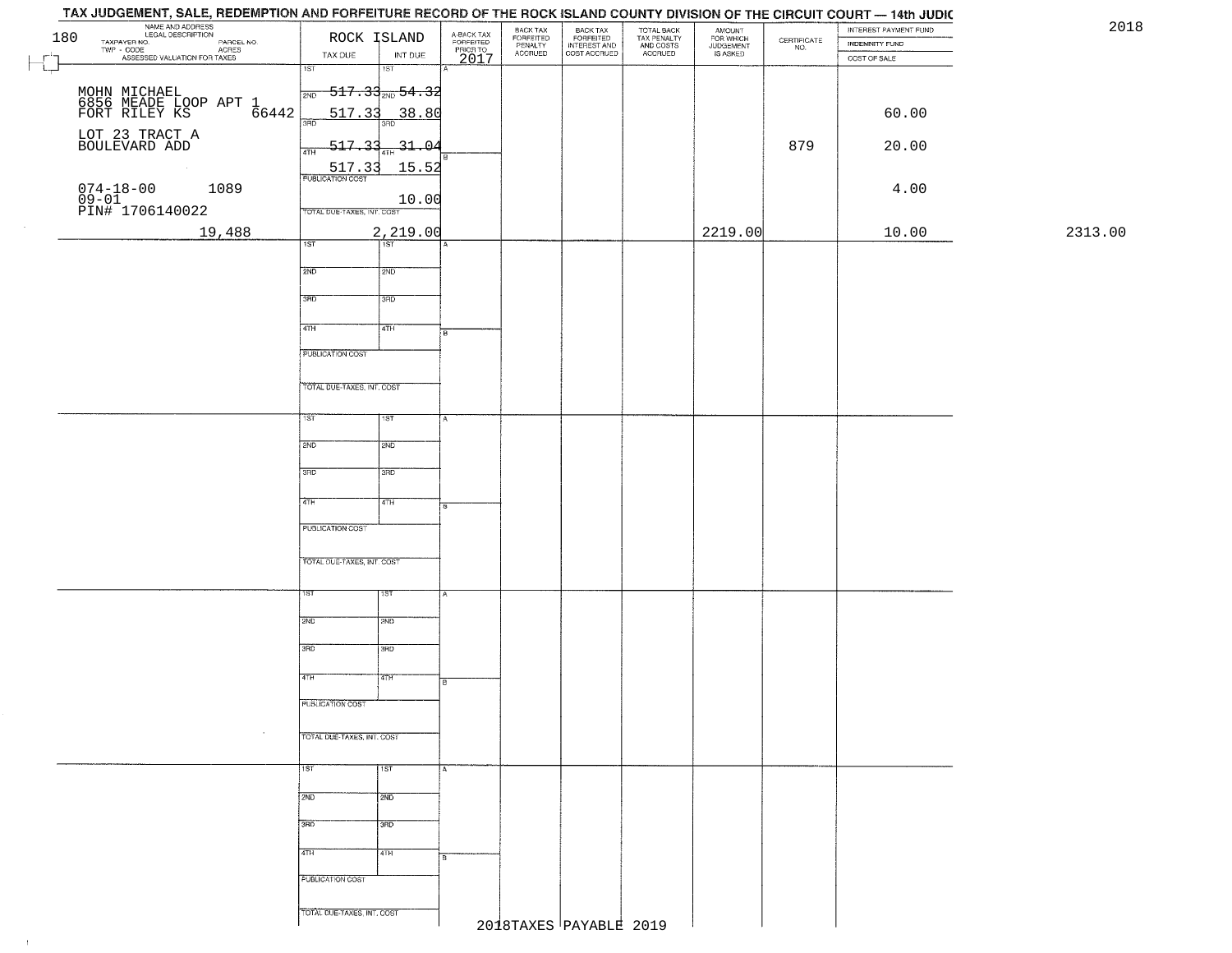| 180                           |                      | RATE               |             | TAX JUDGEMENT, SALE, REDEMPTION AND FORFEITURE RECORD OF THE ROCK ISLAND COUNTY DIVISION OF THE CIRCUIT COURT — 14th JUDICIAL CIRCUIT OF ILLINOIS<br>2018 - And Lease Lease Lease Lease Lease Lease Lease Lease Lease Lease Lease |                                                                 |                             | DATE OF REDEMP-<br>TION OR DEED |                                                        |
|-------------------------------|----------------------|--------------------|-------------|-----------------------------------------------------------------------------------------------------------------------------------------------------------------------------------------------------------------------------------|-----------------------------------------------------------------|-----------------------------|---------------------------------|--------------------------------------------------------|
|                               | BY WHOM<br>PURCHASED | $\%$<br><b>BID</b> | ROCK ISLAND | SUBSEQUENT TAXES PAID, FEES, AND TIME EXTENSION.                                                                                                                                                                                  | TOTAL DUE<br>TO REDEEM<br>FROM SALE<br>LESS<br>COUNTY CLERK FEE | BY WHOM REDEEMED            |                                 | RECEIVED REDEMPTION<br>MONEY IN FULL                   |
|                               |                      |                    |             |                                                                                                                                                                                                                                   |                                                                 |                             | <b>MO</b><br>DAY YEAR           |                                                        |
|                               |                      |                    |             |                                                                                                                                                                                                                                   |                                                                 |                             |                                 |                                                        |
| PIN# 1706140022<br>JICTB, INC |                      |                    |             | 02/12/2020 Time Ext & incl<br>02/13/2020 Take Notice Fee                                                                                                                                                                          | $12/06/2022$<br>20.95                                           |                             |                                 |                                                        |
|                               |                      | 02                 |             |                                                                                                                                                                                                                                   |                                                                 |                             |                                 |                                                        |
| -1                            |                      |                    | 12/27/2019  |                                                                                                                                                                                                                                   |                                                                 |                             |                                 | Certificate<br>Returned 1<br>& Cancelled<br>03/11/2020 |
|                               |                      |                    |             |                                                                                                                                                                                                                                   |                                                                 |                             |                                 |                                                        |
|                               |                      |                    |             |                                                                                                                                                                                                                                   |                                                                 |                             |                                 |                                                        |
|                               |                      |                    |             |                                                                                                                                                                                                                                   |                                                                 |                             | 02/27/2020                      | Karen Kinney                                           |
|                               |                      |                    |             |                                                                                                                                                                                                                                   |                                                                 | $2,380.21$ JOSEFINE LEONARD |                                 |                                                        |
|                               |                      |                    |             |                                                                                                                                                                                                                                   |                                                                 |                             |                                 |                                                        |
|                               |                      |                    |             |                                                                                                                                                                                                                                   |                                                                 |                             |                                 |                                                        |
|                               |                      |                    |             |                                                                                                                                                                                                                                   |                                                                 |                             |                                 |                                                        |
|                               |                      |                    |             |                                                                                                                                                                                                                                   |                                                                 |                             |                                 |                                                        |
| $\overline{c}$                |                      |                    |             |                                                                                                                                                                                                                                   |                                                                 |                             |                                 | $\mathbf{2}$                                           |
|                               |                      |                    |             |                                                                                                                                                                                                                                   |                                                                 |                             |                                 |                                                        |
|                               |                      |                    |             |                                                                                                                                                                                                                                   |                                                                 |                             |                                 |                                                        |
|                               |                      |                    |             |                                                                                                                                                                                                                                   |                                                                 |                             |                                 |                                                        |
|                               |                      |                    |             |                                                                                                                                                                                                                                   |                                                                 |                             |                                 |                                                        |
|                               |                      |                    |             |                                                                                                                                                                                                                                   |                                                                 |                             |                                 |                                                        |
|                               |                      |                    |             |                                                                                                                                                                                                                                   |                                                                 |                             |                                 |                                                        |
|                               |                      |                    |             |                                                                                                                                                                                                                                   |                                                                 |                             |                                 |                                                        |
| $\boldsymbol{3}$              |                      |                    |             |                                                                                                                                                                                                                                   |                                                                 |                             |                                 | $\ensuremath{\mathbf{3}}$                              |
|                               |                      |                    |             |                                                                                                                                                                                                                                   |                                                                 |                             |                                 |                                                        |
|                               |                      |                    |             |                                                                                                                                                                                                                                   |                                                                 |                             |                                 |                                                        |
|                               |                      |                    |             |                                                                                                                                                                                                                                   |                                                                 |                             |                                 |                                                        |
|                               |                      |                    |             |                                                                                                                                                                                                                                   |                                                                 |                             |                                 |                                                        |
|                               |                      |                    |             |                                                                                                                                                                                                                                   |                                                                 |                             |                                 |                                                        |
|                               |                      |                    |             |                                                                                                                                                                                                                                   |                                                                 |                             |                                 |                                                        |
|                               |                      |                    |             |                                                                                                                                                                                                                                   |                                                                 |                             |                                 |                                                        |
| 4                             |                      |                    |             |                                                                                                                                                                                                                                   |                                                                 |                             |                                 | 4                                                      |
|                               |                      |                    |             |                                                                                                                                                                                                                                   |                                                                 |                             |                                 |                                                        |
|                               |                      |                    |             |                                                                                                                                                                                                                                   |                                                                 |                             |                                 |                                                        |
|                               |                      |                    |             |                                                                                                                                                                                                                                   |                                                                 |                             |                                 |                                                        |
|                               |                      |                    |             |                                                                                                                                                                                                                                   |                                                                 |                             |                                 |                                                        |
|                               |                      |                    |             |                                                                                                                                                                                                                                   |                                                                 |                             |                                 |                                                        |
|                               |                      |                    |             |                                                                                                                                                                                                                                   |                                                                 |                             |                                 |                                                        |
|                               |                      |                    |             |                                                                                                                                                                                                                                   |                                                                 |                             |                                 |                                                        |
| 5                             |                      |                    |             |                                                                                                                                                                                                                                   |                                                                 |                             |                                 | 5                                                      |
|                               |                      |                    |             |                                                                                                                                                                                                                                   |                                                                 |                             |                                 |                                                        |
|                               |                      |                    |             |                                                                                                                                                                                                                                   |                                                                 |                             |                                 |                                                        |
|                               |                      |                    |             | 2018TAXES PAYABLE 2019                                                                                                                                                                                                            |                                                                 |                             |                                 |                                                        |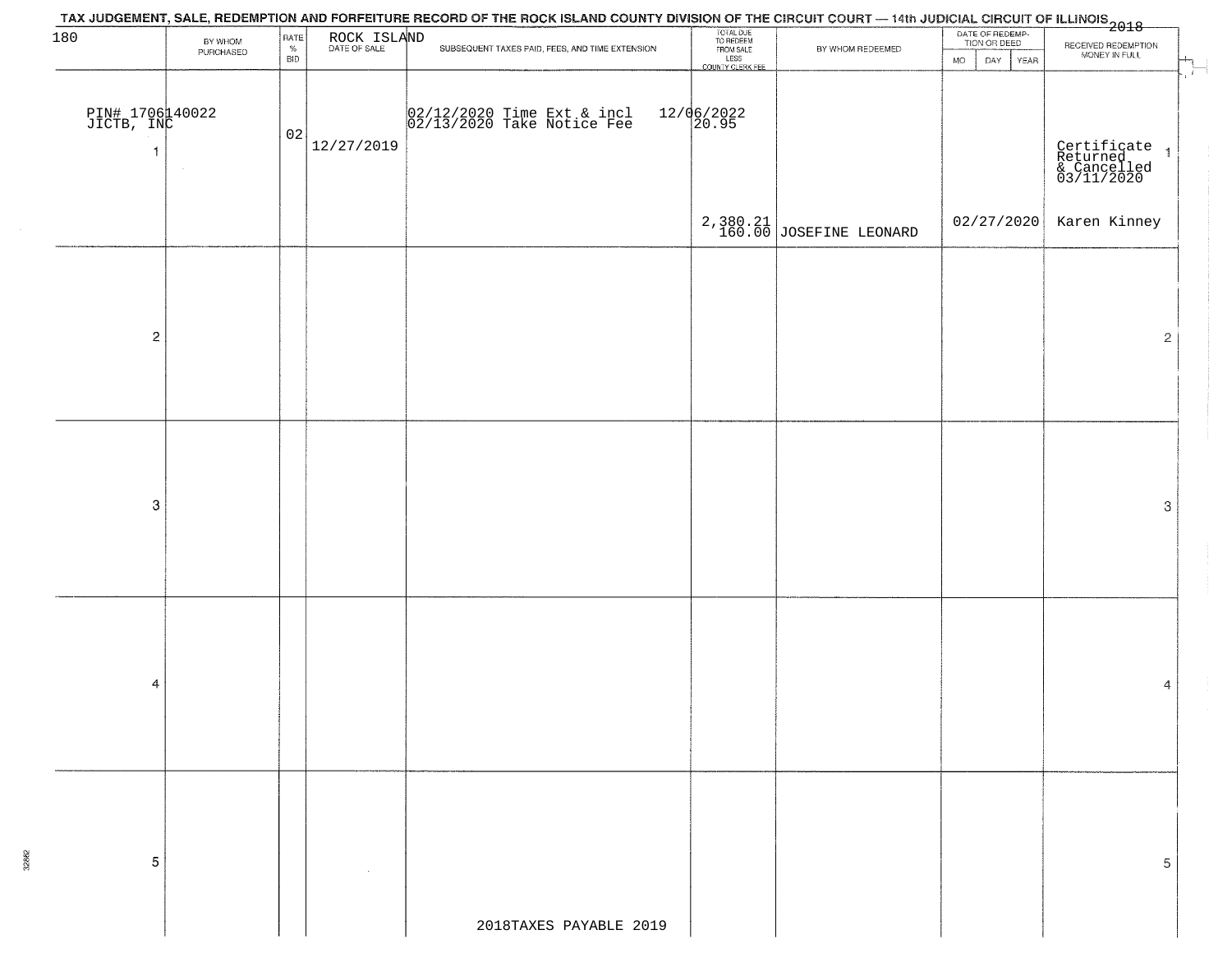| 181 | NAME AND ADDRESS                                            |                                        |                     |      | BACK TAX<br>FORFEITED<br>PENALTY |                                                       | TOTAL BACK<br>TAX PENALTY<br>AND COSTS | AMOUNT<br>FOR WHICH          |                    | INTEREST PAYMENT FUND | 2018    |  |
|-----|-------------------------------------------------------------|----------------------------------------|---------------------|------|----------------------------------|-------------------------------------------------------|----------------------------------------|------------------------------|--------------------|-----------------------|---------|--|
|     | TAXPAYER NO.<br>PARCEL NO.<br>ACRES<br>TWP - CODE           | SOUTH ROCK ISLANDA-BACK TAX<br>TAX DUE |                     |      | <b>ACCRUED</b>                   | BACK TAX<br>FORFEITED<br>INTEREST AND<br>COST ACCRUED | ACCRUED                                | JUDGEMENT<br><b>IS ASKED</b> | CERTIFICATE<br>NO. | INDEMNITY FUND        |         |  |
|     | ASSESSED VALUATION FOR TAXES                                | $\overline{1ST}$                       | INT DUE<br>15T      | 2017 |                                  |                                                       |                                        |                              |                    | COST OF SALE          |         |  |
|     |                                                             |                                        |                     |      |                                  |                                                       |                                        |                              |                    |                       |         |  |
|     | FELIX PROPERTIES LLC<br>2302 CHANDLER ST<br>FORT COLLINS CO | 2ND                                    | 2ND                 |      |                                  |                                                       |                                        |                              |                    |                       |         |  |
|     | 80528                                                       | 3RD                                    | 3RD                 |      |                                  |                                                       |                                        |                              |                    | 60.00                 |         |  |
|     | LOT 1                                                       |                                        |                     |      |                                  |                                                       |                                        |                              | 880                | 20.00                 |         |  |
|     | EMIL THONNS SUBD<br>REPLAT OF LOTS 6 AND 7                  | 4TH                                    | 4TH                 |      |                                  |                                                       |                                        |                              |                    |                       |         |  |
|     |                                                             | 759.82<br><b>PUBLICATION COST</b>      | 22.80               |      |                                  |                                                       |                                        |                              |                    |                       |         |  |
|     | $322 - 08 - 00$<br>4204                                     |                                        | 10.00               |      |                                  |                                                       |                                        |                              |                    | 4.00                  |         |  |
|     | 10-02<br>PIN# 1601307001                                    | TOTAL DUE-TAXES, INT, COST             |                     |      |                                  |                                                       |                                        |                              |                    |                       |         |  |
|     | 29,198                                                      |                                        | 792.62              |      |                                  |                                                       |                                        | 792.62                       |                    | 10.00                 | 886.62  |  |
|     |                                                             | 1ST                                    | 1ST                 |      |                                  |                                                       |                                        |                              |                    |                       |         |  |
|     | KOPP JOSEPHINE E<br>1822 30TH ST                            | 2ND                                    | 2ND                 |      |                                  |                                                       |                                        |                              |                    |                       |         |  |
|     | 61201<br>ROCK ISLAND IL                                     | 3RD                                    | 3RD                 |      |                                  |                                                       |                                        |                              |                    | 60.00                 |         |  |
|     | LOT 1 RESUBD S 1/2 LOT 3                                    |                                        |                     |      |                                  |                                                       |                                        |                              |                    |                       |         |  |
|     | AND N 1/2 LOT 4<br>CAMPBELLS ADD                            | 300.23<br>47H                          | 18.00               |      |                                  |                                                       |                                        |                              | 881                | 20.00                 |         |  |
|     |                                                             | 300.23<br>PUBLICATION COST             | 9.00                |      |                                  |                                                       |                                        |                              |                    |                       |         |  |
|     | $341 - 92 - 00$<br>$10 - 02$<br>4751                        |                                        | 10.00               |      |                                  |                                                       |                                        |                              |                    | 4.00                  |         |  |
|     | PIN# 1601313002                                             | TOTAL DUE-TAXES, INT. COST             |                     |      |                                  |                                                       |                                        |                              |                    |                       |         |  |
|     | 36,767                                                      |                                        | 637.46              |      |                                  |                                                       |                                        | 637.46                       |                    | 10.00                 | 731.46  |  |
|     |                                                             |                                        | 1ST                 |      |                                  |                                                       |                                        |                              |                    |                       |         |  |
|     | SOLIS LINDA M<br>2432 20TH AVE                              | 328.80<br>2ND                          | $\frac{34.51}{200}$ |      |                                  |                                                       |                                        |                              |                    |                       |         |  |
|     | ROCK ISLAND IL<br>61201                                     | 328.80                                 | 24.65               |      |                                  |                                                       |                                        |                              |                    | 60.00                 |         |  |
|     | ALL OF LOT 23 EXC W 9 FT                                    | 3BD                                    | <b>IRD</b>          |      |                                  |                                                       |                                        |                              |                    |                       |         |  |
|     | & ALL LOT 24 EXC E 10 FT<br>W E BAILEYS 24 ST ADD           | 328.80<br>4TH                          | 19.72               |      |                                  |                                                       |                                        |                              | 882                | 20.00                 |         |  |
|     |                                                             | 328.80<br><b>PUBLICATION COST</b>      | 9.86                |      |                                  |                                                       |                                        |                              |                    |                       |         |  |
|     | $055 - 19 - 00$<br>569<br>$10 - 02$                         |                                        | 10.00               |      |                                  |                                                       |                                        |                              |                    | 4.00                  |         |  |
|     | PIN# 1601316022                                             | TOTAL OUE-TAXES, INT. COST             |                     |      |                                  |                                                       |                                        |                              |                    |                       |         |  |
|     | 12,635                                                      |                                        | 1,413.94            |      |                                  |                                                       |                                        | 1413.94                      |                    | 10.00                 | 1507.94 |  |
|     |                                                             |                                        | ड़ा                 |      |                                  |                                                       |                                        |                              |                    |                       |         |  |
|     | MOLLER STEPHEN/JULIANN<br>2538 22 172 AVE                   | 2ND                                    | 2ND                 |      |                                  |                                                       |                                        |                              |                    |                       |         |  |
|     | ROCK ISLAND IL<br>61201                                     |                                        |                     |      |                                  |                                                       |                                        |                              |                    | 60.00                 |         |  |
|     | LOT 108 LOT 107                                             | 3 <sub>BD</sub>                        | $\overline{3BD}$    |      |                                  |                                                       |                                        |                              |                    |                       |         |  |
|     | LINCOLN PARK BOULEVARD                                      |                                        |                     |      |                                  |                                                       |                                        |                              | 883                | 20.00                 |         |  |
|     |                                                             | 1156.65                                | 34.70               |      |                                  |                                                       |                                        |                              |                    |                       |         |  |
|     | 2413<br>$191 - 21 - 00$                                     | PUBLICATION COST                       |                     |      |                                  |                                                       |                                        |                              |                    | 4.00                  |         |  |
|     | $10 - 02$<br>PIN# 1601320079                                | TOTAL DUE-TAXES, INT. COST             | 10.00               |      |                                  |                                                       |                                        |                              |                    |                       |         |  |
|     | 50,447                                                      |                                        | 1,201.35            |      |                                  |                                                       |                                        | 1201.35                      |                    | 10.00                 | 1295.35 |  |
|     |                                                             | 1ST                                    | $\overline{11}$ st  |      |                                  |                                                       |                                        |                              |                    |                       |         |  |
|     | ALLGOOD JACQUELINE<br>2424 21ST AVE                         | 1018.33 106.89                         |                     |      |                                  |                                                       |                                        |                              |                    |                       |         |  |
|     | ROCK ISLAND IL<br>61201                                     | 2ND<br>$1018.33$ 76.35                 |                     |      |                                  |                                                       |                                        |                              |                    | 60.00                 |         |  |
|     | LOT 1                                                       | 3RD                                    | 3RD                 |      |                                  |                                                       |                                        |                              |                    |                       |         |  |
|     | W H REDECKERS ADD                                           | 1018.33                                | 61.08               |      |                                  |                                                       |                                        |                              | 884                | 20.00                 |         |  |
|     |                                                             | 4TH<br>1018.33                         | $30.54^{\circ}$     |      |                                  |                                                       |                                        |                              |                    |                       |         |  |
|     | $227 - 07 - 50$<br>10-02<br>3009                            | PUBLICATION COST                       |                     |      |                                  |                                                       |                                        |                              |                    | 4.00                  |         |  |
|     | PIN# 1601324007                                             |                                        | 10.00               |      |                                  |                                                       |                                        |                              |                    |                       |         |  |
|     | 45,132                                                      | TOTAL DUE-TAXES, INT. COST             | 4,358.18            |      |                                  |                                                       |                                        | 4358.18                      |                    | 10.00                 | 4452.18 |  |
|     |                                                             |                                        |                     |      |                                  |                                                       |                                        |                              |                    |                       |         |  |

 $\sim 10^{-1}$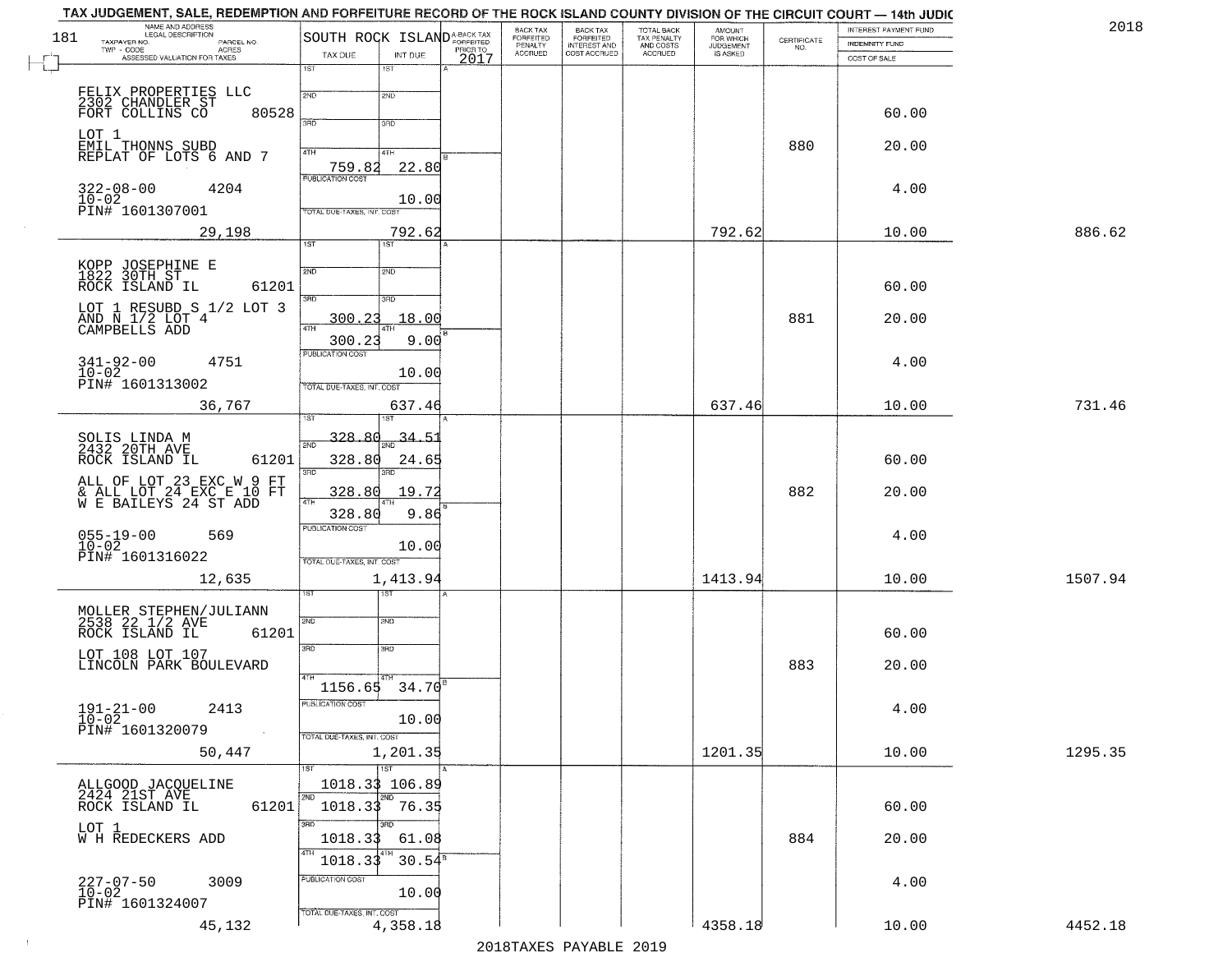| 181                                                    | BY WHOM<br>PURCHASED                              | $\%$           | RATESOUTH ROCK<br>DATE OF SALE | TAX JUDGEMENT, SALE, REDEMPTION AND FORFEITURE RECORD OF THE ROCK ISLAND COUNTY DIVISION OF THE CIRCUIT COURT — 14th JUDICIAL CIRCUIT OF ILLINOIS<br>2018<br><b>ISLAND</b><br>SUBSEQUENT TAXES PAID, FEES, AND TIME EXTENSION | TOTAL DUE<br>TO REDEEM<br>FROM SALE | BY WHOM REDEEMED                  | DATE OF REDEMP-<br>TION OR DEED                                        | RECEIVED REDEMPTION                                    |
|--------------------------------------------------------|---------------------------------------------------|----------------|--------------------------------|-------------------------------------------------------------------------------------------------------------------------------------------------------------------------------------------------------------------------------|-------------------------------------|-----------------------------------|------------------------------------------------------------------------|--------------------------------------------------------|
|                                                        |                                                   | <b>BID</b>     |                                |                                                                                                                                                                                                                               | LESS<br>COUNTY CLERK FEE            |                                   | <b>MO</b><br>DAY<br><b>YEAR</b>                                        | MONEY IN FULL                                          |
| PIN# 1601307001<br>WESTERN SITES LLC                   |                                                   | 00             | 12/27/2019                     |                                                                                                                                                                                                                               |                                     |                                   |                                                                        | Certificate<br>Returned<br>& Cancelled<br>02/11/2020   |
|                                                        |                                                   |                |                                |                                                                                                                                                                                                                               | 886.62<br>160.00                    | JAMES FELIX                       | 01/14/2020                                                             | Karen Kinney                                           |
| PIN# 1601313002<br>WESTERN SITES LLC<br>$\overline{c}$ |                                                   | 01             | 12/27/2019                     | 03/09/2020 Time Ext & incl<br>03/09/2020 Take Notice Fee                                                                                                                                                                      | $07/12/2022$<br>20.95               |                                   |                                                                        | Certificate<br>Returned<br>& Cancelled 2<br>07/09/2020 |
|                                                        |                                                   |                |                                |                                                                                                                                                                                                                               |                                     | 759.72<br>160.00 JOSEPHINE KOPP   | 06/03/2020                                                             | Karen Kinney                                           |
| PIN# 1601316022<br>WESTERN SITES LLC<br>3              |                                                   | 00             | 12/27/2019                     | 03/09/2020 Time Ext & incl<br>03/09/2020 Take Notice Fee                                                                                                                                                                      | $07/12/2022$<br>20.95               |                                   |                                                                        | Certificate<br>Returned<br>3<br>$\frac{6}{10/27/2021}$ |
|                                                        |                                                   |                |                                |                                                                                                                                                                                                                               | 1,528.89<br>160.00                  | VOLLERTSEN BRITT &                | $\begin{array}{ c c c c c }\n 09/17/2021 & \text{GORSLI}\n\end{array}$ | Karen Kinney                                           |
| 4                                                      | PIN# 1601320079<br>EQUITY ONE INVESTMENT FUND LLC | 00             | 12/27/2019                     | $\begin{bmatrix} 01/22/2020 \\ 01/22/2020 \\ 01 \end{bmatrix}$ Take Notice Fee                                                                                                                                                | $07/13/2022$<br>20.85               |                                   |                                                                        | Certificate<br>Returned<br>& Cancelled 4<br>11/06/2020 |
|                                                        |                                                   |                |                                |                                                                                                                                                                                                                               |                                     | $1,316.20$ STEPHEN/JULIANN MOLLER | 10/07/2020                                                             | Karen Kinney                                           |
| PIN# 1601324007<br>WESTERN SITES LLC<br>5              |                                                   | 0 <sub>0</sub> | 12/27/2019<br>$\sim$           |                                                                                                                                                                                                                               |                                     |                                   |                                                                        | Certificate<br>Returned<br>& Cancelled 5<br>03/12/2020 |
|                                                        |                                                   |                |                                |                                                                                                                                                                                                                               | $4,452.18$ LERETA                   |                                   | 02/28/2020                                                             | Karen Kinney                                           |

32862

2018TAXES PAYABLE 2019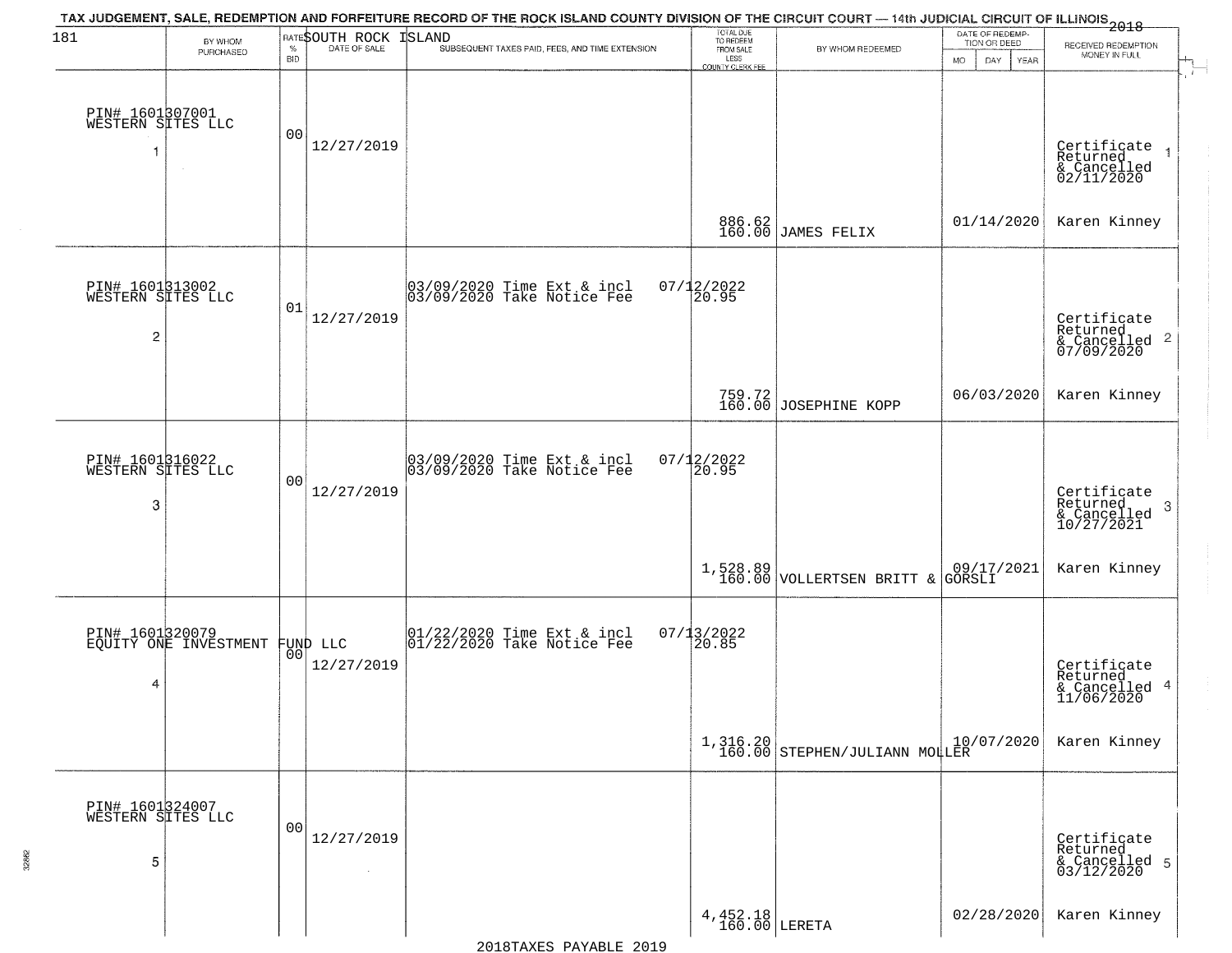| 182 | NAME AND ADDRESS<br>LEGAL DESCRIPTION<br>TAXPAYER NO.<br>PARCEL NO. | SOUTH ROCK ISLAND <sup>A-BACK TAX</sup>    |                  | BACK TAX<br>FORFEITED     | BACK TAX<br>FORFEITED<br>INTEREST AND | TOTAL BACK<br>TAX PENALTY<br>AND COSTS | AMOUNT<br>FOR WHICH<br>JUDGEMENT | $\begin{array}{c} \text{CERTIFICATE} \\ \text{NO.} \end{array}$ | <b>INTEREST PAYMENT FUND</b><br><b>INDEMNITY FUND</b> | 2018    |
|-----|---------------------------------------------------------------------|--------------------------------------------|------------------|---------------------------|---------------------------------------|----------------------------------------|----------------------------------|-----------------------------------------------------------------|-------------------------------------------------------|---------|
|     | TWP - CODE<br>ACRES<br>ASSESSED VALUATION FOR TAXES                 | TAX DUE<br>INT DUE                         | PRIOR TO<br>2017 | PENALTY<br><b>ACCRUED</b> | COST ACCRUED                          | <b>ACCRUED</b>                         | IS ASKED                         |                                                                 | COST OF SALE                                          |         |
|     |                                                                     | 1ST<br>1ST                                 |                  |                           |                                       |                                        |                                  |                                                                 |                                                       |         |
|     | BURGESS PATRICIA M<br>1220 51ST AVE APT 105<br>ROCK ISLAND IL 63    | 2ND<br>2ND                                 |                  |                           |                                       |                                        |                                  |                                                                 |                                                       |         |
|     | 61201                                                               | 3RD<br>3RD                                 |                  |                           |                                       |                                        |                                  |                                                                 | 60.00                                                 |         |
|     |                                                                     | 140.71<br>8.<br>4<br>4TH                   |                  |                           |                                       |                                        |                                  | 885                                                             | 20.00                                                 |         |
|     | LOT 5<br>JOHN MANNHEIMS ADD<br>S 37.81 FT LOT 4 AND<br>N 10.19 FT   | 4.22<br>140.71                             |                  |                           |                                       |                                        |                                  |                                                                 |                                                       |         |
|     | $193 - 10 - 00$<br>$2442 - A$                                       | <b>PUBLICATION COST</b>                    |                  |                           |                                       |                                        |                                  |                                                                 | 4.00                                                  |         |
|     | $10 - 02$<br>PIN# 1601326010                                        | 10.00<br>TOTAL DUE-TAXES, INT. COST        |                  |                           |                                       |                                        |                                  |                                                                 |                                                       |         |
|     | 5,407                                                               | 304.08                                     |                  |                           |                                       |                                        | 304.08                           |                                                                 | 10.00                                                 | 398.08  |
|     |                                                                     | 1ST<br>169.31<br>17.78                     |                  |                           |                                       |                                        |                                  |                                                                 |                                                       |         |
|     | WEBSTER GEORGE R<br>2307 25TH ST<br>ROCK ISLAND IL<br>61201         | 169.31<br>12.70                            |                  |                           |                                       |                                        |                                  |                                                                 | 60.00                                                 |         |
|     | LOT 19                                                              | 3RD<br>חוז                                 |                  |                           |                                       |                                        |                                  |                                                                 |                                                       |         |
|     | WASHINGTON PARK ADD L                                               | 169.31<br>10.16<br>47H                     |                  |                           |                                       |                                        |                                  | 886                                                             | 20.00                                                 |         |
|     |                                                                     | 5.08<br>169.31<br>PUBLICATION COST         |                  |                           |                                       |                                        |                                  |                                                                 |                                                       |         |
|     | $292 - 07 - 00$<br>3826                                             | 10.00                                      |                  |                           |                                       |                                        |                                  |                                                                 | 4.00                                                  |         |
|     | 10-02<br>PIN# 1601329018                                            | TOTAL DUE-TAXES, INT. COST                 |                  |                           |                                       |                                        |                                  |                                                                 |                                                       |         |
|     | 28,868                                                              | 732.96                                     |                  |                           |                                       |                                        | 732.96                           |                                                                 | 10.00                                                 | 826.96  |
|     | TOMASESKI KIRK S<br>2120 30TH ST                                    | $-1115.31$<br>117.1                        |                  |                           |                                       |                                        |                                  |                                                                 |                                                       |         |
|     | ROCK ISLAND IL<br>61201                                             | 1115.37<br>83.65                           |                  |                           |                                       |                                        |                                  |                                                                 | 60.00                                                 |         |
|     | LOT <sub>2</sub><br>JOSEPH BURGARTS 1ST ADD                         | 3RD<br>3RD<br>1115.37<br>66.9              |                  |                           |                                       |                                        |                                  | 887                                                             | 20.00                                                 |         |
|     |                                                                     | 1115.37<br>33.46                           |                  |                           |                                       |                                        |                                  |                                                                 |                                                       |         |
|     | 770                                                                 | <b>PUBLICATION COST</b>                    |                  |                           |                                       |                                        |                                  |                                                                 | 4.00                                                  |         |
|     | $081 - 06 - 00$<br>$10 - 02$<br>PIN# 1601340002                     | 10.00<br>TOTAL OUE-TAXES, INT. COST        |                  |                           |                                       |                                        |                                  |                                                                 |                                                       |         |
|     | 48,861                                                              | 4,772.62                                   |                  |                           |                                       |                                        | 4772.62                          |                                                                 | 10.00                                                 | 4866.62 |
|     |                                                                     |                                            |                  |                           |                                       |                                        |                                  |                                                                 |                                                       |         |
|     | MIZLO JEREMY/LORI M<br>1813 32ND ST<br>ROCK ISLAND IL               | <u>313.19</u><br>32.91<br>2ND              |                  |                           |                                       |                                        |                                  |                                                                 |                                                       |         |
|     | 61201<br>LOT 1                                                      | 313.19<br>23.50<br>3RD<br>$\overline{3BD}$ |                  |                           |                                       |                                        |                                  |                                                                 | 60.00                                                 |         |
|     | EDWARD BRIENS SUB DIV<br>OF LOTS 22 AND 23<br>CAMPBELLS 2ND ADD     | 18.80<br>313.19<br>4TH                     |                  |                           |                                       |                                        |                                  | 888                                                             | 20.00                                                 |         |
|     |                                                                     | 9.40<br>313.19                             |                  |                           |                                       |                                        |                                  |                                                                 |                                                       |         |
|     | $071 - 14 - 00$<br>682<br>$10-02$                                   | PUBLICATION COST<br>10.00                  |                  |                           |                                       |                                        |                                  |                                                                 | 4.00                                                  |         |
|     | PIN# 1601406001<br>$\sim 100$                                       | TOTAL DUE-TAXES, INT. COST                 |                  |                           |                                       |                                        |                                  |                                                                 |                                                       |         |
|     | 12,035                                                              | 1,347.36<br>$\overline{1ST}$<br>1ST        |                  |                           |                                       |                                        | 1347.36                          |                                                                 | 10.00                                                 | 1441.36 |
|     | RADE TIMOTHY P<br>1532 1ST ST                                       |                                            |                  |                           |                                       |                                        |                                  |                                                                 |                                                       |         |
|     | 61265<br>MOLINE IL                                                  | 2ND<br>2ND                                 |                  |                           |                                       |                                        |                                  |                                                                 | 60.00                                                 |         |
|     | LOT 15                                                              | 3 <sub>BD</sub><br>3RD                     |                  |                           |                                       |                                        |                                  |                                                                 |                                                       |         |
|     | PARIDON BROS ADD                                                    | 4TH<br>$623.56^{4TH}$<br>$18.70^8$         |                  |                           |                                       |                                        |                                  | 889                                                             | 20.00                                                 |         |
|     | 2759                                                                | PUBLICATION COST                           |                  |                           |                                       |                                        |                                  |                                                                 | 4.00                                                  |         |
|     | $214-12-00$<br>10-02<br>PIN# 1601409043                             | 10.00                                      |                  |                           |                                       |                                        |                                  |                                                                 |                                                       |         |
|     | 23,962                                                              | TOTAL DUE-TAXES, INT. COST<br>652.26       |                  |                           |                                       |                                        | 652.26                           |                                                                 | 10.00                                                 | 746.26  |
|     |                                                                     |                                            |                  |                           |                                       |                                        |                                  |                                                                 |                                                       |         |

 $\sim 10$ 

2018TAXES PAYABLE 2019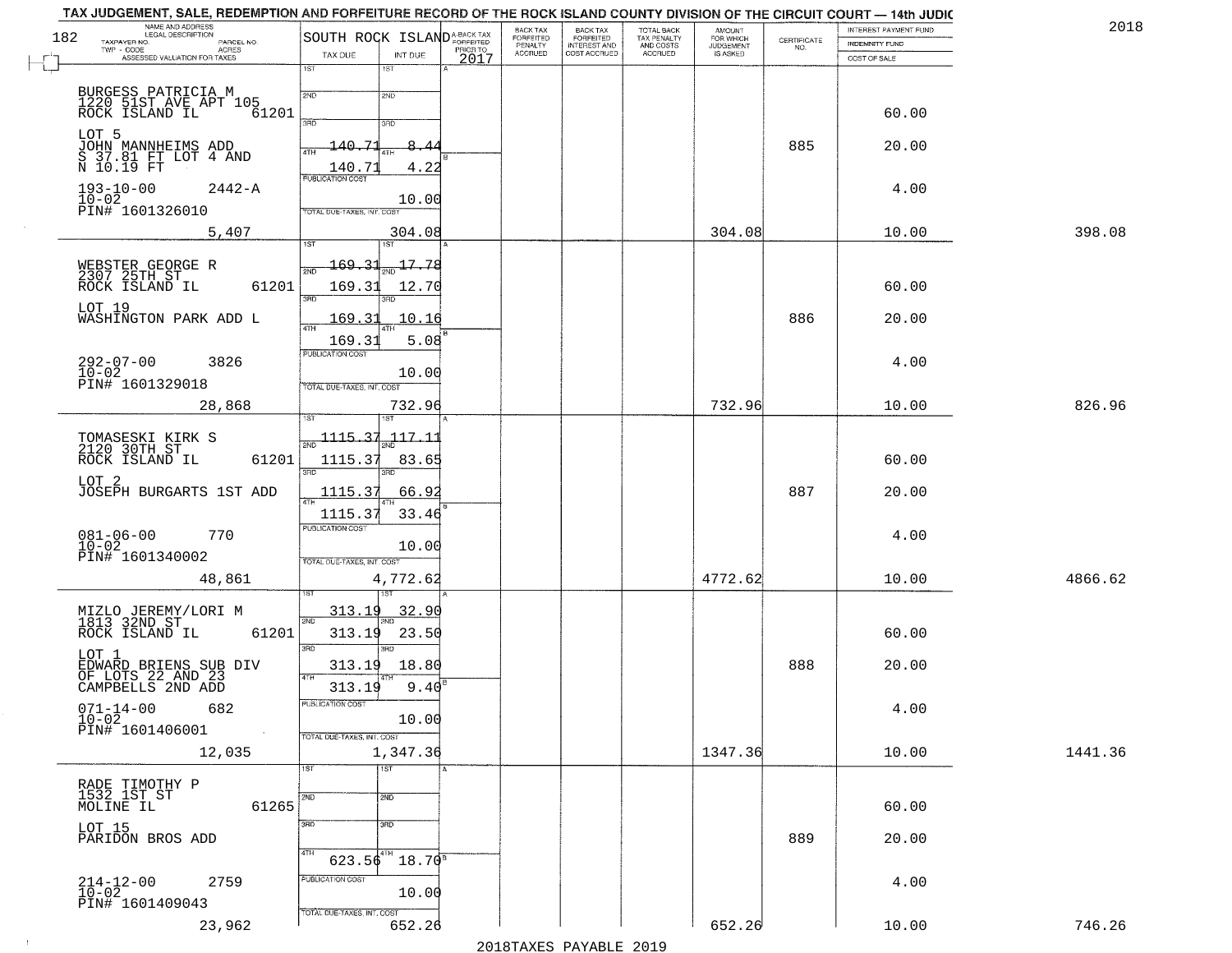| 182                                       | BY WHOM<br>PURCHASED                              | $\%$<br><b>BID</b> | RATESOUTH ROCK<br>DATE OF SALE | TAX JUDGEMENT, SALE, REDEMPTION AND FORFEITURE RECORD OF THE ROCK ISLAND COUNTY DIVISION OF THE CIRCUIT COURT — 14th JUDICIAL CIRCUIT OF ILLINOIS 2018<br>ISLAND<br>SUBSEQUENT TAXES PAID, FEES, AND TIME EXTENSION                  | TOTAL DUE<br>TO REDEEM<br>FROM SALE<br>LESS<br>COUNTY CLERK FEE              | BY WHOM REDEEMED                    | DATE OF REDEMP-<br>TION OR DEED<br>MO.<br>DAY<br><b>YEAR</b> | RECEIVED REDEMPTION<br>MONEY IN FULL                               |
|-------------------------------------------|---------------------------------------------------|--------------------|--------------------------------|--------------------------------------------------------------------------------------------------------------------------------------------------------------------------------------------------------------------------------------|------------------------------------------------------------------------------|-------------------------------------|--------------------------------------------------------------|--------------------------------------------------------------------|
| PIN# 1601326010<br>RICO TRUSTEE           |                                                   | 18                 | 12/27/2019                     | 04/06/2020 Time Ext & incl<br>04/06/2020 Take Notice Fee<br>00/00/00000 Take Notice Fee<br>03/17/2022 Circuit Clerks Fee<br>03/17/2022 Sublication Fee<br>04/01/2022 Publication Fee<br>11/23/2021 Subs paid<br>11/30/2020 Subs paid | 07/22/2022<br>20.95<br>35.00<br>57.14<br>7.24<br>443.04<br>$\frac{42.39}{9}$ |                                     |                                                              | 1                                                                  |
| 2                                         | PIN# 1601329018<br>EQUITY ONE INVESTMENT FUND LLC | 01                 | 12/27/2019                     | 01/22/2020 Time Ext & incl<br>01/22/2020 Take Notice Fee                                                                                                                                                                             | 07/13/2022<br>20.85                                                          |                                     |                                                              | Certificate<br>Returned<br>$\frac{1}{6}$ Cancelled 2<br>05/11/2020 |
|                                           |                                                   |                    |                                |                                                                                                                                                                                                                                      |                                                                              | 856.08<br>160.00 RANDY WEBSTER      | 04/15/2020                                                   | Karen Kinney                                                       |
| PIN# 1601340002<br>WESTERN SITES LLC<br>3 |                                                   | 00                 | 12/27/2019                     | 03/09/2020 Time Ext & incl<br>03/09/2020 Take Notice Fee                                                                                                                                                                             | $07/12/2022$<br>20.95                                                        |                                     |                                                              | Certificate<br>Returned<br>-3<br>& Cancelled<br>07/08/2020         |
|                                           |                                                   |                    |                                |                                                                                                                                                                                                                                      |                                                                              | 4,887.57<br>160.00 KIRK S TOMASESKI | 03/13/2020                                                   | Karen Kinney                                                       |
| 4                                         | PIN# 1601406001<br>STEVE SODEMAN LIVING TRUST     |                    | 12/27/2019                     | $\begin{array}{c}  01/21/2020 \text{ Time} \text{ Ext} & \text{incl} \\ 01/21/2020 \text{ Take Notice } \text{Fe} \end{array}$                                                                                                       | 12/21/2022<br>$\overline{20.85}$                                             |                                     |                                                              | Certificate<br>Returned<br>& Cancelled 4<br>04/06/2020             |
|                                           |                                                   |                    |                                |                                                                                                                                                                                                                                      |                                                                              | 1,476.62<br>160.00 JEREMY MIZLO     | 03/11/2020                                                   | Karen Kinney                                                       |
| PIN# 1601409043<br>WESTERN SITES LLC<br>5 |                                                   | 00                 | 12/27/2019<br>$\sim$           |                                                                                                                                                                                                                                      |                                                                              |                                     |                                                              | Certificate<br>Returned<br>& Cancelled 5<br>03/12/2020             |
|                                           |                                                   |                    |                                |                                                                                                                                                                                                                                      |                                                                              | 746.26<br>160.00 TIMOTHY RADE       | 02/27/2020                                                   | Karen Kinney                                                       |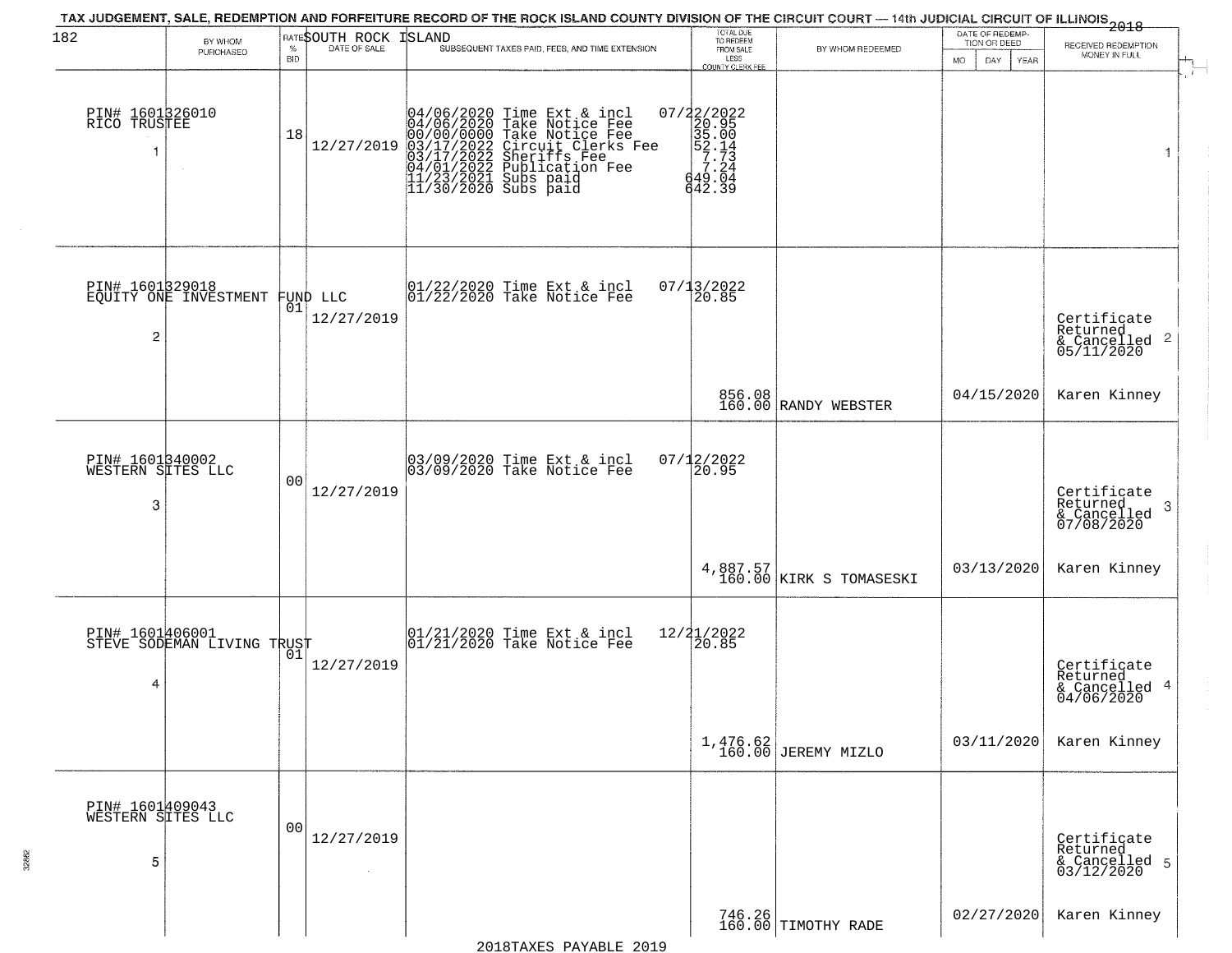| 2018    | INTEREST PAYMENT FUND |                                                                 | <b>AMOUNT</b><br>FOR WHICH | TOTAL BACK<br>TAX PENALTY<br>AND COSTS<br>ACCRUED | <b>BACK TAX</b><br><b>FORFEITED</b> | BACK TAX<br><b>FORFEITED</b> |                       | SOUTH ROCK ISLAND <sup>A-BACK TAX</sup>    |       | NAME AND ADDRESS<br>LEGAL DESCRIPTION                      |
|---------|-----------------------|-----------------------------------------------------------------|----------------------------|---------------------------------------------------|-------------------------------------|------------------------------|-----------------------|--------------------------------------------|-------|------------------------------------------------------------|
|         | INDEMNITY FUND        | $\begin{array}{c} \text{CERTIFICATE} \\ \text{NO.} \end{array}$ | JUDGEMENT                  |                                                   | INTEREST AND<br>COST ACCRUED        | PENALTY<br>ACCRUED           | PRIOR TO              |                                            |       | TAXPAYER NO.<br>PARCEL NO.<br>TWP - CODE<br><b>ACRES</b>   |
|         | COST OF SALE          |                                                                 |                            |                                                   |                                     |                              | INT DUE<br>2017       | TAX DUE<br>1ST<br>1ST                      |       | ASSESSED VALUATION FOR TAXES                               |
|         |                       |                                                                 |                            |                                                   |                                     |                              |                       | <del>382.38<sub>2№</sub>40.18</del><br>2ND |       | LOCKHEART TERRY R<br>2017 32ND ST                          |
|         | 60.00                 |                                                                 |                            |                                                   |                                     |                              | 28.70                 | 382.38                                     | 61201 | ROCK ISLAND IL                                             |
|         | 20.00                 | 890                                                             |                            |                                                   |                                     |                              | -22.96                | 382.                                       |       | LOT 5 BLOCK 1<br>SUB DIV OF OUT LOT 1<br>CAMPBELLS 2ND ADD |
|         | 4.00                  |                                                                 |                            |                                                   |                                     |                              | 11.48                 | 382.38<br><b>PUBLICATION COST</b>          |       | $097 - 18 - 00$<br>991                                     |
|         |                       |                                                                 |                            |                                                   |                                     |                              | 10.00                 | TOTAL DUE-TAXES, INT. COST                 |       | 10-02<br>PIN# 1601417005                                   |
| 1736.84 | 10.00                 |                                                                 | 1642.84                    |                                                   |                                     |                              |                       | 1,642.84<br>1ST<br>1ST                     |       | 30,006                                                     |
|         |                       |                                                                 |                            |                                                   |                                     |                              | 55.16                 | 525.<br>2ND                                |       | KERNO STEVEN J JR<br>2123 36TH ST                          |
|         | 60.00                 |                                                                 |                            |                                                   |                                     |                              | 39.40                 | 525.64<br>3RD                              | 61201 | ROCK ISLAND IL<br>LOT 6                                    |
|         | 20.00                 | 891                                                             |                            |                                                   |                                     |                              | 31.52<br>15.76        | 525.<br>525.64                             |       | GLENCOE 3RD ADD                                            |
|         | 4.00                  |                                                                 |                            |                                                   |                                     |                              |                       | PUBLICATION COST                           |       | $154-10-50$<br>$10-02$<br>1812-30                          |
|         |                       |                                                                 |                            |                                                   |                                     |                              | 10.00                 | TOTAL DUE-TAXES, INT. COST                 |       | PIN# 1601443012                                            |
| 2348.40 | 10.00                 |                                                                 | 2254.40                    |                                                   |                                     |                              |                       | 2,254.40                                   |       | 26,199                                                     |
|         | 60.00                 |                                                                 |                            |                                                   |                                     |                              | <u>84.14</u><br>60.10 | 801, 20<br>801.20                          | 02720 | SCHULMEISTER BRENT A<br>248 UNDERWOOD ST<br>FALL RIVER MA  |
|         |                       |                                                                 |                            |                                                   |                                     |                              |                       | 3BD<br>3RD                                 |       | LOT 4                                                      |
|         | 20.00                 | 892                                                             |                            |                                                   |                                     |                              | 48.08<br>24.04        | 801.20<br>801.20                           |       | GLENCOE ADD                                                |
|         | 4.00                  |                                                                 |                            |                                                   |                                     |                              | 10.00                 | <b>PUBLICATION COST</b>                    |       | 153-09-00<br>10-02<br>$1812 - 4$                           |
| 3525.16 | 10.00                 |                                                                 | 3431.16                    |                                                   |                                     |                              |                       | TOTAL OUE-TAXES, INT. COST<br>3,431.16     |       | PIN# 1601445008<br>30,788                                  |
|         |                       |                                                                 |                            |                                                   |                                     |                              |                       | ख                                          |       |                                                            |
|         | 60.00                 |                                                                 |                            |                                                   |                                     |                              |                       | 2ND<br>SND                                 | 61201 | VOSSOUGHI KATHY L<br>2118 15TH ST<br>ROCK ISLAND IL        |
|         | 20.00                 | 893                                                             |                            |                                                   |                                     |                              |                       | 3RD<br>3BD                                 |       | LOT 5<br>GRENNELS ADD                                      |
|         |                       |                                                                 |                            |                                                   |                                     |                              |                       | $359.17$ $10.78$ <sup>8</sup>              |       |                                                            |
|         | 4.00                  |                                                                 |                            |                                                   |                                     |                              | 10.00                 | PUBLICATION COST                           |       | $158 - 09 - 00$<br>$10 - 02$<br>1851<br>PIN# 1602238009    |
| 473.95  | 10.00                 |                                                                 | 379.95                     |                                                   |                                     |                              | 379.95                | TOTAL DUE-TAXES, INT. COST                 |       | 19,802                                                     |
|         |                       |                                                                 |                            |                                                   |                                     |                              | 22.89                 | 1ST<br>1ST<br>218.20                       |       |                                                            |
|         | 60.00                 |                                                                 |                            |                                                   |                                     |                              | $^{\circ}$ 16.35      | 2ND<br>2ND<br>218.20                       | 61201 | PARDEE TERESA S<br>2027 44TH ST<br>ROCK ISLAND IL          |
|         | 20.00                 | 894                                                             |                            |                                                   |                                     |                              | 13.08                 | 3RD<br>3RD<br>218.20                       |       | LOT 10 BLOCK 3<br>SMALLEYS 2ND SUBD                        |
|         |                       |                                                                 |                            |                                                   |                                     |                              | $6.54^{8}$            | 4TH<br>4TH<br>218.20<br>PUBLICATION COST   |       |                                                            |
|         | 4.00                  |                                                                 |                            |                                                   |                                     |                              | 10.00                 |                                            |       | $271 - 19 - 00$<br>10-02<br>3596                           |
|         |                       |                                                                 |                            |                                                   |                                     |                              |                       | TOTAL DUE-TAXES, INT. COST                 |       | PIN# 1602301024                                            |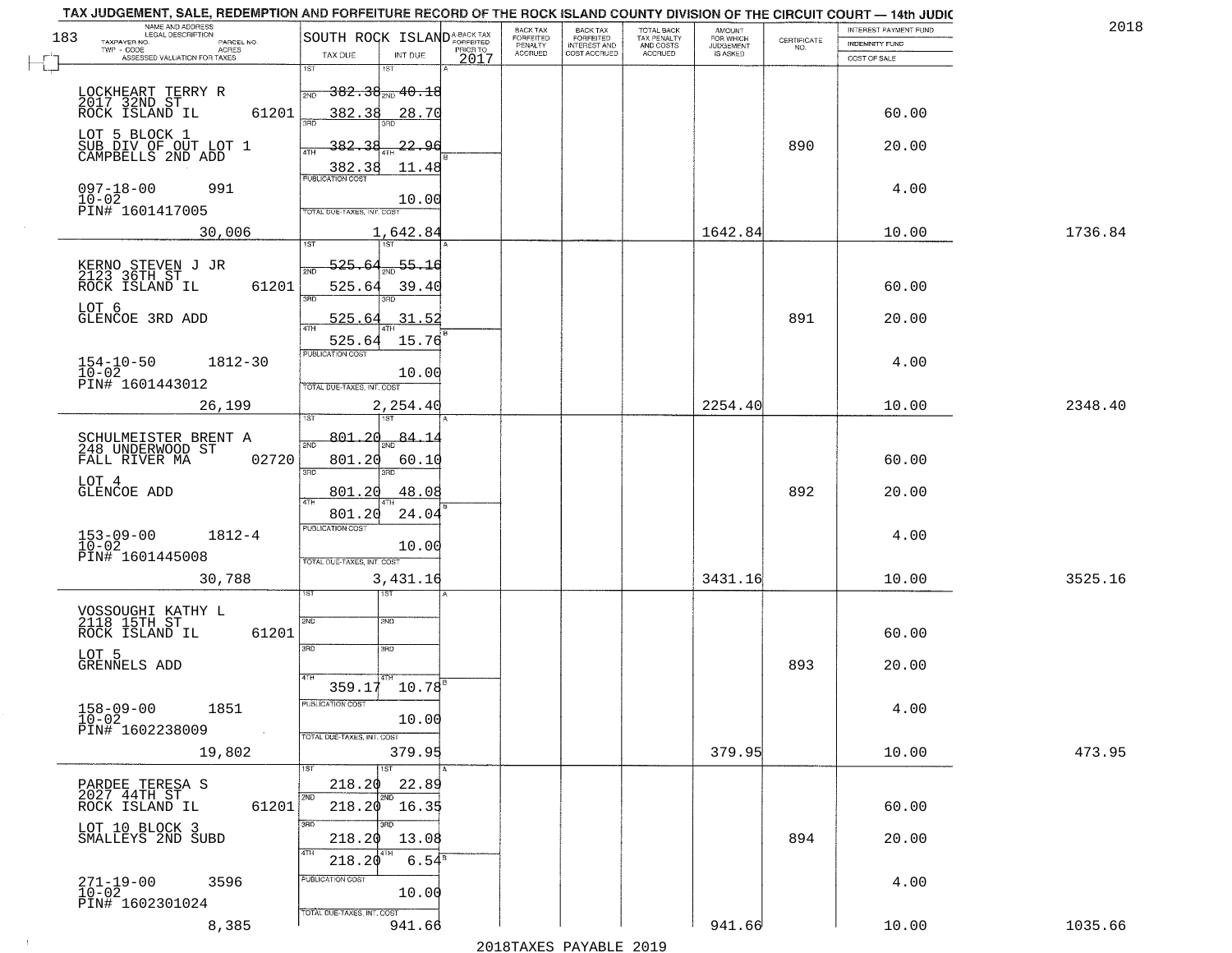| 183                                  | BY WHOM<br>PURCHASED                              | <b>BID</b> | <b>RATESOUTH ROCK ISLAND</b>   | TAX JUDGEMENT, SALE, REDEMPTION AND FORFEITURE RECORD OF THE ROCK ISLAND COUNTY DIVISION OF THE CIRCUIT COURT — 14th JUDICIAL CIRCUIT OF ILLINOIS 2018<br>SUBSEQUENT TAXES PAID, FEES, AND TIME EXTENSION | TOTAL DUE<br>TO REDEEM<br>FROM SALE<br>LESS<br>COUNTY CLERK FEE | BY WHOM REDEEMED                      | DATE OF REDEMP.<br>TION OR DEED<br>MO.<br>YEAR<br>DAY. | RECEIVED REDEMPTION<br>MONEY IN FULL                       |
|--------------------------------------|---------------------------------------------------|------------|--------------------------------|-----------------------------------------------------------------------------------------------------------------------------------------------------------------------------------------------------------|-----------------------------------------------------------------|---------------------------------------|--------------------------------------------------------|------------------------------------------------------------|
| PIN# 1601417005<br>WESTERN SITES LLC |                                                   | 00         | 12/27/2019                     | 03/09/2020 Time Ext & incl<br>03/09/2020 Take Notice Fee                                                                                                                                                  | $07/12/2022$<br>20.95                                           |                                       |                                                        | Certificate<br>Returned<br>& Cancelled<br>05/12/2020       |
|                                      |                                                   |            |                                |                                                                                                                                                                                                           |                                                                 | $1,757.79$ CORELOGIC                  | 04/15/2020                                             | Karen Kinney                                               |
| 2                                    | PIN# 1601443012<br>EQUITY ONE INVESTMENT FUND LLC |            | 12/27/2019                     |                                                                                                                                                                                                           |                                                                 |                                       |                                                        | Certificate<br>Returned<br>$\frac{12241164}{62/07/2020}$ 2 |
|                                      |                                                   |            |                                |                                                                                                                                                                                                           |                                                                 | 2,348.40<br>160.00 BB&T MORTGAGE      | 01/13/2020                                             | Karen Kinney                                               |
| PIN# 1601445008<br>3                 | EQUITY ONE INVESTMENT                             | 0O         | FUND LLC<br>12/27/2019         | 01/22/2020 Time Ext & incl<br>01/22/2020 Take Notice Fee<br>12/02/2020 Subs paid                                                                                                                          | 07/13/2022<br>20.85<br>3,202.74                                 |                                       |                                                        | Certificate<br>Returned<br>-3<br>& Cancelled<br>01/13/2021 |
|                                      |                                                   |            |                                |                                                                                                                                                                                                           |                                                                 | 7,133.08<br>160.00 NANCY SCHULMEISTER | 12/17/2020                                             | Karen Kinney                                               |
| PIN# 1602238009<br>4                 | EQUITY ONE INVESTMENT                             |            | FUND LLC<br> 00 <br>12/27/2019 | $\begin{array}{c}  01/22/2020 \text{ Time} \text{ Ext} & \text{incl} \\ 01/22/2020 \text{ Take Notice } \text{Fe} \end{array}$                                                                            | $07/13/2022$<br>20.85                                           |                                       |                                                        | Certificate<br>Returned<br>& Cancelled 4<br>05/11/2020     |
|                                      |                                                   |            |                                |                                                                                                                                                                                                           |                                                                 | 494.80<br>160.00 KATHY VOSSOUGHI      | 04/30/2020                                             | Karen Kinney                                               |
| PIN# 1602301024<br>JICTB, INC<br>5   |                                                   | 18         | 12/27/2019                     | 02/12/2020 Time Ext & incl<br>02/13/2020 Take Notice Fee                                                                                                                                                  | 12/06/2022<br>20.95                                             |                                       |                                                        | Certificate<br>Returned<br>& Cancelled 5<br>12/08/2020     |
|                                      |                                                   |            |                                |                                                                                                                                                                                                           |                                                                 | $1,429.45$ TERESA PARDEE              | 11/25/2020                                             | Karen Kinney                                               |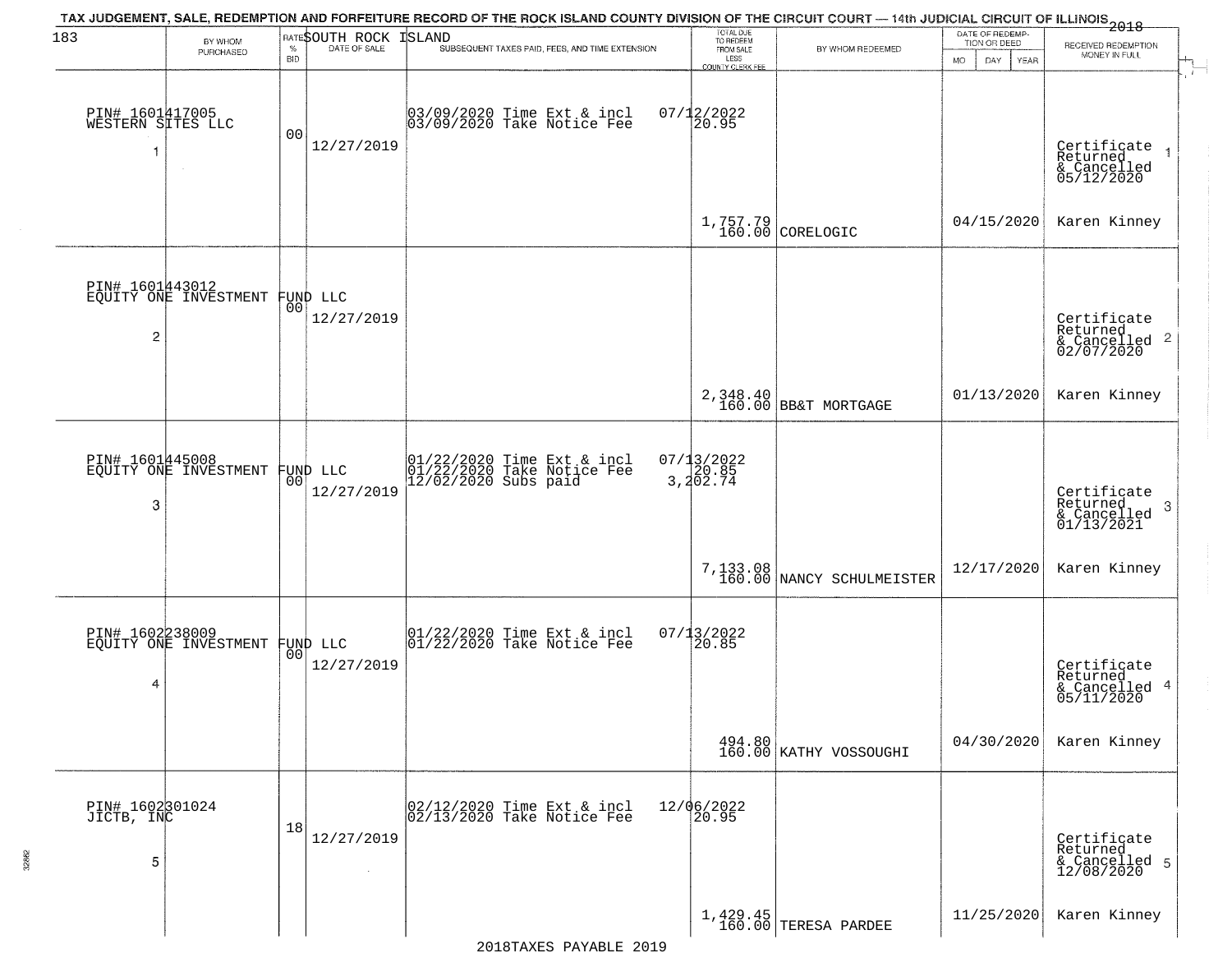| NAME AND ADDRESS<br>LEGAL DESCRIPTION<br>184                |                                   |                             |      | BACK TAX                               | BACK TAX<br>FORFEITED               | TOTAL BACK<br>TAX PENALTY<br>AND COSTS | AMOUNT<br>FOR WHICH<br>JUDGEMENT |                    | INTEREST PAYMENT FUND | 2018    |
|-------------------------------------------------------------|-----------------------------------|-----------------------------|------|----------------------------------------|-------------------------------------|----------------------------------------|----------------------------------|--------------------|-----------------------|---------|
| TAXPAYER NO.<br>PARCEL NO.<br>ACRES                         | SOUTH ROCK ISLANDA-BACK TAX       |                             |      | FORFEITED<br>PENALTY<br><b>ACCRUED</b> | <b>INTEREST AND</b><br>COST ACCRUED | <b>ACCRUED</b>                         | IS ASKED                         | CERTIFICATE<br>NO. | <b>INDEMNITY FUND</b> |         |
| ASSESSED VALUATION FOR TAXES                                | TAX DUE<br>1ST                    | INT DUE<br>1ST              | 2017 |                                        |                                     |                                        |                                  |                    | COST OF SALE          |         |
|                                                             |                                   |                             |      |                                        |                                     |                                        |                                  |                    |                       |         |
| BIG RIVER INVESTMENTS LLC NO BOX 54<br>SILVIS IL 61282      |                                   | $-288.62_{\text{200}}30.31$ |      |                                        |                                     |                                        |                                  |                    |                       |         |
|                                                             | 288.62<br>390                     | 21.65                       |      |                                        |                                     |                                        |                                  |                    | 60.00                 |         |
| LOT 14 BLOCK 2                                              |                                   |                             |      |                                        |                                     |                                        |                                  |                    |                       |         |
| SMALLEYS 2ND SUB DIV                                        | <u> 288.62</u><br>4TH             | 17.32                       |      |                                        |                                     |                                        |                                  | 895                | 20.00                 |         |
|                                                             | 288.62<br><b>PUBLICATION COST</b> | 8.66                        |      |                                        |                                     |                                        |                                  |                    |                       |         |
| $270 - 20 - 00$<br>$10 - 02$<br>3576                        |                                   |                             |      |                                        |                                     |                                        |                                  |                    | 4.00                  |         |
| PIN# 1602302009                                             | TOTAL DUE-TAXES, INT. COST        | 10.00                       |      |                                        |                                     |                                        |                                  |                    |                       |         |
| 11,091                                                      |                                   | 1,242.42                    |      |                                        |                                     |                                        | 1242.42                          |                    | 10.00                 | 1336.42 |
|                                                             |                                   |                             |      |                                        |                                     |                                        |                                  |                    |                       |         |
| STEWART TONY L<br>1022 18TH AVE                             | 166.57                            | $-17 - 50$                  |      |                                        |                                     |                                        |                                  |                    |                       |         |
| 61201<br>ROCK ISLAND IL                                     | 166.57                            | 12.50                       |      |                                        |                                     |                                        |                                  |                    | 60.00                 |         |
| LOTS 21 AND 22 BLOCK 1                                      | 3RD                               |                             |      |                                        |                                     |                                        |                                  |                    |                       |         |
| SMALLEYS 2ND SUB DIV<br>W 40 FT                             | 166.57                            | 10.00                       |      |                                        |                                     |                                        |                                  | 896                | 20.00                 |         |
|                                                             | 166.57                            | 5.00                        |      |                                        |                                     |                                        |                                  |                    |                       |         |
| $270 - 06 - 00$<br>3562                                     | PUBLICATION COST                  |                             |      |                                        |                                     |                                        |                                  |                    | 4.00                  |         |
| $10 - 02$<br>PIN# 1602303001                                |                                   | 10.00                       |      |                                        |                                     |                                        |                                  |                    |                       |         |
|                                                             | TOTAL DUE-TAXES, INT. COST        |                             |      |                                        |                                     |                                        |                                  |                    |                       |         |
| 9,280                                                       | 1ST                               | 721.28                      |      |                                        |                                     |                                        | 721.28                           |                    | 10.00                 | 815.28  |
|                                                             | 265.9                             | $27-$<br><u>_Q</u>          |      |                                        |                                     |                                        |                                  |                    |                       |         |
| HERNANDEZ IVETTE E<br>1920 9 1/2 ST                         | 2ND                               |                             |      |                                        |                                     |                                        |                                  |                    |                       |         |
| ROCK ISLAND IL<br>61201                                     | 265.96<br>3BD                     | 19.95<br>3RD                |      |                                        |                                     |                                        |                                  |                    | 60.00                 |         |
| LOT 6 BLOCK 3                                               | <u> 265.96</u>                    | 15.96                       |      |                                        |                                     |                                        |                                  | 897                | 20.00                 |         |
| SMALLEYS 1ST SUB DIV<br>OF LOT 5 SW SEC 2 17N 2W            | 4TH<br>265.96                     | 7.98                        |      |                                        |                                     |                                        |                                  |                    |                       |         |
|                                                             | <b>PUBLICATION COST</b>           |                             |      |                                        |                                     |                                        |                                  |                    |                       |         |
| $268 - 17 - 00$<br>10-02<br>3531                            |                                   | 10.00                       |      |                                        |                                     |                                        |                                  |                    | 4.00                  |         |
| PIN# 1602304014                                             | TOTAL OUE-TAXES, INT. COST        |                             |      |                                        |                                     |                                        |                                  |                    |                       |         |
| 16,220                                                      |                                   | 1,145.66                    |      |                                        |                                     |                                        | 1145.66                          |                    | 10.00                 | 1239.66 |
|                                                             |                                   | नङ्ग                        |      |                                        |                                     |                                        |                                  |                    |                       |         |
| PAYTON PAMELA R<br>1000 20TH AVE                            | 2ND                               | 2ND                         |      |                                        |                                     |                                        |                                  |                    |                       |         |
| ROCK ISLAND IL<br>61201                                     | 172.07                            | 12.90                       |      |                                        |                                     |                                        |                                  |                    | 60.00                 |         |
| LOT <sub>2</sub>                                            | 3RD                               | 3RD                         |      |                                        |                                     |                                        |                                  |                    |                       |         |
| <b>BAUMANNS ADD</b>                                         | 172.07<br>4TH                     | 10.32                       |      |                                        |                                     |                                        |                                  | 898                | 20.00                 |         |
|                                                             | 172.07                            | 5.16                        |      |                                        |                                     |                                        |                                  |                    |                       |         |
| $058 - 16 - 00$<br>630                                      | PUBLICATION COS                   |                             |      |                                        |                                     |                                        |                                  |                    | 4.00                  |         |
| $10 - 02$<br>PIN# 1602308007<br>$\sim 10^{11}$ km s $^{-1}$ | TOTAL DUE-TAXES, INT. COST        | 10.00                       |      |                                        |                                     |                                        |                                  |                    |                       |         |
| 12,612                                                      |                                   | 554.59                      |      |                                        |                                     |                                        | 554.59                           |                    | 10.00                 | 648.59  |
|                                                             | 1ST                               | 1ST                         |      |                                        |                                     |                                        |                                  |                    |                       |         |
| FELIX PROPERTIES LLC                                        |                                   |                             |      |                                        |                                     |                                        |                                  |                    |                       |         |
| 2302 CHANDLER ST<br>FORT COLLINS CO<br>80528                | 2ND                               | 2ND                         |      |                                        |                                     |                                        |                                  |                    | 60.00                 |         |
|                                                             | 3RD                               | 3BD                         |      |                                        |                                     |                                        |                                  |                    |                       |         |
| LOT 13<br>SARAH J AIKENS SUBD<br>F.56 FT W 410.02 FT S      |                                   |                             |      |                                        |                                     |                                        |                                  | 899                | 20.00                 |         |
| 100 FT                                                      | 4TH<br>634.13                     | 4TH<br>$19.04^{\circ}$      |      |                                        |                                     |                                        |                                  |                    |                       |         |
| $049 - 14 - 20$<br>$467-D$                                  | PUBLICATION COST                  |                             |      |                                        |                                     |                                        |                                  |                    | 4.00                  |         |
| $10 - 02$<br>PIN# 1602312047                                |                                   | 10.00                       |      |                                        |                                     |                                        |                                  |                    |                       |         |
| 24,368                                                      | TOTAL DUE-TAXES, INT. COST        | 663.15                      |      |                                        |                                     |                                        | 663.15                           |                    | 10.00                 | 757.15  |
|                                                             |                                   |                             |      |                                        |                                     |                                        |                                  |                    |                       |         |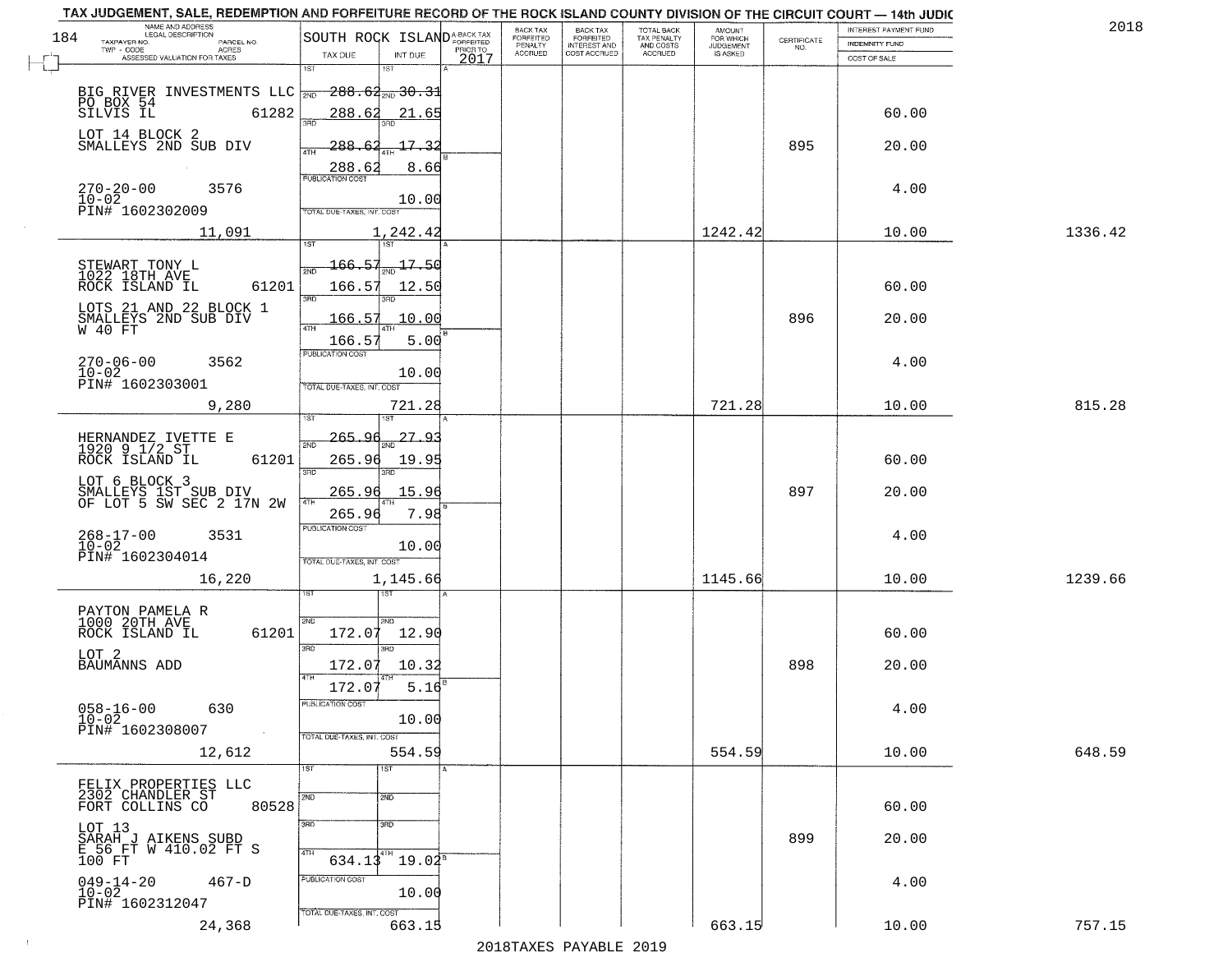| 184                              | BY WHOM<br>PURCHASED                          |            | <b>RATESOUTH ROCK</b> | TAX JUDGEMENT, SALE, REDEMPTION AND FORFEITURE RECORD OF THE ROCK ISLAND COUNTY DIVISION OF THE CIRCUIT COURT — 14th JUDICIAL CIRCUIT OF ILLINOIS 2018<br><b>ISLAND</b><br>SUBSEQUENT TAXES PAID, FEES, AND TIME EXTENSION | TOTAL DUE<br>TO REDEEM<br>FROM SALE | BY WHOM REDEEMED                                                                                               | DATE OF REDEMP-<br>TION OR DEED | RECEIVED REDEMPTION                                        |
|----------------------------------|-----------------------------------------------|------------|-----------------------|----------------------------------------------------------------------------------------------------------------------------------------------------------------------------------------------------------------------------|-------------------------------------|----------------------------------------------------------------------------------------------------------------|---------------------------------|------------------------------------------------------------|
|                                  |                                               | <b>BID</b> |                       |                                                                                                                                                                                                                            | LESS<br>COUNTY CLERK FEE            |                                                                                                                | MO.<br>DAY.<br>YEAR             | MONEY IN FULL                                              |
| PIN# 1602302009<br>AUCTION Z INC | $\sim$                                        | 00         | 12/27/2019            | 03/09/2020 Time Ext & incl<br>03/09/2020 Take Notice Fee                                                                                                                                                                   | $07/12/2022$<br>20.95               |                                                                                                                |                                 | Certificate<br>Returned<br>& Cancelled<br>01/26/2021       |
|                                  |                                               |            |                       |                                                                                                                                                                                                                            |                                     | $\left[1,357.37\atop160.00\right]$ BIG RIVER INVESTMENTS                                                       |                                 | Karen Kinney                                               |
|                                  |                                               |            |                       |                                                                                                                                                                                                                            |                                     |                                                                                                                |                                 |                                                            |
| PIN# 1602303001<br>JICTB, INC    |                                               | 18         |                       | 02/12/2020 Time Ext & incl<br>02/13/2020 Take Notice Fee                                                                                                                                                                   | 12/06/2022<br>20.95                 |                                                                                                                |                                 |                                                            |
| $\overline{c}$                   |                                               |            | 12/27/2019            |                                                                                                                                                                                                                            |                                     |                                                                                                                |                                 | Certificate<br>Returned<br>& Cancelled 2<br>12/08/2020     |
|                                  |                                               |            |                       |                                                                                                                                                                                                                            |                                     | 1,129.73<br>160.00 TONY STEWART                                                                                | 11/16/2020                      | Karen Kinney                                               |
|                                  | PIN# 1602304014<br>STEVE SODEMAN LIVING TRUST | 02         |                       | $\begin{array}{cc} 01/21/2020 &$ Time Ext & incl<br>$01/21/2020 &$ Take Notice Fee                                                                                                                                         | $\frac{12}{2}$ $\frac{21}{20.85}$   |                                                                                                                |                                 |                                                            |
| 3                                |                                               |            | 12/27/2019            |                                                                                                                                                                                                                            |                                     |                                                                                                                |                                 | Certificate<br>Returned<br>-3<br>& Cancelled<br>03/03/2020 |
|                                  |                                               |            |                       |                                                                                                                                                                                                                            |                                     | $\begin{array}{c} \texttt{1,285.30}\mid \\ \texttt{160.00}\mid \texttt{IVETTE} \texttt{ HERNANDEZ}\end{array}$ | 02/03/2020                      | Karen Kinney                                               |
| PIN# 1602308007<br>JICTB, INC    |                                               |            |                       | 02/12/2020 Time Ext & incl<br>02/13/2020 Take Notice Fee<br>12/07/2020 Subs paid                                                                                                                                           | 12/06/2022<br>20.95<br>806.70       |                                                                                                                |                                 |                                                            |
| 4                                |                                               | 02         | 12/27/2019            |                                                                                                                                                                                                                            |                                     |                                                                                                                |                                 | 4                                                          |
|                                  |                                               |            |                       |                                                                                                                                                                                                                            |                                     |                                                                                                                |                                 |                                                            |
| PIN# 1602312047<br>JICTB, INC    |                                               |            |                       |                                                                                                                                                                                                                            |                                     |                                                                                                                |                                 |                                                            |
| 5                                |                                               | 01         | 12/27/2019<br>$\sim$  |                                                                                                                                                                                                                            |                                     |                                                                                                                |                                 | Certificate<br>Returned<br>& Cancelled 5<br>02/11/2020     |
|                                  |                                               |            |                       |                                                                                                                                                                                                                            |                                     | 764.72<br>160.00 JAMES FELIX                                                                                   | 01/13/2020                      | Karen Kinney                                               |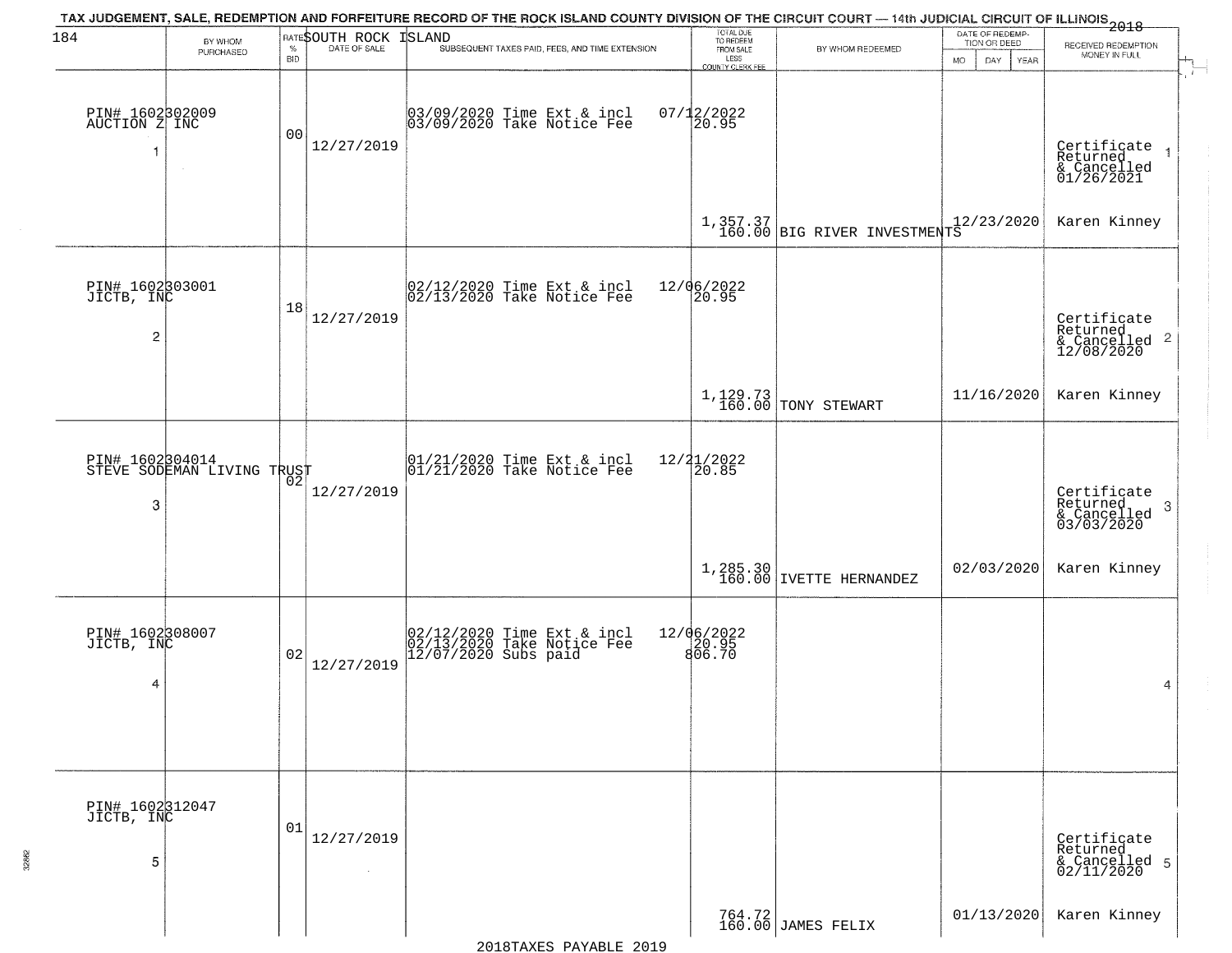| 185 | NAME AND ADDRESS<br>LEGAL DESCRIPTION<br>TAXPAYER NO.<br>PARCEL NO. | SOUTH ROCK ISLAND <sup>A-BACK TAX</sup>          |                  | BACK TAX<br>FORFEITED | <b>BACK TAX</b><br><b>FORFEITED</b> | TOTAL BACK<br>TAX PENALTY<br>AND COSTS<br>ACCRUED | <b>AMOUNT</b>                      |                                                                 | INTEREST PAYMENT FUND          | 2018    |
|-----|---------------------------------------------------------------------|--------------------------------------------------|------------------|-----------------------|-------------------------------------|---------------------------------------------------|------------------------------------|-----------------------------------------------------------------|--------------------------------|---------|
|     | TWP - CODE<br>- CODE ACRES<br>ASSESSED VALUATION FOR TAXES          | TAX DUE<br>INT DUE                               | PRIOR TO<br>2017 | PENALTY<br>ACCRUED    | INTEREST AND<br>COST ACCRUED        |                                                   | FOR WHICH<br>JUDGEMENT<br>IS ASKED | $\begin{array}{c} \text{CEPTIFICATE} \\ \text{NO.} \end{array}$ | INDEMNITY FUND<br>COST OF SALE |         |
|     |                                                                     | 1ST<br>1ST                                       |                  |                       |                                     |                                                   |                                    |                                                                 |                                |         |
|     | BEAM JAMES<br>5601_120TH AVE W                                      | 2ND<br>2ND                                       |                  |                       |                                     |                                                   |                                    |                                                                 |                                |         |
|     | 61264<br>MILAN IL                                                   | 390<br>3RD                                       |                  |                       |                                     |                                                   |                                    |                                                                 | 60.00                          |         |
|     | LOT 25<br>CASE PARK ADD                                             | -78<br>$-33.88$<br>564.                          |                  |                       |                                     |                                                   |                                    | 900                                                             | 20.00                          |         |
|     |                                                                     | ATH<br>16.94<br>564.78                           |                  |                       |                                     |                                                   |                                    |                                                                 |                                |         |
|     | $105 - 08 - 00$<br>1096                                             | PUBLICATION COST                                 |                  |                       |                                     |                                                   |                                    |                                                                 | 4.00                           |         |
|     | $10 - 02$<br>PIN# 1602313020                                        | 10.00<br>TOTAL DUE-TAXES, INT. COS               |                  |                       |                                     |                                                   |                                    |                                                                 |                                |         |
|     | 21,703                                                              | 1,190.38<br>7ST<br>1ST                           |                  |                       |                                     |                                                   | 1190.38                            |                                                                 | 10.00                          | 1284.38 |
|     |                                                                     | 196.76<br>20.65                                  |                  |                       |                                     |                                                   |                                    |                                                                 |                                |         |
|     | NELSON MARY L<br>1116 19TH AVE<br>ROCK ISLAND IL<br>61201           | 2ND<br>196.76<br>14.75                           | 554.76           | 93.62                 |                                     |                                                   |                                    |                                                                 | 60.00                          |         |
|     | LOT 36                                                              | 3RD<br>3RD                                       |                  |                       | 676.61                              |                                                   |                                    |                                                                 |                                |         |
|     | CASE PARK ADD                                                       | 196.76<br>11.80<br>47H                           |                  |                       |                                     | 2822.35                                           |                                    | 901                                                             | 20.00                          |         |
|     |                                                                     | 5.90<br>196.76<br>PUBLICATION COST               | $14 - 15 - 16$   |                       |                                     |                                                   |                                    |                                                                 | 4.00                           |         |
|     | $105 - 19 - 00$<br>$10 - 02$<br>1107<br>PIN# 1602313032             | 10.00                                            | 1497.36          |                       |                                     |                                                   |                                    |                                                                 |                                |         |
|     | 13,561                                                              | TOTAL DUE-TAXES, INT. COST<br>850.14             |                  |                       |                                     |                                                   | 3672.49                            |                                                                 | 10.00                          | 3766.49 |
|     |                                                                     |                                                  |                  |                       |                                     |                                                   |                                    |                                                                 |                                |         |
|     | MATYKIEWICZ LOUIS E<br>1337 21ST AVE APT 3D                         | $19 -$<br>ت ۱<br>2ND                             |                  |                       |                                     |                                                   |                                    |                                                                 |                                |         |
|     | 61201<br>ROCK ISLAND IL                                             | 19.41<br>1.4!<br>3 <sub>BD</sub><br>3RD          |                  |                       |                                     |                                                   |                                    |                                                                 | 60.00                          |         |
|     | LOT 1<br>STEEPMEADOW UNIT G 23                                      | 19.41<br>.16<br>4TH                              |                  |                       |                                     |                                                   |                                    | 902                                                             | 20.00                          |         |
|     |                                                                     | 19.41<br>.58                                     |                  |                       |                                     |                                                   |                                    |                                                                 |                                |         |
|     | $323 - 18 - 00$<br>$10 - 02$<br>$4214 - 23$                         | <b>PUBLICATION COST</b><br>10.00                 |                  |                       |                                     |                                                   |                                    |                                                                 | 4.00                           |         |
|     | PIN# 1602319065                                                     | TOTAL OUE-TAXES, INT. COST                       |                  |                       |                                     |                                                   |                                    |                                                                 |                                |         |
|     | 746                                                                 | 92.86                                            |                  |                       |                                     |                                                   | 92.86                              |                                                                 | 10.00                          | 186.86  |
|     | LAMPKIN CARL G JR<br>2424 13TH AVE                                  | 320.73<br>33.6'                                  |                  |                       |                                     |                                                   |                                    |                                                                 |                                |         |
|     | 61201<br>ROCK ISLAND IL                                             | 2ND<br>320.73<br>24.05                           |                  |                       |                                     |                                                   |                                    |                                                                 | 60.00                          |         |
|     | LOT 3                                                               | 3RD<br>$\overline{3BD}$                          |                  |                       |                                     |                                                   |                                    | 903                                                             |                                |         |
|     | HEIDEMANNS 2ND ADD                                                  | 19.24<br>320.73<br>4TH<br>9.62<br>320.73         |                  |                       |                                     |                                                   |                                    |                                                                 | 20.00                          |         |
|     | 2089                                                                | PUBLICATION COST                                 |                  |                       |                                     |                                                   |                                    |                                                                 | 4.00                           |         |
|     | $173 - 16 - 00$<br>$10 - 02$<br>PIN# 1602320003<br>$\sim 10$        | 10.00<br>TOTAL DUE-TAXES, INT. COST              |                  |                       |                                     |                                                   |                                    |                                                                 |                                |         |
|     | 12,325                                                              | 1,379.50                                         |                  |                       |                                     |                                                   | 1379.50                            |                                                                 | 10.00                          | 1473.50 |
|     |                                                                     | 1ST<br>1ST                                       |                  |                       |                                     |                                                   |                                    |                                                                 |                                |         |
|     | CATHER ROBERT L JR<br>1010 24TH AVE<br>61201                        | 324.90<br>34.09<br>2ND<br>2ND<br>324.90<br>24.35 |                  |                       |                                     |                                                   |                                    |                                                                 | 60.00                          |         |
|     | ROCK ISLAND IL<br>LOT 61                                            | 3BD                                              |                  |                       |                                     |                                                   |                                    |                                                                 |                                |         |
|     | WESTLAWN SUB DIV                                                    | 324.90<br>19.48<br>4TH                           |                  |                       |                                     |                                                   |                                    | 904                                                             | 20.00                          |         |
|     |                                                                     | $9.74^{\overline{8}}$<br>324.90                  |                  |                       |                                     |                                                   |                                    |                                                                 |                                |         |
|     | $309 - 04 - 00$<br>$3996 - 68$<br>$10 - 02$                         | PUBLICATION COST<br>10.00                        |                  |                       |                                     |                                                   |                                    |                                                                 | 4.00                           |         |
|     | PIN# 1602321074                                                     | TOTAL DUE-TAXES, INT. COST                       |                  |                       |                                     |                                                   |                                    |                                                                 |                                |         |
|     | 18,485                                                              | 1,397.26                                         |                  |                       |                                     |                                                   | 1397.26                            |                                                                 | 10.00                          | 1491.26 |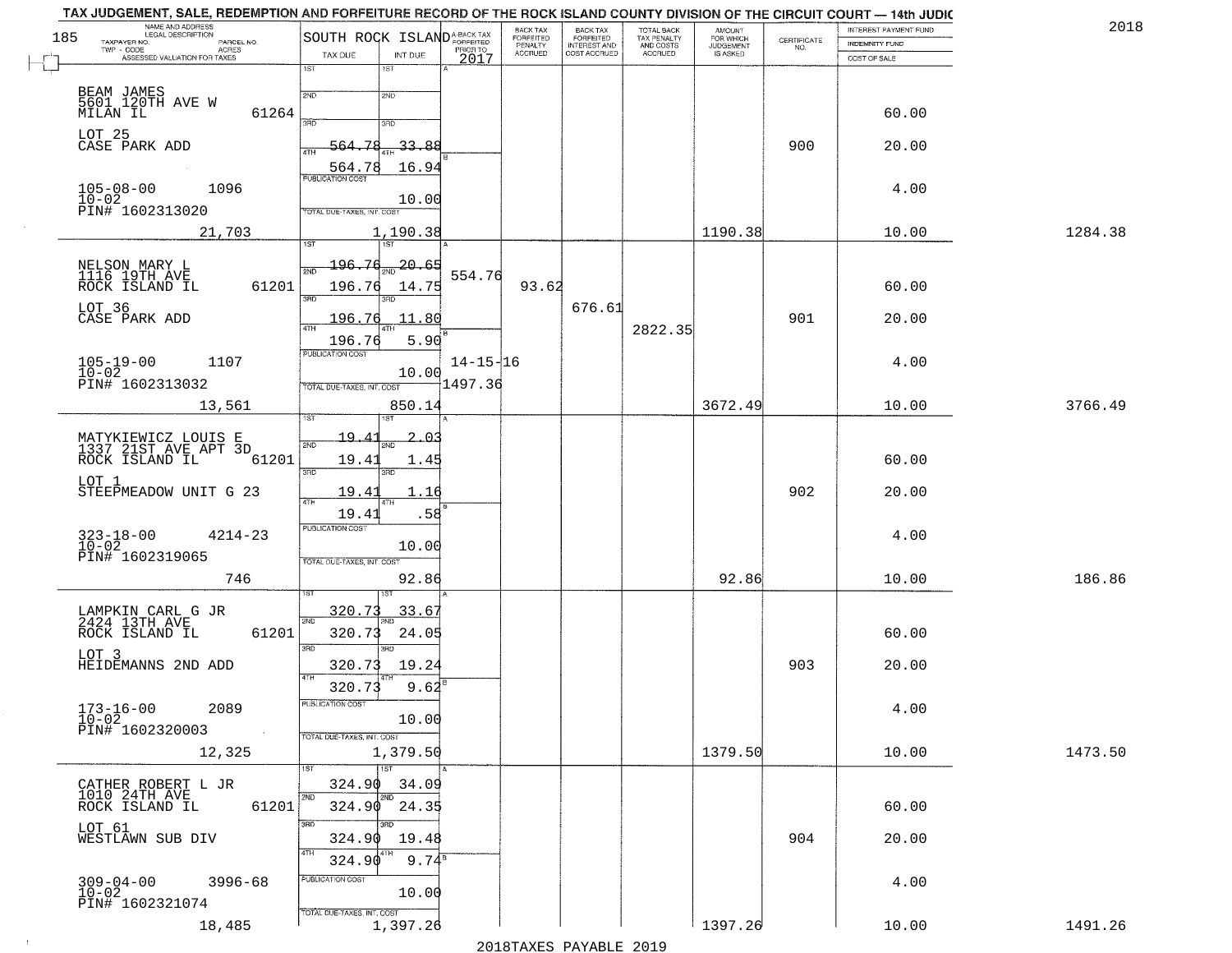| 185                                               | BY WHOM<br>PURCHASED                     | $\%$<br><b>BID</b> | <b>RATESOUTH ROCK ISLAND</b><br>DATE OF SALE | TAX JUDGEMENT, SALE, REDEMPTION AND FORFEITURE RECORD OF THE ROCK ISLAND COUNTY DIVISION OF THE CIRCUIT COURT — 14th JUDICIAL CIRCUIT OF ILLINOIS 2018<br>SUBSEQUENT TAXES PAID, FEES, AND TIME EXTENSION                            | TOTAL DUE<br>TO REDEEM<br>FROM SALE<br>LESS                                                                          | BY WHOM REDEEMED                        | DATE OF REDEMP-<br>TION OR DEED<br>MO.<br>DAY<br>YEAR | RECEIVED REDEMPTION<br>MONEY IN FULL                      |
|---------------------------------------------------|------------------------------------------|--------------------|----------------------------------------------|--------------------------------------------------------------------------------------------------------------------------------------------------------------------------------------------------------------------------------------|----------------------------------------------------------------------------------------------------------------------|-----------------------------------------|-------------------------------------------------------|-----------------------------------------------------------|
| 1                                                 | PIN# 1602313020<br>EQUITY ONE INVESTMENT | 00                 | FUND LLC<br>12/27/2019                       |                                                                                                                                                                                                                                      | COUNTY CLERK FEE                                                                                                     |                                         |                                                       | Certificate<br>Returned<br>& Cancelled<br>02/07/2020      |
|                                                   |                                          |                    |                                              |                                                                                                                                                                                                                                      | 1,284.38<br>160.00                                                                                                   | <b>JAMES BEAM</b>                       | 01/16/2020                                            | Karen Kinney                                              |
| PIN# 1602313032<br>RICO TRUSTEE<br>$\overline{c}$ |                                          | 18                 | 12/27/2019                                   | 04/06/2020 Time Ext & incl<br>04/06/2020 Take Notice Fee<br>00/00/00000 Take Notice Fee<br>03/17/2022 Circuit Clerks Fee<br>03/17/2022 Sublication Fee<br>04/01/2022 Publication Fee<br>11/23/2021 Subs paid<br>11/30/2020 Subs paid | $\begin{smallmatrix} 07/22/2022\\ 20.95\\ 35.009\\ 99.999\\ 44.38\\ 1\\ 7.24\\ 1\\ 98.65\\ 911.36 \end{smallmatrix}$ |                                         |                                                       | $\overline{2}$                                            |
| PIN# 1602319065<br>WESTERN SITES LLC<br>3         |                                          | 01                 | 12/27/2019                                   |                                                                                                                                                                                                                                      |                                                                                                                      |                                         |                                                       | Certificate<br>Returned<br>3<br>& Cancelled<br>02/11/2020 |
|                                                   |                                          |                    |                                              |                                                                                                                                                                                                                                      |                                                                                                                      | 188.73<br>160.00 LOUIS MATYKIEWICZ      | 01/27/2020                                            | Karen Kinney                                              |
| PIN# 1602320003<br>JICTB, INC<br>4                |                                          | 02                 | 12/27/2019                                   | 02/12/2020 Time Ext & incl<br>02/13/2020 Take Notice Fee                                                                                                                                                                             | 12/06/2022<br>20.95                                                                                                  |                                         |                                                       | Certificate<br>Returned<br>& Cancelled 4<br>03/11/2020    |
|                                                   |                                          |                    |                                              |                                                                                                                                                                                                                                      |                                                                                                                      | $1,523.92$<br>160.00 KATZ NOWINSKI ATTY | 02/18/2020                                            | Karen Kinney                                              |
| PIN# 1602321074<br>JICTB, INC<br>5                |                                          | 18                 | 12/27/2019                                   | 02/12/2020 Time Ext & incl<br>02/13/2020 Take Notice Fee                                                                                                                                                                             | 12/06/2022<br>20.95                                                                                                  |                                         |                                                       | Certificate<br>Returned<br>& Cancelled 5<br>05/08/2020    |
|                                                   |                                          |                    |                                              |                                                                                                                                                                                                                                      |                                                                                                                      | $1,780.64$ ROBERT CATHER JR             | 04/20/2020                                            | Karen Kinney                                              |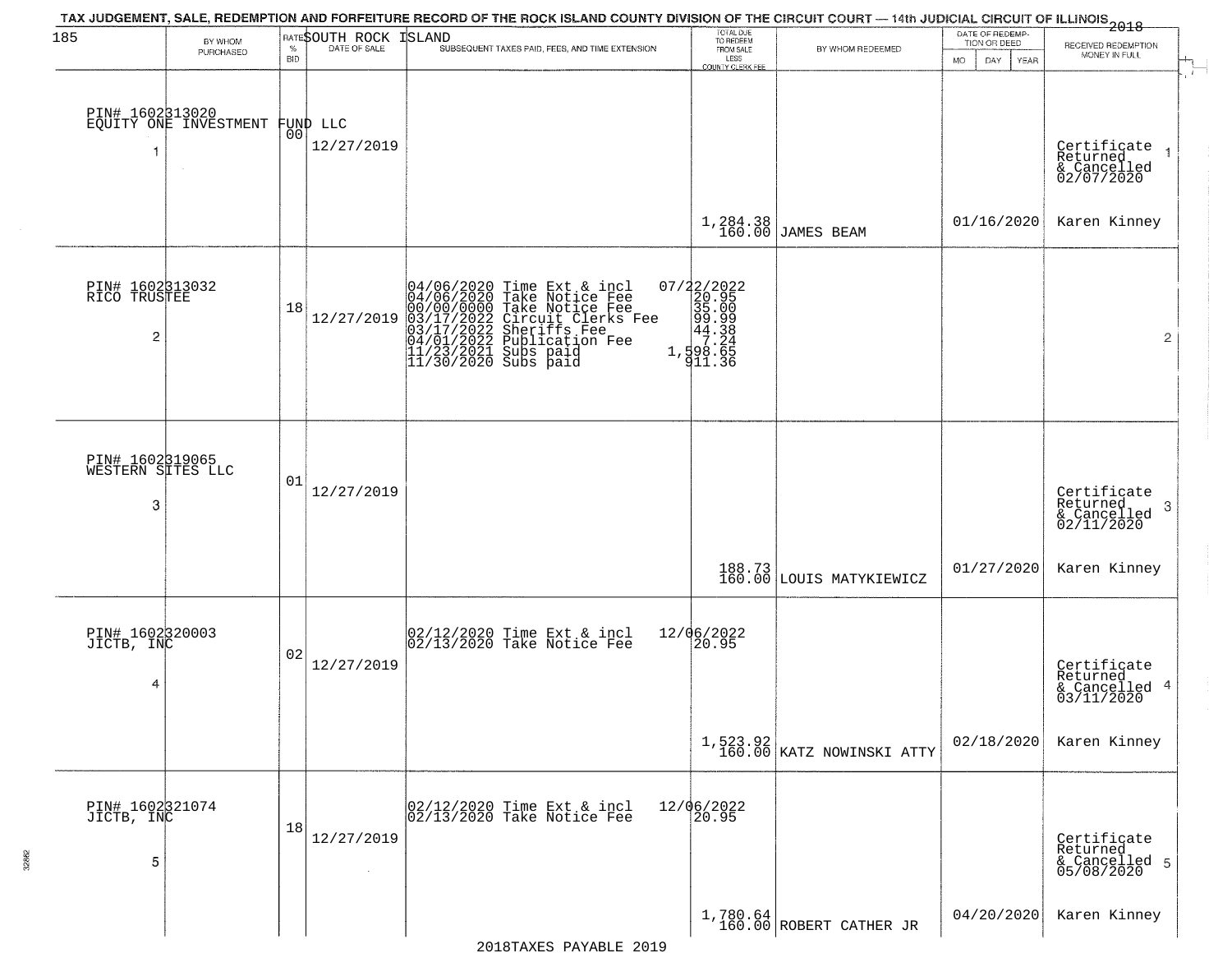| 186 | NAME AND ADDRESS<br>LEGAL DESCRIPTION                                                 |                                                                |            | BACK TAX                               | BACK TAX<br>FORFEITED<br>INTEREST AND | TOTAL BACK                                 | AMOUNT<br>FOR WHICH<br>JUDGEMENT |                                                                 | INTEREST PAYMENT FUND | 2018    |
|-----|---------------------------------------------------------------------------------------|----------------------------------------------------------------|------------|----------------------------------------|---------------------------------------|--------------------------------------------|----------------------------------|-----------------------------------------------------------------|-----------------------|---------|
|     | TAXPAYER NO.<br>PARCEL NO.<br>TWP - CODE<br>ACRES                                     | SOUTH ROCK ISLANDA-BACK TAX                                    |            | FORFEITED<br>PENALTY<br><b>ACCRUED</b> | COST ACCRUED                          | TAX PENALTY<br>AND COSTS<br><b>ACCRUED</b> | IS ASKED                         | $\begin{array}{c} \text{CEPTIFICATE} \\ \text{NO.} \end{array}$ | <b>INDEMNITY FUND</b> |         |
|     | ASSESSED VALUATION FOR TAXES                                                          | TAX DUE<br>INT DUE<br>1ST<br>1ST                               | 2017       |                                        |                                       |                                            |                                  |                                                                 | COST OF SALE          |         |
|     | LEGEL RAYMOND P<br>2338 11TH ST                                                       | $\overline{180.81}$ and $\overline{18.9}$<br>2ND               |            |                                        |                                       |                                            |                                  |                                                                 |                       |         |
|     | 61201<br>ROCK ISLAND IL                                                               | 180.81<br>13.55<br>350                                         |            |                                        |                                       |                                            |                                  |                                                                 | 60.00                 |         |
|     | LOT 81<br>WESTLAWN SUB DIV                                                            | 180.81<br>10.84<br>4TH<br>180.81<br>5.42                       |            |                                        |                                       |                                            |                                  | 905                                                             | 20.00                 |         |
|     | 310-02-00<br>$3996 - 88$<br>$10 - 02$<br>PIN# 1602321081                              | <b>PUBLICATION COST</b><br>10.00<br>TOTAL DUE-TAXES, INT. COST |            |                                        |                                       |                                            |                                  |                                                                 | 4.00                  |         |
|     | 14,948                                                                                | 782.02                                                         |            |                                        |                                       |                                            | 782.02                           |                                                                 | 10.00                 | 876.02  |
|     |                                                                                       |                                                                |            |                                        |                                       |                                            |                                  |                                                                 |                       |         |
|     | SCHABILION MITCHEL<br>14120 275TH ST<br>LONG GROVE IA<br>52756                        | 661.19<br>$\frac{69.4}{200}$<br>661.19<br>49.60<br>3RD         |            |                                        |                                       |                                            |                                  |                                                                 | 60.00                 |         |
|     | SUPVR ASST MAP<br>LOT 342-2 SHEET 9<br>L STAPP CO ADD                                 | 39.68<br>661.19<br>47H<br>19.84<br>661.19                      |            |                                        |                                       |                                            |                                  | 906                                                             | 20.00                 |         |
|     | $279 - 15 - 30$<br>$3703 - B$<br>$10 - 02$<br>PIN# 1602324003                         | PUBLICATION COST<br>10.00                                      |            |                                        |                                       |                                            |                                  |                                                                 | 4.00                  |         |
|     | 25,408                                                                                | TOTAL DUE-TAXES, INT. COST<br>2,833.32                         |            |                                        |                                       |                                            | 2833.32                          |                                                                 | 10.00                 | 2927.32 |
|     |                                                                                       | i ST<br>707.98                                                 |            |                                        |                                       |                                            |                                  |                                                                 |                       |         |
|     | HICKMAN/SOUZA<br>2205 12TH ST<br>ROCK ISLAND IL<br>61201                              | <u>74.34</u><br>2ND<br>707.98<br>53.1(<br>3BD<br>3RD           |            | 173.52                                 |                                       |                                            |                                  |                                                                 | 60.00                 |         |
|     | LOT 12<br>RICHMONDS SUBD OF PT S<br>.50 E OF CEM RD S 50 FT<br>N 90 FT OF W 165 FT OF | 707.98<br>42.4<br>4TH<br>21.24<br>707.98                       |            |                                        | 1253.47                               | 3996.71                                    |                                  | 907                                                             | 20.00                 |         |
|     | $233 - 21 - 00$<br>10-02<br>3077                                                      | <b>PUBLICATION COST</b><br>10.00                               | 14         |                                        |                                       |                                            |                                  |                                                                 | 4.00                  |         |
|     | PIN# 1602326002<br>27,206                                                             | TOTAL OUE-TAXES, INT. COST<br>3,033.08                         | $-2569.72$ |                                        |                                       |                                            | 7029.79                          |                                                                 | 10.00                 | 7123.79 |
|     |                                                                                       |                                                                |            |                                        |                                       |                                            |                                  |                                                                 |                       |         |
|     | KAY BEE LLC<br>1910 17TH ST<br>ROCK ISLAND IL<br>61201                                | 728.52<br>76.51<br>2ND<br>728.52<br>54.65<br>3RD               |            |                                        |                                       |                                            |                                  |                                                                 | 60.00                 |         |
|     | LOT 7<br>H S CASES SUBD OF ASSRS S<br>IN SE & E 100 FT OF S 60<br>FT OF N .50 L 2     | 3RD<br>728.52<br>43.72<br>4TH                                  |            |                                        |                                       |                                            |                                  | 908                                                             | 20.00                 |         |
|     | $100 - 13 - 00$<br>1019<br>$10 - 02$                                                  | 728.52<br>21.86<br>'usuca hun cus<br>10.00                     |            |                                        |                                       |                                            |                                  |                                                                 | 4.00                  |         |
|     | PIN# 1602407008<br>$\sim 100$<br>27,995                                               | TOTAL DUE-TAXES, INT. COST<br>3,120.82                         |            |                                        |                                       |                                            | 3120.82                          |                                                                 | 10.00                 | 3214.82 |
|     |                                                                                       | 1ST                                                            |            |                                        |                                       |                                            |                                  |                                                                 |                       |         |
|     | ASGARD INVESTMENTS LLC<br>4480 48TH AVENUE CT STE 3 2ND<br>ROCK ISLAND IL 61201       | 732.29<br>76.86<br>2ND<br>732.29<br>54.90                      |            |                                        |                                       |                                            |                                  |                                                                 | 60.00                 |         |
|     | LOT 11<br>RESERVOIR PARK                                                              | 3RD<br>732.29<br>43.92<br>4TH<br>4TH                           |            |                                        |                                       |                                            |                                  | 909                                                             | 20.00                 |         |
|     | $228 - 19 - 00$<br>$10 - 02$<br>3039<br>PIN# 1602413006                               | 732.29<br>$21.96^8$<br>PUBLICATION COST<br>10.00               |            |                                        |                                       |                                            |                                  |                                                                 | 4.00                  |         |
|     | 28,140                                                                                | TOTAL DUE-TAXES, INT. COST<br>3,136.80                         |            |                                        |                                       |                                            | 3136.80                          |                                                                 | 10.00                 | 3230.80 |

 $\sim 10^{-1}$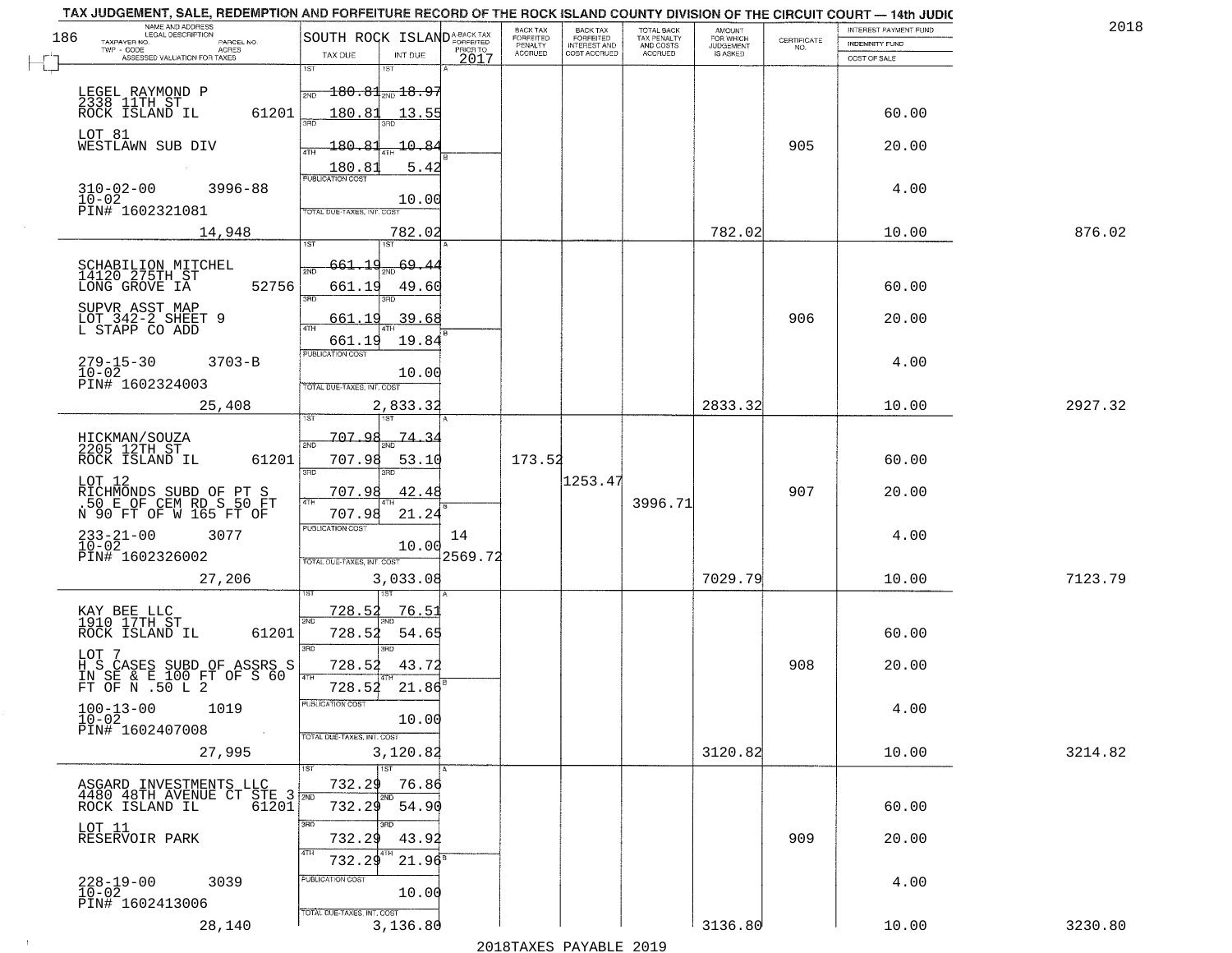| 186                                   | BY WHOM                              |                    | RATESOUTH ROCK | TAX JUDGEMENT, SALE, REDEMPTION AND FORFEITURE RECORD OF THE ROCK ISLAND COUNTY DIVISION OF THE CIRCUIT COURT — 14th JUDICIAL CIRCUIT OF ILLINOIS 2018<br>ISLAND                                                                      | TOTAL DUE<br>TO REDEEM<br>FROM SALE                                                                |                                         | DATE OF REDEMP-<br>TION OR DEED | RECEIVED REDEMPTION                                       |
|---------------------------------------|--------------------------------------|--------------------|----------------|---------------------------------------------------------------------------------------------------------------------------------------------------------------------------------------------------------------------------------------|----------------------------------------------------------------------------------------------------|-----------------------------------------|---------------------------------|-----------------------------------------------------------|
|                                       | PURCHASED                            | $\%$<br><b>BID</b> | DATE OF SALE   | SUBSEQUENT TAXES PAID, FEES, AND TIME EXTENSION                                                                                                                                                                                       | LESS<br><b>COUNTY CLERK FEE</b>                                                                    | BY WHOM REDEEMED                        | <b>MO</b><br>DAY<br>YEAR        | MONEY IN FULL                                             |
| PIN# 1602321081<br>JICTB, INC         |                                      | 18                 | 12/27/2019     |                                                                                                                                                                                                                                       |                                                                                                    |                                         |                                 | Certificate<br>Returned<br>& Cancelled<br>02/11/2020      |
|                                       |                                      |                    |                |                                                                                                                                                                                                                                       |                                                                                                    | $1,033.70$ RAYMOND LEGEL                | 01/31/2020                      | Karen Kinney                                              |
| PIN# 1602324003<br>2                  | STEVE SODEMAN LIVING TRUST           |                    | 12/27/2019     | 01/21/2020 Time Ext & incl<br>01/21/2020 Take Notice Fee                                                                                                                                                                              | 12/21/2022<br>20.85                                                                                |                                         |                                 | $\overline{2}$                                            |
| PIN# 1602326002<br>RICO TRUSTEE<br>3  |                                      | 18                 | 12/27/2019     | 04/06/2020 Time Ext & incl<br>04/06/2020 Take Notice Fee<br>00/00/00/000 Take Notice Fee<br>03/17/2022 Circuit Clerks Fee<br>03/17/2022 Sublication Fee<br>04/01/2022 Publication Fee<br>11/23/2021 Subs paid<br>11/30/2020 Subs paid | $\begin{smallmatrix} 07/22/2022\\20.95\\35.00\\34.75\\22.39\\3,185.52\\3,151.59 \end{smallmatrix}$ |                                         |                                 | 3                                                         |
|                                       |                                      |                    |                |                                                                                                                                                                                                                                       |                                                                                                    |                                         |                                 |                                                           |
| 4                                     | PIN# 1602407008<br>WESTERN SITES LLC | 00                 | 12/27/2019     | 03/09/2020 Time Ext & incl<br>03/09/2020 Take Notice Fee                                                                                                                                                                              | $07/12/2022$<br>20.95                                                                              |                                         |                                 | Certificate<br>Returned<br>4<br>& Cancelled<br>10/27/2021 |
|                                       |                                      |                    |                |                                                                                                                                                                                                                                       |                                                                                                    | 3, 235.77<br>160.00 KAY BEE LLC         | 09/03/2021                      | Karen Kinney                                              |
| PIN# 1602413006<br>AUCTION Z INC<br>5 |                                      | 01                 | 12/27/2019     | 03/09/2020 Time Ext & incl<br>03/09/2020 Take Notice Fee                                                                                                                                                                              | $07/12/2022$<br>20.95                                                                              |                                         |                                 | Certificate<br>Returned<br>& Cancelled 5<br>01/26/2021    |
|                                       |                                      |                    |                |                                                                                                                                                                                                                                       |                                                                                                    | 3, 316.37<br>160.00 ASGUARD INVESTMENTS | 12/17/2020                      | Karen Kinney                                              |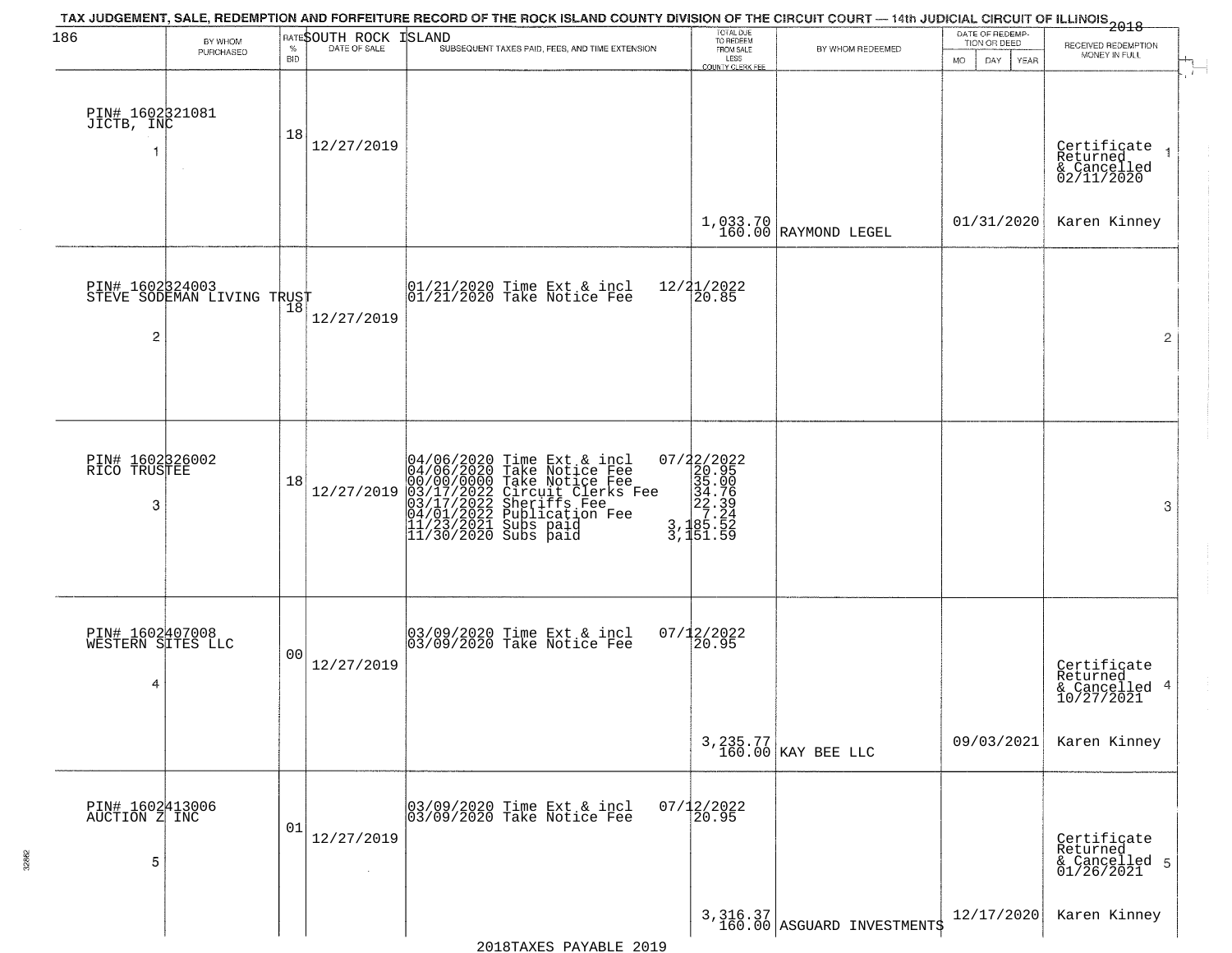| 187 | NAME AND ADDRESS<br>LEGAL DESCRIPTION<br>TAXPAYER NO.<br>PARCEL NO.             | SOUTH ROCK ISLAND <sup>A-BACK TAX</sup>                                 | BACK TAX<br>FORFEITED | <b>BACK TAX</b><br><b>FORFEITED</b> | TOTAL BACK<br>TAX PENALTY | <b>AMOUNT</b>                      | $\begin{array}{c} \text{CERTIFICATE} \\ \text{NO.} \end{array}$ | INTEREST PAYMENT FUND<br>INDEMNITY FUND | 2018    |
|-----|---------------------------------------------------------------------------------|-------------------------------------------------------------------------|-----------------------|-------------------------------------|---------------------------|------------------------------------|-----------------------------------------------------------------|-----------------------------------------|---------|
|     | $TWP - CODE$<br><b>ACRES</b><br>ASSESSED VALUATION FOR TAXES                    | PRIOR TO<br>TAX DUE<br>INT DUE<br>2017                                  | PENALTY<br>ACCRUED    | INTEREST AND<br>COST ACCRUED        | AND COSTS<br>ACCRUED      | FOR WHICH<br>JUDGEMENT<br>IS ASKED |                                                                 | COST OF SALE                            |         |
|     |                                                                                 | 1ST                                                                     |                       |                                     |                           |                                    |                                                                 |                                         |         |
|     | MACHINE LANCE<br>PO BOX 6670<br>ROCK ISLAND IL<br>61204                         | -862.66 <sub>2№</sub> 90.58<br>2ND<br>862.66<br>64.70<br>$3 - 5$<br>3BD |                       |                                     |                           |                                    |                                                                 | 60.00                                   |         |
|     | LOT 2<br>SUPVR ASST MAP<br>LOT 458 SHEET 10<br>RICHMONDS SUBD                   | 862.<br>$-51.76$<br>4TH                                                 |                       |                                     |                           |                                    | 910                                                             | 20.00                                   |         |
|     | $231 - 01 - 00$<br>$3056 - A$                                                   | 862.66<br>25.88<br><b>PUBLICATION COST</b>                              |                       |                                     |                           |                                    |                                                                 | 4.00                                    |         |
|     | 10-02<br>PIN# 1602421018                                                        | 10.00<br>TOTAL DUE-TAXES, INT. COST                                     |                       |                                     |                           |                                    |                                                                 |                                         |         |
|     | 33,150                                                                          | 3,693.56<br><b>TST</b><br>1ST                                           |                       |                                     |                           | 3693.56                            |                                                                 | 10.00                                   | 3787.56 |
|     | CROUS ROBERT O VI<br>2111 16TH ST                                               | 655.78<br>68.88<br>2ND                                                  |                       |                                     |                           |                                    |                                                                 |                                         |         |
|     | ROCK ISLAND IL<br>61201                                                         | 655.78<br>49.20<br>3BD<br>3RD                                           |                       |                                     |                           |                                    |                                                                 | 60.00                                   |         |
|     | LOT 16<br>HAYES VICTORY ADD                                                     | 655.78<br>39.36<br>47H                                                  |                       |                                     |                           |                                    | 911                                                             | 20.00                                   |         |
|     | $167 - 09 - 00$<br>1959                                                         | 19.68<br>655.78<br>PUBLICATION COST                                     |                       |                                     |                           |                                    |                                                                 | 4.00                                    |         |
|     | $10 - 02$<br>PIN# 1602428006                                                    | 10.00<br>TOTAL DUE-TAXES, INT. COST                                     |                       |                                     |                           |                                    |                                                                 |                                         |         |
|     | 31,200                                                                          | 2,810.24<br>1ST<br>1ST                                                  |                       |                                     |                           | 2810.24                            |                                                                 | 10.00                                   | 2904.24 |
|     |                                                                                 | 2ND<br>2ND                                                              |                       |                                     |                           |                                    |                                                                 |                                         |         |
|     | JULIEN ANGELO M<br>2108 22 1/2 AVE<br>ROCK ISLAND IL<br>61201                   | 3 <sub>BD</sub><br>3RD                                                  |                       |                                     |                           |                                    |                                                                 | 60.00                                   |         |
|     | LOT 3<br>BEL AIRE 2ND ADD                                                       | 4TH                                                                     |                       |                                     |                           |                                    | 912                                                             | 20.00                                   |         |
|     |                                                                                 | 1239.06<br>37.18<br><b>PUBLICATION COST</b>                             |                       |                                     |                           |                                    |                                                                 |                                         |         |
|     | $065 - 03 - 00$<br>10-02<br>636-132<br>PIN# 1602433003                          | 10.00<br>TOTAL OUE-TAXES, INT. COST                                     |                       |                                     |                           |                                    |                                                                 | 4.00                                    |         |
|     | 53,614                                                                          | 1,286.24                                                                |                       |                                     |                           | 1286.24                            |                                                                 | 10.00                                   | 1380.24 |
|     | BEIERLEIN SUSAN<br>2101 STADIUM DR                                              | 355.37<br>37.3<br>2ND                                                   |                       |                                     |                           |                                    |                                                                 |                                         |         |
|     | 61201<br>ROCK ISLAND IL                                                         | 355.37<br>26.65<br>3RD<br>3RD                                           |                       |                                     |                           |                                    |                                                                 | 60.00                                   |         |
|     | LOT 13 BLOCK 2<br>BENJAMIN HARRIS 1ST ADD                                       | 355.37<br>21.32<br>4TH                                                  |                       |                                     |                           |                                    | 913                                                             | 20.00                                   |         |
|     |                                                                                 | 355.37<br>10.66<br>PUBLICATION COST                                     |                       |                                     |                           |                                    |                                                                 |                                         |         |
|     | $163 - 03 - 00$<br>$10 - 02$<br>1909-17<br>PIN# 1602437007<br>$\sim 10^{11}$ km | 10.00<br>TOTAL DUE-TAXES, INT. COST                                     |                       |                                     |                           |                                    |                                                                 | 4.00                                    |         |
|     | 31,173                                                                          | 1,527.42                                                                |                       |                                     |                           | 1527.42                            |                                                                 | 10.00                                   | 1621.42 |
|     | MARTIN GEORGE B<br>1931 17TH ST                                                 | $\overline{1ST}$<br>517.0\$<br>54.32                                    |                       |                                     |                           |                                    |                                                                 |                                         |         |
|     | ROCK ISLAND IL<br>61201                                                         | 2ND<br><b>ZND</b><br>$517.05$ 38.80                                     |                       |                                     |                           |                                    |                                                                 | 60.00                                   |         |
|     | LOT 4<br>J H BERTELSENS SUBD                                                    | अंगर<br>3RD<br>517.0\$<br>31.04                                         |                       |                                     |                           |                                    | 914                                                             | 20.00                                   |         |
|     |                                                                                 | 4TH<br>$15.54^{\overline{8}}$<br>517.05<br>PUBLICATION COST             |                       |                                     |                           |                                    |                                                                 |                                         |         |
|     | $065 - 18 - 00$<br>10-02<br>640<br>PIN# 1602444003                              | 10.00                                                                   |                       |                                     |                           |                                    |                                                                 | 4.00                                    |         |
|     | 25,869                                                                          | TOTAL DUE-TAXES, INT. COST<br>2,217.88                                  |                       |                                     |                           | 2217.88                            |                                                                 | 10.00                                   | 2311.88 |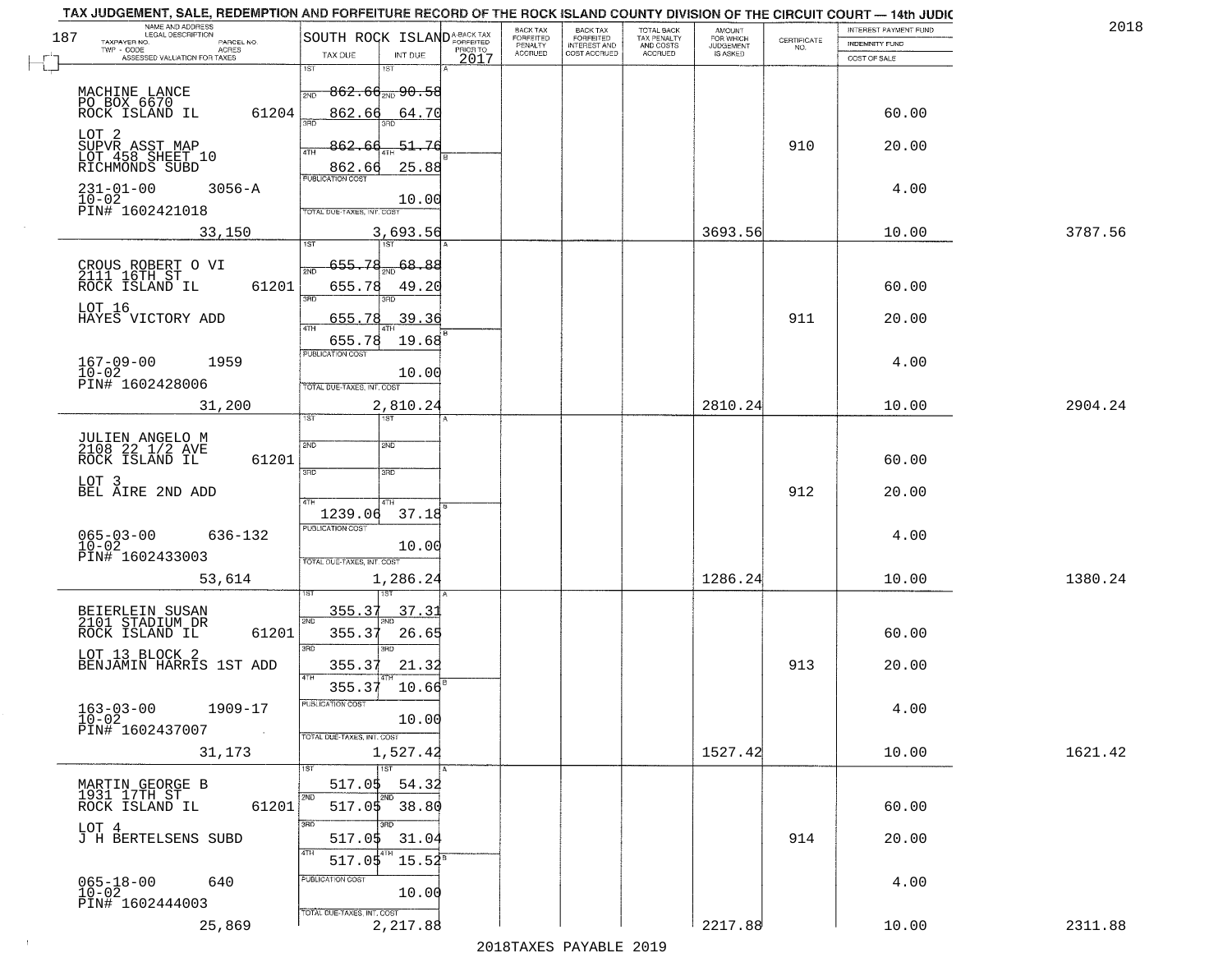| 187                                                | BY WHOM<br>PURCHASED           | $\%$<br><b>BID</b> | RATESOUTH ROCK<br>DATE OF SALE | TAX JUDGEMENT, SALE, REDEMPTION AND FORFEITURE RECORD OF THE ROCK ISLAND COUNTY DIVISION OF THE CIRCUIT COURT — 14th JUDICIAL CIRCUIT OF ILLINOIS 2018<br>ISLAND<br>SUBSEQUENT TAXES PAID, FEES, AND TIME EXTENSION                  | TOTAL DUE<br>TO REDEEM<br>FROM SALE<br>LESS<br>COUNTY CLERK FEE | BY WHOM REDEEMED                      | DATE OF REDEMP-<br>TION OR DEED<br>MO.<br>DAY.<br><b>YEAR</b> | RECEIVED REDEMPTION<br>MONEY IN FULL                                   |
|----------------------------------------------------|--------------------------------|--------------------|--------------------------------|--------------------------------------------------------------------------------------------------------------------------------------------------------------------------------------------------------------------------------------|-----------------------------------------------------------------|---------------------------------------|---------------------------------------------------------------|------------------------------------------------------------------------|
| PIN# 1602421018<br>RICO TRUSTEE                    |                                | 18                 | 12/27/2019                     | 04/06/2020 Time Ext & incl<br>04/06/2020 Take Notice Fee<br>00/00/00000 Take Notice Fee<br>03/17/2022 Circuit Clerks Fee<br>03/17/2022 Sublication Fee<br>04/01/2022 Sublication Fee<br>11/23/2021 Subs paid<br>11/30/2020 Subs paid |                                                                 |                                       |                                                               | 1                                                                      |
| PIN# 1602428006<br>AUCTION Z INC<br>$\overline{c}$ |                                | 0 <sub>0</sub>     | 12/27/2019                     | 03/09/2020 Time Ext & incl<br>03/09/2020 Take Notice Fee                                                                                                                                                                             | 07/12/2022<br>20.95                                             |                                       |                                                               | Certificate<br>Returned<br>$\overline{2}$<br>& Cancelled<br>05/12/2021 |
|                                                    |                                |                    |                                |                                                                                                                                                                                                                                      |                                                                 | 2,925.19<br>160.00 ROBERT CROUS       | 04/06/2021                                                    | Karen Kinney                                                           |
| PIN# 1602433003<br>WESTERN SITES LLC<br>3          |                                | 0 <sub>0</sub>     | 12/27/2019                     | 03/09/2020 Time Ext & incl<br>03/09/2020 Take Notice Fee                                                                                                                                                                             | $07/12/2022$<br>20.95                                           |                                       |                                                               | Certificate<br>Returned<br>-3<br>$\frac{1}{06/17/2020}$                |
|                                                    |                                |                    |                                |                                                                                                                                                                                                                                      |                                                                 | $1,401.19$ CORELOGIC                  | 05/06/2020                                                    | Karen Kinney                                                           |
| PIN# 1602437007<br>4                               | EQUITY ONE INVESTMENT FUND LLC |                    | 12/27/2019                     | $ 01/22/2020$ Time Ext & incl<br>$ 01/22/2020$ Take Notice Fee                                                                                                                                                                       | 07/13/2022<br>120.85                                            |                                       |                                                               | Certificate<br>Returned<br>4<br>& Cancelled<br>07/06/2020              |
|                                                    |                                |                    |                                |                                                                                                                                                                                                                                      |                                                                 | 1,658.48<br>160.00 KATZ NOWINSKI P.C. | 06/01/2020                                                    | Karen Kinney                                                           |
| PIN# 1602444003<br>5                               | EQUITY ONE INVESTMENT          | 01                 | FUND LLC<br>12/27/2019         | 01/22/2020 Time Ext & incl<br>01/22/2020 Take Notice Fee<br>$12/02/2020$ Subs paid                                                                                                                                                   | $07/13/2022$<br>2, 320.85<br>2, 327.82                          |                                       |                                                               | Certificate<br>Returned<br>& Cancelled 5<br>04/13/2021                 |
|                                                    |                                |                    |                                |                                                                                                                                                                                                                                      |                                                                 | $5,009.25$ (GEORGE MARTIN             | 03/16/2021                                                    | Karen Kinney                                                           |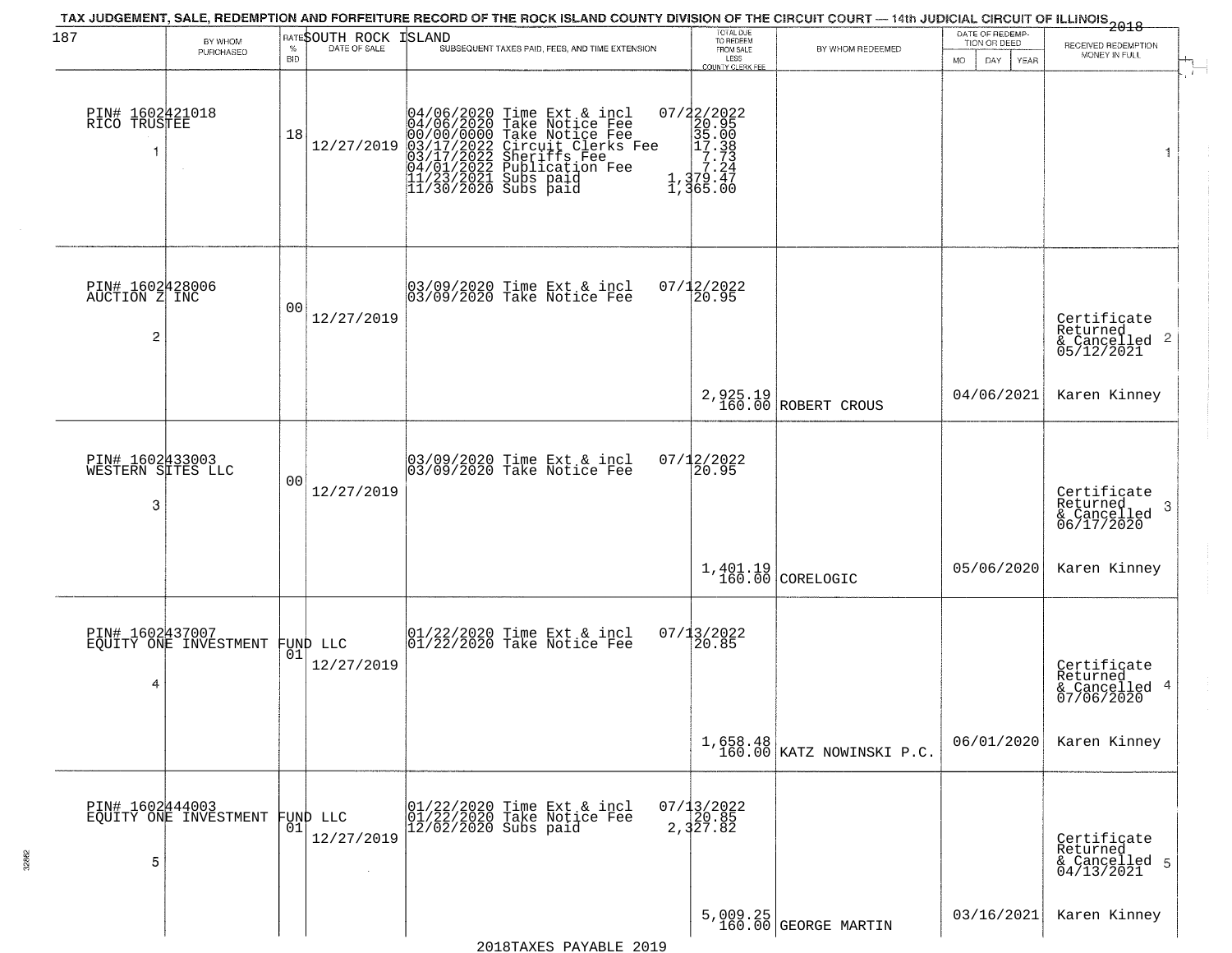| 188 | NAME AND ADDRESS<br>LEGAL DESCRIPTION                          | SOUTH ROCK ISLAND <sup>A-BACK TAX</sup> |                   |          | <b>BACK TAX</b><br><b>FORFEITED</b> | BACK TAX<br>FORFEITED | TOTAL BACK<br>TAX PENALTY<br>AND COSTS | AMOUNT<br>FOR WHICH |                                                                | INTEREST PAYMENT FUND | 2018     |
|-----|----------------------------------------------------------------|-----------------------------------------|-------------------|----------|-------------------------------------|-----------------------|----------------------------------------|---------------------|----------------------------------------------------------------|-----------------------|----------|
|     | TAXPAYER NO.<br>PARCEL NO.<br>TWP - CODE<br>ACRES              |                                         |                   | PRIOR TO | PENALTY                             | <b>INTEREST AND</b>   |                                        | <b>JUDGEMENT</b>    | $\begin{array}{c} \text{GETIFICATE} \\ \text{NO.} \end{array}$ | <b>INDEMNITY FUND</b> |          |
|     | ASSESSED VALUATION FOR TAXES                                   | TAX DUE<br>1ST                          | INT DUE<br>$1S$ T | 2017     | <b>ACCRUED</b>                      | COST ACCRUED          | ACCRUED                                | IS ASKED            |                                                                | COST OF SALE          |          |
|     |                                                                |                                         |                   |          |                                     |                       |                                        |                     |                                                                |                       |          |
|     | JONES FOUNDATION HOLDING                                       | 2ND                                     | 2ND               |          |                                     |                       |                                        |                     |                                                                |                       |          |
|     | 122 S PHILLIPS AVE STE260<br>SIOUX FALLS SD 57104              | 11255.00 844.15                         |                   |          |                                     |                       |                                        |                     |                                                                | 60.00                 |          |
|     |                                                                |                                         |                   |          |                                     |                       |                                        |                     |                                                                |                       |          |
|     | SUPVR ASST MAP<br>LOT 417 SHEET 12                             | 77255.00                                | 675.32            |          |                                     |                       |                                        |                     | 915                                                            | 20.00                 |          |
|     |                                                                | 11255.00 337.66                         |                   |          |                                     |                       |                                        |                     |                                                                |                       |          |
|     | $011 - 01 - 00$<br>109                                         | <b>PUBLICATION COST</b>                 |                   |          |                                     |                       |                                        |                     |                                                                | 4.00                  |          |
|     | $10 - 02$<br>5.560                                             | TOTAL DUE-TAXES, INT. COST              | 10.00             |          |                                     |                       |                                        |                     |                                                                |                       |          |
|     | PIN# 1603400012                                                |                                         |                   |          |                                     |                       |                                        |                     |                                                                |                       |          |
|     | 432,502                                                        | 1ST                                     | 35,632.13         |          |                                     |                       |                                        | 35632.13            |                                                                | 10.00                 | 35726.13 |
|     |                                                                |                                         |                   |          |                                     |                       |                                        |                     |                                                                |                       |          |
|     | CARMACK THERESA A<br>520 18TH AVE                              | 306.71                                  | 32.20             |          |                                     |                       |                                        |                     |                                                                |                       |          |
|     | ROCK ISLAND IL<br>61201                                        | 306.71<br>3RD                           | 23.00             |          |                                     |                       |                                        |                     |                                                                | 60.00                 |          |
|     | LOT 82                                                         |                                         |                   |          |                                     |                       |                                        |                     |                                                                |                       |          |
|     | EXPOSITION PARK ADD                                            | 306.71<br>47H                           | 18.40             |          |                                     |                       |                                        |                     | 916                                                            | 20.00                 |          |
|     |                                                                | 306.71<br><b>PUBLICATION COST</b>       | 9.20              |          |                                     |                       |                                        |                     |                                                                |                       |          |
|     | $131 - 18 - 00$<br>$10 - 02$<br>1444                           |                                         |                   |          |                                     |                       |                                        |                     |                                                                | 4.00                  |          |
|     | PIN# 1603403004                                                | TOTAL DUE-TAXES, INT. COST              | 10.00             |          |                                     |                       |                                        |                     |                                                                |                       |          |
|     | 17,786                                                         |                                         | 1,319.64          |          |                                     |                       |                                        | 1319.64             |                                                                | 10.00                 | 1413.64  |
|     |                                                                |                                         |                   |          |                                     |                       |                                        |                     |                                                                |                       |          |
|     |                                                                | 92.4                                    | 9.73              |          |                                     |                       |                                        |                     |                                                                |                       |          |
|     | UPCHURCH ERNEST L<br>501 18 1/2 AVE<br>ROCK ISLAND IL<br>61201 | 2ND                                     |                   |          |                                     |                       |                                        |                     |                                                                | 60.00                 |          |
|     |                                                                | 92.4<br>3RD                             | 6.95<br>3RD       |          |                                     |                       |                                        |                     |                                                                |                       |          |
|     | LOT 87<br>EXPOSITION PARK ADD                                  | 92.4                                    | 5.56              |          |                                     |                       |                                        |                     | 917                                                            | 20.00                 |          |
|     |                                                                | 4TH<br>92.41                            | 2.78              |          |                                     |                       |                                        |                     |                                                                |                       |          |
|     |                                                                | <b>PUBLICATION COST</b>                 |                   |          |                                     |                       |                                        |                     |                                                                |                       |          |
|     | $132 - 01 - 00$<br>$10 - 02$<br>1449                           |                                         | 10.00             |          |                                     |                       |                                        |                     |                                                                | 4.00                  |          |
|     | PIN# 1603403008                                                | TOTAL OUE-TAXES, INT. COST              |                   |          |                                     |                       |                                        |                     |                                                                |                       |          |
|     | 9,551                                                          |                                         | 404.66            |          |                                     |                       |                                        | 404.66              |                                                                | 10.00                 | 498.66   |
|     |                                                                |                                         |                   |          |                                     |                       |                                        |                     |                                                                |                       |          |
|     | NB PROPERTIES LLC<br>521 19TH AVE                              | 369.8<br>2ND                            | 38.85             |          |                                     |                       |                                        |                     |                                                                |                       |          |
|     | ROCK ISLAND IL<br>61201                                        | 369.84                                  | 27.75             |          |                                     |                       |                                        |                     |                                                                | 60.00                 |          |
|     | LOT 108                                                        | 3BD                                     | 3BD               |          |                                     |                       |                                        |                     |                                                                |                       |          |
|     | EXPOSITION PARK ADD<br>LOT 107 AND W 20 FT                     | 369.84<br>4TH                           | 22.20             |          |                                     |                       |                                        |                     | 918                                                            | 20.00                 |          |
|     |                                                                | 369.84                                  | 11.10             |          |                                     |                       |                                        |                     |                                                                |                       |          |
|     | $132 - 21 - 00$<br>1469                                        | PUBLICATION COST                        |                   |          |                                     |                       |                                        |                     |                                                                | 4.00                  |          |
|     | $10 - 02$<br>PIN# 1603403027                                   |                                         | 10.00             |          |                                     |                       |                                        |                     |                                                                |                       |          |
|     | $\sim 100$                                                     | TOTAL DUE-TAXES, INT. COST              |                   |          |                                     |                       |                                        |                     |                                                                |                       |          |
|     | 14,212                                                         |                                         | 1,589.26          |          |                                     |                       |                                        | 1589.26             |                                                                | 10.00                 | 1683.26  |
|     |                                                                | 1ST                                     | 1ST               |          |                                     |                       |                                        |                     |                                                                |                       |          |
|     | BRAGG NICHOLAS<br>1849 6TH ST                                  | 289.25<br>2ND                           | 30.38<br>2ND      |          |                                     |                       |                                        |                     |                                                                |                       |          |
|     | 61201<br>ROCK ISLAND IL                                        | 289.25                                  | 21.70             |          |                                     |                       |                                        |                     |                                                                | 60.00                 |          |
|     | LOT 67                                                         | 3RD                                     | חחי               |          |                                     |                       |                                        |                     |                                                                |                       |          |
|     | EXPOSITION PARK ADD                                            | 289.25<br>4TH                           | 17.36             |          |                                     |                       |                                        |                     | 919                                                            | 20.00                 |          |
|     |                                                                | 289.25                                  | $8.68^{8}$        |          |                                     |                       |                                        |                     |                                                                |                       |          |
|     | $131 - 03 - 00$<br>$10 - 02$<br>1429                           | PUBLICATION COST                        |                   |          |                                     |                       |                                        |                     |                                                                | 4.00                  |          |
|     | PIN# 1603403040                                                |                                         | 10.00             |          |                                     |                       |                                        |                     |                                                                |                       |          |
|     | 11,115                                                         | TOTAL DUE-TAXES, INT. COST              | 1,245.12          |          |                                     |                       |                                        | 1245.12             |                                                                | 10.00                 | 1339.12  |
|     |                                                                |                                         |                   |          |                                     |                       |                                        |                     |                                                                |                       |          |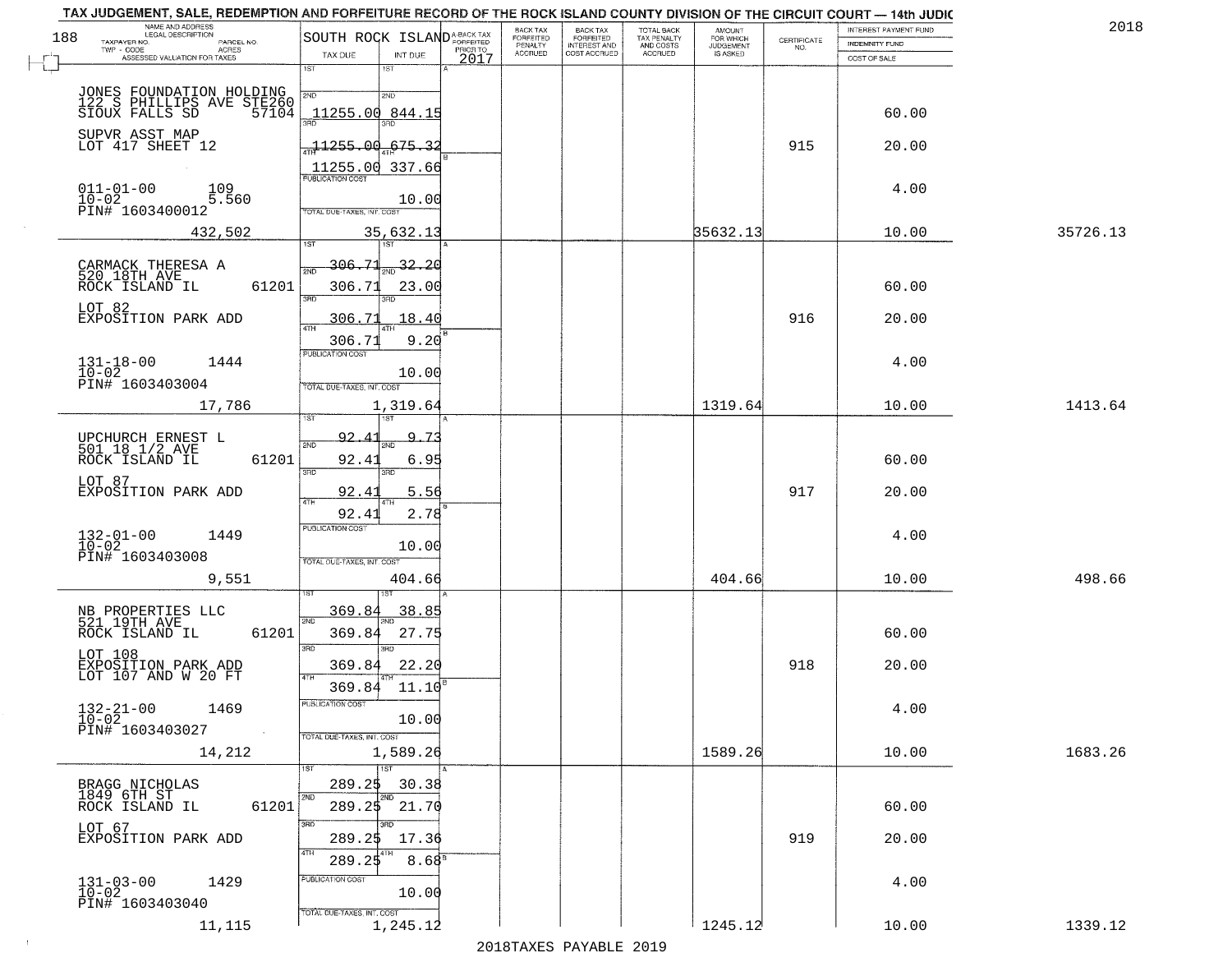| 188                                             | BY WHOM<br>PURCHASED                          | $\%$<br><b>BID</b> | RATESOUTH ROCK<br>DATE OF SALE | TAX JUDGEMENT, SALE, REDEMPTION AND FORFEITURE RECORD OF THE ROCK ISLAND COUNTY DIVISION OF THE CIRCUIT COURT — 14th JUDICIAL CIRCUIT OF ILLINOIS 2018<br><b>ISLAND</b><br>SUBSEQUENT TAXES PAID, FEES, AND TIME EXTENSION | TOTAL DUE<br>TO REDEEM<br>FROM SALE<br>LESS<br><b>COUNTY CLERK FEE</b> | BY WHOM REDEEMED                                                                                                              | DATE OF REDEMP-<br>TION OR DEED<br>MO.<br>DAY.<br><b>YEAR</b> | RECEIVED REDEMPTION<br>MONEY IN FULL                       |
|-------------------------------------------------|-----------------------------------------------|--------------------|--------------------------------|----------------------------------------------------------------------------------------------------------------------------------------------------------------------------------------------------------------------------|------------------------------------------------------------------------|-------------------------------------------------------------------------------------------------------------------------------|---------------------------------------------------------------|------------------------------------------------------------|
|                                                 | PIN# 1603400012<br>STEVE SODEMAN LIVING TRUST | Ō3                 | 12/27/2019                     | 01/21/2020 Time Ext & incl<br>01/21/2020 Take Notice Fee                                                                                                                                                                   | $12/21/2022$<br>20.85                                                  |                                                                                                                               |                                                               | Certificate<br>Returned<br>& Cancelled<br>03/03/2020       |
|                                                 |                                               |                    |                                |                                                                                                                                                                                                                            |                                                                        | 36,818.76<br>160.00 JONES FOUNDATION HOLDING                                                                                  |                                                               | Karen Kinney                                               |
| PIN# 1603403004<br>JICTB, INC<br>$\overline{c}$ |                                               | 02                 | 12/27/2019                     | $ 02/12/2020$ Time Ext & incl<br>$ 02/13/2020$ Take Notice Fee                                                                                                                                                             | 12/06/2022<br>20.95                                                    |                                                                                                                               |                                                               | Certificate<br>Returned<br>& Cancelled 2<br>12/08/2020     |
|                                                 |                                               |                    |                                |                                                                                                                                                                                                                            |                                                                        | $1,491.14$<br>$160.00$ THERESA CARMACK                                                                                        | 11/30/2020                                                    | Karen Kinney                                               |
| PIN# 1603403008<br>JICTB, INC<br>3              |                                               | 18                 | 12/27/2019                     | $02/12/2020$ Time Ext & incl<br>$02/13/2020$ Take Notice Fee                                                                                                                                                               | 12/06/2022<br>20.95                                                    |                                                                                                                               |                                                               | Certificate<br>Returned<br>-3<br>& Cancelled<br>07/07/2020 |
|                                                 |                                               |                    |                                |                                                                                                                                                                                                                            |                                                                        | $\begin{array}{c c} 609.37 \\ 160.00 \end{array} \begin{array}{ c c c } \hline \texttt{ERNET } \texttt{UPCHURCH} \end{array}$ | 06/01/2020                                                    | Karen Kinney                                               |
| PIN# 1603403027<br>JICTB, INC<br>4              |                                               | 02                 | 12/27/2019                     | $ 02/12/2020$ Time Ext & incl<br>$ 02/13/2020$ Take Notice Fee                                                                                                                                                             | 12/06/2022<br>20.95                                                    |                                                                                                                               |                                                               | Certificate<br>Returned<br>& Cancelled 4<br>04/06/2020     |
|                                                 |                                               |                    |                                |                                                                                                                                                                                                                            |                                                                        | $1,737.88$<br>160.00 NB PROPERTIES LLC                                                                                        | 03/27/2020                                                    | Karen Kinney                                               |
| PIN# 1603403040<br>JICTB, INC<br>5              |                                               | 18                 | 12/27/2019<br>$\sim$           | 02/12/2020 Time Ext & incl<br>02/13/2020 Take Notice Fee                                                                                                                                                                   | 12/06/2022<br>20.95                                                    |                                                                                                                               |                                                               | Certificate<br>Returned<br>& Cancelled 5<br>04/06/2020     |
|                                                 |                                               |                    |                                |                                                                                                                                                                                                                            |                                                                        | $1,601.11$<br>160.00 NICHOLAS BRAGG                                                                                           | 03/27/2020                                                    | Karen Kinney                                               |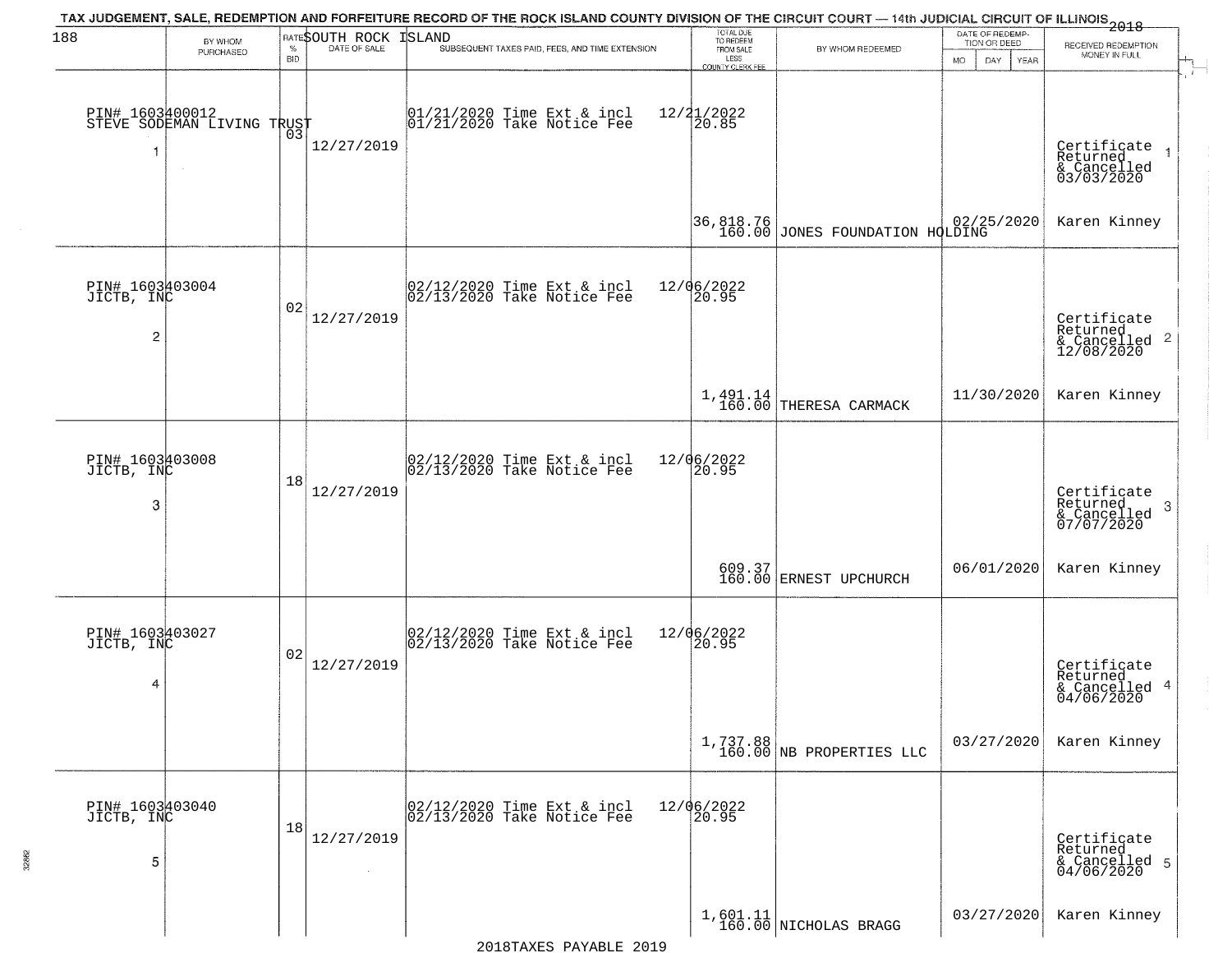| 189 | NAME AND ADDRESS<br>LEGAL DESCRIPTION                |                                              |            |      | BACK TAX                               | BACK TAX<br>FORFEITED               | <b>TOTAL BACK</b>                          | AMOUNT<br>FOR WHICH<br>JUDGEMENT |                    | INTEREST PAYMENT FUND | 2018    |
|-----|------------------------------------------------------|----------------------------------------------|------------|------|----------------------------------------|-------------------------------------|--------------------------------------------|----------------------------------|--------------------|-----------------------|---------|
|     | TAXPAYER NO.<br>PARCEL NO.<br>$TWP - CODE$<br>ACRES  | SOUTH ROCK ISLANDA-BACK TAX                  |            |      | FORFEITED<br>PENALTY<br><b>ACCRUED</b> | <b>INTEREST AND</b><br>COST ACCRUED | TAX PENALTY<br>AND COSTS<br><b>ACCRUED</b> | IS ASKED                         | CERTIFICATE<br>NO. | <b>INDEMNITY FUND</b> |         |
|     | ASSESSED VALUATION FOR TAXES                         | TAX DUE<br>1ST<br>1ST                        | INT DUE    | 2017 |                                        |                                     |                                            |                                  |                    | COST OF SALE          |         |
|     |                                                      |                                              |            |      |                                        |                                     |                                            |                                  |                    |                       |         |
|     | WEATHERSPOON GLORIA D<br>1806 3RD ST W               | <del>354.75 <sub>2ND</sub>37.24</del><br>2ND |            |      |                                        |                                     |                                            |                                  |                    |                       |         |
|     | 61264<br>MILAN IL                                    | 354.75                                       | 26.60      |      |                                        |                                     |                                            |                                  |                    | 60.00                 |         |
|     | LOT 24<br>EXPOSITION PARK ADD                        | 354.75                                       | $-21 - 28$ |      |                                        |                                     |                                            |                                  | 920                | 20.00                 |         |
|     |                                                      |                                              |            |      |                                        |                                     |                                            |                                  |                    |                       |         |
|     |                                                      | $\frac{354.75}{FUBUCATON COST}$              | 10.64      |      |                                        |                                     |                                            |                                  |                    |                       |         |
|     | $129 - 04 - 00$<br>1386<br>$10-02$                   |                                              | 10.00      |      |                                        |                                     |                                            |                                  |                    | 4.00                  |         |
|     | PIN# 1603403081                                      | TOTAL DUE-TAXES, INT. COST                   |            |      |                                        |                                     |                                            |                                  |                    |                       |         |
|     | 13,632                                               |                                              | 1,524.76   |      |                                        |                                     |                                            | 1524.76                          |                    | 10.00                 | 1618.76 |
|     |                                                      |                                              |            |      |                                        |                                     |                                            |                                  |                    |                       |         |
|     | NELSON BRIANNA<br>411 19TH AVE                       | 137.35                                       | -14.42     |      |                                        |                                     |                                            |                                  |                    |                       |         |
|     | 61201<br>ROCK ISLAND IL                              | 137.35<br>3RD                                | 10.30      |      |                                        |                                     |                                            |                                  |                    | 60.00                 |         |
|     | LOT 6                                                |                                              |            |      |                                        |                                     |                                            |                                  | 921                |                       |         |
|     | SCHEUERMAN AND KEMPES<br>1ST ADD                     | 137.35                                       | 8.24       |      |                                        |                                     |                                            |                                  |                    | 20.00                 |         |
|     |                                                      | 137.35<br>PUBLICATION COST                   | 4.12       |      |                                        |                                     |                                            |                                  |                    |                       |         |
|     | $256 - 09 - 00$<br>$3330-F$<br>$10 - 02$             |                                              | 10.00      |      |                                        |                                     |                                            |                                  |                    | 4.00                  |         |
|     | PIN# 1603405003                                      | TOTAL DUE-TAXES, INT. COST                   |            |      |                                        |                                     |                                            |                                  |                    |                       |         |
|     | 9,362                                                |                                              | 596.48     |      |                                        |                                     |                                            | 596.48                           |                    | 10.00                 | 690.48  |
|     |                                                      |                                              |            |      |                                        |                                     |                                            |                                  |                    |                       |         |
|     | THAW PLAW HSO<br>4412 12TH ST                        | 226.01<br>2ND                                | 23.7       |      |                                        |                                     |                                            |                                  |                    |                       |         |
|     | ROCK ISLAND IL<br>61201                              | 226.01<br>3 <sub>BD</sub><br>3RD             | 16.95      |      |                                        |                                     |                                            |                                  |                    | 60.00                 |         |
|     | LOT 3                                                |                                              |            |      |                                        |                                     |                                            |                                  | 922                |                       |         |
|     | HERMAN HANSENS SUBD OF L<br>62-63-64-65-66-S R I ADD | <u>226.01</u><br>4TH                         | 13.56      |      |                                        |                                     |                                            |                                  |                    | 20.00                 |         |
|     |                                                      | 226.01<br><b>PUBLICATION COST</b>            | 6.78       |      |                                        |                                     |                                            |                                  |                    |                       |         |
|     | $161 - 17 - 00$<br>$10 - 02$<br>1904                 |                                              | 10.00      |      |                                        |                                     |                                            |                                  |                    | 4.00                  |         |
|     | PIN# 1603406006                                      | TOTAL OUE-TAXES, INT. COST                   |            |      |                                        |                                     |                                            |                                  |                    |                       |         |
|     | 8,685                                                |                                              | 975.06     |      |                                        |                                     |                                            | 975.06                           |                    | 10.00                 | 1069.06 |
|     |                                                      |                                              |            |      |                                        |                                     |                                            |                                  |                    |                       |         |
|     | PIZANO DENISE R<br>4607 30TH AVENUE CT               | 289.01<br>2ND                                | 30.38      |      |                                        |                                     |                                            |                                  |                    |                       |         |
|     | ROCK ISLAND IL<br>61201                              | 289.01                                       | 21.70      |      |                                        |                                     |                                            |                                  |                    | 60.00                 |         |
|     | LOT <sub>2</sub>                                     | 3RD<br>$\overline{3BD}$                      |            |      |                                        |                                     |                                            |                                  |                    |                       |         |
|     | HERMAN HANSENS SUBD OF L<br>62-63-64-65-66-S R I ADD | 289.01                                       | 17.36      |      |                                        |                                     |                                            |                                  | 923                | 20.00                 |         |
|     |                                                      | 289.01                                       | 8.68       |      |                                        |                                     |                                            |                                  |                    |                       |         |
|     | $161 - 15 - 00$<br>1903<br>$10 - 02$                 | "UBLICATION COS"                             | 10.00      |      |                                        |                                     |                                            |                                  |                    | 4.00                  |         |
|     | PIN# 1603406007<br><b>Contractor</b>                 | TOTAL DUE-TAXES, INT. COST                   |            |      |                                        |                                     |                                            |                                  |                    |                       |         |
|     | 11,106                                               |                                              | 1,244.16   |      |                                        |                                     |                                            | 1244.16                          |                    | 10.00                 | 1338.16 |
|     |                                                      | 1ST                                          |            |      |                                        |                                     |                                            |                                  |                    |                       |         |
|     | TALLEY DOUGLAS S<br>111 20TH ST APT 712              | 379.86<br>2ND<br>2ND                         | 39.90      |      |                                        |                                     |                                            |                                  |                    |                       |         |
|     | 61201<br>ROCK ISLAND IL                              | 379.86 28.50                                 |            |      |                                        |                                     |                                            |                                  |                    | 60.00                 |         |
|     | LOT 41                                               | 3RD<br>חחו                                   |            |      |                                        |                                     |                                            |                                  |                    |                       |         |
|     | SOUTH ROCK ISLAND ADD                                | 379.86<br>4TH                                | 22.80      |      |                                        |                                     |                                            |                                  | 924                | 20.00                 |         |
|     |                                                      | 379.86                                       | $11.40^8$  |      |                                        |                                     |                                            |                                  |                    |                       |         |
|     | $276 - 09 - 00$<br>3658<br>$10 - 02$                 | PUBLICATION COST                             | 10.00      |      |                                        |                                     |                                            |                                  |                    | 4.00                  |         |
|     | PIN# 1603407026                                      | TOTAL DUE-TAXES, INT. COST                   |            |      |                                        |                                     |                                            |                                  |                    |                       |         |
|     | 14,597                                               |                                              | 1,632.04   |      |                                        |                                     |                                            | 1632.04                          |                    | 10.00                 | 1726.04 |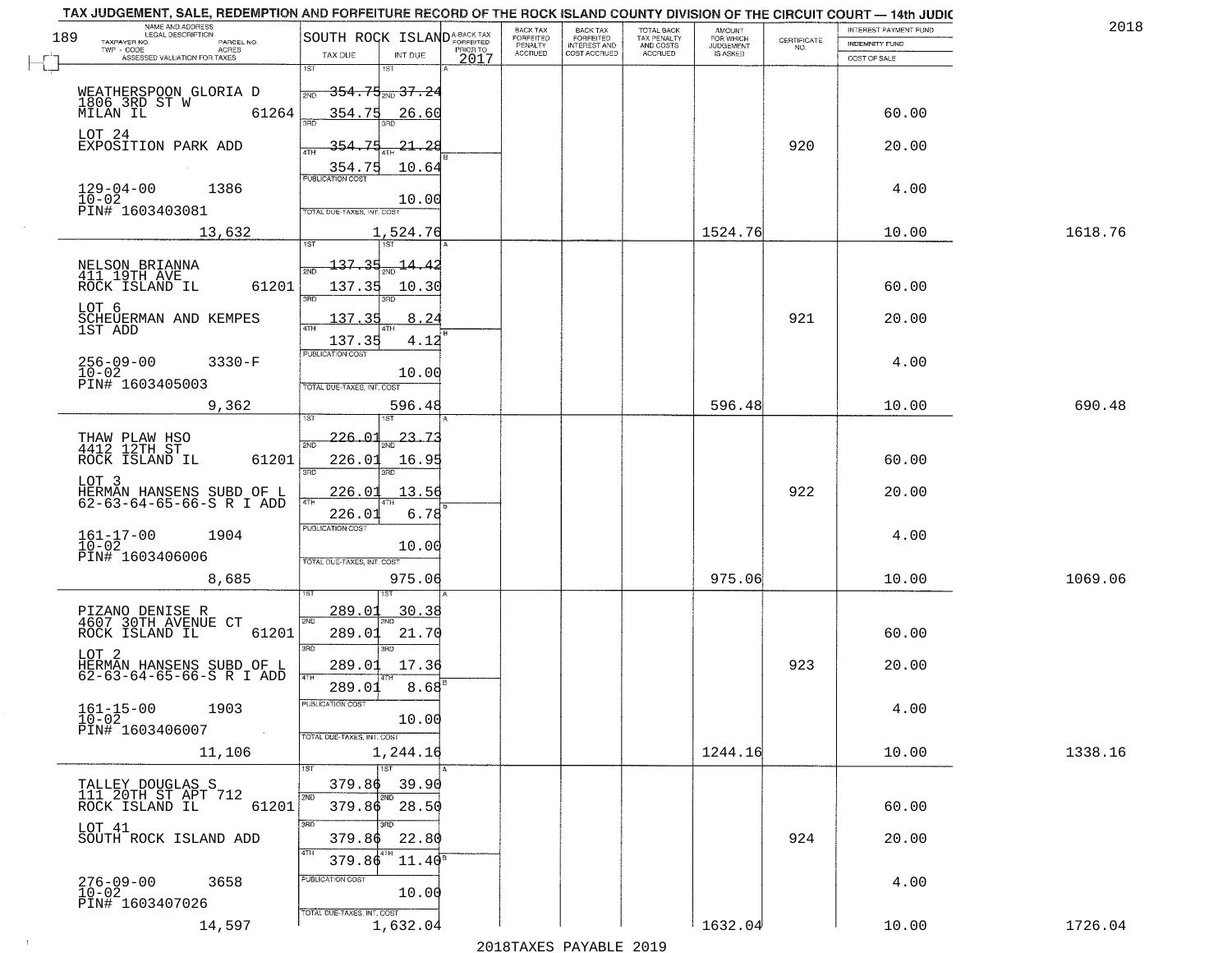| 189                                       | BY WHOM<br>PURCHASED                          | $\%$<br><b>BID</b> | RATESOUTH ROCK<br>DATE OF SALE | TAX JUDGEMENT, SALE, REDEMPTION AND FORFEITURE RECORD OF THE ROCK ISLAND COUNTY DIVISION OF THE CIRCUIT COURT — 14th JUDICIAL CIRCUIT OF ILLINOIS<br>2018<br>ISLAND<br>SUBSEQUENT TAXES PAID, FEES, AND TIME EXTENSION | TOTAL DUE<br>TO REDEEM<br>FROM SALE<br>LESS | BY WHOM REDEEMED                         | DATE OF REDEMP-<br>TION OR DEED<br><b>MO</b><br>DAY<br>YEAR | RECEIVED REDEMPTION<br>MONEY IN FULL                       |
|-------------------------------------------|-----------------------------------------------|--------------------|--------------------------------|------------------------------------------------------------------------------------------------------------------------------------------------------------------------------------------------------------------------|---------------------------------------------|------------------------------------------|-------------------------------------------------------------|------------------------------------------------------------|
| PIN# 1603403081<br>JICTB, INC             |                                               | 18                 | 12/27/2019                     | 02/12/2020 Time Ext & incl<br>02/13/2020 Take Notice Fee                                                                                                                                                               | COUNTY CLERK FEE<br>12/06/2022<br>20.95     |                                          |                                                             | Certificate<br>Returned<br>& Cancelled<br>07/07/2020       |
|                                           |                                               |                    |                                |                                                                                                                                                                                                                        |                                             | $1,931.09$<br>160.00 GLORIA WEATHERSPOON | 06/12/2020                                                  | Karen Kinney                                               |
| $\overline{c}$                            | PIN# 1603405003<br>STEVE SODEMAN LIVING TRUST |                    | 12/27/2019                     | $\begin{array}{cc}  01/21/2020 \rangle \\  01/21/2020 \rangle \rangle \end{array}$ Take Notice Fee                                                                                                                     | 12/21/2022<br>20.85                         |                                          |                                                             | Certificate<br>Returned<br>& Cancelled 2<br>03/03/2020     |
|                                           |                                               |                    |                                |                                                                                                                                                                                                                        |                                             | 801.09<br>160.00 RIA FEDERAL CREDIT      | $02/13/2020$<br>UNION                                       | Karen Kinney                                               |
| PIN# 1603406006<br>WESTERN SITES LLC<br>3 |                                               | 06                 | 12/27/2019                     | 03/09/2020 Time Ext & incl<br>03/09/2020 Take Notice Fee                                                                                                                                                               | 07/12/2022<br>20.95                         |                                          |                                                             | Certificate<br>Returned<br>-3<br>& Cancelled<br>07/09/2020 |
|                                           |                                               |                    |                                |                                                                                                                                                                                                                        |                                             | $1,154.15$ PLAW HSO THAW                 | 06/22/2020                                                  | Karen Kinney                                               |
| PIN# 1603406007<br>JICTB, INC<br>4        |                                               | 18                 | 12/27/2019                     | 02/12/2020 Time Ext & incl<br>02/13/2020 Take Notice Fee<br>12/07/2020 Subs paid                                                                                                                                       | 12/06/2022<br>1,304.24                      |                                          |                                                             | Certificate<br>Returned<br>& Cancelled 4<br>04/13/2021     |
|                                           |                                               |                    |                                |                                                                                                                                                                                                                        |                                             | 3,542.47<br>160.00 DENISE PIZANO         | 03/23/2021                                                  | Karen Kinney                                               |
| PIN# 1603407026<br>JICTB, INC<br>5        |                                               | 18                 | 12/27/2019                     | 02/12/2020 Time Ext & incl<br>02/13/2020 Take Notice Fee                                                                                                                                                               | 12/06/2022<br>20.95                         |                                          |                                                             | 5                                                          |
|                                           |                                               |                    |                                | 2018TAXES PAYABLE 2019                                                                                                                                                                                                 |                                             |                                          |                                                             |                                                            |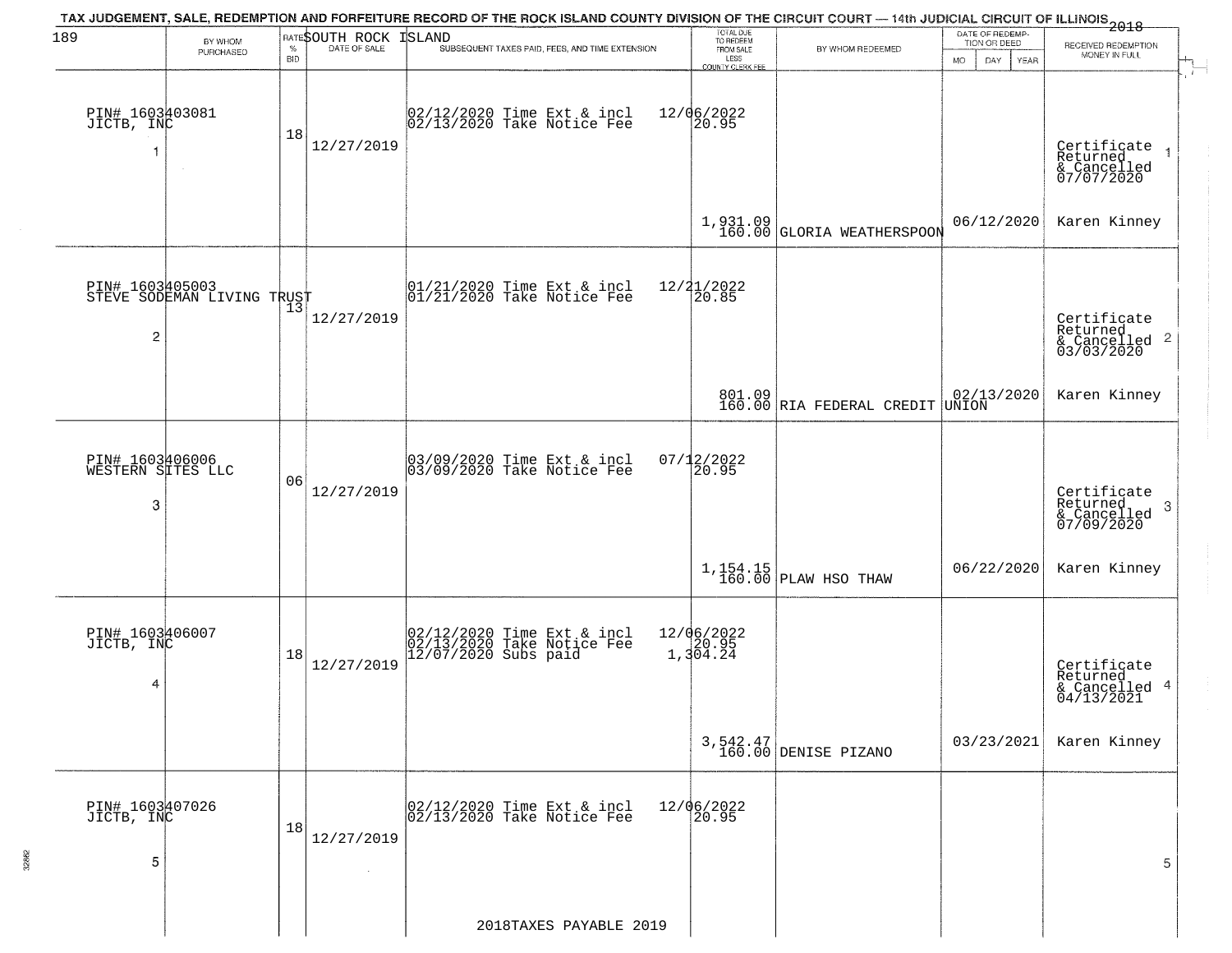| NAME AND ADDRESS<br>LEGAL DESCRIPTION                                                                                                                                                        |                                                                                                                                                                                 | BACK TAX                         | <b>BACK TAX</b><br>TOTAL BACK                                | AMOUNT<br>FOR WHICH |                                                                 | INTEREST PAYMENT FUND  | 201     |
|----------------------------------------------------------------------------------------------------------------------------------------------------------------------------------------------|---------------------------------------------------------------------------------------------------------------------------------------------------------------------------------|----------------------------------|--------------------------------------------------------------|---------------------|-----------------------------------------------------------------|------------------------|---------|
| 190<br>TAXPAYER NO.<br>PARCEL NO.<br>TWP - CODE<br>ACRES                                                                                                                                     | SOUTH ROCK ISLAND <sup>A-BACK TAX</sup>                                                                                                                                         | FORFEITED<br>PENALTY<br>PRIOR TO | FORFEITED<br>TAX PENALTY<br>AND COSTS<br><b>INTEREST AND</b> | <b>JUDGEMENT</b>    | $\begin{array}{c} \text{CERTIFICATE} \\ \text{NO.} \end{array}$ | <b>INDEMNITY FUND</b>  |         |
| ASSESSED VALUATION FOR TAXES                                                                                                                                                                 | TAX DUE<br>INT DUE                                                                                                                                                              | <b>ACCRUED</b><br>2017           | COST ACCRUED<br>ACCRUED                                      | IS ASKED            |                                                                 | COST OF SALE           |         |
| DERBY SCOTT<br>2 <u>179 23</u> 0TH ST<br>52721<br>BENNETT IA<br>LOT 43<br>SOUTH ROCK ISLAND ADD<br>$276 - 11 - 00$<br>3660<br>$10 - 02$                                                      | 1ST<br>$1S$ T<br>$282.95_{200}29.66$<br>2ND<br>282.95<br>21.20<br>350<br>282.95<br>16.96<br>4TH<br>282.95<br>8.48<br>10.00                                                      |                                  |                                                              |                     | 925                                                             | 60.00<br>20.00<br>4.00 |         |
| PIN# 1603407028                                                                                                                                                                              | TOTAL DUE-TAXES, INT. COST                                                                                                                                                      |                                  |                                                              |                     |                                                                 |                        |         |
| 10,873                                                                                                                                                                                       | 1,218.12<br>1ST                                                                                                                                                                 |                                  |                                                              | 1218.12             |                                                                 | 10.00                  | 1312.12 |
| ROSENBAUM BRUCE W<br>550 21ST AVE<br>ROCK ISLAND IL<br>61201<br>LOT 23<br>WEBBS SUB DIV IN LOT<br>12 E .50 SE .25 SEC 3 17N<br>2W<br>$302 - 02 - 00$<br>3916<br>$10 - 02$<br>PIN# 1603408032 | 2ND<br>5 <sub>MD</sub><br>181.17<br>13.60<br>तका<br>3RD<br>10.88<br>181.17<br>181.17<br>5.44<br>PUBLICATION COST<br>10.00<br>TOTAL DUE-TAXES, INT. COST                         |                                  |                                                              |                     | 926                                                             | 60.00<br>20.00<br>4.00 |         |
| 12,962                                                                                                                                                                                       | 583.43<br>ist<br>181                                                                                                                                                            |                                  |                                                              | 583.43              |                                                                 | 10.00                  | 677.43  |
| CARRUTHERS J W/PATRICIA<br>2112 9TH ST<br>ROCK ISLAND IL<br>61201<br>LOT 12<br>WEBBS SUBD E .50 SE .25<br>S 2 FT L 31 N .50 L 32<br>$302 - 12 - 00$<br>3926<br>$10 - 02$<br>PIN# 1603408042  | 340.4<br>35.7<br>2ND<br>340.43<br>25.55<br>3 <sub>BD</sub><br>3RD<br>340.43<br>20.4<br>4TH<br>340.43<br>10.22<br><b>PUBLICATION COST</b><br>10.00<br>TOTAL OUE-TAXES, INT. COST |                                  |                                                              |                     | 927                                                             | 60.00<br>20.00<br>4.00 |         |
| 13,082                                                                                                                                                                                       | 1,463.70                                                                                                                                                                        |                                  |                                                              | 1463.70             |                                                                 | 10.00                  | 1557.70 |
| REDDICK MARLIN B/RHONDA J<br>5302 85TH AVE W<br>MILAN IL<br>61264<br>LOT 32<br>WEBBS SUBD IN LOT<br>12 E .50 SE SEC 3 17N<br>2W S .50<br>$302 - 13 - 00$<br>3927<br>$10 - 02$                | <u>345.90</u><br><u>36.33</u><br>2ND<br>345.90<br>25.95<br>3RD<br>3RD<br>20.76<br>345.90<br>4TH<br>$10.38^{B}$<br>345.90<br>PUBLICATION COS'<br>10.00                           |                                  |                                                              |                     | 928                                                             | 60.00<br>20.00<br>4.00 |         |
| PIN# 1603408043<br>$\sim 100$ km $^{-1}$                                                                                                                                                     | TOTAL DUE-TAXES, INT. COST                                                                                                                                                      |                                  |                                                              |                     |                                                                 |                        |         |
| 13,292                                                                                                                                                                                       | 1,487.02<br>$\overline{1}$ 1st                                                                                                                                                  |                                  |                                                              | 1487.02             |                                                                 | 10.00                  | 1581.02 |
| MAGINN ADRIANNE<br>505 22ND AVE<br>61201<br>ROCK ISLAND IL<br>LOT 12<br>HINRICHS SUB DIV<br>E 1/2 LOT 12 EXC E 4 FT                                                                          | 270.54<br>28.42<br>2ND<br>$270.54$ $20.30$<br>3RD<br>зñп<br>16.24<br>270.54<br>4TH<br>$8.12^{8}$<br>270.54                                                                      |                                  |                                                              |                     | 929                                                             | 60.00<br>20.00         |         |
| $175 - 21 - 00$<br>2125<br>$10 - 02$<br>PIN# 1603411002                                                                                                                                      | PUBLICATION COST<br>10.00                                                                                                                                                       |                                  |                                                              |                     |                                                                 | 4.00                   |         |
| 16,396                                                                                                                                                                                       | TOTAL DUE-TAXES, INT. COST<br>1,165.24                                                                                                                                          |                                  |                                                              | 1165.24             |                                                                 | 10.00                  | 1259.24 |

 $\sim 10$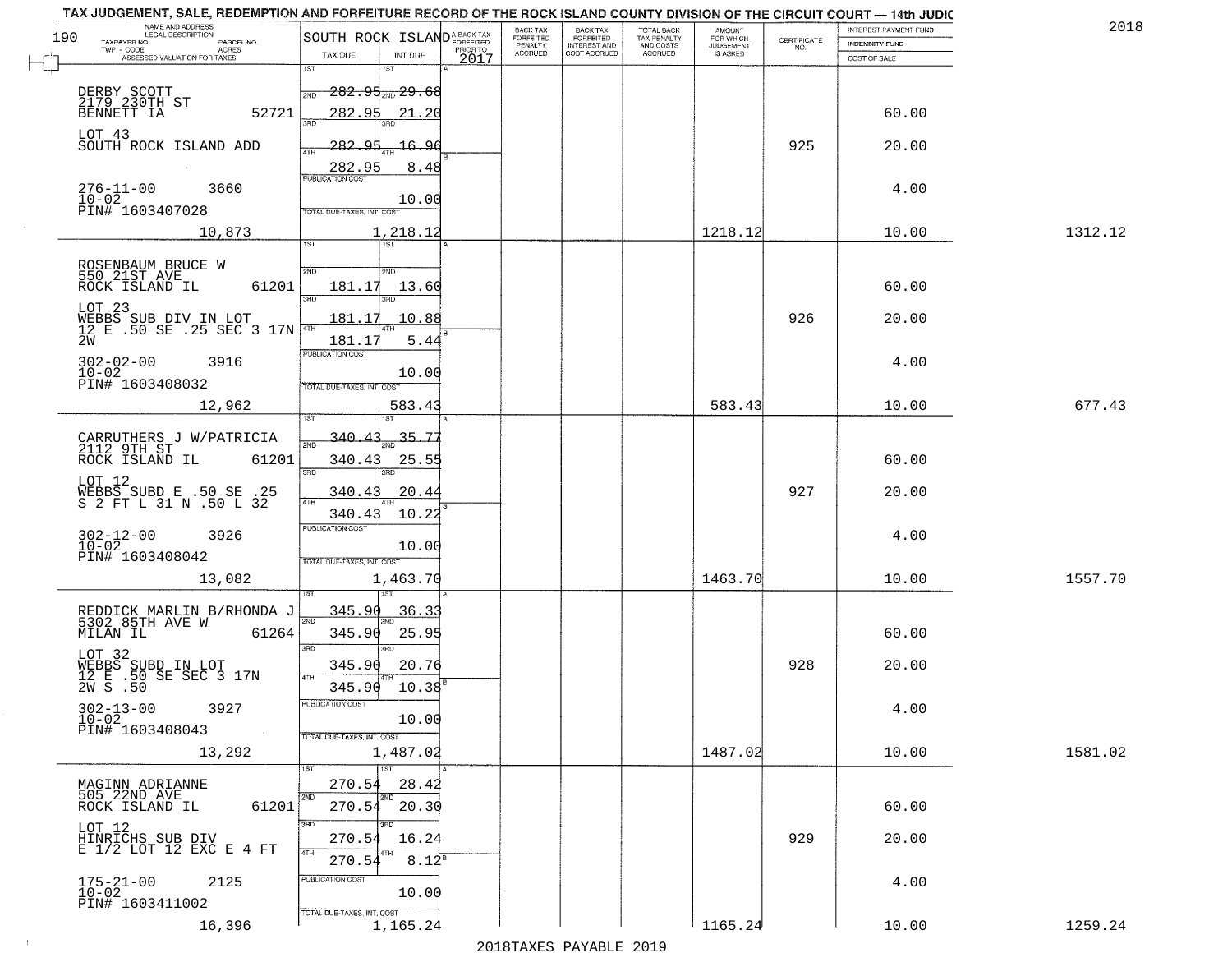| 190                                        | BY WHOM                    |                 | RATESOUTH ROCK | TAX JUDGEMENT, SALE, REDEMPTION AND FORFEITURE RECORD OF THE ROCK ISLAND COUNTY DIVISION OF THE CIRCUIT COURT — 14th JUDICIAL CIRCUIT OF ILLINOIS 2018<br><b>ISLAND</b>                                                                                                                                                         | TOTAL DUE<br>TO REDEEM<br>FROM SALE                                                                     |                                      | DATE OF REDEMP-<br>TION OR DEED |                                                                                  |
|--------------------------------------------|----------------------------|-----------------|----------------|---------------------------------------------------------------------------------------------------------------------------------------------------------------------------------------------------------------------------------------------------------------------------------------------------------------------------------|---------------------------------------------------------------------------------------------------------|--------------------------------------|---------------------------------|----------------------------------------------------------------------------------|
|                                            | PURCHASED                  | %<br><b>BID</b> | DATE OF SALE   | SUBSEQUENT TAXES PAID, FEES, AND TIME EXTENSION                                                                                                                                                                                                                                                                                 | LESS<br>COUNTY CLERK FER                                                                                | BY WHOM REDEEMED                     | <b>MO</b><br>DAY<br>YEAR        | RECEIVED REDEMPTION<br>MONEY IN FULL                                             |
| PIN# 1603407028<br>WESTERN SITES LLC<br>-1 |                            | 01              | 12/27/2019     |                                                                                                                                                                                                                                                                                                                                 |                                                                                                         |                                      |                                 | Certificate<br>Returned<br>$\overline{\phantom{a}}$<br>& Cancelled<br>02/11/2020 |
|                                            |                            |                 |                |                                                                                                                                                                                                                                                                                                                                 |                                                                                                         | $1,325.24$ RI COUNTY ABSTRACT        | 01/09/2020                      | Karen Kinney                                                                     |
| PIN# 1603408032<br>$\overline{c}$          | STEVE SODEMAN LIVING TRUST |                 | 12/27/2019     | 01/21/2020 Time Ext & incl<br>01/21/2020 Take Notice Fee<br>11/30/2020 Subs paid                                                                                                                                                                                                                                                | 12/21/2022<br>20.85<br>846.90                                                                           |                                      |                                 | Certificate<br>Returned<br>$\overline{2}$<br>& Cancelled<br>05/06/2021           |
|                                            |                            |                 |                |                                                                                                                                                                                                                                                                                                                                 |                                                                                                         | 1,809.39<br>160.00 BRUCE ROSENBAUM   | 04/07/2021                      | Karen Kinney                                                                     |
| PIN# 1603408042<br>RICO TRUSTEE<br>3       |                            | 18              | 12/27/2019     | 04/06/2020 Time Ext & incl<br>04/06/2020 Take Notice Fee<br>00/00/00/000 Take Notice Fee<br>03/17/2022 Circuit Clerks Fee<br>03/17/2022 Sublication Fee<br>04/01/2022 Publication Fee<br>11/23/2021 Subs paid<br>11/30/2020 Subs paid                                                                                           | $\begin{smallmatrix} 07/22/2022\\ 20.95\\ 35.00\\ 52.14\\ 15.24\\ 1,47.58\\ 5,637.29 \end{smallmatrix}$ |                                      |                                 | 3                                                                                |
| PIN# 1603408043<br>RICO TRUSTEE<br>4       |                            | 18              | 12/27/2019     | 04/06/2020 Time Ext &<br>04/06/2020 Take Notic<br>00/00/0000 Take Notic<br>03/17/2022 Circuit Cl<br>03/17/2022 Sheriffs<br>04/01/2022 Publicatio<br>11/23/2021 Subs paid<br>11/30/2020 Subs paid<br>Time Ext & incl<br>Take Notice Fee<br>Take Notice Fee<br>Circuit Clerks Fee<br>Sheriffs Fee<br>Publication Fee<br>Subs paid |                                                                                                         |                                      |                                 | 4                                                                                |
| PIN# 1603411002<br>WESTERN SITES LLC<br>5  |                            | 01              | 12/27/2019     | 03/09/2020 Time Ext & incl<br>03/09/2020 Take Notice Fee                                                                                                                                                                                                                                                                        | $07/12/2022$<br>20.95                                                                                   |                                      |                                 | Certificate<br>Returned<br>& Cancelled 5<br>05/12/2020                           |
|                                            |                            |                 |                |                                                                                                                                                                                                                                                                                                                                 |                                                                                                         | $1,292.78$<br>160.00 ADRIANNE MAGINN | 04/30/2020                      | Karen Kinney                                                                     |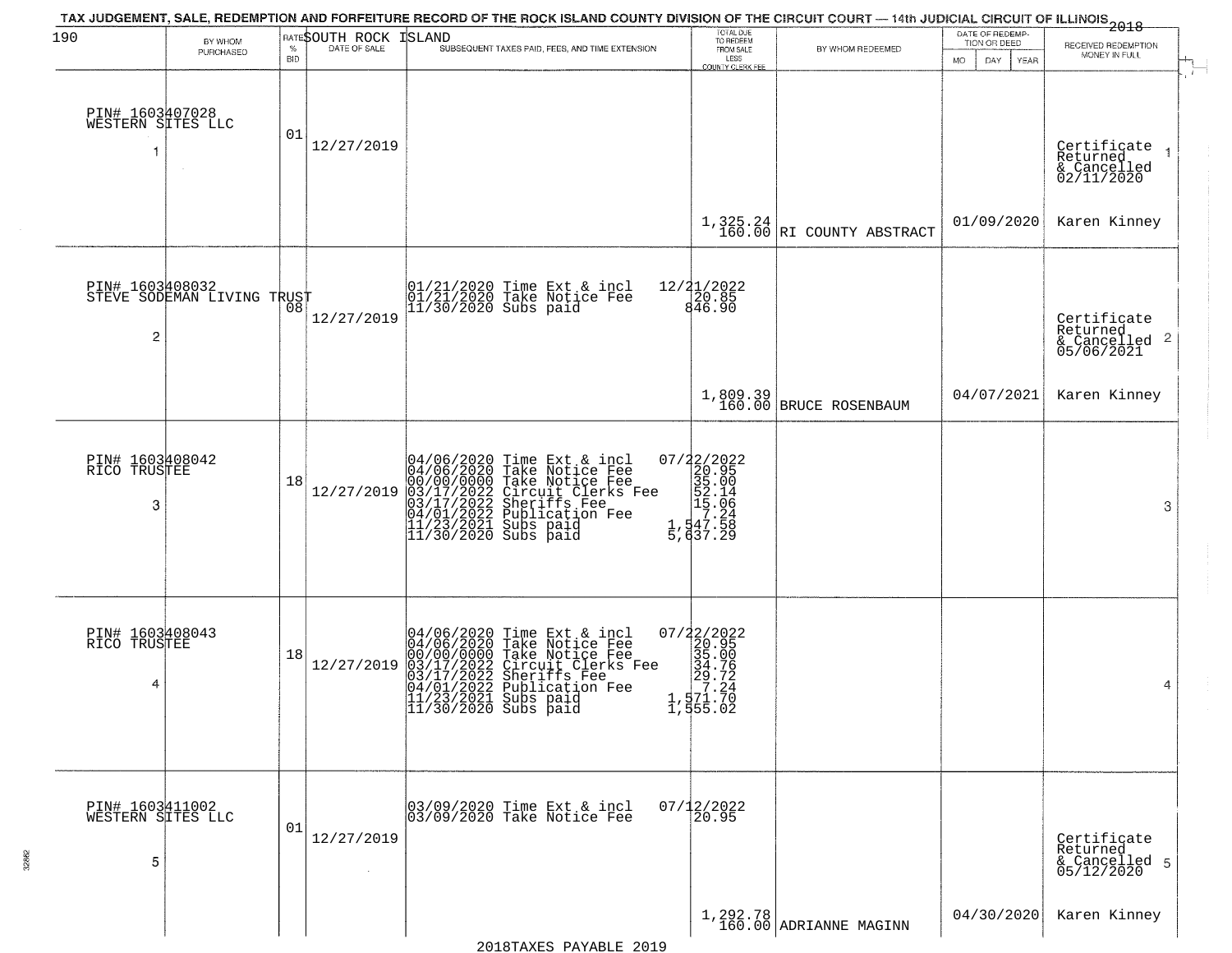| TAX JUDGEMENT, SALE, REDEMPTION AND FORFEITURE RECORD OF THE ROCK ISLAND COUNTY DIVISION OF THE CIRCUIT COURT - 14th JUDIC         |                                                   |                                        |                                     |                                        |                                  |                    |                       |          |
|------------------------------------------------------------------------------------------------------------------------------------|---------------------------------------------------|----------------------------------------|-------------------------------------|----------------------------------------|----------------------------------|--------------------|-----------------------|----------|
| NAME AND ADDRESS<br>LEGAL DESCRIPTION<br>191                                                                                       |                                                   | BACK TAX                               | BACK TAX<br>FORFEITED               | TOTAL BACK<br>TAX PENALTY<br>AND COSTS | AMOUNT<br>FOR WHICH<br>JUDGEMENT |                    | INTEREST PAYMENT FUND | 2018     |
| TAXPAYER NO.<br>PARCEL NO.<br>ACRES<br>ASSESSED VALUATION FOR TAXES                                                                | SOUTH ROCK ISLANDA-BACK TAX<br>TAX DUE<br>INT DUE | FORFEITED<br>PENALTY<br><b>ACCRUED</b> | <b>INTEREST AND</b><br>COST ACCRUED | <b>ACCRUED</b>                         | IS ASKED                         | CERTIFICATE<br>NO. | <b>INDEMNITY FUND</b> |          |
|                                                                                                                                    | 1ST<br>1ST                                        | 2017                                   |                                     |                                        |                                  |                    | COST OF SALE          |          |
|                                                                                                                                    | $\overline{181.93}$ sm $\overline{19.11}$<br>2ND  |                                        |                                     |                                        |                                  |                    |                       |          |
| BRAGG NICHOLAS<br>610 22ND AVE<br>ROCK ISLAND IL<br>61201                                                                          | 181.93<br>13.65                                   |                                        |                                     |                                        |                                  |                    | 60.00                 |          |
|                                                                                                                                    | 350                                               |                                        |                                     |                                        |                                  |                    |                       |          |
| LOT 5<br>CHAS GULDENZOPFS SUB<br>DIV OF LOTS 23 AND 24                                                                             | 181.93<br>$-10.92$<br>4TH                         |                                        |                                     |                                        |                                  | 930                | 20.00                 |          |
| HINRICHS SUB DIV                                                                                                                   | 181.93<br>5.46                                    |                                        |                                     |                                        |                                  |                    |                       |          |
| $159 - 17 - 00$<br>1878                                                                                                            | <b>PUBLICATION COST</b>                           |                                        |                                     |                                        |                                  |                    | 4.00                  |          |
| $10 - 02$<br>PIN# 1603412001                                                                                                       | 10.00<br>TOTAL DUE-TAXES, INT. COST               |                                        |                                     |                                        |                                  |                    |                       |          |
|                                                                                                                                    |                                                   |                                        |                                     |                                        |                                  |                    |                       |          |
| 12,991                                                                                                                             | 786.86<br>1ST                                     |                                        |                                     |                                        | 786.86                           |                    | 10.00                 | 880.86   |
| HORIZON TRST/BASILE S<br>PO BOX 27740                                                                                              | 285.50<br>29.90                                   |                                        |                                     |                                        |                                  |                    |                       |          |
| 89126<br>LAS VEGAS NV                                                                                                              | 285.50<br>21.40                                   |                                        |                                     |                                        |                                  |                    | 60.00                 |          |
| LOT 15                                                                                                                             | 3RD                                               |                                        |                                     |                                        |                                  |                    |                       |          |
| WM MAAKS SUB DIV OF<br>PART LOT 12 SE                                                                                              | 17.12<br>285.50                                   |                                        |                                     |                                        |                                  | 931                | 20.00                 |          |
| SEC 3 17N 2W E.50                                                                                                                  | 8.56<br>285.50                                    |                                        |                                     |                                        |                                  |                    |                       |          |
| $193 - 01 - 00$<br>2435                                                                                                            | PUBLICATION COST                                  |                                        |                                     |                                        |                                  |                    | 4.00                  |          |
| $10 - 02$<br>PIN# 1603413004                                                                                                       | 10.00<br>TOTAL DUE-TAXES, INT. COST               |                                        |                                     |                                        |                                  |                    |                       |          |
| 10,971                                                                                                                             | 1,229.04                                          |                                        |                                     |                                        | 1229.04                          |                    | 10.00                 | 1323.04  |
|                                                                                                                                    | is T                                              |                                        |                                     |                                        |                                  |                    |                       |          |
| KELLY WILLIAM<br>1907 4TH ST W                                                                                                     | 337.86<br>35.<br>2ND                              |                                        |                                     |                                        |                                  |                    |                       |          |
| 61264<br>MILAN IL                                                                                                                  | 337.86<br>25.35                                   |                                        |                                     |                                        |                                  |                    | 60.00                 |          |
| LOT 2 BLOCK 1                                                                                                                      | 3RD<br>3RD                                        |                                        |                                     |                                        |                                  |                    |                       |          |
| BRIGGS ADD                                                                                                                         | 337.86<br>20.28<br>4TH                            |                                        |                                     |                                        |                                  | 932                | 20.00                 |          |
|                                                                                                                                    | 337.86<br>10.14<br><b>PUBLICATION COST</b>        |                                        |                                     |                                        |                                  |                    |                       |          |
| $073 - 02 - 00$<br>$10 - 02$<br>707                                                                                                | 10.00                                             |                                        |                                     |                                        |                                  |                    | 4.00                  |          |
| PIN# 1603416012                                                                                                                    | TOTAL OUE-TAXES, INT. COST                        |                                        |                                     |                                        |                                  |                    |                       |          |
| 12,983                                                                                                                             | 1,452.70                                          |                                        |                                     |                                        | 1452.70                          |                    | 10.00                 | 1546.70  |
|                                                                                                                                    | ৰৱা                                               |                                        |                                     |                                        |                                  |                    |                       |          |
| SOA ROCK ISLAND LLC<br>4225 W 62ND ST                                                                                              | 2ND<br>2ND                                        |                                        |                                     |                                        |                                  |                    |                       |          |
| 46268<br>INDIANAPOLIS IN                                                                                                           | 3BD<br>3 <sub>BD</sub>                            |                                        |                                     |                                        |                                  |                    | 60.00                 |          |
| SUPVR ASST MAP<br>LOT 254 SHEET 15                                                                                                 | 16577.15 994.64                                   |                                        |                                     |                                        |                                  | 933                | 20.00                 |          |
|                                                                                                                                    | 16577.15 497.32                                   |                                        |                                     |                                        |                                  |                    |                       |          |
| $016 - 13 - 20$<br>$151 - 1$                                                                                                       | -usuca i un cus-                                  |                                        |                                     |                                        |                                  |                    | 4.00                  |          |
| 5.840<br>$10 - 02$<br>PIN# 1610201047                                                                                              | 10.00                                             |                                        |                                     |                                        |                                  |                    |                       |          |
|                                                                                                                                    | TOTAL DUE-TAXES, INT. COST                        |                                        |                                     |                                        | 34656.26                         |                    | 10.00                 | 34750.26 |
| 637,019                                                                                                                            | 34,656.26<br>1ST                                  |                                        |                                     |                                        |                                  |                    |                       |          |
| $\begin{tabular}{cc} 2821 & 5TH & ST & LLC \\ \hline 100 & S & ASHLEY & DR & STE & 1300 \\ -3.00 & S & T & 33602 \\ \end{tabular}$ | 4452.20 467.46                                    |                                        |                                     |                                        |                                  |                    |                       |          |
|                                                                                                                                    | 12ND<br>2ND<br>4452.20 333.90                     |                                        |                                     |                                        |                                  |                    | 60.00                 |          |
| SUPVR ASST MAP                                                                                                                     | 3RD<br>3RD                                        |                                        |                                     |                                        |                                  |                    |                       |          |
| LOT 255-1 SHEET 15                                                                                                                 | 4452.20 267.12                                    |                                        |                                     |                                        |                                  | 934                | 20.00                 |          |
|                                                                                                                                    | 4TH<br>4452.20<br>$133.56^{8}$                    |                                        |                                     |                                        |                                  |                    |                       |          |
| $016 - 13 - 30$<br>10-02<br>$151 - 2 \\ 1.830$                                                                                     | PUBLICATION COST                                  |                                        |                                     |                                        |                                  |                    | 4.00                  |          |
| PIN# 1610201065                                                                                                                    | 10.00<br>TOTAL DUE-TAXES, INT. COST               |                                        |                                     |                                        |                                  |                    |                       |          |
| 171,087                                                                                                                            | 19,020.84                                         |                                        |                                     |                                        | 19020.84                         |                    | 10.00                 | 19114.84 |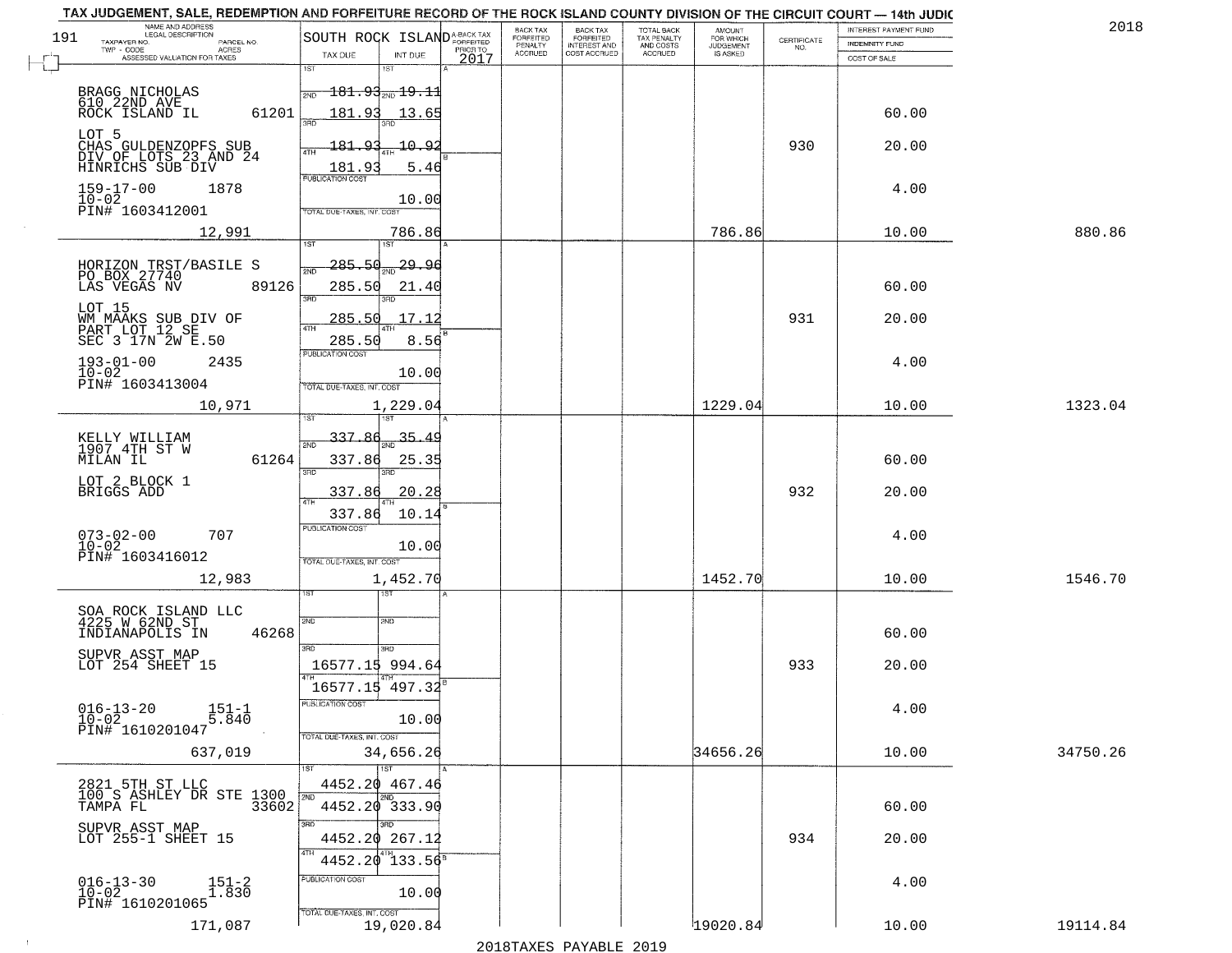| 191                                       | BY WHOM                                           |            | <b>RATESOUTH ROCK</b> | TAX JUDGEMENT, SALE, REDEMPTION AND FORFEITURE RECORD OF THE ROCK ISLAND COUNTY DIVISION OF THE CIRCUIT COURT — 14th JUDICIAL CIRCUIT OF ILLINOIS<br>2018 - The Case of Many County of Management County of Management County of<br>ISLAND | TOTAL DUE<br>TO REDEEM                |                                                                         | DATE OF REDEMP-<br>TION OR DEED | RECEIVED REDEMPTION                                                |  |
|-------------------------------------------|---------------------------------------------------|------------|-----------------------|--------------------------------------------------------------------------------------------------------------------------------------------------------------------------------------------------------------------------------------------|---------------------------------------|-------------------------------------------------------------------------|---------------------------------|--------------------------------------------------------------------|--|
|                                           | PURCHASED                                         | <b>BID</b> |                       | SUBSEQUENT TAXES PAID, FEES, AND TIME EXTENSION                                                                                                                                                                                            | FROM SALE<br>LESS<br>COUNTY CLERK FEE | BY WHOM REDEEMED                                                        | MO.<br>DAY.<br>YEAR             | MONEY IN FULL                                                      |  |
| PIN# 1603412001<br>JICTB, INC<br>1        | $\sim$                                            | 18         | 12/27/2019            | 02/12/2020 Time Ext & incl<br>02/13/2020 Take Notice Fee                                                                                                                                                                                   | 12/06/2022<br>20.95                   |                                                                         |                                 | Certificate<br>Returned<br>& Cancelled<br>06/05/2020               |  |
|                                           |                                                   |            |                       |                                                                                                                                                                                                                                            |                                       | 1,060.36<br>160.00 NICK BRAGG                                           | 04/20/2020                      | Karen Kinney                                                       |  |
| PIN# 1603413004<br>WESTERN SITES LLC<br>2 |                                                   | 01         | 12/27/2019            | 03/09/2020 Time Ext & incl<br>03/09/2020 Take Notice Fee                                                                                                                                                                                   | $07/12/2022$<br>20.95                 |                                                                         |                                 | Certificate<br>Returned<br>$\frac{1}{2}$ Cancelled 2<br>05/12/2021 |  |
|                                           |                                                   |            |                       |                                                                                                                                                                                                                                            |                                       | 1,383.68<br>160.00 STEPHEN BASILE                                       | 04/27/2021                      | Karen Kinney                                                       |  |
| PIN# 1603416012<br>JICTB, INC<br>3        |                                                   | 18         | 12/27/2019            | $\begin{bmatrix} 02/12/2020 \\ 02/13/2020 \\ 04 \end{bmatrix}$ Take Notice Fee                                                                                                                                                             | 12/06/2022<br>20.95                   |                                                                         |                                 | 3                                                                  |  |
| 4                                         | PIN# 1610201047<br>STEVE SODEMAN LIVING TRUST     |            | 12/27/2019            | $\begin{bmatrix} 01/21/2020 \\ 01/21/2020 \\ 01 \end{bmatrix}$ Take Notice Fee                                                                                                                                                             | $12/21/2022$<br>20.85                 |                                                                         |                                 | Certificate<br>Returned<br>& Cancelled 4<br>03/03/2020             |  |
|                                           |                                                   |            |                       |                                                                                                                                                                                                                                            |                                       | $\begin{bmatrix} 35,813.62 \\ 160.00 \end{bmatrix}$ SOA ROCK ISLAND LLC | 02/18/2020                      | Karen Kinney                                                       |  |
| 5                                         | PIN# 1610201065    <br>STEVE SODEMAN LIVING TRUST | 02         | 12/27/2019            | 01/21/2020 Time Ext & incl<br>01/21/2020 Take Notice Fee<br>11/30/2020 Subs paid                                                                                                                                                           | $12/21/2022$<br>$20.85$<br>19,660.56  |                                                                         |                                 | 5                                                                  |  |
|                                           |                                                   |            |                       | 2018TAXES PAYABLE 2019                                                                                                                                                                                                                     |                                       |                                                                         |                                 |                                                                    |  |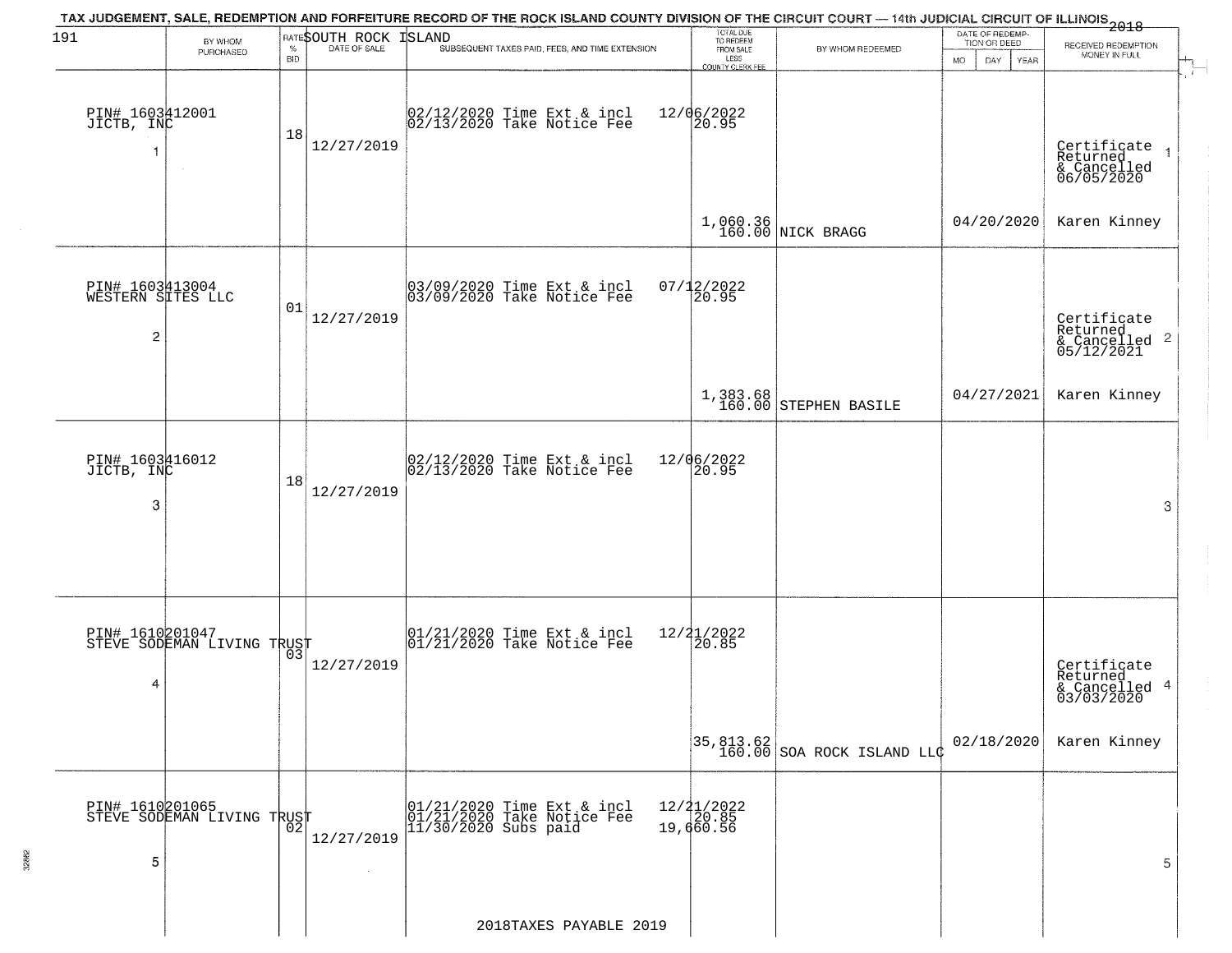| TAX JUDGEMENT, SALE, REDEMPTION AND FORFEITURE RECORD OF THE ROCK ISLAND COUNTY DIVISION OF THE CIRCUIT COURT - 14th JUDIC |                                                                                                             |                              |                                     |                                        |                                     |                                                                 |                       |         |
|----------------------------------------------------------------------------------------------------------------------------|-------------------------------------------------------------------------------------------------------------|------------------------------|-------------------------------------|----------------------------------------|-------------------------------------|-----------------------------------------------------------------|-----------------------|---------|
| NAME AND ADDRESS<br>LEGAL DESCRIPTION<br>192                                                                               | SOUTH ROCK ISLAND <sup>A-BACK TAX</sup>                                                                     | BACK TAX<br><b>FORFEITED</b> | <b>BACK TAX</b><br>FORFEITED        | TOTAL BACK<br>TAX PENALTY<br>AND COSTS | AMOUNT<br>FOR WHICH                 |                                                                 | INTEREST PAYMENT FUND | 2018    |
| TAXPAYER NO.<br>PARCEL NO.<br>ACRES                                                                                        | PRIOR TO                                                                                                    | PENALTY<br><b>ACCRUED</b>    | <b>INTEREST AND</b><br>COST ACCRUED | ACCRUED                                | <b>JUDGEMENT</b><br><b>IS ASKED</b> | $\begin{array}{c} \text{CERTIFICATE} \\ \text{NO.} \end{array}$ | <b>INDEMNITY FUND</b> |         |
| ASSESSED VALUATION FOR TAXES                                                                                               | TAX DUE<br>INT DUE<br>2017<br>1ST<br>1ST                                                                    |                              |                                     |                                        |                                     |                                                                 | COST OF SALE          |         |
| ETHERIDGE LINDA D<br>3026 8TH ST<br>ROCK ISLAND IL<br>61201                                                                | <del>36.62</del> 210<br><del>3.85</del><br>2ND<br>36.62<br>2.75                                             |                              |                                     |                                        |                                     |                                                                 | 60.00                 |         |
| LOT 35<br>GARDEN VIEW ADD                                                                                                  | 36.6<br>2.26<br>1.10                                                                                        |                              |                                     |                                        |                                     | 935                                                             | 20.00                 |         |
| $150 - 20 - 00$<br>$10 - 02$<br>1773<br>PIN# 1610212017                                                                    | $\frac{36.62}{FUBUCATONCGST}$<br>10.00<br><b>TOTAL DUE-TAXES, INT. COST</b>                                 |                              |                                     |                                        |                                     |                                                                 | 4.00                  |         |
| 12,407                                                                                                                     | 166.38                                                                                                      |                              |                                     |                                        | 166.38                              |                                                                 | 10.00                 | 260.38  |
| SOLIS MANUEL/REBECCA<br>507 50TH C AVE E<br>34203<br>BRADENTON FL<br>LOTS 17 & 18                                          | 1ST<br>475.91<br>49.98<br>475.91<br>35.70<br>$\overline{3BD}$                                               |                              |                                     |                                        |                                     |                                                                 | 60.00                 |         |
| GARDEN VIEW ADD<br>$150 - 04 - 00$<br>1756<br>$10 - 02$<br>PIN# 1610212020                                                 | <u>475.91</u><br>28.56<br>ৰাম<br>475.91<br>14.28<br>PUBLICATION COST<br>10.00<br>TOTAL DUE-TAXES, INT. COST |                              |                                     |                                        |                                     | 936                                                             | 20.00<br>4.00         |         |
| 18,288                                                                                                                     | 2,042.16                                                                                                    |                              |                                     |                                        | 2042.16                             |                                                                 | 10.00                 | 2136.16 |
| PIEPER JULIA<br>2201 ST ANDREWS CIR<br>52722<br>BETTENDORF IA<br>SUPVR ASST MAP<br>LOT 412-2 SHEET 17                      | 1ST<br>181<br>70.60<br>2ND<br>70.60<br>5.30<br>3RD<br>3RD<br>70.60<br>4.24<br>4TH                           |                              |                                     |                                        |                                     | 937                                                             | 60.00<br>20.00        |         |
| $019 - 08 - 50$<br>$183 - 2$<br>$10 - 02$<br>PIN# 1610400013<br>2,713                                                      | 70.60<br>2.12<br><b>PUBLICATION COST</b><br>10.00<br>TOTAL OUE-TAXES, INT. COST<br>311.48                   |                              |                                     |                                        | 311.48                              |                                                                 | 4.00<br>10.00         | 405.48  |
| MORENO ARSENIO G<br>835 5TH AVE<br>MOLINE IL<br>61265<br>SUPVR ASST MAP<br>LOT 416 SHEET 17                                | 1ST<br>1066.06<br>111.93<br>4146.12<br>2ND<br>79.95<br>1066.06<br>3RD<br>3RD<br>1066.06<br>63.96            | 279.90                       | 517.53                              | 4943.55                                |                                     | 938                                                             | 60.00<br>20.00        |         |
| $017 - 19 - 40$<br>$175 - 4$<br>$1\overline{0} - 0\overline{2}$<br>4.840<br>PIN# 1610400021                                | 31.98<br>1066.06<br>PUBLICATION COST<br>10.00<br>TOTAL DUE-TAXES, INT. COST                                 |                              |                                     |                                        |                                     |                                                                 | 4.00                  |         |
| 40,966                                                                                                                     | 4,562.06                                                                                                    |                              |                                     |                                        | 9505.61                             |                                                                 | 10.00                 | 9599.61 |
| BONNER ANDREA E<br>302 35TH AVE<br>61201<br>ROCK ISLAND IL                                                                 | १डा<br>1ST<br>2ND<br>2ND<br>3RD                                                                             |                              |                                     |                                        |                                     |                                                                 | 60.00                 |         |
| SUPVR ASST MAP<br>LOT 406 SHEET 17                                                                                         | 3 <sub>BD</sub><br>804.74<br>48.28<br>4TH<br>4TH<br>$24.14^{8}$<br>804.74                                   |                              |                                     |                                        |                                     | 939                                                             | 20.00                 |         |
| $018 - 19 - 00$<br>10-02<br>178<br>.570<br>PIN# 1610400048                                                                 | PUBLICATION COST<br>10.00<br>TOTAL DUE-TAXES, INT. COST                                                     |                              |                                     |                                        |                                     |                                                                 | 4.00                  |         |
| 61,924                                                                                                                     | 1,691.90                                                                                                    |                              |                                     |                                        | 1691.90                             |                                                                 | 10.00                 | 1785.90 |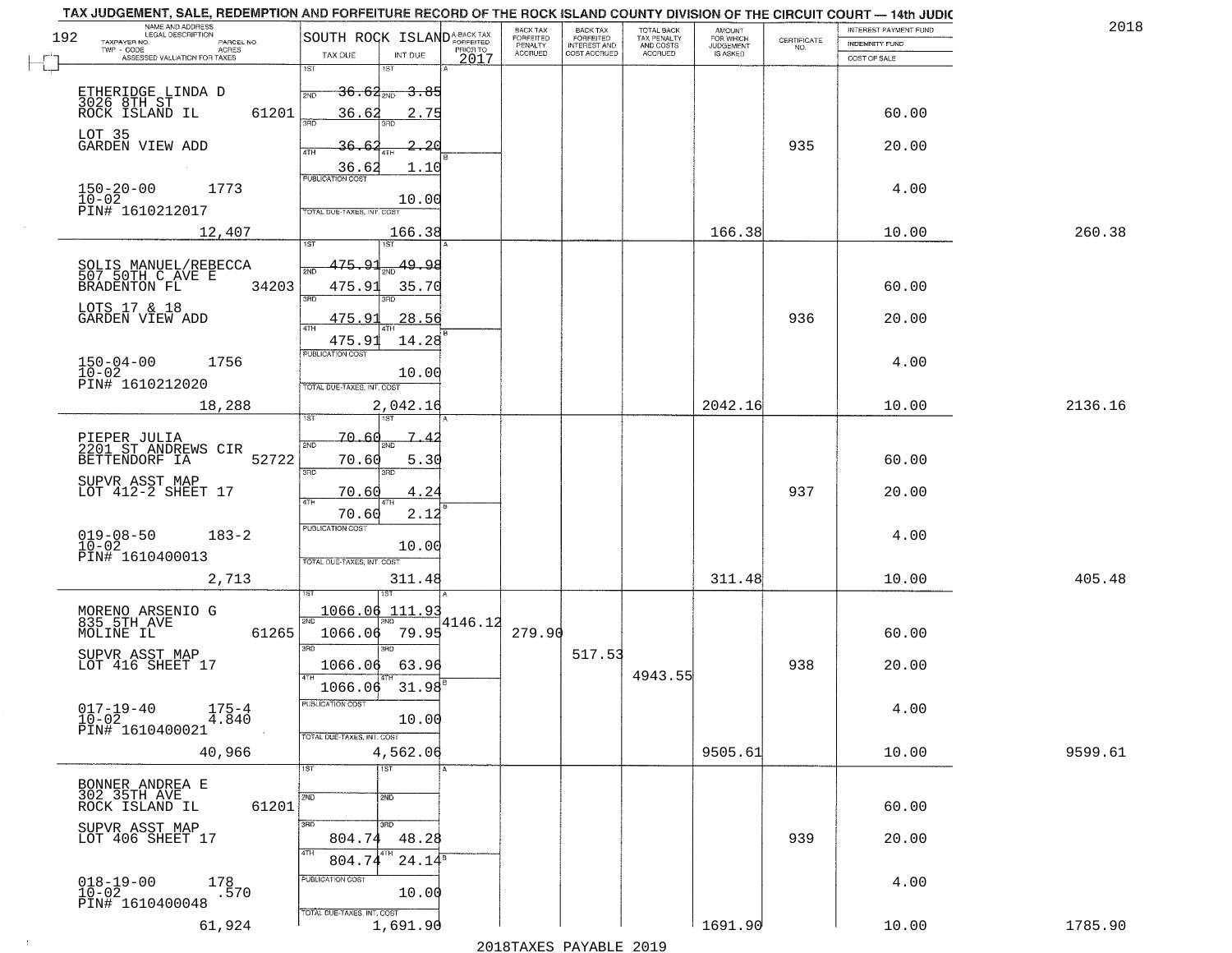| 192                                  | BY WHOM<br>PURCHASED                                | $\%$<br><b>BID</b> | RATESOUTH ROCK<br>DATE OF SALE | TAX JUDGEMENT, SALE, REDEMPTION AND FORFEITURE RECORD OF THE ROCK ISLAND COUNTY DIVISION OF THE CIRCUIT COURT — 14th JUDICIAL CIRCUIT OF ILLINOIS 2018<br>ISLAND<br>SUBSEQUENT TAXES PAID, FEES, AND TIME EXTENSION                 | TOTAL DUE<br>TO REDEEM<br>FROM SALE<br>LESS<br>COUNTY CLERK FEI   | BY WHOM REDEEMED                                                        | DATE OF REDEMP-<br>TION OR DEED<br>DAY.<br>MO.<br><b>YEAR</b> | RECEIVED REDEMPTION<br>MONEY IN FULL                                   |
|--------------------------------------|-----------------------------------------------------|--------------------|--------------------------------|-------------------------------------------------------------------------------------------------------------------------------------------------------------------------------------------------------------------------------------|-------------------------------------------------------------------|-------------------------------------------------------------------------|---------------------------------------------------------------|------------------------------------------------------------------------|
|                                      | PIN# 1610212017      <br>STEVE SODEMAN LIVING TRUST | ŌÕ.                |                                | $[01/21/2020 \t\t Time Ext & incl01/21/2020 Take Notice Free11/30/2020 Subs paid12/27/2019 12/09/2021 Subs paid$                                                                                                                    | 12/21/2022<br>20.85<br>241.62<br>449.02                           |                                                                         |                                                               | 1                                                                      |
| PIN# 1610212020<br>$\overline{c}$    | STEVE SODEMAN LIVING TRUST                          |                    | 12/27/2019                     |                                                                                                                                                                                                                                     |                                                                   |                                                                         |                                                               | Certificate<br>Returned<br>$\overline{2}$<br>& Cancelled<br>02/05/2020 |
|                                      |                                                     |                    |                                |                                                                                                                                                                                                                                     |                                                                   | 2,307.05<br>160.00 REBECCA SOLIS                                        | 01/16/2020                                                    | Karen Kinney                                                           |
| PIN# 1610400013<br>RICO TRUSTEE<br>3 |                                                     | 18                 | 12/27/2019                     | 04/06/2020 Time Ext & incl<br>04/06/2020 Take Notice Fee<br>00/00/0000 Take Notice Fee<br>03/17/2022 Circuit Clerks Fee<br>03/17/2022 Sublication Fee<br>04/01/2022 Publication Fee<br>11/23/2021 Subs paid<br>11/30/2020 Subs paid | 07/22/2022<br>20.95<br>35.00<br>17.38<br>7.24<br>344.70<br>341.29 |                                                                         |                                                               | 3                                                                      |
| PIN# 1610400021<br>RICO TRUSTEE<br>4 |                                                     | 18                 | 12/27/2019                     | 04/06/2020 Time Ext & incl<br>04/06/2020 Take Notice Fee<br>11/30/2020 Subs paid                                                                                                                                                    | $07/22/2022$<br>4,730.47                                          |                                                                         |                                                               | Certificate<br>Returned<br>4<br>& Cancelled<br>12/06/2021              |
|                                      |                                                     |                    |                                |                                                                                                                                                                                                                                     |                                                                   | $\begin{bmatrix} 21, 830.41 \\ 160.00 \end{bmatrix}$ STELLA SCHNEEKLOTH | 11/18/2021                                                    | Karen Kinney                                                           |
| 5                                    | PIN# 1610400048<br>GUARDIAN TAX IL LLC              | 05                 | 12/27/2019<br>$\sim$           |                                                                                                                                                                                                                                     |                                                                   |                                                                         |                                                               | Certificate<br>Returned<br>& Cancelled 5<br>03/12/2020                 |
|                                      |                                                     |                    |                                |                                                                                                                                                                                                                                     |                                                                   | $1,875.20$ (GAS & ELECTRIC CREPIT UNI $02/04/2020$                      |                                                               | Karen Kinney                                                           |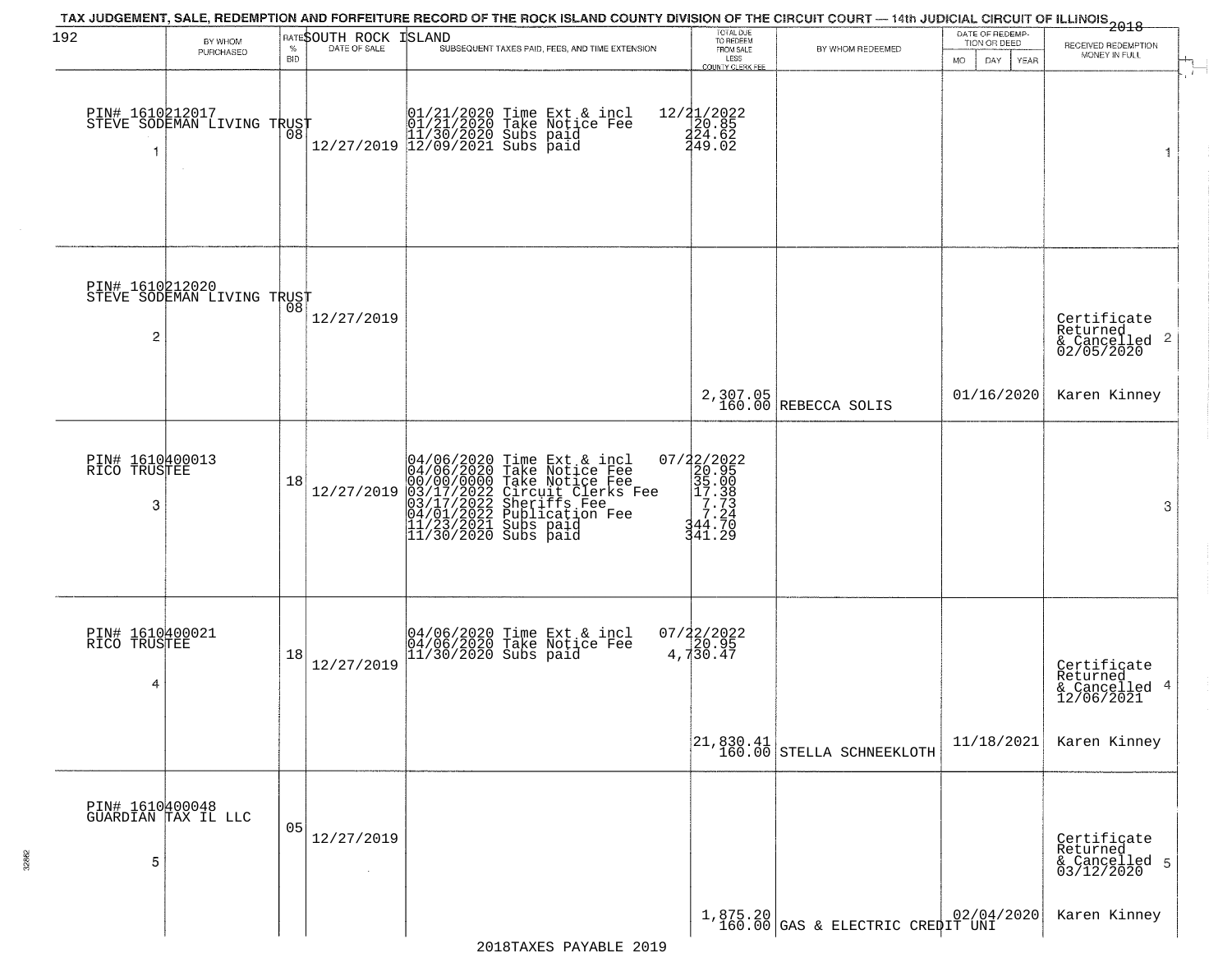|     | NAME AND ADDRESS                                                             |                             |                     |      | BACK TAX<br>FORFEITED | BACK TAX<br>FORFEITED<br>INTEREST AND |                                        | AMOUNT<br>FOR WHICH |                                                                 | INTEREST PAYMENT FUND | 2018    |
|-----|------------------------------------------------------------------------------|-----------------------------|---------------------|------|-----------------------|---------------------------------------|----------------------------------------|---------------------|-----------------------------------------------------------------|-----------------------|---------|
| 193 | TAXPAYER NO.<br>PARCEL NO.<br>ACRES<br>$TWP - CODE$                          | SOUTH ROCK ISLANDA-BACK TAX |                     |      | PENALTY               |                                       | TOTAL BACK<br>TAX PENALTY<br>AND COSTS | <b>JUDGEMENT</b>    | $\begin{array}{c} \text{CERTIFICATE} \\ \text{NO.} \end{array}$ | <b>INDEMNITY FUND</b> |         |
|     | ASSESSED VALUATION FOR TAXES                                                 | TAX DUE<br>1ST              | INT DUE<br>1ST      | 2017 | <b>ACCRUED</b>        | COST ACCRUED                          | ACCRUED                                |                     |                                                                 | COST OF SALE          |         |
|     |                                                                              |                             |                     |      |                       |                                       |                                        |                     |                                                                 |                       |         |
|     | DILLIN ARLEN L                                                               | 2ND                         | 2ND                 |      |                       |                                       |                                        |                     |                                                                 |                       |         |
|     | 2930 AVENUE OF THE CITIES<br>MOLINE IL 61265                                 |                             |                     |      |                       |                                       |                                        |                     |                                                                 | 60.00                 |         |
|     | E 36' L 1 REPLAT PT L 1                                                      | 3RD                         | 3RD                 |      |                       |                                       |                                        |                     |                                                                 |                       |         |
|     |                                                                              | 469.12<br>4TH               | $-28 - 16$          |      |                       |                                       |                                        |                     | 940                                                             | 20.00                 |         |
|     | DEXTERS SUBD: LIG DEXTERS<br>SUBD OF SEC 10 E 127.5 FT<br>OF E .50 SUB LOT 1 | 469.12                      | 14.08               |      |                       |                                       |                                        |                     |                                                                 |                       |         |
|     | 1250                                                                         | PUBLICATION COST            |                     |      |                       |                                       |                                        |                     |                                                                 | 4.00                  |         |
|     | $115 - 12 - 00$<br>$10 - 02$                                                 |                             | 10.00               |      |                       |                                       |                                        |                     |                                                                 |                       |         |
|     | PIN# 1610411006                                                              | TOTAL DUE-TAXES, INT. COS   |                     |      |                       |                                       |                                        |                     |                                                                 |                       |         |
|     | 18,027                                                                       | 1ST                         | 990.48<br>1ST       |      |                       |                                       |                                        | 990.48              |                                                                 | 10.00                 | 1084.48 |
|     |                                                                              |                             |                     |      |                       |                                       |                                        |                     |                                                                 |                       |         |
|     | BEGYN KRISTINA L<br>PO BOX 1352                                              | <u>611.18</u><br>2ND        | $\frac{64.19}{200}$ |      |                       |                                       |                                        |                     |                                                                 |                       |         |
|     | 61264<br>MILAN IL                                                            | 611.18<br>3RD               | 45.85<br>3BD.       |      |                       |                                       |                                        |                     |                                                                 | 60.00                 |         |
|     | SUPVR ASST MAP                                                               |                             |                     |      |                       |                                       |                                        |                     |                                                                 |                       |         |
|     | LOT 108 SHEET 18                                                             | 611.18<br>$\sqrt{4}$        | 36.68               |      |                       |                                       |                                        |                     | 941                                                             | 20.00                 |         |
|     |                                                                              | 611.18<br>PUBLICATION COST  | 18.34               |      |                       |                                       |                                        |                     |                                                                 |                       |         |
|     | $020 - 13 - 00$<br>$190 - 2$                                                 |                             |                     |      |                       |                                       |                                        |                     |                                                                 | 4.00                  |         |
|     | $10 - 02$<br>PIN# 1611100012                                                 | TOTAL DUE-TAXES, INT. COST  | 10.00               |      |                       |                                       |                                        |                     |                                                                 |                       |         |
|     | 23,486                                                                       |                             | 2,619.78            |      |                       |                                       |                                        | 2619.78             |                                                                 | 10.00                 | 2713.78 |
|     |                                                                              |                             | 18T                 |      |                       |                                       |                                        |                     |                                                                 |                       |         |
|     | KELLY JOSEPH P III/DONNA                                                     | 398.80<br>2ND               | $-41.86$            |      |                       |                                       |                                        |                     |                                                                 |                       |         |
|     | 10 WOODLEY RD<br>ROCK ISLAND IL<br>61201                                     | 398.80                      | 29.90               |      |                       |                                       |                                        |                     |                                                                 | 60.00                 |         |
|     | SUPVR ASST MAP                                                               | 3RD                         |                     |      |                       |                                       |                                        |                     |                                                                 |                       |         |
|     | LOT 122 SHEET 18                                                             | 398.80                      | 23.92               |      |                       |                                       |                                        |                     | 942                                                             | 20.00                 |         |
|     |                                                                              | 398.80                      | 11.96               |      |                       |                                       |                                        |                     |                                                                 |                       |         |
|     | $021 - 07 - 00$<br>$194 - E$                                                 | PUBLICATION COST            |                     |      |                       |                                       |                                        |                     |                                                                 | 4.00                  |         |
|     | $10 - 02$                                                                    |                             | 10.00               |      |                       |                                       |                                        |                     |                                                                 |                       |         |
|     | PIN# 1611100022                                                              | TOTAL OUE-TAXES, INT. COST  |                     |      |                       |                                       |                                        |                     |                                                                 |                       |         |
|     | 15,325                                                                       |                             | 1,712.84            |      |                       |                                       |                                        | 1712.84             |                                                                 | 10.00                 | 1806.84 |
|     |                                                                              |                             | १९४                 |      |                       |                                       |                                        |                     |                                                                 |                       |         |
|     | BIERMAN MARK<br>1216 24TH AVE                                                | 2ND                         | 2ND                 |      |                       |                                       |                                        |                     |                                                                 |                       |         |
|     | ROCK ISLAND IL<br>61201                                                      | 3RD                         |                     |      |                       |                                       |                                        |                     |                                                                 | 60.00                 |         |
|     | LOT 10                                                                       | 431.67                      | 3BD<br>25.92        |      |                       |                                       |                                        |                     | 943                                                             | 20.00                 |         |
|     | ATKINSONS SUB DIV OF<br>LOT 12 BRASHARS SUB DIV                              | 4TH                         |                     |      |                       |                                       |                                        |                     |                                                                 |                       |         |
|     |                                                                              | 431.67<br>PUBLICATION COST  | 12.96               |      |                       |                                       |                                        |                     |                                                                 |                       |         |
|     | $053 - 09 - 00$<br>518<br>$10 - 02$                                          |                             | 10.00               |      |                       |                                       |                                        |                     |                                                                 | 4.00                  |         |
|     | PIN# 1611107008                                                              | TOTAL DUE-TAXES, INT. COST  |                     |      |                       |                                       |                                        |                     |                                                                 |                       |         |
|     | 16,588                                                                       |                             | 912.22              |      |                       |                                       |                                        | 912.22              |                                                                 | 10.00                 | 1006.22 |
|     |                                                                              | 1ST                         | 1ST                 |      |                       |                                       |                                        |                     |                                                                 |                       |         |
|     | SPEEDCONNECT LLC/JABORO<br>455 N MAIN ST                                     |                             |                     |      |                       |                                       |                                        |                     |                                                                 |                       |         |
|     | FRANKENMUTH MI<br>48734                                                      | 2ND<br>233.27               | 2ND<br>17.50        |      |                       |                                       |                                        |                     |                                                                 | 60.00                 |         |
|     |                                                                              | 3RD                         | 3RD                 |      |                       |                                       |                                        |                     |                                                                 |                       |         |
|     | CELL LEASE ON WATER TOWER<br>SUPVR ASST MAP<br>LOT 225-2 SHT 19              | 233.27                      | 14.00               |      |                       |                                       |                                        |                     | 944                                                             | 20.00                 |         |
|     |                                                                              | 4TH<br>233.2                | 7.00 <sup>8</sup>   |      |                       |                                       |                                        |                     |                                                                 |                       |         |
|     | $4605 - A - L - 5$                                                           | PUBLICATION COST            |                     |      |                       |                                       |                                        |                     |                                                                 | 4.00                  |         |
|     | $340 - 47 - 55$<br>$10 - 02$<br>PIN# 1611200030                              |                             | 10.00               |      |                       |                                       |                                        |                     |                                                                 |                       |         |
|     |                                                                              | TOTAL DUE-TAXES, INT. COST  |                     |      |                       |                                       |                                        |                     |                                                                 |                       | 842.31  |
|     | 8,964                                                                        |                             | 748.31              |      |                       |                                       |                                        | 748.31              |                                                                 | 10.00                 |         |

 $\sim 10^{-1}$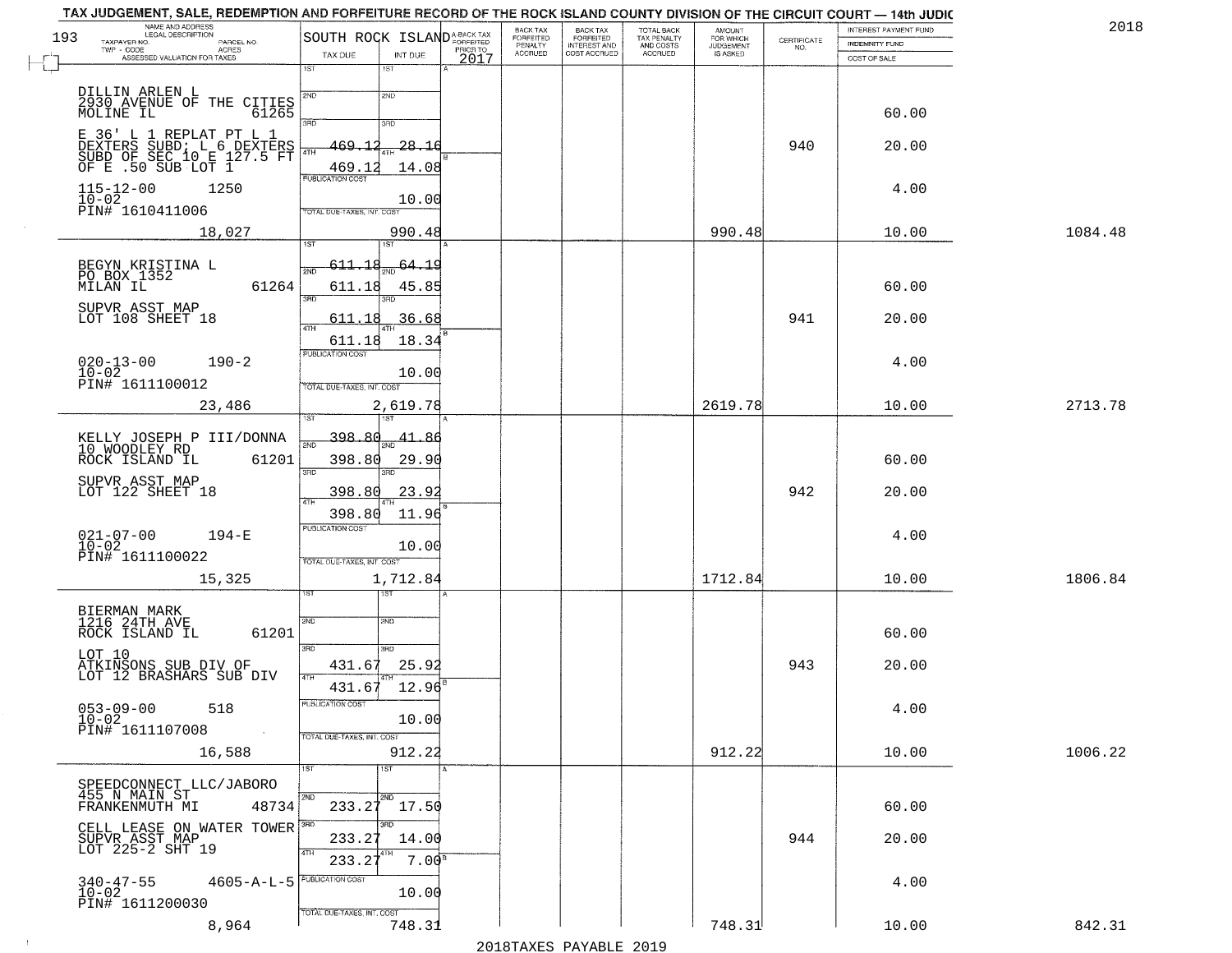| 193                                        | BY WHOM<br>PURCHASED                                | $\%$<br><b>BID</b> | RATESOUTH ROCK<br>DATE OF SALE | TAX JUDGEMENT, SALE, REDEMPTION AND FORFEITURE RECORD OF THE ROCK ISLAND COUNTY DIVISION OF THE CIRCUIT COURT — 14th JUDICIAL CIRCUIT OF ILLINOIS 2018<br><b>ISLAND</b><br>SUBSEQUENT TAXES PAID, FEES, AND TIME EXTENSION | TOTAL DUE<br>TO REDEEM<br>FROM SALE<br>LESS<br>COUNTY CLERK FEE | BY WHOM REDEEMED                      | DATE OF REDEMP-<br>TION OR DEED<br>MO.<br>DAY.<br><b>YEAR</b> | RECEIVED REDEMPTION<br>MONEY IN FULL                                   |
|--------------------------------------------|-----------------------------------------------------|--------------------|--------------------------------|----------------------------------------------------------------------------------------------------------------------------------------------------------------------------------------------------------------------------|-----------------------------------------------------------------|---------------------------------------|---------------------------------------------------------------|------------------------------------------------------------------------|
| PIN# 1610411006<br>JICTB, INC              |                                                     | 18                 | 12/27/2019                     | 02/12/2020 Time Ext & incl<br>02/13/2020 Take Notice Fee                                                                                                                                                                   | 12/06/2022<br>20.95                                             |                                       |                                                               | Certificate<br>Returned<br>& Cancelled<br>07/07/2020                   |
|                                            |                                                     |                    |                                |                                                                                                                                                                                                                            |                                                                 | $1,300.64$ CAMILLE SMITH              | 06/25/2020                                                    | Karen Kinney                                                           |
| $\overline{c}$                             | PIN# 161100012<br>EQUITY ONE INVESTMENT FUND LLC    |                    | 12/27/2019                     | $ 01/22/2020$ Time Ext & incl<br>$ 01/22/2020$ Take Notice Fee                                                                                                                                                             | $07/13/2022$<br>20.85                                           |                                       |                                                               | Certificate<br>Returned<br>$\overline{2}$<br>& Cancelled<br>09/09/2020 |
|                                            |                                                     |                    |                                |                                                                                                                                                                                                                            |                                                                 | 2,788.91<br>160.00 KRISTINA BEGYN     | 08/13/2020                                                    | Karen Kinney                                                           |
| PIN# 1611100022<br>VOTROUBEK ROBERT M<br>3 |                                                     | 0 <sub>0</sub>     | 12/27/2019                     |                                                                                                                                                                                                                            |                                                                 |                                       |                                                               | Certificate<br>Returned<br>-3<br>& Cancelled<br>05/06/2020             |
|                                            |                                                     |                    |                                |                                                                                                                                                                                                                            |                                                                 | $1,806.84$ JOSEPH/DONNA KELLY 1II     | 04/06/2020                                                    | Karen Kinney                                                           |
| 4                                          | PIN# 1611107008<br>MS INVESTMENTS GROUP INC         | 01                 |                                | 03/28/2022 Time Ext & incl<br>02/20/2020 Take Notice Fee<br>04/07/2022 Take Notice Fee<br>12/27/2019 04/07/2022 Circuit Clerks Fee                                                                                         | 09/15/2022<br>20.95<br>35.00<br>334.25                          |                                       |                                                               | 4                                                                      |
| 5                                          | PIN# 1611200030      <br>STEVE SODEMAN LIVING TRUST | $\overline{18}$    | 12/27/2019<br>$\sim$           | 01/21/2020 Time Ext & incl<br>01/21/2020 Take Notice Fee                                                                                                                                                                   | $12/21/2022$<br>$20.85$                                         |                                       |                                                               | Certificate<br>Returned<br>& Cancelled 5<br>07/07/2020                 |
|                                            |                                                     |                    |                                |                                                                                                                                                                                                                            |                                                                 | $1,014.78$<br>160.00 SPEEDCONNECT LLC | 06/03/2020                                                    | Karen Kinney                                                           |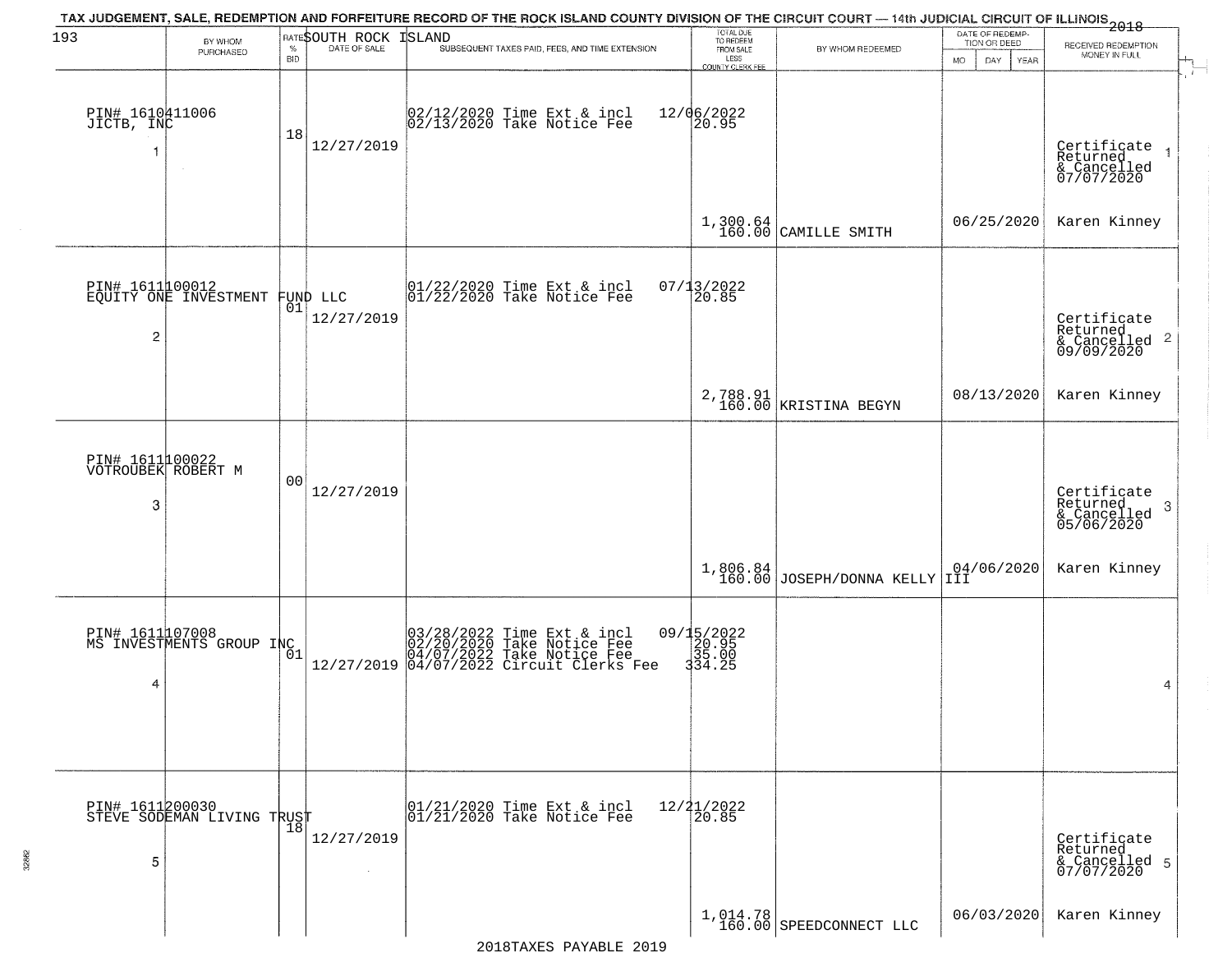| NAME AND ADDRESS<br>LEGAL DESCRIPTION                                                              |                                                                        |                                                |                              | BACK TAX             |                                       |                                        |                                  |                    | INTEREST PAYMENT FUND | 2018     |
|----------------------------------------------------------------------------------------------------|------------------------------------------------------------------------|------------------------------------------------|------------------------------|----------------------|---------------------------------------|----------------------------------------|----------------------------------|--------------------|-----------------------|----------|
| 194<br>TAXPAYER NO.<br>PARCEL NO.<br>TWP - CODE<br>ACRES                                           | SOUTH ROCK ISLANDA-BACK TAX                                            |                                                |                              | FORFEITED<br>PENALTY | BACK TAX<br>FORFEITED<br>INTEREST AND | TOTAL BACK<br>TAX PENALTY<br>AND COSTS | AMOUNT<br>FOR WHICH<br>JUDGEMENT | CERTIFICATE<br>NO. | <b>INDEMNITY FUND</b> |          |
| ASSESSED VALUATION FOR TAXES                                                                       | TAX DUE<br>1ST                                                         | INT DUE<br>1ST                                 | 2017                         | <b>ACCRUED</b>       | COST ACCRUED                          | <b>ACCRUED</b>                         | IS ASKED                         |                    | COST OF SALE          |          |
| MACCANNELL IAN R<br>2504 24TH ST<br>ROCK ISLAND IL                                                 | <del>707.31<sub>2ND</sub> 74.27</del><br>2ND<br>707.31<br>61201<br>350 | 53.05                                          |                              |                      |                                       |                                        |                                  |                    | 60.00                 |          |
| LOT 2<br>RUBY E PENNYS ADD                                                                         | 707.33<br>4TH<br>707.31                                                | 42.<br>21.22                                   |                              |                      |                                       |                                        |                                  | 945                | 20.00                 |          |
| $226 - 17 - 00$<br>$10 - 02$<br>$3008 - B$<br>PIN# 1611211003                                      | <b>PUBLICATION COST</b><br>TOTAL DUE-TAXES, INT. COST                  | 10.00                                          |                              |                      |                                       |                                        |                                  |                    | 4.00                  |          |
| 38,962                                                                                             |                                                                        | 3,030.22                                       |                              |                      |                                       |                                        | 3030.22                          |                    | 10.00                 | 3124.22  |
| MCDERMOTT PHYLLIS A<br>3159 9TH ST<br>ROCK ISLAND IL<br>LOT 71<br>MC INNIS BROS 11TH<br>STREET ADD | 351.10<br>61201<br>351.10<br>3RD<br>351.10<br>351.10                   | $\frac{36.89}{200}$<br>26.35<br>21.08<br>10.54 |                              |                      |                                       |                                        |                                  | 946                | 60.00<br>20.00        |          |
| $209 - 11 - 00$<br>$10 - 02$<br>2680<br>PIN# 1611301013                                            | PUBLICATION COST<br>TOTAL DUE-TAXES, INT. COST                         | 10.00                                          |                              |                      |                                       |                                        |                                  |                    | 4.00                  |          |
| 24,492                                                                                             |                                                                        | 1,509.26                                       |                              |                      |                                       |                                        | 1509.26                          |                    | 10.00                 | 1603.26  |
| BRAGG LILLIE<br>3109 9 1/2 ST<br>ROCK ISLAND IL                                                    | isT<br>491.37<br>2ND<br>61201<br>491.37<br>3 <sub>BD</sub>             | <b>IST</b><br>51.59<br>36.85<br>3RD            | 1911.04                      | 322.05               |                                       |                                        |                                  |                    | 60.00                 |          |
| LOT 54<br>MC INNIS BROS 11TH<br>STREET ADD                                                         | 491.37<br>4TH<br>491.37                                                | 29.48<br>14.74                                 |                              |                      | 2277.05                               | 9999.50                                |                                  | 947                | 20.00                 |          |
| $208 - 16 - 00$<br>10-02<br>2663<br>PIN# 1611301030                                                | <b>PUBLICATION COST</b><br><b>TOTAL OUE-TAXES, INT. COST</b>           | 10.00                                          | $14 - 15 - 16$<br>$+5489.36$ |                      |                                       |                                        |                                  |                    | 4.00                  |          |
| 18,882                                                                                             |                                                                        | 2,108.14                                       |                              |                      |                                       |                                        | 12107.64                         |                    | 10.00                 | 12201.64 |
| BERTHA LLC<br>210 FALL ST<br>NASHVILLE TN                                                          | 2ND<br>37206<br>3BD                                                    | বরদ<br>2ND                                     |                              |                      |                                       |                                        |                                  |                    | 60.00                 |          |
| LOT 19 BLOCK 2<br>RODMAN PLACE                                                                     | 602.93<br>4TH<br>602.93                                                | 3RD<br>36.16<br>18.08                          |                              |                      |                                       |                                        |                                  | 948                | 20.00                 |          |
| $247 - 16 - 00$<br>3227<br>$10-02$<br>PIN# 1611303005<br><b>Contract</b>                           | UBLICA HUN COS-<br>TOTAL DUE-TAXES, INT. COST                          | 10.00                                          |                              |                      |                                       |                                        |                                  |                    | 4.00                  |          |
| 23,169                                                                                             |                                                                        | 1,270.10<br>$\overline{1ST}$                   |                              |                      |                                       |                                        | 1270.10                          |                    | 10.00                 | 1364.10  |
| SWIFT JAMES A JR<br>3736 12TH ST<br>ROCK ISLAND IL                                                 | 476.01<br>2ND<br>476.01 35.70<br>61201                                 | 49.98<br>2ND                                   |                              |                      |                                       |                                        |                                  |                    | 60.00                 |          |
| LOT 7 BLOCK 3<br>RODMAN PLACE                                                                      | 3RD<br>476.01<br>4TH<br>476.01                                         | חחו<br>28.56<br>4TH<br>$14.28^{\circ}$         |                              |                      |                                       |                                        |                                  | 949                | 20.00                 |          |
| $248 - 05 - 00$<br>3239<br>$10 - 02$<br>PIN# 1611304018                                            | PUBLICATION COST<br>TOTAL DUE-TAXES, INT. COST                         | 10.00                                          |                              |                      |                                       |                                        |                                  |                    | 4.00                  |          |
| 29,292                                                                                             |                                                                        | 2,042.56                                       |                              |                      |                                       |                                        | 2042.56                          |                    | 10.00                 | 2136.56  |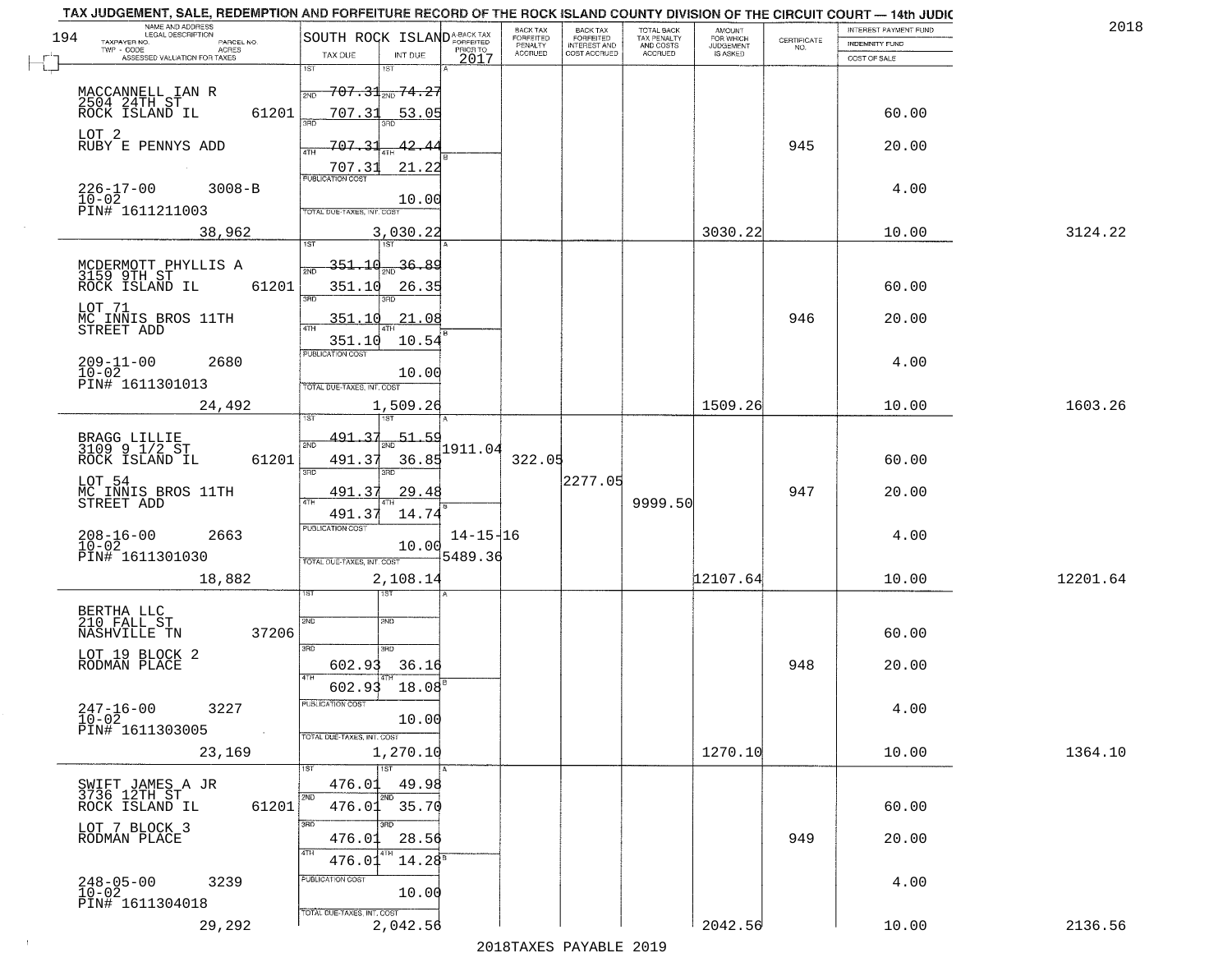| 194                                                    | BY WHOM                                  |                    | RATESOUTH ROCK         | TAX JUDGEMENT, SALE, REDEMPTION AND FORFEITURE RECORD OF THE ROCK ISLAND COUNTY DIVISION OF THE CIRCUIT COURT — 14th JUDICIAL CIRCUIT OF ILLINOIS 2018<br><b>ISLAND</b>                                                               | TOTAL DUE<br>TO REDEEM<br>FROM SALE                                                                                                   |                                                               | DATE OF REDEMP-<br>TION OR DEED |                                                                        |
|--------------------------------------------------------|------------------------------------------|--------------------|------------------------|---------------------------------------------------------------------------------------------------------------------------------------------------------------------------------------------------------------------------------------|---------------------------------------------------------------------------------------------------------------------------------------|---------------------------------------------------------------|---------------------------------|------------------------------------------------------------------------|
|                                                        | PURCHASED                                | $\%$<br><b>BID</b> | DATE OF SALE           | SUBSEQUENT TAXES PAID, FEES, AND TIME EXTENSION                                                                                                                                                                                       | LESS<br><b>COUNTY CLERK FEE</b>                                                                                                       | BY WHOM REDEEMED                                              | <b>MO</b><br>DAY<br>YEAR        | RECEIVED REDEMPTION<br>MONEY IN FULL                                   |
| PIN# 1611211003<br>WESTERN SITES LLC<br>-1             |                                          | 00                 | 12/27/2019             |                                                                                                                                                                                                                                       |                                                                                                                                       |                                                               |                                 | Certificate<br>Returned<br>$\rightarrow$<br>& Cancelled<br>02/11/2020  |
|                                                        |                                          |                    |                        |                                                                                                                                                                                                                                       |                                                                                                                                       | $3,124.22$ CRAIG WRIGHT                                       | 01/15/2020                      | Karen Kinney                                                           |
| PIN# 1611801013<br>WESTERN SITES LLC<br>$\overline{c}$ |                                          | 0 <sub>0</sub>     | 12/27/2019             | 03/09/2020 Time Ext & incl<br>03/09/2020 Take Notice Fee<br>12/10/2021 Subs paid                                                                                                                                                      | 07/12/2022<br>20.95<br>428.39                                                                                                         |                                                               |                                 | Certificate<br>Returned<br>$\overline{2}$<br>& Cancelled<br>03/22/2022 |
|                                                        |                                          |                    |                        |                                                                                                                                                                                                                                       |                                                                                                                                       | 2, 104.01<br>160.00 PHYLLIS MCDERMOTT                         | 12/30/2021                      | Karen Kinney                                                           |
| PIN# 1611301030<br>RICO TRUSTEE<br>3                   |                                          | 18                 | 12/27/2019             | 04/06/2020 Time Ext & incl<br>04/06/2020 Take Notice Fee<br>00/00/00/000 Take Notice Fee<br>03/17/2022 Circuit Clerks Fee<br>03/17/2022 Sublication Fee<br>04/01/2022 Publication Fee<br>11/23/2021 Subs paid<br>11/30/2020 Subs paid | $\begin{array}{r} 07/22/2022\\20.95\\35.00\\ \textrm{=} \begin{array}{c} 20.95\\35.00\\69.52\\7.24\\2.496.43 \end{array} \end{array}$ |                                                               |                                 | 3                                                                      |
| PIN# 1611303005<br>WESTERN SITES LLC<br>4              |                                          | 00                 | 12/27/2019             | 03/09/2020 Time Ext & incl<br>03/09/2020 Take Notice Fee                                                                                                                                                                              | $07/12/2022$<br>20.95                                                                                                                 |                                                               |                                 | Certificate<br>Returned<br>4<br>& Cancelled<br>07/08/2020              |
|                                                        |                                          |                    |                        |                                                                                                                                                                                                                                       |                                                                                                                                       | $1,385.05$ $  03/27/2020$<br>160.00 ALTHEA CAPITAL HOLDINGS L |                                 | Karen Kinney                                                           |
| 5                                                      | PIN# 1611304018<br>EQUITY ONE INVESTMENT | 00                 | FUND LLC<br>12/27/2019 | 01/22/2020 Time Ext & incl<br>01/22/2020 Take Notice Fee                                                                                                                                                                              | $07/13/2022$<br>20.85                                                                                                                 |                                                               |                                 | Certificate<br>Returned<br>& Cancelled 5<br>07/06/2020                 |
|                                                        |                                          |                    |                        |                                                                                                                                                                                                                                       |                                                                                                                                       | 2, 157. 41<br>160.00 ERIN SWIFT                               | 06/23/2020                      | Karen Kinney                                                           |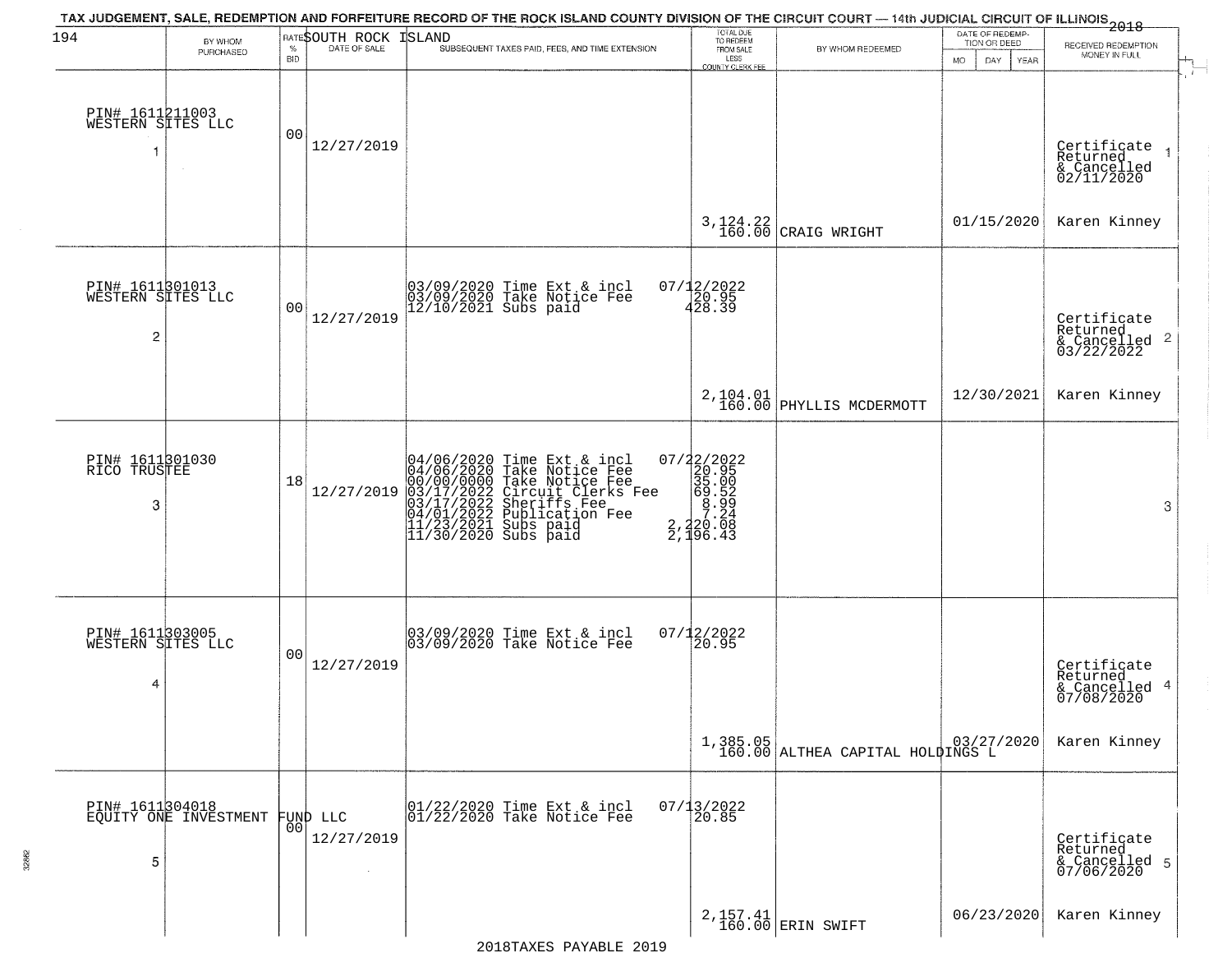| 195 | NAME AND ADDRESS                                    |                                    |                         |      | BACK TAX                               |                                                       | TOTAL BACK<br>TAX PENALTY<br>AND COSTS | AMOUNT<br>FOR WHICH          |                    | INTEREST PAYMENT FUND | 2018     |
|-----|-----------------------------------------------------|------------------------------------|-------------------------|------|----------------------------------------|-------------------------------------------------------|----------------------------------------|------------------------------|--------------------|-----------------------|----------|
|     | TAXPAYER NO.<br>PARCEL NO.<br>TWP - CODE<br>ACRES   | SOUTH ROCK ISLANDA-BACK TAX        |                         |      | FORFEITED<br>PENALTY<br><b>ACCRUED</b> | BACK TAX<br>FORFEITED<br>INTEREST AND<br>COST ACCRUED | ACCRUED                                | JUDGEMENT<br><b>IS ASKED</b> | CERTIFICATE<br>NO. | INDEMNITY FUND        |          |
|     | ASSESSED VALUATION FOR TAXES                        | TAX DUE<br>1ST                     | INT DUE<br>1ST          | 2017 |                                        |                                                       |                                        |                              |                    | COST OF SALE          |          |
|     | SELECT MGMT RES LLC/BRENT                           |                                    |                         |      |                                        |                                                       |                                        |                              |                    |                       |          |
|     | 3440 PRESTON RDGE RD #500<br>ALPHARETTA GA 30005    | 2ND                                | 2ND                     |      |                                        |                                                       |                                        |                              |                    |                       |          |
|     |                                                     | 3RD                                | 3RD                     |      |                                        |                                                       |                                        |                              |                    | 60.00                 |          |
|     | LOTS 41 42 43 & 44                                  | 1517.40                            | 91.04                   |      |                                        |                                                       |                                        |                              | 950                | 20.00                 |          |
|     | SCHREINER AND ROTH BROS<br>COTTAGE GROVE SUB DIV    | 1517.40                            | 45.52                   |      |                                        |                                                       |                                        |                              |                    |                       |          |
|     |                                                     | <b>PUBLICATION COST</b>            |                         |      |                                        |                                                       |                                        |                              |                    |                       |          |
|     | $258 - 16 - 00$<br>3370<br>10-02<br>PIN# 1611305064 |                                    | 10.00                   |      |                                        |                                                       |                                        |                              |                    | 4.00                  |          |
|     |                                                     | TOTAL DUE-TAXES, INT. COST         |                         |      |                                        |                                                       |                                        |                              |                    |                       |          |
|     | 58,310                                              | 1ST                                | 3,181.36<br>1ST         |      |                                        |                                                       |                                        | 3181.36                      |                    | 10.00                 | 3275.36  |
|     |                                                     |                                    |                         |      |                                        |                                                       |                                        |                              |                    |                       |          |
|     | WESTERFIELD JEFFERY D<br>8501 RIDGEWOOD RD          | 2ND                                | 2ND                     |      |                                        |                                                       |                                        |                              |                    |                       |          |
|     | 61201<br>ROCK ISLAND IL                             | 3RD                                | 3RD                     |      |                                        |                                                       |                                        |                              |                    | 60.00                 |          |
|     | E 98 FT LOT 15<br>MOSENFELDERS 3RD ACRE ADD         | 472.63                             | 28.36                   |      |                                        |                                                       |                                        |                              | 951                | 20.00                 |          |
|     |                                                     | 47H                                |                         |      |                                        |                                                       |                                        |                              |                    |                       |          |
|     |                                                     | 472.63<br>PUBLICATION COST         | 14.18                   |      |                                        |                                                       |                                        |                              |                    |                       |          |
|     | $203 - 19 - 20$<br>$2574 - 1$<br>$10 - 02$          |                                    | 10.00                   |      |                                        |                                                       |                                        |                              |                    | 4.00                  |          |
|     | PIN# 1611319008                                     | TOTAL DUE-TAXES, INT. COST         |                         |      |                                        |                                                       |                                        |                              |                    |                       |          |
|     | 19,510                                              |                                    | 997.80                  |      |                                        |                                                       |                                        | 997.80                       |                    | 10.00                 | 1091.80  |
|     |                                                     |                                    | <b>IST</b>              |      |                                        |                                                       |                                        |                              |                    |                       |          |
|     | KELLY JOSEPH P III/DONNA<br>10 WOODLEY RD           | <u> 1061.14</u>                    | 111.44                  |      |                                        |                                                       |                                        |                              |                    |                       |          |
|     | ROCK ISLAND IL<br>61201                             | 1061.14<br>3BD                     | 79.60                   |      |                                        |                                                       |                                        |                              |                    | 60.00                 |          |
|     | LOT 5                                               |                                    |                         |      |                                        |                                                       |                                        |                              |                    |                       |          |
|     | L MOSENFELDERS 2ND<br>HILLCREST ADD                 | 1061.14                            | 63.68                   |      |                                        |                                                       |                                        |                              | 952                | 20.00                 |          |
|     | N 80 FT OF E .50                                    | 1061.14<br><b>PUBLICATION COST</b> | 31.84                   |      |                                        |                                                       |                                        |                              |                    |                       |          |
|     | $205 - 13 - 00$<br>10-02<br>$2602 - 1$              |                                    | 10.00                   |      |                                        |                                                       |                                        |                              |                    | 4.00                  |          |
|     | PIN# 1611331012                                     | TOTAL OUE-TAXES, INT. COST         |                         |      |                                        |                                                       |                                        |                              |                    |                       |          |
|     | 40,777                                              |                                    | 4,541.12                |      |                                        |                                                       |                                        | 4541.12                      |                    | 10.00                 | 4635.12  |
|     |                                                     |                                    |                         |      |                                        |                                                       |                                        |                              |                    |                       |          |
|     | PIEHL ROBERT J<br>1603 33RD AVENUE CT               | 2767.16                            | $290.5^{\circ}$         |      |                                        |                                                       |                                        |                              |                    |                       |          |
|     | ROCK ISLAND IL<br>61201                             |                                    | 2767.16 207.55          |      |                                        |                                                       |                                        |                              |                    | 60.00                 |          |
|     | LOT 6                                               | 3BD                                | $\overline{3BD}$        |      |                                        |                                                       |                                        |                              |                    |                       |          |
|     | OAK HILL TERRACE ADD                                |                                    | 2767.16 166.04          |      |                                        |                                                       |                                        |                              | 953                | 20.00                 |          |
|     |                                                     | 2767.16                            | 83.02                   |      |                                        |                                                       |                                        |                              |                    |                       |          |
|     | $346 - 39 - 00$<br>4947                             | PUBLICATION COST                   |                         |      |                                        |                                                       |                                        |                              |                    | 4.00                  |          |
|     | $10 - 02$<br>PIN# 1611402001                        | TOTAL DUE-TAXES, INT. COST         | 10.00                   |      |                                        |                                                       |                                        |                              |                    |                       |          |
|     | 112,335                                             |                                    | 11,825.82               |      |                                        |                                                       |                                        | 11825.82                     |                    | 10.00                 | 11919.82 |
|     |                                                     | 1ST                                | $\overline{1}$ 1st      |      |                                        |                                                       |                                        |                              |                    |                       |          |
|     | DOMBROWSKI MATTHEW J                                | 443.9\$                            | 46.62                   |      |                                        |                                                       |                                        |                              |                    |                       |          |
|     | 2610 29TH ST<br>ROCK ISLAND IL<br>61201             | 2ND                                | 2ND<br>$443.95$ $33.30$ |      |                                        |                                                       |                                        |                              |                    | 60.00                 |          |
|     |                                                     | 3RD                                | 3RD                     |      |                                        |                                                       |                                        |                              |                    |                       |          |
|     | SUPVR ASST MAP<br>LOT 111 SHEET 22 B                | 443.95                             | 26.64                   |      |                                        |                                                       |                                        |                              | 954                | 20.00                 |          |
|     |                                                     | 4TH<br>443.95                      | $13.34^8$               |      |                                        |                                                       |                                        |                              |                    |                       |          |
|     | $030 - 18 - 00$<br>$10 - 02$<br>282<br>1.180        | <b>PUBLICATION COST</b>            |                         |      |                                        |                                                       |                                        |                              |                    | 4.00                  |          |
|     | PIN# 1612100007                                     |                                    | 10.00                   |      |                                        |                                                       |                                        |                              |                    |                       |          |
|     | 17,060                                              | TOTAL DUE-TAXES, INT. COST         | 1,905.68                |      |                                        |                                                       |                                        | 1905.68                      |                    | 10.00                 | 1999.68  |
|     |                                                     |                                    |                         |      |                                        |                                                       |                                        |                              |                    |                       |          |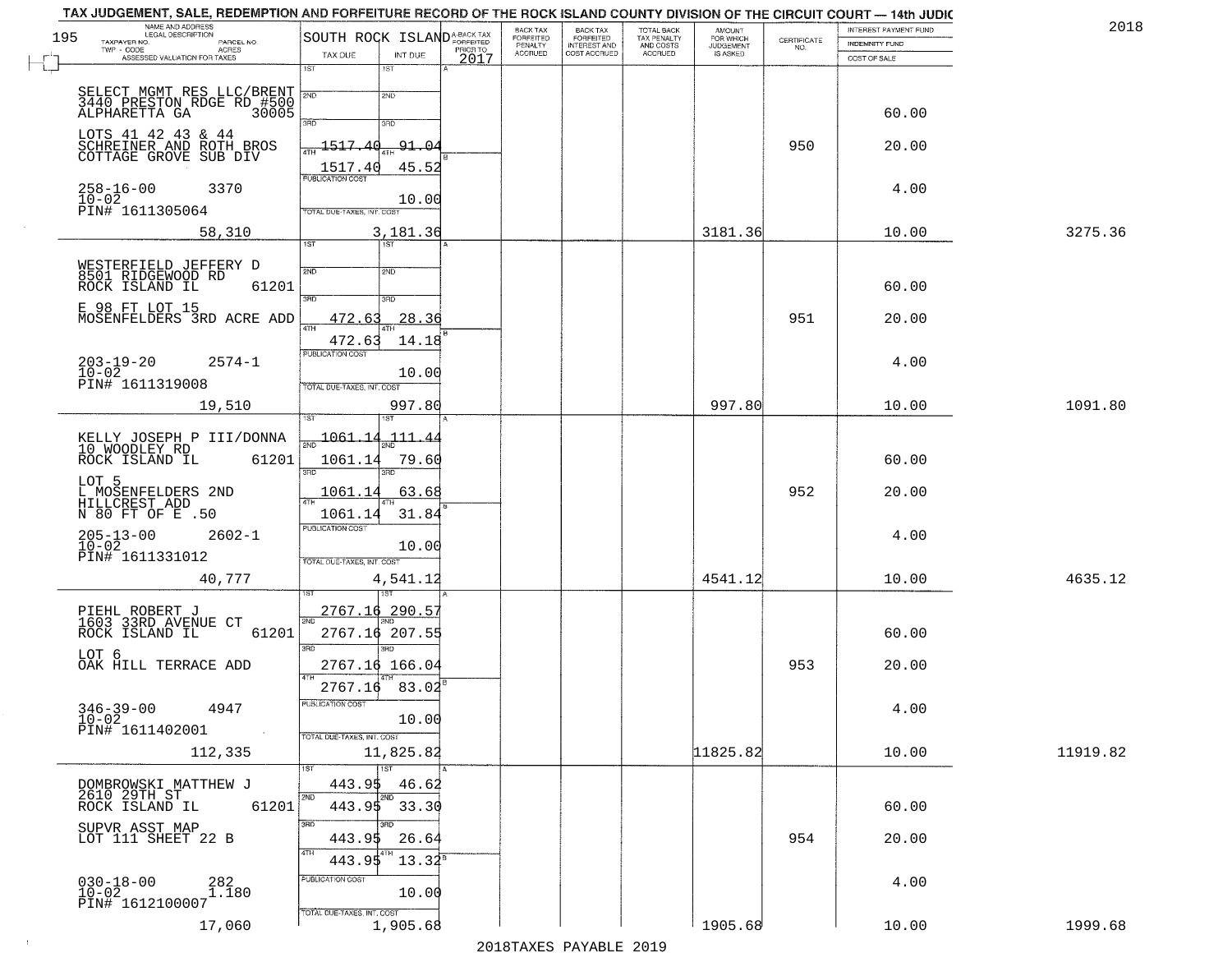| 195                                       | BY WHOM<br>PURCHASED                              | $\%$<br><b>BID</b> | RATESOUTH ROCK<br>DATE OF SALE | TAX JUDGEMENT, SALE, REDEMPTION AND FORFEITURE RECORD OF THE ROCK ISLAND COUNTY DIVISION OF THE CIRCUIT COURT — 14th JUDICIAL CIRCUIT OF ILLINOIS 2018<br><b>ISLAND</b><br>SUBSEQUENT TAXES PAID, FEES, AND TIME EXTENSION | TOTAL DUE<br>TO REDEEM<br>FROM SALE<br>LESS | BY WHOM REDEEMED                                                    | DATE OF REDEMP-<br>TION OR DEED<br><b>MO</b><br>DAY.<br><b>YEAR</b> | RECEIVED REDEMPTION<br>MONEY IN FULL                                  |
|-------------------------------------------|---------------------------------------------------|--------------------|--------------------------------|----------------------------------------------------------------------------------------------------------------------------------------------------------------------------------------------------------------------------|---------------------------------------------|---------------------------------------------------------------------|---------------------------------------------------------------------|-----------------------------------------------------------------------|
| 1                                         | PIN# 1611305064<br>GUARDIAN TAX IL LLC<br>$\sim$  | 06                 | 12/27/2019                     | 04/01/2020 Time Ext & incl<br>04/01/2020 Take Notice Fee                                                                                                                                                                   | COUNTY CLERK FEE<br>12/22/2022<br>20.95     |                                                                     |                                                                     | Certificate<br>Returned<br>& Cancelled<br>08/31/2020                  |
|                                           |                                                   |                    |                                |                                                                                                                                                                                                                            |                                             | $3,492.83$<br>160.00 SELECT MANAGEMENT                              | 06/04/2020<br>RESOURC                                               | Karen Kinney                                                          |
| 2                                         | PIN# 1611819008<br>EQUITY ONE INVESTMENT FUND LLC |                    | 12/27/2019                     | 01/22/2020 Time Ext & incl<br>01/22/2020 Take Notice Fee<br>12/02/2020 Subs paid                                                                                                                                           | 07/13/2022<br>1,969.84                      |                                                                     |                                                                     | Certificate<br>Returned<br>$\mathbf{2}$<br>& Cancelled<br>04/13/2021  |
|                                           |                                                   |                    |                                |                                                                                                                                                                                                                            |                                             | 3,318.87<br>160.00 JEFFERY WESTERFIELD                              | 03/08/2021                                                          | Karen Kinney                                                          |
| 3                                         | PIN# 1611331012<br>GUARDIAN TAX IL LLC            | 0 <sub>0</sub>     | 12/27/2019                     | 04/01/2020 Time Ext & incl<br>04/01/2020 Take Notice Fee                                                                                                                                                                   | 12/22/2022<br>20.95                         |                                                                     |                                                                     | Certificate<br>Returned<br>3<br>$\frac{1}{6}$ Cancelled<br>05/11/2020 |
|                                           |                                                   |                    |                                |                                                                                                                                                                                                                            |                                             | 4,656.07<br>160.00 JOSEPH/DONNA KELLY                               | 04/06/2020<br> III                                                  | Karen Kinney                                                          |
| PIN# 1611402001<br>WESTERN SITES LLC<br>4 |                                                   | 0 <sub>0</sub>     | 12/27/2019                     | 03/09/2020 Time Ext & incl<br>03/09/2020 Take Notice Fee                                                                                                                                                                   | $07/12/2022$<br>20.95                       |                                                                     |                                                                     | Certificate<br>Returned<br>4<br>& Cancelled<br>05/12/2020             |
|                                           |                                                   |                    |                                |                                                                                                                                                                                                                            |                                             | $\begin{bmatrix} 11, 940.77 \\ 160.00 \end{bmatrix}$ GOMEZ MAY ATTY | 04/02/2020                                                          | Karen Kinney                                                          |
| 5                                         | PIN# 1612100007<br>GUARDIAN TAX IL LLC            | 0 <sub>0</sub>     | 12/27/2019<br>$\sim$           | 04/01/2020 Time Ext & incl<br>04/01/2020 Take Notice Fee                                                                                                                                                                   | 12/22/2022<br>20.95                         |                                                                     |                                                                     | Certificate<br>Returned<br>& Cancelled 5<br>05/11/2020                |
|                                           |                                                   |                    |                                |                                                                                                                                                                                                                            |                                             | 2,020.63<br>160.00 CORELOGIC                                        | 04/20/2020                                                          | Karen Kinney                                                          |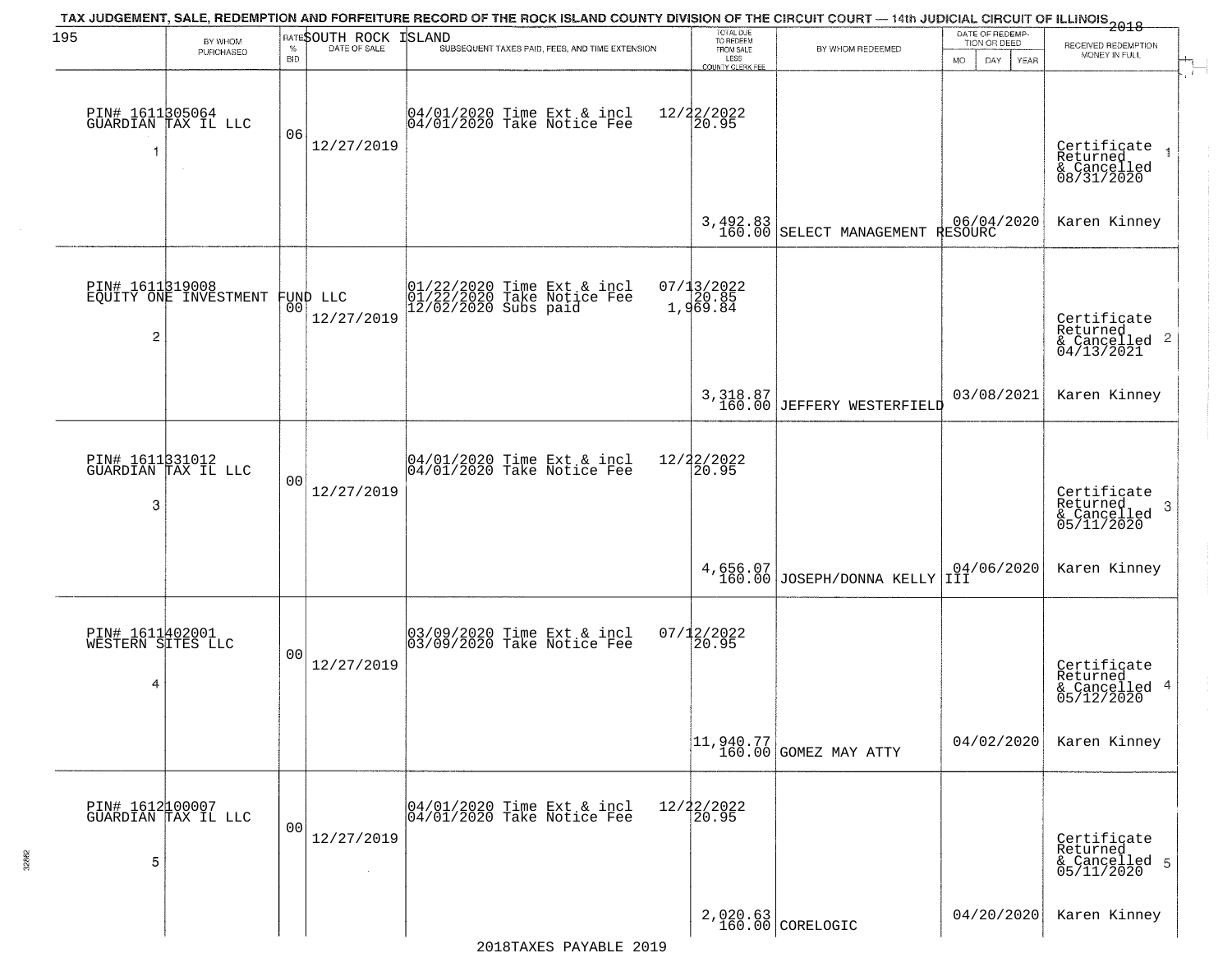| 196 | NAME AND ADDRESS<br>LEGAL DESCRIPTION<br>TAXPAYER NO.                            | SOUTH ROCK ISLAND <sup>A-BACK TAX</sup> |                   |          | BACK TAX<br>FORFEITED | <b>BACK TAX</b><br><b>FORFEITED</b> | TOTAL BACK<br>TAX PENALTY | <b>AMOUNT</b>                      |                                                                 | INTEREST PAYMENT FUND | 2018    |
|-----|----------------------------------------------------------------------------------|-----------------------------------------|-------------------|----------|-----------------------|-------------------------------------|---------------------------|------------------------------------|-----------------------------------------------------------------|-----------------------|---------|
|     | PARCEL NO.<br>TWP - CODE<br><b>ACRES</b><br>ASSESSED VALUATION FOR TAXES         | TAX DUE                                 | INT DUE           | PRIOR TO | PENALTY<br>ACCRUED    | INTEREST AND<br>COST ACCRUED        | AND COSTS<br>ACCRUED      | FOR WHICH<br>JUDGEMENT<br>IS ASKED | $\begin{array}{c} \text{CEPTIFICATE} \\ \text{NO.} \end{array}$ | <b>INDEMNITY FUND</b> |         |
|     |                                                                                  | 1ST                                     | 1ST               | 2017     |                       |                                     |                           |                                    |                                                                 | COST OF SALE          |         |
|     |                                                                                  | 2ND                                     | 2ND               |          |                       |                                     |                           |                                    |                                                                 |                       |         |
|     | JOHNSTON BRUCE W/KARLA G<br>2605 26TH AVENUE CT<br>ROCK ISLAND IL 61201<br>61201 |                                         |                   |          |                       |                                     |                           |                                    |                                                                 | 60.00                 |         |
|     | LOT 6                                                                            | 3RD                                     | 3RD               |          |                       |                                     |                           |                                    |                                                                 |                       |         |
|     | WASHINGTON PARK 4TH ADD                                                          | 4TH                                     | 4TH               |          |                       |                                     |                           |                                    | 955                                                             | 20.00                 |         |
|     |                                                                                  | 1114.38<br>PUBLICATION COST             | 33.44             |          |                       |                                     |                           |                                    |                                                                 |                       |         |
|     | $295 - 18 - 69$<br>$3879 - 55$<br>$10 - 02$                                      |                                         | 10.00             |          |                       |                                     |                           |                                    |                                                                 | 4.00                  |         |
|     | PIN# 1612107001                                                                  | <b>FOTAL DUE-TAXES, INT. COST</b>       |                   |          |                       |                                     |                           |                                    |                                                                 |                       |         |
|     | 48,823                                                                           | 187                                     | 1,157.82<br>757   |          |                       |                                     |                           | 1157.82                            |                                                                 | 10.00                 | 1251.82 |
|     |                                                                                  | 2ND                                     | 2ND               |          |                       |                                     |                           |                                    |                                                                 |                       |         |
|     | GIBSON MAURICE JAY/LORI J<br>2417 29TH ST<br>ROCK ISLAND IL 61201                |                                         |                   |          |                       |                                     |                           |                                    |                                                                 | 60.00                 |         |
|     | LOT 6                                                                            | 3RD                                     | 3HD               |          |                       |                                     |                           |                                    |                                                                 |                       |         |
|     | JOHN NELSONS SUB DIV<br>W.50                                                     | 792.<br>2.2<br>ৰাম                      | 47.52             |          |                       |                                     |                           |                                    | 956                                                             | 20.00                 |         |
|     |                                                                                  | 792.22<br>PUBLICATION COST              | 23.76             |          |                       |                                     |                           |                                    |                                                                 |                       |         |
|     | $211 - 15 - 00$<br>$10 - 02$<br>$2706 - A$                                       |                                         | 10.00             |          |                       |                                     |                           |                                    |                                                                 | 4.00                  |         |
|     | PIN# 1612118023                                                                  | TOTAL DUE-TAXES, INT. COST              |                   |          |                       |                                     |                           |                                    |                                                                 |                       |         |
|     | 30,443                                                                           |                                         | 1,665.72          |          |                       |                                     |                           | 1665.72                            |                                                                 | 10.00                 | 1759.72 |
|     |                                                                                  | 648.05<br>2ND                           | 68.04             |          |                       |                                     |                           |                                    |                                                                 |                       |         |
|     | FAUTH BRIAN K<br>2519 29 1/2 ST<br>ROCK ISLAND IL<br>61201                       | 648.05                                  | 48.60             |          |                       |                                     |                           |                                    |                                                                 | 60.00                 |         |
|     | LOT 9                                                                            | 3 <sub>BD</sub>                         | 3RD               |          |                       |                                     |                           |                                    |                                                                 |                       |         |
|     | DENGERS BUNGALOW ADD                                                             | 648.05<br>4TH                           | 38.88             |          |                       |                                     |                           |                                    | 957                                                             | 20.00                 |         |
|     | 1211                                                                             | 648.05<br><b>PUBLICATION COST</b>       | 19.44             |          |                       |                                     |                           |                                    |                                                                 | 4.00                  |         |
|     | $113 - 14 - 00$<br>$10 - 02$<br>PIN# 1612120039                                  |                                         | 10.00             |          |                       |                                     |                           |                                    |                                                                 |                       |         |
|     | 24,903                                                                           | TOTAL OUE-TAXES, INT. COST              | 2,777.16          |          |                       |                                     |                           | 2777.16                            |                                                                 | 10.00                 | 2871.16 |
|     |                                                                                  |                                         | इड                |          |                       |                                     |                           |                                    |                                                                 |                       |         |
|     | EDGERSON CURTIS T<br>2708 28TH AVE                                               | 2ND                                     | SMD               |          |                       |                                     |                           |                                    |                                                                 |                       |         |
|     | 61201<br>ROCK ISLAND IL                                                          |                                         |                   |          |                       |                                     |                           |                                    |                                                                 | 60.00                 |         |
|     | LOT 11<br>GLENWOOD HGHTS 4TH ADD                                                 | 3RD                                     | 3BD               |          |                       |                                     |                           |                                    | 958                                                             | 20.00                 |         |
|     |                                                                                  | 4TH<br>964.26                           | $28.92^{8}$       |          |                       |                                     |                           |                                    |                                                                 |                       |         |
|     | $331 - 21 - 00$<br>$10 - 02$<br>4307                                             | PUBLICATION COST                        |                   |          |                       |                                     |                           |                                    |                                                                 | 4.00                  |         |
|     | PIN# 1612127010<br>$\sim 100$                                                    | TOTAL DUE-TAXES, INT. COST              | 10.00             |          |                       |                                     |                           |                                    |                                                                 |                       |         |
|     | 51,197                                                                           |                                         | 1,003.18          |          |                       |                                     |                           | 1003.18                            |                                                                 | 10.00                 | 1097.18 |
|     |                                                                                  | 1ST                                     | $\overline{1}$ ST |          |                       |                                     |                           |                                    |                                                                 |                       |         |
|     | NUNN EMILY N<br>3501 31ST AVE                                                    | 2ND                                     | 2ND               |          |                       |                                     |                           |                                    |                                                                 |                       |         |
|     | ROCK ISLAND IL<br>61201                                                          | 3RD                                     | 3 <sub>BD</sub>   |          |                       |                                     |                           |                                    |                                                                 | 60.00                 |         |
|     | LOT 3<br>BENJAMIN HARRIS 1ST                                                     |                                         |                   |          |                       |                                     |                           |                                    | 959                                                             | 20.00                 |         |
|     | MAYFAIR ADD                                                                      | 4TH<br>$980.57^{4TH}$                   | $29.42^8$         |          |                       |                                     |                           |                                    |                                                                 |                       |         |
|     | $164-19-30$<br>$10-02$<br>1909-53                                                | PUBLICATION COST                        |                   |          |                       |                                     |                           |                                    |                                                                 | 4.00                  |         |
|     | PIN# 1612239003                                                                  | TOTAL DUE-TAXES, INT. COST              | 10.00             |          |                       |                                     |                           |                                    |                                                                 |                       |         |
|     | 37,681                                                                           |                                         | 1,019.99          |          |                       |                                     |                           | 1019.99                            |                                                                 | 10.00                 | 1113.99 |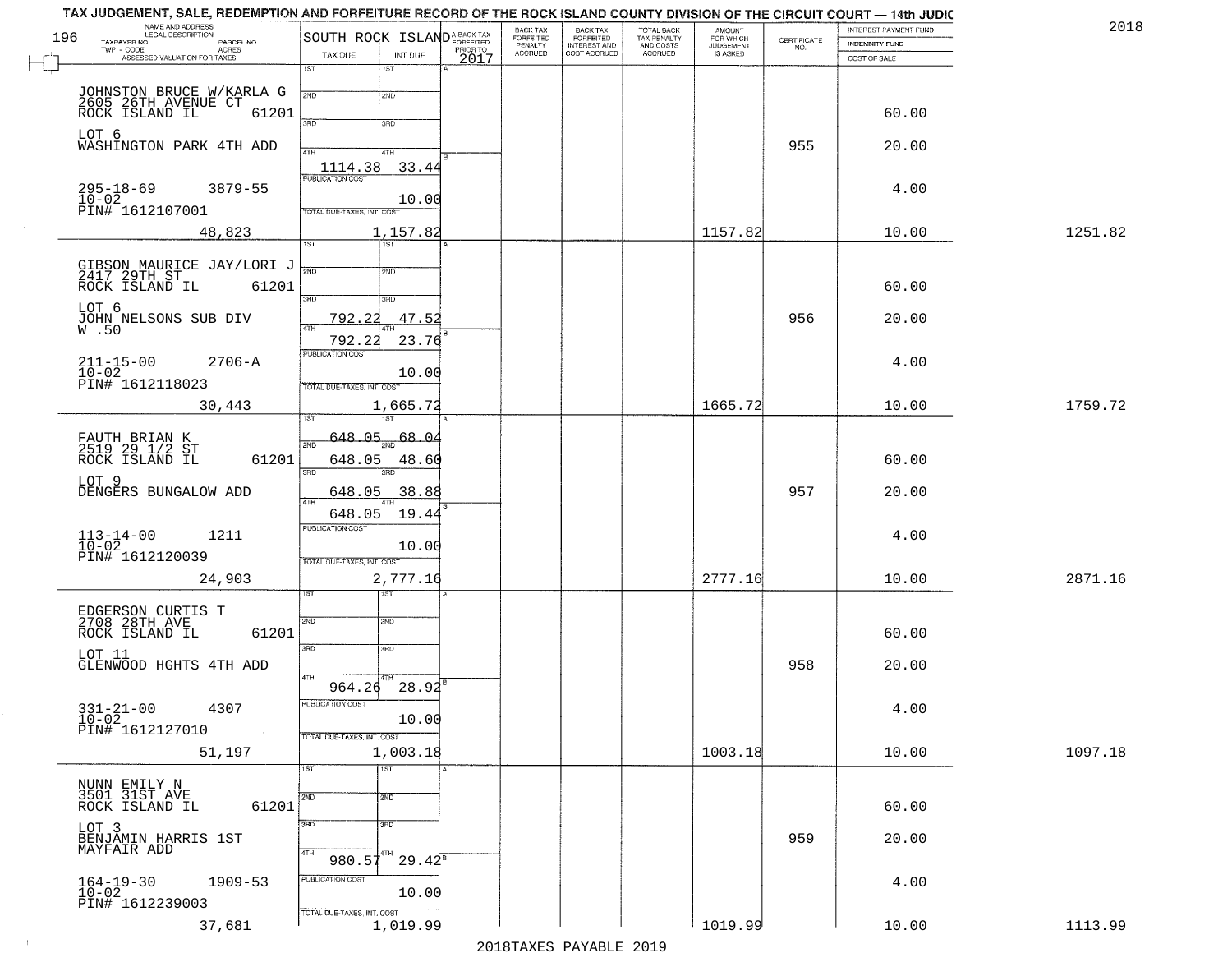| 196                                      |                                             |                 |                                | TAX JUDGEMENT, SALE, REDEMPTION AND FORFEITURE RECORD OF THE ROCK ISLAND COUNTY DIVISION OF THE CIRCUIT COURT — 14th JUDICIAL CIRCUIT OF ILLINOIS 2018                                                                                                |                                                                                         |                                                | DATE OF REDEMP-          |                                                                      |
|------------------------------------------|---------------------------------------------|-----------------|--------------------------------|-------------------------------------------------------------------------------------------------------------------------------------------------------------------------------------------------------------------------------------------------------|-----------------------------------------------------------------------------------------|------------------------------------------------|--------------------------|----------------------------------------------------------------------|
|                                          | BY WHOM<br>PURCHASED                        | %               | RATESOUTH ROCK<br>DATE OF SALE | ISLAND<br>SUBSEQUENT TAXES PAID, FEES, AND TIME EXTENSION                                                                                                                                                                                             | TOTAL DUE<br>TO REDEEM<br>FROM SALE                                                     | BY WHOM REDEEMED                               | TION OR DEED             | RECEIVED REDEMPTION                                                  |
|                                          |                                             | <b>BID</b>      |                                |                                                                                                                                                                                                                                                       | LESS<br>COUNTY CLERK FEE                                                                |                                                | DAY<br><b>MO</b><br>YEAR | MONEY IN FULL                                                        |
| PIN# 1612107001<br>REALTAX DEV LT'D<br>1 |                                             | 0 <sub>0</sub>  | 12/27/2019                     |                                                                                                                                                                                                                                                       |                                                                                         |                                                |                          | Certificate<br>Returned<br>$\mathbf{1}$<br>& Cancelled<br>03/12/2020 |
|                                          |                                             |                 |                                |                                                                                                                                                                                                                                                       |                                                                                         | $1,251.82$<br>160.00 GAS & ELECTRIC CREDIT UNI |                          | Karen Kinney                                                         |
| $\overline{c}$                           | PIN# 1612118023<br>EQUITY ONE INVESTMENT    | 00              | FUND LLC<br>12/27/2019         | 01/22/2020 Time Ext & incl<br>01/22/2020 Take Notice Fee                                                                                                                                                                                              | 07/13/2022<br>20.85                                                                     |                                                |                          | Certificate<br>Returned<br>$\frac{1}{2}$ Cancelled 2<br>10/09/2020   |
|                                          |                                             |                 |                                |                                                                                                                                                                                                                                                       |                                                                                         | $1,780.57$<br>160.00 GOMEZ TITLE               | 09/10/2020               | Karen Kinney                                                         |
| 3                                        | PIN# 1612120039<br>EQUITY ONE INVESTMENT    | 00              | FUND LLC<br>12/27/2019         | 03/15/2022 Time Ext & incl<br>01/22/2020 Take Notice Fee<br>03/29/2022 Take Notice Fee<br>03/29/2022 Tircuit Clerks Fee<br>03/29/2022 Title Search Fee<br>03/31/2022 Dublication Fee<br>04/07/2022 Dublication Fee<br>11/30/2021 Subs paid<br>12/02/2 | 09/21/2022<br>20.85<br>335.005<br>335.005<br>325.005<br>449.005<br>2,247.57<br>2,247.01 |                                                |                          | 3                                                                    |
| PIN# 1612127010<br>4                     | EQUITY ONE INVESTMENT                       | 00 <sup>1</sup> | FUND LLC<br>12/27/2019         | 01/22/2020 Time Ext & incl<br>01/22/2020 Take Notice Fee                                                                                                                                                                                              | 07/13/2022<br>120.85                                                                    |                                                |                          | Certificate<br>Returned<br>4<br>& Cancelled<br>04/08/2020            |
|                                          |                                             |                 |                                |                                                                                                                                                                                                                                                       |                                                                                         | 1,118.03<br>160.00 MIDWEST COMMUNITY TITLE     | 03/13/2020               | Karen Kinney                                                         |
| 5                                        | PIN# 1612239003<br>MS INVESTMENTS GROUP INC | 00              | 12/27/2019                     | 01/31/2020 Time Ext & incl<br>02/20/2020 Take Notice Fee                                                                                                                                                                                              | 06/27/2022<br>20.95                                                                     |                                                |                          | Certificate<br>Returned<br>& Cancelled 5<br>09/18/2020               |
|                                          |                                             |                 |                                |                                                                                                                                                                                                                                                       |                                                                                         | $1,134.94$ EMILY NUNN                          | 06/03/2020               | Karen Kinney                                                         |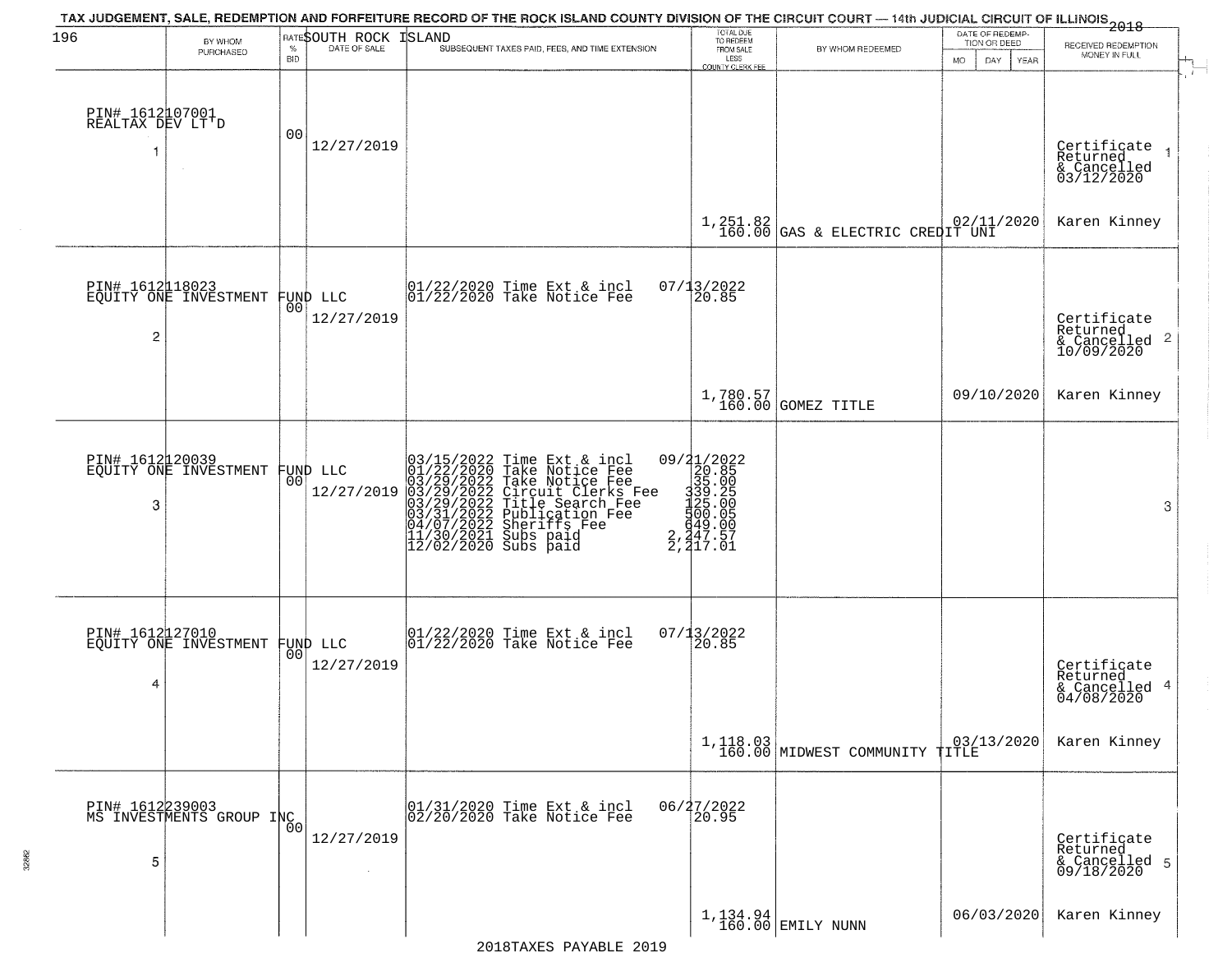| 197 | NAME AND ADDRESS<br>LEGAL DESCRIPTION                              | SOUTH ROCK ISLAND <sup>A-BACK TAX</sup> |                          |          | BACK TAX<br>FORFEITED | <b>BACK TAX</b><br><b>FORFEITED</b> | TOTAL BACK<br>TAX PENALTY<br>AND COSTS | <b>AMOUNT</b>                      |                                                                 | INTEREST PAYMENT FUND | 2018    |
|-----|--------------------------------------------------------------------|-----------------------------------------|--------------------------|----------|-----------------------|-------------------------------------|----------------------------------------|------------------------------------|-----------------------------------------------------------------|-----------------------|---------|
|     | TAXPAYER NO.<br>PARCEL NO.<br>TWP - CODE<br><b>ACRES</b>           | TAX DUE                                 | INT DUE                  | PRIOR TO | PENALTY<br>ACCRUED    | INTEREST AND<br>COST ACCRUED        | ACCRUED                                | FOR WHICH<br>JUDGEMENT<br>IS ASKED | $\begin{array}{c} \text{CERTIFICATE} \\ \text{NO.} \end{array}$ | INDEMNITY FUND        |         |
|     | ASSESSED VALUATION FOR TAXES                                       | 1ST                                     | $1S$ T                   | 2017     |                       |                                     |                                        |                                    |                                                                 | COST OF SALE          |         |
|     |                                                                    |                                         | 2ND                      |          |                       |                                     |                                        |                                    |                                                                 |                       |         |
|     | BRAET CYNTHIA L/JEFFREY L<br>2525 28TH AVE<br>ROCK ISLAND IL 61201 |                                         |                          |          |                       |                                     |                                        |                                    |                                                                 | 60.00                 |         |
|     | LOT 19<br>SUNCREST ADD                                             | 3PD                                     | 3BD                      |          |                       |                                     |                                        |                                    |                                                                 |                       |         |
|     |                                                                    | 4TH                                     | 4TH                      |          |                       |                                     |                                        |                                    | 960                                                             | 20.00                 |         |
|     |                                                                    | 575.66<br><b>PUBLICATION COST</b>       | 17.26                    |          |                       |                                     |                                        |                                    |                                                                 |                       |         |
|     | $281 - 15 - 00$<br>3716-19<br>$\overline{10} - \overline{02}$      |                                         | 10.00                    |          |                       |                                     |                                        |                                    |                                                                 | 4.00                  |         |
|     | PIN# 1612302028                                                    | TOTAL DUE-TAXES, INT. COST              |                          |          |                       |                                     |                                        |                                    |                                                                 |                       |         |
|     | 22,121                                                             | 1ST                                     | 602.92<br>1ST            |          |                       |                                     |                                        | 602.92                             |                                                                 | 10.00                 | 696.92  |
|     | SLMSB PROPERTIES LLC<br>1817 30TH ST                               | 778.35                                  | 81.76                    |          |                       |                                     |                                        |                                    |                                                                 |                       |         |
|     | ROCK ISLAND IL<br>61201                                            | 778.35                                  | 58.40                    |          |                       |                                     |                                        |                                    |                                                                 | 60.00                 |         |
|     | LOT 24                                                             | 3RD                                     | 3RD                      |          |                       |                                     |                                        |                                    |                                                                 |                       |         |
|     | SUNCREST 2ND ADD<br>AND NORTHERLY 2 FT LOT 25                      | 778.35                                  | 46.72                    |          |                       |                                     |                                        |                                    | 961                                                             | 20.00                 |         |
|     |                                                                    | 778.35<br>PUBLICATION COST              | 23.36                    |          |                       |                                     |                                        |                                    |                                                                 |                       |         |
|     | $284 - 16 - 00$<br>3716-77<br>$10 - 02$                            |                                         | 10.00                    |          |                       |                                     |                                        |                                    |                                                                 | 4.00                  |         |
|     | PIN# 1612306043                                                    | TOTAL DUE-TAXES, INT. COST              |                          |          |                       |                                     |                                        | 3333.64                            |                                                                 | 10.00                 | 3427.64 |
|     | 29,910                                                             | 1ST                                     | 3,333.64                 |          |                       |                                     |                                        |                                    |                                                                 |                       |         |
|     | COLLINS MERWIN J<br>2417 34TH AVE                                  | 2ND                                     | SND                      |          |                       |                                     |                                        |                                    |                                                                 |                       |         |
|     | 61201<br>ROCK ISLAND IL                                            | 640.77<br>3RD                           | 48.05<br>3 <sub>RD</sub> |          |                       |                                     |                                        |                                    |                                                                 | 60.00                 |         |
|     | SUPVR ASST MAP<br>LOT 352-3 SHEET 24                               | 640.77                                  | 38.44                    |          |                       |                                     |                                        |                                    | 962                                                             | 20.00                 |         |
|     |                                                                    | 4TH<br>640.77                           | 19.22                    |          |                       |                                     |                                        |                                    |                                                                 |                       |         |
|     | $3008 - 42$                                                        | PUBLICATION COST                        |                          |          |                       |                                     |                                        |                                    |                                                                 | 4.00                  |         |
|     | 227-06-96<br>10-02<br>PIN# 1612308002                              | TOTAL OUE-TAXES, INT. COST              | 10.00                    |          |                       |                                     |                                        |                                    |                                                                 |                       |         |
|     | 36,848                                                             |                                         | 2,038.02                 |          |                       |                                     |                                        | 2038.02                            |                                                                 | 10.00                 | 2132.02 |
|     |                                                                    |                                         |                          |          |                       |                                     |                                        |                                    |                                                                 |                       |         |
|     | DOWNING DOUGLAS/LORI<br>3410 38TH ST                               | 2ND                                     | 2ND.                     |          |                       |                                     |                                        |                                    |                                                                 |                       |         |
|     | 61201<br>ROCK ISLAND IL                                            | 1055.86<br>3RD                          | 79.20<br>3RD             |          |                       |                                     |                                        |                                    |                                                                 | 60.00                 |         |
|     | LOT 8<br>DAN FLYNN 1ST SUBD                                        | 1055.86                                 | 63.36                    |          |                       |                                     |                                        |                                    | 963                                                             | 20.00                 |         |
|     |                                                                    | 1055.86                                 | $31.68^{B}$              |          |                       |                                     |                                        |                                    |                                                                 |                       |         |
|     | $137 - 03 - 45$<br>$10 - 02$<br>$1507 - 8$                         | PUBLICATION COST                        |                          |          |                       |                                     |                                        |                                    |                                                                 | 4.00                  |         |
|     | PIN# 1612421008<br><b>Contract</b>                                 | TOTAL DUE-TAXES, INT. COST              | 10.00                    |          |                       |                                     |                                        |                                    |                                                                 |                       |         |
|     | 46,574                                                             |                                         | 3,351.82                 |          |                       |                                     |                                        | 3351.82                            |                                                                 | 10.00                 | 3445.82 |
|     |                                                                    | 1ST                                     | $\overline{1ST}$         |          |                       |                                     |                                        |                                    |                                                                 |                       |         |
|     | MADDELEIN THERESA L<br>3519 37TH ST                                | 2ND                                     | 2ND                      |          |                       |                                     |                                        |                                    |                                                                 |                       |         |
|     | 61201<br>ROCK ISLAND IL<br>LOT 4                                   | 3RD                                     | 3RD                      |          |                       |                                     |                                        |                                    |                                                                 | 60.00                 |         |
|     | SCHRODERS 8TH OAK KNOLL<br>SUBD                                    |                                         |                          |          |                       |                                     |                                        |                                    | 964                                                             | 20.00                 |         |
|     |                                                                    | 4TH<br>1584.20                          | 4TH<br>$47.52^8$         |          |                       |                                     |                                        |                                    |                                                                 |                       |         |
|     | 261-19-94<br>10-02<br>$3405 - 94$                                  | PUBLICATION COST                        | 10.00                    |          |                       |                                     |                                        |                                    |                                                                 | 4.00                  |         |
|     | PIN# 1612431004                                                    | TOTAL DUE-TAXES, INT. COST              |                          |          |                       |                                     |                                        |                                    |                                                                 |                       |         |
|     | 66,877                                                             |                                         | 1,641.72                 |          |                       |                                     |                                        | 1641.72                            |                                                                 | 10.00                 | 1735.72 |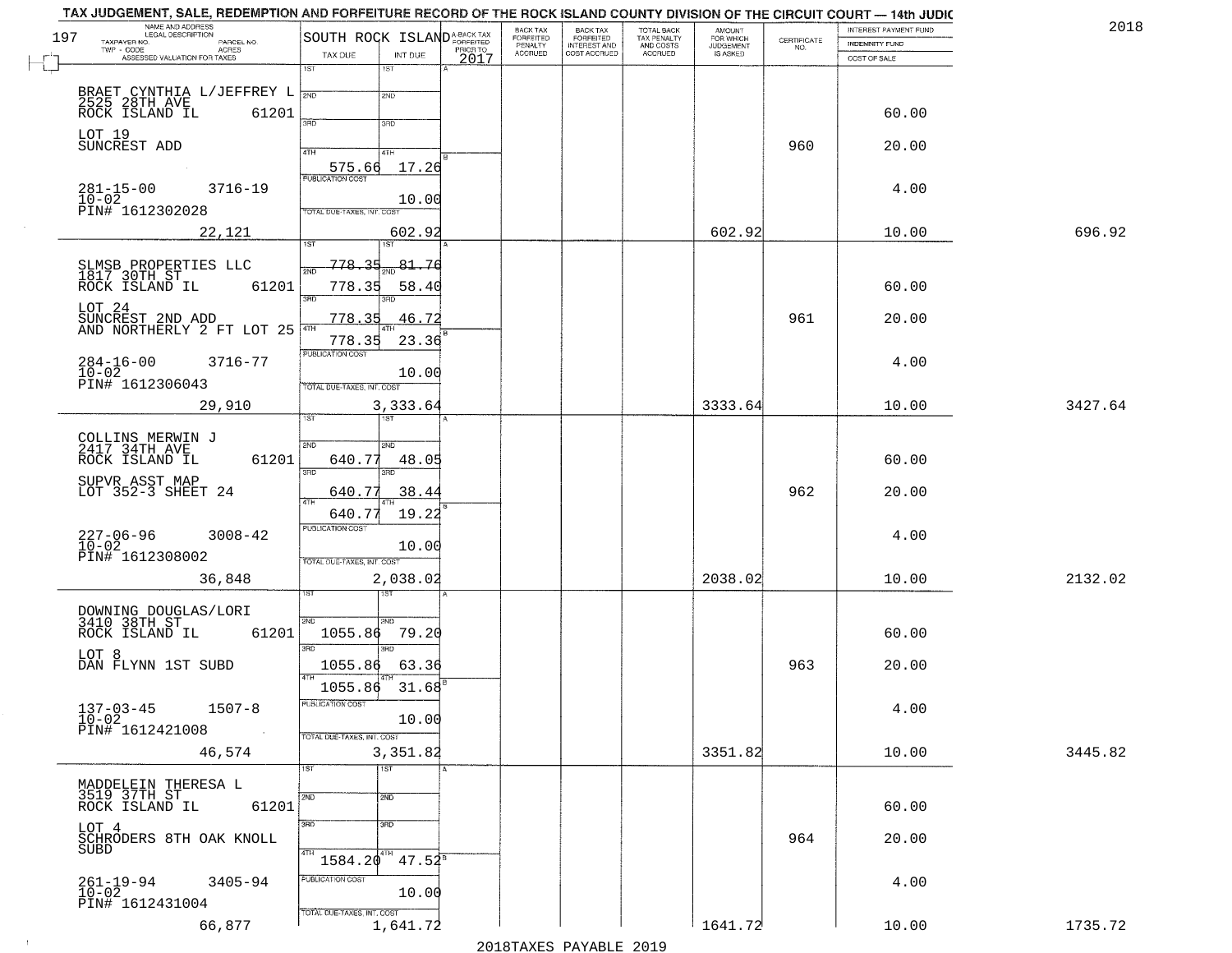| 197                                 |                                          |                    | RATESOUTH ROCK         | TAX JUDGEMENT, SALE, REDEMPTION AND FORFEITURE RECORD OF THE ROCK ISLAND COUNTY DIVISION OF THE CIRCUIT COURT — 14th JUDICIAL CIRCUIT OF ILLINOIS 2018<br><b>ISLAND</b> | TOTAL DUE<br>TO REDEEM                           |                                         | DATE OF REDEMP-                  |                                                        |
|-------------------------------------|------------------------------------------|--------------------|------------------------|-------------------------------------------------------------------------------------------------------------------------------------------------------------------------|--------------------------------------------------|-----------------------------------------|----------------------------------|--------------------------------------------------------|
|                                     | BY WHOM<br>PURCHASED                     | $\%$<br><b>BID</b> | DATE OF SALE           | SUBSEQUENT TAXES PAID, FEES, AND TIME EXTENSION                                                                                                                         | FROM SALE<br>LESS                                | BY WHOM REDEEMED                        | TION OR DEED<br>DAY<br><b>MO</b> | RECEIVED REDEMPTION<br>MONEY IN FULL                   |
|                                     | PIN# 1612302028<br>EQUITY ONE INVESTMENT |                    |                        | 01/22/2020 Time Ext & incl<br>01/22/2020 Take Notice Fee                                                                                                                | <b>COUNTY CLERK FEE</b><br>$07/13/2022$<br>20.85 |                                         | YEAR                             |                                                        |
| 1                                   |                                          | 0O                 | FUND LLC<br>12/27/2019 |                                                                                                                                                                         |                                                  |                                         |                                  | Certificate<br>Returned<br>& Cancelled<br>11/06/2020   |
|                                     |                                          |                    |                        |                                                                                                                                                                         |                                                  | 717.77<br>160.00 JEFFREY L BRAET        | 10/05/2020                       | Karen Kinney                                           |
| PIN# 1612306043<br>REALTAX DEV LT'D |                                          | 01                 | 12/27/2019             | 01/31/2020 Time Ext & incl<br>02/20/2020 Take Notice Fee                                                                                                                | 06/27/2022<br>20.95                              |                                         |                                  | Certificate<br>Returned                                |
| 2                                   |                                          |                    |                        |                                                                                                                                                                         |                                                  |                                         |                                  | $\frac{1}{6}$ Cancelled 2<br>06/11/2020                |
|                                     |                                          |                    |                        |                                                                                                                                                                         |                                                  | 3,482.87<br>160.00 SLMSB PROPERTIES LLC | 05/18/2020                       | Karen Kinney                                           |
|                                     | PIN# 1612308002<br>EQUITY ONE INVESTMENT | 0 <sup>0</sup>     | FUND LLC               | 01/22/2020 Time Ext & incl<br>01/22/2020 Take Notice Fee                                                                                                                | 07/13/2022<br>20.85                              |                                         |                                  |                                                        |
| 3                                   |                                          |                    | 12/27/2019             |                                                                                                                                                                         |                                                  |                                         |                                  | Certificate<br>Returned<br>3<br>$\frac{1}{03/12/2020}$ |
|                                     |                                          |                    |                        |                                                                                                                                                                         |                                                  | 2, 152.87<br>160.00 MERWIN COLLINS      | 02/21/2020                       | Karen Kinney                                           |
|                                     | PIN# 1612421008<br>EQUITY ONE INVESTMENT |                    | FUND LLC<br> 00        | 01/22/2020 Time Ext & incl<br>01/22/2020 Take Notice Fee<br>12/02/2020 Subs paid                                                                                        | $07/13/2022$<br>$1,156.75$                       |                                         |                                  |                                                        |
| 4                                   |                                          |                    | 12/27/2019             |                                                                                                                                                                         |                                                  |                                         |                                  | Certificate<br>Returned<br>& Cancelled 4<br>10/08/2021 |
|                                     |                                          |                    |                        |                                                                                                                                                                         |                                                  | $4,762.23$ DOUGLAS/LORI DOWNING         | 09/21/2021                       | Karen Kinney                                           |
| PIN# 1612431004<br>REALTAX DEV LT'D |                                          | 00                 |                        | 01/31/2020 Time Ext & incl<br>02/20/2020 Take Notice Fee                                                                                                                | 06/27/2022<br>20.95                              |                                         |                                  |                                                        |
| 5                                   |                                          |                    | 12/27/2019             |                                                                                                                                                                         |                                                  |                                         |                                  | Certificate<br>Returned<br>& Cancelled 5<br>06/11/2020 |
|                                     |                                          |                    |                        |                                                                                                                                                                         |                                                  | $1,756.67$ CORELOGIC                    | 05/07/2020                       | Karen Kinney                                           |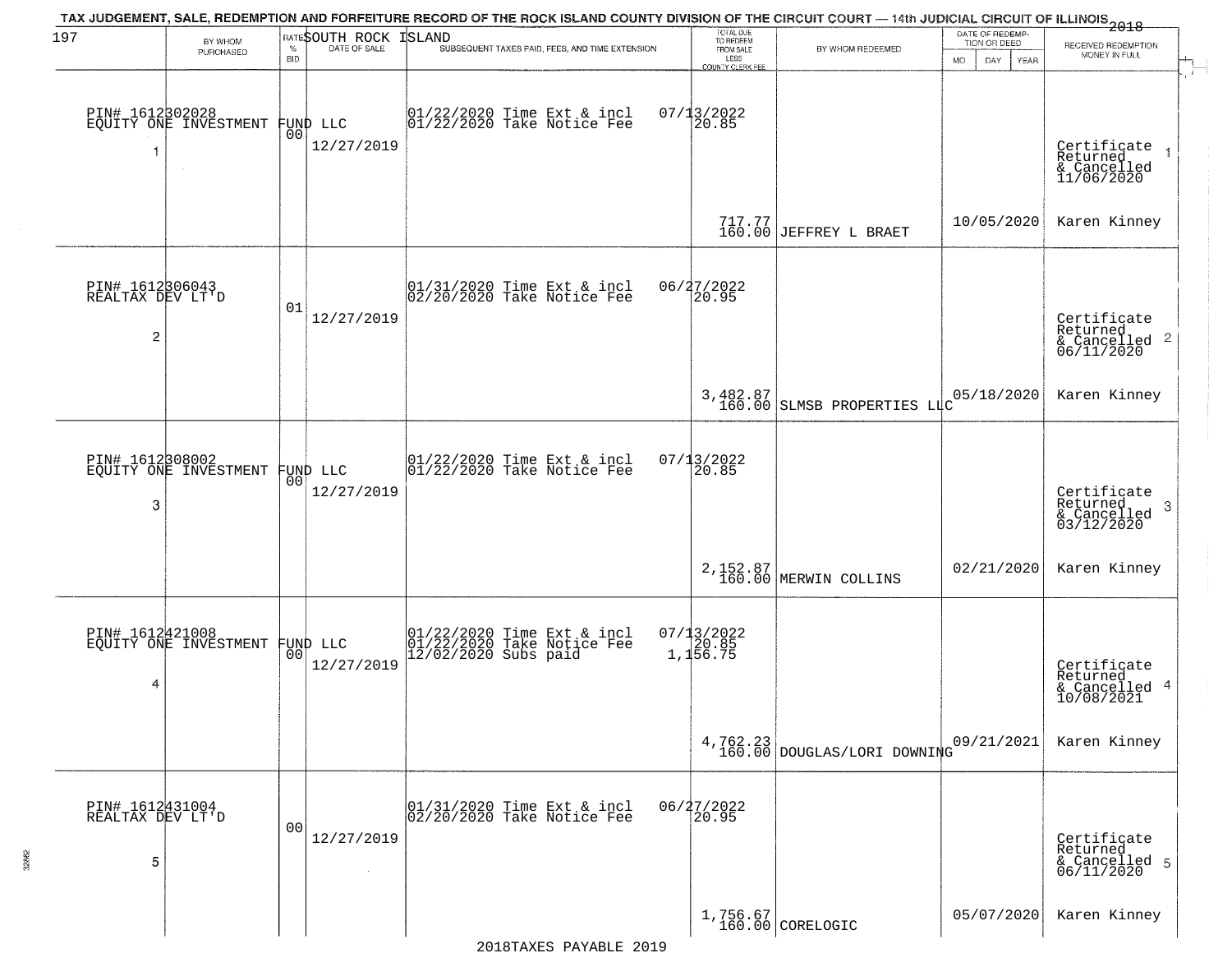|     | NAME AND ADDRESS<br>LEGAL DESCRIPTION                                                      |                                         |                |          | BACK TAX                        |                                                       |                                        |                                  |                                                                 | INTEREST PAYMENT FUND | 2018    |
|-----|--------------------------------------------------------------------------------------------|-----------------------------------------|----------------|----------|---------------------------------|-------------------------------------------------------|----------------------------------------|----------------------------------|-----------------------------------------------------------------|-----------------------|---------|
| 198 | TAXPAYER NO.<br>PARCEL NO.<br>$TWP - CODE$<br>- CODE AGRES<br>ASSESSED VALUATION FOR TAXES | SOUTH ROCK ISLAND <sup>A-BACK TAX</sup> |                | PRIOR TO | FORFEITED<br>PENALTY<br>ACCRUED | BACK TAX<br>FORFEITED<br>INTEREST AND<br>COST ACCRUED | TOTAL BACK<br>TAX PENALTY<br>AND COSTS | AMOUNT<br>FOR WHICH<br>JUDGEMENT | $\begin{array}{c} \text{CERTIFICATE} \\ \text{NO.} \end{array}$ | INDEMNITY FUND        |         |
|     |                                                                                            | TAX DUE<br>1ST                          | INT DUE<br>1ST | 2017     |                                 |                                                       | ACCRUED                                | IS ASKED                         |                                                                 | COST OF SALE          |         |
|     |                                                                                            |                                         |                |          |                                 |                                                       |                                        |                                  |                                                                 |                       |         |
|     | GRIFFITH GALE<br>3624 38TH ST APT 6                                                        | 2ND                                     | 2ND            |          |                                 |                                                       |                                        |                                  |                                                                 |                       |         |
|     | 61201<br>ROCK ISLAND IL                                                                    | 3RD                                     | 3RD            |          |                                 |                                                       |                                        |                                  |                                                                 | 60.00                 |         |
|     | UNIT 6                                                                                     |                                         |                |          |                                 |                                                       |                                        |                                  | 965                                                             | 20.00                 |         |
|     | WOODLAND OAKS CONDOMINIUM                                                                  |                                         | 4TH            |          |                                 |                                                       |                                        |                                  |                                                                 |                       |         |
|     |                                                                                            | 969.93<br>PUBLICATION COST              | 29.10          |          |                                 |                                                       |                                        |                                  |                                                                 |                       |         |
|     | $341 - 20 - 30$<br>$10 - 02$<br>$4678 - 6$                                                 |                                         | 10.00          |          |                                 |                                                       |                                        |                                  |                                                                 | 4.00                  |         |
|     | PIN# 1612437006                                                                            | TOTAL DUE-TAXES, INT. COST              |                |          |                                 |                                                       |                                        |                                  |                                                                 |                       |         |
|     | 43,272                                                                                     |                                         | 1,009.03       |          |                                 |                                                       |                                        | 1009.03                          |                                                                 | 10.00                 | 1103.03 |
|     |                                                                                            | 1ST                                     | <b>TST</b>     |          |                                 |                                                       |                                        |                                  |                                                                 |                       |         |
|     | CORNELIUS DIANE C<br>3624 38TH ST APT 8<br>ROCK ISLAND IL                                  | <u>1248.98.131.11</u><br>সূঁয়া         |                |          |                                 |                                                       |                                        |                                  |                                                                 |                       |         |
|     | 61201                                                                                      | 1248.98<br>3RD                          | 93.65          |          |                                 |                                                       |                                        |                                  |                                                                 | 60.00                 |         |
|     | UNIT 8 AND UNIT G-8                                                                        |                                         |                |          |                                 |                                                       |                                        |                                  | 966                                                             |                       |         |
|     | WOODLAND OAKS CONDOMINIUM                                                                  | 1248.98<br>47H                          | <u>74.92</u>   |          |                                 |                                                       |                                        |                                  |                                                                 | 20.00                 |         |
|     |                                                                                            | 1248.98<br><b>PUBLICATION COST</b>      | 37.46          |          |                                 |                                                       |                                        |                                  |                                                                 |                       |         |
|     | $341 - 20 - 38$<br>$10 - 02$<br>$4678 - 8$                                                 |                                         | 10.00          |          |                                 |                                                       |                                        |                                  |                                                                 | 4.00                  |         |
|     | PIN# 1612437008                                                                            | TOTAL DUE-TAXES, INT. COST              |                |          |                                 |                                                       |                                        |                                  |                                                                 |                       |         |
|     | 53,995                                                                                     |                                         | 5,343.06       |          |                                 |                                                       |                                        | 5343.06                          |                                                                 | 10.00                 | 5437.06 |
|     |                                                                                            | 1ST                                     |                |          |                                 |                                                       |                                        |                                  |                                                                 |                       |         |
|     | GRIFFITH GALE<br>3624 38TH ST_APT 6                                                        | 2ND                                     | SMD.           |          |                                 |                                                       |                                        |                                  |                                                                 |                       |         |
|     | ROCK ISLAND IL<br>61201                                                                    | 3RD                                     | 3RD            |          |                                 |                                                       |                                        |                                  |                                                                 | 60.00                 |         |
|     | UNIT D G-D<br>WOODLAND OAKS CONDOMINIUM                                                    |                                         |                |          |                                 |                                                       |                                        |                                  | 967                                                             | 20.00                 |         |
|     |                                                                                            | 4TH<br>79.68                            | 4TH<br>2.40    |          |                                 |                                                       |                                        |                                  |                                                                 |                       |         |
|     |                                                                                            | <b>PUBLICATION COST</b>                 |                |          |                                 |                                                       |                                        |                                  |                                                                 | 4.00                  |         |
|     | $341 - 20 - 32$<br>$10 - 02$<br>$4678 - 6 - A$                                             |                                         | 10.00          |          |                                 |                                                       |                                        |                                  |                                                                 |                       |         |
|     | PIN# 1612437012                                                                            | TOTAL OUE-TAXES, INT. COST              |                |          |                                 |                                                       |                                        |                                  |                                                                 |                       |         |
|     | 3,062                                                                                      |                                         | 92.08          |          |                                 |                                                       |                                        | 92.08                            |                                                                 | 10.00                 | 186.08  |
|     |                                                                                            | 91.8                                    | 9.66           |          |                                 |                                                       |                                        |                                  |                                                                 |                       |         |
|     | DYER MICHAEL<br>3620 38TH ST APT 5<br>ROCK ISLAND IL<br>61201                              | 2ND<br>91.84                            | 6.90           |          |                                 |                                                       |                                        |                                  |                                                                 | 60.00                 |         |
|     |                                                                                            | 3RD                                     | 3RD            |          |                                 |                                                       |                                        |                                  |                                                                 |                       |         |
|     | D G 5<br>WOODLAND HEIGHTS                                                                  | 91.84                                   | 5.52           |          |                                 |                                                       |                                        |                                  | 968                                                             | 20.00                 |         |
|     |                                                                                            | 4TH<br>91.84                            | $2.76^{B}$     |          |                                 |                                                       |                                        |                                  |                                                                 |                       |         |
|     | $4677 - 5 - A$<br>$341 - 19 - 54$                                                          | PUBLICATION COST                        |                |          |                                 |                                                       |                                        |                                  |                                                                 | 4.00                  |         |
|     | $10-02$<br>PIN# 1612441013                                                                 |                                         | 10.00          |          |                                 |                                                       |                                        |                                  |                                                                 |                       |         |
|     |                                                                                            | TOTAL DUE-TAXES, INT. COST              |                |          |                                 |                                                       |                                        |                                  |                                                                 |                       |         |
|     | 3,529                                                                                      | 1ST                                     | 402.20<br>1ST  |          |                                 |                                                       |                                        | 402.20                           |                                                                 | 10.00                 | 496.20  |
|     |                                                                                            | 613.62                                  | 64.40          |          |                                 |                                                       |                                        |                                  |                                                                 |                       |         |
|     | HINES TRISHA/SCHOMER JULI<br>35 BLACKHAWK HILL CT<br>61201<br>ROCK ISLAND IL               | 2ND<br>613.62                           | 46.00          |          |                                 |                                                       |                                        |                                  |                                                                 | 60.00                 |         |
|     | LOT 80                                                                                     | 3BD                                     | 3HD            |          |                                 |                                                       |                                        |                                  |                                                                 |                       |         |
|     | ROCK RIVER HEIGHTS                                                                         | 613.62                                  | 36.80          |          |                                 |                                                       |                                        |                                  | 969                                                             | 20.00                 |         |
|     |                                                                                            | 4TH<br>613.62                           | $18.40^8$      |          |                                 |                                                       |                                        |                                  |                                                                 |                       |         |
|     | $240 - 08 - 00$<br>$3128 - 80$                                                             | PUBLICATION COST                        |                |          |                                 |                                                       |                                        |                                  |                                                                 | 4.00                  |         |
|     | $\overline{10} - 0\overline{2}$<br>PIN# 1613109037                                         |                                         | 10.00          |          |                                 |                                                       |                                        |                                  |                                                                 |                       |         |
|     | 29,580                                                                                     | TOTAL DUE-TAXES, INT. COST              | 2,630.08       |          |                                 |                                                       |                                        | 2630.08                          |                                                                 | 10.00                 | 2724.08 |
|     |                                                                                            |                                         |                |          |                                 |                                                       |                                        |                                  |                                                                 |                       |         |

 $\sim 10^{-1}$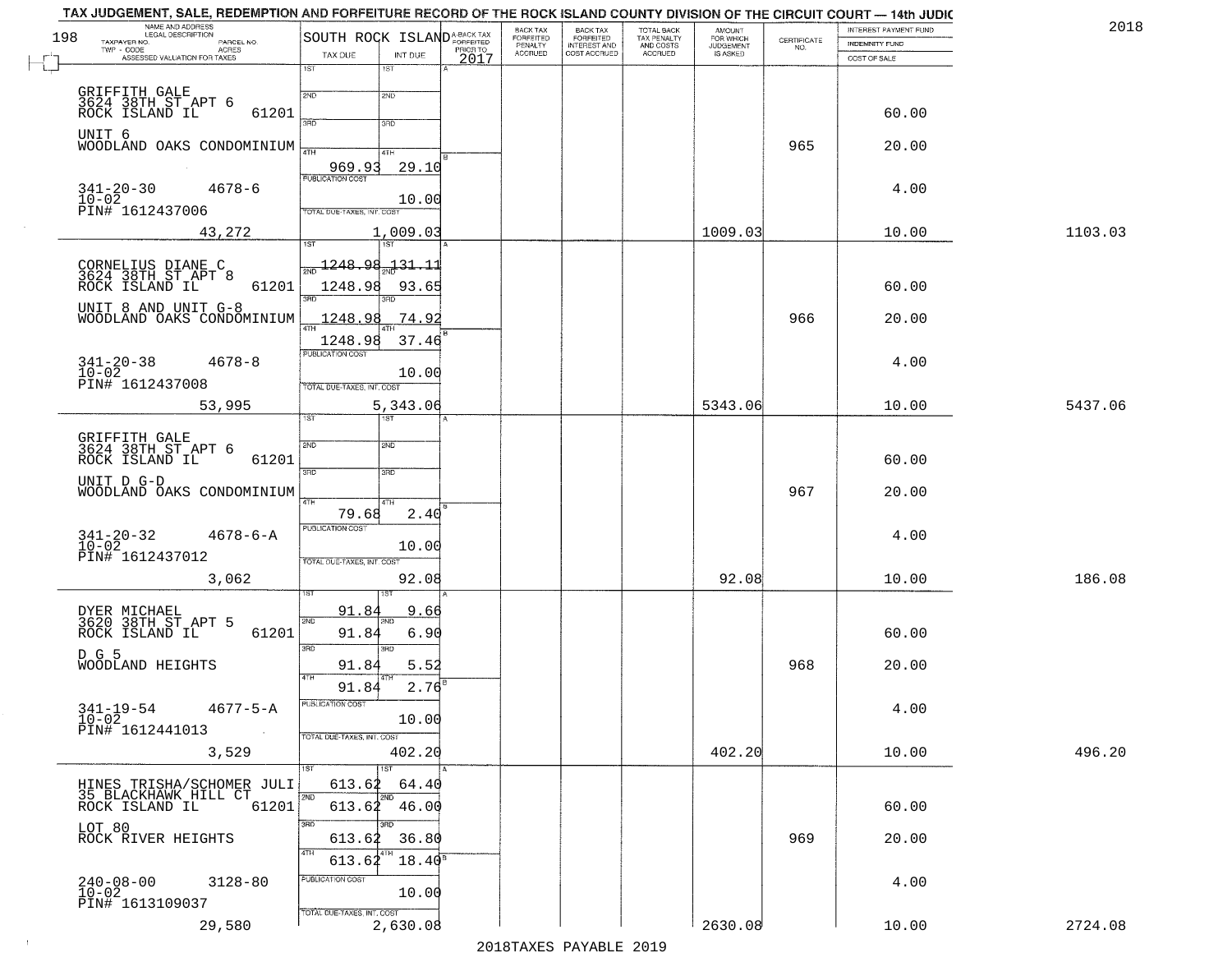| 198                           |                                               |            | RATESOUTH ROCK | <b>ISLAND</b>                                                                                                                                                                                                                                            |                                                   | TAX JUDGEMENT, SALE, REDEMPTION AND FORFEITURE RECORD OF THE ROCK ISLAND COUNTY DIVISION OF THE CIRCUIT COURT — 14th JUDICIAL CIRCUIT OF ILLINOIS 2018 | DATE OF REDEMP-          |                                      |
|-------------------------------|-----------------------------------------------|------------|----------------|----------------------------------------------------------------------------------------------------------------------------------------------------------------------------------------------------------------------------------------------------------|---------------------------------------------------|--------------------------------------------------------------------------------------------------------------------------------------------------------|--------------------------|--------------------------------------|
|                               | BY WHOM<br>PURCHASED                          | $\%$       | DATE OF SALE   | SUBSEQUENT TAXES PAID, FEES, AND TIME EXTENSION                                                                                                                                                                                                          | TOTAL DUE<br>TO REDEEM<br>FROM SALE               | BY WHOM REDEEMED                                                                                                                                       | TION OR DEED             | RECEIVED REDEMPTION<br>MONEY IN FULL |
|                               |                                               | <b>BID</b> |                |                                                                                                                                                                                                                                                          | LESS<br>COUNTY CLERK FEE                          |                                                                                                                                                        | DAY<br><b>MO</b><br>YEAR |                                      |
|                               |                                               |            |                |                                                                                                                                                                                                                                                          |                                                   |                                                                                                                                                        |                          |                                      |
|                               | PIN# 1612437006<br>EQUITY ONE INVESTMENT      |            | FUND LLC       | 01/22/2020 Time Ext & incl<br>01/22/2020 Take Notice Fee                                                                                                                                                                                                 | $07/13/2022$<br>20.85                             |                                                                                                                                                        |                          |                                      |
| 1                             |                                               | 00         | 12/27/2019     |                                                                                                                                                                                                                                                          |                                                   |                                                                                                                                                        |                          | Certificate<br>Returned              |
|                               |                                               |            |                |                                                                                                                                                                                                                                                          |                                                   |                                                                                                                                                        |                          | & Cancelled<br>10/09/2020            |
|                               |                                               |            |                |                                                                                                                                                                                                                                                          |                                                   |                                                                                                                                                        |                          |                                      |
|                               |                                               |            |                |                                                                                                                                                                                                                                                          |                                                   | 1,123.88<br>160.00 THERESA JONES                                                                                                                       | 09/02/2020               | Karen Kinney                         |
|                               |                                               |            |                |                                                                                                                                                                                                                                                          |                                                   |                                                                                                                                                        |                          |                                      |
|                               |                                               |            |                |                                                                                                                                                                                                                                                          |                                                   |                                                                                                                                                        |                          |                                      |
| PIN# 1612437008<br>JICTB, INC |                                               |            |                | $\begin{array}{ c c c c c c } \hline &02/12/2020 &\hbox{Time Ext & &\hbox{incl}} \\ \hline &02/13/2020 &\hbox{Take Notice Free} & 12/27/2019 & 12/03/2021 &\hbox{Subs paid} \\ \hline &12/27/2019 & 12/07/2020 &\hbox{Subs paid} & & \hline \end{array}$ | 12/06/2022<br>5, d20.95<br>5, d22.01<br>5, d55.08 |                                                                                                                                                        |                          |                                      |
|                               |                                               | 01         |                |                                                                                                                                                                                                                                                          |                                                   |                                                                                                                                                        |                          |                                      |
| 2                             |                                               |            |                |                                                                                                                                                                                                                                                          |                                                   |                                                                                                                                                        |                          | $\overline{2}$                       |
|                               |                                               |            |                |                                                                                                                                                                                                                                                          |                                                   |                                                                                                                                                        |                          |                                      |
|                               |                                               |            |                |                                                                                                                                                                                                                                                          |                                                   |                                                                                                                                                        |                          |                                      |
|                               |                                               |            |                |                                                                                                                                                                                                                                                          |                                                   |                                                                                                                                                        |                          |                                      |
|                               |                                               |            |                |                                                                                                                                                                                                                                                          |                                                   |                                                                                                                                                        |                          |                                      |
|                               | PIN# 1612437012<br>STEVE SODEMAN LIVING TRUST | 18         |                | $01/21/2020$ Time Ext & incl<br>$01/21/2020$ Take Notice Fee                                                                                                                                                                                             | 12/21/2022<br>$\overline{20.85}$                  |                                                                                                                                                        |                          |                                      |
| 3                             |                                               |            | 12/27/2019     |                                                                                                                                                                                                                                                          |                                                   |                                                                                                                                                        |                          | Certificate<br>Returned<br>3         |
|                               |                                               |            |                |                                                                                                                                                                                                                                                          |                                                   |                                                                                                                                                        |                          | & Cancelled<br>10/05/2020            |
|                               |                                               |            |                |                                                                                                                                                                                                                                                          |                                                   |                                                                                                                                                        |                          |                                      |
|                               |                                               |            |                |                                                                                                                                                                                                                                                          |                                                   | 273.92<br>160.00 THERESA JONES                                                                                                                         | 09/02/2020               | Karen Kinney                         |
|                               |                                               |            |                |                                                                                                                                                                                                                                                          |                                                   |                                                                                                                                                        |                          |                                      |
|                               |                                               |            |                |                                                                                                                                                                                                                                                          |                                                   |                                                                                                                                                        |                          |                                      |
|                               | PIN# 1612441013<br>GUARDIAN TAX IL LLC        | 03         |                | $[04/01/2020 \t\t Time Ext & incl04/01/2020 Take Notice Free11/23/2021 Subs paid12/27/2019 12/01/2020 Subs paid$                                                                                                                                         | 12/22/2022<br>20.95<br>343.56<br>481.77           |                                                                                                                                                        |                          |                                      |
|                               |                                               |            |                |                                                                                                                                                                                                                                                          |                                                   |                                                                                                                                                        |                          |                                      |
| 4                             |                                               |            |                |                                                                                                                                                                                                                                                          |                                                   |                                                                                                                                                        |                          | 4                                    |
|                               |                                               |            |                |                                                                                                                                                                                                                                                          |                                                   |                                                                                                                                                        |                          |                                      |
|                               |                                               |            |                |                                                                                                                                                                                                                                                          |                                                   |                                                                                                                                                        |                          |                                      |
|                               |                                               |            |                |                                                                                                                                                                                                                                                          |                                                   |                                                                                                                                                        |                          |                                      |
|                               |                                               |            |                |                                                                                                                                                                                                                                                          |                                                   |                                                                                                                                                        |                          |                                      |
|                               | PIN# 1613109037<br>EQUITY ONE INVESTMENT      | 00         | FUND LLC       | 01/22/2020 Time Ext & incl<br>01/22/2020 Take Notice Fee<br>12/02/2020 Subs paid                                                                                                                                                                         | 07/13/2022<br>20.85<br>2,715.26                   |                                                                                                                                                        |                          |                                      |
|                               |                                               |            | 12/27/2019     |                                                                                                                                                                                                                                                          |                                                   |                                                                                                                                                        |                          | Certificate<br>Returned              |
| 5                             |                                               |            |                |                                                                                                                                                                                                                                                          |                                                   |                                                                                                                                                        |                          | & Cancelled 5<br>01/13/2021          |
|                               |                                               |            |                |                                                                                                                                                                                                                                                          |                                                   |                                                                                                                                                        |                          |                                      |
|                               |                                               |            |                |                                                                                                                                                                                                                                                          |                                                   |                                                                                                                                                        |                          |                                      |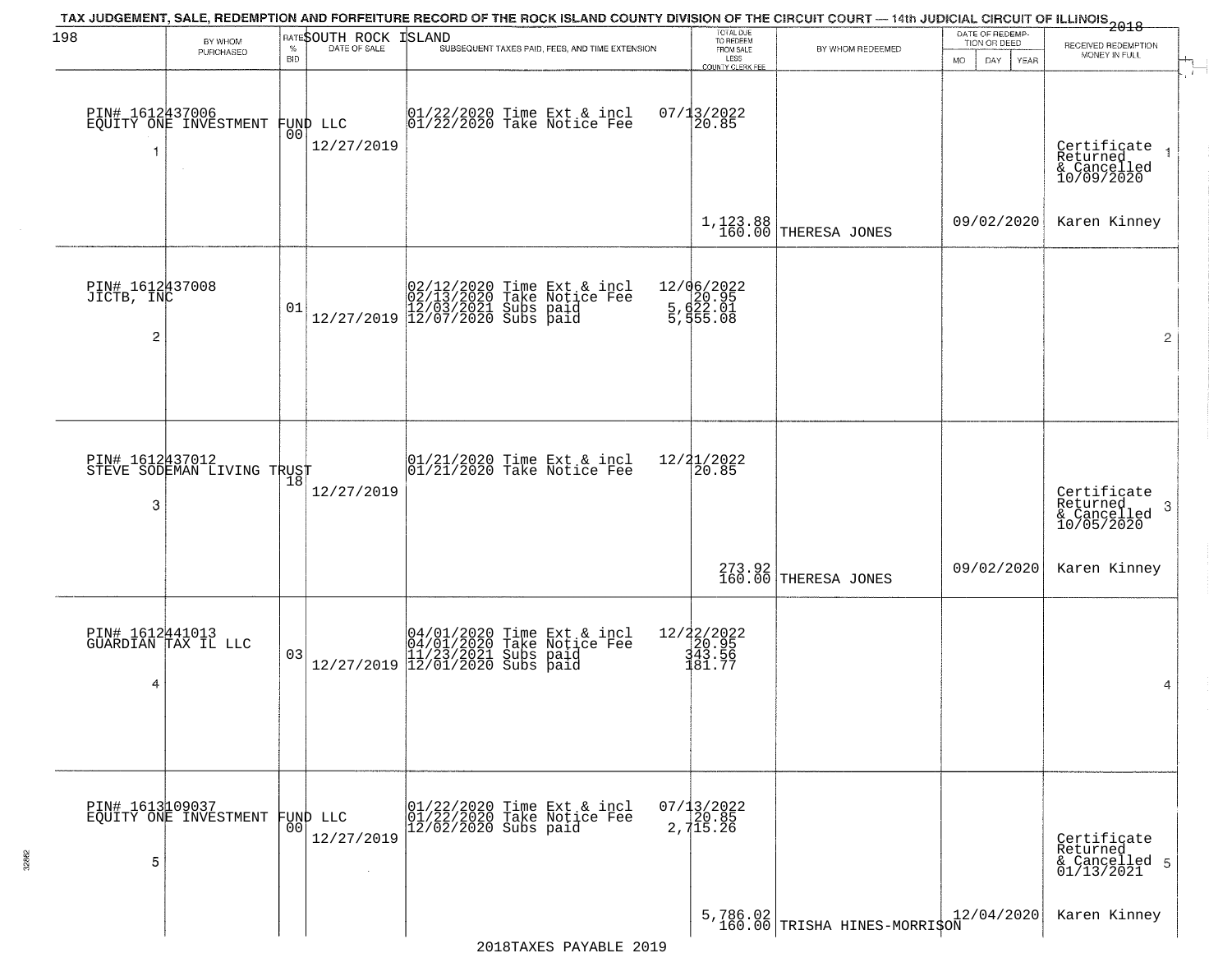| TAX JUDGEMENT, SALE, REDEMPTION AND FORFEITURE RECORD OF THE ROCK ISLAND COUNTY DIVISION OF THE CIRCUIT COURT - 14th JUDIC |                                         | <b>BACK TAX</b>           |                                     |                                        |                                     |                                                                 | INTEREST PAYMENT FUND | 2018    |
|----------------------------------------------------------------------------------------------------------------------------|-----------------------------------------|---------------------------|-------------------------------------|----------------------------------------|-------------------------------------|-----------------------------------------------------------------|-----------------------|---------|
| NAME AND ADDRESS<br>LEGAL DESCRIPTION<br>199                                                                               | SOUTH ROCK ISLAND <sup>A-BACK TAX</sup> | FORFEITED                 | BACK TAX<br>FORFEITED               | TOTAL BACK<br>TAX PENALTY<br>AND COSTS | AMOUNT<br>FOR WHICH                 | $\begin{array}{c} \text{CERTIFICATE} \\ \text{NO.} \end{array}$ | <b>INDEMNITY FUND</b> |         |
| TAXPAYER NO.<br>PARCEL NO.<br>ACRES<br>ASSESSED VALUATION FOR TAXES                                                        | PRIOR TO<br>TAX DUE<br>INT DUE<br>2017  | PENALTY<br><b>ACCRUED</b> | <b>INTEREST AND</b><br>COST ACCRUED | ACCRUED                                | <b>JUDGEMENT</b><br><b>IS ASKED</b> |                                                                 | COST OF SALE          |         |
|                                                                                                                            | 1ST<br>1ST                              |                           |                                     |                                        |                                     |                                                                 |                       |         |
|                                                                                                                            | $808.48_{200}84.91$                     |                           |                                     |                                        |                                     |                                                                 |                       |         |
| BANKER CHRISTOPHER N                                                                                                       | 2ND                                     |                           |                                     |                                        |                                     |                                                                 |                       |         |
| 1326 16TH ST<br>61265                                                                                                      | 808.48<br>60.65<br>заг                  |                           |                                     |                                        |                                     |                                                                 | 60.00                 |         |
| LOT 12                                                                                                                     |                                         |                           |                                     |                                        |                                     |                                                                 |                       |         |
| ROCK RIVER HGHTS                                                                                                           | 808.48<br>48.52<br>ATH                  |                           |                                     |                                        |                                     | 970                                                             | 20.00                 |         |
|                                                                                                                            | 808.48<br>24.26                         |                           |                                     |                                        |                                     |                                                                 |                       |         |
| $237 - 06 - 00$<br>3128-12                                                                                                 | <b>PUBLICATION COST</b>                 |                           |                                     |                                        |                                     |                                                                 | 4.00                  |         |
| $10-02$                                                                                                                    | 10.00                                   |                           |                                     |                                        |                                     |                                                                 |                       |         |
| PIN# 1613109109                                                                                                            | OTAL DUE-TAXES, INT. COST               |                           |                                     |                                        |                                     |                                                                 |                       |         |
| 31,068                                                                                                                     | 3,462.26                                |                           |                                     |                                        | 3462.26                             |                                                                 | 10.00                 | 3556.26 |
|                                                                                                                            |                                         |                           |                                     |                                        |                                     |                                                                 |                       |         |
| HENNING BRENT W<br>3911 34TH ST                                                                                            | 886.68<br>$\frac{93.10}{200}$<br>সূঁা   |                           |                                     |                                        |                                     |                                                                 |                       |         |
| 61201<br>ROCK ISLAND IL                                                                                                    | 886.68                                  |                           |                                     |                                        |                                     |                                                                 | 60.00                 |         |
|                                                                                                                            | 66.50<br>3RD                            |                           |                                     |                                        |                                     |                                                                 |                       |         |
| LOT 5<br>JACKSON HEIGHTS 1ST ADD                                                                                           | .53.20<br>886.68                        |                           |                                     |                                        |                                     | 971                                                             | 20.00                 |         |
|                                                                                                                            | ৰাম                                     |                           |                                     |                                        |                                     |                                                                 |                       |         |
|                                                                                                                            | 886.68<br>26.60<br>PUBLICATION COST     |                           |                                     |                                        |                                     |                                                                 |                       |         |
| $178 - 13 - 40$<br>$2161 - 21$                                                                                             |                                         |                           |                                     |                                        |                                     |                                                                 | 4.00                  |         |
| $10 - 02$<br>PIN# 1613203005                                                                                               | 10.00                                   |                           |                                     |                                        |                                     |                                                                 |                       |         |
|                                                                                                                            | TOTAL DUE-TAXES, INT. COST              |                           |                                     |                                        |                                     |                                                                 |                       |         |
| 34,073                                                                                                                     | 3,796.12<br>1ST                         |                           |                                     |                                        | 3796.12                             |                                                                 | 10.00                 | 3890.12 |
|                                                                                                                            |                                         |                           |                                     |                                        |                                     |                                                                 |                       |         |
| WINKELBAUER ELIZABETH A<br>1204 90TH AVENUE CT W                                                                           | 276.81<br><u> 29.05</u><br>2ND          |                           |                                     |                                        |                                     |                                                                 |                       |         |
| ROCK ISLAND IL<br>61201                                                                                                    | 276.81<br>20.75                         |                           |                                     |                                        |                                     |                                                                 | 60.00                 |         |
| LOT 51                                                                                                                     | 3RD<br>3RD                              |                           |                                     |                                        |                                     |                                                                 |                       |         |
| EDGEWATER PLACE LOT                                                                                                        | <u>276.81</u><br>16.60                  |                           |                                     |                                        |                                     | 972                                                             | 20.00                 |         |
|                                                                                                                            | 4TH<br>276.81<br>8.30                   |                           |                                     |                                        |                                     |                                                                 |                       |         |
|                                                                                                                            | <b>PUBLICATION COST</b>                 |                           |                                     |                                        |                                     |                                                                 |                       |         |
| $125 - 12 - 21$<br>$10 - 03$<br>1347-51                                                                                    | 10.00                                   |                           |                                     |                                        |                                     |                                                                 | 4.00                  |         |
| PIN# 1613301021                                                                                                            | TOTAL OUE-TAXES, INT. COST              |                           |                                     |                                        |                                     |                                                                 |                       |         |
| 14,157                                                                                                                     | 1,191.94                                |                           |                                     |                                        | 1191.94                             |                                                                 | 10.00                 | 1285.94 |
|                                                                                                                            |                                         |                           |                                     |                                        |                                     |                                                                 |                       |         |
|                                                                                                                            | 342.41<br>35.98                         |                           |                                     |                                        |                                     |                                                                 |                       |         |
| WILSON STEPHEN L<br>2910 47TH AVE                                                                                          | 2ND                                     |                           |                                     |                                        |                                     |                                                                 |                       |         |
| ROCK ISLAND IL<br>61201                                                                                                    | 342.41<br>25.70<br>3RD                  |                           |                                     |                                        |                                     |                                                                 | 60.00                 |         |
| LOT 32                                                                                                                     | 3BD                                     |                           |                                     |                                        |                                     |                                                                 |                       |         |
| EDGEWATER PLACE LOT                                                                                                        | 342.41<br>20.56<br>4TH                  |                           |                                     |                                        |                                     | 973                                                             | 20.00                 |         |
|                                                                                                                            | 10.28<br>342.41                         |                           |                                     |                                        |                                     |                                                                 |                       |         |
| 1347-32                                                                                                                    | PUBLICATION COST                        |                           |                                     |                                        |                                     |                                                                 | 4.00                  |         |
| $125 - 11 - 90$<br>$10 - 03$                                                                                               | 10.00                                   |                           |                                     |                                        |                                     |                                                                 |                       |         |
| PIN# 1613301069<br>$\sim 100$                                                                                              | TOTAL DUE-TAXES, INT. COST              |                           |                                     |                                        |                                     |                                                                 |                       |         |
| 23,512                                                                                                                     | 1,472.16                                |                           |                                     |                                        | 1472.16                             |                                                                 | 10.00                 | 1566.16 |
|                                                                                                                            | १डा<br>1ST                              |                           |                                     |                                        |                                     |                                                                 |                       |         |
| SMITH BRIAN D/MELISSA A                                                                                                    |                                         |                           |                                     |                                        |                                     |                                                                 |                       |         |
| 928 42ND AVE<br>ROCK ISLAND IL<br>61201                                                                                    | 2ND<br>2ND<br>$413.90$ $31.05$          |                           |                                     |                                        |                                     |                                                                 | 60.00                 |         |
|                                                                                                                            | 3RD                                     |                           |                                     |                                        |                                     |                                                                 |                       |         |
| LOT 10<br>WM R WELLS ADD                                                                                                   | 413.90<br>24.84                         |                           |                                     |                                        |                                     | 974                                                             | 20.00                 |         |
|                                                                                                                            | 4TH                                     |                           |                                     |                                        |                                     |                                                                 |                       |         |
|                                                                                                                            | 413.90<br>$12.42^8$                     |                           |                                     |                                        |                                     |                                                                 |                       |         |
| $303 - 14 - 00$<br>$10 - 02$<br>3944                                                                                       | PUBLICATION COST                        |                           |                                     |                                        |                                     |                                                                 | 4.00                  |         |
| PIN# 1614103010                                                                                                            | 10.00                                   |                           |                                     |                                        |                                     |                                                                 |                       |         |
| 21,905                                                                                                                     | TOTAL DUE-TAXES, INT. COST              |                           |                                     |                                        |                                     |                                                                 |                       |         |
|                                                                                                                            | 1,320.01                                |                           |                                     |                                        | 1320.01                             |                                                                 | 10.00                 | 1414.01 |

 $\sim 10$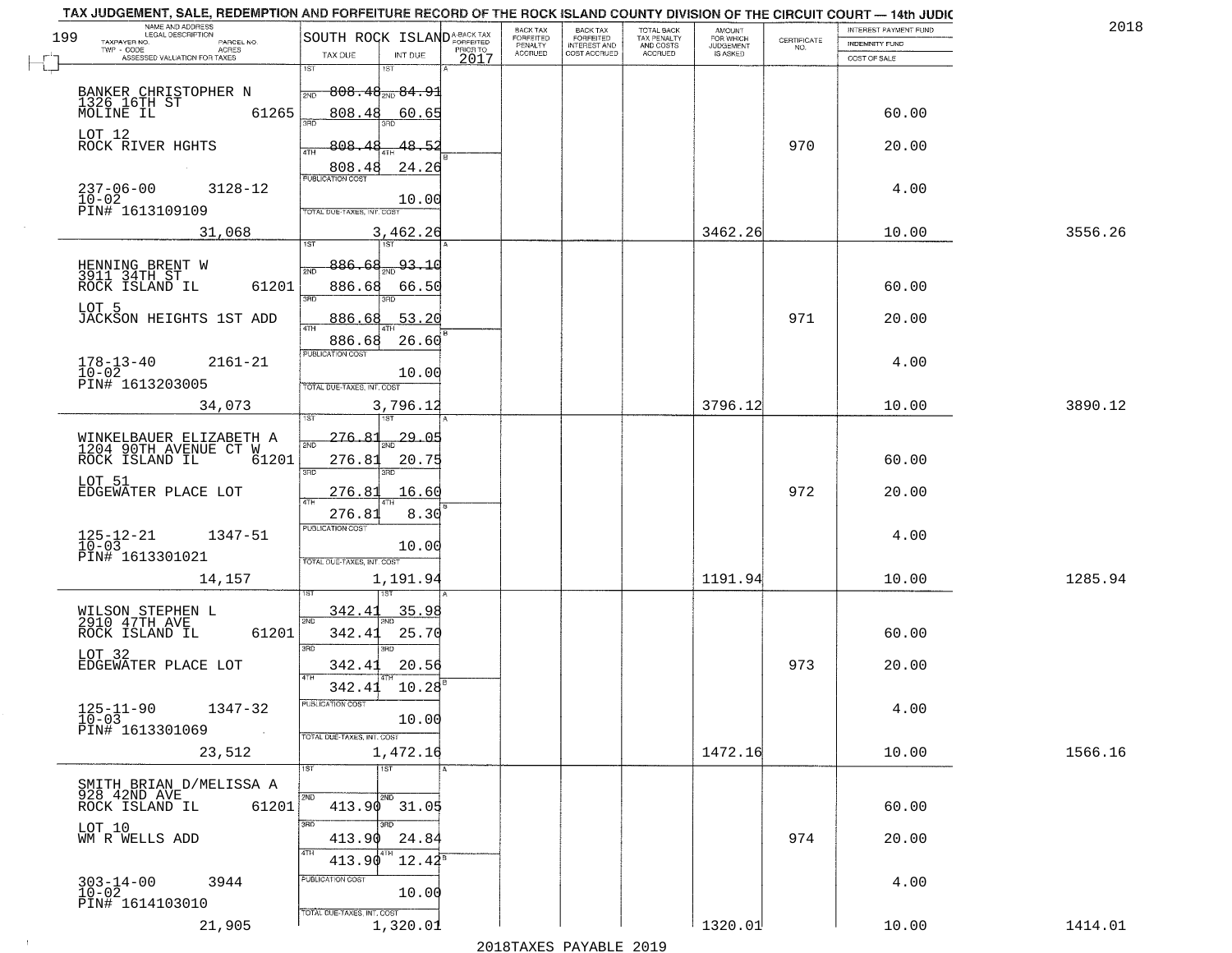| 199                                                    | BY WHOM                                     |                    | RATESOUTH ROCK                 | TAX JUDGEMENT, SALE, REDEMPTION AND FORFEITURE RECORD OF THE ROCK ISLAND COUNTY DIVISION OF THE CIRCUIT COURT — 14th JUDICIAL CIRCUIT OF ILLINOIS 2018<br><b>ISLAND</b> | TOTAL DUE<br>TO REDEEM                |                                                                                        | DATE OF REDEMP-<br>TION OR DEED  |                                                                      |
|--------------------------------------------------------|---------------------------------------------|--------------------|--------------------------------|-------------------------------------------------------------------------------------------------------------------------------------------------------------------------|---------------------------------------|----------------------------------------------------------------------------------------|----------------------------------|----------------------------------------------------------------------|
|                                                        | PURCHASED                                   | $\%$<br><b>BID</b> | DATE OF SALE                   | SUBSEQUENT TAXES PAID, FEES, AND TIME EXTENSION                                                                                                                         | FROM SALE<br>LESS<br>COUNTY CLERK FER | BY WHOM REDEEMED                                                                       | <b>MO</b><br>DAY.<br><b>YEAR</b> | RECEIVED REDEMPTION<br>MONEY IN FULL                                 |
| -1                                                     | PIN# 1613109109<br>EQUITY ONE INVESTMENT    |                    | FUND LLC<br> 00 <br>12/27/2019 | $01/22/2020$ Time Ext & incl<br>$01/22/2020$ Take Notice Fee                                                                                                            | $07/13/2022$<br>20.85                 |                                                                                        |                                  | Certificate<br>Returned<br>& Cancelled<br>12/03/2020                 |
|                                                        |                                             |                    |                                |                                                                                                                                                                         |                                       | $3,577.11$ CHRISTOPHER BANKER                                                          | 11/23/2020                       | Karen Kinney                                                         |
| PIN# 1613203005<br>WESTERN SITES LLC<br>$\overline{c}$ |                                             | 00                 | 12/27/2019                     |                                                                                                                                                                         |                                       |                                                                                        |                                  | Certificate<br>Returned<br>$\mathbf{2}$<br>& Cancelled<br>02/11/2020 |
|                                                        |                                             |                    |                                |                                                                                                                                                                         |                                       | 3,890.12<br>160.00 BRENT HENNING                                                       | 01/15/2020                       | Karen Kinney                                                         |
| PIN# 1613301021<br>REALTAX DEV LT'D<br>3               |                                             | 02                 | 12/27/2019                     | 01/31/2020 Time Ext & incl<br>02/20/2020 Take Notice Fee                                                                                                                | 06/27/2022<br>20.95                   |                                                                                        |                                  | Certificate<br>Returned<br>3<br>& Cancelled<br>09/18/2020            |
|                                                        |                                             |                    |                                |                                                                                                                                                                         |                                       | $\begin{array}{c c} 1,332.61 & 0 \\ 160.00 & \text{ELIZABETH WINKELBAQER} \end{array}$ | 06/18/2020                       | Karen Kinney                                                         |
| PIN# 1613301069<br>WESTERN SITES LLC<br>4              |                                             | 01                 | 12/27/2019                     | 03/09/2020 Time Ext & incl<br>03/09/2020 Take Notice Fee                                                                                                                | $07/12/2022$<br>20.95                 |                                                                                        |                                  | Certificate<br>Returned<br>4<br>& Cancelled<br>07/09/2020            |
|                                                        |                                             |                    |                                |                                                                                                                                                                         |                                       | $1,602.77$<br>160.00 STEPHEN WILSON                                                    | 06/12/2020                       | Karen Kinney                                                         |
| 5                                                      | PIN# 1614103010<br>MS INVESTMENTS GROUP INC | 0 <sub>0</sub>     | 12/27/2019                     | 01/31/2020 Time Ext & incl<br>02/20/2020 Take Notice Fee                                                                                                                | 06/27/2022<br>20.95                   |                                                                                        |                                  | Certificate<br>Returned<br>& Cancelled 5<br>06/26/2020               |
|                                                        |                                             |                    |                                |                                                                                                                                                                         |                                       | 1,434.96<br>160.00 BRIAN & MELISSA SMITH                                               | 04/27/2020                       | Karen Kinney                                                         |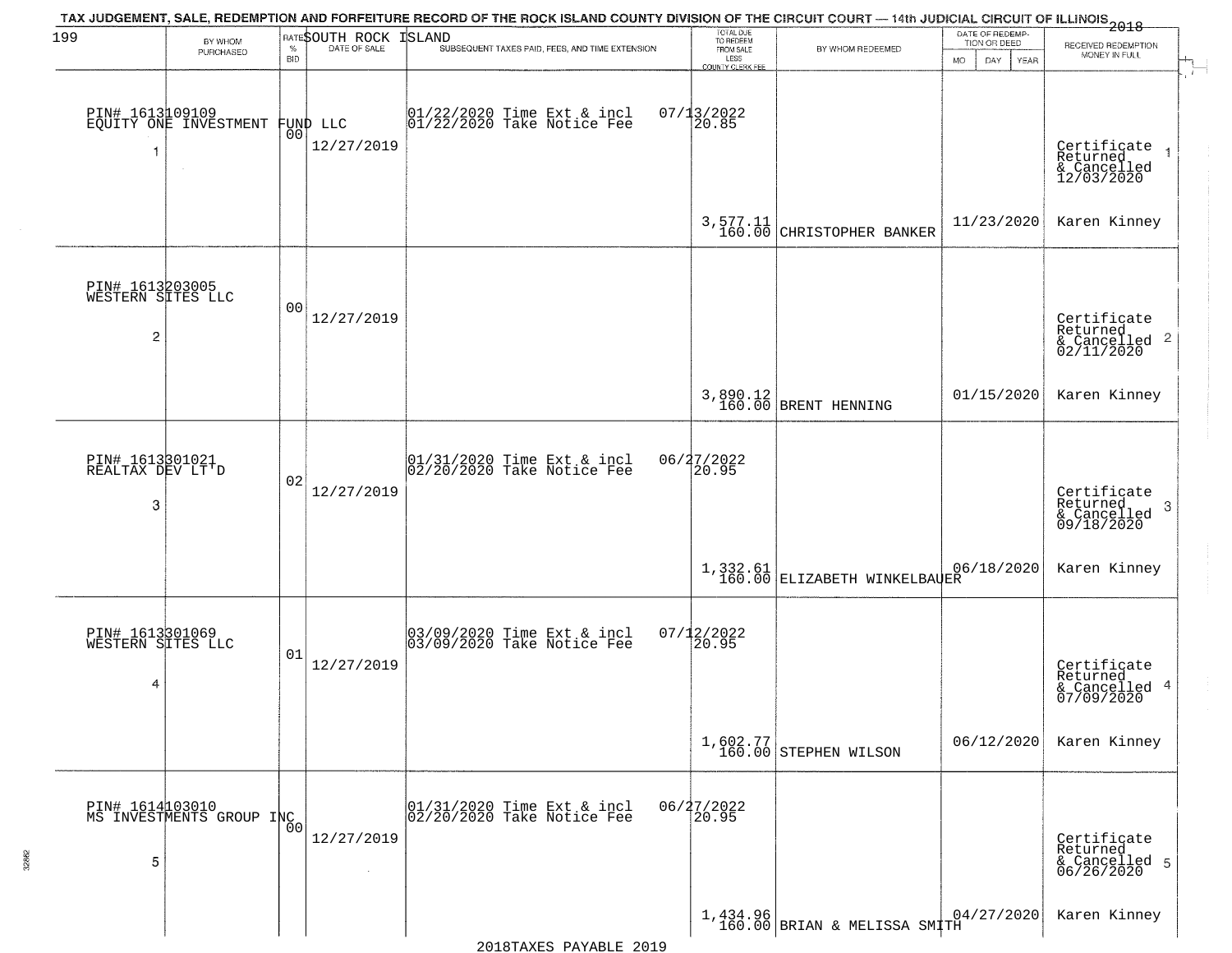| NAME AND ADDRESS<br>LEGAL DESCRIPTION<br>200                                                                                                |                                                                                                                                      | <b>BACK TAX</b>                        | BACK TAX<br>FORFEITED               | TOTAL BACK<br>TAX PENALTY<br>AND COSTS | AMOUNT<br>FOR WHICH          |                    | INTEREST PAYMENT FUND | 201     |
|---------------------------------------------------------------------------------------------------------------------------------------------|--------------------------------------------------------------------------------------------------------------------------------------|----------------------------------------|-------------------------------------|----------------------------------------|------------------------------|--------------------|-----------------------|---------|
| TAXPAYER NO.<br>PARCEL NO.<br>TWP - CODE<br>ACRES                                                                                           | SOUTH ROCK ISLANDA-BACK TAX                                                                                                          | FORFEITED<br>PENALTY<br><b>ACCRUED</b> | <b>INTEREST AND</b><br>COST ACCRUED | <b>ACCRUED</b>                         | <b>JUDGEMENT</b><br>IS ASKED | CERTIFICATE<br>NO. | INDEMNITY FUND        |         |
| ASSESSED VALUATION FOR TAXES                                                                                                                | TAX DUE<br>INT DUE<br>1ST<br>$1S$ T                                                                                                  | 2017                                   |                                     |                                        |                              |                    | COST OF SALE          |         |
| HORIZON TRST/BASILE C<br>PO BOX 27740<br>LAS VEGAS NV 89<br>89126                                                                           | <del>580.68<sub>210</sub>.60.97</del><br>2ND<br>580.68<br>43.55<br>350                                                               |                                        |                                     |                                        |                              |                    | 60.00                 |         |
| LOT 8<br>WM R WELLS ADD                                                                                                                     | 580.68<br>∡يم<br>34-<br>4TH<br>17.42<br>580.68                                                                                       |                                        |                                     |                                        |                              | 975                | 20.00                 |         |
| $303 - 12 - 00$<br>$10 - 02$<br>3942<br>PIN# 1614103012                                                                                     | <b>PUBLICATION COST</b><br>10.00<br>TOTAL DUE-TAXES, INT. COST                                                                       |                                        |                                     |                                        |                              |                    | 4.00                  |         |
| 22,314                                                                                                                                      | 2,489.50                                                                                                                             |                                        |                                     |                                        | 2489.50                      |                    | 10.00                 | 2583.50 |
| WHITE AARON<br>4017 11TH ST<br>61201<br>ROCK ISLAND IL<br>LOT 18 BLOCK 4<br>RODMAN PLACE ADD                                                | -20.09<br><u> 191.66</u><br>191.66<br>14.35<br>3RD<br>3RD<br>191.66<br>11.48                                                         |                                        |                                     |                                        |                              | 976                | 60.00<br>20.00        |         |
| $249 - 18 - 00$<br>3275<br>$10 - 02$<br>PIN# 1614109007                                                                                     | 5.74<br>191.66<br>PUBLICATION COST<br>10.00<br>TOTAL DUE-TAXES, INT. COST                                                            |                                        |                                     |                                        |                              |                    | 4.00                  |         |
| 13,365                                                                                                                                      | 828.30                                                                                                                               |                                        |                                     |                                        | 828.30                       |                    | 10.00                 | 922.30  |
| GREENLEAF MARK<br>4244 14TH ST<br>ROCK ISLAND IL<br>61201<br>C H DIBBERN SONS SUBD O L<br>1 AND 2 C H DIBBERN SONS<br>1ST ADD TO SEARS L 19 | 1ST<br>i ST<br>122.60<br><u> 12.88</u><br>2ND<br>122.60<br>9.20<br>3 <sub>BD</sub><br>3RD<br>122.60<br>7.36<br>4TH<br>122.60<br>3.68 |                                        |                                     |                                        |                              | 977                | 60.00<br>20.00        |         |
| $121 - 21 - 00$<br>$10 - 02$<br>1292<br>PIN# 1614122007<br>4,711                                                                            | <b>PUBLICATION COST</b><br>10.00<br>TOTAL OUE-TAXES, INT. COST<br>533.52                                                             |                                        |                                     |                                        | 533.52                       |                    | 4.00<br>10.00         | 627.52  |
| FERNANDEZ_JENNIFER/RAFAEL<br>1 WATCH HILL RD<br>ROCK ISLAND IL<br>61201<br>LOT 44                                                           | 1ST<br>2ND<br>2ND<br>3RD<br>3BD                                                                                                      |                                        |                                     |                                        |                              | 978                | 60.00<br>20.00        |         |
| WATCH HILL ADD<br>L 43 EX E 40 FT AND ALL<br>$298 - 06 - 00$<br>10-02<br>$3891 - 42$<br>PIN# 1614201010                                     | 4TH<br>$60.40^{B}$<br>2013.48<br>PUBLICAT∣ON COS<br>10.00<br>TOTAL DUE-TAXES, INT. COST                                              |                                        |                                     |                                        |                              |                    | 4.00                  |         |
| 83,373                                                                                                                                      | 2,083.88                                                                                                                             |                                        |                                     |                                        | 2083.88                      |                    | 10.00                 | 2177.88 |
| BOWSER KIM<br>815 11TH ST W<br>61264<br>MILAN IL<br>SUPVR ASST MAP<br>LOT 315-5 SHEET 31                                                    | 1ST<br>12.60<br>1.33<br>$\overline{2ND}$<br>2ND<br>12.60<br>.95<br>3RD<br>3RD                                                        |                                        |                                     |                                        |                              | 979                | 60.00                 |         |
| $040 - 13 - 70$<br>10-02<br>$365 - 5$<br>PIN# 1614300007                                                                                    | 12.60<br>.76<br>4TH<br>4TH<br>.38 <sup>B</sup><br>12.60<br>PUBLICATION COST<br>10.00<br>TOTAL DUE-TAXES, INT. COST                   |                                        |                                     |                                        |                              |                    | 20.00<br>4.00         |         |
| 484                                                                                                                                         | 63.82                                                                                                                                |                                        |                                     |                                        | 63.82                        |                    | 10.00                 | 157.82  |

 $\sim 10^{-1}$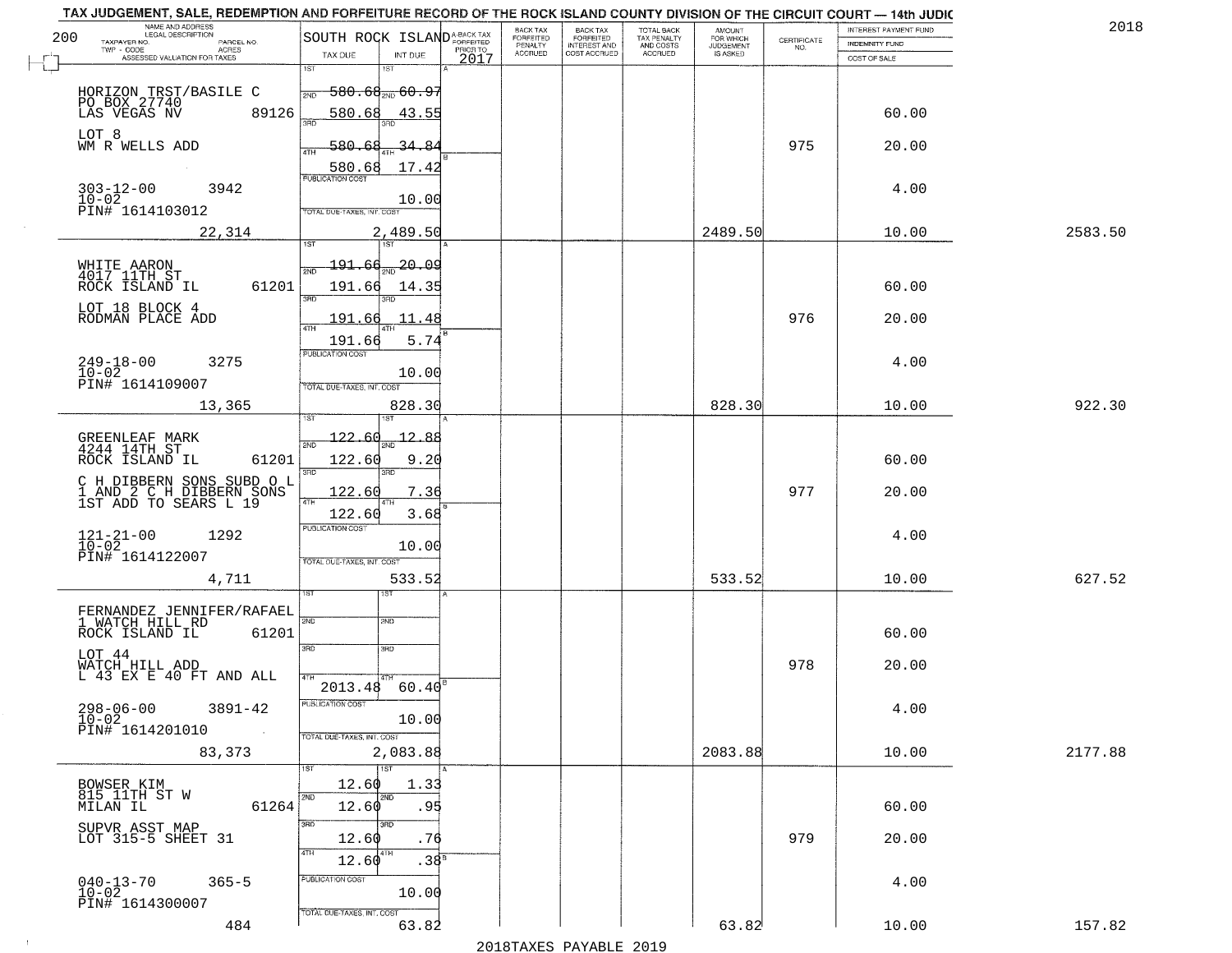| 200                                   | BY WHOM                                           |                    | BATESOUTH ROCK | TAX JUDGEMENT, SALE, REDEMPTION AND FORFEITURE RECORD OF THE ROCK ISLAND COUNTY DIVISION OF THE CIRCUIT COURT — 14th JUDICIAL CIRCUIT OF ILLINOIS 2018<br><b>ISLAND</b>                                                              | TOTAL DUE<br>TO REDEEM                                                                                                                                                                                                                                                              |                                        | DATE OF REDEMP<br>TION OR DEED | RECEIVED REDEMPTION                                    |
|---------------------------------------|---------------------------------------------------|--------------------|----------------|--------------------------------------------------------------------------------------------------------------------------------------------------------------------------------------------------------------------------------------|-------------------------------------------------------------------------------------------------------------------------------------------------------------------------------------------------------------------------------------------------------------------------------------|----------------------------------------|--------------------------------|--------------------------------------------------------|
|                                       | PURCHASED                                         | $\%$<br><b>BID</b> | DATE OF SALE   | SUBSEQUENT TAXES PAID, FEES, AND TIME EXTENSION                                                                                                                                                                                      | FROM SALE<br>LESS<br>COUNTY CLERK FEE                                                                                                                                                                                                                                               | BY WHOM REDEEMED                       | MO.<br>DAY.<br>YEAR            | MONEY IN FULL                                          |
| PIN# 1614103012<br>AUCTION Z INC<br>1 | $\sim$                                            | 0 <sub>0</sub>     | 12/27/2019     | 03/09/2020 Time Ext & incl<br>03/09/2020 Take Notice Fee                                                                                                                                                                             | $07/12/2022$<br>20.95                                                                                                                                                                                                                                                               |                                        |                                | Certificate<br>Returned<br>& Cancelled<br>05/12/2021   |
|                                       |                                                   |                    |                |                                                                                                                                                                                                                                      |                                                                                                                                                                                                                                                                                     | $2,604.45$<br>160.00 STEPHEN BASILE    | 04/27/2021                     | Karen Kinney                                           |
| PIN# 1614109007<br>2                  | STEVE SODEMAN LIVING TRUST                        | 13                 | 12/27/2019     | $ 01/21/2020$ Time Ext & incl<br>$ 01/21/2020$ Take Notice Fee                                                                                                                                                                       | 12/21/2022<br>20.85                                                                                                                                                                                                                                                                 |                                        |                                | Certificate<br>Returned<br>& Cancelled 2<br>10/05/2020 |
|                                       |                                                   |                    |                |                                                                                                                                                                                                                                      |                                                                                                                                                                                                                                                                                     | $1,182.95$<br>160.00 AARON P WHITE     | 09/11/2020                     | Karen Kinney                                           |
| PIN# 1614122007<br>RICO TRUSTEE<br>3  |                                                   | 18                 | 12/27/2019     | 04/06/2020 Time Ext & incl<br>04/06/2020 Take Notice Fee<br>00/00/00000 Take Notice Fee<br>03/17/2022 Circuit Clerks Fee<br>03/17/2022 Sublication Fee<br>04/01/2022 Sublication Fee<br>11/23/2021 Subs paid<br>11/30/2020 Subs paid | $\begin{array}{r} 07/22/2022\\20.95\\35.00\\15.38\\117.38\\17.24\\576.34\\77.24\\77.34\\77.34\\77.34\\77.34\\77.34\\77.34\\77.34\\77.34\\77.34\\77.34\\77.34\\77.34\\77.34\\77.34\\77.34\\77.34\\77.34\\77.34\\77.34\\77.34\\77.34\\77.34\\77.34\\77.34\\77.34\\77.34\\7$<br>570.53 |                                        |                                | 3                                                      |
| 4                                     | PIN# 1614201010<br>EQUITY ONE INVESTMENT FUND LLC |                    | 12/27/2019     |                                                                                                                                                                                                                                      |                                                                                                                                                                                                                                                                                     |                                        |                                | Certificate<br>Returned<br>& Cancelled 4<br>02/07/2020 |
|                                       |                                                   |                    |                |                                                                                                                                                                                                                                      |                                                                                                                                                                                                                                                                                     | 2, 177.88<br>160.00 JENNIFER FERNANDEZ | 01/10/2020                     | Karen Kinney                                           |
| PIN# 1614300007<br>RICO TRUSTEE<br>5  |                                                   | 18                 | 12/27/2019     | 04/06/2020 Time Ext & incl<br>04/06/2020 Take Notice Fee<br>00/00/0000 Take Notice Fee<br>03/17/2022 Circuit Clerks Fee<br>03/17/2022 Sheriffs Fee<br>04/01/2022 Publication Fee<br>11/30/2020 Subs paid                             | $07/22/2022$<br>20.95<br>35.00<br>17.38<br>$\frac{1}{10}$ : 40<br>7.24<br>85.53                                                                                                                                                                                                     |                                        |                                | 5                                                      |
|                                       |                                                   |                    |                | 2018TAXES PAYABLE 2019                                                                                                                                                                                                               |                                                                                                                                                                                                                                                                                     |                                        |                                |                                                        |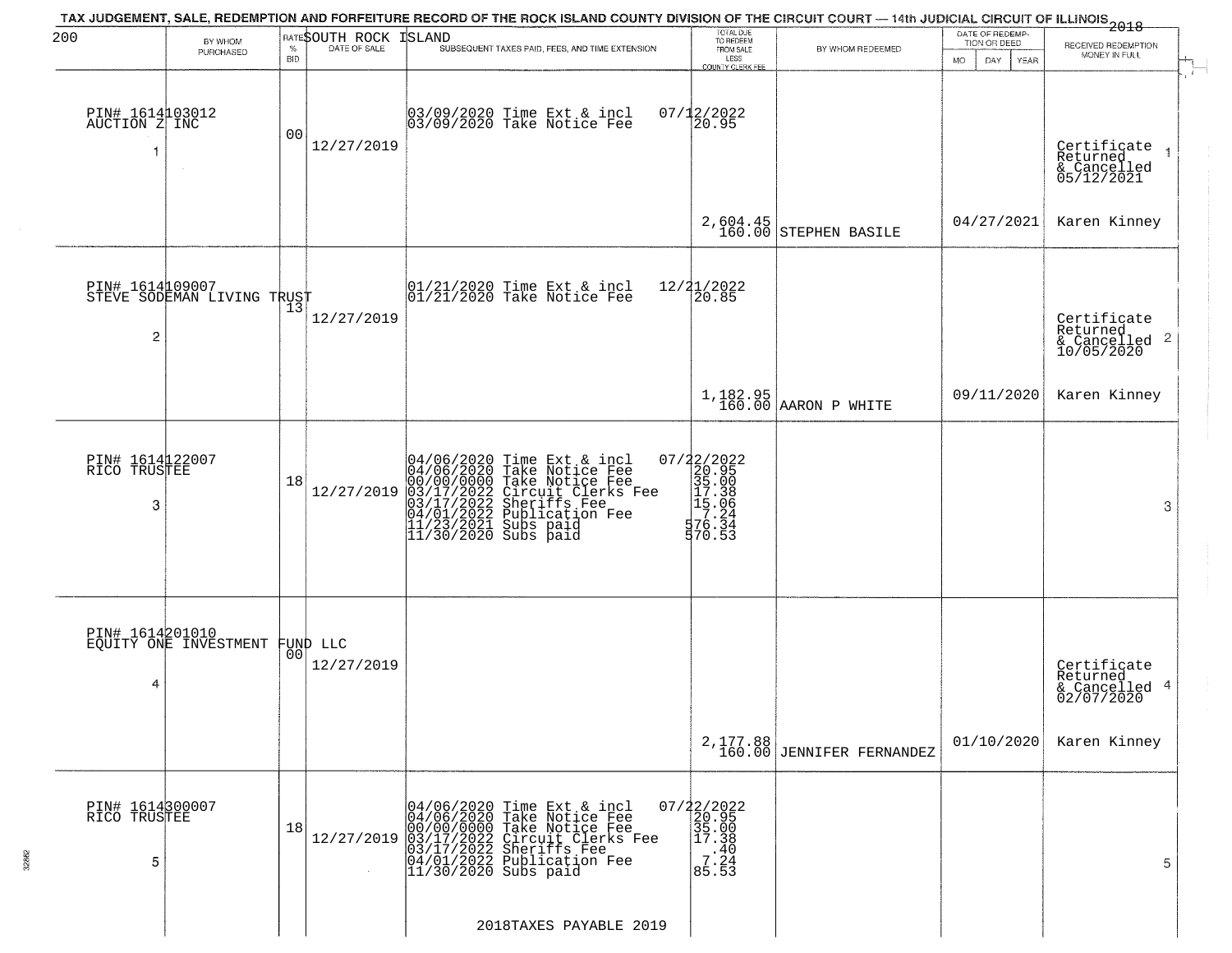|     | TAX JUDGEMENT, SALE, REDEMPTION AND FORFEITURE RECORD OF THE ROCK ISLAND COUNTY DIVISION OF THE CIRCUIT COURT - 14th JUDIC<br>NAME AND ADDRESS<br>LEGAL DESCRIPTION |                                                                                                                                                    | BACK TAX             |                                       |                                        |                                  |                    | INTEREST PAYMENT FUND  | 2018    |
|-----|---------------------------------------------------------------------------------------------------------------------------------------------------------------------|----------------------------------------------------------------------------------------------------------------------------------------------------|----------------------|---------------------------------------|----------------------------------------|----------------------------------|--------------------|------------------------|---------|
| 201 | TAXPAYER NO.<br>PARCEL NO.                                                                                                                                          | SOUTH ROCK ISLANDA-BACK TAX                                                                                                                        | FORFEITED<br>PENALTY | BACK TAX<br>FORFEITED<br>INTEREST AND | TOTAL BACK<br>TAX PENALTY<br>AND COSTS | AMOUNT<br>FOR WHICH<br>JUDGEMENT | CERTIFICATE<br>NO. | <b>INDEMNITY FUND</b>  |         |
|     | ACRES<br>ASSESSED VALUATION FOR TAXES                                                                                                                               | TAX DUE<br>INT DUE<br>2017                                                                                                                         | <b>ACCRUED</b>       | COST ACCRUED                          | <b>ACCRUED</b>                         | IS ASKED                         |                    | COST OF SALE           |         |
|     | GAGER WAYNE A<br>4010 4TH ST<br>ROCK ISLAND IL<br>61201                                                                                                             | 1ST<br>1ST<br>$42.16_{200}$<br><del>4.4</del> 1<br>2ND<br>42.16<br>3.15<br>350                                                                     |                      |                                       |                                        |                                  |                    | 60.00                  |         |
|     | LOT 50<br>SHORE ACRES                                                                                                                                               | 42.1<br>-5.<br>4TH<br>1.26<br>$\frac{42.16}{FUBUCATON COST}$                                                                                       |                      |                                       |                                        |                                  | 980                | 20.00                  |         |
|     | $117 - 04 - 02$<br>1275-50<br>$10-02$<br>PIN# 1615202009                                                                                                            | 10.00<br>TOTAL DUE-TAXES, INT. COST                                                                                                                |                      |                                       |                                        |                                  |                    | 4.00                   |         |
|     | 1,620                                                                                                                                                               | 189.98                                                                                                                                             |                      |                                       |                                        | 189.98                           |                    | 10.00                  | 283.98  |
|     | WALLACE KELLI L<br>1207 FARNAM ST<br>52803<br>DAVENPORT IA<br>LOT 7<br>SHORE ACRES                                                                                  | 27.58<br>262.96<br><b>PND</b><br>262.96<br>19.70<br>3RD<br>15.76<br>262.96<br>$\overline{ATH}$<br>7.88                                             |                      |                                       |                                        |                                  | 981                | 60.00<br>20.00         |         |
|     | $117 - 03 - 14$<br>$1275 - 7$<br>$10-02$<br>PIN# 1615202051                                                                                                         | 262.96<br>PUBLICATION COST<br>10.00<br>TOTAL DUE-TAXES, INT. COST                                                                                  |                      |                                       |                                        |                                  |                    | 4.00                   |         |
|     | 10,105                                                                                                                                                              | 1,132.76                                                                                                                                           |                      |                                       |                                        | 1132.76                          |                    | 10.00                  | 1226.76 |
|     | FREEBURG JOHN E<br>4013 6TH ST<br>ROCK ISLAND IL<br>61201<br>LOT 11<br>SHORE ACRES                                                                                  | i ST<br>132.09<br>13<br>2ND<br>132.09<br>9.90<br>3BD<br>3RD<br>132.09<br>7.9<br>4TH                                                                |                      |                                       |                                        |                                  | 982                | 60.00<br>20.00         |         |
|     | $117 - 03 - 22$<br>$10 - 02$<br>$1275 - 11$<br>PIN# 1615202055<br>11,076                                                                                            | 3.96<br>132.09<br><b>PUBLICATION COST</b><br>10.00<br>TOTAL OUE-TAXES, INT. COST<br>574.00                                                         |                      |                                       |                                        | 574.00                           |                    | 4.00<br>10.00          | 668.00  |
|     | ALI ABDULHAMEED M<br>3925 5TH ST<br>ROCK ISLAND IL<br>61201<br>LOTS 33 & 34<br>SHORE ACRES<br>SHEET 32<br>$117 - 03 - 68$<br>$1275 - 34$<br>$10 - 02$               | <u>303.92</u><br>31.9<br>2ND<br>303.92<br>22.80<br>3 <sub>BD</sub><br>3RD<br>303.92<br>18.24<br>4TH<br>303.92<br>9.12<br>-usuca i un cus-<br>10.00 |                      |                                       |                                        |                                  | 983                | 60.00<br>20.00<br>4.00 |         |
|     | PIN# 1615202061<br>$\sim 100$ km $^{-1}$<br>11,679                                                                                                                  | TOTAL DUE-TAXES, INT. COST<br>1,307.76<br>1ST                                                                                                      |                      |                                       |                                        | 1307.76                          |                    | 10.00                  | 1401.76 |
|     | WEST JAMES A<br>3308_SHADOMOOD_DR<br>60012<br>CRYSTAL LAKE IL<br>LOT 32<br>GARDEN ADD E 40 FT                                                                       | 545.94<br>57.33<br>2ND<br>2ND<br>545.94 40.95<br>3RD<br>3RD<br>32.76<br>545.94<br>4TH                                                              |                      |                                       |                                        |                                  | 984                | 60.00<br>20.00         |         |
|     | $141 - 03 - 00$<br>$10 - 02$<br>1560<br>PIN# 1706308016<br>20,979                                                                                                   | 545.94<br>$16.38^{B}$<br>PUBLICATION COST<br>10.00<br>TOTAL DUE-TAXES, INT. COST<br>2,341.18                                                       |                      |                                       |                                        | 2341.18                          |                    | 4.00<br>10.00          | 2435.18 |
|     |                                                                                                                                                                     |                                                                                                                                                    |                      |                                       |                                        |                                  |                    |                        |         |

 $\sim 40$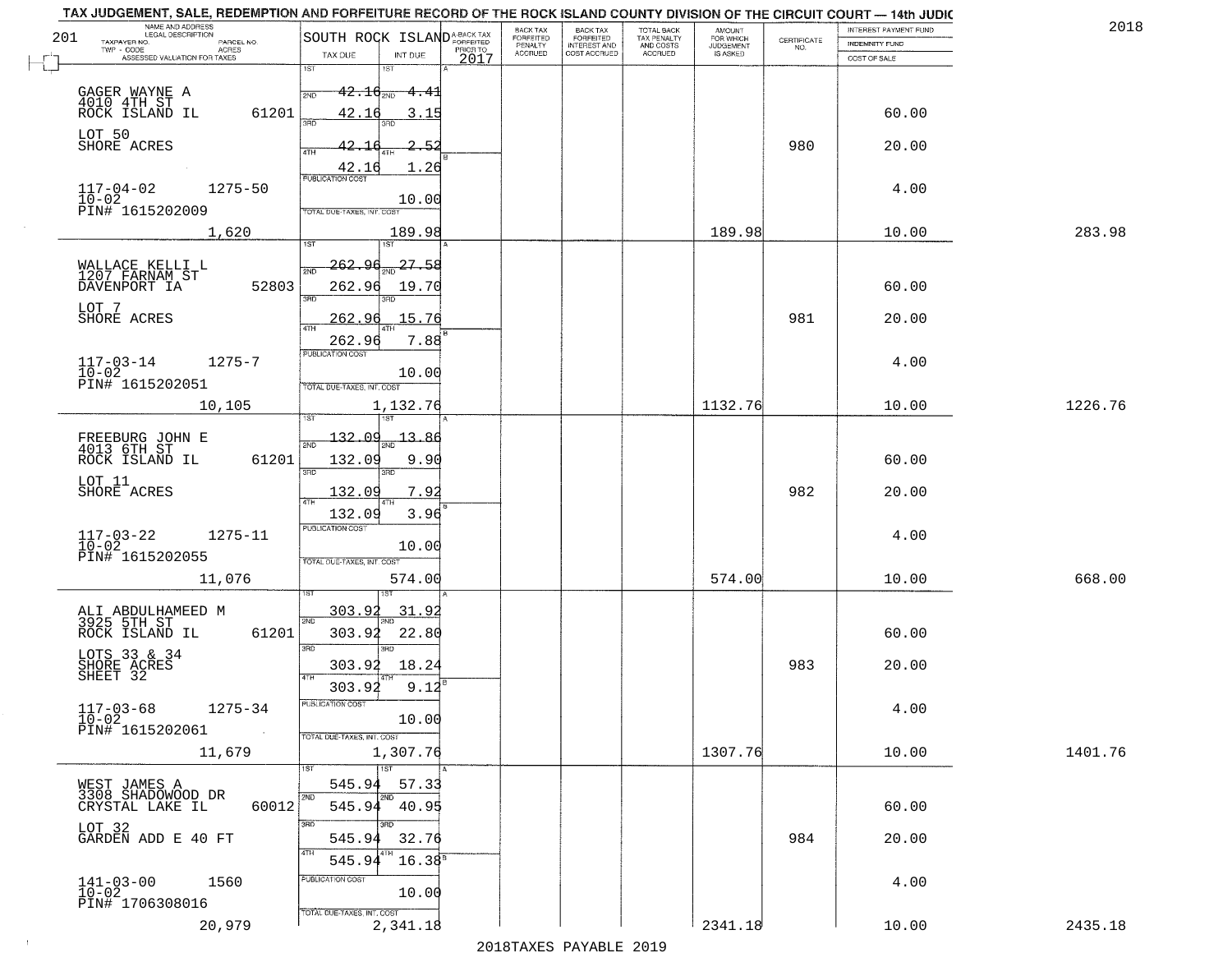| 201                                             | BY WHOM<br>PURCHASED                     | $\%$<br><b>BID</b> | RATESOUTH ROCK<br>DATE OF SALE   | TAX JUDGEMENT, SALE, REDEMPTION AND FORFEITURE RECORD OF THE ROCK ISLAND COUNTY DIVISION OF THE CIRCUIT COURT — 14th JUDICIAL CIRCUIT OF ILLINOIS 2018<br>ISLAND<br>SUBSEQUENT TAXES PAID, FEES, AND TIME EXTENSION                  | TOTAL DUE<br>TO REDEEM<br>FROM SALE<br>LESS<br>COUNTY CLERK FEE                                                   | BY WHOM REDEEMED                 | DATE OF REDEMP-<br>TION OR DEED<br>MO.<br>DAY.<br><b>YEAR</b> | RECEIVED REDEMPTION<br>MONEY IN FULL                               |
|-------------------------------------------------|------------------------------------------|--------------------|----------------------------------|--------------------------------------------------------------------------------------------------------------------------------------------------------------------------------------------------------------------------------------|-------------------------------------------------------------------------------------------------------------------|----------------------------------|---------------------------------------------------------------|--------------------------------------------------------------------|
| PIN# 1615202009<br>RICO TRUSTEE                 |                                          | 18                 | 12/27/2019                       | 04/06/2020 Time Ext & incl<br>04/06/2020 Take Notice Fee<br>00/00/00000 Take Notice Fee<br>03/17/2022 Circuit Clerks Fee<br>03/17/2022 Sublication Fee<br>04/01/2022 Publication Fee<br>11/23/2021 Subs paid<br>11/30/2020 Subs paid | 07/22/2022<br>20.95<br>35.00<br>35.00<br>37.38<br>7.49<br>$\begin{array}{c} 7:24 \\ 217:98 \\ 415.91 \end{array}$ |                                  |                                                               | 1                                                                  |
| PIN# 1615202051<br>JICTB, INC<br>$\overline{c}$ |                                          | 18                 | 12/27/2019                       | 02/12/2020 Time Ext & incl<br>02/13/2020 Take Notice Fee                                                                                                                                                                             | 12/06/2022<br>20.95                                                                                               |                                  |                                                               | Certificate<br>Returned<br>$\frac{1}{2}$ Cancelled 2<br>07/07/2020 |
|                                                 |                                          |                    |                                  |                                                                                                                                                                                                                                      |                                                                                                                   | 1,468.53<br>160.00 KELLI WALLACE | 06/01/2020                                                    | Karen Kinney                                                       |
| PIN# 1615202055<br>JICTB, INC<br>3              |                                          | 18                 |                                  | $[02/12/2020 \t\t Time Ext & incl 02/13/2020 \t\t Take Notice Free 12/27/2019] 12/03/2021 \tSubs paid 12/27/2019]$                                                                                                                   | 12/06/2022<br>$\begin{array}{c} 20.95 \\ 43.78 \\ 643.52 \end{array}$                                             |                                  |                                                               | 3                                                                  |
| PIN# 1615202061<br>JICTB, INC<br>4              |                                          | 18                 | 12/27/2019                       | 02/12/2020 Time Ext & incl<br>02/13/2020 Take Notice Fee                                                                                                                                                                             | 12/06/2022<br>$\frac{20.95}{ }$                                                                                   |                                  |                                                               | Certificate<br>Returned<br>4<br>& Cancelled<br>07/07/2020          |
|                                                 |                                          |                    |                                  |                                                                                                                                                                                                                                      |                                                                                                                   | 1,675.03<br>160.00 JERRY MENDOZA | 06/01/2020                                                    | Karen Kinney                                                       |
| 5                                               | PIN# 1706308016<br>EQUITY ONE INVESTMENT | 01                 | FUND LLC<br>12/27/2019<br>$\sim$ | 01/22/2020 Time Ext & incl<br>01/22/2020 Take Notice Fee                                                                                                                                                                             | $07/13/2022$<br>20.85                                                                                             |                                  |                                                               | Certificate<br>Returned<br>& Cancelled 5<br>04/08/2020             |
|                                                 |                                          |                    |                                  |                                                                                                                                                                                                                                      |                                                                                                                   | 2,480.38<br>160.00 JAMES WEST    | 03/13/2020                                                    | Karen Kinney                                                       |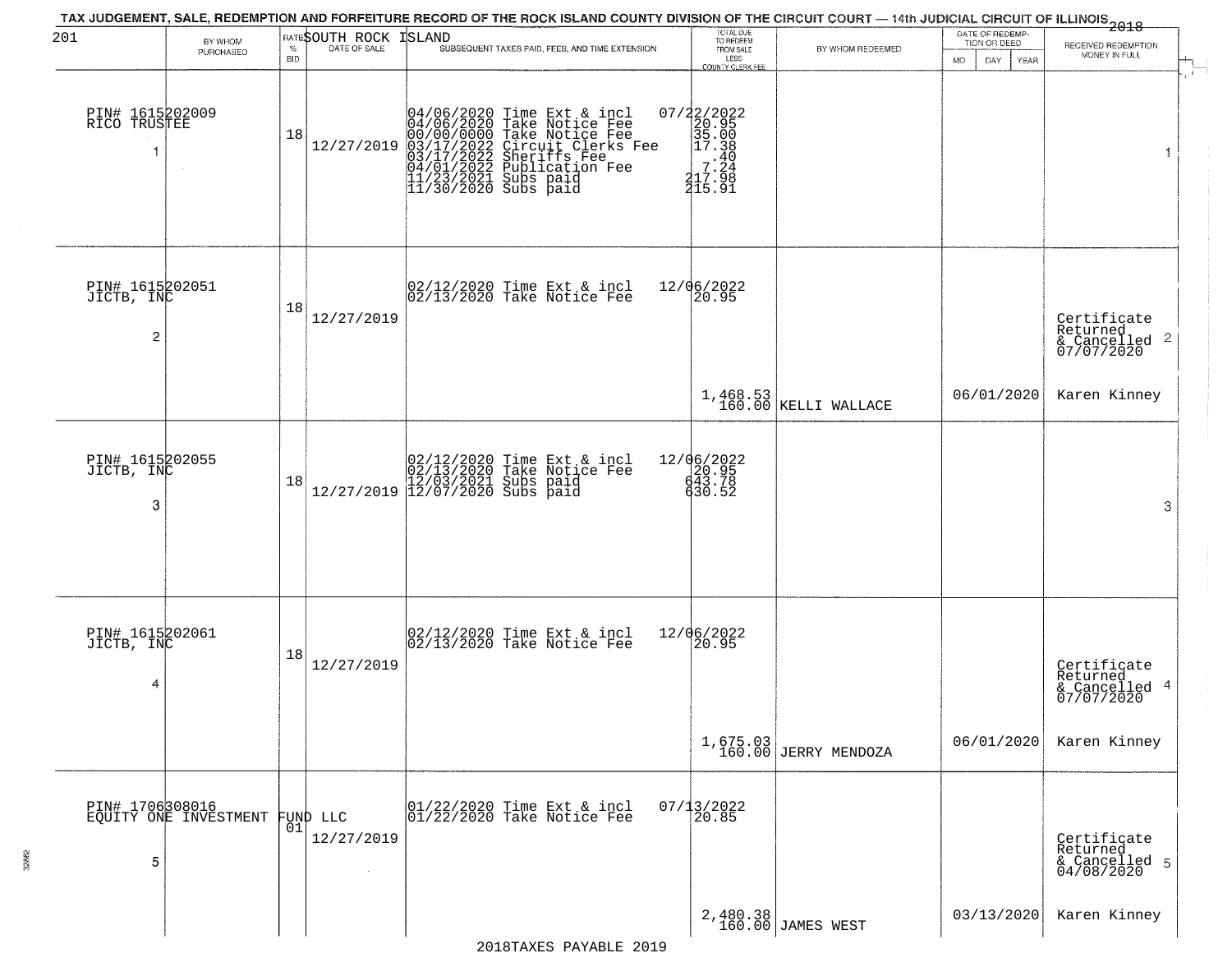|     | TAX JUDGEMENT, SALE, REDEMPTION AND FORFEITURE RECORD OF THE ROCK ISLAND COUNTY DIVISION OF THE CIRCUIT COURT - 14th JUDIC<br>NAME AND ADDRESS<br>LEGAL DESCRIPTION |                                              |             |                  | BACK TAX             |                                       |                                        |                                  |                                                                 | INTEREST PAYMENT FUND | 2018    |
|-----|---------------------------------------------------------------------------------------------------------------------------------------------------------------------|----------------------------------------------|-------------|------------------|----------------------|---------------------------------------|----------------------------------------|----------------------------------|-----------------------------------------------------------------|-----------------------|---------|
| 202 | TAXPAYER NO.<br>PARCEL NO.                                                                                                                                          | SOUTH ROCK ISLAND <sup>A-BACK TAX</sup>      |             |                  | FORFEITED<br>PENALTY | BACK TAX<br>FORFEITED<br>INTEREST AND | TOTAL BACK<br>TAX PENALTY<br>AND COSTS | AMOUNT<br>FOR WHICH<br>JUDGEMENT | $\begin{array}{c} \text{CERTIFICATE} \\ \text{NO.} \end{array}$ | <b>INDEMNITY FUND</b> |         |
|     | TWP - CODE<br>ACRES<br>ASSESSED VALUATION FOR TAXES                                                                                                                 | TAX DUE                                      | INT DUE     | PRIOR TO<br>2017 | <b>ACCRUED</b>       | COST ACCRUED                          | <b>ACCRUED</b>                         | IS ASKED                         |                                                                 | COST OF SALE          |         |
|     |                                                                                                                                                                     | 1ST<br>1ST                                   |             |                  |                      |                                       |                                        |                                  |                                                                 |                       |         |
|     |                                                                                                                                                                     | <del>606.39<sub>210</sub>63.7</del> 6<br>2ND |             |                  |                      |                                       |                                        |                                  |                                                                 |                       |         |
|     | COLLEY PROPERTIES LLC<br>5122 25TH AVENUE CT APT 5<br>MOLINE IL 61265                                                                                               | 606.39                                       | 45.50       |                  |                      |                                       |                                        |                                  |                                                                 | 60.00                 |         |
|     |                                                                                                                                                                     | 3RD                                          |             |                  |                      |                                       |                                        |                                  |                                                                 |                       |         |
|     | LOT 13<br>GARDEN ADD                                                                                                                                                | 606.39<br>4TH                                | -36.<br>41  |                  |                      |                                       |                                        |                                  | 985                                                             | 20.00                 |         |
|     |                                                                                                                                                                     | 606.39<br><b>PUBLICATION COST</b>            | 18.20       |                  |                      |                                       |                                        |                                  |                                                                 |                       |         |
|     | $140 - 07 - 00$<br>1542                                                                                                                                             |                                              |             |                  |                      |                                       |                                        |                                  |                                                                 | 4.00                  |         |
|     | $10 - 02$<br>PIN# 1706308053                                                                                                                                        | TOTAL DUE-TAXES, INT. COST                   | 10.00       |                  |                      |                                       |                                        |                                  |                                                                 |                       |         |
|     | 23,302                                                                                                                                                              |                                              | 2,599.36    |                  |                      |                                       |                                        | 2599.36                          |                                                                 | 10.00                 | 2693.36 |
|     |                                                                                                                                                                     | 1ST<br>1ST                                   |             |                  |                      |                                       |                                        |                                  |                                                                 |                       |         |
|     | RAMSDALE NICHOLAS P<br>2053 46TH ST<br>ROCK ISLAND IL                                                                                                               | 2ND<br>2ND                                   |             |                  |                      |                                       |                                        |                                  |                                                                 |                       |         |
|     | 61201                                                                                                                                                               |                                              |             |                  |                      |                                       |                                        |                                  |                                                                 | 60.00                 |         |
|     | LOT 89 INCL VAC ALLEY                                                                                                                                               | 3RD<br>3RD                                   |             |                  |                      |                                       |                                        |                                  |                                                                 |                       |         |
|     | 2ND GARDEN ADD                                                                                                                                                      | 47H<br>4TH                                   |             |                  |                      |                                       |                                        |                                  | 986                                                             | 20.00                 |         |
|     |                                                                                                                                                                     | 455.53<br>PUBLICATION COST                   | 13.66       |                  |                      |                                       |                                        |                                  |                                                                 |                       |         |
|     | $143 - 17 - 00$<br>1617                                                                                                                                             |                                              |             |                  |                      |                                       |                                        |                                  |                                                                 | 4.00                  |         |
|     | 10-02<br>PIN# 1706309114                                                                                                                                            | TOTAL DUE-TAXES, INT. COST                   | 10.00       |                  |                      |                                       |                                        |                                  |                                                                 |                       |         |
|     | 23,505                                                                                                                                                              |                                              | 479.19      |                  |                      |                                       |                                        | 479.19                           |                                                                 | 10.00                 | 573.19  |
|     |                                                                                                                                                                     | 1ST                                          |             |                  |                      |                                       |                                        |                                  |                                                                 |                       |         |
|     | BROWN NICK R<br>2050 39TH ST                                                                                                                                        | 509.17<br>2ND                                | 53.48       |                  |                      |                                       |                                        |                                  |                                                                 |                       |         |
|     | 61201<br>ROCK ISLAND IL                                                                                                                                             | 509.17<br>3BD<br>3RD                         | 38.20       |                  |                      |                                       |                                        |                                  |                                                                 | 60.00                 |         |
|     |                                                                                                                                                                     |                                              |             |                  |                      |                                       |                                        |                                  |                                                                 |                       |         |
|     | OUTLOT 4<br>LEONARD HUSS ADD<br>S 43 FT OF N 215 FT                                                                                                                 | 509.17                                       | 30.56       |                  |                      |                                       |                                        |                                  | 987                                                             | 20.00                 |         |
|     |                                                                                                                                                                     | 509.17<br><b>PUBLICATION COST</b>            | 15.28       |                  |                      |                                       |                                        |                                  |                                                                 |                       |         |
|     | $2160 - A$<br>178-10-00<br>10-02                                                                                                                                    |                                              | 10.00       |                  |                      |                                       |                                        |                                  |                                                                 | 4.00                  |         |
|     | PIN# 1706314005                                                                                                                                                     | <b>TOTAL OUE-TAXES, INT. COST</b>            |             |                  |                      |                                       |                                        |                                  |                                                                 |                       |         |
|     | 25,566                                                                                                                                                              |                                              | 2,184.20    |                  |                      |                                       |                                        | 2184.20                          |                                                                 | 10.00                 | 2278.20 |
|     |                                                                                                                                                                     |                                              |             |                  |                      |                                       |                                        |                                  |                                                                 |                       |         |
|     | ERICKSON BARBARA K<br>2209 44TH ST                                                                                                                                  | <u>414.24</u><br>2ND                         | <u>43.4</u> |                  |                      |                                       |                                        |                                  |                                                                 |                       |         |
|     | ROCK ISLAND IL<br>61201                                                                                                                                             | 414.24<br>3RD<br><b>IRD</b>                  | 31.05       |                  |                      |                                       |                                        |                                  |                                                                 | 60.00                 |         |
|     | LOT 69<br>LAWRENCE PARIDONS ADD                                                                                                                                     | 414.24                                       | 24.84       |                  |                      |                                       |                                        |                                  | 988                                                             | 20.00                 |         |
|     |                                                                                                                                                                     | 4TH<br>414.24                                | 12.42       |                  |                      |                                       |                                        |                                  |                                                                 |                       |         |
|     |                                                                                                                                                                     | PUBLICATION COST                             |             |                  |                      |                                       |                                        |                                  |                                                                 |                       |         |
|     | $224 - 09 - 00$<br>$10 - 02$<br>2961                                                                                                                                |                                              | 10.00       |                  |                      |                                       |                                        |                                  |                                                                 | 4.00                  |         |
|     | PIN# 1706319067<br>$\sim 100$                                                                                                                                       | TOTAL DUE-TAXES, INT. COST                   |             |                  |                      |                                       |                                        |                                  |                                                                 |                       |         |
|     | 21,918                                                                                                                                                              |                                              | 1,778.74    |                  |                      |                                       |                                        | 1778.74                          |                                                                 | 10.00                 | 1872.74 |
|     |                                                                                                                                                                     | 1ST<br>1ST                                   |             |                  |                      |                                       |                                        |                                  |                                                                 |                       |         |
|     | BRANDENBURG STEFANIE<br>11472 E 100 ST<br>LYNN CENTER IL<br>61262                                                                                                   | 2ND<br>2ND                                   |             |                  |                      |                                       |                                        |                                  |                                                                 |                       |         |
|     |                                                                                                                                                                     | 3RD <sup>-</sup><br>$\overline{3}$ RD        |             |                  |                      |                                       |                                        |                                  |                                                                 | 60.00                 |         |
|     | LOT 70<br>LAWRENCE PARIDONS ADD                                                                                                                                     | 707.59                                       | 42.44       |                  |                      |                                       |                                        |                                  | 989                                                             | 20.00                 |         |
|     |                                                                                                                                                                     | 4TH<br>4TH<br>707.59                         | $21.22^8$   |                  |                      |                                       |                                        |                                  |                                                                 |                       |         |
|     | 2962                                                                                                                                                                | PUBLICATION COST                             |             |                  |                      |                                       |                                        |                                  |                                                                 | 4.00                  |         |
|     | $224-10-00$<br>10-02<br>PIN# 1706319068                                                                                                                             |                                              | 10.00       |                  |                      |                                       |                                        |                                  |                                                                 |                       |         |
|     |                                                                                                                                                                     | TOTAL DUE-TAXES, INT. COST                   |             |                  |                      |                                       |                                        |                                  |                                                                 |                       |         |
|     | 27,191                                                                                                                                                              |                                              | 1,488.84    |                  |                      |                                       |                                        | 1488.84                          |                                                                 | 10.00                 | 1582.84 |

 $\sim 10$ 

2018TAXES PAYABLE 2019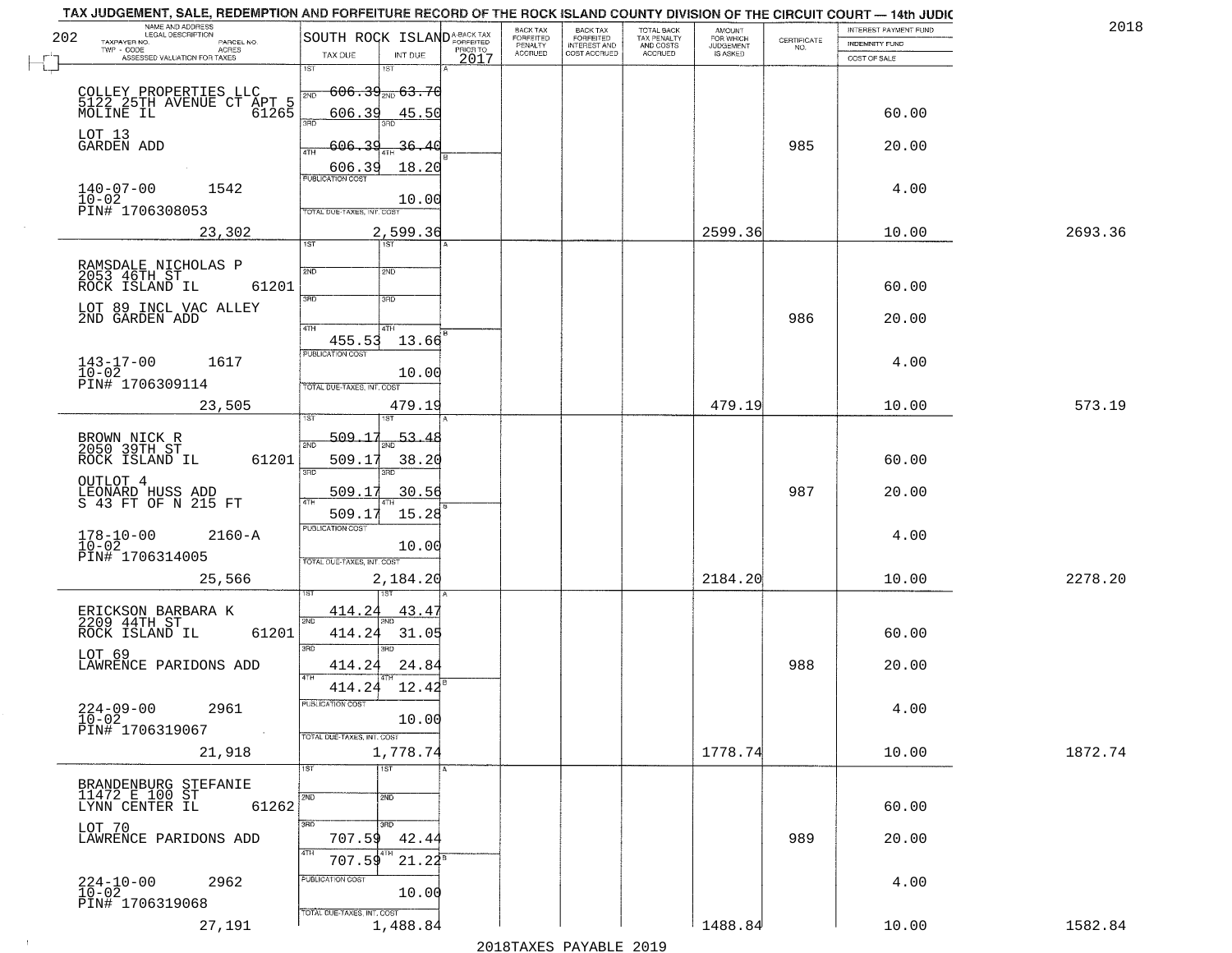| 202                                       | BY WHOM                                       |            | <b>RATESOUTH ROCK</b>                    | TAX JUDGEMENT, SALE, REDEMPTION AND FORFEITURE RECORD OF THE ROCK ISLAND COUNTY DIVISION OF THE CIRCUIT COURT — 14th JUDICIAL CIRCUIT OF ILLINOIS<br>2018 - The Contemporary of the Contemporary of the Carolina of the County of<br><b>ISLAND</b> | TOTAL DUE<br>TO REDEEM                         |                                                                                    |           | DATE OF REDEMP-<br>TION OR DEED | RECEIVED REDEMPTION                                                |
|-------------------------------------------|-----------------------------------------------|------------|------------------------------------------|----------------------------------------------------------------------------------------------------------------------------------------------------------------------------------------------------------------------------------------------------|------------------------------------------------|------------------------------------------------------------------------------------|-----------|---------------------------------|--------------------------------------------------------------------|
|                                           | PURCHASED                                     | <b>BID</b> |                                          | SUBSEQUENT TAXES PAID, FEES, AND TIME EXTENSION                                                                                                                                                                                                    | FROM SALE<br>LESS<br>COUNTY CLERK FEE          | BY WHOM REDEEMED                                                                   | <b>MO</b> | DAY<br>YEAR                     | MONEY IN FULL                                                      |
| PIN# 1706308053<br>WESTERN SITES LLC      |                                               | 01         | 12/27/2019                               |                                                                                                                                                                                                                                                    |                                                |                                                                                    |           |                                 | Certificate<br>Returned<br>& Cancelled<br>07/08/2020               |
|                                           |                                               |            |                                          |                                                                                                                                                                                                                                                    |                                                | 2,720.29 COLLEY PROPERTIES 4LC                                                     |           |                                 | Karen Kinney                                                       |
| PIN# 1706309114<br>WESTERN SITES LLC<br>2 |                                               | 00         | 12/27/2019                               |                                                                                                                                                                                                                                                    |                                                |                                                                                    |           |                                 | Certificate<br>Returned<br>$\frac{1}{6}$ Cancelled 2<br>03/12/2020 |
|                                           |                                               |            |                                          |                                                                                                                                                                                                                                                    |                                                | 573.19<br>160.00 NICHOLAS RAMSDALE                                                 |           | 02/18/2020                      | Karen Kinney                                                       |
| 3                                         | PIN# 1706314005<br>EQUITY ONE INVESTMENT      | 01         | FUND LLC<br>12/27/2019                   | $ 01/22/2020$ Time Ext & incl<br>$ 01/22/2020$ Take Notice Fee                                                                                                                                                                                     | $07/13/2022$<br>20.85                          |                                                                                    |           |                                 | Certificate<br>Returned<br>3<br>& Cancelled<br>04/08/2020          |
|                                           |                                               |            |                                          |                                                                                                                                                                                                                                                    |                                                | 2,321.83<br>160.00 NICK BROWN                                                      |           | 03/04/2020                      | Karen Kinney                                                       |
| 4                                         | PIN# 1706319067<br>STEVE SODEMAN LIVING TRUST |            |                                          | $[01/21/2020 \t\t Time Ext & incl01/21/2020 Take Notice Free11/30/2020 Subs paid12/27/2019]12/09/2021 Subs paid$                                                                                                                                   | 12/21/2022<br>1,920.85<br>1,926.06<br>1,963.46 |                                                                                    |           |                                 | 4                                                                  |
| 5                                         | PIN# 1706319068<br>EQUITY ONE INVESTMENT      | 00         | FUND LLC<br>12/27/2019<br>$\sim 10^{-1}$ | $\begin{array}{cc}  01/22/2020 \rangle \text{ Time} & \text{Ext} & \text{incl} \\  01/22/2020 \rangle \text{ Take Notice } \text{Fe} \end{array}$                                                                                                  | $07/13/2022$<br>20.85                          |                                                                                    |           |                                 | Certificate<br>Returned<br>& Cancelled 5<br>07/06/2020             |
|                                           |                                               |            |                                          |                                                                                                                                                                                                                                                    |                                                | $\left.\begin{array}{c} 1,603.69\\ 160.00 \end{array}\right $ STEFANIE BRANDENBURG |           | 06/25/2020                      | Karen Kinney                                                       |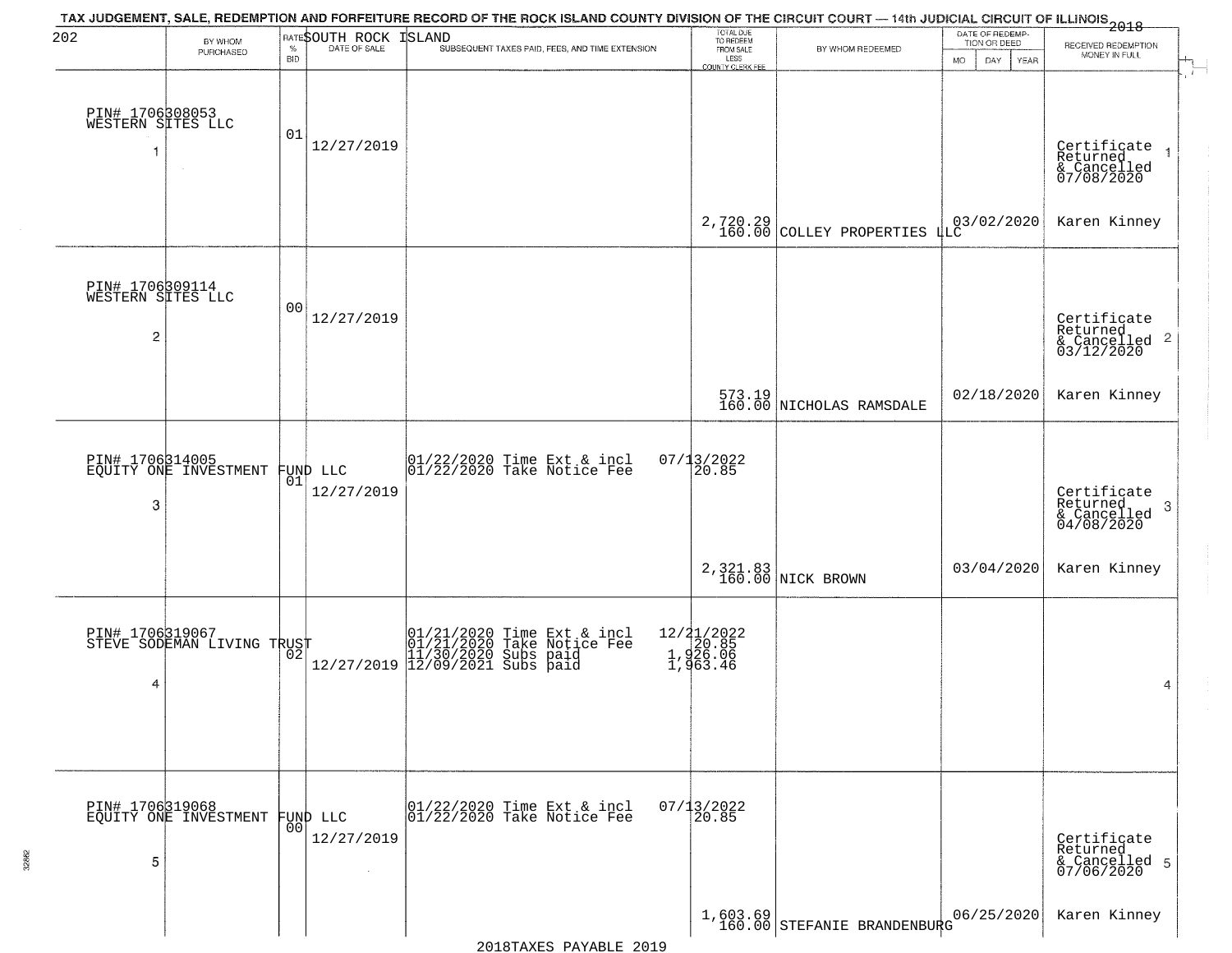| NAME AND ADDRESS<br>203                                                       |                                                   | BACK TAX<br>FORFEITED<br>PENALTY |                                                       | TOTAL BACK<br>TAX PENALTY<br>AND COSTS | AMOUNT<br>FOR WHICH |                    | INTEREST PAYMENT FUND | 2018    |
|-------------------------------------------------------------------------------|---------------------------------------------------|----------------------------------|-------------------------------------------------------|----------------------------------------|---------------------|--------------------|-----------------------|---------|
| TAXPAYER NO.<br>PARCEL NO.<br>ACRES<br>TWP - CODE                             | SOUTH ROCK ISLANDA-BACK TAX<br>TAX DUE<br>INT DUE | <b>ACCRUED</b>                   | BACK TAX<br>FORFEITED<br>INTEREST AND<br>COST ACCRUED | ACCRUED                                | <b>JUDGEMENT</b>    | CERTIFICATE<br>NO. | INDEMNITY FUND        |         |
| ASSESSED VALUATION FOR TAXES                                                  | 2017<br>1ST<br>1S <sub>T</sub>                    |                                  |                                                       |                                        |                     |                    | COST OF SALE          |         |
|                                                                               | 2ND<br>2ND                                        |                                  |                                                       |                                        |                     |                    |                       |         |
| AHRENS LESA A<br>3924 23RD AVE<br>ROCK ISLAND IL                              | 61201                                             |                                  |                                                       |                                        |                     |                    | 60.00                 |         |
|                                                                               | 3RD<br>3RD                                        |                                  |                                                       |                                        |                     |                    |                       |         |
| LOT <sub>22</sub>                                                             | 4TH<br>4TH                                        |                                  |                                                       |                                        |                     | 990                | 20.00                 |         |
| BROTMANS 4TH SOUTH HILL<br>ADD E 20 FT L 21 & W 10<br>10 FT L 23 ALL L        | 652.35<br>19.58                                   |                                  |                                                       |                                        |                     |                    |                       |         |
| $079 - 17 - 40$<br>741-127                                                    | <b>PUBLICATION COST</b>                           |                                  |                                                       |                                        |                     |                    | 4.00                  |         |
| $10 - 02$<br>PIN# 1706320021                                                  | 10.00<br>TOTAL DUE-TAXES, INT. COST               |                                  |                                                       |                                        |                     |                    |                       |         |
| 33,068                                                                        | 681.93                                            |                                  |                                                       |                                        | 681.93              |                    | 10.00                 | 775.93  |
|                                                                               | 1ST<br>1ST                                        |                                  |                                                       |                                        |                     |                    |                       |         |
| LAWSON DANNY L<br>2416 TOWNSHIP RD 1950E                                      | 2ND<br>5 <sub>MD</sub>                            |                                  |                                                       |                                        |                     |                    |                       |         |
| LITTLE YORK IL                                                                | 61453                                             |                                  |                                                       |                                        |                     |                    | 60.00                 |         |
| LOT 2                                                                         | 3RD<br>3RD                                        |                                  |                                                       |                                        |                     |                    |                       |         |
| HARVEST ACRES ADD<br>N 42 FT OF S 84 FT                                       | 29.64<br><u>494.26</u><br>47H                     |                                  |                                                       |                                        |                     | 991                | 20.00                 |         |
|                                                                               | 494.26<br>14.82<br><b>PUBLICATION COST</b>        |                                  |                                                       |                                        |                     |                    |                       |         |
| $165 - 03 - 00$<br>1913<br>$10 - 02$                                          | 10.00                                             |                                  |                                                       |                                        |                     |                    | 4.00                  |         |
| PIN# 1706326004                                                               | TOTAL DUE-TAXES, INT. COST                        |                                  |                                                       |                                        |                     |                    |                       |         |
| 24,993                                                                        | 1,042.98                                          |                                  |                                                       |                                        | 1042.98             |                    | 10.00                 | 1136.98 |
| HOLUB REED                                                                    | 646.80<br>67.90                                   |                                  |                                                       |                                        |                     |                    |                       |         |
| 2 WAVERLY DR<br>ROCK ISLAND IL                                                | 2ND<br>61201<br>646.80<br>48.50                   |                                  |                                                       |                                        |                     |                    | 60.00                 |         |
| LOT 53                                                                        | 3BD                                               |                                  |                                                       |                                        |                     |                    |                       |         |
| BERKSHIRE SUBD                                                                | 38.80<br>646.80<br>4TH                            |                                  |                                                       |                                        |                     | 992                | 20.00                 |         |
|                                                                               | 646.80<br>19.40                                   |                                  |                                                       |                                        |                     |                    |                       |         |
| $061 - 09 - 00$<br>$636 - 53$                                                 | <b>PUBLICATION COST</b>                           |                                  |                                                       |                                        |                     |                    | 4.00                  |         |
| $10 - 02$<br>PIN# 1706332052                                                  | 10.00<br>TOTAL OUE-TAXES, INT. COST               |                                  |                                                       |                                        |                     |                    |                       |         |
| 30,855                                                                        | 2,771.80                                          |                                  |                                                       |                                        | 2771.80             |                    | 10.00                 | 2865.80 |
|                                                                               |                                                   |                                  |                                                       |                                        |                     |                    |                       |         |
| SPEEDCONNECT LLC/JABORO<br>455 N MAIN ST                                      | 2ND<br>2ND                                        |                                  |                                                       |                                        |                     |                    |                       |         |
| FRANKENMUTH MI                                                                | 233.27<br>48734<br>17.50<br>3RD<br>3RD            |                                  |                                                       |                                        |                     |                    | 60.00                 |         |
| CELL TOWER LEASE ON WATER<br>TOWER 38TH ST & 31ST AVE<br>LOT A GLOCKOFFS SUBD | 233.27<br>14.00                                   |                                  |                                                       |                                        |                     | 993                | 20.00                 |         |
|                                                                               | 4TH<br>7.00<br>233.27                             |                                  |                                                       |                                        |                     |                    |                       |         |
| $156 - 11 - 06$                                                               | $1823 - B - L - 1$                                |                                  |                                                       |                                        |                     |                    | 4.00                  |         |
| $10 - 02$<br>PIN# 1707139014                                                  | 10.00<br>$\sim 100$                               |                                  |                                                       |                                        |                     |                    |                       |         |
| 8,964                                                                         | TOTAL DUE-TAXES, INT. COST<br>748.31              |                                  |                                                       |                                        | 748.31              |                    | 10.00                 | 842.31  |
|                                                                               | 1ST<br>1ST                                        |                                  |                                                       |                                        |                     |                    |                       |         |
| GODWIN JOHN A                                                                 |                                                   |                                  |                                                       |                                        |                     |                    |                       |         |
| 10910 51ST STREET CT<br>MILAN IL                                              | 2ND<br>2ND<br>61264<br>935.66 70.15               |                                  |                                                       |                                        |                     |                    | 60.00                 |         |
| SUPVR ASST MAP<br>LOT 307 SHEET 4                                             | 3BD<br>3RD                                        |                                  |                                                       |                                        |                     |                    |                       |         |
|                                                                               | 935.66<br>56.12<br>4TH                            |                                  |                                                       |                                        |                     | 994                | 20.00                 |         |
|                                                                               | $28.06^{\circ}$<br>935.66<br>PUBLICATION COST     |                                  |                                                       |                                        |                     |                    |                       |         |
| $331 - 09 - 00$<br>4295<br>$10-02$                                            | 10.00                                             |                                  |                                                       |                                        |                     |                    | 4.00                  |         |
| PIN# 1707301031                                                               | TOTAL DUE-TAXES, INT. COST                        |                                  |                                                       |                                        |                     |                    |                       |         |
| 41,955                                                                        | 2,971.31                                          |                                  |                                                       |                                        | 2971.31             |                    | 10.00                 | 3065.31 |

 $\sim 10^6$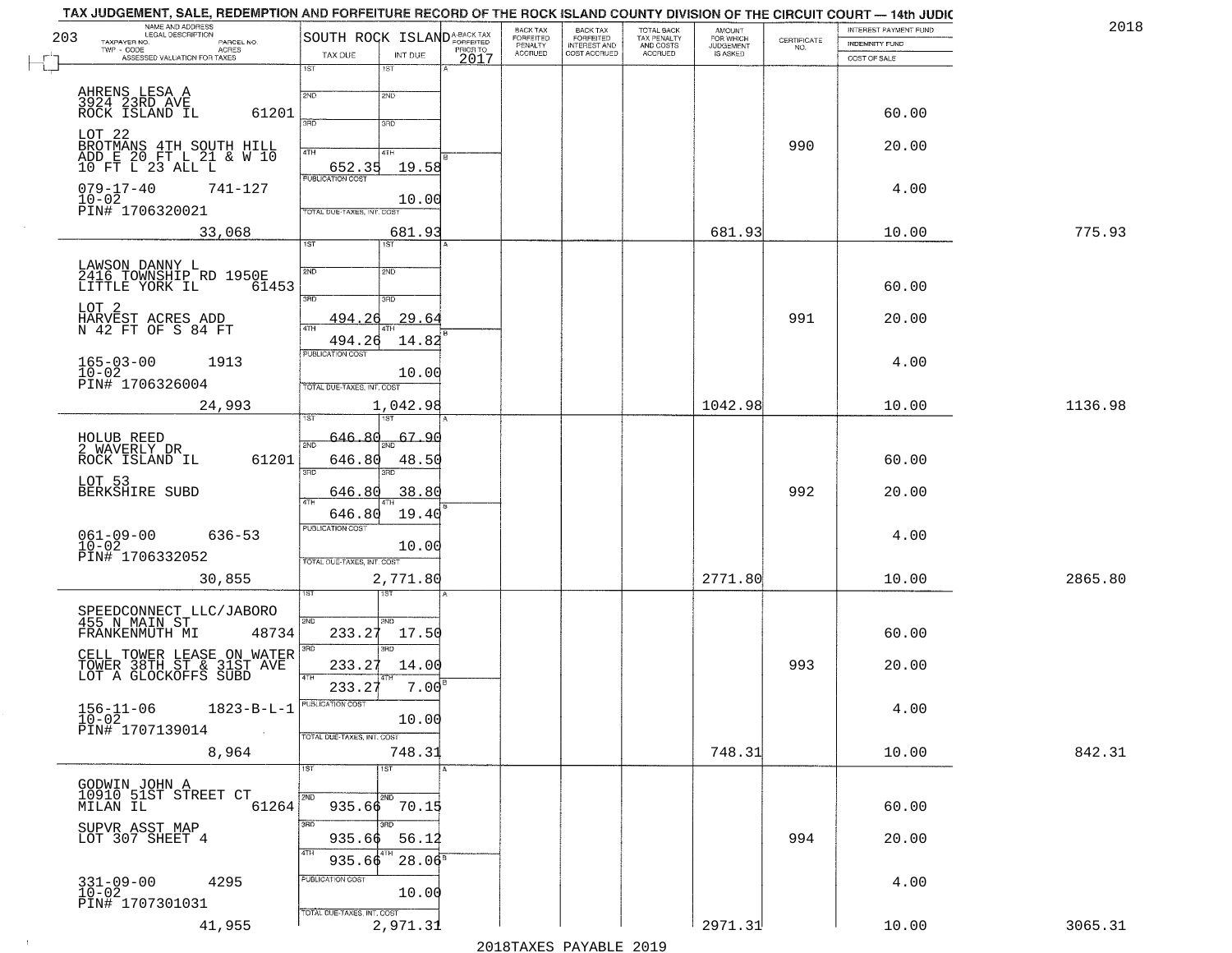| 203                                                    | BY WHOM<br>PURCHASED                          | $\%$<br><b>BID</b> | RATESOUTH ROCK<br>DATE OF SALE | TAX JUDGEMENT, SALE, REDEMPTION AND FORFEITURE RECORD OF THE ROCK ISLAND COUNTY DIVISION OF THE CIRCUIT COURT — 14th JUDICIAL CIRCUIT OF ILLINOIS 2018<br><b>ISLAND</b><br>SUBSEQUENT TAXES PAID, FEES, AND TIME EXTENSION | TOTAL DUE<br>TO REDEEM<br>FROM SALE<br>LESS | BY WHOM REDEEMED                    | DATE OF REDEMP-<br>TION OR DEED<br>MO.<br>DAY<br>YEAR | RECEIVED REDEMPTION<br>MONEY IN FULL                                  |
|--------------------------------------------------------|-----------------------------------------------|--------------------|--------------------------------|----------------------------------------------------------------------------------------------------------------------------------------------------------------------------------------------------------------------------|---------------------------------------------|-------------------------------------|-------------------------------------------------------|-----------------------------------------------------------------------|
|                                                        | PIN# 1706320021<br>EQUITY ONE INVESTMENT      | 00                 | FUND LLC<br>12/27/2019         |                                                                                                                                                                                                                            | <b>COUNTY CLERK FEE</b>                     |                                     |                                                       |                                                                       |
|                                                        |                                               |                    |                                |                                                                                                                                                                                                                            |                                             | 775.93<br>160.00 LESA AHRENS        | 01/16/2020                                            | Certificate<br>Returned<br>& Cancelled<br>02/07/2020<br>Karen Kinney  |
| PIN# 1706326004<br>WESTERN SITES LLC<br>$\overline{c}$ |                                               | 0 <sub>0</sub>     | 12/27/2019                     | 03/09/2020 Time Ext & incl<br>03/09/2020 Take Notice Fee                                                                                                                                                                   | $07/12/2022$<br>20.95                       |                                     |                                                       | $\overline{2}$                                                        |
|                                                        |                                               |                    |                                |                                                                                                                                                                                                                            | $1,157.93$ VSG                              |                                     | 03/14/2022                                            |                                                                       |
| PIN# 1706332052<br>REALTAX DEV LT'D<br>3               |                                               | 01                 | 12/27/2019                     |                                                                                                                                                                                                                            |                                             |                                     |                                                       | Certificate<br>Returned<br>3<br>$\frac{1}{2}$ Cancelled<br>02/18/2020 |
|                                                        |                                               |                    |                                |                                                                                                                                                                                                                            |                                             | 2,894.46<br>160.00 REED A. HOLUB    | 01/17/2020                                            | Karen Kinney                                                          |
| 4                                                      | PIN# 1707139014<br>STEVE SODEMAN LIVING TRUST |                    | 12/27/2019                     | 01/21/2020 Time Ext & incl<br>01/21/2020 Take Notice Fee                                                                                                                                                                   | $12/21/2022$<br>20.85                       |                                     |                                                       | Certificate<br>Returned<br>& Cancelled<br>07/07/2020<br>4             |
|                                                        |                                               |                    |                                |                                                                                                                                                                                                                            |                                             | 1,014.78<br>160.00 SPEEDCONNECT LLC | 06/03/2020                                            | Karen Kinney                                                          |
| PIN# 1707301031<br>REALTAX DEV LT'D<br>5               |                                               | 01                 | 12/27/2019<br>$\sim 10^{-1}$   | 01/31/2020 Time Ext & incl<br>02/20/2020 Take Notice Fee                                                                                                                                                                   | $06/27/2022$<br>20.95                       |                                     |                                                       | Certificate<br>Returned<br>& Cancelled 5<br>12/11/2020                |
|                                                        |                                               |                    |                                |                                                                                                                                                                                                                            |                                             | 3,147.57<br>160.00 JOHN GODWIN      | 11/16/2020                                            | Karen Kinney                                                          |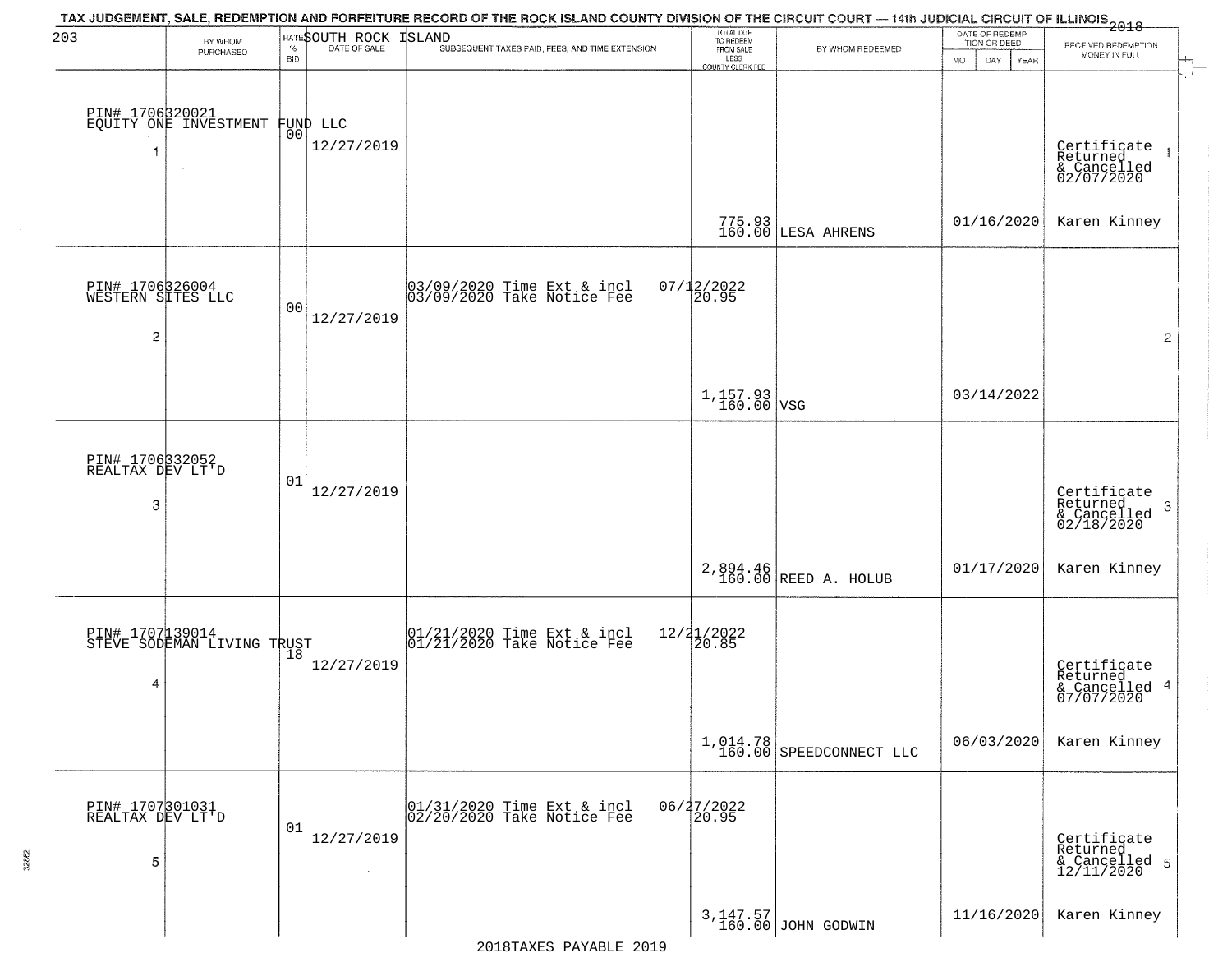| 204 | TAX JUDGEMENT, SALE, REDEMPTION AND FORFEITURE RECORD OF THE ROCK ISLAND COUNTY DIVISION OF THE CIRCUIT COURT — 14th JUDIC<br>NAME AND ADDRESS<br>LEGAL DESCRIPTION<br>TAXPAYER NO.<br>PARCEL NO. | <b>BLACKHAWK</b>                                                          |                               | A-BACK TAX<br>FORFEITED | BACK TAX                        | BACK TAX<br>FORFEITED        | TOTAL BACK<br>TAX PENALTY<br>AND COSTS<br>ACCRUED | <b>AMOUNT</b>                      | CERTIFICATE | INTEREST PAYMENT FUND          | 2018    |
|-----|---------------------------------------------------------------------------------------------------------------------------------------------------------------------------------------------------|---------------------------------------------------------------------------|-------------------------------|-------------------------|---------------------------------|------------------------------|---------------------------------------------------|------------------------------------|-------------|--------------------------------|---------|
|     | TWP - CODE<br>- CODE ACRES<br>ASSESSED VALUATION FOR TAXES                                                                                                                                        | TAX DUE                                                                   | INT DUE                       | PRIORTO<br>2017         | FORFEITED<br>PENALTY<br>ACCRUED | INTEREST AND<br>COST ACCRUED |                                                   | FOR WHICH<br>JUDGEMENT<br>IS ASKED | NO.         | INDEMNITY FUND<br>COST OF SALE |         |
|     |                                                                                                                                                                                                   | 1ST<br>1ST                                                                |                               |                         |                                 |                              |                                                   |                                    |             |                                |         |
|     | HARTMANN PATRICIA A<br>4301 E 53RD ST<br>DAVENPORT IA<br>52807                                                                                                                                    | 2ND<br>2ND<br>652.04<br>3AD<br>3BD                                        | 48.90                         |                         |                                 |                              |                                                   |                                    |             | 60.00                          |         |
|     | SUPVR ASST MAP<br>LOT 306 SHEET 17                                                                                                                                                                | -652<br>4TH                                                               | <u>39.12</u>                  |                         |                                 |                              |                                                   |                                    | 995         | 20.00                          |         |
|     | $115 - 1$<br>$017 - 13 - 50$<br>$11 - 09$<br>.597<br>PIN# 1615300004                                                                                                                              | 652.04<br><b>PUBLICATION COST</b>                                         | 19.56<br>10.00                |                         |                                 |                              |                                                   |                                    |             | 4.00                           |         |
|     | 28,771                                                                                                                                                                                            | TOTAL DUE-TAXES, INT. COST<br>$\overline{1ST}$<br>$\overline{151}$        | 2,073.70                      |                         |                                 |                              |                                                   | 2073.70                            |             | 10.00                          | 2167.70 |
|     | GUTTING DONALD<br>1712 BIG ISLAND RD<br>ROCK ISLAND IL<br>61201                                                                                                                                   | 2ND<br>2ND                                                                |                               |                         |                                 |                              |                                                   |                                    |             | 60.00                          |         |
|     | SUPVR ASST MAP<br>LOT 410 SHEET 18                                                                                                                                                                | उन्नठ<br>3RD                                                              |                               |                         |                                 |                              |                                                   |                                    | 996         | 20.00                          |         |
|     | $017 - 04 - 00$<br>11-11<br>113<br>.380                                                                                                                                                           | 47H<br>4TH<br>656.52<br>PUBLICATION COST                                  | 19.70<br>10.00                |                         |                                 |                              |                                                   |                                    |             | 4.00                           |         |
|     | PIN# 1615400011<br>28,787                                                                                                                                                                         | TOTAL DUE-TAXES, INT. COST                                                | 686.22                        |                         |                                 |                              |                                                   | 686.22                             |             | 10.00                          | 780.22  |
|     | GUTTING DONALD<br>1712 BIG ISLAND RD<br>ROCK ISLAND IL<br>61201                                                                                                                                   | 1ST.<br>2ND<br>2ND<br>3RD<br>3BD                                          |                               |                         |                                 |                              |                                                   |                                    |             | 60.00                          |         |
|     | SUPVR ASST MAP<br>LOT 411 SHEET 18                                                                                                                                                                | 4TH<br>4TH                                                                |                               |                         |                                 |                              |                                                   |                                    | 997         | 20.00                          |         |
|     | $017 - 07 - 00$<br>11-11<br>$113 - A$<br>.380<br>PIN# 1615400012                                                                                                                                  | 287.45<br><b>PUBLICATION COST</b><br>TOTAL OUE-TAXES, INT. COST           | 8.62<br>10.00                 |                         |                                 |                              |                                                   |                                    |             | 4.00                           |         |
|     | 9,977                                                                                                                                                                                             |                                                                           | 306.07                        |                         |                                 |                              |                                                   | 306.07                             |             | 10.00                          | 400.07  |
|     | GUSMAN STEVEN L<br>2917 53RD AVE W<br>61264<br>MILAN IL                                                                                                                                           | <u>79.1.</u><br>2ND<br>79.14                                              | 8.3<br>5.95                   |                         |                                 |                              |                                                   |                                    |             | 60.00                          |         |
|     | LOT 38<br>2ND LEVEL RIDGE SUB S 176<br>FT OF E .50                                                                                                                                                | 3RD<br>3RD<br>79.14                                                       | 4.76                          |                         |                                 |                              |                                                   |                                    | 998         | 20.00                          |         |
|     | $094 - 05 - 00$ 1248<br>$11 - 09$<br>.319<br>PIN# 1616201007                                                                                                                                      | 79.14<br>PUBLICATION COST                                                 | 2.38<br>10.00                 |                         |                                 |                              |                                                   |                                    |             | 4.00                           |         |
|     | 3,492                                                                                                                                                                                             | TOTAL DUE-TAXES, INT. COST                                                | 347.98                        |                         |                                 |                              |                                                   | 347.98                             |             | 10.00                          | 441.98  |
|     | LOVE ERIC<br>2811 54TH AVE W<br>61264<br>MILAN IL                                                                                                                                                 | 1ST <sup>1</sup><br>$\overline{\text{1ST}}$<br>2ND<br>2ND<br>488.18 36.60 |                               |                         |                                 |                              |                                                   |                                    |             | 60.00                          |         |
|     | LOT 2 SUBD LOT 19<br>1ST LEVEL RIDGE SUBD                                                                                                                                                         | 3RD<br>350<br>488.18<br>4TH                                               | 29.28                         |                         |                                 |                              |                                                   |                                    | 999         | 20.00                          |         |
|     | $163 - 20 - 00$<br>11-09<br>3792<br>.501<br>PIN# 1616304001                                                                                                                                       | 488.18<br>PUBLICATION COST                                                | $14.64^{\mathrm{s}}$<br>10.00 |                         |                                 |                              |                                                   |                                    |             | 4.00                           |         |
|     | 27,541                                                                                                                                                                                            | TOTAL DUE-TAXES, INT. COST                                                | 1,555.06                      |                         |                                 | מרמכ הזהגעות מהעושמרמכ       |                                                   | 1555.06                            |             | 10.00                          | 1649.06 |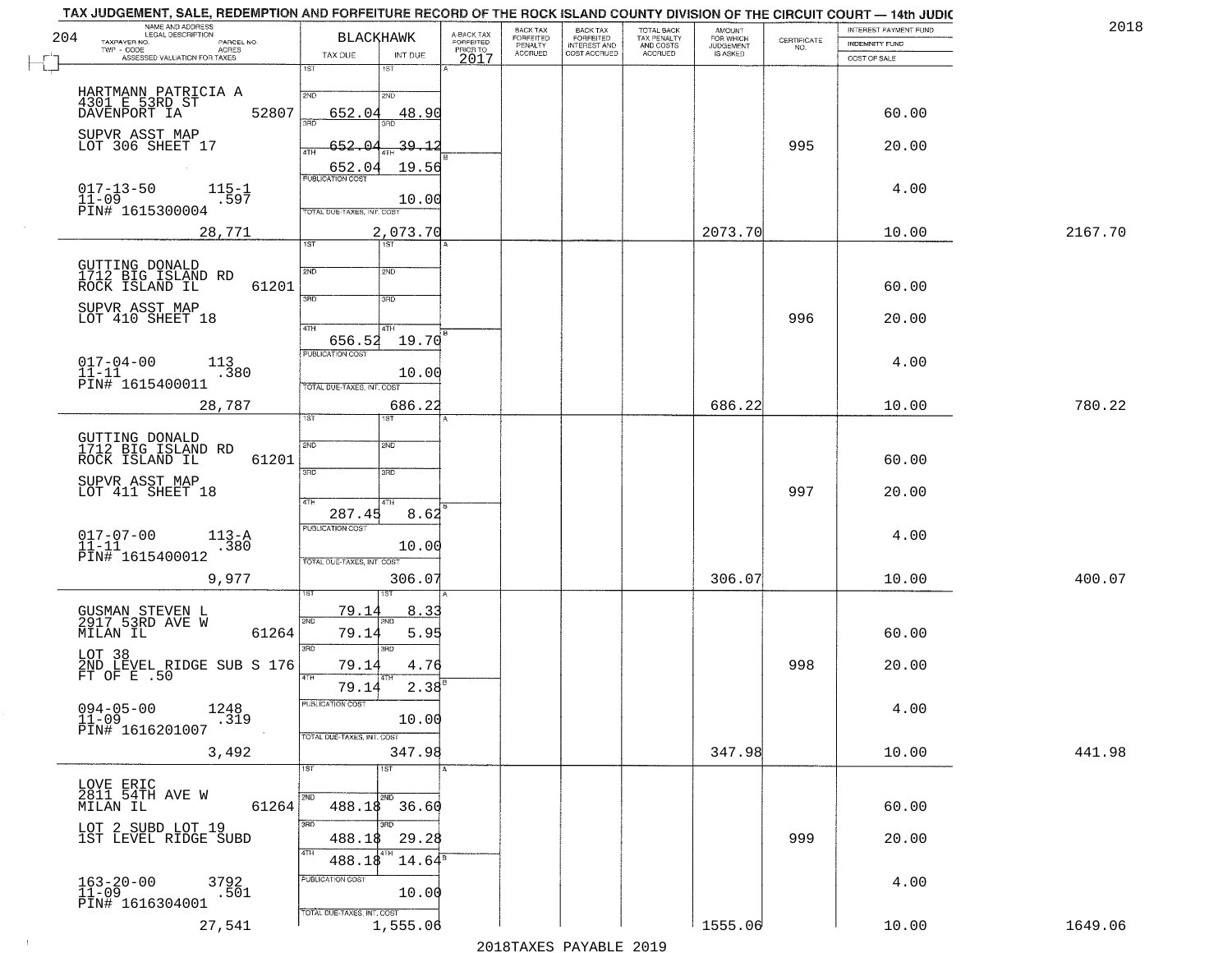| 204                                                   | BY WHOM<br>PURCHASED                          | RATE<br>%<br><b>BID</b> | <b>BLACKHAWK</b><br>DATE OF SALE | TAX JUDGEMENT, SALE, REDEMPTION AND FORFEITURE RECORD OF THE ROCK ISLAND COUNTY DIVISION OF THE CIRCUIT COURT — 14th JUDICIAL CIRCUIT OF ILLINOIS 2018<br>SUBSEQUENT TAXES PAID, FEES, AND TIME EXTENSION                                                                                                | TOTAL DUE<br>TO REDEEM<br>FROM SALE<br>LESS<br>COUNTY CLERK FEE               | BY WHOM REDEEMED                                       | DATE OF REDEMP-<br>TION OR DEED<br>MO.<br>DAY.<br><b>YEAR</b> | RECEIVED REDEMPTION<br>MONEY IN FULL                               |
|-------------------------------------------------------|-----------------------------------------------|-------------------------|----------------------------------|----------------------------------------------------------------------------------------------------------------------------------------------------------------------------------------------------------------------------------------------------------------------------------------------------------|-------------------------------------------------------------------------------|--------------------------------------------------------|---------------------------------------------------------------|--------------------------------------------------------------------|
| PIN# 1615300004<br>JICTB, INC                         |                                               | 01                      | 12/27/2019                       | 02/12/2020 Time Ext & incl<br>02/13/2020 Take Notice Fee                                                                                                                                                                                                                                                 | 12/06/2022<br>20.95                                                           |                                                        |                                                               | Certificate<br>Returned<br>& Cancelled<br>03/11/2020               |
|                                                       |                                               |                         |                                  |                                                                                                                                                                                                                                                                                                          |                                                                               | $2,210.33 \atop 160.00 \text{ PARTRICIA HARTMANN}$     | $02/27/2020$ TRUST                                            | Karen Kinney                                                       |
| PIN# 1615400011<br>REALTAX DEV LT'D<br>$\overline{c}$ |                                               | 0 <sub>0</sub>          | 12/27/2019                       | $ 01/31/2020$ Time Ext & incl<br>$ 02/20/2020$ Take Notice Fee                                                                                                                                                                                                                                           | 06/27/2022<br>20.95                                                           |                                                        |                                                               | Certificate<br>Returned<br>$\frac{1}{2}$ Cancelled 2<br>12/11/2020 |
|                                                       |                                               |                         |                                  |                                                                                                                                                                                                                                                                                                          |                                                                               | 801.17<br>160.00 DONALD GUTTING                        | 10/23/2020                                                    | Karen Kinney                                                       |
| 3                                                     | PIN# 1615400012<br>STEVE SODEMAN LIVING TRUST | 08                      | 12/27/2019                       | $\begin{array}{cc}  01/21/2020 \rangle \\  01/21/2020 \rangle \rangle \end{array}$ Take Notice Fee                                                                                                                                                                                                       | $12/21/2022$<br>$20.85$                                                       |                                                        |                                                               | Certificate<br>Returned<br>3<br>& Cancelled<br>11/06/2020          |
|                                                       |                                               |                         |                                  |                                                                                                                                                                                                                                                                                                          |                                                                               | $\begin{array}{c} 484.93 \\ 160.00 \end{array}$ DONALD | 10/23/2020                                                    | Karen Kinney                                                       |
| PIN# 1616201007<br>RICO TRUSTEE<br>4                  |                                               | 18                      | 12/27/2019                       | 04/06/2020 Time Ext &<br>04/06/2020 Take Notic<br>00/00/0000 Take Notic<br>03/17/2022 Circuit Cl<br>04/01/2022 Sublicatic<br>11/23/2021 Subs paid<br>11/30/2020 Subs paid<br>Time Ext & incl<br>Take Notice Fee<br>Take Notice Fee<br>Circuit Clerks Fee<br>Sheriffs Fee<br>Publication Fee<br>Subs paid | 07/22/2022<br>20.95<br>35.000<br>37.38<br>7.240<br>7.244<br>37.1.88<br>371.68 |                                                        |                                                               | 4                                                                  |
| PIN# 1616304001<br>WESTERN SITES LLC<br>5             |                                               | 0 <sub>0</sub>          | 12/27/2019<br>$\sim$             | 03/09/2020 Time Ext & incl<br>03/09/2020 Take Notice Fee                                                                                                                                                                                                                                                 | $07/12/2022$<br>20.95                                                         |                                                        |                                                               | Certificate<br>Returned<br>& Cancelled 5<br>10/13/2020             |
|                                                       |                                               |                         |                                  |                                                                                                                                                                                                                                                                                                          |                                                                               | $1,670.01$ CORELOGIC                                   | 09/30/2020                                                    | Karen Kinney                                                       |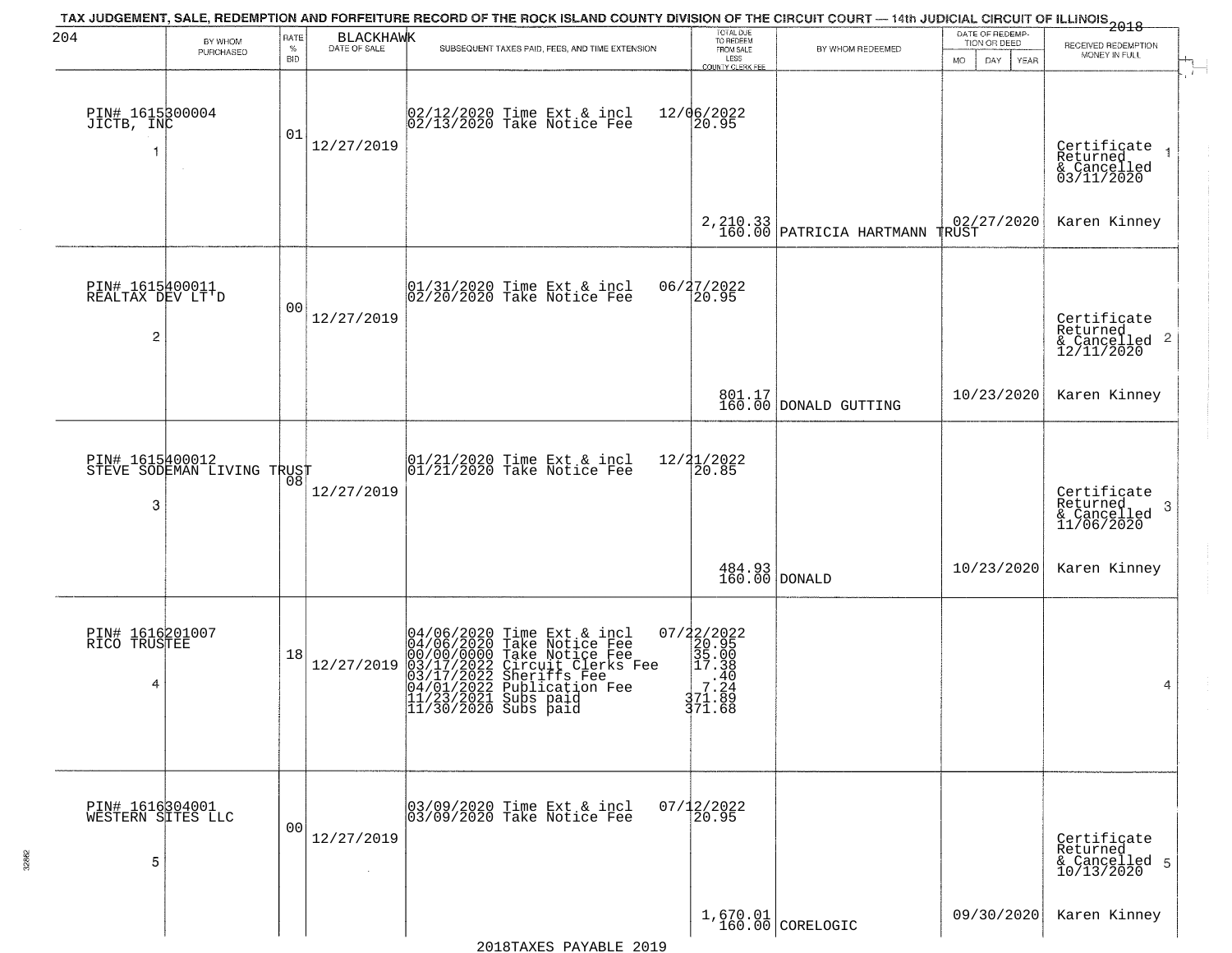| NAME AND ADDRESS<br>LEGAL DESCRIPTION                          |                                                                                                                                                                                                                                                                                                                                                                                                                                                                                                          |                                                                                                                                                                                                 | BACK TAX                                                                                                                                                                          | <b>BACK TAX</b>                        | TOTAL BACK                                       | <b>AMOUNT</b>                       |                                   | INTEREST PAYMENT FUND                                                   | 2018                                              |
|----------------------------------------------------------------|----------------------------------------------------------------------------------------------------------------------------------------------------------------------------------------------------------------------------------------------------------------------------------------------------------------------------------------------------------------------------------------------------------------------------------------------------------------------------------------------------------|-------------------------------------------------------------------------------------------------------------------------------------------------------------------------------------------------|-----------------------------------------------------------------------------------------------------------------------------------------------------------------------------------|----------------------------------------|--------------------------------------------------|-------------------------------------|-----------------------------------|-------------------------------------------------------------------------|---------------------------------------------------|
| TAXPAYER NO.<br>PARCEL NO.                                     |                                                                                                                                                                                                                                                                                                                                                                                                                                                                                                          | FORFEITED                                                                                                                                                                                       |                                                                                                                                                                                   |                                        |                                                  |                                     |                                   | INDEMNITY FUND                                                          |                                                   |
| ASSESSED VALUATION FOR TAXES                                   |                                                                                                                                                                                                                                                                                                                                                                                                                                                                                                          | 2017                                                                                                                                                                                            |                                                                                                                                                                                   |                                        |                                                  |                                     |                                   | COST OF SALE                                                            |                                                   |
|                                                                | 2ND<br>2ND                                                                                                                                                                                                                                                                                                                                                                                                                                                                                               |                                                                                                                                                                                                 |                                                                                                                                                                                   |                                        |                                                  |                                     |                                   |                                                                         |                                                   |
|                                                                | 3RD<br>3RD                                                                                                                                                                                                                                                                                                                                                                                                                                                                                               |                                                                                                                                                                                                 |                                                                                                                                                                                   |                                        |                                                  |                                     |                                   | 60.00                                                                   |                                                   |
|                                                                | 4TH<br>41H                                                                                                                                                                                                                                                                                                                                                                                                                                                                                               |                                                                                                                                                                                                 |                                                                                                                                                                                   |                                        |                                                  |                                     | 1000                              | 20.00                                                                   |                                                   |
| $021 - 11 - 00$<br>182                                         | <b>PUBLICATION COST</b>                                                                                                                                                                                                                                                                                                                                                                                                                                                                                  |                                                                                                                                                                                                 |                                                                                                                                                                                   |                                        |                                                  |                                     |                                   | 4.00                                                                    |                                                   |
|                                                                | TOTAL DUE-TAXES, INT. COST                                                                                                                                                                                                                                                                                                                                                                                                                                                                               |                                                                                                                                                                                                 |                                                                                                                                                                                   |                                        |                                                  | 1006.82                             |                                   |                                                                         | 1100.82                                           |
|                                                                | $\overline{1ST}$<br>1ST                                                                                                                                                                                                                                                                                                                                                                                                                                                                                  |                                                                                                                                                                                                 |                                                                                                                                                                                   |                                        |                                                  |                                     |                                   |                                                                         |                                                   |
|                                                                | 2ND<br>2ND                                                                                                                                                                                                                                                                                                                                                                                                                                                                                               |                                                                                                                                                                                                 |                                                                                                                                                                                   |                                        |                                                  |                                     |                                   |                                                                         |                                                   |
| SUPVR ASST MAP                                                 | 3RD<br>3RD                                                                                                                                                                                                                                                                                                                                                                                                                                                                                               |                                                                                                                                                                                                 |                                                                                                                                                                                   |                                        |                                                  |                                     |                                   |                                                                         |                                                   |
|                                                                | $\overline{47H}$<br>4TH<br>287.42                                                                                                                                                                                                                                                                                                                                                                                                                                                                        |                                                                                                                                                                                                 |                                                                                                                                                                                   |                                        |                                                  |                                     |                                   |                                                                         |                                                   |
| $021 - 18 - 00$<br>11-12<br>188<br>27.410                      | PUBLICATION COST                                                                                                                                                                                                                                                                                                                                                                                                                                                                                         |                                                                                                                                                                                                 |                                                                                                                                                                                   |                                        |                                                  |                                     |                                   | 4.00                                                                    |                                                   |
| FARM<br>11,395                                                 |                                                                                                                                                                                                                                                                                                                                                                                                                                                                                                          |                                                                                                                                                                                                 |                                                                                                                                                                                   |                                        |                                                  | 306.04                              |                                   | 10.00                                                                   | 400.04                                            |
|                                                                |                                                                                                                                                                                                                                                                                                                                                                                                                                                                                                          |                                                                                                                                                                                                 |                                                                                                                                                                                   |                                        |                                                  |                                     |                                   |                                                                         |                                                   |
| COAL VALLEY IL                                                 | 2ND<br>2ND                                                                                                                                                                                                                                                                                                                                                                                                                                                                                               |                                                                                                                                                                                                 |                                                                                                                                                                                   |                                        |                                                  |                                     |                                   | 60.00                                                                   |                                                   |
| SUPVR ASST MAP<br>LOT 301 SHEET 24                             |                                                                                                                                                                                                                                                                                                                                                                                                                                                                                                          |                                                                                                                                                                                                 |                                                                                                                                                                                   |                                        |                                                  |                                     | 1002                              | 20.00                                                                   |                                                   |
|                                                                | 41.07<br><b>PUBLICATION COST</b>                                                                                                                                                                                                                                                                                                                                                                                                                                                                         |                                                                                                                                                                                                 |                                                                                                                                                                                   |                                        |                                                  |                                     |                                   |                                                                         |                                                   |
| PIN# 1621300001                                                | TOTAL OUE-TAXES, INT. COST                                                                                                                                                                                                                                                                                                                                                                                                                                                                               |                                                                                                                                                                                                 |                                                                                                                                                                                   |                                        |                                                  |                                     |                                   |                                                                         |                                                   |
| 1,628<br>FARM                                                  | IST                                                                                                                                                                                                                                                                                                                                                                                                                                                                                                      |                                                                                                                                                                                                 |                                                                                                                                                                                   |                                        |                                                  | 52.31                               |                                   | 10.00                                                                   | 146.31                                            |
|                                                                | SVD<br>SND                                                                                                                                                                                                                                                                                                                                                                                                                                                                                               |                                                                                                                                                                                                 |                                                                                                                                                                                   |                                        |                                                  |                                     |                                   |                                                                         |                                                   |
|                                                                | 3RD<br>3RD                                                                                                                                                                                                                                                                                                                                                                                                                                                                                               |                                                                                                                                                                                                 |                                                                                                                                                                                   |                                        |                                                  |                                     |                                   |                                                                         |                                                   |
| MC ALLISTER'S 1ST ADD                                          | 4TH                                                                                                                                                                                                                                                                                                                                                                                                                                                                                                      |                                                                                                                                                                                                 |                                                                                                                                                                                   |                                        |                                                  |                                     | 1003                              | 20.00                                                                   |                                                   |
| 4093                                                           | PUBLICATION COST                                                                                                                                                                                                                                                                                                                                                                                                                                                                                         |                                                                                                                                                                                                 |                                                                                                                                                                                   |                                        |                                                  |                                     |                                   | 4.00                                                                    |                                                   |
|                                                                | TOTAL DUE-TAXES, INT. COST                                                                                                                                                                                                                                                                                                                                                                                                                                                                               |                                                                                                                                                                                                 |                                                                                                                                                                                   |                                        |                                                  |                                     |                                   |                                                                         | 1748.61                                           |
|                                                                | $\overline{1ST}$<br>1ST                                                                                                                                                                                                                                                                                                                                                                                                                                                                                  |                                                                                                                                                                                                 |                                                                                                                                                                                   |                                        |                                                  |                                     |                                   |                                                                         |                                                   |
| MCMILLAN MICHAEL<br>13416 238TH ST W<br>ILLINOIS CITY IL       | 102.77<br>2ND.<br>2ND<br>102.77                                                                                                                                                                                                                                                                                                                                                                                                                                                                          |                                                                                                                                                                                                 |                                                                                                                                                                                   |                                        |                                                  |                                     |                                   | 60.00                                                                   |                                                   |
| SUPVR ASST MAP<br>LOT 209 SHT 26                               | 3RD<br>अंग<br>102.77<br>6.16                                                                                                                                                                                                                                                                                                                                                                                                                                                                             |                                                                                                                                                                                                 |                                                                                                                                                                                   |                                        |                                                  |                                     | 1004                              | 20.00                                                                   |                                                   |
|                                                                | 4TH<br>L4TH<br>3.08 <sup>F</sup><br>102.77                                                                                                                                                                                                                                                                                                                                                                                                                                                               |                                                                                                                                                                                                 |                                                                                                                                                                                   |                                        |                                                  |                                     |                                   |                                                                         |                                                   |
|                                                                |                                                                                                                                                                                                                                                                                                                                                                                                                                                                                                          |                                                                                                                                                                                                 |                                                                                                                                                                                   |                                        |                                                  |                                     |                                   |                                                                         |                                                   |
| $022 - 16 - 10$<br>11-11<br>199-F<br>14.000<br>PIN# 1622200010 | PUBLICATION COST<br>10.00<br>TOTAL DUE-TAXES, INT. COST                                                                                                                                                                                                                                                                                                                                                                                                                                                  |                                                                                                                                                                                                 |                                                                                                                                                                                   |                                        |                                                  |                                     |                                   | 4.00                                                                    |                                                   |
|                                                                | TWP - CODE<br><b>ACRES</b><br>KORDIK ANDREW J<br>39 TIMBER RIDGE DR<br>COAL VALLEY IL<br>SUPVR ASST MAP<br>LOT 202 SHEET 23<br>$11-12$<br>PIN# 1620200004<br>38,368<br>KORDIK ANDREW J<br>39 TIMBER RIDGE DR<br>COAL VALLEY IL<br>LOT 402 SHEET 23<br>PIN# 1620400002<br>KORDIK ANDREW J<br>39 TIMBER RIDGE DR<br>$021 - 21 - 00$<br>11-12<br>191<br>4.600<br>MCALLISTER MARTIN<br>2801 63RD AVE W<br>MILAN IL<br>LOT <sub>2</sub><br>$170 - 49 - 00$<br>$11 - 11$<br>1.270<br>PIN# 1622101002<br>66,420 | <b>BLACKHAWK</b><br>TAX DUE<br>INT DUE<br>1ST<br>1ST<br>61240<br>967.78<br>61240<br>TOTAL DUE-TAXES, INT. COST<br>ist.<br>1ST<br>61240<br>3RD<br>3 <sub>3</sub><br>4TH<br>4TH<br>61264<br>61259 | A-BACK TAX<br>PRIOR TO<br>29.04<br>10.00<br>1,006.82<br>8.62<br>10.00<br>306.04<br>1.24<br>10.00<br>52.31<br>$1596.71$ $47.90$ <sup>B</sup><br>10.00<br>1,654.61<br>10.78<br>7.70 | <b>FORFEITED</b><br>PENALTY<br>ACCRUED | <b>FORFEITED</b><br>INTEREST AND<br>COST ACCRUED | TAX PENALTY<br>AND COSTS<br>ACCRUED | FOR WHICH<br>JUDGEMENT<br>1654.61 | $\begin{array}{c} \text{CERTIFICATE} \\ \text{NO.} \end{array}$<br>1001 | 10.00<br>60.00<br>20.00<br>4.00<br>60.00<br>10.00 |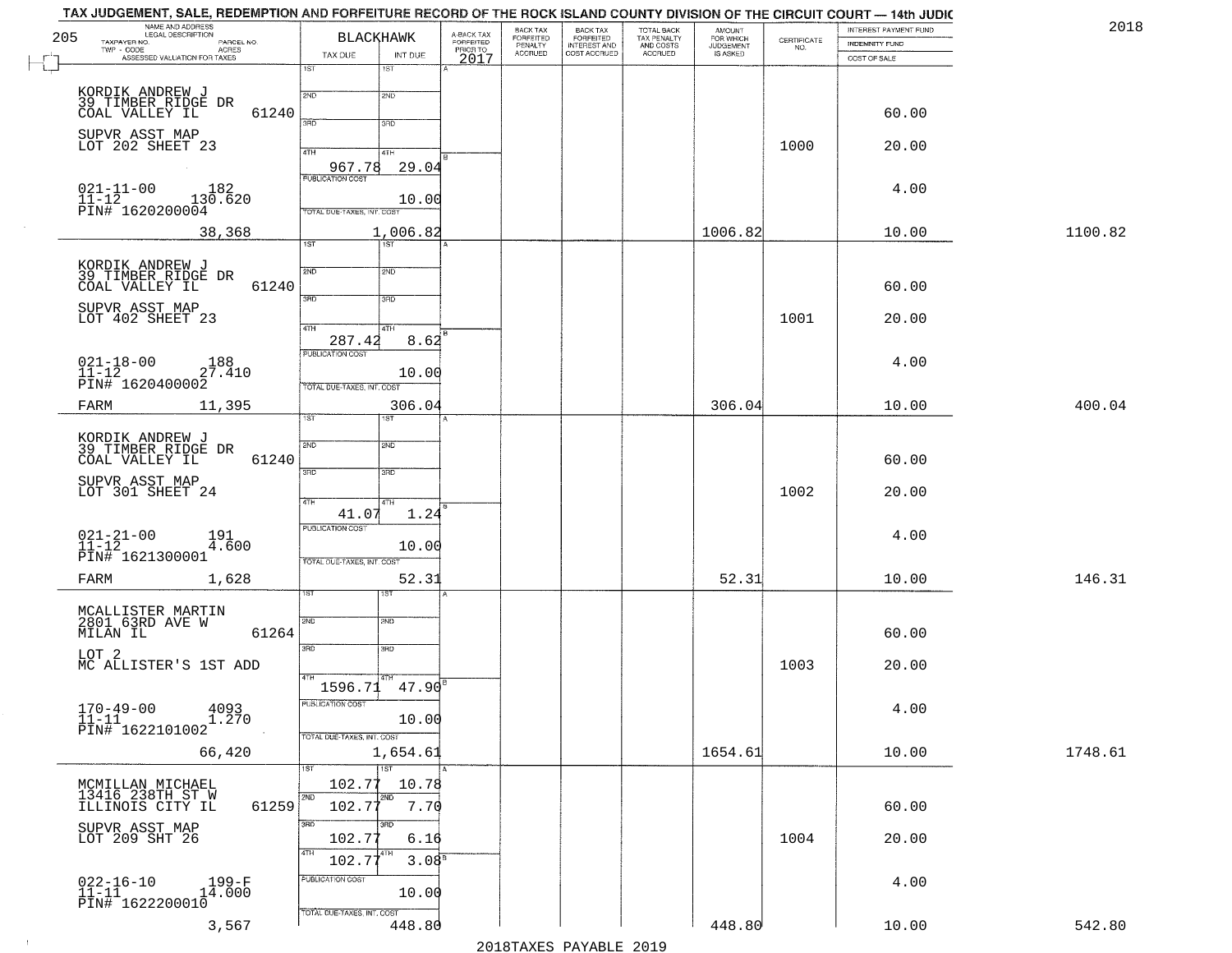| 205                                 | BY WHOM<br>PURCHASED                              | RATE<br>$\%$<br><b>BID</b> | BLACKHAWK                    | TAX JUDGEMENT, SALE, REDEMPTION AND FORFEITURE RECORD OF THE ROCK ISLAND COUNTY DIVISION OF THE CIRCUIT COURT — 14th JUDICIAL CIRCUIT OF ILLINOIS 2018<br>SUBSEQUENT TAXES PAID, FEES, AND TIME EXTENSION | TOTAL DUE<br>TO REDEEM<br>FROM SALE<br>LESS<br><b>COUNTY CLERK FEE</b> | BY WHOM REDEEMED                  | DATE OF REDEMP-<br>TION OR DEED<br>MO.<br>DAY<br>YEAR | RECEIVED REDEMPTION<br>MONEY IN FULL                                                     |
|-------------------------------------|---------------------------------------------------|----------------------------|------------------------------|-----------------------------------------------------------------------------------------------------------------------------------------------------------------------------------------------------------|------------------------------------------------------------------------|-----------------------------------|-------------------------------------------------------|------------------------------------------------------------------------------------------|
| PIN# 1620200004<br>REALTAX DEV LT'D |                                                   | 00                         | 12/27/2019                   |                                                                                                                                                                                                           |                                                                        |                                   |                                                       | Certificate<br>Returned<br>& Cancelled<br>02/18/2020                                     |
|                                     |                                                   |                            |                              |                                                                                                                                                                                                           |                                                                        | $1,100.82$ ANDREW KORDIK          | 01/14/2020                                            | Karen Kinney                                                                             |
| PIN# 1620400002<br>JICTB, INC<br>2  |                                                   | 00                         | 12/27/2019                   |                                                                                                                                                                                                           |                                                                        |                                   |                                                       | Certificate<br>Returned<br>$\overline{2}$<br>& Cancelled<br>02/11/2020                   |
|                                     |                                                   |                            |                              |                                                                                                                                                                                                           |                                                                        | 400.04<br>160.00 ANDREW KORDIK    | 01/14/2020                                            | Karen Kinney                                                                             |
| 3                                   | PIN# 1621800001<br>MS INVESTMENTS GROUP INC       |                            | 12/27/2019                   |                                                                                                                                                                                                           |                                                                        |                                   |                                                       | Certificate<br>Returned<br>$\boldsymbol{\beta}$<br>$\frac{1}{2}$ Cancelled<br>02/18/2020 |
|                                     |                                                   |                            |                              |                                                                                                                                                                                                           |                                                                        | 147.77 ANDREW KORDIK              | 01/14/2020                                            | Karen Kinney                                                                             |
| 4                                   | PIN# 1622101002<br>EQUITY ONE INVESTMENT FUND LLC | 00                         | 12/27/2019                   | $\begin{array}{cc} 01/22/2020 &$ Time Ext & incl<br>01/22/2020 Take Notice Fee                                                                                                                            | $07/13/2022$<br>20.85                                                  |                                   |                                                       | Certificate<br>Returned<br>$\overline{4}$<br>& Cancelled<br>05/11/2020                   |
|                                     |                                                   |                            |                              |                                                                                                                                                                                                           |                                                                        | 1,769.46<br>160.00 CORELOGIC      | 04/15/2020                                            | Karen Kinney                                                                             |
| 5                                   | PIN# 1622200010<br>MS INVESTMENTS GROUP INC       | 00°                        | 12/27/2019<br>$\sim 10^{-1}$ | 01/31/2020 Time Ext & incl<br>02/20/2020 Take Notice Fee                                                                                                                                                  | 06/27/2022<br>20.95                                                    |                                   |                                                       | Certificate<br>Returned<br>& Cancelled 5<br>05/13/2021                                   |
|                                     |                                                   |                            |                              |                                                                                                                                                                                                           |                                                                        | 563.75<br>160.00 MICHAEL MCMILLAN | 04/27/2021                                            | Karen Kinney                                                                             |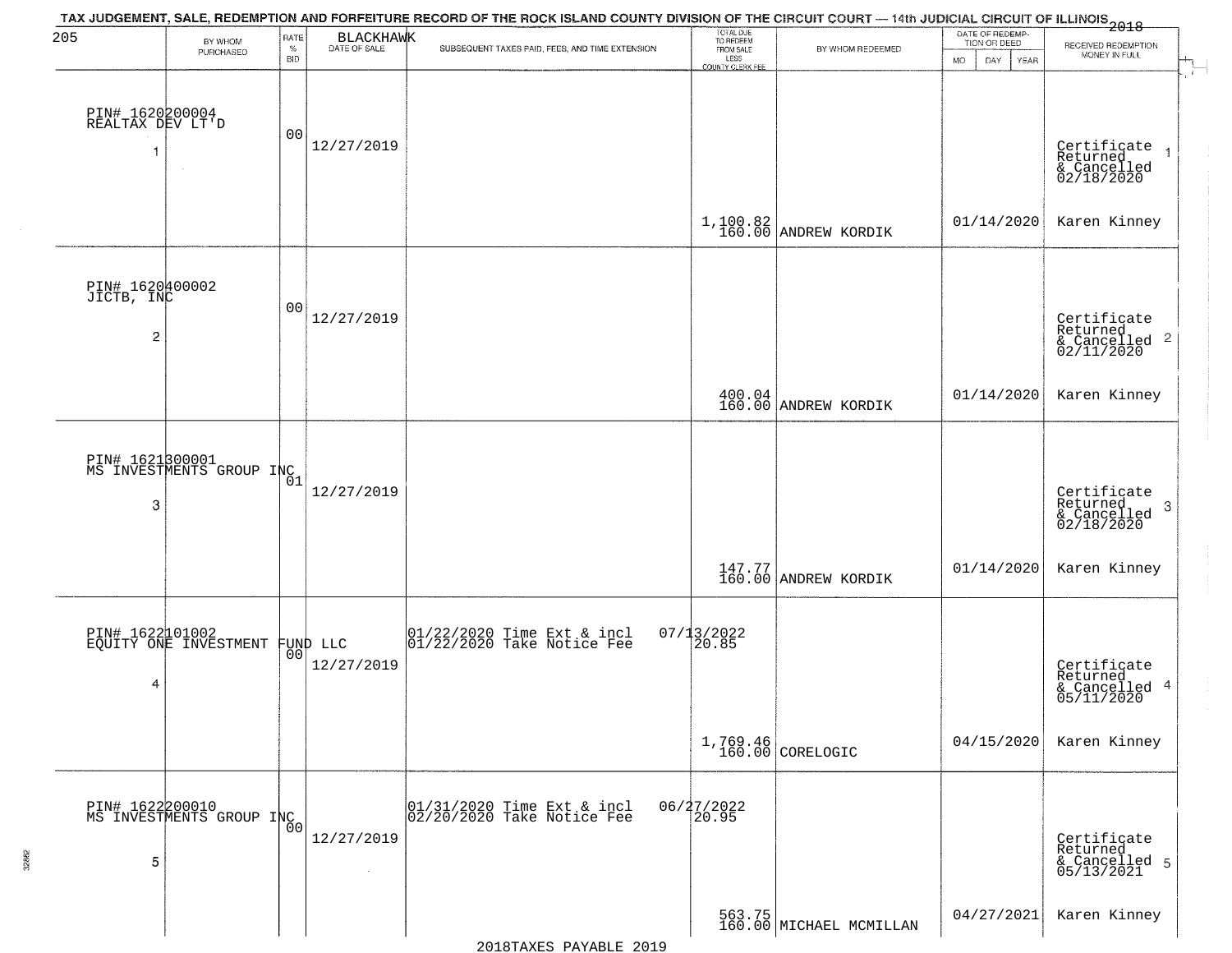| 206  | NAME AND ADDRESS<br>LEGAL DESCRIPTION<br>TAXPAYER NO.<br>PARCEL NO.<br>ACRES<br>TWP - CODE | <b>BLACKHAWK</b>                                                                     | A-BACK TAX<br>FORFEITED<br>PRIOR TO | <b>BACK TAX</b><br>FORFEITED<br>PENALTY | BACK TAX<br>FORFEITED<br>INTEREST AND | TOTAL BACK<br>TAX PENALTY<br>AND COSTS | AMOUNT<br>FOR WHICH<br><b>JUDGEMENT</b> | $\begin{array}{c} \text{CERTIFICATE} \\ \text{NO.} \end{array}$ | <b>INTEREST PAYMENT FUND</b><br><b>INDEMNITY FUND</b> | 2018   |
|------|--------------------------------------------------------------------------------------------|--------------------------------------------------------------------------------------|-------------------------------------|-----------------------------------------|---------------------------------------|----------------------------------------|-----------------------------------------|-----------------------------------------------------------------|-------------------------------------------------------|--------|
|      | ASSESSED VALUATION FOR TAXES                                                               | TAX DUE<br>INT DUE<br>1ST<br>1ST                                                     | 2017                                | <b>ACCRUED</b>                          | COST ACCRUED                          | ACCRUED                                | IS ASKED                                |                                                                 | COST OF SALE                                          |        |
|      | MCMILLAN MICHAEL A<br>13416 238TH ST W<br>ILLINOIS CITY IL<br>61259                        | $67.88_{200}$<br><del>7.1</del> 4<br>2ND<br>67.88<br>5.10                            |                                     |                                         |                                       |                                        |                                         |                                                                 | 60.00                                                 |        |
|      | SUPVR ASST MAP<br>LOT 401 SHEET 25                                                         | 67.88<br>1.08<br>4TH<br>67.88<br>2.04                                                |                                     |                                         |                                       |                                        |                                         | 1005                                                            | 20.00                                                 |        |
|      | $023 - 07 - 00$<br>203<br>39.900<br>$11 - 02$<br>PIN# 1622400001                           | <b>PUBLICATION COST</b><br>10.00<br>TOTAL DUE-TAXES, INT. COST                       |                                     |                                         |                                       |                                        |                                         |                                                                 | 4.00                                                  |        |
|      | 2,546                                                                                      | 299.88<br>1ST<br>1ST                                                                 |                                     |                                         |                                       |                                        | 299.88                                  |                                                                 | 10.00                                                 | 393.88 |
|      | MILLER JANICE N<br>636 1ST AVE W<br>MILAN IL<br>61264                                      | 93.05<br><u>9.80</u><br>2ND<br>93.05<br>7.00<br>बन्ना<br>3BD                         |                                     |                                         |                                       |                                        |                                         |                                                                 | 60.00                                                 |        |
|      | LOT 30<br>ASSRS PLAT 1879                                                                  | 93.05<br>5.60                                                                        |                                     |                                         |                                       |                                        |                                         | 1006                                                            | 20.00                                                 |        |
|      | $025 - 09 - 00$<br>237<br>$11 - 06$<br>PIN# 1623201018                                     | 93.05<br>2.80<br>PUBLICATION COST<br>10.00<br>TOTAL DUE-TAXES, INT. COST             |                                     |                                         |                                       |                                        |                                         |                                                                 | 4.00                                                  |        |
|      | 3,681                                                                                      | 407.40                                                                               |                                     |                                         |                                       |                                        | 407.40                                  |                                                                 | 10.00                                                 | 501.40 |
|      | JACKSON MICHAEL E<br>623 3RD AVE W<br>MILAN IL<br>61264                                    | 1ST<br>ist.<br>2ND<br>SMD<br>3RD<br>3 <sub>BD</sub>                                  |                                     |                                         |                                       |                                        |                                         |                                                                 | 60.00                                                 |        |
|      | S 140 FT OF LOT 33<br>ASSR PLAT 1879                                                       | 4TH<br>4TH<br>93.05<br>2.80                                                          |                                     |                                         |                                       |                                        |                                         | 1007                                                            | 20.00                                                 |        |
|      | $025 - 15 - 10$<br>11-06<br>$241 - 1$<br>.193<br>PIN# 1623209006                           | <b>PUBLICATION COST</b><br>10.00<br>TOTAL OUE-TAXES, INT. COST                       |                                     |                                         |                                       |                                        |                                         |                                                                 | 4.00                                                  |        |
|      | 3,681                                                                                      | 105.85                                                                               |                                     |                                         |                                       |                                        | 105.85                                  |                                                                 | 10.00                                                 | 199.85 |
|      | JACKSON MICHAEL E<br>623 3RD AVE W<br>61264<br>MILAN IL                                    | ड़ा<br>2ND<br>2ND<br>3RD<br>3BD                                                      |                                     |                                         |                                       |                                        |                                         |                                                                 | 60.00                                                 |        |
|      | W.50 OF S.50 LOT<br>32 ASSRS PLAT 1879                                                     |                                                                                      |                                     |                                         |                                       |                                        |                                         | 1008                                                            | 20.00                                                 |        |
|      | $025 - 14 - 20$<br>11-06<br>$240 - C$<br>.186<br>PIN# 1623209007                           | 4TH<br>$346.68$ $10.40^8$<br>PUBLICATION COST<br>10.00<br>TOTAL DUE-TAXES, INT. COST |                                     |                                         |                                       |                                        |                                         |                                                                 | 4.00                                                  |        |
|      | 25,185                                                                                     | 367.08                                                                               |                                     |                                         |                                       |                                        | 367.08                                  |                                                                 | 10.00                                                 | 461.08 |
|      | JACKSON MICHAEL E<br>623 3RD AVE W<br>61264<br>MILAN IL                                    | 1ST<br>1ST<br>2ND<br>2ND                                                             |                                     |                                         |                                       |                                        |                                         |                                                                 | 60.00                                                 |        |
|      | S .50 OF E .50<br>LOT 32 ASSRS PLAT 1879                                                   | 3 <sub>RD</sub><br>3RD<br>4TH<br>4TH<br>$2.80$ <sup>B</sup><br>93.05                 |                                     |                                         |                                       |                                        |                                         | 1009                                                            | 20.00                                                 |        |
|      | $025 - 13 - 00$<br>11-06<br>$240 - A$<br>.193<br>PIN# 1623209008                           | PUBLICATION COST<br>10.00                                                            |                                     |                                         |                                       |                                        |                                         |                                                                 | 4.00                                                  |        |
| $+1$ | 3,681                                                                                      | TOTAL DUE-TAXES, INT. COST<br>105.85                                                 |                                     |                                         | מרמפ הדתגעונת מהעושפומפ               |                                        | 105.85                                  |                                                                 | 10.00                                                 | 199.85 |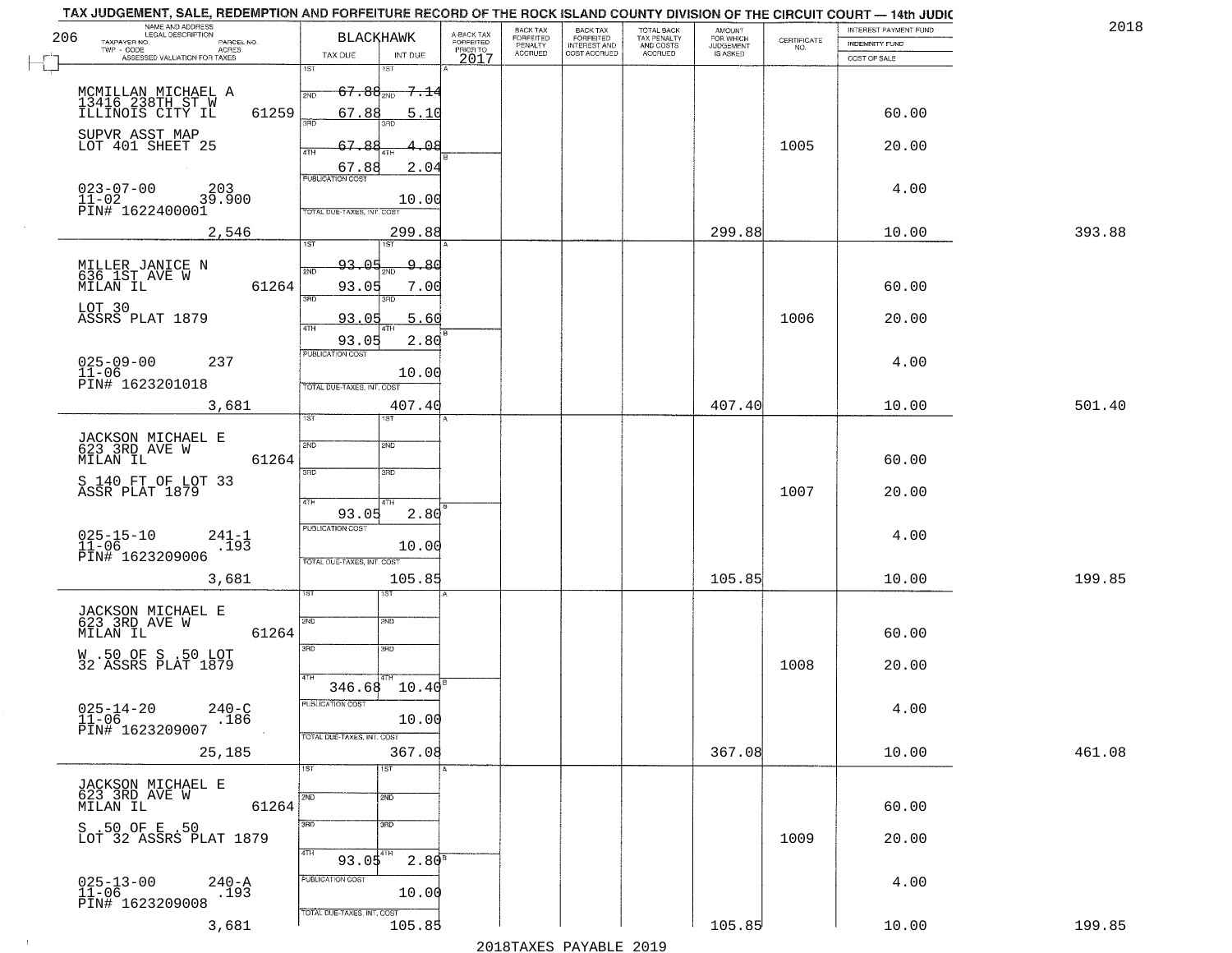|                                 |                            |                            |                                  | TAX JUDGEMENT, SALE, REDEMPTION AND FORFEITURE RECORD OF THE ROCK ISLAND COUNTY DIVISION OF THE CIRCUIT COURT — 14th JUDICIAL CIRCUIT OF ILLINOIS 2018 |                                                                                  |                              | DATE OF REDEMP-     |                                                            |
|---------------------------------|----------------------------|----------------------------|----------------------------------|--------------------------------------------------------------------------------------------------------------------------------------------------------|----------------------------------------------------------------------------------|------------------------------|---------------------|------------------------------------------------------------|
| 206                             | BY WHOM<br>PURCHASED       | RATE<br>$\%$<br><b>BID</b> | <b>BLACKHAWK</b><br>DATE OF SALE | SUBSEQUENT TAXES PAID, FEES, AND TIME EXTENSION                                                                                                        | TOTAL DUE<br>TO REDEEM<br>FROM SALE<br>LESS                                      | BY WHOM REDEEMED             | TION OR DEED        | RECEIVED REDEMPTION<br>MONEY IN FULL                       |
|                                 |                            |                            |                                  |                                                                                                                                                        | <b>COUNTY CLERK FEE</b>                                                          |                              | MO.<br>DAY.<br>YEAR |                                                            |
| PIN# 1622400001<br>RICO TRUSTEE | $\sim$                     | 18                         | 12/27/2019                       | 04/06/2020 Time Ext & incl<br>04/06/2020 Take Notice Fee<br>11/30/2020 Subs paid                                                                       | 07/22/2022<br>20.95<br>325.25                                                    |                              |                     | Certificate<br>Returned<br>& Cancelled<br>10/02/2021       |
|                                 |                            |                            |                                  |                                                                                                                                                        |                                                                                  | $1,062.70$ MICHAEL MCMILLAN  | 09/30/2021          | Karen Kinney                                               |
| PIN# 1623201018<br>RICO TRUSTEE |                            | 18                         | 12/27/2019                       |                                                                                                                                                        |                                                                                  |                              |                     |                                                            |
| $\overline{c}$                  |                            |                            |                                  |                                                                                                                                                        |                                                                                  |                              |                     | Certificate<br>Returned<br>$\frac{12241164}{62/05/2020}$ 2 |
|                                 |                            |                            |                                  |                                                                                                                                                        |                                                                                  | 591.65<br>160.00 PAT MEGUFFY | 01/14/2020          | Karen Kinney                                               |
| PIN# 1623209006                 | STEVE SODEMAN LIVING TRUST | 18                         |                                  | 01/21/2020 Time Ext & incl<br>01/21/2020 Take Notice Fee<br>11/30/2020 Subs paid<br>12/09/2021 Subs paid                                               | 12/21/2022<br>$\begin{smallmatrix} 120.85 \\ 432.82 \\ 441.59 \end{smallmatrix}$ |                              |                     |                                                            |
| 3                               |                            |                            | 12/27/2019                       |                                                                                                                                                        |                                                                                  |                              |                     | 3                                                          |
|                                 |                            |                            |                                  |                                                                                                                                                        | $1,431.85$ VSG                                                                   |                              | 04/05/2022          |                                                            |
| PIN# 1623209007                 | EQUITY ONE INVESTMENT      |                            | FUND LLC                         | $ 01/22/2020$ Time Ext & incl<br>$ 01/22/2020$ Take Notice Fee                                                                                         | $07/13/2022$<br>20.85                                                            |                              |                     |                                                            |
| 4                               |                            | 00                         | 12/27/2019                       |                                                                                                                                                        |                                                                                  |                              |                     | Certificate<br>Returned<br>& Cancelled 4<br>11/06/2020     |
|                                 |                            |                            |                                  |                                                                                                                                                        |                                                                                  | 481.93<br>160.00 CORELOGIC   | 10/14/2020          | Karen Kinney                                               |
| PIN# 1623209008                 | STEVE ŠODEMAN LIVING TRUST | 18                         |                                  | 01/21/2020 Time Ext & incl<br>01/21/2020 Take Notice Fee<br>12/27/2019 12/09/2021 Subs paid<br>12/27/2019 12/09/2021 Subs paid                         | 12/21/2022<br>20.85<br>432.82                                                    |                              |                     |                                                            |
| 5                               |                            |                            | $\sim$                           |                                                                                                                                                        | 441.59                                                                           |                              |                     | 5                                                          |
|                                 |                            |                            |                                  |                                                                                                                                                        |                                                                                  |                              |                     |                                                            |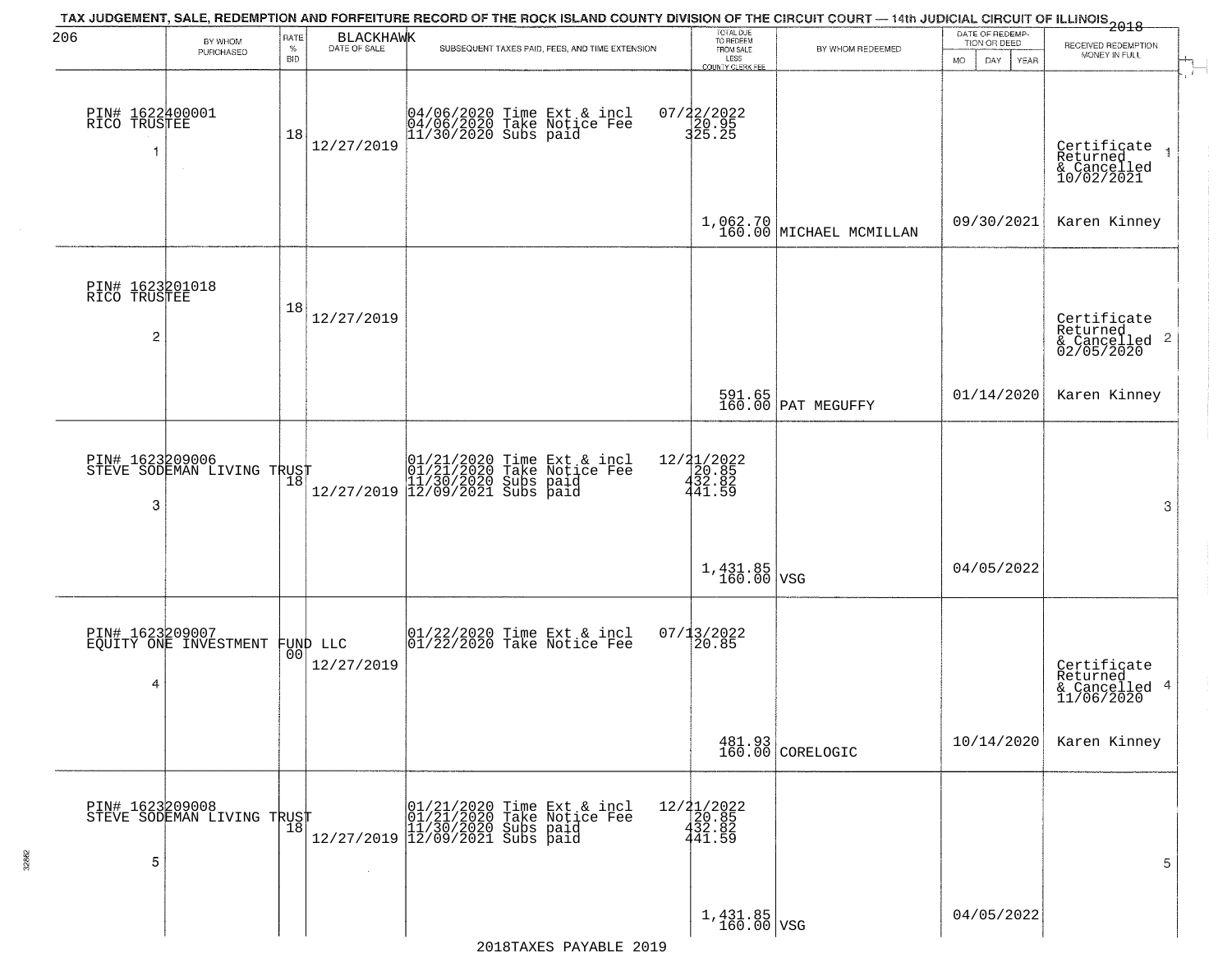|     | NAME AND ADDRESS<br>LEGAL DESCRIPTION                                |                                            |                                     | BACK TAX             |                                       |                                        |                                  |                    | INTEREST PAYMENT FUND | 2018    |
|-----|----------------------------------------------------------------------|--------------------------------------------|-------------------------------------|----------------------|---------------------------------------|----------------------------------------|----------------------------------|--------------------|-----------------------|---------|
| 207 | TAXPAYER NO.<br>PARCEL NO.<br>ACRES                                  | <b>BLACKHAWK</b>                           | A-BACK TAX<br>FORFEITED<br>PRIOR TO | FORFEITED<br>PENALTY | BACK TAX<br>FORFEITED<br>INTEREST AND | TOTAL BACK<br>TAX PENALTY<br>AND COSTS | AMOUNT<br>FOR WHICH<br>JUDGEMENT | CERTIFICATE<br>NO. | <b>INDEMNITY FUND</b> |         |
|     | ASSESSED VALUATION FOR TAXES                                         | TAX DUE<br>INT DUE<br>1ST                  | 2017                                | <b>ACCRUED</b>       | COST ACCRUED                          | <b>ACCRUED</b>                         | IS ASKED                         |                    | COST OF SALE          |         |
|     |                                                                      | 18T                                        |                                     |                      |                                       |                                        |                                  |                    |                       |         |
|     | GURJINDER SINGH LLC<br>104 2ND AVE W                                 | 2ND<br>2ND                                 |                                     |                      |                                       |                                        |                                  |                    |                       |         |
|     | 61264<br>MILAN IL                                                    | 685.67<br>51.45<br>बन्नल                   |                                     |                      |                                       |                                        |                                  |                    | 60.00                 |         |
|     | SUPVR ASST MAP<br>LOT 200 SH 28                                      |                                            |                                     |                      |                                       |                                        |                                  |                    |                       |         |
|     |                                                                      | 685.67<br>41.16<br>ATH                     |                                     |                      |                                       |                                        |                                  | 1010               | 20.00                 |         |
|     |                                                                      | 20.58<br>685.67<br><b>PUBLICATION COST</b> |                                     |                      |                                       |                                        |                                  |                    |                       |         |
|     | $061 - 16 - 00$<br>694                                               |                                            |                                     |                      |                                       |                                        |                                  |                    | 4.00                  |         |
|     | $11 - 06$<br>.173<br>PIN# 1623214005                                 | 10.00<br>TOTAL DUE-TAXES, INT. COST        |                                     |                      |                                       |                                        |                                  |                    |                       |         |
|     |                                                                      |                                            |                                     |                      |                                       |                                        |                                  |                    |                       | 2274.20 |
|     | 27,126                                                               | 2,180.20                                   |                                     |                      |                                       |                                        | 2180.20                          |                    | 10.00                 |         |
|     |                                                                      | 421.42<br><u>44.24</u>                     |                                     |                      |                                       |                                        |                                  |                    |                       |         |
|     | TOBIAS LORETTA L<br>720 11TH ST W                                    | 2ND                                        |                                     |                      |                                       |                                        |                                  |                    |                       |         |
|     | 61264<br>MILAN IL                                                    | 421.42<br>31.60<br>3RD                     |                                     |                      |                                       |                                        |                                  |                    | 60.00                 |         |
|     | SUPVR ASST MAP<br>LOT 312 SHEET 29                                   | 25.28<br>421<br>-42                        |                                     |                      |                                       |                                        |                                  | 1011               | 20.00                 |         |
|     |                                                                      | $\overline{ATH}$                           |                                     |                      |                                       |                                        |                                  |                    |                       |         |
|     |                                                                      | 12.64<br>421.42<br>PUBLICATION COST        |                                     |                      |                                       |                                        |                                  |                    |                       |         |
|     | $028 - 07 - 02$<br>$270 - 1$<br>$11 - 06$<br>.329                    | 10.00                                      |                                     |                      |                                       |                                        |                                  |                    | 4.00                  |         |
|     | PIN# 1623305001                                                      | TOTAL DUE-TAXES, INT. COST                 |                                     |                      |                                       |                                        |                                  |                    |                       |         |
|     | 16,672                                                               | 1,809.44                                   |                                     |                      |                                       |                                        | 1809.44                          |                    | 10.00                 | 1903.44 |
|     |                                                                      | is T                                       |                                     |                      |                                       |                                        |                                  |                    |                       |         |
|     | TOBIAS LORETTA L<br>720 11TH ST W                                    | 432.90<br>45.<br>2ND                       |                                     |                      |                                       |                                        |                                  |                    |                       |         |
|     | 61264<br>MILAN IL                                                    | 432.90<br>32.4                             |                                     |                      |                                       |                                        |                                  |                    | 60.00                 |         |
|     | SUPVR ASST MAP                                                       | 3RD<br>3RD                                 |                                     |                      |                                       |                                        |                                  |                    |                       |         |
|     | LOT 313 SHEET 29                                                     | 432.90<br>25.96<br>4TH                     |                                     |                      |                                       |                                        |                                  | 1012               | 20.00                 |         |
|     |                                                                      | 12.98<br>432.90                            |                                     |                      |                                       |                                        |                                  |                    |                       |         |
|     | $028 - 07 - 04$<br>$270 - 2$                                         | <b>PUBLICATION COST</b>                    |                                     |                      |                                       |                                        |                                  |                    | 4.00                  |         |
|     | $11 - 06$<br>PIN# 1623305002                                         | 10.00                                      |                                     |                      |                                       |                                        |                                  |                    |                       |         |
|     |                                                                      | TOTAL OUE-TAXES, INT. COST                 |                                     |                      |                                       |                                        | 1858.42                          |                    |                       | 1952.42 |
|     | 17,126                                                               | 1,858.42<br>151                            |                                     |                      |                                       |                                        |                                  |                    | 10.00                 |         |
|     |                                                                      | 98.05<br>10.29                             |                                     |                      |                                       |                                        |                                  |                    |                       |         |
|     | KELLY JOSEPH P III/DONNA<br>10 WOODLEY RD<br>ROCK ISLAND IL<br>61201 | 2ND<br>98.05<br>7.35                       |                                     |                      |                                       |                                        |                                  |                    | 60.00                 |         |
|     |                                                                      | 3RD<br>3RD                                 |                                     |                      |                                       |                                        |                                  |                    |                       |         |
|     | LOT 17                                                               | 98.05<br>5.88                              |                                     |                      |                                       |                                        |                                  | 1013               | 20.00                 |         |
|     | FONTENOYS 1ST ADD<br>TO MILAN                                        | 4TH<br>2.94<br>98.05                       |                                     |                      |                                       |                                        |                                  |                    |                       |         |
|     |                                                                      | "UBLICA HUN CUS                            |                                     |                      |                                       |                                        |                                  |                    |                       |         |
|     | $101 - 18 - 00$<br>1390<br>$11 - 06$<br>.161                         | 10.00                                      |                                     |                      |                                       |                                        |                                  |                    | 4.00                  |         |
|     | PIN# 1623307028                                                      | TOTAL DUE-TAXES, INT. COST                 |                                     |                      |                                       |                                        |                                  |                    |                       |         |
|     | 3,879                                                                | 428.66                                     |                                     |                      |                                       |                                        | 428.66                           |                    | 10.00                 | 522.66  |
|     |                                                                      | 1ST                                        |                                     |                      |                                       |                                        |                                  |                    |                       |         |
|     | RAMSEY BILLY J<br>827 10TH ST W                                      | 272.66<br>28.63<br>2ND                     |                                     |                      |                                       |                                        |                                  |                    |                       |         |
|     | 61264<br>MILAN IL                                                    | $272.66$ $20.45$                           |                                     |                      |                                       |                                        |                                  |                    | 60.00                 |         |
|     | LOT 21<br>FONTENOYS 1ST ADD                                          | 3RD                                        |                                     |                      |                                       |                                        |                                  |                    |                       |         |
|     | TO MILAN                                                             | 272.66<br>16.36                            |                                     |                      |                                       |                                        |                                  | 1014               | 20.00                 |         |
|     |                                                                      | 272.66<br>8.18 <sup>8</sup>                |                                     |                      |                                       |                                        |                                  |                    |                       |         |
|     | $101 - 22 - 00$<br>1394                                              | PUBLICATION COST                           |                                     |                      |                                       |                                        |                                  |                    | 4.00                  |         |
|     | $11 - 06$<br>.161<br>PIN# 1623307031                                 | 10.00                                      |                                     |                      |                                       |                                        |                                  |                    |                       |         |
|     | 21,787                                                               | TOTAL DUE-TAXES, INT. COST<br>1,174.26     |                                     |                      |                                       |                                        | 1174.26                          |                    | 10.00                 | 1268.26 |
|     |                                                                      |                                            |                                     |                      |                                       |                                        |                                  |                    |                       |         |

 $\sim 10^{-1}$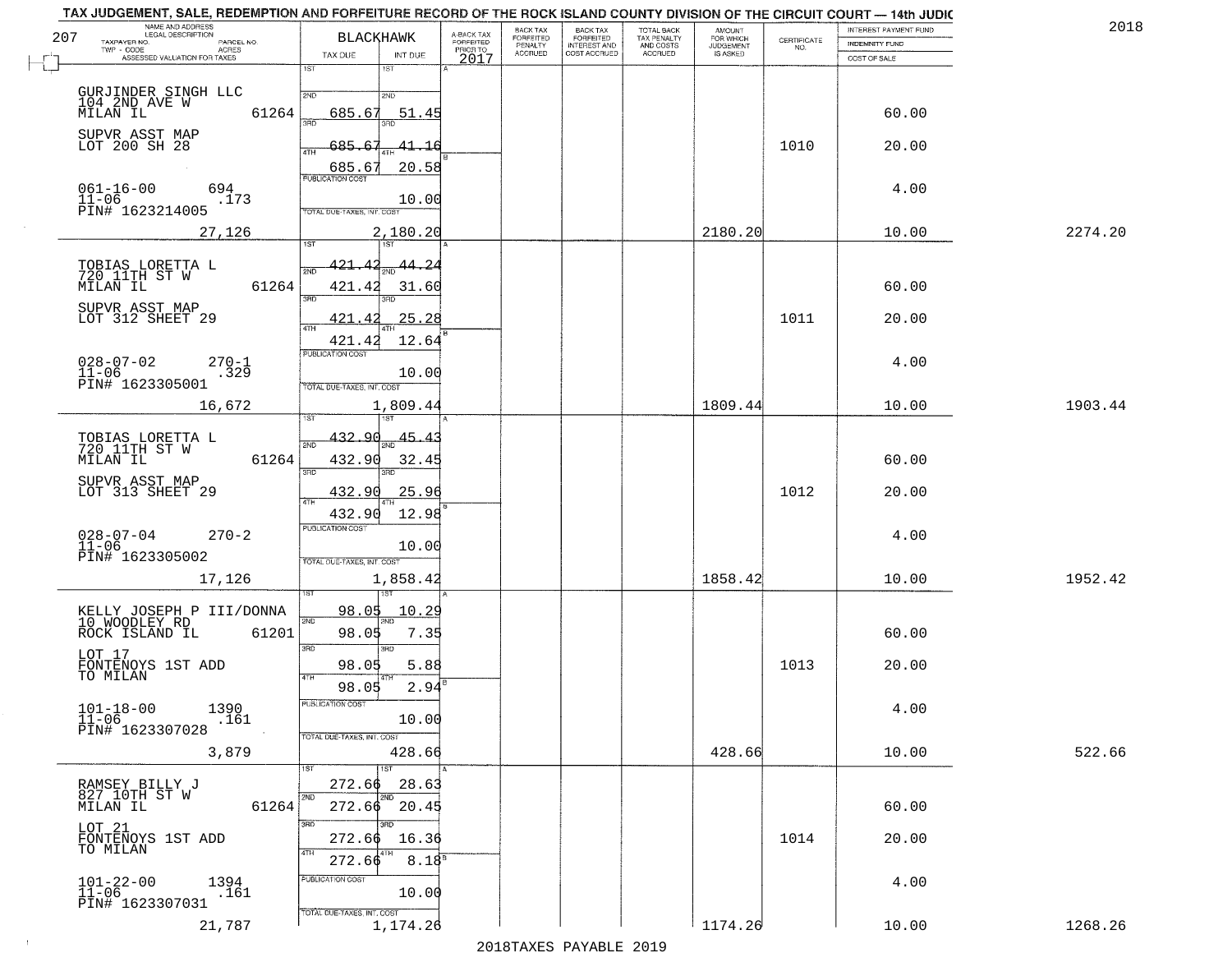| 207                  | BY WHOM<br>PURCHASED                                    | RATE<br>$\%$<br><b>BID</b> | <b>BLACKHAWK</b><br>DATE OF SALE | TAX JUDGEMENT, SALE, REDEMPTION AND FORFEITURE RECORD OF THE ROCK ISLAND COUNTY DIVISION OF THE CIRCUIT COURT — 14th JUDICIAL CIRCUIT OF ILLINOIS 2018<br>SUBSEQUENT TAXES PAID, FEES, AND TIME EXTENSION | TOTAL DUE<br>TO REDEEM<br>FROM SALE<br>LESS         | BY WHOM REDEEMED                                         | DATE OF REDEMP-<br>TION OR DEED<br>DAY<br>MO.<br>YEAR | RECEIVED REDEMPTION<br>MONEY IN FULL                      |
|----------------------|---------------------------------------------------------|----------------------------|----------------------------------|-----------------------------------------------------------------------------------------------------------------------------------------------------------------------------------------------------------|-----------------------------------------------------|----------------------------------------------------------|-------------------------------------------------------|-----------------------------------------------------------|
| 1                    | PIN# 1623214005<br>STEVE SODEMAN LIVING TRUST<br>$\sim$ | $\overline{18}$            | 12/27/2019                       | 01/21/2020 Time Ext & incl<br>01/21/2020 Take Notice Fee<br>12/09/2021 Subs paid                                                                                                                          | COUNTY CLERK FEE<br>12/21/2022<br>20.85<br>2,999.64 |                                                          |                                                       | 1                                                         |
| PIN# 1623305001<br>2 | STEVE SODEMAN LIVING TRUST                              |                            |                                  | $[01/21/2020 \t\t Time Ext & incl 01/21/2020 \t\t Take Notice Free 11/30/2020 Subs paid 12/27/2019] 12/09/2021 Subs paid 13/209/2021$                                                                     | 12/21/2022<br>1,854.36<br>1,854.36<br>1,859.01      |                                                          |                                                       | $\overline{2}$                                            |
| 3                    | PIN# 1623305002<br>GUARDIAN TAX IL LLC                  | 00                         |                                  | $[04/01/2020 \t\t Time Ext & incl04/01/2020 \tTake Notice Free11/23/2021 Subs paid12/27/2019 \t\t 12/01/2020 Subs paid$                                                                                   | 12/22/2022<br>2,430.95<br>2,430.29<br>2,437.40      |                                                          |                                                       | 3                                                         |
| 4                    | PIN# 1623307028<br>STEVE SODEMAN LIVING TRUST           |                            | 12/27/2019                       | 01/21/2020 Time Ext & incl<br>01/21/2020 Take Notice Fee                                                                                                                                                  | 12/21/2022<br>120.85                                |                                                          |                                                       | Certificate<br>Returned<br>4<br>& Cancelled<br>02/05/2020 |
|                      |                                                         |                            |                                  |                                                                                                                                                                                                           |                                                     | 637.59<br>160.00 JOSEPH/DONNA KELLY                      | 01/23/2020                                            | Karen Kinney                                              |
| 5                    | PIN# 1623307031    <br>STEVE SODEMAN LIVING TRUST       | 03                         | 12/27/2019                       | 01/21/2020 Time Ext & incl<br>01/21/2020 Take Notice Fee                                                                                                                                                  | $12/21/2022$<br>20.85                               |                                                          |                                                       | Certificate<br>Returned<br>& Cancelled 5<br>10/05/2020    |
|                      |                                                         |                            |                                  |                                                                                                                                                                                                           |                                                     | $\left[1, 365.21 \atop 160.00\right]$ RADIAN REAL ESTATE | 09/04/2020                                            | Karen Kinney                                              |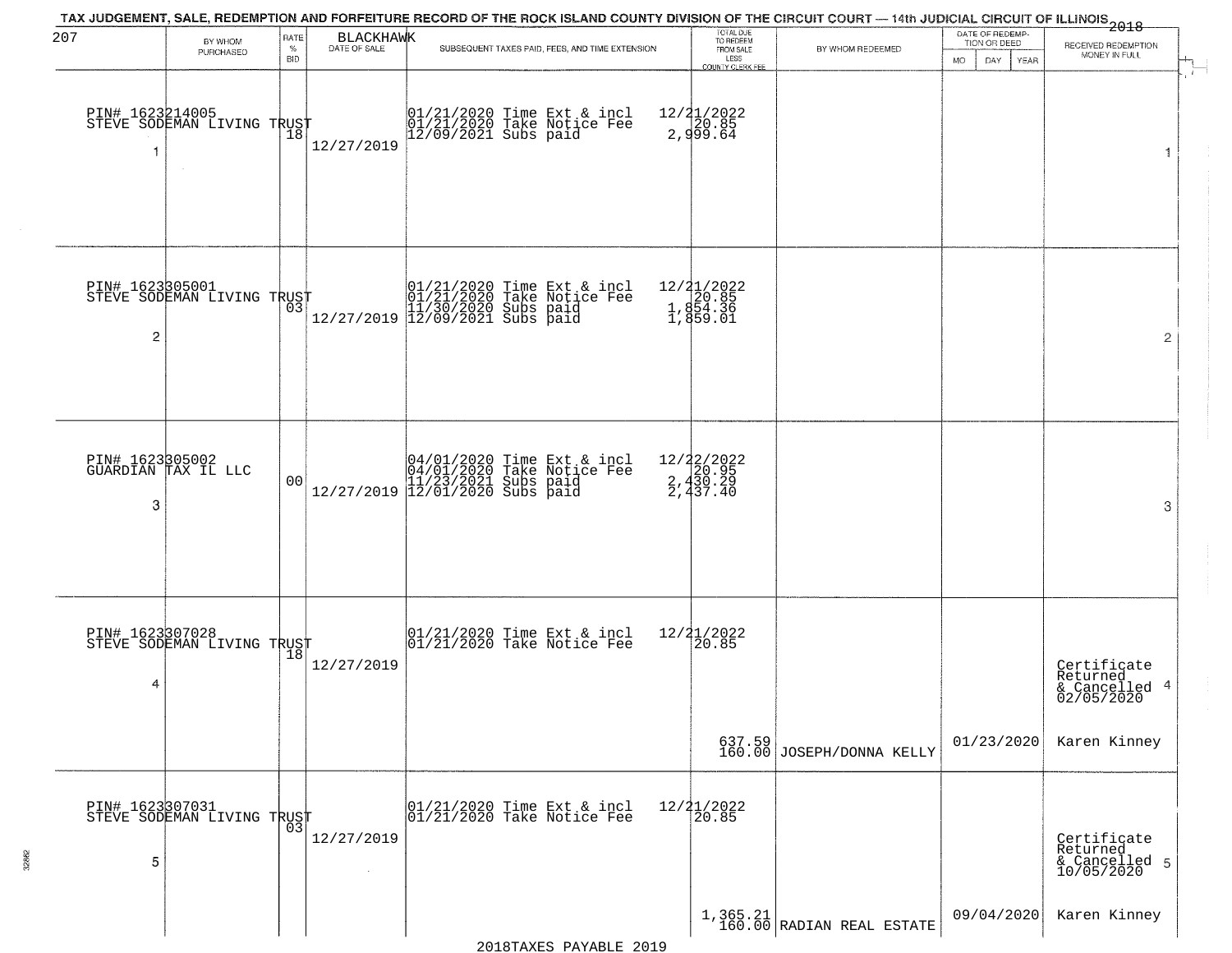| TAX JUDGEMENT, SALE, REDEMPTION AND FORFEITURE RECORD OF THE ROCK ISLAND COUNTY DIVISION OF THE CIRCUIT COURT - 14th JUDIC<br>NAME AND ADDRESS<br>LEGAL DESCRIPTION |                     |                                    |                           |                                     | BACK TAX             | <b>BACK TAX</b>                  | TOTAL BACK               | AMOUNT<br>FOR WHICH |                    | INTEREST PAYMENT FUND | 2018     |
|---------------------------------------------------------------------------------------------------------------------------------------------------------------------|---------------------|------------------------------------|---------------------------|-------------------------------------|----------------------|----------------------------------|--------------------------|---------------------|--------------------|-----------------------|----------|
| 208<br>TAXPAYER NO.<br>TWP - CODE                                                                                                                                   | PARCEL NO.<br>ACRES |                                    | BLACKHAWK                 | A-BACK TAX<br>FORFEITED<br>PRIOR TO | FORFEITED<br>PENALTY | FORFEITED<br><b>INTEREST AND</b> | TAX PENALTY<br>AND COSTS | <b>JUDGEMENT</b>    | CERTIFICATE<br>NO. | <b>INDEMNITY FUND</b> |          |
| ASSESSED VALUATION FOR TAXES                                                                                                                                        |                     | TAX DUE<br>1ST                     | INT DUE<br>1ST            | 2017                                | <b>ACCRUED</b>       | COST ACCRUED                     | <b>ACCRUED</b>           | IS ASKED            |                    | COST OF SALE          |          |
|                                                                                                                                                                     |                     |                                    |                           |                                     |                      |                                  |                          |                     |                    |                       |          |
| KELLY JOSEPH P III/DONNA<br>10 WOODLEY RD<br>ROCK ISLAND IL                                                                                                         |                     | 2ND                                | $621.71_{200}65.31$       |                                     |                      |                                  |                          |                     |                    |                       |          |
|                                                                                                                                                                     | 61201               | 621.71<br>350                      | 46.65                     |                                     |                      |                                  |                          |                     |                    | 60.00                 |          |
| LOT 28                                                                                                                                                              |                     | 621.71                             | 37.33                     |                                     |                      |                                  |                          |                     | 1015               | 20.00                 |          |
| FONTENOYS 1ST ADD<br>TO MILAN                                                                                                                                       |                     | ATH                                |                           |                                     |                      |                                  |                          |                     |                    |                       |          |
|                                                                                                                                                                     |                     | $\frac{621.71}{FUBUCATON COST}$    | 18.66                     |                                     |                      |                                  |                          |                     |                    |                       |          |
| $102 - 07 - 00$<br>$11 - 06$                                                                                                                                        | 1401<br>.189        |                                    | 10.00                     |                                     |                      |                                  |                          |                     |                    | 4.00                  |          |
| PIN# 1623307038                                                                                                                                                     |                     | TOTAL DUE-TAXES, INT. COST         |                           |                                     |                      |                                  |                          |                     |                    |                       |          |
|                                                                                                                                                                     | 24,596              |                                    | 2,664.78                  |                                     |                      |                                  |                          | 2664.78             |                    | 10.00                 | 2758.78  |
| KELLY JOSEPH P III/DONNA                                                                                                                                            |                     | <del>m 1446.96.151.9</del> 0       |                           |                                     |                      |                                  |                          |                     |                    |                       |          |
| 10 WOODLEY RD<br>ROCK ISLAND IL                                                                                                                                     | 61201               |                                    | 1446.96 108.50            |                                     |                      |                                  |                          |                     |                    | 60.00                 |          |
|                                                                                                                                                                     |                     |                                    |                           |                                     |                      |                                  |                          |                     |                    |                       |          |
| SUPVR ASST MAP<br>LOT 358 SHEET 29                                                                                                                                  |                     | 1446.96                            | 86.80                     |                                     |                      |                                  |                          |                     | 1016               | 20.00                 |          |
|                                                                                                                                                                     |                     | 1446.96                            | 43.40                     |                                     |                      |                                  |                          |                     |                    |                       |          |
| $028 - 07 - 94$                                                                                                                                                     | $270 - 47$          | PUBLICATION COST                   |                           |                                     |                      |                                  |                          |                     |                    | 4.00                  |          |
| $11 - 06$<br>PIN# 1623307051                                                                                                                                        | .378                | TOTAL DUE-TAXES, INT. COST         | 10.00                     |                                     |                      |                                  |                          |                     |                    |                       |          |
|                                                                                                                                                                     | 57,244              |                                    | 6,188.44                  |                                     |                      |                                  |                          | 6188.44             |                    | 10.00                 | 6282.44  |
|                                                                                                                                                                     |                     | 1ST                                | ١S٦                       |                                     |                      |                                  |                          |                     |                    |                       |          |
| HUMANE SOCIETY RI COUNTY<br>724 2ND ST W                                                                                                                            |                     | 3035.74                            | 318.78                    |                                     |                      |                                  |                          |                     |                    |                       |          |
| MILAN IL                                                                                                                                                            | 61264               |                                    | 3035.74 227.70            |                                     |                      |                                  |                          |                     |                    | 60.00                 |          |
| SUPVR ASST MAP                                                                                                                                                      |                     | 3RD                                | 3RD                       |                                     |                      |                                  |                          |                     |                    |                       |          |
| LOT 422 SHEET 30                                                                                                                                                    |                     |                                    | 3035.74 182.16            |                                     |                      |                                  |                          |                     | 1017               | 20.00                 |          |
|                                                                                                                                                                     |                     | 3035.74<br><b>PUBLICATION COST</b> | 91.08                     |                                     |                      |                                  |                          |                     |                    |                       |          |
| $028 - 15 - 00$<br>11-06                                                                                                                                            | 273-A<br>5.210      |                                    | 10.00                     |                                     |                      |                                  |                          |                     |                    | 4.00                  |          |
| PIN# 1623400026                                                                                                                                                     |                     | TOTAL OUE-TAXES, INT. COST         |                           |                                     |                      |                                  |                          |                     |                    |                       |          |
|                                                                                                                                                                     | 120,099             |                                    | 12,972.68                 |                                     |                      |                                  |                          | 12972.68            |                    | 10.00                 | 13066.68 |
|                                                                                                                                                                     |                     |                                    |                           |                                     |                      |                                  |                          |                     |                    |                       |          |
| BEGYN KRISTINA L<br>PO BOX 1352                                                                                                                                     |                     | 333.81<br>2ND                      | 35.07                     |                                     |                      |                                  |                          |                     |                    |                       |          |
| MILAN IL                                                                                                                                                            | 61264               | 333.81                             | 25.05                     |                                     |                      |                                  |                          |                     |                    | 60.00                 |          |
| SUPVR ASST MAP<br>LOT 409 SHEET 30                                                                                                                                  |                     | 3RD<br>333.81                      | 3BD<br>20.04              |                                     |                      |                                  |                          |                     | 1018               | 20.00                 |          |
|                                                                                                                                                                     |                     | 4TH<br>333.81                      | 10.02                     |                                     |                      |                                  |                          |                     |                    |                       |          |
|                                                                                                                                                                     |                     | PUBLICATION COS                    |                           |                                     |                      |                                  |                          |                     |                    |                       |          |
| $026 - 15 - 00$<br>$11-06$                                                                                                                                          | $258 - A$<br>.224   |                                    | 10.00                     |                                     |                      |                                  |                          |                     |                    | 4.00                  |          |
| PIN# 1623400031                                                                                                                                                     |                     | TOTAL DUE-TAXES, INT. COST         |                           |                                     |                      |                                  |                          |                     |                    |                       |          |
|                                                                                                                                                                     | 13,206              |                                    | 1,435.42                  |                                     |                      |                                  |                          | 1435.42             |                    | 10.00                 | 1529.42  |
| BEGYN KRISTINA L                                                                                                                                                    |                     | 266.04                             | $\overline{1ST}$<br>27.93 |                                     |                      |                                  |                          |                     |                    |                       |          |
| PO BOX 1352                                                                                                                                                         | 61264               |                                    | 2ND<br>266.04 19.95       |                                     |                      |                                  |                          |                     |                    | 60.00                 |          |
| MILAN IL                                                                                                                                                            |                     | 3RD                                |                           |                                     |                      |                                  |                          |                     |                    |                       |          |
| LOT 2<br>SYDNOR COURT                                                                                                                                               |                     | 266.04                             | 15.96                     |                                     |                      |                                  |                          |                     | 1019               | 20.00                 |          |
|                                                                                                                                                                     |                     | 4TH<br>266.04                      | 7.98 <sup>8</sup>         |                                     |                      |                                  |                          |                     |                    |                       |          |
| $089 - 10 - 00$                                                                                                                                                     | 1157                | PUBLICATION COST                   |                           |                                     |                      |                                  |                          |                     |                    | 4.00                  |          |
| $11 - 06$<br>PIN# 1623401046                                                                                                                                        | .229                |                                    | 10.00                     |                                     |                      |                                  |                          |                     |                    |                       |          |
|                                                                                                                                                                     | 16,525              | TOTAL DUE-TAXES, INT. COST         | 1,145.98                  |                                     |                      |                                  |                          | 1145.98             |                    | 10.00                 | 1239.98  |
|                                                                                                                                                                     |                     |                                    |                           |                                     |                      |                                  |                          |                     |                    |                       |          |

 $\sim 10$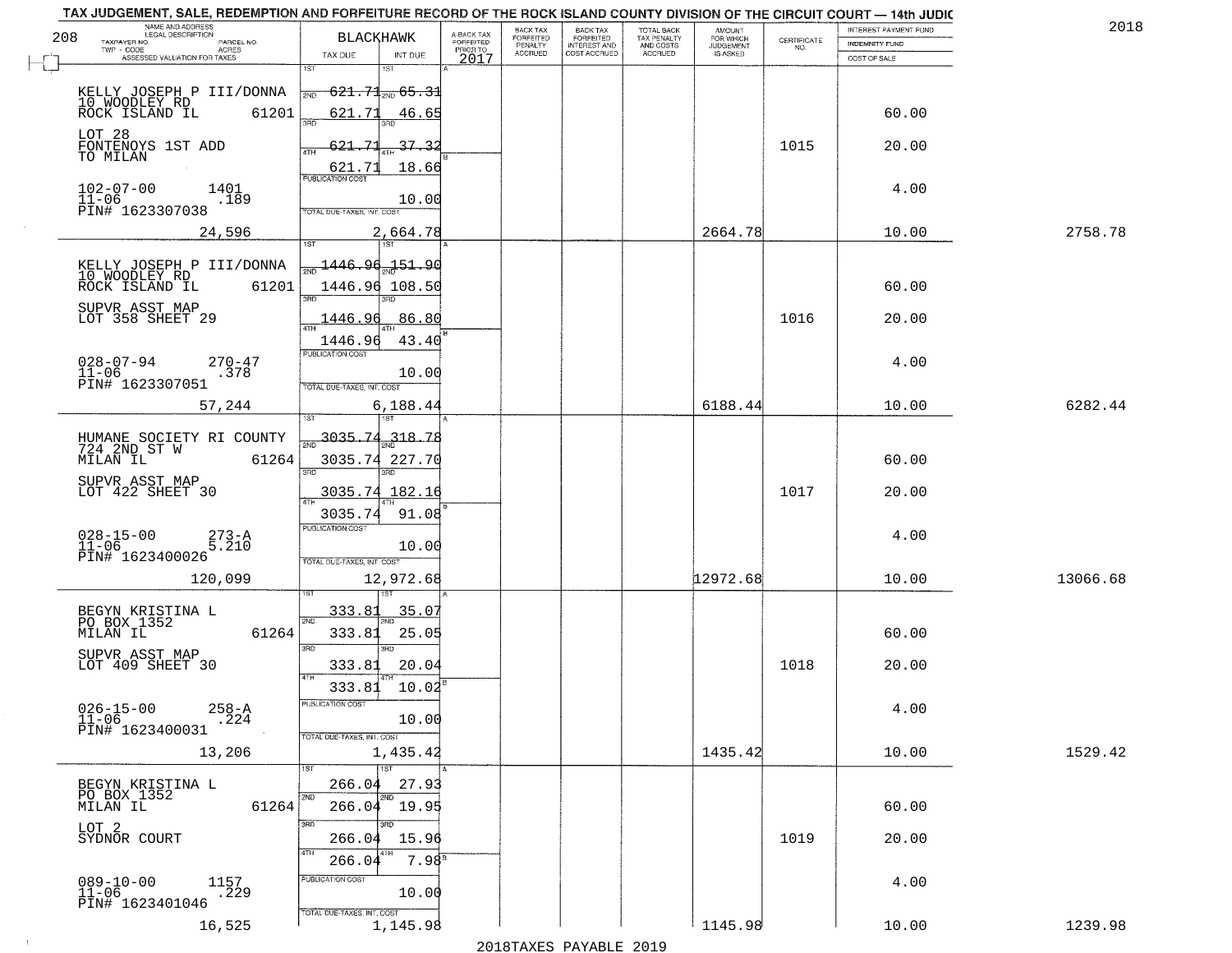| 208                                      | BY WHOM                                                     | RATE<br>$\%$ | <b>BLACKHAWK</b><br>DATE OF SALE | TAX JUDGEMENT, SALE, REDEMPTION AND FORFEITURE RECORD OF THE ROCK ISLAND COUNTY DIVISION OF THE CIRCUIT COURT — 14th JUDICIAL CIRCUIT OF ILLINOIS 2018<br>SUBSEQUENT TAXES PAID, FEES, AND TIME EXTENSION | TOTAL DUE<br>TO REDEEM<br>FROM SALE | BY WHOM REDEEMED                                              | DATE OF REDEMP<br>TION OR DEED | RECEIVED REDEMPTION                                        |
|------------------------------------------|-------------------------------------------------------------|--------------|----------------------------------|-----------------------------------------------------------------------------------------------------------------------------------------------------------------------------------------------------------|-------------------------------------|---------------------------------------------------------------|--------------------------------|------------------------------------------------------------|
|                                          | PURCHASED                                                   | <b>BID</b>   |                                  |                                                                                                                                                                                                           | LESS<br>COUNTY CLERK FEE            |                                                               | DAY.<br><b>MO</b><br>YEAR      | MONEY IN FULL                                              |
|                                          | PIN# 1623307038    <br>STEVE SODEMAN LIVING TRUST<br>$\sim$ | 18           | 12/27/2019                       | 01/21/2020 Time Ext & incl<br>01/21/2020 Take Notice Fee                                                                                                                                                  | $12/21/2022$<br>20.85               |                                                               |                                | Certificate<br>Returned<br>& Cancelled<br>05/06/2020       |
|                                          |                                                             |              |                                  |                                                                                                                                                                                                           | 3,276.21<br>160.00                  | JOSEPH/DONNA KELLY                                            | 04/06/2020<br>IÌI              | Karen Kinney                                               |
| PIN# 1623307051<br>$\overline{c}$        | STEVE SODEMAN LIVING TRUST                                  |              | 12/27/2019                       | $ 01/21/2020$ Time Ext & incl<br>$ 01/21/2020$ Take Notice Fee                                                                                                                                            | 12/21/2022<br>20.85                 |                                                               |                                | Certificate<br>Returned<br>& Cancelled 2<br>05/06/2020     |
|                                          |                                                             |              |                                  |                                                                                                                                                                                                           |                                     | $6,491.76$<br>160.00 JOSEPH/DONNA KELLY                       | 04/06/2020<br>IÌI              | Karen Kinney                                               |
| 3                                        | PIN# 1623400026<br>GUARDIAN TAX IL LLC                      | 05           | 12/27/2019                       | 04/01/2020 Time Ext & incl<br>04/01/2020 Take Notice Fee                                                                                                                                                  | 12/22/2022<br>20.95                 |                                                               |                                | Certificate<br>Returned<br>-3<br>& Cancelled<br>06/11/2020 |
|                                          |                                                             |              |                                  |                                                                                                                                                                                                           |                                     | 13,740.96<br>160.00 HUMANE SOCIETY RI COUNTY                  |                                | Karen Kinney                                               |
| 4                                        | PIN# 1623400031<br>STEVE SODEMAN LIVING TRUST               |              | 12/27/2019                       | 01/21/2020 Time Ext & incl<br>01/21/2020 Take Notice Fee                                                                                                                                                  | 12/21/2022<br>$\overline{20.85}$    |                                                               |                                | Certificate<br>Returned<br>& Cancelled 4<br>11/06/2020     |
|                                          |                                                             |              |                                  |                                                                                                                                                                                                           |                                     | $\left[1, 947.92 \atop 160.00 \right]$ BLACKHAWK BANK & TRUST | 10/19/2020                     | Karen Kinney                                               |
| PIN# 1623401046<br>REALTAX DEV LT'D<br>5 |                                                             | 07           | 12/27/2019                       | 01/31/2020 Time Ext & incl<br>02/20/2020 Take Notice Fee                                                                                                                                                  | 06/27/2022<br>20.95                 |                                                               |                                | Certificate<br>Returned<br>& Cancelled 5<br>12/11/2020     |
|                                          |                                                             |              |                                  |                                                                                                                                                                                                           |                                     | 1,434.53<br>160.00 KRISTINA BEGYN                             | 10/30/2020                     | Karen Kinney                                               |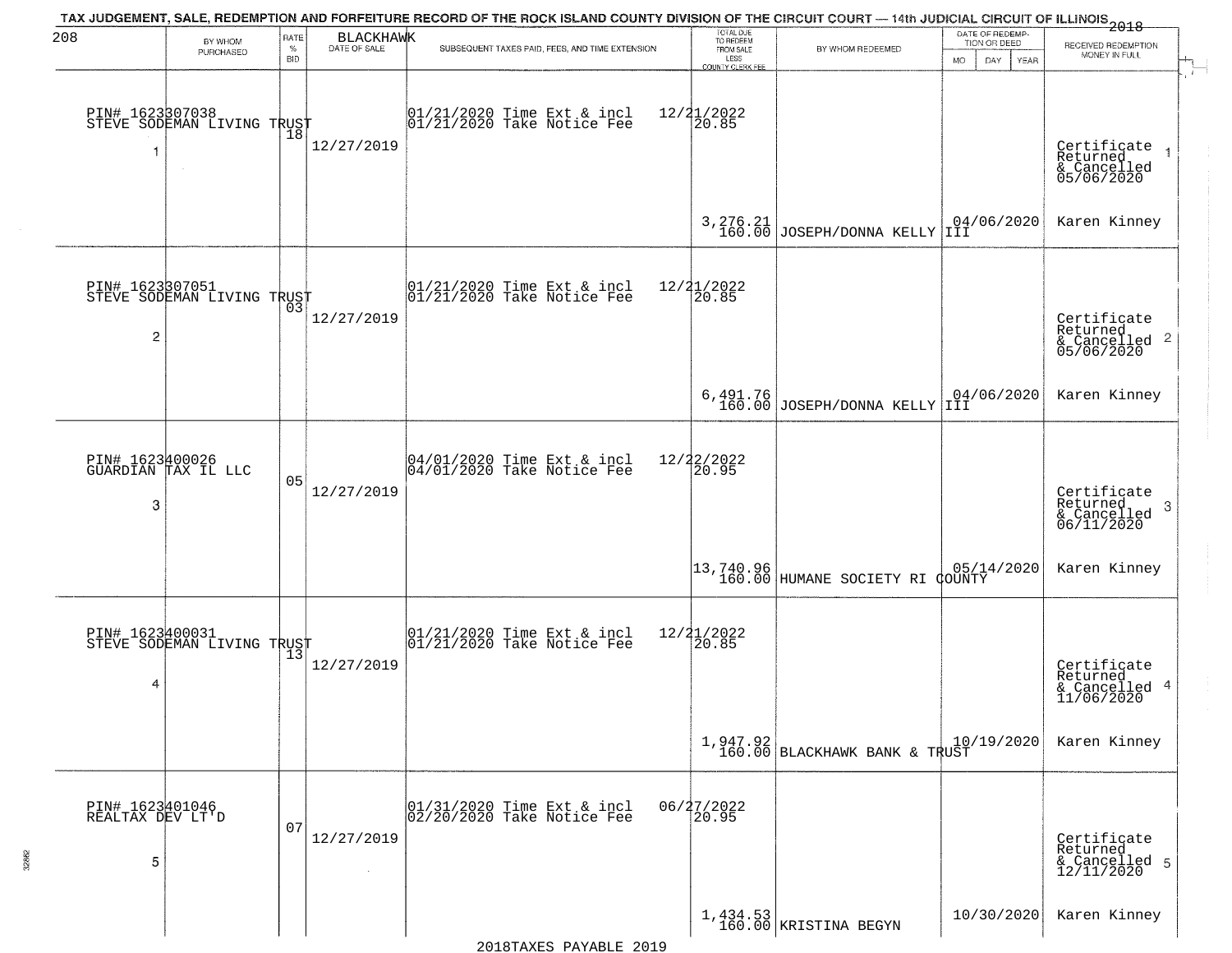| 209 | NAME AND ADDRESS<br>LEGAL DESCRIPTION                      | <b>BLACKHAWK</b>                       |                                     | BACK TAX<br>FORFEITED     | BACK TAX<br>FORFEITED<br>INTEREST AND | TOTAL BACK<br>TAX PENALTY<br>AND COSTS | AMOUNT<br>FOR WHICH<br>JUDGEMENT |                                                                 | INTEREST PAYMENT FUND | 2018    |
|-----|------------------------------------------------------------|----------------------------------------|-------------------------------------|---------------------------|---------------------------------------|----------------------------------------|----------------------------------|-----------------------------------------------------------------|-----------------------|---------|
|     | TAXPAYER NO.<br>PARCEL NO.<br>$TWP - CODE$<br>ACRES        | TAX DUE<br>INT DUE                     | A-BACK TAX<br>FORFEITED<br>PRIOR TO | PENALTY<br><b>ACCRUED</b> | COST ACCRUED                          | <b>ACCRUED</b>                         | IS ASKED                         | $\begin{array}{c} \text{CERTIFICATE} \\ \text{NO.} \end{array}$ | <b>INDEMNITY FUND</b> |         |
|     | ASSESSED VALUATION FOR TAXES                               | 1ST<br>1ST                             | 2017                                |                           |                                       |                                        |                                  |                                                                 | COST OF SALE          |         |
|     |                                                            |                                        |                                     |                           |                                       |                                        |                                  |                                                                 |                       |         |
|     |                                                            | 2ND<br>2ND                             |                                     |                           |                                       |                                        |                                  |                                                                 |                       |         |
|     | 61240<br>COAL VALLEY IL                                    | 3RD<br>3RD                             |                                     |                           |                                       |                                        |                                  |                                                                 | 60.00                 |         |
|     | N 117.5 FT LOT 6<br>ADAMSVILLE ADD                         |                                        |                                     |                           |                                       |                                        |                                  | 1020                                                            | 20.00                 |         |
|     |                                                            | 4TH<br>4TH<br>27.62<br>920.67          |                                     |                           |                                       |                                        |                                  |                                                                 |                       |         |
|     | $067 - 02 - 10$<br>$804 - 1$                               | <b>PUBLICATION COST</b>                |                                     |                           |                                       |                                        |                                  |                                                                 | 4.00                  |         |
|     | $11 - 06$<br>.135<br>PIN# 1623406004                       | 10.00<br>TOTAL DUE-TAXES, INT. COST    |                                     |                           |                                       |                                        |                                  |                                                                 |                       |         |
|     |                                                            | 958.29                                 |                                     |                           |                                       |                                        | 958.29                           |                                                                 | 10.00                 | 1052.29 |
|     | 36,423                                                     | 1ST                                    |                                     |                           |                                       |                                        |                                  |                                                                 |                       |         |
|     | NEWMAN RICHARD T<br>416 2ND 1/2 ST W                       | 613.9d<br>64.<br>41                    |                                     |                           |                                       |                                        |                                  |                                                                 |                       |         |
|     | MILAN IL<br>61264                                          | 613.90<br>46.05                        |                                     |                           |                                       |                                        |                                  |                                                                 | 60.00                 |         |
|     | LOT 32                                                     | 3RD<br>הוא                             |                                     |                           |                                       |                                        |                                  |                                                                 |                       |         |
|     | ADAMSVILLE ADD TO MILAN                                    | 613.90<br>36.84<br>47H                 |                                     |                           |                                       |                                        |                                  | 1021                                                            | 20.00                 |         |
|     |                                                            | 18.42<br>613.90<br>PUBLICATION COST    |                                     |                           |                                       |                                        |                                  |                                                                 |                       |         |
|     | $068 - 06 - 00$<br>830<br>$11 - 06$<br>.172                | 10.00                                  |                                     |                           |                                       |                                        |                                  |                                                                 | 4.00                  |         |
|     | PIN# 1623406015                                            | TOTAL DUE-TAXES, INT. COST             |                                     |                           |                                       |                                        |                                  |                                                                 |                       |         |
|     | 24,287                                                     | 2,631.38                               |                                     |                           |                                       |                                        | 2631.38                          |                                                                 | 10.00                 | 2725.38 |
|     |                                                            |                                        |                                     |                           |                                       |                                        |                                  |                                                                 |                       |         |
|     | NEWMAN RICHARD T<br>416 2ND 1/2 ST W                       | 471.92<br>49.56<br>2ND                 |                                     |                           |                                       |                                        |                                  |                                                                 |                       |         |
|     | MILAN IL<br>61264                                          | 471.92<br>35.4<br>3RD<br>3RD           |                                     |                           |                                       |                                        |                                  |                                                                 | 60.00                 |         |
|     | LOT 31<br>ADAMSVILLE ADD TO MILAN                          | 471.92<br>28.3                         |                                     |                           |                                       |                                        |                                  | 1022                                                            | 20.00                 |         |
|     |                                                            | 4TH<br>471.92<br>14.16                 |                                     |                           |                                       |                                        |                                  |                                                                 |                       |         |
|     |                                                            | <b>PUBLICATION COST</b>                |                                     |                           |                                       |                                        |                                  |                                                                 | 4.00                  |         |
|     | $068 - 05 - 00$<br>11-06<br>829<br>.189<br>PIN# 1623406021 | 10.00                                  |                                     |                           |                                       |                                        |                                  |                                                                 |                       |         |
|     | 18,670                                                     | TOTAL OUE-TAXES, INT. COST             |                                     |                           |                                       |                                        | 2025.12                          |                                                                 | 10.00                 | 2119.12 |
|     |                                                            | 2,025.12                               |                                     |                           |                                       |                                        |                                  |                                                                 |                       |         |
|     |                                                            | 357.24<br>37.5<br>2ND                  |                                     |                           |                                       |                                        |                                  |                                                                 |                       |         |
|     | NEWMAN RICHARD T<br>416 2ND 1/2 ST W<br>MILAN IL<br>61264  | 26.80<br>357.24                        |                                     |                           |                                       |                                        |                                  |                                                                 | 60.00                 |         |
|     | LOT 29                                                     | 3RD<br>$\overline{3BD}$                |                                     |                           |                                       |                                        |                                  |                                                                 |                       |         |
|     | ADAMSVILLE ADD TO MILAN                                    | 357.24<br>21.44<br>4TH                 |                                     |                           |                                       |                                        |                                  | 1023                                                            | 20.00                 |         |
|     |                                                            | 357.24 10.72                           |                                     |                           |                                       |                                        |                                  |                                                                 |                       |         |
|     | $068 - 03 - 00$<br>827<br>$11-06$<br>$\overline{.}189$     | PUBLICATION COST<br>10.00              |                                     |                           |                                       |                                        |                                  |                                                                 | 4.00                  |         |
|     | PIN# 1623406023                                            | TOTAL DUE-TAXES, INT. COST             |                                     |                           |                                       |                                        |                                  |                                                                 |                       |         |
|     | 14,133                                                     | 1,535.44                               |                                     |                           |                                       |                                        | 1535.44                          |                                                                 | 10.00                 | 1629.44 |
|     |                                                            | 1ST<br>1ST                             |                                     |                           |                                       |                                        |                                  |                                                                 |                       |         |
|     | KELLY JOSEPH P III/DONNA<br>10 WOODLEY RD                  | 649.57<br>68.18<br>2ND<br>2ND          |                                     |                           |                                       |                                        |                                  |                                                                 |                       |         |
|     | 61201<br>ROCK ISLAND IL                                    | 649.51<br>48.70<br>3RD<br>חחו          |                                     |                           |                                       |                                        |                                  |                                                                 | 60.00                 |         |
|     | LOT 11 BLOCK 5<br>WILLIAM DICKSONS ADD                     | 649.57<br>38.96                        |                                     |                           |                                       |                                        |                                  | 1024                                                            | 20.00                 |         |
|     | TO MILAN E .50                                             | 4TH<br>$19.48^{\circ}$<br>649.57       |                                     |                           |                                       |                                        |                                  |                                                                 |                       |         |
|     |                                                            | PUBLICATION COST                       |                                     |                           |                                       |                                        |                                  |                                                                 | 4.00                  |         |
|     | $074 - 22 - 00$<br>11-06<br>969<br>.193<br>PIN# 1624105006 | 10.00                                  |                                     |                           |                                       |                                        |                                  |                                                                 |                       |         |
|     | 25,698                                                     | TOTAL DUE-TAXES, INT. COST<br>2,783.60 |                                     |                           |                                       |                                        | 2783.60                          |                                                                 | 10.00                 | 2877.60 |
|     |                                                            |                                        |                                     |                           |                                       |                                        |                                  |                                                                 |                       |         |

 $\sim 40$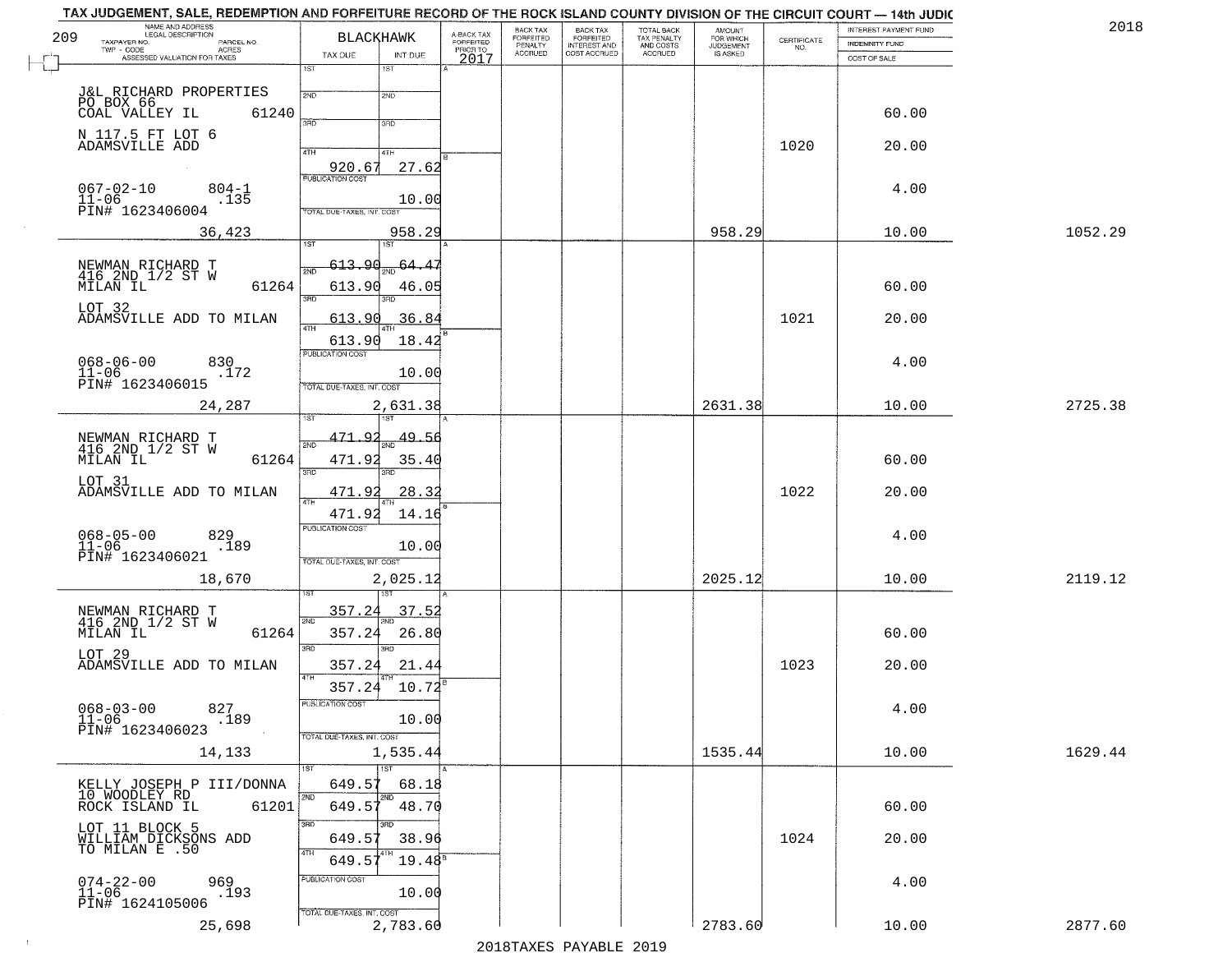| 209                                      | BY WHOM<br>PURCHASED                          | RATE<br>$\%$<br><b>BID</b> | BLACKHAWK            | TAX JUDGEMENT, SALE, REDEMPTION AND FORFEITURE RECORD OF THE ROCK ISLAND COUNTY DIVISION OF THE CIRCUIT COURT — 14th JUDICIAL CIRCUIT OF ILLINOIS 2018<br>SUBSEQUENT TAXES PAID, FEES, AND TIME EXTENSION | TOTAL DUE<br>TO REDEEM<br>FROM SALE<br>LESS<br>COUNTY CLERK FEE | BY WHOM REDEEMED                                         | DATE OF REDEMP-<br>TION OR DEED<br>DAY<br>YEAR<br><b>MO</b> | RECEIVED REDEMPTION<br>MONEY IN FULL                                   |
|------------------------------------------|-----------------------------------------------|----------------------------|----------------------|-----------------------------------------------------------------------------------------------------------------------------------------------------------------------------------------------------------|-----------------------------------------------------------------|----------------------------------------------------------|-------------------------------------------------------------|------------------------------------------------------------------------|
|                                          | PIN# 1623406004<br>STEVE SODEMAN LIVING TRUST |                            | 12/27/2019           |                                                                                                                                                                                                           |                                                                 |                                                          |                                                             | Certificate<br>Returned<br>& Cancelled<br>02/05/2020<br>$\overline{1}$ |
|                                          |                                               |                            |                      |                                                                                                                                                                                                           |                                                                 | $1,083.86$ $01/16/2020$<br>160.00 J&L RICHARD PROPERTIES |                                                             | Karen Kinney                                                           |
| 2                                        | PIN# 1623406015<br>MS INVESTMENTS GROUP INC3  |                            | 12/27/2019           |                                                                                                                                                                                                           |                                                                 |                                                          |                                                             | Certificate<br>Returned<br>& Cancelled <sup>2</sup><br>02/18/2020      |
|                                          |                                               |                            |                      |                                                                                                                                                                                                           |                                                                 | $2,807.14$ DONALD NEWMAN                                 | 01/10/2020                                                  | Karen Kinney                                                           |
| PIN# 1623406021<br>JICTB, INC<br>3       |                                               | 02                         | 12/27/2019           |                                                                                                                                                                                                           |                                                                 |                                                          |                                                             | Certificate<br>Returned<br>3<br>& Cancelled<br>02/11/2020              |
|                                          |                                               |                            |                      |                                                                                                                                                                                                           |                                                                 | 2, 161.50<br>160.00 DONALD NEWMAN                        | 01/10/2020                                                  | Karen Kinney                                                           |
| PIN# 1623406023<br>REALTAX DEV LT'D<br>4 |                                               | 18                         | 12/27/2019           |                                                                                                                                                                                                           |                                                                 |                                                          |                                                             | Certificate<br>Returned<br>& Cancelled 4<br>02/18/2020                 |
|                                          |                                               |                            |                      |                                                                                                                                                                                                           |                                                                 | $1,922.74$ DONALD NEWMAN                                 | 01/10/2020                                                  | Karen Kinney                                                           |
| 5                                        | PIN# 1624105006<br>GUARDIAN TAX IL LLC        | 0 <sub>0</sub>             | 12/27/2019<br>$\sim$ | 04/01/2020 Time Ext & incl<br>04/01/2020 Take Notice Fee                                                                                                                                                  | 12/22/2022<br>20.95                                             |                                                          |                                                             | Certificate<br>Returned<br>& Cancelled 5<br>05/11/2020                 |
|                                          |                                               |                            |                      |                                                                                                                                                                                                           |                                                                 | $2,898.55$ JOSEPH/DONNA KELLY $104/06/2020$              |                                                             | Karen Kinney                                                           |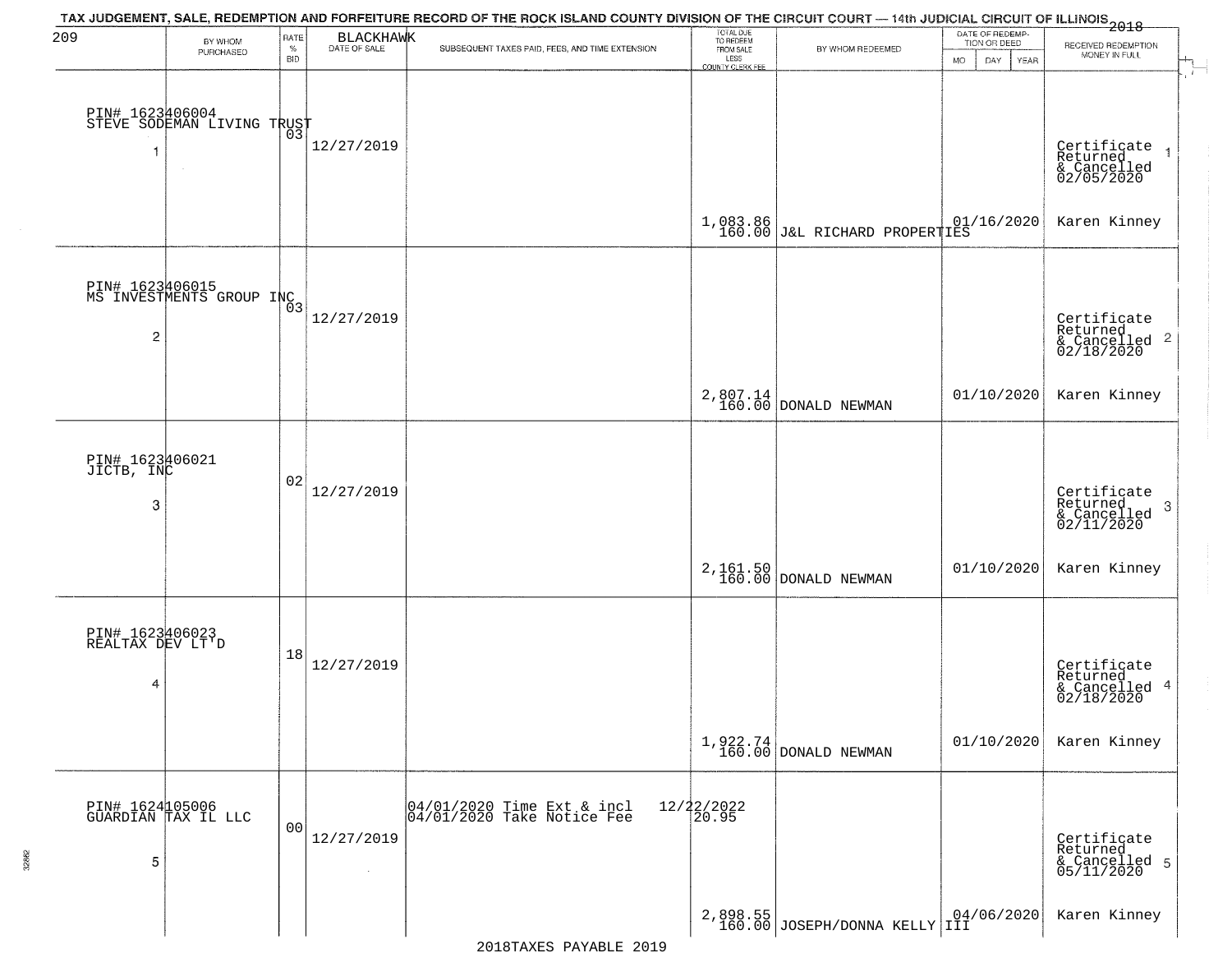| 210 | NAME AND ADDRESS<br>LEGAL DESCRIPTION                                            | <b>BLACKHAWK</b>                |                        |                                     | BACK TAX                               | <b>BACK TAX</b>                           | TOTAL BACK<br>TAX PENALTY<br>AND COSTS | AMOUNT<br>FOR WHICH                 |                                                                 | INTEREST PAYMENT FUND |         | 2018 |
|-----|----------------------------------------------------------------------------------|---------------------------------|------------------------|-------------------------------------|----------------------------------------|-------------------------------------------|----------------------------------------|-------------------------------------|-----------------------------------------------------------------|-----------------------|---------|------|
|     | TAXPAYER NO.<br>PARCEL NO.<br>ACRES                                              |                                 |                        | A-BACK TAX<br>FORFEITED<br>PRIOR TO | FORFEITED<br>PENALTY<br><b>ACCRUED</b> | FORFEITED<br>INTEREST AND<br>COST ACCRUED | ACCRUED                                | <b>JUDGEMENT</b><br><b>IS ASKED</b> | $\begin{array}{c} \text{CERTIFICATE} \\ \text{NO.} \end{array}$ | <b>INDEMNITY FUND</b> |         |      |
|     | ASSESSED VALUATION FOR TAXES                                                     | TAX DUE<br>1ST                  | INT DUE<br>1ST         | 2017                                |                                        |                                           |                                        |                                     |                                                                 | COST OF SALE          |         |      |
|     | REIFF JASON G                                                                    |                                 | $-519.97_{200}$ 54.60  |                                     |                                        |                                           |                                        |                                     |                                                                 |                       |         |      |
|     | 324 2ND AVE E                                                                    | 2ND                             |                        |                                     |                                        |                                           |                                        |                                     |                                                                 |                       |         |      |
|     | 61264<br>MILAN IL                                                                | 519.97                          | 39.00                  |                                     |                                        |                                           |                                        |                                     |                                                                 | 60.00                 |         |      |
|     | LOT 1 BLOCK 5                                                                    | 519.97<br>ATH                   | 31,20                  |                                     |                                        |                                           |                                        |                                     | 1025                                                            | 20.00                 |         |      |
|     | WILLIAM DICKSONS ADD<br>W 50 FT OF N 140 FT<br>E 20.5 FT W 70.5 L                | 519.97                          | 15.60                  |                                     |                                        |                                           |                                        |                                     |                                                                 |                       |         |      |
|     | 954                                                                              | <b>PUBLICATION COST</b>         |                        |                                     |                                        |                                           |                                        |                                     |                                                                 |                       |         |      |
|     | $074 - 06 - 00$<br>$11 - 06$<br>.293                                             |                                 | 10.00                  |                                     |                                        |                                           |                                        |                                     |                                                                 | 4.00                  |         |      |
|     | PĪN# 1624105019                                                                  | TOTAL DUE-TAXES, INT. COST      |                        |                                     |                                        |                                           |                                        |                                     |                                                                 |                       |         |      |
|     | 26,571                                                                           |                                 | 2,230.28               |                                     |                                        |                                           |                                        | 2230.28                             |                                                                 | 10.00                 | 2324.28 |      |
|     |                                                                                  | <u>279.14</u>                   | 29.33                  |                                     |                                        |                                           |                                        |                                     |                                                                 |                       |         |      |
|     | ROLFS KRISTY S/SHAWN D<br>216 3RD AVE E                                          |                                 |                        |                                     |                                        |                                           |                                        |                                     |                                                                 |                       |         |      |
|     | MILAN IL<br>61264                                                                | 279.19<br>$\overline{\text{R}}$ | 20.95<br>3RD           |                                     |                                        |                                           |                                        |                                     |                                                                 | 60.00                 |         |      |
|     | LOT 26                                                                           | 279.19                          | 16.76                  |                                     |                                        |                                           |                                        |                                     | 1026                                                            | 20.00                 |         |      |
|     | WITTER AND WALKERS ADD TO<br>VILLAGE OF MILAN S .50<br>84X131.50 W 14FT OF N .50 | 47H<br>279.19                   | 8.38                   |                                     |                                        |                                           |                                        |                                     |                                                                 |                       |         |      |
|     | $079 - 12 - 00$<br>$1041 - A$                                                    | PUBLICATION COST                |                        |                                     |                                        |                                           |                                        |                                     |                                                                 | 4.00                  |         |      |
|     | $11 - 06$<br>.300                                                                |                                 | 10.00                  |                                     |                                        |                                           |                                        |                                     |                                                                 |                       |         |      |
|     | PIN# 1624106024                                                                  | TOTAL DUE-TAXES, INT. COST      |                        |                                     |                                        |                                           |                                        |                                     |                                                                 |                       |         |      |
|     | 17,045                                                                           |                                 | 1,202.18<br>$1S$ T     |                                     |                                        |                                           |                                        | 1202.18                             |                                                                 | 10.00                 | 1296.18 |      |
|     |                                                                                  | 269.38                          | 28.28                  |                                     |                                        |                                           |                                        |                                     |                                                                 |                       |         |      |
|     | GUSTAFSON ELWOOD L<br>4609 26TH AVE<br>MOLINE IL<br>61265                        | 2ND<br>269.38                   | 20.20                  |                                     |                                        |                                           |                                        |                                     |                                                                 | 60.00                 |         |      |
|     |                                                                                  | 3BD                             | 3RD                    |                                     |                                        |                                           |                                        |                                     |                                                                 |                       |         |      |
|     | LOT 8 BLOCK 2<br>PLEASANTDALE 1ST ADD                                            | <u> 269.38</u>                  | 16.16                  |                                     |                                        |                                           |                                        |                                     | 1027                                                            | 20.00                 |         |      |
|     |                                                                                  | 4TH<br>269.38                   | 8.08                   |                                     |                                        |                                           |                                        |                                     |                                                                 |                       |         |      |
|     | $105 - 03 - 00$<br>1446                                                          | <b>PUBLICATION COST</b>         |                        |                                     |                                        |                                           |                                        |                                     |                                                                 | 4.00                  |         |      |
|     | $11 - 06$<br>.161<br>PIN# 1624110007                                             |                                 | 10.00                  |                                     |                                        |                                           |                                        |                                     |                                                                 |                       |         |      |
|     |                                                                                  | TOTAL OUE-TAXES, INT. COST      |                        |                                     |                                        |                                           |                                        |                                     |                                                                 |                       |         |      |
|     | 16,657                                                                           |                                 | 1,160.24               |                                     |                                        |                                           |                                        | 1160.24                             |                                                                 | 10.00                 | 1254.24 |      |
|     |                                                                                  | 723.08                          | 75.95                  |                                     |                                        |                                           |                                        |                                     |                                                                 |                       |         |      |
|     | SOMERS TRACEY L<br>826 3RD AVE E<br>MILAN IL<br>61264                            | 2ND<br>723.08                   | 54.25                  |                                     |                                        |                                           |                                        |                                     |                                                                 | 60.00                 |         |      |
|     |                                                                                  | 3BD                             | $\overline{3BD}$       |                                     |                                        |                                           |                                        |                                     |                                                                 |                       |         |      |
|     | LOT 11<br>SCOTTSWOOD ADD                                                         | 723.08                          | 43.40                  |                                     |                                        |                                           |                                        |                                     | 1028                                                            | 20.00                 |         |      |
|     |                                                                                  | 723.08                          | 21.70                  |                                     |                                        |                                           |                                        |                                     |                                                                 |                       |         |      |
|     | 2865                                                                             | PUBLICATION COS                 |                        |                                     |                                        |                                           |                                        |                                     |                                                                 | 4.00                  |         |      |
|     | $153 - 94 - 00$<br>$11 - 06$<br>.195<br>PIN# 1624204026                          |                                 | 10.00                  |                                     |                                        |                                           |                                        |                                     |                                                                 |                       |         |      |
|     |                                                                                  | TOTAL DUE-TAXES, INT. COST      |                        |                                     |                                        |                                           |                                        |                                     |                                                                 |                       |         |      |
|     | 34,606                                                                           |                                 | 3,097.62<br><b>TST</b> |                                     |                                        |                                           |                                        | 3097.62                             |                                                                 | 10.00                 | 3191.62 |      |
|     | BROESSEL DEBRA                                                                   | 526.77                          | 55.30                  |                                     |                                        |                                           |                                        |                                     |                                                                 |                       |         |      |
|     | 805 4TH AVE E<br>61264<br>MILAN IL                                               | 2ND                             | 2ND<br>$526.77$ 39.50  |                                     |                                        |                                           |                                        |                                     |                                                                 | 60.00                 |         |      |
|     | LOT 21                                                                           | 3BD                             |                        |                                     |                                        |                                           |                                        |                                     |                                                                 |                       |         |      |
|     | SCOTTSWOOD ADD                                                                   | 526.77                          | 31.60                  |                                     |                                        |                                           |                                        |                                     | 1029                                                            | 20.00                 |         |      |
|     |                                                                                  | 526.77                          | $15.80^8$              |                                     |                                        |                                           |                                        |                                     |                                                                 |                       |         |      |
|     | $154 - 04 - 00$                                                                  | PUBLICATION COST                |                        |                                     |                                        |                                           |                                        |                                     |                                                                 | 4.00                  |         |      |
|     | 2875<br>.195<br>$11 - 06$<br>PIN# 1624204033                                     |                                 | 10.00                  |                                     |                                        |                                           |                                        |                                     |                                                                 |                       |         |      |
|     | 26,840                                                                           | TOTAL DUE-TAXES, INT. COST      | 2,259.28               |                                     |                                        |                                           |                                        | 2259.28                             |                                                                 | 10.00                 | 2353.28 |      |
|     |                                                                                  |                                 |                        |                                     |                                        |                                           |                                        |                                     |                                                                 |                       |         |      |

 $\sim$  1  $^\circ$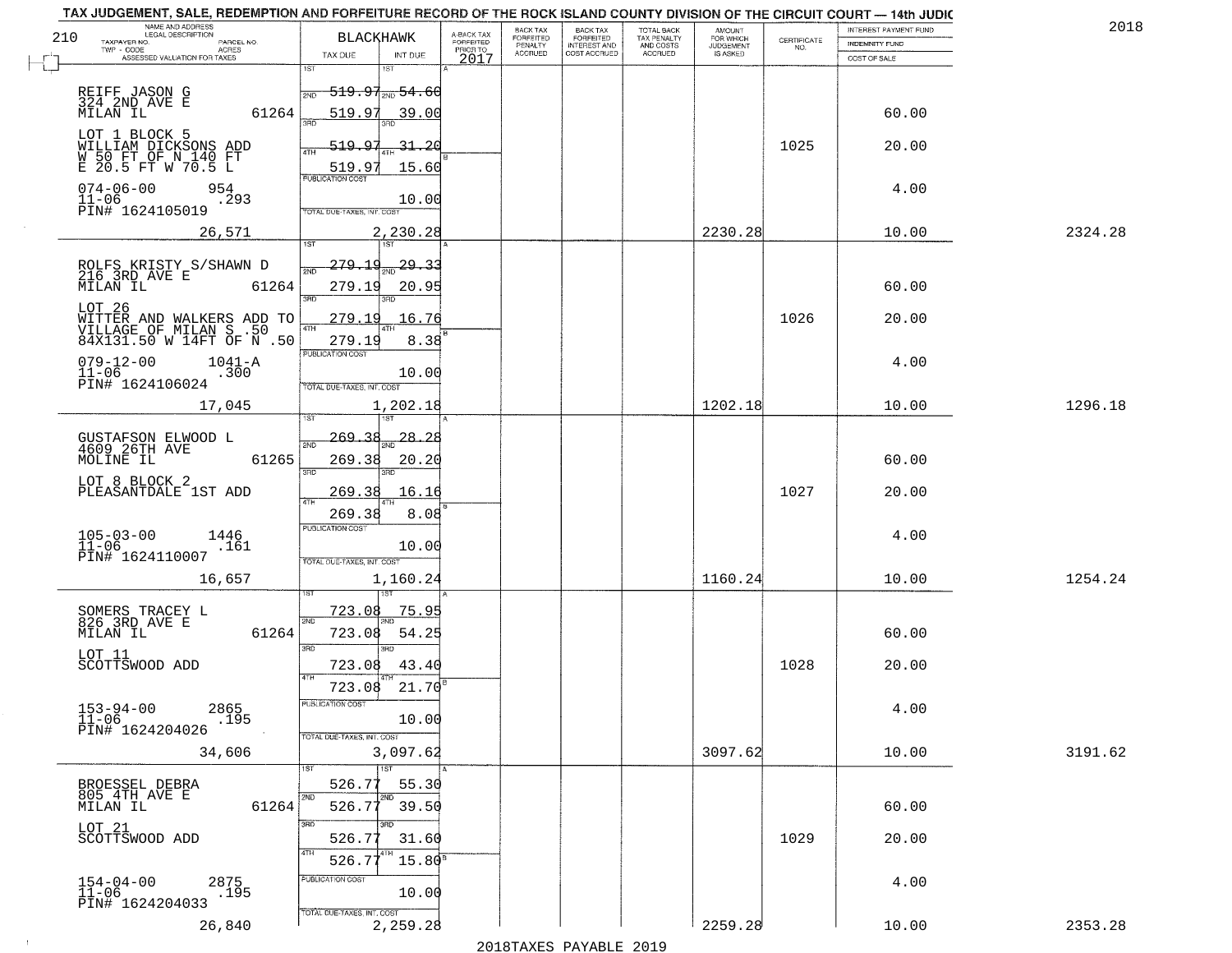| 210             |                                                   | RATE               |            | TAX JUDGEMENT, SALE, REDEMPTION AND FORFEITURE RECORD OF THE ROCK ISLAND COUNTY DIVISION OF THE CIRCUIT COURT — 14th JUDICIAL CIRCUIT OF ILLINOIS<br>2018 - The Contract of California (1994) | TOTAL DUE<br>TO REDEEM                      |                             | DATE OF REDEMP-          |                                                        |
|-----------------|---------------------------------------------------|--------------------|------------|-----------------------------------------------------------------------------------------------------------------------------------------------------------------------------------------------|---------------------------------------------|-----------------------------|--------------------------|--------------------------------------------------------|
|                 | BY WHOM<br>PURCHASED                              | $\%$<br><b>BID</b> | BLACKHAWK  | SUBSEQUENT TAXES PAID, FEES, AND TIME EXTENSION                                                                                                                                               | FROM SALE                                   | BY WHOM REDEEMED            | TION OR DEED             | RECEIVED REDEMPTION<br>MONEY IN FULL                   |
|                 |                                                   |                    |            |                                                                                                                                                                                               | LESS<br>COUNTY CLERK FEE                    |                             | <b>MO</b><br>DAY<br>YEAR |                                                        |
|                 |                                                   |                    |            |                                                                                                                                                                                               |                                             |                             |                          |                                                        |
|                 | PIN# 1624 105019<br>MS INVESTMENTS GROUP INC      |                    |            |                                                                                                                                                                                               |                                             |                             |                          |                                                        |
|                 |                                                   |                    | 12/27/2019 |                                                                                                                                                                                               |                                             |                             |                          |                                                        |
|                 |                                                   |                    |            |                                                                                                                                                                                               |                                             |                             |                          | Certificate<br>Returned                                |
|                 |                                                   |                    |            |                                                                                                                                                                                               |                                             |                             |                          | & Cancelled<br>02/18/2020                              |
|                 |                                                   |                    |            |                                                                                                                                                                                               |                                             |                             |                          | Karen Kinney                                           |
|                 |                                                   |                    |            |                                                                                                                                                                                               | 2,742.65<br>160.00                          | JASON REIFF                 | 01/10/2020               |                                                        |
|                 |                                                   |                    |            |                                                                                                                                                                                               |                                             |                             |                          |                                                        |
| PIN# 1624106024 |                                                   |                    |            | 02/12/2020 Time Ext & incl<br>02/13/2020 Take Notice Fee                                                                                                                                      | 12/06/2022<br>20.95                         |                             |                          |                                                        |
| JICTB, INC      |                                                   | 18                 | 12/27/2019 |                                                                                                                                                                                               |                                             |                             |                          |                                                        |
| 2               |                                                   |                    |            |                                                                                                                                                                                               |                                             |                             |                          | Certificate<br>Returned                                |
|                 |                                                   |                    |            |                                                                                                                                                                                               |                                             |                             |                          | $\frac{1}{6}$ Cancelled 2<br>03/11/2020                |
|                 |                                                   |                    |            |                                                                                                                                                                                               |                                             |                             |                          |                                                        |
|                 |                                                   |                    |            |                                                                                                                                                                                               | 1,550.44<br>160.00                          | SHAWN ROLFS                 | 02/21/2020               | Karen Kinney                                           |
|                 |                                                   |                    |            |                                                                                                                                                                                               |                                             |                             |                          |                                                        |
| PIN# 1624110007 |                                                   |                    |            |                                                                                                                                                                                               |                                             |                             |                          |                                                        |
|                 | STEVE SODEMAN LIVING TRUST                        |                    | 12/27/2019 | 01/21/2020 Time Ext & incl<br>01/21/2020 Take Notice Fee<br>11/30/2020 Subs paid                                                                                                              | 12/ <b>2</b> 1/2022<br>1,20.85<br>1,203.96  |                             |                          |                                                        |
| 3               |                                                   |                    |            |                                                                                                                                                                                               |                                             |                             |                          | Certificate<br>Returned<br>3                           |
|                 |                                                   |                    |            |                                                                                                                                                                                               |                                             |                             |                          | & Cancelled<br>03/11/2021                              |
|                 |                                                   |                    |            |                                                                                                                                                                                               |                                             |                             |                          |                                                        |
|                 |                                                   |                    |            |                                                                                                                                                                                               |                                             | $2,736.41$ MARLO R BIRDSALL | 02/24/2021               | Karen Kinney                                           |
|                 |                                                   |                    |            |                                                                                                                                                                                               |                                             |                             |                          |                                                        |
|                 | PIN# 1624204026    <br>STEVE SODEMAN LIVING TRUST |                    |            | 01/21/2020 Time Ext & incl<br>01/21/2020 Take Notice Fee                                                                                                                                      | $\frac{12}{2}$ $\frac{21}{20.85}$           |                             |                          |                                                        |
|                 |                                                   | 01                 | 12/27/2019 |                                                                                                                                                                                               |                                             |                             |                          |                                                        |
| 4               |                                                   |                    |            |                                                                                                                                                                                               |                                             |                             |                          | Certificate<br>Returned<br>& Cancelled 4<br>04/06/2020 |
|                 |                                                   |                    |            |                                                                                                                                                                                               |                                             |                             |                          |                                                        |
|                 |                                                   |                    |            |                                                                                                                                                                                               |                                             |                             | 03/02/2020               | Karen Kinney                                           |
|                 |                                                   |                    |            |                                                                                                                                                                                               | $3,244.39$ LERETA                           |                             |                          |                                                        |
|                 |                                                   |                    |            |                                                                                                                                                                                               |                                             |                             |                          |                                                        |
|                 | PIN# 1624204033    <br>STEVE SODEMAN LIVING TRUST |                    |            | Time Ext & incl<br>Take Notice Fee                                                                                                                                                            |                                             |                             |                          |                                                        |
|                 |                                                   | 01                 |            | 01/21/2020 Time Ext<br>101/21/2020 Take Notic<br>12/27/2019 12/09/2021 Subs paid<br>12/27/2019 12/09/2021 Subs paid                                                                           | 12/21/2022<br>20.85<br>2,318.26<br>2,526.05 |                             |                          |                                                        |
| 5               |                                                   |                    |            |                                                                                                                                                                                               |                                             |                             |                          | 5                                                      |
|                 |                                                   |                    | $\sim$     |                                                                                                                                                                                               |                                             |                             |                          |                                                        |
|                 |                                                   |                    |            |                                                                                                                                                                                               |                                             |                             |                          |                                                        |
|                 |                                                   |                    |            | 2018TAXES PAYABLE 2019                                                                                                                                                                        |                                             |                             |                          |                                                        |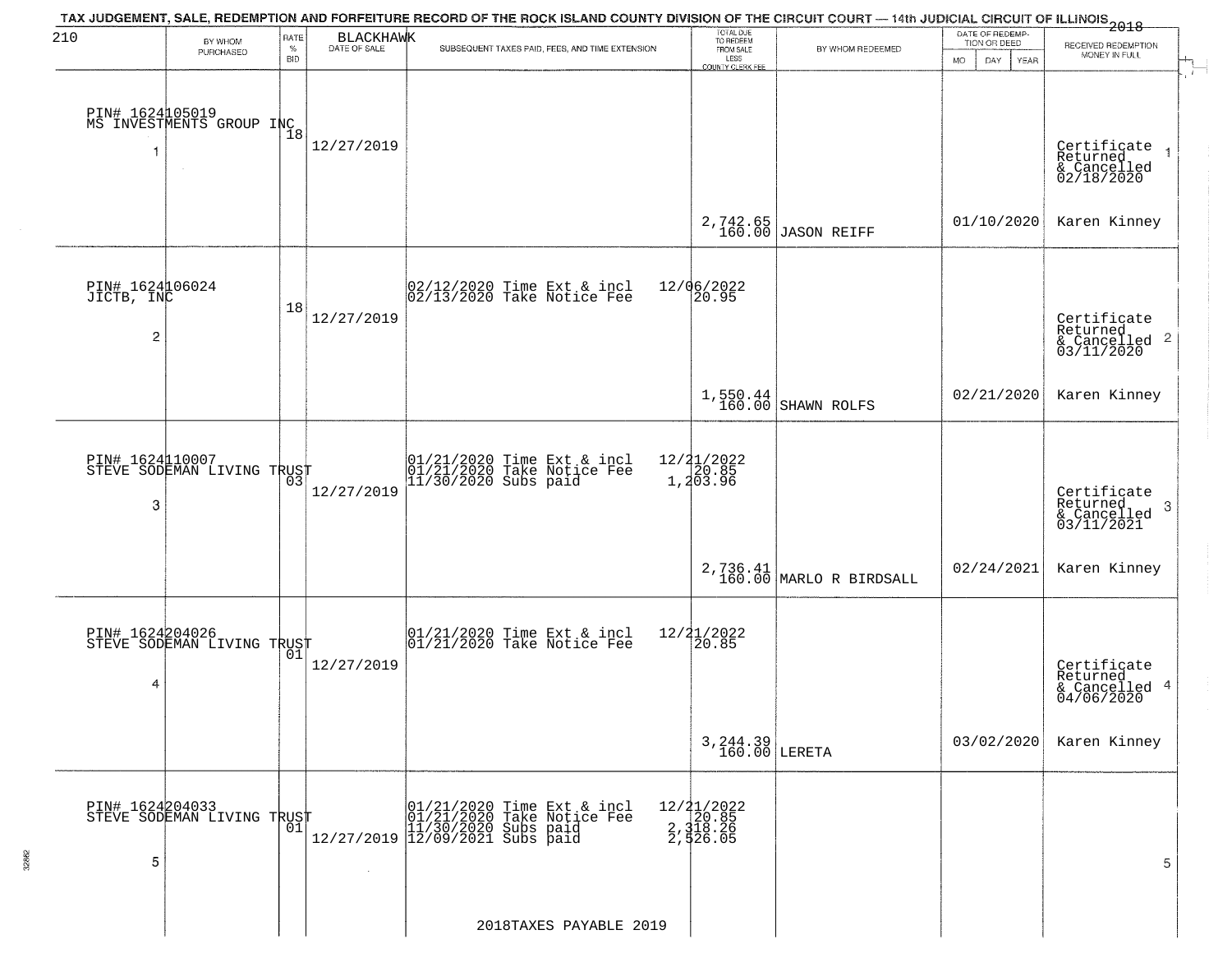|     | TAX JUDGEMENT, SALE, REDEMPTION AND FORFEITURE RECORD OF THE ROCK ISLAND COUNTY DIVISION OF THE CIRCUIT COURT — 14th JUDIC<br>NAME AND ADDRESS<br>LEGAL DESCRIPTION |                                   |                          |                                             | BACK TAX                        |                                                       |                                        | <b>AMOUNT</b>          |                                                                 | INTEREST PAYMENT FUND | 201     |
|-----|---------------------------------------------------------------------------------------------------------------------------------------------------------------------|-----------------------------------|--------------------------|---------------------------------------------|---------------------------------|-------------------------------------------------------|----------------------------------------|------------------------|-----------------------------------------------------------------|-----------------------|---------|
| 211 | TAXPAYER NO.<br>PARCEL NO.                                                                                                                                          |                                   | <b>BLACKHAWK</b>         |                                             | FORFEITED<br>PENALTY<br>ACCRUED | BACK TAX<br>FORFEITED<br>INTEREST AND<br>COST ACCRUED | TOTAL BACK<br>TAX PENALTY<br>AND COSTS | FOR WHICH<br>JUDGEMENT | $\begin{array}{c} \text{CERTIFICATE} \\ \text{NO.} \end{array}$ | INDEMNITY FUND        |         |
|     | TWP - CODE<br>ASSESSED VALUATION FOR TAXES                                                                                                                          | TAX DUE                           | INT DUE                  | A-BACK TAX<br>FORFEITED<br>PRIOR TO<br>2017 |                                 |                                                       | <b>ACCRUED</b>                         | IS ASKED               |                                                                 | COST OF SALE          |         |
|     |                                                                                                                                                                     | 1ST                               | 1ST                      |                                             |                                 |                                                       |                                        |                        |                                                                 |                       |         |
|     | KONCUR CHERI<br>PO BOX 113                                                                                                                                          | 2ND                               | 2ND                      |                                             |                                 |                                                       |                                        |                        |                                                                 |                       |         |
|     | 92342<br>HELENDALE CA                                                                                                                                               | 3RD                               | 3RD                      |                                             |                                 |                                                       |                                        |                        |                                                                 | 60.00                 |         |
|     | LOT 52                                                                                                                                                              |                                   |                          |                                             |                                 |                                                       |                                        |                        |                                                                 |                       |         |
|     | SCOTTSWOOD ADD                                                                                                                                                      | 4TH                               | 4TH                      |                                             |                                 |                                                       |                                        |                        | 1030                                                            | 20.00                 |         |
|     |                                                                                                                                                                     | 781.92<br><b>PUBLICATION COST</b> | 23.46                    |                                             |                                 |                                                       |                                        |                        |                                                                 |                       |         |
|     | $154 - 35 - 00$<br>2906<br>$11 - 06$<br>.183                                                                                                                        |                                   | 10.00                    |                                             |                                 |                                                       |                                        |                        |                                                                 | 4.00                  |         |
|     | PIN# 1624204054                                                                                                                                                     | TOTAL DUE-TAXES, INT. COST        |                          |                                             |                                 |                                                       |                                        |                        |                                                                 |                       |         |
|     | 30,934                                                                                                                                                              |                                   | 815.38                   |                                             |                                 |                                                       |                                        | 815.38                 |                                                                 | 10.00                 | 909.38  |
|     |                                                                                                                                                                     | 1ST                               | 1ST                      |                                             |                                 |                                                       |                                        |                        |                                                                 |                       |         |
|     | ACRI CHARLES/CHRISTINE<br>408 5TH ST E                                                                                                                              | 2ND                               | 2ND                      |                                             |                                 |                                                       |                                        |                        |                                                                 |                       |         |
|     | 61264<br>MILAN IL                                                                                                                                                   | 3RD                               | 3RD                      |                                             |                                 |                                                       |                                        |                        |                                                                 | 60.00                 |         |
|     | LOT 2 BLOCK 2<br>PLEASANTDALE                                                                                                                                       |                                   |                          |                                             |                                 |                                                       |                                        |                        | 1031                                                            | 20.00                 |         |
|     |                                                                                                                                                                     | 4TH<br>589.23                     | 4TH<br>17.68             |                                             |                                 |                                                       |                                        |                        |                                                                 |                       |         |
|     | $109 - 06 - 00$<br>1528                                                                                                                                             | PUBLICATION COST                  |                          |                                             |                                 |                                                       |                                        |                        |                                                                 | 4.00                  |         |
|     | $11 - 06$<br>.161                                                                                                                                                   |                                   | 10.00                    |                                             |                                 |                                                       |                                        |                        |                                                                 |                       |         |
|     | PIN# 1624306003                                                                                                                                                     | TOTAL DUE-TAXES, INT. COST        |                          |                                             |                                 |                                                       |                                        |                        |                                                                 |                       |         |
|     | 23,311                                                                                                                                                              | 1ST                               | 616.91                   |                                             |                                 |                                                       |                                        | 616.91                 |                                                                 | 10.00                 | 710.91  |
|     | FELIX PROPERTIES LLC<br>2302 CHANDLER ST                                                                                                                            | 2ND                               |                          |                                             |                                 |                                                       |                                        |                        |                                                                 |                       |         |
|     | 80528<br>FORT COLLINS CO                                                                                                                                            |                                   | 2ND                      |                                             |                                 |                                                       |                                        |                        |                                                                 | 60.00                 |         |
|     | LOT 39                                                                                                                                                              | 3RD                               | 3RD                      |                                             |                                 |                                                       |                                        |                        |                                                                 |                       |         |
|     | RADCLIFF ADD                                                                                                                                                        | 4TH                               | 4TH                      |                                             |                                 |                                                       |                                        |                        | 1032                                                            | 20.00                 |         |
|     |                                                                                                                                                                     | 585.09                            | 17.56                    |                                             |                                 |                                                       |                                        |                        |                                                                 |                       |         |
|     | $136 - 59 - 00$<br>11-06<br>2131                                                                                                                                    | <b>PUBLICATION COST</b>           |                          |                                             |                                 |                                                       |                                        |                        |                                                                 | 4.00                  |         |
|     | .121<br>PIN# 1624310048                                                                                                                                             | TOTAL OUE-TAXES, INT. COST        | 10.00                    |                                             |                                 |                                                       |                                        |                        |                                                                 |                       |         |
|     | 23,147                                                                                                                                                              |                                   | 612.65                   |                                             |                                 |                                                       |                                        | 612.65                 |                                                                 | 10.00                 | 706.65  |
|     |                                                                                                                                                                     |                                   |                          |                                             |                                 |                                                       |                                        |                        |                                                                 |                       |         |
|     | ELLIOTT ELMER L<br>84 N 1800TH AVE                                                                                                                                  | 409.49<br>2ND                     | 42.98                    |                                             |                                 |                                                       |                                        |                        |                                                                 |                       |         |
|     | COAL VALLEY IL<br>61240                                                                                                                                             | 409.49                            | 30.70                    |                                             |                                 |                                                       |                                        |                        |                                                                 | 60.00                 |         |
|     | LOT 12<br>WITTERS SUBD                                                                                                                                              | 3 <sub>BD</sub><br>409.49         | 3 <sub>BD</sub><br>24.56 |                                             |                                 |                                                       |                                        |                        | 1033                                                            | 20.00                 |         |
|     |                                                                                                                                                                     | 4TH                               |                          |                                             |                                 |                                                       |                                        |                        |                                                                 |                       |         |
|     |                                                                                                                                                                     | 409.49<br>PUBLICATION COST        | 12.28                    |                                             |                                 |                                                       |                                        |                        |                                                                 |                       |         |
|     | 1649<br>$114 - 19 - 00$<br>$\frac{11-06}{P1N#}$ 1624403016<br>.250                                                                                                  |                                   | 10.00                    |                                             |                                 |                                                       |                                        |                        |                                                                 | 4.00                  |         |
|     |                                                                                                                                                                     | TOTAL DUE-TAXES, INT. COST        |                          |                                             |                                 |                                                       |                                        |                        |                                                                 |                       |         |
|     | 16,200                                                                                                                                                              |                                   | 1,758.48                 |                                             |                                 |                                                       |                                        | 1758.48                |                                                                 | 10.00                 | 1852.48 |
|     |                                                                                                                                                                     | 1ST<br>374.69                     | 1ST<br>39.34             |                                             |                                 |                                                       |                                        |                        |                                                                 |                       |         |
|     | BENDER TY<br>7426 25TH ST<br>MILAN IL<br>61264                                                                                                                      | 2ND<br>374.69                     | 2ND<br>28.10             |                                             |                                 |                                                       |                                        |                        |                                                                 | 60.00                 |         |
|     | LOT 11                                                                                                                                                              | 3RD                               | 3HD                      |                                             |                                 |                                                       |                                        |                        |                                                                 |                       |         |
|     | WITTERS 2ND SUBD                                                                                                                                                    | 374.69                            | 22.48                    |                                             |                                 |                                                       |                                        |                        | 1034                                                            | 20.00                 |         |
|     |                                                                                                                                                                     | 4TH<br>374.69                     | $11.24^{\rm s}$          |                                             |                                 |                                                       |                                        |                        |                                                                 |                       |         |
|     | $134-11-00$<br>$11-04$<br>1932<br>.242                                                                                                                              | PUBLICATION COST                  |                          |                                             |                                 |                                                       |                                        |                        |                                                                 | 4.00                  |         |
|     | PIN# 1624404003                                                                                                                                                     |                                   | 10.00                    |                                             |                                 |                                                       |                                        |                        |                                                                 |                       |         |
|     | 24,265                                                                                                                                                              | TOTAL DUE-TAXES, INT. COST        | 1,609.92                 |                                             |                                 |                                                       |                                        | 1609.92                |                                                                 | 10.00                 | 1703.92 |

 $\sim 100$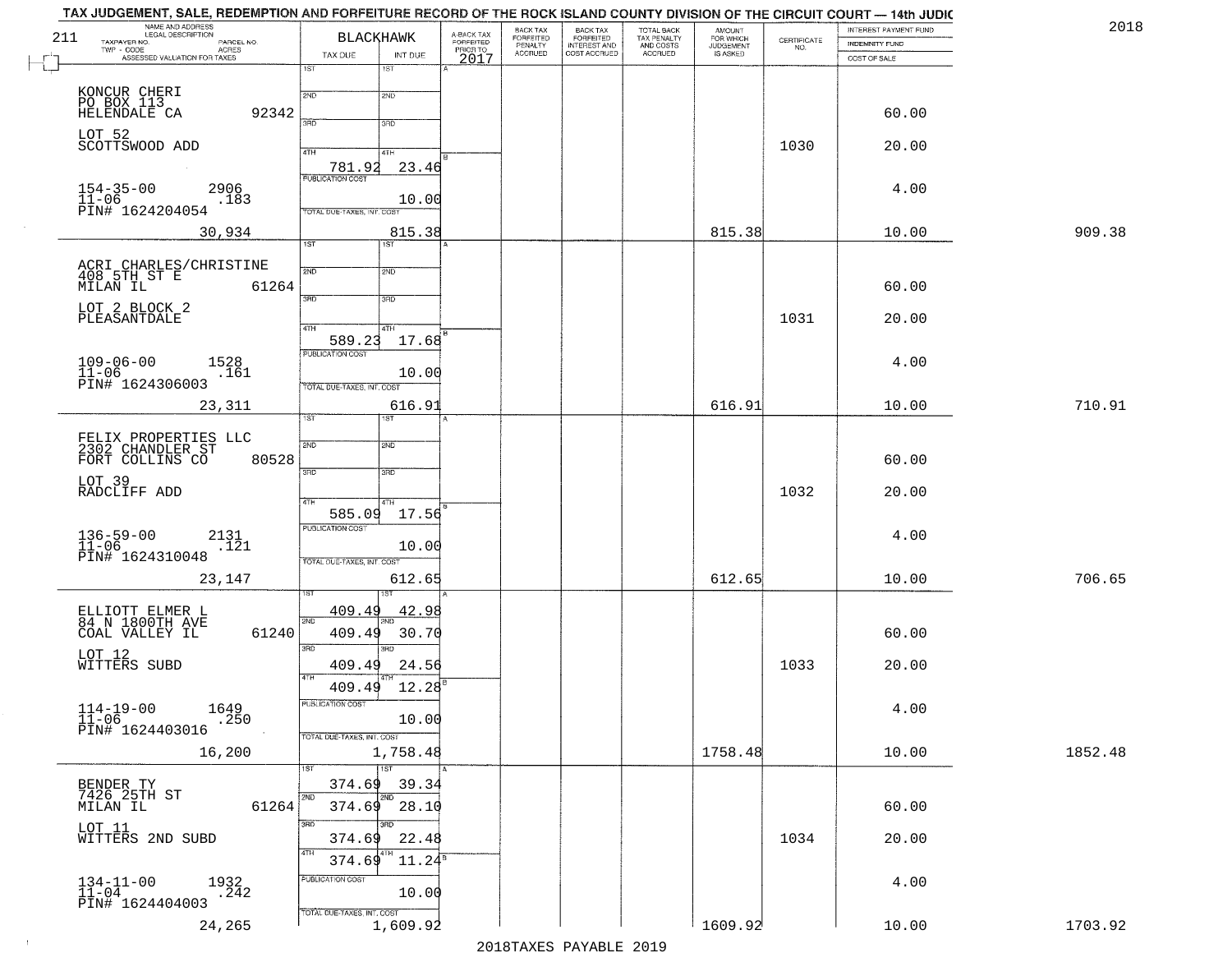| 211                                 | BY WHOM                                           | RATE               | BLACKHAWK                        | TAX JUDGEMENT, SALE, REDEMPTION AND FORFEITURE RECORD OF THE ROCK ISLAND COUNTY DIVISION OF THE CIRCUIT COURT — 14th JUDICIAL CIRCUIT OF ILLINOIS 2018 | TOTAL DUE<br>TO REDEEM                       |                                 | DATE OF REDEMP-<br>TION OR DEED |                                                           |
|-------------------------------------|---------------------------------------------------|--------------------|----------------------------------|--------------------------------------------------------------------------------------------------------------------------------------------------------|----------------------------------------------|---------------------------------|---------------------------------|-----------------------------------------------------------|
|                                     | PURCHASED                                         | $\%$<br><b>BID</b> |                                  | SUBSEQUENT TAXES PAID, FEES, AND TIME EXTENSION                                                                                                        | FROM SALE<br>LESS<br><b>COUNTY CLERK FEE</b> | BY WHOM REDEEMED                | MO.<br>DAY.<br>YEAR             | RECEIVED REDEMPTION<br>MONEY IN FULL                      |
| PIN# 1624204054<br>REALTAX DEV LT'D |                                                   | 00                 | 12/27/2019                       | 01/31/2020 Time Ext & incl<br>02/20/2020 Take Notice Fee                                                                                               | 06/27/2022<br>20.95                          |                                 |                                 | Certificate<br>Returned<br>& Cancelled<br>03/12/2020      |
|                                     |                                                   |                    |                                  |                                                                                                                                                        | 930.33<br>160.00                             | CHERI KONCUR                    | 02/27/2020                      | Karen Kinney                                              |
| $\overline{c}$                      | PIN# 1624306003<br>EQUITY ONE INVESTMENT FUND LLC |                    | 12/27/2019                       | $ 01/22/2020$ Time Ext & incl<br>$ 01/22/2020$ Take Notice Fee                                                                                         | 07/13/2022<br>20.85                          |                                 |                                 | Certificate<br>Returned<br>& Cancelled 2<br>10/09/2020    |
|                                     |                                                   |                    |                                  |                                                                                                                                                        |                                              | 731.76<br>160.00 BEVERLY JAMES  | 09/02/2020                      | Karen Kinney                                              |
| PIN# 1624310048<br>JICTB, INC<br>3  |                                                   | 01                 | 12/27/2019                       |                                                                                                                                                        |                                              |                                 |                                 | Certificate<br>Returned<br>3<br>& Cancelled<br>02/11/2020 |
|                                     |                                                   |                    |                                  |                                                                                                                                                        |                                              | 713.72 JAMES FELIX              | 01/13/2020                      | Karen Kinney                                              |
| PIN# 1624403016<br>JICTB, INC<br>4  |                                                   | 03                 | 12/27/2019                       |                                                                                                                                                        |                                              |                                 |                                 | Certificate<br>Returned<br>& Cancelled 4<br>02/11/2020    |
|                                     |                                                   |                    |                                  |                                                                                                                                                        |                                              | 1,908.05<br>160.00 MIDWEST BANK | 01/14/2020                      | Karen Kinney                                              |
| 5                                   | PIN# 1624404003<br>EQUITY ONE INVESTMENT          | Ō1                 | FUND LLC<br>12/27/2019<br>$\sim$ | 01/22/2020 Time Ext & incl<br>01/22/2020 Take Notice Fee<br>$1\overline{2}/\overline{0}\overline{2}/\overline{20}\overline{20}$ Subs paid              | 07/13/2022<br>20.85<br>422.25                |                                 |                                 | Certificate<br>Returned<br>& Cancelled 5<br>08/23/2021    |
|                                     |                                                   |                    |                                  |                                                                                                                                                        |                                              | 2, 265.85<br>160.00 TY BENDER   | 07/26/2021                      | Karen Kinney                                              |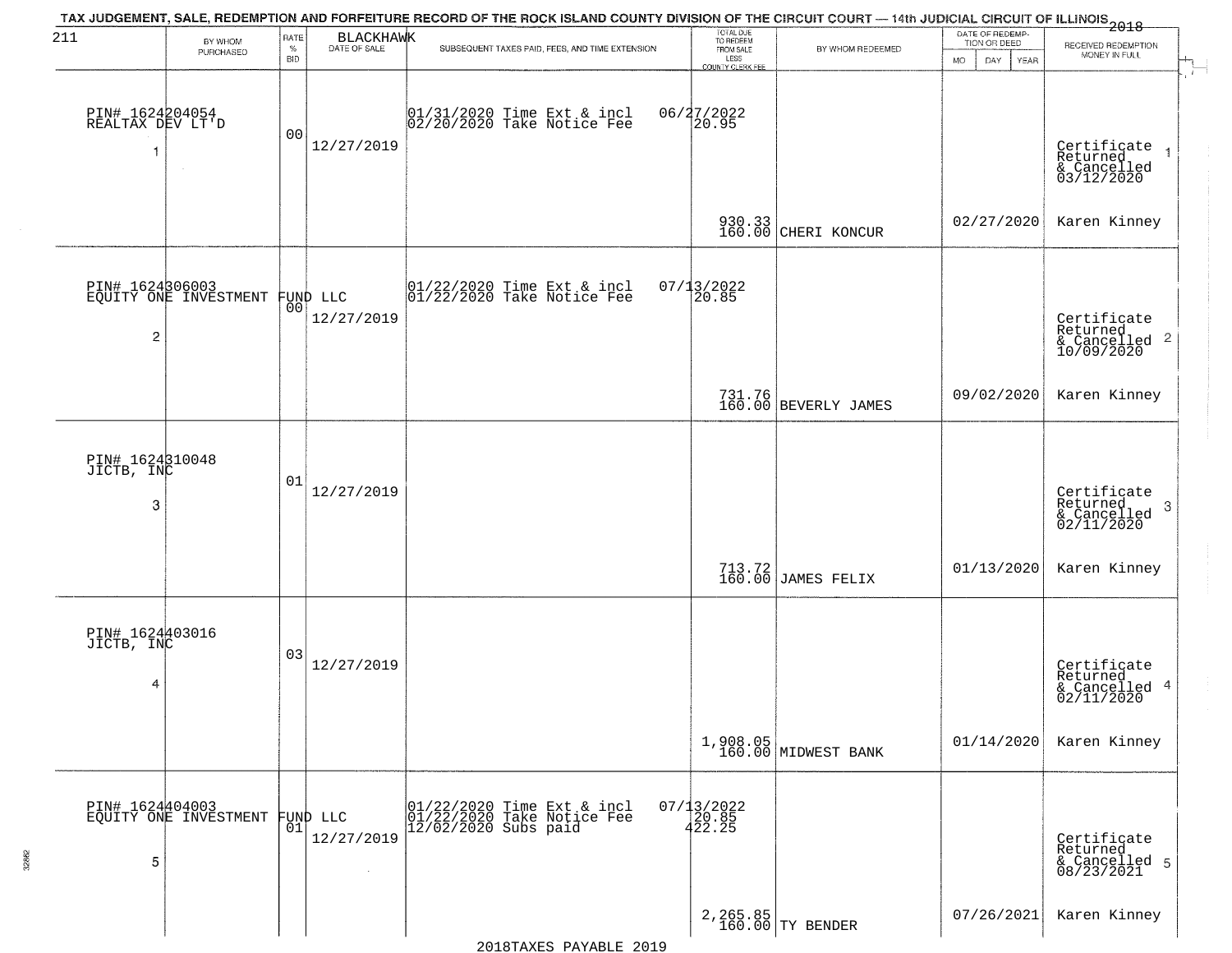|     | TAX JUDGEMENT, SALE, REDEMPTION AND FORFEITURE RECORD OF THE ROCK ISLAND COUNTY DIVISION OF THE CIRCUIT COURT - 14th JUDIC<br>NAME AND ADDRESS<br>LEGAL DESCRIPTION |                                            |                                     | BACK TAX             |                                       |                                        |                                  |                    | INTEREST PAYMENT FUND | 2018    |
|-----|---------------------------------------------------------------------------------------------------------------------------------------------------------------------|--------------------------------------------|-------------------------------------|----------------------|---------------------------------------|----------------------------------------|----------------------------------|--------------------|-----------------------|---------|
| 212 | TAXPAYER NO.<br>PARCEL NO.<br>TWP - CODE<br>ACRES                                                                                                                   | <b>BLACKHAWK</b>                           | A-BACK TAX<br>FORFEITED<br>PRIOR TO | FORFEITED<br>PENALTY | BACK TAX<br>FORFEITED<br>INTEREST AND | TOTAL BACK<br>TAX PENALTY<br>AND COSTS | AMOUNT<br>FOR WHICH<br>JUDGEMENT | CERTIFICATE<br>NO. | <b>INDEMNITY FUND</b> |         |
|     | ASSESSED VALUATION FOR TAXES                                                                                                                                        | TAX DUE<br>INT DUE                         | 2017                                | <b>ACCRUED</b>       | COST ACCRUED                          | <b>ACCRUED</b>                         | IS ASKED                         |                    | COST OF SALE          |         |
|     |                                                                                                                                                                     | 1ST<br>1ST                                 |                                     |                      |                                       |                                        |                                  |                    |                       |         |
|     | MARANDA EDWARD/CATHERINE<br>3806 5TH AVE                                                                                                                            | 2ND<br>2ND                                 |                                     |                      |                                       |                                        |                                  |                    |                       |         |
|     | 61265                                                                                                                                                               | 3RD<br>3RD                                 |                                     |                      |                                       |                                        |                                  |                    | 60.00                 |         |
|     | SUPVR ASST MAP<br>LOT 149 SHEET 35<br>SUBD OF BENJ HARRIS FARM                                                                                                      | 4TH<br>4TH                                 |                                     |                      |                                       |                                        |                                  | 1035               | 20.00                 |         |
|     |                                                                                                                                                                     | 519.70<br>15.60<br><b>PUBLICATION COST</b> |                                     |                      |                                       |                                        |                                  |                    |                       |         |
|     | $081 - 10 - 00$<br>$11 - 06$<br>$1048 - 1$<br>.147                                                                                                                  | 10.00                                      |                                     |                      |                                       |                                        |                                  |                    | 4.00                  |         |
|     | PĪN# 1625104058                                                                                                                                                     | TOTAL DUE-TAXES, INT. COST                 |                                     |                      |                                       |                                        |                                  |                    |                       |         |
|     | 20,560                                                                                                                                                              | 545.30<br>1ST<br>1ST                       |                                     |                      |                                       |                                        | 545.30                           |                    | 10.00                 | 639.30  |
|     |                                                                                                                                                                     |                                            |                                     |                      |                                       |                                        |                                  |                    |                       |         |
|     | HIXSON DAWN<br>835 5TH AVE<br>MOLINE IL<br>61265                                                                                                                    | 2ND<br>2ND                                 |                                     | 98.46                |                                       |                                        |                                  |                    | 60.00                 |         |
|     |                                                                                                                                                                     | 3RD<br>3RD                                 |                                     |                      | 720.72                                |                                        |                                  |                    |                       |         |
|     | SUPVR ASST MAP<br>LOT 134 SHEET 35<br>SUBD OF BENJ HARRIS FARM                                                                                                      | 47H<br>4TH                                 | łв                                  |                      |                                       | 2279.02                                |                                  | 1036               | 20.00                 |         |
|     |                                                                                                                                                                     | PUBLICATION COST                           |                                     |                      |                                       |                                        |                                  |                    |                       |         |
|     | $082 - 20 - 45$<br>$1053 - 6$<br>$11 - 06$<br>.129                                                                                                                  | 10.00                                      | 14                                  |                      |                                       |                                        |                                  |                    | 4.00                  |         |
|     | PIN# 1625104087                                                                                                                                                     | TOTAL DUE-TAXES, INT. COST                 | 1459.84                             |                      |                                       |                                        |                                  |                    |                       |         |
|     | 17,134                                                                                                                                                              | 10.00<br>1ST.<br><b>IST</b>                |                                     |                      |                                       |                                        | 2289.02                          |                    | 10.00                 | 2383.02 |
|     | FELIX PROPERTIES LLC<br>2302 CHANDLER ST                                                                                                                            | 2ND<br>SMD                                 |                                     |                      |                                       |                                        |                                  |                    |                       |         |
|     | FORT COLLINS CO<br>80528                                                                                                                                            |                                            |                                     |                      |                                       |                                        |                                  |                    | 60.00                 |         |
|     | LOT 13<br>ROCK ISLAND LUMBERS 14TH                                                                                                                                  | 3 <sub>BD</sub><br>3RD                     |                                     |                      |                                       |                                        |                                  | 1037               | 20.00                 |         |
|     | ADD                                                                                                                                                                 | 4TH<br>4TH<br>913.49<br>27.40              |                                     |                      |                                       |                                        |                                  |                    |                       |         |
|     |                                                                                                                                                                     | <b>PUBLICATION COST</b>                    |                                     |                      |                                       |                                        |                                  |                    | 4.00                  |         |
|     | 2990<br>205<br>155-19-00<br>11-02<br>PIN# 1626109026                                                                                                                | 10.00<br>TOTAL OUE-TAXES, INT. COST        |                                     |                      |                                       |                                        |                                  |                    |                       |         |
|     | 34,262                                                                                                                                                              | 950.89                                     |                                     |                      |                                       |                                        | 950.89                           |                    | 10.00                 | 1044.89 |
|     |                                                                                                                                                                     | ड़िंग                                      |                                     |                      |                                       |                                        |                                  |                    |                       |         |
|     | STROSCHE WILLIBALD<br>501 11TH AVE W                                                                                                                                | 2ND<br>2ND                                 |                                     |                      |                                       |                                        |                                  |                    |                       |         |
|     | MILAN IL<br>61264                                                                                                                                                   | 3RD<br>3BD                                 |                                     |                      |                                       |                                        |                                  |                    | 60.00                 |         |
|     | LOT 11<br>MATTHEWS HEIGHTS 5TH ADD                                                                                                                                  | 47.72<br>795.11<br>4TH                     |                                     |                      |                                       |                                        |                                  | 1038               | 20.00                 |         |
|     |                                                                                                                                                                     | 23.86<br>795.11                            |                                     |                      |                                       |                                        |                                  |                    |                       |         |
|     | $143 - 22 - 00$<br>$11 - 06$<br>2326<br>.154                                                                                                                        | PUBLICATION COST<br>10.00                  |                                     |                      |                                       |                                        |                                  |                    | 4.00                  |         |
|     | PIN# 1626201011                                                                                                                                                     | TOTAL DUE-TAXES, INT. COST                 |                                     |                      |                                       |                                        |                                  |                    |                       |         |
|     | 31,456                                                                                                                                                              | 1,671.80                                   |                                     |                      |                                       |                                        | 1671.80                          |                    | 10.00                 | 1765.80 |
|     |                                                                                                                                                                     | 1ST<br>1ST<br>1784.13 187.32               |                                     |                      |                                       |                                        |                                  |                    |                       |         |
|     | ASGARD INVESTMENTS LLC<br>4480 48TH AVENUE CT STE 3 2ND<br>ROCK ISLAND IL 61201                                                                                     | 2ND<br>1784.13 133.80                      |                                     |                      |                                       |                                        |                                  |                    | 60.00                 |         |
|     | LOT 6                                                                                                                                                               | 3RD<br>उनेट                                |                                     |                      |                                       |                                        |                                  |                    |                       |         |
|     | MATTHEW HEIGHTS 4TH ADD                                                                                                                                             | 1784.13 107.04<br>4TH                      |                                     |                      |                                       |                                        |                                  | 1039               | 20.00                 |         |
|     |                                                                                                                                                                     | 1784.13<br>$53.54^8$<br>PUBLICATION COST   |                                     |                      |                                       |                                        |                                  |                    |                       |         |
|     | $135 - 23 - 60$<br>11-06<br>1970<br>.220                                                                                                                            | 10.00                                      |                                     |                      |                                       |                                        |                                  |                    | 4.00                  |         |
|     | PIN# 1626202006<br>70,583                                                                                                                                           | TOTAL DUE-TAXES, INT. COST                 |                                     |                      |                                       |                                        | 7628.20                          |                    |                       | 7722.20 |
|     |                                                                                                                                                                     | 7,628.20                                   |                                     |                      |                                       |                                        |                                  |                    | 10.00                 |         |

 $\sim 40$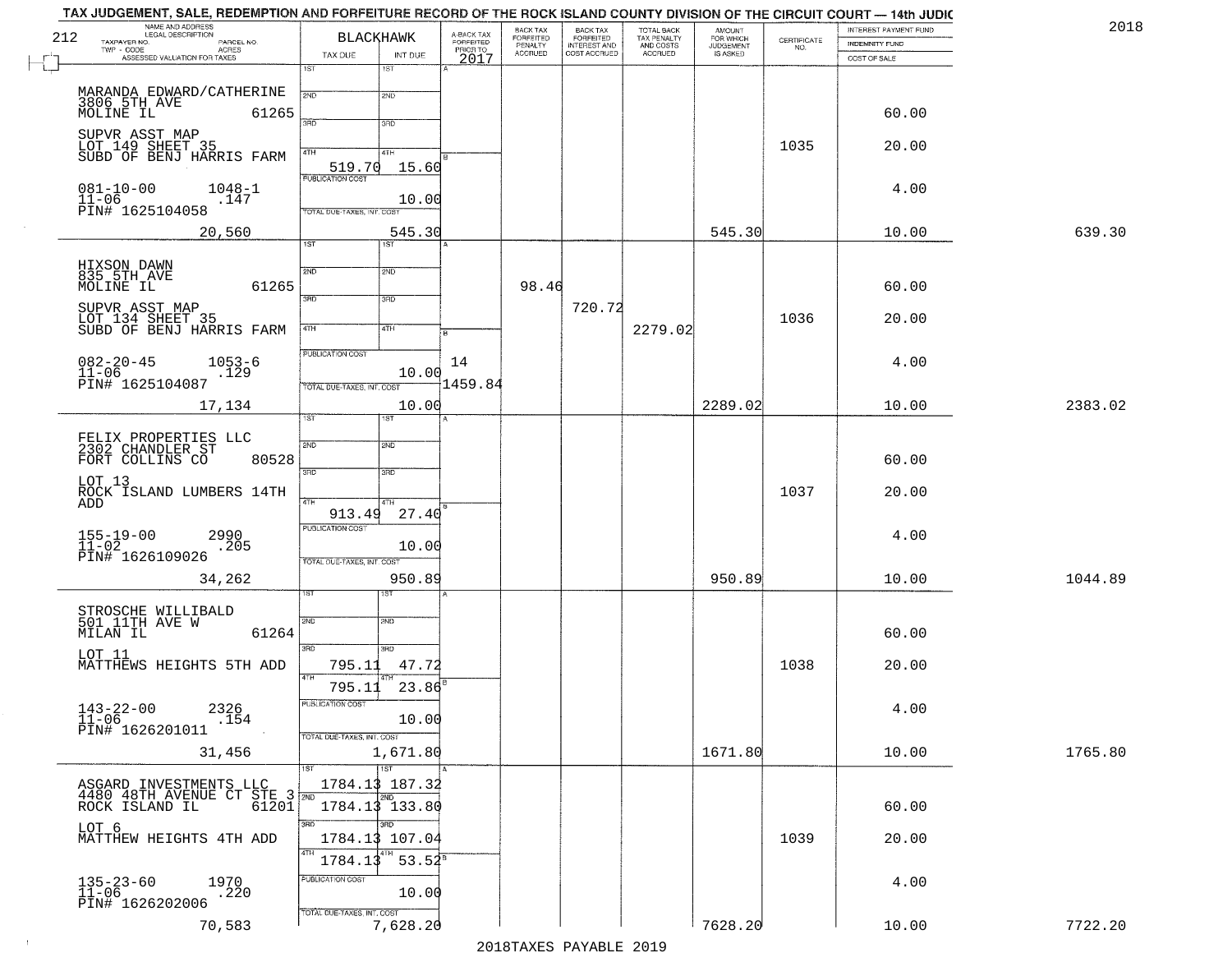| 212                                       | BY WHOM<br>PURCHASED                               | RATE<br>$\%$<br><b>BID</b> | BLACKHAWK                      | TAX JUDGEMENT, SALE, REDEMPTION AND FORFEITURE RECORD OF THE ROCK ISLAND COUNTY DIVISION OF THE CIRCUIT COURT — 14th JUDICIAL CIRCUIT OF ILLINOIS 2018<br>SUBSEQUENT TAXES PAID, FEES, AND TIME EXTENSION                            | TOTAL DUE<br>TO REDEEM<br>FROM SALE<br>LESS<br>COUNTY CLERK FEE                                          | BY WHOM REDEEMED                                     | DATE OF REDEMP.<br>TION OR DEED<br>MO.<br>DAY.<br><b>YEAR</b> | RECEIVED REDEMPTION<br>MONEY IN FULL                       |
|-------------------------------------------|----------------------------------------------------|----------------------------|--------------------------------|--------------------------------------------------------------------------------------------------------------------------------------------------------------------------------------------------------------------------------------|----------------------------------------------------------------------------------------------------------|------------------------------------------------------|---------------------------------------------------------------|------------------------------------------------------------|
| 1                                         | PIN# 1625104058<br>EQUITY ONE INVESTMENT<br>$\sim$ | 00                         | FUND LLC<br>12/27/2019         | 01/22/2020 Time Ext & incl<br>01/22/2020 Take Notice Fee                                                                                                                                                                             | 07/13/2022<br>20.85                                                                                      |                                                      |                                                               | Certificate<br>Returned<br>& Cancelled<br>03/12/2020       |
|                                           |                                                    |                            |                                |                                                                                                                                                                                                                                      |                                                                                                          | 660.15 02/03/2020<br>160.00 EDWARD/CATHERINE MARANDA |                                                               | Karen Kinney                                               |
| PIN# 1625104087<br>RICO TRUSTEE<br>2      |                                                    | 18                         | 12/27/2019                     | 04/06/2020 Time Ext & incl<br>04/06/2020 Take Notice Fee<br>00/00/00000 Take Notice Fee<br>03/17/2022 Circuit Clerks Fee<br>03/17/2022 Sublication Fee<br>04/01/2022 Publication Fee<br>11/23/2021 Subs paid<br>11/30/2020 Subs paid | $\begin{smallmatrix} 07/22/2022\\ 20.95\\ 35.00\\ 34.79\\ 27.24\\ 1,899.28\\ 1,904.88 \end{smallmatrix}$ |                                                      |                                                               | $\overline{2}$                                             |
| PIN# 1626109026<br>WESTERN SITES LLC<br>3 |                                                    | 01                         | 12/27/2019                     |                                                                                                                                                                                                                                      |                                                                                                          |                                                      |                                                               | Certificate<br>Returned<br>-3<br>& Cancelled<br>02/11/2020 |
|                                           |                                                    |                            |                                |                                                                                                                                                                                                                                      |                                                                                                          | $1,055.34$ JAMES FELIX                               | 01/14/2020                                                    | Karen Kinney                                               |
| PIN# 1626201011<br>4                      | EQUITY ONE INVESTMENT                              |                            | FUND LLC<br> 01 <br>12/27/2019 | $ 01/22/2020$ Time Ext & incl<br>$ 01/22/2020$ Take Notice Fee                                                                                                                                                                       | $07/13/2022$<br>20.85                                                                                    |                                                      |                                                               | Certificate<br>Returned<br>& Cancelled 4<br>05/11/2020     |
|                                           |                                                    |                            |                                |                                                                                                                                                                                                                                      |                                                                                                          | $1,804.31$ CORELOGIC                                 | 04/02/2020                                                    | Karen Kinney                                               |
| PIN# 1626202006<br>WESTERN SITES LLC<br>5 |                                                    | 01                         | 12/27/2019                     | 03/09/2020 Time Ext & incl<br>03/09/2020 Take Notice Fee                                                                                                                                                                             | $01/11/2022$<br>20.95                                                                                    |                                                      |                                                               | Certificate<br>Returned<br>& Cancelled 5<br>01/26/2021     |
|                                           |                                                    |                            |                                |                                                                                                                                                                                                                                      |                                                                                                          | $7,897.59$<br>160.00 ASGARD INVESTMENTS              | 12/17/2020                                                    | Karen Kinney                                               |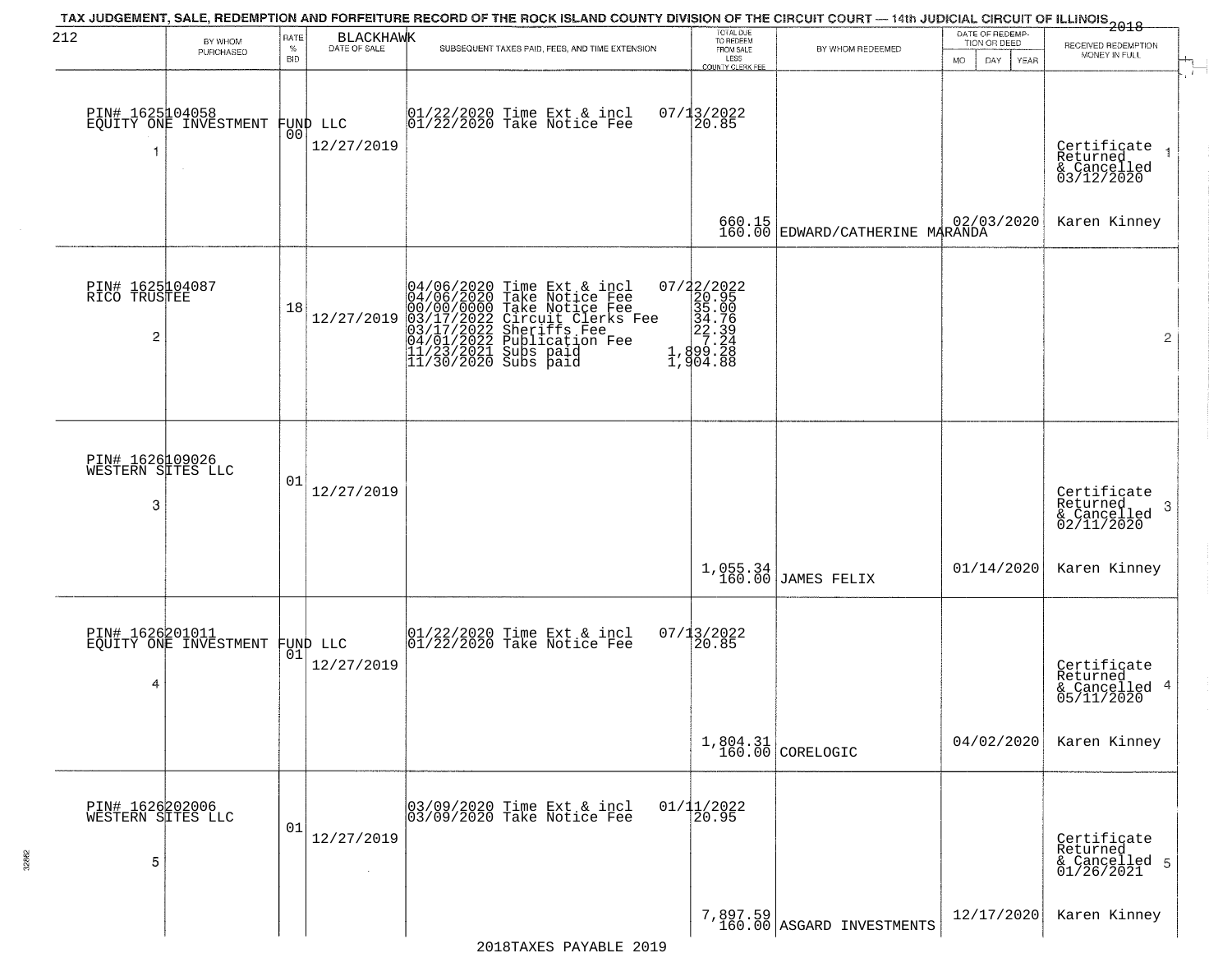| 2018    | INTEREST PAYMENT FUND |                    | <b>AMOUNT</b><br>FOR WHICH | TOTAL BACK                          | <b>BACK TAX</b><br><b>FORFEITED</b> | BACK TAX<br><b>FORFEITED</b> | A-BACK TAX                   | <b>BLACKHAWK</b>                                        | NAME AND ADDRESS<br>LEGAL DESCRIPTION<br>213                            |
|---------|-----------------------|--------------------|----------------------------|-------------------------------------|-------------------------------------|------------------------------|------------------------------|---------------------------------------------------------|-------------------------------------------------------------------------|
|         | INDEMNITY FUND        | CERTIFICATE<br>NO. | JUDGEMENT                  | TAX PENALTY<br>AND COSTS<br>ACCRUED | INTEREST AND<br>COST ACCRUED        | PENALTY<br>ACCRUED           | <b>FORFEITED</b><br>PRIOR TO |                                                         | TAXPAYER NO.<br>PARCEL NO.<br>TWP - CODE<br><b>ACRES</b>                |
|         | COST OF SALE          |                    |                            |                                     |                                     |                              | 2017                         | TAX DUE<br>INT DUE<br>1ST<br>i ST                       | ASSESSED VALUATION FOR TAXES                                            |
|         |                       |                    |                            |                                     |                                     |                              |                              | $\frac{1}{2ND}$ $1844$ , $64$ <sub>2N</sub> $93$ , $69$ | ILLOWA FUNDING LLC<br>4480 48TH AVENUE CT STE 3<br>ROCK ISLAND IL 61201 |
|         | 60.00                 |                    |                            |                                     |                                     |                              |                              | 1844.64<br>138.3<br>355                                 |                                                                         |
|         | 20.00                 | 1040               |                            |                                     |                                     |                              |                              | 110.68<br><u> 1844.64</u><br>55.34<br>1844.64           | SUPVR ASST MAP<br>LOT 205-6 SHEET 39                                    |
|         | 4.00                  |                    |                            |                                     |                                     |                              |                              | <b>PUBLICATION COST</b>                                 | $035 - 01 - 94$<br>$316 - 7$                                            |
|         |                       |                    |                            |                                     |                                     |                              |                              | 10.00<br>TOTAL DUE-TAXES, INT. COST                     | 11-06<br>PIN# 1626202010<br>.358                                        |
| 7980.62 | 10.00                 |                    | 7886.62                    |                                     |                                     |                              |                              | 7,886.62<br>1ST<br>1ST                                  | 72,977                                                                  |
|         |                       |                    |                            |                                     |                                     |                              |                              |                                                         |                                                                         |
|         | 60.00                 |                    |                            |                                     |                                     |                              |                              | 2ND<br>2ND<br>3RD<br>3RD                                | SCHAFER JACOB<br>208 12TH AVE W<br>MILAN IL<br>61264                    |
|         | 20.00                 | 1041               |                            |                                     |                                     |                              |                              | 1144.32<br>68.64                                        | LOT 47<br>MATTHEWS HEIGHTS 1ST ADD                                      |
|         |                       |                    |                            |                                     |                                     |                              |                              | 1144.32<br>34.32                                        |                                                                         |
|         | 4.00                  |                    |                            |                                     |                                     |                              |                              | PUBLICATION COST                                        |                                                                         |
|         |                       |                    |                            |                                     |                                     |                              |                              | 10.00                                                   | $119-20-00$<br>$11-06$<br>1745<br>205.                                  |
|         |                       |                    |                            |                                     |                                     |                              |                              | TOTAL DUE-TAXES, INT. COST                              | PIN# 1626214044                                                         |
| 2495.60 | 10.00                 |                    | 2401.60                    |                                     |                                     |                              |                              | 2,401.60<br>ist.                                        | 51,271                                                                  |
|         |                       |                    |                            |                                     |                                     |                              |                              | 2ND<br>2ND                                              | PIPPERT CYNTHIA K<br>217 HILLTOP CT                                     |
|         | 60.00                 |                    |                            |                                     |                                     |                              |                              | 864.22<br>64.80<br>3RD<br>3RD                           | 61264<br>MILAN IL                                                       |
|         | 20.00                 | 1042               |                            |                                     |                                     |                              |                              | 51.84<br><u>864.22</u>                                  | LOT 37<br>MATTHEWS HEIGHTS 1ST ADD                                      |
|         |                       |                    |                            |                                     |                                     |                              |                              | 864.22<br>25.92                                         |                                                                         |
|         | 4.00                  |                    |                            |                                     |                                     |                              |                              | <b>PUBLICATION COST</b>                                 | $119-10-00$<br>11-06<br>1735<br>.321                                    |
|         |                       |                    |                            |                                     |                                     |                              |                              | 10.00<br>TOTAL OUE-TAXES, INT. COST                     | PIN# 1626214053                                                         |
| 2839.22 | 10.00                 |                    | 2745.22                    |                                     |                                     |                              |                              | 2,745.22                                                | 40,190                                                                  |
|         |                       |                    |                            |                                     |                                     |                              |                              |                                                         |                                                                         |
|         |                       |                    |                            |                                     |                                     |                              |                              | 145.60<br><u> 1386.44</u><br>2ND                        | COYNE LISA A<br>406 BLACKHAWK AVE                                       |
|         | 60.00                 |                    |                            |                                     |                                     |                              |                              | 1386.44 104.00<br>3RD<br>3RD                            | 61264<br>MILAN IL                                                       |
|         | 20.00                 | 1043               |                            |                                     |                                     |                              |                              | 1386.44<br>83.20                                        | LOT 6<br>BLACK HAWK VIEW 2ND ADD                                        |
|         |                       |                    |                            |                                     |                                     |                              |                              | 1386.44<br>41.60                                        |                                                                         |
|         | 4.00                  |                    |                            |                                     |                                     |                              |                              | PUBLICATION COST<br>10.00                               | $100 - 19 - 50$<br>$11 - 06$<br>$1373 - 4$<br>.893                      |
|         |                       |                    |                            |                                     |                                     |                              |                              | TOTAL DUE-TAXES, INT. COST                              | PIN# 1626217002                                                         |
| 6024.16 | 10.00                 |                    | 5930.16                    |                                     |                                     |                              |                              | 5,930.16                                                | 60,850                                                                  |
|         |                       |                    |                            |                                     |                                     |                              |                              | $\overline{151}$<br>1ST.                                |                                                                         |
|         | 60.00                 |                    |                            |                                     |                                     |                              |                              | 2ND<br>2ND                                              | DODD JEFFREY A/LATRISHA Y<br>118 BLACKHAWK AVE<br>61264<br>MILAN IL     |
|         |                       |                    |                            |                                     |                                     |                              |                              | 3RD<br>$\overline{3}$ RD                                | LOT 6                                                                   |
|         | 20.00                 | 1044               |                            |                                     |                                     |                              |                              | 4TH                                                     | BLACK HAWK VIEW ADD                                                     |
|         |                       |                    |                            |                                     |                                     |                              |                              | $601.27^{4TH}$<br>$18.04^5$                             |                                                                         |
|         | 4.00                  |                    |                            |                                     |                                     |                              |                              | PUBLICATION COST<br>10.00                               | $087 - 15 - 00$<br>11-06<br>1130<br>.275                                |
|         |                       |                    |                            |                                     |                                     |                              |                              |                                                         | PIN# 1626219002                                                         |
|         |                       |                    |                            |                                     |                                     |                              |                              | TOTAL DUE-TAXES, INT. COST                              |                                                                         |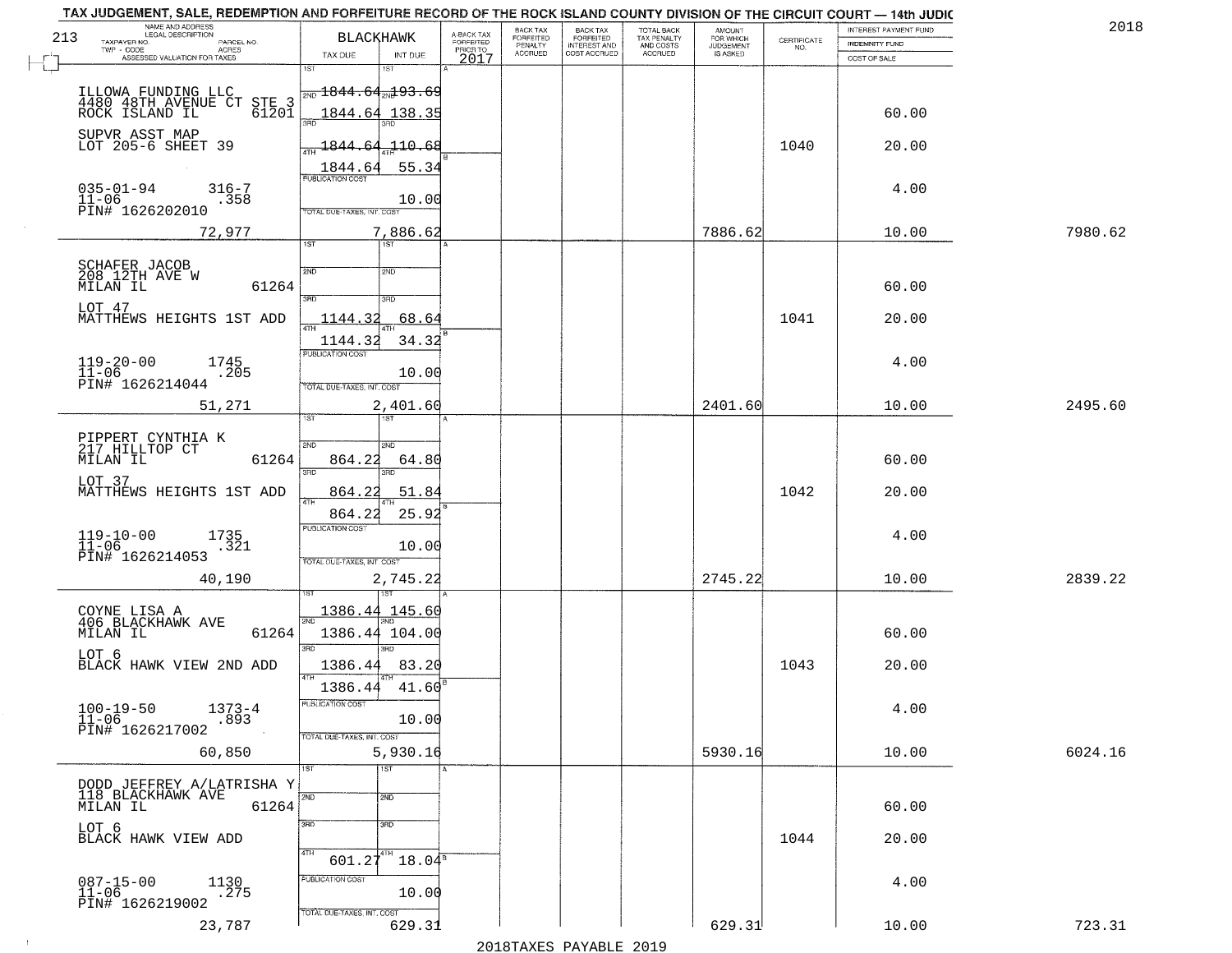| 213                                                    | BY WHOM                                  | RATE               | <b>BLACKHAWK</b>       | TAX JUDGEMENT, SALE, REDEMPTION AND FORFEITURE RECORD OF THE ROCK ISLAND COUNTY DIVISION OF THE CIRCUIT COURT — 14th JUDICIAL CIRCUIT OF ILLINOIS 2018 | TOTAL DUE<br>TO REDEEM                       |                                         | DATE OF REDEMP-<br>TION OR DEED |                                                                       |
|--------------------------------------------------------|------------------------------------------|--------------------|------------------------|--------------------------------------------------------------------------------------------------------------------------------------------------------|----------------------------------------------|-----------------------------------------|---------------------------------|-----------------------------------------------------------------------|
|                                                        | PURCHASED                                | $\%$<br><b>BID</b> | DATE OF SALE           | SUBSEQUENT TAXES PAID, FEES, AND TIME EXTENSION                                                                                                        | FROM SALE<br>LESS<br><b>COUNTY CLERK FEE</b> | BY WHOM REDEEMED                        | <b>MO</b><br>DAY<br>YEAR        | RECEIVED REDEMPTION<br>MONEY IN FULL                                  |
| PIN# 1626202010<br>AUCTION Z INC                       | $\sim$                                   | 01                 | 12/27/2019             |                                                                                                                                                        |                                              |                                         |                                 | Certificate<br>Returned<br>$\rightarrow$<br>& Cancelled<br>02/11/2020 |
|                                                        |                                          |                    |                        |                                                                                                                                                        |                                              | $8,060.43$ LELOWA FUNDING LLC           | 01/27/2020                      | Karen Kinney                                                          |
| PIN# 1626214044<br>WESTERN SITES LLC<br>$\overline{c}$ |                                          | 0 <sub>0</sub>     | 12/27/2019             | 03/09/2020 Time Ext & incl<br>03/09/2020 Take Notice Fee                                                                                               | $07/12/2022$<br>20.95                        |                                         |                                 | Certificate<br>Returned<br>$& \text{Cancelled}$ 2<br>07/09/2020       |
|                                                        |                                          |                    |                        |                                                                                                                                                        | 2,516.55<br>160.00                           | SARAH MYERS                             | 06/02/2020                      | Karen Kinney                                                          |
| PIN# 1626214053<br>JICTB, INC<br>3                     |                                          | 01                 | 12/27/2019             |                                                                                                                                                        |                                              |                                         |                                 | Certificate<br>Returned<br>3<br>$\frac{1}{02/11/2020}$                |
|                                                        |                                          |                    |                        |                                                                                                                                                        |                                              | 2,867.61<br>160.00 NORTHWEST BANK       | 01/23/2020                      | Karen Kinney                                                          |
| PIN# 1626217002<br>WESTERN SITES LLC<br>4              |                                          | 01                 | 12/27/2019             | 03/09/2020 Time Ext & incl<br>03/09/2020 Take Notice Fee                                                                                               | $07/12/2022$<br>20.95                        |                                         |                                 | Certificate<br>Returned<br>& Cancelled 4<br>10/13/2020                |
|                                                        |                                          |                    |                        |                                                                                                                                                        |                                              | $6, 165.59$ MICHAEL THARP               | 09/11/2020                      | Karen Kinney                                                          |
| 5                                                      | PIN# 1626219002<br>EQUITY ONE INVESTMENT | 0 <sup>0</sup>     | FUND LLC<br>12/27/2019 | 01/22/2020 Time Ext & incl<br>01/22/2020 Take Notice Fee                                                                                               | $07/13/2022$<br>20.85                        |                                         |                                 | Certificate<br>Returned<br>& Cancelled 5<br>02/07/2020                |
|                                                        |                                          |                    |                        |                                                                                                                                                        |                                              | 16   01<br>160.00 JEFFREY/LATRISHA DODD | 01/30/2020                      | Karen Kinney                                                          |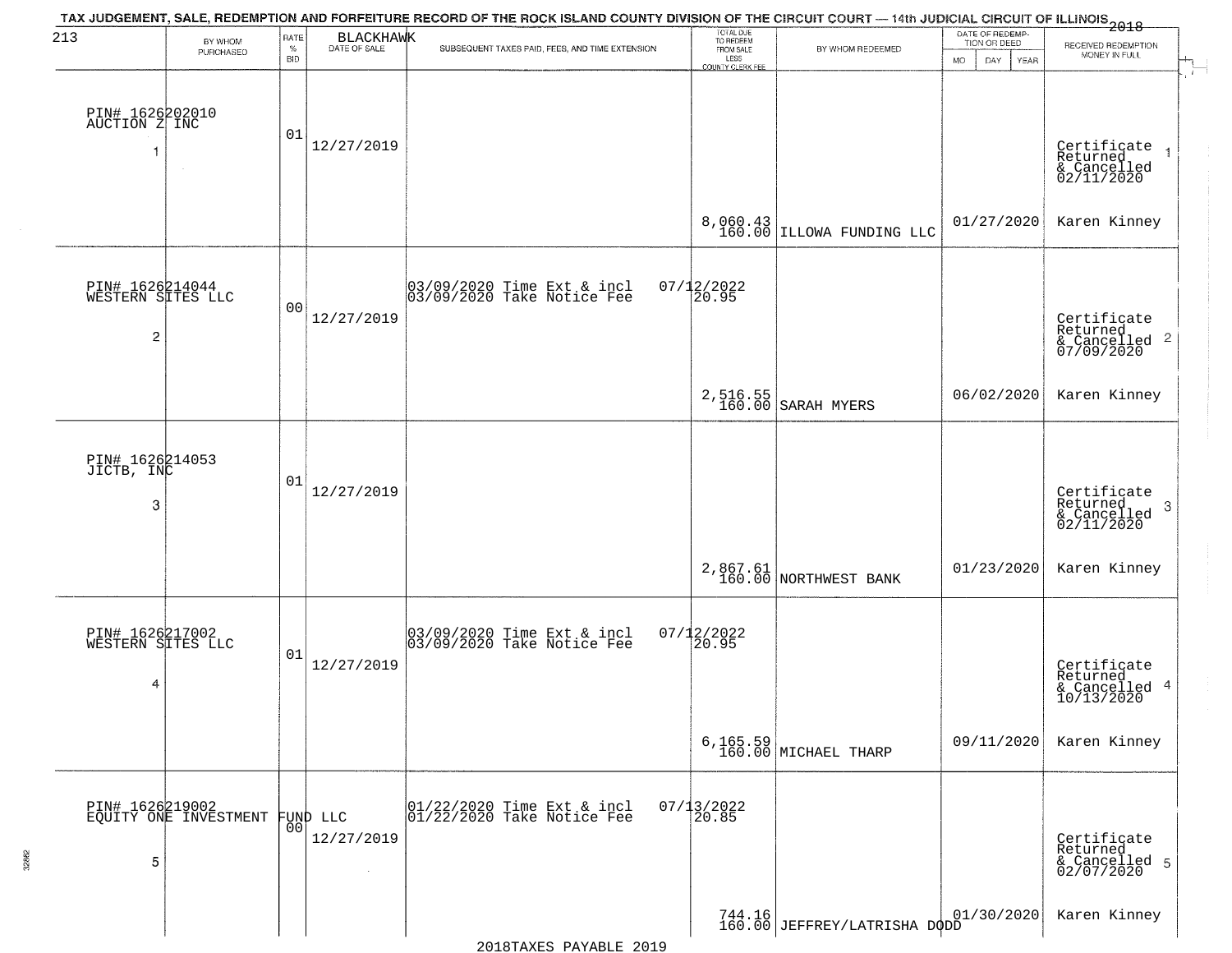| 214 | NAME AND ADDRESS<br>LEGAL DESCRIPTION<br>TAXPAYER NO.<br>PARCEL NO.          | <b>BLACKHAWK</b>           |                                        | A-BACK TAX<br>FORFEITED<br>PRIOR TO | BACK TAX<br>FORFEITED     | BACK TAX<br>FORFEITED<br>INTEREST AND | TOTAL BACK<br>TAX PENALTY<br>AND COSTS | AMOUNT<br>FOR WHICH          | $\begin{array}{c} \text{CERTIFICATE} \\ \text{NO.} \end{array}$ | INTEREST PAYMENT FUND<br><b>INDEMNITY FUND</b> | 2018     |
|-----|------------------------------------------------------------------------------|----------------------------|----------------------------------------|-------------------------------------|---------------------------|---------------------------------------|----------------------------------------|------------------------------|-----------------------------------------------------------------|------------------------------------------------|----------|
|     | TWP - CODE<br>ACRES<br>ASSESSED VALUATION FOR TAXES                          | TAX DUE                    | INT DUE                                | 2017                                | PENALTY<br><b>ACCRUED</b> | COST ACCRUED                          | <b>ACCRUED</b>                         | <b>JUDGEMENT</b><br>IS ASKED |                                                                 | COST OF SALE                                   |          |
|     |                                                                              | 1ST                        | 1ST                                    |                                     |                           |                                       |                                        |                              |                                                                 |                                                |          |
|     | MATYA MARK A/MICHELLE<br>110 BLACKHAWK AVE                                   |                            | $466.84_{\tiny{\textrm{2ND}}}$ $49.06$ |                                     |                           |                                       |                                        |                              |                                                                 |                                                |          |
|     | 61264<br>MILAN IL                                                            | 466.82<br>350              | 35.00                                  |                                     |                           |                                       |                                        |                              |                                                                 | 60.00                                          |          |
|     | LOT 5<br>BLACKHAWK VIEW ADD                                                  | 82                         | $-28.00$                               |                                     |                           |                                       |                                        |                              | 1045                                                            | 20.00                                          |          |
|     |                                                                              | ATH<br>466.82              | 14.00                                  |                                     |                           |                                       |                                        |                              |                                                                 |                                                |          |
|     | $087 - 14 - 00$<br>1129                                                      | <b>PUBLICATION COST</b>    |                                        |                                     |                           |                                       |                                        |                              |                                                                 | 4.00                                           |          |
|     | $11 - 06$<br>.142<br>PĪN# 1626219003                                         | TOTAL DUE-TAXES, INT. COST | 10.00                                  |                                     |                           |                                       |                                        |                              |                                                                 |                                                |          |
|     | 24,468                                                                       |                            | 2,003.28                               |                                     |                           |                                       |                                        | 2003.28                      |                                                                 | 10.00                                          | 2097.28  |
|     |                                                                              | 1ST                        | 1ST                                    |                                     |                           |                                       |                                        |                              |                                                                 |                                                |          |
|     | DODD JEFFREY A/LATRISHA Y<br>118 BLACKHAWK AVE                               | 2ND                        | 2ND                                    |                                     |                           |                                       |                                        |                              |                                                                 |                                                |          |
|     | 61264<br>MILAN IL                                                            | 3RD                        | 3RD                                    |                                     |                           |                                       |                                        |                              |                                                                 | 60.00                                          |          |
|     | LOT 1 BEDARD ADDITION<br>SHT 39                                              |                            |                                        |                                     |                           |                                       |                                        |                              | 1046                                                            | 20.00                                          |          |
|     |                                                                              | 47H<br>240.08              | 4TH<br>7.20                            |                                     |                           |                                       |                                        |                              |                                                                 |                                                |          |
|     | $173 - 02 - 00$<br>4354                                                      | PUBLICATION COST           |                                        |                                     |                           |                                       |                                        |                              |                                                                 | 4.00                                           |          |
|     | $11 - 06$<br>.240<br>PIN# 1626220001                                         | TOTAL DUE-TAXES, INT. COST | 10.00                                  |                                     |                           |                                       |                                        |                              |                                                                 |                                                |          |
|     | 9,498                                                                        |                            | 257.28                                 |                                     |                           |                                       |                                        | 257.28                       |                                                                 | 10.00                                          | 351.28   |
|     |                                                                              | 1ST                        |                                        |                                     |                           |                                       |                                        |                              |                                                                 |                                                |          |
|     | HEADPIN REAL ESTATE LLC<br>4480 48TH AVENUE CT STE 3<br>ROCK ISLAND IL 61201 | 2361.10<br>2ND             | 247.94                                 |                                     |                           |                                       |                                        |                              |                                                                 |                                                |          |
|     |                                                                              | 3 <sub>BD</sub>            | 2361.10 177.10<br>3RD                  |                                     |                           |                                       |                                        |                              |                                                                 | 60.00                                          |          |
|     | SUPVR ASST MAP<br>LOT 407 SHEET 40A                                          |                            | 2361.10 141.68                         |                                     |                           |                                       |                                        |                              | 1047                                                            | 20.00                                          |          |
|     |                                                                              | 2361.10                    | 70.84                                  |                                     |                           |                                       |                                        |                              |                                                                 |                                                |          |
|     | $036 - 09 - 85$<br>325-4<br>4.220                                            | <b>PUBLICATION COST</b>    |                                        |                                     |                           |                                       |                                        |                              |                                                                 | 4.00                                           |          |
|     | $11 - 06$<br>PIN# 1626400007                                                 | TOTAL OUE-TAXES, INT. COST | 10.00                                  |                                     |                           |                                       |                                        |                              |                                                                 |                                                |          |
|     | 93,409                                                                       |                            | 10,091.96                              |                                     |                           |                                       |                                        | 10091.96                     |                                                                 | 10.00                                          | 10185.96 |
|     |                                                                              |                            | डिक                                    |                                     |                           |                                       |                                        |                              |                                                                 |                                                |          |
|     | BLACK BOX EQUITIES LLC<br>5001 TREMONT AVE                                   | 2ND                        | 2ND                                    |                                     |                           |                                       |                                        |                              |                                                                 |                                                |          |
|     | DAVENPORT IA<br>52807                                                        | 3RD                        | 3BD                                    |                                     |                           |                                       |                                        |                              |                                                                 | 60.00                                          |          |
|     | LOT 24 PARKSIDE VILLAS<br>1ST ADD SHT 40A                                    | 125.25                     | 7.52                                   |                                     |                           |                                       |                                        |                              | 1048                                                            | 20.00                                          |          |
|     |                                                                              | 4TH<br>125.25              | 3.76                                   |                                     |                           |                                       |                                        |                              |                                                                 |                                                |          |
|     | $175 - 81 - 00$<br>4632<br>$\bar{1}\bar{1}$ – $0\bar{6}$<br>.090             | PUBLICATION COST           | 10.00                                  |                                     |                           |                                       |                                        |                              |                                                                 | 4.00                                           |          |
|     | PIN# 1626406007                                                              | TOTAL DUE-TAXES, INT. COST |                                        |                                     |                           |                                       |                                        |                              |                                                                 |                                                |          |
|     | 4,955                                                                        |                            | 271.78                                 |                                     |                           |                                       |                                        | 271.78                       |                                                                 | 10.00                                          | 365.78   |
|     |                                                                              | 1ST                        | 1ST                                    |                                     |                           |                                       |                                        |                              |                                                                 |                                                |          |
|     | BLACK BOX EQUITIES LLC<br>5001 TREMONT AVE<br>52807<br>DAVENPORT IA          | 2ND                        | 2ND                                    |                                     |                           |                                       |                                        |                              |                                                                 | 60.00                                          |          |
|     | LOT 23 PARKSIDE VILLAS                                                       | 3HD                        | 3RD                                    |                                     |                           |                                       |                                        |                              |                                                                 |                                                |          |
|     | 1ST ADD SHT 40A                                                              | 125.2\$<br>4TH             | 7.52<br>4TH                            |                                     |                           |                                       |                                        |                              | 1049                                                            | 20.00                                          |          |
|     |                                                                              | 125.25                     | $3.76^{B}$                             |                                     |                           |                                       |                                        |                              |                                                                 |                                                |          |
|     | $175 - 80 - 00$<br>$11 - 06$<br>4631<br>.090                                 | PUBLICATION COST           | 10.00                                  |                                     |                           |                                       |                                        |                              |                                                                 | 4.00                                           |          |
|     | PIN# 1626406008                                                              | TOTAL DUE-TAXES, INT. COST |                                        |                                     |                           |                                       |                                        |                              |                                                                 |                                                |          |
|     | 4,955                                                                        |                            | 271.78                                 |                                     |                           |                                       |                                        | 271.78                       |                                                                 | 10.00                                          | 365.78   |

 $\sim 10^{-1}$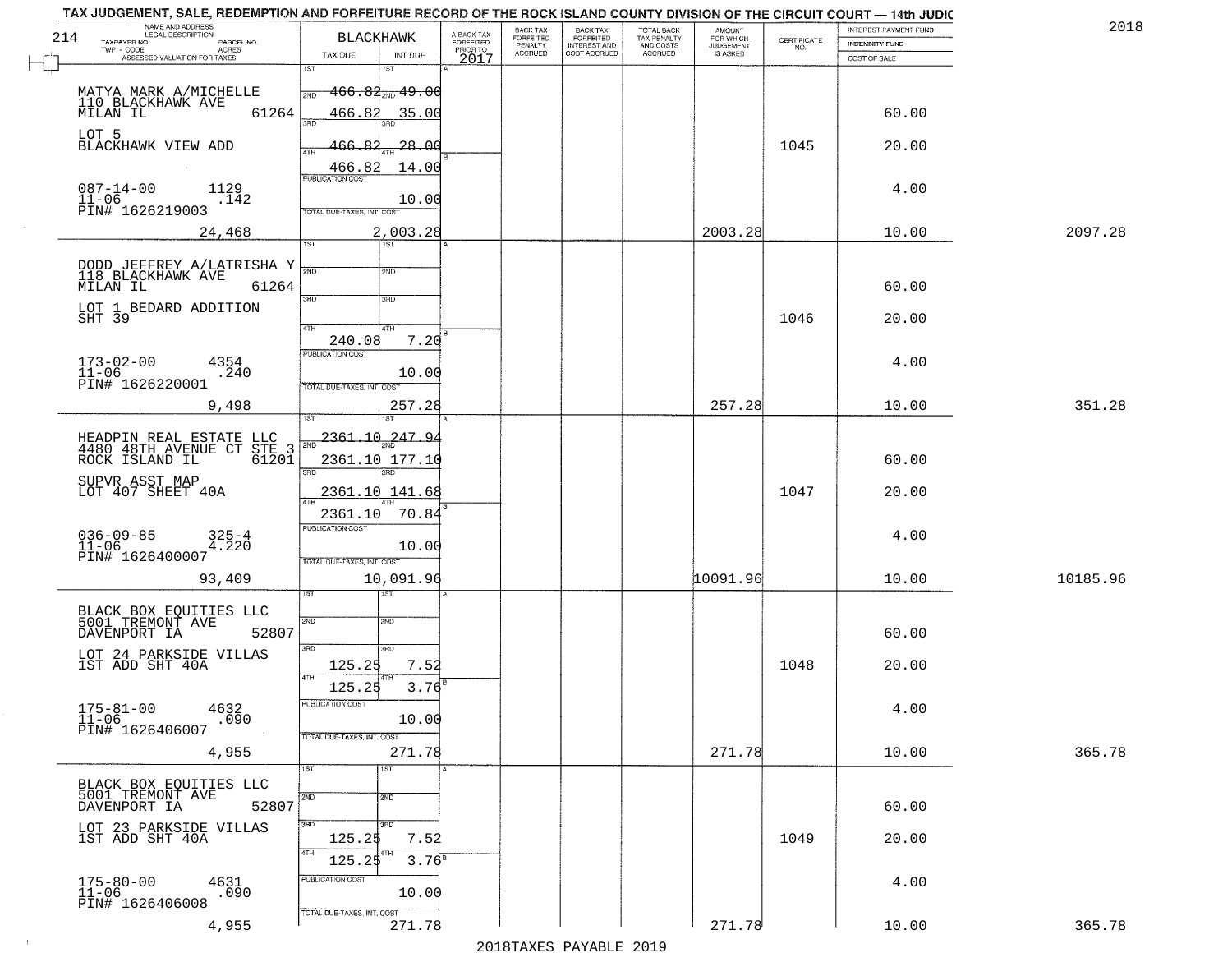| 214                                        | BY WHOM<br>PURCHASED                          | RATE<br>$\%$<br><b>BID</b> | <b>BLACKHAWK</b><br>DATE OF SALE | TAX JUDGEMENT, SALE, REDEMPTION AND FORFEITURE RECORD OF THE ROCK ISLAND COUNTY DIVISION OF THE CIRCUIT COURT — 14th JUDICIAL CIRCUIT OF ILLINOIS 2018<br>SUBSEQUENT TAXES PAID, FEES, AND TIME EXTENSION | TOTAL DUE<br>TO REDEEM<br>FROM SALE<br>LESS<br><b>COUNTY CLERK FEE</b> | BY WHOM REDEEMED                                                                                                                           | DATE OF REDEMP-<br>TION OR DEED<br><b>MO</b><br>DAY<br>YEAR | RECEIVED REDEMPTION<br>MONEY IN FULL                                  |
|--------------------------------------------|-----------------------------------------------|----------------------------|----------------------------------|-----------------------------------------------------------------------------------------------------------------------------------------------------------------------------------------------------------|------------------------------------------------------------------------|--------------------------------------------------------------------------------------------------------------------------------------------|-------------------------------------------------------------|-----------------------------------------------------------------------|
| PIN# 1626219003<br>WESTERN SITES LLC<br>-1 |                                               | 02                         | 12/27/2019                       | 03/09/2020 Time Ext & incl<br>03/09/2020 Take Notice Fee                                                                                                                                                  | $07/12/2022$<br>20.95                                                  |                                                                                                                                            |                                                             | Certificate<br>Returned<br>$\rightarrow$<br>& Cancelled<br>05/12/2020 |
|                                            |                                               |                            |                                  |                                                                                                                                                                                                           |                                                                        | 2,160.18<br>160.00 MARK MATYA                                                                                                              | 04/15/2020                                                  | Karen Kinney                                                          |
| $\overline{2}$                             | PIN# 1626220001<br>GUARDIAN TAX IL LLC        | 08                         | 12/27/2019                       |                                                                                                                                                                                                           |                                                                        |                                                                                                                                            |                                                             | Certificate<br>Returned<br>$\frac{1}{2}$ Cancelled 2<br>02/18/2020    |
|                                            |                                               |                            |                                  |                                                                                                                                                                                                           | 379.38<br>160.00                                                       | JEFFREY/LATRISHA DODD                                                                                                                      | 01/30/2020                                                  | Karen Kinney                                                          |
| PIN# 1626400007<br>WESTERN SITES LLC<br>3  |                                               | 04                         | 12/27/2019                       | 03/09/2020 Time Ext & incl<br>03/09/2020 Take Notice Fee                                                                                                                                                  | 01/11/2022<br>20.95                                                    |                                                                                                                                            |                                                             | Certificate<br>Returned<br>3<br>& Cancelled<br>01/26/2021             |
|                                            |                                               |                            |                                  |                                                                                                                                                                                                           |                                                                        | $\begin{array}{ c c c c c c }\n\hline\n11.021.79 & & & 12/17/2020 \\ \hline\n160.00 & \text{BIG SWING ENTERTAIMMENT}\n\hline\n\end{array}$ |                                                             | Karen Kinney                                                          |
| 4                                          | PIN# 1626406007<br>STEVE SODEMAN LIVING TRUST |                            | 12/27/2019                       | $\begin{array}{c} 01/21/2020 \\ 01/21/2020 \\ 01 \end{array}$ Take Notice Fee                                                                                                                             | 12/21/2022<br>120.85                                                   |                                                                                                                                            |                                                             | Certificate<br>Returned<br>& Cancelled 4<br>09/09/2020                |
|                                            |                                               |                            |                                  |                                                                                                                                                                                                           |                                                                        | 518.31<br>160.00 BLACKHAWK BANK                                                                                                            | 08/13/2020                                                  | Karen Kinney                                                          |
| 5                                          | PIN# 1626406008<br>STEVE SODEMAN LIVING TRUST |                            | 12/27/2019                       | 01/21/2020 Time Ext & incl<br>01/21/2020 Take Notice Fee                                                                                                                                                  | $12/21/2022$<br>$20.85$                                                |                                                                                                                                            |                                                             | Certificate<br>Returned<br>& Cancelled 5<br>09/09/2020                |
|                                            |                                               |                            |                                  |                                                                                                                                                                                                           |                                                                        | 518.31  <br>160.00   BLACKHAWK BANK                                                                                                        | 08/13/2020                                                  | Karen Kinney                                                          |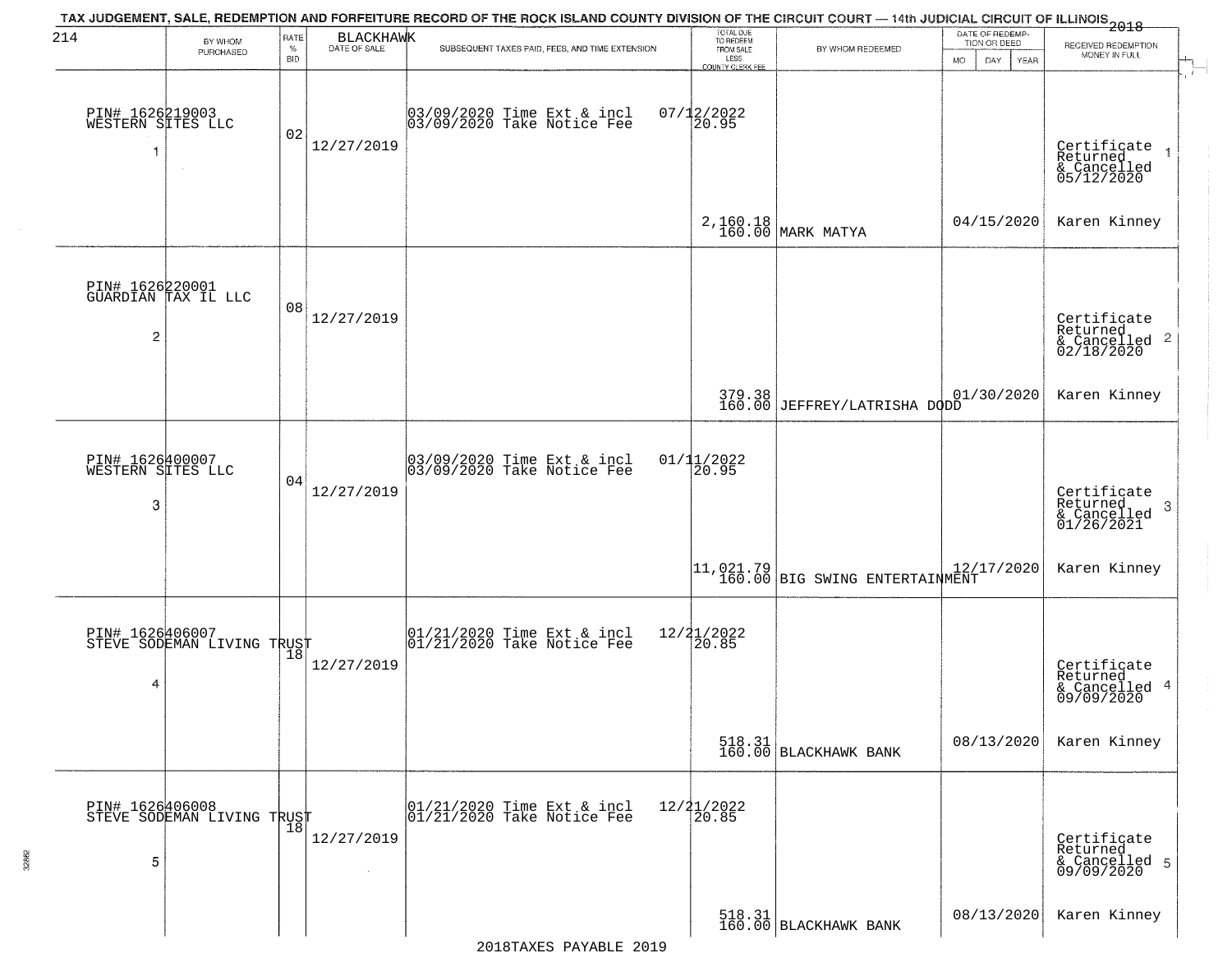| 215 | TAX JUDGEMENT, SALE, REDEMPTION AND FORFEITURE RECORD OF THE ROCK ISLAND COUNTY DIVISION OF THE CIRCUIT COURT — 14th JUDIC<br>NAME AND ADDRESS<br>LEGAL DESCRIPTION |                                   | <b>BLACKHAWK</b> | A-BACK TAX<br>FORFEITED | BACK TAX<br>FORFEITED |                                                       |                                                   | <b>AMOUNT</b>                      |                                                                 | INTEREST PAYMENT FUND                 | 2018   |
|-----|---------------------------------------------------------------------------------------------------------------------------------------------------------------------|-----------------------------------|------------------|-------------------------|-----------------------|-------------------------------------------------------|---------------------------------------------------|------------------------------------|-----------------------------------------------------------------|---------------------------------------|--------|
|     | TAXPAYER NO.<br>PARCEL NO.<br>$TWP - CODE$<br>- CODE AGRES<br>ASSESSED VALUATION FOR TAXES                                                                          | TAX DUE                           | INT DUE          | PRIOR TO                | PENALTY<br>ACCRUED    | BACK TAX<br>FORFEITED<br>INTEREST AND<br>COST ACCRUED | TOTAL BACK<br>TAX PENALTY<br>AND COSTS<br>ACCRUED | FOR WHICH<br>JUDGEMENT<br>IS ASKED | $\begin{array}{c} \text{CEPTIFICATE} \\ \text{NO.} \end{array}$ | <b>INDEMNITY FUND</b><br>COST OF SALE |        |
|     |                                                                                                                                                                     | 1ST                               | 1ST              | 2017                    |                       |                                                       |                                                   |                                    |                                                                 |                                       |        |
|     | BLACK BOX EQUITIES LLC<br>5001 TREMONT AVE                                                                                                                          | 2ND                               | 2ND              |                         |                       |                                                       |                                                   |                                    |                                                                 |                                       |        |
|     | DAVENPORT IA<br>52807                                                                                                                                               | 3PD                               |                  |                         |                       |                                                       |                                                   |                                    |                                                                 | 60.00                                 |        |
|     | LOT 22 PARKSIDE VILLAS<br>1ST ADD SHT 40A                                                                                                                           |                                   | 3RD<br>7.52      |                         |                       |                                                       |                                                   |                                    |                                                                 |                                       |        |
|     |                                                                                                                                                                     | 125.25<br>4TH                     |                  |                         |                       |                                                       |                                                   |                                    | 1050                                                            | 20.00                                 |        |
|     | $175 - 79 - 00$<br>4630                                                                                                                                             | 125.25<br><b>PUBLICATION COST</b> | 3.76             |                         |                       |                                                       |                                                   |                                    |                                                                 | 4.00                                  |        |
|     | $\overline{11} - 06$<br>.090<br>PĪN# 1626406009                                                                                                                     | TOTAL DUE-TAXES, INT. COST        | 10.00            |                         |                       |                                                       |                                                   |                                    |                                                                 |                                       |        |
|     | 4,955                                                                                                                                                               |                                   | 271.78           |                         |                       |                                                       |                                                   | 271.78                             |                                                                 | 10.00                                 | 365.78 |
|     |                                                                                                                                                                     | 1ST                               | 1ST <sup>1</sup> |                         |                       |                                                       |                                                   |                                    |                                                                 |                                       |        |
|     | BLACK BOX EQUITIES LLC<br>5001 TREMONT AVE                                                                                                                          | 2ND                               | SMD.             |                         |                       |                                                       |                                                   |                                    |                                                                 |                                       |        |
|     | DAVENPORT IA<br>52807                                                                                                                                               | 3RD                               | 3RD              |                         |                       |                                                       |                                                   |                                    |                                                                 | 60.00                                 |        |
|     | LOT 21 PARKSIDE VILLAS<br>1ST ADD SHT 40A                                                                                                                           | 125.25                            | 7.52             |                         |                       |                                                       |                                                   |                                    | 1051                                                            | 20.00                                 |        |
|     |                                                                                                                                                                     | 4TH<br>125.25                     | 3.76             |                         |                       |                                                       |                                                   |                                    |                                                                 |                                       |        |
|     | $175 - 78 - 00$<br>4629                                                                                                                                             | PUBLICATION COST                  |                  |                         |                       |                                                       |                                                   |                                    |                                                                 | 4.00                                  |        |
|     | $11 - 06$<br>.090<br>PIN# 1626406010                                                                                                                                | TOTAL DUE-TAXES, INT. COST        | 10.00            |                         |                       |                                                       |                                                   |                                    |                                                                 |                                       |        |
|     | 4,955                                                                                                                                                               |                                   | 271.78           |                         |                       |                                                       |                                                   | 271.78                             |                                                                 | 10.00                                 | 365.78 |
|     |                                                                                                                                                                     | 1ST                               |                  |                         |                       |                                                       |                                                   |                                    |                                                                 |                                       |        |
|     | BLACK BOX EQUITIES LLC<br>5001 TREMONT AVE                                                                                                                          | 2ND                               | 2ND              |                         |                       |                                                       |                                                   |                                    |                                                                 |                                       |        |
|     | DAVENPORT IA<br>52807                                                                                                                                               | 3RD                               | 3RD              |                         |                       |                                                       |                                                   |                                    |                                                                 | 60.00                                 |        |
|     | OUTLOT C PARKSIDE VILLAS<br>1ST ADD SHT 40A                                                                                                                         | <u> 125.25</u><br>4TH             | 7.52<br>4TH      |                         |                       |                                                       |                                                   |                                    | 1052                                                            | 20.00                                 |        |
|     |                                                                                                                                                                     | 125.25                            | 3.76             |                         |                       |                                                       |                                                   |                                    |                                                                 |                                       |        |
|     | $175 - 90 - 00$<br>$11 - 06$<br>4641<br>.200                                                                                                                        | <b>PUBLICATION COST</b>           | 10.00            |                         |                       |                                                       |                                                   |                                    |                                                                 | 4.00                                  |        |
|     | PIN# 1626406013                                                                                                                                                     | TOTAL OUE-TAXES, INT. COST        |                  |                         |                       |                                                       |                                                   |                                    |                                                                 |                                       |        |
|     | 4,955                                                                                                                                                               |                                   | 271.78<br>ख़     |                         |                       |                                                       |                                                   | 271.78                             |                                                                 | 10.00                                 | 365.78 |
|     |                                                                                                                                                                     |                                   |                  |                         |                       |                                                       |                                                   |                                    |                                                                 |                                       |        |
|     | BLACK BOX EQUITIES LLC<br>5001 TREMONT AVE<br>52807<br>DAVENPORT IA                                                                                                 | 2ND                               | 2ND              |                         |                       |                                                       |                                                   |                                    |                                                                 | 60.00                                 |        |
|     | LOT 18 PARKSIDE VILLAS                                                                                                                                              | 3RD                               | 3RD              |                         |                       |                                                       |                                                   |                                    |                                                                 |                                       |        |
|     | 1ST ADD SHT 40A                                                                                                                                                     | 125.25<br>4TH                     | 7.52             |                         |                       |                                                       |                                                   |                                    | 1053                                                            | 20.00                                 |        |
|     |                                                                                                                                                                     | 125.25<br>PUBLICATION COST        | 3.76             |                         |                       |                                                       |                                                   |                                    |                                                                 |                                       |        |
|     | 175-75-00 4626<br>11-06 150<br>PIN# 1626406014<br>.150                                                                                                              |                                   | 10.00            |                         |                       |                                                       |                                                   |                                    |                                                                 | 4.00                                  |        |
|     |                                                                                                                                                                     | TOTAL DUE-TAXES, INT. COST        |                  |                         |                       |                                                       |                                                   |                                    |                                                                 |                                       |        |
|     | 4,955                                                                                                                                                               | 1ST                               | 271.78<br>1ST    |                         |                       |                                                       |                                                   | 271.78                             |                                                                 | 10.00                                 | 365.78 |
|     | BLACK BOX EQUITIES LLC                                                                                                                                              |                                   |                  |                         |                       |                                                       |                                                   |                                    |                                                                 |                                       |        |
|     | 5001 TREMONT AVE<br>52807<br>DAVENPORT IA                                                                                                                           | 2ND                               | 2ND              |                         |                       |                                                       |                                                   |                                    |                                                                 | 60.00                                 |        |
|     | LOT 17 PARKSIDE VILLAS<br>1ST ADD SHT 40A                                                                                                                           | 3RD<br>125.2\$                    | 3RD<br>7.52      |                         |                       |                                                       |                                                   |                                    | 1054                                                            | 20.00                                 |        |
|     |                                                                                                                                                                     | 4TH<br>125.25                     | $3.76^{B}$       |                         |                       |                                                       |                                                   |                                    |                                                                 |                                       |        |
|     | 4625                                                                                                                                                                | PUBLICATION COST                  |                  |                         |                       |                                                       |                                                   |                                    |                                                                 | 4.00                                  |        |
|     | 175-74-00<br>11-06<br>.220<br>PIN# 1626406015                                                                                                                       |                                   | 10.00            |                         |                       |                                                       |                                                   |                                    |                                                                 |                                       |        |
|     | 4,955                                                                                                                                                               | TOTAL OUE-TAXES, INT. COST        | 271.78           |                         |                       |                                                       |                                                   | 271.78                             |                                                                 | 10.00                                 | 365.78 |

 $\sim 100$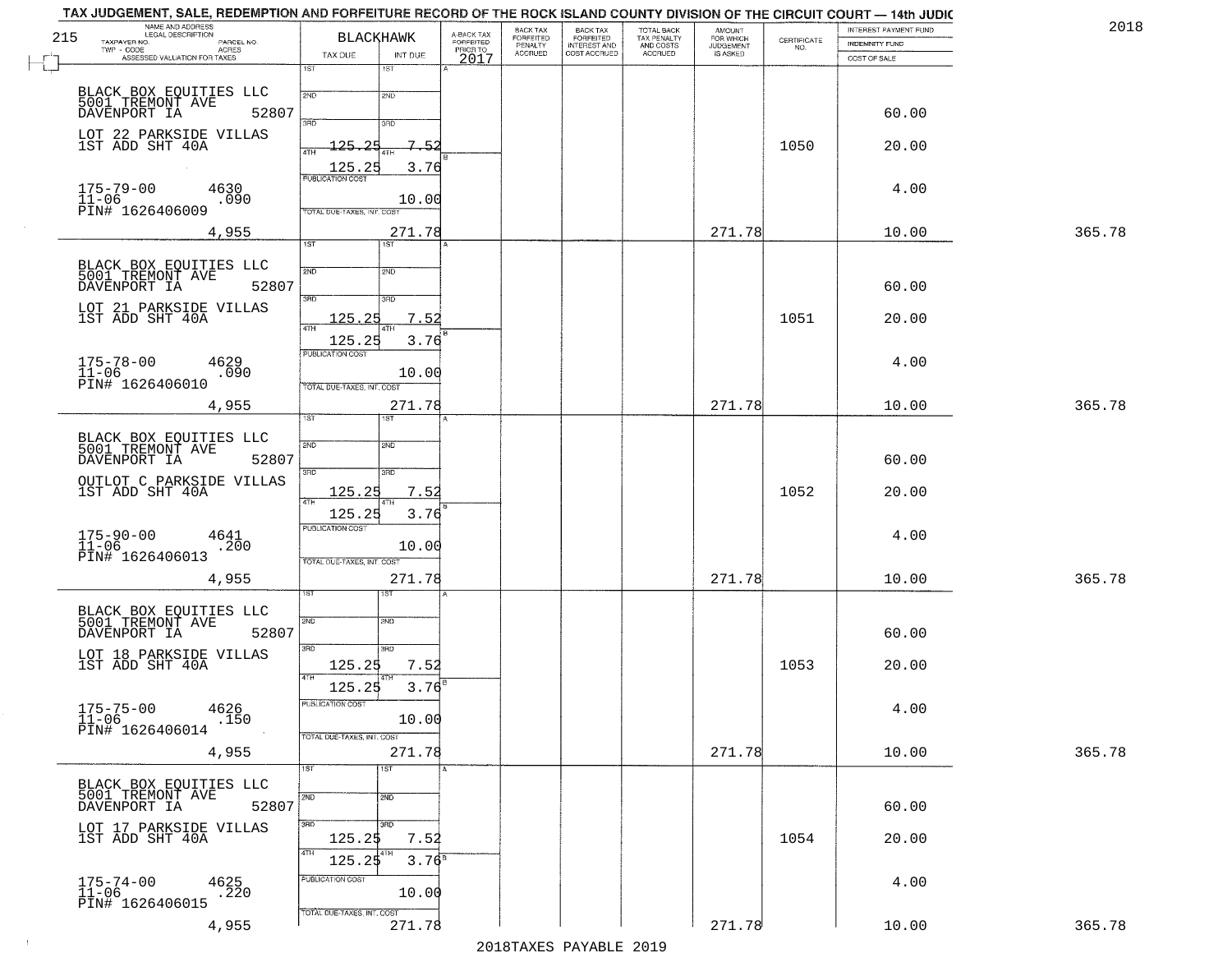| 215                  | BY WHOM<br>PURCHASED                                    | RATE<br>$\%$ | BLACKHAWK            | TAX JUDGEMENT, SALE, REDEMPTION AND FORFEITURE RECORD OF THE ROCK ISLAND COUNTY DIVISION OF THE CIRCUIT COURT — 14th JUDICIAL CIRCUIT OF ILLINOIS 2018<br>SUBSEQUENT TAXES PAID, FEES, AND TIME EXTENSION | TOTAL DUE<br>TO REDEEM<br>FROM SALE | BY WHOM REDEEMED                                                                                                     | DATE OF REDEMP-<br>TION OR DEED | RECEIVED REDEMPTION                                                |
|----------------------|---------------------------------------------------------|--------------|----------------------|-----------------------------------------------------------------------------------------------------------------------------------------------------------------------------------------------------------|-------------------------------------|----------------------------------------------------------------------------------------------------------------------|---------------------------------|--------------------------------------------------------------------|
|                      |                                                         | <b>BID</b>   |                      |                                                                                                                                                                                                           | LESS<br>COUNTY CLERK FEE            |                                                                                                                      | MO.<br>DAY.<br>YEAR             | MONEY IN FULL                                                      |
| 1                    | PIN# 1626406009<br>STEVE SODEMAN LIVING TRUST<br>$\sim$ |              | 12/27/2019           | 01/21/2020 Time Ext & incl<br>01/21/2020 Take Notice Fee                                                                                                                                                  | $12/21/2022$<br>20.85               |                                                                                                                      |                                 | Certificate 1<br>Returned 1<br>& Cancelled<br>09/09/2020           |
|                      |                                                         |              |                      |                                                                                                                                                                                                           |                                     | $\begin{array}{ c c c c }\n 518.31 & \text{BLACKHAWK BANK}\n \end{array}$                                            | 08/13/2020                      | Karen Kinney                                                       |
| 2                    | PIN# 1626406010<br>STEVE SODEMAN LIVING TRUST           |              | 12/27/2019           | $ 01/21/2020$ Time Ext & incl<br>$ 01/21/2020$ Take Notice Fee                                                                                                                                            | 12/21/2022<br>20.85                 |                                                                                                                      |                                 | Certificate<br>Returned<br>$\frac{1}{6}$ Cancelled 2<br>09/09/2020 |
|                      |                                                         |              |                      |                                                                                                                                                                                                           |                                     | 518.31<br>160.00 BLACKHAWK BANK                                                                                      | 08/13/2020                      | Karen Kinney                                                       |
| PIN# 1626406013<br>3 | STEVE SODEMAN LIVING TRUST                              | 18           | 12/27/2019           | $ 01/21/2020$ Time Ext & incl<br>$ 01/21/2020$ Take Notice Fee                                                                                                                                            | $12/21/2022$<br>20.85               |                                                                                                                      |                                 | 3                                                                  |
| 4                    | PIN# 1626406014<br>STEVE SODEMAN LIVING TRUST           |              | 12/27/2019           | $\begin{bmatrix} 01/21/2020 \\ 01/21/2020 \\ 01 \end{bmatrix}$ Take Notice Fee                                                                                                                            | $12/21/2022$<br>20.85               |                                                                                                                      |                                 | Certificate<br>Returned<br>& Cancelled 4<br>09/09/2020             |
|                      |                                                         |              |                      |                                                                                                                                                                                                           |                                     | 518.31<br>160.00 BLACKHAWK BANK                                                                                      | 08/13/2020                      | Karen Kinney                                                       |
| 5                    | PIN# 1626406015<br>STEVE SODEMAN LIVING TRUST           |              | 12/27/2019<br>$\sim$ | $\begin{array}{c}  01/21/2020 \rangle \\  01/21/2020 \rangle \end{array}$ Take Notice Fee                                                                                                                 | $12/21/2022$<br>$20.85$             |                                                                                                                      |                                 | Certificate<br>Returned<br>& Cancelled 5<br>09/09/2020             |
|                      |                                                         |              |                      |                                                                                                                                                                                                           |                                     | $\begin{array}{ c c c c c }\hline 518.31 & & \\ \hline 160.00 & \text{BLACKHAVK} & \text{BANK} \\\hline \end{array}$ | 08/13/2020                      | Karen Kinney                                                       |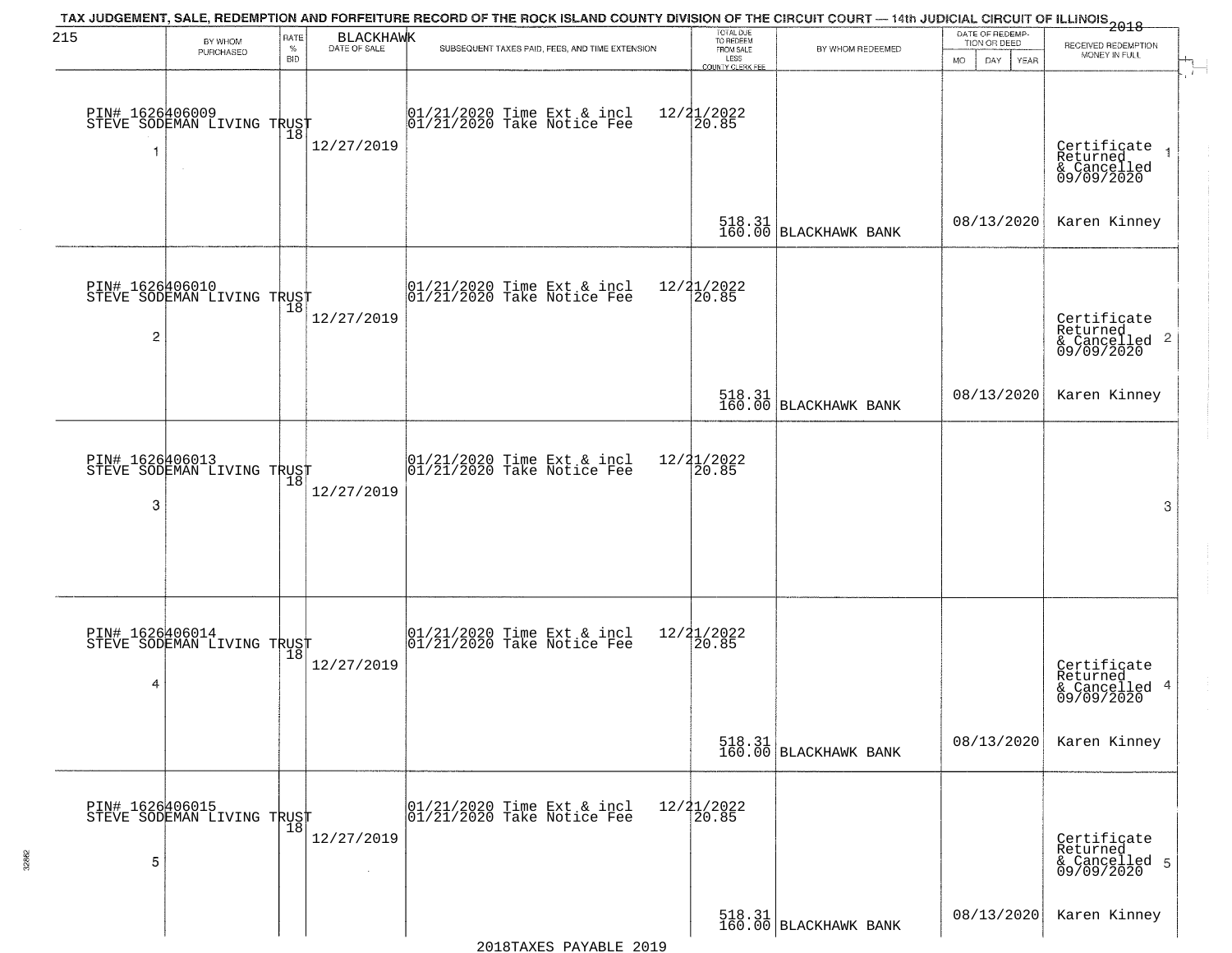|     | TAX JUDGEMENT, SALE, REDEMPTION AND FORFEITURE RECORD OF THE ROCK ISLAND COUNTY DIVISION OF THE CIRCUIT COURT — 14th JUDIC<br>NAME AND ADDRESS<br>LEGAL DESCRIPTION |                            |                            |                                     | BACK TAX                        |                                                       |                                                   | <b>AMOUNT</b>          |                                                                 | INTEREST PAYMENT FUND | 2018   |
|-----|---------------------------------------------------------------------------------------------------------------------------------------------------------------------|----------------------------|----------------------------|-------------------------------------|---------------------------------|-------------------------------------------------------|---------------------------------------------------|------------------------|-----------------------------------------------------------------|-----------------------|--------|
| 216 | TAXPAYER NO.<br>PARCEL NO.                                                                                                                                          |                            | <b>BLACKHAWK</b>           | A-BACK TAX<br>FORFEITED<br>PRIOR TO | FORFEITED<br>PENALTY<br>ACCRUED | BACK TAX<br>FORFEITED<br>INTEREST AND<br>COST ACCRUED | TOTAL BACK<br>TAX PENALTY<br>AND COSTS<br>ACCRUED | FOR WHICH<br>JUDGEMENT | $\begin{array}{c} \text{CERTIFICATE} \\ \text{NO.} \end{array}$ | <b>INDEMNITY FUND</b> |        |
|     | TWP - CODE<br>ASSESSED VALUATION FOR TAXES                                                                                                                          | TAX DUE                    | INT DUE                    | 2017                                |                                 |                                                       |                                                   | IS ASKED               |                                                                 | COST OF SALE          |        |
|     |                                                                                                                                                                     | 1ST                        | 18T                        |                                     |                                 |                                                       |                                                   |                        |                                                                 |                       |        |
|     |                                                                                                                                                                     | 2ND                        | 2ND                        |                                     |                                 |                                                       |                                                   |                        |                                                                 |                       |        |
|     | BLACK BOX EQUITIES LLC<br>5001 TREMONT AVE                                                                                                                          |                            |                            |                                     |                                 |                                                       |                                                   |                        |                                                                 |                       |        |
|     | DAVENPORT IA<br>52807                                                                                                                                               | 3RD                        | 3RD                        |                                     |                                 |                                                       |                                                   |                        |                                                                 | 60.00                 |        |
|     | LOT 16 PARKSIDE VILLAS<br>1ST ADD SHT 40A                                                                                                                           | つに                         | $7^{\circ}$<br>-5          |                                     |                                 |                                                       |                                                   |                        |                                                                 |                       |        |
|     |                                                                                                                                                                     | $125 -$<br>4TH             |                            |                                     |                                 |                                                       |                                                   |                        | 1055                                                            | 20.00                 |        |
|     |                                                                                                                                                                     | 125.25                     | 3.76                       |                                     |                                 |                                                       |                                                   |                        |                                                                 |                       |        |
|     | $175 - 73 - 00$<br>4624                                                                                                                                             | <b>PUBLICATION COST</b>    |                            |                                     |                                 |                                                       |                                                   |                        |                                                                 | 4.00                  |        |
|     | $\bar{1}1 - 06$<br>.170<br>PIN# 1626406016                                                                                                                          |                            | 10.00                      |                                     |                                 |                                                       |                                                   |                        |                                                                 |                       |        |
|     |                                                                                                                                                                     | TOTAL DUE-TAXES, INT. COS  |                            |                                     |                                 |                                                       |                                                   |                        |                                                                 |                       |        |
|     | 4,955                                                                                                                                                               | 1ST                        | 271.78<br>1ST <sup>1</sup> |                                     |                                 |                                                       |                                                   | 271.78                 |                                                                 | 10.00                 | 365.78 |
|     |                                                                                                                                                                     |                            |                            |                                     |                                 |                                                       |                                                   |                        |                                                                 |                       |        |
|     | BLACK BOX EQUITIES LLC<br>5001 TREMONT AVE                                                                                                                          | 2ND                        | 2ND                        |                                     |                                 |                                                       |                                                   |                        |                                                                 |                       |        |
|     | 52807<br>DAVENPORT IA                                                                                                                                               |                            |                            |                                     |                                 |                                                       |                                                   |                        |                                                                 | 60.00                 |        |
|     | OUTLOT A PARKSIDE VILLAS                                                                                                                                            | 3BD                        | 3RD                        |                                     |                                 |                                                       |                                                   |                        |                                                                 |                       |        |
|     | 1ST ADD SHT 40A                                                                                                                                                     | 13.65<br>47H               | 80<br>4TH                  |                                     |                                 |                                                       |                                                   |                        | 1056                                                            | 20.00                 |        |
|     |                                                                                                                                                                     | 13.65                      | .40                        |                                     |                                 |                                                       |                                                   |                        |                                                                 |                       |        |
|     | 4639                                                                                                                                                                | PUBLICATION COST           |                            |                                     |                                 |                                                       |                                                   |                        |                                                                 | 4.00                  |        |
|     | $175 - 88 - 00$<br>$11 - 06$<br>.005                                                                                                                                |                            | 10.00                      |                                     |                                 |                                                       |                                                   |                        |                                                                 |                       |        |
|     | PIN# 1626406017                                                                                                                                                     | TOTAL DUE-TAXES, INT. COST |                            |                                     |                                 |                                                       |                                                   |                        |                                                                 |                       |        |
|     | 540                                                                                                                                                                 |                            | 38.50                      |                                     |                                 |                                                       |                                                   | 38.50                  |                                                                 | 10.00                 | 132.50 |
|     |                                                                                                                                                                     | TST                        | 1ST                        |                                     |                                 |                                                       |                                                   |                        |                                                                 |                       |        |
|     | BLACK BOX EQUITIES LLC<br>5001 TREMONT AVE                                                                                                                          | 2ND                        | 2ND                        |                                     |                                 |                                                       |                                                   |                        |                                                                 |                       |        |
|     | 52807<br>DAVENPORT IA                                                                                                                                               |                            |                            |                                     |                                 |                                                       |                                                   |                        |                                                                 | 60.00                 |        |
|     |                                                                                                                                                                     | 3RD                        | 3RD                        |                                     |                                 |                                                       |                                                   |                        |                                                                 |                       |        |
|     | LOT 3 PARKSIDE VILLAS<br>1ST ADD SHT 40A                                                                                                                            | <u> 125.25</u>             | 7.52                       |                                     |                                 |                                                       |                                                   |                        | 1057                                                            | 20.00                 |        |
|     |                                                                                                                                                                     | 125.25                     | 3.76                       |                                     |                                 |                                                       |                                                   |                        |                                                                 |                       |        |
|     |                                                                                                                                                                     | <b>PUBLICATION COST</b>    |                            |                                     |                                 |                                                       |                                                   |                        |                                                                 |                       |        |
|     | 175-60-00<br>11-06<br>4611<br>.090                                                                                                                                  |                            | 10.00                      |                                     |                                 |                                                       |                                                   |                        |                                                                 | 4.00                  |        |
|     | PIN# 1626406020                                                                                                                                                     | TOTAL OUE-TAXES, INT. COST |                            |                                     |                                 |                                                       |                                                   |                        |                                                                 |                       |        |
|     | 4,955                                                                                                                                                               |                            | 271.78                     |                                     |                                 |                                                       |                                                   | 271.78                 |                                                                 | 10.00                 | 365.78 |
|     |                                                                                                                                                                     |                            | ख़                         |                                     |                                 |                                                       |                                                   |                        |                                                                 |                       |        |
|     |                                                                                                                                                                     |                            |                            |                                     |                                 |                                                       |                                                   |                        |                                                                 |                       |        |
|     | BLACK BOX EQUITIES LLC<br>5001 TREMONT AVE                                                                                                                          | 2ND                        | 2ND                        |                                     |                                 |                                                       |                                                   |                        |                                                                 |                       |        |
|     | DAVENPORT IA<br>52807                                                                                                                                               | 3RD                        | 3BD                        |                                     |                                 |                                                       |                                                   |                        |                                                                 | 60.00                 |        |
|     | LOT 4 PARKSIDE VILLAS<br>1ST ADD SHT 40A                                                                                                                            | 125.25                     | 7.52                       |                                     |                                 |                                                       |                                                   |                        | 1058                                                            | 20.00                 |        |
|     |                                                                                                                                                                     | 4TH                        |                            |                                     |                                 |                                                       |                                                   |                        |                                                                 |                       |        |
|     |                                                                                                                                                                     | 125.25                     | 3.76                       |                                     |                                 |                                                       |                                                   |                        |                                                                 |                       |        |
|     | 4612<br>$175 - 61 - 00$                                                                                                                                             | PUBLICATION COST           |                            |                                     |                                 |                                                       |                                                   |                        |                                                                 | 4.00                  |        |
|     | $\overline{11-06}$ $\overline{6}$ $\overline{1626406021}$<br>.090                                                                                                   |                            | 10.00                      |                                     |                                 |                                                       |                                                   |                        |                                                                 |                       |        |
|     |                                                                                                                                                                     | TOTAL DUE-TAXES, INT. COST |                            |                                     |                                 |                                                       |                                                   | 271.78                 |                                                                 |                       | 365.78 |
|     | 4,955                                                                                                                                                               | 1ST                        | 271.78<br>1ST              |                                     |                                 |                                                       |                                                   |                        |                                                                 | 10.00                 |        |
|     |                                                                                                                                                                     |                            |                            |                                     |                                 |                                                       |                                                   |                        |                                                                 |                       |        |
|     | BLACK BOX EQUITIES LLC<br>5001 TREMONT AVE                                                                                                                          | 2ND                        | 2ND                        |                                     |                                 |                                                       |                                                   |                        |                                                                 |                       |        |
|     | DAVENPORT IA<br>52807                                                                                                                                               |                            |                            |                                     |                                 |                                                       |                                                   |                        |                                                                 | 60.00                 |        |
|     | LOT 5 PARKSIDE VILLAS                                                                                                                                               | 3RD                        | 3RD                        |                                     |                                 |                                                       |                                                   |                        |                                                                 |                       |        |
|     | 1ST ADD SHT 40A                                                                                                                                                     | 125.25<br>4TH              | 7.52                       |                                     |                                 |                                                       |                                                   |                        | 1059                                                            | 20.00                 |        |
|     |                                                                                                                                                                     | 125.25                     | 3.76 <sup>s</sup>          |                                     |                                 |                                                       |                                                   |                        |                                                                 |                       |        |
|     | 4613                                                                                                                                                                | PUBLICATION COST           |                            |                                     |                                 |                                                       |                                                   |                        |                                                                 | 4.00                  |        |
|     | 175-62-00<br>11-06<br>.090<br>PIN# 1626406022                                                                                                                       |                            | 10.00                      |                                     |                                 |                                                       |                                                   |                        |                                                                 |                       |        |
|     |                                                                                                                                                                     | TOTAL DUE-TAXES, INT. COST |                            |                                     |                                 |                                                       |                                                   |                        |                                                                 |                       |        |
|     | 4,955                                                                                                                                                               |                            | 271.78                     |                                     |                                 |                                                       |                                                   | 271.78                 |                                                                 | 10.00                 | 365.78 |

 $\sim 100$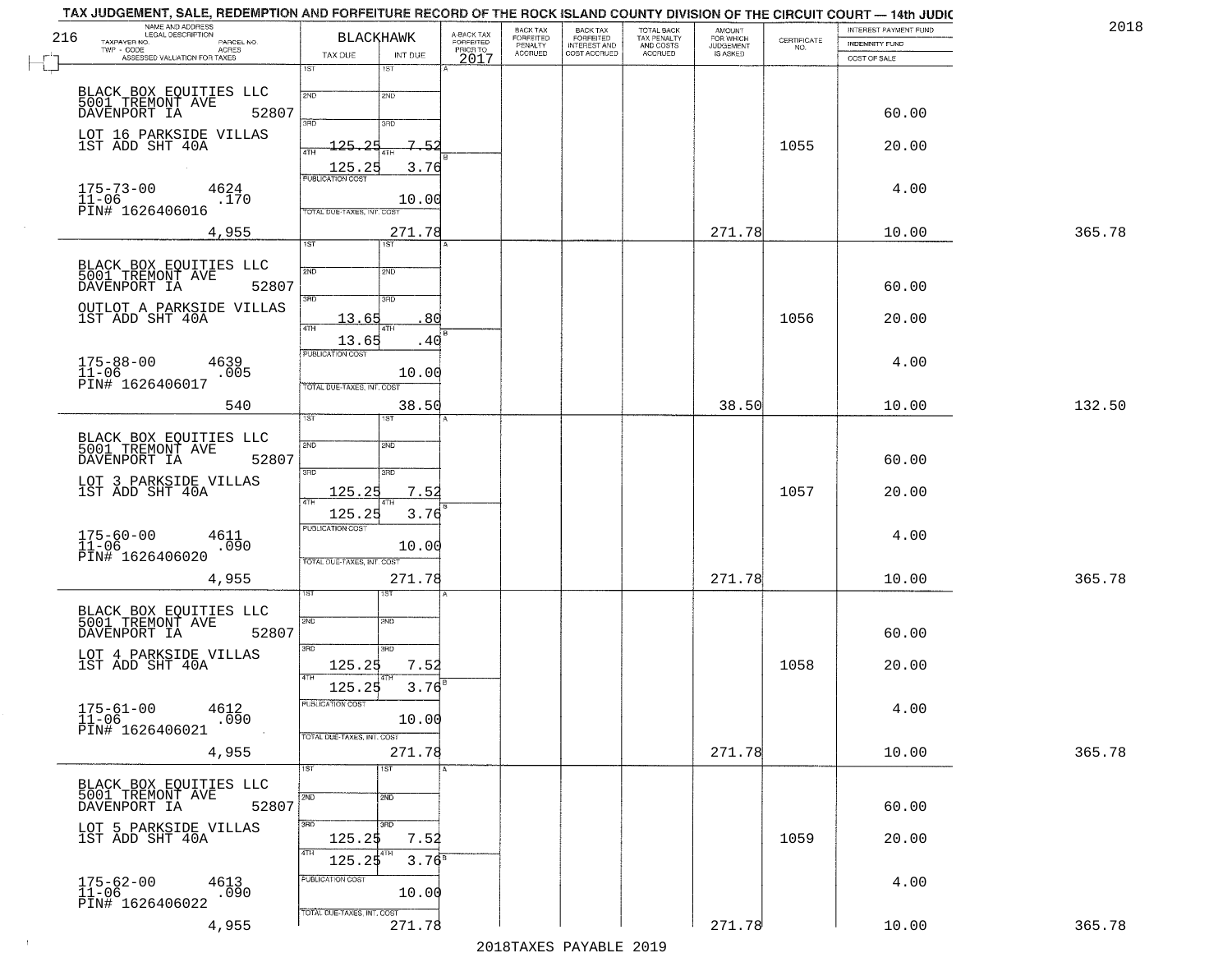| 216                  | BY WHOM                                                     | RATE               | <b>BLACKHAWK</b><br>DATE OF SALE | TAX JUDGEMENT, SALE, REDEMPTION AND FORFEITURE RECORD OF THE ROCK ISLAND COUNTY DIVISION OF THE CIRCUIT COURT — 14th JUDICIAL CIRCUIT OF ILLINOIS 2018 | TOTAL DUE<br>TO REDEEM                       |                                                                 | DATE OF REDEMP-<br>TION OR DEED | RECEIVED REDEMPTION                                       |
|----------------------|-------------------------------------------------------------|--------------------|----------------------------------|--------------------------------------------------------------------------------------------------------------------------------------------------------|----------------------------------------------|-----------------------------------------------------------------|---------------------------------|-----------------------------------------------------------|
|                      | PURCHASED                                                   | $\%$<br><b>BID</b> |                                  | SUBSEQUENT TAXES PAID, FEES, AND TIME EXTENSION                                                                                                        | FROM SALE<br>LESS<br><b>COUNTY CLERK FEE</b> | BY WHOM REDEEMED                                                | <b>MO</b><br>DAY<br>YEAR        | MONEY IN FULL                                             |
| 1                    | PIN# 1626406016    <br>STEVE SODEMAN LIVING TRUST<br>$\sim$ | 18                 | 12/27/2019                       | $01/21/2020$ Time Ext & incl<br>$01/21/2020$ Take Notice Fee                                                                                           | $12/21/2022$<br>20.85                        |                                                                 |                                 | Certificate<br>Returned<br>& Cancelled<br>09/09/2020      |
|                      |                                                             |                    |                                  |                                                                                                                                                        |                                              | 518.31<br>160.00 BLACKHAWK BANK                                 | 08/13/2020                      | Karen Kinney                                              |
| 2                    | PIN# 1626406017<br>STEVE SODEMAN LIVING TRUST               |                    | 12/27/2019                       | $ 01/21/2020$ Time Ext & incl<br>$ 01/21/2020$ Take Notice Fee                                                                                         | 12/21/2022<br>20.85                          |                                                                 |                                 | $\overline{2}$                                            |
|                      |                                                             |                    |                                  |                                                                                                                                                        |                                              |                                                                 |                                 |                                                           |
| PIN# 1626406020<br>3 | STEVE SODEMAN LIVING TRUST                                  | 18                 | 12/27/2019                       | 01/21/2020 Time Ext & incl<br>01/21/2020 Take Notice Fee                                                                                               | 12/21/2022<br>$\overline{20.85}$             |                                                                 |                                 | Certificate<br>Returned<br>3<br>& Cancelled<br>09/09/2020 |
|                      |                                                             |                    |                                  |                                                                                                                                                        |                                              | 518.31 BLACKHAWK BANK                                           | 08/13/2020                      | Karen Kinney                                              |
| 4                    | PIN# 1626406021<br>STEVE SODEMAN LIVING TRUST               |                    | 12/27/2019                       | 01/21/2020 Time Ext & incl<br>01/21/2020 Take Notice Fee                                                                                               | 12/21/2022<br>120.85                         |                                                                 |                                 | Certificate<br>Returned<br>& Cancelled 4<br>09/09/2020    |
|                      |                                                             |                    |                                  |                                                                                                                                                        |                                              | $\begin{bmatrix} 518.31 \\ 160.00 \end{bmatrix}$ BLACKHAWK BANK | 08/13/2020                      | Karen Kinney                                              |
| 5                    | PIN# 1626406022<br>STEVE SODEMAN LIVING TRUST               |                    | 12/27/2019                       | 01/21/2020 Time Ext & incl<br>01/21/2020 Take Notice Fee                                                                                               | $\frac{12}{21}$<br>$\frac{21}{20.85}$        |                                                                 |                                 | Certificate<br>Returned<br>& Cancelled 5<br>09/09/2020    |
|                      |                                                             |                    |                                  |                                                                                                                                                        |                                              | 518.31<br>160.00 BLACKHAWK BANK                                 | 08/13/2020                      | Karen Kinney                                              |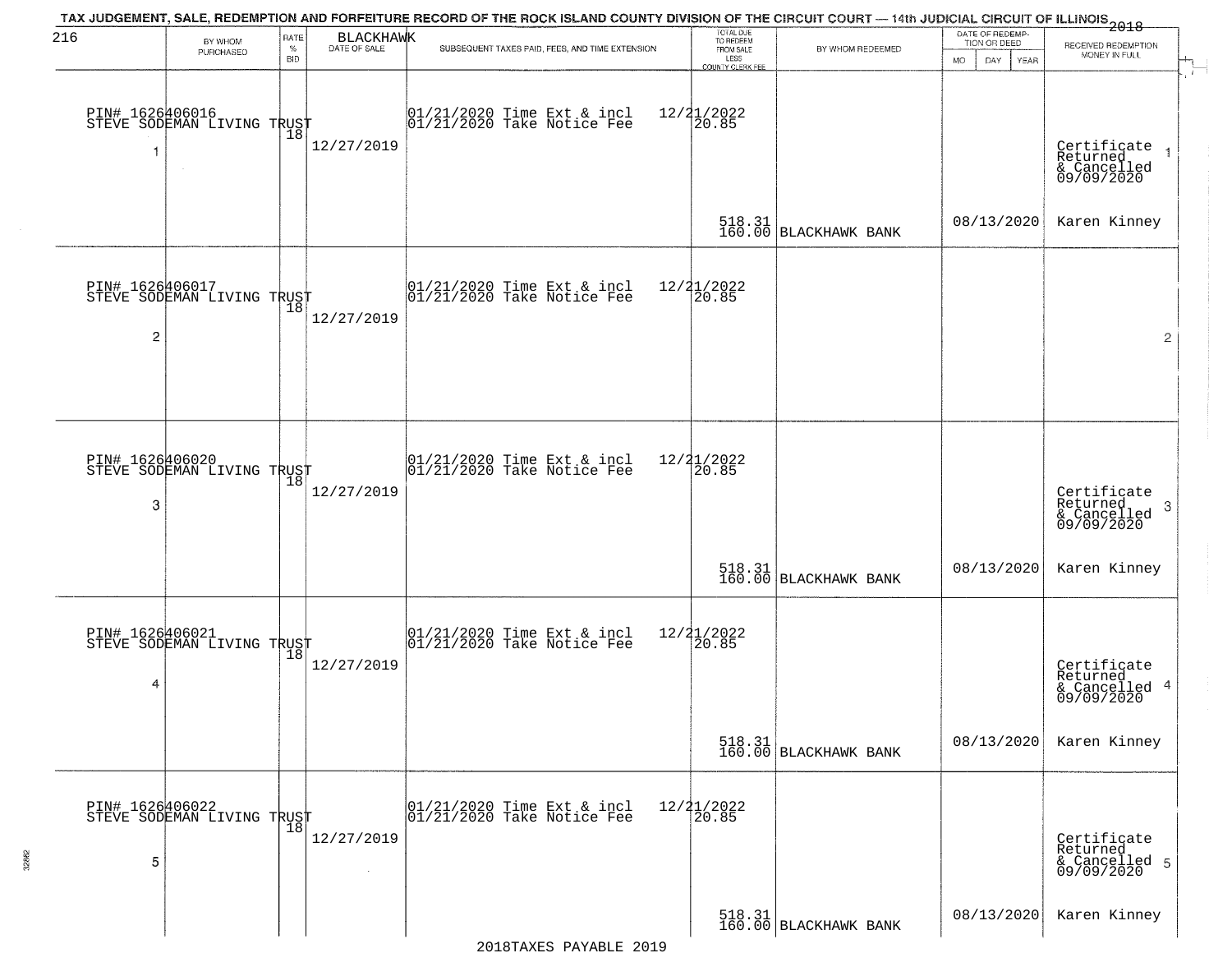| 217<br>TAXPAYER NO.                                        | NAME AND ADDRESS<br>LEGAL DESCRIPTION<br>PARCEL NO.<br>TWP - CODE AGRES<br>ASSESSED VALUATION FOR TAXES | TAX DUE                                               | <b>BLACKHAWK</b><br>INT DUE | A-BACK TAX<br>FORFEITED<br>PRIOR TO<br>2017 | BACK TAX<br><b>FORFEITED</b><br>PENALTY<br>ACCRUED | BACK TAX<br>FORFEITED<br>INTEREST AND<br>COST ACCRUED | TOTAL BACK<br>TAX PENALTY<br>AND COSTS<br>ACCRUED | <b>AMOUNT</b><br>FOR WHICH<br>JUDGEMENT<br>IS ASKED | CERTIFICATE<br>NO. | INTEREST PAYMENT FUND<br>INDEMNITY FUND<br>COST OF SALE | 2018   |
|------------------------------------------------------------|---------------------------------------------------------------------------------------------------------|-------------------------------------------------------|-----------------------------|---------------------------------------------|----------------------------------------------------|-------------------------------------------------------|---------------------------------------------------|-----------------------------------------------------|--------------------|---------------------------------------------------------|--------|
|                                                            |                                                                                                         | 1ST                                                   | 1ST                         |                                             |                                                    |                                                       |                                                   |                                                     |                    |                                                         |        |
| DAVENPORT IA                                               | BLACK BOX EQUITIES LLC<br>5001 TREMONT AVE<br>52807                                                     | 2ND<br>3RD                                            | 2ND<br>3RD                  |                                             |                                                    |                                                       |                                                   |                                                     |                    | 60.00                                                   |        |
| 1ST ADD SHT 40A                                            | LOT 6 PARKSIDE VILLAS                                                                                   | $-125.$<br>つに<br>4TH<br>125.25                        | $7 - 5$<br>3.76             |                                             |                                                    |                                                       |                                                   |                                                     | 1060               | 20.00                                                   |        |
| $175 - 63 - 00$<br>$\overline{11} - 06$<br>PĪN# 1626406023 | 4614<br>.090                                                                                            | <b>PUBLICATION COST</b><br>TOTAL DUE-TAXES, INT. COST | 10.00                       |                                             |                                                    |                                                       |                                                   |                                                     |                    | 4.00                                                    |        |
|                                                            | 4,955                                                                                                   | $\overline{1ST}$                                      | 271.78<br>1ST <sup></sup>   |                                             |                                                    |                                                       |                                                   | 271.78                                              |                    | 10.00                                                   | 365.78 |
| DAVENPORT IA                                               | BLACK BOX EQUITIES LLC<br>5001 TREMONT AVE<br>52807                                                     | 2ND                                                   | 2ND                         |                                             |                                                    |                                                       |                                                   |                                                     |                    | 60.00                                                   |        |
| 1ST ADD SHT 40A                                            | LOT 7 PARKSIDE VILLAS                                                                                   | 3RD<br>125.25<br>47H<br>125.25                        | 3HD<br>7.52<br>3.76         |                                             |                                                    |                                                       |                                                   |                                                     | 1061               | 20.00                                                   |        |
| $175 - 64 - 00$<br>$\overline{11} - 06$<br>PIN# 1626406024 | 4615<br>.090                                                                                            | PUBLICATION COST<br>TOTAL DUE-TAXES, INT. COST        | 10.00                       |                                             |                                                    |                                                       |                                                   |                                                     |                    | 4.00                                                    |        |
|                                                            | 4,955                                                                                                   | 1ST                                                   | 271.78                      |                                             |                                                    |                                                       |                                                   | 271.78                                              |                    | 10.00                                                   | 365.78 |
| DAVENPORT IA                                               | BLACK BOX EQUITIES LLC<br>5001 TREMONT AVE<br>52807                                                     | 2ND<br>3BD                                            | <b>SMD</b><br>3RD           |                                             |                                                    |                                                       |                                                   |                                                     |                    | 60.00                                                   |        |
| 1ST ADD SHT 40A                                            | LOT 8 PARKSIDE VILLAS                                                                                   | 125.25<br>4TH<br>125.25                               | 7.52<br>3.76                |                                             |                                                    |                                                       |                                                   |                                                     | 1062               | 20.00                                                   |        |
| 175-65-00<br>11-06<br>PIN# 1626406025                      | 4616<br>.090                                                                                            | <b>PUBLICATION COST</b><br>TOTAL OUE-TAXES, INT. COST | 10.00                       |                                             |                                                    |                                                       |                                                   |                                                     |                    | 4.00                                                    |        |
|                                                            | 4,955                                                                                                   | $_{\rm ST}$                                           | 271.78<br>ख़ा               |                                             |                                                    |                                                       |                                                   | 271.78                                              |                    | 10.00                                                   | 365.78 |
| DAVENPORT IA                                               | BLACK BOX EQUITIES LLC<br>5001 TREMONT AVE<br>52807                                                     | 2ND                                                   | 2ND                         |                                             |                                                    |                                                       |                                                   |                                                     |                    | 60.00                                                   |        |
| 1ST ADD SHT 40A                                            | LOT 9 PARKSIDE VILLAS                                                                                   | 3RD<br>125.25<br>4TH                                  | 3HD<br>7.52                 |                                             |                                                    |                                                       |                                                   |                                                     | 1063               | 20.00                                                   |        |
| PIN# 1626406026                                            | 175-66-00 4617<br>11-06 .090<br>.090                                                                    | 125.25<br>PUBLICATION COST                            | 3.76<br>10.00               |                                             |                                                    |                                                       |                                                   |                                                     |                    | 4.00                                                    |        |
|                                                            | 4,955                                                                                                   | TOTAL DUE-TAXES, INT. COST                            | 271.78                      |                                             |                                                    |                                                       |                                                   | 271.78                                              |                    | 10.00                                                   | 365.78 |
| 5001 TREMONT AVE<br>DAVENPORT IA                           | BLACK BOX EQUITIES LLC<br>52807                                                                         | 1ST<br>2ND                                            | 1ST<br>2ND                  | А                                           |                                                    |                                                       |                                                   |                                                     |                    | 60.00                                                   |        |
| 1ST ADD SHT 40A                                            | LOT 10 PARKSIDE VILLAS                                                                                  | 3BD<br>125.25<br>4TH                                  | 3RD<br>7.52                 |                                             |                                                    |                                                       |                                                   |                                                     | 1064               | 20.00                                                   |        |
| 175-67-00<br>11-06<br>PIN# 1626406027                      | 4618<br>.090                                                                                            | 125.25<br>PUBLICATION COST                            | $3.76^{B}$<br>10.00         |                                             |                                                    |                                                       |                                                   |                                                     |                    | 4.00                                                    |        |
|                                                            | 4,955                                                                                                   | TOTAL DUE-TAXES, INT. COST                            | 271.78                      |                                             |                                                    |                                                       |                                                   | 271.78                                              |                    | 10.00                                                   | 365.78 |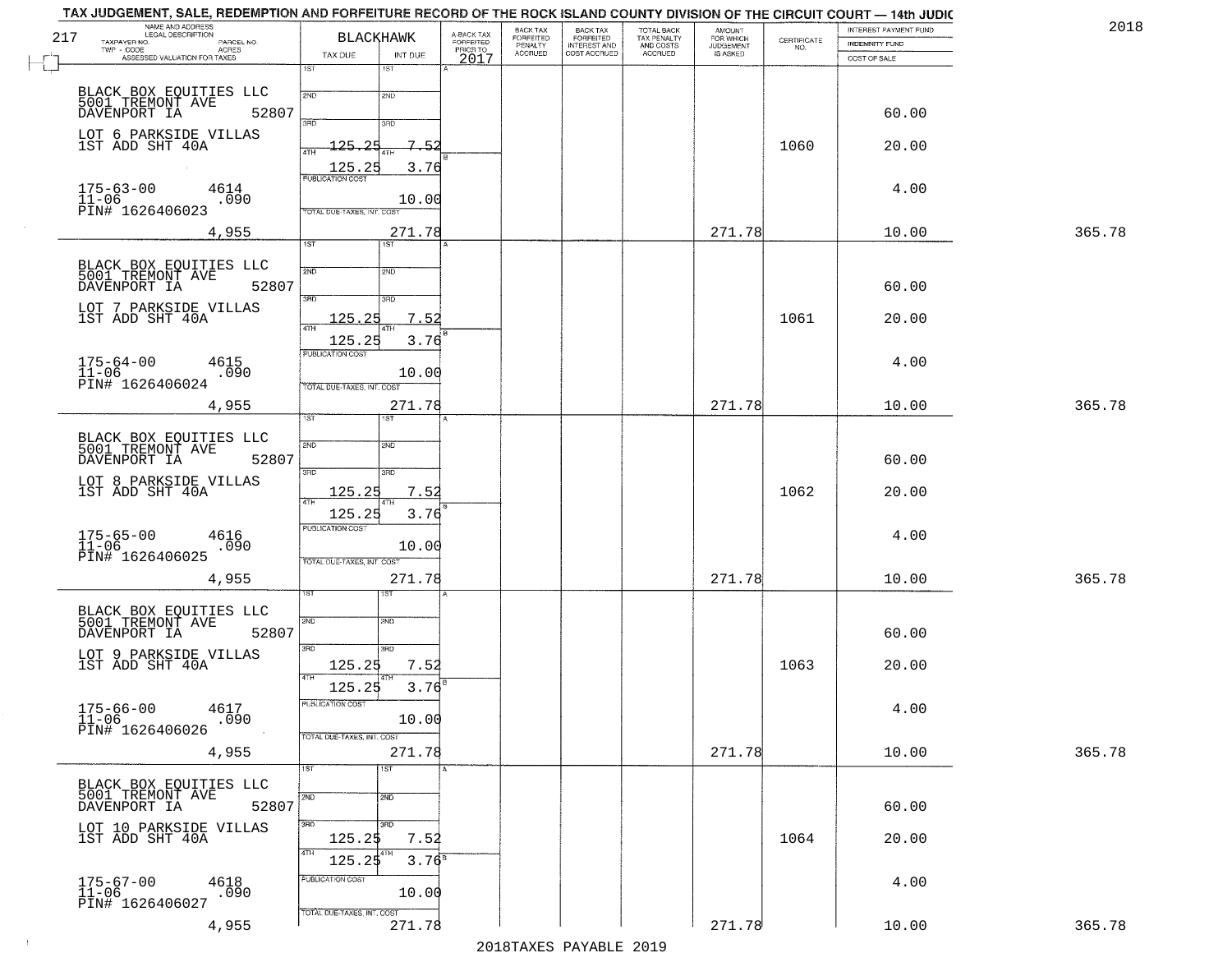| 217            | BY WHOM                                       | RATE               | <b>BLACKHAWK</b> | TAX JUDGEMENT, SALE, REDEMPTION AND FORFEITURE RECORD OF THE ROCK ISLAND COUNTY DIVISION OF THE CIRCUIT COURT — 14th JUDICIAL CIRCUIT OF ILLINOIS 2018 | TOTAL DUE<br>TO REDEEM                |                                 | DATE OF REDEMP-<br>TION OR DEED | RECEIVED REDEMPTION                                                |
|----------------|-----------------------------------------------|--------------------|------------------|--------------------------------------------------------------------------------------------------------------------------------------------------------|---------------------------------------|---------------------------------|---------------------------------|--------------------------------------------------------------------|
|                | PURCHASED                                     | $\%$<br><b>BID</b> | DATE OF SALE     | SUBSEQUENT TAXES PAID, FEES, AND TIME EXTENSION                                                                                                        | FROM SALE<br>LESS<br>COUNTY CLERK FEE | BY WHOM REDEEMED                | MO.<br>DAY<br>YEAR              | MONEY IN FULL                                                      |
|                | PIN# 1626406023<br>STEVE SODEMAN LIVING TRUST | Ίõ                 | 12/27/2019       | $01/21/2020$ Time Ext & incl<br>$01/21/2020$ Take Notice Fee                                                                                           | $12/21/2022$<br>20.85                 |                                 |                                 | Certificate<br>Returned<br>& Cancelled<br>09/09/2020               |
|                |                                               |                    |                  |                                                                                                                                                        |                                       | 518.31 BLACKHAWK BANK           | 08/13/2020                      | Karen Kinney                                                       |
| $\overline{c}$ | PIN# 1626406024<br>STEVE SODEMAN LIVING TRUST |                    | 12/27/2019       | $ 01/21/2020$ Time Ext & incl<br>$ 01/21/2020$ Take Notice Fee                                                                                         | 12/21/2022<br>20.85                   |                                 |                                 | Certificate<br>Returned<br>$\frac{1}{6}$ Cancelled 2<br>09/09/2020 |
|                |                                               |                    |                  |                                                                                                                                                        |                                       | 518.31<br>160.00 BLACKHAWK BANK | 08/13/2020                      | Karen Kinney                                                       |
| 3              | PIN# 1626406025<br>STEVE SODEMAN LIVING TRUST | 18                 | 12/27/2019       | $\begin{array}{cc}  01/21/2020 \rangle \\  01/21/2020 \rangle \rangle \end{array}$ Take Notice Fee                                                     | 12/21/2022<br>20.85                   |                                 |                                 | Certificate<br>Returned<br>3<br>& Cancelled<br>09/09/2020          |
|                |                                               |                    |                  |                                                                                                                                                        |                                       | 518.31 BLACKHAWK BANK           | 08/13/2020                      | Karen Kinney                                                       |
| 4              | PIN# 1626406026<br>STEVE SODEMAN LIVING TRUST |                    | 12/27/2019       | $ 01/21/2020$ Time Ext & incl<br>$ 01/21/2020$ Take Notice Fee                                                                                         | 12/21/2022<br>30.85                   |                                 |                                 | Certificate<br>Returned<br>& Cancelled 4<br>09/09/2020             |
|                |                                               |                    |                  |                                                                                                                                                        |                                       | 518.31<br>160.00 BLACKHAWK BANK | 08/13/2020                      | Karen Kinney                                                       |
| 5              | PIN# 1626406027<br>STEVE SODEMAN LIVING TRUST |                    | 12/27/2019       | 01/21/2020 Time Ext & incl<br>01/21/2020 Take Notice Fee                                                                                               | $12/21/2022$<br>$20.85$               |                                 |                                 | Certificate<br>Returned<br>& Cancelled 5<br>09/09/2020             |
|                |                                               |                    |                  |                                                                                                                                                        |                                       | 518.31<br>160.00 BLACKHAWK BANK | 08/13/2020                      | Karen Kinney                                                       |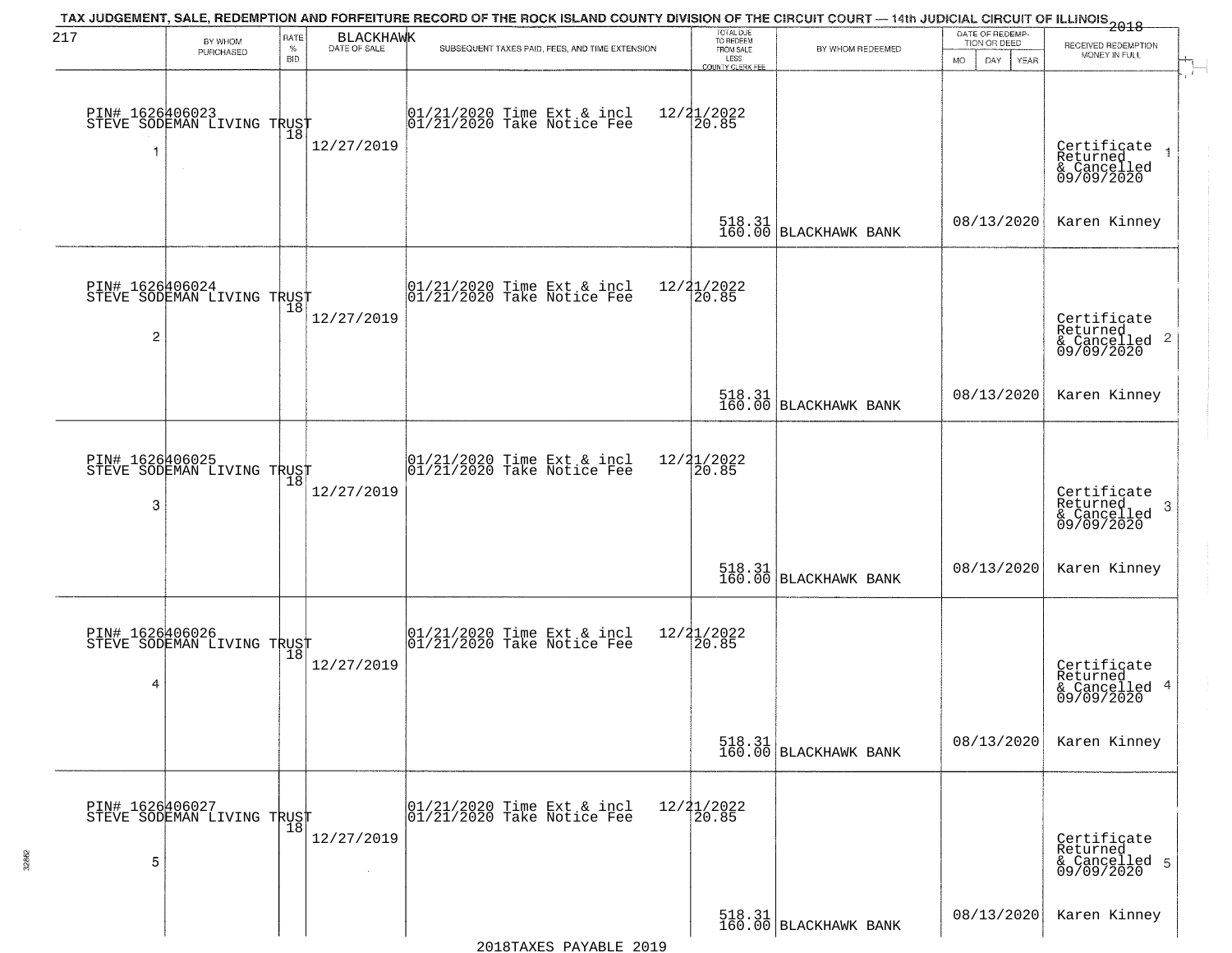| 218                                     | NAME AND ADDRESS<br>LEGAL DESCRIPTION<br>TAXPAYER NO.<br>PARCEL NO.<br>TWP - CODE AGRES<br>ASSESSED VALUATION FOR TAXES | TAX DUE                                        | <b>BLACKHAWK</b><br>INT DUE | A-BACK TAX<br>FORFEITED<br>PRIOR TO<br>2017 | BACK TAX<br>FORFEITED<br>PENALTY<br>ACCRUED | BACK TAX<br>FORFEITED<br>INTEREST AND<br>COST ACCRUED | TOTAL BACK<br>TAX PENALTY<br>AND COSTS<br>ACCRUED | <b>AMOUNT</b><br>FOR WHICH<br>JUDGEMENT<br>IS ASKED | CERTIFICATE<br>NO. | INTEREST PAYMENT FUND<br>INDEMNITY FUND<br>COST OF SALE | 2018   |
|-----------------------------------------|-------------------------------------------------------------------------------------------------------------------------|------------------------------------------------|-----------------------------|---------------------------------------------|---------------------------------------------|-------------------------------------------------------|---------------------------------------------------|-----------------------------------------------------|--------------------|---------------------------------------------------------|--------|
|                                         |                                                                                                                         | 1ST                                            | 1ST                         |                                             |                                             |                                                       |                                                   |                                                     |                    |                                                         |        |
|                                         | BLACK BOX EQUITIES LLC<br>5001 TREMONT AVE<br>DAVENPORT IA<br>52807                                                     | 2ND<br>3RD                                     | 2ND<br>3RD                  |                                             |                                             |                                                       |                                                   |                                                     |                    | 60.00                                                   |        |
|                                         | LOT 11 PARKSIDE VILLAS<br>1ST ADD SHT 40A                                                                               | $-125.$<br>つに<br>4TH<br>125.25                 | $7 - 5$<br>3.76             |                                             |                                             |                                                       |                                                   |                                                     | 1065               | 20.00                                                   |        |
| $175 - 68 - 00$<br>$\overline{11} - 06$ | 4619<br>.090                                                                                                            | <b>PUBLICATION COST</b>                        | 10.00                       |                                             |                                             |                                                       |                                                   |                                                     |                    | 4.00                                                    |        |
|                                         | PĪN# 1626406028<br>4,955                                                                                                | TOTAL DUE-TAXES, INT. COST<br>$\overline{1ST}$ | 271.78<br>1ST <sup>1</sup>  |                                             |                                             |                                                       |                                                   | 271.78                                              |                    | 10.00                                                   | 365.78 |
|                                         | BLACK BOX EQUITIES LLC<br>5001 TREMONT AVE<br>52807<br>DAVENPORT IA                                                     | 2ND                                            | 2ND                         |                                             |                                             |                                                       |                                                   |                                                     |                    | 60.00                                                   |        |
|                                         | LOT 12 PARKSIDE VILLAS<br>1ST ADD SHT 40A                                                                               | 3RD<br>125.25<br>47H                           | 3HD<br>7.52                 |                                             |                                             |                                                       |                                                   |                                                     | 1066               | 20.00                                                   |        |
| $175 - 69 - 00$<br>$11 - 06$            | 4620<br>.090                                                                                                            | 125.25<br>PUBLICATION COST                     | 3.76<br>10.00               |                                             |                                             |                                                       |                                                   |                                                     |                    | 4.00                                                    |        |
|                                         | PIN# 1626406029<br>4,955                                                                                                | TOTAL DUE-TAXES, INT. COST<br>1ST              | 271.78                      |                                             |                                             |                                                       |                                                   | 271.78                                              |                    | 10.00                                                   | 365.78 |
|                                         | BLACK BOX EQUITIES LLC<br>5001 TREMONT AVE<br>DAVENPORT IA<br>52807                                                     | 2ND                                            | 2ND                         |                                             |                                             |                                                       |                                                   |                                                     |                    | 60.00                                                   |        |
|                                         | OUTLOT B PARKSIDE VILLAS<br>1ST ADD SHT 40A                                                                             | 3BD<br><u> 125.25</u><br>4TH                   | 3RD<br>7.52                 |                                             |                                             |                                                       |                                                   |                                                     | 1067               | 20.00                                                   |        |
| $175 - 89 - 00$<br>$11 - 06$            | 4640<br>.200<br>PIN# 1626406030                                                                                         | 125.25<br><b>PUBLICATION COST</b>              | 3.76<br>10.00               |                                             |                                             |                                                       |                                                   |                                                     |                    | 4.00                                                    |        |
|                                         | 4,955                                                                                                                   | TOTAL OUE-TAXES, INT. COST<br>sт               | 271.78<br>ख़ा               |                                             |                                             |                                                       |                                                   | 271.78                                              |                    | 10.00                                                   | 365.78 |
|                                         | BLACK BOX EQUITIES LLC<br>5001 TREMONT AVE<br>52807<br>DAVENPORT IA                                                     | 2ND                                            | 2ND                         |                                             |                                             |                                                       |                                                   |                                                     |                    | 60.00                                                   |        |
|                                         | LOT 13 PARKSIDE VILLAS<br>1ST ADD SHT 40A                                                                               | 3RD<br>125.25<br>4TH                           | 3BD<br>7.52                 |                                             |                                             |                                                       |                                                   |                                                     | 1068               | 20.00                                                   |        |
|                                         | $175 - 70 - 00$ 4621<br>11-06 14<br>.140                                                                                | 125.25<br>PUBLICATION COST                     | 3.76<br>10.00               |                                             |                                             |                                                       |                                                   |                                                     |                    | 4.00                                                    |        |
|                                         | PIN# 1626406031<br>4,955                                                                                                | TOTAL DUE-TAXES, INT. COST<br>1ST              | 271.78<br>1ST               | А                                           |                                             |                                                       |                                                   | 271.78                                              |                    | 10.00                                                   | 365.78 |
|                                         | BLACK BOX EQUITIES LLC<br>5001 TREMONT AVE<br>52807<br>DAVENPORT IA                                                     | 2ND                                            | 2ND                         |                                             |                                             |                                                       |                                                   |                                                     |                    | 60.00                                                   |        |
|                                         | LOT 14 PARKSIDE VILLAS<br>1ST ADD SHT 40A                                                                               | 3BD<br>125.25<br>4TH                           | 3HD<br>7.52                 |                                             |                                             |                                                       |                                                   |                                                     | 1069               | 20.00                                                   |        |
| $175 - 71 - 00$<br>$11 - 06$            | 4622<br>.220                                                                                                            | 125.25<br>PUBLICATION COST                     | $3.76^{B}$<br>10.00         |                                             |                                             |                                                       |                                                   |                                                     |                    | 4.00                                                    |        |
|                                         | PIN# 1626406032<br>4,955                                                                                                | TOTAL DUE-TAXES, INT. COST                     | 271.78                      |                                             |                                             |                                                       |                                                   | 271.78                                              |                    | 10.00                                                   | 365.78 |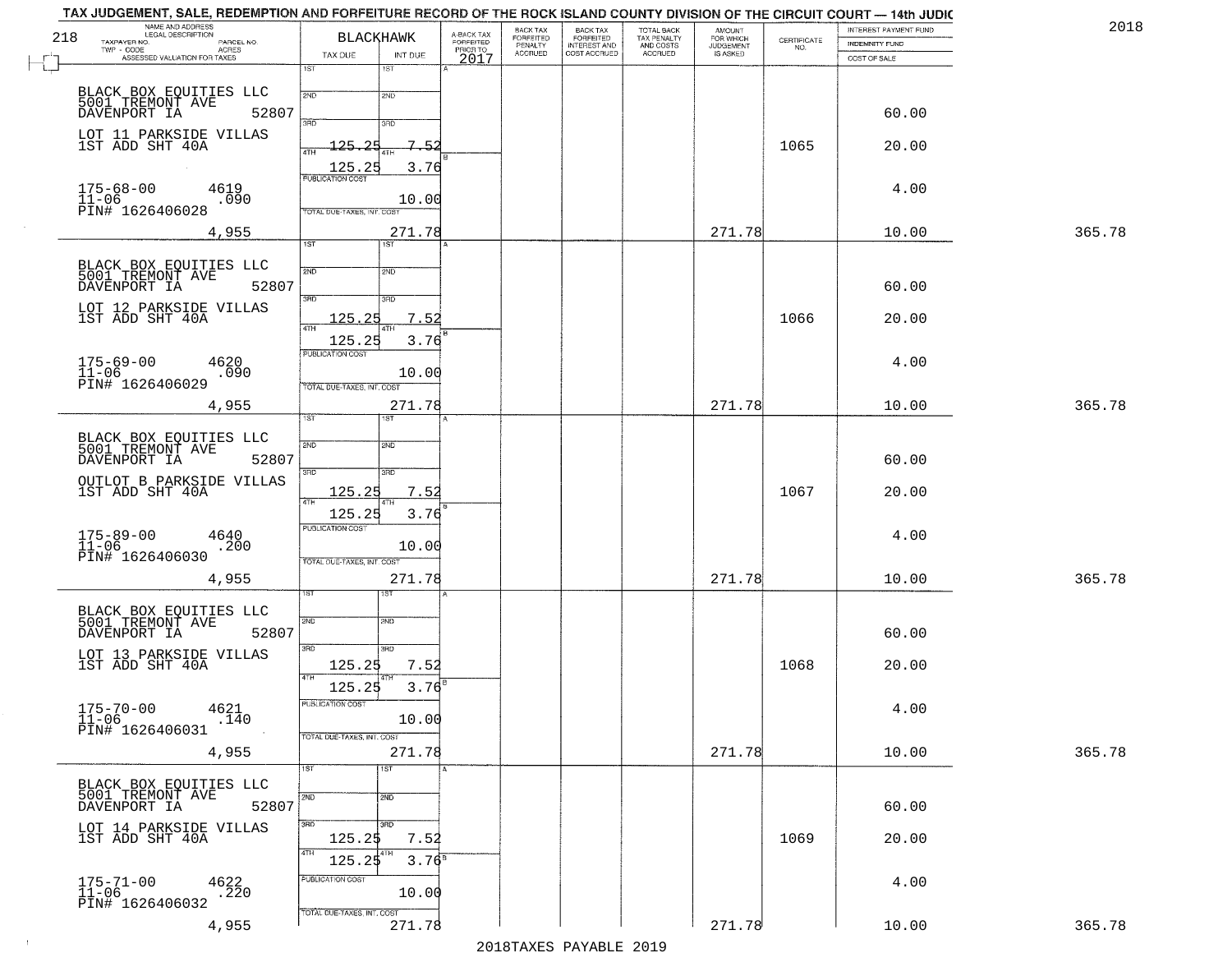| 218             |                                                   | RATE               | <b>BLACKHAWK</b> | TAX JUDGEMENT, SALE, REDEMPTION AND FORFEITURE RECORD OF THE ROCK ISLAND COUNTY DIVISION OF THE CIRCUIT COURT — 14th JUDICIAL CIRCUIT OF ILLINOIS 2018 | TOTAL DUE<br>TO REDEEM                |                                                                                                                      | DATE OF REDEMP-                  |                                                        |
|-----------------|---------------------------------------------------|--------------------|------------------|--------------------------------------------------------------------------------------------------------------------------------------------------------|---------------------------------------|----------------------------------------------------------------------------------------------------------------------|----------------------------------|--------------------------------------------------------|
|                 | BY WHOM<br>PURCHASED                              | $\%$<br><b>BID</b> | DATE OF SALE     | SUBSEQUENT TAXES PAID, FEES, AND TIME EXTENSION                                                                                                        | FROM SALE<br>LESS                     | BY WHOM REDEEMED                                                                                                     | TION OR DEED<br><b>MO</b><br>DAY | RECEIVED REDEMPTION<br>MONEY IN FULL                   |
|                 |                                                   |                    |                  |                                                                                                                                                        | <b>COUNTY CLERK FEE</b>               |                                                                                                                      | YEAR                             |                                                        |
|                 |                                                   |                    |                  |                                                                                                                                                        |                                       |                                                                                                                      |                                  |                                                        |
|                 | PIN# 1626406028    <br>STEVE SODEMAN LIVING TRUST |                    |                  | $01/21/2020$ Time Ext & incl<br>$01/21/2020$ Take Notice Fee                                                                                           | $12/21/2022$<br>20.85                 |                                                                                                                      |                                  |                                                        |
| 1               |                                                   | 18                 | 12/27/2019       |                                                                                                                                                        |                                       |                                                                                                                      |                                  | Certificate<br>Returned                                |
|                 | $\sim$                                            |                    |                  |                                                                                                                                                        |                                       |                                                                                                                      |                                  | & Cancelled<br>09/09/2020                              |
|                 |                                                   |                    |                  |                                                                                                                                                        |                                       |                                                                                                                      |                                  |                                                        |
|                 |                                                   |                    |                  |                                                                                                                                                        |                                       | $\begin{array}{c} 518.31 \\ 160.00 \end{array}$ BLACKHAWK BANK                                                       | 08/13/2020                       | Karen Kinney                                           |
|                 |                                                   |                    |                  |                                                                                                                                                        |                                       |                                                                                                                      |                                  |                                                        |
|                 |                                                   |                    |                  |                                                                                                                                                        |                                       |                                                                                                                      |                                  |                                                        |
|                 | PIN# 1626406029<br>STEVE SODEMAN LIVING TRUST     |                    |                  | $ 01/21/2020$ Time Ext & incl<br>$ 01/21/2020$ Take Notice Fee                                                                                         | 12/21/2022<br>20.85                   |                                                                                                                      |                                  |                                                        |
| 2               |                                                   |                    | 12/27/2019       |                                                                                                                                                        |                                       |                                                                                                                      |                                  | Certificate<br>Returned                                |
|                 |                                                   |                    |                  |                                                                                                                                                        |                                       |                                                                                                                      |                                  | & Cancelled 2<br>09/09/2020                            |
|                 |                                                   |                    |                  |                                                                                                                                                        |                                       |                                                                                                                      |                                  |                                                        |
|                 |                                                   |                    |                  |                                                                                                                                                        |                                       | $\begin{array}{ c c c c c }\hline 518.31 & & \\ \hline 160.00 & \text{BLACKHAVK} & \text{BANK} \\\hline \end{array}$ | 08/13/2020                       | Karen Kinney                                           |
|                 |                                                   |                    |                  |                                                                                                                                                        |                                       |                                                                                                                      |                                  |                                                        |
| PIN# 1626406030 |                                                   |                    |                  | 01/21/2020 Time Ext & incl<br>01/21/2020 Take Notice Fee                                                                                               | 12/21/2022                            |                                                                                                                      |                                  |                                                        |
|                 | STEVE SODEMAN LIVING TRUST                        | 18                 | 12/27/2019       |                                                                                                                                                        | 20.85                                 |                                                                                                                      |                                  |                                                        |
| 3               |                                                   |                    |                  |                                                                                                                                                        |                                       |                                                                                                                      |                                  | 3                                                      |
|                 |                                                   |                    |                  |                                                                                                                                                        |                                       |                                                                                                                      |                                  |                                                        |
|                 |                                                   |                    |                  |                                                                                                                                                        |                                       |                                                                                                                      |                                  |                                                        |
|                 |                                                   |                    |                  |                                                                                                                                                        |                                       |                                                                                                                      |                                  |                                                        |
|                 |                                                   |                    |                  |                                                                                                                                                        |                                       |                                                                                                                      |                                  |                                                        |
|                 | PIN# 1626406031<br>STEVE SODEMAN LIVING TRUST     |                    |                  | 01/21/2020 Time Ext & incl<br>01/21/2020 Take Notice Fee                                                                                               | 12/21/2022<br>120.85                  |                                                                                                                      |                                  |                                                        |
|                 |                                                   |                    | 12/27/2019       |                                                                                                                                                        |                                       |                                                                                                                      |                                  | Certificate<br>Returned                                |
| 4               |                                                   |                    |                  |                                                                                                                                                        |                                       |                                                                                                                      |                                  | & Cancelled 4<br>09/09/2020                            |
|                 |                                                   |                    |                  |                                                                                                                                                        |                                       |                                                                                                                      |                                  |                                                        |
|                 |                                                   |                    |                  |                                                                                                                                                        |                                       | $\begin{bmatrix} 518.31 \\ 160.00 \end{bmatrix}$ BLACKHAWK BANK                                                      | 08/13/2020                       | Karen Kinney                                           |
|                 |                                                   |                    |                  |                                                                                                                                                        |                                       |                                                                                                                      |                                  |                                                        |
|                 |                                                   |                    |                  |                                                                                                                                                        |                                       |                                                                                                                      |                                  |                                                        |
|                 | PIN# 1626406032<br>STEVE SODEMAN LIVING TRUST     |                    |                  | 01/21/2020 Time Ext & incl<br>01/21/2020 Take Notice Fee                                                                                               | $\frac{12}{21}$<br>$\frac{21}{20.85}$ |                                                                                                                      |                                  |                                                        |
|                 |                                                   |                    | 12/27/2019       |                                                                                                                                                        |                                       |                                                                                                                      |                                  | Certificate<br>Returned<br>& Cancelled 5<br>09/09/2020 |
| 5               |                                                   |                    |                  |                                                                                                                                                        |                                       |                                                                                                                      |                                  |                                                        |
|                 |                                                   |                    |                  |                                                                                                                                                        |                                       |                                                                                                                      |                                  |                                                        |
|                 |                                                   |                    |                  |                                                                                                                                                        |                                       | 518.31<br>160.00 BLACKHAWK BANK                                                                                      | 08/13/2020                       | Karen Kinney                                           |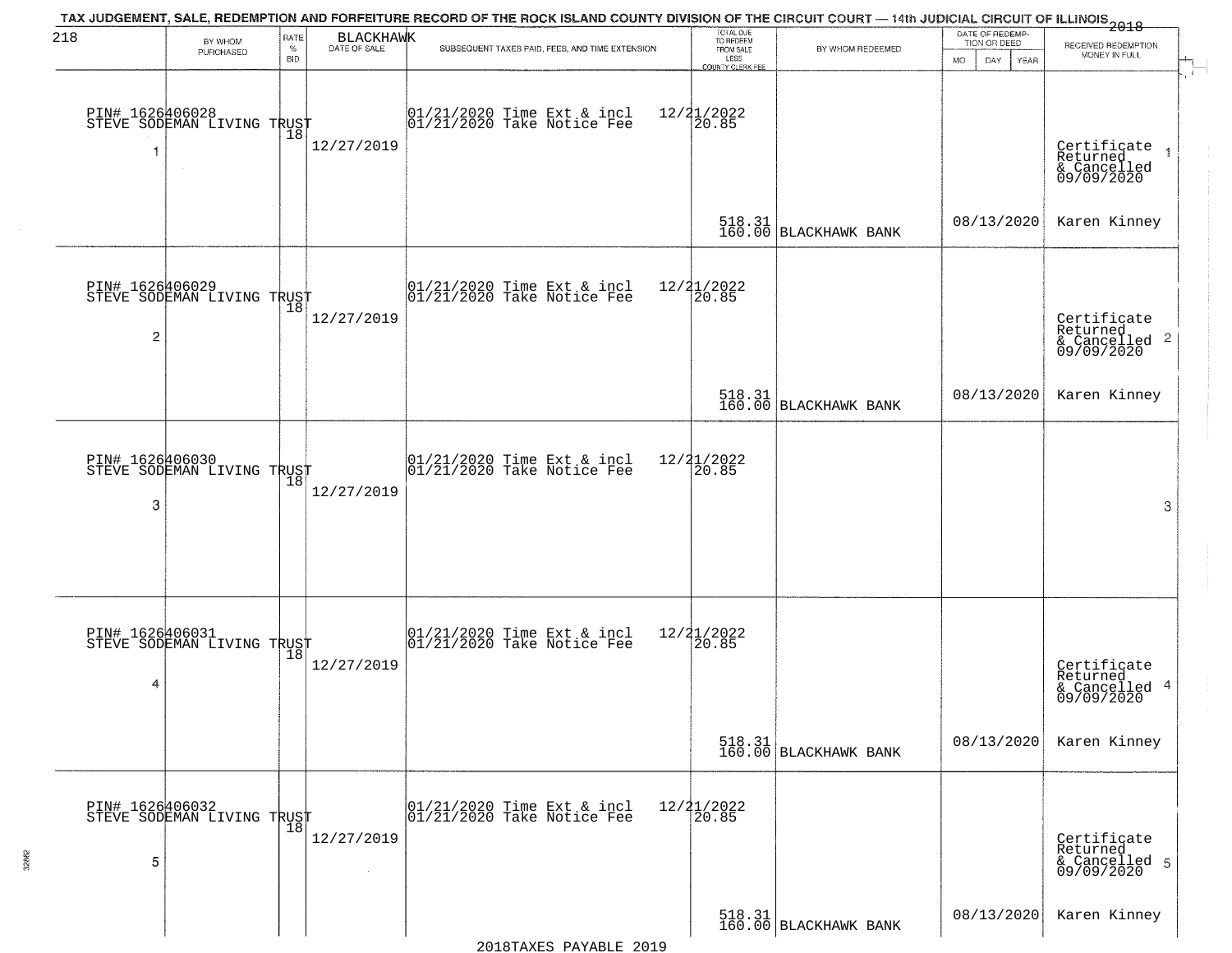|     | TAX JUDGEMENT, SALE, REDEMPTION AND FORFEITURE RECORD OF THE ROCK ISLAND COUNTY DIVISION OF THE CIRCUIT COURT - 14th JUDIC<br>NAME AND ADDRESS<br>LEGAL DESCRIPTION |                                             |                                     | BACK TAX             |                                       |                                        |                                         |                    | INTEREST PAYMENT FUND | 2018    |
|-----|---------------------------------------------------------------------------------------------------------------------------------------------------------------------|---------------------------------------------|-------------------------------------|----------------------|---------------------------------------|----------------------------------------|-----------------------------------------|--------------------|-----------------------|---------|
| 219 | TAXPAYER NO.<br>PARCEL NO.                                                                                                                                          | <b>BLACKHAWK</b>                            | A-BACK TAX<br>FORFEITED<br>PRIOR TO | FORFEITED<br>PENALTY | BACK TAX<br>FORFEITED<br>INTEREST AND | TOTAL BACK<br>TAX PENALTY<br>AND COSTS | AMOUNT<br>FOR WHICH<br><b>JUDGEMENT</b> | CERTIFICATE<br>NO. | <b>INDEMNITY FUND</b> |         |
|     | $TWP - CODE$<br>ACRES<br>ASSESSED VALUATION FOR TAXES                                                                                                               | TAX DUE<br>INT DUE                          | 2017                                | <b>ACCRUED</b>       | COST ACCRUED                          | <b>ACCRUED</b>                         | IS ASKED                                |                    | COST OF SALE          |         |
|     |                                                                                                                                                                     | 1ST<br>1ST<br>2ND                           |                                     |                      |                                       |                                        |                                         |                    |                       |         |
|     | BLACK BOX EQUITIES LLC<br>5001 TREMONT AVE<br>DAVENPORT IA 528<br>52807                                                                                             | 2ND<br>3RD<br>3RD                           |                                     |                      |                                       |                                        |                                         |                    | 60.00                 |         |
|     | LOT 15 PARKSIDE VILLAS<br>1ST ADD SHT 40A                                                                                                                           | 125.25<br>7.52<br>4TH                       |                                     |                      |                                       |                                        |                                         | 1070               | 20.00                 |         |
|     |                                                                                                                                                                     | 125.25<br>3.76<br><b>PUBLICATION COST</b>   |                                     |                      |                                       |                                        |                                         |                    |                       |         |
|     | $175 - 72 - 00$<br>4623<br>$\bar{1}1 - 06$<br>.170<br>PIN# 1626406033                                                                                               | 10.00<br>TOTAL DUE-TAXES, INT. COST         |                                     |                      |                                       |                                        |                                         |                    | 4.00                  |         |
|     | 4,955                                                                                                                                                               | 271.78<br>1ST<br>1ST                        |                                     |                      |                                       |                                        | 271.78                                  |                    | 10.00                 | 365.78  |
|     | WESTERFIELD GALEN D                                                                                                                                                 | <u>228.39</u><br><u>24.01</u><br><b>PND</b> |                                     |                      |                                       |                                        |                                         |                    |                       |         |
|     | 8501 RIDGEWOOD RD<br>ROCK ISLAND IL<br>61201                                                                                                                        | 228.39<br>17.15<br>3RD                      |                                     |                      |                                       |                                        |                                         |                    | 60.00                 |         |
|     | LOT 13 FOX TRAIL 1ST ADD<br>SHT 41B                                                                                                                                 | .3.72<br>228.39<br>47H                      |                                     |                      |                                       |                                        |                                         | 1071               | 20.00                 |         |
|     |                                                                                                                                                                     | 228.39<br>6.86<br>PUBLICATION COST          |                                     |                      |                                       |                                        |                                         |                    |                       |         |
|     | 4399<br>$173 - 47 - 00$<br>11-02<br>PIN# 1627207005<br>.561                                                                                                         | 10.00<br>TOTAL DUE-TAXES, INT. COST         |                                     |                      |                                       |                                        |                                         |                    | 4.00                  |         |
|     | 8,566                                                                                                                                                               | 985.30<br>isT                               |                                     |                      |                                       |                                        | 985.30                                  |                    | 10.00                 | 1079.30 |
|     | SPRINT PROPERTY DM03IP012<br>6391 SPRINT PKWY-KSOPHT01                                                                                                              | 532.20<br>55.86                             |                                     |                      |                                       |                                        |                                         |                    |                       |         |
|     | OVERLAND PARK KS<br>66251                                                                                                                                           | 532.20<br>39.90<br>3BD<br>3RD               |                                     |                      |                                       |                                        |                                         |                    | 60.00                 |         |
|     | LEASED CELL TOWER ON<br>WATER TANK SUPVR ASST MAP<br>LOT 415 SHT 41D                                                                                                | 532.20<br>31.91                             |                                     |                      |                                       |                                        |                                         | 1072               | 20.00                 |         |
|     | 9010 RIDGEWOOD RD                                                                                                                                                   | 532.20<br>15.96<br><b>PUBLICATION COST</b>  |                                     |                      |                                       |                                        |                                         |                    |                       |         |
|     | $036 - 20 - 16$<br>11-02<br>$332 - 1 - A - L$<br>PIN# 1627400017                                                                                                    | 10.00<br>TOTAL OUE-TAXES, INT. COST         |                                     |                      |                                       |                                        |                                         |                    | 4.00                  |         |
|     | 19,961                                                                                                                                                              | 2,282.44                                    |                                     |                      |                                       |                                        | 2282.44                                 |                    | 10.00                 | 2376.44 |
|     |                                                                                                                                                                     | १९४<br>2ND                                  |                                     |                      |                                       |                                        |                                         |                    |                       |         |
|     | THOMS AMY/JORDAN<br>1810 85TH AVE W<br>ROCK ISLAND IL<br>61201                                                                                                      | 2ND<br>3RD<br>3BD                           |                                     |                      |                                       |                                        |                                         |                    | 60.00                 |         |
|     | LOT 4<br>SPRING HILL EST 1ST ADD                                                                                                                                    | 1201.26<br>72.08<br>4TH                     |                                     |                      |                                       |                                        |                                         | 1073               | 20.00                 |         |
|     | 3186                                                                                                                                                                | 1201.26<br>36.04<br>PUBLICATION COST        |                                     |                      |                                       |                                        |                                         |                    | 4.00                  |         |
|     | $157 - 15 - 00$<br>$11 - 02$<br>$\overline{.}229$<br>PIN# 1627422004                                                                                                | 10.00<br>TOTAL DUE-TAXES, INT. COST         |                                     |                      |                                       |                                        |                                         |                    |                       |         |
|     | 51,055                                                                                                                                                              | 2,520.64<br>1ST<br>1ST                      |                                     |                      |                                       |                                        | 2520.64                                 |                    | 10.00                 | 2614.64 |
|     | R&D HOLDINGS LLC<br>6814 106TH AVE                                                                                                                                  | 402.62<br>42.28<br>2ND<br>2ND               |                                     |                      |                                       |                                        |                                         |                    |                       |         |
|     | 61264<br>MILAN IL                                                                                                                                                   | $402.62$ 30.20<br>3BD<br>3RD.               |                                     |                      |                                       |                                        |                                         |                    | 60.00                 |         |
|     | LOT <sub>2</sub><br>HASS REALTY 1ST ADD                                                                                                                             | 402.62<br>24.16<br>4TH                      |                                     |                      |                                       |                                        |                                         | 1074               | 20.00                 |         |
|     |                                                                                                                                                                     | $12.08^5$<br>402.62<br>PUBLICATION COST     |                                     |                      |                                       |                                        |                                         |                    | 4.00                  |         |
|     | $171 - 97 - 00$<br>$11 - 02$<br>4249<br>1.680<br>PIN# 1628201001                                                                                                    | 10.00<br>TOTAL DUE-TAXES, INT. COST         |                                     |                      |                                       |                                        |                                         |                    |                       |         |
|     | 15,101                                                                                                                                                              | 1,729.20                                    |                                     |                      |                                       |                                        | 1729.20                                 |                    | 10.00                 | 1823.20 |

 $\sim 40$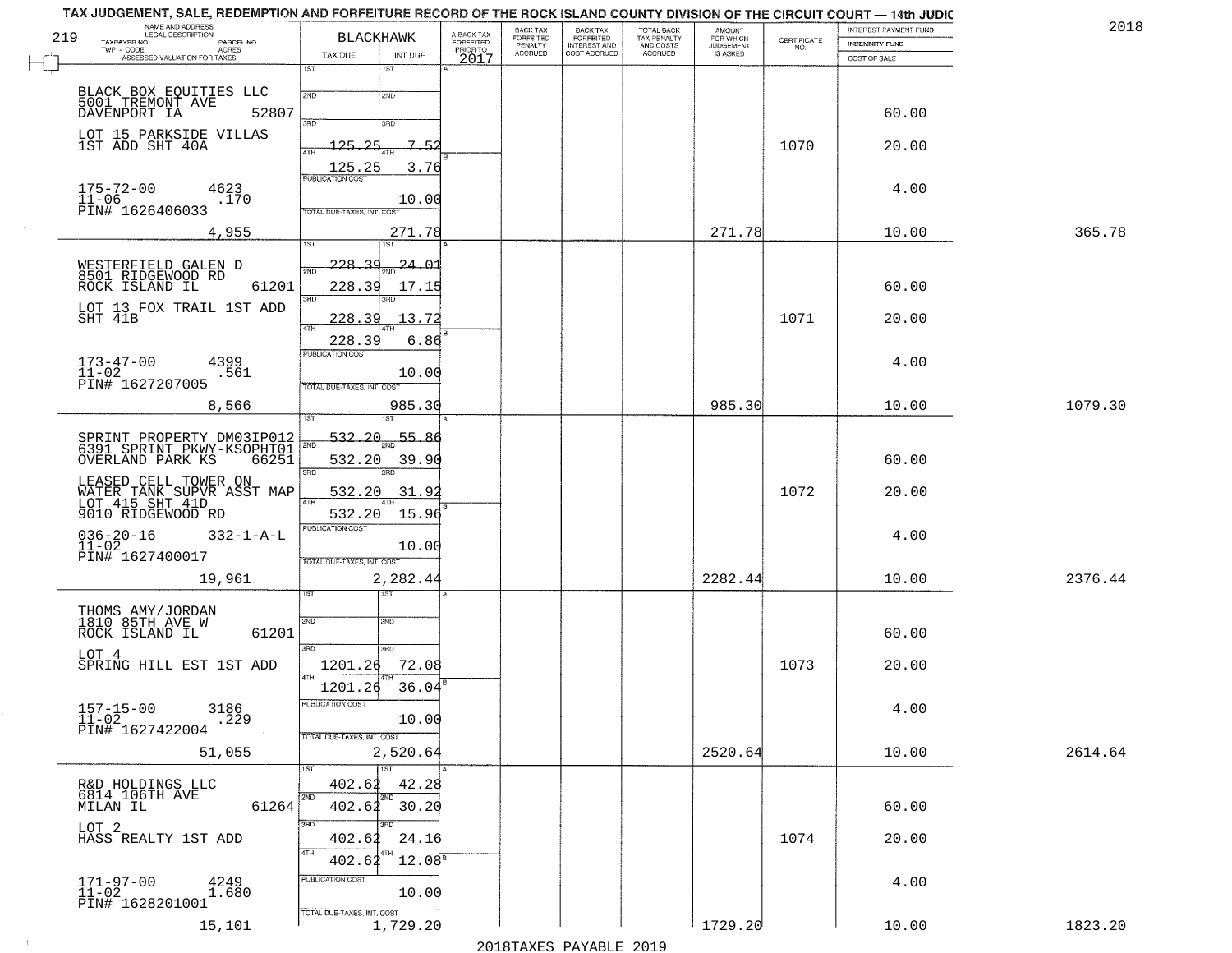| 219                                  | BY WHOM                                                 | RATE               | <b>BLACKHAWK</b>               | TAX JUDGEMENT, SALE, REDEMPTION AND FORFEITURE RECORD OF THE ROCK ISLAND COUNTY DIVISION OF THE CIRCUIT COURT — 14th JUDICIAL CIRCUIT OF ILLINOIS 2018                                                     | TOTAL DUE<br>TO REDEEM                                                                         |                                                                | DATE OF REDEMP-<br>TION OR DEED  | RECEIVED REDEMPTION                                       |
|--------------------------------------|---------------------------------------------------------|--------------------|--------------------------------|------------------------------------------------------------------------------------------------------------------------------------------------------------------------------------------------------------|------------------------------------------------------------------------------------------------|----------------------------------------------------------------|----------------------------------|-----------------------------------------------------------|
|                                      | PURCHASED                                               | $\%$<br><b>BID</b> | DATE OF SALE                   | SUBSEQUENT TAXES PAID, FEES, AND TIME EXTENSION                                                                                                                                                            | FROM SALE<br>LESS<br>COUNTY CLERK FEE                                                          | BY WHOM REDEEMED                                               | <b>MO</b><br>DAY.<br><b>YEAR</b> | MONEY IN FULL                                             |
| 1                                    | PIN# 1626406033<br>STEVE SODEMAN LIVING TRUST<br>$\sim$ | Ίõ                 | 12/27/2019                     | $01/21/2020$ Time Ext & incl<br>$01/21/2020$ Take Notice Fee                                                                                                                                               | $12/21/2022$<br>20.85                                                                          |                                                                |                                  | Certificate<br>Returned<br>& Cancelled<br>09/09/2020      |
|                                      |                                                         |                    |                                |                                                                                                                                                                                                            |                                                                                                | 518.31<br>160.00 BLACKHAWK BANK                                | 08/13/2020                       | Karen Kinney                                              |
| PIN# 1627207005<br>RICO TRUSTEE<br>2 |                                                         | 18                 | 12/27/2019                     | 04/06/2020 Time Ext & incl<br>04/06/2020 Take Notice Fee<br>00/00/00/000 Take Notice Fee<br>03/17/2022 Circuit Clerks Fee<br>03/17/2022 Sheriffs Fee<br>04/01/2022 Publication Fee<br>11/30/2020 Subs paid | 07/22/2022<br>20.95<br>35.00<br>2 17.38<br>.40<br>$\begin{array}{c} 7.24 \\ 68.61 \end{array}$ |                                                                |                                  | $\overline{2}$                                            |
| 3                                    | PIN# 1627400017<br>STEVE SODEMAN LIVING TRUST           | 18                 | 12/27/2019                     | $01/21/2020$ Time Ext & incl<br>$01/21/2020$ Take Notice Fee                                                                                                                                               | 12/21/2022<br>20.85                                                                            |                                                                |                                  | Certificate<br>Returned<br>3<br>& Cancelled<br>05/06/2020 |
|                                      |                                                         |                    |                                |                                                                                                                                                                                                            |                                                                                                | 2,825.05<br>160.00 SPRINT UNITED MANAGEMENT                    |                                  | Karen Kinney                                              |
| 4                                    | PIN# 1627422004<br>EQUITY ONE INVESTMENT                |                    | FUND LLC<br> 00 <br>12/27/2019 | 01/22/2020 Time Ext & incl<br>01/22/2020 Take Notice Fee                                                                                                                                                   | 07/13/2022<br>120.85                                                                           |                                                                |                                  | Certificate<br>Returned<br>4<br>& Cancelled<br>03/12/2020 |
|                                      |                                                         |                    |                                |                                                                                                                                                                                                            |                                                                                                | $2,635.49$ AMY THOMS                                           | 02/12/2020                       | Karen Kinney                                              |
| PIN# 1628201001<br>RICO TRUSTEE<br>5 |                                                         | 18                 | 12/27/2019                     |                                                                                                                                                                                                            |                                                                                                |                                                                |                                  | Certificate<br>Returned<br>& Cancelled 5<br>03/03/2020    |
|                                      |                                                         |                    |                                |                                                                                                                                                                                                            |                                                                                                | 2, 151.38 RED HILL LAVA PRODUCTS 160.00 RED HILL LAVA PRODUCTS |                                  | Karen Kinney                                              |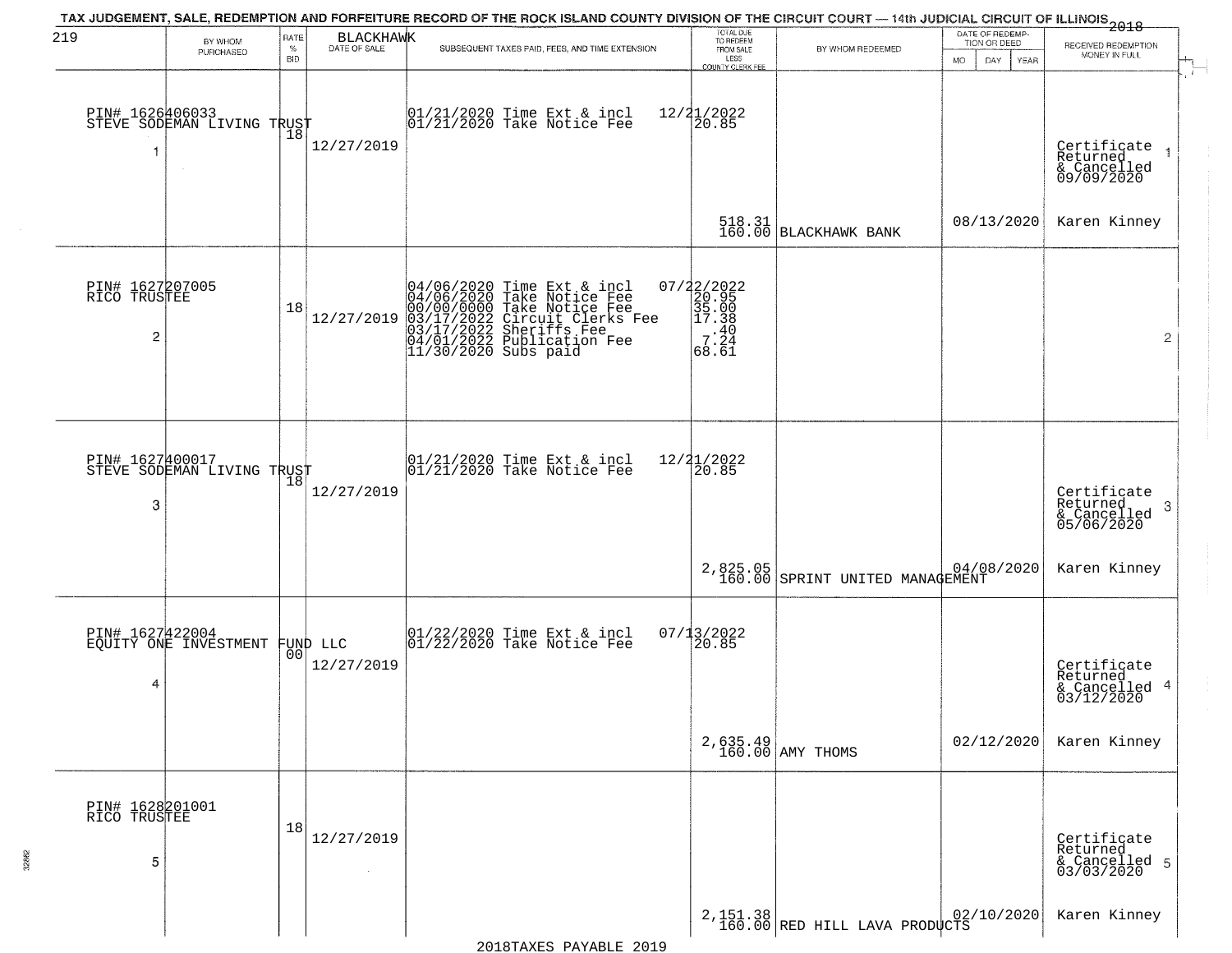| 220 | NAME AND ADDRESS<br>LEGAL DESCRIPTION<br>TAXPAYER NO.<br>PARCEL NO.          | <b>BLACKHAWK</b>                        | A-BACK TAX<br>FORFEITED<br>PRIOR TO | BACK TAX<br>FORFEITED     | BACK TAX<br>FORFEITED<br>INTEREST AND | TOTAL BACK<br>TAX PENALTY<br>AND COSTS | AMOUNT<br>FOR WHICH<br>JUDGEMENT |                                                                 | INTEREST PAYMENT FUND                 | 2018    |
|-----|------------------------------------------------------------------------------|-----------------------------------------|-------------------------------------|---------------------------|---------------------------------------|----------------------------------------|----------------------------------|-----------------------------------------------------------------|---------------------------------------|---------|
|     | $TWP - CODE$<br>ACRES<br>ASSESSED VALUATION FOR TAXES                        | TAX DUE<br>INT DUE                      | 2017                                | PENALTY<br><b>ACCRUED</b> | COST ACCRUED                          | <b>ACCRUED</b>                         | IS ASKED                         | $\begin{array}{c} \text{CEPTIFICATE} \\ \text{NO.} \end{array}$ | <b>INDEMNITY FUND</b><br>COST OF SALE |         |
|     |                                                                              | 1ST<br>1ST                              |                                     |                           |                                       |                                        |                                  |                                                                 |                                       |         |
|     |                                                                              | 2ND<br>2ND                              |                                     |                           |                                       |                                        |                                  |                                                                 |                                       |         |
|     | 61264                                                                        | 3RD<br>3RD                              |                                     |                           |                                       |                                        |                                  |                                                                 | 60.00                                 |         |
|     | SUPVR ASST MAP<br>LOT 304 SHEET 44                                           | $-45.28$<br>754<br>റാ                   |                                     |                           |                                       |                                        |                                  | 1075                                                            | 20.00                                 |         |
|     |                                                                              | 4TH<br>22.64<br>754.93                  |                                     |                           |                                       |                                        |                                  |                                                                 |                                       |         |
|     | $038 - 19 - 00$<br>$360 - 1$                                                 | <b>PUBLICATION COST</b>                 |                                     |                           |                                       |                                        |                                  |                                                                 | 4.00                                  |         |
|     | $11 - 10$<br>2.000<br>PIN# 1630300010                                        | 10.00<br>TOTAL DUE-TAXES, INT. COST     |                                     |                           |                                       |                                        |                                  |                                                                 |                                       |         |
|     | 39,576                                                                       | 1,587.78                                |                                     |                           |                                       |                                        | 1587.78                          |                                                                 | 10.00                                 | 1681.78 |
|     |                                                                              | 1ST<br>1ST<br>109.32                    |                                     |                           |                                       |                                        |                                  |                                                                 |                                       |         |
|     | ANDEDO LORELEI<br>902 17TH ST<br>ROCK ISLAND IL<br>61201                     | $\pm\pm$<br>48<br>2ND<br>109.32<br>8.20 |                                     |                           |                                       |                                        |                                  |                                                                 | 60.00                                 |         |
|     | LOTS 40 & 41                                                                 | $\overline{\text{3BD}}$<br>3RD          |                                     |                           |                                       |                                        |                                  |                                                                 |                                       |         |
|     | HIGHLAND SPRINGS 1ST ADD                                                     | 109.32<br>6.56<br>47H                   |                                     |                           |                                       |                                        |                                  | 1076                                                            | 20.00                                 |         |
|     |                                                                              | 3.28<br>109.32<br>PUBLICATION COST      |                                     |                           |                                       |                                        |                                  |                                                                 |                                       |         |
|     | $154 - 96 - 00$<br>2967<br>$11 - 02$<br>.697                                 | 10.00                                   |                                     |                           |                                       |                                        |                                  |                                                                 | 4.00                                  |         |
|     | PIN# 1633201008                                                              | TOTAL DUE-TAXES, INT. COST              |                                     |                           |                                       |                                        |                                  |                                                                 |                                       |         |
|     | 4,100                                                                        | 476.80<br>1ST                           |                                     |                           |                                       |                                        | 476.80                           |                                                                 | 10.00                                 | 570.80  |
|     | MORENO ARSENIO G<br>835 5TH AVE                                              | $90 - 6.3$<br>9.<br>یو۔<br>2ND          |                                     |                           |                                       |                                        |                                  |                                                                 |                                       |         |
|     | 61265<br>MOLINE IL                                                           | 90.63<br>6.80<br>3RD<br>3RD             |                                     |                           |                                       |                                        |                                  |                                                                 | 60.00                                 |         |
|     | SUPVR ASST MAP<br>LOT 207 SHEET 48                                           | 90.63<br>5.44                           |                                     |                           |                                       |                                        |                                  | 1077                                                            | 20.00                                 |         |
|     |                                                                              | 4TH<br>2.72<br>90.63                    |                                     |                           |                                       |                                        |                                  |                                                                 |                                       |         |
|     | $040 - 16 - 00$<br>389-B<br>219                                              | <b>PUBLICATION COST</b>                 |                                     |                           |                                       |                                        |                                  |                                                                 | 4.00                                  |         |
|     | $11 - 04$<br>PIN# 1634200013                                                 | 10.00<br>TOTAL OUE-TAXES, INT. COST     |                                     |                           |                                       |                                        |                                  |                                                                 |                                       |         |
|     | 4,418                                                                        | 397.00                                  |                                     |                           |                                       |                                        | 397.00                           |                                                                 | 10.00                                 | 491.00  |
|     |                                                                              | 235.96<br><u>24.78</u>                  |                                     |                           |                                       |                                        |                                  |                                                                 |                                       |         |
|     | EKLOF PAULINE A<br>9430 13TH ST W<br>ROCK ISLAND IL<br>61201                 | 2ND<br>235.96<br>17.70                  |                                     |                           |                                       |                                        |                                  |                                                                 | 60.00                                 |         |
|     | LOT 86                                                                       | 3BD<br>3BD                              |                                     |                           |                                       |                                        |                                  |                                                                 |                                       |         |
|     | HEATHER HILLS 2ND ADD                                                        | 235.96<br>14.16<br>4TH                  |                                     |                           |                                       |                                        |                                  | 1078                                                            | 20.00                                 |         |
|     |                                                                              | 7.08<br>235.96<br>PUBLICATION COST      |                                     |                           |                                       |                                        |                                  |                                                                 |                                       |         |
|     | $158 - 53 - 00$<br>$11 - 02$<br>3324<br>$\overline{.}152$<br>PIN# 1635101031 | 10.00                                   |                                     |                           |                                       |                                        |                                  |                                                                 | 4.00                                  |         |
|     | 27,829                                                                       | TOTAL DUE-TAXES, INT. COST<br>1,017.56  |                                     |                           |                                       |                                        | 1017.56                          |                                                                 | 10.00                                 | 1111.56 |
|     |                                                                              | 1ST<br>1ST                              |                                     |                           |                                       |                                        |                                  |                                                                 |                                       |         |
|     | DAVIS MARK/JACKIE<br>3008 6TH STREET CT W                                    | 625.76<br>65.73<br>2ND<br>2ND           |                                     |                           |                                       |                                        |                                  |                                                                 |                                       |         |
|     | 61264<br>MILAN IL                                                            | 625.76<br>46.95                         |                                     |                           |                                       |                                        |                                  |                                                                 | 60.00                                 |         |
|     | LOT 56<br>HILLCREST 3RD ADD                                                  | 3RD<br>חחו<br>37.56<br>625.76           |                                     |                           |                                       |                                        |                                  | 1079                                                            | 20.00                                 |         |
|     |                                                                              | 4TH<br>$18.78^{5}$<br>625.76            |                                     |                           |                                       |                                        |                                  |                                                                 |                                       |         |
|     | 159-28-00<br>11-06<br>3399<br>.218                                           | PUBLICATION COST                        |                                     |                           |                                       |                                        |                                  |                                                                 | 4.00                                  |         |
|     | PIN# 1635204045                                                              | 10.00<br>TOTAL DUE-TAXES, INT. COST     |                                     |                           |                                       |                                        |                                  |                                                                 |                                       |         |
|     | 30,756                                                                       | 2,682.06                                |                                     |                           |                                       |                                        | 2682.06                          |                                                                 | 10.00                                 | 2776.06 |

 $\sim 40$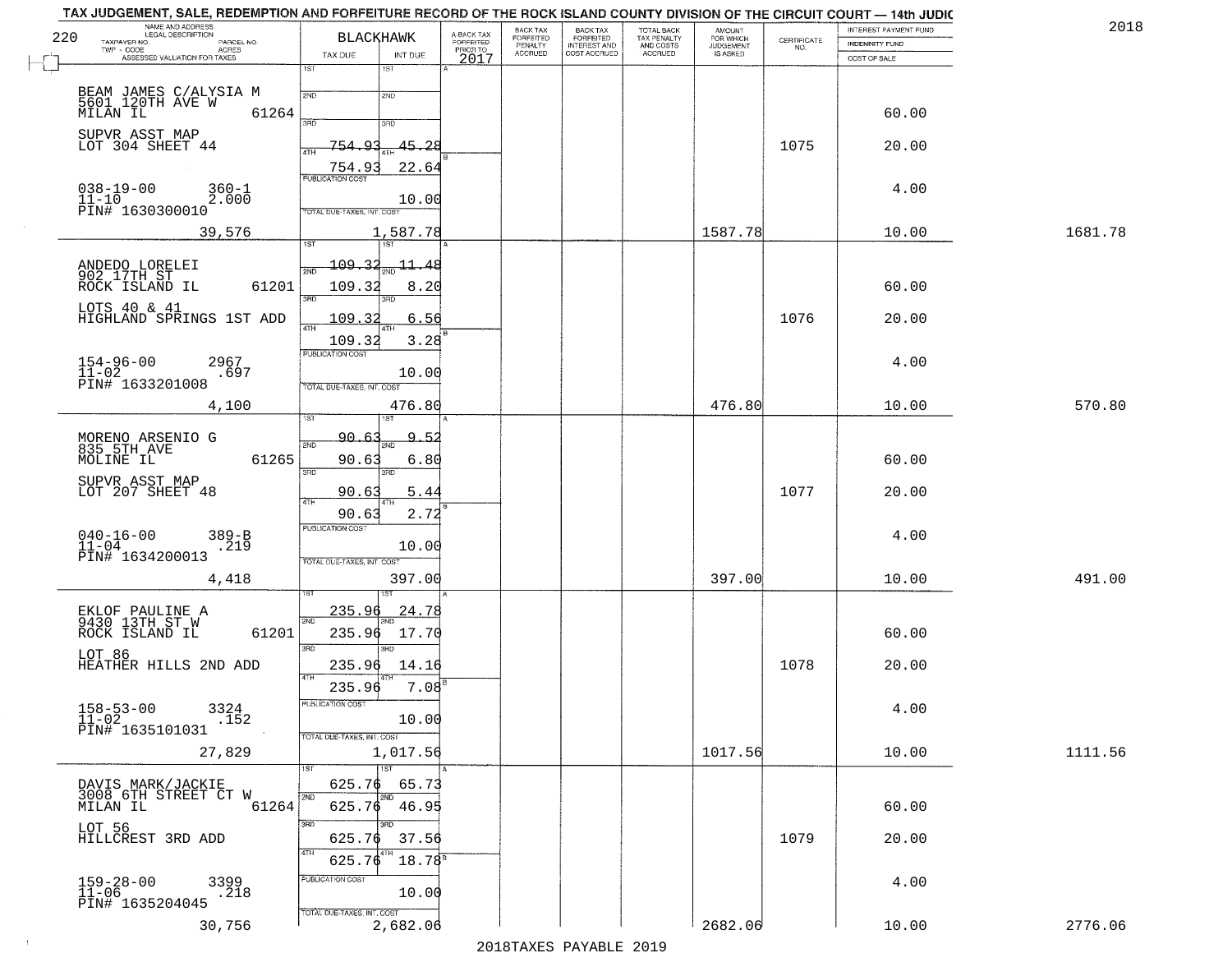| 220                                       |                                          | RATE               |                                         | TAX JUDGEMENT, SALE, REDEMPTION AND FORFEITURE RECORD OF THE ROCK ISLAND COUNTY DIVISION OF THE CIRCUIT COURT — 14th JUDICIAL CIRCUIT OF ILLINOIS<br>2018 - The Contract of December 1999 | TOTAL DUE<br>TO REDEEM                  |                                                                                              | DATE OF REDEMP-                          |                                                                    |
|-------------------------------------------|------------------------------------------|--------------------|-----------------------------------------|-------------------------------------------------------------------------------------------------------------------------------------------------------------------------------------------|-----------------------------------------|----------------------------------------------------------------------------------------------|------------------------------------------|--------------------------------------------------------------------|
|                                           | BY WHOM<br>PURCHASED                     | $\%$<br><b>BID</b> | BLACKHAWK                               | SUBSEQUENT TAXES PAID, FEES, AND TIME EXTENSION                                                                                                                                           | FROM SALE<br>LESS<br>COUNTY CLERK FEE   | BY WHOM REDEEMED                                                                             | TION OR DEED<br><b>MO</b><br>DAY<br>YEAR | RECEIVED REDEMPTION<br>MONEY IN FULL                               |
| PIN# 1630300010<br>REALTAX DEV LT'D       |                                          | 00                 | 12/27/2019                              |                                                                                                                                                                                           |                                         |                                                                                              |                                          | Certificate<br>Returned<br>& Cancelled<br>02/18/2020               |
|                                           |                                          |                    |                                         |                                                                                                                                                                                           |                                         | 1,681.78<br>160.00 JAMES BEAM                                                                | 01/16/2020                               | Karen Kinney                                                       |
| PIN# 1633201008<br>RICO TRUSTEE<br>2      |                                          | 18                 |                                         | $[04/06/2020 \t\t Time Ext & incl 04/06/2020 \t\t Take Notice Free 11/23/2021 Subs paid 12/27/2019] 11/30/2020 Subs paid$                                                                 | 07/22/2022<br>20.95<br>506.28<br>505.34 |                                                                                              |                                          | Certificate<br>Returned<br>$\frac{1}{2}$ Cancelled 2<br>02/03/2022 |
|                                           |                                          |                    |                                         |                                                                                                                                                                                           | $2,299.12$ VSG                          |                                                                                              | 01/27/2022                               | Karen Kinney                                                       |
| PIN# 1634200013<br>RICO TRUSTEE<br>3      |                                          | 18                 | 12/27/2019                              | 04/06/2020 Time Ext & incl<br>04/06/2020 Take Notice Fee<br>11/30/2020 Subs paid                                                                                                          | 07/22/2022<br>20.95<br>421.96           |                                                                                              |                                          | Certificate<br>Returned<br>3<br>& Cancelled<br>03/08/2021          |
|                                           |                                          |                    |                                         |                                                                                                                                                                                           |                                         | $1,249.69$<br>160.00 ARSENIO MORENO                                                          | 02/12/2021                               | Karen Kinney                                                       |
| PIN# 1635101031<br>WESTERN SITES LLC<br>4 |                                          | 0 <sub>0</sub>     | 12/27/2019                              | 03/09/2020 Time Ext & incl<br>03/09/2020 Take Notice Fee                                                                                                                                  | $07/12/2022$<br>20.95                   |                                                                                              |                                          | Certificate<br>Returned<br>& Cancelled 4<br>07/08/2020             |
|                                           |                                          |                    |                                         |                                                                                                                                                                                           |                                         | $\left[ \begin{array}{c c} 1,132.51 \\ 160.00 \end{array} \right]$ NOVAD MANAGEMENT CONSULTI |                                          | Karen Kinney                                                       |
| 5                                         | PIN# 1635204045<br>EQUITY ONE INVESTMENT | 01                 | <b>FUND LLC</b><br>12/27/2019<br>$\sim$ |                                                                                                                                                                                           |                                         |                                                                                              |                                          | Certificate<br>Returned<br>& Cancelled 5<br>02/07/2020             |
|                                           |                                          |                    |                                         |                                                                                                                                                                                           |                                         | 2,803.82<br>160.00 JACKIE/MARK DAVIS                                                         | 01/09/2020                               | Karen Kinney                                                       |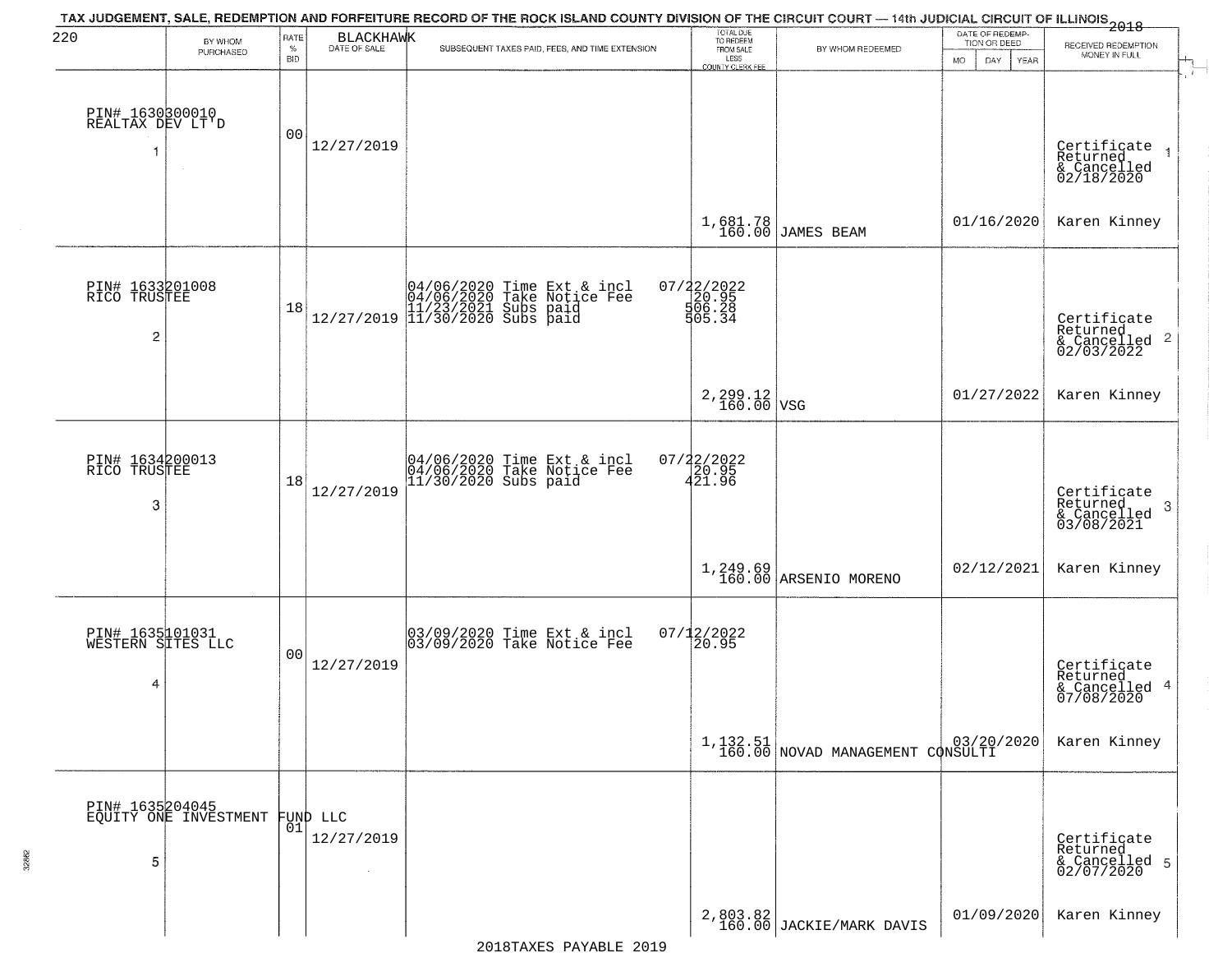|     | TAX JUDGEMENT, SALE, REDEMPTION AND FORFEITURE RECORD OF THE ROCK ISLAND COUNTY DIVISION OF THE CIRCUIT COURT - 14th JUDIC<br>NAME AND ADDRESS<br>LEGAL DESCRIPTION |                                 |                         | BACK TAX                  |                                     |                                        |                              |                                                                 | INTEREST PAYMENT FUND | 2018    |
|-----|---------------------------------------------------------------------------------------------------------------------------------------------------------------------|---------------------------------|-------------------------|---------------------------|-------------------------------------|----------------------------------------|------------------------------|-----------------------------------------------------------------|-----------------------|---------|
| 221 | PARCEL NO.                                                                                                                                                          | <b>BLACKHAWK</b>                | A-BACK TAX<br>FORFEITED | <b>FORFEITED</b>          | BACK TAX<br>FORFEITED               | TOTAL BACK<br>TAX PENALTY<br>AND COSTS | AMOUNT<br>FOR WHICH          | $\begin{array}{c} \text{CERTIFICATE} \\ \text{NO.} \end{array}$ | INDEMNITY FUND        |         |
|     | TAXPAYER NO.<br>ACRES<br>ASSESSED VALUATION FOR TAXES                                                                                                               | TAX DUE<br>INT DUE              | PRIOR TO<br>2017        | PENALTY<br><b>ACCRUED</b> | <b>INTEREST AND</b><br>COST ACCRUED | ACCRUED                                | <b>JUDGEMENT</b><br>IS ASKED |                                                                 | COST OF SALE          |         |
|     |                                                                                                                                                                     | 1ST<br>1ST                      |                         |                           |                                     |                                        |                              |                                                                 |                       |         |
|     |                                                                                                                                                                     |                                 |                         |                           |                                     |                                        |                              |                                                                 |                       |         |
|     | MUSE SANDRA S<br>524 32ND AVE W                                                                                                                                     | 2ND<br>2ND                      |                         |                           |                                     |                                        |                              |                                                                 |                       |         |
|     | 61264<br>MILAN IL                                                                                                                                                   | 521.87<br>39.15                 |                         |                           |                                     |                                        |                              |                                                                 | 60.00                 |         |
|     | LOT 14                                                                                                                                                              |                                 |                         |                           |                                     |                                        |                              |                                                                 |                       |         |
|     | CANDLELIGHT PARK ADD                                                                                                                                                | 521.87<br><u>31.32</u>          |                         |                           |                                     |                                        |                              | 1080                                                            | 20.00                 |         |
|     |                                                                                                                                                                     | 15.66<br>521.87                 |                         |                           |                                     |                                        |                              |                                                                 |                       |         |
|     |                                                                                                                                                                     |                                 |                         |                           |                                     |                                        |                              |                                                                 |                       |         |
|     | 159-78-00<br>11-06<br>3449<br>.152                                                                                                                                  | 10.00                           |                         |                           |                                     |                                        |                              |                                                                 | 4.00                  |         |
|     | PIN# 1635402030                                                                                                                                                     | TOTAL DUE-TAXES, INT. COST      |                         |                           |                                     |                                        |                              |                                                                 |                       |         |
|     | 35,474                                                                                                                                                              | 1,661.74                        |                         |                           |                                     |                                        | 1661.74                      |                                                                 | 10.00                 | 1755.74 |
|     |                                                                                                                                                                     |                                 |                         |                           |                                     |                                        |                              |                                                                 |                       |         |
|     |                                                                                                                                                                     | $\frac{67.20}{200}$<br>640.     |                         |                           |                                     |                                        |                              |                                                                 |                       |         |
|     | DOBBINS JASON<br>130 17TH ST E                                                                                                                                      |                                 |                         |                           |                                     |                                        |                              |                                                                 |                       |         |
|     | 61265<br>MILAN IL                                                                                                                                                   | 640.32<br>48.00<br>बन्ना<br>3PD |                         |                           |                                     |                                        |                              |                                                                 | 60.00                 |         |
|     | LOT 4                                                                                                                                                               |                                 |                         |                           |                                     |                                        |                              |                                                                 |                       |         |
|     | FRANK ZARUBS SUB DIV                                                                                                                                                | .38.40<br>640.32<br>ৰাম         |                         |                           |                                     |                                        |                              | 1081                                                            | 20.00                 |         |
|     |                                                                                                                                                                     | 19.20<br>640.32                 |                         |                           |                                     |                                        |                              |                                                                 |                       |         |
|     | $096 - 15 - 00$<br>1294                                                                                                                                             | PUBLICATION COST                |                         |                           |                                     |                                        |                              |                                                                 | 4.00                  |         |
|     | $11 - 06$<br>.694                                                                                                                                                   | 10.00                           |                         |                           |                                     |                                        |                              |                                                                 |                       |         |
|     | PIN# 1719106002                                                                                                                                                     | TOTAL DUE-TAXES, INT. COST      |                         |                           |                                     |                                        |                              |                                                                 |                       |         |
|     | 25,332                                                                                                                                                              | 2,744.08                        |                         |                           |                                     |                                        | 2744.08                      |                                                                 | 10.00                 | 2838.08 |
|     |                                                                                                                                                                     | 1ST                             |                         |                           |                                     |                                        |                              |                                                                 |                       |         |
|     | CARVER RONALD F II<br>10702 108TH ST W                                                                                                                              | 683.<br>-71.<br>QE<br>2ND       |                         |                           |                                     |                                        |                              |                                                                 |                       |         |
|     | TAYLOR RIDGE IL<br>61284                                                                                                                                            | 683.95<br>51.30                 |                         |                           |                                     |                                        |                              |                                                                 | 60.00                 |         |
|     |                                                                                                                                                                     | 3RD<br>3RD                      |                         |                           |                                     |                                        |                              |                                                                 |                       |         |
|     | LOT 4 S 222.45 FT<br>RALPH R CARVERS 2ND SUBD                                                                                                                       | 683.95<br>41.04                 |                         |                           |                                     |                                        |                              | 1082                                                            | 20.00                 |         |
|     |                                                                                                                                                                     | 4TH                             |                         |                           |                                     |                                        |                              |                                                                 |                       |         |
|     |                                                                                                                                                                     | 683.95<br>20.52                 |                         |                           |                                     |                                        |                              |                                                                 |                       |         |
|     | $136 - 17 - 00$<br>$11 - 06$<br>2089                                                                                                                                | <b>PUBLICATION COST</b>         |                         |                           |                                     |                                        |                              |                                                                 | 4.00                  |         |
|     | .776<br>PIN# 1719107004                                                                                                                                             | 10.00                           |                         |                           |                                     |                                        |                              |                                                                 |                       |         |
|     |                                                                                                                                                                     | TOTAL OUE-TAXES, INT. COST      |                         |                           |                                     |                                        |                              |                                                                 |                       |         |
|     | 27,058                                                                                                                                                              | 2,930.48                        |                         |                           |                                     |                                        | 2930.48                      |                                                                 | 10.00                 | 3024.48 |
|     |                                                                                                                                                                     |                                 |                         |                           |                                     |                                        |                              |                                                                 |                       |         |
|     | CARVER RONALD F II<br>10702 108TH ST W                                                                                                                              | 457.87<br><u>48.09</u><br>2ND   |                         |                           |                                     |                                        |                              |                                                                 |                       |         |
|     | TAYLOR RIDGE IL<br>61284                                                                                                                                            | 457.87<br>34.35                 |                         |                           |                                     |                                        |                              |                                                                 | 60.00                 |         |
|     | LOT 5                                                                                                                                                               | 3RD<br>3RD                      |                         |                           |                                     |                                        |                              |                                                                 |                       |         |
|     | RALPH CARVERS SUB DIV<br>EX W 150 FT                                                                                                                                | 27.48<br>457.87                 |                         |                           |                                     |                                        |                              | 1083                                                            | 20.00                 |         |
|     |                                                                                                                                                                     | 457.87<br>13.74                 |                         |                           |                                     |                                        |                              |                                                                 |                       |         |
|     |                                                                                                                                                                     | PUBLICA HUN COS                 |                         |                           |                                     |                                        |                              |                                                                 |                       |         |
|     | $097 - 10 - 00$<br>1309<br>$11 - 06$<br>.349                                                                                                                        | 10.00                           |                         |                           |                                     |                                        |                              |                                                                 | 4.00                  |         |
|     | PIN# 1719108003                                                                                                                                                     | TOTAL DUE-TAXES, INT. COST      |                         |                           |                                     |                                        |                              |                                                                 |                       |         |
|     | 18,114                                                                                                                                                              | 1,965.14                        |                         |                           |                                     |                                        | 1965.14                      |                                                                 | 10.00                 | 2059.14 |
|     |                                                                                                                                                                     | 11ST                            |                         |                           |                                     |                                        |                              |                                                                 |                       |         |
|     | CARVER RONALD F II                                                                                                                                                  | 585.64<br>61.46                 |                         |                           |                                     |                                        |                              |                                                                 |                       |         |
|     | 10702 108TH ST W                                                                                                                                                    |                                 |                         |                           |                                     |                                        |                              |                                                                 |                       |         |
|     | 61284<br>TAYLOR RIDGE IL                                                                                                                                            | 585.64 43.90                    |                         |                           |                                     |                                        |                              |                                                                 | 60.00                 |         |
|     | LOT 6<br>RALPH CARVERS SUB DIV                                                                                                                                      | 3RD<br>3BD                      |                         |                           |                                     |                                        |                              |                                                                 |                       |         |
|     |                                                                                                                                                                     | 585.64<br>35.12                 |                         |                           |                                     |                                        |                              | 1084                                                            | 20.00                 |         |
|     |                                                                                                                                                                     | $17.56^8$<br>585.64             |                         |                           |                                     |                                        |                              |                                                                 |                       |         |
|     | $097 - 11 - 00$                                                                                                                                                     | PUBLICATION COST                |                         |                           |                                     |                                        |                              |                                                                 | 4.00                  |         |
|     | 1310<br>.693<br>$11 - 06$                                                                                                                                           | 10.00                           |                         |                           |                                     |                                        |                              |                                                                 |                       |         |
|     | PIN# 1719108004                                                                                                                                                     | TOTAL DUE-TAXES, INT. COST      |                         |                           |                                     |                                        |                              |                                                                 |                       |         |
|     | 23,169                                                                                                                                                              | 2,510.60                        |                         |                           |                                     |                                        | 2510.60                      |                                                                 | 10.00                 | 2604.60 |
|     |                                                                                                                                                                     |                                 |                         |                           | 2010                                |                                        |                              |                                                                 |                       |         |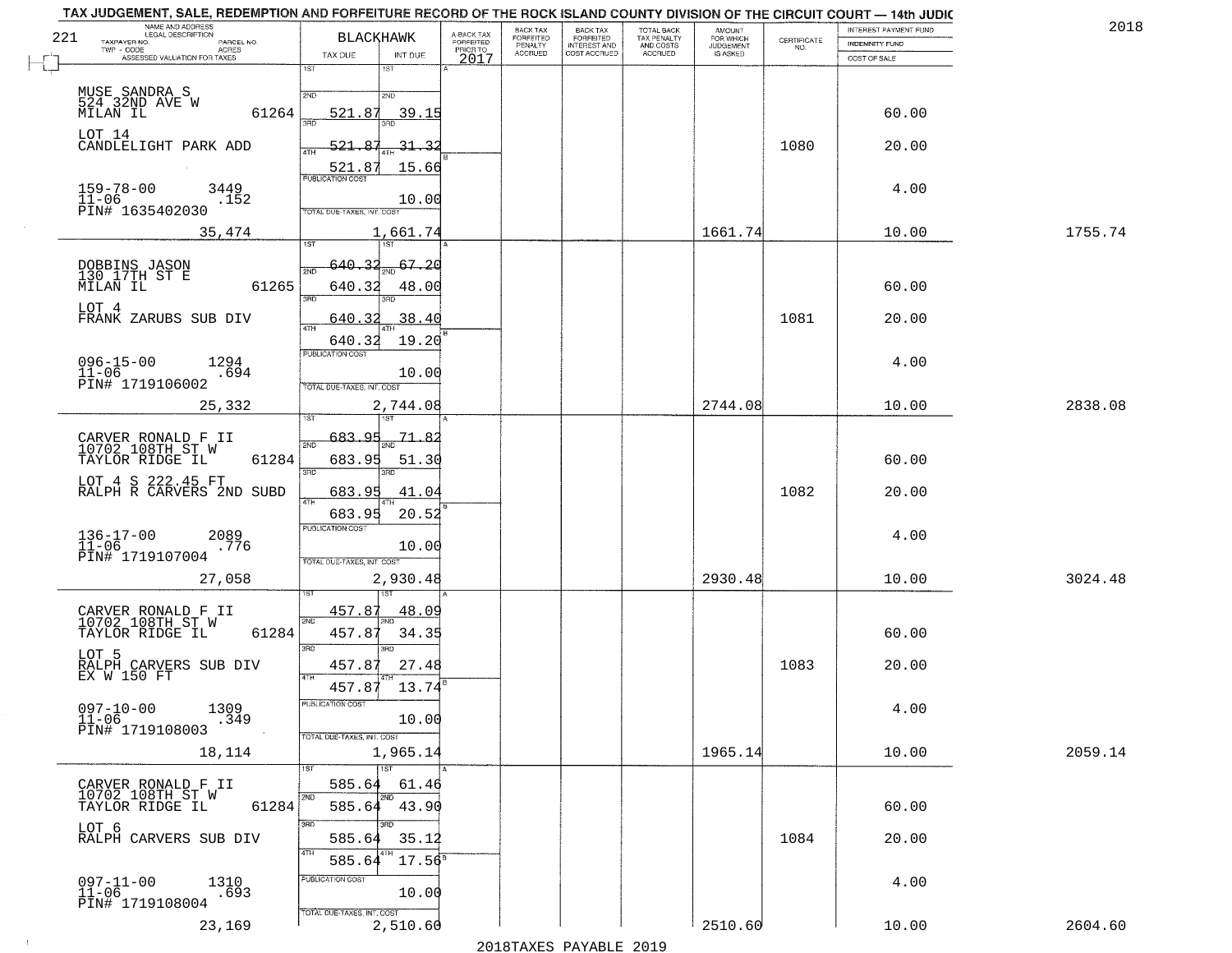| 221                                   |                      | RATE               | <b>BLACKHAWK</b>             | TAX JUDGEMENT, SALE, REDEMPTION AND FORFEITURE RECORD OF THE ROCK ISLAND COUNTY DIVISION OF THE CIRCUIT COURT — 14th JUDICIAL CIRCUIT OF ILLINOIS 2018                                                                              | TOTAL DUE<br>TO REDEEM<br>FROM SALE         |                      | DATE OF REDEMP-                          |                                                      |
|---------------------------------------|----------------------|--------------------|------------------------------|-------------------------------------------------------------------------------------------------------------------------------------------------------------------------------------------------------------------------------------|---------------------------------------------|----------------------|------------------------------------------|------------------------------------------------------|
|                                       | BY WHOM<br>PURCHASED | $\%$<br><b>BID</b> | DATE OF SALE                 | SUBSEQUENT TAXES PAID, FEES, AND TIME EXTENSION                                                                                                                                                                                     | LESS                                        | BY WHOM REDEEMED     | TION OR DEED<br><b>MO</b><br>DAY<br>YEAR | RECEIVED REDEMPTION<br>MONEY IN FULL                 |
| PIN# 1635402030<br>AUCTION Z INC<br>1 | $\sim$               | 0 <sub>0</sub>     | 12/27/2019                   | 03/09/2020 Time Ext & incl<br>03/09/2020 Take Notice Fee                                                                                                                                                                            | COUNTY CLERK FEE<br>$07/12/2022$<br>20.95   |                      |                                          | Certificate<br>Returned<br>& Cancelled<br>07/12/2021 |
|                                       |                      |                    |                              |                                                                                                                                                                                                                                     |                                             | $1,776.69$ GOMEZ MAY | 06/08/2021                               | Karen Kinney                                         |
| PIN# 1719106002<br>JICTB, INC<br>2    |                      | 01                 |                              | $[02/12/2020 \t\t Time Ext & incl \\ 02/13/2020 \t\t Take Notice Free \\ 12/27/2019 \t\t 12/07/2020 \t\ Subs paid \\ 12/07/2020 \t\t Subs paid$                                                                                     | 12/06/2022<br>20.95<br>2,153.49<br>2,802.08 |                      |                                          | $\overline{2}$                                       |
| PIN# 1719107004<br>RICO TRUSTEE<br>3  |                      | 18                 | 12/27/2019                   | 04/06/2020 Time Ext & incl<br>04/06/2020 Take Notice Fee<br>00/00/0000 Take Notice Fee<br>03/17/2022 Circuit Clerks Fee<br>03/17/2022 Sublication Fee<br>04/01/2022 Publication Fee<br>11/23/2021 Subs paid<br>11/30/2020 Subs paid |                                             |                      |                                          | 3                                                    |
| PIN# 1719108003<br>RICO TRUSTEE<br>4  |                      | 18                 | 12/27/2019                   | 04/06/2020 Time Ext & incl<br>04/06/2020 Take Notice Fee<br>00/00/0000 Take Notice Fee<br>03/17/2022 Circuit Clerks Fee<br>03/17/2022 Suberiffs Fee<br>04/01/2022 Publication Fee<br>11/23/2021 Subs paid<br>11/30/2020 Subs paid   |                                             |                      |                                          | 4                                                    |
| PIN# 1719108004<br>5                  | GÜARDĪAN TAX IL LLC  | 0 <sub>0</sub>     | 12/27/2019<br>$\sim 10^{-1}$ | 04/01/2020 Time Ext & incl<br>04/01/2020 Take Notice Fee                                                                                                                                                                            | $\frac{12}{22}$<br>$\frac{22}{20.95}$       |                      |                                          | 5                                                    |
|                                       |                      |                    |                              | 2018TAXES PAYABLE 2019                                                                                                                                                                                                              |                                             |                      |                                          |                                                      |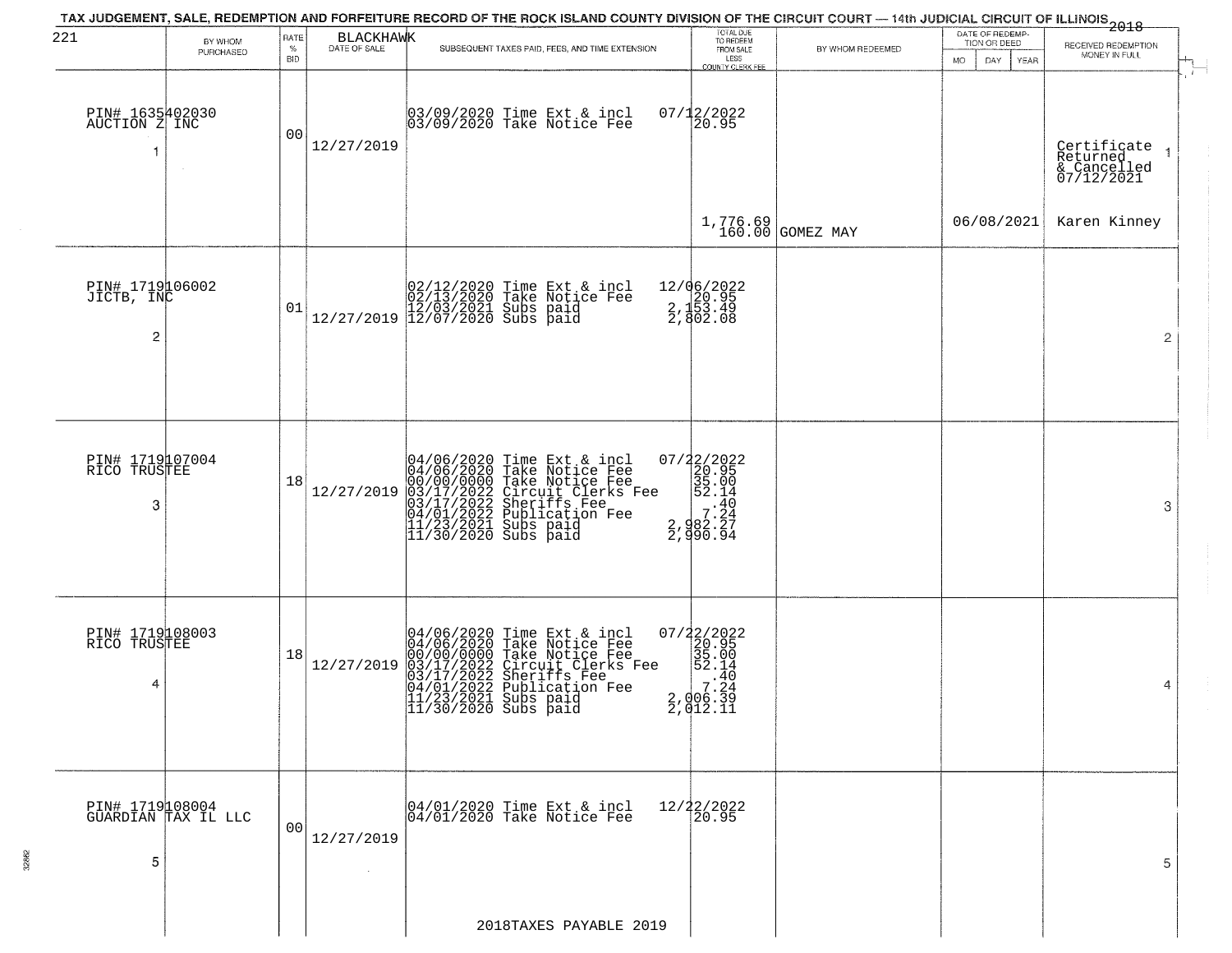|     | NAME AND ADDRESS<br>LEGAL DESCRIPTION                                                                         |                                                                                                                      |                                     | BACK TAX             | BACK TAX<br>FORFEITED |                                        | AMOUNT<br>FOR WHICH |                                                                 | INTEREST PAYMENT FUND | 2018    |
|-----|---------------------------------------------------------------------------------------------------------------|----------------------------------------------------------------------------------------------------------------------|-------------------------------------|----------------------|-----------------------|----------------------------------------|---------------------|-----------------------------------------------------------------|-----------------------|---------|
| 222 | TAXPAYER NO.<br>PARCEL NO.<br>TWP - CODE<br>ACRES                                                             | <b>BLACKHAWK</b>                                                                                                     | A-BACK TAX<br>FORFEITED<br>PRIOR TO | FORFEITED<br>PENALTY | <b>INTEREST AND</b>   | TOTAL BACK<br>TAX PENALTY<br>AND COSTS | <b>JUDGEMENT</b>    | $\begin{array}{c} \text{CERTIFICATE} \\ \text{NO.} \end{array}$ | <b>INDEMNITY FUND</b> |         |
|     | ASSESSED VALUATION FOR TAXES                                                                                  | TAX DUE<br>INT DUE<br>18T<br>1ST                                                                                     | 2017                                | <b>ACCRUED</b>       | COST ACCRUED          | <b>ACCRUED</b>                         | IS ASKED            |                                                                 | COST OF SALE          |         |
|     | DENTON KATHRYN E<br>301 17TH ST E<br>61264<br>MILAN IL                                                        | 2ND<br>2ND<br>509.23<br>38.20                                                                                        |                                     |                      |                       |                                        |                     |                                                                 | 60.00                 |         |
|     | LOT 8<br>RALPH CARVERS SUB DIV                                                                                | बन्नल<br><u>509.23</u><br>30.56<br>ATH                                                                               |                                     |                      |                       |                                        |                     | 1085                                                            | 20.00                 |         |
|     | $097 - 13 - 00$<br>1312<br>$11 - 06$<br>.693<br>PIN# 1719108006                                               | 15.28<br>509.23<br><b>PUBLICATION COST</b><br>10.00<br>TOTAL DUE-TAXES, INT. COST                                    |                                     |                      |                       |                                        |                     |                                                                 | 4.00                  |         |
|     | 26,146                                                                                                        | 1,621.73                                                                                                             |                                     |                      |                       |                                        | 1621.73             |                                                                 | 10.00                 | 1715.73 |
|     | CARVER RONALD F<br>117 17TH ST E<br>MILAN IL<br>61264<br>LOT 11<br>RALPH CARVERS SUB DIV<br>OF E 100 OF W 200 | 86.65<br>$\Omega$<br>그 0<br>2ND<br>86.65<br>6.50<br>$\overline{3BD}$<br>3RD<br>5.20<br>86.65<br>47H<br>2.60<br>86.65 |                                     |                      |                       |                                        |                     | 1086                                                            | 60.00<br>20.00        |         |
|     | $097 - 16 - 70$<br>$1315 - 2$<br>$11 - 06$<br>.216<br>PIN# 1719108008                                         | PUBLICATION COST<br>10.00<br>TOTAL DUE-TAXES, INT. COST                                                              |                                     |                      |                       |                                        |                     |                                                                 | 4.00                  |         |
|     | 3,428                                                                                                         | 380.00                                                                                                               |                                     |                      |                       |                                        | 380.00              |                                                                 | 10.00                 | 474.00  |
|     | CARVER LUMBER<br>117 17TH ST E<br>MILAN IL<br>61264                                                           | <b>IST</b><br>1ST<br>86.<br><u>٩</u><br>2ND<br>86.65<br>6.50<br>3BD<br>3RD                                           |                                     |                      |                       |                                        |                     |                                                                 | 60.00                 |         |
|     | LOT 11<br>RALPH CARVERS SUB DIV<br>OF E 102 FT LOT                                                            | 86.65<br>5.20<br>4TH<br>2.60<br>86.65                                                                                |                                     |                      |                       |                                        |                     | 1087                                                            | 20.00                 |         |
|     | $097 - 16 - 50$<br>$1315 - 1$<br>$11 - 06$<br>.234<br>PIN# 1719108009                                         | <b>PUBLICATION COST</b><br>10.00<br>TOTAL OUE-TAXES, INT. COST                                                       |                                     |                      |                       |                                        |                     |                                                                 | 4.00                  |         |
|     | 3,428                                                                                                         | 380.00                                                                                                               |                                     |                      |                       |                                        | 380.00              |                                                                 | 10.00                 | 474.00  |
|     | CARVER RONALD F II<br>10702 108TH ST W<br>TAYLOR RIDGE IL<br>61284                                            | 875.85<br>91.98<br>2ND<br>875.85<br>65.70<br>3RD<br>$\overline{3BD}$                                                 |                                     |                      |                       |                                        |                     |                                                                 | 60.00                 |         |
|     | LOT 3<br>RALPH R CARVERS 3RD SUBD                                                                             | 52.56<br>875.85<br>4TH<br>26.28<br>875.85                                                                            |                                     |                      |                       |                                        |                     | 1088                                                            | 20.00                 |         |
|     | $144 - 40 - 00$<br>2387<br>.815<br>$11 - 06$<br>PIN# 1719109003                                               | -usuca i un cus-<br>10.00<br>TOTAL DUE-TAXES, INT. COST                                                              |                                     |                      |                       |                                        |                     |                                                                 | 4.00                  |         |
|     | 34,650                                                                                                        | 3,749.92                                                                                                             |                                     |                      |                       |                                        | 3749.92             |                                                                 | 10.00                 | 3843.92 |
|     | PAPPAS CINDY L<br>6925 53RD ST<br>61264<br>MILAN IL                                                           | 1ST<br>446.35<br>46.90<br>2ND<br>2ND<br>446.35 33.50                                                                 |                                     |                      |                       |                                        |                     |                                                                 | 60.00                 |         |
|     | SUPVR ASST MAP<br>LOT 126-2 SHEET 5                                                                           | 3RD<br>26.80<br>446.35<br>4TH<br>  4TH<br>446.35<br>$13.40^8$                                                        |                                     |                      |                       |                                        |                     | 1089                                                            | 20.00                 |         |
|     | $008 - 01 - 50$<br>$31-C$<br>.296<br>11-01<br>PIN# <sup>-1720100030</sup>                                     | PUBLICATION COST<br>10.00<br>TOTAL DUE-TAXES, INT. COST                                                              |                                     |                      |                       |                                        |                     |                                                                 | 4.00                  |         |
|     | 28,408                                                                                                        | 1,916.00                                                                                                             |                                     |                      |                       |                                        | 1916.00             |                                                                 | 10.00                 | 2010.00 |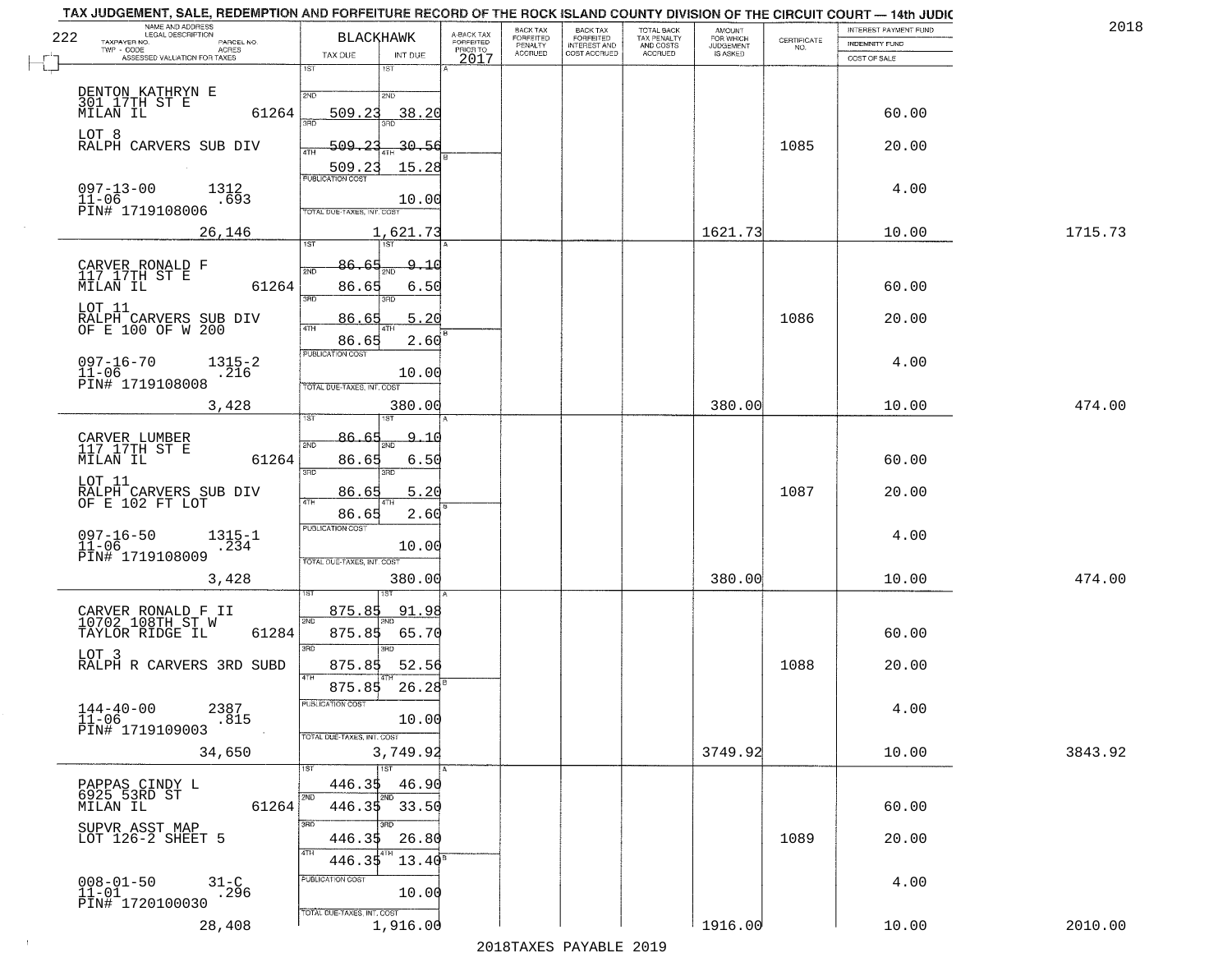| 222                                   | BY WHOM<br>PURCHASED                     | RATE<br>$\%$<br><b>BID</b> | <b>BLACKHAWK</b><br>DATE OF SALE | TAX JUDGEMENT, SALE, REDEMPTION AND FORFEITURE RECORD OF THE ROCK ISLAND COUNTY DIVISION OF THE CIRCUIT COURT — 14th JUDICIAL CIRCUIT OF ILLINOIS 2018<br>SUBSEQUENT TAXES PAID, FEES, AND TIME EXTENSION                                                                                                                                      | TOTAL DUE<br>TO REDEEM<br>FROM SALE<br>LESS<br><b>COUNTY CLERK FEE</b>                                                  | BY WHOM REDEEMED                    | DATE OF REDEMP-<br>TION OR DEED<br>MO.<br>DAY.<br>YEAR | RECEIVED REDEMPTION<br>MONEY IN FULL                                             |
|---------------------------------------|------------------------------------------|----------------------------|----------------------------------|------------------------------------------------------------------------------------------------------------------------------------------------------------------------------------------------------------------------------------------------------------------------------------------------------------------------------------------------|-------------------------------------------------------------------------------------------------------------------------|-------------------------------------|--------------------------------------------------------|----------------------------------------------------------------------------------|
| PIN# 1719108006<br>REALTAX DEV LT'D   |                                          | 03                         | 12/27/2019                       |                                                                                                                                                                                                                                                                                                                                                |                                                                                                                         |                                     |                                                        | Certificate<br>Returned<br>$\overline{\phantom{a}}$<br>& Cancelled<br>02/18/2020 |
|                                       |                                          |                            |                                  |                                                                                                                                                                                                                                                                                                                                                |                                                                                                                         | $1,767.20$ KATHRYN DENTON           | 01/14/2020                                             | Karen Kinney                                                                     |
| PIN# 1719108008<br>RICO TRUSTEE<br>2  |                                          | 18                         | 12/27/2019                       | 04/06/2020 Time Ext & incl<br>04/06/2020 Take Notice Fee<br>00/00/00/000 Take Notice Fee<br>03/17/2022 Circuit Clerks Fee<br>03/17/2022 Sublication Fee<br>04/01/2022 Publication Fee<br>11/23/2021 Subs paid<br>11/30/2020 Subs paid                                                                                                          | 07/22/2022<br>20.95<br>35.00<br>2 17.38<br>.40<br>404.02<br>405.08                                                      |                                     |                                                        | 2                                                                                |
| PIN# 1719108009<br>RICO TRUSTEE<br>3  |                                          | 18                         | 12/27/2019                       | 04/06/2020 Time Ext & incl<br>04/06/2020 Take Notice Fee<br>00/00/00/000 Take Notice Fee<br>03/17/2022 Circuit Clerks Fee<br>03/17/2022 Sublication Fee<br>04/01/2022 Publication Fee<br>11/23/2021 Subs paid<br>11/30/2020 Subs paid                                                                                                          | $\begin{array}{r} 07/22/2022\\20.95\\35.00\\17.38\\40\\7.24\\7.24\\7.24\\7.24\\7.24\\7.24\\7.6\\8\end{array}$<br>405.08 |                                     |                                                        | 3                                                                                |
| 4                                     | PIN# 1719109003<br>EQUITY ONE INVESTMENT |                            | FUND LLC<br> 01 <br>12/27/2019   | $\begin{smallmatrix} 03/15/2022\\01/22/2020\\03/29/2022\\03/29/2022\\03/29/2022\\03/31/20222\\04/07/2022\\11/30/2021 \end{smallmatrix}$<br>Time Ext & incl<br>Take Notice Fee<br>Take Notice Fee<br>Circuit Clerks Fee<br>Title Search Fee<br>Publication Fee<br>Sheriffs Fee<br>Sherifs Fee<br> 11/30/2021 Subs paid<br> 12/02/2020 Subs paid | 09/21/2022<br>320.85<br>339.00<br>339.20<br>3451.888.00<br>451.888<br>3, 810.50<br>3, 821.74                            |                                     |                                                        | 4                                                                                |
| PIN# 1720100030<br>AUCTION Z INC<br>5 |                                          | 01                         | 12/27/2019                       | 03/09/2020 Time Ext & incl<br>03/09/2020 Take Notice Fee                                                                                                                                                                                                                                                                                       | $07/12/2022$<br>20.95                                                                                                   |                                     |                                                        | Certificate<br>Returned<br>& Cancelled 5<br>01/26/2021                           |
|                                       |                                          |                            |                                  |                                                                                                                                                                                                                                                                                                                                                |                                                                                                                         | $2,091.25$<br>160.00 CINDY L PAPPAS | 12/29/2020                                             | Karen Kinney                                                                     |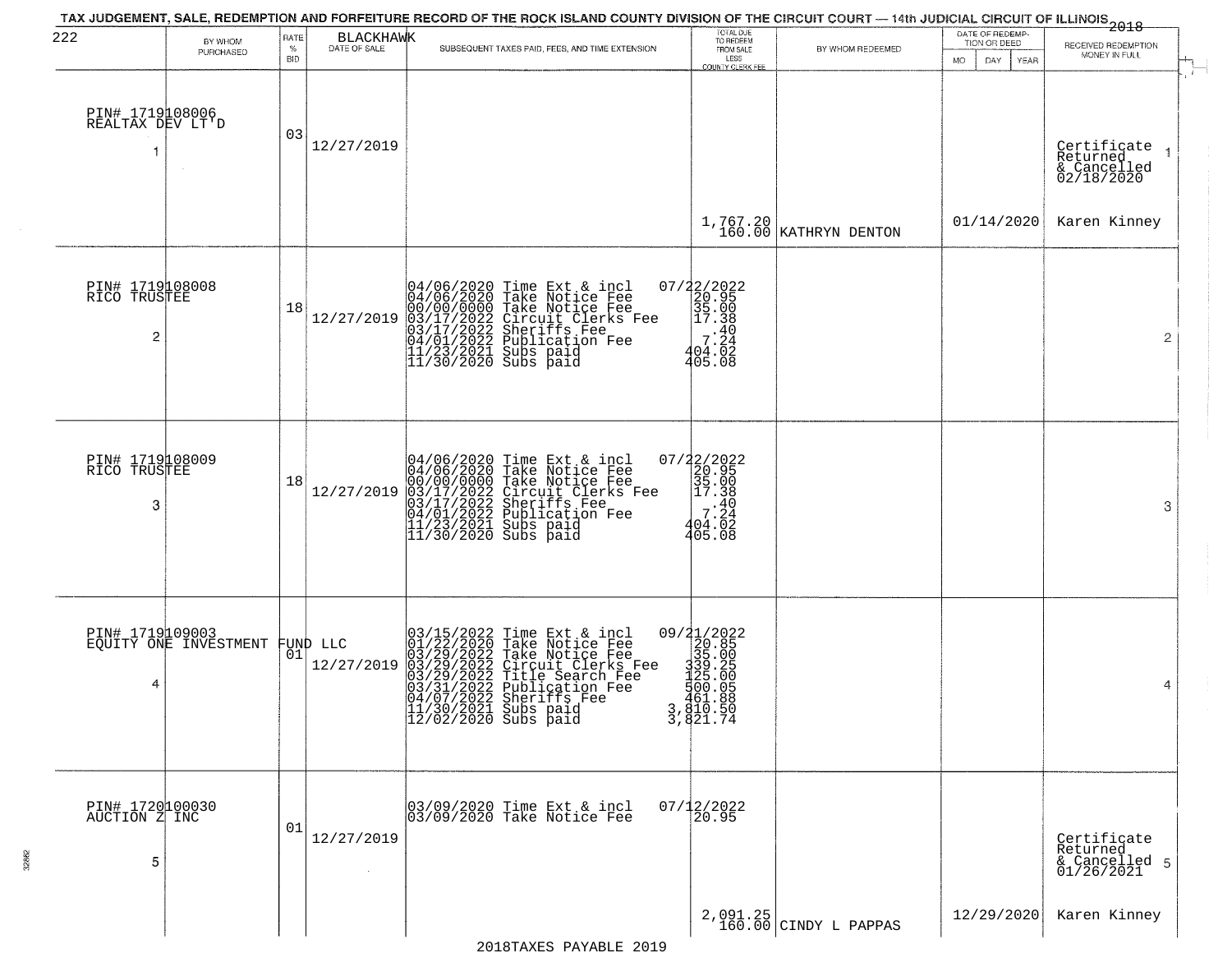| 223 | NAME AND ADDRESS<br>LEGAL DESCRIPTION<br>TAXPAYER NO.<br>PARCEL NO.<br>ACRES<br>TWP - CODE                         | <b>BLACKHAWK</b>                                                                  | A-BACK TAX<br>FORFEITED<br>PRIOR TO | <b>BACK TAX</b><br>FORFEITED<br>PENALTY<br><b>ACCRUED</b> | BACK TAX<br>FORFEITED<br>INTEREST AND<br>COST ACCRUED | TOTAL BACK<br>TAX PENALTY<br>AND COSTS<br>ACCRUED | AMOUNT<br>FOR WHICH<br><b>JUDGEMENT</b><br>IS ASKED | $\begin{array}{c} \text{CERTIFICATE} \\ \text{NO.} \end{array}$ | INTEREST PAYMENT FUND<br><b>INDEMNITY FUND</b> | 2018    |
|-----|--------------------------------------------------------------------------------------------------------------------|-----------------------------------------------------------------------------------|-------------------------------------|-----------------------------------------------------------|-------------------------------------------------------|---------------------------------------------------|-----------------------------------------------------|-----------------------------------------------------------------|------------------------------------------------|---------|
|     | ASSESSED VALUATION FOR TAXES                                                                                       | TAX DUE<br>INT DUE<br>1ST<br>1ST                                                  | 2017                                |                                                           |                                                       |                                                   |                                                     |                                                                 | COST OF SALE                                   |         |
|     | FUHR LOIS J<br>4612 69TH AVE<br>MILAN IL<br>61264                                                                  | <del>347.15<sub>2ND</sub> 36.47</del><br>347.15<br>26.05                          |                                     |                                                           |                                                       |                                                   |                                                     |                                                                 | 60.00                                          |         |
|     | LOT 7<br>JAHNS SUBD                                                                                                | <u>347.15</u><br>-20.84<br><b>ATH</b>                                             |                                     |                                                           |                                                       |                                                   |                                                     | 1090                                                            | 20.00                                          |         |
|     | $131 - 08 - 00$<br>1879<br>$11 - 01$<br>.437<br>PIN# <sup>-1720104002</sup>                                        | 347.15<br>10.42<br><b>PUBLICATION COST</b><br>10.00<br>TOTAL DUE-TAXES, INT. COST |                                     |                                                           |                                                       |                                                   |                                                     |                                                                 | 4.00                                           |         |
|     | 23,428                                                                                                             | 1,492.38<br>1ST<br>1ST                                                            |                                     |                                                           |                                                       |                                                   | 1492.38                                             |                                                                 | 10.00                                          | 1586.38 |
|     | MAHONEY STEVEN J<br>8028 49TH ST<br>COAL VALLEY IL<br>61240                                                        | 2ND<br>2ND<br>$\overline{3BD}$<br>3RD                                             |                                     |                                                           |                                                       |                                                   |                                                     |                                                                 | 60.00                                          |         |
|     | LOT 43<br>3RD ADD TO BALCAENS<br>WOODED AREA ADD                                                                   | 47H<br>4TH                                                                        |                                     |                                                           |                                                       |                                                   |                                                     | 1091                                                            | 20.00                                          |         |
|     | $153 - 24 - 00$<br>$11 - 04$<br>2796<br>.534<br>PIN# 1729301006                                                    | 24.34<br>811.43<br>PUBLICATION COST<br>10.00<br>TOTAL DUE-TAXES, INT. COST        |                                     |                                                           |                                                       |                                                   |                                                     |                                                                 | 4.00                                           |         |
|     | 52,048                                                                                                             | 845.77<br>1ST<br>ist.                                                             |                                     |                                                           |                                                       |                                                   | 845.77                                              |                                                                 | 10.00                                          | 939.77  |
|     | MILLER 83 LLC<br>2812 78TH AVE<br>MILAN IL<br>61264                                                                | 2ND<br>SMD<br>3RD<br>3 <sub>BD</sub>                                              |                                     |                                                           |                                                       |                                                   |                                                     |                                                                 | 60.00                                          |         |
|     | LOTS 5 & 6<br>INDIAN BLUFF TERRACE                                                                                 | 4TH.<br>1266.33<br>37.98                                                          |                                     |                                                           |                                                       |                                                   |                                                     | 1092                                                            | 20.00                                          |         |
|     | $141 - 01 - 00$<br>$11 - 04$<br>2261<br>.482<br>PIN# 1730101005                                                    | <b>PUBLICATION COST</b><br>10.00<br>TOTAL OUE-TAXES, INT. COST                    |                                     |                                                           |                                                       |                                                   |                                                     |                                                                 | 4.00                                           |         |
|     | 67,730                                                                                                             | 1,314.31                                                                          |                                     |                                                           |                                                       |                                                   | 1314.31                                             |                                                                 | 10.00                                          | 1408.31 |
|     | EAGLES NEST/STERN MATTHEW<br>PO BOX 828<br>MILAN IL<br>61264<br>LOT 2 BELTLINE INDUSTRIAL<br>PARK SECOND ADD SHT 8 | <u>1204.93</u><br>126.49<br>2ND<br>1204.93<br>90.35<br>3BD<br>3RD                 |                                     |                                                           |                                                       |                                                   |                                                     |                                                                 | 60.00                                          |         |
|     |                                                                                                                    | 1204.93<br>72.28<br>4TH                                                           |                                     |                                                           |                                                       |                                                   |                                                     | 1093                                                            | 20.00                                          |         |
|     | $176 - 76 - 00$<br>$11 - 06$<br>4727<br>2.153<br>PIN# 1730106002                                                   | 1204.93<br>36.14<br>PUBLICATION COST<br>10.00<br>TOTAL DUE-TAXES, INT. COST       |                                     |                                                           |                                                       |                                                   |                                                     |                                                                 | 4.00                                           |         |
|     | 47,669                                                                                                             | 5,154.98                                                                          |                                     |                                                           |                                                       |                                                   | 5154.98                                             |                                                                 | 10.00                                          | 5248.98 |
|     | SANDERS JOANN/NEFF BRIAN<br>103 E 3RD AVE<br>61240<br>COAL VALLEY IL                                               | 1ST<br>475.76<br>49.98<br>2ND<br>2ND<br>475.76 35.70                              |                                     |                                                           |                                                       |                                                   |                                                     |                                                                 | 60.00                                          |         |
|     | LOT 23 LEGENDS AT MILL<br>CREEK SHT 8C                                                                             | 3RD<br>3RD.<br>475.76<br>28.56<br>4TH<br>475.76<br>$14.28^s$                      |                                     |                                                           |                                                       |                                                   |                                                     | 1094                                                            | 20.00                                          |         |
|     | $174-42-00$<br>$11-06$<br>4494<br>.543<br>PIN# 1731103024                                                          | PUBLICATION COST<br>10.00                                                         |                                     |                                                           |                                                       |                                                   |                                                     |                                                                 | 4.00                                           |         |
|     | 18,822                                                                                                             | TOTAL DUE-TAXES, INT. COST<br>2,041.56                                            |                                     |                                                           | מרמפ הדתגעונת מהעושפומפ                               |                                                   | 2041.56                                             |                                                                 | 10.00                                          | 2135.56 |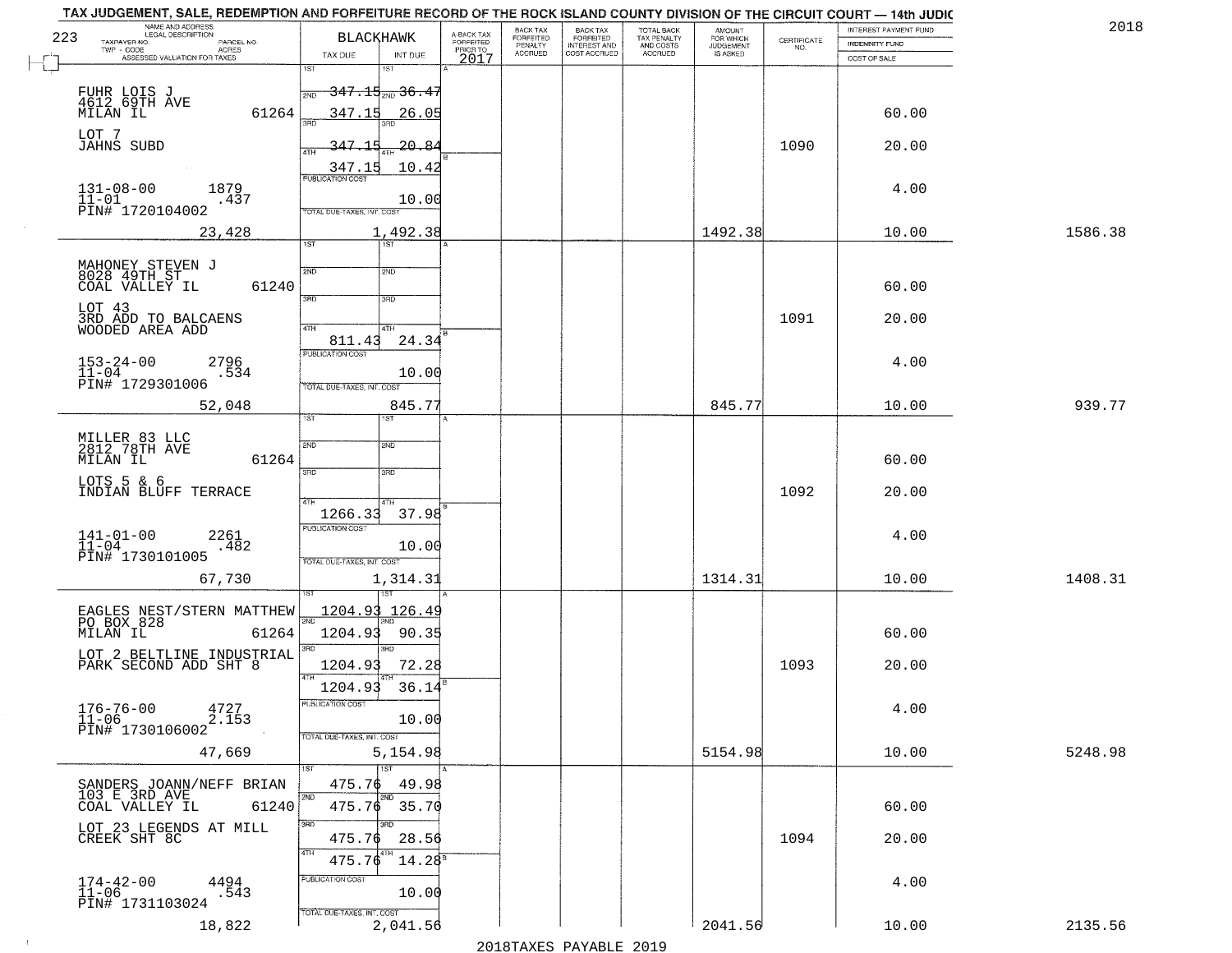| 223                                      | BY WHOM                                       | RATE               | BLACKHAWK            | TAX JUDGEMENT, SALE, REDEMPTION AND FORFEITURE RECORD OF THE ROCK ISLAND COUNTY DIVISION OF THE CIRCUIT COURT — 14th JUDICIAL CIRCUIT OF ILLINOIS 2018 | TOTAL DUE<br>TO REDEEM                |                                   | DATE OF REDEMP-<br>TION OR DEED | RECEIVED REDEMPTION                                                |
|------------------------------------------|-----------------------------------------------|--------------------|----------------------|--------------------------------------------------------------------------------------------------------------------------------------------------------|---------------------------------------|-----------------------------------|---------------------------------|--------------------------------------------------------------------|
|                                          | PURCHASED                                     | $\%$<br><b>BID</b> |                      | SUBSEQUENT TAXES PAID, FEES, AND TIME EXTENSION                                                                                                        | FROM SALE<br>LESS<br>COUNTY CLERK FEE | BY WHOM REDEEMED                  | DAY.<br>YEAR<br><b>MO</b>       | MONEY IN FULL                                                      |
| PIN# 1720104002<br>JICTB, INC            | $\sim$                                        | 18                 | 12/27/2019           | 02/12/2020 Time Ext & incl<br>02/13/2020 Take Notice Fee<br>12/07/2020 Subs paid                                                                       | 12/06/2022<br>1,537.73                |                                   |                                 | Certificate<br>Returned<br>& Cancelled<br>03/08/2021               |
|                                          |                                               |                    |                      |                                                                                                                                                        |                                       | $4,186.24$ MASON AND SCOTT PC     | 02/03/2021                      | Karen Kinney                                                       |
| PIN# 1729301006<br>REALTAX DEV LT'D<br>2 |                                               | 00                 | 12/27/2019           | 01/31/2020 Time Ext & incl<br>02/20/2020 Take Notice Fee                                                                                               | 06/27/2022<br>20.95                   |                                   |                                 | Certificate<br>Returned<br>$\frac{1}{6}$ Cancelled 2<br>03/12/2020 |
|                                          |                                               |                    |                      |                                                                                                                                                        |                                       | 960.72<br>160.00 CYNDI MAHONEY    | 02/27/2020                      | Karen Kinney                                                       |
| PIN# 1730101005<br>REALTAX DEV LT'D<br>3 |                                               | 00                 | 12/27/2019           | 01/31/2020 Time Ext & incl<br>02/20/2020 Take Notice Fee                                                                                               | 06/27/2022<br>20.95                   |                                   |                                 | Certificate<br>Returned<br>3<br>& Cancelled<br>03/19/2021          |
|                                          |                                               |                    |                      |                                                                                                                                                        |                                       | 1,429.26 MURRAY TITLE AGENCY      | 02/02/2021                      | Karen Kinney                                                       |
| 4                                        | PIN# 1730106002<br>STEVE SODEMAN LIVING TRUST |                    | 12/27/2019           | $ 01/21/2020$ Time Ext & incl<br>$ 01/21/2020$ Take Notice Fee                                                                                         | 12/21/2022<br>20.85                   |                                   |                                 | Certificate<br>Returned<br>& Cancelled 4<br>04/06/2020             |
|                                          |                                               |                    |                      |                                                                                                                                                        |                                       | 5,427.30<br>160.00 MATTHEW STERN  | 03/09/2020                      | Karen Kinney                                                       |
| PIN# 1731103024<br>REALTAX DEV LT'D<br>5 |                                               | 03                 | 12/27/2019<br>$\sim$ |                                                                                                                                                        |                                       |                                   |                                 | Certificate<br>Returned<br>& Cancelled 5<br>02/18/2020             |
|                                          |                                               |                    |                      |                                                                                                                                                        |                                       | 2, 199.63<br>160.00 JOANN SANDERS | 01/14/2020                      | Karen Kinney                                                       |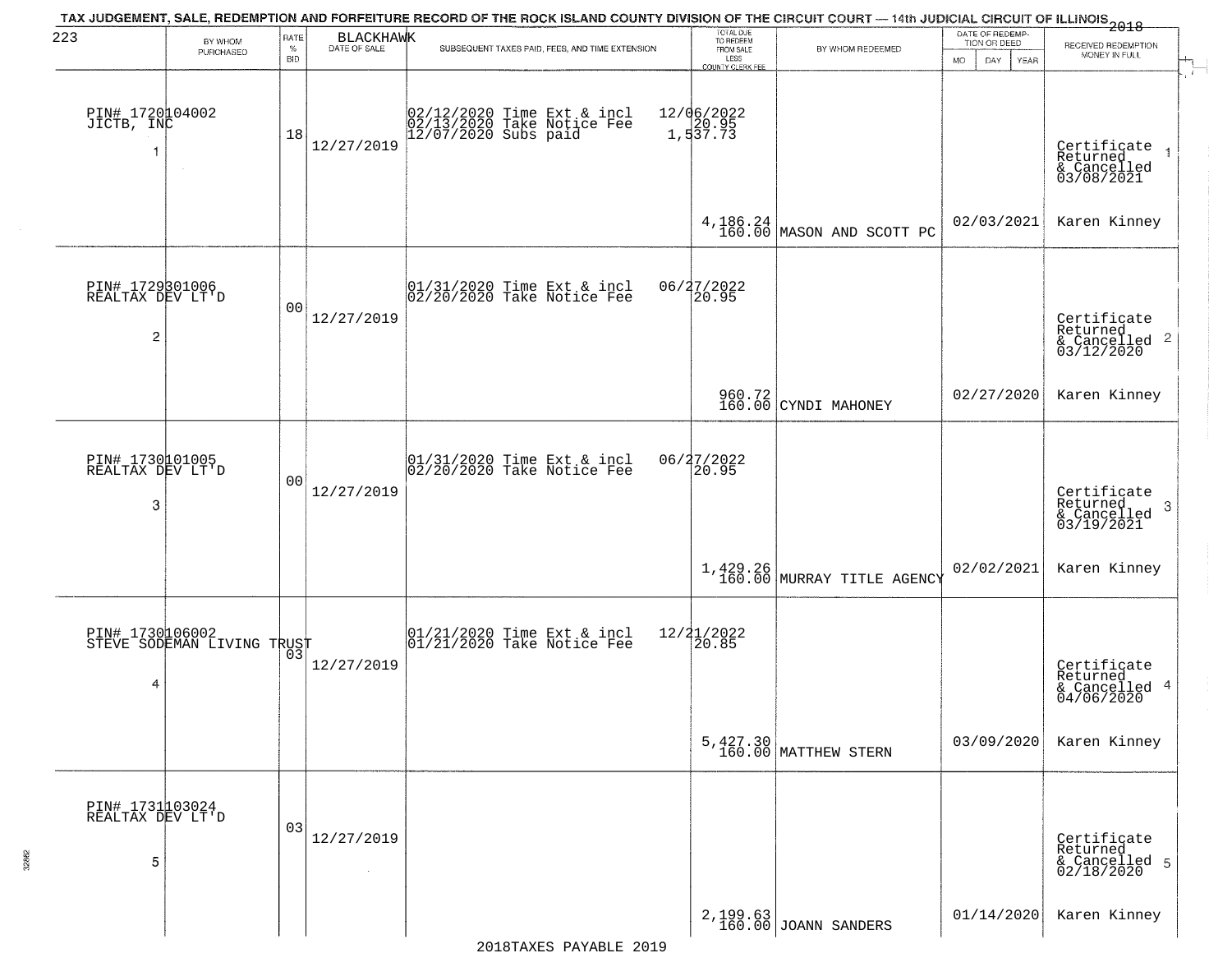| NAME AND ADDRESS<br>224                                             | BLACKHAWK                                                  | A-BACK TAX<br>FORFEITED<br>PRIOR TO | BACK TAX<br>FORFEITED<br>PENALTY | BACK TAX<br>FORFEITED<br>INTEREST AND | TOTAL BACK<br>TAX PENALTY<br>AND COSTS | AMOUNT<br>FOR WHICH<br>JUDGEMENT |                                                                 | INTEREST PAYMENT FUND                 | 2018    |
|---------------------------------------------------------------------|------------------------------------------------------------|-------------------------------------|----------------------------------|---------------------------------------|----------------------------------------|----------------------------------|-----------------------------------------------------------------|---------------------------------------|---------|
| TAXPAYER NO.<br>PARCEL NO.<br>ACRES<br>ASSESSED VALUATION FOR TAXES | INT DUE<br>TAX DUE                                         | 2017                                | <b>ACCRUED</b>                   | COST ACCRUED                          | ACCRUED                                | IS ASKED                         | $\begin{array}{c} \text{CERTIFICATE} \\ \text{NO.} \end{array}$ | <b>INDEMNITY FUND</b><br>COST OF SALE |         |
|                                                                     | 1ST<br>1ST                                                 |                                     |                                  |                                       |                                        |                                  |                                                                 |                                       |         |
|                                                                     | $\rightarrow$ 398.80 $_{\tiny{\textrm{2ND}}}$ 41.86<br>2ND |                                     |                                  |                                       |                                        |                                  |                                                                 |                                       |         |
| EREX INVESTMENT CORP<br>1367 W CHICAGO AVE<br>CHICAGO IL<br>60642   | 398.80<br>29.90                                            |                                     |                                  |                                       |                                        |                                  |                                                                 | 60.00                                 |         |
| LOT 46 CONSERVANCY FIFTH<br>ADD SHT 10                              | 3RD                                                        |                                     |                                  |                                       |                                        |                                  |                                                                 |                                       |         |
|                                                                     | -398.80<br>-23.92<br>4TH                                   |                                     |                                  |                                       |                                        |                                  | 1095                                                            | 20.00                                 |         |
|                                                                     | $\frac{398.80}{FUBUCATON COST}$<br>11.96                   |                                     |                                  |                                       |                                        |                                  |                                                                 |                                       |         |
| $176 - 38 - 00$<br>4689<br>11-06<br>PIN# 1732306014<br>.254         | 10.00                                                      |                                     |                                  |                                       |                                        |                                  |                                                                 | 4.00                                  |         |
|                                                                     | TOTAL DUE-TAXES, INT. COST                                 |                                     |                                  |                                       |                                        |                                  |                                                                 |                                       | 1806.84 |
| 15,777                                                              | 1,712.84<br>1ST<br>1ST                                     |                                     |                                  |                                       |                                        | 1712.84                          |                                                                 | 10.00                                 |         |
|                                                                     | <u>398.80</u><br>41.86<br>2ND                              |                                     |                                  |                                       |                                        |                                  |                                                                 |                                       |         |
| EREX INVESTMENT CORP<br>1367 W CHICAGO AVE<br>CHICAGO IL<br>60642   | 398.80<br>29.90                                            |                                     |                                  |                                       |                                        |                                  |                                                                 | 60.00                                 |         |
| LOT 35 CONSERVANCY FIFTH<br>ADD SHT 10                              | 3RD<br>3BD                                                 |                                     |                                  |                                       |                                        |                                  |                                                                 |                                       |         |
|                                                                     | 398.80<br>23.92<br>$\sqrt{4}$                              |                                     |                                  |                                       |                                        |                                  | 1096                                                            | 20.00                                 |         |
|                                                                     | 398.80<br>11.96<br>PUBLICATION COST                        |                                     |                                  |                                       |                                        |                                  |                                                                 |                                       |         |
| 176-27-00<br>11-06<br>PIN# 1732306025<br>4678<br>.159               | 10.00                                                      |                                     |                                  |                                       |                                        |                                  |                                                                 | 4.00                                  |         |
|                                                                     | TOTAL DUE-TAXES, INT. COST                                 |                                     |                                  |                                       |                                        |                                  |                                                                 |                                       |         |
| 15,777                                                              | 1,712.84<br>TST                                            |                                     |                                  |                                       |                                        | 1712.84                          |                                                                 | 10.00                                 | 1806.84 |
|                                                                     | 2ND<br>SMD                                                 |                                     |                                  |                                       |                                        |                                  |                                                                 |                                       |         |
|                                                                     |                                                            |                                     |                                  |                                       |                                        |                                  |                                                                 |                                       |         |
|                                                                     | 3RD<br>3 <sub>BD</sub>                                     |                                     |                                  |                                       |                                        |                                  |                                                                 |                                       |         |
|                                                                     | 4TH<br>4TH                                                 | B                                   |                                  |                                       |                                        |                                  |                                                                 |                                       |         |
|                                                                     | <b>PUBLICATION COST</b>                                    |                                     |                                  |                                       |                                        |                                  |                                                                 |                                       |         |
|                                                                     |                                                            |                                     |                                  |                                       |                                        |                                  |                                                                 |                                       |         |
|                                                                     | TOTAL OUE-TAXES, INT. COST                                 |                                     |                                  |                                       |                                        |                                  |                                                                 |                                       |         |
|                                                                     | 1ST<br>1ST                                                 |                                     |                                  |                                       |                                        |                                  |                                                                 |                                       |         |
|                                                                     |                                                            |                                     |                                  |                                       |                                        |                                  |                                                                 |                                       |         |
|                                                                     | 2ND<br>SND                                                 |                                     |                                  |                                       |                                        |                                  |                                                                 |                                       |         |
|                                                                     | 3RD<br>$\overline{3BD}$                                    |                                     |                                  |                                       |                                        |                                  |                                                                 |                                       |         |
|                                                                     | 4TH<br>4TH                                                 |                                     |                                  |                                       |                                        |                                  |                                                                 |                                       |         |
|                                                                     | PUBLICATION COST                                           |                                     |                                  |                                       |                                        |                                  |                                                                 |                                       |         |
|                                                                     |                                                            |                                     |                                  |                                       |                                        |                                  |                                                                 |                                       |         |
| $\sim$                                                              | TOTAL DUE-TAXES, INT. COST                                 |                                     |                                  |                                       |                                        |                                  |                                                                 |                                       |         |
|                                                                     | 1ST<br>$\overline{1}$ st                                   | A                                   |                                  |                                       |                                        |                                  |                                                                 |                                       |         |
|                                                                     |                                                            |                                     |                                  |                                       |                                        |                                  |                                                                 |                                       |         |
|                                                                     | 2ND<br>2ND                                                 |                                     |                                  |                                       |                                        |                                  |                                                                 |                                       |         |
|                                                                     | 3BD<br>3 <sub>RD</sub>                                     |                                     |                                  |                                       |                                        |                                  |                                                                 |                                       |         |
|                                                                     | 4TH<br>4TH                                                 |                                     |                                  |                                       |                                        |                                  |                                                                 |                                       |         |
|                                                                     | PUBLICATION COST                                           |                                     |                                  |                                       |                                        |                                  |                                                                 |                                       |         |
|                                                                     |                                                            |                                     |                                  |                                       |                                        |                                  |                                                                 |                                       |         |
|                                                                     | TOTAL DUE-TAXES, INT. COST                                 |                                     |                                  |                                       |                                        |                                  |                                                                 |                                       |         |
|                                                                     |                                                            |                                     | 2018TAXES PAYABLE 2019           |                                       |                                        |                                  |                                                                 |                                       |         |

 $\uparrow$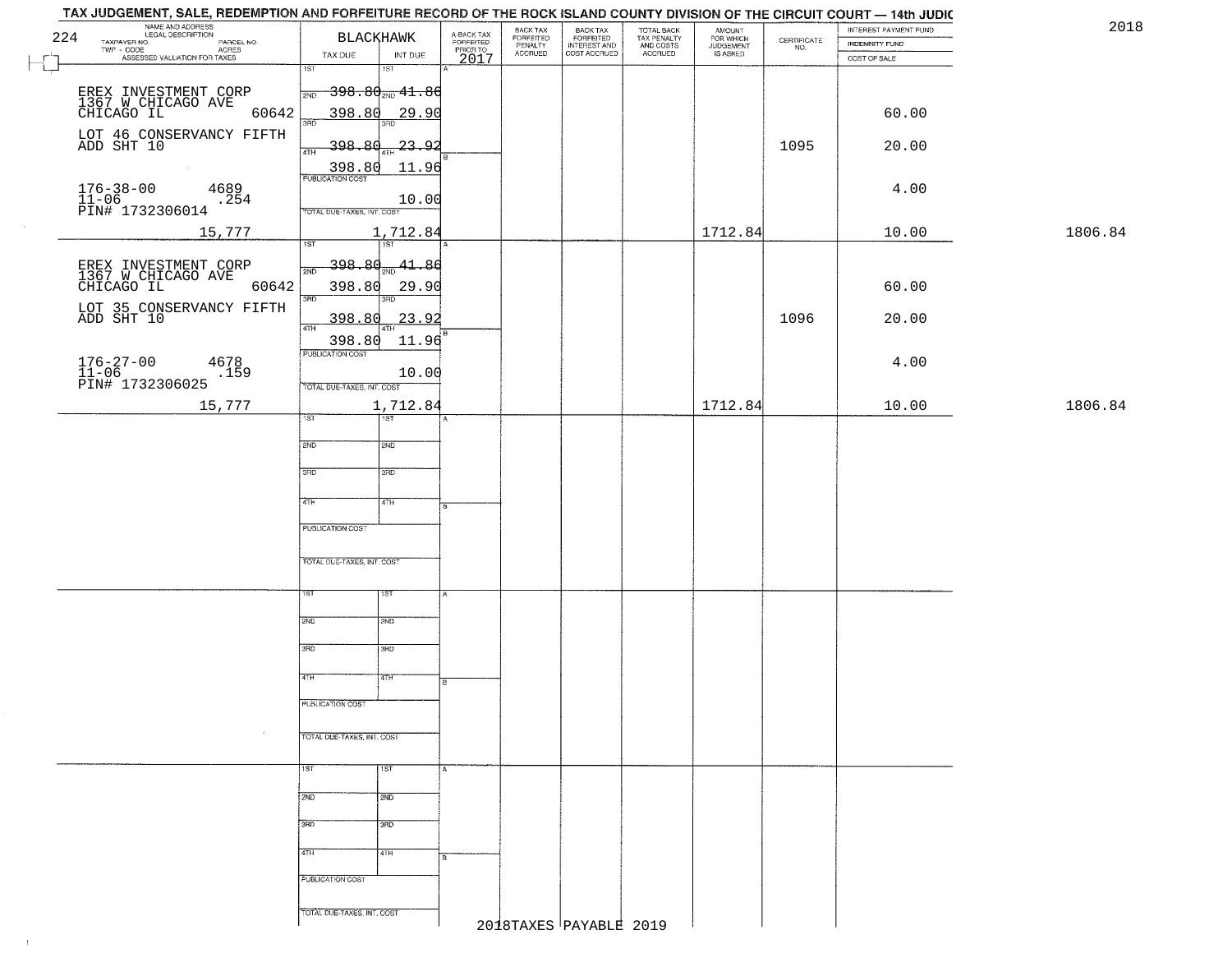| 224         | BY WHOM                                                 | RATE               | BLACKHAWK | TAX JUDGEMENT, SALE, REDEMPTION AND FORFEITURE RECORD OF THE ROCK ISLAND COUNTY DIVISION OF THE CIRCUIT COURT — 14th JUDICIAL CIRCUIT OF ILLINOIS 2018                               | TOTAL DUE<br>TO REDEEM<br>FROM SALE               |                  | DATE OF REDEMP-<br>TION OR DEED |                                      |
|-------------|---------------------------------------------------------|--------------------|-----------|--------------------------------------------------------------------------------------------------------------------------------------------------------------------------------------|---------------------------------------------------|------------------|---------------------------------|--------------------------------------|
|             | PURCHASED                                               | $\%$<br><b>BID</b> |           | SUBSEQUENT TAXES PAID, FEES, AND TIME EXTENSION                                                                                                                                      | LESS<br>LESS<br>COUNTY CLERK FEE                  | BY WHOM REDEEMED | DAY<br>MO.<br>YEAR              | RECEIVED REDEMPTION<br>MONEY IN FULL |
|             | PIN# 1732306014<br>STEVE SODEMAN LIVING TRUST<br>$\sim$ |                    |           | 01/21/2020 Time Ext & incl<br>01/21/2020 Take Notice Fee<br>11/30/2020 Subs paid<br>12/27/2019 12/09/2021 Subs paid                                                                  | 12/21/2022<br>1, 720.85<br>1, 756.39<br>1, 761.38 |                  |                                 | $\overline{\mathbf{1}}$              |
| $\mathbf 2$ | PIN# 1732306025<br>STEVE SODEMAN LIVING TRUST           |                    |           | $\begin{tabular}{ll} \hline & 01/21/2020 Time Ext & incl \\ \hline 01/21/2020 Take Notice Free \\ 11/30/2020 Subs paid \\ 12/27/2019 & 12/09/2021 Subs paid \\ \hline \end{tabular}$ | 12/21/2022<br>1,756.39<br>1,756.39                |                  |                                 | $\overline{2}$                       |
| 3           |                                                         |                    |           |                                                                                                                                                                                      |                                                   |                  |                                 | 3                                    |
| 4           |                                                         |                    |           |                                                                                                                                                                                      |                                                   |                  |                                 | 4                                    |
| 5           |                                                         |                    |           | 2018TAXES PAYABLE 2019                                                                                                                                                               |                                                   |                  |                                 | 5                                    |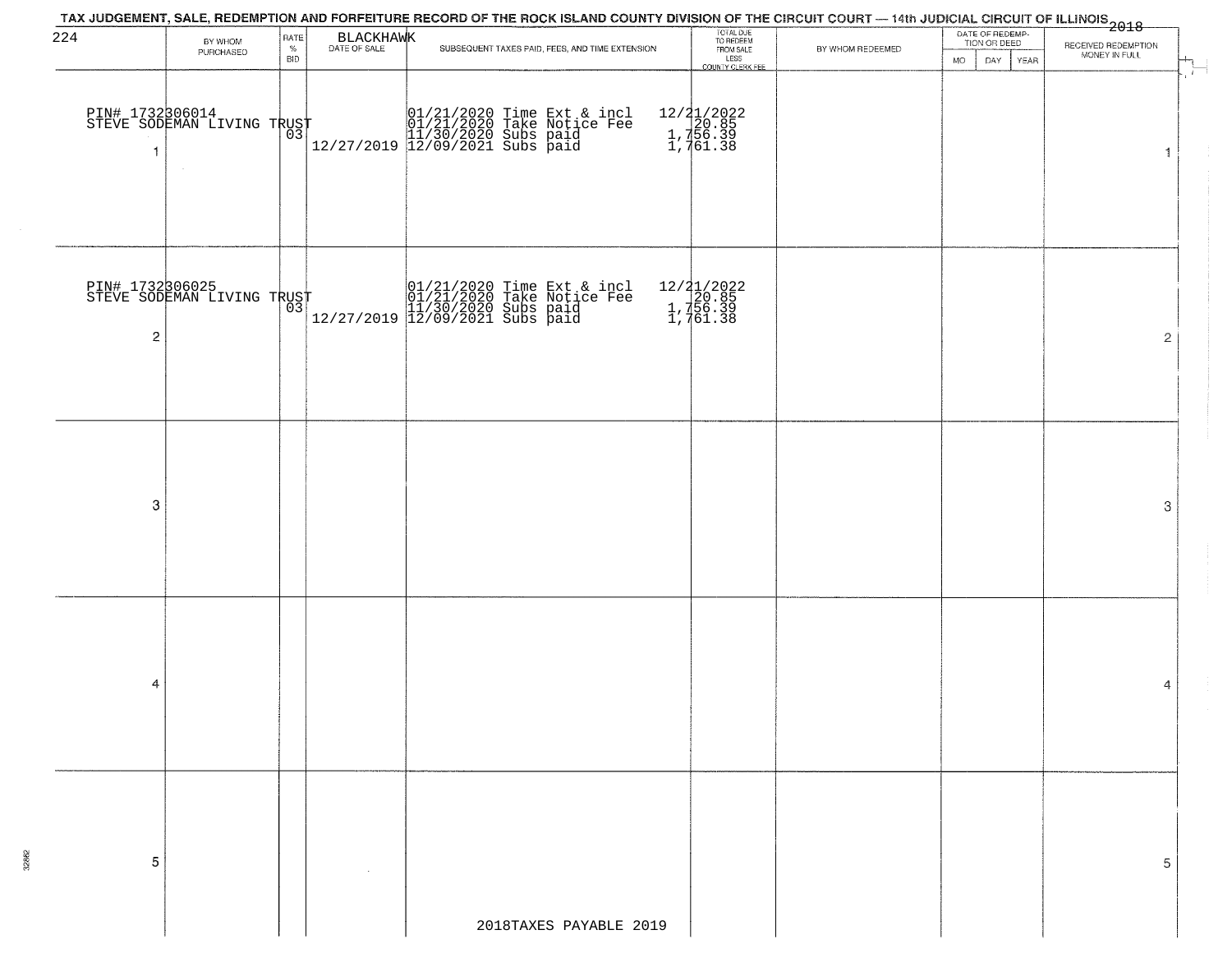| TAX JUDGEMENT, SALE, REDEMPTION AND FORFEITURE RECORD OF THE ROCK ISLAND COUNTY DIVISION OF THE CIRCUIT COURT - 14th JUDIC<br>NAME AND ADDRESS<br>LEGAL DESCRIPTION |                                                       |                                                           |                                     | BACK TAX             | BACK TAX<br>FORFEITED | TOTAL BACK               | AMOUNT<br>FOR WHICH |                    | INTEREST PAYMENT FUND | 2018    |
|---------------------------------------------------------------------------------------------------------------------------------------------------------------------|-------------------------------------------------------|-----------------------------------------------------------|-------------------------------------|----------------------|-----------------------|--------------------------|---------------------|--------------------|-----------------------|---------|
| 225<br>TAXPAYER NO.<br>PARCEL NO.<br>TWP - CODE<br>ACRES                                                                                                            | COAL VALLEY                                           |                                                           | A-BACK TAX<br>FORFEITED<br>PRIOR TO | FORFEITED<br>PENALTY | <b>INTEREST AND</b>   | TAX PENALTY<br>AND COSTS | <b>JUDGEMENT</b>    | CERTIFICATE<br>NO. | <b>INDEMNITY FUND</b> |         |
| ASSESSED VALUATION FOR TAXES                                                                                                                                        | TAX DUE                                               | INT DUE                                                   | 2017                                | <b>ACCRUED</b>       | COST ACCRUED          | <b>ACCRUED</b>           | IS ASKED            |                    | COST OF SALE          |         |
| HIBBS JEFFREY T<br>3307 S SHORE DR<br>MOLINE IL<br>61265                                                                                                            | 1ST<br>2ND<br>211.61                                  | 1ST<br>$211.61$ and $22.19$<br>15.85                      |                                     |                      |                       |                          |                     |                    | 60.00                 |         |
| LOT 47<br>SOUTH SHORE BRIDGE<br>VIEW ADD SH 2                                                                                                                       | बन्नल<br><u> 211.61</u><br>4TH<br>211.61              | <u> 12.68</u><br>6.34                                     |                                     |                      |                       |                          |                     | 1097               | 20.00                 |         |
| $034 - 16 - 00$<br>391<br>$12 - 02$<br>PIN# <sup>-1716402012</sup>                                                                                                  | <b>PUBLICATION COST</b><br>TOTAL DUE-TAXES, INT. COST | 10.00                                                     |                                     |                      |                       |                          |                     |                    | 4.00                  |         |
| 16,453                                                                                                                                                              |                                                       | 913.50                                                    |                                     |                      |                       |                          | 913.50              |                    | 10.00                 | 1007.50 |
| ENTERPRISE HAY C<br>4509 N BRADY ST<br>DAVENPORT IA<br>52806<br>LEASEHOLD<br>ENTERPRISE RENT A CAR                                                                  | 1ST<br>2ND<br>$\overline{3BD}$<br>4516.96             | 1ST <sup></sup><br>2ND<br>3RD<br>271.00<br>4516.96 135.50 |                                     |                      |                       |                          |                     | 1098               | 60.00<br>20.00        |         |
| $031 - 12 - 50$<br>12-02<br>$334 - L - 5$<br>PIN# 1721100008                                                                                                        | PUBLICATION COST<br>TOTAL DUE-TAXES, INT. COST        | 10.00                                                     |                                     |                      |                       |                          |                     |                    | 4.00                  |         |
| 223,126                                                                                                                                                             | i ST                                                  | 9,450.42<br>181                                           |                                     |                      |                       |                          | 9450.42             |                    | 10.00                 | 9544.42 |
| FRANDSEN MICHAEL G<br>3306 66TH AVE<br>MOLINE IL<br>61265                                                                                                           | 136.16<br>2ND<br>136.16<br>3RD                        | <u> 14.28</u><br>10.20<br>3RD                             |                                     |                      |                       |                          |                     |                    | 60.00                 |         |
| LOT 31<br>COUNTRY COURT 2ND SUB DIV<br>SH 4                                                                                                                         | 136.16<br>136.16                                      | 8.16<br>4.08                                              |                                     |                      |                       |                          |                     | 1099               | 20.00                 |         |
| $042 - 08 - 00$<br>12-02<br>528<br>PIN# 1721202022                                                                                                                  | <b>PUBLICATION COST</b><br>TOTAL OUE-TAXES, INT. COST | 10.00                                                     |                                     |                      |                       |                          |                     |                    | 4.00                  |         |
| 12,726                                                                                                                                                              |                                                       | 591.36                                                    |                                     |                      |                       |                          | 591.36              |                    | 10.00                 | 685.36  |
| CENTRAL IL RE HOLDINGS<br>PO BOX 10614<br>PEORIA IL<br>61612                                                                                                        | 550.62<br>2ND<br>550.62<br>3RD                        | 57.82<br>41.30<br>3RD                                     |                                     |                      |                       |                          |                     |                    | 60.00                 |         |
| W 70' LOT 25<br>COUNTRY COURT 2ND SUBD<br>SHEET 4                                                                                                                   | 550.62<br><b>ATH</b><br>550.62                        | 33.04<br>16.52                                            |                                     |                      |                       |                          |                     | 1100               | 20.00                 |         |
| $042 - 02 - 00$<br>522<br>$12 - 02$<br>PIN# 1721202029<br>$\sim 100$ km s $^{-1}$                                                                                   | "UBLICA HUN CUS<br>TOTAL DUE-TAXES, INT. COST         | 10.00                                                     |                                     |                      |                       |                          |                     |                    | 4.00                  |         |
| 27,199                                                                                                                                                              |                                                       | 2,361.16                                                  |                                     |                      |                       |                          | 2361.16             |                    | 10.00                 | 2455.16 |
| BELGARDE JOSEPH A/CARLA R<br>6700 33RD ST<br>MOLINE IL<br>61265                                                                                                     | 265.76<br>2ND                                         | 1ST<br>27.93<br>2ND<br>265.76 19.95                       |                                     |                      |                       |                          |                     |                    | 60.00                 |         |
| LOT 16<br>COUNTRY COURT 2ND SUBD<br>SH 4                                                                                                                            | 3RD<br>265.76<br>4TH<br>265.76                        | 15.96<br>7.98 <sup>s</sup>                                |                                     |                      |                       |                          |                     | 1101               | 20.00                 |         |
| $041 - 15 - 00$<br>$12 - 02$<br>513<br>PIN# 1721202041                                                                                                              | PUBLICATION COST<br>TOTAL DUE-TAXES, INT. COST        | 10.00                                                     |                                     |                      |                       |                          |                     |                    | 4.00                  |         |
| 19,128                                                                                                                                                              |                                                       | 1,144.86                                                  |                                     |                      |                       |                          | 1144.86             |                    | 10.00                 | 1238.86 |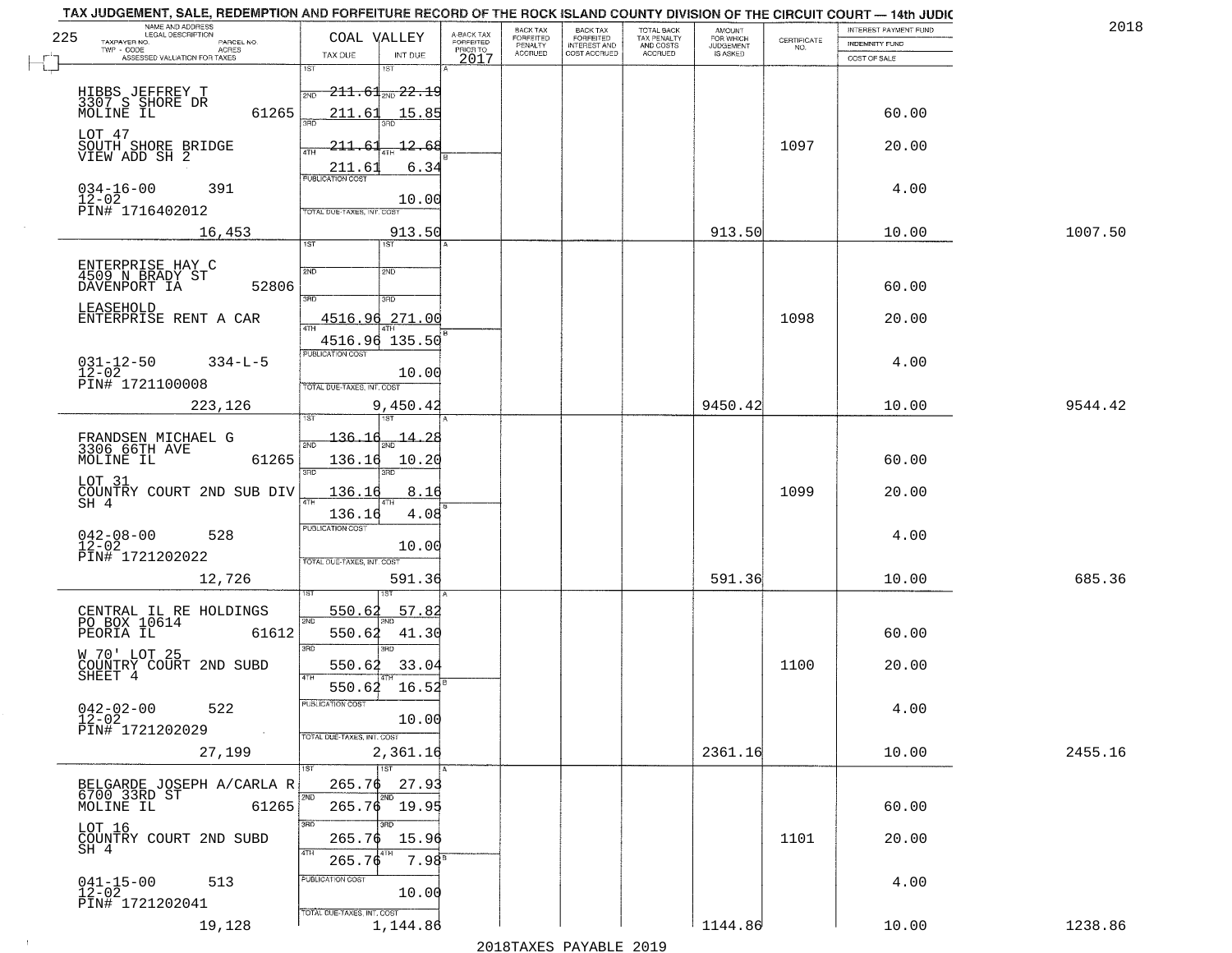| 225                                  | BY WHOM                                | RATE               | COAL VALLEY    | TAX JUDGEMENT, SALE, REDEMPTION AND FORFEITURE RECORD OF THE ROCK ISLAND COUNTY DIVISION OF THE CIRCUIT COURT — 14th JUDICIAL CIRCUIT OF ILLINOIS 2018 | TOTAL DUE<br>TO REDEEM<br>FROM SALE               |                                           | DATE OF REDEMP-<br>TION OR DEED |                                                                        |
|--------------------------------------|----------------------------------------|--------------------|----------------|--------------------------------------------------------------------------------------------------------------------------------------------------------|---------------------------------------------------|-------------------------------------------|---------------------------------|------------------------------------------------------------------------|
|                                      | PURCHASED                              | $\%$<br><b>BID</b> |                | SUBSEQUENT TAXES PAID, FEES, AND TIME EXTENSION                                                                                                        | LESS                                              | BY WHOM REDEEMED                          | <b>MO</b><br>DAY.<br>YEAR       | RECEIVED REDEMPTION<br>MONEY IN FULL                                   |
| PIN# 1716402012<br>JICTB, INC        | $\sim$                                 | 18                 | 12/27/2019     | 02/12/2020 Time Ext & incl<br>02/13/2020 Take Notice Fee<br>12/07/2020 Subs paid                                                                       | COUNTY CLERK FEE<br>12/06/2022<br>20.95<br>978.31 |                                           |                                 | Certificate<br>Returned<br>& Cancelled<br>07/12/2021                   |
|                                      |                                        |                    |                |                                                                                                                                                        |                                                   | $2,668.21$<br>160.00 JEFFREY T HIBBS      | 06/25/2021                      | Karen Kinney                                                           |
| PIN# 1721100008<br>RICO TRUSTEE<br>2 |                                        | 18                 | 12/27/2019     | 04/06/2020 Time Ext & incl<br>04/06/2020 Take Notice Fee                                                                                               | $07/22/2022$<br>20.95                             |                                           |                                 | Certificate<br>Returned<br>$\overline{c}$<br>& Cancelled<br>08/31/2020 |
|                                      |                                        |                    |                |                                                                                                                                                        |                                                   | 11,283.37<br>160.00 ENTERPRISE RENT-A-CAR | 06/26/2020                      | Karen Kinney                                                           |
| PIN# 1721202022<br>JICTB, INC<br>3   |                                        | 18                 | 12/27/2019     |                                                                                                                                                        |                                                   |                                           |                                 | Certificate<br>Returned<br>3<br>$\frac{1}{2}$ Cancelled<br>02/11/2020  |
|                                      |                                        |                    |                |                                                                                                                                                        |                                                   | 808.72<br>160.00 MICHAEL FRANDSEN         | 01/17/2020                      | Karen Kinney                                                           |
| 4                                    | PIN# 1721202029<br>GUARDIAN TAX IL LLC | 03                 |                | $[04/01/2020$ Time Ext & incl<br>04/01/2020 Take Notice Fee<br>11/23/2021 Subs paid<br>12/27/2019 12/01/2020 Subs paid                                 | 12/22/2022<br>2,592.95<br>2,592.08<br>2,466.20    |                                           |                                 | 4                                                                      |
| PIN# 1721202041<br>5                 | GUARDIAN TAX IL LLC                    | 06                 | $\sim 10^{-1}$ | $[04/01/2020 \t\t Time Ext & incl 04/01/2020 \t\t Take Notice Free 11/23/2021 Subs paid 12/27/2019] 12/01/2020 Subs paid$                              | 12/22/2022<br>1,790.95<br>1,790.87<br>1,684.23    |                                           |                                 | 5                                                                      |
|                                      |                                        |                    |                | 2018TAXES PAYABLE 2019                                                                                                                                 |                                                   |                                           |                                 |                                                                        |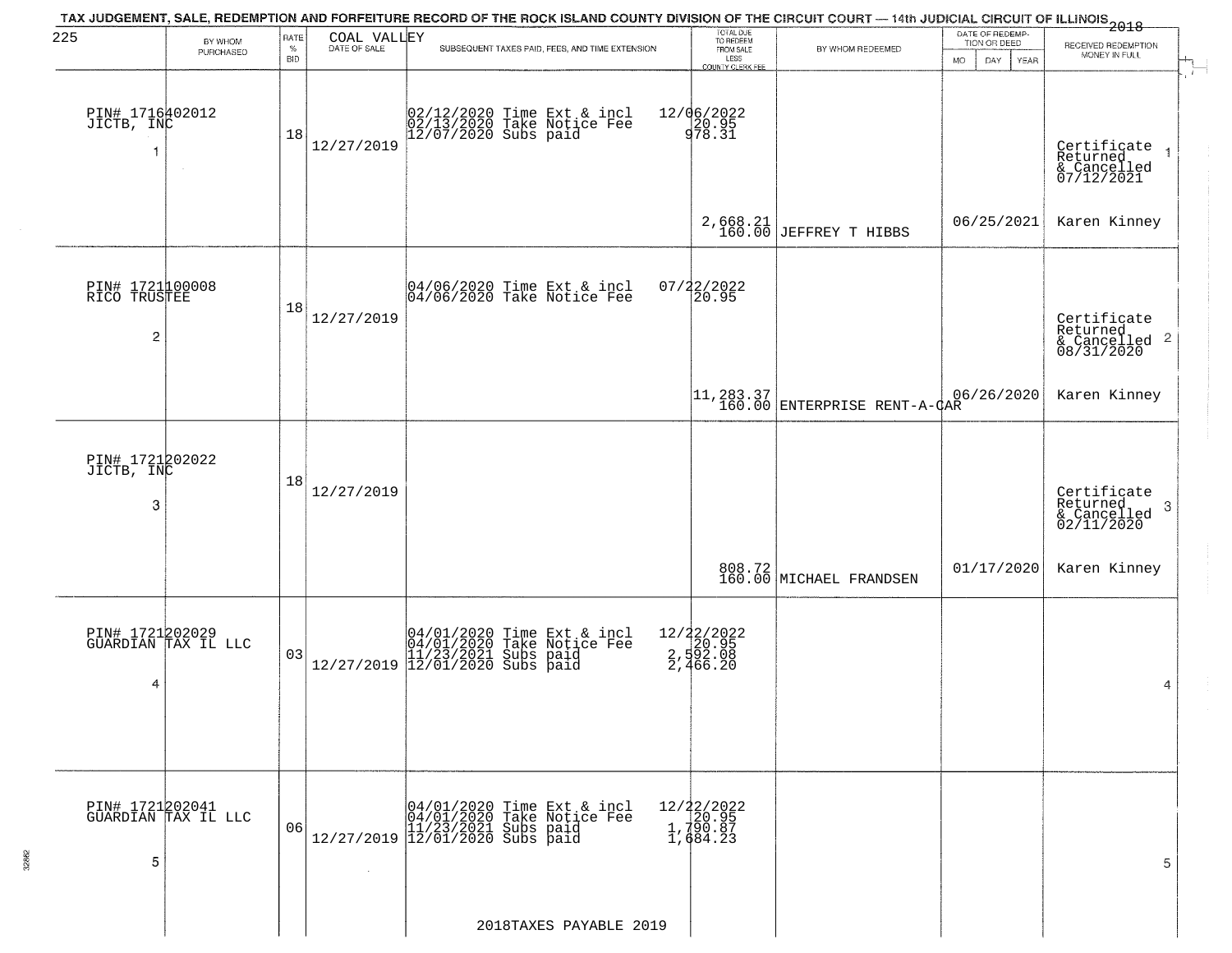| 226 | NAME AND ADDRESS<br>LEGAL DESCRIPTION                                     |                                                                                      |                                     | BACK TAX             | BACK TAX<br>FORFEITED<br>INTEREST AND | TOTAL BACK<br>TAX PENALTY<br>AND COSTS | AMOUNT<br>FOR WHICH<br>JUDGEMENT |                    | INTEREST PAYMENT FUND | 2018    |
|-----|---------------------------------------------------------------------------|--------------------------------------------------------------------------------------|-------------------------------------|----------------------|---------------------------------------|----------------------------------------|----------------------------------|--------------------|-----------------------|---------|
|     | TAXPAYER NO.<br>PARCEL NO.<br>ACRES                                       | COAL VALLEY                                                                          | A-BACK TAX<br>FORFEITED<br>PRIOR TO | FORFEITED<br>PENALTY |                                       |                                        |                                  | CERTIFICATE<br>NO. | <b>INDEMNITY FUND</b> |         |
|     | ASSESSED VALUATION FOR TAXES                                              | TAX DUE<br>INT DUE<br>1ST<br>1ST                                                     | 2017                                | <b>ACCRUED</b>       | COST ACCRUED                          | <b>ACCRUED</b>                         | IS ASKED                         |                    | COST OF SALE          |         |
|     | BEASTON EUGENE D<br>3302 68TH AVE<br>MOLINE IL<br>61265                   | $\textcolor{red}{\textbf{-121.47}}\textcolor{white}{\bullet}$ 12.74<br>2ND<br>121.47 | 9.10                                |                      |                                       |                                        |                                  |                    | 60.00                 |         |
|     | LOT 3<br>COUNTRY COURT 2ND SUB DIV<br>SH 4                                | $-121.47$                                                                            | - 7-28                              |                      |                                       |                                        |                                  | 1102               | 20.00                 |         |
|     | $041 - 02 - 00$<br>500<br>$12 - 02$<br>PIN# 1721202056                    | $\frac{121.47}{FUBUCATON CGST}$<br>TOTAL DUE-TAXES, INT. COST                        | 3.64<br>10.00                       |                      |                                       |                                        |                                  |                    | 4.00                  |         |
|     | 12,000                                                                    | 528.64                                                                               |                                     |                      |                                       |                                        | 528.64                           |                    | 10.00                 | 622.64  |
|     | CALDERON ALAN J<br>3210 67TH AVE<br>MOLINE IL<br>61265<br>LOT 4           | $-209 - 28$<br>সাঁচ<br>209.28<br>$\overline{3BD}$                                    | <u>21,98</u><br>15.70               |                      |                                       |                                        |                                  |                    | 60.00                 |         |
|     | COUNTRY COURT 2ND SUBD<br>$SH$ <sup>4</sup>                               | 209.28<br>209.28<br>PUBLICATION COST                                                 | 12.56<br>6.28                       |                      |                                       |                                        |                                  | 1103               | 20.00                 |         |
|     | $041 - 03 - 00$<br>501<br>$12 - 02$<br>PIN# 1721202057                    | TOTAL DUE-TAXES, INT. COST                                                           | 10.00                               |                      |                                       |                                        |                                  |                    | 4.00                  |         |
|     | 16,338                                                                    | 903.64<br>TST"<br>1ST                                                                |                                     |                      |                                       |                                        | 903.64                           |                    | 10.00                 | 997.64  |
|     | CARR MELISSA<br>118 W 5TH ST<br>COAL VALLEY IL<br>61240                   | 2ND<br>2ND<br>3BD<br>3BD                                                             |                                     |                      |                                       |                                        |                                  |                    | 60.00                 |         |
|     | LOT 20<br>MEADOW VIEW ADD<br>SH 8                                         | 4TH<br>4TH<br>480.24                                                                 | 14.40                               |                      |                                       |                                        |                                  | 1104               | 20.00                 |         |
|     | $062 - 20 - 00$<br>12-03<br>898<br>PIN# 1723103005                        | <b>PUBLICATION COST</b><br>TOTAL OUE-TAXES, INT. COST                                | 10.00                               |                      |                                       |                                        |                                  |                    | 4.00                  |         |
|     | 22,505                                                                    | 504.64                                                                               |                                     |                      |                                       |                                        | 504.64                           |                    | 10.00                 | 598.64  |
|     | RISTAU ILO D<br>145 W 2ND ST<br>COAL VALLEY IL<br>61240                   | 346.42<br>2ND<br>346.42<br>3RD<br>3BD                                                | 36.40<br>26.00                      |                      |                                       |                                        |                                  |                    | 60.00                 |         |
|     | LOT 12<br>SELHOST 1ST ADD<br>SH 8                                         | 346.42<br>4TH<br>346.42                                                              | 20.80<br>10.40                      |                      |                                       |                                        |                                  | 1105               | 20.00                 |         |
|     | $049 - 13 - 00$<br>654<br>$12 - 03$<br>PIN# 1723105023<br><b>Contract</b> | -usuca i un cus-<br>TOTAL DUE-TAXES, INT. COST                                       | 10.00                               |                      |                                       |                                        |                                  |                    | 4.00                  |         |
|     | 29,234                                                                    | 1,489.28                                                                             |                                     |                      |                                       |                                        | 1489.28                          |                    | 10.00                 | 1583.28 |
|     | SPARKS RICHARD/SCHELL E<br>128 1ST ST<br>61240<br>COAL VALLEY IL          | 1ST<br>203.08<br>2ND<br>2ND<br>203.08 15.25                                          | 21.35                               |                      |                                       |                                        |                                  |                    | 60.00                 |         |
|     | LOT 7<br>SELHOST 1ST ADD<br>SH 8                                          | 3RD<br>3RD<br>203.08<br>203.08                                                       | 12.20<br>6.10 <sup>8</sup>          |                      |                                       |                                        |                                  | 1106               | 20.00                 |         |
|     | $049 - 08 - 00$<br>649<br>$12 - 03$<br>PIN# 1723105030                    | PUBLICATION COST<br>TOTAL DUE-TAXES, INT. COST                                       | 10.00                               |                      |                                       |                                        |                                  |                    | 4.00                  |         |
|     | 20,517                                                                    | 877.22                                                                               |                                     |                      |                                       |                                        | 877.22                           |                    | 10.00                 | 971.22  |

 $\sim 10$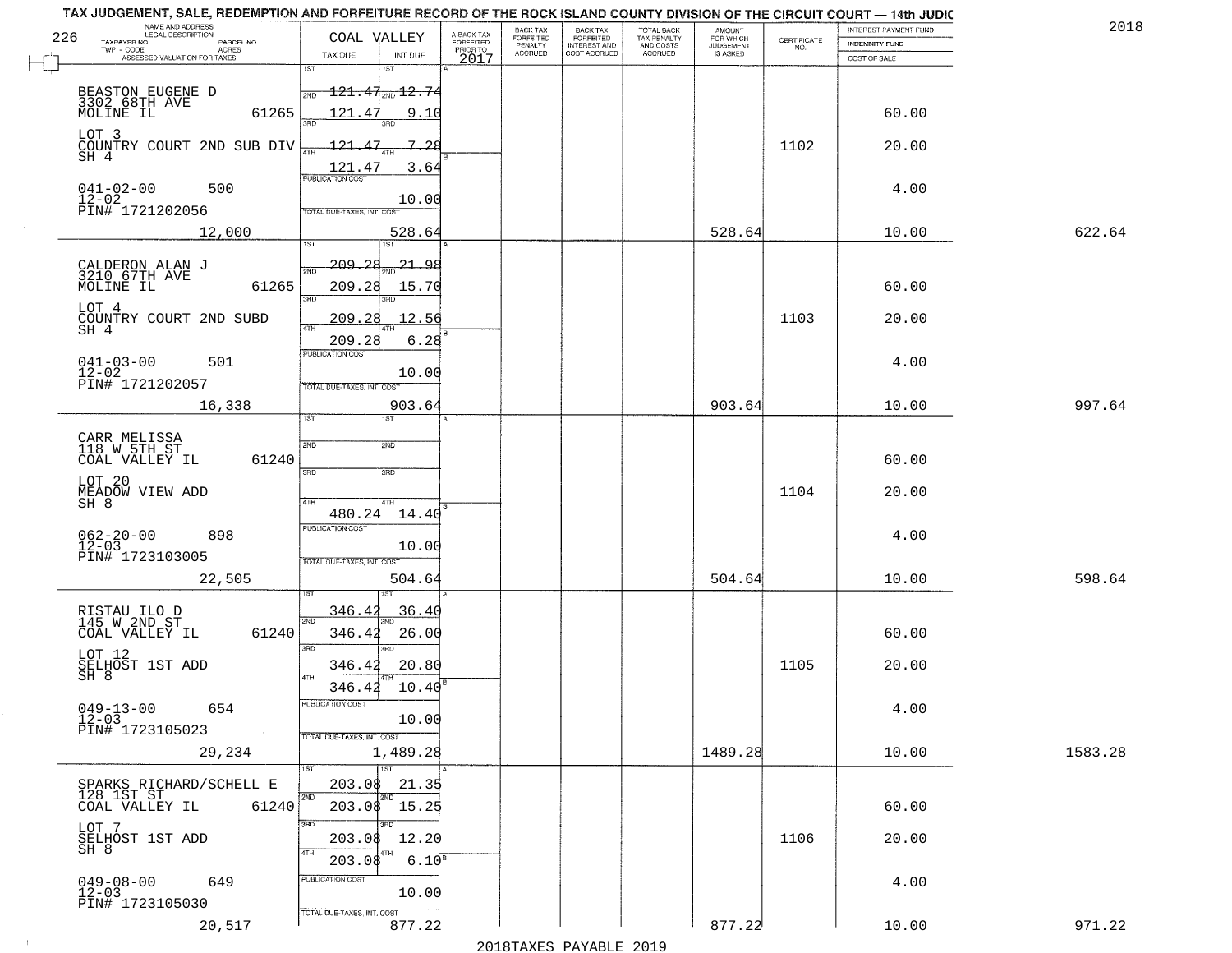| 226                  |                                                         | RATE               | COAL VALLEY            | TAX JUDGEMENT, SALE, REDEMPTION AND FORFEITURE RECORD OF THE ROCK ISLAND COUNTY DIVISION OF THE CIRCUIT COURT — 14th JUDICIAL CIRCUIT OF ILLINOIS 2018                                                                      | TOTAL DUE<br>TO REDEEM<br>FROM SALE                                                        |                                | DATE OF REDEMP-                     |                                                            |
|----------------------|---------------------------------------------------------|--------------------|------------------------|-----------------------------------------------------------------------------------------------------------------------------------------------------------------------------------------------------------------------------|--------------------------------------------------------------------------------------------|--------------------------------|-------------------------------------|------------------------------------------------------------|
|                      | BY WHOM<br>PURCHASED                                    | $\%$<br><b>BID</b> | DATE OF SALE           | SUBSEQUENT TAXES PAID, FEES, AND TIME EXTENSION                                                                                                                                                                             | LESS                                                                                       | BY WHOM REDEEMED               | TION OR DEED<br>MO.<br>DAY.<br>YEAR | RECEIVED REDEMPTION<br>MONEY IN FULL                       |
|                      | PIN# 1721202056<br>STEVE SODEMAN LIVING TRUST<br>$\sim$ | 08                 |                        | $[01/21/2020 \tTime Ext & incl01/21/2020 Take Notice Free11/30/2020 Subs paid12/27/2019 12/09/2021 Subs paid$                                                                                                               | <b>COUNTY CLERK FEE</b><br>12/21/2022<br>20.85<br>24.25<br>1,001.66                        |                                |                                     | $\mathbf{1}$                                               |
| 2                    | PIN# 1721202057<br>GUARDIAN TAX IL LLC                  | 0 <sub>0</sub>     | 12/27/2019             |                                                                                                                                                                                                                             |                                                                                            |                                |                                     | Certificate<br>Returned<br>$\frac{12241164}{62/18/2020}$ 2 |
|                      |                                                         |                    |                        |                                                                                                                                                                                                                             |                                                                                            | 997.64<br>160.00 ALAN CALDERON | 01/10/2020                          | Karen Kinney                                               |
| 3                    | PIN# 1723103005<br>EQUITY ONE INVESTMENT                | 0 <sub>0</sub>     | FUND LLC<br>12/27/2019 |                                                                                                                                                                                                                             |                                                                                            |                                |                                     | Certificate<br>Returned<br>3<br>& Cancelled<br>02/07/2020  |
|                      |                                                         |                    |                        |                                                                                                                                                                                                                             |                                                                                            | 598.64<br>160.00 MELISSA CARR  | 01/15/2020                          | Karen Kinney                                               |
| 4                    | PIN# 1723105023<br>EQUITY ONE INVESTMENT FUND LLC       |                    | 12/27/2019             | $\begin{array}{c} 01/22/2020 \\ 01/22/2020 \\ 01 \end{array}$ Take Notice Fee                                                                                                                                               | 07/13/2022<br>20.85                                                                        |                                |                                     | Certificate<br>Returned<br>& Cancelled 4<br>06/05/2020     |
|                      |                                                         |                    |                        |                                                                                                                                                                                                                             | $1,604.13$ BHBT                                                                            |                                | 05/07/2020                          | Karen Kinney                                               |
| PIN# 1723105030<br>5 | EOUÏTY ONE INVESTMENT                                   | 0 <sub>0</sub>     | FUND LLC<br>12/27/2019 | 03/15/2022 Time Ext & incl<br>01/22/2020 Take Notice Fee<br>$03/29/2022$ Take Notice Fee<br>$03/29/2022$ Circuit Clerks Fee<br>$03/29/2022$ Circuit Clerks Fee<br>$03/31/2022$ Publication Fee<br>$04/07/2022$ Sheriffs Fee | 09/21/2022<br>20.85<br>35.00<br>$\frac{339}{125}$ . 25<br>125. 00<br>500. 05<br>1, 317. 33 |                                |                                     | 5                                                          |
|                      |                                                         |                    |                        | 2018TAXES PAYABLE 2019                                                                                                                                                                                                      |                                                                                            |                                |                                     |                                                            |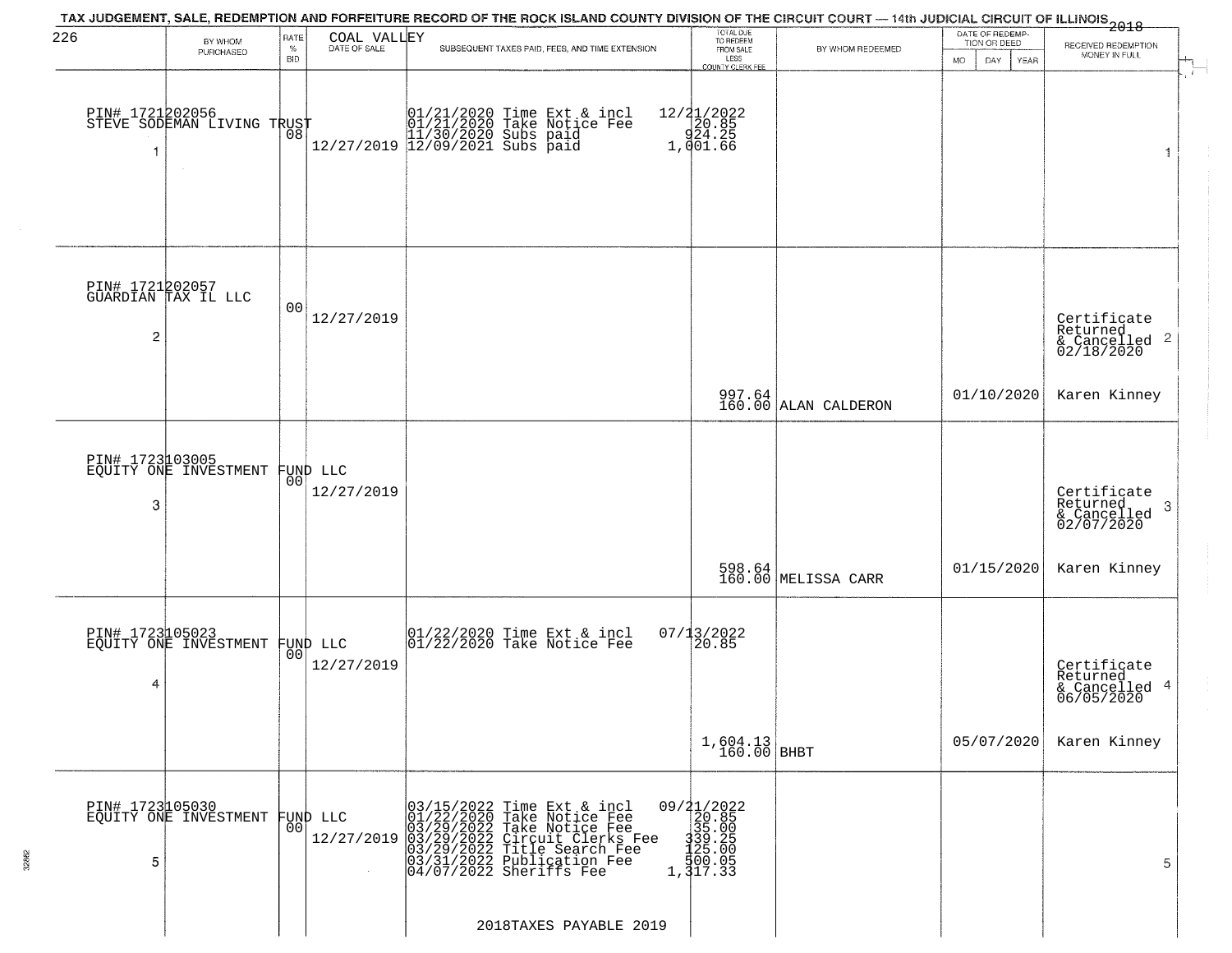|     | TAX JUDGEMENT, SALE, REDEMPTION AND FORFEITURE RECORD OF THE ROCK ISLAND COUNTY DIVISION OF THE CIRCUIT COURT - 14th JUDIC<br>NAME AND ADDRESS<br>LEGAL DESCRIPTION |                                                                                                             |                                     | BACK TAX             |                                       | <b>TOTAL BACK</b>        |                                  |                    | INTEREST PAYMENT FUND  | 2018    |
|-----|---------------------------------------------------------------------------------------------------------------------------------------------------------------------|-------------------------------------------------------------------------------------------------------------|-------------------------------------|----------------------|---------------------------------------|--------------------------|----------------------------------|--------------------|------------------------|---------|
| 227 | TAXPAYER NO.<br>PARCEL NO.<br>TWP CODE<br>ACRES                                                                                                                     | COAL VALLEY                                                                                                 | A-BACK TAX<br>FORFEITED<br>PRIOR TO | FORFEITED<br>PENALTY | BACK TAX<br>FORFEITED<br>INTEREST AND | TAX PENALTY<br>AND COSTS | AMOUNT<br>FOR WHICH<br>JUDGEMENT | CERTIFICATE<br>NO. | <b>INDEMNITY FUND</b>  |         |
|     | ASSESSED VALUATION FOR TAXES                                                                                                                                        | TAX DUE<br>INT DUE                                                                                          | 2017                                | <b>ACCRUED</b>       | COST ACCRUED                          | <b>ACCRUED</b>           | IS ASKED                         |                    | COST OF SALE           |         |
|     | REILING RAYMOND L<br>202 E 1ST AVE<br>61240<br>COAL VALLEY IL                                                                                                       | 1ST<br>1ST<br>$-167.68_{\text{\tiny 2ND}}$ $17.64$<br>2ND<br>167.68<br>12.60                                |                                     |                      |                                       |                          |                                  |                    | 60.00                  |         |
|     | SUPVR ASST MAP<br>LOT 207 SHEET 9<br>MIELKES SUBD                                                                                                                   | 10.08<br>167.68<br>ATH<br>5.04<br>167.68                                                                    |                                     |                      |                                       |                          |                                  | 1107               | 20.00                  |         |
|     | $055 - 08 - 00$<br>768<br>$12 - 03$<br>PIN# 1723200012                                                                                                              | <b>PUBLICATION COST</b><br>10.00<br>TOTAL DUE-TAXES, INT. COST                                              |                                     |                      |                                       |                          |                                  |                    | 4.00                   |         |
|     | 13,858                                                                                                                                                              | 726.08                                                                                                      |                                     |                      |                                       |                          | 726.08                           |                    | 10.00                  | 820.08  |
|     | RODRIGUEZ AMANDA/LUIS E<br>105 1ST ST<br>61240<br>COAL VALLEY IL<br>LOT 2<br>RIVER PARK ACRES 2ND ADD<br>$SH$ $9$<br>$078 - 30 - 00$<br>1662                        | 578.12<br>200.69<br>578.12<br>43.35<br>3RD<br>3RD<br>578.12<br>34.68<br>17.34<br>578.12<br>PUBLICATION COST |                                     |                      |                                       |                          |                                  | 1108               | 60.00<br>20.00<br>4.00 |         |
|     | $12 - 03$<br>PIN# 1723202002                                                                                                                                        | 10.00<br>TOTAL DUE-TAXES, INT. COST                                                                         |                                     |                      |                                       |                          |                                  |                    |                        |         |
|     | 33,092                                                                                                                                                              | 2,478.54                                                                                                    |                                     |                      |                                       |                          | 2478.54                          |                    | 10.00                  | 2572.54 |
|     | MILLER LYLE J/NEVA L<br>12436 E 150TH ST<br>ORION IL<br>61273<br>LOT 1<br>REPLAT LOT 6 SH 9<br>RIVER PARK ACRES                                                     | 1ST<br>1ST.<br>2ND<br>SMD<br>805.38<br>60.40<br>3BD<br>3RD<br>805.38<br>48.32<br>4TH                        |                                     |                      |                                       |                          |                                  | 1109               | 60.00<br>20.00         |         |
|     | $072 - 24 - 00$<br>12-03<br>1330<br>PIN# 1723204002<br>37,742                                                                                                       | 805.38<br>24.16<br><b>PUBLICATION COST</b><br>10.00<br>TOTAL OUE-TAXES, INT. COST<br>2,559.02               |                                     |                      |                                       |                          | 2559.02                          |                    | 4.00<br>10.00          | 2653.02 |
|     | VERSCHA MARY ANN<br>143 E 4TH ST<br>COAL VALLEY IL<br>61240<br>LOT 11                                                                                               | ৰৱা<br>2ND<br>2ND<br>3RD<br>3RD                                                                             |                                     |                      |                                       |                          |                                  |                    | 60.00                  |         |
|     | HIGHWAY ACRES RE SUBD<br>OF LOT G SH 9<br>$054 - 14 - 00$<br>754<br>$12 - 03$<br>PIN# 1723207020<br>$\sim 100$                                                      | 4TH<br>$479.34$ $14.38$ <sup>B</sup><br>-usuca i un cus-<br>10.00<br>TOTAL DUE-TAXES, INT. COST             |                                     |                      |                                       |                          |                                  | 1110               | 20.00<br>4.00          |         |
|     | 33,462                                                                                                                                                              | 503.70                                                                                                      |                                     |                      |                                       |                          | 503.70                           |                    | 10.00                  | 597.70  |
|     | WITT STEVE L<br>123 E 7TH ST<br>61240<br>COAL VALLEY IL                                                                                                             | 1ST<br>134.78<br>14.14<br>2ND<br>2ND<br>$134.78$ 10.10<br>3RD<br>3RC                                        |                                     |                      |                                       |                          |                                  |                    | 60.00                  |         |
|     | LOT 13<br>FOREST VIEW ADD<br>SH 10                                                                                                                                  | 134.78<br>8.08<br>4TH<br>4TH<br>134.78<br>4.04 <sup>8</sup><br>PUBLICATION COST                             |                                     |                      |                                       |                          |                                  | 1111               | 20.00                  |         |
|     | $058 - 21 - 00$<br>845<br>$12 - 03$<br>PIN# 1723403013                                                                                                              | 10.00                                                                                                       |                                     |                      |                                       |                          |                                  |                    | 4.00                   |         |
|     | 6,316                                                                                                                                                               | TOTAL DUE-TAXES, INT. COST<br>585.48                                                                        |                                     |                      |                                       |                          | 585.48                           |                    | 10.00                  | 679.48  |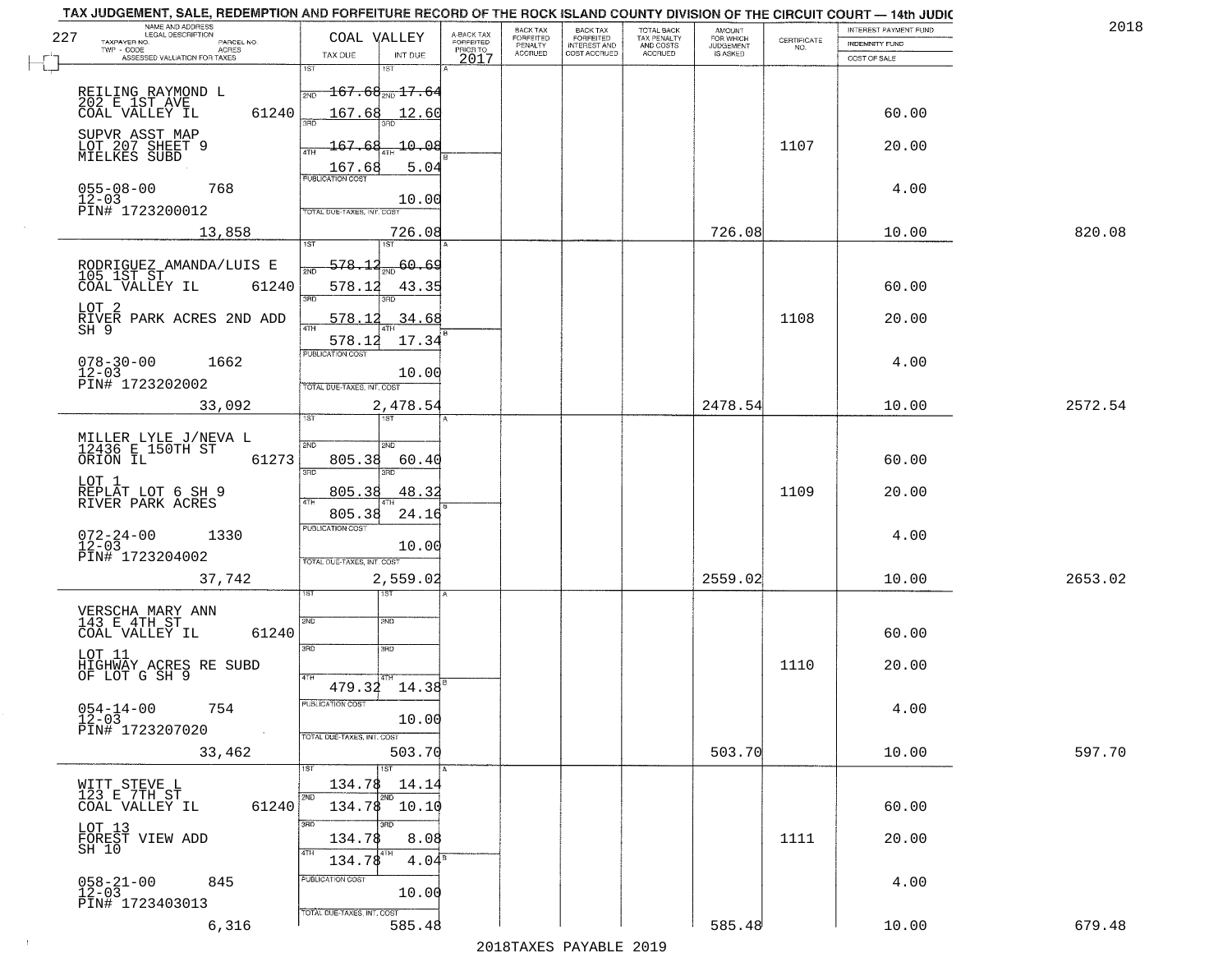| 227                                                | BY WHOM                                  | RATE               | COAL VALLEY                    | TAX JUDGEMENT, SALE, REDEMPTION AND FORFEITURE RECORD OF THE ROCK ISLAND COUNTY DIVISION OF THE CIRCUIT COURT — 14th JUDICIAL CIRCUIT OF ILLINOIS 2018                                                                                                                                                                                                                         | TOTAL DUE<br>TO REDEEM                                                                                             |                                                                                | DATE OF REDEMP-<br>TION OR DEED  | RECEIVED REDEMPTION                                                    |  |
|----------------------------------------------------|------------------------------------------|--------------------|--------------------------------|--------------------------------------------------------------------------------------------------------------------------------------------------------------------------------------------------------------------------------------------------------------------------------------------------------------------------------------------------------------------------------|--------------------------------------------------------------------------------------------------------------------|--------------------------------------------------------------------------------|----------------------------------|------------------------------------------------------------------------|--|
|                                                    | PURCHASED                                | $\%$<br><b>BID</b> | DATE OF SALE                   | SUBSEQUENT TAXES PAID, FEES, AND TIME EXTENSION                                                                                                                                                                                                                                                                                                                                | FROM SALE<br>LESS<br>COUNTY CLERK FEE                                                                              | BY WHOM REDEEMED                                                               | <b>MO</b><br>DAY.<br><b>YEAR</b> | MONEY IN FULL                                                          |  |
| PIN# 1723200012<br>WESTERN SITES LLC<br>-1         |                                          | 00                 | 12/27/2019                     | 03/09/2020 Time Ext & incl<br>03/09/2020 Take Notice Fee                                                                                                                                                                                                                                                                                                                       | $07/12/2022$<br>20.95                                                                                              |                                                                                |                                  | Certificate<br>Returned<br>$\rightarrow$<br>& Cancelled<br>05/12/2021  |  |
|                                                    |                                          |                    |                                |                                                                                                                                                                                                                                                                                                                                                                                |                                                                                                                    | $\begin{array}{ c c c c c }\n 841.03 & \text{RAYMOND L REILING}\n \end{array}$ | 04/05/2021                       | Karen Kinney                                                           |  |
| PIN# 1723202002<br>AUCTION Z INC<br>$\overline{c}$ |                                          | 01                 | 12/27/2019                     | 03/09/2020 Time Ext & incl<br>03/09/2020 Take Notice Fee                                                                                                                                                                                                                                                                                                                       | 07/12/2022<br>20.95                                                                                                |                                                                                |                                  | Certificate<br>Returned<br>$\overline{2}$<br>& Cancelled<br>10/27/2021 |  |
|                                                    |                                          |                    |                                |                                                                                                                                                                                                                                                                                                                                                                                |                                                                                                                    | 2,696.39<br>160.00 AMANDA/LUIS RODRIGUEZ                                       | 09/30/2021                       | Karen Kinney                                                           |  |
| 3                                                  | PIN# 1723204002<br>EQUITY ONE INVESTMENT | 01                 | FUND LLC<br>12/27/2019         | 03/15/2022 Time Ext &<br>01/22/2020 Take Notic<br>03/29/2022 Take Notic<br>03/29/2022 Tircuit Cl<br>03/29/2022 Title Sear<br>04/07/2022 Dublicatic<br>11/30/2021 Subs paid<br>11/30/2021 Subs paid<br>12/02/2020 Subs paid<br>Time Ext & incl<br>Take Notice Fee<br>Take Notice Fee<br>Circuit Clerks Fee<br>Title Search Fee<br>Publication Fee<br>Sherifs Fee<br>Sherifs Fee | 09/21/2022<br>320.85<br>3335.00<br>3339.20<br>500.05<br>53.00<br>33.005.05<br>$3, \overline{770}$ . 54<br>3,589.17 |                                                                                |                                  | 3                                                                      |  |
| 4                                                  | PIN# 1723207020<br>EQUITY ONE INVESTMENT |                    | FUND LLC<br> 00 <br>12/27/2019 | 01/22/2020 Time Ext & incl<br>01/22/2020 Take Notice Fee                                                                                                                                                                                                                                                                                                                       | 07/13/2022<br>20.85                                                                                                |                                                                                |                                  | Certificate<br>Returned<br>4<br>& Cancelled<br>03/12/2020              |  |
|                                                    |                                          |                    |                                |                                                                                                                                                                                                                                                                                                                                                                                |                                                                                                                    | 618.55<br>160.00 DANIEL VERSCHA                                                | 02/19/2020                       | Karen Kinney                                                           |  |
| PIN# 1723403013<br>RICO TRUSTEE<br>5               |                                          | 18                 | 12/27/2019                     |                                                                                                                                                                                                                                                                                                                                                                                |                                                                                                                    |                                                                                |                                  | Certificate<br>Returned<br>& Cancelled 5<br>03/03/2020                 |  |
|                                                    |                                          |                    |                                |                                                                                                                                                                                                                                                                                                                                                                                |                                                                                                                    | 801.79  <br>160.00 ESTATE OF STEVEN WITT                                       | 02/13/2020                       | Karen Kinney                                                           |  |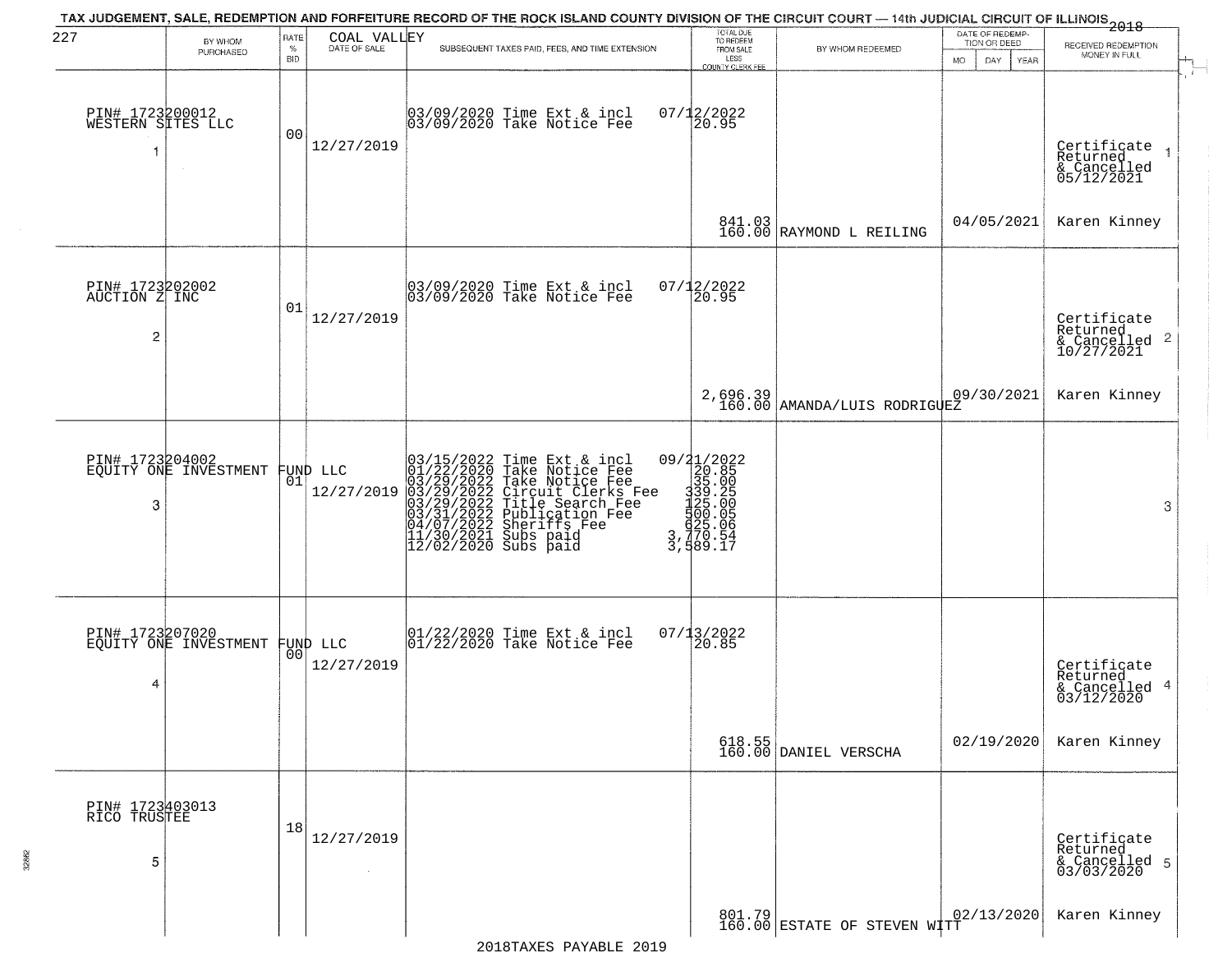| 2018    | INTEREST PAYMENT FUND |                                                                 | AMOUNT<br>FOR WHICH |                                        | <b>BACK TAX</b>           | BACK TAX             |                                     |                                                                                                  | TAX JUDGEMENT, SALE, REDEMPTION AND FORFEITURE RECORD OF THE ROCK ISLAND COUNTY DIVISION OF THE CIRCUIT COURT - 14th JUDIC<br>NAME AND ADDRESS<br>LEGAL DESCRIPTION |
|---------|-----------------------|-----------------------------------------------------------------|---------------------|----------------------------------------|---------------------------|----------------------|-------------------------------------|--------------------------------------------------------------------------------------------------|---------------------------------------------------------------------------------------------------------------------------------------------------------------------|
|         | INDEMNITY FUND        | $\begin{array}{c} \text{CERTIFICATE} \\ \text{NO.} \end{array}$ | <b>JUDGEMENT</b>    | TOTAL BACK<br>TAX PENALTY<br>AND COSTS | FORFEITED<br>INTEREST AND | FORFEITED<br>PENALTY | A-BACK TAX<br>FORFEITED<br>PRIOR TO | COAL VALLEY                                                                                      | 228<br>TAXPAYER NO.<br>PARCEL NO.<br>ACRES                                                                                                                          |
|         | COST OF SALE          |                                                                 | IS ASKED            | <b>ACCRUED</b>                         | COST ACCRUED              | <b>ACCRUED</b>       | 2017                                | TAX DUE<br>INT DUE                                                                               | ASSESSED VALUATION FOR TAXES                                                                                                                                        |
|         | 60.00                 |                                                                 |                     |                                        |                           |                      |                                     | 1ST<br>$1S$ T<br>2ND<br>2ND<br>1152.76                                                           | GRIPP SCOTT A/DEBRA F M<br>706 E 3RD ST<br>61240                                                                                                                    |
|         | 20.00                 | 1112                                                            |                     |                                        |                           |                      |                                     | <u>86.45</u><br>1152.76<br>69.16                                                                 | COAL VALLEY IL<br>LOT 9<br>JACKSON'S OAK PARK NO 13<br>SH 10                                                                                                        |
|         | 4.00                  |                                                                 |                     |                                        |                           |                      |                                     | $\frac{1152.76}{FUBUCATON COST}$<br>34.58<br>10.00<br>TOTAL DUE-TAXES, INT. COST                 | $077 - 23 - 00$<br>1556<br>$12 - 03$<br>PIN# 1723412003                                                                                                             |
| 3752.47 | 10.00                 |                                                                 | 3658.47             |                                        |                           |                      |                                     | 3,658.47                                                                                         | 60,021                                                                                                                                                              |
|         | 60.00<br>20.00        | 1113                                                            |                     |                                        |                           |                      |                                     | 24.99<br><u> 238.32</u><br>সাঁচ<br>238.32<br>17.85<br>3RD<br>14.28<br>238.32<br>$\overline{47H}$ | HIRSCH RANDALL<br>2002 1ST ST<br>61240<br>COAL VALLEY IL<br>LOT 1<br>ANDERSON'S 1ST SUBD<br>SH 15                                                                   |
|         | 4.00                  |                                                                 |                     |                                        |                           |                      |                                     | 238.32<br>7.14<br>PUBLICATION COST<br>10.00<br>TOTAL DUE-TAXES, INT. COST                        | $074 - 22 - 00$<br>1458<br>$12 - 03$<br>PIN# 1726312003                                                                                                             |
| 1121.54 | 10.00                 |                                                                 | 1027.54             |                                        |                           |                      |                                     | 1,027.54<br>īst<br>1ST                                                                           | 22,168                                                                                                                                                              |
|         | 60.00                 |                                                                 |                     |                                        |                           |                      |                                     | 56.59<br>5.95<br>2ND<br>56.59<br>4.25<br>3RD<br>3RD                                              | ROBINSON JEFFREY G<br>9321 RTE 150<br>COAL VALLEY IL<br>61240                                                                                                       |
|         | 20.00                 | 1114                                                            |                     |                                        |                           |                      |                                     | 56.59<br>3.40<br>4TH                                                                             | SUPVR ASST MAP<br>LOT 331 SHEET 15<br>EXC W 60 FT PT                                                                                                                |
|         | 4.00                  |                                                                 |                     |                                        |                           |                      |                                     | 56.59<br>1.70<br><b>PUBLICATION COST</b><br>10.00<br>TOTAL OUE-TAXES, INT. COST                  | $018 - 09 - 00$<br>12-03<br>$178 - 8$<br>PIN# 1726316003                                                                                                            |
| 345.66  | 10.00                 |                                                                 | 251.66              |                                        |                           |                      |                                     | 251.66                                                                                           | 2,652                                                                                                                                                               |
|         | 60.00                 |                                                                 |                     |                                        |                           |                      |                                     | 2ND<br>2ND<br>3RD<br>3RD                                                                         | CARR MELISSA<br>3714 37TH AVE<br>MOLINE IL<br>61265<br>N 66' LOT 1 &                                                                                                |
|         | 20.00<br>4.00         | 1115                                                            |                     |                                        |                           |                      |                                     | 4TH<br>$7.26^{B}$<br>241.84<br>PUBLICATION COST<br>10.00                                         | N 66' OF E 33' LOT 2<br>BLOCK 6 OLD TOWN SHT 15<br>$025 - 16 - 00$<br>12-03<br>245                                                                                  |
| 353.10  | 10.00                 |                                                                 | 259.10              |                                        |                           |                      |                                     | TOTAL DUE-TAXES, INT. COST<br>259.10                                                             | PIN# 1726316022<br>$\sim 100$ km $^{-1}$<br>11,333                                                                                                                  |
|         | 60.00                 |                                                                 |                     |                                        |                           |                      |                                     | 1ST<br>80.8\$<br>8.47<br>2ND<br>2ND<br>80.88<br>6.05                                             | CARR MELISSA<br>3714 37TH AVE<br>61265<br>MOLINE IL                                                                                                                 |
|         | 20.00                 | 1116                                                            |                     |                                        |                           |                      |                                     | 3RD<br>3RD<br>80.88<br>4.84<br>4TH<br>$2.42^8$<br>80.88                                          | SUPVR ASST MAP<br>LOT 417-2 SHEET 16                                                                                                                                |
|         | 4.00                  |                                                                 |                     |                                        |                           |                      |                                     | PUBLICATION COST<br>10.00<br>TOTAL DUE-TAXES, INT. COST                                          | $018 - 30 - 10$<br>12-03<br>$178 - 18 - A$<br>PIN# 1726400056                                                                                                       |
| 449.30  | 10.00                 |                                                                 | 355.30              |                                        |                           |                      |                                     | 355.30                                                                                           | 3,790                                                                                                                                                               |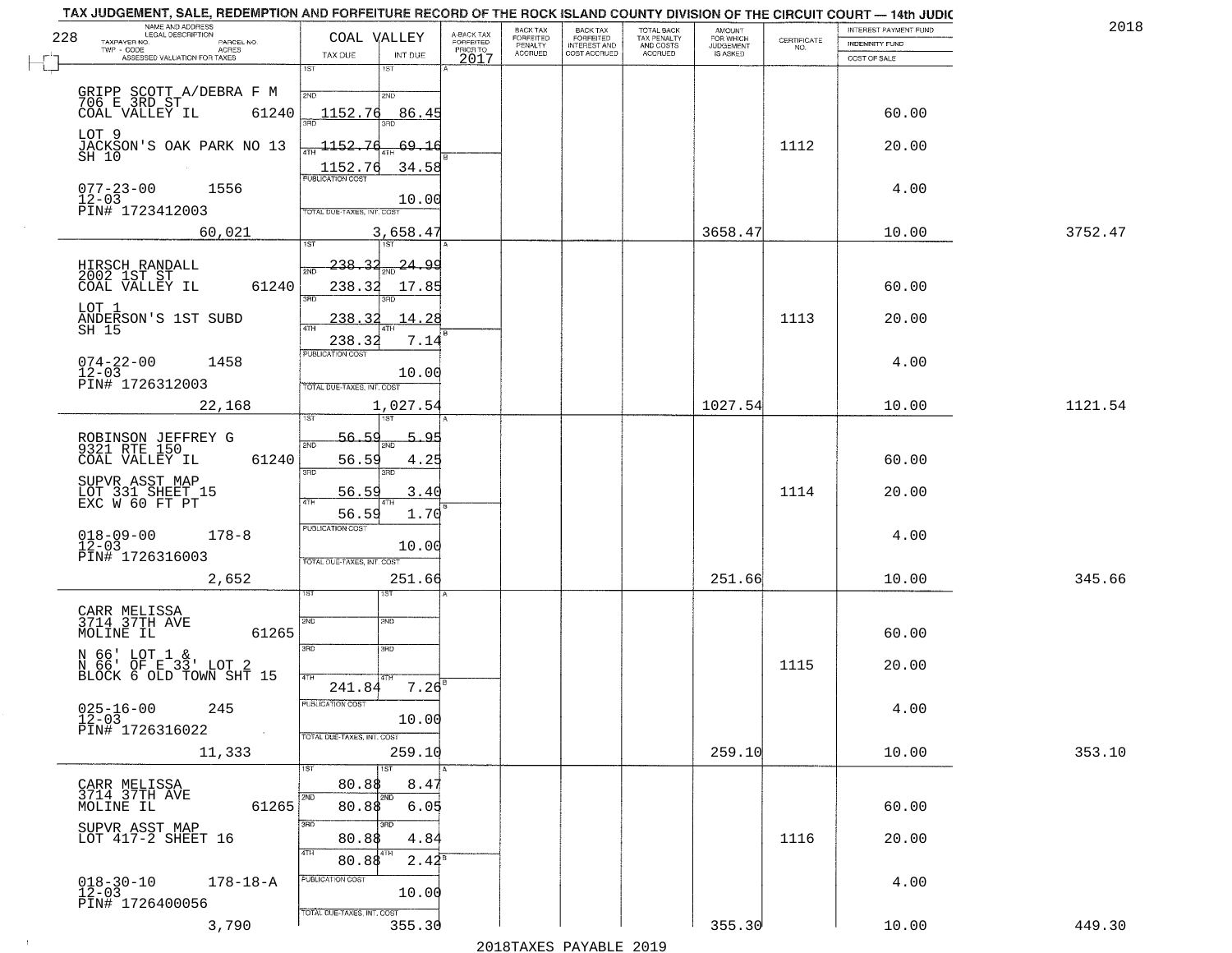| 228                                 |                                          | RATE        |                 | TAX JUDGEMENT, SALE, REDEMPTION AND FORFEITURE RECORD OF THE ROCK ISLAND COUNTY DIVISION OF THE CIRCUIT COURT — 14th JUDICIAL CIRCUIT OF ILLINOIS 2018 | TOTAL DUE<br>TO REDEEM   |                                                                                                                                                                                                                                                             | DATE OF REDEMP-                           |                                                                   |
|-------------------------------------|------------------------------------------|-------------|-----------------|--------------------------------------------------------------------------------------------------------------------------------------------------------|--------------------------|-------------------------------------------------------------------------------------------------------------------------------------------------------------------------------------------------------------------------------------------------------------|-------------------------------------------|-------------------------------------------------------------------|
|                                     | BY WHOM<br>PURCHASED                     | $\%$<br>BID | COAL VALLEY     | SUBSEQUENT TAXES PAID, FEES, AND TIME EXTENSION                                                                                                        | FROM SALE                | BY WHOM REDEEMED                                                                                                                                                                                                                                            | TION OR DEED<br><b>MO</b><br>DAY.<br>YEAR | RECEIVED REDEMPTION<br>MONEY IN FULL                              |
|                                     |                                          |             |                 |                                                                                                                                                        | LESS<br>COUNTY CLERK FEE |                                                                                                                                                                                                                                                             |                                           |                                                                   |
|                                     |                                          |             |                 |                                                                                                                                                        |                          |                                                                                                                                                                                                                                                             |                                           |                                                                   |
|                                     | PIN# 1723412003<br>EQUITY ONE INVESTMENT |             | FUND LLC<br> 00 | $01/22/2020$ Time Ext & incl<br>$01/22/2020$ Take Notice Fee                                                                                           | $07/13/2022$<br>20.85    |                                                                                                                                                                                                                                                             |                                           |                                                                   |
|                                     |                                          |             | 12/27/2019      |                                                                                                                                                        |                          |                                                                                                                                                                                                                                                             |                                           |                                                                   |
|                                     |                                          |             |                 |                                                                                                                                                        |                          |                                                                                                                                                                                                                                                             |                                           | Certificate<br>Returned<br>& Cancelled<br>06/05/2020              |
|                                     |                                          |             |                 |                                                                                                                                                        |                          |                                                                                                                                                                                                                                                             |                                           |                                                                   |
|                                     |                                          |             |                 |                                                                                                                                                        |                          | 3,773.32<br>160.00 SCOTT/DEBRA GRIPP                                                                                                                                                                                                                        | 04/16/2020                                | Karen Kinney                                                      |
|                                     |                                          |             |                 |                                                                                                                                                        |                          |                                                                                                                                                                                                                                                             |                                           |                                                                   |
|                                     |                                          |             |                 |                                                                                                                                                        |                          |                                                                                                                                                                                                                                                             |                                           |                                                                   |
| PIN# 1726312003<br>REALTAX DEV LT'D |                                          | 02          |                 | 01/31/2020 Time Ext & incl<br>02/20/2020 Take Notice Fee                                                                                               | 06/27/2022<br>20.95      |                                                                                                                                                                                                                                                             |                                           |                                                                   |
|                                     |                                          |             | 12/27/2019      |                                                                                                                                                        |                          |                                                                                                                                                                                                                                                             |                                           |                                                                   |
| 2                                   |                                          |             |                 |                                                                                                                                                        |                          |                                                                                                                                                                                                                                                             |                                           | Certificate<br>Returned<br>& Cancelled <sup>2</sup><br>05/12/2020 |
|                                     |                                          |             |                 |                                                                                                                                                        |                          |                                                                                                                                                                                                                                                             |                                           |                                                                   |
|                                     |                                          |             |                 |                                                                                                                                                        |                          |                                                                                                                                                                                                                                                             |                                           | Karen Kinney                                                      |
|                                     |                                          |             |                 |                                                                                                                                                        |                          |                                                                                                                                                                                                                                                             |                                           |                                                                   |
|                                     |                                          |             |                 |                                                                                                                                                        |                          |                                                                                                                                                                                                                                                             |                                           |                                                                   |
| PIN# 1726316003<br>RICO TRUSTEE     |                                          | 18          |                 |                                                                                                                                                        |                          |                                                                                                                                                                                                                                                             |                                           |                                                                   |
| 3                                   |                                          |             | 12/27/2019      |                                                                                                                                                        |                          |                                                                                                                                                                                                                                                             |                                           | Certificate<br>Returned<br>3                                      |
|                                     |                                          |             |                 |                                                                                                                                                        |                          |                                                                                                                                                                                                                                                             |                                           | & Cancelled<br>02/05/2020                                         |
|                                     |                                          |             |                 |                                                                                                                                                        |                          |                                                                                                                                                                                                                                                             |                                           |                                                                   |
|                                     |                                          |             |                 |                                                                                                                                                        |                          | $\begin{array}{ c c c c c c c } \hline 407.88 & 01/13/2020 & 01/13/2020 & 01/13/2020 & 01/13/2020 & 01/13/2020 & 01/13/2020 & 01/13/2020 & 01/13/2020 & 01/13/2020 & 01/13/2020 & 01/13/2020 & 01/13/2020 & 01/13/2020 & 01/13/2020 & 01/13/2020 & 01/13/2$ |                                           | Karen Kinney                                                      |
|                                     |                                          |             |                 |                                                                                                                                                        |                          |                                                                                                                                                                                                                                                             |                                           |                                                                   |
| PIN# 1726316022<br>JICTB, INC       |                                          |             |                 |                                                                                                                                                        |                          |                                                                                                                                                                                                                                                             |                                           |                                                                   |
|                                     |                                          | 18          | 12/27/2019      |                                                                                                                                                        |                          |                                                                                                                                                                                                                                                             |                                           |                                                                   |
| 4                                   |                                          |             |                 |                                                                                                                                                        |                          |                                                                                                                                                                                                                                                             |                                           | Certificate<br>Returned<br>& Cancelled 4<br>02/11/2020            |
|                                     |                                          |             |                 |                                                                                                                                                        |                          |                                                                                                                                                                                                                                                             |                                           |                                                                   |
|                                     |                                          |             |                 |                                                                                                                                                        |                          |                                                                                                                                                                                                                                                             | 01/15/2020                                | Karen Kinney                                                      |
|                                     |                                          |             |                 |                                                                                                                                                        |                          | 416.66<br>160.00 MELISSA CARR                                                                                                                                                                                                                               |                                           |                                                                   |
|                                     |                                          |             |                 |                                                                                                                                                        |                          |                                                                                                                                                                                                                                                             |                                           |                                                                   |
| PIN# 1726400056<br>RICO TRUSTEE     |                                          |             |                 |                                                                                                                                                        |                          |                                                                                                                                                                                                                                                             |                                           |                                                                   |
|                                     |                                          | 18          | 12/27/2019      |                                                                                                                                                        |                          |                                                                                                                                                                                                                                                             |                                           |                                                                   |
| 5                                   |                                          |             |                 |                                                                                                                                                        |                          |                                                                                                                                                                                                                                                             |                                           | Certificate<br>Returned<br>& Cancelled 5<br>02/05/2020            |
|                                     |                                          |             | $\sim$          |                                                                                                                                                        |                          |                                                                                                                                                                                                                                                             |                                           |                                                                   |
|                                     |                                          |             |                 |                                                                                                                                                        |                          |                                                                                                                                                                                                                                                             | 01/15/2020                                | Karen Kinney                                                      |
|                                     |                                          |             |                 |                                                                                                                                                        |                          | 530.17<br>160.00 MELISSA CARR                                                                                                                                                                                                                               |                                           |                                                                   |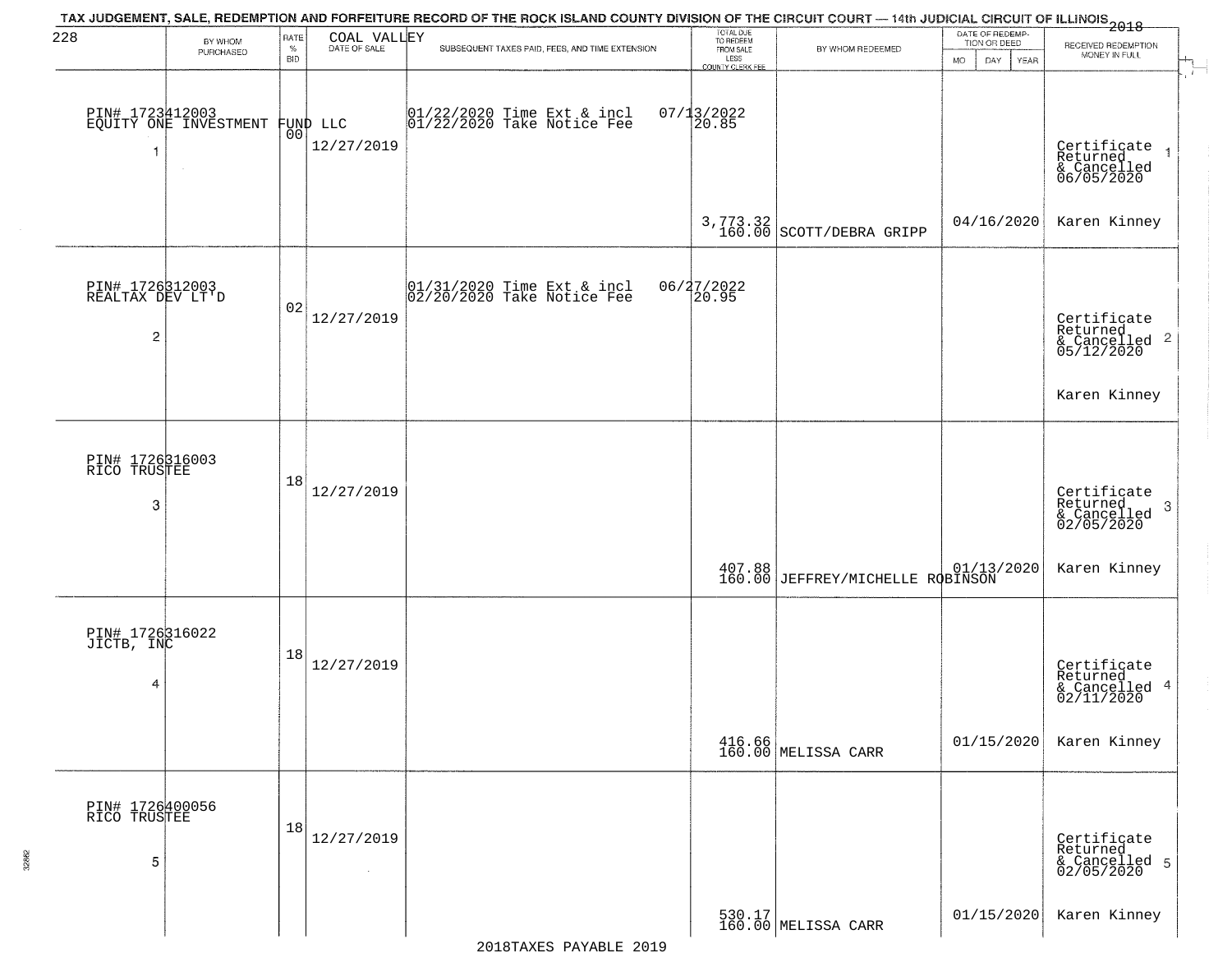| 229 | NAME AND ADDRESS<br>LEGAL DESCRIPTION<br>TAXPAYER NO.<br>PARCEL NO.<br>TWP - CODE<br>ACRES                                               | COAL VALLEY                                 | A-BACK TAX<br><b>FORFEITED</b><br>PRIOR TO | <b>BACK TAX</b><br><b>FORFEITED</b><br>PENALTY | BACK TAX<br>FORFEITED<br>INTEREST AND | TOTAL BACK<br>TAX PENALTY<br>AND COSTS | AMOUNT<br>FOR WHICH<br><b>JUDGEMENT</b> | $\begin{array}{c} \text{CERTIFICATE} \\ \text{NO.} \end{array}$ | INTEREST PAYMENT FUND<br><b>INDEMNITY FUND</b> | 201     |
|-----|------------------------------------------------------------------------------------------------------------------------------------------|---------------------------------------------|--------------------------------------------|------------------------------------------------|---------------------------------------|----------------------------------------|-----------------------------------------|-----------------------------------------------------------------|------------------------------------------------|---------|
|     | ASSESSED VALUATION FOR TAXES                                                                                                             | TAX DUE<br>INT DUE<br>1ST<br>1ST            | 2017                                       | <b>ACCRUED</b>                                 | COST ACCRUED                          | ACCRUED                                | <b>IS ASKED</b>                         |                                                                 | COST OF SALE                                   |         |
|     |                                                                                                                                          |                                             |                                            |                                                |                                       |                                        |                                         |                                                                 |                                                |         |
|     | FITE JUSTIN<br>1813 E 3RD ST<br>COAL VALLEY IL                                                                                           | 2ND<br>2ND                                  |                                            |                                                |                                       |                                        |                                         |                                                                 |                                                |         |
|     | 61240                                                                                                                                    | 3PD<br>3RD                                  |                                            |                                                |                                       |                                        |                                         |                                                                 | 60.00                                          |         |
|     | LOT 17<br>ROSE HIGHLANDS 1ST SUBD<br>SH 16                                                                                               | 4TH                                         |                                            |                                                |                                       |                                        |                                         | 1117                                                            | 20.00                                          |         |
|     |                                                                                                                                          | 4TH<br>22.82<br>760.89                      |                                            |                                                |                                       |                                        |                                         |                                                                 |                                                |         |
|     | $067 - 17 - 00$<br>975                                                                                                                   |                                             |                                            |                                                |                                       |                                        |                                         |                                                                 | 4.00                                           |         |
|     | 12-03<br>PIN# 1726402027                                                                                                                 | 10.00<br>TOTAL DUE-TAXES, INT. COST         |                                            |                                                |                                       |                                        |                                         |                                                                 |                                                |         |
|     | 41,657                                                                                                                                   | 793.71                                      |                                            |                                                |                                       |                                        | 793.71                                  |                                                                 | 10.00                                          | 887.71  |
|     |                                                                                                                                          | 1ST                                         |                                            |                                                |                                       |                                        |                                         |                                                                 |                                                |         |
|     | PATCH YVONNE<br>1105 5TH ST<br>ORION IL                                                                                                  | 2ND<br>2ND                                  |                                            |                                                |                                       |                                        |                                         |                                                                 |                                                |         |
|     | 61273                                                                                                                                    | 885.98<br>66.45<br>उन्नत                    |                                            |                                                |                                       |                                        |                                         |                                                                 | 60.00                                          |         |
|     | SUPVR ASST MAP<br>LOT 402 SHEET 20                                                                                                       | 885.98<br>53.16                             |                                            |                                                |                                       |                                        |                                         | 1118                                                            | 20.00                                          |         |
|     |                                                                                                                                          | 47H                                         |                                            |                                                |                                       |                                        |                                         |                                                                 |                                                |         |
|     |                                                                                                                                          | 26.58<br>885.98<br>PUBLICATION COST         |                                            |                                                |                                       |                                        |                                         |                                                                 |                                                |         |
|     | $\begin{array}{ll} 014-10-00 & \textcolor{red}{\ddots} \\ 12-02 & \textcolor{red}{\text{PINH}} & 1734400001 \end{array}$<br>138<br>9.320 | 10.00                                       |                                            |                                                |                                       |                                        |                                         |                                                                 | 4.00                                           |         |
|     |                                                                                                                                          | TOTAL DUE-TAXES, INT. COST                  |                                            |                                                |                                       |                                        |                                         |                                                                 |                                                |         |
|     | 43,765                                                                                                                                   | 2,814.13<br>1ST                             |                                            |                                                |                                       |                                        | 2814.13                                 |                                                                 | 10.00                                          | 2908.13 |
|     | GNATOVICH JOHN<br>9321 114TH ST                                                                                                          | 2ND<br>2ND                                  |                                            |                                                |                                       |                                        |                                         |                                                                 |                                                |         |
|     | COAL VALLEY IL<br>61240                                                                                                                  |                                             |                                            |                                                |                                       |                                        |                                         |                                                                 | 60.00                                          |         |
|     | SUPVR ASST MAP<br>LOT 204-3 SHEET 22                                                                                                     | 3RD<br>3RD                                  |                                            |                                                |                                       |                                        |                                         |                                                                 |                                                |         |
|     |                                                                                                                                          | 4TH<br>4TH                                  |                                            |                                                |                                       |                                        |                                         | 1119                                                            | 20.00                                          |         |
|     |                                                                                                                                          | 2398.39<br>71.96<br><b>PUBLICATION COST</b> |                                            |                                                |                                       |                                        |                                         |                                                                 |                                                |         |
|     | $015 - 11 - 70$<br>12-02<br>$151 - 5$<br>21.480                                                                                          | 10.00                                       |                                            |                                                |                                       |                                        |                                         |                                                                 | 4.00                                           |         |
|     | PIN# 1735200005                                                                                                                          | TOTAL OUE-TAXES, INT. COST                  |                                            |                                                |                                       |                                        |                                         |                                                                 |                                                |         |
|     | 129,474                                                                                                                                  | 2,480.35                                    |                                            |                                                |                                       |                                        | 2480.35                                 |                                                                 | 10.00                                          | 2574.35 |
|     |                                                                                                                                          | 657.06<br><u>69.02</u>                      |                                            |                                                |                                       |                                        |                                         |                                                                 |                                                |         |
|     | ROBINSON JEFFREY G<br>4941 41ST ST<br>61265<br>MOLINE IL                                                                                 | 2ND<br>49.30<br>657.06                      |                                            |                                                |                                       |                                        |                                         |                                                                 | 60.00                                          |         |
|     | SUPVR ASST MAP                                                                                                                           | 3RD<br>3BD                                  |                                            |                                                |                                       |                                        |                                         |                                                                 |                                                |         |
|     | LOT 103 SHEET 25                                                                                                                         | 39.44<br>657.06<br><b>4TH</b>               |                                            |                                                |                                       |                                        |                                         | 1120                                                            | 20.00                                          |         |
|     |                                                                                                                                          | $657.06$ 19.72 <sup>8</sup>                 |                                            |                                                |                                       |                                        |                                         |                                                                 |                                                |         |
|     | $017 - 02 - 00$<br>12-02<br>$172 - B$<br>1.523                                                                                           | PUBLICATION COST<br>10.00                   |                                            |                                                |                                       |                                        |                                         |                                                                 | 4.00                                           |         |
|     | PIN# 1736100005                                                                                                                          | TOTAL DUE-TAXES, INT. COST                  |                                            |                                                |                                       |                                        |                                         |                                                                 |                                                |         |
|     | 32,457                                                                                                                                   | 2,815.72                                    |                                            |                                                |                                       |                                        | 2815.72                                 |                                                                 | 10.00                                          | 2909.72 |
|     |                                                                                                                                          | 1ST<br>1ST                                  |                                            |                                                |                                       |                                        |                                         |                                                                 |                                                |         |
|     | ROBINSON JEFFREY/MICHELLE<br>9321 RTE 150                                                                                                | 1056.21<br>110.88<br>2ND<br>2ND             |                                            |                                                |                                       |                                        |                                         |                                                                 |                                                |         |
|     | COAL VALLEY IL<br>61240                                                                                                                  | 79.20<br>1056.23<br>3RD<br>3RD              |                                            |                                                |                                       |                                        |                                         |                                                                 | 60.00                                          |         |
|     | SUPVR ASST MAP<br>LOT 104 SHEET 25                                                                                                       | 1056.2<br>63.36                             |                                            |                                                |                                       |                                        |                                         | 1121                                                            | 20.00                                          |         |
|     |                                                                                                                                          | 4TH<br>31.68 <sup>s</sup><br>1056.21        |                                            |                                                |                                       |                                        |                                         |                                                                 |                                                |         |
|     |                                                                                                                                          | PUBLICATION COST                            |                                            |                                                |                                       |                                        |                                         |                                                                 | 4.00                                           |         |
|     | $016 - 22 - 20$<br>12-02<br>$172 - 2$<br>1.622<br>PIN# 1736100006                                                                        | 10.00                                       |                                            |                                                |                                       |                                        |                                         |                                                                 |                                                |         |
|     | 58,174                                                                                                                                   | TOTAL DUE-TAXES, INT. COST<br>4,519.96      |                                            |                                                |                                       |                                        | 4519.96                                 |                                                                 | 10.00                                          | 4613.96 |
|     |                                                                                                                                          |                                             |                                            |                                                | 2010 הזמגעות מהעגדומר                 |                                        |                                         |                                                                 |                                                |         |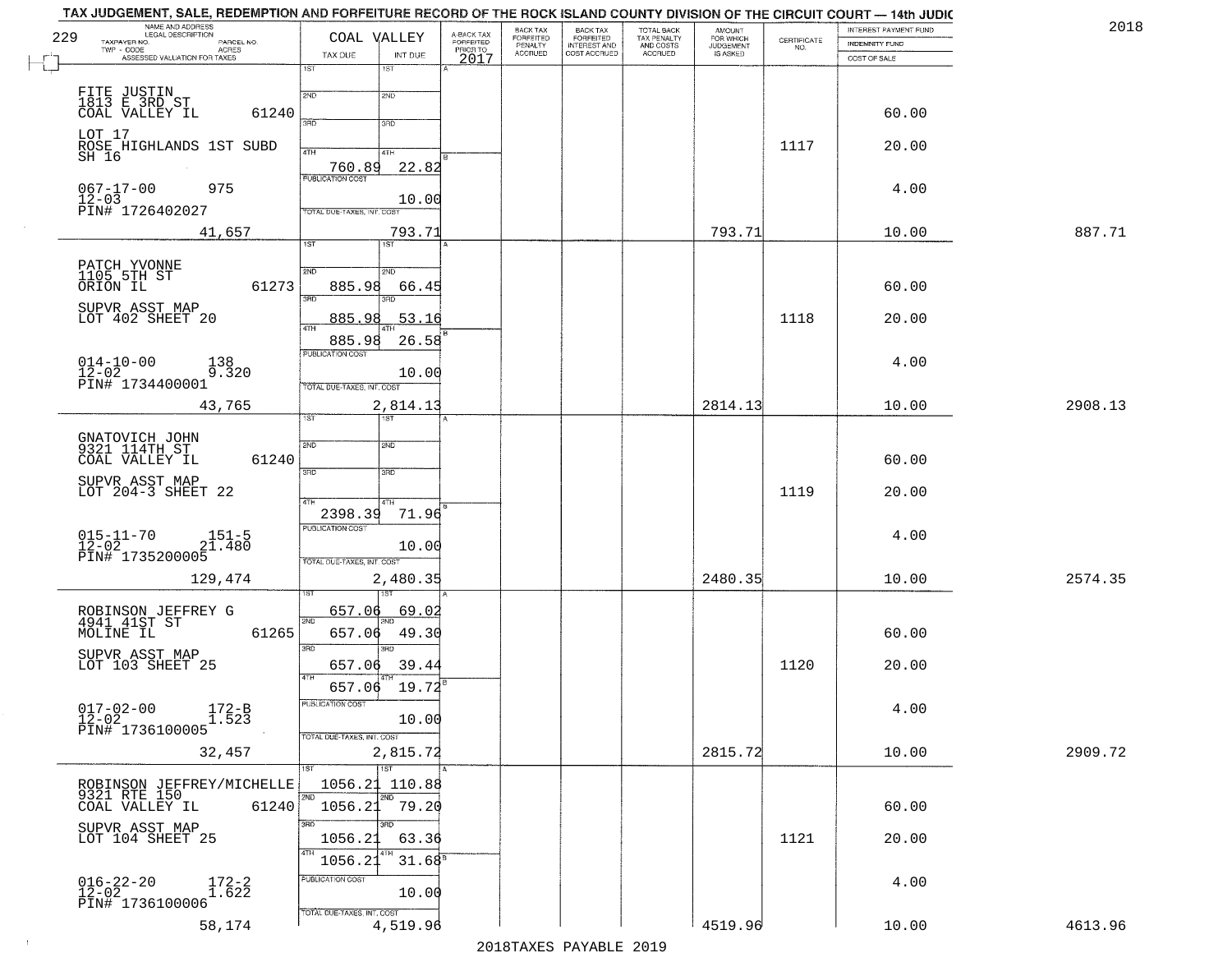| 229                                       | BY WHOM<br>PURCHASED                     | RATE<br>$\%$ | COAL VALLEY            | TAX JUDGEMENT, SALE, REDEMPTION AND FORFEITURE RECORD OF THE ROCK ISLAND COUNTY DIVISION OF THE CIRCUIT COURT — 14th JUDICIAL CIRCUIT OF ILLINOIS<br>2018<br>SUBSEQUENT TAXES PAID, FEES, AND TIME EXTENSION | TOTAL DUE<br>TO REDEEM<br>FROM SALE | BY WHOM REDEEMED                             | DATE OF REDEMP-<br>TION OR DEED | RECEIVED REDEMPTION<br>MONEY IN FULL                                         |
|-------------------------------------------|------------------------------------------|--------------|------------------------|--------------------------------------------------------------------------------------------------------------------------------------------------------------------------------------------------------------|-------------------------------------|----------------------------------------------|---------------------------------|------------------------------------------------------------------------------|
|                                           |                                          | <b>BID</b>   |                        |                                                                                                                                                                                                              | LESS<br>COUNTY CLERK FEE            |                                              | <b>MO</b><br>DAY<br>YEAR        |                                                                              |
| PIN# 1726402027<br>REALTAX DEV LT'D       |                                          | 00           | 12/27/2019             |                                                                                                                                                                                                              |                                     |                                              |                                 | Certificate<br>Returned<br>& Cancelled<br>02/18/2020                         |
|                                           |                                          |              |                        |                                                                                                                                                                                                              |                                     | 887.71<br>160.00 GUILD MORTGAGE              | 01/21/2020                      | Karen Kinney                                                                 |
| PIN# 1734400001<br>WESTERN SITES LLC<br>2 |                                          | 00           | 12/27/2019             |                                                                                                                                                                                                              |                                     |                                              |                                 | Certificate<br>Returned<br>& Cancelled <sup>2</sup><br>02/11/2020            |
|                                           |                                          |              |                        |                                                                                                                                                                                                              |                                     | 2,908.13<br>160.00 YVONNE PATCH              | 01/17/2020                      | Karen Kinney                                                                 |
| PIN# 1735200005<br>REALTAX DEV LT'D<br>3  |                                          | 00           | 12/27/2019             |                                                                                                                                                                                                              |                                     |                                              |                                 | Certificate<br>Returned<br>$\boldsymbol{\beta}$<br>& Cancelled<br>02/18/2020 |
|                                           |                                          |              |                        |                                                                                                                                                                                                              | 2,574.35<br>160.00                  | JOHN GNATOVICH                               | 01/17/2020                      | Karen Kinney                                                                 |
| 4                                         | PIN# 1736100005<br>EQUITY ONE INVESTMENT | 01           | FUND LLC<br>12/27/2019 |                                                                                                                                                                                                              |                                     |                                              |                                 | Certificate<br>Returned<br>& Cancelled 4<br>02/07/2020                       |
|                                           |                                          |              |                        |                                                                                                                                                                                                              |                                     | 2,938.82<br>160.00 JEFFREY/MICHELLE ROBINSON |                                 | Karen Kinney                                                                 |
| PIN# 1736100006<br>JICTB, INC<br>5        |                                          | 01           | 12/27/2019             |                                                                                                                                                                                                              |                                     |                                              |                                 | Certificate<br>Returned<br>& Cancelled 5<br>02/11/2020                       |
|                                           |                                          |              |                        |                                                                                                                                                                                                              |                                     | $4,660.10$ JEFFREY/MICHELLE ROBINSON         |                                 | Karen Kinney                                                                 |

32862

2018TAXES PAYABLE 2019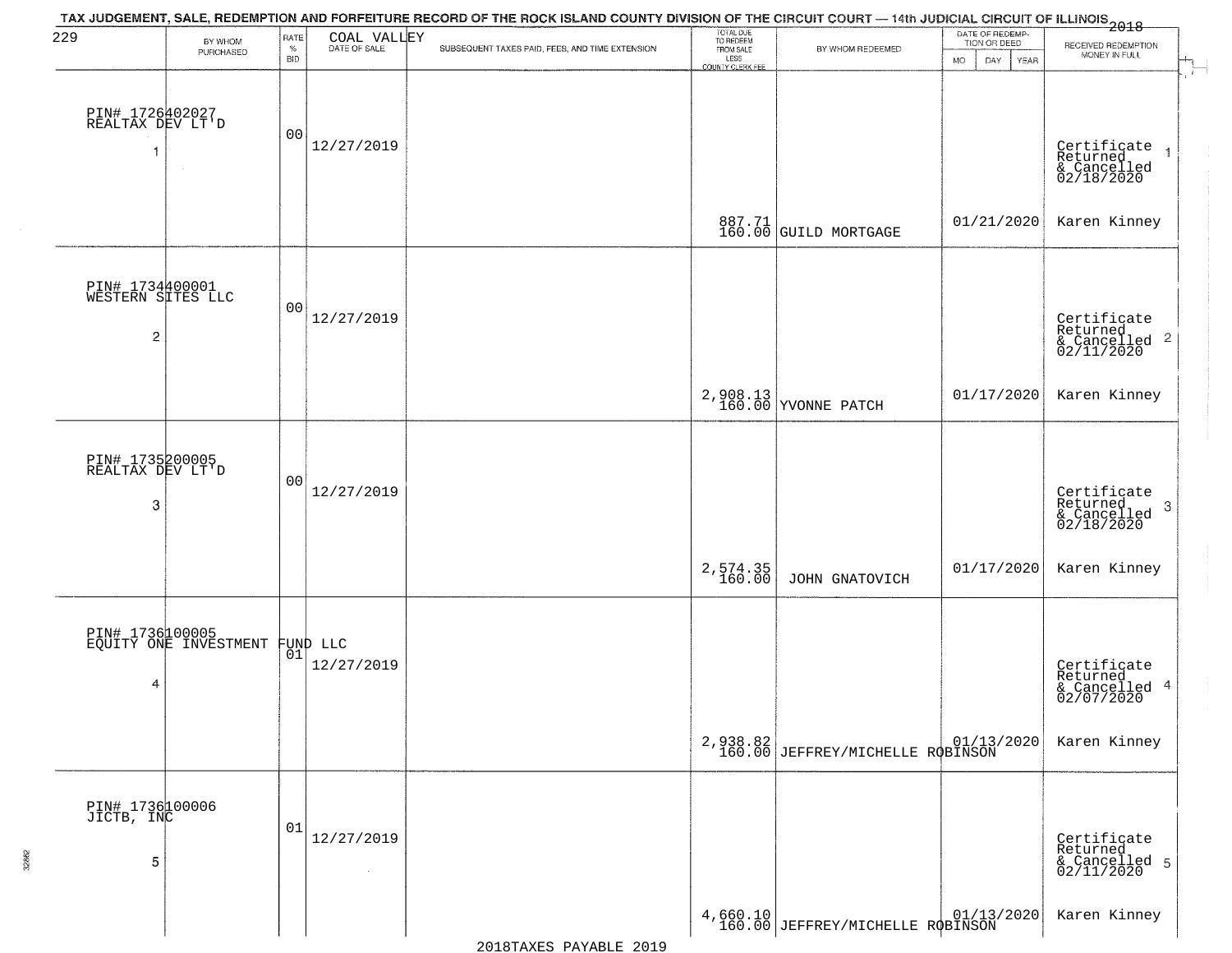| NAME AND ADDRESS<br>LEGAL DESCRIPTION<br>230<br>TAXPAYER NO.<br>PARCEL NO.<br>ACRES | COAL VALLEY                                   | A-BACK TAX<br>FORFEITED<br>PRIOR TO | BACK TAX<br>FORFEITED<br>PENALTY | BACK TAX<br>FORFEITED<br>INTEREST AND | TOTAL BACK<br>TAX PENALTY<br>AND COSTS | AMOUNT<br>FOR WHICH<br><b>JUDGEMENT</b> | $\begin{array}{c} \text{CERTIFICATE} \\ \text{NO.} \end{array}$ | INTEREST PAYMENT FUND<br>INDEMNITY FUND | 2018    |
|-------------------------------------------------------------------------------------|-----------------------------------------------|-------------------------------------|----------------------------------|---------------------------------------|----------------------------------------|-----------------------------------------|-----------------------------------------------------------------|-----------------------------------------|---------|
| $r^{-1}$<br>ASSESSED VALUATION FOR TAXES<br>└┙                                      | INT DUE<br>TAX DUE<br>$\overline{1ST}$<br>18T | 2017                                | <b>ACCRUED</b>                   | COST ACCRUED                          | ACCRUED                                | IS ASKED                                |                                                                 | COST OF SALE                            |         |
|                                                                                     | <del>988.90<sub>2N</sub>103.81</del><br>2ND   |                                     |                                  |                                       |                                        |                                         |                                                                 |                                         |         |
| VISCIONI-ROSS ANNA<br>12104 92ND AVENUE CT<br>COAL VALLEY IL (<br>61240             | 988.90<br>74.15                               |                                     |                                  |                                       |                                        |                                         |                                                                 | 60.00                                   |         |
|                                                                                     | 3RD                                           |                                     |                                  |                                       |                                        |                                         |                                                                 |                                         |         |
| LOT 4<br>HALVERSON SUBD<br>SH 25                                                    | 988.90<br>$-59.32$<br>4TH<br>29.66<br>988.90  |                                     |                                  |                                       |                                        |                                         | 1122                                                            | 20.00                                   |         |
| $072 - 40 - 00$<br>1346                                                             | <b>PUBLICATION COST</b>                       |                                     |                                  |                                       |                                        |                                         |                                                                 | 4.00                                    |         |
| $12-02$<br>PIN# 1736101004<br>5.100                                                 | 10.00<br>TOTAL DUE-TAXES, INT. COST           |                                     |                                  |                                       |                                        |                                         |                                                                 |                                         |         |
| 54,849                                                                              | 4,232.54<br>1ST                               |                                     |                                  |                                       |                                        | 4232.54                                 |                                                                 | 10.00                                   | 4326.54 |
|                                                                                     |                                               |                                     |                                  |                                       |                                        |                                         |                                                                 |                                         |         |
| SCHROEDER ADAM/ERIN<br>12714 92ND AVE<br>COAL VALLEY IL<br>61240                    | 2ND<br>2ND<br>560.69<br>42.05                 |                                     |                                  |                                       |                                        |                                         |                                                                 | 60.00                                   |         |
| LOT 1<br>SCHROEDER SUBD                                                             | 3RD<br>3RD<br>560.69<br>33.64                 |                                     |                                  |                                       |                                        |                                         | 1123                                                            | 20.00                                   |         |
| $SH$ 25                                                                             | 47H<br>16.82<br>560.69                        |                                     |                                  |                                       |                                        |                                         |                                                                 |                                         |         |
| $071 - 06 - 00$<br>1212                                                             | PUBLICATION COST                              |                                     |                                  |                                       |                                        |                                         |                                                                 | 4.00                                    |         |
| 12-06<br>PIN# 1736201001                                                            | 10.00<br>TOTAL DUE-TAXES, INT. COST           |                                     |                                  |                                       |                                        |                                         |                                                                 |                                         |         |
| 40,007                                                                              | 1,784.58<br>1ST.                              |                                     |                                  |                                       |                                        | 1784.58                                 |                                                                 | 10.00                                   | 1878.58 |
| ELLIOTT ELMER L<br>84 N 1800TH AVE                                                  | $-23 - 24$<br>221<br>2ND                      |                                     |                                  |                                       |                                        |                                         |                                                                 |                                         |         |
| 61240<br>COAL VALLEY IL                                                             | 221.42<br>16.60<br>3RD<br>3RD                 |                                     |                                  |                                       |                                        |                                         |                                                                 | 60.00                                   |         |
| SUPVR ASST MAP<br>LOT 404 SHEET 25                                                  | 221.42<br>13.28                               |                                     |                                  |                                       |                                        |                                         | 1124                                                            | 20.00                                   |         |
|                                                                                     | 4TH<br>221.42<br>6.64                         |                                     |                                  |                                       |                                        |                                         |                                                                 |                                         |         |
| $018 - 20 - 00$<br>12-04<br>$^{178-14}_{7.611}$                                     | PUBLICATION COST<br>10.00                     |                                     |                                  |                                       |                                        |                                         |                                                                 | 4.00                                    |         |
| PIN# 1736400007                                                                     | TOTAL OUE-TAXES, INT. COST                    |                                     |                                  |                                       |                                        |                                         |                                                                 |                                         |         |
| 11,242                                                                              | 955.44<br>1ST<br>इड़ा                         |                                     |                                  |                                       |                                        | 955.44                                  |                                                                 | 10.00                                   | 1049.44 |
|                                                                                     | 2ND<br>2ND                                    |                                     |                                  |                                       |                                        |                                         |                                                                 |                                         |         |
|                                                                                     | 3RD<br>3BD                                    |                                     |                                  |                                       |                                        |                                         |                                                                 |                                         |         |
|                                                                                     | 4TH<br>4TH                                    |                                     |                                  |                                       |                                        |                                         |                                                                 |                                         |         |
|                                                                                     |                                               |                                     |                                  |                                       |                                        |                                         |                                                                 |                                         |         |
|                                                                                     | PUBLICATION COST                              |                                     |                                  |                                       |                                        |                                         |                                                                 |                                         |         |
| $\sim$                                                                              | TOTAL DUE-TAXES, INT. COST                    |                                     |                                  |                                       |                                        |                                         |                                                                 |                                         |         |
|                                                                                     | 1ST <sup>1</sup><br>1ST                       |                                     |                                  |                                       |                                        |                                         |                                                                 |                                         |         |
|                                                                                     | 2ND<br>2ND                                    |                                     |                                  |                                       |                                        |                                         |                                                                 |                                         |         |
|                                                                                     | 3RD<br>3RD                                    |                                     |                                  |                                       |                                        |                                         |                                                                 |                                         |         |
|                                                                                     | 4TH<br>4TH                                    |                                     |                                  |                                       |                                        |                                         |                                                                 |                                         |         |
|                                                                                     | PUBLICATION COST                              |                                     |                                  |                                       |                                        |                                         |                                                                 |                                         |         |
|                                                                                     |                                               |                                     |                                  |                                       |                                        |                                         |                                                                 |                                         |         |
|                                                                                     | TOTAL DUE-TAXES, INT. COST                    |                                     |                                  | 2018TAXES PAYABLE 2019                |                                        |                                         |                                                                 |                                         |         |

 $\vdash$ 

 $\uparrow$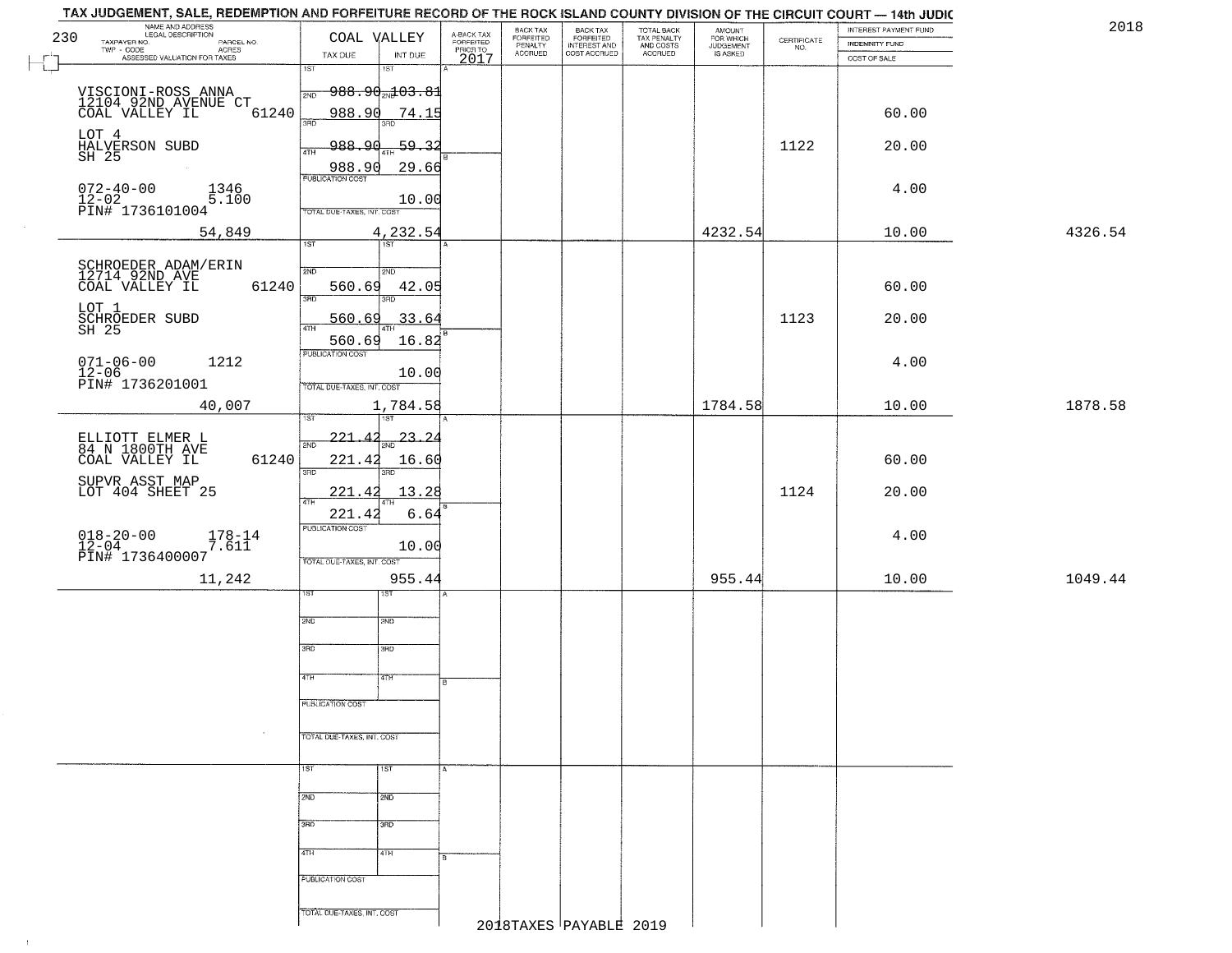| 230                                       | BY WHOM<br>PURCHASED                                     | RATE<br>$\%$<br><b>BID</b> | COAL VALLEY | TAX JUDGEMENT, SALE, REDEMPTION AND FORFEITURE RECORD OF THE ROCK ISLAND COUNTY DIVISION OF THE CIRCUIT COURT — 14th JUDICIAL CIRCUIT OF ILLINOIS<br>2018 — ALL ANDREW MARRIET COURT COURT COURT OF THE ROCK ISLAND COUNTY DIVISI<br>SUBSEQUENT TAXES PAID, FEES, AND TIME EXTENSION | TOTAL DUE<br>TO REDEEM<br>FROM SALE<br>LESS | BY WHOM REDEEMED                       | MO | DATE OF REDEMP-<br>TION OR DEED<br>DAY<br>YEAR | RECEIVED REDEMPTION<br>MONEY IN FULL                                 |
|-------------------------------------------|----------------------------------------------------------|----------------------------|-------------|--------------------------------------------------------------------------------------------------------------------------------------------------------------------------------------------------------------------------------------------------------------------------------------|---------------------------------------------|----------------------------------------|----|------------------------------------------------|----------------------------------------------------------------------|
| PIN# 1736101004<br>REALTAX DEV LT'D<br>1  | $\sim$                                                   | 01                         | 12/27/2019  |                                                                                                                                                                                                                                                                                      | <b>COUNTY CLERK FEE</b>                     |                                        |    |                                                | Certificate<br>Returned<br>& Cancelled<br>03/12/2020                 |
|                                           |                                                          |                            |             |                                                                                                                                                                                                                                                                                      |                                             | $4,369.81$ MCCARTHY CALLAS ATTY        |    | 02/05/2020                                     | Karen Kinney                                                         |
| PIN# 1736201001<br>WESTERN SITES LLC<br>2 |                                                          | 0 <sub>0</sub>             | 12/27/2019  |                                                                                                                                                                                                                                                                                      |                                             |                                        |    |                                                | Certificate<br>Returned<br>& Cancelled 2<br>03/12/2020               |
|                                           |                                                          |                            |             |                                                                                                                                                                                                                                                                                      |                                             | 1,878.58<br>160.00 ADAM/ERIN SCHROEDER |    | 02/10/2020                                     | Karen Kinney                                                         |
| 3                                         | PIN# 1736400007<br>MS INVESTMENTS GROUP INC <sub>8</sub> |                            | 12/27/2019  |                                                                                                                                                                                                                                                                                      |                                             |                                        |    |                                                | Certificate<br>Returned<br>& Cancelled<br>02/18/2020<br>$\mathbf{3}$ |
|                                           |                                                          |                            |             |                                                                                                                                                                                                                                                                                      |                                             | $1,238.34$ ELMER ELLIOTT               |    | 01/09/2020                                     | Karen Kinney                                                         |
| 4                                         |                                                          |                            |             |                                                                                                                                                                                                                                                                                      |                                             |                                        |    |                                                | $\overline{4}$                                                       |
| 5                                         |                                                          |                            |             | 2018TAXES PAYABLE 2019                                                                                                                                                                                                                                                               |                                             |                                        |    |                                                | 5                                                                    |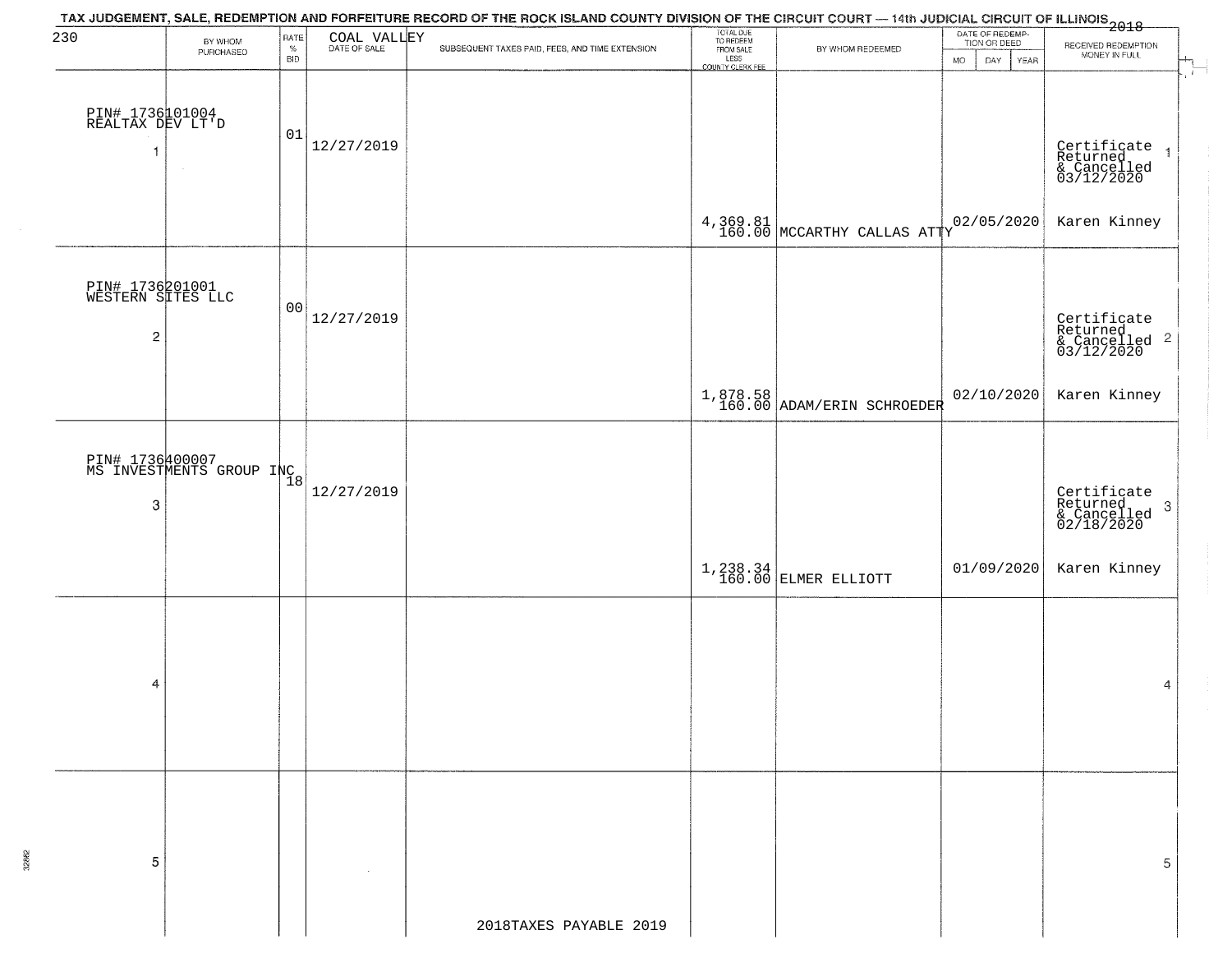|         | INTEREST PAYMENT FUND<br><b>INDEMNITY FUND</b> | CERTIFICATE | AMOUNT<br>FOR WHICH<br>JUDGEMENT<br>IS ASKED | TOTAL BACK<br>TAX PENALTY<br>AND COSTS<br>ACCRUED | BACK TAX<br>FORFEITED<br>INTEREST AND<br>COST ACCRUED | BACK TAX<br>FORFEITED<br>PENALTY | A-BACK TAX<br>FORFEITED<br>PRIOR TO |            | RURAL                                               | NAME AND ADDRESS<br>LEGAL DESCRIPTION<br>TAXPAYER NO.                                             | 231 |
|---------|------------------------------------------------|-------------|----------------------------------------------|---------------------------------------------------|-------------------------------------------------------|----------------------------------|-------------------------------------|------------|-----------------------------------------------------|---------------------------------------------------------------------------------------------------|-----|
|         | COST OF SALE                                   | NO.         |                                              |                                                   |                                                       | <b>ACCRUED</b>                   | 2017                                | INT DUE    | TAX DUE                                             | ECONOMIC DESCRIPTION PARCEL NO.<br>- CODE ACRES<br>- ASSESSED VALUATION FOR TAXES<br>$TWP - CODE$ |     |
|         |                                                |             |                                              |                                                   |                                                       |                                  |                                     | 1ST        | 1ST                                                 |                                                                                                   |     |
|         |                                                |             |                                              |                                                   |                                                       |                                  |                                     | 2ND        | 2ND                                                 | GODWIN JANET/JOHN<br>10910 51ST STREET CT<br>MILAN IL                                             |     |
|         | 60.00                                          |             |                                              |                                                   |                                                       |                                  |                                     |            | $1751.60$ $131.35$<br>3RD                           | 61264                                                                                             |     |
|         |                                                |             |                                              |                                                   |                                                       |                                  |                                     |            |                                                     | LOT 26                                                                                            |     |
|         | 20.00                                          | 1125        |                                              |                                                   |                                                       |                                  |                                     |            | $\frac{1}{4\pi H}$ 1751.60 $\frac{1}{4\pi H}$ 05.08 | NALEVANKOS RAINBOW RIDGE                                                                          |     |
|         |                                                |             |                                              |                                                   |                                                       |                                  |                                     | 52.54      | 1751.60<br><b>PUBLICATION COST</b>                  |                                                                                                   |     |
|         | 4.00                                           |             |                                              |                                                   |                                                       |                                  |                                     | 10.00      |                                                     | 025-27-00<br>13-04<br>PIN# 2405102024<br>495                                                      |     |
|         |                                                |             |                                              |                                                   |                                                       |                                  |                                     |            | TOTAL DUE-TAXES, INT. COST                          |                                                                                                   |     |
| 5647.77 | 10.00                                          |             | 5553.77                                      |                                                   |                                                       |                                  |                                     | 5,553.77   |                                                     | 91,532                                                                                            |     |
|         |                                                |             |                                              |                                                   |                                                       |                                  |                                     | सिंहा      | 1ST                                                 |                                                                                                   |     |
|         |                                                |             |                                              |                                                   |                                                       |                                  |                                     | 2ND        | 2ND                                                 |                                                                                                   |     |
|         |                                                |             |                                              |                                                   |                                                       |                                  |                                     | 3RD        | 3RD                                                 |                                                                                                   |     |
|         |                                                |             |                                              |                                                   |                                                       |                                  |                                     |            |                                                     |                                                                                                   |     |
|         |                                                |             |                                              |                                                   |                                                       |                                  | в                                   | 4TH        | $\sqrt{47H}$                                        |                                                                                                   |     |
|         |                                                |             |                                              |                                                   |                                                       |                                  |                                     |            | PUBLICATION COST                                    |                                                                                                   |     |
|         |                                                |             |                                              |                                                   |                                                       |                                  |                                     |            |                                                     |                                                                                                   |     |
|         |                                                |             |                                              |                                                   |                                                       |                                  |                                     |            | TOTAL DUE-TAXES, INT. COST                          |                                                                                                   |     |
|         |                                                |             |                                              |                                                   |                                                       |                                  |                                     | 1ST        | 1ST"                                                |                                                                                                   |     |
|         |                                                |             |                                              |                                                   |                                                       |                                  |                                     |            |                                                     |                                                                                                   |     |
|         |                                                |             |                                              |                                                   |                                                       |                                  |                                     | <b>SHD</b> | 2ND                                                 |                                                                                                   |     |
|         |                                                |             |                                              |                                                   |                                                       |                                  |                                     | 3RD        | 3RD                                                 |                                                                                                   |     |
|         |                                                |             |                                              |                                                   |                                                       |                                  |                                     |            |                                                     |                                                                                                   |     |
|         |                                                |             |                                              |                                                   |                                                       |                                  | B                                   | 4TH        | 4TH                                                 |                                                                                                   |     |
|         |                                                |             |                                              |                                                   |                                                       |                                  |                                     |            | PUBLICATION COST                                    |                                                                                                   |     |
|         |                                                |             |                                              |                                                   |                                                       |                                  |                                     |            |                                                     |                                                                                                   |     |
|         |                                                |             |                                              |                                                   |                                                       |                                  |                                     |            | TOTAL OUE-TAXES, INT. COST                          |                                                                                                   |     |
|         |                                                |             |                                              |                                                   |                                                       |                                  |                                     | 15T        | 1ST                                                 |                                                                                                   |     |
|         |                                                |             |                                              |                                                   |                                                       |                                  |                                     |            |                                                     |                                                                                                   |     |
|         |                                                |             |                                              |                                                   |                                                       |                                  |                                     | 2ND        | 2ND                                                 |                                                                                                   |     |
|         |                                                |             |                                              |                                                   |                                                       |                                  |                                     | 3RD        | 3RD                                                 |                                                                                                   |     |
|         |                                                |             |                                              |                                                   |                                                       |                                  |                                     | 47H        | 4TH                                                 |                                                                                                   |     |
|         |                                                |             |                                              |                                                   |                                                       |                                  | в.                                  |            |                                                     |                                                                                                   |     |
|         |                                                |             |                                              |                                                   |                                                       |                                  |                                     |            | PUBLICATION COST                                    |                                                                                                   |     |
|         |                                                |             |                                              |                                                   |                                                       |                                  |                                     |            | TOTAL DUE-TAXES, INT. COST                          | $\sim$                                                                                            |     |
|         |                                                |             |                                              |                                                   |                                                       |                                  |                                     |            |                                                     |                                                                                                   |     |
|         |                                                |             |                                              |                                                   |                                                       |                                  | А                                   | 1ST        | <b>TST</b>                                          |                                                                                                   |     |
|         |                                                |             |                                              |                                                   |                                                       |                                  |                                     |            |                                                     |                                                                                                   |     |
|         |                                                |             |                                              |                                                   |                                                       |                                  |                                     | 2ND        | 2ND                                                 |                                                                                                   |     |
|         |                                                |             |                                              |                                                   |                                                       |                                  |                                     | 3RD        | 3BD                                                 |                                                                                                   |     |
|         |                                                |             |                                              |                                                   |                                                       |                                  |                                     | 4TH        | 4TH                                                 |                                                                                                   |     |
|         |                                                |             |                                              |                                                   |                                                       |                                  | 8                                   |            |                                                     |                                                                                                   |     |
|         |                                                |             |                                              |                                                   |                                                       |                                  |                                     |            | PUBLICATION COST                                    |                                                                                                   |     |
|         |                                                |             |                                              |                                                   |                                                       |                                  |                                     |            |                                                     |                                                                                                   |     |
|         |                                                |             |                                              |                                                   | 2018TAXES PAYABLE 2019                                |                                  |                                     |            | TOTAL DUE-TAXES, INT. COST                          |                                                                                                   |     |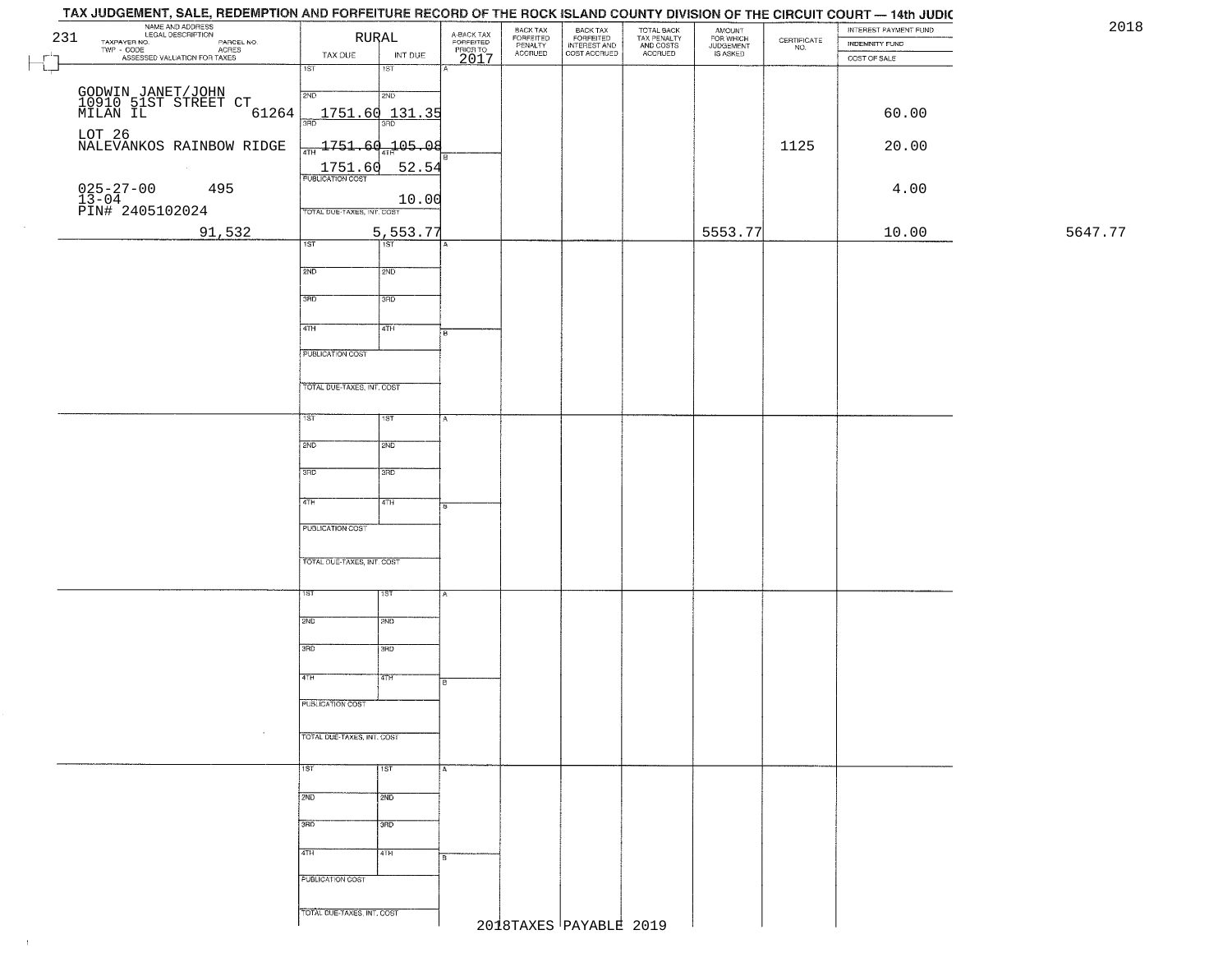| 231                           | BY WHOM   | RATE               | $\begin{array}{c} \text{RURAL} \\ \text{DATE of SALE} \end{array}$ |                                                          | TOTAL DUE<br>TO REDEEM<br>FROM SALE |                                | DATE OF REDEMP-<br>TION OR DEED |                                                          |
|-------------------------------|-----------|--------------------|--------------------------------------------------------------------|----------------------------------------------------------|-------------------------------------|--------------------------------|---------------------------------|----------------------------------------------------------|
|                               | PURCHASED | $\%$<br><b>BID</b> |                                                                    | SUBSEQUENT TAXES PAID, FEES, AND TIME EXTENSION          | LESS<br>LESS<br>COUNTY CLERK FEE    | BY WHOM REDEEMED               | DAY YEAR<br>MO.                 | RECEIVED REDEMPTION<br>MONEY IN FULL                     |
|                               |           |                    |                                                                    |                                                          |                                     |                                |                                 |                                                          |
|                               |           |                    |                                                                    |                                                          |                                     |                                |                                 |                                                          |
| PIN# 2405102024<br>JICTB, INC |           |                    |                                                                    | 02/12/2020 Time Ext & incl<br>02/13/2020 Take Notice Fee | $12/06/2022$<br>20.95               |                                |                                 |                                                          |
|                               |           | 01                 |                                                                    |                                                          |                                     |                                |                                 |                                                          |
|                               |           |                    | 12/27/2019                                                         |                                                          |                                     |                                |                                 |                                                          |
|                               |           |                    |                                                                    |                                                          |                                     |                                |                                 | Certificate 1<br>Returned 1<br>& Cancelled<br>12/08/2020 |
|                               |           |                    |                                                                    |                                                          |                                     |                                |                                 |                                                          |
|                               |           |                    |                                                                    |                                                          |                                     |                                | 11/16/2020                      | Karen Kinney                                             |
|                               |           |                    |                                                                    |                                                          |                                     | 5,781.68<br>160.00 JOHN GODWIN |                                 |                                                          |
|                               |           |                    |                                                                    |                                                          |                                     |                                |                                 |                                                          |
|                               |           |                    |                                                                    |                                                          |                                     |                                |                                 |                                                          |
|                               |           |                    |                                                                    |                                                          |                                     |                                |                                 |                                                          |
|                               |           |                    |                                                                    |                                                          |                                     |                                |                                 |                                                          |
| $\sqrt{2}$                    |           |                    |                                                                    |                                                          |                                     |                                |                                 | $\overline{2}$                                           |
|                               |           |                    |                                                                    |                                                          |                                     |                                |                                 |                                                          |
|                               |           |                    |                                                                    |                                                          |                                     |                                |                                 |                                                          |
|                               |           |                    |                                                                    |                                                          |                                     |                                |                                 |                                                          |
|                               |           |                    |                                                                    |                                                          |                                     |                                |                                 |                                                          |
|                               |           |                    |                                                                    |                                                          |                                     |                                |                                 |                                                          |
|                               |           |                    |                                                                    |                                                          |                                     |                                |                                 |                                                          |
|                               |           |                    |                                                                    |                                                          |                                     |                                |                                 |                                                          |
| $\mbox{3}$                    |           |                    |                                                                    |                                                          |                                     |                                |                                 | 3                                                        |
|                               |           |                    |                                                                    |                                                          |                                     |                                |                                 |                                                          |
|                               |           |                    |                                                                    |                                                          |                                     |                                |                                 |                                                          |
|                               |           |                    |                                                                    |                                                          |                                     |                                |                                 |                                                          |
|                               |           |                    |                                                                    |                                                          |                                     |                                |                                 |                                                          |
|                               |           |                    |                                                                    |                                                          |                                     |                                |                                 |                                                          |
|                               |           |                    |                                                                    |                                                          |                                     |                                |                                 |                                                          |
|                               |           |                    |                                                                    |                                                          |                                     |                                |                                 |                                                          |
| 4                             |           |                    |                                                                    |                                                          |                                     |                                |                                 | 4                                                        |
|                               |           |                    |                                                                    |                                                          |                                     |                                |                                 |                                                          |
|                               |           |                    |                                                                    |                                                          |                                     |                                |                                 |                                                          |
|                               |           |                    |                                                                    |                                                          |                                     |                                |                                 |                                                          |
|                               |           |                    |                                                                    |                                                          |                                     |                                |                                 |                                                          |
|                               |           |                    |                                                                    |                                                          |                                     |                                |                                 |                                                          |
|                               |           |                    |                                                                    |                                                          |                                     |                                |                                 |                                                          |
|                               |           |                    |                                                                    |                                                          |                                     |                                |                                 |                                                          |
|                               |           |                    |                                                                    |                                                          |                                     |                                |                                 |                                                          |
| 5                             |           |                    |                                                                    |                                                          |                                     |                                |                                 | 5                                                        |
|                               |           |                    |                                                                    |                                                          |                                     |                                |                                 |                                                          |
|                               |           |                    |                                                                    |                                                          |                                     |                                |                                 |                                                          |
|                               |           |                    |                                                                    | 2018TAXES PAYABLE 2019                                   |                                     |                                |                                 |                                                          |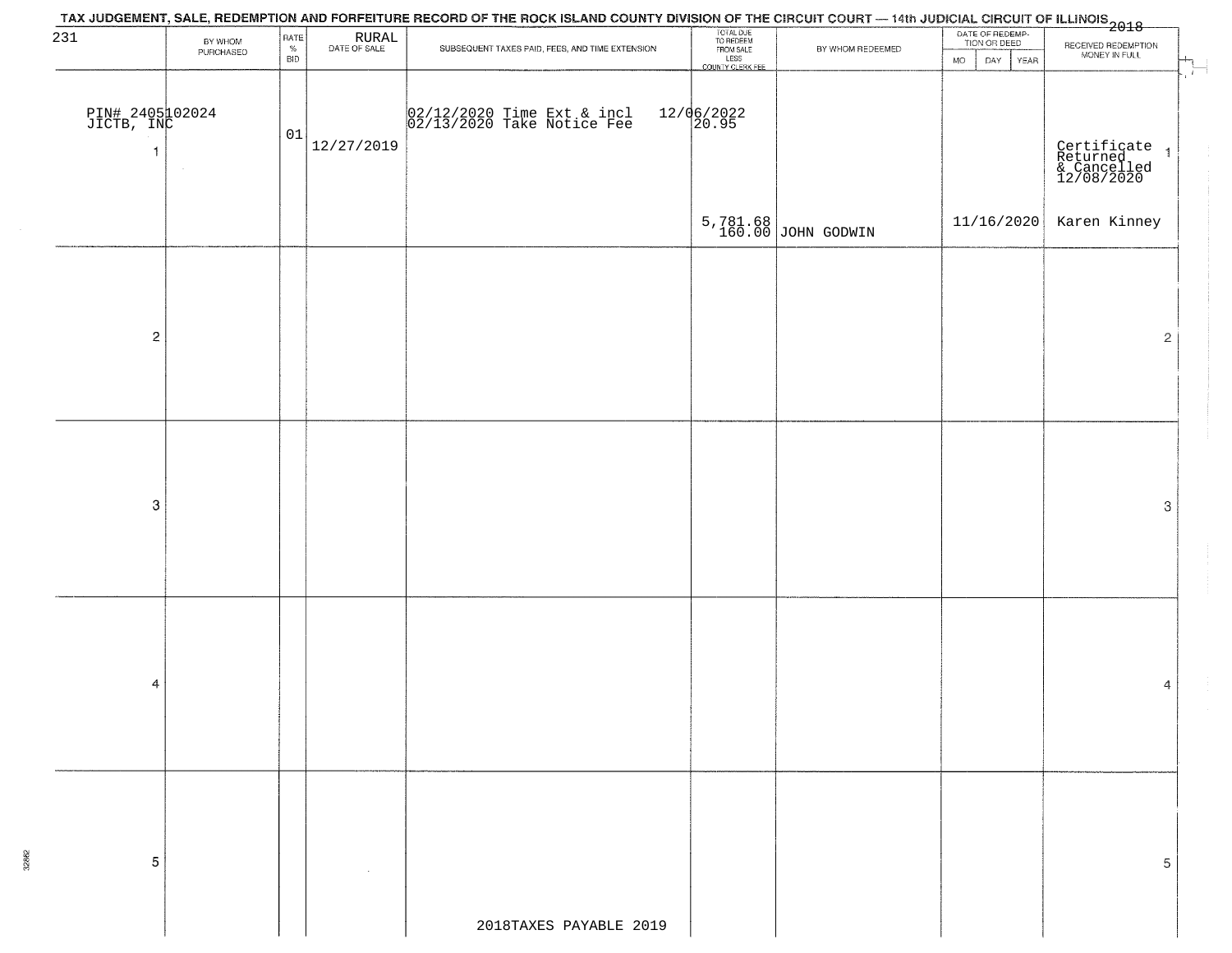| 232 | NAME AND ADDRESS<br>LEGAL DESCRIPTION                              | <b>BOWLING</b>                    |                                       |                                     | BACK TAX<br>FORFEITED     | BACK TAX<br>FORFEITED               | <b>TOTAL BACK</b>                          | AMOUNT<br>FOR WHICH          |                                                                 | INTEREST PAYMENT FUND | 2018    |  |
|-----|--------------------------------------------------------------------|-----------------------------------|---------------------------------------|-------------------------------------|---------------------------|-------------------------------------|--------------------------------------------|------------------------------|-----------------------------------------------------------------|-----------------------|---------|--|
|     | TAXPAYER NO.<br>PARCEL NO.<br>ACRES                                |                                   |                                       | A-BACK TAX<br>FORFEITED<br>PRIOR TO | PENALTY<br><b>ACCRUED</b> | <b>INTEREST AND</b><br>COST ACCRUED | TAX PENALTY<br>AND COSTS<br><b>ACCRUED</b> | <b>JUDGEMENT</b><br>IS ASKED | $\begin{array}{c} \text{CEPTIFICATE} \\ \text{NO.} \end{array}$ | <b>INDEMNITY FUND</b> |         |  |
|     | ASSESSED VALUATION FOR TAXES                                       | TAX DUE<br>1ST                    | INT DUE<br>181                        | 2017                                |                           |                                     |                                            |                              |                                                                 | COST OF SALE          |         |  |
|     |                                                                    |                                   |                                       |                                     |                           |                                     |                                            |                              |                                                                 |                       |         |  |
|     | BROCKETT STACEY L<br>2157 W 34TH ST                                | 2ND                               | $\overline{158.84_{\text{2ND}}16.66}$ |                                     |                           |                                     |                                            |                              |                                                                 |                       |         |  |
|     | 52806<br>DAVENPORT IA                                              | 158.84                            | 11.90                                 |                                     |                           |                                     |                                            |                              |                                                                 | 60.00                 |         |  |
|     | LOT 6                                                              | 158.84                            | <u>_Q</u>                             |                                     |                           |                                     |                                            |                              |                                                                 |                       |         |  |
|     | CAMPBELL ESTATES 1ST ADD                                           | ATH                               | -5.                                   |                                     |                           |                                     |                                            |                              | 1126                                                            | 20.00                 |         |  |
|     |                                                                    | $\frac{158.84}{FUBUCATON CGST}$   | 4.76                                  |                                     |                           |                                     |                                            |                              |                                                                 |                       |         |  |
|     | $043 - 14 - 00$<br>1011<br>$14 - 04$                               |                                   | 10.00                                 |                                     |                           |                                     |                                            |                              |                                                                 | 4.00                  |         |  |
|     | PIN# 2301101006                                                    | TOTAL DUE-TAXES, INT. COST        |                                       |                                     |                           |                                     |                                            |                              |                                                                 |                       |         |  |
|     | 8,269                                                              |                                   | 688.20                                |                                     |                           |                                     |                                            | 688.20                       |                                                                 | 10.00                 | 782.20  |  |
|     |                                                                    |                                   | 1ST                                   |                                     |                           |                                     |                                            |                              |                                                                 |                       |         |  |
|     | COLLINSON KENNETH M<br>941 6TH ST APT 416                          | 484.71<br>সাঁচ                    | 50.89                                 |                                     |                           |                                     |                                            |                              |                                                                 |                       |         |  |
|     | MOLINE IL<br>61265                                                 | 484.71                            | 36.35                                 |                                     |                           |                                     |                                            |                              |                                                                 | 60.00                 |         |  |
|     | LOT 4                                                              | $\overline{3BD}$                  | 3RD                                   |                                     |                           |                                     |                                            |                              |                                                                 |                       |         |  |
|     | WILLIAM CROPPERS 1ST ADD                                           | 484.71<br>ৰাম                     | 29.08                                 |                                     |                           |                                     |                                            |                              | 1127                                                            | 20.00                 |         |  |
|     |                                                                    | 484.71                            | 14.54                                 |                                     |                           |                                     |                                            |                              |                                                                 |                       |         |  |
|     | $028 - 03 - 00$<br>433                                             | PUBLICATION COST                  |                                       |                                     |                           |                                     |                                            |                              |                                                                 | 4.00                  |         |  |
|     | $14 - 12$                                                          |                                   | 10.00                                 |                                     |                           |                                     |                                            |                              |                                                                 |                       |         |  |
|     | PIN# 2301104004                                                    | TOTAL DUE-TAXES, INT. COST        |                                       |                                     |                           |                                     |                                            |                              |                                                                 |                       |         |  |
|     | 30,708                                                             | TST"                              | 2,079.70<br>1ST                       |                                     |                           |                                     |                                            | 2079.70                      |                                                                 | 10.00                 | 2173.70 |  |
|     |                                                                    |                                   |                                       |                                     |                           |                                     |                                            |                              |                                                                 |                       |         |  |
|     | FHLMC C/O SOLUTIONSTAR<br>2501 S STATE HWY 121<br>LEWISVILLE TX 75 | 2ND                               | 2ND                                   |                                     |                           |                                     |                                            |                              |                                                                 |                       |         |  |
|     | 75067                                                              | 3RD                               | 3 <sub>3</sub>                        |                                     |                           |                                     |                                            |                              |                                                                 | 60.00                 |         |  |
|     | LOT 8                                                              |                                   |                                       |                                     |                           |                                     |                                            |                              |                                                                 |                       |         |  |
|     | WILLIAM CROPPERS 1ST ADD                                           | 4TH                               | 4TH                                   |                                     |                           |                                     |                                            |                              | 1128                                                            | 20.00                 |         |  |
|     |                                                                    | 585.56<br><b>PUBLICATION COST</b> | 17.56                                 |                                     |                           |                                     |                                            |                              |                                                                 |                       |         |  |
|     | $028 - 07 - 00$<br>14-12<br>437                                    |                                   | 10.00                                 |                                     |                           |                                     |                                            |                              |                                                                 | 4.00                  |         |  |
|     | PIN# 2301104007                                                    | TOTAL OUE-TAXES, INT. COST        |                                       |                                     |                           |                                     |                                            |                              |                                                                 |                       |         |  |
|     | 29,849                                                             |                                   | 613.12                                |                                     |                           |                                     |                                            | 613.12                       |                                                                 | 10.00                 | 707.12  |  |
|     |                                                                    |                                   |                                       |                                     |                           |                                     |                                            |                              |                                                                 |                       |         |  |
|     | HOHL DANIEL E<br>1614 116TH AVE                                    | 371.64                            | 38.99                                 |                                     |                           |                                     |                                            |                              |                                                                 |                       |         |  |
|     | MILAN IL<br>61264                                                  | 2ND<br>371.64                     | 27.85                                 |                                     |                           |                                     |                                            |                              |                                                                 | 60.00                 |         |  |
|     | LOT 28                                                             | 3BD                               | $\overline{3BD}$                      |                                     |                           |                                     |                                            |                              |                                                                 |                       |         |  |
|     | WILLIAM CROPPERS 5TH ADD                                           | 371.64                            | 22.28                                 |                                     |                           |                                     |                                            |                              | 1129                                                            | 20.00                 |         |  |
|     |                                                                    | 4TH<br>371.64                     | 11.14                                 |                                     |                           |                                     |                                            |                              |                                                                 |                       |         |  |
|     | $031 - 17 - 60$<br>550                                             | UBLICA HUN COS-                   |                                       |                                     |                           |                                     |                                            |                              |                                                                 | 4.00                  |         |  |
|     | $14 - 12$                                                          |                                   | 10.00                                 |                                     |                           |                                     |                                            |                              |                                                                 |                       |         |  |
|     | PIN# 2301302051<br><b>Contract</b>                                 | TOTAL DUE-TAXES, INT. COST        |                                       |                                     |                           |                                     |                                            |                              |                                                                 |                       |         |  |
|     | 24,944                                                             |                                   | 1,596.82                              |                                     |                           |                                     |                                            | 1596.82                      |                                                                 | 10.00                 | 1690.82 |  |
|     |                                                                    | $\overline{15T}$                  | 1ST                                   |                                     |                           |                                     |                                            |                              |                                                                 |                       |         |  |
|     | GLANCY DONALD W/SHIRLEY R<br>11529 18TH ST                         | 2ND                               | 2ND                                   |                                     |                           |                                     |                                            |                              |                                                                 |                       |         |  |
|     | 61264<br>MILAN IL                                                  |                                   | $372.07$ 27.90                        |                                     |                           |                                     |                                            |                              |                                                                 | 60.00                 |         |  |
|     | LOT 9                                                              | 3RD <sup>-</sup>                  |                                       |                                     |                           |                                     |                                            |                              |                                                                 |                       |         |  |
|     | WILLIAM CROPPERS 5TH ADD                                           | 372.07<br>4TH                     | 22.32                                 |                                     |                           |                                     |                                            |                              | 1130                                                            | 20.00                 |         |  |
|     |                                                                    | 372.07                            | $11.16^s$                             |                                     |                           |                                     |                                            |                              |                                                                 |                       |         |  |
|     | $031 - 13 - 80$<br>$14 - 12$<br>531                                | PUBLICATION COST                  |                                       |                                     |                           |                                     |                                            |                              |                                                                 | 4.00                  |         |  |
|     | PIN# 2301302075                                                    |                                   | 10.00                                 |                                     |                           |                                     |                                            |                              |                                                                 |                       |         |  |
|     | 29,966                                                             | TOTAL DUE-TAXES, INT. COST        | 1,187.59                              |                                     |                           |                                     |                                            | 1187.59                      |                                                                 | 10.00                 | 1281.59 |  |
|     |                                                                    |                                   |                                       |                                     |                           |                                     |                                            |                              |                                                                 |                       |         |  |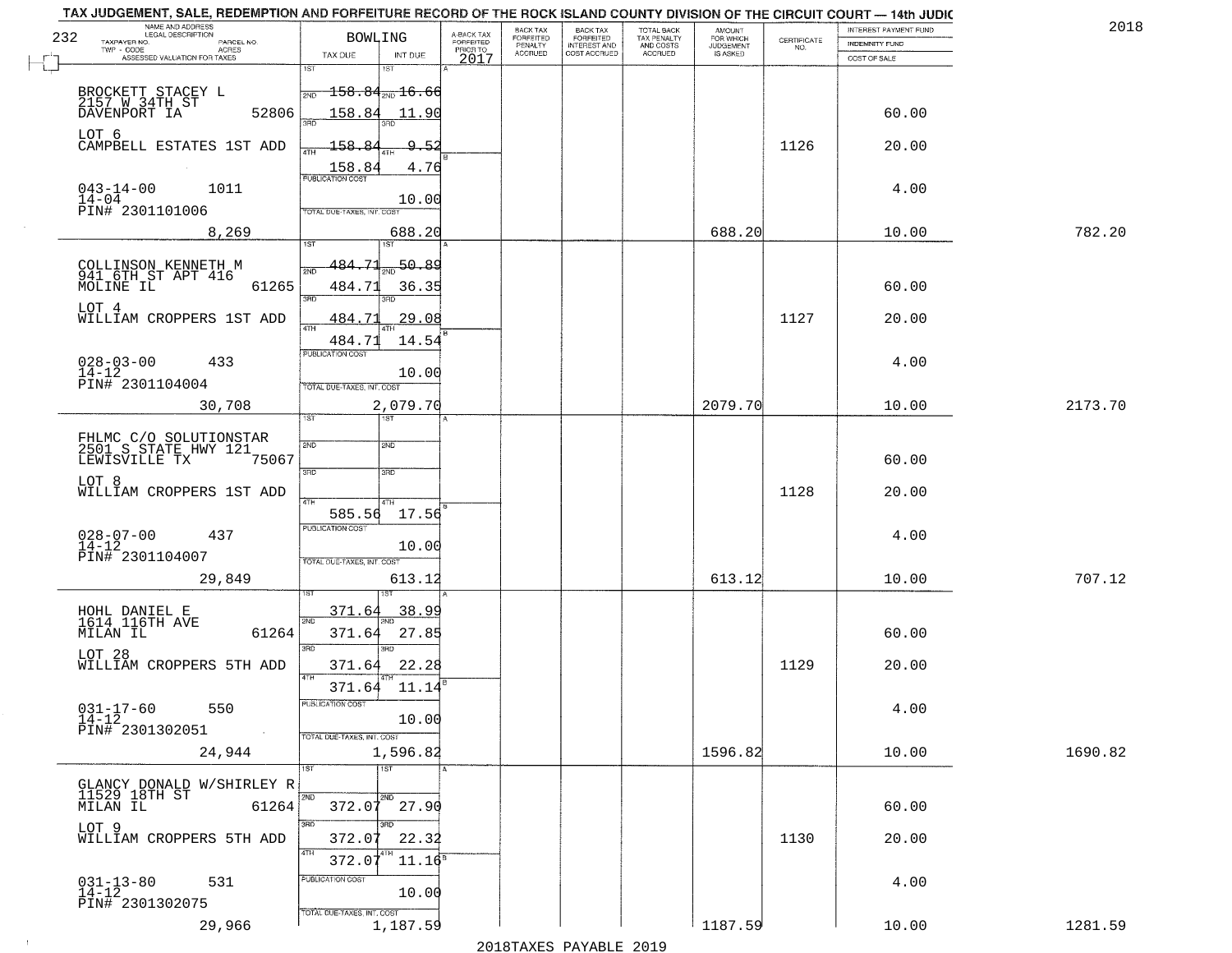| 232                                      | BY WHOM<br>PURCHASED                     | RATE<br>$\%$<br><b>BID</b> | <b>BOWLING</b><br>DATE OF SALE | TAX JUDGEMENT, SALE, REDEMPTION AND FORFEITURE RECORD OF THE ROCK ISLAND COUNTY DIVISION OF THE CIRCUIT COURT — 14th JUDICIAL CIRCUIT OF ILLINOIS 2018<br>SUBSEQUENT TAXES PAID, FEES, AND TIME EXTENSION | TOTAL DUE<br>TO REDEEM<br>FROM SALE<br>LESS    | BY WHOM REDEEMED                   | DATE OF REDEMP-<br>TION OR DEED | RECEIVED REDEMPTION<br>MONEY IN FULL                      |
|------------------------------------------|------------------------------------------|----------------------------|--------------------------------|-----------------------------------------------------------------------------------------------------------------------------------------------------------------------------------------------------------|------------------------------------------------|------------------------------------|---------------------------------|-----------------------------------------------------------|
| PIN# 2301101006<br>JICTB, INC            | $\sim$                                   | 18                         | 12/27/2019                     | 02/12/2020 Time Ext & incl<br>02/13/2020 Take Notice Fee                                                                                                                                                  | <b>COUNTY CLERK FEE</b><br>12/06/2022<br>20.95 |                                    | <b>MO</b><br>DAY.<br>YEAR       | $\mathbf{1}$                                              |
| 2                                        | PIN# 2301104004<br>GUARDIAN TAX IL LLC   | 0 <sub>0</sub>             | 12/27/2019                     |                                                                                                                                                                                                           |                                                |                                    |                                 | Certificate<br>Returned<br>& Cancelled 2<br>02/18/2020    |
|                                          |                                          |                            |                                |                                                                                                                                                                                                           |                                                | 2,173.70<br>160.00 PETER COLLINSON | 01/24/2020                      | Karen Kinney                                              |
| PIN# 2301104007<br>REALTAX DEV LT'D<br>3 |                                          | 00                         | 12/27/2019                     | 01/31/2020 Time Ext & incl<br>02/20/2020 Take Notice Fee                                                                                                                                                  | 06/27/2022<br>20.95                            |                                    |                                 | Certificate<br>Returned<br>3<br>& Cancelled<br>06/26/2020 |
|                                          |                                          |                            |                                |                                                                                                                                                                                                           |                                                | 728.07<br>160.00 GOMEZ MAY ATTY    | 03/27/2020                      | Karen Kinney                                              |
| 4                                        | PIN# 2301302051<br>GUARDIAN TAX IL LLC   | 03                         | 12/27/2019                     | 04/01/2020 Time Ext & incl<br>04/01/2020 Take Notice Fee                                                                                                                                                  | 12/22/2022<br>20.95                            |                                    |                                 | Certificate<br>Returned<br>& Cancelled 4<br>08/31/2020    |
|                                          |                                          |                            |                                |                                                                                                                                                                                                           |                                                | $1,762.49$ DANIEL HOHL             | 06/09/2020                      | Karen Kinney                                              |
| 5                                        | PIN# 2301302075<br>EQUITY ONE INVESTMENT | 00                         | FUND LLC<br>12/27/2019         | 01/22/2020 Time Ext & incl<br>01/22/2020 Take Notice Fee                                                                                                                                                  | $07/13/2022$<br>20.85                          |                                    |                                 | Certificate<br>Returned<br>& Cancelled 5<br>02/07/2020    |
|                                          |                                          |                            |                                |                                                                                                                                                                                                           |                                                | $1,302.44$ DONALD GLANCY           | 01/22/2020                      | Karen Kinney                                              |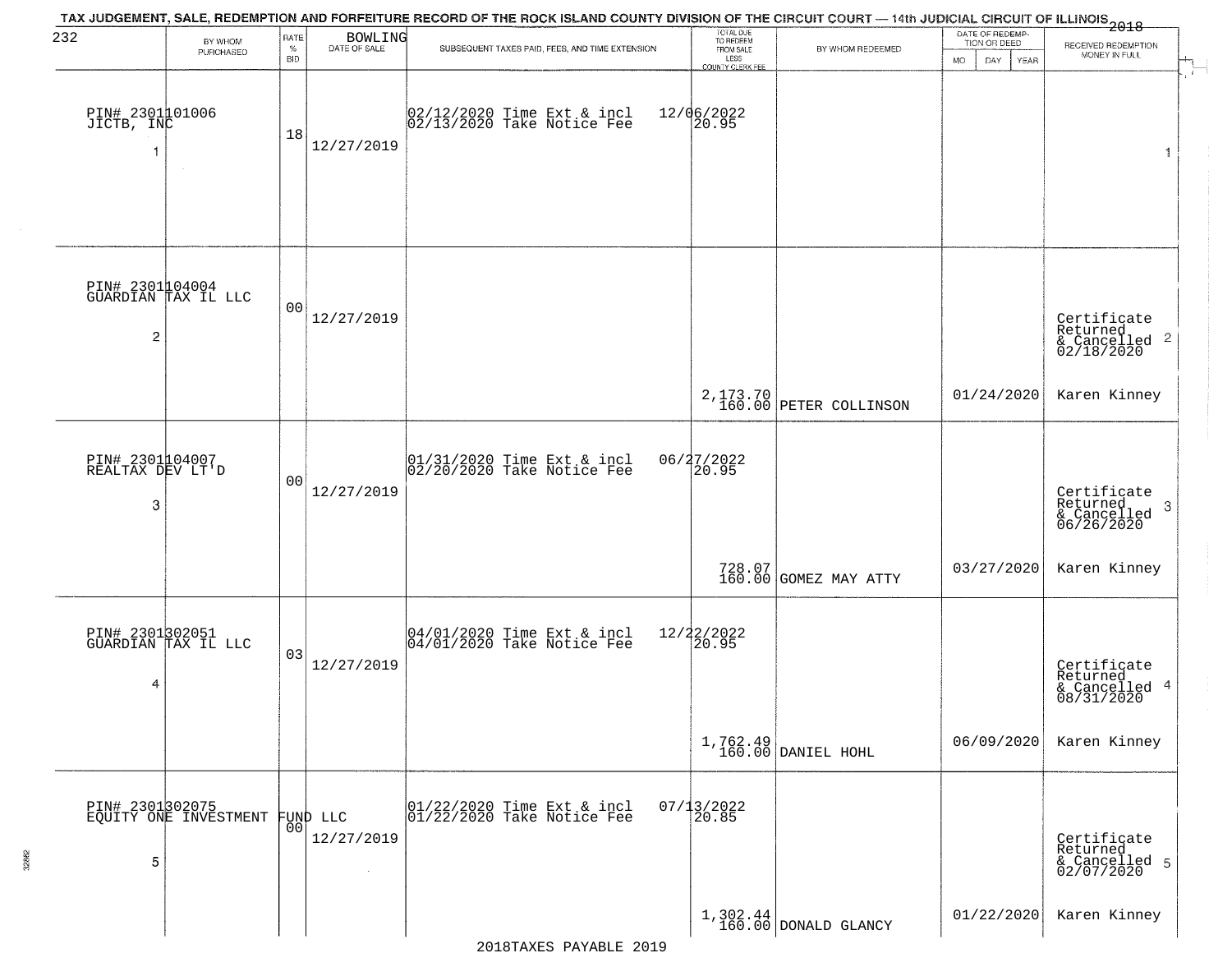| NAME AND ADDRESS<br>LEGAL DESCRIPTION<br>233<br>TAXPAYER NO.<br>PARCEL NO. | <b>BOWLING</b>                              | A-BACK TAX<br>FORFEITED | BACK TAX<br>FORFEITED<br>PENALTY | <b>BACK TAX</b><br><b>FORFEITED</b> | TOTAL BACK<br>TAX PENALTY | <b>AMOUNT</b><br>FOR WHICH<br>JUDGEMENT | CERTIFICATE | INTEREST PAYMENT FUND<br>INDEMNITY FUND | 2018    |
|----------------------------------------------------------------------------|---------------------------------------------|-------------------------|----------------------------------|-------------------------------------|---------------------------|-----------------------------------------|-------------|-----------------------------------------|---------|
| $TWP - CODE$<br><b>ACRES</b><br>ASSESSED VALUATION FOR TAXES               | TAX DUE<br>INT DUE<br>1ST<br>18T            | PRIOR TO<br>2017        | <b>ACCRUED</b>                   | INTEREST AND                        | AND COSTS<br>ACCRUED      | IS ASKED                                | NO.         | COST OF SALE                            |         |
|                                                                            | 2ND<br>2ND                                  |                         |                                  |                                     |                           |                                         |             |                                         |         |
| MCCOLLOM MICHAEL J<br>11522 22ND ST<br>MILAN IL<br>61264                   | 23.75<br>316.34                             |                         |                                  |                                     |                           |                                         |             | 60.00                                   |         |
| SUPVR ASST MAP<br>LOT 412 SHEET 5                                          | -19.00<br>316.                              |                         |                                  |                                     |                           |                                         | 1131        | 20.00                                   |         |
|                                                                            | 316.3<br>9.50<br><b>PUBLICATION COST</b>    |                         |                                  |                                     |                           |                                         |             |                                         |         |
| $002 - 12 - 00$<br>$13 - J - 1$<br>$14-04$<br>PIN# 2301400012<br>.640      | 10.00<br>TOTAL DUE-TAXES, INT. COST         |                         |                                  |                                     |                           |                                         |             | 4.00                                    |         |
| 31,187                                                                     | 1,011.27                                    |                         |                                  |                                     |                           | 1011.27                                 |             | 10.00                                   | 1105.27 |
|                                                                            | Tst<br>1ST                                  |                         |                                  |                                     |                           |                                         |             |                                         |         |
| COON GARY G<br>11121 RIDGEWOOD RD<br>61264<br>MILAN IL                     | 2ND<br>2ND                                  |                         |                                  |                                     |                           |                                         |             | 60.00                                   |         |
| LOT 4<br>LAKE VIEW 1ST SUBD                                                | 3BD<br>3HD                                  |                         |                                  |                                     |                           |                                         | 1132        | 20.00                                   |         |
|                                                                            | $\overline{47H}$<br>4TH<br>20.52<br>684.09  |                         |                                  |                                     |                           |                                         |             |                                         |         |
| $042 - 33 - 00$<br>930<br>$14 - 07$                                        | PUBLICATION COST<br>10.00                   |                         |                                  |                                     |                           |                                         |             | 4.00                                    |         |
| PIN# 2303104003                                                            | TOTAL DUE-TAXES, INT. COST                  |                         |                                  |                                     |                           |                                         |             |                                         |         |
| 41,111                                                                     | 714.61                                      |                         |                                  |                                     |                           | 714.61                                  |             | 10.00                                   | 808.61  |
| MEAKER AMANDA/CHELSEA<br>11622 27TH ST W<br>MILAN IL 63                    | 87.85<br>836.82<br>$\overline{2ND}$         |                         |                                  |                                     |                           |                                         |             |                                         |         |
| 61264                                                                      | 836.82<br>62.75<br>3RD<br>3RD               |                         |                                  |                                     |                           |                                         |             | 60.00                                   |         |
| LOT 6 BLOCK A<br>RIDGEWOOD LEDGES                                          | 836.82<br>50.20<br>4TH                      |                         |                                  |                                     |                           |                                         | 1133        | 20.00                                   |         |
|                                                                            | 25.10<br>836.82<br><b>PUBLICATION COST</b>  |                         |                                  |                                     |                           |                                         |             |                                         |         |
| $037 - 12 - 00$<br>14-07<br>718<br>PIN# 2303305009                         | 10.00<br>TOTAL OUE-TAXES, INT. COST         |                         |                                  |                                     |                           |                                         |             | 4.00                                    |         |
| 48,950                                                                     | 3,583.18                                    |                         |                                  |                                     |                           | 3583.18                                 |             | 10.00                                   | 3677.18 |
| BORTS DENNIS D/PATRICIA E<br>11302 35TH ST W                               | <u>778.54</u><br><u>81.76</u>               |                         |                                  |                                     |                           |                                         |             |                                         |         |
| 61264<br>MILAN IL                                                          | 2ND<br>778.54<br>58.40                      |                         |                                  |                                     |                           |                                         |             | 60.00                                   |         |
| LOT 2<br><b>SCHEUERMANS SUBD</b>                                           | 3RD<br>3RD<br>778.54<br>46.72               |                         |                                  |                                     |                           |                                         | 1134        | 20.00                                   |         |
|                                                                            | 4TH<br>23.36<br>778.54                      |                         |                                  |                                     |                           |                                         |             |                                         |         |
| $047 - 65 - 00$<br>$14 - 07$<br>1218<br>2.880                              | PUBLICATION COST<br>10.00                   |                         |                                  |                                     |                           |                                         |             | 4.00                                    |         |
| PIN# 2304102002<br>56,070                                                  | TOTAL DUE-TAXES, INT. COST<br>3,334.40      |                         |                                  |                                     |                           | 3334.40                                 |             | 10.00                                   | 3428.40 |
|                                                                            | $\overline{1}$ ST<br>1ST                    |                         |                                  |                                     |                           |                                         |             |                                         |         |
| 61264                                                                      | 2ND<br>2ND<br>$302.62$ $22.70$              |                         |                                  |                                     |                           |                                         |             | 60.00                                   |         |
| LOT 3                                                                      | 3RD<br>$\overline{3BD}$<br>302.62           |                         |                                  |                                     |                           |                                         |             |                                         |         |
| SCHEUERMANS SUBD                                                           | 18.16<br>4TH<br>9.08 <sup>5</sup><br>302.62 |                         |                                  |                                     |                           |                                         | 1135        | 20.00                                   |         |
| $047 - 66 - 00$<br>14-07<br>1219<br>1.130                                  | PUBLICATION COST<br>10.00                   |                         |                                  |                                     |                           |                                         |             | 4.00                                    |         |
| PIN# 2304102003                                                            | TOTAL DUE-TAXES, INT. COST                  |                         |                                  |                                     |                           |                                         |             |                                         |         |
| 26,532                                                                     | 967.80                                      |                         |                                  |                                     |                           | 967.80                                  |             | 10.00                                   | 1061.80 |

 $\sim 100$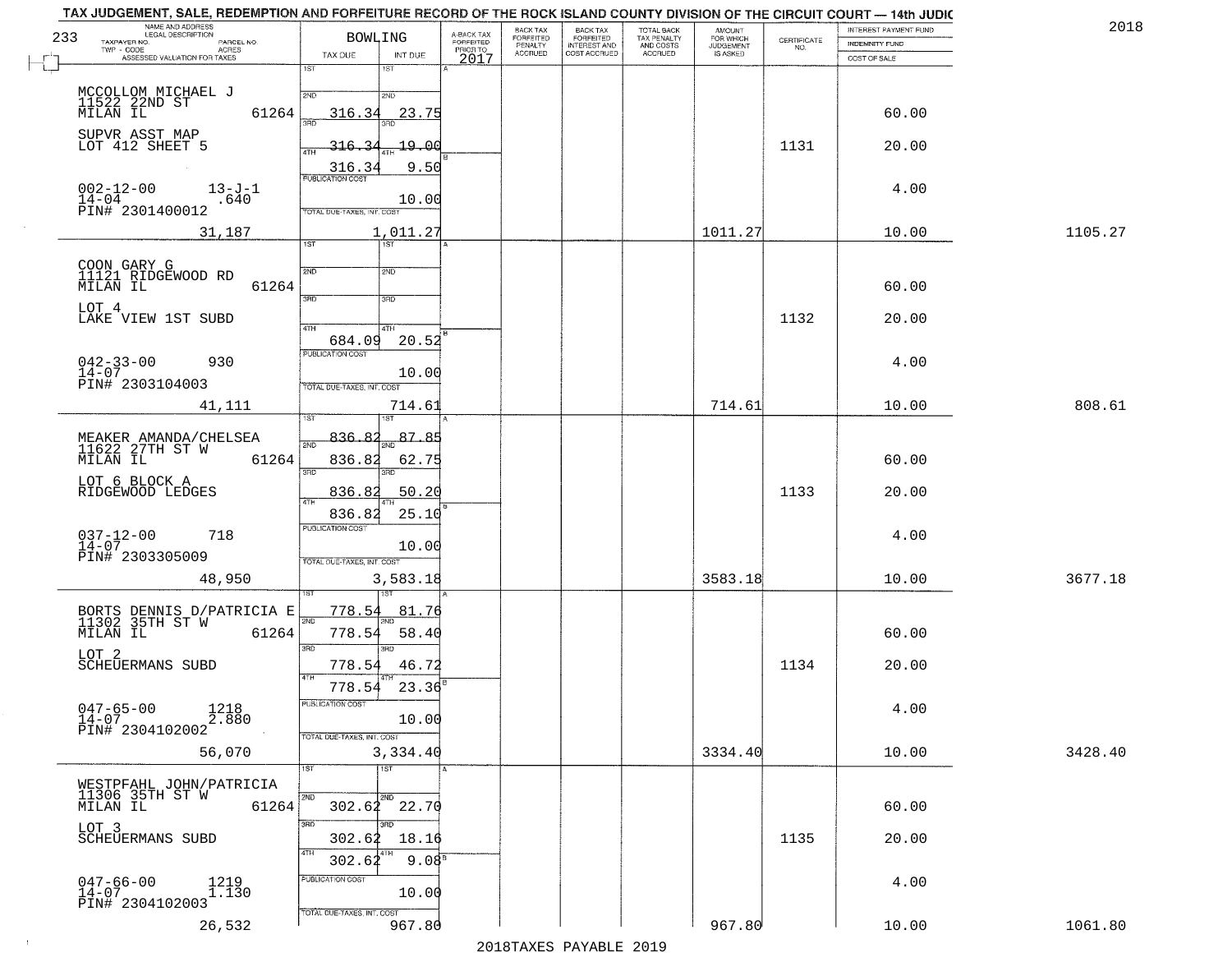| 233                                       | BY WHOM                                  | RATE               | <b>BOWLING</b>                 | TAX JUDGEMENT, SALE, REDEMPTION AND FORFEITURE RECORD OF THE ROCK ISLAND COUNTY DIVISION OF THE CIRCUIT COURT — 14th JUDICIAL CIRCUIT OF ILLINOIS 2018 | TOTAL DUE<br>TO REDEEM                |                                            | DATE OF REDEMP-<br>TION OR DEED  | RECEIVED REDEMPTION                                                    |
|-------------------------------------------|------------------------------------------|--------------------|--------------------------------|--------------------------------------------------------------------------------------------------------------------------------------------------------|---------------------------------------|--------------------------------------------|----------------------------------|------------------------------------------------------------------------|
|                                           | PURCHASED                                | $\%$<br><b>BID</b> | DATE OF SALE                   | SUBSEQUENT TAXES PAID, FEES, AND TIME EXTENSION                                                                                                        | FROM SALE<br>LESS<br>COUNTY CLERK FEE | BY WHOM REDEEMED                           | <b>MO</b><br>DAY.<br><b>YEAR</b> | MONEY IN FULL                                                          |
| PIN# 2301400012<br>REALTAX DEV LT'D<br>1  | $\sim$                                   | 01                 | 12/27/2019                     | 01/31/2020 Time Ext & incl<br>02/20/2020 Take Notice Fee                                                                                               | 06/27/2022<br>20.95                   |                                            |                                  | Certificate<br>Returned<br>& Cancelled<br>06/26/2020                   |
|                                           |                                          |                    |                                |                                                                                                                                                        |                                       | $1, 137.27$<br>$160.00$ CHARLOTTE MCCOLLOM | 03/02/2020                       | Karen Kinney                                                           |
| $\overline{c}$                            | PIN# 2303104003<br>EQUITY ONE INVESTMENT |                    | FUND LLC<br> 00 <br>12/27/2019 | 01/22/2020 Time Ext & incl<br>01/22/2020 Take Notice Fee                                                                                               | 07/13/2022<br>20.85                   |                                            |                                  | Certificate<br>Returned<br>$\overline{2}$<br>& Cancelled<br>06/05/2020 |
|                                           |                                          |                    |                                |                                                                                                                                                        |                                       | 829.46<br>160.00 VIBRANT CREDIT UNION      | 05/06/2020                       | Karen Kinney                                                           |
| 3                                         | PIN# 2303305009<br>EQUITY ONE INVESTMENT | 01                 | FUND LLC<br>12/27/2019         | 01/22/2020 Time Ext & incl<br>01/22/2020 Take Notice Fee                                                                                               | 07/13/2022<br>20.85                   |                                            |                                  | Certificate<br>Returned<br>3<br>& Cancelled<br>04/08/2020              |
|                                           |                                          |                    |                                |                                                                                                                                                        |                                       | 3,734.80<br>160.00 AMANDA MEAKER           | 03/09/2020                       | Karen Kinney                                                           |
| PIN# 2304102002<br>REALTAX DEV LT'D<br>4  |                                          | 01                 | 12/27/2019                     | 01/31/2020 Time Ext & incl<br>02/20/2020 Take Notice Fee                                                                                               | 06/27/2022<br>20.95                   |                                            |                                  | Certificate<br>Returned<br>4<br>& Cancelled<br>06/26/2020              |
|                                           |                                          |                    |                                |                                                                                                                                                        |                                       | 3,483.63<br>160.00 PATRICIA BORTS          | 03/25/2020                       | Karen Kinney                                                           |
| PIN# 2304102003<br>WESTERN SITES LLC<br>5 |                                          | 0 <sub>0</sub>     | 12/27/2019<br>$\sim$           | 03/09/2020 Time Ext & incl<br>03/09/2020 Take Notice Fee                                                                                               | $07/12/2022$<br>20.95                 |                                            |                                  | Certificate<br>Returned<br>& Cancelled 5<br>11/13/2020                 |
|                                           |                                          |                    |                                |                                                                                                                                                        |                                       | $1,082.75$ JOHN WESTFAHL                   | 10/16/2020                       | Karen Kinney                                                           |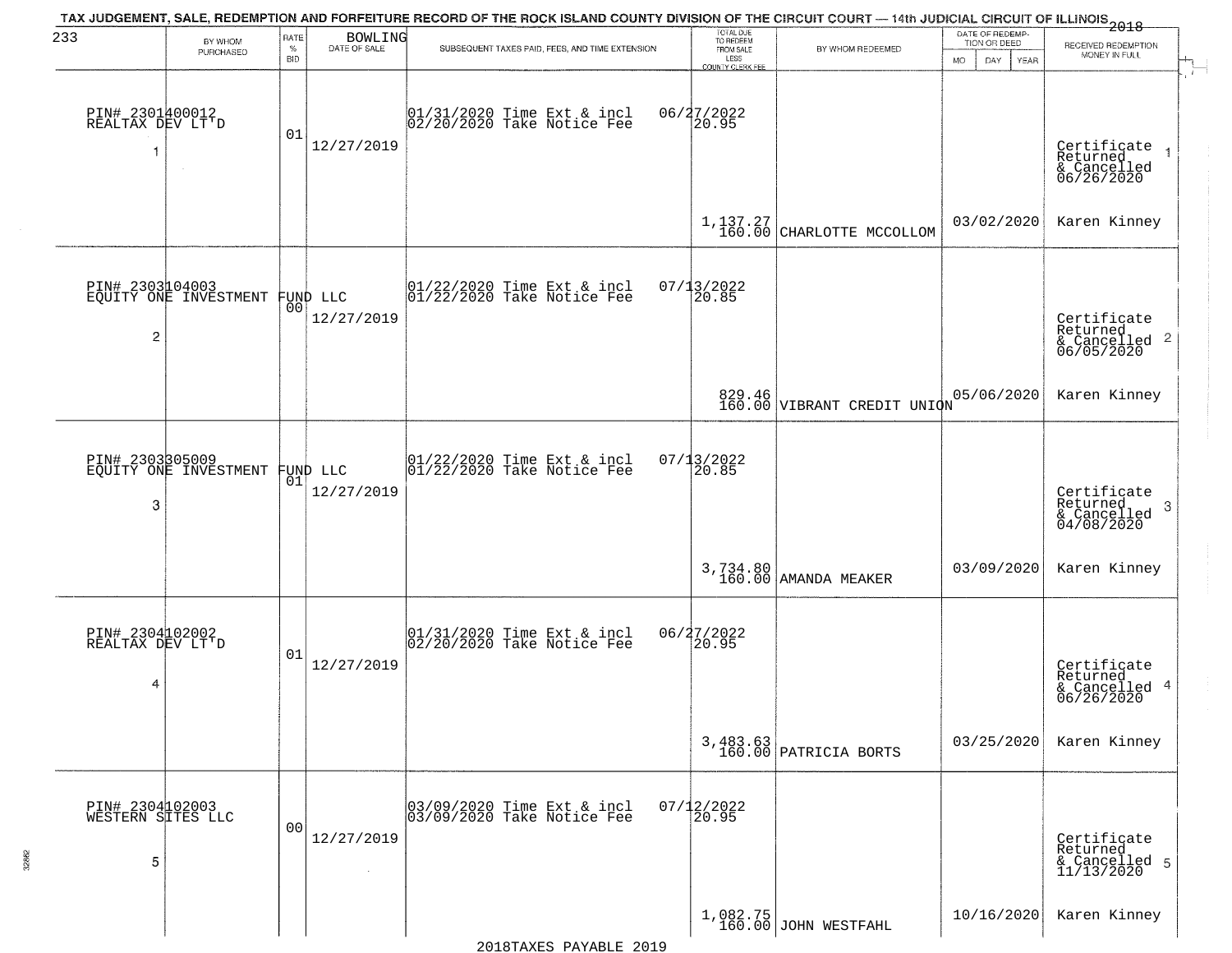|     | TAX JUDGEMENT, SALE, REDEMPTION AND FORFEITURE RECORD OF THE ROCK ISLAND COUNTY DIVISION OF THE CIRCUIT COURT - 14th JUDIC<br>NAME AND ADDRESS<br>LEGAL DESCRIPTION |                                        |                                     | BACK TAX<br>FORFEITED     | BACK TAX<br>FORFEITED<br>INTEREST AND | TOTAL BACK<br>TAX PENALTY<br>AND COSTS | AMOUNT<br>FOR WHICH<br>JUDGEMENT |                                                                 | INTEREST PAYMENT FUND | 2018    |
|-----|---------------------------------------------------------------------------------------------------------------------------------------------------------------------|----------------------------------------|-------------------------------------|---------------------------|---------------------------------------|----------------------------------------|----------------------------------|-----------------------------------------------------------------|-----------------------|---------|
| 234 | TAXPAYER NO.<br>PARCEL NO.<br>TWP - CODE<br>ACRES                                                                                                                   | <b>BOWLING</b>                         | A-BACK TAX<br>FORFEITED<br>PRIOR TO | PENALTY<br><b>ACCRUED</b> | COST ACCRUED                          | <b>ACCRUED</b>                         | IS ASKED                         | $\begin{array}{c} \text{CERTIFICATE} \\ \text{NO.} \end{array}$ | <b>INDEMNITY FUND</b> |         |
|     | ASSESSED VALUATION FOR TAXES                                                                                                                                        | INT DUE<br>TAX DUE<br>1ST<br>1ST       | 2017                                |                           |                                       |                                        |                                  |                                                                 | COST OF SALE          |         |
|     |                                                                                                                                                                     |                                        |                                     |                           |                                       |                                        |                                  |                                                                 |                       |         |
|     | WESTPFAHL JOHN/PATRICIA<br>11306 35TH ST W<br>MILAN IL                                                                                                              | 2ND<br>2ND                             |                                     |                           |                                       |                                        |                                  |                                                                 |                       |         |
|     | 61264                                                                                                                                                               | 9.60<br>128.28                         |                                     |                           |                                       |                                        |                                  |                                                                 | 60.00                 |         |
|     | LOT 4<br>SCHEUERMANS SUBD                                                                                                                                           | $-128$<br>7.<br>つら<br>-68              |                                     |                           |                                       |                                        |                                  | 1136                                                            | 20.00                 |         |
|     |                                                                                                                                                                     | 4TH                                    |                                     |                           |                                       |                                        |                                  |                                                                 |                       |         |
|     |                                                                                                                                                                     | 3.84                                   |                                     |                           |                                       |                                        |                                  |                                                                 |                       |         |
|     | $047 - 67 - 00$<br>1220<br>$14 - 07$<br>1.000                                                                                                                       | 10.00                                  |                                     |                           |                                       |                                        |                                  |                                                                 | 4.00                  |         |
|     | PIN# 2304102004                                                                                                                                                     | TOTAL DUE-TAXES, INT. COST             |                                     |                           |                                       |                                        |                                  |                                                                 |                       |         |
|     | 6,584                                                                                                                                                               | 415.96<br>1ST<br>1ST                   |                                     |                           |                                       |                                        | 415.96                           |                                                                 | 10.00                 | 509.96  |
|     |                                                                                                                                                                     |                                        |                                     |                           |                                       |                                        |                                  |                                                                 |                       |         |
|     | WIESE ALLEN F<br>1232 19TH AVE NE<br>ROCHESTER MN                                                                                                                   | 2ND<br>2ND                             |                                     |                           |                                       |                                        |                                  |                                                                 |                       |         |
|     | 55906                                                                                                                                                               | 3RD<br>3RD                             |                                     |                           |                                       |                                        |                                  |                                                                 | 60.00                 |         |
|     | LOT <sub>4</sub><br>HIGHLAND WOODS ADD                                                                                                                              | 88.24<br>1470.69                       |                                     |                           |                                       |                                        |                                  | 1137                                                            | 20.00                 |         |
|     |                                                                                                                                                                     |                                        |                                     |                           |                                       |                                        |                                  |                                                                 |                       |         |
|     |                                                                                                                                                                     | 44.12<br>1470.69<br>PUBLICATION COST   |                                     |                           |                                       |                                        |                                  |                                                                 |                       |         |
|     | $047 - 55 - 00$<br>1208<br>$14 - 07$                                                                                                                                | 10.00                                  |                                     |                           |                                       |                                        |                                  |                                                                 | 4.00                  |         |
|     | PIN# 2304405010                                                                                                                                                     | TOTAL DUE-TAXES, INT. COST             |                                     |                           |                                       |                                        |                                  |                                                                 |                       |         |
|     | 81,484                                                                                                                                                              | 3,083.74<br>1ST.<br>1ST                |                                     |                           |                                       |                                        | 3083.74                          |                                                                 | 10.00                 | 3177.74 |
|     |                                                                                                                                                                     |                                        |                                     |                           |                                       |                                        |                                  |                                                                 |                       |         |
|     | ROCK WILLIAM W<br>3018 118TH AVE W                                                                                                                                  | 2ND<br>SMD                             |                                     |                           |                                       |                                        |                                  |                                                                 |                       |         |
|     | 61264<br>MILAN IL                                                                                                                                                   | 3BD<br>3 <sub>3</sub>                  |                                     |                           |                                       |                                        |                                  |                                                                 | 60.00                 |         |
|     | LOT 5<br>HEATHER HEIGHTS 3RD ADD                                                                                                                                    |                                        |                                     |                           |                                       |                                        |                                  | 1138                                                            | 20.00                 |         |
|     |                                                                                                                                                                     | 4TH<br>4TH<br>514.13<br>15.42          |                                     |                           |                                       |                                        |                                  |                                                                 |                       |         |
|     | 997                                                                                                                                                                 | <b>PUBLICATION COST</b>                |                                     |                           |                                       |                                        |                                  |                                                                 | 4.00                  |         |
|     | $043 - 00 - 00$<br>$14 - 07$                                                                                                                                        | 10.00                                  |                                     |                           |                                       |                                        |                                  |                                                                 |                       |         |
|     | PIN# 2304406003                                                                                                                                                     | TOTAL OUE-TAXES, INT. COST             |                                     |                           |                                       |                                        |                                  |                                                                 |                       |         |
|     | 26,388                                                                                                                                                              | 539.55                                 |                                     |                           |                                       |                                        | 539.55                           |                                                                 | 10.00                 | 633.55  |
|     |                                                                                                                                                                     | <u>720.33</u><br><u>75.60</u>          |                                     |                           |                                       |                                        |                                  |                                                                 |                       |         |
|     | BOOKER JOE W<br>444 E 6TH ST<br>MILAN IL<br>61264                                                                                                                   | 2ND<br>720.33<br>54.00                 |                                     |                           |                                       |                                        |                                  |                                                                 | 60.00                 |         |
|     |                                                                                                                                                                     | 3RD<br>$\overline{3BD}$                |                                     |                           |                                       |                                        |                                  |                                                                 |                       |         |
|     | LOT 4<br>HEATHER HEIGHTS 3RD ADD                                                                                                                                    | 43.20<br>720.33                        |                                     |                           |                                       |                                        |                                  | 1139                                                            | 20.00                 |         |
|     |                                                                                                                                                                     | 4TH<br>720.33<br>21.60                 |                                     |                           |                                       |                                        |                                  |                                                                 |                       |         |
|     | $042 - 99 - 00$<br>996                                                                                                                                              | PUBLICATION COST                       |                                     |                           |                                       |                                        |                                  |                                                                 | 4.00                  |         |
|     | $14-07$<br>PIN# 2304406004                                                                                                                                          | 10.00                                  |                                     |                           |                                       |                                        |                                  |                                                                 |                       |         |
|     |                                                                                                                                                                     | TOTAL DUE-TAXES, INT. COST             |                                     |                           |                                       |                                        | 3085.72                          |                                                                 |                       | 3179.72 |
|     | 36,971                                                                                                                                                              | 3,085.72<br>1ST<br>1ST                 |                                     |                           |                                       |                                        |                                  |                                                                 | 10.00                 |         |
|     | GREGG MICHAEL<br>2926 25TH AVENUE A                                                                                                                                 | 801.11<br>84.14                        |                                     |                           |                                       |                                        |                                  |                                                                 |                       |         |
|     | 61265<br>MOLINE IL                                                                                                                                                  | 2ND<br>2ND<br>801.11<br>60.10          |                                     |                           |                                       |                                        |                                  |                                                                 | 60.00                 |         |
|     | LOT 19 STEELES POND SUBD                                                                                                                                            | उत्तर                                  |                                     |                           |                                       |                                        |                                  |                                                                 |                       |         |
|     | PHASE I SHT 10                                                                                                                                                      | 48.08<br>801.11                        |                                     |                           |                                       |                                        |                                  | 1140                                                            | 20.00                 |         |
|     |                                                                                                                                                                     | 4TH<br>4TH<br>$24.04^5$<br>801.11      |                                     |                           |                                       |                                        |                                  |                                                                 |                       |         |
|     | $049 - 12 - 00$<br>$14 - 09$<br>1364<br>1.023                                                                                                                       | PUBLICATION COST                       |                                     |                           |                                       |                                        |                                  |                                                                 | 4.00                  |         |
|     | PIN# 2305101014                                                                                                                                                     | 10.00                                  |                                     |                           |                                       |                                        |                                  |                                                                 |                       |         |
|     | 40,918                                                                                                                                                              | TOTAL DUE-TAXES, INT. COST<br>3,430.80 |                                     |                           |                                       |                                        | 3430.80                          |                                                                 | 10.00                 | 3524.80 |
|     |                                                                                                                                                                     |                                        |                                     |                           |                                       |                                        |                                  |                                                                 |                       |         |

 $\sim 40$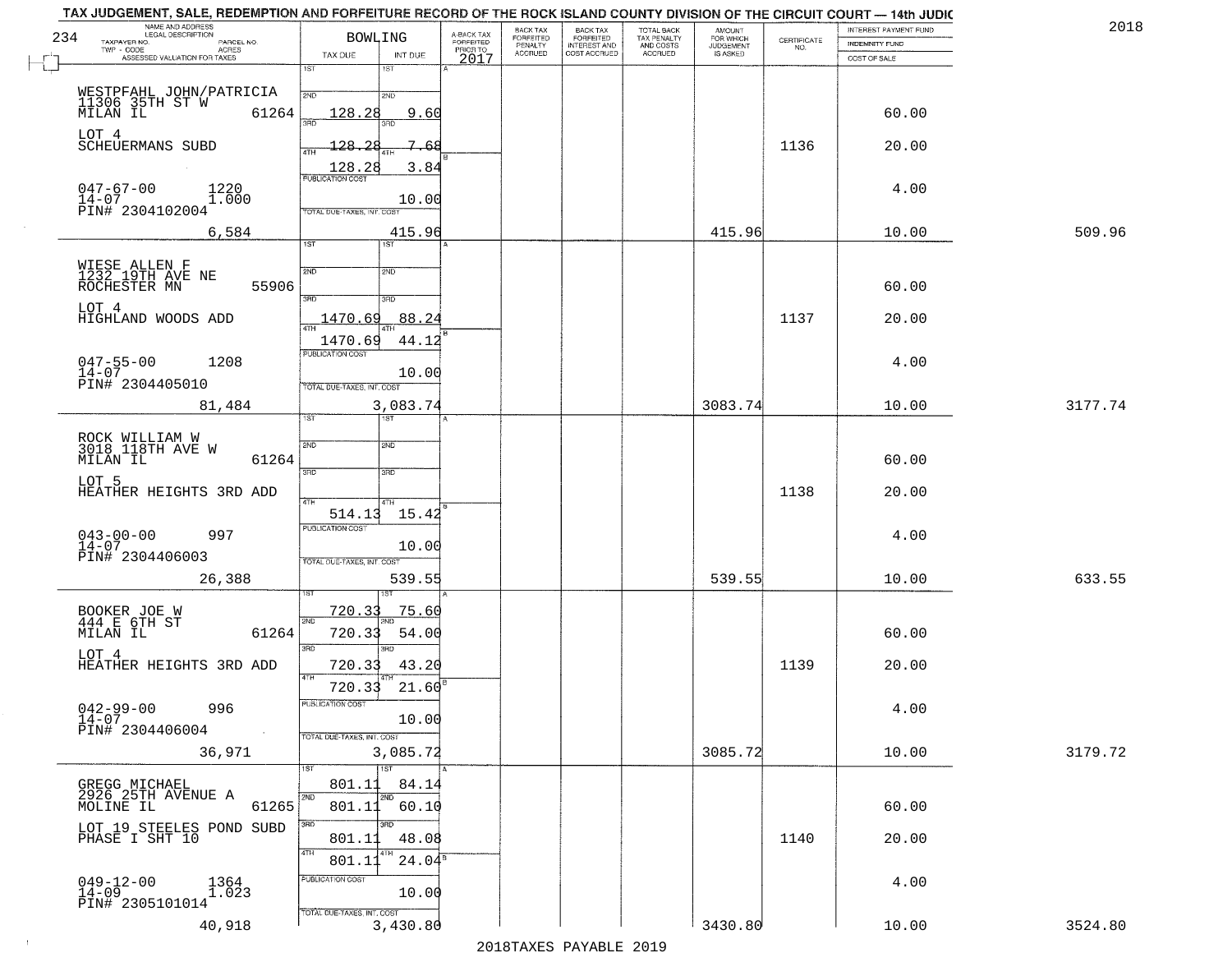| 234                                                | BY WHOM<br>PURCHASED                              | <b>RATE</b><br>$\%$<br><b>BID</b> | BOWLING<br>DATE OF SALE | TAX JUDGEMENT, SALE, REDEMPTION AND FORFEITURE RECORD OF THE ROCK ISLAND COUNTY DIVISION OF THE CIRCUIT COURT — 14th JUDICIAL CIRCUIT OF ILLINOIS 2018<br>SUBSEQUENT TAXES PAID, FEES, AND TIME EXTENSION | TOTAL DUE<br>TO REDEEM<br>FROM SALE<br>LESS<br><b>COUNTY CLERK FEE</b> | BY WHOM REDEEMED                 | DATE OF REDEMP-<br>TION OR DEED<br><b>MO</b><br>DAY.<br>YEAR | RECEIVED REDEMPTION<br>MONEY IN FULL                   |
|----------------------------------------------------|---------------------------------------------------|-----------------------------------|-------------------------|-----------------------------------------------------------------------------------------------------------------------------------------------------------------------------------------------------------|------------------------------------------------------------------------|----------------------------------|--------------------------------------------------------------|--------------------------------------------------------|
| -1                                                 | PIN# 2304102004    <br>STEVE SODEMAN LIVING TRUST | Ίõ                                | 12/27/2019              | 01/21/2020 Time Ext & incl<br>01/21/2020 Take Notice Fee                                                                                                                                                  | $12/21/2022$<br>20.85                                                  |                                  |                                                              | Certificate<br>Returned<br>& Cancelled<br>11/06/2020   |
|                                                    |                                                   |                                   |                         |                                                                                                                                                                                                           |                                                                        | 714.40<br>160.00 JOHN WESTFAHL   | 10/16/2020                                                   | Karen Kinney                                           |
| PIN# 2304405010<br>AUCTION Z INC<br>$\overline{c}$ |                                                   | 0 <sub>0</sub>                    | 12/27/2019              | 03/09/2020 Time Ext & incl<br>03/09/2020 Take Notice Fee<br>12/10/2021 Subs paid                                                                                                                          | 07/12/2022<br>6,652.19                                                 |                                  |                                                              | $\overline{2}$                                         |
|                                                    |                                                   |                                   |                         |                                                                                                                                                                                                           |                                                                        |                                  |                                                              |                                                        |
| PIN# 2304406003<br>3                               | EQUITY ONE INVESTMENT FUND LLC                    | 00 <sup>o</sup>                   | 12/27/2019              | $ 01/22/2020$ Time Ext & incl<br>$ 01/22/2020$ Take Notice Fee                                                                                                                                            | 07/13/2022<br>20.85                                                    |                                  |                                                              | Certificate<br>Returned<br>3<br>$\frac{1}{08/10/2020}$ |
|                                                    |                                                   |                                   |                         |                                                                                                                                                                                                           |                                                                        | 160.00 MIDWEST COMMUNITY TITLE   | 07/09/2020                                                   | Karen Kinney                                           |
| PIN# 2304406004<br>REALTAX DEV LT'D<br>4           |                                                   | 01                                | 12/27/2019              | 01/31/2020 Time Ext & incl<br>02/20/2020 Take Notice Fee<br>12/23/2020 Subs paid                                                                                                                          | 06/27/2022<br>3,120.95<br>3,166.45                                     |                                  |                                                              | Certificate<br>Returned<br>& Cancelled 4<br>12/09/2021 |
|                                                    |                                                   |                                   |                         |                                                                                                                                                                                                           | 6,874.28<br>160.00                                                     | WARREN BOOKER                    | 11/24/2021                                                   | Karen Kinney                                           |
| PIN# 2305101014<br>REALTAX DEV LT'D<br>5           |                                                   | 01                                | 12/27/2019              | 01/31/2020 Time Ext & incl<br>02/20/2020 Take Notice Fee                                                                                                                                                  | 06/27/2022<br>20.95                                                    |                                  |                                                              | Certificate<br>Returned<br>& Cancelled 5<br>03/12/2020 |
|                                                    |                                                   |                                   |                         |                                                                                                                                                                                                           |                                                                        | 3,581.00<br>160.00 MICHAEL GREGG | 02/26/2020                                                   | Karen Kinney                                           |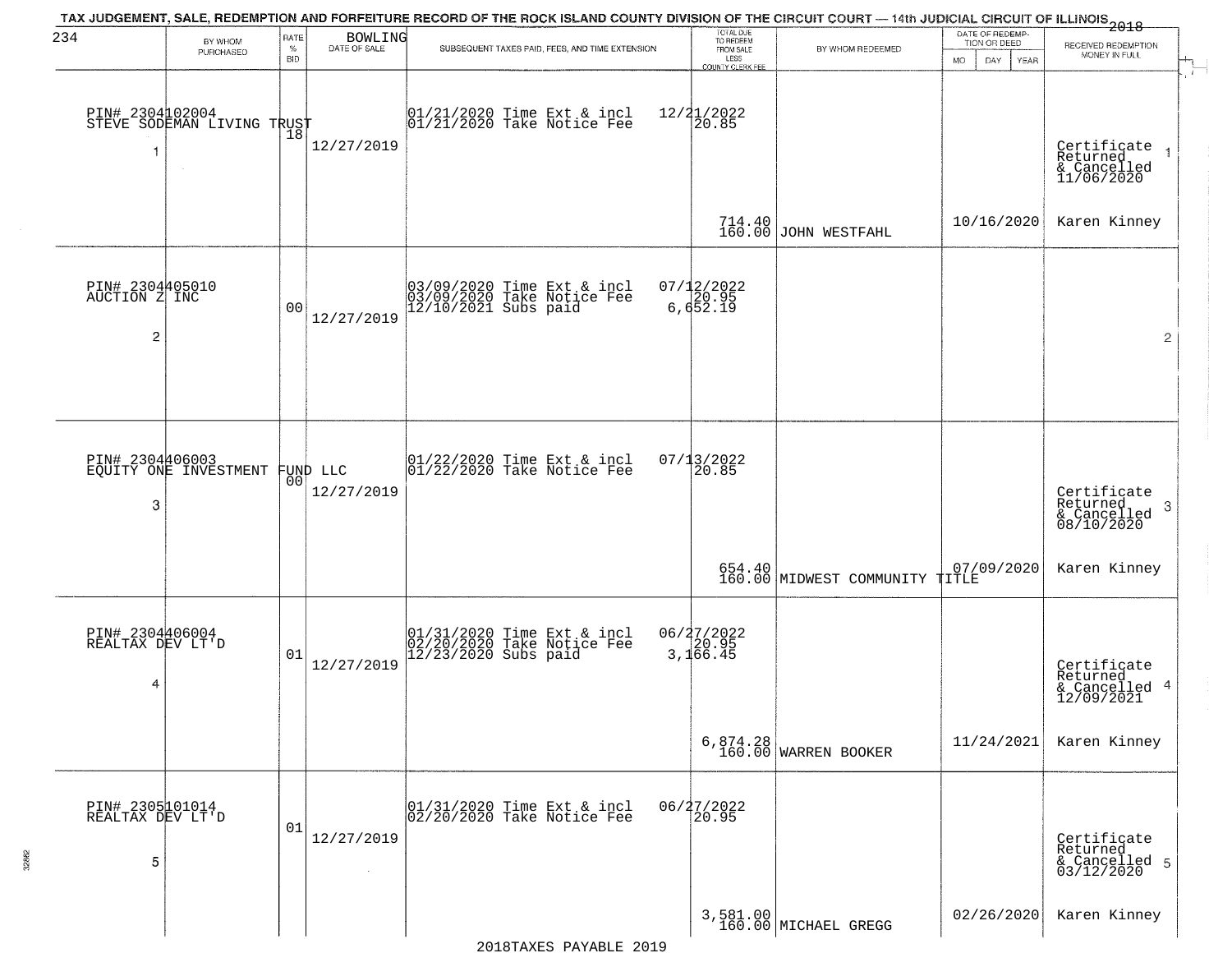| 235 | NAME AND ADDRESS<br>LEGAL DESCRIPTION                                             | <b>BOWLING</b>                             |                                     | BACK TAX<br>FORFEITED     | BACK TAX<br>FORFEITED<br>INTEREST AND | TOTAL BACK<br>TAX PENALTY<br>AND COSTS | AMOUNT<br>FOR WHICH<br>JUDGEMENT |                                                                 | INTEREST PAYMENT FUND | 2018    |
|-----|-----------------------------------------------------------------------------------|--------------------------------------------|-------------------------------------|---------------------------|---------------------------------------|----------------------------------------|----------------------------------|-----------------------------------------------------------------|-----------------------|---------|
|     | TAXPAYER NO.<br>PARCEL NO.<br>TWP - CODE<br>ACRES<br>ASSESSED VALUATION FOR TAXES | INT DUE<br>TAX DUE                         | A-BACK TAX<br>FORFEITED<br>PRIOR TO | PENALTY<br><b>ACCRUED</b> | COST ACCRUED                          | <b>ACCRUED</b>                         | IS ASKED                         | $\begin{array}{c} \text{CERTIFICATE} \\ \text{NO.} \end{array}$ | <b>INDEMNITY FUND</b> |         |
|     |                                                                                   | 1ST<br>1ST                                 | 2017                                |                           |                                       |                                        |                                  |                                                                 | COST OF SALE          |         |
|     |                                                                                   | 2ND<br>2ND                                 |                                     |                           |                                       |                                        |                                  |                                                                 |                       |         |
|     | SCHAFER MICHELE R<br>5609 120TH AVE W<br>MILAN IL<br>61264                        |                                            |                                     |                           |                                       |                                        |                                  |                                                                 | 60.00                 |         |
|     | LOT 1                                                                             | 3RD<br>3RD                                 |                                     |                           |                                       |                                        |                                  |                                                                 |                       |         |
|     | BLUMENSTEIN SUBD                                                                  | 557.05<br>-33-<br>ATH                      |                                     |                           |                                       |                                        |                                  | 1141                                                            | 20.00                 |         |
|     |                                                                                   | 557.05<br>16.72<br><b>PUBLICATION COST</b> |                                     |                           |                                       |                                        |                                  |                                                                 |                       |         |
|     | $038 - 13 - 00$<br>741<br>$14 - 09$                                               | 10.00                                      |                                     |                           |                                       |                                        |                                  |                                                                 | 4.00                  |         |
|     | PIN# 2306405002                                                                   | TOTAL DUE-TAXES, INT. COST                 |                                     |                           |                                       |                                        |                                  |                                                                 |                       |         |
|     | 34,452                                                                            | 1,174.26<br>1ST <sup></sup><br>1ST         |                                     |                           |                                       |                                        | 1174.26                          |                                                                 | 10.00                 | 1268.26 |
|     |                                                                                   | <u>246.99</u><br>25.90                     |                                     |                           |                                       |                                        |                                  |                                                                 |                       |         |
|     | WEINDRUCH HELEN M<br>PO BOX 654<br>BETTENDORF IA<br>52722                         |                                            |                                     |                           |                                       |                                        |                                  |                                                                 |                       |         |
|     |                                                                                   | 246.99<br>18.50<br>3BD                     |                                     |                           |                                       |                                        |                                  |                                                                 | 60.00                 |         |
|     | SUPVR ASST MAP<br>LOT 402-1 SHEET 17                                              | <u>246.99</u><br>14.80<br>47H              |                                     |                           |                                       |                                        |                                  | 1142                                                            | 20.00                 |         |
|     |                                                                                   | 7.40<br>246.99                             |                                     |                           |                                       |                                        |                                  |                                                                 |                       |         |
|     | $011 - 11 - 20$<br>$174 - 1$                                                      | PUBLICATION COST                           |                                     |                           |                                       |                                        |                                  |                                                                 | 4.00                  |         |
|     | $14 - 04$<br>PIN# 2311400006                                                      | 10.00<br>TOTAL DUE-TAXES, INT. COST        |                                     |                           |                                       |                                        |                                  |                                                                 |                       |         |
|     | 12,858                                                                            | 1,064.56                                   |                                     |                           |                                       |                                        | 1064.56                          |                                                                 | 10.00                 | 1158.56 |
|     |                                                                                   | 1ST.                                       |                                     |                           |                                       |                                        |                                  |                                                                 |                       |         |
|     | LUBBEN R/H<br>13812 28TH ST W                                                     | <b>2VD</b><br>SMD                          |                                     |                           |                                       |                                        |                                  |                                                                 |                       |         |
|     | MILAN IL<br>61264                                                                 | 3BD<br>3RD                                 |                                     |                           |                                       |                                        |                                  |                                                                 | 60.00                 |         |
|     | LOT 15<br>CHERRYDALE SUBD TRACT A                                                 | 1391.98<br>83.52                           |                                     |                           |                                       |                                        |                                  | 1143                                                            | 20.00                 |         |
|     |                                                                                   | 1391.98<br>41.76                           |                                     |                           |                                       |                                        |                                  |                                                                 |                       |         |
|     | $041 - 05 - 00$<br>$14 - 07$<br>802                                               | <b>PUBLICATION COST</b>                    |                                     |                           |                                       |                                        |                                  |                                                                 | 4.00                  |         |
|     | PIN# 2316203001                                                                   | 10.00<br>TOTAL OUE-TAXES, INT. COST        |                                     |                           |                                       |                                        |                                  |                                                                 |                       |         |
|     | 77,444                                                                            | 2,919.24                                   |                                     |                           |                                       |                                        | 2919.24                          |                                                                 | 10.00                 | 3013.24 |
|     |                                                                                   |                                            |                                     |                           |                                       |                                        |                                  |                                                                 |                       |         |
|     | SLOAN BRUCE H<br>PO BOX 521<br>MILAN IL                                           | 873.21<br><u>91.70</u><br>2ND              |                                     |                           |                                       |                                        |                                  |                                                                 |                       |         |
|     | 61264                                                                             | 873.21<br>65.50<br>3BD<br>$\overline{3BD}$ |                                     |                           |                                       |                                        |                                  |                                                                 | 60.00                 |         |
|     | LOT 5<br>CHERRYDALE SUBD TRACT A                                                  | 52.40<br>873.21                            |                                     |                           |                                       |                                        |                                  | 1144                                                            | 20.00                 |         |
|     |                                                                                   | 4TH<br>26.20<br>873.21                     |                                     |                           |                                       |                                        |                                  |                                                                 |                       |         |
|     | $040 - 20 - 00$<br>792                                                            | PUBLICATION COST                           |                                     |                           |                                       |                                        |                                  |                                                                 | 4.00                  |         |
|     | $14 - 07$<br>PIN# 2316203010<br>$\sim 100$                                        | 10.00<br>TOTAL DUE-TAXES, INT. COST        |                                     |                           |                                       |                                        |                                  |                                                                 |                       |         |
|     | 50,818                                                                            | 3,738.64                                   |                                     |                           |                                       |                                        | 3738.64                          |                                                                 | 10.00                 | 3832.64 |
|     |                                                                                   | 1ST<br>1ST                                 |                                     |                           |                                       |                                        |                                  |                                                                 |                       |         |
|     | REBELLO JOSEPH<br>3215 143RD AVENUE CT W                                          | 861.29<br>90.44<br>2ND<br>2ND              |                                     |                           |                                       |                                        |                                  |                                                                 |                       |         |
|     | 61264<br>MILAN IL                                                                 | 861.29<br>64.60                            |                                     |                           |                                       |                                        |                                  |                                                                 | 60.00                 |         |
|     | SUPVR ASST MAP<br>LOT 210 SHEET 22                                                | 3RD<br>अंग<br>861.29<br>51.68              |                                     |                           |                                       |                                        |                                  | 1145                                                            | 20.00                 |         |
|     |                                                                                   | 4TH<br>$25.84$ <sup>s</sup><br>861.29      |                                     |                           |                                       |                                        |                                  |                                                                 |                       |         |
|     |                                                                                   | PUBLICATION COST                           |                                     |                           |                                       |                                        |                                  |                                                                 | 4.00                  |         |
|     | $013 - 21 - 50$<br>14-07<br>$221 - 5$<br>4.550<br>PIN# 2316400008                 | 10.00                                      |                                     |                           |                                       |                                        |                                  |                                                                 |                       |         |
|     | 50,206                                                                            | TOTAL DUE-TAXES, INT. COST<br>3,687.72     |                                     |                           |                                       |                                        | 3687.72                          |                                                                 | 10.00                 | 3781.72 |
|     |                                                                                   |                                            |                                     |                           |                                       |                                        |                                  |                                                                 |                       |         |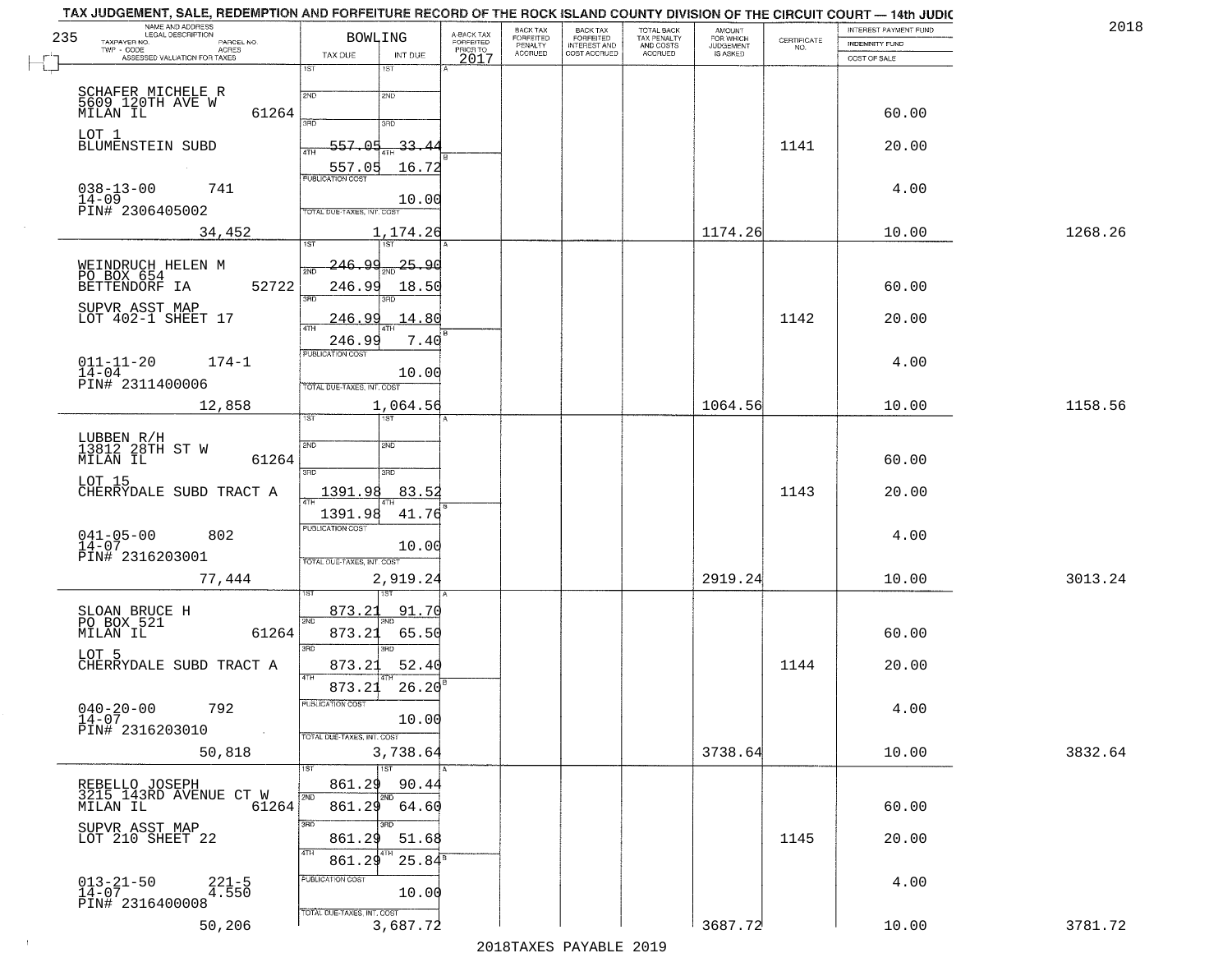| 235                                                   | BY WHOM                                        | RATE               | <b>BOWLING</b> | TAX JUDGEMENT, SALE, REDEMPTION AND FORFEITURE RECORD OF THE ROCK ISLAND COUNTY DIVISION OF THE CIRCUIT COURT — 14th JUDICIAL CIRCUIT OF ILLINOIS 2018 | TOTAL DUE<br>TO REDEEM                       |                                         | DATE OF REDEMP-<br>TION OR DEED |                                                                       |
|-------------------------------------------------------|------------------------------------------------|--------------------|----------------|--------------------------------------------------------------------------------------------------------------------------------------------------------|----------------------------------------------|-----------------------------------------|---------------------------------|-----------------------------------------------------------------------|
|                                                       | PURCHASED                                      | $\%$<br><b>BID</b> | DATE OF SALE   | SUBSEQUENT TAXES PAID, FEES, AND TIME EXTENSION                                                                                                        | FROM SALE<br>LESS<br><b>COUNTY CLERK FEE</b> | BY WHOM REDEEMED                        | <b>MO</b><br>DAY<br>YEAR        | RECEIVED REDEMPTION<br>MONEY IN FULL                                  |
|                                                       | PIN# 2306405002<br>WESTERN SITES LLC<br>$\sim$ | 00                 | 12/27/2019     |                                                                                                                                                        |                                              |                                         |                                 | Certificate<br>Returned<br>$\rightarrow$<br>& Cancelled<br>02/11/2020 |
|                                                       |                                                |                    |                |                                                                                                                                                        |                                              | $1,268.26$ MICHELE SCHAFER              | 01/28/2020                      | Karen Kinney                                                          |
| PIN# 2311400006<br>REALTAX DEV LT'D<br>$\overline{c}$ |                                                | 01                 | 12/27/2019     | 01/31/2020 Time Ext & incl<br>02/20/2020 Take Notice Fee<br>11/30/2021 Subs paid                                                                       | 06/27/2022<br>20.95<br>1,135.80              |                                         |                                 | Certificate<br>Returned<br>$\frac{1}{6}$ Cancelled 2<br>02/03/2022    |
|                                                       |                                                |                    |                |                                                                                                                                                        | 2,497.95<br>160.00                           | JEFFERY WEINDRUCH                       | 12/27/2021                      | Karen Kinney                                                          |
| 3                                                     | PIN# 2316203001<br>WESTERN SITES LLC           | 0 <sub>0</sub>     | 12/27/2019     | 03/09/2020 Time Ext & incl<br>03/09/2020 Take Notice Fee                                                                                               | $07/12/2022$<br>20.95                        |                                         |                                 | Certificate<br>Returned<br>3<br>$\frac{1}{08/10/2020}$                |
|                                                       |                                                |                    |                |                                                                                                                                                        |                                              | $3,034.19$ R/H LUBBEN 160.00 R/H LUBBEN | 07/10/2020                      | Karen Kinney                                                          |
| PIN# 2316203010<br>REALTAX DEV LT'D<br>4              |                                                | 01                 | 12/27/2019     | 01/31/2020 Time Ext & incl<br>02/20/2020 Take Notice Fee                                                                                               | 06/27/2022<br>$\left[20.95\right]$           |                                         |                                 | Certificate<br>Returned<br>& Cancelled 4<br>12/11/2020                |
|                                                       |                                                |                    |                |                                                                                                                                                        | $3,930.24$ IHMVCU                            |                                         | 10/20/2020                      | Karen Kinney                                                          |
| PIN# 2316400008<br>AUCTION Z INC<br>5                 |                                                | 0 <sub>0</sub>     | 12/27/2019     | 03/09/2020 Time Ext & incl<br>03/09/2020 Take Notice Fee                                                                                               | $07/12/2022$<br>20.95                        |                                         |                                 | Certificate<br>Returned<br>& Cancelled 5<br>01/26/2021                |
|                                                       |                                                |                    |                |                                                                                                                                                        |                                              | 3,802.67<br>160.00 JOSEPH REBELLO       | 12/17/2020                      | Karen Kinney                                                          |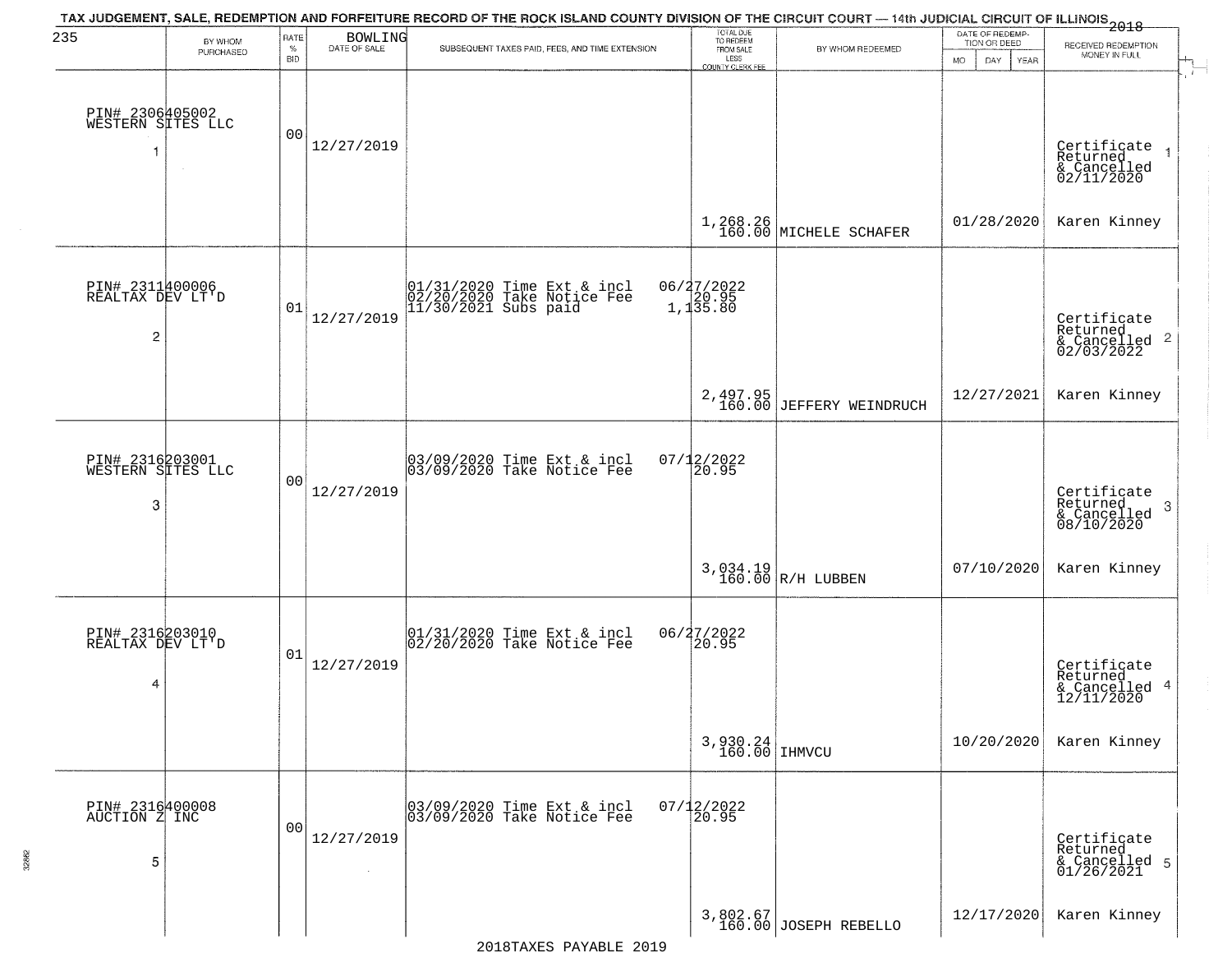|     | TAX JUDGEMENT, SALE, REDEMPTION AND FORFEITURE RECORD OF THE ROCK ISLAND COUNTY DIVISION OF THE CIRCUIT COURT - 14th JUDIC<br>NAME AND ADDRESS<br>LEGAL DESCRIPTION |                                               |                                     | BACK TAX             |                                       |                                        | AMOUNT<br>FOR WHICH |                                                                 | INTEREST PAYMENT FUND | 2018    |
|-----|---------------------------------------------------------------------------------------------------------------------------------------------------------------------|-----------------------------------------------|-------------------------------------|----------------------|---------------------------------------|----------------------------------------|---------------------|-----------------------------------------------------------------|-----------------------|---------|
| 236 | TAXPAYER NO.<br>PARCEL NO.                                                                                                                                          | <b>BOWLING</b>                                | A-BACK TAX<br>FORFEITED<br>PRIOR TO | FORFEITED<br>PENALTY | BACK TAX<br>FORFEITED<br>INTEREST AND | TOTAL BACK<br>TAX PENALTY<br>AND COSTS | <b>JUDGEMENT</b>    | $\begin{array}{c} \text{CERTIFICATE} \\ \text{NO.} \end{array}$ | INDEMNITY FUND        |         |
|     | TWP - CODE<br>ACRES<br>ASSESSED VALUATION FOR TAXES                                                                                                                 | TAX DUE<br>INT DUE                            | 2017                                | <b>ACCRUED</b>       | COST ACCRUED                          | ACCRUED                                | IS ASKED            |                                                                 | COST OF SALE          |         |
|     |                                                                                                                                                                     | 1ST<br>IST                                    |                                     |                      |                                       |                                        |                     |                                                                 |                       |         |
|     |                                                                                                                                                                     | $\frac{1}{200}$ 1156.54 $\frac{1}{201}$ 21.45 |                                     |                      |                                       |                                        |                     |                                                                 |                       |         |
|     | LONG HEATHER<br>5304_134TH AVE W                                                                                                                                    |                                               |                                     |                      |                                       |                                        |                     |                                                                 |                       |         |
|     | 61264<br>MILAN IL                                                                                                                                                   | 1156.54<br>86.75                              |                                     |                      |                                       |                                        |                     |                                                                 | 60.00                 |         |
|     | SUPVR ASST MAP                                                                                                                                                      |                                               |                                     |                      |                                       |                                        |                     |                                                                 |                       |         |
|     | LOT 101-1 SHEET 23                                                                                                                                                  | 1156.54<br>-69.40                             |                                     |                      |                                       |                                        |                     | 1146                                                            | 20.00                 |         |
|     |                                                                                                                                                                     | 34.70                                         |                                     |                      |                                       |                                        |                     |                                                                 |                       |         |
|     |                                                                                                                                                                     |                                               |                                     |                      |                                       |                                        |                     |                                                                 |                       |         |
|     | $014 - 13 - 10$<br>$232 - 1$<br>$14 - 09$<br>82.900                                                                                                                 | 10.00                                         |                                     |                      |                                       |                                        |                     |                                                                 | 4.00                  |         |
|     | PIN# 2317100004                                                                                                                                                     | TOTAL DUE-TAXES, INT. COST                    |                                     |                      |                                       |                                        |                     |                                                                 |                       |         |
|     | 59,072<br>FARM                                                                                                                                                      | 4,948.46                                      |                                     |                      |                                       |                                        | 4948.46             |                                                                 | 10.00                 | 5042.46 |
|     |                                                                                                                                                                     | 1ST                                           |                                     |                      |                                       |                                        |                     |                                                                 |                       |         |
|     |                                                                                                                                                                     |                                               |                                     |                      |                                       |                                        |                     |                                                                 |                       |         |
|     | LONG HEATHER<br>5304 134TH AVE W                                                                                                                                    | 2ND<br>2ND                                    |                                     |                      |                                       |                                        |                     |                                                                 |                       |         |
|     | 61264<br>MILAN IL                                                                                                                                                   | 3RD<br>3RD                                    |                                     |                      |                                       |                                        |                     |                                                                 | 60.00                 |         |
|     | SUPVR ASST MAP                                                                                                                                                      |                                               |                                     |                      |                                       |                                        |                     |                                                                 |                       |         |
|     | LOT 101 SHEET 23                                                                                                                                                    | 26.00<br>433.14                               |                                     |                      |                                       |                                        |                     | 1147                                                            | 20.00                 |         |
|     |                                                                                                                                                                     | 13.00<br>433.14                               |                                     |                      |                                       |                                        |                     |                                                                 |                       |         |
|     |                                                                                                                                                                     | PUBLICATION COST                              |                                     |                      |                                       |                                        |                     |                                                                 |                       |         |
|     | $014 - 13 - 00$<br>$14 - 09$<br>232<br>.900                                                                                                                         | 10.00                                         |                                     |                      |                                       |                                        |                     |                                                                 | 4.00                  |         |
|     | PIN# 2317100005                                                                                                                                                     | TOTAL DUE-TAXES, INT. COST                    |                                     |                      |                                       |                                        |                     |                                                                 |                       |         |
|     | 22,123                                                                                                                                                              | 915.28                                        |                                     |                      |                                       |                                        | 915.28              |                                                                 | 10.00                 | 1009.28 |
|     |                                                                                                                                                                     | ST<br>IST                                     |                                     |                      |                                       |                                        |                     |                                                                 |                       |         |
|     |                                                                                                                                                                     |                                               |                                     |                      |                                       |                                        |                     |                                                                 |                       |         |
|     | LONG HEATHER<br>5304 134TH AVE W                                                                                                                                    | SVD<br>2ND                                    |                                     |                      |                                       |                                        |                     |                                                                 |                       |         |
|     | 61264<br>MILAN IL                                                                                                                                                   |                                               |                                     |                      |                                       |                                        |                     |                                                                 | 60.00                 |         |
|     | SUPVR ASST MAP                                                                                                                                                      | 3RD<br>3RD                                    |                                     |                      |                                       |                                        |                     |                                                                 |                       |         |
|     | LOT 301 SHEET 23                                                                                                                                                    | 231.95<br>13.92                               |                                     |                      |                                       |                                        |                     | 1148                                                            | 20.00                 |         |
|     |                                                                                                                                                                     | 231.95<br>6.96                                |                                     |                      |                                       |                                        |                     |                                                                 |                       |         |
|     |                                                                                                                                                                     | <b>PUBLICATION COST</b>                       |                                     |                      |                                       |                                        |                     |                                                                 |                       |         |
|     | $014 - 16 - 00$<br>14-09<br>40.000                                                                                                                                  | 10.00                                         |                                     |                      |                                       |                                        |                     |                                                                 | 4.00                  |         |
|     | PIN# 2317300001                                                                                                                                                     | TOTAL OUE-TAXES, INT. COST                    |                                     |                      |                                       |                                        |                     |                                                                 |                       |         |
|     | 11,847<br>FARM                                                                                                                                                      | 494.78                                        |                                     |                      |                                       |                                        | 494.78              |                                                                 | 10.00                 | 588.78  |
|     |                                                                                                                                                                     |                                               |                                     |                      |                                       |                                        |                     |                                                                 |                       |         |
|     |                                                                                                                                                                     |                                               |                                     |                      |                                       |                                        |                     |                                                                 |                       |         |
|     | LONG HEATHER<br>5304 134TH AVE W                                                                                                                                    | 2ND<br>2ND                                    |                                     |                      |                                       |                                        |                     |                                                                 |                       |         |
|     | MILAN IL<br>61264                                                                                                                                                   |                                               |                                     |                      |                                       |                                        |                     |                                                                 | 60.00                 |         |
|     | SUPVR ASST MAP                                                                                                                                                      | 3RD<br>3RD                                    |                                     |                      |                                       |                                        |                     |                                                                 |                       |         |
|     | LOT 204 SHEET 24                                                                                                                                                    | 150.68<br>9.04                                |                                     |                      |                                       |                                        |                     | 1149                                                            | 20.00                 |         |
|     |                                                                                                                                                                     | 4TH<br>150.68<br>4.52                         |                                     |                      |                                       |                                        |                     |                                                                 |                       |         |
|     |                                                                                                                                                                     | PUBLICATION COS-                              |                                     |                      |                                       |                                        |                     |                                                                 |                       |         |
|     | $015 - 03 - 00$<br>40.000<br>$14 - 09$                                                                                                                              | 10.00                                         |                                     |                      |                                       |                                        |                     |                                                                 | 4.00                  |         |
|     | PIN# 2318200007                                                                                                                                                     | TOTAL DUE-TAXES, INT. COST                    |                                     |                      |                                       |                                        |                     |                                                                 |                       |         |
|     | 7,696<br>FARM                                                                                                                                                       | 324.92                                        |                                     |                      |                                       |                                        | 324.92              |                                                                 | 10.00                 | 418.92  |
|     |                                                                                                                                                                     | 1ST                                           |                                     |                      |                                       |                                        |                     |                                                                 |                       |         |
|     | SPROTT AMANDA A/DANIEL L                                                                                                                                            | 1583.08 166.25                                |                                     |                      |                                       |                                        |                     |                                                                 |                       |         |
|     | 13706 58TH ST W                                                                                                                                                     | 2ND                                           |                                     |                      |                                       |                                        |                     |                                                                 |                       |         |
|     | 61264<br>MILAN IL                                                                                                                                                   | 1583.08 118.75                                |                                     |                      |                                       |                                        |                     |                                                                 | 60.00                 |         |
|     |                                                                                                                                                                     | 3RD<br>3BD                                    |                                     |                      |                                       |                                        |                     |                                                                 |                       |         |
|     | LOT 13 THE RIDGE<br>SHT 24                                                                                                                                          | 95.00<br>1583.08                              |                                     |                      |                                       |                                        |                     | 1150                                                            | 20.00                 |         |
|     |                                                                                                                                                                     | 4TH<br>1583.08<br>$47.50^8$                   |                                     |                      |                                       |                                        |                     |                                                                 |                       |         |
|     |                                                                                                                                                                     | <b>PUBLICATION COST</b>                       |                                     |                      |                                       |                                        |                     |                                                                 |                       |         |
|     | $049 - 36 - 00$<br>1388<br>1.720<br>$14 - 09$                                                                                                                       | 10.00                                         |                                     |                      |                                       |                                        |                     |                                                                 | 4.00                  |         |
|     | PIN# 2318201010                                                                                                                                                     |                                               |                                     |                      |                                       |                                        |                     |                                                                 |                       |         |
|     | 86,858                                                                                                                                                              | TOTAL DUE-TAXES, INT. COST<br>6,769.82        |                                     |                      |                                       |                                        | 6769.82             |                                                                 | 10.00                 | 6863.82 |
|     |                                                                                                                                                                     |                                               |                                     |                      |                                       |                                        |                     |                                                                 |                       |         |
|     |                                                                                                                                                                     |                                               |                                     | 0.01.0mm             | $\mathbf{D}$                          | 0011                                   |                     |                                                                 |                       |         |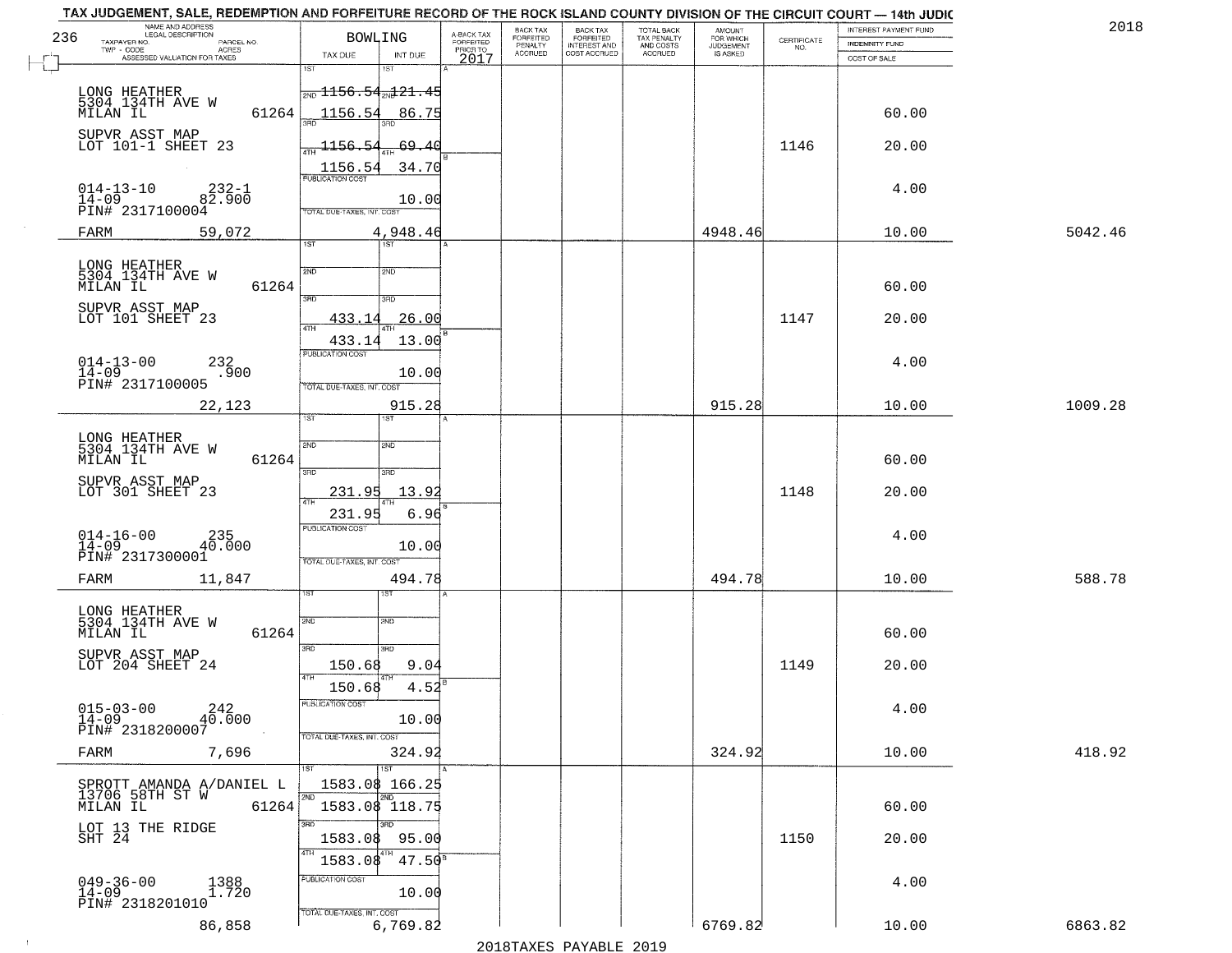| 236                                | BY WHOM<br>PURCHASED                     | RATE<br>$\%$<br><b>BID</b> | <b>BOWLING</b><br>DATE OF SALE | TAX JUDGEMENT, SALE, REDEMPTION AND FORFEITURE RECORD OF THE ROCK ISLAND COUNTY DIVISION OF THE CIRCUIT COURT — 14th JUDICIAL CIRCUIT OF ILLINOIS 2018<br>SUBSEQUENT TAXES PAID, FEES, AND TIME EXTENSION | TOTAL DUE<br>TO REDEEM<br>FROM SALE<br>LESS | BY WHOM REDEEMED                        | DATE OF REDEMP-<br>TION OR DEED<br><b>MO</b><br>DAY<br>YEAR | RECEIVED REDEMPTION<br>MONEY IN FULL                      |
|------------------------------------|------------------------------------------|----------------------------|--------------------------------|-----------------------------------------------------------------------------------------------------------------------------------------------------------------------------------------------------------|---------------------------------------------|-----------------------------------------|-------------------------------------------------------------|-----------------------------------------------------------|
| 1                                  | PIN# 2317100004<br>EQUITY ONE INVESTMENT | 0O                         | FUND LLC<br>12/27/2019         | $ 01/22/2020$ Time Ext & incl<br>$ 01/22/2020$ Take Notice Fee                                                                                                                                            | COUNTY CLERK FEE<br>$07/13/2022$<br>20.85   |                                         |                                                             | Certificate<br>Returned<br>& Cancelled<br>12/03/2020      |
|                                    |                                          |                            |                                |                                                                                                                                                                                                           |                                             | $5,063.31$ HEATHER LONG                 | 11/12/2020                                                  | Karen Kinney                                              |
| PIN# 2317100005<br>JICTB, INC<br>2 |                                          | 00                         | 12/27/2019                     | 02/12/2020 Time Ext & incl<br>02/13/2020 Take Notice Fee                                                                                                                                                  | 12/06/2022<br>20.95                         |                                         |                                                             | Certificate<br>Returned<br>& Cancelled 2<br>12/08/2020    |
|                                    |                                          |                            |                                |                                                                                                                                                                                                           |                                             | 1,030.23<br>160.00 HEATHER LONG         | 11/12/2020                                                  | Karen Kinney                                              |
| PIN# 2317300001<br>JICTB, INC<br>3 |                                          | 00                         | 12/27/2019                     | 02/12/2020 Time Ext & incl<br>02/13/2020 Take Notice Fee                                                                                                                                                  | 12/06/2022<br>20.95                         |                                         |                                                             | Certificate<br>Returned<br>3<br>& Cancelled<br>12/08/2020 |
|                                    |                                          |                            |                                |                                                                                                                                                                                                           |                                             | 609.73<br>160.00 HEATHER LONG           | 11/12/2020                                                  | Karen Kinney                                              |
| 4                                  | PIN# 2318200007<br>EQUITY ONE INVESTMENT |                            | FUND LLC<br> 00 <br>12/27/2019 | 01/22/2020 Time Ext & incl<br>01/22/2020 Take Notice Fee                                                                                                                                                  | 07/13/2022<br>120.85                        |                                         |                                                             | Certificate<br>Returned<br>& Cancelled 4<br>12/03/2020    |
|                                    |                                          |                            |                                |                                                                                                                                                                                                           |                                             | 439.77<br>160.00 HEATHER LONG           | 11/12/2020                                                  | Karen Kinney                                              |
| 5                                  | PIN# 2318201010<br>EQUITY ONE INVESTMENT | 01                         | FUND LLC<br>12/27/2019         | 01/22/2020 Time Ext & incl<br>01/22/2020 Take Notice Fee                                                                                                                                                  | $07/13/2022$<br>20.85                       |                                         |                                                             | Certificate<br>Returned<br>& Cancelled 5<br>03/12/2020    |
|                                    |                                          |                            |                                |                                                                                                                                                                                                           |                                             | $6,953.31  160.00  DANIEL/AMANDA SPROT$ | 02/21/2020                                                  | Karen Kinney                                              |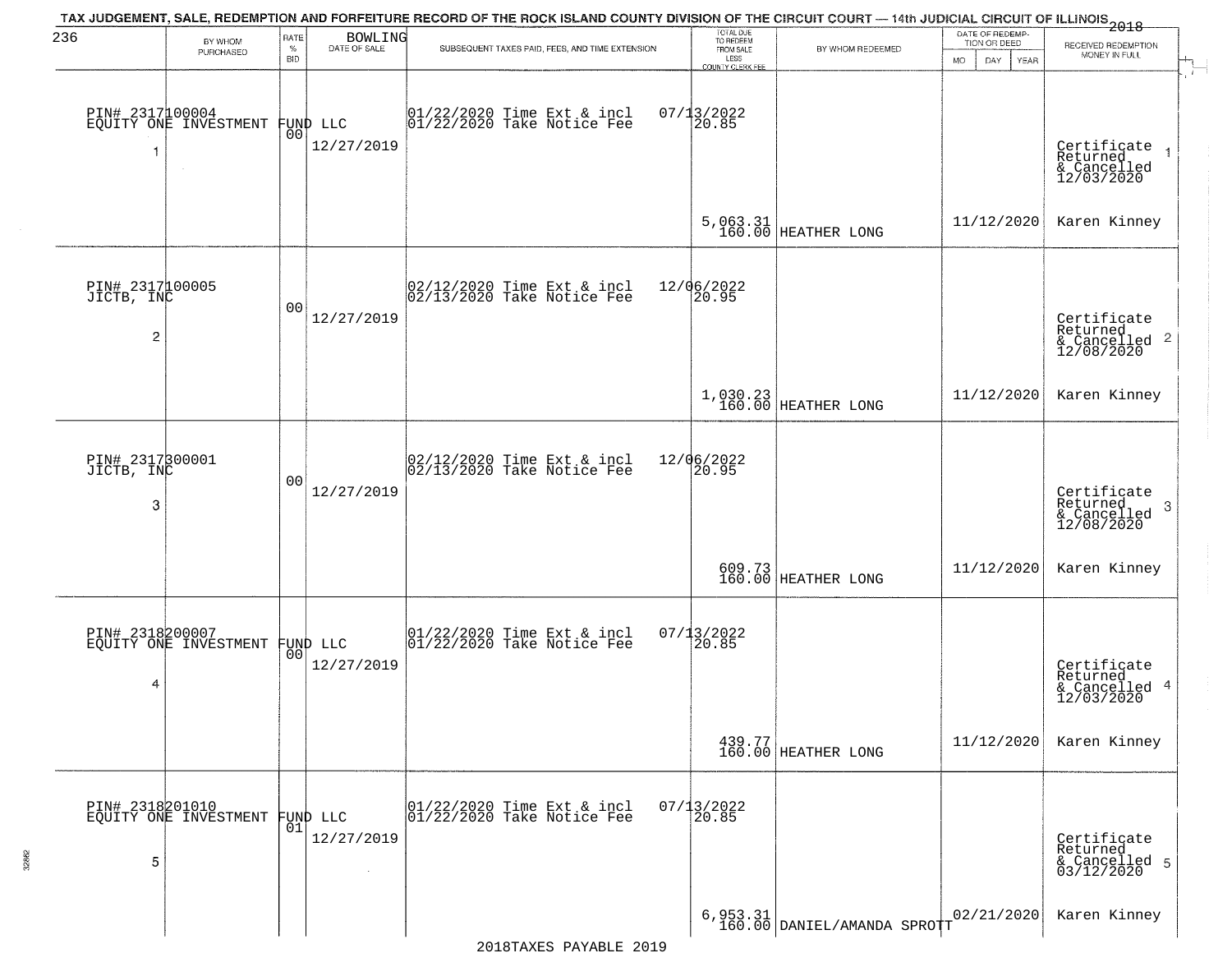| 237 | NAME AND ADDRESS<br>LEGAL DESCRIPTION<br>TAXPAYER NO.<br>PARCEL NO. | <b>BOWLING</b>                           | A-BACK TAX<br>FORFEITED | BACK TAX<br>FORFEITED | <b>BACK TAX</b><br><b>FORFEITED</b> | TOTAL BACK<br>TAX PENALTY | <b>AMOUNT</b>                      | CERTIFICATE | INTEREST PAYMENT FUND<br><b>INDEMNITY FUND</b> | 2018    |
|-----|---------------------------------------------------------------------|------------------------------------------|-------------------------|-----------------------|-------------------------------------|---------------------------|------------------------------------|-------------|------------------------------------------------|---------|
|     | TWP - CODE<br>ACRES<br>ASSESSED VALUATION FOR TAXES                 | TAX DUE<br>INT DUE                       | PRIOR TO<br>2017        | PENALTY<br>ACCRUED    | INTEREST AND<br>COST ACCRUED        | AND COSTS<br>ACCRUED      | FOR WHICH<br>JUDGEMENT<br>IS ASKED | NO.         | COST OF SALE                                   |         |
|     |                                                                     | 1ST<br>1ST                               |                         |                       |                                     |                           |                                    |             |                                                |         |
|     | LONG HEATHER<br>5304 134TH AVE W                                    | 2ND<br>2ND                               |                         |                       |                                     |                           |                                    |             |                                                |         |
|     | 61264<br>MILAN IL                                                   | 390<br>3RD                               |                         |                       |                                     |                           |                                    |             | 60.00                                          |         |
|     | SUPVR ASST MAP<br>LOT 402 SHEET 24                                  | 5.96<br>99.<br>4TH                       |                         |                       |                                     |                           |                                    | 1151        | 20.00                                          |         |
|     |                                                                     | 99.66<br>2.98<br><b>PUBLICATION COST</b> |                         |                       |                                     |                           |                                    |             |                                                |         |
|     | $016 - 05 - 00$<br>262<br>$14-09$<br>PIN# 2318400003                | 10.00                                    |                         |                       |                                     |                           |                                    |             | 4.00                                           |         |
|     |                                                                     | TOTAL DUE-TAXES, INT. COS                |                         |                       |                                     |                           |                                    |             |                                                |         |
|     | FARM<br>5,090                                                       | 218.26<br>$\overline{1ST}$<br>1ST        |                         |                       |                                     |                           | 218.26                             |             | 10.00                                          | 312.26  |
|     | NIMRICK JERRY<br>13711 70TH ST W                                    | 2ND<br>2ND                               |                         |                       |                                     |                           |                                    |             |                                                |         |
|     | TAYLOR RIDGE IL<br>61284                                            | 3RD<br>3RD                               |                         |                       |                                     |                           |                                    |             | 60.00                                          |         |
|     | SUPVR ASST MAP<br>LOT 404 SHEET 24                                  | 12.20<br>203.19<br>47H                   |                         |                       |                                     |                           |                                    | 1152        | 20.00                                          |         |
|     |                                                                     | 203.19<br>6.10                           |                         |                       |                                     |                           |                                    |             |                                                |         |
|     | $016 - 04 - 00$<br>261<br>$14 - 09$<br>60.000                       | PUBLICATION COST<br>10.00                |                         |                       |                                     |                           |                                    |             | 4.00                                           |         |
|     | PIN# 2318400004                                                     | TOTAL DUE-TAXES, INT. COST               |                         |                       |                                     |                           |                                    |             |                                                |         |
|     | FARM<br>10,378                                                      | 434.68                                   |                         |                       |                                     |                           | 434.68                             |             | 10.00                                          | 528.68  |
|     | WEST WIND CORNERS LLC<br>220 LAKEVIEW DR                            | 225.94<br>23<br>স্মা                     |                         |                       |                                     |                           |                                    |             |                                                |         |
|     | SHERRARD IL<br>61281                                                | 225.94<br>16.9<br>3RD<br>3RD             |                         |                       |                                     |                           |                                    |             | 60.00                                          |         |
|     | SUPVR ASST MAP<br>LOT 304-1 SHEET 30                                | 225.94<br>13.56                          |                         |                       |                                     |                           |                                    | 1153        | 20.00                                          |         |
|     |                                                                     | 4TH<br>6.78<br>225.94                    |                         |                       |                                     |                           |                                    |             |                                                |         |
|     | $019 - 02 - 50$<br>14-04<br>$311 - 1$<br>$1.000$                    | <b>PUBLICATION COST</b><br>10.00         |                         |                       |                                     |                           |                                    |             | 4.00                                           |         |
|     | PIN# 2324300006                                                     | TOTAL OUE-TAXES, INT. COST               |                         |                       |                                     |                           |                                    |             |                                                |         |
|     | 24,762                                                              | 974.78                                   |                         |                       |                                     |                           | 974.78                             |             | 10.00                                          | 1068.78 |
|     | STUTZMAN GREGORY T<br>1385 DEER RUN DR                              | 1024.92 107.59<br>2ND                    |                         |                       |                                     |                           |                                    |             |                                                |         |
|     | 52327<br>RIVERSIDE IA                                               | 1024.92<br>76.85<br>3RD                  |                         |                       |                                     |                           |                                    |             | 60.00                                          |         |
|     | SUPVR ASST MAP<br>LOT 110 SHEET 32                                  | 3RD<br>1024.92<br>61.48                  |                         |                       |                                     |                           |                                    | 1154        | 20.00                                          |         |
|     |                                                                     | 1024.92<br>30.74                         |                         |                       |                                     |                           |                                    |             |                                                |         |
|     | $020 - 05 - 90$<br>$331 - 7$<br>1.540<br>14-03                      | PUBLICATION COST<br>10.00                |                         |                       |                                     |                           |                                    |             | 4.00                                           |         |
|     | PIN# 2326100015                                                     | TOTAL DUE-TAXES, INT. COST               |                         |                       |                                     |                           |                                    |             |                                                |         |
|     | 58,818                                                              | 4,386.34<br>1ST<br>1ST                   |                         |                       |                                     |                           | 4386.34                            |             | 10.00                                          | 4480.34 |
|     |                                                                     | 157.88<br>16.59<br>2ND                   |                         |                       |                                     |                           |                                    |             |                                                |         |
|     | PARKINSON BRIAN T<br>16619 56TH ST W<br>MILAN IL<br>61264           | 2ND<br>157.88<br>11.85                   |                         |                       |                                     |                           |                                    |             | 60.00                                          |         |
|     | SUPVR ASST MAP<br>LOT 101 SHEET 35                                  | 3RD<br>3RD<br>157.88<br>9.48             |                         |                       |                                     |                           |                                    | 1155        | 20.00                                          |         |
|     |                                                                     | 4TH<br>4TH<br>$4.74^8$<br>157.88         |                         |                       |                                     |                           |                                    |             |                                                |         |
|     | $021 - 18 - 00$<br>14-09<br>$359$<br>$40.000$                       | PUBLICATION COST<br>10.00                |                         |                       |                                     |                           |                                    |             | 4.00                                           |         |
|     | PIN# 2329100001                                                     | TOTAL DUE-TAXES, INT. COST               |                         |                       |                                     |                           |                                    |             |                                                |         |
|     | FARM<br>8,064                                                       | 684.18                                   |                         |                       |                                     |                           | 684.18                             |             | 10.00                                          | 778.18  |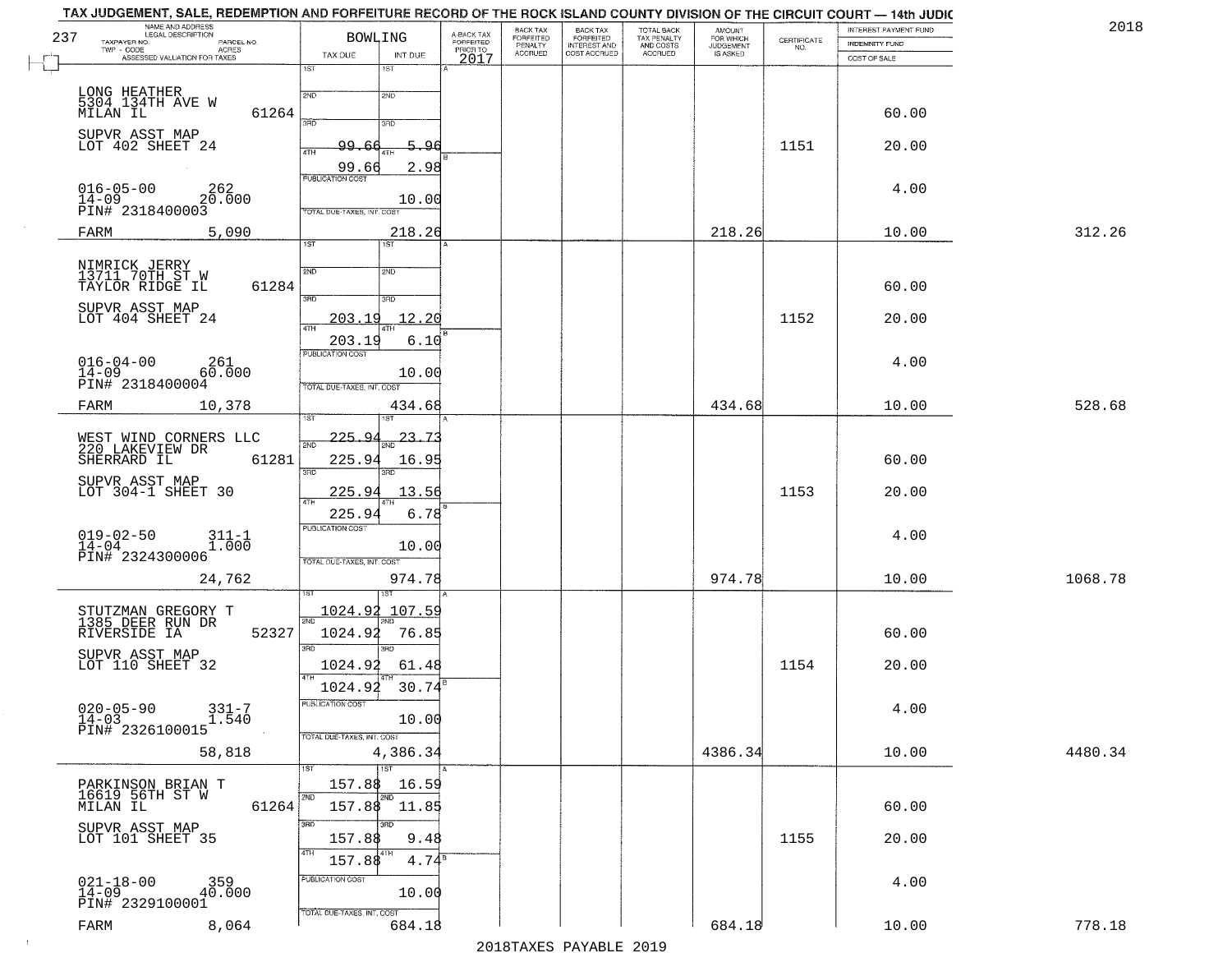| 237                                             | BY WHOM                                     | RATE               | <b>BOWLING</b>                 | TAX JUDGEMENT, SALE, REDEMPTION AND FORFEITURE RECORD OF THE ROCK ISLAND COUNTY DIVISION OF THE CIRCUIT COURT — 14th JUDICIAL CIRCUIT OF ILLINOIS 2018 | TOTAL DUE<br>TO REDEEM                |                                           | DATE OF REDEMP-<br>TION OR DEED  | RECEIVED REDEMPTION                                                    |  |
|-------------------------------------------------|---------------------------------------------|--------------------|--------------------------------|--------------------------------------------------------------------------------------------------------------------------------------------------------|---------------------------------------|-------------------------------------------|----------------------------------|------------------------------------------------------------------------|--|
|                                                 | PURCHASED                                   | $\%$<br><b>BID</b> | DATE OF SALE                   | SUBSEQUENT TAXES PAID, FEES, AND TIME EXTENSION                                                                                                        | FROM SALE<br>LESS<br>COUNTY CLERK FEE | BY WHOM REDEEMED                          | <b>MO</b><br>DAY.<br><b>YEAR</b> | MONEY IN FULL                                                          |  |
| -1                                              | PIN# 2318400003<br>EQUITY ONE INVESTMENT    |                    | FUND LLC<br> 00 <br>12/27/2019 | $01/22/2020$ Time Ext & incl<br>$01/22/2020$ Take Notice Fee                                                                                           | $07/13/2022$<br>20.85                 |                                           |                                  | Certificate<br>Returned<br>& Cancelled<br>12/03/2020                   |  |
|                                                 |                                             |                    |                                |                                                                                                                                                        |                                       | 333.11<br>160.00 HEATHER LONG             | 11/12/2020                       | Karen Kinney                                                           |  |
| PIN# 2318400004<br>JICTB, INC<br>$\overline{c}$ |                                             | 0 <sub>0</sub>     | 12/27/2019                     | 02/12/2020 Time Ext & incl<br>02/13/2020 Take Notice Fee<br>12/07/2020 Subs paid                                                                       | 12/06/2022<br>20.95<br>998.63         |                                           |                                  | Certificate<br>Returned<br>$\overline{2}$<br>& Cancelled<br>03/08/2021 |  |
|                                                 |                                             |                    |                                |                                                                                                                                                        |                                       | 1,668.10<br>160.00 PATRICIA NIMRICK TRUST | 02/23/2021                       | Karen Kinney                                                           |  |
| PIN# 2324300006<br>WESTERN SITES LLC<br>3       |                                             | 00                 | 12/27/2019                     | 03/09/2020 Time Ext & incl<br>03/09/2020 Take Notice Fee                                                                                               | $07/12/2022$<br>20.95                 |                                           |                                  | Certificate<br>Returned<br>3<br>& Cancelled<br>05/12/2020              |  |
|                                                 |                                             |                    |                                |                                                                                                                                                        |                                       | $1,089.73$ BROOKS ATTY                    | 04/06/2020                       | Karen Kinney                                                           |  |
| PIN# 2326100015<br>REALTAX DEV LT'D<br>4        |                                             | 01                 | 12/27/2019                     | 01/31/2020 Time Ext & incl<br>02/20/2020 Take Notice Fee                                                                                               | 06/27/2022<br>20.95                   |                                           |                                  | Certificate<br>Returned<br>& Cancelled 4<br>06/26/2020                 |  |
|                                                 |                                             |                    |                                |                                                                                                                                                        |                                       | 4,546.09<br>160.00 AMROCK INC             | 03/19/2020                       | Karen Kinney                                                           |  |
| 5                                               | PIN# 2329100001<br>MS INVESTMENTS GROUP INC | 0 <sup>0</sup>     | 12/27/2019                     |                                                                                                                                                        |                                       |                                           |                                  | Certificate<br>Returned<br>& Cancelled 5<br>02/18/2020                 |  |
|                                                 |                                             |                    |                                |                                                                                                                                                        |                                       | 778.18<br>160.00 BRIAN PARKINSON          | 01/22/2020                       | Karen Kinney                                                           |  |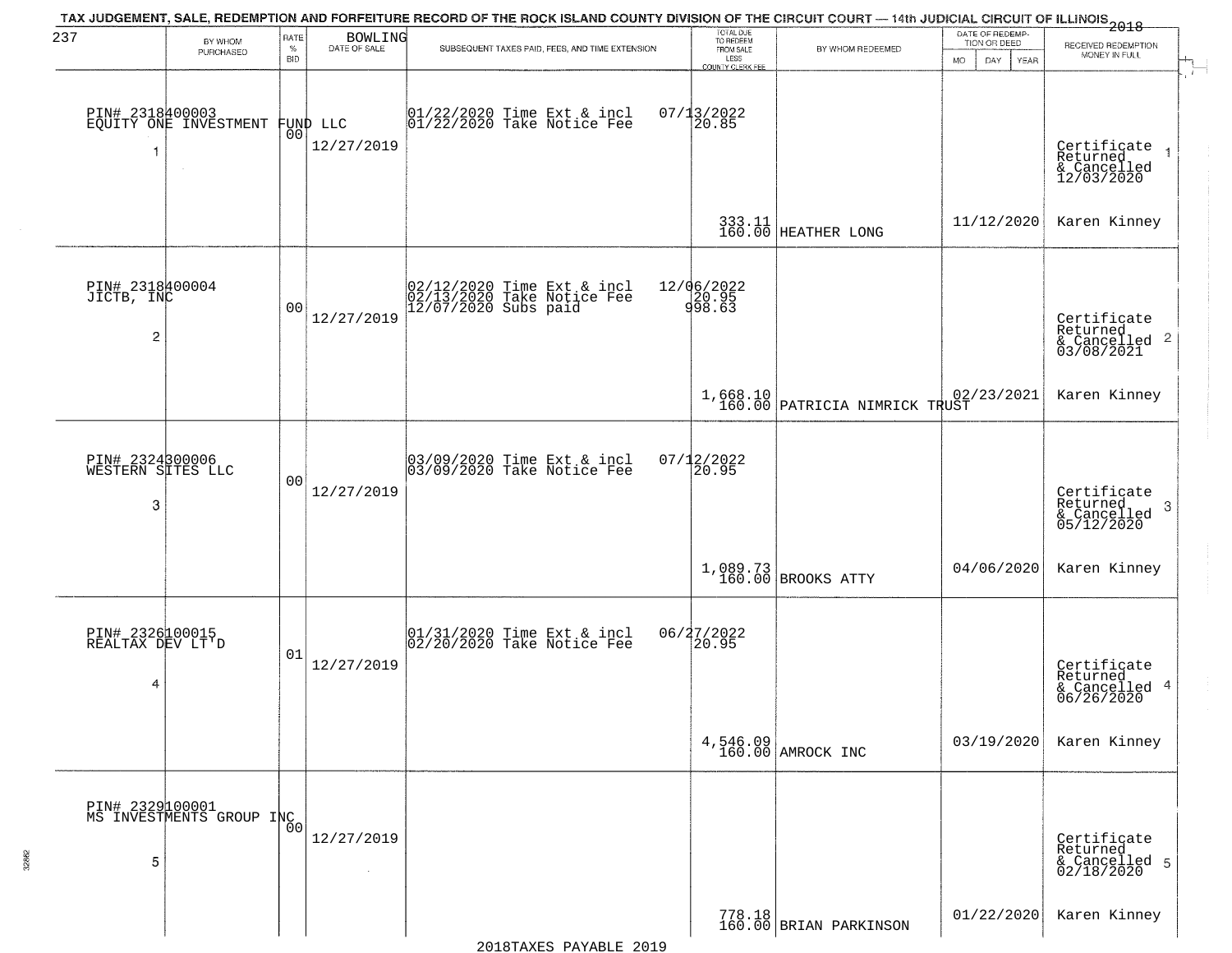|     | NAME AND ADDRESS<br>LEGAL DESCRIPTION                     | <b>BOWLING</b>                                             |                                     | BACK TAX<br>FORFEITED | BACK TAX<br>FORFEITED | TOTAL BACK               | AMOUNT<br>FOR WHICH |                                                                 | INTEREST PAYMENT FUND | 2018    |
|-----|-----------------------------------------------------------|------------------------------------------------------------|-------------------------------------|-----------------------|-----------------------|--------------------------|---------------------|-----------------------------------------------------------------|-----------------------|---------|
| 238 | TAXPAYER NO.<br>PARCEL NO.<br>TWP - CODE<br>ACRES         |                                                            | A-BACK TAX<br>FORFEITED<br>PRIOR TO | PENALTY               | <b>INTEREST AND</b>   | TAX PENALTY<br>AND COSTS | <b>JUDGEMENT</b>    | $\begin{array}{c} \text{CEPTIFICATE} \\ \text{NO.} \end{array}$ | <b>INDEMNITY FUND</b> |         |
|     | ASSESSED VALUATION FOR TAXES                              | TAX DUE<br>INT DUE<br>1ST<br>1ST                           | 2017                                | <b>ACCRUED</b>        | COST ACCRUED          | <b>ACCRUED</b>           | IS ASKED            |                                                                 | COST OF SALE          |         |
|     |                                                           |                                                            |                                     |                       |                       |                          |                     |                                                                 |                       |         |
|     | PARKINSON BRIAN T<br>16619 56TH ST W<br>MILAN IL          | $180.03_{\scriptscriptstyle \rm 2ND}18.96$<br>2ND          |                                     |                       |                       |                          |                     |                                                                 |                       |         |
|     | 61264                                                     | 180.03<br>13.50                                            |                                     |                       |                       |                          |                     |                                                                 | 60.00                 |         |
|     | SUPVR ASST MAP<br>LOT 102 SHEET 35                        |                                                            |                                     |                       |                       |                          |                     |                                                                 |                       |         |
|     |                                                           | <u> 180.03</u><br>$\textcolor{red}{\textbf{10.80}}$<br>ATH |                                     |                       |                       |                          |                     | 1156                                                            | 20.00                 |         |
|     |                                                           | 180.03<br>5.40<br><b>PUBLICATION COST</b>                  |                                     |                       |                       |                          |                     |                                                                 |                       |         |
|     | $021 - 19 - 00$<br>360                                    |                                                            |                                     |                       |                       |                          |                     |                                                                 | 4.00                  |         |
|     | $14 - 09$<br>40.000<br>PIN# 2329100002                    | 10.00<br>TOTAL DUE-TAXES, INT. COST                        |                                     |                       |                       |                          |                     |                                                                 |                       |         |
|     | 9,195<br>FARM                                             | 778.72                                                     |                                     |                       |                       |                          | 778.72              |                                                                 | 10.00                 | 872.72  |
|     |                                                           |                                                            |                                     |                       |                       |                          |                     |                                                                 |                       |         |
|     | PARKINSON BRIAN T<br>16619 56TH ST W                      | $\frac{1405.19}{47.50}$                                    |                                     |                       |                       |                          |                     |                                                                 |                       |         |
|     | MILAN IL<br>61264                                         | 1405.19 105.40                                             |                                     |                       |                       |                          |                     |                                                                 | 60.00                 |         |
|     |                                                           | $\overline{\text{R}}$                                      |                                     |                       |                       |                          |                     |                                                                 |                       |         |
|     | SUPVR ASST MAP<br>LOT 103 SHEET 35                        | 84.32<br><u>1405.19</u>                                    |                                     |                       |                       |                          |                     | 1157                                                            | 20.00                 |         |
|     |                                                           | 42.16<br>1405.19                                           |                                     |                       |                       |                          |                     |                                                                 |                       |         |
|     | $021 - 20 - 00$<br>361                                    | PUBLICATION COST                                           |                                     |                       |                       |                          |                     |                                                                 | 4.00                  |         |
|     | 40.000<br>14-09<br>PIN# 2329100003                        | 10.00                                                      |                                     |                       |                       |                          |                     |                                                                 |                       |         |
|     |                                                           | TOTAL DUE-TAXES, INT. COST                                 |                                     |                       |                       |                          |                     |                                                                 |                       |         |
|     | 77,772<br>FARM                                            | 6,010.20<br>١S٦<br>i ST                                    |                                     |                       |                       |                          | 6010.20             |                                                                 | 10.00                 | 6104.20 |
|     |                                                           | $146 - 35$<br>15.                                          |                                     |                       |                       |                          |                     |                                                                 |                       |         |
|     | PARKINSON BRIAN T<br>16619 56TH ST W<br>MILAN IL<br>61264 | 2ND<br>146.33                                              |                                     |                       |                       |                          |                     |                                                                 | 60.00                 |         |
|     |                                                           | 10.95<br>3RD<br>3RD                                        |                                     |                       |                       |                          |                     |                                                                 |                       |         |
|     | SUPVR ASST MAP<br>LOT 103-1 SHEET 35                      | 146.33<br>8.76                                             |                                     |                       |                       |                          |                     | 1158                                                            | 20.00                 |         |
|     |                                                           | 4TH<br>146.33<br>4.38                                      |                                     |                       |                       |                          |                     |                                                                 |                       |         |
|     |                                                           | <b>PUBLICATION COST</b>                                    |                                     |                       |                       |                          |                     |                                                                 |                       |         |
|     | $021 - 20 - 10$<br>14-09<br>$361-1$<br>40.000             | 10.00                                                      |                                     |                       |                       |                          |                     |                                                                 | 4.00                  |         |
|     | PIN# 2329100004                                           | TOTAL OUE-TAXES, INT. COST                                 |                                     |                       |                       |                          |                     |                                                                 |                       |         |
|     | FARM<br>7,474                                             | 634.74                                                     |                                     |                       |                       |                          | 634.74              |                                                                 | 10.00                 | 728.74  |
|     |                                                           | 15T                                                        |                                     |                       |                       |                          |                     |                                                                 |                       |         |
|     | POWELL BLAINE S<br>5303 176TH AVE W                       | 2ND<br>2ND                                                 |                                     |                       |                       |                          |                     |                                                                 |                       |         |
|     | MILAN IL<br>61264                                         |                                                            |                                     |                       |                       |                          |                     |                                                                 | 60.00                 |         |
|     | SUPVR ASST MAP<br>LOT 304 SHT 35                          | 3BD<br>3 <sub>BD</sub><br>1335.04<br>80.12                 |                                     |                       |                       |                          |                     | 1159                                                            | 20.00                 |         |
|     |                                                           |                                                            |                                     |                       |                       |                          |                     |                                                                 |                       |         |
|     |                                                           | 1335.04<br>40.06                                           |                                     |                       |                       |                          |                     |                                                                 |                       |         |
|     | $021 - 21 - 10$<br>$362 - 1$<br>2.504<br>14-09            | -usuca i un cus-<br>10.00                                  |                                     |                       |                       |                          |                     |                                                                 | 4.00                  |         |
|     | PIN# 2329300005                                           | TOTAL DUE-TAXES, INT. COST                                 |                                     |                       |                       |                          |                     |                                                                 |                       |         |
|     | 87,296                                                    | 2,800.26                                                   |                                     |                       |                       |                          | 2800.26             |                                                                 | 10.00                 | 2894.26 |
|     |                                                           | 1ST                                                        |                                     |                       |                       |                          |                     |                                                                 |                       |         |
|     | DESMET MARY E<br>17204 42ND ST W                          | 77.65<br>8.12<br>2ND<br>2ND                                |                                     |                       |                       |                          |                     |                                                                 |                       |         |
|     | 61264<br>MILAN IL                                         | 5.80<br>77.65                                              |                                     |                       |                       |                          |                     |                                                                 | 60.00                 |         |
|     | SUPVR ASST MAP                                            | 3RD                                                        |                                     |                       |                       |                          |                     |                                                                 |                       |         |
|     | LOT 413 SHEET 35                                          | 77.65<br>4.64<br>4TH<br>4TH                                |                                     |                       |                       |                          |                     | 1160                                                            | 20.00                 |         |
|     |                                                           | $2.34^{B}$<br>77.65                                        |                                     |                       |                       |                          |                     |                                                                 |                       |         |
|     | $021 - 15 - 90$<br>14-09<br>$357 - 10$                    | PUBLICATION COST                                           |                                     |                       |                       |                          |                     |                                                                 | 4.00                  |         |
|     | PIN# 2329400008                                           | 10.00                                                      |                                     |                       |                       |                          |                     |                                                                 |                       |         |
|     | 3,966                                                     | TOTAL DUE-TAXES, INT. COST<br>341.48                       |                                     |                       |                       |                          | 341.48              |                                                                 | 10.00                 | 435.48  |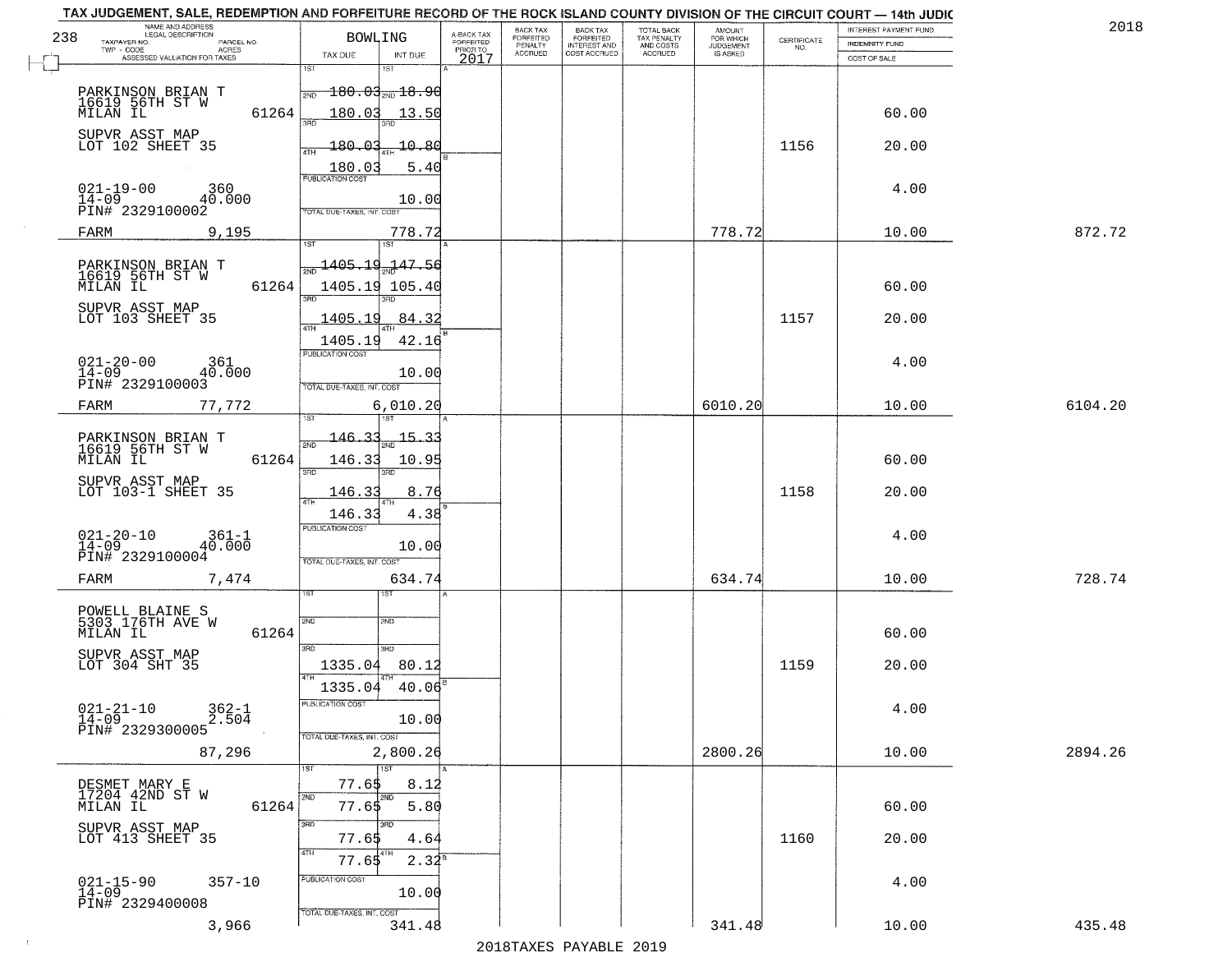| 238                                             | BY WHOM<br>PURCHASED                     | RATE<br>$\%$<br><b>BID</b> | <b>BOWLING</b><br>DATE OF SALE | TAX JUDGEMENT, SALE, REDEMPTION AND FORFEITURE RECORD OF THE ROCK ISLAND COUNTY DIVISION OF THE CIRCUIT COURT — 14th JUDICIAL CIRCUIT OF ILLINOIS 2018<br>SUBSEQUENT TAXES PAID, FEES, AND TIME EXTENSION | TOTAL DUE<br>TO REDEEM<br>FROM SALE<br>LESS<br><b>COUNTY CLERK FEE</b> | BY WHOM REDEEMED                                                | DATE OF REDEMP-<br>TION OR DEED<br>MO.<br>DAY.<br><b>YEAR</b> | RECEIVED REDEMPTION<br>MONEY IN FULL                                   |
|-------------------------------------------------|------------------------------------------|----------------------------|--------------------------------|-----------------------------------------------------------------------------------------------------------------------------------------------------------------------------------------------------------|------------------------------------------------------------------------|-----------------------------------------------------------------|---------------------------------------------------------------|------------------------------------------------------------------------|
|                                                 | PIN# 2329100002<br>EQUITY ONE INVESTMENT | 0 <sub>0</sub>             | FUND LLC<br>12/27/2019         | 01/22/2020 Time Ext & incl<br>01/22/2020 Take Notice Fee                                                                                                                                                  | $07/13/2022$<br>20.85                                                  |                                                                 |                                                               | Certificate<br>Returned<br>& Cancelled<br>02/07/2020                   |
|                                                 |                                          |                            |                                |                                                                                                                                                                                                           |                                                                        | 893.57<br>160.00 BRIAN PARKINSON                                | 01/22/2020                                                    | Karen Kinney                                                           |
| PIN# 2329100003<br>JICTB, INC<br>$\overline{c}$ |                                          | 01                         | 12/27/2019                     |                                                                                                                                                                                                           |                                                                        |                                                                 |                                                               | Certificate<br>Returned<br>$\frac{1}{2}$ Cancelled 2<br>02/11/2020     |
|                                                 |                                          |                            |                                |                                                                                                                                                                                                           |                                                                        | $6,165.24$ BRIAN PARKINSON                                      | 01/22/2020                                                    | Karen Kinney                                                           |
| PIN# 2329100004<br>JICTB, INC<br>3              |                                          | 0 <sub>0</sub>             | 12/27/2019                     |                                                                                                                                                                                                           |                                                                        |                                                                 |                                                               | Certificate<br>Returned<br>-3<br>$\frac{1}{2}$ Cancelled<br>02/11/2020 |
|                                                 |                                          |                            |                                |                                                                                                                                                                                                           |                                                                        | $\begin{array}{c} 728.74 \\ 160.00 \end{array}$ BRIAN PARKINSON | 01/22/2020                                                    | Karen Kinney                                                           |
| PIN# 2329300005<br>AUCTION Z INC<br>4           |                                          | 0 <sub>0</sub>             | 12/27/2019                     | 03/09/2020 Time Ext & incl<br>03/09/2020 Take Notice Fee                                                                                                                                                  | $07/12/2022$<br>20.95                                                  |                                                                 |                                                               | Certificate<br>Returned<br>& Cancelled 4<br>09/23/2020                 |
|                                                 |                                          |                            |                                |                                                                                                                                                                                                           |                                                                        | $2,915.21$ BLAINE POWELL                                        | 08/14/2020                                                    | Karen Kinney                                                           |
| PIN# 2329400008<br>RICO TRUSTEE<br>5            |                                          | 18                         | 12/27/2019<br>$\sim$           | 04/06/2020 Time Ext & incl<br>04/06/2020 Take Notice Fee                                                                                                                                                  | $07/22/2022$<br>20.95                                                  |                                                                 |                                                               | Certificate<br>Returned<br>& Cancelled 5<br>06/02/2020                 |
|                                                 |                                          |                            |                                |                                                                                                                                                                                                           |                                                                        | 534.82<br>160.00 MARY DESMET                                    | 05/22/2020                                                    | Karen Kinney                                                           |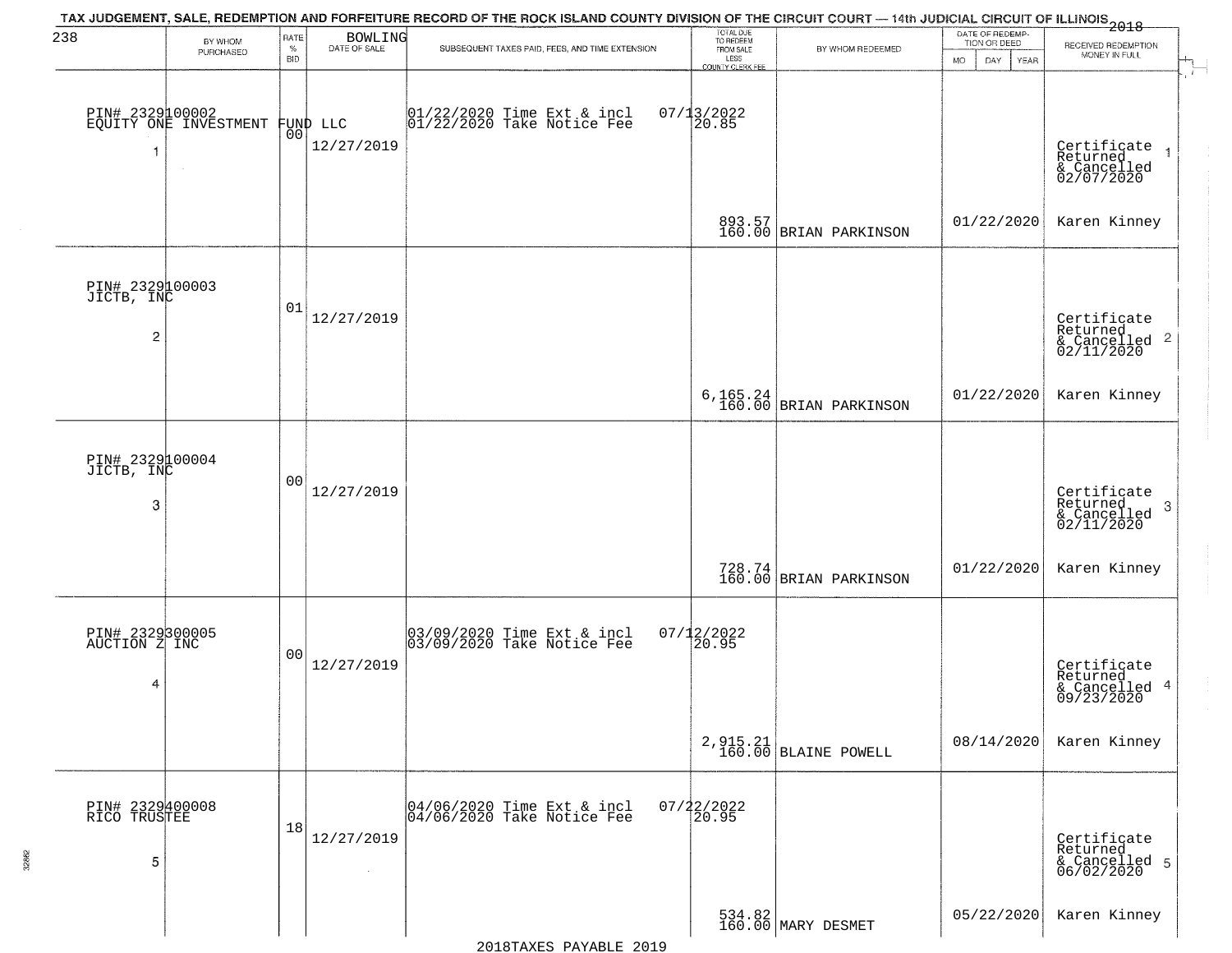|     | TAX JUDGEMENT, SALE, REDEMPTION AND FORFEITURE RECORD OF THE ROCK ISLAND COUNTY DIVISION OF THE CIRCUIT COURT - 14th JUDIC |                                                                                    |                                     |                                     |                                     |                                        |                              |                                                                 |                       | 2018    |
|-----|----------------------------------------------------------------------------------------------------------------------------|------------------------------------------------------------------------------------|-------------------------------------|-------------------------------------|-------------------------------------|----------------------------------------|------------------------------|-----------------------------------------------------------------|-----------------------|---------|
| 239 | NAME AND ADDRESS<br>LEGAL DESCRIPTION<br>PARCEL NO.                                                                        | EDGINGTON                                                                          | A-BACK TAX<br>FORFEITED<br>PRIOR TO | <b>BACK TAX</b><br><b>FORFEITED</b> | BACK TAX<br>FORFEITED               | TOTAL BACK<br>TAX PENALTY<br>AND COSTS | AMOUNT<br>FOR WHICH          |                                                                 | INTEREST PAYMENT FUND |         |
|     | TAXPAYER NO.<br>ACRES                                                                                                      | TAX DUE<br>INT DUE                                                                 |                                     | PENALTY<br><b>ACCRUED</b>           | <b>INTEREST AND</b><br>COST ACCRUED | ACCRUED                                | <b>JUDGEMENT</b><br>IS ASKED | $\begin{array}{c} \text{CERTIFICATE} \\ \text{NO.} \end{array}$ | INDEMNITY FUND        |         |
|     | ASSESSED VALUATION FOR TAXES                                                                                               | 1ST<br>IST                                                                         | 2017                                |                                     |                                     |                                        |                              |                                                                 | COST OF SALE          |         |
|     |                                                                                                                            |                                                                                    |                                     |                                     |                                     |                                        |                              |                                                                 |                       |         |
|     | NIMRICK PATRICIA<br>13711 70TH ST W<br>TAYLOR RIDGE IL                                                                     | $\frac{}{\left.\right _{\mathrm{2NO}}-115\cdot$ 45 $_{\mathrm{2NO}}$ 12 $\cdot$ 11 |                                     |                                     |                                     |                                        |                              |                                                                 |                       |         |
|     | 61284                                                                                                                      | 115.45<br>8.65                                                                     |                                     |                                     |                                     |                                        |                              |                                                                 | 60.00                 |         |
|     | SUPVR ASST MAP                                                                                                             |                                                                                    |                                     |                                     |                                     |                                        |                              |                                                                 |                       |         |
|     | LOT 206 SHEET 39                                                                                                           | 115.45<br>6.92                                                                     |                                     |                                     |                                     |                                        |                              | 1161                                                            | 20.00                 |         |
|     |                                                                                                                            | 3.46                                                                               |                                     |                                     |                                     |                                        |                              |                                                                 |                       |         |
|     |                                                                                                                            | $\frac{115.45}{FUBUCATON COST}$                                                    |                                     |                                     |                                     |                                        |                              |                                                                 |                       |         |
|     | $008 - 16 - 00$<br>15-02<br>134<br>.780                                                                                    | 10.00                                                                              |                                     |                                     |                                     |                                        |                              |                                                                 | 4.00                  |         |
|     | PIN# 2213200011                                                                                                            | TOTAL DUE-TAXES, INT. COST                                                         |                                     |                                     |                                     |                                        |                              |                                                                 |                       |         |
|     | 5,887                                                                                                                      | 502.94                                                                             |                                     |                                     |                                     |                                        | 502.94                       |                                                                 | 10.00                 | 596.94  |
|     |                                                                                                                            |                                                                                    |                                     |                                     |                                     |                                        |                              |                                                                 |                       |         |
|     |                                                                                                                            | 629.77<br>$\frac{1}{2ND}$ 66.15                                                    |                                     |                                     |                                     |                                        |                              |                                                                 |                       |         |
|     | PARKINSON BRIAN T<br>16619 56TH ST W                                                                                       |                                                                                    |                                     |                                     |                                     |                                        |                              |                                                                 |                       |         |
|     | 61264<br>MILAN IL                                                                                                          | 629.77<br>47.25<br>त्रहा<br>3RD                                                    |                                     |                                     |                                     |                                        |                              |                                                                 | 60.00                 |         |
|     | SUPVR ASST MAP<br>LOT 302 SHEET 15                                                                                         |                                                                                    |                                     |                                     |                                     |                                        |                              |                                                                 |                       |         |
|     |                                                                                                                            | 629.77<br>.37.80<br>ৰাম                                                            |                                     |                                     |                                     |                                        |                              | 1162                                                            | 20.00                 |         |
|     |                                                                                                                            | 18.90<br>629.77                                                                    |                                     |                                     |                                     |                                        |                              |                                                                 |                       |         |
|     | $009 - 11 - 00$<br>150                                                                                                     | PUBLICATION COST                                                                   |                                     |                                     |                                     |                                        |                              |                                                                 | 4.00                  |         |
|     | $15 - 02$<br>80.000                                                                                                        | 10.00                                                                              |                                     |                                     |                                     |                                        |                              |                                                                 |                       |         |
|     | PIN# 2214300002                                                                                                            | TOTAL DUE-TAXES, INT. COST                                                         |                                     |                                     |                                     |                                        |                              |                                                                 |                       |         |
|     | 32,113<br>FARM                                                                                                             | 2,699.18                                                                           |                                     |                                     |                                     |                                        | 2699.18                      |                                                                 | 10.00                 | 2793.18 |
|     |                                                                                                                            | 1ST<br>1ST                                                                         |                                     |                                     |                                     |                                        |                              |                                                                 |                       |         |
|     | STICE ALEX J/ASHLEY E<br>13723 140TH ST W                                                                                  | 2ND                                                                                |                                     |                                     |                                     |                                        |                              |                                                                 |                       |         |
|     | TAYLOR RIDGE IL<br>61284                                                                                                   | 2ND                                                                                |                                     |                                     |                                     |                                        |                              |                                                                 | 60.00                 |         |
|     |                                                                                                                            | 3RD<br>3RD                                                                         |                                     |                                     |                                     |                                        |                              |                                                                 |                       |         |
|     | SUPVR ASST MAP<br>LOT 118 SHEET 18                                                                                         |                                                                                    |                                     |                                     |                                     |                                        |                              | 1163                                                            | 20.00                 |         |
|     |                                                                                                                            | 4TH<br>4TH                                                                         |                                     |                                     |                                     |                                        |                              |                                                                 |                       |         |
|     |                                                                                                                            | 788.38<br>23.66                                                                    |                                     |                                     |                                     |                                        |                              |                                                                 |                       |         |
|     | $010 - 13 - 00$<br>15-01<br>170<br>1.800                                                                                   | <b>PUBLICATION COST</b>                                                            |                                     |                                     |                                     |                                        |                              |                                                                 | 4.00                  |         |
|     | PIN# 2217100023                                                                                                            | 10.00                                                                              |                                     |                                     |                                     |                                        |                              |                                                                 |                       |         |
|     |                                                                                                                            | TOTAL OUE-TAXES, INT. COST                                                         |                                     |                                     |                                     |                                        |                              |                                                                 |                       |         |
|     | 47,745                                                                                                                     | 822.04                                                                             |                                     |                                     |                                     |                                        | 822.04                       |                                                                 | 10.00                 | 916.04  |
|     |                                                                                                                            |                                                                                    |                                     |                                     |                                     |                                        |                              |                                                                 |                       |         |
|     | MATTHEWS MELVIN R<br>13622 136TH ST W                                                                                      | 327.48<br>34.37<br>2ND.                                                            |                                     |                                     |                                     |                                        |                              |                                                                 |                       |         |
|     | 61284<br>TAYLOR RIDGE IL                                                                                                   | 327.48<br>24.55                                                                    |                                     |                                     |                                     |                                        |                              |                                                                 | 60.00                 |         |
|     | LOT 1                                                                                                                      | 3BD<br>3RD                                                                         |                                     |                                     |                                     |                                        |                              |                                                                 |                       |         |
|     | ECKHARDTS 10TH ADD                                                                                                         | 19.64<br>327.48                                                                    |                                     |                                     |                                     |                                        |                              | 1164                                                            | 20.00                 |         |
|     |                                                                                                                            | 4TH<br>9.82<br>327.48                                                              |                                     |                                     |                                     |                                        |                              |                                                                 |                       |         |
|     |                                                                                                                            | PUBLICATION COS-                                                                   |                                     |                                     |                                     |                                        |                              |                                                                 |                       |         |
|     | $042 - 15 - 00$<br>695<br>$15-01$                                                                                          | 10.00                                                                              |                                     |                                     |                                     |                                        |                              |                                                                 | 4.00                  |         |
|     | PIN# 2217108009<br>$\sim 10^{-1}$                                                                                          | TOTAL DUE-TAXES, INT. COST                                                         |                                     |                                     |                                     |                                        |                              |                                                                 |                       |         |
|     | 27,800                                                                                                                     | 1,408.30                                                                           |                                     |                                     |                                     |                                        | 1408.30                      |                                                                 | 10.00                 | 1502.30 |
|     |                                                                                                                            | 1ST<br>$\overline{1}$ 1ST                                                          |                                     |                                     |                                     |                                        |                              |                                                                 |                       |         |
|     |                                                                                                                            |                                                                                    |                                     |                                     |                                     |                                        |                              |                                                                 |                       |         |
|     | SLATER LEANNA<br>707 W PERRYTON ST                                                                                         |                                                                                    |                                     |                                     |                                     |                                        |                              |                                                                 |                       |         |
|     | REYNOLDS IL<br>61279                                                                                                       | 658.51<br>49.40                                                                    |                                     |                                     |                                     |                                        |                              |                                                                 | 60.00                 |         |
|     | LOT 2 BLOCK 12                                                                                                             | 3RD<br>3BD                                                                         |                                     |                                     |                                     |                                        |                              |                                                                 |                       |         |
|     | WAIT AND WALKERS 1ST<br>ADD TO TOWN OF REYNOLDS                                                                            | 658.5<br>39.52<br>4TH                                                              |                                     |                                     |                                     |                                        |                              | 1165                                                            | 20.00                 |         |
|     | S 200 FT OF E 100 FT                                                                                                       | $19.76^8$<br>658.5                                                                 |                                     |                                     |                                     |                                        |                              |                                                                 |                       |         |
|     | 502                                                                                                                        | PUBLICATION COST                                                                   |                                     |                                     |                                     |                                        |                              |                                                                 | 4.00                  |         |
|     | $031 - 11 - 00$<br>15-03                                                                                                   | 10.00                                                                              |                                     |                                     |                                     |                                        |                              |                                                                 |                       |         |
|     | PIN# 2236412004                                                                                                            | TOTAL DUE-TAXES, INT. COST                                                         |                                     |                                     |                                     |                                        |                              |                                                                 |                       |         |
|     | 38,643                                                                                                                     | 2,094.21                                                                           |                                     |                                     |                                     |                                        | 2094.21                      |                                                                 | 10.00                 | 2188.21 |
|     |                                                                                                                            |                                                                                    |                                     |                                     | 2010                                |                                        |                              |                                                                 |                       |         |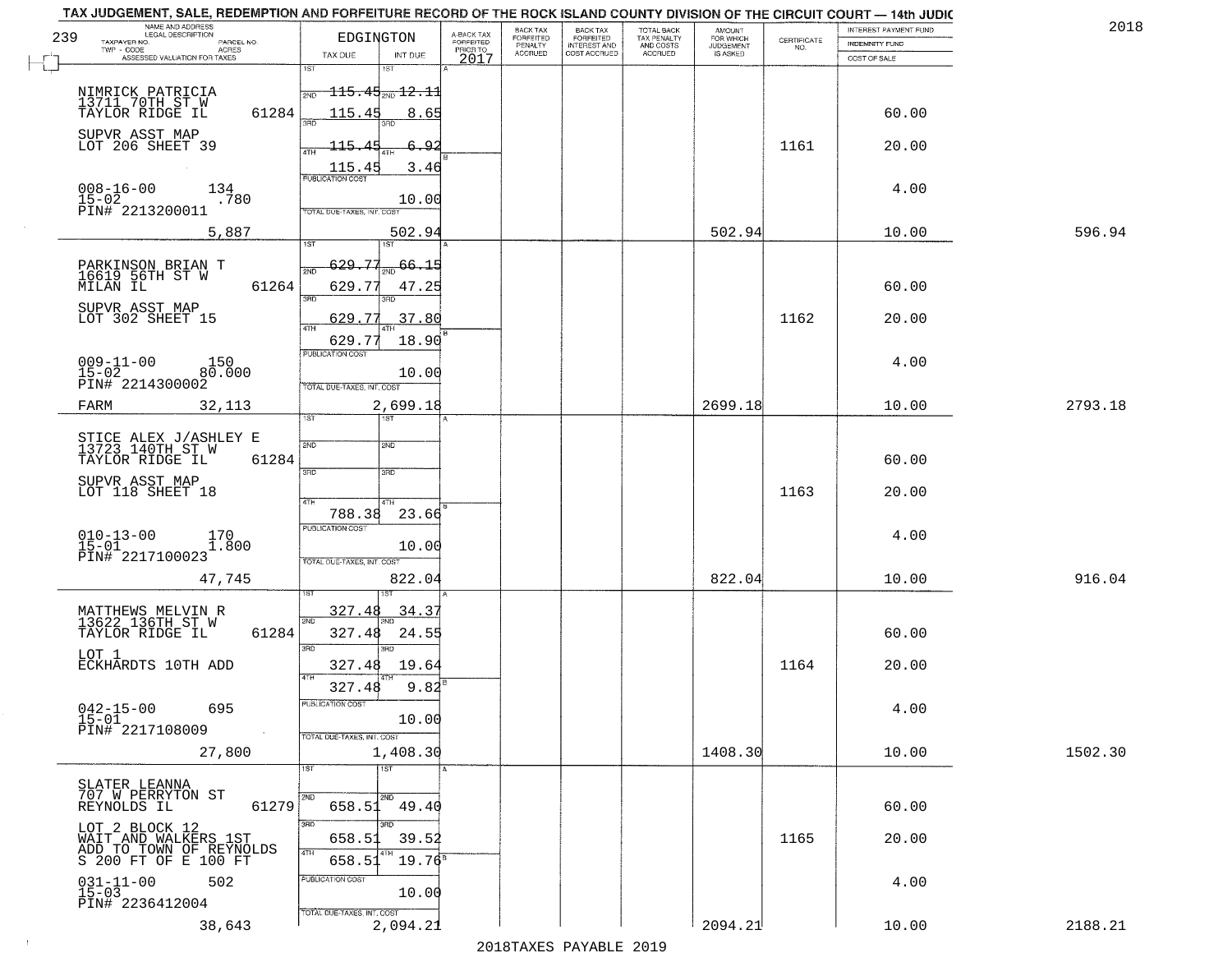| 239                                                   | BY WHOM<br>PURCHASED                     | RATE<br>$\%$<br><b>BID</b> | EDGINGTON              | TAX JUDGEMENT, SALE, REDEMPTION AND FORFEITURE RECORD OF THE ROCK ISLAND COUNTY DIVISION OF THE CIRCUIT COURT — 14th JUDICIAL CIRCUIT OF ILLINOIS 2018<br>SUBSEQUENT TAXES PAID, FEES, AND TIME EXTENSION | TOTAL DUE<br>TO REDEEM<br>FROM SALE<br>LESS | BY WHOM REDEEMED                   | DATE OF REDEMP-<br>TION OR DEED<br><b>MO</b><br>DAY.<br>YEAR | RECEIVED REDEMPTION<br>MONEY IN FULL                               |
|-------------------------------------------------------|------------------------------------------|----------------------------|------------------------|-----------------------------------------------------------------------------------------------------------------------------------------------------------------------------------------------------------|---------------------------------------------|------------------------------------|--------------------------------------------------------------|--------------------------------------------------------------------|
| PIN# 2213200011<br>RICO TRUSTEE<br>1                  | $\sim$ $\sim$                            | 18                         | 12/27/2019             |                                                                                                                                                                                                           | COUNTY CLERK FEE                            |                                    |                                                              | Certificate<br>Returned<br>& Cancelled<br>02/05/2020               |
|                                                       |                                          |                            |                        |                                                                                                                                                                                                           |                                             | 704.39<br>160.00 BRIAN NIMRICK     | 01/08/2020                                                   | Karen Kinney                                                       |
| PIN# 2214300002<br>REALTAX DEV LT'D<br>$\overline{c}$ |                                          | 0 <sub>0</sub>             | 12/27/2019             |                                                                                                                                                                                                           |                                             |                                    |                                                              | Certificate<br>Returned<br>$\frac{1}{2}$ Cancelled 2<br>02/18/2020 |
|                                                       |                                          |                            |                        |                                                                                                                                                                                                           |                                             | 2,793.18<br>160.00 BRIAN PARKINSON | 01/22/2020                                                   | Karen Kinney                                                       |
| PIN# 2217100023<br>WESTERN SITES LLC<br>3             |                                          | 0 <sub>0</sub>             | 12/27/2019             | 03/09/2020 Time Ext & incl<br>03/09/2020 Take Notice Fee                                                                                                                                                  | $07/12/2022$<br>20.95                       |                                    |                                                              | Certificate<br>Returned<br>-3<br>& Cancelled<br>07/09/2020         |
|                                                       |                                          |                            |                        |                                                                                                                                                                                                           |                                             | 936.99<br>160.00 ASHLEY STICE      | 06/10/2020                                                   | Karen Kinney                                                       |
| PIN# 2217108009<br>WESTERN SITES LLC<br>4             |                                          | 01                         | 12/27/2019             | 03/09/2020 Time Ext & incl<br>03/09/2020 Take Notice Fee                                                                                                                                                  | $07/12/2022$<br>20.95                       |                                    |                                                              | Certificate<br>Returned<br>& Cancelled 4<br>04/16/2021             |
|                                                       |                                          |                            |                        |                                                                                                                                                                                                           |                                             | $1,568.32$ DANIEL DIXON            | 03/15/2021                                                   | Karen Kinney                                                       |
| 5                                                     | PIN# 2236412004<br>EQUITY ONE INVESTMENT | 0 <sup>0</sup>             | FUND LLC<br>12/27/2019 | 01/22/2020 Time Ext & incl<br>01/22/2020 Take Notice Fee                                                                                                                                                  | $07/13/2022$<br>20.85                       |                                    |                                                              | Certificate<br>Returned<br>& Cancelled 5<br>06/05/2020             |
|                                                       |                                          |                            |                        |                                                                                                                                                                                                           |                                             | 2, 209.06<br>160.00 LEANNA SLATER  | 05/06/2020                                                   | Karen Kinney                                                       |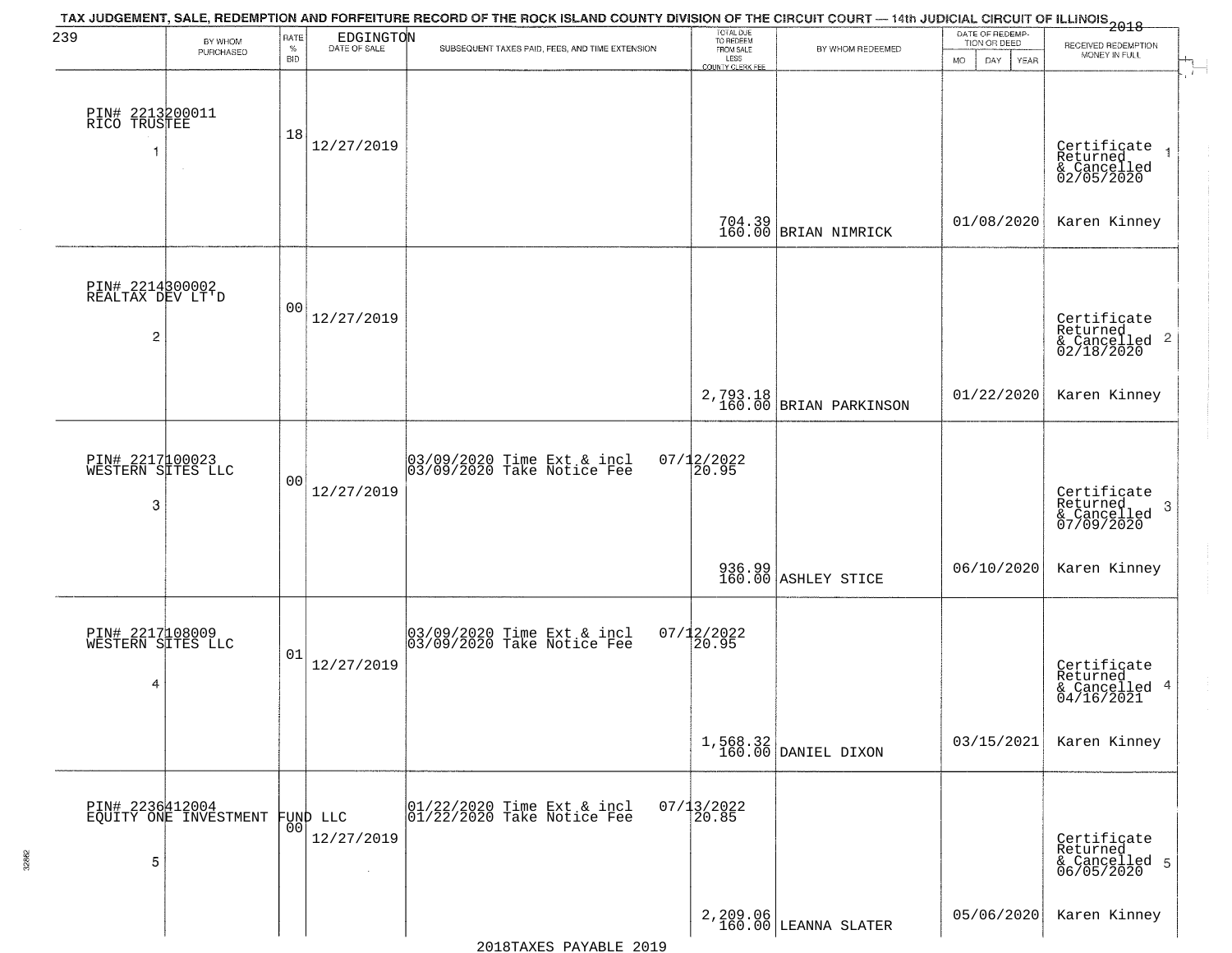|     | TAX JUDGEMENT, SALE, REDEMPTION AND FORFEITURE RECORD OF THE ROCK ISLAND COUNTY DIVISION OF THE CIRCUIT COURT - 14th JUDIC<br>NAME AND ADDRESS |                                 |                       |                                     | BACK TAX             |                                       |                                        |                                              |                                                                 | INTEREST PAYMENT FUND |         | 2018 |
|-----|------------------------------------------------------------------------------------------------------------------------------------------------|---------------------------------|-----------------------|-------------------------------------|----------------------|---------------------------------------|----------------------------------------|----------------------------------------------|-----------------------------------------------------------------|-----------------------|---------|------|
| 240 | <b>LEGAL DESCRIPTION</b><br>TAXPAYER NO.                                                                                                       |                                 | EDGINGTON             | A-BACK TAX<br>FORFEITED<br>PRIOR TO | FORFEITED<br>PENALTY | BACK TAX<br>FORFEITED<br>INTEREST AND | TOTAL BACK<br>TAX PENALTY<br>AND COSTS | AMOUNT<br>FOR WHICH<br>JUDGEMENT<br>IS ASKED | $\begin{array}{c} \text{CERTIFICATE} \\ \text{NO.} \end{array}$ | <b>INDEMNITY FUND</b> |         |      |
|     | PARCEL NO.<br>ACRES<br>TWP - CODE<br>ASSESSED VALUATION FOR TAXES                                                                              | TAX DUE                         | INT DUE               | 2017                                | <b>ACCRUED</b>       | COST ACCRUED                          | <b>ACCRUED</b>                         |                                              |                                                                 | COST OF SALE          |         |      |
|     |                                                                                                                                                | 1ST                             | 15T                   |                                     |                      |                                       |                                        |                                              |                                                                 |                       |         |      |
|     |                                                                                                                                                | 2ND                             | 2ND                   |                                     |                      |                                       |                                        |                                              |                                                                 |                       |         |      |
|     | CARRINGTON MTG SVC LLC<br>1600 S DOUGLASS RD #200-A<br>ANAHEIM CA 92806                                                                        |                                 |                       |                                     |                      |                                       |                                        |                                              |                                                                 | 60.00                 |         |      |
|     |                                                                                                                                                | 3RD                             | 3RD                   |                                     |                      |                                       |                                        |                                              |                                                                 |                       |         |      |
|     | LOT 3 BLOCK 9<br>WAIT - WALKERS 1ST ADD<br>TO TOWN OF REYNOLDS                                                                                 |                                 |                       |                                     |                      |                                       |                                        |                                              | 1166                                                            | 20.00                 |         |      |
|     |                                                                                                                                                | 4TH                             | 4TH                   |                                     |                      |                                       |                                        |                                              |                                                                 |                       |         |      |
|     |                                                                                                                                                | $\frac{499.71}{PUBUCATON COST}$ | 15.00                 |                                     |                      |                                       |                                        |                                              |                                                                 |                       |         |      |
|     | 462                                                                                                                                            |                                 |                       |                                     |                      |                                       |                                        |                                              |                                                                 | 4.00                  |         |      |
|     | 029-04-00<br>15-03<br>PIN# 2236413015                                                                                                          | TOTAL DUE-TAXES, INT. COST      | 10.00                 |                                     |                      |                                       |                                        |                                              |                                                                 |                       |         |      |
|     | 30,771                                                                                                                                         |                                 | 524.71                |                                     |                      |                                       |                                        | 524.71                                       |                                                                 | 10.00                 | 618.71  |      |
|     |                                                                                                                                                | $\overline{\text{1ST}}$         | 1ST                   |                                     |                      |                                       |                                        |                                              |                                                                 |                       |         |      |
|     |                                                                                                                                                | <u>303.69</u><br>2ND            | $\frac{1}{2ND}$ 31.92 |                                     |                      |                                       |                                        |                                              |                                                                 |                       |         |      |
|     | GOMEZ DAVID<br>PO BOX 173<br>REYNOLDS IL<br>61279                                                                                              | 303.69                          | 22.80                 |                                     |                      |                                       |                                        |                                              |                                                                 | 60.00                 |         |      |
|     |                                                                                                                                                | $\overline{3BD}$                | 3HD                   |                                     |                      |                                       |                                        |                                              |                                                                 |                       |         |      |
|     | LOT 1 BLOCK 7                                                                                                                                  | 303.69                          | 18.24                 |                                     |                      |                                       |                                        |                                              | 1167                                                            | 20.00                 |         |      |
|     | WAIT AND WALKERS 1ST<br>ADD TO TOWN OF REYNOLDS<br>E 68 FT OF N 110 FT                                                                         | $\overline{47H}$<br>303.69      |                       |                                     |                      |                                       |                                        |                                              |                                                                 |                       |         |      |
|     |                                                                                                                                                | PUBLICATION COST                | 9.12                  |                                     |                      |                                       |                                        |                                              |                                                                 |                       |         |      |
|     | $028 - 05 - 00$<br>$449 - A$                                                                                                                   |                                 | 10.00                 |                                     |                      |                                       |                                        |                                              |                                                                 | 4.00                  |         |      |
|     | 15-03<br>PIN# 2236415006                                                                                                                       | TOTAL DUE-TAXES, INT. COST      |                       |                                     |                      |                                       |                                        |                                              |                                                                 |                       |         |      |
|     | 21,054                                                                                                                                         |                                 | 1,306.84              |                                     |                      |                                       |                                        | 1306.84                                      |                                                                 | 10.00                 | 1400.84 |      |
|     |                                                                                                                                                | ۱S٦                             | <b>1ST</b>            |                                     |                      |                                       |                                        |                                              |                                                                 |                       |         |      |
|     |                                                                                                                                                | 575.32<br>2ND                   | 60.41                 |                                     |                      |                                       |                                        |                                              |                                                                 |                       |         |      |
|     | DEPORTER DANIEL J<br>PO BOX 174<br>REYNOLDS IL<br>61279                                                                                        | 575.32                          | 43.15                 |                                     |                      |                                       |                                        |                                              |                                                                 | 60.00                 |         |      |
|     |                                                                                                                                                | 3RD                             |                       |                                     |                      |                                       |                                        |                                              |                                                                 |                       |         |      |
|     | LOT 15 BLOCK 1<br>TOWN OF REYNOLDS                                                                                                             | 575.32                          | 34.52                 |                                     |                      |                                       |                                        |                                              | 1168                                                            | 20.00                 |         |      |
|     |                                                                                                                                                | 4TH<br>575.32                   | 17.26                 |                                     |                      |                                       |                                        |                                              |                                                                 |                       |         |      |
|     |                                                                                                                                                | <b>PUBLICATION COST</b>         |                       |                                     |                      |                                       |                                        |                                              |                                                                 |                       |         |      |
|     | $024 - 02 - 00$<br>15-03<br>370                                                                                                                |                                 | 10.00                 |                                     |                      |                                       |                                        |                                              |                                                                 | 4.00                  |         |      |
|     | PIN# 2236423002                                                                                                                                | TOTAL OUE-TAXES, INT. COST      |                       |                                     |                      |                                       |                                        |                                              |                                                                 |                       |         |      |
|     | 28,519                                                                                                                                         |                                 | 2,466.62              |                                     |                      |                                       |                                        | 2466.62                                      |                                                                 | 10.00                 | 2560.62 |      |
|     |                                                                                                                                                |                                 | বরস                   |                                     |                      |                                       |                                        |                                              |                                                                 |                       |         |      |
|     |                                                                                                                                                | 2ND                             | 2ND                   |                                     |                      |                                       |                                        |                                              |                                                                 |                       |         |      |
|     |                                                                                                                                                |                                 |                       |                                     |                      |                                       |                                        |                                              |                                                                 |                       |         |      |
|     |                                                                                                                                                | 3RD                             | 3BD                   |                                     |                      |                                       |                                        |                                              |                                                                 |                       |         |      |
|     |                                                                                                                                                |                                 |                       |                                     |                      |                                       |                                        |                                              |                                                                 |                       |         |      |
|     |                                                                                                                                                | 4TH                             | 47H                   | B                                   |                      |                                       |                                        |                                              |                                                                 |                       |         |      |
|     |                                                                                                                                                | PUBLICATION COST                |                       |                                     |                      |                                       |                                        |                                              |                                                                 |                       |         |      |
|     |                                                                                                                                                |                                 |                       |                                     |                      |                                       |                                        |                                              |                                                                 |                       |         |      |
|     |                                                                                                                                                | TOTAL DUE-TAXES, INT. COST      |                       |                                     |                      |                                       |                                        |                                              |                                                                 |                       |         |      |
|     |                                                                                                                                                |                                 |                       |                                     |                      |                                       |                                        |                                              |                                                                 |                       |         |      |
|     |                                                                                                                                                | 1ST                             | 1ST                   | A.                                  |                      |                                       |                                        |                                              |                                                                 |                       |         |      |
|     |                                                                                                                                                |                                 |                       |                                     |                      |                                       |                                        |                                              |                                                                 |                       |         |      |
|     |                                                                                                                                                | 2ND                             | 2ND                   |                                     |                      |                                       |                                        |                                              |                                                                 |                       |         |      |
|     |                                                                                                                                                | 3BD                             | 3BD                   |                                     |                      |                                       |                                        |                                              |                                                                 |                       |         |      |
|     |                                                                                                                                                |                                 |                       |                                     |                      |                                       |                                        |                                              |                                                                 |                       |         |      |
|     |                                                                                                                                                | 4TH                             | 4TH                   | B.                                  |                      |                                       |                                        |                                              |                                                                 |                       |         |      |
|     |                                                                                                                                                | PUBLICATION COST                |                       |                                     |                      |                                       |                                        |                                              |                                                                 |                       |         |      |
|     |                                                                                                                                                |                                 |                       |                                     |                      |                                       |                                        |                                              |                                                                 |                       |         |      |
|     |                                                                                                                                                | TOTAL DUE-TAXES, INT. COST      |                       |                                     |                      |                                       |                                        |                                              |                                                                 |                       |         |      |
|     |                                                                                                                                                |                                 |                       |                                     |                      | 2018TAXES PAYABLE 2019                |                                        |                                              |                                                                 |                       |         |      |

 $\sim 10^6$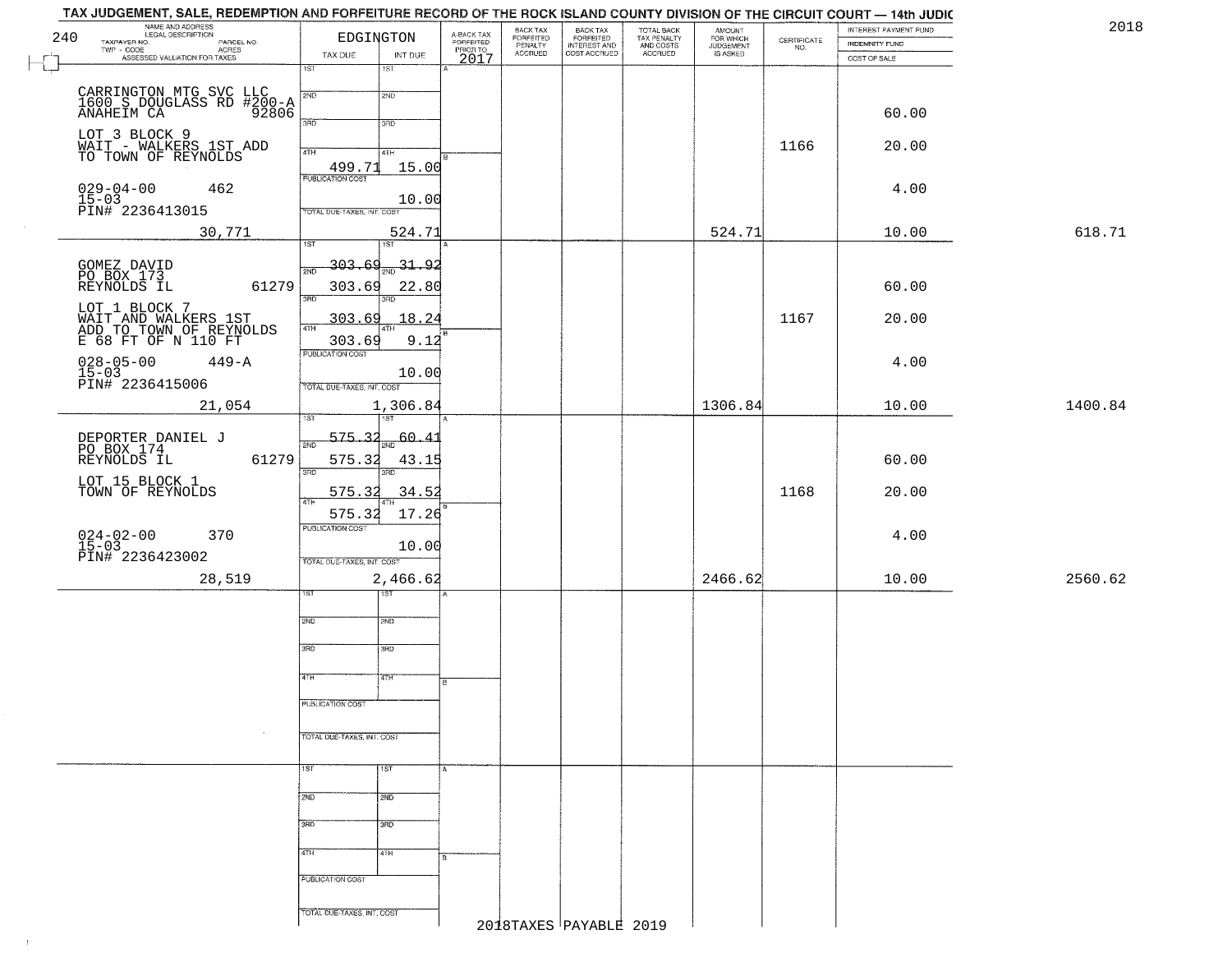| 240                                                 | BY WHOM                                     | RATE            | $\begin{array}{c} \mathtt{EDGINGTO} \mathtt{N} \\ \mathtt{DATE OF SALE} \end{array}$ | TAX JUDGEMENT, SALE, REDEMPTION AND FORFEITURE RECORD OF THE ROCK ISLAND COUNTY DIVISION OF THE CIRCUIT COURT — 14th JUDICIAL CIRCUIT OF ILLINOIS 2018 | TOTAL DUE<br>TO REDEEM<br>FROM SALE |                                 | DATE OF REDEMP-<br>TION OR DEED  |                                                                                                                                                                                                                                                                                                      |
|-----------------------------------------------------|---------------------------------------------|-----------------|--------------------------------------------------------------------------------------|--------------------------------------------------------------------------------------------------------------------------------------------------------|-------------------------------------|---------------------------------|----------------------------------|------------------------------------------------------------------------------------------------------------------------------------------------------------------------------------------------------------------------------------------------------------------------------------------------------|
|                                                     | PURCHASED                                   | %<br><b>BID</b> |                                                                                      | SUBSEQUENT TAXES PAID, FEES, AND TIME EXTENSION                                                                                                        | LESS<br>COUNTY CLERK FEE            | BY WHOM REDEEMED                | <b>MO</b><br>DAY.<br><b>YEAR</b> | RECEIVED REDEMPTION<br>MONEY IN FULL                                                                                                                                                                                                                                                                 |
| PIN# 2236413015<br>REALTAX DEV LT'D<br>$\mathbf{1}$ |                                             | 01              | 12/27/2019                                                                           | 01/31/2020 Time Ext & incl<br>02/20/2020 Take Notice Fee                                                                                               | 06/27/2022<br>20.95                 |                                 |                                  | Certificate<br>Returned<br>& Cancelled<br>03/12/2020                                                                                                                                                                                                                                                 |
|                                                     |                                             |                 |                                                                                      |                                                                                                                                                        |                                     | 645.85<br>160.00 VYLLA TITLE    | 02/28/2020                       | Karen Kinney                                                                                                                                                                                                                                                                                         |
| $\overline{c}$                                      | PIN# 2236415006<br>MS INVESTMENTS GROUP INC |                 | 12/27/2019                                                                           | $01/31/2020$ Time Ext & incl<br>$02/20/2020$ Take Notice Fee<br>$12/23/2020$ Subs paid                                                                 | 06/27/2022<br>1,062.28              |                                 |                                  | Certificate<br>Returned<br>$\begin{array}{c} 0.000000 & 0.00000 \\ 0.00000 & 0.00000 \\ 0.00000 & 0.00000 \\ 0.00000 & 0.00000 \\ 0.00000 & 0.00000 \\ 0.00000 & 0.00000 \\ 0.00000 & 0.00000 \\ 0.00000 & 0.00000 \\ 0.00000 & 0.00000 \\ 0.00000 & 0.00000 \\ 0.00000 & 0.00000 \\ 0.00000 & 0.00$ |
|                                                     |                                             |                 |                                                                                      |                                                                                                                                                        |                                     | 3,367.99<br>160.00 WELLS FARGO  | 02/17/2021                       | Karen Kinney                                                                                                                                                                                                                                                                                         |
| PIN# 2236423002<br>GUARDIAN TAX IL LLC<br>3         |                                             | 00              | 12/27/2019                                                                           | 04/01/2020 Time Ext & incl<br>04/01/2020 Take Notice Fee                                                                                               | 12/22/2022<br>20.95                 |                                 |                                  | Certificate<br>Returned<br>$\boldsymbol{\beta}$<br>& Cancelled<br>12/11/2020                                                                                                                                                                                                                         |
|                                                     |                                             |                 |                                                                                      |                                                                                                                                                        |                                     | 2,581.57<br>160.00 DAN DEPORTER | 11/25/2020                       | Karen Kinney                                                                                                                                                                                                                                                                                         |
| 4                                                   |                                             |                 |                                                                                      |                                                                                                                                                        |                                     |                                 |                                  | 4                                                                                                                                                                                                                                                                                                    |
| 5                                                   |                                             |                 |                                                                                      |                                                                                                                                                        |                                     |                                 |                                  | 5                                                                                                                                                                                                                                                                                                    |
|                                                     |                                             |                 |                                                                                      | 2018TAXES PAYABLE 2019                                                                                                                                 |                                     |                                 |                                  |                                                                                                                                                                                                                                                                                                      |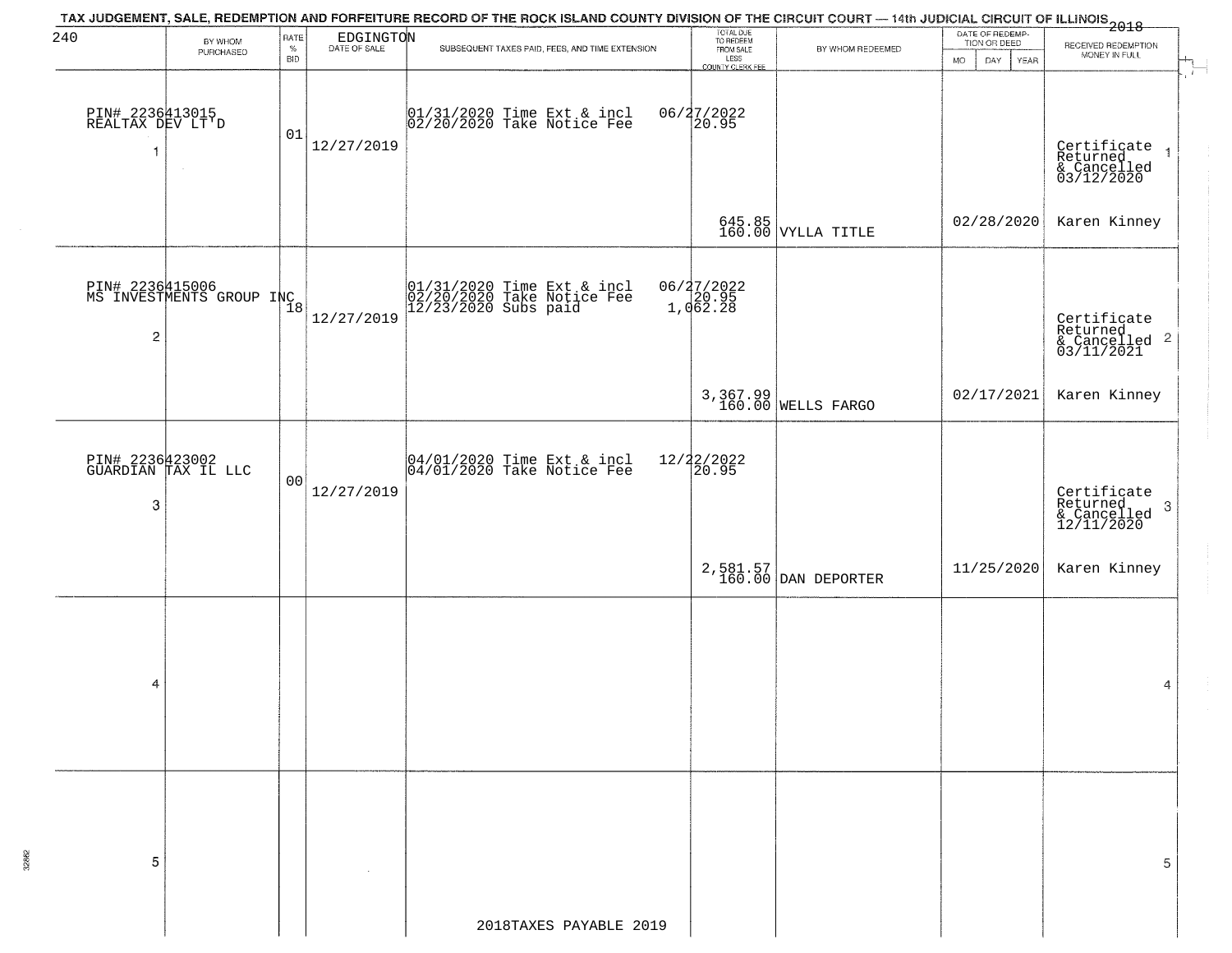|     | TAX JUDGEMENT, SALE, REDEMPTION AND FORFEITURE RECORD OF THE ROCK ISLAND COUNTY DIVISION OF THE CIRCUIT COURT — 14th JUDIC |                                      |                         |                                             |                              |                                                   |                                    |             |                                         | 2018    |
|-----|----------------------------------------------------------------------------------------------------------------------------|--------------------------------------|-------------------------|---------------------------------------------|------------------------------|---------------------------------------------------|------------------------------------|-------------|-----------------------------------------|---------|
| 241 | NAME AND ADDRESS<br>LEGAL DESCRIPTION<br>TAXPAYER NO.<br>PARCEL NO.                                                        | ANDULUSIA                            | A-BACK TAX<br>FORFEITED | BACK TAX<br>FORFEITED<br>PENALTY<br>ACCRUED | BACK TAX<br>FORFEITED        | TOTAL BACK<br>TAX PENALTY<br>AND COSTS<br>ACCRUED | <b>AMOUNT</b>                      | CERTIFICATE | INTEREST PAYMENT FUND<br>INDEMNITY FUND |         |
|     | TWP - CODE<br>- CODE ACRES<br>ASSESSED VALUATION FOR TAXES                                                                 | TAX DUE<br>INT DUE                   | PRIORTO<br>2017         |                                             | INTEREST AND<br>COST ACCRUED |                                                   | FOR WHICH<br>JUDGEMENT<br>IS ASKED | NO.         | COST OF SALE                            |         |
|     |                                                                                                                            | 1ST<br>1ST                           |                         |                                             |                              |                                                   |                                    |             |                                         |         |
|     |                                                                                                                            | <del>.,,, 1415.80,,,148.68</del>     |                         |                                             |                              |                                                   |                                    |             |                                         |         |
|     | J L WATTS CO<br>525 17TH ST<br>ROCK ISLAND IL<br>61201                                                                     | 1415.80 106.20                       |                         |                                             |                              |                                                   |                                    |             | 60.00                                   |         |
|     |                                                                                                                            |                                      |                         |                                             |                              |                                                   |                                    |             |                                         |         |
|     | SUPVR ASST MAP<br>LOT 305 SHEET 5                                                                                          | 1415.<br>عھ<br>84.96                 |                         |                                             |                              |                                                   |                                    | 1169        | 20.00                                   |         |
|     |                                                                                                                            | 1415.80<br>42.48                     |                         |                                             |                              |                                                   |                                    |             |                                         |         |
|     |                                                                                                                            | PUBLICATION COST                     |                         |                                             |                              |                                                   |                                    |             |                                         |         |
|     | $002 - 22 - 50$<br>$41 - 3$<br>$16 - 01$<br>46.200                                                                         | 10.00                                |                         |                                             |                              |                                                   |                                    |             | 4.00                                    |         |
|     | PIN# <sup>-1525300002</sup>                                                                                                | TOTAL DUE-TAXES, INT. COST           |                         |                                             |                              |                                                   |                                    |             |                                         |         |
|     | 74,283                                                                                                                     | 6,055.52                             |                         |                                             |                              |                                                   | 6055.52                            |             | 10.00                                   | 6149.52 |
|     |                                                                                                                            | 1ST<br>l ist                         |                         |                                             |                              |                                                   |                                    |             |                                         |         |
|     | GIANULIS SARA A<br>1625 2ND AVE APT 405<br>ROCK ISLAND IL                                                                  | 601.14<br>-63.14<br>2ND              |                         |                                             |                              |                                                   |                                    |             |                                         |         |
|     | 61201                                                                                                                      | 601.14<br>45.10                      |                         |                                             |                              |                                                   |                                    |             | 60.00                                   |         |
|     | SUPVR ASST MAP                                                                                                             | 3RD<br>3RD                           |                         |                                             |                              |                                                   |                                    |             |                                         |         |
|     | LOT 103 SHEET 6                                                                                                            | 36.08<br>601.<br>4TH                 |                         |                                             |                              |                                                   |                                    | 1170        | 20.00                                   |         |
|     |                                                                                                                            | 18.04<br>601.14                      |                         |                                             |                              |                                                   |                                    |             |                                         |         |
|     | $52 - 2$<br>$003 - 12 - 20$                                                                                                | PUBLICATION COST                     |                         |                                             |                              |                                                   |                                    |             | 4.00                                    |         |
|     | $16 - 01$<br>75.440<br>PIN# 1526100011                                                                                     | 10.00<br>TOTAL DUE-TAXES, INT. COST  |                         |                                             |                              |                                                   |                                    |             |                                         |         |
|     |                                                                                                                            |                                      |                         |                                             |                              |                                                   |                                    |             |                                         |         |
|     | 31,540<br>FARM                                                                                                             | 2,576.92<br>īST                      |                         |                                             |                              |                                                   | 2576.92                            |             | 10.00                                   | 2670.92 |
|     |                                                                                                                            |                                      |                         |                                             |                              |                                                   |                                    |             |                                         |         |
|     | DEBUS ANTONIO M<br>8718 78TH AVE W                                                                                         | 2ND<br>2ND                           |                         |                                             |                              |                                                   |                                    |             |                                         |         |
|     | 61264<br>MILAN IL                                                                                                          | 3RD<br>3BD                           |                         |                                             |                              |                                                   |                                    |             | 60.00                                   |         |
|     | SUPVR ASST MAP<br>LOT 209 SHEET 6                                                                                          |                                      |                         |                                             |                              |                                                   |                                    | 1171        | 20.00                                   |         |
|     |                                                                                                                            | 4TH<br>4TH                           |                         |                                             |                              |                                                   |                                    |             |                                         |         |
|     |                                                                                                                            | 891.30<br>26.74<br>PUBLICATION COST  |                         |                                             |                              |                                                   |                                    |             |                                         |         |
|     | $003 - 04 - 40$<br>$145 - 3$<br>14.700<br>$16 - 01$                                                                        | 10.00                                |                         |                                             |                              |                                                   |                                    |             | 4.00                                    |         |
|     | PIN# 1526200008                                                                                                            | TOTAL OUE-TAXES, INT. COST           |                         |                                             |                              |                                                   |                                    |             |                                         |         |
|     | 52,764                                                                                                                     | 928.04                               |                         |                                             |                              |                                                   | 928.04                             |             | 10.00                                   | 1022.04 |
|     |                                                                                                                            | ड़िंग                                |                         |                                             |                              |                                                   |                                    |             |                                         |         |
|     | PARCHERT DARREN E<br>PO BOX 56                                                                                             | 2ND<br>2ND                           |                         |                                             |                              |                                                   |                                    |             |                                         |         |
|     | 61232<br>ANDALUSIA IL                                                                                                      |                                      |                         |                                             |                              |                                                   |                                    |             | 60.00                                   |         |
|     | LOTS 3, 4, & 5 BLK 8                                                                                                       | 3RD<br>3RD                           |                         |                                             |                              |                                                   |                                    |             |                                         |         |
|     | ANDALUSIA<br>SHEET <sup>8</sup>                                                                                            |                                      |                         |                                             |                              |                                                   |                                    | 1172        | 20.00                                   |         |
|     |                                                                                                                            | 102.82                               | 3.08                    |                                             |                              |                                                   |                                    |             |                                         |         |
|     | $020 - 04 - 00$<br>204                                                                                                     | PUBLICATION COST                     |                         |                                             |                              |                                                   |                                    |             | 4.00                                    |         |
|     | 16-02<br>PIN# 1527108001                                                                                                   | 10.00                                |                         |                                             |                              |                                                   |                                    |             |                                         |         |
|     |                                                                                                                            | TOTAL DUE-TAXES, INT. COST<br>115.90 |                         |                                             |                              |                                                   | 115.90                             |             |                                         | 209.90  |
|     | 4,729                                                                                                                      | 1ST<br>1ST                           |                         |                                             |                              |                                                   |                                    |             | 10.00                                   |         |
|     | PARCHERT DARREN E                                                                                                          |                                      |                         |                                             |                              |                                                   |                                    |             |                                         |         |
|     | PO BOX 56<br>61232<br>ANDALUSIA IL                                                                                         | 2ND<br>2ND                           |                         |                                             |                              |                                                   |                                    |             | 60.00                                   |         |
|     |                                                                                                                            | 3RD<br>3 <sub>RD</sub>               |                         |                                             |                              |                                                   |                                    |             |                                         |         |
|     | LOTS 6,7 & 8 BLOCK 8                                                                                                       |                                      |                         |                                             |                              |                                                   |                                    | 1173        | 20.00                                   |         |
|     | ANDALUSIA<br>SHEET 8                                                                                                       | 4TH<br>$808.37^{4TH}$                | $24.26^8$               |                                             |                              |                                                   |                                    |             |                                         |         |
|     |                                                                                                                            | PUBLICATION COST                     |                         |                                             |                              |                                                   |                                    |             |                                         |         |
|     | 208<br>$020 - 08 - 00$<br>16-02                                                                                            | 10.00                                |                         |                                             |                              |                                                   |                                    |             | 4.00                                    |         |
|     | PIN# 1527108003                                                                                                            | TOTAL DUE-TAXES, INT. COST           |                         |                                             |                              |                                                   |                                    |             |                                         |         |
|     | 37,181                                                                                                                     | 842.63                               |                         |                                             |                              |                                                   | 842.63                             |             | 10.00                                   | 936.63  |
|     |                                                                                                                            |                                      |                         |                                             | 2010 ELITATIO DI VIDI E 2010 |                                                   |                                    |             |                                         |         |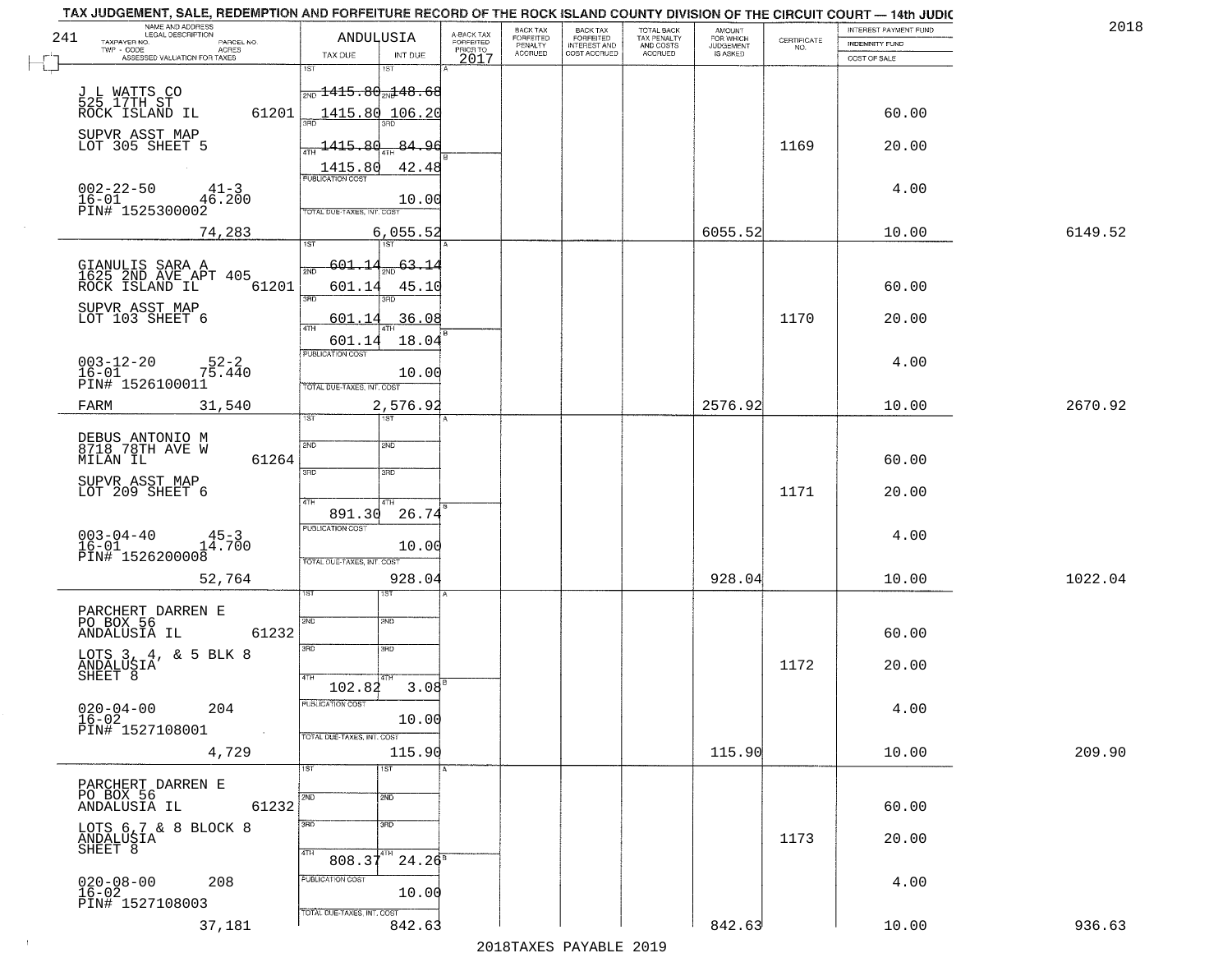| 241                                      | BY WHOM                                           | RATE               | $\begin{array}{c} \text{ANDULUS I} \text{A} \\ \text{DATE of }\text{SALE} \end{array}$ | TAX JUDGEMENT, SALE, REDEMPTION AND FORFEITURE RECORD OF THE ROCK ISLAND COUNTY DIVISION OF THE CIRCUIT COURT — 14th JUDICIAL CIRCUIT OF ILLINOIS<br>1998 - 1999 - 1999 - 1999 - 1999 - 1999 - 1999 - 1999 - 1999 - 1999 - 1999 - | TOTAL DUE<br>TO REDEEM<br>FROM SALE  |                                                                  | DATE OF REDEMP-<br>TION OR DEED |                                                        |
|------------------------------------------|---------------------------------------------------|--------------------|----------------------------------------------------------------------------------------|-----------------------------------------------------------------------------------------------------------------------------------------------------------------------------------------------------------------------------------|--------------------------------------|------------------------------------------------------------------|---------------------------------|--------------------------------------------------------|
|                                          | PURCHASED                                         | $\%$<br><b>BID</b> |                                                                                        | SUBSEQUENT TAXES PAID, FEES, AND TIME EXTENSION                                                                                                                                                                                   | LESS<br>COUNTY CLERK FEE             | BY WHOM REDEEMED                                                 | <b>MO</b><br>DAY<br>YEAR        | RECEIVED REDEMPTION<br>MONEY IN FULL                   |
| PIN# 1525300002<br>RICO TRUSTEE<br>1     | $\sim$                                            | 18                 | 12/27/2019                                                                             | 04/06/2020 Time Ext & incl<br>04/06/2020 Take Notice Fee<br>11/30/2020 Subs paid                                                                                                                                                  | $07/22/2022$<br>6,120.95<br>6,118.08 |                                                                  |                                 | Certificate<br>Returned<br>& Cancelled<br>12/06/2021   |
|                                          |                                                   |                    |                                                                                        |                                                                                                                                                                                                                                   |                                      | $\begin{vmatrix} 17,450.37 \\ 160.00 \end{vmatrix}$ J L WATTS CO | 11/18/2021                      | Karen Kinney                                           |
| PIN# 1526100011<br>JICTB, INC<br>2       |                                                   | 0 <sub>0</sub>     | 12/27/2019                                                                             | 02/12/2020 Time Ext & incl<br>02/13/2020 Take Notice Fee                                                                                                                                                                          | 12/06/2022<br>20.95                  |                                                                  |                                 | Certificate<br>Returned                                |
|                                          |                                                   |                    |                                                                                        |                                                                                                                                                                                                                                   |                                      | 2,691.87<br>160.00 ELIZABETH HUGHES                              | 09/21/2020                      | Karen Kinney                                           |
| PIN# 1526200008<br>REALTAX DEV LT'D<br>3 |                                                   | 01                 | 12/27/2019                                                                             | 01/31/2020 Time Ext & incl<br>02/20/2020 Take Notice Fee                                                                                                                                                                          | 06/27/2022<br>20.95                  |                                                                  |                                 | Certificate<br>Returned<br>3<br>$\frac{6}{12/11/2020}$ |
|                                          |                                                   |                    |                                                                                        |                                                                                                                                                                                                                                   |                                      | 1,063.43<br>160.00 ANTONIO DEBUS                                 | 09/25/2020                      | Karen Kinney                                           |
| 4                                        | PIN# 1527108001<br>STEVE SODEMAN LIVING TRUST     |                    | 12/27/2019                                                                             | $01/21/2020$ Time Ext & incl<br>$01/21/2020$ Take Notice Fee<br>$12/09/2021$ Subs paid                                                                                                                                            | 12/21/2022<br>20.85<br>479.86        |                                                                  |                                 | Certificate<br>Returned<br>& Cancelled 4<br>03/01/2022 |
|                                          |                                                   |                    |                                                                                        |                                                                                                                                                                                                                                   |                                      | 919.32<br>160.00 DARREN E PARCHERT                               | 12/22/2021                      | Karen Kinney                                           |
| 5                                        | PIN# 1527108003    <br>STEVE SODEMAN LIVING TRUST | 0 <sub>0</sub>     | 12/27/2019                                                                             | 01/21/2020 Time Ext & incl<br>01/21/2020 Take Notice Fee                                                                                                                                                                          | $12/21/2022$<br>20.85                |                                                                  |                                 | 5                                                      |
|                                          |                                                   |                    |                                                                                        | 2018TAXES PAYABLE 2019                                                                                                                                                                                                            |                                      |                                                                  |                                 |                                                        |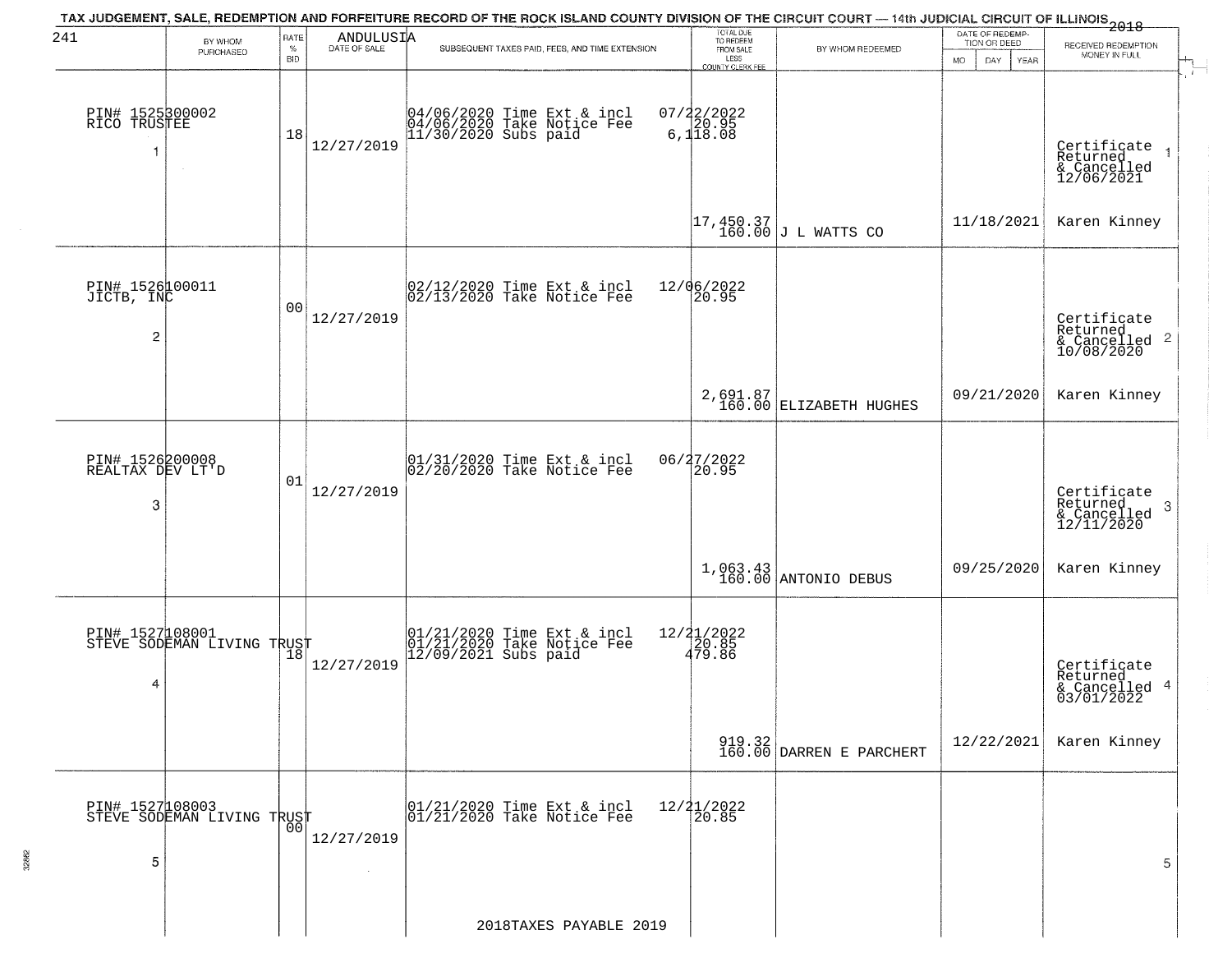| 242 | NAME AND ADDRESS<br>LEGAL DESCRIPTION<br>TAXPAYER NO.<br>PARCEL NO. | ANDULUSIA                         |                   | A-BACK TAX<br>FORFEITED | BACK TAX<br>FORFEITED | <b>BACK TAX</b><br><b>FORFEITED</b> | TOTAL BACK<br>TAX PENALTY | <b>AMOUNT</b>                      | CERTIFICATE | INTEREST PAYMENT FUND | 2018    |
|-----|---------------------------------------------------------------------|-----------------------------------|-------------------|-------------------------|-----------------------|-------------------------------------|---------------------------|------------------------------------|-------------|-----------------------|---------|
|     | TWP - CODE<br>- CODE ACRES<br>ASSESSED VALUATION FOR TAXES          | TAX DUE                           | INT DUE           | PRIOR TO                | PENALTY<br>ACCRUED    | INTEREST AND<br>COST ACCRUED        | AND COSTS<br>ACCRUED      | FOR WHICH<br>JUDGEMENT<br>IS ASKED | NO.         | <b>INDEMNITY FUND</b> |         |
|     |                                                                     | 1ST                               | 1ST               | 2017                    |                       |                                     |                           |                                    |             | COST OF SALE          |         |
|     | LUPPEN SCOTT/SYLVIA<br>3005 44TH ST                                 | 2ND                               | 2ND               |                         |                       |                                     |                           |                                    |             |                       |         |
|     | MOLINE IL<br>61265                                                  | 3RD                               | 3RD               |                         |                       |                                     |                           |                                    |             | 60.00                 |         |
|     | LOTS 6-7-8-9 BLK 39<br>ANDALUSIA                                    |                                   |                   |                         |                       |                                     |                           |                                    |             |                       |         |
|     | SHEET 8                                                             | 4TH<br>471.97                     | 4TH<br>14.16      |                         |                       |                                     |                           |                                    | 1174        | 20.00                 |         |
|     | $027 - 04 - 00$<br>356                                              | <b>PUBLICATION COST</b>           |                   |                         |                       |                                     |                           |                                    |             | 4.00                  |         |
|     | $16 - 02$<br>PIN# 1527116004                                        | TOTAL DUE-TAXES, INT. COS         | 10.00             |                         |                       |                                     |                           |                                    |             |                       |         |
|     | 27,708                                                              |                                   | 496.13            |                         |                       |                                     |                           | 496.13                             |             | 10.00                 | 590.13  |
|     |                                                                     | 1ST                               | 1ST               |                         |                       |                                     |                           |                                    |             |                       |         |
|     | ZEPEDA LISA TRST<br>115 4TH AVE E                                   | 484.73<br>2ND                     | 50.89             |                         |                       |                                     |                           |                                    |             |                       |         |
|     | ANDALUSIA IL<br>61232                                               | 484.73<br>3RD                     | 36.35             |                         |                       |                                     |                           |                                    |             | 60.00                 |         |
|     | LOTS 6, 7, 8, & 9 BLOCK 56<br>ANDALUŞIA                             | 484.<br>47H                       | 29.08             |                         |                       |                                     |                           |                                    | 1175        | 20.00                 |         |
|     | SHEET 8                                                             | 484.73                            | 14.54             |                         |                       |                                     |                           |                                    |             |                       |         |
|     | $028 - 18 - 00$<br>392<br>$16 - 02$                                 | PUBLICATION COST                  |                   |                         |                       |                                     |                           |                                    |             | 4.00                  |         |
|     | PIN# 1527121004                                                     | TOTAL DUE-TAXES, INT. COST        | 10.00             |                         |                       |                                     |                           |                                    |             |                       |         |
|     | 47,557                                                              | 1ST.                              | 2,079.78<br>1ST   |                         |                       |                                     |                           | 2079.78                            |             | 10.00                 | 2173.78 |
|     |                                                                     |                                   |                   |                         |                       |                                     |                           |                                    |             |                       |         |
|     | SNYDER KELLY/RAY TRUST<br>210 1ST ST<br>52731<br>CHARLOTTE IA       | 2ND                               | 2ND               |                         |                       |                                     |                           |                                    |             | 60.00                 |         |
|     | $S$ .5 LOTS 4 $\&$ 5 BLK 81 ANDALUSIA SHT 8                         | 3 <sub>BD</sub>                   | 3RD               |                         |                       |                                     |                           |                                    |             |                       |         |
|     |                                                                     | 185.17<br>4TH                     | 11.12             |                         |                       |                                     |                           |                                    | 1176        | 20.00                 |         |
|     |                                                                     | 185.17<br><b>PUBLICATION COST</b> | 5.56              |                         |                       |                                     |                           |                                    |             |                       |         |
|     | $031 - 15 - 10$<br>16-02<br>$454 - 1$<br>.193                       |                                   | 10.00             |                         |                       |                                     |                           |                                    |             | 4.00                  |         |
|     | PIN# 1527129007<br>8,517                                            | TOTAL OUE-TAXES, INT. COST        | 397.02            |                         |                       |                                     |                           | 397.02                             |             | 10.00                 | 491.02  |
|     |                                                                     |                                   |                   |                         |                       |                                     |                           |                                    |             |                       |         |
|     | ANDALUSIA VENTURES/DIFRYE<br>325_OAKVIEW DR                         | <u> 290.51</u><br>2ND             | <u>30.52</u>      |                         |                       |                                     |                           |                                    |             |                       |         |
|     | 61231<br>ALEDO IL                                                   | 290.51<br>3RD                     | 21.80             |                         | 188.28                |                                     |                           |                                    |             | 60.00                 |         |
|     | SUPVR ASST MAP<br>LOT 405 SHEET 7                                   | 290.51                            | 3BD<br>17.44      |                         |                       | 1234.82                             |                           |                                    | 1177        | 20.00                 |         |
|     |                                                                     | 4TH<br>290.51                     | 8.72              |                         |                       |                                     | 4707.94                   |                                    |             |                       |         |
|     | $003 - 21 - 40$<br>16-02<br>$57 - 4$                                | PUBLICATION COST                  |                   | $14 - 15 - 16$          |                       |                                     |                           |                                    |             | 4.00                  |         |
|     | 8.500<br>PIN# 1527200007                                            | TOTAL DUE-TAXES, INT. COST        | 10.00             | 3284.84                 |                       |                                     |                           |                                    |             |                       |         |
|     | 13,362                                                              |                                   | 1,250.52          |                         |                       |                                     |                           | 5958.46                            |             | 10.00                 | 6052.46 |
|     |                                                                     | 1ST                               | $\overline{1}$ ST |                         |                       |                                     |                           |                                    |             |                       |         |
|     | BEAM JAMES/JAMES C<br>5601 120TH AVE W<br>61264<br>MILAN IL         | 2ND                               | 2ND               |                         |                       |                                     |                           |                                    |             | 60.00                 |         |
|     | LOT 3                                                               | 3RD                               | 3RD               |                         |                       |                                     |                           |                                    |             |                       |         |
|     | HILLTOP ADD<br>SHEET 9                                              | 794.98<br>4TH                     | 47.68             |                         |                       |                                     |                           |                                    | 1178        | 20.00                 |         |
|     |                                                                     | 794.98                            | 4TH<br>$23.84^5$  |                         |                       |                                     |                           |                                    |             |                       |         |
|     | 677<br>$043 - 03 - 00$<br>$16 - 02$                                 | PUBLICATION COST                  | 10.00             |                         |                       |                                     |                           |                                    |             | 4.00                  |         |
|     | PIN# 1527302003                                                     | TOTAL DUE-TAXES, INT. COST        |                   |                         |                       |                                     |                           |                                    |             |                       |         |
|     | 36,565                                                              |                                   | 1,671.48          |                         |                       |                                     |                           | 1671.48                            |             | 10.00                 | 1765.48 |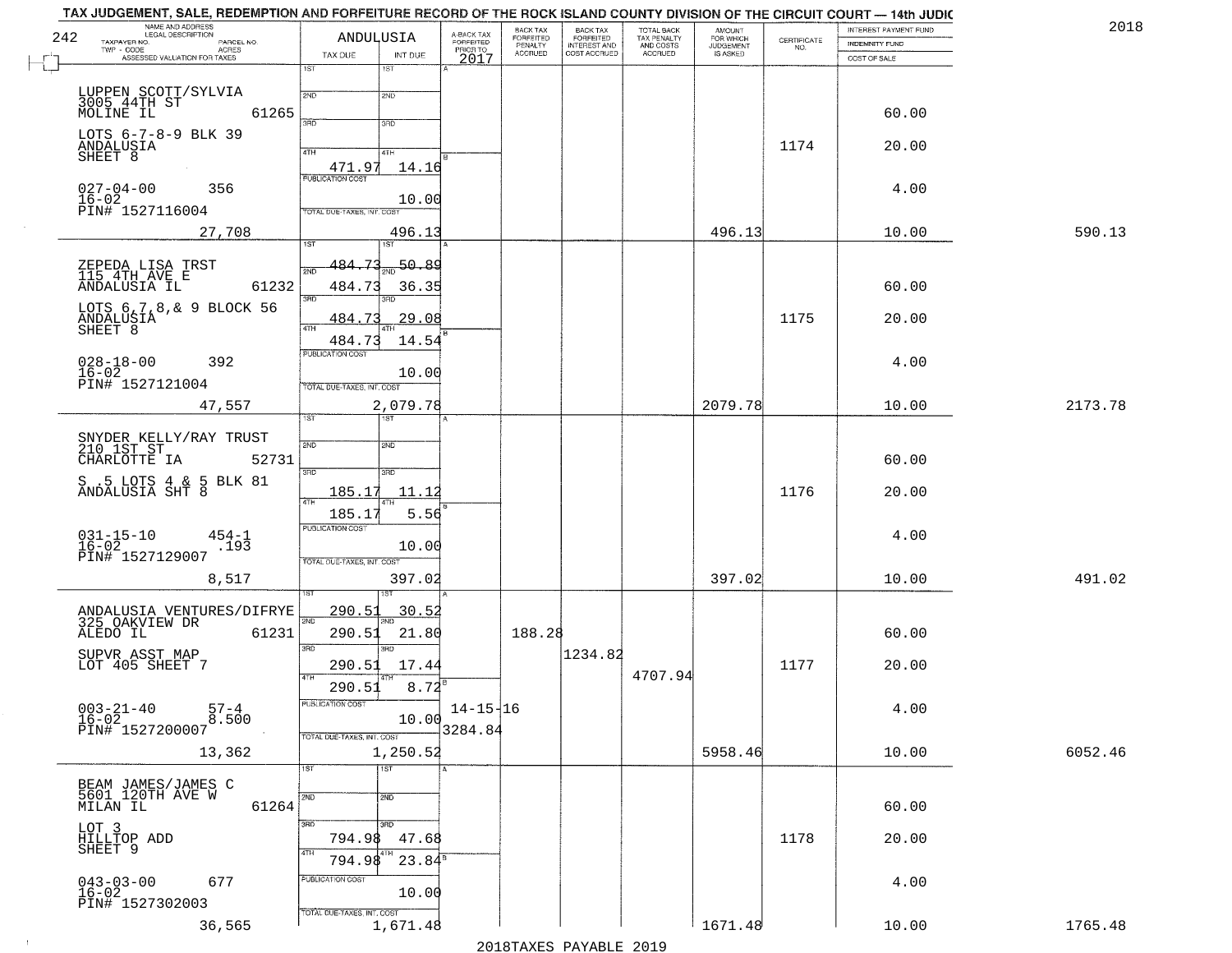| 242                                       | BY WHOM                                           | RATE<br>$\%$   | ANDULUSIA            | TAX JUDGEMENT, SALE, REDEMPTION AND FORFEITURE RECORD OF THE ROCK ISLAND COUNTY DIVISION OF THE CIRCUIT COURT — 14th JUDICIAL CIRCUIT OF ILLINOIS<br>2018 - The Case of Many County of Management County of Management County of<br>SUBSEQUENT TAXES PAID, FEES, AND TIME EXTENSION | TOTAL DUE<br>TO REDEEM<br>FROM SALE                                                                                  | BY WHOM REDEEMED                                               | DATE OF REDEMP-<br>TION OR DEED | RECEIVED REDEMPTION                                                |
|-------------------------------------------|---------------------------------------------------|----------------|----------------------|-------------------------------------------------------------------------------------------------------------------------------------------------------------------------------------------------------------------------------------------------------------------------------------|----------------------------------------------------------------------------------------------------------------------|----------------------------------------------------------------|---------------------------------|--------------------------------------------------------------------|
|                                           | PURCHASED                                         | <b>BID</b>     |                      |                                                                                                                                                                                                                                                                                     | LESS<br>COUNTY CLERK FEE                                                                                             |                                                                | MO.<br>DAY.<br>YEAR             | MONEY IN FULL                                                      |
| PIN# 1527116004<br>WESTERN SITES LLC<br>1 | $\sim$                                            | 0 <sub>0</sub> | 12/27/2019           |                                                                                                                                                                                                                                                                                     |                                                                                                                      |                                                                |                                 | Certificate 1<br>Returned 1<br>& Cancelled<br>02/11/2020           |
|                                           |                                                   |                |                      |                                                                                                                                                                                                                                                                                     |                                                                                                                      | $\begin{array}{c c} 590.13 \\ 160.00 \end{array}$ SCOTT LUPPEN | 01/13/2020                      | Karen Kinney                                                       |
| 2                                         | PIN# 1527121004<br>EQUITY ONE INVESTMENT FUND LLC |                | 12/27/2019           | $ 01/22/2020$ Time Ext & incl<br>$ 01/22/2020$ Take Notice Fee                                                                                                                                                                                                                      | $07/13/2022$<br>20.85                                                                                                |                                                                |                                 | Certificate<br>Returned<br>$\frac{1}{6}$ Cancelled 2<br>06/05/2020 |
|                                           |                                                   |                |                      |                                                                                                                                                                                                                                                                                     |                                                                                                                      | 2, 216.37<br>160.00 LISA ZEPEDA TRUST                          | 05/29/2020                      | Karen Kinney                                                       |
| PIN# 1527129007<br>JICTB, INC<br>3        |                                                   | 18             | 12/27/2019           | 02/12/2020 Time Ext & incl<br>02/13/2020 Take Notice Fee                                                                                                                                                                                                                            | 12/06/2022<br>20.95                                                                                                  |                                                                |                                 | Certificate<br>Returned<br>3<br>& Cancelled<br>09/09/2020          |
|                                           |                                                   |                |                      |                                                                                                                                                                                                                                                                                     |                                                                                                                      | 688.74 08/17/2020<br>160.00 RAY/KELLY SYNDER TRUST 2           |                                 | Karen Kinney                                                       |
| PIN# 1527200007<br>RICO TRUSTEE<br>4      |                                                   | 18             | 12/27/2019           | 04/06/2020 Time Ext & incl<br>04/06/2020 Take Notice Fee<br>00/00/0000 Take Notice Fee<br>03/17/2022 Circuit Clerks Fee<br>03/17/2022 Suberiffs Fee<br>04/01/2022 Publication Fee<br>11/23/2021 Subs paid<br>11/30/2020 Subs paid                                                   | $\begin{array}{r} 07/22/2022 \\ 20.95 \\ 35.00 \\ -8.51.71 \\ -1.77.24 \\ \end{array}$<br>$1, 272.57$<br>$1, 276.12$ |                                                                |                                 | 4                                                                  |
| PIN# 1527302003<br>REALTAX DEV LT'D<br>5  |                                                   | 01             | 12/27/2019<br>$\sim$ |                                                                                                                                                                                                                                                                                     |                                                                                                                      |                                                                |                                 | Certificate<br>Returned<br>& Cancelled 5<br>02/18/2020             |
|                                           |                                                   |                |                      |                                                                                                                                                                                                                                                                                     |                                                                                                                      | 1,783.13<br>160.00 JAMES BEAM                                  | 01/16/2020                      | Karen Kinney                                                       |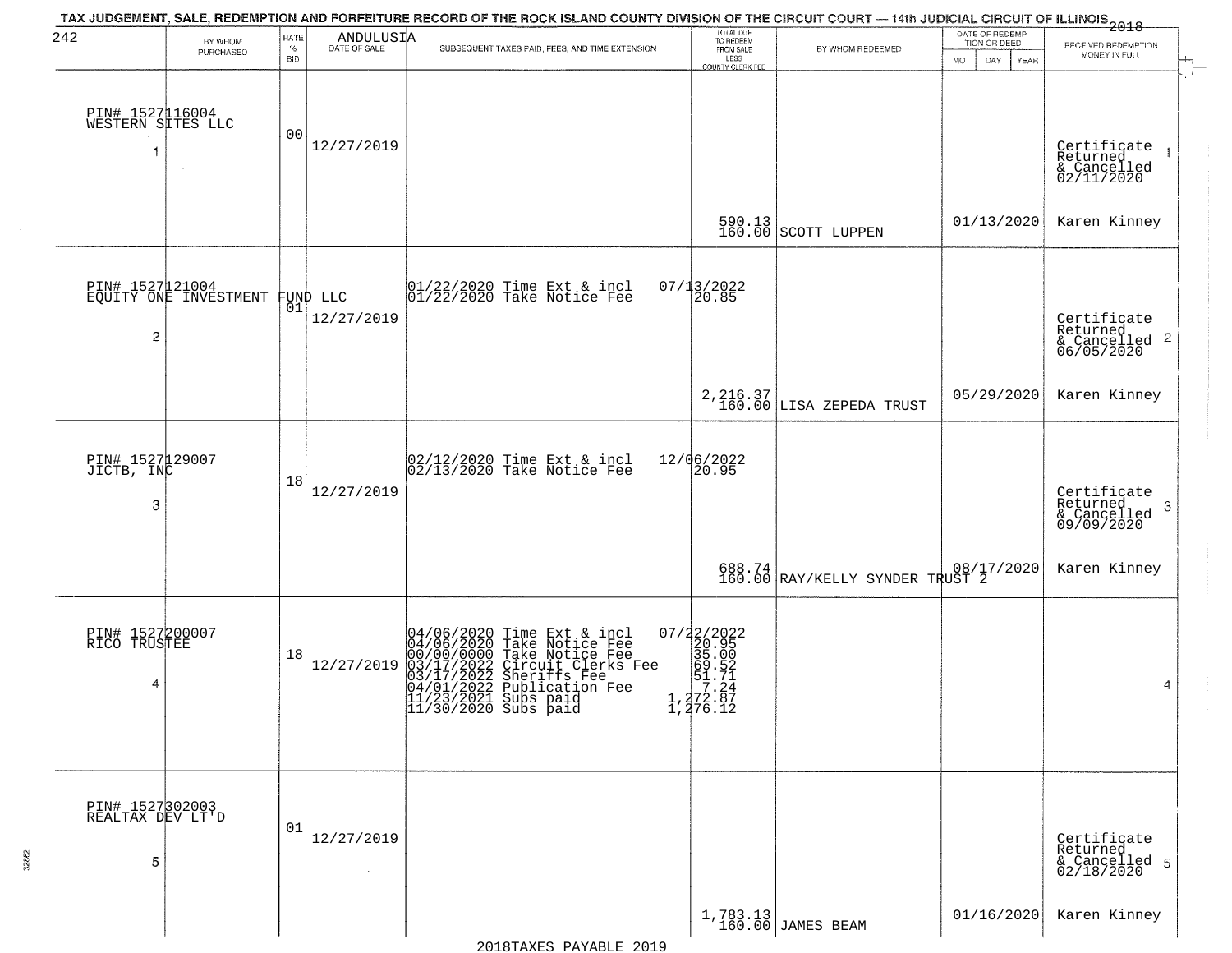|     | TAX JUDGEMENT, SALE, REDEMPTION AND FORFEITURE RECORD OF THE ROCK ISLAND COUNTY DIVISION OF THE CIRCUIT COURT - 14th JUDIC<br>NAME AND ADDRESS<br>LEGAL DESCRIPTION |                                   |                |                         | BACK TAX                    |                                              |                                        |                                         |                                                                 | INTEREST PAYMENT FUND | 2018     |
|-----|---------------------------------------------------------------------------------------------------------------------------------------------------------------------|-----------------------------------|----------------|-------------------------|-----------------------------|----------------------------------------------|----------------------------------------|-----------------------------------------|-----------------------------------------------------------------|-----------------------|----------|
| 243 | TAXPAYER NO.<br>PARCEL NO.                                                                                                                                          | ANDULUSIA                         |                | A-BACK TAX<br>FORFEITED | <b>FORFEITED</b><br>PENALTY | BACK TAX<br>FORFEITED<br><b>INTEREST AND</b> | TOTAL BACK<br>TAX PENALTY<br>AND COSTS | AMOUNT<br>FOR WHICH<br><b>JUDGEMENT</b> | $\begin{array}{c} \text{CERTIFICATE} \\ \text{NO.} \end{array}$ | INDEMNITY FUND        |          |
|     | ACRES<br>ASSESSED VALUATION FOR TAXES                                                                                                                               | TAX DUE                           | INT DUE        | PRIOR TO<br>2017        | <b>ACCRUED</b>              | COST ACCRUED                                 | ACCRUED                                | IS ASKED                                |                                                                 | COST OF SALE          |          |
|     |                                                                                                                                                                     | 1ST                               | 18T            |                         |                             |                                              |                                        |                                         |                                                                 |                       |          |
|     | ANDALUSIA VENTURES/DIFRYE $_{2ND}$ 1426.44 $_{2ND}$ 49.80                                                                                                           |                                   |                |                         |                             |                                              |                                        |                                         |                                                                 |                       |          |
|     | 325 OAKVIEW DR                                                                                                                                                      |                                   |                |                         |                             |                                              |                                        |                                         |                                                                 |                       |          |
|     | 61231<br>ALEDO IL                                                                                                                                                   |                                   | 1426.44 107.00 |                         | 924.28                      |                                              |                                        |                                         |                                                                 | 60.00                 |          |
|     | SUPVR ASST MAP                                                                                                                                                      |                                   |                |                         |                             | 5828.68                                      |                                        |                                         |                                                                 |                       |          |
|     | LOT 404 SHEET 7                                                                                                                                                     | 1426.44                           | 85.60          |                         |                             |                                              |                                        |                                         | 1179                                                            | 20.00                 |          |
|     |                                                                                                                                                                     |                                   | 42.80          |                         |                             |                                              | 22882.20                               |                                         |                                                                 |                       |          |
|     |                                                                                                                                                                     | 1426.44                           |                |                         |                             |                                              |                                        |                                         |                                                                 |                       |          |
|     | $003 - 21 - 30$<br>16-02<br>$57 - 3$                                                                                                                                |                                   |                | $14 - 15 - 16$          |                             |                                              |                                        |                                         |                                                                 | 4.00                  |          |
|     | 56.848<br>PIN# 1527400005                                                                                                                                           | TOTAL DUE-TAXES, INT, COST        | 10.00          | ปี6129.24               |                             |                                              |                                        |                                         |                                                                 |                       |          |
|     |                                                                                                                                                                     |                                   |                |                         |                             |                                              |                                        |                                         |                                                                 |                       |          |
|     | 65,609                                                                                                                                                              |                                   | 6,100.96       |                         |                             |                                              |                                        | 28983.16                                |                                                                 | 10.00                 | 29077.16 |
|     |                                                                                                                                                                     |                                   |                |                         |                             |                                              |                                        |                                         |                                                                 |                       |          |
|     | FOURDYCE THOMAS D                                                                                                                                                   | <del>957.61</del>                 | 52.00 ہے۔      |                         |                             |                                              |                                        |                                         |                                                                 |                       |          |
|     | 844 2ND AVE W<br>61232<br>ANDALUSIA IL                                                                                                                              | 957.61                            | 71.80          |                         |                             |                                              |                                        |                                         |                                                                 | 60.00                 |          |
|     |                                                                                                                                                                     | त्रहा                             | 3RD            |                         |                             |                                              |                                        |                                         |                                                                 |                       |          |
|     | LOT 18                                                                                                                                                              |                                   |                |                         |                             |                                              |                                        |                                         |                                                                 |                       |          |
|     | MISSISSIPPI MEADOWS ADD<br>PARCEL 2                                                                                                                                 | 957.61                            | 57.44          |                         |                             |                                              |                                        |                                         | 1180                                                            | 20.00                 |          |
|     | SHEET 10A                                                                                                                                                           | 957.61                            | 28.72          |                         |                             |                                              |                                        |                                         |                                                                 |                       |          |
|     | $051 - 14 - 00$<br>846                                                                                                                                              | PUBLICATION COST                  |                |                         |                             |                                              |                                        |                                         |                                                                 | 4.00                  |          |
|     | $16 - 02$                                                                                                                                                           |                                   | 10.00          |                         |                             |                                              |                                        |                                         |                                                                 |                       |          |
|     | PIN# 1528201015                                                                                                                                                     | TOTAL DUE-TAXES, INT. COST        |                |                         |                             |                                              |                                        |                                         |                                                                 |                       |          |
|     | 50,045                                                                                                                                                              |                                   | 4,098.92       |                         |                             |                                              |                                        | 4098.92                                 |                                                                 | 10.00                 | 4192.92  |
|     |                                                                                                                                                                     |                                   | 1ST            |                         |                             |                                              |                                        |                                         |                                                                 |                       |          |
|     |                                                                                                                                                                     | 137.08                            |                |                         |                             |                                              |                                        |                                         |                                                                 |                       |          |
|     | SEIDL DARLENE C<br>PO BOX 248                                                                                                                                       | 2ND                               | 14.4           |                         |                             |                                              |                                        |                                         |                                                                 |                       |          |
|     | 61232<br>ANDALUSIA IL                                                                                                                                               | 137.08                            | 10.30          |                         |                             |                                              |                                        |                                         |                                                                 | 60.00                 |          |
|     | LOT 85                                                                                                                                                              | 3RD                               | 3RD            |                         |                             |                                              |                                        |                                         |                                                                 |                       |          |
|     | MISSISSIPPI MEADOWS ADD<br>PARCEL 2                                                                                                                                 | 137.08                            | 8.24           |                         |                             |                                              |                                        |                                         | 1181                                                            | 20.00                 |          |
|     |                                                                                                                                                                     | 4TH                               |                |                         |                             |                                              |                                        |                                         |                                                                 |                       |          |
|     | SHEET 10A                                                                                                                                                           | 137.08<br><b>PUBLICATION COST</b> | 4.12           |                         |                             |                                              |                                        |                                         |                                                                 |                       |          |
|     | $054 - 15 - 00$<br>16-02<br>913                                                                                                                                     |                                   |                |                         |                             |                                              |                                        |                                         |                                                                 | 4.00                  |          |
|     | PIN# 1528201099                                                                                                                                                     |                                   | 10.00          |                         |                             |                                              |                                        |                                         |                                                                 |                       |          |
|     |                                                                                                                                                                     | TOTAL OUE-TAXES, INT. COST        |                |                         |                             |                                              |                                        |                                         |                                                                 |                       |          |
|     | 6,305                                                                                                                                                               |                                   | 595.40         |                         |                             |                                              |                                        | 595.40                                  |                                                                 | 10.00                 | 689.40   |
|     |                                                                                                                                                                     |                                   | 1ST            |                         |                             |                                              |                                        |                                         |                                                                 |                       |          |
|     | CAMPBELL WILLIAM JR                                                                                                                                                 |                                   |                |                         |                             |                                              |                                        |                                         |                                                                 |                       |          |
|     | PO BOX 271<br>ANDALUSIA IL<br>61232                                                                                                                                 | 2ND                               | 2ND            |                         |                             |                                              |                                        |                                         |                                                                 | 60.00                 |          |
|     |                                                                                                                                                                     | 3 <sub>BD</sub>                   | 3HD            |                         |                             |                                              |                                        |                                         |                                                                 |                       |          |
|     | LOT 10                                                                                                                                                              |                                   |                |                         |                             |                                              |                                        |                                         | 1182                                                            |                       |          |
|     | MISSISSIPPI MEADOW ADD<br>PARCEL 1                                                                                                                                  | 4TH                               |                |                         |                             |                                              |                                        |                                         |                                                                 | 20.00                 |          |
|     | SHEET 10 A                                                                                                                                                          | 848.03                            | 25.44          |                         |                             |                                              |                                        |                                         |                                                                 |                       |          |
|     | 708                                                                                                                                                                 | PUBLICATION COS-                  |                |                         |                             |                                              |                                        |                                         |                                                                 | 4.00                  |          |
|     | $044 - 19 - 00$<br>$16 - 02$                                                                                                                                        |                                   | 10.00          |                         |                             |                                              |                                        |                                         |                                                                 |                       |          |
|     | PIN# 1528202087<br>$\sim 10$                                                                                                                                        | TOTAL DUE-TAXES, INT. COST        |                |                         |                             |                                              |                                        |                                         |                                                                 |                       |          |
|     | 45,005                                                                                                                                                              |                                   | 883.47         |                         |                             |                                              |                                        | 883.47                                  |                                                                 | 10.00                 | 977.47   |
|     |                                                                                                                                                                     | 1ST                               | 1ST            |                         |                             |                                              |                                        |                                         |                                                                 |                       |          |
|     | RUNGE DUSTIN T                                                                                                                                                      |                                   |                |                         |                             |                                              |                                        |                                         |                                                                 |                       |          |
|     | 936 5TH AVE W                                                                                                                                                       | 2ND.                              | 2ND            |                         |                             |                                              |                                        |                                         |                                                                 |                       |          |
|     | 61232<br>ANDALUSIA IL                                                                                                                                               |                                   |                |                         |                             |                                              |                                        |                                         |                                                                 | 60.00                 |          |
|     |                                                                                                                                                                     | 3RD.                              | 3RD            |                         |                             |                                              |                                        |                                         |                                                                 |                       |          |
|     | LOT 17 LIBERTY PARK SUBD<br>SHT 10A                                                                                                                                 |                                   |                |                         |                             |                                              |                                        |                                         | 1183                                                            | 20.00                 |          |
|     |                                                                                                                                                                     | 4TH<br>827.63                     | $24.84^5$      |                         |                             |                                              |                                        |                                         |                                                                 |                       |          |
|     |                                                                                                                                                                     |                                   |                |                         |                             |                                              |                                        |                                         |                                                                 |                       |          |
|     | $063 - 21 - 00$<br>1384                                                                                                                                             | PUBLICATION COST                  |                |                         |                             |                                              |                                        |                                         |                                                                 | 4.00                  |          |
|     | $16 - 02$<br>.190<br>PIN# 1528204010                                                                                                                                |                                   | 10.00          |                         |                             |                                              |                                        |                                         |                                                                 |                       |          |
|     |                                                                                                                                                                     | TOTAL DUE-TAXES, INT. COST        |                |                         |                             |                                              |                                        |                                         |                                                                 |                       |          |
|     | 44,067                                                                                                                                                              |                                   | 862.45         |                         |                             |                                              |                                        | 862.45                                  |                                                                 | 10.00                 | 956.45   |
|     |                                                                                                                                                                     |                                   |                |                         |                             | 2010                                         |                                        |                                         |                                                                 |                       |          |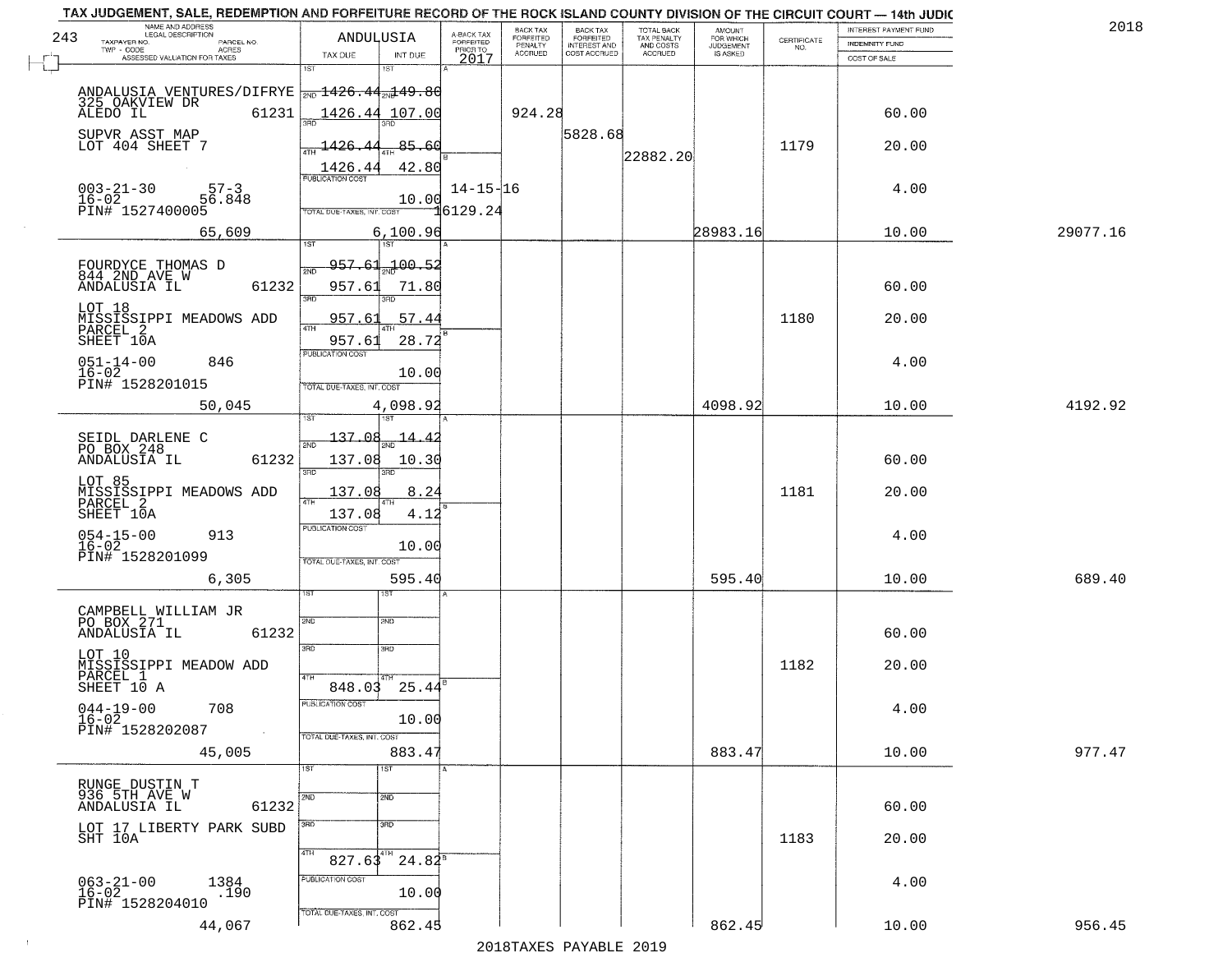| 243                                      | BY WHOM<br>PURCHASED                     | RATE<br>$\%$<br><b>BID</b> | $\begin{array}{c}\n\text{ANDULUS I} \\ \text{DATE of SALE}\n\end{array}$ | TAX JUDGEMENT, SALE, REDEMPTION AND FORFEITURE RECORD OF THE ROCK ISLAND COUNTY DIVISION OF THE CIRCUIT COURT — 14th JUDICIAL CIRCUIT OF ILLINOIS 2018<br>SUBSEQUENT TAXES PAID, FEES, AND TIME EXTENSION                            | TOTAL DUE<br>TO REDEEM<br>FROM SALE<br>LESS<br>COUNTY CLERK FEE                              | BY WHOM REDEEMED                                                 | DATE OF REDEMP-<br>TION OR DEED<br>MO.<br>DAY<br><b>YEAR</b> | RECEIVED REDEMPTION<br>MONEY IN FULL                                   |
|------------------------------------------|------------------------------------------|----------------------------|--------------------------------------------------------------------------|--------------------------------------------------------------------------------------------------------------------------------------------------------------------------------------------------------------------------------------|----------------------------------------------------------------------------------------------|------------------------------------------------------------------|--------------------------------------------------------------|------------------------------------------------------------------------|
| PIN# 1527400005<br>RICO TRUSTEE          |                                          | 18                         | 12/27/2019                                                               | 04/06/2020 Time Ext & incl<br>04/06/2020 Take Notice Fee<br>00/00/00000 Take Notice Fee<br>03/17/2022 Circuit Clerks Fee<br>03/17/2022 Sublication Fee<br>04/01/2022 Publication Fee<br>11/23/2021 Subs paid<br>11/30/2020 Subs paid | $\begin{smallmatrix} 07/22/2022\\20.95\\35.00\\691.52\\6,132.60\\6,148.52 \end{smallmatrix}$ |                                                                  |                                                              | 1                                                                      |
| PIN# 1528201015<br>REALTAX DEV LT'D<br>2 |                                          | 01                         | 12/27/2019                                                               | 01/31/2020 Time Ext & incl<br>02/20/2020 Take Notice Fee                                                                                                                                                                             | 06/27/2022<br>20.95                                                                          |                                                                  |                                                              | Certificate<br>Returned<br>$\overline{2}$<br>& Cancelled<br>01/15/2021 |
|                                          |                                          |                            |                                                                          |                                                                                                                                                                                                                                      |                                                                                              | 4, 297.73<br>160.00 THOMAS FOURDYCE                              | 12/11/2020                                                   | Karen Kinney                                                           |
| PIN# 1528201099<br>RICO TRUSTEE<br>3     |                                          | 18                         | 12/27/2019                                                               | 04/06/2020 Time Ext & incl<br>04/06/2020 Take Notice Fee                                                                                                                                                                             | $07/22/2022$<br>20.95                                                                        |                                                                  |                                                              | Certificate<br>Returned<br>-3<br>& Cancelled<br>09/02/2020             |
|                                          |                                          |                            |                                                                          |                                                                                                                                                                                                                                      |                                                                                              | 958.53<br>160.00 DARLENE SEIDL                                   | 08/11/2020                                                   | Karen Kinney                                                           |
| PIN# 1528202087<br>4                     | EQUITY ONE INVESTMENT                    | 00                         | FUND LLC<br>12/27/2019                                                   | 01/22/2020 Time Ext & incl<br>01/22/2020 Take Notice Fee                                                                                                                                                                             | 07/13/2022<br>$\overline{20.85}$                                                             |                                                                  |                                                              | Certificate<br>Returned<br>4<br>& Cancelled<br>07/06/2020              |
|                                          |                                          |                            |                                                                          |                                                                                                                                                                                                                                      |                                                                                              | $\begin{array}{c} 998.32 \\ 160.00 \end{array}$ WILLIAM CAMPBELL | 06/04/2020                                                   | Karen Kinney                                                           |
| 5                                        | PIN# 1528204010<br>EQUITY ONE INVESTMENT | 00                         | FUND LLC<br>12/27/2019                                                   | 01/22/2020 Time Ext & incl<br>01/22/2020 Take Notice Fee                                                                                                                                                                             | $07/13/2022$<br>20.85                                                                        |                                                                  |                                                              | Certificate<br>Returned<br>& Cancelled 5<br>03/12/2020                 |
|                                          |                                          |                            |                                                                          |                                                                                                                                                                                                                                      |                                                                                              | 977.30<br>160.00 PNC BANK                                        | 02/10/2020                                                   | Karen Kinney                                                           |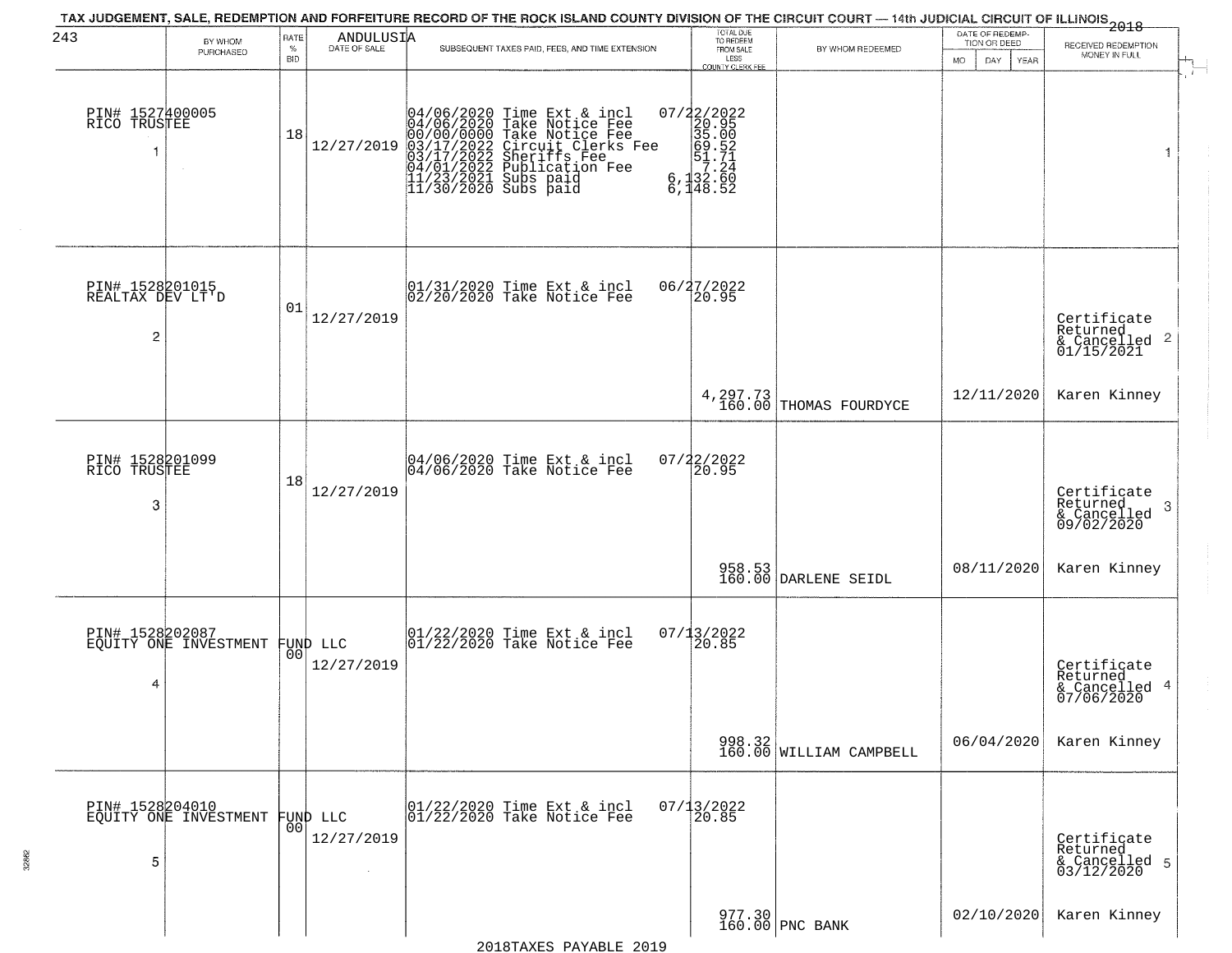|     | TAX JUDGEMENT, SALE, REDEMPTION AND FORFEITURE RECORD OF THE ROCK ISLAND COUNTY DIVISION OF THE CIRCUIT COURT - 14th JUDIC<br>NAME AND ADDRESS<br>LEGAL DESCRIPTION |                                                                    |                                     | BACK TAX                      |                                       |                                        |                                         |                                                                 | INTEREST PAYMENT FUND | 2018    |
|-----|---------------------------------------------------------------------------------------------------------------------------------------------------------------------|--------------------------------------------------------------------|-------------------------------------|-------------------------------|---------------------------------------|----------------------------------------|-----------------------------------------|-----------------------------------------------------------------|-----------------------|---------|
| 244 | TAXPAYER NO.<br>PARCEL NO.                                                                                                                                          | ANDULUSIA                                                          | A-BACK TAX<br>FORFEITED<br>PRIOR TO | FORFEITED<br>PENALTY          | BACK TAX<br>FORFEITED<br>INTEREST AND | TOTAL BACK<br>TAX PENALTY<br>AND COSTS | AMOUNT<br>FOR WHICH<br><b>JUDGEMENT</b> | $\begin{array}{c} \text{CERTIFICATE} \\ \text{NO.} \end{array}$ | INDEMNITY FUND        |         |
|     | TWP - CODE<br>ACRES<br>ASSESSED VALUATION FOR TAXES                                                                                                                 | TAX DUE<br>INT DUE                                                 | 2017                                | <b>ACCRUED</b>                | COST ACCRUED                          | <b>ACCRUED</b>                         | IS ASKED                                |                                                                 | COST OF SALE          |         |
|     |                                                                                                                                                                     | 1ST<br>IST                                                         |                                     |                               |                                       |                                        |                                         |                                                                 |                       |         |
|     |                                                                                                                                                                     | <del>76.93<sub>ლი</sub></del><br>$\textcolor{red}{\mathbf{-8.05}}$ |                                     |                               |                                       |                                        |                                         |                                                                 |                       |         |
|     | LANCE RICHARD S II<br>4712.50TH AVE                                                                                                                                 | 2ND                                                                |                                     |                               |                                       |                                        |                                         |                                                                 |                       |         |
|     | 61265<br>MOLINE IL                                                                                                                                                  | 76.93<br>5.75<br>3BD                                               |                                     |                               |                                       |                                        |                                         |                                                                 | 60.00                 |         |
|     | LOT 2 STONEY CREEK                                                                                                                                                  |                                                                    |                                     |                               |                                       |                                        |                                         |                                                                 |                       |         |
|     | ESTATES 1ST ADD SHT 17                                                                                                                                              | 76.93<br>-60                                                       |                                     |                               |                                       |                                        |                                         | 1184                                                            | 20.00                 |         |
|     |                                                                                                                                                                     | PUBLICATION COST<br>2.30                                           |                                     |                               |                                       |                                        |                                         |                                                                 |                       |         |
|     | 1422                                                                                                                                                                |                                                                    |                                     |                               |                                       |                                        |                                         |                                                                 | 4.00                  |         |
|     | $063 - 59 - 00$<br>$16 - 01$<br>.714                                                                                                                                | 10.00                                                              |                                     |                               |                                       |                                        |                                         |                                                                 |                       |         |
|     | PIN# 1534201006                                                                                                                                                     | TOTAL DUE-TAXES, INT. COST                                         |                                     |                               |                                       |                                        |                                         |                                                                 |                       |         |
|     | 4,036                                                                                                                                                               | 338.42                                                             |                                     |                               |                                       |                                        | 338.42                                  |                                                                 | 10.00                 | 432.42  |
|     |                                                                                                                                                                     |                                                                    |                                     |                               |                                       |                                        |                                         |                                                                 |                       |         |
|     | LANCE RICHARD S II<br>4712 50TH AVE                                                                                                                                 | 88.11<br>Q.                                                        |                                     |                               |                                       |                                        |                                         |                                                                 |                       |         |
|     | MOLINE IL<br>61265                                                                                                                                                  | 88.11<br>6.60                                                      |                                     |                               |                                       |                                        |                                         |                                                                 | 60.00                 |         |
|     | LOT 3 STONEY CREEK                                                                                                                                                  | 3BD<br>3RD                                                         |                                     |                               |                                       |                                        |                                         |                                                                 |                       |         |
|     | ESTATES 1ST ADD SHT 17                                                                                                                                              | 5.28<br>88.11                                                      |                                     |                               |                                       |                                        |                                         | 1185                                                            | 20.00                 |         |
|     |                                                                                                                                                                     | 2.64<br>88.11                                                      |                                     |                               |                                       |                                        |                                         |                                                                 |                       |         |
|     |                                                                                                                                                                     | PUBLICATION COST                                                   |                                     |                               |                                       |                                        |                                         |                                                                 |                       |         |
|     | $063 - 60 - 00$<br>1423<br>$16 - 01$<br>.818                                                                                                                        | 10.00                                                              |                                     |                               |                                       |                                        |                                         |                                                                 | 4.00                  |         |
|     | PIN# 1534201007                                                                                                                                                     | TOTAL DUE-TAXES, INT. COST                                         |                                     |                               |                                       |                                        |                                         |                                                                 |                       |         |
|     | 4,623                                                                                                                                                               | 386.20                                                             |                                     |                               |                                       |                                        | 386.20                                  |                                                                 | 10.00                 | 480.20  |
|     |                                                                                                                                                                     | <b>ST</b>                                                          |                                     |                               |                                       |                                        |                                         |                                                                 |                       |         |
|     | STAGGS CHARITY J<br>10218 108TH ST W                                                                                                                                | 1677.68<br><u> 176.19</u><br>2ND                                   |                                     |                               |                                       |                                        |                                         |                                                                 |                       |         |
|     | TAYLOR RIDGE IL<br>61284                                                                                                                                            | 1677.68 125.85                                                     |                                     |                               |                                       |                                        |                                         |                                                                 | 60.00                 |         |
|     |                                                                                                                                                                     | 3RD<br>3RD                                                         |                                     |                               |                                       |                                        |                                         |                                                                 |                       |         |
|     | SUPVR ASST MAP<br>LOT 305 SHEET 17                                                                                                                                  | 100.68<br>1677.68                                                  |                                     |                               |                                       |                                        |                                         | 1186                                                            | 20.00                 |         |
|     |                                                                                                                                                                     | 1677.68<br>50.34                                                   |                                     |                               |                                       |                                        |                                         |                                                                 |                       |         |
|     |                                                                                                                                                                     | <b>PUBLICATION COST</b>                                            |                                     |                               |                                       |                                        |                                         |                                                                 |                       |         |
|     | $011 - 01 - 00$<br>16-01<br>180<br>20.380                                                                                                                           | 10.00                                                              |                                     |                               |                                       |                                        |                                         |                                                                 | 4.00                  |         |
|     | PIN# 1534300019                                                                                                                                                     | TOTAL OUE-TAXES, INT. COST                                         |                                     |                               |                                       |                                        |                                         |                                                                 |                       |         |
|     | 94,023                                                                                                                                                              | 7,173.78                                                           |                                     |                               |                                       |                                        | 7173.78                                 |                                                                 | 10.00                 | 7267.78 |
|     |                                                                                                                                                                     |                                                                    |                                     |                               |                                       |                                        |                                         |                                                                 |                       |         |
|     | ROSALES PHILLIP P<br>317 4TH AVE                                                                                                                                    | <u> 112.97</u><br>11.83                                            |                                     |                               |                                       |                                        |                                         |                                                                 |                       |         |
|     | MOLINE IL<br>61265                                                                                                                                                  | 2ND<br>112.97<br>8.45                                              |                                     |                               |                                       |                                        |                                         |                                                                 | 60.00                 |         |
|     |                                                                                                                                                                     | 3BD<br>3RD                                                         |                                     |                               |                                       |                                        |                                         |                                                                 |                       |         |
|     | LOT 8                                                                                                                                                               | 112.97<br>6.76                                                     |                                     |                               |                                       |                                        |                                         | 1187                                                            | 20.00                 |         |
|     | SNYDERS 2ND SUBD<br>SHEET 18                                                                                                                                        | 4TH                                                                |                                     |                               |                                       |                                        |                                         |                                                                 |                       |         |
|     |                                                                                                                                                                     | 112.97<br>3.38                                                     |                                     |                               |                                       |                                        |                                         |                                                                 |                       |         |
|     | $057 - 23 - 00$<br>1065<br>1.390<br>$16 - 01$                                                                                                                       | PUBLICATION COS-<br>10.00                                          |                                     |                               |                                       |                                        |                                         |                                                                 | 4.00                  |         |
|     | PIN# 1535302003                                                                                                                                                     | TOTAL DUE-TAXES, INT. COST                                         |                                     |                               |                                       |                                        |                                         |                                                                 |                       |         |
|     | 5,927                                                                                                                                                               | 492.30                                                             |                                     |                               |                                       |                                        | 492.30                                  |                                                                 | 10.00                 | 586.30  |
|     |                                                                                                                                                                     |                                                                    |                                     |                               |                                       |                                        |                                         |                                                                 |                       |         |
|     |                                                                                                                                                                     | 27.58<br>262.49                                                    |                                     |                               |                                       |                                        |                                         |                                                                 |                       |         |
|     | J L WATTS CO<br>525 17TH ST                                                                                                                                         | 2ND                                                                |                                     |                               |                                       |                                        |                                         |                                                                 |                       |         |
|     | 61201<br>ROCK ISLAND IL                                                                                                                                             | 262.49<br>19.70                                                    |                                     |                               |                                       |                                        |                                         |                                                                 | 60.00                 |         |
|     | SUPVR ASST MAP<br>LOT 102 SHEET 19                                                                                                                                  | 3RD<br>262.49<br>15.76                                             |                                     |                               |                                       |                                        |                                         | 1188                                                            | 20.00                 |         |
|     |                                                                                                                                                                     | 4TH                                                                |                                     |                               |                                       |                                        |                                         |                                                                 |                       |         |
|     |                                                                                                                                                                     | $7.88^{8}$<br>262.49                                               |                                     |                               |                                       |                                        |                                         |                                                                 |                       |         |
|     | $011 - 20 - 00$<br>80.000                                                                                                                                           | PUBLICATION COST                                                   |                                     |                               |                                       |                                        |                                         |                                                                 | 4.00                  |         |
|     | $16 - 01$<br>PIN# 1536100003                                                                                                                                        | 10.00                                                              |                                     |                               |                                       |                                        |                                         |                                                                 |                       |         |
|     | 13,772<br>FARM                                                                                                                                                      | TOTAL DUE-TAXES, INT. COST<br>1,130.88                             |                                     |                               |                                       |                                        | 1130.88                                 |                                                                 | 10.00                 | 1224.88 |
|     |                                                                                                                                                                     |                                                                    |                                     | $0.01.0$ ma $\overline{3}$ ma | $\mathbf{D}$                          | 0011                                   |                                         |                                                                 |                       |         |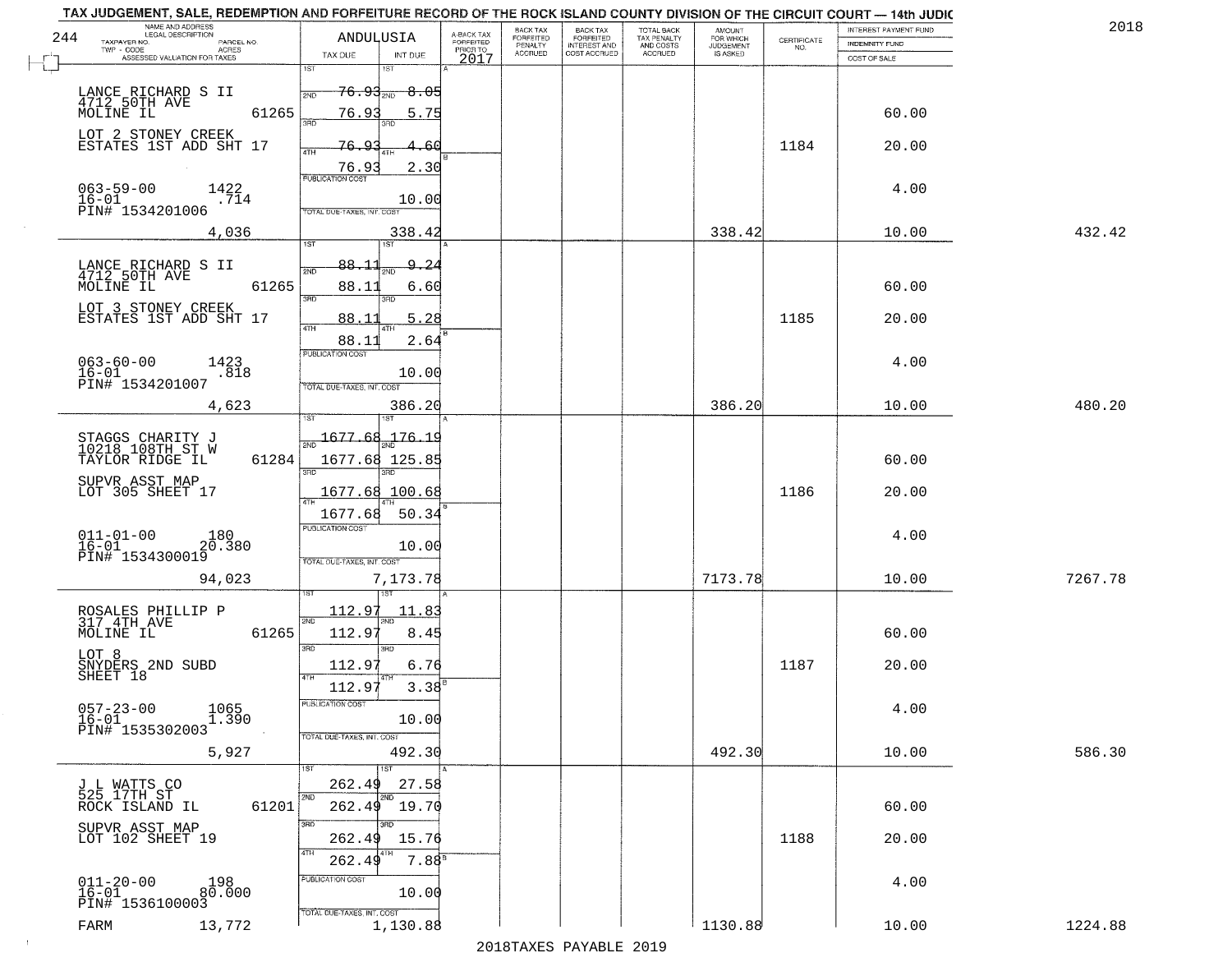| 244                                  | BY WHOM                    | <b>RATE</b>        | ANDULUSIA  |                        | TAX JUDGEMENT, SALE, REDEMPTION AND FORFEITURE RECORD OF THE ROCK ISLAND COUNTY DIVISION OF THE CIRCUIT COURT — 14th JUDICIAL CIRCUIT OF ILLINOIS 2018                                                                               | TOTAL DUE<br>TO REDEEM                                                                                           |                                      | DATE OF REDEMP-<br>TION OR DEED |                                                            |
|--------------------------------------|----------------------------|--------------------|------------|------------------------|--------------------------------------------------------------------------------------------------------------------------------------------------------------------------------------------------------------------------------------|------------------------------------------------------------------------------------------------------------------|--------------------------------------|---------------------------------|------------------------------------------------------------|
|                                      | PURCHASED                  | $\%$<br><b>BID</b> |            |                        | SUBSEQUENT TAXES PAID, FEES, AND TIME EXTENSION                                                                                                                                                                                      | FROM SALE<br>LESS<br>COUNTY CLERK FEE                                                                            | BY WHOM REDEEMED                     | DAY<br>MO.<br><b>YEAR</b>       | RECEIVED REDEMPTION<br>MONEY IN FULL                       |
| PIN# 1534201006<br>RICO TRUSTEE      |                            | 18                 | 12/27/2019 |                        | 04/06/2020 Time Ext & incl<br>04/06/2020 Take Notice Fee<br>00/00/0000 Take Notice Fee<br>03/17/2022 Circuit Clerks Fee<br>03/17/2022 Sublication Fee<br>04/01/2022 Publication Fee<br>11/23/2021 Subs paid<br>11/30/2020 Subs paid  | 07/22/2022<br>$\begin{array}{r} 2/20.956 \\ 20.95 \\ 35.08 \\ 17.38 \\ 7.27 \\ 7.7 \\ 3.7 \end{array}$<br>360.78 |                                      |                                 |                                                            |
| PIN# 1534201007<br>RICO TRUSTEE<br>2 |                            | 18                 | 12/27/2019 |                        | 04/06/2020 Time Ext & incl<br>04/06/2020 Take Notice Fee<br>00/00/00000 Take Notice Fee<br>03/17/2022 Circuit Clerks Fee<br>03/17/2022 Dublication Fee<br>04/01/2022 Publication Fee<br>11/23/2021 Subs paid<br>11/30/2020 Subs paid | 07/22/2022<br>20.95<br>35.00<br>35.00<br>-248<br>7.248<br>420.438<br>408.90                                      |                                      |                                 | $\overline{2}$                                             |
| PIN# 1534300019<br>3                 | STEVE SODEMAN LIVING TRUST | 00                 | 12/27/2019 |                        | $ 01/21/2020$ Time Ext & incl<br>$ 01/21/2020$ Take Notice Fee                                                                                                                                                                       | 12/21/2022<br>20.85                                                                                              |                                      |                                 | Certificate<br>Returned<br>-3<br>& Cancelled<br>02/05/2020 |
|                                      |                            |                    |            |                        |                                                                                                                                                                                                                                      |                                                                                                                  | $7,288.63$ VETERANS UNITED HOME LOAN | 01/24/2020                      | Karen Kinney                                               |
| PIN# 1535302003<br>RICO TRUSTEE<br>4 |                            | 18                 | 12/27/2019 |                        | 04/06/2020 Time Ext & incl<br>04/06/2020 Take Notice Fee<br>00/00/0000 Take Notice Fee<br>03/17/2022 Circuit Clerks Fee<br>03/17/2022 Sheriffs Fee<br>04/01/2022 Publication Fee                                                     | $\begin{array}{c} 07/22/2022 \\ 20.95 \\ 35.00 \\ 17.38 \\ 22.99 \\ 7.24 \end{array}$                            |                                      |                                 | 4                                                          |
| PIN# 1536100003<br>JICTB, INC<br>5   |                            | 00                 | 12/27/2019 | $12/07/2020$ Subs paid | 02/12/2020 Time Ext & incl<br>02/13/2020 Take Notice Fee                                                                                                                                                                             | $12/06/2022$<br>$120.95$<br>1,307.27                                                                             |                                      |                                 | Certificate<br>Returned<br>& Cancelled 5<br>12/07/2021     |
|                                      |                            |                    |            |                        |                                                                                                                                                                                                                                      |                                                                                                                  | $2,709.97$<br>160.00 J L WATTS CO    | 11/18/2021                      | Karen Kinney                                               |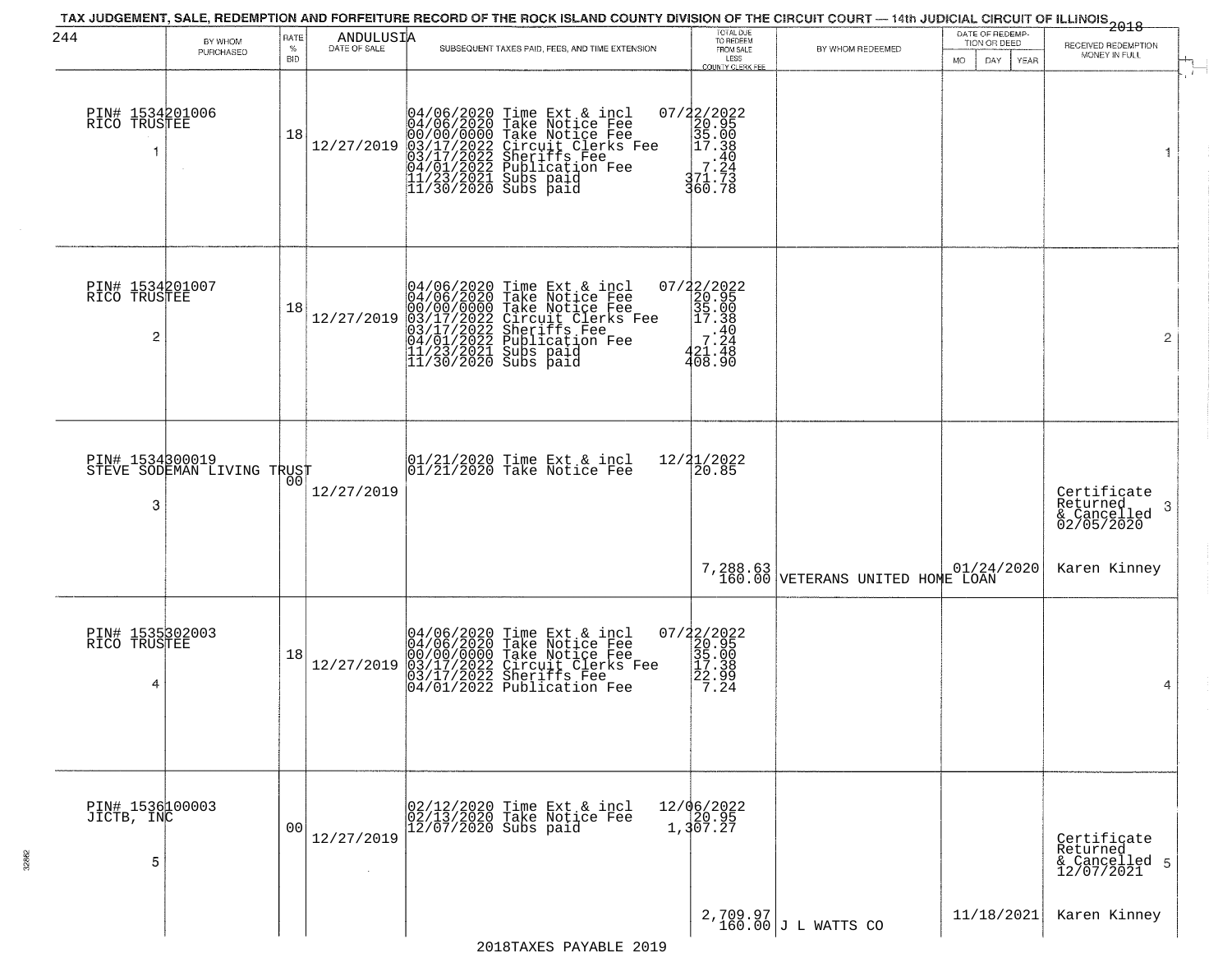| 245 | NAME AND ADDRESS<br>LEGAL DESCRIPTION<br>TAXPAYER NO.<br>PARCEL NO.       | <b>BUFFALO PRAIRIE</b>                                                      |                   | A-BACK TAX<br>FORFEITED | BACK TAX<br>FORFEITED | <b>BACK TAX</b><br><b>FORFEITED</b> | TOTAL BACK<br>TAX PENALTY | <b>AMOUNT</b>                      | $\begin{array}{c} \text{CERTIFICATE} \\ \text{NO.} \end{array}$ | INTEREST PAYMENT FUND<br><b>INDEMNITY FUND</b> | 2018    |
|-----|---------------------------------------------------------------------------|-----------------------------------------------------------------------------|-------------------|-------------------------|-----------------------|-------------------------------------|---------------------------|------------------------------------|-----------------------------------------------------------------|------------------------------------------------|---------|
|     | TWP - CODE<br>ACRES<br>ASSESSED VALUATION FOR TAXES                       | TAX DUE                                                                     | INT DUE           | PRIOR TO<br>2017        | PENALTY<br>ACCRUED    | INTEREST AND                        | AND COSTS<br>ACCRUED      | FOR WHICH<br>JUDGEMENT<br>IS ASKED |                                                                 | COST OF SALE                                   |         |
|     |                                                                           | 1ST<br>181                                                                  |                   |                         |                       |                                     |                           |                                    |                                                                 |                                                |         |
|     | BROCKETT STACEY L<br>2157 W 34TH ST                                       | $\textcolor{red}{\textbf{116.40}} \textcolor{black}{\textbf{12.25}}$<br>2ND |                   |                         |                       |                                     |                           |                                    |                                                                 |                                                |         |
|     | 52806<br>DAVENPORT IA                                                     | 116.40<br>3BD.                                                              | 8.75              |                         |                       |                                     |                           |                                    |                                                                 | 60.00                                          |         |
|     | SUPVR ASST MAP<br>LOT 101 SHEET 45                                        | -116.<br>40                                                                 | 7.00              |                         |                       |                                     |                           |                                    | 1189                                                            | 20.00                                          |         |
|     |                                                                           | 4TH<br>116.40                                                               | 3.50              |                         |                       |                                     |                           |                                    |                                                                 |                                                |         |
|     | $029 - 06 - 00$<br>531                                                    | <b>PUBLICATION COST</b>                                                     |                   |                         |                       |                                     |                           |                                    |                                                                 | 4.00                                           |         |
|     | $\frac{17-02}{PIN\#}$ 1432200003<br>1.000                                 | TOTAL DUE-TAXES, INT. COST                                                  | 10.00             |                         |                       |                                     |                           |                                    |                                                                 |                                                |         |
|     | 5,901                                                                     |                                                                             | 507.10            |                         |                       |                                     |                           | 507.10                             |                                                                 | 10.00                                          | 601.10  |
|     |                                                                           | 1ST<br>1ST                                                                  |                   |                         |                       |                                     |                           |                                    |                                                                 |                                                |         |
|     | DOCHERTY MELONEE K<br>20700 90TH AVENUE CT W                              | 63.                                                                         | 6.65              |                         |                       |                                     |                           |                                    |                                                                 |                                                |         |
|     | ILLINOIS CITY IL<br>61259                                                 | 63.46<br>3BD<br>3RD                                                         | 4.75              |                         |                       |                                     |                           |                                    |                                                                 | 60.00                                          |         |
|     | RIVER ACCESS<br>DOYLE'S 1ST ADD                                           | 63.46<br>4TH                                                                | 3.80              |                         |                       |                                     |                           |                                    | 1190                                                            | 20.00                                          |         |
|     |                                                                           | 63.46                                                                       | 1.90              |                         |                       |                                     |                           |                                    |                                                                 |                                                |         |
|     | $044 - 11 - 10$<br>$712 - E$<br>$17 - 02$                                 | <b>PUBLICATION COST</b>                                                     | 10.00             |                         |                       |                                     |                           |                                    |                                                                 | 4.00                                           |         |
|     | PIN# 1433101009                                                           | TOTAL DUE-TAXES, INT. COST                                                  |                   |                         |                       |                                     |                           |                                    |                                                                 |                                                |         |
|     | 3,217                                                                     |                                                                             | 280.94            |                         |                       |                                     |                           | 280.94                             |                                                                 | 10.00                                          | 374.94  |
|     |                                                                           | $31 -$<br>76<br>2ND                                                         |                   |                         |                       |                                     |                           |                                    |                                                                 |                                                |         |
|     | DOCHERTY MELONEE K<br>20700 90TH AVENUE CT W<br>61259<br>ILLINOIS CITY IL | 31.76                                                                       | 2.40              |                         |                       |                                     |                           |                                    |                                                                 | 60.00                                          |         |
|     | WELL LOT                                                                  | 3RD<br>3RD                                                                  |                   |                         |                       |                                     |                           |                                    |                                                                 |                                                |         |
|     | DOYLES 1ST ADD                                                            | 31.76<br>4TH                                                                | 1.92              |                         |                       |                                     |                           |                                    | 1191                                                            | 20.00                                          |         |
|     | $735 - W$                                                                 | 31.76<br><b>PUBLICATION COST</b>                                            | .96               |                         |                       |                                     |                           |                                    |                                                                 | 4.00                                           |         |
|     | $045 - 12 - 10$<br>17-02<br>PIN# 1433101029                               |                                                                             | 10.00             |                         |                       |                                     |                           |                                    |                                                                 |                                                |         |
|     | 1,610                                                                     | TOTAL OUE-TAXES, INT. COST                                                  | 145.68            |                         |                       |                                     |                           | 145.68                             |                                                                 | 10.00                                          | 239.68  |
|     |                                                                           |                                                                             |                   |                         |                       |                                     |                           |                                    |                                                                 |                                                |         |
|     | LOVELAND HARLEY/JODI<br>11908 198TH ST W                                  | <u>634.1</u> 8<br>2ND                                                       | 66.57             |                         |                       |                                     |                           |                                    |                                                                 |                                                |         |
|     | 61259<br>ILLINOIS CITY IL                                                 | 634.18<br>3RD<br>3RD                                                        | 47.55             |                         |                       |                                     |                           |                                    |                                                                 | 60.00                                          |         |
|     | SUPVR ASST MAP<br>LOT 403 SHEET 5                                         | 634.18                                                                      | 38.04             |                         |                       |                                     |                           |                                    | 1192                                                            | 20.00                                          |         |
|     |                                                                           | 4TH<br>634.18                                                               | $19.02^8$         |                         |                       |                                     |                           |                                    |                                                                 |                                                |         |
|     | $002 - 21 - 00$<br>17-02<br>35<br>5.000                                   | PUBLICATION COST                                                            |                   |                         |                       |                                     |                           |                                    |                                                                 | 4.00                                           |         |
|     | PIN# 2104400004                                                           | TOTAL DUE-TAXES, INT. COST                                                  | 10.00             |                         |                       |                                     |                           |                                    |                                                                 |                                                |         |
|     | 38,151                                                                    |                                                                             | 2,717.90          |                         |                       |                                     |                           | 2717.90                            |                                                                 | 10.00                                          | 2811.90 |
|     |                                                                           | $\overline{1ST}$<br>1ST                                                     |                   |                         |                       |                                     |                           |                                    |                                                                 |                                                |         |
|     | BAUSCH RYAN M<br>9821 207TH ST W<br>ILLINOIS CITY IL<br>61259             | 2ND<br>2ND<br>$136.56$ $10.25$                                              |                   |                         |                       |                                     |                           |                                    |                                                                 | 60.00                                          |         |
|     | BLOCK 9                                                                   | 3RD<br>3BD                                                                  |                   |                         |                       |                                     |                           |                                    |                                                                 |                                                |         |
|     | ILLINOIS CITY                                                             | 136.56<br>4TH                                                               | 8.20              |                         |                       |                                     |                           |                                    | 1193                                                            | 20.00                                          |         |
|     |                                                                           | 136.56                                                                      | 4.10 <sup>s</sup> |                         |                       |                                     |                           |                                    |                                                                 |                                                |         |
|     | $040 - 16 - 00$<br>17-02<br>603                                           | PUBLICATION COST                                                            | 10.00             |                         |                       |                                     |                           |                                    |                                                                 | 4.00                                           |         |
|     | PIN# 2107101014                                                           | TOTAL OUE-TAXES, INT. COST                                                  |                   |                         |                       |                                     |                           |                                    |                                                                 |                                                |         |
|     | 6,923                                                                     |                                                                             | 442.23            |                         |                       |                                     |                           | 442.23                             |                                                                 | 10.00                                          | 536.23  |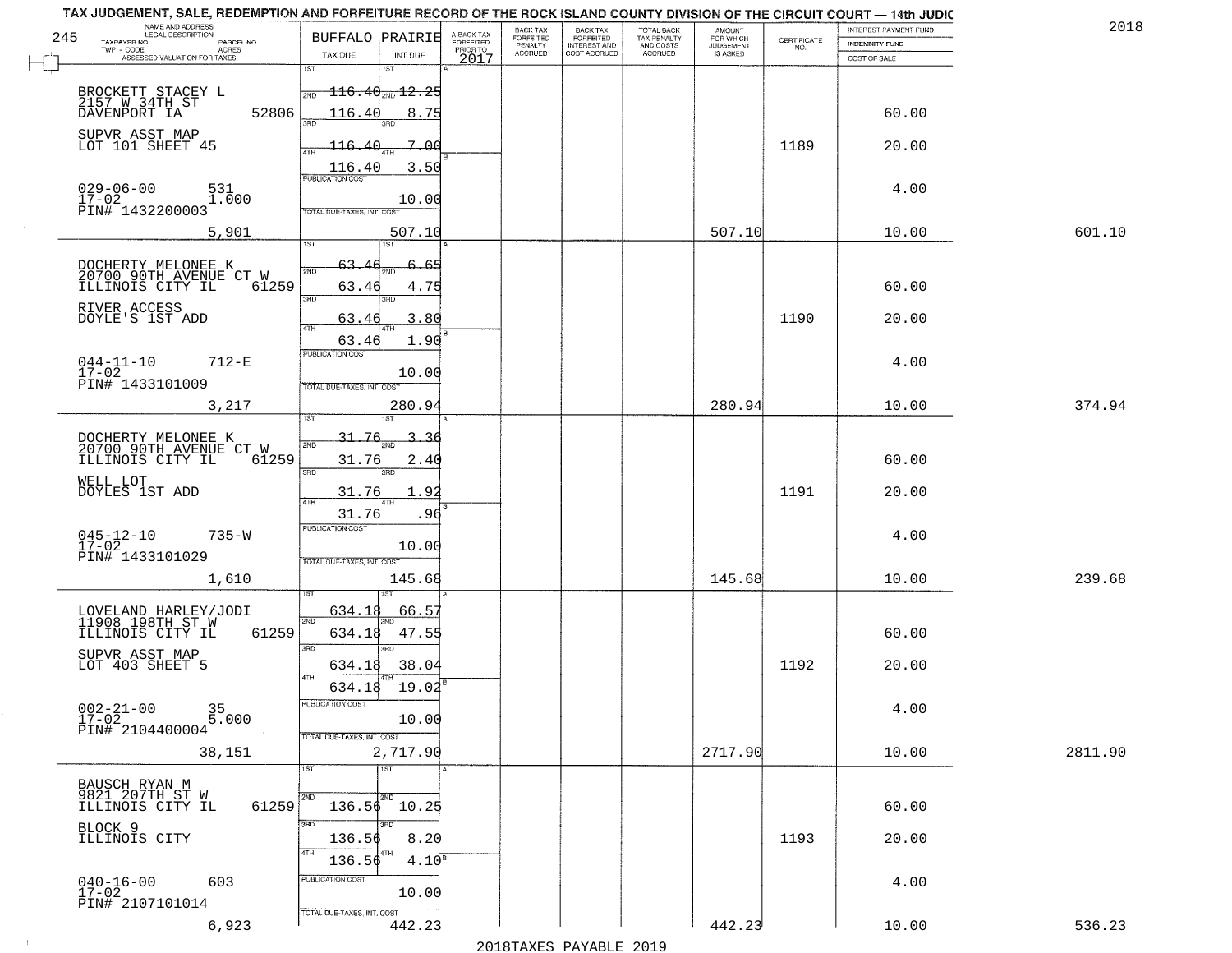| 245                                   | BY WHOM<br>PURCHASED | RATE<br>$\%$<br><b>BID</b> | BUFFALO PRAIRIE<br>DATE OF SALE | TAX JUDGEMENT, SALE, REDEMPTION AND FORFEITURE RECORD OF THE ROCK ISLAND COUNTY DIVISION OF THE CIRCUIT COURT — 14th JUDICIAL CIRCUIT OF ILLINOIS 2018<br>SUBSEQUENT TAXES PAID, FEES, AND TIME EXTENSION                            | TOTAL DUE<br>TO REDEEM<br>FROM SALE<br>LESS                                                                                    | BY WHOM REDEEMED                    | DATE OF REDEMP-<br>TION OR DEED<br><b>MO</b><br>DAY<br><b>YEAR</b> | RECEIVED REDEMPTION<br>MONEY IN FULL                                                                            |
|---------------------------------------|----------------------|----------------------------|---------------------------------|--------------------------------------------------------------------------------------------------------------------------------------------------------------------------------------------------------------------------------------|--------------------------------------------------------------------------------------------------------------------------------|-------------------------------------|--------------------------------------------------------------------|-----------------------------------------------------------------------------------------------------------------|
| PIN# 1432200003<br>RICO TRUSTEE       |                      | 18                         | 12/27/2019                      | 04/06/2020 Time Ext & incl<br>04/06/2020 Take Notice Fee<br>00/00/00000 Take Notice Fee<br>03/17/2022 Circuit Clerks Fee<br>03/17/2022 Sublication Fee<br>04/01/2022 Publication Fee<br>11/23/2021 Subs paid<br>11/30/2020 Subs paid | <b>COUNTY CLERK FEE</b><br>$\begin{array}{r} 07/22/2022\\20.95\\35.00\\17.38\\ -17.33\\ 7.24\\ 530.07\\ \end{array}$<br>522.18 |                                     |                                                                    |                                                                                                                 |
| PIN# 1433101009<br>RICO TRUSTEE<br>2  |                      | 18                         | 12/27/2019                      |                                                                                                                                                                                                                                      |                                                                                                                                |                                     |                                                                    | Certificate<br>Returned<br>$\begin{array}{c}\text{cosum} \\ \text{6} \text{Cancelled} \\ 02/05/2020\end{array}$ |
|                                       |                      |                            |                                 |                                                                                                                                                                                                                                      |                                                                                                                                | 442.43<br>160.00 MELONEE K DOCHERTY | 01/10/2020                                                         | Karen Kinney                                                                                                    |
| PIN# 1433101029<br>RICO TRUSTEE<br>3  |                      | 18                         | 12/27/2019                      | 04/06/2020 Time Ext & incl<br>04/06/2020 Take Notice Fee                                                                                                                                                                             | 07/22/2022<br>20.95                                                                                                            |                                     |                                                                    | Certificate<br>Returned<br>-3<br>& Cancelled<br>05/01/2020                                                      |
|                                       |                      |                            |                                 |                                                                                                                                                                                                                                      |                                                                                                                                | 303.77<br>160.00 MELONEE K DOCHERTY | 04/20/2020                                                         | Karen Kinney                                                                                                    |
| PIN# 2104400004<br>AUCTION Z INC<br>4 |                      | 00                         | 12/27/2019                      | 03/09/2020 Time Ext & incl<br>03/09/2020 Take Notice Fee                                                                                                                                                                             | $07/12/2022$<br>20.95                                                                                                          |                                     |                                                                    | 4                                                                                                               |
| PIN# 2107101014<br>RICO TRUSTEE<br>5  |                      | 18                         | 12/27/2019                      | 04/06/2020 Time Ext & incl<br>04/06/2020 Take Notice Fee<br>00/00/0000 Take Notice Fee<br>03/17/2022 Circuit Clerks Fee<br>03/17/2022 Sublication Fee<br>04/01/2022 Publication Fee<br>11/23/2021 Subs paid<br>11/30/2020 Subs paid  | $07/22/2022$<br>20.95<br>35.00<br>17.38<br>$\begin{matrix} 1.40 \\ 7.24 \\ 4.6.70 \end{matrix}$<br>607.44                      |                                     |                                                                    | 5                                                                                                               |
|                                       |                      |                            |                                 | 2018TAXES PAYABLE 2019                                                                                                                                                                                                               |                                                                                                                                |                                     |                                                                    |                                                                                                                 |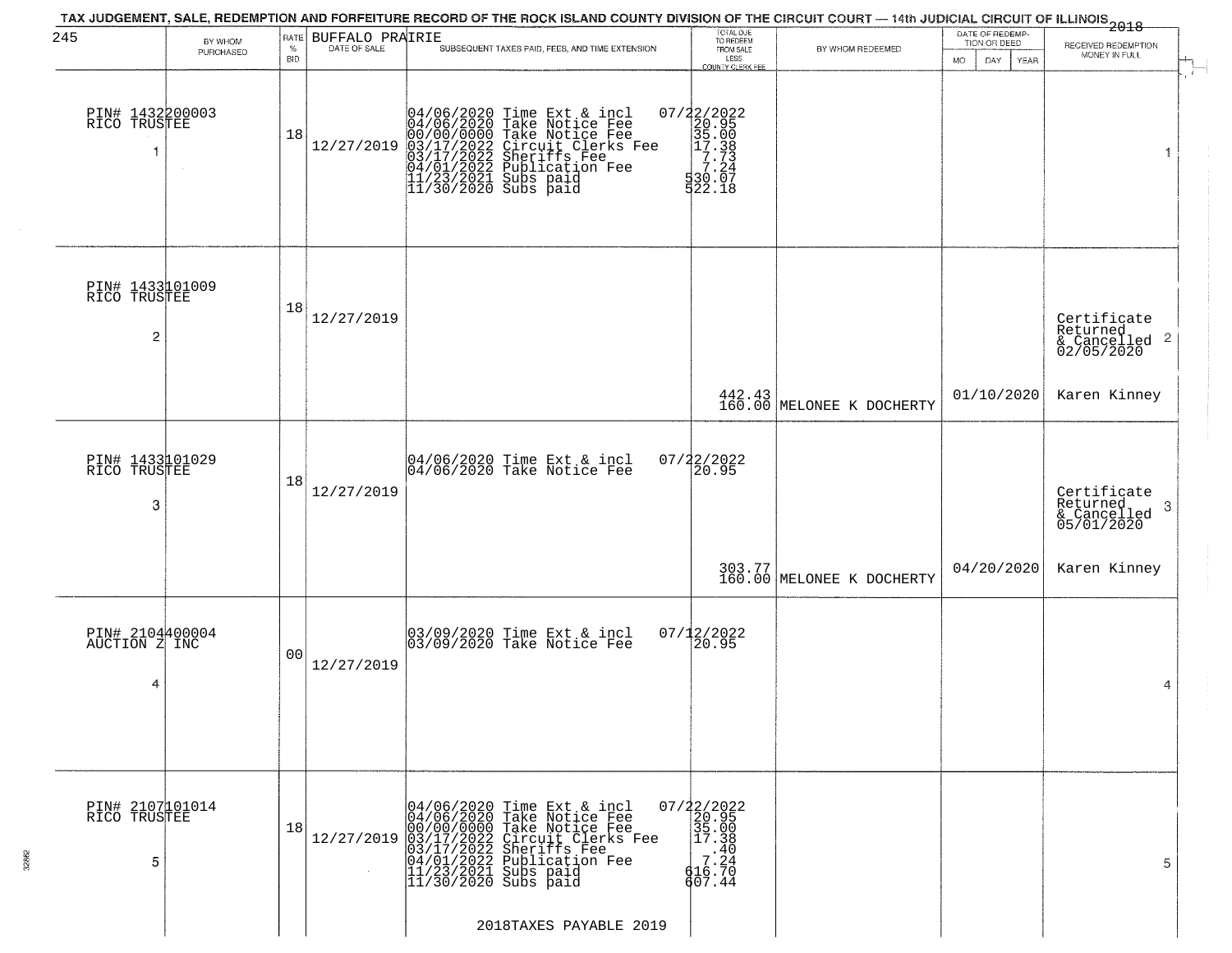|     | NAME AND ADDRESS<br>LEGAL DESCRIPTION                                                                         |                     |                             |                    |                                     | <b>BACK TAX</b>      |                                       |                                        |                                  |                                                                 | TAX JUDGEMENT, SALE, REDEMPTION AND FORFEITURE RECORD OF THE ROCK ISLAND COUNTY DIVISION OF THE CIRCUIT COURT - 14th JUDIC<br>INTEREST PAYMENT FUND | 2018   |
|-----|---------------------------------------------------------------------------------------------------------------|---------------------|-----------------------------|--------------------|-------------------------------------|----------------------|---------------------------------------|----------------------------------------|----------------------------------|-----------------------------------------------------------------|-----------------------------------------------------------------------------------------------------------------------------------------------------|--------|
| 246 | TAXPAYER NO.<br>TWP - CODE                                                                                    | PARCEL NO.<br>ACRES | <b>BUFFALO PRAIRIE</b>      |                    | A-BACK TAX<br>FORFEITED<br>PRIOR TO | FORFEITED<br>PENALTY | BACK TAX<br>FORFEITED<br>INTEREST AND | TOTAL BACK<br>TAX PENALTY<br>AND COSTS | AMOUNT<br>FOR WHICH<br>JUDGEMENT | $\begin{array}{c} \text{CERTIFICATE} \\ \text{NO.} \end{array}$ | INDEMNITY FUND                                                                                                                                      |        |
|     | ASSESSED VALUATION FOR TAXES                                                                                  |                     | TAX DUE<br>$\overline{1ST}$ | INT DUE<br>18T     | 2017                                | <b>ACCRUED</b>       | COST ACCRUED                          | ACCRUED                                | IS ASKED                         |                                                                 | COST OF SALE                                                                                                                                        |        |
|     |                                                                                                               |                     |                             |                    |                                     |                      |                                       |                                        |                                  |                                                                 |                                                                                                                                                     |        |
|     | BAUSCH RYAN M<br>9821 207TH ST W<br>ILLINOIS CITY IL                                                          | 61259               | 2ND<br>95.85                | 2ND<br>7.20<br>3BD |                                     |                      |                                       |                                        |                                  |                                                                 | 60.00                                                                                                                                               |        |
|     | BLOCK 2<br>ILLINOIS CITY .50                                                                                  |                     | 95.85<br>4TH                | 5.76               |                                     |                      |                                       |                                        |                                  | 1194                                                            | 20.00                                                                                                                                               |        |
|     | $040 - 04 - 00$                                                                                               | 593                 | 95.85                       | 2.88               |                                     |                      |                                       |                                        |                                  |                                                                 | 4.00                                                                                                                                                |        |
|     | 17-02<br>PIN# 2107101015                                                                                      |                     | TOTAL DUE-TAXES, INT. COST  | 10.00              |                                     |                      |                                       |                                        |                                  |                                                                 |                                                                                                                                                     |        |
|     |                                                                                                               | 4,859               | 1ST                         | 313.39<br>1ST      |                                     |                      |                                       |                                        | 313.39                           |                                                                 | 10.00                                                                                                                                               | 407.39 |
|     |                                                                                                               |                     | 148.47                      | $-15.61$           |                                     |                      |                                       |                                        |                                  |                                                                 |                                                                                                                                                     |        |
|     | HOWARD VICKIE J<br>15126 238TH ST W<br>ILLINOIS CITY IL                                                       | 61259               | 148.47                      | 11.15<br>3BD       |                                     |                      |                                       |                                        |                                  |                                                                 | 60.00                                                                                                                                               |        |
|     | SUPVR ASST MAP<br>LOT 103 SHEET 21                                                                            |                     | 148.47                      | 8.92               |                                     |                      |                                       |                                        |                                  | 1195                                                            | 20.00                                                                                                                                               |        |
|     |                                                                                                               |                     | 148.47<br>PUBLICATION COST  | 4.46               |                                     |                      |                                       |                                        |                                  |                                                                 |                                                                                                                                                     |        |
|     | $\begin{array}{ll} 011\text{--}12\text{--}00 & \vdots\\ 17\text{--}02 & \text{PINH} & 2119100008 \end{array}$ | 207<br>2.540        |                             | 10.00              |                                     |                      |                                       |                                        |                                  |                                                                 | 4.00                                                                                                                                                |        |
|     |                                                                                                               | 7,527               | TOTAL DUE-TAXES, INT. COST  | 644.02             |                                     |                      |                                       |                                        | 644.02                           |                                                                 | 10.00                                                                                                                                               | 738.02 |
|     |                                                                                                               |                     | TST                         |                    |                                     |                      |                                       |                                        |                                  |                                                                 |                                                                                                                                                     |        |
|     | GOODE RICHARD B<br>405 SE 13TH AVE<br>ALEDO IL                                                                | 61231               | 2ND                         | SMD                |                                     |                      |                                       |                                        |                                  |                                                                 | 60.00                                                                                                                                               |        |
|     | SUPVR ASST MAP<br>LOT 101 SHEET 27                                                                            |                     | 3RD                         | 3 <sub>BD</sub>    |                                     |                      |                                       |                                        |                                  | 1196                                                            | 20.00                                                                                                                                               |        |
|     |                                                                                                               |                     | 4TH<br>333.45               | 4TH.<br>10.00      |                                     |                      |                                       |                                        |                                  |                                                                 |                                                                                                                                                     |        |
|     | $015 - 12 - 00$<br>17-02                                                                                      | $7^{281}_{1.820}$   | <b>PUBLICATION COST</b>     | 10.00              |                                     |                      |                                       |                                        |                                  |                                                                 | 4.00                                                                                                                                                |        |
|     | PIN# 2125100006<br>FARM                                                                                       | 16,905              | TOTAL OUE-TAXES, INT. COST  | 353.45             |                                     |                      |                                       |                                        | 353.45                           |                                                                 | 10.00                                                                                                                                               | 447.45 |
|     |                                                                                                               |                     |                             | IST                |                                     |                      |                                       |                                        |                                  |                                                                 |                                                                                                                                                     |        |
|     | GOODE RICHARD B<br>405 SE 13TH AVE<br>ALEDO IL                                                                | 61231               | 2ND                         | 2ND                |                                     |                      |                                       |                                        |                                  |                                                                 | 60.00                                                                                                                                               |        |
|     | SUPVR ASST MAP                                                                                                |                     | 3RD                         | 3HD                |                                     |                      |                                       |                                        |                                  |                                                                 |                                                                                                                                                     |        |
|     | LOT 401 SHEET 28                                                                                              |                     | 4TH<br>60.77                | $1.82^{B}$         |                                     |                      |                                       |                                        |                                  | 1197                                                            | 20.00                                                                                                                                               |        |
|     | $016 - 12 - 00$<br>$17 - 02$                                                                                  | 303<br>40.000       | PUBLICATION COST            | 10.00              |                                     |                      |                                       |                                        |                                  |                                                                 | 4.00                                                                                                                                                |        |
|     | PIN# 2126400001                                                                                               |                     | TOTAL DUE-TAXES, INT. COST  |                    |                                     |                      |                                       |                                        |                                  |                                                                 |                                                                                                                                                     |        |
|     | FARM                                                                                                          | 3,081               | 1ST                         | 72.59<br>1ST       |                                     |                      |                                       |                                        | 72.59                            |                                                                 | 10.00                                                                                                                                               | 166.59 |
|     |                                                                                                               |                     | 2ND                         | 2ND                |                                     |                      |                                       |                                        |                                  |                                                                 |                                                                                                                                                     |        |
|     |                                                                                                               |                     | 3RD                         | $\overline{3}$ RD  |                                     |                      |                                       |                                        |                                  |                                                                 |                                                                                                                                                     |        |
|     |                                                                                                               |                     | 4TH                         |                    |                                     |                      |                                       |                                        |                                  |                                                                 |                                                                                                                                                     |        |
|     |                                                                                                               |                     | PUBLICATION COST            | 4TH                |                                     |                      |                                       |                                        |                                  |                                                                 |                                                                                                                                                     |        |
|     |                                                                                                               |                     |                             |                    |                                     |                      |                                       |                                        |                                  |                                                                 |                                                                                                                                                     |        |
|     |                                                                                                               |                     | TOTAL DUE-TAXES, INT. COST  |                    |                                     |                      | 2018TAXES PAYABLE 2019                |                                        |                                  |                                                                 |                                                                                                                                                     |        |

 $\frac{1}{2}$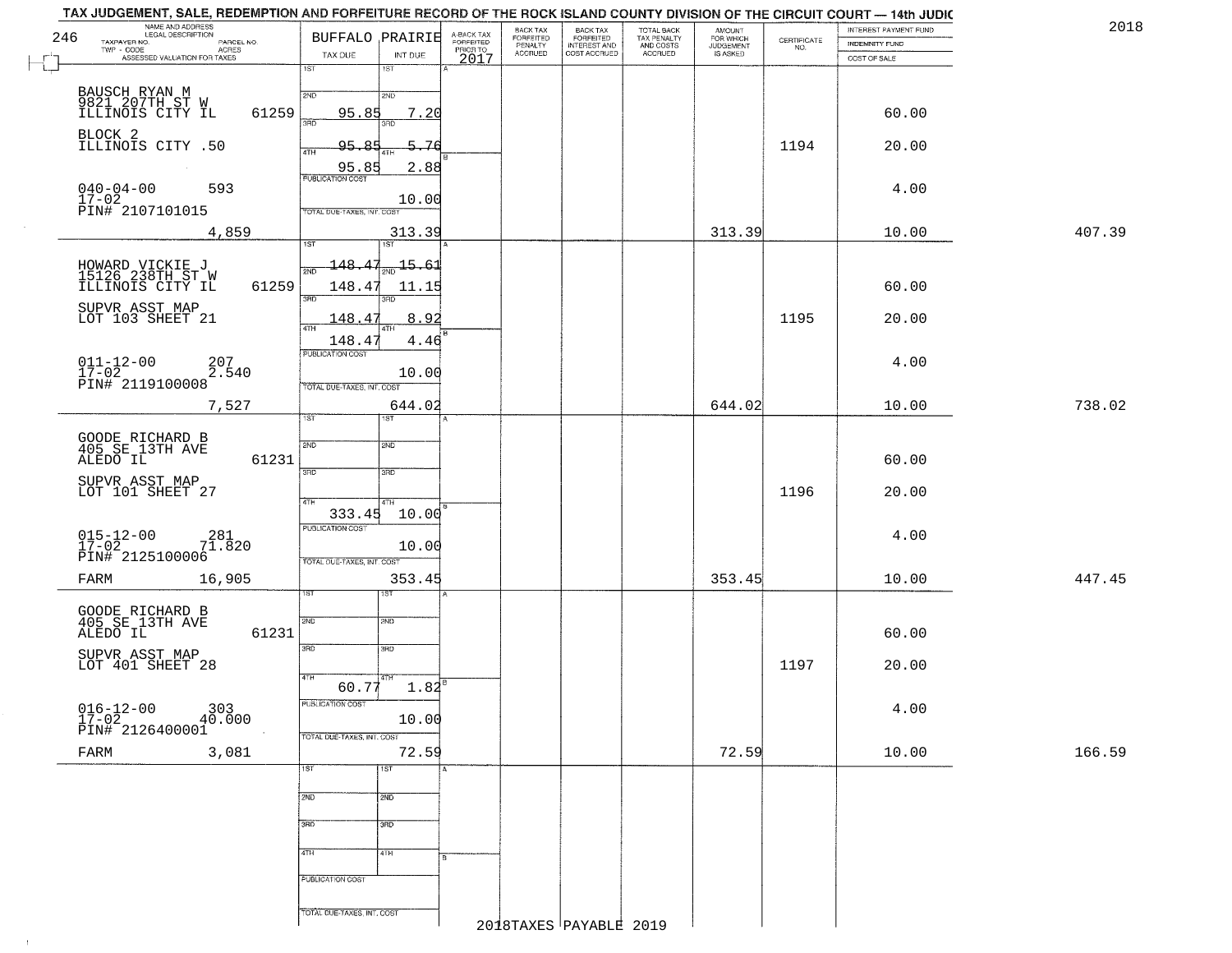| 246                                      |                                          | RATE       |                        | TAX JUDGEMENT, SALE, REDEMPTION AND FORFEITURE RECORD OF THE ROCK ISLAND COUNTY DIVISION OF THE CIRCUIT COURT — 14th JUDICIAL CIRCUIT OF ILLINOIS<br>2018 - The Contract of December 1999                                           | TOTAL DUE<br>TO REDEEM                                                                                                                        |                                | DATE OF REDEMP-           |                                                                   |
|------------------------------------------|------------------------------------------|------------|------------------------|-------------------------------------------------------------------------------------------------------------------------------------------------------------------------------------------------------------------------------------|-----------------------------------------------------------------------------------------------------------------------------------------------|--------------------------------|---------------------------|-------------------------------------------------------------------|
|                                          | BY WHOM<br>PURCHASED                     | $\%$       | BUFFALO PRAIRIE        | SUBSEQUENT TAXES PAID, FEES, AND TIME EXTENSION                                                                                                                                                                                     | FROM SALE                                                                                                                                     | BY WHOM REDEEMED               | TION OR DEED              | RECEIVED REDEMPTION<br>MONEY IN FULL                              |
|                                          |                                          | <b>BID</b> |                        |                                                                                                                                                                                                                                     | LESS<br>COUNTY CLERK FEE                                                                                                                      |                                | DAY<br>MO.<br><b>YEAR</b> |                                                                   |
| PIN# 2107101015<br>RICO TRUSTEE          |                                          | 18         | 12/27/2019             | 04/06/2020 Time Ext & incl<br>04/06/2020 Take Notice Fee<br>00/00/0000 Take Notice Fee<br>03/17/2022 Circuit Clerks Fee<br>03/17/2022 Sublication Fee<br>04/01/2022 Publication Fee<br>11/23/2021 Subs paid<br>11/30/2020 Subs paid | $\begin{array}{c} 07/22/2022\\20.95\\35.00\\ \textrm{=} \begin{array}{c} 20.95\\35.00\\17.38\\7.244\\441.78\\ 435.25 \end{array} \end{array}$ |                                |                           | $\mathbf{1}$                                                      |
| PIN# 2119100008<br>JICTB, INC<br>2       |                                          | 18         | 12/27/2019             | 02/12/2020 Time Ext & incl<br>02/13/2020 Take Notice Fee                                                                                                                                                                            | 12/06/2022<br>20.95                                                                                                                           |                                |                           | Certificate<br>Returned<br>& Cancelled <sup>2</sup><br>04/06/2020 |
|                                          |                                          |            |                        |                                                                                                                                                                                                                                     |                                                                                                                                               | 891.81<br>160.00 VICKIE HOWARD | 03/10/2020                | Karen Kinney                                                      |
| 3                                        | PIN# 2125100006<br>EQUITY ONE INVESTMENT | 00         | FUND LLC<br>12/27/2019 |                                                                                                                                                                                                                                     |                                                                                                                                               |                                |                           | Certificate<br>Returned<br>3<br>& Cancelled<br>02/07/2020         |
|                                          |                                          |            |                        |                                                                                                                                                                                                                                     |                                                                                                                                               | 447.45<br>160.00 DORIS GOODE   | 01/10/2020                | Karen Kinney                                                      |
| PIN# 2126400001<br>REALTAX DEV LT'D<br>4 |                                          | 00         | 12/27/2019             |                                                                                                                                                                                                                                     |                                                                                                                                               |                                |                           | Certificate<br>Returned<br>& Cancelled 4<br>02/18/2020            |
|                                          |                                          |            |                        |                                                                                                                                                                                                                                     |                                                                                                                                               | 166.59<br>160.00 DORIS GOODE   | 01/10/2020                | Karen Kinney                                                      |
| 5                                        |                                          |            |                        |                                                                                                                                                                                                                                     |                                                                                                                                               |                                |                           | 5                                                                 |
|                                          |                                          |            |                        | 2018TAXES PAYABLE 2019                                                                                                                                                                                                              |                                                                                                                                               |                                |                           |                                                                   |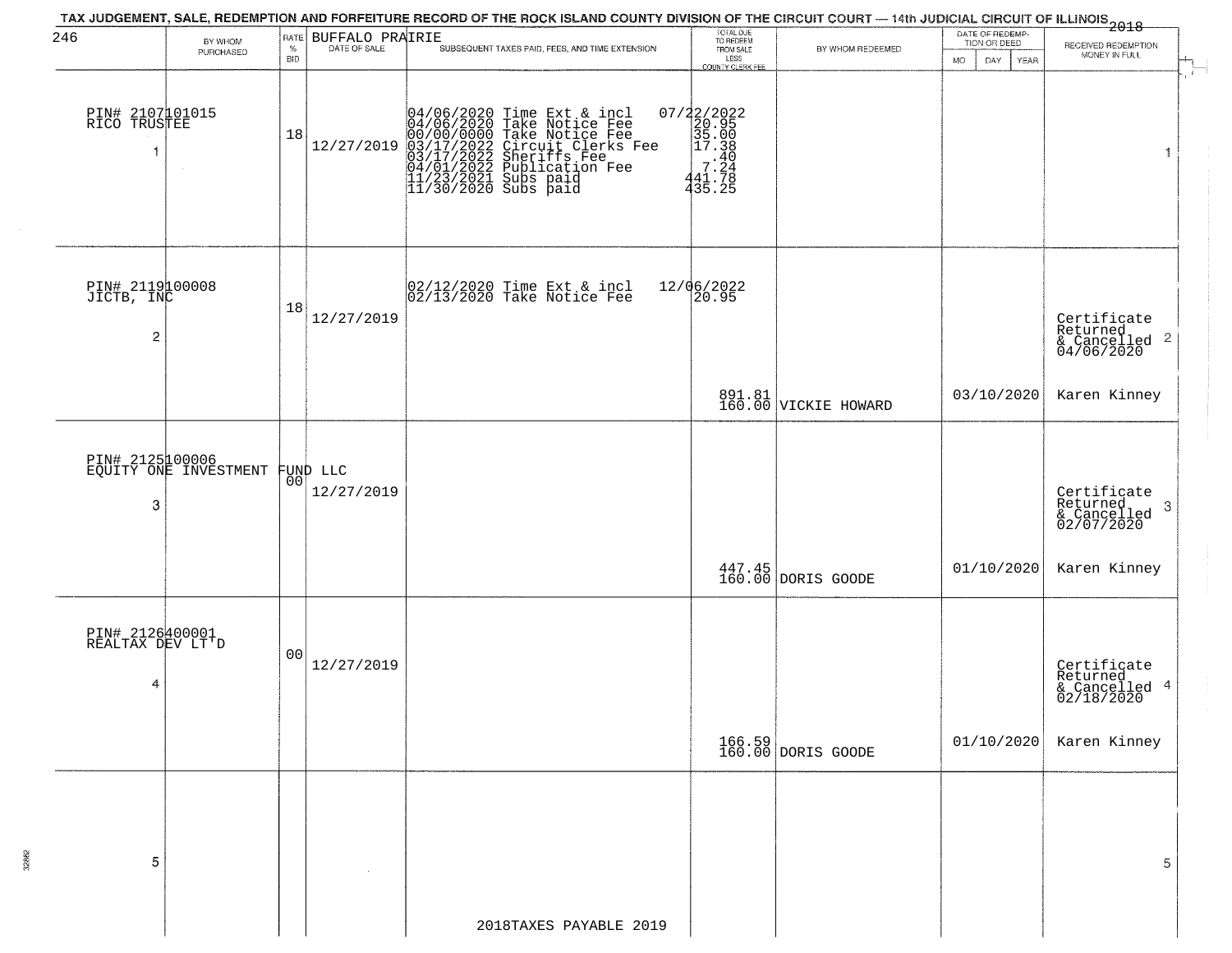| 247  | NAME AND ADDRESS<br>LEGAL DESCRIPTION<br>TAXPAYER NO.<br>PARCEL NO.<br>ACRES<br>TWP - CODE             | <b>DRURY</b>                                                                        | A-BACK TAX<br>FORFEITED<br>PRIOR TO | <b>BACK TAX</b><br>FORFEITED<br>PENALTY | BACK TAX<br>FORFEITED<br>INTEREST AND | TOTAL BACK<br>TAX PENALTY<br>AND COSTS | AMOUNT<br>FOR WHICH<br><b>JUDGEMENT</b> | $\begin{array}{c} \text{CERTIFICATE} \\ \text{NO.} \end{array}$ | INTEREST PAYMENT FUND<br><b>INDEMNITY FUND</b> | 2018    |
|------|--------------------------------------------------------------------------------------------------------|-------------------------------------------------------------------------------------|-------------------------------------|-----------------------------------------|---------------------------------------|----------------------------------------|-----------------------------------------|-----------------------------------------------------------------|------------------------------------------------|---------|
|      | ASSESSED VALUATION FOR TAXES                                                                           | TAX DUE<br>INT DUE<br>1ST<br>1ST                                                    | 2017                                | <b>ACCRUED</b>                          | COST ACCRUED                          | ACCRUED                                | IS ASKED                                |                                                                 | COST OF SALE                                   |         |
|      | MCMILLAN MICHAEL<br>13416 238TH ST W<br>ILLINOIS CITY IL<br>61259                                      | <del>817.45<sub>2ND</sub> 85.82</del><br>2ND<br>817.45<br>61.30                     |                                     |                                         |                                       |                                        |                                         |                                                                 | 60.00                                          |         |
|      | SUPVR ASST MAP<br>LOT 413 SHEET 15                                                                     | 817<br>49.04<br>ATH<br>24.52<br>817.45                                              |                                     |                                         |                                       |                                        |                                         | 1198                                                            | 20.00                                          |         |
|      | $010 - 04 - 10$<br>$160 - 1$<br>18-01<br>PIN# 2012400016                                               | <b>PUBLICATION COST</b><br>10.00<br>TOTAL DUE-TAXES, INT. COST                      |                                     |                                         |                                       |                                        |                                         |                                                                 | 4.00                                           |         |
|      | 41,080                                                                                                 | 3,500.48                                                                            |                                     |                                         |                                       |                                        | 3500.48                                 |                                                                 | 10.00                                          | 3594.48 |
|      | HAURY WAYNE L<br>26304 141ST AVE W<br>ILLINOIS CITY IL<br>61259<br>SUPVR ASST MAP                      | 1ST<br>1ST<br>2ND<br>2ND<br>$\overline{3BD}$<br>3RD                                 |                                     |                                         |                                       |                                        |                                         |                                                                 | 60.00                                          |         |
|      | 306 SHEET 17                                                                                           | 702.42<br>42.16                                                                     |                                     |                                         |                                       |                                        |                                         | 1199                                                            | 20.00                                          |         |
|      | $011 - 03 - 50$<br>$178 - 1$<br>5.100<br>$18 - 01$<br>PIN# 2014300001                                  | 21.08<br>702.42<br>PUBLICATION COST<br>10.00<br>TOTAL DUE-TAXES, INT. COST          |                                     |                                         |                                       |                                        |                                         |                                                                 | 4.00                                           |         |
|      | 41,299                                                                                                 | 1,478.08                                                                            |                                     |                                         |                                       |                                        | 1478.08                                 |                                                                 | 10.00                                          | 1572.08 |
|      | FOSTER CHERIE<br>13501 322ND ST W<br>ILLINOIS CITY IL<br>61259                                         | 1ST<br>181<br><u>917.23</u><br><u>96.32</u><br>2ND<br>917.23<br>68.80<br>3BD<br>3RD |                                     |                                         |                                       |                                        |                                         |                                                                 | 60.00                                          |         |
|      | SUPVR ASST MAP<br>LOT 112 SHT 21                                                                       | 55.04<br>917.23<br>917.23<br>27.52                                                  |                                     |                                         |                                       |                                        |                                         | 1200                                                            | 20.00                                          |         |
|      | $013 - 06 - 20$<br>$222 - 2$<br>5.080<br>$18 - 01$<br>PIN# 2018100012                                  | <b>PUBLICATION COST</b><br>10.00<br>TOTAL OUE-TAXES, INT. COST                      |                                     |                                         |                                       |                                        |                                         |                                                                 | 4.00                                           |         |
|      | 52,094                                                                                                 | 3,926.60                                                                            |                                     |                                         |                                       |                                        | 3926.60                                 |                                                                 | 10.00                                          | 4020.60 |
|      | HOWARD VICKIE J<br>15126 238TH ST W<br>ILLINOIS CITY IL<br>61259<br>SUPVR ASST MAP<br>LOT 204 SHEET 27 | 4.4<br>2ND<br>ND.<br>.35<br>4.4<br>3RD<br>3RD<br>.28<br>4.44                        |                                     |                                         |                                       |                                        |                                         | 1201                                                            | 60.00<br>20.00                                 |         |
|      | $016 - 22 - 00$<br>296<br>4.270<br>$18 - 01$                                                           | 4TH<br>.14<br>4.44<br>PUBLICATION COST<br>10.00                                     |                                     |                                         |                                       |                                        |                                         |                                                                 | 4.00                                           |         |
|      | PIN# 2024200006<br>223<br>FARM                                                                         | TOTAL DUE-TAXES, INT. COST<br>29.02<br>1ST<br>1ST                                   |                                     |                                         |                                       |                                        | 29.02                                   |                                                                 | 10.00                                          | 123.02  |
|      | AREVALO TITO E<br>19121 322ND ST W<br>NEW BOSTON IL<br>61272                                           | 2ND<br>2ND                                                                          |                                     |                                         |                                       |                                        |                                         |                                                                 | 60.00                                          |         |
|      | SUPVR ASST MAP<br>LOT 303 SHEET 34                                                                     | 3 <sub>RD</sub><br>3RD<br>4TH<br>$341.45^{4}$ 10.24 <sup>8</sup>                    |                                     |                                         |                                       |                                        |                                         | 1202                                                            | 20.00                                          |         |
|      | $021 - 07 - 00$<br>$18 - 02$<br>385<br>2.000<br>PIN# 2031300003                                        | PUBLICATION COST<br>10.00                                                           |                                     |                                         |                                       |                                        |                                         |                                                                 | 4.00                                           |         |
| $+1$ | 20,063                                                                                                 | TOTAL DUE-TAXES, INT. COST<br>361.69                                                |                                     |                                         | 0.10 הזמגזגת מהעגדות                  |                                        | 361.69                                  |                                                                 | 10.00                                          | 455.69  |